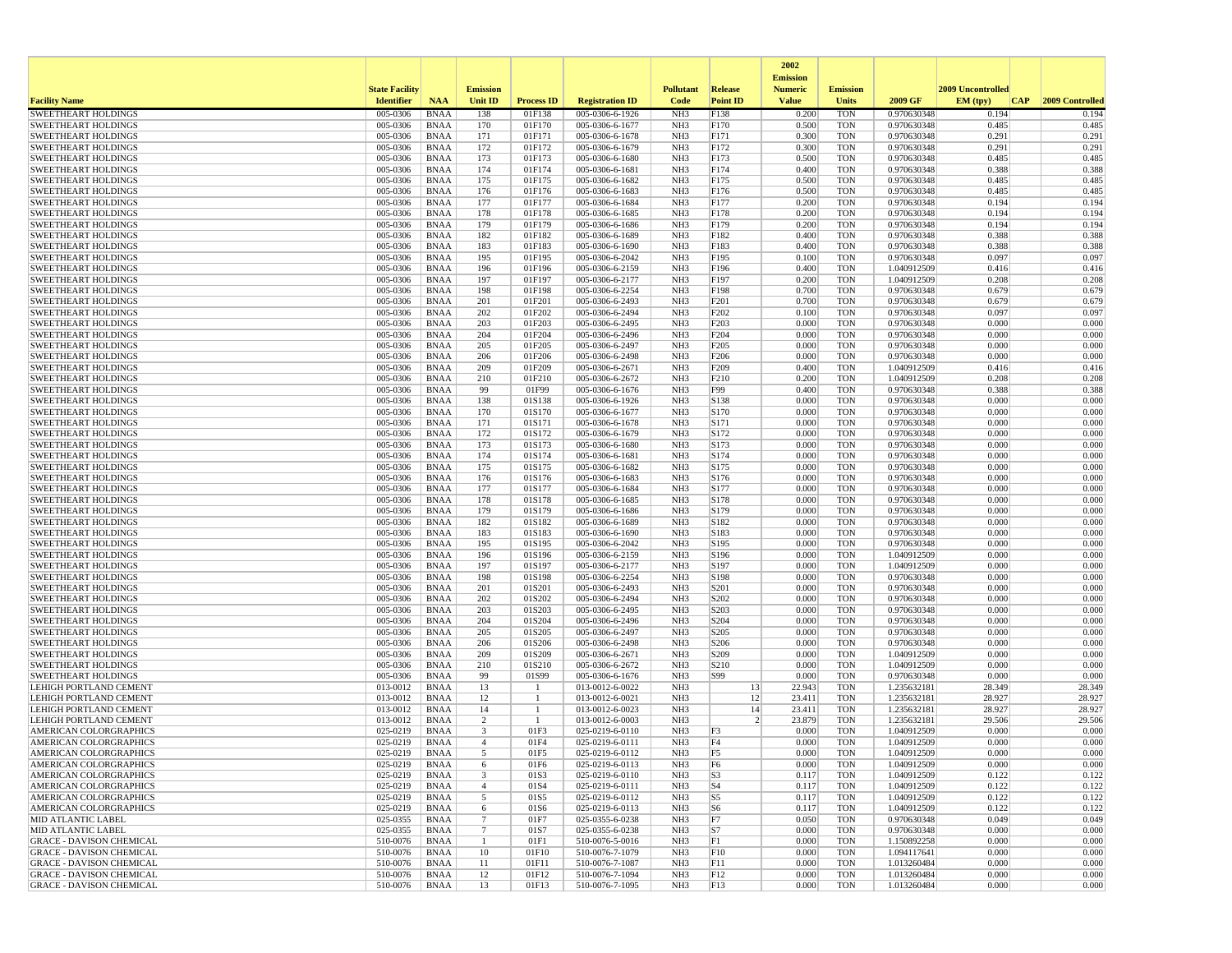|                                  |                                            |             |                            |                   |                        |                          |                            | 2002                           |                                 |             |                               |                     |
|----------------------------------|--------------------------------------------|-------------|----------------------------|-------------------|------------------------|--------------------------|----------------------------|--------------------------------|---------------------------------|-------------|-------------------------------|---------------------|
|                                  |                                            |             |                            |                   |                        |                          |                            | <b>Emission</b>                |                                 |             |                               |                     |
| <b>Facility Name</b>             | <b>State Facility</b><br><b>Identifier</b> | <b>NAA</b>  | <b>Emission</b><br>Unit ID | <b>Process ID</b> | <b>Registration ID</b> | <b>Pollutant</b><br>Code | Release<br><b>Point ID</b> | <b>Numeric</b><br><b>Value</b> | <b>Emission</b><br><b>Units</b> | 2009 GF     | 2009 Uncontrolled<br>EM (tpv) | CAP 2009 Controlled |
| <b>GRACE - DAVISON CHEMICAL</b>  | 510-0076                                   | <b>BNAA</b> | 15                         | 01F15             | 510-0076-7-1405        | NH <sub>3</sub>          | F15                        | 0.000                          | <b>TON</b>                      | 1.013260484 | 0.000                         | 0.000               |
| <b>GRACE - DAVISON CHEMICAL</b>  | 510-0076                                   | <b>BNAA</b> | 5                          | 01F5              | 510-0076-5-0294        | NH <sub>3</sub>          | F <sub>5</sub>             | 0.000                          | <b>TON</b>                      | 1.150892258 | 0.000                         | 0.000               |
| <b>GRACE - DAVISON CHEMICAL</b>  | 510-0076                                   | <b>BNAA</b> | 59                         | 01F59             | 510-0076-7-1644        | NH3                      | F59                        | 0.000                          | <b>TON</b>                      | 1.290902734 | 0.000                         | 0.000               |
| <b>GRACE - DAVISON CHEMICAL</b>  | 510-0076                                   | <b>BNAA</b> | 6                          | 01F6              | 510-0076-7-0951        | NH3                      | F <sub>6</sub>             | 0.000                          | <b>TON</b>                      | 1.013260484 | 0.000                         | 0.000               |
| <b>GRACE - DAVISON CHEMICAL</b>  | 510-0076                                   | <b>BNAA</b> | 63                         | 01F63             | 510-0076-7-1667        | NH3                      | F63                        | 0.000                          | <b>TON</b>                      | 1.013260484 | 0.000                         | 0.000               |
| <b>GRACE - DAVISON CHEMICAL</b>  | 510-0076                                   | <b>BNAA</b> | $\overline{7}$             | 01F7              | 510-0076-7-1024        | NH <sub>3</sub>          | F7                         | 0.000                          | <b>TON</b>                      | 1.013260484 | 0.000                         | 0.000               |
| <b>GRACE - DAVISON CHEMICAL</b>  | 510-0076                                   | <b>BNAA</b> | 8                          | 01F8              | 510-0076-7-1076        | NH <sub>3</sub>          | F8                         | 0.000                          | <b>TON</b>                      | 1.013260484 | 0.000                         | 0.000               |
| <b>GRACE - DAVISON CHEMICAL</b>  | 510-0076                                   | <b>BNAA</b> | $\mathbf{Q}$               | 01F9              | 510-0076-7-1077        | NH <sub>3</sub>          | F9                         | 0.000                          | <b>TON</b>                      | 1.013260484 | 0.000                         | 0.000               |
| <b>GRACE - DAVISON CHEMICAL</b>  | 510-0076                                   | <b>BNAA</b> | $\mathbf{1}$               | 01S1              | 510-0076-5-0016        | NH <sub>3</sub>          | S1                         | 0.000                          | <b>TON</b>                      | 1.150892258 | 0.000                         | 0.000               |
| <b>GRACE - DAVISON CHEMICAL</b>  | 510-0076                                   | <b>BNAA</b> | 10                         | 01S10             | 510-0076-7-1079        | NH3                      | $\sqrt{\sinh(1)}$          | 0.100                          | <b>TON</b>                      | 1.094117641 | 0.109                         | 0.109               |
| <b>GRACE - DAVISON CHEMICAL</b>  | 510-0076                                   | <b>BNAA</b> | 11                         | 01S11             | 510-0076-7-1087        | NH <sub>3</sub>          | S11                        | 0.000                          | <b>TON</b>                      | 1.013260484 | 0.000                         | 0.000               |
| <b>GRACE - DAVISON CHEMICAL</b>  | 510-0076                                   | <b>BNAA</b> | 12                         | 01S12             | 510-0076-7-1094        | NH <sub>3</sub>          | S12                        | 7.200                          | <b>TON</b>                      | 1.013260484 | 7.295                         | 7.295               |
| <b>GRACE - DAVISON CHEMICAL</b>  | 510-0076                                   | <b>BNAA</b> | 13                         | 01S13             | 510-0076-7-1095        | NH <sub>3</sub>          | $\vert$ S <sub>13</sub>    | 28.500                         | <b>TON</b>                      | 1.013260484 | 28.878                        | 28.878              |
| <b>GRACE - DAVISON CHEMICAL</b>  | 510-0076                                   | <b>BNAA</b> | 15                         | 01S15             | 510-0076-7-1405        | NH <sub>3</sub>          | S15                        | 0.000                          | <b>TON</b>                      | 1.013260484 | 0.000                         | 0.000               |
| <b>GRACE - DAVISON CHEMICAL</b>  | 510-0076                                   | <b>BNAA</b> | 5                          | 01S5              | 510-0076-5-0294        | NH <sub>3</sub>          | $ S5\rangle$               | 0.000                          | <b>TON</b>                      | 1.150892258 | 0.000                         | 0.000               |
| <b>GRACE - DAVISON CHEMICAL</b>  | 510-0076                                   | <b>BNAA</b> | 59                         | 01S59             | 510-0076-7-1644        | NH <sub>3</sub>          | S59                        | 2.200                          | <b>TON</b>                      | 1.290902734 | 2.840                         | 2.840               |
| <b>GRACE - DAVISON CHEMICAL</b>  | 510-0076                                   | <b>BNAA</b> | 6                          | 01S6              | 510-0076-7-0951        | NH <sub>3</sub>          | $\sqrt{S}$                 | 0.400                          | <b>TON</b>                      | 1.013260484 | 0.405                         | 0.405               |
| <b>GRACE - DAVISON CHEMICAL</b>  | 510-0076                                   | <b>BNAA</b> | 63                         | 01S63             | 510-0076-7-1667        | NH <sub>3</sub>          | S63                        | 0.000                          | <b>TON</b>                      | 1.013260484 | 0.000                         | 0.000               |
| <b>GRACE - DAVISON CHEMICAL</b>  | 510-0076                                   | <b>BNAA</b> | $7\phantom{.0}$            | 01S7              | 510-0076-7-1024        | NH3                      | $\overline{S}$             | 1.000                          | <b>TON</b>                      | 1.013260484 | 1.013                         | 1.013               |
| <b>GRACE - DAVISON CHEMICAL</b>  | 510-0076                                   | <b>BNAA</b> | 8                          | 01S8              | 510-0076-7-1076        | NH3                      | S8                         | 16.600                         | <b>TON</b>                      | 1.013260484 | 16.820                        | 16.820              |
| <b>GRACE - DAVISON CHEMICAL</b>  | 510-0076                                   | <b>BNAA</b> | Q                          | 01S9              | 510-0076-7-1077        | NH <sub>3</sub>          | S9                         | 18.900                         | <b>TON</b>                      | 1.013260484 | 19.151                        | 19.151              |
| <b>RED STAR YEAST</b>            | 510-0191                                   | <b>BNAA</b> | $\mathbf{3}$               | 01F3              | 510-0191-8-0272        | NH <sub>3</sub>          | F <sub>3</sub>             | 5.360                          | <b>TON</b>                      | 1.037110686 | 5.559                         | 5.559               |
| <b>RED STAR YEAST</b>            | 510-0191                                   | <b>BNAA</b> | 6                          | 01F6              | 510-0191-9-0644        | NH <sub>3</sub>          | F <sub>6</sub>             | 0.003                          | <b>TON</b>                      | 1.037110686 | 0.003                         | 0.003               |
| <b>RED STAR YEAST</b>            | 510-0191                                   | <b>BNAA</b> | 3                          | 01S3              | 510-0191-8-0272        | NH <sub>3</sub>          | S3                         | 0.000                          | <b>TON</b>                      | 1.037110686 | 0.000                         | 0.000               |
| <b>RED STAR YEAST</b>            | 510-0191                                   | <b>BNAA</b> | 6                          | 01S6              | 510-0191-9-0644        | NH <sub>3</sub>          | S6                         | 0.003                          | <b>TON</b>                      | 1.037110686 | 0.003                         | 0.003               |
| SHERWIN-WILLIAMS COMPANY         | 510-0286                                   | <b>BNAA</b> | 10                         | 01F10             | 510-0286-7-1070        | NH <sub>3</sub>          | F10                        | 0.000                          | <b>TON</b>                      | 1.298701286 | 0.000                         | 0.000               |
| SHERWIN-WILLIAMS COMPANY         | 510-0286                                   | <b>BNAA</b> | 12                         | 01F12             | 510-0286-7-1424        | NH <sub>3</sub>          | F12                        | 0.777                          | <b>TON</b>                      | 1.298701286 | 1.009                         | 1.009               |
| SHERWIN-WILLIAMS COMPANY         | 510-0286                                   | <b>BNAA</b> | 27                         | 01F27             | 510-0286-7-1487        | NH <sub>3</sub>          | F27                        | 0.000                          | <b>TON</b>                      | 1.013260484 | 0.000                         | 0.000               |
| SHERWIN-WILLIAMS COMPANY         | 510-0286                                   | <b>BNAA</b> | $7\phantom{.0}$            | 01F7              | 510-0286-7-1067        | NH <sub>3</sub>          | F7                         | 0.000                          | <b>TON</b>                      | 1.298701286 | 0.000                         | 0.000               |
| SHERWIN-WILLIAMS COMPANY         | 510-0286                                   | <b>BNAA</b> | 10                         | 01S10             | 510-0286-7-1070        | NH <sub>3</sub>          | $\vert$ S <sub>10</sub>    | 0.020                          | <b>TON</b>                      | 1.298701286 | 0.026                         | 0.026               |
| SHERWIN-WILLIAMS COMPANY         | 510-0286                                   | <b>BNAA</b> | 12                         | 01S12             | 510-0286-7-1424        | NH <sub>3</sub>          | $\vert$ S <sub>12</sub>    | 0.000                          | <b>TON</b>                      | 1.298701286 | 0.000                         | 0.000               |
| SHERWIN-WILLIAMS COMPANY         | 510-0286                                   | <b>BNAA</b> | 27                         | 01S27             | 510-0286-7-1487        | NH <sub>3</sub>          | S27                        | 0.028                          | <b>TON</b>                      | 1.013260484 | 0.028                         | 0.028               |
| SHERWIN-WILLIAMS COMPANY         | 510-0286                                   | <b>BNAA</b> | $7\phantom{.0}$            | 01S7              | 510-0286-7-1067        | NH <sub>3</sub>          | S7                         | 0.227                          | <b>TON</b>                      | 1.298701286 | 0.295                         | 0.295               |
| ROCK-TENN BOX - BROENING HIGHWAY | 510-2936                                   | <b>BNAA</b> | 5                          | 01F5              | 510-2936-6-1377        | NH <sub>3</sub>          | F5                         | 0.645                          | <b>TON</b>                      | 0.970630348 | 0.626                         | 0.626               |
| ROCK-TENN BOX - BROENING HIGHWAY | 510-2936                                   | <b>BNAA</b> | 5                          | 01S5              | 510-2936-6-1377        | NH <sub>3</sub>          | $\mathsf{S}5$              | 0.000                          | <b>TON</b>                      | 0.970630348 | 0.000                         | 0.000               |
| PHOENIX SERVICES INCORPORATED    | 510-2975                                   | <b>BNAA</b> | $\mathbf{1}$               | 01F1              | 510-2975-2-0279        | NH <sub>3</sub>          | F1                         | 0.000                          | <b>TON</b>                      | 1.067724705 | 0.000                         | 0.000               |
| PHOENIX SERVICES INCORPORATED    | 510-2975                                   | <b>BNAA</b> |                            | 01S1              | 510-2975-2-0279        | NH <sub>3</sub>          | S1                         | 0.000                          | <b>TON</b>                      | 1.067724705 | 0.000                         | 0.000               |
|                                  |                                            |             |                            |                   |                        | <b>NH3</b> Total         |                            | 183.924                        |                                 |             | 207.961                       | 207.961             |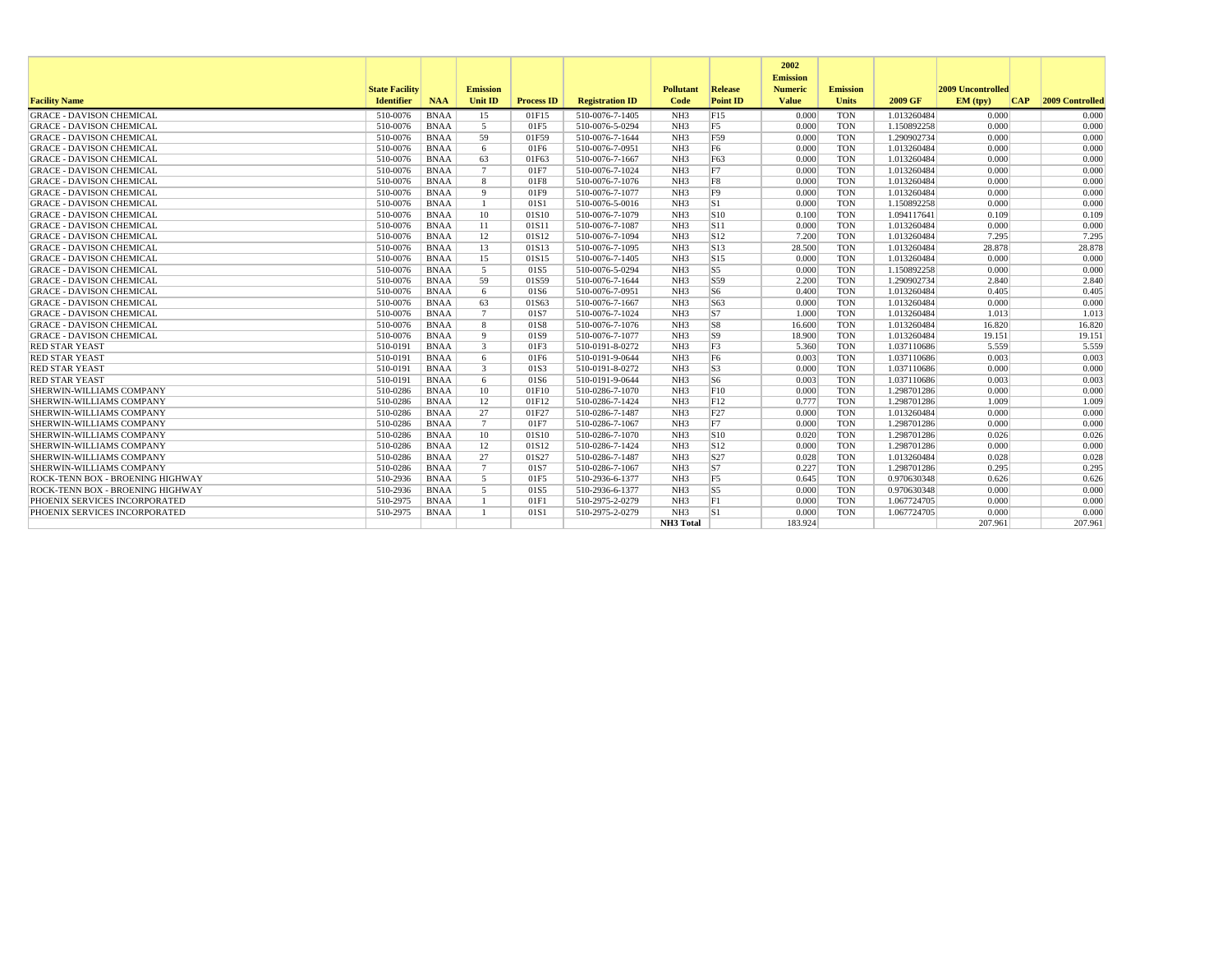|                                                                                                  |                       |                            |                         |                   |                                    |                          |                        | 2002                              |                          |                            |                   |                 |
|--------------------------------------------------------------------------------------------------|-----------------------|----------------------------|-------------------------|-------------------|------------------------------------|--------------------------|------------------------|-----------------------------------|--------------------------|----------------------------|-------------------|-----------------|
|                                                                                                  | <b>State Facility</b> |                            | <b>Emission</b>         |                   |                                    | <b>Pollutant</b>         | Release                | <b>Emission</b><br><b>Numeric</b> | <b>Emission</b>          |                            | 2009 Uncontrolled |                 |
| <b>Facility Name</b>                                                                             | <b>Identifier</b>     | <b>NAA</b>                 | Unit ID                 | <b>Process ID</b> | <b>Registration ID</b>             | Code                     | <b>Point ID</b>        | <b>Value</b>                      | <b>Units</b>             | 2009 GF                    | EM (typ)<br> CAP  | 2009 Controlled |
| CONSTELLATION POWER SOURCE GENERATION - WAGNER                                                   | 003-0014              | <b>BNAA</b>                |                         | 01F1              | 003-0014-3-0003                    | <b>NOX</b>               | F1                     | 0.000                             | <b>TON</b>               | 1.194189072                | 0.000             | 0.000           |
| CONSTELLATION POWER SOURCE GENERATION - WAGNER                                                   | 003-0014              | <b>BNAA</b>                | 2                       | 01F2              | 003-0014-4-0007                    | <b>NOX</b>               | F <sub>2</sub>         | 0.000                             | <b>TON</b>               | 1.633949995                | 0.000             | 0.000           |
| CONSTELLATION POWER SOURCE GENERATION - WAGNER<br>CONSTELLATION POWER SOURCE GENERATION - WAGNER | 003-0014<br>003-0014  | <b>BNAA</b><br><b>BNAA</b> | $\overline{\mathbf{3}}$ | 01F3<br>01F4      | 003-0014-4-0017<br>003-0014-4-0307 | <b>NOX</b><br><b>NOX</b> | F3<br>F4               | 0.000<br>0.000                    | <b>TON</b><br><b>TON</b> | 0.35739696<br>0.808924317  | 0.000<br>0.000    | 0.000<br>0.000  |
| CONSTELLATION POWER SOURCE GENERATION - WAGNER                                                   | 003-0014              | <b>BNAA</b>                | $\overline{4}$<br>5     | 01F5              | 003-0014-4-0308                    | <b>NOX</b>               | F5                     | 0.000                             | <b>TON</b>               | 1.194189072                | 0.000             | 0.000           |
| CONSTELLATION POWER SOURCE GENERATION - WAGNER                                                   | 003-0014              | <b>BNAA</b>                | -1                      | 01S1              | 003-0014-3-0003                    | <b>NOX</b>               | S1                     | 1,718.063                         | <b>TON</b>               | 1.194189072                | 2,051.691<br>1352 | 1,352.000       |
| CONSTELLATION POWER SOURCE GENERATION - WAGNER                                                   | 003-0014              | <b>BNAA</b>                | 2                       | 01S <sub>2</sub>  | 003-0014-4-0007                    | <b>NOX</b>               | S <sub>2</sub>         | 4.416                             | <b>TON</b>               | 1.633949995                | 7.216             | 7.216           |
| CONSTELLATION POWER SOURCE GENERATION - WAGNER                                                   | 003-0014              | <b>BNAA</b>                | 3                       | 01S3              | 003-0014-4-0017                    | <b>NOX</b>               | S3                     | 1,327.020                         | <b>TON</b>               | 0.35739696                 | 474.273           | 474.273         |
| CONSTELLATION POWER SOURCE GENERATION - WAGNER                                                   | 003-0014              | <b>BNAA</b>                | $\overline{4}$          | 01S4              | 003-0014-4-0307                    | <b>NOX</b>               | $ S_4 $                | 117.987                           | <b>TON</b>               | 0.808924317                | 95.443            | 95.443          |
| CONSTELLATION POWER SOURCE GENERATION - WAGNER                                                   | 003-0014              | <b>BNAA</b>                | 5                       | 01S5              | 003-0014-4-0308                    | <b>NOX</b>               | S5                     | 2,232.063                         | <b>TON</b>               | 1.194189072                | 2,665.505<br>673  | 673.000         |
| NEVAMAR COMPANY<br>NEVAMAR COMPANY                                                               | 003-0021<br>003-0021  | <b>BNAA</b><br><b>BNAA</b> | $\overline{1}$<br>11    | 01F1<br>01F11     | 003-0021-5-0232<br>003-0021-7-0280 | <b>NOX</b><br><b>NOX</b> | F1<br>F11              | 0.000<br>0.000                    | <b>TON</b><br><b>TON</b> | 1.150892258<br>1.291344166 | 0.000<br>0.000    | 0.000<br>0.000  |
| <b>NEVAMAR COMPANY</b>                                                                           | 003-0021              | <b>BNAA</b>                | 12                      | 01F12             | 003-0021-7-0293                    | <b>NOX</b>               | F12                    | 0.000                             | <b>TON</b>               | 1.291344166                | 0.000             | 0.000           |
| NEVAMAR COMPANY                                                                                  | 003-0021              | <b>BNAA</b>                | 14                      | 01F14             | 003-0021-5-0233                    | <b>NOX</b>               | F14                    | 0.000                             | <b>TON</b>               | 1.150892258                | 0.000             | 0.000           |
| NEVAMAR COMPANY                                                                                  | 003-0021              | <b>BNAA</b>                | 15                      | 01F15             | 003-0021-6-0103                    | <b>NOX</b>               | F15                    | 0.000                             | <b>TON</b>               | 1.291344166                | 0.000             | 0.000           |
| <b>NEVAMAR COMPANY</b>                                                                           | 003-0021              | <b>BNAA</b>                | 17                      | 01F17             | 003-0021-5-0294                    | <b>NOX</b>               | F17                    | 0.000                             | <b>TON</b>               | 1.150892258                | 0.000             | 0.000           |
| NEVAMAR COMPANY                                                                                  | 003-0021              | <b>BNAA</b>                | 24                      | 01F24             | 003-0021-6-0478                    | <b>NOX</b>               | F24                    | 0.000                             | <b>TON</b>               | 1.040912509                | 0.000             | 0.000           |
| NEVAMAR COMPANY<br>NEVAMAR COMPANY                                                               | 003-0021<br>003-0021  | <b>BNAA</b><br><b>BNAA</b> | 25<br>41                | 01F25<br>01F41    | 003-0021-9-0509<br>003-0021-6-0531 | <b>NOX</b><br><b>NOX</b> | F25<br>F41             | 0.000<br>0.000                    | TON<br><b>TON</b>        | 1.34117651<br>1.291344166  | 0.000<br>0.000    | 0.000<br>0.000  |
| NEVAMAR COMPANY                                                                                  | 003-0021              | <b>BNAA</b>                | 49                      | 01F49             | 003-0021-9-0530                    | <b>NOX</b>               | F49                    | 0.000                             | <b>TON</b>               | 1.013260484                | 0.000             | 0.000           |
| NEVAMAR COMPANY                                                                                  | 003-0021              | <b>BNAA</b>                | 5                       | 01F5              | 003-0021-7-0224                    | <b>NOX</b>               | F <sub>5</sub>         | 0.000                             | <b>TON</b>               | 1.291344166                | 0.000             | 0.000           |
| NEVAMAR COMPANY                                                                                  | 003-0021              | <b>BNAA</b>                | 50                      | 01F50             | 003-0021-9-0531                    | <b>NOX</b>               | F50                    | 0.000                             | <b>TON</b>               | 1.013260484                | 0.000             | 0.000           |
| NEVAMAR COMPANY                                                                                  | 003-0021              | <b>BNAA</b>                | 52                      | 01F52             | 003-0021-6-0549                    | <b>NOX</b>               | F52                    | 0.000                             | TON                      | 1.040912509                | 0.000             | 0.000           |
| NEVAMAR COMPANY                                                                                  | 003-0021              | <b>BNAA</b>                | 53                      | 01F53             | 003-0021-7-0414                    | <b>NOX</b>               | F53                    | 0.000                             | <b>TON</b>               | 1.013260484                | 0.000             | 0.000           |
| NEVAMAR COMPANY                                                                                  | 003-0021              | <b>BNAA</b>                | 54                      | 01F54             | 003-0021-9-0555                    | <b>NOX</b>               | F54                    | 0.000                             | <b>TON</b>               | 1.013260484                | 0.000             | 0.000           |
| NEVAMAR COMPANY<br>NEVAMAR COMPANY                                                               | 003-0021<br>003-0021  | <b>BNAA</b><br><b>BNAA</b> | 55<br>57                | 01F55<br>01F57    | 003-0021-9-0546<br>003-0021-6-0737 | <b>NOX</b><br><b>NOX</b> | F55<br>F57             | 0.000<br>0.000                    | <b>TON</b><br><b>TON</b> | 1.094117641<br>1.040912509 | 0.000<br>0.000    | 0.000<br>0.000  |
| NEVAMAR COMPANY                                                                                  | 003-0021              | <b>BNAA</b>                | 59                      | 01F59             | 003-0021-6-0755                    | <b>NOX</b>               | F59                    | 0.000                             | <b>TON</b>               | 1.159021378                | 0.000             | 0.000           |
| NEVAMAR COMPANY                                                                                  | 003-0021              | <b>BNAA</b>                | 6                       | 01F6              | 003-0021-7-0225                    | <b>NOX</b>               | F <sub>6</sub>         | 0.000                             | TON                      | 1.291344166                | 0.000             | 0.000           |
| NEVAMAR COMPANY                                                                                  | 003-0021              | <b>BNAA</b>                | 60                      | 01F60             | 003-0021-6-0756                    | <b>NOX</b>               | F60                    | 0.000                             | <b>TON</b>               | 1.159021378                | 0.000             | 0.000           |
| NEVAMAR COMPANY                                                                                  | 003-0021              | <b>BNAA</b>                | 61                      | 01F61             | 003-0021-6-0757                    | <b>NOX</b>               | F61                    | 0.000                             | <b>TON</b>               | 1.159021378                | 0.000             | 0.000           |
| NEVAMAR COMPANY                                                                                  | 003-0021              | <b>BNAA</b>                | 62                      | 01F62             | 003-0021-9-0596                    | <b>NOX</b>               | F62                    | 0.000                             | <b>TON</b>               | 1.013260484                | 0.000             | 0.000           |
| NEVAMAR COMPANY<br>NEVAMAR COMPANY                                                               | 003-0021<br>003-0021  | <b>BNAA</b><br><b>BNAA</b> | 7<br>-1                 | 01F7<br>01S1      | 003-0021-7-0226<br>003-0021-5-0232 | <b>NOX</b><br><b>NOX</b> | F7<br> S1              | 0.000<br>2.913                    | <b>TON</b><br><b>TON</b> | 1.291344166<br>1.150892258 | 0.000<br>3.353    | 0.000<br>3.353  |
| NEVAMAR COMPANY                                                                                  | 003-0021              | <b>BNAA</b>                | 11                      | 01S11             | 003-0021-7-0280                    | <b>NOX</b>               | S11                    | 0.000                             | <b>TON</b>               | 1.291344166                | 0.000             | 0.000           |
| NEVAMAR COMPANY                                                                                  | 003-0021              | <b>BNAA</b>                | 12                      | 01S12             | 003-0021-7-0293                    | <b>NOX</b>               | S12                    | 0.423                             | <b>TON</b>               | 1.291344166                | 0.547             | 0.547           |
| NEVAMAR COMPANY                                                                                  | 003-0021              | <b>BNAA</b>                | 14                      | 01S14             | 003-0021-5-0233                    | <b>NOX</b>               | S14                    | 0.643                             | <b>TON</b>               | 1.150892258                | 0.739             | 0.739           |
| NEVAMAR COMPANY                                                                                  | 003-0021              | <b>BNAA</b>                | 15                      | 01S15             | 003-0021-6-0103                    | <b>NOX</b>               | S15                    | 0.000                             | <b>TON</b>               | 1.291344166                | 0.000             | 0.000           |
| NEVAMAR COMPANY                                                                                  | 003-0021              | <b>BNAA</b>                | 17                      | 01S17             | 003-0021-5-0294                    | <b>NOX</b>               | S17                    | 24.074                            | <b>TON</b>               | 1.150892258                | 27.706            | 27.706          |
| NEVAMAR COMPANY                                                                                  | 003-0021<br>003-0021  | <b>BNAA</b><br><b>BNAA</b> | 24<br>25                | 01S24<br>01S25    | 003-0021-6-0478                    | <b>NOX</b><br><b>NOX</b> | S24<br>S <sub>25</sub> | 0.000<br>0.000                    | TON<br><b>TON</b>        | 1.040912509                | 0.000<br>0.000    | 0.000<br>0.000  |
| NEVAMAR COMPANY<br>NEVAMAR COMPANY                                                               | 003-0021              | <b>BNAA</b>                | 41                      | 01S41             | 003-0021-9-0509<br>003-0021-6-0531 | <b>NOX</b>               | S41                    | 0.000                             | <b>TON</b>               | 1.34117651<br>1.291344166  | 0.000             | 0.000           |
| NEVAMAR COMPANY                                                                                  | 003-0021              | <b>BNAA</b>                | 49                      | 01S49             | 003-0021-9-0530                    | <b>NOX</b>               | S49                    | 0.000                             | <b>TON</b>               | 1.013260484                | 0.000             | 0.000           |
| NEVAMAR COMPANY                                                                                  | 003-0021              | <b>BNAA</b>                | 5                       | 01S5              | 003-0021-7-0224                    | <b>NOX</b>               | S5                     | 0.061                             | <b>TON</b>               | 1.291344166                | 0.079             | 0.079           |
| NEVAMAR COMPANY                                                                                  | 003-0021              | <b>BNAA</b>                | 50                      | 01S50             | 003-0021-9-0531                    | <b>NOX</b>               | S50                    | 0.000                             | <b>TON</b>               | 1.013260484                | 0.000             | 0.000           |
| NEVAMAR COMPANY                                                                                  | 003-0021              | <b>BNAA</b>                | 52                      | 01S52             | 003-0021-6-0549                    | <b>NOX</b>               | S52                    | 0.000                             | <b>TON</b>               | 1.040912509                | 0.000             | 0.000           |
| NEVAMAR COMPANY                                                                                  | 003-0021              | <b>BNAA</b>                | 53                      | 01S53             | 003-0021-7-0414                    | <b>NOX</b>               | S53                    | 0.000                             | <b>TON</b>               | 1.013260484                | 0.000             | 0.000           |
| NEVAMAR COMPANY<br>NEVAMAR COMPANY                                                               | 003-0021<br>003-0021  | <b>BNAA</b><br><b>BNAA</b> | 54<br>55                | 01S54<br>01S55    | 003-0021-9-0555<br>003-0021-9-0546 | <b>NOX</b><br><b>NOX</b> | S54<br>S55             | 0.000<br>0.000                    | <b>TON</b><br><b>TON</b> | 1.013260484<br>1.094117641 | 0.000<br>0.000    | 0.000<br>0.000  |
| NEVAMAR COMPANY                                                                                  | 003-0021              | <b>BNAA</b>                | 57                      | 01S57             | 003-0021-6-0737                    | <b>NOX</b>               | S57                    | 0.000                             | <b>TON</b>               | 1.040912509                | 0.000             | 0.000           |
| NEVAMAR COMPANY                                                                                  | 003-0021              | <b>BNAA</b>                | 59                      | 01S59             | 003-0021-6-0755                    | <b>NOX</b>               | S59                    | 0.000                             | <b>TON</b>               | 1.159021378                | 0.000             | 0.000           |
| NEVAMAR COMPANY                                                                                  | 003-0021              | <b>BNAA</b>                | 6                       | 01S6              | 003-0021-7-0225                    | <b>NOX</b>               | S <sub>6</sub>         | 0.301                             | <b>TON</b>               | 1.291344166                | 0.389             | 0.389           |
| <b>NEVAMAR COMPANY</b>                                                                           | 003-0021              | <b>BNAA</b>                | 60                      | 01S60             | 003-0021-6-0756                    | <b>NOX</b>               | S60                    | 0.000                             | <b>TON</b>               | 1.159021378                | 0.000             | 0.000           |
| <b>NEVAMAR COMPANY</b>                                                                           | 003-0021              | <b>BNAA</b>                | 61                      | 01S61             | 003-0021-6-0757                    | <b>NOX</b>               | S61                    | 0.000                             | <b>TON</b>               | 1.159021378                | 0.000<br>0.000    | 0.000           |
| NEVAMAR COMPANY<br><b>NEVAMAR COMPANY</b>                                                        | 003-0021<br>003-0021  | <b>BNAA</b><br><b>BNAA</b> | 62<br>$7\phantom{.0}$   | 01S62<br>01S7     | 003-0021-9-0596<br>003-0021-7-0226 | <b>NOX</b><br><b>NOX</b> | S62<br>S7              | 0.000<br>0.301                    | <b>TON</b><br><b>TON</b> | 1.013260484<br>1.291344166 | 0.389             | 0.000<br>0.389  |
| RELIABLE CONTRACTING                                                                             | 003-0043              | <b>BNAA</b>                | 3                       | 01F3              | 003-0043-6-0080                    | <b>NOX</b>               | F3                     | 0.000                             | <b>TON</b>               | 1.241503954                | 0.000             | 0.000           |
| <b>RELIABLE CONTRACTING</b>                                                                      | 003-0043              | <b>BNAA</b>                | $\mathbf{A}$            | 01F4              | 003-0043-6-0866                    | <b>NOX</b>               | F4                     | 0.000                             | <b>TON</b>               | 1.241503954                | 0.000             | 0.000           |
| RELIABLE CONTRACTING                                                                             | 003-0043              | BNAA                       |                         | 01S3              | 003-0043-6-0080                    | NOX                      | S <sub>3</sub>         | 1.337                             | TON                      | 1.241503954                | 1.660             | 1.660           |
| <b>RELIABLE CONTRACTING</b>                                                                      | 003-0043              | BNAA                       | $\overline{4}$          | 01S4              | 003-0043-6-0866                    | <b>NOX</b>               | $ S_4 $                | 5.170                             | <b>TON</b>               | 1.241503954                | 6.419             | 6.419           |
| RAINBOW CLEANERS & UNIFORM RENTAL                                                                | 003-0046              | BNAA                       | $\mathbf{1}$            | 01F1              | 003-0046-4-0032                    | <b>NOX</b>               | F1                     | 0.000                             | TON                      | 1.281243086                | 0.000             | 0.000           |
| RAINBOW CLEANERS & UNIFORM RENTAL<br>RAINBOW CLEANERS & UNIFORM RENTAL                           | 003-0046<br>003-0046  | BNAA<br>BNAA               | 12<br>15                | 01F12<br>01F15    | 003-0046-6-0935<br>003-0046-6-0938 | NOX<br><b>NOX</b>        | F12<br>F15             | 0.000<br>0.000                    | TON<br><b>TON</b>        | 1.017948747<br>1.017948747 | 0.000<br>0.000    | 0.000<br>0.000  |
| RAINBOW CLEANERS & UNIFORM RENTAL                                                                | 003-0046              | <b>BNAA</b>                | 16                      | 01F16             | 003-0046-6-0939                    | NOX                      | F16                    | 0.000                             | <b>TON</b>               | 1.017948747                | 0.000             | 0.000           |
| RAINBOW CLEANERS & UNIFORM RENTAL                                                                | 003-0046              | <b>BNAA</b>                | 2                       | 01F2              | 003-0046-5-0242                    | <b>NOX</b>               | F2                     | 0.000                             | <b>TON</b>               | 1.162467599                | 0.000             | 0.000           |
| RAINBOW CLEANERS & UNIFORM RENTAL                                                                | 003-0046              | BNAA                       | -1                      | 01S1              | 003-0046-4-0032                    | <b>NOX</b>               | S1                     | 0.060                             | <b>TON</b>               | 1.281243086                | 0.077             | 0.077           |
| RAINBOW CLEANERS & UNIFORM RENTAL                                                                | 003-0046              | <b>BNAA</b>                | 12                      | 01S12             | 003-0046-6-0935                    | <b>NOX</b>               | S12                    | 0.000                             | <b>TON</b>               | 1.017948747                | 0.000             | 0.000           |
| RAINBOW CLEANERS & UNIFORM RENTAL                                                                | 003-0046              | BNAA                       | 15                      | 01S15             | 003-0046-6-0938                    | NOX                      | S <sub>15</sub>        | 0.000                             | <b>TON</b>               | 1.017948747                | 0.000             | 0.000           |
| RAINBOW CLEANERS & UNIFORM RENTAL<br>RAINBOW CLEANERS & UNIFORM RENTAL                           | 003-0046<br>003-0046  | BNAA<br><b>BNAA</b>        | 16<br>$\overline{c}$    | 01S16<br>01S2     | 003-0046-6-0939<br>003-0046-5-0242 | NOX                      | S <sub>16</sub><br> S2 | 0.000<br>0.660                    | TON<br><b>TON</b>        | 1.017948747                | 0.000<br>0.767    | 0.000<br>0.767  |
| BURNETT, WM. T. COMPANY                                                                          | 003-0118              | <b>BNAA</b>                | $7\phantom{.0}$         | 01F7              | 003-0118-5-0458                    | NOX<br>NOX               | F7                     | 0.000                             | <b>TON</b>               | 1.162467599<br>1.150892258 | 0.000             | 0.000           |
|                                                                                                  |                       |                            |                         |                   |                                    |                          |                        |                                   |                          |                            |                   |                 |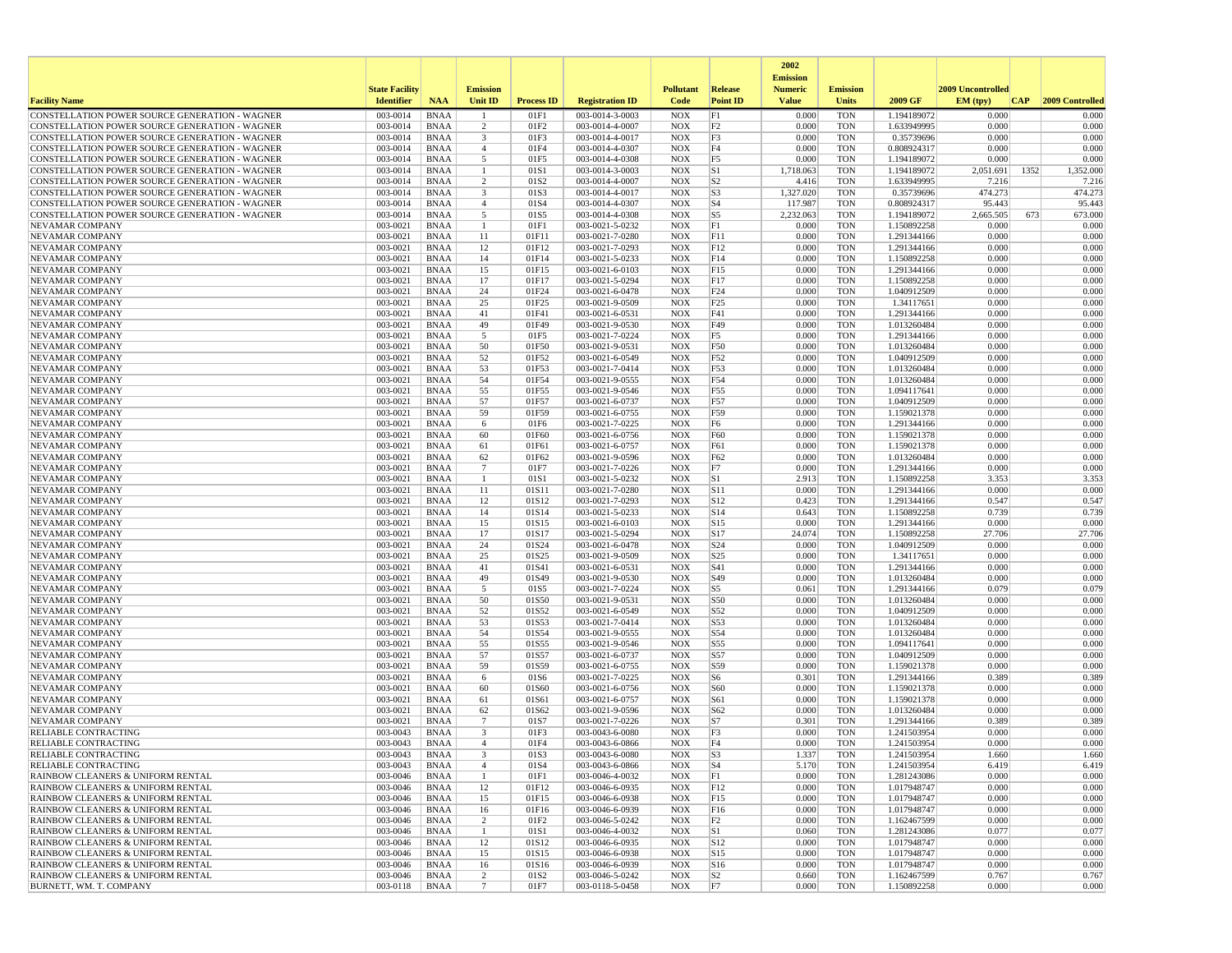|                                                                                    |                       |                            |                      |                              |                                    |                          |                                  | 2002                              |                          |                            |                   |                 |
|------------------------------------------------------------------------------------|-----------------------|----------------------------|----------------------|------------------------------|------------------------------------|--------------------------|----------------------------------|-----------------------------------|--------------------------|----------------------------|-------------------|-----------------|
|                                                                                    | <b>State Facility</b> |                            | <b>Emission</b>      |                              |                                    | <b>Pollutant</b>         | Release                          | <b>Emission</b><br><b>Numeric</b> | <b>Emission</b>          |                            | 2009 Uncontrolled |                 |
| <b>Facility Name</b>                                                               | <b>Identifier</b>     | <b>NAA</b>                 | Unit ID              | <b>Process ID</b>            | <b>Registration ID</b>             | Code                     | <b>Point ID</b>                  | <b>Value</b>                      | <b>Units</b>             | 2009 GF                    | EM (tpv)<br> CAP  | 2009 Controlled |
| BURNETT, WM. T. COMPANY                                                            | 003-0118              | <b>BNAA</b>                | $\overline{7}$       | 01S7                         | 003-0118-5-0458                    | <b>NOX</b>               | S7                               | 1.610                             | <b>TON</b>               | 1.150892258                | 1.853             | 1.853           |
| <b>BALTO-WASH INTERNATIONAL AIRPORT</b>                                            | 003-0208              | <b>BNAA</b>                | -7                   | -1                           | 003-0208-5-0437                    | <b>NOX</b>               | S7                               | 1.278                             | <b>TON</b>               | 1.162467599                | 1.485             | 1.485           |
| <b>BALTO-WASH INTERNATIONAL AIRPORT</b><br><b>BALTO-WASH INTERNATIONAL AIRPORT</b> | 003-0208<br>003-0208  | <b>BNAA</b><br><b>BNAA</b> | $\overline{7}$<br>11 | $\mathbf{1}$<br>$\mathbf{1}$ | 003-0208-5-0437<br>003-0208-5-0501 | <b>NOX</b><br><b>NOX</b> | F7<br> S11                       | 0.000<br>0.000                    | <b>TON</b><br><b>TON</b> | 1.162467599<br>1.162467599 | 0.000<br>0.000    | 0.000<br>0.000  |
| <b>BALTO-WASH INTERNATIONAL AIRPORT</b>                                            | 003-0208              | BNAA                       | 11                   |                              | 003-0208-5-0501                    | <b>NOX</b>               | F11                              | 0.000                             | <b>TON</b>               | 1.162467599                | 0.000             | 0.000           |
| <b>BALTO-WASH INTERNATIONAL AIRPORT</b>                                            | 003-0208              | <b>BNAA</b>                | 9                    |                              | 003-0208-5-0499                    | <b>NOX</b>               | S9                               | 2.008                             | <b>TON</b>               | 1.162467599                | 2.334             | 2.334           |
| <b>BALTO-WASH INTERNATIONAL AIRPORT</b>                                            | 003-0208              | <b>BNAA</b>                | 9                    | -1                           | 003-0208-5-0499                    | <b>NOX</b>               | F9                               | 0.000                             | <b>TON</b>               | 1.162467599                | 0.000             | 0.000           |
| <b>BALTO-WASH INTERNATIONAL AIRPORT</b>                                            | 003-0208              | BNAA                       | 10                   | -1                           | 003-0208-5-0500                    | <b>NOX</b>               | S10                              | 2.008                             | <b>TON</b>               | 1.162467599                | 2.334             | 2.334           |
| <b>BALTO-WASH INTERNATIONAL AIRPORT</b>                                            | 003-0208              | <b>BNAA</b>                | 10                   | -1                           | 003-0208-5-0500                    | <b>NOX</b>               | F10                              | 0.000                             | <b>TON</b>               | 1.162467599                | 0.000             | 0.000           |
| NORTHROP-GRUMMAN - BWI                                                             | 003-0250              | <b>BNAA</b>                | 134                  | 01F134                       | 003-0250-5-0438                    | <b>NOX</b>               | F134                             | 0.000                             | <b>TON</b>               | 1.150892258                | 0.000             | 0.000           |
| NORTHROP-GRUMMAN - BWI<br><b>HI-TECH COLOR</b>                                     | 003-0250              | <b>BNAA</b>                | 134                  | 01S134                       | 003-0250-5-0438                    | <b>NOX</b>               | S134                             | 11.570                            | <b>TON</b>               | 1.150892258                | 13.316            | 13.316          |
| <b>HI-TECH COLOR</b>                                                               | 003-0276<br>003-0276  | BNAA<br><b>BNAA</b>        | 5<br>6               | 01F5<br>01F6                 | 003-0276-5-0308<br>003-0276-6-0175 | <b>NOX</b><br><b>NOX</b> | F <sub>5</sub><br>F <sub>6</sub> | 0.000<br>0.000                    | <b>TON</b><br><b>TON</b> | 1.150892258<br>1.037110686 | 0.000<br>0.000    | 0.000<br>0.000  |
| HI-TECH COLOR                                                                      | 003-0276              | <b>BNAA</b>                | $7\phantom{.0}$      | 01F7                         | 003-0276-9-0350                    | <b>NOX</b>               | F7                               | 0.000                             | <b>TON</b>               | 1.002286434                | 0.000             | 0.000           |
| HI-TECH COLOR                                                                      | 003-0276              | <b>BNAA</b>                | 8                    | 01F8                         | 003-0276-6-0844                    | <b>NOX</b>               | F8                               | 0.000                             | <b>TON</b>               | 1.013260484                | 0.000             | 0.000           |
| <b>HI-TECH COLOR</b>                                                               | 003-0276              | BNAA                       | 5                    | 01S5                         | 003-0276-5-0308                    | <b>NOX</b>               | S5                               | 0.000                             | <b>TON</b>               | 1.150892258                | 0.000             | 0.000           |
| HI-TECH COLOR                                                                      | 003-0276              | <b>BNAA</b>                | 6                    | 01S6                         | 003-0276-6-0175                    | <b>NOX</b>               | S <sub>6</sub>                   | 0.000                             | <b>TON</b>               | 1.037110686                | 0.000             | 0.000           |
| <b>HI-TECH COLOR</b>                                                               | 003-0276              | BNAA                       | $7\phantom{.0}$      | 01S7                         | 003-0276-9-0350                    | <b>NOX</b>               | S7                               | 0.000                             | <b>TON</b>               | 1.002286434                | 0.000             | 0.000           |
| <b>HI-TECH COLOR</b>                                                               | 003-0276              | BNAA                       | 8                    | 01S8                         | 003-0276-6-0844                    | <b>NOX</b>               | S8                               | 0.000                             | <b>TON</b>               | 1.013260484                | 0.000             | 0.000           |
| US NAVAL ACADEMY                                                                   | 003-0310              | <b>BNAA</b>                | 10                   | 01F10                        | 003-0310-6-0122                    | <b>NOX</b>               | F10                              | 0.000                             | <b>TON</b>               | 1.017948747                | 0.000             | 0.000           |
| US NAVAL ACADEMY<br>US NAVAL ACADEMY                                               | 003-0310<br>003-0310  | <b>BNAA</b><br><b>BNAA</b> | 11<br>12             | 01F11<br>01F12               | 003-0310-6-0123<br>003-0310-6-0153 | <b>NOX</b><br><b>NOX</b> | F11<br>F12                       | 0.000<br>0.000                    | <b>TON</b><br><b>TON</b> | 1.017948747<br>1.017948747 | 0.000<br>0.000    | 0.000<br>0.000  |
| <b>US NAVAL ACADEMY</b>                                                            | 003-0310              | BNAA                       | 13                   | 01F13                        | 003-0310-6-0170                    | <b>NOX</b>               | F13                              | 0.000                             | <b>TON</b>               | 1.017948747                | 0.000             | 0.000           |
| US NAVAL ACADEMY                                                                   | 003-0310              | BNAA                       | 14                   | 01F14                        | 003-0310-6-0171                    | <b>NOX</b>               | F14                              | 0.000                             | <b>TON</b>               | 1.017948747                | 0.000             | 0.000           |
| US NAVAL ACADEMY                                                                   | 003-0310              | <b>BNAA</b>                | 15                   | 01F15                        | 003-0310-6-0497                    | <b>NOX</b>               | F <sub>15</sub>                  | 0.000                             | <b>TON</b>               | 1.017948747                | 0.000             | 0.000           |
| <b>US NAVAL ACADEMY</b>                                                            | 003-0310              | BNAA                       | 16                   | 01F16                        | 003-0310-5-0311                    | <b>NOX</b>               | F16                              | 0.000                             | <b>TON</b>               | 1.162467599                | 0.000             | 0.000           |
| US NAVAL ACADEMY                                                                   | 003-0310              | <b>BNAA</b>                | 17                   | 01F17                        | 003-0310-5-0312                    | <b>NOX</b>               | F17                              | 0.000                             | <b>TON</b>               | 1.162467599                | 0.000             | 0.000           |
| US NAVAL ACADEMY                                                                   | 003-0310              | <b>BNAA</b>                | 18                   | 01F18                        | 003-0310-5-0313                    | <b>NOX</b>               | F18                              | 0.000                             | <b>TON</b>               | 1.162467599                | 0.000             | 0.000           |
| US NAVAL ACADEMY                                                                   | 003-0310              | <b>BNAA</b>                | 20                   | 01F20                        | 003-0310-6-0722                    | <b>NOX</b>               | F20                              | 0.000                             | <b>TON</b>               | 1.017948747                | 0.000             | 0.000           |
| <b>US NAVAL ACADEMY</b><br>US NAVAL ACADEMY                                        | 003-0310<br>003-0310  | BNAA<br><b>BNAA</b>        | 22<br>23             | 01F22<br>01F23               | 003-0310-9-0584<br>003-0310-4-0684 | <b>NOX</b><br><b>NOX</b> | F <sub>22</sub><br>F23           | 0.000<br>0.000                    | <b>TON</b><br><b>TON</b> | 1.002286434<br>1.281243086 | 0.000<br>0.000    | 0.000<br>0.000  |
| US NAVAL ACADEMY                                                                   | 003-0310              | <b>BNAA</b>                | 24                   | 01F24                        | 003-0310-4-0685                    | <b>NOX</b>               | F <sub>24</sub>                  | 0.000                             | <b>TON</b>               | 1.281243086                | 0.000             | 0.000           |
| US NAVAL ACADEMY                                                                   | 003-0310              | BNAA                       | 33                   | 01F33                        | 003-0310-6-0749                    | <b>NOX</b>               | F33                              | 0.000                             | <b>TON</b>               | 1.159021378                | 0.000             | 0.000           |
| US NAVAL ACADEMY                                                                   | 003-0310              | <b>BNAA</b>                | 34                   | 01F34                        | 003-0310-6-0750                    | <b>NOX</b>               | F34                              | 0.000                             | <b>TON</b>               | 1.159021378                | 0.000             | 0.000           |
| US NAVAL ACADEMY                                                                   | 003-0310              | <b>BNAA</b>                | 35                   | 01F35                        | 003-0310-6-0751                    | <b>NOX</b>               | F35                              | 0.000                             | <b>TON</b>               | 1.017948747                | 0.000             | 0.000           |
| US NAVAL ACADEMY                                                                   | 003-0310              | <b>BNAA</b>                | 38                   | 01F38                        | 003-0310-4-0688                    | <b>NOX</b>               | F38                              | 0.000                             | <b>TON</b>               | 1.281243086                | 0.000             | 0.000           |
| US NAVAL ACADEMY                                                                   | 003-0310              | BNAA                       | 6                    | 01F6                         | 003-0310-6-0118                    | <b>NOX</b>               | F <sub>6</sub>                   | 0.000                             | <b>TON</b>               | 1.017948747                | 0.000             | 0.000           |
| <b>US NAVAL ACADEMY</b>                                                            | 003-0310              | <b>BNAA</b>                | $7\phantom{.0}$      | 01F7<br>01F8                 | 003-0310-6-0119                    | <b>NOX</b>               | F7                               | 0.000<br>0.000                    | <b>TON</b>               | 1.017948747                | 0.000<br>0.000    | 0.000<br>0.000  |
| US NAVAL ACADEMY<br>US NAVAL ACADEMY                                               | 003-0310<br>003-0310  | <b>BNAA</b><br><b>BNAA</b> | 8<br>9               | 01F9                         | 003-0310-6-0120<br>003-0310-6-0121 | <b>NOX</b><br><b>NOX</b> | F8<br>F <sub>9</sub>             | 0.000                             | <b>TON</b><br><b>TON</b> | 1.017948747<br>1.017948747 | 0.000             | 0.000           |
| US NAVAL ACADEMY                                                                   | 003-0310              | <b>BNAA</b>                | 10                   | 01S10                        | 003-0310-6-0122                    | <b>NOX</b>               | S10                              | 0.000                             | <b>TON</b>               | 1.017948747                | 0.000             | 0.000           |
| US NAVAL ACADEMY                                                                   | 003-0310              | <b>BNAA</b>                | 11                   | 01S11                        | 003-0310-6-0123                    | <b>NOX</b>               | S11                              | 0.000                             | <b>TON</b>               | 1.017948747                | 0.000             | 0.000           |
| US NAVAL ACADEMY                                                                   | 003-0310              | BNAA                       | 12                   | 01S12                        | 003-0310-6-0153                    | <b>NOX</b>               | S12                              | 0.000                             | <b>TON</b>               | 1.017948747                | 0.000             | 0.000           |
| <b>US NAVAL ACADEMY</b>                                                            | 003-0310              | BNAA                       | 13                   | 01S13                        | 003-0310-6-0170                    | <b>NOX</b>               | S13                              | 0.000                             | <b>TON</b>               | 1.017948747                | 0.000             | 0.000           |
| US NAVAL ACADEMY                                                                   | 003-0310              | <b>BNAA</b>                | 14                   | 01S14                        | 003-0310-6-0171                    | <b>NOX</b>               | S14                              | 0.000                             | <b>TON</b>               | 1.017948747                | 0.000             | 0.000           |
| US NAVAL ACADEMY                                                                   | 003-0310              | <b>BNAA</b>                | 15                   | 01S15                        | 003-0310-6-0497                    | <b>NOX</b>               | S15                              | 0.000                             | <b>TON</b>               | 1.017948747                | 0.000             | 0.000           |
| US NAVAL ACADEMY<br>US NAVAL ACADEMY                                               | 003-0310<br>003-0310  | <b>BNAA</b><br>BNAA        | 16<br>17             | 01S16<br>01S17               | 003-0310-5-0311<br>003-0310-5-0312 | <b>NOX</b><br><b>NOX</b> | S16<br> S17                      | 4.732<br>11.102                   | <b>TON</b><br><b>TON</b> | 1.162467599<br>1.162467599 | 5.501<br>12.906   | 5.501<br>12.906 |
| US NAVAL ACADEMY                                                                   | 003-0310              | BNAA                       | 18                   | 01S18                        | 003-0310-5-0313                    | <b>NOX</b>               | S18                              | 4.823                             | <b>TON</b>               | 1.162467599                | 5.607             | 5.607           |
| US NAVAL ACADEMY                                                                   | 003-0310              | <b>BNAA</b>                | 20                   | 01S20                        | 003-0310-6-0722                    | <b>NOX</b>               | S <sub>20</sub>                  | 0.000                             | <b>TON</b>               | 1.017948747                | 0.000             | 0.000           |
| US NAVAL ACADEMY                                                                   | 003-0310              | BNAA                       | 22                   | 01S22                        | 003-0310-9-0584                    | <b>NOX</b>               | S22                              | 0.000                             | <b>TON</b>               | 1.002286434                | 0.000             | 0.000           |
| <b>US NAVAL ACADEMY</b>                                                            | 003-0310              | <b>BNAA</b>                | 23                   | 01S23                        | 003-0310-4-0684                    | <b>NOX</b>               | S <sub>23</sub>                  | 0.183                             | <b>TON</b>               | 1.281243086                | 0.234             | 0.234           |
| US NAVAL ACADEMY                                                                   | 003-0310              | <b>BNAA</b>                | 24                   | 01S24                        | 003-0310-4-0685                    | <b>NOX</b>               | S24                              | 0.183                             | <b>TON</b>               | 1.281243086                | 0.234             | 0.234           |
| US NAVAL ACADEMY                                                                   | 003-0310              | <b>BNAA</b>                | 33                   | 01S33                        | 003-0310-6-0749                    | <b>NOX</b>               | S33                              | 0.000                             | <b>TON</b>               | 1.159021378                | 0.000             | 0.000           |
| <b>US NAVAL ACADEMY</b>                                                            | 003-0310              | BNAA                       | 34                   | 01S34                        | 003-0310-6-0750                    | <b>NOX</b>               | S34                              | 0.000                             | <b>TON</b>               | 1.159021378<br>1.017948747 | 0.000             | 0.000           |
| US NAVAL ACADEMY<br><b>US NAVAL ACADEMY</b>                                        | 003-0310<br>003-0310  | <b>BNAA</b><br>BNAA        | 35<br>38             | 01S35<br>01S38               | 003-0310-6-0751<br>003-0310-4-0688 | <b>NOX</b><br><b>NOX</b> | S35<br>S38                       | 0.000<br>0.165                    | <b>TON</b><br><b>TON</b> | 1.281243086                | 0.000<br>0.211    | 0.000<br>0.211  |
| <b>US NAVAL ACADEMY</b>                                                            | 003-0310              | BNAA                       | 6                    | 01S6                         | 003-0310-6-0118                    | <b>NOX</b>               | S6                               | 0.000                             | <b>TON</b>               | 1.017948747                | 0.000             | 0.000           |
| US NAVAL ACADEMY                                                                   | 003-0310              | BNAA                       |                      | 01S7                         | 003-0310-6-0119                    | NOX                      | S7                               | 0.000                             | TON                      | 1.017948747                | 0.000             | 0.000           |
| US NAVAL ACADEMY                                                                   | 003-0310              | BNAA                       | 8                    | 01S8                         | 003-0310-6-0120                    | <b>NOX</b>               | S8                               | 0.000                             | <b>TON</b>               | 1.017948747                | 0.000             | 0.000           |
| <b>US NAVAL ACADEMY</b>                                                            | 003-0310              | BNAA                       | 9                    | 01S9                         | 003-0310-6-0121                    | <b>NOX</b>               | S9                               | 0.000                             | <b>TON</b>               | 1.017948747                | 0.000             | 0.000           |
| U.S. COAST GUARD YARD - CURTIS BAY                                                 | 003-0316              | <b>BNAA</b>                | 17                   | 01F17                        | 003-0316-5-0495                    | <b>NOX</b>               | F <sub>17</sub>                  | 0.000                             | <b>TON</b>               | 1.162467599                | 0.000             | 0.000           |
| U.S. COAST GUARD YARD - CURTIS BAY                                                 | 003-0316              | BNAA                       | 17                   | 01S17                        | 003-0316-5-0495                    | <b>NOX</b>               | S17                              | 8.290                             | <b>TON</b>               | 1.162467599                | 9.637             | 9.637           |
| NATIONAL SECURITY AGENCY                                                           | 003-0317              | <b>BNAA</b>                | 100                  | 01F100                       | 003-0317-9-0675                    | <b>NOX</b>               | F100                             | 0.000                             | <b>TON</b>               | 1.281243086                | 0.000             | 0.000           |
| NATIONAL SECURITY AGENCY<br>NATIONAL SECURITY AGENCY                               | 003-0317<br>003-0317  | <b>BNAA</b><br>BNAA        | 101<br>102           | 01F101<br>01F102             | 003-0317-9-0676<br>003-0317-5-0502 | <b>NOX</b><br><b>NOX</b> | F101<br>F102                     | 0.000<br>0.000                    | <b>TON</b><br><b>TON</b> | 1.281243086<br>1.162467599 | 0.000<br>0.000    | 0.000<br>0.000  |
| NATIONAL SECURITY AGENCY                                                           | 003-0317              | <b>BNAA</b>                | 103                  | 01F103                       | 003-0317-5-0503                    | <b>NOX</b>               | F103                             | 0.000                             | <b>TON</b>               | 1.162467599                | 0.000             | 0.000           |
| NATIONAL SECURITY AGENCY                                                           | 003-0317              | <b>BNAA</b>                | 104                  | 01F104                       | 003-0317-5-0504                    | <b>NOX</b>               | F104                             | 0.000                             | <b>TON</b>               | 1.162467599                | 0.000             | 0.000           |
| NATIONAL SECURITY AGENCY                                                           | 003-0317              | <b>BNAA</b>                | 105                  | 01F105                       | 003-0317-5-0505                    | <b>NOX</b>               | F105                             | 0.000                             | <b>TON</b>               | 1.162467599                | 0.000             | 0.000           |
| NATIONAL SECURITY AGENCY                                                           | 003-0317              | <b>BNAA</b>                | 16                   | 01F16                        | 003-0317-9-0442                    | <b>NOX</b>               | F16                              | 0.000                             | <b>TON</b>               | 1.281243086                | 0.000             | 0.000           |
| NATIONAL SECURITY AGENCY                                                           | 003-0317              | <b>BNAA</b>                | 31                   | 01F31                        | 003-0317-9-0449                    | NOX                      | F31                              | 0.000                             | <b>TON</b>               | 1.10654211                 | 0.000             | 0.000           |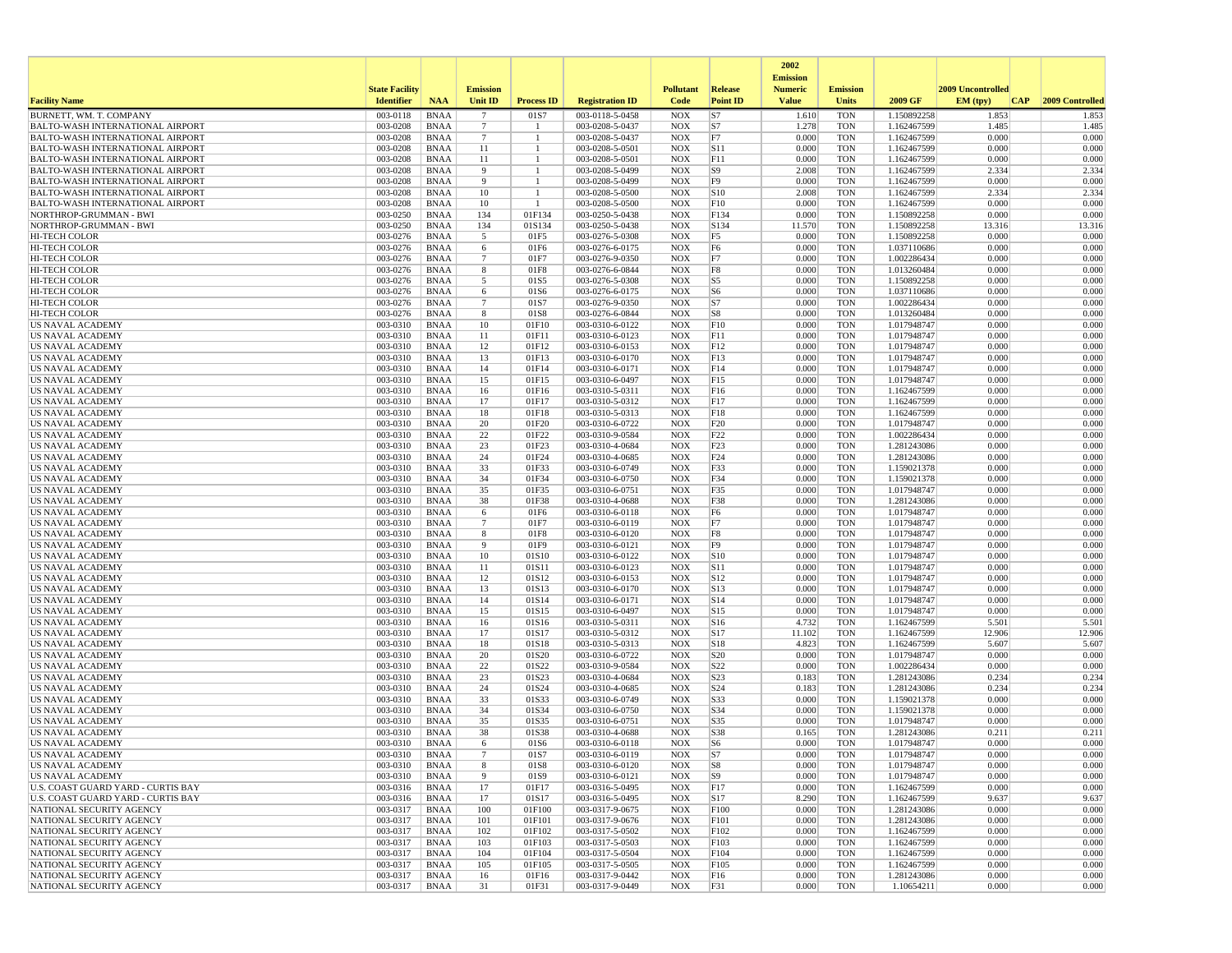|                                                      |                       |                            |                       |                   |                                    |                          |                   | 2002                              |                          |                            |                   |                  |
|------------------------------------------------------|-----------------------|----------------------------|-----------------------|-------------------|------------------------------------|--------------------------|-------------------|-----------------------------------|--------------------------|----------------------------|-------------------|------------------|
|                                                      | <b>State Facility</b> |                            | <b>Emission</b>       |                   |                                    | <b>Pollutant</b>         | Release           | <b>Emission</b><br><b>Numeric</b> | <b>Emission</b>          |                            | 2009 Uncontrolled |                  |
| <b>Facility Name</b>                                 | <b>Identifier</b>     | <b>NAA</b>                 | <b>Unit ID</b>        | <b>Process ID</b> | <b>Registration ID</b>             | Code                     | <b>Point ID</b>   | <b>Value</b>                      | <b>Units</b>             | 2009 GF                    | EM (typ)<br> CAP  | 2009 Controlled  |
| NATIONAL SECURITY AGENCY                             | 003-0317              | <b>BNAA</b>                | 32                    | 01F32             | 003-0317-9-0450                    | <b>NOX</b>               | F32               | 0.000                             | <b>TON</b>               | 1.10654211                 | 0.000             | 0.000            |
| NATIONAL SECURITY AGENCY                             | 003-0317              | BNAA                       | 33                    | 01F33             | 003-0317-9-0451                    | <b>NOX</b>               | F33               | 0.000                             | <b>TON</b>               | 2                          | 0.000             | 0.000            |
| NATIONAL SECURITY AGENCY                             | 003-0317              | <b>BNAA</b>                | 34                    | 01F34             | 003-0317-5-0392                    | <b>NOX</b>               | F34               | 0.000                             | <b>TON</b>               | 1.162467599                | 0.000             | 0.000            |
| NATIONAL SECURITY AGENCY<br>NATIONAL SECURITY AGENCY | 003-0317<br>003-0317  | BNAA                       | 35<br>36              | 01F35<br>01F36    | 003-0317-5-0393<br>003-0317-5-0394 | <b>NOX</b>               | F35               | 0.000<br>0.000                    | <b>TON</b><br><b>TON</b> | 1.162467599                | 0.000<br>0.000    | 0.000<br>0.000   |
| NATIONAL SECURITY AGENCY                             | 003-0317              | <b>BNAA</b><br><b>BNAA</b> | 37                    | 01F37             | 003-0317-6-0375                    | <b>NOX</b><br><b>NOX</b> | F36<br>F37        | 0.000                             | <b>TON</b>               | 1.162467599<br>1.185032368 | 0.000             | 0.000            |
| NATIONAL SECURITY AGENCY                             | 003-0317              | BNAA                       | 39                    | 01F39             | 003-0317-6-0381                    | <b>NOX</b>               | F39               | 0.000                             | <b>TON</b>               | 1.159021378                | 0.000             | 0.000            |
| NATIONAL SECURITY AGENCY                             | 003-0317              | <b>BNAA</b>                | 40                    | 01F40             | 003-0317-9-0444                    | <b>NOX</b>               | F40               | 0.000                             | <b>TON</b>               | 1.459523797                | 0.000             | 0.000            |
| NATIONAL SECURITY AGENCY                             | 003-0317              | <b>BNAA</b>                | 41                    | 01F41             | 003-0317-9-0470                    | <b>NOX</b>               | F41               | 0.000                             | <b>TON</b>               | 1.281243086                | 0.000             | 0.000            |
| NATIONAL SECURITY AGENCY                             | 003-0317              | <b>BNAA</b>                | 42                    | 01F42             | 003-0317-9-0471                    | <b>NOX</b>               | F42               | 0.000                             | <b>TON</b>               | 1.281243086                | 0.000             | 0.000            |
| NATIONAL SECURITY AGENCY                             | 003-0317              | BNAA                       | 43                    | 01F43             | 003-0317-9-0472                    | <b>NOX</b>               | F43               | 0.000                             | <b>TON</b>               | 1.281243086                | 0.000             | 0.000            |
| NATIONAL SECURITY AGENCY                             | 003-0317              | <b>BNAA</b>                | 44                    | 01F44             | 003-0317-9-0473                    | <b>NOX</b>               | F44               | 0.000                             | <b>TON</b>               | 1.281243086                | 0.000             | 0.000            |
| NATIONAL SECURITY AGENCY                             | 003-0317<br>003-0317  | <b>BNAA</b><br><b>BNAA</b> | 48                    | 01F48<br>01F51    | 003-0317-6-0539<br>003-0317-8-0155 | <b>NOX</b><br><b>NOX</b> | F48<br>F51        | 0.000<br>0.000                    | <b>TON</b><br><b>TON</b> | 1.183266878                | 0.000<br>0.000    | 0.000<br>0.000   |
| NATIONAL SECURITY AGENCY<br>NATIONAL SECURITY AGENCY | 003-0317              | BNAA                       | 51<br>53              | 01F53             | 003-0317-9-0561                    | <b>NOX</b>               | F53               | 0.000                             | <b>TON</b>               | 1.115716696<br>1.002286434 | 0.000             | 0.000            |
| NATIONAL SECURITY AGENCY                             | 003-0317              | BNAA                       | 54                    | 01F54             | 003-0317-6-0682                    | <b>NOX</b>               | F54               | 0.000                             | <b>TON</b>               | 1.159021378                | 0.000             | 0.000            |
| NATIONAL SECURITY AGENCY                             | 003-0317              | <b>BNAA</b>                | 55                    | 01F55             | 003-0317-6-0677                    | <b>NOX</b>               | F55               | 0.000                             | <b>TON</b>               | 1.52560246                 | 0.000             | 0.000            |
| NATIONAL SECURITY AGENCY                             | 003-0317              | BNAA                       | 56                    | 01F56             | 003-0317-6-0690                    | <b>NOX</b>               | F56               | 0.000                             | <b>TON</b>               | 1.013260484                | 0.000             | 0.000            |
| NATIONAL SECURITY AGENCY                             | 003-0317              | BNAA                       | 57                    | 01F57             | 003-0317-6-0668                    | <b>NOX</b>               | F57               | 0.000                             | <b>TON</b>               | 0.970630348                | 0.000             | 0.000            |
| NATIONAL SECURITY AGENCY                             | 003-0317              | <b>BNAA</b>                | 58                    | 01F58             | 003-0317-6-0669                    | <b>NOX</b>               | F58               | 0.000                             | <b>TON</b>               | 0.970630348                | 0.000             | 0.000            |
| NATIONAL SECURITY AGENCY                             | 003-0317              | <b>BNAA</b>                | 59                    | 01F59             | 003-0317-6-0670                    | <b>NOX</b>               | F59               | 0.000                             | <b>TON</b>               | 0.970630348                | 0.000             | 0.000            |
| NATIONAL SECURITY AGENCY<br>NATIONAL SECURITY AGENCY | 003-0317<br>003-0317  | BNAA<br><b>BNAA</b>        | 60<br>61              | 01F60<br>01F61    | 003-0317-6-0671<br>003-0317-6-0672 | <b>NOX</b><br><b>NOX</b> | F60<br>F61        | 0.000<br>0.000                    | <b>TON</b><br><b>TON</b> | 0.970630348<br>0.970630348 | 0.000<br>0.000    | 0.000<br>0.000   |
| NATIONAL SECURITY AGENCY                             | 003-0317              | <b>BNAA</b>                | 62                    | 01F62             | 003-0317-6-0673                    | <b>NOX</b>               | F62               | 0.000                             | <b>TON</b>               | 0.970630348                | 0.000             | 0.000            |
| NATIONAL SECURITY AGENCY                             | 003-0317              | BNAA                       | 63                    | 01F63             | 003-0317-6-0674                    | <b>NOX</b>               | F63               | 0.000                             | <b>TON</b>               | 0.970630348                | 0.000             | 0.000            |
| NATIONAL SECURITY AGENCY                             | 003-0317              | <b>BNAA</b>                | 65                    | 01F65             | 003-0317-6-0718                    | <b>NOX</b>               | F65               | 0.000                             | <b>TON</b>               | 1.215469599                | 0.000             | 0.000            |
| NATIONAL SECURITY AGENCY                             | 003-0317              | <b>BNAA</b>                | 66                    | 01F66             | 003-0317-6-0719                    | <b>NOX</b>               | F66               | 0.000                             | <b>TON</b>               | 1.215469599                | 0.000             | 0.000            |
| NATIONAL SECURITY AGENCY                             | 003-0317              | <b>BNAA</b>                | 67                    | 01F67             | 003-0317-6-0720                    | <b>NOX</b>               | F67               | 0.000                             | <b>TON</b>               | 1.839534879                | 0.000             | 0.000            |
| NATIONAL SECURITY AGENCY                             | 003-0317              | BNAA                       | 68                    | 01F68             | 003-0317-6-0717                    | <b>NOX</b>               | F68               | 0.000                             | <b>TON</b>               | 1.159021378                | 0.000             | 0.000            |
| NATIONAL SECURITY AGENCY                             | 003-0317              | <b>BNAA</b>                | 69                    | 01F69             | 003-0317-6-0708                    | <b>NOX</b>               | F69               | 0.000                             | <b>TON</b>               | 1.013260484                | 0.000             | 0.000            |
| NATIONAL SECURITY AGENCY<br>NATIONAL SECURITY AGENCY | 003-0317<br>003-0317  | <b>BNAA</b><br>BNAA        | $7\phantom{.0}$<br>70 | 01F7<br>01F70     | 003-0317-9-0126<br>003-0317-6-0709 | <b>NOX</b><br><b>NOX</b> | F7<br>F70         | 0.000<br>0.000                    | <b>TON</b><br><b>TON</b> | 1.164262295<br>1.013260484 | 0.000<br>0.000    | 0.000<br>0.000   |
| NATIONAL SECURITY AGENCY                             | 003-0317              | <b>BNAA</b>                | 71                    | 01F71             | 003-0317-6-0710                    | <b>NOX</b>               | F71               | 0.000                             | <b>TON</b>               | 1.013260484                | 0.000             | 0.000            |
| NATIONAL SECURITY AGENCY                             | 003-0317              | <b>BNAA</b>                | 72                    | 01F72             | 003-0317-6-0711                    | <b>NOX</b>               | F72               | 0.000                             | <b>TON</b>               | 1.013260484                | 0.000             | 0.000            |
| NATIONAL SECURITY AGENCY                             | 003-0317              | BNAA                       | 73                    | 01F73             | 003-0317-6-0712                    | <b>NOX</b>               | F73               | 0.000                             | <b>TON</b>               | 1.013260484                | 0.000             | 0.000            |
| NATIONAL SECURITY AGENCY                             | 003-0317              | BNAA                       | 77                    | 01F77             | 003-0317-5-0450                    | <b>NOX</b>               | F77               | 0.000                             | <b>TON</b>               | 1.162467599                | 0.000             | 0.000            |
| NATIONAL SECURITY AGENCY                             | 003-0317              | <b>BNAA</b>                | 78                    | 01F78             | 003-0317-9-0587                    | <b>NOX</b>               | F78               | 0.000                             | <b>TON</b>               | 1.013260484                | 0.000             | 0.000            |
| NATIONAL SECURITY AGENCY                             | 003-0317              | <b>BNAA</b>                | 79                    | 01F79             | 003-0317-5-0431                    | <b>NOX</b>               | F79               | 0.000                             | <b>TON</b>               | 1.162467599                | 0.000             | 0.000            |
| NATIONAL SECURITY AGENCY<br>NATIONAL SECURITY AGENCY | 003-0317<br>003-0317  | <b>BNAA</b><br>BNAA        | 8<br>80               | 01F8<br>01F80     | 003-0317-9-0127<br>003-0317-5-0432 | <b>NOX</b><br><b>NOX</b> | F8<br><b>F80</b>  | 0.000<br>0.000                    | <b>TON</b><br><b>TON</b> | 1.164262295<br>1.162467599 | 0.000<br>0.000    | 0.000<br>0.000   |
| NATIONAL SECURITY AGENCY                             | 003-0317              | BNAA                       | 81                    | 01F81             | 003-0317-6-0877                    | <b>NOX</b>               | <b>F81</b>        | 0.000                             | <b>TON</b>               | 0.970630348                | 0.000             | 0.000            |
| NATIONAL SECURITY AGENCY                             | 003-0317              | <b>BNAA</b>                | 82                    | 01F82             | 003-0317-9-0679                    | <b>NOX</b>               | F82               | 0.000                             | <b>TON</b>               | 1.281243086                | 0.000             | 0.000            |
| NATIONAL SECURITY AGENCY                             | 003-0317              | BNAA                       | 83                    | 01F83             | 003-03179-0680                     | <b>NOX</b>               | F83               | 0.000                             | <b>TON</b>               | 1.281243086                | 0.000             | 0.000            |
| NATIONAL SECURITY AGENCY                             | 003-0317              | <b>BNAA</b>                | 84                    | 01F84             | 003-0317-9-0681                    | <b>NOX</b>               | F84               | 0.000                             | <b>TON</b>               | 1.281243086                | 0.000             | 0.000            |
| NATIONAL SECURITY AGENCY                             | 003-0317              | <b>BNAA</b>                | 85                    | 01F85             | 003-0317-9-0682                    | <b>NOX</b>               | F85               | 0.000                             | <b>TON</b>               | 1.281243086                | 0.000             | 0.000            |
| NATIONAL SECURITY AGENCY                             | 003-0317              | <b>BNAA</b>                | 86                    | 01F86             | 003-0317-9-0683                    | <b>NOX</b>               | <b>F86</b>        | 0.000                             | <b>TON</b>               | 1.281243086                | 0.000             | 0.000            |
| NATIONAL SECURITY AGENCY<br>NATIONAL SECURITY AGENCY | 003-0317<br>003-0317  | BNAA<br><b>BNAA</b>        | 87<br>88              | 01F87<br>01F88    | 003-0317-9-0684<br>003-0317-9-0685 | <b>NOX</b><br><b>NOX</b> | F87<br><b>F88</b> | 0.000<br>0.000                    | <b>TON</b><br><b>TON</b> | 1.281243086<br>1.281243086 | 0.000<br>0.000    | 0.000<br>0.000   |
| NATIONAL SECURITY AGENCY                             | 003-0317              | <b>BNAA</b>                | 89                    | 01F89             | 003-0317-9-0686                    | <b>NOX</b>               | <b>F89</b>        | 0.000                             | <b>TON</b>               | 1.281243086                | 0.000             | 0.000            |
| NATIONAL SECURITY AGENCY                             | 003-0317              | BNAA                       | 90                    | 01F90             | 003-0317-9-0687                    | <b>NOX</b>               | F90               | 0.000                             | <b>TON</b>               | 1.281243086                | 0.000             | 0.000            |
| NATIONAL SECURITY AGENCY                             | 003-0317              | <b>BNAA</b>                | 91                    | 01F91             | 003-0317-9-0688                    | <b>NOX</b>               | F91               | 0.000                             | <b>TON</b>               | 1.281243086                | 0.000             | 0.000            |
| NATIONAL SECURITY AGENCY                             | 003-0317              | <b>BNAA</b>                | 92                    | 01F92             | 003-0317-9-0689                    | <b>NOX</b>               | F92               | 0.000                             | <b>TON</b>               | 1.281243086                | 0.000             | 0.000            |
| NATIONAL SECURITY AGENCY                             | 003-0317              | <b>BNAA</b>                | 93                    | 01F93             | 003-0317-9-0690                    | <b>NOX</b>               | F93               | 0.000                             | <b>TON</b>               | 1.281243086                | 0.000             | 0.000            |
| NATIONAL SECURITY AGENCY                             | 003-0317              | BNAA                       | 94                    | 01F94             | 003-0317-9-0691                    | <b>NOX</b>               | F94               | 0.000                             | <b>TON</b>               | 1.281243086                | 0.000             | 0.000            |
| NATIONAL SECURITY AGENCY<br>NATIONAL SECURITY AGENCY | 003-0317<br>003-0317  | <b>BNAA</b><br><b>BNAA</b> | 95<br>96              | 01F95<br>01F96    | 003-0317-9-0692<br>003-0317-9-0671 | <b>NOX</b><br><b>NOX</b> | F95<br>F96        | 0.000<br>0.000                    | <b>TON</b><br><b>TON</b> | 1.281243086<br>1.281243086 | 0.000<br>0.000    | 0.000<br>0.000   |
| NATIONAL SECURITY AGENCY                             | 003-0317              | <b>BNAA</b>                | 97                    | 01F97             | 003-0317-9-0672                    | <b>NOX</b>               | F97               | 0.000                             | <b>TON</b>               | 1.281243086                | 0.000             | 0.000            |
| NATIONAL SECURITY AGENCY                             | 003-0317              | <b>BNAA</b>                | 98                    | 01F98             | 003-0317-9-0673                    | <b>NOX</b>               | F98               | 0.000                             | <b>TON</b>               | 1.281243086                | 0.000             | 0.000            |
| NATIONAL SECURITY AGENCY                             | 003-0317              | <b>BNAA</b>                | 99                    | 01F99             | 003-0317-9-0674                    | <b>NOX</b>               | F99               | 0.000                             | <b>TON</b>               | 1.281243086                | 0.000             | 0.000            |
| NATIONAL SECURITY AGENCY                             | 003-0317              | BNAA                       | 100                   | 01S100            | 003-0317-9-0675                    | <b>NOX</b>               | S100              | 0.740                             | <b>TON</b>               | 1.281243086                | 0.948             | 0.948            |
| NATIONAL SECURITY AGENCY                             | 003-0317              | BNAA                       | 101                   | 01S101            | 003-0317-9-0676                    | <b>NOX</b>               | S101              | 0.740                             | <b>TON</b>               | 1.281243086                | 0.948             | 0.948            |
| NATIONAL SECURITY AGENCY                             | 003-0317              | BNAA                       | 102                   | 01S102            | 003-0317-5-0502                    | <b>NOX</b>               | S102              | 9.701                             | <b>TON</b>               | 1.162467599                | 11.277            | 11.277           |
| NATIONAL SECURITY AGENCY                             | 003-0317              | <b>BNAA</b>                | 103                   | 01S103<br>01S104  | 003-0317-5-0503                    | <b>NOX</b>               | S103              | 6.095                             | <b>TON</b><br><b>TON</b> | 1.162467599                | 7.085             | 7.085            |
| NATIONAL SECURITY AGENCY<br>NATIONAL SECURITY AGENCY | 003-0317<br>003-0317  | BNAA<br><b>BNAA</b>        | 104<br>105            | 01S105            | 003-0317-5-0504<br>003-0317-5-0505 | <b>NOX</b><br><b>NOX</b> | S104<br>S105      | 9.711<br>9.338                    | <b>TON</b>               | 1.162467599<br>1.162467599 | 11.289<br>10.855  | 11.289<br>10.855 |
| NATIONAL SECURITY AGENCY                             | 003-0317              | BNAA                       | 16                    | 01S16             | 003-0317-9-0442                    | <b>NOX</b>               | S16               | 0.423                             | <b>TON</b>               | 1.281243086                | 0.541             | 0.541            |
| NATIONAL SECURITY AGENCY                             | 003-0317              | BNAA                       | 31                    | 01S31             | 003-0317-9-0449                    | <b>NOX</b>               | S31               | 0.000                             | <b>TON</b>               | 1.10654211                 | 0.000             | 0.000            |
| NATIONAL SECURITY AGENCY                             | 003-0317              | <b>BNAA</b>                | 32                    | 01S32             | 003-0317-9-0450                    | <b>NOX</b>               | S32               | 0.000                             | <b>TON</b>               | 1.10654211                 | 0.000             | 0.000            |
| NATIONAL SECURITY AGENCY                             | 003-0317              | BNAA                       | 33                    | 01S33             | 003-0317-9-0451                    | <b>NOX</b>               | S33               | 0.000                             | <b>TON</b>               | $\left  \right $           | 0.000             | 0.000            |
| NATIONAL SECURITY AGENCY                             | 003-0317              | <b>BNAA</b>                | 34                    | 01S34             | 003-0317-5-0392                    | <b>NOX</b>               | S34               | 0.000                             | <b>TON</b>               | 1.162467599                | 0.000             | 0.000            |
| NATIONAL SECURITY AGENCY                             | 003-0317              | BNAA                       | 35                    | 01S35             | 003-0317-5-0393                    | NOX                      | S35               | 0.000                             | TON                      | 1.162467599                | 0.000             | 0.000            |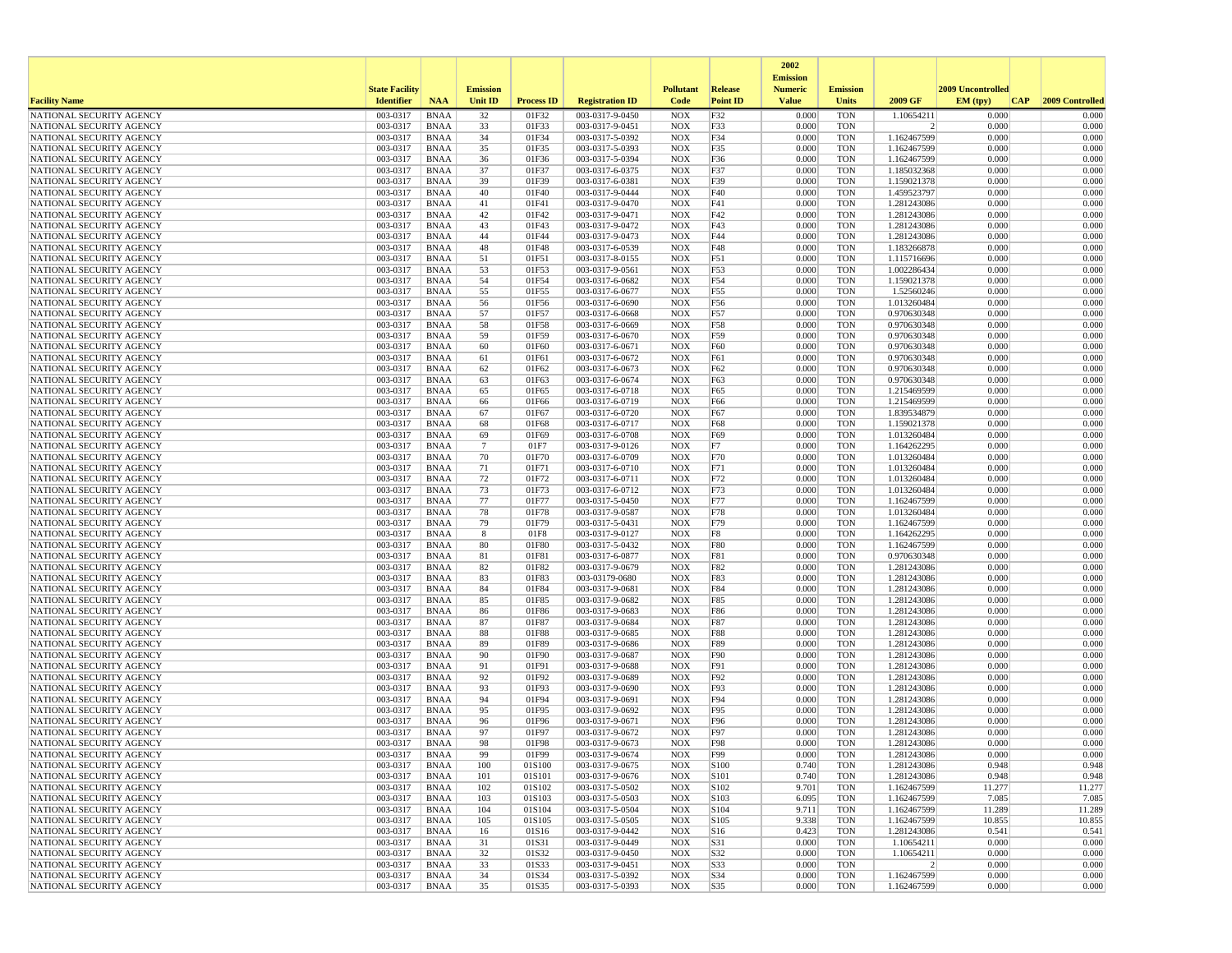|                                                        |                       |                            |                                           |                   |                                    |                          |                 | 2002                              |                          |                            |                          |                 |
|--------------------------------------------------------|-----------------------|----------------------------|-------------------------------------------|-------------------|------------------------------------|--------------------------|-----------------|-----------------------------------|--------------------------|----------------------------|--------------------------|-----------------|
|                                                        | <b>State Facility</b> |                            | <b>Emission</b>                           |                   |                                    | <b>Pollutant</b>         | <b>Release</b>  | <b>Emission</b><br><b>Numeric</b> | <b>Emission</b>          |                            | <b>2009 Uncontrolled</b> |                 |
| <b>Facility Name</b>                                   | <b>Identifier</b>     | <b>NAA</b>                 | Unit ID                                   | <b>Process ID</b> | <b>Registration ID</b>             | Code                     | <b>Point ID</b> | <b>Value</b>                      | Units                    | 2009 GF                    | EM (typ)<br> CAP         | 2009 Controlled |
| NATIONAL SECURITY AGENCY                               | 003-0317              | <b>BNAA</b>                | 36                                        | 01S36             | 003-0317-5-0394                    | <b>NOX</b>               | S36             | 0.000                             | <b>TON</b>               | 1.162467599                | 0.000                    | 0.000           |
| NATIONAL SECURITY AGENCY                               | 003-0317              | <b>BNAA</b>                | 37                                        | 01S37             | 003-0317-6-0375                    | <b>NOX</b>               | S37             | 0.000                             | <b>TON</b>               | 1.185032368                | 0.000                    | 0.000           |
| NATIONAL SECURITY AGENCY<br>NATIONAL SECURITY AGENCY   | 003-0317<br>003-0317  | BNAA<br><b>BNAA</b>        | 39<br>40                                  | 01S39<br>01S40    | 003-0317-6-0381<br>003-0317-9-0444 | <b>NOX</b><br><b>NOX</b> | S39<br>S40      | 0.000<br>0.000                    | <b>TON</b><br><b>TON</b> | 1.159021378<br>1.459523797 | 0.000<br>0.000           | 0.000<br>0.000  |
| NATIONAL SECURITY AGENCY                               | 003-0317              | <b>BNAA</b>                | 41                                        | 01S41             | 003-0317-9-0470                    | <b>NOX</b>               | S41             | 0.027                             | <b>TON</b>               | 1.281243086                | 0.035                    | 0.035           |
| NATIONAL SECURITY AGENCY                               | 003-0317              | <b>BNAA</b>                | 42                                        | 01S42             | 003-0317-9-0471                    | <b>NOX</b>               | S42             | 0.024                             | <b>TON</b>               | 1.281243086                | 0.031                    | 0.031           |
| NATIONAL SECURITY AGENCY                               | 003-0317              | <b>BNAA</b>                | 43                                        | 01S43             | 003-0317-9-0472                    | <b>NOX</b>               | S43             | 0.023                             | <b>TON</b>               | 1.281243086                | 0.029                    | 0.029           |
| NATIONAL SECURITY AGENCY                               | 003-0317              | <b>BNAA</b>                | 44                                        | 01S44             | 003-0317-9-0473                    | <b>NOX</b>               | S44             | 0.000                             | <b>TON</b>               | 1.281243086                | 0.000                    | 0.000           |
| NATIONAL SECURITY AGENCY                               | 003-0317              | <b>BNAA</b>                | 48                                        | 01S48             | 003-0317-6-0539                    | <b>NOX</b>               | S48             | 0.000                             | <b>TON</b>               | 1.183266878                | 0.000                    | 0.000           |
| NATIONAL SECURITY AGENCY                               | 003-0317              | BNAA                       | 51                                        | 01S51             | 003-0317-8-0155                    | <b>NOX</b>               | S51             | 0.000                             | <b>TON</b>               | 1.115716696                | 0.000                    | 0.000           |
| NATIONAL SECURITY AGENCY                               | 003-0317              | <b>BNAA</b>                | 53                                        | 01S53             | 003-0317-9-0561                    | <b>NOX</b>               | S53             | 0.000                             | <b>TON</b>               | 1.002286434                | 0.000                    | 0.000           |
| NATIONAL SECURITY AGENCY                               | 003-0317              | <b>BNAA</b>                | 54                                        | 01S54             | 003-0317-6-0682                    | <b>NOX</b>               | S54             | 0.000                             | <b>TON</b>               | 1.159021378                | 0.000                    | 0.000           |
| NATIONAL SECURITY AGENCY<br>NATIONAL SECURITY AGENCY   | 003-0317<br>003-0317  | <b>BNAA</b><br>BNAA        | 55<br>56                                  | 01S55<br>01S56    | 003-0317-6-0677<br>003-0317-6-0690 | <b>NOX</b><br><b>NOX</b> | S55<br>S56      | 0.000<br>0.000                    | <b>TON</b><br><b>TON</b> | 1.52560246<br>1.013260484  | 0.000<br>0.000           | 0.000<br>0.000  |
| NATIONAL SECURITY AGENCY                               | 003-0317              | <b>BNAA</b>                | 57                                        | 01S57             | 003-0317-6-0668                    | <b>NOX</b>               | S57             | 0.000                             | <b>TON</b>               | 0.970630348                | 0.000                    | 0.000           |
| NATIONAL SECURITY AGENCY                               | 003-0317              | BNAA                       | 58                                        | 01S58             | 003-0317-6-0669                    | <b>NOX</b>               | S58             | 0.000                             | <b>TON</b>               | 0.970630348                | 0.000                    | 0.000           |
| NATIONAL SECURITY AGENCY                               | 003-0317              | BNAA                       | 59                                        | 01S59             | 003-0317-6-0670                    | <b>NOX</b>               | S59             | 0.000                             | <b>TON</b>               | 0.970630348                | 0.000                    | 0.000           |
| NATIONAL SECURITY AGENCY                               | 003-0317              | BNAA                       | 60                                        | 01S60             | 003-0317-6-0671                    | <b>NOX</b>               | S60             | 0.000                             | <b>TON</b>               | 0.970630348                | 0.000                    | 0.000           |
| NATIONAL SECURITY AGENCY                               | 003-0317              | BNAA                       | 61                                        | 01S61             | 003-0317-6-0672                    | <b>NOX</b>               | S61             | 0.000                             | <b>TON</b>               | 0.970630348                | 0.000                    | 0.000           |
| NATIONAL SECURITY AGENCY                               | 003-0317              | <b>BNAA</b>                | 62                                        | 01S62             | 003-0317-6-0673                    | <b>NOX</b>               | S62             | 0.000                             | <b>TON</b>               | 0.970630348                | 0.000                    | 0.000           |
| NATIONAL SECURITY AGENCY                               | 003-0317              | BNAA                       | 63                                        | 01S63             | 003-0317-6-0674                    | <b>NOX</b>               | S63             | 0.000                             | <b>TON</b>               | 0.970630348                | 0.000                    | 0.000           |
| NATIONAL SECURITY AGENCY                               | 003-0317              | <b>BNAA</b>                | 65                                        | 01S65             | 003-0317-6-0718                    | <b>NOX</b>               | S65             | 0.000                             | <b>TON</b>               | 1.215469599                | 0.000                    | 0.000           |
| NATIONAL SECURITY AGENCY                               | 003-0317              | <b>BNAA</b>                | 66                                        | 01S66             | 003-0317-6-0719                    | <b>NOX</b>               | S66             | 0.000                             | <b>TON</b>               | 1.215469599                | 0.000                    | 0.000           |
| NATIONAL SECURITY AGENCY                               | 003-0317              | BNAA                       | 67                                        | 01S67             | 003-0317-6-0720                    | <b>NOX</b>               | S67             | 0.000                             | <b>TON</b>               | 1.839534879                | 0.000                    | 0.000           |
| NATIONAL SECURITY AGENCY                               | 003-0317              | <b>BNAA</b>                | 68                                        | 01S68             | 003-0317-6-0717                    | <b>NOX</b>               | S68             | 0.000                             | <b>TON</b>               | 1.159021378                | 0.000                    | 0.000           |
| NATIONAL SECURITY AGENCY<br>NATIONAL SECURITY AGENCY   | 003-0317<br>003-0317  | <b>BNAA</b><br><b>BNAA</b> | 69<br>-7                                  | 01S69<br>01S7     | 003-0317-6-0708<br>003-0317-9-0126 | <b>NOX</b><br><b>NOX</b> | S69             | 0.000<br>0.816                    | <b>TON</b><br><b>TON</b> | 1.013260484                | 0.000<br>0.950           | 0.000<br>0.950  |
| NATIONAL SECURITY AGENCY                               | 003-0317              | BNAA                       | 70                                        | 01S70             | 003-0317-6-0709                    | <b>NOX</b>               | S7<br>S70       | 0.000                             | <b>TON</b>               | 1.164262295<br>1.013260484 | 0.000                    | 0.000           |
| NATIONAL SECURITY AGENCY                               | 003-0317              | <b>BNAA</b>                | 71                                        | 01S71             | 003-0317-6-0710                    | <b>NOX</b>               | S71             | 0.000                             | <b>TON</b>               | 1.013260484                | 0.000                    | 0.000           |
| NATIONAL SECURITY AGENCY                               | 003-0317              | <b>BNAA</b>                | 72                                        | 01S72             | 003-0317-6-0711                    | <b>NOX</b>               | S72             | 0.000                             | <b>TON</b>               | 1.013260484                | 0.000                    | 0.000           |
| NATIONAL SECURITY AGENCY                               | 003-0317              | <b>BNAA</b>                | 73                                        | 01S73             | 003-0317-6-0712                    | <b>NOX</b>               | S73             | 0.000                             | <b>TON</b>               | 1.013260484                | 0.000                    | 0.000           |
| NATIONAL SECURITY AGENCY                               | 003-0317              | <b>BNAA</b>                | 77                                        | 01S77             | 003-0317-5-0450                    | <b>NOX</b>               | S77             | 0.183                             | <b>TON</b>               | 1.162467599                | 0.212                    | 0.212           |
| NATIONAL SECURITY AGENCY                               | 003-0317              | <b>BNAA</b>                | 78                                        | 01S78             | 003-0317-9-0587                    | <b>NOX</b>               | S78             | 0.000                             | <b>TON</b>               | 1.013260484                | 0.000                    | 0.000           |
| NATIONAL SECURITY AGENCY                               | 003-0317              | <b>BNAA</b>                | 79                                        | 01S79             | 003-0317-5-0431                    | <b>NOX</b>               | S79             | 0.183                             | <b>TON</b>               | 1.162467599                | 0.212                    | 0.212           |
| NATIONAL SECURITY AGENCY                               | 003-0317              | BNAA                       | 8                                         | 01S8              | 003-0317-9-0127                    | <b>NOX</b>               | S8              | 0.774                             | <b>TON</b>               | 1.164262295                | 0.901                    | 0.901           |
| NATIONAL SECURITY AGENCY                               | 003-0317              | <b>BNAA</b>                | 80                                        | 01S80             | 003-0317-5-0432                    | <b>NOX</b>               | <b>S80</b>      | 0.183                             | <b>TON</b>               | 1.162467599                | 0.212                    | 0.212           |
| NATIONAL SECURITY AGENCY                               | 003-0317              | <b>BNAA</b>                | 81                                        | 01S81             | 003-0317-6-0877                    | <b>NOX</b>               | S81             | 0.000                             | <b>TON</b>               | 0.970630348                | 0.000                    | 0.000           |
| NATIONAL SECURITY AGENCY                               | 003-0317              | <b>BNAA</b>                | 82                                        | 01S82             | 003-0317-9-0679                    | <b>NOX</b>               | S82             | 0.280                             | <b>TON</b>               | 1.281243086                | 0.359                    | 0.359           |
| NATIONAL SECURITY AGENCY                               | 003-0317<br>003-0317  | BNAA                       | 83<br>84                                  | 01S83             | 003-03179-0680                     | <b>NOX</b>               | S83<br>S84      | 0.128<br>0.000                    | <b>TON</b>               | 1.281243086                | 0.164<br>0.000           | 0.164<br>0.000  |
| NATIONAL SECURITY AGENCY<br>NATIONAL SECURITY AGENCY   | 003-0317              | <b>BNAA</b><br><b>BNAA</b> | 85                                        | 01S84<br>01S85    | 003-0317-9-0681<br>003-0317-9-0682 | <b>NOX</b><br><b>NOX</b> | S85             | 0.285                             | <b>TON</b><br><b>TON</b> | 1.281243086<br>1.281243086 | 0.365                    | 0.365           |
| NATIONAL SECURITY AGENCY                               | 003-0317              | <b>BNAA</b>                | 86                                        | 01S86             | 003-0317-9-0683                    | <b>NOX</b>               | <b>S86</b>      | 0.248                             | <b>TON</b>               | 1.281243086                | 0.317                    | 0.317           |
| NATIONAL SECURITY AGENCY                               | 003-0317              | <b>BNAA</b>                | 87                                        | 01S87             | 003-0317-9-0684                    | <b>NOX</b>               | S87             | 0.078                             | <b>TON</b>               | 1.281243086                | 0.099                    | 0.099           |
| NATIONAL SECURITY AGENCY                               | 003-0317              | BNAA                       | 88                                        | 01S88             | 003-0317-9-0685                    | <b>NOX</b>               | <b>S88</b>      | 0.228                             | <b>TON</b>               | 1.281243086                | 0.292                    | 0.292           |
| NATIONAL SECURITY AGENCY                               | 003-0317              | <b>BNAA</b>                | 89                                        | 01S89             | 003-0317-9-0686                    | <b>NOX</b>               | S89             | 0.192                             | <b>TON</b>               | 1.281243086                | 0.246                    | 0.246           |
| NATIONAL SECURITY AGENCY                               | 003-0317              | BNAA                       | 90                                        | 01S90             | 003-0317-9-0687                    | <b>NOX</b>               | S90             | 0.032                             | <b>TON</b>               | 1.281243086                | 0.041                    | 0.041           |
| NATIONAL SECURITY AGENCY                               | 003-0317              | <b>BNAA</b>                | 91                                        | 01S91             | 003-0317-9-0688                    | <b>NOX</b>               | S91             | 0.143                             | <b>TON</b>               | 1.281243086                | 0.183                    | 0.183           |
| NATIONAL SECURITY AGENCY                               | 003-0317              | <b>BNAA</b>                | 92                                        | 01S92             | 003-0317-9-0689                    | <b>NOX</b>               | S92             | 0.143                             | <b>TON</b>               | 1.281243086                | 0.183                    | 0.183           |
| NATIONAL SECURITY AGENCY                               | 003-0317              | BNAA                       | 93                                        | 01S93             | 003-0317-9-0690                    | <b>NOX</b>               | S93             | 0.143                             | <b>TON</b>               | 1.281243086                | 0.183                    | 0.183           |
| NATIONAL SECURITY AGENCY                               | 003-0317              | <b>BNAA</b>                | 94                                        | 01S94             | 003-0317-9-0691                    | <b>NOX</b>               | S94             | 0.000                             | <b>TON</b>               | 1.281243086                | 0.000                    | 0.000           |
| NATIONAL SECURITY AGENCY<br>NATIONAL SECURITY AGENCY   | 003-0317<br>003-0317  | <b>BNAA</b><br>BNAA        | 95<br>96                                  | 01S95<br>01S96    | 003-0317-9-0692<br>003-0317-9-0671 | <b>NOX</b><br><b>NOX</b> | S95<br>S96      | 0.000<br>0.819                    | <b>TON</b><br><b>TON</b> | 1.281243086<br>1.281243086 | 0.000<br>1.049           | 0.000<br>1.049  |
| NATIONAL SECURITY AGENCY                               | 003-0317              | BNAA                       | 97                                        | 01S97             | 003-0317-9-0672                    | <b>NOX</b>               | S97             | 0.819                             | <b>TON</b>               | 1.281243086                | 1.049                    | 1.049           |
| NATIONAL SECURITY AGENCY                               | 003-0317              | <b>BNAA</b>                | 98                                        | 01S98             | 003-0317-9-0673                    | <b>NOX</b>               | S98             | 0.873                             | <b>TON</b>               | 1.281243086                | 1.119                    | 1.119           |
| NATIONAL SECURITY AGENCY                               | 003-0317              | <b>BNAA</b>                | 99                                        | 01S99             | 003-0317-9-0674                    | <b>NOX</b>               | S99             | 0.873                             | <b>TON</b>               | 1.281243086                | 1.119                    | 1.119           |
| <b>FORT GEORGE MEADE</b>                               | 003-0322              | <b>BNAA</b>                | 133                                       | 01F133            | 003-0322-5-0487                    | <b>NOX</b>               | F133            | 0.000                             | <b>TON</b>               | 1.162467599                | 0.000                    | 0.000           |
| FORT GEORGE MEADE                                      | 003-0322              | BNAA                       | 133                                       | 01S133            | 003-0322-5-0487                    | <b>NOX</b>               | S133            | 14.180                            | <b>TON</b>               | 1.162467599                | 16.484                   | 16.484          |
| CONSTELLATION POWER SOURCE GENERATION - BRANDON SHORES | 003-0468              | <b>BNAA</b>                | -1                                        | 01F1              | 003-0468-3-0015                    | <b>NOX</b>               | F1              | 0.000                             | <b>TON</b>               | 1.194189072                | 0.000                    | 0.000           |
| CONSTELLATION POWER SOURCE GENERATION - BRANDON SHORES | 003-0468              | <b>BNAA</b>                |                                           | 01F4              | 003-0468-3-0016                    | <b>NOX</b>               | F4              | 0.000                             | <b>TON</b>               | 1.194189072                | 0.000                    | 0.000           |
| CONSTELLATION POWER SOURCE GENERATION - BRANDON SHORES | 003-0468              | BNAA                       | -1                                        | 01S1              | 003-0468-3-0015                    | NOX                      | S1              | 6,329.000                         | TON                      | 1.194189072                | 7,558.023<br>2927        | 2,927.000       |
| CONSTELLATION POWER SOURCE GENERATION - BRANDON SHORES | 003-0468              | BNAA                       | $\overline{4}$                            | 01S4              | 003-0468-3-0016                    | <b>NOX</b>               | S4              | 6,034.000                         | <b>TON</b>               | 1.194189072                | 3055<br>7,205.737        | 3,055.000       |
| <b>FRENCH BRAY</b>                                     | 003-0734              | BNAA                       | 11                                        | 01F11             | 003-0734-6-0480                    | <b>NOX</b>               | F11             | 0.000                             | <b>TON</b>               | 0.970630348                | 0.000                    | 0.000           |
| <b>FRENCH BRAY</b>                                     | 003-0734              | BNAA                       | 12                                        | 01F12             | 003-0734-6-0481                    | <b>NOX</b>               | F12             | 0.000                             | <b>TON</b>               | 0.970630348                | 0.000                    | 0.000           |
| <b>FRENCH BRAY</b><br><b>FRENCH BRAY</b>               | 003-0734              | BNAA                       | 16                                        | 01F16<br>01F2     | 003-0734-6-0873<br>003-0734-9-0308 | <b>NOX</b>               | F <sub>16</sub> | 0.000                             | <b>TON</b><br><b>TON</b> | 0.970630348                | 0.000<br>0.000           | 0.000<br>0.000  |
| <b>FRENCH BRAY</b>                                     | 003-0734<br>003-0734  | BNAA<br>BNAA               | $\overline{c}$<br>$\overline{\mathbf{3}}$ | 01F3              | 003-0734-9-0316                    | <b>NOX</b><br><b>NOX</b> | F2<br>F3        | 0.000<br>0.000                    | <b>TON</b>               | 0.970630348<br>0.970630348 | 0.000                    | 0.000           |
| <b>FRENCH BRAY</b>                                     | 003-0734              | <b>BNAA</b>                | 11                                        | 01S11             | 003-0734-6-0480                    | <b>NOX</b>               | <b>S11</b>      | 0.000                             | <b>TON</b>               | 0.970630348                | 0.000                    | 0.000           |
| <b>FRENCH BRAY</b>                                     | 003-0734              | BNAA                       | 12                                        | 01S12             | 003-0734-6-0481                    | <b>NOX</b>               | S12             | 0.000                             | <b>TON</b>               | 0.970630348                | 0.000                    | 0.000           |
| <b>FRENCH BRAY</b>                                     | 003-0734              | BNAA                       | 16                                        | 01S16             | 003-0734-6-0873                    | <b>NOX</b>               | S <sub>16</sub> | 0.000                             | <b>TON</b>               | 0.970630348                | 0.000                    | 0.000           |
| <b>FRENCH BRAY</b>                                     | 003-0734              | BNAA                       | $\overline{2}$                            | 01S <sub>2</sub>  | 003-0734-9-0308                    | <b>NOX</b>               | $ S_2 $         | 0.000                             | <b>TON</b>               | 0.970630348                | 0.000                    | 0.000           |
| <b>FRENCH BRAY</b>                                     | 003-0734              | BNAA                       | $\overline{\mathbf{3}}$                   | 01S3              | 003-0734-9-0316                    | NOX                      | S3              | 0.106                             | TON                      | 0.970630348                | 0.102                    | 0.102           |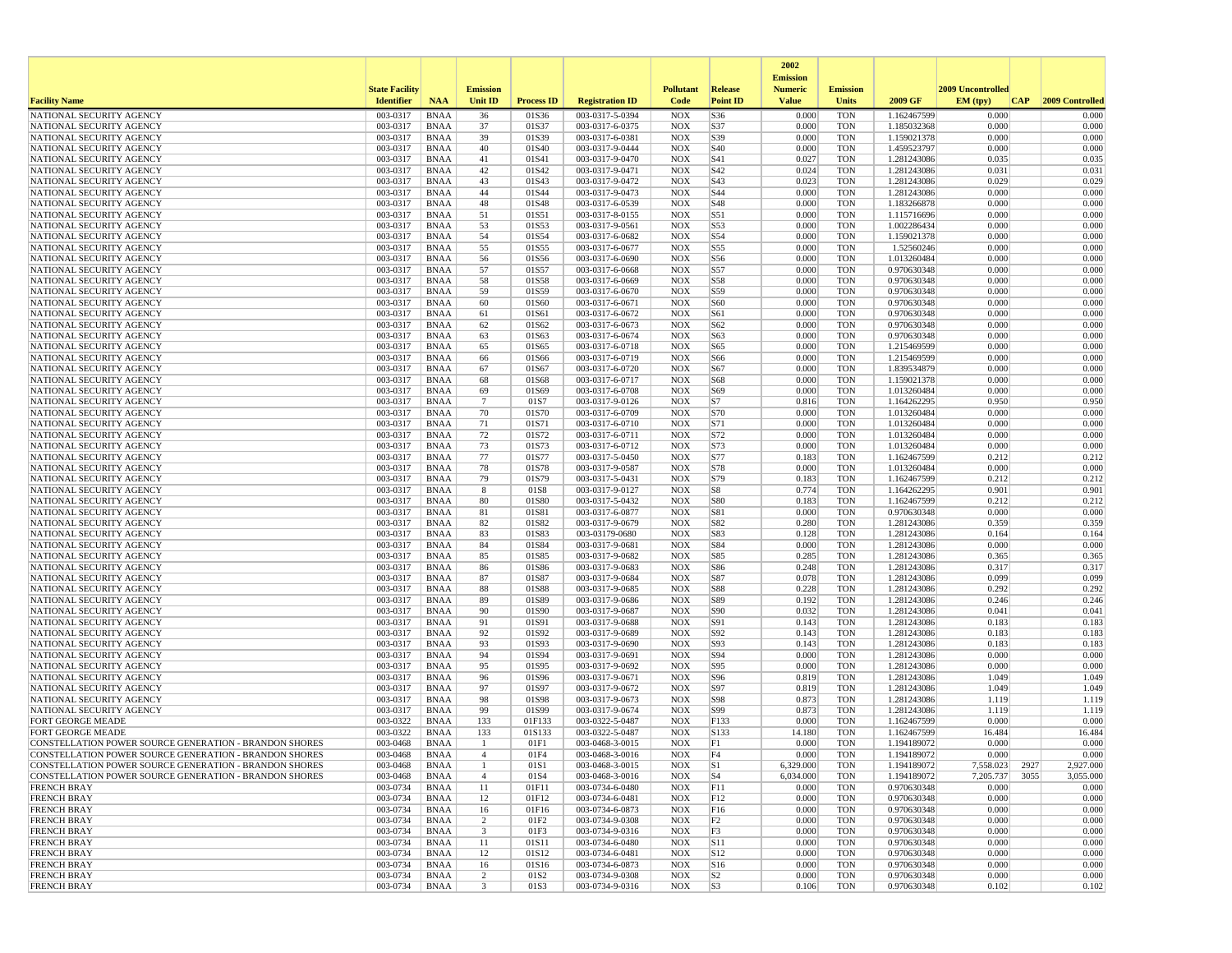|                                                                                                                         |                       |                            |                                |                   |                                    |                          |                                  | 2002                              |                          |                            |                           |                  |
|-------------------------------------------------------------------------------------------------------------------------|-----------------------|----------------------------|--------------------------------|-------------------|------------------------------------|--------------------------|----------------------------------|-----------------------------------|--------------------------|----------------------------|---------------------------|------------------|
|                                                                                                                         | <b>State Facility</b> |                            | <b>Emission</b>                |                   |                                    | <b>Pollutant</b>         | Release                          | <b>Emission</b><br><b>Numeric</b> | <b>Emission</b>          |                            | 2009 Uncontrolled         |                  |
| <b>Facility Name</b>                                                                                                    | <b>Identifier</b>     | <b>NAA</b>                 | Unit ID                        | <b>Process ID</b> | <b>Registration ID</b>             | Code                     | <b>Point ID</b>                  | <b>Value</b>                      | <b>Units</b>             | 2009 GF                    | EM (typ)<br> CAP          | 2009 Controlled  |
| <b>COMMUNICATION GRAPHICS</b>                                                                                           | 003-1035              | <b>BNAA</b>                |                                | 01F1              | 003-1035-6-0764                    | <b>NOX</b>               | F1                               | 0.000                             | <b>TON</b>               | 0.970630348                | 0.000                     | 0.000            |
| <b>COMMUNICATION GRAPHICS</b>                                                                                           | 003-1035              | <b>BNAA</b>                | 2                              | 01F2              | 003-1035-6-0765                    | <b>NOX</b>               | F <sub>2</sub>                   | 0.000                             | <b>TON</b>               | 0.970630348                | 0.000                     | 0.000            |
| <b>COMMUNICATION GRAPHICS</b>                                                                                           | 003-1035<br>003-1035  | <b>BNAA</b><br><b>BNAA</b> | 3                              | 01F3<br>01F4      | 003-1035-6-0766                    | <b>NOX</b><br><b>NOX</b> | F3<br>F4                         | 0.000<br>0.000                    | <b>TON</b><br><b>TON</b> | 0.970630348                | 0.000<br>0.000            | 0.000<br>0.000   |
| <b>COMMUNICATION GRAPHICS</b><br><b>COMMUNICATION GRAPHICS</b>                                                          | 003-1035              | <b>BNAA</b>                | $\overline{4}$<br>$\mathbf{1}$ | 01S1              | 003-1035-6-0826<br>003-1035-6-0764 | <b>NOX</b>               | S1                               | 0.000                             | <b>TON</b>               | 0.970630348<br>0.970630348 | 0.000                     | 0.000            |
| <b>COMMUNICATION GRAPHICS</b>                                                                                           | 003-1035              | <b>BNAA</b>                | 2                              | 01S2              | 003-1035-6-0765                    | <b>NOX</b>               | S <sub>2</sub>                   | 0.000                             | <b>TON</b>               | 0.970630348                | 0.000                     | 0.000            |
| <b>COMMUNICATION GRAPHICS</b>                                                                                           | 003-1035              | <b>BNAA</b>                | 3                              | 01S3              | 003-1035-6-0766                    | <b>NOX</b>               | S <sub>3</sub>                   | 0.000                             | <b>TON</b>               | 0.970630348                | 0.000                     | 0.000            |
| COMMUNICATION GRAPHICS                                                                                                  | 003-1035              | <b>BNAA</b>                | $\overline{4}$                 | 01S4              | 003-1035-6-0826                    | <b>NOX</b>               | S <sub>4</sub>                   | 0.000                             | <b>TON</b>               | 0.970630348                | 0.000                     | 0.000            |
| CONSTELLATION POWER SOURCE GENERATION - BRANDON SHORES                                                                  | 005-0076              | <b>BNAA</b>                | 1                              | 01F1              | 005-0076-5-0005                    | <b>NOX</b>               | F1                               | 0.000                             | <b>TON</b>               | 0.808924317                | 0.000<br>0.000            | 0.000            |
| CONSTELLATION POWER SOURCE GENERATION - BRANDON SHORES<br>CONSTELLATION POWER SOURCE GENERATION - BRANDON SHORES        | 005-0076<br>005-0076  | <b>BNAA</b><br><b>BNAA</b> | 2<br>3                         | 01F2<br>01F3      | 005-0076-5-0006<br>005-0076-5-0007 | <b>NOX</b><br><b>NOX</b> | F2<br>F3                         | 0.000<br>0.000                    | <b>TON</b><br><b>TON</b> | 0.808924317<br>0.808924317 | 0.000                     | 0.000<br>0.000   |
| <b>CONSTELLATION POWER SOURCE GENERATION - BRANDON SHORES</b>                                                           | 005-0076              | <b>BNAA</b>                | $\overline{4}$                 | 01F4              | 005-0076-5-0008                    | <b>NOX</b>               | F4                               | 0.000                             | <b>TON</b>               | 0.808924317                | 0.000                     | 0.000            |
| CONSTELLATION POWER SOURCE GENERATION - BRANDON SHORES                                                                  | 005-0076              | <b>BNAA</b>                | 5                              | 01F5              | 005-0076-5-0009                    | <b>NOX</b>               | F <sub>5</sub>                   | 0.000                             | <b>TON</b>               | 0.808924317                | 0.000                     | 0.000            |
| CONSTELLATION POWER SOURCE GENERATION - BRANDON SHORES                                                                  | 005-0076              | <b>BNAA</b>                | 6                              | 01F6              | 005-0076-5-0010                    | <b>NOX</b>               | F <sub>6</sub>                   | 0.000                             | <b>TON</b>               | 0.808924317                | 0.000                     | 0.000            |
| CONSTELLATION POWER SOURCE GENERATION - BRANDON SHORES                                                                  | 005-0076              | <b>BNAA</b>                | $\overline{7}$                 | 01F7              | 005-0076-5-0011                    | <b>NOX</b>               | F7                               | 0.000                             | <b>TON</b>               | 0.808924317                | 0.000                     | 0.000            |
| <b>CONSTELLATION POWER SOURCE GENERATION - BRANDON SHORES</b>                                                           | 005-0076<br>005-0076  | BNAA<br><b>BNAA</b>        | 8<br>1                         | 01F8              | 005-0076-5-0012                    | <b>NOX</b><br><b>NOX</b> | F8                               | 0.000<br>4.945                    | <b>TON</b><br><b>TON</b> | 0.808924317                | 0.000<br>4.000            | 0.000<br>4.000   |
| CONSTELLATION POWER SOURCE GENERATION - BRANDON SHORES<br><b>CONSTELLATION POWER SOURCE GENERATION - BRANDON SHORES</b> | 005-0076              | <b>BNAA</b>                | $\overline{2}$                 | 01S1<br>01S2      | 005-0076-5-0005<br>005-0076-5-0006 | <b>NOX</b>               | S1<br> S <sub>2</sub>            | 5.375                             | TON                      | 0.808924317<br>0.808924317 | 4.348                     | 4.348            |
| CONSTELLATION POWER SOURCE GENERATION - BRANDON SHORES                                                                  | 005-0076              | <b>BNAA</b>                | 3                              | 01S3              | 005-0076-5-0007                    | <b>NOX</b>               | S <sub>3</sub>                   | 5.375                             | <b>TON</b>               | 0.808924317                | 4.348                     | 4.348            |
| CONSTELLATION POWER SOURCE GENERATION - BRANDON SHORES                                                                  | 005-0076              | <b>BNAA</b>                | $\overline{4}$                 | 01S4              | 005-0076-5-0008                    | <b>NOX</b>               | S <sub>4</sub>                   | 5.375                             | <b>TON</b>               | 0.808924317                | 4.348                     | 4.348            |
| CONSTELLATION POWER SOURCE GENERATION - BRANDON SHORES                                                                  | 005-0076              | <b>BNAA</b>                | 5                              | 01S5              | 005-0076-5-0009                    | <b>NOX</b>               | S5                               | 7.366                             | <b>TON</b>               | 0.808924317                | 5.959                     | 5.959            |
| CONSTELLATION POWER SOURCE GENERATION - BRANDON SHORES                                                                  | 005-0076              | <b>BNAA</b>                | 6                              | 01S6              | 005-0076-5-0010                    | <b>NOX</b>               | S <sub>6</sub>                   | 7.018                             | <b>TON</b>               | 0.808924317                | 5.677                     | 5.677            |
| CONSTELLATION POWER SOURCE GENERATION - BRANDON SHORES                                                                  | 005-0076              | <b>BNAA</b>                | $\overline{7}$<br>8            | 01S7              | 005-0076-5-0011                    | <b>NOX</b>               | S7                               | 8.192<br>7.250                    | TON                      | 0.808924317                | 6.627<br>5.865            | 6.627<br>5.865   |
| CONSTELLATION POWER SOURCE GENERATION - BRANDON SHORES<br>CONSTELLATION POWER SOURCE GENERATION - BRANDON SHORES        | 005-0076<br>005-0078  | <b>BNAA</b><br><b>BNAA</b> | $\mathbf{1}$                   | 01S8<br>01F1      | 005-0076-5-0012<br>005-0078-4-0658 | <b>NOX</b><br><b>NOX</b> | S8<br>F1                         | 0.000                             | <b>TON</b><br><b>TON</b> | 0.808924317<br>0.808924317 | 0.000                     | 0.000            |
| <b>CONSTELLATION POWER SOURCE GENERATION - BRANDON SHORES</b>                                                           | 005-0078              | <b>BNAA</b>                | $\overline{2}$                 | 01F <sub>2</sub>  | 005-0078-4-0659                    | <b>NOX</b>               | F2                               | 0.000                             | <b>TON</b>               | 0.808924317                | 0.000                     | 0.000            |
| <b>CONSTELLATION POWER SOURCE GENERATION - BRANDON SHORES</b>                                                           | 005-0078              | <b>BNAA</b>                | 3                              | 01F3              | 005-0078-4-1082                    | <b>NOX</b>               | F3                               | 0.000                             | <b>TON</b>               | 0.808924317                | 0.000                     | 0.000            |
| CONSTELLATION POWER SOURCE GENERATION - BRANDON SHORES                                                                  | 005-0078              | <b>BNAA</b>                | 8                              | 01F8              | 005-0078-4-1363                    | <b>NOX</b>               | F8                               | 0.000                             | <b>TON</b>               | 0.808924317                | 0.000                     | 0.000            |
| <b>CONSTELLATION POWER SOURCE GENERATION - BRANDON SHORES</b>                                                           | 005-0078              | <b>BNAA</b>                | $\mathbf{1}$                   | 01S1              | 005-0078-4-0658                    | <b>NOX</b>               | S1                               | 13.000                            | <b>TON</b>               | 0.808924317                | 10.516                    | 10.516           |
| CONSTELLATION POWER SOURCE GENERATION - BRANDON SHORES<br>CONSTELLATION POWER SOURCE GENERATION - BRANDON SHORES        | 005-0078<br>005-0078  | <b>BNAA</b><br><b>BNAA</b> | $\overline{2}$<br>3            | 01S2<br>01S3      | 005-0078-4-0659<br>005-0078-4-1082 | <b>NOX</b><br><b>NOX</b> | S <sub>2</sub><br>S <sub>3</sub> | 13.000<br>80.000                  | <b>TON</b><br><b>TON</b> | 0.808924317<br>0.808924317 | 10.516<br>64.714          | 10.516<br>64.714 |
| CONSTELLATION POWER SOURCE GENERATION - BRANDON SHORES                                                                  | 005-0078              | <b>BNAA</b>                | 8                              | 01S8              | 005-0078-4-1363                    | <b>NOX</b>               | S8                               | 57.000                            | <b>TON</b>               | 0.808924317                | 46.109                    | 46.109           |
| CONSTELLATION POWER SOURCE GENERATION - BRANDON SHORES                                                                  | 005-0079              | <b>BNAA</b>                | -1                             | 01F1              | 005-0079-4-0089                    | <b>NOX</b>               | F1                               | 0.000                             | <b>TON</b>               | 1.633949995                | 0.000                     | 0.000            |
| CONSTELLATION POWER SOURCE GENERATION - BRANDON SHORES                                                                  | 005-0079              | <b>BNAA</b>                | 3                              | 01F3              | 005-0079-4-0091                    | <b>NOX</b>               | F3                               | 0.000                             | <b>TON</b>               | 1.633949995                | 0.000                     | 0.000            |
| CONSTELLATION POWER SOURCE GENERATION - BRANDON SHORES                                                                  | 005-0079              | <b>BNAA</b>                | $\overline{4}$                 | 01F4              | 005-0079-4-1107                    | <b>NOX</b>               | F4                               | 0.000                             | <b>TON</b>               | 1.633949995                | 0.000                     | 0.000            |
| CONSTELLATION POWER SOURCE GENERATION - BRANDON SHORES<br><b>CONSTELLATION POWER SOURCE GENERATION - BRANDON SHORES</b> | 005-0079<br>005-0079  | <b>BNAA</b><br><b>BNAA</b> | 5<br>6                         | 01F5<br>01F6      | 005-0079-4-1227<br>005-0079-4-1228 | <b>NOX</b><br><b>NOX</b> | F <sub>5</sub><br>F <sub>6</sub> | 0.000<br>0.000                    | <b>TON</b><br><b>TON</b> | 1.194189072<br>1.194189072 | 0.000<br>0.000            | 0.000<br>0.000   |
| CONSTELLATION POWER SOURCE GENERATION - BRANDON SHORES                                                                  | 005-0079              | <b>BNAA</b>                | 1                              | 01S1              | 005-0079-4-0089                    | <b>NOX</b>               | S1                               | 11.000                            | <b>TON</b>               | 1.633949995                | 17.973                    | 17.973           |
| CONSTELLATION POWER SOURCE GENERATION - BRANDON SHORES                                                                  | 005-0079              | <b>BNAA</b>                | 3                              | 01S3              | 005-0079-4-0091                    | <b>NOX</b>               | S <sub>3</sub>                   | 2.400                             | <b>TON</b>               | 1.633949995                | 3.921                     | 3.921            |
| CONSTELLATION POWER SOURCE GENERATION - BRANDON SHORES                                                                  | 005-0079              | <b>BNAA</b>                | $\overline{4}$                 | 01S4              | 005-0079-4-1107                    | <b>NOX</b>               | S <sub>4</sub>                   | 0.400                             | TON                      | 1.633949995                | 0.654                     | 0.654            |
| CONSTELLATION POWER SOURCE GENERATION - BRANDON SHORES                                                                  | 005-0079              | <b>BNAA</b>                | 5                              | 01S5              | 005-0079-4-1227                    | <b>NOX</b>               | S5                               | 6,245.000                         | <b>TON</b>               | 1.194189072                | 7,457.711<br>832          | 832.000          |
| CONSTELLATION POWER SOURCE GENERATION - BRANDON SHORES                                                                  | 005-0079<br>005-0097  | <b>BNAA</b>                | 6<br>-1                        | 01S6<br>01F1      | 005-0079-4-1228                    | <b>NOX</b><br><b>NOX</b> | S <sub>6</sub><br> F1            | 4,285.000                         | <b>TON</b>               | 1.194189072                | 5,117.100<br>894<br>0.000 | 894.000<br>0.000 |
| SIGNODE EASTERN OPERATIONS<br>SIGNODE EASTERN OPERATIONS                                                                | 005-0097              | <b>BNAA</b><br><b>BNAA</b> | 2                              | 01F2              | 005-0097-6-0795<br>005-0097-6-0882 | <b>NOX</b>               | F <sub>2</sub>                   | 0.000<br>0.000                    | <b>TON</b><br><b>TON</b> | 1.310344815<br>1.310344815 | 0.000                     | 0.000            |
| SIGNODE EASTERN OPERATIONS                                                                                              | 005-0097              | <b>BNAA</b>                | $\overline{4}$                 | 01F4              | 005-0097-5-0658                    | <b>NOX</b>               | F4                               | 0.000                             | <b>TON</b>               | 1.150892258                | 0.000                     | 0.000            |
| <b>SIGNODE EASTERN OPERATIONS</b>                                                                                       | 005-0097              | <b>BNAA</b>                |                                | 01S1              | 005-0097-6-0795                    | <b>NOX</b>               | S1                               | 2.300                             | <b>TON</b>               | 1.310344815                | 3.014                     | 3.014            |
| SIGNODE EASTERN OPERATIONS                                                                                              | 005-0097              | <b>BNAA</b>                | 2                              | 01S2              | 005-0097-6-0882                    | <b>NOX</b>               | S <sub>2</sub>                   | 0.200                             | <b>TON</b>               | 1.310344815                | 0.262                     | 0.262            |
| SIGNODE EASTERN OPERATIONS                                                                                              | 005-0097              | <b>BNAA</b>                | $\overline{4}$                 | 01S4              | 005-0097-5-0658                    | <b>NOX</b>               | S <sub>4</sub>                   | 1.800                             | <b>TON</b>               | 1.150892258                | 2.072                     | 2.072            |
| DIAGEO NORTH AMERICA, INC.<br>DIAGEO NORTH AMERICA, INC.                                                                | 005-0146<br>005-0146  | <b>BNAA</b><br><b>BNAA</b> | 20<br>22                       | 01F20<br>01F22    | 005-0146-8-0174<br>005-0146-8-0259 | <b>NOX</b><br><b>NOX</b> | F20<br>F22                       | 0.000<br>0.000                    | <b>TON</b><br><b>TON</b> | 1.007334948<br>1.007334948 | 0.000<br>0.000            | 0.000<br>0.000   |
| DIAGEO NORTH AMERICA, INC.                                                                                              | 005-0146              | <b>BNAA</b>                | 23                             | 01F23             | 005-0146-8-0263                    | <b>NOX</b>               | F23                              | 0.000                             | <b>TON</b>               | 1.007334948                | 0.000                     | 0.000            |
| DIAGEO NORTH AMERICA, INC                                                                                               | 005-0146              | <b>BNAA</b>                | 24                             | 01F24             | 005-0146-8-0298                    | <b>NOX</b>               | F24                              | 0.000                             | <b>TON</b>               | 1.007334948                | 0.000                     | 0.000            |
| DIAGEO NORTH AMERICA, INC.                                                                                              | 005-0146              | <b>BNAA</b>                | $\overline{\mathbf{3}}$        | 01F3              | 005-0146-5-1056                    | <b>NOX</b>               | F3                               | 0.000                             | <b>TON</b>               | 1.150892258                | 0.000                     | 0.000            |
| DIAGEO NORTH AMERICA, INC.                                                                                              | 005-0146              | <b>BNAA</b>                | $\overline{4}$                 | 01F4              | 005-0146-5-1057                    | <b>NOX</b>               | F4                               | 0.000                             | <b>TON</b>               | 1.150892258                | 0.000                     | 0.000            |
| DIAGEO NORTH AMERICA, INC<br>DIAGEO NORTH AMERICA, INC                                                                  | 005-0146<br>005-0146  | <b>BNAA</b><br><b>BNAA</b> | 20<br>22                       | 01S20<br>01S22    | 005-0146-8-0174<br>005-0146-8-0259 | <b>NOX</b><br><b>NOX</b> | S <sub>20</sub><br>S22           | 0.000<br>0.000                    | <b>TON</b><br><b>TON</b> | 1.007334948<br>1.007334948 | 0.000<br>0.000            | 0.000<br>0.000   |
| DIAGEO NORTH AMERICA, INC                                                                                               | 005-0146              | <b>BNAA</b>                | 23                             | 01S23             | 005-0146-8-0263                    | <b>NOX</b>               | S <sub>23</sub>                  | 0.000                             | <b>TON</b>               | 1.007334948                | 0.000                     | 0.000            |
| DIAGEO NORTH AMERICA, INC.                                                                                              | 005-0146              | <b>BNAA</b>                | 24                             | 01S24             | 005-0146-8-0298                    | <b>NOX</b>               | S <sub>24</sub>                  | 0.000                             | <b>TON</b>               | 1.007334948                | 0.000                     | 0.000            |
| DIAGEO NORTH AMERICA, INC.                                                                                              | 005-0146              | BNAA                       |                                | 01S3              | 005-0146-5-1056                    | NOX                      | S3                               | 0.858                             | TON                      | 1.150892258                | 0.987                     | 0.987            |
| DIAGEO NORTH AMERICA, INC.                                                                                              | 005-0146              | BNAA                       | $\overline{4}$                 | 01S4              | 005-0146-5-1057                    | <b>NOX</b>               | $ S_4 $                          | 1.143                             | <b>TON</b>               | 1.150892258                | 1.315                     | 1.315            |
| <b>BETHLEHEM STEEL</b>                                                                                                  | 005-0147              | BNAA                       | 11<br>16                       | 01F11             | 005-0147-4-1701<br>005-0147-5-0414 | <b>NOX</b>               | F11<br>F16                       | 0.000<br>0.000                    | <b>TON</b>               | 1.006668091<br>1.006842613 | 0.000<br>0.000            | 0.000<br>0.000   |
| <b>BETHLEHEM STEEL</b><br><b>BETHLEHEM STEEL</b>                                                                        | 005-0147<br>005-0147  | BNAA<br>BNAA               | 17                             | 01F16<br>01F17    | 005-0147-5-0415                    | NOX<br><b>NOX</b>        | F17                              | 0.000                             | TON<br><b>TON</b>        | 1.006842613                | 0.000                     | 0.000            |
| <b>BETHLEHEM STEEL</b>                                                                                                  | 005-0147              | <b>BNAA</b>                | 18                             | 01F18             | 005-0147-5-0491                    | <b>NOX</b>               | F18                              | 0.000                             | <b>TON</b>               | 1.006842613                | 0.000                     | 0.000            |
| <b>BETHLEHEM STEEL</b>                                                                                                  | 005-0147              | <b>BNAA</b>                | 19                             | 01F19             | 005-0147-5-0492                    | <b>NOX</b>               | F19                              | 0.000                             | <b>TON</b>               | 1.006842613                | 0.000                     | 0.000            |
| <b>BETHLEHEM STEEL</b>                                                                                                  | 005-0147              | BNAA                       | 21                             | 01F21             | 005-0147-5-0757                    | <b>NOX</b>               | F21                              | 0.000                             | <b>TON</b>               | 1.150892258                | 0.000                     | 0.000            |
| <b>BETHLEHEM STEEL</b>                                                                                                  | 005-0147              | <b>BNAA</b>                | 22                             | 01F22             | 005-0147-5-0758                    | <b>NOX</b>               | F22                              | 0.000                             | <b>TON</b>               | 1.150892258                | 0.000                     | 0.000            |
| <b>BETHLEHEM STEEL</b><br><b>BETHLEHEM STEEL</b>                                                                        | 005-0147<br>005-0147  | BNAA<br>BNAA               | 29<br>30                       | 01F29<br>01F30    | 005-0147-6-0939<br>005-0147-6-0940 | <b>NOX</b><br><b>NOX</b> | F29<br>F30                       | 0.000<br>0.000                    | <b>TON</b><br>TON        | 1.031055927<br>1.031055927 | 0.000<br>0.000            | 0.000<br>0.000   |
| <b>BETHLEHEM STEEL</b>                                                                                                  | 005-0147              | <b>BNAA</b>                | 31                             | 01F31             | 005-0147-6-0941                    | NOX                      | F31                              | 0.000                             | <b>TON</b>               | 1.031055927                | 0.000                     | 0.000            |
| <b>BETHLEHEM STEEL</b>                                                                                                  | 005-0147              | BNAA                       | 33                             | 01F33             | 005-0147-6-0943                    | <b>NOX</b>               | F33                              | 98.978                            | TON                      | 1.031055927                | 102.051                   | 102.051          |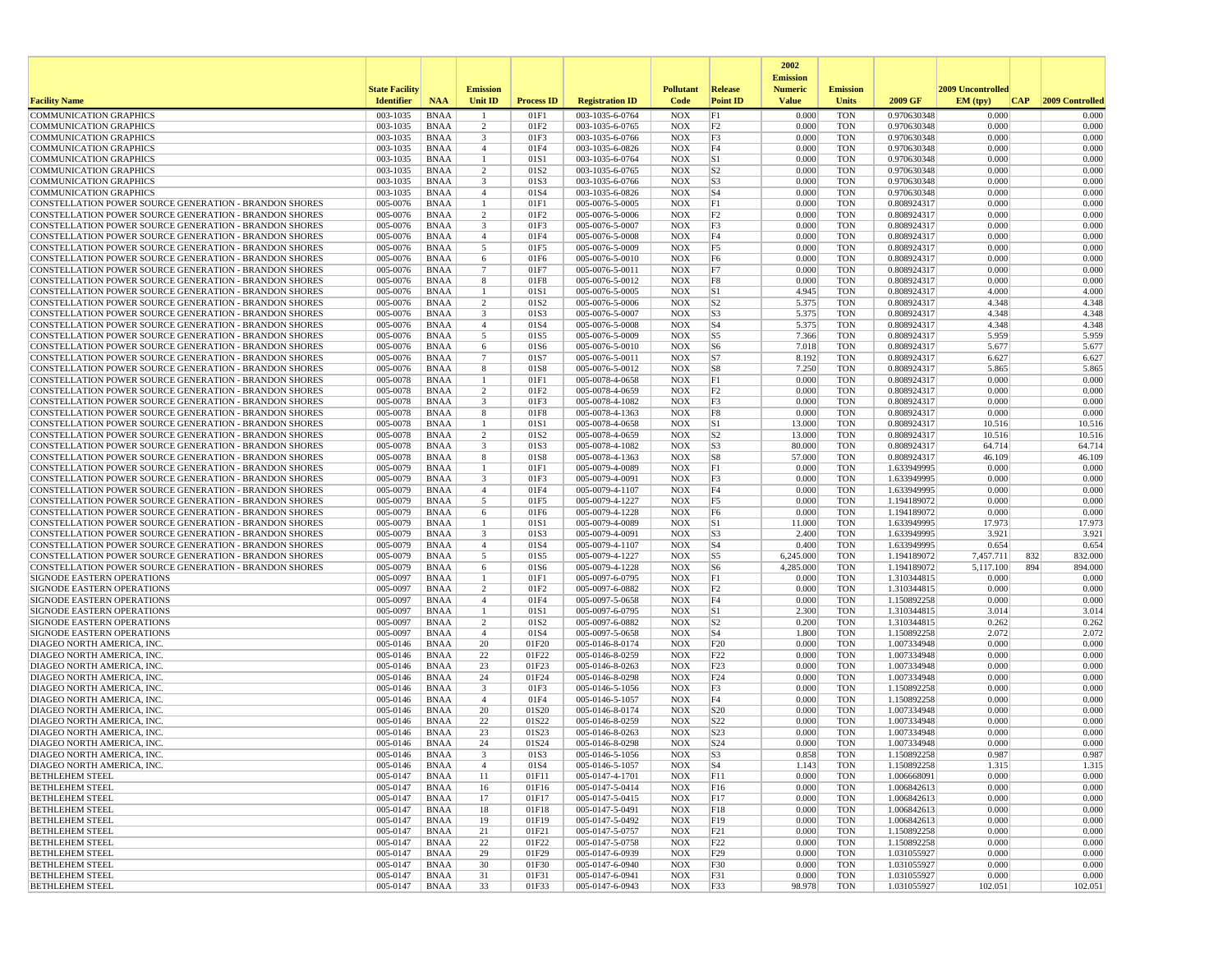|                                                                            |                       |                            |                 |                   |                                    |                          |                                    | 2002<br><b>Emission</b> |                          |                            |                   |                  |
|----------------------------------------------------------------------------|-----------------------|----------------------------|-----------------|-------------------|------------------------------------|--------------------------|------------------------------------|-------------------------|--------------------------|----------------------------|-------------------|------------------|
|                                                                            | <b>State Facility</b> |                            | <b>Emission</b> |                   |                                    | <b>Pollutant</b>         | Release                            | <b>Numeric</b>          | <b>Emission</b>          |                            | 2009 Uncontrolled |                  |
| <b>Facility Name</b>                                                       | <b>Identifier</b>     | <b>NAA</b>                 | <b>Unit ID</b>  | <b>Process ID</b> | <b>Registration ID</b>             | Code                     | <b>Point ID</b>                    | <b>Value</b>            | <b>Units</b>             | 2009 GF                    | EM (tpv)<br>CAP   | 2009 Controlled  |
| <b>BETHLEHEM STEEL</b>                                                     | 005-0147              | <b>BNAA</b>                | 36              | 01F36             | 005-0147-6-0946                    | <b>NOX</b>               | F36                                | 0.000                   | <b>TON</b>               | 1.031055927                | 0.000             | 0.000            |
| <b>BETHLEHEM STEEL</b><br><b>BETHLEHEM STEEL</b>                           | 005-0147<br>005-0147  | <b>BNAA</b><br><b>BNAA</b> | 37<br>38        | 01F37<br>01F38    | 005-0147-6-0947<br>005-0147-6-0948 | <b>NOX</b><br><b>NOX</b> | F37<br>F38                         | 0.000<br>0.000          | <b>TON</b><br><b>TON</b> | 1.031055927<br>1.031055927 | 0.000<br>0.000    | 0.000<br>0.000   |
| <b>BETHLEHEM STEEL</b>                                                     | 005-0147              | <b>BNAA</b>                | 39              | 01F39             | 005-0147-6-0949                    | <b>NOX</b>               | F39                                | 3.285                   | <b>TON</b>               | 1.031055927                | 3.387             | 3.387            |
| <b>BETHLEHEM STEEL</b>                                                     | 005-0147              | <b>BNAA</b>                | 44              | 01F44             | 005-0147-6-1732                    | <b>NOX</b>               | F44                                | 0.000                   | <b>TON</b>               | 1.031055927                | 0.000             | 0.000            |
| <b>BETHLEHEM STEEL</b>                                                     | 005-0147              | <b>BNAA</b>                | 45              | 01F45             | 005-0147-9-0947                    | <b>NOX</b>               | F45                                | 0.000                   | <b>TON</b>               | 1.031055927                | 0.000             | 0.000            |
| <b>BETHLEHEM STEEL</b>                                                     | 005-0147              | <b>BNAA</b>                | 46              | 01F46             | 005-0147-9-0948                    | <b>NOX</b>               | F46                                | 0.000                   | <b>TON</b>               | 1.031055927                | 0.000             | 0.000            |
| <b>BETHLEHEM STEEL</b><br><b>BETHLEHEM STEEL</b>                           | 005-0147<br>005-0147  | <b>BNAA</b><br><b>BNAA</b> | 47<br>48        | 01F47<br>01F48    | 005-0147-9-0949<br>005-0147-9-0950 | <b>NOX</b><br><b>NOX</b> | F47<br>F48                         | 0.000<br>0.000          | <b>TON</b><br><b>TON</b> | 1.031055927<br>1.031055927 | 0.000<br>0.000    | 0.000<br>0.000   |
| <b>BETHLEHEM STEEL</b>                                                     | 005-0147              | <b>BNAA</b>                | 49              | 01F49             | 005-0147-6-2207                    | <b>NOX</b>               | F49                                | 1.943                   | <b>TON</b>               | 1.031055927                | 2.003             | 2.003            |
| <b>BETHLEHEM STEEL</b>                                                     | 005-0147              | <b>BNAA</b>                | 50              | 01F50             | 005-0147-6-2219                    | <b>NOX</b>               | F50                                | 8.943                   | <b>TON</b>               | 1.031055927                | 9.220             | 9.220            |
| <b>BETHLEHEM STEEL</b>                                                     | 005-0147              | <b>BNAA</b>                | 51              | 01F51             | 005-0147-9-1027                    | <b>NOX</b>               | F51                                | 0.000                   | <b>TON</b>               | 1.031055927                | 0.000             | 0.000            |
| <b>BETHLEHEM STEEL</b>                                                     | 005-0147              | <b>BNAA</b>                | 52              | 01F52             | 005-0147-6-2371                    | <b>NOX</b>               | F52                                | 0.000                   | <b>TON</b>               | 1.031055927                | 0.000             | 0.000            |
| <b>BETHLEHEM STEEL</b><br><b>BETHLEHEM STEEL</b>                           | 005-0147<br>005-0147  | <b>BNAA</b><br><b>BNAA</b> | 53<br>54        | 01F53<br>01F54    | 005-0147-6-2453<br>005-0147-6-2589 | <b>NOX</b><br><b>NOX</b> | F53<br>F54                         | 0.000<br>1.995          | <b>TON</b><br><b>TON</b> | 1.031055927<br>1.031055927 | 0.000<br>2.057    | 0.000<br>2.057   |
| <b>BETHLEHEM STEEL</b>                                                     | 005-0147              | <b>BNAA</b>                | 55              | 01F55             | 005-0147-6-2582                    | NOX                      | F55                                | 0.000                   | <b>TON</b>               | 1.031055927                | 0.000             | 0.000            |
| <b>BETHLEHEM STEEL</b>                                                     | 005-0147              | <b>BNAA</b>                | 11              | 01S11             | 005-0147-4-1701                    | <b>NOX</b>               | S11                                | 4.110                   | <b>TON</b>               | 1.006668091                | 4.137             | 4.137            |
| <b>BETHLEHEM STEEL</b>                                                     | 005-0147              | <b>BNAA</b>                | 16              | 01S16             | 005-0147-5-0414                    | <b>NOX</b>               | S <sub>16</sub>                    | 42.000                  | <b>TON</b>               | 1.006842613                | 42.287            | 42.287           |
| <b>BETHLEHEM STEEL</b>                                                     | 005-0147              | <b>BNAA</b>                | 17              | 01S17             | 005-0147-5-0415                    | <b>NOX</b>               | S17                                | 42.000                  | <b>TON</b>               | 1.006842613                | 42.287            | 42.287           |
| <b>BETHLEHEM STEEL</b><br><b>BETHLEHEM STEEL</b>                           | 005-0147<br>005-0147  | <b>BNAA</b><br><b>BNAA</b> | 18<br>19        | 01S18<br>01S19    | 005-0147-5-0491<br>005-0147-5-0492 | <b>NOX</b><br><b>NOX</b> | S18<br>S19                         | 42.000<br>42.000        | <b>TON</b><br><b>TON</b> | 1.006842613<br>1.006842613 | 42.287<br>42.287  | 42.287<br>42.287 |
| <b>BETHLEHEM STEEL</b>                                                     | 005-0147              | <b>BNAA</b>                | 21              | 01S21             | 005-0147-5-0757                    | <b>NOX</b>               | S <sub>21</sub>                    | 41.000                  | <b>TON</b>               | 1.150892258                | 47.187            | 47.187           |
| <b>BETHLEHEM STEEL</b>                                                     | 005-0147              | <b>BNAA</b>                | 22              | 01S22             | 005-0147-5-0758                    | <b>NOX</b>               | S <sub>22</sub>                    | 0.000                   | <b>TON</b>               | 1.150892258                | 0.000             | 0.000            |
| <b>BETHLEHEM STEEL</b>                                                     | 005-0147              | <b>BNAA</b>                | 29              | 01S29             | 005-0147-6-0939                    | <b>NOX</b>               | S <sub>29</sub>                    | 118.918                 | <b>TON</b>               | 1.031055927                | 122.611           | 122.611          |
| <b>BETHLEHEM STEEL</b>                                                     | 005-0147              | <b>BNAA</b>                | 30              | 01S30             | 005-0147-6-0940                    | <b>NOX</b>               | S30                                | 0.000                   | <b>TON</b>               | 1.031055927                | 0.000             | 0.000            |
| <b>BETHLEHEM STEEL</b>                                                     | 005-0147              | <b>BNAA</b>                | 31              | 01S31             | 005-0147-6-0941                    | <b>NOX</b>               | S31                                | 2,191.000               | <b>TON</b>               | 1.031055927                | 2,259.044         | 2,259.044        |
| <b>BETHLEHEM STEEL</b><br><b>BETHLEHEM STEEL</b>                           | 005-0147<br>005-0147  | <b>BNAA</b><br><b>BNAA</b> | 33<br>36        | 01S33<br>01S36    | 005-0147-6-0943<br>005-0147-6-0946 | <b>NOX</b><br><b>NOX</b> | S33<br>S36                         | 141.018<br>0.183        | <b>TON</b><br><b>TON</b> | 1.031055927<br>1.031055927 | 145.397<br>0.188  | 145.397<br>0.188 |
| <b>BETHLEHEM STEEL</b>                                                     | 005-0147              | <b>BNAA</b>                | 37              | 01S37             | 005-0147-6-0947                    | <b>NOX</b>               | S37                                | 689.000                 | <b>TON</b>               | 1.031055927                | 710.398           | 710.398          |
| <b>BETHLEHEM STEEL</b>                                                     | 005-0147              | <b>BNAA</b>                | 38              | 01S38             | 005-0147-6-0948                    | <b>NOX</b>               | S38                                | 69.450                  | <b>TON</b>               | 1.031055927                | 71.607            | 71.607           |
| <b>BETHLEHEM STEEL</b>                                                     | 005-0147              | <b>BNAA</b>                | 39              | 01S39             | $005 - 0147 - 6 - 0949$            | <b>NOX</b>               | S39                                | 44.045                  | <b>TON</b>               | 1.031055927                | 45.413            | 45.413           |
| <b>BETHLEHEM STEEL</b>                                                     | 005-0147              | <b>BNAA</b>                | 44              | 01S44             | 005-0147-6-1732                    | <b>NOX</b>               | S44                                | 14.973                  | <b>TON</b>               | 1.031055927                | 15.437            | 15.437           |
| <b>BETHLEHEM STEEL</b><br><b>BETHLEHEM STEEL</b>                           | 005-0147<br>005-0147  | <b>BNAA</b><br><b>BNAA</b> | 45<br>46        | 01S45<br>01S46    | 005-0147-9-0947<br>005-0147-9-0948 | <b>NOX</b><br><b>NOX</b> | S45<br>S46                         | 0.000<br>0.000          | <b>TON</b><br><b>TON</b> | 1.031055927<br>1.031055927 | 0.000<br>0.000    | 0.000<br>0.000   |
| <b>BETHLEHEM STEEL</b>                                                     | 005-0147              | <b>BNAA</b>                | 47              | 01S47             | 005-0147-9-0949                    | <b>NOX</b>               | S47                                | 0.000                   | <b>TON</b>               | 1.031055927                | 0.000             | 0.000            |
| <b>BETHLEHEM STEEL</b>                                                     | 005-0147              | <b>BNAA</b>                | 48              | 01S48             | 005-0147-9-0950                    | <b>NOX</b>               | S48                                | 0.000                   | <b>TON</b>               | 1.031055927                | 0.000             | 0.000            |
| <b>BETHLEHEM STEEL</b>                                                     | 005-0147              | <b>BNAA</b>                | 49              | 01S49             | 005-0147-6-2207                    | <b>NOX</b>               | S49                                | 0.000                   | <b>TON</b>               | 1.031055927                | 0.000             | 0.000            |
| <b>BETHLEHEM STEEL</b>                                                     | 005-0147              | <b>BNAA</b>                | 50              | 01S50             | 005-0147-6-2219                    | <b>NOX</b>               | S50                                | 0.000                   | <b>TON</b>               | 1.031055927                | 0.000             | 0.000            |
| <b>BETHLEHEM STEEL</b><br><b>BETHLEHEM STEEL</b>                           | 005-0147<br>005-0147  | <b>BNAA</b><br><b>BNAA</b> | 51<br>52        | 01S51<br>01S52    | 005-0147-9-1027<br>005-0147-6-2371 | <b>NOX</b><br><b>NOX</b> | S51<br>S52                         | 0.000<br>10.110         | <b>TON</b><br><b>TON</b> | 1.031055927<br>1.031055927 | 0.000<br>10.424   | 0.000<br>10.424  |
| <b>BETHLEHEM STEEL</b>                                                     | 005-0147              | <b>BNAA</b>                | 53              | 01S53             | 005-0147-6-2453                    | NOX                      | S53                                | 0.000                   | <b>TON</b>               | 1.031055927                | 0.000             | 0.000            |
| <b>BETHLEHEM STEEL</b>                                                     | 005-0147              | <b>BNAA</b>                | 54              | 01S54             | 005-0147-6-2589                    | <b>NOX</b>               | S54                                | 0.000                   | <b>TON</b>               | 1.031055927                | 0.000             | 0.000            |
| <b>BETHLEHEM STEEL</b>                                                     | 005-0147              | <b>BNAA</b>                | 55              | 01S55             | 005-0147-6-2582                    | <b>NOX</b>               | S55                                | 0.000                   | <b>TON</b>               | 1.031055927                | 0.000             | 0.000            |
| U.S. CAN - STEELTIN DIVISION                                               | 005-0148              | <b>BNAA</b>                | 16              | 01F16             | 005-0148-6-2086                    | <b>NOX</b>               | F16                                | 0.000                   | <b>TON</b>               | 1.2107023                  | 0.000             | 0.000            |
| U.S. CAN - STEELTIN DIVISION<br>U.S. CAN - STEELTIN DIVISION               | 005-0148<br>005-0148  | <b>BNAA</b><br><b>BNAA</b> | 20<br>21        | 01F20<br>01F21    | 005-0148-6-2110<br>005-0148-6-2111 | <b>NOX</b><br><b>NOX</b> | F20<br>F21                         | 0.000<br>0.000          | <b>TON</b><br><b>TON</b> | 1.185032368<br>1.185032368 | 0.000<br>0.000    | 0.000<br>0.000   |
| <b>U.S. CAN - STEELTIN DIVISION</b>                                        | 005-0148              | <b>BNAA</b>                | 22              | 01F22             | 005-0148-6-2112                    | <b>NOX</b>               | F22                                | 0.000                   | <b>TON</b>               | 1.185032368                | 0.000             | 0.000            |
| U.S. CAN - STEELTIN DIVISION                                               | 005-0148              | <b>BNAA</b>                | 23              | 01F23             | 005-0148-6-2113                    | <b>NOX</b>               | F23                                | 0.000                   | <b>TON</b>               | 1.185032368                | 0.000             | 0.000            |
| U.S. CAN - STEELTIN DIVISION                                               | 005-0148              | <b>BNAA</b>                | 24              | 01F24             | 005-0148-6-2114                    | <b>NOX</b>               | F24                                | 0.000                   | <b>TON</b>               | 1.185032368                | 0.000             | 0.000            |
| U.S. CAN - STEELTIN DIVISION                                               | 005-0148              | <b>BNAA</b>                | 26              | 01F26             | 005-0148-6-2116                    | <b>NOX</b>               | F <sub>26</sub>                    | 0.000                   | <b>TON</b>               | 1.185032368                | 0.000             | 0.000            |
| U.S. CAN - STEELTIN DIVISION<br>U.S. CAN - STEELTIN DIVISION               | 005-0148<br>005-0148  | <b>BNAA</b><br><b>BNAA</b> | 27<br>28        | 01F27<br>01F28    | 005-0148-6-2117<br>005-0148-6-2118 | <b>NOX</b><br><b>NOX</b> | F <sub>27</sub><br>F <sub>28</sub> | 0.000<br>0.000          | <b>TON</b><br><b>TON</b> | 1.185032368<br>1.2107023   | 0.000<br>0.000    | 0.000<br>0.000   |
| <b>U.S. CAN - STEELTIN DIVISION</b>                                        | 005-0148              | <b>BNAA</b>                | 29              | 01F29             | 005-0148-6-2119                    | <b>NOX</b>               | F29                                | 0.000                   | <b>TON</b>               | 1.2107023                  | 0.000             | 0.000            |
| U.S. CAN - STEELTIN DIVISION                                               | 005-0148              | <b>BNAA</b>                | 30              | 01F30             | 005-0148-6-2120                    | <b>NOX</b>               | F30                                | 0.000                   | <b>TON</b>               | 1.2107023                  | 0.000             | 0.000            |
| <b>U.S. CAN - STEELTIN DIVISION</b>                                        | 005-0148              | <b>BNAA</b>                | 32              | 01F32             | 005-0148-6-2122                    | <b>NOX</b>               | F32                                | 0.000                   | <b>TON</b>               | 1.183266878                | 0.000             | 0.000            |
| U.S. CAN - STEELTIN DIVISION                                               | 005-0148              | <b>BNAA</b>                | 33              | 01F33             | 005-0148-6-2311                    | <b>NOX</b>               | F33                                | 0.000                   | <b>TON</b>               | 1.2107023                  | 0.000             | 0.000            |
| U.S. CAN - STEELTIN DIVISION<br><b>U.S. CAN - STEELTIN DIVISION</b>        | 005-0148<br>005-0148  | <b>BNAA</b><br><b>BNAA</b> | 35<br>36        | 01F35<br>01F36    | 005-0148-6-2470<br>005-0148-6-2471 | <b>NOX</b><br><b>NOX</b> | F35<br>F36                         | 0.000<br>0.000          | <b>TON</b><br><b>TON</b> | 1.2107023<br>1.2107023     | 0.000<br>0.000    | 0.000<br>0.000   |
| <b>U.S. CAN - STEELTIN DIVISION</b>                                        | 005-0148              | <b>BNAA</b>                | 37              | 01F37             | 005-0148-6-2658                    | NOX                      | F37                                | 0.000                   | <b>TON</b>               | 1.2107023                  | 0.000             | 0.000            |
| U.S. CAN - STEELTIN DIVISION                                               | 005-0148              | <b>BNAA</b>                | 39              | 01F39             | 005-0148-6-2698                    | <b>NOX</b>               | F39                                | 0.000                   | <b>TON</b>               | 1.2107023                  | 0.000             | 0.000            |
| U.S. CAN - STEELTIN DIVISION                                               | 005-0148              | BNAA                       | 40              | 01F40             | 005-0148-6-2699                    | <b>NOX</b>               | F40                                | 0.000                   | <b>TON</b>               | 1.159021378                | 0.000             | 0.000            |
| <b>U.S. CAN - STEELTIN DIVISION</b>                                        | 005-0148              | <b>BNAA</b>                | 16              | 01S16             | 005-0148-6-2086                    | <b>NOX</b>               | S16                                | 0.000                   | <b>TON</b>               | 1.2107023                  | 0.000             | 0.000            |
| <b>U.S. CAN - STEELTIN DIVISION</b><br>U.S. CAN - STEELTIN DIVISION        | 005-0148<br>005-0148  | <b>BNAA</b><br><b>BNAA</b> | 20<br>21        | 01S20<br>01S21    | 005-0148-6-2110<br>005-0148-6-2111 | <b>NOX</b><br><b>NOX</b> | S <sub>20</sub><br>S21             | 0.130<br>0.000          | <b>TON</b><br><b>TON</b> | 1.185032368<br>1.185032368 | 0.154<br>0.000    | 0.154<br>0.000   |
| <b>U.S. CAN - STEELTIN DIVISION</b>                                        | 005-0148              | <b>BNAA</b>                | 22              | 01S22             | 005-0148-6-2112                    | <b>NOX</b>               | S22                                | 0.130                   | <b>TON</b>               | 1.185032368                | 0.154             | 0.154            |
| <b>U.S. CAN - STEELTIN DIVISION</b>                                        | 005-0148              | <b>BNAA</b>                | 23              | 01S23             | 005-0148-6-2113                    | <b>NOX</b>               | S23                                | 0.000                   | <b>TON</b>               | 1.185032368                | 0.000             | 0.000            |
| <b>U.S. CAN - STEELTIN DIVISION</b>                                        | 005-0148              | <b>BNAA</b>                | 24              | 01S24             | 005-0148-6-2114                    | <b>NOX</b>               | S24                                | 0.000                   | <b>TON</b>               | 1.185032368                | 0.000             | 0.000            |
| <b>U.S. CAN - STEELTIN DIVISION</b>                                        | 005-0148              | <b>BNAA</b>                | 26              | 01S26             | 005-0148-6-2116                    | <b>NOX</b>               | S <sub>26</sub>                    | 0.000                   | <b>TON</b>               | 1.185032368                | 0.000             | 0.000            |
| <b>U.S. CAN - STEELTIN DIVISION</b><br><b>U.S. CAN - STEELTIN DIVISION</b> | 005-0148              | <b>BNAA</b><br><b>BNAA</b> | 27<br>28        | 01S27<br>01S28    | 005-0148-6-2117<br>005-0148-6-2118 | <b>NOX</b>               | S <sub>27</sub><br>S28             | 0.000<br>0.000          | <b>TON</b><br><b>TON</b> | 1.185032368<br>1.2107023   | 0.000<br>0.000    | 0.000<br>0.000   |
| U.S. CAN - STEELTIN DIVISION                                               | 005-0148<br>005-0148  | BNAA                       | 29              | 01S29             | 005-0148-6-2119                    | <b>NOX</b><br><b>NOX</b> | S29                                | 0.000                   | TON                      | 1.2107023                  | 0.000             | 0.000            |
|                                                                            |                       |                            |                 |                   |                                    |                          |                                    |                         |                          |                            |                   |                  |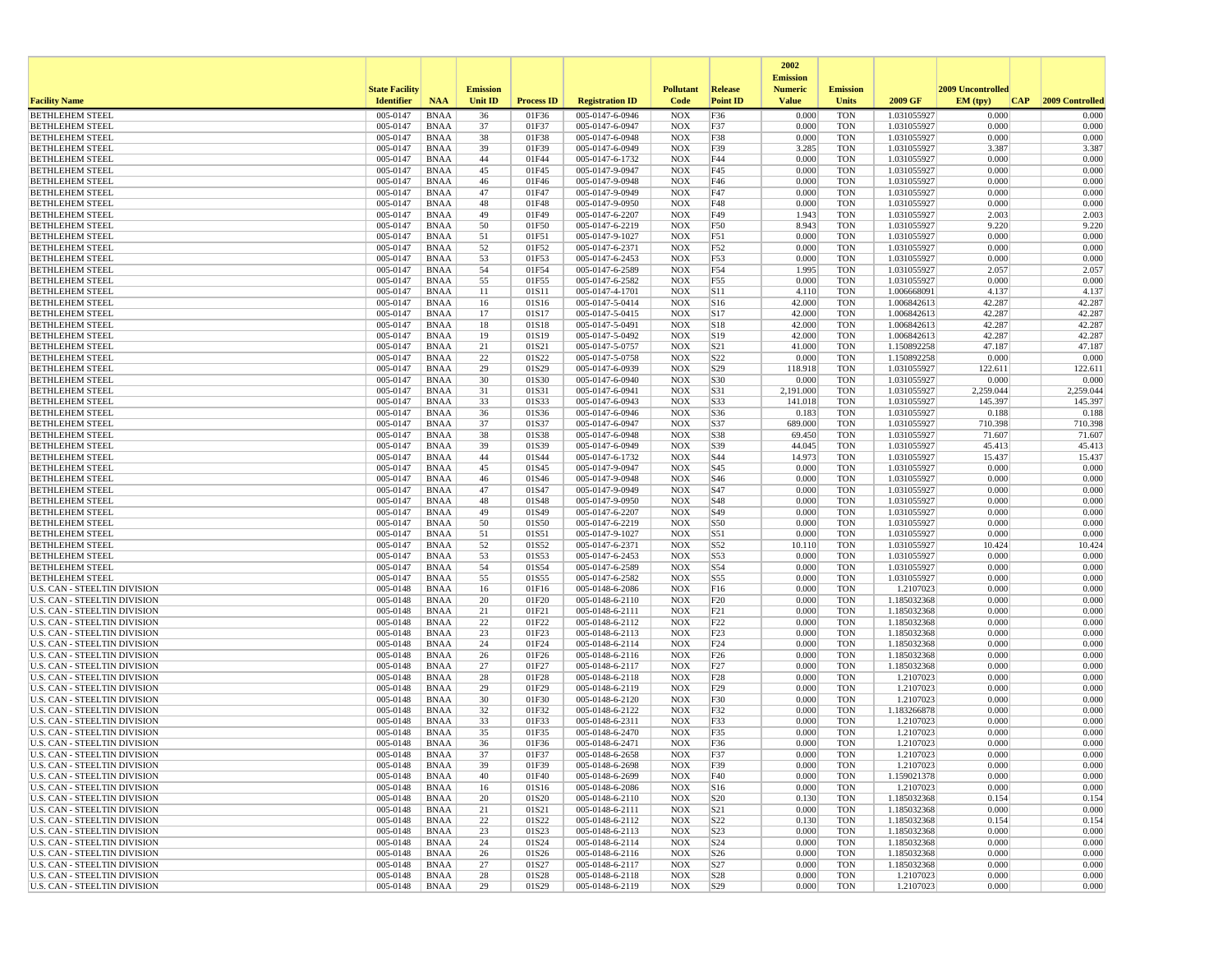|                                                                            |                       |                            |                         |                   |                                    |                          |                      | 2002                              |                          |                            |                   |                 |
|----------------------------------------------------------------------------|-----------------------|----------------------------|-------------------------|-------------------|------------------------------------|--------------------------|----------------------|-----------------------------------|--------------------------|----------------------------|-------------------|-----------------|
|                                                                            | <b>State Facility</b> |                            | <b>Emission</b>         |                   |                                    | <b>Pollutant</b>         | Release              | <b>Emission</b><br><b>Numeric</b> | <b>Emission</b>          |                            | 2009 Uncontrolled |                 |
| <b>Facility Name</b>                                                       | <b>Identifier</b>     | <b>NAA</b>                 | <b>Unit ID</b>          | <b>Process ID</b> | <b>Registration ID</b>             | Code                     | <b>Point ID</b>      | <b>Value</b>                      | <b>Units</b>             | 2009 GF                    | EM (tpv)<br>CAP   | 2009 Controlled |
| <b>U.S. CAN - STEELTIN DIVISION</b>                                        | 005-0148              | <b>BNAA</b>                | 30                      | 01S30             | 005-0148-6-2120                    | <b>NOX</b>               | S30                  | 0.000                             | <b>TON</b>               | 1.2107023                  | 0.000             | 0.000           |
| <b>U.S. CAN - STEELTIN DIVISION</b>                                        | 005-0148              | <b>BNAA</b>                | 32                      | 01S32             | 005-0148-6-2122                    | <b>NOX</b>               | S32                  | 0.000                             | <b>TON</b>               | 1.183266878                | 0.000             | 0.000           |
| <b>U.S. CAN - STEELTIN DIVISION</b><br><b>U.S. CAN - STEELTIN DIVISION</b> | 005-0148<br>005-0148  | <b>BNAA</b>                | 33                      | 01S33             | 005-0148-6-2311                    | <b>NOX</b>               | S33                  | 0.000<br>0.000                    | <b>TON</b>               | 1.2107023<br>1.2107023     | 0.000             | 0.000           |
| U.S. CAN - STEELTIN DIVISION                                               | 005-0148              | <b>BNAA</b><br>BNAA        | 35<br>36                | 01S35<br>01S36    | 005-0148-6-2470<br>005-0148-6-2471 | <b>NOX</b><br><b>NOX</b> | S35<br>S36           | 0.000                             | <b>TON</b><br><b>TON</b> | 1.2107023                  | 0.000<br>0.000    | 0.000<br>0.000  |
| U.S. CAN - STEELTIN DIVISION                                               | 005-0148              | <b>BNAA</b>                | 37                      | 01S37             | 005-0148-6-2658                    | <b>NOX</b>               | S37                  | 0.130                             | <b>TON</b>               | 1.2107023                  | 0.157             | 0.157           |
| U.S. CAN - STEELTIN DIVISION                                               | 005-0148              | <b>BNAA</b>                | 39                      | 01S39             | 005-0148-6-2698                    | <b>NOX</b>               | S39                  | 0.000                             | <b>TON</b>               | 1.2107023                  | 0.000             | 0.000           |
| U.S. CAN - STEELTIN DIVISION                                               | 005-0148              | <b>BNAA</b>                | 40                      | 01S40             | 005-0148-6-2699                    | <b>NOX</b>               | S <sub>40</sub>      | 0.000                             | <b>TON</b>               | 1.159021378                | 0.000             | 0.000           |
| <b>SCHMIDT BAKING</b>                                                      | 005-0236              | <b>BNAA</b>                | -1                      | 01F1              | 005-0236-5-0945                    | <b>NOX</b>               | F1                   | 0.000                             | <b>TON</b>               | 1.032075524                | 0.000             | 0.000           |
| <b>SCHMIDT BAKING</b>                                                      | 005-0236              | <b>BNAA</b>                | $\overline{\mathbf{3}}$ | 01F3              | 005-0236-8-0163                    | <b>NOX</b>               | F3                   | 0.000                             | <b>TON</b>               | 1.032075524                | 0.000             | 0.000           |
| <b>SCHMIDT BAKING</b>                                                      | 005-0236              | <b>BNAA</b>                | 6<br>$\mathbf{1}$       | 01F6              | 005-0236-8-0213                    | <b>NOX</b>               | F <sub>6</sub><br>S1 | 0.000                             | <b>TON</b>               | 1.032075524                | 0.000             | 0.000           |
| <b>SCHMIDT BAKING</b><br><b>SCHMIDT BAKING</b>                             | 005-0236<br>005-0236  | BNAA<br><b>BNAA</b>        | 3                       | 01S1<br>01S3      | 005-0236-5-0945<br>005-0236-8-0163 | <b>NOX</b><br><b>NOX</b> | S <sub>3</sub>       | 0.328<br>0.946                    | <b>TON</b><br><b>TON</b> | 1.032075524<br>1.032075524 | 0.339<br>0.976    | 0.339<br>0.976  |
| <b>SCHMIDT BAKING</b>                                                      | 005-0236              | <b>BNAA</b>                | 6                       | 01S6              | 005-0236-8-0213                    | <b>NOX</b>               | S <sub>6</sub>       | 0.622                             | <b>TON</b>               | 1.032075524                | 0.642             | 0.642           |
| THOMAS MANUFACTURING CORPORATION                                           | 005-0240              | <b>BNAA</b>                | -1                      | 01F1              | 005-0240-4-1803                    | <b>NOX</b>               | F1                   | 0.000                             | <b>TON</b>               | 1.006668091                | 0.000             | 0.000           |
| THOMAS MANUFACTURING CORPORATION                                           | 005-0240              | BNAA                       | -1                      | 01S1              | 005-0240-4-1803                    | <b>NOX</b>               | S1                   | 0.265                             | <b>TON</b>               | 1.006668091                | 0.267             | 0.267           |
| MAIL-WELL LABEL                                                            | 005-0290              | <b>BNAA</b>                | 11                      | 01F11             | 005-0290-5-1353                    | <b>NOX</b>               | F11                  | 0.000                             | <b>TON</b>               | 1.150892258                | 0.000             | 0.000           |
| MAIL-WELL LABEL                                                            | 005-0290              | BNAA                       | 11                      | 01S11             | 005-0290-5-1353                    | <b>NOX</b>               | <b>S11</b>           | 0.130                             | <b>TON</b>               | 1.150892258                | 0.150             | 0.150           |
| <b>SWEETHEART HOLDINGS</b>                                                 | 005-0306              | BNAA                       | 135                     | 01F135            | 005-0306-6-1846                    | <b>NOX</b>               | F135                 | 0.000<br>0.000                    | <b>TON</b>               | 0.970630348                | 0.000<br>0.000    | 0.000<br>0.000  |
| <b>SWEETHEART HOLDINGS</b><br><b>SWEETHEART HOLDINGS</b>                   | 005-0306<br>005-0306  | <b>BNAA</b><br><b>BNAA</b> | 136<br>137              | 01F136<br>01F137  | 005-0306-6-1847<br>005-0306-6-1925 | <b>NOX</b><br><b>NOX</b> | F136<br>F137         | 0.000                             | <b>TON</b><br><b>TON</b> | 0.970630348<br>0.970630348 | 0.000             | 0.000           |
| <b>SWEETHEART HOLDINGS</b>                                                 | 005-0306              | <b>BNAA</b>                | 138                     | 01F138            | $005-0306-6-1926$                  | <b>NOX</b>               | F138                 | 0.000                             | <b>TON</b>               | 0.970630348                | 0.000             | 0.000           |
| <b>SWEETHEART HOLDINGS</b>                                                 | 005-0306              | BNAA                       | 170                     | 01F170            | 005-0306-6-1677                    | <b>NOX</b>               | F170                 | 0.000                             | <b>TON</b>               | 0.970630348                | 0.000             | 0.000           |
| <b>SWEETHEART HOLDINGS</b>                                                 | 005-0306              | <b>BNAA</b>                | 171                     | 01F171            | 005-0306-6-1678                    | <b>NOX</b>               | F171                 | 0.000                             | <b>TON</b>               | 0.970630348                | 0.000             | 0.000           |
| <b>SWEETHEART HOLDINGS</b>                                                 | 005-0306              | <b>BNAA</b>                | 172                     | 01F172            | 005-0306-6-1679                    | <b>NOX</b>               | F172                 | 0.000                             | <b>TON</b>               | 0.970630348                | 0.000             | 0.000           |
| <b>SWEETHEART HOLDINGS</b>                                                 | 005-0306              | BNAA                       | 173                     | 01F173            | 005-0306-6-1680                    | <b>NOX</b>               | F173                 | 0.000                             | <b>TON</b>               | 0.970630348                | 0.000             | 0.000           |
| <b>SWEETHEART HOLDINGS</b>                                                 | 005-0306              | <b>BNAA</b>                | 174                     | 01F174            | 005-0306-6-1681                    | <b>NOX</b>               | F174                 | 0.000                             | <b>TON</b>               | 0.970630348                | 0.000             | 0.000           |
| <b>SWEETHEART HOLDINGS</b><br><b>SWEETHEART HOLDINGS</b>                   | 005-0306<br>005-0306  | <b>BNAA</b><br><b>BNAA</b> | 175<br>176              | 01F175<br>01F176  | 005-0306-6-1682<br>005-0306-6-1683 | <b>NOX</b><br><b>NOX</b> | F175<br>F176         | 0.000<br>0.000                    | <b>TON</b><br><b>TON</b> | 0.970630348<br>0.970630348 | 0.000<br>0.000    | 0.000<br>0.000  |
| <b>SWEETHEART HOLDINGS</b>                                                 | 005-0306              | <b>BNAA</b>                | 177                     | 01F177            | 005-0306-6-1684                    | <b>NOX</b>               | F177                 | 0.000                             | <b>TON</b>               | 0.970630348                | 0.000             | 0.000           |
| <b>SWEETHEART HOLDINGS</b>                                                 | 005-0306              | <b>BNAA</b>                | 178                     | 01F178            | 005-0306-6-1685                    | <b>NOX</b>               | F178                 | 0.000                             | <b>TON</b>               | 0.970630348                | 0.000             | 0.000           |
| <b>SWEETHEART HOLDINGS</b>                                                 | 005-0306              | <b>BNAA</b>                | 179                     | 01F179            | 005-0306-6-1686                    | <b>NOX</b>               | F179                 | 0.000                             | <b>TON</b>               | 0.970630348                | 0.000             | 0.000           |
| <b>SWEETHEART HOLDINGS</b>                                                 | 005-0306              | <b>BNAA</b>                | 182                     | 01F182            | 005-0306-6-1689                    | <b>NOX</b>               | F182                 | 0.000                             | <b>TON</b>               | 0.970630348                | 0.000             | 0.000           |
| <b>SWEETHEART HOLDINGS</b>                                                 | 005-0306              | <b>BNAA</b>                | 183                     | 01F183            | 005-0306-6-1690                    | <b>NOX</b>               | F183                 | 0.000                             | <b>TON</b>               | 0.970630348                | 0.000             | 0.000           |
| <b>SWEETHEART HOLDINGS</b>                                                 | 005-0306              | <b>BNAA</b>                | 186                     | 01F186            | 005-0306-6-1693                    | <b>NOX</b>               | F186                 | 0.000                             | <b>TON</b>               | 1.291344166                | 0.000             | 0.000           |
| <b>SWEETHEART HOLDINGS</b>                                                 | 005-0306              | <b>BNAA</b>                | 187                     | 01F187            | 005-0306-6-1694                    | <b>NOX</b>               | F187                 | 0.000<br>0.000                    | <b>TON</b>               | 1.159021378                | 0.000             | 0.000<br>0.000  |
| <b>SWEETHEART HOLDINGS</b><br><b>SWEETHEART HOLDINGS</b>                   | 005-0306<br>005-0306  | BNAA<br><b>BNAA</b>        | 189<br>191              | 01F189<br>01F191  | 005-0306-6-1696<br>005-0306-6-1698 | <b>NOX</b><br><b>NOX</b> | F189<br>F191         | 0.000                             | <b>TON</b><br><b>TON</b> | 1.493975878<br>1.013260484 | 0.000<br>0.000    | 0.000           |
| <b>SWEETHEART HOLDINGS</b>                                                 | 005-0306              | <b>BNAA</b>                | 193                     | 01F193            | 005-0306-6-1700                    | <b>NOX</b>               | F193                 | 0.000                             | <b>TON</b>               | 1.167346954                | 0.000             | 0.000           |
| <b>SWEETHEART HOLDINGS</b>                                                 | 005-0306              | <b>BNAA</b>                | 194                     | 01F194            | 005-0306-9-0819                    | <b>NOX</b>               | F194                 | 0.000                             | <b>TON</b>               | 1.167346954                | 0.000             | 0.000           |
| <b>SWEETHEART HOLDINGS</b>                                                 | 005-0306              | BNAA                       | 195                     | 01F195            | 005-0306-6-2042                    | <b>NOX</b>               | F195                 | 0.000                             | <b>TON</b>               | 0.970630348                | 0.000             | 0.000           |
| <b>SWEETHEART HOLDINGS</b>                                                 | 005-0306              | <b>BNAA</b>                | 196                     | 01F196            | 005-0306-6-2159                    | <b>NOX</b>               | F196                 | 0.000                             | <b>TON</b>               | 1.040912509                | 0.000             | 0.000           |
| <b>SWEETHEART HOLDINGS</b>                                                 | 005-0306              | <b>BNAA</b>                | 197                     | 01F197            | 005-0306-6-2177                    | <b>NOX</b>               | F197                 | 0.000                             | <b>TON</b>               | 1.040912509                | 0.000             | 0.000           |
| <b>SWEETHEART HOLDINGS</b>                                                 | 005-0306<br>005-0306  | <b>BNAA</b><br><b>BNAA</b> | 198<br>201              | 01F198<br>01F201  | 005-0306-6-2254<br>005-0306-6-2493 | <b>NOX</b><br><b>NOX</b> | F198<br>F201         | 0.000<br>0.000                    | <b>TON</b><br><b>TON</b> | 0.970630348<br>0.970630348 | 0.000<br>0.000    | 0.000<br>0.000  |
| <b>SWEETHEART HOLDINGS</b><br><b>SWEETHEART HOLDINGS</b>                   | 005-0306              | <b>BNAA</b>                | 202                     | 01F202            | 005-0306-6-2494                    | <b>NOX</b>               | F202                 | 0.000                             | <b>TON</b>               | 0.970630348                | 0.000             | 0.000           |
| <b>SWEETHEART HOLDINGS</b>                                                 | 005-0306              | <b>BNAA</b>                | 203                     | 01F203            | 005-0306-6-2495                    | <b>NOX</b>               | F <sub>203</sub>     | 0.000                             | <b>TON</b>               | 0.970630348                | 0.000             | 0.000           |
| <b>SWEETHEART HOLDINGS</b>                                                 | 005-0306              | BNAA                       | 204                     | 01F204            | 005-0306-6-2496                    | <b>NOX</b>               | F204                 | 0.000                             | <b>TON</b>               | 0.970630348                | 0.000             | 0.000           |
| <b>SWEETHEART HOLDINGS</b>                                                 | 005-0306              | <b>BNAA</b>                | 205                     | 01F205            | 005-0306-6-2497                    | <b>NOX</b>               | F <sub>205</sub>     | 0.000                             | <b>TON</b>               | 0.970630348                | 0.000             | 0.000           |
| <b>SWEETHEART HOLDINGS</b>                                                 | 005-0306              | <b>BNAA</b>                | 206                     | 01F206            | 005-0306-6-2498                    | <b>NOX</b>               | F206                 | 0.000                             | <b>TON</b>               | 0.970630348                | 0.000             | 0.000           |
| <b>SWEETHEART HOLDINGS</b>                                                 | 005-0306              | BNAA                       | 208                     | 01F208            | 005-0306-6-2673                    | <b>NOX</b>               | F <sub>208</sub>     | 0.000                             | <b>TON</b>               | 0.970630348                | 0.000             | 0.000           |
| <b>SWEETHEART HOLDINGS</b><br><b>SWEETHEART HOLDINGS</b>                   | 005-0306<br>005-0306  | <b>BNAA</b><br><b>BNAA</b> | 209<br>210              | 01F209<br>01F210  | 005-0306-6-2671<br>005-0306-6-2672 | <b>NOX</b><br><b>NOX</b> | F209<br>F210         | 0.000<br>0.000                    | <b>TON</b><br><b>TON</b> | 1.040912509<br>1.040912509 | 0.000<br>0.000    | 0.000<br>0.000  |
| <b>SWEETHEART HOLDINGS</b>                                                 | 005-0306              | <b>BNAA</b>                | 211                     | 01F211            | 005-0306-6-2683                    | <b>NOX</b>               | F211                 | 0.000                             | <b>TON</b>               | 1.285310745                | 0.000             | 0.000           |
| <b>SWEETHEART HOLDINGS</b>                                                 | 005-0306              | BNAA                       | 212                     | 01F212            | 005-0306-6-2692                    | <b>NOX</b>               | F212                 | 0.000                             | <b>TON</b>               | 0.970630348                | 0.000             | 0.000           |
| <b>SWEETHEART HOLDINGS</b>                                                 | 005-0306              | <b>BNAA</b>                | 213                     | 01F213            | 005-0306-5-1752                    | <b>NOX</b>               | F213                 | 0.000                             | <b>TON</b>               | 0.970630348                | 0.000             | 0.000           |
| <b>SWEETHEART HOLDINGS</b>                                                 | 005-0306              | <b>BNAA</b>                | 214                     | 01F214            | 005-0306-5-1753                    | <b>NOX</b>               | F214                 | 0.000                             | <b>TON</b>               | 0.970630348                | 0.000             | 0.000           |
| <b>SWEETHEART HOLDINGS</b>                                                 | 005-0306              | <b>BNAA</b>                | 64                      | 01F64             | 005-0306-6-1452                    | <b>NOX</b>               | F64                  | 0.000                             | <b>TON</b>               | 0.970630348                | 0.000             | 0.000           |
| SWEETHEART HOLDINGS                                                        | 005-0306              | <b>BNAA</b>                | 67                      | 01F67             | 005-0306-5-1362                    | <b>NOX</b>               | F67                  | 0.000                             | TON                      | 1.150892258                | 0.000             | 0.000           |
| <b>SWEETHEART HOLDINGS</b><br><b>SWEETHEART HOLDINGS</b>                   | 005-0306<br>005-0306  | BNAA<br>BNAA               | 68<br>69                | 01F68<br>01F69    | 005-0306-5-1363<br>005-0306-5-1364 | <b>NOX</b><br><b>NOX</b> | <b>F68</b><br>F69    | 0.000<br>0.000                    | <b>TON</b><br><b>TON</b> | 1.150892258<br>1.150892258 | 0.000<br>0.000    | 0.000<br>0.000  |
| <b>SWEETHEART HOLDINGS</b>                                                 | 005-0306              | <b>BNAA</b>                | 75                      | 01F75             | 005-0306-5-1370                    | <b>NOX</b>               | F75                  | 0.000                             | <b>TON</b>               | 1.150892258                | 0.000             | 0.000           |
| <b>SWEETHEART HOLDINGS</b>                                                 | 005-0306              | <b>BNAA</b>                | 79                      | 01F79             | 005-0306-6-1656                    | <b>NOX</b>               | F79                  | 0.000                             | <b>TON</b>               | 0.970630348                | 0.000             | 0.000           |
| <b>SWEETHEART HOLDINGS</b>                                                 | 005-0306              | <b>BNAA</b>                | 80                      | 01F80             | 005-0306-6-1657                    | <b>NOX</b>               | <b>F80</b>           | 0.000                             | <b>TON</b>               | 0.970630348                | 0.000             | 0.000           |
| <b>SWEETHEART HOLDINGS</b>                                                 | 005-0306              | BNAA                       | 81                      | 01F81             | 005-0306-6-1658                    | <b>NOX</b>               | <b>F81</b>           | 0.000                             | <b>TON</b>               | 0.970630348                | 0.000             | 0.000           |
| <b>SWEETHEART HOLDINGS</b>                                                 | 005-0306              | BNAA                       | 87                      | 01F87             | 005-0306-6-1664                    | <b>NOX</b>               | F87                  | 0.000                             | <b>TON</b>               | 0.970630348                | 0.000             | 0.000           |
| <b>SWEETHEART HOLDINGS</b>                                                 | 005-0306              | BNAA                       | 88                      | 01F88             | 005-0306-6-1665                    | <b>NOX</b>               | <b>F88</b>           | 0.000                             | <b>TON</b>               | 0.970630348                | 0.000             | 0.000           |
| <b>SWEETHEART HOLDINGS</b>                                                 | 005-0306              | BNAA                       | 89                      | 01F89             | 005-0306-6-1666                    | <b>NOX</b>               | F89                  | 0.000                             | <b>TON</b>               | 0.970630348                | 0.000             | 0.000           |
| <b>SWEETHEART HOLDINGS</b><br><b>SWEETHEART HOLDINGS</b>                   | 005-0306<br>005-0306  | BNAA<br><b>BNAA</b>        | 93<br>96                | 01F93<br>01F96    | 005-0306-6-1670<br>005-0306-6-1673 | <b>NOX</b><br><b>NOX</b> | F93<br>F96           | 0.000<br>0.000                    | <b>TON</b><br><b>TON</b> | 0.970630348<br>0.970630348 | 0.000<br>0.000    | 0.000<br>0.000  |
| <b>SWEETHEART HOLDINGS</b>                                                 | 005-0306              | <b>BNAA</b>                | 97                      | 01F97             | 005-0306-6-1674                    | NOX                      | F97                  | 0.000                             | <b>TON</b>               | 0.970630348                | 0.000             | 0.000           |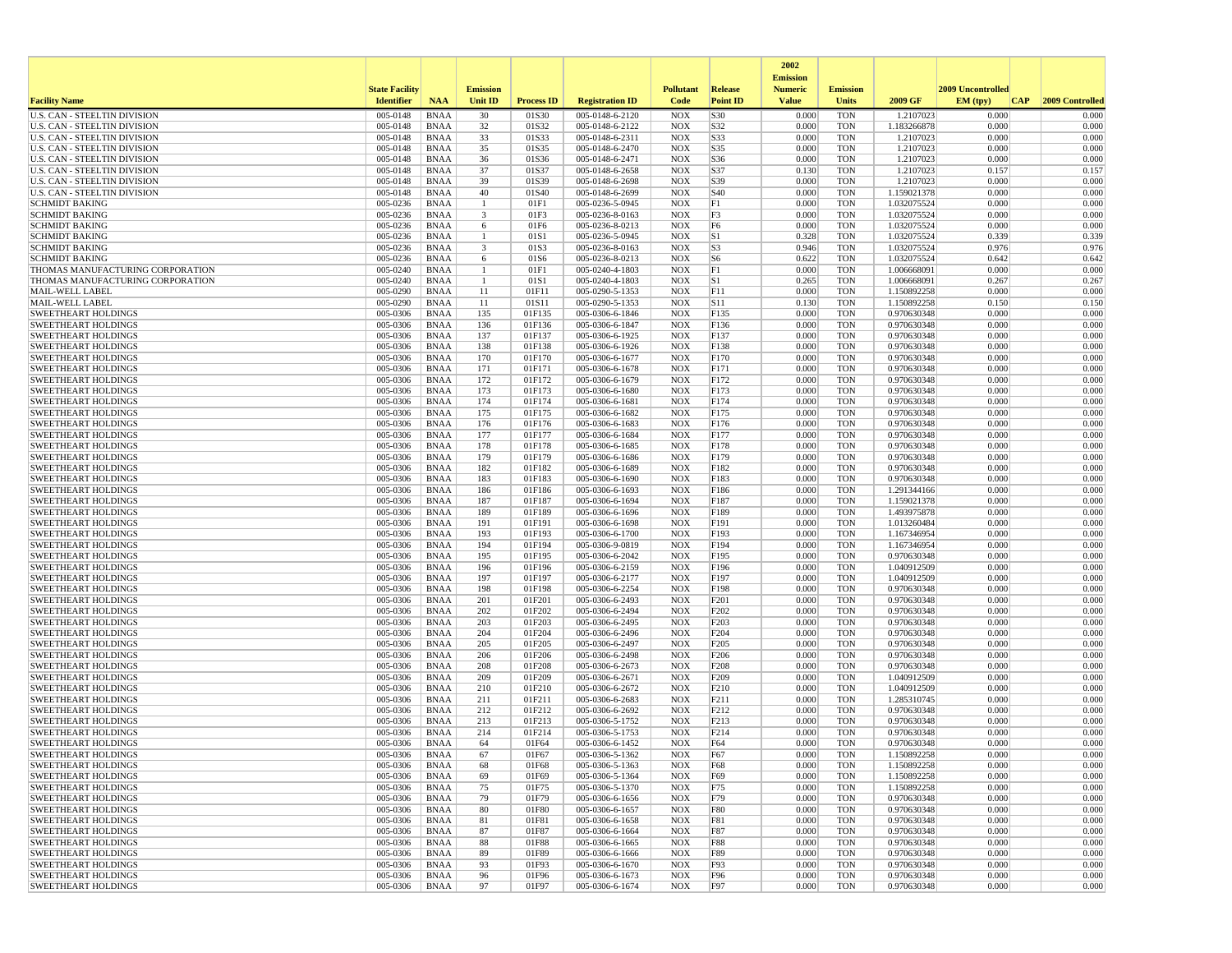|                                                                                   |                       |                            |                 |                   |                                    |                          |                        | 2002                              |                          |                            |                   |                 |
|-----------------------------------------------------------------------------------|-----------------------|----------------------------|-----------------|-------------------|------------------------------------|--------------------------|------------------------|-----------------------------------|--------------------------|----------------------------|-------------------|-----------------|
|                                                                                   | <b>State Facility</b> |                            | <b>Emission</b> |                   |                                    | <b>Pollutant</b>         | <b>Release</b>         | <b>Emission</b><br><b>Numeric</b> | <b>Emission</b>          |                            | 2009 Uncontrolled |                 |
| <b>Facility Name</b>                                                              | <b>Identifier</b>     | <b>NAA</b>                 | <b>Unit ID</b>  | <b>Process ID</b> | <b>Registration ID</b>             | Code                     | <b>Point ID</b>        | <b>Value</b>                      | <b>Units</b>             | 2009 GF                    | EM (typ)<br> CAP  | 2009 Controlled |
| <b>SWEETHEART HOLDINGS</b>                                                        | 005-0306              | <b>BNAA</b>                | 99              | 01F99             | 005-0306-6-1676                    | <b>NOX</b>               | F99                    | 0.000                             | <b>TON</b>               | 0.970630348                | 0.000             | 0.000           |
| <b>SWEETHEART HOLDINGS</b>                                                        | 005-0306              | <b>BNAA</b>                | 135             | 01S135            | 005-0306-6-1846                    | <b>NOX</b>               | S135                   | 0.000                             | <b>TON</b>               | 0.970630348                | 0.000             | 0.000           |
| <b>SWEETHEART HOLDINGS</b>                                                        | 005-0306              | <b>BNAA</b>                | 136             | 01S136            | 005-0306-6-1847                    | <b>NOX</b>               | S136                   | 0.000                             | <b>TON</b>               | 0.970630348                | 0.000             | 0.000           |
| <b>SWEETHEART HOLDINGS</b><br><b>SWEETHEART HOLDINGS</b>                          | 005-0306<br>005-0306  | <b>BNAA</b>                | 137<br>138      | 01S137<br>01S138  | 005-0306-6-1925<br>005-0306-6-1926 | <b>NOX</b>               | S137<br>S138           | 0.000<br>0.000                    | <b>TON</b><br><b>TON</b> | 0.970630348<br>0.970630348 | 0.000<br>0.000    | 0.000<br>0.000  |
| <b>SWEETHEART HOLDINGS</b>                                                        | 005-0306              | <b>BNAA</b><br><b>BNAA</b> | 170             | 01S170            | 005-0306-6-1677                    | <b>NOX</b><br><b>NOX</b> | S170                   | 0.079                             | <b>TON</b>               | 0.970630348                | 0.077             | 0.077           |
| <b>SWEETHEART HOLDINGS</b>                                                        | 005-0306              | <b>BNAA</b>                | 171             | 01S171            | 005-0306-6-1678                    | <b>NOX</b>               | S171                   | 0.077                             | <b>TON</b>               | 0.970630348                | 0.075             | 0.075           |
| <b>SWEETHEART HOLDINGS</b>                                                        | 005-0306              | <b>BNAA</b>                | 172             | 01S172            | 005-0306-6-1679                    | <b>NOX</b>               | S172                   | 0.080                             | <b>TON</b>               | 0.970630348                | 0.077             | 0.077           |
| <b>SWEETHEART HOLDINGS</b>                                                        | 005-0306              | <b>BNAA</b>                | 173             | 01S173            | 005-0306-6-1680                    | <b>NOX</b>               | S173                   | 0.078                             | <b>TON</b>               | 0.970630348                | 0.075             | 0.075           |
| <b>SWEETHEART HOLDINGS</b>                                                        | 005-0306              | <b>BNAA</b>                | 174             | 01S174            | 005-0306-6-1681                    | <b>NOX</b>               | S174                   | 0.068                             | <b>TON</b>               | 0.970630348                | 0.066             | 0.066           |
| <b>SWEETHEART HOLDINGS</b>                                                        | 005-0306              | <b>BNAA</b>                | 175             | 01S175            | 005-0306-6-1682                    | <b>NOX</b>               | S175                   | 0.078                             | <b>TON</b>               | 0.970630348                | 0.076             | 0.076           |
| <b>SWEETHEART HOLDINGS</b><br><b>SWEETHEART HOLDINGS</b>                          | 005-0306<br>005-0306  | <b>BNAA</b><br><b>BNAA</b> | 176<br>177      | 01S176<br>01S177  | 005-0306-6-1683<br>005-0306-6-1684 | <b>NOX</b><br><b>NOX</b> | S176<br>S177           | 0.074<br>0.000                    | <b>TON</b><br><b>TON</b> | 0.970630348<br>0.970630348 | 0.072<br>0.000    | 0.072<br>0.000  |
| <b>SWEETHEART HOLDINGS</b>                                                        | 005-0306              | <b>BNAA</b>                | 178             | 01S178            | 005-0306-6-1685                    | <b>NOX</b>               | S178                   | 0.000                             | <b>TON</b>               | 0.970630348                | 0.000             | 0.000           |
| <b>SWEETHEART HOLDINGS</b>                                                        | 005-0306              | <b>BNAA</b>                | 179             | 01S179            | 005-0306-6-1686                    | <b>NOX</b>               | S179                   | 0.000                             | <b>TON</b>               | 0.970630348                | 0.000             | 0.000           |
| <b>SWEETHEART HOLDINGS</b>                                                        | 005-0306              | <b>BNAA</b>                | 182             | 01S182            | 005-0306-6-1689                    | <b>NOX</b>               | S182                   | 0.079                             | <b>TON</b>               | 0.970630348                | 0.077             | 0.077           |
| <b>SWEETHEART HOLDINGS</b>                                                        | 005-0306              | <b>BNAA</b>                | 183             | 01S183            | 005-0306-6-1690                    | <b>NOX</b>               | S183                   | 0.074                             | <b>TON</b>               | 0.970630348                | 0.072             | 0.072           |
| <b>SWEETHEART HOLDINGS</b>                                                        | 005-0306              | <b>BNAA</b>                | 186             | 01S186            | 005-0306-6-1693                    | <b>NOX</b>               | S186                   | 0.000                             | <b>TON</b>               | 1.291344166                | 0.000             | 0.000           |
| <b>SWEETHEART HOLDINGS</b>                                                        | 005-0306              | <b>BNAA</b>                | 187             | 01S187            | 005-0306-6-1694                    | <b>NOX</b>               | S187                   | 0.000                             | <b>TON</b>               | 1.159021378                | 0.000             | 0.000           |
| <b>SWEETHEART HOLDINGS</b>                                                        | 005-0306              | <b>BNAA</b>                | 189             | 01S189            | 005-0306-6-1696                    | <b>NOX</b>               | S189                   | 0.000                             | <b>TON</b>               | 1.493975878                | 0.000             | 0.000           |
| <b>SWEETHEART HOLDINGS</b><br><b>SWEETHEART HOLDINGS</b>                          | 005-0306<br>005-0306  | <b>BNAA</b><br><b>BNAA</b> | 191<br>193      | 01S191<br>01S193  | 005-0306-6-1698<br>005-0306-6-1700 | <b>NOX</b><br><b>NOX</b> | S191<br>S193           | 0.000<br>0.000                    | <b>TON</b><br><b>TON</b> | 1.013260484<br>1.167346954 | 0.000<br>0.000    | 0.000<br>0.000  |
| <b>SWEETHEART HOLDINGS</b>                                                        | 005-0306              | <b>BNAA</b>                | 194             | 01S194            | 005-0306-9-0819                    | <b>NOX</b>               | S194                   | 0.000                             | <b>TON</b>               | 1.167346954                | 0.000             | 0.000           |
| <b>SWEETHEART HOLDINGS</b>                                                        | 005-0306              | <b>BNAA</b>                | 195             | 01S195            | 005-0306-6-2042                    | <b>NOX</b>               | S195                   | 0.000                             | <b>TON</b>               | 0.970630348                | 0.000             | 0.000           |
| <b>SWEETHEART HOLDINGS</b>                                                        | 005-0306              | <b>BNAA</b>                | 196             | 01S196            | 005-0306-6-2159                    | <b>NOX</b>               | S196                   | 0.078                             | <b>TON</b>               | 1.040912509                | 0.081             | 0.081           |
| <b>SWEETHEART HOLDINGS</b>                                                        | 005-0306              | <b>BNAA</b>                | 197             | 01S197            | 005-0306-6-2177                    | <b>NOX</b>               | S197                   | 0.000                             | <b>TON</b>               | 1.040912509                | 0.000             | 0.000           |
| <b>SWEETHEART HOLDINGS</b>                                                        | 005-0306              | <b>BNAA</b>                | 198             | 01S198            | 005-0306-6-2254                    | <b>NOX</b>               | S198                   | 0.000                             | <b>TON</b>               | 0.970630348                | 0.000             | 0.000           |
| <b>SWEETHEART HOLDINGS</b>                                                        | 005-0306              | <b>BNAA</b>                | 201             | 01S201            | 005-0306-6-2493                    | <b>NOX</b>               | S201                   | 0.000                             | <b>TON</b>               | 0.970630348                | 0.000             | 0.000           |
| <b>SWEETHEART HOLDINGS</b><br><b>SWEETHEART HOLDINGS</b>                          | 005-0306              | <b>BNAA</b>                | 202             | 01S202            | 005-0306-6-2494<br>005-0306-6-2495 | <b>NOX</b>               | S202                   | 0.000                             | <b>TON</b>               | 0.970630348                | 0.000             | 0.000           |
| <b>SWEETHEART HOLDINGS</b>                                                        | 005-0306<br>005-0306  | <b>BNAA</b><br><b>BNAA</b> | 203<br>204      | 01S203<br>01S204  | 005-0306-6-2496                    | <b>NOX</b><br><b>NOX</b> | S203<br>S204           | 0.000<br>0.000                    | <b>TON</b><br><b>TON</b> | 0.970630348<br>0.970630348 | 0.000<br>0.000    | 0.000<br>0.000  |
| <b>SWEETHEART HOLDINGS</b>                                                        | 005-0306              | <b>BNAA</b>                | 205             | 01S205            | 005-0306-6-2497                    | <b>NOX</b>               | S <sub>205</sub>       | 0.000                             | <b>TON</b>               | 0.970630348                | 0.000             | 0.000           |
| <b>SWEETHEART HOLDINGS</b>                                                        | 005-0306              | <b>BNAA</b>                | 206             | 01S206            | 005-0306-6-2498                    | <b>NOX</b>               | S206                   | 0.000                             | <b>TON</b>               | 0.970630348                | 0.000             | 0.000           |
| <b>SWEETHEART HOLDINGS</b>                                                        | 005-0306              | <b>BNAA</b>                | 208             | 01S208            | 005-0306-6-2673                    | <b>NOX</b>               | S208                   | 0.000                             | <b>TON</b>               | 0.970630348                | 0.000             | 0.000           |
| <b>SWEETHEART HOLDINGS</b>                                                        | 005-0306              | <b>BNAA</b>                | 209             | 01S209            | 005-0306-6-2671                    | <b>NOX</b>               | S209                   | 0.075                             | <b>TON</b>               | 1.040912509                | 0.078             | 0.078           |
| <b>SWEETHEART HOLDINGS</b>                                                        | 005-0306              | <b>BNAA</b>                | 210             | 01S210            | 005-0306-6-2672                    | <b>NOX</b>               | S <sub>210</sub>       | 0.039                             | <b>TON</b>               | 1.040912509                | 0.041             | 0.041           |
| <b>SWEETHEART HOLDINGS</b>                                                        | 005-0306              | <b>BNAA</b>                | 211             | 01S211            | 005-0306-6-2683                    | <b>NOX</b>               | S211                   | 0.000                             | <b>TON</b>               | 1.285310745                | 0.000             | 0.000           |
| <b>SWEETHEART HOLDINGS</b><br><b>SWEETHEART HOLDINGS</b>                          | 005-0306<br>005-0306  | <b>BNAA</b><br><b>BNAA</b> | 212<br>213      | 01S212<br>01S213  | 005-0306-6-2692<br>005-0306-5-1752 | <b>NOX</b><br><b>NOX</b> | S212<br>S213           | 0.000<br>0.383                    | <b>TON</b><br><b>TON</b> | 0.970630348<br>0.970630348 | 0.000<br>0.372    | 0.000<br>0.372  |
| <b>SWEETHEART HOLDINGS</b>                                                        | 005-0306              | <b>BNAA</b>                | 214             | 01S214            | 005-0306-5-1753                    | <b>NOX</b>               | S214                   | 0.337                             | <b>TON</b>               | 0.970630348                | 0.327             | 0.327           |
| <b>SWEETHEART HOLDINGS</b>                                                        | 005-0306              | <b>BNAA</b>                | 64              | 01S64             | 005-0306-6-1452                    | <b>NOX</b>               | S64                    | 0.000                             | <b>TON</b>               | 0.970630348                | 0.000             | 0.000           |
| <b>SWEETHEART HOLDINGS</b>                                                        | 005-0306              | <b>BNAA</b>                | 67              | 01S67             | 005-0306-5-1362                    | <b>NOX</b>               | S67                    | 1.880                             | <b>TON</b>               | 1.150892258                | 2.163             | 2.163           |
| <b>SWEETHEART HOLDINGS</b>                                                        | 005-0306              | <b>BNAA</b>                | 68              | 01S68             | 005-0306-5-1363                    | <b>NOX</b>               | S68                    | 1.880                             | <b>TON</b>               | 1.150892258                | 2.163             | 2.163           |
| <b>SWEETHEART HOLDINGS</b>                                                        | 005-0306              | <b>BNAA</b>                | 69              | 01S69             | 005-0306-5-1364                    | NOX                      | S69                    | 3.778                             | <b>TON</b>               | 1.150892258                | 4.348             | 4.348           |
| <b>SWEETHEART HOLDINGS</b>                                                        | 005-0306              | <b>BNAA</b>                | 75              | 01S75             | 005-0306-5-1370                    | <b>NOX</b>               | S75                    | 0.358                             | <b>TON</b>               | 1.150892258                | 0.412             | 0.412           |
| <b>SWEETHEART HOLDINGS</b><br><b>SWEETHEART HOLDINGS</b>                          | 005-0306<br>005-0306  | <b>BNAA</b><br><b>BNAA</b> | 79<br>80        | 01S79<br>01S80    | 005-0306-6-1656<br>005-0306-6-1657 | <b>NOX</b><br><b>NOX</b> | S79<br><b>S80</b>      | 0.000<br>0.000                    | <b>TON</b><br><b>TON</b> | 0.970630348<br>0.970630348 | 0.000<br>0.000    | 0.000<br>0.000  |
| <b>SWEETHEART HOLDINGS</b>                                                        | 005-0306              | <b>BNAA</b>                | 81              | 01S81             | 005-0306-6-1658                    | <b>NOX</b>               | S81                    | 0.000                             | <b>TON</b>               | 0.970630348                | 0.000             | 0.000           |
| <b>SWEETHEART HOLDINGS</b>                                                        | 005-0306              | <b>BNAA</b>                | 87              | 01S87             | 005-0306-6-1664                    | <b>NOX</b>               | S87                    | 0.000                             | <b>TON</b>               | 0.970630348                | 0.000             | 0.000           |
| <b>SWEETHEART HOLDINGS</b>                                                        | 005-0306              | <b>BNAA</b>                | 88              | 01S88             | 005-0306-6-1665                    | <b>NOX</b>               | <b>S88</b>             | 0.000                             | <b>TON</b>               | 0.970630348                | 0.000             | 0.000           |
| <b>SWEETHEART HOLDINGS</b>                                                        | 005-0306              | <b>BNAA</b>                | 89              | 01S89             | 005-0306-6-1666                    | <b>NOX</b>               | S89                    | 0.000                             | <b>TON</b>               | 0.970630348                | 0.000             | 0.000           |
| <b>SWEETHEART HOLDINGS</b>                                                        | 005-0306              | <b>BNAA</b>                | 93              | 01S93             | 005-0306-6-1670                    | <b>NOX</b>               | S93                    | 0.000                             | <b>TON</b>               | 0.970630348                | 0.000             | 0.000           |
| <b>SWEETHEART HOLDINGS</b>                                                        | 005-0306              | <b>BNAA</b>                | 96              | 01S96             | 005-0306-6-1673                    | <b>NOX</b>               | S96                    | 0.000                             | <b>TON</b>               | 0.970630348                | 0.000             | 0.000           |
| <b>SWEETHEART HOLDINGS</b><br><b>SWEETHEART HOLDINGS</b>                          | 005-0306<br>005-0306  | <b>BNAA</b><br><b>BNAA</b> | 97<br>99        | 01S97<br>01S99    | 005-0306-6-1674<br>005-0306-6-1676 | <b>NOX</b><br><b>NOX</b> | S97<br>S99             | 0.000<br>0.079                    | <b>TON</b><br><b>TON</b> | 0.970630348<br>0.970630348 | 0.000<br>0.076    | 0.000<br>0.076  |
| SCHLUMBERGER MALCO                                                                | 005-0384              | <b>BNAA</b>                | $\mathbf{1}$    | 01F1              | 005-0384-4-0547                    | <b>NOX</b>               | F1                     | 0.000                             | <b>TON</b>               | 1.006668091                | 0.000             | 0.000           |
| <b>SCHLUMBERGER MALCO</b>                                                         | 005-0384              | <b>BNAA</b>                | 2               | 01F2              | 005-0384-4-0548                    | <b>NOX</b>               | F <sub>2</sub>         | 0.000                             | <b>TON</b>               | 1.006668091                | 0.000             | 0.000           |
| <b>SCHLUMBERGER MALCO</b>                                                         | 005-0384              | <b>BNAA</b>                | 3               | 01F3              | 005-0384-4-1285                    | <b>NOX</b>               | F3                     | 0.000                             | <b>TON</b>               | 1.006668091                | 0.000             | 0.000           |
| <b>SCHLUMBERGER MALCO</b>                                                         | 005-0384              | <b>BNAA</b>                |                 | 01S1              | 005-0384-4-0547                    | <b>NOX</b>               | S1                     | 0.190                             | <b>TON</b>               | 1.006668091                | 0.191             | 0.191           |
| <b>SCHLUMBERGER MALCO</b>                                                         | 005-0384              | BNAA                       | $\overline{c}$  | 01S <sub>2</sub>  | 005-0384-4-0548                    | <b>NOX</b>               | S <sub>2</sub>         | 0.190                             | <b>TON</b>               | 1.006668091                | 0.191             | 0.191           |
| <b>SCHLUMBERGER MALCO</b>                                                         | 005-0384              | BNAA                       | 3               | 01S3              | 005-0384-4-1285                    | <b>NOX</b>               | S <sub>3</sub>         | 0.320                             | <b>TON</b>               | 1.006668091                | 0.322             | 0.322           |
| <b>BACK RIVER WASTE WATER TRTMNT PLANT</b>                                        | 005-0812              | BNAA                       | 10              | 01F10             | 005-0812-5-0664                    | <b>NOX</b>               | F10                    | 0.000                             | <b>TON</b>               | 1.206287622                | 0.000             | 0.000           |
| <b>BACK RIVER WASTE WATER TRTMNT PLANT</b><br>BACK RIVER WASTE WATER TRTMNT PLANT | 005-0812<br>005-0812  | <b>BNAA</b><br><b>BNAA</b> | 11<br>12        | 01F11<br>01F12    | 005-0812-5-0665<br>005-0812-5-0676 | <b>NOX</b><br><b>NOX</b> | F11<br>F <sub>12</sub> | 0.000<br>0.000                    | <b>TON</b><br><b>TON</b> | 1.206287622<br>1.206287622 | 0.000<br>0.000    | 0.000<br>0.000  |
| <b>BACK RIVER WASTE WATER TRTMNT PLANT</b>                                        | 005-0812              | BNAA                       | 13              | 01F13             | 005-0812-5-0677                    | <b>NOX</b>               | F <sub>13</sub>        | 0.000                             | <b>TON</b>               | 1.206287622                | 0.000             | 0.000           |
| BACK RIVER WASTE WATER TRTMNT PLANT                                               | 005-0812              | BNAA                       | 14              | 01F14             | 005-0812-9-0105                    | <b>NOX</b>               | F14                    | 0.000                             | <b>TON</b>               | 1.094117641                | 0.000             | 0.000           |
| <b>BACK RIVER WASTE WATER TRTMNT PLANT</b>                                        | 005-0812              | <b>BNAA</b>                | 16              | 01F16             | 005-0812-6-1860                    | <b>NOX</b>               | F <sub>16</sub>        | 0.000                             | <b>TON</b>               | 1.159021378                | 0.000             | 0.000           |
| BACK RIVER WASTE WATER TRTMNT PLANT                                               | 005-0812              | BNAA                       | 17              | 01F17             | 005-0812-9-0884                    | <b>NOX</b>               | F17                    | 0.000                             | <b>TON</b>               | 1.002286434                | 0.000             | 0.000           |
| BACK RIVER WASTE WATER TRTMNT PLANT                                               | 005-0812              | <b>BNAA</b>                | 18              | 01F18             | 005-0812-5-1426                    | <b>NOX</b>               | F <sub>18</sub>        | 0.000                             | <b>TON</b>               | 1.206287622                | 0.000             | 0.000           |
| BACK RIVER WASTE WATER TRTMNT PLANT                                               | 005-0812              | <b>BNAA</b>                | 19              | 01F19             | 005-0812-5-1427                    | <b>NOX</b>               | F19                    | 0.000                             | <b>TON</b>               | 1.206287622                | 0.000             | 0.000           |
| BACK RIVER WASTE WATER TRTMNT PLANT                                               | 005-0812              | BNAA                       | $\overline{2}$  | 01F2              | 005-0812-5-0338                    | NOX                      | F2                     | 0.000                             | TON                      | 1.162467599                | 0.000             | 0.000           |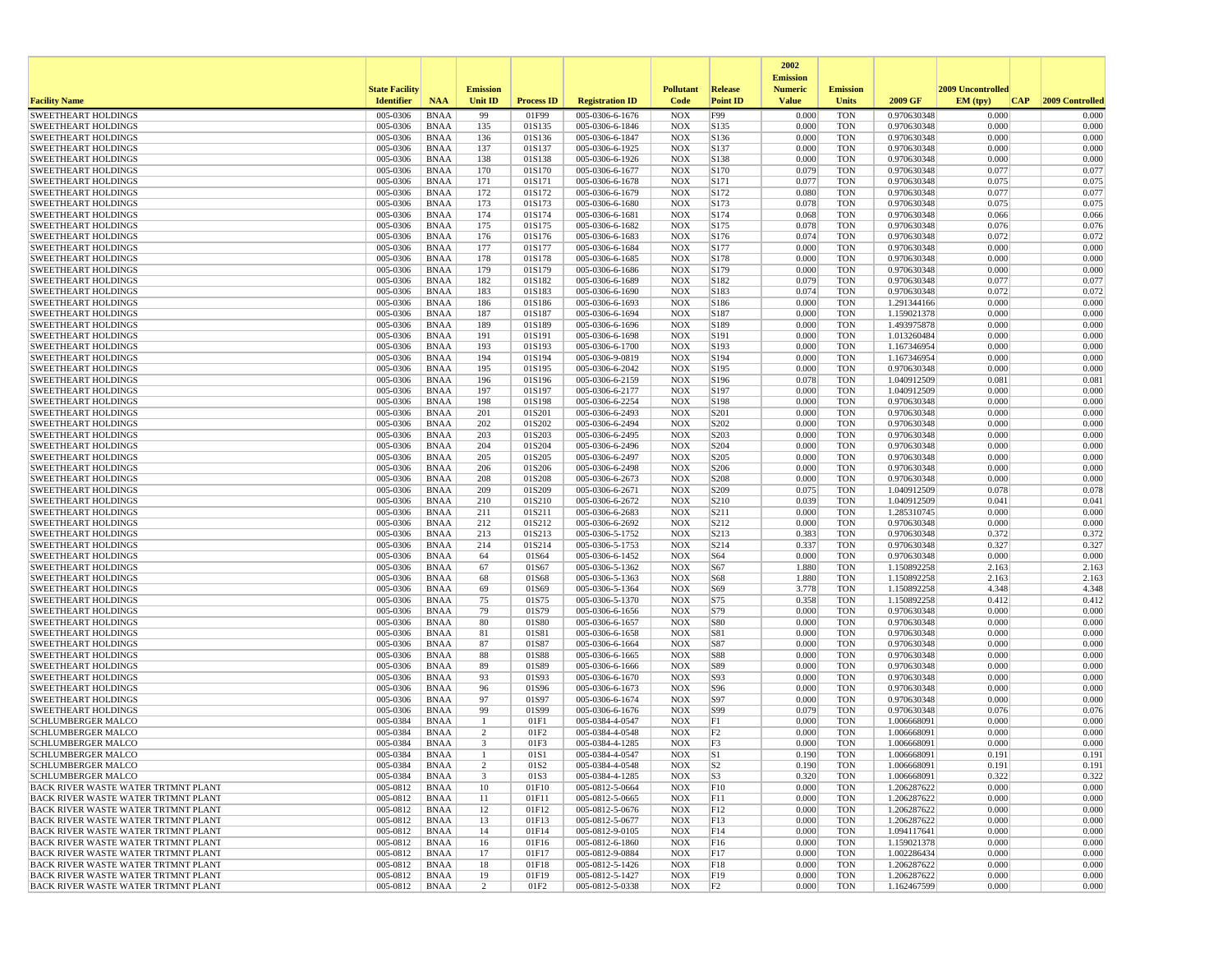|                                                                                          |                       |                            |                      |                           |                                    |                          |                                | 2002                              |                          |                            |                   |                 |
|------------------------------------------------------------------------------------------|-----------------------|----------------------------|----------------------|---------------------------|------------------------------------|--------------------------|--------------------------------|-----------------------------------|--------------------------|----------------------------|-------------------|-----------------|
|                                                                                          | <b>State Facility</b> |                            | <b>Emission</b>      |                           |                                    | <b>Pollutant</b>         | Release                        | <b>Emission</b><br><b>Numeric</b> | <b>Emission</b>          |                            | 2009 Uncontrolled |                 |
| <b>Facility Name</b>                                                                     | <b>Identifier</b>     | <b>NAA</b>                 | Unit ID              | <b>Process ID</b>         | <b>Registration ID</b>             | Code                     | <b>Point ID</b>                | <b>Value</b>                      | <b>Units</b>             | 2009 GF                    | EM (typ)<br> CAP  | 2009 Controlled |
| BACK RIVER WASTE WATER TRTMNT PLANT                                                      | 005-0812              | <b>BNAA</b>                | 20                   | 01F20                     | 005-0812-5-1428                    | <b>NOX</b>               | F20                            | 0.000                             | <b>TON</b>               | 1.206287622                | 0.000             | 0.000           |
| BACK RIVER WASTE WATER TRTMNT PLANT                                                      | 005-0812<br>005-0812  | <b>BNAA</b><br><b>BNAA</b> | 21                   | 01F21                     | 005-0812-5-1429                    | <b>NOX</b><br><b>NOX</b> | F21                            | 0.000<br>0.000                    | <b>TON</b><br><b>TON</b> | 1.206287622                | 0.000<br>0.000    | 0.000<br>0.000  |
| BACK RIVER WASTE WATER TRTMNT PLANT<br><b>BACK RIVER WASTE WATER TRTMNT PLANT</b>        | 005-0812              | <b>BNAA</b>                | 22<br>23             | 01F22<br>01F23            | 005-0812-5-1430<br>005-0812-5-1431 | <b>NOX</b>               | F22<br>F23                     | 0.000                             | <b>TON</b>               | 1.206287622<br>1.206287622 | 0.000             | 0.000           |
| BACK RIVER WASTE WATER TRTMNT PLANT                                                      | 005-0812              | <b>BNAA</b>                | 24                   | 01F24                     | 005-0812-5-1432                    | <b>NOX</b>               | F <sub>24</sub>                | 0.000                             | <b>TON</b>               | 1.206287622                | 0.000             | 0.000           |
| BACK RIVER WASTE WATER TRTMNT PLANT                                                      | 005-0812              | <b>BNAA</b>                | 25                   | 01F25                     | 005-0812-5-1434                    | <b>NOX</b>               | F25                            | 0.000                             | <b>TON</b>               | 1.206287622                | 0.000             | 0.000           |
| BACK RIVER WASTE WATER TRTMNT PLANT                                                      | 005-0812              | <b>BNAA</b>                | 26                   | 01F26                     | 005-0812-5-1435                    | <b>NOX</b>               | F26                            | 0.000                             | <b>TON</b>               | 1.206287622                | 0.000             | 0.000           |
| BACK RIVER WASTE WATER TRTMNT PLANT                                                      | 005-0812              | <b>BNAA</b>                | 27                   | 01F27                     | 005-0812-5-1438                    | <b>NOX</b>               | F <sub>27</sub>                | 0.000                             | <b>TON</b><br><b>TON</b> | 1.206287622                | 0.000<br>0.000    | 0.000           |
| BACK RIVER WASTE WATER TRTMNT PLANT<br>BACK RIVER WASTE WATER TRTMNT PLANT               | 005-0812<br>005-0812  | <b>BNAA</b><br><b>BNAA</b> | 28<br>29             | 01F28<br>01F29            | 005-0812-6-1881<br>005-0812-5-1439 | <b>NOX</b><br><b>NOX</b> | F <sub>28</sub><br>F29         | 0.000<br>0.000                    | <b>TON</b>               | 1.185032368<br>1.206287622 | 0.000             | 0.000<br>0.000  |
| BACK RIVER WASTE WATER TRTMNT PLANT                                                      | 005-0812              | <b>BNAA</b>                | 30                   | 01F30                     | 005-0812-5-1465                    | <b>NOX</b>               | F30                            | 0.000                             | <b>TON</b>               | 1.206287622                | 0.000             | 0.000           |
| BACK RIVER WASTE WATER TRTMNT PLANT                                                      | 005-0812              | <b>BNAA</b>                | 31                   | 01F31                     | 005-0812-5-1504                    | <b>NOX</b>               | F31                            | 0.000                             | <b>TON</b>               | 1.206287622                | 0.000             | 0.000           |
| BACK RIVER WASTE WATER TRTMNT PLANT                                                      | 005-0812              | <b>BNAA</b>                | 32                   | 01F32                     | 005-0812-5-1554                    | <b>NOX</b>               | F32                            | 0.000                             | <b>TON</b>               | 1.162467599                | 0.000             | 0.000           |
| <b>BACK RIVER WASTE WATER TRTMNT PLANT</b>                                               | 005-0812              | <b>BNAA</b>                | 33                   | 01F33                     | 005-0812-5-1555                    | <b>NOX</b>               | F33                            | 0.000                             | <b>TON</b>               | 1.162467599                | 0.000             | 0.000           |
| BACK RIVER WASTE WATER TRTMNT PLANT<br>BACK RIVER WASTE WATER TRTMNT PLANT               | 005-0812<br>005-0812  | <b>BNAA</b><br><b>BNAA</b> | 34<br>36             | 01F34<br>01F36            | 005-0812-5-1556<br>005-0812-9-1005 | <b>NOX</b><br><b>NOX</b> | F34<br>F36                     | 0.000<br>0.000                    | <b>TON</b><br><b>TON</b> | 1.162467599<br>1.094117641 | 0.000<br>0.000    | 0.000<br>0.000  |
| BACK RIVER WASTE WATER TRTMNT PLANT                                                      | 005-0812              | <b>BNAA</b>                | 37                   | 01F37                     | 005-0812-9-1036                    | <b>NOX</b>               | F37                            | 0.000                             | <b>TON</b>               | 1.094117641                | 0.000             | 0.000           |
| BACK RIVER WASTE WATER TRTMNT PLANT                                                      | 005-0812              | <b>BNAA</b>                | $\overline{4}$       | 01F4                      | 005-0812-5-0511                    | <b>NOX</b>               | F4                             | 0.000                             | <b>TON</b>               | 1.162467599                | 0.000             | 0.000           |
| BACK RIVER WASTE WATER TRTMNT PLANT                                                      | 005-0812              | <b>BNAA</b>                | 5                    | 01F5                      | 005-0812-5-0512                    | <b>NOX</b>               | F5                             | 0.000                             | <b>TON</b>               | 1.206287622                | 0.000             | 0.000           |
| BACK RIVER WASTE WATER TRTMNT PLANT                                                      | 005-0812              | <b>BNAA</b>                | 10                   | 01S10                     | 005-0812-5-0664                    | <b>NOX</b>               | S10                            | 0.000                             | <b>TON</b>               | 1.206287622                | 0.000             | 0.000           |
| BACK RIVER WASTE WATER TRTMNT PLANT                                                      | 005-0812<br>005-0812  | <b>BNAA</b>                | 11                   | 01S11                     | 005-0812-5-0665                    | <b>NOX</b>               | S11                            | 0.000<br>0.000                    | <b>TON</b>               | 1.206287622                | 0.000<br>0.000    | 0.000<br>0.000  |
| BACK RIVER WASTE WATER TRTMNT PLANT<br>BACK RIVER WASTE WATER TRTMNT PLANT               | 005-0812              | <b>BNAA</b><br><b>BNAA</b> | 12<br>13             | 01S12<br>01S13            | 005-0812-5-0676<br>005-0812-5-0677 | <b>NOX</b><br><b>NOX</b> | S <sub>12</sub><br>$\vert$ S13 | 0.000                             | <b>TON</b><br><b>TON</b> | 1.206287622<br>1.206287622 | 0.000             | 0.000           |
| <b>BACK RIVER WASTE WATER TRTMNT PLANT</b>                                               | 005-0812              | <b>BNAA</b>                | 14                   | 01S14                     | 005-0812-9-0105                    | <b>NOX</b>               | S14                            | 0.000                             | <b>TON</b>               | 1.094117641                | 0.000             | 0.000           |
| <b>BACK RIVER WASTE WATER TRTMNT PLANT</b>                                               | 005-0812              | <b>BNAA</b>                | 16                   | 01S16                     | 005-0812-6-1860                    | <b>NOX</b>               | S16                            | 0.000                             | <b>TON</b>               | 1.159021378                | 0.000             | 0.000           |
| BACK RIVER WASTE WATER TRTMNT PLANT                                                      | 005-0812              | <b>BNAA</b>                | 17                   | 01S17                     | 005-0812-9-0884                    | <b>NOX</b>               | S17                            | 0.000                             | <b>TON</b>               | 1.002286434                | 0.000             | 0.000           |
| BACK RIVER WASTE WATER TRTMNT PLANT                                                      | 005-0812              | <b>BNAA</b>                | 18                   | 01S18                     | 005-0812-5-1426                    | <b>NOX</b>               | S18                            | 0.000                             | <b>TON</b>               | 1.206287622                | 0.000             | 0.000           |
| <b>BACK RIVER WASTE WATER TRTMNT PLANT</b><br><b>BACK RIVER WASTE WATER TRTMNT PLANT</b> | 005-0812<br>005-0812  | <b>BNAA</b><br><b>BNAA</b> | 19<br>2              | 01S19<br>01S <sub>2</sub> | 005-0812-5-1427<br>005-0812-5-0338 | <b>NOX</b><br><b>NOX</b> | S19<br>S <sub>2</sub>          | 0.000<br>2.555                    | <b>TON</b><br><b>TON</b> | 1.206287622<br>1.162467599 | 0.000<br>2.970    | 0.000<br>2.970  |
| BACK RIVER WASTE WATER TRTMNT PLANT                                                      | 005-0812              | <b>BNAA</b>                | 20                   | 01S20                     | 005-0812-5-1428                    | <b>NOX</b>               | S <sub>20</sub>                | 0.000                             | <b>TON</b>               | 1.206287622                | 0.000             | 0.000           |
| BACK RIVER WASTE WATER TRTMNT PLANT                                                      | 005-0812              | <b>BNAA</b>                | 21                   | 01S21                     | 005-0812-5-1429                    | <b>NOX</b>               | S <sub>21</sub>                | 0.000                             | <b>TON</b>               | 1.206287622                | 0.000             | 0.000           |
| BACK RIVER WASTE WATER TRTMNT PLANT                                                      | 005-0812              | <b>BNAA</b>                | 22                   | 01S22                     | 005-0812-5-1430                    | <b>NOX</b>               | S22                            | 0.000                             | <b>TON</b>               | 1.206287622                | 0.000             | 0.000           |
| BACK RIVER WASTE WATER TRTMNT PLANT                                                      | 005-0812              | <b>BNAA</b>                | 23                   | 01S23                     | 005-0812-5-1431                    | <b>NOX</b>               | S <sub>23</sub>                | 0.000                             | <b>TON</b>               | 1.206287622                | 0.000             | 0.000           |
| BACK RIVER WASTE WATER TRTMNT PLANT<br>BACK RIVER WASTE WATER TRTMNT PLANT               | 005-0812<br>005-0812  | <b>BNAA</b><br><b>BNAA</b> | 24<br>25             | 01S24<br>01S25            | 005-0812-5-1432<br>005-0812-5-1434 | <b>NOX</b><br><b>NOX</b> | S24<br>S <sub>25</sub>         | 0.000<br>0.000                    | <b>TON</b><br><b>TON</b> | 1.206287622<br>1.206287622 | 0.000<br>0.000    | 0.000<br>0.000  |
| BACK RIVER WASTE WATER TRTMNT PLANT                                                      | 005-0812              | <b>BNAA</b>                | 26                   | 01S26                     | 005-0812-5-1435                    | <b>NOX</b>               | S <sub>26</sub>                | 0.000                             | <b>TON</b>               | 1.206287622                | 0.000             | 0.000           |
| BACK RIVER WASTE WATER TRTMNT PLANT                                                      | 005-0812              | <b>BNAA</b>                | 27                   | 01S27                     | 005-0812-5-1438                    | <b>NOX</b>               | S <sub>27</sub>                | 4.015                             | <b>TON</b>               | 1.206287622                | 4.843             | 4.843           |
| BACK RIVER WASTE WATER TRTMNT PLANT                                                      | 005-0812              | <b>BNAA</b>                | 28                   | 01S28                     | 005-0812-6-1881                    | <b>NOX</b>               | S28                            | 0.000                             | <b>TON</b>               | 1.185032368                | 0.000             | 0.000           |
| BACK RIVER WASTE WATER TRTMNT PLANT                                                      | 005-0812              | <b>BNAA</b>                | 29                   | 01S29                     | 005-0812-5-1439                    | <b>NOX</b>               | S29                            | 4.015                             | <b>TON</b>               | 1.206287622                | 4.843             | 4.843           |
| BACK RIVER WASTE WATER TRTMNT PLANT<br>BACK RIVER WASTE WATER TRTMNT PLANT               | 005-0812<br>005-0812  | <b>BNAA</b><br>BNAA        | 30<br>31             | 01S30<br>01S31            | 005-0812-5-1465<br>005-0812-5-1504 | <b>NOX</b><br><b>NOX</b> | S30<br>S31                     | 0.000<br>0.000                    | <b>TON</b><br><b>TON</b> | 1.206287622<br>1.206287622 | 0.000<br>0.000    | 0.000<br>0.000  |
| BACK RIVER WASTE WATER TRTMNT PLANT                                                      | 005-0812              | <b>BNAA</b>                | 32                   | 01S32                     | 005-0812-5-1554                    | <b>NOX</b>               | S32                            | 0.000                             | <b>TON</b>               | 1.162467599                | 0.000             | 0.000           |
| BACK RIVER WASTE WATER TRTMNT PLANT                                                      | 005-0812              | <b>BNAA</b>                | 33                   | 01S33                     | 005-0812-5-1555                    | <b>NOX</b>               | S33                            | 0.000                             | <b>TON</b>               | 1.162467599                | 0.000             | 0.000           |
| BACK RIVER WASTE WATER TRTMNT PLANT                                                      | 005-0812              | <b>BNAA</b>                | 34                   | 01S34                     | 005-0812-5-1556                    | <b>NOX</b>               | S34                            | 0.000                             | <b>TON</b>               | 1.162467599                | 0.000             | 0.000           |
| BACK RIVER WASTE WATER TRTMNT PLANT                                                      | 005-0812              | <b>BNAA</b>                | 36                   | 01S36                     | 005-0812-9-1005                    | <b>NOX</b>               | S36                            | 0.000                             | <b>TON</b>               | 1.094117641                | 0.000             | 0.000           |
| BACK RIVER WASTE WATER TRTMNT PLANT                                                      | 005-0812<br>005-0812  | <b>BNAA</b><br><b>BNAA</b> | 37<br>$\overline{4}$ | 01S37<br>01S4             | 005-0812-9-1036<br>005-0812-5-0511 | <b>NOX</b><br><b>NOX</b> | S37<br>S <sub>4</sub>          | 0.000<br>20.440                   | <b>TON</b><br><b>TON</b> | 1.094117641                | 0.000<br>23.761   | 0.000           |
| BACK RIVER WASTE WATER TRTMNT PLANT<br>BACK RIVER WASTE WATER TRTMNT PLANT               | 005-0812              | <b>BNAA</b>                | 5                    | 01S5                      | 005-0812-5-0512                    | <b>NOX</b>               | S <sub>5</sub>                 | 0.000                             | <b>TON</b>               | 1.162467599<br>1.206287622 | 0.000             | 23.761<br>0.000 |
| <b>AMERICAN YEAST</b>                                                                    | 005-0979              | <b>BNAA</b>                | -1                   | 01F1                      | 005-0979-4-1296                    | <b>NOX</b>               | F1                             | 0.000                             | <b>TON</b>               | 1.006668091                | 0.000             | 0.000           |
| <b>AMERICAN YEAST</b>                                                                    | 005-0979              | <b>BNAA</b>                | $\overline{4}$       | 01F4                      | 005-0979-4-1954                    | <b>NOX</b>               | F4                             | 0.000                             | <b>TON</b>               | 1.006668091                | 0.000             | 0.000           |
| <b>AMERICAN YEAST</b>                                                                    | 005-0979              | <b>BNAA</b>                | 5                    | 01F5                      | 005-0979-4-1920                    | <b>NOX</b>               | F <sub>5</sub>                 | 0.000                             | <b>TON</b>               | 1.006668091                | 0.000             | 0.000           |
| AMERICAN YEAST                                                                           | 005-0979              | BNAA                       | -1                   | 01S1                      | 005-0979-4-1296                    | <b>NOX</b>               | S1                             | 1.150                             | <b>TON</b>               | 1.006668091                | 1.158             | 1.158           |
| <b>AMERICAN YEAST</b><br><b>AMERICAN YEAST</b>                                           | 005-0979<br>005-0979  | <b>BNAA</b><br><b>BNAA</b> | $\overline{4}$<br>5  | 01S4<br>01S5              | 005-0979-4-1954<br>005-0979-4-1920 | <b>NOX</b><br><b>NOX</b> | S <sub>4</sub><br>S5           | 3.464<br>1.150                    | <b>TON</b><br><b>TON</b> | 1.006668091<br>1.006668091 | 3.487<br>1.158    | 3.487<br>1.158  |
| <b>CROWN BEVERAGE PACKAGING</b>                                                          | 005-1040              | <b>BNAA</b>                | 8                    | 01F8                      | 005-1040-6-1585                    | <b>NOX</b>               | F8                             | 0.000                             | <b>TON</b>               | 1.2107023                  | 0.000             | 0.000           |
| <b>CROWN BEVERAGE PACKAGING</b>                                                          | 005-1040              | <b>BNAA</b>                | 8                    | 01S8                      | 005-1040-6-1585                    | <b>NOX</b>               | S8                             | 2.960                             | <b>TON</b>               | 1.2107023                  | 3.584             | 3.584           |
| <b>GAMSE LITHOGRAPHING COMPANY</b>                                                       | 005-1149              | <b>BNAA</b>                | $\mathbf{1}$         | 01F1                      | 005-1149-9-0159                    | <b>NOX</b>               | F1                             | 0.000                             | <b>TON</b>               | 0.970630348                | 0.000             | 0.000           |
| <b>GAMSE LITHOGRAPHING COMPANY</b>                                                       | 005-1149              | <b>BNAA</b>                | 10                   | 01F10                     | 005-1149-6-1983                    | <b>NOX</b>               | F10                            | 0.000                             | <b>TON</b>               | 0.970630348                | 0.000             | 0.000           |
| <b>GAMSE LITHOGRAPHING COMPANY</b><br><b>GAMSE LITHOGRAPHING COMPANY</b>                 | 005-1149<br>005-1149  | <b>BNAA</b><br>BNAA        | 12<br>13             | 01F12<br>01F13            | 005-1149-6-2156<br>005-1149-6-2376 | NOX<br><b>NOX</b>        | F12<br>F13                     | 0.000<br>0.000                    | TON<br><b>TON</b>        | 0.970630348<br>0.970630348 | 0.000<br>0.000    | 0.000<br>0.000  |
| <b>GAMSE LITHOGRAPHING COMPANY</b>                                                       | 005-1149              | <b>BNAA</b>                | 14                   | 01F14                     | 005-1149-6-2377                    | <b>NOX</b>               | F14                            | 0.000                             | <b>TON</b>               | 0.970630348                | 0.000             | 0.000           |
| <b>GAMSE LITHOGRAPHING COMPANY</b>                                                       | 005-1149              | BNAA                       | 15                   | 01F15                     | 005-1149-6-2634                    | <b>NOX</b>               | FI5                            | 0.000                             | <b>TON</b>               | 0.970630348                | 0.000             | 0.000           |
| <b>GAMSE LITHOGRAPHING COMPANY</b>                                                       | 005-1149              | <b>BNAA</b>                | 16                   | 01F16                     | 005-1149-6-2633                    | <b>NOX</b>               | F16                            | 0.000                             | <b>TON</b>               | 0.970630348                | 0.000             | 0.000           |
| <b>GAMSE LITHOGRAPHING COMPANY</b>                                                       | 005-1149              | <b>BNAA</b>                | 9                    | 01F9                      | 005-1149-6-1845                    | <b>NOX</b>               | F <sub>9</sub>                 | 0.000                             | <b>TON</b>               | 0.970630348                | 0.000             | 0.000           |
| <b>GAMSE LITHOGRAPHING COMPANY</b>                                                       | 005-1149              | <b>BNAA</b>                | -1<br>10             | 01S1                      | 005-1149-9-0159<br>005-1149-6-1983 | <b>NOX</b>               | S1<br> S10                     | 0.130                             | <b>TON</b>               | 0.970630348                | 0.126<br>0.000    | 0.126<br>0.000  |
| <b>GAMSE LITHOGRAPHING COMPANY</b><br><b>GAMSE LITHOGRAPHING COMPANY</b>                 | 005-1149<br>005-1149  | <b>BNAA</b><br><b>BNAA</b> | 12                   | 01S10<br>01S12            | 005-1149-6-2156                    | <b>NOX</b><br><b>NOX</b> | S12                            | 0.000<br>0.000                    | <b>TON</b><br><b>TON</b> | 0.970630348<br>0.970630348 | 0.000             | 0.000           |
| <b>GAMSE LITHOGRAPHING COMPANY</b>                                                       | 005-1149              | BNAA                       | 13                   | 01S13                     | 005-1149-6-2376                    | <b>NOX</b>               | S13                            | 0.000                             | <b>TON</b>               | 0.970630348                | 0.000             | 0.000           |
| <b>GAMSE LITHOGRAPHING COMPANY</b>                                                       | 005-1149              | <b>BNAA</b>                | 14                   | 01S14                     | 005-1149-6-2377                    | <b>NOX</b>               | S14                            | 0.000                             | <b>TON</b>               | 0.970630348                | 0.000             | 0.000           |
| <b>GAMSE LITHOGRAPHING COMPANY</b>                                                       | 005-1149              | <b>BNAA</b>                | 15                   | 01S15                     | 005-1149-6-2634                    | <b>NOX</b>               | S15                            | 0.000                             | <b>TON</b>               | 0.970630348                | 0.000             | 0.000           |
| GAMSE LITHOGRAPHING COMPANY                                                              | 005-1149              | <b>BNAA</b>                | 16                   | 01S16                     | 005-1149-6-2633                    | <b>NOX</b>               | S16                            | 0.000                             | <b>TON</b>               | 0.970630348                | 0.000             | 0.000           |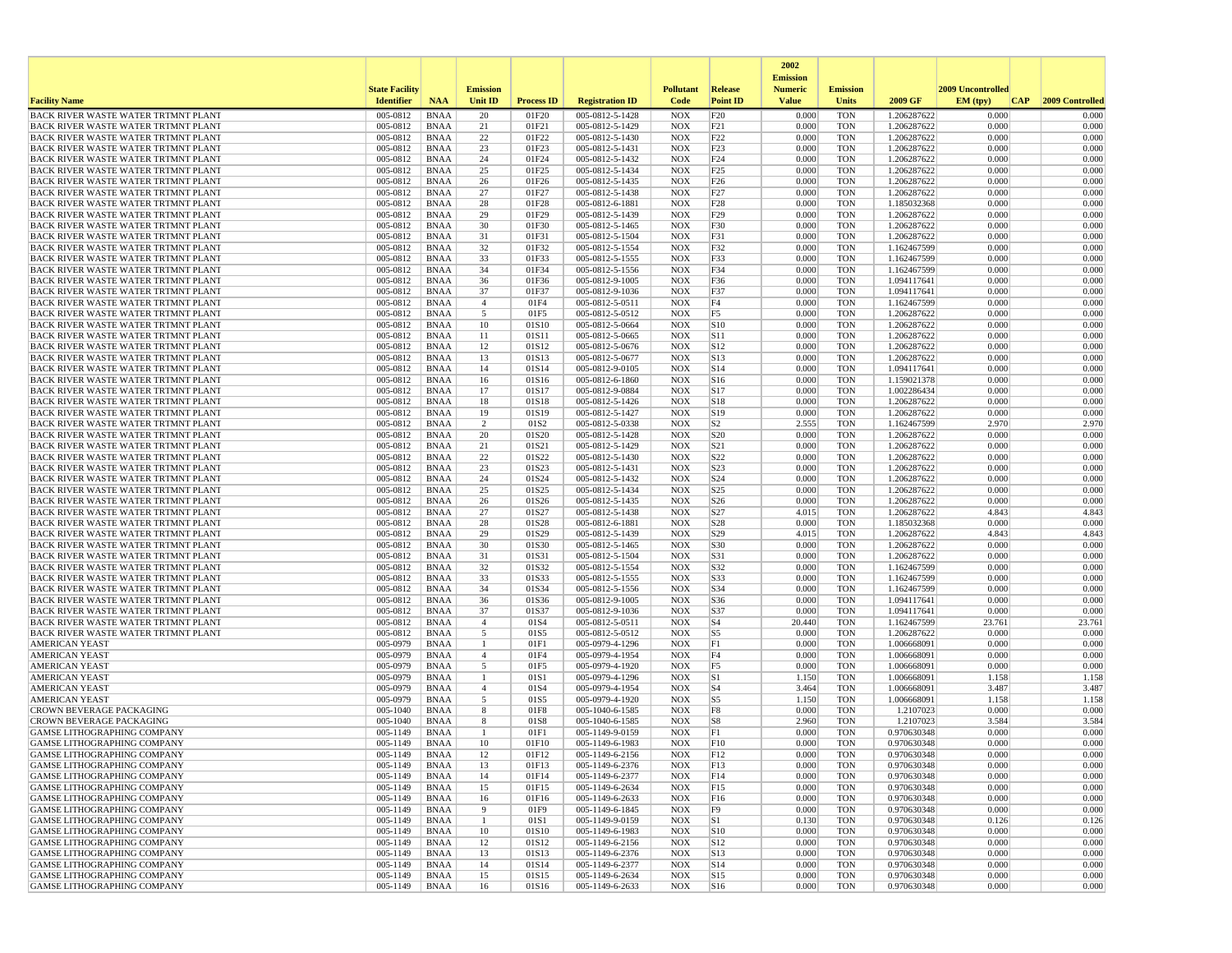|                                                                    |                       |                            |                     |                   |                                    |                          |                                  | 2002                              |                          |                            |                   |                 |
|--------------------------------------------------------------------|-----------------------|----------------------------|---------------------|-------------------|------------------------------------|--------------------------|----------------------------------|-----------------------------------|--------------------------|----------------------------|-------------------|-----------------|
|                                                                    | <b>State Facility</b> |                            | <b>Emission</b>     |                   |                                    | <b>Pollutant</b>         | Release                          | <b>Emission</b><br><b>Numeric</b> | <b>Emission</b>          |                            | 2009 Uncontrolled |                 |
| <b>Facility Name</b>                                               | <b>Identifier</b>     | <b>NAA</b>                 | Unit ID             | <b>Process ID</b> | <b>Registration ID</b>             | Code                     | <b>Point ID</b>                  | <b>Value</b>                      | <b>Units</b>             | 2009 GF                    | EM (typ)<br> CAP  | 2009 Controlled |
| <b>GAMSE LITHOGRAPHING COMPANY</b>                                 | 005-1149              | <b>BNAA</b>                | -9                  | 01S9              | 005-1149-6-1845                    | <b>NOX</b>               | S9                               | 0.000                             | <b>TON</b>               | 0.970630348                | 0.000             | 0.000           |
| PRINTING CORPORATION OF AMERICA                                    | 005-1744              | <b>BNAA</b>                | 10                  | 01F10             | 005-1744-6-2073                    | <b>NOX</b>               | F10                              | 0.000                             | <b>TON</b>               | 0.970630348                | 0.000             | 0.000           |
| PRINTING CORPORATION OF AMERICA                                    | 005-1744              | <b>BNAA</b>                | 11                  | 01F11             | 005-1744-6-2142                    | <b>NOX</b>               | F11                              | 0.000                             | <b>TON</b>               | 0.970630348                | 0.000             | 0.000           |
| PRINTING CORPORATION OF AMERICA<br>PRINTING CORPORATION OF AMERICA | 005-1744<br>005-1744  | <b>BNAA</b><br><b>BNAA</b> | 12<br>13            | 01F12<br>01F13    | 005-1744-6-2143<br>005-1744-6-2218 | <b>NOX</b><br><b>NOX</b> | F12<br>F13                       | 0.000<br>0.000                    | <b>TON</b><br><b>TON</b> | 0.970630348<br>0.970630348 | 0.000<br>0.000    | 0.000<br>0.000  |
| PRINTING CORPORATION OF AMERICA                                    | 005-1744              | <b>BNAA</b>                | 14                  | 01F14             | 005-1744-6-2176                    | <b>NOX</b>               | F14                              | 0.000                             | <b>TON</b>               | 0.970630348                | 0.000             | 0.000           |
| PRINTING CORPORATION OF AMERICA                                    | 005-1744              | <b>BNAA</b>                | 15                  | 01F15             | 005-1744-6-2306                    | <b>NOX</b>               | F15                              | 0.000                             | TON                      | 0.970630348                | 0.000             | 0.000           |
| PRINTING CORPORATION OF AMERICA                                    | 005-1744              | <b>BNAA</b>                | 16                  | 01F16             | 005-1744-6-2307                    | <b>NOX</b>               | F16                              | 0.000                             | <b>TON</b>               | 0.970630348                | 0.000             | 0.000           |
| PRINTING CORPORATION OF AMERICA                                    | 005-1744              | <b>BNAA</b>                | 17                  | 01F17             | 005-1744-6-2308                    | <b>NOX</b>               | F17                              | 0.000                             | <b>TON</b>               | 0.970630348                | 0.000             | 0.000           |
| PRINTING CORPORATION OF AMERICA                                    | 005-1744              | <b>BNAA</b>                | 2                   | 01F2              | 005-1744-6-1362                    | <b>NOX</b>               | F <sub>2</sub>                   | 0.000                             | <b>TON</b>               | 0.970630348                | 0.000             | 0.000           |
| PRINTING CORPORATION OF AMERICA<br>PRINTING CORPORATION OF AMERICA | 005-1744<br>005-1744  | <b>BNAA</b><br><b>BNAA</b> | 3<br>$\overline{4}$ | 01F3<br>01F4      | 005-1744-6-1363<br>005-1744-6-1396 | <b>NOX</b><br><b>NOX</b> | F3<br>F4                         | 0.000<br>0.000                    | <b>TON</b><br><b>TON</b> | 0.970630348<br>0.970630348 | 0.000<br>0.000    | 0.000<br>0.000  |
| PRINTING CORPORATION OF AMERICA                                    | 005-1744              | <b>BNAA</b>                | 5                   | 01F5              | 005-1744-6-1506                    | <b>NOX</b>               | F <sub>5</sub>                   | 0.000                             | <b>TON</b>               | 0.970630348                | 0.000             | 0.000           |
| PRINTING CORPORATION OF AMERICA                                    | 005-1744              | <b>BNAA</b>                | 6                   | 01F6              | 005-1744-6-1960                    | <b>NOX</b>               | F <sub>6</sub>                   | 0.000                             | <b>TON</b>               | 0.970630348                | 0.000             | 0.000           |
| PRINTING CORPORATION OF AMERICA                                    | 005-1744              | <b>BNAA</b>                | -9                  | 01F9              | 005-1744-6-2072                    | <b>NOX</b>               | F <sub>9</sub>                   | 0.000                             | <b>TON</b>               | 0.970630348                | 0.000             | 0.000           |
| PRINTING CORPORATION OF AMERICA                                    | 005-1744              | BNAA                       | 10                  | 01S10             | 005-1744-6-2073                    | <b>NOX</b>               | S10                              | 0.000                             | <b>TON</b>               | 0.970630348                | 0.000             | 0.000           |
| PRINTING CORPORATION OF AMERICA                                    | 005-1744              | <b>BNAA</b>                | 11                  | 01S11             | 005-1744-6-2142                    | <b>NOX</b>               | S11                              | 0.000                             | <b>TON</b>               | 0.970630348                | 0.000             | 0.000           |
| PRINTING CORPORATION OF AMERICA                                    | 005-1744              | <b>BNAA</b>                | 12                  | 01S12             | 005-1744-6-2143                    | <b>NOX</b>               | S12                              | 0.000                             | TON                      | 0.970630348                | 0.000             | 0.000           |
| PRINTING CORPORATION OF AMERICA<br>PRINTING CORPORATION OF AMERICA | 005-1744<br>005-1744  | <b>BNAA</b><br><b>BNAA</b> | 13<br>14            | 01S13<br>01S14    | 005-1744-6-2218<br>005-1744-6-2176 | <b>NOX</b><br><b>NOX</b> | $\vert$ S <sub>13</sub><br>S14   | 0.000<br>0.000                    | <b>TON</b><br><b>TON</b> | 0.970630348<br>0.970630348 | 0.000<br>0.000    | 0.000<br>0.000  |
| PRINTING CORPORATION OF AMERICA                                    | 005-1744              | <b>BNAA</b>                | 15                  | 01S15             | 005-1744-6-2306                    | <b>NOX</b>               | S15                              | 0.000                             | <b>TON</b>               | 0.970630348                | 0.000             | 0.000           |
| PRINTING CORPORATION OF AMERICA                                    | 005-1744              | <b>BNAA</b>                | 16                  | 01S16             | 005-1744-6-2307                    | <b>NOX</b>               | S <sub>16</sub>                  | 0.000                             | <b>TON</b>               | 0.970630348                | 0.000             | 0.000           |
| PRINTING CORPORATION OF AMERICA                                    | 005-1744              | <b>BNAA</b>                | 17                  | 01S17             | 005-1744-6-2308                    | <b>NOX</b>               | S17                              | 0.000                             | TON                      | 0.970630348                | 0.000             | 0.000           |
| PRINTING CORPORATION OF AMERICA                                    | 005-1744              | <b>BNAA</b>                | 2                   | 01S <sub>2</sub>  | 005-1744-6-1362                    | <b>NOX</b>               | S <sub>2</sub>                   | 0.000                             | <b>TON</b>               | 0.970630348                | 0.000             | 0.000           |
| PRINTING CORPORATION OF AMERICA<br>PRINTING CORPORATION OF AMERICA | 005-1744              | <b>BNAA</b>                | 3                   | 01S3              | 005-1744-6-1363<br>005-1744-6-1396 | <b>NOX</b>               | S <sub>3</sub>                   | 0.000                             | <b>TON</b>               | 0.970630348                | 0.000             | 0.000           |
| PRINTING CORPORATION OF AMERICA                                    | 005-1744<br>005-1744  | <b>BNAA</b><br><b>BNAA</b> | $\overline{4}$<br>5 | 01S4<br>01S5      | 005-1744-6-1506                    | <b>NOX</b><br><b>NOX</b> | S <sub>4</sub><br> S5            | 0.000<br>0.000                    | <b>TON</b><br><b>TON</b> | 0.970630348<br>0.970630348 | 0.000<br>0.000    | 0.000<br>0.000  |
| PRINTING CORPORATION OF AMERICA                                    | 005-1744              | <b>BNAA</b>                | 6                   | 01S6              | 005-1744-6-1960                    | <b>NOX</b>               | S <sub>6</sub>                   | 0.000                             | <b>TON</b>               | 0.970630348                | 0.000             | 0.000           |
| PRINTING CORPORATION OF AMERICA                                    | 005-1744              | <b>BNAA</b>                | 9                   | 01S9              | 005-1744-6-2072                    | <b>NOX</b>               | S9                               | 0.000                             | TON                      | 0.970630348                | 0.000             | 0.000           |
| <b>CAVANAUGH PRESS</b>                                             | 005-1903              | <b>BNAA</b>                | 2                   | 01F <sub>2</sub>  | 005-1903-6-2032                    | <b>NOX</b>               | F <sub>2</sub>                   | 0.000                             | <b>TON</b>               | 0.970630348                | 0.000             | 0.000           |
| <b>CAVANAUGH PRESS</b>                                             | 005-1903              | <b>BNAA</b>                | 3                   | 01F3              | 005-1903-6-2036                    | <b>NOX</b>               | F3                               | 0.000                             | <b>TON</b>               | 0.970630348                | 0.000             | 0.000           |
| <b>CAVANAUGH PRESS</b><br><b>CAVANAUGH PRESS</b>                   | 005-1903<br>005-1903  | <b>BNAA</b><br><b>BNAA</b> | $\overline{4}$<br>5 | 01F4<br>01F5      | 005-1903-6-2037<br>005-1903-6-2038 | <b>NOX</b><br><b>NOX</b> | F4<br>F <sub>5</sub>             | 0.000<br>0.000                    | <b>TON</b><br><b>TON</b> | 0.970630348<br>0.970630348 | 0.000<br>0.000    | 0.000<br>0.000  |
| <b>CAVANAUGH PRESS</b>                                             | 005-1903              | <b>BNAA</b>                | 6                   | 01F6              | 005-1903-6-2039                    | <b>NOX</b>               | F6                               | 0.000                             | <b>TON</b>               | 0.970630348                | 0.000             | 0.000           |
| <b>CAVANAUGH PRESS</b>                                             | 005-1903              | <b>BNAA</b>                | $\overline{7}$      | 01F7              | 005-1903-6-2100                    | <b>NOX</b>               | F7                               | 0.000                             | <b>TON</b>               | 0.970630348                | 0.000             | 0.000           |
| <b>CAVANAUGH PRESS</b>                                             | 005-1903              | <b>BNAA</b>                | 8                   | 01F8              | 005-1903-6-2382                    | <b>NOX</b>               | F8                               | 0.000                             | <b>TON</b>               | 0.970630348                | 0.000             | 0.000           |
| <b>CAVANAUGH PRESS</b>                                             | 005-1903              | <b>BNAA</b>                | 9                   | 01F9              | 005-1903-6-2596                    | <b>NOX</b>               | F <sub>9</sub>                   | 0.000                             | <b>TON</b>               | 0.970630348                | 0.000             | 0.000           |
| <b>CAVANAUGH PRESS</b>                                             | 005-1903              | <b>BNAA</b>                | 2                   | 01S2              | 005-1903-6-2032                    | <b>NOX</b>               | S <sub>2</sub>                   | 0.000                             | <b>TON</b>               | 0.970630348                | 0.000             | 0.000           |
| <b>CAVANAUGH PRESS</b>                                             | 005-1903<br>005-1903  | <b>BNAA</b>                | 3<br>$\overline{4}$ | 01S3<br>01S4      | 005-1903-6-2036                    | <b>NOX</b><br><b>NOX</b> | S <sub>3</sub><br>S <sub>4</sub> | 0.000<br>0.000                    | <b>TON</b><br><b>TON</b> | 0.970630348                | 0.000<br>0.000    | 0.000<br>0.000  |
| <b>CAVANAUGH PRESS</b><br><b>CAVANAUGH PRESS</b>                   | 005-1903              | <b>BNAA</b><br>BNAA        | 5                   | 01S5              | 005-1903-6-2037<br>005-1903-6-2038 | <b>NOX</b>               | S5                               | 0.000                             | <b>TON</b>               | 0.970630348<br>0.970630348 | 0.000             | 0.000           |
| <b>CAVANAUGH PRESS</b>                                             | 005-1903              | <b>BNAA</b>                | 6                   | 01S6              | 005-1903-6-2039                    | <b>NOX</b>               | S <sub>6</sub>                   | 0.000                             | <b>TON</b>               | 0.970630348                | 0.000             | 0.000           |
| <b>CAVANAUGH PRESS</b>                                             | 005-1903              | <b>BNAA</b>                | $\overline{7}$      | 01S7              | 005-1903-6-2100                    | <b>NOX</b>               | S7                               | 0.000                             | <b>TON</b>               | 0.970630348                | 0.000             | 0.000           |
| <b>CAVANAUGH PRESS</b>                                             | 005-1903              | <b>BNAA</b>                | 8                   | 01S8              | 005-1903-6-2382                    | <b>NOX</b>               | S8                               | 0.000                             | <b>TON</b>               | 0.970630348                | 0.000             | 0.000           |
| <b>CAVANAUGH PRESS</b>                                             | 005-1903              | <b>BNAA</b>                | 9                   | 01S9              | 005-1903-6-2596                    | <b>NOX</b>               | S9                               | 0.000                             | <b>TON</b>               | 0.970630348                | 0.000             | 0.000           |
| <b>POLYSTYRENE PRODUCTS</b><br><b>POLYSTYRENE PRODUCTS</b>         | 005-1956<br>005-1956  | <b>BNAA</b><br><b>BNAA</b> | 1<br>$\mathbf{1}$   | 01F1<br>01S1      | 005-1956-4-1900<br>005-1956-4-1900 | <b>NOX</b><br><b>NOX</b> | F1<br>S1                         | 0.000<br>0.140                    | <b>TON</b><br><b>TON</b> | 1.006668091<br>1.006668091 | 0.000<br>0.141    | 0.000<br>0.141  |
| RUSSELL-STANLEY SERVICES                                           | 005-2220              | <b>BNAA</b>                | 1                   | 01F1              | 005-2220-9-0923                    | <b>NOX</b>               | F1                               | 0.000                             | <b>TON</b>               | 1.185032368                | 0.000             | 0.000           |
| RUSSELL-STANLEY SERVICES                                           | 005-2220              | <b>BNAA</b>                | 3                   | 01F3              | 005-2220-6-2263                    | <b>NOX</b>               | F3                               | 0.000                             | <b>TON</b>               | 1.2107023                  | 0.000             | 0.000           |
| RUSSELL-STANLEY SERVICES                                           | 005-2220              | <b>BNAA</b>                | $\mathbf{1}$        | 01S1              | 005-2220-9-0923                    | <b>NOX</b>               | S1                               | 1.660                             | <b>TON</b>               | 1.185032368                | 1.967             | 1.967           |
| <b>RUSSELL-STANLEY SERVICES</b>                                    | 005-2220              | <b>BNAA</b>                | 3                   | 01S3              | 005-2220-6-2263                    | <b>NOX</b>               | S3                               | 0.490                             | TON                      | 1.2107023                  | 0.593             | 0.593           |
| <b>POLYSTYRENE PRODUCTS</b><br>POLYSTYRENE PRODUCTS                | 005-2305<br>005-2305  | <b>BNAA</b><br><b>BNAA</b> | $\overline{7}$<br>7 | 01F7<br>01S7      | 005-2305-5-1644<br>005-2305-5-1644 | <b>NOX</b><br><b>NOX</b> | F7<br> S7                        | 0.000<br>0.610                    | <b>TON</b><br><b>TON</b> | 1.006668091                | 0.000<br>0.614    | 0.000<br>0.614  |
| <b>AAI - CLUB HOUSE ROAD</b>                                       | 005-2405              | <b>BNAA</b>                | -1                  | 01F1              | 005-2405-6-2414                    | <b>NOX</b>               | F1                               | 0.000                             | <b>TON</b>               | 1.006668091<br>1.159021378 | 0.000             | 0.000           |
| <b>AAI - CLUB HOUSE ROAD</b>                                       | 005-2405              | <b>BNAA</b>                | 2                   | 01F2              | 005-2405-6-2415                    | <b>NOX</b>               | F2                               | 0.000                             | <b>TON</b>               | 1.159021378                | 0.000             | 0.000           |
| <b>AAI - CLUB HOUSE ROAD</b>                                       | 005-2405              | <b>BNAA</b>                | 3                   | 01F3              | 005-2405-6-2416                    | <b>NOX</b>               | F3                               | 0.000                             | <b>TON</b>               | 1.159021378                | 0.000             | 0.000           |
| <b>AAI - CLUB HOUSE ROAD</b>                                       | 005-2405              | <b>BNAA</b>                | $\overline{4}$      | 01F4              | 005-2405-6-2580                    | <b>NOX</b>               | F4                               | 0.000                             | <b>TON</b>               | 1.159021378                | 0.000             | 0.000           |
| AAI - CLUB HOUSE ROAD                                              | 005-2405              | <b>BNAA</b>                |                     | 01S1              | 005-2405-6-2414                    | <b>NOX</b>               | S1                               | 0.000                             | <b>TON</b>               | 1.159021378                | 0.000             | 0.000           |
| <b>AAI - CLUB HOUSE ROAD</b><br>AAI - CLUB HOUSE ROAD              | 005-2405<br>005-2405  | BNAA<br>BNAA               | 3                   | 01S2<br>01S3      | 005-2405-6-2415<br>005-2405-6-2416 | NOX<br><b>NOX</b>        | S <sub>2</sub><br> S3            | 0.000<br>0.000                    | TON<br><b>TON</b>        | 1.159021378<br>1.159021378 | 0.000<br>0.000    | 0.000<br>0.000  |
| AAI - CLUB HOUSE ROAD                                              | 005-2405              | BNAA                       | $\overline{4}$      | 01S4              | 005-2405-6-2580                    | <b>NOX</b>               | $ S_4 $                          | 0.000                             | TON                      | 1.159021378                | 0.000             | 0.000           |
| MIDDLE RIVER AIRCRAFT SYSTEMS                                      | 005-2407              | BNAA                       | $\mathbf{1}$        | 01F1              | 005-2407-5-1655                    | NOX                      | F1                               | 0.000                             | TON                      | 1.150892258                | 0.000             | 0.000           |
| MIDDLE RIVER AIRCRAFT SYSTEMS                                      | 005-2407              | BNAA                       | 1                   | 01S1              | 005-2407-5-1655                    | <b>NOX</b>               | S1                               | 2.000                             | <b>TON</b>               | 1.150892258                | 2.302             | 2.302           |
| LEHIGH PORTLAND CEMENT                                             | 013-0012              | <b>BNAA</b>                | 17                  | 01F17             | 013-0012-6-0027                    | NOX                      | F17                              | 0.000                             | <b>TON</b>               | 1.235632181                | 0.000             | 0.000           |
| <b>LEHIGH PORTLAND CEMENT</b>                                      | 013-0012              | <b>BNAA</b>                | 18                  | 01F18             | 013-0012-6-0028                    | <b>NOX</b>               | F18                              | 0.000                             | <b>TON</b>               | 1.235632181                | 0.000             | 0.000           |
| LEHIGH PORTLAND CEMENT<br><b>LEHIGH PORTLAND CEMENT</b>            | 013-0012<br>013-0012  | BNAA<br><b>BNAA</b>        | 19<br>20            | 01F19<br>01F20    | 013-0012-6-0029<br>013-0012-6-0030 | <b>NOX</b><br><b>NOX</b> | F19<br>F20                       | 0.000<br>0.000                    | <b>TON</b><br><b>TON</b> | 1.235632181<br>1.235632181 | 0.000<br>0.000    | 0.000<br>0.000  |
| <b>LEHIGH PORTLAND CEMENT</b>                                      | 013-0012              | BNAA                       | 21                  | 01F21             | 013-0012-6-0031                    | NOX                      | F21                              | 0.000                             | TON                      | 1.235632181                | 0.000             | 0.000           |
| LEHIGH PORTLAND CEMENT                                             | 013-0012              | BNAA                       | 22                  | 01F22             | 013-0012-6-0032                    | NOX                      | F <sub>22</sub>                  | 0.000                             | TON                      | 1.235632181                | 0.000             | 0.000           |
| <b>LEHIGH PORTLAND CEMENT</b>                                      | 013-0012              | <b>BNAA</b>                | 23                  | 01F23             | 013-0012-6-0033                    | NOX                      | F23                              | 0.000                             | <b>TON</b>               | 1.235632181                | 0.000             | 0.000           |
| <b>LEHIGH PORTLAND CEMENT</b>                                      | 013-0012              | <b>BNAA</b>                | 24                  | 01F24             | 013-0012-6-0034                    | NOX                      | F24                              | 0.000                             | <b>TON</b>               | 1.235632181                | 0.000             | 0.000           |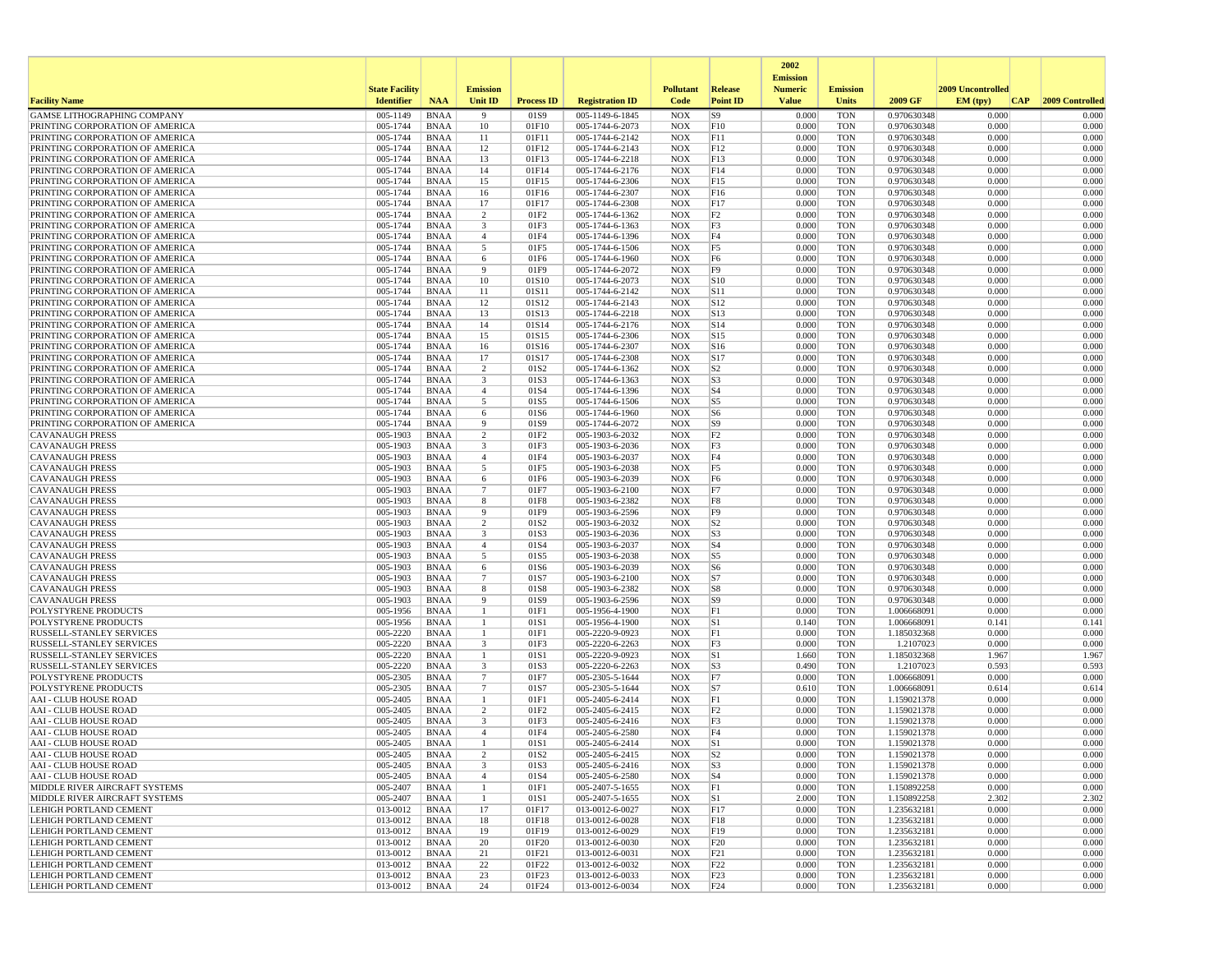|                                                                |                       |                            |                                           |                   |                                    |                          |                                    | 2002<br><b>Emission</b> |                          |                            |                    |                    |
|----------------------------------------------------------------|-----------------------|----------------------------|-------------------------------------------|-------------------|------------------------------------|--------------------------|------------------------------------|-------------------------|--------------------------|----------------------------|--------------------|--------------------|
|                                                                | <b>State Facility</b> |                            | <b>Emission</b>                           |                   |                                    | <b>Pollutant</b>         | Release                            | <b>Numeric</b>          | <b>Emission</b>          |                            | 2009 Uncontrolled  |                    |
| <b>Facility Name</b>                                           | <b>Identifier</b>     | <b>NAA</b>                 | Unit ID                                   | <b>Process ID</b> | <b>Registration ID</b>             | Code                     | <b>Point ID</b>                    | <b>Value</b>            | <b>Units</b>             | 2009 GF                    | EM (typ)<br> CAP   | 2009 Controlled    |
| LEHIGH PORTLAND CEMENT                                         | 013-0012              | <b>BNAA</b>                | 25                                        | 01F25             | 013-0012-6-0039                    | <b>NOX</b>               | F25                                | 0.000                   | <b>TON</b>               | 1.159757972                | 0.000              | 0.000              |
| LEHIGH PORTLAND CEMENT<br>LEHIGH PORTLAND CEMENT               | 013-0012<br>013-0012  | <b>BNAA</b><br><b>BNAA</b> | 26<br>29                                  | 01F26<br>01F29    | 013-0012-6-0040<br>013-0012-6-0047 | <b>NOX</b><br><b>NOX</b> | F26<br>F29                         | 0.000<br>0.000          | <b>TON</b><br><b>TON</b> | 1.159757972<br>1.159757972 | 0.000<br>0.000     | 0.000<br>0.000     |
| LEHIGH PORTLAND CEMENT                                         | 013-0012              | <b>BNAA</b>                | 30                                        | 01F30             | 013-0012-6-0048                    | <b>NOX</b>               | F30                                | 0.000                   | <b>TON</b>               | 1.159757972                | 0.000              | 0.000              |
| LEHIGH PORTLAND CEMENT                                         | 013-0012              | <b>BNAA</b>                | 31                                        | 01F31             | 013-0012-6-0049                    | <b>NOX</b>               | F31                                | 0.000                   | <b>TON</b>               | 1.159757972                | 0.000              | 0.000              |
| LEHIGH PORTLAND CEMENT                                         | 013-0012              | <b>BNAA</b>                | 32                                        | 01F32             | 013-0012-6-0124                    | <b>NOX</b>               | F32                                | 0.000                   | <b>TON</b>               | 1.159757972                | 0.000              | 0.000              |
| LEHIGH PORTLAND CEMENT                                         | 013-0012              | <b>BNAA</b>                | 33                                        | 01F33             | 013-0012-6-0125                    | <b>NOX</b>               | F33                                | 0.000                   | <b>TON</b>               | 1.159757972                | 0.000              | 0.000              |
| LEHIGH PORTLAND CEMENT<br>LEHIGH PORTLAND CEMENT               | 013-0012<br>013-0012  | <b>BNAA</b><br><b>BNAA</b> | 37<br>38                                  | 01F37<br>01F38    | 013-0012-9-0107<br>013-0012-9-0108 | <b>NOX</b><br><b>NOX</b> | F37<br>F38                         | 0.000<br>0.000          | <b>TON</b><br><b>TON</b> | 1.002286434<br>1.183266878 | 0.000<br>0.000     | 0.000<br>0.000     |
| <b>LEHIGH PORTLAND CEMENT</b>                                  | 013-0012              | <b>BNAA</b>                | 39                                        | 01F39             | 013-0012-6-0256                    | <b>NOX</b>               | F39                                | 0.000                   | <b>TON</b>               | 1.159757972                | 0.000              | 0.000              |
| LEHIGH PORTLAND CEMENT                                         | 013-0012              | <b>BNAA</b>                | 6                                         | 01F6              | 013-0012-6-0007                    | <b>NOX</b>               | F <sub>6</sub>                     | 0.000                   | <b>TON</b>               | 1.159757972                | 0.000              | 0.000              |
| <b>LEHIGH PORTLAND CEMENT</b>                                  | 013-0012              | <b>BNAA</b>                | 17                                        | 01S17             | 013-0012-6-0027                    | <b>NOX</b>               | S17                                | 0.000                   | <b>TON</b>               | 1.235632181                | 0.000              | 0.000              |
| <b>LEHIGH PORTLAND CEMENT</b>                                  | 013-0012              | <b>BNAA</b>                | 18                                        | 01S18             | 013-0012-6-0028                    | <b>NOX</b>               | S18                                | 0.000                   | <b>TON</b>               | 1.235632181                | 0.000              | 0.000              |
| LEHIGH PORTLAND CEMENT                                         | 013-0012              | <b>BNAA</b>                | 19                                        | 01S19             | 013-0012-6-0029                    | <b>NOX</b>               | S19                                | 0.000                   | <b>TON</b>               | 1.235632181                | 0.000<br>0.000     | 0.000              |
| LEHIGH PORTLAND CEMENT<br>LEHIGH PORTLAND CEMENT               | 013-0012<br>013-0012  | <b>BNAA</b><br><b>BNAA</b> | 20<br>21                                  | 01S20<br>01S21    | 013-0012-6-0030<br>013-0012-6-0031 | <b>NOX</b><br><b>NOX</b> | S <sub>20</sub><br>S <sub>21</sub> | 0.000<br>0.000          | <b>TON</b><br><b>TON</b> | 1.235632181<br>1.235632181 | 0.000              | 0.000<br>0.000     |
| LEHIGH PORTLAND CEMENT                                         | 013-0012              | <b>BNAA</b>                | 22                                        | 01S22             | 013-0012-6-0032                    | <b>NOX</b>               | S22                                | 0.000                   | <b>TON</b>               | 1.235632181                | 0.000              | 0.000              |
| LEHIGH PORTLAND CEMENT                                         | 013-0012              | <b>BNAA</b>                | 23                                        | 01S23             | 013-0012-6-0033                    | <b>NOX</b>               | S23                                | 0.000                   | <b>TON</b>               | 1.235632181                | 0.000              | 0.000              |
| <b>LEHIGH PORTLAND CEMENT</b>                                  | 013-0012              | <b>BNAA</b>                | 24                                        | 01S24             | 013-0012-6-0034                    | <b>NOX</b>               | S <sub>24</sub>                    | 0.000                   | <b>TON</b>               | 1.235632181                | 0.000              | 0.000              |
| LEHIGH PORTLAND CEMENT                                         | 013-0012              | <b>BNAA</b>                | 25                                        | 01S25             | 013-0012-6-0039                    | <b>NOX</b>               | S <sub>25</sub>                    | 0.000                   | <b>TON</b>               | 1.159757972                | 0.000              | 0.000              |
| LEHIGH PORTLAND CEMENT                                         | 013-0012              | <b>BNAA</b>                | 26                                        | 01S26             | 013-0012-6-0040                    | <b>NOX</b>               | S26                                | 0.000                   | <b>TON</b>               | 1.159757972                | 0.000              | 0.000              |
| LEHIGH PORTLAND CEMENT<br><b>LEHIGH PORTLAND CEMENT</b>        | 013-0012<br>013-0012  | <b>BNAA</b><br><b>BNAA</b> | 29<br>30                                  | 01S29<br>01S30    | 013-0012-6-0047<br>013-0012-6-0048 | <b>NOX</b><br><b>NOX</b> | S29<br>S30                         | 0.000<br>0.000          | <b>TON</b><br><b>TON</b> | 1.159757972<br>1.159757972 | 0.000<br>0.000     | 0.000<br>0.000     |
| <b>LEHIGH PORTLAND CEMENT</b>                                  | 013-0012              | <b>BNAA</b>                | 31                                        | 01S31             | 013-0012-6-0049                    | <b>NOX</b>               | S31                                | 0.000                   | <b>TON</b>               | 1.159757972                | 0.000              | 0.000              |
| <b>LEHIGH PORTLAND CEMENT</b>                                  | 013-0012              | <b>BNAA</b>                | 32                                        | 01S32             | 013-0012-6-0124                    | <b>NOX</b>               | S32                                | 0.000                   | <b>TON</b>               | 1.159757972                | 0.000              | 0.000              |
| LEHIGH PORTLAND CEMENT                                         | 013-0012              | <b>BNAA</b>                | 33                                        | 01S33             | 013-0012-6-0125                    | <b>NOX</b>               | S33                                | 0.000                   | <b>TON</b>               | 1.159757972                | 0.000              | 0.000              |
| LEHIGH PORTLAND CEMENT                                         | 013-0012              | <b>BNAA</b>                | 37                                        | 01S37             | 013-0012-9-0107                    | <b>NOX</b>               | S37                                | 0.000                   | <b>TON</b>               | 1.002286434                | 0.000              | 0.000              |
| LEHIGH PORTLAND CEMENT                                         | 013-0012              | <b>BNAA</b>                | 38                                        | 01S38             | 013-0012-9-0108                    | <b>NOX</b>               | S38                                | 0.000                   | <b>TON</b>               | 1.183266878                | 0.000              | 0.000              |
| LEHIGH PORTLAND CEMENT<br>LEHIGH PORTLAND CEMENT               | 013-0012<br>013-0012  | <b>BNAA</b><br><b>BNAA</b> | 39<br>-6                                  | 01S39<br>01S6     | 013-0012-6-0256<br>013-0012-6-0007 | <b>NOX</b><br><b>NOX</b> | S39<br>S <sub>6</sub>              | 2,663.040<br>0.000      | <b>TON</b><br><b>TON</b> | 1.159757972<br>1.159757972 | 3,088.482<br>0.000 | 3,088.482<br>0.000 |
| <b>COLONIAL PIPELINE COMPANY</b>                               | 013-0056              | <b>BNAA</b>                | $\overline{2}$                            | 01F2              | 013-0056-9-0083                    | <b>NOX</b>               | F <sub>2</sub>                     | 0.000                   | <b>TON</b>               | 1.013260484                | 0.000              | 0.000              |
| <b>COLONIAL PIPELINE COMPANY</b>                               | 013-0056              | <b>BNAA</b>                | $\overline{\mathbf{3}}$                   | 01F3              | 013-0056-9-0101                    | <b>NOX</b>               | F3                                 | 0.000                   | <b>TON</b>               | 1.002286434                | 0.000              | 0.000              |
| COLONIAL PIPELINE COMPANY                                      | 013-0056              | <b>BNAA</b>                | $\overline{4}$                            | 01F4              | 013-0056-9-0132                    | <b>NOX</b>               | F4                                 | 0.000                   | <b>TON</b>               | 1.002286434                | 0.000              | 0.000              |
| COLONIAL PIPELINE COMPANY                                      | 013-0056              | <b>BNAA</b>                | $\overline{2}$                            | 01S2              | 013-0056-9-0083                    | <b>NOX</b>               | S <sub>2</sub>                     | 0.000                   | <b>TON</b>               | 1.013260484                | 0.000              | 0.000              |
| <b>COLONIAL PIPELINE COMPANY</b>                               | 013-0056<br>013-0056  | <b>BNAA</b>                | 3<br>$\overline{4}$                       | 01S3              | 013-0056-9-0101                    | <b>NOX</b>               | S <sub>3</sub>                     | 0.000<br>0.000          | <b>TON</b>               | 1.002286434                | 0.000<br>0.000     | 0.000<br>0.000     |
| <b>COLONIAL PIPELINE COMPANY</b><br>MCCORQUODALE COLOR CARD    | 025-0002              | <b>BNAA</b><br><b>BNAA</b> |                                           | 01S4<br>01F1      | 013-0056-9-0132<br>025-0002-6-0020 | <b>NOX</b><br><b>NOX</b> | S <sub>4</sub><br>F1               | 0.000                   | <b>TON</b><br><b>TON</b> | 1.002286434<br>1.040912509 | 0.000              | 0.000              |
| MCCORQUODALE COLOR CARD                                        | 025-0002              | <b>BNAA</b>                | 10                                        | 01F10             | 025-0002-4-0622                    | <b>NOX</b>               | F10                                | 0.000                   | <b>TON</b>               | 1.006668091                | 0.000              | 0.000              |
| MCCORQUODALE COLOR CARD                                        | 025-0002              | <b>BNAA</b>                | 9                                         | 01F9              | 025-0002-4-0621                    | <b>NOX</b>               | F9                                 | 0.000                   | <b>TON</b>               | 1.006668091                | 0.000              | 0.000              |
| MCCORQUODALE COLOR CARD                                        | 025-0002              | <b>BNAA</b>                | $\overline{1}$                            | 01S1              | 025-0002-6-0020                    | <b>NOX</b>               | S1                                 | 1.125                   | <b>TON</b>               | 1.040912509                | 1.171              | 1.171              |
| MCCORQUODALE COLOR CARD                                        | 025-0002              | BNAA                       | 10                                        | 01S10             | 025-0002-4-0622                    | <b>NOX</b>               | S10                                | 0.125                   | <b>TON</b>               | 1.006668091                | 0.126              | 0.126              |
| MCCORQUODALE COLOR CARD<br><b>J.M. HUBER CORPORATION</b>       | 025-0002<br>025-0005  | <b>BNAA</b><br><b>BNAA</b> | 9<br>$\mathbf{1}$                         | 01S9<br>01F1      | 025-0002-4-0621<br>025-0005-4-0012 | <b>NOX</b><br><b>NOX</b> | S9<br>F1                           | 0.125<br>0.000          | <b>TON</b><br><b>TON</b> | 1.006668091<br>1.006668091 | 0.126<br>0.000     | 0.126<br>0.000     |
| <b>J.M. HUBER CORPORATION</b>                                  | 025-0005              | <b>BNAA</b>                | 11                                        | 01F11             | 025-0005-7-0069                    | <b>NOX</b>               | F11                                | 0.000                   | <b>TON</b>               | 1.013260484                | 0.000              | 0.000              |
| <b>J.M. HUBER CORPORATION</b>                                  | 025-0005              | <b>BNAA</b>                | 12                                        | 01F12             | 025-0005-7-0102                    | <b>NOX</b>               | F12                                | 0.000                   | <b>TON</b>               | 1.013260484                | 0.000              | 0.000              |
| <b>J.M. HUBER CORPORATION</b>                                  | 025-0005              | <b>BNAA</b>                | 14                                        | 01F14             | 025-0005-7-0105                    | <b>NOX</b>               | F14                                | 0.000                   | <b>TON</b>               | 1.013260484                | 0.000              | 0.000              |
| <b>J.M. HUBER CORPORATION</b>                                  | 025-0005              | <b>BNAA</b>                | 15                                        | 01F15             | 025-0005-7-0131                    | <b>NOX</b>               | F15                                | 0.000                   | <b>TON</b>               | 1.013260484                | 0.000              | 0.000              |
| <b>J.M. HUBER CORPORATION</b><br><b>J.M. HUBER CORPORATION</b> | 025-0005<br>025-0005  | <b>BNAA</b>                | 16<br>17                                  | 01F16             | 025-0005-7-0132                    | <b>NOX</b><br><b>NOX</b> | F16<br>F17                         | 0.000<br>0.000          | <b>TON</b><br><b>TON</b> | 1.013260484                | 0.000<br>0.000     | 0.000<br>0.000     |
| <b>J.M. HUBER CORPORATION</b>                                  | 025-0005              | <b>BNAA</b><br><b>BNAA</b> | 18                                        | 01F17<br>01F18    | 025-0005-7-0136<br>025-0005-7-0151 | <b>NOX</b>               | F18                                | 0.000                   | <b>TON</b>               | 1.290902734<br>1.013260484 | 0.000              | 0.000              |
| <b>J.M. HUBER CORPORATION</b>                                  | 025-0005              | <b>BNAA</b>                | 24                                        | 01F24             | 025-0005-5-0125                    | <b>NOX</b>               | F24                                | 0.000                   | <b>TON</b>               | 1.150892258                | 0.000              | 0.000              |
| <b>J.M. HUBER CORPORATION</b>                                  | 025-0005              | <b>BNAA</b>                | 25                                        | 01F25             | 025-0005-5-0126                    | <b>NOX</b>               | F25                                | 0.000                   | <b>TON</b>               | 1.150892258                | 0.000              | 0.000              |
| J.M. HUBER CORPORATION                                         | 025-0005              | <b>BNAA</b>                | $\overline{\mathbf{3}}$                   | 01F3              | 025-0005-5-0013                    | NOX                      | F3                                 | 0.000                   | <b>TON</b>               | 1.150892258                | 0.000              | 0.000              |
| <b>J.M. HUBER CORPORATION</b>                                  | 025-0005              | <b>BNAA</b>                | $\overline{4}$                            | 01F4              | 025-0005-5-0032                    | <b>NOX</b>               | F4                                 | 0.000                   | <b>TON</b>               | 1.150892258                | 0.000              | 0.000              |
| <b>J.M. HUBER CORPORATION</b><br>J.M. HUBER CORPORATION        | 025-0005<br>025-0005  | <b>BNAA</b><br><b>BNAA</b> | 6<br>8                                    | 01F6<br>01F8      | 025-0005-7-0028<br>025-0005-7-0064 | <b>NOX</b><br><b>NOX</b> | F <sub>6</sub><br>F8               | 0.000<br>0.000          | <b>TON</b><br><b>TON</b> | 1.013260484<br>1.013260484 | 0.000<br>0.000     | 0.000<br>0.000     |
| <b>J.M. HUBER CORPORATION</b>                                  | 025-0005              | <b>BNAA</b>                | -9                                        | 01F9              | 025-0005-7-0065                    | <b>NOX</b>               | F <sub>9</sub>                     | 0.000                   | <b>TON</b>               | 1.013260484                | 0.000              | 0.000              |
| <b>J.M. HUBER CORPORATION</b>                                  | 025-0005              | <b>BNAA</b>                |                                           | 01S1              | 025-0005-4-0012                    | <b>NOX</b>               | S1                                 | 0.000                   | <b>TON</b>               | 1.006668091                | 0.000              | 0.000              |
| J.M. HUBER CORPORATION                                         | 025-0005              | <b>BNAA</b>                | 11                                        | 01S11             | 025-0005-7-0069                    | NOX                      | S11                                | 4.199                   | TON                      | 1.013260484                | 4.254              | 4.254              |
| <b>J.M. HUBER CORPORATION</b>                                  | 025-0005              | <b>BNAA</b>                | 12                                        | 01S12             | 025-0005-7-0102                    | <b>NOX</b>               | S12                                | 4.088                   | <b>TON</b>               | 1.013260484                | 4.142              | 4.142              |
| J.M. HUBER CORPORATION<br>J.M. HUBER CORPORATION               | 025-0005<br>025-0005  | <b>BNAA</b><br><b>BNAA</b> | 14<br>15                                  | 01S14<br>01S15    | 025-0005-7-0105<br>025-0005-7-0131 | <b>NOX</b><br><b>NOX</b> | S14<br>S15                         | 0.000<br>0.000          | <b>TON</b><br><b>TON</b> | 1.013260484<br>1.013260484 | 0.000<br>0.000     | 0.000<br>0.000     |
| J.M. HUBER CORPORATION                                         | 025-0005              | <b>BNAA</b>                | 16                                        | 01S16             | 025-0005-7-0132                    | <b>NOX</b>               | S16                                | 0.000                   | <b>TON</b>               | 1.013260484                | 0.000              | 0.000              |
| J.M. HUBER CORPORATION                                         | 025-0005              | <b>BNAA</b>                | 17                                        | 01S17             | 025-0005-7-0136                    | <b>NOX</b>               | S17                                | 0.348                   | <b>TON</b>               | 1.290902734                | 0.449              | 0.449              |
| J.M. HUBER CORPORATION                                         | 025-0005              | <b>BNAA</b>                | 18                                        | 01S18             | 025-0005-7-0151                    | <b>NOX</b>               | S18                                | 0.158                   | <b>TON</b>               | 1.013260484                | 0.160              | 0.160              |
| <b>J.M. HUBER CORPORATION</b>                                  | 025-0005              | BNAA                       | 24                                        | 01S24             | 025-0005-5-0125                    | <b>NOX</b>               | S24                                | 0.000                   | <b>TON</b>               | 1.150892258                | 0.000              | 0.000              |
| J.M. HUBER CORPORATION                                         | 025-0005              | <b>BNAA</b>                | 25                                        | 01S25             | 025-0005-5-0126                    | <b>NOX</b>               | S25                                | 0.000                   | <b>TON</b>               | 1.150892258                | 0.000              | 0.000              |
| J.M. HUBER CORPORATION<br>J.M. HUBER CORPORATION               | 025-0005<br>025-0005  | <b>BNAA</b><br><b>BNAA</b> | $\overline{\mathbf{3}}$<br>$\overline{4}$ | 01S3<br>01S4      | 025-0005-5-0013<br>025-0005-5-0032 | <b>NOX</b><br><b>NOX</b> | S <sub>3</sub><br>S4               | 6.798<br>1.357          | <b>TON</b><br><b>TON</b> | 1.150892258<br>1.150892258 | 7.824<br>1.562     | 7.824<br>1.562     |
| J.M. HUBER CORPORATION                                         | 025-0005              | <b>BNAA</b>                | 6                                         | 01S6              | 025-0005-7-0028                    | <b>NOX</b>               | S <sub>6</sub>                     | 0.000                   | <b>TON</b>               | 1.013260484                | 0.000              | 0.000              |
| J.M. HUBER CORPORATION                                         | 025-0005              | <b>BNAA</b>                | 8                                         | 01S8              | 025-0005-7-0064                    | <b>NOX</b>               | S8                                 | 0.000                   | <b>TON</b>               | 1.013260484                | 0.000              | 0.000              |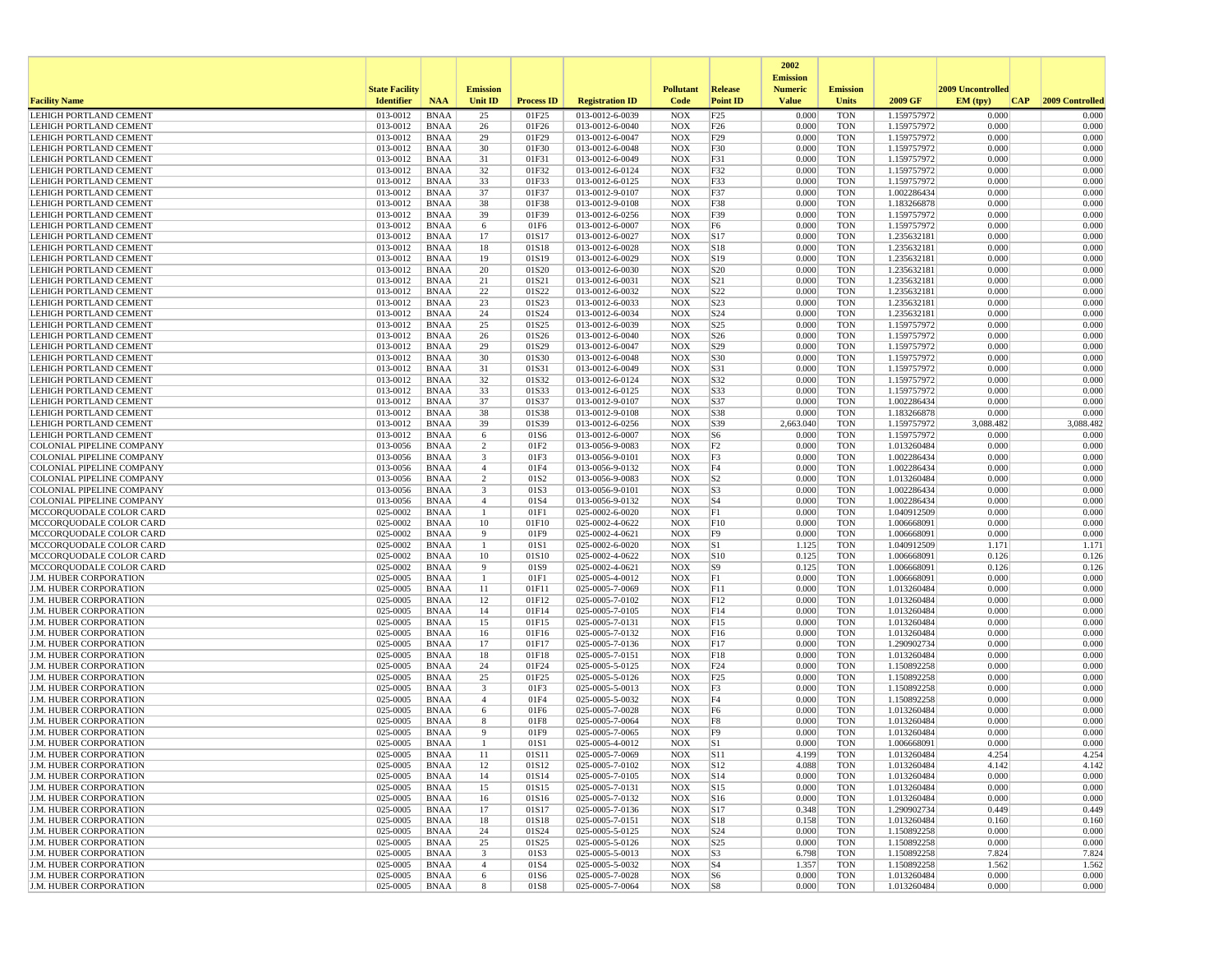|                                                                                |                       |                            |                     |                   |                                    |                          |                          | 2002<br><b>Emission</b> |                          |                            |                   |                   |
|--------------------------------------------------------------------------------|-----------------------|----------------------------|---------------------|-------------------|------------------------------------|--------------------------|--------------------------|-------------------------|--------------------------|----------------------------|-------------------|-------------------|
|                                                                                | <b>State Facility</b> |                            | <b>Emission</b>     |                   |                                    | <b>Pollutant</b>         | Release                  | <b>Numeric</b>          | <b>Emission</b>          |                            | 2009 Uncontrolled |                   |
| <b>Facility Name</b>                                                           | <b>Identifier</b>     | <b>NAA</b>                 | <b>Unit ID</b>      | <b>Process ID</b> | <b>Registration ID</b>             | Code                     | <b>Point ID</b>          | <b>Value</b>            | <b>Units</b>             | 2009 GF                    | EM (typ)<br> CAP  | 2009 Controlled   |
| J.M. HUBER CORPORATION                                                         | 025-0005              | <b>BNAA</b>                | 9                   | 01S9              | 025-0005-7-0065                    | <b>NOX</b>               | S <sub>9</sub>           | 0.000                   | <b>TON</b>               | 1.013260484                | 0.000             | 0.000             |
| <b>CYTEC ENGINEERED MATERIALS</b>                                              | 025-0006              | <b>BNAA</b>                | 41                  | 01F41             | 025-0006-5-0076                    | <b>NOX</b>               | F41                      | 0.000                   | <b>TON</b>               | 1.150892258                | 0.000             | 0.000             |
| <b>CYTEC ENGINEERED MATERIALS</b>                                              | 025-0006              | <b>BNAA</b>                | 42                  | 01F42             | 025-0006-5-0077                    | <b>NOX</b>               | F42                      | 0.000                   | <b>TON</b>               | 1.150892258                | 0.000             | 0.000             |
| <b>CYTEC ENGINEERED MATERIALS</b>                                              | 025-0006              | <b>BNAA</b>                | 45                  | 01F45             | 025-0006-7-0171                    | <b>NOX</b>               | F45                      | 0.000                   | <b>TON</b>               | 1.159021378                | 0.000             | 0.000             |
| <b>CYTEC ENGINEERED MATERIALS</b><br>CYTEC ENGINEERED MATERIALS                | 025-0006<br>025-0006  | <b>BNAA</b><br><b>BNAA</b> | 46<br>47            | 01F46<br>01F47    | 025-0006-7-0172<br>025-0006-7-0173 | <b>NOX</b><br><b>NOX</b> | F46<br>F47               | 0.000<br>0.000          | <b>TON</b><br><b>TON</b> | 1.164179087                | 0.000<br>0.000    | 0.000<br>0.000    |
| <b>CYTEC ENGINEERED MATERIALS</b>                                              | 025-0006              | <b>BNAA</b>                | 48                  | 01F48             | 025-0006-7-0174                    | <b>NOX</b>               | F48                      | 0.000                   | <b>TON</b>               | 1.164179087<br>1.164179087 | 0.000             | 0.000             |
| CYTEC ENGINEERED MATERIALS                                                     | 025-0006              | <b>BNAA</b>                | 49                  | 01F49             | 025-0006-7-0175                    | <b>NOX</b>               | F49                      | 0.000                   | <b>TON</b>               | 1.164179087                | 0.000             | 0.000             |
| CYTEC ENGINEERED MATERIALS                                                     | 025-0006              | <b>BNAA</b>                | 52                  | 01F52             | 025-0006-4-0519                    | <b>NOX</b>               | F52                      | 0.000                   | <b>TON</b>               | 1.006668091                | 0.000             | 0.000             |
| <b>CYTEC ENGINEERED MATERIALS</b>                                              | 025-0006              | <b>BNAA</b>                | 54                  | 01F54             | 025-0006-6-0210                    | <b>NOX</b>               | F54                      | 0.000                   | <b>TON</b>               | 1.159021378                | 0.000             | 0.000             |
| <b>CYTEC ENGINEERED MATERIALS</b>                                              | 025-0006              | <b>BNAA</b>                | 55                  | 01F55             | 025-0006-6-0263                    | <b>NOX</b>               | F55                      | 0.000                   | <b>TON</b>               | 1.493975878                | 0.000             | 0.000             |
| <b>CYTEC ENGINEERED MATERIALS</b>                                              | 025-0006              | <b>BNAA</b>                | 56                  | 01F56             | 025-0006-9-0226                    | <b>NOX</b>               | F56                      | 0.000                   | <b>TON</b>               | 1.013260484                | 0.000             | 0.000             |
| <b>CYTEC ENGINEERED MATERIALS</b>                                              | 025-0006              | <b>BNAA</b>                | 57                  | 01F57             | 025-0006-9-0246                    | <b>NOX</b>               | F57                      | 0.000                   | <b>TON</b>               | 1.094117641                | 0.000             | 0.000             |
| CYTEC ENGINEERED MATERIALS                                                     | 025-0006              | <b>BNAA</b>                | 58                  | 01F58             | 025-0006-5-0136                    | <b>NOX</b>               | F58                      | 0.000                   | <b>TON</b>               | 1.150892258                | 0.000             | 0.000             |
| <b>CYTEC ENGINEERED MATERIALS</b>                                              | 025-0006              | <b>BNAA</b>                | 59                  | 01F59             | 025-0006-5-0137                    | <b>NOX</b>               | F59                      | 0.000                   | <b>TON</b>               | 1.150892258                | 0.000             | 0.000             |
| <b>CYTEC ENGINEERED MATERIALS</b>                                              | 025-0006<br>025-0006  | <b>BNAA</b>                | 60                  | 01F60             | 025-0006-7-0180                    | <b>NOX</b>               | F60                      | 0.000                   | <b>TON</b>               | 1.285310745                | 0.000<br>0.000    | 0.000<br>0.000    |
| CYTEC ENGINEERED MATERIALS<br><b>CYTEC ENGINEERED MATERIALS</b>                | 025-0006              | <b>BNAA</b><br><b>BNAA</b> | 61<br>41            | 01F61<br>01S41    | 025-0006-6-0348<br>025-0006-5-0076 | <b>NOX</b><br><b>NOX</b> | F61<br>S41               | 0.000<br>2.124          | <b>TON</b><br><b>TON</b> | 1.164179087<br>1.150892258 | 2.444             | 2.444             |
| CYTEC ENGINEERED MATERIALS                                                     | 025-0006              | <b>BNAA</b>                | 42                  | 01S42             | 025-0006-5-0077                    | <b>NOX</b>               | S42                      | 0.688                   | <b>TON</b>               | 1.150892258                | 0.791             | 0.791             |
| <b>CYTEC ENGINEERED MATERIALS</b>                                              | 025-0006              | <b>BNAA</b>                | 45                  | 01S45             | 025-0006-7-0171                    | <b>NOX</b>               | S45                      | 0.000                   | <b>TON</b>               | 1.159021378                | 0.000             | 0.000             |
| <b>CYTEC ENGINEERED MATERIALS</b>                                              | 025-0006              | <b>BNAA</b>                | 46                  | 01S46             | 025-0006-7-0172                    | <b>NOX</b>               | S46                      | 0.000                   | <b>TON</b>               | 1.164179087                | 0.000             | 0.000             |
| <b>CYTEC ENGINEERED MATERIALS</b>                                              | 025-0006              | <b>BNAA</b>                | 47                  | 01S47             | 025-0006-7-0173                    | <b>NOX</b>               | S47                      | 0.700                   | <b>TON</b>               | 1.164179087                | 0.815             | 0.815             |
| <b>CYTEC ENGINEERED MATERIALS</b>                                              | 025-0006              | <b>BNAA</b>                | 48                  | 01S48             | 025-0006-7-0174                    | <b>NOX</b>               | S48                      | 0.000                   | <b>TON</b>               | 1.164179087                | 0.000             | 0.000             |
| <b>CYTEC ENGINEERED MATERIALS</b>                                              | 025-0006              | <b>BNAA</b>                | 49                  | 01S49             | 025-0006-7-0175                    | <b>NOX</b>               | S <sub>49</sub>          | 0.000                   | TON                      | 1.164179087                | 0.000             | 0.000             |
| CYTEC ENGINEERED MATERIALS                                                     | 025-0006              | <b>BNAA</b>                | 52                  | 01S52             | 025-0006-4-0519                    | <b>NOX</b>               | S52                      | 0.000                   | <b>TON</b>               | 1.006668091                | 0.000             | 0.000             |
| CYTEC ENGINEERED MATERIALS                                                     | 025-0006              | <b>BNAA</b>                | 54                  | 01S54             | 025-0006-6-0210                    | <b>NOX</b>               | S54                      | 0.000                   | <b>TON</b>               | 1.159021378                | 0.000             | 0.000             |
| <b>CYTEC ENGINEERED MATERIALS</b>                                              | 025-0006              | <b>BNAA</b>                | 55                  | 01S55             | 025-0006-6-0263                    | <b>NOX</b>               | S55                      | 0.000                   | <b>TON</b>               | 1.493975878                | 0.000             | 0.000             |
| <b>CYTEC ENGINEERED MATERIALS</b>                                              | 025-0006              | <b>BNAA</b>                | 56                  | 01S56             | 025-0006-9-0226                    | <b>NOX</b>               | S56                      | 0.000                   | <b>TON</b>               | 1.013260484                | 0.000             | 0.000             |
| <b>CYTEC ENGINEERED MATERIALS</b>                                              | 025-0006              | <b>BNAA</b>                | 57                  | 01S57             | 025-0006-9-0246                    | <b>NOX</b>               | S57                      | 0.000                   | <b>TON</b>               | 1.094117641                | 0.000             | 0.000             |
| <b>CYTEC ENGINEERED MATERIALS</b><br><b>CYTEC ENGINEERED MATERIALS</b>         | 025-0006<br>025-0006  | <b>BNAA</b><br><b>BNAA</b> | 58<br>59            | 01S58<br>01S59    | 025-0006-5-0136<br>025-0006-5-0137 | <b>NOX</b><br><b>NOX</b> | S58<br>S59               | 0.173<br>0.365          | <b>TON</b><br><b>TON</b> | 1.150892258<br>1.150892258 | 0.199<br>0.420    | 0.199<br>0.420    |
| <b>CYTEC ENGINEERED MATERIALS</b>                                              | 025-0006              | <b>BNAA</b>                | 60                  | 01S60             | 025-0006-7-0180                    | <b>NOX</b>               | S60                      | 0.000                   | <b>TON</b>               | 1.285310745                | 0.000             | 0.000             |
| CYTEC ENGINEERED MATERIALS                                                     | 025-0006              | <b>BNAA</b>                | 61                  | 01S61             | 025-0006-6-0348                    | <b>NOX</b>               | S61                      | 0.000                   | <b>TON</b>               | 1.164179087                | 0.000             | 0.000             |
| CONSTELLATION POWER SOURCE GENERATION                                          | 025-0024              | <b>BNAA</b>                | $\mathbf{1}$        | 01F1              | 025-0024-4-0081                    | <b>NOX</b>               | F1                       | 0.000                   | <b>TON</b>               | 1.633949995                | 0.000             | 0.000             |
| CONSTELLATION POWER SOURCE GENERATION                                          | 025-0024              | <b>BNAA</b>                | 2                   | 01F <sub>2</sub>  | 025-0024-4-0082                    | <b>NOX</b>               | F2                       | 0.000                   | TON                      | 1.633949995                | 0.000             | 0.000             |
| CONSTELLATION POWER SOURCE GENERATION                                          | 025-0024              | <b>BNAA</b>                | 3                   | 01F3              | 025-0024-4-0083                    | <b>NOX</b>               | F3                       | 0.000                   | <b>TON</b>               | 1.633949995                | 0.000             | 0.000             |
| CONSTELLATION POWER SOURCE GENERATION                                          | 025-0024              | <b>BNAA</b>                | $\overline{4}$      | 01F4              | 025-0024-4-0084                    | <b>NOX</b>               | F4                       | 0.000                   | <b>TON</b>               | 1.633949995                | 0.000             | 0.000             |
| CONSTELLATION POWER SOURCE GENERATION                                          | 025-0024              | <b>BNAA</b>                | $\overline{7}$      | 01F7              | 025-0024-5-0088                    | <b>NOX</b>               | F7                       | 0.000                   | <b>TON</b>               | 0.808924317                | 0.000             | 0.000             |
| CONSTELLATION POWER SOURCE GENERATION                                          | 025-0024              | <b>BNAA</b>                | $\mathbf{1}$        | 01S1              | 025-0024-4-0081                    | <b>NOX</b>               | S1                       | 88.000                  | <b>TON</b>               | 1.633949995                | 143.788           | 143.788           |
| CONSTELLATION POWER SOURCE GENERATION                                          | 025-0024              | <b>BNAA</b>                | 2                   | 01S2              | 025-0024-4-0082                    | <b>NOX</b>               | S <sub>2</sub>           | 89.000                  | TON                      | 1.633949995                | 145.422           | 145.422           |
| CONSTELLATION POWER SOURCE GENERATION                                          | 025-0024              | <b>BNAA</b>                | 3<br>$\overline{4}$ | 01S3              | 025-0024-4-0083                    | <b>NOX</b>               | S3                       | 88.000                  | <b>TON</b>               | 1.633949995                | 143.788           | 143.788           |
| CONSTELLATION POWER SOURCE GENERATION<br>CONSTELLATION POWER SOURCE GENERATION | 025-0024<br>025-0024  | <b>BNAA</b><br><b>BNAA</b> | $\overline{7}$      | 01S4<br>01S7      | 025-0024-4-0084<br>025-0024-5-0088 | <b>NOX</b><br><b>NOX</b> | S <sub>4</sub><br> S7    | 76.000<br>32.000        | <b>TON</b><br><b>TON</b> | 1.633949995<br>0.808924317 | 124.180<br>25.886 | 124.180<br>25.886 |
| COLONIAL PIPELINE COMPANY                                                      | 025-0076              | <b>BNAA</b>                | -1                  | 01F1              | 025-0076-9-0007                    | <b>NOX</b>               | F1                       | 0.000                   | <b>TON</b>               | 1.002286434                | 0.000             | 0.000             |
| COLONIAL PIPELINE COMPANY                                                      | 025-0076              | <b>BNAA</b>                | 2                   | 01F2              | 025-0076-9-0213                    | <b>NOX</b>               | F2                       | 0.000                   | <b>TON</b>               | 1.002286434                | 0.000             | 0.000             |
| <b>COLONIAL PIPELINE COMPANY</b>                                               | 025-0076              | <b>BNAA</b>                | $\mathbf{1}$        | 01S1              | 025-0076-9-0007                    | <b>NOX</b>               | S1                       | 0.000                   | TON                      | 1.002286434                | 0.000             | 0.000             |
| COLONIAL PIPELINE COMPANY                                                      | 025-0076              | <b>BNAA</b>                | 2                   | 01S <sub>2</sub>  | 025-0076-9-0213                    | <b>NOX</b>               | S <sub>2</sub>           | 0.000                   | <b>TON</b>               | 1.002286434                | 0.000             | 0.000             |
| ABERDEEN PROVING GROUND                                                        | 025-0081              | <b>BNAA</b>                | 320                 |                   | 025-0081-9-0277                    | <b>NOX</b>               | F320                     | 0.000                   | <b>TON</b>               | 1.281243086                | 0.000             | 0.000             |
| ABERDEEN PROVING GROUND                                                        | 025-0081              | <b>BNAA</b>                | 318                 | -1                | 025-0081-5-0152                    | <b>NOX</b>               | S318                     | 9.525                   | <b>TON</b>               | 1.162467599                | 11.073            | 11.073            |
| ABERDEEN PROVING GROUND                                                        | 025-0081              | <b>BNAA</b>                | 318                 |                   | 025-0081-5-0152                    | <b>NOX</b>               | F318                     | 0.000                   | <b>TON</b>               | 1.162467599                | 0.000             | 0.000             |
| ABERDEEN PROVING GROUND                                                        | 025-0081              | <b>BNAA</b>                | 320                 |                   | 025-0081-9-0277                    | <b>NOX</b>               | S320                     | 0.066                   | <b>TON</b>               | 1.281243086                | 0.085             | 0.085             |
| ABERDEEN PROVING GROUND                                                        | 025-0081<br>025-0081  | <b>BNAA</b>                | 322                 |                   | 025-0081-5-0165                    | <b>NOX</b>               | S322                     | 0.000                   | <b>TON</b>               | 1.162467599                | 0.000<br>0.000    | 0.000             |
| ABERDEEN PROVING GROUND<br>ABERDEEN PROVING GROUND                             | 025-0081              | <b>BNAA</b><br><b>BNAA</b> | 322<br>319          |                   | 025-0081-5-0165<br>025-0081-9-0276 | <b>NOX</b><br><b>NOX</b> | F322<br>F319             | 0.000<br>0.000          | <b>TON</b><br><b>TON</b> | 1.162467599<br>1.281243086 | 0.000             | 0.000<br>0.000    |
| ABERDEEN PROVING GROUND                                                        | 025-0081              | <b>BNAA</b>                | 222                 |                   | 025-0081-5-0086                    | <b>NOX</b>               | S222                     | 0.365                   | <b>TON</b>               | 1.162467599                | 0.424             | 0.424             |
| ABERDEEN PROVING GROUND                                                        | 025-0081              | <b>BNAA</b>                | 222                 |                   | 025-0081-5-0086                    | <b>NOX</b>               | F222                     | 0.000                   | <b>TON</b>               | 1.162467599                | 0.000             | 0.000             |
| ABERDEEN PROVING GROUND                                                        | 025-0081              | <b>BNAA</b>                | 319                 |                   | 025-0081-9-0276                    | <b>NOX</b>               | S319                     | 0.066                   | <b>TON</b>               | 1.281243086                | 0.085             | 0.085             |
| <b>ABERDEEN PROVING GROUND</b>                                                 | 025-0081              | <b>BNAA</b>                | 221                 |                   | 025-0081-5-0085                    | <b>NOX</b>               | S221                     | 0.365                   | <b>TON</b>               | 1.162467599                | 0.424             | 0.424             |
| ABERDEEN PROVING GROUND                                                        | 025-0081              | <b>BNAA</b>                | 221                 |                   | 025-0081-5-0085                    | NOX                      | F221                     | 0.000                   | TON                      | 1.162467599                | 0.000             | 0.000             |
| <b>ABERDEEN PROVING GROUND</b>                                                 | 025-0081              | BNAA                       | 216                 | -1                | 025-0081-6-0232                    | <b>NOX</b>               | F216                     | 0.000                   | TON                      | 1.493975878                | 0.000             | 0.000             |
| <b>ABERDEEN PROVING GROUND</b>                                                 | 025-0081              | BNAA                       | 300                 |                   | 025-0081-9-0212                    | <b>NOX</b>               | F300                     | 0.000                   | <b>TON</b>               | 1.459523797                | 0.000             | 0.000             |
| <b>ABERDEEN PROVING GROUND</b>                                                 | 025-0081              | <b>BNAA</b>                | 265                 |                   | 025-0081-9-0228                    | <b>NOX</b>               | S <sub>265</sub>         | 0.102                   | TON                      | 1.281243086                | 0.131             | 0.131             |
| <b>ABERDEEN PROVING GROUND</b>                                                 | 025-0081              | BNAA                       | 300                 | 1                 | 025-0081-9-0212                    | <b>NOX</b>               | S300                     | 0.000                   | <b>TON</b>               | 1.459523797                | 0.000             | 0.000             |
| <b>ABERDEEN PROVING GROUND</b>                                                 | 025-0081              | <b>BNAA</b>                | 265                 |                   | 025-0081-9-0228                    | <b>NOX</b>               | F <sub>265</sub>         | 0.000                   | <b>TON</b>               | 1.281243086                | 0.000             | 0.000             |
| ABERDEEN PROVING GROUND                                                        | 025-0081              | BNAA                       | 321                 |                   | 025-0081-5-0164<br>025-0081-9-0229 | <b>NOX</b>               | F321                     | 0.000                   | TON                      | 1.162467599                | 0.000             | 0.000             |
| <b>ABERDEEN PROVING GROUND</b><br><b>ABERDEEN PROVING GROUND</b>               | 025-0081<br>025-0081  | BNAA<br>BNAA               | 266<br>266          | -1                | 025-0081-9-0229                    | <b>NOX</b><br><b>NOX</b> | S266<br>F <sub>266</sub> | 0.112<br>0.000          | <b>TON</b><br><b>TON</b> | 1.281243086<br>1.281243086 | 0.143<br>0.000    | 0.143<br>0.000    |
| <b>ABERDEEN PROVING GROUND</b>                                                 | 025-0081              | BNAA                       | 321                 |                   | 025-0081-5-0164                    | <b>NOX</b>               | S321                     | 0.000                   | TON                      | 1.162467599                | 0.000             | 0.000             |
| <b>ABERDEEN PROVING GROUND</b>                                                 | 025-0081              | BNAA                       | 255                 |                   | 025-0081-9-0216                    | <b>NOX</b>               | F <sub>255</sub>         | 0.000                   | <b>TON</b>               | - 1                        | 0.000             | 0.000             |
| <b>ABERDEEN PROVING GROUND</b>                                                 | 025-0081              | <b>BNAA</b>                | 223                 |                   | 025-0081-5-0087                    | <b>NOX</b>               | S223                     | 0.365                   | <b>TON</b>               | 1.162467599                | 0.424             | 0.424             |
| <b>ABERDEEN PROVING GROUND</b>                                                 | 025-0081              | <b>BNAA</b>                | 223                 | -1                | 025-0081-5-0087                    | <b>NOX</b>               | F223                     | 0.000                   | <b>TON</b>               | 1.162467599                | 0.000             | 0.000             |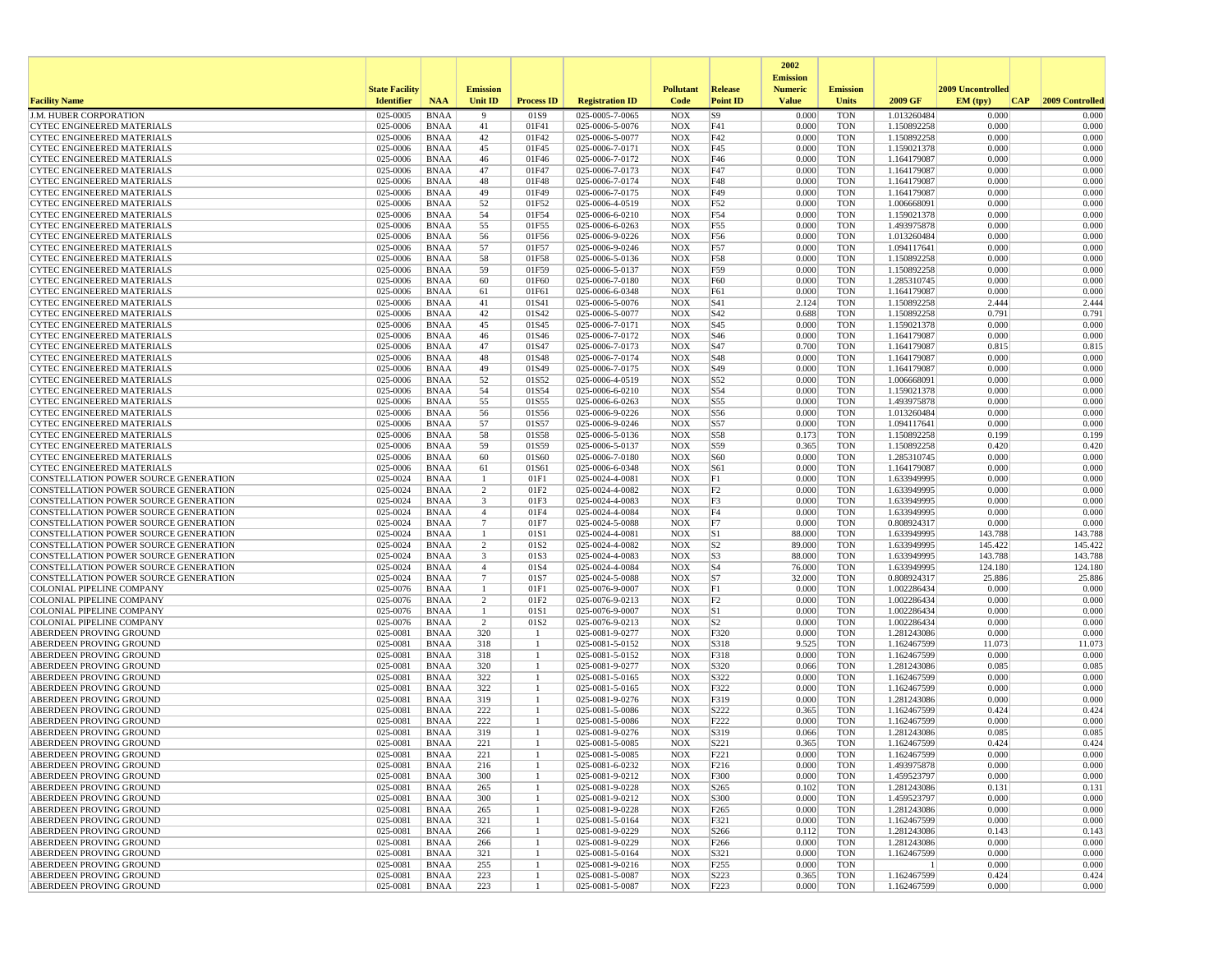|                                                    |                       |                            |                 |                   |                                    |                          |                          | 2002                              |                          |                            |                   |                 |
|----------------------------------------------------|-----------------------|----------------------------|-----------------|-------------------|------------------------------------|--------------------------|--------------------------|-----------------------------------|--------------------------|----------------------------|-------------------|-----------------|
|                                                    | <b>State Facility</b> |                            | <b>Emission</b> |                   |                                    | <b>Pollutant</b>         | Release                  | <b>Emission</b><br><b>Numeric</b> | <b>Emission</b>          |                            | 2009 Uncontrolled |                 |
| <b>Facility Name</b>                               | <b>Identifier</b>     | <b>NAA</b>                 | <b>Unit ID</b>  | <b>Process ID</b> | <b>Registration ID</b>             | Code                     | <b>Point ID</b>          | <b>Value</b>                      | <b>Units</b>             | 2009 GF                    | EM (typ)<br> CAP  | 2009 Controlled |
| ABERDEEN PROVING GROUND                            | 025-0081              | <b>BNAA</b>                | 231             |                   | 025-0081-6-0269                    | <b>NOX</b>               | S231                     | 0.000                             | <b>TON</b>               | 1.159021378                | 0.000             | 0.000           |
| ABERDEEN PROVING GROUND                            | 025-0081              | <b>BNAA</b>                | 323             | -1                | 025-0081-5-0166                    | <b>NOX</b>               | F323                     | 0.000                             | <b>TON</b>               | 1.162467599                | 0.000             | 0.000           |
| ABERDEEN PROVING GROUND                            | 025-0081              | <b>BNAA</b>                | 323             |                   | 025-0081-5-0166                    | <b>NOX</b>               | S323                     | 0.000                             | <b>TON</b>               | 1.162467599                | 0.000             | 0.000           |
| ABERDEEN PROVING GROUND<br>ABERDEEN PROVING GROUND | 025-0081<br>025-0081  | <b>BNAA</b>                | 324<br>231      |                   | 025-0081-5-0167                    | <b>NOX</b>               | F324                     | 0.000<br>0.000                    | <b>TON</b><br><b>TON</b> | 1.162467599<br>1.159021378 | 0.000<br>0.000    | 0.000<br>0.000  |
| ABERDEEN PROVING GROUND                            | 025-0081              | <b>BNAA</b><br><b>BNAA</b> | 324             |                   | 025-0081-6-0269<br>025-0081-5-0167 | <b>NOX</b><br><b>NOX</b> | F231<br>S324             | 0.000                             | <b>TON</b>               | 1.162467599                | 0.000             | 0.000           |
| ABERDEEN PROVING GROUND                            | 025-0081              | <b>BNAA</b>                | 214             |                   | 025-0081-9-0198                    | <b>NOX</b>               | F214                     | 0.000                             | <b>TON</b>               | 1.013260484                | 0.000             | 0.000           |
| ABERDEEN PROVING GROUND                            | 025-0081              | <b>BNAA</b>                | 214             |                   | 025-0081-9-0198                    | <b>NOX</b>               | S214                     | 0.000                             | <b>TON</b>               | 1.013260484                | 0.000             | 0.000           |
| ABERDEEN PROVING GROUND                            | 025-0081              | <b>BNAA</b>                | 216             |                   | 025-0081-6-0232                    | <b>NOX</b>               | S216                     | 0.000                             | <b>TON</b>               | 1.493975878                | 0.000             | 0.000           |
| ABERDEEN PROVING GROUND                            | 025-0081              | <b>BNAA</b>                | 215             |                   | 025-0081-6-0231                    | <b>NOX</b>               | S <sub>215</sub>         | 0.000                             | <b>TON</b>               | 1.493975878                | 0.000             | 0.000           |
| ABERDEEN PROVING GROUND<br>ABERDEEN PROVING GROUND | 025-0081<br>025-0081  | <b>BNAA</b><br><b>BNAA</b> | 264<br>264      |                   | 025-0081-9-0227<br>025-0081-9-0227 | <b>NOX</b><br><b>NOX</b> | S264<br>F <sub>264</sub> | 0.086<br>0.000                    | <b>TON</b><br><b>TON</b> | 1.281243086<br>1.281243086 | 0.110<br>0.000    | 0.110<br>0.000  |
| ABERDEEN PROVING GROUND                            | 025-0081              | <b>BNAA</b>                | 215             |                   | 025-0081-6-0231                    | <b>NOX</b>               | F215                     | 0.000                             | <b>TON</b>               | 1.493975878                | 0.000             | 0.000           |
| ABERDEEN PROVING GROUND                            | 025-0081              | <b>BNAA</b>                | 255             |                   | 025-0081-9-0216                    | <b>NOX</b>               | S <sub>255</sub>         | 0.001                             | <b>TON</b>               |                            | 0.001             | 0.001           |
| ABERDEEN PROVING GROUND                            | 025-0081              | <b>BNAA</b>                | 258             |                   | 025-0081-9-0225                    | <b>NOX</b>               | S <sub>258</sub>         | 0.048                             | <b>TON</b>               | 1.281243086                | 0.062             | 0.062           |
| ABERDEEN PROVING GROUND                            | 025-0081              | <b>BNAA</b>                | 258             |                   | 025-0081-9-0225                    | <b>NOX</b>               | F258                     | 0.000                             | <b>TON</b>               | 1.281243086                | 0.000             | 0.000           |
| ABERDEEN PROVING GROUND                            | 025-0081              | <b>BNAA</b>                | 200             |                   | 025-0081-9-0186                    | <b>NOX</b>               | F200                     | 0.000                             | <b>TON</b>               | 1.013260484                | 0.000             | 0.000           |
| ABERDEEN PROVING GROUND<br>ABERDEEN PROVING GROUND | 025-0081<br>025-0081  | <b>BNAA</b><br><b>BNAA</b> | 205<br>207      |                   | 025-0081-5-0079                    | <b>NOX</b><br><b>NOX</b> | S <sub>205</sub><br>S207 | 2.257<br>0.545                    | <b>TON</b><br><b>TON</b> | 1.162467599                | 2.624<br>0.633    | 2.624<br>0.633  |
| ABERDEEN PROVING GROUND                            | 025-0081              | <b>BNAA</b>                | 207             |                   | 025-0081-5-0081<br>025-0081-5-0081 | <b>NOX</b>               | F207                     | 0.000                             | <b>TON</b>               | 1.162467599<br>1.162467599 | 0.000             | 0.000           |
| ABERDEEN PROVING GROUND                            | 025-0081              | <b>BNAA</b>                | 174             | 1                 | 025-0081-6-0158                    | <b>NOX</b>               | F174                     | 0.000                             | <b>TON</b>               | 1.159021378                | 0.000             | 0.000           |
| ABERDEEN PROVING GROUND                            | 025-0081              | <b>BNAA</b>                | 200             |                   | 025-0081-9-0186                    | <b>NOX</b>               | S <sub>200</sub>         | 0.000                             | <b>TON</b>               | 1.013260484                | 0.000             | 0.000           |
| ABERDEEN PROVING GROUND                            | 025-0081              | <b>BNAA</b>                | 174             |                   | 025-0081-6-0158                    | <b>NOX</b>               | S174                     | 0.000                             | <b>TON</b>               | 1.159021378                | 0.000             | 0.000           |
| ABERDEEN PROVING GROUND                            | 025-0081              | <b>BNAA</b>                | 199             | 1                 | 025-0081-9-0182                    | <b>NOX</b>               | S199                     | 0.000                             | TON                      | 1.013260484                | 0.000             | 0.000           |
| ABERDEEN PROVING GROUND                            | 025-0081              | <b>BNAA</b>                | 199             |                   | 025-0081-9-0182                    | <b>NOX</b>               | F199                     | 0.000<br>0.000                    | <b>TON</b><br><b>TON</b> | 1.013260484                | 0.000<br>0.000    | 0.000           |
| ABERDEEN PROVING GROUND<br>ABERDEEN PROVING GROUND | 025-0081<br>025-0081  | <b>BNAA</b><br><b>BNAA</b> | 205<br>196      |                   | 025-0081-5-0079<br>025-0081-9-0152 | <b>NOX</b><br><b>NOX</b> | F <sub>205</sub><br>S196 | 0.000                             | <b>TON</b>               | 1.162467599<br>1.002286434 | 0.000             | 0.000<br>0.000  |
| ABERDEEN PROVING GROUND                            | 025-0081              | <b>BNAA</b>                | 196             |                   | 025-0081-9-0152                    | <b>NOX</b>               | F196                     | 0.000                             | <b>TON</b>               | 1.002286434                | 0.000             | 0.000           |
| ABERDEEN PROVING GROUND                            | 025-0081              | <b>BNAA</b>                | 192             |                   | 025-0081-6-0207                    | <b>NOX</b>               | S192                     | 0.000                             | <b>TON</b>               | 1.159021378                | 0.000             | 0.000           |
| ABERDEEN PROVING GROUND                            | 025-0081              | <b>BNAA</b>                | 192             |                   | 025-0081-6-0207                    | <b>NOX</b>               | F192                     | 0.000                             | <b>TON</b>               | 1.159021378                | 0.000             | 0.000           |
| ABERDEEN PROVING GROUND                            | 025-0081              | <b>BNAA</b>                | 190             |                   | 025-0081-6-0202                    | <b>NOX</b>               | S190                     | 0.000                             | <b>TON</b>               | 1.159021378                | 0.000             | 0.000           |
| ABERDEEN PROVING GROUND<br>ABERDEEN PROVING GROUND | 025-0081<br>025-0081  | <b>BNAA</b><br><b>BNAA</b> | 190<br>206      |                   | 025-0081-6-0202<br>025-0081-5-0080 | <b>NOX</b><br><b>NOX</b> | F190<br>S206             | 0.000<br>0.545                    | <b>TON</b><br><b>TON</b> | 1.159021378<br>1.162467599 | 0.000<br>0.633    | 0.000<br>0.633  |
| ABERDEEN PROVING GROUND                            | 025-0081              | <b>BNAA</b>                | 206             |                   | 025-0081-5-0080                    | <b>NOX</b>               | F206                     | 0.000                             | <b>TON</b>               | 1.162467599                | 0.000             | 0.000           |
| ABERDEEN PROVING GROUND                            | 025-0081              | <b>BNAA</b>                | 186             |                   | 025-0081-6-0198                    | <b>NOX</b>               | S186                     | 0.000                             | TON                      | 1.159021378                | 0.000             | 0.000           |
| ABERDEEN PROVING GROUND                            | 025-0081              | <b>BNAA</b>                | 186             |                   | 025-0081-6-0198                    | <b>NOX</b>               | F186                     | 0.000                             | <b>TON</b>               | 1.159021378                | 0.000             | 0.000           |
| ABERDEEN PROVING GROUND                            | 025-0081              | <b>BNAA</b>                | 178             |                   | 025-0081-6-0162                    | <b>NOX</b>               | F178                     | 0.000                             | <b>TON</b>               | 1.159021378                | 0.000             | 0.000           |
| ABERDEEN PROVING GROUND                            | 025-0081              | <b>BNAA</b>                | 178             |                   | 025-0081-6-0162                    | <b>NOX</b>               | S178                     | 0.000                             | <b>TON</b>               | 1.159021378                | 0.000             | 0.000           |
| ABERDEEN PROVING GROUND                            | 025-0081              | <b>BNAA</b>                | 316             |                   | 025-0081-6-0308                    | <b>NOX</b>               | F316                     | 0.000<br>0.000                    | <b>TON</b>               | 1.159021378                | 0.000             | 0.000           |
| ABERDEEN PROVING GROUND<br>ABERDEEN PROVING GROUND | 025-0081<br>025-0081  | <b>BNAA</b><br><b>BNAA</b> | 316<br>179      |                   | 025-0081-6-0308<br>025-0081-6-0163 | <b>NOX</b><br><b>NOX</b> | S316<br>F179             | 0.000                             | TON<br><b>TON</b>        | 1.159021378<br>1.159021378 | 0.000<br>0.000    | 0.000<br>0.000  |
| ABERDEEN PROVING GROUND                            | 025-0081              | <b>BNAA</b>                | 179             |                   | 025-0081-6-0163                    | <b>NOX</b>               | S179                     | 0.000                             | <b>TON</b>               | 1.159021378                | 0.000             | 0.000           |
| ABERDEEN PROVING GROUND                            | 025-0081              | <b>BNAA</b>                | 317             |                   | 025-0081-4-0619                    | <b>NOX</b>               | F317                     | 0.000                             | <b>TON</b>               | 1.281243086                | 0.000             | 0.000           |
| ABERDEEN PROVING GROUND                            | 025-0081              | <b>BNAA</b>                | 317             |                   | 025-0081-4-0619                    | <b>NOX</b>               | S317                     | 9.500                             | <b>TON</b>               | 1.281243086                | 12.172            | 12.172          |
| ABERDEEN PROVING GROUND                            | 025-0081              | <b>BNAA</b>                | 171             |                   | 025-0081-6-0132                    | <b>NOX</b>               | S171                     | 0.000                             | <b>TON</b>               | 1.159021378                | 0.000             | 0.000           |
| ABERDEEN PROVING GROUND<br>ABERDEEN PROVING GROUND | 025-0081<br>025-0081  | <b>BNAA</b><br><b>BNAA</b> | 175<br>171      |                   | 025-0081-6-0159<br>025-0081-6-0132 | <b>NOX</b><br><b>NOX</b> | F175<br>F171             | 0.000<br>0.000                    | TON<br><b>TON</b>        | 1.159021378<br>1.159021378 | 0.000<br>0.000    | 0.000<br>0.000  |
| ABERDEEN PROVING GROUND                            | 025-0081              | <b>BNAA</b>                | 184             |                   | 025-0081-6-0189                    | <b>NOX</b>               | F184                     | 0.000                             | <b>TON</b>               | 1.159021378                | 0.000             | 0.000           |
| ABERDEEN PROVING GROUND                            | 025-0081              | <b>BNAA</b>                | 172             | 1                 | 025-0081-6-0133                    | <b>NOX</b>               | F172                     | 0.000                             | <b>TON</b>               | 1.159021378                | 0.000             | 0.000           |
| ABERDEEN PROVING GROUND                            | 025-0081              | <b>BNAA</b>                | 173             |                   | 025-0081-6-0157                    | <b>NOX</b>               | F173                     | 0.000                             | <b>TON</b>               | 1.159021378                | 0.000             | 0.000           |
| ABERDEEN PROVING GROUND                            | 025-0081              | <b>BNAA</b>                | 175             |                   | 025-0081-6-0159                    | <b>NOX</b>               | S175                     | 0.000                             | <b>TON</b>               | 1.159021378                | 0.000             | 0.000           |
| ABERDEEN PROVING GROUND<br>ABERDEEN PROVING GROUND | 025-0081<br>025-0081  | <b>BNAA</b><br><b>BNAA</b> | 173<br>182      |                   | 025-0081-6-0157                    | <b>NOX</b><br><b>NOX</b> | S173<br>F182             | 0.000<br>0.000                    | <b>TON</b><br><b>TON</b> | 1.159021378<br>1.185032368 | 0.000<br>0.000    | 0.000<br>0.000  |
| ABERDEEN PROVING GROUND                            | 025-0081              | <b>BNAA</b>                | 180             |                   | 025-0081-6-0170<br>025-0081-6-0164 | <b>NOX</b>               | S180                     | 0.000                             | <b>TON</b>               | 1.159021378                | 0.000             | 0.000           |
| ABERDEEN PROVING GROUND                            | 025-0081              | <b>BNAA</b>                | 180             |                   | 025-0081-6-0164                    | <b>NOX</b>               | F180                     | 0.000                             | <b>TON</b>               | 1.159021378                | 0.000             | 0.000           |
| ABERDEEN PROVING GROUND                            | 025-0081              | <b>BNAA</b>                | 184             |                   | 025-0081-6-0189                    | <b>NOX</b>               | S184                     | 0.000                             | <b>TON</b>               | 1.159021378                | 0.000             | 0.000           |
| ABERDEEN PROVING GROUND                            | 025-0081              | <b>BNAA</b>                | 182             |                   | 025-0081-6-0170                    | <b>NOX</b>               | S182                     | 0.024                             | <b>TON</b>               | 1.185032368                | 0.028             | 0.028           |
| <b>ABERDEEN PROVING GROUND</b>                     | 025-0081              | <b>BNAA</b>                | 172             |                   | 025-0081-6-0133                    | <b>NOX</b>               | S172                     | 0.000                             | <b>TON</b>               | 1.159021378                | 0.000             | 0.000           |
| EDGEWOOD AREA<br><b>EDGEWOOD AREA</b>              | 025-0082<br>025-0082  | <b>BNAA</b><br>BNAA        | 39<br>41        | $\mathbf{1}$      | 025-0082-4-0383<br>025-0082-4-0385 | NOX<br><b>NOX</b>        | S39<br>F41               | 0.099<br>0.000                    | TON<br>TON               | 1.281243086<br>1.281243086 | 0.127<br>0.000    | 0.127<br>0.000  |
| <b>EDGEWOOD AREA</b>                               | 025-0082              | <b>BNAA</b>                | 44              |                   | 025-0082-4-0388                    | <b>NOX</b>               | S44                      | 0.045                             | <b>TON</b>               | 1.281243086                | 0.058             | 0.058           |
| <b>EDGEWOOD AREA</b>                               | 025-0082              | BNAA                       | 41              |                   | 025-0082-4-0385                    | <b>NOX</b>               | S41                      | 0.098                             | TON                      | 1.281243086                | 0.126             | 0.126           |
| <b>EDGEWOOD AREA</b>                               | 025-0082              | BNAA                       | 39              | 1                 | 025-0082-4-0383                    | <b>NOX</b>               | F39                      | 0.000                             | <b>TON</b>               | 1.281243086                | 0.000             | 0.000           |
| <b>EDGEWOOD AREA</b>                               | 025-0082              | <b>BNAA</b>                | 45              |                   | 025-0082-4-0389                    | <b>NOX</b>               | S45                      | 0.045                             | <b>TON</b>               | 1.281243086                | 0.058             | 0.058           |
| <b>EDGEWOOD AREA</b>                               | 025-0082              | <b>BNAA</b>                | 45              |                   | 025-0082-4-0389                    | NOX                      | F45                      | 0.000                             | TON                      | 1.281243086                | 0.000             | 0.000           |
| <b>EDGEWOOD AREA</b><br><b>EDGEWOOD AREA</b>       | 025-0082<br>025-0082  | BNAA<br>BNAA               | 48<br>38        | -1                | 025-0082-4-0392<br>025-0082-4-0382 | <b>NOX</b><br><b>NOX</b> | S48<br>S38               | 0.277<br>0.401                    | <b>TON</b><br><b>TON</b> | 1.281243086<br>1.281243086 | 0.355<br>0.514    | 0.355<br>0.514  |
| <b>EDGEWOOD AREA</b>                               | 025-0082              | BNAA                       | 38              |                   | 025-0082-4-0382                    | NOX                      | <b>F38</b>               | 0.000                             | TON                      | 1.281243086                | 0.000             | 0.000           |
| <b>EDGEWOOD AREA</b>                               | 025-0082              | BNAA                       | 44              |                   | 025-0082-4-0388                    | <b>NOX</b>               | F44                      | 0.000                             | TON                      | 1.281243086                | 0.000             | 0.000           |
| <b>EDGEWOOD AREA</b>                               | 025-0082              | <b>BNAA</b>                | 96              |                   | 025-0082-5-0092                    | <b>NOX</b>               | S96                      | 0.000                             | <b>TON</b>               | 1.162467599                | 0.000             | 0.000           |
| <b>EDGEWOOD AREA</b>                               | 025-0082              | BNAA                       | 97              | $\mathbf{1}$      | 025-0082-4-0545                    | NOX                      | F97                      | 0.000                             | TON                      | 1.281243086                | 0.000             | 0.000           |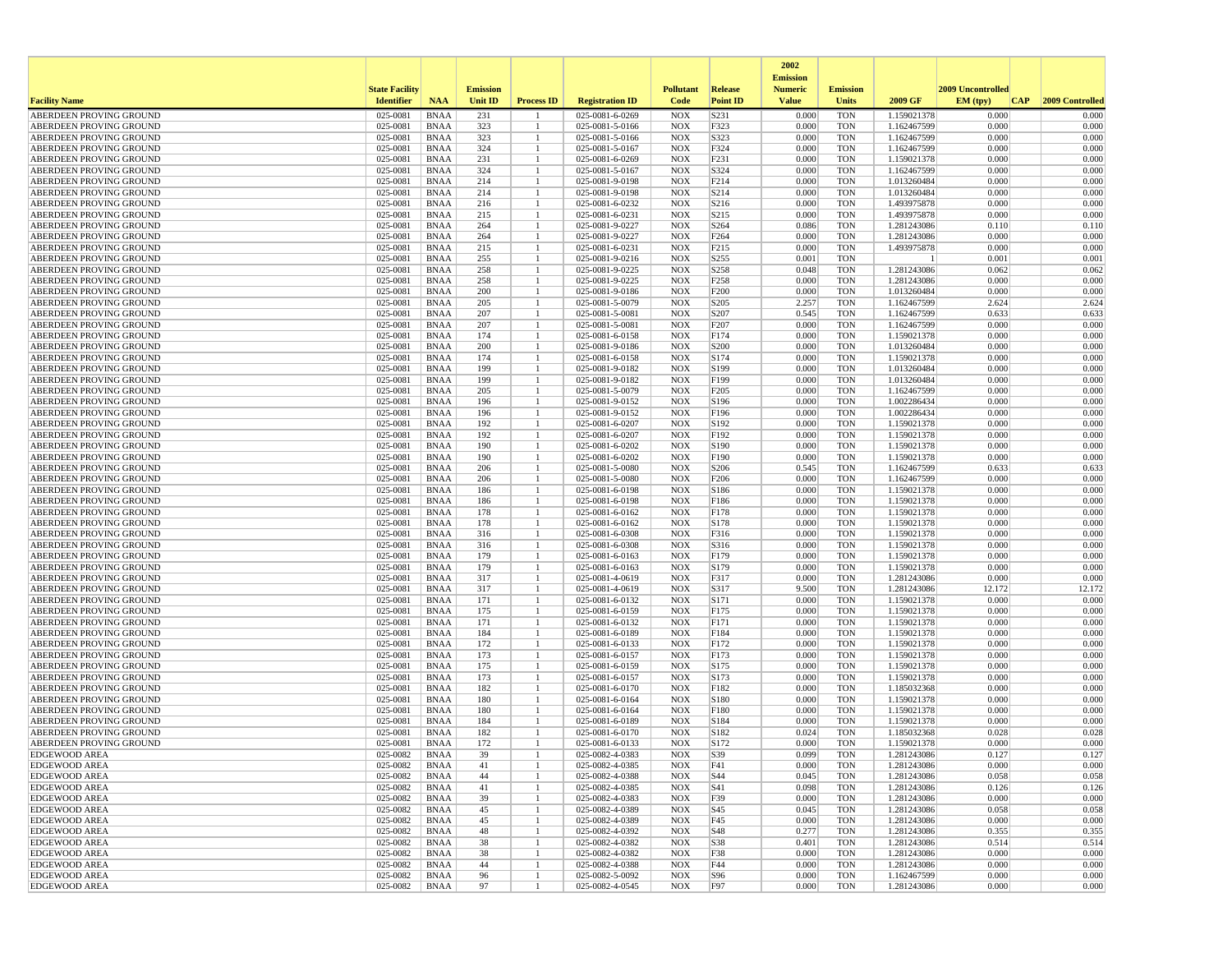|                                              |                       |                            |                       |                   |                                    |                          |                 | 2002                              |                          |                            |                   |                 |
|----------------------------------------------|-----------------------|----------------------------|-----------------------|-------------------|------------------------------------|--------------------------|-----------------|-----------------------------------|--------------------------|----------------------------|-------------------|-----------------|
|                                              | <b>State Facility</b> |                            | <b>Emission</b>       |                   |                                    | <b>Pollutant</b>         | <b>Release</b>  | <b>Emission</b><br><b>Numeric</b> | <b>Emission</b>          |                            | 2009 Uncontrolled |                 |
| <b>Facility Name</b>                         | <b>Identifier</b>     | <b>NAA</b>                 | <b>Unit ID</b>        | <b>Process ID</b> | <b>Registration ID</b>             | Code                     | <b>Point ID</b> | <b>Value</b>                      | Units                    | 2009 GF                    | EM (typ)<br> CAP  | 2009 Controlled |
| <b>EDGEWOOD AREA</b>                         | 025-0082              | <b>BNAA</b>                | 96                    |                   | 025-0082-5-0092                    | <b>NOX</b>               | F96             | 0.000                             | <b>TON</b>               | 1.162467599                | 0.000             | 0.000           |
| <b>EDGEWOOD AREA</b>                         | 025-0082              | <b>BNAA</b>                | 67                    |                   | 025-0082-4-0432                    | <b>NOX</b>               | S67             | 0.115                             | <b>TON</b>               | 1.281243086                | 0.148             | 0.148           |
| <b>EDGEWOOD AREA</b>                         | 025-0082              | <b>BNAA</b>                | 67                    |                   | 025-0082-4-0432                    | <b>NOX</b>               | F67             | 0.000                             | <b>TON</b>               | 1.281243086                | 0.000             | 0.000           |
| <b>EDGEWOOD AREA</b>                         | 025-0082              | <b>BNAA</b>                | 97                    |                   | 025-0082-4-0545                    | <b>NOX</b>               | S97             | 0.106                             | <b>TON</b>               | 1.281243086                | 0.135             | 0.135           |
| <b>EDGEWOOD AREA</b><br><b>EDGEWOOD AREA</b> | 025-0082<br>025-0082  | <b>BNAA</b><br><b>BNAA</b> | 68<br>$7\phantom{.0}$ |                   | 025-0082-4-0433<br>025-0082-4-0100 | <b>NOX</b><br><b>NOX</b> | F68<br>S7       | 0.000<br>0.000                    | <b>TON</b><br><b>TON</b> | 1.281243086<br>1.281243086 | 0.000<br>0.000    | 0.000<br>0.000  |
| <b>EDGEWOOD AREA</b>                         | 025-0082              | <b>BNAA</b>                | 98                    |                   | 025-0082-4-0556                    | <b>NOX</b>               | S98             | 0.171                             | <b>TON</b>               | 1.281243086                | 0.219             | 0.219           |
| <b>EDGEWOOD AREA</b>                         | 025-0082              | <b>BNAA</b>                | 98                    |                   | 025-0082-4-0556                    | <b>NOX</b>               | F98             | 0.000                             | <b>TON</b>               | 1.281243086                | 0.000             | 0.000           |
| <b>EDGEWOOD AREA</b>                         | 025-0082              | <b>BNAA</b>                | $\overline{7}$        |                   | 025-0082-4-0100                    | <b>NOX</b>               | F7              | 0.000                             | <b>TON</b>               | 1.281243086                | 0.000             | 0.000           |
| <b>EDGEWOOD AREA</b>                         | 025-0082              | <b>BNAA</b>                | 81                    |                   | 025-0082-6-0167                    | <b>NOX</b>               | S81             | 0.000                             | <b>TON</b>               | 1.159021378                | 0.000             | 0.000           |
| <b>EDGEWOOD AREA</b>                         | 025-0082              | <b>BNAA</b>                | 81                    |                   | 025-0082-6-0167                    | <b>NOX</b>               | F81             | 0.000                             | <b>TON</b>               | 1.159021378                | 0.000             | 0.000           |
| <b>EDGEWOOD AREA</b>                         | 025-0082              | <b>BNAA</b>                | 92                    |                   | 025-0082-4-0523                    | <b>NOX</b>               | S92             | 0.277                             | <b>TON</b>               | 1.281243086                | 0.355             | 0.355           |
| <b>EDGEWOOD AREA</b>                         | 025-0082              | <b>BNAA</b>                | 92                    |                   | 025-0082-4-0523                    | <b>NOX</b>               | F92             | 0.000                             | <b>TON</b>               | 1.281243086                | 0.000             | 0.000           |
| <b>EDGEWOOD AREA</b>                         | 025-0082              | <b>BNAA</b>                | 99                    |                   | 025-0082-4-0543                    | <b>NOX</b>               | F99             | 0.000                             | <b>TON</b>               | 1.281243086                | 0.000             | 0.000           |
| <b>EDGEWOOD AREA</b><br><b>EDGEWOOD AREA</b> | 025-0082<br>025-0082  | <b>BNAA</b><br><b>BNAA</b> | 99<br>72              |                   | 025-0082-4-0543<br>025-0082-4-0437 | <b>NOX</b><br><b>NOX</b> | S99<br>F72      | 1.322<br>0.000                    | <b>TON</b><br><b>TON</b> | 1.281243086<br>1.281243086 | 1.694<br>0.000    | 1.694<br>0.000  |
| <b>EDGEWOOD AREA</b>                         | 025-0082              | <b>BNAA</b>                | 72                    |                   | 025-0082-4-0437                    | <b>NOX</b>               | S72             | 0.000                             | <b>TON</b>               | 1.281243086                | 0.000             | 0.000           |
| <b>EDGEWOOD AREA</b>                         | 025-0082              | <b>BNAA</b>                | 79                    |                   | 025-0082-9-0151                    | <b>NOX</b>               | S79             | 0.000                             | <b>TON</b>               | 1.002286434                | 0.000             | 0.000           |
| <b>EDGEWOOD AREA</b>                         | 025-0082              | <b>BNAA</b>                | 79                    |                   | 025-0082-9-0151                    | <b>NOX</b>               | F79             | 0.000                             | <b>TON</b>               | 1.002286434                | 0.000             | 0.000           |
| <b>EDGEWOOD AREA</b>                         | 025-0082              | <b>BNAA</b>                | 76                    |                   | 025-0082-4-0441                    | <b>NOX</b>               | F76             | 0.000                             | <b>TON</b>               | 1.281243086                | 0.000             | 0.000           |
| <b>EDGEWOOD AREA</b>                         | 025-0082              | <b>BNAA</b>                | 110                   |                   | 025-0082-4-0558                    | <b>NOX</b>               | S110            | 0.603                             | <b>TON</b>               | 1.281243086                | 0.773             | 0.773           |
| <b>EDGEWOOD AREA</b>                         | 025-0082              | <b>BNAA</b>                | 110                   |                   | 025-0082-4-0558                    | <b>NOX</b>               | F110            | 0.000                             | <b>TON</b>               | 1.281243086                | 0.000             | 0.000           |
| <b>EDGEWOOD AREA</b>                         | 025-0082              | <b>BNAA</b>                | 73                    |                   | 025-0082-4-0438                    | <b>NOX</b>               | S73             | 0.000                             | <b>TON</b>               | 1.281243086                | 0.000             | 0.000           |
| <b>EDGEWOOD AREA</b>                         | 025-0082              | <b>BNAA</b>                | 73                    |                   | 025-0082-4-0438                    | <b>NOX</b>               | F73             | 0.000                             | <b>TON</b>               | 1.281243086                | 0.000             | 0.000           |
| <b>EDGEWOOD AREA</b>                         | 025-0082              | <b>BNAA</b>                | 111                   |                   | 025-0082-4-0559                    | <b>NOX</b>               | F111            | 0.000                             | <b>TON</b>               | 1.281243086                | 0.000             | 0.000           |
| <b>EDGEWOOD AREA</b>                         | 025-0082              | <b>BNAA</b>                | 65                    |                   | 025-0082-4-0430                    | <b>NOX</b>               | F65             | 0.000                             | <b>TON</b>               | 1.281243086                | 0.000             | 0.000           |
| <b>EDGEWOOD AREA</b>                         | 025-0082              | <b>BNAA</b>                | 66                    |                   | 025-0082-4-0431                    | <b>NOX</b>               | S66             | 0.165                             | <b>TON</b>               | 1.281243086                | 0.211             | 0.211           |
| <b>EDGEWOOD AREA</b><br><b>EDGEWOOD AREA</b> | 025-0082<br>025-0082  | <b>BNAA</b><br><b>BNAA</b> | 68<br>65              |                   | 025-0082-4-0433<br>025-0082-4-0430 | <b>NOX</b><br><b>NOX</b> | S68<br>S65      | 0.144<br>0.152                    | <b>TON</b><br><b>TON</b> | 1.281243086<br>1.281243086 | 0.184<br>0.194    | 0.184<br>0.194  |
| <b>EDGEWOOD AREA</b>                         | 025-0082              | <b>BNAA</b>                | 77                    |                   | 025-0082-4-0460                    | <b>NOX</b>               | F77             | 0.000                             | <b>TON</b>               | 1.281243086                | 0.000             | 0.000           |
| <b>EDGEWOOD AREA</b>                         | 025-0082              | <b>BNAA</b>                | 76                    |                   | 025-0082-4-0441                    | <b>NOX</b>               | S76             | 0.348                             | <b>TON</b>               | 1.281243086                | 0.446             | 0.446           |
| <b>EDGEWOOD AREA</b>                         | 025-0082              | <b>BNAA</b>                | 66                    |                   | 025-0082-4-0431                    | <b>NOX</b>               | F66             | 0.000                             | <b>TON</b>               | 1.281243086                | 0.000             | 0.000           |
| <b>EDGEWOOD AREA</b>                         | 025-0082              | <b>BNAA</b>                | 77                    |                   | 025-0082-4-0460                    | <b>NOX</b>               | S77             | 1.010                             | <b>TON</b>               | 1.281243086                | 1.294             | 1.294           |
| <b>EDGEWOOD AREA</b>                         | 025-0082              | <b>BNAA</b>                | 15                    |                   | 025-0082-4-0115                    | <b>NOX</b>               | S15             | 0.000                             | <b>TON</b>               | 1.281243086                | 0.000             | 0.000           |
| <b>EDGEWOOD AREA</b>                         | 025-0082              | <b>BNAA</b>                | 18                    |                   | 025-0082-4-0265                    | <b>NOX</b>               | S18             | 0.326                             | <b>TON</b>               | 1.281243086                | 0.417             | 0.417           |
| <b>EDGEWOOD AREA</b>                         | 025-0082              | <b>BNAA</b>                | 18                    |                   | 025-0082-4-0265                    | <b>NOX</b>               | F18             | 0.000                             | <b>TON</b>               | 1.281243086                | 0.000             | 0.000           |
| <b>EDGEWOOD AREA</b>                         | 025-0082              | <b>BNAA</b>                | 17                    |                   | 025-0082-4-0264                    | <b>NOX</b>               | S17             | 0.326                             | <b>TON</b>               | 1.281243086                | 0.417             | 0.417           |
| <b>EDGEWOOD AREA</b>                         | 025-0082              | <b>BNAA</b>                | 17                    |                   | 025-0082-4-0264                    | <b>NOX</b>               | F17             | 0.000                             | <b>TON</b>               | 1.281243086                | 0.000             | 0.000           |
| <b>EDGEWOOD AREA</b>                         | 025-0082              | <b>BNAA</b>                | 14<br>14              |                   | 025-0082-4-0114                    | <b>NOX</b>               | F14<br>S14      | 0.000                             | <b>TON</b>               | 1.281243086                | 0.000<br>0.000    | 0.000<br>0.000  |
| <b>EDGEWOOD AREA</b><br><b>EDGEWOOD AREA</b> | 025-0082<br>025-0082  | <b>BNAA</b><br><b>BNAA</b> | 15                    |                   | 025-0082-4-0114<br>025-0082-4-0115 | <b>NOX</b><br><b>NOX</b> | F15             | 0.000<br>0.000                    | <b>TON</b><br><b>TON</b> | 1.281243086<br>1.281243086 | 0.000             | 0.000           |
| <b>EDGEWOOD AREA</b>                         | 025-0082              | <b>BNAA</b>                | 6                     |                   | 025-0082-4-0099                    | <b>NOX</b>               | S6              | 0.000                             | <b>TON</b>               | 1.281243086                | 0.000             | 0.000           |
| <b>EDGEWOOD AREA</b>                         | 025-0082              | <b>BNAA</b>                | 6                     |                   | 025-0082-4-0099                    | <b>NOX</b>               | F <sub>6</sub>  | 0.000                             | <b>TON</b>               | 1.281243086                | 0.000             | 0.000           |
| <b>EDGEWOOD AREA</b>                         | 025-0082              | <b>BNAA</b>                | 52                    |                   | 025-0082-4-0396                    | <b>NOX</b>               | S52             | 0.229                             | <b>TON</b>               | 1.281243086                | 0.293             | 0.293           |
| <b>EDGEWOOD AREA</b>                         | 025-0082              | <b>BNAA</b>                | 52                    |                   | 025-0082-4-0396                    | <b>NOX</b>               | F52             | 0.000                             | <b>TON</b>               | 1.281243086                | 0.000             | 0.000           |
| <b>EDGEWOOD AREA</b>                         | 025-0082              | <b>BNAA</b>                | 48                    |                   | 025-0082-4-0392                    | <b>NOX</b>               | F48             | 0.000                             | <b>TON</b>               | 1.281243086                | 0.000             | 0.000           |
| <b>EDGEWOOD AREA</b>                         | 025-0082              | <b>BNAA</b>                | 51                    |                   | 025-0082-4-0395                    | <b>NOX</b>               | S51             | 0.229                             | <b>TON</b>               | 1.281243086                | 0.293             | 0.293           |
| <b>EDGEWOOD AREA</b>                         | 025-0082              | <b>BNAA</b>                | 51                    |                   | 025-0082-4-0395                    | <b>NOX</b>               | F51             | 0.000                             | <b>TON</b>               | 1.281243086                | 0.000             | 0.000           |
| <b>EDGEWOOD AREA</b>                         | 025-0082              | <b>BNAA</b>                | 53                    |                   | 025-0082-4-0397                    | <b>NOX</b>               | S53             | 0.229                             | <b>TON</b>               | 1.281243086                | 0.293             | 0.293           |
| <b>EDGEWOOD AREA</b>                         | 025-0082              | <b>BNAA</b>                | 53                    |                   | 025-0082-4-0397                    | <b>NOX</b>               | F53             | 0.000                             | <b>TON</b>               | 1.281243086                | 0.000<br>0.000    | 0.000<br>0.000  |
| <b>EDGEWOOD AREA</b><br><b>EDGEWOOD AREA</b> | 025-0082<br>025-0082  | <b>BNAA</b><br><b>BNAA</b> | 5<br>5                |                   | 025-0082-4-0098<br>025-0082-4-0098 | <b>NOX</b><br><b>NOX</b> | F5<br>S5        | 0.000<br>0.000                    | <b>TON</b><br><b>TON</b> | 1.281243086<br>1.281243086 | 0.000             | 0.000           |
| <b>EDGEWOOD AREA</b>                         | 025-0082              | <b>BNAA</b>                | 88                    |                   | 025-0082-4-0506                    | <b>NOX</b>               | <b>F88</b>      | 0.000                             | <b>TON</b>               | 1.281243086                | 0.000             | 0.000           |
| <b>EDGEWOOD AREA</b>                         | 025-0082              | <b>BNAA</b>                | 20                    |                   | 025-0082-4-0271                    | <b>NOX</b>               | S20             | 0.326                             | <b>TON</b>               | 1.281243086                | 0.417             | 0.417           |
| <b>EDGEWOOD AREA</b>                         | 025-0082              | <b>BNAA</b>                | 86                    |                   | 025-0082-4-0501                    | <b>NOX</b>               | S86             | 0.254                             | <b>TON</b>               | 1.281243086                | 0.325             | 0.325           |
| <b>EDGEWOOD AREA</b>                         | 025-0082              | <b>BNAA</b>                | 86                    |                   | 025-0082-4-0501                    | <b>NOX</b>               | F86             | 0.000                             | <b>TON</b>               | 1.281243086                | 0.000             | 0.000           |
| <b>EDGEWOOD AREA</b>                         | 025-0082              | <b>BNAA</b>                | 20                    |                   | 025-0082-4-0271                    | <b>NOX</b>               | F20             | 0.000                             | <b>TON</b>               | 1.281243086                | 0.000             | 0.000           |
| <b>EDGEWOOD AREA</b>                         | 025-0082              | <b>BNAA</b>                | 80                    |                   | 025-0082-6-0166                    | <b>NOX</b>               | <b>S80</b>      | 0.000                             | <b>TON</b>               | 1.183266878                | 0.000             | 0.000           |
| <b>EDGEWOOD AREA</b>                         | 025-0082              | <b>BNAA</b>                | 80                    |                   | 025-0082-6-0166                    | NOX                      | F80             | 0.000                             | <b>TON</b>               | 1.183266878                | 0.000             | 0.000           |
| <b>EDGEWOOD AREA</b>                         | 025-0082              | <b>BNAA</b>                | 82                    | $\mathbf{1}$      | 025-0082-9-0154                    | <b>NOX</b>               | <b>F82</b>      | 0.000                             | TON                      | 1.013260484                | 0.000             | 0.000           |
| <b>EDGEWOOD AREA</b>                         | 025-0082              | <b>BNAA</b>                | 88                    |                   | 025-0082-4-0506                    | <b>NOX</b>               | <b>S88</b>      | 0.277                             | <b>TON</b>               | 1.281243086                | 0.355             | 0.355           |
| <b>EDGEWOOD AREA</b><br><b>EDGEWOOD AREA</b> | 025-0082<br>025-0082  | BNAA<br><b>BNAA</b>        | 82<br>37              |                   | 025-0082-9-0154<br>025-0082-4-0381 | <b>NOX</b><br><b>NOX</b> | S82<br>S37      | 0.000<br>0.401                    | <b>TON</b><br><b>TON</b> | 1.013260484<br>1.281243086 | 0.000<br>0.514    | 0.000<br>0.514  |
| <b>EDGEWOOD AREA</b>                         | 025-0082              | <b>BNAA</b>                | 140                   |                   | 025-0082-4-0630                    | <b>NOX</b>               | S140            | 0.060                             | <b>TON</b>               | 1.281243086                | 0.076             | 0.076           |
| <b>EDGEWOOD AREA</b>                         | 025-0082              | <b>BNAA</b>                | 140                   |                   | 025-0082-4-0630                    | <b>NOX</b>               | F140            | 0.000                             | <b>TON</b>               | 1.281243086                | 0.000             | 0.000           |
| <b>EDGEWOOD AREA</b>                         | 025-0082              | <b>BNAA</b>                | 31                    |                   | 025-0082-4-0301                    | <b>NOX</b>               | S31             | 0.165                             | <b>TON</b>               | 1.281243086                | 0.211             | 0.211           |
| <b>EDGEWOOD AREA</b>                         | 025-0082              | <b>BNAA</b>                | 31                    |                   | 025-0082-4-0301                    | <b>NOX</b>               | F31             | 0.000                             | <b>TON</b>               | 1.281243086                | 0.000             | 0.000           |
| <b>EDGEWOOD AREA</b>                         | 025-0082              | BNAA                       | 19                    |                   | 025-0082-4-0270                    | <b>NOX</b>               | S19             | 0.123                             | <b>TON</b>               | 1.281243086                | 0.157             | 0.157           |
| <b>EDGEWOOD AREA</b>                         | 025-0082              | <b>BNAA</b>                | 19                    |                   | 025-0082-4-0270                    | <b>NOX</b>               | F19             | 0.000                             | <b>TON</b>               | 1.281243086                | 0.000             | 0.000           |
| <b>EDGEWOOD AREA</b>                         | 025-0082              | <b>BNAA</b>                | 28                    |                   | 025-0082-4-0294                    | <b>NOX</b>               | S28             | 0.197                             | <b>TON</b>               | 1.281243086                | 0.252             | 0.252           |
| <b>EDGEWOOD AREA</b>                         | 025-0082              | BNAA                       | 28                    | -1                | 025-0082-4-0294                    | <b>NOX</b>               | F28             | 0.000                             | <b>TON</b>               | 1.281243086                | 0.000             | 0.000           |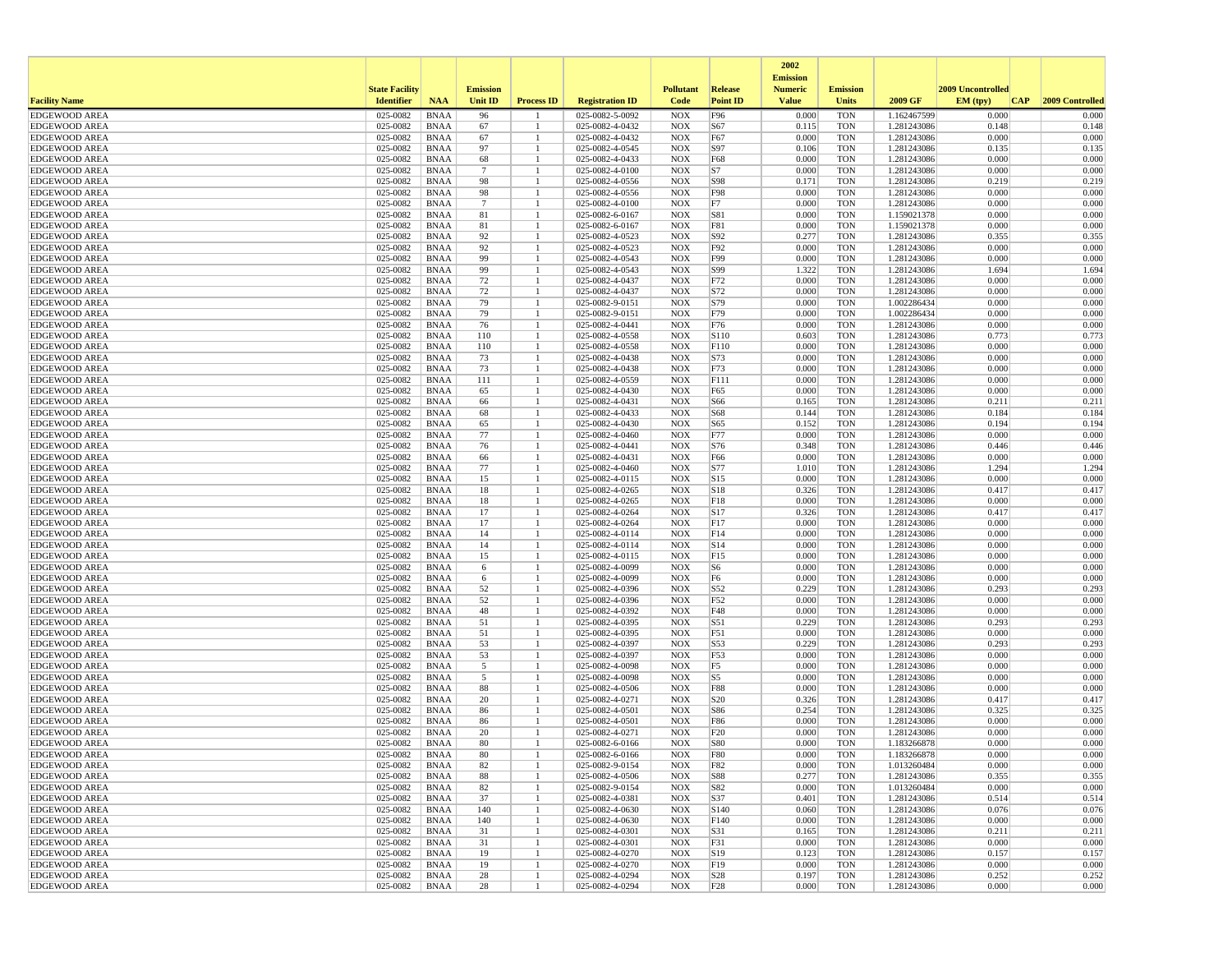|                                              |                       |                            |                 |                   |                                    |                          |                 | 2002                              |                          |                            |                   |                 |
|----------------------------------------------|-----------------------|----------------------------|-----------------|-------------------|------------------------------------|--------------------------|-----------------|-----------------------------------|--------------------------|----------------------------|-------------------|-----------------|
|                                              | <b>State Facility</b> |                            | <b>Emission</b> |                   |                                    | <b>Pollutant</b>         | <b>Release</b>  | <b>Emission</b><br><b>Numeric</b> | <b>Emission</b>          |                            | 2009 Uncontrolled |                 |
| <b>Facility Name</b>                         | <b>Identifier</b>     | <b>NAA</b>                 | <b>Unit ID</b>  | <b>Process ID</b> | <b>Registration ID</b>             | Code                     | <b>Point ID</b> | <b>Value</b>                      | <b>Units</b>             | 2009 GF                    | EM (typ)<br> CAP  | 2009 Controlled |
| <b>EDGEWOOD AREA</b>                         | 025-0082              | <b>BNAA</b>                | 37              |                   | 025-0082-4-0381                    | <b>NOX</b>               | F37             | 0.000                             | <b>TON</b>               | 1.281243086                | 0.000             | 0.000           |
| <b>EDGEWOOD AREA</b>                         | 025-0082              | <b>BNAA</b>                | 135             |                   | 025-0082-4-0625                    | <b>NOX</b>               | S135            | 0.099                             | <b>TON</b>               | 1.281243086                | 0.126             | 0.126           |
| <b>EDGEWOOD AREA</b>                         | 025-0082              | <b>BNAA</b>                | 135             |                   | 025-0082-4-0625                    | <b>NOX</b>               | F135            | 0.000                             | <b>TON</b>               | 1.281243086                | 0.000             | 0.000           |
| <b>EDGEWOOD AREA</b>                         | 025-0082              | <b>BNAA</b>                | 139             |                   | 025-0082-4-0629                    | <b>NOX</b>               | S139            | 0.060                             | <b>TON</b>               | 1.281243086                | 0.076             | 0.076           |
| <b>EDGEWOOD AREA</b><br><b>EDGEWOOD AREA</b> | 025-0082<br>025-0082  | <b>BNAA</b><br><b>BNAA</b> | 139<br>138      |                   | 025-0082-4-0629<br>025-0082-4-0628 | <b>NOX</b><br><b>NOX</b> | F139<br>F138    | 0.000<br>0.000                    | <b>TON</b><br><b>TON</b> | 1.281243086<br>1.281243086 | 0.000<br>0.000    | 0.000<br>0.000  |
| <b>EDGEWOOD AREA</b>                         | 025-0082              | <b>BNAA</b>                | 138             |                   | 025-0082-4-0628                    | <b>NOX</b>               | S138            | 0.015                             | <b>TON</b>               | 1.281243086                | 0.019             | 0.019           |
| <b>EDGEWOOD AREA</b>                         | 025-0082              | <b>BNAA</b>                | 122             |                   | 025-0082-4-0620                    | <b>NOX</b>               | S122            | 0.000                             | <b>TON</b>               | 1.281243086                | 0.000             | 0.000           |
| <b>EDGEWOOD AREA</b>                         | 025-0082              | <b>BNAA</b>                | 122             |                   | 025-0082-4-0620                    | <b>NOX</b>               | F122            | 0.000                             | <b>TON</b>               | 1.281243086                | 0.000             | 0.000           |
| <b>EDGEWOOD AREA</b>                         | 025-0082              | <b>BNAA</b>                | 136             |                   | 025-0082-4-0626                    | <b>NOX</b>               | S136            | 0.068                             | <b>TON</b>               | 1.281243086                | 0.087             | 0.087           |
| <b>EDGEWOOD AREA</b>                         | 025-0082              | <b>BNAA</b>                | 136             |                   | 025-0082-4-0626                    | <b>NOX</b>               | F136            | 0.000                             | <b>TON</b>               | 1.281243086                | 0.000             | 0.000           |
| <b>EDGEWOOD AREA</b>                         | 025-0082              | <b>BNAA</b>                | 13              |                   | 025-0082-4-0113                    | <b>NOX</b>               | S13             | 0.000                             | <b>TON</b>               | 1.281243086                | 0.000             | 0.000           |
| <b>EDGEWOOD AREA</b>                         | 025-0082              | <b>BNAA</b>                | 129             |                   | 025-0082-9-0295                    | <b>NOX</b>               | S129            | 0.000                             | <b>TON</b>               | 1.281243086                | 0.000             | 0.000           |
| <b>EDGEWOOD AREA</b>                         | 025-0082              | <b>BNAA</b>                | 13              |                   | 025-0082-4-0113                    | <b>NOX</b>               | F13             | 0.000                             | <b>TON</b>               | 1.281243086                | 0.000             | 0.000           |
| <b>EDGEWOOD AREA</b><br><b>EDGEWOOD AREA</b> | 025-0082<br>025-0082  | <b>BNAA</b><br><b>BNAA</b> | 133<br>133      |                   | 025-0082-4-0623<br>025-0082-4-0623 | <b>NOX</b><br><b>NOX</b> | S133<br>F133    | 0.000<br>0.000                    | <b>TON</b><br><b>TON</b> | 1.281243086<br>1.281243086 | 0.000<br>0.000    | 0.000<br>0.000  |
| <b>EDGEWOOD AREA</b>                         | 025-0082              | <b>BNAA</b>                | 137             |                   | 025-0082-4-0627                    | <b>NOX</b>               | S137            | 0.272                             | <b>TON</b>               | 1.281243086                | 0.348             | 0.348           |
| <b>EDGEWOOD AREA</b>                         | 025-0082              | <b>BNAA</b>                | 137             |                   | 025-0082-4-0627                    | <b>NOX</b>               | F137            | 0.000                             | <b>TON</b>               | 1.281243086                | 0.000             | 0.000           |
| <b>EDGEWOOD AREA</b>                         | 025-0082              | <b>BNAA</b>                | 130             |                   | 025-0082-9-0296                    | <b>NOX</b>               | S130            | 0.000                             | <b>TON</b>               | 1.281243086                | 0.000             | 0.000           |
| <b>EDGEWOOD AREA</b>                         | 025-0082              | <b>BNAA</b>                | 130             |                   | 025-0082-9-0296                    | <b>NOX</b>               | F130            | 0.000                             | <b>TON</b>               | 1.281243086                | 0.000             | 0.000           |
| <b>EDGEWOOD AREA</b>                         | 025-0082              | <b>BNAA</b>                | 128             |                   | 025-0082-9-0294                    | <b>NOX</b>               | F128            | 0.000                             | <b>TON</b>               | 1.281243086                | 0.000             | 0.000           |
| <b>EDGEWOOD AREA</b>                         | 025-0082              | <b>BNAA</b>                | 125             |                   | 025-0082-9-0280                    | <b>NOX</b>               | S125            | 0.122                             | <b>TON</b>               | 1.281243086                | 0.156             | 0.156           |
| <b>EDGEWOOD AREA</b>                         | 025-0082              | <b>BNAA</b>                | 125             |                   | 025-0082-9-0280                    | <b>NOX</b>               | F125            | 0.000                             | <b>TON</b>               | 1.281243086                | 0.000             | 0.000           |
| <b>EDGEWOOD AREA</b>                         | 025-0082              | <b>BNAA</b>                | 128             |                   | 025-0082-9-0294                    | <b>NOX</b>               | S128            | 0.000                             | <b>TON</b>               | 1.281243086                | 0.000             | 0.000           |
| <b>EDGEWOOD AREA</b>                         | 025-0082              | <b>BNAA</b>                | 127             |                   | 025-0082-9-0293                    | <b>NOX</b>               | F127            | 0.000                             | <b>TON</b>               | 1.281243086                | 0.000             | 0.000           |
| <b>EDGEWOOD AREA</b>                         | 025-0082              | <b>BNAA</b>                | 127             |                   | 025-0082-9-0293                    | <b>NOX</b>               | S127            | 0.000                             | <b>TON</b>               | 1.281243086                | 0.000             | 0.000           |
| <b>EDGEWOOD AREA</b>                         | 025-0082              | <b>BNAA</b>                | 126             |                   | 025-0082-5-0163                    | <b>NOX</b>               | F126            | 0.000                             | <b>TON</b>               | 1.162467599                | 0.000             | 0.000           |
| <b>EDGEWOOD AREA</b><br><b>EDGEWOOD AREA</b> | 025-0082<br>025-0082  | <b>BNAA</b><br><b>BNAA</b> | 124<br>124      |                   | 025-0082-9-0279<br>025-0082-9-0279 | <b>NOX</b><br><b>NOX</b> | S124<br>F124    | 0.135<br>0.000                    | <b>TON</b><br><b>TON</b> | 1.281243086<br>1.281243086 | 0.172<br>0.000    | 0.172<br>0.000  |
| <b>EDGEWOOD AREA</b>                         | 025-0082              | <b>BNAA</b>                | 126             |                   | 025-0082-5-0163                    | <b>NOX</b>               | S126            | 0.000                             | <b>TON</b>               | 1.162467599                | 0.000             | 0.000           |
| <b>EDGEWOOD AREA</b>                         | 025-0082              | <b>BNAA</b>                | 123             |                   | 025-0082-9-0278                    | <b>NOX</b>               | S123            | 0.140                             | <b>TON</b>               | 1.281243086                | 0.179             | 0.179           |
| <b>EDGEWOOD AREA</b>                         | 025-0082              | <b>BNAA</b>                | 123             |                   | 025-0082-9-0278                    | <b>NOX</b>               | F123            | 0.000                             | <b>TON</b>               | 1.281243086                | 0.000             | 0.000           |
| <b>EDGEWOOD AREA</b>                         | 025-0082              | <b>BNAA</b>                | 120             |                   | 025-0082-9-0237                    | <b>NOX</b>               | S120            | 0.000                             | <b>TON</b>               | 1.281243086                | 0.000             | 0.000           |
| <b>EDGEWOOD AREA</b>                         | 025-0082              | <b>BNAA</b>                | 119             |                   | 025-0082-9-0235                    | <b>NOX</b>               | S119            | 0.000                             | <b>TON</b>               | 1.094117641                | 0.000             | 0.000           |
| <b>EDGEWOOD AREA</b>                         | 025-0082              | <b>BNAA</b>                | 119             |                   | 025-0082-9-0235                    | <b>NOX</b>               | F119            | 0.000                             | <b>TON</b>               | 1.094117641                | 0.000             | 0.000           |
| <b>EDGEWOOD AREA</b>                         | 025-0082              | <b>BNAA</b>                | 120             |                   | 025-0082-9-0237                    | <b>NOX</b>               | F120            | 0.000                             | <b>TON</b>               | 1.281243086                | 0.000             | 0.000           |
| <b>EDGEWOOD AREA</b>                         | 025-0082              | <b>BNAA</b>                | 121             |                   | 025-0082-9-0238                    | <b>NOX</b>               | S121            | 0.000                             | <b>TON</b>               | 1.281243086                | 0.000             | 0.000           |
| <b>EDGEWOOD AREA</b>                         | 025-0082              | <b>BNAA</b>                | 121             |                   | 025-0082-9-0238                    | <b>NOX</b>               | F121            | 0.000                             | <b>TON</b>               | 1.281243086                | 0.000             | 0.000           |
| <b>EDGEWOOD AREA</b>                         | 025-0082              | <b>BNAA</b>                | 116<br>113      |                   | 025-0082-5-0127                    | <b>NOX</b>               | F116            | 0.000                             | <b>TON</b>               | 1.162467599                | 0.000<br>0.000    | 0.000<br>0.000  |
| <b>EDGEWOOD AREA</b><br><b>EDGEWOOD AREA</b> | 025-0082<br>025-0082  | <b>BNAA</b><br><b>BNAA</b> | 116             |                   | 025-0082-9-0249<br>025-0082-5-0127 | <b>NOX</b><br><b>NOX</b> | F113<br>S116    | 0.000<br>0.000                    | <b>TON</b><br><b>TON</b> | 1.013260484<br>1.162467599 | 0.000             | 0.000           |
| <b>EDGEWOOD AREA</b>                         | 025-0082              | <b>BNAA</b>                | 118             |                   | 025-0082-5-0129                    | <b>NOX</b>               | S118            | 0.100                             | <b>TON</b>               | 1.162467599                | 0.116             | 0.116           |
| <b>EDGEWOOD AREA</b>                         | 025-0082              | <b>BNAA</b>                | 118             |                   | 025-0082-5-0129                    | <b>NOX</b>               | F118            | 0.000                             | <b>TON</b>               | 1.162467599                | 0.000             | 0.000           |
| <b>EDGEWOOD AREA</b>                         | 025-0082              | <b>BNAA</b>                | 115             |                   | 025-0082-4-0570                    | <b>NOX</b>               | S115            | 0.045                             | <b>TON</b>               | 1.281243086                | 0.058             | 0.058           |
| <b>EDGEWOOD AREA</b>                         | 025-0082              | <b>BNAA</b>                | 115             |                   | 025-0082-4-0570                    | <b>NOX</b>               | F115            | 0.000                             | <b>TON</b>               | 1.281243086                | 0.000             | 0.000           |
| <b>EDGEWOOD AREA</b>                         | 025-0082              | <b>BNAA</b>                | 113             |                   | 025-0082-9-0249                    | <b>NOX</b>               | S113            | 0.000                             | <b>TON</b>               | 1.013260484                | 0.000             | 0.000           |
| <b>EDGEWOOD AREA</b>                         | 025-0082              | <b>BNAA</b>                | 109             |                   | 025-0082-9-0232                    | <b>NOX</b>               | S109            | 0.086                             | <b>TON</b>               | 1.281243086                | 0.111             | 0.111           |
| <b>EDGEWOOD AREA</b>                         | 025-0082              | <b>BNAA</b>                | 109             |                   | 025-0082-9-0232                    | <b>NOX</b>               | F109            | 0.000                             | <b>TON</b>               | 1.281243086                | 0.000             | 0.000           |
| <b>EDGEWOOD AREA</b>                         | 025-0082              | <b>BNAA</b>                | 112             |                   | 025-0082-4-0560                    | <b>NOX</b>               | S112            | 0.603                             | <b>TON</b>               | 1.281243086                | 0.773             | 0.773           |
| <b>EDGEWOOD AREA</b>                         | 025-0082<br>025-0082  | <b>BNAA</b>                | 112<br>111      |                   | 025-0082-4-0560                    | <b>NOX</b><br><b>NOX</b> | F112<br>S111    | 0.000<br>0.603                    | <b>TON</b><br><b>TON</b> | 1.281243086                | 0.000<br>0.773    | 0.000<br>0.773  |
| <b>EDGEWOOD AREA</b><br><b>EDGEWOOD AREA</b> | 025-0082              | <b>BNAA</b><br><b>BNAA</b> | 117             |                   | 025-0082-4-0559<br>025-0082-5-0128 | <b>NOX</b>               | S117            | 0.000                             | <b>TON</b>               | 1.281243086<br>1.162467599 | 0.000             | 0.000           |
| <b>EDGEWOOD AREA</b>                         | 025-0082              | <b>BNAA</b>                | 117             |                   | 025-0082-5-0128                    | <b>NOX</b>               | F117            | 0.000                             | <b>TON</b>               | 1.162467599                | 0.000             | 0.000           |
| <b>EDGEWOOD AREA</b>                         | 025-0082              | <b>BNAA</b>                | 11              |                   | 025-0082-4-0104                    | <b>NOX</b>               | S11             | 1.322                             | <b>TON</b>               | 1.281243086                | 1.694             | 1.694           |
| <b>EDGEWOOD AREA</b>                         | 025-0082              | <b>BNAA</b>                | 11              |                   | 025-0082-4-0104                    | <b>NOX</b>               | F11             | 0.000                             | <b>TON</b>               | 1.281243086                | 0.000             | 0.000           |
| <b>EDGEWOOD AREA</b>                         | 025-0082              | <b>BNAA</b>                | 103             |                   | 025-0082-4-0571                    | <b>NOX</b>               | F103            | 0.000                             | <b>TON</b>               | 1.281243086                | 0.000             | 0.000           |
| <b>EDGEWOOD AREA</b>                         | 025-0082              | <b>BNAA</b>                | 105             |                   | 025-0082-6-0287                    | <b>NOX</b>               | S105            | 0.000                             | <b>TON</b>               | 1.159021378                | 0.000             | 0.000           |
| <b>EDGEWOOD AREA</b>                         | 025-0082              | <b>BNAA</b>                | 107             |                   | 025-0082-9-0230                    | <b>NOX</b>               | S107            | 0.320                             | <b>TON</b>               | 1.281243086                | 0.410             | 0.410           |
| <b>EDGEWOOD AREA</b>                         | 025-0082              | <b>BNAA</b>                | 107             |                   | 025-0082-9-0230                    | NOX                      | F107            | 0.000                             | <b>TON</b>               | 1.281243086                | 0.000             | 0.000           |
| <b>EDGEWOOD AREA</b>                         | 025-0082              | BNAA                       | 104             | $\mathbf{1}$      | 025-0082-4-0572                    | <b>NOX</b>               | S104            | 0.045                             | TON                      | 1.281243086                | 0.058             | 0.058           |
| <b>EDGEWOOD AREA</b>                         | 025-0082              | <b>BNAA</b>                | 104             |                   | 025-0082-4-0572                    | <b>NOX</b>               | F104            | 0.000                             | <b>TON</b>               | 1.281243086                | 0.000<br>0.000    | 0.000<br>0.000  |
| <b>EDGEWOOD AREA</b><br><b>EDGEWOOD AREA</b> | 025-0082<br>025-0082  | BNAA<br><b>BNAA</b>        | 105<br>131      |                   | 025-0082-6-0287<br>025-0082-5-0170 | <b>NOX</b><br><b>NOX</b> | F105<br>S131    | 0.000<br>0.000                    | <b>TON</b><br><b>TON</b> | 1.159021378<br>1.162467599 | 0.000             | 0.000           |
| <b>EDGEWOOD AREA</b>                         | 025-0082              | <b>BNAA</b>                | 131             |                   | 025-0082-5-0170                    | <b>NOX</b>               | F131            | 0.000                             | <b>TON</b>               | 1.162467599                | 0.000             | 0.000           |
| <b>EDGEWOOD AREA</b>                         | 025-0082              | <b>BNAA</b>                | 129             |                   | 025-0082-9-0295                    | <b>NOX</b>               | F129            | 0.000                             | <b>TON</b>               | 1.281243086                | 0.000             | 0.000           |
| <b>EDGEWOOD AREA</b>                         | 025-0082              | <b>BNAA</b>                | 134             |                   | 025-0082-5-0171                    | <b>NOX</b>               | S134            | 0.057                             | <b>TON</b>               | 1.281243086                | 0.073             | 0.073           |
| <b>EDGEWOOD AREA</b>                         | 025-0082              | <b>BNAA</b>                | 134             |                   | 025-0082-5-0171                    | <b>NOX</b>               | F134            | 0.000                             | <b>TON</b>               | 1.281243086                | 0.000             | 0.000           |
| <b>EDGEWOOD AREA</b>                         | 025-0082              | BNAA                       | 102             |                   | 025-0082-4-0568                    | <b>NOX</b>               | S102            | 0.797                             | <b>TON</b>               | 1.281243086                | 1.021             | 1.021           |
| <b>EDGEWOOD AREA</b>                         | 025-0082              | <b>BNAA</b>                | 103             |                   | 025-0082-4-0571                    | <b>NOX</b>               | S103            | 0.045                             | <b>TON</b>               | 1.281243086                | 0.058             | 0.058           |
| <b>EDGEWOOD AREA</b>                         | 025-0082              | <b>BNAA</b>                | 102             |                   | 025-0082-4-0568                    | <b>NOX</b>               | F102            | 0.000                             | <b>TON</b>               | 1.281243086                | 0.000             | 0.000           |
| <b>EDGEWOOD AREA</b>                         | 025-0082              | BNAA                       | 100             | -1                | 025-0082-4-0544                    | <b>NOX</b>               | F100            | 0.000                             | <b>TON</b>               | 1.281243086                | 0.000             | 0.000           |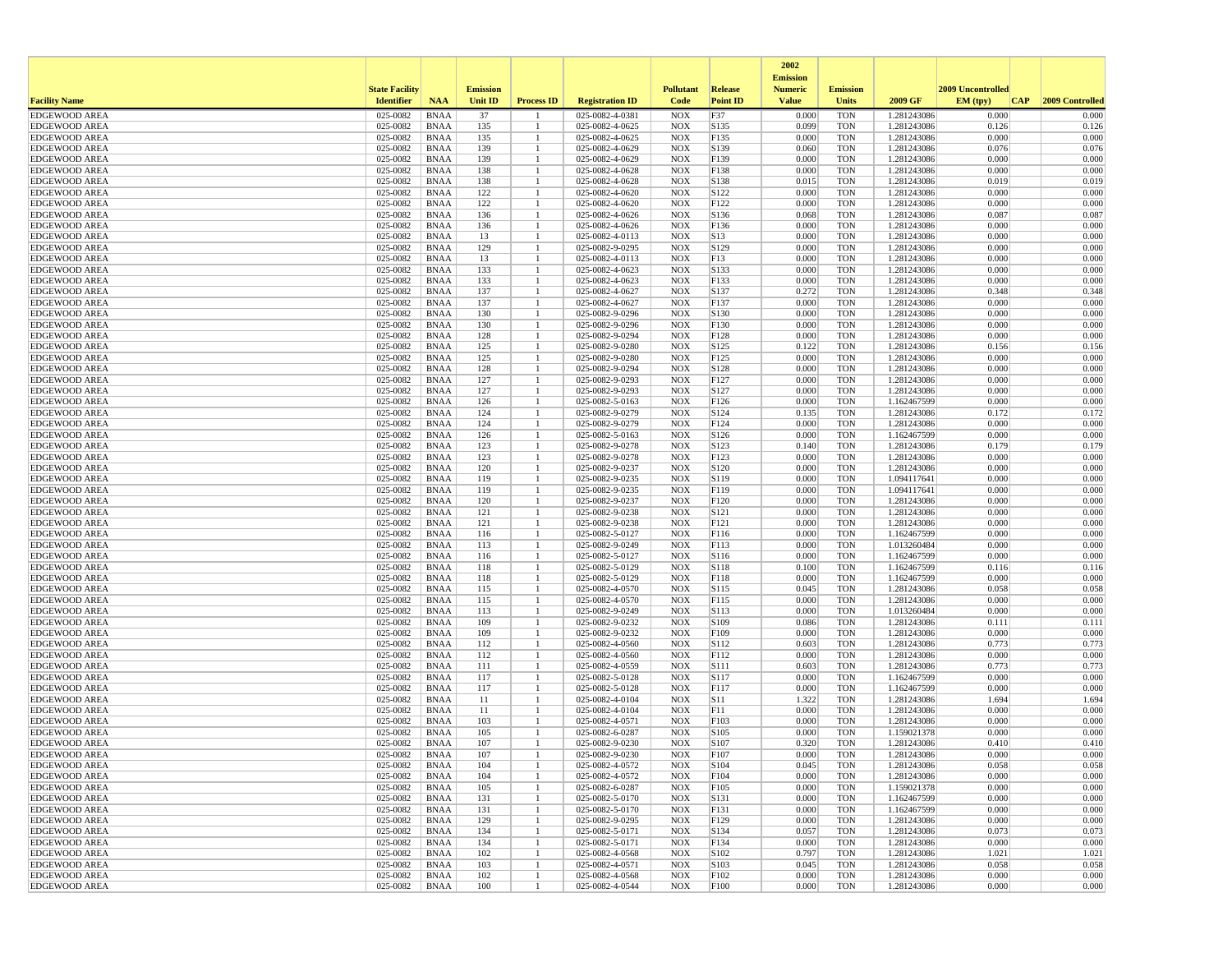|                                                                                                    |                       |                            |                                         |                      |                                    |                          |                      | 2002                              |                          |                            |                   |                 |
|----------------------------------------------------------------------------------------------------|-----------------------|----------------------------|-----------------------------------------|----------------------|------------------------------------|--------------------------|----------------------|-----------------------------------|--------------------------|----------------------------|-------------------|-----------------|
|                                                                                                    | <b>State Facility</b> |                            | <b>Emission</b>                         |                      |                                    | <b>Pollutant</b>         | Release              | <b>Emission</b><br><b>Numeric</b> | <b>Emission</b>          |                            | 2009 Uncontrolled |                 |
| <b>Facility Name</b>                                                                               | <b>Identifier</b>     | <b>NAA</b>                 | <b>Unit ID</b>                          | <b>Process ID</b>    | <b>Registration ID</b>             | Code                     | <b>Point ID</b>      | <b>Value</b>                      | Units                    | 2009 GF                    | CAP <br>EM (typ)  | 2009 Controlled |
| <b>EDGEWOOD AREA</b>                                                                               | 025-0082              | <b>BNAA</b>                | 100                                     |                      | 025-0082-4-0544                    | <b>NOX</b>               | S100                 | 1.010                             | <b>TON</b>               | 1.281243086                | 1.294             | 1.294           |
| <b>EDGEWOOD AREA</b>                                                                               | 025-0082              | <b>BNAA</b>                | 10                                      | -1                   | 025-0082-4-0103                    | <b>NOX</b>               | F10                  | 0.000                             | <b>TON</b>               | 1.281243086                | 0.000             | 0.000           |
| <b>EDGEWOOD AREA</b>                                                                               | 025-0082              | <b>BNAA</b>                | 108                                     | $\mathbf{1}$         | 025-0082-9-0231                    | <b>NOX</b>               | S108                 | 0.343                             | <b>TON</b>               | 1.281243086                | 0.439             | 0.439           |
| <b>EDGEWOOD AREA</b>                                                                               | 025-0082              | <b>BNAA</b>                | 108                                     | -1                   | 025-0082-9-0231                    | <b>NOX</b>               | F108                 | 0.000                             | <b>TON</b>               | 1.281243086                | 0.000             | 0.000           |
| <b>EDGEWOOD AREA</b><br><b>EDGEWOOD AREA</b>                                                       | 025-0082<br>025-0082  | <b>BNAA</b><br><b>BNAA</b> | 10<br>106                               | -1<br>$\overline{1}$ | 025-0082-4-0103<br>025-0082-4-0569 | <b>NOX</b><br><b>NOX</b> | S10<br>S106          | 1.322<br>0.797                    | <b>TON</b><br><b>TON</b> | 1.281243086<br>1.281243086 | 1.694<br>1.021    | 1.694<br>1.021  |
| <b>EDGEWOOD AREA</b>                                                                               | 025-0082              | <b>BNAA</b>                | 106                                     | -1                   | 025-0082-4-0569                    | <b>NOX</b>               | F106                 | 0.000                             | <b>TON</b>               | 1.281243086                | 0.000             | 0.000           |
| SHERWIN WILLIAMS CLEANING SOLUTIONS                                                                | 025-0145              | <b>BNAA</b>                | 14                                      | 01F14                | 025-0145-5-0100                    | <b>NOX</b>               | F14                  | 0.000                             | <b>TON</b>               | 1.150892258                | 0.000             | 0.000           |
| SHERWIN WILLIAMS CLEANING SOLUTIONS                                                                | 025-0145              | <b>BNAA</b>                | 14                                      | 01S14                | 025-0145-5-0100                    | <b>NOX</b>               | S14                  | 0.720                             | <b>TON</b>               | 1.150892258                | 0.829             | 0.829           |
| <b>WASTE ENERGY PARTNERS</b>                                                                       | 025-0212              | <b>BNAA</b>                | $\overline{1}$                          | 01F1                 | 025-0212-2-0019                    | <b>NOX</b>               | F1                   | 0.000                             | <b>TON</b>               | 1.094117641                | 0.000             | 0.000           |
| <b>WASTE ENERGY PARTNERS</b>                                                                       | 025-0212              | <b>BNAA</b>                | -1                                      | 01S1                 | 025-0212-2-0019                    | <b>NOX</b>               | S1                   | 197.700                           | <b>TON</b>               | 1.094117641                | 216.307           | 216.307         |
| <b>ALCORE - QUARRY DRIVE</b>                                                                       | 025-0423              | <b>BNAA</b>                | $\overline{\mathbf{3}}$                 | 01F3                 | 025-0423-5-0133                    | <b>NOX</b>               | F3                   | 0.000                             | <b>TON</b>               | 1.150892258                | 0.000             | 0.000           |
| ALCORE - QUARRY DRIVE<br><b>SIMKINS INDUSTRIES</b>                                                 | 025-0423<br>027-0005  | <b>BNAA</b><br><b>BNAA</b> | $\overline{\mathbf{3}}$<br>$\mathbf{1}$ | 01S3<br>01F1         | 025-0423-5-0133<br>027-0005-4-0005 | <b>NOX</b><br><b>NOX</b> | S <sub>3</sub><br>F1 | 0.812<br>0.000                    | <b>TON</b><br><b>TON</b> | 1.150892258<br>1.006842613 | 0.935<br>0.000    | 0.935<br>0.000  |
| <b>SIMKINS INDUSTRIES</b>                                                                          | 027-0005              | <b>BNAA</b>                | 2                                       | 01F <sub>2</sub>     | 027-0005-4-0080                    | <b>NOX</b>               | F2                   | 0.000                             | <b>TON</b>               | 1.006842613                | 0.000             | 0.000           |
| <b>SIMKINS INDUSTRIES</b>                                                                          | 027-0005              | <b>BNAA</b>                | 3                                       | 01F3                 | 027-0005-7-0001                    | <b>NOX</b>               | F3                   | 0.000                             | <b>TON</b>               | 1.09238255                 | 0.000             | 0.000           |
| <b>SIMKINS INDUSTRIES</b>                                                                          | 027-0005              | <b>BNAA</b>                | $\overline{1}$                          | 01S1                 | 027-0005-4-0005                    | <b>NOX</b>               | S1                   | 67.204                            | <b>TON</b>               | 1.006842613                | 67.664            | 67.664          |
| <b>SIMKINS INDUSTRIES</b>                                                                          | 027-0005              | <b>BNAA</b>                | $\overline{2}$                          | 01S2                 | 027-0005-4-0080                    | <b>NOX</b>               | S <sub>2</sub>       | 0.000                             | <b>TON</b>               | 1.006842613                | 0.000             | 0.000           |
| <b>SIMKINS INDUSTRIES</b>                                                                          | 027-0005              | <b>BNAA</b>                | $\overline{\mathbf{3}}$                 | 01S3                 | 027-0005-7-0001                    | <b>NOX</b>               | S <sub>3</sub>       | 0.000                             | <b>TON</b>               | 1.09238255                 | 0.000             | 0.000           |
| OWENS CORNING - JESUP ROOFING AND ASPHALT PLANT                                                    | 027-0055              | <b>BNAA</b>                | 10                                      | 01F10                | 027-0055-9-0098                    | <b>NOX</b>               | F10                  | 0.000                             | <b>TON</b>               | 1.123711348                | 0.000             | 0.000           |
| OWENS CORNING - JESUP ROOFING AND ASPHALT PLANT<br>OWENS CORNING - JESUP ROOFING AND ASPHALT PLANT | 027-0055<br>027-0055  | <b>BNAA</b><br><b>BNAA</b> | 12<br>13                                | 01F12<br>01F13       | 027-0055-9-0129<br>027-0055-9-0130 | <b>NOX</b><br><b>NOX</b> | F12<br>F13           | 0.000<br>0.000                    | <b>TON</b><br><b>TON</b> | 1.123711348<br>1.123711348 | 0.000<br>0.000    | 0.000<br>0.000  |
| OWENS CORNING - JESUP ROOFING AND ASPHALT PLANT                                                    | 027-0055              | <b>BNAA</b>                | 14                                      | 01F14                | 027-0055-9-0131                    | <b>NOX</b>               | F14                  | 0.000                             | <b>TON</b>               | 1.123711348                | 0.000             | 0.000           |
| OWENS CORNING - JESUP ROOFING AND ASPHALT PLANT                                                    | 027-0055              | <b>BNAA</b>                | 15                                      | 01F15                | 027-0055-9-0225                    | <b>NOX</b>               | F15                  | 0.000                             | <b>TON</b>               | 1.241503954                | 0.000             | 0.000           |
| OWENS CORNING - JESUP ROOFING AND ASPHALT PLANT                                                    | 027-0055              | <b>BNAA</b>                | 16                                      | 01F16                | 027-0055-6-0029                    | <b>NOX</b>               | F16                  | 0.000                             | <b>TON</b>               | 1.241503954                | 0.000             | 0.000           |
| OWENS CORNING - JESUP ROOFING AND ASPHALT PLANT                                                    | 027-0055              | <b>BNAA</b>                | 17                                      | 01F17                | 027-0055-9-0219                    | <b>NOX</b>               | F17                  | 0.000                             | <b>TON</b>               | 1.006668091                | 0.000             | 0.000           |
| OWENS CORNING - JESUP ROOFING AND ASPHALT PLANT                                                    | 027-0055              | <b>BNAA</b>                | $\overline{\mathbf{3}}$                 | 01F3                 | 027-0055-9-0037                    | <b>NOX</b>               | F3                   | 0.000                             | <b>TON</b>               | 1.241503954                | 0.000             | 0.000           |
| OWENS CORNING - JESUP ROOFING AND ASPHALT PLANT                                                    | 027-0055              | <b>BNAA</b>                | 5                                       | 01F5                 | 027-0055-9-0071                    | <b>NOX</b>               | F <sub>5</sub>       | 0.000                             | <b>TON</b>               | 1.123711348                | 0.000             | 0.000           |
| OWENS CORNING - JESUP ROOFING AND ASPHALT PLANT<br>OWENS CORNING - JESUP ROOFING AND ASPHALT PLANT | 027-0055<br>027-0055  | <b>BNAA</b>                | 6<br>8                                  | 01F6<br>01F8         | 027-0055-9-0072                    | <b>NOX</b>               | F <sub>6</sub>       | 0.000<br>0.000                    | <b>TON</b><br><b>TON</b> | 1.123711348                | 0.000<br>0.000    | 0.000<br>0.000  |
| OWENS CORNING - JESUP ROOFING AND ASPHALT PLANT                                                    | 027-0055              | <b>BNAA</b><br><b>BNAA</b> | 9                                       | 01F9                 | 027-0055-9-0074<br>027-0055-9-0097 | <b>NOX</b><br><b>NOX</b> | F8<br>F <sub>9</sub> | 0.000                             | <b>TON</b>               | 1.241503954<br>1.241503954 | 0.000             | 0.000           |
| OWENS CORNING - JESUP ROOFING AND ASPHALT PLANT                                                    | 027-0055              | <b>BNAA</b>                | 10                                      | 01S10                | 027-0055-9-0098                    | <b>NOX</b>               | S10                  | 0.301                             | <b>TON</b>               | 1.123711348                | 0.338             | 0.338           |
| OWENS CORNING - JESUP ROOFING AND ASPHALT PLANT                                                    | 027-0055              | <b>BNAA</b>                | 12                                      | 01S12                | 027-0055-9-0129                    | <b>NOX</b>               | S12                  | 0.000                             | <b>TON</b>               | 1.123711348                | 0.000             | 0.000           |
| OWENS CORNING - JESUP ROOFING AND ASPHALT PLANT                                                    | 027-0055              | <b>BNAA</b>                | 13                                      | 01S13                | 027-0055-9-0130                    | <b>NOX</b>               | S13                  | 0.000                             | <b>TON</b>               | 1.123711348                | 0.000             | 0.000           |
| OWENS CORNING - JESUP ROOFING AND ASPHALT PLANT                                                    | 027-0055              | <b>BNAA</b>                | 14                                      | 01S14                | 027-0055-9-0131                    | <b>NOX</b>               | S14                  | 0.000                             | <b>TON</b>               | 1.123711348                | 0.000             | 0.000           |
| OWENS CORNING - JESUP ROOFING AND ASPHALT PLANT                                                    | 027-0055              | <b>BNAA</b>                | 15                                      | 01S15                | 027-0055-9-0225                    | <b>NOX</b>               | S15                  | 0.000                             | <b>TON</b>               | 1.241503954                | 0.000             | 0.000           |
| OWENS CORNING - JESUP ROOFING AND ASPHALT PLANT<br>OWENS CORNING - JESUP ROOFING AND ASPHALT PLANT | 027-0055<br>027-0055  | <b>BNAA</b><br><b>BNAA</b> | 16<br>17                                | 01S16<br>01S17       | 027-0055-6-0029<br>027-0055-9-0219 | <b>NOX</b><br><b>NOX</b> | S16<br>S17           | 0.000<br>0.000                    | <b>TON</b><br><b>TON</b> | 1.241503954<br>1.006668091 | 0.000<br>0.000    | 0.000<br>0.000  |
| OWENS CORNING - JESUP ROOFING AND ASPHALT PLANT                                                    | 027-0055              | <b>BNAA</b>                | 3                                       | 01S3                 | 027-0055-9-0037                    | <b>NOX</b>               | S <sub>3</sub>       | 3.205                             | <b>TON</b>               | 1.241503954                | 3.979             | 3.979           |
| OWENS CORNING - JESUP ROOFING AND ASPHALT PLANT                                                    | 027-0055              | <b>BNAA</b>                | 5                                       | 01S5                 | 027-0055-9-0071                    | <b>NOX</b>               | S5                   | 1.509                             | <b>TON</b>               | 1.123711348                | 1.696             | 1.696           |
| OWENS CORNING - JESUP ROOFING AND ASPHALT PLANT                                                    | 027-0055              | <b>BNAA</b>                | 6                                       | 01S6                 | 027-0055-9-0072                    | <b>NOX</b>               | S <sub>6</sub>       | 0.000                             | <b>TON</b>               | 1.123711348                | 0.000             | 0.000           |
| OWENS CORNING - JESUP ROOFING AND ASPHALT PLANT                                                    | 027-0055              | <b>BNAA</b>                | 8                                       | 01S8                 | 027-0055-9-0074                    | <b>NOX</b>               | S8                   | 5.981                             | <b>TON</b>               | 1.241503954                | 7.425             | 7.425           |
| OWENS CORNING - JESUP ROOFING AND ASPHALT PLANT                                                    | 027-0055              | <b>BNAA</b>                | -9                                      | 01S9                 | 027-0055-9-0097                    | <b>NOX</b>               | S9                   | 4.561                             | <b>TON</b>               | 1.241503954                | 5.662             | 5.662           |
| TRANSCONTINENTAL GAS PIPE LINE                                                                     | 027-0223              | <b>BNAA</b><br><b>BNAA</b> | -1                                      | 01F1                 | 027-0223-5-0054                    | <b>NOX</b>               | F1                   | 0.000                             | <b>TON</b>               | 1.162467599                | 0.000             | 0.000           |
| TRANSCONTINENTAL GAS PIPE LINE<br>TRANSCONTINENTAL GAS PIPE LINE                                   | 027-0223<br>027-0223  | <b>BNAA</b>                | 2<br>$\overline{\mathbf{3}}$            | 01F2<br>01F3         | 027-0223-5-0063<br>027-0223-5-0064 | <b>NOX</b><br><b>NOX</b> | F2<br>F3             | 0.000<br>0.000                    | <b>TON</b><br><b>TON</b> | 1.162467599<br>1.162467599 | 0.000<br>0.000    | 0.000<br>0.000  |
| TRANSCONTINENTAL GAS PIPE LINE                                                                     | 027-0223              | <b>BNAA</b>                | $\overline{4}$                          | 01F4                 | 027-0223-9-0186                    | <b>NOX</b>               | F4                   | 0.000                             | <b>TON</b>               | 0.808924317                | 0.000             | 0.000           |
| TRANSCONTINENTAL GAS PIPE LINE                                                                     | 027-0223              | <b>BNAA</b>                |                                         | 01S1                 | 027-0223-5-0054                    | <b>NOX</b>               | S1                   | 1,380.065                         | <b>TON</b>               | 1.162467599                | 1,604.281         | 1,604.281       |
| TRANSCONTINENTAL GAS PIPE LINE                                                                     | 027-0223              | <b>BNAA</b>                | 2                                       | 01S2                 | 027-0223-5-0063                    | <b>NOX</b>               | S <sub>2</sub>       | 0.163                             | <b>TON</b>               | 1.162467599                | 0.189             | 0.189           |
| TRANSCONTINENTAL GAS PIPE LINE                                                                     | 027-0223              | <b>BNAA</b>                | 3                                       | 01S3                 | 027-0223-5-0064                    | <b>NOX</b>               | S3                   | 0.132                             | <b>TON</b>               | 1.162467599                | 0.153             | 0.153           |
| TRANSCONTINENTAL GAS PIPE LINE                                                                     | 027-0223              | <b>BNAA</b>                | $\overline{4}$                          | 01S4                 | 027-0223-9-0186                    | <b>NOX</b>               | S <sub>4</sub>       | 0.000                             | <b>TON</b>               | 0.808924317                | 0.000             | 0.000           |
| <b>JOHNS HOPKINS HOSPITAL</b><br><b>JOHNS HOPKINS HOSPITAL</b>                                     | 510-0001<br>510-0001  | <b>BNAA</b>                | $\overline{2}$<br>3                     | 01F2<br>01F3         | 510-0001-5-0303                    | <b>NOX</b><br><b>NOX</b> | F <sub>2</sub>       | 0.000<br>0.000                    | <b>TON</b><br><b>TON</b> | 1.162467599                | 0.000<br>0.000    | 0.000<br>0.000  |
| <b>JOHNS HOPKINS HOSPITAL</b>                                                                      | 510-0001              | <b>BNAA</b><br><b>BNAA</b> | $\overline{4}$                          | 01F4                 | 510-0001-5-0304<br>510-0001-5-0305 | <b>NOX</b>               | F3<br>F4             | 0.000                             | <b>TON</b>               | 1.162467599<br>1.162467599 | 0.000             | 0.000           |
| <b>JOHNS HOPKINS HOSPITAL</b>                                                                      | 510-0001              | <b>BNAA</b>                | 5                                       | 01F5                 | 510-0001-5-0306                    | <b>NOX</b>               | F <sub>5</sub>       | 0.000                             | <b>TON</b>               | 1.162467599                | 0.000             | 0.000           |
| JOHNS HOPKINS HOSPITAL                                                                             | 510-0001              | <b>BNAA</b>                | 6                                       | 01F6                 | 510-0001-5-0734                    | <b>NOX</b>               | F <sub>6</sub>       | 0.000                             | <b>TON</b>               | 1.162467599                | 0.000             | 0.000           |
| JOHNS HOPKINS HOSPITAL                                                                             | 510-0001              | <b>BNAA</b>                | 2                                       | 01S2                 | 510-0001-5-0303                    | <b>NOX</b>               | S <sub>2</sub>       | 29.383                            | <b>TON</b>               | 1.162467599                | 34.157            | 34.157          |
| <b>JOHNS HOPKINS HOSPITAL</b>                                                                      | 510-0001              | <b>BNAA</b>                | $\mathcal{E}$                           | 01S3                 | 510-0001-5-0304                    | <b>NOX</b>               | S <sub>3</sub>       | 29.383                            | <b>TON</b>               | 1.162467599                | 34.157            | 34.157          |
| JOHNS HOPKINS HOSPITAL                                                                             | 510-0001              | <b>BNAA</b>                |                                         | 01S4                 | 510-0001-5-0305                    | NOX                      | S <sub>4</sub>       | 29.383                            | TON                      | 1.162467599                | 34.157            | 34.157          |
| <b>JOHNS HOPKINS HOSPITAL</b><br><b>JOHNS HOPKINS HOSPITAL</b>                                     | 510-0001              | BNAA                       | 5                                       | 01S5<br>01S6         | 510-0001-5-0306                    | <b>NOX</b><br><b>NOX</b> | S5<br>S6             | 29.383<br>29.383                  | <b>TON</b><br><b>TON</b> | 1.162467599                | 34.157            | 34.157          |
| <b>CPSG WESTPORT</b>                                                                               | 510-0001<br>510-0006  | <b>BNAA</b><br><b>BNAA</b> | 6<br>$\overline{4}$                     | 01F4                 | 510-0001-5-0734<br>510-0006-5-0005 | <b>NOX</b>               | F4                   | 0.000                             | <b>TON</b>               | 1.162467599<br>0.808924317 | 34.157<br>0.000   | 34.157<br>0.000 |
| <b>CPSG WESTPORT</b>                                                                               | 510-0006              | <b>BNAA</b>                | $\overline{4}$                          | 01S4                 | 510-0006-5-0005                    | NOX                      | S4                   | 6.600                             | <b>TON</b>               | 0.808924317                | 5.339             | 5.339           |
| CPSG GOULD STRRET                                                                                  | 510-0007              | <b>BNAA</b>                | 2                                       | 01F2                 | 510-0007-4-0536                    | <b>NOX</b>               | F2                   | 0.000                             | <b>TON</b>               | 0.808924317                | 0.000             | 0.000           |
| <b>CPSG GOULD STRRET</b>                                                                           | 510-0007              | <b>BNAA</b>                | $\overline{2}$                          | 01S <sub>2</sub>     | 510-0007-4-0536                    | <b>NOX</b>               | S <sub>2</sub>       | 348.030                           | <b>TON</b>               | 0.808924317                | 281.530           | 281.530         |
| <b>GAF BUILDING PRODUCTS</b>                                                                       | 510-0071              | BNAA                       | 15                                      | 01F15                | 510-0071-6-0892                    | <b>NOX</b>               | F15                  | 0.000                             | <b>TON</b>               | 1.241503954                | 0.000             | 0.000           |
| <b>GAF BUILDING PRODUCTS</b>                                                                       | 510-0071              | <b>BNAA</b>                | 16                                      | 01F16                | 510-0071-6-0912                    | <b>NOX</b>               | F16                  | 0.000                             | TON                      | 1.123711348                | 0.000             | 0.000           |
| <b>GAF BUILDING PRODUCTS</b><br><b>GAF BUILDING PRODUCTS</b>                                       | 510-0071              | BNAA                       | 17                                      | 01F17                | 510-0071-6-0924                    | <b>NOX</b><br><b>NOX</b> | F17                  | 0.000<br>0.000                    | <b>TON</b><br><b>TON</b> | 1.241503954                | 0.000<br>0.000    | 0.000<br>0.000  |
| <b>GAF BUILDING PRODUCTS</b>                                                                       | 510-0071<br>510-0071  | <b>BNAA</b><br><b>BNAA</b> | 18<br>19                                | 01F18<br>01F19       | 510-0071-5-1142<br>510-0071-5-1143 | NOX                      | F18<br>F19           | 0.000                             | <b>TON</b>               | 1.150892258<br>1.150892258 | 0.000             | 0.000           |
| <b>GAF BUILDING PRODUCTS</b>                                                                       | 510-0071              | BNAA                       | 21                                      | 01F21                | 510-0071-9-0621                    | <b>NOX</b>               | F21                  | 0.000                             | <b>TON</b>               | 1.123711348                | 0.000             | 0.000           |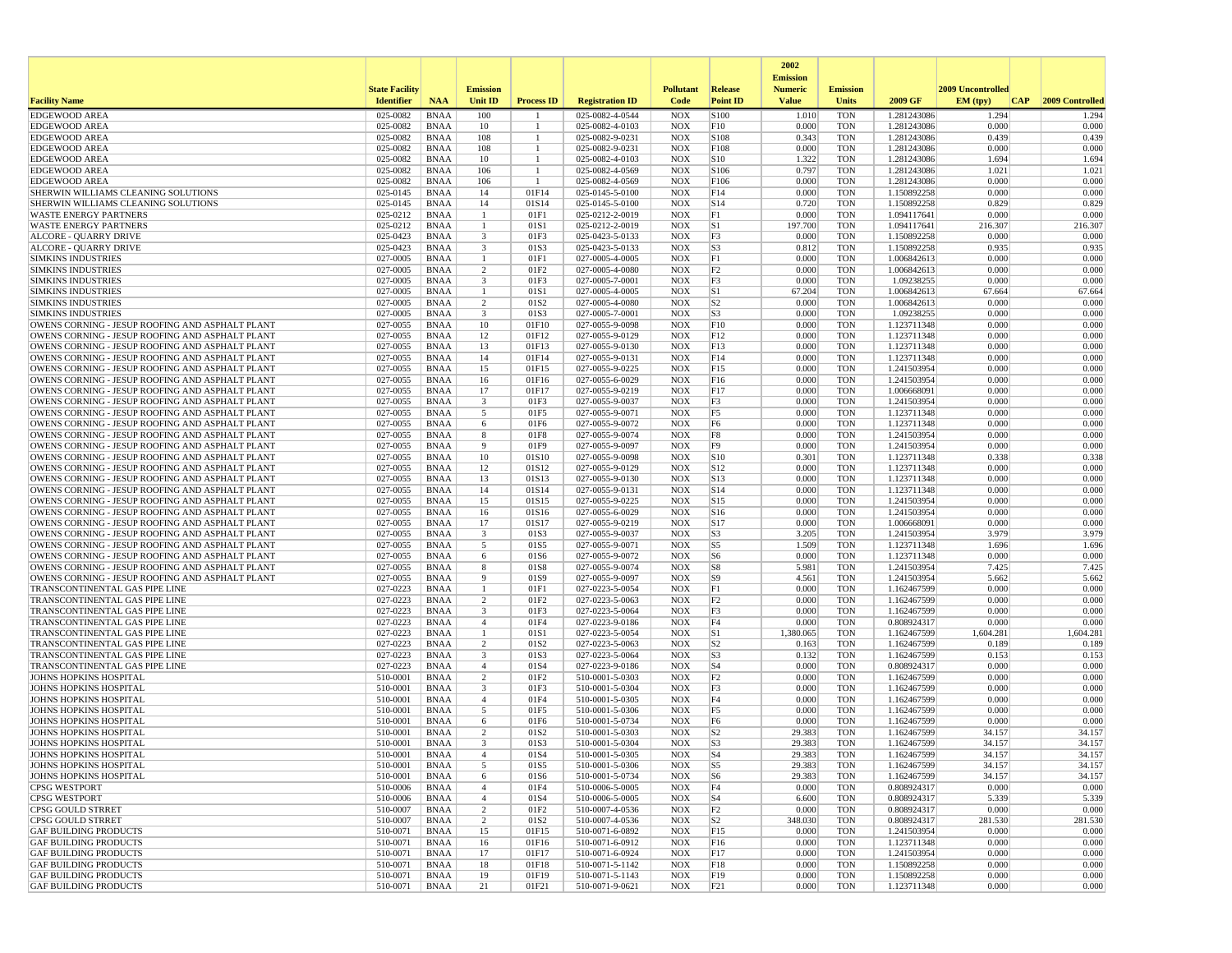|                                                                              |                       |                            |                 |                   |                                    |                          |                                   | 2002                              |                          |                            |                   |                 |
|------------------------------------------------------------------------------|-----------------------|----------------------------|-----------------|-------------------|------------------------------------|--------------------------|-----------------------------------|-----------------------------------|--------------------------|----------------------------|-------------------|-----------------|
|                                                                              | <b>State Facility</b> |                            | <b>Emission</b> |                   |                                    | <b>Pollutant</b>         | Release                           | <b>Emission</b><br><b>Numeric</b> | <b>Emission</b>          |                            | 2009 Uncontrolled |                 |
| <b>Facility Name</b>                                                         | <b>Identifier</b>     | <b>NAA</b>                 | <b>Unit ID</b>  | <b>Process ID</b> | <b>Registration ID</b>             | Code                     | <b>Point ID</b>                   | <b>Value</b>                      | <b>Units</b>             | 2009 GF                    | CAP <br>EM (typ)  | 2009 Controlled |
| <b>GAF BUILDING PRODUCTS</b>                                                 | 510-0071              | <b>BNAA</b>                | 22              | 01F22             | 510-0071-6-1128                    | <b>NOX</b>               | F22                               | 0.000                             | <b>TON</b>               | 1.241503954                | 0.000             | 0.000           |
| <b>GAF BUILDING PRODUCTS</b>                                                 | 510-0071              | <b>BNAA</b>                | 24              | 01F24             | 510-0071-6-1743                    | <b>NOX</b>               | F24                               | 0.000                             | <b>TON</b>               | 1.123711348                | 0.000             | 0.000           |
| <b>GAF BUILDING PRODUCTS</b>                                                 | 510-0071              | <b>BNAA</b>                | 25              | 01F25             | 510-0071-6-1725                    | <b>NOX</b>               | F25                               | 0.000                             | <b>TON</b>               | 1.241503954                | 0.000             | 0.000           |
| <b>GAF BUILDING PRODUCTS</b><br><b>GAF BUILDING PRODUCTS</b>                 | 510-0071<br>510-0071  | <b>BNAA</b><br><b>BNAA</b> | 5<br>15         | 01F5<br>01S15     | 510-0071-6-0003<br>510-0071-6-0892 | <b>NOX</b><br><b>NOX</b> | F <sub>5</sub><br>S15             | 0.000<br>2.175                    | <b>TON</b><br><b>TON</b> | 1.241503954<br>1.241503954 | 0.000<br>2.700    | 0.000<br>2.700  |
| <b>GAF BUILDING PRODUCTS</b>                                                 | 510-0071              | <b>BNAA</b>                | 16              | 01S16             | 510-0071-6-0912                    | <b>NOX</b>               | S16                               | 0.000                             | <b>TON</b>               | 1.123711348                | 0.000             | 0.000           |
| <b>GAF BUILDING PRODUCTS</b>                                                 | 510-0071              | <b>BNAA</b>                | 17              | 01S17             | 510-0071-6-0924                    | <b>NOX</b>               | S17                               | 0.000                             | TON                      | 1.241503954                | 0.000             | 0.000           |
| <b>GAF BUILDING PRODUCTS</b>                                                 | 510-0071              | <b>BNAA</b>                | 18              | 01S18             | 510-0071-5-1142                    | <b>NOX</b>               | S18                               | 1.400                             | <b>TON</b>               | 1.150892258                | 1.611             | 1.611           |
| <b>GAF BUILDING PRODUCTS</b>                                                 | 510-0071              | <b>BNAA</b>                | 19              | 01S19             | 510-0071-5-1143                    | <b>NOX</b>               | S19                               | 0.060                             | <b>TON</b>               | 1.150892258                | 0.069             | 0.069           |
| <b>GAF BUILDING PRODUCTS</b>                                                 | 510-0071              | <b>BNAA</b>                | 21              | 01S21             | 510-0071-9-0621                    | <b>NOX</b>               | S <sub>21</sub>                   | 0.000                             | <b>TON</b>               | 1.123711348                | 0.000             | 0.000           |
| <b>GAF BUILDING PRODUCTS</b><br><b>GAF BUILDING PRODUCTS</b>                 | 510-0071<br>510-0071  | <b>BNAA</b><br><b>BNAA</b> | 22<br>24        | 01S22<br>01S24    | 510-0071-6-1128<br>510-0071-6-1743 | <b>NOX</b><br><b>NOX</b> | S <sub>22</sub><br>S24            | 0.000<br>3.585                    | <b>TON</b><br><b>TON</b> | 1.241503954<br>1.123711348 | 0.000<br>4.029    | 0.000<br>4.029  |
| <b>GAF BUILDING PRODUCTS</b>                                                 | 510-0071              | <b>BNAA</b>                | 25              | 01S25             | 510-0071-6-1725                    | <b>NOX</b>               | S <sub>25</sub>                   | 0.000                             | <b>TON</b>               | 1.241503954                | 0.000             | 0.000           |
| <b>GAF BUILDING PRODUCTS</b>                                                 | 510-0071              | <b>BNAA</b>                | 5               | 01S5              | 510-0071-6-0003                    | <b>NOX</b>               | S5                                | 1.120                             | <b>TON</b>               | 1.241503954                | 1.390             | 1.390           |
| FMC CORP. ORGANIC CHEMICALS DIVISION                                         | 510-0073              | <b>BNAA</b>                | -1              | 01F1              | 510-0073-2-0209                    | <b>NOX</b>               | F1                                | 0.000                             | <b>TON</b>               | 1.159021378                | 0.000             | 0.000           |
| FMC CORP. ORGANIC CHEMICALS DIVISION                                         | 510-0073              | <b>BNAA</b>                | 13              | 01F13             | 510-0073-7-0471                    | <b>NOX</b>               | FI3                               | 0.000                             | <b>TON</b>               | 1.327272773                | 0.000             | 0.000           |
| FMC CORP. ORGANIC CHEMICALS DIVISION                                         | 510-0073              | <b>BNAA</b>                | 15              | 01F15             | 510-0073-7-0923                    | <b>NOX</b>               | FI5                               | 0.000                             | <b>TON</b>               | 1.327272773                | 0.000             | 0.000           |
| FMC CORP. ORGANIC CHEMICALS DIVISION<br>FMC CORP. ORGANIC CHEMICALS DIVISION | 510-0073<br>510-0073  | <b>BNAA</b><br><b>BNAA</b> | 16<br>17        | 01F16<br>01F17    | 510-0073-7-0938<br>510-0073-7-0967 | <b>NOX</b><br><b>NOX</b> | F16<br>F17                        | 0.000<br>0.000                    | <b>TON</b><br><b>TON</b> | 1.327272773                | 0.000<br>0.000    | 0.000<br>0.000  |
| FMC CORP. ORGANIC CHEMICALS DIVISION                                         | 510-0073              | <b>BNAA</b>                | 18              | 01F18             | 510-0073-7-1023                    | <b>NOX</b>               | F18                               | 0.000                             | <b>TON</b>               | 1.327272773<br>1.327272773 | 0.000             | 0.000           |
| FMC CORP. ORGANIC CHEMICALS DIVISION                                         | 510-0073              | <b>BNAA</b>                | 20              | 01F20             | 510-0073-7-1143                    | <b>NOX</b>               | F20                               | 0.000                             | <b>TON</b>               | 1.327272773                | 0.000             | 0.000           |
| FMC CORP. ORGANIC CHEMICALS DIVISION                                         | 510-0073              | <b>BNAA</b>                | 21              | 01F21             | 510-0073-7-1153                    | <b>NOX</b>               | F21                               | 0.000                             | <b>TON</b>               | 1.327272773                | 0.000             | 0.000           |
| FMC CORP. ORGANIC CHEMICALS DIVISION                                         | 510-0073              | <b>BNAA</b>                | 22              | 01F22             | 510-0073-7-1373                    | <b>NOX</b>               | F22                               | 0.000                             | <b>TON</b>               | 1.327272773                | 0.000             | 0.000           |
| FMC CORP. ORGANIC CHEMICALS DIVISION                                         | 510-0073              | BNAA                       | 24              | 01F24             | 510-0073-7-1329                    | <b>NOX</b>               | F24                               | 0.000                             | TON                      | 1.327272773                | 0.000             | 0.000           |
| FMC CORP. ORGANIC CHEMICALS DIVISION                                         | 510-0073              | <b>BNAA</b>                | 25              | 01F25             | 510-0073-7-1410                    | <b>NOX</b>               | F25                               | 0.000                             | <b>TON</b>               | 1.327272773                | 0.000             | 0.000           |
| FMC CORP. ORGANIC CHEMICALS DIVISION<br>FMC CORP. ORGANIC CHEMICALS DIVISION | 510-0073<br>510-0073  | <b>BNAA</b><br><b>BNAA</b> | 27<br>28        | 01F27<br>01F28    | 510-0073-7-1671<br>510-0073-7-1672 | <b>NOX</b><br><b>NOX</b> | F27<br>F28                        | 0.000<br>0.000                    | <b>TON</b><br><b>TON</b> | 1.327272773<br>1.327272773 | 0.000<br>0.000    | 0.000<br>0.000  |
| FMC CORP. ORGANIC CHEMICALS DIVISION                                         | 510-0073              | <b>BNAA</b>                | 29              | 01F29             | 510-0073-5-1439                    | <b>NOX</b>               | F29                               | 0.000                             | <b>TON</b>               | 1.150892258                | 0.000             | 0.000           |
| FMC CORP. ORGANIC CHEMICALS DIVISION                                         | 510-0073              | <b>BNAA</b>                | 3               | 01F3              | 510-0073-4-0151                    | <b>NOX</b>               | F3                                | 0.000                             | TON                      | 1.150892258                | 0.000             | 0.000           |
| FMC CORP. ORGANIC CHEMICALS DIVISION                                         | 510-0073              | <b>BNAA</b>                | $\overline{4}$  | 01F4              | 510-0073-4-0152                    | <b>NOX</b>               | F4                                | 0.000                             | <b>TON</b>               | 1.150892258                | 0.000             | 0.000           |
| FMC CORP. ORGANIC CHEMICALS DIVISION                                         | 510-0073              | <b>BNAA</b>                | 5               | 01F5              | 510-0073-4-0153                    | <b>NOX</b>               | F <sub>5</sub>                    | 0.000                             | <b>TON</b>               | 1.150892258                | 0.000             | 0.000           |
| FMC CORP. ORGANIC CHEMICALS DIVISION                                         | 510-0073              | <b>BNAA</b>                | 6               | 01F6              | 510-0073-4-2088                    | <b>NOX</b>               | F <sub>6</sub>                    | 0.000                             | <b>TON</b>               | 1.150892258                | 0.000             | 0.000           |
| FMC CORP. ORGANIC CHEMICALS DIVISION<br>FMC CORP. ORGANIC CHEMICALS DIVISION | 510-0073<br>510-0073  | <b>BNAA</b><br><b>BNAA</b> | 8<br>-1         | 01F8<br>01S1      | 510-0073-7-0195<br>510-0073-2-0209 | <b>NOX</b><br><b>NOX</b> | F8<br> S1                         | 0.000<br>0.319                    | <b>TON</b><br><b>TON</b> | 1.327272773<br>1.159021378 | 0.000<br>0.370    | 0.000<br>0.370  |
| FMC CORP. ORGANIC CHEMICALS DIVISION                                         | 510-0073              | <b>BNAA</b>                | 13              | 01S13             | 510-0073-7-0471                    | <b>NOX</b>               | $\vert$ S <sub>13</sub>           | 0.137                             | TON                      | 1.327272773                | 0.181             | 0.181           |
| FMC CORP. ORGANIC CHEMICALS DIVISION                                         | 510-0073              | <b>BNAA</b>                | 15              | 01S15             | 510-0073-7-0923                    | <b>NOX</b>               | S15                               | 0.194                             | <b>TON</b>               | 1.327272773                | 0.257             | 0.257           |
| FMC CORP. ORGANIC CHEMICALS DIVISION                                         | 510-0073              | <b>BNAA</b>                | 16              | 01S16             | 510-0073-7-0938                    | <b>NOX</b>               | S <sub>16</sub>                   | 0.000                             | <b>TON</b>               | 1.327272773                | 0.000             | 0.000           |
| FMC CORP. ORGANIC CHEMICALS DIVISION                                         | 510-0073              | <b>BNAA</b>                | 17              | 01S17             | 510-0073-7-0967                    | <b>NOX</b>               | S17                               | 0.000                             | <b>TON</b>               | 1.327272773                | 0.000             | 0.000           |
| FMC CORP. ORGANIC CHEMICALS DIVISION                                         | 510-0073              | <b>BNAA</b>                | 18              | 01S18             | 510-0073-7-1023                    | <b>NOX</b>               | S18                               | 0.000                             | <b>TON</b>               | 1.327272773                | 0.000             | 0.000           |
| FMC CORP. ORGANIC CHEMICALS DIVISION<br>FMC CORP. ORGANIC CHEMICALS DIVISION | 510-0073<br>510-0073  | <b>BNAA</b><br><b>BNAA</b> | 20<br>21        | 01S20<br>01S21    | 510-0073-7-1143<br>510-0073-7-1153 | <b>NOX</b><br><b>NOX</b> | S <sub>20</sub><br>S21            | 0.000<br>1.733                    | TON<br><b>TON</b>        | 1.327272773<br>1.327272773 | 0.000<br>2.300    | 0.000<br>2.300  |
| FMC CORP. ORGANIC CHEMICALS DIVISION                                         | 510-0073              | <b>BNAA</b>                | 22              | 01S22             | 510-0073-7-1373                    | <b>NOX</b>               | S22                               | 0.000                             | <b>TON</b>               | 1.327272773                | 0.000             | 0.000           |
| FMC CORP. ORGANIC CHEMICALS DIVISION                                         | 510-0073              | <b>BNAA</b>                | 24              | 01S24             | 510-0073-7-1329                    | <b>NOX</b>               | S <sub>24</sub>                   | 0.000                             | <b>TON</b>               | 1.327272773                | 0.000             | 0.000           |
| FMC CORP. ORGANIC CHEMICALS DIVISION                                         | 510-0073              | <b>BNAA</b>                | 25              | 01S25             | 510-0073-7-1410                    | <b>NOX</b>               | S <sub>25</sub>                   | 0.000                             | <b>TON</b>               | 1.327272773                | 0.000             | 0.000           |
| FMC CORP. ORGANIC CHEMICALS DIVISION                                         | 510-0073              | <b>BNAA</b>                | 27              | 01S27             | 510-0073-7-1671                    | <b>NOX</b>               | S27                               | 0.000                             | <b>TON</b>               | 1.327272773                | 0.000             | 0.000           |
| FMC CORP. ORGANIC CHEMICALS DIVISION                                         | 510-0073              | <b>BNAA</b>                | 28              | 01S28             | 510-0073-7-1672                    | <b>NOX</b>               | S <sub>28</sub>                   | 0.000                             | TON                      | 1.327272773                | 0.000             | 0.000           |
| FMC CORP. ORGANIC CHEMICALS DIVISION<br>FMC CORP. ORGANIC CHEMICALS DIVISION | 510-0073<br>510-0073  | <b>BNAA</b><br><b>BNAA</b> | 29<br>3         | 01S29<br>01S3     | 510-0073-5-1439                    | <b>NOX</b><br><b>NOX</b> | S <sub>29</sub><br>S <sub>3</sub> | 2.772<br>2.363                    | <b>TON</b><br><b>TON</b> | 1.150892258<br>1.150892258 | 3.190<br>2.719    | 3.190<br>2.719  |
| FMC CORP. ORGANIC CHEMICALS DIVISION                                         | 510-0073              | <b>BNAA</b>                | $\overline{4}$  | 01S4              | 510-0073-4-0151<br>510-0073-4-0152 | <b>NOX</b>               | S <sub>4</sub>                    | 10.374                            | <b>TON</b>               | 1.150892258                | 11.939            | 11.939          |
| FMC CORP. ORGANIC CHEMICALS DIVISION                                         | 510-0073              | <b>BNAA</b>                | 5               | 01S5              | 510-0073-4-0153                    | <b>NOX</b>               | S5                                | 8.306                             | <b>TON</b>               | 1.150892258                | 9.559             | 9.559           |
| FMC CORP. ORGANIC CHEMICALS DIVISION                                         | 510-0073              | <b>BNAA</b>                | 6               | 01S6              | 510-0073-4-2088                    | <b>NOX</b>               | S6                                | 10.237                            | <b>TON</b>               | 1.150892258                | 11.782            | 11.782          |
| FMC CORP. ORGANIC CHEMICALS DIVISION                                         | 510-0073              | <b>BNAA</b>                | 8               | 01S8              | 510-0073-7-0195                    | <b>NOX</b>               | S8                                | 0.000                             | <b>TON</b>               | 1.327272773                | 0.000             | 0.000           |
| <b>GRACE - DAVISON CHEMICAL</b>                                              | 510-0076              | <b>BNAA</b>                | $\mathbf{1}$    | 01F1              | 510-0076-5-0016                    | <b>NOX</b>               | F1                                | 0.000                             | <b>TON</b>               | 1.150892258                | 0.000             | 0.000           |
| <b>GRACE - DAVISON CHEMICAL</b><br><b>GRACE - DAVISON CHEMICAL</b>           | 510-0076<br>510-0076  | <b>BNAA</b><br><b>BNAA</b> | 10<br>11        | 01F10<br>01F11    | 510-0076-7-1079<br>510-0076-7-1087 | <b>NOX</b><br><b>NOX</b> | F10<br>F11                        | 0.000<br>0.000                    | <b>TON</b><br><b>TON</b> | 1.094117641<br>1.013260484 | 0.000<br>0.000    | 0.000<br>0.000  |
| <b>GRACE - DAVISON CHEMICAL</b>                                              | 510-0076              | <b>BNAA</b>                | 12              | 01F12             | 510-0076-7-1094                    | <b>NOX</b>               | F12                               | 0.000                             | <b>TON</b>               | 1.013260484                | 0.000             | 0.000           |
| <b>GRACE - DAVISON CHEMICAL</b>                                              | 510-0076              | <b>BNAA</b>                | 13              | 01F13             | 510-0076-7-1095                    | <b>NOX</b>               | F13                               | 0.000                             | <b>TON</b>               | 1.013260484                | 0.000             | 0.000           |
| <b>GRACE - DAVISON CHEMICAL</b>                                              | 510-0076              | <b>BNAA</b>                | 15              | 01F15             | 510-0076-7-1405                    | <b>NOX</b>               | F15                               | 0.000                             | <b>TON</b>               | 1.013260484                | 0.000             | 0.000           |
| <b>GRACE - DAVISON CHEMICAL</b>                                              | 510-0076              | <b>BNAA</b>                |                 | 01F5              | 510-0076-5-0294                    | NOX                      | F5                                | 0.000                             | TON                      | 1.150892258                | 0.000             | 0.000           |
| <b>GRACE - DAVISON CHEMICAL</b>                                              | 510-0076              | BNAA                       | 59              | 01F59             | 510-0076-7-1644                    | NOX                      | F59                               | 0.000                             | TON                      | 1.290902734                | 0.000             | 0.000           |
| <b>GRACE - DAVISON CHEMICAL</b><br><b>GRACE - DAVISON CHEMICAL</b>           | 510-0076<br>510-0076  | BNAA<br>BNAA               | 6<br>63         | 01F6<br>01F63     | 510-0076-7-0951<br>510-0076-7-1667 | <b>NOX</b><br>NOX        | F6<br>F63                         | 0.000<br>0.000                    | <b>TON</b><br>TON        | 1.013260484<br>1.013260484 | 0.000<br>0.000    | 0.000<br>0.000  |
| <b>GRACE - DAVISON CHEMICAL</b>                                              | 510-0076              | BNAA                       | $\overline{7}$  | 01F7              | 510-0076-7-1024                    | NOX                      | F7                                | 0.000                             | <b>TON</b>               | 1.013260484                | 0.000             | 0.000           |
| <b>GRACE - DAVISON CHEMICAL</b>                                              | 510-0076              | <b>BNAA</b>                | 8               | 01F8              | 510-0076-7-1076                    | NOX                      | F8                                | 0.000                             | <b>TON</b>               | 1.013260484                | 0.000             | 0.000           |
| <b>GRACE - DAVISON CHEMICAL</b>                                              | 510-0076              | BNAA                       | 9               | 01F9              | 510-0076-7-1077                    | NOX                      | F9                                | 0.000                             | TON                      | 1.013260484                | 0.000             | 0.000           |
| <b>GRACE - DAVISON CHEMICAL</b>                                              | 510-0076              | BNAA                       | -1              | 01S1              | 510-0076-5-0016                    | <b>NOX</b>               | S1                                | 0.590                             | <b>TON</b>               | 1.150892258                | 0.679             | 0.679           |
| <b>GRACE - DAVISON CHEMICAL</b>                                              | 510-0076              | BNAA                       | 10              | 01S10             | 510-0076-7-1079                    | <b>NOX</b>               | S10                               | 4.750                             | <b>TON</b>               | 1.094117641                | 5.197             | 5.197           |
| <b>GRACE - DAVISON CHEMICAL</b><br><b>GRACE - DAVISON CHEMICAL</b>           | 510-0076<br>510-0076  | BNAA<br>BNAA               | 11<br>12        | 01S11<br>01S12    | 510-0076-7-1087<br>510-0076-7-1094 | NOX<br><b>NOX</b>        | S11<br>S12                        | 2.570<br>2.990                    | TON<br><b>TON</b>        | 1.013260484<br>1.013260484 | 2.604<br>3.030    | 2.604<br>3.030  |
| <b>GRACE - DAVISON CHEMICAL</b>                                              | 510-0076              | <b>BNAA</b>                | 13              | 01S13             | 510-0076-7-1095                    | NOX                      | S13                               | 6.450                             | <b>TON</b>               | 1.013260484                | 6.536             | 6.536           |
| <b>GRACE - DAVISON CHEMICAL</b>                                              | 510-0076              | BNAA                       | 15              | 01S15             | 510-0076-7-1405                    | NOX                      | $\vert$ S15                       | 1.260                             | TON                      | 1.013260484                | 1.277             | 1.277           |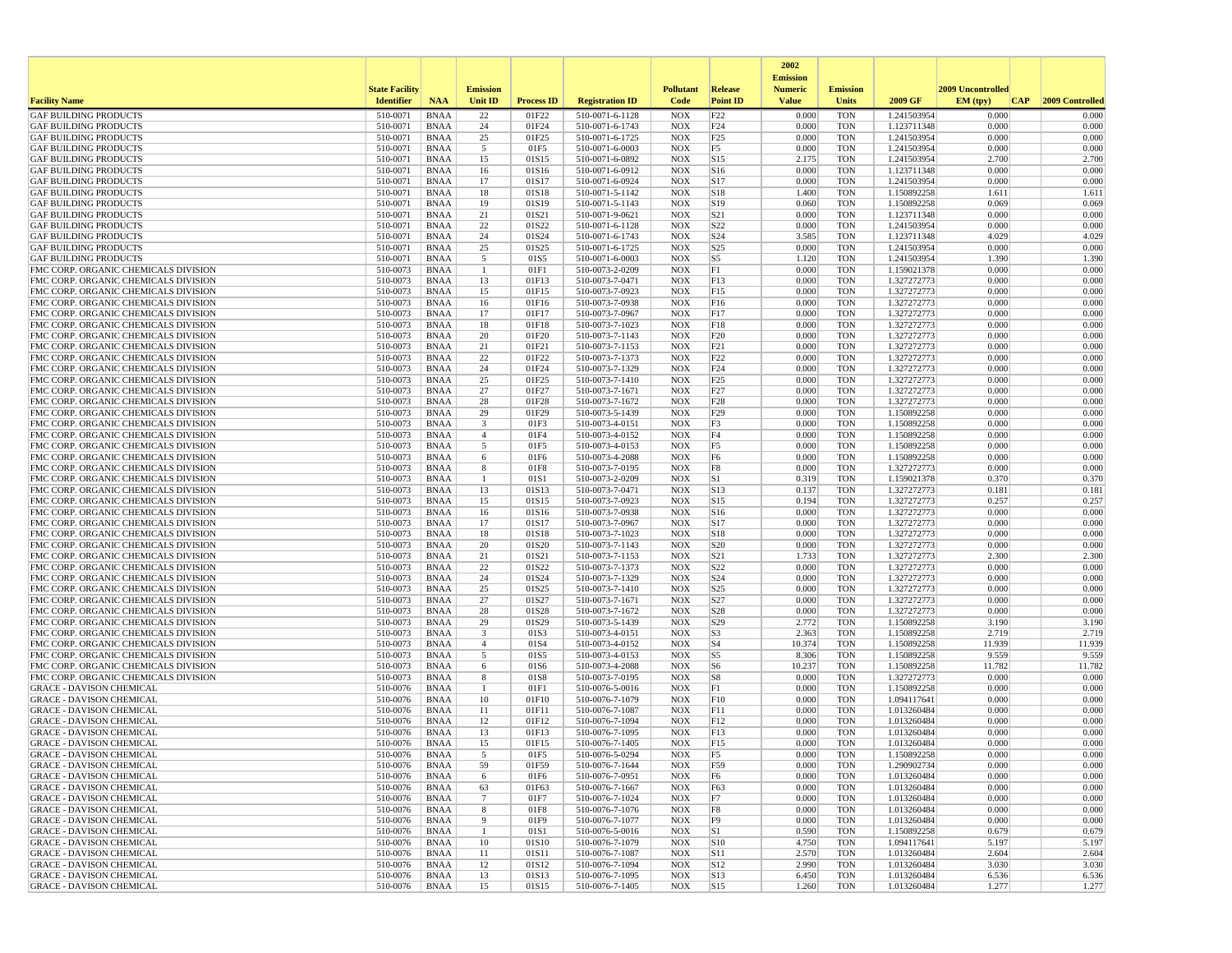|                                                                    |                       |                            |                                |                          |                                    |                          |                                            | 2002                              |                          |                            |                   |                  |
|--------------------------------------------------------------------|-----------------------|----------------------------|--------------------------------|--------------------------|------------------------------------|--------------------------|--------------------------------------------|-----------------------------------|--------------------------|----------------------------|-------------------|------------------|
|                                                                    | <b>State Facility</b> |                            | <b>Emission</b>                |                          |                                    | <b>Pollutant</b>         | Release                                    | <b>Emission</b><br><b>Numeric</b> | <b>Emission</b>          |                            | 2009 Uncontrolled |                  |
| <b>Facility Name</b>                                               | <b>Identifier</b>     | <b>NAA</b>                 | <b>Unit ID</b>                 | <b>Process ID</b>        | <b>Registration ID</b>             | Code                     | <b>Point ID</b>                            | <b>Value</b>                      | <b>Units</b>             | 2009 GF                    | EM (tpv)<br> CAP  | 2009 Controlled  |
| <b>GRACE - DAVISON CHEMICAL</b>                                    | 510-0076              | <b>BNAA</b>                | 5                              | 01S5                     | 510-0076-5-0294                    | <b>NOX</b>               | S <sub>5</sub>                             | 10.750                            | <b>TON</b>               | 1.150892258                | 12.372            | 12.372           |
| <b>GRACE - DAVISON CHEMICAL</b>                                    | 510-0076              | <b>BNAA</b>                | 59                             | 01S59                    | 510-0076-7-1644                    | <b>NOX</b>               | S59                                        | 8.160                             | <b>TON</b>               | 1.290902734                | 10.534            | 10.534           |
| <b>GRACE - DAVISON CHEMICAL</b><br><b>GRACE - DAVISON CHEMICAL</b> | 510-0076<br>510-0076  | <b>BNAA</b><br>BNAA        | 6<br>63                        | 01S6<br>01S63            | 510-0076-7-0951<br>510-0076-7-1667 | <b>NOX</b><br><b>NOX</b> | S6<br>S63                                  | 0.310<br>0.390                    | <b>TON</b><br><b>TON</b> | 1.013260484<br>1.013260484 | 0.314<br>0.395    | 0.314<br>0.395   |
| <b>GRACE - DAVISON CHEMICAL</b>                                    | 510-0076              | <b>BNAA</b>                | $7\phantom{.0}$                | 01S7                     | 510-0076-7-1024                    | <b>NOX</b>               | S7                                         | 1.030                             | <b>TON</b>               | 1.013260484                | 1.044             | 1.044            |
| <b>GRACE - DAVISON CHEMICAL</b>                                    | 510-0076              | <b>BNAA</b>                | 8                              | 01S8                     | 510-0076-7-1076                    | <b>NOX</b>               | S8                                         | 12.890                            | <b>TON</b>               | 1.013260484                | 13.061            | 13.061           |
| <b>GRACE - DAVISON CHEMICAL</b>                                    | 510-0076              | BNAA                       | 9                              | 01S9                     | 510-0076-7-1077                    | <b>NOX</b>               | S9                                         | 34.250                            | <b>TON</b>               | 1.013260484                | 34.704            | 34.704           |
| JOHNS HOPKINS - HOMEWOOD CAMPUS<br>JOHNS HOPKINS - HOMEWOOD CAMPUS | 510-0077<br>510-0077  | <b>BNAA</b><br><b>BNAA</b> | 10<br>11                       | 01F10<br>01F11           | 510-0077-5-0763<br>510-0077-5-0964 | <b>NOX</b><br><b>NOX</b> | F10<br>F11                                 | 0.000<br>0.000                    | <b>TON</b><br><b>TON</b> | 1.162467599<br>1.162467599 | 0.000<br>0.000    | 0.000<br>0.000   |
| JOHNS HOPKINS - HOMEWOOD CAMPUS                                    | 510-0077              | <b>BNAA</b>                | 12                             | 01F12                    | 510-0077-5-0965                    | <b>NOX</b>               | F12                                        | 0.000                             | <b>TON</b>               | 1.162467599                | 0.000             | 0.000            |
| JOHNS HOPKINS - HOMEWOOD CAMPUS                                    | 510-0077              | BNAA                       | 5                              | 01F5                     | 510-0077-5-0533                    | <b>NOX</b>               | F5                                         | 0.000                             | <b>TON</b>               | 1.162467599                | 0.000             | 0.000            |
| JOHNS HOPKINS - HOMEWOOD CAMPUS                                    | 510-0077              | <b>BNAA</b>                | 6                              | 01F6                     | 510-0077-5-0534                    | <b>NOX</b>               | F <sub>6</sub>                             | 0.000                             | <b>TON</b>               | 1.162467599                | 0.000             | 0.000            |
| JOHNS HOPKINS - HOMEWOOD CAMPUS<br>JOHNS HOPKINS - HOMEWOOD CAMPUS | 510-0077<br>510-0077  | <b>BNAA</b><br><b>BNAA</b> | $7\phantom{.0}$<br>10          | 01F7<br>01S10            | 510-0077-5-0535<br>510-0077-5-0763 | <b>NOX</b><br><b>NOX</b> | F7<br> S10                                 | 0.000<br>4.928                    | <b>TON</b><br><b>TON</b> | 1.162467599<br>1.162467599 | 0.000<br>5.728    | 0.000<br>5.728   |
| JOHNS HOPKINS - HOMEWOOD CAMPUS                                    | 510-0077              | BNAA                       | 11                             | 01S11                    | 510-0077-5-0964                    | <b>NOX</b>               | S11                                        | 0.090                             | <b>TON</b>               | 1.162467599                | 0.105             | 0.105            |
| JOHNS HOPKINS - HOMEWOOD CAMPUS                                    | 510-0077              | BNAA                       | 12                             | 01S12                    | 510-0077-5-0965                    | <b>NOX</b>               | S12                                        | 0.090                             | <b>TON</b>               | 1.162467599                | 0.105             | 0.105            |
| JOHNS HOPKINS - HOMEWOOD CAMPUS                                    | 510-0077              | <b>BNAA</b>                | 5                              | 01S5                     | 510-0077-5-0533                    | <b>NOX</b>               | S <sub>5</sub>                             | 5.110                             | <b>TON</b>               | 1.162467599                | 5.940             | 5.940            |
| JOHNS HOPKINS - HOMEWOOD CAMPUS<br>JOHNS HOPKINS - HOMEWOOD CAMPUS | 510-0077<br>510-0077  | BNAA<br><b>BNAA</b>        | 6<br>$\overline{7}$            | 01S6<br>01S7             | 510-0077-5-0534<br>510-0077-5-0535 | <b>NOX</b><br><b>NOX</b> | S6<br>S7                                   | 4.928<br>4.928                    | <b>TON</b><br><b>TON</b> | 1.162467599<br>1.162467599 | 5.728<br>5.728    | 5.728<br>5.728   |
| SASOL NORTH AMERICA, INC.                                          | 510-0100              | <b>BNAA</b>                | $\mathbf{1}$                   | 01F1                     | 510-0100-4-2853                    | <b>NOX</b>               | F1                                         | 0.000                             | <b>TON</b>               | 1.006842613                | 0.000             | 0.000            |
| <b>SASOL NORTH AMERICA, INC.</b>                                   | 510-0100              | <b>BNAA</b>                | $\overline{c}$                 | 01F2                     | 510-0100-4-2854                    | <b>NOX</b>               | F <sub>2</sub>                             | 0.000                             | <b>TON</b>               | 1.006842613                | 0.000             | 0.000            |
| <b>SASOL NORTH AMERICA, INC</b>                                    | 510-0100              | BNAA                       | $\overline{\mathbf{3}}$        | 01F3                     | 510-0100-7-1394                    | <b>NOX</b>               | F3                                         | 0.000                             | <b>TON</b>               | 1.013260484                | 0.000             | 0.000            |
| SASOL NORTH AMERICA, INC<br><b>SASOL NORTH AMERICA, INC</b>        | 510-0100<br>510-0100  | <b>BNAA</b><br><b>BNAA</b> | $\mathbf{1}$<br>$\overline{c}$ | 01S1<br>01S <sub>2</sub> | 510-0100-4-2853<br>510-0100-4-2854 | <b>NOX</b><br><b>NOX</b> | S1<br>S <sub>2</sub>                       | 34.200<br>38.300                  | <b>TON</b><br><b>TON</b> | 1.006842613<br>1.006842613 | 34.434<br>38.562  | 34.434<br>38.562 |
| <b>SASOL NORTH AMERICA, INC</b>                                    | 510-0100              | BNAA                       | 3                              | 01S3                     | 510-0100-7-1394                    | <b>NOX</b>               | S3                                         | 63.600                            | <b>TON</b>               | 1.013260484                | 64.443            | 64.443           |
| UNITED STATES GYPSUM COMPANY                                       | 510-0106              | <b>BNAA</b>                | -1                             | 01F1                     | 510-0106-5-1021                    | <b>NOX</b>               | F1                                         | 0.000                             | <b>TON</b>               | 1.150892258                | 0.000             | 0.000            |
| UNITED STATES GYPSUM COMPANY                                       | 510-0106              | <b>BNAA</b>                | 17                             | 01F17                    | 510-0106-6-1623                    | <b>NOX</b>               | F17                                        | 0.000                             | <b>TON</b>               | 1.10654211                 | 0.000             | 0.000            |
| UNITED STATES GYPSUM COMPANY                                       | 510-0106              | <b>BNAA</b>                | $\overline{\mathbf{3}}$        | 01F3                     | 510-0106-6-0879                    | <b>NOX</b>               | F3                                         | 0.000                             | <b>TON</b>               | 1.10654211                 | 0.000             | 0.000            |
| UNITED STATES GYPSUM COMPANY<br>UNITED STATES GYPSUM COMPANY       | 510-0106<br>510-0106  | BNAA<br><b>BNAA</b>        | 5<br>-1                        | 01F5<br>01S1             | 510-0106-6-0881<br>510-0106-5-1021 | <b>NOX</b><br><b>NOX</b> | F5<br>S1                                   | 0.000<br>0.390                    | <b>TON</b><br><b>TON</b> | 1.109717846<br>1.150892258 | 0.000<br>0.449    | 0.000<br>0.449   |
| UNITED STATES GYPSUM COMPANY                                       | 510-0106              | <b>BNAA</b>                | 17                             | 01S17                    | 510-0106-6-1623                    | <b>NOX</b>               | S17                                        | 0.120                             | <b>TON</b>               | 1.10654211                 | 0.133             | 0.133            |
| UNITED STATES GYPSUM COMPANY                                       | 510-0106              | BNAA                       | 3                              | 01S3                     | 510-0106-6-0879                    | <b>NOX</b>               | S3                                         | 62.730                            | <b>TON</b>               | 1.10654211                 | 69.413            | 69.413           |
| UNITED STATES GYPSUM COMPANY                                       | 510-0106              | <b>BNAA</b>                | 5                              | 01S5                     | 510-0106-6-0881                    | <b>NOX</b>               | S5                                         | 36.920                            | <b>TON</b>               | 1.109717846                | 40.971            | 40.971           |
| MILLENIUM INORGANIC CHEMICALS<br>MILLENIUM INORGANIC CHEMICALS     | 510-0109<br>510-0109  | <b>BNAA</b><br>BNAA        | 11<br>12                       | 01F11<br>01F12           | 510-0109-7-0098<br>510-0109-7-0099 | <b>NOX</b><br><b>NOX</b> | F11<br>F12                                 | 0.000<br>0.000                    | <b>TON</b><br><b>TON</b> | 1.087336302<br>1.013260484 | 0.000<br>0.000    | 0.000<br>0.000   |
| MILLENIUM INORGANIC CHEMICALS                                      | 510-0109              | BNAA                       | 13                             | 01F13                    | 510-0109-7-0100                    | <b>NOX</b>               | F13                                        | 0.000                             | <b>TON</b>               | 1.087336302                | 0.000             | 0.000            |
| MILLENIUM INORGANIC CHEMICALS                                      | 510-0109              | <b>BNAA</b>                | 14                             | 01F14                    | 510-0109-7-0101                    | <b>NOX</b>               | F14                                        | 0.000                             | <b>TON</b>               | 1.239344239                | 0.000             | 0.000            |
| MILLENIUM INORGANIC CHEMICALS                                      | 510-0109              | <b>BNAA</b>                | 15                             | 01F15                    | 510-0109-7-0102                    | <b>NOX</b>               | F15                                        | 0.000                             | <b>TON</b>               | 1.239344239                | 0.000             | 0.000            |
| MILLENIUM INORGANIC CHEMICALS<br>MILLENIUM INORGANIC CHEMICALS     | 510-0109<br>510-0109  | <b>BNAA</b><br>BNAA        | 16<br>22                       | 01F16<br>01F22           | 510-0109-7-0103<br>510-0109-7-0776 | <b>NOX</b><br><b>NOX</b> | F16<br>F22                                 | 0.000<br>0.000                    | <b>TON</b><br><b>TON</b> | 1.239344239<br>1.013260484 | 0.000<br>0.000    | 0.000<br>0.000   |
| MILLENIUM INORGANIC CHEMICALS                                      | 510-0109              | BNAA                       | 23                             | 01F23                    | 510-0109-7-0777                    | <b>NOX</b>               | F23                                        | 0.000                             | <b>TON</b>               | 1.013260484                | 0.000             | 0.000            |
| MILLENIUM INORGANIC CHEMICALS                                      | 510-0109              | <b>BNAA</b>                | 24                             | 01F24                    | 510-0109-7-0778                    | <b>NOX</b>               | F <sub>24</sub>                            | 0.000                             | <b>TON</b>               | 1.013260484                | 0.000             | 0.000            |
| MILLENIUM INORGANIC CHEMICALS                                      | 510-0109              | BNAA                       | 25                             | 01F25                    | 510-0109-7-0779                    | <b>NOX</b>               | F25                                        | 0.000                             | <b>TON</b>               | 1.013260484                | 0.000             | 0.000            |
| MILLENIUM INORGANIC CHEMICALS<br>MILLENIUM INORGANIC CHEMICALS     | 510-0109<br>510-0109  | <b>BNAA</b><br><b>BNAA</b> | 27<br>29                       | 01F27<br>01F29           | 510-0109-7-0941<br>510-0109-7-1108 | <b>NOX</b><br><b>NOX</b> | F <sub>27</sub><br>F29                     | 0.000<br>0.000                    | <b>TON</b><br><b>TON</b> | 1.013260484<br>1.013260484 | 0.000<br>0.000    | 0.000<br>0.000   |
| MILLENIUM INORGANIC CHEMICALS                                      | 510-0109              | <b>BNAA</b>                | $\overline{\mathbf{3}}$        | 01F3                     | 510-0109-5-0437                    | <b>NOX</b>               | F3                                         | 0.000                             | <b>TON</b>               | 1.150892258                | 0.000             | 0.000            |
| MILLENIUM INORGANIC CHEMICALS                                      | 510-0109              | BNAA                       | 30                             | 01F30                    | 510-0109-7-1109                    | <b>NOX</b>               | F30                                        | 0.000                             | <b>TON</b>               | 1.013260484                | 0.000             | 0.000            |
| MILLENIUM INORGANIC CHEMICALS                                      | 510-0109              | <b>BNAA</b>                | 31                             | 01F31                    | 510-0109-7-1139                    | <b>NOX</b>               | F31                                        | 0.000                             | <b>TON</b>               | 1.013260484                | 0.000             | 0.000            |
| MILLENIUM INORGANIC CHEMICALS<br>MILLENIUM INORGANIC CHEMICALS     | 510-0109<br>510-0109  | <b>BNAA</b><br>BNAA        | 34<br>$\overline{4}$           | 01F34<br>01F4            | 510-0109-7-1579<br>510-0109-5-0438 | <b>NOX</b><br><b>NOX</b> | F34<br>F4                                  | 0.000<br>0.000                    | <b>TON</b><br><b>TON</b> | 1.013260484<br>1.150892258 | 0.000<br>0.000    | 0.000<br>0.000   |
| MILLENIUM INORGANIC CHEMICALS                                      | 510-0109              | <b>BNAA</b>                | 52                             | 01F52                    | 510-0109-9-0831                    | <b>NOX</b>               | F52                                        | 0.000                             | <b>TON</b>               | 1.002286434                | 0.000             | 0.000            |
| MILLENIUM INORGANIC CHEMICALS                                      | 510-0109              | <b>BNAA</b>                | 53                             | 01F53                    | 510-0109-5-1430                    | <b>NOX</b>               | F53                                        | 0.000                             | <b>TON</b>               | 1.150892258                | 0.000             | 0.000            |
| MILLENIUM INORGANIC CHEMICALS                                      | 510-0109              | <b>BNAA</b>                | 54                             | 01F54                    | 510-0109-5-1431                    | <b>NOX</b>               | F54                                        | 0.000                             | <b>TON</b>               | 1.150892258                | 0.000             | 0.000            |
| MILLENIUM INORGANIC CHEMICALS<br>MILLENIUM INORGANIC CHEMICALS     | 510-0109<br>510-0109  | BNAA<br><b>BNAA</b>        | 55<br>6                        | 01F55<br>01F6            | 510-0109-5-1432<br>510-0109-5-0760 | <b>NOX</b><br><b>NOX</b> | F55<br>F <sub>6</sub>                      | 0.000<br>0.000                    | <b>TON</b><br><b>TON</b> | 1.150892258<br>1.150892258 | 0.000<br>0.000    | 0.000<br>0.000   |
| MILLENIUM INORGANIC CHEMICALS                                      | 510-0109              | <b>BNAA</b>                | $7\phantom{.0}$                | 01F7                     | 510-0109-5-0761                    | <b>NOX</b>               | F7                                         | 0.000                             | <b>TON</b>               | 1.150892258                | 0.000             | 0.000            |
| MILLENIUM INORGANIC CHEMICALS                                      | 510-0109              | <b>BNAA</b>                | 9                              | 01F9                     | 510-0109-7-0080                    | <b>NOX</b>               | F9                                         | 0.000                             | <b>TON</b>               | 1.239344239                | 0.000             | 0.000            |
| MILLENIUM INORGANIC CHEMICALS                                      | 510-0109              | <b>BNAA</b>                | 11                             | 01S11                    | 510-0109-7-0098                    | <b>NOX</b>               | S11                                        | 0.000                             | <b>TON</b>               | 1.087336302                | 0.000             | 0.000            |
| MILLENIUM INORGANIC CHEMICALS<br>MILLENIUM INORGANIC CHEMICALS     | 510-0109<br>510-0109  | <b>BNAA</b><br>BNAA        | 12<br>13                       | 01S12<br>01S13           | 510-0109-7-0099<br>510-0109-7-0100 | <b>NOX</b><br><b>NOX</b> | S <sub>12</sub><br>$\vert$ S <sub>13</sub> | 0.000<br>0.000                    | <b>TON</b><br><b>TON</b> | 1.013260484<br>1.087336302 | 0.000<br>0.000    | 0.000<br>0.000   |
| MILLENIUM INORGANIC CHEMICALS                                      | 510-0109              | BNAA                       | 14                             | 01S14                    | 510-0109-7-0101                    | <b>NOX</b>               | S14                                        | 0.000                             | <b>TON</b>               | 1.239344239                | 0.000             | 0.000            |
| MILLENIUM INORGANIC CHEMICALS                                      | 510-0109              | BNAA                       | 15                             | 01S15                    | 510-0109-7-0102                    | <b>NOX</b>               | S15                                        | 0.000                             | <b>TON</b>               | 1.239344239                | 0.000             | 0.000            |
| MILLENIUM INORGANIC CHEMICALS                                      | 510-0109              | BNAA                       | 16                             | 01S16                    | 510-0109-7-0103                    | <b>NOX</b>               | S16                                        | 0.000                             | <b>TON</b>               | 1.239344239                | 0.000             | 0.000            |
| MILLENIUM INORGANIC CHEMICALS<br>MILLENIUM INORGANIC CHEMICALS     | 510-0109<br>510-0109  | BNAA<br><b>BNAA</b>        | 22<br>23                       | 01S22<br>01S23           | 510-0109-7-0776<br>510-0109-7-0777 | <b>NOX</b><br><b>NOX</b> | S22<br>S23                                 | 0.000<br>0.000                    | <b>TON</b><br><b>TON</b> | 1.013260484<br>1.013260484 | 0.000<br>0.000    | 0.000<br>0.000   |
| MILLENIUM INORGANIC CHEMICALS                                      | 510-0109              | BNAA                       | 24                             | 01S24                    | 510-0109-7-0778                    | <b>NOX</b>               | S24                                        | 0.000                             | <b>TON</b>               | 1.013260484                | 0.000             | 0.000            |
| MILLENIUM INORGANIC CHEMICALS                                      | 510-0109              | BNAA                       | 25                             | 01S25                    | 510-0109-7-0779                    | <b>NOX</b>               | S25                                        | 3.395                             | <b>TON</b>               | 1.013260484                | 3.440             | 3.440            |
| MILLENIUM INORGANIC CHEMICALS                                      | 510-0109              | <b>BNAA</b>                | 27                             | 01S27                    | 510-0109-7-0941                    | <b>NOX</b>               | S27                                        | 0.000                             | <b>TON</b>               | 1.013260484                | 0.000             | 0.000            |
| MILLENIUM INORGANIC CHEMICALS<br>MILLENIUM INORGANIC CHEMICALS     | 510-0109<br>510-0109  | BNAA<br><b>BNAA</b>        | 29<br>$\overline{\mathbf{3}}$  | 01S29<br>01S3            | 510-0109-7-1108<br>510-0109-5-0437 | <b>NOX</b><br><b>NOX</b> | S29<br>S <sub>3</sub>                      | 9.490<br>8.997                    | <b>TON</b><br><b>TON</b> | 1.013260484<br>1.150892258 | 9.616<br>10.355   | 9.616<br>10.355  |
| MILLENIUM INORGANIC CHEMICALS                                      | 510-0109              | BNAA                       | 30                             | 01S30                    | 510-0109-7-1109                    | NOX                      | S30                                        | 0.000                             | TON                      | 1.013260484                | 0.000             | 0.000            |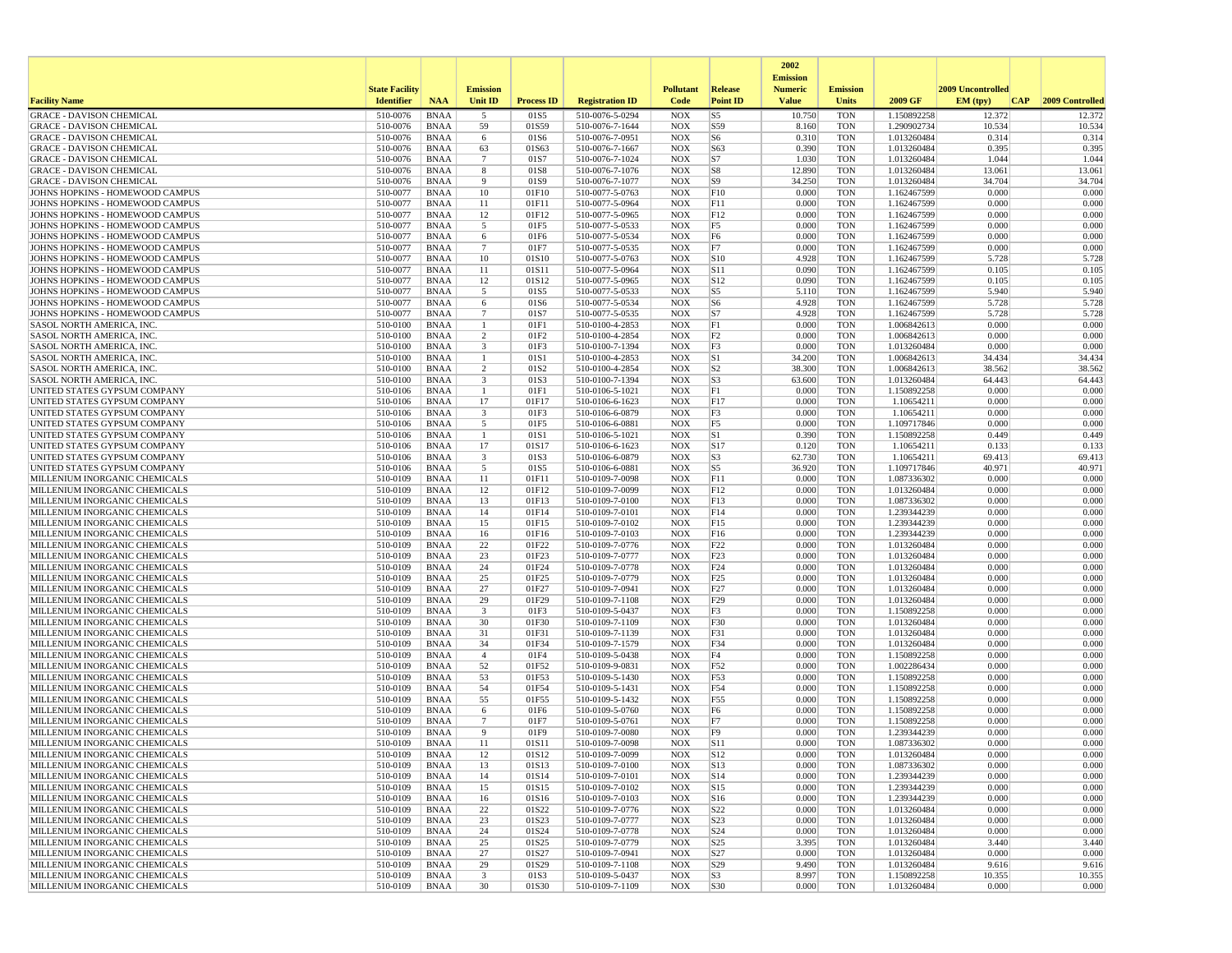|                                                                |                       |                            |                      |                          |                                    |                          |                        | 2002                              |                          |                            |                   |                 |
|----------------------------------------------------------------|-----------------------|----------------------------|----------------------|--------------------------|------------------------------------|--------------------------|------------------------|-----------------------------------|--------------------------|----------------------------|-------------------|-----------------|
|                                                                | <b>State Facility</b> |                            | <b>Emission</b>      |                          |                                    | <b>Pollutant</b>         | <b>Release</b>         | <b>Emission</b><br><b>Numeric</b> | <b>Emission</b>          |                            | 2009 Uncontrolled |                 |
| <b>Facility Name</b>                                           | <b>Identifier</b>     | <b>NAA</b>                 | Unit ID              | <b>Process ID</b>        | <b>Registration ID</b>             | Code                     | <b>Point ID</b>        | <b>Value</b>                      | <b>Units</b>             | 2009 GF                    | EM (typ)<br> CAP  | 2009 Controlled |
| MILLENIUM INORGANIC CHEMICALS                                  | 510-0109              | <b>BNAA</b>                | 31                   | 01S31                    | 510-0109-7-1139                    | <b>NOX</b>               | S31                    | 0.000                             | <b>TON</b>               | 1.013260484                | 0.000             | 0.000           |
| MILLENIUM INORGANIC CHEMICALS                                  | 510-0109              | <b>BNAA</b>                | 34                   | 01S34                    | 510-0109-7-1579                    | <b>NOX</b>               | S34                    | 0.000                             | <b>TON</b>               | 1.013260484                | 0.000             | 0.000           |
| MILLENIUM INORGANIC CHEMICALS                                  | 510-0109              | <b>BNAA</b>                | $\overline{4}$       | 01S4                     | 510-0109-5-0438                    | <b>NOX</b>               | S <sub>4</sub>         | 39.968                            | <b>TON</b>               | 1.150892258                | 45.998            | 45.998          |
| MILLENIUM INORGANIC CHEMICALS<br>MILLENIUM INORGANIC CHEMICALS | 510-0109<br>510-0109  | <b>BNAA</b><br><b>BNAA</b> | 52<br>53             | 01S52<br>01S53           | 510-0109-9-0831<br>510-0109-5-1430 | <b>NOX</b><br><b>NOX</b> | S52<br>S53             | 0.000<br>3.864                    | <b>TON</b><br><b>TON</b> | 1.002286434<br>1.150892258 | 0.000<br>4.447    | 0.000<br>4.447  |
| MILLENIUM INORGANIC CHEMICALS                                  | 510-0109              | <b>BNAA</b>                | 54                   | 01S54                    | 510-0109-5-1431                    | <b>NOX</b>               | S54                    | 3.864                             | <b>TON</b>               | 1.150892258                | 4.447             | 4.447           |
| MILLENIUM INORGANIC CHEMICALS                                  | 510-0109              | <b>BNAA</b>                | 55                   | 01S55                    | 510-0109-5-1432                    | <b>NOX</b>               | S55                    | 3.864                             | TON                      | 1.150892258                | 4.447             | 4.447           |
| MILLENIUM INORGANIC CHEMICALS                                  | 510-0109              | <b>BNAA</b>                | 6                    | 01S6                     | 510-0109-5-0760                    | <b>NOX</b>               | S <sub>6</sub>         | 2.099                             | <b>TON</b>               | 1.150892258                | 2.415             | 2.415           |
| MILLENIUM INORGANIC CHEMICALS                                  | 510-0109              | <b>BNAA</b>                | $\overline{7}$       | 01S7                     | 510-0109-5-0761                    | <b>NOX</b>               | S7                     | 0.000                             | <b>TON</b>               | 1.150892258                | 0.000             | 0.000           |
| MILLENIUM INORGANIC CHEMICALS                                  | 510-0109              | <b>BNAA</b>                | 9                    | 01S9                     | 510-0109-7-0080                    | <b>NOX</b>               | S <sub>9</sub>         | 4.599                             | <b>TON</b>               | 1.239344239                | 5.700             | 5.700           |
| PEMCO CORPORATION<br>PEMCO CORPORATION                         | 510-0111              | <b>BNAA</b>                | 31                   | 01F31                    | 510-0111-5-1443                    | <b>NOX</b>               | F31                    | 0.000                             | <b>TON</b>               | 1.162467599                | 0.000             | 0.000           |
| PEMCO CORPORATION                                              | 510-0111<br>510-0111  | <b>BNAA</b><br><b>BNAA</b> | 32<br>33             | 01F32<br>01F33           | 510-0111-5-1454<br>510-0111-5-1455 | <b>NOX</b><br><b>NOX</b> | F32<br>F33             | 0.000<br>0.000                    | <b>TON</b><br><b>TON</b> | 1.162467599<br>1.162467599 | 0.000<br>0.000    | 0.000<br>0.000  |
| PEMCO CORPORATION                                              | 510-0111              | <b>BNAA</b>                | 34                   | 01F34                    | 510-0111-5-1456                    | <b>NOX</b>               | F34                    | 0.000                             | <b>TON</b>               | 1.162467599                | 0.000             | 0.000           |
| PEMCO CORPORATION                                              | 510-0111              | <b>BNAA</b>                | 35                   | 01F35                    | 510-0111-6-1613                    | <b>NOX</b>               | F35                    | 0.000                             | <b>TON</b>               | 1.459523797                | 0.000             | 0.000           |
| PEMCO CORPORATION                                              | 510-0111              | <b>BNAA</b>                | 36                   | 01F36                    | 510-0111-6-1615                    | <b>NOX</b>               | F36                    | 0.000                             | <b>TON</b>               | 1.285310745                | 0.000             | 0.000           |
| PEMCO CORPORATION                                              | 510-0111              | <b>BNAA</b>                | 37                   | 01F37                    | 510-0111-6-1616                    | <b>NOX</b>               | F37                    | 0.000                             | <b>TON</b>               | 1.285310745                | 0.000             | 0.000           |
| PEMCO CORPORATION                                              | 510-0111              | <b>BNAA</b>                | 38                   | 01F38                    | 510-0111-6-1614                    | <b>NOX</b>               | F38                    | 0.000                             | TON                      | 1.285310745                | 0.000             | 0.000           |
| PEMCO CORPORATION                                              | 510-0111              | <b>BNAA</b>                | 39                   | 01F39                    | 510-0111-6-1617                    | <b>NOX</b>               | F39                    | 0.000                             | <b>TON</b>               | 1.285310745                | 0.000             | 0.000           |
| PEMCO CORPORATION<br>PEMCO CORPORATION                         | 510-0111<br>510-0111  | <b>BNAA</b><br><b>BNAA</b> | 40<br>41             | 01F40<br>01F41           | 510-0111-6-1618<br>510-0111-6-1619 | <b>NOX</b><br><b>NOX</b> | F40<br>F41             | 0.000<br>0.000                    | <b>TON</b><br><b>TON</b> | 1.285310745<br>1.036144614 | 0.000<br>0.000    | 0.000<br>0.000  |
| PEMCO CORPORATION                                              | 510-0111              | <b>BNAA</b>                | 42                   | 01F42                    | 510-0111-6-1620                    | <b>NOX</b>               | F42                    | 0.000                             | TON                      | 1.046875                   | 0.000             | 0.000           |
| PEMCO CORPORATION                                              | 510-0111              | <b>BNAA</b>                | 43                   | 01F43                    | 510-0111-6-1735                    | <b>NOX</b>               | F43                    | 0.000                             | TON                      | 1.285310745                | 0.000             | 0.000           |
| PEMCO CORPORATION                                              | 510-0111              | <b>BNAA</b>                | 44                   | 01F44                    | 510-0111-6-1736                    | <b>NOX</b>               | F44                    | 0.000                             | <b>TON</b>               | 1.285310745                | 0.000             | 0.000           |
| PEMCO CORPORATION                                              | 510-0111              | <b>BNAA</b>                | 31                   | 01S31                    | 510-0111-5-1443                    | <b>NOX</b>               | S31                    | 0.183                             | <b>TON</b>               | 1.162467599                | 0.212             | 0.212           |
| PEMCO CORPORATION                                              | 510-0111              | <b>BNAA</b>                | 32                   | 01S32                    | 510-0111-5-1454                    | <b>NOX</b>               | S32                    | 0.183                             | <b>TON</b>               | 1.162467599                | 0.212             | 0.212           |
| PEMCO CORPORATION                                              | 510-0111              | <b>BNAA</b>                | 33                   | 01S33                    | 510-0111-5-1455                    | <b>NOX</b>               | S33                    | 0.183                             | <b>TON</b>               | 1.162467599                | 0.212             | 0.212           |
| PEMCO CORPORATION                                              | 510-0111              | <b>BNAA</b>                | 34                   | 01S34                    | 510-0111-5-1456                    | <b>NOX</b>               | S34                    | 0.125<br>0.000                    | <b>TON</b>               | 1.162467599                | 0.145<br>0.000    | 0.145           |
| PEMCO CORPORATION<br>PEMCO CORPORATION                         | 510-0111<br>510-0111  | <b>BNAA</b><br><b>BNAA</b> | 35<br>36             | 01S35<br>01S36           | 510-0111-6-1613<br>510-0111-6-1615 | <b>NOX</b><br><b>NOX</b> | S35<br>S36             | 0.000                             | TON<br><b>TON</b>        | 1.459523797<br>1.285310745 | 0.000             | 0.000<br>0.000  |
| PEMCO CORPORATION                                              | 510-0111              | <b>BNAA</b>                | 37                   | 01S37                    | 510-0111-6-1616                    | <b>NOX</b>               | S37                    | 0.000                             | <b>TON</b>               | 1.285310745                | 0.000             | 0.000           |
| PEMCO CORPORATION                                              | 510-0111              | <b>BNAA</b>                | 38                   | 01S38                    | 510-0111-6-1614                    | <b>NOX</b>               | S38                    | 0.387                             | <b>TON</b>               | 1.285310745                | 0.497             | 0.497           |
| PEMCO CORPORATION                                              | 510-0111              | <b>BNAA</b>                | 39                   | 01S39                    | 510-0111-6-1617                    | <b>NOX</b>               | S39                    | 222.360                           | <b>TON</b>               | 1.285310745                | 285.802           | 285.802         |
| PEMCO CORPORATION                                              | 510-0111              | <b>BNAA</b>                | 40                   | 01S40                    | 510-0111-6-1618                    | <b>NOX</b>               | S40                    | 0.000                             | <b>TON</b>               | 1.285310745                | 0.000             | 0.000           |
| PEMCO CORPORATION                                              | 510-0111              | <b>BNAA</b>                | 41                   | 01S41                    | 510-0111-6-1619                    | <b>NOX</b>               | S41                    | 0.000                             | <b>TON</b>               | 1.036144614                | 0.000             | 0.000           |
| PEMCO CORPORATION                                              | 510-0111              | <b>BNAA</b>                | 42                   | 01S42                    | 510-0111-6-1620                    | <b>NOX</b>               | S42                    | 0.000                             | <b>TON</b>               | 1.046875                   | 0.000             | 0.000           |
| PEMCO CORPORATION<br>PEMCO CORPORATION                         | 510-0111<br>510-0111  | <b>BNAA</b><br><b>BNAA</b> | 43<br>44             | 01S43<br>01S44           | 510-0111-6-1735<br>510-0111-6-1736 | <b>NOX</b><br><b>NOX</b> | S43<br>S44             | 0.000<br>0.000                    | <b>TON</b><br><b>TON</b> | 1.285310745<br>1.285310745 | 0.000<br>0.000    | 0.000<br>0.000  |
| CITGO-STAR - TERMINAL                                          | 510-0119              | <b>BNAA</b>                | $\overline{4}$       | 02F4                     | 510-0119-9-0093                    | <b>NOX</b>               | F4                     | 0.000                             | <b>TON</b>               | 1.002286434                | 0.000             | 0.000           |
| CITGO-STAR - TERMINAL                                          | 510-0119              | <b>BNAA</b>                | $\overline{4}$       | 02S4                     | 510-0119-9-0093                    | <b>NOX</b>               | S <sub>4</sub>         | 5.890                             | TON                      | 1.002286434                | 5.903             | 5.903           |
| UNILEVER HOME & PERSONAL CARE                                  | 510-0121              | <b>BNAA</b>                | 11                   | 01F11                    | 510-0121-6-1441                    | <b>NOX</b>               | F11                    | 0.000                             | <b>TON</b>               | 1.268059731                | 0.000             | 0.000           |
| UNILEVER HOME & PERSONAL CARE                                  | 510-0121              | <b>BNAA</b>                | $\overline{4}$       | 01F4                     | 510-0121-5-0489                    | <b>NOX</b>               | F4                     | 0.000                             | <b>TON</b>               | 1.150892258                | 0.000             | 0.000           |
| UNILEVER HOME & PERSONAL CARE                                  | 510-0121              | <b>BNAA</b>                | 11                   | 01S11                    | 510-0121-6-1441                    | <b>NOX</b>               | S11                    | 1.240                             | <b>TON</b>               | 1.268059731                | 1.572             | 1.572           |
| UNILEVER HOME & PERSONAL CARE                                  | 510-0121              | <b>BNAA</b>                | $\overline{4}$<br>1  | 01S4                     | 510-0121-5-0489                    | <b>NOX</b>               | S <sub>4</sub><br> F1  | 21.540                            | <b>TON</b>               | 1.150892258                | 24.790<br>0.000   | 24.790<br>0.000 |
| <b>RED STAR YEAST</b><br><b>RED STAR YEAST</b>                 | 510-0191<br>510-0191  | <b>BNAA</b><br><b>BNAA</b> | $\overline{2}$       | 01F1<br>01F2             | 510-0191-5-1175<br>510-0191-5-1176 | <b>NOX</b><br><b>NOX</b> | F2                     | 0.000<br>0.000                    | TON<br><b>TON</b>        | 1.150892258<br>1.150892258 | 0.000             | 0.000           |
| <b>RED STAR YEAST</b>                                          | 510-0191              | <b>BNAA</b>                | 3                    | 01F3                     | 510-0191-8-0272                    | <b>NOX</b>               | F3                     | 0.000                             | <b>TON</b>               | 1.037110686                | 0.000             | 0.000           |
| <b>RED STAR YEAST</b>                                          | 510-0191              | <b>BNAA</b>                | $\overline{4}$       | 01F4                     | 510-0191-8-0273                    | <b>NOX</b>               | F4                     | 0.000                             | <b>TON</b>               | 1.037110686                | 0.000             | 0.000           |
| <b>RED STAR YEAST</b>                                          | 510-0191              | <b>BNAA</b>                | 5                    | 01F5                     | 510-0191-8-0282                    | <b>NOX</b>               | F5                     | 0.000                             | <b>TON</b>               | 1.037110686                | 0.000             | 0.000           |
| <b>RED STAR YEAST</b>                                          | 510-0191              | <b>BNAA</b>                | 6                    | 01F6                     | 510-0191-9-0644                    | <b>NOX</b>               | F6                     | 0.000                             | <b>TON</b>               | 1.037110686                | 0.000             | 0.000           |
| <b>RED STAR YEAST</b>                                          | 510-0191              | <b>BNAA</b>                | $\mathbf{1}$         | 01S1                     | 510-0191-5-1175                    | <b>NOX</b>               | S1                     | 1.332                             | TON                      | 1.150892258                | 1.533             | 1.533           |
| <b>RED STAR YEAST</b><br><b>RED STAR YEAST</b>                 | 510-0191<br>510-0191  | <b>BNAA</b><br><b>BNAA</b> | 2<br>3               | 01S <sub>2</sub><br>01S3 | 510-0191-5-1176<br>510-0191-8-0272 | <b>NOX</b><br><b>NOX</b> | S <sub>2</sub><br> S3  | 1.241<br>0.000                    | <b>TON</b><br><b>TON</b> | 1.150892258<br>1.037110686 | 1.428<br>0.000    | 1.428<br>0.000  |
| <b>RED STAR YEAST</b>                                          | 510-0191              | <b>BNAA</b>                | $\overline{4}$       | 01S4                     | 510-0191-8-0273                    | <b>NOX</b>               | S <sub>4</sub>         | 0.000                             | <b>TON</b>               | 1.037110686                | 0.000             | 0.000           |
| <b>RED STAR YEAST</b>                                          | 510-0191              | <b>BNAA</b>                | 5                    | 01S5                     | 510-0191-8-0282                    | <b>NOX</b>               | S5                     | 0.000                             | <b>TON</b>               | 1.037110686                | 0.000             | 0.000           |
| <b>RED STAR YEAST</b>                                          | 510-0191              | <b>BNAA</b>                | 6                    | 01S6                     | 510-0191-9-0644                    | <b>NOX</b>               | S <sub>6</sub>         | 0.553                             | <b>TON</b>               | 1.037110686                | 0.573             | 0.573           |
| NATIONAL GYPSUM                                                | 510-0233              | <b>BNAA</b>                | 10                   | 01F10                    | 510-0233-6-0646                    | <b>NOX</b>               | F10                    | 0.000                             | TON                      | 1.10654211                 | 0.000             | 0.000           |
| NATIONAL GYPSUM                                                | 510-0233              | <b>BNAA</b>                | 13                   | 01F13                    | 510-0233-9-0305                    | <b>NOX</b>               | F13                    | 0.000                             | <b>TON</b>               | 1.10654211                 | 0.000             | 0.000           |
| NATIONAL GYPSUM                                                | 510-0233              | <b>BNAA</b>                |                      | 01F2                     | 510-0233-6-0210                    | NOX                      | F2                     | 0.000                             | TON                      | 1.10654211                 | 0.000             | 0.000           |
| NATIONAL GYPSUM<br>NATIONAL GYPSUM                             | 510-0233<br>510-0233  | BNAA<br>BNAA               | 21<br>22             | 01F21<br>01F22           | 510-0233-6-1348<br>510-0233-6-1426 | <b>NOX</b><br><b>NOX</b> | F21<br>F <sub>22</sub> | 0.000<br>0.000                    | <b>TON</b><br><b>TON</b> | 1.10654211<br>1.10654211   | 0.000<br>0.000    | 0.000<br>0.000  |
| NATIONAL GYPSUM                                                | 510-0233              | BNAA                       | 23                   | 01F23                    | 510-0233-6-1569                    | NOX                      | F23                    | 0.000                             | TON                      | 1.10654211                 | 0.000             | 0.000           |
| NATIONAL GYPSUM                                                | 510-0233              | <b>BNAA</b>                | 24                   | 01F24                    | 510-0233-6-1724                    | <b>NOX</b>               | F24                    | 0.000                             | <b>TON</b>               | 1.239344239                | 0.000             | 0.000           |
| NATIONAL GYPSUM                                                | 510-0233              | <b>BNAA</b>                | $\overline{4}$       | 01F4                     | 510-0233-6-0213                    | <b>NOX</b>               | F4                     | 0.000                             | <b>TON</b>               | 1.10654211                 | 0.000             | 0.000           |
| NATIONAL GYPSUM                                                | 510-0233              | <b>BNAA</b>                | 5                    | 01F5                     | 510-0233-6-0216                    | <b>NOX</b>               | F5                     | 0.000                             | <b>TON</b>               | 1.10654211                 | 0.000             | 0.000           |
| NATIONAL GYPSUM                                                | 510-0233              | BNAA                       | 8                    | 01F8                     | 510-0233-6-0223                    | <b>NOX</b>               | F8                     | 0.000                             | <b>TON</b>               | 1.10654211                 | 0.000             | 0.000           |
| NATIONAL GYPSUM                                                | 510-0233              | BNAA                       | 9                    | 01F9                     | 510-0233-6-0515                    | <b>NOX</b>               | F9                     | 0.000                             | <b>TON</b>               | 1.10654211                 | 0.000             | 0.000           |
| NATIONAL GYPSUM<br>NATIONAL GYPSUM                             | 510-0233              | BNAA                       | 10                   | 01S10<br>01S13           | 510-0233-6-0646<br>510-0233-9-0305 | <b>NOX</b>               | S10                    | 28.274<br>0.000                   | <b>TON</b><br><b>TON</b> | 1.10654211                 | 31.286<br>0.000   | 31.286<br>0.000 |
| NATIONAL GYPSUM                                                | 510-0233<br>510-0233  | BNAA<br><b>BNAA</b>        | 13<br>$\overline{c}$ | 01S2                     | 510-0233-6-0210                    | <b>NOX</b><br>NOX        | S13<br> S <sub>2</sub> | 0.000                             | <b>TON</b>               | 1.10654211<br>1.10654211   | 0.000             | 0.000           |
| NATIONAL GYPSUM                                                | 510-0233              | <b>BNAA</b>                | 21                   | 01S21                    | 510-0233-6-1348                    | NOX                      | S21                    | 0.000                             | <b>TON</b>               | 1.10654211                 | 0.000             | 0.000           |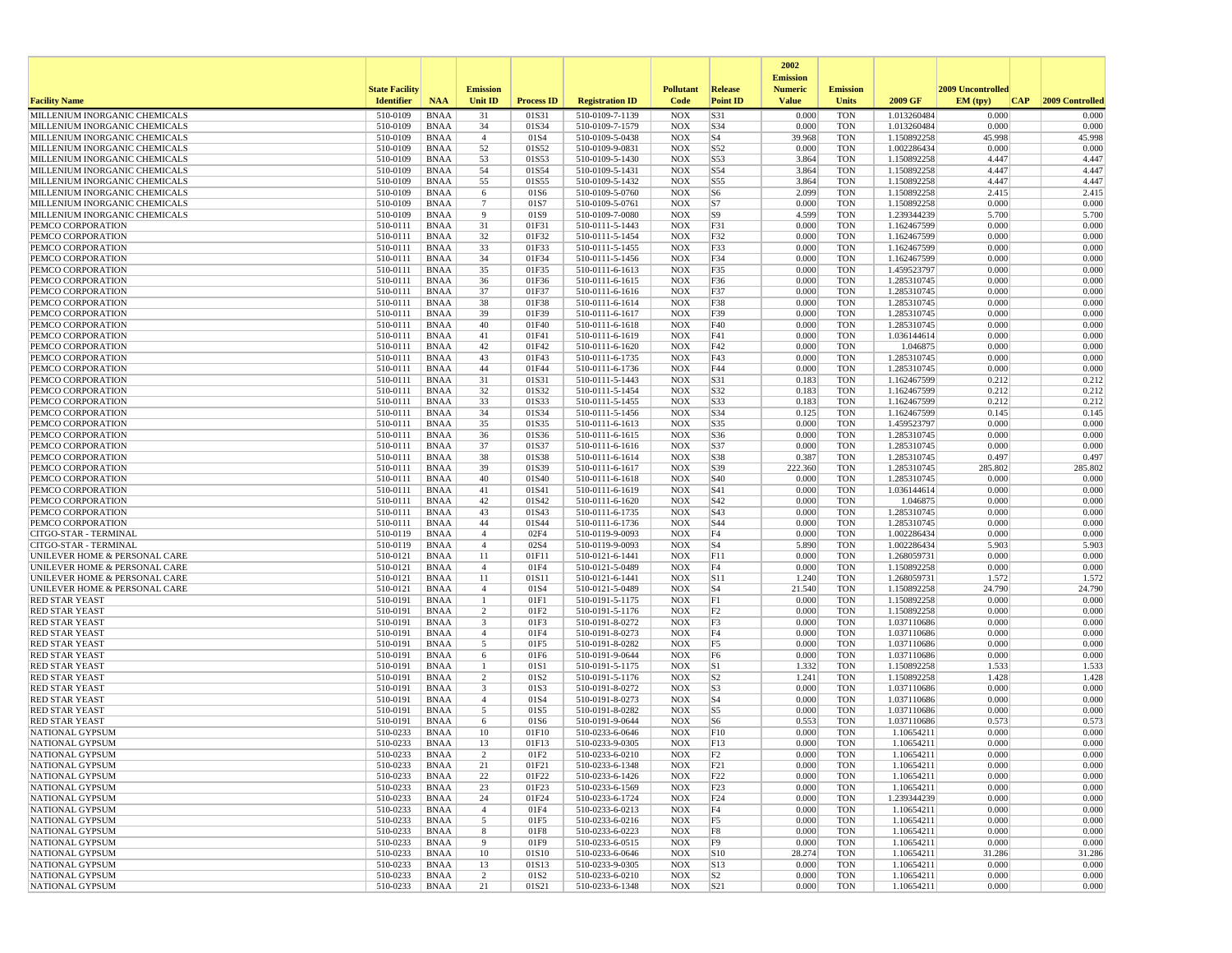|                                                                        |                       |                            |                                           |                           |                                    |                          |                                   | 2002<br><b>Emission</b> |                          |                            |                   |                 |
|------------------------------------------------------------------------|-----------------------|----------------------------|-------------------------------------------|---------------------------|------------------------------------|--------------------------|-----------------------------------|-------------------------|--------------------------|----------------------------|-------------------|-----------------|
|                                                                        | <b>State Facility</b> |                            | <b>Emission</b>                           |                           |                                    | <b>Pollutant</b>         | Release                           | <b>Numeric</b>          | <b>Emission</b>          |                            | 2009 Uncontrolled |                 |
| <b>Facility Name</b>                                                   | <b>Identifier</b>     | <b>NAA</b>                 | <b>Unit ID</b>                            | <b>Process ID</b>         | <b>Registration ID</b>             | Code                     | <b>Point ID</b>                   | <b>Value</b>            | <b>Units</b>             | 2009 GF                    | EM (typ)<br> CAP  | 2009 Controlled |
| <b>NATIONAL GYPSUM</b>                                                 | 510-0233              | <b>BNAA</b>                | 22                                        | 01S22                     | 510-0233-6-1426                    | <b>NOX</b>               | S22                               | 13.132                  | <b>TON</b>               | 1.10654211                 | 14.531            | 14.531          |
| <b>NATIONAL GYPSUM</b>                                                 | 510-0233              | BNAA                       | 23                                        | 01S23                     | 510-0233-6-1569                    | <b>NOX</b>               | S23                               | 3.484                   | <b>TON</b>               | 1.10654211                 | 3.855             | 3.855           |
| NATIONAL GYPSUM<br><b>NATIONAL GYPSUM</b>                              | 510-0233<br>510-0233  | <b>BNAA</b><br>BNAA        | 24<br>$\overline{4}$                      | 01S24<br>01S4             | 510-0233-6-1724<br>510-0233-6-0213 | <b>NOX</b><br><b>NOX</b> | S <sub>24</sub><br>S <sub>4</sub> | 0.000<br>0.000          | <b>TON</b><br><b>TON</b> | 1.239344239<br>1.10654211  | 0.000<br>0.000    | 0.000<br>0.000  |
| NATIONAL GYPSUM                                                        | 510-0233              | <b>BNAA</b>                | 5                                         | 01S5                      | 510-0233-6-0216                    | <b>NOX</b>               | S5                                | 0.000                   | <b>TON</b>               | 1.10654211                 | 0.000             | 0.000           |
| NATIONAL GYPSUM                                                        | 510-0233              | <b>BNAA</b>                | 8                                         | 01S8                      | 510-0233-6-0223                    | <b>NOX</b>               | S8                                | 0.000                   | <b>TON</b>               | 1.10654211                 | 0.000             | 0.000           |
| <b>NATIONAL GYPSUM</b>                                                 | 510-0233              | BNAA                       | 9                                         | 01S9                      | 510-0233-6-0515                    | <b>NOX</b>               | S9                                | 0.000                   | <b>TON</b>               | 1.10654211                 | 0.000             | 0.000           |
| CPSG PHILADELPHIA ROAD                                                 | 510-0265              | <b>BNAA</b>                | -1                                        | 01F1                      | 510-0265-4-0431                    | <b>NOX</b>               | F1                                | 0.000                   | <b>TON</b>               | 1.633949995                | 0.000             | 0.000           |
| CPSG PHILADELPHIA ROAD<br>CPSG PHILADELPHIA ROAD                       | 510-0265<br>510-0265  | <b>BNAA</b><br><b>BNAA</b> | $\overline{2}$<br>$\overline{\mathbf{3}}$ | 01F2<br>01F3              | 510-0265-4-0432<br>510-0265-4-0433 | <b>NOX</b><br><b>NOX</b> | F <sub>2</sub><br>F3              | 0.000<br>0.000          | <b>TON</b><br><b>TON</b> | 1.633949995<br>1.633949995 | 0.000<br>0.000    | 0.000<br>0.000  |
| CPSG PHILADELPHIA ROAD                                                 | 510-0265              | BNAA                       | $\overline{4}$                            | 01F4                      | 510-0265-4-0434                    | <b>NOX</b>               | F4                                | 0.000                   | <b>TON</b>               | 1.633949995                | 0.000             | 0.000           |
| CPSG PHILADELPHIA ROAD                                                 | 510-0265              | <b>BNAA</b>                | $\mathbf{1}$                              | 01S1                      | 510-0265-4-0431                    | <b>NOX</b>               | S1                                | 14.783                  | <b>TON</b>               | 1.633949995                | 24.154            | 24.154          |
| CPSG PHILADELPHIA ROAD                                                 | 510-0265              | <b>BNAA</b>                | $\overline{2}$                            | 01S2                      | 510-0265-4-0432                    | <b>NOX</b>               | S <sub>2</sub>                    | 16.848                  | <b>TON</b>               | 1.633949995                | 27.529            | 27.529          |
| CPSG PHILADELPHIA ROAD                                                 | 510-0265              | <b>BNAA</b>                | 3                                         | 01S3                      | 510-0265-4-0433                    | <b>NOX</b>               | S <sub>3</sub>                    | 13.817                  | <b>TON</b>               | 1.633949995                | 22.576            | 22.576          |
| CPSG PHILADELPHIA ROAD<br><b>CARR-LOWREY GLASS</b>                     | 510-0265              | BNAA                       | $\overline{4}$                            | 01S4                      | 510-0265-4-0434                    | <b>NOX</b>               | S <sub>4</sub>                    | 13.448<br>0.000         | <b>TON</b><br><b>TON</b> | 1.633949995                | 21.973<br>0.000   | 21.973<br>0.000 |
| <b>CARR-LOWREY GLASS</b>                                               | 510-0285<br>510-0285  | BNAA<br><b>BNAA</b>        | 10<br>11                                  | 01F10<br>01F11            | 510-0285-6-0235<br>510-0285-6-0770 | <b>NOX</b><br><b>NOX</b> | F10<br>F11                        | 0.000                   | <b>TON</b>               | 1.204225302<br>1.204225302 | 0.000             | 0.000           |
| <b>CARR-LOWREY GLASS</b>                                               | 510-0285              | BNAA                       | 12                                        | 01F12                     | 510-0285-6-0773                    | <b>NOX</b>               | F12                               | 0.000                   | <b>TON</b>               | 1.204225302                | 0.000             | 0.000           |
| <b>CARR-LOWREY GLASS</b>                                               | 510-0285              | <b>BNAA</b>                | 14                                        | 01F14                     | 510-0285-6-0883                    | <b>NOX</b>               | F14                               | 0.000                   | <b>TON</b>               | 1.159021378                | 0.000             | 0.000           |
| <b>CARR-LOWREY GLASS</b>                                               | 510-0285              | <b>BNAA</b>                | 15                                        | 01F15                     | 510-0285-6-0884                    | <b>NOX</b>               | F15                               | 0.000                   | <b>TON</b>               | 1.204225302                | 0.000             | 0.000           |
| <b>CARR-LOWREY GLASS</b>                                               | 510-0285              | <b>BNAA</b>                | 16                                        | 01F16                     | 510-0285-6-0885                    | <b>NOX</b>               | F16                               | 0.000                   | <b>TON</b>               | 1.204225302                | 0.000             | 0.000           |
| <b>CARR-LOWREY GLASS</b>                                               | 510-0285              | BNAA                       | 10                                        | 01S10                     | 510-0285-6-0235                    | <b>NOX</b>               | S10                               | 103.753                 | <b>TON</b>               | 1.204225302                | 124.942           | 124.942         |
| <b>CARR-LOWREY GLASS</b><br><b>CARR-LOWREY GLASS</b>                   | 510-0285<br>510-0285  | <b>BNAA</b><br><b>BNAA</b> | 11<br>12                                  | 01S11<br>01S12            | 510-0285-6-0770<br>510-0285-6-0773 | <b>NOX</b><br><b>NOX</b> | S11<br>S12                        | 0.000<br>0.000          | <b>TON</b><br><b>TON</b> | 1.204225302<br>1.204225302 | 0.000<br>0.000    | 0.000<br>0.000  |
| <b>CARR-LOWREY GLASS</b>                                               | 510-0285              | BNAA                       | 14                                        | 01S14                     | 510-0285-6-0883                    | <b>NOX</b>               | S14                               | 0.000                   | <b>TON</b>               | 1.159021378                | 0.000             | 0.000           |
| <b>CARR-LOWREY GLASS</b>                                               | 510-0285              | <b>BNAA</b>                | 15                                        | 01S15                     | 510-0285-6-0884                    | <b>NOX</b>               | S15                               | 0.000                   | <b>TON</b>               | 1.204225302                | 0.000             | 0.000           |
| <b>CARR-LOWREY GLASS</b>                                               | 510-0285              | <b>BNAA</b>                | 16                                        | 01S16                     | 510-0285-6-0885                    | <b>NOX</b>               | S <sub>16</sub>                   | 0.000                   | <b>TON</b>               | 1.204225302                | 0.000             | 0.000           |
| SHERWIN-WILLIAMS COMPANY                                               | 510-0286              | <b>BNAA</b>                | 10                                        | 01F10                     | 510-0286-7-1070                    | <b>NOX</b>               | F10                               | 0.000                   | <b>TON</b>               | 1.298701286                | 0.000             | 0.000           |
| SHERWIN-WILLIAMS COMPANY                                               | 510-0286              | BNAA                       | 12                                        | 01F12                     | 510-0286-7-1424                    | <b>NOX</b>               | F12                               | 0.000                   | <b>TON</b>               | 1.298701286                | 0.000             | 0.000           |
| SHERWIN-WILLIAMS COMPANY<br>SHERWIN-WILLIAMS COMPANY                   | 510-0286<br>510-0286  | <b>BNAA</b><br><b>BNAA</b> | $\overline{2}$<br>25                      | 01F2<br>01F25             | 510-0286-7-0154<br>510-0286-5-0721 | <b>NOX</b><br><b>NOX</b> | F2<br>F25                         | 0.000<br>0.000          | <b>TON</b><br><b>TON</b> | 1.298701286<br>1.150892258 | 0.000<br>0.000    | 0.000<br>0.000  |
| SHERWIN-WILLIAMS COMPANY                                               | 510-0286              | BNAA                       | 26                                        | 01F26                     | 510-0286-5-1045                    | <b>NOX</b>               | F <sub>26</sub>                   | 0.000                   | <b>TON</b>               | 1.150892258                | 0.000             | 0.000           |
| SHERWIN-WILLIAMS COMPANY                                               | 510-0286              | <b>BNAA</b>                | 27                                        | 01F27                     | 510-0286-7-1487                    | <b>NOX</b>               | F <sub>27</sub>                   | 0.000                   | <b>TON</b>               | 1.013260484                | 0.000             | 0.000           |
| SHERWIN-WILLIAMS COMPANY                                               | 510-0286              | <b>BNAA</b>                | 28                                        | 01F28                     | 510-0286-5-1165                    | <b>NOX</b>               | F28                               | 0.000                   | <b>TON</b>               | 1.150892258                | 0.000             | 0.000           |
| SHERWIN-WILLIAMS COMPANY                                               | 510-0286              | BNAA                       | 29                                        | 01F29                     | 510-0286-5-1328                    | <b>NOX</b>               | F29                               | 0.000                   | <b>TON</b>               | 1.150892258                | 0.000             | 0.000           |
| SHERWIN-WILLIAMS COMPANY                                               | 510-0286              | BNAA                       | 30                                        | 01F30                     | 510-0286-5-1329                    | <b>NOX</b>               | F30                               | 0.000                   | <b>TON</b>               | 1.150892258                | 0.000             | 0.000           |
| SHERWIN-WILLIAMS COMPANY<br>SHERWIN-WILLIAMS COMPANY                   | 510-0286<br>510-0286  | <b>BNAA</b><br><b>BNAA</b> | 34<br>35                                  | 01F34<br>01F35            | 510-0286-5-1367<br>510-0286-5-1368 | <b>NOX</b><br><b>NOX</b> | F34<br>F35                        | 0.000<br>0.000          | <b>TON</b><br><b>TON</b> | 1.150892258<br>1.150892258 | 0.000<br>0.000    | 0.000<br>0.000  |
| SHERWIN-WILLIAMS COMPANY                                               | 510-0286              | <b>BNAA</b>                | 36                                        | 01F36                     | 510-0286-9-0825                    | <b>NOX</b>               | F36                               | 0.000                   | <b>TON</b>               | 1.013260484                | 0.000             | 0.000           |
| SHERWIN-WILLIAMS COMPANY                                               | 510-0286              | BNAA                       | $7\phantom{.0}$                           | 01F7                      | 510-0286-7-1067                    | <b>NOX</b>               | F7                                | 0.000                   | <b>TON</b>               | 1.298701286                | 0.000             | 0.000           |
| SHERWIN-WILLIAMS COMPANY                                               | 510-0286              | BNAA                       | 10                                        | 01S10                     | 510-0286-7-1070                    | <b>NOX</b>               | S10                               | 0.000                   | <b>TON</b>               | 1.298701286                | 0.000             | 0.000           |
| SHERWIN-WILLIAMS COMPANY                                               | 510-0286              | <b>BNAA</b>                | 12                                        | 01S12                     | 510-0286-7-1424                    | <b>NOX</b>               | S12                               | 0.000                   | <b>TON</b>               | 1.298701286                | 0.000             | 0.000           |
| SHERWIN-WILLIAMS COMPANY<br>SHERWIN-WILLIAMS COMPANY                   | 510-0286<br>510-0286  | BNAA<br><b>BNAA</b>        | $\overline{2}$<br>25                      | 01S <sub>2</sub><br>01S25 | 510-0286-7-0154<br>510-0286-5-0721 | <b>NOX</b><br><b>NOX</b> | S <sub>2</sub><br>S <sub>25</sub> | 3.160<br>1.264          | <b>TON</b><br><b>TON</b> | 1.298701286<br>1.150892258 | 4.104<br>1.455    | 4.104<br>1.455  |
| SHERWIN-WILLIAMS COMPANY                                               | 510-0286              | <b>BNAA</b>                | 26                                        | 01S26                     | 510-0286-5-1045                    | <b>NOX</b>               | S <sub>26</sub>                   | 1.050                   | <b>TON</b>               | 1.150892258                | 1.208             | 1.208           |
| SHERWIN-WILLIAMS COMPANY                                               | 510-0286              | <b>BNAA</b>                | 27                                        | 01S27                     | 510-0286-7-1487                    | <b>NOX</b>               | S27                               | 0.000                   | <b>TON</b>               | 1.013260484                | 0.000             | 0.000           |
| SHERWIN-WILLIAMS COMPANY                                               | 510-0286              | BNAA                       | 28                                        | 01S28                     | 510-0286-5-1165                    | <b>NOX</b>               | S <sub>28</sub>                   | 1.225                   | <b>TON</b>               | 1.150892258                | 1.410             | 1.410           |
| SHERWIN-WILLIAMS COMPANY                                               | 510-0286              | <b>BNAA</b>                | 29                                        | 01S29                     | 510-0286-5-1328                    | <b>NOX</b>               | S <sub>29</sub>                   | 0.400                   | <b>TON</b>               | 1.150892258                | 0.460             | 0.460           |
| SHERWIN-WILLIAMS COMPANY                                               | 510-0286              | <b>BNAA</b>                | 30<br>34                                  | 01S30                     | 510-0286-5-1329                    | <b>NOX</b>               | S30                               | 0.400                   | <b>TON</b>               | 1.150892258                | 0.460             | 0.460           |
| SHERWIN-WILLIAMS COMPANY<br>SHERWIN-WILLIAMS COMPANY                   | 510-0286<br>510-0286  | BNAA<br><b>BNAA</b>        | 35                                        | 01S34<br>01S35            | 510-0286-5-1367<br>510-0286-5-1368 | <b>NOX</b><br><b>NOX</b> | S34<br>S35                        | 0.075<br>0.075          | <b>TON</b><br><b>TON</b> | 1.150892258<br>1.150892258 | 0.086<br>0.086    | 0.086<br>0.086  |
| SHERWIN-WILLIAMS COMPANY                                               | 510-0286              | <b>BNAA</b>                | 36                                        | 01S36                     | 510-0286-9-0825                    | <b>NOX</b>               | S36                               | 0.000                   | <b>TON</b>               | 1.013260484                | 0.000             | 0.000           |
| SHERWIN-WILLIAMS COMPANY                                               | 510-0286              | <b>BNAA</b>                | 7                                         | 01S7                      | 510-0286-7-1067                    | <b>NOX</b>               | S7                                | 0.000                   | <b>TON</b>               | 1.298701286                | 0.000             | 0.000           |
| H & S BAKERY                                                           | 510-0301              | BNAA                       | $\overline{\mathbf{3}}$                   | 01F3                      | 510-0301-8-0278                    | <b>NOX</b>               | F3                                | 0.000                   | <b>TON</b>               | 1.032075524                | 0.000             | 0.000           |
| H & S BAKERY                                                           | 510-0301              | <b>BNAA</b>                | $\overline{\mathbf{3}}$                   | 01S3                      | 510-0301-8-0278                    | <b>NOX</b>               | S3                                | 4.670                   | <b>TON</b>               | 1.032075524                | 4.820             | 4.820           |
| TATE & LYLE NORTH AMERICAN SUGARS<br>TATE & LYLE NORTH AMERICAN SUGARS | 510-0314<br>510-0314  | <b>BNAA</b><br><b>BNAA</b> | 13<br>14                                  | 01F13<br>01F14            | 510-0314-8-0115<br>510-0314-8-0125 | <b>NOX</b><br><b>NOX</b> | F13<br>F14                        | 0.000<br>0.000          | <b>TON</b><br><b>TON</b> | 1.077151299<br>1.077151299 | 0.000<br>0.000    | 0.000<br>0.000  |
| TATE & LYLE NORTH AMERICAN SUGARS                                      | 510-0314              | <b>BNAA</b>                | 19                                        | 01F19                     | 510-0314-8-0205                    | <b>NOX</b>               | F19                               | 0.000                   | <b>TON</b>               | 1.013260484                | 0.000             | 0.000           |
| TATE & LYLE NORTH AMERICAN SUGARS                                      | 510-0314              | <b>BNAA</b>                | 20                                        | 01F20                     | 510-0314-8-0209                    | NOX                      | F20                               | 0.000                   | <b>TON</b>               | 1.077151299                | 0.000             | 0.000           |
| TATE & LYLE NORTH AMERICAN SUGARS                                      | 510-0314              | BNAA                       | 23                                        | 01F23                     | 510-0314-8-0212                    | <b>NOX</b>               | F23                               | 0.000                   | <b>TON</b>               | 1.077151299                | 0.000             | 0.000           |
| TATE & LYLE NORTH AMERICAN SUGARS                                      | 510-0314              | BNAA                       | 28                                        | 01F28                     | 510-0314-8-0217                    | <b>NOX</b>               | F <sub>28</sub>                   | 0.000                   | <b>TON</b>               | 1.077151299                | 0.000             | 0.000           |
| TATE & LYLE NORTH AMERICAN SUGARS                                      | 510-0314              | BNAA                       | 33                                        | 01F33                     | 510-0314-8-0222                    | <b>NOX</b>               | F33                               | 0.000                   | <b>TON</b>               | 1.077151299                | 0.000             | 0.000           |
| TATE & LYLE NORTH AMERICAN SUGARS<br>TATE & LYLE NORTH AMERICAN SUGARS | 510-0314<br>510-0314  | BNAA<br>BNAA               | 34<br>36                                  | 01F34<br>01F36            | 510-0314-8-0223<br>510-0314-8-0225 | <b>NOX</b><br><b>NOX</b> | F34<br>F36                        | 0.000<br>0.000          | <b>TON</b><br><b>TON</b> | 1.077151299<br>1.077151299 | 0.000<br>0.000    | 0.000<br>0.000  |
| TATE & LYLE NORTH AMERICAN SUGARS                                      | 510-0314              | <b>BNAA</b>                | 37                                        | 01F37                     | 510-0314-8-0226                    | <b>NOX</b>               | F37                               | 0.000                   | <b>TON</b>               | 1.077151299                | 0.000             | 0.000           |
| TATE & LYLE NORTH AMERICAN SUGARS                                      | 510-0314              | BNAA                       | 41                                        | 01F41                     | 510-0314-8-0235                    | <b>NOX</b>               | F41                               | 0.000                   | <b>TON</b>               | 1.077151299                | 0.000             | 0.000           |
| TATE & LYLE NORTH AMERICAN SUGARS                                      | 510-0314              | BNAA                       | 42                                        | 01F42                     | 510-0314-8-0265                    | <b>NOX</b>               | F42                               | 0.000                   | <b>TON</b>               | 1.077151299                | 0.000             | 0.000           |
| TATE & LYLE NORTH AMERICAN SUGARS                                      | 510-0314              | <b>BNAA</b>                | 43                                        | 01F43                     | 510-0314-8-0266                    | <b>NOX</b>               | F43                               | 0.000                   | <b>TON</b>               | 1.077151299                | 0.000             | 0.000           |
| TATE & LYLE NORTH AMERICAN SUGARS<br>TATE & LYLE NORTH AMERICAN SUGARS | 510-0314              | BNAA                       | 44                                        | 01F44                     | 510-0314-8-0286                    | <b>NOX</b>               | F44                               | 0.000<br>0.000          | <b>TON</b>               | 1.077151299                | 0.000             | 0.000           |
| TATE & LYLE NORTH AMERICAN SUGARS                                      | 510-0314<br>510-0314  | <b>BNAA</b><br>BNAA        | 45<br>46                                  | 01F45<br>01F46            | 510-0314-8-0296<br>510-0314-8-0287 | <b>NOX</b><br>NOX        | F45<br>F46                        | 0.000                   | <b>TON</b><br>TON        | 1.077151299<br>1.077151299 | 0.000<br>0.000    | 0.000<br>0.000  |
|                                                                        |                       |                            |                                           |                           |                                    |                          |                                   |                         |                          |                            |                   |                 |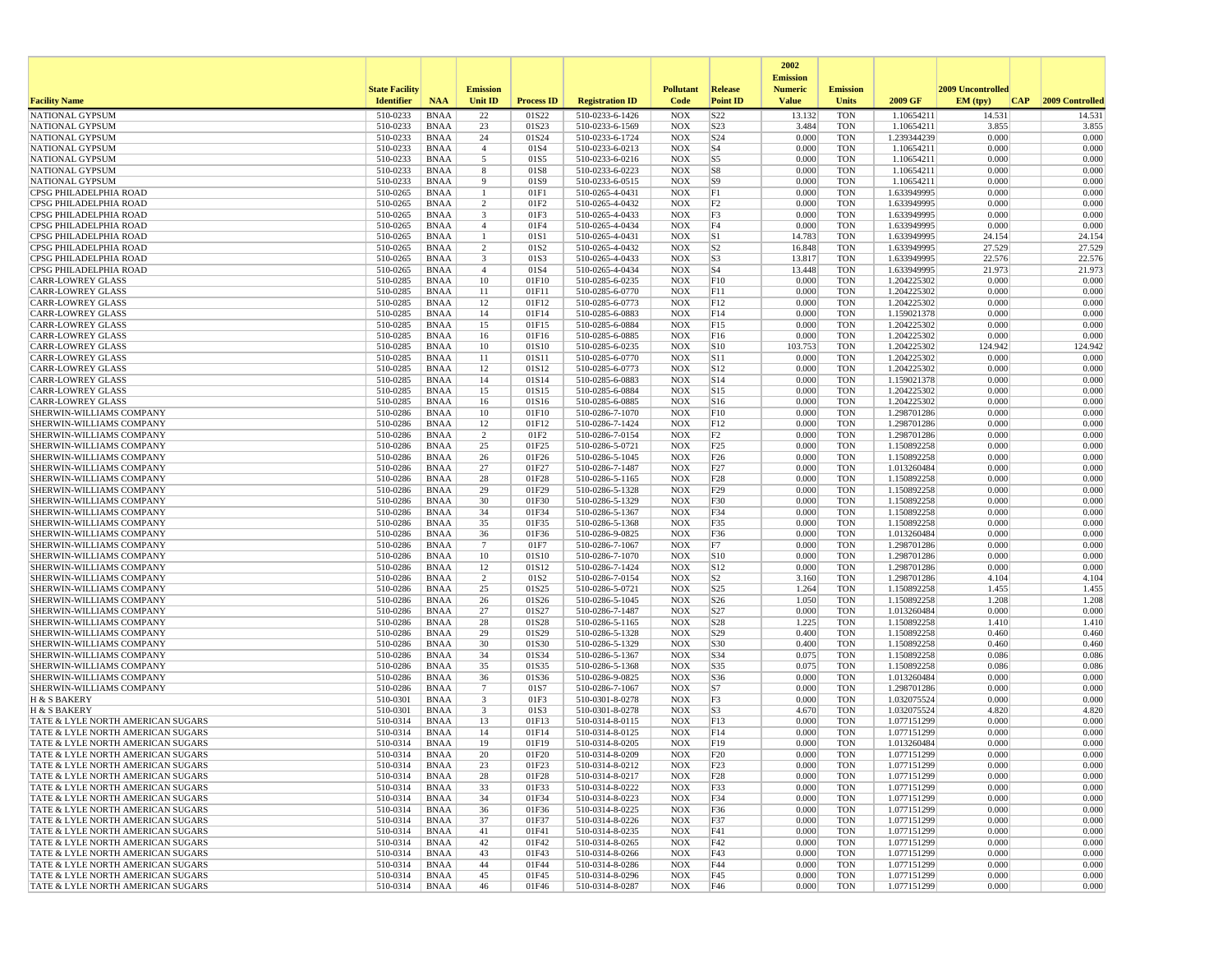|                                                                                            |                       |                            |                         |                   |                                    |                          |                        | 2002<br><b>Emission</b> |                          |                            |                   |                 |
|--------------------------------------------------------------------------------------------|-----------------------|----------------------------|-------------------------|-------------------|------------------------------------|--------------------------|------------------------|-------------------------|--------------------------|----------------------------|-------------------|-----------------|
|                                                                                            | <b>State Facility</b> |                            | <b>Emission</b>         |                   |                                    | <b>Pollutant</b>         | Release                | <b>Numeric</b>          | <b>Emission</b>          |                            | 2009 Uncontrolled |                 |
| <b>Facility Name</b>                                                                       | <b>Identifier</b>     | <b>NAA</b>                 | <b>Unit ID</b>          | <b>Process ID</b> | <b>Registration ID</b>             | Code                     | <b>Point ID</b>        | <b>Value</b>            | <b>Units</b>             | 2009 GF                    | EM (typ)<br> CAP  | 2009 Controlled |
| TATE & LYLE NORTH AMERICAN SUGARS                                                          | 510-0314              | <b>BNAA</b>                | 47                      | 01F47             | 510-0314-8-0293                    | <b>NOX</b>               | F47                    | 0.000                   | <b>TON</b>               | 1.077151299                | 0.000             | 0.000           |
| TATE & LYLE NORTH AMERICAN SUGARS<br>TATE & LYLE NORTH AMERICAN SUGARS                     | 510-0314<br>510-0314  | <b>BNAA</b><br><b>BNAA</b> | 48<br>49                | 01F48<br>01F49    | 510-0314-8-0301<br>510-0314-8-0320 | <b>NOX</b><br><b>NOX</b> | F48<br>F49             | 0.000<br>0.000          | <b>TON</b><br><b>TON</b> | 1.077151299<br>1.077151299 | 0.000<br>0.000    | 0.000<br>0.000  |
| TATE & LYLE NORTH AMERICAN SUGARS                                                          | 510-0314              | <b>BNAA</b>                | 5                       | 01F5              | 510-0314-5-0687                    | <b>NOX</b>               | F5                     | 0.000                   | <b>TON</b>               | 1.150892258                | 0.000             | 0.000           |
| TATE & LYLE NORTH AMERICAN SUGARS                                                          | 510-0314              | <b>BNAA</b>                | 50                      | 01F50             | 510-0314-5-1444                    | <b>NOX</b>               | F50                    | 0.000                   | <b>TON</b>               | 1.150892258                | 0.000             | 0.000           |
| TATE & LYLE NORTH AMERICAN SUGARS                                                          | 510-0314              | <b>BNAA</b>                | 51                      | 01F51             | 510-0314-5-1445                    | <b>NOX</b>               | F51                    | 0.000                   | <b>TON</b>               | 1.150892258                | 0.000             | 0.000           |
| TATE & LYLE NORTH AMERICAN SUGARS                                                          | 510-0314<br>510-0314  | <b>BNAA</b><br><b>BNAA</b> | 52<br>53                | 01F52<br>01F53    | 510-0314-5-1446                    | <b>NOX</b><br><b>NOX</b> | F52<br>F53             | 0.000<br>0.000          | <b>TON</b><br><b>TON</b> | 1.150892258                | 0.000<br>0.000    | 0.000<br>0.000  |
| TATE & LYLE NORTH AMERICAN SUGARS<br>TATE & LYLE NORTH AMERICAN SUGARS                     | 510-0314              | <b>BNAA</b>                | 54                      | 01F54             | 510-0314-5-1447<br>510-0314-5-1476 | <b>NOX</b>               | F54                    | 0.000                   | <b>TON</b>               | 1.150892258<br>1.150892258 | 0.000             | 0.000           |
| TATE & LYLE NORTH AMERICAN SUGARS                                                          | 510-0314              | <b>BNAA</b>                | 8                       | 01F8              | 510-0314-8-0106                    | <b>NOX</b>               | F8                     | 0.000                   | <b>TON</b>               | 1.077151299                | 0.000             | 0.000           |
| TATE & LYLE NORTH AMERICAN SUGARS                                                          | 510-0314              | <b>BNAA</b>                | 13                      | 01S13             | 510-0314-8-0115                    | <b>NOX</b>               | S13                    | 0.000                   | <b>TON</b>               | 1.077151299                | 0.000             | 0.000           |
| TATE & LYLE NORTH AMERICAN SUGARS                                                          | 510-0314              | <b>BNAA</b>                | 14                      | 01S14             | 510-0314-8-0125                    | <b>NOX</b>               | S14                    | 0.000                   | <b>TON</b>               | 1.077151299                | 0.000             | 0.000           |
| TATE & LYLE NORTH AMERICAN SUGARS<br>TATE & LYLE NORTH AMERICAN SUGARS                     | 510-0314<br>510-0314  | <b>BNAA</b><br><b>BNAA</b> | 19<br>20                | 01S19<br>01S20    | 510-0314-8-0205<br>510-0314-8-0209 | <b>NOX</b><br><b>NOX</b> | S19<br>S <sub>20</sub> | 7.632<br>0.000          | <b>TON</b><br><b>TON</b> | 1.013260484<br>1.077151299 | 7.733<br>0.000    | 7.733<br>0.000  |
| TATE & LYLE NORTH AMERICAN SUGARS                                                          | 510-0314              | <b>BNAA</b>                | 23                      | 01S23             | 510-0314-8-0212                    | <b>NOX</b>               | S23                    | 0.000                   | <b>TON</b>               | 1.077151299                | 0.000             | 0.000           |
| TATE & LYLE NORTH AMERICAN SUGARS                                                          | 510-0314              | <b>BNAA</b>                | 28                      | 01S28             | 510-0314-8-0217                    | <b>NOX</b>               | S28                    | 0.000                   | <b>TON</b>               | 1.077151299                | 0.000             | 0.000           |
| TATE & LYLE NORTH AMERICAN SUGARS                                                          | 510-0314              | <b>BNAA</b>                | 33                      | 01S33             | 510-0314-8-0222                    | <b>NOX</b>               | S33                    | 0.000                   | <b>TON</b>               | 1.077151299                | 0.000             | 0.000           |
| TATE & LYLE NORTH AMERICAN SUGARS                                                          | 510-0314              | <b>BNAA</b>                | 34                      | 01S34             | 510-0314-8-0223                    | <b>NOX</b>               | S34                    | 0.000                   | TON                      | 1.077151299                | 0.000             | 0.000           |
| TATE & LYLE NORTH AMERICAN SUGARS<br>TATE & LYLE NORTH AMERICAN SUGARS                     | 510-0314<br>510-0314  | <b>BNAA</b><br><b>BNAA</b> | 36<br>37                | 01S36<br>01S37    | 510-0314-8-0225<br>510-0314-8-0226 | <b>NOX</b><br><b>NOX</b> | S36<br>S37             | 0.000<br>0.000          | <b>TON</b><br><b>TON</b> | 1.077151299<br>1.077151299 | 0.000<br>0.000    | 0.000<br>0.000  |
| TATE & LYLE NORTH AMERICAN SUGARS                                                          | 510-0314              | <b>BNAA</b>                | 41                      | 01S41             | 510-0314-8-0235                    | <b>NOX</b>               | S41                    | 0.000                   | <b>TON</b>               | 1.077151299                | 0.000             | 0.000           |
| TATE & LYLE NORTH AMERICAN SUGARS                                                          | 510-0314              | <b>BNAA</b>                | 42                      | 01S42             | 510-0314-8-0265                    | <b>NOX</b>               | S42                    | 0.000                   | <b>TON</b>               | 1.077151299                | 0.000             | 0.000           |
| TATE & LYLE NORTH AMERICAN SUGARS                                                          | 510-0314              | <b>BNAA</b>                | 43                      | 01S43             | 510-0314-8-0266                    | <b>NOX</b>               | S43                    | 0.000                   | <b>TON</b>               | 1.077151299                | 0.000             | 0.000           |
| TATE & LYLE NORTH AMERICAN SUGARS                                                          | 510-0314              | <b>BNAA</b>                | 44                      | 01S44             | 510-0314-8-0286                    | <b>NOX</b>               | S44                    | 0.000                   | TON                      | 1.077151299                | 0.000             | 0.000           |
| TATE & LYLE NORTH AMERICAN SUGARS<br>TATE & LYLE NORTH AMERICAN SUGARS                     | 510-0314<br>510-0314  | <b>BNAA</b><br><b>BNAA</b> | 45<br>46                | 01S45<br>01S46    | 510-0314-8-0296<br>510-0314-8-0287 | <b>NOX</b><br><b>NOX</b> | S45<br>S46             | 0.000<br>0.000          | <b>TON</b><br><b>TON</b> | 1.077151299<br>1.077151299 | 0.000<br>0.000    | 0.000<br>0.000  |
| TATE & LYLE NORTH AMERICAN SUGARS                                                          | 510-0314              | <b>BNAA</b>                | 47                      | 01S47             | 510-0314-8-0293                    | <b>NOX</b>               | S47                    | 0.000                   | <b>TON</b>               | 1.077151299                | 0.000             | 0.000           |
| TATE & LYLE NORTH AMERICAN SUGARS                                                          | 510-0314              | <b>BNAA</b>                | 48                      | 01S48             | 510-0314-8-0301                    | <b>NOX</b>               | S48                    | 28.779                  | <b>TON</b>               | 1.077151299                | 30.999            | 30.999          |
| TATE & LYLE NORTH AMERICAN SUGARS                                                          | 510-0314              | <b>BNAA</b>                | 49                      | 01S49             | 510-0314-8-0320                    | <b>NOX</b>               | S49                    | 0.000                   | TON                      | 1.077151299                | 0.000             | 0.000           |
| <b>TATE &amp; LYLE NORTH AMERICAN SUGARS</b><br>TATE & LYLE NORTH AMERICAN SUGARS          | 510-0314<br>510-0314  | <b>BNAA</b><br><b>BNAA</b> | 5<br>50                 | 01S5<br>01S50     | 510-0314-5-0687<br>510-0314-5-1444 | <b>NOX</b><br><b>NOX</b> | S5<br>S50              | 0.000<br>52.324         | <b>TON</b><br><b>TON</b> | 1.150892258<br>1.150892258 | 0.000<br>60.219   | 0.000<br>60.219 |
| TATE & LYLE NORTH AMERICAN SUGARS                                                          | 510-0314              | <b>BNAA</b>                | 51                      | 01S51             | 510-0314-5-1445                    | <b>NOX</b>               | S51                    | 5.150                   | <b>TON</b>               | 1.150892258                | 5.927             | 5.927           |
| TATE & LYLE NORTH AMERICAN SUGARS                                                          | 510-0314              | <b>BNAA</b>                | 52                      | 01S52             | 510-0314-5-1446                    | <b>NOX</b>               | S52                    | 44.191                  | <b>TON</b>               | 1.150892258                | 50.859            | 50.859          |
| TATE & LYLE NORTH AMERICAN SUGARS                                                          | 510-0314              | <b>BNAA</b>                | 53                      | 01S53             | 510-0314-5-1447                    | <b>NOX</b>               | S53                    | 5.150                   | <b>TON</b>               | 1.150892258                | 5.927             | 5.927           |
| TATE & LYLE NORTH AMERICAN SUGARS                                                          | 510-0314              | <b>BNAA</b>                | 54                      | 01S54             | 510-0314-5-1476                    | <b>NOX</b>               | S54                    | 62.570                  | TON                      | 1.150892258                | 72.011            | 72.011          |
| TATE & LYLE NORTH AMERICAN SUGARS<br><b>KAYDON RING &amp; SEAL INC.</b>                    | 510-0314<br>510-0337  | <b>BNAA</b><br><b>BNAA</b> | 8<br>35                 | 01S8<br>01F35     | 510-0314-8-0106<br>510-0337-6-1050 | <b>NOX</b><br><b>NOX</b> | S8<br>F35              | 0.000<br>0.000          | <b>TON</b><br><b>TON</b> | 1.077151299<br>1.031055927 | 0.000<br>0.000    | 0.000<br>0.000  |
| <b>KAYDON RING &amp; SEAL INC.</b>                                                         | 510-0337              | <b>BNAA</b>                | 36                      | 01F36             | 510-0337-6-1051                    | <b>NOX</b>               | F36                    | 0.000                   | <b>TON</b>               | 1.031055927                | 0.000             | 0.000           |
| KAYDON RING & SEAL INC.                                                                    | 510-0337              | <b>BNAA</b>                | 37                      | 01F37             | 510-0337-6-1052                    | <b>NOX</b>               | F37                    | 0.000                   | <b>TON</b>               | 1.031055927                | 0.000             | 0.000           |
| KAYDON RING & SEAL INC.                                                                    | 510-0337              | <b>BNAA</b>                | 38                      | 01F38             | 510-0337-6-1053                    | <b>NOX</b>               | F38                    | 0.000                   | TON                      | 1.031055927                | 0.000             | 0.000           |
| KAYDON RING & SEAL INC.<br><b>KAYDON RING &amp; SEAL INC.</b>                              | 510-0337<br>510-0337  | <b>BNAA</b><br><b>BNAA</b> | 40<br>41                | 01F40<br>01F41    | 510-0337-7-1575<br>510-0337-7-1577 | <b>NOX</b><br><b>NOX</b> | F40<br>F41             | 0.000<br>0.000          | <b>TON</b><br><b>TON</b> | 1.183266878<br>1.183266878 | 0.000<br>0.000    | 0.000<br>0.000  |
| <b>KAYDON RING &amp; SEAL INC.</b>                                                         | 510-0337              | <b>BNAA</b>                | 42                      | 01F42             | 510-0337-7-1578                    | <b>NOX</b>               | F42                    | 0.000                   | <b>TON</b>               | 1.493975878                | 0.000             | 0.000           |
| KAYDON RING & SEAL INC.                                                                    | 510-0337              | <b>BNAA</b>                | 44                      | 01F44             | 510-0337-4-2958                    | <b>NOX</b>               | F44                    | 0.000                   | <b>TON</b>               | 1.006668091                | 0.000             | 0.000           |
| KAYDON RING & SEAL INC.                                                                    | 510-0337              | <b>BNAA</b>                | 45                      | 01F45             | 510-0337-4-2959                    | <b>NOX</b>               | F45                    | 0.000                   | <b>TON</b>               | 1.006668091                | 0.000             | 0.000           |
| <b>KAYDON RING &amp; SEAL INC.</b>                                                         | 510-0337              | <b>BNAA</b>                | 46                      | 01F46             | 510-0337-5-1126                    | <b>NOX</b>               | F46                    | 0.000                   | TON                      | 1.150892258                | 0.000             | 0.000           |
| <b>KAYDON RING &amp; SEAL INC.</b><br>KAYDON RING & SEAL INC.                              | 510-0337<br>510-0337  | <b>BNAA</b><br><b>BNAA</b> | 47<br>50                | 01F47<br>01F50    | 510-0337-5-1127<br>510-0337-6-1749 | <b>NOX</b><br><b>NOX</b> | F47<br>F50             | 0.000<br>0.000          | <b>TON</b><br><b>TON</b> | 1.150892258<br>1.159021378 | 0.000<br>0.000    | 0.000<br>0.000  |
| <b>KAYDON RING &amp; SEAL INC.</b>                                                         | 510-0337              | <b>BNAA</b>                | 51                      | 01F51             | 510-0337-6-1780                    | <b>NOX</b>               | F51                    | 0.000                   | <b>TON</b>               | 1.183266878                | 0.000             | 0.000           |
| <b>KAYDON RING &amp; SEAL INC.</b>                                                         | 510-0337              | <b>BNAA</b>                | 35                      | 01S35             | 510-0337-6-1050                    | <b>NOX</b>               | S35                    | 0.000                   | <b>TON</b>               | 1.031055927                | 0.000             | 0.000           |
| KAYDON RING & SEAL INC.                                                                    | 510-0337              | <b>BNAA</b>                | 36                      | 01S36             | 510-0337-6-1051                    | <b>NOX</b>               | S36                    | 0.000                   | TON                      | 1.031055927                | 0.000             | 0.000           |
| KAYDON RING & SEAL INC.<br><b>KAYDON RING &amp; SEAL INC.</b>                              | 510-0337<br>510-0337  | <b>BNAA</b><br><b>BNAA</b> | 37<br>38                | 01S37<br>01S38    | 510-0337-6-1052<br>510-0337-6-1053 | <b>NOX</b><br><b>NOX</b> | S37<br>S38             | 0.000<br>0.000          | <b>TON</b><br><b>TON</b> | 1.031055927<br>1.031055927 | 0.000<br>0.000    | 0.000<br>0.000  |
| KAYDON RING & SEAL INC.                                                                    | 510-0337              | <b>BNAA</b>                | 40                      | 01S40             | 510-0337-7-1575                    | <b>NOX</b>               | S40                    | 0.000                   | <b>TON</b>               | 1.183266878                | 0.000             | 0.000           |
| <b>KAYDON RING &amp; SEAL INC</b>                                                          | 510-0337              | <b>BNAA</b>                | 41                      | 01S41             | 510-0337-7-1577                    | <b>NOX</b>               | S41                    | 0.000                   | <b>TON</b>               | 1.183266878                | 0.000             | 0.000           |
| KAYDON RING & SEAL INC                                                                     | 510-0337              | <b>BNAA</b>                | 42                      | 01S42             | 510-0337-7-1578                    | <b>NOX</b>               | S42                    | 0.000                   | <b>TON</b>               | 1.493975878                | 0.000             | 0.000           |
| KAYDON RING & SEAL INC.<br><b>KAYDON RING &amp; SEAL INC.</b>                              | 510-0337<br>510-0337  | <b>BNAA</b><br><b>BNAA</b> | 44<br>45                | 01S44<br>01S45    | 510-0337-4-2958<br>510-0337-4-2959 | <b>NOX</b><br><b>NOX</b> | S44<br>S45             | 1.242<br>1.242          | <b>TON</b><br><b>TON</b> | 1.006668091<br>1.006668091 | 1.250<br>1.250    | 1.250<br>1.250  |
| KAYDON RING & SEAL INC.                                                                    | 510-0337              | <b>BNAA</b>                | 46                      | 01S46             | 510-0337-5-1126                    | NOX                      | S46                    | 0.000                   | <b>TON</b>               | 1.150892258                | 0.000             | 0.000           |
| KAYDON RING & SEAL INC.                                                                    | 510-0337              | BNAA                       | 47                      | 01S47             | 510-0337-5-1127                    | <b>NOX</b>               | <b>S47</b>             | 1.320                   | TON                      | 1.150892258                | 1.520             | 1.520           |
| KAYDON RING & SEAL INC.                                                                    | 510-0337              | BNAA                       | 50                      | 01S50             | 510-0337-6-1749                    | <b>NOX</b>               | S50                    | 0.000                   | <b>TON</b>               | 1.159021378                | 0.000             | 0.000           |
| KAYDON RING & SEAL INC.                                                                    | 510-0337              | BNAA                       | 51                      | 01S51             | 510-0337-6-1780                    | <b>NOX</b>               | S51                    | 0.000                   | TON                      | 1.183266878                | 0.000             | 0.000           |
| <b>GENERAL MOTORS TRUCK &amp; BUS GROUP</b><br><b>GENERAL MOTORS TRUCK &amp; BUS GROUP</b> | 510-0354<br>510-0354  | BNAA<br><b>BNAA</b>        | $\mathbf{1}$<br>29      | 01F1<br>01F29     | 510-0354-2-0248<br>510-0354-6-1191 | <b>NOX</b><br><b>NOX</b> | F1<br>F29              | 0.000<br>0.000          | <b>TON</b><br><b>TON</b> | 1.159021378<br>1.309348464 | 0.000<br>0.000    | 0.000<br>0.000  |
| <b>GENERAL MOTORS TRUCK &amp; BUS GROUP</b>                                                | 510-0354              | BNAA                       | $\overline{\mathbf{3}}$ | 01F3              | 510-0354-4-0555                    | NOX                      | F3                     | 0.000                   | TON                      | 1.006668091                | 0.000             | 0.000           |
| <b>GENERAL MOTORS TRUCK &amp; BUS GROUP</b>                                                | 510-0354              | BNAA                       | 37                      | 01F37             | 510-0354-6-1358                    | <b>NOX</b>               | F37                    | 0.000                   | <b>TON</b>               | 1.309348464                | 0.000             | 0.000           |
| <b>GENERAL MOTORS TRUCK &amp; BUS GROUP</b>                                                | 510-0354              | BNAA                       | $\overline{4}$          | 01F4              | 510-0354-4-0556                    | <b>NOX</b>               | F4                     | 0.000                   | TON                      | 1.150892258                | 0.000             | 0.000           |
| <b>GENERAL MOTORS TRUCK &amp; BUS GROUP</b><br><b>GENERAL MOTORS TRUCK &amp; BUS GROUP</b> | 510-0354              | BNAA                       | 40<br>41                | 01F40<br>01F41    | 510-0354-6-1750<br>510-0354-6-1751 | NOX<br><b>NOX</b>        | F40                    | 0.000<br>0.000          | TON<br><b>TON</b>        | 1.309348464                | 0.000<br>0.000    | 0.000<br>0.000  |
| <b>GENERAL MOTORS TRUCK &amp; BUS GROUP</b>                                                | 510-0354<br>510-0354  | BNAA<br><b>BNAA</b>        | 42                      | 01F42             | 510-0354-6-1778                    | NOX                      | F41<br>F42             | 0.000                   | <b>TON</b>               | 1.309348464<br>1.309348464 | 0.000             | 0.000           |
| <b>GENERAL MOTORS TRUCK &amp; BUS GROUP</b>                                                | 510-0354              | BNAA                       | 5                       | 01F5              | 510-0354-4-0557                    | NOX                      | F5                     | 0.000                   | TON                      | 1.150892258                | 0.000             | 0.000           |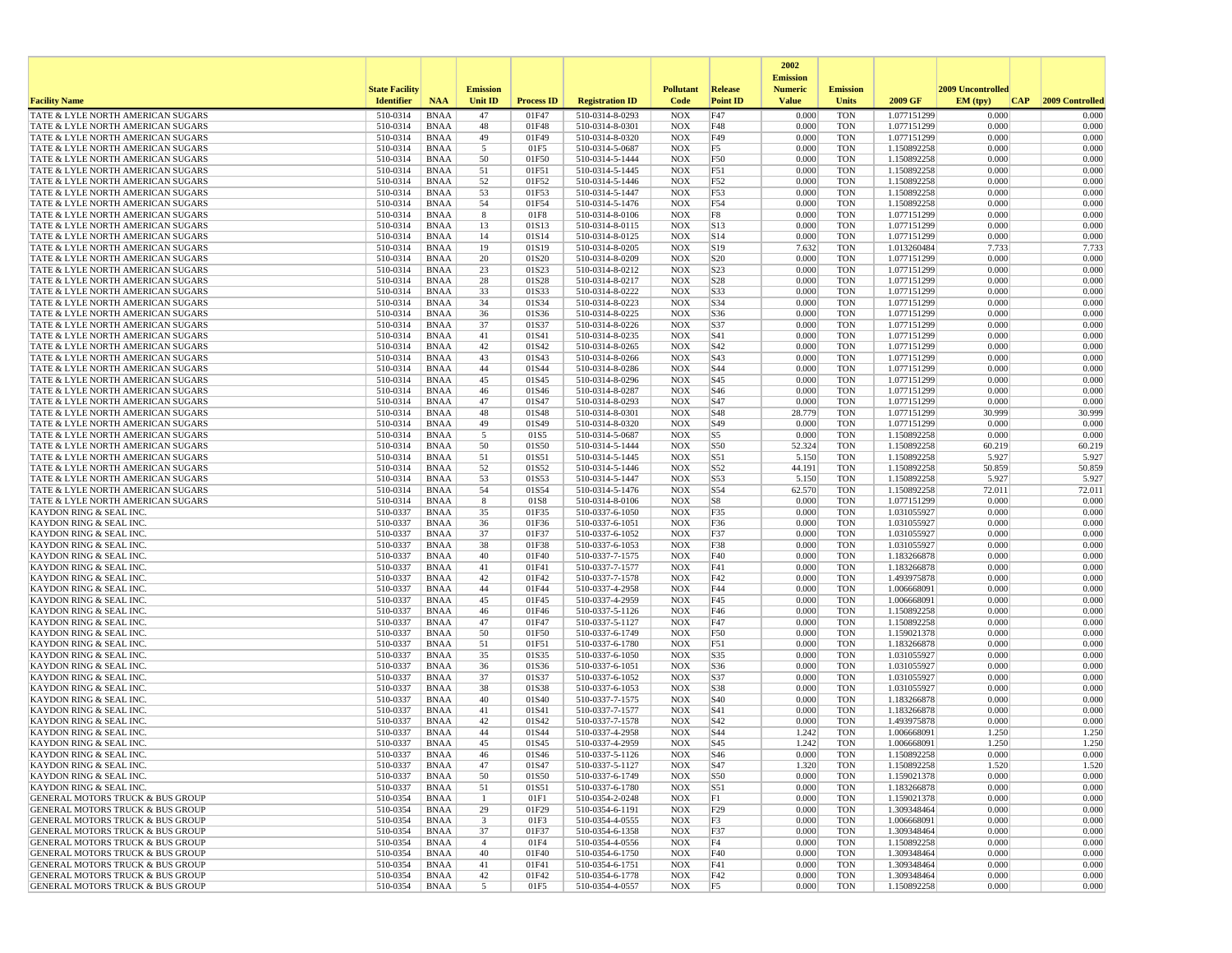|                                                                                 |                       |                            |                                |                          |                                    |                            |                       | 2002                              |                          |                            |                   |                 |
|---------------------------------------------------------------------------------|-----------------------|----------------------------|--------------------------------|--------------------------|------------------------------------|----------------------------|-----------------------|-----------------------------------|--------------------------|----------------------------|-------------------|-----------------|
|                                                                                 | <b>State Facility</b> |                            | <b>Emission</b>                |                          |                                    | <b>Pollutant</b>           | <b>Release</b>        | <b>Emission</b><br><b>Numeric</b> | <b>Emission</b>          |                            | 2009 Uncontrolled |                 |
| <b>Facility Name</b>                                                            | <b>Identifier</b>     | <b>NAA</b>                 | Unit ID                        | <b>Process ID</b>        | <b>Registration ID</b>             | Code                       | <b>Point ID</b>       | <b>Value</b>                      | <b>Units</b>             | 2009 GF                    | EM (typ)<br> CAP  | 2009 Controlled |
| GENERAL MOTORS TRUCK & BUS GROUP                                                | 510-0354              | <b>BNAA</b>                | 7                              | 01F7                     | 510-0354-5-1357                    | <b>NOX</b>                 | F7                    | 3.500                             | <b>TON</b>               | 1.150892258                | 4.028             | 4.028           |
| <b>GENERAL MOTORS TRUCK &amp; BUS GROUP</b>                                     | 510-0354              | <b>BNAA</b>                | -1                             | 01S1                     | 510-0354-2-0248                    | <b>NOX</b>                 | S1                    | 12.300                            | <b>TON</b>               | 1.159021378                | 14.256            | 14.256          |
| GENERAL MOTORS TRUCK & BUS GROUP<br><b>GENERAL MOTORS TRUCK &amp; BUS GROUP</b> | 510-0354<br>510-0354  | <b>BNAA</b><br><b>BNAA</b> | 29<br>3                        | 01S29<br>01S3            | 510-0354-6-1191<br>510-0354-4-0555 | <b>NOX</b><br><b>NOX</b>   | S29<br>S <sub>3</sub> | 2.400<br>0.800                    | <b>TON</b><br><b>TON</b> | 1.309348464<br>1.006668091 | 3.142<br>0.805    | 3.142<br>0.805  |
| <b>GENERAL MOTORS TRUCK &amp; BUS GROUP</b>                                     | 510-0354              | <b>BNAA</b>                | 37                             | 01S37                    | 510-0354-6-1358                    | <b>NOX</b>                 | S37                   | 4.600                             | <b>TON</b>               | 1.309348464                | 6.023             | 6.023           |
| <b>GENERAL MOTORS TRUCK &amp; BUS GROUP</b>                                     | 510-0354              | <b>BNAA</b>                | $\overline{4}$                 | 01S4                     | 510-0354-4-0556                    | <b>NOX</b>                 | S <sub>4</sub>        | 6.700                             | <b>TON</b>               | 1.150892258                | 7.711             | 7.711           |
| GENERAL MOTORS TRUCK & BUS GROUP                                                | 510-0354              | <b>BNAA</b>                | 40                             | 01S40                    | 510-0354-6-1750                    | <b>NOX</b>                 | S <sub>40</sub>       | 6.300                             | <b>TON</b>               | 1.309348464                | 8.249             | 8.249           |
| <b>GENERAL MOTORS TRUCK &amp; BUS GROUP</b><br>GENERAL MOTORS TRUCK & BUS GROUP | 510-0354<br>510-0354  | <b>BNAA</b><br><b>BNAA</b> | 41<br>42                       | 01S41<br>01S42           | 510-0354-6-1751<br>510-0354-6-1778 | <b>NOX</b><br><b>NOX</b>   | S41<br>S42            | 0.400<br>3.400                    | <b>TON</b><br><b>TON</b> | 1.309348464<br>1.309348464 | 0.524<br>4.452    | 0.524<br>4.452  |
| <b>GENERAL MOTORS TRUCK &amp; BUS GROUP</b>                                     | 510-0354              | <b>BNAA</b>                | 5                              | 01S5                     | 510-0354-4-0557                    | <b>NOX</b>                 | S <sub>5</sub>        | 4.700                             | <b>TON</b>               | 1.150892258                | 5.409             | 5.409           |
| GENERAL MOTORS TRUCK & BUS GROUP                                                | 510-0354              | <b>BNAA</b>                | $7\phantom{.0}$                | 01S7                     | 510-0354-5-1357                    | <b>NOX</b>                 | S7                    | 8.100                             | <b>TON</b>               | 1.150892258                | 9.322             | 9.322           |
| HAUSWALD BAKERY/DIV OF SCHMIDT'S                                                | 510-0582              | <b>BNAA</b>                | 3                              | 01F3                     | 510-0582-5-1252                    | <b>NOX</b>                 | F3                    | 0.000                             | <b>TON</b>               | 1.150892258                | 0.000             | 0.000           |
| HAUSWALD BAKERY/DIV OF SCHMIDT'S<br>HAUSWALD BAKERY/DIV OF SCHMIDT'S            | 510-0582<br>510-0582  | <b>BNAA</b><br><b>BNAA</b> | $\overline{4}$<br>3            | 01F4<br>01S3             | 510-0582-8-0284<br>510-0582-5-1252 | <b>NOX</b><br><b>NOX</b>   | F4<br>S <sub>3</sub>  | 0.000<br>0.990                    | <b>TON</b><br><b>TON</b> | 1.032075524<br>1.150892258 | 0.000<br>1.139    | 0.000<br>1.139  |
| HAUSWALD BAKERY/DIV OF SCHMIDT'S                                                | 510-0582              | <b>BNAA</b>                | $\overline{4}$                 | 01S4                     | 510-0582-8-0284                    | <b>NOX</b>                 | S <sub>4</sub>        | 0.226                             | <b>TON</b>               | 1.032075524                | 0.233             | 0.233           |
| TRIGEN - NORTH CENTRAL AVENUE                                                   | 510-0651              | BNAA                       | 3                              | 01F3                     | 510-0651-5-1281                    | <b>NOX</b>                 | F3                    | 0.000                             | <b>TON</b>               | 1.162467599                | 0.000             | 0.000           |
| TRIGEN - NORTH CENTRAL AVENUE                                                   | 510-0651              | <b>BNAA</b>                | $\overline{4}$                 | 01F4                     | 510-0651-5-1282                    | <b>NOX</b>                 | F4                    | 0.000                             | <b>TON</b>               | 1.162467599                | 0.000             | 0.000           |
| TRIGEN - NORTH CENTRAL AVENUE<br>TRIGEN - NORTH CENTRAL AVENUE                  | 510-0651<br>510-0651  | <b>BNAA</b><br><b>BNAA</b> | $\overline{7}$<br>8            | 01F7<br>01F8             | 510-0651-5-1350<br>510-0651-5-1351 | <b>NOX</b><br><b>NOX</b>   | F7<br>F8              | 0.000<br>0.000                    | TON<br><b>TON</b>        | 1.162467599<br>1.162467599 | 0.000<br>0.000    | 0.000<br>0.000  |
| TRIGEN - NORTH CENTRAL AVENUE                                                   | 510-0651              | <b>BNAA</b>                | 3                              | 01S3                     | 510-0651-5-1281                    | <b>NOX</b>                 | S <sub>3</sub>        | 31.801                            | <b>TON</b>               | 1.162467599                | 36.968            | 36.968          |
| TRIGEN - NORTH CENTRAL AVENUE                                                   | 510-0651              | <b>BNAA</b>                | $\overline{4}$                 | 01S4                     | 510-0651-5-1282                    | <b>NOX</b>                 | $ S_4 $               | 0.223                             | <b>TON</b>               | 1.162467599                | 0.259             | 0.259           |
| TRIGEN - NORTH CENTRAL AVENUE                                                   | 510-0651              | <b>BNAA</b>                | $7\overline{ }$                | 01S7                     | 510-0651-5-1350                    | <b>NOX</b>                 | S7                    | 8.446                             | <b>TON</b>               | 1.162467599                | 9.818             | 9.818           |
| TRIGEN - NORTH CENTRAL AVENUE                                                   | 510-0651              | <b>BNAA</b>                | 8<br>$\overline{2}$            | 01S8                     | 510-0651-5-1351                    | <b>NOX</b>                 | S8<br>F2              | 4.940<br>0.000                    | TON<br><b>TON</b>        | 1.162467599                | 5.743<br>0.000    | 5.743<br>0.000  |
| PETROLEUM FUEL & TERMINAL COMPANY<br>PETROLEUM FUEL & TERMINAL COMPANY          | 510-0677<br>510-0677  | <b>BNAA</b><br><b>BNAA</b> | 5                              | 01F <sub>2</sub><br>01F5 | 510-0677-4-0293<br>510-0677-4-3049 | <b>NOX</b><br><b>NOX</b>   | F5                    | 0.000                             | <b>TON</b>               | 1.006842613<br>1.006842613 | 0.000             | 0.000           |
| PETROLEUM FUEL & TERMINAL COMPANY                                               | 510-0677              | <b>BNAA</b>                | $\overline{c}$                 | 01S <sub>2</sub>         | 510-0677-4-0293                    | <b>NOX</b>                 | S <sub>2</sub>        | 0.137                             | <b>TON</b>               | 1.006842613                | 0.138             | 0.138           |
| PETROLEUM FUEL & TERMINAL COMPANY                                               | 510-0677              | <b>BNAA</b>                | 5                              | 01S5                     | 510-0677-4-3049                    | <b>NOX</b>                 | S5                    | 0.064                             | <b>TON</b>               | 1.006842613                | 0.064             | 0.064           |
| CONOCOPHILLIPS BALTIMORE TERMINAL                                               | 510-0703              | <b>BNAA</b>                | 3                              | 01F3                     | 510-0703-4-3046                    | <b>NOX</b>                 | F3                    | 0.000                             | <b>TON</b>               | 1.006668091                | 0.000             | 0.000           |
| CONOCOPHILLIPS BALTIMORE TERMINAL<br>MOTIVA TERMINAL                            | 510-0703<br>510-0728  | <b>BNAA</b><br><b>BNAA</b> | 3<br>$\overline{7}$            | 01S3<br>01F7             | 510-0703-4-3046<br>510-0728-9-0828 | <b>NOX</b><br><b>NOX</b>   | S <sub>3</sub><br>F7  | 0.047<br>0.000                    | TON<br><b>TON</b>        | 1.006668091<br>1.002286434 | 0.047<br>0.000    | 0.047<br>0.000  |
| <b>MOTIVA TERMINAL</b>                                                          | 510-0728              | <b>BNAA</b>                | $\overline{7}$                 | 01S7                     | 510-0728-9-0828                    | <b>NOX</b>                 | S7                    | 0.365                             | <b>TON</b>               | 1.002286434                | 0.366             | 0.366           |
| <b>STRATUS PETROLEUM</b>                                                        | 510-0730              | <b>BNAA</b>                | 2                              | 01F <sub>2</sub>         | 510-0730-9-0694                    | <b>NOX</b>                 | F2                    | 0.000                             | <b>TON</b>               | 1.002286434                | 0.000             | 0.000           |
| <b>STRATUS PETROLEUM</b>                                                        | 510-0730              | <b>BNAA</b>                | 2                              | 01S2                     | 510-0730-9-0694                    | <b>NOX</b>                 | S <sub>2</sub>        | 0.183                             | <b>TON</b>               | 1.002286434                | 0.183             | 0.183           |
| VAC PAC MANUFACTURING<br>VAC PAC MANUFACTURING                                  | 510-0761<br>510-0761  | <b>BNAA</b><br><b>BNAA</b> | -1<br>$\overline{2}$           | 01F1<br>01F <sub>2</sub> | 510-0761-9-0097<br>510-0761-9-0098 | <b>NOX</b><br><b>NOX</b>   | F1<br>F2              | 0.000<br>0.000                    | <b>TON</b><br><b>TON</b> | 0.970630348<br>0.970630348 | 0.000<br>0.000    | 0.000<br>0.000  |
| VAC PAC MANUFACTURING                                                           | 510-0761              | <b>BNAA</b>                | 3                              | 01F3                     | 510-0761-9-0099                    | <b>NOX</b>                 | F3                    | 0.000                             | <b>TON</b>               | 1.291344166                | 0.000             | 0.000           |
| VAC PAC MANUFACTURING                                                           | 510-0761              | <b>BNAA</b>                | $\overline{4}$                 | 01F4                     | 510-0761-6-1530                    | <b>NOX</b>                 | F4                    | 0.000                             | <b>TON</b>               | 0.970630348                | 0.000             | 0.000           |
| VAC PAC MANUFACTURING                                                           | 510-0761              | <b>BNAA</b>                | 5                              | 01F5                     | 510-0761-6-1568                    | <b>NOX</b>                 | F <sub>5</sub>        | 0.000                             | <b>TON</b>               | 0.970630348                | 0.000             | 0.000           |
| VAC PAC MANUFACTURING<br>VAC PAC MANUFACTURING                                  | 510-0761<br>510-0761  | <b>BNAA</b><br><b>BNAA</b> | 6<br>$\mathbf{1}$              | 01F6<br>01S1             | 510-0761-6-1737<br>510-0761-9-0097 | $_{\rm NOX}$<br><b>NOX</b> | F <sub>6</sub><br>S1  | 0.000<br>0.000                    | <b>TON</b><br><b>TON</b> | 0.970630348<br>0.970630348 | 0.000<br>0.000    | 0.000<br>0.000  |
| VAC PAC MANUFACTURING                                                           | 510-0761              | BNAA                       | $\overline{2}$                 | 01S <sub>2</sub>         | 510-0761-9-0098                    | <b>NOX</b>                 | S <sub>2</sub>        | 0.000                             | <b>TON</b>               | 0.970630348                | 0.000             | 0.000           |
| VAC PAC MANUFACTURING                                                           | 510-0761              | <b>BNAA</b>                | 3                              | 01S3                     | 510-0761-9-0099                    | <b>NOX</b>                 | S3                    | 0.000                             | <b>TON</b>               | 1.291344166                | 0.000             | 0.000           |
| VAC PAC MANUFACTURING                                                           | 510-0761              | <b>BNAA</b>                | $\overline{4}$                 | 01S4                     | 510-0761-6-1530                    | <b>NOX</b>                 | $ S_4 $               | 0.000                             | <b>TON</b>               | 0.970630348                | 0.000             | 0.000           |
| VAC PAC MANUFACTURING<br>VAC PAC MANUFACTURING                                  | 510-0761<br>510-0761  | <b>BNAA</b><br><b>BNAA</b> | 5<br>6                         | 01S5<br>01S6             | 510-0761-6-1568<br>510-0761-6-1737 | <b>NOX</b><br><b>NOX</b>   | S5<br> S6             | 0.000<br>0.000                    | <b>TON</b><br><b>TON</b> | 0.970630348<br>0.970630348 | 0.000<br>0.000    | 0.000<br>0.000  |
| AMERADA HESS TERMINAL                                                           | 510-0918              | <b>BNAA</b>                | 1                              | 01F1                     | 510-0918-4-1239                    | <b>NOX</b>                 | F1                    | 0.000                             | <b>TON</b>               | 1.556651831                | 0.000             | 0.000           |
| AMERADA HESS TERMINAL                                                           | 510-0918              | <b>BNAA</b>                | 2                              | 01F <sub>2</sub>         | 510-0918-4-1240                    | <b>NOX</b>                 | F <sub>2</sub>        | 0.000                             | <b>TON</b>               | 1.281243086                | 0.000             | 0.000           |
| AMERADA HESS TERMINAL                                                           | 510-0918              | <b>BNAA</b>                | 3                              | 01F3                     | 510-0918-4-1241                    | <b>NOX</b>                 | F3                    | 0.000                             | <b>TON</b>               | 1.556651831                | 0.000             | 0.000           |
| AMERADA HESS TERMINAL<br>AMERADA HESS TERMINAL                                  | 510-0918<br>510-0918  | <b>BNAA</b><br><b>BNAA</b> | $\overline{4}$<br>$\mathbf{1}$ | 01F4<br>01S1             | 510-0918-4-1242<br>510-0918-4-1239 | <b>NOX</b><br><b>NOX</b>   | F4<br> S1             | 0.000<br>1.510                    | <b>TON</b><br><b>TON</b> | 1.556651831<br>1.556651831 | 0.000<br>2.351    | 0.000<br>2.351  |
| AMERADA HESS TERMINAL                                                           | 510-0918              | <b>BNAA</b>                | 2                              | 01S <sub>2</sub>         | 510-0918-4-1240                    | <b>NOX</b>                 | S <sub>2</sub>        | 0.050                             | TON                      | 1.281243086                | 0.064             | 0.064           |
| AMERADA HESS TERMINAL                                                           | 510-0918              | BNAA                       | 3                              | 01S3                     | 510-0918-4-1241                    | <b>NOX</b>                 | S3                    | 3.490                             | <b>TON</b>               | 1.556651831                | 5.433             | 5.433           |
| AMERADA HESS TERMINAL                                                           | 510-0918              | <b>BNAA</b>                | $\overline{4}$                 | 01S4                     | 510-0918-4-1242                    | <b>NOX</b>                 | S <sub>4</sub>        | 6.940                             | <b>TON</b>               | 1.556651831                | 10.803            | 10.803          |
| AMERADA HESS TERMINAL<br>AMERADA HESS TERMINAL                                  | 510-0918<br>510-0918  | <b>BNAA</b><br><b>BNAA</b> | $\overline{4}$<br>5            | 02F4<br>02F5             | 510-0918-4-1242<br>510-0918-9-0102 | <b>NOX</b><br><b>NOX</b>   | F4<br>F <sub>5</sub>  | 0.000<br>0.000                    | <b>TON</b><br><b>TON</b> | 1.556651831<br>1.002286434 | 0.000<br>0.000    | 0.000<br>0.000  |
| AMERADA HESS TERMINAL                                                           | 510-0918              | <b>BNAA</b>                | $\overline{4}$                 | 02S4                     | 510-0918-4-1242                    | <b>NOX</b>                 | S <sub>4</sub>        | 3.790                             | <b>TON</b>               | 1.556651831                | 5.900             | 5.900           |
| AMERADA HESS TERMINAL                                                           | 510-0918              | <b>BNAA</b>                | 5                              | 02S5                     | 510-0918-9-0102                    | <b>NOX</b>                 | S5                    | 4.260                             | <b>TON</b>               | 1.002286434                | 4.270             | 4.270           |
| <b>AMERADA HESS TERMINAL</b>                                                    | 510-0918              | <b>BNAA</b>                | $\overline{4}$                 | 03F4                     | 510-0918-4-1242                    | <b>NOX</b>                 | F4                    | 0.000                             | <b>TON</b>               | 1.556651831                | 0.000             | 0.000           |
| AMERADA HESS TERMINAL<br>SINAI HOSPITAL OF BALTIMORE                            | 510-0918<br>510-1043  | BNAA<br>BNAA               | -1                             | 03S4<br>01F1             | 510-0918-4-1242<br>510-1043-2-0275 | NOX<br><b>NOX</b>          | $ S_4 $<br> F1        | 1.550<br>0.000                    | TON<br><b>TON</b>        | 1.556651831<br>1.067724705 | 2.413<br>0.000    | 2.413<br>0.000  |
| SINAI HOSPITAL OF BALTIMORE                                                     | 510-1043              | BNAA                       | 12                             | 01F12                    | 510-1043-9-0820                    | <b>NOX</b>                 | F12                   | 0.000                             | <b>TON</b>               | 1.281243086                | 0.000             | 0.000           |
| SINAI HOSPITAL OF BALTIMORE                                                     | 510-1043              | BNAA                       | 13                             | 01F13                    | 510-1043-9-0821                    | NOX                        | F13                   | 0.000                             | TON                      | 1.281243086                | 0.000             | 0.000           |
| SINAI HOSPITAL OF BALTIMORE                                                     | 510-1043              | BNAA                       | 14                             | 01F14                    | 510-1043-9-0822                    | <b>NOX</b>                 | F14                   | 0.000                             | <b>TON</b>               | 1.281243086                | 0.000             | 0.000           |
| SINAI HOSPITAL OF BALTIMORE<br>SINAI HOSPITAL OF BALTIMORE                      | 510-1043<br>510-1043  | <b>BNAA</b><br><b>BNAA</b> | $\mathbf{3}$<br>$\overline{4}$ | 01F3<br>01F4             | 510-1043-4-2838<br>510-1043-4-2839 | <b>NOX</b><br><b>NOX</b>   | F3<br>F4              | 0.000<br>0.000                    | <b>TON</b><br><b>TON</b> | 1.162467599<br>1.162467599 | 0.000<br>0.000    | 0.000<br>0.000  |
| SINAI HOSPITAL OF BALTIMORE                                                     | 510-1043              | BNAA                       | $\overline{5}$                 | 01F5                     | 510-1043-4-2840                    | <b>NOX</b>                 | F5                    | 0.000                             | <b>TON</b>               | 1.162467599                | 0.000             | 0.000           |
| SINAI HOSPITAL OF BALTIMORE                                                     | 510-1043              | BNAA                       | 6                              | 01F6                     | 510-1043-4-2841                    | <b>NOX</b>                 | F <sub>6</sub>        | 0.000                             | <b>TON</b>               | 1.162467599                | 0.000             | 0.000           |
| SINAI HOSPITAL OF BALTIMORE                                                     | 510-1043              | BNAA                       | -1                             | 01S1                     | 510-1043-2-0275                    | <b>NOX</b>                 | $ S_1 $               | 0.370                             | <b>TON</b>               | 1.067724705                | 0.396             | 0.396           |
| <b>SINAI HOSPITAL OF BALTIMORE</b><br>SINAI HOSPITAL OF BALTIMORE               | 510-1043<br>510-1043  | BNAA<br>BNAA               | 12<br>13                       | 01S12<br>01S13           | 510-1043-9-0820<br>510-1043-9-0821 | <b>NOX</b><br><b>NOX</b>   | S12<br>S13            | 6.482<br>6.482                    | TON<br><b>TON</b>        | 1.281243086<br>1.281243086 | 8.306<br>8.306    | 8.306<br>8.306  |
| SINAI HOSPITAL OF BALTIMORE                                                     | 510-1043              | BNAA                       | 14                             | 01S14                    | 510-1043-9-0822                    | <b>NOX</b>                 | S14                   | 6.482                             | TON                      | 1.281243086                | 8.306             | 8.306           |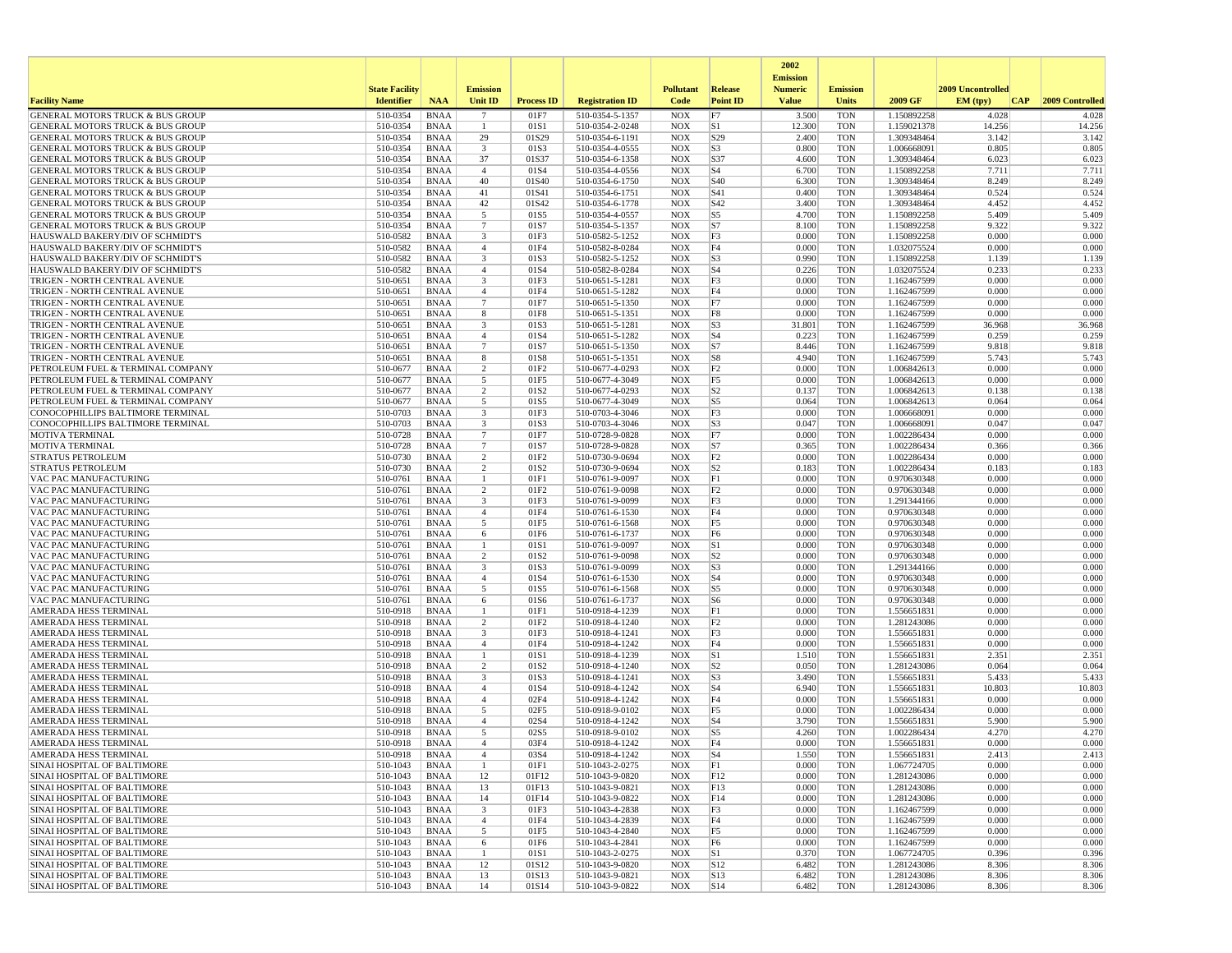|                                                                        |                       |                            |                                           |                          |                                    |                          |                                  | 2002                              |                          |                            |                   |                  |
|------------------------------------------------------------------------|-----------------------|----------------------------|-------------------------------------------|--------------------------|------------------------------------|--------------------------|----------------------------------|-----------------------------------|--------------------------|----------------------------|-------------------|------------------|
|                                                                        | <b>State Facility</b> |                            | <b>Emission</b>                           |                          |                                    | <b>Pollutant</b>         | <b>Release</b>                   | <b>Emission</b><br><b>Numeric</b> | <b>Emission</b>          |                            | 2009 Uncontrolled |                  |
| <b>Facility Name</b>                                                   | <b>Identifier</b>     | <b>NAA</b>                 | Unit ID                                   | <b>Process ID</b>        | <b>Registration ID</b>             | Code                     | <b>Point ID</b>                  | <b>Value</b>                      | <b>Units</b>             | 2009 GF                    | EM (tpv)<br> CAP  | 2009 Controlled  |
| SINAI HOSPITAL OF BALTIMORE                                            | 510-1043              | <b>BNAA</b>                | $\overline{\mathbf{3}}$                   | 01S3                     | 510-1043-4-2838                    | <b>NOX</b>               | S <sub>3</sub>                   | 1.562                             | <b>TON</b>               | 1.162467599                | 1.816             | 1.816            |
| SINAI HOSPITAL OF BALTIMORE<br>SINAI HOSPITAL OF BALTIMORE             | 510-1043<br>510-1043  | <b>BNAA</b><br><b>BNAA</b> | $\overline{4}$<br>5                       | 01S4<br>01S5             | 510-1043-4-2839<br>510-1043-4-2840 | <b>NOX</b><br><b>NOX</b> | S <sub>4</sub><br>S5             | 2.374<br>1.812                    | <b>TON</b><br><b>TON</b> | 1.162467599<br>1.162467599 | 2.760<br>2.107    | 2.760<br>2.107   |
| SINAI HOSPITAL OF BALTIMORE                                            | 510-1043              | <b>BNAA</b>                | 6                                         | 01S6                     | 510-1043-4-2841                    | <b>NOX</b>               | S <sub>6</sub>                   | 2.936                             | <b>TON</b>               | 1.162467599                | 3.413             | 3.413            |
| LENMAR, INC.                                                           | 510-1056              | BNAA                       | $\overline{3}$                            | 01F3                     | 510-1056-5-1438                    | <b>NOX</b>               | F3                               | 0.000                             | <b>TON</b>               | 1.150892258                | 0.000             | 0.000            |
| LENMAR, INC                                                            | 510-1056              | <b>BNAA</b>                | $\overline{\mathbf{3}}$                   | 01S3                     | 510-1056-5-1438                    | <b>NOX</b>               | S3                               | 0.000                             | <b>TON</b>               | 1.150892258                | 0.000             | 0.000            |
| <b>FURST BROTHERS COMPANY</b><br><b>FURST BROTHERS COMPANY</b>         | 510-1346<br>510-1346  | <b>BNAA</b><br>BNAA        | $\overline{\mathbf{3}}$<br>$\overline{4}$ | 01F3<br>01F4             | 510-1346-6-1552<br>510-1346-6-1645 | <b>NOX</b><br><b>NOX</b> | F3<br>F4                         | 0.000<br>0.000                    | <b>TON</b><br><b>TON</b> | 1.159021378<br>1.159021378 | 0.000<br>0.000    | 0.000<br>0.000   |
| <b>FURST BROTHERS COMPANY</b>                                          | 510-1346              | <b>BNAA</b>                | 5                                         | 01F5                     | 510-1346-6-1646                    | <b>NOX</b>               | F5                               | 0.000                             | <b>TON</b>               | 1.159021378                | 0.000             | 0.000            |
| <b>FURST BROTHERS COMPANY</b>                                          | 510-1346              | <b>BNAA</b>                | $\overline{\mathbf{3}}$                   | 01S3                     | 510-1346-6-1552                    | <b>NOX</b>               | S <sub>3</sub>                   | 0.000                             | <b>TON</b>               | 1.159021378                | 0.000             | 0.000            |
| <b>FURST BROTHERS COMPANY</b>                                          | 510-1346              | <b>BNAA</b>                | $\overline{4}$                            | 01S4                     | 510-1346-6-1645                    | <b>NOX</b>               | S <sub>4</sub>                   | 0.000                             | <b>TON</b>               | 1.159021378                | 0.000             | 0.000            |
| <b>FURST BROTHERS COMPANY</b>                                          | 510-1346              | BNAA                       | 5                                         | 01S5                     | 510-1346-6-1646                    | <b>NOX</b>               | S5                               | 0.000                             | <b>TON</b>               | 1.159021378                | 0.000             | 0.000            |
| <b>AUTOMATIC ROLLS</b><br><b>AUTOMATIC ROLLS</b>                       | 510-1400<br>510-1400  | <b>BNAA</b><br><b>BNAA</b> | -1<br>$\overline{c}$                      | 01F1<br>01F2             | 510-1400-5-0360<br>510-1400-5-0361 | <b>NOX</b><br><b>NOX</b> | F1<br>F <sub>2</sub>             | 0.000<br>0.000                    | <b>TON</b><br><b>TON</b> | 1.150892258<br>1.150892258 | 0.000<br>0.000    | 0.000<br>0.000   |
| <b>AUTOMATIC ROLLS</b>                                                 | 510-1400              | <b>BNAA</b>                | $\overline{\mathbf{3}}$                   | 01F3                     | 510-1400-8-0291                    | <b>NOX</b>               | F3                               | 0.000                             | <b>TON</b>               | 1.032075524                | 0.000             | 0.000            |
| <b>AUTOMATIC ROLLS</b>                                                 | 510-1400              | BNAA                       | -1                                        | 01S1                     | 510-1400-5-0360                    | <b>NOX</b>               | S1                               | 0.160                             | <b>TON</b>               | 1.150892258                | 0.184             | 0.184            |
| <b>AUTOMATIC ROLLS</b>                                                 | 510-1400              | <b>BNAA</b>                | $\overline{2}$                            | 01S2                     | 510-1400-5-0361                    | <b>NOX</b>               | S <sub>2</sub>                   | 0.160                             | <b>TON</b>               | 1.150892258                | 0.184             | 0.184            |
| <b>AUTOMATIC ROLLS</b>                                                 | 510-1400              | BNAA                       | $\overline{\mathbf{3}}$                   | 01S3                     | 510-1400-8-0291                    | <b>NOX</b>               | S <sub>3</sub>                   | 0.920                             | <b>TON</b>               | 1.032075524                | 0.950             | 0.950            |
| <b>AUTOMATIC ROLLS</b><br><b>AUTOMATIC ROLLS</b>                       | 510-1400<br>510-1400  | BNAA<br><b>BNAA</b>        | 3<br>$\overline{\mathbf{3}}$              | 02F3<br>02S3             | 510-1400-8-0291<br>510-1400-8-0291 | <b>NOX</b><br><b>NOX</b> | F3<br>S <sub>3</sub>             | 0.000<br>0.340                    | <b>TON</b><br><b>TON</b> | 1.032075524<br>1.032075524 | 0.000<br>0.351    | 0.000<br>0.351   |
| P Q CORPORATION                                                        | 510-1665              | BNAA                       | $\overline{2}$                            | 01F2                     | 510-1665-7-1078                    | <b>NOX</b>               | F <sub>2</sub>                   | 0.000                             | <b>TON</b>               | 1.204225302                | 0.000             | 0.000            |
| P Q CORPORATION                                                        | 510-1665              | <b>BNAA</b>                | $\overline{2}$                            | 01S2                     | 510-1665-7-1078                    | <b>NOX</b>               | S <sub>2</sub>                   | 132.211                           | <b>TON</b>               | 1.204225302                | 159.212           | 159.212          |
| WHEELABRATOR BALTIMORE LP                                              | 510-1886              | BNAA                       | -1                                        | 01F1                     | 510-1886-2-0255                    | <b>NOX</b>               | F1                               | 0.000                             | <b>TON</b>               | 1.094117641                | 0.000             | 0.000            |
| <b>WHEELABRATOR BALTIMORE LP</b>                                       | 510-1886              | BNAA                       | $\overline{2}$                            | 01F2                     | 510-1886-2-0256                    | <b>NOX</b>               | F <sub>2</sub>                   | 0.000                             | <b>TON</b>               | 1.094117641                | 0.000             | 0.000            |
| <b>WHEELABRATOR BALTIMORE LP</b><br>WHEELABRATOR BALTIMORE LP          | 510-1886<br>510-1886  | <b>BNAA</b><br>BNAA        | 3<br>-1                                   | 01F3<br>01S1             | 510-1886-2-0257<br>510-1886-2-0255 | <b>NOX</b><br><b>NOX</b> | F3<br>S1                         | 0.000<br>380.114                  | <b>TON</b><br><b>TON</b> | 1.094117641<br>1.094117641 | 0.000<br>415.889  | 0.000<br>415.889 |
| <b>WHEELABRATOR BALTIMORE LP</b>                                       | 510-1886              | <b>BNAA</b>                | $\overline{2}$                            | 01S <sub>2</sub>         | 510-1886-2-0256                    | <b>NOX</b>               | S2                               | 369.131                           | <b>TON</b>               | 1.094117641                | 403.872           | 403.872          |
| WHEELABRATOR BALTIMORE LP                                              | 510-1886              | <b>BNAA</b>                | $\overline{\mathbf{3}}$                   | 01S3                     | 510-1886-2-0257                    | <b>NOX</b>               | S <sub>3</sub>                   | 368.745                           | <b>TON</b>               | 1.094117641                | 403.450           | 403.450          |
| PETROLEUM FUEL & TERMINAL COMPANY                                      | 510-1923              | <b>BNAA</b>                | $\overline{1}$                            | 01F1                     | 510-1923-9-0261                    | <b>NOX</b>               | F1                               | 0.000                             | <b>TON</b>               | 1.002286434                | 0.000             | 0.000            |
| PETROLEUM FUEL & TERMINAL COMPANY                                      | 510-1923              | BNAA                       | $\overline{2}$                            | 01F2                     | 510-1923-9-0283                    | <b>NOX</b>               | F2                               | 0.000                             | <b>TON</b>               | 1.150892258                | 0.000             | 0.000            |
| PETROLEUM FUEL & TERMINAL COMPANY<br>PETROLEUM FUEL & TERMINAL COMPANY | 510-1923<br>510-1923  | <b>BNAA</b><br>BNAA        | $\overline{\mathbf{3}}$<br>$\overline{4}$ | 01F3<br>01F4             | 510-1923-9-0284<br>510-1923-4-1949 | <b>NOX</b><br><b>NOX</b> | F3<br>F4                         | 0.000<br>0.000                    | <b>TON</b><br><b>TON</b> | 1.150892258<br>1.281243086 | 0.000<br>0.000    | 0.000<br>0.000   |
| PETROLEUM FUEL & TERMINAL COMPANY                                      | 510-1923              | BNAA                       | 5                                         | 01F5                     | 510-1923-5-1435                    | <b>NOX</b>               | F <sub>5</sub>                   | 0.000                             | <b>TON</b>               | 1.162467599                | 0.000             | 0.000            |
| PETROLEUM FUEL & TERMINAL COMPANY                                      | 510-1923              | <b>BNAA</b>                | $\overline{1}$                            | 01S1                     | 510-1923-9-0261                    | <b>NOX</b>               | S1                               | 0.000                             | <b>TON</b>               | 1.002286434                | 0.000             | 0.000            |
| PETROLEUM FUEL & TERMINAL COMPANY                                      | 510-1923              | <b>BNAA</b>                | $\overline{2}$                            | 01S2                     | 510-1923-9-0283                    | <b>NOX</b>               | S <sub>2</sub>                   | 1.070                             | <b>TON</b>               | 1.150892258                | 1.232             | 1.232            |
| PETROLEUM FUEL & TERMINAL COMPANY                                      | 510-1923              | <b>BNAA</b>                | 3                                         | 01S3                     | 510-1923-9-0284                    | <b>NOX</b>               | S <sub>3</sub><br>S <sub>4</sub> | 1.070                             | <b>TON</b>               | 1.150892258                | 1.232<br>4.049    | 1.232<br>4.049   |
| PETROLEUM FUEL & TERMINAL COMPANY<br>PETROLEUM FUEL & TERMINAL COMPANY | 510-1923<br>510-1923  | BNAA<br><b>BNAA</b>        | $\overline{4}$<br>5                       | 01S4<br>01S5             | 510-1923-4-1949<br>510-1923-5-1435 | <b>NOX</b><br><b>NOX</b> | S5                               | 3.160<br>1.070                    | <b>TON</b><br><b>TON</b> | 1.281243086<br>1.162467599 | 1.244             | 1.244            |
| <b>TNEMEC COMPANY</b>                                                  | 510-1986              | <b>BNAA</b>                | $\mathbf{1}$                              | 01F1                     | 510-1986-7-0909                    | <b>NOX</b>               | F1                               | 0.000                             | <b>TON</b>               | 1.298701286                | 0.000             | 0.000            |
| <b>TNEMEC COMPANY</b>                                                  | 510-1986              | <b>BNAA</b>                | $\overline{2}$                            | 01F <sub>2</sub>         | 510-1986-7-0910                    | <b>NOX</b>               | F <sub>2</sub>                   | 0.000                             | <b>TON</b>               | 1.298701286                | 0.000             | 0.000            |
| TNEMEC COMPANY                                                         | 510-1986              | BNAA                       | 3                                         | 01F3                     | 510-1986-4-2386                    | <b>NOX</b>               | F3                               | 0.000                             | <b>TON</b>               | 1.006668091                | 0.000             | 0.000            |
| <b>TNEMEC COMPANY</b><br><b>TNEMEC COMPANY</b>                         | 510-1986<br>510-1986  | <b>BNAA</b><br><b>BNAA</b> | -1<br>$\overline{c}$                      | 01S1<br>01S <sub>2</sub> | 510-1986-7-0909<br>510-1986-7-0910 | <b>NOX</b><br><b>NOX</b> | S1<br>S <sub>2</sub>             | 0.000<br>0.000                    | <b>TON</b><br><b>TON</b> | 1.298701286<br>1.298701286 | 0.000<br>0.000    | 0.000<br>0.000   |
| <b>TNEMEC COMPANY</b>                                                  | 510-1986              | BNAA                       | $\overline{\mathbf{3}}$                   | 01S3                     | 510-1986-4-2386                    | <b>NOX</b>               | S3                               | 0.075                             | <b>TON</b>               | 1.006668091                | 0.076             | 0.076            |
| NATIONAL GRAPHICS                                                      | 510-2034              | <b>BNAA</b>                | 5                                         | 01F5                     | 510-2034-9-0581                    | <b>NOX</b>               | F5                               | 0.000                             | <b>TON</b>               | 0.970630348                | 0.000             | 0.000            |
| <b>NATIONAL GRAPHICS</b>                                               | 510-2034              | <b>BNAA</b>                | 9                                         | 01F9                     | 510-2034-6-1245                    | <b>NOX</b>               | F <sub>9</sub>                   | 0.000                             | <b>TON</b>               | 1.040912509                | 0.000             | 0.000            |
| <b>NATIONAL GRAPHICS</b>                                               | 510-2034              | <b>BNAA</b>                | -5                                        | 01S5                     | 510-2034-9-0581                    | <b>NOX</b>               | S5                               | 0.000                             | <b>TON</b>               | 0.970630348                | 0.000             | 0.000            |
| <b>NATIONAL GRAPHICS</b><br><b>VICTOR GRAPHICS</b>                     | 510-2034<br>510-2244  | BNAA<br>BNAA               | 9<br>10                                   | 01S9<br>01F10            | 510-2034-6-1245<br>510-2244-6-1720 | <b>NOX</b><br><b>NOX</b> | S9<br>F10                        | 0.000<br>0.000                    | <b>TON</b><br><b>TON</b> | 1.040912509<br>0.970630348 | 0.000<br>0.000    | 0.000<br>0.000   |
| <b>VICTOR GRAPHICS</b>                                                 | 510-2244              | <b>BNAA</b>                | $\overline{2}$                            | 01F2                     | 510-2244-6-1397                    | <b>NOX</b>               | F <sub>2</sub>                   | 0.000                             | <b>TON</b>               | 0.970630348                | 0.000             | 0.000            |
| <b>VICTOR GRAPHICS</b>                                                 | 510-2244              | BNAA                       | $\overline{\mathbf{3}}$                   | 01F3                     | 510-2244-6-1398                    | <b>NOX</b>               | F3                               | 0.000                             | <b>TON</b>               | 0.970630348                | 0.000             | 0.000            |
| <b>VICTOR GRAPHICS</b>                                                 | 510-2244              | <b>BNAA</b>                | $\overline{4}$                            | 01F4                     | 510-2244-6-1399                    | <b>NOX</b>               | F4                               | 0.000                             | <b>TON</b>               | 0.970630348                | 0.000             | 0.000            |
| <b>VICTOR GRAPHICS</b>                                                 | 510-2244              | <b>BNAA</b>                | 5                                         | 01F5                     | 510-2244-6-1400                    | <b>NOX</b>               | F5                               | 0.000                             | <b>TON</b>               | 0.970630348                | 0.000             | 0.000            |
| <b>VICTOR GRAPHICS</b><br><b>VICTOR GRAPHICS</b>                       | 510-2244<br>510-2244  | <b>BNAA</b><br>BNAA        | $\overline{7}$<br>8                       | 01F7<br>01F8             | 510-2244-6-1474<br>510-2244-6-1528 | <b>NOX</b><br><b>NOX</b> | F7<br>F8                         | 0.000<br>0.000                    | <b>TON</b><br><b>TON</b> | 0.970630348<br>0.970630348 | 0.000<br>0.000    | 0.000<br>0.000   |
| <b>VICTOR GRAPHICS</b>                                                 | 510-2244              | <b>BNAA</b>                | 9                                         | 01F9                     | 510-2244-6-1529                    | <b>NOX</b>               | F <sub>9</sub>                   | 0.000                             | <b>TON</b>               | 0.970630348                | 0.000             | 0.000            |
| <b>VICTOR GRAPHICS</b>                                                 | 510-2244              | BNAA                       | 10                                        | 01S10                    | 510-2244-6-1720                    | <b>NOX</b>               | S10                              | 0.282                             | <b>TON</b>               | 0.970630348                | 0.274             | 0.274            |
| <b>VICTOR GRAPHICS</b>                                                 | 510-2244              | BNAA                       | $\overline{2}$                            | 01S <sub>2</sub>         | 510-2244-6-1397                    | <b>NOX</b>               | S <sub>2</sub>                   | 0.000                             | <b>TON</b>               | 0.970630348                | 0.000             | 0.000            |
| <b>VICTOR GRAPHICS</b>                                                 | 510-2244<br>510-2244  | <b>BNAA</b>                | $\overline{4}$                            | 01S3<br>01S4             | 510-2244-6-1398<br>510-2244-6-1399 | <b>NOX</b>               | S <sub>3</sub><br>S <sub>4</sub> | 0.000<br>0.330                    | TON<br><b>TON</b>        | 0.970630348                | 0.000<br>0.320    | 0.000<br>0.320   |
| <b>VICTOR GRAPHICS</b><br><b>VICTOR GRAPHICS</b>                       | 510-2244              | BNAA<br>BNAA               | 5                                         | 01S5                     | 510-2244-6-1400                    | <b>NOX</b><br><b>NOX</b> | S5                               | 0.000                             | <b>TON</b>               | 0.970630348<br>0.970630348 | 0.000             | 0.000            |
| <b>VICTOR GRAPHICS</b>                                                 | 510-2244              | BNAA                       | $7\phantom{.0}$                           | 01S7                     | 510-2244-6-1474                    | <b>NOX</b>               | S7                               | 0.278                             | <b>TON</b>               | 0.970630348                | 0.270             | 0.270            |
| <b>VICTOR GRAPHICS</b>                                                 | 510-2244              | BNAA                       | 8                                         | 01S8                     | 510-2244-6-1528                    | <b>NOX</b>               | S8                               | 0.000                             | <b>TON</b>               | 0.970630348                | 0.000             | 0.000            |
| <b>VICTOR GRAPHICS</b>                                                 | 510-2244              | BNAA                       | 9                                         | 01S9                     | 510-2244-6-1529                    | <b>NOX</b>               | S9                               | 0.000                             | <b>TON</b>               | 0.970630348                | 0.000             | 0.000            |
| <b>CLEAN HARBORS OF BALTIMORE</b><br><b>CLEAN HARBORS OF BALTIMORE</b> | 510-2260<br>510-2260  | BNAA<br>BNAA               | 10<br>11                                  | 01F10<br>01F11           | 510-2260-9-0684<br>510-2260-9-0685 | <b>NOX</b><br><b>NOX</b> | F10<br>F11                       | 0.000<br>0.000                    | <b>TON</b><br><b>TON</b> | 1.159021378<br>1.159021378 | 0.000<br>0.000    | 0.000<br>0.000   |
| <b>CLEAN HARBORS OF BALTIMORE</b>                                      | 510-2260              | BNAA                       | 12                                        | 01F12                    | 510-2260-9-0740                    | <b>NOX</b>               | F12                              | 0.000                             | <b>TON</b>               | 1.159021378                | 0.000             | 0.000            |
| <b>CLEAN HARBORS OF BALTIMORE</b>                                      | 510-2260              | BNAA                       | 14                                        | 01F14                    | 510-2260-9-0750                    | <b>NOX</b>               | F14                              | 0.000                             | <b>TON</b>               | 1.159021378                | 0.000             | 0.000            |
| <b>CLEAN HARBORS OF BALTIMORE</b>                                      | 510-2260              | BNAA                       | 15                                        | 01F15                    | 510-2260-6-1610                    | <b>NOX</b>               | F <sub>15</sub>                  | 0.000                             | <b>TON</b>               | 1.123711348                | 0.000             | 0.000            |
| <b>CLEAN HARBORS OF BALTIMORE</b>                                      | 510-2260              | BNAA                       | $\overline{4}$                            | 01F4                     | 510-2260-4-3001                    | <b>NOX</b>               | F4                               | 0.000                             | <b>TON</b>               | 1.281243086                | 0.000             | 0.000            |
| <b>CLEAN HARBORS OF BALTIMORE</b>                                      | 510-2260              | <b>BNAA</b>                | 9                                         | 01F9                     | 510-2260-9-0670                    | NOX                      | F9                               | 0.000                             | TON                      | 1.159021378                | 0.000             | 0.000            |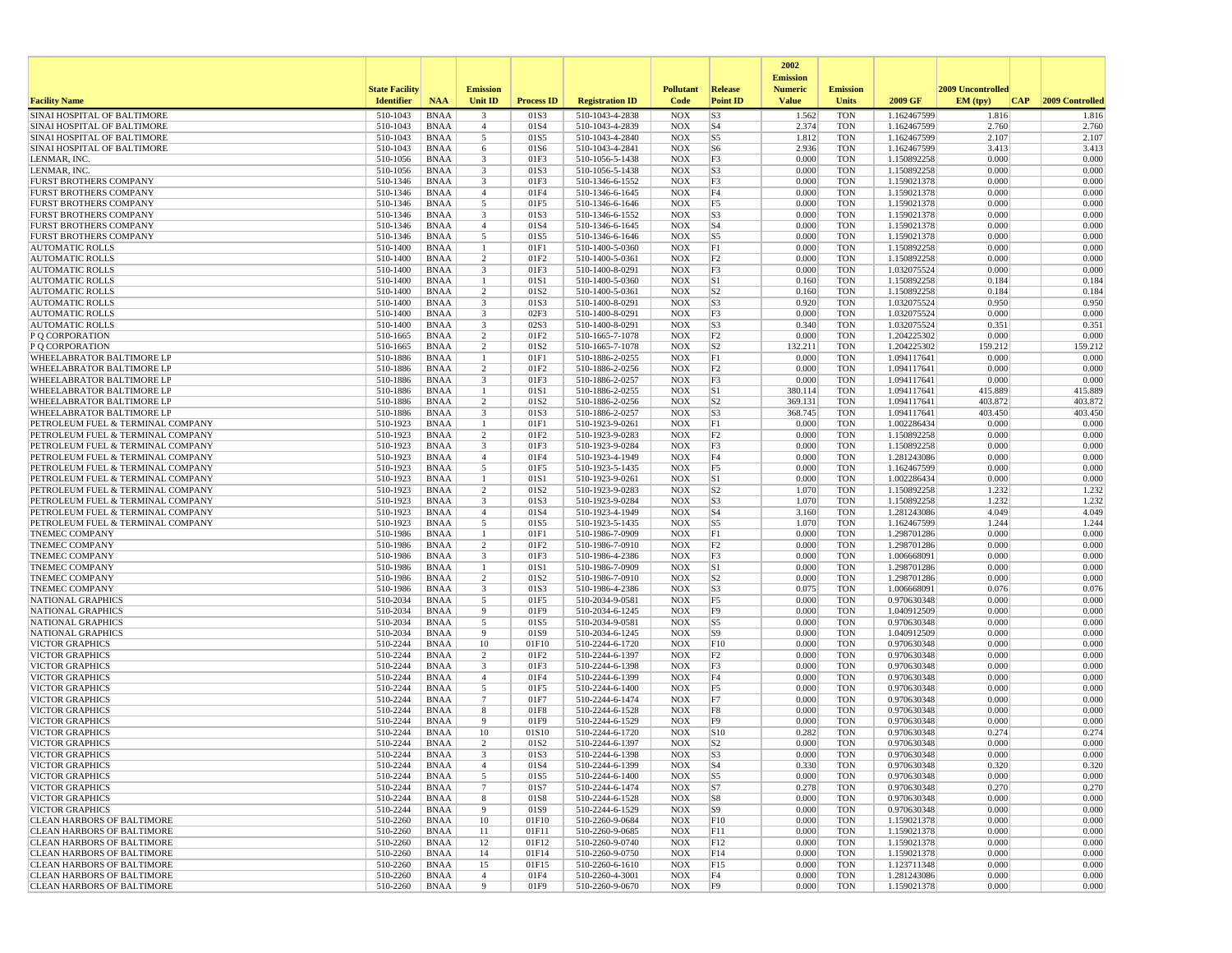|                                      |                       |             |                 |                   |                        |                  |                | 2002<br><b>Emission</b> |                 |             |                   |            |                 |
|--------------------------------------|-----------------------|-------------|-----------------|-------------------|------------------------|------------------|----------------|-------------------------|-----------------|-------------|-------------------|------------|-----------------|
|                                      | <b>State Facility</b> |             | <b>Emission</b> |                   |                        | <b>Pollutant</b> | Release        | <b>Numeric</b>          | <b>Emission</b> |             | 2009 Uncontrolled |            |                 |
| <b>Facility Name</b>                 | <b>Identifier</b>     | <b>NAA</b>  | <b>Unit ID</b>  | <b>Process ID</b> | <b>Registration ID</b> | Code             | Point ID       | <b>Value</b>            | <b>Units</b>    | 2009 GF     | EM (tpv)          | <b>CAP</b> | 2009 Controlled |
| <b>CLEAN HARBORS OF BALTIMORE</b>    | 510-2260              | <b>BNAA</b> | 10              | 01S10             | 510-2260-9-0684        | <b>NOX</b>       | S10            | 0.000                   | <b>TON</b>      | 1.159021378 | 0.000             |            | 0.000           |
| CLEAN HARBORS OF BALTIMORE           | 510-2260              | <b>BNAA</b> | 11              | 01S11             | 510-2260-9-0685        | <b>NOX</b>       | S11            | 0.000                   | <b>TON</b>      | 1.159021378 | 0.000             |            | 0.000           |
| <b>CLEAN HARBORS OF BALTIMORE</b>    | 510-2260              | <b>BNAA</b> | 12              | 01S12             | 510-2260-9-0740        | <b>NOX</b>       | S12            | 0.000                   | <b>TON</b>      | 1.159021378 | 0.000             |            | 0.000           |
| <b>CLEAN HARBORS OF BALTIMORE</b>    | 510-2260              | <b>BNAA</b> | 14              | 01S14             | 510-2260-9-0750        | <b>NOX</b>       | S14            | 0.000                   | <b>TON</b>      | 1.159021378 | 0.000             |            | 0.000           |
| <b>CLEAN HARBORS OF BALTIMORE</b>    | 510-2260              | <b>BNAA</b> | 15              | 01S15             | 510-2260-6-1610        | <b>NOX</b>       | S15            | 0.000                   | <b>TON</b>      | 1.123711348 | 0.000             |            | 0.000           |
| <b>CLEAN HARBORS OF BALTIMORE</b>    | 510-2260              | <b>BNAA</b> | $\mathbf{A}$    | 01S4              | 510-2260-4-3001        | <b>NOX</b>       | $\sqrt{S4}$    | 0.183                   | <b>TON</b>      | 1.281243086 | 0.234             |            | 0.234           |
| <b>CLEAN HARBORS OF BALTIMORE</b>    | 510-2260              | <b>BNAA</b> | $\mathbf{Q}$    | 01S9              | 510-2260-9-0670        | <b>NOX</b>       | S9             | 0.000                   | <b>TON</b>      | 1.159021378 | 0.000             |            | 0.000           |
| TRIGEN - LEADENHALL STREET           | 510-2796              | <b>BNAA</b> |                 | 01F1              | 510-2796-4-2868        | <b>NOX</b>       | F1             | 0.000                   | <b>TON</b>      | 1.162467599 | 0.000             |            | 0.000           |
| TRIGEN - LEADENHALL STREET           | 510-2796              | <b>BNAA</b> | 2               | 01F <sub>2</sub>  | 510-2796-4-2869        | <b>NOX</b>       | F <sub>2</sub> | 0.000                   | <b>TON</b>      | 1.162467599 | 0.000             |            | 0.000           |
| TRIGEN - LEADENHALL STREET           | 510-2796              | <b>BNAA</b> | 3               | 01F3              | 510-2796-4-2870        | <b>NOX</b>       | F <sub>3</sub> | 0.000                   | <b>TON</b>      | 1.162467599 | 0.000             |            | 0.000           |
| TRIGEN - LEADENHALL STREET           | 510-2796              | <b>BNAA</b> | $\mathbf{A}$    | 01F4              | 510-2796-4-2871        | <b>NOX</b>       | F4             | 0.000                   | <b>TON</b>      | 1.162467599 | 0.000             |            | 0.000           |
| TRIGEN - LEADENHALL STREET           | 510-2796              | <b>BNAA</b> | -5              | 01F5              | 510-2796-4-2872        | <b>NOX</b>       | F <sub>5</sub> | 0.000                   | <b>TON</b>      | 1.162467599 | 0.000             |            | 0.000           |
| TRIGEN - LEADENHALL STREET           | 510-2796              | <b>BNAA</b> | -6              | 01F6              | 510-2796-4-2873        | <b>NOX</b>       | F <sub>6</sub> | 0.000                   | <b>TON</b>      | 1.162467599 | 0.000             |            | 0.000           |
| TRIGEN - LEADENHALL STREET           | 510-2796              | <b>BNAA</b> | $\mathcal{I}$   | 01F7              | 510-2796-4-2874        | <b>NOX</b>       | F7             | 0.000                   | <b>TON</b>      | 1.162467599 | 0.000             |            | 0.000           |
| TRIGEN - LEADENHALL STREET           | 510-2796              | <b>BNAA</b> | 8               | 01F8              | 510-2796-4-2875        | <b>NOX</b>       | F8             | 0.000                   | <b>TON</b>      | 1.162467599 | 0.000             |            | 0.000           |
| TRIGEN - LEADENHALL STREET           | 510-2796              | <b>BNAA</b> |                 | 01S1              | 510-2796-4-2868        | <b>NOX</b>       | S1             | 0.000                   | <b>TON</b>      | 1.162467599 | 0.000             |            | 0.000           |
| TRIGEN - LEADENHALL STREET           | 510-2796              | <b>BNAA</b> | 2               | 01S <sub>2</sub>  | 510-2796-4-2869        | <b>NOX</b>       | S2             | 3.276                   | <b>TON</b>      | 1.162467599 | 3.808             |            | 3.808           |
| TRIGEN - LEADENHALL STREET           | 510-2796              | <b>BNAA</b> | 3               | 01S3              | 510-2796-4-2870        | <b>NOX</b>       | $ $ S3         | 21.112                  | <b>TON</b>      | 1.162467599 | 24.542            |            | 24.542          |
| TRIGEN - LEADENHALL STREET           | 510-2796              | <b>BNAA</b> | $\mathbf{A}$    | 01S4              | 510-2796-4-2871        | <b>NOX</b>       | $ S_4 $        | 0.000                   | <b>TON</b>      | 1.162467599 | 0.000             |            | 0.000           |
| TRIGEN - LEADENHALL STREET           | 510-2796              | <b>BNAA</b> | -5              | 01S5              | 510-2796-4-2872        | <b>NOX</b>       | S5             | 0.000                   | <b>TON</b>      | 1.162467599 | 0.000             |            | 0.000           |
| TRIGEN - LEADENHALL STREET           | 510-2796              | <b>BNAA</b> | -6              | 01S6              | 510-2796-4-2873        | <b>NOX</b>       | S6             | 2.002                   | <b>TON</b>      | 1.162467599 | 2.327             |            | 2.327           |
| TRIGEN - LEADENHALL STREET           | 510-2796              | <b>BNAA</b> | $7\phantom{.0}$ | 01S7              | 510-2796-4-2874        | <b>NOX</b>       | $ _{S7}$       | 23.660                  | <b>TON</b>      | 1.162467599 | 27.504            |            | 27.504          |
| TRIGEN - LEADENHALL STREET           | 510-2796              | <b>BNAA</b> | 8               | 01S8              | 510-2796-4-2875        | <b>NOX</b>       | $ $ S8         | 10.192                  | <b>TON</b>      | 1.162467599 | 11.848            |            | 11.848          |
| <b>DEXT COMPANY</b>                  | 510-2871              | <b>BNAA</b> |                 | 01F1              | 510-2871-8-0259        | <b>NOX</b>       | F1             | 0.000                   | <b>TON</b>      | 1.155313373 | 0.000             |            | 0.000           |
| <b>DEXT COMPANY</b>                  | 510-2871              | <b>BNAA</b> |                 | 01S1              | 510-2871-8-0259        | <b>NOX</b>       | S1             | 3.300                   | <b>TON</b>      | 1.155313373 | 3.813             |            | 3.813           |
| PHOENIX SERVICES INCORPORATED        | 510-2975              | <b>BNAA</b> |                 | 01F1              | 510-2975-2-0279        | <b>NOX</b>       | F1             | 0.000                   | <b>TON</b>      | 1.067724705 | 0.000             |            | 0.000           |
| PHOENIX SERVICES INCORPORATED        | 510-2975              | <b>BNAA</b> |                 | 01S1              | 510-2975-2-0279        | <b>NOX</b>       | S1             | 53.655                  | <b>TON</b>      | 1.067724705 | 57.289            |            | 57.289          |
| LIFE LIKE PRODUCTS - CHESAPEAKE AVE. | 510-3071              | <b>BNAA</b> |                 | 01F1              | 510-3071-5-1257        | <b>NOX</b>       | F1             | 0.000                   | <b>TON</b>      | 1.150892258 | 0.000             |            | 0.000           |
| LIFE LIKE PRODUCTS - CHESAPEAKE AVE. | 510-3071              | <b>BNAA</b> |                 | 01S1              | 510-3071-5-1257        | <b>NOX</b>       | S1             | 2.056                   | <b>TON</b>      | 1.150892258 | 2.366             |            | 2.366           |
| LUCAS. JOHN D. PRINTING              | 510-3242              | <b>BNAA</b> | 2               | 01F <sub>2</sub>  | 510-3242-6-1590        | <b>NOX</b>       | F2             | 0.000                   | <b>TON</b>      | 0.970630348 | 0.000             |            | 0.000           |
| LUCAS. JOHN D. PRINTING              | 510-3242              | <b>BNAA</b> | $\overline{2}$  | 01S <sub>2</sub>  | 510-3242-6-1590        | <b>NOX</b>       | S <sub>2</sub> | 1.603                   | <b>TON</b>      | 0.970630348 | 1.556             |            | 1.556           |
|                                      |                       |             |                 |                   |                        | <b>NOX Total</b> |                | 40.280.023              |                 |             | 45,967.521        |            | 23,644.754      |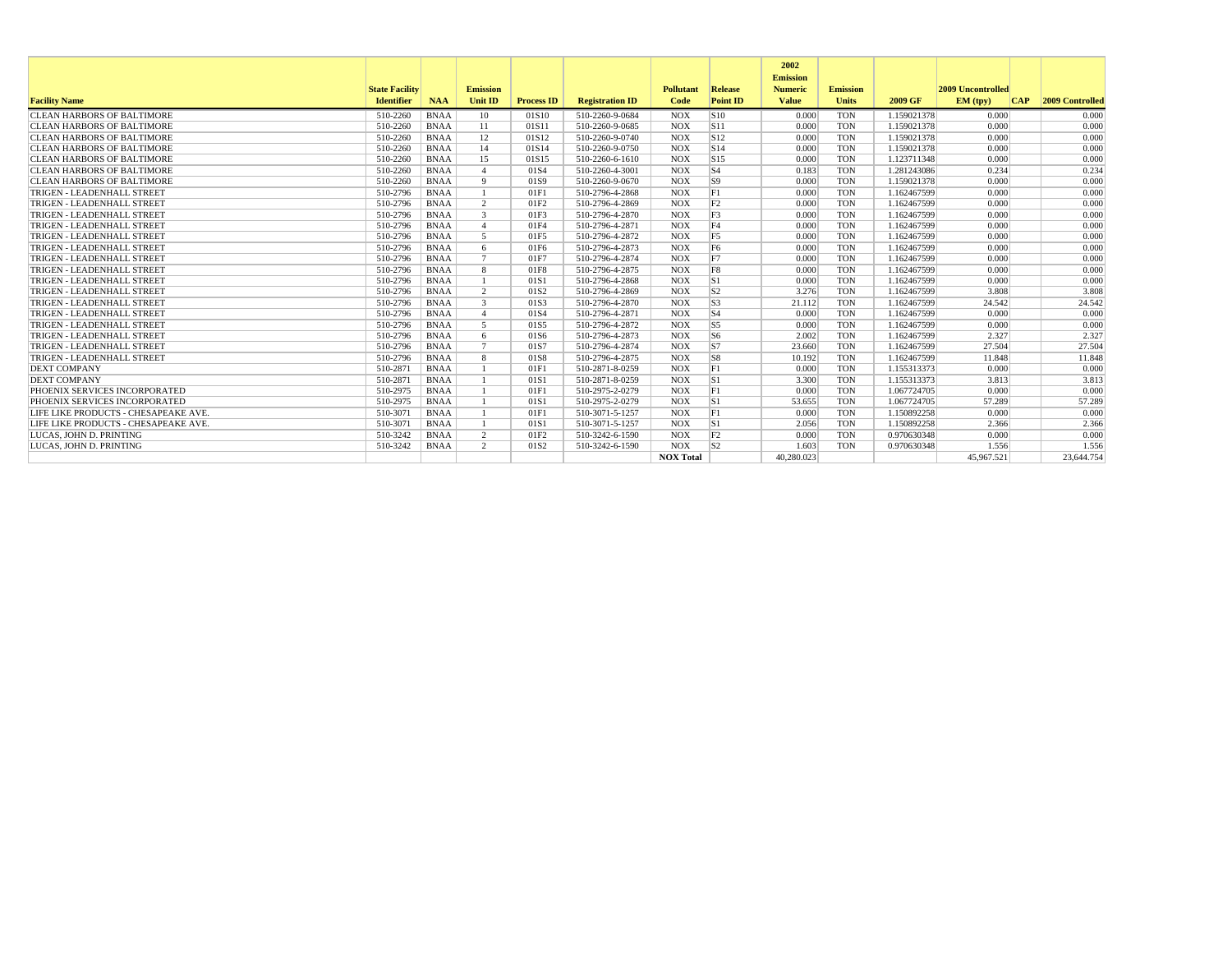|                                                                                                  |                       |                            |                                   |                   |                                    |                                    |                 | 2002                              |                          |                            |                   |                 |
|--------------------------------------------------------------------------------------------------|-----------------------|----------------------------|-----------------------------------|-------------------|------------------------------------|------------------------------------|-----------------|-----------------------------------|--------------------------|----------------------------|-------------------|-----------------|
|                                                                                                  | <b>State Facility</b> |                            | <b>Emission</b>                   |                   |                                    | <b>Pollutant</b>                   | Release         | <b>Emission</b><br><b>Numeric</b> | <b>Emission</b>          |                            | 2009 Uncontrolled |                 |
| <b>Facility Name</b>                                                                             | <b>Identifier</b>     | <b>NAA</b>                 | Unit ID                           | <b>Process ID</b> | <b>Registration ID</b>             | Code                               | <b>Point ID</b> | <b>Value</b>                      | <b>Units</b>             | 2009 GF                    | EM (typ)<br> CAP  | 2009 Controlled |
| CONSTELLATION POWER SOURCE GENERATION - WAGNER                                                   | 003-0014              | <b>BNAA</b>                |                                   | 01F1              | 003-0014-3-0003                    | PM10-FIL                           | F1              | 0.000                             | <b>TON</b>               | 1.194189072                | 0.000             | 0.000           |
| CONSTELLATION POWER SOURCE GENERATION - WAGNER                                                   | 003-0014              | <b>BNAA</b>                | 2                                 | 01F2              | 003-0014-4-0007                    | $PM10-FIL$ F2                      |                 | 0.000                             | <b>TON</b>               | 1.633949995                | 0.000             | 0.000           |
| CONSTELLATION POWER SOURCE GENERATION - WAGNER                                                   | 003-0014              | <b>BNAA</b>                | 3                                 | 01F3              | 003-0014-4-0017                    | $PM10-FIL$ F3                      |                 | 0.000                             | <b>TON</b>               | 0.35739696                 | 0.000             | 0.000           |
| CONSTELLATION POWER SOURCE GENERATION - WAGNER                                                   | 003-0014              | <b>BNAA</b>                | $\overline{4}$                    | 01F4              | 003-0014-4-0307                    | $PM10-FIL$ F4<br>PM10-FIL F5       |                 | 0.000                             | <b>TON</b>               | 0.808924317                | 0.000             | 0.000           |
| CONSTELLATION POWER SOURCE GENERATION - WAGNER<br>CONSTELLATION POWER SOURCE GENERATION - WAGNER | 003-0014<br>003-0014  | <b>BNAA</b><br><b>BNAA</b> | 5<br>-1                           | 01F5<br>01S1      | 003-0014-4-0308<br>003-0014-3-0003 | $PM10-FIL$ S1                      |                 | 0.000<br>40.800                   | <b>TON</b><br><b>TON</b> | 1.194189072<br>1.194189072 | 0.000<br>48.723   | 0.000<br>48.723 |
| CONSTELLATION POWER SOURCE GENERATION - WAGNER                                                   | 003-0014              | <b>BNAA</b>                | 2                                 | 01S <sub>2</sub>  | 003-0014-4-0007                    | $PM10-FIL$ S2                      |                 | 0.036                             | <b>TON</b>               | 1.633949995                | 0.059             | 0.059           |
| CONSTELLATION POWER SOURCE GENERATION - WAGNER                                                   | 003-0014              | <b>BNAA</b>                | 3                                 | 01S3              | 003-0014-4-0017                    | $PM10-FIL$ $ S3$                   |                 | 78.030                            | <b>TON</b>               | 0.35739696                 | 27.888            | 27.888          |
| CONSTELLATION POWER SOURCE GENERATION - WAGNER                                                   | 003-0014              | <b>BNAA</b>                | $\overline{4}$                    | 01S4              | 003-0014-4-0307                    | $PM10-FIL$ S4                      |                 | 14.271                            | <b>TON</b>               | 0.808924317                | 11.544            | 11.544          |
| CONSTELLATION POWER SOURCE GENERATION - WAGNER                                                   | 003-0014              | <b>BNAA</b>                | 5                                 | 01S5              | 003-0014-4-0308                    | $PM10-FIL$ S5                      |                 | 15.219                            | <b>TON</b>               | 1.194189072                | 18.174            | 18.174          |
| <b>NEVAMAR COMPANY</b>                                                                           | 003-0021              | <b>BNAA</b>                | $\mathbf{1}$                      | 01F1              | 003-0021-5-0232                    | PM10-FIL F1                        |                 | 0.000                             | <b>TON</b>               | 1.150892258                | 0.000             | 0.000           |
| <b>NEVAMAR COMPANY</b>                                                                           | 003-0021              | <b>BNAA</b>                | 11                                | 01F11             | 003-0021-7-0280                    | $PM10-FIL$ $F11$                   |                 | 0.000                             | <b>TON</b>               | 1.291344166                | 0.000             | 0.000           |
| <b>NEVAMAR COMPANY</b>                                                                           | 003-0021              | <b>BNAA</b>                | 12                                | 01F12             | 003-0021-7-0293                    | PM10-FIL F12                       |                 | 0.000                             | <b>TON</b>               | 1.291344166                | 0.000             | 0.000           |
| NEVAMAR COMPANY                                                                                  | 003-0021              | <b>BNAA</b>                | 14                                | 01F14             | 003-0021-5-0233                    | $PM10-FIL$ $F14$                   |                 | 0.000                             | <b>TON</b>               | 1.150892258                | 0.000             | 0.000           |
| NEVAMAR COMPANY<br>NEVAMAR COMPANY                                                               | 003-0021<br>003-0021  | <b>BNAA</b><br><b>BNAA</b> | 15<br>17                          | 01F15<br>01F17    | 003-0021-6-0103<br>003-0021-5-0294 | PM10-FIL F15<br>$PM10-FIL$ F17     |                 | 0.000<br>0.000                    | <b>TON</b><br><b>TON</b> | 1.291344166<br>1.150892258 | 0.000<br>0.000    | 0.000<br>0.000  |
| NEVAMAR COMPANY                                                                                  | 003-0021              | <b>BNAA</b>                | 24                                | 01F24             | 003-0021-6-0478                    | $PM10-FIL$ $F24$                   |                 | 0.000                             | <b>TON</b>               | 1.040912509                | 0.000             | 0.000           |
| NEVAMAR COMPANY                                                                                  | 003-0021              | <b>BNAA</b>                | 25                                | 01F25             | 003-0021-9-0509                    | PM10-FIL F25                       |                 | 0.000                             | <b>TON</b>               | 1.34117651                 | 0.000             | 0.000           |
| NEVAMAR COMPANY                                                                                  | 003-0021              | <b>BNAA</b>                | 41                                | 01F41             | 003-0021-6-0531                    | $PM10-FIL$ $F41$                   |                 | 0.000                             | <b>TON</b>               | 1.291344166                | 0.000             | 0.000           |
| NEVAMAR COMPANY                                                                                  | 003-0021              | <b>BNAA</b>                | 49                                | 01F49             | 003-0021-9-0530                    | $PM10-FIL$ F49                     |                 | 0.000                             | <b>TON</b>               | 1.013260484                | 0.000             | 0.000           |
| NEVAMAR COMPANY                                                                                  | 003-0021              | <b>BNAA</b>                | 5                                 | 01F5              | 003-0021-7-0224                    | PM10-FIL F5                        |                 | 0.000                             | <b>TON</b>               | 1.291344166                | 0.000             | 0.000           |
| NEVAMAR COMPANY                                                                                  | 003-0021              | <b>BNAA</b>                | 50                                | 01F50             | 003-0021-9-0531                    | $PM10-FIL$ F50                     |                 | 0.000                             | <b>TON</b>               | 1.013260484                | 0.000             | 0.000           |
| NEVAMAR COMPANY                                                                                  | 003-0021              | <b>BNAA</b>                | 52                                | 01F52             | 003-0021-6-0549                    | PM10-FIL F52                       |                 | 0.000                             | <b>TON</b>               | 1.040912509                | 0.000             | 0.000           |
| NEVAMAR COMPANY                                                                                  | 003-0021              | <b>BNAA</b>                | 53                                | 01F53             | 003-0021-7-0414                    | PM10-FIL F53                       |                 | 0.000                             | <b>TON</b>               | 1.013260484                | 0.000             | 0.000           |
| NEVAMAR COMPANY                                                                                  | 003-0021              | <b>BNAA</b>                | 54                                | 01F54             | 003-0021-9-0555                    | $PM10-FIL$ F54                     |                 | 0.000                             | <b>TON</b>               | 1.013260484                | 0.000             | 0.000           |
| <b>NEVAMAR COMPANY</b>                                                                           | 003-0021              | <b>BNAA</b>                | 55                                | 01F55             | 003-0021-9-0546                    | PM10-FIL F55                       |                 | 0.000                             | <b>TON</b>               | 1.094117641                | 0.000             | 0.000           |
| NEVAMAR COMPANY                                                                                  | 003-0021<br>003-0021  | <b>BNAA</b><br><b>BNAA</b> | 57<br>59                          | 01F57<br>01F59    | 003-0021-6-0737<br>003-0021-6-0755 | PM10-FIL F57<br>PM10-FIL F59       |                 | 0.000<br>0.000                    | <b>TON</b><br><b>TON</b> | 1.040912509                | 0.000<br>0.000    | 0.000<br>0.000  |
| NEVAMAR COMPANY<br>NEVAMAR COMPANY                                                               | 003-0021              | <b>BNAA</b>                | 6                                 | 01F6              | 003-0021-7-0225                    | PM10-FIL F6                        |                 | 0.000                             | <b>TON</b>               | 1.159021378<br>1.291344166 | 0.000             | 0.000           |
| NEVAMAR COMPANY                                                                                  | 003-0021              | <b>BNAA</b>                | 60                                | 01F60             | 003-0021-6-0756                    | $PM10-FIL$ $F60$                   |                 | 0.000                             | <b>TON</b>               | 1.159021378                | 0.000             | 0.000           |
| NEVAMAR COMPANY                                                                                  | 003-0021              | <b>BNAA</b>                | 61                                | 01F61             | 003-0021-6-0757                    | PM10-FIL                           | F61             | 0.000                             | <b>TON</b>               | 1.159021378                | 0.000             | 0.000           |
| NEVAMAR COMPANY                                                                                  | 003-0021              | <b>BNAA</b>                | 62                                | 01F62             | 003-0021-9-0596                    | $PM10-FIL$ F62                     |                 | 0.000                             | <b>TON</b>               | 1.013260484                | 0.000             | 0.000           |
| NEVAMAR COMPANY                                                                                  | 003-0021              | <b>BNAA</b>                | 7                                 | 01F7              | 003-0021-7-0226                    | PM10-FIL F7                        |                 | 0.000                             | <b>TON</b>               | 1.291344166                | 0.000             | 0.000           |
| NEVAMAR COMPANY                                                                                  | 003-0021              | <b>BNAA</b>                | -1                                | 01S1              | 003-0021-5-0232                    | $PM10-FIL$ S1                      |                 | 0.000                             | <b>TON</b>               | 1.150892258                | 0.000             | 0.000           |
| <b>NEVAMAR COMPANY</b>                                                                           | 003-0021              | <b>BNAA</b>                | 11                                | 01S11             | 003-0021-7-0280                    | PM10-FIL S11                       |                 | 0.000                             | <b>TON</b>               | 1.291344166                | 0.000             | 0.000           |
| NEVAMAR COMPANY                                                                                  | 003-0021              | <b>BNAA</b>                | 12                                | 01S12             | 003-0021-7-0293                    | PM10-FIL S12                       |                 | 0.000                             | <b>TON</b>               | 1.291344166                | 0.000             | 0.000           |
| NEVAMAR COMPANY                                                                                  | 003-0021              | <b>BNAA</b>                | 14                                | 01S14             | 003-0021-5-0233                    | PM10-FIL S14                       |                 | 0.000                             | <b>TON</b>               | 1.150892258                | 0.000             | 0.000           |
| NEVAMAR COMPANY<br>NEVAMAR COMPANY                                                               | 003-0021<br>003-0021  | <b>BNAA</b><br><b>BNAA</b> | 15<br>17                          | 01S15<br>01S17    | 003-0021-6-0103<br>003-0021-5-0294 | PM10-FIL S15<br>PM10-FIL S17       |                 | 0.000<br>0.000                    | <b>TON</b><br><b>TON</b> | 1.291344166<br>1.150892258 | 0.000<br>0.000    | 0.000<br>0.000  |
| NEVAMAR COMPANY                                                                                  | 003-0021              | <b>BNAA</b>                | 24                                | 01S24             | 003-0021-6-0478                    | $PM10$ -FIL $ S24$                 |                 | 0.000                             | <b>TON</b>               | 1.040912509                | 0.000             | 0.000           |
| NEVAMAR COMPANY                                                                                  | 003-0021              | <b>BNAA</b>                | 25                                | 01S25             | 003-0021-9-0509                    | PM10-FIL S25                       |                 | 0.000                             | <b>TON</b>               | 1.34117651                 | 0.000             | 0.000           |
| NEVAMAR COMPANY                                                                                  | 003-0021              | <b>BNAA</b>                | 41                                | 01S41             | 003-0021-6-0531                    | PM10-FIL                           | S41             | 3.861                             | <b>TON</b>               | 1.291344166                | 4.986             | 4.986           |
| NEVAMAR COMPANY                                                                                  | 003-0021              | <b>BNAA</b>                | 49                                | 01S49             | 003-0021-9-0530                    | PM10-FIL                           | S49             | 0.000                             | <b>TON</b>               | 1.013260484                | 0.000             | 0.000           |
| NEVAMAR COMPANY                                                                                  | 003-0021              | <b>BNAA</b>                | 5                                 | 01S5              | 003-0021-7-0224                    | $PM10-FIL$ S5                      |                 | 0.000                             | <b>TON</b>               | 1.291344166                | 0.000             | 0.000           |
| NEVAMAR COMPANY                                                                                  | 003-0021              | <b>BNAA</b>                | 50                                | 01S50             | 003-0021-9-0531                    | PM10-FIL S50                       |                 | 0.000                             | <b>TON</b>               | 1.013260484                | 0.000             | 0.000           |
| NEVAMAR COMPANY                                                                                  | 003-0021              | <b>BNAA</b>                | 52                                | 01S52             | 003-0021-6-0549                    | PM10-FIL S52                       |                 | 0.000                             | <b>TON</b>               | 1.040912509                | 0.000             | 0.000           |
| NEVAMAR COMPANY                                                                                  | 003-0021              | <b>BNAA</b>                | 53                                | 01S53             | 003-0021-7-0414                    | PM10-FIL                           | S53             | 0.000                             | <b>TON</b>               | 1.013260484                | 0.000             | 0.000           |
| NEVAMAR COMPANY<br>NEVAMAR COMPANY                                                               | 003-0021<br>003-0021  | <b>BNAA</b><br><b>BNAA</b> | 54<br>55                          | 01S54<br>01S55    | 003-0021-9-0555<br>003-0021-9-0546 | PM10-FIL<br>PM10-FIL S55           | S54             | 0.000<br>0.000                    | <b>TON</b><br><b>TON</b> | 1.013260484<br>1.094117641 | 0.000<br>0.000    | 0.000<br>0.000  |
| NEVAMAR COMPANY                                                                                  | 003-0021              | <b>BNAA</b>                | 57                                | 01S57             | 003-0021-6-0737                    | PM10-FIL S57                       |                 | 0.000                             | <b>TON</b>               | 1.040912509                | 0.000             | 0.000           |
| NEVAMAR COMPANY                                                                                  | 003-0021              | <b>BNAA</b>                | 59                                | 01S59             | 003-0021-6-0755                    | PM10-FIL S59                       |                 | 0.000                             | <b>TON</b>               | 1.159021378                | 0.000             | 0.000           |
| NEVAMAR COMPANY                                                                                  | 003-0021              | <b>BNAA</b>                | 6                                 | 01S6              | 003-0021-7-0225                    | $PM10$ -FIL $ S6$                  |                 | 0.000                             | <b>TON</b>               | 1.291344166                | 0.000             | 0.000           |
| NEVAMAR COMPANY                                                                                  | 003-0021              | <b>BNAA</b>                | 60                                | 01S60             | 003-0021-6-0756                    | PM10-FIL                           | S60             | 0.000                             | <b>TON</b>               | 1.159021378                | 0.000             | 0.000           |
| NEVAMAR COMPANY                                                                                  | 003-0021              | <b>BNAA</b>                | 61                                | 01S61             | 003-0021-6-0757                    | $PM10-FIL$ S61                     |                 | 0.000                             | <b>TON</b>               | 1.159021378                | 0.000             | 0.000           |
| <b>NEVAMAR COMPANY</b>                                                                           | 003-0021              | <b>BNAA</b>                | 62                                | 01S62             | 003-0021-9-0596                    | $PM10-FIL$ S62                     |                 | 0.000                             | <b>TON</b>               | 1.013260484                | 0.000             | 0.000           |
| NEVAMAR COMPANY                                                                                  | 003-0021              | <b>BNAA</b>                | $7\phantom{.0}$                   | 01S7              | 003-0021-7-0226                    | $PM10-FIL$ S7                      |                 | 0.000                             | <b>TON</b>               | 1.291344166                | 0.000             | 0.000           |
| RELIABLE CONTRACTING                                                                             | 003-0043              | <b>BNAA</b>                | 3<br>$\mathbf{A}$                 | 01F3              | 003-0043-6-0080                    | $PM10-FIL$ $F3$<br>$PM10-FIL$ $F4$ |                 | 0.000                             | <b>TON</b>               | 1.241503954                | 0.000<br>0.000    | 0.000           |
| <b>RELIABLE CONTRACTING</b><br>RELIABLE CONTRACTING                                              | 003-0043<br>003-0043  | <b>BNAA</b><br>BNAA        |                                   | 01F4<br>01S3      | 003-0043-6-0866<br>003-0043-6-0080 | $PM10-FIL$  S3                     |                 | 0.000<br>1.051                    | <b>TON</b><br>TON        | 1.241503954<br>1.241503954 | 1.304             | 0.000<br>1.304  |
| <b>RELIABLE CONTRACTING</b>                                                                      | 003-0043              | BNAA                       | $\overline{4}$                    | 01S4              | 003-0043-6-0866                    | $PM10-FIL$ $ S4$                   |                 | 0.094                             | <b>TON</b>               | 1.241503954                | 0.117             | 0.117           |
| RAINBOW CLEANERS & UNIFORM RENTAL                                                                | 003-0046              | BNAA                       | $\mathbf{1}$                      | 01F1              | 003-0046-4-0032                    | $PM10-FIL$ $F1$                    |                 | 0.000                             | <b>TON</b>               | 1.281243086                | 0.000             | 0.000           |
| RAINBOW CLEANERS & UNIFORM RENTAL                                                                | 003-0046              | BNAA                       | 12                                | 01F12             | 003-0046-6-0935                    | $PM10-FIL$ $F12$                   |                 | 0.000                             | TON                      | 1.017948747                | 0.000             | 0.000           |
| RAINBOW CLEANERS & UNIFORM RENTAL                                                                | 003-0046              | BNAA                       | 15                                | 01F15             | 003-0046-6-0938                    | PM10-FIL F15                       |                 | 0.000                             | <b>TON</b>               | 1.017948747                | 0.000             | 0.000           |
| RAINBOW CLEANERS & UNIFORM RENTAL                                                                | 003-0046              | <b>BNAA</b>                | 16                                | 01F16             | 003-0046-6-0939                    | PM10-FIL F16                       |                 | 0.000                             | <b>TON</b>               | 1.017948747                | 0.000             | 0.000           |
| RAINBOW CLEANERS & UNIFORM RENTAL                                                                | 003-0046              | <b>BNAA</b>                | $\overline{2}$                    | 01F2              | 003-0046-5-0242                    | $PM10-FIL$ F2                      |                 | 0.000                             | <b>TON</b>               | 1.162467599                | 0.000             | 0.000           |
| RAINBOW CLEANERS & UNIFORM RENTAL                                                                | 003-0046              | BNAA                       | -1                                | 01S1              | 003-0046-4-0032                    | $PM10-FIL$ S1                      |                 | 0.021                             | <b>TON</b>               | 1.281243086                | 0.027             | 0.027           |
| RAINBOW CLEANERS & UNIFORM RENTAL                                                                | 003-0046              | <b>BNAA</b>                | 12                                | 01S12             | 003-0046-6-0935                    | PM10-FIL S12                       |                 | 0.000                             | <b>TON</b>               | 1.017948747                | 0.000             | 0.000           |
| RAINBOW CLEANERS & UNIFORM RENTAL                                                                | 003-0046              | BNAA                       | 15                                | 01S15             | 003-0046-6-0938                    | PM10-FIL S15                       |                 | 0.000                             | <b>TON</b>               | 1.017948747                | 0.000             | 0.000           |
| RAINBOW CLEANERS & UNIFORM RENTAL                                                                | 003-0046              | BNAA<br><b>BNAA</b>        | 16                                | 01S16             | 003-0046-6-0939                    | PM10-FIL S16<br>$PM10-FIL$ S2      |                 | 0.000<br>0.032                    | TON<br><b>TON</b>        | 1.017948747<br>1.162467599 | 0.000<br>0.038    | 0.000<br>0.038  |
| RAINBOW CLEANERS & UNIFORM RENTAL<br>BURNETT, WM. T. COMPANY                                     | 003-0046<br>003-0118  | BNAA                       | $\overline{c}$<br>$7\phantom{.0}$ | 01S2<br>01F7      | 003-0046-5-0242<br>003-0118-5-0458 | $PM10-FIL$ F7                      |                 | 0.000                             | TON                      | 1.150892258                | 0.000             | 0.000           |
|                                                                                                  |                       |                            |                                   |                   |                                    |                                    |                 |                                   |                          |                            |                   |                 |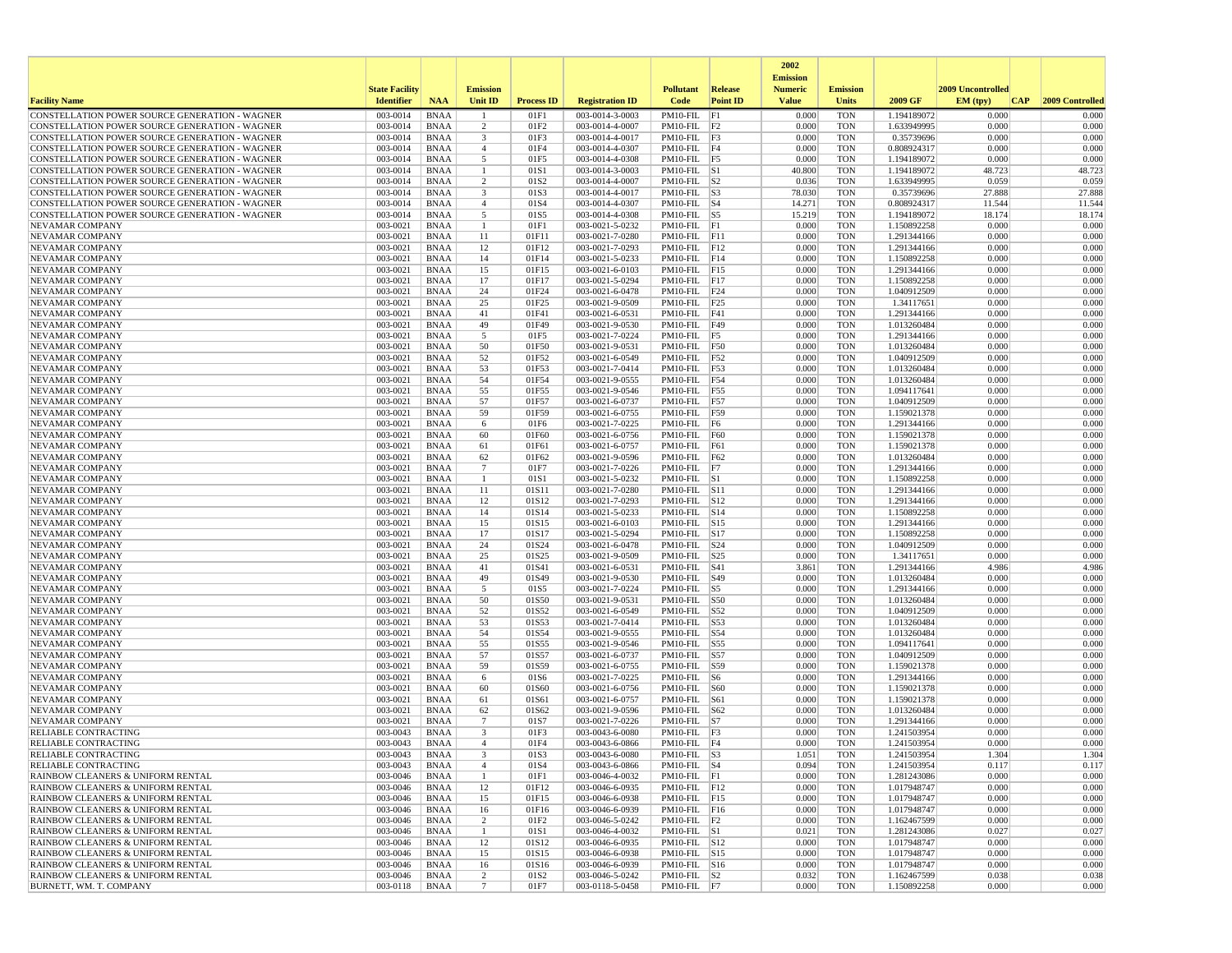|                                                                                    |                       |                            |                      |                      |                                    |                                       |                 | 2002                              |                          |                            |                   |                 |
|------------------------------------------------------------------------------------|-----------------------|----------------------------|----------------------|----------------------|------------------------------------|---------------------------------------|-----------------|-----------------------------------|--------------------------|----------------------------|-------------------|-----------------|
|                                                                                    | <b>State Facility</b> |                            | <b>Emission</b>      |                      |                                    | <b>Pollutant</b>                      | Release         | <b>Emission</b><br><b>Numeric</b> | <b>Emission</b>          |                            | 2009 Uncontrolled |                 |
| <b>Facility Name</b>                                                               | <b>Identifier</b>     | <b>NAA</b>                 | Unit ID              | <b>Process ID</b>    | <b>Registration ID</b>             | Code                                  | <b>Point ID</b> | <b>Value</b>                      | <b>Units</b>             | 2009 GF                    | EM (typ)<br> CAP  | 2009 Controlled |
| BURNETT, WM. T. COMPANY                                                            | 003-0118              | <b>BNAA</b>                | $\overline{7}$       | 01S7                 | 003-0118-5-0458                    | $PM10-FIL$ S7                         |                 | 0.092                             | <b>TON</b>               | 1.150892258                | 0.106             | 0.106           |
| <b>BALTO-WASH INTERNATIONAL AIRPORT</b>                                            | 003-0208              | <b>BNAA</b>                | 9                    | -1<br>$\overline{1}$ | 003-0208-5-0499                    | $PM10-FIL$ F9                         |                 | 0.000                             | <b>TON</b>               | 1.162467599                | 0.000             | 0.000           |
| <b>BALTO-WASH INTERNATIONAL AIRPORT</b><br><b>BALTO-WASH INTERNATIONAL AIRPORT</b> | 003-0208<br>003-0208  | <b>BNAA</b><br><b>BNAA</b> | 9<br>$7\phantom{.0}$ | -1                   | 003-0208-5-0499<br>003-0208-5-0437 | $PM10-FIL$ S9<br>$PM10-FIL$ F7        |                 | 0.183<br>0.000                    | <b>TON</b><br><b>TON</b> | 1.162467599<br>1.162467599 | 0.212<br>0.000    | 0.212<br>0.000  |
| <b>BALTO-WASH INTERNATIONAL AIRPORT</b>                                            | 003-0208              | <b>BNAA</b>                | $7\phantom{.0}$      |                      | 003-0208-5-0437                    | $PM10-FIL$ S7                         |                 | 0.000                             | <b>TON</b>               | 1.162467599                | 0.000             | 0.000           |
| <b>BALTO-WASH INTERNATIONAL AIRPORT</b>                                            | 003-0208              | <b>BNAA</b>                | 11                   |                      | 003-0208-5-0501                    | $PM10-FIL$ S11                        |                 | 0.000                             | <b>TON</b>               | 1.162467599                | 0.000             | 0.000           |
| <b>BALTO-WASH INTERNATIONAL AIRPORT</b>                                            | 003-0208              | <b>BNAA</b>                | 11                   | -1                   | 003-0208-5-0501                    | $PM10-FIL$ $F11$                      |                 | 0.000                             | <b>TON</b>               | 1.162467599                | 0.000             | 0.000           |
| <b>BALTO-WASH INTERNATIONAL AIRPORT</b>                                            | 003-0208              | <b>BNAA</b><br><b>BNAA</b> | 10<br>10             | -1<br>-1             | 003-0208-5-0500                    | $PM10-FIL$ $ S10$<br>$PM10-FIL$ $F10$ |                 | 0.183<br>0.000                    | <b>TON</b><br><b>TON</b> | 1.162467599                | 0.212<br>0.000    | 0.212<br>0.000  |
| BALTO-WASH INTERNATIONAL AIRPORT<br>NORTHROP-GRUMMAN - BWI                         | 003-0208<br>003-0250  | <b>BNAA</b>                | 134                  | 01F134               | 003-0208-5-0500<br>003-0250-5-0438 | PM10-FIL F134                         |                 | 0.000                             | <b>TON</b>               | 1.162467599<br>1.150892258 | 0.000             | 0.000           |
| NORTHROP-GRUMMAN - BWI                                                             | 003-0250              | <b>BNAA</b>                | 134                  | 01S134               | 003-0250-5-0438                    | PM10-FIL S134                         |                 | 0.940                             | <b>TON</b>               | 1.150892258                | 1.082             | 1.082           |
| <b>HI-TECH COLOR</b>                                                               | 003-0276              | <b>BNAA</b>                | 5                    | 01F5                 | 003-0276-5-0308                    | $PM10-FIL$ F5                         |                 | 0.000                             | <b>TON</b>               | 1.150892258                | 0.000             | 0.000           |
| <b>HI-TECH COLOR</b>                                                               | 003-0276              | <b>BNAA</b>                | 6                    | 01F6                 | 003-0276-6-0175                    | $PM10-FIL$ F6                         |                 | 0.000                             | <b>TON</b>               | 1.037110686                | 0.000             | 0.000           |
| HI-TECH COLOR<br><b>HI-TECH COLOR</b>                                              | 003-0276<br>003-0276  | <b>BNAA</b><br><b>BNAA</b> | $7\phantom{.0}$<br>8 | 01F7<br>01F8         | 003-0276-9-0350<br>003-0276-6-0844 | $PM10-FIL$ F7<br>$PM10-FIL$ F8        |                 | 0.000<br>0.000                    | <b>TON</b><br><b>TON</b> | 1.002286434<br>1.013260484 | 0.000<br>0.000    | 0.000<br>0.000  |
| HI-TECH COLOR                                                                      | 003-0276              | <b>BNAA</b>                | 5                    | 01S5                 | 003-0276-5-0308                    | PM10-FIL S5                           |                 | 0.000                             | <b>TON</b>               | 1.150892258                | 0.000             | 0.000           |
| <b>HI-TECH COLOR</b>                                                               | 003-0276              | <b>BNAA</b>                | 6                    | 01S6                 | 003-0276-6-0175                    | $PM10-FIL$ S6                         |                 | 0.000                             | <b>TON</b>               | 1.037110686                | 0.000             | 0.000           |
| <b>HI-TECH COLOR</b>                                                               | 003-0276              | <b>BNAA</b>                | $\overline{7}$       | 01S7                 | 003-0276-9-0350                    | $PM10-FIL$ S7                         |                 | 0.000                             | <b>TON</b>               | 1.002286434                | 0.000             | 0.000           |
| <b>HI-TECH COLOR</b>                                                               | 003-0276              | <b>BNAA</b>                | 8                    | 01S8                 | 003-0276-6-0844                    | $PM10-FIL$ $ S8$                      |                 | 0.000                             | <b>TON</b>               | 1.013260484                | 0.000             | 0.000           |
| US NAVAL ACADEMY<br>US NAVAL ACADEMY                                               | 003-0310<br>003-0310  | <b>BNAA</b><br><b>BNAA</b> | 10<br>11             | 01F10<br>01F11       | 003-0310-6-0122<br>003-0310-6-0123 | $PM10-FIL$ $F10$<br>$PM10-FIL$ $ F11$ |                 | 0.000<br>0.000                    | <b>TON</b><br><b>TON</b> | 1.017948747<br>1.017948747 | 0.000<br>0.000    | 0.000<br>0.000  |
| US NAVAL ACADEMY                                                                   | 003-0310              | <b>BNAA</b>                | 12                   | 01F12                | 003-0310-6-0153                    | PM10-FIL F12                          |                 | 0.000                             | <b>TON</b>               | 1.017948747                | 0.000             | 0.000           |
| <b>US NAVAL ACADEMY</b>                                                            | 003-0310              | <b>BNAA</b>                | 13                   | 01F13                | 003-0310-6-0170                    | $PM10-FIL$ F13                        |                 | 0.000                             | <b>TON</b>               | 1.017948747                | 0.000             | 0.000           |
| US NAVAL ACADEMY                                                                   | 003-0310              | <b>BNAA</b>                | 14                   | 01F14                | 003-0310-6-0171                    | $PM10-FIL$ $F14$                      |                 | 0.000                             | <b>TON</b>               | 1.017948747                | 0.000             | 0.000           |
| US NAVAL ACADEMY                                                                   | 003-0310              | <b>BNAA</b>                | 15                   | 01F15                | 003-0310-6-0497                    | $PM10-FIL$ F15                        |                 | 0.000                             | <b>TON</b>               | 1.017948747                | 0.000             | 0.000           |
| <b>US NAVAL ACADEMY</b><br>US NAVAL ACADEMY                                        | 003-0310<br>003-0310  | <b>BNAA</b><br><b>BNAA</b> | 16<br>17             | 01F16<br>01F17       | 003-0310-5-0311<br>003-0310-5-0312 | $PM10-FIL$ $ F16$<br>$PM10-FIL$ F17   |                 | 0.000<br>0.000                    | <b>TON</b><br><b>TON</b> | 1.162467599<br>1.162467599 | 0.000<br>0.000    | 0.000<br>0.000  |
| US NAVAL ACADEMY                                                                   | 003-0310              | <b>BNAA</b>                | 18                   | 01F18                | 003-0310-5-0313                    | PM10-FIL F18                          |                 | 0.000                             | <b>TON</b>               | 1.162467599                | 0.000             | 0.000           |
| <b>US NAVAL ACADEMY</b>                                                            | 003-0310              | <b>BNAA</b>                | 20                   | 01F20                | 003-0310-6-0722                    | $PM10-FIL$ F20                        |                 | 0.000                             | <b>TON</b>               | 1.017948747                | 0.000             | 0.000           |
| US NAVAL ACADEMY                                                                   | 003-0310              | <b>BNAA</b>                | 22                   | 01F22                | 003-0310-9-0584                    | PM10-FIL F22                          |                 | 0.000                             | <b>TON</b>               | 1.002286434                | 0.000             | 0.000           |
| <b>US NAVAL ACADEMY</b>                                                            | 003-0310              | <b>BNAA</b>                | 23                   | 01F23                | 003-0310-4-0684                    | PM10-FIL                              | F23             | 0.000                             | <b>TON</b>               | 1.281243086                | 0.000             | 0.000           |
| US NAVAL ACADEMY<br>US NAVAL ACADEMY                                               | 003-0310<br>003-0310  | <b>BNAA</b><br><b>BNAA</b> | 24<br>33             | 01F24<br>01F33       | 003-0310-4-0685<br>003-0310-6-0749 | $PM10-FIL$ F24<br>PM10-FIL F33        |                 | 0.000<br>0.000                    | <b>TON</b><br><b>TON</b> | 1.281243086<br>1.159021378 | 0.000<br>0.000    | 0.000<br>0.000  |
| <b>US NAVAL ACADEMY</b>                                                            | 003-0310              | <b>BNAA</b>                | 34                   | 01F34                | 003-0310-6-0750                    | PM10-FIL F34                          |                 | 0.000                             | <b>TON</b>               | 1.159021378                | 0.000             | 0.000           |
| US NAVAL ACADEMY                                                                   | 003-0310              | <b>BNAA</b>                | 35                   | 01F35                | 003-0310-6-0751                    | PM10-FIL F35                          |                 | 0.000                             | <b>TON</b>               | 1.017948747                | 0.000             | 0.000           |
| US NAVAL ACADEMY                                                                   | 003-0310              | <b>BNAA</b>                | 38                   | 01F38                | 003-0310-4-0688                    | $PM10-FIL$ F38                        |                 | 0.000                             | <b>TON</b>               | 1.281243086                | 0.000             | 0.000           |
| <b>US NAVAL ACADEMY</b>                                                            | 003-0310              | <b>BNAA</b>                | 6                    | 01F6                 | 003-0310-6-0118                    | $PM10-FIL$ F6                         |                 | 0.000                             | <b>TON</b>               | 1.017948747                | 0.000             | 0.000           |
| US NAVAL ACADEMY<br>US NAVAL ACADEMY                                               | 003-0310<br>003-0310  | <b>BNAA</b><br><b>BNAA</b> | $\overline{7}$<br>8  | 01F7<br>01F8         | 003-0310-6-0119<br>003-0310-6-0120 | $PM10-FIL$ F7<br>$PM10-FIL$ F8        |                 | 0.000<br>0.000                    | <b>TON</b><br><b>TON</b> | 1.017948747<br>1.017948747 | 0.000<br>0.000    | 0.000<br>0.000  |
| <b>US NAVAL ACADEMY</b>                                                            | 003-0310              | <b>BNAA</b>                | 9                    | 01F9                 | 003-0310-6-0121                    | PM10-FIL F9                           |                 | 0.000                             | <b>TON</b>               | 1.017948747                | 0.000             | 0.000           |
| US NAVAL ACADEMY                                                                   | 003-0310              | <b>BNAA</b>                | 10                   | 01S10                | 003-0310-6-0122                    | PM10-FIL S10                          |                 | 0.000                             | <b>TON</b>               | 1.017948747                | 0.000             | 0.000           |
| US NAVAL ACADEMY                                                                   | 003-0310              | <b>BNAA</b>                | 11                   | 01S11                | 003-0310-6-0123                    | $PM10-FIL$ $S11$                      |                 | 0.000                             | <b>TON</b>               | 1.017948747                | 0.000             | 0.000           |
| <b>US NAVAL ACADEMY</b>                                                            | 003-0310              | <b>BNAA</b>                | 12                   | 01S12                | 003-0310-6-0153                    | $PM10$ -FIL $ S12$                    |                 | 0.000                             | <b>TON</b>               | 1.017948747                | 0.000             | 0.000           |
| US NAVAL ACADEMY<br>US NAVAL ACADEMY                                               | 003-0310<br>003-0310  | <b>BNAA</b><br><b>BNAA</b> | 13<br>14             | 01S13<br>01S14       | 003-0310-6-0170<br>003-0310-6-0171 | $PM10-FIL$ S13<br>PM10-FIL S14        |                 | 0.000<br>0.000                    | <b>TON</b><br><b>TON</b> | 1.017948747<br>1.017948747 | 0.000<br>0.000    | 0.000<br>0.000  |
| US NAVAL ACADEMY                                                                   | 003-0310              | <b>BNAA</b>                | 15                   | 01S15                | 003-0310-6-0497                    | PM10-FIL S15                          |                 | 0.000                             | <b>TON</b>               | 1.017948747                | 0.000             | 0.000           |
| US NAVAL ACADEMY                                                                   | 003-0310              | <b>BNAA</b>                | 16                   | 01S16                | 003-0310-5-0311                    | $PM10-FIL$ S16                        |                 | 0.182                             | <b>TON</b>               | 1.162467599                | 0.212             | 0.212           |
| US NAVAL ACADEMY                                                                   | 003-0310              | <b>BNAA</b>                | 17                   | 01S17                | 003-0310-5-0312                    | PM10-FIL S17                          |                 | 0.546                             | <b>TON</b>               | 1.162467599                | 0.635             | 0.635           |
| US NAVAL ACADEMY                                                                   | 003-0310<br>003-0310  | <b>BNAA</b><br><b>BNAA</b> | 18<br>20             | 01S18<br>01S20       | 003-0310-5-0313<br>003-0310-6-0722 | PM10-FIL S18<br>PM10-FIL S20          |                 | 0.182<br>0.000                    | <b>TON</b><br><b>TON</b> | 1.162467599<br>1.017948747 | 0.212<br>0.000    | 0.212<br>0.000  |
| US NAVAL ACADEMY<br><b>US NAVAL ACADEMY</b>                                        | 003-0310              | <b>BNAA</b>                | 22                   | 01S22                | 003-0310-9-0584                    | $PM10$ -FIL $ S22$                    |                 | 0.000                             | <b>TON</b>               | 1.002286434                | 0.000             | 0.000           |
| US NAVAL ACADEMY                                                                   | 003-0310              | <b>BNAA</b>                | 23                   | 01S23                | 003-0310-4-0684                    | PM10-FIL S23                          |                 | 0.000                             | <b>TON</b>               | 1.281243086                | 0.000             | 0.000           |
| US NAVAL ACADEMY                                                                   | 003-0310              | <b>BNAA</b>                | 24                   | 01S24                | 003-0310-4-0685                    | PM10-FIL S24                          |                 | 0.000                             | <b>TON</b>               | 1.281243086                | 0.000             | 0.000           |
| <b>US NAVAL ACADEMY</b>                                                            | 003-0310              | <b>BNAA</b>                | 33                   | 01S33                | 003-0310-6-0749                    | PM10-FIL S33                          |                 | 0.000                             | <b>TON</b>               | 1.159021378                | 0.000             | 0.000           |
| <b>US NAVAL ACADEMY</b>                                                            | 003-0310<br>003-0310  | <b>BNAA</b><br><b>BNAA</b> | 34<br>35             | 01S34<br>01S35       | 003-0310-6-0750<br>003-0310-6-0751 | PM10-FIL S34<br>PM10-FIL S35          |                 | 0.000<br>0.000                    | <b>TON</b><br><b>TON</b> | 1.159021378<br>1.017948747 | 0.000<br>0.000    | 0.000<br>0.000  |
| US NAVAL ACADEMY<br><b>US NAVAL ACADEMY</b>                                        | 003-0310              | <b>BNAA</b>                | 38                   | 01S38                | 003-0310-4-0688                    | $PM10-FIL$ $ S38$                     |                 | 0.000                             | <b>TON</b>               | 1.281243086                | 0.000             | 0.000           |
| US NAVAL ACADEMY                                                                   | 003-0310              | <b>BNAA</b>                | -6                   | 01S6                 | 003-0310-6-0118                    | $PM10-FIL$ S6                         |                 | 0.000                             | <b>TON</b>               | 1.017948747                | 0.000             | 0.000           |
| US NAVAL ACADEMY                                                                   | 003-0310              | <b>BNAA</b>                |                      | 01S7                 | 003-0310-6-0119                    | $PM10-FIL$ S7                         |                 | 0.000                             | TON                      | 1.017948747                | 0.000             | 0.000           |
| US NAVAL ACADEMY                                                                   | $003-0310$            | BNAA                       | 8                    | 01S8                 | 003-0310-6-0120                    | $PM10-FIL$ S8                         |                 | 0.000                             | <b>TON</b>               | 1.017948747                | 0.000             | 0.000           |
| <b>US NAVAL ACADEMY</b><br>U.S. COAST GUARD YARD - CURTIS BAY                      | 003-0310<br>003-0316  | <b>BNAA</b><br><b>BNAA</b> | 9<br>15              | 01S9<br>01F15        | 003-0310-6-0121<br>003-0316-6-0902 | $PM10-FIL$ S9<br>$PM10-FIL$ F15       |                 | 0.000<br>0.000                    | <b>TON</b><br><b>TON</b> | 1.017948747<br>1.159021378 | 0.000<br>0.000    | 0.000<br>0.000  |
| U.S. COAST GUARD YARD - CURTIS BAY                                                 | 003-0316              | <b>BNAA</b>                | 17                   | 01F17                | 003-0316-5-0495                    | $PM10-FIL$ F17                        |                 | 0.000                             | <b>TON</b>               | 1.162467599                | 0.000             | 0.000           |
| U.S. COAST GUARD YARD - CURTIS BAY                                                 | 003-0316              | <b>BNAA</b>                | 15                   | 01S15                | 003-0316-6-0902                    | PM10-FIL S15                          |                 | 0.010                             | <b>TON</b>               | 1.159021378                | 0.012             | 0.012           |
| U.S. COAST GUARD YARD - CURTIS BAY                                                 | 003-0316              | <b>BNAA</b>                | 17                   | 01S17                | 003-0316-5-0495                    | PM10-FIL S17                          |                 | 0.830                             | <b>TON</b>               | 1.162467599                | 0.965             | 0.965           |
| NATIONAL SECURITY AGENCY                                                           | 003-0317              | <b>BNAA</b>                | 100                  | 01F100               | 003-0317-9-0675                    | PM10-FIL F100                         |                 | 0.000                             | <b>TON</b>               | 1.281243086                | 0.000             | 0.000           |
| NATIONAL SECURITY AGENCY                                                           | 003-0317              | <b>BNAA</b>                | 101                  | 01F101               | 003-0317-9-0676<br>003-0317-5-0502 | PM10-FIL F101                         |                 | 0.000<br>0.000                    | <b>TON</b><br><b>TON</b> | 1.281243086                | 0.000<br>0.000    | 0.000<br>0.000  |
| NATIONAL SECURITY AGENCY<br>NATIONAL SECURITY AGENCY                               | 003-0317<br>003-0317  | <b>BNAA</b><br>BNAA        | 102<br>103           | 01F102<br>01F103     | 003-0317-5-0503                    | PM10-FIL F102<br>PM10-FIL F103        |                 | 0.000                             | <b>TON</b>               | 1.162467599<br>1.162467599 | 0.000             | 0.000           |
| NATIONAL SECURITY AGENCY                                                           | 003-0317              | <b>BNAA</b>                | 104                  | 01F104               | 003-0317-5-0504                    | PM10-FIL F104                         |                 | 0.000                             | <b>TON</b>               | 1.162467599                | 0.000             | 0.000           |
| NATIONAL SECURITY AGENCY                                                           | 003-0317              | <b>BNAA</b>                | 105                  | 01F105               | 003-0317-5-0505                    | PM10-FIL F105                         |                 | 0.000                             | <b>TON</b>               | 1.162467599                | 0.000             | 0.000           |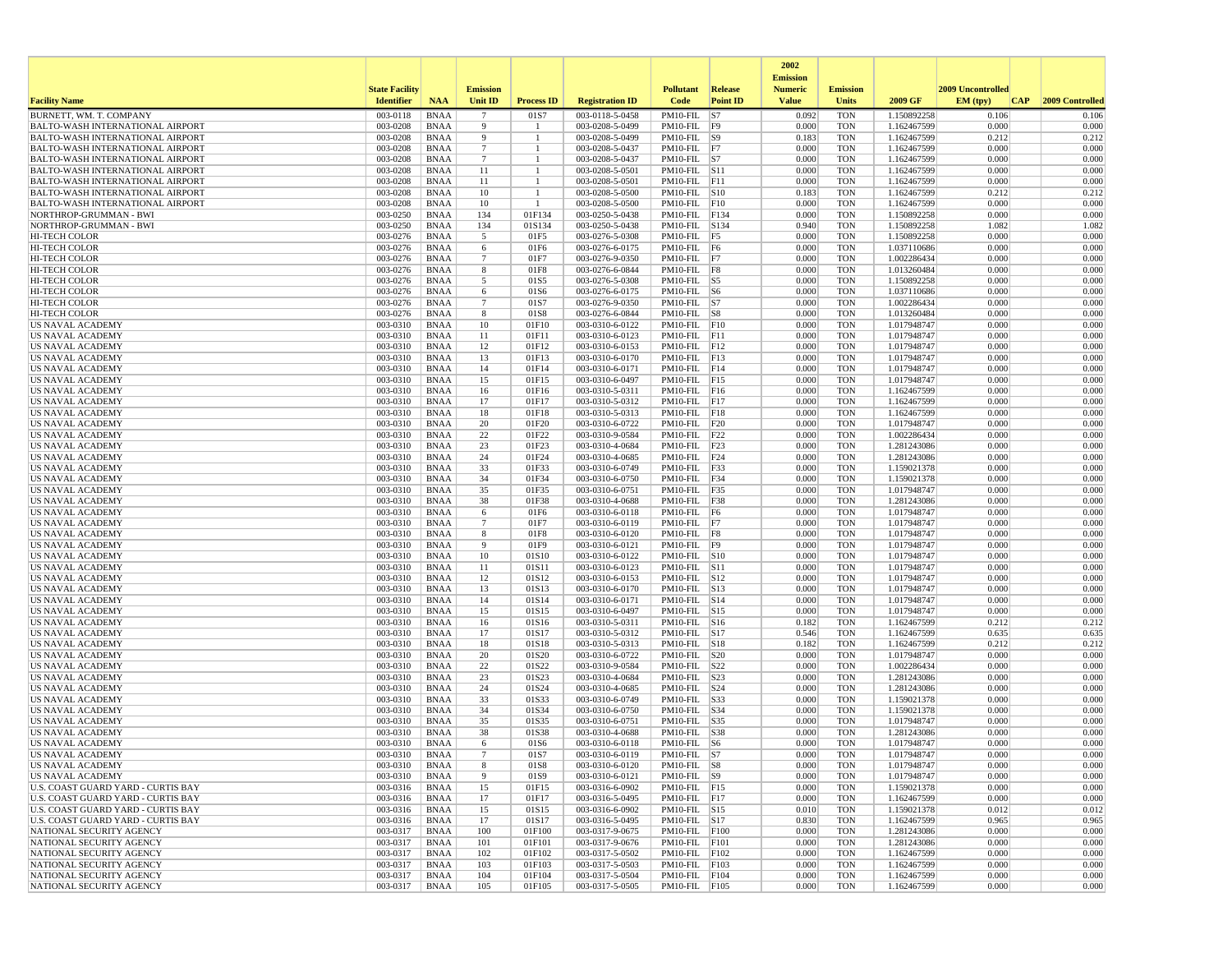|                                                      |                       |                            |                 |                   |                                    |                                    |                 | 2002                              |                          |                               |                   |                 |
|------------------------------------------------------|-----------------------|----------------------------|-----------------|-------------------|------------------------------------|------------------------------------|-----------------|-----------------------------------|--------------------------|-------------------------------|-------------------|-----------------|
|                                                      | <b>State Facility</b> |                            | <b>Emission</b> |                   |                                    | <b>Pollutant</b>                   | <b>Release</b>  | <b>Emission</b><br><b>Numeric</b> | <b>Emission</b>          |                               | 2009 Uncontrolled |                 |
| <b>Facility Name</b>                                 | <b>Identifier</b>     | <b>NAA</b>                 | <b>Unit ID</b>  | <b>Process ID</b> | <b>Registration ID</b>             | Code                               | <b>Point ID</b> | <b>Value</b>                      | <b>Units</b>             | 2009 GF                       | EM (typ)<br> CAP  | 2009 Controlled |
| NATIONAL SECURITY AGENCY                             | 003-0317              | <b>BNAA</b>                | 16              | 01F16             | 003-0317-9-0442                    | PM10-FIL F16                       |                 | 0.000                             | <b>TON</b>               | 1.281243086                   | 0.000             | 0.000           |
| NATIONAL SECURITY AGENCY                             | 003-0317              | BNAA                       | 31              | 01F31             | 003-0317-9-0449                    | PM10-FIL F31                       |                 | 0.000                             | <b>TON</b>               | 1.10654211                    | 0.000             | 0.000           |
| NATIONAL SECURITY AGENCY                             | 003-0317              | <b>BNAA</b>                | 32              | 01F32             | 003-0317-9-0450                    | PM10-FIL F32                       |                 | 0.000                             | <b>TON</b>               | 1.10654211                    | 0.000             | 0.000           |
| NATIONAL SECURITY AGENCY                             | 003-0317<br>003-0317  | BNAA                       | 33<br>34        | 01F33<br>01F34    | 003-0317-9-0451<br>003-0317-5-0392 | PM10-FIL F33<br>$PM10$ -FIL $ F34$ |                 | 0.000<br>0.000                    | <b>TON</b><br><b>TON</b> | $\overline{2}$<br>1.162467599 | 0.000<br>0.000    | 0.000<br>0.000  |
| NATIONAL SECURITY AGENCY<br>NATIONAL SECURITY AGENCY | 003-0317              | <b>BNAA</b><br><b>BNAA</b> | 35              | 01F35             | 003-0317-5-0393                    | PM10-FIL F35                       |                 | 0.000                             | <b>TON</b>               | 1.162467599                   | 0.000             | 0.000           |
| NATIONAL SECURITY AGENCY                             | 003-0317              | BNAA                       | 36              | 01F36             | 003-0317-5-0394                    | PM10-FIL F36                       |                 | 0.000                             | <b>TON</b>               | 1.162467599                   | 0.000             | 0.000           |
| NATIONAL SECURITY AGENCY                             | 003-0317              | <b>BNAA</b>                | 37              | 01F37             | 003-0317-6-0375                    | $PM10-FIL$ F37                     |                 | 0.000                             | <b>TON</b>               | 1.185032368                   | 0.000             | 0.000           |
| NATIONAL SECURITY AGENCY                             | 003-0317              | <b>BNAA</b>                | 39              | 01F39             | 003-0317-6-0381                    | PM10-FIL F39                       |                 | 0.000                             | <b>TON</b>               | 1.159021378                   | 0.000             | 0.000           |
| NATIONAL SECURITY AGENCY                             | 003-0317              | <b>BNAA</b>                | 40              | 01F40             | 003-0317-9-0444                    | $PM10-FIL$ $F40$                   |                 | 0.000                             | <b>TON</b>               | 1.459523797                   | 0.000             | 0.000           |
| NATIONAL SECURITY AGENCY                             | 003-0317              | BNAA                       | 41              | 01F41             | 003-0317-9-0470                    | PM10-FIL F41                       |                 | 0.000                             | <b>TON</b>               | 1.281243086                   | 0.000             | 0.000           |
| NATIONAL SECURITY AGENCY                             | 003-0317              | <b>BNAA</b>                | 42              | 01F42             | 003-0317-9-0471                    | $PM10-FIL$ $F42$                   |                 | 0.000                             | <b>TON</b>               | 1.281243086                   | 0.000             | 0.000           |
| NATIONAL SECURITY AGENCY                             | 003-0317<br>003-0317  | <b>BNAA</b><br><b>BNAA</b> | 43<br>44        | 01F43<br>01F44    | 003-0317-9-0472<br>003-0317-9-0473 | $PM10-FIL$ F43                     | F44             | 0.000<br>0.000                    | <b>TON</b><br><b>TON</b> | 1.281243086                   | 0.000<br>0.000    | 0.000<br>0.000  |
| NATIONAL SECURITY AGENCY<br>NATIONAL SECURITY AGENCY | 003-0317              | BNAA                       | 48              | 01F48             | 003-0317-6-0539                    | PM10-FIL<br>PM10-FIL F48           |                 | 0.000                             | <b>TON</b>               | 1.281243086<br>1.183266878    | 0.000             | 0.000           |
| NATIONAL SECURITY AGENCY                             | 003-0317              | BNAA                       | 51              | 01F51             | 003-0317-8-0155                    | $PM10-FIL$ F51                     |                 | 0.000                             | <b>TON</b>               | 1.115716696                   | 0.000             | 0.000           |
| NATIONAL SECURITY AGENCY                             | 003-0317              | <b>BNAA</b>                | 53              | 01F53             | 003-0317-9-0561                    | PM10-FIL F53                       |                 | 0.000                             | <b>TON</b>               | 1.002286434                   | 0.000             | 0.000           |
| NATIONAL SECURITY AGENCY                             | 003-0317              | BNAA                       | 54              | 01F54             | 003-0317-6-0682                    | PM10-FIL F54                       |                 | 0.000                             | <b>TON</b>               | 1.159021378                   | 0.000             | 0.000           |
| NATIONAL SECURITY AGENCY                             | 003-0317              | <b>BNAA</b>                | 55              | 01F55             | 003-0317-6-0677                    | PM10-FIL F55                       |                 | 0.000                             | <b>TON</b>               | 1.52560246                    | 0.000             | 0.000           |
| NATIONAL SECURITY AGENCY                             | 003-0317              | <b>BNAA</b>                | 56              | 01F56             | 003-0317-6-0690                    | PM10-FIL F56                       |                 | 0.000                             | <b>TON</b>               | 1.013260484                   | 0.000             | 0.000           |
| NATIONAL SECURITY AGENCY                             | 003-0317              | <b>BNAA</b>                | 57              | 01F57             | 003-0317-6-0668                    | PM10-FIL F57                       |                 | 0.000                             | <b>TON</b>               | 0.970630348                   | 0.000             | 0.000           |
| NATIONAL SECURITY AGENCY                             | 003-0317<br>003-0317  | BNAA<br><b>BNAA</b>        | 58<br>59        | 01F58<br>01F59    | 003-0317-6-0669<br>003-0317-6-0670 | PM10-FIL F58<br>PM10-FIL F59       |                 | 0.000<br>0.000                    | <b>TON</b><br><b>TON</b> | 0.970630348<br>0.970630348    | 0.000<br>0.000    | 0.000<br>0.000  |
| NATIONAL SECURITY AGENCY<br>NATIONAL SECURITY AGENCY | 003-0317              | <b>BNAA</b>                | 60              | 01F60             | 003-0317-6-0671                    | $PM10-FIL$ $F60$                   |                 | 0.000                             | <b>TON</b>               | 0.970630348                   | 0.000             | 0.000           |
| NATIONAL SECURITY AGENCY                             | 003-0317              | BNAA                       | 61              | 01F61             | 003-0317-6-0672                    | PM10-FIL F61                       |                 | 0.000                             | <b>TON</b>               | 0.970630348                   | 0.000             | 0.000           |
| NATIONAL SECURITY AGENCY                             | 003-0317              | <b>BNAA</b>                | 62              | 01F62             | 003-0317-6-0673                    | PM10-FIL F62                       |                 | 0.000                             | <b>TON</b>               | 0.970630348                   | 0.000             | 0.000           |
| NATIONAL SECURITY AGENCY                             | 003-0317              | <b>BNAA</b>                | 63              | 01F63             | 003-0317-6-0674                    | PM10-FIL F63                       |                 | 0.000                             | <b>TON</b>               | 0.970630348                   | 0.000             | 0.000           |
| NATIONAL SECURITY AGENCY                             | 003-0317              | <b>BNAA</b>                | 65              | 01F65             | 003-0317-6-0718                    | PM10-FIL F65                       |                 | 0.000                             | <b>TON</b>               | 1.215469599                   | 0.000             | 0.000           |
| NATIONAL SECURITY AGENCY                             | 003-0317              | BNAA                       | 66              | 01F66             | 003-0317-6-0719                    | PM10-FIL F66                       |                 | 0.000                             | <b>TON</b>               | 1.215469599                   | 0.000             | 0.000           |
| NATIONAL SECURITY AGENCY                             | 003-0317              | <b>BNAA</b>                | 67              | 01F67             | 003-0317-6-0720                    | $PM10-FIL$ F67                     |                 | 0.000                             | <b>TON</b>               | 1.839534879                   | 0.000             | 0.000           |
| NATIONAL SECURITY AGENCY<br>NATIONAL SECURITY AGENCY | 003-0317<br>003-0317  | <b>BNAA</b><br>BNAA        | 68<br>69        | 01F68<br>01F69    | 003-0317-6-0717<br>003-0317-6-0708 | PM10-FIL<br>PM10-FIL F69           | F68             | 0.000<br>0.000                    | <b>TON</b><br><b>TON</b> | 1.159021378<br>1.013260484    | 0.000<br>0.000    | 0.000<br>0.000  |
| NATIONAL SECURITY AGENCY                             | 003-0317              | <b>BNAA</b>                | $\overline{7}$  | 01F7              | 003-0317-9-0126                    | $PM10-FIL$ F7                      |                 | 0.000                             | <b>TON</b>               | 1.164262295                   | 0.000             | 0.000           |
| NATIONAL SECURITY AGENCY                             | 003-0317              | <b>BNAA</b>                | 70              | 01F70             | 003-0317-6-0709                    | $PM10-FIL$ F70                     |                 | 0.000                             | <b>TON</b>               | 1.013260484                   | 0.000             | 0.000           |
| NATIONAL SECURITY AGENCY                             | 003-0317              | BNAA                       | 71              | 01F71             | 003-0317-6-0710                    | $PM10-FIL$ $ F71$                  |                 | 0.000                             | <b>TON</b>               | 1.013260484                   | 0.000             | 0.000           |
| NATIONAL SECURITY AGENCY                             | 003-0317              | BNAA                       | 72              | 01F72             | 003-0317-6-0711                    | $PM10-FIL$ F72                     |                 | 0.000                             | <b>TON</b>               | 1.013260484                   | 0.000             | 0.000           |
| NATIONAL SECURITY AGENCY                             | 003-0317              | <b>BNAA</b>                | 73              | 01F73             | 003-0317-6-0712                    | PM10-FIL                           | F73             | 0.000                             | <b>TON</b>               | 1.013260484                   | 0.000             | 0.000           |
| NATIONAL SECURITY AGENCY                             | 003-0317              | <b>BNAA</b>                | 77              | 01F77             | 003-0317-5-0450                    | PM10-FIL F77                       |                 | 0.000                             | <b>TON</b>               | 1.162467599                   | 0.000             | 0.000           |
| NATIONAL SECURITY AGENCY<br>NATIONAL SECURITY AGENCY | 003-0317<br>003-0317  | <b>BNAA</b><br>BNAA        | 78<br>79        | 01F78<br>01F79    | 003-0317-9-0587<br>003-0317-5-0431 | PM10-FIL F78<br>PM10-FIL F79       |                 | 0.000<br>0.000                    | <b>TON</b><br><b>TON</b> | 1.013260484<br>1.162467599    | 0.000<br>0.000    | 0.000<br>0.000  |
| NATIONAL SECURITY AGENCY                             | 003-0317              | BNAA                       | 8               | 01F8              | 003-0317-9-0127                    | $PM10-FIL$ $ F8$                   |                 | 0.000                             | <b>TON</b>               | 1.164262295                   | 0.000             | 0.000           |
| NATIONAL SECURITY AGENCY                             | 003-0317              | <b>BNAA</b>                | 80              | 01F80             | 003-0317-5-0432                    | PM10-FIL F80                       |                 | 0.000                             | <b>TON</b>               | 1.162467599                   | 0.000             | 0.000           |
| NATIONAL SECURITY AGENCY                             | 003-0317              | BNAA                       | 81              | 01F81             | 003-0317-6-0877                    | PM10-FIL F81                       |                 | 0.000                             | <b>TON</b>               | 0.970630348                   | 0.000             | 0.000           |
| NATIONAL SECURITY AGENCY                             | 003-0317              | <b>BNAA</b>                | 82              | 01F82             | 003-0317-9-0679                    | PM10-FIL F82                       |                 | 0.000                             | <b>TON</b>               | 1.281243086                   | 0.000             | 0.000           |
| NATIONAL SECURITY AGENCY                             | 003-0317              | <b>BNAA</b>                | 83              | 01F83             | 003-03179-0680                     | PM10-FIL   F83                     |                 | 0.000                             | <b>TON</b>               | 1.281243086                   | 0.000             | 0.000           |
| NATIONAL SECURITY AGENCY                             | 003-0317              | <b>BNAA</b>                | 84              | 01F84             | 003-0317-9-0681                    | PM10-FIL F84                       |                 | 0.000                             | <b>TON</b>               | 1.281243086                   | 0.000             | 0.000           |
| NATIONAL SECURITY AGENCY                             | 003-0317              | BNAA                       | 85              | 01F85             | 003-0317-9-0682                    | PM10-FIL F85                       |                 | 0.000                             | <b>TON</b>               | 1.281243086                   | 0.000             | 0.000           |
| NATIONAL SECURITY AGENCY<br>NATIONAL SECURITY AGENCY | 003-0317<br>003-0317  | <b>BNAA</b><br><b>BNAA</b> | 86<br>87        | 01F86<br>01F87    | 003-0317-9-0683<br>003-0317-9-0684 | PM10-FIL<br>PM10-FIL F87           | <b>F86</b>      | 0.000<br>0.000                    | <b>TON</b><br><b>TON</b> | 1.281243086<br>1.281243086    | 0.000<br>0.000    | 0.000<br>0.000  |
| NATIONAL SECURITY AGENCY                             | 003-0317              | BNAA                       | 88              | 01F88             | 003-0317-9-0685                    | PM10-FIL F88                       |                 | 0.000                             | <b>TON</b>               | 1.281243086                   | 0.000             | 0.000           |
| NATIONAL SECURITY AGENCY                             | 003-0317              | <b>BNAA</b>                | 89              | 01F89             | 003-0317-9-0686                    | PM10-FIL   F89                     |                 | 0.000                             | <b>TON</b>               | 1.281243086                   | 0.000             | 0.000           |
| NATIONAL SECURITY AGENCY                             | 003-0317              | <b>BNAA</b>                | 90              | 01F90             | 003-0317-9-0687                    | PM10-FIL F90                       |                 | 0.000                             | <b>TON</b>               | 1.281243086                   | 0.000             | 0.000           |
| NATIONAL SECURITY AGENCY                             | 003-0317              | <b>BNAA</b>                | 91              | 01F91             | 003-0317-9-0688                    | PM10-FIL                           | F91             | 0.000                             | <b>TON</b>               | 1.281243086                   | 0.000             | 0.000           |
| NATIONAL SECURITY AGENCY                             | 003-0317              | BNAA                       | 92              | 01F92             | 003-0317-9-0689                    | PM10-FIL F92                       |                 | 0.000                             | <b>TON</b>               | 1.281243086                   | 0.000             | 0.000           |
| NATIONAL SECURITY AGENCY                             | 003-0317              | <b>BNAA</b>                | 93              | 01F93             | 003-0317-9-0690                    | PM10-FIL                           | F93             | 0.000                             | <b>TON</b>               | 1.281243086                   | 0.000             | 0.000           |
| NATIONAL SECURITY AGENCY<br>NATIONAL SECURITY AGENCY | 003-0317<br>003-0317  | <b>BNAA</b><br><b>BNAA</b> | 94<br>95        | 01F94<br>01F95    | 003-0317-9-0691<br>003-0317-9-0692 | PM10-FIL F94<br>PM10-FIL F95       |                 | 0.000<br>0.000                    | <b>TON</b><br><b>TON</b> | 1.281243086<br>1.281243086    | 0.000<br>0.000    | 0.000<br>0.000  |
| NATIONAL SECURITY AGENCY                             | 003-0317              | <b>BNAA</b>                | 96              | 01F96             | 003-0317-9-0671                    | PM10-FIL F96                       |                 | 0.000                             | <b>TON</b>               | 1.281243086                   | 0.000             | 0.000           |
| NATIONAL SECURITY AGENCY                             | 003-0317              | <b>BNAA</b>                | 97              | 01F97             | 003-0317-9-0672                    | PM10-FIL F97                       |                 | 0.000                             | <b>TON</b>               | 1.281243086                   | 0.000             | 0.000           |
| NATIONAL SECURITY AGENCY                             | 003-0317              | BNAA                       | 98              | 01F98             | 003-0317-9-0673                    | PM10-FIL   F98                     |                 | 0.000                             | <b>TON</b>               | 1.281243086                   | 0.000             | 0.000           |
| NATIONAL SECURITY AGENCY                             | 003-0317              | BNAA                       | 99              | 01F99             | 003-0317-9-0674                    | PM10-FIL   F99                     |                 | 0.000                             | <b>TON</b>               | 1.281243086                   | 0.000             | 0.000           |
| NATIONAL SECURITY AGENCY                             | 003-0317              | BNAA                       | 100             | 01S100            | 003-0317-9-0675                    | PM10-FIL S100                      |                 | 0.004                             | <b>TON</b>               | 1.281243086                   | 0.005             | 0.005           |
| NATIONAL SECURITY AGENCY                             | 003-0317              | <b>BNAA</b>                | 101             | 01S101            | 003-0317-9-0676                    | PM10-FIL S101                      |                 | 0.016                             | <b>TON</b>               | 1.281243086                   | 0.020             | 0.020           |
| NATIONAL SECURITY AGENCY                             | 003-0317              | <b>BNAA</b>                | 102             | 01S102            | 003-0317-5-0502<br>003-0317-5-0503 | PM10-FIL S102                      |                 | 0.436                             | <b>TON</b>               | 1.162467599                   | 0.507             | 0.507           |
| NATIONAL SECURITY AGENCY<br>NATIONAL SECURITY AGENCY | 003-0317<br>003-0317  | <b>BNAA</b><br>BNAA        | 103<br>104      | 01S103<br>01S104  | 003-0317-5-0504                    | PM10-FIL S103<br>PM10-FIL S104     |                 | 0.345<br>0.429                    | <b>TON</b><br><b>TON</b> | 1.162467599<br>1.162467599    | 0.401<br>0.499    | 0.401<br>0.499  |
| NATIONAL SECURITY AGENCY                             | 003-0317              | BNAA                       | 105             | 01S105            | 003-0317-5-0505                    | PM10-FIL S105                      |                 | 0.450                             | <b>TON</b>               | 1.162467599                   | 0.523             | 0.523           |
| NATIONAL SECURITY AGENCY                             | 003-0317              | <b>BNAA</b>                | 16              | 01S16             | 003-0317-9-0442                    | $PM10-FIL$ S16                     |                 | 0.033                             | <b>TON</b>               | 1.281243086                   | 0.042             | 0.042           |
| NATIONAL SECURITY AGENCY                             | 003-0317              | BNAA                       | 31              | 01S31             | 003-0317-9-0449                    | PM10-FIL S31                       |                 | 0.000                             | <b>TON</b>               | 1.10654211                    | 0.000             | 0.000           |
| NATIONAL SECURITY AGENCY                             | 003-0317              | <b>BNAA</b>                | 32              | 01S32             | 003-0317-9-0450                    | PM10-FIL S32                       |                 | 0.000                             | <b>TON</b>               | 1.10654211                    | 0.000             | 0.000           |
| NATIONAL SECURITY AGENCY                             | 003-0317              | BNAA                       | 33              | 01S33             | 003-0317-9-0451                    | $PM10$ -FIL $ S33$                 |                 | 0.008                             | TON                      | 2                             | 0.016             | 0.016           |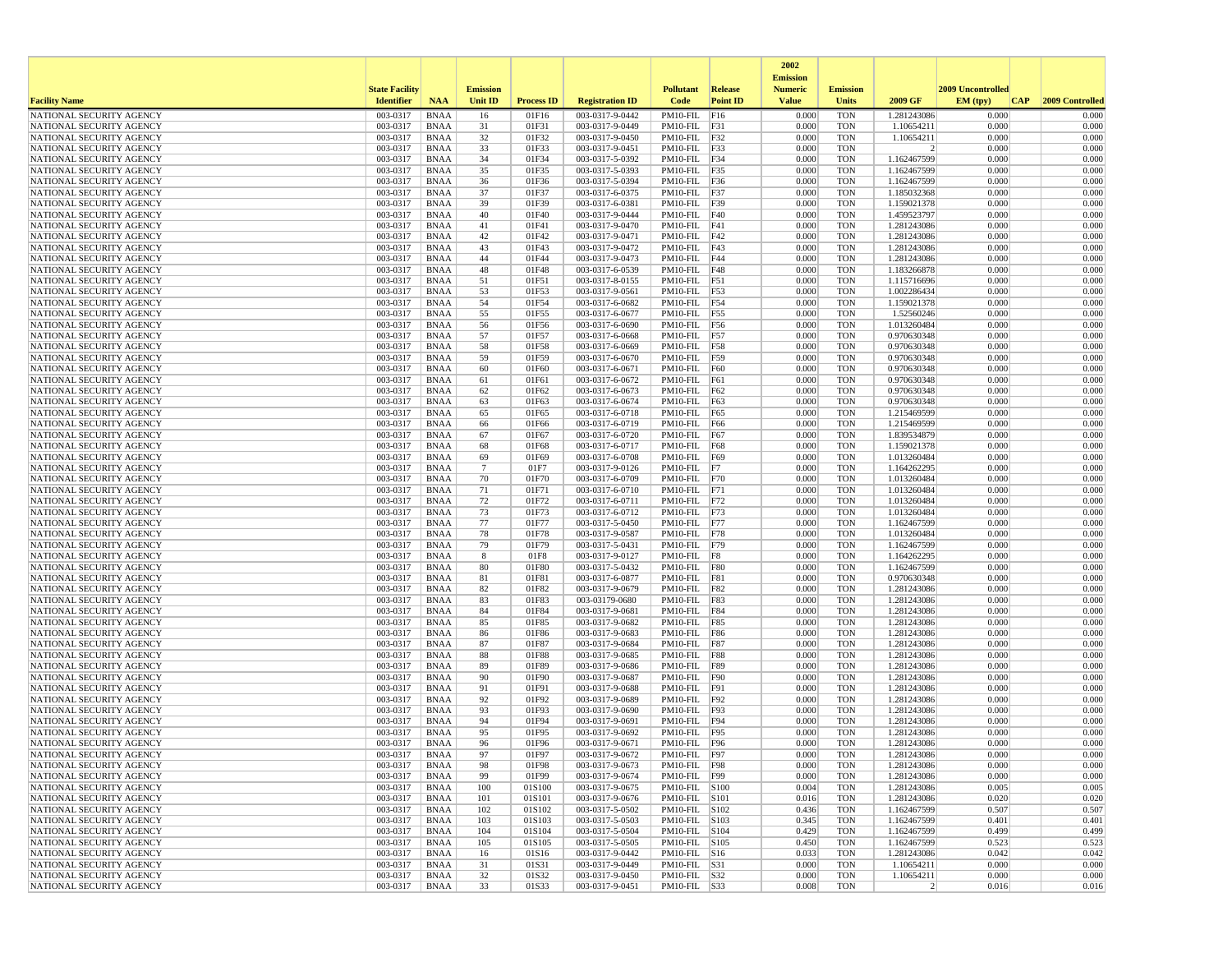|                                                                                                                  |                       |                            |                                |                   |                                    |                                    |                 | 2002                              |                          |                            |                    |                    |
|------------------------------------------------------------------------------------------------------------------|-----------------------|----------------------------|--------------------------------|-------------------|------------------------------------|------------------------------------|-----------------|-----------------------------------|--------------------------|----------------------------|--------------------|--------------------|
|                                                                                                                  | <b>State Facility</b> |                            | <b>Emission</b>                |                   |                                    | <b>Pollutant</b>                   | <b>Release</b>  | <b>Emission</b><br><b>Numeric</b> | <b>Emission</b>          |                            | 2009 Uncontrolled  |                    |
| <b>Facility Name</b>                                                                                             | <b>Identifier</b>     | <b>NAA</b>                 | <b>Unit ID</b>                 | <b>Process ID</b> | <b>Registration ID</b>             | Code                               | <b>Point ID</b> | <b>Value</b>                      | Units                    | 2009 GF                    | EM (typ)<br> CAP   | 2009 Controlled    |
| NATIONAL SECURITY AGENCY                                                                                         | 003-0317              | <b>BNAA</b>                | 34                             | 01S34             | 003-0317-5-0392                    | PM10-FIL                           | S34             | 0.000                             | <b>TON</b>               | 1.162467599                | 0.000              | 0.000              |
| NATIONAL SECURITY AGENCY                                                                                         | 003-0317              | <b>BNAA</b>                | 35                             | 01S35             | 003-0317-5-0393                    | PM10-FIL S35                       |                 | 0.000                             | <b>TON</b>               | 1.162467599                | 0.000              | 0.000              |
| NATIONAL SECURITY AGENCY<br>NATIONAL SECURITY AGENCY                                                             | 003-0317<br>003-0317  | <b>BNAA</b><br><b>BNAA</b> | 36<br>37                       | 01S36<br>01S37    | 003-0317-5-0394<br>003-0317-6-0375 | $PM10-FIL$ $ S36$<br>PM10-FIL  S37 |                 | 0.000<br>0.000                    | <b>TON</b><br><b>TON</b> | 1.162467599<br>1.185032368 | 0.000<br>0.000     | 0.000<br>0.000     |
| NATIONAL SECURITY AGENCY                                                                                         | 003-0317              | <b>BNAA</b>                | 39                             | 01S39             | 003-0317-6-0381                    | PM10-FIL S39                       |                 | 0.000                             | <b>TON</b>               | 1.159021378                | 0.000              | 0.000              |
| NATIONAL SECURITY AGENCY                                                                                         | 003-0317              | <b>BNAA</b>                | 40                             | 01S40             | 003-0317-9-0444                    | PM10-FIL  S40                      |                 | 0.023                             | <b>TON</b>               | 1.459523797                | 0.034              | 0.034              |
| NATIONAL SECURITY AGENCY                                                                                         | 003-0317              | <b>BNAA</b>                | 41                             | 01S41             | 003-0317-9-0470                    | $PM10-FIL$ $ S41$                  |                 | 0.007                             | <b>TON</b>               | 1.281243086                | 0.009              | 0.009              |
| NATIONAL SECURITY AGENCY                                                                                         | 003-0317              | <b>BNAA</b>                | 42                             | 01S42             | 003-0317-9-0471                    | PM10-FIL  S42                      |                 | 0.007                             | <b>TON</b>               | 1.281243086                | 0.009              | 0.009              |
| NATIONAL SECURITY AGENCY<br>NATIONAL SECURITY AGENCY                                                             | 003-0317<br>003-0317  | <b>BNAA</b><br><b>BNAA</b> | 43<br>44                       | 01S43<br>01S44    | 003-0317-9-0472<br>003-0317-9-0473 | PM10-FIL  S43<br>PM10-FIL          | S44             | 0.006<br>0.000                    | <b>TON</b><br><b>TON</b> | 1.281243086<br>1.281243086 | 0.008<br>0.000     | 0.008<br>0.000     |
| NATIONAL SECURITY AGENCY                                                                                         | 003-0317              | <b>BNAA</b>                | 48                             | 01S48             | 003-0317-6-0539                    | PM10-FIL   S48                     |                 | 0.000                             | <b>TON</b>               | 1.183266878                | 0.000              | 0.000              |
| NATIONAL SECURITY AGENCY                                                                                         | 003-0317              | <b>BNAA</b>                | 51                             | 01S51             | 003-0317-8-0155                    | PM10-FIL S51                       |                 | 0.520                             | <b>TON</b>               | 1.115716696                | 0.580              | 0.580              |
| NATIONAL SECURITY AGENCY                                                                                         | 003-0317              | <b>BNAA</b>                | 53                             | 01S53             | 003-0317-9-0561                    | PM10-FIL S53                       |                 | 0.000                             | <b>TON</b>               | 1.002286434                | 0.000              | 0.000              |
| NATIONAL SECURITY AGENCY                                                                                         | 003-0317              | <b>BNAA</b>                | 54                             | 01S54             | 003-0317-6-0682                    | PM10-FIL S54                       |                 | 0.000                             | <b>TON</b>               | 1.159021378                | 0.000              | 0.000              |
| NATIONAL SECURITY AGENCY<br>NATIONAL SECURITY AGENCY                                                             | 003-0317<br>003-0317  | <b>BNAA</b><br><b>BNAA</b> | 55<br>56                       | 01S55<br>01S56    | 003-0317-6-0677<br>003-0317-6-0690 | PM10-FIL S55<br>PM10-FIL   S56     |                 | 0.000<br>0.000                    | <b>TON</b><br><b>TON</b> | 1.52560246<br>1.013260484  | 0.000<br>0.000     | 0.000<br>0.000     |
| NATIONAL SECURITY AGENCY                                                                                         | 003-0317              | <b>BNAA</b>                | 57                             | 01S57             | 003-0317-6-0668                    | $PM10-FIL$ S57                     |                 | 0.000                             | <b>TON</b>               | 0.970630348                | 0.000              | 0.000              |
| NATIONAL SECURITY AGENCY                                                                                         | 003-0317              | <b>BNAA</b>                | 58                             | 01S58             | 003-0317-6-0669                    | PM10-FIL S58                       |                 | 0.000                             | <b>TON</b>               | 0.970630348                | 0.000              | 0.000              |
| NATIONAL SECURITY AGENCY                                                                                         | 003-0317              | <b>BNAA</b>                | 59                             | 01S59             | 003-0317-6-0670                    | PM10-FIL  S59                      |                 | 0.000                             | <b>TON</b>               | 0.970630348                | 0.000              | 0.000              |
| NATIONAL SECURITY AGENCY                                                                                         | 003-0317              | <b>BNAA</b>                | 60                             | 01S60             | 003-0317-6-0671                    | PM10-FIL                           | S60             | 0.000                             | <b>TON</b>               | 0.970630348                | 0.000              | 0.000              |
| NATIONAL SECURITY AGENCY<br>NATIONAL SECURITY AGENCY                                                             | 003-0317<br>003-0317  | <b>BNAA</b><br><b>BNAA</b> | 61<br>62                       | 01S61<br>01S62    | 003-0317-6-0672<br>003-0317-6-0673 | PM10-FIL S61<br>PM10-FIL   S62     |                 | 0.000<br>0.000                    | <b>TON</b><br><b>TON</b> | 0.970630348<br>0.970630348 | 0.000<br>0.000     | 0.000<br>0.000     |
| NATIONAL SECURITY AGENCY                                                                                         | 003-0317              | <b>BNAA</b>                | 63                             | 01S63             | 003-0317-6-0674                    | PM10-FIL S63                       |                 | 0.000                             | <b>TON</b>               | 0.970630348                | 0.000              | 0.000              |
| NATIONAL SECURITY AGENCY                                                                                         | 003-0317              | <b>BNAA</b>                | 65                             | 01S65             | 003-0317-6-0718                    | PM10-FIL   S65                     |                 | 0.000                             | <b>TON</b>               | 1.215469599                | 0.000              | 0.000              |
| NATIONAL SECURITY AGENCY                                                                                         | 003-0317              | <b>BNAA</b>                | 66                             | 01S66             | 003-0317-6-0719                    | PM10-FIL   S66                     |                 | 0.000                             | <b>TON</b>               | 1.215469599                | 0.000              | 0.000              |
| NATIONAL SECURITY AGENCY                                                                                         | 003-0317              | <b>BNAA</b>                | 67                             | 01S67             | 003-0317-6-0720                    | PM10-FIL S67                       |                 | 0.000                             | <b>TON</b>               | 1.839534879                | 0.000              | 0.000              |
| NATIONAL SECURITY AGENCY<br>NATIONAL SECURITY AGENCY                                                             | 003-0317<br>003-0317  | <b>BNAA</b><br><b>BNAA</b> | 68<br>69                       | 01S68<br>01S69    | 003-0317-6-0717<br>003-0317-6-0708 | PM10-FIL S68<br>PM10-FIL  S69      |                 | 0.000<br>0.000                    | <b>TON</b><br><b>TON</b> | 1.159021378<br>1.013260484 | 0.000<br>0.000     | 0.000<br>0.000     |
| NATIONAL SECURITY AGENCY                                                                                         | 003-0317              | <b>BNAA</b>                | $7\phantom{.0}$                | 01S7              | 003-0317-9-0126                    | $PM10-FIL$ S7                      |                 | 0.068                             | <b>TON</b>               | 1.164262295                | 0.079              | 0.079              |
| NATIONAL SECURITY AGENCY                                                                                         | 003-0317              | <b>BNAA</b>                | 70                             | 01S70             | 003-0317-6-0709                    | PM10-FIL S70                       |                 | 0.000                             | <b>TON</b>               | 1.013260484                | 0.000              | 0.000              |
| NATIONAL SECURITY AGENCY                                                                                         | 003-0317              | <b>BNAA</b>                | 71                             | 01S71             | 003-0317-6-0710                    | PM10-FIL S71                       |                 | 0.000                             | <b>TON</b>               | 1.013260484                | 0.000              | 0.000              |
| NATIONAL SECURITY AGENCY                                                                                         | 003-0317              | <b>BNAA</b>                | 72                             | 01S72             | 003-0317-6-0711                    | PM10-FIL   S72                     |                 | 0.000                             | <b>TON</b>               | 1.013260484                | 0.000              | 0.000              |
| NATIONAL SECURITY AGENCY<br>NATIONAL SECURITY AGENCY                                                             | 003-0317<br>003-0317  | <b>BNAA</b><br><b>BNAA</b> | 73<br>77                       | 01S73<br>01S77    | 003-0317-6-0712<br>003-0317-5-0450 | PM10-FIL   S73<br>PM10-FIL S77     |                 | 0.000<br>0.000                    | <b>TON</b><br><b>TON</b> | 1.013260484<br>1.162467599 | 0.000<br>0.000     | 0.000<br>0.000     |
| NATIONAL SECURITY AGENCY                                                                                         | 003-0317              | <b>BNAA</b>                | 78                             | 01S78             | 003-0317-9-0587                    | PM10-FIL S78                       |                 | 0.000                             | <b>TON</b>               | 1.013260484                | 0.000              | 0.000              |
| NATIONAL SECURITY AGENCY                                                                                         | 003-0317              | <b>BNAA</b>                | 79                             | 01S79             | 003-0317-5-0431                    | PM10-FIL  S79                      |                 | 0.000                             | <b>TON</b>               | 1.162467599                | 0.000              | 0.000              |
| NATIONAL SECURITY AGENCY                                                                                         | 003-0317              | <b>BNAA</b>                | 8                              | 01S8              | 003-0317-9-0127                    | PM10-FIL                           | S8              | 0.065                             | <b>TON</b>               | 1.164262295                | 0.075              | 0.075              |
| NATIONAL SECURITY AGENCY                                                                                         | 003-0317              | <b>BNAA</b>                | 80                             | 01S80             | 003-0317-5-0432                    | PM10-FIL S80                       |                 | 0.000                             | <b>TON</b>               | 1.162467599                | 0.000<br>0.000     | 0.000              |
| NATIONAL SECURITY AGENCY<br>NATIONAL SECURITY AGENCY                                                             | 003-0317<br>003-0317  | <b>BNAA</b><br><b>BNAA</b> | 81<br>82                       | 01S81<br>01S82    | 003-0317-6-0877<br>003-0317-9-0679 | PM10-FIL S81<br>PM10-FIL S82       |                 | 0.000<br>0.075                    | <b>TON</b><br><b>TON</b> | 0.970630348<br>1.281243086 | 0.096              | 0.000<br>0.096     |
| NATIONAL SECURITY AGENCY                                                                                         | 003-0317              | <b>BNAA</b>                | 83                             | 01S83             | 003-03179-0680                     | PM10-FIL  S83                      |                 | 0.036                             | <b>TON</b>               | 1.281243086                | 0.046              | 0.046              |
| NATIONAL SECURITY AGENCY                                                                                         | 003-0317              | <b>BNAA</b>                | 84                             | 01S84             | 003-0317-9-0681                    | $PM10-FIL$ $ S84$                  |                 | 0.000                             | <b>TON</b>               | 1.281243086                | 0.000              | 0.000              |
| NATIONAL SECURITY AGENCY                                                                                         | 003-0317              | <b>BNAA</b>                | 85                             | 01S85             | 003-0317-9-0682                    | PM10-FIL S85                       |                 | 0.080                             | <b>TON</b>               | 1.281243086                | 0.102              | 0.102              |
| NATIONAL SECURITY AGENCY<br>NATIONAL SECURITY AGENCY                                                             | 003-0317<br>003-0317  | <b>BNAA</b><br><b>BNAA</b> | 86<br>87                       | 01S86<br>01S87    | 003-0317-9-0683<br>003-0317-9-0684 | PM10-FIL  S86<br>PM10-FIL S87      |                 | 0.068<br>0.023                    | <b>TON</b><br><b>TON</b> | 1.281243086<br>1.281243086 | 0.086<br>0.029     | 0.086<br>0.029     |
| NATIONAL SECURITY AGENCY                                                                                         | 003-0317              | <b>BNAA</b>                | 88                             | 01S88             | 003-0317-9-0685                    | PM10-FIL S88                       |                 | 0.064                             | <b>TON</b>               | 1.281243086                | 0.082              | 0.082              |
| NATIONAL SECURITY AGENCY                                                                                         | 003-0317              | <b>BNAA</b>                | 89                             | 01S89             | 003-0317-9-0686                    | PM10-FIL  S89                      |                 | 0.054                             | <b>TON</b>               | 1.281243086                | 0.069              | 0.069              |
| NATIONAL SECURITY AGENCY                                                                                         | 003-0317              | <b>BNAA</b>                | 90                             | 01S90             | 003-0317-9-0687                    | PM10-FIL                           | S90             | 0.014                             | <b>TON</b>               | 1.281243086                | 0.018              | 0.018              |
| NATIONAL SECURITY AGENCY                                                                                         | 003-0317              | <b>BNAA</b>                | 91                             | 01S91             | 003-0317-9-0688                    | PM10-FIL   S91                     |                 | 0.017                             | <b>TON</b>               | 1.281243086                | 0.021              | 0.021              |
| NATIONAL SECURITY AGENCY<br>NATIONAL SECURITY AGENCY                                                             | 003-0317<br>003-0317  | <b>BNAA</b><br><b>BNAA</b> | 92<br>93                       | 01S92<br>01S93    | 003-0317-9-0689<br>003-0317-9-0690 | PM10-FIL   S92<br>PM10-FIL  S93    |                 | 0.017<br>0.017                    | <b>TON</b><br><b>TON</b> | 1.281243086<br>1.281243086 | 0.021<br>0.021     | 0.021<br>0.021     |
| NATIONAL SECURITY AGENCY                                                                                         | 003-0317              | <b>BNAA</b>                | 94                             | 01S94             | 003-0317-9-0691                    | PM10-FIL S94                       |                 | 0.000                             | <b>TON</b>               | 1.281243086                | 0.000              | 0.000              |
| NATIONAL SECURITY AGENCY                                                                                         | 003-0317              | <b>BNAA</b>                | 95                             | 01S95             | 003-0317-9-0692                    | PM10-FIL  S95                      |                 | 0.000                             | <b>TON</b>               | 1.281243086                | 0.000              | 0.000              |
| NATIONAL SECURITY AGENCY                                                                                         | 003-0317              | <b>BNAA</b>                | 96                             | 01S96             | 003-0317-9-0671                    | PM10-FIL   S96                     |                 | 0.018                             | <b>TON</b>               | 1.281243086                | 0.023              | 0.023              |
| NATIONAL SECURITY AGENCY                                                                                         | 003-0317              | <b>BNAA</b>                | 97                             | 01S97             | 003-0317-9-0672                    | PM10-FIL S97                       |                 | 0.018                             | <b>TON</b>               | 1.281243086                | 0.023              | 0.023              |
| NATIONAL SECURITY AGENCY<br>NATIONAL SECURITY AGENCY                                                             | 003-0317<br>003-0317  | <b>BNAA</b><br><b>BNAA</b> | 98<br>99                       | 01S98<br>01S99    | 003-0317-9-0673<br>003-0317-9-0674 | PM10-FIL  S98<br>PM10-FIL S99      |                 | 0.018<br>0.018                    | <b>TON</b><br><b>TON</b> | 1.281243086<br>1.281243086 | 0.023<br>0.023     | 0.023<br>0.023     |
| <b>FORT GEORGE MEADE</b>                                                                                         | 003-0322              | <b>BNAA</b>                | 133                            | 01F133            | 003-0322-5-0487                    | PM10-FIL F133                      |                 | 0.000                             | <b>TON</b>               | 1.162467599                | 0.000              | 0.000              |
| FORT GEORGE MEADE                                                                                                | 003-0322              | <b>BNAA</b>                | 133                            | 01S133            | 003-0322-5-0487                    | PM10-FIL                           | S133            | 1.080                             | <b>TON</b>               | 1.162467599                | 1.255              | 1.255              |
| CONSTELLATION POWER SOURCE GENERATION - BRANDON SHORES                                                           | 003-0468              | BNAA                       | -1                             | 01F1              | 003-0468-3-0015                    | $PM10-FIL$ $ F1$                   |                 | 0.000                             | <b>TON</b>               | 1.194189072                | 0.000              | 0.000              |
| CONSTELLATION POWER SOURCE GENERATION - BRANDON SHORES                                                           | 003-0468              | BNAA                       | $\overline{4}$<br>$\mathbf{1}$ | 01F4              | 003-0468-3-0016                    | $PM10-FIL$ F4                      |                 | 0.000                             | <b>TON</b>               | 1.194189072                | 0.000              | 0.000              |
| CONSTELLATION POWER SOURCE GENERATION - BRANDON SHORES<br>CONSTELLATION POWER SOURCE GENERATION - BRANDON SHORES | 003-0468<br>003-0468  | BNAA<br><b>BNAA</b>        | $\overline{4}$                 | 01S1<br>01S4      | 003-0468-3-0015<br>003-0468-3-0016 | $PM10-FIL$ S1<br>$PM10-FIL$ S4     |                 | 392.000<br>139.000                | <b>TON</b><br><b>TON</b> | 1.194189072<br>1.194189072 | 468.122<br>165.992 | 468.122<br>165.992 |
| <b>FRENCH BRAY</b>                                                                                               | 003-0734              | <b>BNAA</b>                | 11                             | 01F11             | 003-0734-6-0480                    | $PM10-FIL$ $ F11$                  |                 | 0.000                             | <b>TON</b>               | 0.970630348                | 0.000              | 0.000              |
| <b>FRENCH BRAY</b>                                                                                               | 003-0734              | BNAA                       | 12                             | 01F12             | 003-0734-6-0481                    | PM10-FIL F12                       |                 | 0.000                             | <b>TON</b>               | 0.970630348                | 0.000              | 0.000              |
| <b>FRENCH BRAY</b>                                                                                               | 003-0734              | BNAA                       | 16                             | 01F16             | 003-0734-6-0873                    | PM10-FIL F16                       |                 | 0.000                             | <b>TON</b>               | 0.970630348                | 0.000              | 0.000              |
| <b>FRENCH BRAY</b><br><b>FRENCH BRAY</b>                                                                         | 003-0734<br>003-0734  | <b>BNAA</b><br>BNAA        | $\overline{c}$<br>3            | 01F2<br>01F3      | 003-0734-9-0308<br>003-0734-9-0316 | $PM10-FIL$ F2<br>$PM10-FIL$ F3     |                 | 0.000<br>0.000                    | <b>TON</b><br><b>TON</b> | 0.970630348<br>0.970630348 | 0.000<br>0.000     | 0.000<br>0.000     |
| <b>FRENCH BRAY</b>                                                                                               | 003-0734              | BNAA                       | 11                             | 01S11             | 003-0734-6-0480                    | PM10-FIL S11                       |                 | 0.000                             | <b>TON</b>               | 0.970630348                | 0.000              | 0.000              |
| <b>FRENCH BRAY</b>                                                                                               | 003-0734              | <b>BNAA</b>                | 12                             | 01S12             | 003-0734-6-0481                    | PM10-FIL S12                       |                 | 0.000                             | <b>TON</b>               | 0.970630348                | 0.000              | 0.000              |
| <b>FRENCH BRAY</b>                                                                                               | 003-0734              | BNAA                       | 16                             | 01S16             | 003-0734-6-0873                    | $PM10-FIL$ S16                     |                 | 0.000                             | <b>TON</b>               | 0.970630348                | 0.000              | 0.000              |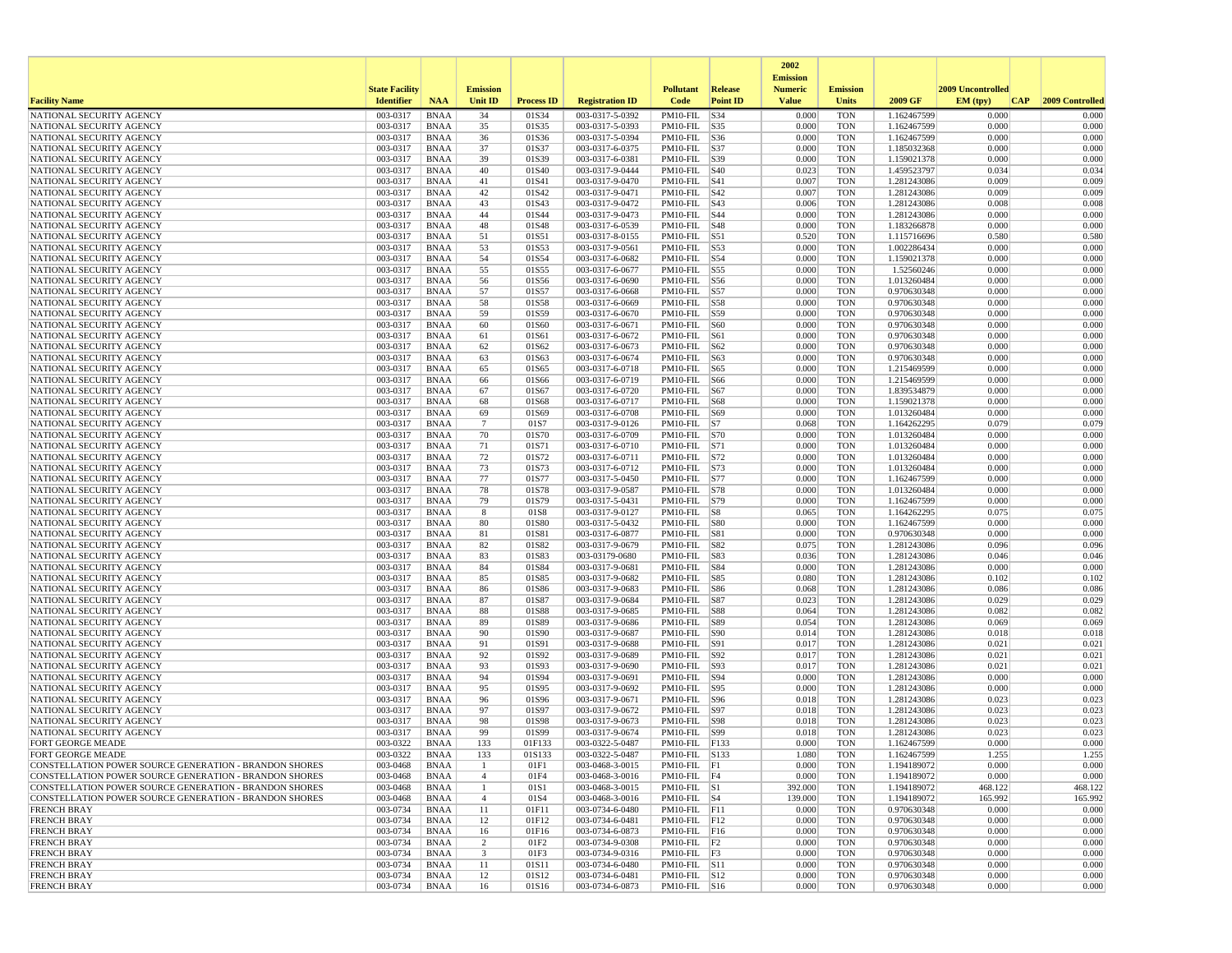|                                                                                                                                |                       |                            |                                           |                          |                                    |                                       |                 | 2002                              |                          |                            |                   |                     |
|--------------------------------------------------------------------------------------------------------------------------------|-----------------------|----------------------------|-------------------------------------------|--------------------------|------------------------------------|---------------------------------------|-----------------|-----------------------------------|--------------------------|----------------------------|-------------------|---------------------|
|                                                                                                                                | <b>State Facility</b> |                            | <b>Emission</b>                           |                          |                                    | <b>Pollutant</b>                      | <b>Release</b>  | <b>Emission</b><br><b>Numeric</b> | <b>Emission</b>          |                            | 2009 Uncontrolled |                     |
| <b>Facility Name</b>                                                                                                           | <b>Identifier</b>     | <b>NAA</b>                 | <b>Unit ID</b>                            | <b>Process ID</b>        | <b>Registration ID</b>             | Code                                  | <b>Point ID</b> | <b>Value</b>                      | Units                    | 2009 GF                    | EM (typ)          | CAP 2009 Controlled |
| <b>FRENCH BRAY</b>                                                                                                             | 003-0734              | <b>BNAA</b>                | 2                                         | 01S2                     | 003-0734-9-0308                    | $PM10-FIL$ S2                         |                 | 0.000                             | <b>TON</b>               | 0.970630348                | 0.000             | 0.000               |
| <b>FRENCH BRAY</b>                                                                                                             | 003-0734              | <b>BNAA</b>                | $\overline{\mathbf{3}}$                   | 01S3                     | 003-0734-9-0316                    | $PM10-FIL$ S3                         |                 | 0.000                             | <b>TON</b>               | 0.970630348                | 0.000             | 0.000               |
| <b>COMMUNICATION GRAPHICS</b>                                                                                                  | 003-1035              | <b>BNAA</b>                | $\mathbf{1}$                              | 01F1                     | 003-1035-6-0764                    | $PM10-FIL$ $ F1$                      |                 | 0.000                             | <b>TON</b>               | 0.970630348                | 0.000             | 0.000               |
| <b>COMMUNICATION GRAPHICS</b><br><b>COMMUNICATION GRAPHICS</b>                                                                 | 003-1035<br>003-1035  | BNAA<br><b>BNAA</b>        | $\overline{c}$<br>$\overline{\mathbf{3}}$ | 01F2<br>01F3             | 003-1035-6-0765<br>003-1035-6-0766 | PM10-FIL F2<br>$PM10-FIL$ F3          |                 | 0.000<br>0.000                    | <b>TON</b><br><b>TON</b> | 0.970630348<br>0.970630348 | 0.000<br>0.000    | 0.000<br>0.000      |
| <b>COMMUNICATION GRAPHICS</b>                                                                                                  | 003-1035              | <b>BNAA</b>                | $\overline{4}$                            | 01F4                     | 003-1035-6-0826                    | PM10-FIL F4                           |                 | 0.000                             | <b>TON</b>               | 0.970630348                | 0.000             | 0.000               |
| <b>COMMUNICATION GRAPHICS</b>                                                                                                  | 003-1035              | BNAA                       | $\overline{1}$                            | 01S1                     | 003-1035-6-0764                    | $PM10$ -FIL $ S1$                     |                 | 0.000                             | <b>TON</b>               | 0.970630348                | 0.000             | 0.000               |
| <b>COMMUNICATION GRAPHICS</b>                                                                                                  | 003-1035              | <b>BNAA</b>                | 2                                         | 01S2                     | 003-1035-6-0765                    | $PM10$ -FIL $ S2$                     |                 | 0.000                             | <b>TON</b>               | 0.970630348                | 0.000             | 0.000               |
| <b>COMMUNICATION GRAPHICS</b>                                                                                                  | 003-1035              | <b>BNAA</b>                | $\overline{\mathbf{3}}$                   | 01S3                     | 003-1035-6-0766                    | $PM10-FIL$ $ S3$                      |                 | 0.000                             | <b>TON</b>               | 0.970630348                | 0.000             | 0.000               |
| <b>COMMUNICATION GRAPHICS</b><br><b>CONSTELLATION POWER SOURCE GENERATION - BRANDON SHORES</b>                                 | 003-1035<br>005-0076  | <b>BNAA</b><br>BNAA        | $\overline{4}$<br>-1                      | 01S4<br>01F1             | 003-1035-6-0826<br>005-0076-5-0005 | $PM10$ -FIL $ S4$<br>PM10-FIL F1      |                 | 0.000<br>0.000                    | <b>TON</b><br><b>TON</b> | 0.970630348<br>0.808924317 | 0.000<br>0.000    | 0.000<br>0.000      |
| CONSTELLATION POWER SOURCE GENERATION - BRANDON SHORES                                                                         | 005-0076              | <b>BNAA</b>                | $\overline{2}$                            | 01F2                     | 005-0076-5-0006                    | $PM10-FIL$ $ F2$                      |                 | 0.000                             | <b>TON</b>               | 0.808924317                | 0.000             | 0.000               |
| <b>CONSTELLATION POWER SOURCE GENERATION - BRANDON SHORES</b>                                                                  | 005-0076              | <b>BNAA</b>                | $\overline{\mathbf{3}}$                   | 01F3                     | 005-0076-5-0007                    | PM10-FIL F3                           |                 | 0.000                             | <b>TON</b>               | 0.808924317                | 0.000             | 0.000               |
| CONSTELLATION POWER SOURCE GENERATION - BRANDON SHORES                                                                         | 005-0076              | <b>BNAA</b>                | $\overline{4}$                            | 01F4                     | 005-0076-5-0008                    | PM10-FIL F4                           |                 | 0.000                             | <b>TON</b>               | 0.808924317                | 0.000             | 0.000               |
| <b>CONSTELLATION POWER SOURCE GENERATION - BRANDON SHORES</b>                                                                  | 005-0076              | BNAA                       | 5                                         | 01F5                     | 005-0076-5-0009                    | PM10-FIL F5                           |                 | 0.000                             | <b>TON</b>               | 0.808924317                | 0.000             | 0.000               |
| CONSTELLATION POWER SOURCE GENERATION - BRANDON SHORES                                                                         | 005-0076              | BNAA                       | 6                                         | 01F6                     | 005-0076-5-0010                    | PM10-FIL F6                           |                 | 0.000                             | <b>TON</b>               | 0.808924317                | 0.000             | 0.000               |
| <b>CONSTELLATION POWER SOURCE GENERATION - BRANDON SHORES</b><br><b>CONSTELLATION POWER SOURCE GENERATION - BRANDON SHORES</b> | 005-0076<br>005-0076  | <b>BNAA</b><br>BNAA        | $7\phantom{.0}$<br>8                      | 01F7<br>01F8             | 005-0076-5-0011<br>005-0076-5-0012 | PM10-FIL F7<br>PM10-FIL F8            |                 | 0.000<br>0.000                    | <b>TON</b><br><b>TON</b> | 0.808924317<br>0.808924317 | 0.000<br>0.000    | 0.000<br>0.000      |
| <b>CONSTELLATION POWER SOURCE GENERATION - BRANDON SHORES</b>                                                                  | 005-0076              | BNAA                       | -1                                        | 01S1                     | 005-0076-5-0005                    | $PM10$ -FIL $ S1$                     |                 | 0.000                             | <b>TON</b>               | 0.808924317                | 0.000             | 0.000               |
| CONSTELLATION POWER SOURCE GENERATION - BRANDON SHORES                                                                         | 005-0076              | <b>BNAA</b>                | $\overline{2}$                            | 01S2                     | 005-0076-5-0006                    | $PM10-FIL$ S2                         |                 | 0.000                             | <b>TON</b>               | 0.808924317                | 0.000             | 0.000               |
| CONSTELLATION POWER SOURCE GENERATION - BRANDON SHORES                                                                         | 005-0076              | <b>BNAA</b>                | $\overline{\mathbf{3}}$                   | 01S3                     | 005-0076-5-0007                    | $PM10$ -FIL $ S3$                     |                 | 0.000                             | <b>TON</b>               | 0.808924317                | 0.000             | 0.000               |
| <b>CONSTELLATION POWER SOURCE GENERATION - BRANDON SHORES</b>                                                                  | 005-0076              | BNAA                       | $\overline{4}$                            | 01S4                     | 005-0076-5-0008                    | $PM10$ -FIL $ S4$                     |                 | 0.000                             | <b>TON</b>               | 0.808924317                | 0.000             | 0.000               |
| CONSTELLATION POWER SOURCE GENERATION - BRANDON SHORES                                                                         | 005-0076              | <b>BNAA</b>                | 5                                         | 01S5                     | 005-0076-5-0009                    | PM10-FIL S5                           |                 | 0.000                             | <b>TON</b>               | 0.808924317                | 0.000             | 0.000               |
| CONSTELLATION POWER SOURCE GENERATION - BRANDON SHORES<br><b>CONSTELLATION POWER SOURCE GENERATION - BRANDON SHORES</b>        | 005-0076<br>005-0076  | <b>BNAA</b><br>BNAA        | 6<br>7                                    | 01S6<br>01S7             | 005-0076-5-0010<br>005-0076-5-0011 | PM10-FIL S6<br>$PM10$ -FIL $ S7 $     |                 | 0.000<br>0.000                    | <b>TON</b><br><b>TON</b> | 0.808924317<br>0.808924317 | 0.000<br>0.000    | 0.000<br>0.000      |
| CONSTELLATION POWER SOURCE GENERATION - BRANDON SHORES                                                                         | 005-0076              | <b>BNAA</b>                | 8                                         | 01S8                     | 005-0076-5-0012                    | $PM10-FIL$ $ S8$                      |                 | 0.000                             | <b>TON</b>               | 0.808924317                | 0.000             | 0.000               |
| CONSTELLATION POWER SOURCE GENERATION - BRANDON SHORES                                                                         | 005-0078              | <b>BNAA</b>                | -1                                        | 01F1                     | 005-0078-4-0658                    | PM10-FIL F1                           |                 | 0.000                             | <b>TON</b>               | 0.808924317                | 0.000             | 0.000               |
| CONSTELLATION POWER SOURCE GENERATION - BRANDON SHORES                                                                         | 005-0078              | <b>BNAA</b>                | $\overline{2}$                            | 01F2                     | 005-0078-4-0659                    | $PM10-FIL$ $F2$                       |                 | 0.000                             | <b>TON</b>               | 0.808924317                | 0.000             | 0.000               |
| <b>CONSTELLATION POWER SOURCE GENERATION - BRANDON SHORES</b>                                                                  | 005-0078              | BNAA                       | $\overline{\mathbf{3}}$                   | 01F3                     | 005-0078-4-1082                    | $PM10$ -FIL $ F3$                     |                 | 0.000                             | <b>TON</b>               | 0.808924317                | 0.000             | 0.000               |
| CONSTELLATION POWER SOURCE GENERATION - BRANDON SHORES                                                                         | 005-0078              | <b>BNAA</b>                | 8                                         | 01F8                     | 005-0078-4-1363                    | $PM10-FIL$ F8                         |                 | 0.000                             | <b>TON</b>               | 0.808924317                | 0.000             | 0.000               |
| CONSTELLATION POWER SOURCE GENERATION - BRANDON SHORES<br><b>CONSTELLATION POWER SOURCE GENERATION - BRANDON SHORES</b>        | 005-0078<br>005-0078  | <b>BNAA</b><br>BNAA        | $\mathbf{1}$<br>$\overline{c}$            | 01S1<br>01S <sub>2</sub> | 005-0078-4-0658<br>005-0078-4-0659 | $PM10-FIL$ S1<br>$PM10$ -FIL $ S2$    |                 | 0.100<br>0.100                    | <b>TON</b><br><b>TON</b> | 0.808924317<br>0.808924317 | 0.081<br>0.081    | 0.081<br>0.081      |
| <b>CONSTELLATION POWER SOURCE GENERATION - BRANDON SHORES</b>                                                                  | 005-0078              | <b>BNAA</b>                | $\overline{\mathbf{3}}$                   | 01S3                     | 005-0078-4-1082                    | $PM10$ -FIL $ S3$                     |                 | 0.500                             | <b>TON</b>               | 0.808924317                | 0.404             | 0.404               |
| CONSTELLATION POWER SOURCE GENERATION - BRANDON SHORES                                                                         | 005-0078              | <b>BNAA</b>                | 8                                         | 01S8                     | 005-0078-4-1363                    | PM10-FIL S8                           |                 | 0.400                             | <b>TON</b>               | 0.808924317                | 0.324             | 0.324               |
| <b>CONSTELLATION POWER SOURCE GENERATION - BRANDON SHORES</b>                                                                  | 005-0079              | BNAA                       | $\overline{1}$                            | 01F1                     | 005-0079-4-0089                    | PM10-FIL F1                           |                 | 0.000                             | <b>TON</b>               | 1.633949995                | 0.000             | 0.000               |
| <b>CONSTELLATION POWER SOURCE GENERATION - BRANDON SHORES</b>                                                                  | 005-0079              | BNAA                       | 3                                         | 01F3                     | 005-0079-4-0091                    | $PM10-FIL$ $F3$                       |                 | 0.000                             | <b>TON</b>               | 1.633949995                | 0.000             | 0.000               |
| CONSTELLATION POWER SOURCE GENERATION - BRANDON SHORES<br>CONSTELLATION POWER SOURCE GENERATION - BRANDON SHORES               | 005-0079<br>005-0079  | <b>BNAA</b><br><b>BNAA</b> | $\overline{4}$<br>5                       | 01F4<br>01F5             | 005-0079-4-1107<br>005-0079-4-1227 | $PM10-FIL$ F4<br>PM10-FIL F5          |                 | 0.000<br>0.000                    | <b>TON</b><br><b>TON</b> | 1.633949995<br>1.194189072 | 0.000<br>0.000    | 0.000<br>0.000      |
| CONSTELLATION POWER SOURCE GENERATION - BRANDON SHORES                                                                         | 005-0079              | <b>BNAA</b>                | 6                                         | 01F6                     | 005-0079-4-1228                    | PM10-FIL F6                           |                 | 0.000                             | <b>TON</b>               | 1.194189072                | 0.000             | 0.000               |
| <b>CONSTELLATION POWER SOURCE GENERATION - BRANDON SHORES</b>                                                                  | 005-0079              | BNAA                       | -1                                        | 01S1                     | 005-0079-4-0089                    | $PM10$ -FIL $ S1$                     |                 | 0.100                             | <b>TON</b>               | 1.633949995                | 0.163             | 0.163               |
| CONSTELLATION POWER SOURCE GENERATION - BRANDON SHORES                                                                         | 005-0079              | BNAA                       | 3                                         | 01S3                     | 005-0079-4-0091                    | $PM10-FIL$ S3                         |                 | 0.100                             | <b>TON</b>               | 1.633949995                | 0.163             | 0.163               |
| CONSTELLATION POWER SOURCE GENERATION - BRANDON SHORES                                                                         | 005-0079              | <b>BNAA</b>                | $\overline{4}$                            | 01S4                     | 005-0079-4-1107                    | $PM10-FIL$ $ S4$                      |                 | 0.000                             | <b>TON</b>               | 1.633949995                | 0.000             | 0.000               |
| <b>CONSTELLATION POWER SOURCE GENERATION - BRANDON SHORES</b>                                                                  | 005-0079              | BNAA                       | 5                                         | 01S5                     | 005-0079-4-1227                    | PM10-FIL S5                           |                 | 92.100                            | <b>TON</b>               | 1.194189072                | 109.985           | 109.985             |
| <b>CONSTELLATION POWER SOURCE GENERATION - BRANDON SHORES</b><br>SIGNODE EASTERN OPERATIONS                                    | 005-0079<br>005-0097  | <b>BNAA</b><br><b>BNAA</b> | 6<br>$\mathbf{1}$                         | 01S6<br>01F1             | 005-0079-4-1228<br>005-0097-6-0795 | $PM10$ -FIL $ S6$<br>$PM10-FIL$ $F1$  |                 | 108.000<br>0.000                  | <b>TON</b><br><b>TON</b> | 1.194189072<br>1.310344815 | 128.972<br>0.000  | 128.972<br>0.000    |
| SIGNODE EASTERN OPERATIONS                                                                                                     | 005-0097              | <b>BNAA</b>                | $\overline{c}$                            | 01F2                     | 005-0097-6-0882                    | $PM10-FIL$ $F2$                       |                 | 0.000                             | <b>TON</b>               | 1.310344815                | 0.000             | 0.000               |
| <b>SIGNODE EASTERN OPERATIONS</b>                                                                                              | 005-0097              | BNAA                       | $\overline{4}$                            | 01F4                     | 005-0097-5-0658                    | PM10-FIL F4                           |                 | 0.000                             | <b>TON</b>               | 1.150892258                | 0.000             | 0.000               |
| <b>SIGNODE EASTERN OPERATIONS</b>                                                                                              | 005-0097              | <b>BNAA</b>                |                                           | 01S1                     | 005-0097-6-0795                    | $PM10$ -FIL $ S1$                     |                 | 0.200                             | <b>TON</b>               | 1.310344815                | 0.262             | 0.262               |
| SIGNODE EASTERN OPERATIONS                                                                                                     | 005-0097              | <b>BNAA</b>                | $\overline{c}$                            | 01S <sub>2</sub>         | 005-0097-6-0882                    | $PM10-FIL$ S2                         |                 | 0.000                             | <b>TON</b>               | 1.310344815                | 0.000             | 0.000               |
| <b>SIGNODE EASTERN OPERATIONS</b><br><b>CHC INDUSTRIES</b>                                                                     | 005-0097<br>005-0127  | BNAA<br><b>BNAA</b>        | $\overline{4}$<br>12                      | 01S4<br>01F12            | 005-0097-5-0658<br>005-0127-6-0853 | $PM10$ -FIL $ S4$<br>$PM10-FIL$ $F12$ |                 | 0.100<br>0.000                    | <b>TON</b><br><b>TON</b> | 1.150892258<br>0.970630348 | 0.115<br>0.000    | 0.115<br>0.000      |
| <b>CHC INDUSTRIES</b>                                                                                                          | 005-0127              | <b>BNAA</b>                | 12                                        | 01S12                    | 005-0127-6-0853                    | PM10-FIL S12                          |                 | 4.110                             | <b>TON</b>               | 0.970630348                | 3.989             | 3.989               |
| DIAGEO NORTH AMERICA, INC.                                                                                                     | 005-0146              | <b>BNAA</b>                | 20                                        | 01F20                    | 005-0146-8-0174                    | $PM10-FIL$ $ F20$                     |                 | 0.000                             | <b>TON</b>               | 1.007334948                | 0.000             | 0.000               |
| DIAGEO NORTH AMERICA, INC.                                                                                                     | 005-0146              | BNAA                       | 22                                        | 01F22                    | 005-0146-8-0259                    | $PM10-FIL$ $ F22$                     |                 | 0.000                             | <b>TON</b>               | 1.007334948                | 0.000             | 0.000               |
| DIAGEO NORTH AMERICA, INC.                                                                                                     | 005-0146              | <b>BNAA</b>                | 23                                        | 01F23                    | 005-0146-8-0263                    | $PM10$ -FIL $ F23$                    |                 | 0.000                             | <b>TON</b>               | 1.007334948                | 0.000             | 0.000               |
| DIAGEO NORTH AMERICA, INC.<br>DIAGEO NORTH AMERICA, INC.                                                                       | 005-0146<br>005-0146  | <b>BNAA</b><br><b>BNAA</b> | 24<br>3                                   | 01F24<br>01F3            | 005-0146-8-0298<br>005-0146-5-1056 | PM10-FIL $ F24$<br>PM10-FIL F3        |                 | 0.000<br>0.000                    | <b>TON</b><br><b>TON</b> | 1.007334948<br>1.150892258 | 0.000<br>0.000    | 0.000<br>0.000      |
| DIAGEO NORTH AMERICA, INC.                                                                                                     | 005-0146              | <b>BNAA</b>                | $\overline{4}$                            | 01F4                     | 005-0146-5-1057                    | PM10-FIL F4                           |                 | 0.000                             | <b>TON</b>               | 1.150892258                | 0.000             | 0.000               |
| DIAGEO NORTH AMERICA, INC.                                                                                                     | 005-0146              | <b>BNAA</b>                | 20                                        | 01S20                    | 005-0146-8-0174                    | $PM10-FIL$ $ S20$                     |                 | 0.000                             | <b>TON</b>               | 1.007334948                | 0.000             | 0.000               |
| DIAGEO NORTH AMERICA, INC.                                                                                                     | 005-0146              | BNAA                       | 22                                        | 01S22                    | 005-0146-8-0259                    | $PM10-FIL$ $ S22$                     |                 | 0.000                             | <b>TON</b>               | 1.007334948                | 0.000             | 0.000               |
| DIAGEO NORTH AMERICA, INC.                                                                                                     | 005-0146              | BNAA                       | 23                                        | 01S23                    | 005-0146-8-0263                    | PM10-FIL S23                          |                 | 0.000                             | <b>TON</b>               | 1.007334948                | 0.000             | 0.000               |
| DIAGEO NORTH AMERICA, INC.                                                                                                     | 005-0146              | BNAA                       | 24                                        | 01S24                    | 005-0146-8-0298                    | PM10-FIL S24                          |                 | 0.000                             | <b>TON</b>               | 1.007334948                | 0.000             | 0.000               |
| DIAGEO NORTH AMERICA, INC.<br>DIAGEO NORTH AMERICA, INC.                                                                       | 005-0146<br>005-0146  | <b>BNAA</b><br><b>BNAA</b> | $\overline{\mathbf{3}}$<br>$\overline{4}$ | 01S3<br>01S4             | 005-0146-5-1056<br>005-0146-5-1057 | $PM10-FIL$ S3<br>$PM10$ -FIL $ S4$    |                 | 0.066<br>0.064                    | <b>TON</b><br><b>TON</b> | 1.150892258<br>1.150892258 | 0.076<br>0.073    | 0.076<br>0.073      |
| <b>BETHLEHEM STEEL</b>                                                                                                         | 005-0147              | <b>BNAA</b>                | 11                                        | 01F11                    | 005-0147-4-1701                    | $PM10-FIL$ $ F11$                     |                 | 0.000                             | <b>TON</b>               | 1.006668091                | 0.000             | 0.000               |
| <b>BETHLEHEM STEEL</b>                                                                                                         | 005-0147              | BNAA                       | 16                                        | 01F16                    | 005-0147-5-0414                    | PM10-FIL F16                          |                 | 0.000                             | <b>TON</b>               | 1.006842613                | 0.000             | 0.000               |
| <b>BETHLEHEM STEEL</b>                                                                                                         | 005-0147              | BNAA                       | 17                                        | 01F17                    | 005-0147-5-0415                    | PM10-FIL F17                          |                 | 0.000                             | <b>TON</b>               | 1.006842613                | 0.000             | 0.000               |
| <b>BETHLEHEM STEEL</b>                                                                                                         | 005-0147              | <b>BNAA</b>                | 18                                        | 01F18                    | 005-0147-5-0491                    | PM10-FIL F18                          |                 | 0.000                             | <b>TON</b>               | 1.006842613                | 0.000             | 0.000               |
| <b>BETHLEHEM STEEL</b><br><b>BETHLEHEM STEEL</b>                                                                               | 005-0147<br>005-0147  | BNAA<br><b>BNAA</b>        | 19<br>21                                  | 01F19<br>01F21           | 005-0147-5-0492<br>005-0147-5-0757 | PM10-FIL F19<br>$PM10-FIL$ $ F21$     |                 | 0.000<br>0.000                    | <b>TON</b><br><b>TON</b> | 1.006842613<br>1.150892258 | 0.000<br>0.000    | 0.000<br>0.000      |
| <b>BETHLEHEM STEEL</b>                                                                                                         | 005-0147              | BNAA                       | 22                                        | 01F22                    | 005-0147-5-0758                    | $PM10-FIL$ F22                        |                 | 0.000                             | TON                      | 1.150892258                | 0.000             | 0.000               |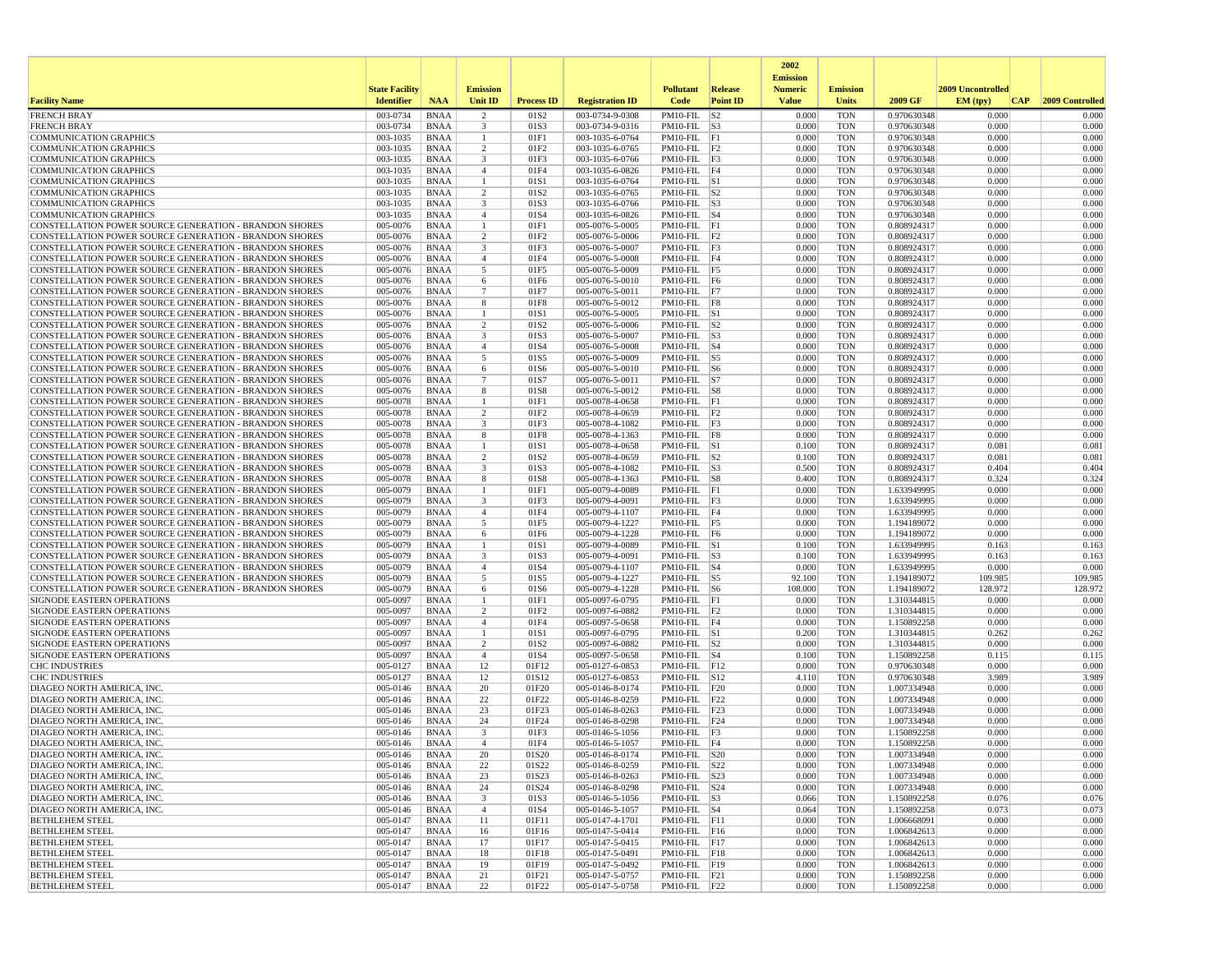|                                                                     |                       |                            |                 |                   |                                    |                                      |                 | 2002<br><b>Emission</b> |                          |                            |                   |                  |
|---------------------------------------------------------------------|-----------------------|----------------------------|-----------------|-------------------|------------------------------------|--------------------------------------|-----------------|-------------------------|--------------------------|----------------------------|-------------------|------------------|
|                                                                     | <b>State Facility</b> |                            | <b>Emission</b> |                   |                                    | <b>Pollutant</b>                     | <b>Release</b>  | <b>Numeric</b>          | <b>Emission</b>          |                            | 2009 Uncontrolled |                  |
| <b>Facility Name</b>                                                | <b>Identifier</b>     | <b>NAA</b>                 | <b>Unit ID</b>  | <b>Process ID</b> | <b>Registration ID</b>             | Code                                 | <b>Point ID</b> | <b>Value</b>            | <b>Units</b>             | 2009 GF                    | EM (tpv)<br>CAP   | 2009 Controlled  |
| <b>BETHLEHEM STEEL</b>                                              | 005-0147<br>005-0147  | <b>BNAA</b>                | 29<br>30        | 01F29             | 005-0147-6-0939                    | PM10-FIL                             | F29             | 33.398<br>90.638        | <b>TON</b>               | 1.031055927                | 34.435<br>93.452  | 34.435<br>93.452 |
| <b>BETHLEHEM STEEL</b><br><b>BETHLEHEM STEEL</b>                    | 005-0147              | <b>BNAA</b><br><b>BNAA</b> | 31              | 01F30<br>01F31    | 005-0147-6-0940<br>005-0147-6-0941 | PM10-FIL F30<br>PM10-FIL F31         |                 | 0.000                   | <b>TON</b><br><b>TON</b> | 1.031055927<br>1.031055927 | 0.000             | 0.000            |
| <b>BETHLEHEM STEEL</b>                                              | 005-0147              | <b>BNAA</b>                | 33              | 01F33             | 005-0147-6-0943                    | PM10-FIL F33                         |                 | 67.640                  | <b>TON</b>               | 1.031055927                | 69.741            | 69.741           |
| <b>BETHLEHEM STEEL</b>                                              | 005-0147              | <b>BNAA</b>                | 36              | 01F36             | 005-0147-6-0946                    | PM10-FIL F36                         |                 | 0.000                   | <b>TON</b>               | 1.031055927                | 0.000             | 0.000            |
| <b>BETHLEHEM STEEL</b>                                              | 005-0147              | <b>BNAA</b>                | 37              | 01F37             | 005-0147-6-0947                    | PM10-FIL F37                         |                 | 0.000                   | <b>TON</b>               | 1.031055927                | 0.000             | 0.000            |
| <b>BETHLEHEM STEEL</b>                                              | 005-0147              | <b>BNAA</b>                | 38              | 01F38             | 005-0147-6-0948                    | PM10-FIL F38                         |                 | 0.000                   | <b>TON</b>               | 1.031055927                | 0.000             | 0.000<br>1.317   |
| <b>BETHLEHEM STEEL</b><br><b>BETHLEHEM STEEL</b>                    | 005-0147<br>005-0147  | <b>BNAA</b><br><b>BNAA</b> | 39<br>44        | 01F39<br>01F44    | 005-0147-6-0949<br>005-0147-6-1732 | PM10-FIL F39<br>PM10-FIL F44         |                 | 1.278<br>0.000          | <b>TON</b><br><b>TON</b> | 1.031055927<br>1.031055927 | 1.317<br>0.000    | 0.000            |
| <b>BETHLEHEM STEEL</b>                                              | 005-0147              | <b>BNAA</b>                | 45              | 01F45             | 005-0147-9-0947                    | PM10-FIL $F45$                       |                 | 0.000                   | <b>TON</b>               | 1.031055927                | 0.000             | 0.000            |
| <b>BETHLEHEM STEEL</b>                                              | 005-0147              | <b>BNAA</b>                | 46              | 01F46             | 005-0147-9-0948                    | PM10-FIL F46                         |                 | 0.000                   | <b>TON</b>               | 1.031055927                | 0.000             | 0.000            |
| <b>BETHLEHEM STEEL</b>                                              | 005-0147              | <b>BNAA</b>                | 47              | 01F47             | 005-0147-9-0949                    | PM10-FIL F47                         |                 | 0.000                   | <b>TON</b>               | 1.031055927                | 0.000             | 0.000            |
| <b>BETHLEHEM STEEL</b><br><b>BETHLEHEM STEEL</b>                    | 005-0147<br>005-0147  | <b>BNAA</b><br><b>BNAA</b> | 48<br>49        | 01F48<br>01F49    | 005-0147-9-0950<br>005-0147-6-2207 | PM10-FIL                             | F48<br>F49      | 0.000<br>1.460          | <b>TON</b><br><b>TON</b> | 1.031055927<br>1.031055927 | 0.000<br>1.505    | 0.000<br>1.505   |
| <b>BETHLEHEM STEEL</b>                                              | 005-0147              | <b>BNAA</b>                | 50              | 01F50             | 005-0147-6-2219                    | PM10-FIL<br>PM10-FIL                 | F50             | 8.213                   | <b>TON</b>               | 1.031055927                | 8.468             | 8.468            |
| <b>BETHLEHEM STEEL</b>                                              | 005-0147              | BNAA                       | 51              | 01F51             | 005-0147-9-1027                    | PM10-FIL                             | F51             | 363.000                 | <b>TON</b>               | 1.031055927                | 374.273           | 374.273          |
| <b>BETHLEHEM STEEL</b>                                              | 005-0147              | <b>BNAA</b>                | 52              | 01F52             | 005-0147-6-2371                    | PM10-FIL F52                         |                 | 0.000                   | <b>TON</b>               | 1.031055927                | 0.000             | 0.000            |
| <b>BETHLEHEM STEEL</b>                                              | 005-0147              | <b>BNAA</b>                | 53              | 01F53             | 005-0147-6-2453                    | PM10-FIL F53                         |                 | 0.000                   | <b>TON</b>               | 1.031055927                | 0.000             | 0.000            |
| <b>BETHLEHEM STEEL</b>                                              | 005-0147              | <b>BNAA</b>                | 54              | 01F54<br>01F55    | 005-0147-6-2589                    | PM10-FIL F54                         |                 | 38.000<br>0.104         | <b>TON</b>               | 1.031055927                | 39.180<br>0.107   | 39.180<br>0.107  |
| <b>BETHLEHEM STEEL</b><br><b>BETHLEHEM STEEL</b>                    | 005-0147<br>005-0147  | <b>BNAA</b><br><b>BNAA</b> | 55<br>11        | 01S11             | 005-0147-6-2582<br>005-0147-4-1701 | PM10-FIL F55<br>$PM10-FIL$ $ S11$    |                 | 0.365                   | <b>TON</b><br><b>TON</b> | 1.031055927<br>1.006668091 | 0.367             | 0.367            |
| <b>BETHLEHEM STEEL</b>                                              | 005-0147              | <b>BNAA</b>                | 16              | 01S16             | 005-0147-5-0414                    | PM10-FIL S16                         |                 | 42.500                  | <b>TON</b>               | 1.006842613                | 42.791            | 42.791           |
| <b>BETHLEHEM STEEL</b>                                              | 005-0147              | <b>BNAA</b>                | 17              | 01S17             | 005-0147-5-0415                    | PM10-FIL S17                         |                 | 42.500                  | <b>TON</b>               | 1.006842613                | 42.791            | 42.791           |
| <b>BETHLEHEM STEEL</b>                                              | 005-0147              | <b>BNAA</b>                | 18              | 01S18             | 005-0147-5-0491                    | PM10-FIL S18                         |                 | 42.500                  | <b>TON</b>               | 1.006842613                | 42.791            | 42.791           |
| <b>BETHLEHEM STEEL</b>                                              | 005-0147              | <b>BNAA</b>                | 19              | 01S19             | 005-0147-5-0492                    | PM10-FIL S19                         |                 | 42.500                  | <b>TON</b>               | 1.006842613                | 42.791            | 42.791           |
| <b>BETHLEHEM STEEL</b><br><b>BETHLEHEM STEEL</b>                    | 005-0147<br>005-0147  | <b>BNAA</b><br><b>BNAA</b> | 21<br>22        | 01S21<br>01S22    | 005-0147-5-0757<br>005-0147-5-0758 | PM10-FIL<br>PM10-FIL S22             | S21             | 4.380<br>0.000          | <b>TON</b><br><b>TON</b> | 1.150892258<br>1.150892258 | 5.041<br>0.000    | 5.041<br>0.000   |
| <b>BETHLEHEM STEEL</b>                                              | 005-0147              | <b>BNAA</b>                | 29              | 01S29             | 005-0147-6-0939                    | PM10-FIL S29                         |                 | 86.243                  | <b>TON</b>               | 1.031055927                | 88.921            | 88.921           |
| <b>BETHLEHEM STEEL</b>                                              | 005-0147              | <b>BNAA</b>                | 30              | 01S30             | 005-0147-6-0940                    | PM10-FIL S30                         |                 | 0.000                   | <b>TON</b>               | 1.031055927                | 0.000             | 0.000            |
| <b>BETHLEHEM STEEL</b>                                              | 005-0147              | <b>BNAA</b>                | 31              | 01S31             | 005-0147-6-0941                    | PM10-FIL                             | S31             | 693.000                 | <b>TON</b>               | 1.031055927                | 714.522           | 714.522          |
| <b>BETHLEHEM STEEL</b>                                              | 005-0147              | <b>BNAA</b>                | 33              | 01S33             | $005 - 0147 - 6 - 0943$            | PM10-FIL                             | S33             | 96.360                  | <b>TON</b>               | 1.031055927                | 99.353            | 99.353           |
| <b>BETHLEHEM STEEL</b><br><b>BETHLEHEM STEEL</b>                    | 005-0147<br>005-0147  | <b>BNAA</b><br><b>BNAA</b> | 36<br>37        | 01S36<br>01S37    | 005-0147-6-0946<br>005-0147-6-0947 | PM10-FIL   S36<br>PM10-FIL  S37      |                 | 2.920<br>9.490          | <b>TON</b><br><b>TON</b> | 1.031055927<br>1.031055927 | 3.011<br>9.785    | 3.011<br>9.785   |
| <b>BETHLEHEM STEEL</b>                                              | 005-0147              | <b>BNAA</b>                | 38              | 01S38             | 005-0147-6-0948                    | PM10-FIL S38                         |                 | 3.103                   | <b>TON</b>               | 1.031055927                | 3.199             | 3.199            |
| <b>BETHLEHEM STEEL</b>                                              | 005-0147              | <b>BNAA</b>                | 39              | 01S39             | 005-0147-6-0949                    | PM10-FIL S39                         |                 | 17.723                  | <b>TON</b>               | 1.031055927                | 18.273            | 18.273           |
| <b>BETHLEHEM STEEL</b>                                              | 005-0147              | <b>BNAA</b>                | 44              | 01S44             | 005-0147-6-1732                    | PM10-FIL                             | S44             | 0.913                   | <b>TON</b>               | 1.031055927                | 0.941             | 0.941            |
| <b>BETHLEHEM STEEL</b>                                              | 005-0147              | <b>BNAA</b>                | 45              | 01S45             | 005-0147-9-0947                    | PM10-FIL   S45                       |                 | 0.183                   | <b>TON</b>               | 1.031055927                | 0.188             | 0.188            |
| <b>BETHLEHEM STEEL</b><br><b>BETHLEHEM STEEL</b>                    | 005-0147<br>005-0147  | <b>BNAA</b><br><b>BNAA</b> | 46<br>47        | 01S46<br>01S47    | 005-0147-9-0948<br>005-0147-9-0949 | PM10-FIL S46<br>PM10-FIL S47         |                 | 0.183<br>0.183          | <b>TON</b><br><b>TON</b> | 1.031055927<br>1.031055927 | 0.188<br>0.188    | 0.188<br>0.188   |
| <b>BETHLEHEM STEEL</b>                                              | 005-0147              | <b>BNAA</b>                | 48              | 01S48             | 005-0147-9-0950                    | $PM10-FIL$ S48                       |                 | 0.006                   | <b>TON</b>               | 1.031055927                | 0.006             | 0.006            |
| <b>BETHLEHEM STEEL</b>                                              | 005-0147              | <b>BNAA</b>                | 49              | 01S49             | 005-0147-6-2207                    | PM10-FIL  S49                        |                 | 0.000                   | <b>TON</b>               | 1.031055927                | 0.000             | 0.000            |
| <b>BETHLEHEM STEEL</b>                                              | 005-0147              | <b>BNAA</b>                | 50              | 01S50             | 005-0147-6-2219                    | PM10-FIL                             | S50             | 0.000                   | <b>TON</b>               | 1.031055927                | 0.000             | 0.000            |
| <b>BETHLEHEM STEEL</b>                                              | 005-0147              | <b>BNAA</b>                | 51              | 01S51             | 005-0147-9-1027                    | PM10-FIL                             | S51             | 0.000                   | <b>TON</b>               | 1.031055927                | 0.000             | 0.000            |
| <b>BETHLEHEM STEEL</b><br><b>BETHLEHEM STEEL</b>                    | 005-0147<br>005-0147  | <b>BNAA</b><br><b>BNAA</b> | 52<br>53        | 01S52<br>01S53    | 005-0147-6-2371<br>005-0147-6-2453 | PM10-FIL   S52<br>PM10-FIL S53       |                 | 2.935<br>0.000          | <b>TON</b><br><b>TON</b> | 1.031055927<br>1.031055927 | 3.026<br>0.000    | 3.026<br>0.000   |
| <b>BETHLEHEM STEEL</b>                                              | 005-0147              | <b>BNAA</b>                | 54              | 01S54             | 005-0147-6-2589                    | PM10-FIL S54                         |                 | 0.000                   | <b>TON</b>               | 1.031055927                | 0.000             | 0.000            |
| <b>BETHLEHEM STEEL</b>                                              | 005-0147              | <b>BNAA</b>                | 55              | 01S55             | 005-0147-6-2582                    | PM10-FIL                             | S55             | 0.000                   | <b>TON</b>               | 1.031055927                | 0.000             | 0.000            |
| U.S. CAN - STEELTIN DIVISION                                        | 005-0148              | <b>BNAA</b>                | 16              | 01F16             | 005-0148-6-2086                    | PM10-FIL                             | F16             | 0.000                   | <b>TON</b>               | 1.2107023                  | 0.000             | 0.000            |
| U.S. CAN - STEELTIN DIVISION                                        | 005-0148              | <b>BNAA</b>                | 20              | 01F20             | 005-0148-6-2110                    | $PM10-FIL$ $ F20$                    |                 | 0.000                   | <b>TON</b>               | 1.185032368                | 0.000             | 0.000            |
| U.S. CAN - STEELTIN DIVISION<br>U.S. CAN - STEELTIN DIVISION        | 005-0148<br>005-0148  | <b>BNAA</b><br><b>BNAA</b> | 21<br>22        | 01F21<br>01F22    | 005-0148-6-2111<br>005-0148-6-2112 | $PM10-FIL$ $ F21$<br>PM10-FIL $ F22$ |                 | 0.000<br>0.000          | <b>TON</b><br><b>TON</b> | 1.185032368<br>1.185032368 | 0.000<br>0.000    | 0.000<br>0.000   |
| <b>U.S. CAN - STEELTIN DIVISION</b>                                 | 005-0148              | <b>BNAA</b>                | 23              | 01F23             | 005-0148-6-2113                    | PM10-FIL F23                         |                 | 0.000                   | <b>TON</b>               | 1.185032368                | 0.000             | 0.000            |
| U.S. CAN - STEELTIN DIVISION                                        | 005-0148              | <b>BNAA</b>                | 24              | 01F24             | 005-0148-6-2114                    | PM10-FIL                             | F24             | 0.000                   | <b>TON</b>               | 1.185032368                | 0.000             | 0.000            |
| U.S. CAN - STEELTIN DIVISION                                        | 005-0148              | <b>BNAA</b>                | 26              | 01F26             | 005-0148-6-2116                    | PM10-FIL F26                         |                 | 0.000                   | <b>TON</b>               | 1.185032368                | 0.000             | 0.000            |
| <b>U.S. CAN - STEELTIN DIVISION</b>                                 | 005-0148              | <b>BNAA</b>                | 27              | 01F27             | 005-0148-6-2117                    | PM10-FIL                             | F27             | 0.000                   | <b>TON</b>               | 1.185032368                | 0.000             | 0.000            |
| U.S. CAN - STEELTIN DIVISION<br>U.S. CAN - STEELTIN DIVISION        | 005-0148<br>005-0148  | <b>BNAA</b><br><b>BNAA</b> | 28<br>29        | 01F28<br>01F29    | 005-0148-6-2118<br>005-0148-6-2119 | PM10-FIL $ F28$<br>PM10-FIL F29      |                 | 0.000<br>0.000          | <b>TON</b><br><b>TON</b> | 1.2107023<br>1.2107023     | 0.000<br>0.000    | 0.000<br>0.000   |
| U.S. CAN - STEELTIN DIVISION                                        | 005-0148              | <b>BNAA</b>                | 30              | 01F30             | 005-0148-6-2120                    | PM10-FIL F30                         |                 | 0.000                   | <b>TON</b>               | 1.2107023                  | 0.000             | 0.000            |
| U.S. CAN - STEELTIN DIVISION                                        | 005-0148              | <b>BNAA</b>                | 32              | 01F32             | 005-0148-6-2122                    | PM10-FIL   F32                       |                 | 0.000                   | TON                      | 1.183266878                | 0.000             | 0.000            |
| <b>U.S. CAN - STEELTIN DIVISION</b>                                 | 005-0148              | BNAA                       | 33              | 01F33             | 005-0148-6-2311                    | PM10-FIL F33                         |                 | 0.000                   | <b>TON</b>               | 1.2107023                  | 0.000             | 0.000            |
| U.S. CAN - STEELTIN DIVISION                                        | 005-0148              | BNAA                       | 35              | 01F35             | 005-0148-6-2470                    | PM10-FIL F35                         |                 | 0.000                   | <b>TON</b>               | 1.2107023                  | 0.000             | 0.000            |
| <b>U.S. CAN - STEELTIN DIVISION</b>                                 | 005-0148              | <b>BNAA</b>                | 36<br>37        | 01F36             | 005-0148-6-2471                    | PM10-FIL F36<br>PM10-FIL F37         |                 | 0.000                   | <b>TON</b>               | 1.2107023                  | 0.000<br>0.000    | 0.000<br>0.000   |
| U.S. CAN - STEELTIN DIVISION<br>U.S. CAN - STEELTIN DIVISION        | 005-0148<br>005-0148  | <b>BNAA</b><br><b>BNAA</b> | 39              | 01F37<br>01F39    | 005-0148-6-2658<br>005-0148-6-2698 | PM10-FIL F39                         |                 | 0.000<br>0.000          | <b>TON</b><br><b>TON</b> | 1.2107023<br>1.2107023     | 0.000             | 0.000            |
| <b>U.S. CAN - STEELTIN DIVISION</b>                                 | 005-0148              | <b>BNAA</b>                | 40              | 01F40             | 005-0148-6-2699                    | $PM10-FIL$ F40                       |                 | 0.000                   | <b>TON</b>               | 1.159021378                | 0.000             | 0.000            |
| U.S. CAN - STEELTIN DIVISION                                        | 005-0148              | BNAA                       | 16              | 01S16             | 005-0148-6-2086                    | PM10-FIL S16                         |                 | 0.000                   | <b>TON</b>               | 1.2107023                  | 0.000             | 0.000            |
| U.S. CAN - STEELTIN DIVISION                                        | 005-0148              | <b>BNAA</b>                | 20              | 01S20             | 005-0148-6-2110                    | PM10-FIL S20                         |                 | 0.000                   | <b>TON</b>               | 1.185032368                | 0.000             | 0.000            |
| <b>U.S. CAN - STEELTIN DIVISION</b>                                 | 005-0148              | <b>BNAA</b>                | 21              | 01S21             | 005-0148-6-2111                    | PM10-FIL S21                         |                 | 0.000                   | <b>TON</b>               | 1.185032368                | 0.000             | 0.000            |
| U.S. CAN - STEELTIN DIVISION<br><b>U.S. CAN - STEELTIN DIVISION</b> | 005-0148<br>005-0148  | <b>BNAA</b><br><b>BNAA</b> | 22<br>23        | 01S22<br>01S23    | 005-0148-6-2112<br>005-0148-6-2113 | $PM10-FIL$ S22<br>PM10-FIL S23       |                 | 0.000<br>0.000          | <b>TON</b><br><b>TON</b> | 1.185032368<br>1.185032368 | 0.000<br>0.000    | 0.000<br>0.000   |
| U.S. CAN - STEELTIN DIVISION                                        | 005-0148              | <b>BNAA</b>                | 24              | 01S24             | 005-0148-6-2114                    | $PM10$ -FIL $ S24$                   |                 | 0.000                   | TON                      | 1.185032368                | 0.000             | 0.000            |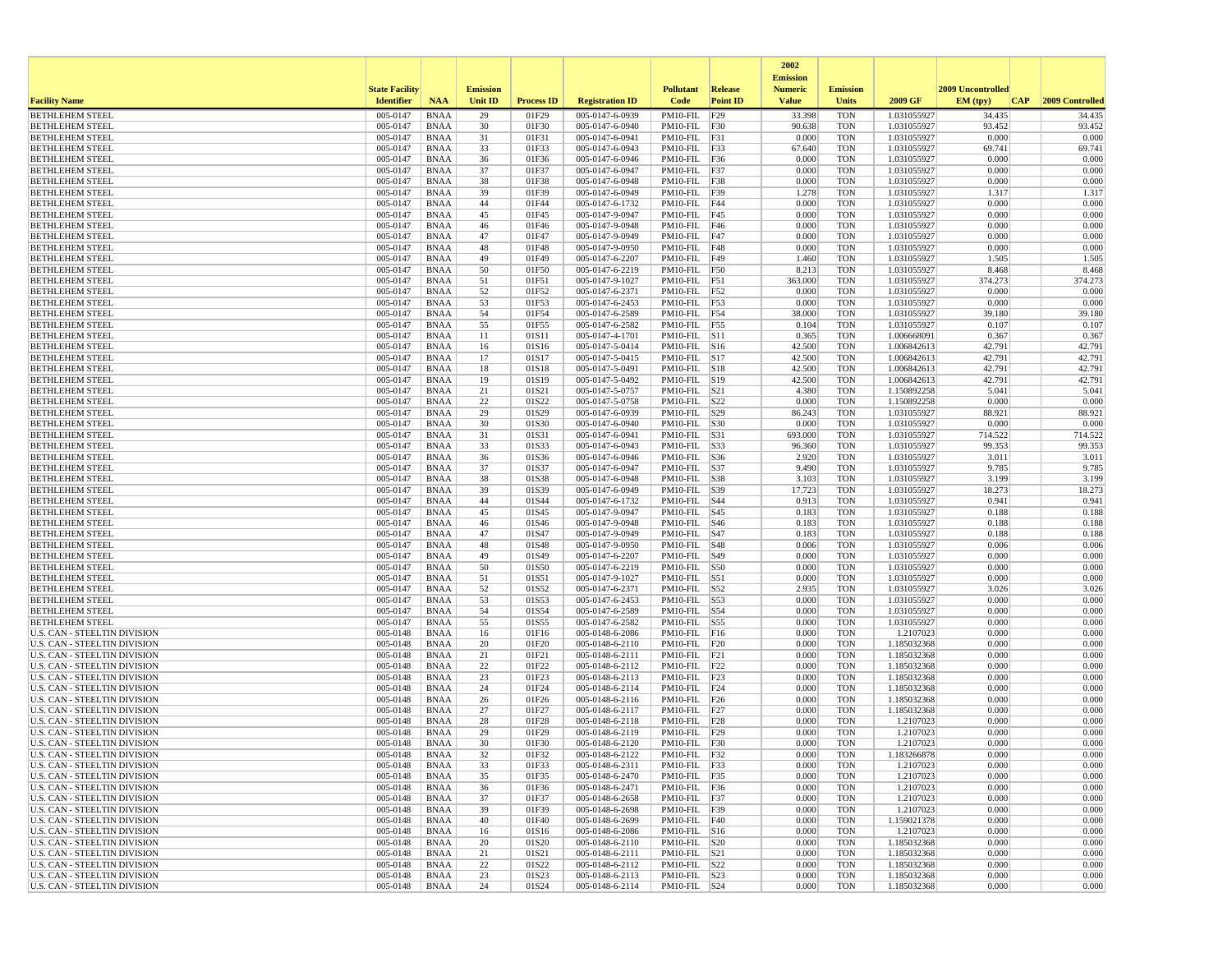|                                                                     |                       |                            |                 |                   |                                    |                                     |                 | 2002                              |                          |                            |                          |                 |
|---------------------------------------------------------------------|-----------------------|----------------------------|-----------------|-------------------|------------------------------------|-------------------------------------|-----------------|-----------------------------------|--------------------------|----------------------------|--------------------------|-----------------|
|                                                                     | <b>State Facility</b> |                            | <b>Emission</b> |                   |                                    | <b>Pollutant</b>                    | <b>Release</b>  | <b>Emission</b><br><b>Numeric</b> | <b>Emission</b>          |                            | <b>2009 Uncontrolled</b> |                 |
| <b>Facility Name</b>                                                | <b>Identifier</b>     | <b>NAA</b>                 | Unit ID         | <b>Process ID</b> | <b>Registration ID</b>             | Code                                | <b>Point ID</b> | <b>Value</b>                      | <b>Units</b>             | 2009 GF                    | EM (tpv)<br> CAP         | 2009 Controlled |
| <b>U.S. CAN - STEELTIN DIVISION</b>                                 | 005-0148              | <b>BNAA</b>                | 26              | 01S26             | 005-0148-6-2116                    | PM10-FIL                            | S26             | 0.000                             | <b>TON</b>               | 1.185032368                | 0.000                    | 0.000           |
| <b>U.S. CAN - STEELTIN DIVISION</b>                                 | 005-0148              | <b>BNAA</b>                | 27              | 01S27             | 005-0148-6-2117                    | PM10-FIL S27                        |                 | 0.000                             | <b>TON</b>               | 1.185032368                | 0.000                    | 0.000           |
| U.S. CAN - STEELTIN DIVISION                                        | 005-0148<br>005-0148  | <b>BNAA</b>                | 28              | 01S28             | 005-0148-6-2118                    | PM10-FIL S28                        |                 | 0.000<br>0.000                    | <b>TON</b>               | 1.2107023                  | 0.000                    | 0.000           |
| U.S. CAN - STEELTIN DIVISION<br><b>U.S. CAN - STEELTIN DIVISION</b> | 005-0148              | <b>BNAA</b><br>BNAA        | 29<br>30        | 01S29<br>01S30    | 005-0148-6-2119<br>005-0148-6-2120 | $PM10$ -FIL $ S29$<br>PM10-FIL S30  |                 | 0.000                             | <b>TON</b><br><b>TON</b> | 1.2107023<br>1.2107023     | 0.000<br>0.000           | 0.000<br>0.000  |
| U.S. CAN - STEELTIN DIVISION                                        | 005-0148              | <b>BNAA</b>                | 32              | 01S32             | 005-0148-6-2122                    | PM10-FIL S32                        |                 | 0.000                             | <b>TON</b>               | 1.183266878                | 0.000                    | 0.000           |
| U.S. CAN - STEELTIN DIVISION                                        | 005-0148              | <b>BNAA</b>                | 33              | 01S33             | 005-0148-6-2311                    | PM10-FIL  S33                       |                 | 0.000                             | <b>TON</b>               | 1.2107023                  | 0.000                    | 0.000           |
| <b>U.S. CAN - STEELTIN DIVISION</b>                                 | 005-0148              | <b>BNAA</b>                | 35              | 01S35             | 005-0148-6-2470                    | PM10-FIL  S35                       |                 | 0.000                             | <b>TON</b>               | 1.2107023                  | 0.000                    | 0.000           |
| U.S. CAN - STEELTIN DIVISION                                        | 005-0148              | <b>BNAA</b>                | 36              | 01S36             | 005-0148-6-2471                    | $PM10-FIL$ $ S36$                   |                 | 0.000                             | <b>TON</b>               | 1.2107023                  | 0.000                    | 0.000           |
| <b>U.S. CAN - STEELTIN DIVISION</b>                                 | 005-0148              | <b>BNAA</b>                | 37              | 01S37             | 005-0148-6-2658                    | PM10-FIL S37                        |                 | 0.000                             | <b>TON</b>               | 1.2107023                  | 0.000                    | 0.000           |
| U.S. CAN - STEELTIN DIVISION<br>U.S. CAN - STEELTIN DIVISION        | 005-0148<br>005-0148  | <b>BNAA</b><br>BNAA        | 39<br>40        | 01S39<br>01S40    | 005-0148-6-2698<br>005-0148-6-2699 | PM10-FIL  S39<br>$PM10$ -FIL $ S40$ |                 | 0.000<br>0.000                    | <b>TON</b><br><b>TON</b> | 1.2107023<br>1.159021378   | 0.000<br>0.000           | 0.000<br>0.000  |
| <b>SWEETHEART HOLDINGS</b>                                          | 005-0306              | <b>BNAA</b>                | 135             | 01F135            | 005-0306-6-1846                    | PM10-FIL F135                       |                 | 0.000                             | <b>TON</b>               | 0.970630348                | 0.000                    | 0.000           |
| <b>SWEETHEART HOLDINGS</b>                                          | 005-0306              | <b>BNAA</b>                | 136             | 01F136            | 005-0306-6-1847                    | PM10-FIL                            | F136            | 0.000                             | <b>TON</b>               | 0.970630348                | 0.000                    | 0.000           |
| <b>SWEETHEART HOLDINGS</b>                                          | 005-0306              | <b>BNAA</b>                | 137             | 01F137            | 005-0306-6-1925                    | PM10-FIL                            | F137            | 0.000                             | <b>TON</b>               | 0.970630348                | 0.000                    | 0.000           |
| <b>SWEETHEART HOLDINGS</b>                                          | 005-0306              | BNAA                       | 138             | 01F138            | 005-0306-6-1926                    | PM10-FIL                            | F138            | 0.000                             | <b>TON</b>               | 0.970630348                | 0.000                    | 0.000           |
| <b>SWEETHEART HOLDINGS</b>                                          | 005-0306              | <b>BNAA</b>                | 170             | 01F170            | 005-0306-6-1677                    | PM10-FIL F170                       |                 | 0.000                             | <b>TON</b>               | 0.970630348                | 0.000                    | 0.000           |
| <b>SWEETHEART HOLDINGS</b>                                          | 005-0306              | <b>BNAA</b>                | 171             | 01F171            | 005-0306-6-1678                    | PM10-FIL F171                       |                 | 0.000                             | <b>TON</b>               | 0.970630348                | 0.000                    | 0.000           |
| <b>SWEETHEART HOLDINGS</b><br><b>SWEETHEART HOLDINGS</b>            | 005-0306<br>005-0306  | <b>BNAA</b><br><b>BNAA</b> | 172<br>173      | 01F172<br>01F173  | 005-0306-6-1679<br>005-0306-6-1680 | PM10-FIL<br>PM10-FIL                | F172<br>F173    | 0.000<br>0.000                    | <b>TON</b><br><b>TON</b> | 0.970630348<br>0.970630348 | 0.000<br>0.000           | 0.000<br>0.000  |
| <b>SWEETHEART HOLDINGS</b>                                          | 005-0306              | <b>BNAA</b>                | 174             | 01F174            | 005-0306-6-1681                    | PM10-FIL                            | F174            | 0.000                             | <b>TON</b>               | 0.970630348                | 0.000                    | 0.000           |
| <b>SWEETHEART HOLDINGS</b>                                          | 005-0306              | <b>BNAA</b>                | 175             | 01F175            | 005-0306-6-1682                    | PM10-FIL                            | F175            | 0.000                             | <b>TON</b>               | 0.970630348                | 0.000                    | 0.000           |
| <b>SWEETHEART HOLDINGS</b>                                          | 005-0306              | BNAA                       | 176             | 01F176            | 005-0306-6-1683                    | PM10-FIL F176                       |                 | 0.000                             | <b>TON</b>               | 0.970630348                | 0.000                    | 0.000           |
| <b>SWEETHEART HOLDINGS</b>                                          | 005-0306              | <b>BNAA</b>                | 177             | 01F177            | 005-0306-6-1684                    | PM10-FIL F177                       |                 | 0.000                             | <b>TON</b>               | 0.970630348                | 0.000                    | 0.000           |
| <b>SWEETHEART HOLDINGS</b>                                          | 005-0306              | <b>BNAA</b>                | 178             | 01F178            | 005-0306-6-1685                    | PM10-FIL                            | F178            | 0.000                             | <b>TON</b>               | 0.970630348                | 0.000                    | 0.000           |
| <b>SWEETHEART HOLDINGS</b>                                          | 005-0306              | BNAA                       | 179             | 01F179            | 005-0306-6-1686                    | PM10-FIL F179                       |                 | 0.000                             | <b>TON</b>               | 0.970630348                | 0.000                    | 0.000           |
| <b>SWEETHEART HOLDINGS</b><br><b>SWEETHEART HOLDINGS</b>            | 005-0306<br>005-0306  | <b>BNAA</b><br><b>BNAA</b> | 182<br>183      | 01F182<br>01F183  | 005-0306-6-1689<br>005-0306-6-1690 | PM10-FIL<br>PM10-FIL F183           | F182            | 0.000<br>0.000                    | <b>TON</b><br><b>TON</b> | 0.970630348<br>0.970630348 | 0.000<br>0.000           | 0.000<br>0.000  |
| <b>SWEETHEART HOLDINGS</b>                                          | 005-0306              | <b>BNAA</b>                | 186             | 01F186            | 005-0306-6-1693                    | PM10-FIL F186                       |                 | 0.000                             | <b>TON</b>               | 1.291344166                | 0.000                    | 0.000           |
| <b>SWEETHEART HOLDINGS</b>                                          | 005-0306              | BNAA                       | 187             | 01F187            | 005-0306-6-1694                    | PM10-FIL                            | F187            | 0.000                             | <b>TON</b>               | 1.159021378                | 0.000                    | 0.000           |
| <b>SWEETHEART HOLDINGS</b>                                          | 005-0306              | <b>BNAA</b>                | 189             | 01F189            | 005-0306-6-1696                    | PM10-FIL                            | F189            | 0.000                             | <b>TON</b>               | 1.493975878                | 0.000                    | 0.000           |
| <b>SWEETHEART HOLDINGS</b>                                          | 005-0306              | <b>BNAA</b>                | 191             | 01F191            | 005-0306-6-1698                    | PM10-FIL                            | F191            | 0.000                             | <b>TON</b>               | 1.013260484                | 0.000                    | 0.000           |
| <b>SWEETHEART HOLDINGS</b>                                          | 005-0306              | BNAA                       | 193             | 01F193            | 005-0306-6-1700                    | PM10-FIL                            | F193            | 0.000                             | <b>TON</b>               | 1.167346954                | 0.000                    | 0.000           |
| <b>SWEETHEART HOLDINGS</b>                                          | 005-0306              | <b>BNAA</b>                | 194             | 01F194            | 005-0306-9-0819                    | PM10-FIL F194                       |                 | 0.000                             | <b>TON</b>               | 1.167346954                | 0.000                    | 0.000           |
| <b>SWEETHEART HOLDINGS</b><br><b>SWEETHEART HOLDINGS</b>            | 005-0306<br>005-0306  | <b>BNAA</b><br><b>BNAA</b> | 195<br>196      | 01F195<br>01F196  | 005-0306-6-2042<br>005-0306-6-2159 | PM10-FIL F195<br>PM10-FIL           | F196            | 0.000<br>0.000                    | <b>TON</b><br><b>TON</b> | 0.970630348<br>1.040912509 | 0.000<br>0.000           | 0.000<br>0.000  |
| <b>SWEETHEART HOLDINGS</b>                                          | 005-0306              | BNAA                       | 197             | 01F197            | 005-0306-6-2177                    | PM10-FIL                            | F197            | 0.000                             | <b>TON</b>               | 1.040912509                | 0.000                    | 0.000           |
| <b>SWEETHEART HOLDINGS</b>                                          | 005-0306              | <b>BNAA</b>                | 198             | 01F198            | 005-0306-6-2254                    | PM10-FIL                            | <b>F198</b>     | 0.000                             | <b>TON</b>               | 0.970630348                | 0.000                    | 0.000           |
| <b>SWEETHEART HOLDINGS</b>                                          | 005-0306              | <b>BNAA</b>                | 201             | 01F201            | 005-0306-6-2493                    | PM10-FIL                            | F201            | 0.000                             | <b>TON</b>               | 0.970630348                | 0.000                    | 0.000           |
| <b>SWEETHEART HOLDINGS</b>                                          | 005-0306              | <b>BNAA</b>                | 202             | 01F202            | 005-0306-6-2494                    | PM10-FIL F202                       |                 | 0.000                             | <b>TON</b>               | 0.970630348                | 0.000                    | 0.000           |
| <b>SWEETHEART HOLDINGS</b>                                          | 005-0306              | BNAA                       | 203             | 01F203            | 005-0306-6-2495                    | PM10-FIL                            | F203            | 0.000                             | <b>TON</b>               | 0.970630348                | 0.000                    | 0.000           |
| <b>SWEETHEART HOLDINGS</b>                                          | 005-0306<br>005-0306  | <b>BNAA</b>                | 204<br>205      | 01F204<br>01F205  | 005-0306-6-2496                    | PM10-FIL                            | F204            | 0.000<br>0.000                    | <b>TON</b><br><b>TON</b> | 0.970630348                | 0.000<br>0.000           | 0.000<br>0.000  |
| <b>SWEETHEART HOLDINGS</b><br><b>SWEETHEART HOLDINGS</b>            | 005-0306              | <b>BNAA</b><br><b>BNAA</b> | 206             | 01F206            | 005-0306-6-2497<br>005-0306-6-2498 | PM10-FIL<br>PM10-FIL                | F205<br>F206    | 0.000                             | <b>TON</b>               | 0.970630348<br>0.970630348 | 0.000                    | 0.000           |
| <b>SWEETHEART HOLDINGS</b>                                          | 005-0306              | <b>BNAA</b>                | 208             | 01F208            | 005-0306-6-2673                    | PM10-FIL F208                       |                 | 0.000                             | <b>TON</b>               | 0.970630348                | 0.000                    | 0.000           |
| <b>SWEETHEART HOLDINGS</b>                                          | 005-0306              | <b>BNAA</b>                | 209             | 01F209            | 005-0306-6-2671                    | PM10-FIL F209                       |                 | 0.000                             | <b>TON</b>               | 1.040912509                | 0.000                    | 0.000           |
| <b>SWEETHEART HOLDINGS</b>                                          | 005-0306              | <b>BNAA</b>                | 210             | 01F210            | 005-0306-6-2672                    | PM10-FIL                            | F210            | 0.000                             | <b>TON</b>               | 1.040912509                | 0.000                    | 0.000           |
| <b>SWEETHEART HOLDINGS</b>                                          | 005-0306              | BNAA                       | 211             | 01F211            | 005-0306-6-2683                    | PM10-FIL                            | F211            | 0.000                             | <b>TON</b>               | 1.285310745                | 0.000                    | 0.000           |
| <b>SWEETHEART HOLDINGS</b>                                          | 005-0306              | <b>BNAA</b>                | 212             | 01F212            | 005-0306-6-2692                    | PM10-FIL                            | F212            | 0.000                             | <b>TON</b>               | 0.970630348                | 0.000<br>0.000           | 0.000           |
| <b>SWEETHEART HOLDINGS</b><br><b>SWEETHEART HOLDINGS</b>            | 005-0306<br>005-0306  | <b>BNAA</b><br>BNAA        | 213<br>214      | 01F213<br>01F214  | 005-0306-5-1752<br>005-0306-5-1753 | PM10-FIL<br>$PM10-FIL$ $ F214$      | F213            | 0.000<br>0.000                    | <b>TON</b><br><b>TON</b> | 0.970630348<br>0.970630348 | 0.000                    | 0.000<br>0.000  |
| <b>SWEETHEART HOLDINGS</b>                                          | 005-0306              | <b>BNAA</b>                | 64              | 01F64             | 005-0306-6-1452                    | $PM10-FIL$ F64                      |                 | 0.000                             | <b>TON</b>               | 0.970630348                | 0.000                    | 0.000           |
| <b>SWEETHEART HOLDINGS</b>                                          | 005-0306              | <b>BNAA</b>                | 67              | 01F67             | 005-0306-5-1362                    | PM10-FIL                            | F67             | 0.000                             | <b>TON</b>               | 1.150892258                | 0.000                    | 0.000           |
| <b>SWEETHEART HOLDINGS</b>                                          | 005-0306              | <b>BNAA</b>                | 68              | 01F68             | 005-0306-5-1363                    | PM10-FIL F68                        |                 | 0.000                             | <b>TON</b>               | 1.150892258                | 0.000                    | 0.000           |
| <b>SWEETHEART HOLDINGS</b>                                          | 005-0306              | BNAA                       | 69              | 01F69             | 005-0306-5-1364                    | PM10-FIL                            | F69             | 0.000                             | <b>TON</b>               | 1.150892258                | 0.000                    | 0.000           |
| <b>SWEETHEART HOLDINGS</b>                                          | 005-0306              | <b>BNAA</b>                | 75              | 01F75             | 005-0306-5-1370                    | PM10-FIL F75                        |                 | 0.000                             | <b>TON</b>               | 1.150892258                | 0.000                    | 0.000           |
| <b>SWEETHEART HOLDINGS</b><br><b>SWEETHEART HOLDINGS</b>            | 005-0306<br>005-0306  | <b>BNAA</b><br><b>BNAA</b> | 79<br>80        | 01F79<br>01F80    | 005-0306-6-1656<br>005-0306-6-1657 | PM10-FIL F79<br>$PM10-FIL$ F80      |                 | 0.000<br>0.000                    | <b>TON</b><br><b>TON</b> | 0.970630348<br>0.970630348 | 0.000<br>0.000           | 0.000<br>0.000  |
| SWEETHEART HOLDINGS                                                 | 005-0306              | <b>BNAA</b>                | 81              | 01F81             | 005-0306-6-1658                    | $PM10-FIL$ $ F81$                   |                 | 0.000                             | TON                      | 0.970630348                | 0.000                    | 0.000           |
| <b>SWEETHEART HOLDINGS</b>                                          | 005-0306              | BNAA                       | 87              | 01F87             | 005-0306-6-1664                    | PM10-FIL   F87                      |                 | 0.000                             | <b>TON</b>               | 0.970630348                | 0.000                    | 0.000           |
| <b>SWEETHEART HOLDINGS</b>                                          | 005-0306              | BNAA                       | 88              | 01F88             | 005-0306-6-1665                    | PM10-FIL F88                        |                 | 0.000                             | <b>TON</b>               | 0.970630348                | 0.000                    | 0.000           |
| <b>SWEETHEART HOLDINGS</b>                                          | 005-0306              | <b>BNAA</b>                | 89              | 01F89             | 005-0306-6-1666                    | PM10-FIL F89                        |                 | 0.000                             | <b>TON</b>               | 0.970630348                | 0.000                    | 0.000           |
| <b>SWEETHEART HOLDINGS</b>                                          | 005-0306              | <b>BNAA</b>                | 93              | 01F93             | 005-0306-6-1670                    | PM10-FIL F93                        |                 | 0.000                             | <b>TON</b>               | 0.970630348                | 0.000                    | 0.000           |
| <b>SWEETHEART HOLDINGS</b>                                          | 005-0306              | <b>BNAA</b>                | 96              | 01F96             | 005-0306-6-1673                    | PM10-FIL F96                        |                 | 0.000                             | <b>TON</b>               | 0.970630348                | 0.000                    | 0.000           |
| <b>SWEETHEART HOLDINGS</b><br><b>SWEETHEART HOLDINGS</b>            | 005-0306<br>005-0306  | <b>BNAA</b><br>BNAA        | 97<br>99        | 01F97<br>01F99    | 005-0306-6-1674<br>005-0306-6-1676 | PM10-FIL F97<br>PM10-FIL F99        |                 | 0.000<br>0.000                    | <b>TON</b><br><b>TON</b> | 0.970630348<br>0.970630348 | 0.000<br>0.000           | 0.000<br>0.000  |
| <b>SWEETHEART HOLDINGS</b>                                          | 005-0306              | <b>BNAA</b>                | 135             | 01S135            | 005-0306-6-1846                    | PM10-FIL S135                       |                 | 0.000                             | <b>TON</b>               | 0.970630348                | 0.000                    | 0.000           |
| <b>SWEETHEART HOLDINGS</b>                                          | 005-0306              | BNAA                       | 136             | 01S136            | 005-0306-6-1847                    | PM10-FIL S136                       |                 | 0.000                             | <b>TON</b>               | 0.970630348                | 0.000                    | 0.000           |
| <b>SWEETHEART HOLDINGS</b>                                          | 005-0306              | <b>BNAA</b>                | 137             | 01S137            | 005-0306-6-1925                    | PM10-FIL S137                       |                 | 0.000                             | <b>TON</b>               | 0.970630348                | 0.000                    | 0.000           |
| <b>SWEETHEART HOLDINGS</b>                                          | 005-0306              | <b>BNAA</b>                | 138             | 01S138            | 005-0306-6-1926                    | PM10-FIL S138                       |                 | 0.000                             | <b>TON</b>               | 0.970630348                | 0.000                    | 0.000           |
| <b>SWEETHEART HOLDINGS</b>                                          | 005-0306              | <b>BNAA</b>                | 170             | 01S170            | 005-0306-6-1677                    | PM10-FIL S170                       |                 | 0.000                             | <b>TON</b>               | 0.970630348                | 0.000                    | 0.000           |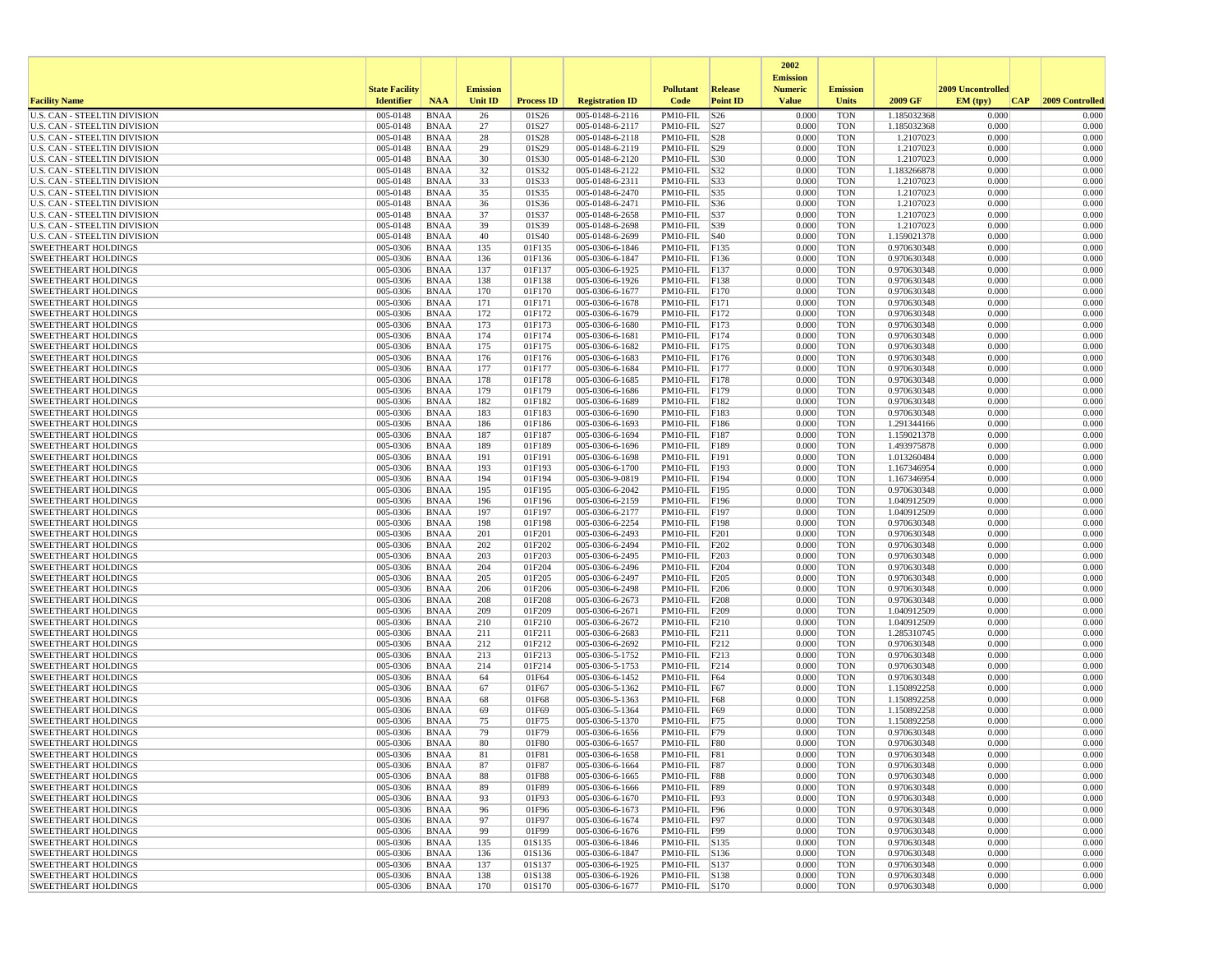|                                                                                   |                       |                            |                 |                   |                                    |                                |                 | 2002                              |                          |                            |                   |                 |
|-----------------------------------------------------------------------------------|-----------------------|----------------------------|-----------------|-------------------|------------------------------------|--------------------------------|-----------------|-----------------------------------|--------------------------|----------------------------|-------------------|-----------------|
|                                                                                   | <b>State Facility</b> |                            | <b>Emission</b> |                   |                                    | <b>Pollutant</b>               | <b>Release</b>  | <b>Emission</b><br><b>Numeric</b> | <b>Emission</b>          |                            | 2009 Uncontrolled |                 |
| <b>Facility Name</b>                                                              | <b>Identifier</b>     | <b>NAA</b>                 | <b>Unit ID</b>  | <b>Process ID</b> | <b>Registration ID</b>             | Code                           | <b>Point ID</b> | <b>Value</b>                      | Units                    | 2009 GF                    | EM (typ)<br> CAP  | 2009 Controlled |
| <b>SWEETHEART HOLDINGS</b>                                                        | 005-0306              | <b>BNAA</b>                | 171             | 01S171            | 005-0306-6-1678                    | PM10-FIL                       | S171            | 0.000                             | <b>TON</b>               | 0.970630348                | 0.000             | 0.000           |
| <b>SWEETHEART HOLDINGS</b>                                                        | 005-0306              | <b>BNAA</b>                | 172             | 01S172            | 005-0306-6-1679                    | PM10-FIL S172                  |                 | 0.000                             | <b>TON</b>               | 0.970630348                | 0.000             | 0.000           |
| <b>SWEETHEART HOLDINGS</b>                                                        | 005-0306              | <b>BNAA</b>                | 173             | 01S173            | 005-0306-6-1680                    | PM10-FIL                       | S173            | 0.000                             | <b>TON</b>               | 0.970630348                | 0.000             | 0.000           |
| <b>SWEETHEART HOLDINGS</b><br><b>SWEETHEART HOLDINGS</b>                          | 005-0306<br>005-0306  | <b>BNAA</b>                | 174<br>175      | 01S174<br>01S175  | 005-0306-6-1681<br>005-0306-6-1682 | PM10-FIL<br>PM10-FIL           | S174<br>S175    | 0.000<br>0.000                    | <b>TON</b><br><b>TON</b> | 0.970630348<br>0.970630348 | 0.000<br>0.000    | 0.000<br>0.000  |
| <b>SWEETHEART HOLDINGS</b>                                                        | 005-0306              | <b>BNAA</b><br><b>BNAA</b> | 176             | 01S176            | 005-0306-6-1683                    | PM10-FIL S176                  |                 | 0.000                             | <b>TON</b>               | 0.970630348                | 0.000             | 0.000           |
| <b>SWEETHEART HOLDINGS</b>                                                        | 005-0306              | <b>BNAA</b>                | 177             | 01S177            | 005-0306-6-1684                    | PM10-FIL S177                  |                 | 0.000                             | <b>TON</b>               | 0.970630348                | 0.000             | 0.000           |
| <b>SWEETHEART HOLDINGS</b>                                                        | 005-0306              | <b>BNAA</b>                | 178             | 01S178            | 005-0306-6-1685                    | PM10-FIL S178                  |                 | 0.000                             | <b>TON</b>               | 0.970630348                | 0.000             | 0.000           |
| <b>SWEETHEART HOLDINGS</b>                                                        | 005-0306              | <b>BNAA</b>                | 179             | 01S179            | 005-0306-6-1686                    | PM10-FIL                       | S179            | 0.000                             | <b>TON</b>               | 0.970630348                | 0.000             | 0.000           |
| <b>SWEETHEART HOLDINGS</b>                                                        | 005-0306              | <b>BNAA</b>                | 182             | 01S182            | 005-0306-6-1689                    | PM10-FIL                       | S182            | 0.000                             | <b>TON</b>               | 0.970630348                | 0.000             | 0.000           |
| <b>SWEETHEART HOLDINGS</b><br><b>SWEETHEART HOLDINGS</b>                          | 005-0306<br>005-0306  | <b>BNAA</b><br><b>BNAA</b> | 183<br>186      | 01S183<br>01S186  | 005-0306-6-1690<br>005-0306-6-1693 | PM10-FIL S183<br>PM10-FIL S186 |                 | 0.000<br>0.000                    | <b>TON</b><br><b>TON</b> | 0.970630348<br>1.291344166 | 0.000<br>0.000    | 0.000<br>0.000  |
| <b>SWEETHEART HOLDINGS</b>                                                        | 005-0306              | <b>BNAA</b>                | 187             | 01S187            | 005-0306-6-1694                    | PM10-FIL S187                  |                 | 0.000                             | <b>TON</b>               | 1.159021378                | 0.000             | 0.000           |
| <b>SWEETHEART HOLDINGS</b>                                                        | 005-0306              | <b>BNAA</b>                | 189             | 01S189            | 005-0306-6-1696                    | PM10-FIL S189                  |                 | 0.000                             | <b>TON</b>               | 1.493975878                | 0.000             | 0.000           |
| <b>SWEETHEART HOLDINGS</b>                                                        | 005-0306              | <b>BNAA</b>                | 191             | 01S191            | 005-0306-6-1698                    | PM10-FIL                       | S191            | 0.000                             | <b>TON</b>               | 1.013260484                | 0.000             | 0.000           |
| <b>SWEETHEART HOLDINGS</b>                                                        | 005-0306              | <b>BNAA</b>                | 193             | 01S193            | 005-0306-6-1700                    | PM10-FIL S193                  |                 | 0.000                             | <b>TON</b>               | 1.167346954                | 0.000             | 0.000           |
| <b>SWEETHEART HOLDINGS</b><br><b>SWEETHEART HOLDINGS</b>                          | 005-0306<br>005-0306  | <b>BNAA</b><br><b>BNAA</b> | 194<br>195      | 01S194<br>01S195  | 005-0306-9-0819<br>005-0306-6-2042 | PM10-FIL S194<br>PM10-FIL S195 |                 | 0.000<br>0.000                    | <b>TON</b><br><b>TON</b> | 1.167346954<br>0.970630348 | 0.000<br>0.000    | 0.000<br>0.000  |
| <b>SWEETHEART HOLDINGS</b>                                                        | 005-0306              | <b>BNAA</b>                | 196             | 01S196            | 005-0306-6-2159                    | PM10-FIL S196                  |                 | 0.000                             | <b>TON</b>               | 1.040912509                | 0.000             | 0.000           |
| <b>SWEETHEART HOLDINGS</b>                                                        | 005-0306              | <b>BNAA</b>                | 197             | 01S197            | 005-0306-6-2177                    | PM10-FIL                       | S197            | 0.000                             | <b>TON</b>               | 1.040912509                | 0.000             | 0.000           |
| <b>SWEETHEART HOLDINGS</b>                                                        | 005-0306              | <b>BNAA</b>                | 198             | 01S198            | 005-0306-6-2254                    | PM10-FIL                       | S198            | 0.000                             | <b>TON</b>               | 0.970630348                | 0.000             | 0.000           |
| <b>SWEETHEART HOLDINGS</b>                                                        | 005-0306              | <b>BNAA</b>                | 201             | 01S201            | 005-0306-6-2493                    | PM10-FIL                       | S201            | 0.000                             | <b>TON</b>               | 0.970630348                | 0.000             | 0.000           |
| <b>SWEETHEART HOLDINGS</b>                                                        | 005-0306              | <b>BNAA</b>                | 202             | 01S202            | 005-0306-6-2494                    | PM10-FIL                       | S202            | 0.000                             | <b>TON</b>               | 0.970630348                | 0.000             | 0.000           |
| <b>SWEETHEART HOLDINGS</b>                                                        | 005-0306              | <b>BNAA</b>                | 203             | 01S203            | 005-0306-6-2495<br>005-0306-6-2496 | PM10-FIL                       | S203            | 0.000                             | <b>TON</b>               | 0.970630348                | 0.000             | 0.000           |
| <b>SWEETHEART HOLDINGS</b><br><b>SWEETHEART HOLDINGS</b>                          | 005-0306<br>005-0306  | <b>BNAA</b><br><b>BNAA</b> | 204<br>205      | 01S204<br>01S205  | 005-0306-6-2497                    | PM10-FIL<br>PM10-FIL           | S204<br>S205    | 0.000<br>0.000                    | <b>TON</b><br><b>TON</b> | 0.970630348<br>0.970630348 | 0.000<br>0.000    | 0.000<br>0.000  |
| <b>SWEETHEART HOLDINGS</b>                                                        | 005-0306              | <b>BNAA</b>                | 206             | 01S206            | 005-0306-6-2498                    | PM10-FIL                       | S206            | 0.000                             | <b>TON</b>               | 0.970630348                | 0.000             | 0.000           |
| <b>SWEETHEART HOLDINGS</b>                                                        | 005-0306              | <b>BNAA</b>                | 208             | 01S208            | 005-0306-6-2673                    | PM10-FIL                       | S208            | 0.000                             | <b>TON</b>               | 0.970630348                | 0.000             | 0.000           |
| <b>SWEETHEART HOLDINGS</b>                                                        | 005-0306              | <b>BNAA</b>                | 209             | 01S209            | 005-0306-6-2671                    | PM10-FIL  S209                 |                 | 0.000                             | <b>TON</b>               | 1.040912509                | 0.000             | 0.000           |
| <b>SWEETHEART HOLDINGS</b>                                                        | 005-0306              | <b>BNAA</b>                | 210             | 01S210            | 005-0306-6-2672                    | PM10-FIL                       | S210            | 0.000                             | <b>TON</b>               | 1.040912509                | 0.000             | 0.000           |
| <b>SWEETHEART HOLDINGS</b><br><b>SWEETHEART HOLDINGS</b>                          | 005-0306              | <b>BNAA</b>                | 211             | 01S211            | 005-0306-6-2683                    | PM10-FIL<br>PM10-FIL           | S211            | 0.000                             | <b>TON</b>               | 1.285310745                | 0.000             | 0.000           |
| <b>SWEETHEART HOLDINGS</b>                                                        | 005-0306<br>005-0306  | <b>BNAA</b><br><b>BNAA</b> | 212<br>213      | 01S212<br>01S213  | 005-0306-6-2692<br>005-0306-5-1752 | PM10-FIL                       | S212<br>S213    | 0.000<br>0.199                    | <b>TON</b><br><b>TON</b> | 0.970630348<br>0.970630348 | 0.000<br>0.194    | 0.000<br>0.194  |
| <b>SWEETHEART HOLDINGS</b>                                                        | 005-0306              | <b>BNAA</b>                | 214             | 01S214            | 005-0306-5-1753                    | PM10-FIL S214                  |                 | 0.286                             | <b>TON</b>               | 0.970630348                | 0.277             | 0.277           |
| <b>SWEETHEART HOLDINGS</b>                                                        | 005-0306              | <b>BNAA</b>                | 64              | 01S64             | 005-0306-6-1452                    | $PM10$ -FIL $ S64$             |                 | 0.000                             | <b>TON</b>               | 0.970630348                | 0.000             | 0.000           |
| <b>SWEETHEART HOLDINGS</b>                                                        | 005-0306              | <b>BNAA</b>                | 67              | 01S67             | 005-0306-5-1362                    | $PM10-FIL$ S67                 |                 | 0.146                             | <b>TON</b>               | 1.150892258                | 0.168             | 0.168           |
| <b>SWEETHEART HOLDINGS</b>                                                        | 005-0306              | <b>BNAA</b>                | 68              | 01S68             | 005-0306-5-1363                    | PM10-FIL                       | S68             | 0.146                             | <b>TON</b>               | 1.150892258                | 0.168             | 0.168           |
| <b>SWEETHEART HOLDINGS</b>                                                        | 005-0306<br>005-0306  | <b>BNAA</b>                | 69              | 01S69             | 005-0306-5-1364                    | PM10-FIL S69                   |                 | 0.292                             | <b>TON</b><br><b>TON</b> | 1.150892258                | 0.336<br>0.029    | 0.336<br>0.029  |
| <b>SWEETHEART HOLDINGS</b><br><b>SWEETHEART HOLDINGS</b>                          | 005-0306              | <b>BNAA</b><br><b>BNAA</b> | 75<br>79        | 01S75<br>01S79    | 005-0306-5-1370<br>005-0306-6-1656 | PM10-FIL S75<br>PM10-FIL S79   |                 | 0.026<br>0.000                    | <b>TON</b>               | 1.150892258<br>0.970630348 | 0.000             | 0.000           |
| <b>SWEETHEART HOLDINGS</b>                                                        | 005-0306              | <b>BNAA</b>                | 80              | 01S80             | 005-0306-6-1657                    | PM10-FIL S80                   |                 | 0.000                             | <b>TON</b>               | 0.970630348                | 0.000             | 0.000           |
| <b>SWEETHEART HOLDINGS</b>                                                        | 005-0306              | <b>BNAA</b>                | 81              | 01S81             | 005-0306-6-1658                    | PM10-FIL                       | S81             | 0.000                             | <b>TON</b>               | 0.970630348                | 0.000             | 0.000           |
| <b>SWEETHEART HOLDINGS</b>                                                        | 005-0306              | <b>BNAA</b>                | 87              | 01S87             | 005-0306-6-1664                    | PM10-FIL S87                   |                 | 0.000                             | <b>TON</b>               | 0.970630348                | 0.000             | 0.000           |
| <b>SWEETHEART HOLDINGS</b>                                                        | 005-0306              | <b>BNAA</b>                | 88              | 01S88             | 005-0306-6-1665                    | PM10-FIL  S88                  |                 | 0.000                             | <b>TON</b>               | 0.970630348                | 0.000             | 0.000           |
| <b>SWEETHEART HOLDINGS</b><br><b>SWEETHEART HOLDINGS</b>                          | 005-0306<br>005-0306  | <b>BNAA</b><br><b>BNAA</b> | 89<br>93        | 01S89<br>01S93    | 005-0306-6-1666<br>005-0306-6-1670 | PM10-FIL  S89<br>PM10-FIL  S93 |                 | 0.000<br>0.000                    | <b>TON</b><br><b>TON</b> | 0.970630348<br>0.970630348 | 0.000<br>0.000    | 0.000<br>0.000  |
| <b>SWEETHEART HOLDINGS</b>                                                        | 005-0306              | <b>BNAA</b>                | 96              | 01S96             | 005-0306-6-1673                    | PM10-FIL  S96                  |                 | 0.000                             | <b>TON</b>               | 0.970630348                | 0.000             | 0.000           |
| <b>SWEETHEART HOLDINGS</b>                                                        | 005-0306              | <b>BNAA</b>                | 97              | 01S97             | 005-0306-6-1674                    | PM10-FIL                       | S97             | 0.000                             | <b>TON</b>               | 0.970630348                | 0.000             | 0.000           |
| <b>SWEETHEART HOLDINGS</b>                                                        | 005-0306              | <b>BNAA</b>                | 99              | 01S99             | 005-0306-6-1676                    | PM10-FIL  S99                  |                 | 0.000                             | <b>TON</b>               | 0.970630348                | 0.000             | 0.000           |
| <b>BALTIMORE MARINE INDUSTRIES</b>                                                | 005-0332              | <b>BNAA</b>                | 76              | 01F76             | 005-0332-6-2342                    | PM10-FIL F76                   |                 | 0.540                             | <b>TON</b>               | 1.185032368                | 0.640             | 0.640           |
| <b>BALTIMORE MARINE INDUSTRIES</b>                                                | 005-0332              | <b>BNAA</b>                | 76<br>-1        | 01S76             | 005-0332-6-2342<br>005-0384-4-0547 | PM10-FIL S76                   |                 | 0.000                             | <b>TON</b>               | 1.185032368                | 0.000             | 0.000           |
| <b>SCHLUMBERGER MALCO</b><br><b>SCHLUMBERGER MALCO</b>                            | 005-0384<br>005-0384  | <b>BNAA</b><br><b>BNAA</b> | $\overline{2}$  | 01F1<br>01F2      | 005-0384-4-0548                    | $PM10-FIL$ $F1$<br>PM10-FIL    | F2              | 0.000<br>0.000                    | <b>TON</b><br><b>TON</b> | 1.006668091<br>1.006668091 | 0.000<br>0.000    | 0.000<br>0.000  |
| <b>SCHLUMBERGER MALCO</b>                                                         | 005-0384              | <b>BNAA</b>                | 3               | 01F3              | 005-0384-4-1285                    | PM10-FIL F3                    |                 | 0.000                             | <b>TON</b>               | 1.006668091                | 0.000             | 0.000           |
| <b>SCHLUMBERGER MALCO</b>                                                         | 005-0384              | <b>BNAA</b>                | -1              | 01S1              | 005-0384-4-0547                    | $PM10$ -FIL $ S1$              |                 | 0.020                             | <b>TON</b>               | 1.006668091                | 0.020             | 0.020           |
| SCHLUMBERGER MALCO                                                                | 005-0384              | <b>BNAA</b>                | 2               | 01S2              | 005-0384-4-0548                    | $PM10-FIL$ S2                  |                 | 0.020                             | <b>TON</b>               | 1.006668091                | 0.020             | 0.020           |
| <b>SCHLUMBERGER MALCO</b>                                                         | 005-0384              | <b>BNAA</b>                | 3               | 01S3              | 005-0384-4-1285                    | $PM10-FIL$ S3                  |                 | 0.030                             | <b>TON</b>               | 1.006668091                | 0.030             | 0.030           |
| BACK RIVER WASTE WATER TRTMNT PLANT<br><b>BACK RIVER WASTE WATER TRTMNT PLANT</b> | 005-0812<br>005-0812  | <b>BNAA</b><br><b>BNAA</b> | 10<br>$11\,$    | 01F10<br>01F11    | 005-0812-5-0664<br>005-0812-5-0665 | $PM10-FIL$ $F10$<br>PM10-FIL   | F11             | 0.000<br>0.000                    | <b>TON</b><br><b>TON</b> | 1.206287622<br>1.206287622 | 0.000<br>0.000    | 0.000<br>0.000  |
| <b>BACK RIVER WASTE WATER TRTMNT PLANT</b>                                        | 005-0812              | BNAA                       | 12              | 01F12             | 005-0812-5-0676                    | PM10-FIL F12                   |                 | 0.000                             | <b>TON</b>               | 1.206287622                | 0.000             | 0.000           |
| BACK RIVER WASTE WATER TRTMNT PLANT                                               | 005-0812              | BNAA                       | 13              | 01F13             | 005-0812-5-0677                    | PM10-FIL F13                   |                 | 0.000                             | <b>TON</b>               | 1.206287622                | 0.000             | 0.000           |
| <b>BACK RIVER WASTE WATER TRTMNT PLANT</b>                                        | 005-0812              | BNAA                       | 14              | 01F14             | 005-0812-9-0105                    | $PM10$ -FIL $ F14$             |                 | 0.000                             | <b>TON</b>               | 1.094117641                | 0.000             | 0.000           |
| BACK RIVER WASTE WATER TRTMNT PLANT                                               | 005-0812              | <b>BNAA</b>                | 16              | 01F16             | 005-0812-6-1860                    | PM10-FIL F16                   |                 | 0.000                             | <b>TON</b>               | 1.159021378                | 0.000             | 0.000           |
| BACK RIVER WASTE WATER TRTMNT PLANT                                               | 005-0812              | <b>BNAA</b>                | 17              | 01F17             | 005-0812-9-0884                    | $PM10-FIL$ F17                 |                 | 0.000                             | <b>TON</b>               | 1.002286434                | 0.000             | 0.000           |
| BACK RIVER WASTE WATER TRTMNT PLANT<br>BACK RIVER WASTE WATER TRTMNT PLANT        | 005-0812<br>005-0812  | BNAA<br>BNAA               | 18<br>19        | 01F18<br>01F19    | 005-0812-5-1426<br>005-0812-5-1427 | PM10-FIL F18<br>PM10-FIL F19   |                 | 0.000<br>0.000                    | <b>TON</b><br><b>TON</b> | 1.206287622<br>1.206287622 | 0.000<br>0.000    | 0.000<br>0.000  |
| BACK RIVER WASTE WATER TRTMNT PLANT                                               | 005-0812              | <b>BNAA</b>                | $\overline{2}$  | 01F2              | 005-0812-5-0338                    | $PM10-FIL$ F2                  |                 | 0.000                             | <b>TON</b>               | 1.162467599                | 0.000             | 0.000           |
| BACK RIVER WASTE WATER TRTMNT PLANT                                               | 005-0812              | <b>BNAA</b>                | 20              | 01F20             | 005-0812-5-1428                    | PM10-FIL F20                   |                 | 0.000                             | <b>TON</b>               | 1.206287622                | 0.000             | 0.000           |
| BACK RIVER WASTE WATER TRTMNT PLANT                                               | 005-0812              | BNAA                       | 21              | 01F21             | 005-0812-5-1429                    | $PM10-FIL$ $ F21$              |                 | 0.000                             | <b>TON</b>               | 1.206287622                | 0.000             | 0.000           |
| BACK RIVER WASTE WATER TRTMNT PLANT                                               | 005-0812              | <b>BNAA</b>                | 22              | 01F22             | 005-0812-5-1430                    | PM10-FIL F22                   |                 | 0.000                             | <b>TON</b>               | 1.206287622                | 0.000             | 0.000           |
| BACK RIVER WASTE WATER TRTMNT PLANT                                               | $005-0812$ BNAA       |                            | 23              | 01F23             | 005-0812-5-1431                    | $PM10$ -FIL $ F23$             |                 | 0.000                             | <b>TON</b>               | 1.206287622                | 0.000             | 0.000           |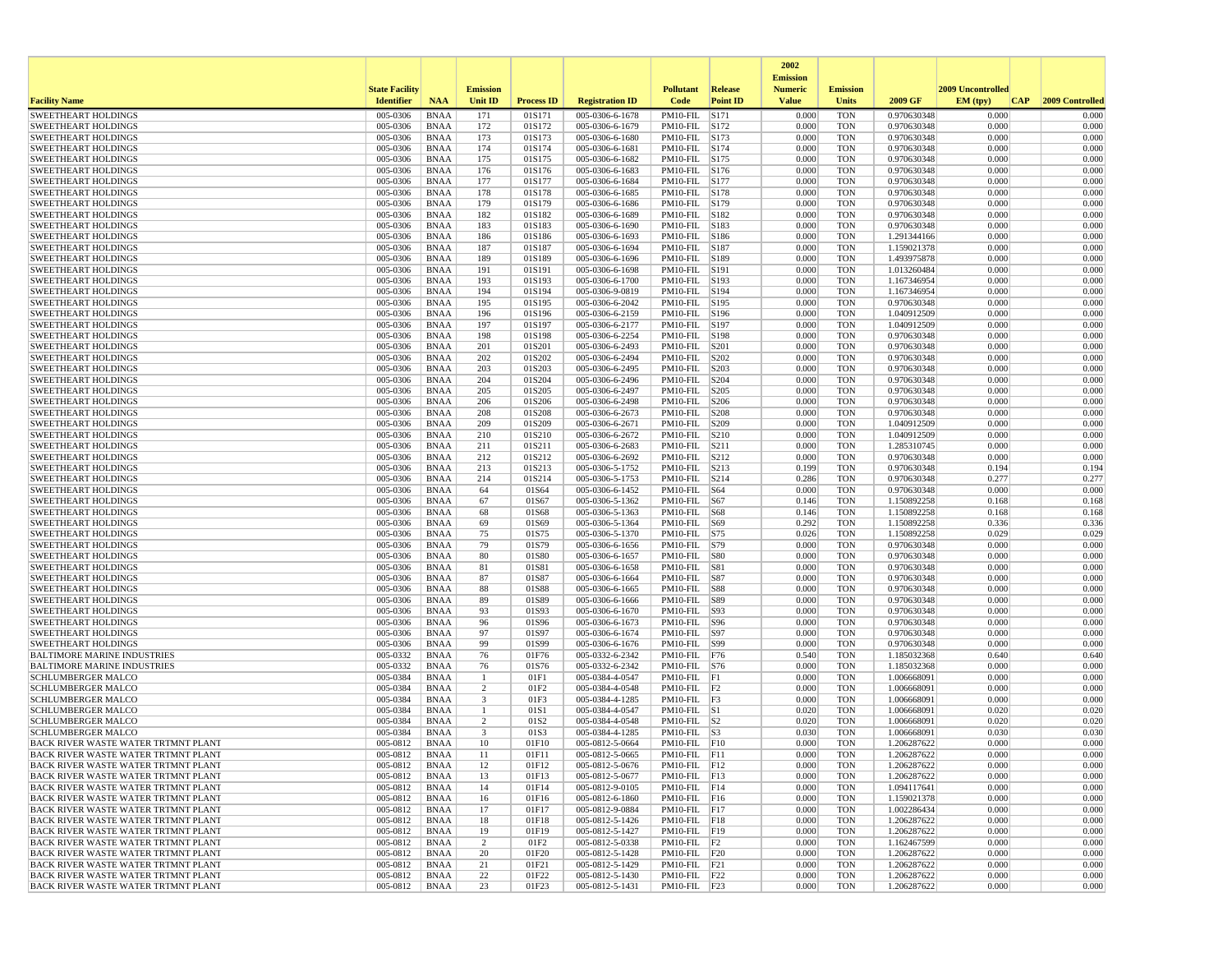|                                                                                          |                       |                            |                     |                   |                                    |                                        |                 | 2002<br><b>Emission</b> |                          |                            |                   |                 |
|------------------------------------------------------------------------------------------|-----------------------|----------------------------|---------------------|-------------------|------------------------------------|----------------------------------------|-----------------|-------------------------|--------------------------|----------------------------|-------------------|-----------------|
|                                                                                          | <b>State Facility</b> |                            | <b>Emission</b>     |                   |                                    | <b>Pollutant</b>                       | Release         | <b>Numeric</b>          | <b>Emission</b>          |                            | 2009 Uncontrolled |                 |
| <b>Facility Name</b>                                                                     | <b>Identifier</b>     | <b>NAA</b>                 | Unit ID             | <b>Process ID</b> | <b>Registration ID</b>             | Code                                   | <b>Point ID</b> | <b>Value</b>            | <b>Units</b>             | 2009 GF                    | EM (typ)<br> CAP  | 2009 Controlled |
| BACK RIVER WASTE WATER TRTMNT PLANT                                                      | 005-0812              | <b>BNAA</b>                | 24                  | 01F24             | 005-0812-5-1432                    | PM10-FIL                               | F24             | 0.000                   | <b>TON</b>               | 1.206287622                | 0.000             | 0.000           |
| BACK RIVER WASTE WATER TRTMNT PLANT<br><b>BACK RIVER WASTE WATER TRTMNT PLANT</b>        | 005-0812<br>005-0812  | <b>BNAA</b><br><b>BNAA</b> | 25                  | 01F25             | 005-0812-5-1434                    | PM10-FIL F25                           |                 | 0.000<br>0.000          | <b>TON</b><br><b>TON</b> | 1.206287622                | 0.000<br>0.000    | 0.000<br>0.000  |
| <b>BACK RIVER WASTE WATER TRTMNT PLANT</b>                                               | 005-0812              | <b>BNAA</b>                | 26<br>27            | 01F26<br>01F27    | 005-0812-5-1435<br>005-0812-5-1438 | $PM10-FIL$ F26<br>$PM10-FIL$ F27       |                 | 0.000                   | <b>TON</b>               | 1.206287622<br>1.206287622 | 0.000             | 0.000           |
| <b>BACK RIVER WASTE WATER TRTMNT PLANT</b>                                               | 005-0812              | <b>BNAA</b>                | 28                  | 01F28             | 005-0812-6-1881                    | $PM10-FIL$ $F28$                       |                 | 0.000                   | <b>TON</b>               | 1.185032368                | 0.000             | 0.000           |
| BACK RIVER WASTE WATER TRTMNT PLANT                                                      | 005-0812              | <b>BNAA</b>                | 29                  | 01F29             | 005-0812-5-1439                    | $PM10-FIL$ F29                         |                 | 0.000                   | <b>TON</b>               | 1.206287622                | 0.000             | 0.000           |
| BACK RIVER WASTE WATER TRTMNT PLANT                                                      | 005-0812              | <b>BNAA</b>                | 30                  | 01F30             | 005-0812-5-1465                    | PM10-FIL F30                           |                 | 0.000                   | <b>TON</b>               | 1.206287622                | 0.000             | 0.000           |
| <b>BACK RIVER WASTE WATER TRTMNT PLANT</b><br>BACK RIVER WASTE WATER TRTMNT PLANT        | 005-0812<br>005-0812  | <b>BNAA</b><br><b>BNAA</b> | 31<br>32            | 01F31<br>01F32    | 005-0812-5-1504<br>005-0812-5-1554 | $PM10-FIL$ $ F31$<br>PM10-FIL F32      |                 | 0.000<br>0.000          | <b>TON</b><br><b>TON</b> | 1.206287622<br>1.162467599 | 0.000<br>0.000    | 0.000<br>0.000  |
| <b>BACK RIVER WASTE WATER TRTMNT PLANT</b>                                               | 005-0812              | <b>BNAA</b>                | 33                  | 01F33             | 005-0812-5-1555                    | $PM10-FIL$ F33                         |                 | 0.000                   | <b>TON</b>               | 1.162467599                | 0.000             | 0.000           |
| <b>BACK RIVER WASTE WATER TRTMNT PLANT</b>                                               | 005-0812              | <b>BNAA</b>                | 34                  | 01F34             | 005-0812-5-1556                    | $PM10-FIL$ F34                         |                 | 0.000                   | <b>TON</b>               | 1.162467599                | 0.000             | 0.000           |
| <b>BACK RIVER WASTE WATER TRTMNT PLANT</b>                                               | 005-0812              | <b>BNAA</b>                | 36                  | 01F36             | 005-0812-9-1005                    | PM10-FIL F36                           |                 | 0.000                   | TON                      | 1.094117641                | 0.000             | 0.000           |
| <b>BACK RIVER WASTE WATER TRTMNT PLANT</b>                                               | 005-0812              | <b>BNAA</b>                | 37                  | 01F37             | 005-0812-9-1036                    | $PM10-FIL$ F37                         |                 | 0.000                   | <b>TON</b>               | 1.094117641                | 0.000             | 0.000           |
| <b>BACK RIVER WASTE WATER TRTMNT PLANT</b><br><b>BACK RIVER WASTE WATER TRTMNT PLANT</b> | 005-0812<br>005-0812  | <b>BNAA</b><br><b>BNAA</b> | $\overline{4}$<br>5 | 01F4<br>01F5      | 005-0812-5-0511<br>005-0812-5-0512 | $PM10-FIL$ F4<br>$PM10-FIL$ F5         |                 | 0.000<br>0.000          | <b>TON</b><br><b>TON</b> | 1.162467599<br>1.206287622 | 0.000<br>0.000    | 0.000<br>0.000  |
| BACK RIVER WASTE WATER TRTMNT PLANT                                                      | 005-0812              | <b>BNAA</b>                | 10                  | 01S10             | 005-0812-5-0664                    | $PM10-FIL$ $ S10$                      |                 | 0.000                   | <b>TON</b>               | 1.206287622                | 0.000             | 0.000           |
| BACK RIVER WASTE WATER TRTMNT PLANT                                                      | 005-0812              | <b>BNAA</b>                | 11                  | 01S11             | 005-0812-5-0665                    | PM10-FIL S11                           |                 | 0.000                   | <b>TON</b>               | 1.206287622                | 0.000             | 0.000           |
| <b>BACK RIVER WASTE WATER TRTMNT PLANT</b>                                               | 005-0812              | <b>BNAA</b>                | 12                  | 01S12             | 005-0812-5-0676                    | $PM10-FIL$ S12                         |                 | 0.000                   | TON                      | 1.206287622                | 0.000             | 0.000           |
| <b>BACK RIVER WASTE WATER TRTMNT PLANT</b>                                               | 005-0812              | <b>BNAA</b>                | 13                  | 01S13             | 005-0812-5-0677                    | PM10-FIL S13                           |                 | 0.000                   | <b>TON</b>               | 1.206287622                | 0.000             | 0.000           |
| BACK RIVER WASTE WATER TRTMNT PLANT<br>BACK RIVER WASTE WATER TRTMNT PLANT               | 005-0812<br>005-0812  | <b>BNAA</b><br><b>BNAA</b> | 14<br>16            | 01S14<br>01S16    | 005-0812-9-0105<br>005-0812-6-1860 | $PM10-FIL$ $S14$<br>$PM10-FIL$ S16     |                 | 0.000<br>0.000          | <b>TON</b><br><b>TON</b> | 1.094117641<br>1.159021378 | 0.000<br>0.000    | 0.000<br>0.000  |
| BACK RIVER WASTE WATER TRTMNT PLANT                                                      | 005-0812              | <b>BNAA</b>                | 17                  | 01S17             | 005-0812-9-0884                    | PM10-FIL S17                           |                 | 0.000                   | <b>TON</b>               | 1.002286434                | 0.000             | 0.000           |
| <b>BACK RIVER WASTE WATER TRTMNT PLANT</b>                                               | 005-0812              | <b>BNAA</b>                | 18                  | 01S18             | 005-0812-5-1426                    | $PM10$ -FIL $ S18$                     |                 | 0.000                   | TON                      | 1.206287622                | 0.000             | 0.000           |
| BACK RIVER WASTE WATER TRTMNT PLANT                                                      | 005-0812              | <b>BNAA</b>                | 19                  | 01S19             | 005-0812-5-1427                    | $PM10-FIL$ $ S19$                      |                 | 0.000                   | <b>TON</b>               | 1.206287622                | 0.000             | 0.000           |
| BACK RIVER WASTE WATER TRTMNT PLANT                                                      | 005-0812              | <b>BNAA</b>                | 2                   | 01S <sub>2</sub>  | 005-0812-5-0338                    | $PM10-FIL$ $ S2$                       |                 | 0.000                   | <b>TON</b>               | 1.162467599                | 0.000             | 0.000           |
| BACK RIVER WASTE WATER TRTMNT PLANT<br>BACK RIVER WASTE WATER TRTMNT PLANT               | 005-0812<br>005-0812  | <b>BNAA</b><br><b>BNAA</b> | 20<br>21            | 01S20<br>01S21    | 005-0812-5-1428<br>005-0812-5-1429 | $PM10-FIL$ $ S20$<br>$PM10-FIL$ $ S21$ |                 | 0.000<br>0.000          | <b>TON</b><br><b>TON</b> | 1.206287622<br>1.206287622 | 0.000<br>0.000    | 0.000<br>0.000  |
| <b>BACK RIVER WASTE WATER TRTMNT PLANT</b>                                               | 005-0812              | <b>BNAA</b>                | 22                  | 01S22             | 005-0812-5-1430                    | PM10-FIL S22                           |                 | 0.000                   | <b>TON</b>               | 1.206287622                | 0.000             | 0.000           |
| <b>BACK RIVER WASTE WATER TRTMNT PLANT</b>                                               | 005-0812              | <b>BNAA</b>                | 23                  | 01S23             | 005-0812-5-1431                    | $PM10-FIL$ S23                         |                 | 0.000                   | TON                      | 1.206287622                | 0.000             | 0.000           |
| BACK RIVER WASTE WATER TRTMNT PLANT                                                      | 005-0812              | <b>BNAA</b>                | 24                  | 01S24             | 005-0812-5-1432                    | $PM10-FIL$ $ S24$                      |                 | 0.000                   | <b>TON</b>               | 1.206287622                | 0.000             | 0.000           |
| <b>BACK RIVER WASTE WATER TRTMNT PLANT</b>                                               | 005-0812              | <b>BNAA</b>                | 25                  | 01S25             | 005-0812-5-1434                    | PM10-FIL                               | S <sub>25</sub> | 0.000                   | <b>TON</b>               | 1.206287622                | 0.000             | 0.000           |
| BACK RIVER WASTE WATER TRTMNT PLANT<br><b>BACK RIVER WASTE WATER TRTMNT PLANT</b>        | 005-0812<br>005-0812  | <b>BNAA</b><br><b>BNAA</b> | 26<br>27            | 01S26<br>01S27    | 005-0812-5-1435<br>005-0812-5-1438 | $PM10-FIL$ $ S26$<br>$PM10-FIL$ S27    |                 | 0.000<br>0.365          | <b>TON</b><br><b>TON</b> | 1.206287622<br>1.206287622 | 0.000<br>0.440    | 0.000<br>0.440  |
| <b>BACK RIVER WASTE WATER TRTMNT PLANT</b>                                               | 005-0812              | <b>BNAA</b>                | 28                  | 01S28             | 005-0812-6-1881                    | PM10-FIL S28                           |                 | 0.000                   | <b>TON</b>               | 1.185032368                | 0.000             | 0.000           |
| <b>BACK RIVER WASTE WATER TRTMNT PLANT</b>                                               | 005-0812              | <b>BNAA</b>                | 29                  | 01S29             | 005-0812-5-1439                    | PM10-FIL S29                           |                 | 0.365                   | <b>TON</b>               | 1.206287622                | 0.440             | 0.440           |
| <b>BACK RIVER WASTE WATER TRTMNT PLANT</b>                                               | 005-0812              | <b>BNAA</b>                | 30                  | 01S30             | 005-0812-5-1465                    | PM10-FIL                               | S30             | 0.000                   | <b>TON</b>               | 1.206287622                | 0.000             | 0.000           |
| BACK RIVER WASTE WATER TRTMNT PLANT                                                      | 005-0812              | <b>BNAA</b>                | 31                  | 01S31             | 005-0812-5-1504                    | $PM10-FIL$ $ S31$                      |                 | 0.000                   | <b>TON</b>               | 1.206287622                | 0.000             | 0.000           |
| BACK RIVER WASTE WATER TRTMNT PLANT<br>BACK RIVER WASTE WATER TRTMNT PLANT               | 005-0812<br>005-0812  | <b>BNAA</b><br><b>BNAA</b> | 32<br>33            | 01S32<br>01S33    | 005-0812-5-1554<br>005-0812-5-1555 | PM10-FIL S32<br>PM10-FIL  S33          |                 | 0.000<br>0.000          | <b>TON</b><br><b>TON</b> | 1.162467599<br>1.162467599 | 0.000<br>0.000    | 0.000<br>0.000  |
| <b>BACK RIVER WASTE WATER TRTMNT PLANT</b>                                               | 005-0812              | <b>BNAA</b>                | 34                  | 01S34             | 005-0812-5-1556                    | PM10-FIL S34                           |                 | 0.000                   | <b>TON</b>               | 1.162467599                | 0.000             | 0.000           |
| BACK RIVER WASTE WATER TRTMNT PLANT                                                      | 005-0812              | BNAA                       | 36                  | 01S36             | 005-0812-9-1005                    | $PM10-FIL$ $ S36$                      |                 | 0.000                   | <b>TON</b>               | 1.094117641                | 0.000             | 0.000           |
| BACK RIVER WASTE WATER TRTMNT PLANT                                                      | 005-0812              | <b>BNAA</b>                | 37                  | 01S37             | 005-0812-9-1036                    | PM10-FIL S37                           |                 | 0.000                   | <b>TON</b>               | 1.094117641                | 0.000             | 0.000           |
| <b>BACK RIVER WASTE WATER TRTMNT PLANT</b><br><b>BACK RIVER WASTE WATER TRTMNT PLANT</b> | 005-0812<br>005-0812  | <b>BNAA</b><br><b>BNAA</b> | $\overline{4}$<br>5 | 01S4<br>01S5      | 005-0812-5-0511<br>005-0812-5-0512 | $PM10$ -FIL $ S4$<br>$PM10-FIL$ S5     |                 | 0.548<br>0.000          | <b>TON</b><br><b>TON</b> | 1.162467599<br>1.206287622 | 0.636<br>0.000    | 0.636<br>0.000  |
| <b>AMERICAN YEAST</b>                                                                    | 005-0979              | <b>BNAA</b>                | -1                  | 01F1              | 005-0979-4-1296                    | PM10-FIL F1                            |                 | 0.000                   | <b>TON</b>               | 1.006668091                | 0.000             | 0.000           |
| <b>AMERICAN YEAST</b>                                                                    | 005-0979              | <b>BNAA</b>                | $\overline{4}$      | 01F4              | 005-0979-4-1954                    | PM10-FIL F4                            |                 | 0.000                   | <b>TON</b>               | 1.006668091                | 0.000             | 0.000           |
| <b>AMERICAN YEAST</b>                                                                    | 005-0979              | <b>BNAA</b>                | 5                   | 01F5              | 005-0979-4-1920                    | $PM10-FIL$ F5                          |                 | 0.000                   | <b>TON</b>               | 1.006668091                | 0.000             | 0.000           |
| <b>AMERICAN YEAST</b>                                                                    | 005-0979              | <b>BNAA</b>                | 1                   | 01S1              | 005-0979-4-1296                    | $PM10$ -FIL $ S1$                      |                 | 0.115                   | <b>TON</b>               | 1.006668091                | 0.116             | 0.116           |
| <b>AMERICAN YEAST</b><br><b>AMERICAN YEAST</b>                                           | 005-0979<br>005-0979  | <b>BNAA</b><br><b>BNAA</b> | $\overline{4}$<br>5 | 01S4<br>01S5      | 005-0979-4-1954<br>005-0979-4-1920 | $PM10-FIL$ $ S4$<br>$PM10-FIL$ S5      |                 | 0.346<br>0.115          | <b>TON</b><br><b>TON</b> | 1.006668091<br>1.006668091 | 0.348<br>0.116    | 0.348<br>0.116  |
| <b>CROWN BEVERAGE PACKAGING</b>                                                          | 005-1040              | <b>BNAA</b>                | 8                   | 01F8              | 005-1040-6-1585                    | PM10-FIL F8                            |                 | 0.000                   | TON                      | 1.2107023                  | 0.000             | 0.000           |
| <b>CROWN BEVERAGE PACKAGING</b>                                                          | 005-1040              | <b>BNAA</b>                | 8                   | 01S8              | 005-1040-6-1585                    | $PM10-FIL$ $ S8$                       |                 | 0.360                   | <b>TON</b>               | 1.2107023                  | 0.436             | 0.436           |
| <b>GAMSE LITHOGRAPHING COMPANY</b>                                                       | 005-1149              | <b>BNAA</b>                |                     | 01F1              | 005-1149-9-0159                    | $PM10-FIL$ $F1$                        |                 | 0.000                   | <b>TON</b>               | 0.970630348                | 0.000             | 0.000           |
| GAMSE LITHOGRAPHING COMPANY                                                              | 005-1149              | <b>BNAA</b>                | 10                  | 01F10             | 005-1149-6-1983                    | $PM10-FIL$ $ F10$                      |                 | 0.000                   | <b>TON</b>               | 0.970630348                | 0.000             | 0.000           |
| <b>GAMSE LITHOGRAPHING COMPANY</b><br><b>GAMSE LITHOGRAPHING COMPANY</b>                 | 005-1149<br>005-1149  | <b>BNAA</b><br><b>BNAA</b> | 12<br>13            | 01F12<br>01F13    | 005-1149-6-2156<br>005-1149-6-2376 | $PM10-FIL$ $F12$<br>PM10-FIL F13       |                 | 0.000<br>0.000          | <b>TON</b><br><b>TON</b> | 0.970630348<br>0.970630348 | 0.000<br>0.000    | 0.000<br>0.000  |
| GAMSE LITHOGRAPHING COMPANY                                                              | 005-1149              | <b>BNAA</b>                | 14                  | 01F14             | 005-1149-6-2377                    | $PM10-FIL$ $F14$                       |                 | 0.000                   | <b>TON</b>               | 0.970630348                | 0.000             | 0.000           |
| GAMSE LITHOGRAPHING COMPANY                                                              | 005-1149              | <b>BNAA</b>                | 15                  | 01F15             | 005-1149-6-2634                    | PM10-FIL F15                           |                 | 0.000                   | <b>TON</b>               | 0.970630348                | 0.000             | 0.000           |
| <b>GAMSE LITHOGRAPHING COMPANY</b>                                                       | 005-1149              | <b>BNAA</b>                | 16                  | 01F16             | 005-1149-6-2633                    | $PM10-FIL$ F16                         |                 | 0.000                   | TON                      | 0.970630348                | 0.000             | 0.000           |
| GAMSE LITHOGRAPHING COMPANY                                                              | 005-1149              | BNAA                       | 9                   | 01F9              | 005-1149-6-1845                    | $PM10-FIL$ F9                          |                 | 0.000                   | <b>TON</b>               | 0.970630348                | 0.000             | 0.000           |
| GAMSE LITHOGRAPHING COMPANY<br>GAMSE LITHOGRAPHING COMPANY                               | 005-1149<br>005-1149  | BNAA<br>BNAA               | $\mathbf{1}$<br>10  | 01S1<br>01S10     | 005-1149-9-0159<br>005-1149-6-1983 | $PM10-FIL$ S1<br>$PM10-FIL$ S10        |                 | 0.000<br>0.000          | <b>TON</b><br>TON        | 0.970630348<br>0.970630348 | 0.000<br>0.000    | 0.000<br>0.000  |
| GAMSE LITHOGRAPHING COMPANY                                                              | 005-1149              | BNAA                       | 12                  | 01S12             | 005-1149-6-2156                    | PM10-FIL S12                           |                 | 0.000                   | <b>TON</b>               | 0.970630348                | 0.000             | 0.000           |
| GAMSE LITHOGRAPHING COMPANY                                                              | 005-1149              | <b>BNAA</b>                | 13                  | 01S13             | 005-1149-6-2376                    | PM10-FIL S13                           |                 | 0.000                   | <b>TON</b>               | 0.970630348                | 0.000             | 0.000           |
| GAMSE LITHOGRAPHING COMPANY                                                              | 005-1149              | <b>BNAA</b>                | 14                  | 01S14             | 005-1149-6-2377                    | $PM10-FIL$ $S14$                       |                 | 0.000                   | <b>TON</b>               | 0.970630348                | 0.000             | 0.000           |
| GAMSE LITHOGRAPHING COMPANY                                                              | 005-1149              | BNAA                       | 15                  | 01S15             | 005-1149-6-2634                    | PM10-FIL S15                           |                 | 0.000                   | <b>TON</b>               | 0.970630348                | 0.000             | 0.000           |
| <b>GAMSE LITHOGRAPHING COMPANY</b><br>GAMSE LITHOGRAPHING COMPANY                        | 005-1149<br>005-1149  | <b>BNAA</b><br>BNAA        | 16<br>9             | 01S16<br>01S9     | 005-1149-6-2633<br>005-1149-6-1845 | PM10-FIL S16<br>$PM10-FIL$ S9          |                 | 0.000<br>0.000          | <b>TON</b><br><b>TON</b> | 0.970630348<br>0.970630348 | 0.000<br>0.000    | 0.000<br>0.000  |
| PRINTING CORPORATION OF AMERICA                                                          | 005-1744              | BNAA                       | 10                  | 01F10             | 005-1744-6-2073                    | $PM10-FIL$ $ F10$                      |                 | 0.000                   | TON                      | 0.970630348                | 0.000             | 0.000           |
| PRINTING CORPORATION OF AMERICA                                                          | 005-1744              | <b>BNAA</b>                | 11                  | 01F11             | 005-1744-6-2142                    | PM10-FIL F11                           |                 | 0.000                   | <b>TON</b>               | 0.970630348                | 0.000             | 0.000           |
| PRINTING CORPORATION OF AMERICA                                                          | 005-1744              | <b>BNAA</b>                | 12                  | 01F12             | 005-1744-6-2143                    | $PM10-FIL$ F12                         |                 | 0.000                   | <b>TON</b>               | 0.970630348                | 0.000             | 0.000           |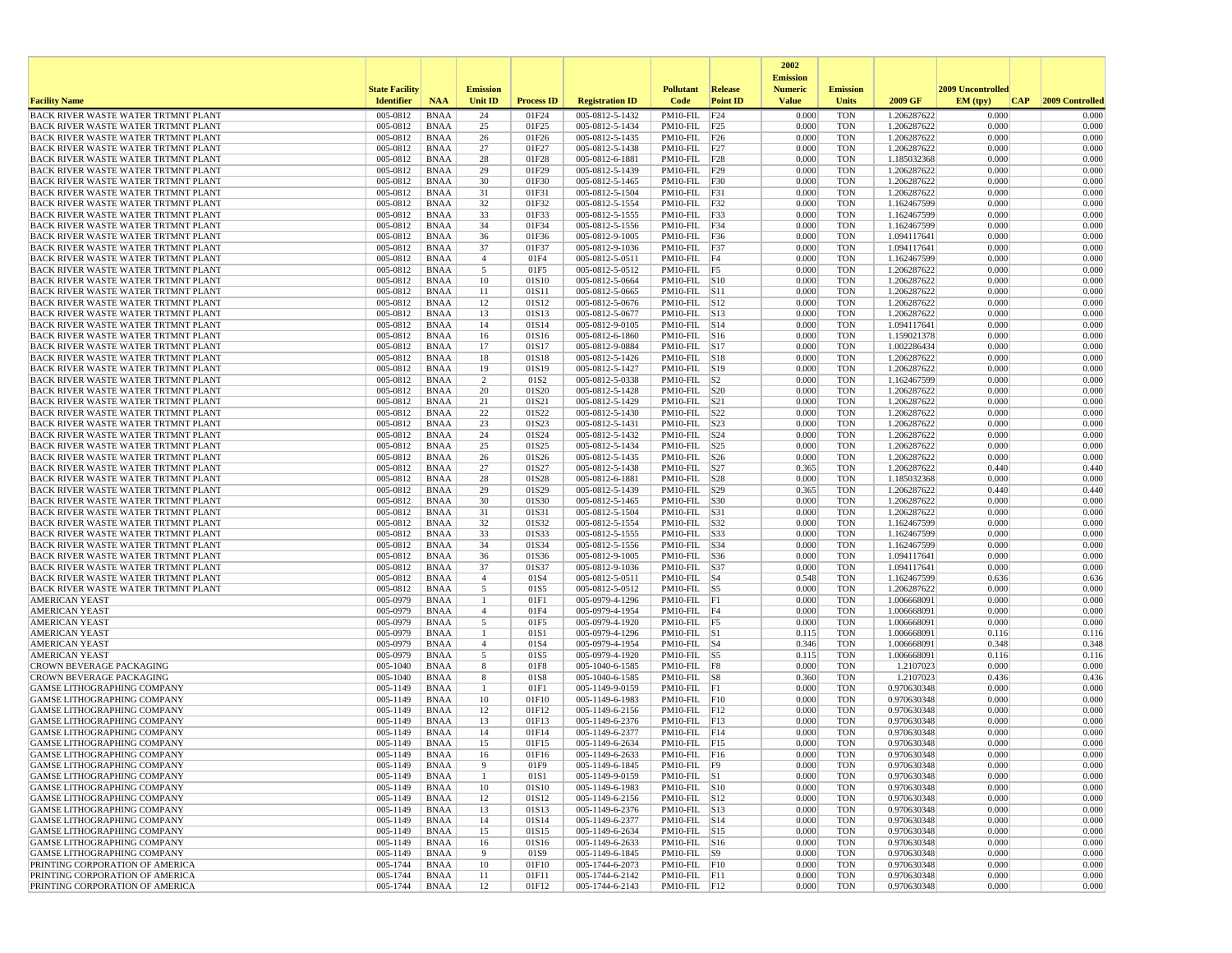|                                                                    |                       |                            |                                   |                   |                                    |                                     |                 | 2002                              |                          |                            |                   |                 |
|--------------------------------------------------------------------|-----------------------|----------------------------|-----------------------------------|-------------------|------------------------------------|-------------------------------------|-----------------|-----------------------------------|--------------------------|----------------------------|-------------------|-----------------|
|                                                                    | <b>State Facility</b> |                            | <b>Emission</b>                   |                   |                                    | <b>Pollutant</b>                    | Release         | <b>Emission</b><br><b>Numeric</b> | <b>Emission</b>          |                            | 2009 Uncontrolled |                 |
| <b>Facility Name</b>                                               | <b>Identifier</b>     | <b>NAA</b>                 | Unit ID                           | <b>Process ID</b> | <b>Registration ID</b>             | Code                                | <b>Point ID</b> | <b>Value</b>                      | <b>Units</b>             | 2009 GF                    | EM (typ)<br> CAP  | 2009 Controlled |
| PRINTING CORPORATION OF AMERICA                                    | 005-1744              | <b>BNAA</b>                | 13                                | 01F13             | 005-1744-6-2218                    | PM10-FIL                            | F13             | 0.000                             | <b>TON</b>               | 0.970630348                | 0.000             | 0.000           |
| PRINTING CORPORATION OF AMERICA                                    | 005-1744              | <b>BNAA</b>                | 14                                | 01F14             | 005-1744-6-2176                    | $PM10-FIL$ F14                      |                 | 0.000                             | <b>TON</b>               | 0.970630348                | 0.000             | 0.000           |
| PRINTING CORPORATION OF AMERICA                                    | 005-1744              | <b>BNAA</b>                | 15                                | 01F15             | 005-1744-6-2306                    | $PM10-FIL$ F15                      |                 | 0.000                             | <b>TON</b>               | 0.970630348                | 0.000             | 0.000           |
| PRINTING CORPORATION OF AMERICA                                    | 005-1744              | <b>BNAA</b>                | 16                                | 01F16             | 005-1744-6-2307                    | $PM10-FIL$ F16                      |                 | 0.000                             | <b>TON</b>               | 0.970630348                | 0.000             | 0.000           |
| PRINTING CORPORATION OF AMERICA                                    | 005-1744              | <b>BNAA</b>                | 17                                | 01F17             | 005-1744-6-2308                    | $PM10-FIL$ F17<br>$PM10-FIL$ $ F2$  |                 | 0.000                             | <b>TON</b>               | 0.970630348                | 0.000             | 0.000           |
| PRINTING CORPORATION OF AMERICA<br>PRINTING CORPORATION OF AMERICA | 005-1744<br>005-1744  | <b>BNAA</b><br><b>BNAA</b> | 2<br>3                            | 01F2<br>01F3      | 005-1744-6-1362<br>005-1744-6-1363 | PM10-FIL F3                         |                 | 0.000<br>0.000                    | <b>TON</b><br><b>TON</b> | 0.970630348<br>0.970630348 | 0.000<br>0.000    | 0.000<br>0.000  |
| PRINTING CORPORATION OF AMERICA                                    | 005-1744              | <b>BNAA</b>                | $\overline{4}$                    | 01F4              | 005-1744-6-1396                    | PM10-FIL F4                         |                 | 0.000                             | <b>TON</b>               | 0.970630348                | 0.000             | 0.000           |
| PRINTING CORPORATION OF AMERICA                                    | 005-1744              | <b>BNAA</b>                | 5                                 | 01F5              | 005-1744-6-1506                    | $PM10-FIL$ F5                       |                 | 0.000                             | <b>TON</b>               | 0.970630348                | 0.000             | 0.000           |
| PRINTING CORPORATION OF AMERICA                                    | 005-1744              | <b>BNAA</b>                | 6                                 | 01F6              | 005-1744-6-1960                    | $PM10-FIL$ F6                       |                 | 0.000                             | <b>TON</b>               | 0.970630348                | 0.000             | 0.000           |
| PRINTING CORPORATION OF AMERICA                                    | 005-1744              | <b>BNAA</b>                | -9                                | 01F9              | 005-1744-6-2072                    | PM10-FIL F9                         |                 | 0.000                             | <b>TON</b>               | 0.970630348                | 0.000             | 0.000           |
| PRINTING CORPORATION OF AMERICA                                    | 005-1744              | <b>BNAA</b>                | 10                                | 01S10             | 005-1744-6-2073                    | $PM10$ -FIL $ S10$                  |                 | 0.000                             | <b>TON</b>               | 0.970630348                | 0.000             | 0.000           |
| PRINTING CORPORATION OF AMERICA                                    | 005-1744              | <b>BNAA</b>                | 11                                | 01S11             | 005-1744-6-2142                    | PM10-FIL S11                        |                 | 0.000                             | <b>TON</b>               | 0.970630348                | 0.000             | 0.000           |
| PRINTING CORPORATION OF AMERICA                                    | 005-1744<br>005-1744  | <b>BNAA</b><br><b>BNAA</b> | 12                                | 01S12             | 005-1744-6-2143                    | PM10-FIL                            | S12             | 0.000                             | <b>TON</b>               | 0.970630348                | 0.000<br>0.000    | 0.000<br>0.000  |
| PRINTING CORPORATION OF AMERICA<br>PRINTING CORPORATION OF AMERICA | 005-1744              | BNAA                       | 13<br>14                          | 01S13<br>01S14    | 005-1744-6-2218<br>005-1744-6-2176 | $PM10-FIL$ S13<br>$PM10-FIL$ $ S14$ |                 | 0.000<br>0.000                    | <b>TON</b><br><b>TON</b> | 0.970630348<br>0.970630348 | 0.000             | 0.000           |
| PRINTING CORPORATION OF AMERICA                                    | 005-1744              | <b>BNAA</b>                | 15                                | 01S15             | 005-1744-6-2306                    | PM10-FIL S15                        |                 | 0.000                             | <b>TON</b>               | 0.970630348                | 0.000             | 0.000           |
| PRINTING CORPORATION OF AMERICA                                    | 005-1744              | <b>BNAA</b>                | 16                                | 01S16             | 005-1744-6-2307                    | $PM10-FIL$ S16                      |                 | 0.000                             | <b>TON</b>               | 0.970630348                | 0.000             | 0.000           |
| PRINTING CORPORATION OF AMERICA                                    | 005-1744              | <b>BNAA</b>                | 17                                | 01S17             | 005-1744-6-2308                    | $PM10-FIL$ S17                      |                 | 0.000                             | <b>TON</b>               | 0.970630348                | 0.000             | 0.000           |
| PRINTING CORPORATION OF AMERICA                                    | 005-1744              | <b>BNAA</b>                | 2                                 | 01S2              | 005-1744-6-1362                    | PM10-FIL                            | S <sub>2</sub>  | 0.000                             | <b>TON</b>               | 0.970630348                | 0.000             | 0.000           |
| PRINTING CORPORATION OF AMERICA                                    | 005-1744              | <b>BNAA</b>                | 3                                 | 01S3              | 005-1744-6-1363                    | $PM10-FIL$ S3                       |                 | 0.000                             | <b>TON</b>               | 0.970630348                | 0.000             | 0.000           |
| PRINTING CORPORATION OF AMERICA                                    | 005-1744              | <b>BNAA</b>                | $\overline{4}$                    | 01S4              | 005-1744-6-1396                    | $PM10-FIL$ S4                       |                 | 0.000                             | <b>TON</b>               | 0.970630348                | 0.000             | 0.000           |
| PRINTING CORPORATION OF AMERICA                                    | 005-1744              | <b>BNAA</b>                | 5                                 | 01S5              | 005-1744-6-1506                    | $PM10$ -FIL $ S5$                   |                 | 0.000                             | TON                      | 0.970630348                | 0.000             | 0.000           |
| PRINTING CORPORATION OF AMERICA<br>PRINTING CORPORATION OF AMERICA | 005-1744<br>005-1744  | <b>BNAA</b><br><b>BNAA</b> | 6<br>-9                           | 01S6<br>01S9      | 005-1744-6-1960<br>005-1744-6-2072 | $PM10-FIL$ S6<br>$PM10-FIL$ S9      |                 | 0.000<br>0.000                    | <b>TON</b><br><b>TON</b> | 0.970630348<br>0.970630348 | 0.000<br>0.000    | 0.000<br>0.000  |
| <b>CAVANAUGH PRESS</b>                                             | 005-1903              | <b>BNAA</b>                | $\overline{2}$                    | 01F <sub>2</sub>  | 005-1903-6-2032                    | $PM10-FIL$ $F2$                     |                 | 0.000                             | <b>TON</b>               | 0.970630348                | 0.000             | 0.000           |
| <b>CAVANAUGH PRESS</b>                                             | 005-1903              | <b>BNAA</b>                | 3                                 | 01F3              | 005-1903-6-2036                    | $PM10-FIL$ $F3$                     |                 | 0.000                             | <b>TON</b>               | 0.970630348                | 0.000             | 0.000           |
| <b>CAVANAUGH PRESS</b>                                             | 005-1903              | <b>BNAA</b>                | $\overline{4}$                    | 01F4              | 005-1903-6-2037                    | PM10-FIL F4                         |                 | 0.000                             | <b>TON</b>               | 0.970630348                | 0.000             | 0.000           |
| <b>CAVANAUGH PRESS</b>                                             | 005-1903              | <b>BNAA</b>                | 5                                 | 01F5              | 005-1903-6-2038                    | PM10-FIL F5                         |                 | 0.000                             | <b>TON</b>               | 0.970630348                | 0.000             | 0.000           |
| <b>CAVANAUGH PRESS</b>                                             | 005-1903              | <b>BNAA</b>                | 6                                 | 01F6              | 005-1903-6-2039                    | PM10-FIL F6                         |                 | 0.000                             | <b>TON</b>               | 0.970630348                | 0.000             | 0.000           |
| <b>CAVANAUGH PRESS</b>                                             | 005-1903              | <b>BNAA</b>                | $\overline{7}$                    | 01F7              | 005-1903-6-2100                    | $PM10-FIL$ F7                       |                 | 0.000                             | <b>TON</b>               | 0.970630348                | 0.000             | 0.000           |
| <b>CAVANAUGH PRESS</b>                                             | 005-1903              | <b>BNAA</b>                | 8                                 | 01F8              | 005-1903-6-2382                    | PM10-FIL F8                         |                 | 0.000                             | <b>TON</b>               | 0.970630348                | 0.000             | 0.000           |
| <b>CAVANAUGH PRESS</b>                                             | 005-1903<br>005-1903  | <b>BNAA</b><br><b>BNAA</b> | -9<br>$\overline{2}$              | 01F9<br>01S2      | 005-1903-6-2596<br>005-1903-6-2032 | PM10-FIL F9<br>$PM10-FIL$ S2        |                 | 0.000<br>0.000                    | <b>TON</b><br><b>TON</b> | 0.970630348<br>0.970630348 | 0.000<br>0.000    | 0.000<br>0.000  |
| <b>CAVANAUGH PRESS</b><br><b>CAVANAUGH PRESS</b>                   | 005-1903              | <b>BNAA</b>                | 3                                 | 01S3              | 005-1903-6-2036                    | $PM10-FIL$ S3                       |                 | 0.000                             | <b>TON</b>               | 0.970630348                | 0.000             | 0.000           |
| <b>CAVANAUGH PRESS</b>                                             | 005-1903              | <b>BNAA</b>                | $\overline{4}$                    | 01S4              | 005-1903-6-2037                    | $PM10-FIL$ $ S4$                    |                 | 0.000                             | <b>TON</b>               | 0.970630348                | 0.000             | 0.000           |
| <b>CAVANAUGH PRESS</b>                                             | 005-1903              | <b>BNAA</b>                | 5                                 | 01S5              | 005-1903-6-2038                    | $PM10-FIL$ S5                       |                 | 0.000                             | <b>TON</b>               | 0.970630348                | 0.000             | 0.000           |
| <b>CAVANAUGH PRESS</b>                                             | 005-1903              | <b>BNAA</b>                | 6                                 | 01S6              | 005-1903-6-2039                    | $PM10$ -FIL $ S6$                   |                 | 0.000                             | <b>TON</b>               | 0.970630348                | 0.000             | 0.000           |
| <b>CAVANAUGH PRESS</b>                                             | 005-1903              | <b>BNAA</b>                | $7\phantom{.0}$                   | 01S7              | 005-1903-6-2100                    | $PM10-FIL$ S7                       |                 | 0.000                             | <b>TON</b>               | 0.970630348                | 0.000             | 0.000           |
| <b>CAVANAUGH PRESS</b>                                             | 005-1903              | <b>BNAA</b>                | 8                                 | 01S8              | 005-1903-6-2382                    | $PM10-FIL$ S8                       |                 | 0.000                             | <b>TON</b>               | 0.970630348                | 0.000             | 0.000           |
| <b>CAVANAUGH PRESS</b>                                             | 005-1903              | BNAA                       | 9                                 | 01S9              | 005-1903-6-2596                    | $PM10-FIL$ S9                       |                 | 0.000                             | <b>TON</b>               | 0.970630348                | 0.000             | 0.000           |
| POLYSTYRENE PRODUCTS<br>POLYSTYRENE PRODUCTS                       | 005-1956<br>005-1956  | <b>BNAA</b><br><b>BNAA</b> | -1<br>$\mathbf{1}$                | 01F1<br>01S1      | 005-1956-4-1900<br>005-1956-4-1900 | $PM10-FIL$ $F1$<br>PM10-FIL S1      |                 | 0.000<br>0.010                    | <b>TON</b><br><b>TON</b> | 1.006668091<br>1.006668091 | 0.000<br>0.010    | 0.000<br>0.010  |
| RUSSELL-STANLEY SERVICES                                           | 005-2220              | <b>BNAA</b>                | -1                                | 01F1              | 005-2220-9-0923                    | PM10-FIL F1                         |                 | 0.000                             | <b>TON</b>               | 1.185032368                | 0.000             | 0.000           |
| RUSSELL-STANLEY SERVICES                                           | 005-2220              | <b>BNAA</b>                | 2                                 | 01F <sub>2</sub>  | 005-2220-9-0979                    | $PM10-FIL$ $ F2$                    |                 | 0.000                             | <b>TON</b>               | 1.185032368                | 0.000             | 0.000           |
| <b>RUSSELL-STANLEY SERVICES</b>                                    | 005-2220              | <b>BNAA</b>                | 3                                 | 01F3              | 005-2220-6-2263                    | $PM10-FIL$ F3                       |                 | 0.000                             | <b>TON</b>               | 1.2107023                  | 0.000             | 0.000           |
| <b>RUSSELL-STANLEY SERVICES</b>                                    | 005-2220              | <b>BNAA</b>                | $\mathbf{1}$                      | 01S1              | 005-2220-9-0923                    | $PM10-FIL$ S1                       |                 | 0.060                             | <b>TON</b>               | 1.185032368                | 0.071             | 0.071           |
| RUSSELL-STANLEY SERVICES                                           | 005-2220              | <b>BNAA</b>                | 2                                 | 01S <sub>2</sub>  | 005-2220-9-0979                    | $PM10-FIL$ S2                       |                 | 0.690                             | <b>TON</b>               | 1.185032368                | 0.818             | 0.818           |
| RUSSELL-STANLEY SERVICES                                           | 005-2220              | <b>BNAA</b>                | 3                                 | 01S3              | 005-2220-6-2263                    | $PM10-FIL$ S3                       |                 | 0.310                             | <b>TON</b>               | 1.2107023                  | 0.375             | 0.375           |
| POLYSTYRENE PRODUCTS                                               | 005-2305              | <b>BNAA</b>                | $7\phantom{.0}$<br>$\overline{7}$ | 01F7              | 005-2305-5-1644                    | PM10-FIL $\overline{F7}$            |                 | 0.000                             | <b>TON</b>               | 1.006668091                | 0.000             | 0.000           |
| POLYSTYRENE PRODUCTS<br><b>AAI - CLUB HOUSE ROAD</b>               | 005-2305<br>005-2405  | <b>BNAA</b><br><b>BNAA</b> | -1                                | 01S7<br>01F1      | 005-2305-5-1644<br>005-2405-6-2414 | $PM10-FIL$ S7<br>PM10-FIL F1        |                 | 0.040<br>0.000                    | <b>TON</b><br><b>TON</b> | 1.006668091<br>1.159021378 | 0.040<br>0.000    | 0.040<br>0.000  |
| AAI - CLUB HOUSE ROAD                                              | 005-2405              | <b>BNAA</b>                | $\overline{2}$                    | 01F2              | 005-2405-6-2415                    | $PM10-FIL$ F2                       |                 | 0.000                             | <b>TON</b>               | 1.159021378                | 0.000             | 0.000           |
| <b>AAI - CLUB HOUSE ROAD</b>                                       | 005-2405              | <b>BNAA</b>                | 3                                 | 01F3              | 005-2405-6-2416                    | $PM10-FIL$ $F3$                     |                 | 0.000                             | <b>TON</b>               | 1.159021378                | 0.000             | 0.000           |
| <b>AAI - CLUB HOUSE ROAD</b>                                       | 005-2405              | <b>BNAA</b>                | $\overline{4}$                    | 01F4              | 005-2405-6-2580                    | PM10-FIL F4                         |                 | 0.000                             | <b>TON</b>               | 1.159021378                | 0.000             | 0.000           |
| <b>AAI - CLUB HOUSE ROAD</b>                                       | 005-2405              | <b>BNAA</b>                |                                   | 01S1              | 005-2405-6-2414                    | $PM10-FIL$ S1                       |                 | 0.000                             | <b>TON</b>               | 1.159021378                | 0.000             | 0.000           |
| <b>AAI - CLUB HOUSE ROAD</b>                                       | 005-2405              | BNAA                       | $\overline{2}$                    | 01S2              | 005-2405-6-2415                    | $PM10-FIL$ S2                       |                 | 0.000                             | <b>TON</b>               | 1.159021378                | 0.000             | 0.000           |
| AAI - CLUB HOUSE ROAD                                              | 005-2405              | <b>BNAA</b>                | 3                                 | 01S3              | 005-2405-6-2416                    | $PM10-FIL$ S3                       |                 | 0.000                             | <b>TON</b>               | 1.159021378                | 0.000             | 0.000           |
| AAI - CLUB HOUSE ROAD                                              | 005-2405              | BNAA                       |                                   | 01S4              | 005-2405-6-2580                    | $PM10-FIL$ S4                       |                 | 0.000                             | TON                      | 1.159021378                | 0.000             | 0.000           |
| MIDDLE RIVER AIRCRAFT SYSTEMS<br>MIDDLE RIVER AIRCRAFT SYSTEMS     | 005-2407<br>005-2407  | BNAA<br>BNAA               | -1<br>$\mathbf{1}$                | 01F1<br>01S1      | 005-2407-5-1655<br>005-2407-5-1655 | $PM10-FIL$ $ F1$<br>$PM10-FIL$ S1   |                 | 0.000<br>0.010                    | <b>TON</b><br>TON        | 1.150892258<br>1.150892258 | 0.000<br>0.012    | 0.000<br>0.012  |
| LEHIGH PORTLAND CEMENT                                             | 013-0012              | BNAA                       | 17                                | 01F17             | 013-0012-6-0027                    | $PM10-FIL$ F17                      |                 | 0.000                             | TON                      | 1.235632181                | 0.000             | 0.000           |
| LEHIGH PORTLAND CEMENT                                             | 013-0012              | BNAA                       | 18                                | 01F18             | 013-0012-6-0028                    | PM10-FIL F18                        |                 | 0.000                             | <b>TON</b>               | 1.235632181                | 0.000             | 0.000           |
| LEHIGH PORTLAND CEMENT                                             | 013-0012              | <b>BNAA</b>                | 19                                | 01F19             | 013-0012-6-0029                    | PM10-FIL F19                        |                 | 0.000                             | <b>TON</b>               | 1.235632181                | 0.000             | 0.000           |
| <b>LEHIGH PORTLAND CEMENT</b>                                      | 013-0012              | <b>BNAA</b>                | 20                                | 01F20             | 013-0012-6-0030                    | $PM10-FIL$ $ F20$                   |                 | 0.000                             | <b>TON</b>               | 1.235632181                | 0.000             | 0.000           |
| <b>LEHIGH PORTLAND CEMENT</b>                                      | 013-0012              | BNAA                       | 21                                | 01F21             | 013-0012-6-0031                    | $PM10-FIL$ $ F21$                   |                 | 0.000                             | <b>TON</b>               | 1.235632181                | 0.000             | 0.000           |
| <b>LEHIGH PORTLAND CEMENT</b>                                      | 013-0012              | <b>BNAA</b>                | 22                                | 01F22             | 013-0012-6-0032                    | PM10-FIL F22                        |                 | 0.000                             | <b>TON</b>               | 1.235632181                | 0.000             | 0.000           |
| <b>LEHIGH PORTLAND CEMENT</b><br>LEHIGH PORTLAND CEMENT            | 013-0012              | BNAA                       | 23                                | 01F23             | 013-0012-6-0033                    | $PM10-FIL$ F23                      |                 | 0.000                             | <b>TON</b>               | 1.235632181                | 0.000             | 0.000           |
| LEHIGH PORTLAND CEMENT                                             | 013-0012<br>013-0012  | BNAA<br><b>BNAA</b>        | 24<br>25                          | 01F24<br>01F25    | 013-0012-6-0034<br>013-0012-6-0039 | PM10-FIL F24<br>PM10-FIL F25        |                 | 0.000<br>0.000                    | TON<br><b>TON</b>        | 1.235632181<br>1.159757972 | 0.000<br>0.000    | 0.000<br>0.000  |
| <b>LEHIGH PORTLAND CEMENT</b>                                      | 013-0012              | <b>BNAA</b>                | 26                                | 01F26             | 013-0012-6-0040                    | $PM10$ -FIL $ F26$                  |                 | 0.000                             | <b>TON</b>               | 1.159757972                | 0.000             | 0.000           |
|                                                                    |                       |                            |                                   |                   |                                    |                                     |                 |                                   |                          |                            |                   |                 |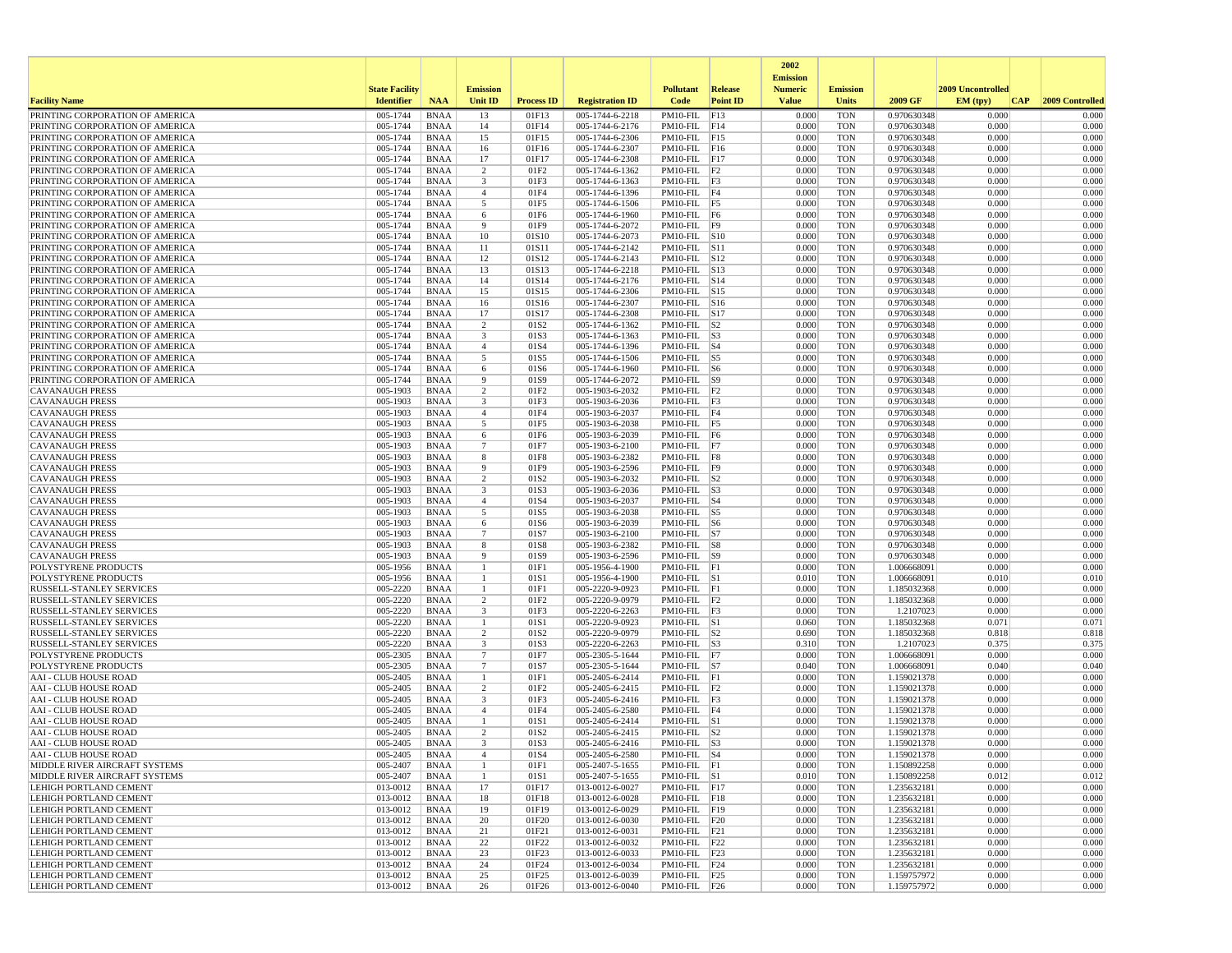|                                                                |                       |                            |                                           |                   |                                    |                                    |                 | 2002                              |                          |                            |                   |     |                  |
|----------------------------------------------------------------|-----------------------|----------------------------|-------------------------------------------|-------------------|------------------------------------|------------------------------------|-----------------|-----------------------------------|--------------------------|----------------------------|-------------------|-----|------------------|
|                                                                | <b>State Facility</b> |                            | <b>Emission</b>                           |                   |                                    | <b>Pollutant</b>                   | <b>Release</b>  | <b>Emission</b><br><b>Numeric</b> | <b>Emission</b>          |                            | 2009 Uncontrolled |     |                  |
| <b>Facility Name</b>                                           | <b>Identifier</b>     | <b>NAA</b>                 | Unit ID                                   | <b>Process ID</b> | <b>Registration ID</b>             | Code                               | <b>Point ID</b> | <b>Value</b>                      | <b>Units</b>             | 2009 GF                    | EM (typ)          | CAP | 2009 Controlled  |
| LEHIGH PORTLAND CEMENT                                         | 013-0012              | <b>BNAA</b>                | 29                                        | 01F29             | 013-0012-6-0047                    | PM10-FIL                           | F29             | 0.000                             | <b>TON</b>               | 1.159757972                | 0.000             |     | 0.000            |
| LEHIGH PORTLAND CEMENT<br><b>LEHIGH PORTLAND CEMENT</b>        | 013-0012<br>013-0012  | <b>BNAA</b><br><b>BNAA</b> | 30<br>31                                  | 01F30<br>01F31    | 013-0012-6-0048<br>013-0012-6-0049 | PM10-FIL F30<br>PM10-FIL F31       |                 | 0.000<br>0.000                    | <b>TON</b><br><b>TON</b> | 1.159757972<br>1.159757972 | 0.000<br>0.000    |     | 0.000<br>0.000   |
| LEHIGH PORTLAND CEMENT                                         | 013-0012              | <b>BNAA</b>                | 32                                        | 01F32             | 013-0012-6-0124                    | PM10-FIL F32                       |                 | 0.000                             | <b>TON</b>               | 1.159757972                | 0.000             |     | 0.000            |
| LEHIGH PORTLAND CEMENT                                         | 013-0012              | <b>BNAA</b>                | 33                                        | 01F33             | 013-0012-6-0125                    | PM10-FIL F33                       |                 | 0.000                             | <b>TON</b>               | 1.159757972                | 0.000             |     | 0.000            |
| LEHIGH PORTLAND CEMENT                                         | 013-0012              | <b>BNAA</b>                | 37                                        | 01F37             | 013-0012-9-0107                    | PM10-FIL F37                       |                 | 0.000                             | <b>TON</b>               | 1.002286434                | 0.000             |     | 0.000            |
| LEHIGH PORTLAND CEMENT                                         | 013-0012              | <b>BNAA</b>                | 38                                        | 01F38             | 013-0012-9-0108                    | PM10-FIL F38                       |                 | 0.000                             | <b>TON</b>               | 1.183266878                | 0.000             |     | 0.000            |
| LEHIGH PORTLAND CEMENT<br>LEHIGH PORTLAND CEMENT               | 013-0012<br>013-0012  | <b>BNAA</b><br><b>BNAA</b> | 39<br>6                                   | 01F39<br>01F6     | 013-0012-6-0256<br>013-0012-6-0007 | PM10-FIL F39<br>PM10-FIL F6        |                 | 0.000<br>0.000                    | <b>TON</b><br><b>TON</b> | 1.159757972<br>1.159757972 | 0.000<br>0.000    |     | 0.000<br>0.000   |
| LEHIGH PORTLAND CEMENT                                         | 013-0012              | <b>BNAA</b>                | 17                                        | 01S17             | 013-0012-6-0027                    | $PM10-FIL$ S17                     |                 | 0.730                             | <b>TON</b>               | 1.235632181                | 0.902             |     | 0.902            |
| <b>LEHIGH PORTLAND CEMENT</b>                                  | 013-0012              | <b>BNAA</b>                | 18                                        | 01S18             | 013-0012-6-0028                    | PM10-FIL S18                       |                 | 0.913                             | <b>TON</b>               | 1.235632181                | 1.128             |     | 1.128            |
| <b>LEHIGH PORTLAND CEMENT</b>                                  | 013-0012              | <b>BNAA</b>                | 19                                        | 01S19             | 013-0012-6-0029                    | PM10-FIL S19                       |                 | 1.095                             | <b>TON</b>               | 1.235632181                | 1.353             |     | 1.353            |
| LEHIGH PORTLAND CEMENT                                         | 013-0012              | <b>BNAA</b>                | 20                                        | 01S20             | 013-0012-6-0030                    | PM10-FIL S20                       |                 | 0.365                             | <b>TON</b>               | 1.235632181                | 0.451             |     | 0.451            |
| LEHIGH PORTLAND CEMENT<br><b>LEHIGH PORTLAND CEMENT</b>        | 013-0012<br>013-0012  | <b>BNAA</b><br><b>BNAA</b> | 21<br>22                                  | 01S21<br>01S22    | 013-0012-6-0031<br>013-0012-6-0032 | PM10-FIL<br>$PM10$ -FIL $ S22$     | S21             | 0.365<br>0.548                    | <b>TON</b><br><b>TON</b> | 1.235632181<br>1.235632181 | 0.451<br>0.677    |     | 0.451<br>0.677   |
| LEHIGH PORTLAND CEMENT                                         | 013-0012              | <b>BNAA</b>                | 23                                        | 01S23             | 013-0012-6-0033                    | $PM10-FIL$ $ S23$                  |                 | 0.365                             | <b>TON</b>               | 1.235632181                | 0.451             |     | 0.451            |
| LEHIGH PORTLAND CEMENT                                         | 013-0012              | <b>BNAA</b>                | 24                                        | 01S24             | 013-0012-6-0034                    | PM10-FIL S24                       |                 | 0.548                             | <b>TON</b>               | 1.235632181                | 0.677             |     | 0.677            |
| LEHIGH PORTLAND CEMENT                                         | 013-0012              | <b>BNAA</b>                | 25                                        | 01S25             | 013-0012-6-0039                    | $PM10$ -FIL $ S25$                 |                 | 0.913                             | <b>TON</b>               | 1.159757972                | 1.058             |     | 1.058            |
| LEHIGH PORTLAND CEMENT                                         | 013-0012              | <b>BNAA</b>                | 26                                        | 01S26             | 013-0012-6-0040                    | $PM10-FIL$ $ S26$                  |                 | 8.213                             | <b>TON</b>               | 1.159757972                | 9.525             |     | 9.525            |
| LEHIGH PORTLAND CEMENT<br>LEHIGH PORTLAND CEMENT               | 013-0012<br>013-0012  | <b>BNAA</b><br><b>BNAA</b> | 29<br>30                                  | 01S29<br>01S30    | 013-0012-6-0047<br>013-0012-6-0048 | PM10-FIL S29<br>PM10-FIL S30       |                 | 3.285<br>6.570                    | <b>TON</b><br><b>TON</b> | 1.159757972                | 3.810<br>7.620    |     | 3.810<br>7.620   |
| LEHIGH PORTLAND CEMENT                                         | 013-0012              | <b>BNAA</b>                | 31                                        | 01S31             | 013-0012-6-0049                    | PM10-FIL S31                       |                 | 0.000                             | <b>TON</b>               | 1.159757972<br>1.159757972 | 0.000             |     | 0.000            |
| LEHIGH PORTLAND CEMENT                                         | 013-0012              | <b>BNAA</b>                | 32                                        | 01S32             | 013-0012-6-0124                    | PM10-FIL S32                       |                 | 1.278                             | <b>TON</b>               | 1.159757972                | 1.482             |     | 1.482            |
| <b>LEHIGH PORTLAND CEMENT</b>                                  | 013-0012              | <b>BNAA</b>                | 33                                        | 01S33             | 013-0012-6-0125                    | PM10-FIL  S33                      |                 | 3.103                             | <b>TON</b>               | 1.159757972                | 3.598             |     | 3.598            |
| <b>LEHIGH PORTLAND CEMENT</b>                                  | 013-0012              | <b>BNAA</b>                | 37                                        | 01S37             | 013-0012-9-0107                    | PM10-FIL S37                       |                 | 0.000                             | <b>TON</b>               | 1.002286434                | 0.000             |     | 0.000            |
| LEHIGH PORTLAND CEMENT                                         | 013-0012              | <b>BNAA</b>                | 38<br>39                                  | 01S38             | 013-0012-9-0108<br>013-0012-6-0256 | PM10-FIL  S38                      |                 | 0.000                             | <b>TON</b><br><b>TON</b> | 1.183266878                | 0.000             |     | 0.000<br>413.787 |
| LEHIGH PORTLAND CEMENT<br>LEHIGH PORTLAND CEMENT               | 013-0012<br>013-0012  | <b>BNAA</b><br><b>BNAA</b> | 6                                         | 01S39<br>01S6     | 013-0012-6-0007                    | PM10-FIL  S39<br>$PM10-FIL$ S6     |                 | 356.788<br>11.315                 | <b>TON</b>               | 1.159757972<br>1.159757972 | 413.787<br>13.123 |     | 13.123           |
| <b>COLONIAL PIPELINE COMPANY</b>                               | 013-0056              | <b>BNAA</b>                | $\overline{2}$                            | 01F <sub>2</sub>  | 013-0056-9-0083                    | $PM10-FIL$ $ F2$                   |                 | 0.000                             | <b>TON</b>               | 1.013260484                | 0.000             |     | 0.000            |
| <b>COLONIAL PIPELINE COMPANY</b>                               | 013-0056              | <b>BNAA</b>                | 3                                         | 01F3              | 013-0056-9-0101                    | $PM10-FIL$ $ F3$                   |                 | 0.000                             | <b>TON</b>               | 1.002286434                | 0.000             |     | 0.000            |
| COLONIAL PIPELINE COMPANY                                      | 013-0056              | <b>BNAA</b>                | $\overline{4}$                            | 01F4              | 013-0056-9-0132                    | PM10-FIL                           | F4              | 0.000                             | <b>TON</b>               | 1.002286434                | 0.000             |     | 0.000            |
| COLONIAL PIPELINE COMPANY                                      | 013-0056              | <b>BNAA</b>                | $\overline{c}$                            | 01S <sub>2</sub>  | 013-0056-9-0083                    | $PM10$ -FIL $ S2 $                 |                 | 0.000                             | <b>TON</b>               | 1.013260484                | 0.000             |     | 0.000            |
| <b>COLONIAL PIPELINE COMPANY</b><br>COLONIAL PIPELINE COMPANY  | 013-0056<br>013-0056  | <b>BNAA</b><br><b>BNAA</b> | 3<br>$\overline{4}$                       | 01S3<br>01S4      | 013-0056-9-0101<br>013-0056-9-0132 | $PM10-FIL$ S3<br>$PM10-FIL$ $ S4$  |                 | 0.000<br>0.000                    | <b>TON</b><br><b>TON</b> | 1.002286434<br>1.002286434 | 0.000<br>0.000    |     | 0.000<br>0.000   |
| MCCORQUODALE COLOR CARD                                        | 025-0002              | <b>BNAA</b>                | -1                                        | 01F1              | 025-0002-6-0020                    | $PM10-FIL$ $ F1$                   |                 | 0.000                             | <b>TON</b>               | 1.040912509                | 0.000             |     | 0.000            |
| MCCORQUODALE COLOR CARD                                        | 025-0002              | <b>BNAA</b>                | 10                                        | 01F10             | 025-0002-4-0622                    | $PM10-FIL$ $F10$                   |                 | 0.000                             | <b>TON</b>               | 1.006668091                | 0.000             |     | 0.000            |
| MCCORQUODALE COLOR CARD                                        | 025-0002              | <b>BNAA</b>                | 9                                         | 01F9              | 025-0002-4-0621                    | PM10-FIL F9                        |                 | 0.000                             | <b>TON</b>               | 1.006668091                | 0.000             |     | 0.000            |
| MCCORQUODALE COLOR CARD                                        | 025-0002              | <b>BNAA</b>                | -1                                        | 01S1              | 025-0002-6-0020                    | $PM10$ -FIL $ S1$                  |                 | 0.000                             | <b>TON</b>               | 1.040912509                | 0.000             |     | 0.000            |
| MCCORQUODALE COLOR CARD<br>MCCORQUODALE COLOR CARD             | 025-0002<br>025-0002  | <b>BNAA</b><br><b>BNAA</b> | 10<br>9                                   | 01S10<br>01S9     | 025-0002-4-0622<br>025-0002-4-0621 | PM10-FIL S10<br>PM10-FIL S9        |                 | 0.000<br>0.000                    | <b>TON</b><br><b>TON</b> | 1.006668091<br>1.006668091 | 0.000<br>0.000    |     | 0.000<br>0.000   |
| <b>J.M. HUBER CORPORATION</b>                                  | 025-0005              | BNAA                       | -1                                        | 01F1              | 025-0005-4-0012                    | $PM10-FIL$ $ F1$                   |                 | 0.000                             | <b>TON</b>               | 1.006668091                | 0.000             |     | 0.000            |
| <b>J.M. HUBER CORPORATION</b>                                  | 025-0005              | <b>BNAA</b>                | 11                                        | 01F11             | 025-0005-7-0069                    | $PM10-FIL$ $F11$                   |                 | 0.156                             | <b>TON</b>               | 1.013260484                | 0.158             |     | 0.158            |
| <b>J.M. HUBER CORPORATION</b>                                  | 025-0005              | <b>BNAA</b>                | 12                                        | 01F12             | 025-0005-7-0102                    | $PM10-FIL$ $ F12$                  |                 | 0.000                             | <b>TON</b>               | 1.013260484                | 0.000             |     | 0.000            |
| <b>J.M. HUBER CORPORATION</b>                                  | 025-0005              | BNAA                       | 14                                        | 01F14             | 025-0005-7-0105                    | $PM10-FIL$ $ F14$                  |                 | 0.000                             | <b>TON</b>               | 1.013260484                | 0.000             |     | 0.000            |
| <b>J.M. HUBER CORPORATION</b><br><b>J.M. HUBER CORPORATION</b> | 025-0005<br>025-0005  | <b>BNAA</b><br><b>BNAA</b> | 15<br>16                                  | 01F15<br>01F16    | 025-0005-7-0131<br>025-0005-7-0132 | PM10-FIL F15<br>$PM10-FIL$ F16     |                 | 0.000<br>0.158                    | <b>TON</b><br><b>TON</b> | 1.013260484<br>1.013260484 | 0.000<br>0.160    |     | 0.000<br>0.160   |
| <b>J.M. HUBER CORPORATION</b>                                  | 025-0005              | <b>BNAA</b>                | 17                                        | 01F17             | 025-0005-7-0136                    | PM10-FIL                           | F17             | 0.000                             | <b>TON</b>               | 1.290902734                | 0.000             |     | 0.000            |
| <b>J.M. HUBER CORPORATION</b>                                  | 025-0005              | <b>BNAA</b>                | 18                                        | 01F18             | 025-0005-7-0151                    | $PM10-FIL$ $ F18$                  |                 | 0.079                             | <b>TON</b>               | 1.013260484                | 0.080             |     | 0.080            |
| <b>J.M. HUBER CORPORATION</b>                                  | 025-0005              | <b>BNAA</b>                | 24                                        | 01F24             | 025-0005-5-0125                    | $PM10-FIL$ $ F24$                  |                 | 0.000                             | <b>TON</b>               | 1.150892258                | 0.000             |     | 0.000            |
| <b>J.M. HUBER CORPORATION</b>                                  | 025-0005              | <b>BNAA</b>                | 25                                        | 01F25             | 025-0005-5-0126                    | $PM10-FIL$ F25                     |                 | 0.000                             | <b>TON</b>               | 1.150892258                | 0.000             |     | 0.000            |
| J.M. HUBER CORPORATION<br><b>J.M. HUBER CORPORATION</b>        | 025-0005<br>025-0005  | <b>BNAA</b><br><b>BNAA</b> | $\overline{\mathbf{3}}$<br>$\overline{4}$ | 01F3<br>01F4      | 025-0005-5-0013<br>025-0005-5-0032 | PM10-FIL F3                        |                 | 0.000<br>0.000                    | <b>TON</b><br><b>TON</b> | 1.150892258<br>1.150892258 | 0.000<br>0.000    |     | 0.000<br>0.000   |
| J.M. HUBER CORPORATION                                         | 025-0005              | <b>BNAA</b>                | 6                                         | 01F6              | 025-0005-7-0028                    | $PM10-FIL$ F4<br>PM10-FIL          | F6              | 0.000                             | <b>TON</b>               | 1.013260484                | 0.000             |     | 0.000            |
| <b>J.M. HUBER CORPORATION</b>                                  | 025-0005              | <b>BNAA</b>                | 8                                         | 01F8              | 025-0005-7-0064                    | PM10-FIL F8                        |                 | 0.156                             | <b>TON</b>               | 1.013260484                | 0.158             |     | 0.158            |
| <b>J.M. HUBER CORPORATION</b>                                  | 025-0005              | BNAA                       | 9                                         | 01F9              | 025-0005-7-0065                    | PM10-FIL F9                        |                 | 0.000                             | <b>TON</b>               | 1.013260484                | 0.000             |     | 0.000            |
| J.M. HUBER CORPORATION                                         | 025-0005              | <b>BNAA</b>                | $\mathbf{1}$                              | 01S1              | 025-0005-4-0012                    | $PM10-FIL$ S1                      |                 | 0.000                             | <b>TON</b>               | 1.006668091                | 0.000             |     | 0.000            |
| <b>J.M. HUBER CORPORATION</b>                                  | 025-0005              | <b>BNAA</b>                | 11                                        | 01S11             | 025-0005-7-0069                    | $PM10-FIL$ $ S11$                  |                 | 5.287                             | <b>TON</b>               | 1.013260484                | 5.357             |     | 5.357            |
| <b>J.M. HUBER CORPORATION</b><br>J.M. HUBER CORPORATION        | 025-0005<br>025-0005  | <b>BNAA</b><br><b>BNAA</b> | 12<br>14                                  | 01S12<br>01S14    | 025-0005-7-0102<br>025-0005-7-0105 | $PM10-FIL$ $ S12$<br>PM10-FIL  S14 |                 | 4.964<br>0.052                    | <b>TON</b><br>TON        | 1.013260484<br>1.013260484 | 5.030<br>0.052    |     | 5.030<br>0.052   |
| <b>J.M. HUBER CORPORATION</b>                                  | 025-0005              | BNAA                       | 15                                        | 01S15             | 025-0005-7-0131                    | $PM10-FIL$ S15                     |                 | 0.630                             | <b>TON</b>               | 1.013260484                | 0.638             |     | 0.638            |
| <b>J.M. HUBER CORPORATION</b>                                  | 025-0005              | BNAA                       | 16                                        | 01S16             | 025-0005-7-0132                    | $PM10-FIL$ S16                     |                 | 12.600                            | TON                      | 1.013260484                | 12.767            |     | 12.767           |
| <b>J.M. HUBER CORPORATION</b>                                  | 025-0005              | BNAA                       | 17                                        | 01S17             | 025-0005-7-0136                    | PM10-FIL S17                       |                 | 6.612                             | <b>TON</b>               | 1.290902734                | 8.535             |     | 8.535            |
| J.M. HUBER CORPORATION                                         | 025-0005              | <b>BNAA</b>                | 18                                        | 01S18             | 025-0005-7-0151                    | PM10-FIL S18                       |                 | 1.738                             | TON                      | 1.013260484                | 1.761             |     | 1.761            |
| J.M. HUBER CORPORATION<br>J.M. HUBER CORPORATION               | 025-0005<br>025-0005  | <b>BNAA</b>                | 24                                        | 01S24<br>01S25    | 025-0005-5-0125<br>025-0005-5-0126 | PM10-FIL S24<br>PM10-FIL S25       |                 | 0.000<br>0.000                    | <b>TON</b><br><b>TON</b> | 1.150892258<br>1.150892258 | 0.000<br>0.000    |     | 0.000<br>0.000   |
| J.M. HUBER CORPORATION                                         | 025-0005              | BNAA<br>BNAA               | 25<br>$\overline{\mathbf{3}}$             | 01S3              | 025-0005-5-0013                    | $PM10-FIL$ S3                      |                 | 0.464                             | <b>TON</b>               | 1.150892258                | 0.533             |     | 0.533            |
| J.M. HUBER CORPORATION                                         | 025-0005              | BNAA                       | $\overline{4}$                            | 01S4              | 025-0005-5-0032                    | $PM10-FIL$ S4                      |                 | 0.089                             | <b>TON</b>               | 1.150892258                | 0.102             |     | 0.102            |
| J.M. HUBER CORPORATION                                         | 025-0005              | BNAA                       | 6                                         | 01S6              | 025-0005-7-0028                    | $PM10-FIL$ S6                      |                 | 0.156                             | <b>TON</b>               | 1.013260484                | 0.158             |     | 0.158            |
| J.M. HUBER CORPORATION                                         | 025-0005              | BNAA                       | 8                                         | 01S8              | 025-0005-7-0064                    | $PM10$ -FIL $ S8$                  |                 | 0.156                             | TON                      | 1.013260484                | 0.158             |     | 0.158            |
| J.M. HUBER CORPORATION                                         | 025-0005              | BNAA                       | 9                                         | 01S9              | 025-0005-7-0065<br>025-0006-5-0076 | $PM10-FIL$ S9                      |                 | 0.310                             | <b>TON</b>               | 1.013260484                | 0.314<br>0.000    |     | 0.314            |
| CYTEC ENGINEERED MATERIALS                                     | 025-0006              | <b>BNAA</b>                | 41                                        | 01F41             |                                    | $PM10-FIL$ $F41$                   |                 | 0.000                             | TON                      | 1.150892258                |                   |     | 0.000            |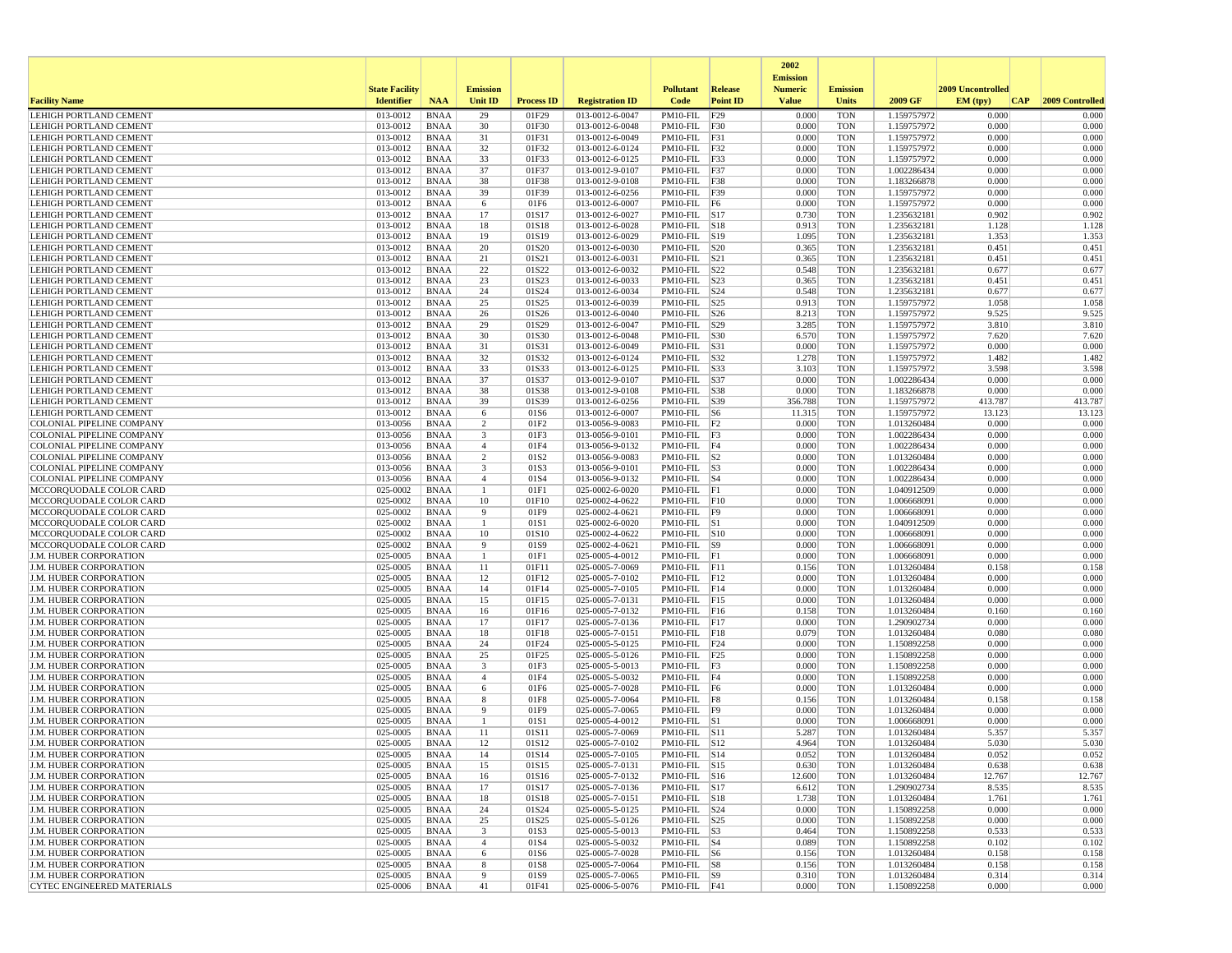|                                                                                |                       |                            |                     |                   |                                    |                                    |                 | 2002<br><b>Emission</b> |                          |                            |                   |                 |
|--------------------------------------------------------------------------------|-----------------------|----------------------------|---------------------|-------------------|------------------------------------|------------------------------------|-----------------|-------------------------|--------------------------|----------------------------|-------------------|-----------------|
|                                                                                | <b>State Facility</b> |                            | <b>Emission</b>     |                   |                                    | <b>Pollutant</b>                   | Release         | <b>Numeric</b>          | <b>Emission</b>          |                            | 2009 Uncontrolled |                 |
| <b>Facility Name</b>                                                           | <b>Identifier</b>     | <b>NAA</b>                 | Unit ID             | <b>Process ID</b> | <b>Registration ID</b>             | Code                               | <b>Point ID</b> | <b>Value</b>            | <b>Units</b>             | 2009 GF                    | EM (typ)<br> CAP  | 2009 Controlled |
| <b>CYTEC ENGINEERED MATERIALS</b>                                              | 025-0006              | <b>BNAA</b>                | 42                  | 01F42             | 025-0006-5-0077                    | PM10-FIL                           | F42             | 0.000                   | <b>TON</b>               | 1.150892258                | 0.000             | 0.000           |
| <b>CYTEC ENGINEERED MATERIALS</b>                                              | 025-0006              | <b>BNAA</b>                | 45                  | 01F45             | 025-0006-7-0171                    | PM10-FIL F45                       |                 | 0.000                   | <b>TON</b>               | 1.159021378                | 0.000             | 0.000           |
| <b>CYTEC ENGINEERED MATERIALS</b>                                              | 025-0006<br>025-0006  | <b>BNAA</b>                | 46                  | 01F46             | 025-0006-7-0172                    | PM10-FIL F46                       |                 | 0.000<br>0.000          | <b>TON</b>               | 1.164179087                | 0.000<br>0.000    | 0.000<br>0.000  |
| <b>CYTEC ENGINEERED MATERIALS</b><br><b>CYTEC ENGINEERED MATERIALS</b>         | 025-0006              | <b>BNAA</b><br><b>BNAA</b> | 47<br>48            | 01F47<br>01F48    | 025-0006-7-0173<br>025-0006-7-0174 | $PM10-FIL$ F47<br>$PM10-FIL$ F48   |                 | 0.000                   | <b>TON</b><br><b>TON</b> | 1.164179087<br>1.164179087 | 0.000             | 0.000           |
| <b>CYTEC ENGINEERED MATERIALS</b>                                              | 025-0006              | <b>BNAA</b>                | 49                  | 01F49             | 025-0006-7-0175                    | PM10-FIL F49                       |                 | 0.000                   | <b>TON</b>               | 1.164179087                | 0.000             | 0.000           |
| <b>CYTEC ENGINEERED MATERIALS</b>                                              | 025-0006              | <b>BNAA</b>                | 52                  | 01F52             | 025-0006-4-0519                    | PM10-FIL F52                       |                 | 0.000                   | <b>TON</b>               | 1.006668091                | 0.000             | 0.000           |
| CYTEC ENGINEERED MATERIALS                                                     | 025-0006              | <b>BNAA</b>                | 54                  | 01F54             | 025-0006-6-0210                    | $PM10-FIL$ F54                     |                 | 0.000                   | <b>TON</b>               | 1.159021378                | 0.000             | 0.000           |
| CYTEC ENGINEERED MATERIALS                                                     | 025-0006              | <b>BNAA</b>                | 55                  | 01F55             | 025-0006-6-0263                    | PM10-FIL F55                       |                 | 0.000                   | <b>TON</b>               | 1.493975878                | 0.000             | 0.000           |
| <b>CYTEC ENGINEERED MATERIALS</b>                                              | 025-0006              | <b>BNAA</b>                | 56                  | 01F56             | 025-0006-9-0226                    | PM10-FIL F56                       |                 | 0.000                   | <b>TON</b>               | 1.013260484                | 0.000             | 0.000           |
| CYTEC ENGINEERED MATERIALS                                                     | 025-0006              | <b>BNAA</b>                | 57                  | 01F57             | 025-0006-9-0246                    | PM10-FIL F57                       |                 | 0.000                   | <b>TON</b>               | 1.094117641                | 0.000             | 0.000           |
| <b>CYTEC ENGINEERED MATERIALS</b><br>CYTEC ENGINEERED MATERIALS                | 025-0006<br>025-0006  | <b>BNAA</b><br><b>BNAA</b> | 58<br>59            | 01F58<br>01F59    | 025-0006-5-0136<br>025-0006-5-0137 | PM10-FIL F58<br>PM10-FIL F59       |                 | 0.000<br>0.000          | <b>TON</b><br><b>TON</b> | 1.150892258<br>1.150892258 | 0.000<br>0.000    | 0.000<br>0.000  |
| CYTEC ENGINEERED MATERIALS                                                     | 025-0006              | <b>BNAA</b>                | 60                  | 01F60             | 025-0006-7-0180                    | PM10-FIL                           | F60             | 0.000                   | <b>TON</b>               | 1.285310745                | 0.000             | 0.000           |
| <b>CYTEC ENGINEERED MATERIALS</b>                                              | 025-0006              | <b>BNAA</b>                | 61                  | 01F61             | 025-0006-6-0348                    | PM10-FIL                           | F61             | 0.000                   | <b>TON</b>               | 1.164179087                | 0.000             | 0.000           |
| CYTEC ENGINEERED MATERIALS                                                     | 025-0006              | <b>BNAA</b>                | 41                  | 01S41             | 025-0006-5-0076                    | $PM10-FIL$ $ S41$                  |                 | 0.118                   | <b>TON</b>               | 1.150892258                | 0.136             | 0.136           |
| CYTEC ENGINEERED MATERIALS                                                     | 025-0006              | <b>BNAA</b>                | 42                  | 01S42             | 025-0006-5-0077                    | PM10-FIL S42                       |                 | 0.000                   | <b>TON</b>               | 1.150892258                | 0.000             | 0.000           |
| CYTEC ENGINEERED MATERIALS                                                     | 025-0006              | <b>BNAA</b>                | 45                  | 01S45             | 025-0006-7-0171                    | $PM10-FIL$ S45                     |                 | 0.000                   | <b>TON</b>               | 1.159021378                | 0.000             | 0.000           |
| CYTEC ENGINEERED MATERIALS                                                     | 025-0006              | <b>BNAA</b>                | 46                  | 01S46             | 025-0006-7-0172                    | $PM10-FIL$ $ S46$                  |                 | 0.000                   | <b>TON</b>               | 1.164179087                | 0.000             | 0.000           |
| <b>CYTEC ENGINEERED MATERIALS</b>                                              | 025-0006              | <b>BNAA</b>                | 47                  | 01S47             | 025-0006-7-0173                    | PM10-FIL                           | <b>S47</b>      | 0.000                   | <b>TON</b>               | 1.164179087                | 0.000             | 0.000           |
| <b>CYTEC ENGINEERED MATERIALS</b>                                              | 025-0006<br>025-0006  | <b>BNAA</b>                | 48                  | 01S48             | 025-0006-7-0174                    | PM10-FIL                           | S48             | 0.000                   | <b>TON</b>               | 1.164179087                | 0.000<br>0.000    | 0.000<br>0.000  |
| <b>CYTEC ENGINEERED MATERIALS</b><br><b>CYTEC ENGINEERED MATERIALS</b>         | 025-0006              | <b>BNAA</b><br><b>BNAA</b> | 49<br>52            | 01S49<br>01S52    | 025-0006-7-0175<br>025-0006-4-0519 | $PM10-FIL$ $ S49$<br>PM10-FIL S52  |                 | 0.000<br>0.000          | <b>TON</b><br><b>TON</b> | 1.164179087<br>1.006668091 | 0.000             | 0.000           |
| <b>CYTEC ENGINEERED MATERIALS</b>                                              | 025-0006              | <b>BNAA</b>                | 54                  | 01S54             | 025-0006-6-0210                    | $PM10-FIL$ S54                     |                 | 0.000                   | <b>TON</b>               | 1.159021378                | 0.000             | 0.000           |
| CYTEC ENGINEERED MATERIALS                                                     | 025-0006              | <b>BNAA</b>                | 55                  | 01S55             | 025-0006-6-0263                    | PM10-FIL                           | S55             | 0.000                   | <b>TON</b>               | 1.493975878                | 0.000             | 0.000           |
| <b>CYTEC ENGINEERED MATERIALS</b>                                              | 025-0006              | <b>BNAA</b>                | 56                  | 01S56             | 025-0006-9-0226                    | PM10-FIL                           | S56             | 0.000                   | <b>TON</b>               | 1.013260484                | 0.000             | 0.000           |
| CYTEC ENGINEERED MATERIALS                                                     | 025-0006              | <b>BNAA</b>                | 57                  | 01S57             | 025-0006-9-0246                    | PM10-FIL                           | S57             | 0.000                   | <b>TON</b>               | 1.094117641                | 0.000             | 0.000           |
| <b>CYTEC ENGINEERED MATERIALS</b>                                              | 025-0006              | <b>BNAA</b>                | 58                  | 01S58             | 025-0006-5-0136                    | PM10-FIL S58                       |                 | 0.000                   | <b>TON</b>               | 1.150892258                | 0.000             | 0.000           |
| <b>CYTEC ENGINEERED MATERIALS</b>                                              | 025-0006              | <b>BNAA</b>                | 59                  | 01S59             | 025-0006-5-0137                    | $PM10-FIL$ S59                     |                 | 0.000                   | <b>TON</b>               | 1.150892258                | 0.000             | 0.000           |
| <b>CYTEC ENGINEERED MATERIALS</b>                                              | 025-0006              | <b>BNAA</b>                | 60                  | 01S60             | 025-0006-7-0180                    | PM10-FIL                           | <b>S60</b>      | 0.000                   | <b>TON</b>               | 1.285310745<br>1.164179087 | 0.000             | 0.000           |
| <b>CYTEC ENGINEERED MATERIALS</b><br>CONSTELLATION POWER SOURCE GENERATION     | 025-0006<br>025-0024  | <b>BNAA</b><br><b>BNAA</b> | 61<br>$\mathbf{1}$  | 01S61<br>01F1     | 025-0006-6-0348<br>025-0024-4-0081 | PM10-FIL<br>PM10-FIL F1            | S61             | 0.000<br>0.000          | <b>TON</b><br><b>TON</b> | 1.633949995                | 0.000<br>0.000    | 0.000<br>0.000  |
| CONSTELLATION POWER SOURCE GENERATION                                          | 025-0024              | <b>BNAA</b>                | 2                   | 01F2              | 025-0024-4-0082                    | $PM10-FIL$ $F2$                    |                 | 0.000                   | <b>TON</b>               | 1.633949995                | 0.000             | 0.000           |
| CONSTELLATION POWER SOURCE GENERATION                                          | 025-0024              | <b>BNAA</b>                | 3                   | 01F3              | 025-0024-4-0083                    | PM10-FIL F3                        |                 | 0.000                   | <b>TON</b>               | 1.633949995                | 0.000             | 0.000           |
| CONSTELLATION POWER SOURCE GENERATION                                          | 025-0024              | <b>BNAA</b>                | $\overline{4}$      | 01F4              | 025-0024-4-0084                    | PM10-FIL F4                        |                 | 0.000                   | <b>TON</b>               | 1.633949995                | 0.000             | 0.000           |
| CONSTELLATION POWER SOURCE GENERATION                                          | 025-0024              | <b>BNAA</b>                | $7\phantom{.0}$     | 01F7              | 025-0024-5-0088                    | PM10-FIL F7                        |                 | 0.000                   | <b>TON</b>               | 0.808924317                | 0.000             | 0.000           |
| CONSTELLATION POWER SOURCE GENERATION                                          | 025-0024              | <b>BNAA</b>                | 1                   | 01S1              | 025-0024-4-0081                    | $PM10-FIL$ S1                      |                 | 0.600                   | <b>TON</b>               | 1.633949995                | 0.980             | 0.980           |
| CONSTELLATION POWER SOURCE GENERATION                                          | 025-0024              | <b>BNAA</b>                | 2                   | 01S2              | 025-0024-4-0082                    | $PM10-FIL$ S <sub>2</sub>          |                 | 0.600                   | <b>TON</b>               | 1.633949995                | 0.980             | 0.980           |
| CONSTELLATION POWER SOURCE GENERATION<br>CONSTELLATION POWER SOURCE GENERATION | 025-0024<br>025-0024  | <b>BNAA</b><br><b>BNAA</b> | 3<br>$\overline{4}$ | 01S3<br>01S4      | 025-0024-4-0083<br>025-0024-4-0084 | $PM10-FIL$ S3<br>$PM10$ -FIL $ S4$ |                 | 0.600<br>0.500          | <b>TON</b><br><b>TON</b> | 1.633949995<br>1.633949995 | 0.980<br>0.817    | 0.980<br>0.817  |
| CONSTELLATION POWER SOURCE GENERATION                                          | 025-0024              | <b>BNAA</b>                | 7                   | 01S7              | 025-0024-5-0088                    | $PM10-FIL$ S7                      |                 | 1.300                   | <b>TON</b>               | 0.808924317                | 1.052             | 1.052           |
| COLONIAL PIPELINE COMPANY                                                      | 025-0076              | <b>BNAA</b>                | -1                  | 01F1              | 025-0076-9-0007                    | PM10-FIL F1                        |                 | 0.000                   | <b>TON</b>               | 1.002286434                | 0.000             | 0.000           |
| COLONIAL PIPELINE COMPANY                                                      | 025-0076              | <b>BNAA</b>                | 2                   | 01F <sub>2</sub>  | 025-0076-9-0213                    | $PM10-FIL$ $F2$                    |                 | 0.000                   | <b>TON</b>               | 1.002286434                | 0.000             | 0.000           |
| COLONIAL PIPELINE COMPANY                                                      | 025-0076              | <b>BNAA</b>                | -1                  | 01S1              | 025-0076-9-0007                    | $PM10-FIL$ S1                      |                 | 0.000                   | <b>TON</b>               | 1.002286434                | 0.000             | 0.000           |
| <b>COLONIAL PIPELINE COMPANY</b>                                               | 025-0076              | <b>BNAA</b>                | 2                   | 01S2              | 025-0076-9-0213                    | $PM10-FIL$ S2                      |                 | 0.000                   | <b>TON</b>               | 1.002286434                | 0.000             | 0.000           |
| ABERDEEN PROVING GROUND                                                        | 025-0081              | <b>BNAA</b>                | 320                 | -1                | 025-0081-9-0277                    | PM10-FIL  S320                     |                 | 0.002                   | <b>TON</b>               | 1.281243086                | 0.003             | 0.003           |
| ABERDEEN PROVING GROUND                                                        | 025-0081              | <b>BNAA</b>                | 318                 | $\mathbf{1}$      | 025-0081-5-0152                    | PM10-FIL                           | S318            | 0.762                   | <b>TON</b>               | 1.162467599                | 0.886             | 0.886           |
| ABERDEEN PROVING GROUND<br>ABERDEEN PROVING GROUND                             | 025-0081<br>025-0081  | <b>BNAA</b><br><b>BNAA</b> | 320<br>318          |                   | 025-0081-9-0277<br>025-0081-5-0152 | PM10-FIL<br>PM10-FIL               | F320<br>F318    | 0.000<br>0.000          | <b>TON</b><br><b>TON</b> | 1.281243086<br>1.162467599 | 0.000<br>0.000    | 0.000<br>0.000  |
| ABERDEEN PROVING GROUND                                                        | 025-0081              | <b>BNAA</b>                | 322                 |                   | 025-0081-5-0165                    | PM10-FIL                           | F322            | 0.000                   | <b>TON</b>               | 1.162467599                | 0.000             | 0.000           |
| ABERDEEN PROVING GROUND                                                        | 025-0081              | <b>BNAA</b>                | 216                 |                   | 025-0081-6-0232                    | PM10-FIL                           | S216            | 0.000                   | TON                      | 1.493975878                | 0.001             | 0.001           |
| ABERDEEN PROVING GROUND                                                        | 025-0081              | <b>BNAA</b>                | 216                 |                   | 025-0081-6-0232                    | PM10-FIL                           | F216            | 0.000                   | <b>TON</b>               | 1.493975878                | 0.000             | 0.000           |
| ABERDEEN PROVING GROUND                                                        | 025-0081              | <b>BNAA</b>                | 222                 |                   | 025-0081-5-0086                    | PM10-FIL                           | F222            | 0.000                   | <b>TON</b>               | 1.162467599                | 0.000             | 0.000           |
| ABERDEEN PROVING GROUND                                                        | 025-0081              | <b>BNAA</b>                | 221                 | -1                | 025-0081-5-0085                    | PM10-FIL                           | F221            | 0.000                   | <b>TON</b>               | 1.162467599                | 0.000             | 0.000           |
| ABERDEEN PROVING GROUND                                                        | 025-0081              | <b>BNAA</b>                | 222                 |                   | 025-0081-5-0086                    | PM10-FIL                           | S222            | 0.081                   | <b>TON</b>               | 1.162467599                | 0.094             | 0.094           |
| ABERDEEN PROVING GROUND<br>ABERDEEN PROVING GROUND                             | 025-0081<br>025-0081  | <b>BNAA</b><br><b>BNAA</b> | 319<br>319          | -1                | 025-0081-9-0276<br>025-0081-9-0276 | PM10-FIL<br>PM10-FIL               | S319<br>F319    | 0.002<br>0.000          | <b>TON</b><br><b>TON</b> | 1.281243086<br>1.281243086 | 0.003<br>0.000    | 0.003<br>0.000  |
| <b>ABERDEEN PROVING GROUND</b>                                                 | 025-0081              | <b>BNAA</b>                | 265                 |                   | 025-0081-9-0228                    | PM10-FIL F265                      |                 | 0.000                   | <b>TON</b>               | 1.281243086                | 0.000             | 0.000           |
| ABERDEEN PROVING GROUND                                                        | 025-0081              | <b>BNAA</b>                | 265                 |                   | 025-0081-9-0228                    | PM10-FIL  S265                     |                 | 0.003                   | TON                      | 1.281243086                | 0.004             | 0.004           |
| <b>ABERDEEN PROVING GROUND</b>                                                 | 025-0081              | BNAA                       | 322                 | -1                | 025-0081-5-0165                    | PM10-FIL S322                      |                 | 0.000                   | <b>TON</b>               | 1.162467599                | 0.000             | 0.000           |
| <b>ABERDEEN PROVING GROUND</b>                                                 | 025-0081              | BNAA                       | 266                 |                   | 025-0081-9-0229                    | PM10-FIL S266                      |                 | 0.004                   | TON                      | 1.281243086                | 0.004             | 0.004           |
| <b>ABERDEEN PROVING GROUND</b>                                                 | 025-0081              | BNAA                       | 266                 |                   | 025-0081-9-0229                    | PM10-FIL F266                      |                 | 0.000                   | TON                      | 1.281243086                | 0.000             | 0.000           |
| <b>ABERDEEN PROVING GROUND</b>                                                 | 025-0081              | BNAA                       | 321                 |                   | 025-0081-5-0164                    | PM10-FIL S321                      |                 | 0.000                   | <b>TON</b>               | 1.162467599                | 0.000             | 0.000           |
| <b>ABERDEEN PROVING GROUND</b>                                                 | 025-0081              | <b>BNAA</b>                | 321                 |                   | 025-0081-5-0164                    | PM10-FIL F321                      |                 | 0.000                   | <b>TON</b>               | 1.162467599                | 0.000             | 0.000           |
| ABERDEEN PROVING GROUND                                                        | 025-0081              | <b>BNAA</b>                | 231                 | -1                | 025-0081-6-0269                    | PM10-FIL F231<br>PM10-FIL S231     |                 | 0.000                   | <b>TON</b>               | 1.159021378                | 0.000             | 0.000           |
| <b>ABERDEEN PROVING GROUND</b><br>ABERDEEN PROVING GROUND                      | 025-0081<br>025-0081  | BNAA<br><b>BNAA</b>        | 231<br>223          | 1                 | 025-0081-6-0269<br>025-0081-5-0087 | PM10-FIL S223                      |                 | 0.000<br>0.081          | <b>TON</b><br><b>TON</b> | 1.159021378<br>1.162467599 | 0.000<br>0.094    | 0.000<br>0.094  |
| <b>ABERDEEN PROVING GROUND</b>                                                 | 025-0081              | BNAA                       | 223                 | 1                 | 025-0081-5-0087                    | PM10-FIL F223                      |                 | 0.000                   | <b>TON</b>               | 1.162467599                | 0.000             | 0.000           |
| <b>ABERDEEN PROVING GROUND</b>                                                 | 025-0081              | BNAA                       | 323                 |                   | 025-0081-5-0166                    | PM10-FIL F323                      |                 | 0.000                   | TON                      | 1.162467599                | 0.000             | 0.000           |
| ABERDEEN PROVING GROUND                                                        | 025-0081              | <b>BNAA</b>                | 323                 |                   | 025-0081-5-0166                    | PM10-FIL S323                      |                 | 0.000                   | <b>TON</b>               | 1.162467599                | 0.000             | 0.000           |
| <b>ABERDEEN PROVING GROUND</b>                                                 | 025-0081              | <b>BNAA</b>                | 324                 | -1                | 025-0081-5-0167                    | PM10-FIL S324                      |                 | 0.000                   | TON                      | 1.162467599                | 0.000             | 0.000           |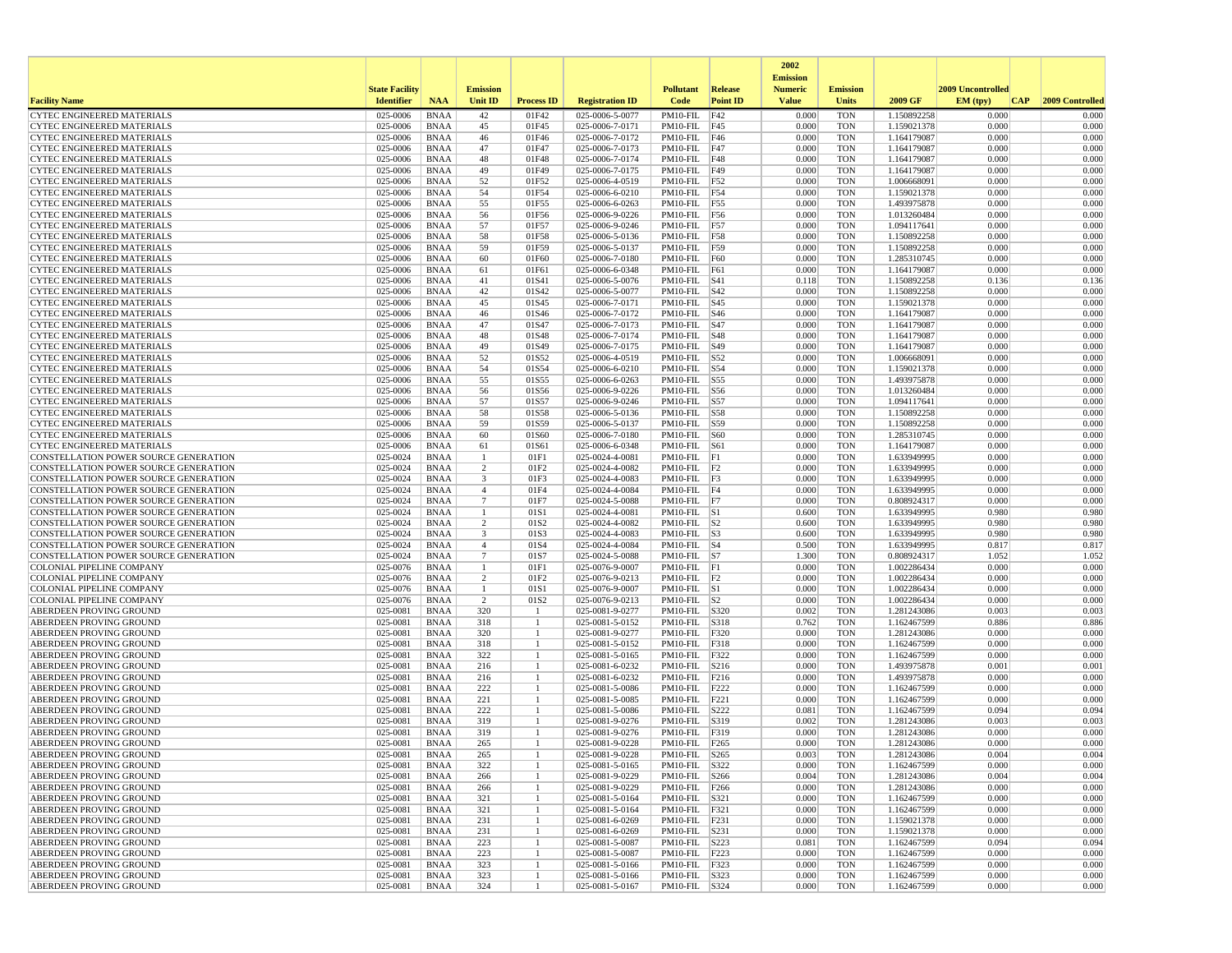|                                                    |                       |                            |                 |                   |                                    |                                     |                  | 2002                              |                          |                            |                   |                 |
|----------------------------------------------------|-----------------------|----------------------------|-----------------|-------------------|------------------------------------|-------------------------------------|------------------|-----------------------------------|--------------------------|----------------------------|-------------------|-----------------|
|                                                    | <b>State Facility</b> |                            | <b>Emission</b> |                   |                                    | <b>Pollutant</b>                    | <b>Release</b>   | <b>Emission</b><br><b>Numeric</b> | <b>Emission</b>          |                            | 2009 Uncontrolled |                 |
| <b>Facility Name</b>                               | <b>Identifier</b>     | <b>NAA</b>                 | <b>Unit ID</b>  | <b>Process ID</b> | <b>Registration ID</b>             | Code                                | <b>Point ID</b>  | <b>Value</b>                      | <b>Units</b>             | 2009 GF                    | EM (typ)<br> CAP  | 2009 Controlled |
| ABERDEEN PROVING GROUND                            | 025-0081              | <b>BNAA</b>                | 324             |                   | 025-0081-5-0167                    | $PM10-FIL$                          | F324             | 0.000                             | <b>TON</b>               | 1.162467599                | 0.000             | 0.000           |
| ABERDEEN PROVING GROUND                            | 025-0081              | <b>BNAA</b>                | 215             | -1                | 025-0081-6-0231                    | PM10-FIL                            | F215             | 0.000                             | <b>TON</b>               | 1.493975878                | 0.000             | 0.000           |
| ABERDEEN PROVING GROUND                            | 025-0081              | <b>BNAA</b>                | 215             |                   | 025-0081-6-0231                    | PM10-FIL                            | S215             | 0.004                             | <b>TON</b>               | 1.493975878                | 0.006             | 0.006           |
| ABERDEEN PROVING GROUND<br>ABERDEEN PROVING GROUND | 025-0081<br>025-0081  | <b>BNAA</b>                | 221<br>214      |                   | 025-0081-5-0085                    | PM10-FIL<br>PM10-FIL                | S221<br> S214    | 0.081<br>0.000                    | <b>TON</b><br><b>TON</b> | 1.162467599<br>1.013260484 | 0.094<br>0.000    | 0.094<br>0.000  |
| ABERDEEN PROVING GROUND                            | 025-0081              | <b>BNAA</b><br><b>BNAA</b> | 214             |                   | 025-0081-9-0198<br>025-0081-9-0198 | PM10-FIL                            | F214             | 0.000                             | <b>TON</b>               | 1.013260484                | 0.000             | 0.000           |
| ABERDEEN PROVING GROUND                            | 025-0081              | <b>BNAA</b>                | 255             |                   | 025-0081-9-0216                    | PM10-FIL                            | S255             | 0.001                             | <b>TON</b>               |                            | 0.001             | 0.001           |
| ABERDEEN PROVING GROUND                            | 025-0081              | <b>BNAA</b>                | 255             |                   | 025-0081-9-0216                    | PM10-FIL                            | F <sub>255</sub> | 0.000                             | <b>TON</b>               |                            | 0.000             | 0.000           |
| <b>ABERDEEN PROVING GROUND</b>                     | 025-0081              | <b>BNAA</b>                | 264             |                   | 025-0081-9-0227                    | PM10-FIL                            | S264             | 0.003                             | <b>TON</b>               | 1.281243086                | 0.003             | 0.003           |
| ABERDEEN PROVING GROUND                            | 025-0081              | <b>BNAA</b>                | 264             | 1                 | 025-0081-9-0227                    | PM10-FIL                            | F <sub>264</sub> | 0.000                             | <b>TON</b>               | 1.281243086                | 0.000             | 0.000           |
| ABERDEEN PROVING GROUND                            | 025-0081              | <b>BNAA</b>                | 258             |                   | 025-0081-9-0225                    | PM10-FIL                            | F <sub>258</sub> | 0.000                             | <b>TON</b>               | 1.281243086                | 0.000             | 0.000           |
| ABERDEEN PROVING GROUND                            | 025-0081              | <b>BNAA</b>                | 258             |                   | 025-0081-9-0225                    | PM10-FIL                            | S258             | 0.002                             | <b>TON</b>               | 1.281243086                | 0.002             | 0.002           |
| ABERDEEN PROVING GROUND                            | 025-0081              | <b>BNAA</b>                | 206             | -1                | 025-0081-5-0080                    | PM10-FIL                            | S206             | 0.129                             | <b>TON</b>               | 1.162467599                | 0.150             | 0.150           |
| ABERDEEN PROVING GROUND<br>ABERDEEN PROVING GROUND | 025-0081              | <b>BNAA</b><br><b>BNAA</b> | 199             |                   | 025-0081-9-0182                    | PM10-FIL<br>PM10-FIL                | F199             | 0.000                             | <b>TON</b>               | 1.013260484                | 0.000             | 0.000<br>0.000  |
| ABERDEEN PROVING GROUND                            | 025-0081<br>025-0081  | <b>BNAA</b>                | 199<br>173      |                   | 025-0081-9-0182<br>025-0081-6-0157 | PM10-FIL                            | S199<br>S173     | 0.000<br>0.000                    | <b>TON</b><br><b>TON</b> | 1.013260484<br>1.159021378 | 0.000<br>0.000    | 0.000           |
| ABERDEEN PROVING GROUND                            | 025-0081              | <b>BNAA</b>                | 206             |                   | 025-0081-5-0080                    | PM10-FIL F206                       |                  | 0.000                             | <b>TON</b>               | 1.162467599                | 0.000             | 0.000           |
| ABERDEEN PROVING GROUND                            | 025-0081              | <b>BNAA</b>                | 205             |                   | 025-0081-5-0079                    | PM10-FIL  S205                      |                  | 0.260                             | <b>TON</b>               | 1.162467599                | 0.302             | 0.302           |
| ABERDEEN PROVING GROUND                            | 025-0081              | <b>BNAA</b>                | 207             |                   | 025-0081-5-0081                    | PM10-FIL                            | S207             | 0.129                             | <b>TON</b>               | 1.162467599                | 0.150             | 0.150           |
| ABERDEEN PROVING GROUND                            | 025-0081              | <b>BNAA</b>                | 207             |                   | 025-0081-5-0081                    | PM10-FIL                            | F207             | 0.000                             | <b>TON</b>               | 1.162467599                | 0.000             | 0.000           |
| ABERDEEN PROVING GROUND                            | 025-0081              | <b>BNAA</b>                | 205             | -1                | 025-0081-5-0079                    | PM10-FIL                            | F <sub>205</sub> | 0.000                             | <b>TON</b>               | 1.162467599                | 0.000             | 0.000           |
| ABERDEEN PROVING GROUND                            | 025-0081              | <b>BNAA</b>                | 200             |                   | 025-0081-9-0186                    | PM10-FIL                            | F200             | 0.000                             | <b>TON</b>               | 1.013260484                | 0.000             | 0.000           |
| ABERDEEN PROVING GROUND                            | 025-0081              | <b>BNAA</b>                | 174             |                   | 025-0081-6-0158                    | PM10-FIL                            | S174             | 0.000                             | <b>TON</b>               | 1.159021378                | 0.000             | 0.000           |
| ABERDEEN PROVING GROUND                            | 025-0081              | <b>BNAA</b>                | 200             | 1                 | 025-0081-9-0186                    | PM10-FIL  S200                      |                  | 0.000                             | TON                      | 1.013260484                | 0.000             | 0.000           |
| ABERDEEN PROVING GROUND<br>ABERDEEN PROVING GROUND | 025-0081<br>025-0081  | <b>BNAA</b><br><b>BNAA</b> | 196<br>196      |                   | 025-0081-9-0152<br>025-0081-9-0152 | PM10-FIL<br>PM10-FIL                | F196<br>S196     | 0.000<br>0.000                    | <b>TON</b><br><b>TON</b> | 1.002286434<br>1.002286434 | 0.000<br>0.000    | 0.000<br>0.000  |
| ABERDEEN PROVING GROUND                            | 025-0081              | <b>BNAA</b>                | 192             |                   | 025-0081-6-0207                    | $PM10-FIL$                          | S192             | 0.000                             | <b>TON</b>               | 1.159021378                | 0.000             | 0.000           |
| ABERDEEN PROVING GROUND                            | 025-0081              | <b>BNAA</b>                | 192             |                   | 025-0081-6-0207                    | PM10-FIL F192                       |                  | 0.000                             | <b>TON</b>               | 1.159021378                | 0.000             | 0.000           |
| ABERDEEN PROVING GROUND                            | 025-0081              | <b>BNAA</b>                | 186             |                   | 025-0081-6-0198                    | PM10-FIL F186                       |                  | 0.000                             | TON                      | 1.159021378                | 0.000             | 0.000           |
| ABERDEEN PROVING GROUND                            | 025-0081              | <b>BNAA</b>                | 186             |                   | 025-0081-6-0198                    | PM10-FIL                            | S186             | 0.000                             | <b>TON</b>               | 1.159021378                | 0.000             | 0.000           |
| ABERDEEN PROVING GROUND                            | 025-0081              | <b>BNAA</b>                | 184             |                   | 025-0081-6-0189                    | PM10-FIL                            | S184             | 0.000                             | <b>TON</b>               | 1.159021378                | 0.000             | 0.000           |
| ABERDEEN PROVING GROUND                            | 025-0081              | <b>BNAA</b>                | 184             |                   | 025-0081-6-0189                    | PM10-FIL                            | F184             | 0.000                             | <b>TON</b>               | 1.159021378                | 0.000             | 0.000           |
| ABERDEEN PROVING GROUND                            | 025-0081              | <b>BNAA</b>                | 190             |                   | 025-0081-6-0202                    | PM10-FIL                            | S190             | 0.001                             | <b>TON</b>               | 1.159021378                | 0.001             | 0.001           |
| ABERDEEN PROVING GROUND<br>ABERDEEN PROVING GROUND | 025-0081<br>025-0081  | <b>BNAA</b><br><b>BNAA</b> | 190<br>179      |                   | 025-0081-6-0202<br>025-0081-6-0163 | PM10-FIL F190<br>PM10-FIL F179      |                  | 0.000<br>0.000                    | <b>TON</b><br>TON        | 1.159021378<br>1.159021378 | 0.000<br>0.000    | 0.000<br>0.000  |
| ABERDEEN PROVING GROUND                            | 025-0081              | <b>BNAA</b>                | 178             |                   | 025-0081-6-0162                    | PM10-FIL                            | F178             | 0.000                             | <b>TON</b>               | 1.159021378                | 0.000             | 0.000           |
| ABERDEEN PROVING GROUND                            | 025-0081              | <b>BNAA</b>                | 182             |                   | 025-0081-6-0170                    | PM10-FIL                            | S182             | 6.914                             | <b>TON</b>               | 1.185032368                | 8.193             | 8.193           |
| ABERDEEN PROVING GROUND                            | 025-0081              | <b>BNAA</b>                | 316             |                   | 025-0081-6-0308                    | PM10-FIL                            | F316             | 0.000                             | <b>TON</b>               | 1.159021378                | 0.000             | 0.000           |
| ABERDEEN PROVING GROUND                            | 025-0081              | <b>BNAA</b>                | 179             |                   | 025-0081-6-0163                    | PM10-FIL                            | S179             | 0.000                             | <b>TON</b>               | 1.159021378                | 0.000             | 0.000           |
| ABERDEEN PROVING GROUND                            | 025-0081              | <b>BNAA</b>                | 316             |                   | 025-0081-6-0308                    | PM10-FIL                            | S316             | 0.038                             | TON                      | 1.159021378                | 0.045             | 0.045           |
| ABERDEEN PROVING GROUND                            | 025-0081              | <b>BNAA</b>                | 173             | -1                | 025-0081-6-0157                    | PM10-FIL                            | F173             | 0.000                             | <b>TON</b>               | 1.159021378                | 0.000             | 0.000           |
| ABERDEEN PROVING GROUND                            | 025-0081              | <b>BNAA</b>                | 317             |                   | 025-0081-4-0619                    | PM10-FIL                            | S317             | 0.937                             | <b>TON</b>               | 1.281243086                | 1.200             | 1.200           |
| ABERDEEN PROVING GROUND                            | 025-0081              | <b>BNAA</b>                | 178             |                   | 025-0081-6-0162                    | PM10-FIL                            | S178             | 0.019                             | <b>TON</b>               | 1.159021378                | 0.022             | 0.022           |
| ABERDEEN PROVING GROUND<br>ABERDEEN PROVING GROUND | 025-0081<br>025-0081  | <b>BNAA</b><br><b>BNAA</b> | 300<br>300      |                   | 025-0081-9-0212                    | PM10-FIL<br>PM10-FIL                | F300<br>S300     | 0.000<br>0.000                    | <b>TON</b><br><b>TON</b> | 1.459523797                | 0.000<br>0.000    | 0.000<br>0.000  |
| ABERDEEN PROVING GROUND                            | 025-0081              | <b>BNAA</b>                | 317             |                   | 025-0081-9-0212<br>025-0081-4-0619 | PM10-FIL F317                       |                  | 0.000                             | TON                      | 1.459523797<br>1.281243086 | 0.000             | 0.000           |
| ABERDEEN PROVING GROUND                            | 025-0081              | <b>BNAA</b>                | 182             |                   | 025-0081-6-0170                    | PM10-FIL                            | F182             | 0.000                             | <b>TON</b>               | 1.185032368                | 0.000             | 0.000           |
| ABERDEEN PROVING GROUND                            | 025-0081              | <b>BNAA</b>                | 171             |                   | 025-0081-6-0132                    | PM10-FIL                            | F171             | 0.000                             | <b>TON</b>               | 1.159021378                | 0.000             | 0.000           |
| ABERDEEN PROVING GROUND                            | 025-0081              | <b>BNAA</b>                | 174             | -1                | 025-0081-6-0158                    | PM10-FIL                            | F174             | 0.000                             | <b>TON</b>               | 1.159021378                | 0.000             | 0.000           |
| ABERDEEN PROVING GROUND                            | 025-0081              | <b>BNAA</b>                | 175             |                   | 025-0081-6-0159                    | PM10-FIL F175                       |                  | 0.000                             | <b>TON</b>               | 1.159021378                | 0.000             | 0.000           |
| ABERDEEN PROVING GROUND                            | 025-0081              | <b>BNAA</b>                | 175             |                   | 025-0081-6-0159                    | PM10-FIL S175                       |                  | 0.167                             | TON                      | 1.159021378                | 0.194             | 0.194           |
| ABERDEEN PROVING GROUND                            | 025-0081              | <b>BNAA</b>                | 171             |                   | 025-0081-6-0132                    | PM10-FIL S171                       |                  | 0.001                             | <b>TON</b>               | 1.159021378                | 0.001             | 0.001           |
| ABERDEEN PROVING GROUND                            | 025-0081              | <b>BNAA</b>                | 180             |                   | 025-0081-6-0164                    | PM10-FIL                            | F180             | 0.000                             | <b>TON</b>               | 1.159021378                | 0.000             | 0.000           |
| ABERDEEN PROVING GROUND<br>ABERDEEN PROVING GROUND | 025-0081<br>025-0081  | <b>BNAA</b><br><b>BNAA</b> | 180<br>172      |                   | 025-0081-6-0164<br>025-0081-6-0133 | PM10-FIL<br>PM10-FIL                | S180<br>S172     | 0.000<br>0.001                    | <b>TON</b><br><b>TON</b> | 1.159021378<br>1.159021378 | 0.000<br>0.001    | 0.000<br>0.001  |
| ABERDEEN PROVING GROUND                            | 025-0081              | <b>BNAA</b>                | 172             |                   | 025-0081-6-0133                    | PM10-FIL                            | F172             | 0.000                             | <b>TON</b>               | 1.159021378                | 0.000             | 0.000           |
| <b>EDGEWOOD AREA</b>                               | 025-0082              | <b>BNAA</b>                | 39              |                   | 025-0082-4-0383                    | PM10-FIL  S39                       |                  | 0.010                             | <b>TON</b>               | 1.281243086                | 0.013             | 0.013           |
| <b>EDGEWOOD AREA</b>                               | 025-0082              | <b>BNAA</b>                | 39              |                   | 025-0082-4-0383                    | PM10-FIL F39                        |                  | 0.000                             | <b>TON</b>               | 1.281243086                | 0.000             | 0.000           |
| <b>EDGEWOOD AREA</b>                               | 025-0082              | <b>BNAA</b>                | 41              |                   | 025-0082-4-0385                    | $PM10-FIL$ F41                      |                  | 0.000                             | TON                      | 1.281243086                | 0.000             | 0.000           |
| <b>EDGEWOOD AREA</b>                               | 025-0082              | BNAA                       | 38              | -1                | 025-0082-4-0382                    | PM10-FIL  S38                       |                  | 0.040                             | TON                      | 1.281243086                | 0.051             | 0.051           |
| <b>EDGEWOOD AREA</b>                               | 025-0082              | BNAA                       | 45              |                   | 025-0082-4-0389                    | $PM10-FIL$ $ S45$                   |                  | 0.005                             | <b>TON</b>               | 1.281243086                | 0.006             | 0.006           |
| <b>EDGEWOOD AREA</b>                               | 025-0082              | BNAA                       | 45              |                   | 025-0082-4-0389                    | PM10-FIL F45                        |                  | 0.000                             | TON                      | 1.281243086                | 0.000             | 0.000           |
| <b>EDGEWOOD AREA</b>                               | 025-0082              | BNAA                       | 38              | 1                 | 025-0082-4-0382                    | PM10-FIL F38                        |                  | 0.000                             | <b>TON</b>               | 1.281243086                | 0.000             | 0.000           |
| <b>EDGEWOOD AREA</b>                               | 025-0082              | <b>BNAA</b>                | 44              |                   | 025-0082-4-0388<br>025-0082-4-0388 | $PM10-FIL$ $ S44$<br>$PM10-FIL$ F44 |                  | 0.005                             | TON                      | 1.281243086                | 0.006             | 0.006           |
| <b>EDGEWOOD AREA</b><br><b>EDGEWOOD AREA</b>       | 025-0082<br>025-0082  | <b>BNAA</b><br>BNAA        | 44<br>97        | -1                | 025-0082-4-0545                    | PM10-FIL F97                        |                  | 0.000<br>0.000                    | TON<br><b>TON</b>        | 1.281243086<br>1.281243086 | 0.000<br>0.000    | 0.000<br>0.000  |
| <b>EDGEWOOD AREA</b>                               | 025-0082              | BNAA                       | 96              |                   | 025-0082-5-0092                    | PM10-FIL  S96                       |                  | 0.000                             | <b>TON</b>               | 1.162467599                | 0.000             | 0.000           |
| <b>EDGEWOOD AREA</b>                               | 025-0082              | BNAA                       | 96              | 1                 | 025-0082-5-0092                    | PM10-FIL F96                        |                  | 0.000                             | TON                      | 1.162467599                | 0.000             | 0.000           |
| <b>EDGEWOOD AREA</b>                               | 025-0082              | BNAA                       | 67              |                   | 025-0082-4-0432                    | $PM10-FIL$ S67                      |                  | 0.012                             | TON                      | 1.281243086                | 0.015             | 0.015           |
| <b>EDGEWOOD AREA</b>                               | 025-0082              | <b>BNAA</b>                | $\overline{7}$  |                   | 025-0082-4-0100                    | $PM10-FIL$ S7                       |                  | 0.000                             | <b>TON</b>               | 1.281243086                | 0.000             | 0.000           |
| <b>EDGEWOOD AREA</b>                               | 025-0082              | BNAA                       | 67              | $\mathbf{1}$      | 025-0082-4-0432                    | PM10-FIL F67                        |                  | 0.000                             | TON                      | 1.281243086                | 0.000             | 0.000           |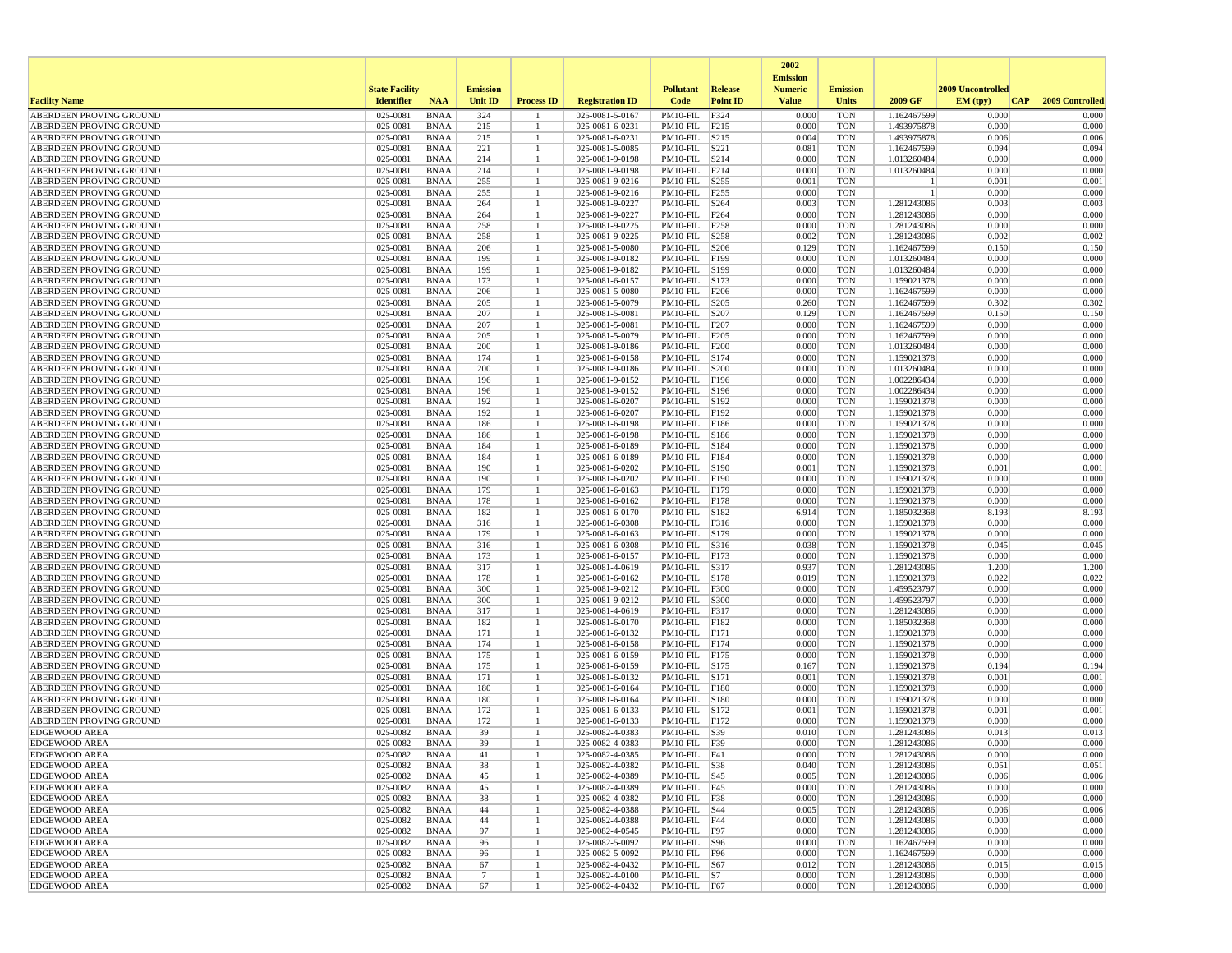|                                              |                       |                            |                 |                    |                                    |                                     |                 | 2002                              |                          |                            |                   |                     |
|----------------------------------------------|-----------------------|----------------------------|-----------------|--------------------|------------------------------------|-------------------------------------|-----------------|-----------------------------------|--------------------------|----------------------------|-------------------|---------------------|
|                                              | <b>State Facility</b> |                            | <b>Emission</b> |                    |                                    | <b>Pollutant</b>                    | <b>Release</b>  | <b>Emission</b><br><b>Numeric</b> | <b>Emission</b>          |                            | 2009 Uncontrolled |                     |
| <b>Facility Name</b>                         | <b>Identifier</b>     | <b>NAA</b>                 | <b>Unit ID</b>  | <b>Process ID</b>  | <b>Registration ID</b>             | Code                                | <b>Point ID</b> | <b>Value</b>                      | <b>Units</b>             | 2009 GF                    | EM (typ)          | CAP 2009 Controlled |
| <b>EDGEWOOD AREA</b>                         | 025-0082              | <b>BNAA</b>                | 98              |                    | 025-0082-4-0556                    | PM10-FIL                            | <b>F98</b>      | 0.000                             | <b>TON</b>               | 1.281243086                | 0.000             | 0.000               |
| <b>EDGEWOOD AREA</b>                         | 025-0082              | <b>BNAA</b>                | 81              | -1                 | 025-0082-6-0167                    | PM10-FIL                            | S81             | 0.004                             | <b>TON</b>               | 1.159021378                | 0.005             | 0.005               |
| <b>EDGEWOOD AREA</b>                         | 025-0082              | <b>BNAA</b>                | 81              | $\overline{1}$     | 025-0082-6-0167                    | PM10-FIL                            | <b>F81</b>      | 0.000                             | <b>TON</b>               | 1.159021378                | 0.000             | 0.000               |
| <b>EDGEWOOD AREA</b>                         | 025-0082              | <b>BNAA</b>                | 98              |                    | 025-0082-4-0556                    | PM10-FIL                            | S98             | 0.017                             | <b>TON</b>               | 1.281243086                | 0.022             | 0.022               |
| <b>EDGEWOOD AREA</b><br><b>EDGEWOOD AREA</b> | 025-0082<br>025-0082  | <b>BNAA</b><br><b>BNAA</b> | 97<br>92        | -1<br>$\mathbf{1}$ | 025-0082-4-0545<br>025-0082-4-0523 | PM10-FIL<br>PM10-FIL  S92           | S97             | 0.011<br>0.028                    | <b>TON</b><br><b>TON</b> | 1.281243086<br>1.281243086 | 0.014<br>0.035    | 0.014<br>0.035      |
| <b>EDGEWOOD AREA</b>                         | 025-0082              | <b>BNAA</b>                | 99              |                    | 025-0082-4-0543                    | PM10-FIL  S99                       |                 | 0.121                             | TON                      | 1.281243086                | 0.155             | 0.155               |
| <b>EDGEWOOD AREA</b>                         | 025-0082              | <b>BNAA</b>                | 99              | -1                 | 025-0082-4-0543                    | PM10-FIL F99                        |                 | 0.000                             | <b>TON</b>               | 1.281243086                | 0.000             | 0.000               |
| <b>EDGEWOOD AREA</b>                         | 025-0082              | <b>BNAA</b>                | 92              |                    | 025-0082-4-0523                    | PM10-FIL                            | F92             | 0.000                             | <b>TON</b>               | 1.281243086                | 0.000             | 0.000               |
| <b>EDGEWOOD AREA</b>                         | 025-0082              | <b>BNAA</b>                | 72              |                    | 025-0082-4-0437                    | PM10-FIL                            | S72             | 0.000                             | <b>TON</b>               | 1.281243086                | 0.000             | 0.000               |
| <b>EDGEWOOD AREA</b>                         | 025-0082              | <b>BNAA</b>                | 72              |                    | 025-0082-4-0437                    | PM10-FIL F72                        |                 | 0.000                             | <b>TON</b>               | 1.281243086                | 0.000             | 0.000               |
| <b>EDGEWOOD AREA</b>                         | 025-0082              | <b>BNAA</b>                | 77              |                    | 025-0082-4-0460                    | PM10-FIL S77                        |                 | 0.121                             | TON                      | 1.281243086                | 0.155             | 0.155               |
| <b>EDGEWOOD AREA</b>                         | 025-0082              | <b>BNAA</b>                | 112             |                    | 025-0082-4-0560                    | PM10-FIL F112                       |                 | 0.000                             | TON                      | 1.281243086                | 0.000             | 0.000               |
| <b>EDGEWOOD AREA</b>                         | 025-0082              | <b>BNAA</b>                | 110             | $\overline{1}$     | 025-0082-4-0558                    | PM10-FIL F110                       |                 | 0.000                             | <b>TON</b>               | 1.281243086                | 0.000             | 0.000               |
| <b>EDGEWOOD AREA</b><br><b>EDGEWOOD AREA</b> | 025-0082<br>025-0082  | <b>BNAA</b><br><b>BNAA</b> | 79<br>73        | -1                 | 025-0082-9-0151<br>025-0082-4-0438 | PM10-FIL<br>PM10-FIL F73            | F79             | 0.000<br>0.000                    | <b>TON</b><br><b>TON</b> | 1.002286434<br>1.281243086 | 0.000<br>0.000    | 0.000<br>0.000      |
| <b>EDGEWOOD AREA</b>                         | 025-0082              | <b>BNAA</b>                | 73              | -1                 | 025-0082-4-0438                    | PM10-FIL S73                        |                 | 0.000                             | <b>TON</b>               | 1.281243086                | 0.000             | 0.000               |
| <b>EDGEWOOD AREA</b>                         | 025-0082              | <b>BNAA</b>                | 110             |                    | 025-0082-4-0558                    | PM10-FIL S110                       |                 | 0.060                             | TON                      | 1.281243086                | 0.077             | 0.077               |
| <b>EDGEWOOD AREA</b>                         | 025-0082              | <b>BNAA</b>                | 6               |                    | 025-0082-4-0099                    | $PM10-FIL$ S6                       |                 | 0.000                             | <b>TON</b>               | 1.281243086                | 0.000             | 0.000               |
| <b>EDGEWOOD AREA</b>                         | 025-0082              | <b>BNAA</b>                | 6               | $\overline{1}$     | 025-0082-4-0099                    | PM10-FIL F6                         |                 | 0.000                             | <b>TON</b>               | 1.281243086                | 0.000             | 0.000               |
| <b>EDGEWOOD AREA</b>                         | 025-0082              | <b>BNAA</b>                | 68              | -1                 | 025-0082-4-0433                    | PM10-FIL F68                        |                 | 0.000                             | <b>TON</b>               | 1.281243086                | 0.000             | 0.000               |
| <b>EDGEWOOD AREA</b>                         | 025-0082              | <b>BNAA</b>                | 68              |                    | 025-0082-4-0433                    | PM10-FIL   S68                      |                 | 0.014                             | <b>TON</b>               | 1.281243086                | 0.018             | 0.018               |
| <b>EDGEWOOD AREA</b>                         | 025-0082              | <b>BNAA</b>                | 65              |                    | 025-0082-4-0430                    | PM10-FIL S65                        |                 | 0.015                             | TON                      | 1.281243086                | 0.019             | 0.019               |
| <b>EDGEWOOD AREA</b>                         | 025-0082              | <b>BNAA</b>                | 65              |                    | 025-0082-4-0430                    | PM10-FIL F65                        |                 | 0.000                             | TON                      | 1.281243086                | 0.000             | 0.000               |
| <b>EDGEWOOD AREA</b>                         | 025-0082              | <b>BNAA</b>                | 77              | -1                 | 025-0082-4-0460                    | PM10-FIL F77                        |                 | 0.000                             | <b>TON</b>               | 1.281243086                | 0.000             | 0.000               |
| <b>EDGEWOOD AREA</b>                         | 025-0082              | <b>BNAA</b>                | 76              | -1                 | 025-0082-4-0441                    | PM10-FIL F76                        |                 | 0.000                             | <b>TON</b>               | 1.281243086                | 0.000             | 0.000               |
| <b>EDGEWOOD AREA</b>                         | 025-0082              | <b>BNAA</b>                | $\overline{7}$  |                    | 025-0082-4-0100                    | $PM10-FIL$ F7                       |                 | 0.000                             | <b>TON</b>               | 1.281243086                | 0.000             | 0.000               |
| <b>EDGEWOOD AREA</b><br><b>EDGEWOOD AREA</b> | 025-0082<br>025-0082  | <b>BNAA</b><br><b>BNAA</b> | 79<br>76        |                    | 025-0082-9-0151<br>025-0082-4-0441 | PM10-FIL  S79<br>PM10-FIL  S76      |                 | 0.000<br>0.035                    | <b>TON</b><br>TON        | 1.002286434<br>1.281243086 | 0.000<br>0.045    | 0.000<br>0.045      |
| <b>EDGEWOOD AREA</b>                         | 025-0082              | <b>BNAA</b>                | 66              | -1                 | 025-0082-4-0431                    | PM10-FIL                            | S66             | 0.017                             | <b>TON</b>               | 1.281243086                | 0.021             | 0.021               |
| <b>EDGEWOOD AREA</b>                         | 025-0082              | <b>BNAA</b>                | 66              | -1                 | 025-0082-4-0431                    | PM10-FIL                            | F66             | 0.000                             | <b>TON</b>               | 1.281243086                | 0.000             | 0.000               |
| <b>EDGEWOOD AREA</b>                         | 025-0082              | <b>BNAA</b>                | 17              |                    | 025-0082-4-0264                    | PM10-FIL                            | F17             | 0.000                             | <b>TON</b>               | 1.281243086                | 0.000             | 0.000               |
| <b>EDGEWOOD AREA</b>                         | 025-0082              | <b>BNAA</b>                | 15              |                    | 025-0082-4-0115                    | PM10-FIL S15                        |                 | 0.000                             | <b>TON</b>               | 1.281243086                | 0.000             | 0.000               |
| <b>EDGEWOOD AREA</b>                         | 025-0082              | <b>BNAA</b>                | 15              |                    | 025-0082-4-0115                    | PM10-FIL F15                        |                 | 0.000                             | <b>TON</b>               | 1.281243086                | 0.000             | 0.000               |
| <b>EDGEWOOD AREA</b>                         | 025-0082              | <b>BNAA</b>                | 18              | -1                 | 025-0082-4-0265                    | PM10-FIL S18                        |                 | 0.030                             | TON                      | 1.281243086                | 0.038             | 0.038               |
| <b>EDGEWOOD AREA</b>                         | 025-0082              | <b>BNAA</b>                | 18              | -1                 | 025-0082-4-0265                    | PM10-FIL F18                        |                 | 0.000                             | <b>TON</b>               | 1.281243086                | 0.000             | 0.000               |
| <b>EDGEWOOD AREA</b>                         | 025-0082              | <b>BNAA</b>                | 17              |                    | 025-0082-4-0264                    | PM10-FIL                            | S17             | 0.030                             | <b>TON</b>               | 1.281243086                | 0.038             | 0.038               |
| <b>EDGEWOOD AREA</b>                         | 025-0082              | <b>BNAA</b>                | 14              | -1                 | 025-0082-4-0114                    | PM10-FIL S14                        |                 | 0.000                             | <b>TON</b>               | 1.281243086                | 0.000             | 0.000               |
| <b>EDGEWOOD AREA</b>                         | 025-0082              | <b>BNAA</b>                | 14<br>139       | $\mathbf{1}$       | 025-0082-4-0114                    | $PM10$ -FIL $ F14$<br>PM10-FIL S139 |                 | 0.000                             | <b>TON</b>               | 1.281243086                | 0.000<br>0.008    | 0.000<br>0.008      |
| <b>EDGEWOOD AREA</b><br><b>EDGEWOOD AREA</b> | 025-0082<br>025-0082  | <b>BNAA</b><br><b>BNAA</b> | 53              | -1                 | 025-0082-4-0629<br>025-0082-4-0397 | PM10-FIL S53                        |                 | 0.006<br>0.021                    | TON<br><b>TON</b>        | 1.281243086<br>1.281243086 | 0.026             | 0.026               |
| <b>EDGEWOOD AREA</b>                         | 025-0082              | <b>BNAA</b>                | 41              | $\mathbf{1}$       | 025-0082-4-0385                    | PM10-FIL                            | S41             | 0.010                             | <b>TON</b>               | 1.281243086                | 0.013             | 0.013               |
| <b>EDGEWOOD AREA</b>                         | 025-0082              | <b>BNAA</b>                | 52              |                    | 025-0082-4-0396                    | PM10-FIL S52                        |                 | 0.021                             | <b>TON</b>               | 1.281243086                | 0.026             | 0.026               |
| <b>EDGEWOOD AREA</b>                         | 025-0082              | <b>BNAA</b>                | 52              | -1                 | 025-0082-4-0396                    | PM10-FIL F52                        |                 | 0.000                             | <b>TON</b>               | 1.281243086                | 0.000             | 0.000               |
| <b>EDGEWOOD AREA</b>                         | 025-0082              | <b>BNAA</b>                | 51              | $\overline{1}$     | 025-0082-4-0395                    | PM10-FIL F51                        |                 | 0.000                             | <b>TON</b>               | 1.281243086                | 0.000             | 0.000               |
| <b>EDGEWOOD AREA</b>                         | 025-0082              | <b>BNAA</b>                | 53              | -1                 | 025-0082-4-0397                    | PM10-FIL F53                        |                 | 0.000                             | TON                      | 1.281243086                | 0.000             | 0.000               |
| <b>EDGEWOOD AREA</b>                         | 025-0082              | <b>BNAA</b>                | 48              |                    | 025-0082-4-0392                    | PM10-FIL S48                        |                 | 0.028                             | <b>TON</b>               | 1.281243086                | 0.035             | 0.035               |
| <b>EDGEWOOD AREA</b>                         | 025-0082              | <b>BNAA</b>                | 51              |                    | 025-0082-4-0395                    | PM10-FIL                            | S51             | 0.021                             | <b>TON</b>               | 1.281243086                | 0.026             | 0.026               |
| <b>EDGEWOOD AREA</b>                         | 025-0082              | <b>BNAA</b>                | 5               |                    | 025-0082-4-0098                    | $PM10-FIL$ F5                       |                 | 0.000                             | <b>TON</b>               | 1.281243086                | 0.000             | 0.000               |
| <b>EDGEWOOD AREA</b>                         | 025-0082              | <b>BNAA</b>                | 48              |                    | 025-0082-4-0392                    | PM10-FIL F48<br>PM10-FIL S5         |                 | 0.000                             | <b>TON</b>               | 1.281243086                | 0.000             | 0.000               |
| <b>EDGEWOOD AREA</b><br><b>EDGEWOOD AREA</b> | 025-0082<br>025-0082  | <b>BNAA</b><br><b>BNAA</b> | 5<br>82         |                    | 025-0082-4-0098<br>025-0082-9-0154 | PM10-FIL S82                        |                 | 0.000<br>0.000                    | TON<br><b>TON</b>        | 1.281243086<br>1.013260484 | 0.000<br>0.000    | 0.000<br>0.000      |
| <b>EDGEWOOD AREA</b>                         | 025-0082              | <b>BNAA</b>                | 88              | -1                 | 025-0082-4-0506                    | PM10-FIL                            | <b>S88</b>      | 0.028                             | <b>TON</b>               | 1.281243086                | 0.035             | 0.035               |
| <b>EDGEWOOD AREA</b>                         | 025-0082              | <b>BNAA</b>                | 82              | -1                 | 025-0082-9-0154                    | PM10-FIL                            | <b>F82</b>      | 0.000                             | <b>TON</b>               | 1.013260484                | 0.000             | 0.000               |
| <b>EDGEWOOD AREA</b>                         | 025-0082              | <b>BNAA</b>                | 20              |                    | 025-0082-4-0271                    | PM10-FIL                            | <b>S20</b>      | 0.030                             | <b>TON</b>               | 1.281243086                | 0.038             | 0.038               |
| <b>EDGEWOOD AREA</b>                         | 025-0082              | <b>BNAA</b>                | 20              |                    | 025-0082-4-0271                    | $PM10-FIL$ $F20$                    |                 | 0.000                             | <b>TON</b>               | 1.281243086                | 0.000             | 0.000               |
| <b>EDGEWOOD AREA</b>                         | 025-0082              | <b>BNAA</b>                | 86              |                    | 025-0082-4-0501                    | PM10-FIL   S86                      |                 | 0.025                             | TON                      | 1.281243086                | 0.033             | 0.033               |
| <b>EDGEWOOD AREA</b>                         | 025-0082              | <b>BNAA</b>                | 86              |                    | 025-0082-4-0501                    | PM10-FIL F86                        |                 | 0.000                             | <b>TON</b>               | 1.281243086                | 0.000             | 0.000               |
| <b>EDGEWOOD AREA</b>                         | 025-0082              | <b>BNAA</b>                | 88              |                    | 025-0082-4-0506                    | PM10-FIL F88                        |                 | 0.000                             | TON                      | 1.281243086                | 0.000             | 0.000               |
| <b>EDGEWOOD AREA</b>                         | $025-0082$ BNAA       |                            | 80              | -1                 | 025-0082-6-0166                    | PM10-FIL  S80                       |                 | 0.000                             | TON                      | 1.183266878                | 0.000             | 0.000               |
| <b>EDGEWOOD AREA</b>                         | 025-0082              | BNAA                       | 80              | -1                 | 025-0082-6-0166                    | PM10-FIL   F80                      |                 | 0.000                             | <b>TON</b>               | 1.183266878                | 0.000             | 0.000               |
| <b>EDGEWOOD AREA</b><br><b>EDGEWOOD AREA</b> | 025-0082<br>025-0082  | BNAA                       | 28<br>28        | -1                 | 025-0082-4-0294<br>025-0082-4-0294 | PM10-FIL S28<br>PM10-FIL F28        |                 | 0.020<br>0.000                    | TON                      | 1.281243086<br>1.281243086 | 0.025<br>0.000    | 0.025<br>0.000      |
| <b>EDGEWOOD AREA</b>                         | 025-0082              | <b>BNAA</b><br><b>BNAA</b> |                 | $\overline{1}$     | 025-0082-4-0381                    |                                     |                 | 0.040                             | TON<br>TON               | 1.281243086                | 0.051             | 0.051               |
| <b>EDGEWOOD AREA</b>                         | 025-0082              | <b>BNAA</b>                | 37<br>37        | -1                 | 025-0082-4-0381                    | PM10-FIL  S37<br>PM10-FIL F37       |                 | 0.000                             | TON                      | 1.281243086                | 0.000             | 0.000               |
| <b>EDGEWOOD AREA</b>                         | 025-0082              | <b>BNAA</b>                | 31              | -1                 | 025-0082-4-0301                    | PM10-FIL S31                        |                 | 0.016                             | <b>TON</b>               | 1.281243086                | 0.021             | 0.021               |
| <b>EDGEWOOD AREA</b>                         | 025-0082              | <b>BNAA</b>                | 31              | $\mathbf{1}$       | 025-0082-4-0301                    | PM10-FIL F31                        |                 | 0.000                             | <b>TON</b>               | 1.281243086                | 0.000             | 0.000               |
| <b>EDGEWOOD AREA</b>                         | 025-0082              | <b>BNAA</b>                | 140             | -1                 | 025-0082-4-0630                    | PM10-FIL F140                       |                 | 0.000                             | TON                      | 1.281243086                | 0.000             | 0.000               |
| <b>EDGEWOOD AREA</b>                         | 025-0082              | <b>BNAA</b>                | 19              | -1                 | 025-0082-4-0270                    | PM10-FIL S19                        |                 | 0.012                             | TON                      | 1.281243086                | 0.016             | 0.016               |
| <b>EDGEWOOD AREA</b>                         | 025-0082              | <b>BNAA</b>                | 19              | $\overline{1}$     | 025-0082-4-0270                    | PM10-FIL F19                        |                 | 0.000                             | <b>TON</b>               | 1.281243086                | 0.000             | 0.000               |
| <b>EDGEWOOD AREA</b>                         | 025-0082              | BNAA                       | 135             | $\mathbf{1}$       | 025-0082-4-0625                    | PM10-FIL  S135                      |                 | 0.010                             | TON                      | 1.281243086                | 0.013             | 0.013               |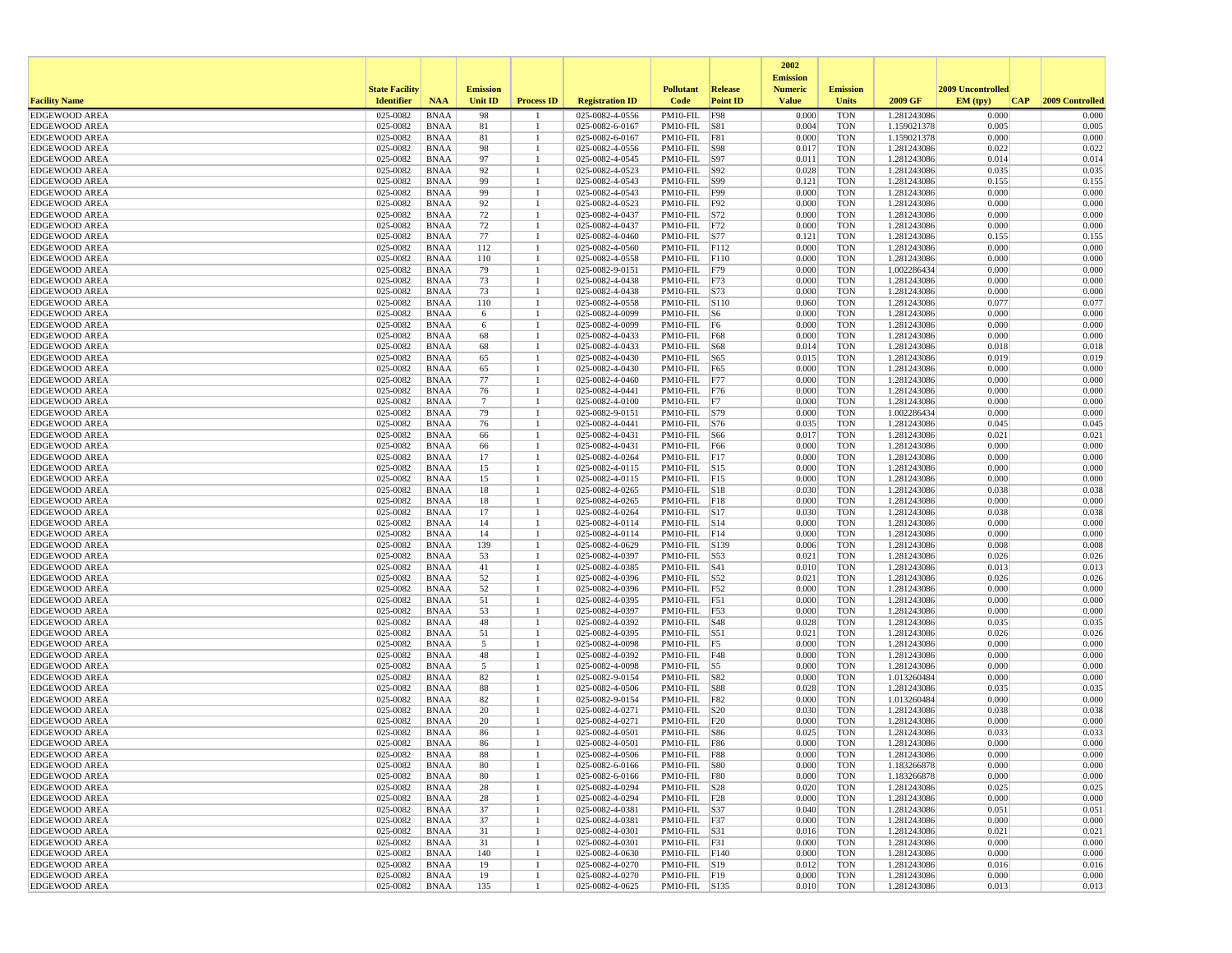|                                              |                       |                            |                 |                      |                                            |                                |                 | 2002<br><b>Emission</b> |                          |                            |                   |                     |
|----------------------------------------------|-----------------------|----------------------------|-----------------|----------------------|--------------------------------------------|--------------------------------|-----------------|-------------------------|--------------------------|----------------------------|-------------------|---------------------|
|                                              | <b>State Facility</b> |                            | <b>Emission</b> |                      |                                            | <b>Pollutant</b>               | Release         | <b>Numeric</b>          | <b>Emission</b>          |                            | 2009 Uncontrolled |                     |
| <b>Facility Name</b>                         | <b>Identifier</b>     | <b>NAA</b>                 | <b>Unit ID</b>  | <b>Process ID</b>    | <b>Registration ID</b>                     | Code                           | <b>Point ID</b> | <b>Value</b>            | <b>Units</b>             | 2009 GF                    | EM (typ)          | CAP 2009 Controlled |
| <b>EDGEWOOD AREA</b>                         | 025-0082              | <b>BNAA</b>                | 135             |                      | 025-0082-4-0625                            | PM10-FIL                       | F135            | 0.000                   | <b>TON</b>               | 1.281243086                | 0.000             | 0.000               |
| <b>EDGEWOOD AREA</b><br><b>EDGEWOOD AREA</b> | 025-0082<br>025-0082  | <b>BNAA</b><br><b>BNAA</b> | 138<br>138      | -1<br>$\mathbf{1}$   | $025 - 0082 - 4 - 0628$<br>025-0082-4-0628 | PM10-FIL<br>PM10-FIL F138      | S138            | 0.002<br>0.000          | <b>TON</b><br><b>TON</b> | 1.281243086<br>1.281243086 | 0.002<br>0.000    | 0.002<br>0.000      |
| <b>EDGEWOOD AREA</b>                         | 025-0082              | <b>BNAA</b>                | 134             | -1                   | 025-0082-5-0171                            | PM10-FIL F134                  |                 | 0.000                   | <b>TON</b>               | 1.281243086                | 0.000             | 0.000               |
| <b>EDGEWOOD AREA</b>                         | 025-0082              | <b>BNAA</b>                | 122             |                      | 025-0082-4-0620                            | PM10-FIL S122                  |                 | 0.000                   | <b>TON</b>               | 1.281243086                | 0.000             | 0.000               |
| <b>EDGEWOOD AREA</b>                         | 025-0082              | <b>BNAA</b>                | 122             |                      | 025-0082-4-0620                            | PM10-FIL F122                  |                 | 0.000                   | <b>TON</b>               | 1.281243086                | 0.000             | 0.000               |
| <b>EDGEWOOD AREA</b>                         | 025-0082              | <b>BNAA</b>                | 136             | -1                   | 025-0082-4-0626                            | PM10-FIL F136                  |                 | 0.000                   | TON                      | 1.281243086                | 0.000             | 0.000               |
| <b>EDGEWOOD AREA</b>                         | 025-0082              | <b>BNAA</b>                | 136             | -1                   | 025-0082-4-0626                            | PM10-FIL S136                  |                 | 0.007                   | <b>TON</b>               | 1.281243086                | 0.009             | 0.009               |
| <b>EDGEWOOD AREA</b>                         | 025-0082              | <b>BNAA</b>                | 134             | -1                   | 025-0082-5-0171                            | PM10-FIL S134                  |                 | 0.006                   | <b>TON</b>               | 1.281243086                | 0.007             | 0.007               |
| <b>EDGEWOOD AREA</b>                         | 025-0082              | <b>BNAA</b>                | 129             | -1                   | 025-0082-9-0295                            | PM10-FIL S129                  |                 | 0.000                   | <b>TON</b>               | 1.281243086                | 0.000             | 0.000               |
| <b>EDGEWOOD AREA</b>                         | 025-0082              | <b>BNAA</b>                | 13              |                      | 025-0082-4-0113                            | PM10-FIL S13                   |                 | 0.000                   | <b>TON</b>               | 1.281243086                | 0.000             | 0.000               |
| <b>EDGEWOOD AREA</b><br><b>EDGEWOOD AREA</b> | 025-0082<br>025-0082  | <b>BNAA</b><br><b>BNAA</b> | 129<br>133      | -1                   | 025-0082-9-0295<br>025-0082-4-0623         | PM10-FIL F129<br>PM10-FIL      | S133            | 0.000<br>0.000          | TON<br><b>TON</b>        | 1.281243086<br>1.281243086 | 0.000<br>0.000    | 0.000<br>0.000      |
| <b>EDGEWOOD AREA</b>                         | 025-0082              | <b>BNAA</b>                | 133             | $\mathbf{1}$         | 025-0082-4-0623                            | PM10-FIL                       | FI33            | 0.000                   | <b>TON</b>               | 1.281243086                | 0.000             | 0.000               |
| <b>EDGEWOOD AREA</b>                         | 025-0082              | <b>BNAA</b>                | 130             | -1                   | 025-0082-9-0296                            | PM10-FIL                       | S130            | 0.000                   | <b>TON</b>               | 1.281243086                | 0.000             | 0.000               |
| <b>EDGEWOOD AREA</b>                         | 025-0082              | <b>BNAA</b>                | 137             |                      | 025-0082-4-0627                            | PM10-FIL                       | S137            | 0.027                   | <b>TON</b>               | 1.281243086                | 0.035             | 0.035               |
| <b>EDGEWOOD AREA</b>                         | 025-0082              | <b>BNAA</b>                | 137             | $\mathbf{1}$         | 025-0082-4-0627                            | PM10-FIL F137                  |                 | 0.000                   | <b>TON</b>               | 1.281243086                | 0.000             | 0.000               |
| <b>EDGEWOOD AREA</b>                         | 025-0082              | <b>BNAA</b>                | 130             | -1                   | 025-0082-9-0296                            | PM10-FIL F130                  |                 | 0.000                   | TON                      | 1.281243086                | 0.000             | 0.000               |
| <b>EDGEWOOD AREA</b>                         | 025-0082              | <b>BNAA</b>                | 13              | -1                   | 025-0082-4-0113                            | PM10-FIL                       | F13             | 0.000                   | <b>TON</b>               | 1.281243086                | 0.000             | 0.000               |
| <b>EDGEWOOD AREA</b>                         | 025-0082              | <b>BNAA</b>                | 128             |                      | 025-0082-9-0294                            | PM10-FIL                       | F128            | 0.000                   | <b>TON</b>               | 1.281243086                | 0.000             | 0.000               |
| <b>EDGEWOOD AREA</b>                         | 025-0082              | <b>BNAA</b>                | 125             | -1                   | 025-0082-9-0280                            | PM10-FIL                       | S125            | 0.004                   | <b>TON</b>               | 1.281243086                | 0.005             | 0.005               |
| <b>EDGEWOOD AREA</b>                         | 025-0082              | <b>BNAA</b>                | 125             | $\mathbf{1}$         | 025-0082-9-0280                            | PM10-FIL F125                  |                 | 0.000                   | <b>TON</b>               | 1.281243086                | 0.000             | 0.000               |
| <b>EDGEWOOD AREA</b>                         | 025-0082              | <b>BNAA</b>                | 124             |                      | 025-0082-9-0279                            | PM10-FIL F124                  |                 | 0.000<br>0.000          | TON                      | 1.281243086                | 0.000<br>0.000    | 0.000<br>0.000      |
| <b>EDGEWOOD AREA</b><br><b>EDGEWOOD AREA</b> | 025-0082<br>025-0082  | <b>BNAA</b><br><b>BNAA</b> | 126<br>128      | -1<br>$\mathbf{1}$   | 025-0082-5-0163<br>025-0082-9-0294         | PM10-FIL S126<br>PM10-FIL      | S128            | 0.000                   | <b>TON</b><br><b>TON</b> | 1.162467599<br>1.281243086 | 0.000             | 0.000               |
| <b>EDGEWOOD AREA</b>                         | 025-0082              | <b>BNAA</b>                | 126             |                      | 025-0082-5-0163                            | PM10-FIL                       | F126            | 0.000                   | <b>TON</b>               | 1.162467599                | 0.000             | 0.000               |
| <b>EDGEWOOD AREA</b>                         | 025-0082              | <b>BNAA</b>                | 124             | -1                   | 025-0082-9-0279                            | PM10-FIL S124                  |                 | 0.004                   | <b>TON</b>               | 1.281243086                | 0.005             | 0.005               |
| <b>EDGEWOOD AREA</b>                         | 025-0082              | <b>BNAA</b>                | 119             | $\mathbf{1}$         | 025-0082-9-0235                            | PM10-FIL S119                  |                 | 0.000                   | <b>TON</b>               | 1.094117641                | 0.000             | 0.000               |
| <b>EDGEWOOD AREA</b>                         | 025-0082              | <b>BNAA</b>                | 121             | -1                   | 025-0082-9-0238                            | PM10-FIL S121                  |                 | 0.000                   | TON                      | 1.281243086                | 0.000             | 0.000               |
| <b>EDGEWOOD AREA</b>                         | 025-0082              | <b>BNAA</b>                | 121             | -1                   | 025-0082-9-0238                            | PM10-FIL                       | F121            | 0.000                   | <b>TON</b>               | 1.281243086                | 0.000             | 0.000               |
| <b>EDGEWOOD AREA</b>                         | 025-0082              | <b>BNAA</b>                | 123             |                      | 025-0082-9-0278                            | PM10-FIL                       | S123            | 0.004                   | <b>TON</b>               | 1.281243086                | 0.006             | 0.006               |
| <b>EDGEWOOD AREA</b>                         | 025-0082              | <b>BNAA</b>                | 123             |                      | 025-0082-9-0278                            | PM10-FIL                       | F123            | 0.000                   | <b>TON</b>               | 1.281243086                | 0.000             | 0.000               |
| <b>EDGEWOOD AREA</b>                         | 025-0082              | <b>BNAA</b>                | 120             | -1                   | 025-0082-9-0237                            | PM10-FIL  S120                 |                 | 0.000                   | <b>TON</b>               | 1.281243086                | 0.000             | 0.000               |
| <b>EDGEWOOD AREA</b>                         | 025-0082              | <b>BNAA</b>                | 120             |                      | 025-0082-9-0237                            | PM10-FIL F120                  |                 | 0.000                   | <b>TON</b>               | 1.281243086                | 0.000             | 0.000               |
| <b>EDGEWOOD AREA</b>                         | 025-0082<br>025-0082  | <b>BNAA</b><br><b>BNAA</b> | 127<br>127      | $\overline{1}$       | 025-0082-9-0293<br>025-0082-9-0293         | PM10-FIL S127<br>PM10-FIL      | FI27            | 0.000<br>0.000          | <b>TON</b><br><b>TON</b> | 1.281243086                | 0.000<br>0.000    | 0.000<br>0.000      |
| <b>EDGEWOOD AREA</b><br><b>EDGEWOOD AREA</b> | 025-0082              | <b>BNAA</b>                | 119             |                      | 025-0082-9-0235                            | PM10-FIL                       | F119            | 0.000                   | <b>TON</b>               | 1.281243086<br>1.094117641 | 0.000             | 0.000               |
| <b>EDGEWOOD AREA</b>                         | 025-0082              | <b>BNAA</b>                | 113             | -1                   | 025-0082-9-0249                            | PM10-FIL                       | S113            | 0.000                   | <b>TON</b>               | 1.013260484                | 0.000             | 0.000               |
| <b>EDGEWOOD AREA</b>                         | 025-0082              | <b>BNAA</b>                | 113             | $\mathbf{1}$         | 025-0082-9-0249                            | PM10-FIL F113                  |                 | 0.000                   | <b>TON</b>               | 1.013260484                | 0.000             | 0.000               |
| <b>EDGEWOOD AREA</b>                         | 025-0082              | <b>BNAA</b>                | 118             | -1                   | 025-0082-5-0129                            | PM10-FIL F118                  |                 | 0.000                   | <b>TON</b>               | 1.162467599                | 0.000             | 0.000               |
| <b>EDGEWOOD AREA</b>                         | 025-0082              | <b>BNAA</b>                | 117             | -1                   | 025-0082-5-0128                            | PM10-FIL                       | F117            | 0.000                   | <b>TON</b>               | 1.162467599                | 0.000             | 0.000               |
| <b>EDGEWOOD AREA</b>                         | 025-0082              | <b>BNAA</b>                | 118             | -1                   | 025-0082-5-0129                            | PM10-FIL                       | S118            | 0.010                   | <b>TON</b>               | 1.162467599                | 0.012             | 0.012               |
| <b>EDGEWOOD AREA</b>                         | 025-0082              | <b>BNAA</b>                | 115             | -1                   | 025-0082-4-0570                            | PM10-FIL                       | S115            | 0.005                   | <b>TON</b>               | 1.281243086                | 0.006             | 0.006               |
| <b>EDGEWOOD AREA</b>                         | 025-0082              | <b>BNAA</b>                | 115             | -1                   | 025-0082-4-0570                            | PM10-FIL F115                  |                 | 0.000                   | <b>TON</b>               | 1.281243086                | 0.000             | 0.000               |
| <b>EDGEWOOD AREA</b>                         | 025-0082              | <b>BNAA</b>                | 100             |                      | 025-0082-4-0544                            | PM10-FIL S100                  |                 | 0.121                   | TON                      | 1.281243086                | 0.155             | 0.155               |
| <b>EDGEWOOD AREA</b><br><b>EDGEWOOD AREA</b> | 025-0082<br>025-0082  | <b>BNAA</b><br><b>BNAA</b> | 100             | -1<br>$\overline{1}$ | 025-0082-4-0544                            | PM10-FIL F100                  |                 | 0.000<br>0.000          | <b>TON</b><br><b>TON</b> | 1.281243086                | 0.000<br>0.000    | 0.000<br>0.000      |
| <b>EDGEWOOD AREA</b>                         | 025-0082              | <b>BNAA</b>                | 116<br>109      |                      | 025-0082-5-0127<br>025-0082-9-0232         | PM10-FIL<br>PM10-FIL           | F116<br>S109    | 0.003                   | <b>TON</b>               | 1.162467599<br>1.281243086 | 0.003             | 0.003               |
| <b>EDGEWOOD AREA</b>                         | 025-0082              | <b>BNAA</b>                | 109             | -1                   | 025-0082-9-0232                            | PM10-FIL F109                  |                 | 0.000                   | <b>TON</b>               | 1.281243086                | 0.000             | 0.000               |
| <b>EDGEWOOD AREA</b>                         | 025-0082              | <b>BNAA</b>                | 108             | $\mathbf{1}$         | 025-0082-9-0231                            | PM10-FIL S108                  |                 | 0.011                   | <b>TON</b>               | 1.281243086                | 0.014             | 0.014               |
| <b>EDGEWOOD AREA</b>                         | 025-0082              | <b>BNAA</b>                | 111             |                      | 025-0082-4-0559                            | PM10-FIL S111                  |                 | 0.060                   | <b>TON</b>               | 1.281243086                | 0.077             | 0.077               |
| <b>EDGEWOOD AREA</b>                         | 025-0082              | <b>BNAA</b>                | 111             | -1                   | 025-0082-4-0559                            | PM10-FIL F111                  |                 | 0.000                   | <b>TON</b>               | 1.281243086                | 0.000             | 0.000               |
| <b>EDGEWOOD AREA</b>                         | 025-0082              | <b>BNAA</b>                | 108             |                      | 025-0082-9-0231                            | PM10-FIL                       | F108            | 0.000                   | <b>TON</b>               | 1.281243086                | 0.000             | 0.000               |
| <b>EDGEWOOD AREA</b>                         | 025-0082              | <b>BNAA</b>                | 139             | -1                   | 025-0082-4-0629                            | PM10-FIL                       | F139            | 0.000                   | <b>TON</b>               | 1.281243086                | 0.000             | 0.000               |
| <b>EDGEWOOD AREA</b>                         | 025-0082              | <b>BNAA</b>                | 112             | -1                   | 025-0082-4-0560                            | PM10-FIL                       | S112            | 0.060                   | <b>TON</b>               | 1.281243086                | 0.077             | 0.077               |
| <b>EDGEWOOD AREA</b><br><b>EDGEWOOD AREA</b> | 025-0082<br>025-0082  | <b>BNAA</b><br><b>BNAA</b> | 140<br>117      | -1                   | 025-0082-4-0630<br>025-0082-5-0128         | PM10-FIL S140<br>PM10-FIL S117 |                 | 0.006<br>0.000          | <b>TON</b><br>TON        | 1.281243086<br>1.162467599 | 0.008<br>0.000    | 0.008<br>0.000      |
| <b>EDGEWOOD AREA</b>                         | 025-0082              | <b>BNAA</b>                | 116             |                      | 025-0082-5-0127                            | PM10-FIL S116                  |                 | 0.000                   | <b>TON</b>               | 1.162467599                | 0.000             | 0.000               |
| <b>EDGEWOOD AREA</b>                         | 025-0082              | <b>BNAA</b>                | 11              |                      | 025-0082-4-0104                            | $PM10-FIL$ $ F11$              |                 | 0.000                   | TON                      | 1.281243086                | 0.000             | 0.000               |
| <b>EDGEWOOD AREA</b>                         | $025-0082$ BNAA       |                            | 11              | -1                   | 025-0082-4-0104                            | $PM10$ -FIL $ S11$             |                 | 0.121                   | <b>TON</b>               | 1.281243086                | 0.155             | 0.155               |
| <b>EDGEWOOD AREA</b>                         | 025-0082              | BNAA                       | 103             | -1                   | 025-0082-4-0571                            | PM10-FIL S103                  |                 | 0.005                   | TON                      | 1.281243086                | 0.006             | 0.006               |
| <b>EDGEWOOD AREA</b>                         | 025-0082              | <b>BNAA</b>                | 103             |                      | 025-0082-4-0571                            | PM10-FIL F103                  |                 | 0.000                   | TON                      | 1.281243086                | 0.000             | 0.000               |
| <b>EDGEWOOD AREA</b>                         | 025-0082              | <b>BNAA</b>                | 107             | -1                   | 025-0082-9-0230                            | PM10-FIL F107                  |                 | 0.000                   | TON                      | 1.281243086                | 0.000             | 0.000               |
| <b>EDGEWOOD AREA</b>                         | 025-0082              | <b>BNAA</b>                | 105             | $\mathbf{1}$         | 025-0082-6-0287                            | PM10-FIL S105                  |                 | 0.004                   | <b>TON</b>               | 1.159021378                | 0.004             | 0.004               |
| <b>EDGEWOOD AREA</b>                         | 025-0082              | <b>BNAA</b>                | 105             | $\mathbf{1}$         | 025-0082-6-0287                            | PM10-FIL F105                  |                 | 0.000                   | <b>TON</b>               | 1.159021378                | 0.000             | 0.000               |
| <b>EDGEWOOD AREA</b>                         | 025-0082              | BNAA                       | 104             | -1                   | 025-0082-4-0572                            | PM10-FIL S104                  |                 | 0.005                   | <b>TON</b>               | 1.281243086                | 0.006             | 0.006               |
| <b>EDGEWOOD AREA</b>                         | 025-0082              | <b>BNAA</b>                | 131             | $\mathbf{1}$<br>-1   | 025-0082-5-0170<br>025-0082-9-0230         | PM10-FIL S131                  |                 | 0.000                   | <b>TON</b>               | 1.162467599                | 0.000             | 0.000               |
| <b>EDGEWOOD AREA</b><br><b>EDGEWOOD AREA</b> | 025-0082<br>025-0082  | <b>BNAA</b><br><b>BNAA</b> | 107<br>104      | -1                   | 025-0082-4-0572                            | PM10-FIL S107<br>PM10-FIL F104 |                 | 0.010<br>0.000          | TON<br>TON               | 1.281243086<br>1.281243086 | 0.013<br>0.000    | 0.013<br>0.000      |
| <b>EDGEWOOD AREA</b>                         | 025-0082              | <b>BNAA</b>                | 131             | -1                   | 025-0082-5-0170                            | PM10-FIL F131                  |                 | 0.000                   | TON                      | 1.162467599                | 0.000             | 0.000               |
| <b>EDGEWOOD AREA</b>                         | 025-0082              | <b>BNAA</b>                | 102             | -1                   | 025-0082-4-0568                            | PM10-FIL F102                  |                 | 0.000                   | <b>TON</b>               | 1.281243086                | 0.000             | 0.000               |
|                                              |                       |                            |                 |                      |                                            |                                |                 |                         |                          |                            |                   |                     |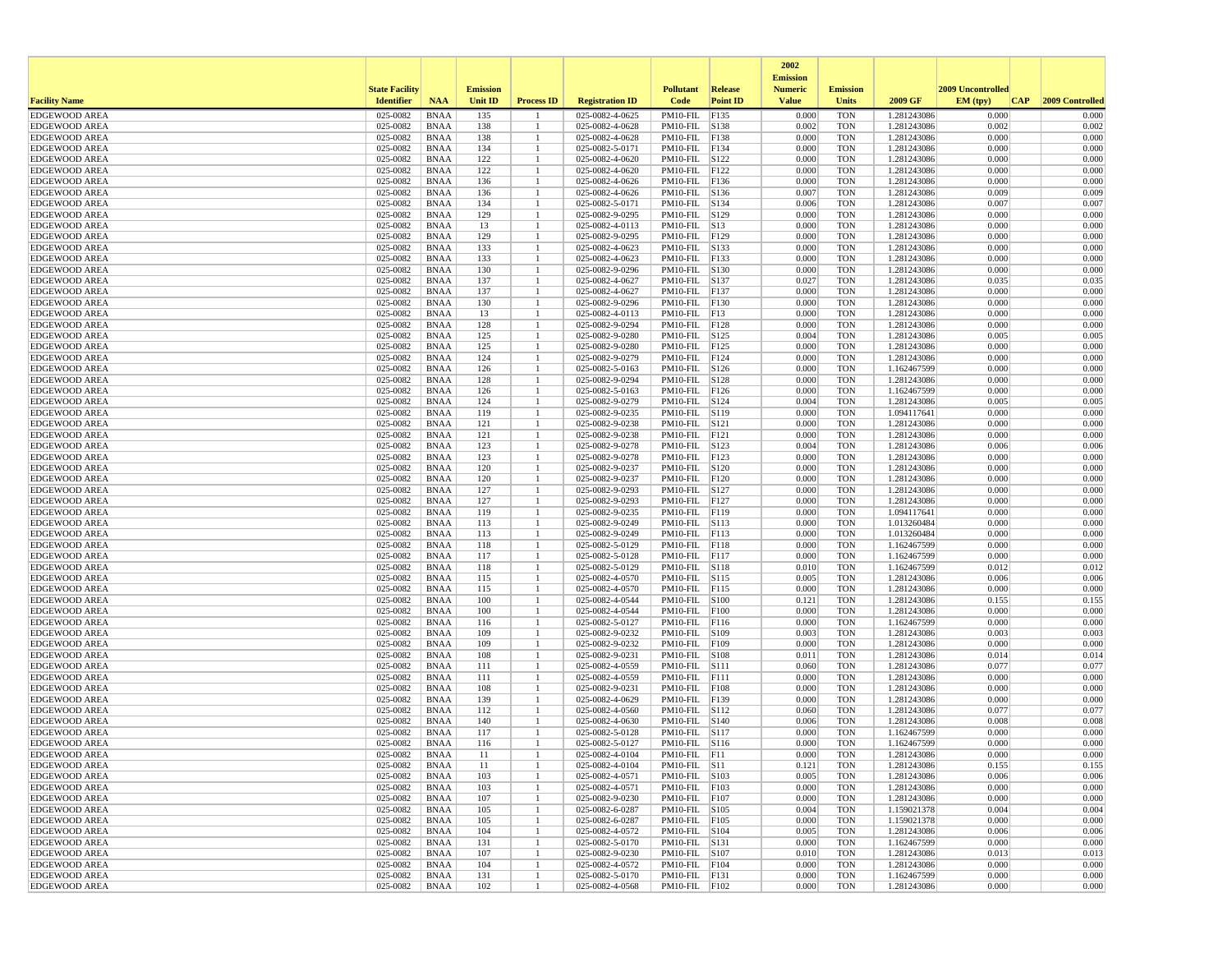|                                                                                                    |                       |                            |                              |                          |                                    |                                     |                 | 2002                              |                          |                            |                   |                 |
|----------------------------------------------------------------------------------------------------|-----------------------|----------------------------|------------------------------|--------------------------|------------------------------------|-------------------------------------|-----------------|-----------------------------------|--------------------------|----------------------------|-------------------|-----------------|
|                                                                                                    | <b>State Facility</b> |                            | <b>Emission</b>              |                          |                                    | <b>Pollutant</b>                    | Release         | <b>Emission</b><br><b>Numeric</b> | <b>Emission</b>          |                            | 2009 Uncontrolled |                 |
| <b>Facility Name</b>                                                                               | <b>Identifier</b>     | <b>NAA</b>                 | Unit ID                      | <b>Process ID</b>        | <b>Registration ID</b>             | Code                                | <b>Point ID</b> | <b>Value</b>                      | <b>Units</b>             | 2009 GF                    | EM (typ)<br> CAP  | 2009 Controlled |
| <b>EDGEWOOD AREA</b>                                                                               | 025-0082              | <b>BNAA</b>                | 10                           |                          | 025-0082-4-0103                    | PM10-FIL                            | F10             | 0.000                             | <b>TON</b>               | 1.281243086                | 0.000             | 0.000           |
| <b>EDGEWOOD AREA</b>                                                                               | 025-0082              | <b>BNAA</b>                | 102                          | -1                       | 025-0082-4-0568                    | PM10-FIL S102                       |                 | 0.080                             | <b>TON</b>               | 1.281243086                | 0.102             | 0.102           |
| <b>EDGEWOOD AREA</b><br><b>EDGEWOOD AREA</b>                                                       | 025-0082<br>025-0082  | <b>BNAA</b><br><b>BNAA</b> | 10<br>106                    | $\overline{1}$<br>-1     | 025-0082-4-0103<br>025-0082-4-0569 | PM10-FIL S10<br>PM10-FIL S106       |                 | 0.121<br>0.080                    | <b>TON</b><br><b>TON</b> | 1.281243086<br>1.281243086 | 0.155<br>0.102    | 0.155<br>0.102  |
| <b>EDGEWOOD AREA</b>                                                                               | 025-0082              | <b>BNAA</b>                | 106                          | -1                       | 025-0082-4-0569                    | PM10-FIL F106                       |                 | 0.000                             | <b>TON</b>               | 1.281243086                | 0.000             | 0.000           |
| SHERWIN WILLIAMS CLEANING SOLUTIONS                                                                | 025-0145              | <b>BNAA</b>                | 14                           | 01F14                    | 025-0145-5-0100                    | $PM10$ -FIL $ F14$                  |                 | 0.000                             | <b>TON</b>               | 1.150892258                | 0.000             | 0.000           |
| SHERWIN WILLIAMS CLEANING SOLUTIONS                                                                | $025 - 0145$          | <b>BNAA</b>                | 15                           | 01F15                    | 025-0145-6-0280                    | $PM10-FIL$ F15                      |                 | 0.000                             | <b>TON</b>               | 1.268059731                | 0.000             | 0.000           |
| SHERWIN WILLIAMS CLEANING SOLUTIONS                                                                | 025-0145              | <b>BNAA</b>                | 14                           | 01S14                    | 025-0145-5-0100                    | $PM10-FIL$ $S14$                    |                 | 0.055                             | <b>TON</b>               | 1.150892258                | 0.063             | 0.063           |
| SHERWIN WILLIAMS CLEANING SOLUTIONS                                                                | 025-0145              | <b>BNAA</b>                | 15                           | 01S15                    | 025-0145-6-0280                    | PM10-FIL S15                        |                 | 0.080                             | <b>TON</b>               | 1.268059731                | 0.101             | 0.101           |
| <b>WASTE ENERGY PARTNERS</b>                                                                       | 025-0212              | <b>BNAA</b>                | -1                           | 01F1                     | 025-0212-2-0019                    | $PM10-FIL$ $ F1$                    |                 | 0.000                             | <b>TON</b>               | 1.094117641                | 0.000             | 0.000           |
| <b>WASTE ENERGY PARTNERS</b>                                                                       | 025-0212              | <b>BNAA</b>                | $\overline{1}$               | 01S1                     | 025-0212-2-0019                    | $PM10-FIL$ S1                       |                 | 9.700                             | <b>TON</b>               | 1.094117641                | 10.613            | 10.613          |
| ALCORE - QUARRY DRIVE<br><b>ALCORE - QUARRY DRIVE</b>                                              | 025-0423<br>025-0423  | <b>BNAA</b><br><b>BNAA</b> | 3<br>$\overline{\mathbf{3}}$ | 01F3<br>01S3             | 025-0423-5-0133<br>025-0423-5-0133 | $PM10-FIL$ F3<br>$PM10-FIL$ S3      |                 | 0.000<br>0.062                    | <b>TON</b><br><b>TON</b> | 1.150892258<br>1.150892258 | 0.000<br>0.071    | 0.000<br>0.071  |
| <b>SIMKINS INDUSTRIES</b>                                                                          | 027-0005              | <b>BNAA</b>                |                              | 01F1                     | 027-0005-4-0005                    | $PM10-FIL$ $ F1$                    |                 | 0.000                             | <b>TON</b>               | 1.006842613                | 0.000             | 0.000           |
| <b>SIMKINS INDUSTRIES</b>                                                                          | 027-0005              | <b>BNAA</b>                | 2                            | 01F <sub>2</sub>         | 027-0005-4-0080                    | PM10-FIL F2                         |                 | 0.000                             | <b>TON</b>               | 1.006842613                | 0.000             | 0.000           |
| <b>SIMKINS INDUSTRIES</b>                                                                          | 027-0005              | <b>BNAA</b>                | $\overline{\mathbf{3}}$      | 01F3                     | 027-0005-7-0001                    | $PM10-FIL$ $F3$                     |                 | 0.000                             | <b>TON</b>               | 1.09238255                 | 0.000             | 0.000           |
| <b>SIMKINS INDUSTRIES</b>                                                                          | 027-0005              | <b>BNAA</b>                |                              | 01S1                     | 027-0005-4-0005                    | PM10-FIL S1                         |                 | 5.954                             | <b>TON</b>               | 1.006842613                | 5.995             | 5.995           |
| <b>SIMKINS INDUSTRIES</b>                                                                          | 027-0005              | <b>BNAA</b>                | $\overline{2}$               | 01S2                     | 027-0005-4-0080                    | $PM10-FIL$ S2                       |                 | 0.000                             | <b>TON</b>               | 1.006842613                | 0.000             | 0.000           |
| <b>SIMKINS INDUSTRIES</b>                                                                          | 027-0005              | <b>BNAA</b>                | 3                            | 01S3                     | 027-0005-7-0001                    | $PM10-FIL$ S3                       |                 | 5.687                             | <b>TON</b>               | 1.09238255                 | 6.212             | 6.212           |
| OWENS CORNING - JESUP ROOFING AND ASPHALT PLANT                                                    | 027-0055              | <b>BNAA</b>                | 10                           | 01F10                    | 027-0055-9-0098                    | $PM10-FIL$ $F10$                    |                 | 0.000                             | <b>TON</b>               | 1.123711348                | 0.000             | 0.000           |
| OWENS CORNING - JESUP ROOFING AND ASPHALT PLANT                                                    | 027-0055              | <b>BNAA</b>                | 12                           | 01F12                    | 027-0055-9-0129                    | $PM10-FIL$ $F12$                    |                 | 0.000                             | <b>TON</b>               | 1.123711348                | 0.000<br>0.000    | 0.000           |
| OWENS CORNING - JESUP ROOFING AND ASPHALT PLANT<br>OWENS CORNING - JESUP ROOFING AND ASPHALT PLANT | 027-0055<br>027-0055  | <b>BNAA</b><br><b>BNAA</b> | 13<br>14                     | 01F13<br>01F14           | 027-0055-9-0130<br>027-0055-9-0131 | $PM10-FIL$ $ F13$<br>$PM10-FIL$ F14 |                 | 0.000<br>0.000                    | <b>TON</b><br><b>TON</b> | 1.123711348<br>1.123711348 | 0.000             | 0.000<br>0.000  |
| OWENS CORNING - JESUP ROOFING AND ASPHALT PLANT                                                    | 027-0055              | <b>BNAA</b>                | 15                           | 01F15                    | 027-0055-9-0225                    | $PM10-FIL$ F15                      |                 | 0.000                             | <b>TON</b>               | 1.241503954                | 0.000             | 0.000           |
| OWENS CORNING - JESUP ROOFING AND ASPHALT PLANT                                                    | 027-0055              | <b>BNAA</b>                | 16                           | 01F16                    | 027-0055-6-0029                    | $PM10-FIL$ F16                      |                 | 0.000                             | <b>TON</b>               | 1.241503954                | 0.000             | 0.000           |
| OWENS CORNING - JESUP ROOFING AND ASPHALT PLANT                                                    | 027-0055              | <b>BNAA</b>                | 17                           | 01F17                    | 027-0055-9-0219                    | $PM10-FIL$ $ F17$                   |                 | 0.000                             | <b>TON</b>               | 1.006668091                | 0.000             | 0.000           |
| OWENS CORNING - JESUP ROOFING AND ASPHALT PLANT                                                    | 027-0055              | <b>BNAA</b>                | $\overline{\mathbf{3}}$      | 01F3                     | 027-0055-9-0037                    | $PM10-FIL$ $F3$                     |                 | 0.000                             | <b>TON</b>               | 1.241503954                | 0.000             | 0.000           |
| OWENS CORNING - JESUP ROOFING AND ASPHALT PLANT                                                    | 027-0055              | <b>BNAA</b>                | 5                            | 01F5                     | 027-0055-9-0071                    | $PM10-FIL$ F5                       |                 | 0.000                             | <b>TON</b>               | 1.123711348                | 0.000             | 0.000           |
| OWENS CORNING - JESUP ROOFING AND ASPHALT PLANT                                                    | 027-0055              | <b>BNAA</b>                | 6                            | 01F6                     | 027-0055-9-0072                    | PM10-FIL F6                         |                 | 0.000                             | <b>TON</b>               | 1.123711348                | 0.000             | 0.000           |
| OWENS CORNING - JESUP ROOFING AND ASPHALT PLANT                                                    | 027-0055              | <b>BNAA</b>                | 8                            | 01F8                     | 027-0055-9-0074                    | PM10-FIL F8                         |                 | 0.000                             | <b>TON</b>               | 1.241503954                | 0.000             | 0.000           |
| OWENS CORNING - JESUP ROOFING AND ASPHALT PLANT<br>OWENS CORNING - JESUP ROOFING AND ASPHALT PLANT | 027-0055<br>027-0055  | <b>BNAA</b><br><b>BNAA</b> | 9<br>10                      | 01F9<br>01S10            | 027-0055-9-0097<br>027-0055-9-0098 | PM10-FIL<br>$PM10$ -FIL $ S10$      | F9              | 0.000<br>0.191                    | <b>TON</b><br><b>TON</b> | 1.241503954<br>1.123711348 | 0.000<br>0.215    | 0.000<br>0.215  |
| OWENS CORNING - JESUP ROOFING AND ASPHALT PLANT                                                    | 027-0055              | <b>BNAA</b>                | 12                           | 01S12                    | 027-0055-9-0129                    | $PM10-FIL$ $ S12$                   |                 | 0.000                             | <b>TON</b>               | 1.123711348                | 0.000             | 0.000           |
| OWENS CORNING - JESUP ROOFING AND ASPHALT PLANT                                                    | 027-0055              | <b>BNAA</b>                | 13                           | 01S13                    | 027-0055-9-0130                    | PM10-FIL $ S13$                     |                 | 0.183                             | <b>TON</b>               | 1.123711348                | 0.205             | 0.205           |
| OWENS CORNING - JESUP ROOFING AND ASPHALT PLANT                                                    | 027-0055              | <b>BNAA</b>                | 14                           | 01S14                    | 027-0055-9-0131                    | PM10-FIL S14                        |                 | 0.005                             | <b>TON</b>               | 1.123711348                | 0.006             | 0.006           |
| OWENS CORNING - JESUP ROOFING AND ASPHALT PLANT                                                    | 027-0055              | <b>BNAA</b>                | 15                           | 01S15                    | 027-0055-9-0225                    | PM10-FIL S15                        |                 | 0.000                             | <b>TON</b>               | 1.241503954                | 0.000             | 0.000           |
| OWENS CORNING - JESUP ROOFING AND ASPHALT PLANT                                                    | 027-0055              | <b>BNAA</b>                | 16                           | 01S16                    | 027-0055-6-0029                    | $PM10-FIL$ S16                      |                 | 19.286                            | <b>TON</b>               | 1.241503954                | 23.944            | 23.944          |
| OWENS CORNING - JESUP ROOFING AND ASPHALT PLANT                                                    | 027-0055              | <b>BNAA</b>                | 17                           | 01S17                    | 027-0055-9-0219                    | $PM10$ -FIL $ S17$                  |                 | 0.000                             | <b>TON</b>               | 1.006668091                | 0.000             | 0.000           |
| OWENS CORNING - JESUP ROOFING AND ASPHALT PLANT                                                    | 027-0055              | <b>BNAA</b>                | $\overline{\mathbf{3}}$      | 01S3                     | 027-0055-9-0037                    | $PM10-FIL$ S3                       |                 | 5.006                             | <b>TON</b>               | 1.241503954                | 6.215             | 6.215           |
| OWENS CORNING - JESUP ROOFING AND ASPHALT PLANT<br>OWENS CORNING - JESUP ROOFING AND ASPHALT PLANT | 027-0055<br>027-0055  | <b>BNAA</b><br>BNAA        | 5<br>-6                      | 01S5<br>01S6             | 027-0055-9-0071<br>027-0055-9-0072 | $PM10-FIL$ S5<br>$PM10-FIL$ S6      |                 | 0.297<br>0.010                    | <b>TON</b><br><b>TON</b> | 1.123711348<br>1.123711348 | 0.334<br>0.011    | 0.334<br>0.011  |
| OWENS CORNING - JESUP ROOFING AND ASPHALT PLANT                                                    | 027-0055              | <b>BNAA</b>                | 8                            | 01S8                     | 027-0055-9-0074                    | $PM10-FIL$ S8                       |                 | 7.253                             | <b>TON</b>               | 1.241503954                | 9.004             | 9.004           |
| OWENS CORNING - JESUP ROOFING AND ASPHALT PLANT                                                    | 027-0055              | <b>BNAA</b>                | 9                            | 01S9                     | 027-0055-9-0097                    | $PM10-FIL$ S9                       |                 | 7.125                             | <b>TON</b>               | 1.241503954                | 8.845             | 8.845           |
| TRANSCONTINENTAL GAS PIPE LINE                                                                     | 027-0223              | <b>BNAA</b>                | -1                           | 01F1                     | 027-0223-5-0054                    | PM10-FIL F1                         |                 | 0.000                             | <b>TON</b>               | 1.162467599                | 0.000             | 0.000           |
| TRANSCONTINENTAL GAS PIPE LINE                                                                     | 027-0223              | <b>BNAA</b>                | 2                            | 01F <sub>2</sub>         | 027-0223-5-0063                    | PM10-FIL $ F2 $                     |                 | 0.000                             | <b>TON</b>               | 1.162467599                | 0.000             | 0.000           |
| TRANSCONTINENTAL GAS PIPE LINE                                                                     | 027-0223              | <b>BNAA</b>                | 3                            | 01F3                     | 027-0223-5-0064                    | $PM10-FIL$ F3                       |                 | 0.000                             | <b>TON</b>               | 1.162467599                | 0.000             | 0.000           |
| TRANSCONTINENTAL GAS PIPE LINE                                                                     | 027-0223              | <b>BNAA</b>                | $\overline{4}$               | 01F4                     | 027-0223-9-0186                    | $PM10-FIL$ F4                       |                 | 0.000                             | <b>TON</b>               | 0.808924317                | 0.000             | 0.000           |
| TRANSCONTINENTAL GAS PIPE LINE                                                                     | 027-0223              | <b>BNAA</b>                | -1                           | 01S1                     | 027-0223-5-0054                    | $PM10$ -FIL $ S1$                   |                 | 29.748                            | <b>TON</b>               | 1.162467599                | 34.581            | 34.581          |
| TRANSCONTINENTAL GAS PIPE LINE<br>TRANSCONTINENTAL GAS PIPE LINE                                   | 027-0223<br>027-0223  | <b>BNAA</b><br><b>BNAA</b> | 2<br>3                       | 01S <sub>2</sub><br>01S3 | 027-0223-5-0063<br>027-0223-5-0064 | $PM10-FIL$ S2<br>$PM10-FIL$ S3      |                 | 0.082<br>0.066                    | <b>TON</b><br><b>TON</b> | 1.162467599<br>1.162467599 | 0.095<br>0.077    | 0.095<br>0.077  |
| TRANSCONTINENTAL GAS PIPE LINE                                                                     | 027-0223              | <b>BNAA</b>                | $\overline{4}$               | 01S4                     | 027-0223-9-0186                    | $PM10-FIL$ S4                       |                 | 0.000                             | <b>TON</b>               | 0.808924317                | 0.000             | 0.000           |
| <b>JOHNS HOPKINS HOSPITAL</b>                                                                      | 510-0001              | <b>BNAA</b>                | 2                            | 01F2                     | 510-0001-5-0303                    | $PM10-FIL$ $F2$                     |                 | 0.000                             | <b>TON</b>               | 1.162467599                | 0.000             | 0.000           |
| JOHNS HOPKINS HOSPITAL                                                                             | 510-0001              | <b>BNAA</b>                | $\overline{\mathbf{3}}$      | 01F3                     | 510-0001-5-0304                    | $PM10-FIL$ $ F3$                    |                 | 0.000                             | <b>TON</b>               | 1.162467599                | 0.000             | 0.000           |
| <b>JOHNS HOPKINS HOSPITAL</b>                                                                      | 510-0001              | <b>BNAA</b>                | $\overline{4}$               | 01F4                     | 510-0001-5-0305                    | $PM10-FIL$ F4                       |                 | 0.000                             | <b>TON</b>               | 1.162467599                | 0.000             | 0.000           |
| <b>JOHNS HOPKINS HOSPITAL</b>                                                                      | 510-0001              | <b>BNAA</b>                | 5                            | 01F5                     | 510-0001-5-0306                    | $PM10-FIL$ F5                       |                 | 0.000                             | <b>TON</b>               | 1.162467599                | 0.000             | 0.000           |
| JOHNS HOPKINS HOSPITAL                                                                             | 510-0001              | <b>BNAA</b>                | 6                            | 01F6                     | 510-0001-5-0734                    | PM10-FIL F6                         |                 | 0.000                             | <b>TON</b>               | 1.162467599                | 0.000             | 0.000           |
| <b>JOHNS HOPKINS HOSPITAL</b><br><b>JOHNS HOPKINS HOSPITAL</b>                                     | 510-0001<br>510-0001  | <b>BNAA</b><br><b>BNAA</b> | $\overline{2}$<br>3          | 01S2<br>01S3             | 510-0001-5-0303<br>510-0001-5-0304 | $PM10-FIL$ S2<br>$PM10-FIL$ S3      |                 | 0.730<br>0.730                    | <b>TON</b><br><b>TON</b> | 1.162467599<br>1.162467599 | 0.849<br>0.849    | 0.849<br>0.849  |
| JOHNS HOPKINS HOSPITAL                                                                             | 510-0001              | <b>BNAA</b>                |                              | 01S4                     | 510-0001-5-0305                    | $PM10-FIL$  S4                      |                 | 0.912                             | TON                      | 1.162467599                | 1.060             | 1.060           |
| <b>JOHNS HOPKINS HOSPITAL</b>                                                                      | 510-0001              | BNAA                       | 5                            | 01S5                     | 510-0001-5-0306                    | $PM10-FIL$ S5                       |                 | 0.730                             | <b>TON</b>               | 1.162467599                | 0.849             | 0.849           |
| <b>JOHNS HOPKINS HOSPITAL</b>                                                                      | 510-0001              | <b>BNAA</b>                | 6                            | 01S6                     | 510-0001-5-0734                    | $PM10-FIL$ S6                       |                 | 0.912                             | <b>TON</b>               | 1.162467599                | 1.060             | 1.060           |
| <b>CPSG WESTPORT</b>                                                                               | 510-0006              | BNAA                       | $\overline{4}$               | 01F4                     | 510-0006-5-0005                    | $PM10-FIL$ F4                       |                 | 0.000                             | <b>TON</b>               | 0.808924317                | 0.000             | 0.000           |
| <b>CPSG WESTPORT</b>                                                                               | 510-0006              | <b>BNAA</b>                | $\overline{4}$               | 01S4                     | 510-0006-5-0005                    | $PM10-FIL$ S4                       |                 | 0.000                             | <b>TON</b>               | 0.808924317                | 0.000             | 0.000           |
| CPSG GOULD STRRET                                                                                  | 510-0007              | <b>BNAA</b>                | $\overline{2}$               | 01F <sub>2</sub>         | 510-0007-4-0536                    | $PM10-FIL$ F2                       |                 | 0.000                             | <b>TON</b>               | 0.808924317                | 0.000             | 0.000           |
| CPSG GOULD STRRET                                                                                  | 510-0007              | <b>BNAA</b>                | $\overline{c}$               | 01S2                     | 510-0007-4-0536                    | $PM10$ -FIL $ S2 $                  |                 | 21.060                            | <b>TON</b>               | 0.808924317                | 17.036            | 17.036          |
| <b>GAF BUILDING PRODUCTS</b>                                                                       | 510-0071              | <b>BNAA</b>                | 15                           | 01F15                    | 510-0071-6-0892                    | PM10-FIL F15                        |                 | 0.000                             | <b>TON</b>               | 1.241503954                | 0.000             | 0.000           |
| <b>GAF BUILDING PRODUCTS</b><br><b>GAF BUILDING PRODUCTS</b>                                       | 510-0071              | <b>BNAA</b>                | 16                           | 01F16                    | 510-0071-6-0912<br>510-0071-6-0924 | $PM10-FIL$ F16                      |                 | 0.000                             | <b>TON</b>               | 1.123711348                | 0.000             | 0.000           |
| <b>GAF BUILDING PRODUCTS</b>                                                                       | 510-0071<br>510-0071  | BNAA<br><b>BNAA</b>        | 17<br>18                     | 01F17<br>01F18           | 510-0071-5-1142                    | PM10-FIL F17<br>$PM10-FIL$ F18      |                 | 0.000<br>0.000                    | <b>TON</b><br><b>TON</b> | 1.241503954<br>1.150892258 | 0.000<br>0.000    | 0.000<br>0.000  |
| <b>GAF BUILDING PRODUCTS</b>                                                                       | 510-0071              | <b>BNAA</b>                | 19                           | 01F19                    | 510-0071-5-1143                    | PM10-FIL F19                        |                 | 0.000                             | <b>TON</b>               | 1.150892258                | 0.000             | 0.000           |
| <b>GAF BUILDING PRODUCTS</b>                                                                       | 510-0071              | <b>BNAA</b>                | 21                           | 01F21                    | 510-0071-9-0621                    | $PM10-FIL$ $ F21$                   |                 | 0.000                             | <b>TON</b>               | 1.123711348                | 0.000             | 0.000           |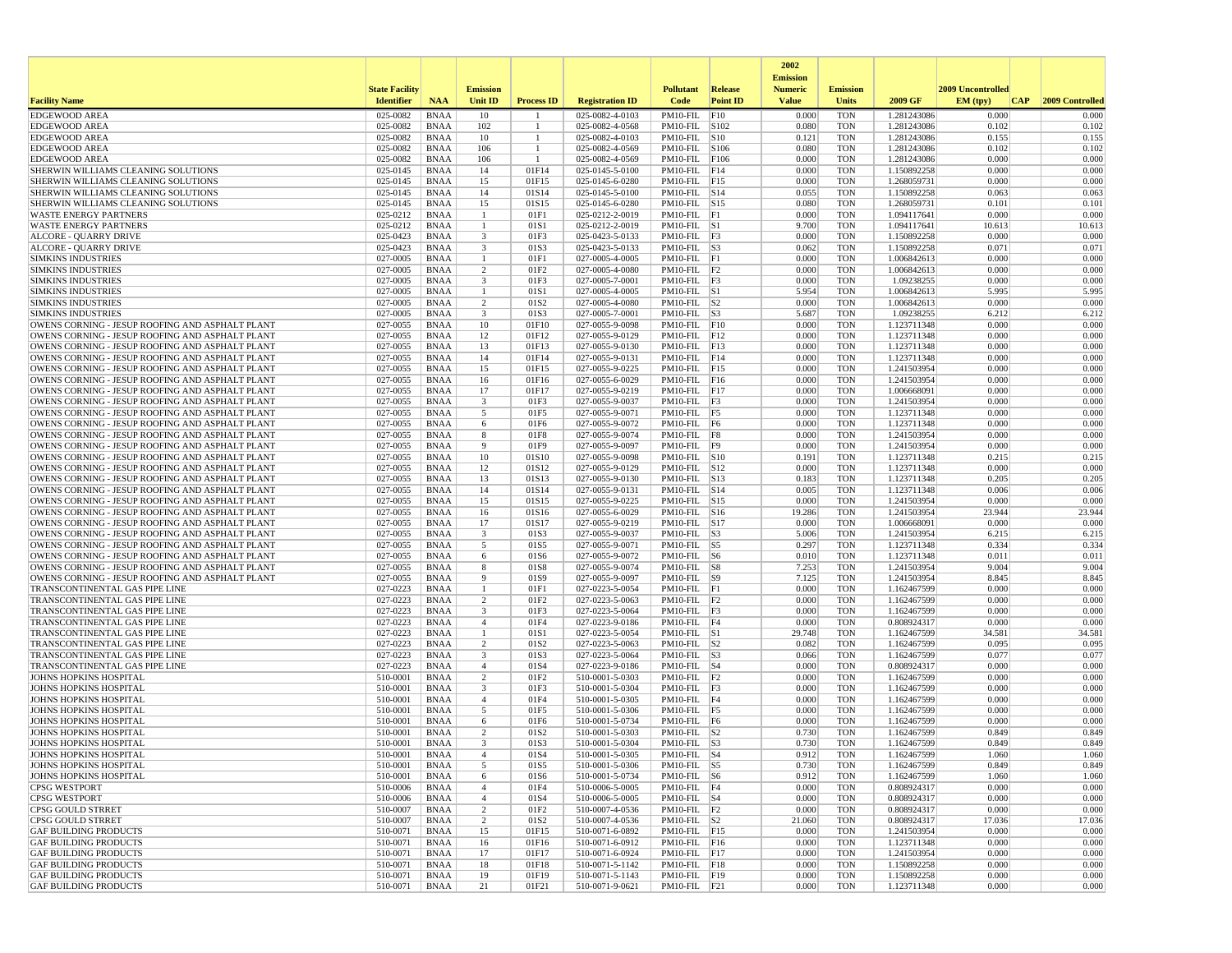|                                                                              |                       |                            |                       |                   |                                    |                                       |                 | 2002                              |                          |                            |                   |                  |
|------------------------------------------------------------------------------|-----------------------|----------------------------|-----------------------|-------------------|------------------------------------|---------------------------------------|-----------------|-----------------------------------|--------------------------|----------------------------|-------------------|------------------|
|                                                                              | <b>State Facility</b> |                            | <b>Emission</b>       |                   |                                    | <b>Pollutant</b>                      | Release         | <b>Emission</b><br><b>Numeric</b> | <b>Emission</b>          |                            | 2009 Uncontrolled |                  |
| <b>Facility Name</b>                                                         | <b>Identifier</b>     | <b>NAA</b>                 | Unit ID               | <b>Process ID</b> | <b>Registration ID</b>             | Code                                  | <b>Point ID</b> | <b>Value</b>                      | <b>Units</b>             | 2009 GF                    | EM (typ)<br> CAP  | 2009 Controlled  |
| <b>GAF BUILDING PRODUCTS</b>                                                 | 510-0071              | <b>BNAA</b>                | 22                    | 01F22             | 510-0071-6-1128                    | PM10-FIL                              | F22             | 0.000                             | <b>TON</b>               | 1.241503954                | 0.000             | 0.000            |
| <b>GAF BUILDING PRODUCTS</b>                                                 | 510-0071              | <b>BNAA</b>                | 24                    | 01F24             | 510-0071-6-1743                    | $PM10-FIL$ F24                        |                 | 0.000                             | <b>TON</b>               | 1.123711348                | 0.000             | 0.000            |
| <b>GAF BUILDING PRODUCTS</b>                                                 | 510-0071              | <b>BNAA</b>                | 25                    | 01F25             | 510-0071-6-1725                    | PM10-FIL F25                          |                 | 0.000                             | <b>TON</b>               | 1.241503954                | 0.000             | 0.000            |
| <b>GAF BUILDING PRODUCTS</b><br><b>GAF BUILDING PRODUCTS</b>                 | 510-0071<br>510-0071  | <b>BNAA</b><br><b>BNAA</b> | 5<br>15               | 01F5<br>01S15     | 510-0071-6-0003<br>510-0071-6-0892 | PM10-FIL F5<br>$PM10$ -FIL $ S15$     |                 | 0.000<br>1.044                    | <b>TON</b><br><b>TON</b> | 1.241503954<br>1.241503954 | 0.000<br>1.296    | 0.000<br>1.296   |
| <b>GAF BUILDING PRODUCTS</b>                                                 | 510-0071              | <b>BNAA</b>                | 16                    | 01S16             | 510-0071-6-0912                    | $PM10-FIL$ S16                        |                 | 9.666                             | <b>TON</b>               | 1.123711348                | 10.862            | 10.862           |
| <b>GAF BUILDING PRODUCTS</b>                                                 | 510-0071              | <b>BNAA</b>                | 17                    | 01S17             | 510-0071-6-0924                    | $PM10-FIL$ S17                        |                 | 0.000                             | <b>TON</b>               | 1.241503954                | 0.000             | 0.000            |
| <b>GAF BUILDING PRODUCTS</b>                                                 | 510-0071              | <b>BNAA</b>                | 18                    | 01S18             | 510-0071-5-1142                    | $PM10-FIL$ S18                        |                 | 0.175                             | <b>TON</b>               | 1.150892258                | 0.201             | 0.201            |
| <b>GAF BUILDING PRODUCTS</b>                                                 | 510-0071              | <b>BNAA</b>                | 19                    | 01S19             | 510-0071-5-1143                    | PM10-FIL S19                          |                 | 0.008                             | <b>TON</b>               | 1.150892258                | 0.009             | 0.009            |
| <b>GAF BUILDING PRODUCTS</b><br><b>GAF BUILDING PRODUCTS</b>                 | 510-0071<br>510-0071  | <b>BNAA</b><br><b>BNAA</b> | 21<br>22              | 01S21<br>01S22    | 510-0071-9-0621<br>510-0071-6-1128 | $PM10-FIL$ $ S21$<br>PM10-FIL S22     |                 | 0.000<br>0.000                    | <b>TON</b><br><b>TON</b> | 1.123711348<br>1.241503954 | 0.000<br>0.000    | 0.000<br>0.000   |
| <b>GAF BUILDING PRODUCTS</b>                                                 | 510-0071              | <b>BNAA</b>                | 24                    | 01S24             | 510-0071-6-1743                    | $PM10$ -FIL $ S24$                    |                 | 1.673                             | <b>TON</b>               | 1.123711348                | 1.880             | 1.880            |
| <b>GAF BUILDING PRODUCTS</b>                                                 | 510-0071              | <b>BNAA</b>                | 25                    | 01S25             | 510-0071-6-1725                    | $PM10$ -FIL $ S25$                    |                 | 0.000                             | <b>TON</b>               | 1.241503954                | 0.000             | 0.000            |
| <b>GAF BUILDING PRODUCTS</b>                                                 | 510-0071              | <b>BNAA</b>                | 5                     | 01S5              | 510-0071-6-0003                    | PM10-FIL                              | S5              | 3.040                             | <b>TON</b>               | 1.241503954                | 3.774             | 3.774            |
| FMC CORP. ORGANIC CHEMICALS DIVISION                                         | 510-0073              | <b>BNAA</b>                | $\mathbf{1}$          | 01F1              | 510-0073-2-0209                    | $PM10-FIL$ $ F1$                      |                 | 0.000                             | <b>TON</b>               | 1.159021378                | 0.000             | 0.000            |
| FMC CORP. ORGANIC CHEMICALS DIVISION<br>FMC CORP. ORGANIC CHEMICALS DIVISION | 510-0073<br>510-0073  | <b>BNAA</b><br><b>BNAA</b> | 13<br>15              | 01F13<br>01F15    | 510-0073-7-0471<br>510-0073-7-0923 | $PM10-FIL$ $ F13$<br>PM10-FIL F15     |                 | 0.000<br>0.000                    | <b>TON</b><br><b>TON</b> | 1.327272773<br>1.327272773 | 0.000<br>0.000    | 0.000<br>0.000   |
| FMC CORP. ORGANIC CHEMICALS DIVISION                                         | 510-0073              | <b>BNAA</b>                | 16                    | 01F16             | 510-0073-7-0938                    | $PM10-FIL$ $F16$                      |                 | 0.000                             | <b>TON</b>               | 1.327272773                | 0.000             | 0.000            |
| FMC CORP. ORGANIC CHEMICALS DIVISION                                         | 510-0073              | <b>BNAA</b>                | 17                    | 01F17             | 510-0073-7-0967                    | $PM10-FIL$ F17                        |                 | 0.000                             | <b>TON</b>               | 1.327272773                | 0.000             | 0.000            |
| FMC CORP. ORGANIC CHEMICALS DIVISION                                         | 510-0073              | <b>BNAA</b>                | 18                    | 01F18             | 510-0073-7-1023                    | $PM10-FIL$ $F18$                      |                 | 0.000                             | <b>TON</b>               | 1.327272773                | 0.000             | 0.000            |
| FMC CORP. ORGANIC CHEMICALS DIVISION                                         | 510-0073              | <b>BNAA</b>                | 20                    | 01F20             | 510-0073-7-1143                    | $PM10-FIL$ $F20$                      |                 | 0.000                             | <b>TON</b>               | 1.327272773                | 0.000             | 0.000            |
| FMC CORP. ORGANIC CHEMICALS DIVISION                                         | 510-0073              | <b>BNAA</b>                | 21<br>22              | 01F21             | 510-0073-7-1153<br>510-0073-7-1373 | $PM10-FIL$ $ F21$<br>$PM10-FIL$ F22   |                 | 0.000<br>0.000                    | <b>TON</b>               | 1.327272773<br>1.327272773 | 0.000<br>0.000    | 0.000<br>0.000   |
| FMC CORP. ORGANIC CHEMICALS DIVISION<br>FMC CORP. ORGANIC CHEMICALS DIVISION | 510-0073<br>510-0073  | <b>BNAA</b><br><b>BNAA</b> | 24                    | 01F22<br>01F24    | 510-0073-7-1329                    | $PM10-FIL$ F24                        |                 | 0.000                             | <b>TON</b><br><b>TON</b> | 1.327272773                | 0.000             | 0.000            |
| FMC CORP. ORGANIC CHEMICALS DIVISION                                         | 510-0073              | <b>BNAA</b>                | 25                    | 01F25             | 510-0073-7-1410                    | PM10-FIL $ F25 $                      |                 | 0.000                             | <b>TON</b>               | 1.327272773                | 0.000             | 0.000            |
| FMC CORP. ORGANIC CHEMICALS DIVISION                                         | 510-0073              | <b>BNAA</b>                | 27                    | 01F27             | 510-0073-7-1671                    | $PM10-FIL$ F27                        |                 | 0.000                             | <b>TON</b>               | 1.327272773                | 0.000             | 0.000            |
| FMC CORP. ORGANIC CHEMICALS DIVISION                                         | 510-0073              | <b>BNAA</b>                | 28                    | 01F28             | 510-0073-7-1672                    | $PM10-FIL$ $F28$                      |                 | 0.000                             | <b>TON</b>               | 1.327272773                | 0.000             | 0.000            |
| FMC CORP. ORGANIC CHEMICALS DIVISION                                         | 510-0073<br>510-0073  | <b>BNAA</b>                | 29<br>3               | 01F29<br>01F3     | 510-0073-5-1439                    | PM10-FIL F29                          |                 | 0.000<br>0.000                    | <b>TON</b><br><b>TON</b> | 1.150892258                | 0.000<br>0.000    | 0.000<br>0.000   |
| FMC CORP. ORGANIC CHEMICALS DIVISION<br>FMC CORP. ORGANIC CHEMICALS DIVISION | 510-0073              | <b>BNAA</b><br><b>BNAA</b> | $\overline{4}$        | 01F4              | 510-0073-4-0151<br>510-0073-4-0152 | PM10-FIL F3<br>PM10-FIL F4            |                 | 0.000                             | <b>TON</b>               | 1.150892258<br>1.150892258 | 0.000             | 0.000            |
| FMC CORP. ORGANIC CHEMICALS DIVISION                                         | 510-0073              | <b>BNAA</b>                | 5                     | 01F5              | 510-0073-4-0153                    | $PM10-FIL$ F5                         |                 | 0.000                             | <b>TON</b>               | 1.150892258                | 0.000             | 0.000            |
| FMC CORP. ORGANIC CHEMICALS DIVISION                                         | 510-0073              | <b>BNAA</b>                | 6                     | 01F6              | 510-0073-4-2088                    | PM10-FIL F6                           |                 | 0.000                             | <b>TON</b>               | 1.150892258                | 0.000             | 0.000            |
| FMC CORP. ORGANIC CHEMICALS DIVISION                                         | 510-0073              | <b>BNAA</b>                | 8                     | 01F8              | 510-0073-7-0195                    | PM10-FIL F8                           |                 | 0.000                             | <b>TON</b>               | 1.327272773                | 0.000             | 0.000            |
| FMC CORP. ORGANIC CHEMICALS DIVISION                                         | 510-0073              | <b>BNAA</b>                | -1                    | 01S1              | 510-0073-2-0209                    | $PM10-FIL$ S1                         |                 | 0.000                             | <b>TON</b>               | 1.159021378                | 0.000             | 0.000            |
| FMC CORP. ORGANIC CHEMICALS DIVISION<br>FMC CORP. ORGANIC CHEMICALS DIVISION | 510-0073<br>510-0073  | <b>BNAA</b><br><b>BNAA</b> | 13<br>15              | 01S13<br>01S15    | 510-0073-7-0471<br>510-0073-7-0923 | PM10-FIL S13<br>PM10-FIL S15          |                 | 0.000<br>0.049                    | <b>TON</b><br><b>TON</b> | 1.327272773<br>1.327272773 | 0.000<br>0.064    | 0.000<br>0.064   |
| FMC CORP. ORGANIC CHEMICALS DIVISION                                         | 510-0073              | <b>BNAA</b>                | 16                    | 01S16             | 510-0073-7-0938                    | $PM10-FIL$ S16                        |                 | 0.000                             | <b>TON</b>               | 1.327272773                | 0.000             | 0.000            |
| FMC CORP. ORGANIC CHEMICALS DIVISION                                         | 510-0073              | <b>BNAA</b>                | 17                    | 01S17             | 510-0073-7-0967                    | $PM10$ -FIL $ S17$                    |                 | 0.000                             | <b>TON</b>               | 1.327272773                | 0.000             | 0.000            |
| FMC CORP. ORGANIC CHEMICALS DIVISION                                         | 510-0073              | <b>BNAA</b>                | 18                    | 01S18             | 510-0073-7-1023                    | PM10-FIL S18                          |                 | 0.000                             | <b>TON</b>               | 1.327272773                | 0.000             | 0.000            |
| FMC CORP. ORGANIC CHEMICALS DIVISION                                         | 510-0073              | <b>BNAA</b>                | 20                    | 01S20             | 510-0073-7-1143                    | $PM10$ -FIL $ S20$                    |                 | 0.000                             | <b>TON</b>               | 1.327272773                | 0.000             | 0.000            |
| FMC CORP. ORGANIC CHEMICALS DIVISION<br>FMC CORP. ORGANIC CHEMICALS DIVISION | 510-0073<br>510-0073  | <b>BNAA</b><br><b>BNAA</b> | 21<br>22              | 01S21<br>01S22    | 510-0073-7-1153<br>510-0073-7-1373 | $PM10-FIL$ $ S21$<br>PM10-FIL         | S22             | 0.578<br>0.000                    | <b>TON</b><br><b>TON</b> | 1.327272773<br>1.327272773 | 0.767<br>0.000    | 0.767<br>0.000   |
| FMC CORP. ORGANIC CHEMICALS DIVISION                                         | 510-0073              | <b>BNAA</b>                | 24                    | 01S24             | 510-0073-7-1329                    | PM10-FIL                              | S24             | 0.000                             | <b>TON</b>               | 1.327272773                | 0.000             | 0.000            |
| FMC CORP. ORGANIC CHEMICALS DIVISION                                         | 510-0073              | <b>BNAA</b>                | 25                    | 01S25             | 510-0073-7-1410                    | $PM10-FIL$ S25                        |                 | 0.000                             | <b>TON</b>               | 1.327272773                | 0.000             | 0.000            |
| FMC CORP. ORGANIC CHEMICALS DIVISION                                         | 510-0073              | <b>BNAA</b>                | 27                    | 01S27             | 510-0073-7-1671                    | PM10-FIL S27                          |                 | 0.000                             | <b>TON</b>               | 1.327272773                | 0.000             | 0.000            |
| FMC CORP. ORGANIC CHEMICALS DIVISION                                         | 510-0073              | <b>BNAA</b>                | 28                    | 01S28             | 510-0073-7-1672                    | $PM10$ -FIL $ S28$                    |                 | 0.000                             | <b>TON</b>               | 1.327272773                | 0.000             | 0.000            |
| FMC CORP. ORGANIC CHEMICALS DIVISION                                         | 510-0073              | <b>BNAA</b>                | 29                    | 01S29             | 510-0073-5-1439                    | PM10-FIL                              | S29             | 0.231                             | <b>TON</b>               | 1.150892258                | 0.266             | 0.266            |
| FMC CORP. ORGANIC CHEMICALS DIVISION<br>FMC CORP. ORGANIC CHEMICALS DIVISION | 510-0073<br>510-0073  | <b>BNAA</b><br><b>BNAA</b> | 3<br>$\overline{4}$   | 01S3<br>01S4      | 510-0073-4-0151<br>510-0073-4-0152 | PM10-FIL<br>$PM10-FIL$ S4             | S3              | 0.600<br>2.109                    | <b>TON</b><br><b>TON</b> | 1.150892258<br>1.150892258 | 0.691<br>2.427    | 0.691<br>2.427   |
| FMC CORP. ORGANIC CHEMICALS DIVISION                                         | 510-0073              | <b>BNAA</b>                | 5                     | 01S5              | 510-0073-4-0153                    | PM10-FIL S5                           |                 | 1.017                             | <b>TON</b>               | 1.150892258                | 1.170             | 1.170            |
| FMC CORP. ORGANIC CHEMICALS DIVISION                                         | 510-0073              | <b>BNAA</b>                | 6                     | 01S6              | 510-0073-4-2088                    | $PM10-FIL$ S6                         |                 | 1.236                             | TON                      | 1.150892258                | 1.422             | 1.422            |
| FMC CORP. ORGANIC CHEMICALS DIVISION                                         | 510-0073              | <b>BNAA</b>                | 8                     | 01S8              | 510-0073-7-0195                    | $PM10-FIL$ $ S8$                      |                 | 0.000                             | <b>TON</b>               | 1.327272773                | 0.000             | 0.000            |
| <b>GRACE - DAVISON CHEMICAL</b>                                              | 510-0076              | <b>BNAA</b>                |                       | 01F1              | 510-0076-5-0016                    | PM10-FIL F1                           |                 | 0.000                             | <b>TON</b>               | 1.150892258                | 0.000             | 0.000            |
| <b>GRACE - DAVISON CHEMICAL</b><br><b>GRACE - DAVISON CHEMICAL</b>           | 510-0076<br>510-0076  | <b>BNAA</b><br><b>BNAA</b> | 10<br>11              | 01F10<br>01F11    | 510-0076-7-1079<br>510-0076-7-1087 | $PM10-FIL$ $F10$<br>$PM10-FIL$ $ F11$ |                 | 0.610<br>1.600                    | <b>TON</b><br><b>TON</b> | 1.094117641<br>1.013260484 | 0.667<br>1.621    | 0.667<br>1.621   |
| <b>GRACE - DAVISON CHEMICAL</b>                                              | 510-0076              | <b>BNAA</b>                | 12                    | 01F12             | 510-0076-7-1094                    | $PM10-FIL$ $F12$                      |                 | 0.200                             | <b>TON</b>               | 1.013260484                | 0.203             | 0.203            |
| <b>GRACE - DAVISON CHEMICAL</b>                                              | 510-0076              | <b>BNAA</b>                | 13                    | 01F13             | 510-0076-7-1095                    | PM10-FIL F13                          |                 | 2.940                             | <b>TON</b>               | 1.013260484                | 2.979             | 2.979            |
| <b>GRACE - DAVISON CHEMICAL</b>                                              | 510-0076              | <b>BNAA</b>                | 15                    | 01F15             | 510-0076-7-1405                    | $PM10-FIL$ $F15$                      |                 | 0.400                             | <b>TON</b>               | 1.013260484                | 0.405             | 0.405            |
| <b>GRACE - DAVISON CHEMICAL</b>                                              | 510-0076              | <b>BNAA</b>                |                       | 01F5              | 510-0076-5-0294                    | $PM10-FIL$  F5                        |                 | 0.000                             | TON                      | 1.150892258                | 0.000             | 0.000            |
| <b>GRACE - DAVISON CHEMICAL</b><br><b>GRACE - DAVISON CHEMICAL</b>           | 510-0076<br>510-0076  | BNAA                       | 59                    | 01F59<br>01F63    | 510-0076-7-1644<br>510-0076-7-1667 | PM10-FIL F59<br>PM10-FIL F63          |                 | 0.000                             | <b>TON</b><br><b>TON</b> | 1.290902734                | 0.000<br>0.020    | 0.000<br>0.020   |
| <b>GRACE - DAVISON CHEMICAL</b>                                              | 510-0076              | BNAA<br>BNAA               | 63<br>$7\phantom{.0}$ | 01F7              | 510-0076-7-1024                    | $PM10-FIL$ F7                         |                 | 0.020<br>1.070                    | TON                      | 1.013260484<br>1.013260484 | 1.084             | 1.084            |
| <b>GRACE - DAVISON CHEMICAL</b>                                              | 510-0076              | BNAA                       | 8                     | 01F8              | 510-0076-7-1076                    | $PM10-FIL$ F8                         |                 | 1.990                             | <b>TON</b>               | 1.013260484                | 2.016             | 2.016            |
| <b>GRACE - DAVISON CHEMICAL</b>                                              | 510-0076              | <b>BNAA</b>                | 9                     | 01F9              | 510-0076-7-1077                    | $PM10-FIL$ F9                         |                 | 2.070                             | <b>TON</b>               | 1.013260484                | 2.097             | 2.097            |
| <b>GRACE - DAVISON CHEMICAL</b>                                              | 510-0076              | BNAA                       | -1                    | 01S1              | 510-0076-5-0016                    | $PM10-FIL$ S1                         |                 | 0.050                             | <b>TON</b>               | 1.150892258                | 0.058             | 0.058            |
| <b>GRACE - DAVISON CHEMICAL</b><br><b>GRACE - DAVISON CHEMICAL</b>           | 510-0076              | BNAA                       | 10                    | 01S10             | 510-0076-7-1079                    | $PM10-FIL$ S10                        |                 | 6.890                             | <b>TON</b>               | 1.094117641                | 7.538             | 7.538            |
| <b>GRACE - DAVISON CHEMICAL</b>                                              | 510-0076<br>510-0076  | BNAA<br>BNAA               | 11<br>12              | 01S11<br>01S12    | 510-0076-7-1087<br>510-0076-7-1094 | $PM10-FIL$ $ S11$<br>$PM10-FIL$ S12   |                 | 12.100<br>14.890                  | <b>TON</b><br>TON        | 1.013260484<br>1.013260484 | 12.260<br>15.087  | 12.260<br>15.087 |
| <b>GRACE - DAVISON CHEMICAL</b>                                              | 510-0076              | BNAA                       | 13                    | 01S13             | 510-0076-7-1095                    | PM10-FIL S13                          |                 | 23.430                            | TON                      | 1.013260484                | 23.741            | 23.741           |
| <b>GRACE - DAVISON CHEMICAL</b>                                              | 510-0076              | <b>BNAA</b>                | 15                    | 01S15             | 510-0076-7-1405                    | PM10-FIL S15                          |                 | 6.750                             | <b>TON</b>               | 1.013260484                | 6.840             | 6.840            |
| <b>GRACE - DAVISON CHEMICAL</b>                                              | 510-0076              | BNAA                       | $5\overline{5}$       | 01S5              | 510-0076-5-0294                    | $PM10-FIL$ S5                         |                 | 1.790                             | TON                      | 1.150892258                | 2.060             | 2.060            |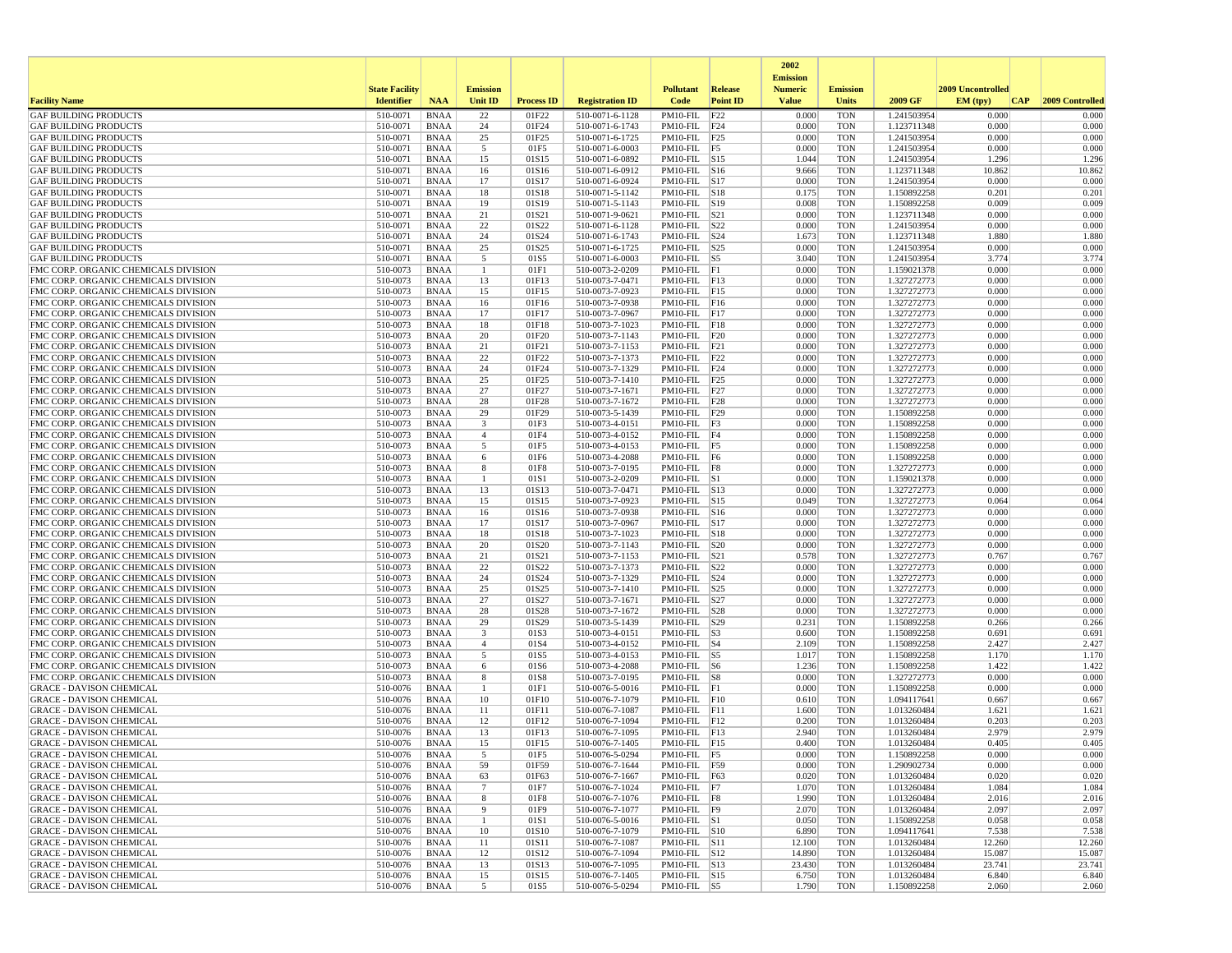|                                                                    |                       |                            |                         |                   |                                    |                                      |                 | 2002                              |                          |                            |                   |                 |
|--------------------------------------------------------------------|-----------------------|----------------------------|-------------------------|-------------------|------------------------------------|--------------------------------------|-----------------|-----------------------------------|--------------------------|----------------------------|-------------------|-----------------|
|                                                                    | <b>State Facility</b> |                            | <b>Emission</b>         |                   |                                    | <b>Pollutant</b>                     | <b>Release</b>  | <b>Emission</b><br><b>Numeric</b> | <b>Emission</b>          |                            | 2009 Uncontrolled |                 |
| <b>Facility Name</b>                                               | <b>Identifier</b>     | <b>NAA</b>                 | <b>Unit ID</b>          | <b>Process ID</b> | <b>Registration ID</b>             | Code                                 | <b>Point ID</b> | <b>Value</b>                      | Units                    | 2009 GF                    | EM (typ)<br> CAP  | 2009 Controlled |
| <b>GRACE - DAVISON CHEMICAL</b>                                    | 510-0076              | <b>BNAA</b>                | 59                      | 01S59             | 510-0076-7-1644                    | PM10-FIL S59                         |                 | 17.350                            | <b>TON</b>               | 1.290902734                | 22.397            | 22.397          |
| <b>GRACE - DAVISON CHEMICAL</b>                                    | 510-0076              | <b>BNAA</b>                | 63                      | 01S63             | 510-0076-7-1667                    | PM10-FIL  S63                        |                 | 0.380                             | <b>TON</b>               | 1.013260484                | 0.385             | 0.385           |
| <b>GRACE - DAVISON CHEMICAL</b><br><b>GRACE - DAVISON CHEMICAL</b> | 510-0076<br>510-0076  | <b>BNAA</b><br><b>BNAA</b> | $7\phantom{.0}$<br>8    | 01S7<br>01S8      | 510-0076-7-1024<br>510-0076-7-1076 | $PM10-FIL$ S7<br>PM10-FIL S8         |                 | 0.610<br>30.690                   | <b>TON</b><br><b>TON</b> | 1.013260484<br>1.013260484 | 0.618<br>31.097   | 0.618<br>31.097 |
| <b>GRACE - DAVISON CHEMICAL</b>                                    | 510-0076              | <b>BNAA</b>                | 9                       | 01S9              | 510-0076-7-1077                    | $PM10-FIL$ S9                        |                 | 16.290                            | <b>TON</b>               | 1.013260484                | 16.506            | 16.506          |
| JOHNS HOPKINS - HOMEWOOD CAMPUS                                    | 510-0077              | <b>BNAA</b>                | 10                      | 01F10             | 510-0077-5-0763                    | $PM10-FIL$ $F10$                     |                 | 0.000                             | <b>TON</b>               | 1.162467599                | 0.000             | 0.000           |
| JOHNS HOPKINS - HOMEWOOD CAMPUS                                    | 510-0077              | <b>BNAA</b>                | 11                      | 01F11             | 510-0077-5-0964                    | $PM10-FIL$ $ F11$                    |                 | 0.000                             | <b>TON</b>               | 1.162467599                | 0.000<br>0.000    | 0.000           |
| JOHNS HOPKINS - HOMEWOOD CAMPUS<br>JOHNS HOPKINS - HOMEWOOD CAMPUS | 510-0077<br>510-0077  | <b>BNAA</b><br><b>BNAA</b> | 12<br>5                 | 01F12<br>01F5     | 510-0077-5-0965<br>510-0077-5-0533 | $PM10-FIL$ $F12$<br>$PM10-FIL$ F5    |                 | 0.000<br>0.000                    | <b>TON</b><br><b>TON</b> | 1.162467599<br>1.162467599 | 0.000             | 0.000<br>0.000  |
| JOHNS HOPKINS - HOMEWOOD CAMPUS                                    | 510-0077              | <b>BNAA</b>                | 6                       | 01F6              | 510-0077-5-0534                    | PM10-FIL F6                          |                 | 0.000                             | <b>TON</b>               | 1.162467599                | 0.000             | 0.000           |
| JOHNS HOPKINS - HOMEWOOD CAMPUS                                    | 510-0077              | <b>BNAA</b>                | $\overline{7}$          | 01F7              | 510-0077-5-0535                    | PM10-FIL F7                          |                 | 0.000                             | <b>TON</b>               | 1.162467599                | 0.000             | 0.000           |
| JOHNS HOPKINS - HOMEWOOD CAMPUS                                    | 510-0077              | <b>BNAA</b>                | 10                      | 01S10             | 510-0077-5-0763                    | PM10-FIL S10                         |                 | 0.548                             | <b>TON</b>               | 1.162467599                | 0.636             | 0.636           |
| JOHNS HOPKINS - HOMEWOOD CAMPUS<br>JOHNS HOPKINS - HOMEWOOD CAMPUS | 510-0077<br>510-0077  | <b>BNAA</b><br><b>BNAA</b> | 11<br>12                | 01S11<br>01S12    | 510-0077-5-0964<br>510-0077-5-0965 | PM10-FIL S11<br>PM10-FIL S12         |                 | 0.000<br>0.000                    | <b>TON</b><br><b>TON</b> | 1.162467599<br>1.162467599 | 0.000<br>0.000    | 0.000<br>0.000  |
| JOHNS HOPKINS - HOMEWOOD CAMPUS                                    | 510-0077              | <b>BNAA</b>                | 5                       | 01S5              | 510-0077-5-0533                    | $PM10-FIL$ S5                        |                 | 0.548                             | <b>TON</b>               | 1.162467599                | 0.636             | 0.636           |
| JOHNS HOPKINS - HOMEWOOD CAMPUS                                    | 510-0077              | <b>BNAA</b>                | 6                       | 01S6              | 510-0077-5-0534                    | $PM10-FIL$ S6                        |                 | 0.548                             | <b>TON</b>               | 1.162467599                | 0.636             | 0.636           |
| JOHNS HOPKINS - HOMEWOOD CAMPUS                                    | 510-0077              | <b>BNAA</b>                | 7                       | 01S7              | 510-0077-5-0535                    | $PM10-FIL$ S7                        |                 | 0.548                             | <b>TON</b>               | 1.162467599                | 0.636             | 0.636           |
| SASOL NORTH AMERICA, INC.<br>SASOL NORTH AMERICA, INC.             | 510-0100<br>510-0100  | <b>BNAA</b>                | $\overline{1}$<br>2     | 01F1<br>01F2      | 510-0100-4-2853                    | PM10-FIL F1                          |                 | 0.000<br>0.000                    | <b>TON</b><br><b>TON</b> | 1.006842613                | 0.000<br>0.000    | 0.000<br>0.000  |
| SASOL NORTH AMERICA, INC.                                          | 510-0100              | BNAA<br><b>BNAA</b>        | $\overline{\mathbf{3}}$ | 01F3              | 510-0100-4-2854<br>510-0100-7-1394 | $PM10-FIL$ $ F2$<br>$PM10-FIL$ F3    |                 | 0.000                             | <b>TON</b>               | 1.006842613<br>1.013260484 | 0.000             | 0.000           |
| <b>SASOL NORTH AMERICA, INC.</b>                                   | 510-0100              | <b>BNAA</b>                | -1                      | 01S1              | 510-0100-4-2853                    | $PM10$ -FIL $ S1$                    |                 | 1.600                             | <b>TON</b>               | 1.006842613                | 1.611             | 1.611           |
| <b>SASOL NORTH AMERICA, INC.</b>                                   | 510-0100              | <b>BNAA</b>                | 2                       | 01S <sub>2</sub>  | 510-0100-4-2854                    | $PM10-FIL$ S2                        |                 | 1.700                             | <b>TON</b>               | 1.006842613                | 1.712             | 1.712           |
| SASOL NORTH AMERICA, INC                                           | 510-0100              | <b>BNAA</b>                | $\overline{\mathbf{3}}$ | 01S3              | 510-0100-7-1394                    | $PM10-FIL$ S3                        |                 | 9.700                             | <b>TON</b>               | 1.013260484                | 9.829             | 9.829           |
| UNITED STATES GYPSUM COMPANY<br>UNITED STATES GYPSUM COMPANY       | 510-0106<br>510-0106  | <b>BNAA</b><br><b>BNAA</b> | $\overline{1}$<br>17    | 01F1<br>01F17     | 510-0106-5-1021<br>510-0106-6-1623 | $PM10-FIL$ $F1$<br>$PM10-FIL$ $ F17$ |                 | 0.000<br>0.000                    | <b>TON</b><br><b>TON</b> | 1.150892258<br>1.10654211  | 0.000<br>0.000    | 0.000<br>0.000  |
| UNITED STATES GYPSUM COMPANY                                       | 510-0106              | <b>BNAA</b>                | 3                       | 01F3              | 510-0106-6-0879                    | $PM10-FIL$ $ F3$                     |                 | 0.000                             | <b>TON</b>               | 1.10654211                 | 0.000             | 0.000           |
| UNITED STATES GYPSUM COMPANY                                       | 510-0106              | <b>BNAA</b>                | $\overline{4}$          | 01F4              | 510-0106-6-0880                    | $PM10-FIL$ F4                        |                 | 0.000                             | <b>TON</b>               | 1.10654211                 | 0.000             | 0.000           |
| UNITED STATES GYPSUM COMPANY                                       | 510-0106              | <b>BNAA</b>                | 5                       | 01F5              | 510-0106-6-0881                    | $PM10-FIL$ F5                        |                 | 0.000                             | <b>TON</b>               | 1.109717846                | 0.000             | 0.000           |
| UNITED STATES GYPSUM COMPANY                                       | 510-0106              | <b>BNAA</b>                | 8                       | 01F8              | 510-0106-9-0301                    | $PM10-FIL$ F8                        |                 | 0.000                             | <b>TON</b><br><b>TON</b> | 1.013260484<br>1.150892258 | 0.000<br>0.028    | 0.000<br>0.028  |
| UNITED STATES GYPSUM COMPANY<br>UNITED STATES GYPSUM COMPANY       | 510-0106<br>510-0106  | <b>BNAA</b><br><b>BNAA</b> | 17                      | 01S1<br>01S17     | 510-0106-5-1021<br>510-0106-6-1623 | $PM10-FIL$ S1<br>PM10-FIL S17        |                 | 0.024<br>0.010                    | <b>TON</b>               | 1.10654211                 | 0.011             | 0.011           |
| UNITED STATES GYPSUM COMPANY                                       | 510-0106              | <b>BNAA</b>                | 3                       | 01S3              | 510-0106-6-0879                    | $PM10-FIL$ S3                        |                 | 21.320                            | <b>TON</b>               | 1.10654211                 | 23.591            | 23.591          |
| UNITED STATES GYPSUM COMPANY                                       | 510-0106              | BNAA                       | $\overline{4}$          | 01S4              | 510-0106-6-0880                    | $PM10-FIL$ S4                        |                 | 9.860                             | <b>TON</b>               | 1.10654211                 | 10.911            | 10.911          |
| UNITED STATES GYPSUM COMPANY                                       | 510-0106              | <b>BNAA</b>                | 5                       | 01S5              | 510-0106-6-0881                    | $PM10-FIL$ S5<br>$PM10-FIL$ S8       |                 | 117.960                           | <b>TON</b>               | 1.109717846                | 130.902           | 130.902         |
| UNITED STATES GYPSUM COMPANY<br>MILLENIUM INORGANIC CHEMICALS      | 510-0106<br>510-0109  | <b>BNAA</b><br><b>BNAA</b> | 8<br>11                 | 01S8<br>01F11     | 510-0106-9-0301<br>510-0109-7-0098 | $PM10-FIL$ $ F11$                    |                 | 2.160<br>0.000                    | <b>TON</b><br><b>TON</b> | 1.013260484<br>1.087336302 | 2.189<br>0.000    | 2.189<br>0.000  |
| MILLENIUM INORGANIC CHEMICALS                                      | 510-0109              | <b>BNAA</b>                | 12                      | 01F12             | 510-0109-7-0099                    | $PM10-FIL$ $F12$                     |                 | 0.000                             | <b>TON</b>               | 1.013260484                | 0.000             | 0.000           |
| MILLENIUM INORGANIC CHEMICALS                                      | 510-0109              | <b>BNAA</b>                | 13                      | 01F13             | 510-0109-7-0100                    | $PM10-FIL$ F13                       |                 | 0.000                             | <b>TON</b>               | 1.087336302                | 0.000             | 0.000           |
| MILLENIUM INORGANIC CHEMICALS                                      | 510-0109              | <b>BNAA</b>                | 14                      | 01F14             | 510-0109-7-0101                    | $PM10-FIL$ $ F14$                    |                 | 0.000                             | <b>TON</b>               | 1.239344239                | 0.000             | 0.000           |
| MILLENIUM INORGANIC CHEMICALS<br>MILLENIUM INORGANIC CHEMICALS     | 510-0109<br>510-0109  | <b>BNAA</b><br><b>BNAA</b> | 15<br>16                | 01F15<br>01F16    | 510-0109-7-0102<br>510-0109-7-0103 | $PM10-FIL$ F15<br>PM10-FIL F16       |                 | 0.000<br>0.000                    | <b>TON</b><br><b>TON</b> | 1.239344239<br>1.239344239 | 0.000<br>0.000    | 0.000<br>0.000  |
| MILLENIUM INORGANIC CHEMICALS                                      | 510-0109              | <b>BNAA</b>                | 22                      | 01F22             | 510-0109-7-0776                    | $PM10-FIL$ F22                       |                 | 0.000                             | <b>TON</b>               | 1.013260484                | 0.000             | 0.000           |
| MILLENIUM INORGANIC CHEMICALS                                      | 510-0109              | <b>BNAA</b>                | 23                      | 01F23             | 510-0109-7-0777                    | $PM10-FIL$ $ F23$                    |                 | 0.000                             | <b>TON</b>               | 1.013260484                | 0.000             | 0.000           |
| MILLENIUM INORGANIC CHEMICALS                                      | 510-0109              | <b>BNAA</b>                | 24                      | 01F24             | 510-0109-7-0778                    | $PM10-FIL$ $ F24$                    |                 | 0.000                             | <b>TON</b>               | 1.013260484                | 0.000             | 0.000           |
| MILLENIUM INORGANIC CHEMICALS                                      | 510-0109              | <b>BNAA</b>                | 25                      | 01F25             | 510-0109-7-0779                    | PM10-FIL F25                         |                 | 0.000                             | <b>TON</b>               | 1.013260484                | 0.000             | 0.000           |
| MILLENIUM INORGANIC CHEMICALS<br>MILLENIUM INORGANIC CHEMICALS     | 510-0109<br>510-0109  | <b>BNAA</b><br><b>BNAA</b> | 27<br>29                | 01F27<br>01F29    | 510-0109-7-0941<br>510-0109-7-1108 | $PM10-FIL$ F27<br>$PM10-FIL$ F29     |                 | 0.000<br>0.000                    | <b>TON</b><br><b>TON</b> | 1.013260484<br>1.013260484 | 0.000<br>0.000    | 0.000<br>0.000  |
| MILLENIUM INORGANIC CHEMICALS                                      | 510-0109              | <b>BNAA</b>                | 3                       | 01F3              | 510-0109-5-0437                    | PM10-FIL                             | F3              | 0.000                             | <b>TON</b>               | 1.150892258                | 0.000             | 0.000           |
| MILLENIUM INORGANIC CHEMICALS                                      | 510-0109              | <b>BNAA</b>                | 30                      | 01F30             | 510-0109-7-1109                    | $PM10-FIL$ F30                       |                 | 0.000                             | <b>TON</b>               | 1.013260484                | 0.000             | 0.000           |
| MILLENIUM INORGANIC CHEMICALS                                      | 510-0109              | <b>BNAA</b>                | 31                      | 01F31             | 510-0109-7-1139                    | $PM10-FIL$ $ F31$                    |                 | 0.000                             | <b>TON</b>               | 1.013260484                | 0.000             | 0.000           |
| MILLENIUM INORGANIC CHEMICALS<br>MILLENIUM INORGANIC CHEMICALS     | 510-0109<br>510-0109  | <b>BNAA</b><br><b>BNAA</b> | 34<br>$\overline{4}$    | 01F34<br>01F4     | 510-0109-7-1579<br>510-0109-5-0438 | PM10-FIL F34<br>$PM10-FIL$ $F4$      |                 | 0.000<br>0.000                    | <b>TON</b><br><b>TON</b> | 1.013260484<br>1.150892258 | 0.000<br>0.000    | 0.000<br>0.000  |
| MILLENIUM INORGANIC CHEMICALS                                      | 510-0109              | <b>BNAA</b>                | 52                      | 01F52             | 510-0109-9-0831                    | $PM10-FIL$ F52                       |                 | 0.000                             | <b>TON</b>               | 1.002286434                | 0.000             | 0.000           |
| MILLENIUM INORGANIC CHEMICALS                                      | 510-0109              | <b>BNAA</b>                | 53                      | 01F53             | 510-0109-5-1430                    | PM10-FIL F53                         |                 | 0.000                             | <b>TON</b>               | 1.150892258                | 0.000             | 0.000           |
| MILLENIUM INORGANIC CHEMICALS                                      | 510-0109              | <b>BNAA</b>                | 54                      | 01F54             | 510-0109-5-1431                    | $PM10$ -FIL $F54$                    |                 | 0.000                             | <b>TON</b>               | 1.150892258                | 0.000             | 0.000           |
| MILLENIUM INORGANIC CHEMICALS<br>MILLENIUM INORGANIC CHEMICALS     | 510-0109<br>510-0109  | <b>BNAA</b><br><b>BNAA</b> | 55<br>6                 | 01F55<br>01F6     | 510-0109-5-1432<br>510-0109-5-0760 | PM10-FIL F55<br>$PM10-FIL$ F6        |                 | 0.000<br>0.000                    | <b>TON</b><br><b>TON</b> | 1.150892258<br>1.150892258 | 0.000<br>0.000    | 0.000<br>0.000  |
| MILLENIUM INORGANIC CHEMICALS                                      | 510-0109              | <b>BNAA</b>                | $\overline{7}$          | 01F7              | 510-0109-5-0761                    | PM10-FIL F7                          |                 | 0.000                             | <b>TON</b>               | 1.150892258                | 0.000             | 0.000           |
| MILLENIUM INORGANIC CHEMICALS                                      | 510-0109              | <b>BNAA</b>                |                         | 01F9              | 510-0109-7-0080                    | $PM10-FIL$ F9                        |                 | 0.000                             | <b>TON</b>               | 1.239344239                | 0.000             | 0.000           |
| MILLENIUM INORGANIC CHEMICALS                                      | 510-0109              | BNAA                       | 11                      | 01S11             | 510-0109-7-0098                    | $PM10-FIL$ $ S11$                    |                 | 0.000                             | TON                      | 1.087336302                | 0.000             | 0.000           |
| MILLENIUM INORGANIC CHEMICALS                                      | 510-0109              | <b>BNAA</b>                | 12                      | 01S12             | 510-0109-7-0099                    | PM10-FIL S12                         |                 | 0.000                             | <b>TON</b>               | 1.013260484                | 0.000             | 0.000           |
| MILLENIUM INORGANIC CHEMICALS<br>MILLENIUM INORGANIC CHEMICALS     | 510-0109<br>510-0109  | <b>BNAA</b><br><b>BNAA</b> | 13<br>14                | 01S13<br>01S14    | 510-0109-7-0100<br>510-0109-7-0101 | PM10-FIL S13<br>$PM10-FIL$ $S14$     |                 | 0.000<br>0.000                    | <b>TON</b><br><b>TON</b> | 1.087336302<br>1.239344239 | 0.000<br>0.000    | 0.000<br>0.000  |
| MILLENIUM INORGANIC CHEMICALS                                      | 510-0109              | <b>BNAA</b>                | 15                      | 01S15             | 510-0109-7-0102                    | PM10-FIL S15                         |                 | 0.000                             | <b>TON</b>               | 1.239344239                | 0.000             | 0.000           |
| MILLENIUM INORGANIC CHEMICALS                                      | 510-0109              | <b>BNAA</b>                | 16                      | 01S16             | 510-0109-7-0103                    | PM10-FIL S16                         |                 | 0.000                             | <b>TON</b>               | 1.239344239                | 0.000             | 0.000           |
| MILLENIUM INORGANIC CHEMICALS                                      | 510-0109              | BNAA                       | 22                      | 01S22             | 510-0109-7-0776                    | PM10-FIL S22                         |                 | 0.000                             | <b>TON</b>               | 1.013260484                | 0.000             | 0.000           |
| MILLENIUM INORGANIC CHEMICALS<br>MILLENIUM INORGANIC CHEMICALS     | 510-0109<br>510-0109  | <b>BNAA</b><br>BNAA        | 23<br>24                | 01S23<br>01S24    | 510-0109-7-0777<br>510-0109-7-0778 | PM10-FIL S23<br>PM10-FIL S24         |                 | 0.000<br>0.000                    | <b>TON</b><br>TON        | 1.013260484<br>1.013260484 | 0.000<br>0.000    | 0.000<br>0.000  |
| MILLENIUM INORGANIC CHEMICALS                                      | 510-0109              | <b>BNAA</b>                | 25                      | 01S25             | 510-0109-7-0779                    | PM10-FIL S25                         |                 | 1.332                             | <b>TON</b>               | 1.013260484                | 1.350             | 1.350           |
| MILLENIUM INORGANIC CHEMICALS                                      | 510-0109              | <b>BNAA</b>                | 27                      | 01S27             | 510-0109-7-0941                    | PM10-FIL S27                         |                 | 0.000                             | <b>TON</b>               | 1.013260484                | 0.000             | 0.000           |
| MILLENIUM INORGANIC CHEMICALS                                      | 510-0109              | BNAA                       | 29                      | 01S29             | 510-0109-7-1108                    | $PM10$ -FIL $ S29 $                  |                 | 15.987                            | TON                      | 1.013260484                | 16.199            | 16.199          |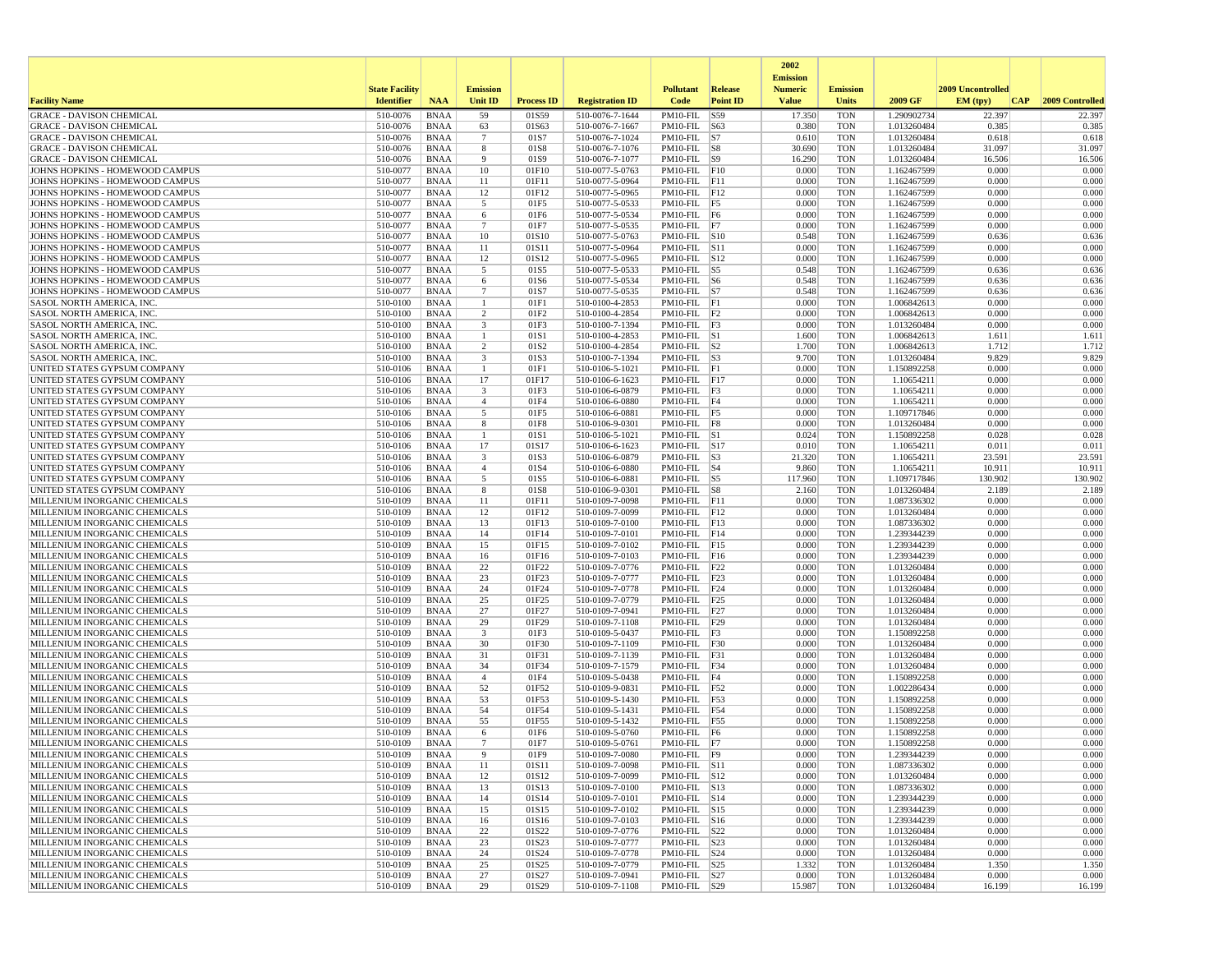|                                                                |                       |                            |                         |                   |                                    |                                    |                 | 2002                              |                          |                            |                   |                 |
|----------------------------------------------------------------|-----------------------|----------------------------|-------------------------|-------------------|------------------------------------|------------------------------------|-----------------|-----------------------------------|--------------------------|----------------------------|-------------------|-----------------|
|                                                                | <b>State Facility</b> |                            | <b>Emission</b>         |                   |                                    | <b>Pollutant</b>                   | Release         | <b>Emission</b><br><b>Numeric</b> | <b>Emission</b>          |                            | 2009 Uncontrolled |                 |
| <b>Facility Name</b>                                           | <b>Identifier</b>     | <b>NAA</b>                 | Unit ID                 | <b>Process ID</b> | <b>Registration ID</b>             | Code                               | <b>Point ID</b> | <b>Value</b>                      | <b>Units</b>             | 2009 GF                    | EM (typ)<br> CAP  | 2009 Controlled |
| MILLENIUM INORGANIC CHEMICALS                                  | 510-0109              | <b>BNAA</b>                | $\overline{\mathbf{3}}$ | 01S3              | 510-0109-5-0437                    | PM10-FIL                           | S3              | 0.237                             | <b>TON</b>               | 1.150892258                | 0.273             | 0.273           |
| MILLENIUM INORGANIC CHEMICALS                                  | 510-0109              | <b>BNAA</b>                | 30                      | 01S30             | 510-0109-7-1109                    | PM10-FIL S30                       |                 | 0.000                             | <b>TON</b>               | 1.013260484                | 0.000             | 0.000           |
| MILLENIUM INORGANIC CHEMICALS<br>MILLENIUM INORGANIC CHEMICALS | 510-0109<br>510-0109  | <b>BNAA</b><br><b>BNAA</b> | 31<br>34                | 01S31<br>01S34    | 510-0109-7-1139<br>510-0109-7-1579 | PM10-FIL S31<br>PM10-FIL  S34      |                 | 0.000<br>0.000                    | <b>TON</b><br><b>TON</b> | 1.013260484<br>1.013260484 | 0.000<br>0.000    | 0.000<br>0.000  |
| MILLENIUM INORGANIC CHEMICALS                                  | 510-0109              | <b>BNAA</b>                | $\overline{4}$          | 01S4              | 510-0109-5-0438                    | $PM10-FIL$ S4                      |                 | 1.077                             | <b>TON</b>               | 1.150892258                | 1.239             | 1.239           |
| MILLENIUM INORGANIC CHEMICALS                                  | 510-0109              | <b>BNAA</b>                | 52                      | 01S52             | 510-0109-9-0831                    | PM10-FIL S52                       |                 | 0.000                             | <b>TON</b>               | 1.002286434                | 0.000             | 0.000           |
| MILLENIUM INORGANIC CHEMICALS                                  | 510-0109              | <b>BNAA</b>                | 53                      | 01S53             | 510-0109-5-1430                    | PM10-FIL S53                       |                 | 3.194                             | <b>TON</b>               | 1.150892258                | 3.676             | 3.676           |
| MILLENIUM INORGANIC CHEMICALS                                  | 510-0109              | <b>BNAA</b>                | 54                      | 01S54             | 510-0109-5-1431                    | $PM10-FIL$ S54                     |                 | 3.194                             | <b>TON</b>               | 1.150892258                | 3.676             | 3.676           |
| MILLENIUM INORGANIC CHEMICALS<br>MILLENIUM INORGANIC CHEMICALS | 510-0109<br>510-0109  | <b>BNAA</b><br><b>BNAA</b> | 55<br>6                 | 01S55<br>01S6     | 510-0109-5-1432<br>510-0109-5-0760 | PM10-FIL S55<br>$PM10-FIL$ S6      |                 | 3.194<br>0.159                    | <b>TON</b><br><b>TON</b> | 1.150892258<br>1.150892258 | 3.676<br>0.183    | 3.676<br>0.183  |
| MILLENIUM INORGANIC CHEMICALS                                  | 510-0109              | <b>BNAA</b>                | $7\phantom{.0}$         | 01S7              | 510-0109-5-0761                    | $PM10-FIL$ S7                      |                 | 0.000                             | <b>TON</b>               | 1.150892258                | 0.000             | 0.000           |
| MILLENIUM INORGANIC CHEMICALS                                  | 510-0109              | <b>BNAA</b>                | 9                       | 01S9              | 510-0109-7-0080                    | PM10-FIL S9                        |                 | 27.630                            | <b>TON</b>               | 1.239344239                | 34.244            | 34.244          |
| PEMCO CORPORATION                                              | 510-0111              | <b>BNAA</b>                | 31                      | 01F31             | 510-0111-5-1443                    | PM10-FIL F31                       |                 | 0.000                             | <b>TON</b>               | 1.162467599                | 0.000             | 0.000           |
| PEMCO CORPORATION                                              | 510-0111              | <b>BNAA</b>                | 32                      | 01F32             | 510-0111-5-1454                    | PM10-FIL F32                       |                 | 0.000                             | <b>TON</b>               | 1.162467599                | 0.000             | 0.000           |
| PEMCO CORPORATION                                              | 510-0111              | <b>BNAA</b>                | 33                      | 01F33             | 510-0111-5-1455                    | PM10-FIL F33                       |                 | 0.000                             | <b>TON</b>               | 1.162467599                | 0.000             | 0.000           |
| PEMCO CORPORATION<br>PEMCO CORPORATION                         | 510-0111<br>510-0111  | <b>BNAA</b><br><b>BNAA</b> | 34<br>35                | 01F34<br>01F35    | 510-0111-5-1456<br>510-0111-6-1613 | $PM10-FIL$ F34<br>PM10-FIL F35     |                 | 0.000<br>0.000                    | <b>TON</b><br><b>TON</b> | 1.162467599<br>1.459523797 | 0.000<br>0.000    | 0.000<br>0.000  |
| PEMCO CORPORATION                                              | 510-0111              | <b>BNAA</b>                | 36                      | 01F36             | 510-0111-6-1615                    | PM10-FIL F36                       |                 | 0.000                             | TON                      | 1.285310745                | 0.000             | 0.000           |
| PEMCO CORPORATION                                              | 510-0111              | <b>BNAA</b>                | 37                      | 01F37             | 510-0111-6-1616                    | $PM10-FIL$ F37                     |                 | 0.000                             | <b>TON</b>               | 1.285310745                | 0.000             | 0.000           |
| PEMCO CORPORATION                                              | 510-0111              | <b>BNAA</b>                | 38                      | 01F38             | 510-0111-6-1614                    | $PM10-FIL$ F38                     |                 | 0.000                             | <b>TON</b>               | 1.285310745                | 0.000             | 0.000           |
| PEMCO CORPORATION                                              | 510-0111              | <b>BNAA</b>                | 39                      | 01F39             | 510-0111-6-1617                    | PM10-FIL F39                       |                 | 0.000                             | <b>TON</b>               | 1.285310745                | 0.000             | 0.000           |
| PEMCO CORPORATION                                              | 510-0111              | <b>BNAA</b>                | 40                      | 01F40             | 510-0111-6-1618                    | $PM10-FIL$ F40                     |                 | 0.000                             | <b>TON</b>               | 1.285310745                | 0.000             | 0.000           |
| PEMCO CORPORATION<br>PEMCO CORPORATION                         | 510-0111<br>510-0111  | <b>BNAA</b><br><b>BNAA</b> | 41<br>42                | 01F41<br>01F42    | 510-0111-6-1619<br>510-0111-6-1620 | $PM10-FIL$ $F41$<br>$PM10-FIL$ F42 |                 | 0.000<br>0.000                    | <b>TON</b><br><b>TON</b> | 1.036144614<br>1.046875    | 0.000<br>0.000    | 0.000<br>0.000  |
| PEMCO CORPORATION                                              | 510-0111              | <b>BNAA</b>                | 43                      | 01F43             | 510-0111-6-1735                    | PM10-FIL $\overline{F43}$          |                 | 0.000                             | <b>TON</b>               | 1.285310745                | 0.000             | 0.000           |
| PEMCO CORPORATION                                              | 510-0111              | <b>BNAA</b>                | 44                      | 01F44             | 510-0111-6-1736                    | PM10-FIL F44                       |                 | 0.000                             | <b>TON</b>               | 1.285310745                | 0.000             | 0.000           |
| PEMCO CORPORATION                                              | 510-0111              | <b>BNAA</b>                | 31                      | 01S31             | 510-0111-5-1443                    | PM10-FIL S31                       |                 | 0.000                             | <b>TON</b>               | 1.162467599                | 0.000             | 0.000           |
| PEMCO CORPORATION                                              | 510-0111              | <b>BNAA</b>                | 32                      | 01S32             | 510-0111-5-1454                    | PM10-FIL S32                       |                 | 0.000                             | <b>TON</b>               | 1.162467599                | 0.000             | 0.000           |
| PEMCO CORPORATION                                              | 510-0111              | <b>BNAA</b>                | 33                      | 01S33             | 510-0111-5-1455                    | PM10-FIL S33<br>PM10-FIL           |                 | 0.000                             | <b>TON</b>               | 1.162467599                | 0.000             | 0.000           |
| PEMCO CORPORATION<br>PEMCO CORPORATION                         | 510-0111<br>510-0111  | <b>BNAA</b><br><b>BNAA</b> | 34<br>35                | 01S34<br>01S35    | 510-0111-5-1456<br>510-0111-6-1613 | PM10-FIL                           | S34<br>S35      | 0.000<br>0.000                    | <b>TON</b><br><b>TON</b> | 1.162467599<br>1.459523797 | 0.000<br>0.000    | 0.000<br>0.000  |
| PEMCO CORPORATION                                              | 510-0111              | <b>BNAA</b>                | 36                      | 01S36             | 510-0111-6-1615                    | PM10-FIL                           | S36             | 0.000                             | <b>TON</b>               | 1.285310745                | 0.000             | 0.000           |
| PEMCO CORPORATION                                              | 510-0111              | <b>BNAA</b>                | 37                      | 01S37             | 510-0111-6-1616                    | PM10-FIL S37                       |                 | 0.120                             | <b>TON</b>               | 1.285310745                | 0.154             | 0.154           |
| PEMCO CORPORATION                                              | 510-0111              | <b>BNAA</b>                | 38                      | 01S38             | 510-0111-6-1614                    | PM10-FIL S38                       |                 | 0.065                             | <b>TON</b>               | 1.285310745                | 0.083             | 0.083           |
| PEMCO CORPORATION                                              | 510-0111              | <b>BNAA</b>                | 39                      | 01S39             | 510-0111-6-1617                    | PM10-FIL S39                       |                 | 0.240                             | <b>TON</b>               | 1.285310745                | 0.308             | 0.308           |
| PEMCO CORPORATION<br>PEMCO CORPORATION                         | 510-0111<br>510-0111  | <b>BNAA</b><br><b>BNAA</b> | 40<br>41                | 01S40<br>01S41    | 510-0111-6-1618<br>510-0111-6-1619 | PM10-FIL<br>$PM10$ -FIL $ S41$     | S40             | 1.080<br>1.008                    | <b>TON</b><br><b>TON</b> | 1.285310745<br>1.036144614 | 1.388<br>1.044    | 1.388<br>1.044  |
| PEMCO CORPORATION                                              | 510-0111              | <b>BNAA</b>                | 42                      | 01S42             | 510-0111-6-1620                    | $PM10$ -FIL $ S42$                 |                 | 0.000                             | <b>TON</b>               | 1.046875                   | 0.000             | 0.000           |
| PEMCO CORPORATION                                              | 510-0111              | <b>BNAA</b>                | 43                      | 01S43             | 510-0111-6-1735                    | $PM10-FIL$ $ S43$                  |                 | 0.000                             | <b>TON</b>               | 1.285310745                | 0.000             | 0.000           |
| PEMCO CORPORATION                                              | 510-0111              | <b>BNAA</b>                | 44                      | 01S44             | 510-0111-6-1736                    | $PM10$ -FIL $ S44$                 |                 | 0.000                             | TON                      | 1.285310745                | 0.000             | 0.000           |
| UNILEVER HOME & PERSONAL CARE                                  | 510-0121              | <b>BNAA</b>                | 11                      | 01F11             | 510-0121-6-1441                    | $PM10-FIL$ $ F11$                  |                 | 0.000                             | <b>TON</b>               | 1.268059731                | 0.000             | 0.000           |
| UNILEVER HOME & PERSONAL CARE<br>UNILEVER HOME & PERSONAL CARE | 510-0121<br>510-0121  | <b>BNAA</b><br><b>BNAA</b> | $\overline{4}$<br>6     | 01F4<br>01F6      | 510-0121-5-0489<br>510-0121-6-1078 | $PM10-FIL$ F4<br>$PM10-FIL$ F6     |                 | 0.000<br>0.000                    | <b>TON</b><br><b>TON</b> | 1.150892258<br>1.268059731 | 0.000<br>0.000    | 0.000<br>0.000  |
| UNILEVER HOME & PERSONAL CARE                                  | 510-0121              | <b>BNAA</b>                | 8                       | 01F8              | 510-0121-7-1141                    | PM10-FIL F8                        |                 | 0.000                             | <b>TON</b>               | 1.268059731                | 0.000             | 0.000           |
| UNILEVER HOME & PERSONAL CARE                                  | 510-0121              | <b>BNAA</b>                | 11                      | 01S11             | 510-0121-6-1441                    | PM10-FIL S11                       |                 | 4.450                             | <b>TON</b>               | 1.268059731                | 5.643             | 5.643           |
| UNILEVER HOME & PERSONAL CARE                                  | 510-0121              | <b>BNAA</b>                | $\overline{4}$          | 01S4              | 510-0121-5-0489                    | $PM10$ -FIL $ S4$                  |                 | 2.160                             | <b>TON</b>               | 1.150892258                | 2.486             | 2.486           |
| UNILEVER HOME & PERSONAL CARE                                  | 510-0121              | <b>BNAA</b>                | 6                       | 01S6              | 510-0121-6-1078                    | $PM10-FIL$ S6                      |                 | 0.340                             | <b>TON</b>               | 1.268059731                | 0.431             | 0.431           |
| UNILEVER HOME & PERSONAL CARE<br><b>RED STAR YEAST</b>         | 510-0121<br>510-0191  | <b>BNAA</b><br><b>BNAA</b> | 8<br>1                  | 01S8<br>01F1      | 510-0121-7-1141<br>510-0191-5-1175 | $PM10-FIL$ S8<br>PM10-FIL F1       |                 | 0.660<br>0.000                    | <b>TON</b><br><b>TON</b> | 1.268059731<br>1.150892258 | 0.837<br>0.000    | 0.837<br>0.000  |
| <b>RED STAR YEAST</b>                                          | 510-0191              | <b>BNAA</b>                | 2                       | 01F <sub>2</sub>  | 510-0191-5-1176                    | $PM10-FIL$ $ F2$                   |                 | 0.000                             | <b>TON</b>               | 1.150892258                | 0.000             | 0.000           |
| <b>RED STAR YEAST</b>                                          | 510-0191              | <b>BNAA</b>                | 3                       | 01F3              | 510-0191-8-0272                    | $PM10-FIL$ F3                      |                 | 0.000                             | <b>TON</b>               | 1.037110686                | 0.000             | 0.000           |
| <b>RED STAR YEAST</b>                                          | 510-0191              | <b>BNAA</b>                | $\overline{4}$          | 01F4              | 510-0191-8-0273                    | $PM10-FIL$   F4                    |                 | 0.000                             | <b>TON</b>               | 1.037110686                | 0.000             | 0.000           |
| <b>RED STAR YEAST</b>                                          | 510-0191              | <b>BNAA</b>                | 5                       | 01F5              | 510-0191-8-0282                    | $PM10-FIL$ F5                      |                 | 0.000                             | <b>TON</b>               | 1.037110686                | 0.000             | 0.000           |
| <b>RED STAR YEAST</b>                                          | 510-0191              | <b>BNAA</b>                | 6                       | 01F6              | 510-0191-9-0644                    | $PM10-FIL$ F6                      |                 | 0.000                             | <b>TON</b>               | 1.037110686                | 0.000             | 0.000           |
| <b>RED STAR YEAST</b><br><b>RED STAR YEAST</b>                 | 510-0191<br>510-0191  | <b>BNAA</b><br><b>BNAA</b> | 1<br>2                  | 01S1<br>01S2      | 510-0191-5-1175<br>510-0191-5-1176 | $PM10-FIL$ S1<br>$PM10-FIL$ S2     |                 | 0.255<br>0.803                    | <b>TON</b><br><b>TON</b> | 1.150892258<br>1.150892258 | 0.294<br>0.924    | 0.294<br>0.924  |
| <b>RED STAR YEAST</b>                                          | 510-0191              | BNAA                       | 3                       | 01S3              | 510-0191-8-0272                    | $PM10-FIL$ S3                      |                 | 3.601                             | <b>TON</b>               | 1.037110686                | 3.734             | 3.734           |
| <b>RED STAR YEAST</b>                                          | 510-0191              | <b>BNAA</b>                | $\overline{4}$          | 01S4              | 510-0191-8-0273                    | PM10-FIL S4                        |                 | 22.237                            | <b>TON</b>               | 1.037110686                | 23.062            | 23.062          |
| RED STAR YEAST                                                 | 510-0191              | <b>BNAA</b>                |                         | 01S5              | 510-0191-8-0282                    | $PM10-FIL$ S5                      |                 | 16.702                            | TON                      | 1.037110686                | 17.322            | 17.322          |
| <b>RED STAR YEAST</b>                                          | $510-0191$            | BNAA                       | 6                       | 01S6              | 510-0191-9-0644                    | $PM10-FIL$ S6                      |                 | 0.060                             | <b>TON</b>               | 1.037110686                | 0.062             | 0.062           |
| NATIONAL GYPSUM<br>NATIONAL GYPSUM                             | 510-0233<br>510-0233  | BNAA<br>BNAA               | 10<br>13                | 01F10<br>01F13    | 510-0233-6-0646<br>510-0233-9-0305 | $PM10-FIL$ F10<br>$PM10-FIL$ F13   |                 | 0.000<br>3.650                    | <b>TON</b><br>TON        | 1.10654211<br>1.10654211   | 0.000<br>4.039    | 0.000<br>4.039  |
| NATIONAL GYPSUM                                                | 510-0233              | BNAA                       | 2                       | 01F2              | 510-0233-6-0210                    | $PM10-FIL$ F2                      |                 | 0.000                             | <b>TON</b>               | 1.10654211                 | 0.000             | 0.000           |
| NATIONAL GYPSUM                                                | 510-0233              | <b>BNAA</b>                | 21                      | 01F21             | 510-0233-6-1348                    | $PM10-FIL$ $ F21$                  |                 | 0.000                             | <b>TON</b>               | 1.10654211                 | 0.000             | 0.000           |
| NATIONAL GYPSUM                                                | 510-0233              | <b>BNAA</b>                | 22                      | 01F22             | 510-0233-6-1426                    | PM10-FIL F22                       |                 | 0.000                             | <b>TON</b>               | 1.10654211                 | 0.000             | 0.000           |
| NATIONAL GYPSUM                                                | 510-0233              | BNAA                       | 23                      | 01F23             | 510-0233-6-1569                    | $PM10-FIL$ F23                     |                 | 0.000                             | <b>TON</b>               | 1.10654211                 | 0.000             | 0.000           |
| NATIONAL GYPSUM<br>NATIONAL GYPSUM                             | 510-0233              | BNAA                       | 24<br>$\overline{4}$    | 01F24<br>01F4     | 510-0233-6-1724<br>510-0233-6-0213 | PM10-FIL F24<br>PM10-FIL F4        |                 | 0.913                             | <b>TON</b>               | 1.239344239                | 1.131<br>0.000    | 1.131<br>0.000  |
| NATIONAL GYPSUM                                                | 510-0233<br>510-0233  | BNAA<br>BNAA               | 5                       | 01F5              | 510-0233-6-0216                    | PM10-FIL F5                        |                 | 0.000<br>0.000                    | <b>TON</b><br><b>TON</b> | 1.10654211<br>1.10654211   | 0.000             | 0.000           |
| NATIONAL GYPSUM                                                | 510-0233              | BNAA                       | 8                       | 01F8              | 510-0233-6-0223                    | PM10-FIL F8                        |                 | 0.000                             | <b>TON</b>               | 1.10654211                 | 0.000             | 0.000           |
| NATIONAL GYPSUM                                                | 510-0233              | <b>BNAA</b>                | 9                       | 01F9              | 510-0233-6-0515                    | $PM10-FIL$ F9                      |                 | 0.656                             | <b>TON</b>               | 1.10654211                 | 0.725             | 0.725           |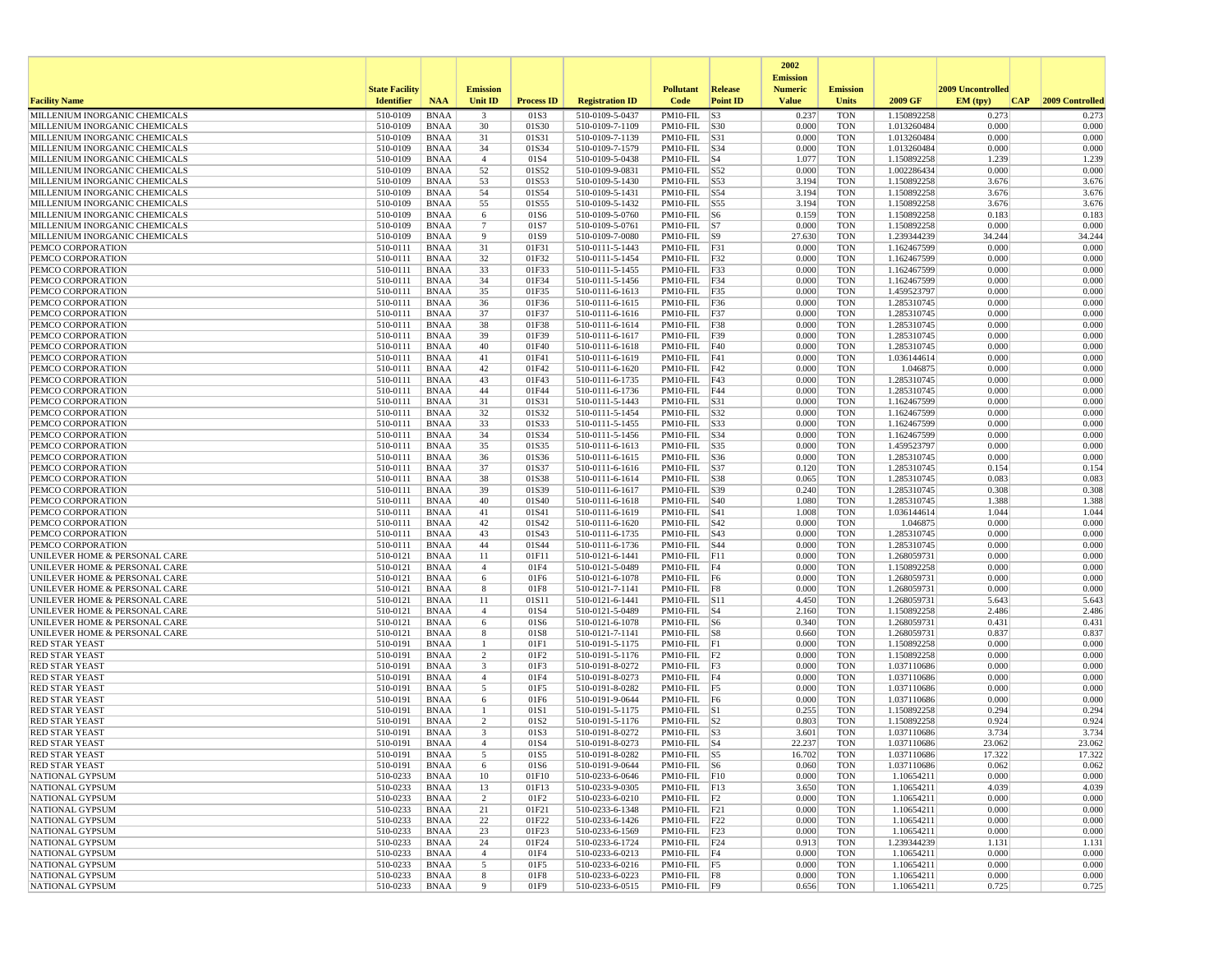|                                                                        |                       |                            |                      |                           |                                    |                                        |                 | 2002                              |                          |                            |                   |                 |
|------------------------------------------------------------------------|-----------------------|----------------------------|----------------------|---------------------------|------------------------------------|----------------------------------------|-----------------|-----------------------------------|--------------------------|----------------------------|-------------------|-----------------|
|                                                                        | <b>State Facility</b> |                            | <b>Emission</b>      |                           |                                    | <b>Pollutant</b>                       | <b>Release</b>  | <b>Emission</b><br><b>Numeric</b> | <b>Emission</b>          |                            | 2009 Uncontrolled |                 |
| <b>Facility Name</b>                                                   | <b>Identifier</b>     | <b>NAA</b>                 | Unit ID              | <b>Process ID</b>         | <b>Registration ID</b>             | Code                                   | <b>Point ID</b> | <b>Value</b>                      | <b>Units</b>             | 2009 GF                    | EM (typ)<br> CAP  | 2009 Controlled |
| NATIONAL GYPSUM                                                        | 510-0233              | <b>BNAA</b>                | 10                   | 01S10                     | 510-0233-6-0646                    | PM10-FIL S10                           |                 | 2.144                             | <b>TON</b>               | 1.10654211                 | 2.372             | 2.372           |
| NATIONAL GYPSUM                                                        | 510-0233              | BNAA                       | 13                   | 01S13                     | 510-0233-9-0305                    | PM10-FIL S13                           |                 | 0.000                             | <b>TON</b>               | 1.10654211                 | 0.000             | 0.000           |
| NATIONAL GYPSUM<br><b>NATIONAL GYPSUM</b>                              | 510-0233<br>510-0233  | <b>BNAA</b><br>BNAA        | $\overline{2}$<br>21 | 01S <sub>2</sub><br>01S21 | 510-0233-6-0210<br>510-0233-6-1348 | $PM10-FIL$ S2<br>$PM10-FIL$ $ S21$     |                 | 0.268<br>1.085                    | <b>TON</b><br><b>TON</b> | 1.10654211<br>1.10654211   | 0.297<br>1.201    | 0.297<br>1.201  |
| NATIONAL GYPSUM                                                        | 510-0233              | <b>BNAA</b>                | 22                   | 01S22                     | 510-0233-6-1426                    | $PM10$ -FIL $ S22$                     |                 | 5.762                             | <b>TON</b>               | 1.10654211                 | 6.376             | 6.376           |
| NATIONAL GYPSUM                                                        | 510-0233              | <b>BNAA</b>                | 23                   | 01S23                     | 510-0233-6-1569                    | PM10-FIL  S23                          |                 | 8.978                             | <b>TON</b>               | 1.10654211                 | 9.935             | 9.935           |
| <b>NATIONAL GYPSUM</b>                                                 | 510-0233              | BNAA                       | 24                   | 01S24                     | 510-0233-6-1724                    | $PM10$ -FIL $ S24$                     |                 | 0.000                             | <b>TON</b>               | 1.239344239                | 0.000             | 0.000           |
| NATIONAL GYPSUM                                                        | 510-0233              | <b>BNAA</b>                | $\overline{4}$       | 01S4                      | 510-0233-6-0213                    | $PM10-FIL$ $ S4$                       |                 | 2.680                             | <b>TON</b>               | 1.10654211                 | 2.966             | 2.966           |
| NATIONAL GYPSUM<br>NATIONAL GYPSUM                                     | 510-0233<br>510-0233  | <b>BNAA</b><br><b>BNAA</b> | 5                    | 01S5<br>01S8              | 510-0233-6-0216                    | $PM10-FIL$ S5<br>$PM10$ -FIL $ S8$     |                 | 2.680<br>0.434                    | <b>TON</b><br><b>TON</b> | 1.10654211<br>1.10654211   | 2.966<br>0.480    | 2.966<br>0.480  |
| NATIONAL GYPSUM                                                        | 510-0233              | BNAA                       | 8<br>9               | 01S9                      | 510-0233-6-0223<br>510-0233-6-0515 | $PM10-FIL$ S9                          |                 | 0.000                             | <b>TON</b>               | 1.10654211                 | 0.000             | 0.000           |
| CPSG PHILADELPHIA ROAD                                                 | 510-0265              | <b>BNAA</b>                | $\mathbf{1}$         | 01F1                      | 510-0265-4-0431                    | $PM10-FIL$ $ F1$                       |                 | 0.000                             | <b>TON</b>               | 1.633949995                | 0.000             | 0.000           |
| CPSG PHILADELPHIA ROAD                                                 | 510-0265              | <b>BNAA</b>                | $\overline{2}$       | 01F2                      | 510-0265-4-0432                    | $PM10-FIL$ $ F2$                       |                 | 0.000                             | <b>TON</b>               | 1.633949995                | 0.000             | 0.000           |
| CPSG PHILADELPHIA ROAD                                                 | 510-0265              | <b>BNAA</b>                | 3                    | 01F3                      | 510-0265-4-0433                    | $PM10-FIL$ $ F3$                       |                 | 0.000                             | <b>TON</b>               | 1.633949995                | 0.000             | 0.000           |
| CPSG PHILADELPHIA ROAD                                                 | 510-0265              | BNAA                       | $\overline{4}$<br>-1 | 01F4<br>01S1              | 510-0265-4-0434<br>510-0265-4-0431 | PM10-FIL F4<br>$PM10-FIL$ S1           |                 | 0.000<br>0.122                    | <b>TON</b><br><b>TON</b> | 1.633949995<br>1.633949995 | 0.000<br>0.199    | 0.000<br>0.199  |
| CPSG PHILADELPHIA ROAD<br>CPSG PHILADELPHIA ROAD                       | 510-0265<br>510-0265  | BNAA<br><b>BNAA</b>        | 2                    | 01S <sub>2</sub>          | 510-0265-4-0432                    | $PM10-FIL$ S2                          |                 | 0.122                             | <b>TON</b>               | 1.633949995                | 0.199             | 0.199           |
| CPSG PHILADELPHIA ROAD                                                 | 510-0265              | BNAA                       | 3                    | 01S3                      | 510-0265-4-0433                    | $PM10-FIL$ S3                          |                 | 0.123                             | <b>TON</b>               | 1.633949995                | 0.201             | 0.201           |
| CPSG PHILADELPHIA ROAD                                                 | 510-0265              | <b>BNAA</b>                | $\overline{4}$       | 01S4                      | 510-0265-4-0434                    | $PM10-FIL$ $ S4$                       |                 | 0.123                             | <b>TON</b>               | 1.633949995                | 0.201             | 0.201           |
| <b>CARR-LOWREY GLASS</b>                                               | 510-0285              | <b>BNAA</b>                | 10                   | 01F10                     | 510-0285-6-0235                    | $PM10-FIL$ $ F10$                      |                 | 0.000                             | <b>TON</b>               | 1.204225302                | 0.000             | 0.000           |
| <b>CARR-LOWREY GLASS</b>                                               | 510-0285              | <b>BNAA</b>                | 11                   | 01F11                     | 510-0285-6-0770                    | PM10-FIL F11                           |                 | 0.000                             | <b>TON</b>               | 1.204225302                | 0.000             | 0.000           |
| <b>CARR-LOWREY GLASS</b><br><b>CARR-LOWREY GLASS</b>                   | 510-0285<br>510-0285  | BNAA<br><b>BNAA</b>        | 12<br>14             | 01F12<br>01F14            | 510-0285-6-0773<br>510-0285-6-0883 | $PM10-FIL$ $ F12$<br>$PM10-FIL$ F14    |                 | 0.000<br>0.000                    | <b>TON</b><br><b>TON</b> | 1.204225302<br>1.159021378 | 0.000<br>0.000    | 0.000<br>0.000  |
| <b>CARR-LOWREY GLASS</b>                                               | 510-0285              | <b>BNAA</b>                | 15                   | 01F15                     | 510-0285-6-0884                    | $PM10$ -FIL $ F15$                     |                 | 0.000                             | <b>TON</b>               | 1.204225302                | 0.000             | 0.000           |
| <b>CARR-LOWREY GLASS</b>                                               | 510-0285              | BNAA                       | 16                   | 01F16                     | 510-0285-6-0885                    | $PM10$ -FIL F16                        |                 | 0.000                             | <b>TON</b>               | 1.204225302                | 0.000             | 0.000           |
| <b>CARR-LOWREY GLASS</b>                                               | 510-0285              | <b>BNAA</b>                | 10                   | 01S10                     | 510-0285-6-0235                    | PM10-FIL S10                           |                 | 8.223                             | <b>TON</b>               | 1.204225302                | 9.902             | 9.902           |
| <b>CARR-LOWREY GLASS</b>                                               | 510-0285              | <b>BNAA</b>                | 11                   | 01S11                     | 510-0285-6-0770                    | PM10-FIL S11                           |                 | 0.000                             | <b>TON</b>               | 1.204225302                | 0.000             | 0.000           |
| <b>CARR-LOWREY GLASS</b><br><b>CARR-LOWREY GLASS</b>                   | 510-0285<br>510-0285  | <b>BNAA</b><br>BNAA        | 12<br>14             | 01S12<br>01S14            | 510-0285-6-0773<br>510-0285-6-0883 | PM10-FIL S12<br>$PM10$ -FIL $ S14$     |                 | 0.000<br>0.000                    | <b>TON</b><br><b>TON</b> | 1.204225302<br>1.159021378 | 0.000<br>0.000    | 0.000<br>0.000  |
| <b>CARR-LOWREY GLASS</b>                                               | 510-0285              | <b>BNAA</b>                | 15                   | 01S15                     | 510-0285-6-0884                    | PM10-FIL S15                           |                 | 0.000                             | <b>TON</b>               | 1.204225302                | 0.000             | 0.000           |
| <b>CARR-LOWREY GLASS</b>                                               | 510-0285              | <b>BNAA</b>                | 16                   | 01S16                     | 510-0285-6-0885                    | PM10-FIL S16                           |                 | 0.000                             | <b>TON</b>               | 1.204225302                | 0.000             | 0.000           |
| SHERWIN-WILLIAMS COMPANY                                               | 510-0286              | BNAA                       | 10                   | 01F10                     | 510-0286-7-1070                    | $PM10-FIL$ $ F10$                      |                 | 0.000                             | <b>TON</b>               | 1.298701286                | 0.000             | 0.000           |
| SHERWIN-WILLIAMS COMPANY                                               | 510-0286              | BNAA                       | 12                   | 01F12                     | 510-0286-7-1424                    | $PM10-FIL$ $ F12$                      |                 | 0.000                             | <b>TON</b>               | 1.298701286                | 0.000             | 0.000           |
| SHERWIN-WILLIAMS COMPANY<br>SHERWIN-WILLIAMS COMPANY                   | 510-0286<br>510-0286  | <b>BNAA</b><br>BNAA        | $\overline{c}$<br>25 | 01F2<br>01F25             | 510-0286-7-0154<br>510-0286-5-0721 | $PM10-FIL$ $ F2$<br>$PM10$ -FIL $ F25$ |                 | 0.000<br>0.000                    | <b>TON</b><br><b>TON</b> | 1.298701286                | 0.000<br>0.000    | 0.000<br>0.000  |
| SHERWIN-WILLIAMS COMPANY                                               | 510-0286              | BNAA                       | 26                   | 01F26                     | 510-0286-5-1045                    | $PM10-FIL$ $ F26$                      |                 | 0.000                             | <b>TON</b>               | 1.150892258<br>1.150892258 | 0.000             | 0.000           |
| SHERWIN-WILLIAMS COMPANY                                               | 510-0286              | <b>BNAA</b>                | 27                   | 01F27                     | 510-0286-7-1487                    | PM10-FIL                               | F27             | 0.000                             | <b>TON</b>               | 1.013260484                | 0.000             | 0.000           |
| SHERWIN-WILLIAMS COMPANY                                               | 510-0286              | <b>BNAA</b>                | 28                   | 01F28                     | 510-0286-5-1165                    | $PM10-FIL$ F28                         |                 | 0.000                             | <b>TON</b>               | 1.150892258                | 0.000             | 0.000           |
| SHERWIN-WILLIAMS COMPANY                                               | 510-0286              | <b>BNAA</b>                | 29                   | 01F29                     | 510-0286-5-1328                    | PM10-FIL F29                           |                 | 0.000                             | <b>TON</b>               | 1.150892258                | 0.000             | 0.000           |
| SHERWIN-WILLIAMS COMPANY<br>SHERWIN-WILLIAMS COMPANY                   | 510-0286<br>510-0286  | BNAA<br>BNAA               | 30<br>34             | 01F30<br>01F34            | 510-0286-5-1329<br>510-0286-5-1367 | PM10-FIL F30<br>$PM10-FIL$ F34         |                 | 0.000<br>0.000                    | <b>TON</b><br><b>TON</b> | 1.150892258<br>1.150892258 | 0.000<br>0.000    | 0.000<br>0.000  |
| SHERWIN-WILLIAMS COMPANY                                               | 510-0286              | <b>BNAA</b>                | 35                   | 01F35                     | 510-0286-5-1368                    | PM10-FIL                               | F35             | 0.000                             | <b>TON</b>               | 1.150892258                | 0.000             | 0.000           |
| SHERWIN-WILLIAMS COMPANY                                               | 510-0286              | BNAA                       | 36                   | 01F36                     | 510-0286-9-0825                    | PM10-FIL F36                           |                 | 0.000                             | <b>TON</b>               | 1.013260484                | 0.000             | 0.000           |
| SHERWIN-WILLIAMS COMPANY                                               | 510-0286              | <b>BNAA</b>                | $\overline{7}$       | 01F7                      | 510-0286-7-1067                    | $PM10-FIL$ F7                          |                 | 0.000                             | <b>TON</b>               | 1.298701286                | 0.000             | 0.000           |
| SHERWIN-WILLIAMS COMPANY                                               | 510-0286              | <b>BNAA</b>                | 10                   | 01S10                     | 510-0286-7-1070                    | PM10-FIL S10                           |                 | 0.000                             | <b>TON</b>               | 1.298701286                | 0.000             | 0.000           |
| SHERWIN-WILLIAMS COMPANY<br>SHERWIN-WILLIAMS COMPANY                   | 510-0286<br>510-0286  | <b>BNAA</b><br>BNAA        | 12<br>$\overline{2}$ | 01S12<br>01S <sub>2</sub> | 510-0286-7-1424<br>510-0286-7-0154 | PM10-FIL S12                           |                 | 0.000<br>0.000                    | <b>TON</b><br><b>TON</b> | 1.298701286<br>1.298701286 | 0.000<br>0.000    | 0.000<br>0.000  |
| SHERWIN-WILLIAMS COMPANY                                               | 510-0286              | <b>BNAA</b>                | 25                   | 01S25                     | 510-0286-5-0721                    | $PM10-FIL$ $ S2$<br>PM10-FIL           | S25             | 0.000                             | <b>TON</b>               | 1.150892258                | 0.000             | 0.000           |
| SHERWIN-WILLIAMS COMPANY                                               | 510-0286              | <b>BNAA</b>                | 26                   | 01S26                     | 510-0286-5-1045                    | $PM10-FIL$ $ S26$                      |                 | 0.000                             | <b>TON</b>               | 1.150892258                | 0.000             | 0.000           |
| SHERWIN-WILLIAMS COMPANY                                               | 510-0286              | BNAA                       | 27                   | 01S27                     | 510-0286-7-1487                    | $PM10-FIL$ S27                         |                 | 0.000                             | <b>TON</b>               | 1.013260484                | 0.000             | 0.000           |
| SHERWIN-WILLIAMS COMPANY                                               | 510-0286              | <b>BNAA</b>                | 28                   | 01S28                     | 510-0286-5-1165                    | PM10-FIL S28                           |                 | 0.000                             | <b>TON</b>               | 1.150892258                | 0.000             | 0.000           |
| SHERWIN-WILLIAMS COMPANY<br>SHERWIN-WILLIAMS COMPANY                   | 510-0286              | <b>BNAA</b>                | 29                   | 01S29                     | 510-0286-5-1328                    | PM10-FIL  S29                          |                 | 0.000                             | <b>TON</b>               | 1.150892258                | 0.000<br>0.000    | 0.000           |
| SHERWIN-WILLIAMS COMPANY                                               | 510-0286<br>510-0286  | <b>BNAA</b><br>BNAA        | 30<br>34             | 01S30<br>01S34            | 510-0286-5-1329<br>510-0286-5-1367 | $PM10-FIL$ $ S30$<br>$PM10-FIL$ $ S34$ |                 | 0.000<br>0.000                    | <b>TON</b><br><b>TON</b> | 1.150892258<br>1.150892258 | 0.000             | 0.000<br>0.000  |
| SHERWIN-WILLIAMS COMPANY                                               | 510-0286              | <b>BNAA</b>                | 35                   | 01S35                     | 510-0286-5-1368                    | PM10-FIL S35                           |                 | 0.000                             | <b>TON</b>               | 1.150892258                | 0.000             | 0.000           |
| SHERWIN-WILLIAMS COMPANY                                               | 510-0286              | <b>BNAA</b>                | 36                   | 01S36                     | 510-0286-9-0825                    | PM10-FIL S36                           |                 | 0.000                             | <b>TON</b>               | 1.013260484                | 0.000             | 0.000           |
| SHERWIN-WILLIAMS COMPANY                                               | 510-0286              | <b>BNAA</b>                | 7                    | 01S7                      | 510-0286-7-1067                    | $PM10-FIL$ S7                          |                 | 0.393                             | <b>TON</b>               | 1.298701286                | 0.510             | 0.510           |
| H & S BAKERY                                                           | 510-0301              | <b>BNAA</b>                | 3                    | 01F3                      | 510-0301-8-0278                    | PM10-FIL F3                            |                 | 0.000                             | <b>TON</b>               | 1.032075524                | 0.000             | 0.000           |
| H & S BAKERY<br>TATE & LYLE NORTH AMERICAN SUGARS                      | 510-0301<br>510-0314  | <b>BNAA</b><br>BNAA        | 13                   | 01S3<br>01F13             | 510-0301-8-0278<br>510-0314-8-0115 | PM10-FIL<br>$PM10-FIL$ $ F13$          | S3              | 0.340<br>0.000                    | <b>TON</b><br><b>TON</b> | 1.032075524<br>1.077151299 | 0.351<br>0.000    | 0.351<br>0.000  |
| TATE & LYLE NORTH AMERICAN SUGARS                                      | 510-0314              | BNAA                       | 14                   | 01F14                     | 510-0314-8-0125                    | $PM10-FIL$ $ F14$                      |                 | 0.000                             | <b>TON</b>               | 1.077151299                | 0.000             | 0.000           |
| TATE & LYLE NORTH AMERICAN SUGARS                                      | 510-0314              | BNAA                       | 19                   | 01F19                     | 510-0314-8-0205                    | PM10-FIL F19                           |                 | 0.000                             | <b>TON</b>               | 1.013260484                | 0.000             | 0.000           |
| TATE & LYLE NORTH AMERICAN SUGARS                                      | 510-0314              | BNAA                       | 20                   | 01F20                     | 510-0314-8-0209                    | PM10-FIL F20                           |                 | 0.000                             | <b>TON</b>               | 1.077151299                | 0.000             | 0.000           |
| TATE & LYLE NORTH AMERICAN SUGARS                                      | 510-0314              | BNAA                       | 23                   | 01F23                     | 510-0314-8-0212                    | PM10-FIL F23                           |                 | 0.000                             | <b>TON</b>               | 1.077151299                | 0.000             | 0.000           |
| TATE & LYLE NORTH AMERICAN SUGARS<br>TATE & LYLE NORTH AMERICAN SUGARS | 510-0314<br>510-0314  | <b>BNAA</b><br>BNAA        | 28<br>33             | 01F28<br>01F33            | 510-0314-8-0217<br>510-0314-8-0222 | PM10-FIL F28<br>PM10-FIL F33           |                 | 0.000<br>0.000                    | <b>TON</b><br><b>TON</b> | 1.077151299<br>1.077151299 | 0.000<br>0.000    | 0.000<br>0.000  |
| TATE & LYLE NORTH AMERICAN SUGARS                                      | 510-0314              | BNAA                       | 34                   | 01F34                     | 510-0314-8-0223                    | PM10-FIL F34                           |                 | 0.000                             | <b>TON</b>               | 1.077151299                | 0.000             | 0.000           |
| TATE & LYLE NORTH AMERICAN SUGARS                                      | 510-0314              | <b>BNAA</b>                | 36                   | 01F36                     | 510-0314-8-0225                    | PM10-FIL F36                           |                 | 0.000                             | <b>TON</b>               | 1.077151299                | 0.000             | 0.000           |
| TATE & LYLE NORTH AMERICAN SUGARS                                      | 510-0314              | BNAA                       | 37                   | 01F37                     | 510-0314-8-0226                    | PM10-FIL F37                           |                 | 0.000                             | <b>TON</b>               | 1.077151299                | 0.000             | 0.000           |
| TATE & LYLE NORTH AMERICAN SUGARS                                      | 510-0314              | <b>BNAA</b>                | 41                   | 01F41                     | 510-0314-8-0235                    | PM10-FIL F41                           |                 | 0.000                             | <b>TON</b>               | 1.077151299                | 0.000             | 0.000           |
| TATE & LYLE NORTH AMERICAN SUGARS                                      | 510-0314              | BNAA                       | 42                   | 01F42                     | 510-0314-8-0265                    | $PM10-FIL$ F42                         |                 | 0.000                             | TON                      | 1.077151299                | 0.000             | 0.000           |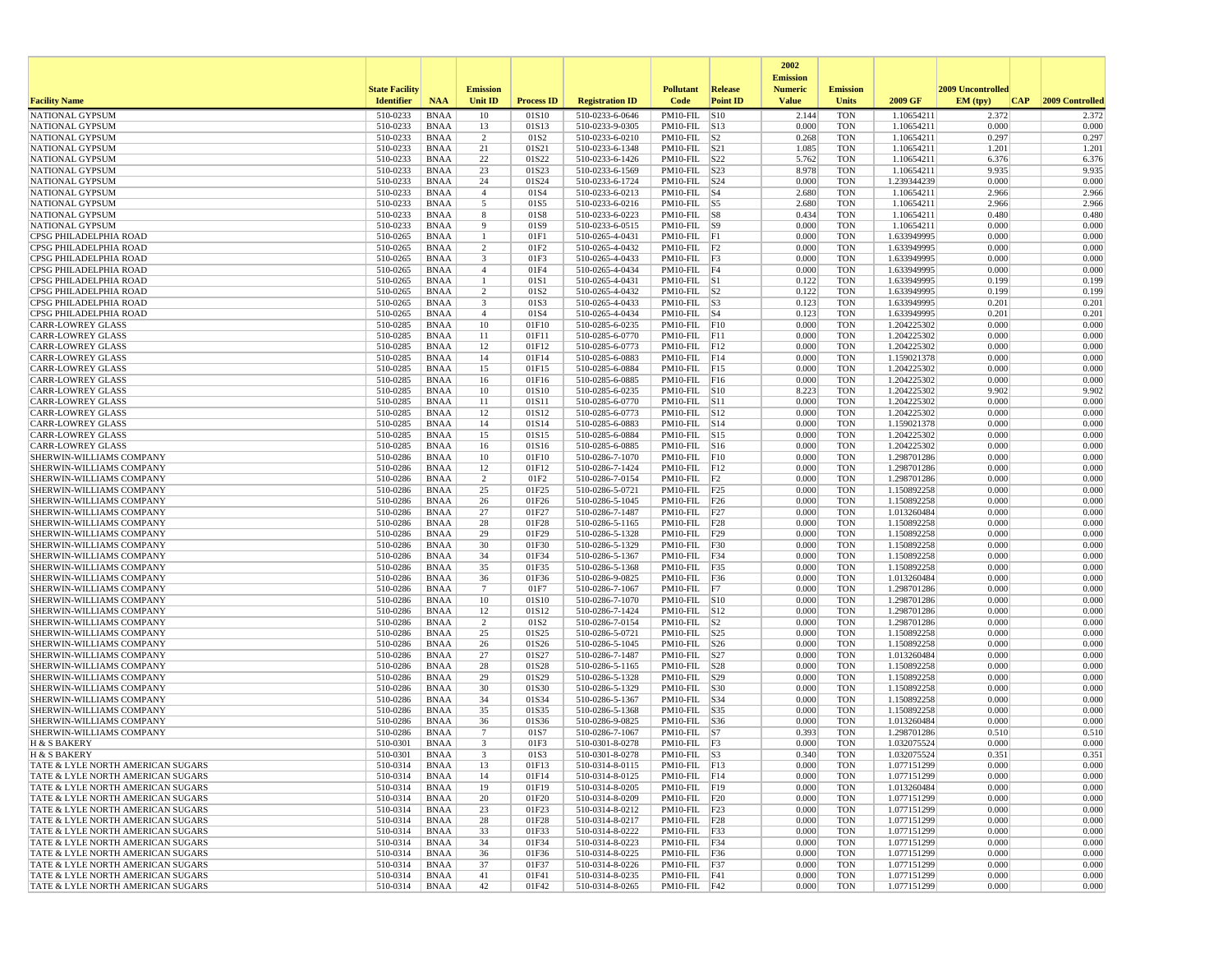|                                                                                            |                       |                            |                 |                   |                                    |                                     |                 | 2002                              |                          |                            |                   |                 |
|--------------------------------------------------------------------------------------------|-----------------------|----------------------------|-----------------|-------------------|------------------------------------|-------------------------------------|-----------------|-----------------------------------|--------------------------|----------------------------|-------------------|-----------------|
|                                                                                            | <b>State Facility</b> |                            | <b>Emission</b> |                   |                                    | <b>Pollutant</b>                    | Release         | <b>Emission</b><br><b>Numeric</b> | <b>Emission</b>          |                            | 2009 Uncontrolled |                 |
| <b>Facility Name</b>                                                                       | <b>Identifier</b>     | <b>NAA</b>                 | Unit ID         | <b>Process ID</b> | <b>Registration ID</b>             | Code                                | <b>Point ID</b> | <b>Value</b>                      | <b>Units</b>             | 2009 GF                    | EM (typ)<br> CAP  | 2009 Controlled |
| TATE & LYLE NORTH AMERICAN SUGARS                                                          | 510-0314              | <b>BNAA</b>                | 43              | 01F43             | 510-0314-8-0266                    | PM10-FIL                            | F43             | 0.000                             | <b>TON</b>               | 1.077151299                | 0.000             | 0.000           |
| TATE & LYLE NORTH AMERICAN SUGARS                                                          | 510-0314              | <b>BNAA</b>                | 44              | 01F44             | 510-0314-8-0286                    | $PM10-FIL$ F44                      |                 | 0.000                             | <b>TON</b>               | 1.077151299                | 0.000             | 0.000           |
| TATE & LYLE NORTH AMERICAN SUGARS<br>TATE & LYLE NORTH AMERICAN SUGARS                     | 510-0314<br>510-0314  | <b>BNAA</b><br><b>BNAA</b> | 45<br>46        | 01F45<br>01F46    | 510-0314-8-0296<br>510-0314-8-0287 | PM10-FIL<br>$PM10$ -FIL F46         | F45             | 0.000<br>0.000                    | <b>TON</b><br><b>TON</b> | 1.077151299<br>1.077151299 | 0.000<br>0.000    | 0.000<br>0.000  |
| TATE & LYLE NORTH AMERICAN SUGARS                                                          | 510-0314              | <b>BNAA</b>                | 47              | 01F47             | 510-0314-8-0293                    | $PM10-FIL$ F47                      |                 | 0.000                             | <b>TON</b>               | 1.077151299                | 0.000             | 0.000           |
| TATE & LYLE NORTH AMERICAN SUGARS                                                          | 510-0314              | <b>BNAA</b>                | 48              | 01F48             | 510-0314-8-0301                    | $PM10-FIL$ F48                      |                 | 0.000                             | <b>TON</b>               | 1.077151299                | 0.000             | 0.000           |
| TATE & LYLE NORTH AMERICAN SUGARS                                                          | 510-0314              | <b>BNAA</b>                | 49              | 01F49             | 510-0314-8-0320                    | PM10-FIL F49                        |                 | 0.000                             | <b>TON</b>               | 1.077151299                | 0.000             | 0.000           |
| TATE & LYLE NORTH AMERICAN SUGARS                                                          | 510-0314              | <b>BNAA</b>                | 5               | 01F5              | 510-0314-5-0687                    | $PM10-FIL$ F5                       |                 | 0.000                             | <b>TON</b>               | 1.150892258                | 0.000             | 0.000           |
| TATE & LYLE NORTH AMERICAN SUGARS<br>TATE & LYLE NORTH AMERICAN SUGARS                     | 510-0314<br>510-0314  | <b>BNAA</b><br><b>BNAA</b> | 50<br>51        | 01F50<br>01F51    | 510-0314-5-1444<br>510-0314-5-1445 | PM10-FIL F50<br>$PM10-FIL$ F51      |                 | 0.000<br>0.000                    | <b>TON</b><br><b>TON</b> | 1.150892258<br>1.150892258 | 0.000<br>0.000    | 0.000<br>0.000  |
| TATE & LYLE NORTH AMERICAN SUGARS                                                          | 510-0314              | <b>BNAA</b>                | 52              | 01F52             | 510-0314-5-1446                    | $PM10-FIL$ F52                      |                 | 0.000                             | <b>TON</b>               | 1.150892258                | 0.000             | 0.000           |
| TATE & LYLE NORTH AMERICAN SUGARS                                                          | 510-0314              | <b>BNAA</b>                | 53              | 01F53             | 510-0314-5-1447                    | PM10-FIL F53                        |                 | 0.000                             | <b>TON</b>               | 1.150892258                | 0.000             | 0.000           |
| TATE & LYLE NORTH AMERICAN SUGARS                                                          | 510-0314              | <b>BNAA</b>                | 54              | 01F54             | 510-0314-5-1476                    | $PM10-FIL$ F54                      |                 | 0.000                             | <b>TON</b>               | 1.150892258                | 0.000             | 0.000           |
| TATE & LYLE NORTH AMERICAN SUGARS                                                          | 510-0314              | <b>BNAA</b>                | 8               | 01F8              | 510-0314-8-0106                    | PM10-FIL                            | F8              | 0.000                             | <b>TON</b>               | 1.077151299                | 0.000             | 0.000           |
| TATE & LYLE NORTH AMERICAN SUGARS<br>TATE & LYLE NORTH AMERICAN SUGARS                     | 510-0314<br>510-0314  | <b>BNAA</b><br>BNAA        | 13<br>14        | 01S13<br>01S14    | 510-0314-8-0115<br>510-0314-8-0125 | $PM10-FIL$ S13<br>$PM10-FIL$ $ S14$ |                 | 13.905<br>4.790                   | <b>TON</b><br><b>TON</b> | 1.077151299<br>1.077151299 | 14.978<br>5.159   | 14.978<br>5.159 |
| TATE & LYLE NORTH AMERICAN SUGARS                                                          | 510-0314              | <b>BNAA</b>                | 19              | 01S19             | 510-0314-8-0205                    | PM10-FIL S19                        |                 | 6.996                             | <b>TON</b>               | 1.013260484                | 7.089             | 7.089           |
| TATE & LYLE NORTH AMERICAN SUGARS                                                          | 510-0314              | <b>BNAA</b>                | 20              | 01S20             | 510-0314-8-0209                    | $PM10-FIL$ $ S20$                   |                 | 2.627                             | TON                      | 1.077151299                | 2.829             | 2.829           |
| TATE & LYLE NORTH AMERICAN SUGARS                                                          | 510-0314              | <b>BNAA</b>                | 23              | 01S23             | 510-0314-8-0212                    | $PM10-FIL$ S23                      |                 | 9.425                             | <b>TON</b>               | 1.077151299                | 10.152            | 10.152          |
| TATE & LYLE NORTH AMERICAN SUGARS                                                          | 510-0314              | <b>BNAA</b>                | 28              | 01S28             | 510-0314-8-0217                    | PM10-FIL                            | S28             | 8.904                             | <b>TON</b>               | 1.077151299                | 9.591             | 9.591           |
| TATE & LYLE NORTH AMERICAN SUGARS<br>TATE & LYLE NORTH AMERICAN SUGARS                     | 510-0314<br>510-0314  | <b>BNAA</b><br><b>BNAA</b> | 33<br>34        | 01S33<br>01S34    | 510-0314-8-0222<br>510-0314-8-0223 | PM10-FIL S33<br>PM10-FIL S34        |                 | 4.386<br>5.099                    | <b>TON</b><br><b>TON</b> | 1.077151299<br>1.077151299 | 4.724<br>5.492    | 4.724<br>5.492  |
| TATE & LYLE NORTH AMERICAN SUGARS                                                          | 510-0314              | <b>BNAA</b>                | 36              | 01S36             | 510-0314-8-0225                    | $PM10-FIL$ S36                      |                 | 5.253                             | TON                      | 1.077151299                | 5.658             | 5.658           |
| TATE & LYLE NORTH AMERICAN SUGARS                                                          | 510-0314              | <b>BNAA</b>                | 37              | 01S37             | 510-0314-8-0226                    | $PM10-FIL$ S37                      |                 | 1.854                             | <b>TON</b>               | 1.077151299                | 1.997             | 1.997           |
| TATE & LYLE NORTH AMERICAN SUGARS                                                          | 510-0314              | <b>BNAA</b>                | 41              | 01S41             | 510-0314-8-0235                    | PM10-FIL                            | <b>S41</b>      | 0.000                             | <b>TON</b>               | 1.077151299                | 0.000             | 0.000           |
| TATE & LYLE NORTH AMERICAN SUGARS                                                          | 510-0314              | <b>BNAA</b>                | 42              | 01S42             | 510-0314-8-0265                    | $PM10-FIL$ $ S42$                   |                 | 12.669                            | <b>TON</b>               | 1.077151299                | 13.646            | 13.646          |
| TATE & LYLE NORTH AMERICAN SUGARS<br>TATE & LYLE NORTH AMERICAN SUGARS                     | 510-0314<br>510-0314  | <b>BNAA</b><br><b>BNAA</b> | 43<br>44        | 01S43<br>01S44    | 510-0314-8-0266<br>510-0314-8-0286 | $PM10-FIL$ $ S43$<br>PM10-FIL  S44  |                 | 6.335<br>3.021                    | <b>TON</b><br><b>TON</b> | 1.077151299<br>1.077151299 | 6.823<br>3.254    | 6.823<br>3.254  |
| TATE & LYLE NORTH AMERICAN SUGARS                                                          | 510-0314              | <b>BNAA</b>                | 45              | 01S45             | 510-0314-8-0296                    | $PM10-FIL$ S45                      |                 | 0.000                             | <b>TON</b>               | 1.077151299                | 0.000             | 0.000           |
| TATE & LYLE NORTH AMERICAN SUGARS                                                          | 510-0314              | <b>BNAA</b>                | 46              | 01S46             | 510-0314-8-0287                    | $PM10-FIL$ $ S46$                   |                 | 0.000                             | <b>TON</b>               | 1.077151299                | 0.000             | 0.000           |
| TATE & LYLE NORTH AMERICAN SUGARS                                                          | 510-0314              | <b>BNAA</b>                | 47              | 01S47             | 510-0314-8-0293                    | PM10-FIL                            | S47             | 2.703                             | <b>TON</b>               | 1.077151299                | 2.912             | 2.912           |
| TATE & LYLE NORTH AMERICAN SUGARS                                                          | 510-0314              | <b>BNAA</b>                | 48              | 01S48             | 510-0314-8-0301                    | PM10-FIL                            | <b>S48</b>      | 0.795                             | <b>TON</b>               | 1.077151299                | 0.856<br>27.459   | 0.856           |
| TATE & LYLE NORTH AMERICAN SUGARS<br>TATE & LYLE NORTH AMERICAN SUGARS                     | 510-0314<br>510-0314  | <b>BNAA</b><br><b>BNAA</b> | 49<br>5         | 01S49<br>01S5     | 510-0314-8-0320<br>510-0314-5-0687 | $PM10-FIL$ $ S49$<br>PM10-FIL S5    |                 | 25.493<br>0.000                   | <b>TON</b><br><b>TON</b> | 1.077151299<br>1.150892258 | 0.000             | 27.459<br>0.000 |
| TATE & LYLE NORTH AMERICAN SUGARS                                                          | 510-0314              | <b>BNAA</b>                | 50              | 01S50             | 510-0314-5-1444                    | PM10-FIL S50                        |                 | 4.953                             | <b>TON</b>               | 1.150892258                | 5.700             | 5.700           |
| TATE & LYLE NORTH AMERICAN SUGARS                                                          | 510-0314              | <b>BNAA</b>                | 51              | 01S51             | 510-0314-5-1445                    | PM10-FIL                            | S51             | 0.488                             | <b>TON</b>               | 1.150892258                | 0.561             | 0.561           |
| TATE & LYLE NORTH AMERICAN SUGARS                                                          | 510-0314              | <b>BNAA</b>                | 52              | 01S52             | 510-0314-5-1446                    | $PM10-FIL$ S52                      |                 | 4.173                             | <b>TON</b>               | 1.150892258                | 4.803             | 4.803           |
| TATE & LYLE NORTH AMERICAN SUGARS                                                          | 510-0314              | <b>BNAA</b>                | 53              | 01S53             | 510-0314-5-1447                    | PM10-FIL S53                        |                 | 0.488                             | <b>TON</b>               | 1.150892258                | 0.561             | 0.561           |
| TATE & LYLE NORTH AMERICAN SUGARS<br>TATE & LYLE NORTH AMERICAN SUGARS                     | 510-0314<br>510-0314  | <b>BNAA</b><br><b>BNAA</b> | 54<br>8         | 01S54<br>01S8     | 510-0314-5-1476<br>510-0314-8-0106 | PM10-FIL S54<br>$PM10-FIL$ S8       |                 | 6.060<br>0.000                    | <b>TON</b><br>TON        | 1.150892258<br>1.077151299 | 6.974<br>0.000    | 6.974<br>0.000  |
| KAYDON RING & SEAL INC.                                                                    | 510-0337              | BNAA                       | 35              | 01F35             | 510-0337-6-1050                    | PM10-FIL F35                        |                 | 0.014                             | <b>TON</b>               | 1.031055927                | 0.014             | 0.014           |
| <b>KAYDON RING &amp; SEAL INC.</b>                                                         | 510-0337              | <b>BNAA</b>                | 36              | 01F36             | 510-0337-6-1051                    | PM10-FIL F36                        |                 | 0.114                             | <b>TON</b>               | 1.031055927                | 0.117             | 0.117           |
| <b>KAYDON RING &amp; SEAL INC.</b>                                                         | 510-0337              | <b>BNAA</b>                | 37              | 01F37             | 510-0337-6-1052                    | $PM10-FIL$ F37                      |                 | 0.035                             | <b>TON</b>               | 1.031055927                | 0.036             | 0.036           |
| <b>KAYDON RING &amp; SEAL INC.</b><br><b>KAYDON RING &amp; SEAL INC.</b>                   | 510-0337<br>510-0337  | <b>BNAA</b><br><b>BNAA</b> | 38<br>40        | 01F38<br>01F40    | 510-0337-6-1053<br>510-0337-7-1575 | $PM10-FIL$ F38<br>$PM10-FIL$ F40    |                 | 0.102<br>0.000                    | <b>TON</b><br><b>TON</b> | 1.031055927<br>1.183266878 | 0.106<br>0.000    | 0.106<br>0.000  |
| KAYDON RING & SEAL INC.                                                                    | 510-0337              | <b>BNAA</b>                | 41              | 01F41             | 510-0337-7-1577                    | $PM10-FIL$ $F41$                    |                 | 0.000                             | <b>TON</b>               | 1.183266878                | 0.000             | 0.000           |
| <b>KAYDON RING &amp; SEAL INC.</b>                                                         | 510-0337              | <b>BNAA</b>                | 42              | 01F42             | 510-0337-7-1578                    | $PM10-FIL$ F42                      |                 | 0.000                             | <b>TON</b>               | 1.493975878                | 0.000             | 0.000           |
| KAYDON RING & SEAL INC.                                                                    | 510-0337              | <b>BNAA</b>                | 44              | 01F44             | 510-0337-4-2958                    | PM10-FIL                            | F44             | 0.000                             | <b>TON</b>               | 1.006668091                | 0.000             | 0.000           |
| <b>KAYDON RING &amp; SEAL INC.</b>                                                         | 510-0337              | <b>BNAA</b>                | 45              | 01F45             | 510-0337-4-2959                    | PM10-FIL F45                        |                 | 0.000                             | <b>TON</b>               | 1.006668091                | 0.000             | 0.000           |
| <b>KAYDON RING &amp; SEAL INC.</b><br>KAYDON RING & SEAL INC.                              | 510-0337<br>510-0337  | <b>BNAA</b><br><b>BNAA</b> | 46<br>47        | 01F46<br>01F47    | 510-0337-5-1126<br>510-0337-5-1127 | $PM10-FIL$ F46<br>PM10-FIL F47      |                 | 0.000<br>0.000                    | <b>TON</b><br><b>TON</b> | 1.150892258<br>1.150892258 | 0.000<br>0.000    | 0.000<br>0.000  |
| KAYDON RING & SEAL INC.                                                                    | 510-0337              | <b>BNAA</b>                | 50              | 01F50             | 510-0337-6-1749                    | PM10-FIL F50                        |                 | 0.000                             | <b>TON</b>               | 1.159021378                | 0.000             | 0.000           |
| <b>KAYDON RING &amp; SEAL INC.</b>                                                         | 510-0337              | <b>BNAA</b>                | 51              | 01F51             | 510-0337-6-1780                    | PM10-FIL                            | F51             | 0.000                             | <b>TON</b>               | 1.183266878                | 0.000             | 0.000           |
| <b>KAYDON RING &amp; SEAL INC.</b>                                                         | 510-0337              | <b>BNAA</b>                | 35              | 01S35             | 510-0337-6-1050                    | PM10-FIL S35                        |                 | 0.000                             | <b>TON</b>               | 1.031055927                | 0.000             | 0.000           |
| <b>KAYDON RING &amp; SEAL INC.</b>                                                         | 510-0337              | <b>BNAA</b>                | 36              | 01S36             | 510-0337-6-1051                    | $PM10$ -FIL $ S36$                  |                 | 0.000                             | <b>TON</b>               | 1.031055927                | 0.000             | 0.000           |
| KAYDON RING & SEAL INC<br><b>KAYDON RING &amp; SEAL INC.</b>                               | 510-0337<br>510-0337  | <b>BNAA</b><br><b>BNAA</b> | 37<br>38        | 01S37<br>01S38    | 510-0337-6-1052<br>510-0337-6-1053 | PM10-FIL S37<br>PM10-FIL   S38      |                 | 0.000<br>0.000                    | <b>TON</b><br><b>TON</b> | 1.031055927<br>1.031055927 | 0.000<br>0.000    | 0.000<br>0.000  |
| <b>KAYDON RING &amp; SEAL INC.</b>                                                         | 510-0337              | <b>BNAA</b>                | 40              | 01S40             | 510-0337-7-1575                    | $PM10-FIL$ $ S40$                   |                 | 0.000                             | <b>TON</b>               | 1.183266878                | 0.000             | 0.000           |
| KAYDON RING & SEAL INC.                                                                    | 510-0337              | BNAA                       | 41              | 01S41             | 510-0337-7-1577                    | $PM10-FIL$  S41                     |                 | 0.000                             | TON                      | 1.183266878                | 0.000             | 0.000           |
| <b>KAYDON RING &amp; SEAL INC.</b>                                                         | 510-0337              | BNAA                       | 42              | 01S42             | 510-0337-7-1578                    | $PM10-FIL$ $ S42$                   |                 | 0.000                             | <b>TON</b>               | 1.493975878                | 0.000             | 0.000           |
| KAYDON RING & SEAL INC.                                                                    | 510-0337              | BNAA                       | 44<br>45        | 01S44             | 510-0337-4-2958<br>510-0337-4-2959 | $PM10-FIL$ $ S44$                   |                 | 0.011                             | <b>TON</b>               | 1.006668091<br>1.006668091 | 0.011<br>0.011    | 0.011<br>0.011  |
| <b>KAYDON RING &amp; SEAL INC.</b><br>KAYDON RING & SEAL INC.                              | 510-0337<br>510-0337  | BNAA<br>BNAA               | 46              | 01S45<br>01S46    | 510-0337-5-1126                    | PM10-FIL S45<br>PM10-FIL  S46       |                 | 0.011<br>0.000                    | TON<br><b>TON</b>        | 1.150892258                | 0.000             | 0.000           |
| KAYDON RING & SEAL INC.                                                                    | 510-0337              | <b>BNAA</b>                | 47              | 01S47             | 510-0337-5-1127                    | PM10-FIL  S47                       |                 | 0.100                             | <b>TON</b>               | 1.150892258                | 0.115             | 0.115           |
| KAYDON RING & SEAL INC.                                                                    | 510-0337              | <b>BNAA</b>                | 50              | 01S50             | 510-0337-6-1749                    | PM10-FIL S50                        |                 | 0.000                             | <b>TON</b>               | 1.159021378                | 0.000             | 0.000           |
| KAYDON RING & SEAL INC.                                                                    | 510-0337              | BNAA                       | 51              | 01S51             | 510-0337-6-1780                    | $PM10-FIL$ S51                      |                 | 0.000                             | <b>TON</b>               | 1.183266878                | 0.000             | 0.000           |
| <b>GENERAL MOTORS TRUCK &amp; BUS GROUP</b>                                                | 510-0354              | <b>BNAA</b>                | -1              | 01F1              | 510-0354-2-0248                    | PM10-FIL F1                         |                 | 0.000<br>0.000                    | <b>TON</b><br><b>TON</b> | 1.159021378                | 0.000<br>0.000    | 0.000<br>0.000  |
| <b>GENERAL MOTORS TRUCK &amp; BUS GROUP</b><br><b>GENERAL MOTORS TRUCK &amp; BUS GROUP</b> | 510-0354<br>510-0354  | BNAA<br>BNAA               | 29<br>3         | 01F29<br>01F3     | 510-0354-6-1191<br>510-0354-4-0555 | PM10-FIL F29<br>$PM10-FIL$ $ F3$    |                 | 0.000                             | TON                      | 1.309348464<br>1.006668091 | 0.000             | 0.000           |
| <b>GENERAL MOTORS TRUCK &amp; BUS GROUP</b>                                                | 510-0354              | BNAA                       | 37              | 01F37             | 510-0354-6-1358                    | PM10-FIL F37                        |                 | 0.000                             | <b>TON</b>               | 1.309348464                | 0.000             | 0.000           |
| <b>GENERAL MOTORS TRUCK &amp; BUS GROUP</b>                                                | 510-0354              | BNAA                       | $\overline{4}$  | 01F4              | 510-0354-4-0556                    | $PM10-FIL$ F4                       |                 | 0.000                             | TON                      | 1.150892258                | 0.000             | 0.000           |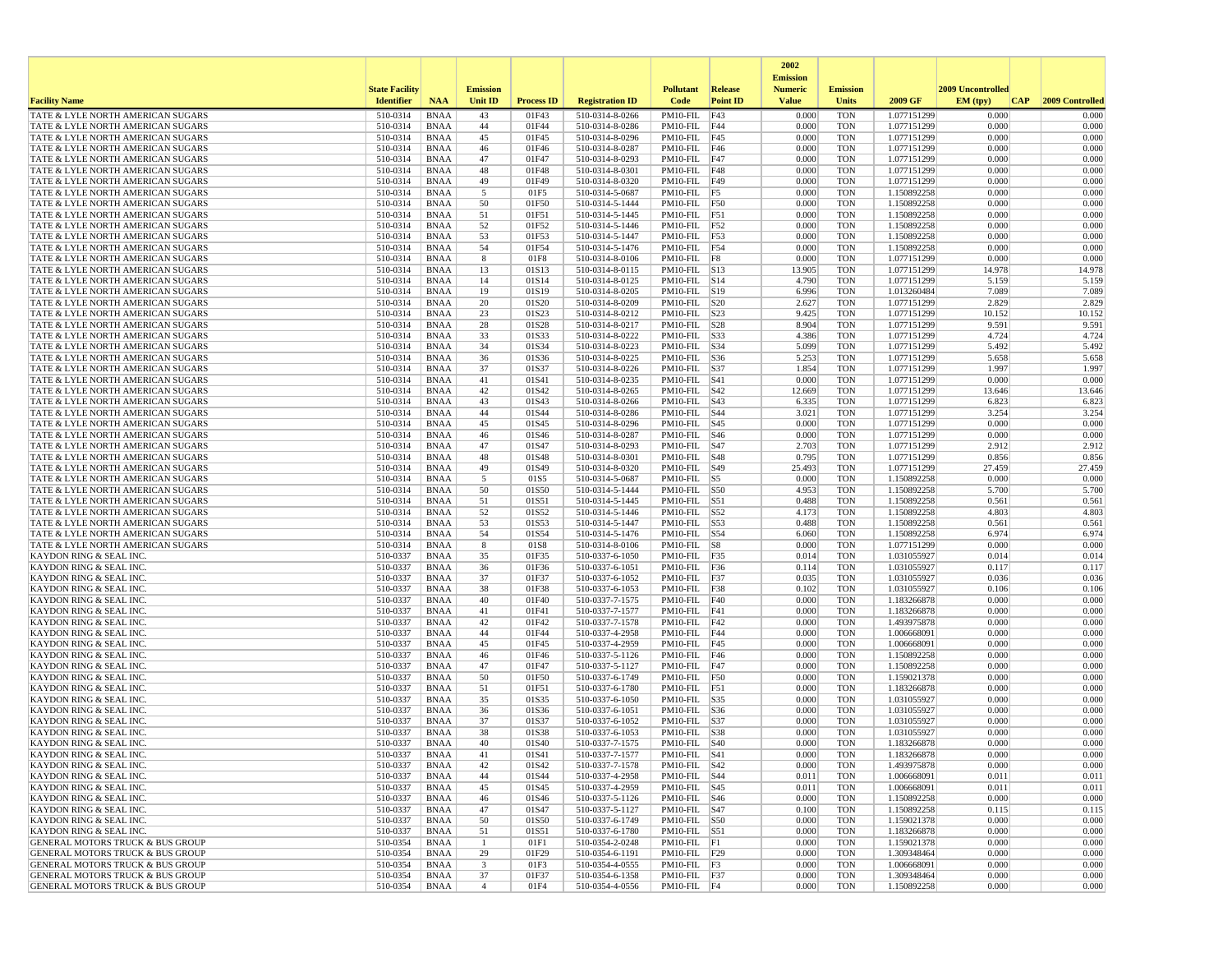|                                                                                            |                       |                            |                                  |                          |                                    |                                        |                 | 2002                              |                          |                            |                   |                 |
|--------------------------------------------------------------------------------------------|-----------------------|----------------------------|----------------------------------|--------------------------|------------------------------------|----------------------------------------|-----------------|-----------------------------------|--------------------------|----------------------------|-------------------|-----------------|
|                                                                                            | <b>State Facility</b> |                            | <b>Emission</b>                  |                          |                                    | <b>Pollutant</b>                       | Release         | <b>Emission</b><br><b>Numeric</b> | <b>Emission</b>          |                            | 2009 Uncontrolled |                 |
| <b>Facility Name</b>                                                                       | <b>Identifier</b>     | <b>NAA</b>                 | <b>Unit ID</b>                   | <b>Process ID</b>        | <b>Registration ID</b>             | Code                                   | <b>Point ID</b> | <b>Value</b>                      | <b>Units</b>             | 2009 GF                    | EM (typ)<br> CAP  | 2009 Controlled |
| GENERAL MOTORS TRUCK & BUS GROUP                                                           | 510-0354              | <b>BNAA</b>                | 40                               | 01F40                    | 510-0354-6-1750                    | $PM10-FIL$                             | F40             | 0.000                             | <b>TON</b>               | 1.309348464                | 0.000             | 0.000           |
| <b>GENERAL MOTORS TRUCK &amp; BUS GROUP</b>                                                | 510-0354              | <b>BNAA</b>                | 41                               | 01F41                    | 510-0354-6-1751                    | $PM10-FIL$ $F41$                       |                 | 0.000                             | <b>TON</b>               | 1.309348464                | 0.000             | 0.000           |
| GENERAL MOTORS TRUCK & BUS GROUP<br><b>GENERAL MOTORS TRUCK &amp; BUS GROUP</b>            | 510-0354              | <b>BNAA</b><br><b>BNAA</b> | 42                               | 01F42                    | 510-0354-6-1778<br>510-0354-4-0557 | $PM10-FIL$ $F42$<br>$PM10-FIL$ F5      |                 | 0.000                             | <b>TON</b>               | 1.309348464<br>1.150892258 | 0.000<br>0.000    | 0.000<br>0.000  |
| <b>GENERAL MOTORS TRUCK &amp; BUS GROUP</b>                                                | 510-0354<br>510-0354  | <b>BNAA</b>                | 5<br>$7\phantom{.0}$             | 01F5<br>01F7             | 510-0354-5-1357                    | $PM10-FIL$ F7                          |                 | 0.000<br>0.300                    | <b>TON</b><br><b>TON</b> | 1.150892258                | 0.345             | 0.345           |
| GENERAL MOTORS TRUCK & BUS GROUP                                                           | 510-0354              | <b>BNAA</b>                | $\mathbf{1}$                     | 01S1                     | 510-0354-2-0248                    | $PM10-FIL$ S1                          |                 | 2.700                             | <b>TON</b>               | 1.159021378                | 3.129             | 3.129           |
| GENERAL MOTORS TRUCK & BUS GROUP                                                           | 510-0354              | <b>BNAA</b>                | 29                               | 01S29                    | 510-0354-6-1191                    | $PM10$ -FIL $ S29$                     |                 | 0.200                             | <b>TON</b>               | 1.309348464                | 0.262             | 0.262           |
| <b>GENERAL MOTORS TRUCK &amp; BUS GROUP</b>                                                | 510-0354              | <b>BNAA</b>                | 3                                | 01S3                     | 510-0354-4-0555                    | $PM10-FIL$ $ S3$                       |                 | 0.100                             | <b>TON</b>               | 1.006668091                | 0.101             | 0.101           |
| <b>GENERAL MOTORS TRUCK &amp; BUS GROUP</b>                                                | 510-0354              | <b>BNAA</b>                | 37                               | 01S37                    | 510-0354-6-1358                    | PM10-FIL S37                           |                 | 0.500                             | <b>TON</b>               | 1.309348464                | 0.655<br>0.806    | 0.655           |
| <b>GENERAL MOTORS TRUCK &amp; BUS GROUP</b><br><b>GENERAL MOTORS TRUCK &amp; BUS GROUP</b> | 510-0354<br>510-0354  | <b>BNAA</b><br><b>BNAA</b> | $\overline{4}$<br>40             | 01S4<br>01S40            | 510-0354-4-0556<br>510-0354-6-1750 | $PM10$ -FIL $ S4$<br>$PM10-FIL$ $ S40$ |                 | 0.700<br>5.300                    | <b>TON</b><br><b>TON</b> | 1.150892258<br>1.309348464 | 6.940             | 0.806<br>6.940  |
| <b>GENERAL MOTORS TRUCK &amp; BUS GROUP</b>                                                | 510-0354              | <b>BNAA</b>                | 41                               | 01S41                    | 510-0354-6-1751                    | PM10-FIL S41                           |                 | 0.100                             | <b>TON</b>               | 1.309348464                | 0.131             | 0.131           |
| <b>GENERAL MOTORS TRUCK &amp; BUS GROUP</b>                                                | 510-0354              | <b>BNAA</b>                | 42                               | 01S42                    | 510-0354-6-1778                    | $PM10$ -FIL $ S42$                     |                 | 0.500                             | <b>TON</b>               | 1.309348464                | 0.655             | 0.655           |
| <b>GENERAL MOTORS TRUCK &amp; BUS GROUP</b>                                                | 510-0354              | <b>BNAA</b>                | 5                                | 01S5                     | 510-0354-4-0557                    | $PM10-FIL$ S5                          |                 | 0.500                             | <b>TON</b>               | 1.150892258                | 0.575             | 0.575           |
| <b>GENERAL MOTORS TRUCK &amp; BUS GROUP</b>                                                | 510-0354              | <b>BNAA</b>                | $\overline{7}$                   | 01S7                     | 510-0354-5-1357                    | $PM10-FIL$ S7                          |                 | 0.800                             | <b>TON</b>               | 1.150892258                | 0.921             | 0.921           |
| HAUSWALD BAKERY/DIV OF SCHMIDT'S<br>HAUSWALD BAKERY/DIV OF SCHMIDT'S                       | 510-0582<br>510-0582  | <b>BNAA</b><br><b>BNAA</b> | 3<br>$\overline{4}$              | 01F3<br>01F4             | 510-0582-5-1252<br>510-0582-8-0284 | $PM10-FIL$ $F3$<br>$PM10-FIL$   F4     |                 | 0.000<br>0.000                    | <b>TON</b><br><b>TON</b> | 1.150892258<br>1.032075524 | 0.000<br>0.000    | 0.000<br>0.000  |
| HAUSWALD BAKERY/DIV OF SCHMIDT'S                                                           | 510-0582              | <b>BNAA</b>                | 3                                | 01S3                     | 510-0582-5-1252                    | $PM10-FIL$ S3                          |                 | 0.075                             | <b>TON</b>               | 1.150892258                | 0.086             | 0.086           |
| HAUSWALD BAKERY/DIV OF SCHMIDT'S                                                           | 510-0582              | <b>BNAA</b>                | $\overline{4}$                   | 01S4                     | 510-0582-8-0284                    | $PM10-FIL$ $ S4$                       |                 | 0.020                             | <b>TON</b>               | 1.032075524                | 0.021             | 0.021           |
| TRIGEN - NORTH CENTRAL AVENUE                                                              | 510-0651              | <b>BNAA</b>                | $\overline{\mathbf{3}}$          | 01F3                     | 510-0651-5-1281                    | $PM10-FIL$ F3                          |                 | 0.000                             | <b>TON</b>               | 1.162467599                | 0.000             | 0.000           |
| TRIGEN - NORTH CENTRAL AVENUE                                                              | 510-0651              | <b>BNAA</b>                | $\overline{4}$                   | 01F4                     | 510-0651-5-1282                    | $PM10-FIL$ F4                          |                 | 0.000                             | <b>TON</b>               | 1.162467599                | 0.000             | 0.000           |
| TRIGEN - NORTH CENTRAL AVENUE                                                              | 510-0651              | <b>BNAA</b>                | $7\phantom{.0}$                  | 01F7                     | 510-0651-5-1350                    | PM10-FIL F7                            |                 | 0.000                             | <b>TON</b>               | 1.162467599                | 0.000             | 0.000           |
| TRIGEN - NORTH CENTRAL AVENUE<br>TRIGEN - NORTH CENTRAL AVENUE                             | 510-0651<br>510-0651  | <b>BNAA</b><br>BNAA        | 8<br>3                           | 01F8<br>01S3             | 510-0651-5-1351<br>510-0651-5-1281 | $PM10-FIL$ F8<br>$PM10-FIL$ S3         |                 | 0.000<br>0.236                    | <b>TON</b><br><b>TON</b> | 1.162467599<br>1.162467599 | 0.000<br>0.274    | 0.000<br>0.274  |
| TRIGEN - NORTH CENTRAL AVENUE                                                              | 510-0651              | <b>BNAA</b>                | $\overline{4}$                   | 01S4                     | 510-0651-5-1282                    | $PM10-FIL$ $ S4$                       |                 | 0.002                             | <b>TON</b>               | 1.162467599                | 0.002             | 0.002           |
| TRIGEN - NORTH CENTRAL AVENUE                                                              | 510-0651              | <b>BNAA</b>                | $\overline{7}$                   | 01S7                     | 510-0651-5-1350                    | PM10-FIL S7                            |                 | 0.206                             | <b>TON</b>               | 1.162467599                | 0.239             | 0.239           |
| TRIGEN - NORTH CENTRAL AVENUE                                                              | 510-0651              | <b>BNAA</b>                | 8                                | 01S8                     | 510-0651-5-1351                    | PM10-FIL S8                            |                 | 0.130                             | <b>TON</b>               | 1.162467599                | 0.151             | 0.151           |
| MOTIVA TERMINAL                                                                            | 510-0728              | <b>BNAA</b>                | $7\phantom{.0}$                  | 01F7                     | 510-0728-9-0828                    | PM10-FIL F7                            |                 | 0.000                             | <b>TON</b>               | 1.002286434                | 0.000             | 0.000           |
| <b>MOTIVA TERMINAL</b><br><b>STRATUS PETROLEUM</b>                                         | 510-0728<br>510-0730  | <b>BNAA</b><br><b>BNAA</b> | $\overline{7}$<br>$\overline{2}$ | 01S7<br>01F2             | 510-0728-9-0828<br>510-0730-9-0694 | $PM10-FIL$ S7<br>$PM10-FIL$ $ F2$      |                 | 0.000<br>0.000                    | <b>TON</b><br><b>TON</b> | 1.002286434<br>1.002286434 | 0.000<br>0.000    | 0.000<br>0.000  |
| <b>STRATUS PETROLEUM</b>                                                                   | 510-0730              | <b>BNAA</b>                | 2                                | 01S2                     | 510-0730-9-0694                    | $PM10-FIL$ S2                          |                 | 0.000                             | <b>TON</b>               | 1.002286434                | 0.000             | 0.000           |
| VAC PAC MANUFACTURING                                                                      | 510-0761              | <b>BNAA</b>                | 1                                | 01F1                     | 510-0761-9-0097                    | $PM10-FIL$ $ F1$                       |                 | 0.000                             | <b>TON</b>               | 0.970630348                | 0.000             | 0.000           |
| VAC PAC MANUFACTURING                                                                      | 510-0761              | <b>BNAA</b>                | 2                                | 01F2                     | 510-0761-9-0098                    | $PM10-FIL$ $F2$                        |                 | 0.000                             | <b>TON</b>               | 0.970630348                | 0.000             | 0.000           |
| VAC PAC MANUFACTURING                                                                      | 510-0761              | <b>BNAA</b>                | 3                                | 01F3                     | 510-0761-9-0099                    | $PM10-FIL$ F3                          |                 | 0.000                             | <b>TON</b>               | 1.291344166                | 0.000             | 0.000           |
| VAC PAC MANUFACTURING<br>VAC PAC MANUFACTURING                                             | 510-0761<br>510-0761  | <b>BNAA</b><br><b>BNAA</b> | $\overline{4}$<br>5              | 01F4<br>01F5             | 510-0761-6-1530                    | $PM10-FIL$ F4                          |                 | 0.000<br>0.000                    | <b>TON</b><br><b>TON</b> | 0.970630348<br>0.970630348 | 0.000<br>0.000    | 0.000<br>0.000  |
| VAC PAC MANUFACTURING                                                                      | 510-0761              | <b>BNAA</b>                | 6                                | 01F6                     | 510-0761-6-1568<br>510-0761-6-1737 | $PM10-FIL$ F5<br>$PM10-FIL$ F6         |                 | 0.000                             | <b>TON</b>               | 0.970630348                | 0.000             | 0.000           |
| VAC PAC MANUFACTURING                                                                      | 510-0761              | <b>BNAA</b>                | 1                                | 01S1                     | 510-0761-9-0097                    | PM10-FIL S1                            |                 | 0.000                             | <b>TON</b>               | 0.970630348                | 0.000             | 0.000           |
| VAC PAC MANUFACTURING                                                                      | 510-0761              | <b>BNAA</b>                | 2                                | 01S2                     | 510-0761-9-0098                    | $PM10-FIL$ S2                          |                 | 0.000                             | <b>TON</b>               | 0.970630348                | 0.000             | 0.000           |
| VAC PAC MANUFACTURING                                                                      | 510-0761              | <b>BNAA</b>                | 3                                | 01S3                     | 510-0761-9-0099                    | $PM10-FIL$ S3                          |                 | 0.000                             | TON                      | 1.291344166                | 0.000             | 0.000           |
| VAC PAC MANUFACTURING                                                                      | 510-0761              | <b>BNAA</b>                | $\overline{4}$                   | 01S4                     | 510-0761-6-1530                    | $PM10-FIL$ $ S4$                       |                 | 0.000                             | <b>TON</b>               | 0.970630348                | 0.000<br>0.000    | 0.000           |
| VAC PAC MANUFACTURING<br>VAC PAC MANUFACTURING                                             | 510-0761<br>510-0761  | <b>BNAA</b><br><b>BNAA</b> | 5<br>6                           | 01S5<br>01S6             | 510-0761-6-1568<br>510-0761-6-1737 | $PM10-FIL$ S5<br>$PM10-FIL$ S6         |                 | 0.000<br>0.000                    | <b>TON</b><br><b>TON</b> | 0.970630348<br>0.970630348 | 0.000             | 0.000<br>0.000  |
| AMERADA HESS TERMINAL                                                                      | 510-0918              | <b>BNAA</b>                | -1                               | 01F1                     | 510-0918-4-1239                    | $PM10-FIL$ $F1$                        |                 | 0.000                             | <b>TON</b>               | 1.556651831                | 0.000             | 0.000           |
| AMERADA HESS TERMINAL                                                                      | 510-0918              | <b>BNAA</b>                | 2                                | 01F2                     | 510-0918-4-1240                    | $PM10-FIL$ F2                          |                 | 0.000                             | <b>TON</b>               | 1.281243086                | 0.000             | 0.000           |
| AMERADA HESS TERMINAL                                                                      | 510-0918              | <b>BNAA</b>                | 3                                | 01F3                     | 510-0918-4-1241                    | $PM10-FIL$ F3                          |                 | 0.000                             | <b>TON</b>               | 1.556651831                | 0.000             | 0.000           |
| AMERADA HESS TERMINAL                                                                      | 510-0918              | <b>BNAA</b>                | $\overline{4}$                   | 01F4                     | 510-0918-4-1242                    | PM10-FIL F4                            |                 | 0.000                             | <b>TON</b>               | 1.556651831                | 0.000             | 0.000           |
| AMERADA HESS TERMINAL<br>AMERADA HESS TERMINAL                                             | 510-0918<br>510-0918  | <b>BNAA</b><br><b>BNAA</b> | 2                                | 01S1<br>01S <sub>2</sub> | 510-0918-4-1239<br>510-0918-4-1240 | $PM10$ -FIL $ S1$<br>$PM10$ -FIL $ S2$ |                 | 0.340<br>0.000                    | <b>TON</b><br><b>TON</b> | 1.556651831<br>1.281243086 | 0.529<br>0.000    | 0.529<br>0.000  |
| AMERADA HESS TERMINAL                                                                      | 510-0918              | <b>BNAA</b>                | 3                                | 01S3                     | 510-0918-4-1241                    | $PM10-FIL$ S3                          |                 | 0.790                             | <b>TON</b>               | 1.556651831                | 1.230             | 1.230           |
| AMERADA HESS TERMINAL                                                                      | 510-0918              | <b>BNAA</b>                | $\overline{4}$                   | 01S4                     | 510-0918-4-1242                    | $PM10-FIL$ S4                          |                 | 1.560                             | <b>TON</b>               | 1.556651831                | 2.428             | 2.428           |
| AMERADA HESS TERMINAL                                                                      | 510-0918              | <b>BNAA</b>                | $\overline{4}$                   | 02F4                     | 510-0918-4-1242                    | PM10-FIL F4                            |                 | 0.000                             | <b>TON</b>               | 1.556651831                | 0.000             | 0.000           |
| AMERADA HESS TERMINAL                                                                      | 510-0918              | <b>BNAA</b>                | $\overline{4}$                   | 02S4                     | 510-0918-4-1242                    | $PM10-FIL$ $ S4$                       |                 | 0.860                             | <b>TON</b>               | 1.556651831                | 1.339             | 1.339           |
| AMERADA HESS TERMINAL<br>AMERADA HESS TERMINAL                                             | 510-0918<br>510-0918  | <b>BNAA</b><br><b>BNAA</b> | $\overline{4}$<br>$\overline{4}$ | 03F4<br>03S4             | 510-0918-4-1242<br>510-0918-4-1242 | PM10-FIL F4<br>$PM10$ -FIL $ S4$       |                 | 0.000<br>0.350                    | <b>TON</b><br><b>TON</b> | 1.556651831<br>1.556651831 | 0.000<br>0.545    | 0.000<br>0.545  |
| SINAI HOSPITAL OF BALTIMORE                                                                | 510-1043              | <b>BNAA</b>                | $\mathbf{1}$                     | 01F1                     | 510-1043-2-0275                    | $PM10-FIL$ $ F1$                       |                 | 0.000                             | <b>TON</b>               | 1.067724705                | 0.000             | 0.000           |
| SINAI HOSPITAL OF BALTIMORE                                                                | 510-1043              | <b>BNAA</b>                | 12                               | 01F12                    | 510-1043-9-0820                    | $PM10-FIL$ $F12$                       |                 | 0.000                             | <b>TON</b>               | 1.281243086                | 0.000             | 0.000           |
| SINAI HOSPITAL OF BALTIMORE                                                                | 510-1043              | <b>BNAA</b>                | 13                               | 01F13                    | 510-1043-9-0821                    | $PM10-FIL$ $F13$                       |                 | 0.000                             | <b>TON</b>               | 1.281243086                | 0.000             | 0.000           |
| SINAI HOSPITAL OF BALTIMORE                                                                | 510-1043              | <b>BNAA</b>                | 14                               | 01F14                    | 510-1043-9-0822                    | $PM10-FIL$ F14                         |                 | 0.000                             | TON                      | 1.281243086                | 0.000             | 0.000           |
| SINAI HOSPITAL OF BALTIMORE                                                                | 510-1043              | BNAA                       | $\overline{\mathbf{3}}$          | 01F3                     | 510-1043-4-2838                    | $PM10-FIL$ $ F3$                       |                 | 0.000                             | TON                      | 1.162467599                | 0.000             | 0.000           |
| SINAI HOSPITAL OF BALTIMORE<br>SINAI HOSPITAL OF BALTIMORE                                 | 510-1043<br>510-1043  | BNAA<br>BNAA               | $\overline{4}$<br>5              | 01F4<br>01F5             | 510-1043-4-2839<br>510-1043-4-2840 | $PM10-FIL$ F4<br>PM10-FIL F5           |                 | 0.000<br>0.000                    | <b>TON</b><br><b>TON</b> | 1.162467599<br>1.162467599 | 0.000<br>0.000    | 0.000<br>0.000  |
| SINAI HOSPITAL OF BALTIMORE                                                                | 510-1043              | BNAA                       | 6                                | 01F6                     | 510-1043-4-2841                    | $PM10-FIL$ F6                          |                 | 0.000                             | <b>TON</b>               | 1.162467599                | 0.000             | 0.000           |
| SINAI HOSPITAL OF BALTIMORE                                                                | 510-1043              | BNAA                       | $\mathbf{1}$                     | 01S1                     | 510-1043-2-0275                    | $PM10-FIL$ S1                          |                 | 2.967                             | <b>TON</b>               | 1.067724705                | 3.168             | 3.168           |
| SINAI HOSPITAL OF BALTIMORE                                                                | 510-1043              | BNAA                       | 12                               | 01S12                    | 510-1043-9-0820                    | PM10-FIL S12                           |                 | 0.189                             | TON                      | 1.281243086                | 0.242             | 0.242           |
| SINAI HOSPITAL OF BALTIMORE                                                                | 510-1043              | BNAA                       | 13                               | 01S13                    | 510-1043-9-0821                    | PM10-FIL S13                           |                 | 0.189                             | <b>TON</b>               | 1.281243086                | 0.242             | 0.242           |
| SINAI HOSPITAL OF BALTIMORE<br><b>SINAI HOSPITAL OF BALTIMORE</b>                          | 510-1043<br>510-1043  | BNAA<br>BNAA               | 14<br>$\overline{\mathbf{3}}$    | 01S14<br>01S3            | 510-1043-9-0822<br>510-1043-4-2838 | $PM10-FIL$ $ S14$<br>$PM10-FIL$ S3     |                 | 0.189<br>0.119                    | <b>TON</b><br>TON        | 1.281243086<br>1.162467599 | 0.242<br>0.138    | 0.242<br>0.138  |
| SINAI HOSPITAL OF BALTIMORE                                                                | 510-1043              | BNAA                       | $\overline{4}$                   | 01S4                     | 510-1043-4-2839                    | $PM10-FIL$ S4                          |                 | 0.181                             | <b>TON</b>               | 1.162467599                | 0.210             | 0.210           |
| SINAI HOSPITAL OF BALTIMORE                                                                | 510-1043              | <b>BNAA</b>                | 5                                | 01S5                     | 510-1043-4-2840                    | $PM10-FIL$ S5                          |                 | 0.137                             | <b>TON</b>               | 1.162467599                | 0.159             | 0.159           |
| SINAI HOSPITAL OF BALTIMORE                                                                | 510-1043              | BNAA                       | 6                                | 01S6                     | 510-1043-4-2841                    | $PM10-FIL$ S6                          |                 | 0.223                             | TON                      | 1.162467599                | 0.259             | 0.259           |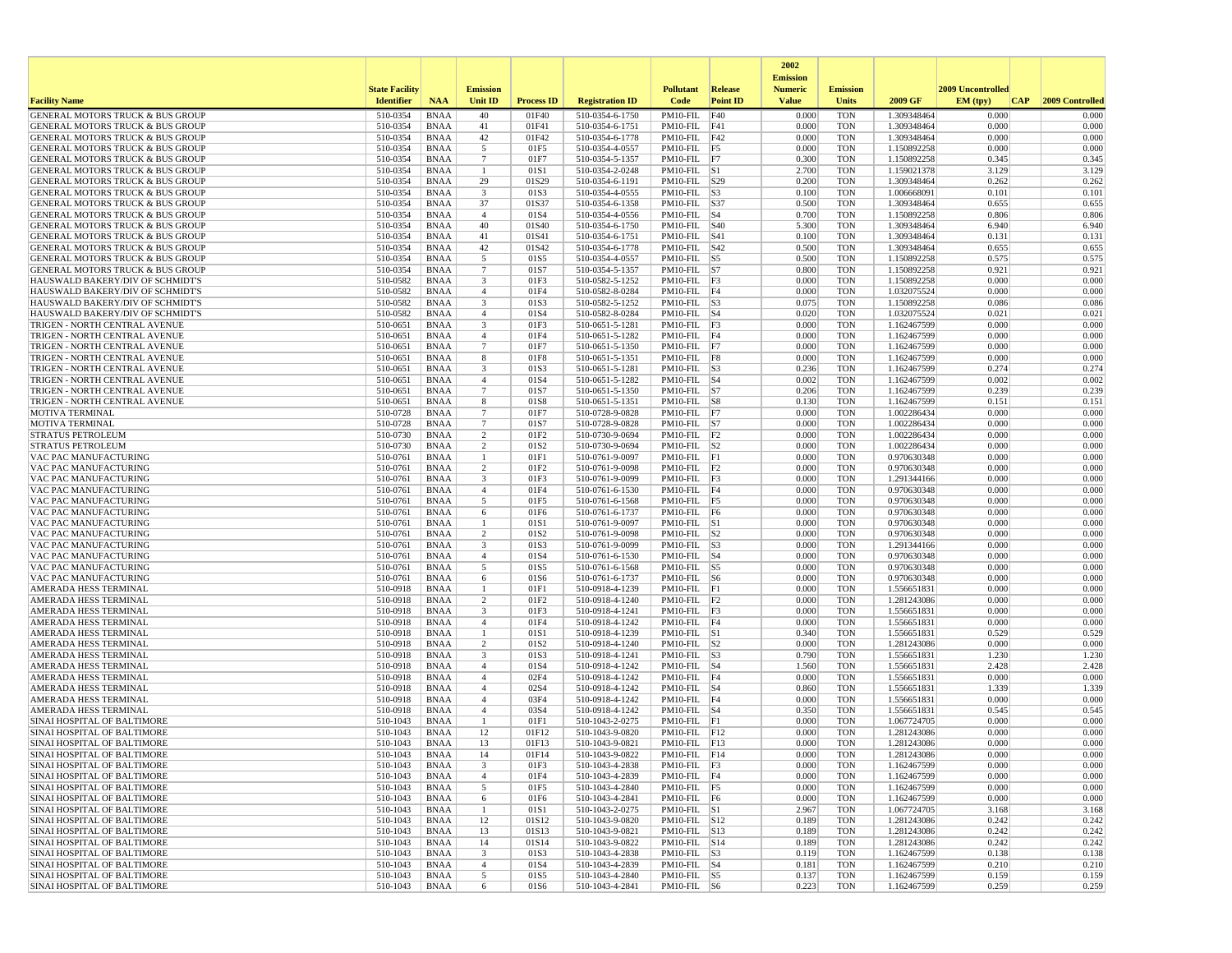|                                                                        |                       |                            |                      |                   |                                    |                                        |                 | 2002                              |                          |                            |                   |                 |
|------------------------------------------------------------------------|-----------------------|----------------------------|----------------------|-------------------|------------------------------------|----------------------------------------|-----------------|-----------------------------------|--------------------------|----------------------------|-------------------|-----------------|
|                                                                        | <b>State Facility</b> |                            | <b>Emission</b>      |                   |                                    | <b>Pollutant</b>                       | <b>Release</b>  | <b>Emission</b><br><b>Numeric</b> | <b>Emission</b>          |                            | 2009 Uncontrolled |                 |
| <b>Facility Name</b>                                                   | <b>Identifier</b>     | <b>NAA</b>                 | <b>Unit ID</b>       | <b>Process ID</b> | <b>Registration ID</b>             | Code                                   | <b>Point ID</b> | <b>Value</b>                      | Units                    | 2009 GF                    | EM (typ)<br> CAP  | 2009 Controlled |
| LENMAR, INC                                                            | 510-1056              | <b>BNAA</b>                | 3                    | 01F3              | 510-1056-5-1438                    | PM10-FIL F3                            |                 | 0.000                             | <b>TON</b>               | 1.150892258                | 0.000             | 0.000           |
| LENMAR, INC.                                                           | 510-1056              | <b>BNAA</b>                | $\overline{4}$       | 01F4              | 510-1056-7-1673                    | $PM10-FIL$ F4                          |                 | 12.070                            | <b>TON</b>               | 1.298701286                | 15.675            | 15.675          |
| LENMAR, INC.                                                           | 510-1056              | <b>BNAA</b>                | 3                    | 01S3              | 510-1056-5-1438                    | $PM10-FIL$ S3                          |                 | 0.000                             | <b>TON</b>               | 1.150892258                | 0.000             | 0.000           |
| LENMAR, INC.<br><b>FURST BROTHERS COMPANY</b>                          | 510-1056<br>510-1346  | <b>BNAA</b>                | $\overline{4}$<br>3  | 01S4<br>01F3      | 510-1056-7-1673                    | $PM10$ -FIL $ S4$<br>$PM10-FIL$ F3     |                 | 0.000<br>0.000                    | <b>TON</b><br><b>TON</b> | 1.298701286<br>1.159021378 | 0.000<br>0.000    | 0.000<br>0.000  |
| <b>FURST BROTHERS COMPANY</b>                                          | 510-1346              | <b>BNAA</b><br><b>BNAA</b> | $\overline{4}$       | 01F4              | 510-1346-6-1552<br>510-1346-6-1645 | $PM10-FIL$ F4                          |                 | 0.000                             | <b>TON</b>               | 1.159021378                | 0.000             | 0.000           |
| <b>FURST BROTHERS COMPANY</b>                                          | 510-1346              | <b>BNAA</b>                | 5                    | 01F5              | 510-1346-6-1646                    | PM10-FIL F5                            |                 | 0.000                             | <b>TON</b>               | 1.159021378                | 0.000             | 0.000           |
| <b>FURST BROTHERS COMPANY</b>                                          | 510-1346              | <b>BNAA</b>                | 3                    | 01S3              | 510-1346-6-1552                    | $PM10-FIL$ S3                          |                 | 0.000                             | <b>TON</b>               | 1.159021378                | 0.000             | 0.000           |
| <b>FURST BROTHERS COMPANY</b>                                          | 510-1346              | <b>BNAA</b>                | $\overline{4}$       | 01S4              | 510-1346-6-1645                    | $PM10-FIL$ S4                          |                 | 0.000                             | <b>TON</b>               | 1.159021378                | 0.000             | 0.000           |
| <b>FURST BROTHERS COMPANY</b>                                          | 510-1346              | <b>BNAA</b>                | 5                    | 01S5              | 510-1346-6-1646                    | PM10-FIL S5                            |                 | 0.000                             | <b>TON</b>               | 1.159021378                | 0.000             | 0.000           |
| P Q CORPORATION                                                        | 510-1665              | <b>BNAA</b>                | 2                    | 01F2              | 510-1665-7-1078                    | PM10-FIL F2                            |                 | 0.000                             | <b>TON</b>               | 1.204225302                | 0.000             | 0.000           |
| P O CORPORATION<br>WHEELABRATOR BALTIMORE LP                           | 510-1665<br>510-1886  | <b>BNAA</b><br><b>BNAA</b> | $\overline{2}$       | 01S2<br>01F1      | 510-1665-7-1078<br>510-1886-2-0255 | $PM10$ -FIL $ S2 $<br>$PM10-FIL$ $ F1$ |                 | 18.094<br>0.000                   | <b>TON</b><br><b>TON</b> | 1.204225302<br>1.094117641 | 21.790<br>0.000   | 21.790<br>0.000 |
| WHEELABRATOR BALTIMORE LP                                              | 510-1886              | <b>BNAA</b>                | 2                    | 01F <sub>2</sub>  | 510-1886-2-0256                    | $PM10-FIL$ $ F2$                       |                 | 0.000                             | <b>TON</b>               | 1.094117641                | 0.000             | 0.000           |
| WHEELABRATOR BALTIMORE LP                                              | 510-1886              | <b>BNAA</b>                | 3                    | 01F3              | 510-1886-2-0257                    | $PM10-FIL$ F3                          |                 | 0.000                             | <b>TON</b>               | 1.094117641                | 0.000             | 0.000           |
| WHEELABRATOR BALTIMORE LP                                              | 510-1886              | <b>BNAA</b>                | -1                   | 01S1              | 510-1886-2-0255                    | $PM10-FIL$ S1                          |                 | 4.363                             | <b>TON</b>               | 1.094117641                | 4.774             | 4.774           |
| WHEELABRATOR BALTIMORE LP                                              | 510-1886              | <b>BNAA</b>                | 2                    | 01S <sub>2</sub>  | 510-1886-2-0256                    | $PM10-FIL$ S2                          |                 | 2.118                             | <b>TON</b>               | 1.094117641                | 2.317             | 2.317           |
| WHEELABRATOR BALTIMORE LF                                              | 510-1886              | <b>BNAA</b>                | 3                    | 01S3              | 510-1886-2-0257                    | $PM10-FIL$ S3                          |                 | 3.385                             | <b>TON</b>               | 1.094117641                | 3.704             | 3.704           |
| PETROLEUM FUEL & TERMINAL COMPANY                                      | 510-1923              | <b>BNAA</b>                | -1                   | 01F1              | 510-1923-9-0261                    | $PM10-FIL$ $ F1$                       |                 | 0.000                             | <b>TON</b>               | 1.002286434                | 0.000             | 0.000           |
| PETROLEUM FUEL & TERMINAL COMPANY<br>PETROLEUM FUEL & TERMINAL COMPANY | 510-1923<br>510-1923  | <b>BNAA</b><br><b>BNAA</b> | $\overline{c}$<br>3  | 01F2<br>01F3      | 510-1923-9-0283<br>510-1923-9-0284 | $PM10-FIL$ $ F2$<br>$PM10-FIL$ F3      |                 | 0.000<br>0.000                    | <b>TON</b><br><b>TON</b> | 1.150892258<br>1.150892258 | 0.000<br>0.000    | 0.000<br>0.000  |
| PETROLEUM FUEL & TERMINAL COMPANY                                      | 510-1923              | <b>BNAA</b>                | $\overline{4}$       | 01F4              | 510-1923-4-1949                    | PM10-FIL F4                            |                 | 0.000                             | <b>TON</b>               | 1.281243086                | 0.000             | 0.000           |
| PETROLEUM FUEL & TERMINAL COMPANY                                      | 510-1923              | <b>BNAA</b>                | 5                    | 01F5              | 510-1923-5-1435                    | $PM10-FIL$ F5                          |                 | 0.000                             | <b>TON</b>               | 1.162467599                | 0.000             | 0.000           |
| PETROLEUM FUEL & TERMINAL COMPANY                                      | 510-1923              | <b>BNAA</b>                | $\mathbf{1}$         | 01S1              | 510-1923-9-0261                    | $PM10-FIL$ S1                          |                 | 0.000                             | <b>TON</b>               | 1.002286434                | 0.000             | 0.000           |
| PETROLEUM FUEL & TERMINAL COMPANY                                      | 510-1923              | <b>BNAA</b>                | 2                    | 01S2              | 510-1923-9-0283                    | $PM10-FIL$ S2                          |                 | 0.081                             | <b>TON</b>               | 1.150892258                | 0.094             | 0.094           |
| PETROLEUM FUEL & TERMINAL COMPANY                                      | 510-1923              | <b>BNAA</b>                | 3                    | 01S3              | 510-1923-9-0284                    | $PM10-FIL$ S3                          |                 | 0.081                             | <b>TON</b>               | 1.150892258                | 0.094             | 0.094           |
| PETROLEUM FUEL & TERMINAL COMPANY                                      | $510 - 1923$          | <b>BNAA</b>                | $\overline{4}$       | 01S4              | 510-1923-4-1949                    | $PM10-FIL$ $S4$                        |                 | 0.316                             | <b>TON</b>               | 1.281243086                | 0.405             | 0.405           |
| PETROLEUM FUEL & TERMINAL COMPANY<br><b>TNEMEC COMPANY</b>             | 510-1923<br>510-1986  | <b>BNAA</b><br><b>BNAA</b> | 5<br>$\mathbf{1}$    | 01S5<br>01F1      | 510-1923-5-1435<br>510-1986-7-0909 | $PM10-FIL$ S5<br>$PM10-FIL$ $ F1$      |                 | 0.081<br>0.000                    | <b>TON</b><br><b>TON</b> | 1.162467599<br>1.298701286 | 0.095<br>0.000    | 0.095<br>0.000  |
| <b>TNEMEC COMPANY</b>                                                  | 510-1986              | <b>BNAA</b>                | 2                    | 01F2              | 510-1986-7-0910                    | $PM10-FIL$ $ F2$                       |                 | 0.000                             | <b>TON</b>               | 1.298701286                | 0.000             | 0.000           |
| <b>TNEMEC COMPANY</b>                                                  | 510-1986              | <b>BNAA</b>                | 3                    | 01F3              | 510-1986-4-2386                    | $PM10-FIL$ F3                          |                 | 0.000                             | <b>TON</b>               | 1.006668091                | 0.000             | 0.000           |
| <b>TNEMEC COMPANY</b>                                                  | 510-1986              | <b>BNAA</b>                | -1                   | 01S1              | 510-1986-7-0909                    | $PM10-FIL$ $ S1$                       |                 | 0.000                             | <b>TON</b>               | 1.298701286                | 0.000             | 0.000           |
| <b>TNEMEC COMPANY</b>                                                  | 510-1986              | <b>BNAA</b>                | 2                    | 01S2              | 510-1986-7-0910                    | $PM10-FIL$ S2                          |                 | 0.000                             | <b>TON</b>               | 1.298701286                | 0.000             | 0.000           |
| <b>TNEMEC COMPANY</b>                                                  | 510-1986              | <b>BNAA</b>                | 3                    | 01S3              | 510-1986-4-2386                    | $PM10-FIL$ S3                          |                 | 0.000                             | <b>TON</b>               | 1.006668091                | 0.000             | 0.000           |
| NATIONAL GRAPHICS                                                      | 510-2034              | <b>BNAA</b>                | 5                    | 01F5              | 510-2034-9-0581                    | PM10-FIL F5                            |                 | 0.000                             | <b>TON</b>               | 0.970630348                | 0.000             | 0.000           |
| NATIONAL GRAPHICS<br>NATIONAL GRAPHICS                                 | 510-2034<br>510-2034  | <b>BNAA</b><br><b>BNAA</b> | 9<br>5               | 01F9<br>01S5      | 510-2034-6-1245<br>510-2034-9-0581 | $PM10-FIL$ F9<br>$PM10-FIL$ S5         |                 | 0.000<br>0.000                    | <b>TON</b><br><b>TON</b> | 1.040912509<br>0.970630348 | 0.000<br>0.000    | 0.000<br>0.000  |
| NATIONAL GRAPHICS                                                      | 510-2034              | <b>BNAA</b>                | 9                    | 01S9              | 510-2034-6-1245                    | $PM10-FIL$ S9                          |                 | 0.000                             | <b>TON</b>               | 1.040912509                | 0.000             | 0.000           |
| <b>VICTOR GRAPHICS</b>                                                 | 510-2244              | <b>BNAA</b>                | 10                   | 01F10             | 510-2244-6-1720                    | $PM10-FIL$ $F10$                       |                 | 0.000                             | <b>TON</b>               | 0.970630348                | 0.000             | 0.000           |
| <b>VICTOR GRAPHICS</b>                                                 | 510-2244              | <b>BNAA</b>                | 2                    | 01F <sub>2</sub>  | 510-2244-6-1397                    | $PM10-FIL$ $ F2$                       |                 | 0.000                             | <b>TON</b>               | 0.970630348                | 0.000             | 0.000           |
| <b>VICTOR GRAPHICS</b>                                                 | 510-2244              | <b>BNAA</b>                | 3                    | 01F3              | 510-2244-6-1398                    | $PM10-FIL$ $ F3$                       |                 | 0.000                             | <b>TON</b>               | 0.970630348                | 0.000             | 0.000           |
| <b>VICTOR GRAPHICS</b>                                                 | 510-2244              | <b>BNAA</b>                | $\overline{4}$       | 01F4              | 510-2244-6-1399                    | $PM10-FIL$ F4                          |                 | 0.000                             | <b>TON</b>               | 0.970630348                | 0.000             | 0.000           |
| <b>VICTOR GRAPHICS</b><br><b>VICTOR GRAPHICS</b>                       | 510-2244<br>510-2244  | <b>BNAA</b><br><b>BNAA</b> | 5<br>$\overline{7}$  | 01F5<br>01F7      | 510-2244-6-1400                    | PM10-FIL F5<br>$PM10-FIL$ F7           |                 | 0.000<br>0.000                    | <b>TON</b><br><b>TON</b> | 0.970630348<br>0.970630348 | 0.000<br>0.000    | 0.000<br>0.000  |
| <b>VICTOR GRAPHICS</b>                                                 | 510-2244              | <b>BNAA</b>                | 8                    | 01F8              | 510-2244-6-1474<br>510-2244-6-1528 | $PM10-FIL$ F8                          |                 | 0.000                             | <b>TON</b>               | 0.970630348                | 0.000             | 0.000           |
| <b>VICTOR GRAPHICS</b>                                                 | 510-2244              | <b>BNAA</b>                | -9                   | 01F9              | 510-2244-6-1529                    | PM10-FIL F9                            |                 | 0.000                             | <b>TON</b>               | 0.970630348                | 0.000             | 0.000           |
| <b>VICTOR GRAPHICS</b>                                                 | 510-2244              | <b>BNAA</b>                | 10                   | 01S10             | 510-2244-6-1720                    | $PM10-FIL$ $ S10$                      |                 | 0.000                             | <b>TON</b>               | 0.970630348                | 0.000             | 0.000           |
| <b>VICTOR GRAPHICS</b>                                                 | 510-2244              | <b>BNAA</b>                | $\overline{2}$       | 01S2              | 510-2244-6-1397                    | PM10-FIL                               | S <sub>2</sub>  | 0.000                             | <b>TON</b>               | 0.970630348                | 0.000             | 0.000           |
| <b>VICTOR GRAPHICS</b>                                                 | 510-2244              | <b>BNAA</b>                | 3                    | 01S3              | 510-2244-6-1398                    | $PM10$ -FIL $ S3$                      |                 | 0.000                             | <b>TON</b>               | 0.970630348                | 0.000             | 0.000           |
| <b>VICTOR GRAPHICS</b>                                                 | 510-2244              | <b>BNAA</b>                | $\overline{4}$       | 01S4              | 510-2244-6-1399                    | $PM10$ -FIL $ S4$                      |                 | 0.000                             | <b>TON</b>               | 0.970630348                | 0.000             | 0.000           |
| <b>VICTOR GRAPHICS</b><br><b>VICTOR GRAPHICS</b>                       | 510-2244<br>510-2244  | <b>BNAA</b><br><b>BNAA</b> | 5<br>$\overline{7}$  | 01S5<br>01S7      | 510-2244-6-1400<br>510-2244-6-1474 | $PM10-FIL$ S5<br>$PM10-FIL$ S7         |                 | 0.000<br>0.000                    | <b>TON</b><br><b>TON</b> | 0.970630348<br>0.970630348 | 0.000<br>0.000    | 0.000<br>0.000  |
| <b>VICTOR GRAPHICS</b>                                                 | 510-2244              | <b>BNAA</b>                | 8                    | 01S8              | 510-2244-6-1528                    | $PM10-FIL$ $ S8$                       |                 | 0.000                             | <b>TON</b>               | 0.970630348                | 0.000             | 0.000           |
| <b>VICTOR GRAPHICS</b>                                                 | 510-2244              | <b>BNAA</b>                | 9                    | 01S9              | 510-2244-6-1529                    | PM10-FIL S9                            |                 | 0.000                             | <b>TON</b>               | 0.970630348                | 0.000             | 0.000           |
| <b>CLEAN HARBORS OF BALTIMORE</b>                                      | 510-2260              | <b>BNAA</b>                | 10                   | 01F10             | 510-2260-9-0684                    | $PM10-FIL$ $F10$                       |                 | 0.000                             | <b>TON</b>               | 1.159021378                | 0.000             | 0.000           |
| <b>CLEAN HARBORS OF BALTIMORE</b>                                      | 510-2260              | <b>BNAA</b>                | 11                   | 01F11             | 510-2260-9-0685                    | $PM10-FIL$ $ F11$                      |                 | 0.000                             | <b>TON</b>               | 1.159021378                | 0.000             | 0.000           |
| CLEAN HARBORS OF BALTIMORE                                             | 510-2260              | <b>BNAA</b>                | 12                   | 01F12             | 510-2260-9-0740                    | $PM10-FIL$ $ F12$                      |                 | 0.000                             | <b>TON</b>               | 1.159021378                | 0.000             | 0.000           |
| <b>CLEAN HARBORS OF BALTIMORE</b>                                      | 510-2260              | <b>BNAA</b>                | 14                   | 01F14             | 510-2260-9-0750                    | $PM10-FIL$ $ F14$                      |                 | 0.000                             | <b>TON</b>               | 1.159021378                | 0.000             | 0.000           |
| <b>CLEAN HARBORS OF BALTIMORE</b><br><b>CLEAN HARBORS OF BALTIMORE</b> | 510-2260<br>510-2260  | <b>BNAA</b><br>BNAA        | 15<br>$\overline{4}$ | 01F15<br>01F4     | 510-2260-6-1610<br>510-2260-4-3001 | $PM10-FIL$ F15<br>PM10-FIL F4          |                 | 0.000<br>0.000                    | <b>TON</b><br><b>TON</b> | 1.123711348<br>1.281243086 | 0.000<br>0.000    | 0.000<br>0.000  |
| <b>CLEAN HARBORS OF BALTIMORE</b>                                      | 510-2260              | BNAA                       | 9                    | 01F9              | 510-2260-9-0670                    | $PM10-FIL$  F9                         |                 | 0.000                             | <b>TON</b>               | 1.159021378                | 0.000             | 0.000           |
| <b>CLEAN HARBORS OF BALTIMORE</b>                                      | 510-2260              | BNAA                       | 10                   | 01S10             | 510-2260-9-0684                    | PM10-FIL S10                           |                 | 0.000                             | <b>TON</b>               | 1.159021378                | 0.000             | 0.000           |
| <b>CLEAN HARBORS OF BALTIMORE</b>                                      | 510-2260              | <b>BNAA</b>                | 11                   | 01S11             | 510-2260-9-0685                    | PM10-FIL S11                           |                 | 0.000                             | <b>TON</b>               | 1.159021378                | 0.000             | 0.000           |
| <b>CLEAN HARBORS OF BALTIMORE</b>                                      | 510-2260              | <b>BNAA</b>                | 12                   | 01S12             | 510-2260-9-0740                    | PM10-FIL S12                           |                 | 0.000                             | <b>TON</b>               | 1.159021378                | 0.000             | 0.000           |
| <b>CLEAN HARBORS OF BALTIMORE</b>                                      | 510-2260              | BNAA                       | 14                   | 01S14             | 510-2260-9-0750                    | PM10-FIL S14                           |                 | 0.000                             | <b>TON</b>               | 1.159021378                | 0.000             | 0.000           |
| <b>CLEAN HARBORS OF BALTIMORE</b>                                      | 510-2260              | BNAA                       | 15                   | 01S15             | 510-2260-6-1610                    | PM10-FIL S15                           |                 | 0.000                             | <b>TON</b>               | 1.123711348                | 0.000             | 0.000           |
| <b>CLEAN HARBORS OF BALTIMORE</b><br><b>CLEAN HARBORS OF BALTIMORE</b> | 510-2260<br>510-2260  | <b>BNAA</b><br>BNAA        | $\overline{4}$<br>9  | 01S4<br>01S9      | 510-2260-4-3001<br>510-2260-9-0670 | $PM10-FIL$ $ S4$<br>$PM10-FIL$ S9      |                 | 0.000<br>0.000                    | <b>TON</b><br><b>TON</b> | 1.281243086<br>1.159021378 | 0.000<br>0.000    | 0.000<br>0.000  |
| TRIGEN - LEADENHALL STREET                                             | 510-2796              | BNAA                       | -1                   | 01F1              | 510-2796-4-2868                    | $PM10-FIL$ $F1$                        |                 | 0.000                             | <b>TON</b>               | 1.162467599                | 0.000             | 0.000           |
| TRIGEN - LEADENHALL STREET                                             | 510-2796              | <b>BNAA</b>                | $\overline{c}$       | 01F2              | 510-2796-4-2869                    | $PM10-FIL$ $ F2$                       |                 | 0.000                             | <b>TON</b>               | 1.162467599                | 0.000             | 0.000           |
| TRIGEN - LEADENHALL STREET                                             | 510-2796              | BNAA                       | $\mathbf{3}$         | 01F3              | 510-2796-4-2870                    | $PM10-FIL$ F3                          |                 | 0.000                             | <b>TON</b>               | 1.162467599                | 0.000             | 0.000           |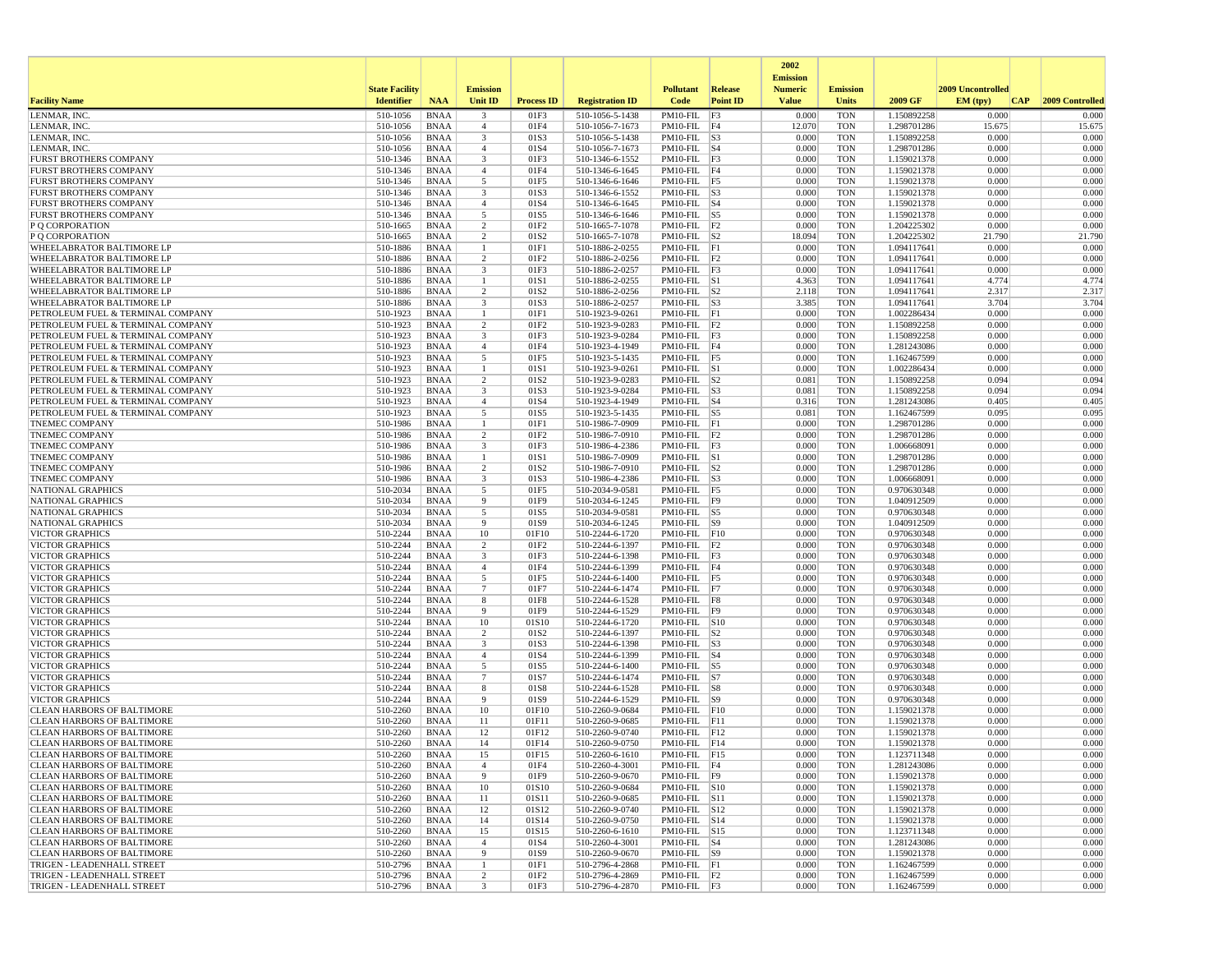|                                      |                       |             |                       |                   |                        |                       |                 | 2002<br><b>Emission</b> |                 |             |                          |            |                        |
|--------------------------------------|-----------------------|-------------|-----------------------|-------------------|------------------------|-----------------------|-----------------|-------------------------|-----------------|-------------|--------------------------|------------|------------------------|
|                                      | <b>State Facility</b> |             | <b>Emission</b>       |                   |                        | <b>Pollutant</b>      | Release         | <b>Numeric</b>          | <b>Emission</b> |             | <b>2009 Uncontrolled</b> |            |                        |
| <b>Facility Name</b>                 | <b>Identifier</b>     | <b>NAA</b>  | <b>Unit ID</b>        | <b>Process ID</b> | <b>Registration ID</b> | Code                  | <b>Point ID</b> | <b>Value</b>            | <b>Units</b>    | 2009 GF     | EM (typ)                 | <b>CAP</b> | <b>2009 Controlled</b> |
| TRIGEN - LEADENHALL STREET           | 510-2796              | <b>BNAA</b> |                       | 01F4              | 510-2796-4-2871        | PM10-FIL F4           |                 | 0.000                   | <b>TON</b>      | 1.162467599 | 0.000                    |            | 0.000                  |
| TRIGEN - LEADENHALL STREET           | 510-2796              | <b>BNAA</b> | $\leq$                | 01F5              | 510-2796-4-2872        | PM10-FIL F5           |                 | 0.000                   | <b>TON</b>      | 1.162467599 | 0.000                    |            | 0.000                  |
| TRIGEN - LEADENHALL STREET           | 510-2796              | <b>BNAA</b> | -6                    | 01F6              | 510-2796-4-2873        | PM10-FIL F6           |                 | 0.000                   | <b>TON</b>      | 1.162467599 | 0.000                    |            | 0.000                  |
| TRIGEN - LEADENHALL STREET           | 510-2796              | <b>BNAA</b> |                       | 01F7              | 510-2796-4-2874        | $PM10-FIL$ F7         |                 | 0.000                   | <b>TON</b>      | 1.162467599 | 0.000                    |            | 0.000                  |
| TRIGEN - LEADENHALL STREET           | 510-2796              | <b>BNAA</b> | -8                    | 01F8              | 510-2796-4-2875        | PM10-FIL F8           |                 | 0.000                   | <b>TON</b>      | 1.162467599 | 0.000                    |            | 0.000                  |
| TRIGEN - LEADENHALL STREET           | 510-2796              | <b>BNAA</b> |                       | 01S1              | 510-2796-4-2868        | $PM10-FIL$ S1         |                 | 0.000                   | <b>TON</b>      | 1.162467599 | 0.000                    |            | 0.000                  |
| TRIGEN - LEADENHALL STREET           | 510-2796              | <b>BNAA</b> | $\mathcal{D}$         | 01S <sub>2</sub>  | 510-2796-4-2869        | $PM10-FIL$ S2         |                 | 0.036                   | <b>TON</b>      | 1.162467599 | 0.042                    |            | 0.042                  |
| TRIGEN - LEADENHALL STREET           | 510-2796              | <b>BNAA</b> | $\mathcal{R}$         | 01S3              | 510-2796-4-2870        | $PM10-FIL$ S3         |                 | 0.364                   | <b>TON</b>      | 1.162467599 | 0.423                    |            | 0.423                  |
| TRIGEN - LEADENHALL STREET           | 510-2796              | <b>BNAA</b> |                       | 01S4              | 510-2796-4-2871        | $PM10-FIL$ S4         |                 | 0.000                   | <b>TON</b>      | 1.162467599 | 0.000                    |            | 0.000                  |
| TRIGEN - LEADENHALL STREET           | 510-2796              | <b>BNAA</b> |                       | 01S5              | 510-2796-4-2872        | $PM10-FIL$ S5         |                 | 0.000                   | <b>TON</b>      | 1.162467599 | 0.000                    |            | 0.000                  |
| TRIGEN - LEADENHALL STREET           | 510-2796              | <b>BNAA</b> | -6                    | 01S6              | 510-2796-4-2873        | $PM10-FIL$ S6         |                 | 0.018                   | <b>TON</b>      | 1.162467599 | 0.021                    |            | 0.021                  |
| TRIGEN - LEADENHALL STREET           | 510-2796              | <b>BNAA</b> |                       | 01S7              | 510-2796-4-2874        | $PM10-FIL$ S7         |                 | 0.164                   | <b>TON</b>      | 1.162467599 | 0.190                    |            | 0.190                  |
| TRIGEN - LEADENHALL STREET           | 510-2796              | <b>BNAA</b> | $\mathbf{\mathsf{R}}$ | 01S8              | 510-2796-4-2875        | $PM10-FIL$ S8         |                 | 0.255                   | <b>TON</b>      | 1.162467599 | 0.296                    |            | 0.296                  |
| <b>DEXT COMPANY</b>                  | 510-2871              | <b>BNAA</b> |                       | 01F1              | 510-2871-8-0259        | $PM10-FIL$ $F1$       |                 | 0.000                   | <b>TON</b>      | 1.155313373 | 0.000                    |            | 0.000                  |
| <b>DEXT COMPANY</b>                  | 510-2871              | <b>BNAA</b> |                       | 01S1              | 510-2871-8-0259        | $PM10-FIL$ S1         |                 | 0.000                   | <b>TON</b>      | 1.155313373 | 0.000                    |            | 0.000                  |
| ROCK-TENN BOX - BROENING HIGHWAY     | 510-2936              | <b>BNAA</b> |                       | 01F4              | 510-2936-9-0772        | PM10-FIL F4           |                 | 0.000                   | <b>TON</b>      | 1.839534879 | 0.000                    |            | 0.000                  |
| ROCK-TENN BOX - BROENING HIGHWAY     | 510-2936              | <b>BNAA</b> |                       | 01S4              | 510-2936-9-0772        | $PM10-FIL$ S4         |                 | 1.030                   | <b>TON</b>      | 1.839534879 | 1.895                    |            | 1.895                  |
| PHOENIX SERVICES INCORPORATED        | 510-2975              | <b>BNAA</b> |                       | 01F               | 510-2975-2-0279        | PM10-FIL F1           |                 | 0.000                   | <b>TON</b>      | 1.067724705 | 0.000                    |            | 0.000                  |
| PHOENIX SERVICES INCORPORATED        | 510-2975              | <b>BNAA</b> |                       | 01S1              | 510-2975-2-0279        | $PM10-FIL$ S1         |                 | 0.183                   | <b>TON</b>      | 1.067724705 | 0.195                    |            | 0.195                  |
| LIFE LIKE PRODUCTS - CHESAPEAKE AVE. | 510-3071              | <b>BNAA</b> |                       | 01F1              | 510-3071-5-1257        | PM10-FIL F1           |                 | 0.000                   | <b>TON</b>      | 1.150892258 | 0.000                    |            | 0.000                  |
| LIFE LIKE PRODUCTS - CHESAPEAKE AVE. | 510-3071              | <b>BNAA</b> |                       | 01S1              | 510-3071-5-1257        | $PM10-FIL$ S1         |                 | 0.156                   | <b>TON</b>      | 1.150892258 | 0.180                    |            | 0.180                  |
| LUCAS. JOHN D. PRINTING              | 510-3242              | <b>BNAA</b> | $\overline{2}$        | 01F2              | 510-3242-6-1590        | $PM10-FIL$ $F2$       |                 | 0.000                   | <b>TON</b>      | 0.970630348 | 0.000                    |            | 0.000                  |
| LUCAS. JOHN D. PRINTING              | 510-3242              | <b>BNAA</b> | $\mathcal{D}$         | 01S <sub>2</sub>  | 510-3242-6-1590        | $PM10-FIL$ S2         |                 | 0.027                   | <b>TON</b>      | 0.970630348 | 0.026                    |            | 0.026                  |
|                                      |                       |             |                       |                   |                        | <b>PM10-FIL Total</b> |                 | 3.827.723               |                 |             | 4.133.298                |            | 4.133.298              |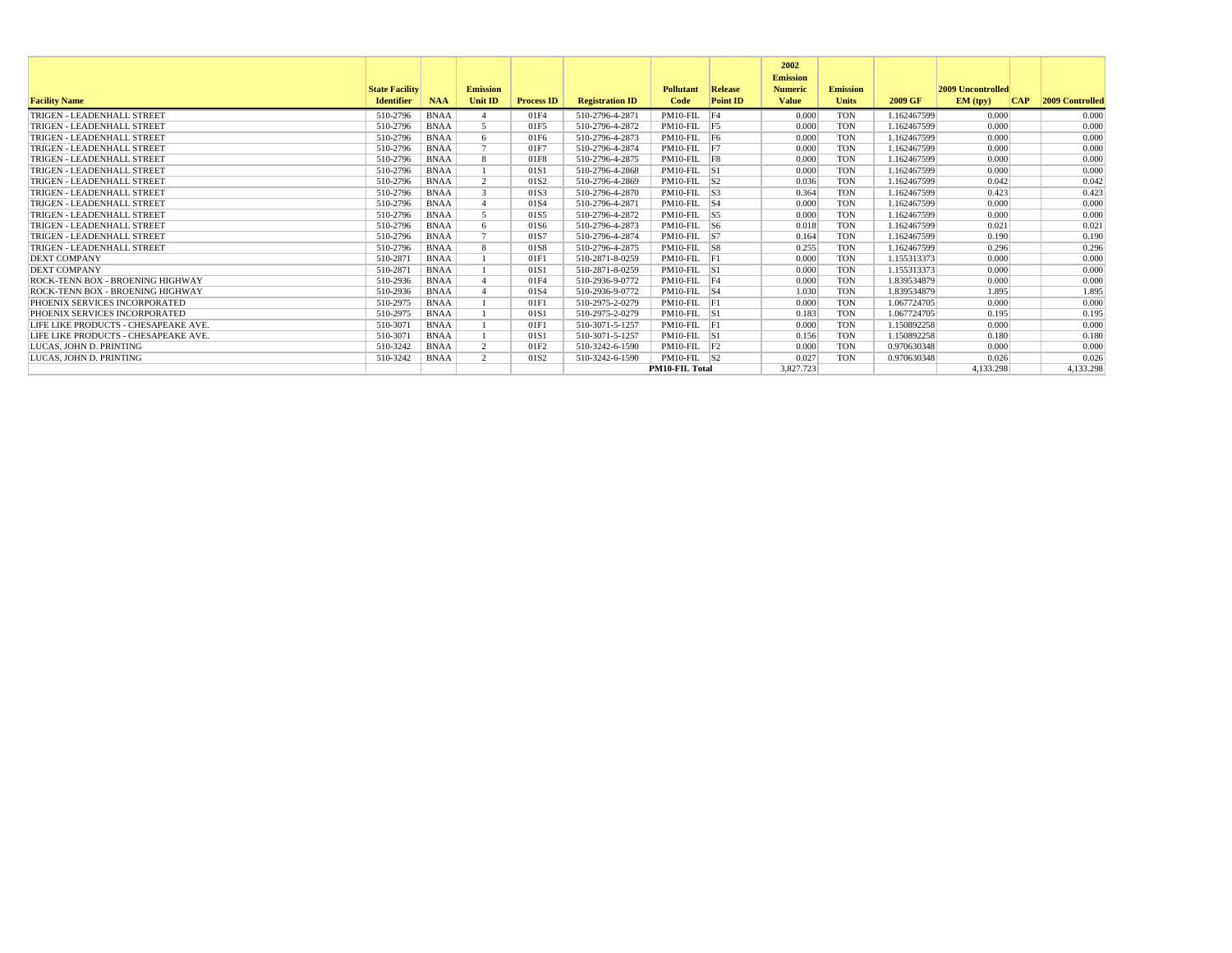|                                                                                                  |                       |                            |                                |                   |                                    |                              |                  | 2002                              |                          |                            |                   |                 |
|--------------------------------------------------------------------------------------------------|-----------------------|----------------------------|--------------------------------|-------------------|------------------------------------|------------------------------|------------------|-----------------------------------|--------------------------|----------------------------|-------------------|-----------------|
|                                                                                                  | <b>State Facility</b> |                            | <b>Emission</b>                |                   |                                    | <b>Pollutant</b>             | Release          | <b>Emission</b><br><b>Numeric</b> | <b>Emission</b>          |                            | 2009 Uncontrolled |                 |
| <b>Facility Name</b>                                                                             | <b>Identifier</b>     | <b>NAA</b>                 | Unit ID                        | <b>Process ID</b> | <b>Registration ID</b>             | Code                         | <b>Point ID</b>  | <b>Value</b>                      | <b>Units</b>             | 2009 GF                    | EM (typ)<br> CAP  | 2009 Controlled |
| CONSTELLATION POWER SOURCE GENERATION - WAGNER                                                   | 003-0014              | <b>BNAA</b>                |                                | 01F1              | 003-0014-3-0003                    | PM10-PRI                     | F1               | 0.000                             | <b>TON</b>               | 1.194189072                | 0.000             | 0.000           |
| CONSTELLATION POWER SOURCE GENERATION - WAGNER                                                   | 003-0014              | <b>BNAA</b>                | 2                              | 01F2              | 003-0014-4-0007                    | $PM10-PRI$ $F2$              |                  | 0.000                             | <b>TON</b>               | 1.633949995                | 0.000             | 0.000           |
| CONSTELLATION POWER SOURCE GENERATION - WAGNER                                                   | 003-0014<br>003-0014  | <b>BNAA</b>                | $\overline{\mathbf{3}}$        | 01F3<br>01F4      | 003-0014-4-0017                    | PM10-PRI F3                  |                  | 0.000<br>0.000                    | <b>TON</b>               | 0.35739696                 | 0.000<br>0.000    | 0.000<br>0.000  |
| CONSTELLATION POWER SOURCE GENERATION - WAGNER<br>CONSTELLATION POWER SOURCE GENERATION - WAGNER | 003-0014              | <b>BNAA</b><br><b>BNAA</b> | $\overline{4}$<br>5            | 01F5              | 003-0014-4-0307<br>003-0014-4-0308 | PM10-PRI F4<br>PM10-PRI F5   |                  | 0.000                             | <b>TON</b><br><b>TON</b> | 0.808924317<br>1.194189072 | 0.000             | 0.000           |
| CONSTELLATION POWER SOURCE GENERATION - WAGNER                                                   | 003-0014              | <b>BNAA</b>                | -1                             | 01S1              | 003-0014-3-0003                    | $PM10-PRI$ S1                |                  | 56.366                            | <b>TON</b>               | 1.194189072                | 67.312            | 67.312          |
| CONSTELLATION POWER SOURCE GENERATION - WAGNER                                                   | 003-0014              | <b>BNAA</b>                | 2                              | 01S <sub>2</sub>  | 003-0014-4-0007                    | $PM10-PRI$ $ S2$             |                  | 0.064                             | <b>TON</b>               | 1.633949995                | 0.104             | 0.104           |
| CONSTELLATION POWER SOURCE GENERATION - WAGNER                                                   | 003-0014              | <b>BNAA</b>                | 3                              | 01S3              | 003-0014-4-0017                    | $PM10-PRI$ S3                |                  | 84.339                            | <b>TON</b>               | 0.35739696                 | 30.143            | 30.143          |
| CONSTELLATION POWER SOURCE GENERATION - WAGNER                                                   | 003-0014              | <b>BNAA</b>                | $\overline{4}$                 | 01S4              | 003-0014-4-0307                    | PM10-PRI S4                  |                  | 24.974                            | <b>TON</b>               | 0.808924317                | 20.202            | 20.202          |
| CONSTELLATION POWER SOURCE GENERATION - WAGNER                                                   | 003-0014              | <b>BNAA</b>                | 5                              | 01S5              | 003-0014-4-0308                    | PM10-PRI S5                  |                  | 20.355                            | <b>TON</b>               | 1.194189072                | 24.308            | 24.308          |
| <b>NEVAMAR COMPANY</b>                                                                           | 003-0021              | <b>BNAA</b>                | $\mathbf{1}$                   | 01F1              | 003-0021-5-0232                    | PM10-PRI F1<br>PM10-PRI F11  |                  | 0.000<br>0.000                    | <b>TON</b>               | 1.150892258                | 0.000<br>0.000    | 0.000<br>0.000  |
| NEVAMAR COMPANY<br><b>NEVAMAR COMPANY</b>                                                        | 003-0021<br>003-0021  | <b>BNAA</b><br><b>BNAA</b> | 11<br>12                       | 01F11<br>01F12    | 003-0021-7-0280<br>003-0021-7-0293 | PM10-PRI F12                 |                  | 0.000                             | <b>TON</b><br><b>TON</b> | 1.291344166<br>1.291344166 | 0.000             | 0.000           |
| NEVAMAR COMPANY                                                                                  | 003-0021              | <b>BNAA</b>                | 14                             | 01F14             | 003-0021-5-0233                    | PM10-PRI                     | F14              | 0.000                             | <b>TON</b>               | 1.150892258                | 0.000             | 0.000           |
| NEVAMAR COMPANY                                                                                  | 003-0021              | <b>BNAA</b>                | 15                             | 01F15             | 003-0021-6-0103                    | PM10-PRI F15                 |                  | 0.000                             | <b>TON</b>               | 1.291344166                | 0.000             | 0.000           |
| NEVAMAR COMPANY                                                                                  | 003-0021              | <b>BNAA</b>                | 17                             | 01F17             | 003-0021-5-0294                    | PM10-PRI F17                 |                  | 0.000                             | <b>TON</b>               | 1.150892258                | 0.000             | 0.000           |
| NEVAMAR COMPANY                                                                                  | 003-0021              | <b>BNAA</b>                | 24                             | 01F24             | 003-0021-6-0478                    | PM10-PRI F24                 |                  | 0.000                             | <b>TON</b>               | 1.040912509                | 0.000             | 0.000           |
| NEVAMAR COMPANY                                                                                  | 003-0021              | <b>BNAA</b>                | 25                             | 01F25             | 003-0021-9-0509                    | PM10-PRI F25                 |                  | 0.000                             | <b>TON</b>               | 1.34117651                 | 0.000             | 0.000           |
| NEVAMAR COMPANY                                                                                  | 003-0021              | <b>BNAA</b><br><b>BNAA</b> | 41                             | 01F41<br>01F49    | 003-0021-6-0531                    | PM10-PRI                     | F41              | 0.000<br>0.000                    | <b>TON</b><br><b>TON</b> | 1.291344166                | 0.000<br>0.000    | 0.000<br>0.000  |
| NEVAMAR COMPANY<br>NEVAMAR COMPANY                                                               | 003-0021<br>003-0021  | <b>BNAA</b>                | 49<br>5                        | 01F5              | 003-0021-9-0530<br>003-0021-7-0224 | PM10-PRI<br>PM10-PRI F5      | F49              | 0.000                             | <b>TON</b>               | 1.013260484<br>1.291344166 | 0.000             | 0.000           |
| NEVAMAR COMPANY                                                                                  | 003-0021              | <b>BNAA</b>                | 50                             | 01F50             | 003-0021-9-0531                    | PM10-PRI F50                 |                  | 0.000                             | <b>TON</b>               | 1.013260484                | 0.000             | 0.000           |
| NEVAMAR COMPANY                                                                                  | 003-0021              | <b>BNAA</b>                | 52                             | 01F52             | 003-0021-6-0549                    | PM10-PRI F52                 |                  | 0.000                             | <b>TON</b>               | 1.040912509                | 0.000             | 0.000           |
| NEVAMAR COMPANY                                                                                  | 003-0021              | <b>BNAA</b>                | 53                             | 01F53             | 003-0021-7-0414                    | PM10-PRI F53                 |                  | 0.000                             | <b>TON</b>               | 1.013260484                | 0.000             | 0.000           |
| NEVAMAR COMPANY                                                                                  | 003-0021              | <b>BNAA</b>                | 54                             | 01F54             | 003-0021-9-0555                    | PM10-PRI                     | F54              | 0.000                             | <b>TON</b>               | 1.013260484                | 0.000             | 0.000           |
| <b>NEVAMAR COMPANY</b>                                                                           | 003-0021              | <b>BNAA</b>                | 55                             | 01F55             | 003-0021-9-0546                    | PM10-PRI                     | F55              | 0.000                             | <b>TON</b>               | 1.094117641                | 0.000             | 0.000           |
| NEVAMAR COMPANY                                                                                  | 003-0021              | <b>BNAA</b>                | 57                             | 01F57             | 003-0021-6-0737                    | PM10-PRI                     | F57              | 0.000                             | <b>TON</b>               | 1.040912509                | 0.000             | 0.000           |
| NEVAMAR COMPANY<br>NEVAMAR COMPANY                                                               | 003-0021<br>003-0021  | <b>BNAA</b><br><b>BNAA</b> | 59<br>6                        | 01F59<br>01F6     | 003-0021-6-0755<br>003-0021-7-0225 | PM10-PRI F59<br>PM10-PRI F6  |                  | 0.000<br>0.000                    | <b>TON</b><br><b>TON</b> | 1.159021378<br>1.291344166 | 0.000<br>0.000    | 0.000<br>0.000  |
| NEVAMAR COMPANY                                                                                  | 003-0021              | <b>BNAA</b>                | 60                             | 01F60             | 003-0021-6-0756                    | PM10-PRI F60                 |                  | 0.000                             | <b>TON</b>               | 1.159021378                | 0.000             | 0.000           |
| NEVAMAR COMPANY                                                                                  | 003-0021              | <b>BNAA</b>                | 61                             | 01F61             | 003-0021-6-0757                    | PM10-PRI                     | F61              | 0.000                             | <b>TON</b>               | 1.159021378                | 0.000             | 0.000           |
| NEVAMAR COMPANY                                                                                  | 003-0021              | <b>BNAA</b>                | 62                             | 01F62             | 003-0021-9-0596                    | PM10-PRI                     | F62              | 0.000                             | <b>TON</b>               | 1.013260484                | 0.000             | 0.000           |
| NEVAMAR COMPANY                                                                                  | 003-0021              | <b>BNAA</b>                | 7                              | 01F7              | 003-0021-7-0226                    | PM10-PRI F7                  |                  | 0.000                             | <b>TON</b>               | 1.291344166                | 0.000             | 0.000           |
| NEVAMAR COMPANY                                                                                  | 003-0021              | <b>BNAA</b>                | -1                             | 01S1              | 003-0021-5-0232                    | PM10-PRI S1                  |                  | 0.000                             | <b>TON</b>               | 1.150892258                | 0.000             | 0.000           |
| <b>NEVAMAR COMPANY</b>                                                                           | 003-0021              | <b>BNAA</b>                | 11                             | 01S11             | 003-0021-7-0280                    | PM10-PRI S11                 |                  | 0.000                             | <b>TON</b>               | 1.291344166                | 0.000             | 0.000           |
| NEVAMAR COMPANY<br>NEVAMAR COMPANY                                                               | 003-0021<br>003-0021  | <b>BNAA</b><br><b>BNAA</b> | 12<br>14                       | 01S12<br>01S14    | 003-0021-7-0293<br>003-0021-5-0233 | PM10-PRI S12<br>PM10-PRI S14 |                  | 0.000<br>0.000                    | <b>TON</b><br><b>TON</b> | 1.291344166<br>1.150892258 | 0.000<br>0.000    | 0.000<br>0.000  |
| NEVAMAR COMPANY                                                                                  | 003-0021              | <b>BNAA</b>                | 15                             | 01S15             | 003-0021-6-0103                    | PM10-PRI S15                 |                  | 0.000                             | <b>TON</b>               | 1.291344166                | 0.000             | 0.000           |
| NEVAMAR COMPANY                                                                                  | 003-0021              | <b>BNAA</b>                | 17                             | 01S17             | 003-0021-5-0294                    | PM10-PRI S17                 |                  | 0.000                             | <b>TON</b>               | 1.150892258                | 0.000             | 0.000           |
| NEVAMAR COMPANY                                                                                  | 003-0021              | <b>BNAA</b>                | 24                             | 01S24             | 003-0021-6-0478                    | PM10-PRI S24                 |                  | 0.000                             | <b>TON</b>               | 1.040912509                | 0.000             | 0.000           |
| NEVAMAR COMPANY                                                                                  | 003-0021              | <b>BNAA</b>                | 25                             | 01S25             | 003-0021-9-0509                    | PM10-PRI S25                 |                  | 0.000                             | <b>TON</b>               | 1.34117651                 | 0.000             | 0.000           |
| NEVAMAR COMPANY                                                                                  | 003-0021              | <b>BNAA</b>                | 41                             | 01S41             | 003-0021-6-0531                    | PM10-PRI                     | S41              | 3.861                             | <b>TON</b>               | 1.291344166                | 4.986             | 4.986           |
| NEVAMAR COMPANY                                                                                  | 003-0021              | <b>BNAA</b>                | 49                             | 01S49             | 003-0021-9-0530                    | PM10-PRI                     | S49              | 0.000                             | <b>TON</b>               | 1.013260484                | 0.000             | 0.000           |
| NEVAMAR COMPANY<br>NEVAMAR COMPANY                                                               | 003-0021<br>003-0021  | <b>BNAA</b><br><b>BNAA</b> | 5<br>50                        | 01S5<br>01S50     | 003-0021-7-0224<br>003-0021-9-0531 | PM10-PRI<br>PM10-PRI S50     | S5               | 0.000<br>0.000                    | <b>TON</b><br><b>TON</b> | 1.291344166<br>1.013260484 | 0.000<br>0.000    | 0.000<br>0.000  |
| NEVAMAR COMPANY                                                                                  | 003-0021              | <b>BNAA</b>                | 52                             | 01S52             | 003-0021-6-0549                    | PM10-PRI                     | S52              | 0.000                             | <b>TON</b>               | 1.040912509                | 0.000             | 0.000           |
| NEVAMAR COMPANY                                                                                  | 003-0021              | <b>BNAA</b>                | 53                             | 01S53             | 003-0021-7-0414                    | PM10-PRI                     | S53              | 0.000                             | <b>TON</b>               | 1.013260484                | 0.000             | 0.000           |
| NEVAMAR COMPANY                                                                                  | 003-0021              | <b>BNAA</b>                | 54                             | 01S54             | 003-0021-9-0555                    | PM10-PRI                     | S54              | 0.000                             | <b>TON</b>               | 1.013260484                | 0.000             | 0.000           |
| NEVAMAR COMPANY                                                                                  | 003-0021              | <b>BNAA</b>                | 55                             | 01S55             | 003-0021-9-0546                    | PM10-PRI                     | S55              | 0.000                             | <b>TON</b>               | 1.094117641                | 0.000             | 0.000           |
| NEVAMAR COMPANY                                                                                  | 003-0021              | <b>BNAA</b>                | 57                             | 01S57             | 003-0021-6-0737                    | PM10-PRI                     | S57              | 0.000                             | <b>TON</b>               | 1.040912509                | 0.000             | 0.000           |
| NEVAMAR COMPANY                                                                                  | 003-0021              | <b>BNAA</b>                | 59                             | 01S59             | 003-0021-6-0755                    | PM10-PRI S59                 |                  | 0.000                             | <b>TON</b>               | 1.159021378                | 0.000             | 0.000           |
| NEVAMAR COMPANY<br>NEVAMAR COMPANY                                                               | 003-0021<br>003-0021  | <b>BNAA</b><br><b>BNAA</b> | 6<br>60                        | 01S6<br>01S60     | 003-0021-7-0225<br>003-0021-6-0756 | PM10-PRI<br>PM10-PRI         | S6<br><b>S60</b> | 0.000<br>0.000                    | <b>TON</b><br><b>TON</b> | 1.291344166<br>1.159021378 | 0.000<br>0.000    | 0.000<br>0.000  |
| NEVAMAR COMPANY                                                                                  | 003-0021              | <b>BNAA</b>                | 61                             | 01S61             | 003-0021-6-0757                    | PM10-PRI                     | S61              | 0.000                             | <b>TON</b>               | 1.159021378                | 0.000             | 0.000           |
| <b>NEVAMAR COMPANY</b>                                                                           | 003-0021              | <b>BNAA</b>                | 62                             | 01S62             | 003-0021-9-0596                    | PM10-PRI                     | S62              | 0.000                             | <b>TON</b>               | 1.013260484                | 0.000             | 0.000           |
| <b>NEVAMAR COMPANY</b>                                                                           | 003-0021              | <b>BNAA</b>                | $7\phantom{.0}$                | 01S7              | 003-0021-7-0226                    | PM10-PRI                     | S7               | 0.000                             | <b>TON</b>               | 1.291344166                | 0.000             | 0.000           |
| RELIABLE CONTRACTING                                                                             | 003-0043              | <b>BNAA</b>                | 3                              | 01F3              | 003-0043-6-0080                    | PM10-PRI F3                  |                  | 0.000                             | <b>TON</b>               | 1.241503954                | 0.000             | 0.000           |
| <b>RELIABLE CONTRACTING</b>                                                                      | 003-0043              | <b>BNAA</b>                | $\mathbf{A}$                   | 01F4              | 003-0043-6-0866                    | PM10-PRI F4                  |                  | 0.000                             | <b>TON</b>               | 1.241503954                | 0.000             | 0.000           |
| RELIABLE CONTRACTING                                                                             | 003-0043              | BNAA                       |                                | 01S3              | 003-0043-6-0080                    | PM10-PRI  S3                 |                  | 1.051                             | TON                      | 1.241503954                | 1.304             | 1.304           |
| <b>RELIABLE CONTRACTING</b><br>RAINBOW CLEANERS & UNIFORM RENTAL                                 | 003-0043<br>003-0046  | BNAA<br>BNAA               | $\overline{4}$<br>$\mathbf{1}$ | 01S4<br>01F1      | 003-0043-6-0866<br>003-0046-4-0032 | $PM10-PRI$ S4<br>PM10-PRI F1 |                  | 0.094<br>0.000                    | <b>TON</b><br><b>TON</b> | 1.241503954<br>1.281243086 | 0.117<br>0.000    | 0.117<br>0.000  |
| RAINBOW CLEANERS & UNIFORM RENTAL                                                                | 003-0046              | BNAA                       | 12                             | 01F12             | 003-0046-6-0935                    | PM10-PRI F12                 |                  | 0.000                             | TON                      | 1.017948747                | 0.000             | 0.000           |
| RAINBOW CLEANERS & UNIFORM RENTAL                                                                | 003-0046              | BNAA                       | 15                             | 01F15             | 003-0046-6-0938                    | PM10-PRI F15                 |                  | 0.000                             | <b>TON</b>               | 1.017948747                | 0.000             | 0.000           |
| RAINBOW CLEANERS & UNIFORM RENTAL                                                                | 003-0046              | <b>BNAA</b>                | 16                             | 01F16             | 003-0046-6-0939                    | PM10-PRI F16                 |                  | 0.000                             | <b>TON</b>               | 1.017948747                | 0.000             | 0.000           |
| RAINBOW CLEANERS & UNIFORM RENTAL                                                                | 003-0046              | <b>BNAA</b>                | 2                              | 01F2              | 003-0046-5-0242                    | $PM10-PRI$ $F2$              |                  | 0.000                             | <b>TON</b>               | 1.162467599                | 0.000             | 0.000           |
| RAINBOW CLEANERS & UNIFORM RENTAL                                                                | 003-0046              | BNAA                       | -1                             | 01S1              | 003-0046-4-0032                    | PM10-PRI S1                  |                  | 0.033                             | <b>TON</b>               | 1.281243086                | 0.042             | 0.042           |
| RAINBOW CLEANERS & UNIFORM RENTAL                                                                | 003-0046              | <b>BNAA</b>                | 12                             | 01S12             | 003-0046-6-0935                    | PM10-PRI S12                 |                  | 0.000                             | <b>TON</b>               | 1.017948747                | 0.000             | 0.000           |
| RAINBOW CLEANERS & UNIFORM RENTAL<br>RAINBOW CLEANERS & UNIFORM RENTAL                           | 003-0046<br>003-0046  | BNAA<br>BNAA               | 15<br>16                       | 01S15<br>01S16    | 003-0046-6-0938<br>003-0046-6-0939 | PM10-PRI S15<br>PM10-PRI S16 |                  | 0.000<br>0.000                    | <b>TON</b><br>TON        | 1.017948747<br>1.017948747 | 0.000<br>0.000    | 0.000<br>0.000  |
| RAINBOW CLEANERS & UNIFORM RENTAL                                                                | 003-0046              | <b>BNAA</b>                | $\overline{c}$                 | 01S2              | 003-0046-5-0242                    | $PM10-PRI$ S2                |                  | 0.057                             | <b>TON</b>               | 1.162467599                | 0.066             | 0.066           |
| BURNETT, WM. T. COMPANY                                                                          | 003-0118              | <b>BNAA</b>                | $7\phantom{.0}$                | 01F7              | 003-0118-5-0458                    | $PM10-PRI$ F7                |                  | 0.000                             | <b>TON</b>               | 1.150892258                | 0.000             | 0.000           |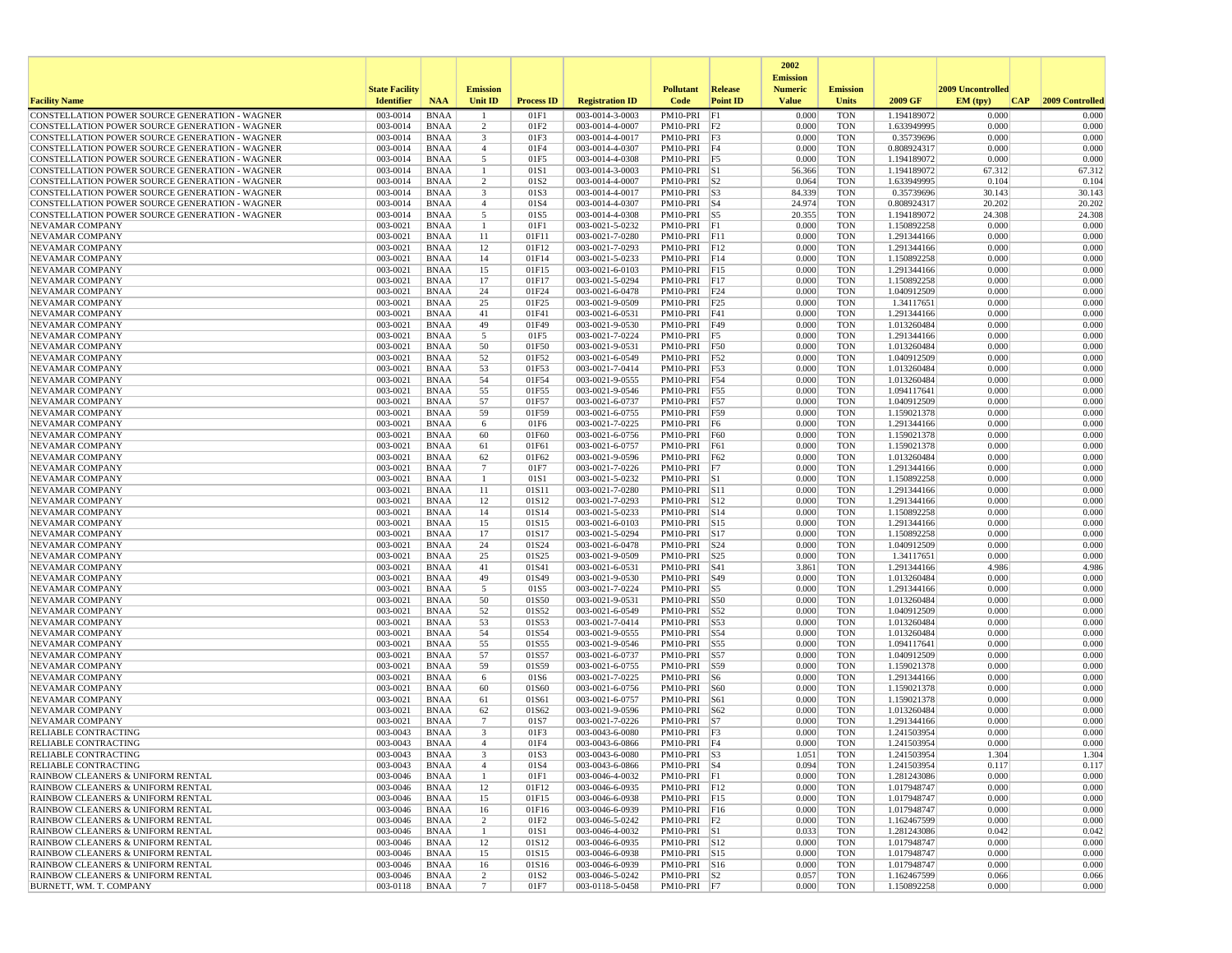|                                                                                    |                       |                            |                      |                      |                                    |                                |                         | 2002                              |                          |                            |                   |                 |
|------------------------------------------------------------------------------------|-----------------------|----------------------------|----------------------|----------------------|------------------------------------|--------------------------------|-------------------------|-----------------------------------|--------------------------|----------------------------|-------------------|-----------------|
|                                                                                    | <b>State Facility</b> |                            | <b>Emission</b>      |                      |                                    | <b>Pollutant</b>               | Release                 | <b>Emission</b><br><b>Numeric</b> | <b>Emission</b>          |                            | 2009 Uncontrolled |                 |
| <b>Facility Name</b>                                                               | <b>Identifier</b>     | <b>NAA</b>                 | Unit ID              | <b>Process ID</b>    | <b>Registration ID</b>             | Code                           | <b>Point ID</b>         | <b>Value</b>                      | <b>Units</b>             | 2009 GF                    | EM (typ)<br> CAP  | 2009 Controlled |
| BURNETT, WM. T. COMPANY                                                            | 003-0118              | <b>BNAA</b>                | $\overline{7}$       | 01S7                 | 003-0118-5-0458                    | PM10-PRI                       | S7                      | 0.161                             | <b>TON</b>               | 1.150892258                | 0.185             | 0.185           |
| <b>BALTO-WASH INTERNATIONAL AIRPORT</b>                                            | 003-0208              | <b>BNAA</b>                | 9                    | -1<br>$\overline{1}$ | 003-0208-5-0499                    | PM10-PRI                       | F9                      | 0.000                             | <b>TON</b>               | 1.162467599                | 0.000             | 0.000           |
| <b>BALTO-WASH INTERNATIONAL AIRPORT</b><br><b>BALTO-WASH INTERNATIONAL AIRPORT</b> | 003-0208<br>003-0208  | <b>BNAA</b><br><b>BNAA</b> | 9<br>$7\phantom{.0}$ | -1                   | 003-0208-5-0499<br>003-0208-5-0437 | PM10-PRI<br>PM10-PRI S7        | S9                      | 0.319<br>0.000                    | <b>TON</b><br><b>TON</b> | 1.162467599<br>1.162467599 | 0.371<br>0.000    | 0.371<br>0.000  |
| <b>BALTO-WASH INTERNATIONAL AIRPORT</b>                                            | 003-0208              | <b>BNAA</b>                | $7\phantom{.0}$      |                      | 003-0208-5-0437                    | PM10-PRI F7                    |                         | 0.000                             | <b>TON</b>               | 1.162467599                | 0.000             | 0.000           |
| <b>BALTO-WASH INTERNATIONAL AIRPORT</b>                                            | 003-0208              | <b>BNAA</b>                | 10                   |                      | 003-0208-5-0500                    | PM10-PRI S10                   |                         | 0.319                             | <b>TON</b>               | 1.162467599                | 0.371             | 0.371           |
| <b>BALTO-WASH INTERNATIONAL AIRPORT</b>                                            | 003-0208              | <b>BNAA</b>                | 11                   | -1                   | 003-0208-5-0501                    | $PM10-PRI$ $\boxed{F11}$       |                         | 0.000                             | <b>TON</b>               | 1.162467599                | 0.000             | 0.000           |
| <b>BALTO-WASH INTERNATIONAL AIRPORT</b>                                            | 003-0208              | <b>BNAA</b>                | 10                   | -1                   | 003-0208-5-0500                    | PM10-PRI                       | F10                     | 0.000                             | <b>TON</b>               | 1.162467599                | 0.000             | 0.000           |
| <b>BALTO-WASH INTERNATIONAL AIRPORT</b><br>NORTHROP-GRUMMAN - BWI                  | 003-0208<br>003-0250  | <b>BNAA</b><br><b>BNAA</b> | 11<br>134            | -1<br>01F134         | 003-0208-5-0501<br>003-0250-5-0438 | PM10-PRI<br>PM10-PRI F134      | $\vert$ S <sub>11</sub> | 0.000<br>0.000                    | <b>TON</b><br><b>TON</b> | 1.162467599<br>1.150892258 | 0.000<br>0.000    | 0.000<br>0.000  |
| NORTHROP-GRUMMAN - BWI                                                             | 003-0250              | <b>BNAA</b>                | 134                  | 01S134               | 003-0250-5-0438                    | PM10-PRI                       | S134                    | 1.645                             | <b>TON</b>               | 1.150892258                | 1.893             | 1.893           |
| <b>HI-TECH COLOR</b>                                                               | 003-0276              | <b>BNAA</b>                | 5                    | 01F5                 | 003-0276-5-0308                    | PM10-PRI F5                    |                         | 0.000                             | <b>TON</b>               | 1.150892258                | 0.000             | 0.000           |
| <b>HI-TECH COLOR</b>                                                               | 003-0276              | <b>BNAA</b>                | 6                    | 01F6                 | 003-0276-6-0175                    | PM10-PRI F6                    |                         | 0.000                             | <b>TON</b>               | 1.037110686                | 0.000             | 0.000           |
| HI-TECH COLOR                                                                      | 003-0276              | <b>BNAA</b>                | $7\phantom{.0}$      | 01F7                 | 003-0276-9-0350                    | PM10-PRI                       | F7                      | 0.000                             | <b>TON</b>               | 1.002286434                | 0.000             | 0.000           |
| <b>HI-TECH COLOR</b>                                                               | 003-0276              | <b>BNAA</b>                | 8                    | 01F8                 | 003-0276-6-0844                    | PM10-PRI F8                    |                         | 0.000                             | <b>TON</b>               | 1.013260484                | 0.000             | 0.000           |
| HI-TECH COLOR<br><b>HI-TECH COLOR</b>                                              | 003-0276<br>003-0276  | <b>BNAA</b><br><b>BNAA</b> | 5<br>6               | 01S5<br>01S6         | 003-0276-5-0308<br>003-0276-6-0175 | PM10-PRI S5<br>PM10-PRI S6     |                         | 0.000<br>0.000                    | <b>TON</b><br><b>TON</b> | 1.150892258<br>1.037110686 | 0.000<br>0.000    | 0.000<br>0.000  |
| <b>HI-TECH COLOR</b>                                                               | 003-0276              | <b>BNAA</b>                | $\overline{7}$       | 01S7                 | 003-0276-9-0350                    | PM10-PRI S7                    |                         | 0.000                             | <b>TON</b>               | 1.002286434                | 0.000             | 0.000           |
| <b>HI-TECH COLOR</b>                                                               | 003-0276              | <b>BNAA</b>                | 8                    | 01S8                 | 003-0276-6-0844                    | $PM10-PRI$ S8                  |                         | 0.000                             | <b>TON</b>               | 1.013260484                | 0.000             | 0.000           |
| US NAVAL ACADEMY                                                                   | 003-0310              | <b>BNAA</b>                | 10                   | 01F10                | 003-0310-6-0122                    | PM10-PRI                       | F10                     | 0.000                             | <b>TON</b>               | 1.017948747                | 0.000             | 0.000           |
| US NAVAL ACADEMY                                                                   | 003-0310              | <b>BNAA</b>                | 11                   | 01F11                | 003-0310-6-0123                    | PM10-PRI F11                   |                         | 0.000                             | <b>TON</b>               | 1.017948747                | 0.000             | 0.000           |
| US NAVAL ACADEMY                                                                   | 003-0310              | <b>BNAA</b>                | 12                   | 01F12                | 003-0310-6-0153                    | PM10-PRI F12                   |                         | 0.000                             | <b>TON</b>               | 1.017948747                | 0.000             | 0.000           |
| <b>US NAVAL ACADEMY</b><br>US NAVAL ACADEMY                                        | 003-0310<br>003-0310  | <b>BNAA</b><br><b>BNAA</b> | 13<br>14             | 01F13<br>01F14       | 003-0310-6-0170<br>003-0310-6-0171 | PM10-PRI F13<br>PM10-PRI F14   |                         | 0.000<br>0.000                    | <b>TON</b><br><b>TON</b> | 1.017948747<br>1.017948747 | 0.000<br>0.000    | 0.000<br>0.000  |
| US NAVAL ACADEMY                                                                   | 003-0310              | <b>BNAA</b>                | 15                   | 01F15                | 003-0310-6-0497                    | PM10-PRI                       | F15                     | 0.000                             | <b>TON</b>               | 1.017948747                | 0.000             | 0.000           |
| <b>US NAVAL ACADEMY</b>                                                            | 003-0310              | <b>BNAA</b>                | 16                   | 01F16                | 003-0310-5-0311                    | PM10-PRI                       | F16                     | 0.000                             | <b>TON</b>               | 1.162467599                | 0.000             | 0.000           |
| US NAVAL ACADEMY                                                                   | 003-0310              | <b>BNAA</b>                | 17                   | 01F17                | 003-0310-5-0312                    | PM10-PRI                       | F17                     | 0.000                             | <b>TON</b>               | 1.162467599                | 0.000             | 0.000           |
| US NAVAL ACADEMY                                                                   | 003-0310              | <b>BNAA</b>                | 18                   | 01F18                | 003-0310-5-0313                    | PM10-PRI F18                   |                         | 0.000                             | <b>TON</b>               | 1.162467599                | 0.000             | 0.000           |
| <b>US NAVAL ACADEMY</b><br>US NAVAL ACADEMY                                        | 003-0310<br>003-0310  | <b>BNAA</b><br><b>BNAA</b> | 20<br>22             | 01F20<br>01F22       | 003-0310-6-0722<br>003-0310-9-0584 | PM10-PRI F20<br>PM10-PRI       | F22                     | 0.000<br>0.000                    | <b>TON</b><br><b>TON</b> | 1.017948747<br>1.002286434 | 0.000<br>0.000    | 0.000<br>0.000  |
| US NAVAL ACADEMY                                                                   | 003-0310              | <b>BNAA</b>                | 23                   | 01F23                | 003-0310-4-0684                    | PM10-PRI                       | F23                     | 0.000                             | <b>TON</b>               | 1.281243086                | 0.000             | 0.000           |
| US NAVAL ACADEMY                                                                   | 003-0310              | <b>BNAA</b>                | 24                   | 01F24                | 003-0310-4-0685                    | PM10-PRI                       | F24                     | 0.000                             | <b>TON</b>               | 1.281243086                | 0.000             | 0.000           |
| US NAVAL ACADEMY                                                                   | 003-0310              | <b>BNAA</b>                | 33                   | 01F33                | 003-0310-6-0749                    | PM10-PRI                       | F33                     | 0.000                             | <b>TON</b>               | 1.159021378                | 0.000             | 0.000           |
| US NAVAL ACADEMY                                                                   | 003-0310              | <b>BNAA</b>                | 34                   | 01F34                | 003-0310-6-0750                    | PM10-PRI F34                   |                         | 0.000                             | <b>TON</b>               | 1.159021378                | 0.000             | 0.000           |
| <b>US NAVAL ACADEMY</b>                                                            | 003-0310              | <b>BNAA</b>                | 35                   | 01F35                | 003-0310-6-0751                    | PM10-PRI F35                   |                         | 0.000                             | <b>TON</b>               | 1.017948747                | 0.000             | 0.000           |
| US NAVAL ACADEMY<br><b>US NAVAL ACADEMY</b>                                        | 003-0310<br>003-0310  | <b>BNAA</b><br><b>BNAA</b> | 38<br>6              | 01F38<br>01F6        | 003-0310-4-0688<br>003-0310-6-0118 | PM10-PRI<br>PM10-PRI F6        | F38                     | 0.000<br>0.000                    | <b>TON</b><br><b>TON</b> | 1.281243086<br>1.017948747 | 0.000<br>0.000    | 0.000<br>0.000  |
| US NAVAL ACADEMY                                                                   | 003-0310              | <b>BNAA</b>                | $\overline{7}$       | 01F7                 | 003-0310-6-0119                    | PM10-PRI F7                    |                         | 0.000                             | <b>TON</b>               | 1.017948747                | 0.000             | 0.000           |
| US NAVAL ACADEMY                                                                   | 003-0310              | <b>BNAA</b>                | 8                    | 01F8                 | 003-0310-6-0120                    | PM10-PRI F8                    |                         | 0.000                             | <b>TON</b>               | 1.017948747                | 0.000             | 0.000           |
| <b>US NAVAL ACADEMY</b>                                                            | 003-0310              | <b>BNAA</b>                | 9                    | 01F9                 | 003-0310-6-0121                    | PM10-PRI F9                    |                         | 0.000                             | <b>TON</b>               | 1.017948747                | 0.000             | 0.000           |
| US NAVAL ACADEMY                                                                   | 003-0310              | <b>BNAA</b>                | 10                   | 01S10                | 003-0310-6-0122                    | PM10-PRI S10                   |                         | 0.000                             | <b>TON</b>               | 1.017948747                | 0.000             | 0.000           |
| US NAVAL ACADEMY<br><b>US NAVAL ACADEMY</b>                                        | 003-0310<br>003-0310  | <b>BNAA</b><br><b>BNAA</b> | 11<br>12             | 01S11<br>01S12       | 003-0310-6-0123<br>003-0310-6-0153 | PM10-PRI<br>PM10-PRI S12       | $\vert$ S <sub>11</sub> | 0.000<br>0.000                    | <b>TON</b><br><b>TON</b> | 1.017948747<br>1.017948747 | 0.000<br>0.000    | 0.000<br>0.000  |
| US NAVAL ACADEMY                                                                   | 003-0310              | <b>BNAA</b>                | 13                   | 01S13                | 003-0310-6-0170                    | PM10-PRI S13                   |                         | 0.000                             | <b>TON</b>               | 1.017948747                | 0.000             | 0.000           |
| US NAVAL ACADEMY                                                                   | 003-0310              | <b>BNAA</b>                | 14                   | 01S14                | 003-0310-6-0171                    | PM10-PRI S14                   |                         | 0.000                             | <b>TON</b>               | 1.017948747                | 0.000             | 0.000           |
| US NAVAL ACADEMY                                                                   | 003-0310              | <b>BNAA</b>                | 15                   | 01S15                | 003-0310-6-0497                    | PM10-PRI S15                   |                         | 0.000                             | <b>TON</b>               | 1.017948747                | 0.000             | 0.000           |
| US NAVAL ACADEMY                                                                   | 003-0310              | <b>BNAA</b>                | 16                   | 01S16                | 003-0310-5-0311                    | PM10-PRI                       | $\vert$ S <sub>16</sub> | 0.319                             | <b>TON</b>               | 1.162467599                | 0.370             | 0.370           |
| US NAVAL ACADEMY<br>US NAVAL ACADEMY                                               | 003-0310<br>003-0310  | <b>BNAA</b><br><b>BNAA</b> | 17<br>18             | 01S17<br>01S18       | 003-0310-5-0312<br>003-0310-5-0313 | PM10-PRI<br>PM10-PRI S18       | $\vert$ S17             | 0.956<br>0.319                    | <b>TON</b><br><b>TON</b> | 1.162467599<br>1.162467599 | 1.111<br>0.370    | 1.111<br>0.370  |
| US NAVAL ACADEMY                                                                   | 003-0310              | <b>BNAA</b>                | 20                   | 01S20                | 003-0310-6-0722                    | PM10-PRI                       | S20                     | 0.000                             | <b>TON</b>               | 1.017948747                | 0.000             | 0.000           |
| <b>US NAVAL ACADEMY</b>                                                            | 003-0310              | <b>BNAA</b>                | 22                   | 01S22                | 003-0310-9-0584                    | PM10-PRI S22                   |                         | 0.000                             | <b>TON</b>               | 1.002286434                | 0.000             | 0.000           |
| US NAVAL ACADEMY                                                                   | 003-0310              | <b>BNAA</b>                | 23                   | 01S23                | 003-0310-4-0684                    | PM10-PRI S23                   |                         | 0.000                             | <b>TON</b>               | 1.281243086                | 0.000             | 0.000           |
| US NAVAL ACADEMY                                                                   | 003-0310              | <b>BNAA</b>                | 24                   | 01S24                | 003-0310-4-0685                    | PM10-PRI                       | S24                     | 0.000                             | <b>TON</b>               | 1.281243086                | 0.000             | 0.000           |
| <b>US NAVAL ACADEMY</b>                                                            | 003-0310              | <b>BNAA</b>                | 33                   | 01S33                | 003-0310-6-0749                    | PM10-PRI                       | S33                     | 0.000                             | <b>TON</b>               | 1.159021378                | 0.000             | 0.000           |
| <b>US NAVAL ACADEMY</b><br>US NAVAL ACADEMY                                        | 003-0310<br>003-0310  | <b>BNAA</b><br><b>BNAA</b> | 34<br>35             | 01S34<br>01S35       | 003-0310-6-0750<br>003-0310-6-0751 | PM10-PRI<br>PM10-PRI           | S34<br>S35              | 0.000<br>0.000                    | <b>TON</b><br><b>TON</b> | 1.159021378<br>1.017948747 | 0.000<br>0.000    | 0.000<br>0.000  |
| <b>US NAVAL ACADEMY</b>                                                            | 003-0310              | <b>BNAA</b>                | 38                   | 01S38                | 003-0310-4-0688                    | PM10-PRI S38                   |                         | 0.000                             | <b>TON</b>               | 1.281243086                | 0.000             | 0.000           |
| US NAVAL ACADEMY                                                                   | 003-0310              | <b>BNAA</b>                | -6                   | 01S6                 | 003-0310-6-0118                    | $PM10-PRI$ S6                  |                         | 0.000                             | <b>TON</b>               | 1.017948747                | 0.000             | 0.000           |
| <b>US NAVAL ACADEMY</b>                                                            | 003-0310              | <b>BNAA</b>                |                      | 01S7                 | 003-0310-6-0119                    | $PM10-PRI$  S7                 |                         | 0.000                             | TON                      | 1.017948747                | 0.000             | 0.000           |
| US NAVAL ACADEMY                                                                   | $003-0310$            | BNAA                       | 8                    | 01S8                 | 003-0310-6-0120                    | PM10-PRI S8                    |                         | 0.000                             | <b>TON</b>               | 1.017948747                | 0.000             | 0.000           |
| US NAVAL ACADEMY<br>U.S. COAST GUARD YARD - CURTIS BAY                             | 003-0310<br>003-0316  | <b>BNAA</b><br><b>BNAA</b> | 9<br>15              | 01S9<br>01F15        | 003-0310-6-0121<br>003-0316-6-0902 | PM10-PRI S9<br>PM10-PRI F15    |                         | 0.000<br>0.000                    | <b>TON</b><br><b>TON</b> | 1.017948747<br>1.159021378 | 0.000<br>0.000    | 0.000<br>0.000  |
| U.S. COAST GUARD YARD - CURTIS BAY                                                 | 003-0316              | <b>BNAA</b>                | 17                   | 01F17                | 003-0316-5-0495                    | PM10-PRI F17                   |                         | 0.000                             | <b>TON</b>               | 1.162467599                | 0.000             | 0.000           |
| U.S. COAST GUARD YARD - CURTIS BAY                                                 | 003-0316              | <b>BNAA</b>                | 15                   | 01S15                | 003-0316-6-0902                    | PM10-PRI S15                   |                         | 0.010                             | <b>TON</b>               | 1.159021378                | 0.012             | 0.012           |
| U.S. COAST GUARD YARD - CURTIS BAY                                                 | 003-0316              | <b>BNAA</b>                | 17                   | 01S17                | 003-0316-5-0495                    | PM10-PRI S17                   |                         | 1.453                             | <b>TON</b>               | 1.162467599                | 1.688             | 1.688           |
| NATIONAL SECURITY AGENCY                                                           | 003-0317              | <b>BNAA</b>                | 100                  | 01F100               | 003-0317-9-0675                    | PM10-PRI F100                  |                         | 0.000                             | <b>TON</b>               | 1.281243086                | 0.000             | 0.000           |
| NATIONAL SECURITY AGENCY<br>NATIONAL SECURITY AGENCY                               | 003-0317<br>003-0317  | <b>BNAA</b><br><b>BNAA</b> | 101<br>102           | 01F101<br>01F102     | 003-0317-9-0676<br>003-0317-5-0502 | PM10-PRI F101<br>PM10-PRI F102 |                         | 0.000<br>0.000                    | <b>TON</b><br><b>TON</b> | 1.281243086<br>1.162467599 | 0.000<br>0.000    | 0.000<br>0.000  |
| NATIONAL SECURITY AGENCY                                                           | 003-0317              | BNAA                       | 103                  | 01F103               | 003-0317-5-0503                    | PM10-PRI   F103                |                         | 0.000                             | <b>TON</b>               | 1.162467599                | 0.000             | 0.000           |
| NATIONAL SECURITY AGENCY                                                           | 003-0317              | <b>BNAA</b>                | 104                  | 01F104               | 003-0317-5-0504                    | PM10-PRI F104                  |                         | 0.000                             | <b>TON</b>               | 1.162467599                | 0.000             | 0.000           |
| NATIONAL SECURITY AGENCY                                                           | 003-0317              | <b>BNAA</b>                | 105                  | 01F105               | 003-0317-5-0505                    | PM10-PRI F105                  |                         | 0.000                             | <b>TON</b>               | 1.162467599                | 0.000             | 0.000           |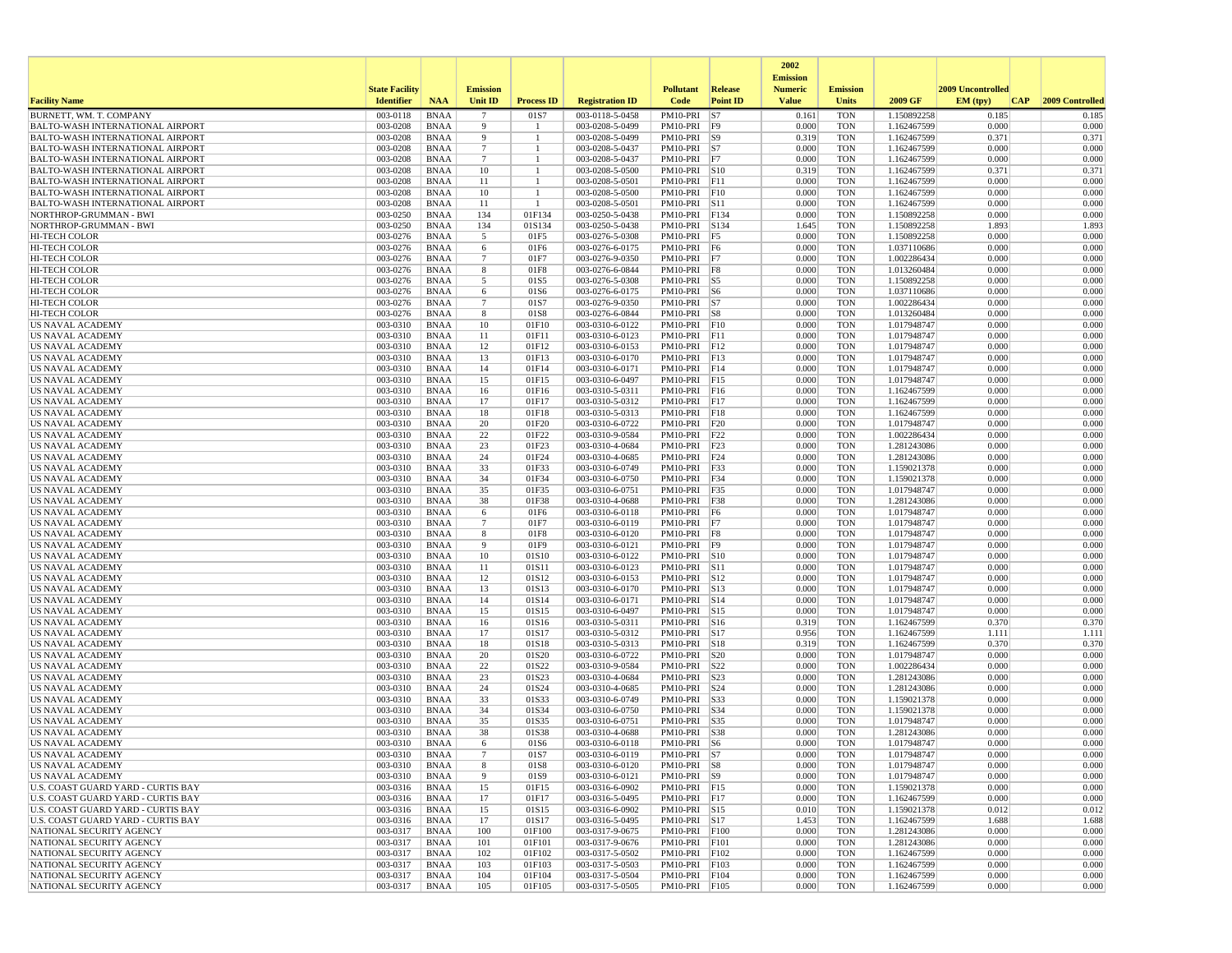|                                                      |                       |                            |                 |                   |                                    |                                |                          | 2002                              |                          |                               |                   |                 |
|------------------------------------------------------|-----------------------|----------------------------|-----------------|-------------------|------------------------------------|--------------------------------|--------------------------|-----------------------------------|--------------------------|-------------------------------|-------------------|-----------------|
|                                                      | <b>State Facility</b> |                            | <b>Emission</b> |                   |                                    | <b>Pollutant</b>               | <b>Release</b>           | <b>Emission</b><br><b>Numeric</b> | <b>Emission</b>          |                               | 2009 Uncontrolled |                 |
| <b>Facility Name</b>                                 | <b>Identifier</b>     | <b>NAA</b>                 | <b>Unit ID</b>  | <b>Process ID</b> | <b>Registration ID</b>             | Code                           | <b>Point ID</b>          | <b>Value</b>                      | <b>Units</b>             | 2009 GF                       | EM (typ)<br> CAP  | 2009 Controlled |
| NATIONAL SECURITY AGENCY                             | 003-0317              | <b>BNAA</b>                | 16              | 01F16             | 003-0317-9-0442                    | PM10-PRI                       | F16                      | 0.000                             | <b>TON</b>               | 1.281243086                   | 0.000             | 0.000           |
| NATIONAL SECURITY AGENCY                             | 003-0317              | BNAA                       | 31              | 01F31             | 003-0317-9-0449                    | PM10-PRI F31                   |                          | 0.000                             | <b>TON</b>               | 1.10654211                    | 0.000             | 0.000           |
| NATIONAL SECURITY AGENCY                             | 003-0317              | <b>BNAA</b>                | 32              | 01F32             | 003-0317-9-0450                    | PM10-PRI                       | F32                      | 0.000                             | <b>TON</b>               | 1.10654211                    | 0.000             | 0.000           |
| NATIONAL SECURITY AGENCY                             | 003-0317<br>003-0317  | BNAA                       | 33<br>34        | 01F33<br>01F34    | 003-0317-9-0451<br>003-0317-5-0392 | PM10-PRI F33                   |                          | 0.000<br>0.000                    | <b>TON</b><br><b>TON</b> | $\overline{2}$<br>1.162467599 | 0.000<br>0.000    | 0.000<br>0.000  |
| NATIONAL SECURITY AGENCY<br>NATIONAL SECURITY AGENCY | 003-0317              | <b>BNAA</b><br><b>BNAA</b> | 35              | 01F35             | 003-0317-5-0393                    | PM10-PRI F34<br>PM10-PRI       | F35                      | 0.000                             | <b>TON</b>               | 1.162467599                   | 0.000             | 0.000           |
| NATIONAL SECURITY AGENCY                             | 003-0317              | BNAA                       | 36              | 01F36             | 003-0317-5-0394                    | PM10-PRI F36                   |                          | 0.000                             | <b>TON</b>               | 1.162467599                   | 0.000             | 0.000           |
| NATIONAL SECURITY AGENCY                             | 003-0317              | <b>BNAA</b>                | 37              | 01F37             | 003-0317-6-0375                    | PM10-PRI F37                   |                          | 0.000                             | <b>TON</b>               | 1.185032368                   | 0.000             | 0.000           |
| NATIONAL SECURITY AGENCY                             | 003-0317              | <b>BNAA</b>                | 39              | 01F39             | 003-0317-6-0381                    | PM10-PRI                       | F39                      | 0.000                             | <b>TON</b>               | 1.159021378                   | 0.000             | 0.000           |
| NATIONAL SECURITY AGENCY                             | 003-0317              | <b>BNAA</b>                | 40              | 01F40             | 003-0317-9-0444                    | PM10-PRI                       | <b>F40</b>               | 0.000                             | <b>TON</b>               | 1.459523797                   | 0.000             | 0.000           |
| NATIONAL SECURITY AGENCY                             | 003-0317              | BNAA                       | 41              | 01F41             | 003-0317-9-0470                    | PM10-PRI F41                   |                          | 0.000                             | <b>TON</b>               | 1.281243086                   | 0.000             | 0.000           |
| NATIONAL SECURITY AGENCY                             | 003-0317              | <b>BNAA</b>                | 42              | 01F42             | 003-0317-9-0471                    | PM10-PRI                       | F42                      | 0.000                             | <b>TON</b>               | 1.281243086                   | 0.000             | 0.000           |
| NATIONAL SECURITY AGENCY<br>NATIONAL SECURITY AGENCY | 003-0317<br>003-0317  | <b>BNAA</b><br><b>BNAA</b> | 43<br>44        | 01F43<br>01F44    | 003-0317-9-0472<br>003-0317-9-0473 | PM10-PRI F43<br>PM10-PRI       | F44                      | 0.000<br>0.000                    | <b>TON</b><br><b>TON</b> | 1.281243086<br>1.281243086    | 0.000<br>0.000    | 0.000<br>0.000  |
| NATIONAL SECURITY AGENCY                             | 003-0317              | BNAA                       | 48              | 01F48             | 003-0317-6-0539                    | PM10-PRI F48                   |                          | 0.000                             | <b>TON</b>               | 1.183266878                   | 0.000             | 0.000           |
| NATIONAL SECURITY AGENCY                             | 003-0317              | BNAA                       | 51              | 01F51             | 003-0317-8-0155                    | PM10-PRI F51                   |                          | 0.000                             | <b>TON</b>               | 1.115716696                   | 0.000             | 0.000           |
| NATIONAL SECURITY AGENCY                             | 003-0317              | <b>BNAA</b>                | 53              | 01F53             | 003-0317-9-0561                    | PM10-PRI F53                   |                          | 0.000                             | <b>TON</b>               | 1.002286434                   | 0.000             | 0.000           |
| NATIONAL SECURITY AGENCY                             | 003-0317              | BNAA                       | 54              | 01F54             | 003-0317-6-0682                    | PM10-PRI F54                   |                          | 0.000                             | <b>TON</b>               | 1.159021378                   | 0.000             | 0.000           |
| NATIONAL SECURITY AGENCY                             | 003-0317              | BNAA                       | 55              | 01F55             | 003-0317-6-0677                    | PM10-PRI F55                   |                          | 0.000                             | <b>TON</b>               | 1.52560246                    | 0.000             | 0.000           |
| NATIONAL SECURITY AGENCY                             | 003-0317              | <b>BNAA</b>                | 56              | 01F56             | 003-0317-6-0690                    | PM10-PRI                       | F56                      | 0.000                             | <b>TON</b>               | 1.013260484                   | 0.000             | 0.000           |
| NATIONAL SECURITY AGENCY                             | 003-0317              | <b>BNAA</b>                | 57              | 01F57             | 003-0317-6-0668                    | PM10-PRI F57                   |                          | 0.000                             | <b>TON</b>               | 0.970630348                   | 0.000             | 0.000           |
| NATIONAL SECURITY AGENCY<br>NATIONAL SECURITY AGENCY | 003-0317<br>003-0317  | BNAA<br><b>BNAA</b>        | 58<br>59        | 01F58<br>01F59    | 003-0317-6-0669<br>003-0317-6-0670 | PM10-PRI                       | <b>F58</b><br>F59        | 0.000<br>0.000                    | <b>TON</b><br><b>TON</b> | 0.970630348<br>0.970630348    | 0.000<br>0.000    | 0.000<br>0.000  |
| NATIONAL SECURITY AGENCY                             | 003-0317              | <b>BNAA</b>                | 60              | 01F60             | 003-0317-6-0671                    | PM10-PRI<br>PM10-PRI           | F60                      | 0.000                             | <b>TON</b>               | 0.970630348                   | 0.000             | 0.000           |
| NATIONAL SECURITY AGENCY                             | 003-0317              | <b>BNAA</b>                | 61              | 01F61             | 003-0317-6-0672                    | PM10-PRI                       | F61                      | 0.000                             | <b>TON</b>               | 0.970630348                   | 0.000             | 0.000           |
| NATIONAL SECURITY AGENCY                             | 003-0317              | <b>BNAA</b>                | 62              | 01F62             | 003-0317-6-0673                    | PM10-PRI                       | F62                      | 0.000                             | <b>TON</b>               | 0.970630348                   | 0.000             | 0.000           |
| NATIONAL SECURITY AGENCY                             | 003-0317              | <b>BNAA</b>                | 63              | 01F63             | 003-0317-6-0674                    | PM10-PRI                       | F63                      | 0.000                             | <b>TON</b>               | 0.970630348                   | 0.000             | 0.000           |
| NATIONAL SECURITY AGENCY                             | 003-0317              | <b>BNAA</b>                | 65              | 01F65             | 003-0317-6-0718                    | PM10-PRI                       | F65                      | 0.000                             | <b>TON</b>               | 1.215469599                   | 0.000             | 0.000           |
| NATIONAL SECURITY AGENCY                             | 003-0317              | BNAA                       | 66              | 01F66             | 003-0317-6-0719                    | PM10-PRI F66                   |                          | 0.000                             | <b>TON</b>               | 1.215469599                   | 0.000             | 0.000           |
| NATIONAL SECURITY AGENCY                             | 003-0317              | <b>BNAA</b>                | 67              | 01F67             | 003-0317-6-0720                    | PM10-PRI F67                   |                          | 0.000                             | <b>TON</b>               | 1.839534879                   | 0.000             | 0.000           |
| NATIONAL SECURITY AGENCY<br>NATIONAL SECURITY AGENCY | 003-0317<br>003-0317  | <b>BNAA</b><br>BNAA        | 68<br>69        | 01F68<br>01F69    | 003-0317-6-0717<br>003-0317-6-0708 | PM10-PRI<br>PM10-PRI           | <b>F68</b><br>F69        | 0.000<br>0.000                    | <b>TON</b><br><b>TON</b> | 1.159021378<br>1.013260484    | 0.000<br>0.000    | 0.000<br>0.000  |
| NATIONAL SECURITY AGENCY                             | 003-0317              | <b>BNAA</b>                | $\overline{7}$  | 01F7              | 003-0317-9-0126                    | PM10-PRI                       | -F7                      | 0.000                             | <b>TON</b>               | 1.164262295                   | 0.000             | 0.000           |
| NATIONAL SECURITY AGENCY                             | 003-0317              | <b>BNAA</b>                | 70              | 01F70             | 003-0317-6-0709                    | PM10-PRI F70                   |                          | 0.000                             | <b>TON</b>               | 1.013260484                   | 0.000             | 0.000           |
| NATIONAL SECURITY AGENCY                             | 003-0317              | BNAA                       | 71              | 01F71             | 003-0317-6-0710                    | PM10-PRI F71                   |                          | 0.000                             | <b>TON</b>               | 1.013260484                   | 0.000             | 0.000           |
| NATIONAL SECURITY AGENCY                             | 003-0317              | BNAA                       | 72              | 01F72             | 003-0317-6-0711                    | PM10-PRI F72                   |                          | 0.000                             | <b>TON</b>               | 1.013260484                   | 0.000             | 0.000           |
| NATIONAL SECURITY AGENCY                             | 003-0317              | <b>BNAA</b>                | 73              | 01F73             | 003-0317-6-0712                    | PM10-PRI                       | F73                      | 0.000                             | <b>TON</b>               | 1.013260484                   | 0.000             | 0.000           |
| NATIONAL SECURITY AGENCY                             | 003-0317              | <b>BNAA</b>                | 77              | 01F77             | 003-0317-5-0450                    | PM10-PRI F77                   |                          | 0.000                             | <b>TON</b>               | 1.162467599                   | 0.000             | 0.000           |
| NATIONAL SECURITY AGENCY<br>NATIONAL SECURITY AGENCY | 003-0317<br>003-0317  | <b>BNAA</b><br>BNAA        | 78<br>79        | 01F78<br>01F79    | 003-0317-9-0587<br>003-0317-5-0431 | PM10-PRI F78<br>PM10-PRI F79   |                          | 0.000<br>0.000                    | <b>TON</b><br><b>TON</b> | 1.013260484<br>1.162467599    | 0.000<br>0.000    | 0.000<br>0.000  |
| NATIONAL SECURITY AGENCY                             | 003-0317              | BNAA                       | 8               | 01F8              | 003-0317-9-0127                    | PM10-PRI F8                    |                          | 0.000                             | <b>TON</b>               | 1.164262295                   | 0.000             | 0.000           |
| NATIONAL SECURITY AGENCY                             | 003-0317              | <b>BNAA</b>                | 80              | 01F80             | 003-0317-5-0432                    | PM10-PRI                       | F80                      | 0.000                             | <b>TON</b>               | 1.162467599                   | 0.000             | 0.000           |
| NATIONAL SECURITY AGENCY                             | 003-0317              | BNAA                       | 81              | 01F81             | 003-0317-6-0877                    | PM10-PRI F81                   |                          | 0.000                             | <b>TON</b>               | 0.970630348                   | 0.000             | 0.000           |
| NATIONAL SECURITY AGENCY                             | 003-0317              | <b>BNAA</b>                | 82              | 01F82             | 003-0317-9-0679                    | PM10-PRI F82                   |                          | 0.000                             | <b>TON</b>               | 1.281243086                   | 0.000             | 0.000           |
| NATIONAL SECURITY AGENCY                             | 003-0317              | <b>BNAA</b>                | 83              | 01F83             | 003-03179-0680                     | PM10-PRI   F83                 |                          | 0.000                             | <b>TON</b>               | 1.281243086                   | 0.000             | 0.000           |
| NATIONAL SECURITY AGENCY                             | 003-0317              | <b>BNAA</b>                | 84              | 01F84             | 003-0317-9-0681                    | PM10-PRI F84                   |                          | 0.000                             | <b>TON</b>               | 1.281243086                   | 0.000             | 0.000           |
| NATIONAL SECURITY AGENCY                             | 003-0317<br>003-0317  | <b>BNAA</b>                | 85              | 01F85<br>01F86    | 003-0317-9-0682                    | PM10-PRI                       | F85                      | 0.000<br>0.000                    | <b>TON</b><br><b>TON</b> | 1.281243086                   | 0.000<br>0.000    | 0.000<br>0.000  |
| NATIONAL SECURITY AGENCY<br>NATIONAL SECURITY AGENCY | 003-0317              | <b>BNAA</b><br><b>BNAA</b> | 86<br>87        | 01F87             | 003-0317-9-0683<br>003-0317-9-0684 | PM10-PRI<br>PM10-PRI           | <b>F86</b><br><b>F87</b> | 0.000                             | <b>TON</b>               | 1.281243086<br>1.281243086    | 0.000             | 0.000           |
| NATIONAL SECURITY AGENCY                             | 003-0317              | BNAA                       | 88              | 01F88             | 003-0317-9-0685                    | PM10-PRI                       | <b>F88</b>               | 0.000                             | <b>TON</b>               | 1.281243086                   | 0.000             | 0.000           |
| NATIONAL SECURITY AGENCY                             | 003-0317              | <b>BNAA</b>                | 89              | 01F89             | 003-0317-9-0686                    | PM10-PRI                       | <b>F89</b>               | 0.000                             | <b>TON</b>               | 1.281243086                   | 0.000             | 0.000           |
| NATIONAL SECURITY AGENCY                             | 003-0317              | <b>BNAA</b>                | 90              | 01F90             | 003-0317-9-0687                    | PM10-PRI F90                   |                          | 0.000                             | <b>TON</b>               | 1.281243086                   | 0.000             | 0.000           |
| NATIONAL SECURITY AGENCY                             | 003-0317              | <b>BNAA</b>                | 91              | 01F91             | 003-0317-9-0688                    | PM10-PRI                       | F91                      | 0.000                             | <b>TON</b>               | 1.281243086                   | 0.000             | 0.000           |
| NATIONAL SECURITY AGENCY                             | 003-0317              | BNAA                       | 92              | 01F92             | 003-0317-9-0689                    | PM10-PRI                       | F92                      | 0.000                             | <b>TON</b>               | 1.281243086                   | 0.000             | 0.000           |
| NATIONAL SECURITY AGENCY                             | 003-0317              | <b>BNAA</b>                | 93<br>94        | 01F93             | 003-0317-9-0690                    | PM10-PRI                       | F93                      | 0.000<br>0.000                    | <b>TON</b>               | 1.281243086                   | 0.000<br>0.000    | 0.000<br>0.000  |
| NATIONAL SECURITY AGENCY<br>NATIONAL SECURITY AGENCY | 003-0317<br>003-0317  | <b>BNAA</b><br><b>BNAA</b> | 95              | 01F94<br>01F95    | 003-0317-9-0691<br>003-0317-9-0692 | PM10-PRI<br>PM10-PRI F95       | F94                      | 0.000                             | <b>TON</b><br><b>TON</b> | 1.281243086<br>1.281243086    | 0.000             | 0.000           |
| NATIONAL SECURITY AGENCY                             | 003-0317              | <b>BNAA</b>                | 96              | 01F96             | 003-0317-9-0671                    | PM10-PRI F96                   |                          | 0.000                             | <b>TON</b>               | 1.281243086                   | 0.000             | 0.000           |
| NATIONAL SECURITY AGENCY                             | 003-0317              | <b>BNAA</b>                | 97              | 01F97             | 003-0317-9-0672                    | PM10-PRI F97                   |                          | 0.000                             | <b>TON</b>               | 1.281243086                   | 0.000             | 0.000           |
| NATIONAL SECURITY AGENCY                             | 003-0317              | BNAA                       | 98              | 01F98             | 003-0317-9-0673                    | PM10-PRI   F98                 |                          | 0.000                             | <b>TON</b>               | 1.281243086                   | 0.000             | 0.000           |
| NATIONAL SECURITY AGENCY                             | 003-0317              | BNAA                       | 99              | 01F99             | 003-0317-9-0674                    | PM10-PRI   F99                 |                          | 0.000                             | <b>TON</b>               | 1.281243086                   | 0.000             | 0.000           |
| NATIONAL SECURITY AGENCY                             | 003-0317              | BNAA                       | 100             | 01S100            | 003-0317-9-0675                    | PM10-PRI S100                  |                          | 0.004                             | <b>TON</b>               | 1.281243086                   | 0.005             | 0.005           |
| NATIONAL SECURITY AGENCY                             | 003-0317              | <b>BNAA</b>                | 101             | 01S101            | 003-0317-9-0676                    | PM10-PRI S101                  |                          | 0.016                             | <b>TON</b>               | 1.281243086                   | 0.020             | 0.020           |
| NATIONAL SECURITY AGENCY                             | 003-0317              | <b>BNAA</b>                | 102<br>103      | 01S102            | 003-0317-5-0502                    | PM10-PRI S102                  |                          | 0.763                             | <b>TON</b>               | 1.162467599                   | 0.887             | 0.887<br>0.702  |
| NATIONAL SECURITY AGENCY<br>NATIONAL SECURITY AGENCY | 003-0317<br>003-0317  | <b>BNAA</b><br>BNAA        | 104             | 01S103<br>01S104  | 003-0317-5-0503<br>003-0317-5-0504 | PM10-PRI S103<br>PM10-PRI S104 |                          | 0.604<br>0.751                    | <b>TON</b><br><b>TON</b> | 1.162467599<br>1.162467599    | 0.702<br>0.873    | 0.873           |
| NATIONAL SECURITY AGENCY                             | 003-0317              | BNAA                       | 105             | 01S105            | 003-0317-5-0505                    | PM10-PRI S105                  |                          | 0.788                             | TON                      | 1.162467599                   | 0.915             | 0.915           |
| NATIONAL SECURITY AGENCY                             | 003-0317              | <b>BNAA</b>                | 16              | 01S16             | 003-0317-9-0442                    | $PM10-PRI$ $S16$               |                          | 0.053                             | <b>TON</b>               | 1.281243086                   | 0.068             | 0.068           |
| NATIONAL SECURITY AGENCY                             | 003-0317              | BNAA                       | 31              | 01S31             | 003-0317-9-0449                    | PM10-PRI S31                   |                          | 0.000                             | <b>TON</b>               | 1.10654211                    | 0.000             | 0.000           |
| NATIONAL SECURITY AGENCY                             | 003-0317              | <b>BNAA</b>                | 32              | 01S32             | 003-0317-9-0450                    | PM10-PRI S32                   |                          | 0.000                             | <b>TON</b>               | 1.10654211                    | 0.000             | 0.000           |
| NATIONAL SECURITY AGENCY                             | 003-0317              | BNAA                       | 33              | 01S33             | 003-0317-9-0451                    | PM10-PRI S33                   |                          | 0.008                             | <b>TON</b>               | 2                             | 0.016             | 0.016           |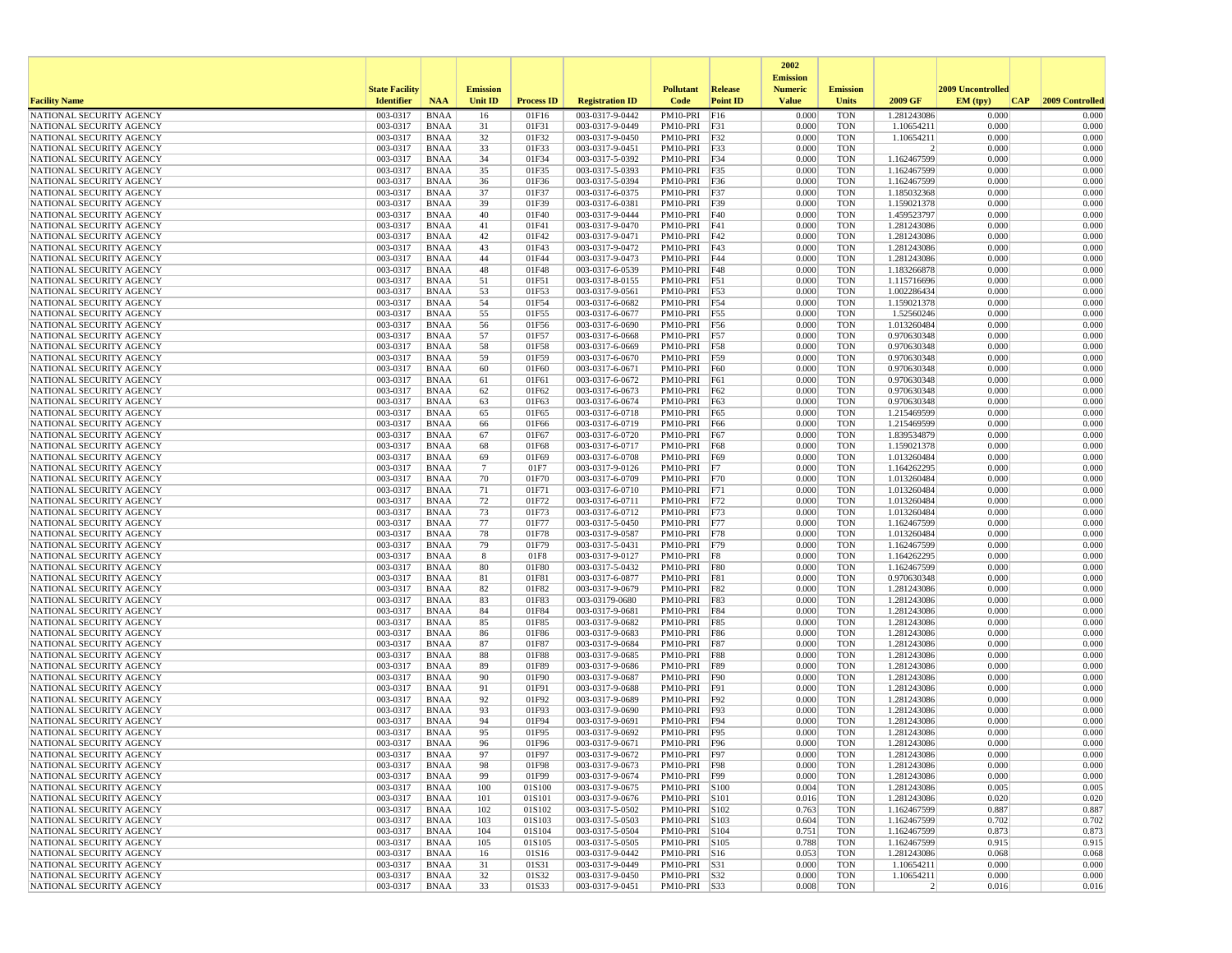|                                                                             |                       |                            |                 |                   |                                    |                                   |                 | 2002                              |                          |                            |                   |                 |
|-----------------------------------------------------------------------------|-----------------------|----------------------------|-----------------|-------------------|------------------------------------|-----------------------------------|-----------------|-----------------------------------|--------------------------|----------------------------|-------------------|-----------------|
|                                                                             | <b>State Facility</b> |                            | <b>Emission</b> |                   |                                    | <b>Pollutant</b>                  | <b>Release</b>  | <b>Emission</b><br><b>Numeric</b> | <b>Emission</b>          |                            | 2009 Uncontrolled |                 |
| <b>Facility Name</b>                                                        | <b>Identifier</b>     | <b>NAA</b>                 | <b>Unit ID</b>  | <b>Process ID</b> | <b>Registration ID</b>             | Code                              | <b>Point ID</b> | <b>Value</b>                      | Units                    | 2009 GF                    | EM (typ)<br> CAP  | 2009 Controlled |
| NATIONAL SECURITY AGENCY                                                    | 003-0317              | <b>BNAA</b>                | 34              | 01S34             | 003-0317-5-0392                    | PM10-PRI S34                      |                 | 0.000                             | <b>TON</b>               | 1.162467599                | 0.000             | 0.000           |
| NATIONAL SECURITY AGENCY                                                    | 003-0317              | <b>BNAA</b>                | 35              | 01S35             | 003-0317-5-0393                    | PM10-PRI S35                      |                 | 0.000                             | <b>TON</b>               | 1.162467599                | 0.000             | 0.000           |
| NATIONAL SECURITY AGENCY                                                    | 003-0317              | <b>BNAA</b>                | 36              | 01S36             | 003-0317-5-0394                    | PM10-PRI   S36                    |                 | 0.000                             | <b>TON</b>               | 1.162467599                | 0.000             | 0.000           |
| NATIONAL SECURITY AGENCY<br>NATIONAL SECURITY AGENCY                        | 003-0317<br>003-0317  | <b>BNAA</b><br><b>BNAA</b> | 37<br>39        | 01S37<br>01S39    | 003-0317-6-0375<br>003-0317-6-0381 | PM10-PRI   S37<br>PM10-PRI S39    |                 | 0.000<br>0.000                    | <b>TON</b><br><b>TON</b> | 1.185032368<br>1.159021378 | 0.000<br>0.000    | 0.000<br>0.000  |
| NATIONAL SECURITY AGENCY                                                    | 003-0317              | <b>BNAA</b>                | 40              | 01S40             | 003-0317-9-0444                    | PM10-PRI S40                      |                 | 0.023                             | <b>TON</b>               | 1.459523797                | 0.034             | 0.034           |
| NATIONAL SECURITY AGENCY                                                    | 003-0317              | <b>BNAA</b>                | 41              | 01S41             | 003-0317-9-0470                    | PM10-PRI S41                      |                 | 0.011                             | <b>TON</b>               | 1.281243086                | 0.015             | 0.015           |
| NATIONAL SECURITY AGENCY                                                    | 003-0317              | <b>BNAA</b>                | 42              | 01S42             | 003-0317-9-0471                    | PM10-PRI   S42                    |                 | 0.011                             | <b>TON</b>               | 1.281243086                | 0.015             | 0.015           |
| NATIONAL SECURITY AGENCY                                                    | 003-0317              | <b>BNAA</b>                | 43              | 01S43             | 003-0317-9-0472                    | PM10-PRI                          | S43             | 0.010                             | <b>TON</b>               | 1.281243086                | 0.013             | 0.013           |
| NATIONAL SECURITY AGENCY                                                    | 003-0317              | <b>BNAA</b>                | 44              | 01S44             | 003-0317-9-0473                    | PM10-PRI   S44                    |                 | 0.000                             | <b>TON</b>               | 1.281243086                | 0.000             | 0.000           |
| NATIONAL SECURITY AGENCY<br>NATIONAL SECURITY AGENCY                        | 003-0317<br>003-0317  | <b>BNAA</b><br><b>BNAA</b> | 48<br>51        | 01S48<br>01S51    | 003-0317-6-0539<br>003-0317-8-0155 | PM10-PRI   S48<br>PM10-PRI S51    |                 | 0.000<br>0.520                    | <b>TON</b><br><b>TON</b> | 1.183266878<br>1.115716696 | 0.000<br>0.580    | 0.000<br>0.580  |
| NATIONAL SECURITY AGENCY                                                    | 003-0317              | <b>BNAA</b>                | 53              | 01S53             | 003-0317-9-0561                    | PM10-PRI S53                      |                 | 0.000                             | <b>TON</b>               | 1.002286434                | 0.000             | 0.000           |
| NATIONAL SECURITY AGENCY                                                    | 003-0317              | <b>BNAA</b>                | 54              | 01S54             | 003-0317-6-0682                    | PM10-PRI S54                      |                 | 0.000                             | <b>TON</b>               | 1.159021378                | 0.000             | 0.000           |
| NATIONAL SECURITY AGENCY                                                    | 003-0317              | <b>BNAA</b>                | 55              | 01S55             | 003-0317-6-0677                    | PM10-PRI S55                      |                 | 0.000                             | <b>TON</b>               | 1.52560246                 | 0.000             | 0.000           |
| NATIONAL SECURITY AGENCY                                                    | 003-0317              | <b>BNAA</b>                | 56              | 01S56             | 003-0317-6-0690                    | PM10-PRI S56                      |                 | 0.000                             | <b>TON</b>               | 1.013260484                | 0.000             | 0.000           |
| NATIONAL SECURITY AGENCY                                                    | 003-0317              | <b>BNAA</b>                | 57              | 01S57             | 003-0317-6-0668                    | PM10-PRI S57                      |                 | 0.000                             | <b>TON</b>               | 0.970630348                | 0.000             | 0.000           |
| NATIONAL SECURITY AGENCY<br>NATIONAL SECURITY AGENCY                        | 003-0317<br>003-0317  | <b>BNAA</b><br><b>BNAA</b> | 58<br>59        | 01S58<br>01S59    | 003-0317-6-0669<br>003-0317-6-0670 | PM10-PRI S58<br>PM10-PRI   S59    |                 | 0.000<br>0.000                    | <b>TON</b><br><b>TON</b> | 0.970630348<br>0.970630348 | 0.000<br>0.000    | 0.000<br>0.000  |
| NATIONAL SECURITY AGENCY                                                    | 003-0317              | <b>BNAA</b>                | 60              | 01S60             | 003-0317-6-0671                    | PM10-PRI                          | S60             | 0.000                             | <b>TON</b>               | 0.970630348                | 0.000             | 0.000           |
| NATIONAL SECURITY AGENCY                                                    | 003-0317              | <b>BNAA</b>                | 61              | 01S61             | 003-0317-6-0672                    | PM10-PRI S61                      |                 | 0.000                             | <b>TON</b>               | 0.970630348                | 0.000             | 0.000           |
| NATIONAL SECURITY AGENCY                                                    | 003-0317              | <b>BNAA</b>                | 62              | 01S62             | 003-0317-6-0673                    | PM10-PRI S62                      |                 | 0.000                             | <b>TON</b>               | 0.970630348                | 0.000             | 0.000           |
| NATIONAL SECURITY AGENCY                                                    | 003-0317              | <b>BNAA</b>                | 63              | 01S63             | 003-0317-6-0674                    | PM10-PRI S63                      |                 | 0.000                             | <b>TON</b>               | 0.970630348                | 0.000             | 0.000           |
| NATIONAL SECURITY AGENCY                                                    | 003-0317              | <b>BNAA</b>                | 65              | 01S65             | 003-0317-6-0718                    | PM10-PRI S65                      |                 | 0.000                             | <b>TON</b>               | 1.215469599                | 0.000             | 0.000           |
| NATIONAL SECURITY AGENCY<br>NATIONAL SECURITY AGENCY                        | 003-0317<br>003-0317  | <b>BNAA</b><br><b>BNAA</b> | 66<br>67        | 01S66<br>01S67    | 003-0317-6-0719<br>003-0317-6-0720 | PM10-PRI   S66<br>PM10-PRI   S67  |                 | 0.000<br>0.000                    | <b>TON</b><br><b>TON</b> | 1.215469599<br>1.839534879 | 0.000<br>0.000    | 0.000<br>0.000  |
| NATIONAL SECURITY AGENCY                                                    | 003-0317              | <b>BNAA</b>                | 68              | 01S68             | 003-0317-6-0717                    | PM10-PRI S68                      |                 | 0.000                             | <b>TON</b>               | 1.159021378                | 0.000             | 0.000           |
| NATIONAL SECURITY AGENCY                                                    | 003-0317              | <b>BNAA</b>                | 69              | 01S69             | 003-0317-6-0708                    | PM10-PRI   S69                    |                 | 0.000                             | <b>TON</b>               | 1.013260484                | 0.000             | 0.000           |
| NATIONAL SECURITY AGENCY                                                    | 003-0317              | <b>BNAA</b>                | $7\phantom{.0}$ | 01S7              | 003-0317-9-0126                    | PM10-PRI S7                       |                 | 0.068                             | <b>TON</b>               | 1.164262295                | 0.079             | 0.079           |
| NATIONAL SECURITY AGENCY                                                    | 003-0317              | <b>BNAA</b>                | 70              | 01S70             | 003-0317-6-0709                    | PM10-PRI S70                      |                 | 0.000                             | <b>TON</b>               | 1.013260484                | 0.000             | 0.000           |
| NATIONAL SECURITY AGENCY                                                    | 003-0317              | <b>BNAA</b>                | 71              | 01S71             | 003-0317-6-0710                    | PM10-PRI S71                      |                 | 0.000                             | <b>TON</b>               | 1.013260484                | 0.000             | 0.000           |
| NATIONAL SECURITY AGENCY<br>NATIONAL SECURITY AGENCY                        | 003-0317<br>003-0317  | <b>BNAA</b><br><b>BNAA</b> | 72<br>73        | 01S72<br>01S73    | 003-0317-6-0711<br>003-0317-6-0712 | PM10-PRI   S72<br>PM10-PRI   S73  |                 | 0.000<br>0.000                    | <b>TON</b><br><b>TON</b> | 1.013260484<br>1.013260484 | 0.000<br>0.000    | 0.000<br>0.000  |
| NATIONAL SECURITY AGENCY                                                    | 003-0317              | <b>BNAA</b>                | 77              | 01S77             | 003-0317-5-0450                    | PM10-PRI S77                      |                 | 0.000                             | <b>TON</b>               | 1.162467599                | 0.000             | 0.000           |
| NATIONAL SECURITY AGENCY                                                    | 003-0317              | <b>BNAA</b>                | 78              | 01S78             | 003-0317-9-0587                    | PM10-PRI   S78                    |                 | 0.000                             | <b>TON</b>               | 1.013260484                | 0.000             | 0.000           |
| NATIONAL SECURITY AGENCY                                                    | 003-0317              | <b>BNAA</b>                | 79              | 01S79             | 003-0317-5-0431                    | PM10-PRI   S79                    |                 | 0.000                             | <b>TON</b>               | 1.162467599                | 0.000             | 0.000           |
| NATIONAL SECURITY AGENCY                                                    | 003-0317              | <b>BNAA</b>                | 8               | 01S8              | 003-0317-9-0127                    | PM10-PRI S8                       |                 | 0.065                             | <b>TON</b>               | 1.164262295                | 0.075             | 0.075           |
| NATIONAL SECURITY AGENCY                                                    | 003-0317              | <b>BNAA</b>                | 80              | 01S80             | 003-0317-5-0432                    | PM10-PRI S80                      |                 | 0.000                             | <b>TON</b>               | 1.162467599                | 0.000<br>0.000    | 0.000           |
| NATIONAL SECURITY AGENCY<br>NATIONAL SECURITY AGENCY                        | 003-0317<br>003-0317  | <b>BNAA</b><br><b>BNAA</b> | 81<br>82        | 01S81<br>01S82    | 003-0317-6-0877<br>003-0317-9-0679 | PM10-PRI S81<br>PM10-PRI S82      |                 | 0.000<br>0.075                    | <b>TON</b><br><b>TON</b> | 0.970630348<br>1.281243086 | 0.096             | 0.000<br>0.096  |
| NATIONAL SECURITY AGENCY                                                    | 003-0317              | <b>BNAA</b>                | 83              | 01S83             | 003-03179-0680                     | PM10-PRI   S83                    |                 | 0.036                             | <b>TON</b>               | 1.281243086                | 0.046             | 0.046           |
| NATIONAL SECURITY AGENCY                                                    | 003-0317              | <b>BNAA</b>                | 84              | 01S84             | 003-0317-9-0681                    | PM10-PRI                          | <b>S84</b>      | 0.000                             | <b>TON</b>               | 1.281243086                | 0.000             | 0.000           |
| NATIONAL SECURITY AGENCY                                                    | 003-0317              | <b>BNAA</b>                | 85              | 01S85             | 003-0317-9-0682                    | PM10-PRI S85                      |                 | 0.080                             | <b>TON</b>               | 1.281243086                | 0.102             | 0.102           |
| NATIONAL SECURITY AGENCY                                                    | 003-0317              | <b>BNAA</b>                | 86              | 01S86             | 003-0317-9-0683                    | PM10-PRI S86                      |                 | 0.068                             | <b>TON</b>               | 1.281243086                | 0.086             | 0.086           |
| NATIONAL SECURITY AGENCY<br>NATIONAL SECURITY AGENCY                        | 003-0317<br>003-0317  | <b>BNAA</b><br><b>BNAA</b> | 87              | 01S87<br>01S88    | 003-0317-9-0684<br>003-0317-9-0685 | PM10-PRI S87<br>PM10-PRI S88      |                 | 0.023<br>0.064                    | <b>TON</b><br><b>TON</b> | 1.281243086<br>1.281243086 | 0.029<br>0.082    | 0.029<br>0.082  |
| NATIONAL SECURITY AGENCY                                                    | 003-0317              | <b>BNAA</b>                | 88<br>89        | 01S89             | 003-0317-9-0686                    | PM10-PRI   S89                    |                 | 0.054                             | <b>TON</b>               | 1.281243086                | 0.069             | 0.069           |
| NATIONAL SECURITY AGENCY                                                    | 003-0317              | <b>BNAA</b>                | 90              | 01S90             | 003-0317-9-0687                    | PM10-PRI                          | S90             | 0.023                             | <b>TON</b>               | 1.281243086                | 0.029             | 0.029           |
| NATIONAL SECURITY AGENCY                                                    | 003-0317              | <b>BNAA</b>                | 91              | 01S91             | 003-0317-9-0688                    | PM10-PRI   S91                    |                 | 0.027                             | <b>TON</b>               | 1.281243086                | 0.035             | 0.035           |
| NATIONAL SECURITY AGENCY                                                    | 003-0317              | <b>BNAA</b>                | 92              | 01S92             | 003-0317-9-0689                    | PM10-PRI   S92                    |                 | 0.027                             | <b>TON</b>               | 1.281243086                | 0.035             | 0.035           |
| NATIONAL SECURITY AGENCY                                                    | 003-0317              | <b>BNAA</b>                | 93              | 01S93             | 003-0317-9-0690                    | PM10-PRI   S93                    |                 | 0.027                             | <b>TON</b>               | 1.281243086                | 0.035             | 0.035           |
| NATIONAL SECURITY AGENCY<br>NATIONAL SECURITY AGENCY                        | 003-0317<br>003-0317  | <b>BNAA</b><br><b>BNAA</b> | 94<br>95        | 01S94<br>01S95    | 003-0317-9-0691<br>003-0317-9-0692 | PM10-PRI S94<br>PM10-PRI          | S95             | 0.000<br>0.000                    | <b>TON</b><br><b>TON</b> | 1.281243086<br>1.281243086 | 0.000<br>0.000    | 0.000<br>0.000  |
| NATIONAL SECURITY AGENCY                                                    | 003-0317              | <b>BNAA</b>                | 96              | 01S96             | 003-0317-9-0671                    | PM10-PRI   S96                    |                 | 0.018                             | <b>TON</b>               | 1.281243086                | 0.023             | 0.023           |
| NATIONAL SECURITY AGENCY                                                    | 003-0317              | <b>BNAA</b>                | 97              | 01S97             | 003-0317-9-0672                    | PM10-PRI S97                      |                 | 0.018                             | <b>TON</b>               | 1.281243086                | 0.023             | 0.023           |
| NATIONAL SECURITY AGENCY                                                    | 003-0317              | <b>BNAA</b>                | 98              | 01S98             | 003-0317-9-0673                    | PM10-PRI   S98                    |                 | 0.018                             | <b>TON</b>               | 1.281243086                | 0.023             | 0.023           |
| NATIONAL SECURITY AGENCY                                                    | 003-0317              | <b>BNAA</b>                | 99              | 01S99             | 003-0317-9-0674                    | PM10-PRI   S99                    |                 | 0.018                             | <b>TON</b>               | 1.281243086                | 0.023             | 0.023           |
| <b>FORT GEORGE MEADE</b>                                                    | 003-0322              | <b>BNAA</b>                | 133             | 01F133            | 003-0322-5-0487                    | PM10-PRI F133                     |                 | 0.000                             | <b>TON</b>               | 1.162467599                | 0.000             | 0.000           |
| FORT GEORGE MEADE<br>CONSTELLATION POWER SOURCE GENERATION - BRANDON SHORES | 003-0322<br>003-0468  | <b>BNAA</b><br>BNAA        | 133<br>-1       | 01S133<br>01F1    | 003-0322-5-0487<br>003-0468-3-0015 | PM10-PRI S133<br>$PM10-PRI$ $ F1$ |                 | 1.890<br>0.000                    | <b>TON</b><br><b>TON</b> | 1.162467599<br>1.194189072 | 2.197<br>0.000    | 2.197<br>0.000  |
| CONSTELLATION POWER SOURCE GENERATION - BRANDON SHORES                      | 003-0468              | BNAA                       | $\overline{4}$  | 01F4              | 003-0468-3-0016                    | PM10-PRI F4                       |                 | 0.000                             | <b>TON</b>               | 1.194189072                | 0.000             | 0.000           |
| CONSTELLATION POWER SOURCE GENERATION - BRANDON SHORES                      | 003-0468              | BNAA                       | $\mathbf{1}$    | 01S1              | 003-0468-3-0015                    | $PM10-PRI$ $SI$                   |                 | 541.557                           | <b>TON</b>               | 1.194189072                | 646.721           | 646.721         |
| CONSTELLATION POWER SOURCE GENERATION - BRANDON SHORES                      | 003-0468              | <b>BNAA</b>                | $\overline{4}$  | 01S4              | 003-0468-3-0016                    | PM10-PRI S4                       |                 | 192.032                           | <b>TON</b>               | 1.194189072                | 229.322           | 229.322         |
| <b>FRENCH BRAY</b>                                                          | 003-0734              | <b>BNAA</b>                | 11              | 01F11             | 003-0734-6-0480                    | $PM10-PRI$ $ F11$                 |                 | 0.000                             | <b>TON</b>               | 0.970630348                | 0.000             | 0.000           |
| <b>FRENCH BRAY</b><br><b>FRENCH BRAY</b>                                    | 003-0734<br>003-0734  | BNAA<br>BNAA               | 12<br>16        | 01F12<br>01F16    | 003-0734-6-0481<br>003-0734-6-0873 | PM10-PRI F12<br>PM10-PRI F16      |                 | 0.000<br>0.000                    | <b>TON</b><br><b>TON</b> | 0.970630348<br>0.970630348 | 0.000<br>0.000    | 0.000<br>0.000  |
| <b>FRENCH BRAY</b>                                                          | 003-0734              | <b>BNAA</b>                | $\overline{c}$  | 01F2              | 003-0734-9-0308                    | $PM10-PRI$ $F2$                   |                 | 0.000                             | <b>TON</b>               | 0.970630348                | 0.000             | 0.000           |
| <b>FRENCH BRAY</b>                                                          | 003-0734              | BNAA                       | 3               | 01F3              | 003-0734-9-0316                    | $PM10-PRI$ $ F3$                  |                 | 0.000                             | <b>TON</b>               | 0.970630348                | 0.000             | 0.000           |
| <b>FRENCH BRAY</b>                                                          | 003-0734              | BNAA                       | 11              | 01S11             | 003-0734-6-0480                    | PM10-PRI S11                      |                 | 0.000                             | <b>TON</b>               | 0.970630348                | 0.000             | 0.000           |
| <b>FRENCH BRAY</b>                                                          | 003-0734              | <b>BNAA</b>                | 12              | 01S12             | 003-0734-6-0481                    | PM10-PRI S12                      |                 | 0.000                             | <b>TON</b>               | 0.970630348                | 0.000             | 0.000           |
| <b>FRENCH BRAY</b>                                                          | 003-0734              | BNAA                       | 16              | 01S16             | 003-0734-6-0873                    | PM10-PRI S16                      |                 | 0.000                             | <b>TON</b>               | 0.970630348                | 0.000             | 0.000           |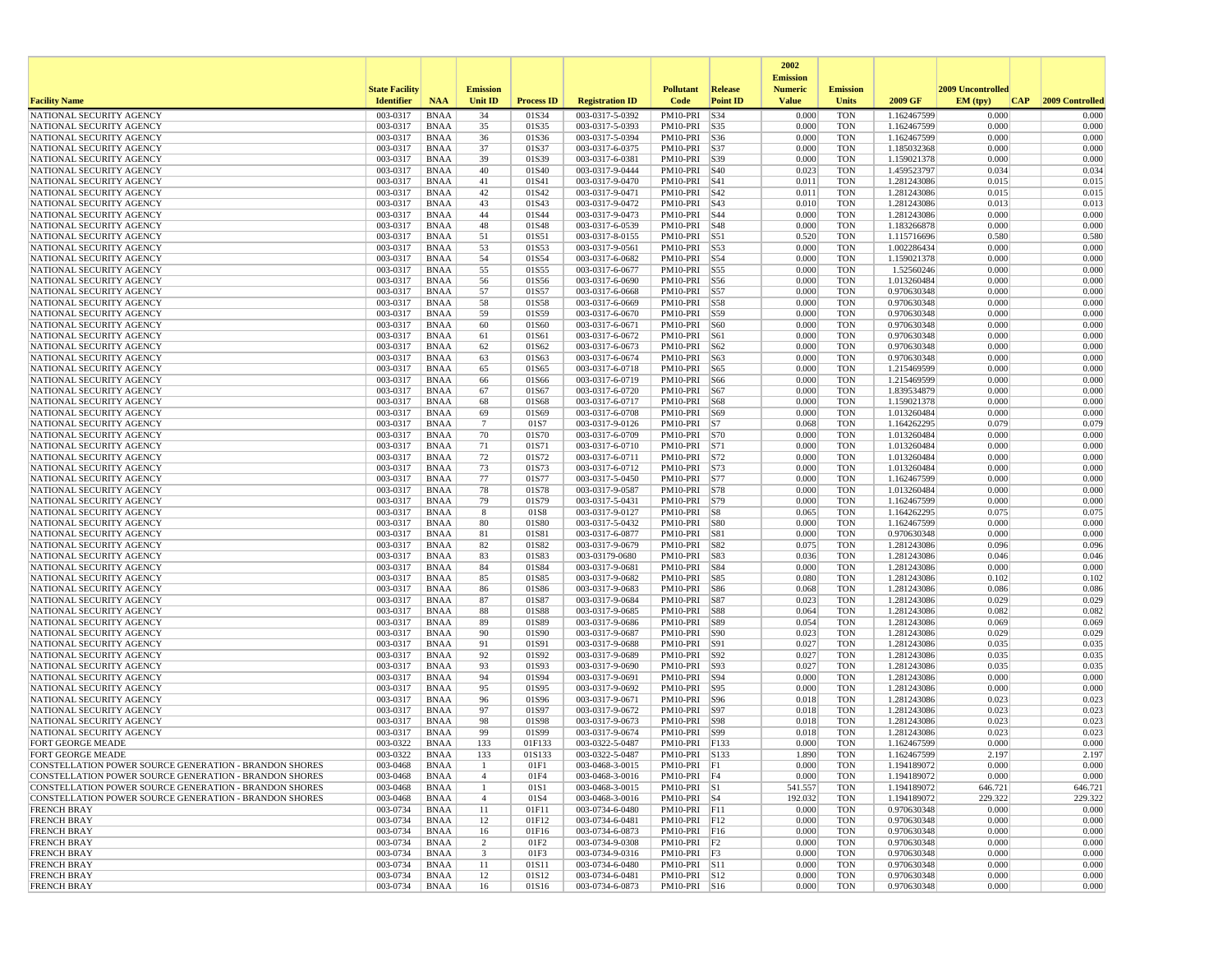|                                                                                                                         |                       |                            |                                           |                          |                                    |                                   |                 | 2002                              |                          |                            |                   |                 |
|-------------------------------------------------------------------------------------------------------------------------|-----------------------|----------------------------|-------------------------------------------|--------------------------|------------------------------------|-----------------------------------|-----------------|-----------------------------------|--------------------------|----------------------------|-------------------|-----------------|
|                                                                                                                         | <b>State Facility</b> |                            | <b>Emission</b>                           |                          |                                    | <b>Pollutant</b>                  | <b>Release</b>  | <b>Emission</b><br><b>Numeric</b> | <b>Emission</b>          |                            | 2009 Uncontrolled |                 |
| <b>Facility Name</b>                                                                                                    | <b>Identifier</b>     | <b>NAA</b>                 | Unit ID                                   | <b>Process ID</b>        | <b>Registration ID</b>             | Code                              | <b>Point ID</b> | <b>Value</b>                      | <b>Units</b>             | 2009 GF                    | EM (tpv)<br> CAP  | 2009 Controlled |
| <b>FRENCH BRAY</b>                                                                                                      | 003-0734              | <b>BNAA</b>                | $\overline{2}$                            | 01S <sub>2</sub>         | 003-0734-9-0308                    | PM10-PRI                          | S <sub>2</sub>  | 0.000                             | <b>TON</b>               | 0.970630348                | 0.000             | 0.000           |
| <b>FRENCH BRAY</b>                                                                                                      | 003-0734<br>003-1035  | <b>BNAA</b><br><b>BNAA</b> | 3<br>$\mathbf{1}$                         | 01S3<br>01F1             | 003-0734-9-0316                    | $PM10-PRI$ S3                     |                 | 0.000<br>0.000                    | <b>TON</b><br><b>TON</b> | 0.970630348                | 0.000<br>0.000    | 0.000<br>0.000  |
| <b>COMMUNICATION GRAPHICS</b><br><b>COMMUNICATION GRAPHICS</b>                                                          | 003-1035              | <b>BNAA</b>                | $\overline{c}$                            | 01F2                     | 003-1035-6-0764<br>003-1035-6-0765 | PM10-PRI<br>PM10-PRI F2           | F1              | 0.000                             | <b>TON</b>               | 0.970630348<br>0.970630348 | 0.000             | 0.000           |
| <b>COMMUNICATION GRAPHICS</b>                                                                                           | 003-1035              | BNAA                       | $\overline{3}$                            | 01F3                     | 003-1035-6-0766                    | PM10-PRI F3                       |                 | 0.000                             | <b>TON</b>               | 0.970630348                | 0.000             | 0.000           |
| <b>COMMUNICATION GRAPHICS</b>                                                                                           | 003-1035              | <b>BNAA</b>                | $\overline{4}$                            | 01F4                     | 003-1035-6-0826                    | PM10-PRI F4                       |                 | 0.000                             | <b>TON</b>               | 0.970630348                | 0.000             | 0.000           |
| COMMUNICATION GRAPHICS                                                                                                  | 003-1035              | <b>BNAA</b>                | $\mathbf{1}$                              | 01S1                     | 003-1035-6-0764                    | PM10-PRI S1                       |                 | 0.000                             | <b>TON</b>               | 0.970630348                | 0.000             | 0.000           |
| <b>COMMUNICATION GRAPHICS</b><br><b>COMMUNICATION GRAPHICS</b>                                                          | 003-1035<br>003-1035  | BNAA<br><b>BNAA</b>        | $\overline{2}$<br>3                       | 01S <sub>2</sub><br>01S3 | 003-1035-6-0765<br>003-1035-6-0766 | $PM10-PRI$ S2<br>$PM10-PRI$ $ S3$ |                 | 0.000<br>0.000                    | <b>TON</b><br><b>TON</b> | 0.970630348                | 0.000<br>0.000    | 0.000<br>0.000  |
| <b>COMMUNICATION GRAPHICS</b>                                                                                           | 003-1035              | <b>BNAA</b>                | $\overline{4}$                            | 01S4                     | 003-1035-6-0826                    | PM10-PRI S4                       |                 | 0.000                             | <b>TON</b>               | 0.970630348<br>0.970630348 | 0.000             | 0.000           |
| CONSTELLATION POWER SOURCE GENERATION - BRANDON SHORES                                                                  | 005-0076              | <b>BNAA</b>                | $\overline{1}$                            | 01F1                     | 005-0076-5-0005                    | PM10-PRI F1                       |                 | 0.000                             | <b>TON</b>               | 0.808924317                | 0.000             | 0.000           |
| <b>CONSTELLATION POWER SOURCE GENERATION - BRANDON SHORES</b>                                                           | 005-0076              | BNAA                       | $\overline{2}$                            | 01F <sub>2</sub>         | 005-0076-5-0006                    | PM10-PRI F2                       |                 | 0.000                             | <b>TON</b>               | 0.808924317                | 0.000             | 0.000           |
| CONSTELLATION POWER SOURCE GENERATION - BRANDON SHORES                                                                  | 005-0076              | <b>BNAA</b>                | 3                                         | 01F3                     | 005-0076-5-0007                    | PM10-PRI F3                       |                 | 0.000                             | <b>TON</b>               | 0.808924317                | 0.000             | 0.000           |
| CONSTELLATION POWER SOURCE GENERATION - BRANDON SHORES                                                                  | 005-0076              | <b>BNAA</b>                | $\overline{4}$                            | 01F4                     | 005-0076-5-0008                    | PM10-PRI                          | F4              | 0.000                             | <b>TON</b><br><b>TON</b> | 0.808924317                | 0.000<br>0.000    | 0.000<br>0.000  |
| CONSTELLATION POWER SOURCE GENERATION - BRANDON SHORES<br><b>CONSTELLATION POWER SOURCE GENERATION - BRANDON SHORES</b> | 005-0076<br>005-0076  | <b>BNAA</b><br>BNAA        | 5<br>6                                    | 01F5<br>01F6             | 005-0076-5-0009<br>005-0076-5-0010 | PM10-PRI F5<br>PM10-PRI F6        |                 | 0.000<br>0.000                    | <b>TON</b>               | 0.808924317<br>0.808924317 | 0.000             | 0.000           |
| CONSTELLATION POWER SOURCE GENERATION - BRANDON SHORES                                                                  | 005-0076              | <b>BNAA</b>                | $7\phantom{.0}$                           | 01F7                     | 005-0076-5-0011                    | PM10-PRI F7                       |                 | 0.000                             | <b>TON</b>               | 0.808924317                | 0.000             | 0.000           |
| <b>CONSTELLATION POWER SOURCE GENERATION - BRANDON SHORES</b>                                                           | 005-0076              | <b>BNAA</b>                | 8                                         | 01F8                     | 005-0076-5-0012                    | PM10-PRI F8                       |                 | 0.000                             | <b>TON</b>               | 0.808924317                | 0.000             | 0.000           |
| <b>CONSTELLATION POWER SOURCE GENERATION - BRANDON SHORES</b>                                                           | 005-0076              | <b>BNAA</b>                | -1                                        | 01S1                     | 005-0076-5-0005                    | PM10-PRI S1                       |                 | 0.000                             | <b>TON</b>               | 0.808924317                | 0.000             | 0.000           |
| <b>CONSTELLATION POWER SOURCE GENERATION - BRANDON SHORES</b>                                                           | 005-0076              | <b>BNAA</b>                | $\overline{c}$                            | 01S <sub>2</sub>         | 005-0076-5-0006                    | $PM10-PRI$ S2                     |                 | 0.000                             | <b>TON</b>               | 0.808924317                | 0.000             | 0.000           |
| CONSTELLATION POWER SOURCE GENERATION - BRANDON SHORES<br>CONSTELLATION POWER SOURCE GENERATION - BRANDON SHORES        | 005-0076<br>005-0076  | <b>BNAA</b><br><b>BNAA</b> | $\overline{\mathbf{3}}$<br>$\overline{4}$ | 01S3<br>01S4             | 005-0076-5-0007<br>005-0076-5-0008 | PM10-PRI S3<br>PM10-PRI S4        |                 | 0.000<br>0.000                    | <b>TON</b><br><b>TON</b> | 0.808924317<br>0.808924317 | 0.000<br>0.000    | 0.000<br>0.000  |
| <b>CONSTELLATION POWER SOURCE GENERATION - BRANDON SHORES</b>                                                           | 005-0076              | BNAA                       | 5                                         | 01S5                     | 005-0076-5-0009                    | PM10-PRI S5                       |                 | 0.000                             | <b>TON</b>               | 0.808924317                | 0.000             | 0.000           |
| CONSTELLATION POWER SOURCE GENERATION - BRANDON SHORES                                                                  | 005-0076              | BNAA                       | 6                                         | 01S6                     | 005-0076-5-0010                    | $PM10-PRI$ S6                     |                 | 0.000                             | <b>TON</b>               | 0.808924317                | 0.000             | 0.000           |
| CONSTELLATION POWER SOURCE GENERATION - BRANDON SHORES                                                                  | 005-0076              | <b>BNAA</b>                | $7\phantom{.0}$                           | 01S7                     | 005-0076-5-0011                    | $PM10-PRI$ S7                     |                 | 0.000                             | <b>TON</b>               | 0.808924317                | 0.000             | 0.000           |
| <b>CONSTELLATION POWER SOURCE GENERATION - BRANDON SHORES</b>                                                           | 005-0076              | BNAA                       | 8                                         | 01S8                     | 005-0076-5-0012                    | PM10-PRI S8                       |                 | 0.000                             | <b>TON</b>               | 0.808924317                | 0.000             | 0.000           |
| <b>CONSTELLATION POWER SOURCE GENERATION - BRANDON SHORES</b><br>CONSTELLATION POWER SOURCE GENERATION - BRANDON SHORES | 005-0078<br>005-0078  | <b>BNAA</b><br><b>BNAA</b> | -1<br>$\overline{2}$                      | 01F1<br>01F2             | 005-0078-4-0658<br>005-0078-4-0659 | PM10-PRI F1<br>$PM10-PRI$ $F2$    |                 | 0.000<br>0.000                    | <b>TON</b><br><b>TON</b> | 0.808924317<br>0.808924317 | 0.000<br>0.000    | 0.000<br>0.000  |
| <b>CONSTELLATION POWER SOURCE GENERATION - BRANDON SHORES</b>                                                           | 005-0078              | <b>BNAA</b>                | 3                                         | 01F3                     | 005-0078-4-1082                    | PM10-PRI F3                       |                 | 0.000                             | <b>TON</b>               | 0.808924317                | 0.000             | 0.000           |
| CONSTELLATION POWER SOURCE GENERATION - BRANDON SHORES                                                                  | 005-0078              | BNAA                       | 8                                         | 01F8                     | 005-0078-4-1363                    | PM10-PRI F8                       |                 | 0.000                             | <b>TON</b>               | 0.808924317                | 0.000             | 0.000           |
| CONSTELLATION POWER SOURCE GENERATION - BRANDON SHORES                                                                  | 005-0078              | <b>BNAA</b>                |                                           | 01S1                     | 005-0078-4-0658                    | $PM10-PRI$ $S1$                   |                 | 0.171                             | <b>TON</b>               | 0.808924317                | 0.138             | 0.138           |
| CONSTELLATION POWER SOURCE GENERATION - BRANDON SHORES                                                                  | 005-0078              | <b>BNAA</b>                | $\overline{c}$                            | 01S <sub>2</sub>         | 005-0078-4-0659                    | $PM10-PRI$ $ S2$                  |                 | 0.171                             | <b>TON</b>               | 0.808924317                | 0.138             | 0.138           |
| <b>CONSTELLATION POWER SOURCE GENERATION - BRANDON SHORES</b><br>CONSTELLATION POWER SOURCE GENERATION - BRANDON SHORES | 005-0078<br>005-0078  | BNAA<br><b>BNAA</b>        | 3<br>8                                    | 01S3<br>01S8             | 005-0078-4-1082<br>005-0078-4-1363 | $PM10-PRI$ S3<br>PM10-PRI S8      |                 | 0.875<br>0.685                    | <b>TON</b><br><b>TON</b> | 0.808924317                | 0.708<br>0.554    | 0.708<br>0.554  |
| <b>CONSTELLATION POWER SOURCE GENERATION - BRANDON SHORES</b>                                                           | 005-0079              | <b>BNAA</b>                | -1                                        | 01F1                     | 005-0079-4-0089                    | PM10-PRI F1                       |                 | 0.000                             | <b>TON</b>               | 0.808924317<br>1.633949995 | 0.000             | 0.000           |
| CONSTELLATION POWER SOURCE GENERATION - BRANDON SHORES                                                                  | 005-0079              | <b>BNAA</b>                | 3                                         | 01F3                     | 005-0079-4-0091                    | PM10-PRI                          | F3              | 0.000                             | <b>TON</b>               | 1.633949995                | 0.000             | 0.000           |
| <b>CONSTELLATION POWER SOURCE GENERATION - BRANDON SHORES</b>                                                           | 005-0079              | BNAA                       | $\overline{4}$                            | 01F4                     | 005-0079-4-1107                    | PM10-PRI F4                       |                 | 0.000                             | <b>TON</b>               | 1.633949995                | 0.000             | 0.000           |
| <b>CONSTELLATION POWER SOURCE GENERATION - BRANDON SHORES</b>                                                           | 005-0079              | <b>BNAA</b>                | 5                                         | 01F5                     | 005-0079-4-1227                    | PM10-PRI F5                       |                 | 0.000                             | <b>TON</b>               | 1.194189072                | 0.000             | 0.000           |
| CONSTELLATION POWER SOURCE GENERATION - BRANDON SHORES                                                                  | 005-0079<br>005-0079  | <b>BNAA</b>                | 6<br>$\overline{1}$                       | 01F6                     | 005-0079-4-1228                    | PM10-PRI F6                       |                 | 0.000                             | <b>TON</b>               | 1.194189072                | 0.000<br>0.290    | 0.000<br>0.290  |
| CONSTELLATION POWER SOURCE GENERATION - BRANDON SHORES<br>CONSTELLATION POWER SOURCE GENERATION - BRANDON SHORES        | 005-0079              | <b>BNAA</b><br>BNAA        | 3                                         | 01S1<br>01S3             | 005-0079-4-0089<br>005-0079-4-0091 | PM10-PRI S1<br>$PM10-PRI$ S3      |                 | 0.177<br>0.177                    | <b>TON</b><br><b>TON</b> | 1.633949995<br>1.633949995 | 0.290             | 0.290           |
| CONSTELLATION POWER SOURCE GENERATION - BRANDON SHORES                                                                  | 005-0079              | <b>BNAA</b>                | $\overline{4}$                            | 01S4                     | 005-0079-4-1107                    | PM10-PRI S4                       |                 | 0.000                             | <b>TON</b>               | 1.633949995                | 0.000             | 0.000           |
| <b>CONSTELLATION POWER SOURCE GENERATION - BRANDON SHORES</b>                                                           | 005-0079              | <b>BNAA</b>                | 5                                         | 01S5                     | 005-0079-4-1227                    | PM10-PRI S5                       |                 | 153.500                           | <b>TON</b>               | 1.194189072                | 183.308           | 183.308         |
| <b>CONSTELLATION POWER SOURCE GENERATION - BRANDON SHORES</b>                                                           | 005-0079              | <b>BNAA</b>                | 6                                         | 01S6                     | 005-0079-4-1228                    | PM10-PRI S6                       |                 | 180.000                           | <b>TON</b>               | 1.194189072                | 214.954           | 214.954         |
| SIGNODE EASTERN OPERATIONS                                                                                              | 005-0097              | <b>BNAA</b>                | -1                                        | 01F1                     | 005-0097-6-0795                    | PM10-PRI F1                       |                 | 0.000                             | <b>TON</b>               | 1.310344815                | 0.000             | 0.000           |
| <b>SIGNODE EASTERN OPERATIONS</b><br><b>SIGNODE EASTERN OPERATIONS</b>                                                  | 005-0097<br>005-0097  | <b>BNAA</b><br><b>BNAA</b> | $\overline{2}$<br>$\overline{4}$          | 01F2<br>01F4             | 005-0097-6-0882<br>005-0097-5-0658 | $PM10-PRI$ F2<br>PM10-PRI         | F4              | 0.000<br>0.000                    | <b>TON</b><br><b>TON</b> | 1.310344815<br>1.150892258 | 0.000<br>0.000    | 0.000<br>0.000  |
| SIGNODE EASTERN OPERATIONS                                                                                              | 005-0097              | <b>BNAA</b>                | -1                                        | 01S1                     | 005-0097-6-0795                    | PM10-PRI S1                       |                 | 0.200                             | <b>TON</b>               | 1.310344815                | 0.262             | 0.262           |
| SIGNODE EASTERN OPERATIONS                                                                                              | 005-0097              | <b>BNAA</b>                | $\overline{c}$                            | 01S <sub>2</sub>         | 005-0097-6-0882                    | $PM10-PRI$ S2                     |                 | 0.000                             | <b>TON</b>               | 1.310344815                | 0.000             | 0.000           |
| SIGNODE EASTERN OPERATIONS                                                                                              | 005-0097              | <b>BNAA</b>                | $\overline{4}$                            | 01S4                     | 005-0097-5-0658                    | $PM10-PRI$ S4                     |                 | 0.175                             | <b>TON</b>               | 1.150892258                | 0.201             | 0.201           |
| <b>CHC INDUSTRIES</b>                                                                                                   | 005-0127              | BNAA                       | 12                                        | 01F12                    | 005-0127-6-0853                    | PM10-PRI F12                      |                 | 0.000                             | <b>TON</b>               | 0.970630348                | 0.000             | 0.000           |
| <b>CHC INDUSTRIES</b><br>DIAGEO NORTH AMERICA, INC.                                                                     | 005-0127<br>005-0146  | <b>BNAA</b><br><b>BNAA</b> | 12<br>20                                  | 01S12<br>01F20           | 005-0127-6-0853<br>005-0146-8-0174 | PM10-PRI S12<br>PM10-PRI          | F20             | 4.110<br>0.000                    | <b>TON</b><br><b>TON</b> | 0.970630348<br>1.007334948 | 3.989<br>0.000    | 3.989<br>0.000  |
| DIAGEO NORTH AMERICA, INC.                                                                                              | 005-0146              | <b>BNAA</b>                | 22                                        | 01F22                    | 005-0146-8-0259                    | PM10-PRI F22                      |                 | 0.000                             | <b>TON</b>               | 1.007334948                | 0.000             | 0.000           |
| DIAGEO NORTH AMERICA, INC.                                                                                              | 005-0146              | BNAA                       | 23                                        | 01F23                    | 005-0146-8-0263                    | PM10-PRI F23                      |                 | 0.000                             | <b>TON</b>               | 1.007334948                | 0.000             | 0.000           |
| DIAGEO NORTH AMERICA, INC                                                                                               | 005-0146              | <b>BNAA</b>                | 24                                        | 01F24                    | 005-0146-8-0298                    | PM10-PRI                          | F24             | 0.000                             | <b>TON</b>               | 1.007334948                | 0.000             | 0.000           |
| DIAGEO NORTH AMERICA, INC.                                                                                              | 005-0146              | <b>BNAA</b>                | 3                                         | 01F3                     | 005-0146-5-1056                    | PM10-PRI F3                       |                 | 0.000                             | <b>TON</b>               | 1.150892258                | 0.000             | 0.000           |
| DIAGEO NORTH AMERICA, INC.<br>DIAGEO NORTH AMERICA, INC.                                                                | 005-0146<br>005-0146  | <b>BNAA</b><br><b>BNAA</b> | $\overline{4}$<br>20                      | 01F4<br>01S20            | 005-0146-5-1057<br>005-0146-8-0174 | PM10-PRI F4<br>PM10-PRI S20       |                 | 0.000<br>0.000                    | <b>TON</b><br>TON        | 1.150892258<br>1.007334948 | 0.000<br>0.000    | 0.000<br>0.000  |
| DIAGEO NORTH AMERICA, INC.                                                                                              | 005-0146              | BNAA                       | 22                                        | 01S22                    | 005-0146-8-0259                    | PM10-PRI S22                      |                 | 0.000                             | <b>TON</b>               | 1.007334948                | 0.000             | 0.000           |
| DIAGEO NORTH AMERICA, INC.                                                                                              | 005-0146              | BNAA                       | 23                                        | 01S23                    | 005-0146-8-0263                    | PM10-PRI S23                      |                 | 0.000                             | <b>TON</b>               | 1.007334948                | 0.000             | 0.000           |
| DIAGEO NORTH AMERICA, INC.                                                                                              | 005-0146              | BNAA                       | 24                                        | 01S24                    | 005-0146-8-0298                    | PM10-PRI S24                      |                 | 0.000                             | <b>TON</b>               | 1.007334948                | 0.000             | 0.000           |
| DIAGEO NORTH AMERICA, INC.                                                                                              | 005-0146              | BNAA                       | $\overline{\mathbf{3}}$                   | 01S3                     | 005-0146-5-1056                    | $PM10-PRI$ S3                     |                 | 0.116                             | <b>TON</b>               | 1.150892258                | 0.133             | 0.133           |
| DIAGEO NORTH AMERICA, INC.                                                                                              | 005-0146              | <b>BNAA</b>                | $\overline{4}$                            | 01S4                     | 005-0146-5-1057                    | PM10-PRI S4                       |                 | 0.111                             | <b>TON</b>               | 1.150892258                | 0.128             | 0.128           |
| <b>BETHLEHEM STEEL</b><br><b>BETHLEHEM STEEL</b>                                                                        | 005-0147<br>005-0147  | <b>BNAA</b><br>BNAA        | 11<br>16                                  | 01F11<br>01F16           | 005-0147-4-1701<br>005-0147-5-0414 | PM10-PRI F11<br>PM10-PRI F16      |                 | 0.000<br>0.000                    | <b>TON</b><br><b>TON</b> | 1.006668091<br>1.006842613 | 0.000<br>0.000    | 0.000<br>0.000  |
| <b>BETHLEHEM STEEL</b>                                                                                                  | 005-0147              | BNAA                       | 17                                        | 01F17                    | 005-0147-5-0415                    | PM10-PRI F17                      |                 | 0.000                             | <b>TON</b>               | 1.006842613                | 0.000             | 0.000           |
| <b>BETHLEHEM STEEL</b>                                                                                                  | 005-0147              | BNAA                       | 18                                        | 01F18                    | 005-0147-5-0491                    | PM10-PRI F18                      |                 | 0.000                             | <b>TON</b>               | 1.006842613                | 0.000             | 0.000           |
| <b>BETHLEHEM STEEL</b>                                                                                                  | 005-0147              | BNAA                       | 19                                        | 01F19                    | 005-0147-5-0492                    | PM10-PRI F19                      |                 | 0.000                             | <b>TON</b>               | 1.006842613                | 0.000             | 0.000           |
| <b>BETHLEHEM STEEL</b>                                                                                                  | 005-0147              | <b>BNAA</b>                | 21                                        | 01F21                    | 005-0147-5-0757                    | PM10-PRI F21                      |                 | 0.000                             | <b>TON</b>               | 1.150892258                | 0.000             | 0.000           |
| <b>BETHLEHEM STEEL</b>                                                                                                  | 005-0147              | <b>BNAA</b>                | 22                                        | 01F22                    | 005-0147-5-0758                    | PM10-PRI F22                      |                 | 0.000                             | TON                      | 1.150892258                | 0.000             | 0.000           |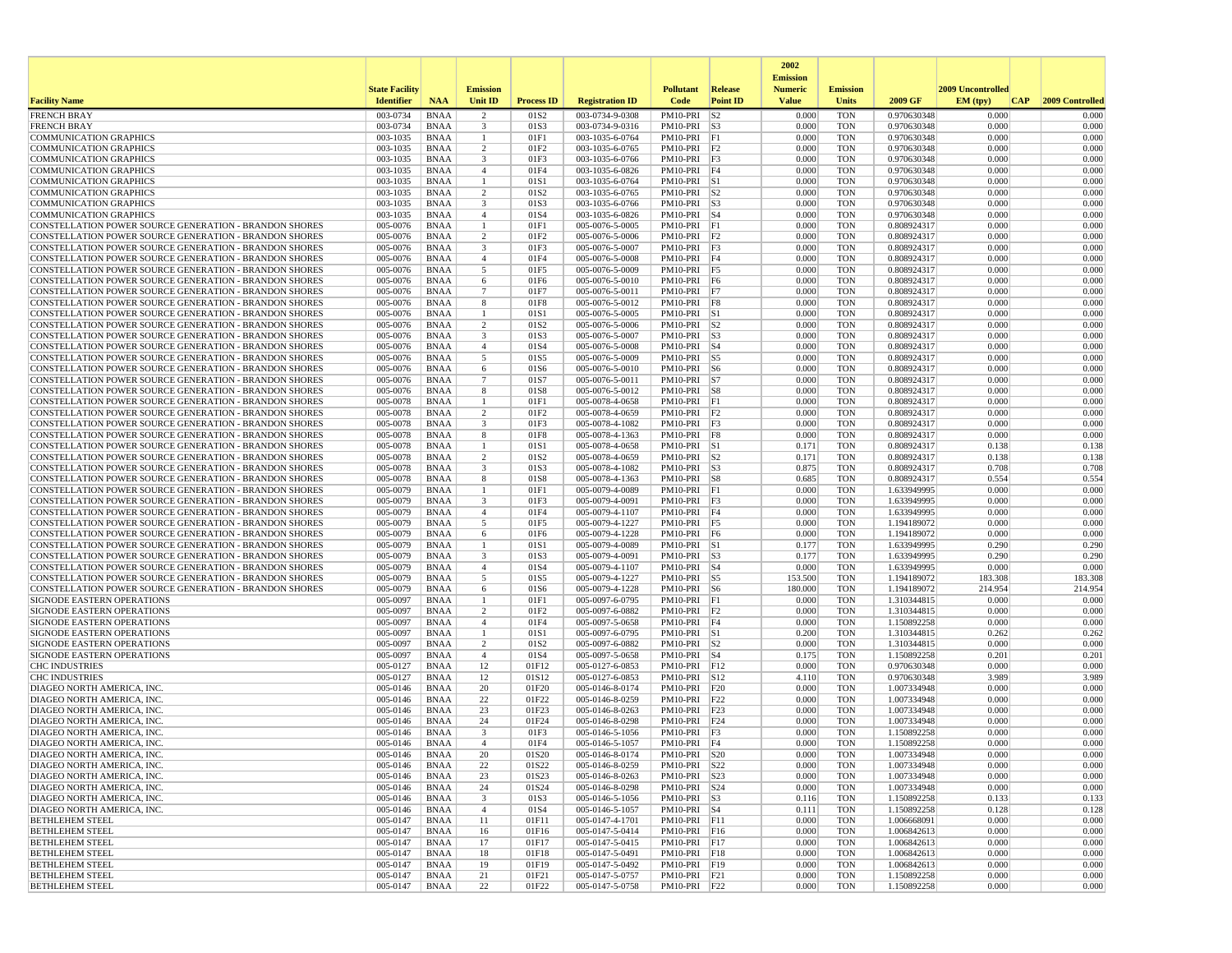|                                                                     |                       |                            |                 |                   |                                    |                                |                 | 2002<br><b>Emission</b> |                          |                            |                   |                  |
|---------------------------------------------------------------------|-----------------------|----------------------------|-----------------|-------------------|------------------------------------|--------------------------------|-----------------|-------------------------|--------------------------|----------------------------|-------------------|------------------|
|                                                                     | <b>State Facility</b> |                            | <b>Emission</b> |                   |                                    | <b>Pollutant</b>               | <b>Release</b>  | <b>Numeric</b>          | <b>Emission</b>          |                            | 2009 Uncontrolled |                  |
| <b>Facility Name</b>                                                | <b>Identifier</b>     | <b>NAA</b>                 | <b>Unit ID</b>  | <b>Process ID</b> | <b>Registration ID</b>             | Code                           | <b>Point ID</b> | <b>Value</b>            | <b>Units</b>             | 2009 GF                    | EM (tpv)<br>CAP   | 2009 Controlled  |
| <b>BETHLEHEM STEEL</b>                                              | 005-0147<br>005-0147  | <b>BNAA</b>                | 29<br>30        | 01F29             | 005-0147-6-0939                    | PM10-PRI                       | F29             | 33.398<br>90.638        | <b>TON</b>               | 1.031055927                | 34.435<br>93.452  | 34.435<br>93.452 |
| <b>BETHLEHEM STEEL</b><br><b>BETHLEHEM STEEL</b>                    | 005-0147              | <b>BNAA</b><br><b>BNAA</b> | 31              | 01F30<br>01F31    | 005-0147-6-0940<br>005-0147-6-0941 | PM10-PRI F30<br>PM10-PRI F31   |                 | 0.000                   | <b>TON</b><br><b>TON</b> | 1.031055927<br>1.031055927 | 0.000             | 0.000            |
| <b>BETHLEHEM STEEL</b>                                              | 005-0147              | <b>BNAA</b>                | 33              | 01F33             | 005-0147-6-0943                    | PM10-PRI F33                   |                 | 67.640                  | <b>TON</b>               | 1.031055927                | 69.741            | 69.741           |
| <b>BETHLEHEM STEEL</b>                                              | 005-0147              | <b>BNAA</b>                | 36              | 01F36             | 005-0147-6-0946                    | PM10-PRI F36                   |                 | 0.000                   | <b>TON</b>               | 1.031055927                | 0.000             | 0.000            |
| <b>BETHLEHEM STEEL</b>                                              | 005-0147              | <b>BNAA</b>                | 37              | 01F37             | 005-0147-6-0947                    | PM10-PRI F37                   |                 | 0.000                   | <b>TON</b>               | 1.031055927                | 0.000             | 0.000            |
| <b>BETHLEHEM STEEL</b>                                              | 005-0147              | <b>BNAA</b>                | 38              | 01F38             | 005-0147-6-0948                    | PM10-PRI F38                   |                 | 0.000                   | <b>TON</b>               | 1.031055927                | 0.000             | 0.000<br>1.317   |
| <b>BETHLEHEM STEEL</b><br><b>BETHLEHEM STEEL</b>                    | 005-0147<br>005-0147  | <b>BNAA</b><br><b>BNAA</b> | 39<br>44        | 01F39<br>01F44    | 005-0147-6-0949<br>005-0147-6-1732 | PM10-PRI F39<br>PM10-PRI F44   |                 | 1.278<br>0.000          | <b>TON</b><br><b>TON</b> | 1.031055927<br>1.031055927 | 1.317<br>0.000    | 0.000            |
| <b>BETHLEHEM STEEL</b>                                              | 005-0147              | <b>BNAA</b>                | 45              | 01F45             | 005-0147-9-0947                    | PM10-PRI F45                   |                 | 0.000                   | <b>TON</b>               | 1.031055927                | 0.000             | 0.000            |
| <b>BETHLEHEM STEEL</b>                                              | 005-0147              | <b>BNAA</b>                | 46              | 01F46             | 005-0147-9-0948                    | PM10-PRI F46                   |                 | 0.000                   | <b>TON</b>               | 1.031055927                | 0.000             | 0.000            |
| <b>BETHLEHEM STEEL</b>                                              | 005-0147              | <b>BNAA</b>                | 47              | 01F47             | 005-0147-9-0949                    | PM10-PRI F47                   |                 | 0.000                   | <b>TON</b>               | 1.031055927                | 0.000             | 0.000            |
| <b>BETHLEHEM STEEL</b>                                              | 005-0147              | <b>BNAA</b>                | 48              | 01F48             | 005-0147-9-0950                    | PM10-PRI F48                   |                 | 0.000                   | <b>TON</b>               | 1.031055927                | 0.000             | 0.000            |
| <b>BETHLEHEM STEEL</b><br><b>BETHLEHEM STEEL</b>                    | 005-0147<br>005-0147  | <b>BNAA</b><br><b>BNAA</b> | 49<br>50        | 01F49<br>01F50    | 005-0147-6-2207<br>005-0147-6-2219 | PM10-PRI<br>PM10-PRI F50       | F49             | 1.460<br>8.213          | <b>TON</b><br><b>TON</b> | 1.031055927<br>1.031055927 | 1.505<br>8.468    | 1.505<br>8.468   |
| <b>BETHLEHEM STEEL</b>                                              | 005-0147              | BNAA                       | 51              | 01F51             | 005-0147-9-1027                    | PM10-PRI F51                   |                 | 363.000                 | <b>TON</b>               | 1.031055927                | 374.273           | 374.273          |
| <b>BETHLEHEM STEEL</b>                                              | 005-0147              | <b>BNAA</b>                | 52              | 01F52             | 005-0147-6-2371                    | PM10-PRI F52                   |                 | 0.000                   | <b>TON</b>               | 1.031055927                | 0.000             | 0.000            |
| <b>BETHLEHEM STEEL</b>                                              | 005-0147              | <b>BNAA</b>                | 53              | 01F53             | 005-0147-6-2453                    | PM10-PRI F53                   |                 | 0.000                   | <b>TON</b>               | 1.031055927                | 0.000             | 0.000            |
| <b>BETHLEHEM STEEL</b>                                              | 005-0147              | <b>BNAA</b>                | 54              | 01F54             | 005-0147-6-2589                    | PM10-PRI F54                   |                 | 38.000                  | <b>TON</b>               | 1.031055927                | 39.180            | 39.180           |
| <b>BETHLEHEM STEEL</b>                                              | 005-0147<br>005-0147  | <b>BNAA</b><br><b>BNAA</b> | 55              | 01F55             | 005-0147-6-2582                    | PM10-PRI F55                   |                 | 0.104<br>0.571          | <b>TON</b><br><b>TON</b> | 1.031055927<br>1.006668091 | 0.107<br>0.575    | 0.107            |
| <b>BETHLEHEM STEEL</b><br><b>BETHLEHEM STEEL</b>                    | 005-0147              | <b>BNAA</b>                | 11<br>16        | 01S11<br>01S16    | 005-0147-4-1701<br>005-0147-5-0414 | PM10-PRI S11<br>PM10-PRI S16   |                 | 73.785                  | <b>TON</b>               | 1.006842613                | 74.289            | 0.575<br>74.289  |
| <b>BETHLEHEM STEEL</b>                                              | 005-0147              | <b>BNAA</b>                | 17              | 01S17             | 005-0147-5-0415                    | PM10-PRI S17                   |                 | 73.785                  | <b>TON</b>               | 1.006842613                | 74.289            | 74.289           |
| <b>BETHLEHEM STEEL</b>                                              | 005-0147              | <b>BNAA</b>                | 18              | 01S18             | 005-0147-5-0491                    | PM10-PRI S18                   |                 | 73.785                  | <b>TON</b>               | 1.006842613                | 74.289            | 74.289           |
| <b>BETHLEHEM STEEL</b>                                              | 005-0147              | <b>BNAA</b>                | 19              | 01S19             | 005-0147-5-0492                    | PM10-PRI S19                   |                 | 73.785                  | <b>TON</b>               | 1.006842613                | 74.289            | 74.289           |
| <b>BETHLEHEM STEEL</b>                                              | 005-0147              | <b>BNAA</b>                | 21              | 01S21             | 005-0147-5-0757                    | PM10-PRI   S21                 |                 | 7.665                   | <b>TON</b>               | 1.150892258                | 8.822             | 8.822            |
| <b>BETHLEHEM STEEL</b><br><b>BETHLEHEM STEEL</b>                    | 005-0147<br>005-0147  | <b>BNAA</b><br><b>BNAA</b> | 22<br>29        | 01S22<br>01S29    | 005-0147-5-0758<br>005-0147-6-0939 | PM10-PRI S22<br>PM10-PRI S29   |                 | 0.000<br>86.243         | <b>TON</b><br><b>TON</b> | 1.150892258<br>1.031055927 | 0.000<br>88.921   | 0.000<br>88.921  |
| <b>BETHLEHEM STEEL</b>                                              | 005-0147              | <b>BNAA</b>                | 30              | 01S30             | 005-0147-6-0940                    | PM10-PRI S30                   |                 | 0.000                   | <b>TON</b>               | 1.031055927                | 0.000             | 0.000            |
| <b>BETHLEHEM STEEL</b>                                              | 005-0147              | <b>BNAA</b>                | 31              | 01S31             | 005-0147-6-0941                    | PM10-PRI   S31                 |                 | 693.000                 | <b>TON</b>               | 1.031055927                | 714.522           | 714.522          |
| <b>BETHLEHEM STEEL</b>                                              | 005-0147              | <b>BNAA</b>                | 33              | 01S33             | 005-0147-6-0943                    | PM10-PRI                       | S33             | 96.360                  | <b>TON</b>               | 1.031055927                | 99.353            | 99.353           |
| <b>BETHLEHEM STEEL</b>                                              | 005-0147              | <b>BNAA</b>                | 36              | 01S36             | 005-0147-6-0946                    | PM10-PRI   S36                 |                 | 2.920                   | <b>TON</b>               | 1.031055927                | 3.011             | 3.011            |
| <b>BETHLEHEM STEEL</b><br><b>BETHLEHEM STEEL</b>                    | 005-0147<br>005-0147  | <b>BNAA</b><br><b>BNAA</b> | 37<br>38        | 01S37<br>01S38    | 005-0147-6-0947<br>005-0147-6-0948 | PM10-PRI   S37<br>PM10-PRI S38 |                 | 9.490<br>3.103          | <b>TON</b><br><b>TON</b> | 1.031055927<br>1.031055927 | 9.785<br>3.199    | 9.785<br>3.199   |
| <b>BETHLEHEM STEEL</b>                                              | 005-0147              | <b>BNAA</b>                | 39              | 01S39             | 005-0147-6-0949                    | PM10-PRI S39                   |                 | 17.723                  | <b>TON</b>               | 1.031055927                | 18.273            | 18.273           |
| <b>BETHLEHEM STEEL</b>                                              | 005-0147              | <b>BNAA</b>                | 44              | 01S44             | 005-0147-6-1732                    | PM10-PRI   S44                 |                 | 0.913                   | <b>TON</b>               | 1.031055927                | 0.941             | 0.941            |
| <b>BETHLEHEM STEEL</b>                                              | 005-0147              | <b>BNAA</b>                | 45              | 01S45             | 005-0147-9-0947                    | PM10-PRI   S45                 |                 | 0.183                   | <b>TON</b>               | 1.031055927                | 0.188             | 0.188            |
| <b>BETHLEHEM STEEL</b>                                              | 005-0147              | <b>BNAA</b>                | 46              | 01S46             | 005-0147-9-0948                    | PM10-PRI S46                   |                 | 0.183                   | <b>TON</b>               | 1.031055927                | 0.188             | 0.188            |
| <b>BETHLEHEM STEEL</b><br><b>BETHLEHEM STEEL</b>                    | 005-0147<br>005-0147  | <b>BNAA</b><br><b>BNAA</b> | 47<br>48        | 01S47<br>01S48    | 005-0147-9-0949<br>005-0147-9-0950 | PM10-PRI S47<br>PM10-PRI S48   |                 | 0.183<br>0.006          | <b>TON</b><br><b>TON</b> | 1.031055927<br>1.031055927 | 0.188<br>0.006    | 0.188<br>0.006   |
| <b>BETHLEHEM STEEL</b>                                              | 005-0147              | <b>BNAA</b>                | 49              | 01S49             | 005-0147-6-2207                    | PM10-PRI   S49                 |                 | 0.000                   | <b>TON</b>               | 1.031055927                | 0.000             | 0.000            |
| <b>BETHLEHEM STEEL</b>                                              | 005-0147              | <b>BNAA</b>                | 50              | 01S50             | 005-0147-6-2219                    | PM10-PRI S50                   |                 | 0.000                   | <b>TON</b>               | 1.031055927                | 0.000             | 0.000            |
| <b>BETHLEHEM STEEL</b>                                              | 005-0147              | <b>BNAA</b>                | 51              | 01S51             | 005-0147-9-1027                    | PM10-PRI S51                   |                 | 0.000                   | <b>TON</b>               | 1.031055927                | 0.000             | 0.000            |
| <b>BETHLEHEM STEEL</b>                                              | 005-0147              | <b>BNAA</b>                | 52              | 01S52             | 005-0147-6-2371                    | PM10-PRI S52                   |                 | 2.935                   | <b>TON</b>               | 1.031055927                | 3.026             | 3.026            |
| <b>BETHLEHEM STEEL</b><br><b>BETHLEHEM STEEL</b>                    | 005-0147<br>005-0147  | <b>BNAA</b><br><b>BNAA</b> | 53<br>54        | 01S53<br>01S54    | 005-0147-6-2453<br>005-0147-6-2589 | PM10-PRI S53<br>PM10-PRI S54   |                 | 0.000<br>0.000          | <b>TON</b><br><b>TON</b> | 1.031055927<br>1.031055927 | 0.000<br>0.000    | 0.000<br>0.000   |
| <b>BETHLEHEM STEEL</b>                                              | 005-0147              | <b>BNAA</b>                | 55              | 01S55             | 005-0147-6-2582                    | PM10-PRI S55                   |                 | 0.000                   | <b>TON</b>               | 1.031055927                | 0.000             | 0.000            |
| U.S. CAN - STEELTIN DIVISION                                        | 005-0148              | <b>BNAA</b>                | 16              | 01F16             | 005-0148-6-2086                    | PM10-PRI F16                   |                 | 0.000                   | <b>TON</b>               | 1.2107023                  | 0.000             | 0.000            |
| U.S. CAN - STEELTIN DIVISION                                        | 005-0148              | <b>BNAA</b>                | 20              | 01F20             | 005-0148-6-2110                    | PM10-PRI F20                   |                 | 0.000                   | <b>TON</b>               | 1.185032368                | 0.000             | 0.000            |
| U.S. CAN - STEELTIN DIVISION                                        | 005-0148              | <b>BNAA</b>                | 21              | 01F21             | 005-0148-6-2111                    | $PM10-PRI$ $ F21$              |                 | 0.000                   | <b>TON</b>               | 1.185032368                | 0.000             | 0.000            |
| U.S. CAN - STEELTIN DIVISION<br><b>U.S. CAN - STEELTIN DIVISION</b> | 005-0148              | <b>BNAA</b><br><b>BNAA</b> | 22<br>23        | 01F22<br>01F23    | 005-0148-6-2112<br>005-0148-6-2113 | PM10-PRI F22                   |                 | 0.000<br>0.000          | <b>TON</b><br><b>TON</b> | 1.185032368<br>1.185032368 | 0.000<br>0.000    | 0.000<br>0.000   |
| U.S. CAN - STEELTIN DIVISION                                        | 005-0148<br>005-0148  | <b>BNAA</b>                | 24              | 01F24             | 005-0148-6-2114                    | PM10-PRI F23<br>PM10-PRI F24   |                 | 0.000                   | <b>TON</b>               | 1.185032368                | 0.000             | 0.000            |
| U.S. CAN - STEELTIN DIVISION                                        | 005-0148              | <b>BNAA</b>                | 26              | 01F26             | 005-0148-6-2116                    | PM10-PRI F26                   |                 | 0.000                   | <b>TON</b>               | 1.185032368                | 0.000             | 0.000            |
| U.S. CAN - STEELTIN DIVISION                                        | 005-0148              | <b>BNAA</b>                | 27              | 01F27             | 005-0148-6-2117                    | PM10-PRI F27                   |                 | 0.000                   | <b>TON</b>               | 1.185032368                | 0.000             | 0.000            |
| <b>U.S. CAN - STEELTIN DIVISION</b>                                 | 005-0148              | <b>BNAA</b>                | 28              | 01F28             | 005-0148-6-2118                    | PM10-PRI F28                   |                 | 0.000                   | <b>TON</b>               | 1.2107023                  | 0.000             | 0.000            |
| U.S. CAN - STEELTIN DIVISION                                        | 005-0148              | <b>BNAA</b>                | 29              | 01F29             | 005-0148-6-2119                    | PM10-PRI F29                   |                 | 0.000                   | <b>TON</b>               | 1.2107023                  | 0.000             | 0.000            |
| U.S. CAN - STEELTIN DIVISION<br>U.S. CAN - STEELTIN DIVISION        | 005-0148<br>005-0148  | <b>BNAA</b><br><b>BNAA</b> | 30<br>32        | 01F30<br>01F32    | 005-0148-6-2120<br>005-0148-6-2122 | PM10-PRI F30<br>PM10-PRI   F32 |                 | 0.000<br>0.000          | <b>TON</b><br>TON        | 1.2107023<br>1.183266878   | 0.000<br>0.000    | 0.000<br>0.000   |
| U.S. CAN - STEELTIN DIVISION                                        | 005-0148              | BNAA                       | 33              | 01F33             | 005-0148-6-2311                    | PM10-PRI F33                   |                 | 0.000                   | <b>TON</b>               | 1.2107023                  | 0.000             | 0.000            |
| U.S. CAN - STEELTIN DIVISION                                        | 005-0148              | BNAA                       | 35              | 01F35             | 005-0148-6-2470                    | PM10-PRI F35                   |                 | 0.000                   | <b>TON</b>               | 1.2107023                  | 0.000             | 0.000            |
| <b>U.S. CAN - STEELTIN DIVISION</b>                                 | 005-0148              | <b>BNAA</b>                | 36              | 01F36             | 005-0148-6-2471                    | PM10-PRI F36                   |                 | 0.000                   | <b>TON</b>               | 1.2107023                  | 0.000             | 0.000            |
| U.S. CAN - STEELTIN DIVISION                                        | 005-0148              | <b>BNAA</b>                | 37              | 01F37             | 005-0148-6-2658                    | PM10-PRI F37                   |                 | 0.000                   | <b>TON</b>               | 1.2107023                  | 0.000             | 0.000            |
| U.S. CAN - STEELTIN DIVISION<br><b>U.S. CAN - STEELTIN DIVISION</b> | 005-0148              | <b>BNAA</b>                | 39<br>40        | 01F39<br>01F40    | 005-0148-6-2698<br>005-0148-6-2699 | PM10-PRI F39<br>PM10-PRI F40   |                 | 0.000<br>0.000          | <b>TON</b><br><b>TON</b> | 1.2107023<br>1.159021378   | 0.000<br>0.000    | 0.000<br>0.000   |
| U.S. CAN - STEELTIN DIVISION                                        | 005-0148<br>005-0148  | <b>BNAA</b><br>BNAA        | 16              | 01S16             | 005-0148-6-2086                    | PM10-PRI S16                   |                 | 0.000                   | <b>TON</b>               | 1.2107023                  | 0.000             | 0.000            |
| <b>U.S. CAN - STEELTIN DIVISION</b>                                 | 005-0148              | <b>BNAA</b>                | 20              | 01S20             | 005-0148-6-2110                    | PM10-PRI S20                   |                 | 0.000                   | <b>TON</b>               | 1.185032368                | 0.000             | 0.000            |
| <b>U.S. CAN - STEELTIN DIVISION</b>                                 | 005-0148              | <b>BNAA</b>                | 21              | 01S21             | 005-0148-6-2111                    | PM10-PRI S21                   |                 | 0.000                   | <b>TON</b>               | 1.185032368                | 0.000             | 0.000            |
| <b>U.S. CAN - STEELTIN DIVISION</b>                                 | 005-0148              | <b>BNAA</b>                | 22              | 01S22             | 005-0148-6-2112                    | PM10-PRI   S22                 |                 | 0.000                   | <b>TON</b>               | 1.185032368                | 0.000             | 0.000            |
| <b>U.S. CAN - STEELTIN DIVISION</b>                                 | 005-0148              | <b>BNAA</b>                | 23              | 01S23             | 005-0148-6-2113                    | PM10-PRI   S23<br>PM10-PRI S24 |                 | 0.000                   | <b>TON</b>               | 1.185032368                | 0.000             | 0.000            |
| U.S. CAN - STEELTIN DIVISION                                        | 005-0148              | <b>BNAA</b>                | 24              | 01S24             | 005-0148-6-2114                    |                                |                 | 0.000                   | TON                      | 1.185032368                | 0.000             | 0.000            |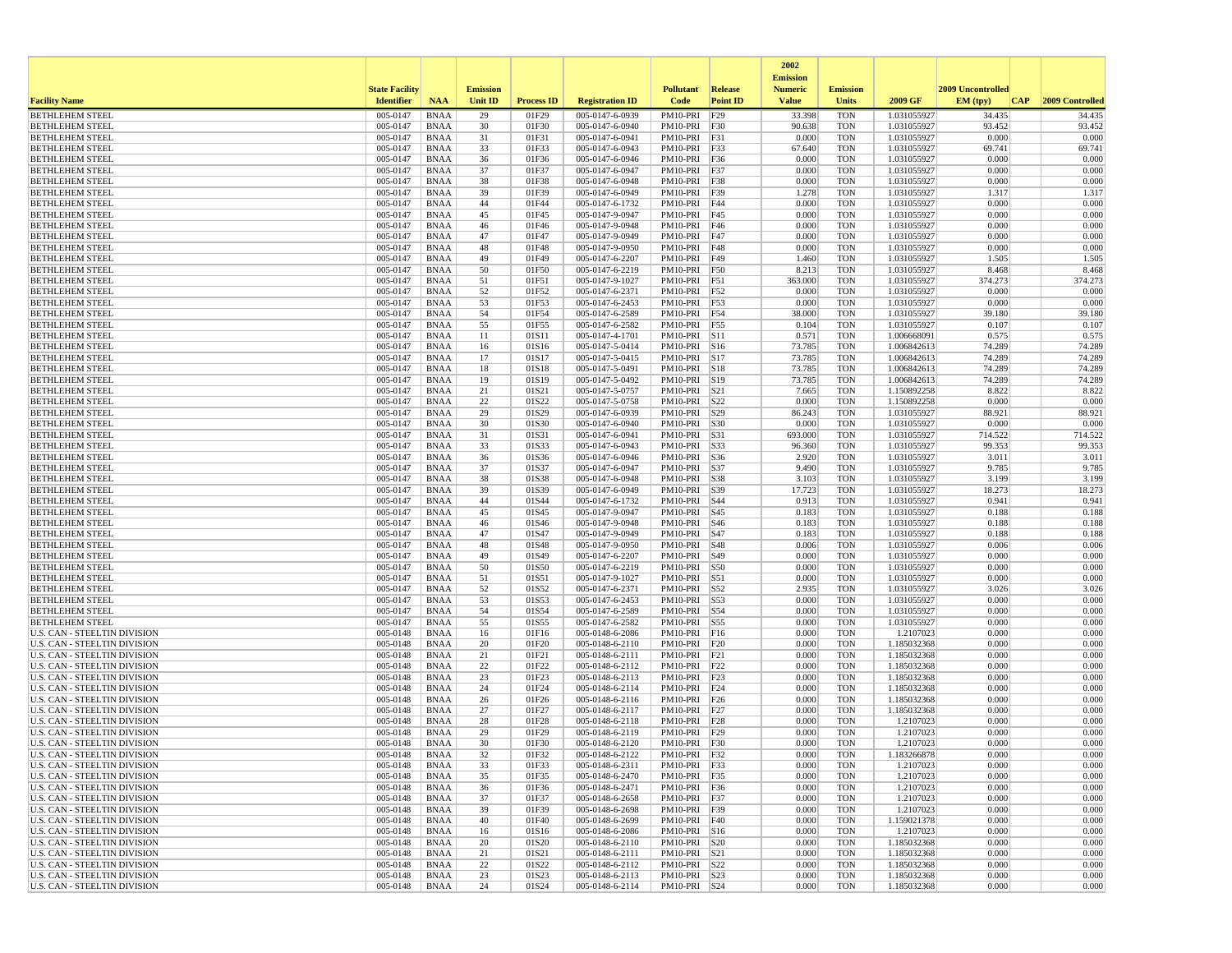|                                                                     |                       |                            |                 |                   |                                    |                              |                     | 2002                              |                          |                            |                   |                 |
|---------------------------------------------------------------------|-----------------------|----------------------------|-----------------|-------------------|------------------------------------|------------------------------|---------------------|-----------------------------------|--------------------------|----------------------------|-------------------|-----------------|
|                                                                     | <b>State Facility</b> |                            | <b>Emission</b> |                   |                                    | <b>Pollutant</b>             | <b>Release</b>      | <b>Emission</b><br><b>Numeric</b> | <b>Emission</b>          |                            | 2009 Uncontrolled |                 |
| <b>Facility Name</b>                                                | <b>Identifier</b>     | <b>NAA</b>                 | <b>Unit ID</b>  | <b>Process ID</b> | <b>Registration ID</b>             | Code                         | <b>Point ID</b>     | <b>Value</b>                      | <b>Units</b>             | 2009 GF                    | EM (tpv)<br> CAP  | 2009 Controlled |
| <b>U.S. CAN - STEELTIN DIVISION</b>                                 | 005-0148              | <b>BNAA</b>                | 26              | 01S26             | 005-0148-6-2116                    | PM10-PRI                     | $\sqrt{\text{S}^2}$ | 0.000                             | <b>TON</b>               | 1.185032368                | 0.000             | 0.000           |
| <b>U.S. CAN - STEELTIN DIVISION</b>                                 | 005-0148              | <b>BNAA</b>                | 27              | 01S27             | 005-0148-6-2117                    | PM10-PRI S27                 |                     | 0.000                             | <b>TON</b>               | 1.185032368                | 0.000             | 0.000           |
| U.S. CAN - STEELTIN DIVISION                                        | 005-0148<br>005-0148  | <b>BNAA</b>                | 28              | 01S28             | 005-0148-6-2118<br>005-0148-6-2119 | PM10-PRI S28                 |                     | 0.000<br>0.000                    | <b>TON</b>               | 1.2107023                  | 0.000             | 0.000           |
| U.S. CAN - STEELTIN DIVISION<br><b>U.S. CAN - STEELTIN DIVISION</b> | 005-0148              | <b>BNAA</b><br>BNAA        | 29<br>30        | 01S29<br>01S30    | 005-0148-6-2120                    | PM10-PRI S29<br>PM10-PRI S30 |                     | 0.000                             | <b>TON</b><br><b>TON</b> | 1.2107023<br>1.2107023     | 0.000<br>0.000    | 0.000<br>0.000  |
| <b>U.S. CAN - STEELTIN DIVISION</b>                                 | 005-0148              | <b>BNAA</b>                | 32              | 01S32             | 005-0148-6-2122                    | PM10-PRI S32                 |                     | 0.000                             | <b>TON</b>               | 1.183266878                | 0.000             | 0.000           |
| U.S. CAN - STEELTIN DIVISION                                        | 005-0148              | <b>BNAA</b>                | 33              | 01S33             | 005-0148-6-2311                    | PM10-PRI   S33               |                     | 0.000                             | <b>TON</b>               | 1.2107023                  | 0.000             | 0.000           |
| <b>U.S. CAN - STEELTIN DIVISION</b>                                 | 005-0148              | <b>BNAA</b>                | 35              | 01S35             | 005-0148-6-2470                    | PM10-PRI S35                 |                     | 0.000                             | <b>TON</b>               | 1.2107023                  | 0.000             | 0.000           |
| U.S. CAN - STEELTIN DIVISION                                        | 005-0148              | <b>BNAA</b>                | 36              | 01S36             | 005-0148-6-2471                    | PM10-PRI                     | S36                 | 0.000                             | <b>TON</b>               | 1.2107023                  | 0.000             | 0.000           |
| <b>U.S. CAN - STEELTIN DIVISION</b>                                 | 005-0148              | <b>BNAA</b>                | 37              | 01S37             | 005-0148-6-2658                    | PM10-PRI S37                 |                     | 0.000                             | <b>TON</b>               | 1.2107023                  | 0.000             | 0.000           |
| U.S. CAN - STEELTIN DIVISION<br><b>U.S. CAN - STEELTIN DIVISION</b> | 005-0148<br>005-0148  | <b>BNAA</b><br>BNAA        | 39<br>40        | 01S39<br>01S40    | 005-0148-6-2698<br>005-0148-6-2699 | PM10-PRI S39<br>PM10-PRI S40 |                     | 0.000<br>0.000                    | <b>TON</b><br><b>TON</b> | 1.2107023<br>1.159021378   | 0.000<br>0.000    | 0.000<br>0.000  |
| <b>SWEETHEART HOLDINGS</b>                                          | 005-0306              | <b>BNAA</b>                | 135             | 01F135            | 005-0306-6-1846                    | PM10-PRI F135                |                     | 0.000                             | <b>TON</b>               | 0.970630348                | 0.000             | 0.000           |
| <b>SWEETHEART HOLDINGS</b>                                          | 005-0306              | <b>BNAA</b>                | 136             | 01F136            | 005-0306-6-1847                    | PM10-PRI                     | F136                | 0.000                             | <b>TON</b>               | 0.970630348                | 0.000             | 0.000           |
| <b>SWEETHEART HOLDINGS</b>                                          | 005-0306              | <b>BNAA</b>                | 137             | 01F137            | 005-0306-6-1925                    | PM10-PRI                     | F137                | 0.000                             | <b>TON</b>               | 0.970630348                | 0.000             | 0.000           |
| <b>SWEETHEART HOLDINGS</b>                                          | 005-0306              | BNAA                       | 138             | 01F138            | 005-0306-6-1926                    | PM10-PRI                     | F138                | 0.000                             | <b>TON</b>               | 0.970630348                | 0.000             | 0.000           |
| <b>SWEETHEART HOLDINGS</b>                                          | 005-0306              | <b>BNAA</b>                | 170             | 01F170            | 005-0306-6-1677                    | PM10-PRI                     | F170                | 0.000                             | <b>TON</b>               | 0.970630348                | 0.000             | 0.000           |
| <b>SWEETHEART HOLDINGS</b>                                          | 005-0306              | <b>BNAA</b>                | 171             | 01F171            | 005-0306-6-1678                    | PM10-PRI F171                |                     | 0.000                             | <b>TON</b>               | 0.970630348                | 0.000             | 0.000           |
| <b>SWEETHEART HOLDINGS</b><br><b>SWEETHEART HOLDINGS</b>            | 005-0306<br>005-0306  | <b>BNAA</b><br><b>BNAA</b> | 172<br>173      | 01F172<br>01F173  | 005-0306-6-1679<br>005-0306-6-1680 | PM10-PRI<br>PM10-PRI         | F172<br>F173        | 0.000<br>0.000                    | <b>TON</b><br><b>TON</b> | 0.970630348<br>0.970630348 | 0.000<br>0.000    | 0.000<br>0.000  |
| <b>SWEETHEART HOLDINGS</b>                                          | 005-0306              | <b>BNAA</b>                | 174             | 01F174            | 005-0306-6-1681                    | PM10-PRI                     | F174                | 0.000                             | <b>TON</b>               | 0.970630348                | 0.000             | 0.000           |
| <b>SWEETHEART HOLDINGS</b>                                          | 005-0306              | <b>BNAA</b>                | 175             | 01F175            | 005-0306-6-1682                    | PM10-PRI                     | FI75                | 0.000                             | <b>TON</b>               | 0.970630348                | 0.000             | 0.000           |
| <b>SWEETHEART HOLDINGS</b>                                          | 005-0306              | BNAA                       | 176             | 01F176            | 005-0306-6-1683                    | PM10-PRI                     | F176                | 0.000                             | <b>TON</b>               | 0.970630348                | 0.000             | 0.000           |
| <b>SWEETHEART HOLDINGS</b>                                          | 005-0306              | <b>BNAA</b>                | 177             | 01F177            | 005-0306-6-1684                    | PM10-PRI                     | F177                | 0.000                             | <b>TON</b>               | 0.970630348                | 0.000             | 0.000           |
| <b>SWEETHEART HOLDINGS</b>                                          | 005-0306              | <b>BNAA</b>                | 178             | 01F178            | 005-0306-6-1685                    | PM10-PRI                     | F178                | 0.000                             | <b>TON</b>               | 0.970630348                | 0.000             | 0.000           |
| <b>SWEETHEART HOLDINGS</b>                                          | 005-0306              | BNAA                       | 179             | 01F179            | 005-0306-6-1686                    | PM10-PRI                     | F179                | 0.000                             | <b>TON</b>               | 0.970630348                | 0.000             | 0.000           |
| <b>SWEETHEART HOLDINGS</b><br><b>SWEETHEART HOLDINGS</b>            | 005-0306<br>005-0306  | <b>BNAA</b><br><b>BNAA</b> | 182<br>183      | 01F182<br>01F183  | 005-0306-6-1689<br>005-0306-6-1690 | PM10-PRI<br>PM10-PRI         | F182<br>F183        | 0.000<br>0.000                    | <b>TON</b><br><b>TON</b> | 0.970630348<br>0.970630348 | 0.000<br>0.000    | 0.000<br>0.000  |
| <b>SWEETHEART HOLDINGS</b>                                          | 005-0306              | <b>BNAA</b>                | 186             | 01F186            | 005-0306-6-1693                    | PM10-PRI                     | F186                | 0.000                             | <b>TON</b>               | 1.291344166                | 0.000             | 0.000           |
| <b>SWEETHEART HOLDINGS</b>                                          | 005-0306              | <b>BNAA</b>                | 187             | 01F187            | 005-0306-6-1694                    | PM10-PRI                     | F187                | 0.000                             | <b>TON</b>               | 1.159021378                | 0.000             | 0.000           |
| <b>SWEETHEART HOLDINGS</b>                                          | 005-0306              | <b>BNAA</b>                | 189             | 01F189            | 005-0306-6-1696                    | PM10-PRI                     | F189                | 0.000                             | <b>TON</b>               | 1.493975878                | 0.000             | 0.000           |
| <b>SWEETHEART HOLDINGS</b>                                          | 005-0306              | <b>BNAA</b>                | 191             | 01F191            | 005-0306-6-1698                    | PM10-PRI                     | F191                | 0.000                             | <b>TON</b>               | 1.013260484                | 0.000             | 0.000           |
| <b>SWEETHEART HOLDINGS</b>                                          | 005-0306              | <b>BNAA</b>                | 193             | 01F193            | 005-0306-6-1700                    | PM10-PRI                     | F193                | 0.000                             | <b>TON</b>               | 1.167346954                | 0.000             | 0.000           |
| <b>SWEETHEART HOLDINGS</b>                                          | 005-0306              | <b>BNAA</b>                | 194             | 01F194            | 005-0306-9-0819                    | PM10-PRI                     | F194                | 0.000                             | <b>TON</b>               | 1.167346954                | 0.000             | 0.000           |
| <b>SWEETHEART HOLDINGS</b><br><b>SWEETHEART HOLDINGS</b>            | 005-0306<br>005-0306  | <b>BNAA</b><br><b>BNAA</b> | 195<br>196      | 01F195<br>01F196  | 005-0306-6-2042<br>005-0306-6-2159 | PM10-PRI<br>PM10-PRI         | F195<br>F196        | 0.000<br>0.000                    | <b>TON</b><br><b>TON</b> | 0.970630348<br>1.040912509 | 0.000<br>0.000    | 0.000<br>0.000  |
| <b>SWEETHEART HOLDINGS</b>                                          | 005-0306              | BNAA                       | 197             | 01F197            | 005-0306-6-2177                    | PM10-PRI                     | F197                | 0.000                             | <b>TON</b>               | 1.040912509                | 0.000             | 0.000           |
| <b>SWEETHEART HOLDINGS</b>                                          | 005-0306              | <b>BNAA</b>                | 198             | 01F198            | 005-0306-6-2254                    | PM10-PRI                     | F198                | 0.000                             | <b>TON</b>               | 0.970630348                | 0.000             | 0.000           |
| <b>SWEETHEART HOLDINGS</b>                                          | 005-0306              | <b>BNAA</b>                | 201             | 01F201            | 005-0306-6-2493                    | PM10-PRI                     | F201                | 0.000                             | <b>TON</b>               | 0.970630348                | 0.000             | 0.000           |
| <b>SWEETHEART HOLDINGS</b>                                          | 005-0306              | <b>BNAA</b>                | 202             | 01F202            | 005-0306-6-2494                    | PM10-PRI                     | F202                | 0.000                             | <b>TON</b>               | 0.970630348                | 0.000             | 0.000           |
| <b>SWEETHEART HOLDINGS</b>                                          | 005-0306              | BNAA                       | 203             | 01F203            | 005-0306-6-2495                    | PM10-PRI                     | F203                | 0.000                             | <b>TON</b>               | 0.970630348                | 0.000             | 0.000           |
| <b>SWEETHEART HOLDINGS</b>                                          | 005-0306<br>005-0306  | <b>BNAA</b>                | 204<br>205      | 01F204<br>01F205  | 005-0306-6-2496                    | PM10-PRI                     | F204                | 0.000<br>0.000                    | <b>TON</b><br><b>TON</b> | 0.970630348                | 0.000<br>0.000    | 0.000<br>0.000  |
| <b>SWEETHEART HOLDINGS</b><br><b>SWEETHEART HOLDINGS</b>            | 005-0306              | <b>BNAA</b><br><b>BNAA</b> | 206             | 01F206            | 005-0306-6-2497<br>005-0306-6-2498 | PM10-PRI<br>PM10-PRI         | F205<br>F206        | 0.000                             | <b>TON</b>               | 0.970630348<br>0.970630348 | 0.000             | 0.000           |
| <b>SWEETHEART HOLDINGS</b>                                          | 005-0306              | <b>BNAA</b>                | 208             | 01F208            | 005-0306-6-2673                    | PM10-PRI                     | F208                | 0.000                             | <b>TON</b>               | 0.970630348                | 0.000             | 0.000           |
| <b>SWEETHEART HOLDINGS</b>                                          | 005-0306              | <b>BNAA</b>                | 209             | 01F209            | 005-0306-6-2671                    | PM10-PRI                     | F209                | 0.000                             | <b>TON</b>               | 1.040912509                | 0.000             | 0.000           |
| <b>SWEETHEART HOLDINGS</b>                                          | 005-0306              | <b>BNAA</b>                | 210             | 01F210            | 005-0306-6-2672                    | PM10-PRI                     | F210                | 0.000                             | <b>TON</b>               | 1.040912509                | 0.000             | 0.000           |
| <b>SWEETHEART HOLDINGS</b>                                          | 005-0306              | BNAA                       | 211             | 01F211            | 005-0306-6-2683                    | PM10-PRI                     | F211                | 0.000                             | <b>TON</b>               | 1.285310745                | 0.000             | 0.000           |
| <b>SWEETHEART HOLDINGS</b>                                          | 005-0306              | <b>BNAA</b>                | 212             | 01F212            | 005-0306-6-2692                    | PM10-PRI                     | F212                | 0.000                             | <b>TON</b>               | 0.970630348                | 0.000<br>0.000    | 0.000           |
| <b>SWEETHEART HOLDINGS</b><br><b>SWEETHEART HOLDINGS</b>            | 005-0306<br>005-0306  | <b>BNAA</b><br>BNAA        | 213<br>214      | 01F213<br>01F214  | 005-0306-5-1752<br>005-0306-5-1753 | PM10-PRI<br>PM10-PRI F214    | F213                | 0.000<br>0.000                    | <b>TON</b><br><b>TON</b> | 0.970630348<br>0.970630348 | 0.000             | 0.000<br>0.000  |
| <b>SWEETHEART HOLDINGS</b>                                          | 005-0306              | <b>BNAA</b>                | 64              | 01F64             | 005-0306-6-1452                    | PM10-PRI                     | F64                 | 0.000                             | <b>TON</b>               | 0.970630348                | 0.000             | 0.000           |
| <b>SWEETHEART HOLDINGS</b>                                          | 005-0306              | <b>BNAA</b>                | 67              | 01F67             | 005-0306-5-1362                    | PM10-PRI                     | F67                 | 0.000                             | <b>TON</b>               | 1.150892258                | 0.000             | 0.000           |
| <b>SWEETHEART HOLDINGS</b>                                          | 005-0306              | <b>BNAA</b>                | 68              | 01F68             | 005-0306-5-1363                    | PM10-PRI                     | F68                 | 0.000                             | <b>TON</b>               | 1.150892258                | 0.000             | 0.000           |
| <b>SWEETHEART HOLDINGS</b>                                          | 005-0306              | BNAA                       | 69              | 01F69             | 005-0306-5-1364                    | PM10-PRI                     | F69                 | 0.000                             | <b>TON</b>               | 1.150892258                | 0.000             | 0.000           |
| <b>SWEETHEART HOLDINGS</b>                                          | 005-0306              | <b>BNAA</b>                | 75              | 01F75             | 005-0306-5-1370                    | PM10-PRI                     | F75                 | 0.000                             | <b>TON</b>               | 1.150892258                | 0.000             | 0.000           |
| <b>SWEETHEART HOLDINGS</b><br><b>SWEETHEART HOLDINGS</b>            | 005-0306<br>005-0306  | <b>BNAA</b><br><b>BNAA</b> | 79<br>80        | 01F79<br>01F80    | 005-0306-6-1656<br>005-0306-6-1657 | PM10-PRI F79<br>PM10-PRI F80 |                     | 0.000<br>0.000                    | <b>TON</b><br><b>TON</b> | 0.970630348<br>0.970630348 | 0.000<br>0.000    | 0.000<br>0.000  |
| SWEETHEART HOLDINGS                                                 | 005-0306              | <b>BNAA</b>                | 81              | 01F81             | 005-0306-6-1658                    | PM10-PRI F81                 |                     | 0.000                             | TON                      | 0.970630348                | 0.000             | 0.000           |
| <b>SWEETHEART HOLDINGS</b>                                          | 005-0306              | BNAA                       | 87              | 01F87             | 005-0306-6-1664                    | PM10-PRI F87                 |                     | 0.000                             | <b>TON</b>               | 0.970630348                | 0.000             | 0.000           |
| <b>SWEETHEART HOLDINGS</b>                                          | 005-0306              | BNAA                       | 88              | 01F88             | 005-0306-6-1665                    | PM10-PRI F88                 |                     | 0.000                             | <b>TON</b>               | 0.970630348                | 0.000             | 0.000           |
| <b>SWEETHEART HOLDINGS</b>                                          | 005-0306              | <b>BNAA</b>                | 89              | 01F89             | 005-0306-6-1666                    | PM10-PRI   F89               |                     | 0.000                             | <b>TON</b>               | 0.970630348                | 0.000             | 0.000           |
| <b>SWEETHEART HOLDINGS</b>                                          | 005-0306              | <b>BNAA</b>                | 93              | 01F93             | 005-0306-6-1670                    | PM10-PRI   F93               |                     | 0.000                             | <b>TON</b>               | 0.970630348                | 0.000             | 0.000           |
| <b>SWEETHEART HOLDINGS</b>                                          | 005-0306              | <b>BNAA</b>                | 96              | 01F96             | 005-0306-6-1673                    | PM10-PRI F96                 |                     | 0.000                             | <b>TON</b>               | 0.970630348                | 0.000             | 0.000           |
| <b>SWEETHEART HOLDINGS</b><br><b>SWEETHEART HOLDINGS</b>            | 005-0306<br>005-0306  | <b>BNAA</b><br>BNAA        | 97<br>99        | 01F97<br>01F99    | 005-0306-6-1674<br>005-0306-6-1676 | PM10-PRI F97<br>PM10-PRI F99 |                     | 0.000<br>0.000                    | <b>TON</b><br><b>TON</b> | 0.970630348<br>0.970630348 | 0.000<br>0.000    | 0.000<br>0.000  |
| <b>SWEETHEART HOLDINGS</b>                                          | 005-0306              | <b>BNAA</b>                | 135             | 01S135            | 005-0306-6-1846                    | PM10-PRI S135                |                     | 0.000                             | <b>TON</b>               | 0.970630348                | 0.000             | 0.000           |
| <b>SWEETHEART HOLDINGS</b>                                          | 005-0306              | BNAA                       | 136             | 01S136            | 005-0306-6-1847                    | PM10-PRI S136                |                     | 0.000                             | <b>TON</b>               | 0.970630348                | 0.000             | 0.000           |
| <b>SWEETHEART HOLDINGS</b>                                          | 005-0306              | <b>BNAA</b>                | 137             | 01S137            | 005-0306-6-1925                    | PM10-PRI S137                |                     | 0.000                             | <b>TON</b>               | 0.970630348                | 0.000             | 0.000           |
| <b>SWEETHEART HOLDINGS</b>                                          | 005-0306              | <b>BNAA</b>                | 138             | 01S138            | 005-0306-6-1926                    | PM10-PRI S138                |                     | 0.000                             | <b>TON</b>               | 0.970630348                | 0.000             | 0.000           |
| <b>SWEETHEART HOLDINGS</b>                                          | 005-0306              | <b>BNAA</b>                | 170             | 01S170            | 005-0306-6-1677                    | PM10-PRI S170                |                     | 0.000                             | <b>TON</b>               | 0.970630348                | 0.000             | 0.000           |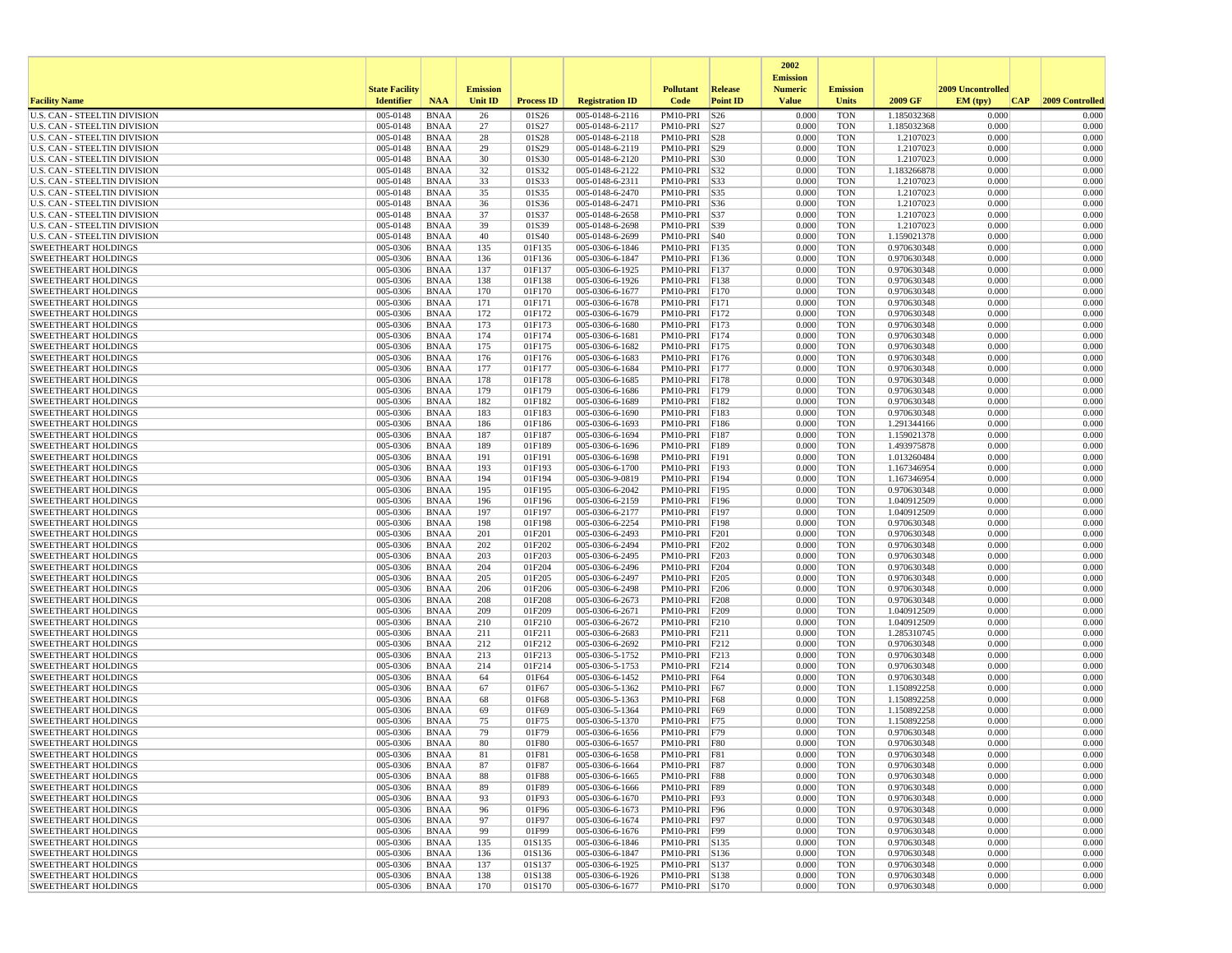|                                                                            |                             |                            |                 |                   |                                    |                                  |                 | 2002                              |                          |                            |                   |                 |
|----------------------------------------------------------------------------|-----------------------------|----------------------------|-----------------|-------------------|------------------------------------|----------------------------------|-----------------|-----------------------------------|--------------------------|----------------------------|-------------------|-----------------|
|                                                                            | <b>State Facility</b>       |                            | <b>Emission</b> |                   |                                    | <b>Pollutant</b>                 | <b>Release</b>  | <b>Emission</b><br><b>Numeric</b> | <b>Emission</b>          |                            | 2009 Uncontrolled |                 |
| <b>Facility Name</b>                                                       | <b>Identifier</b>           | <b>NAA</b>                 | <b>Unit ID</b>  | <b>Process ID</b> | <b>Registration ID</b>             | Code                             | <b>Point ID</b> | <b>Value</b>                      | <b>Units</b>             | 2009 GF                    | EM (typ)<br> CAP  | 2009 Controlled |
| <b>SWEETHEART HOLDINGS</b>                                                 | 005-0306                    | <b>BNAA</b>                | 171             | 01S171            | 005-0306-6-1678                    | PM10-PRI                         | S171            | 0.000                             | <b>TON</b>               | 0.970630348                | 0.000             | 0.000           |
| <b>SWEETHEART HOLDINGS</b>                                                 | 005-0306                    | <b>BNAA</b>                | 172             | 01S172            | 005-0306-6-1679                    | PM10-PRI S172                    |                 | 0.000                             | <b>TON</b>               | 0.970630348                | 0.000             | 0.000           |
| <b>SWEETHEART HOLDINGS</b>                                                 | 005-0306                    | <b>BNAA</b>                | 173             | 01S173            | 005-0306-6-1680                    | PM10-PRI                         | S173            | 0.000                             | <b>TON</b>               | 0.970630348                | 0.000             | 0.000           |
| <b>SWEETHEART HOLDINGS</b><br><b>SWEETHEART HOLDINGS</b>                   | 005-0306<br>005-0306        | <b>BNAA</b><br><b>BNAA</b> | 174<br>175      | 01S174<br>01S175  | 005-0306-6-1681<br>005-0306-6-1682 | PM10-PRI S174<br>PM10-PRI S175   |                 | 0.000<br>0.000                    | <b>TON</b><br><b>TON</b> | 0.970630348<br>0.970630348 | 0.000<br>0.000    | 0.000<br>0.000  |
| <b>SWEETHEART HOLDINGS</b>                                                 | 005-0306                    | <b>BNAA</b>                | 176             | 01S176            | 005-0306-6-1683                    | PM10-PRI S176                    |                 | 0.000                             | <b>TON</b>               | 0.970630348                | 0.000             | 0.000           |
| <b>SWEETHEART HOLDINGS</b>                                                 | 005-0306                    | <b>BNAA</b>                | 177             | 01S177            | 005-0306-6-1684                    | PM10-PRI S177                    |                 | 0.000                             | <b>TON</b>               | 0.970630348                | 0.000             | 0.000           |
| <b>SWEETHEART HOLDINGS</b>                                                 | 005-0306                    | <b>BNAA</b>                | 178             | 01S178            | 005-0306-6-1685                    | PM10-PRI S178                    |                 | 0.000                             | <b>TON</b>               | 0.970630348                | 0.000             | 0.000           |
| <b>SWEETHEART HOLDINGS</b>                                                 | 005-0306                    | <b>BNAA</b>                | 179             | 01S179            | 005-0306-6-1686                    | PM10-PRI                         | S179            | 0.000                             | <b>TON</b>               | 0.970630348                | 0.000             | 0.000           |
| <b>SWEETHEART HOLDINGS</b>                                                 | 005-0306                    | <b>BNAA</b>                | 182             | 01S182            | 005-0306-6-1689                    | PM10-PRI S182                    |                 | 0.000                             | <b>TON</b>               | 0.970630348                | 0.000             | 0.000           |
| <b>SWEETHEART HOLDINGS</b><br><b>SWEETHEART HOLDINGS</b>                   | 005-0306<br>005-0306        | <b>BNAA</b><br><b>BNAA</b> | 183<br>186      | 01S183<br>01S186  | 005-0306-6-1690<br>005-0306-6-1693 | PM10-PRI S183<br>PM10-PRI S186   |                 | 0.000<br>0.000                    | <b>TON</b><br><b>TON</b> | 0.970630348<br>1.291344166 | 0.000<br>0.000    | 0.000<br>0.000  |
| <b>SWEETHEART HOLDINGS</b>                                                 | 005-0306                    | <b>BNAA</b>                | 187             | 01S187            | 005-0306-6-1694                    | PM10-PRI S187                    |                 | 0.000                             | <b>TON</b>               | 1.159021378                | 0.000             | 0.000           |
| <b>SWEETHEART HOLDINGS</b>                                                 | 005-0306                    | <b>BNAA</b>                | 189             | 01S189            | 005-0306-6-1696                    | PM10-PRI                         | S189            | 0.000                             | <b>TON</b>               | 1.493975878                | 0.000             | 0.000           |
| <b>SWEETHEART HOLDINGS</b>                                                 | 005-0306                    | <b>BNAA</b>                | 191             | 01S191            | 005-0306-6-1698                    | PM10-PRI S191                    |                 | 0.000                             | <b>TON</b>               | 1.013260484                | 0.000             | 0.000           |
| <b>SWEETHEART HOLDINGS</b>                                                 | 005-0306                    | <b>BNAA</b>                | 193             | 01S193            | 005-0306-6-1700                    | PM10-PRI S193                    |                 | 0.000                             | <b>TON</b>               | 1.167346954                | 0.000             | 0.000           |
| <b>SWEETHEART HOLDINGS</b><br><b>SWEETHEART HOLDINGS</b>                   | 005-0306<br>005-0306        | <b>BNAA</b><br><b>BNAA</b> | 194<br>195      | 01S194<br>01S195  | 005-0306-9-0819<br>005-0306-6-2042 | PM10-PRI S194<br>PM10-PRI S195   |                 | 0.000<br>0.000                    | <b>TON</b><br><b>TON</b> | 1.167346954<br>0.970630348 | 0.000<br>0.000    | 0.000<br>0.000  |
| <b>SWEETHEART HOLDINGS</b>                                                 | 005-0306                    | <b>BNAA</b>                | 196             | 01S196            | 005-0306-6-2159                    | PM10-PRI S196                    |                 | 0.000                             | <b>TON</b>               | 1.040912509                | 0.000             | 0.000           |
| <b>SWEETHEART HOLDINGS</b>                                                 | 005-0306                    | <b>BNAA</b>                | 197             | 01S197            | 005-0306-6-2177                    | PM10-PRI                         | S197            | 0.000                             | <b>TON</b>               | 1.040912509                | 0.000             | 0.000           |
| <b>SWEETHEART HOLDINGS</b>                                                 | 005-0306                    | <b>BNAA</b>                | 198             | 01S198            | 005-0306-6-2254                    | PM10-PRI S198                    |                 | 0.000                             | <b>TON</b>               | 0.970630348                | 0.000             | 0.000           |
| <b>SWEETHEART HOLDINGS</b>                                                 | 005-0306                    | <b>BNAA</b>                | 201             | 01S201            | 005-0306-6-2493                    | PM10-PRI                         | S201            | 0.000                             | <b>TON</b>               | 0.970630348                | 0.000             | 0.000           |
| <b>SWEETHEART HOLDINGS</b>                                                 | 005-0306                    | <b>BNAA</b>                | 202             | 01S202            | 005-0306-6-2494                    | PM10-PRI                         | S202            | 0.000                             | <b>TON</b>               | 0.970630348                | 0.000             | 0.000           |
| <b>SWEETHEART HOLDINGS</b><br><b>SWEETHEART HOLDINGS</b>                   | 005-0306<br>005-0306        | <b>BNAA</b><br><b>BNAA</b> | 203<br>204      | 01S203<br>01S204  | 005-0306-6-2495<br>005-0306-6-2496 | PM10-PRI S203<br>PM10-PRI        | S204            | 0.000<br>0.000                    | <b>TON</b><br><b>TON</b> | 0.970630348<br>0.970630348 | 0.000<br>0.000    | 0.000<br>0.000  |
| <b>SWEETHEART HOLDINGS</b>                                                 | 005-0306                    | <b>BNAA</b>                | 205             | 01S205            | 005-0306-6-2497                    | PM10-PRI                         | S205            | 0.000                             | <b>TON</b>               | 0.970630348                | 0.000             | 0.000           |
| <b>SWEETHEART HOLDINGS</b>                                                 | 005-0306                    | <b>BNAA</b>                | 206             | 01S206            | 005-0306-6-2498                    | PM10-PRI                         | S206            | 0.000                             | <b>TON</b>               | 0.970630348                | 0.000             | 0.000           |
| <b>SWEETHEART HOLDINGS</b>                                                 | 005-0306                    | <b>BNAA</b>                | 208             | 01S208            | 005-0306-6-2673                    | PM10-PRI                         | S208            | 0.000                             | <b>TON</b>               | 0.970630348                | 0.000             | 0.000           |
| <b>SWEETHEART HOLDINGS</b>                                                 | 005-0306                    | <b>BNAA</b>                | 209             | 01S209            | 005-0306-6-2671                    | PM10-PRI S209                    |                 | 0.000                             | <b>TON</b>               | 1.040912509                | 0.000             | 0.000           |
| <b>SWEETHEART HOLDINGS</b>                                                 | 005-0306                    | <b>BNAA</b>                | 210             | 01S210            | 005-0306-6-2672                    | PM10-PRI S210                    |                 | 0.000                             | <b>TON</b>               | 1.040912509                | 0.000             | 0.000           |
| <b>SWEETHEART HOLDINGS</b><br><b>SWEETHEART HOLDINGS</b>                   | 005-0306<br>005-0306        | <b>BNAA</b><br><b>BNAA</b> | 211<br>212      | 01S211<br>01S212  | 005-0306-6-2683<br>005-0306-6-2692 | PM10-PRI<br>PM10-PRI             | S211<br>S212    | 0.000<br>0.000                    | <b>TON</b><br><b>TON</b> | 1.285310745<br>0.970630348 | 0.000<br>0.000    | 0.000<br>0.000  |
| <b>SWEETHEART HOLDINGS</b>                                                 | 005-0306                    | <b>BNAA</b>                | 213             | 01S213            | 005-0306-5-1752                    | PM10-PRI                         | S213            | 0.199                             | <b>TON</b>               | 0.970630348                | 0.194             | 0.194           |
| <b>SWEETHEART HOLDINGS</b>                                                 | 005-0306                    | <b>BNAA</b>                | 214             | 01S214            | 005-0306-5-1753                    | PM10-PRI S214                    |                 | 0.286                             | <b>TON</b>               | 0.970630348                | 0.277             | 0.277           |
| <b>SWEETHEART HOLDINGS</b>                                                 | 005-0306                    | <b>BNAA</b>                | 64              | 01S64             | 005-0306-6-1452                    | PM10-PRI S64                     |                 | 0.000                             | <b>TON</b>               | 0.970630348                | 0.000             | 0.000           |
| <b>SWEETHEART HOLDINGS</b>                                                 | 005-0306                    | <b>BNAA</b>                | 67              | 01S67             | 005-0306-5-1362                    | PM10-PRI   S67                   |                 | 0.256                             | <b>TON</b>               | 1.150892258                | 0.294             | 0.294           |
| <b>SWEETHEART HOLDINGS</b>                                                 | 005-0306                    | <b>BNAA</b>                | 68              | 01S68             | 005-0306-5-1363                    | PM10-PRI                         | S68             | 0.256                             | <b>TON</b>               | 1.150892258                | 0.294             | 0.294           |
| <b>SWEETHEART HOLDINGS</b><br><b>SWEETHEART HOLDINGS</b>                   | 005-0306<br>005-0306        | <b>BNAA</b><br><b>BNAA</b> | 69<br>75        | 01S69<br>01S75    | 005-0306-5-1364<br>005-0306-5-1370 | PM10-PRI S69<br>PM10-PRI S75     |                 | 0.511<br>0.045                    | <b>TON</b><br><b>TON</b> | 1.150892258<br>1.150892258 | 0.588<br>0.051    | 0.588<br>0.051  |
| <b>SWEETHEART HOLDINGS</b>                                                 | 005-0306                    | <b>BNAA</b>                | 79              | 01S79             | 005-0306-6-1656                    | PM10-PRI S79                     |                 | 0.000                             | <b>TON</b>               | 0.970630348                | 0.000             | 0.000           |
| <b>SWEETHEART HOLDINGS</b>                                                 | 005-0306                    | <b>BNAA</b>                | 80              | 01S80             | 005-0306-6-1657                    | PM10-PRI S80                     |                 | 0.000                             | <b>TON</b>               | 0.970630348                | 0.000             | 0.000           |
| <b>SWEETHEART HOLDINGS</b>                                                 | 005-0306                    | <b>BNAA</b>                | 81              | 01S81             | 005-0306-6-1658                    | PM10-PRI                         | S81             | 0.000                             | <b>TON</b>               | 0.970630348                | 0.000             | 0.000           |
| <b>SWEETHEART HOLDINGS</b>                                                 | 005-0306                    | <b>BNAA</b>                | 87              | 01S87             | 005-0306-6-1664                    | PM10-PRI S87                     |                 | 0.000                             | <b>TON</b>               | 0.970630348                | 0.000             | 0.000           |
| <b>SWEETHEART HOLDINGS</b><br><b>SWEETHEART HOLDINGS</b>                   | 005-0306<br>005-0306        | <b>BNAA</b><br><b>BNAA</b> | 88<br>89        | 01S88<br>01S89    | 005-0306-6-1665<br>005-0306-6-1666 | PM10-PRI S88<br>PM10-PRI S89     |                 | 0.000<br>0.000                    | <b>TON</b><br><b>TON</b> | 0.970630348<br>0.970630348 | 0.000<br>0.000    | 0.000<br>0.000  |
| <b>SWEETHEART HOLDINGS</b>                                                 | 005-0306                    | <b>BNAA</b>                | 93              | 01S93             | 005-0306-6-1670                    | PM10-PRI   S93                   |                 | 0.000                             | <b>TON</b>               | 0.970630348                | 0.000             | 0.000           |
| <b>SWEETHEART HOLDINGS</b>                                                 | 005-0306                    | <b>BNAA</b>                | 96              | 01S96             | 005-0306-6-1673                    | PM10-PRI   S96                   |                 | 0.000                             | <b>TON</b>               | 0.970630348                | 0.000             | 0.000           |
| <b>SWEETHEART HOLDINGS</b>                                                 | 005-0306                    | <b>BNAA</b>                | 97              | 01S97             | 005-0306-6-1674                    | PM10-PRI                         | S97             | 0.000                             | <b>TON</b>               | 0.970630348                | 0.000             | 0.000           |
| <b>SWEETHEART HOLDINGS</b>                                                 | 005-0306                    | <b>BNAA</b>                | 99              | 01S99             | 005-0306-6-1676                    | PM10-PRI   S99                   |                 | 0.000                             | <b>TON</b>               | 0.970630348                | 0.000             | 0.000           |
| <b>BALTIMORE MARINE INDUSTRIES</b><br><b>BALTIMORE MARINE INDUSTRIES</b>   | 005-0332<br>005-0332        | <b>BNAA</b><br><b>BNAA</b> | 76<br>76        | 01F76<br>01S76    | 005-0332-6-2342<br>005-0332-6-2342 | PM10-PRI F76<br>PM10-PRI   S76   |                 | 0.540<br>0.000                    | <b>TON</b><br><b>TON</b> | 1.185032368<br>1.185032368 | 0.640<br>0.000    | 0.640<br>0.000  |
| <b>SCHLUMBERGER MALCO</b>                                                  | 005-0384                    | <b>BNAA</b>                | -1              | 01F1              | 005-0384-4-0547                    | PM10-PRI F1                      |                 | 0.000                             | <b>TON</b>               | 1.006668091                | 0.000             | 0.000           |
| <b>SCHLUMBERGER MALCO</b>                                                  | 005-0384                    | <b>BNAA</b>                | $\overline{2}$  | 01F2              | 005-0384-4-0548                    | PM10-PRI                         | F <sub>2</sub>  | 0.000                             | <b>TON</b>               | 1.006668091                | 0.000             | 0.000           |
| <b>SCHLUMBERGER MALCO</b>                                                  | 005-0384                    | <b>BNAA</b>                | 3               | 01F3              | 005-0384-4-1285                    | $PM10-PRI$ $ F3$                 |                 | 0.000                             | <b>TON</b>               | 1.006668091                | 0.000             | 0.000           |
| <b>SCHLUMBERGER MALCO</b>                                                  | 005-0384                    | <b>BNAA</b>                | -1              | 01S1              | 005-0384-4-0547                    | $PM10-PRI$ S1                    |                 | 0.031                             | <b>TON</b>               | 1.006668091                | 0.032             | 0.032           |
| SCHLUMBERGER MALCO<br><b>SCHLUMBERGER MALCO</b>                            | 005-0384<br>005-0384        | <b>BNAA</b><br><b>BNAA</b> | 2<br>3          | 01S2<br>01S3      | 005-0384-4-0548<br>005-0384-4-1285 | $PM10-PRI$ S2<br>PM10-PRI S3     |                 | 0.031<br>0.047                    | <b>TON</b><br><b>TON</b> | 1.006668091<br>1.006668091 | 0.032<br>0.047    | 0.032<br>0.047  |
| BACK RIVER WASTE WATER TRTMNT PLANT                                        | 005-0812                    | <b>BNAA</b>                | 10              | 01F10             | 005-0812-5-0664                    | $PM10-PRI$ $ F10$                |                 | 0.000                             | <b>TON</b>               | 1.206287622                | 0.000             | 0.000           |
| <b>BACK RIVER WASTE WATER TRTMNT PLANT</b>                                 | 005-0812                    | <b>BNAA</b>                | $11\,$          | 01F11             | 005-0812-5-0665                    | PM10-PRI F11                     |                 | 0.000                             | <b>TON</b>               | 1.206287622                | 0.000             | 0.000           |
| <b>BACK RIVER WASTE WATER TRTMNT PLANT</b>                                 | 005-0812                    | BNAA                       | 12              | 01F12             | 005-0812-5-0676                    | PM10-PRI F12                     |                 | 0.000                             | <b>TON</b>               | 1.206287622                | 0.000             | 0.000           |
| BACK RIVER WASTE WATER TRTMNT PLANT                                        | 005-0812                    | BNAA                       | 13              | 01F13             | 005-0812-5-0677                    | PM10-PRI F13                     |                 | 0.000                             | <b>TON</b>               | 1.206287622                | 0.000             | 0.000           |
| BACK RIVER WASTE WATER TRTMNT PLANT                                        | 005-0812                    | BNAA                       | 14              | 01F14             | 005-0812-9-0105                    | PM10-PRI F14                     |                 | 0.000                             | <b>TON</b>               | 1.094117641                | 0.000             | 0.000           |
| BACK RIVER WASTE WATER TRTMNT PLANT<br>BACK RIVER WASTE WATER TRTMNT PLANT | 005-0812                    | <b>BNAA</b>                | 16              | 01F16             | 005-0812-6-1860<br>005-0812-9-0884 | PM10-PRI F16                     |                 | 0.000                             | <b>TON</b>               | 1.159021378                | 0.000             | 0.000           |
| BACK RIVER WASTE WATER TRTMNT PLANT                                        | 005-0812<br>005-0812        | <b>BNAA</b><br>BNAA        | 17<br>18        | 01F17<br>01F18    | 005-0812-5-1426                    | $PM10-PRI$ F17<br>PM10-PRI F18   |                 | 0.000<br>0.000                    | <b>TON</b><br><b>TON</b> | 1.002286434<br>1.206287622 | 0.000<br>0.000    | 0.000<br>0.000  |
| <b>BACK RIVER WASTE WATER TRTMNT PLANT</b>                                 | 005-0812                    | BNAA                       | 19              | 01F19             | 005-0812-5-1427                    | PM10-PRI F19                     |                 | 0.000                             | <b>TON</b>               | 1.206287622                | 0.000             | 0.000           |
| BACK RIVER WASTE WATER TRTMNT PLANT                                        | 005-0812                    | <b>BNAA</b>                | $\overline{c}$  | 01F2              | 005-0812-5-0338                    | $PM10-PRI$   F2                  |                 | 0.000                             | <b>TON</b>               | 1.162467599                | 0.000             | 0.000           |
| BACK RIVER WASTE WATER TRTMNT PLANT                                        | 005-0812                    | <b>BNAA</b>                | 20              | 01F20             | 005-0812-5-1428                    | PM10-PRI F20                     |                 | 0.000                             | <b>TON</b>               | 1.206287622                | 0.000             | 0.000           |
| BACK RIVER WASTE WATER TRTMNT PLANT                                        | 005-0812                    | BNAA                       | 21              | 01F21             | 005-0812-5-1429                    | PM10-PRI F21                     |                 | 0.000                             | <b>TON</b>               | 1.206287622                | 0.000             | 0.000           |
| BACK RIVER WASTE WATER TRTMNT PLANT<br>BACK RIVER WASTE WATER TRTMNT PLANT | 005-0812<br>$005-0812$ BNAA | <b>BNAA</b>                | 22<br>23        | 01F22<br>01F23    | 005-0812-5-1430<br>005-0812-5-1431 | PM10-PRI F22<br>$PM10-PRI$ $F23$ |                 | 0.000<br>0.000                    | <b>TON</b><br><b>TON</b> | 1.206287622<br>1.206287622 | 0.000<br>0.000    | 0.000<br>0.000  |
|                                                                            |                             |                            |                 |                   |                                    |                                  |                 |                                   |                          |                            |                   |                 |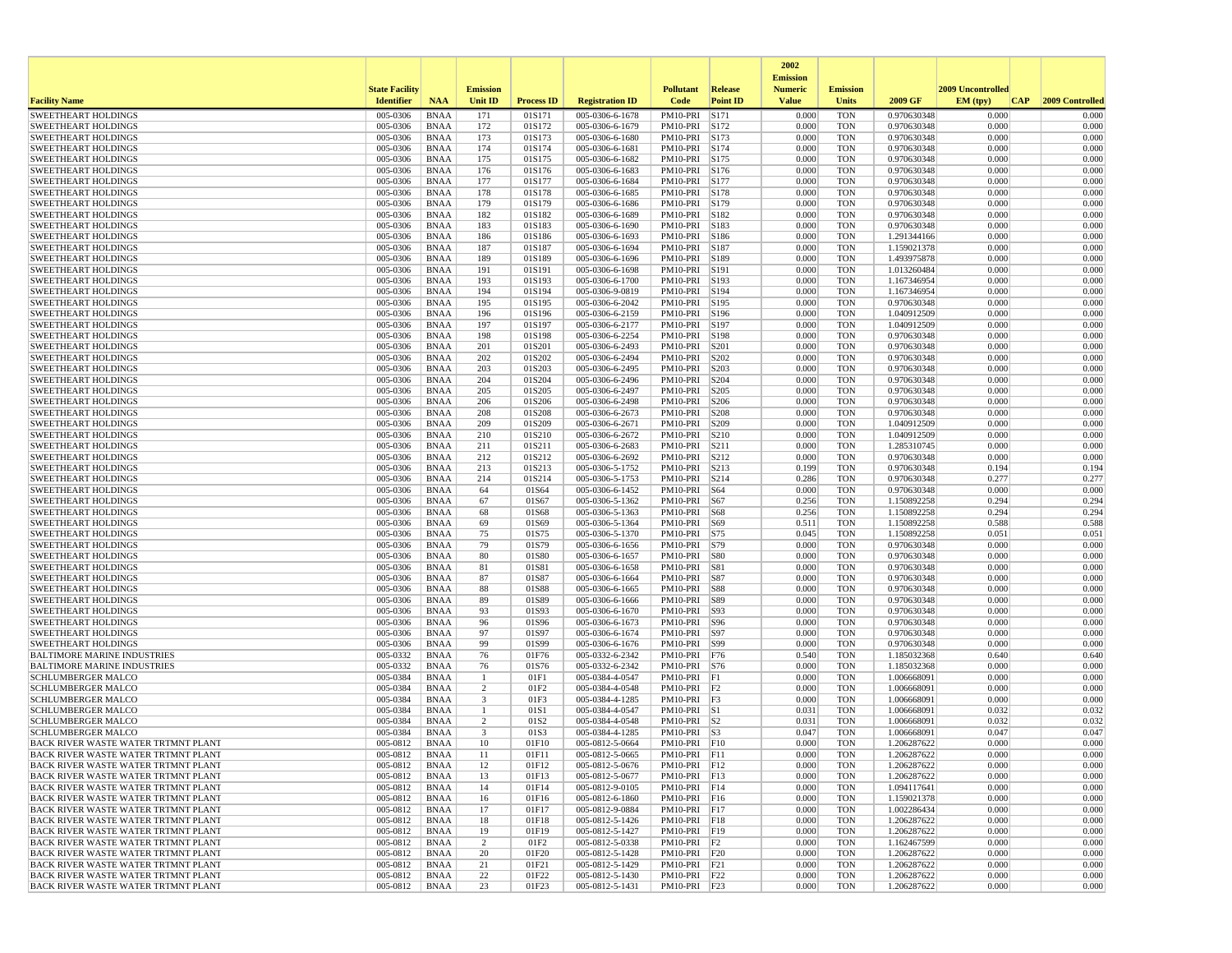|                                                                                          |                       |                            |                     |                   |                                    |                              |                      | 2002                              |                          |                            |                   |                 |
|------------------------------------------------------------------------------------------|-----------------------|----------------------------|---------------------|-------------------|------------------------------------|------------------------------|----------------------|-----------------------------------|--------------------------|----------------------------|-------------------|-----------------|
|                                                                                          | <b>State Facility</b> |                            | <b>Emission</b>     |                   |                                    | <b>Pollutant</b>             | Release              | <b>Emission</b><br><b>Numeric</b> | <b>Emission</b>          |                            | 2009 Uncontrolled |                 |
| <b>Facility Name</b>                                                                     | <b>Identifier</b>     | <b>NAA</b>                 | Unit ID             | <b>Process ID</b> | <b>Registration ID</b>             | Code                         | <b>Point ID</b>      | <b>Value</b>                      | <b>Units</b>             | 2009 GF                    | EM (typ)<br> CAP  | 2009 Controlled |
| BACK RIVER WASTE WATER TRTMNT PLANT                                                      | 005-0812              | <b>BNAA</b>                | 24                  | 01F24             | 005-0812-5-1432                    | PM10-PRI                     | F24                  | 0.000                             | <b>TON</b>               | 1.206287622                | 0.000             | 0.000           |
| BACK RIVER WASTE WATER TRTMNT PLANT                                                      | 005-0812<br>005-0812  | <b>BNAA</b><br><b>BNAA</b> | 25                  | 01F25             | 005-0812-5-1434                    | PM10-PRI F25                 |                      | 0.000<br>0.000                    | <b>TON</b><br><b>TON</b> | 1.206287622                | 0.000<br>0.000    | 0.000<br>0.000  |
| <b>BACK RIVER WASTE WATER TRTMNT PLANT</b><br><b>BACK RIVER WASTE WATER TRTMNT PLANT</b> | 005-0812              | <b>BNAA</b>                | 26<br>27            | 01F26<br>01F27    | 005-0812-5-1435<br>005-0812-5-1438 | PM10-PRI F26<br>PM10-PRI F27 |                      | 0.000                             | <b>TON</b>               | 1.206287622<br>1.206287622 | 0.000             | 0.000           |
| <b>BACK RIVER WASTE WATER TRTMNT PLANT</b>                                               | 005-0812              | <b>BNAA</b>                | 28                  | 01F28             | 005-0812-6-1881                    | PM10-PRI F28                 |                      | 0.000                             | <b>TON</b>               | 1.185032368                | 0.000             | 0.000           |
| BACK RIVER WASTE WATER TRTMNT PLANT                                                      | 005-0812              | <b>BNAA</b>                | 29                  | 01F29             | 005-0812-5-1439                    | PM10-PRI F29                 |                      | 0.000                             | <b>TON</b>               | 1.206287622                | 0.000             | 0.000           |
| BACK RIVER WASTE WATER TRTMNT PLANT                                                      | 005-0812              | <b>BNAA</b>                | 30                  | 01F30             | 005-0812-5-1465                    | PM10-PRI F30                 |                      | 0.000                             | <b>TON</b>               | 1.206287622                | 0.000             | 0.000           |
| <b>BACK RIVER WASTE WATER TRTMNT PLANT</b>                                               | 005-0812              | <b>BNAA</b>                | 31                  | 01F31             | 005-0812-5-1504                    | PM10-PRI                     | F31                  | 0.000                             | <b>TON</b>               | 1.206287622                | 0.000             | 0.000           |
| BACK RIVER WASTE WATER TRTMNT PLANT<br><b>BACK RIVER WASTE WATER TRTMNT PLANT</b>        | 005-0812<br>005-0812  | <b>BNAA</b><br><b>BNAA</b> | 32<br>33            | 01F32<br>01F33    | 005-0812-5-1554<br>005-0812-5-1555 | PM10-PRI F32<br>PM10-PRI F33 |                      | 0.000<br>0.000                    | <b>TON</b><br><b>TON</b> | 1.162467599<br>1.162467599 | 0.000<br>0.000    | 0.000<br>0.000  |
| <b>BACK RIVER WASTE WATER TRTMNT PLANT</b>                                               | 005-0812              | <b>BNAA</b>                | 34                  | 01F34             | 005-0812-5-1556                    | PM10-PRI F34                 |                      | 0.000                             | <b>TON</b>               | 1.162467599                | 0.000             | 0.000           |
| <b>BACK RIVER WASTE WATER TRTMNT PLANT</b>                                               | 005-0812              | <b>BNAA</b>                | 36                  | 01F36             | 005-0812-9-1005                    | PM10-PRI F36                 |                      | 0.000                             | <b>TON</b>               | 1.094117641                | 0.000             | 0.000           |
| <b>BACK RIVER WASTE WATER TRTMNT PLANT</b>                                               | 005-0812              | <b>BNAA</b>                | 37                  | 01F37             | 005-0812-9-1036                    | PM10-PRI F37                 |                      | 0.000                             | <b>TON</b>               | 1.094117641                | 0.000             | 0.000           |
| <b>BACK RIVER WASTE WATER TRTMNT PLANT</b>                                               | 005-0812              | <b>BNAA</b>                | $\overline{4}$      | 01F4              | 005-0812-5-0511                    | PM10-PRI                     | F <sub>4</sub>       | 0.000                             | <b>TON</b>               | 1.162467599                | 0.000             | 0.000           |
| <b>BACK RIVER WASTE WATER TRTMNT PLANT</b>                                               | 005-0812              | <b>BNAA</b>                | 5                   | 01F5              | 005-0812-5-0512                    | PM10-PRI F5                  |                      | 0.000                             | <b>TON</b>               | 1.206287622                | 0.000             | 0.000           |
| BACK RIVER WASTE WATER TRTMNT PLANT<br>BACK RIVER WASTE WATER TRTMNT PLANT               | 005-0812<br>005-0812  | <b>BNAA</b><br><b>BNAA</b> | 10<br>11            | 01S10<br>01S11    | 005-0812-5-0664<br>005-0812-5-0665 | PM10-PRI S10<br>PM10-PRI S11 |                      | 0.000<br>0.000                    | <b>TON</b><br><b>TON</b> | 1.206287622<br>1.206287622 | 0.000<br>0.000    | 0.000<br>0.000  |
| <b>BACK RIVER WASTE WATER TRTMNT PLANT</b>                                               | 005-0812              | <b>BNAA</b>                | 12                  | 01S12             | 005-0812-5-0676                    | PM10-PRI S12                 |                      | 0.000                             | TON                      | 1.206287622                | 0.000             | 0.000           |
| <b>BACK RIVER WASTE WATER TRTMNT PLANT</b>                                               | 005-0812              | <b>BNAA</b>                | 13                  | 01S13             | 005-0812-5-0677                    | PM10-PRI S13                 |                      | 0.000                             | <b>TON</b>               | 1.206287622                | 0.000             | 0.000           |
| <b>BACK RIVER WASTE WATER TRTMNT PLANT</b>                                               | 005-0812              | <b>BNAA</b>                | 14                  | 01S14             | 005-0812-9-0105                    | PM10-PRI                     | $\sqrt{\text{S}}$ 14 | 0.000                             | <b>TON</b>               | 1.094117641                | 0.000             | 0.000           |
| BACK RIVER WASTE WATER TRTMNT PLANT                                                      | 005-0812              | <b>BNAA</b>                | 16                  | 01S16             | 005-0812-6-1860                    | PM10-PRI S16                 |                      | 0.000                             | <b>TON</b>               | 1.159021378                | 0.000             | 0.000           |
| BACK RIVER WASTE WATER TRTMNT PLANT                                                      | 005-0812              | <b>BNAA</b>                | 17                  | 01S17             | 005-0812-9-0884                    | PM10-PRI S17                 |                      | 0.000                             | <b>TON</b>               | 1.002286434                | 0.000             | 0.000           |
| <b>BACK RIVER WASTE WATER TRTMNT PLANT</b>                                               | 005-0812<br>005-0812  | <b>BNAA</b><br><b>BNAA</b> | 18<br>19            | 01S18<br>01S19    | 005-0812-5-1426<br>005-0812-5-1427 | PM10-PRI S18<br>PM10-PRI S19 |                      | 0.000<br>0.000                    | TON<br><b>TON</b>        | 1.206287622<br>1.206287622 | 0.000<br>0.000    | 0.000<br>0.000  |
| BACK RIVER WASTE WATER TRTMNT PLANT<br>BACK RIVER WASTE WATER TRTMNT PLANT               | 005-0812              | <b>BNAA</b>                | 2                   | 01S <sub>2</sub>  | 005-0812-5-0338                    | PM10-PRI                     | S <sub>2</sub>       | 0.000                             | <b>TON</b>               | 1.162467599                | 0.000             | 0.000           |
| BACK RIVER WASTE WATER TRTMNT PLANT                                                      | 005-0812              | <b>BNAA</b>                | 20                  | 01S20             | 005-0812-5-1428                    | PM10-PRI                     | <b>S20</b>           | 0.000                             | <b>TON</b>               | 1.206287622                | 0.000             | 0.000           |
| BACK RIVER WASTE WATER TRTMNT PLANT                                                      | 005-0812              | <b>BNAA</b>                | 21                  | 01S21             | 005-0812-5-1429                    | PM10-PRI S21                 |                      | 0.000                             | <b>TON</b>               | 1.206287622                | 0.000             | 0.000           |
| BACK RIVER WASTE WATER TRTMNT PLANT                                                      | 005-0812              | <b>BNAA</b>                | 22                  | 01S22             | 005-0812-5-1430                    | PM10-PRI S22                 |                      | 0.000                             | <b>TON</b>               | 1.206287622                | 0.000             | 0.000           |
| <b>BACK RIVER WASTE WATER TRTMNT PLANT</b>                                               | 005-0812              | <b>BNAA</b>                | 23                  | 01S23             | 005-0812-5-1431                    | PM10-PRI S23                 |                      | 0.000                             | <b>TON</b>               | 1.206287622                | 0.000             | 0.000           |
| BACK RIVER WASTE WATER TRTMNT PLANT<br><b>BACK RIVER WASTE WATER TRTMNT PLANT</b>        | 005-0812<br>005-0812  | <b>BNAA</b><br><b>BNAA</b> | 24<br>25            | 01S24<br>01S25    | 005-0812-5-1432<br>005-0812-5-1434 | PM10-PRI<br>PM10-PRI         | S24<br>S25           | 0.000<br>0.000                    | <b>TON</b><br><b>TON</b> | 1.206287622<br>1.206287622 | 0.000<br>0.000    | 0.000<br>0.000  |
| BACK RIVER WASTE WATER TRTMNT PLANT                                                      | 005-0812              | <b>BNAA</b>                | 26                  | 01S26             | 005-0812-5-1435                    | PM10-PRI                     | S <sub>26</sub>      | 0.000                             | <b>TON</b>               | 1.206287622                | 0.000             | 0.000           |
| <b>BACK RIVER WASTE WATER TRTMNT PLANT</b>                                               | 005-0812              | <b>BNAA</b>                | 27                  | 01S27             | 005-0812-5-1438                    | PM10-PRI                     | S27                  | 0.555                             | <b>TON</b>               | 1.206287622                | 0.670             | 0.67            |
| BACK RIVER WASTE WATER TRTMNT PLANT                                                      | 005-0812              | <b>BNAA</b>                | 28                  | 01S28             | 005-0812-6-1881                    | PM10-PRI S28                 |                      | 0.000                             | <b>TON</b>               | 1.185032368                | 0.000             | 0.000           |
| <b>BACK RIVER WASTE WATER TRTMNT PLANT</b>                                               | 005-0812              | <b>BNAA</b>                | 29                  | 01S29             | 005-0812-5-1439                    | PM10-PRI S29                 |                      | 0.555                             | <b>TON</b>               | 1.206287622                | 0.670             | 0.670           |
| <b>BACK RIVER WASTE WATER TRTMNT PLANT</b>                                               | 005-0812              | <b>BNAA</b>                | 30                  | 01S30             | 005-0812-5-1465                    | PM10-PRI                     | <b>S30</b>           | 0.000                             | <b>TON</b>               | 1.206287622                | 0.000             | 0.000           |
| BACK RIVER WASTE WATER TRTMNT PLANT<br>BACK RIVER WASTE WATER TRTMNT PLANT               | 005-0812<br>005-0812  | <b>BNAA</b><br><b>BNAA</b> | 31<br>32            | 01S31<br>01S32    | 005-0812-5-1504<br>005-0812-5-1554 | PM10-PRI<br>PM10-PRI S32     | S31                  | 0.000<br>0.000                    | <b>TON</b><br><b>TON</b> | 1.206287622<br>1.162467599 | 0.000<br>0.000    | 0.000<br>0.000  |
| BACK RIVER WASTE WATER TRTMNT PLANT                                                      | 005-0812              | <b>BNAA</b>                | 33                  | 01S33             | 005-0812-5-1555                    | PM10-PRI                     | S33                  | 0.000                             | <b>TON</b>               | 1.162467599                | 0.000             | 0.000           |
| <b>BACK RIVER WASTE WATER TRTMNT PLANT</b>                                               | 005-0812              | <b>BNAA</b>                | 34                  | 01S34             | 005-0812-5-1556                    | PM10-PRI S34                 |                      | 0.000                             | <b>TON</b>               | 1.162467599                | 0.000             | 0.000           |
| BACK RIVER WASTE WATER TRTMNT PLANT                                                      | 005-0812              | BNAA                       | 36                  | 01S36             | 005-0812-9-1005                    | PM10-PRI   S36               |                      | 0.000                             | <b>TON</b>               | 1.094117641                | 0.000             | 0.000           |
| BACK RIVER WASTE WATER TRTMNT PLANT                                                      | 005-0812              | <b>BNAA</b>                | 37                  | 01S37             | 005-0812-9-1036                    | PM10-PRI                     | <b>S37</b>           | 0.000                             | <b>TON</b>               | 1.094117641                | 0.000             | 0.000           |
| <b>BACK RIVER WASTE WATER TRTMNT PLANT</b><br><b>BACK RIVER WASTE WATER TRTMNT PLANT</b> | 005-0812<br>005-0812  | <b>BNAA</b><br><b>BNAA</b> | $\overline{4}$<br>5 | 01S4<br>01S5      | 005-0812-5-0511<br>005-0812-5-0512 | PM10-PRI<br>PM10-PRI S5      | $ S_4$               | 0.958<br>0.000                    | <b>TON</b><br><b>TON</b> | 1.162467599<br>1.206287622 | 1.114<br>0.000    | 1.114<br>0.000  |
| <b>AMERICAN YEAST</b>                                                                    | 005-0979              | <b>BNAA</b>                | -1                  | 01F1              | 005-0979-4-1296                    | PM10-PRI F1                  |                      | 0.000                             | <b>TON</b>               | 1.006668091                | 0.000             | 0.000           |
| <b>AMERICAN YEAST</b>                                                                    | 005-0979              | <b>BNAA</b>                | $\overline{4}$      | 01F4              | 005-0979-4-1954                    | PM10-PRI F4                  |                      | 0.000                             | <b>TON</b>               | 1.006668091                | 0.000             | 0.000           |
| <b>AMERICAN YEAST</b>                                                                    | 005-0979              | <b>BNAA</b>                | 5                   | 01F5              | 005-0979-4-1920                    | PM10-PRI F5                  |                      | 0.000                             | <b>TON</b>               | 1.006668091                | 0.000             | 0.000           |
| <b>AMERICAN YEAST</b>                                                                    | 005-0979              | <b>BNAA</b>                | 1                   | 01S1              | 005-0979-4-1296                    | PM10-PRI S1                  |                      | 0.180                             | <b>TON</b>               | 1.006668091                | 0.181             | 0.181           |
| <b>AMERICAN YEAST</b>                                                                    | 005-0979              | BNAA                       | $\overline{4}$<br>5 | 01S4              | 005-0979-4-1954                    | $PM10-PRI$ S4                |                      | 0.542                             | <b>TON</b>               | 1.006668091                | 0.545             | 0.545           |
| <b>AMERICAN YEAST</b><br><b>CROWN BEVERAGE PACKAGING</b>                                 | 005-0979<br>005-1040  | <b>BNAA</b><br><b>BNAA</b> | 8                   | 01S5<br>01F8      | 005-0979-4-1920<br>005-1040-6-1585 | PM10-PRI S5<br>PM10-PRI F8   |                      | 0.180<br>0.000                    | <b>TON</b><br><b>TON</b> | 1.006668091<br>1.2107023   | 0.181<br>0.000    | 0.181<br>0.000  |
| <b>CROWN BEVERAGE PACKAGING</b>                                                          | 005-1040              | BNAA                       | 8                   | 01S8              | 005-1040-6-1585                    | PM10-PRI S8                  |                      | 0.360                             | <b>TON</b>               | 1.2107023                  | 0.436             | 0.436           |
| <b>GAMSE LITHOGRAPHING COMPANY</b>                                                       | 005-1149              | <b>BNAA</b>                |                     | 01F1              | 005-1149-9-0159                    | PM10-PRI F1                  |                      | 0.000                             | <b>TON</b>               | 0.970630348                | 0.000             | 0.000           |
| GAMSE LITHOGRAPHING COMPANY                                                              | 005-1149              | <b>BNAA</b>                | 10                  | 01F10             | 005-1149-6-1983                    | $PM10-PRI$ $ F10$            |                      | 0.000                             | <b>TON</b>               | 0.970630348                | 0.000             | 0.000           |
| <b>GAMSE LITHOGRAPHING COMPANY</b>                                                       | 005-1149              | <b>BNAA</b>                | 12                  | 01F12             | 005-1149-6-2156                    | PM10-PRI F12                 |                      | 0.000                             | <b>TON</b>               | 0.970630348                | 0.000             | 0.000           |
| <b>GAMSE LITHOGRAPHING COMPANY</b><br>GAMSE LITHOGRAPHING COMPANY                        | 005-1149<br>005-1149  | <b>BNAA</b><br><b>BNAA</b> | 13<br>14            | 01F13<br>01F14    | 005-1149-6-2376<br>005-1149-6-2377 | PM10-PRI F13<br>PM10-PRI F14 |                      | 0.000<br>0.000                    | <b>TON</b><br><b>TON</b> | 0.970630348<br>0.970630348 | 0.000<br>0.000    | 0.000<br>0.000  |
| GAMSE LITHOGRAPHING COMPANY                                                              | 005-1149              | <b>BNAA</b>                | 15                  | 01F15             | 005-1149-6-2634                    | PM10-PRI F15                 |                      | 0.000                             | <b>TON</b>               | 0.970630348                | 0.000             | 0.000           |
| <b>GAMSE LITHOGRAPHING COMPANY</b>                                                       | 005-1149              | BNAA                       | 16                  | 01F16             | 005-1149-6-2633                    | $PM10-PRI$  F16              |                      | 0.000                             | TON                      | 0.970630348                | 0.000             | 0.000           |
| GAMSE LITHOGRAPHING COMPANY                                                              | 005-1149              | BNAA                       | 9                   | 01F9              | 005-1149-6-1845                    | PM10-PRI F9                  |                      | 0.000                             | <b>TON</b>               | 0.970630348                | 0.000             | 0.000           |
| GAMSE LITHOGRAPHING COMPANY                                                              | 005-1149              | BNAA                       | $\mathbf{1}$        | 01S1              | 005-1149-9-0159                    | PM10-PRI S1                  |                      | 0.000                             | <b>TON</b>               | 0.970630348                | 0.000             | 0.000           |
| <b>GAMSE LITHOGRAPHING COMPANY</b><br>GAMSE LITHOGRAPHING COMPANY                        | 005-1149              | BNAA                       | 10<br>12            | 01S10             | 005-1149-6-1983                    | PM10-PRI S10<br>PM10-PRI S12 |                      | 0.000                             | TON<br><b>TON</b>        | 0.970630348<br>0.970630348 | 0.000<br>0.000    | 0.000<br>0.000  |
| GAMSE LITHOGRAPHING COMPANY                                                              | 005-1149<br>005-1149  | BNAA<br><b>BNAA</b>        | 13                  | 01S12<br>01S13    | 005-1149-6-2156<br>005-1149-6-2376 | PM10-PRI S13                 |                      | 0.000<br>0.000                    | <b>TON</b>               | 0.970630348                | 0.000             | 0.000           |
| GAMSE LITHOGRAPHING COMPANY                                                              | 005-1149              | <b>BNAA</b>                | 14                  | 01S14             | 005-1149-6-2377                    | PM10-PRI S14                 |                      | 0.000                             | <b>TON</b>               | 0.970630348                | 0.000             | 0.000           |
| GAMSE LITHOGRAPHING COMPANY                                                              | 005-1149              | BNAA                       | 15                  | 01S15             | 005-1149-6-2634                    | PM10-PRI S15                 |                      | 0.000                             | <b>TON</b>               | 0.970630348                | 0.000             | 0.000           |
| <b>GAMSE LITHOGRAPHING COMPANY</b>                                                       | 005-1149              | <b>BNAA</b>                | 16                  | 01S16             | 005-1149-6-2633                    | PM10-PRI S16                 |                      | 0.000                             | <b>TON</b>               | 0.970630348                | 0.000             | 0.000           |
| GAMSE LITHOGRAPHING COMPANY                                                              | 005-1149              | BNAA                       | 9                   | 01S9              | 005-1149-6-1845                    | PM10-PRI S9                  |                      | 0.000                             | TON                      | 0.970630348                | 0.000             | 0.000           |
| PRINTING CORPORATION OF AMERICA<br>PRINTING CORPORATION OF AMERICA                       | 005-1744<br>005-1744  | BNAA<br><b>BNAA</b>        | 10<br>11            | 01F10<br>01F11    | 005-1744-6-2073<br>005-1744-6-2142 | PM10-PRI F10<br>PM10-PRI F11 |                      | 0.000<br>0.000                    | TON<br><b>TON</b>        | 0.970630348<br>0.970630348 | 0.000<br>0.000    | 0.000<br>0.000  |
| PRINTING CORPORATION OF AMERICA                                                          | 005-1744              | BNAA                       | 12                  | 01F12             | 005-1744-6-2143                    | PM10-PRI F12                 |                      | 0.000                             | TON                      | 0.970630348                | 0.000             | 0.000           |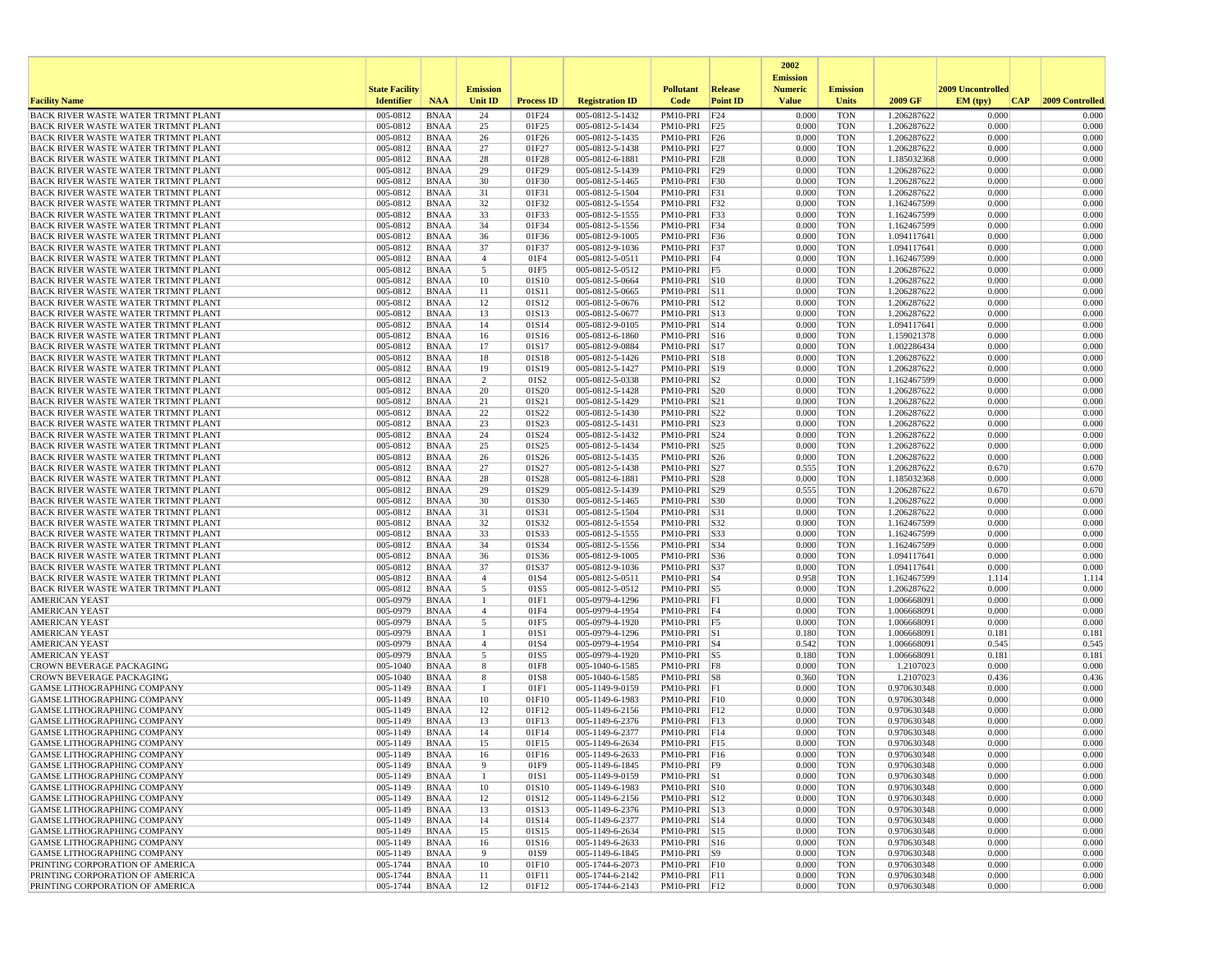|                                                                    |                       |                            |                       |                   |                                    |                              |                         | 2002                              |                          |                            |                   |                 |
|--------------------------------------------------------------------|-----------------------|----------------------------|-----------------------|-------------------|------------------------------------|------------------------------|-------------------------|-----------------------------------|--------------------------|----------------------------|-------------------|-----------------|
|                                                                    | <b>State Facility</b> |                            | <b>Emission</b>       |                   |                                    | <b>Pollutant</b>             | Release                 | <b>Emission</b><br><b>Numeric</b> | <b>Emission</b>          |                            | 2009 Uncontrolled |                 |
| <b>Facility Name</b>                                               | <b>Identifier</b>     | <b>NAA</b>                 | Unit ID               | <b>Process ID</b> | <b>Registration ID</b>             | Code                         | <b>Point ID</b>         | <b>Value</b>                      | <b>Units</b>             | 2009 GF                    | EM (typ)<br> CAP  | 2009 Controlled |
| PRINTING CORPORATION OF AMERICA                                    | 005-1744              | <b>BNAA</b>                | 13                    | 01F13             | 005-1744-6-2218                    | PM10-PRI                     | F13                     | 0.000                             | <b>TON</b>               | 0.970630348                | 0.000             | 0.000           |
| PRINTING CORPORATION OF AMERICA                                    | 005-1744              | <b>BNAA</b>                | 14                    | 01F14             | 005-1744-6-2176                    | PM10-PRI F14                 |                         | 0.000                             | <b>TON</b>               | 0.970630348                | 0.000             | 0.000           |
| PRINTING CORPORATION OF AMERICA                                    | 005-1744              | <b>BNAA</b>                | 15                    | 01F15             | 005-1744-6-2306                    | PM10-PRI F15                 |                         | 0.000                             | <b>TON</b>               | 0.970630348                | 0.000             | 0.000           |
| PRINTING CORPORATION OF AMERICA                                    | 005-1744              | <b>BNAA</b>                | 16                    | 01F16             | 005-1744-6-2307                    | PM10-PRI F16                 |                         | 0.000                             | <b>TON</b>               | 0.970630348                | 0.000             | 0.000           |
| PRINTING CORPORATION OF AMERICA                                    | 005-1744              | <b>BNAA</b>                | 17                    | 01F17             | 005-1744-6-2308                    | PM10-PRI F17                 |                         | 0.000                             | <b>TON</b>               | 0.970630348                | 0.000             | 0.000           |
| PRINTING CORPORATION OF AMERICA<br>PRINTING CORPORATION OF AMERICA | 005-1744<br>005-1744  | <b>BNAA</b><br><b>BNAA</b> | 2<br>3                | 01F2<br>01F3      | 005-1744-6-1362<br>005-1744-6-1363 | $PM10-PRI$ F2<br>PM10-PRI F3 |                         | 0.000<br>0.000                    | <b>TON</b><br><b>TON</b> | 0.970630348<br>0.970630348 | 0.000<br>0.000    | 0.000<br>0.000  |
| PRINTING CORPORATION OF AMERICA                                    | 005-1744              | <b>BNAA</b>                | $\overline{4}$        | 01F4              | 005-1744-6-1396                    | PM10-PRI F4                  |                         | 0.000                             | <b>TON</b>               | 0.970630348                | 0.000             | 0.000           |
| PRINTING CORPORATION OF AMERICA                                    | 005-1744              | <b>BNAA</b>                | 5                     | 01F5              | 005-1744-6-1506                    | PM10-PRI F5                  |                         | 0.000                             | <b>TON</b>               | 0.970630348                | 0.000             | 0.000           |
| PRINTING CORPORATION OF AMERICA                                    | 005-1744              | <b>BNAA</b>                | 6                     | 01F6              | 005-1744-6-1960                    | PM10-PRI F6                  |                         | 0.000                             | <b>TON</b>               | 0.970630348                | 0.000             | 0.000           |
| PRINTING CORPORATION OF AMERICA                                    | 005-1744              | <b>BNAA</b>                | - 9                   | 01F9              | 005-1744-6-2072                    | PM10-PRI F9                  |                         | 0.000                             | <b>TON</b>               | 0.970630348                | 0.000             | 0.000           |
| PRINTING CORPORATION OF AMERICA                                    | 005-1744              | <b>BNAA</b>                | 10                    | 01S10             | 005-1744-6-2073                    | $PM10-PRI$ $S10$             |                         | 0.000                             | <b>TON</b>               | 0.970630348                | 0.000             | 0.000           |
| PRINTING CORPORATION OF AMERICA                                    | 005-1744              | <b>BNAA</b>                | 11                    | 01S11             | 005-1744-6-2142                    | PM10-PRI S11                 |                         | 0.000                             | <b>TON</b>               | 0.970630348                | 0.000             | 0.000           |
| PRINTING CORPORATION OF AMERICA                                    | 005-1744              | <b>BNAA</b><br><b>BNAA</b> | 12                    | 01S12             | 005-1744-6-2143                    | PM10-PRI                     | S12                     | 0.000                             | <b>TON</b>               | 0.970630348                | 0.000<br>0.000    | 0.000<br>0.000  |
| PRINTING CORPORATION OF AMERICA<br>PRINTING CORPORATION OF AMERICA | 005-1744<br>005-1744  | BNAA                       | 13<br>14              | 01S13<br>01S14    | 005-1744-6-2218<br>005-1744-6-2176 | PM10-PRI<br>PM10-PRI S14     | $\vert$ S <sub>13</sub> | 0.000<br>0.000                    | <b>TON</b><br><b>TON</b> | 0.970630348<br>0.970630348 | 0.000             | 0.000           |
| PRINTING CORPORATION OF AMERICA                                    | 005-1744              | <b>BNAA</b>                | 15                    | 01S15             | 005-1744-6-2306                    | PM10-PRI S15                 |                         | 0.000                             | <b>TON</b>               | 0.970630348                | 0.000             | 0.000           |
| PRINTING CORPORATION OF AMERICA                                    | 005-1744              | <b>BNAA</b>                | 16                    | 01S16             | 005-1744-6-2307                    | PM10-PRI S16                 |                         | 0.000                             | <b>TON</b>               | 0.970630348                | 0.000             | 0.000           |
| PRINTING CORPORATION OF AMERICA                                    | 005-1744              | <b>BNAA</b>                | 17                    | 01S17             | 005-1744-6-2308                    | PM10-PRI S17                 |                         | 0.000                             | <b>TON</b>               | 0.970630348                | 0.000             | 0.000           |
| PRINTING CORPORATION OF AMERICA                                    | 005-1744              | <b>BNAA</b>                | 2                     | 01S2              | 005-1744-6-1362                    | PM10-PRI                     | S <sub>2</sub>          | 0.000                             | <b>TON</b>               | 0.970630348                | 0.000             | 0.000           |
| PRINTING CORPORATION OF AMERICA                                    | 005-1744              | <b>BNAA</b>                | 3                     | 01S3              | 005-1744-6-1363                    | PM10-PRI S3                  |                         | 0.000                             | <b>TON</b>               | 0.970630348                | 0.000             | 0.000           |
| PRINTING CORPORATION OF AMERICA                                    | 005-1744              | <b>BNAA</b>                | $\overline{4}$        | 01S4              | 005-1744-6-1396                    | $PM10-PRI$ S4                |                         | 0.000                             | <b>TON</b>               | 0.970630348                | 0.000             | 0.000           |
| PRINTING CORPORATION OF AMERICA                                    | 005-1744              | <b>BNAA</b>                | 5                     | 01S5              | 005-1744-6-1506                    | PM10-PRI S5                  |                         | 0.000                             | <b>TON</b>               | 0.970630348                | 0.000             | 0.000           |
| PRINTING CORPORATION OF AMERICA<br>PRINTING CORPORATION OF AMERICA | 005-1744<br>005-1744  | <b>BNAA</b><br><b>BNAA</b> | 6<br>-9               | 01S6<br>01S9      | 005-1744-6-1960<br>005-1744-6-2072 | PM10-PRI S6<br>PM10-PRI      | S9                      | 0.000<br>0.000                    | <b>TON</b><br><b>TON</b> | 0.970630348<br>0.970630348 | 0.000<br>0.000    | 0.000<br>0.000  |
| <b>CAVANAUGH PRESS</b>                                             | 005-1903              | <b>BNAA</b>                | 2                     | 01F <sub>2</sub>  | 005-1903-6-2032                    | $PM10-PRI$ $F2$              |                         | 0.000                             | <b>TON</b>               | 0.970630348                | 0.000             | 0.000           |
| <b>CAVANAUGH PRESS</b>                                             | 005-1903              | <b>BNAA</b>                | 3                     | 01F3              | 005-1903-6-2036                    | PM10-PRI F3                  |                         | 0.000                             | <b>TON</b>               | 0.970630348                | 0.000             | 0.000           |
| <b>CAVANAUGH PRESS</b>                                             | 005-1903              | <b>BNAA</b>                | $\overline{4}$        | 01F4              | 005-1903-6-2037                    | PM10-PRI F4                  |                         | 0.000                             | <b>TON</b>               | 0.970630348                | 0.000             | 0.000           |
| <b>CAVANAUGH PRESS</b>                                             | 005-1903              | <b>BNAA</b>                | 5                     | 01F5              | 005-1903-6-2038                    | PM10-PRI F5                  |                         | 0.000                             | <b>TON</b>               | 0.970630348                | 0.000             | 0.000           |
| <b>CAVANAUGH PRESS</b>                                             | 005-1903              | <b>BNAA</b>                | 6                     | 01F6              | 005-1903-6-2039                    | PM10-PRI F6                  |                         | 0.000                             | <b>TON</b>               | 0.970630348                | 0.000             | 0.000           |
| <b>CAVANAUGH PRESS</b>                                             | 005-1903              | <b>BNAA</b>                | $\overline{7}$        | 01F7              | 005-1903-6-2100                    | PM10-PRI                     | F7                      | 0.000                             | <b>TON</b>               | 0.970630348                | 0.000             | 0.000           |
| <b>CAVANAUGH PRESS</b>                                             | 005-1903              | <b>BNAA</b>                | 8                     | 01F8              | 005-1903-6-2382                    | PM10-PRI F8                  |                         | 0.000                             | <b>TON</b>               | 0.970630348                | 0.000             | 0.000           |
| <b>CAVANAUGH PRESS</b>                                             | 005-1903<br>005-1903  | <b>BNAA</b><br><b>BNAA</b> | - 9<br>$\overline{2}$ | 01F9<br>01S2      | 005-1903-6-2596                    | PM10-PRI F9<br>PM10-PRI S2   |                         | 0.000<br>0.000                    | <b>TON</b><br><b>TON</b> | 0.970630348                | 0.000<br>0.000    | 0.000<br>0.000  |
| <b>CAVANAUGH PRESS</b><br><b>CAVANAUGH PRESS</b>                   | 005-1903              | <b>BNAA</b>                | 3                     | 01S3              | 005-1903-6-2032<br>005-1903-6-2036 | $PM10-PRI$ S3                |                         | 0.000                             | <b>TON</b>               | 0.970630348<br>0.970630348 | 0.000             | 0.000           |
| <b>CAVANAUGH PRESS</b>                                             | 005-1903              | <b>BNAA</b>                | $\overline{4}$        | 01S4              | 005-1903-6-2037                    | PM10-PRI                     | $ S_4$                  | 0.000                             | <b>TON</b>               | 0.970630348                | 0.000             | 0.000           |
| <b>CAVANAUGH PRESS</b>                                             | 005-1903              | <b>BNAA</b>                | 5                     | 01S5              | 005-1903-6-2038                    | PM10-PRI S5                  |                         | 0.000                             | <b>TON</b>               | 0.970630348                | 0.000             | 0.000           |
| <b>CAVANAUGH PRESS</b>                                             | 005-1903              | <b>BNAA</b>                | 6                     | 01S6              | 005-1903-6-2039                    | PM10-PRI S6                  |                         | 0.000                             | <b>TON</b>               | 0.970630348                | 0.000             | 0.000           |
| <b>CAVANAUGH PRESS</b>                                             | 005-1903              | <b>BNAA</b>                | $7\phantom{.0}$       | 01S7              | 005-1903-6-2100                    | PM10-PRI S7                  |                         | 0.000                             | <b>TON</b>               | 0.970630348                | 0.000             | 0.000           |
| <b>CAVANAUGH PRESS</b>                                             | 005-1903              | <b>BNAA</b>                | 8                     | 01S8              | 005-1903-6-2382                    | PM10-PRI S8                  |                         | 0.000                             | <b>TON</b>               | 0.970630348                | 0.000             | 0.000           |
| <b>CAVANAUGH PRESS</b>                                             | 005-1903              | BNAA                       | 9                     | 01S9              | 005-1903-6-2596                    | PM10-PRI   S9                |                         | 0.000                             | <b>TON</b>               | 0.970630348                | 0.000             | 0.000           |
| POLYSTYRENE PRODUCTS<br>POLYSTYRENE PRODUCTS                       | 005-1956<br>005-1956  | <b>BNAA</b><br><b>BNAA</b> | -1<br>$\mathbf{1}$    | 01F1<br>01S1      | 005-1956-4-1900<br>005-1956-4-1900 | PM10-PRI F1<br>PM10-PRI S1   |                         | 0.000<br>0.016                    | <b>TON</b><br><b>TON</b> | 1.006668091<br>1.006668091 | 0.000<br>0.016    | 0.000<br>0.016  |
| RUSSELL-STANLEY SERVICES                                           | 005-2220              | <b>BNAA</b>                | -1                    | 01F1              | 005-2220-9-0923                    | PM10-PRI F1                  |                         | 0.000                             | <b>TON</b>               | 1.185032368                | 0.000             | 0.000           |
| RUSSELL-STANLEY SERVICES                                           | 005-2220              | <b>BNAA</b>                | 2                     | 01F <sub>2</sub>  | 005-2220-9-0979                    | $PM10-PRI$ $ F2$             |                         | 0.000                             | <b>TON</b>               | 1.185032368                | 0.000             | 0.000           |
| <b>RUSSELL-STANLEY SERVICES</b>                                    | 005-2220              | <b>BNAA</b>                | 3                     | 01F3              | 005-2220-6-2263                    | PM10-PRI F3                  |                         | 0.000                             | <b>TON</b>               | 1.2107023                  | 0.000             | 0.000           |
| <b>RUSSELL-STANLEY SERVICES</b>                                    | 005-2220              | <b>BNAA</b>                | $\mathbf{1}$          | 01S1              | 005-2220-9-0923                    | PM10-PRI                     | S1                      | 0.060                             | <b>TON</b>               | 1.185032368                | 0.071             | 0.071           |
| RUSSELL-STANLEY SERVICES                                           | 005-2220              | <b>BNAA</b>                | 2                     | 01S <sub>2</sub>  | 005-2220-9-0979                    | PM10-PRI                     | S <sub>2</sub>          | 0.690                             | <b>TON</b>               | 1.185032368                | 0.818             | 0.818           |
| RUSSELL-STANLEY SERVICES                                           | 005-2220              | <b>BNAA</b>                | 3                     | 01S3              | 005-2220-6-2263                    | PM10-PRI S3                  |                         | 0.310                             | <b>TON</b>               | 1.2107023                  | 0.375             | 0.375           |
| POLYSTYRENE PRODUCTS                                               | 005-2305              | <b>BNAA</b>                | $7\phantom{.0}$       | 01F7              | 005-2305-5-1644                    | $PM10-PRI$ F7                |                         | 0.000                             | <b>TON</b>               | 1.006668091                | 0.000             | 0.000           |
| POLYSTYRENE PRODUCTS<br><b>AAI - CLUB HOUSE ROAD</b>               | 005-2305<br>005-2405  | <b>BNAA</b><br><b>BNAA</b> | $\overline{7}$<br>-1  | 01S7<br>01F1      | 005-2305-5-1644<br>005-2405-6-2414 | PM10-PRI S7<br>PM10-PRI F1   |                         | 0.063<br>0.000                    | <b>TON</b><br><b>TON</b> | 1.006668091<br>1.159021378 | 0.063<br>0.000    | 0.063<br>0.000  |
| AAI - CLUB HOUSE ROAD                                              | 005-2405              | <b>BNAA</b>                | $\overline{2}$        | 01F2              | 005-2405-6-2415                    | $PM10-PRI$ $ F2$             |                         | 0.000                             | <b>TON</b>               | 1.159021378                | 0.000             | 0.000           |
| <b>AAI - CLUB HOUSE ROAD</b>                                       | 005-2405              | <b>BNAA</b>                | 3                     | 01F3              | 005-2405-6-2416                    | PM10-PRI F3                  |                         | 0.000                             | <b>TON</b>               | 1.159021378                | 0.000             | 0.000           |
| <b>AAI - CLUB HOUSE ROAD</b>                                       | 005-2405              | <b>BNAA</b>                | $\overline{4}$        | 01F4              | 005-2405-6-2580                    | PM10-PRI F4                  |                         | 0.000                             | <b>TON</b>               | 1.159021378                | 0.000             | 0.000           |
| <b>AAI - CLUB HOUSE ROAD</b>                                       | 005-2405              | <b>BNAA</b>                |                       | 01S1              | 005-2405-6-2414                    | PM10-PRI                     | S1                      | 0.000                             | <b>TON</b>               | 1.159021378                | 0.000             | 0.000           |
| <b>AAI - CLUB HOUSE ROAD</b>                                       | 005-2405              | <b>BNAA</b>                | $\overline{2}$        | 01S <sub>2</sub>  | 005-2405-6-2415                    | $PM10-PRI$ S2                |                         | 0.000                             | <b>TON</b>               | 1.159021378                | 0.000             | 0.000           |
| AAI - CLUB HOUSE ROAD                                              | 005-2405              | <b>BNAA</b>                | 3                     | 01S3              | 005-2405-6-2416                    | $PM10-PRI$ S3                |                         | 0.000                             | <b>TON</b>               | 1.159021378                | 0.000             | 0.000           |
| AAI - CLUB HOUSE ROAD                                              | 005-2405              | BNAA                       |                       | 01S4              | 005-2405-6-2580                    | $PM10-PRI$  S4               |                         | 0.000                             | TON                      | 1.159021378                | 0.000             | 0.000           |
| MIDDLE RIVER AIRCRAFT SYSTEMS<br>MIDDLE RIVER AIRCRAFT SYSTEMS     | 005-2407<br>005-2407  | BNAA<br>BNAA               | -1<br>$\mathbf{1}$    | 01F1<br>01S1      | 005-2407-5-1655<br>005-2407-5-1655 | PM10-PRI F1<br>PM10-PRI S1   |                         | 0.000<br>0.018                    | <b>TON</b><br>TON        | 1.150892258<br>1.150892258 | 0.000<br>0.020    | 0.000<br>0.020  |
| LEHIGH PORTLAND CEMENT                                             | 013-0012              | BNAA                       | 17                    | 01F17             | 013-0012-6-0027                    | PM10-PRI F17                 |                         | 0.000                             | TON                      | 1.235632181                | 0.000             | 0.000           |
| LEHIGH PORTLAND CEMENT                                             | 013-0012              | BNAA                       | 18                    | 01F18             | 013-0012-6-0028                    | PM10-PRI F18                 |                         | 0.000                             | <b>TON</b>               | 1.235632181                | 0.000             | 0.000           |
| LEHIGH PORTLAND CEMENT                                             | 013-0012              | <b>BNAA</b>                | 19                    | 01F19             | 013-0012-6-0029                    | PM10-PRI F19                 |                         | 0.000                             | <b>TON</b>               | 1.235632181                | 0.000             | 0.000           |
| <b>LEHIGH PORTLAND CEMENT</b>                                      | 013-0012              | <b>BNAA</b>                | 20                    | 01F20             | 013-0012-6-0030                    | PM10-PRI F20                 |                         | 0.000                             | <b>TON</b>               | 1.235632181                | 0.000             | 0.000           |
| <b>LEHIGH PORTLAND CEMENT</b>                                      | 013-0012              | BNAA                       | 21                    | 01F21             | 013-0012-6-0031                    | PM10-PRI F21                 |                         | 0.000                             | <b>TON</b>               | 1.235632181                | 0.000             | 0.000           |
| <b>LEHIGH PORTLAND CEMENT</b>                                      | 013-0012              | <b>BNAA</b>                | 22                    | 01F22             | 013-0012-6-0032                    | PM10-PRI F22                 |                         | 0.000                             | <b>TON</b>               | 1.235632181                | 0.000             | 0.000           |
| <b>LEHIGH PORTLAND CEMENT</b>                                      | 013-0012              | BNAA                       | 23                    | 01F23             | 013-0012-6-0033                    | PM10-PRI F23                 |                         | 0.000                             | <b>TON</b>               | 1.235632181                | 0.000             | 0.000           |
| <b>LEHIGH PORTLAND CEMENT</b><br><b>LEHIGH PORTLAND CEMENT</b>     | 013-0012<br>013-0012  | BNAA<br><b>BNAA</b>        | 24<br>25              | 01F24<br>01F25    | 013-0012-6-0034<br>013-0012-6-0039 | PM10-PRI F24<br>PM10-PRI F25 |                         | 0.000<br>0.000                    | TON<br><b>TON</b>        | 1.235632181<br>1.159757972 | 0.000<br>0.000    | 0.000<br>0.000  |
| <b>LEHIGH PORTLAND CEMENT</b>                                      | 013-0012              | <b>BNAA</b>                | 26                    | 01F26             | 013-0012-6-0040                    | $PM10-PRI$ $F26$             |                         | 0.000                             | <b>TON</b>               | 1.159757972                | 0.000             | 0.000           |
|                                                                    |                       |                            |                       |                   |                                    |                              |                         |                                   |                          |                            |                   |                 |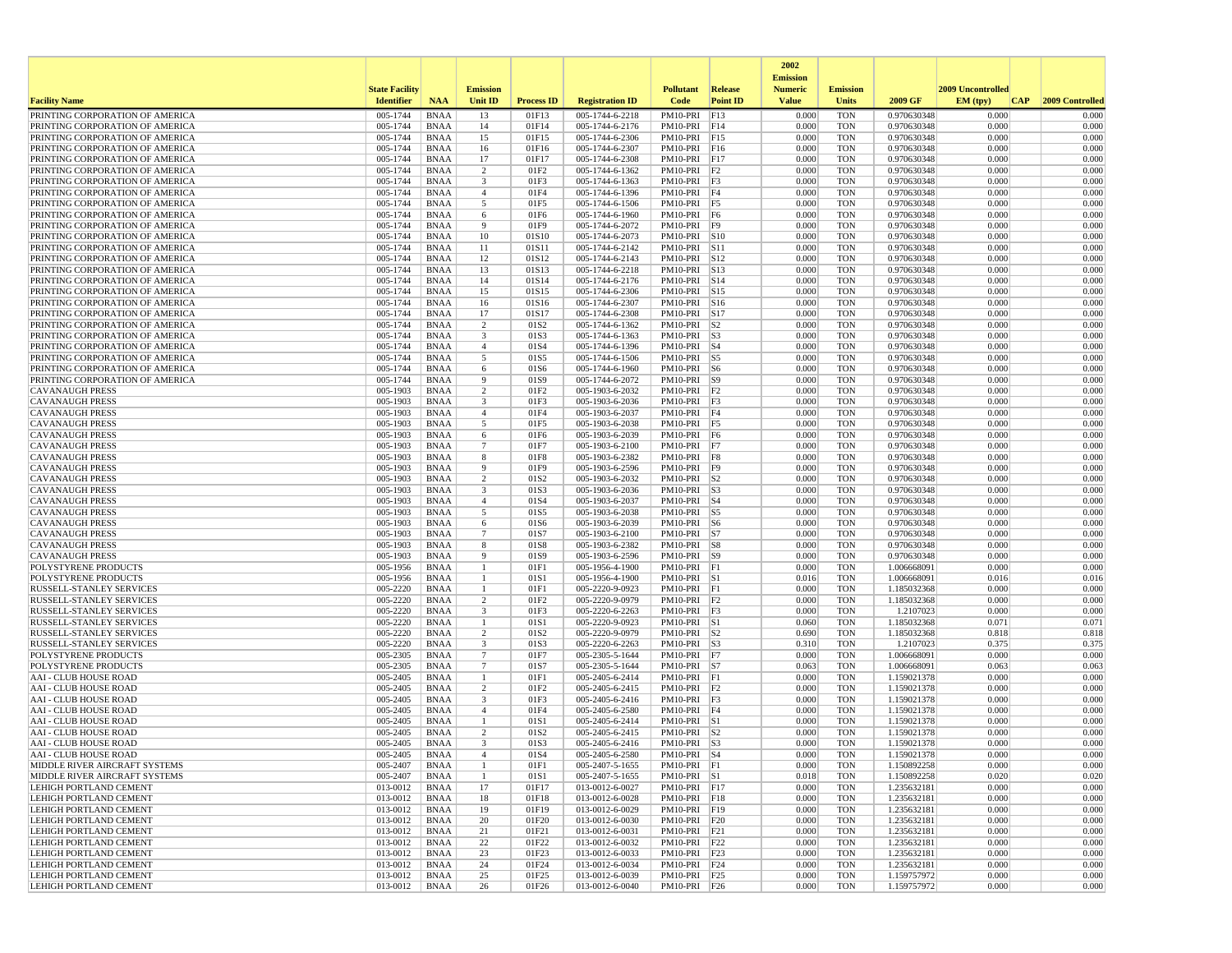|                                                                |                       |                            |                         |                   |                                    |                                 |                 | 2002<br><b>Emission</b> |                          |                            |                   |                  |
|----------------------------------------------------------------|-----------------------|----------------------------|-------------------------|-------------------|------------------------------------|---------------------------------|-----------------|-------------------------|--------------------------|----------------------------|-------------------|------------------|
|                                                                | <b>State Facility</b> |                            | <b>Emission</b>         |                   |                                    | <b>Pollutant</b>                | Release         | <b>Numeric</b>          | <b>Emission</b>          |                            | 2009 Uncontrolled |                  |
| <b>Facility Name</b>                                           | <b>Identifier</b>     | <b>NAA</b>                 | Unit ID                 | <b>Process ID</b> | <b>Registration ID</b>             | Code                            | <b>Point ID</b> | <b>Value</b>            | <b>Units</b>             | 2009 GF                    | EM (typ)<br> CAP  | 2009 Controlled  |
| <b>LEHIGH PORTLAND CEMENT</b>                                  | 013-0012              | <b>BNAA</b>                | 29                      | 01F29             | 013-0012-6-0047                    | PM10-PRI                        | F29             | 0.000                   | <b>TON</b>               | 1.159757972                | 0.000             | 0.000            |
| LEHIGH PORTLAND CEMENT                                         | 013-0012              | <b>BNAA</b>                | 30                      | 01F30             | 013-0012-6-0048                    | PM10-PRI                        | F30             | 0.000                   | <b>TON</b>               | 1.159757972                | 0.000             | 0.000            |
| <b>LEHIGH PORTLAND CEMENT</b><br>LEHIGH PORTLAND CEMENT        | 013-0012<br>013-0012  | <b>BNAA</b><br><b>BNAA</b> | 31<br>32                | 01F31<br>01F32    | 013-0012-6-0049<br>013-0012-6-0124 | PM10-PRI<br>PM10-PRI            | F31<br>F32      | 0.000<br>0.000          | <b>TON</b><br><b>TON</b> | 1.159757972<br>1.159757972 | 0.000<br>0.000    | 0.000<br>0.000   |
| LEHIGH PORTLAND CEMENT                                         | 013-0012              | <b>BNAA</b>                | 33                      | 01F33             | 013-0012-6-0125                    | PM10-PRI                        | F33             | 0.000                   | <b>TON</b>               | 1.159757972                | 0.000             | 0.000            |
| LEHIGH PORTLAND CEMENT                                         | 013-0012              | <b>BNAA</b>                | 37                      | 01F37             | 013-0012-9-0107                    | PM10-PRI                        | F37             | 0.000                   | <b>TON</b>               | 1.002286434                | 0.000             | 0.000            |
| LEHIGH PORTLAND CEMENT                                         | 013-0012              | <b>BNAA</b>                | 38                      | 01F38             | 013-0012-9-0108                    | PM10-PRI                        | F38             | 0.000                   | <b>TON</b>               | 1.183266878                | 0.000             | 0.000            |
| LEHIGH PORTLAND CEMENT                                         | 013-0012              | <b>BNAA</b>                | 39                      | 01F39             | 013-0012-6-0256                    | PM10-PRI                        | F39             | 0.000                   | <b>TON</b>               | 1.159757972                | 0.000             | 0.000            |
| LEHIGH PORTLAND CEMENT                                         | 013-0012              | <b>BNAA</b>                | 6                       | 01F6              | 013-0012-6-0007                    | PM10-PRI                        | F <sub>6</sub>  | 0.000                   | <b>TON</b>               | 1.159757972                | 0.000             | 0.000            |
| LEHIGH PORTLAND CEMENT                                         | 013-0012              | <b>BNAA</b>                | 17                      | 01S17             | 013-0012-6-0027                    | PM10-PRI S17                    |                 | 0.730                   | <b>TON</b>               | 1.235632181                | 0.902             | 0.902            |
| <b>LEHIGH PORTLAND CEMENT</b><br><b>LEHIGH PORTLAND CEMENT</b> | 013-0012<br>013-0012  | <b>BNAA</b><br><b>BNAA</b> | 18<br>19                | 01S18<br>01S19    | 013-0012-6-0028<br>013-0012-6-0029 | PM10-PRI<br>PM10-PRI S19        | S18             | 0.913<br>1.095          | <b>TON</b><br><b>TON</b> | 1.235632181<br>1.235632181 | 1.128<br>1.353    | 1.128<br>1.353   |
| LEHIGH PORTLAND CEMENT                                         | 013-0012              | <b>BNAA</b>                | 20                      | 01S20             | 013-0012-6-0030                    | PM10-PRI S20                    |                 | 0.365                   | <b>TON</b>               | 1.235632181                | 0.451             | 0.451            |
| LEHIGH PORTLAND CEMENT                                         | 013-0012              | <b>BNAA</b>                | 21                      | 01S21             | 013-0012-6-0031                    | PM10-PRI                        | S21             | 0.365                   | <b>TON</b>               | 1.235632181                | 0.451             | 0.451            |
| <b>LEHIGH PORTLAND CEMENT</b>                                  | 013-0012              | <b>BNAA</b>                | 22                      | 01S22             | 013-0012-6-0032                    | PM10-PRI                        | S22             | 0.548                   | <b>TON</b>               | 1.235632181                | 0.677             | 0.677            |
| LEHIGH PORTLAND CEMENT                                         | 013-0012              | <b>BNAA</b>                | 23                      | 01S23             | 013-0012-6-0033                    | PM10-PRI                        | S23             | 0.365                   | <b>TON</b>               | 1.235632181                | 0.451             | 0.451            |
| LEHIGH PORTLAND CEMENT                                         | 013-0012              | <b>BNAA</b>                | 24                      | 01S24             | 013-0012-6-0034                    | PM10-PRI                        | S24             | 0.548                   | <b>TON</b>               | 1.235632181                | 0.677             | 0.677            |
| LEHIGH PORTLAND CEMENT                                         | 013-0012              | <b>BNAA</b>                | 25                      | 01S25             | 013-0012-6-0039                    | PM10-PRI                        | S25             | 0.913                   | <b>TON</b>               | 1.159757972                | 1.058             | 1.058            |
| LEHIGH PORTLAND CEMENT<br>LEHIGH PORTLAND CEMENT               | 013-0012<br>013-0012  | <b>BNAA</b><br><b>BNAA</b> | 26<br>29                | 01S26<br>01S29    | 013-0012-6-0040<br>013-0012-6-0047 | PM10-PRI<br>PM10-PRI            | S26<br> S29     | 8.213<br>3.285          | <b>TON</b><br><b>TON</b> | 1.159757972<br>1.159757972 | 9.525<br>3.810    | 9.525<br>3.810   |
| LEHIGH PORTLAND CEMENT                                         | 013-0012              | <b>BNAA</b>                | 30                      | 01S30             | 013-0012-6-0048                    | PM10-PRI                        | S30             | 6.570                   | <b>TON</b>               | 1.159757972                | 7.620             | 7.620            |
| LEHIGH PORTLAND CEMENT                                         | 013-0012              | <b>BNAA</b>                | 31                      | 01S31             | 013-0012-6-0049                    | PM10-PRI                        | S31             | 0.000                   | <b>TON</b>               | 1.159757972                | 0.000             | 0.000            |
| LEHIGH PORTLAND CEMENT                                         | 013-0012              | <b>BNAA</b>                | 32                      | 01S32             | 013-0012-6-0124                    | PM10-PRI S32                    |                 | 1.278                   | <b>TON</b>               | 1.159757972                | 1.482             | 1.482            |
| <b>LEHIGH PORTLAND CEMENT</b>                                  | 013-0012              | <b>BNAA</b>                | 33                      | 01S33             | 013-0012-6-0125                    | PM10-PRI                        | S33             | 3.103                   | <b>TON</b>               | 1.159757972                | 3.598             | 3.598            |
| <b>LEHIGH PORTLAND CEMENT</b>                                  | 013-0012              | <b>BNAA</b>                | 37                      | 01S37             | 013-0012-9-0107                    | PM10-PRI                        | S37             | 0.000                   | <b>TON</b>               | 1.002286434                | 0.000             | 0.000            |
| LEHIGH PORTLAND CEMENT                                         | 013-0012              | <b>BNAA</b>                | 38<br>39                | 01S38             | 013-0012-9-0108                    | PM10-PRI                        | <b>S38</b>      | 0.000                   | <b>TON</b>               | 1.183266878                | 0.000<br>413.787  | 0.000<br>413.787 |
| LEHIGH PORTLAND CEMENT<br>LEHIGH PORTLAND CEMENT               | 013-0012<br>013-0012  | <b>BNAA</b><br><b>BNAA</b> | 6                       | 01S39<br>01S6     | 013-0012-6-0256<br>013-0012-6-0007 | PM10-PRI S39<br>PM10-PRI S6     |                 | 356.788<br>11.315       | <b>TON</b><br><b>TON</b> | 1.159757972<br>1.159757972 | 13.123            | 13.123           |
| <b>COLONIAL PIPELINE COMPANY</b>                               | 013-0056              | <b>BNAA</b>                | 2                       | 01F2              | 013-0056-9-0083                    | $PM10-PRI$ F2                   |                 | 0.000                   | <b>TON</b>               | 1.013260484                | 0.000             | 0.000            |
| <b>COLONIAL PIPELINE COMPANY</b>                               | 013-0056              | <b>BNAA</b>                | 3                       | 01F3              | 013-0056-9-0101                    | PM10-PRI                        | F3              | 0.000                   | <b>TON</b>               | 1.002286434                | 0.000             | 0.000            |
| COLONIAL PIPELINE COMPANY                                      | 013-0056              | <b>BNAA</b>                | $\overline{4}$          | 01F4              | 013-0056-9-0132                    | PM10-PRI                        | F4              | 0.000                   | <b>TON</b>               | 1.002286434                | 0.000             | 0.000            |
| COLONIAL PIPELINE COMPANY                                      | 013-0056              | <b>BNAA</b>                | $\overline{c}$          | 01S2              | 013-0056-9-0083                    | $PM10-PRI$ S2                   |                 | 0.000                   | <b>TON</b>               | 1.013260484                | 0.000             | 0.000            |
| <b>COLONIAL PIPELINE COMPANY</b>                               | 013-0056              | <b>BNAA</b>                | 3                       | 01S3              | 013-0056-9-0101                    | PM10-PRI S3                     |                 | 0.000                   | <b>TON</b>               | 1.002286434                | 0.000             | 0.000            |
| COLONIAL PIPELINE COMPANY<br>MCCORQUODALE COLOR CARD           | 013-0056<br>025-0002  | <b>BNAA</b><br><b>BNAA</b> | $\overline{4}$          | 01S4<br>01F1      | 013-0056-9-0132<br>025-0002-6-0020 | $PM10-PRI$ S4<br>PM10-PRI F1    |                 | 0.000<br>0.000          | <b>TON</b><br><b>TON</b> | 1.002286434<br>1.040912509 | 0.000<br>0.000    | 0.000<br>0.000   |
| MCCORQUODALE COLOR CARD                                        | 025-0002              | <b>BNAA</b>                | 10                      | 01F10             | 025-0002-4-0622                    | PM10-PRI                        | F10             | 0.000                   | <b>TON</b>               | 1.006668091                | 0.000             | 0.000            |
| MCCORQUODALE COLOR CARD                                        | 025-0002              | <b>BNAA</b>                | 9                       | 01F9              | 025-0002-4-0621                    | PM10-PRI                        | F9              | 0.000                   | <b>TON</b>               | 1.006668091                | 0.000             | 0.000            |
| MCCORQUODALE COLOR CARD                                        | 025-0002              | <b>BNAA</b>                | -1                      | 01S1              | 025-0002-6-0020                    | PM10-PRI S1                     |                 | 0.000                   | <b>TON</b>               | 1.040912509                | 0.000             | 0.000            |
| MCCORQUODALE COLOR CARD                                        | 025-0002              | <b>BNAA</b>                | 10                      | 01S10             | 025-0002-4-0622                    | PM10-PRI S10                    |                 | 0.000                   | <b>TON</b>               | 1.006668091                | 0.000             | 0.000            |
| MCCORQUODALE COLOR CARD                                        | 025-0002              | <b>BNAA</b>                | 9                       | 01S9              | 025-0002-4-0621                    | PM10-PRI S9                     |                 | 0.000                   | <b>TON</b>               | 1.006668091                | 0.000             | 0.000            |
| <b>J.M. HUBER CORPORATION</b><br><b>J.M. HUBER CORPORATION</b> | 025-0005<br>025-0005  | <b>BNAA</b><br><b>BNAA</b> | -1<br>11                | 01F1<br>01F11     | 025-0005-4-0012<br>025-0005-7-0069 | PM10-PRI F1<br>PM10-PRI         | F11             | 0.000<br>0.156          | <b>TON</b><br><b>TON</b> | 1.006668091<br>1.013260484 | 0.000<br>0.158    | 0.000<br>0.158   |
| <b>J.M. HUBER CORPORATION</b>                                  | 025-0005              | <b>BNAA</b>                | 12                      | 01F12             | 025-0005-7-0102                    | PM10-PRI                        | F12             | 0.000                   | <b>TON</b>               | 1.013260484                | 0.000             | 0.000            |
| <b>J.M. HUBER CORPORATION</b>                                  | 025-0005              | <b>BNAA</b>                | 14                      | 01F14             | 025-0005-7-0105                    | PM10-PRI                        | F14             | 0.000                   | <b>TON</b>               | 1.013260484                | 0.000             | 0.000            |
| <b>J.M. HUBER CORPORATION</b>                                  | 025-0005              | <b>BNAA</b>                | 15                      | 01F15             | 025-0005-7-0131                    | PM10-PRI F15                    |                 | 0.000                   | <b>TON</b>               | 1.013260484                | 0.000             | 0.000            |
| <b>J.M. HUBER CORPORATION</b>                                  | 025-0005              | <b>BNAA</b>                | 16                      | 01F16             | 025-0005-7-0132                    | PM10-PRI F16                    |                 | 0.158                   | <b>TON</b>               | 1.013260484                | 0.160             | 0.160            |
| <b>J.M. HUBER CORPORATION</b>                                  | 025-0005              | <b>BNAA</b>                | 17                      | 01F17             | 025-0005-7-0136                    | PM10-PRI                        | F17             | 0.000                   | <b>TON</b>               | 1.290902734                | 0.000             | 0.000            |
| <b>J.M. HUBER CORPORATION</b><br><b>J.M. HUBER CORPORATION</b> | 025-0005<br>025-0005  | <b>BNAA</b>                | 18<br>24                | 01F18             | 025-0005-7-0151                    | PM10-PRI                        | F18<br>F24      | 0.079<br>0.000          | <b>TON</b><br><b>TON</b> | 1.013260484                | 0.080<br>0.000    | 0.080<br>0.000   |
| <b>J.M. HUBER CORPORATION</b>                                  | 025-0005              | <b>BNAA</b><br><b>BNAA</b> | 25                      | 01F24<br>01F25    | 025-0005-5-0125<br>025-0005-5-0126 | PM10-PRI<br>PM10-PRI            | F25             | 0.000                   | <b>TON</b>               | 1.150892258<br>1.150892258 | 0.000             | 0.000            |
| J.M. HUBER CORPORATION                                         | 025-0005              | <b>BNAA</b>                | 3                       | 01F3              | 025-0005-5-0013                    | PM10-PRI F3                     |                 | 0.000                   | <b>TON</b>               | 1.150892258                | 0.000             | 0.000            |
| <b>J.M. HUBER CORPORATION</b>                                  | 025-0005              | <b>BNAA</b>                | $\overline{4}$          | 01F4              | 025-0005-5-0032                    | PM10-PRI F4                     |                 | 0.000                   | <b>TON</b>               | 1.150892258                | 0.000             | 0.000            |
| J.M. HUBER CORPORATION                                         | 025-0005              | <b>BNAA</b>                | 6                       | 01F6              | 025-0005-7-0028                    | PM10-PRI                        | F6              | 0.000                   | <b>TON</b>               | 1.013260484                | 0.000             | 0.000            |
| <b>J.M. HUBER CORPORATION</b>                                  | 025-0005              | <b>BNAA</b>                | 8                       | 01F8              | 025-0005-7-0064                    | PM10-PRI F8                     |                 | 0.156                   | <b>TON</b>               | 1.013260484                | 0.158             | 0.158            |
| <b>J.M. HUBER CORPORATION</b>                                  | 025-0005              | <b>BNAA</b>                | 9                       | 01F9              | 025-0005-7-0065                    | PM10-PRI                        | F9              | 0.000                   | <b>TON</b>               | 1.013260484                | 0.000             | 0.000            |
| J.M. HUBER CORPORATION<br><b>J.M. HUBER CORPORATION</b>        | 025-0005<br>025-0005  | <b>BNAA</b><br><b>BNAA</b> | 11                      | 01S1<br>01S11     | 025-0005-4-0012<br>025-0005-7-0069 | PM10-PRI<br>PM10-PRI S11        | S1              | 0.000<br>5.287          | <b>TON</b><br><b>TON</b> | 1.006668091<br>1.013260484 | 0.000<br>5.357    | 0.000<br>5.357   |
| <b>J.M. HUBER CORPORATION</b>                                  | 025-0005              | <b>BNAA</b>                | 12                      | 01S12             | 025-0005-7-0102                    | PM10-PRI S12                    |                 | 4.964                   | <b>TON</b>               | 1.013260484                | 5.030             | 5.030            |
| J.M. HUBER CORPORATION                                         | 025-0005              | <b>BNAA</b>                | 14                      | 01S14             | 025-0005-7-0105                    | PM10-PRI   S14                  |                 | 0.052                   | TON                      | 1.013260484                | 0.052             | 0.052            |
| <b>J.M. HUBER CORPORATION</b>                                  | 025-0005              | BNAA                       | 15                      | 01S15             | 025-0005-7-0131                    | PM10-PRI S15                    |                 | 0.630                   | <b>TON</b>               | 1.013260484                | 0.638             | 0.638            |
| <b>J.M. HUBER CORPORATION</b>                                  | 025-0005              | <b>BNAA</b>                | 16                      | 01S16             | 025-0005-7-0132                    | PM10-PRI S16                    |                 | 12.600                  | <b>TON</b>               | 1.013260484                | 12.767            | 12.767           |
| J.M. HUBER CORPORATION                                         | 025-0005              | <b>BNAA</b>                | 17                      | 01S17             | 025-0005-7-0136                    | PM10-PRI S17                    |                 | 6.612                   | <b>TON</b>               | 1.290902734                | 8.535             | 8.535            |
| J.M. HUBER CORPORATION                                         | 025-0005              | <b>BNAA</b>                | 18                      | 01S18             | 025-0005-7-0151                    | PM10-PRI S18                    |                 | 1.738                   | <b>TON</b>               | 1.013260484                | 1.761             | 1.761            |
| J.M. HUBER CORPORATION<br><b>J.M. HUBER CORPORATION</b>        | 025-0005<br>025-0005  | <b>BNAA</b><br><b>BNAA</b> | 24<br>25                | 01S24<br>01S25    | 025-0005-5-0125<br>025-0005-5-0126 | PM10-PRI S24<br>PM10-PRI S25    |                 | 0.000<br>0.000          | <b>TON</b><br><b>TON</b> | 1.150892258<br>1.150892258 | 0.000<br>0.000    | 0.000<br>0.000   |
| J.M. HUBER CORPORATION                                         | 025-0005              | BNAA                       | $\overline{\mathbf{3}}$ | 01S3              | 025-0005-5-0013                    | $PM10-PRI$ S3                   |                 | 0.811                   | <b>TON</b>               | 1.150892258                | 0.934             | 0.934            |
| J.M. HUBER CORPORATION                                         | 025-0005              | <b>BNAA</b>                | $\overline{4}$          | 01S4              | 025-0005-5-0032                    | PM10-PRI S4                     |                 | 0.155                   | <b>TON</b>               | 1.150892258                | 0.178             | 0.178            |
| J.M. HUBER CORPORATION                                         | 025-0005              | <b>BNAA</b>                | 6                       | 01S6              | 025-0005-7-0028                    | PM10-PRI S6                     |                 | 0.156                   | TON                      | 1.013260484                | 0.158             | 0.158            |
| J.M. HUBER CORPORATION                                         | 025-0005              | <b>BNAA</b>                | 8                       | 01S8              | 025-0005-7-0064                    | PM10-PRI S8                     |                 | 0.156                   | <b>TON</b>               | 1.013260484                | 0.158             | 0.158            |
| J.M. HUBER CORPORATION<br>CYTEC ENGINEERED MATERIALS           | 025-0005<br>025-0006  | <b>BNAA</b><br><b>BNAA</b> | 9<br>41                 | 01S9<br>01F41     | 025-0005-7-0065<br>025-0006-5-0076 | PM10-PRI S9<br>$PM10-PRI$ $F41$ |                 | 0.310<br>0.000          | <b>TON</b><br>TON        | 1.013260484<br>1.150892258 | 0.314<br>0.000    | 0.314<br>0.000   |
|                                                                |                       |                            |                         |                   |                                    |                                 |                 |                         |                          |                            |                   |                  |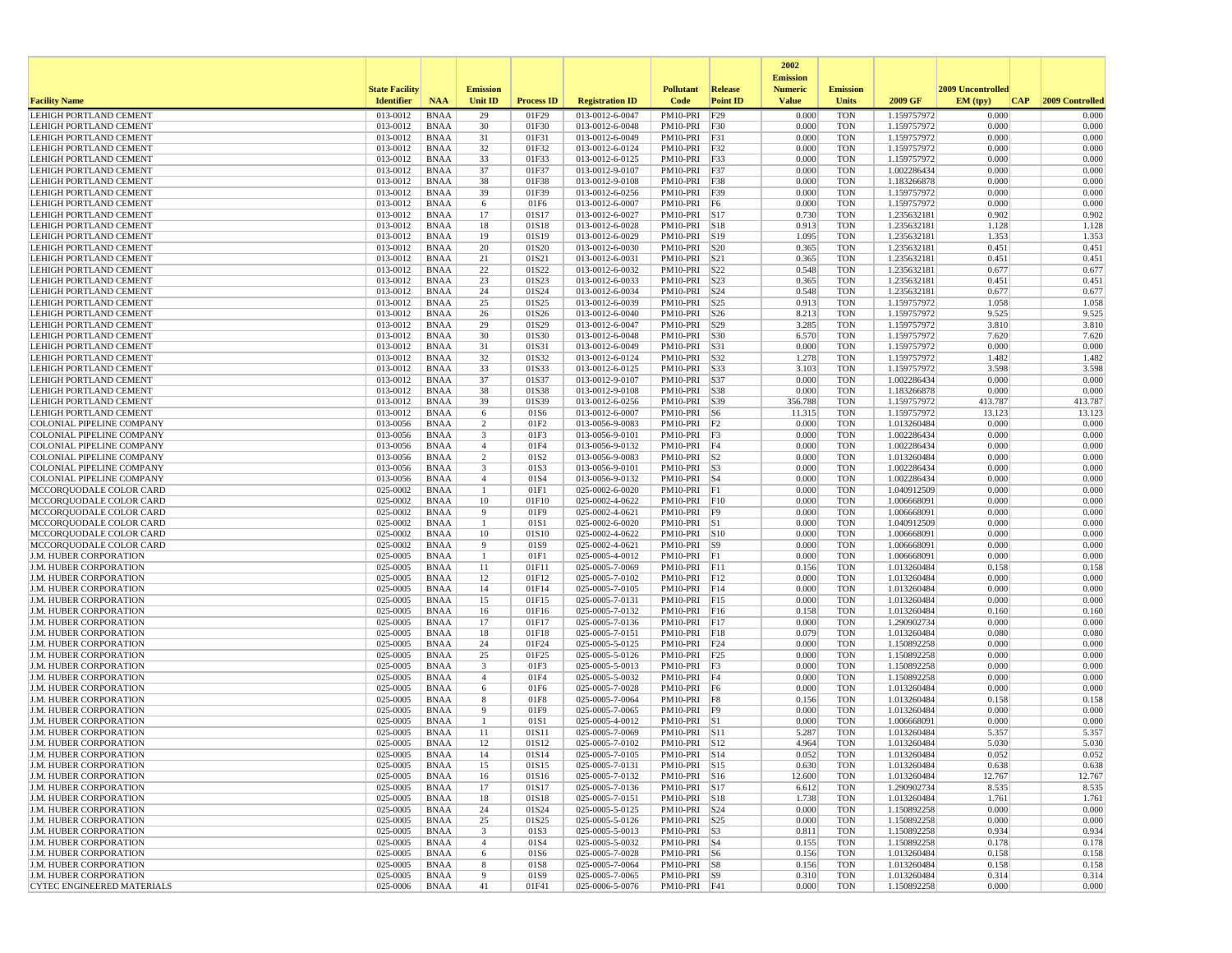|                                                                                |                       |                            |                                          |                   |                                    |                                |                                      | 2002                              |                          |                            |                   |                 |
|--------------------------------------------------------------------------------|-----------------------|----------------------------|------------------------------------------|-------------------|------------------------------------|--------------------------------|--------------------------------------|-----------------------------------|--------------------------|----------------------------|-------------------|-----------------|
|                                                                                | <b>State Facility</b> |                            | <b>Emission</b>                          |                   |                                    | <b>Pollutant</b>               | Release                              | <b>Emission</b><br><b>Numeric</b> | <b>Emission</b>          |                            | 2009 Uncontrolled |                 |
| <b>Facility Name</b>                                                           | <b>Identifier</b>     | <b>NAA</b>                 | Unit ID                                  | <b>Process ID</b> | <b>Registration ID</b>             | Code                           | <b>Point ID</b>                      | <b>Value</b>                      | <b>Units</b>             | 2009 GF                    | EM (typ)<br> CAP  | 2009 Controlled |
| <b>CYTEC ENGINEERED MATERIALS</b>                                              | 025-0006              | <b>BNAA</b>                | 42                                       | 01F42             | 025-0006-5-0077                    | PM10-PRI                       | F42                                  | 0.000                             | <b>TON</b>               | 1.150892258                | 0.000             | 0.000           |
| <b>CYTEC ENGINEERED MATERIALS</b>                                              | 025-0006              | <b>BNAA</b>                | 45                                       | 01F45             | 025-0006-7-0171                    | PM10-PRI                       | F45                                  | 0.000                             | <b>TON</b>               | 1.159021378                | 0.000             | 0.000           |
| <b>CYTEC ENGINEERED MATERIALS</b>                                              | 025-0006              | <b>BNAA</b>                | 46                                       | 01F46             | 025-0006-7-0172                    | PM10-PRI                       | F46                                  | 0.000                             | <b>TON</b>               | 1.164179087                | 0.000             | 0.000           |
| <b>CYTEC ENGINEERED MATERIALS</b><br><b>CYTEC ENGINEERED MATERIALS</b>         | 025-0006<br>025-0006  | <b>BNAA</b><br><b>BNAA</b> | 47<br>48                                 | 01F47<br>01F48    | 025-0006-7-0173<br>025-0006-7-0174 | PM10-PRI<br>PM10-PRI           | F47<br>F48                           | 0.000<br>0.000                    | <b>TON</b><br><b>TON</b> | 1.164179087<br>1.164179087 | 0.000<br>0.000    | 0.000<br>0.000  |
| <b>CYTEC ENGINEERED MATERIALS</b>                                              | 025-0006              | <b>BNAA</b>                | 49                                       | 01F49             | 025-0006-7-0175                    | PM10-PRI                       | F49                                  | 0.000                             | <b>TON</b>               | 1.164179087                | 0.000             | 0.000           |
| <b>CYTEC ENGINEERED MATERIALS</b>                                              | 025-0006              | <b>BNAA</b>                | 52                                       | 01F52             | 025-0006-4-0519                    | PM10-PRI                       | F52                                  | 0.000                             | <b>TON</b>               | 1.006668091                | 0.000             | 0.000           |
| CYTEC ENGINEERED MATERIALS                                                     | 025-0006              | <b>BNAA</b>                | 54                                       | 01F54             | 025-0006-6-0210                    | PM10-PRI                       | F54                                  | 0.000                             | <b>TON</b>               | 1.159021378                | 0.000             | 0.000           |
| CYTEC ENGINEERED MATERIALS                                                     | 025-0006              | <b>BNAA</b>                | 55                                       | 01F55             | 025-0006-6-0263                    | PM10-PRI                       | F55                                  | 0.000                             | <b>TON</b>               | 1.493975878                | 0.000             | 0.000           |
| <b>CYTEC ENGINEERED MATERIALS</b>                                              | 025-0006              | <b>BNAA</b>                | 56                                       | 01F56             | 025-0006-9-0226                    | PM10-PRI                       | F56                                  | 0.000                             | <b>TON</b>               | 1.013260484                | 0.000             | 0.000           |
| CYTEC ENGINEERED MATERIALS                                                     | 025-0006              | <b>BNAA</b>                | 57                                       | 01F57             | 025-0006-9-0246                    | PM10-PRI                       | F57                                  | 0.000                             | <b>TON</b>               | 1.094117641                | 0.000             | 0.000           |
| <b>CYTEC ENGINEERED MATERIALS</b>                                              | 025-0006              | <b>BNAA</b>                | 58                                       | 01F58             | 025-0006-5-0136                    | PM10-PRI                       | F58                                  | 0.000                             | <b>TON</b>               | 1.150892258                | 0.000             | 0.000           |
| CYTEC ENGINEERED MATERIALS                                                     | 025-0006              | <b>BNAA</b>                | 59                                       | 01F59             | 025-0006-5-0137                    | PM10-PRI                       | F59                                  | 0.000                             | <b>TON</b>               | 1.150892258                | 0.000             | 0.000           |
| CYTEC ENGINEERED MATERIALS<br><b>CYTEC ENGINEERED MATERIALS</b>                | 025-0006<br>025-0006  | <b>BNAA</b><br><b>BNAA</b> | 60<br>61                                 | 01F60<br>01F61    | 025-0006-7-0180<br>025-0006-6-0348 | PM10-PRI<br>PM10-PRI           | F60<br>F61                           | 0.000<br>0.000                    | <b>TON</b><br><b>TON</b> | 1.285310745<br>1.164179087 | 0.000<br>0.000    | 0.000<br>0.000  |
| <b>CYTEC ENGINEERED MATERIALS</b>                                              | 025-0006              | <b>BNAA</b>                | 41                                       | 01S41             | 025-0006-5-0076                    | PM10-PRI                       | <b>S41</b>                           | 0.207                             | <b>TON</b>               | 1.150892258                | 0.238             | 0.238           |
| CYTEC ENGINEERED MATERIALS                                                     | 025-0006              | <b>BNAA</b>                | 42                                       | 01S42             | 025-0006-5-0077                    | PM10-PRI                       | S42                                  | 0.000                             | <b>TON</b>               | 1.150892258                | 0.000             | 0.000           |
| CYTEC ENGINEERED MATERIALS                                                     | 025-0006              | <b>BNAA</b>                | 45                                       | 01S45             | 025-0006-7-0171                    | PM10-PRI                       | S45                                  | 0.000                             | <b>TON</b>               | 1.159021378                | 0.000             | 0.000           |
| CYTEC ENGINEERED MATERIALS                                                     | 025-0006              | <b>BNAA</b>                | 46                                       | 01S46             | 025-0006-7-0172                    | PM10-PRI                       | S46                                  | 0.000                             | <b>TON</b>               | 1.164179087                | 0.000             | 0.000           |
| <b>CYTEC ENGINEERED MATERIALS</b>                                              | 025-0006              | <b>BNAA</b>                | 47                                       | 01S47             | 025-0006-7-0173                    | PM10-PRI                       | <b>S47</b>                           | 0.000                             | <b>TON</b>               | 1.164179087                | 0.000             | 0.000           |
| <b>CYTEC ENGINEERED MATERIALS</b>                                              | 025-0006              | <b>BNAA</b>                | 48                                       | 01S48             | 025-0006-7-0174                    | PM10-PRI                       | S48                                  | 0.000                             | <b>TON</b>               | 1.164179087                | 0.000             | 0.000           |
| <b>CYTEC ENGINEERED MATERIALS</b>                                              | 025-0006              | <b>BNAA</b>                | 49                                       | 01S49             | 025-0006-7-0175                    | PM10-PRI                       | S49                                  | 0.000                             | <b>TON</b>               | 1.164179087                | 0.000             | 0.000           |
| <b>CYTEC ENGINEERED MATERIALS</b>                                              | 025-0006              | <b>BNAA</b>                | 52                                       | 01S52             | 025-0006-4-0519                    | PM10-PRI                       | S52                                  | 0.000                             | <b>TON</b>               | 1.006668091                | 0.000             | 0.000           |
| <b>CYTEC ENGINEERED MATERIALS</b>                                              | 025-0006<br>025-0006  | <b>BNAA</b>                | 54                                       | 01S54             | 025-0006-6-0210                    | PM10-PRI                       | S54                                  | 0.000<br>0.000                    | <b>TON</b><br><b>TON</b> | 1.159021378                | 0.000<br>0.000    | 0.000<br>0.000  |
| CYTEC ENGINEERED MATERIALS<br><b>CYTEC ENGINEERED MATERIALS</b>                | 025-0006              | <b>BNAA</b><br><b>BNAA</b> | 55<br>56                                 | 01S55<br>01S56    | 025-0006-6-0263<br>025-0006-9-0226 | PM10-PRI<br>PM10-PRI           | $\sqrt{\text{S}}$<br>S56             | 0.000                             | <b>TON</b>               | 1.493975878<br>1.013260484 | 0.000             | 0.000           |
| CYTEC ENGINEERED MATERIALS                                                     | 025-0006              | <b>BNAA</b>                | 57                                       | 01S57             | 025-0006-9-0246                    | PM10-PRI                       | S57                                  | 0.000                             | <b>TON</b>               | 1.094117641                | 0.000             | 0.000           |
| <b>CYTEC ENGINEERED MATERIALS</b>                                              | 025-0006              | <b>BNAA</b>                | 58                                       | 01S58             | 025-0006-5-0136                    | PM10-PRI                       | S58                                  | 0.000                             | <b>TON</b>               | 1.150892258                | 0.000             | 0.000           |
| <b>CYTEC ENGINEERED MATERIALS</b>                                              | 025-0006              | <b>BNAA</b>                | 59                                       | 01S59             | 025-0006-5-0137                    | PM10-PRI                       | S59                                  | 0.000                             | <b>TON</b>               | 1.150892258                | 0.000             | 0.000           |
| <b>CYTEC ENGINEERED MATERIALS</b>                                              | 025-0006              | <b>BNAA</b>                | 60                                       | 01S60             | 025-0006-7-0180                    | PM10-PRI                       | <b>S60</b>                           | 0.000                             | <b>TON</b>               | 1.285310745                | 0.000             | 0.000           |
| <b>CYTEC ENGINEERED MATERIALS</b>                                              | 025-0006              | <b>BNAA</b>                | 61                                       | 01S61             | 025-0006-6-0348                    | PM10-PRI                       | S61                                  | 0.000                             | <b>TON</b>               | 1.164179087                | 0.000             | 0.000           |
| CONSTELLATION POWER SOURCE GENERATION                                          | 025-0024              | <b>BNAA</b>                | $\mathbf{1}$                             | 01F1              | 025-0024-4-0081                    | PM10-PRI                       | F1                                   | 0.000                             | <b>TON</b>               | 1.633949995                | 0.000             | 0.000           |
| CONSTELLATION POWER SOURCE GENERATION                                          | 025-0024              | <b>BNAA</b>                | 2                                        | 01F2              | 025-0024-4-0082                    | PM10-PRI F2                    |                                      | 0.000                             | <b>TON</b>               | 1.633949995                | 0.000             | 0.000           |
| CONSTELLATION POWER SOURCE GENERATION                                          | 025-0024              | <b>BNAA</b>                | 3                                        | 01F3              | 025-0024-4-0083                    | PM10-PRI F3                    |                                      | 0.000                             | <b>TON</b>               | 1.633949995                | 0.000             | 0.000           |
| CONSTELLATION POWER SOURCE GENERATION<br>CONSTELLATION POWER SOURCE GENERATION | 025-0024<br>025-0024  | <b>BNAA</b><br><b>BNAA</b> | $\boldsymbol{\Delta}$<br>$7\phantom{.0}$ | 01F4<br>01F7      | 025-0024-4-0084                    | PM10-PRI F4                    |                                      | 0.000<br>0.000                    | <b>TON</b><br><b>TON</b> | 1.633949995                | 0.000<br>0.000    | 0.000<br>0.000  |
| CONSTELLATION POWER SOURCE GENERATION                                          | 025-0024              | <b>BNAA</b>                | 1                                        | 01S1              | 025-0024-5-0088<br>025-0024-4-0081 | $PM10-PRI$ F7<br>PM10-PRI S1   |                                      | 0.981                             | <b>TON</b>               | 0.808924317<br>1.633949995 | 1.603             | 1.603           |
| CONSTELLATION POWER SOURCE GENERATION                                          | 025-0024              | <b>BNAA</b>                | 2                                        | 01S2              | 025-0024-4-0082                    | $PM10-PRI$ S2                  |                                      | 0.981                             | <b>TON</b>               | 1.633949995                | 1.603             | 1.603           |
| CONSTELLATION POWER SOURCE GENERATION                                          | 025-0024              | <b>BNAA</b>                | 3                                        | 01S3              | 025-0024-4-0083                    | PM10-PRI S3                    |                                      | 0.981                             | <b>TON</b>               | 1.633949995                | 1.603             | 1.603           |
| CONSTELLATION POWER SOURCE GENERATION                                          | 025-0024              | <b>BNAA</b>                | $\overline{4}$                           | 01S4              | 025-0024-4-0084                    | PM10-PRI S4                    |                                      | 0.818                             | <b>TON</b>               | 1.633949995                | 1.336             | 1.336           |
| CONSTELLATION POWER SOURCE GENERATION                                          | 025-0024              | <b>BNAA</b>                | 7                                        | 01S7              | 025-0024-5-0088                    | $PM10-PRI$ S7                  |                                      | 2.226                             | <b>TON</b>               | 0.808924317                | 1.800             | 1.800           |
| COLONIAL PIPELINE COMPANY                                                      | 025-0076              | <b>BNAA</b>                | -1                                       | 01F1              | 025-0076-9-0007                    | PM10-PRI                       | F1                                   | 0.000                             | <b>TON</b>               | 1.002286434                | 0.000             | 0.000           |
| COLONIAL PIPELINE COMPANY                                                      | 025-0076              | <b>BNAA</b>                | 2                                        | 01F <sub>2</sub>  | 025-0076-9-0213                    | PM10-PRI F2                    |                                      | 0.000                             | <b>TON</b>               | 1.002286434                | 0.000             | 0.000           |
| COLONIAL PIPELINE COMPANY                                                      | 025-0076              | <b>BNAA</b>                | -1                                       | 01S1              | 025-0076-9-0007                    | PM10-PRI S1                    |                                      | 0.000                             | <b>TON</b>               | 1.002286434                | 0.000             | 0.000           |
| <b>COLONIAL PIPELINE COMPANY</b><br>ABERDEEN PROVING GROUND                    | 025-0076<br>025-0081  | <b>BNAA</b><br><b>BNAA</b> | 2<br>318                                 | 01S2<br>-1        | 025-0076-9-0213<br>025-0081-5-0152 | $PM10-PRI$ S2<br>PM10-PRI      | S318                                 | 0.000<br>1.333                    | <b>TON</b><br><b>TON</b> | 1.002286434<br>1.162467599 | 0.000<br>1.550    | 0.000<br>1.550  |
| ABERDEEN PROVING GROUND                                                        | 025-0081              | <b>BNAA</b>                | 318                                      |                   | 025-0081-5-0152                    | PM10-PRI                       | F318                                 | 0.000                             | <b>TON</b>               | 1.162467599                | 0.000             | 0.000           |
| ABERDEEN PROVING GROUND                                                        | 025-0081              | <b>BNAA</b>                | 216                                      |                   | 025-0081-6-0232                    | PM10-PRI                       | F216                                 | 0.000                             | <b>TON</b>               | 1.493975878                | 0.000             | 0.000           |
| ABERDEEN PROVING GROUND                                                        | 025-0081              | <b>BNAA</b>                | 222                                      |                   | 025-0081-5-0086                    | PM10-PRI                       | S222                                 | 0.142                             | <b>TON</b>               | 1.162467599                | 0.165             | 0.165           |
| ABERDEEN PROVING GROUND                                                        | 025-0081              | <b>BNAA</b>                | 222                                      |                   | 025-0081-5-0086                    | PM10-PRI                       | F222                                 | 0.000                             | <b>TON</b>               | 1.162467599                | 0.000             | 0.000           |
| ABERDEEN PROVING GROUND                                                        | 025-0081              | <b>BNAA</b>                | 319                                      |                   | 025-0081-9-0276                    | PM10-PRI                       | F319                                 | 0.000                             | <b>TON</b>               | 1.281243086                | 0.000             | 0.000           |
| ABERDEEN PROVING GROUND                                                        | 025-0081              | <b>BNAA</b>                | 216                                      |                   | 025-0081-6-0232                    | PM10-PRI                       | S216                                 | 0.001                             | <b>TON</b>               | 1.493975878                | 0.001             | 0.001           |
| ABERDEEN PROVING GROUND                                                        | 025-0081              | <b>BNAA</b>                | 319                                      |                   | 025-0081-9-0276                    | PM10-PRI                       | S319                                 | 0.003                             | <b>TON</b>               | 1.281243086                | 0.004             | 0.004           |
| ABERDEEN PROVING GROUND                                                        | 025-0081              | <b>BNAA</b>                | 266                                      | -1                | 025-0081-9-0229                    | PM10-PRI                       | S266                                 | 0.006                             | <b>TON</b>               | 1.281243086                | 0.007             | 0.007           |
| ABERDEEN PROVING GROUND<br>ABERDEEN PROVING GROUND                             | 025-0081<br>025-0081  | <b>BNAA</b><br><b>BNAA</b> | 265<br>265                               |                   | 025-0081-9-0228<br>025-0081-9-0228 | PM10-PRI<br>PM10-PRI           | S <sub>265</sub><br>F <sub>265</sub> | 0.005<br>0.000                    | <b>TON</b><br><b>TON</b> | 1.281243086<br>1.281243086 | 0.007<br>0.000    | 0.007<br>0.000  |
| ABERDEEN PROVING GROUND                                                        | 025-0081              | <b>BNAA</b>                | 266                                      | 1                 | 025-0081-9-0229                    | PM10-PRI                       | F <sub>266</sub>                     | 0.000                             | <b>TON</b>               | 1.281243086                | 0.000             | 0.000           |
| <b>ABERDEEN PROVING GROUND</b>                                                 | 025-0081              | <b>BNAA</b>                | 207                                      |                   | 025-0081-5-0081                    | PM10-PRI                       | S207                                 | 0.226                             | <b>TON</b>               | 1.162467599                | 0.263             | 0.263           |
| ABERDEEN PROVING GROUND                                                        | 025-0081              | <b>BNAA</b>                | 320                                      |                   | 025-0081-9-0277                    | PM10-PRI   F320                |                                      | 0.000                             | TON                      | 1.281243086                | 0.000             | 0.000           |
| <b>ABERDEEN PROVING GROUND</b>                                                 | 025-0081              | BNAA                       | 322                                      | -1                | 025-0081-5-0165                    | PM10-PRI S322                  |                                      | 0.000                             | <b>TON</b>               | 1.162467599                | 0.000             | 0.000           |
| <b>ABERDEEN PROVING GROUND</b>                                                 | 025-0081              | BNAA                       | 322                                      |                   | 025-0081-5-0165                    | PM10-PRI F322                  |                                      | 0.000                             | <b>TON</b>               | 1.162467599                | 0.000             | 0.000           |
| <b>ABERDEEN PROVING GROUND</b>                                                 | 025-0081              | BNAA                       | 321                                      |                   | 025-0081-5-0164                    | PM10-PRI   S321                |                                      | 0.000                             | TON                      | 1.162467599                | 0.000             | 0.000           |
| <b>ABERDEEN PROVING GROUND</b>                                                 | 025-0081              | BNAA                       | 321                                      |                   | 025-0081-5-0164                    | PM10-PRI F321                  |                                      | 0.000                             | <b>TON</b>               | 1.162467599                | 0.000             | 0.000           |
| <b>ABERDEEN PROVING GROUND</b>                                                 | 025-0081              | <b>BNAA</b>                | 231                                      |                   | 025-0081-6-0269                    | PM10-PRI                       | S231                                 | 0.000                             | <b>TON</b>               | 1.159021378                | 0.000             | 0.000           |
| ABERDEEN PROVING GROUND                                                        | 025-0081              | <b>BNAA</b>                | 258<br>258                               | -1                | 025-0081-9-0225                    | PM10-PRI S258<br>PM10-PRI F258 |                                      | 0.002                             | <b>TON</b><br><b>TON</b> | 1.281243086                | 0.003<br>0.000    | 0.003<br>0.000  |
| <b>ABERDEEN PROVING GROUND</b><br>ABERDEEN PROVING GROUND                      | 025-0081<br>025-0081  | BNAA<br><b>BNAA</b>        | 223                                      | 1                 | 025-0081-9-0225<br>025-0081-5-0087 | PM10-PRI S223                  |                                      | 0.000<br>0.142                    | <b>TON</b>               | 1.281243086<br>1.162467599 | 0.165             | 0.165           |
| <b>ABERDEEN PROVING GROUND</b>                                                 | 025-0081              | BNAA                       | 223                                      | 1                 | 025-0081-5-0087                    | PM10-PRI F223                  |                                      | 0.000                             | <b>TON</b>               | 1.162467599                | 0.000             | 0.000           |
| <b>ABERDEEN PROVING GROUND</b>                                                 | 025-0081              | BNAA                       | 323                                      |                   | 025-0081-5-0166                    | PM10-PRI F323                  |                                      | 0.000                             | <b>TON</b>               | 1.162467599                | 0.000             | 0.000           |
| <b>ABERDEEN PROVING GROUND</b>                                                 | 025-0081              | <b>BNAA</b>                | 231                                      |                   | 025-0081-6-0269                    | PM10-PRI   F231                |                                      | 0.000                             | <b>TON</b>               | 1.159021378                | 0.000             | 0.000           |
| <b>ABERDEEN PROVING GROUND</b>                                                 | 025-0081              | <b>BNAA</b>                | 323                                      | -1                | 025-0081-5-0166                    | PM10-PRI S323                  |                                      | 0.000                             | <b>TON</b>               | 1.162467599                | 0.000             | 0.000           |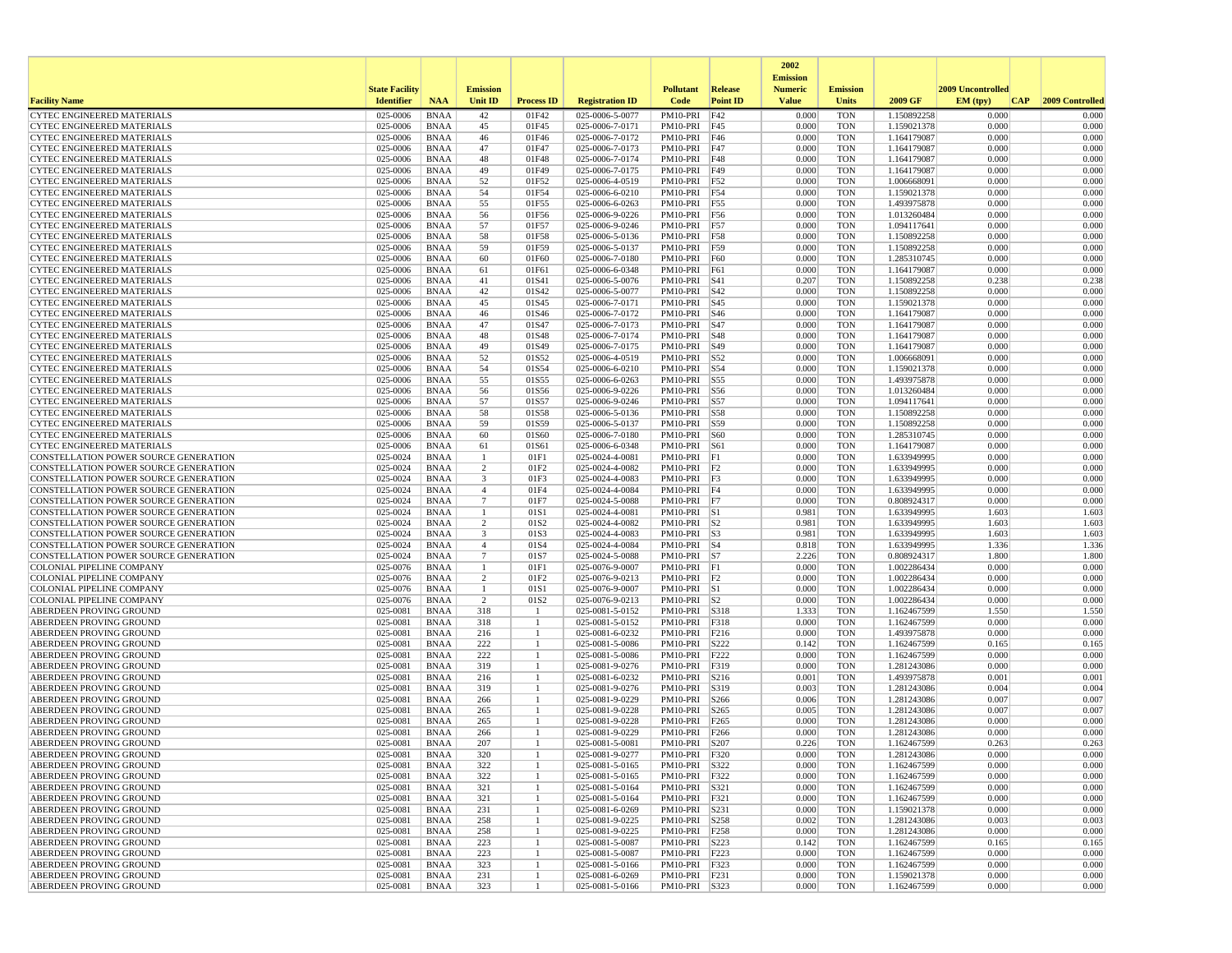|                                                    |                       |                            |                 |                   |                                    |                              |                  | 2002                              |                          |                            |                   |                 |
|----------------------------------------------------|-----------------------|----------------------------|-----------------|-------------------|------------------------------------|------------------------------|------------------|-----------------------------------|--------------------------|----------------------------|-------------------|-----------------|
|                                                    | <b>State Facility</b> |                            | <b>Emission</b> |                   |                                    | <b>Pollutant</b>             | Release          | <b>Emission</b><br><b>Numeric</b> | <b>Emission</b>          |                            | 2009 Uncontrolled |                 |
| <b>Facility Name</b>                               | <b>Identifier</b>     | <b>NAA</b>                 | <b>Unit ID</b>  | <b>Process ID</b> | <b>Registration ID</b>             | Code                         | <b>Point ID</b>  | <b>Value</b>                      | <b>Units</b>             | 2009 GF                    | EM (typ)<br> CAP  | 2009 Controlled |
| ABERDEEN PROVING GROUND                            | 025-0081              | <b>BNAA</b>                | 324             |                   | 025-0081-5-0167                    | PM10-PRI                     | F324             | 0.000                             | <b>TON</b>               | 1.162467599                | 0.000             | 0.000           |
| ABERDEEN PROVING GROUND                            | 025-0081              | <b>BNAA</b>                | 324             | -1                | 025-0081-5-0167                    | PM10-PRI                     | S324             | 0.000                             | <b>TON</b>               | 1.162467599                | 0.000             | 0.000           |
| ABERDEEN PROVING GROUND                            | 025-0081              | <b>BNAA</b>                | 320             |                   | 025-0081-9-0277                    | PM10-PRI                     | S320             | 0.003                             | <b>TON</b>               | 1.281243086                | 0.004             | 0.004           |
| ABERDEEN PROVING GROUND<br>ABERDEEN PROVING GROUND | 025-0081<br>025-0081  | <b>BNAA</b>                | 214<br>221      |                   | 025-0081-9-0198<br>025-0081-5-0085 | PM10-PRI                     | S214<br>S221     | 0.000                             | <b>TON</b><br><b>TON</b> | 1.013260484                | 0.000<br>0.165    | 0.000<br>0.165  |
| ABERDEEN PROVING GROUND                            | 025-0081              | <b>BNAA</b><br><b>BNAA</b> | 221             |                   | 025-0081-5-0085                    | PM10-PRI<br>PM10-PRI         | F221             | 0.142<br>0.000                    | <b>TON</b>               | 1.162467599<br>1.162467599 | 0.000             | 0.000           |
| ABERDEEN PROVING GROUND                            | 025-0081              | <b>BNAA</b>                | 214             |                   | 025-0081-9-0198                    | PM10-PRI                     | F214             | 0.000                             | <b>TON</b>               | 1.013260484                | 0.000             | 0.000           |
| ABERDEEN PROVING GROUND                            | 025-0081              | <b>BNAA</b>                | 264             |                   | 025-0081-9-0227                    | PM10-PRI                     | S264             | 0.004                             | <b>TON</b>               | 1.281243086                | 0.006             | 0.006           |
| ABERDEEN PROVING GROUND                            | 025-0081              | <b>BNAA</b>                | 255             |                   | 025-0081-9-0216                    | PM10-PRI                     | S255             | 0.002                             | <b>TON</b>               |                            | 0.002             | 0.002           |
| ABERDEEN PROVING GROUND                            | 025-0081              | <b>BNAA</b>                | 264             |                   | 025-0081-9-0227                    | PM10-PRI                     | F <sub>264</sub> | 0.000                             | <b>TON</b>               | 1.281243086                | 0.000             | 0.000           |
| ABERDEEN PROVING GROUND                            | 025-0081              | <b>BNAA</b>                | 215             |                   | 025-0081-6-0231                    | PM10-PRI                     | F215             | 0.000                             | <b>TON</b>               | 1.493975878                | 0.000             | 0.000           |
| ABERDEEN PROVING GROUND                            | 025-0081              | <b>BNAA</b>                | 255             |                   | 025-0081-9-0216                    | PM10-PRI                     | F <sub>255</sub> | 0.000                             | <b>TON</b>               |                            | 0.000             | 0.000           |
| ABERDEEN PROVING GROUND                            | 025-0081              | <b>BNAA</b>                | 206             |                   | 025-0081-5-0080                    | PM10-PRI                     | S206             | 0.226                             | <b>TON</b>               | 1.162467599                | 0.263             | 0.263           |
| ABERDEEN PROVING GROUND<br>ABERDEEN PROVING GROUND | 025-0081              | <b>BNAA</b><br><b>BNAA</b> | 206             |                   | 025-0081-5-0080                    | PM10-PRI                     | F206             | 0.000                             | <b>TON</b>               | 1.162467599<br>1.013260484 | 0.000             | 0.000<br>0.000  |
| ABERDEEN PROVING GROUND                            | 025-0081<br>025-0081  | <b>BNAA</b>                | 199<br>205      |                   | 025-0081-9-0182<br>025-0081-5-0079 | PM10-PRI<br>PM10-PRI         | S199<br>S205     | 0.000<br>0.454                    | <b>TON</b><br><b>TON</b> | 1.162467599                | 0.000<br>0.528    | 0.528           |
| ABERDEEN PROVING GROUND                            | 025-0081              | <b>BNAA</b>                | 205             |                   | 025-0081-5-0079                    | PM10-PRI                     | F <sub>205</sub> | 0.000                             | <b>TON</b>               | 1.162467599                | 0.000             | 0.000           |
| ABERDEEN PROVING GROUND                            | 025-0081              | <b>BNAA</b>                | 174             |                   | 025-0081-6-0158                    | PM10-PRI                     | F174             | 0.000                             | <b>TON</b>               | 1.159021378                | 0.000             | 0.000           |
| ABERDEEN PROVING GROUND                            | 025-0081              | <b>BNAA</b>                | 173             |                   | 025-0081-6-0157                    | PM10-PRI                     | S173             | 0.000                             | <b>TON</b>               | 1.159021378                | 0.000             | 0.000           |
| ABERDEEN PROVING GROUND                            | 025-0081              | <b>BNAA</b>                | 173             |                   | 025-0081-6-0157                    | PM10-PRI                     | F173             | 0.000                             | <b>TON</b>               | 1.159021378                | 0.000             | 0.000           |
| ABERDEEN PROVING GROUND                            | 025-0081              | <b>BNAA</b>                | 199             | -1                | 025-0081-9-0182                    | PM10-PRI                     | F199             | 0.000                             | <b>TON</b>               | 1.013260484                | 0.000             | 0.000           |
| ABERDEEN PROVING GROUND                            | 025-0081              | <b>BNAA</b>                | 200             |                   | 025-0081-9-0186                    | PM10-PRI                     | S200             | 0.000                             | <b>TON</b>               | 1.013260484                | 0.000             | 0.000           |
| ABERDEEN PROVING GROUND                            | 025-0081              | <b>BNAA</b>                | 200             |                   | 025-0081-9-0186                    | PM10-PRI                     | F200             | 0.000                             | <b>TON</b>               | 1.013260484                | 0.000             | 0.000           |
| ABERDEEN PROVING GROUND                            | 025-0081              | <b>BNAA</b>                | 196             | 1                 | 025-0081-9-0152                    | PM10-PRI                     | S196             | 0.000                             | <b>TON</b>               | 1.002286434                | 0.000             | 0.000           |
| ABERDEEN PROVING GROUND                            | 025-0081              | <b>BNAA</b>                | 196             |                   | 025-0081-9-0152                    | PM10-PRI                     | F196             | 0.000                             | <b>TON</b>               | 1.002286434                | 0.000             | 0.000           |
| ABERDEEN PROVING GROUND<br>ABERDEEN PROVING GROUND | 025-0081<br>025-0081  | <b>BNAA</b><br><b>BNAA</b> | 215<br>192      |                   | 025-0081-6-0231<br>025-0081-6-0207 | PM10-PRI<br>PM10-PRI         | S215<br>F192     | 0.009<br>0.000                    | <b>TON</b><br><b>TON</b> | 1.493975878<br>1.159021378 | 0.014<br>0.000    | 0.014<br>0.000  |
| ABERDEEN PROVING GROUND                            | 025-0081              | <b>BNAA</b>                | 192             |                   | 025-0081-6-0207                    | PM10-PRI                     | S192             | 0.000                             | <b>TON</b>               | 1.159021378                | 0.000             | 0.000           |
| ABERDEEN PROVING GROUND                            | 025-0081              | <b>BNAA</b>                | 190             |                   | 025-0081-6-0202                    | PM10-PRI                     | S190             | 0.003                             | <b>TON</b>               | 1.159021378                | 0.003             | 0.003           |
| ABERDEEN PROVING GROUND                            | 025-0081              | <b>BNAA</b>                | 186             |                   | 025-0081-6-0198                    | PM10-PRI                     | S186             | 0.000                             | <b>TON</b>               | 1.159021378                | 0.000             | 0.000           |
| ABERDEEN PROVING GROUND                            | 025-0081              | <b>BNAA</b>                | 186             |                   | 025-0081-6-0198                    | PM10-PRI                     | F186             | 0.000                             | <b>TON</b>               | 1.159021378                | 0.000             | 0.000           |
| ABERDEEN PROVING GROUND                            | 025-0081              | <b>BNAA</b>                | 184             |                   | 025-0081-6-0189                    | PM10-PRI                     | S184             | 0.000                             | <b>TON</b>               | 1.159021378                | 0.001             | 0.001           |
| ABERDEEN PROVING GROUND                            | 025-0081              | <b>BNAA</b>                | 184             |                   | 025-0081-6-0189                    | PM10-PRI                     | F184             | 0.000                             | <b>TON</b>               | 1.159021378                | 0.000             | 0.000           |
| ABERDEEN PROVING GROUND                            | 025-0081              | <b>BNAA</b>                | 190             |                   | 025-0081-6-0202                    | PM10-PRI                     | F190             | 0.000                             | <b>TON</b>               | 1.159021378                | 0.000             | 0.000           |
| ABERDEEN PROVING GROUND                            | 025-0081              | <b>BNAA</b>                | 179             |                   | 025-0081-6-0163                    | PM10-PRI                     | S179             | 0.000                             | <b>TON</b>               | 1.159021378                | 0.000             | 0.000           |
| ABERDEEN PROVING GROUND                            | 025-0081              | <b>BNAA</b>                | 179             |                   | 025-0081-6-0163                    | PM10-PRI                     | F179             | 0.000                             | <b>TON</b>               | 1.159021378                | 0.000             | 0.000           |
| ABERDEEN PROVING GROUND<br>ABERDEEN PROVING GROUND | 025-0081<br>025-0081  | <b>BNAA</b><br><b>BNAA</b> | 207<br>182      |                   | 025-0081-5-0081<br>025-0081-6-0170 | PM10-PRI<br>PM10-PRI         | F207<br>S182     | 0.000<br>21.625                   | <b>TON</b><br><b>TON</b> | 1.162467599<br>1.185032368 | 0.000<br>25.626   | 0.000<br>25.626 |
| ABERDEEN PROVING GROUND                            | 025-0081              | <b>BNAA</b>                | 178             |                   | 025-0081-6-0162                    | PM10-PRI                     | S178             | 0.042                             | <b>TON</b>               | 1.159021378                | 0.049             | 0.049           |
| ABERDEEN PROVING GROUND                            | 025-0081              | <b>BNAA</b>                | 178             |                   | 025-0081-6-0162                    | PM10-PRI                     | F178             | 0.000                             | <b>TON</b>               | 1.159021378                | 0.000             | 0.000           |
| ABERDEEN PROVING GROUND                            | 025-0081              | <b>BNAA</b>                | 182             | -1                | 025-0081-6-0170                    | PM10-PRI                     | F182             | 0.000                             | <b>TON</b>               | 1.185032368                | 0.000             | 0.000           |
| ABERDEEN PROVING GROUND                            | 025-0081              | <b>BNAA</b>                | 316             |                   | 025-0081-6-0308                    | PM10-PRI                     | S316             | 0.087                             | <b>TON</b>               | 1.159021378                | 0.101             | 0.101           |
| ABERDEEN PROVING GROUND                            | 025-0081              | <b>BNAA</b>                | 316             |                   | 025-0081-6-0308                    | PM10-PRI                     | F316             | 0.000                             | <b>TON</b>               | 1.159021378                | 0.000             | 0.000           |
| ABERDEEN PROVING GROUND                            | 025-0081              | <b>BNAA</b>                | 317             |                   | 025-0081-4-0619                    | PM10-PRI                     | F317             | 0.000                             | <b>TON</b>               | 1.281243086                | 0.000             | 0.000           |
| ABERDEEN PROVING GROUND                            | 025-0081              | <b>BNAA</b>                | 317             |                   | 025-0081-4-0619                    | PM10-PRI                     | S317             | 1.448                             | <b>TON</b>               | 1.281243086                | 1.855             | 1.855           |
| ABERDEEN PROVING GROUND                            | 025-0081              | <b>BNAA</b>                | 300             |                   | 025-0081-9-0212                    | PM10-PRI                     | F300             | 0.000                             | <b>TON</b>               | 1.459523797                | 0.000             | 0.000           |
| ABERDEEN PROVING GROUND<br>ABERDEEN PROVING GROUND | 025-0081<br>025-0081  | <b>BNAA</b><br><b>BNAA</b> | 300<br>174      |                   | 025-0081-9-0212<br>025-0081-6-0158 | PM10-PRI<br>PM10-PRI         | S300<br>S174     | 0.000<br>0.000                    | <b>TON</b><br><b>TON</b> | 1.459523797<br>1.159021378 | 0.000<br>0.000    | 0.000<br>0.000  |
| ABERDEEN PROVING GROUND                            | 025-0081              | <b>BNAA</b>                | 175             | 1                 | 025-0081-6-0159                    | PM10-PRI                     | F175             | 0.000                             | <b>TON</b>               | 1.159021378                | 0.000             | 0.000           |
| ABERDEEN PROVING GROUND                            | 025-0081              | <b>BNAA</b>                | 171             |                   | 025-0081-6-0132                    | PM10-PRI                     | F171             | 0.000                             | <b>TON</b>               | 1.159021378                | 0.000             | 0.000           |
| ABERDEEN PROVING GROUND                            | 025-0081              | <b>BNAA</b>                | 171             |                   | 025-0081-6-0132                    | PM10-PRI                     | S171             | 0.002                             | <b>TON</b>               | 1.159021378                | 0.003             | 0.003           |
| ABERDEEN PROVING GROUND                            | 025-0081              | <b>BNAA</b>                | 180             |                   | 025-0081-6-0164                    | PM10-PRI                     | S180             | 0.000                             | <b>TON</b>               | 1.159021378                | 0.000             | 0.000           |
| ABERDEEN PROVING GROUND                            | 025-0081              | <b>BNAA</b>                | 172             |                   | 025-0081-6-0133                    | PM10-PRI                     | F172             | 0.000                             | <b>TON</b>               | 1.159021378                | 0.000             | 0.000           |
| ABERDEEN PROVING GROUND                            | 025-0081              | <b>BNAA</b>                | 180             |                   | 025-0081-6-0164                    | PM10-PRI                     | F180             | 0.000                             | <b>TON</b>               | 1.159021378                | 0.000             | 0.000           |
| ABERDEEN PROVING GROUND                            | 025-0081              | <b>BNAA</b>                | 175             |                   | 025-0081-6-0159                    | PM10-PRI                     | S175             | 0.379                             | <b>TON</b>               | 1.159021378                | 0.439             | 0.439           |
| ABERDEEN PROVING GROUND                            | 025-0081              | <b>BNAA</b>                | 172             |                   | 025-0081-6-0133<br>025-0082-4-0383 | PM10-PRI                     | S172             | 0.002<br>0.000                    | <b>TON</b>               | 1.159021378                | 0.003             | 0.003           |
| <b>EDGEWOOD AREA</b><br><b>EDGEWOOD AREA</b>       | 025-0082<br>025-0082  | <b>BNAA</b><br><b>BNAA</b> | 39<br>39        |                   | 025-0082-4-0383                    | PM10-PRI F39<br>PM10-PRI S39 |                  | 0.015                             | <b>TON</b><br><b>TON</b> | 1.281243086<br>1.281243086 | 0.000<br>0.020    | 0.000<br>0.020  |
| <b>EDGEWOOD AREA</b>                               | 025-0082              | <b>BNAA</b>                |                 |                   | 025-0082-4-0389                    | PM10-PRI S45                 |                  | 0.007                             | TON                      | 1.281243086                | 0.009             | 0.009           |
| <b>EDGEWOOD AREA</b>                               | 025-0082              | BNAA                       | 41              | -1                | 025-0082-4-0385                    | PM10-PRI   S41               |                  | 0.015                             | TON                      | 1.281243086                | 0.020             | 0.020           |
| <b>EDGEWOOD AREA</b>                               | 025-0082              | BNAA                       | 45              |                   | 025-0082-4-0389                    | PM10-PRI F45                 |                  | 0.000                             | <b>TON</b>               | 1.281243086                | 0.000             | 0.000           |
| <b>EDGEWOOD AREA</b>                               | 025-0082              | BNAA                       | 38              |                   | 025-0082-4-0382                    | PM10-PRI   S38               |                  | 0.062                             | TON                      | 1.281243086                | 0.079             | 0.079           |
| <b>EDGEWOOD AREA</b>                               | 025-0082              | BNAA                       | 38              | 1                 | 025-0082-4-0382                    | PM10-PRI F38                 |                  | 0.000                             | <b>TON</b>               | 1.281243086                | 0.000             | 0.000           |
| <b>EDGEWOOD AREA</b>                               | 025-0082              | <b>BNAA</b>                | 41              |                   | 025-0082-4-0385                    | PM10-PRI F41                 |                  | 0.000                             | <b>TON</b>               | 1.281243086                | 0.000             | 0.000           |
| <b>EDGEWOOD AREA</b>                               | 025-0082              | <b>BNAA</b>                | 44              |                   | 025-0082-4-0388                    | PM10-PRI F44                 |                  | 0.000                             | TON                      | 1.281243086                | 0.000             | 0.000           |
| <b>EDGEWOOD AREA</b>                               | 025-0082              | BNAA                       | 44              | -1                | 025-0082-4-0388                    | PM10-PRI S44                 |                  | 0.007                             | <b>TON</b>               | 1.281243086                | 0.009             | 0.009           |
| <b>EDGEWOOD AREA</b>                               | 025-0082              | BNAA                       | 96              |                   | 025-0082-5-0092                    | PM10-PRI S96                 |                  | 0.000                             | <b>TON</b>               | 1.162467599                | 0.000             | 0.000           |
| <b>EDGEWOOD AREA</b>                               | 025-0082              | BNAA                       | 96              |                   | 025-0082-5-0092                    | PM10-PRI   F96               |                  | 0.000                             | TON                      | 1.162467599                | 0.000             | 0.000           |
| <b>EDGEWOOD AREA</b><br><b>EDGEWOOD AREA</b>       | 025-0082<br>025-0082  | BNAA<br><b>BNAA</b>        | 67<br>67        |                   | 025-0082-4-0432<br>025-0082-4-0432 | PM10-PRI F67<br>PM10-PRI S67 |                  | 0.000<br>0.018                    | <b>TON</b><br><b>TON</b> | 1.281243086<br>1.281243086 | 0.000<br>0.023    | 0.000<br>0.023  |
| <b>EDGEWOOD AREA</b>                               | 025-0082              | BNAA                       | 98              | $\mathbf{1}$      | 025-0082-4-0556                    | PM10-PRI S98                 |                  | 0.026                             | TON                      | 1.281243086                | 0.034             | 0.034           |
|                                                    |                       |                            |                 |                   |                                    |                              |                  |                                   |                          |                            |                   |                 |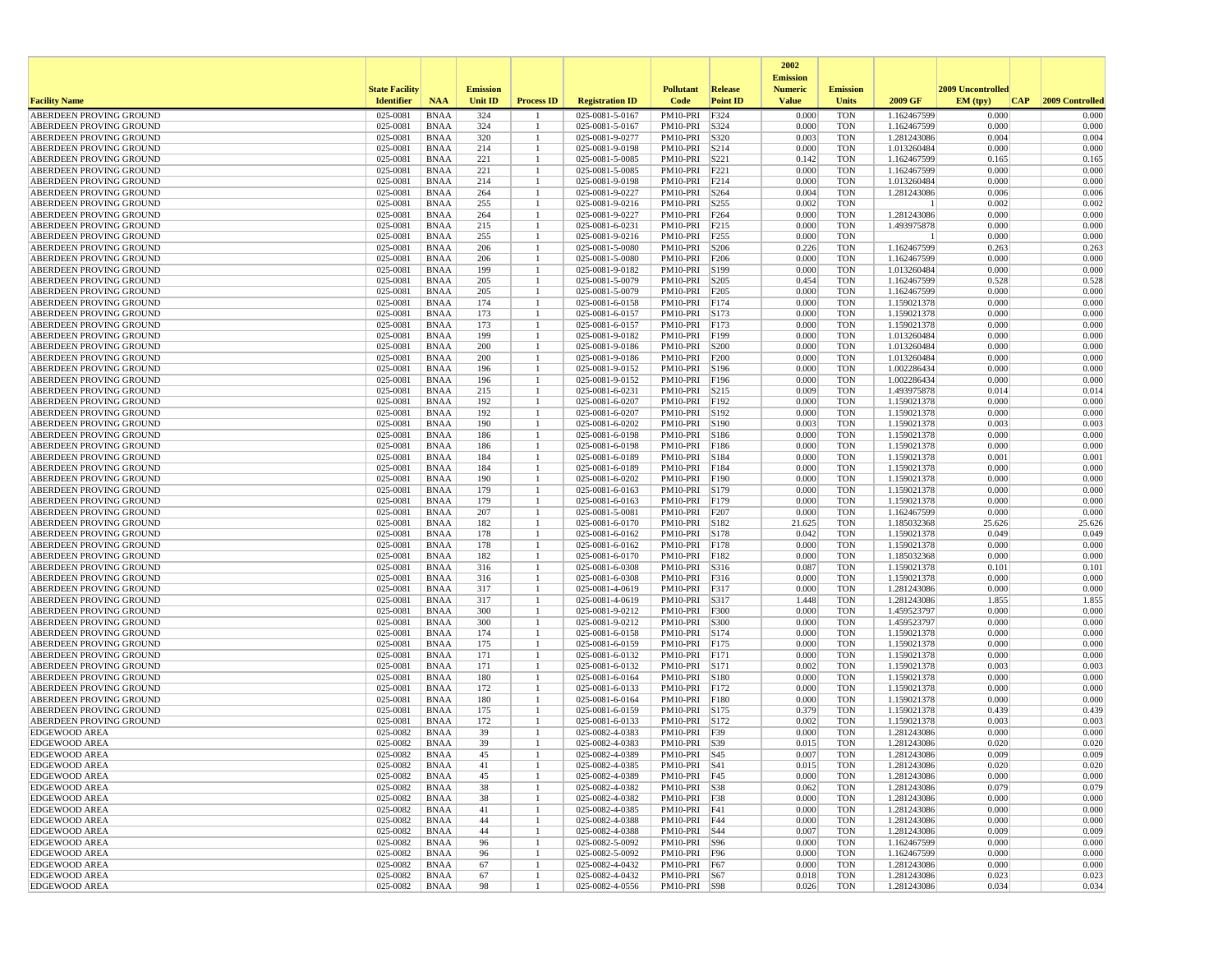|                                              |                       |                            |                      |                   |                                    |                                  |                 | 2002<br><b>Emission</b> |                          |                            |                   |                 |
|----------------------------------------------|-----------------------|----------------------------|----------------------|-------------------|------------------------------------|----------------------------------|-----------------|-------------------------|--------------------------|----------------------------|-------------------|-----------------|
|                                              | <b>State Facility</b> |                            | <b>Emission</b>      |                   |                                    | <b>Pollutant</b>                 | <b>Release</b>  | <b>Numeric</b>          | <b>Emission</b>          |                            | 2009 Uncontrolled |                 |
| <b>Facility Name</b>                         | <b>Identifier</b>     | <b>NAA</b>                 | <b>Unit ID</b>       | <b>Process ID</b> | <b>Registration ID</b>             | Code                             | <b>Point ID</b> | <b>Value</b>            | <b>Units</b>             | 2009 GF                    | EM (tpv)<br> CAP  | 2009 Controlled |
| <b>EDGEWOOD AREA</b>                         | 025-0082              | <b>BNAA</b>                | 97                   |                   | 025-0082-4-0545                    | PM10-PRI                         | S97             | 0.016                   | <b>TON</b>               | 1.281243086                | 0.021             | 0.021           |
| <b>EDGEWOOD AREA</b><br><b>EDGEWOOD AREA</b> | 025-0082<br>025-0082  | <b>BNAA</b><br><b>BNAA</b> | 97<br>81             |                   | 025-0082-4-0545<br>025-0082-6-0167 | PM10-PRI F97<br>PM10-PRI S81     |                 | 0.000<br>0.010          | <b>TON</b><br><b>TON</b> | 1.281243086<br>1.159021378 | 0.000<br>0.011    | 0.000<br>0.011  |
| <b>EDGEWOOD AREA</b>                         | 025-0082              | <b>BNAA</b>                | 98                   |                   | 025-0082-4-0556                    | PM10-PRI F98                     |                 | 0.000                   | <b>TON</b>               | 1.281243086                | 0.000             | 0.000           |
| <b>EDGEWOOD AREA</b>                         | 025-0082              | <b>BNAA</b>                | 92                   |                   | 025-0082-4-0523                    | PM10-PRI S92                     |                 | 0.043                   | <b>TON</b>               | 1.281243086                | 0.055             | 0.055           |
| <b>EDGEWOOD AREA</b>                         | 025-0082              | <b>BNAA</b>                | 92                   |                   | 025-0082-4-0523                    | PM10-PRI F92                     |                 | 0.000                   | <b>TON</b>               | 1.281243086                | 0.000             | 0.000           |
| <b>EDGEWOOD AREA</b>                         | 025-0082              | <b>BNAA</b>                | 99                   |                   | 025-0082-4-0543                    | PM10-PRI   S99                   |                 | 0.187                   | <b>TON</b>               | 1.281243086                | 0.240             | 0.240           |
| <b>EDGEWOOD AREA</b>                         | 025-0082              | <b>BNAA</b>                | 99                   |                   | 025-0082-4-0543                    | PM10-PRI   F99                   |                 | 0.000                   | <b>TON</b>               | 1.281243086                | 0.000             | 0.000           |
| <b>EDGEWOOD AREA</b>                         | 025-0082              | <b>BNAA</b>                | 72                   |                   | 025-0082-4-0437                    | PM10-PRI S72                     |                 | 0.000                   | <b>TON</b>               | 1.281243086                | 0.000             | 0.000           |
| <b>EDGEWOOD AREA</b>                         | 025-0082              | <b>BNAA</b>                | $\overline{7}$       |                   | 025-0082-4-0100                    | $PM10-PRI$ S7                    |                 | 0.000                   | <b>TON</b>               | 1.281243086                | 0.000             | 0.000           |
| <b>EDGEWOOD AREA</b><br><b>EDGEWOOD AREA</b> | 025-0082<br>025-0082  | <b>BNAA</b><br><b>BNAA</b> | 72<br>77             |                   | 025-0082-4-0437<br>025-0082-4-0460 | PM10-PRI F72<br>PM10-PRI S77     |                 | 0.000<br>0.187          | <b>TON</b><br><b>TON</b> | 1.281243086<br>1.281243086 | 0.000<br>0.240    | 0.000<br>0.240  |
| <b>EDGEWOOD AREA</b>                         | 025-0082              | <b>BNAA</b>                | 77                   |                   | 025-0082-4-0460                    | PM10-PRI F77                     |                 | 0.000                   | <b>TON</b>               | 1.281243086                | 0.000             | 0.000           |
| <b>EDGEWOOD AREA</b>                         | 025-0082              | <b>BNAA</b>                | 110                  |                   | 025-0082-4-0558                    | PM10-PRI                         | F110            | 0.000                   | <b>TON</b>               | 1.281243086                | 0.000             | 0.000           |
| <b>EDGEWOOD AREA</b>                         | 025-0082              | <b>BNAA</b>                | 110                  |                   | 025-0082-4-0558                    | PM10-PRI S110                    |                 | 0.093                   | <b>TON</b>               | 1.281243086                | 0.119             | 0.119           |
| <b>EDGEWOOD AREA</b>                         | 025-0082              | <b>BNAA</b>                | 73                   |                   | 025-0082-4-0438                    | PM10-PRI   S73                   |                 | 0.000                   | <b>TON</b>               | 1.281243086                | 0.000             | 0.000           |
| <b>EDGEWOOD AREA</b>                         | 025-0082              | <b>BNAA</b>                | 73                   |                   | 025-0082-4-0438                    | PM10-PRI F73                     |                 | 0.000                   | <b>TON</b>               | 1.281243086                | 0.000             | 0.000           |
| <b>EDGEWOOD AREA</b>                         | 025-0082              | <b>BNAA</b>                | 6                    |                   | 025-0082-4-0099                    | PM10-PRI S6                      |                 | 0.000                   | <b>TON</b>               | 1.281243086                | 0.000             | 0.000           |
| <b>EDGEWOOD AREA</b>                         | 025-0082              | <b>BNAA</b>                | 6                    |                   | 025-0082-4-0099                    | PM10-PRI F6                      |                 | 0.000                   | <b>TON</b>               | 1.281243086                | 0.000             | 0.000           |
| <b>EDGEWOOD AREA</b><br><b>EDGEWOOD AREA</b> | 025-0082<br>025-0082  | <b>BNAA</b><br><b>BNAA</b> | $\overline{7}$<br>68 |                   | 025-0082-4-0100<br>025-0082-4-0433 | PM10-PRI<br>PM10-PRI S68         | F7              | 0.000<br>0.022          | <b>TON</b><br><b>TON</b> | 1.281243086<br>1.281243086 | 0.000<br>0.029    | 0.000<br>0.029  |
| <b>EDGEWOOD AREA</b>                         | 025-0082              | <b>BNAA</b>                | 66                   |                   | 025-0082-4-0431                    | PM10-PRI F66                     |                 | 0.000                   | <b>TON</b>               | 1.281243086                | 0.000             | 0.000           |
| <b>EDGEWOOD AREA</b>                         | 025-0082              | <b>BNAA</b>                | 65                   |                   | 025-0082-4-0430                    | PM10-PRI F65                     |                 | 0.000                   | <b>TON</b>               | 1.281243086                | 0.000             | 0.000           |
| <b>EDGEWOOD AREA</b>                         | 025-0082              | <b>BNAA</b>                | 68                   |                   | 025-0082-4-0433                    | PM10-PRI F68                     |                 | 0.000                   | <b>TON</b>               | 1.281243086                | 0.000             | 0.000           |
| <b>EDGEWOOD AREA</b>                         | 025-0082              | <b>BNAA</b>                | 76                   |                   | 025-0082-4-0441                    | PM10-PRI                         | S76             | 0.054                   | <b>TON</b>               | 1.281243086                | 0.069             | 0.069           |
| <b>EDGEWOOD AREA</b>                         | 025-0082              | <b>BNAA</b>                | 76                   |                   | 025-0082-4-0441                    | PM10-PRI F76                     |                 | 0.000                   | <b>TON</b>               | 1.281243086                | 0.000             | 0.000           |
| <b>EDGEWOOD AREA</b>                         | 025-0082              | <b>BNAA</b>                | 79                   |                   | 025-0082-9-0151                    | PM10-PRI S79                     |                 | 0.000                   | <b>TON</b>               | 1.002286434                | 0.000             | 0.000           |
| <b>EDGEWOOD AREA</b>                         | 025-0082              | <b>BNAA</b>                | 79                   |                   | 025-0082-9-0151                    | PM10-PRI F79                     |                 | 0.000                   | <b>TON</b>               | 1.002286434                | 0.000             | 0.000           |
| <b>EDGEWOOD AREA</b><br><b>EDGEWOOD AREA</b> | 025-0082<br>025-0082  | <b>BNAA</b><br><b>BNAA</b> | 65<br>66             |                   | 025-0082-4-0430<br>025-0082-4-0431 | PM10-PRI S65<br>PM10-PRI S66     |                 | 0.024<br>0.026          | <b>TON</b><br><b>TON</b> | 1.281243086<br>1.281243086 | 0.030<br>0.033    | 0.030<br>0.033  |
| <b>EDGEWOOD AREA</b>                         | 025-0082              | <b>BNAA</b>                | 18                   |                   | 025-0082-4-0265                    | PM10-PRI                         | F18             | 0.000                   | <b>TON</b>               | 1.281243086                | 0.000             | 0.000           |
| <b>EDGEWOOD AREA</b>                         | 025-0082              | <b>BNAA</b>                | 15                   |                   | 025-0082-4-0115                    | PM10-PRI S15                     |                 | 0.000                   | <b>TON</b>               | 1.281243086                | 0.000             | 0.000           |
| <b>EDGEWOOD AREA</b>                         | 025-0082              | <b>BNAA</b>                | 18                   |                   | 025-0082-4-0265                    | PM10-PRI S18                     |                 | 0.046                   | <b>TON</b>               | 1.281243086                | 0.059             | 0.059           |
| <b>EDGEWOOD AREA</b>                         | 025-0082              | <b>BNAA</b>                | 5                    |                   | 025-0082-4-0098                    | PM10-PRI S5                      |                 | 0.000                   | <b>TON</b>               | 1.281243086                | 0.000             | 0.000           |
| <b>EDGEWOOD AREA</b>                         | 025-0082              | <b>BNAA</b>                | 5                    |                   | 025-0082-4-0098                    | PM10-PRI F5                      |                 | 0.000                   | <b>TON</b>               | 1.281243086                | 0.000             | 0.000           |
| <b>EDGEWOOD AREA</b>                         | 025-0082              | <b>BNAA</b>                | 15                   |                   | 025-0082-4-0115                    | PM10-PRI F15                     |                 | 0.000                   | <b>TON</b>               | 1.281243086                | 0.000             | 0.000           |
| <b>EDGEWOOD AREA</b>                         | 025-0082              | <b>BNAA</b>                | 139                  |                   | 025-0082-4-0629                    | PM10-PRI S139                    |                 | 0.009                   | <b>TON</b>               | 1.281243086                | 0.012             | 0.012           |
| <b>EDGEWOOD AREA</b><br><b>EDGEWOOD AREA</b> | 025-0082<br>025-0082  | <b>BNAA</b><br><b>BNAA</b> | 139<br>140           |                   | 025-0082-4-0629<br>025-0082-4-0630 | PM10-PRI   F139<br>PM10-PRI S140 |                 | 0.000<br>0.009          | <b>TON</b><br><b>TON</b> | 1.281243086<br>1.281243086 | 0.000<br>0.012    | 0.000<br>0.012  |
| <b>EDGEWOOD AREA</b>                         | 025-0082              | <b>BNAA</b>                | 17                   |                   | 025-0082-4-0264                    | PM10-PRI S17                     |                 | 0.046                   | <b>TON</b>               | 1.281243086                | 0.059             | 0.059           |
| <b>EDGEWOOD AREA</b>                         | 025-0082              | <b>BNAA</b>                | 17                   |                   | 025-0082-4-0264                    | PM10-PRI F17                     |                 | 0.000                   | <b>TON</b>               | 1.281243086                | 0.000             | 0.000           |
| <b>EDGEWOOD AREA</b>                         | 025-0082              | <b>BNAA</b>                | 14                   |                   | 025-0082-4-0114                    | PM10-PRI S14                     |                 | 0.000                   | <b>TON</b>               | 1.281243086                | 0.000             | 0.000           |
| <b>EDGEWOOD AREA</b>                         | 025-0082              | <b>BNAA</b>                | 14                   |                   | 025-0082-4-0114                    | PM10-PRI F14                     |                 | 0.000                   | <b>TON</b>               | 1.281243086                | 0.000             | 0.000           |
| <b>EDGEWOOD AREA</b>                         | 025-0082              | <b>BNAA</b>                | 53                   |                   | 025-0082-4-0397                    | PM10-PRI S53                     |                 | 0.032                   | <b>TON</b>               | 1.281243086                | 0.041             | 0.041           |
| <b>EDGEWOOD AREA</b>                         | 025-0082              | <b>BNAA</b>                | 53                   |                   | 025-0082-4-0397                    | PM10-PRI F53                     |                 | 0.000                   | <b>TON</b>               | 1.281243086                | 0.000             | 0.000           |
| <b>EDGEWOOD AREA</b><br><b>EDGEWOOD AREA</b> | 025-0082              | <b>BNAA</b>                | 52                   |                   | 025-0082-4-0396                    | PM10-PRI S52                     |                 | 0.032<br>0.000          | <b>TON</b><br><b>TON</b> | 1.281243086                | 0.041<br>0.000    | 0.041           |
| <b>EDGEWOOD AREA</b>                         | 025-0082<br>025-0082  | <b>BNAA</b><br><b>BNAA</b> | 52<br>51             |                   | 025-0082-4-0396<br>025-0082-4-0395 | PM10-PRI<br>PM10-PRI S51         | F52             | 0.032                   | <b>TON</b>               | 1.281243086<br>1.281243086 | 0.041             | 0.000<br>0.041  |
| <b>EDGEWOOD AREA</b>                         | 025-0082              | <b>BNAA</b>                | 48                   |                   | 025-0082-4-0392                    | PM10-PRI F48                     |                 | 0.000                   | <b>TON</b>               | 1.281243086                | 0.000             | 0.000           |
| <b>EDGEWOOD AREA</b>                         | 025-0082              | <b>BNAA</b>                | 51                   |                   | 025-0082-4-0395                    | PM10-PRI F51                     |                 | 0.000                   | <b>TON</b>               | 1.281243086                | 0.000             | 0.000           |
| <b>EDGEWOOD AREA</b>                         | 025-0082              | <b>BNAA</b>                | 48                   |                   | 025-0082-4-0392                    | PM10-PRI   S48                   |                 | 0.043                   | <b>TON</b>               | 1.281243086                | 0.055             | 0.055           |
| <b>EDGEWOOD AREA</b>                         | 025-0082              | <b>BNAA</b>                | 82                   |                   | 025-0082-9-0154                    | PM10-PRI S82                     |                 | 0.000                   | <b>TON</b>               | 1.013260484                | 0.000             | 0.000           |
| <b>EDGEWOOD AREA</b>                         | 025-0082              | <b>BNAA</b>                | 82                   |                   | 025-0082-9-0154                    | PM10-PRI                         | <b>F82</b>      | 0.000                   | <b>TON</b>               | 1.013260484                | 0.000             | 0.000           |
| <b>EDGEWOOD AREA</b>                         | 025-0082              | <b>BNAA</b>                | 88                   |                   | 025-0082-4-0506                    | PM10-PRI S88                     |                 | 0.043                   | <b>TON</b>               | 1.281243086                | 0.055             | 0.055           |
| <b>EDGEWOOD AREA</b><br><b>EDGEWOOD AREA</b> | 025-0082<br>025-0082  | <b>BNAA</b><br><b>BNAA</b> | 88<br>140            |                   | 025-0082-4-0506<br>025-0082-4-0630 | PM10-PRI F88                     |                 | 0.000<br>0.000          | <b>TON</b><br><b>TON</b> | 1.281243086<br>1.281243086 | 0.000<br>0.000    | 0.000<br>0.000  |
| <b>EDGEWOOD AREA</b>                         | 025-0082              | <b>BNAA</b>                | 20                   |                   | 025-0082-4-0271                    | PM10-PRI F140<br>PM10-PRI F20    |                 | 0.000                   | <b>TON</b>               | 1.281243086                | 0.000             | 0.000           |
| <b>EDGEWOOD AREA</b>                         | 025-0082              | <b>BNAA</b>                | 80                   |                   | 025-0082-6-0166                    | PM10-PRI F80                     |                 | 0.000                   | <b>TON</b>               | 1.183266878                | 0.000             | 0.000           |
| <b>EDGEWOOD AREA</b>                         | 025-0082              | BNAA                       | 81                   |                   | 025-0082-6-0167                    | PM10-PRI F81                     |                 | 0.000                   | TON                      | 1.159021378                | 0.000             | 0.000           |
| <b>EDGEWOOD AREA</b>                         | 025-0082              | BNAA                       | 86                   |                   | 025-0082-4-0501                    | PM10-PRI F86                     |                 | 0.000                   | <b>TON</b>               | 1.281243086                | 0.000             | 0.000           |
| <b>EDGEWOOD AREA</b>                         | 025-0082              | <b>BNAA</b>                | 86                   |                   | 025-0082-4-0501                    | PM10-PRI S86                     |                 | 0.039                   | <b>TON</b>               | 1.281243086                | 0.050             | 0.050           |
| <b>EDGEWOOD AREA</b>                         | 025-0082              | BNAA                       | 80                   |                   | 025-0082-6-0166                    | PM10-PRI   S80                   |                 | 0.000                   | <b>TON</b>               | 1.183266878                | 0.000             | 0.000           |
| <b>EDGEWOOD AREA</b>                         | 025-0082              | <b>BNAA</b>                | 28                   |                   | 025-0082-4-0294                    | PM10-PRI   S28                   |                 | 0.030                   | <b>TON</b>               | 1.281243086                | 0.039             | 0.039           |
| <b>EDGEWOOD AREA</b><br><b>EDGEWOOD AREA</b> | 025-0082<br>025-0082  | <b>BNAA</b>                | 28                   | -1                | 025-0082-4-0294<br>025-0082-4-0381 | PM10-PRI F28<br>PM10-PRI S37     |                 | 0.000<br>0.062          | <b>TON</b><br><b>TON</b> | 1.281243086<br>1.281243086 | 0.000<br>0.079    | 0.000<br>0.079  |
| <b>EDGEWOOD AREA</b>                         | 025-0082              | <b>BNAA</b><br>BNAA        | 37<br>37             |                   | 025-0082-4-0381                    | PM10-PRI F37                     |                 | 0.000                   | <b>TON</b>               | 1.281243086                | 0.000             | 0.000           |
| <b>EDGEWOOD AREA</b>                         | 025-0082              | <b>BNAA</b>                | 31                   |                   | 025-0082-4-0301                    | PM10-PRI F31                     |                 | 0.000                   | <b>TON</b>               | 1.281243086                | 0.000             | 0.000           |
| <b>EDGEWOOD AREA</b>                         | 025-0082              | <b>BNAA</b>                | 20                   |                   | 025-0082-4-0271                    | PM10-PRI S20                     |                 | 0.046                   | <b>TON</b>               | 1.281243086                | 0.059             | 0.059           |
| <b>EDGEWOOD AREA</b>                         | 025-0082              | <b>BNAA</b>                | 31                   |                   | 025-0082-4-0301                    | PM10-PRI   S31                   |                 | 0.025                   | <b>TON</b>               | 1.281243086                | 0.032             | 0.032           |
| <b>EDGEWOOD AREA</b>                         | 025-0082              | <b>BNAA</b>                | 19                   |                   | 025-0082-4-0270                    | PM10-PRI S19                     |                 | 0.019                   | <b>TON</b>               | 1.281243086                | 0.024             | 0.024           |
| <b>EDGEWOOD AREA</b>                         | 025-0082              | <b>BNAA</b>                | 19                   | -1                | 025-0082-4-0270                    | PM10-PRI F19                     |                 | 0.000                   | <b>TON</b>               | 1.281243086                | 0.000             | 0.000           |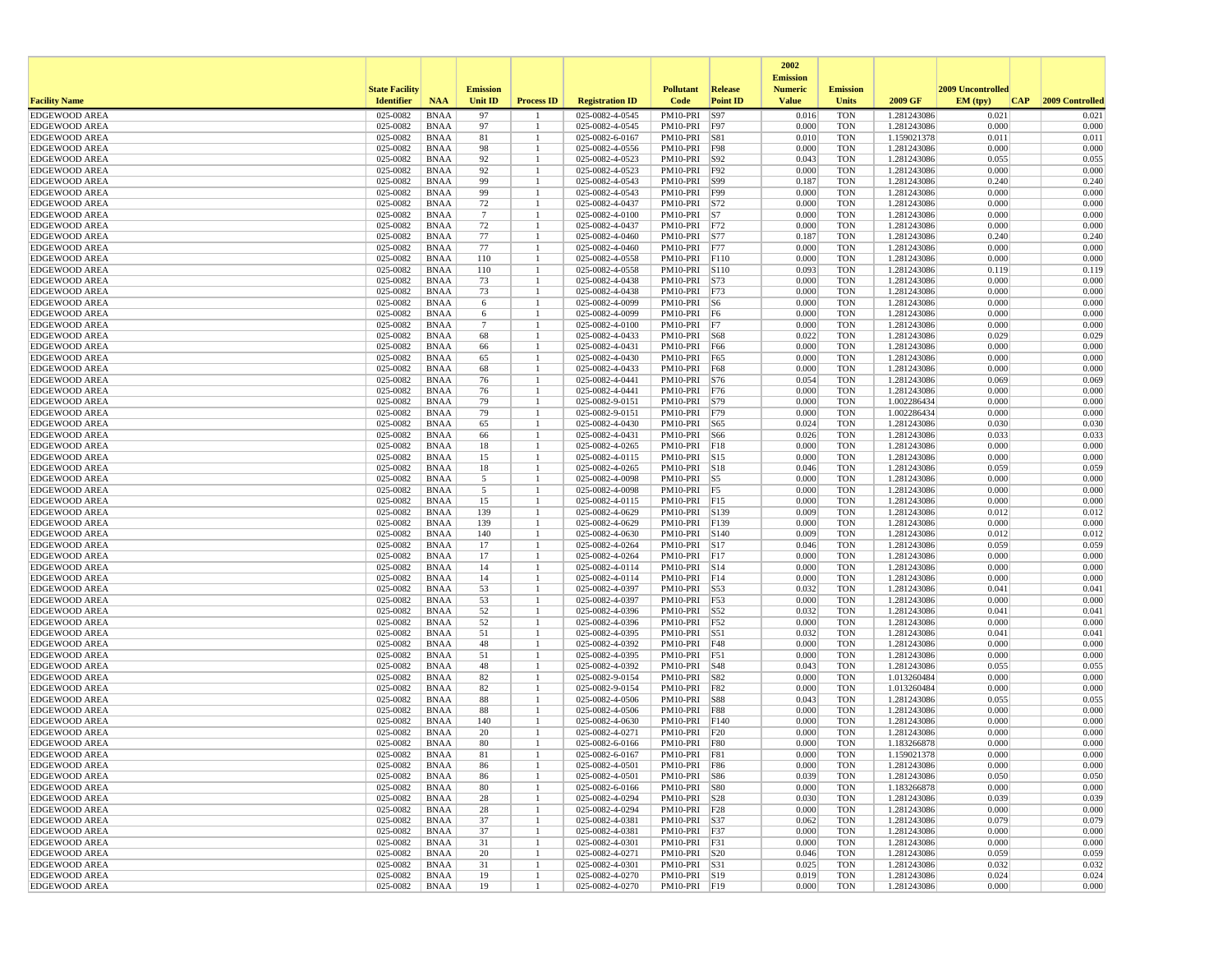|                                              |                       |                            |                 |                    |                                    |                                |                 | 2002                              |                          |                            |                   |                     |
|----------------------------------------------|-----------------------|----------------------------|-----------------|--------------------|------------------------------------|--------------------------------|-----------------|-----------------------------------|--------------------------|----------------------------|-------------------|---------------------|
|                                              | <b>State Facility</b> |                            | <b>Emission</b> |                    |                                    | <b>Pollutant</b>               | <b>Release</b>  | <b>Emission</b><br><b>Numeric</b> | <b>Emission</b>          |                            | 2009 Uncontrolled |                     |
| <b>Facility Name</b>                         | <b>Identifier</b>     | <b>NAA</b>                 | <b>Unit ID</b>  | <b>Process ID</b>  | <b>Registration ID</b>             | Code                           | <b>Point ID</b> | <b>Value</b>                      | <b>Units</b>             | 2009 GF                    | EM (typ)          | CAP 2009 Controlled |
| <b>EDGEWOOD AREA</b>                         | 025-0082              | <b>BNAA</b>                | 137             |                    | 025-0082-4-0627                    | PM10-PRI F137                  |                 | 0.000                             | <b>TON</b>               | 1.281243086                | 0.000             | 0.000               |
| <b>EDGEWOOD AREA</b>                         | 025-0082              | <b>BNAA</b>                | 135             | -1                 | 025-0082-4-0625                    | PM10-PRI S135                  |                 | 0.015                             | <b>TON</b>               | 1.281243086                | 0.020             | 0.020               |
| <b>EDGEWOOD AREA</b>                         | 025-0082              | <b>BNAA</b>                | 134             | $\overline{1}$     | 025-0082-5-0171                    | PM10-PRI S134                  |                 | 0.009                             | <b>TON</b>               | 1.281243086                | 0.011             | 0.011               |
| <b>EDGEWOOD AREA</b><br><b>EDGEWOOD AREA</b> | 025-0082<br>025-0082  | <b>BNAA</b><br><b>BNAA</b> | 138<br>138      |                    | 025-0082-4-0628<br>025-0082-4-0628 | PM10-PRI S138<br>PM10-PRI F138 |                 | 0.002<br>0.000                    | <b>TON</b><br><b>TON</b> | 1.281243086<br>1.281243086 | 0.003<br>0.000    | 0.003<br>0.000      |
| <b>EDGEWOOD AREA</b>                         | 025-0082              | <b>BNAA</b>                | 134             | -1<br>$\mathbf{1}$ | 025-0082-5-0171                    | PM10-PRI F134                  |                 | 0.000                             | <b>TON</b>               | 1.281243086                | 0.000             | 0.000               |
| <b>EDGEWOOD AREA</b>                         | 025-0082              | <b>BNAA</b>                | 122             |                    | 025-0082-4-0620                    | PM10-PRI S122                  |                 | 0.000                             | TON                      | 1.281243086                | 0.000             | 0.000               |
| <b>EDGEWOOD AREA</b>                         | 025-0082              | <b>BNAA</b>                | 122             | -1                 | 025-0082-4-0620                    | PM10-PRI F122                  |                 | 0.000                             | <b>TON</b>               | 1.281243086                | 0.000             | 0.000               |
| <b>EDGEWOOD AREA</b>                         | 025-0082              | <b>BNAA</b>                | 136             |                    | 025-0082-4-0626                    | PM10-PRI S136                  |                 | 0.011                             | <b>TON</b>               | 1.281243086                | 0.013             | 0.013               |
| <b>EDGEWOOD AREA</b>                         | 025-0082              | <b>BNAA</b>                | 135             |                    | 025-0082-4-0625                    | PM10-PRI F135                  |                 | 0.000                             | <b>TON</b>               | 1.281243086                | 0.000             | 0.000               |
| <b>EDGEWOOD AREA</b>                         | 025-0082              | <b>BNAA</b>                | 136             |                    | 025-0082-4-0626                    | PM10-PRI   F136                |                 | 0.000                             | <b>TON</b>               | 1.281243086                | 0.000             | 0.000               |
| <b>EDGEWOOD AREA</b><br><b>EDGEWOOD AREA</b> | 025-0082<br>025-0082  | <b>BNAA</b><br><b>BNAA</b> | 129<br>129      |                    | 025-0082-9-0295<br>025-0082-9-0295 | PM10-PRI F129<br>PM10-PRI S129 |                 | 0.000<br>0.000                    | TON<br>TON               | 1.281243086<br>1.281243086 | 0.000<br>0.000    | 0.000<br>0.000      |
| <b>EDGEWOOD AREA</b>                         | 025-0082              | <b>BNAA</b>                | 133             | $\overline{1}$     | 025-0082-4-0623                    | PM10-PRI F133                  |                 | 0.000                             | <b>TON</b>               | 1.281243086                | 0.000             | 0.000               |
| <b>EDGEWOOD AREA</b>                         | 025-0082              | <b>BNAA</b>                | 130             |                    | 025-0082-9-0296                    | PM10-PRI S130                  |                 | 0.000                             | <b>TON</b>               | 1.281243086                | 0.000             | 0.000               |
| <b>EDGEWOOD AREA</b>                         | 025-0082              | <b>BNAA</b>                | 137             | -1                 | 025-0082-4-0627                    | PM10-PRI S137                  |                 | 0.042                             | <b>TON</b>               | 1.281243086                | 0.054             | 0.054               |
| <b>EDGEWOOD AREA</b>                         | 025-0082              | <b>BNAA</b>                | 130             | -1                 | 025-0082-9-0296                    | PM10-PRI F130                  |                 | 0.000                             | TON                      | 1.281243086                | 0.000             | 0.000               |
| <b>EDGEWOOD AREA</b>                         | 025-0082              | <b>BNAA</b>                | 13              |                    | 025-0082-4-0113                    | PM10-PRI S13                   |                 | 0.000                             | TON                      | 1.281243086                | 0.000             | 0.000               |
| <b>EDGEWOOD AREA</b>                         | 025-0082              | <b>BNAA</b>                | 13              | -1                 | 025-0082-4-0113                    | PM10-PRI F13                   |                 | 0.000                             | <b>TON</b>               | 1.281243086                | 0.000             | 0.000               |
| <b>EDGEWOOD AREA</b>                         | 025-0082              | <b>BNAA</b>                | 128             | -1                 | 025-0082-9-0294                    | PM10-PRI S128                  |                 | 0.000<br>0.000                    | <b>TON</b>               | 1.281243086                | 0.000<br>0.000    | 0.000               |
| <b>EDGEWOOD AREA</b><br><b>EDGEWOOD AREA</b> | 025-0082<br>025-0082  | <b>BNAA</b><br><b>BNAA</b> | 128<br>124      | -1                 | 025-0082-9-0294<br>025-0082-9-0279 | PM10-PRI F128<br>PM10-PRI F124 |                 | 0.000                             | <b>TON</b><br><b>TON</b> | 1.281243086<br>1.281243086 | 0.000             | 0.000<br>0.000      |
| <b>EDGEWOOD AREA</b>                         | 025-0082              | <b>BNAA</b>                | 126             |                    | 025-0082-5-0163                    | PM10-PRI F126                  |                 | 0.000                             | TON                      | 1.162467599                | 0.000             | 0.000               |
| <b>EDGEWOOD AREA</b>                         | 025-0082              | <b>BNAA</b>                | 126             | -1                 | 025-0082-5-0163                    | PM10-PRI S126                  |                 | 0.000                             | TON                      | 1.162467599                | 0.000             | 0.000               |
| <b>EDGEWOOD AREA</b>                         | 025-0082              | <b>BNAA</b>                | 125             | -1                 | 025-0082-9-0280                    | PM10-PRI F125                  |                 | 0.000                             | <b>TON</b>               | 1.281243086                | 0.000             | 0.000               |
| <b>EDGEWOOD AREA</b>                         | 025-0082              | <b>BNAA</b>                | 125             | -1                 | 025-0082-9-0280                    | PM10-PRI S125                  |                 | 0.006                             | <b>TON</b>               | 1.281243086                | 0.008             | 0.008               |
| <b>EDGEWOOD AREA</b>                         | 025-0082              | <b>BNAA</b>                | 124             | -1                 | 025-0082-9-0279                    | PM10-PRI S124                  |                 | 0.007                             | <b>TON</b>               | 1.281243086                | 0.009             | 0.009               |
| <b>EDGEWOOD AREA</b>                         | 025-0082              | <b>BNAA</b>                | 119             |                    | 025-0082-9-0235                    | PM10-PRI S119                  |                 | 0.000                             | <b>TON</b>               | 1.094117641                | 0.000             | 0.000               |
| <b>EDGEWOOD AREA</b><br><b>EDGEWOOD AREA</b> | 025-0082<br>025-0082  | <b>BNAA</b><br><b>BNAA</b> | 119<br>121      | -1                 | 025-0082-9-0235                    | PM10-PRI F119<br>PM10-PRI S121 |                 | 0.000<br>0.000                    | TON<br><b>TON</b>        | 1.094117641<br>1.281243086 | 0.000<br>0.000    | 0.000<br>0.000      |
| <b>EDGEWOOD AREA</b>                         | 025-0082              | <b>BNAA</b>                | 121             | -1                 | 025-0082-9-0238<br>025-0082-9-0238 | PM10-PRI                       | F121            | 0.000                             | <b>TON</b>               | 1.281243086                | 0.000             | 0.000               |
| <b>EDGEWOOD AREA</b>                         | 025-0082              | <b>BNAA</b>                | 123             |                    | 025-0082-9-0278                    | PM10-PRI                       | S123            | 0.007                             | <b>TON</b>               | 1.281243086                | 0.009             | 0.009               |
| <b>EDGEWOOD AREA</b>                         | 025-0082              | <b>BNAA</b>                | 123             |                    | 025-0082-9-0278                    | PM10-PRI F123                  |                 | 0.000                             | <b>TON</b>               | 1.281243086                | 0.000             | 0.000               |
| <b>EDGEWOOD AREA</b>                         | 025-0082              | <b>BNAA</b>                | 120             | $\mathbf{1}$       | 025-0082-9-0237                    | PM10-PRI S120                  |                 | 0.000                             | <b>TON</b>               | 1.281243086                | 0.000             | 0.000               |
| <b>EDGEWOOD AREA</b>                         | 025-0082              | <b>BNAA</b>                | 120             | -1                 | 025-0082-9-0237                    | PM10-PRI F120                  |                 | 0.000                             | TON                      | 1.281243086                | 0.000             | 0.000               |
| <b>EDGEWOOD AREA</b>                         | 025-0082              | <b>BNAA</b>                | 127             | -1                 | 025-0082-9-0293                    | PM10-PRI S127                  |                 | 0.000                             | <b>TON</b>               | 1.281243086                | 0.000             | 0.000               |
| <b>EDGEWOOD AREA</b><br><b>EDGEWOOD AREA</b> | 025-0082<br>025-0082  | <b>BNAA</b>                | 127             | -1                 | 025-0082-9-0293<br>025-0082-9-0249 | PM10-PRI                       | F127            | 0.000<br>0.000                    | <b>TON</b><br><b>TON</b> | 1.281243086<br>1.013260484 | 0.000<br>0.000    | 0.000<br>0.000      |
| <b>EDGEWOOD AREA</b>                         | 025-0082              | <b>BNAA</b><br><b>BNAA</b> | 113<br>117      | $\mathbf{1}$       | 025-0082-5-0128                    | PM10-PRI S113<br>PM10-PRI S117 |                 | 0.000                             | <b>TON</b>               | 1.162467599                | 0.000             | 0.000               |
| <b>EDGEWOOD AREA</b>                         | 025-0082              | <b>BNAA</b>                | 117             |                    | 025-0082-5-0128                    | PM10-PRI F117                  |                 | 0.000                             | TON                      | 1.162467599                | 0.000             | 0.000               |
| <b>EDGEWOOD AREA</b>                         | 025-0082              | <b>BNAA</b>                | 113             | -1                 | 025-0082-9-0249                    | PM10-PRI F113                  |                 | 0.000                             | <b>TON</b>               | 1.013260484                | 0.000             | 0.000               |
| <b>EDGEWOOD AREA</b>                         | 025-0082              | <b>BNAA</b>                | 118             | $\mathbf{1}$       | 025-0082-5-0129                    | PM10-PRI                       | S118            | 0.018                             | <b>TON</b>               | 1.162467599                | 0.020             | 0.020               |
| <b>EDGEWOOD AREA</b>                         | 025-0082              | <b>BNAA</b>                | 118             |                    | 025-0082-5-0129                    | PM10-PRI F118                  |                 | 0.000                             | <b>TON</b>               | 1.162467599                | 0.000             | 0.000               |
| <b>EDGEWOOD AREA</b>                         | 025-0082              | <b>BNAA</b>                | 100             | -1                 | 025-0082-4-0544                    | PM10-PRI S100                  |                 | 0.187                             | <b>TON</b>               | 1.281243086                | 0.240             | 0.240               |
| <b>EDGEWOOD AREA</b><br><b>EDGEWOOD AREA</b> | 025-0082<br>025-0082  | <b>BNAA</b><br><b>BNAA</b> | 100<br>112      | -1<br>-1           | 025-0082-4-0544<br>025-0082-4-0560 | PM10-PRI F100<br>PM10-PRI F112 |                 | 0.000<br>0.000                    | <b>TON</b><br>TON        | 1.281243086<br>1.281243086 | 0.000<br>0.000    | 0.000<br>0.000      |
| <b>EDGEWOOD AREA</b>                         | 025-0082              | <b>BNAA</b>                | 115             |                    | 025-0082-4-0570                    | PM10-PRI S115                  |                 | 0.007                             | <b>TON</b>               | 1.281243086                | 0.009             | 0.009               |
| <b>EDGEWOOD AREA</b>                         | 025-0082              | <b>BNAA</b>                | 115             |                    | 025-0082-4-0570                    | PM10-PRI                       | F115            | 0.000                             | <b>TON</b>               | 1.281243086                | 0.000             | 0.000               |
| <b>EDGEWOOD AREA</b>                         | 025-0082              | <b>BNAA</b>                | 108             |                    | 025-0082-9-0231                    | PM10-PRI S108                  |                 | 0.017                             | <b>TON</b>               | 1.281243086                | 0.022             | 0.022               |
| <b>EDGEWOOD AREA</b>                         | 025-0082              | <b>BNAA</b>                | 108             |                    | 025-0082-9-0231                    | PM10-PRI F108                  |                 | 0.000                             | <b>TON</b>               | 1.281243086                | 0.000             | 0.000               |
| <b>EDGEWOOD AREA</b>                         | 025-0082              | <b>BNAA</b>                | 109             |                    | 025-0082-9-0232                    | PM10-PRI F109                  |                 | 0.000                             | <b>TON</b>               | 1.281243086                | 0.000             | 0.000               |
| <b>EDGEWOOD AREA</b>                         | 025-0082              | <b>BNAA</b>                | 111             |                    | 025-0082-4-0559                    | PM10-PRI S111                  |                 | 0.093                             | <b>TON</b>               | 1.281243086                | 0.119             | 0.119               |
| <b>EDGEWOOD AREA</b><br><b>EDGEWOOD AREA</b> | 025-0082<br>025-0082  | <b>BNAA</b><br><b>BNAA</b> | 111<br>116      | -1<br>-1           | 025-0082-4-0559<br>025-0082-5-0127 | PM10-PRI<br>PM10-PRI S116      | F111            | 0.000<br>0.000                    | <b>TON</b><br><b>TON</b> | 1.281243086<br>1.162467599 | 0.000<br>0.000    | 0.000<br>0.000      |
| <b>EDGEWOOD AREA</b>                         | 025-0082              | <b>BNAA</b>                | 116             |                    | 025-0082-5-0127                    | PM10-PRI F116                  |                 | 0.000                             | <b>TON</b>               | 1.162467599                | 0.000             | 0.000               |
| <b>EDGEWOOD AREA</b>                         | 025-0082              | <b>BNAA</b>                | 112             |                    | 025-0082-4-0560                    | PM10-PRI S112                  |                 | 0.093                             | <b>TON</b>               | 1.281243086                | 0.119             | 0.119               |
| <b>EDGEWOOD AREA</b>                         | 025-0082              | <b>BNAA</b>                | 11              |                    | 025-0082-4-0104                    | PM10-PRI S11                   |                 | 0.187                             | <b>TON</b>               | 1.281243086                | 0.240             | 0.240               |
| <b>EDGEWOOD AREA</b>                         | 025-0082              | <b>BNAA</b>                | 11              |                    | 025-0082-4-0104                    | $PM10-PRI$ F11                 |                 | 0.000                             | <b>TON</b>               | 1.281243086                | 0.000             | 0.000               |
| <b>EDGEWOOD AREA</b>                         | 025-0082              | <b>BNAA</b>                | 109             |                    | 025-0082-9-0232                    | PM10-PRI S109                  |                 | 0.004                             | TON                      | 1.281243086                | 0.006             | 0.006               |
| <b>EDGEWOOD AREA</b>                         | 025-0082              | BNAA                       | 103             | -1<br>-1           | 025-0082-4-0571                    | PM10-PRI S103                  |                 | 0.007                             | TON                      | 1.281243086<br>1.281243086 | 0.009             | 0.009               |
| <b>EDGEWOOD AREA</b><br><b>EDGEWOOD AREA</b> | 025-0082<br>025-0082  | BNAA<br><b>BNAA</b>        | 103<br>105      |                    | 025-0082-4-0571<br>025-0082-6-0287 | PM10-PRI F103<br>PM10-PRI S105 |                 | 0.000<br>0.009                    | <b>TON</b><br>TON        | 1.159021378                | 0.000<br>0.010    | 0.000<br>0.010      |
| <b>EDGEWOOD AREA</b>                         | 025-0082              | <b>BNAA</b>                | 105             | -1                 | 025-0082-6-0287                    | PM10-PRI F105                  |                 | 0.000                             | <b>TON</b>               | 1.159021378                | 0.000             | 0.000               |
| <b>EDGEWOOD AREA</b>                         | 025-0082              | <b>BNAA</b>                | 131             | $\overline{1}$     | 025-0082-5-0170                    | PM10-PRI F131                  |                 | 0.000                             | TON                      | 1.162467599                | 0.000             | 0.000               |
| <b>EDGEWOOD AREA</b>                         | 025-0082              | <b>BNAA</b>                | 133             | -1                 | 025-0082-4-0623                    | PM10-PRI S133                  |                 | 0.000                             | TON                      | 1.281243086                | 0.000             | 0.000               |
| <b>EDGEWOOD AREA</b>                         | 025-0082              | <b>BNAA</b>                | 104             | -1                 | 025-0082-4-0572                    | PM10-PRI F104                  |                 | 0.000                             | <b>TON</b>               | 1.281243086                | 0.000             | 0.000               |
| <b>EDGEWOOD AREA</b>                         | 025-0082              | <b>BNAA</b>                | 131             | $\mathbf{1}$       | 025-0082-5-0170                    | PM10-PRI S131                  |                 | 0.000                             | <b>TON</b>               | 1.162467599                | 0.000             | 0.000               |
| <b>EDGEWOOD AREA</b>                         | 025-0082              | <b>BNAA</b>                | 104             | -1                 | 025-0082-4-0572                    | PM10-PRI S104                  |                 | 0.007                             | TON                      | 1.281243086                | 0.009             | 0.009               |
| <b>EDGEWOOD AREA</b><br><b>EDGEWOOD AREA</b> | 025-0082<br>025-0082  | <b>BNAA</b><br><b>BNAA</b> | 102<br>102      | -1<br>$\mathbf{1}$ | 025-0082-4-0568<br>025-0082-4-0568 | PM10-PRI S102<br>PM10-PRI F102 |                 | 0.123<br>0.000                    | TON<br><b>TON</b>        | 1.281243086<br>1.281243086 | 0.158<br>0.000    | 0.158<br>0.000      |
| <b>EDGEWOOD AREA</b>                         | 025-0082              | <b>BNAA</b>                | 10              | $\mathbf{1}$       | 025-0082-4-0103                    | $PM10-PRI$ F10                 |                 | 0.000                             | TON                      | 1.281243086                | 0.000             | 0.000               |
|                                              |                       |                            |                 |                    |                                    |                                |                 |                                   |                          |                            |                   |                     |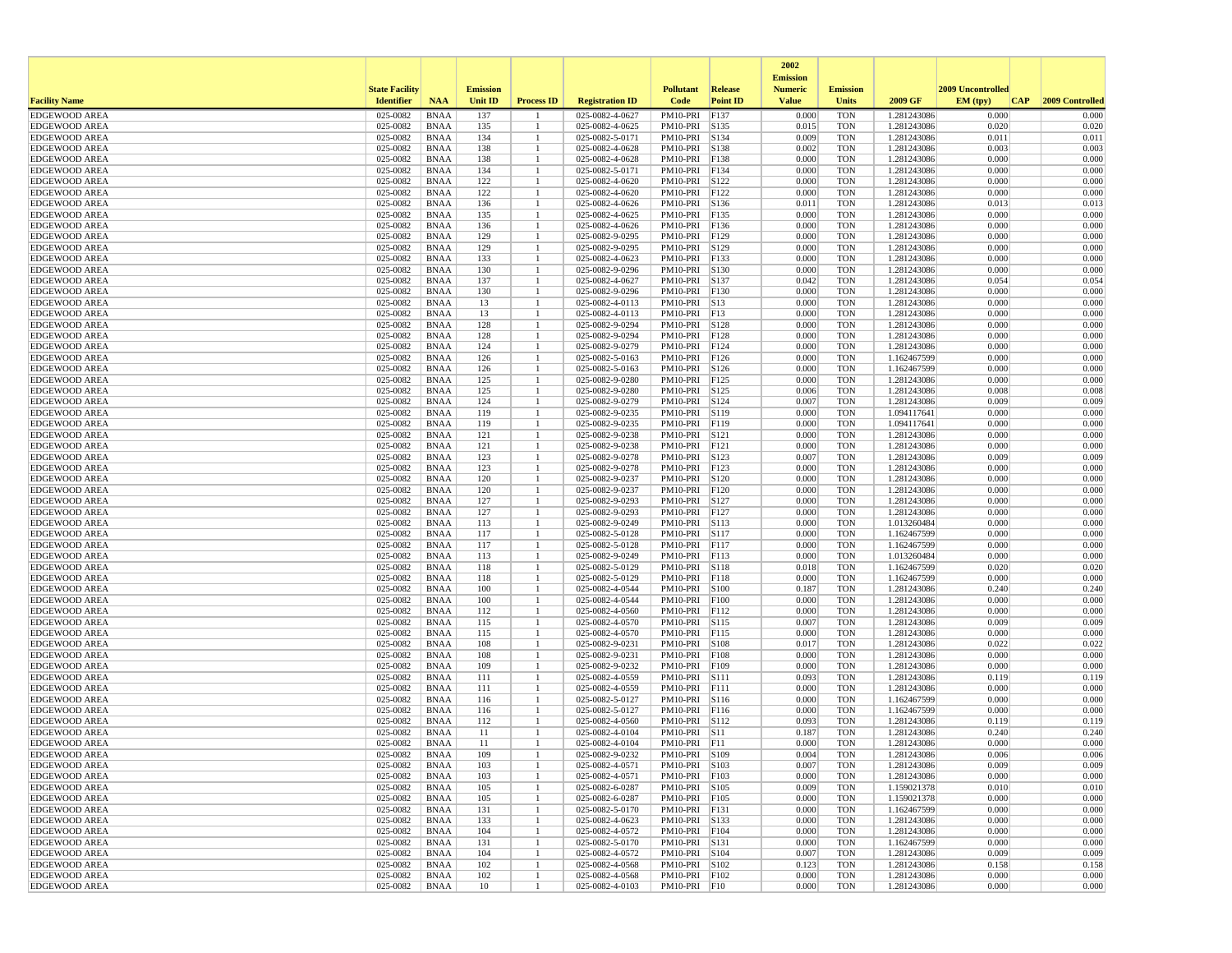|                                                                                                    |                       |                            |                                  |                          |                                    |                                      |                         | 2002                              |                          |                            |                   |                 |
|----------------------------------------------------------------------------------------------------|-----------------------|----------------------------|----------------------------------|--------------------------|------------------------------------|--------------------------------------|-------------------------|-----------------------------------|--------------------------|----------------------------|-------------------|-----------------|
|                                                                                                    | <b>State Facility</b> |                            | <b>Emission</b>                  |                          |                                    | <b>Pollutant</b>                     | <b>Release</b>          | <b>Emission</b><br><b>Numeric</b> | <b>Emission</b>          |                            | 2009 Uncontrolled |                 |
| <b>Facility Name</b>                                                                               | <b>Identifier</b>     | <b>NAA</b>                 | <b>Unit ID</b>                   | <b>Process ID</b>        | <b>Registration ID</b>             | Code                                 | <b>Point ID</b>         | <b>Value</b>                      | Units                    | 2009 GF                    | EM(tpy)<br> CAP   | 2009 Controlled |
| <b>EDGEWOOD AREA</b>                                                                               | 025-0082              | <b>BNAA</b>                | 10                               |                          | 025-0082-4-0103                    | PM10-PRI                             | S10                     | 0.187                             | <b>TON</b>               | 1.281243086                | 0.240             | 0.240           |
| <b>EDGEWOOD AREA</b>                                                                               | 025-0082              | <b>BNAA</b>                | 107                              | -1                       | 025-0082-9-0230                    | PM10-PRI                             | S107                    | 0.016                             | <b>TON</b>               | 1.281243086                | 0.021             | 0.021           |
| <b>EDGEWOOD AREA</b>                                                                               | 025-0082              | <b>BNAA</b>                | 107                              | $\overline{1}$           | 025-0082-9-0230                    | PM10-PRI                             | F107                    | 0.000                             | <b>TON</b>               | 1.281243086                | 0.000             | 0.000           |
| <b>EDGEWOOD AREA</b><br><b>EDGEWOOD AREA</b>                                                       | 025-0082<br>025-0082  | <b>BNAA</b><br><b>BNAA</b> | 106<br>106                       | -1                       | 025-0082-4-0569<br>025-0082-4-0569 | PM10-PRI<br>PM10-PRI                 | S106<br>F106            | 0.123<br>0.000                    | <b>TON</b><br><b>TON</b> | 1.281243086<br>1.281243086 | 0.158<br>0.000    | 0.158<br>0.000  |
| SHERWIN WILLIAMS CLEANING SOLUTIONS                                                                | 025-0145              | <b>BNAA</b>                | 14                               | 01F14                    | 025-0145-5-0100                    | PM10-PRI                             | F14                     | 0.000                             | <b>TON</b>               | 1.150892258                | 0.000             | 0.000           |
| SHERWIN WILLIAMS CLEANING SOLUTIONS                                                                | 025-0145              | <b>BNAA</b>                | 15                               | 01F15                    | 025-0145-6-0280                    | PM10-PRI F15                         |                         | 0.000                             | <b>TON</b>               | 1.268059731                | 0.000             | 0.000           |
| SHERWIN WILLIAMS CLEANING SOLUTIONS                                                                | 025-0145              | <b>BNAA</b>                | 14                               | 01S14                    | 025-0145-5-0100                    | PM10-PRI S14                         |                         | 0.096                             | <b>TON</b>               | 1.150892258                | 0.111             | 0.111           |
| SHERWIN WILLIAMS CLEANING SOLUTIONS                                                                | 025-0145              | <b>BNAA</b>                | 15                               | 01S15                    | 025-0145-6-0280                    | PM10-PRI                             | $\vert$ S <sub>15</sub> | 0.080                             | <b>TON</b>               | 1.268059731                | 0.101             | 0.101           |
| <b>WASTE ENERGY PARTNERS</b>                                                                       | 025-0212              | <b>BNAA</b>                | $\overline{1}$                   | 01F1                     | 025-0212-2-0019                    | PM10-PRI F1<br>PM10-PRI S1           |                         | 0.000                             | <b>TON</b>               | 1.094117641                | 0.000             | 0.000           |
| <b>WASTE ENERGY PARTNERS</b><br><b>ALCORE - QUARRY DRIVE</b>                                       | 025-0212<br>025-0423  | <b>BNAA</b><br><b>BNAA</b> | -1<br>$\overline{\mathbf{3}}$    | 01S1<br>01F3             | 025-0212-2-0019<br>025-0423-5-0133 | $PM10-PRI$ F3                        |                         | 9.700<br>0.000                    | <b>TON</b><br><b>TON</b> | 1.094117641<br>1.150892258 | 10.613<br>0.000   | 10.613<br>0.000 |
| ALCORE - QUARRY DRIVE                                                                              | 025-0423              | <b>BNAA</b>                | $\overline{\mathbf{3}}$          | 01S3                     | 025-0423-5-0133                    | PM10-PRI S3                          |                         | 0.109                             | <b>TON</b>               | 1.150892258                | 0.125             | 0.125           |
| <b>SIMKINS INDUSTRIES</b>                                                                          | 027-0005              | <b>BNAA</b>                | $\mathbf{1}$                     | 01F1                     | 027-0005-4-0005                    | PM10-PRI                             | F1                      | 0.000                             | <b>TON</b>               | 1.006842613                | 0.000             | 0.000           |
| <b>SIMKINS INDUSTRIES</b>                                                                          | 027-0005              | <b>BNAA</b>                | 2                                | 01F <sub>2</sub>         | 027-0005-4-0080                    | $PM10-PRI$ $ F2$                     |                         | 0.000                             | <b>TON</b>               | 1.006842613                | 0.000             | 0.000           |
| <b>SIMKINS INDUSTRIES</b>                                                                          | 027-0005              | <b>BNAA</b>                | 3                                | 01F3                     | 027-0005-7-0001                    | PM10-PRI F3                          |                         | 0.000                             | <b>TON</b>               | 1.09238255                 | 0.000             | 0.000           |
| <b>SIMKINS INDUSTRIES</b><br><b>SIMKINS INDUSTRIES</b>                                             | 027-0005<br>027-0005  | <b>BNAA</b><br><b>BNAA</b> | $\overline{1}$<br>$\overline{2}$ | 01S1<br>01S2             | 027-0005-4-0005<br>027-0005-4-0080 | PM10-PRI S1<br>$PM10-PRI$ S2         |                         | 10.337<br>0.000                   | <b>TON</b><br><b>TON</b> | 1.006842613<br>1.006842613 | 10.408<br>0.000   | 10.408<br>0.000 |
| <b>SIMKINS INDUSTRIES</b>                                                                          | 027-0005              | <b>BNAA</b>                | $\overline{\mathbf{3}}$          | 01S3                     | 027-0005-7-0001                    | $PM10-PRI$ S3                        |                         | 5.687                             | <b>TON</b>               | 1.09238255                 | 6.212             | 6.212           |
| OWENS CORNING - JESUP ROOFING AND ASPHALT PLANT                                                    | 027-0055              | <b>BNAA</b>                | 10                               | 01F10                    | 027-0055-9-0098                    | PM10-PRI                             | F10                     | 0.000                             | <b>TON</b>               | 1.123711348                | 0.000             | 0.000           |
| OWENS CORNING - JESUP ROOFING AND ASPHALT PLANT                                                    | 027-0055              | <b>BNAA</b>                | 12                               | 01F12                    | 027-0055-9-0129                    | PM10-PRI F12                         |                         | 0.000                             | <b>TON</b>               | 1.123711348                | 0.000             | 0.000           |
| OWENS CORNING - JESUP ROOFING AND ASPHALT PLANT                                                    | 027-0055              | <b>BNAA</b>                | 13                               | 01F13                    | 027-0055-9-0130                    | PM10-PRI F13                         |                         | 0.000                             | <b>TON</b>               | 1.123711348                | 0.000             | 0.000           |
| OWENS CORNING - JESUP ROOFING AND ASPHALT PLANT                                                    | 027-0055              | <b>BNAA</b>                | 14                               | 01F14                    | 027-0055-9-0131                    | PM10-PRI F14                         |                         | 0.000                             | <b>TON</b>               | 1.123711348                | 0.000             | 0.000           |
| OWENS CORNING - JESUP ROOFING AND ASPHALT PLANT                                                    | 027-0055              | <b>BNAA</b>                | 15                               | 01F15                    | 027-0055-9-0225                    | PM10-PRI F15<br>PM10-PRI             |                         | 0.000                             | <b>TON</b>               | 1.241503954                | 0.000<br>0.000    | 0.000           |
| OWENS CORNING - JESUP ROOFING AND ASPHALT PLANT<br>OWENS CORNING - JESUP ROOFING AND ASPHALT PLANT | 027-0055<br>027-0055  | <b>BNAA</b><br><b>BNAA</b> | 16<br>17                         | 01F16<br>01F17           | 027-0055-6-0029<br>027-0055-9-0219 | PM10-PRI                             | F16<br>F17              | 0.000<br>0.000                    | <b>TON</b><br><b>TON</b> | 1.241503954<br>1.006668091 | 0.000             | 0.000<br>0.000  |
| OWENS CORNING - JESUP ROOFING AND ASPHALT PLANT                                                    | 027-0055              | <b>BNAA</b>                | $\overline{\mathbf{3}}$          | 01F3                     | 027-0055-9-0037                    | $PM10-PRI$ F3                        |                         | 0.000                             | <b>TON</b>               | 1.241503954                | 0.000             | 0.000           |
| OWENS CORNING - JESUP ROOFING AND ASPHALT PLANT                                                    | 027-0055              | <b>BNAA</b>                | 5                                | 01F5                     | 027-0055-9-0071                    | PM10-PRI F5                          |                         | 0.000                             | <b>TON</b>               | 1.123711348                | 0.000             | 0.000           |
| OWENS CORNING - JESUP ROOFING AND ASPHALT PLANT                                                    | 027-0055              | <b>BNAA</b>                | 6                                | 01F6                     | 027-0055-9-0072                    | PM10-PRI F6                          |                         | 0.000                             | <b>TON</b>               | 1.123711348                | 0.000             | 0.000           |
| OWENS CORNING - JESUP ROOFING AND ASPHALT PLANT                                                    | 027-0055              | <b>BNAA</b>                | 8                                | 01F8                     | 027-0055-9-0074                    | PM10-PRI F8                          |                         | 0.000                             | <b>TON</b>               | 1.241503954                | 0.000             | 0.000           |
| OWENS CORNING - JESUP ROOFING AND ASPHALT PLANT<br>OWENS CORNING - JESUP ROOFING AND ASPHALT PLANT | 027-0055<br>027-0055  | <b>BNAA</b><br><b>BNAA</b> | 9<br>10                          | 01F9<br>01S10            | 027-0055-9-0097<br>027-0055-9-0098 | PM10-PRI<br>PM10-PRI S10             | F9                      | 0.000<br>0.191                    | <b>TON</b><br><b>TON</b> | 1.241503954<br>1.123711348 | 0.000<br>0.215    | 0.000<br>0.215  |
| OWENS CORNING - JESUP ROOFING AND ASPHALT PLANT                                                    | 027-0055              | <b>BNAA</b>                | 12                               | 01S12                    | 027-0055-9-0129                    | PM10-PRI S12                         |                         | 0.000                             | <b>TON</b>               | 1.123711348                | 0.000             | 0.000           |
| OWENS CORNING - JESUP ROOFING AND ASPHALT PLANT                                                    | 027-0055              | <b>BNAA</b>                | 13                               | 01S13                    | 027-0055-9-0130                    | PM10-PRI S13                         |                         | 0.183                             | <b>TON</b>               | 1.123711348                | 0.205             | 0.205           |
| OWENS CORNING - JESUP ROOFING AND ASPHALT PLANT                                                    | 027-0055              | <b>BNAA</b>                | 14                               | 01S14                    | 027-0055-9-0131                    | PM10-PRI S14                         |                         | 0.005                             | <b>TON</b>               | 1.123711348                | 0.006             | 0.006           |
| OWENS CORNING - JESUP ROOFING AND ASPHALT PLANT                                                    | 027-0055              | <b>BNAA</b>                | 15                               | 01S15                    | 027-0055-9-0225                    | PM10-PRI S15                         |                         | 0.000                             | <b>TON</b>               | 1.241503954                | 0.000             | 0.000           |
| OWENS CORNING - JESUP ROOFING AND ASPHALT PLANT                                                    | 027-0055              | <b>BNAA</b>                | 16                               | 01S16                    | 027-0055-6-0029                    | PM10-PRI                             | $\vert$ S <sub>16</sub> | 19.286                            | <b>TON</b>               | 1.241503954                | 23.944            | 23.944          |
| OWENS CORNING - JESUP ROOFING AND ASPHALT PLANT                                                    | 027-0055<br>027-0055  | <b>BNAA</b><br><b>BNAA</b> | 17<br>3                          | 01S17<br>01S3            | 027-0055-9-0219<br>027-0055-9-0037 | PM10-PRI S17<br>PM10-PRI S3          |                         | 0.000<br>5.006                    | <b>TON</b><br><b>TON</b> | 1.006668091                | 0.000<br>6.215    | 0.000           |
| OWENS CORNING - JESUP ROOFING AND ASPHALT PLANT<br>OWENS CORNING - JESUP ROOFING AND ASPHALT PLANT | 027-0055              | <b>BNAA</b>                | 5                                | 01S5                     | 027-0055-9-0071                    | PM10-PRI S5                          |                         | 0.297                             | <b>TON</b>               | 1.241503954<br>1.123711348 | 0.334             | 6.215<br>0.334  |
| OWENS CORNING - JESUP ROOFING AND ASPHALT PLANT                                                    | 027-0055              | <b>BNAA</b>                | 6                                | 01S6                     | 027-0055-9-0072                    | $PM10-PRI$ S6                        |                         | 0.010                             | <b>TON</b>               | 1.123711348                | 0.011             | 0.011           |
| OWENS CORNING - JESUP ROOFING AND ASPHALT PLANT                                                    | 027-0055              | <b>BNAA</b>                | 8                                | 01S8                     | 027-0055-9-0074                    | PM10-PRI                             | S8                      | 7.253                             | <b>TON</b>               | 1.241503954                | 9.004             | 9.004           |
| OWENS CORNING - JESUP ROOFING AND ASPHALT PLANT                                                    | 027-0055              | <b>BNAA</b>                | -9                               | 01S9                     | 027-0055-9-0097                    | PM10-PRI S9                          |                         | 7.125                             | <b>TON</b>               | 1.241503954                | 8.845             | 8.845           |
| TRANSCONTINENTAL GAS PIPE LINE                                                                     | 027-0223              | <b>BNAA</b><br><b>BNAA</b> | -1<br>2                          | 01F1                     | 027-0223-5-0054                    | PM10-PRI F1                          |                         | 0.000<br>0.000                    | <b>TON</b>               | 1.162467599                | 0.000<br>0.000    | 0.000<br>0.000  |
| TRANSCONTINENTAL GAS PIPE LINE<br>TRANSCONTINENTAL GAS PIPE LINE                                   | 027-0223<br>027-0223  | <b>BNAA</b>                | $\overline{\mathbf{3}}$          | 01F2<br>01F3             | 027-0223-5-0063<br>027-0223-5-0064 | $PM10-PRI$ $ F2$<br>PM10-PRI F3      |                         | 0.000                             | <b>TON</b><br><b>TON</b> | 1.162467599<br>1.162467599 | 0.000             | 0.000           |
| TRANSCONTINENTAL GAS PIPE LINE                                                                     | 027-0223              | <b>BNAA</b>                | $\overline{4}$                   | 01F4                     | 027-0223-9-0186                    | PM10-PRI F4                          |                         | 0.000                             | <b>TON</b>               | 0.808924317                | 0.000             | 0.000           |
| TRANSCONTINENTAL GAS PIPE LINE                                                                     | 027-0223              | <b>BNAA</b>                |                                  | 01S1                     | 027-0223-5-0054                    | PM10-PRI                             | S1                      | 50.931                            | <b>TON</b>               | 1.162467599                | 59.206            | 59.206          |
| TRANSCONTINENTAL GAS PIPE LINE                                                                     | 027-0223              | <b>BNAA</b>                | 2                                | 01S2                     | 027-0223-5-0063                    | $PM10-PRI$ S2                        |                         | 0.135                             | <b>TON</b>               | 1.162467599                | 0.157             | 0.157           |
| TRANSCONTINENTAL GAS PIPE LINE                                                                     | 027-0223              | <b>BNAA</b>                | 3                                | 01S3                     | 027-0223-5-0064                    | PM10-PRI S3                          |                         | 0.109                             | <b>TON</b>               | 1.162467599                | 0.127             | 0.127           |
| TRANSCONTINENTAL GAS PIPE LINE<br><b>JOHNS HOPKINS HOSPITAL</b>                                    | 027-0223<br>510-0001  | <b>BNAA</b><br><b>BNAA</b> | $\overline{4}$<br>$\overline{2}$ | 01S4<br>01F2             | 027-0223-9-0186<br>510-0001-5-0303 | $PM10-PRI$ 34<br>$PM10-PRI$ $F2$     |                         | 0.000<br>0.000                    | <b>TON</b><br><b>TON</b> | 0.808924317<br>1.162467599 | 0.000<br>0.000    | 0.000<br>0.000  |
| <b>JOHNS HOPKINS HOSPITAL</b>                                                                      | 510-0001              | <b>BNAA</b>                | 3                                | 01F3                     | 510-0001-5-0304                    | PM10-PRI                             | F <sub>3</sub>          | 0.000                             | <b>TON</b>               | 1.162467599                | 0.000             | 0.000           |
| <b>JOHNS HOPKINS HOSPITAL</b>                                                                      | 510-0001              | <b>BNAA</b>                | $\overline{4}$                   | 01F4                     | 510-0001-5-0305                    | PM10-PRI F4                          |                         | 0.000                             | <b>TON</b>               | 1.162467599                | 0.000             | 0.000           |
| <b>JOHNS HOPKINS HOSPITAL</b>                                                                      | 510-0001              | <b>BNAA</b>                | 5                                | 01F5                     | 510-0001-5-0306                    | PM10-PRI F5                          |                         | 0.000                             | <b>TON</b>               | 1.162467599                | 0.000             | 0.000           |
| JOHNS HOPKINS HOSPITAL                                                                             | 510-0001              | <b>BNAA</b>                | 6                                | 01F6                     | 510-0001-5-0734                    | PM10-PRI F6                          |                         | 0.000                             | <b>TON</b>               | 1.162467599                | 0.000             | 0.000           |
| JOHNS HOPKINS HOSPITAL<br><b>JOHNS HOPKINS HOSPITAL</b>                                            | 510-0001<br>510-0001  | <b>BNAA</b><br><b>BNAA</b> | 2<br>3                           | 01S2<br>01S3             | 510-0001-5-0303<br>510-0001-5-0304 | PM10-PRI S2<br>PM10-PRI S3           |                         | 1.278<br>1.278                    | <b>TON</b><br><b>TON</b> | 1.162467599<br>1.162467599 | 1.485<br>1.485    | 1.485<br>1.485  |
| JOHNS HOPKINS HOSPITAL                                                                             | 510-0001              | <b>BNAA</b>                |                                  | 01S4                     | 510-0001-5-0305                    | $PM10-PRI$ S4                        |                         | 1.596                             | <b>TON</b>               | 1.162467599                | 1.855             | 1.855           |
| <b>JOHNS HOPKINS HOSPITAL</b>                                                                      | 510-0001              | BNAA                       | 5                                | 01S5                     | 510-0001-5-0306                    | $PM10-PRI$ S5                        |                         | 1.278                             | TON                      | 1.162467599                | 1.485             | 1.485           |
| <b>JOHNS HOPKINS HOSPITAL</b>                                                                      | 510-0001              | <b>BNAA</b>                | 6                                | 01S6                     | 510-0001-5-0734                    | $PM10-PRI$ S6                        |                         | 1.596                             | <b>TON</b>               | 1.162467599                | 1.855             | 1.855           |
| <b>CPSG WESTPORT</b>                                                                               | 510-0006              | <b>BNAA</b>                | $\overline{4}$                   | 01F4                     | 510-0006-5-0005                    | PM10-PRI F4                          |                         | 0.000                             | <b>TON</b>               | 0.808924317                | 0.000             | 0.000           |
| <b>CPSG WESTPORT</b>                                                                               | 510-0006              | <b>BNAA</b>                | $\overline{4}$                   | 01S4                     | 510-0006-5-0005                    | PM10-PRI S4                          |                         | 0.000                             | <b>TON</b>               | 0.808924317                | 0.000             | 0.000           |
| CPSG GOULD STRRET<br><b>CPSG GOULD STRRET</b>                                                      | 510-0007<br>510-0007  | <b>BNAA</b><br><b>BNAA</b> | 2<br>$\overline{c}$              | 01F2<br>01S <sub>2</sub> | 510-0007-4-0536<br>510-0007-4-0536 | $PM10-PRI$ $ F2$<br>$PM10-PRI$ $ S2$ |                         | 0.000<br>36.855                   | <b>TON</b><br><b>TON</b> | 0.808924317<br>0.808924317 | 0.000<br>29.813   | 0.000<br>29.813 |
| <b>GAF BUILDING PRODUCTS</b>                                                                       | 510-0071              | BNAA                       | 15                               | 01F15                    | 510-0071-6-0892                    | PM10-PRI F15                         |                         | 0.000                             | <b>TON</b>               | 1.241503954                | 0.000             | 0.000           |
| <b>GAF BUILDING PRODUCTS</b>                                                                       | 510-0071              | <b>BNAA</b>                | 16                               | 01F16                    | 510-0071-6-0912                    | PM10-PRI F16                         |                         | 0.000                             | <b>TON</b>               | 1.123711348                | 0.000             | 0.000           |
| <b>GAF BUILDING PRODUCTS</b>                                                                       | 510-0071              | BNAA                       | 17                               | 01F17                    | 510-0071-6-0924                    | PM10-PRI F17                         |                         | 0.000                             | TON                      | 1.241503954                | 0.000             | 0.000           |
| <b>GAF BUILDING PRODUCTS</b>                                                                       | 510-0071              | <b>BNAA</b>                | 18                               | 01F18                    | 510-0071-5-1142                    | PM10-PRI F18                         |                         | 0.000                             | <b>TON</b>               | 1.150892258                | 0.000             | 0.000           |
| <b>GAF BUILDING PRODUCTS</b><br><b>GAF BUILDING PRODUCTS</b>                                       | 510-0071<br>510-0071  | <b>BNAA</b><br><b>BNAA</b> | 19<br>21                         | 01F19<br>01F21           | 510-0071-5-1143<br>510-0071-9-0621 | PM10-PRI F19<br>PM10-PRI F21         |                         | 0.000<br>0.000                    | <b>TON</b><br>TON        | 1.150892258<br>1.123711348 | 0.000<br>0.000    | 0.000<br>0.000  |
|                                                                                                    |                       |                            |                                  |                          |                                    |                                      |                         |                                   |                          |                            |                   |                 |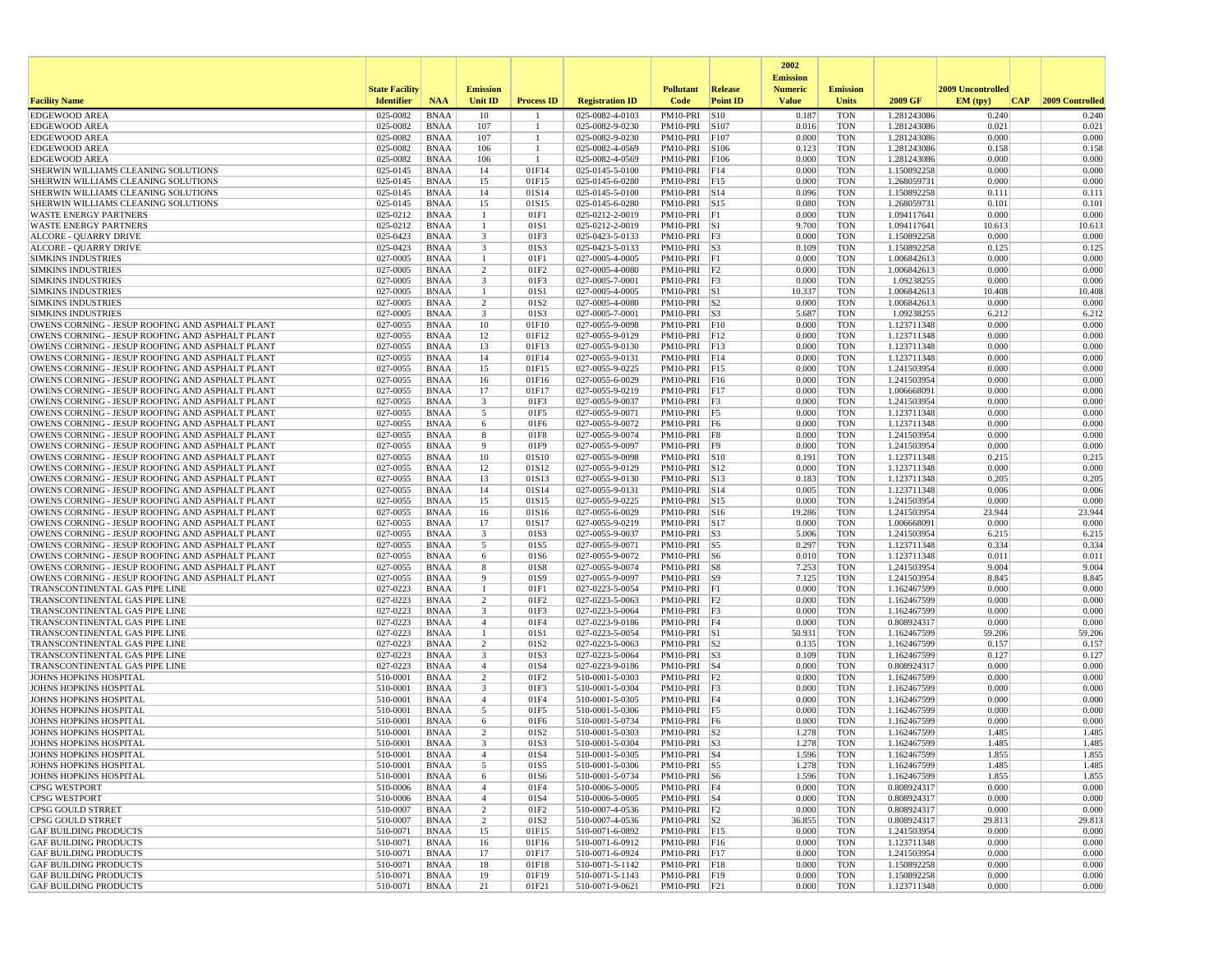|                                                                              |                       |                            |                 |                   |                                    |                                |                         | 2002                              |                          |                            |                   |                 |
|------------------------------------------------------------------------------|-----------------------|----------------------------|-----------------|-------------------|------------------------------------|--------------------------------|-------------------------|-----------------------------------|--------------------------|----------------------------|-------------------|-----------------|
|                                                                              | <b>State Facility</b> |                            | <b>Emission</b> |                   |                                    | <b>Pollutant</b>               | Release                 | <b>Emission</b><br><b>Numeric</b> | <b>Emission</b>          |                            | 2009 Uncontrolled |                 |
| <b>Facility Name</b>                                                         | <b>Identifier</b>     | <b>NAA</b>                 | Unit ID         | <b>Process ID</b> | <b>Registration ID</b>             | Code                           | <b>Point ID</b>         | <b>Value</b>                      | <b>Units</b>             | 2009 GF                    | EM (typ)<br> CAP  | 2009 Controlled |
| <b>GAF BUILDING PRODUCTS</b>                                                 | 510-0071              | <b>BNAA</b>                | 22              | 01F22             | 510-0071-6-1128                    | PM10-PRI                       | F22                     | 0.000                             | <b>TON</b>               | 1.241503954                | 0.000             | 0.000           |
| <b>GAF BUILDING PRODUCTS</b>                                                 | 510-0071              | <b>BNAA</b>                | 24              | 01F24             | 510-0071-6-1743                    | PM10-PRI F24                   |                         | 0.000                             | <b>TON</b>               | 1.123711348                | 0.000             | 0.000           |
| <b>GAF BUILDING PRODUCTS</b>                                                 | 510-0071              | <b>BNAA</b>                | 25              | 01F25             | 510-0071-6-1725                    | PM10-PRI F25                   |                         | 0.000                             | <b>TON</b>               | 1.241503954                | 0.000             | 0.000           |
| <b>GAF BUILDING PRODUCTS</b><br><b>GAF BUILDING PRODUCTS</b>                 | 510-0071<br>510-0071  | <b>BNAA</b><br><b>BNAA</b> | 5<br>15         | 01F5<br>01S15     | 510-0071-6-0003<br>510-0071-6-0892 | $PM10-PRI$ F5<br>PM10-PRI S15  |                         | 0.000<br>1.044                    | <b>TON</b><br><b>TON</b> | 1.241503954<br>1.241503954 | 0.000<br>1.296    | 0.000<br>1.296  |
| <b>GAF BUILDING PRODUCTS</b>                                                 | 510-0071              | <b>BNAA</b>                | 16              | 01S16             | 510-0071-6-0912                    | PM10-PRI                       | S <sub>16</sub>         | 9.666                             | <b>TON</b>               | 1.123711348                | 10.862            | 10.862          |
| <b>GAF BUILDING PRODUCTS</b>                                                 | 510-0071              | <b>BNAA</b>                | 17              | 01S17             | 510-0071-6-0924                    | PM10-PRI                       | S17                     | 0.000                             | <b>TON</b>               | 1.241503954                | 0.000             | 0.000           |
| <b>GAF BUILDING PRODUCTS</b>                                                 | 510-0071              | <b>BNAA</b>                | 18              | 01S18             | 510-0071-5-1142                    | PM10-PRI                       | S18                     | 0.175                             | <b>TON</b>               | 1.150892258                | 0.201             | 0.201           |
| <b>GAF BUILDING PRODUCTS</b>                                                 | 510-0071              | <b>BNAA</b>                | 19              | 01S19             | 510-0071-5-1143                    | PM10-PRI                       | S19                     | 0.008                             | <b>TON</b>               | 1.150892258                | 0.009             | 0.009           |
| <b>GAF BUILDING PRODUCTS</b><br><b>GAF BUILDING PRODUCTS</b>                 | 510-0071<br>510-0071  | <b>BNAA</b><br><b>BNAA</b> | 21<br>22        | 01S21<br>01S22    | 510-0071-9-0621<br>510-0071-6-1128 | PM10-PRI<br>PM10-PRI           | S21<br>S22              | 0.000<br>0.000                    | <b>TON</b><br><b>TON</b> | 1.123711348<br>1.241503954 | 0.000<br>0.000    | 0.000<br>0.000  |
| <b>GAF BUILDING PRODUCTS</b>                                                 | 510-0071              | <b>BNAA</b>                | 24              | 01S24             | 510-0071-6-1743                    | $PM10-PRI$ $S24$               |                         | 1.673                             | <b>TON</b>               | 1.123711348                | 1.880             | 1.880           |
| <b>GAF BUILDING PRODUCTS</b>                                                 | 510-0071              | <b>BNAA</b>                | 25              | 01S25             | 510-0071-6-1725                    | PM10-PRI S25                   |                         | 0.000                             | <b>TON</b>               | 1.241503954                | 0.000             | 0.000           |
| <b>GAF BUILDING PRODUCTS</b>                                                 | 510-0071              | <b>BNAA</b>                | 5               | 01S5              | 510-0071-6-0003                    | PM10-PRI                       | $\vert$ S5              | 3.040                             | <b>TON</b>               | 1.241503954                | 3.774             | 3.774           |
| FMC CORP. ORGANIC CHEMICALS DIVISION                                         | 510-0073              | <b>BNAA</b>                | $\mathbf{1}$    | 01F1              | 510-0073-2-0209                    | PM10-PRI F1                    |                         | 0.000                             | <b>TON</b>               | 1.159021378                | 0.000             | 0.000           |
| FMC CORP. ORGANIC CHEMICALS DIVISION<br>FMC CORP. ORGANIC CHEMICALS DIVISION | 510-0073<br>510-0073  | <b>BNAA</b><br><b>BNAA</b> | 13<br>15        | 01F13<br>01F15    | 510-0073-7-0471<br>510-0073-7-0923 | PM10-PRI F13<br>PM10-PRI F15   |                         | 0.000<br>0.000                    | <b>TON</b><br><b>TON</b> | 1.327272773<br>1.327272773 | 0.000<br>0.000    | 0.000<br>0.000  |
| FMC CORP. ORGANIC CHEMICALS DIVISION                                         | 510-0073              | <b>BNAA</b>                | 16              | 01F16             | 510-0073-7-0938                    | PM10-PRI F16                   |                         | 0.000                             | <b>TON</b>               | 1.327272773                | 0.000             | 0.000           |
| FMC CORP. ORGANIC CHEMICALS DIVISION                                         | 510-0073              | <b>BNAA</b>                | 17              | 01F17             | 510-0073-7-0967                    | PM10-PRI F17                   |                         | 0.000                             | <b>TON</b>               | 1.327272773                | 0.000             | 0.000           |
| FMC CORP. ORGANIC CHEMICALS DIVISION                                         | 510-0073              | <b>BNAA</b>                | 18              | 01F18             | 510-0073-7-1023                    | PM10-PRI                       | F18                     | 0.000                             | <b>TON</b>               | 1.327272773                | 0.000             | 0.000           |
| FMC CORP. ORGANIC CHEMICALS DIVISION                                         | 510-0073              | <b>BNAA</b>                | 20              | 01F20             | 510-0073-7-1143                    | PM10-PRI F20                   |                         | 0.000                             | <b>TON</b>               | 1.327272773                | 0.000             | 0.000           |
| FMC CORP. ORGANIC CHEMICALS DIVISION                                         | 510-0073              | <b>BNAA</b>                | 21<br>22        | 01F21             | 510-0073-7-1153<br>510-0073-7-1373 | PM10-PRI F21<br>PM10-PRI F22   |                         | 0.000<br>0.000                    | <b>TON</b>               | 1.327272773<br>1.327272773 | 0.000<br>0.000    | 0.000<br>0.000  |
| FMC CORP. ORGANIC CHEMICALS DIVISION<br>FMC CORP. ORGANIC CHEMICALS DIVISION | 510-0073<br>510-0073  | <b>BNAA</b><br><b>BNAA</b> | 24              | 01F22<br>01F24    | 510-0073-7-1329                    | PM10-PRI F24                   |                         | 0.000                             | <b>TON</b><br><b>TON</b> | 1.327272773                | 0.000             | 0.000           |
| FMC CORP. ORGANIC CHEMICALS DIVISION                                         | 510-0073              | <b>BNAA</b>                | 25              | 01F25             | 510-0073-7-1410                    | PM10-PRI                       | F25                     | 0.000                             | <b>TON</b>               | 1.327272773                | 0.000             | 0.000           |
| FMC CORP. ORGANIC CHEMICALS DIVISION                                         | 510-0073              | <b>BNAA</b>                | 27              | 01F27             | 510-0073-7-1671                    | PM10-PRI                       | F27                     | 0.000                             | <b>TON</b>               | 1.327272773                | 0.000             | 0.000           |
| FMC CORP. ORGANIC CHEMICALS DIVISION                                         | 510-0073              | <b>BNAA</b>                | 28              | 01F28             | 510-0073-7-1672                    | PM10-PRI                       | F28                     | 0.000                             | <b>TON</b>               | 1.327272773                | 0.000             | 0.000           |
| FMC CORP. ORGANIC CHEMICALS DIVISION                                         | 510-0073<br>510-0073  | <b>BNAA</b>                | 29<br>3         | 01F29<br>01F3     | 510-0073-5-1439                    | PM10-PRI F29                   |                         | 0.000<br>0.000                    | <b>TON</b>               | 1.150892258                | 0.000<br>0.000    | 0.000<br>0.000  |
| FMC CORP. ORGANIC CHEMICALS DIVISION<br>FMC CORP. ORGANIC CHEMICALS DIVISION | 510-0073              | <b>BNAA</b><br><b>BNAA</b> | $\overline{4}$  | 01F4              | 510-0073-4-0151<br>510-0073-4-0152 | PM10-PRI F3<br>PM10-PRI F4     |                         | 0.000                             | <b>TON</b><br><b>TON</b> | 1.150892258<br>1.150892258 | 0.000             | 0.000           |
| FMC CORP. ORGANIC CHEMICALS DIVISION                                         | 510-0073              | <b>BNAA</b>                | 5               | 01F5              | 510-0073-4-0153                    | PM10-PRI                       | F5                      | 0.000                             | <b>TON</b>               | 1.150892258                | 0.000             | 0.000           |
| FMC CORP. ORGANIC CHEMICALS DIVISION                                         | 510-0073              | <b>BNAA</b>                | 6               | 01F6              | 510-0073-4-2088                    | PM10-PRI F6                    |                         | 0.000                             | <b>TON</b>               | 1.150892258                | 0.000             | 0.000           |
| FMC CORP. ORGANIC CHEMICALS DIVISION                                         | 510-0073              | <b>BNAA</b>                | 8               | 01F8              | 510-0073-7-0195                    | PM10-PRI F8                    |                         | 0.000                             | <b>TON</b>               | 1.327272773                | 0.000             | 0.000           |
| FMC CORP. ORGANIC CHEMICALS DIVISION                                         | 510-0073<br>510-0073  | <b>BNAA</b>                | -1<br>13        | 01S1              | 510-0073-2-0209                    | PM10-PRI S1                    |                         | 0.000<br>0.000                    | <b>TON</b><br><b>TON</b> | 1.159021378                | 0.000<br>0.000    | 0.000<br>0.000  |
| FMC CORP. ORGANIC CHEMICALS DIVISION<br>FMC CORP. ORGANIC CHEMICALS DIVISION | 510-0073              | <b>BNAA</b><br><b>BNAA</b> | 15              | 01S13<br>01S15    | 510-0073-7-0471<br>510-0073-7-0923 | PM10-PRI S13<br>PM10-PRI       | $\vert$ S <sub>15</sub> | 0.049                             | <b>TON</b>               | 1.327272773<br>1.327272773 | 0.064             | 0.064           |
| FMC CORP. ORGANIC CHEMICALS DIVISION                                         | 510-0073              | <b>BNAA</b>                | 16              | 01S16             | 510-0073-7-0938                    | PM10-PRI S16                   |                         | 0.000                             | <b>TON</b>               | 1.327272773                | 0.000             | 0.000           |
| FMC CORP. ORGANIC CHEMICALS DIVISION                                         | 510-0073              | <b>BNAA</b>                | 17              | 01S17             | 510-0073-7-0967                    | PM10-PRI S17                   |                         | 0.000                             | <b>TON</b>               | 1.327272773                | 0.000             | 0.000           |
| FMC CORP. ORGANIC CHEMICALS DIVISION                                         | 510-0073              | <b>BNAA</b>                | 18              | 01S18             | 510-0073-7-1023                    | PM10-PRI S18                   |                         | 0.000                             | <b>TON</b>               | 1.327272773                | 0.000             | 0.000           |
| FMC CORP. ORGANIC CHEMICALS DIVISION<br>FMC CORP. ORGANIC CHEMICALS DIVISION | 510-0073<br>510-0073  | <b>BNAA</b><br><b>BNAA</b> | 20<br>21        | 01S20<br>01S21    | 510-0073-7-1143<br>510-0073-7-1153 | PM10-PRI S20<br>PM10-PRI       | S21                     | 0.000<br>0.578                    | <b>TON</b><br><b>TON</b> | 1.327272773<br>1.327272773 | 0.000<br>0.767    | 0.000<br>0.767  |
| FMC CORP. ORGANIC CHEMICALS DIVISION                                         | 510-0073              | <b>BNAA</b>                | 22              | 01S22             | 510-0073-7-1373                    | PM10-PRI                       | S22                     | 0.000                             | <b>TON</b>               | 1.327272773                | 0.000             | 0.000           |
| FMC CORP. ORGANIC CHEMICALS DIVISION                                         | 510-0073              | <b>BNAA</b>                | 24              | 01S24             | 510-0073-7-1329                    | PM10-PRI                       | S24                     | 0.000                             | <b>TON</b>               | 1.327272773                | 0.000             | 0.000           |
| FMC CORP. ORGANIC CHEMICALS DIVISION                                         | 510-0073              | <b>BNAA</b>                | 25              | 01S25             | 510-0073-7-1410                    | PM10-PRI                       | S <sub>25</sub>         | 0.000                             | <b>TON</b>               | 1.327272773                | 0.000             | 0.000           |
| FMC CORP. ORGANIC CHEMICALS DIVISION                                         | 510-0073              | <b>BNAA</b>                | 27              | 01S27             | 510-0073-7-1671                    | PM10-PRI S27                   |                         | 0.000                             | <b>TON</b>               | 1.327272773                | 0.000             | 0.000           |
| FMC CORP. ORGANIC CHEMICALS DIVISION<br>FMC CORP. ORGANIC CHEMICALS DIVISION | 510-0073<br>510-0073  | <b>BNAA</b><br><b>BNAA</b> | 28              | 01S28<br>01S29    | 510-0073-7-1672                    | PM10-PRI                       | S28                     | 0.000<br>0.404                    | <b>TON</b><br><b>TON</b> | 1.327272773                | 0.000<br>0.465    | 0.000<br>0.465  |
| FMC CORP. ORGANIC CHEMICALS DIVISION                                         | 510-0073              | <b>BNAA</b>                | 29<br>3         | 01S3              | 510-0073-5-1439<br>510-0073-4-0151 | PM10-PRI<br>PM10-PRI           | S29<br> S <sub>3</sub>  | 1.050                             | <b>TON</b>               | 1.150892258<br>1.150892258 | 1.208             | 1.208           |
| FMC CORP. ORGANIC CHEMICALS DIVISION                                         | 510-0073              | <b>BNAA</b>                | $\overline{4}$  | 01S4              | 510-0073-4-0152                    | PM10-PRI                       | $ S_4 $                 | 3.691                             | <b>TON</b>               | 1.150892258                | 4.248             | 4.248           |
| FMC CORP. ORGANIC CHEMICALS DIVISION                                         | 510-0073              | <b>BNAA</b>                | 5               | 01S5              | 510-0073-4-0153                    | $PM10-PRI$ S5                  |                         | 1.780                             | <b>TON</b>               | 1.150892258                | 2.048             | 2.048           |
| FMC CORP. ORGANIC CHEMICALS DIVISION                                         | 510-0073              | <b>BNAA</b>                | 6               | 01S6              | 510-0073-4-2088                    | PM10-PRI S6                    |                         | 2.162                             | <b>TON</b>               | 1.150892258                | 2.488             | 2.488           |
| FMC CORP. ORGANIC CHEMICALS DIVISION<br><b>GRACE - DAVISON CHEMICAL</b>      | 510-0073<br>510-0076  | <b>BNAA</b><br><b>BNAA</b> | 8               | 01S8<br>01F1      | 510-0073-7-0195<br>510-0076-5-0016 | PM10-PRI S8<br>PM10-PRI        | F1                      | 0.000<br>0.000                    | <b>TON</b><br><b>TON</b> | 1.327272773<br>1.150892258 | 0.000<br>0.000    | 0.000<br>0.000  |
| <b>GRACE - DAVISON CHEMICAL</b>                                              | 510-0076              | <b>BNAA</b>                | 10              | 01F10             | 510-0076-7-1079                    | $PM10-PRI$ $ F10$              |                         | 0.610                             | <b>TON</b>               | 1.094117641                | 0.667             | 0.667           |
| <b>GRACE - DAVISON CHEMICAL</b>                                              | 510-0076              | <b>BNAA</b>                | 11              | 01F11             | 510-0076-7-1087                    | PM10-PRI F11                   |                         | 1.600                             | <b>TON</b>               | 1.013260484                | 1.621             | 1.621           |
| <b>GRACE - DAVISON CHEMICAL</b>                                              | 510-0076              | <b>BNAA</b>                | 12              | 01F12             | 510-0076-7-1094                    | PM10-PRI F12                   |                         | 0.200                             | <b>TON</b>               | 1.013260484                | 0.203             | 0.203           |
| <b>GRACE - DAVISON CHEMICAL</b>                                              | 510-0076              | <b>BNAA</b>                | 13              | 01F13             | 510-0076-7-1095                    | PM10-PRI F13                   |                         | 2.940                             | <b>TON</b>               | 1.013260484                | 2.979             | 2.979           |
| <b>GRACE - DAVISON CHEMICAL</b><br><b>GRACE - DAVISON CHEMICAL</b>           | 510-0076<br>510-0076  | <b>BNAA</b><br><b>BNAA</b> | 15              | 01F15<br>01F5     | 510-0076-7-1405<br>510-0076-5-0294 | PM10-PRI F15<br>$PM10-PRI$  F5 |                         | 0.400<br>0.000                    | <b>TON</b><br>TON        | 1.013260484<br>1.150892258 | 0.405<br>0.000    | 0.405<br>0.000  |
| <b>GRACE - DAVISON CHEMICAL</b>                                              | 510-0076              | BNAA                       | 59              | 01F59             | 510-0076-7-1644                    | PM10-PRI F59                   |                         | 0.000                             | <b>TON</b>               | 1.290902734                | 0.000             | 0.000           |
| <b>GRACE - DAVISON CHEMICAL</b>                                              | 510-0076              | BNAA                       | 63              | 01F63             | 510-0076-7-1667                    | PM10-PRI F63                   |                         | 0.020                             | <b>TON</b>               | 1.013260484                | 0.020             | 0.020           |
| <b>GRACE - DAVISON CHEMICAL</b>                                              | 510-0076              | BNAA                       | $7\phantom{.0}$ | 01F7              | 510-0076-7-1024                    | $PM10-PRI$ F7                  |                         | 1.070                             | TON                      | 1.013260484                | 1.084             | 1.084           |
| <b>GRACE - DAVISON CHEMICAL</b>                                              | 510-0076              | BNAA                       | 8               | 01F8              | 510-0076-7-1076                    | $PM10-PRI$ $F8$                |                         | 1.990                             | <b>TON</b>               | 1.013260484                | 2.016             | 2.016           |
| <b>GRACE - DAVISON CHEMICAL</b><br><b>GRACE - DAVISON CHEMICAL</b>           | 510-0076              | <b>BNAA</b>                | 9               | 01F9              | 510-0076-7-1077                    | PM10-PRI F9                    |                         | 2.070                             | <b>TON</b>               | 1.013260484                | 2.097             | 2.097           |
| <b>GRACE - DAVISON CHEMICAL</b>                                              | 510-0076<br>510-0076  | BNAA<br>BNAA               | -1<br>10        | 01S1<br>01S10     | 510-0076-5-0016<br>510-0076-7-1079 | PM10-PRI S1<br>PM10-PRI S10    |                         | 0.088<br>6.890                    | <b>TON</b><br><b>TON</b> | 1.150892258<br>1.094117641 | 0.101<br>7.538    | 0.101<br>7.538  |
| <b>GRACE - DAVISON CHEMICAL</b>                                              | 510-0076              | BNAA                       | 11              | 01S11             | 510-0076-7-1087                    | PM10-PRI S11                   |                         | 12.100                            | <b>TON</b>               | 1.013260484                | 12.260            | 12.260          |
| <b>GRACE - DAVISON CHEMICAL</b>                                              | 510-0076              | BNAA                       | 12              | 01S12             | 510-0076-7-1094                    | PM10-PRI S12                   |                         | 14.890                            | TON                      | 1.013260484                | 15.087            | 15.087          |
| <b>GRACE - DAVISON CHEMICAL</b>                                              | 510-0076              | BNAA                       | 13              | 01S13             | 510-0076-7-1095                    | PM10-PRI S13                   |                         | 23.430                            | TON                      | 1.013260484                | 23.741            | 23.741          |
| <b>GRACE - DAVISON CHEMICAL</b>                                              | 510-0076              | <b>BNAA</b>                | 15              | 01S15             | 510-0076-7-1405                    | PM10-PRI S15                   |                         | 6.750                             | <b>TON</b>               | 1.013260484                | 6.840             | 6.840           |
| <b>GRACE - DAVISON CHEMICAL</b>                                              | 510-0076              | BNAA                       | $5\overline{5}$ | 01S5              | 510-0076-5-0294                    | PM10-PRI S5                    |                         | 3.133                             | TON                      | 1.150892258                | 3.605             | 3.605           |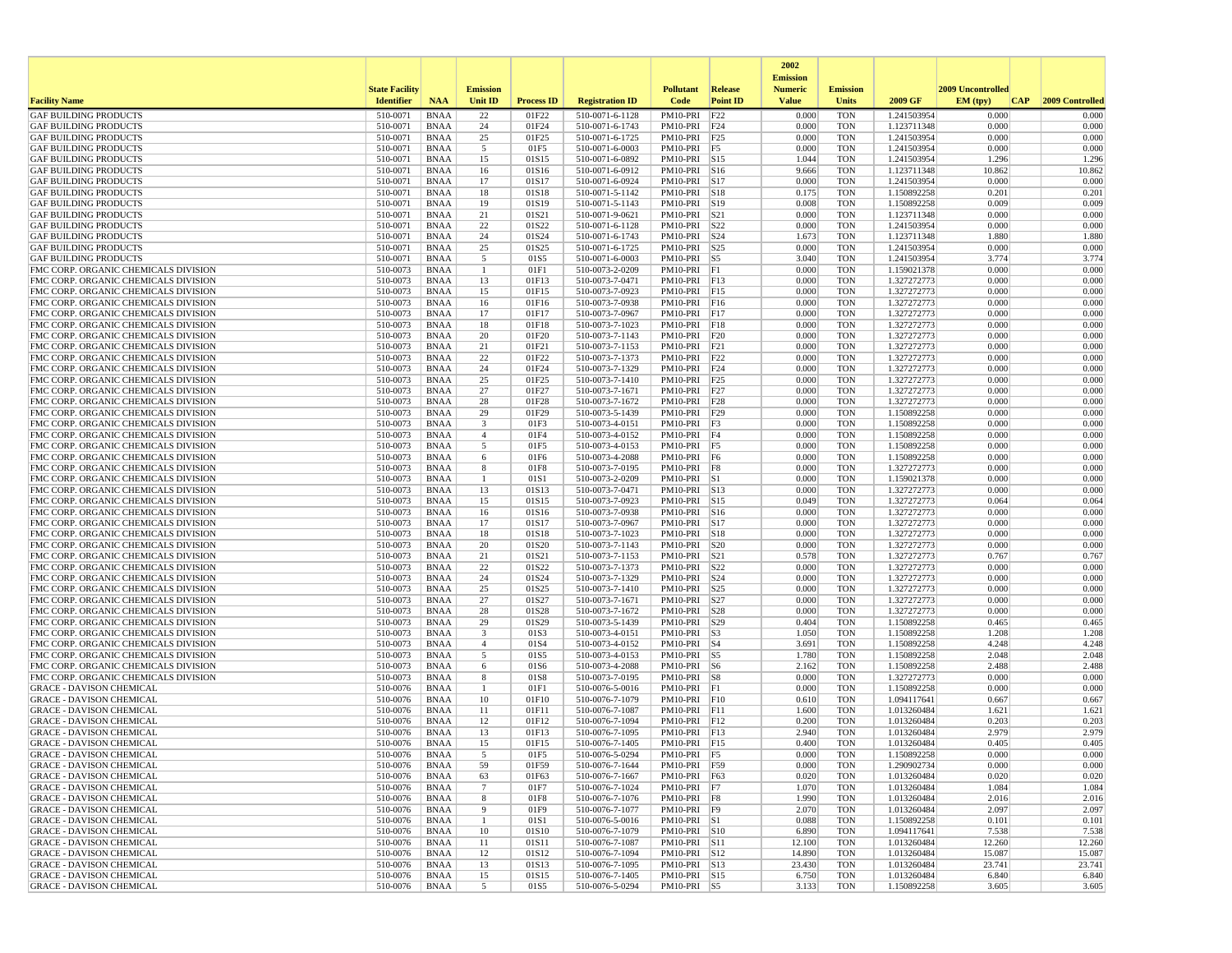|                                                                    |                       |                            |                               |                   |                                    |                                 |                 | 2002<br><b>Emission</b> |                          |                            |                          |                  |
|--------------------------------------------------------------------|-----------------------|----------------------------|-------------------------------|-------------------|------------------------------------|---------------------------------|-----------------|-------------------------|--------------------------|----------------------------|--------------------------|------------------|
|                                                                    | <b>State Facility</b> |                            | <b>Emission</b>               |                   |                                    | <b>Pollutant</b>                | <b>Release</b>  | <b>Numeric</b>          | <b>Emission</b>          |                            | <b>2009 Uncontrolled</b> |                  |
| <b>Facility Name</b>                                               | <b>Identifier</b>     | <b>NAA</b>                 | Unit ID                       | <b>Process ID</b> | <b>Registration ID</b>             | Code                            | <b>Point ID</b> | <b>Value</b>            | Units                    | 2009 GF                    | EM (typ)<br> CAP         | 2009 Controlled  |
| <b>GRACE - DAVISON CHEMICAL</b>                                    | 510-0076              | <b>BNAA</b>                | 59                            | 01S59             | 510-0076-7-1644                    | PM10-PRI                        | S59             | 17.350                  | <b>TON</b>               | 1.290902734                | 22.397                   | 22.397           |
| <b>GRACE - DAVISON CHEMICAL</b>                                    | 510-0076              | <b>BNAA</b>                | 63                            | 01S63             | 510-0076-7-1667                    | PM10-PRI                        | S63             | 0.380                   | <b>TON</b>               | 1.013260484                | 0.385                    | 0.385            |
| <b>GRACE - DAVISON CHEMICAL</b><br><b>GRACE - DAVISON CHEMICAL</b> | 510-0076<br>510-0076  | <b>BNAA</b><br><b>BNAA</b> | $7\phantom{.0}$<br>8          | 01S7<br>01S8      | 510-0076-7-1024<br>510-0076-7-1076 | $PM10-PRI$ S7<br>PM10-PRI       | S8              | 0.610<br>30.690         | <b>TON</b><br><b>TON</b> | 1.013260484<br>1.013260484 | 0.618<br>31.097          | 0.618<br>31.097  |
| <b>GRACE - DAVISON CHEMICAL</b>                                    | 510-0076              | <b>BNAA</b>                | 9                             | 01S9              | 510-0076-7-1077                    | PM10-PRI S9                     |                 | 16.290                  | <b>TON</b>               | 1.013260484                | 16.506                   | 16.506           |
| JOHNS HOPKINS - HOMEWOOD CAMPUS                                    | 510-0077              | <b>BNAA</b>                | 10                            | 01F10             | 510-0077-5-0763                    | $PM10-PRI$ $ F10$               |                 | 0.000                   | <b>TON</b>               | 1.162467599                | 0.000                    | 0.000            |
| JOHNS HOPKINS - HOMEWOOD CAMPUS                                    | 510-0077              | <b>BNAA</b>                | 11                            | 01F11             | 510-0077-5-0964                    | PM10-PRI F11                    |                 | 0.000                   | <b>TON</b>               | 1.162467599                | 0.000                    | 0.000            |
| JOHNS HOPKINS - HOMEWOOD CAMPUS                                    | 510-0077              | <b>BNAA</b>                | 12                            | 01F12             | 510-0077-5-0965                    | PM10-PRI F12                    |                 | 0.000                   | <b>TON</b>               | 1.162467599                | 0.000                    | 0.000            |
| JOHNS HOPKINS - HOMEWOOD CAMPUS                                    | 510-0077              | <b>BNAA</b>                | 5                             | 01F5              | 510-0077-5-0533                    | PM10-PRI                        | F5              | 0.000                   | <b>TON</b>               | 1.162467599                | 0.000                    | 0.000            |
| JOHNS HOPKINS - HOMEWOOD CAMPUS<br>JOHNS HOPKINS - HOMEWOOD CAMPUS | 510-0077<br>510-0077  | <b>BNAA</b><br><b>BNAA</b> | 6<br>$7\phantom{.0}$          | 01F6<br>01F7      | 510-0077-5-0534<br>510-0077-5-0535 | PM10-PRI F6<br>PM10-PRI F7      |                 | 0.000<br>0.000          | <b>TON</b><br><b>TON</b> | 1.162467599<br>1.162467599 | 0.000<br>0.000           | 0.000<br>0.000   |
| JOHNS HOPKINS - HOMEWOOD CAMPUS                                    | 510-0077              | <b>BNAA</b>                | 10                            | 01S10             | 510-0077-5-0763                    | PM10-PRI S10                    |                 | 0.958                   | <b>TON</b>               | 1.162467599                | 1.114                    | 1.114            |
| JOHNS HOPKINS - HOMEWOOD CAMPUS                                    | 510-0077              | <b>BNAA</b>                | 11                            | 01S11             | 510-0077-5-0964                    | PM10-PRI S11                    |                 | 0.000                   | <b>TON</b>               | 1.162467599                | 0.000                    | 0.000            |
| JOHNS HOPKINS - HOMEWOOD CAMPUS                                    | 510-0077              | <b>BNAA</b>                | 12                            | 01S12             | 510-0077-5-0965                    | PM10-PRI S12                    |                 | 0.000                   | <b>TON</b>               | 1.162467599                | 0.000                    | 0.000            |
| JOHNS HOPKINS - HOMEWOOD CAMPUS                                    | 510-0077              | <b>BNAA</b>                | 5                             | 01S5              | 510-0077-5-0533                    | PM10-PRI                        | $\sqrt{S}$      | 0.958                   | <b>TON</b>               | 1.162467599                | 1.114                    | 1.114            |
| JOHNS HOPKINS - HOMEWOOD CAMPUS                                    | 510-0077              | <b>BNAA</b>                | 6                             | 01S6              | 510-0077-5-0534                    | PM10-PRI S6                     |                 | 0.958                   | <b>TON</b>               | 1.162467599                | 1.114                    | 1.114            |
| JOHNS HOPKINS - HOMEWOOD CAMPUS                                    | 510-0077              | <b>BNAA</b>                | $7\phantom{.0}$               | 01S7              | 510-0077-5-0535                    | PM10-PRI S7                     |                 | 0.958                   | <b>TON</b>               | 1.162467599                | 1.114                    | 1.114            |
| SASOL NORTH AMERICA, INC.<br>SASOL NORTH AMERICA, INC.             | 510-0100<br>510-0100  | <b>BNAA</b><br><b>BNAA</b> | -1<br>$\overline{2}$          | 01F1<br>01F2      | 510-0100-4-2853<br>510-0100-4-2854 | PM10-PRI F1<br>$PM10-PRI$ $ F2$ |                 | 0.000<br>0.000          | <b>TON</b><br><b>TON</b> | 1.006842613<br>1.006842613 | 0.000<br>0.000           | 0.000<br>0.000   |
| SASOL NORTH AMERICA, INC.                                          | 510-0100              | <b>BNAA</b>                | 3                             | 01F3              | 510-0100-7-1394                    | PM10-PRI                        | F <sub>3</sub>  | 0.000                   | <b>TON</b>               | 1.013260484                | 0.000                    | 0.000            |
| <b>SASOL NORTH AMERICA, INC.</b>                                   | 510-0100              | <b>BNAA</b>                | -1                            | 01S1              | 510-0100-4-2853                    | PM10-PRI S1                     |                 | 2.778                   | <b>TON</b>               | 1.006842613                | 2.797                    | 2.797            |
| SASOL NORTH AMERICA, INC                                           | 510-0100              | <b>BNAA</b>                | 2                             | 01S2              | 510-0100-4-2854                    | $PM10-PRI$ S2                   |                 | 2.951                   | <b>TON</b>               | 1.006842613                | 2.972                    | 2.972            |
| SASOL NORTH AMERICA, INC                                           | 510-0100              | <b>BNAA</b>                | $\overline{\mathbf{3}}$       | 01S3              | 510-0100-7-1394                    | $PM10-PRI$ S3                   |                 | 9.700                   | <b>TON</b>               | 1.013260484                | 9.829                    | 9.829            |
| UNITED STATES GYPSUM COMPANY                                       | 510-0106              | <b>BNAA</b>                | -1                            | 01F1              | 510-0106-5-1021                    | PM10-PRI F1                     |                 | 0.000                   | <b>TON</b>               | 1.150892258                | 0.000                    | 0.000            |
| UNITED STATES GYPSUM COMPANY<br>UNITED STATES GYPSUM COMPANY       | 510-0106<br>510-0106  | BNAA<br><b>BNAA</b>        | 17<br>$\overline{\mathbf{3}}$ | 01F17<br>01F3     | 510-0106-6-1623<br>510-0106-6-0879 | PM10-PRI F17<br>PM10-PRI        | F <sub>3</sub>  | 0.000<br>0.000          | <b>TON</b><br><b>TON</b> | 1.10654211<br>1.10654211   | 0.000<br>0.000           | 0.000<br>0.000   |
| UNITED STATES GYPSUM COMPANY                                       | 510-0106              | <b>BNAA</b>                | $\overline{4}$                | 01F4              | 510-0106-6-0880                    | PM10-PRI F4                     |                 | 0.000                   | <b>TON</b>               | 1.10654211                 | 0.000                    | 0.000            |
| UNITED STATES GYPSUM COMPANY                                       | 510-0106              | <b>BNAA</b>                | 5                             | 01F5              | 510-0106-6-0881                    | PM10-PRI F5                     |                 | 0.000                   | <b>TON</b>               | 1.109717846                | 0.000                    | 0.000            |
| UNITED STATES GYPSUM COMPANY                                       | 510-0106              | <b>BNAA</b>                | 8                             | 01F8              | 510-0106-9-0301                    | $PM10-PRI$ F8                   |                 | 0.000                   | <b>TON</b>               | 1.013260484                | 0.000                    | 0.000            |
| UNITED STATES GYPSUM COMPANY                                       | 510-0106              | <b>BNAA</b>                |                               | 01S1              | 510-0106-5-1021                    | PM10-PRI S1                     |                 | 0.042                   | <b>TON</b>               | 1.150892258                | 0.048                    | 0.048            |
| UNITED STATES GYPSUM COMPANY                                       | 510-0106              | <b>BNAA</b>                | 17                            | 01S17             | 510-0106-6-1623                    | PM10-PRI S17                    |                 | 0.010                   | <b>TON</b>               | 1.10654211                 | 0.011                    | 0.011            |
| UNITED STATES GYPSUM COMPANY<br>UNITED STATES GYPSUM COMPANY       | 510-0106<br>510-0106  | <b>BNAA</b><br><b>BNAA</b> | 3<br>$\overline{4}$           | 01S3<br>01S4      | 510-0106-6-0879<br>510-0106-6-0880 | PM10-PRI<br>PM10-PRI S4         | S3              | 21.320<br>9.860         | <b>TON</b><br><b>TON</b> | 1.10654211<br>1.10654211   | 23.591<br>10.911         | 23.591<br>10.911 |
| UNITED STATES GYPSUM COMPANY                                       | 510-0106              | <b>BNAA</b>                | 5                             | 01S5              | 510-0106-6-0881                    | $PM10-PRI$ S5                   |                 | 117.960                 | <b>TON</b>               | 1.109717846                | 130.902                  | 130.902          |
| UNITED STATES GYPSUM COMPANY                                       | 510-0106              | <b>BNAA</b>                | 8                             | 01S8              | 510-0106-9-0301                    | PM10-PRI S8                     |                 | 2.160                   | <b>TON</b>               | 1.013260484                | 2.189                    | 2.189            |
| MILLENIUM INORGANIC CHEMICALS                                      | 510-0109              | <b>BNAA</b>                | 11                            | 01F11             | 510-0109-7-0098                    | PM10-PRI F11                    |                 | 0.000                   | <b>TON</b>               | 1.087336302                | 0.000                    | 0.000            |
| MILLENIUM INORGANIC CHEMICALS                                      | 510-0109              | <b>BNAA</b>                | 12                            | 01F12             | 510-0109-7-0099                    | PM10-PRI                        | F12             | 0.000                   | <b>TON</b>               | 1.013260484                | 0.000                    | 0.000            |
| MILLENIUM INORGANIC CHEMICALS                                      | 510-0109              | <b>BNAA</b>                | 13                            | 01F13             | 510-0109-7-0100                    | PM10-PRI F13                    |                 | 0.000                   | <b>TON</b>               | 1.087336302                | 0.000                    | 0.000            |
| MILLENIUM INORGANIC CHEMICALS<br>MILLENIUM INORGANIC CHEMICALS     | 510-0109<br>510-0109  | <b>BNAA</b><br><b>BNAA</b> | 14<br>15                      | 01F14<br>01F15    | 510-0109-7-0101<br>510-0109-7-0102 | PM10-PRI F14<br>PM10-PRI        | F15             | 0.000<br>0.000          | <b>TON</b><br><b>TON</b> | 1.239344239<br>1.239344239 | 0.000<br>0.000           | 0.000<br>0.000   |
| MILLENIUM INORGANIC CHEMICALS                                      | 510-0109              | <b>BNAA</b>                | 16                            | 01F16             | 510-0109-7-0103                    | PM10-PRI F16                    |                 | 0.000                   | <b>TON</b>               | 1.239344239                | 0.000                    | 0.000            |
| MILLENIUM INORGANIC CHEMICALS                                      | 510-0109              | <b>BNAA</b>                | 22                            | 01F22             | 510-0109-7-0776                    | PM10-PRI                        | F22             | 0.000                   | <b>TON</b>               | 1.013260484                | 0.000                    | 0.000            |
| MILLENIUM INORGANIC CHEMICALS                                      | 510-0109              | <b>BNAA</b>                | 23                            | 01F23             | 510-0109-7-0777                    | PM10-PRI                        | F23             | 0.000                   | <b>TON</b>               | 1.013260484                | 0.000                    | 0.000            |
| MILLENIUM INORGANIC CHEMICALS                                      | 510-0109              | <b>BNAA</b>                | 24                            | 01F24             | 510-0109-7-0778                    | PM10-PRI                        | F24             | 0.000                   | <b>TON</b>               | 1.013260484                | 0.000                    | 0.000            |
| MILLENIUM INORGANIC CHEMICALS                                      | 510-0109              | <b>BNAA</b>                | 25<br>27                      | 01F25             | 510-0109-7-0779                    | PM10-PRI                        | F25             | 0.000                   | <b>TON</b>               | 1.013260484                | 0.000                    | 0.000            |
| MILLENIUM INORGANIC CHEMICALS<br>MILLENIUM INORGANIC CHEMICALS     | 510-0109<br>510-0109  | <b>BNAA</b><br><b>BNAA</b> | 29                            | 01F27<br>01F29    | 510-0109-7-0941<br>510-0109-7-1108 | $PM10-PRI$ F27<br>PM10-PRI F29  |                 | 0.000<br>0.000          | <b>TON</b><br><b>TON</b> | 1.013260484<br>1.013260484 | 0.000<br>0.000           | 0.000<br>0.000   |
| MILLENIUM INORGANIC CHEMICALS                                      | 510-0109              | <b>BNAA</b>                | $\overline{\mathbf{3}}$       | 01F3              | 510-0109-5-0437                    | PM10-PRI                        | F3              | 0.000                   | <b>TON</b>               | 1.150892258                | 0.000                    | 0.000            |
| MILLENIUM INORGANIC CHEMICALS                                      | 510-0109              | <b>BNAA</b>                | 30                            | 01F30             | 510-0109-7-1109                    | PM10-PRI                        | F30             | 0.000                   | <b>TON</b>               | 1.013260484                | 0.000                    | 0.000            |
| MILLENIUM INORGANIC CHEMICALS                                      | 510-0109              | BNAA                       | 31                            | 01F31             | 510-0109-7-1139                    | PM10-PRI                        | F31             | 0.000                   | <b>TON</b>               | 1.013260484                | 0.000                    | 0.000            |
| MILLENIUM INORGANIC CHEMICALS                                      | 510-0109              | <b>BNAA</b>                | 34                            | 01F34             | 510-0109-7-1579                    | PM10-PRI                        | F34             | 0.000                   | <b>TON</b>               | 1.013260484                | 0.000                    | 0.000            |
| MILLENIUM INORGANIC CHEMICALS<br>MILLENIUM INORGANIC CHEMICALS     | 510-0109<br>510-0109  | <b>BNAA</b><br><b>BNAA</b> | $\overline{4}$<br>52          | 01F4<br>01F52     | 510-0109-5-0438<br>510-0109-9-0831 | PM10-PRI F4<br>PM10-PRI F52     |                 | 0.000<br>0.000          | <b>TON</b><br><b>TON</b> | 1.150892258<br>1.002286434 | 0.000<br>0.000           | 0.000<br>0.000   |
| MILLENIUM INORGANIC CHEMICALS                                      | 510-0109              | <b>BNAA</b>                | 53                            | 01F53             | 510-0109-5-1430                    | PM10-PRI                        | F53             | 0.000                   | <b>TON</b>               | 1.150892258                | 0.000                    | 0.000            |
| MILLENIUM INORGANIC CHEMICALS                                      | 510-0109              | <b>BNAA</b>                | 54                            | 01F54             | 510-0109-5-1431                    | PM10-PRI F54                    |                 | 0.000                   | <b>TON</b>               | 1.150892258                | 0.000                    | 0.000            |
| MILLENIUM INORGANIC CHEMICALS                                      | 510-0109              | <b>BNAA</b>                | 55                            | 01F55             | 510-0109-5-1432                    | PM10-PRI                        | F55             | 0.000                   | <b>TON</b>               | 1.150892258                | 0.000                    | 0.000            |
| MILLENIUM INORGANIC CHEMICALS                                      | 510-0109              | <b>BNAA</b>                | 6                             | 01F6              | 510-0109-5-0760                    | PM10-PRI F6                     |                 | 0.000                   | <b>TON</b>               | 1.150892258                | 0.000                    | 0.000            |
| MILLENIUM INORGANIC CHEMICALS                                      | 510-0109              | <b>BNAA</b>                | $\overline{7}$                | 01F7              | 510-0109-5-0761                    | PM10-PRI F7                     |                 | 0.000                   | <b>TON</b>               | 1.150892258                | 0.000                    | 0.000            |
| MILLENIUM INORGANIC CHEMICALS<br>MILLENIUM INORGANIC CHEMICALS     | 510-0109<br>510-0109  | BNAA<br>BNAA               | $\mathbf{q}$<br>11            | 01F9<br>01S11     | 510-0109-7-0080<br>510-0109-7-0098 | PM10-PRI<br>PM10-PRI S11        | F9              | 0.000<br>0.000          | <b>TON</b><br>TON        | 1.239344239<br>1.087336302 | 0.000<br>0.000           | 0.000<br>0.000   |
| MILLENIUM INORGANIC CHEMICALS                                      | 510-0109              | BNAA                       | 12                            | 01S12             | 510-0109-7-0099                    | PM10-PRI S12                    |                 | 0.000                   | <b>TON</b>               | 1.013260484                | 0.000                    | 0.000            |
| MILLENIUM INORGANIC CHEMICALS                                      | 510-0109              | <b>BNAA</b>                | 13                            | 01S13             | 510-0109-7-0100                    | PM10-PRI S13                    |                 | 0.000                   | <b>TON</b>               | 1.087336302                | 0.000                    | 0.000            |
| MILLENIUM INORGANIC CHEMICALS                                      | 510-0109              | <b>BNAA</b>                | 14                            | 01S14             | 510-0109-7-0101                    | PM10-PRI S14                    |                 | 0.000                   | <b>TON</b>               | 1.239344239                | 0.000                    | 0.000            |
| MILLENIUM INORGANIC CHEMICALS                                      | 510-0109              | <b>BNAA</b>                | 15                            | 01S15             | 510-0109-7-0102                    | PM10-PRI S15                    |                 | 0.000                   | <b>TON</b>               | 1.239344239                | 0.000                    | 0.000            |
| MILLENIUM INORGANIC CHEMICALS                                      | 510-0109              | <b>BNAA</b>                | 16                            | 01S16             | 510-0109-7-0103                    | PM10-PRI S16                    |                 | 0.000                   | <b>TON</b>               | 1.239344239                | 0.000                    | 0.000            |
| MILLENIUM INORGANIC CHEMICALS<br>MILLENIUM INORGANIC CHEMICALS     | 510-0109<br>510-0109  | <b>BNAA</b><br>BNAA        | 22<br>23                      | 01S22<br>01S23    | 510-0109-7-0776<br>510-0109-7-0777 | PM10-PRI S22<br>PM10-PRI S23    |                 | 0.000<br>0.000          | <b>TON</b><br><b>TON</b> | 1.013260484<br>1.013260484 | 0.000<br>0.000           | 0.000<br>0.000   |
| MILLENIUM INORGANIC CHEMICALS                                      | 510-0109              | <b>BNAA</b>                | 24                            | 01S24             | 510-0109-7-0778                    | PM10-PRI S24                    |                 | 0.000                   | <b>TON</b>               | 1.013260484                | 0.000                    | 0.000            |
| MILLENIUM INORGANIC CHEMICALS                                      | 510-0109              | BNAA                       | 25                            | 01S25             | 510-0109-7-0779                    | PM10-PRI S25                    |                 | 1.332                   | <b>TON</b>               | 1.013260484                | 1.350                    | 1.350            |
| MILLENIUM INORGANIC CHEMICALS                                      | 510-0109              | <b>BNAA</b>                | 27                            | 01S27             | 510-0109-7-0941                    | PM10-PRI S27                    |                 | 0.000                   | <b>TON</b>               | 1.013260484                | 0.000                    | 0.000            |
| MILLENIUM INORGANIC CHEMICALS                                      | 510-0109              | <b>BNAA</b>                | 29                            | 01S29             | 510-0109-7-1108                    | PM10-PRI   S29                  |                 | 15.987                  | TON                      | 1.013260484                | 16.199                   | 16.199           |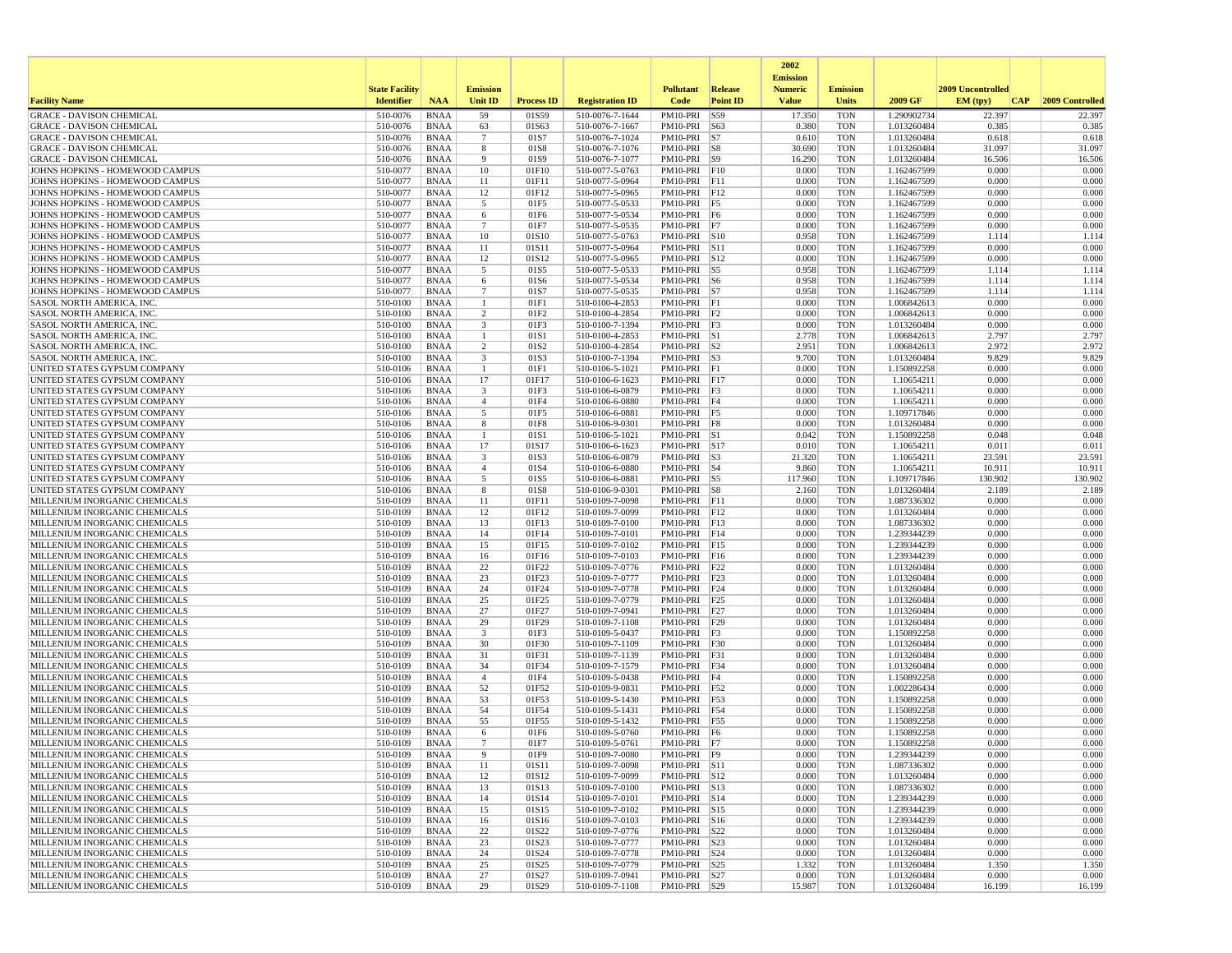|                                                                |                       |                            |                         |                   |                                    |                              |                 | 2002                              |                          |                            |                   |                  |
|----------------------------------------------------------------|-----------------------|----------------------------|-------------------------|-------------------|------------------------------------|------------------------------|-----------------|-----------------------------------|--------------------------|----------------------------|-------------------|------------------|
|                                                                | <b>State Facility</b> |                            | <b>Emission</b>         |                   |                                    | <b>Pollutant</b>             | Release         | <b>Emission</b><br><b>Numeric</b> | <b>Emission</b>          |                            | 2009 Uncontrolled |                  |
| <b>Facility Name</b>                                           | <b>Identifier</b>     | <b>NAA</b>                 | Unit ID                 | <b>Process ID</b> | <b>Registration ID</b>             | Code                         | <b>Point ID</b> | <b>Value</b>                      | <b>Units</b>             | 2009 GF                    | EM (typ)<br> CAP  | 2009 Controlled  |
| MILLENIUM INORGANIC CHEMICALS                                  | 510-0109              | <b>BNAA</b>                | $\overline{\mathbf{3}}$ | 01S3              | 510-0109-5-0437                    | PM10-PRI                     | S3              | 0.415                             | <b>TON</b>               | 1.150892258                | 0.478             | 0.478            |
| MILLENIUM INORGANIC CHEMICALS                                  | 510-0109              | <b>BNAA</b>                | 30                      | 01S30             | 510-0109-7-1109                    | PM10-PRI S30                 |                 | 0.000                             | <b>TON</b>               | 1.013260484                | 0.000             | 0.000            |
| MILLENIUM INORGANIC CHEMICALS<br>MILLENIUM INORGANIC CHEMICALS | 510-0109              | <b>BNAA</b>                | 31                      | 01S31             | 510-0109-7-1139                    | PM10-PRI                     | S31             | 0.000                             | <b>TON</b>               | 1.013260484                | 0.000             | 0.000            |
| MILLENIUM INORGANIC CHEMICALS                                  | 510-0109<br>510-0109  | <b>BNAA</b><br><b>BNAA</b> | 34<br>$\overline{4}$    | 01S34<br>01S4     | 510-0109-7-1579<br>510-0109-5-0438 | PM10-PRI S34<br>PM10-PRI S4  |                 | 0.000<br>1.884                    | <b>TON</b><br><b>TON</b> | 1.013260484<br>1.150892258 | 0.000<br>2.169    | 0.000<br>2.169   |
| MILLENIUM INORGANIC CHEMICALS                                  | 510-0109              | <b>BNAA</b>                | 52                      | 01S52             | 510-0109-9-0831                    | PM10-PRI                     | S52             | 0.000                             | <b>TON</b>               | 1.002286434                | 0.000             | 0.000            |
| MILLENIUM INORGANIC CHEMICALS                                  | 510-0109              | <b>BNAA</b>                | 53                      | 01S53             | 510-0109-5-1430                    | PM10-PRI                     | S53             | 5.589                             | <b>TON</b>               | 1.150892258                | 6.432             | 6.432            |
| MILLENIUM INORGANIC CHEMICALS                                  | 510-0109              | <b>BNAA</b>                | 54                      | 01S54             | 510-0109-5-1431                    | PM10-PRI                     | S54             | 5.589                             | <b>TON</b>               | 1.150892258                | 6.432             | 6.432            |
| MILLENIUM INORGANIC CHEMICALS                                  | 510-0109              | <b>BNAA</b>                | 55                      | 01S55             | 510-0109-5-1432                    | PM10-PRI                     | S55             | 5.589                             | <b>TON</b>               | 1.150892258                | 6.432             | 6.432            |
| MILLENIUM INORGANIC CHEMICALS<br>MILLENIUM INORGANIC CHEMICALS | 510-0109<br>510-0109  | <b>BNAA</b><br><b>BNAA</b> | 6<br>$7\phantom{.0}$    | 01S6<br>01S7      | 510-0109-5-0760<br>510-0109-5-0761 | PM10-PRI S6<br>$PM10-PRI$ S7 |                 | 0.278<br>0.000                    | <b>TON</b><br><b>TON</b> | 1.150892258<br>1.150892258 | 0.320<br>0.000    | 0.320<br>0.000   |
| MILLENIUM INORGANIC CHEMICALS                                  | 510-0109              | <b>BNAA</b>                | 9                       | 01S9              | 510-0109-7-0080                    | PM10-PRI S9                  |                 | 27.630                            | <b>TON</b>               | 1.239344239                | 34.244            | 34.244           |
| PEMCO CORPORATION                                              | 510-0111              | <b>BNAA</b>                | 31                      | 01F31             | 510-0111-5-1443                    | PM10-PRI F31                 |                 | 0.000                             | <b>TON</b>               | 1.162467599                | 0.000             | 0.000            |
| PEMCO CORPORATION                                              | 510-0111              | <b>BNAA</b>                | 32                      | 01F32             | 510-0111-5-1454                    | PM10-PRI                     | F32             | 0.000                             | <b>TON</b>               | 1.162467599                | 0.000             | 0.000            |
| PEMCO CORPORATION                                              | 510-0111              | <b>BNAA</b>                | 33                      | 01F33             | 510-0111-5-1455                    | PM10-PRI F33                 |                 | 0.000                             | <b>TON</b>               | 1.162467599                | 0.000             | 0.000            |
| PEMCO CORPORATION<br>PEMCO CORPORATION                         | 510-0111<br>510-0111  | <b>BNAA</b><br><b>BNAA</b> | 34<br>35                | 01F34<br>01F35    | 510-0111-5-1456<br>510-0111-6-1613 | PM10-PRI F34<br>PM10-PRI F35 |                 | 0.000<br>0.000                    | <b>TON</b><br><b>TON</b> | 1.162467599<br>1.459523797 | 0.000<br>0.000    | 0.000<br>0.000   |
| PEMCO CORPORATION                                              | 510-0111              | <b>BNAA</b>                | 36                      | 01F36             | 510-0111-6-1615                    | PM10-PRI F36                 |                 | 0.000                             | <b>TON</b>               | 1.285310745                | 0.000             | 0.000            |
| PEMCO CORPORATION                                              | 510-0111              | <b>BNAA</b>                | 37                      | 01F37             | 510-0111-6-1616                    | PM10-PRI F37                 |                 | 0.000                             | <b>TON</b>               | 1.285310745                | 0.000             | 0.000            |
| PEMCO CORPORATION                                              | 510-0111              | <b>BNAA</b>                | 38                      | 01F38             | 510-0111-6-1614                    | PM10-PRI                     | F38             | 0.000                             | <b>TON</b>               | 1.285310745                | 0.000             | 0.000            |
| PEMCO CORPORATION                                              | 510-0111              | <b>BNAA</b>                | 39                      | 01F39             | 510-0111-6-1617                    | PM10-PRI F39                 |                 | 0.000                             | <b>TON</b>               | 1.285310745                | 0.000             | 0.000            |
| PEMCO CORPORATION<br>PEMCO CORPORATION                         | 510-0111<br>510-0111  | <b>BNAA</b><br><b>BNAA</b> | 40<br>41                | 01F40<br>01F41    | 510-0111-6-1618<br>510-0111-6-1619 | PM10-PRI F40<br>PM10-PRI F41 |                 | 0.000<br>0.000                    | <b>TON</b><br><b>TON</b> | 1.285310745<br>1.036144614 | 0.000<br>0.000    | 0.000<br>0.000   |
| PEMCO CORPORATION                                              | 510-0111              | <b>BNAA</b>                | 42                      | 01F42             | 510-0111-6-1620                    | PM10-PRI F42                 |                 | 0.000                             | <b>TON</b>               | 1.046875                   | 0.000             | 0.000            |
| PEMCO CORPORATION                                              | 510-0111              | <b>BNAA</b>                | 43                      | 01F43             | 510-0111-6-1735                    | PM10-PRI                     | F43             | 0.000                             | <b>TON</b>               | 1.285310745                | 0.000             | 0.000            |
| PEMCO CORPORATION                                              | 510-0111              | <b>BNAA</b>                | 44                      | 01F44             | 510-0111-6-1736                    | PM10-PRI                     | F44             | 0.000                             | <b>TON</b>               | 1.285310745                | 0.000             | 0.000            |
| PEMCO CORPORATION                                              | 510-0111              | <b>BNAA</b>                | 31                      | 01S31             | 510-0111-5-1443                    | PM10-PRI                     | S31             | 0.000                             | <b>TON</b>               | 1.162467599                | 0.000             | 0.000            |
| PEMCO CORPORATION<br>PEMCO CORPORATION                         | 510-0111<br>510-0111  | <b>BNAA</b><br><b>BNAA</b> | 32<br>33                | 01S32<br>01S33    | 510-0111-5-1454<br>510-0111-5-1455 | PM10-PRI S32<br>PM10-PRI S33 |                 | 0.000<br>0.000                    | <b>TON</b><br><b>TON</b> | 1.162467599<br>1.162467599 | 0.000<br>0.000    | 0.000<br>0.000   |
| PEMCO CORPORATION                                              | 510-0111              | <b>BNAA</b>                | 34                      | 01S34             | 510-0111-5-1456                    | PM10-PRI                     | S34             | 0.000                             | <b>TON</b>               | 1.162467599                | 0.000             | 0.000            |
| PEMCO CORPORATION                                              | 510-0111              | <b>BNAA</b>                | 35                      | 01S35             | 510-0111-6-1613                    | PM10-PRI                     | S35             | 0.000                             | <b>TON</b>               | 1.459523797                | 0.000             | 0.000            |
| PEMCO CORPORATION                                              | 510-0111              | <b>BNAA</b>                | 36                      | 01S36             | 510-0111-6-1615                    | PM10-PRI                     | S36             | 0.000                             | <b>TON</b>               | 1.285310745                | 0.000             | 0.000            |
| PEMCO CORPORATION                                              | 510-0111              | <b>BNAA</b>                | 37                      | 01S37             | 510-0111-6-1616                    | PM10-PRI                     | <b>S37</b>      | 0.120                             | <b>TON</b>               | 1.285310745                | 0.154             | 0.154            |
| PEMCO CORPORATION<br>PEMCO CORPORATION                         | 510-0111<br>510-0111  | <b>BNAA</b><br><b>BNAA</b> | 38<br>39                | 01S38<br>01S39    | 510-0111-6-1614<br>510-0111-6-1617 | PM10-PRI S38<br>PM10-PRI S39 |                 | 0.065<br>0.240                    | <b>TON</b><br><b>TON</b> | 1.285310745<br>1.285310745 | 0.083<br>0.308    | 0.083<br>0.308   |
| PEMCO CORPORATION                                              | 510-0111              | <b>BNAA</b>                | 40                      | 01S40             | 510-0111-6-1618                    | PM10-PRI                     | <b>S40</b>      | 1.080                             | <b>TON</b>               | 1.285310745                | 1.388             | 1.388            |
| PEMCO CORPORATION                                              | 510-0111              | <b>BNAA</b>                | 41                      | 01S41             | 510-0111-6-1619                    | PM10-PRI                     | <b>S41</b>      | 1.008                             | <b>TON</b>               | 1.036144614                | 1.044             | 1.044            |
| PEMCO CORPORATION                                              | 510-0111              | <b>BNAA</b>                | 42                      | 01S42             | 510-0111-6-1620                    | PM10-PRI S42                 |                 | 0.000                             | <b>TON</b>               | 1.046875                   | 0.000             | 0.000            |
| PEMCO CORPORATION                                              | 510-0111              | <b>BNAA</b>                | 43                      | 01S43             | 510-0111-6-1735                    | PM10-PRI                     | S43             | 0.000                             | <b>TON</b>               | 1.285310745                | 0.000             | 0.000            |
| PEMCO CORPORATION<br>UNILEVER HOME & PERSONAL CARE             | 510-0111<br>510-0121  | <b>BNAA</b><br><b>BNAA</b> | 44<br>11                | 01S44<br>01F11    | 510-0111-6-1736<br>510-0121-6-1441 | PM10-PRI S44<br>PM10-PRI F11 |                 | 0.000<br>0.000                    | TON<br><b>TON</b>        | 1.285310745<br>1.268059731 | 0.000<br>0.000    | 0.000<br>0.000   |
| UNILEVER HOME & PERSONAL CARE                                  | 510-0121              | <b>BNAA</b>                | $\overline{4}$          | 01F4              | 510-0121-5-0489                    | PM10-PRI                     | F <sub>4</sub>  | 0.000                             | <b>TON</b>               | 1.150892258                | 0.000             | 0.000            |
| UNILEVER HOME & PERSONAL CARE                                  | 510-0121              | <b>BNAA</b>                | 6                       | 01F6              | 510-0121-6-1078                    | PM10-PRI F6                  |                 | 0.000                             | <b>TON</b>               | 1.268059731                | 0.000             | 0.000            |
| UNILEVER HOME & PERSONAL CARE                                  | 510-0121              | <b>BNAA</b>                | 8                       | 01F8              | 510-0121-7-1141                    | PM10-PRI F8                  |                 | 0.000                             | <b>TON</b>               | 1.268059731                | 0.000             | 0.000            |
| UNILEVER HOME & PERSONAL CARE                                  | 510-0121              | <b>BNAA</b>                | 11                      | 01S11             | 510-0121-6-1441                    | PM10-PRI S11                 |                 | 4.450                             | <b>TON</b>               | 1.268059731                | 5.643             | 5.643            |
| UNILEVER HOME & PERSONAL CARE<br>UNILEVER HOME & PERSONAL CARE | 510-0121<br>510-0121  | <b>BNAA</b><br><b>BNAA</b> | $\overline{4}$<br>6     | 01S4<br>01S6      | 510-0121-5-0489<br>510-0121-6-1078 | PM10-PRI S4<br>PM10-PRI      | S6              | 3.780<br>0.340                    | <b>TON</b><br><b>TON</b> | 1.150892258<br>1.268059731 | 4.350<br>0.431    | 4.350<br>0.431   |
| UNILEVER HOME & PERSONAL CARE                                  | 510-0121              | <b>BNAA</b>                | 8                       | 01S8              | 510-0121-7-1141                    | PM10-PRI S8                  |                 | 0.660                             | <b>TON</b>               | 1.268059731                | 0.837             | 0.837            |
| <b>RED STAR YEAST</b>                                          | 510-0191              | <b>BNAA</b>                | 1                       | 01F1              | 510-0191-5-1175                    | PM10-PRI F1                  |                 | 0.000                             | <b>TON</b>               | 1.150892258                | 0.000             | 0.000            |
| <b>RED STAR YEAST</b>                                          | 510-0191              | <b>BNAA</b>                | 2                       | 01F <sub>2</sub>  | 510-0191-5-1176                    | $PM10-PRI$ $ F2$             |                 | 0.000                             | <b>TON</b>               | 1.150892258                | 0.000             | 0.000            |
| <b>RED STAR YEAST</b>                                          | 510-0191              | <b>BNAA</b>                | 3                       | 01F3              | 510-0191-8-0272                    | $PM10-PRI$ $F3$              |                 | 0.000                             | <b>TON</b>               | 1.037110686                | 0.000             | 0.000            |
| <b>RED STAR YEAST</b><br><b>RED STAR YEAST</b>                 | 510-0191<br>510-0191  | <b>BNAA</b><br><b>BNAA</b> | $\overline{4}$<br>5     | 01F4<br>01F5      | 510-0191-8-0273<br>510-0191-8-0282 | PM10-PRI F4<br>PM10-PRI F5   |                 | 0.000<br>0.000                    | <b>TON</b><br><b>TON</b> | 1.037110686<br>1.037110686 | 0.000<br>0.000    | 0.000<br>0.000   |
| <b>RED STAR YEAST</b>                                          | 510-0191              | <b>BNAA</b>                | 6                       | 01F6              | 510-0191-9-0644                    | PM10-PRI F6                  |                 | 0.000                             | <b>TON</b>               | 1.037110686                | 0.000             | 0.000            |
| <b>RED STAR YEAST</b>                                          | 510-0191              | <b>BNAA</b>                | 1                       | 01S1              | 510-0191-5-1175                    | PM10-PRI S1                  |                 | 0.447                             | <b>TON</b>               | 1.150892258                | 0.515             | 0.515            |
| <b>RED STAR YEAST</b>                                          | 510-0191              | <b>BNAA</b>                | 2                       | 01S2              | 510-0191-5-1176                    | $PM10-PRI$ $ S2$             |                 | 1.405                             | <b>TON</b>               | 1.150892258                | 1.617             | 1.617            |
| <b>RED STAR YEAST</b>                                          | 510-0191              | BNAA                       | 3                       | 01S3              | 510-0191-8-0272<br>510-0191-8-0273 | $PM10-PRI$ S3<br>PM10-PRI S4 |                 | 3.601                             | <b>TON</b>               | 1.037110686                | 3.734             | 3.734            |
| <b>RED STAR YEAST</b><br><b>RED STAR YEAST</b>                 | 510-0191<br>510-0191  | <b>BNAA</b><br><b>BNAA</b> | $\overline{4}$          | 01S4<br>01S5      | 510-0191-8-0282                    | $PM10-PRI$ S5                |                 | 22.237<br>16.702                  | <b>TON</b><br>TON        | 1.037110686<br>1.037110686 | 23.062<br>17.322  | 23.062<br>17.322 |
| <b>RED STAR YEAST</b>                                          | $510-0191$            | BNAA                       | 6                       | 01S6              | 510-0191-9-0644                    | PM10-PRI S6                  |                 | 0.060                             | <b>TON</b>               | 1.037110686                | 0.062             | 0.062            |
| NATIONAL GYPSUM                                                | 510-0233              | BNAA                       | 10                      | 01F10             | 510-0233-6-0646                    | $PM10-PRI$ $F10$             |                 | 0.000                             | <b>TON</b>               | 1.10654211                 | 0.000             | 0.000            |
| NATIONAL GYPSUM                                                | 510-0233              | BNAA                       | 13                      | 01F13             | 510-0233-9-0305                    | PM10-PRI F13                 |                 | 3.650                             | TON                      | 1.10654211                 | 4.039             | 4.039            |
| NATIONAL GYPSUM                                                | 510-0233              | <b>BNAA</b>                | 2                       | 01F2              | 510-0233-6-0210                    | $PM10-PRI$ $F2$              |                 | 0.000                             | <b>TON</b>               | 1.10654211                 | 0.000             | 0.000            |
| NATIONAL GYPSUM<br>NATIONAL GYPSUM                             | 510-0233<br>510-0233  | <b>BNAA</b><br><b>BNAA</b> | 21<br>22                | 01F21<br>01F22    | 510-0233-6-1348<br>510-0233-6-1426 | PM10-PRI F21<br>PM10-PRI F22 |                 | 0.000<br>0.000                    | <b>TON</b><br><b>TON</b> | 1.10654211<br>1.10654211   | 0.000<br>0.000    | 0.000<br>0.000   |
| NATIONAL GYPSUM                                                | 510-0233              | BNAA                       | 23                      | 01F23             | 510-0233-6-1569                    | PM10-PRI F23                 |                 | 0.000                             | <b>TON</b>               | 1.10654211                 | 0.000             | 0.000            |
| NATIONAL GYPSUM                                                | 510-0233              | BNAA                       | 24                      | 01F24             | 510-0233-6-1724                    | PM10-PRI F24                 |                 | 0.913                             | <b>TON</b>               | 1.239344239                | 1.131             | 1.131            |
| NATIONAL GYPSUM                                                | 510-0233              | BNAA                       | $\overline{4}$          | 01F4              | 510-0233-6-0213                    | PM10-PRI F4                  |                 | 0.000                             | <b>TON</b>               | 1.10654211                 | 0.000             | 0.000            |
| NATIONAL GYPSUM                                                | 510-0233              | <b>BNAA</b>                | 5                       | 01F5              | 510-0233-6-0216                    | $PM10-PRI$ F5                |                 | 0.000                             | <b>TON</b>               | 1.10654211                 | 0.000             | 0.000            |
| NATIONAL GYPSUM<br>NATIONAL GYPSUM                             | 510-0233<br>510-0233  | BNAA<br><b>BNAA</b>        | 8<br>9                  | 01F8<br>01F9      | 510-0233-6-0223<br>510-0233-6-0515 | PM10-PRI F8<br>PM10-PRI F9   |                 | 0.000<br>0.656                    | <b>TON</b><br><b>TON</b> | 1.10654211<br>1.10654211   | 0.000<br>0.725    | 0.000<br>0.725   |
|                                                                |                       |                            |                         |                   |                                    |                              |                 |                                   |                          |                            |                   |                  |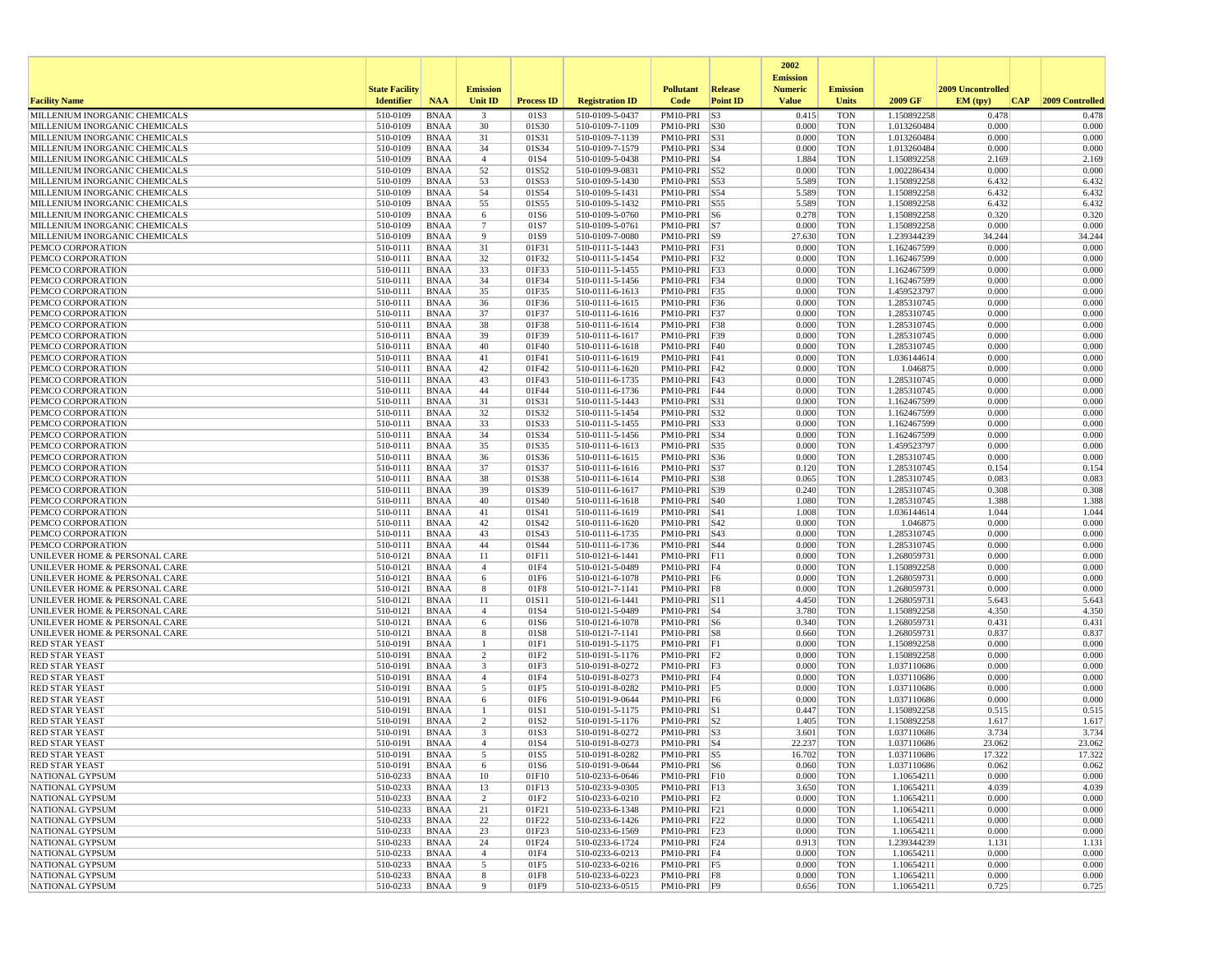|                                                                        |                       |                            |                      |                   |                                    |                                |                 | 2002                              |                          |                            |                   |                 |
|------------------------------------------------------------------------|-----------------------|----------------------------|----------------------|-------------------|------------------------------------|--------------------------------|-----------------|-----------------------------------|--------------------------|----------------------------|-------------------|-----------------|
|                                                                        | <b>State Facility</b> |                            | <b>Emission</b>      |                   |                                    | <b>Pollutant</b>               | <b>Release</b>  | <b>Emission</b><br><b>Numeric</b> | <b>Emission</b>          |                            | 2009 Uncontrolled |                 |
| <b>Facility Name</b>                                                   | <b>Identifier</b>     | <b>NAA</b>                 | <b>Unit ID</b>       | <b>Process ID</b> | <b>Registration ID</b>             | Code                           | <b>Point ID</b> | <b>Value</b>                      | <b>Units</b>             | 2009 GF                    | EM (typ)<br> CAP  | 2009 Controlled |
| <b>NATIONAL GYPSUM</b>                                                 | 510-0233              | <b>BNAA</b>                | 10                   | 01S10             | 510-0233-6-0646                    | PM10-PRI S10                   |                 | 2.144                             | <b>TON</b>               | 1.10654211                 | 2.372             | 2.372           |
| <b>NATIONAL GYPSUM</b>                                                 | 510-0233              | BNAA                       | 13                   | 01S13             | 510-0233-9-0305                    | PM10-PRI S13                   |                 | 0.000                             | <b>TON</b>               | 1.10654211                 | 0.000             | 0.000           |
| NATIONAL GYPSUM                                                        | 510-0233              | <b>BNAA</b>                | $\overline{2}$       | 01S <sub>2</sub>  | 510-0233-6-0210                    | PM10-PRI                       | S <sub>2</sub>  | 0.268                             | <b>TON</b>               | 1.10654211                 | 0.297             | 0.297           |
| <b>NATIONAL GYPSUM</b>                                                 | 510-0233<br>510-0233  | BNAA                       | 21<br>22             | 01S21<br>01S22    | 510-0233-6-1348                    | PM10-PRI S21<br>PM10-PRI S22   |                 | 1.085                             | <b>TON</b><br><b>TON</b> | 1.10654211<br>1.10654211   | 1.201<br>6.376    | 1.201<br>6.376  |
| NATIONAL GYPSUM<br><b>NATIONAL GYPSUM</b>                              | 510-0233              | <b>BNAA</b><br><b>BNAA</b> | 23                   | 01S23             | 510-0233-6-1426<br>510-0233-6-1569 | PM10-PRI S23                   |                 | 5.762<br>8.978                    | <b>TON</b>               | 1.10654211                 | 9.935             | 9.935           |
| <b>NATIONAL GYPSUM</b>                                                 | 510-0233              | BNAA                       | 24                   | 01S24             | 510-0233-6-1724                    | PM10-PRI S24                   |                 | 0.000                             | <b>TON</b>               | 1.239344239                | 0.000             | 0.000           |
| NATIONAL GYPSUM                                                        | 510-0233              | <b>BNAA</b>                | $\overline{4}$       | 01S4              | 510-0233-6-0213                    | $PM10-PRI$ S4                  |                 | 2.680                             | <b>TON</b>               | 1.10654211                 | 2.966             | 2.966           |
| NATIONAL GYPSUM                                                        | 510-0233              | <b>BNAA</b>                | 5                    | 01S5              | 510-0233-6-0216                    | $PM10-PRI$ S5                  |                 | 2.680                             | <b>TON</b>               | 1.10654211                 | 2.966             | 2.966           |
| <b>NATIONAL GYPSUM</b>                                                 | 510-0233              | <b>BNAA</b>                | 8                    | 01S8              | 510-0233-6-0223                    | PM10-PRI S8                    |                 | 0.434                             | <b>TON</b>               | 1.10654211                 | 0.480             | 0.480           |
| NATIONAL GYPSUM                                                        | 510-0233              | BNAA                       | 9                    | 01S9              | 510-0233-6-0515                    | PM10-PRI S9                    |                 | 0.000                             | <b>TON</b>               | 1.10654211                 | 0.000             | 0.000           |
| CPSG PHILADELPHIA ROAD                                                 | 510-0265              | <b>BNAA</b>                | $\mathbf{1}$         | 01F1              | 510-0265-4-0431                    | $PM10-PRI$ $ F1$               |                 | 0.000                             | <b>TON</b>               | 1.633949995                | 0.000             | 0.000           |
| CPSG PHILADELPHIA ROAD                                                 | 510-0265              | <b>BNAA</b>                | $\overline{2}$       | 01F2              | 510-0265-4-0432                    | $PM10-PRI$   F2                |                 | 0.000                             | <b>TON</b>               | 1.633949995                | 0.000             | 0.000           |
| CPSG PHILADELPHIA ROAD<br>CPSG PHILADELPHIA ROAD                       | 510-0265              | <b>BNAA</b>                | 3                    | 01F3              | 510-0265-4-0433                    | PM10-PRI<br>PM10-PRI F4        | F <sub>3</sub>  | 0.000                             | <b>TON</b>               | 1.633949995                | 0.000             | 0.000<br>0.000  |
| CPSG PHILADELPHIA ROAD                                                 | 510-0265<br>510-0265  | BNAA<br>BNAA               | $\overline{4}$<br>-1 | 01F4<br>01S1      | 510-0265-4-0434<br>510-0265-4-0431 | PM10-PRI S1                    |                 | 0.000<br>0.215                    | <b>TON</b><br><b>TON</b> | 1.633949995<br>1.633949995 | 0.000<br>0.352    | 0.352           |
| CPSG PHILADELPHIA ROAD                                                 | 510-0265              | <b>BNAA</b>                | $\overline{2}$       | 01S <sub>2</sub>  | 510-0265-4-0432                    | $PM10-PRI$ $ S2$               |                 | 0.215                             | <b>TON</b>               | 1.633949995                | 0.352             | 0.352           |
| CPSG PHILADELPHIA ROAD                                                 | 510-0265              | BNAA                       | 3                    | 01S3              | 510-0265-4-0433                    | $PM10-PRI$ $ S3$               |                 | 0.218                             | <b>TON</b>               | 1.633949995                | 0.356             | 0.356           |
| CPSG PHILADELPHIA ROAD                                                 | 510-0265              | <b>BNAA</b>                | $\overline{4}$       | 01S4              | 510-0265-4-0434                    | $PM10-PRI$ S4                  |                 | 0.218                             | <b>TON</b>               | 1.633949995                | 0.356             | 0.356           |
| <b>CARR-LOWREY GLASS</b>                                               | 510-0285              | <b>BNAA</b>                | 10                   | 01F10             | 510-0285-6-0235                    | PM10-PRI                       | F10             | 0.000                             | <b>TON</b>               | 1.204225302                | 0.000             | 0.000           |
| <b>CARR-LOWREY GLASS</b>                                               | 510-0285              | <b>BNAA</b>                | 11                   | 01F11             | 510-0285-6-0770                    | PM10-PRI F11                   |                 | 0.000                             | <b>TON</b>               | 1.204225302                | 0.000             | 0.000           |
| <b>CARR-LOWREY GLASS</b>                                               | 510-0285              | BNAA                       | 12                   | 01F12             | 510-0285-6-0773                    | PM10-PRI F12                   |                 | 0.000                             | <b>TON</b>               | 1.204225302                | 0.000             | 0.000           |
| <b>CARR-LOWREY GLASS</b>                                               | 510-0285              | <b>BNAA</b>                | 14                   | 01F14             | 510-0285-6-0883                    | PM10-PRI                       | F14             | 0.000                             | <b>TON</b>               | 1.159021378                | 0.000             | 0.000           |
| <b>CARR-LOWREY GLASS</b><br><b>CARR-LOWREY GLASS</b>                   | 510-0285<br>510-0285  | <b>BNAA</b><br>BNAA        | 15<br>16             | 01F15<br>01F16    | 510-0285-6-0884<br>510-0285-6-0885 | PM10-PRI F15<br>PM10-PRI       | F16             | 0.000<br>0.000                    | <b>TON</b><br><b>TON</b> | 1.204225302<br>1.204225302 | 0.000<br>0.000    | 0.000<br>0.000  |
| <b>CARR-LOWREY GLASS</b>                                               | 510-0285              | <b>BNAA</b>                | 10                   | 01S10             | 510-0285-6-0235                    | PM10-PRI S10                   |                 | 8.223                             | <b>TON</b>               | 1.204225302                | 9.902             | 9.902           |
| <b>CARR-LOWREY GLASS</b>                                               | 510-0285              | <b>BNAA</b>                | 11                   | 01S11             | 510-0285-6-0770                    | PM10-PRI S11                   |                 | 0.000                             | <b>TON</b>               | 1.204225302                | 0.000             | 0.000           |
| <b>CARR-LOWREY GLASS</b>                                               | 510-0285              | <b>BNAA</b>                | 12                   | 01S12             | 510-0285-6-0773                    | PM10-PRI S12                   |                 | 0.000                             | <b>TON</b>               | 1.204225302                | 0.000             | 0.000           |
| <b>CARR-LOWREY GLASS</b>                                               | 510-0285              | BNAA                       | 14                   | 01S14             | 510-0285-6-0883                    | PM10-PRI S14                   |                 | 0.000                             | <b>TON</b>               | 1.159021378                | 0.000             | 0.000           |
| <b>CARR-LOWREY GLASS</b>                                               | 510-0285              | <b>BNAA</b>                | 15                   | 01S15             | 510-0285-6-0884                    | PM10-PRI S15                   |                 | 0.000                             | <b>TON</b>               | 1.204225302                | 0.000             | 0.000           |
| <b>CARR-LOWREY GLASS</b>                                               | 510-0285              | <b>BNAA</b>                | 16                   | 01S16             | 510-0285-6-0885                    | PM10-PRI                       | S <sub>16</sub> | 0.000                             | <b>TON</b>               | 1.204225302                | 0.000             | 0.000           |
| SHERWIN-WILLIAMS COMPANY                                               | 510-0286              | BNAA                       | 10                   | 01F10             | 510-0286-7-1070                    | PM10-PRI                       | F10             | 0.000                             | <b>TON</b>               | 1.298701286                | 0.000             | 0.000           |
| SHERWIN-WILLIAMS COMPANY                                               | 510-0286              | <b>BNAA</b>                | 12                   | 01F12             | 510-0286-7-1424<br>510-0286-7-0154 | PM10-PRI                       | F12             | 0.000<br>0.000                    | <b>TON</b>               | 1.298701286                | 0.000<br>0.000    | 0.000<br>0.000  |
| SHERWIN-WILLIAMS COMPANY<br>SHERWIN-WILLIAMS COMPANY                   | 510-0286<br>510-0286  | <b>BNAA</b><br>BNAA        | $\overline{c}$<br>25 | 01F2<br>01F25     | 510-0286-5-0721                    | PM10-PRI<br>PM10-PRI F25       | F2              | 0.000                             | <b>TON</b><br><b>TON</b> | 1.298701286<br>1.150892258 | 0.000             | 0.000           |
| SHERWIN-WILLIAMS COMPANY                                               | 510-0286              | BNAA                       | 26                   | 01F26             | 510-0286-5-1045                    | PM10-PRI F26                   |                 | 0.000                             | <b>TON</b>               | 1.150892258                | 0.000             | 0.000           |
| SHERWIN-WILLIAMS COMPANY                                               | 510-0286              | <b>BNAA</b>                | 27                   | 01F27             | 510-0286-7-1487                    | PM10-PRI                       | F27             | 0.000                             | <b>TON</b>               | 1.013260484                | 0.000             | 0.000           |
| SHERWIN-WILLIAMS COMPANY                                               | 510-0286              | <b>BNAA</b>                | 28                   | 01F28             | 510-0286-5-1165                    | PM10-PRI F28                   |                 | 0.000                             | <b>TON</b>               | 1.150892258                | 0.000             | 0.000           |
| SHERWIN-WILLIAMS COMPANY                                               | 510-0286              | <b>BNAA</b>                | 29                   | 01F29             | 510-0286-5-1328                    | PM10-PRI                       | F29             | 0.000                             | <b>TON</b>               | 1.150892258                | 0.000             | 0.000           |
| SHERWIN-WILLIAMS COMPANY                                               | 510-0286              | BNAA                       | 30                   | 01F30             | 510-0286-5-1329                    | PM10-PRI F30                   |                 | 0.000                             | <b>TON</b>               | 1.150892258                | 0.000             | 0.000           |
| SHERWIN-WILLIAMS COMPANY                                               | 510-0286              | BNAA                       | 34                   | 01F34             | 510-0286-5-1367                    | PM10-PRI F34                   |                 | 0.000                             | <b>TON</b>               | 1.150892258                | 0.000             | 0.000           |
| SHERWIN-WILLIAMS COMPANY                                               | 510-0286              | <b>BNAA</b>                | 35                   | 01F35             | 510-0286-5-1368                    | PM10-PRI                       | F35             | 0.000                             | <b>TON</b>               | 1.150892258                | 0.000             | 0.000           |
| SHERWIN-WILLIAMS COMPANY                                               | 510-0286              | BNAA                       | 36<br>-7             | 01F36             | 510-0286-9-0825                    | PM10-PRI F36                   |                 | 0.000                             | <b>TON</b>               | 1.013260484                | 0.000             | 0.000<br>0.000  |
| SHERWIN-WILLIAMS COMPANY<br>SHERWIN-WILLIAMS COMPANY                   | 510-0286<br>510-0286  | <b>BNAA</b><br><b>BNAA</b> | 10                   | 01F7<br>01S10     | 510-0286-7-1067<br>510-0286-7-1070 | $PM10-PRI$ F7<br>PM10-PRI S10  |                 | 0.000<br>0.000                    | <b>TON</b><br><b>TON</b> | 1.298701286<br>1.298701286 | 0.000<br>0.000    | 0.000           |
| SHERWIN-WILLIAMS COMPANY                                               | 510-0286              | <b>BNAA</b>                | 12                   | 01S12             | 510-0286-7-1424                    | PM10-PRI S12                   |                 | 0.000                             | <b>TON</b>               | 1.298701286                | 0.000             | 0.000           |
| SHERWIN-WILLIAMS COMPANY                                               | 510-0286              | BNAA                       | $\overline{2}$       | 01S <sub>2</sub>  | 510-0286-7-0154                    | $PM10-PRI$ $ S2$               |                 | 0.000                             | <b>TON</b>               | 1.298701286                | 0.000             | 0.000           |
| SHERWIN-WILLIAMS COMPANY                                               | 510-0286              | <b>BNAA</b>                | 25                   | 01S25             | 510-0286-5-0721                    | PM10-PRI                       | S <sub>25</sub> | 0.000                             | <b>TON</b>               | 1.150892258                | 0.000             | 0.000           |
| SHERWIN-WILLIAMS COMPANY                                               | 510-0286              | <b>BNAA</b>                | 26                   | 01S26             | 510-0286-5-1045                    | PM10-PRI S26                   |                 | 0.000                             | <b>TON</b>               | 1.150892258                | 0.000             | 0.000           |
| SHERWIN-WILLIAMS COMPANY                                               | 510-0286              | BNAA                       | 27                   | 01S27             | 510-0286-7-1487                    | PM10-PRI S27                   |                 | 0.000                             | <b>TON</b>               | 1.013260484                | 0.000             | 0.000           |
| SHERWIN-WILLIAMS COMPANY                                               | 510-0286              | <b>BNAA</b>                | 28                   | 01S28             | 510-0286-5-1165                    | PM10-PRI S28                   |                 | 0.000                             | <b>TON</b>               | 1.150892258                | 0.000             | 0.000           |
| SHERWIN-WILLIAMS COMPANY                                               | 510-0286              | <b>BNAA</b>                | 29                   | 01S29             | 510-0286-5-1328                    | PM10-PRI S29                   |                 | 0.000                             | <b>TON</b>               | 1.150892258                | 0.000             | 0.000           |
| SHERWIN-WILLIAMS COMPANY<br>SHERWIN-WILLIAMS COMPANY                   | 510-0286<br>510-0286  | <b>BNAA</b><br>BNAA        | 30<br>34             | 01S30<br>01S34    | 510-0286-5-1329<br>510-0286-5-1367 | PM10-PRI                       | S30             | 0.000<br>0.000                    | <b>TON</b><br><b>TON</b> | 1.150892258<br>1.150892258 | 0.000<br>0.000    | 0.000<br>0.000  |
| SHERWIN-WILLIAMS COMPANY                                               | 510-0286              | <b>BNAA</b>                | 35                   | 01S35             | 510-0286-5-1368                    | PM10-PRI   S34<br>PM10-PRI S35 |                 | 0.000                             | <b>TON</b>               | 1.150892258                | 0.000             | 0.000           |
| SHERWIN-WILLIAMS COMPANY                                               | 510-0286              | <b>BNAA</b>                | 36                   | 01S36             | 510-0286-9-0825                    | PM10-PRI S36                   |                 | 0.000                             | <b>TON</b>               | 1.013260484                | 0.000             | 0.000           |
| SHERWIN-WILLIAMS COMPANY                                               | 510-0286              | <b>BNAA</b>                | 7                    | 01S7              | 510-0286-7-1067                    | $PM10-PRI$ S7                  |                 | 0.393                             | <b>TON</b>               | 1.298701286                | 0.510             | 0.510           |
| H & S BAKERY                                                           | 510-0301              | <b>BNAA</b>                | 3                    | 01F3              | 510-0301-8-0278                    | PM10-PRI F3                    |                 | 0.000                             | <b>TON</b>               | 1.032075524                | 0.000             | 0.000           |
| H & S BAKERY                                                           | 510-0301              | <b>BNAA</b>                |                      | 01S3              | 510-0301-8-0278                    | PM10-PRI S3                    |                 | 0.340                             | <b>TON</b>               | 1.032075524                | 0.351             | 0.351           |
| TATE & LYLE NORTH AMERICAN SUGARS                                      | 510-0314              | BNAA                       | 13                   | 01F13             | 510-0314-8-0115                    | PM10-PRI F13                   |                 | 0.000                             | <b>TON</b>               | 1.077151299                | 0.000             | 0.000           |
| TATE & LYLE NORTH AMERICAN SUGARS                                      | 510-0314              | BNAA                       | 14                   | 01F14             | 510-0314-8-0125                    | $PM10-PRI$ F14                 |                 | 0.000                             | <b>TON</b>               | 1.077151299                | 0.000             | 0.000           |
| TATE & LYLE NORTH AMERICAN SUGARS                                      | 510-0314              | BNAA                       | 19                   | 01F19             | 510-0314-8-0205                    | PM10-PRI F19                   |                 | 0.000                             | <b>TON</b>               | 1.013260484                | 0.000             | 0.000           |
| TATE & LYLE NORTH AMERICAN SUGARS                                      | 510-0314              | BNAA                       | 20                   | 01F20             | 510-0314-8-0209                    | PM10-PRI F20                   |                 | 0.000                             | <b>TON</b>               | 1.077151299                | 0.000<br>0.000    | 0.000<br>0.000  |
| TATE & LYLE NORTH AMERICAN SUGARS<br>TATE & LYLE NORTH AMERICAN SUGARS | 510-0314<br>510-0314  | BNAA<br><b>BNAA</b>        | 23<br>28             | 01F23<br>01F28    | 510-0314-8-0212<br>510-0314-8-0217 | PM10-PRI F23<br>PM10-PRI F28   |                 | 0.000<br>0.000                    | <b>TON</b><br><b>TON</b> | 1.077151299<br>1.077151299 | 0.000             | 0.000           |
| TATE & LYLE NORTH AMERICAN SUGARS                                      | 510-0314              | BNAA                       | 33                   | 01F33             | 510-0314-8-0222                    | PM10-PRI F33                   |                 | 0.000                             | <b>TON</b>               | 1.077151299                | 0.000             | 0.000           |
| TATE & LYLE NORTH AMERICAN SUGARS                                      | 510-0314              | BNAA                       | 34                   | 01F34             | 510-0314-8-0223                    | PM10-PRI F34                   |                 | 0.000                             | TON                      | 1.077151299                | 0.000             | 0.000           |
| TATE & LYLE NORTH AMERICAN SUGARS                                      | 510-0314              | <b>BNAA</b>                | 36                   | 01F36             | 510-0314-8-0225                    | PM10-PRI F36                   |                 | 0.000                             | <b>TON</b>               | 1.077151299                | 0.000             | 0.000           |
| TATE & LYLE NORTH AMERICAN SUGARS                                      | 510-0314              | BNAA                       | 37                   | 01F37             | 510-0314-8-0226                    | PM10-PRI F37                   |                 | 0.000                             | <b>TON</b>               | 1.077151299                | 0.000             | 0.000           |
| TATE & LYLE NORTH AMERICAN SUGARS                                      | 510-0314              | BNAA                       | 41                   | 01F41             | 510-0314-8-0235                    | PM10-PRI F41                   |                 | 0.000                             | <b>TON</b>               | 1.077151299                | 0.000             | 0.000           |
| TATE & LYLE NORTH AMERICAN SUGARS                                      | 510-0314              | BNAA                       | 42                   | 01F42             | 510-0314-8-0265                    | PM10-PRI F42                   |                 | 0.000                             | TON                      | 1.077151299                | 0.000             | 0.000           |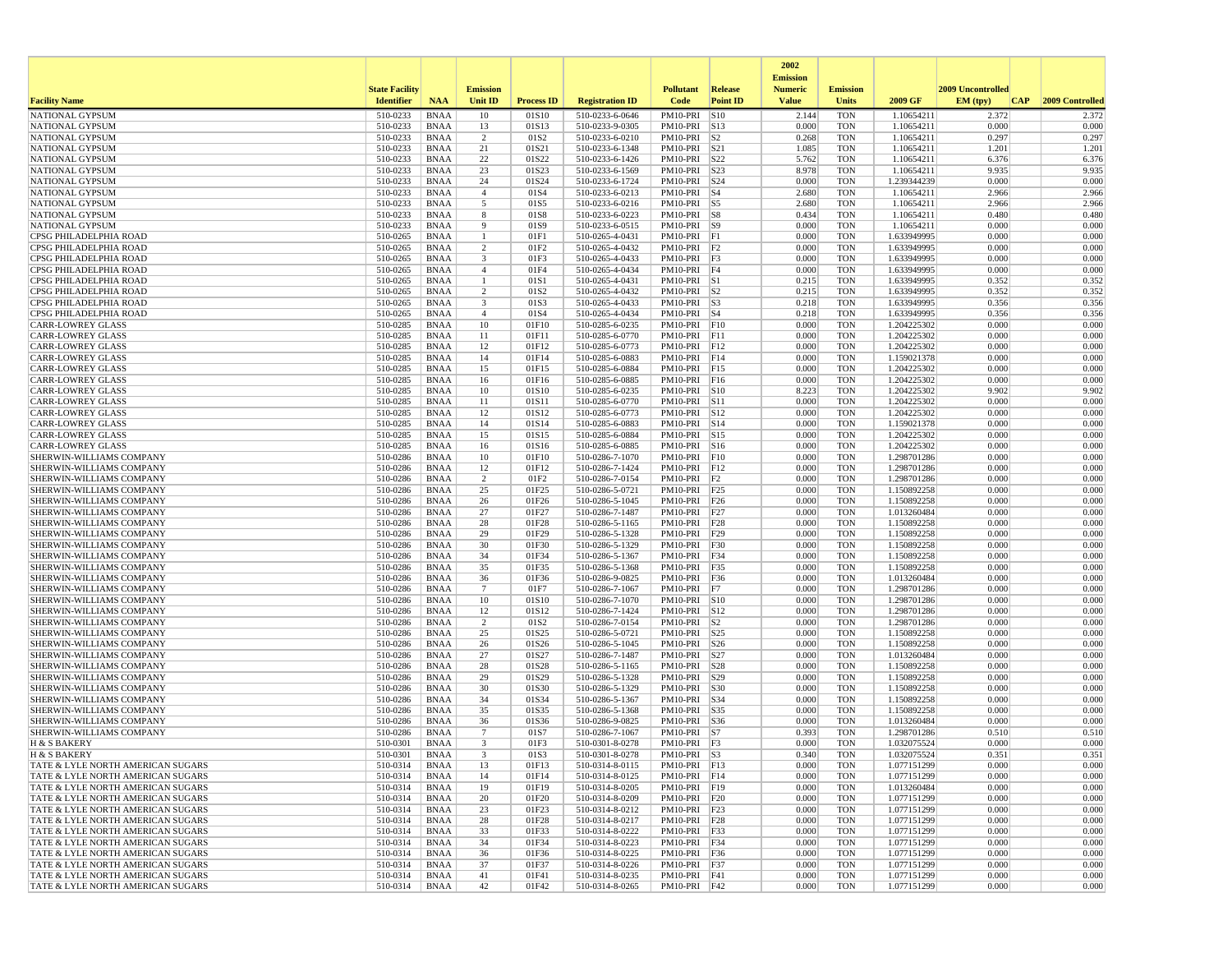|                                                                                            |                       |                            |                               |                   |                                    |                                  |                   | 2002                              |                          |                            |                   |                 |
|--------------------------------------------------------------------------------------------|-----------------------|----------------------------|-------------------------------|-------------------|------------------------------------|----------------------------------|-------------------|-----------------------------------|--------------------------|----------------------------|-------------------|-----------------|
|                                                                                            | <b>State Facility</b> |                            | <b>Emission</b>               |                   |                                    | <b>Pollutant</b>                 | Release           | <b>Emission</b><br><b>Numeric</b> | <b>Emission</b>          |                            | 2009 Uncontrolled |                 |
| <b>Facility Name</b>                                                                       | <b>Identifier</b>     | <b>NAA</b>                 | <b>Unit ID</b>                | <b>Process ID</b> | <b>Registration ID</b>             | Code                             | <b>Point ID</b>   | <b>Value</b>                      | <b>Units</b>             | 2009 GF                    | EM (typ)<br> CAP  | 2009 Controlled |
| TATE & LYLE NORTH AMERICAN SUGARS                                                          | 510-0314              | <b>BNAA</b>                | 43                            | 01F43             | 510-0314-8-0266                    | PM10-PRI                         | F43               | 0.000                             | <b>TON</b>               | 1.077151299                | 0.000             | 0.000           |
| TATE & LYLE NORTH AMERICAN SUGARS<br>TATE & LYLE NORTH AMERICAN SUGARS                     | 510-0314<br>510-0314  | <b>BNAA</b>                | 44                            | 01F44             | 510-0314-8-0286                    | PM10-PRI F44                     | F45               | 0.000<br>0.000                    | <b>TON</b><br><b>TON</b> | 1.077151299                | 0.000<br>0.000    | 0.000<br>0.000  |
| TATE & LYLE NORTH AMERICAN SUGARS                                                          | 510-0314              | <b>BNAA</b><br><b>BNAA</b> | 45<br>46                      | 01F45<br>01F46    | 510-0314-8-0296<br>510-0314-8-0287 | PM10-PRI<br>PM10-PRI F46         |                   | 0.000                             | <b>TON</b>               | 1.077151299<br>1.077151299 | 0.000             | 0.000           |
| TATE & LYLE NORTH AMERICAN SUGARS                                                          | 510-0314              | <b>BNAA</b>                | 47                            | 01F47             | 510-0314-8-0293                    | PM10-PRI F47                     |                   | 0.000                             | <b>TON</b>               | 1.077151299                | 0.000             | 0.000           |
| TATE & LYLE NORTH AMERICAN SUGARS                                                          | 510-0314              | <b>BNAA</b>                | 48                            | 01F48             | 510-0314-8-0301                    | PM10-PRI F48                     |                   | 0.000                             | <b>TON</b>               | 1.077151299                | 0.000             | 0.000           |
| TATE & LYLE NORTH AMERICAN SUGARS                                                          | 510-0314<br>510-0314  | <b>BNAA</b><br><b>BNAA</b> | 49<br>5                       | 01F49<br>01F5     | 510-0314-8-0320                    | PM10-PRI   F49<br>PM10-PRI F5    |                   | 0.000<br>0.000                    | <b>TON</b><br><b>TON</b> | 1.077151299<br>1.150892258 | 0.000<br>0.000    | 0.000<br>0.000  |
| TATE & LYLE NORTH AMERICAN SUGARS<br>TATE & LYLE NORTH AMERICAN SUGARS                     | 510-0314              | <b>BNAA</b>                | 50                            | 01F50             | 510-0314-5-0687<br>510-0314-5-1444 | PM10-PRI                         | F50               | 0.000                             | <b>TON</b>               | 1.150892258                | 0.000             | 0.000           |
| TATE & LYLE NORTH AMERICAN SUGARS                                                          | 510-0314              | <b>BNAA</b>                | 51                            | 01F51             | 510-0314-5-1445                    | PM10-PRI                         | F51               | 0.000                             | <b>TON</b>               | 1.150892258                | 0.000             | 0.000           |
| TATE & LYLE NORTH AMERICAN SUGARS                                                          | 510-0314              | <b>BNAA</b>                | 52                            | 01F52             | 510-0314-5-1446                    | PM10-PRI F52                     |                   | 0.000                             | <b>TON</b>               | 1.150892258                | 0.000             | 0.000           |
| TATE & LYLE NORTH AMERICAN SUGARS                                                          | 510-0314              | <b>BNAA</b>                | 53                            | 01F53             | 510-0314-5-1447                    | PM10-PRI F53                     |                   | 0.000                             | <b>TON</b>               | 1.150892258                | 0.000             | 0.000           |
| TATE & LYLE NORTH AMERICAN SUGARS<br>TATE & LYLE NORTH AMERICAN SUGARS                     | 510-0314<br>510-0314  | <b>BNAA</b><br><b>BNAA</b> | 54<br>8                       | 01F54<br>01F8     | 510-0314-5-1476<br>510-0314-8-0106 | PM10-PRI F54<br>PM10-PRI         | F8                | 0.000<br>0.000                    | <b>TON</b><br><b>TON</b> | 1.150892258<br>1.077151299 | 0.000<br>0.000    | 0.000<br>0.000  |
| TATE & LYLE NORTH AMERICAN SUGARS                                                          | 510-0314              | <b>BNAA</b>                | 13                            | 01S13             | 510-0314-8-0115                    | PM10-PRI S13                     |                   | 13.905                            | <b>TON</b>               | 1.077151299                | 14.978            | 14.978          |
| TATE & LYLE NORTH AMERICAN SUGARS                                                          | 510-0314              | <b>BNAA</b>                | 14                            | 01S14             | 510-0314-8-0125                    | PM10-PRI S14                     |                   | 4.790                             | <b>TON</b>               | 1.077151299                | 5.159             | 5.159           |
| TATE & LYLE NORTH AMERICAN SUGARS                                                          | 510-0314              | <b>BNAA</b>                | 19                            | 01S19             | 510-0314-8-0205                    | PM10-PRI S19                     |                   | 6.996                             | <b>TON</b>               | 1.013260484                | 7.089             | 7.089           |
| TATE & LYLE NORTH AMERICAN SUGARS<br>TATE & LYLE NORTH AMERICAN SUGARS                     | 510-0314<br>510-0314  | <b>BNAA</b><br><b>BNAA</b> | 20<br>23                      | 01S20<br>01S23    | 510-0314-8-0209<br>510-0314-8-0212 | PM10-PRI S20<br>PM10-PRI S23     |                   | 2.627<br>9.425                    | <b>TON</b><br><b>TON</b> | 1.077151299<br>1.077151299 | 2.829<br>10.152   | 2.829<br>10.152 |
| TATE & LYLE NORTH AMERICAN SUGARS                                                          | 510-0314              | <b>BNAA</b>                | 28                            | 01S28             | 510-0314-8-0217                    | PM10-PRI                         | S28               | 8.904                             | <b>TON</b>               | 1.077151299                | 9.591             | 9.591           |
| TATE & LYLE NORTH AMERICAN SUGARS                                                          | 510-0314              | <b>BNAA</b>                | 33                            | 01S33             | 510-0314-8-0222                    | PM10-PRI                         | <b>S33</b>        | 4.386                             | <b>TON</b>               | 1.077151299                | 4.724             | 4.724           |
| TATE & LYLE NORTH AMERICAN SUGARS                                                          | 510-0314              | <b>BNAA</b>                | 34                            | 01S34             | 510-0314-8-0223                    | PM10-PRI                         | S34               | 5.099                             | <b>TON</b>               | 1.077151299                | 5.492             | 5.492           |
| TATE & LYLE NORTH AMERICAN SUGARS<br>TATE & LYLE NORTH AMERICAN SUGARS                     | 510-0314<br>510-0314  | <b>BNAA</b><br><b>BNAA</b> | 36<br>37                      | 01S36<br>01S37    | 510-0314-8-0225<br>510-0314-8-0226 | PM10-PRI<br>PM10-PRI             | S36<br><b>S37</b> | 5.253<br>1.854                    | <b>TON</b><br><b>TON</b> | 1.077151299<br>1.077151299 | 5.658<br>1.997    | 5.658<br>1.997  |
| <b>TATE &amp; LYLE NORTH AMERICAN SUGARS</b>                                               | 510-0314              | <b>BNAA</b>                | 41                            | 01S41             | 510-0314-8-0235                    | PM10-PRI                         | S41               | 0.000                             | <b>TON</b>               | 1.077151299                | 0.000             | 0.000           |
| TATE & LYLE NORTH AMERICAN SUGARS                                                          | 510-0314              | <b>BNAA</b>                | 42                            | 01S42             | 510-0314-8-0265                    | PM10-PRI                         | S42               | 12.669                            | <b>TON</b>               | 1.077151299                | 13.646            | 13.646          |
| <b>TATE &amp; LYLE NORTH AMERICAN SUGARS</b>                                               | 510-0314              | <b>BNAA</b>                | 43                            | 01S43             | 510-0314-8-0266                    | PM10-PRI                         | S43               | 6.335                             | <b>TON</b>               | 1.077151299                | 6.823             | 6.823           |
| TATE & LYLE NORTH AMERICAN SUGARS                                                          | 510-0314              | <b>BNAA</b>                | 44<br>45                      | 01S44             | 510-0314-8-0286                    | PM10-PRI S44                     |                   | 3.021                             | <b>TON</b>               | 1.077151299                | 3.254<br>0.000    | 3.254<br>0.000  |
| TATE & LYLE NORTH AMERICAN SUGARS<br><b>TATE &amp; LYLE NORTH AMERICAN SUGARS</b>          | 510-0314<br>510-0314  | <b>BNAA</b><br><b>BNAA</b> | 46                            | 01S45<br>01S46    | 510-0314-8-0296<br>510-0314-8-0287 | PM10-PRI S45<br>PM10-PRI   S46   |                   | 0.000<br>0.000                    | <b>TON</b><br><b>TON</b> | 1.077151299<br>1.077151299 | 0.000             | 0.000           |
| TATE & LYLE NORTH AMERICAN SUGARS                                                          | 510-0314              | <b>BNAA</b>                | 47                            | 01S47             | 510-0314-8-0293                    | PM10-PRI                         | S47               | 2.703                             | <b>TON</b>               | 1.077151299                | 2.912             | 2.912           |
| TATE & LYLE NORTH AMERICAN SUGARS                                                          | 510-0314              | <b>BNAA</b>                | 48                            | 01S48             | 510-0314-8-0301                    | PM10-PRI                         | <b>S48</b>        | 0.795                             | <b>TON</b>               | 1.077151299                | 0.856             | 0.856           |
| TATE & LYLE NORTH AMERICAN SUGARS                                                          | 510-0314              | <b>BNAA</b>                | 49                            | 01S49<br>01S5     | 510-0314-8-0320                    | PM10-PRI   S49                   |                   | 25.493<br>0.000                   | <b>TON</b><br><b>TON</b> | 1.077151299                | 27.459<br>0.000   | 27.459<br>0.000 |
| TATE & LYLE NORTH AMERICAN SUGARS<br>TATE & LYLE NORTH AMERICAN SUGARS                     | 510-0314<br>510-0314  | <b>BNAA</b><br><b>BNAA</b> | 5<br>50                       | 01S50             | 510-0314-5-0687<br>510-0314-5-1444 | $PM10-PRI$ S5<br>PM10-PRI S50    |                   | 8.668                             | <b>TON</b>               | 1.150892258<br>1.150892258 | 9.976             | 9.976           |
| TATE & LYLE NORTH AMERICAN SUGARS                                                          | 510-0314              | <b>BNAA</b>                | 51                            | 01S51             | 510-0314-5-1445                    | PM10-PRI                         | S51               | 0.853                             | <b>TON</b>               | 1.150892258                | 0.982             | 0.982           |
| TATE & LYLE NORTH AMERICAN SUGARS                                                          | 510-0314              | <b>BNAA</b>                | 52                            | 01S52             | 510-0314-5-1446                    | PM10-PRI                         | S52               | 7.303                             | <b>TON</b>               | 1.150892258                | 8.405             | 8.405           |
| TATE & LYLE NORTH AMERICAN SUGARS                                                          | 510-0314              | <b>BNAA</b>                | 53                            | 01S53             | 510-0314-5-1447                    | PM10-PRI S53                     |                   | 0.853                             | <b>TON</b>               | 1.150892258                | 0.982             | 0.982           |
| TATE & LYLE NORTH AMERICAN SUGARS<br>TATE & LYLE NORTH AMERICAN SUGARS                     | 510-0314<br>510-0314  | <b>BNAA</b><br><b>BNAA</b> | 54<br>8                       | 01S54<br>01S8     | 510-0314-5-1476<br>510-0314-8-0106 | PM10-PRI S54<br>PM10-PRI S8      |                   | 10.605<br>0.000                   | <b>TON</b><br>TON        | 1.150892258<br>1.077151299 | 12.205<br>0.000   | 12.205<br>0.000 |
| KAYDON RING & SEAL INC.                                                                    | 510-0337              | BNAA                       | 35                            | 01F35             | 510-0337-6-1050                    | PM10-PRI F35                     |                   | 0.014                             | <b>TON</b>               | 1.031055927                | 0.014             | 0.014           |
| <b>KAYDON RING &amp; SEAL INC.</b>                                                         | 510-0337              | <b>BNAA</b>                | 36                            | 01F36             | 510-0337-6-1051                    | PM10-PRI                         | F36               | 0.114                             | <b>TON</b>               | 1.031055927                | 0.117             | 0.117           |
| <b>KAYDON RING &amp; SEAL INC.</b>                                                         | 510-0337              | <b>BNAA</b>                | 37<br>38                      | 01F37             | 510-0337-6-1052                    | PM10-PRI F37                     |                   | 0.035                             | <b>TON</b>               | 1.031055927                | 0.036             | 0.036           |
| KAYDON RING & SEAL INC.<br>KAYDON RING & SEAL INC                                          | 510-0337<br>510-0337  | <b>BNAA</b><br><b>BNAA</b> | 40                            | 01F38<br>01F40    | 510-0337-6-1053<br>510-0337-7-1575 | PM10-PRI F38<br>$PM10-PRI$ $F40$ |                   | 0.102<br>0.000                    | <b>TON</b><br><b>TON</b> | 1.031055927<br>1.183266878 | 0.106<br>0.000    | 0.106<br>0.000  |
| <b>KAYDON RING &amp; SEAL INC.</b>                                                         | 510-0337              | <b>BNAA</b>                | 41                            | 01F41             | 510-0337-7-1577                    | PM10-PRI F41                     |                   | 0.000                             | <b>TON</b>               | 1.183266878                | 0.000             | 0.000           |
| <b>KAYDON RING &amp; SEAL INC.</b>                                                         | 510-0337              | <b>BNAA</b>                | 42                            | 01F42             | 510-0337-7-1578                    | PM10-PRI F42                     |                   | 0.000                             | <b>TON</b>               | 1.493975878                | 0.000             | 0.000           |
| KAYDON RING & SEAL INC.                                                                    | 510-0337              | <b>BNAA</b>                | 44                            | 01F44             | 510-0337-4-2958                    | PM10-PRI                         | F44               | 0.000<br>0.000                    | <b>TON</b>               | 1.006668091                | 0.000             | 0.000           |
| <b>KAYDON RING &amp; SEAL INC.</b><br><b>KAYDON RING &amp; SEAL INC.</b>                   | 510-0337<br>510-0337  | <b>BNAA</b><br><b>BNAA</b> | 45<br>46                      | 01F45<br>01F46    | 510-0337-4-2959<br>510-0337-5-1126 | PM10-PRI<br>PM10-PRI F46         | F45               | 0.000                             | <b>TON</b><br><b>TON</b> | 1.006668091<br>1.150892258 | 0.000<br>0.000    | 0.000<br>0.000  |
| KAYDON RING & SEAL INC.                                                                    | 510-0337              | <b>BNAA</b>                | 47                            | 01F47             | 510-0337-5-1127                    | PM10-PRI F47                     |                   | 0.000                             | <b>TON</b>               | 1.150892258                | 0.000             | 0.000           |
| <b>KAYDON RING &amp; SEAL INC.</b>                                                         | 510-0337              | <b>BNAA</b>                | 50                            | 01F50             | 510-0337-6-1749                    | PM10-PRI F50                     |                   | 0.000                             | <b>TON</b>               | 1.159021378                | 0.000             | 0.000           |
| <b>KAYDON RING &amp; SEAL INC.</b><br><b>KAYDON RING &amp; SEAL INC.</b>                   | 510-0337<br>510-0337  | <b>BNAA</b><br><b>BNAA</b> | 51<br>35                      | 01F51<br>01S35    | 510-0337-6-1780<br>510-0337-6-1050 | PM10-PRI<br>PM10-PRI             | F51<br>S35        | 0.000<br>0.000                    | <b>TON</b><br><b>TON</b> | 1.183266878<br>1.031055927 | 0.000<br>0.000    | 0.000<br>0.000  |
| <b>KAYDON RING &amp; SEAL INC</b>                                                          | 510-0337              | <b>BNAA</b>                | 36                            | 01S36             | 510-0337-6-1051                    | PM10-PRI                         | S36               | 0.000                             | <b>TON</b>               | 1.031055927                | 0.000             | 0.000           |
| KAYDON RING & SEAL INC                                                                     | 510-0337              | <b>BNAA</b>                | 37                            | 01S37             | 510-0337-6-1052                    | PM10-PRI                         | S37               | 0.000                             | <b>TON</b>               | 1.031055927                | 0.000             | 0.000           |
| KAYDON RING & SEAL INC.                                                                    | 510-0337              | <b>BNAA</b>                | 38                            | 01S38             | 510-0337-6-1053                    | PM10-PRI   S38                   |                   | 0.000                             | <b>TON</b>               | 1.031055927                | 0.000             | 0.000           |
| <b>KAYDON RING &amp; SEAL INC.</b><br>KAYDON RING & SEAL INC.                              | 510-0337<br>510-0337  | <b>BNAA</b><br><b>BNAA</b> | 40<br>41                      | 01S40<br>01S41    | 510-0337-7-1575<br>510-0337-7-1577 | PM10-PRI   S40<br>PM10-PRI S41   |                   | 0.000<br>0.000                    | <b>TON</b><br><b>TON</b> | 1.183266878<br>1.183266878 | 0.000<br>0.000    | 0.000<br>0.000  |
| KAYDON RING & SEAL INC.                                                                    | 510-0337              | BNAA                       | 42                            | 01S42             | 510-0337-7-1578                    | $PM10-PRI$ $ S42$                |                   | 0.000                             | TON                      | 1.493975878                | 0.000             | 0.000           |
| KAYDON RING & SEAL INC.                                                                    | 510-0337              | BNAA                       | 44                            | 01S44             | 510-0337-4-2958                    | PM10-PRI   S44                   |                   | 0.017                             | <b>TON</b>               | 1.006668091                | 0.017             | 0.017           |
| <b>KAYDON RING &amp; SEAL INC.</b>                                                         | 510-0337              | BNAA                       | 45                            | 01S45             | 510-0337-4-2959                    | PM10-PRI   S45                   |                   | 0.017                             | <b>TON</b>               | 1.006668091                | 0.017             | 0.017           |
| KAYDON RING & SEAL INC.<br>KAYDON RING & SEAL INC.                                         | 510-0337<br>510-0337  | BNAA<br><b>BNAA</b>        | 46<br>47                      | 01S46<br>01S47    | 510-0337-5-1126                    | PM10-PRI S46<br>PM10-PRI S47     |                   | 0.000<br>0.175                    | <b>TON</b><br><b>TON</b> | 1.150892258<br>1.150892258 | 0.000<br>0.201    | 0.000<br>0.201  |
| <b>KAYDON RING &amp; SEAL INC.</b>                                                         | 510-0337              | BNAA                       | 50                            | 01S50             | 510-0337-5-1127<br>510-0337-6-1749 | PM10-PRI   S50                   |                   | 0.000                             | TON                      | 1.159021378                | 0.000             | 0.000           |
| KAYDON RING & SEAL INC.                                                                    | 510-0337              | BNAA                       | 51                            | 01S51             | 510-0337-6-1780                    | PM10-PRI S51                     |                   | 0.000                             | <b>TON</b>               | 1.183266878                | 0.000             | 0.000           |
| <b>GENERAL MOTORS TRUCK &amp; BUS GROUP</b>                                                | 510-0354              | BNAA                       | $\overline{1}$                | 01F1              | 510-0354-2-0248                    | $PM10-PRI$ $ F1$                 |                   | 0.000                             | <b>TON</b>               | 1.159021378                | 0.000             | 0.000           |
| <b>GENERAL MOTORS TRUCK &amp; BUS GROUP</b><br><b>GENERAL MOTORS TRUCK &amp; BUS GROUP</b> | 510-0354              | BNAA                       | 29<br>$\overline{\mathbf{3}}$ | 01F29<br>01F3     | 510-0354-6-1191                    | PM10-PRI F29<br>$PM10-PRI$ F3    |                   | 0.000<br>0.000                    | TON<br><b>TON</b>        | 1.309348464<br>1.006668091 | 0.000<br>0.000    | 0.000<br>0.000  |
| <b>GENERAL MOTORS TRUCK &amp; BUS GROUP</b>                                                | 510-0354<br>510-0354  | BNAA<br><b>BNAA</b>        | 37                            | 01F37             | 510-0354-4-0555<br>510-0354-6-1358 | PM10-PRI F37                     |                   | 0.000                             | <b>TON</b>               | 1.309348464                | 0.000             | 0.000           |
| <b>GENERAL MOTORS TRUCK &amp; BUS GROUP</b>                                                | 510-0354              | BNAA                       | $\overline{4}$                | 01F4              | 510-0354-4-0556                    | $PM10-PRI$ F4                    |                   | 0.000                             | TON                      | 1.150892258                | 0.000             | 0.000           |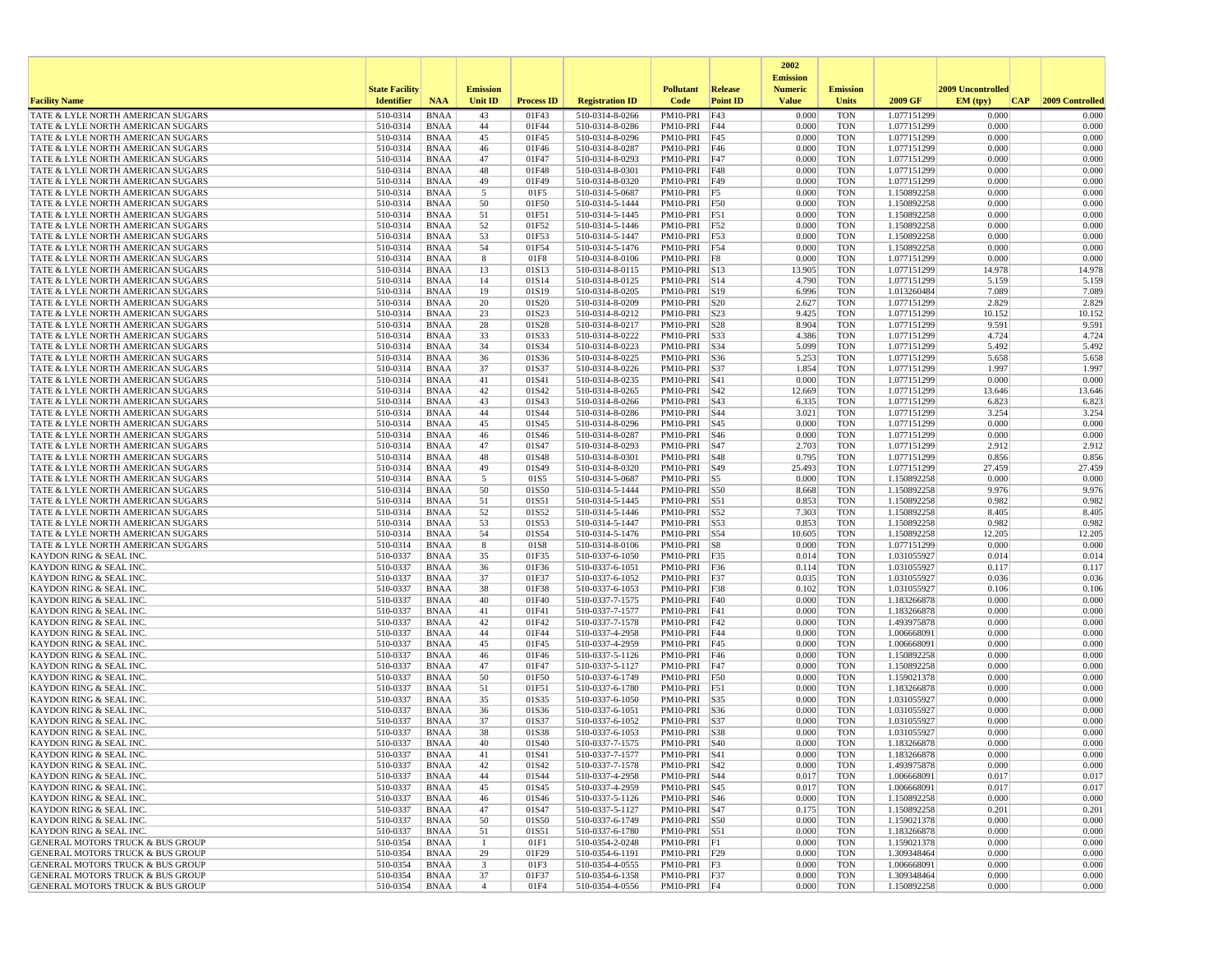|                                                                                            |                       |                            |                                   |                   |                                    |                                  |                 | 2002                              |                          |                            |                   |                 |
|--------------------------------------------------------------------------------------------|-----------------------|----------------------------|-----------------------------------|-------------------|------------------------------------|----------------------------------|-----------------|-----------------------------------|--------------------------|----------------------------|-------------------|-----------------|
|                                                                                            | <b>State Facility</b> |                            | <b>Emission</b>                   |                   |                                    | <b>Pollutant</b>                 | Release         | <b>Emission</b><br><b>Numeric</b> | <b>Emission</b>          |                            | 2009 Uncontrolled |                 |
| <b>Facility Name</b>                                                                       | <b>Identifier</b>     | <b>NAA</b>                 | Unit ID                           | <b>Process ID</b> | <b>Registration ID</b>             | Code                             | <b>Point ID</b> | <b>Value</b>                      | <b>Units</b>             | 2009 GF                    | EM (typ)<br> CAP  | 2009 Controlled |
| GENERAL MOTORS TRUCK & BUS GROUP                                                           | 510-0354              | <b>BNAA</b>                | 40                                | 01F40             | 510-0354-6-1750                    | PM10-PRI                         | F40             | 0.000                             | <b>TON</b>               | 1.309348464                | 0.000             | 0.000           |
| <b>GENERAL MOTORS TRUCK &amp; BUS GROUP</b>                                                | 510-0354              | <b>BNAA</b>                | 41                                | 01F41             | 510-0354-6-1751                    | PM10-PRI F41                     |                 | 0.000                             | <b>TON</b>               | 1.309348464                | 0.000             | 0.000           |
| <b>GENERAL MOTORS TRUCK &amp; BUS GROUP</b><br><b>GENERAL MOTORS TRUCK &amp; BUS GROUP</b> | 510-0354<br>510-0354  | <b>BNAA</b><br><b>BNAA</b> | 42<br>5                           | 01F42<br>01F5     | 510-0354-6-1778<br>510-0354-4-0557 | PM10-PRI<br>PM10-PRI F5          | F42             | 0.000<br>0.000                    | <b>TON</b><br><b>TON</b> | 1.309348464<br>1.150892258 | 0.000<br>0.000    | 0.000<br>0.000  |
| <b>GENERAL MOTORS TRUCK &amp; BUS GROUP</b>                                                | 510-0354              | <b>BNAA</b>                | $7\phantom{.0}$                   | 01F7              | 510-0354-5-1357                    | PM10-PRI F7                      |                 | 0.525                             | <b>TON</b>               | 1.150892258                | 0.604             | 0.604           |
| GENERAL MOTORS TRUCK & BUS GROUP                                                           | 510-0354              | <b>BNAA</b>                | $\mathbf{1}$                      | 01S1              | 510-0354-2-0248                    | PM10-PRI S1                      |                 | 2.700                             | <b>TON</b>               | 1.159021378                | 3.129             | 3.129           |
| GENERAL MOTORS TRUCK & BUS GROUP                                                           | 510-0354              | <b>BNAA</b>                | 29                                | 01S29             | 510-0354-6-1191                    | PM10-PRI   S29                   |                 | 0.200                             | <b>TON</b>               | 1.309348464                | 0.262             | 0.262           |
| <b>GENERAL MOTORS TRUCK &amp; BUS GROUP</b>                                                | 510-0354              | <b>BNAA</b>                | 3                                 | 01S3              | 510-0354-4-0555                    | PM10-PRI S3                      |                 | 0.157                             | <b>TON</b>               | 1.006668091                | 0.158             | 0.158           |
| <b>GENERAL MOTORS TRUCK &amp; BUS GROUP</b><br><b>GENERAL MOTORS TRUCK &amp; BUS GROUP</b> | 510-0354<br>510-0354  | <b>BNAA</b><br><b>BNAA</b> | 37<br>$\overline{4}$              | 01S37<br>01S4     | 510-0354-6-1358<br>510-0354-4-0556 | PM10-PRI<br>PM10-PRI             | S37<br>$ S_4$   | 0.500<br>1.225                    | <b>TON</b><br><b>TON</b> | 1.309348464<br>1.150892258 | 0.655<br>1.410    | 0.655<br>1.410  |
| <b>GENERAL MOTORS TRUCK &amp; BUS GROUP</b>                                                | 510-0354              | <b>BNAA</b>                | 40                                | 01S40             | 510-0354-6-1750                    | PM10-PRI   S40                   |                 | 5.300                             | <b>TON</b>               | 1.309348464                | 6.940             | 6.940           |
| GENERAL MOTORS TRUCK & BUS GROUP                                                           | 510-0354              | <b>BNAA</b>                | 41                                | 01S41             | 510-0354-6-1751                    | $PM10-PRI$ $ S41$                |                 | 0.100                             | <b>TON</b>               | 1.309348464                | 0.131             | 0.131           |
| <b>GENERAL MOTORS TRUCK &amp; BUS GROUP</b>                                                | 510-0354              | <b>BNAA</b>                | 42                                | 01S42             | 510-0354-6-1778                    | PM10-PRI S42                     |                 | 0.500                             | <b>TON</b>               | 1.309348464                | 0.655             | 0.655           |
| <b>GENERAL MOTORS TRUCK &amp; BUS GROUP</b>                                                | 510-0354              | <b>BNAA</b>                | 5                                 | 01S5              | 510-0354-4-0557                    | PM10-PRI                         | $\vert$ S5      | 0.875                             | <b>TON</b>               | 1.150892258                | 1.007             | 1.007           |
| <b>GENERAL MOTORS TRUCK &amp; BUS GROUP</b><br>HAUSWALD BAKERY/DIV OF SCHMIDT'S            | 510-0354<br>510-0582  | <b>BNAA</b>                | $\overline{7}$<br>3               | 01S7<br>01F3      | 510-0354-5-1357                    | PM10-PRI S7                      |                 | 1.400<br>0.000                    | <b>TON</b><br><b>TON</b> | 1.150892258                | 1.611<br>0.000    | 1.611<br>0.000  |
| HAUSWALD BAKERY/DIV OF SCHMIDT'S                                                           | 510-0582              | <b>BNAA</b><br><b>BNAA</b> | $\overline{4}$                    | 01F4              | 510-0582-5-1252<br>510-0582-8-0284 | $PM10-PRI$ F3<br>$PM10-PRI$   F4 |                 | 0.000                             | <b>TON</b>               | 1.150892258<br>1.032075524 | 0.000             | 0.000           |
| HAUSWALD BAKERY/DIV OF SCHMIDT'S                                                           | 510-0582              | <b>BNAA</b>                | 3                                 | 01S3              | 510-0582-5-1252                    | PM10-PRI S3                      |                 | 0.131                             | <b>TON</b>               | 1.150892258                | 0.151             | 0.151           |
| HAUSWALD BAKERY/DIV OF SCHMIDT'S                                                           | 510-0582              | <b>BNAA</b>                | $\overline{4}$                    | 01S4              | 510-0582-8-0284                    | $PM10-PRI$ S4                    |                 | 0.020                             | <b>TON</b>               | 1.032075524                | 0.021             | 0.021           |
| TRIGEN - NORTH CENTRAL AVENUE                                                              | 510-0651              | <b>BNAA</b>                | 3                                 | 01F3              | 510-0651-5-1281                    | $PM10-PRI$ F3                    |                 | 0.000                             | <b>TON</b>               | 1.162467599                | 0.000             | 0.000           |
| TRIGEN - NORTH CENTRAL AVENUE                                                              | 510-0651              | <b>BNAA</b>                | $\overline{4}$                    | 01F4              | 510-0651-5-1282                    | PM10-PRI F4                      |                 | 0.000                             | <b>TON</b>               | 1.162467599                | 0.000             | 0.000           |
| TRIGEN - NORTH CENTRAL AVENUE<br>TRIGEN - NORTH CENTRAL AVENUE                             | 510-0651<br>510-0651  | <b>BNAA</b><br><b>BNAA</b> | $7\phantom{.0}$<br>8              | 01F7<br>01F8      | 510-0651-5-1350<br>510-0651-5-1351 | PM10-PRI F7<br>$PM10-PRI$ F8     |                 | 0.000<br>0.000                    | <b>TON</b><br><b>TON</b> | 1.162467599<br>1.162467599 | 0.000<br>0.000    | 0.000<br>0.000  |
| TRIGEN - NORTH CENTRAL AVENUE                                                              | 510-0651              | BNAA                       | 3                                 | 01S3              | 510-0651-5-1281                    | PM10-PRI S3                      |                 | 0.413                             | <b>TON</b>               | 1.162467599                | 0.480             | 0.480           |
| TRIGEN - NORTH CENTRAL AVENUE                                                              | 510-0651              | <b>BNAA</b>                | $\overline{4}$                    | 01S4              | 510-0651-5-1282                    | PM10-PRI S4                      |                 | 0.004                             | <b>TON</b>               | 1.162467599                | 0.004             | 0.004           |
| TRIGEN - NORTH CENTRAL AVENUE                                                              | 510-0651              | <b>BNAA</b>                | $\overline{7}$                    | 01S7              | 510-0651-5-1350                    | PM10-PRI S7                      |                 | 0.361                             | <b>TON</b>               | 1.162467599                | 0.419             | 0.419           |
| TRIGEN - NORTH CENTRAL AVENUE                                                              | 510-0651              | <b>BNAA</b>                | 8                                 | 01S8              | 510-0651-5-1351                    | PM10-PRI S8                      |                 | 0.228                             | <b>TON</b>               | 1.162467599                | 0.264             | 0.264           |
| MOTIVA TERMINAL<br><b>MOTIVA TERMINAL</b>                                                  | 510-0728<br>510-0728  | <b>BNAA</b><br><b>BNAA</b> | $7\phantom{.0}$<br>$\overline{7}$ | 01F7<br>01S7      | 510-0728-9-0828<br>510-0728-9-0828 | $PM10-PRI$ F7<br>$PM10-PRI$ S7   |                 | 0.000<br>0.000                    | <b>TON</b><br><b>TON</b> | 1.002286434<br>1.002286434 | 0.000<br>0.000    | 0.000<br>0.000  |
| <b>STRATUS PETROLEUM</b>                                                                   | 510-0730              | <b>BNAA</b>                | $\overline{2}$                    | 01F2              | 510-0730-9-0694                    | $PM10-PRI$ $F2$                  |                 | 0.000                             | <b>TON</b>               | 1.002286434                | 0.000             | 0.000           |
| <b>STRATUS PETROLEUM</b>                                                                   | 510-0730              | <b>BNAA</b>                | 2                                 | 01S2              | 510-0730-9-0694                    | PM10-PRI                         | S <sub>2</sub>  | 0.000                             | <b>TON</b>               | 1.002286434                | 0.000             | 0.000           |
| VAC PAC MANUFACTURING                                                                      | 510-0761              | <b>BNAA</b>                | 1                                 | 01F1              | 510-0761-9-0097                    | PM10-PRI F1                      |                 | 0.000                             | <b>TON</b>               | 0.970630348                | 0.000             | 0.000           |
| VAC PAC MANUFACTURING                                                                      | 510-0761              | <b>BNAA</b>                | 2                                 | 01F2              | 510-0761-9-0098                    | $PM10-PRI$ $F2$                  |                 | 0.000                             | <b>TON</b>               | 0.970630348                | 0.000             | 0.000           |
| VAC PAC MANUFACTURING<br>VAC PAC MANUFACTURING                                             | 510-0761<br>510-0761  | <b>BNAA</b><br><b>BNAA</b> | 3<br>$\overline{4}$               | 01F3<br>01F4      | 510-0761-9-0099<br>510-0761-6-1530 | PM10-PRI F3<br>PM10-PRI F4       |                 | 0.000<br>0.000                    | <b>TON</b><br><b>TON</b> | 1.291344166<br>0.970630348 | 0.000<br>0.000    | 0.000<br>0.000  |
| VAC PAC MANUFACTURING                                                                      | 510-0761              | <b>BNAA</b>                | 5                                 | 01F5              | 510-0761-6-1568                    | PM10-PRI F5                      |                 | 0.000                             | <b>TON</b>               | 0.970630348                | 0.000             | 0.000           |
| VAC PAC MANUFACTURING                                                                      | 510-0761              | <b>BNAA</b>                | 6                                 | 01F6              | 510-0761-6-1737                    | PM10-PRI                         | F6              | 0.000                             | <b>TON</b>               | 0.970630348                | 0.000             | 0.000           |
| VAC PAC MANUFACTURING                                                                      | 510-0761              | <b>BNAA</b>                | $\mathbf{1}$                      | 01S1              | 510-0761-9-0097                    | PM10-PRI S1                      |                 | 0.000                             | <b>TON</b>               | 0.970630348                | 0.000             | 0.000           |
| VAC PAC MANUFACTURING                                                                      | 510-0761              | <b>BNAA</b>                | 2                                 | 01S2              | 510-0761-9-0098                    | $PM10-PRI$ $ S2$                 |                 | 0.000                             | <b>TON</b>               | 0.970630348                | 0.000             | 0.000           |
| VAC PAC MANUFACTURING<br>VAC PAC MANUFACTURING                                             | 510-0761<br>510-0761  | <b>BNAA</b><br><b>BNAA</b> | 3<br>$\overline{4}$               | 01S3<br>01S4      | 510-0761-9-0099<br>510-0761-6-1530 | PM10-PRI S3<br>$PM10-PRI$ S4     |                 | 0.000<br>0.000                    | TON<br><b>TON</b>        | 1.291344166<br>0.970630348 | 0.000<br>0.000    | 0.000<br>0.000  |
| VAC PAC MANUFACTURING                                                                      | 510-0761              | <b>BNAA</b>                | 5                                 | 01S5              | 510-0761-6-1568                    | PM10-PRI                         | S5              | 0.000                             | <b>TON</b>               | 0.970630348                | 0.000             | 0.000           |
| VAC PAC MANUFACTURING                                                                      | 510-0761              | <b>BNAA</b>                | 6                                 | 01S6              | 510-0761-6-1737                    | PM10-PRI S6                      |                 | 0.000                             | <b>TON</b>               | 0.970630348                | 0.000             | 0.000           |
| AMERADA HESS TERMINAL                                                                      | 510-0918              | <b>BNAA</b>                | -1                                | 01F1              | 510-0918-4-1239                    | PM10-PRI F1                      |                 | 0.000                             | <b>TON</b>               | 1.556651831                | 0.000             | 0.000           |
| AMERADA HESS TERMINAL                                                                      | 510-0918              | <b>BNAA</b>                | 2                                 | 01F2              | 510-0918-4-1240                    | $PM10-PRI$ F <sub>2</sub>        |                 | 0.000                             | <b>TON</b>               | 1.281243086                | 0.000<br>0.000    | 0.000           |
| AMERADA HESS TERMINAL<br>AMERADA HESS TERMINAL                                             | 510-0918<br>510-0918  | <b>BNAA</b><br><b>BNAA</b> | 3<br>$\overline{4}$               | 01F3<br>01F4      | 510-0918-4-1241<br>510-0918-4-1242 | PM10-PRI F3<br>PM10-PRI F4       |                 | 0.000<br>0.000                    | <b>TON</b><br><b>TON</b> | 1.556651831<br>1.556651831 | 0.000             | 0.000<br>0.000  |
| AMERADA HESS TERMINAL                                                                      | 510-0918              | <b>BNAA</b>                |                                   | 01S1              | 510-0918-4-1239                    | PM10-PRI                         | S1              | 0.610                             | <b>TON</b>               | 1.556651831                | 0.950             | 0.950           |
| AMERADA HESS TERMINAL                                                                      | 510-0918              | <b>BNAA</b>                | 2                                 | 01S <sub>2</sub>  | 510-0918-4-1240                    | $PM10-PRI$ S2                    |                 | 0.000                             | <b>TON</b>               | 1.281243086                | 0.000             | 0.000           |
| AMERADA HESS TERMINAL                                                                      | 510-0918              | <b>BNAA</b>                | 3                                 | 01S3              | 510-0918-4-1241                    | PM10-PRI S3                      |                 | 1.418                             | <b>TON</b>               | 1.556651831                | 2.207             | 2.207           |
| AMERADA HESS TERMINAL                                                                      | 510-0918              | <b>BNAA</b>                | $\overline{4}$<br>$\overline{4}$  | 01S4<br>02F4      | 510-0918-4-1242                    | $PM10-PRI$ S4                    |                 | 2.800<br>0.000                    | <b>TON</b><br><b>TON</b> | 1.556651831                | 4.358<br>0.000    | 4.358<br>0.000  |
| AMERADA HESS TERMINAL<br>AMERADA HESS TERMINAL                                             | 510-0918<br>510-0918  | <b>BNAA</b><br><b>BNAA</b> | $\overline{4}$                    | 02S4              | 510-0918-4-1242<br>510-0918-4-1242 | $PM10-PRI$   F4<br>$PM10-PRI$ S4 |                 | 1.543                             | <b>TON</b>               | 1.556651831<br>1.556651831 | 2.402             | 2.402           |
| AMERADA HESS TERMINAL                                                                      | 510-0918              | <b>BNAA</b>                | $\overline{4}$                    | 03F4              | 510-0918-4-1242                    | PM10-PRI F4                      |                 | 0.000                             | <b>TON</b>               | 1.556651831                | 0.000             | 0.000           |
| AMERADA HESS TERMINAL                                                                      | 510-0918              | <b>BNAA</b>                | $\overline{4}$                    | 03S4              | 510-0918-4-1242                    | PM10-PRI S4                      |                 | 0.628                             | <b>TON</b>               | 1.556651831                | 0.978             | 0.978           |
| SINAI HOSPITAL OF BALTIMORE                                                                | 510-1043              | <b>BNAA</b>                | $\mathbf{1}$                      | 01F1              | 510-1043-2-0275                    | PM10-PRI F1                      |                 | 0.000                             | <b>TON</b>               | 1.067724705                | 0.000             | 0.000           |
| SINAI HOSPITAL OF BALTIMORE                                                                | 510-1043              | <b>BNAA</b>                | 12                                | 01F12             | 510-1043-9-0820                    | PM10-PRI F12                     |                 | 0.000                             | <b>TON</b>               | 1.281243086                | 0.000             | 0.000           |
| SINAI HOSPITAL OF BALTIMORE<br>SINAI HOSPITAL OF BALTIMORE                                 | 510-1043<br>510-1043  | <b>BNAA</b><br><b>BNAA</b> | 13<br>14                          | 01F13<br>01F14    | 510-1043-9-0821<br>510-1043-9-0822 | PM10-PRI F13<br>PM10-PRI F14     |                 | 0.000<br>0.000                    | <b>TON</b><br><b>TON</b> | 1.281243086<br>1.281243086 | 0.000<br>0.000    | 0.000<br>0.000  |
| SINAI HOSPITAL OF BALTIMORE                                                                | 510-1043              | BNAA                       | $\overline{\mathbf{3}}$           | 01F3              | 510-1043-4-2838                    | $PM10-PRI$ $F3$                  |                 | 0.000                             | TON                      | 1.162467599                | 0.000             | 0.000           |
| SINAI HOSPITAL OF BALTIMORE                                                                | 510-1043              | BNAA                       | $\overline{4}$                    | 01F4              | 510-1043-4-2839                    | $PM10-PRI$   F4                  |                 | 0.000                             | <b>TON</b>               | 1.162467599                | 0.000             | 0.000           |
| SINAI HOSPITAL OF BALTIMORE                                                                | 510-1043              | BNAA                       | 5                                 | 01F5              | 510-1043-4-2840                    | PM10-PRI F5                      |                 | 0.000                             | <b>TON</b>               | 1.162467599                | 0.000             | 0.000           |
| SINAI HOSPITAL OF BALTIMORE                                                                | 510-1043              | BNAA                       | 6                                 | 01F6              | 510-1043-4-2841                    | PM10-PRI F6                      |                 | 0.000                             | <b>TON</b>               | 1.162467599                | 0.000             | 0.000           |
| SINAI HOSPITAL OF BALTIMORE<br>SINAI HOSPITAL OF BALTIMORE                                 | 510-1043              | BNAA                       | $\mathbf{1}$                      | 01S1              | 510-1043-2-0275                    | $PM10-PRI$ S1                    |                 | 2.967                             | <b>TON</b>               | 1.067724705                | 3.168             | 3.168<br>0.242  |
| SINAI HOSPITAL OF BALTIMORE                                                                | 510-1043<br>510-1043  | BNAA<br>BNAA               | 12<br>13                          | 01S12<br>01S13    | 510-1043-9-0820<br>510-1043-9-0821 | PM10-PRI S12<br>PM10-PRI S13     |                 | 0.189<br>0.189                    | TON<br><b>TON</b>        | 1.281243086<br>1.281243086 | 0.242<br>0.242    | 0.242           |
| SINAI HOSPITAL OF BALTIMORE                                                                | 510-1043              | BNAA                       | 14                                | 01S14             | 510-1043-9-0822                    | PM10-PRI S14                     |                 | 0.189                             | <b>TON</b>               | 1.281243086                | 0.242             | 0.242           |
| <b>SINAI HOSPITAL OF BALTIMORE</b>                                                         | 510-1043              | BNAA                       | $\overline{\mathbf{3}}$           | 01S3              | 510-1043-4-2838                    | $PM10-PRI$ S3                    |                 | 0.208                             | TON                      | 1.162467599                | 0.241             | 0.241           |
| SINAI HOSPITAL OF BALTIMORE                                                                | 510-1043              | BNAA                       | $\overline{4}$                    | 01S4              | 510-1043-4-2839                    | PM10-PRI S4                      |                 | 0.316                             | <b>TON</b>               | 1.162467599                | 0.368             | 0.368           |
| SINAI HOSPITAL OF BALTIMORE<br>SINAI HOSPITAL OF BALTIMORE                                 | 510-1043              | <b>BNAA</b>                | 5                                 | 01S5              | 510-1043-4-2840                    | PM10-PRI S5                      |                 | 0.240                             | <b>TON</b>               | 1.162467599                | 0.278             | 0.278           |
|                                                                                            | 510-1043              | BNAA                       | 6                                 | 01S6              | 510-1043-4-2841                    | PM10-PRI S6                      |                 | 0.390                             | TON                      | 1.162467599                | 0.453             | 0.453           |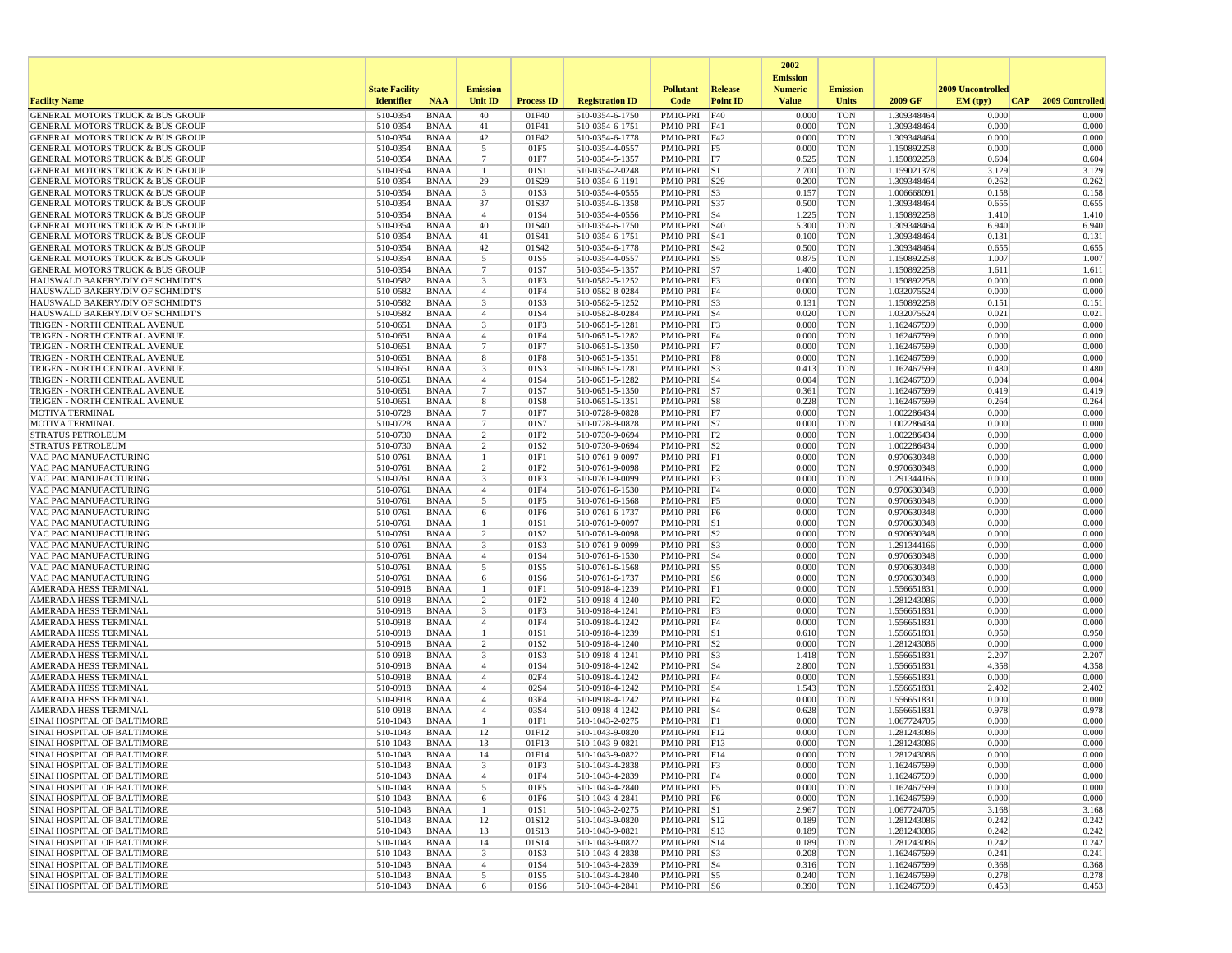|                                                                        |                       |                            |                                           |                   |                                    |                                  |                 | 2002                              |                          |                            |                   |                 |
|------------------------------------------------------------------------|-----------------------|----------------------------|-------------------------------------------|-------------------|------------------------------------|----------------------------------|-----------------|-----------------------------------|--------------------------|----------------------------|-------------------|-----------------|
|                                                                        | <b>State Facility</b> |                            | <b>Emission</b>                           |                   |                                    | <b>Pollutant</b>                 | <b>Release</b>  | <b>Emission</b><br><b>Numeric</b> | <b>Emission</b>          |                            | 2009 Uncontrolled |                 |
| <b>Facility Name</b>                                                   | <b>Identifier</b>     | <b>NAA</b>                 | <b>Unit ID</b>                            | <b>Process ID</b> | <b>Registration ID</b>             | Code                             | <b>Point ID</b> | <b>Value</b>                      | <b>Units</b>             | 2009 GF                    | EM (typ)<br> CAP  | 2009 Controlled |
| LENMAR, INC                                                            | 510-1056              | <b>BNAA</b>                | $\overline{\mathbf{3}}$                   | 01F3              | 510-1056-5-1438                    | PM10-PRI                         | F3              | 0.000                             | <b>TON</b>               | 1.150892258                | 0.000             | 0.000           |
| LENMAR, INC                                                            | 510-1056              | BNAA                       | $\overline{4}$                            | 01F4              | 510-1056-7-1673                    | PM10-PRI F4                      |                 | 12.070                            | <b>TON</b>               | 1.298701286                | 15.675            | 15.675          |
| LENMAR, INC.                                                           | 510-1056              | <b>BNAA</b>                | 3                                         | 01S3              | 510-1056-5-1438                    | $PM10-PRI$ $ S3$                 |                 | 0.000                             | <b>TON</b>               | 1.150892258                | 0.000             | 0.000           |
| LENMAR, INC.<br><b>FURST BROTHERS COMPANY</b>                          | 510-1056<br>510-1346  | BNAA                       | $\overline{4}$<br>$\overline{\mathbf{3}}$ | 01S4<br>01F3      | 510-1056-7-1673                    | PM10-PRI S4<br>PM10-PRI F3       |                 | 0.000<br>0.000                    | <b>TON</b><br><b>TON</b> | 1.298701286                | 0.000<br>0.000    | 0.000<br>0.000  |
| <b>FURST BROTHERS COMPANY</b>                                          | 510-1346              | <b>BNAA</b><br><b>BNAA</b> | $\overline{4}$                            | 01F4              | 510-1346-6-1552<br>510-1346-6-1645 | PM10-PRI F4                      |                 | 0.000                             | <b>TON</b>               | 1.159021378<br>1.159021378 | 0.000             | 0.000           |
| <b>FURST BROTHERS COMPANY</b>                                          | 510-1346              | BNAA                       | 5                                         | 01F5              | 510-1346-6-1646                    | PM10-PRI F5                      |                 | 0.000                             | <b>TON</b>               | 1.159021378                | 0.000             | 0.000           |
| <b>FURST BROTHERS COMPANY</b>                                          | 510-1346              | <b>BNAA</b>                | $\overline{\mathbf{3}}$                   | 01S3              | 510-1346-6-1552                    | PM10-PRI S3                      |                 | 0.000                             | <b>TON</b>               | 1.159021378                | 0.000             | 0.000           |
| FURST BROTHERS COMPANY                                                 | 510-1346              | <b>BNAA</b>                | $\overline{4}$                            | 01S4              | 510-1346-6-1645                    | PM10-PRI S4                      |                 | 0.000                             | <b>TON</b>               | 1.159021378                | 0.000             | 0.000           |
| <b>FURST BROTHERS COMPANY</b>                                          | 510-1346              | <b>BNAA</b>                | 5                                         | 01S5              | 510-1346-6-1646                    | PM10-PRI S5                      |                 | 0.000                             | <b>TON</b>               | 1.159021378                | 0.000             | 0.000           |
| P Q CORPORATION                                                        | 510-1665              | BNAA                       | 2                                         | 01F2              | 510-1665-7-1078                    | PM10-PRI F2                      |                 | 0.000                             | <b>TON</b>               | 1.204225302                | 0.000             | 0.000           |
| P Q CORPORATION                                                        | 510-1665              | <b>BNAA</b>                | $\overline{2}$<br>-1                      | 01S2<br>01F1      | 510-1665-7-1078                    | $PM10-PRI$ S2                    |                 | 18.094<br>0.000                   | <b>TON</b><br><b>TON</b> | 1.204225302                | 21.790<br>0.000   | 21.790<br>0.000 |
| WHEELABRATOR BALTIMORE LP<br>WHEELABRATOR BALTIMORE LP                 | 510-1886<br>510-1886  | <b>BNAA</b><br><b>BNAA</b> | 2                                         | 01F <sub>2</sub>  | 510-1886-2-0255<br>510-1886-2-0256 | $PM10-PRI$ F1<br>$PM10-PRI$   F2 |                 | 0.000                             | <b>TON</b>               | 1.094117641<br>1.094117641 | 0.000             | 0.000           |
| WHEELABRATOR BALTIMORE LP                                              | 510-1886              | BNAA                       | 3                                         | 01F3              | 510-1886-2-0257                    | $PM10-PRI$ $F3$                  |                 | 0.000                             | <b>TON</b>               | 1.094117641                | 0.000             | 0.000           |
| WHEELABRATOR BALTIMORE LP                                              | 510-1886              | BNAA                       | -1                                        | 01S1              | 510-1886-2-0255                    | PM10-PRI S1                      |                 | 4.363                             | <b>TON</b>               | 1.094117641                | 4.774             | 4.774           |
| <b>WHEELABRATOR BALTIMORE LP</b>                                       | 510-1886              | <b>BNAA</b>                | 2                                         | 01S <sub>2</sub>  | 510-1886-2-0256                    | $PM10-PRI$ S2                    |                 | 2.118                             | <b>TON</b>               | 1.094117641                | 2.317             | 2.317           |
| WHEELABRATOR BALTIMORE LP                                              | 510-1886              | BNAA                       | $\overline{\mathbf{3}}$                   | 01S3              | 510-1886-2-0257                    | $PM10-PRI$ $ S3$                 |                 | 3.385                             | <b>TON</b>               | 1.094117641                | 3.704             | 3.704           |
| PETROLEUM FUEL & TERMINAL COMPANY                                      | 510-1923              | <b>BNAA</b>                | -1                                        | 01F1              | 510-1923-9-0261                    | PM10-PRI F1                      |                 | 0.000                             | <b>TON</b>               | 1.002286434                | 0.000             | 0.000           |
| PETROLEUM FUEL & TERMINAL COMPANY                                      | 510-1923              | <b>BNAA</b>                | $\overline{2}$                            | 01F2              | 510-1923-9-0283                    | $PM10-PRI$ $F2$                  |                 | 0.000                             | <b>TON</b>               | 1.150892258                | 0.000             | 0.000           |
| PETROLEUM FUEL & TERMINAL COMPANY                                      | 510-1923<br>510-1923  | <b>BNAA</b>                | $\overline{\mathbf{3}}$                   | 01F3              | 510-1923-9-0284                    | PM10-PRI F3                      |                 | 0.000                             | <b>TON</b>               | 1.150892258                | 0.000<br>0.000    | 0.000<br>0.000  |
| PETROLEUM FUEL & TERMINAL COMPANY<br>PETROLEUM FUEL & TERMINAL COMPANY | 510-1923              | BNAA<br><b>BNAA</b>        | $\overline{4}$<br>5                       | 01F4<br>01F5      | 510-1923-4-1949<br>510-1923-5-1435 | PM10-PRI F4<br>$PM10-PRI$ F5     |                 | 0.000<br>0.000                    | <b>TON</b><br><b>TON</b> | 1.281243086<br>1.162467599 | 0.000             | 0.000           |
| PETROLEUM FUEL & TERMINAL COMPANY                                      | 510-1923              | <b>BNAA</b>                | $\mathbf{1}$                              | 01S1              | 510-1923-9-0261                    | PM10-PRI S1                      |                 | 0.000                             | <b>TON</b>               | 1.002286434                | 0.000             | 0.000           |
| PETROLEUM FUEL & TERMINAL COMPANY                                      | 510-1923              | BNAA                       | $\overline{2}$                            | 01S <sub>2</sub>  | 510-1923-9-0283                    | $PM10-PRI$ S2                    |                 | 0.135                             | <b>TON</b>               | 1.150892258                | 0.155             | 0.155           |
| PETROLEUM FUEL & TERMINAL COMPANY                                      | 510-1923              | <b>BNAA</b>                | 3                                         | 01S3              | 510-1923-9-0284                    | $PM10-PRI$ S3                    |                 | 0.135                             | <b>TON</b>               | 1.150892258                | 0.155             | 0.155           |
| PETROLEUM FUEL & TERMINAL COMPANY                                      | 510-1923              | BNAA                       | $\overline{4}$                            | 01S4              | 510-1923-4-1949                    | PM10-PRI S4                      |                 | 0.489                             | <b>TON</b>               | 1.281243086                | 0.626             | 0.626           |
| PETROLEUM FUEL & TERMINAL COMPANY                                      | 510-1923              | <b>BNAA</b>                | 5                                         | 01S5              | 510-1923-5-1435                    | PM10-PRI S5                      |                 | 0.142                             | <b>TON</b>               | 1.162467599                | 0.166             | 0.166           |
| <b>TNEMEC COMPANY</b>                                                  | 510-1986              | BNAA                       | $\mathbf{1}$                              | 01F1              | 510-1986-7-0909                    | PM10-PRI F1                      |                 | 0.000                             | <b>TON</b>               | 1.298701286                | 0.000             | 0.000           |
| <b>TNEMEC COMPANY</b><br><b>TNEMEC COMPANY</b>                         | 510-1986<br>510-1986  | <b>BNAA</b><br><b>BNAA</b> | $\overline{2}$<br>$\overline{\mathbf{3}}$ | 01F2<br>01F3      | 510-1986-7-0910<br>510-1986-4-2386 | $PM10-PRI$ F2<br>PM10-PRI        | F3              | 0.000<br>0.000                    | <b>TON</b><br><b>TON</b> | 1.298701286<br>1.006668091 | 0.000<br>0.000    | 0.000<br>0.000  |
| <b>TNEMEC COMPANY</b>                                                  | 510-1986              | BNAA                       | 1                                         | 01S1              | 510-1986-7-0909                    | $PM10-PRI$ S1                    |                 | 0.000                             | <b>TON</b>               | 1.298701286                | 0.000             | 0.000           |
| TNEMEC COMPANY                                                         | 510-1986              | <b>BNAA</b>                | $\overline{2}$                            | 01S <sub>2</sub>  | 510-1986-7-0910                    | $PM10-PRI$ S2                    |                 | 0.000                             | <b>TON</b>               | 1.298701286                | 0.000             | 0.000           |
| <b>TNEMEC COMPANY</b>                                                  | 510-1986              | <b>BNAA</b>                | $\overline{\mathbf{3}}$                   | 01S3              | 510-1986-4-2386                    | PM10-PRI S3                      |                 | 0.000                             | <b>TON</b>               | 1.006668091                | 0.000             | 0.000           |
| <b>NATIONAL GRAPHICS</b>                                               | 510-2034              | BNAA                       | 5                                         | 01F5              | 510-2034-9-0581                    | PM10-PRI F5                      |                 | 0.000                             | <b>TON</b>               | 0.970630348                | 0.000             | 0.000           |
| <b>NATIONAL GRAPHICS</b>                                               | 510-2034              | BNAA                       | 9                                         | 01F9              | 510-2034-6-1245                    | $PM10-PRI$  F9                   |                 | 0.000                             | <b>TON</b>               | 1.040912509                | 0.000             | 0.000           |
| NATIONAL GRAPHICS                                                      | 510-2034              | <b>BNAA</b>                | 5                                         | 01S5              | 510-2034-9-0581                    | $PM10-PRI$ S5                    |                 | 0.000                             | <b>TON</b>               | 0.970630348                | 0.000             | 0.000           |
| <b>NATIONAL GRAPHICS</b><br><b>VICTOR GRAPHICS</b>                     | 510-2034<br>510-2244  | <b>BNAA</b><br><b>BNAA</b> | 9<br>10                                   | 01S9<br>01F10     | 510-2034-6-1245<br>510-2244-6-1720 | PM10-PRI S9<br>PM10-PRI F10      |                 | 0.000<br>0.000                    | <b>TON</b><br><b>TON</b> | 1.040912509<br>0.970630348 | 0.000<br>0.000    | 0.000<br>0.000  |
| <b>VICTOR GRAPHICS</b>                                                 | 510-2244              | BNAA                       | $\overline{2}$                            | 01F2              | 510-2244-6-1397                    | PM10-PRI F2                      |                 | 0.000                             | <b>TON</b>               | 0.970630348                | 0.000             | 0.000           |
| <b>VICTOR GRAPHICS</b>                                                 | 510-2244              | BNAA                       | 3                                         | 01F3              | 510-2244-6-1398                    | $PM10-PRI$ $ F3$                 |                 | 0.000                             | <b>TON</b>               | 0.970630348                | 0.000             | 0.000           |
| <b>VICTOR GRAPHICS</b>                                                 | 510-2244              | <b>BNAA</b>                | $\overline{4}$                            | 01F4              | 510-2244-6-1399                    | PM10-PRI                         | F4              | 0.000                             | <b>TON</b>               | 0.970630348                | 0.000             | 0.000           |
| <b>VICTOR GRAPHICS</b>                                                 | 510-2244              | BNAA                       | 5                                         | 01F5              | 510-2244-6-1400                    | PM10-PRI F5                      |                 | 0.000                             | <b>TON</b>               | 0.970630348                | 0.000             | 0.000           |
| <b>VICTOR GRAPHICS</b>                                                 | 510-2244              | <b>BNAA</b>                | -7                                        | 01F7              | 510-2244-6-1474                    | $PM10-PRI$ F7                    |                 | 0.000                             | <b>TON</b>               | 0.970630348                | 0.000             | 0.000           |
| <b>VICTOR GRAPHICS</b>                                                 | 510-2244              | <b>BNAA</b>                | 8                                         | 01F8              | 510-2244-6-1528                    | PM10-PRI F8                      |                 | 0.000                             | <b>TON</b>               | 0.970630348                | 0.000             | 0.000           |
| <b>VICTOR GRAPHICS</b><br><b>VICTOR GRAPHICS</b>                       | 510-2244<br>510-2244  | <b>BNAA</b><br>BNAA        | 9<br>10                                   | 01F9<br>01S10     | 510-2244-6-1529<br>510-2244-6-1720 | PM10-PRI F9<br>PM10-PRI S10      |                 | 0.000<br>0.000                    | <b>TON</b><br><b>TON</b> | 0.970630348<br>0.970630348 | 0.000<br>0.000    | 0.000<br>0.000  |
| <b>VICTOR GRAPHICS</b>                                                 | 510-2244              | <b>BNAA</b>                | $\overline{2}$                            | 01S2              | 510-2244-6-1397                    | PM10-PRI                         | S <sub>2</sub>  | 0.000                             | <b>TON</b>               | 0.970630348                | 0.000             | 0.000           |
| <b>VICTOR GRAPHICS</b>                                                 | 510-2244              | <b>BNAA</b>                | $\overline{\mathbf{3}}$                   | 01S3              | 510-2244-6-1398                    | $PM10-PRI$ $ S3$                 |                 | 0.000                             | <b>TON</b>               | 0.970630348                | 0.000             | 0.000           |
| <b>VICTOR GRAPHICS</b>                                                 | 510-2244              | BNAA                       | $\overline{4}$                            | 01S4              | 510-2244-6-1399                    | PM10-PRI S4                      |                 | 0.000                             | <b>TON</b>               | 0.970630348                | 0.000             | 0.000           |
| <b>VICTOR GRAPHICS</b>                                                 | 510-2244              | <b>BNAA</b>                | 5                                         | 01S5              | 510-2244-6-1400                    | $PM10-PRI$ S5                    |                 | 0.000                             | <b>TON</b>               | 0.970630348                | 0.000             | 0.000           |
| <b>VICTOR GRAPHICS</b>                                                 | 510-2244              | <b>BNAA</b>                | $\overline{7}$                            | 01S7              | 510-2244-6-1474                    | PM10-PRI S7                      |                 | 0.000                             | <b>TON</b>               | 0.970630348                | 0.000             | 0.000           |
| <b>VICTOR GRAPHICS</b>                                                 | 510-2244              | <b>BNAA</b>                | 8                                         | 01S8              | 510-2244-6-1528                    | PM10-PRI S8                      |                 | 0.000                             | <b>TON</b>               | 0.970630348                | 0.000             | 0.000           |
| <b>VICTOR GRAPHICS</b><br><b>CLEAN HARBORS OF BALTIMORE</b>            | 510-2244<br>510-2260  | BNAA<br><b>BNAA</b>        | 9<br>10                                   | 01S9<br>01F10     | 510-2244-6-1529<br>510-2260-9-0684 | PM10-PRI S9<br>PM10-PRI F10      |                 | 0.000<br>0.000                    | <b>TON</b><br><b>TON</b> | 0.970630348<br>1.159021378 | 0.000<br>0.000    | 0.000<br>0.000  |
| <b>CLEAN HARBORS OF BALTIMORE</b>                                      | 510-2260              | <b>BNAA</b>                | 11                                        | 01F11             | 510-2260-9-0685                    | PM10-PRI F11                     |                 | 0.000                             | <b>TON</b>               | 1.159021378                | 0.000             | 0.000           |
| <b>CLEAN HARBORS OF BALTIMORE</b>                                      | 510-2260              | <b>BNAA</b>                | 12                                        | 01F12             | 510-2260-9-0740                    | PM10-PRI F12                     |                 | 0.000                             | <b>TON</b>               | 1.159021378                | 0.000             | 0.000           |
| <b>CLEAN HARBORS OF BALTIMORE</b>                                      | 510-2260              | <b>BNAA</b>                | 14                                        | 01F14             | 510-2260-9-0750                    | $PM10-PRI$ F14                   |                 | 0.000                             | <b>TON</b>               | 1.159021378                | 0.000             | 0.000           |
| <b>CLEAN HARBORS OF BALTIMORE</b>                                      | 510-2260              | BNAA                       | 15                                        | 01F15             | 510-2260-6-1610                    | PM10-PRI F15                     |                 | 0.000                             | <b>TON</b>               | 1.123711348                | 0.000             | 0.000           |
| <b>CLEAN HARBORS OF BALTIMORE</b>                                      | 510-2260              | BNAA                       | $\overline{4}$                            | 01F4              | 510-2260-4-3001                    | $PM10-PRI$   F4                  |                 | 0.000                             | <b>TON</b>               | 1.281243086                | 0.000             | 0.000           |
| <b>CLEAN HARBORS OF BALTIMORE</b>                                      | 510-2260              | BNAA                       | 9                                         | 01F9              | 510-2260-9-0670                    | PM10-PRI F9                      |                 | 0.000                             | <b>TON</b>               | 1.159021378                | 0.000             | 0.000           |
| <b>CLEAN HARBORS OF BALTIMORE</b>                                      | 510-2260              | BNAA                       | 10                                        | 01S10             | 510-2260-9-0684                    | PM10-PRI S10                     |                 | 0.000                             | <b>TON</b>               | 1.159021378                | 0.000<br>0.000    | 0.000           |
| <b>CLEAN HARBORS OF BALTIMORE</b><br><b>CLEAN HARBORS OF BALTIMORE</b> | 510-2260<br>510-2260  | BNAA<br>BNAA               | 11<br>12                                  | 01S11<br>01S12    | 510-2260-9-0685<br>510-2260-9-0740 | PM10-PRI S11<br>PM10-PRI S12     |                 | 0.000<br>0.000                    | <b>TON</b><br><b>TON</b> | 1.159021378<br>1.159021378 | 0.000             | 0.000<br>0.000  |
| <b>CLEAN HARBORS OF BALTIMORE</b>                                      | 510-2260              | <b>BNAA</b>                | 14                                        | 01S14             | 510-2260-9-0750                    | PM10-PRI S14                     |                 | 0.000                             | <b>TON</b>               | 1.159021378                | 0.000             | 0.000           |
| <b>CLEAN HARBORS OF BALTIMORE</b>                                      | 510-2260              | BNAA                       | 15                                        | 01S15             | 510-2260-6-1610                    | PM10-PRI S15                     |                 | 0.000                             | <b>TON</b>               | 1.123711348                | 0.000             | 0.000           |
| <b>CLEAN HARBORS OF BALTIMORE</b>                                      | 510-2260              | BNAA                       | $\overline{4}$                            | 01S4              | 510-2260-4-3001                    | $PM10-PRI$ S4                    |                 | 0.000                             | TON                      | 1.281243086                | 0.000             | 0.000           |
| <b>CLEAN HARBORS OF BALTIMORE</b>                                      | 510-2260              | <b>BNAA</b>                | 9                                         | 01S9              | 510-2260-9-0670                    | $PM10-PRI$ S9                    |                 | 0.000                             | <b>TON</b>               | 1.159021378                | 0.000             | 0.000           |
| TRIGEN - LEADENHALL STREET                                             | 510-2796              | BNAA                       | -1                                        | 01F1              | 510-2796-4-2868                    | $PM10-PRI$ $ F1$                 |                 | 0.000                             | <b>TON</b>               | 1.162467599                | 0.000             | 0.000           |
| TRIGEN - LEADENHALL STREET                                             | 510-2796              | <b>BNAA</b>                | $\overline{c}$                            | 01F2              | 510-2796-4-2869                    | $PM10-PRI$ $F2$                  |                 | 0.000                             | <b>TON</b>               | 1.162467599                | 0.000             | 0.000           |
| TRIGEN - LEADENHALL STREET                                             | 510-2796              | BNAA                       | $\mathbf{3}$                              | 01F3              | 510-2796-4-2870                    | $PM10-PRI$ $F3$                  |                 | 0.000                             | <b>TON</b>               | 1.162467599                | 0.000             | 0.000           |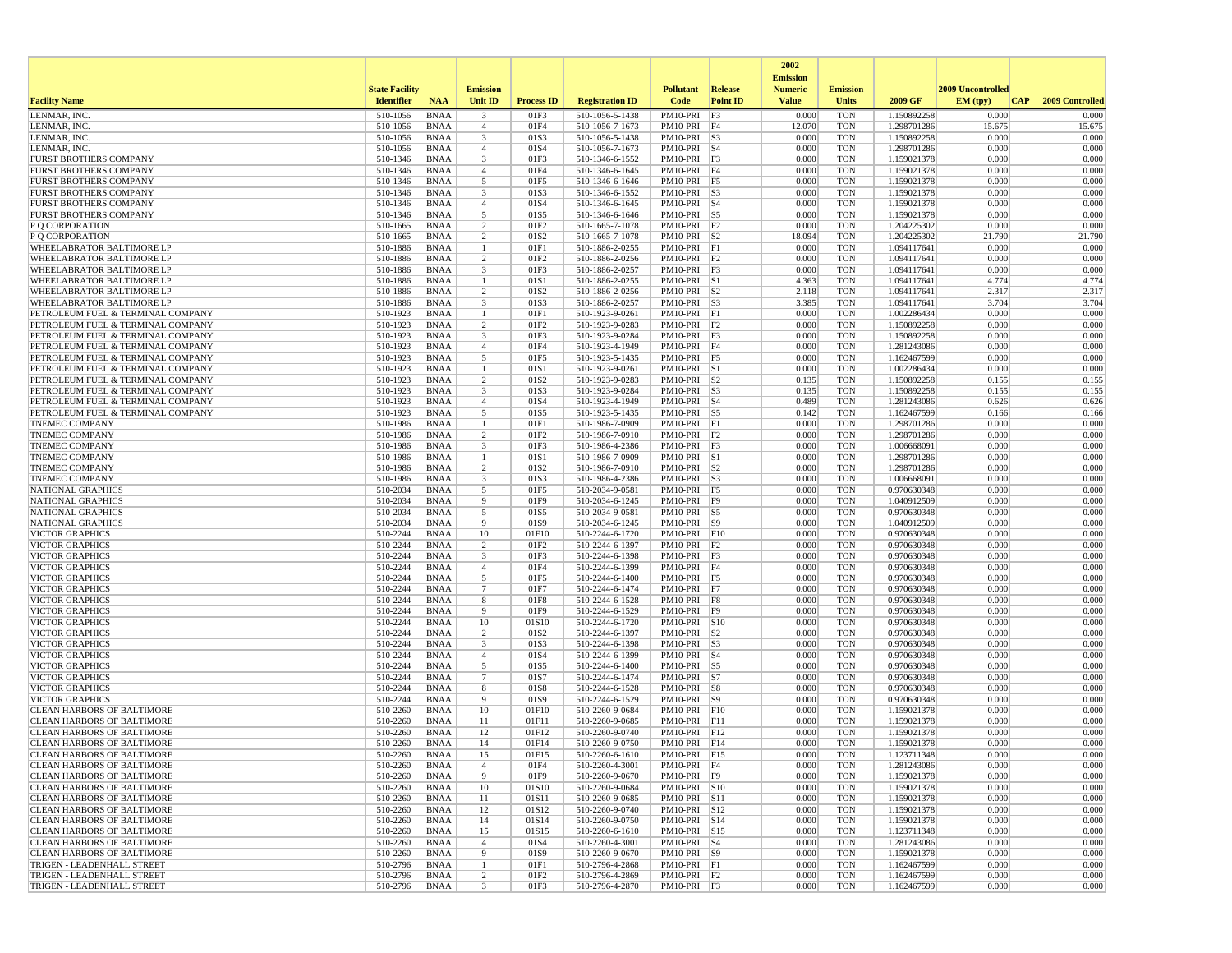|                                      |                       |             |                       |                   |                        |                       |                 | 2002<br><b>Emission</b> |                 |             |                          |            |                        |
|--------------------------------------|-----------------------|-------------|-----------------------|-------------------|------------------------|-----------------------|-----------------|-------------------------|-----------------|-------------|--------------------------|------------|------------------------|
|                                      | <b>State Facility</b> |             | <b>Emission</b>       |                   |                        | <b>Pollutant</b>      | Release         | <b>Numeric</b>          | <b>Emission</b> |             | <b>2009 Uncontrolled</b> |            |                        |
| <b>Facility Name</b>                 | <b>Identifier</b>     | <b>NAA</b>  | <b>Unit ID</b>        | <b>Process ID</b> | <b>Registration ID</b> | Code                  | <b>Point ID</b> | <b>Value</b>            | <b>Units</b>    | 2009 GF     | EM (typ)                 | <b>CAP</b> | <b>2009 Controlled</b> |
| TRIGEN - LEADENHALL STREET           | 510-2796              | <b>BNAA</b> |                       | 01F4              | 510-2796-4-2871        | PM10-PRI F4           |                 | 0.000                   | <b>TON</b>      | 1.162467599 | 0.000                    |            | 0.000                  |
| TRIGEN - LEADENHALL STREET           | 510-2796              | <b>BNAA</b> | $\leq$                | 01F5              | 510-2796-4-2872        | PM10-PRI F5           |                 | 0.000                   | <b>TON</b>      | 1.162467599 | 0.000                    |            | 0.000                  |
| TRIGEN - LEADENHALL STREET           | 510-2796              | <b>BNAA</b> | -6                    | 01F6              | 510-2796-4-2873        | PM10-PRI F6           |                 | 0.000                   | <b>TON</b>      | 1.162467599 | 0.000                    |            | 0.000                  |
| TRIGEN - LEADENHALL STREET           | 510-2796              | <b>BNAA</b> |                       | 01F7              | 510-2796-4-2874        | PM10-PRI F7           |                 | 0.000                   | <b>TON</b>      | 1.162467599 | 0.000                    |            | 0.000                  |
| TRIGEN - LEADENHALL STREET           | 510-2796              | <b>BNAA</b> | -8                    | 01F8              | 510-2796-4-2875        | PM10-PRI F8           |                 | 0.000                   | <b>TON</b>      | 1.162467599 | 0.000                    |            | 0.000                  |
| TRIGEN - LEADENHALL STREET           | 510-2796              | <b>BNAA</b> |                       | 01S1              | 510-2796-4-2868        | PM10-PRI S1           |                 | 0.000                   | <b>TON</b>      | 1.162467599 | 0.000                    |            | 0.000                  |
| TRIGEN - LEADENHALL STREET           | 510-2796              | <b>BNAA</b> | $\mathcal{D}$         | 01S <sub>2</sub>  | 510-2796-4-2869        | $PM10-PRI$ S2         |                 | 0.064                   | <b>TON</b>      | 1.162467599 | 0.074                    |            | 0.074                  |
| TRIGEN - LEADENHALL STREET           | 510-2796              | <b>BNAA</b> | $\mathcal{R}$         | 01S3              | 510-2796-4-2870        | $PM10-PRI$ S3         |                 | 0.637                   | <b>TON</b>      | 1.162467599 | 0.740                    |            | 0.740                  |
| TRIGEN - LEADENHALL STREET           | 510-2796              | <b>BNAA</b> |                       | 01S4              | 510-2796-4-2871        | PM10-PRI S4           |                 | 0.000                   | <b>TON</b>      | 1.162467599 | 0.000                    |            | 0.000                  |
| TRIGEN - LEADENHALL STREET           | 510-2796              | <b>BNAA</b> |                       | 01S5              | 510-2796-4-2872        | PM10-PRI S5           |                 | 0.000                   | <b>TON</b>      | 1.162467599 | 0.000                    |            | 0.000                  |
| TRIGEN - LEADENHALL STREET           | 510-2796              | <b>BNAA</b> | -6                    | 01S6              | 510-2796-4-2873        | $PM10-PRI$ S6         |                 | 0.032                   | <b>TON</b>      | 1.162467599 | 0.037                    |            | 0.037                  |
| TRIGEN - LEADENHALL STREET           | 510-2796              | <b>BNAA</b> |                       | 01S7              | 510-2796-4-2874        | PM10-PRI S7           |                 | 0.287                   | <b>TON</b>      | 1.162467599 | 0.333                    |            | 0.333                  |
| TRIGEN - LEADENHALL STREET           | 510-2796              | <b>BNAA</b> | $\mathbf{\mathsf{R}}$ | 01S8              | 510-2796-4-2875        | PM10-PRI S8           |                 | 0.446                   | <b>TON</b>      | 1.162467599 | 0.518                    |            | 0.518                  |
| <b>DEXT COMPANY</b>                  | 510-2871              | <b>BNAA</b> |                       | 01F1              | 510-2871-8-0259        | $PM10-PRI$ $F1$       |                 | 0.000                   | <b>TON</b>      | 1.155313373 | 0.000                    |            | 0.000                  |
| <b>DEXT COMPANY</b>                  | 510-2871              | <b>BNAA</b> |                       | 01S1              | 510-2871-8-0259        | PM10-PRI S1           |                 | 0.000                   | <b>TON</b>      | 1.155313373 | 0.000                    |            | 0.000                  |
| ROCK-TENN BOX - BROENING HIGHWAY     | 510-2936              | <b>BNAA</b> |                       | 01F4              | 510-2936-9-0772        | PM10-PRI F4           |                 | 0.000                   | <b>TON</b>      | 1.839534879 | 0.000                    |            | 0.000                  |
| ROCK-TENN BOX - BROENING HIGHWAY     | 510-2936              | <b>BNAA</b> |                       | 01S4              | 510-2936-9-0772        | PM10-PRI S4           |                 | 1.030                   | <b>TON</b>      | 1.839534879 | 1.895                    |            | 1.895                  |
| PHOENIX SERVICES INCORPORATED        | 510-2975              | <b>BNAA</b> |                       | 01F               | 510-2975-2-0279        | $PM10-PRI$ $F1$       |                 | 0.000                   | <b>TON</b>      | 1.067724705 | 0.000                    |            | 0.000                  |
| PHOENIX SERVICES INCORPORATED        | 510-2975              | <b>BNAA</b> |                       | 01S1              | 510-2975-2-0279        | PM10-PRI S1           |                 | 0.183                   | <b>TON</b>      | 1.067724705 | 0.195                    |            | 0.195                  |
| LIFE LIKE PRODUCTS - CHESAPEAKE AVE. | 510-3071              | <b>BNAA</b> |                       | 01F1              | 510-3071-5-1257        | PM10-PRI F1           |                 | 0.000                   | <b>TON</b>      | 1.150892258 | 0.000                    |            | 0.000                  |
| LIFE LIKE PRODUCTS - CHESAPEAKE AVE. | 510-3071              | <b>BNAA</b> |                       | 01S1              | 510-3071-5-1257        | PM10-PRI S1           |                 | 0.273                   | <b>TON</b>      | 1.150892258 | 0.314                    |            | 0.314                  |
| LUCAS. JOHN D. PRINTING              | 510-3242              | <b>BNAA</b> | $\overline{2}$        | 01F <sub>2</sub>  | 510-3242-6-1590        | $PM10-PRI$ $F2$       |                 | 0.000                   | <b>TON</b>      | 0.970630348 | 0.000                    |            | 0.000                  |
| LUCAS. JOHN D. PRINTING              | 510-3242              | <b>BNAA</b> | $\gamma$              | 01S <sub>2</sub>  | 510-3242-6-1590        | $PM10-PRI$ S2         |                 | 0.027                   | <b>TON</b>      | 0.970630348 | 0.026                    |            | 0.026                  |
|                                      |                       |             |                       |                   |                        | <b>PM10-PRI Total</b> |                 | 4.441.987               |                 |             | 4.825.287                |            | 4,825.287              |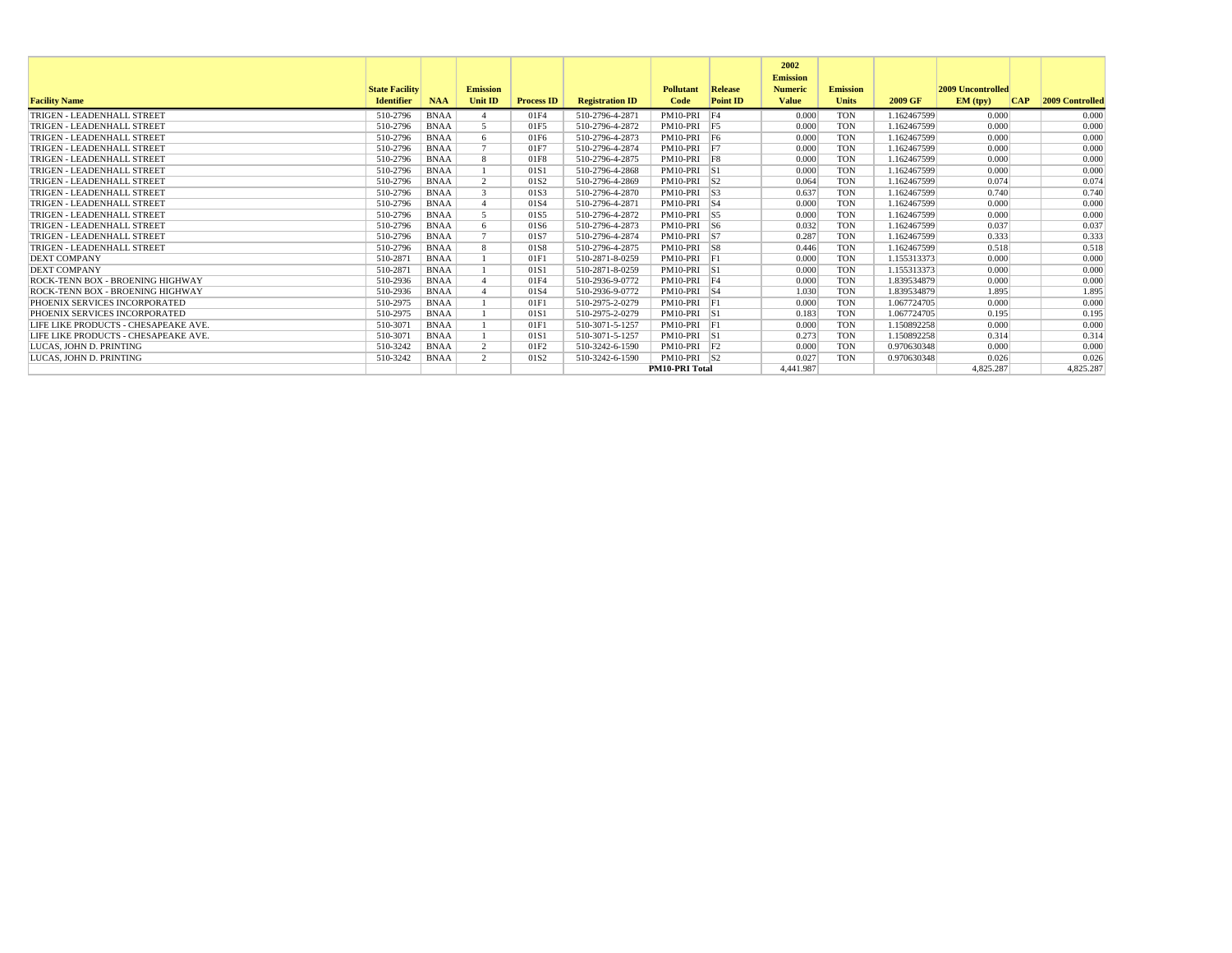|                                                                                                  |                       |                            |                                |                   |                                    |                                      |                 | 2002                              |                          |                            |                   |                 |
|--------------------------------------------------------------------------------------------------|-----------------------|----------------------------|--------------------------------|-------------------|------------------------------------|--------------------------------------|-----------------|-----------------------------------|--------------------------|----------------------------|-------------------|-----------------|
|                                                                                                  | <b>State Facility</b> |                            | <b>Emission</b>                |                   |                                    | <b>Pollutant</b>                     | Release         | <b>Emission</b><br><b>Numeric</b> | <b>Emission</b>          |                            | 2009 Uncontrolled |                 |
| <b>Facility Name</b>                                                                             | <b>Identifier</b>     | <b>NAA</b>                 | Unit ID                        | <b>Process ID</b> | <b>Registration ID</b>             | Code                                 | <b>Point ID</b> | <b>Value</b>                      | <b>Units</b>             | 2009 GF                    | EM (typ)<br> CAP  | 2009 Controlled |
| CONSTELLATION POWER SOURCE GENERATION - WAGNER                                                   | 003-0014              | <b>BNAA</b>                |                                | 01F1              | 003-0014-3-0003                    | PM25-FIL                             | F1              | 0.000                             | <b>TON</b>               | 1.194189072                | 0.000             | 0.000           |
| CONSTELLATION POWER SOURCE GENERATION - WAGNER                                                   | 003-0014              | <b>BNAA</b>                | 2                              | 01F2              | 003-0014-4-0007                    | $PM25$ -FIL $ F2$                    |                 | 0.000                             | <b>TON</b>               | 1.633949995                | 0.000             | 0.000           |
| CONSTELLATION POWER SOURCE GENERATION - WAGNER                                                   | 003-0014              | <b>BNAA</b>                | $\overline{\mathbf{3}}$        | 01F3              | 003-0014-4-0017                    | $PM25$ -FIL $ F3$                    |                 | 0.000                             | <b>TON</b>               | 0.35739696                 | 0.000             | 0.000           |
| CONSTELLATION POWER SOURCE GENERATION - WAGNER                                                   | 003-0014              | <b>BNAA</b>                | $\overline{4}$                 | 01F4              | 003-0014-4-0307                    | $PM25$ -FIL F4                       |                 | 0.000                             | <b>TON</b>               | 0.808924317                | 0.000             | 0.000           |
| CONSTELLATION POWER SOURCE GENERATION - WAGNER<br>CONSTELLATION POWER SOURCE GENERATION - WAGNER | 003-0014<br>003-0014  | <b>BNAA</b><br><b>BNAA</b> | 5<br>-1                        | 01F5<br>01S1      | 003-0014-4-0308<br>003-0014-3-0003 | PM25-FIL F5<br>$PM25$ -FIL $ S1 $    |                 | 0.000<br>19.742                   | <b>TON</b><br><b>TON</b> | 1.194189072<br>1.194189072 | 0.000<br>23.576   | 0.000<br>23.576 |
| CONSTELLATION POWER SOURCE GENERATION - WAGNER                                                   | 003-0014              | <b>BNAA</b>                | 2                              | 01S <sub>2</sub>  | 003-0014-4-0007                    | $PM25$ -FIL $ S2$                    |                 | 0.034                             | <b>TON</b>               | 1.633949995                | 0.055             | 0.055           |
| CONSTELLATION POWER SOURCE GENERATION - WAGNER                                                   | 003-0014              | <b>BNAA</b>                | 3                              | 01S3              | 003-0014-4-0017                    | $PM25$ -FIL $ S3$                    |                 | 64.805                            | <b>TON</b>               | 0.35739696                 | 23.161            | 23.161          |
| CONSTELLATION POWER SOURCE GENERATION - WAGNER                                                   | 003-0014              | <b>BNAA</b>                | $\overline{4}$                 | 01S4              | 003-0014-4-0307                    | $PM25$ -FIL $ S4$                    |                 | 14.271                            | <b>TON</b>               | 0.808924317                | 11.544            | 11.544          |
| CONSTELLATION POWER SOURCE GENERATION - WAGNER                                                   | 003-0014              | <b>BNAA</b>                | 5                              | 01S5              | 003-0014-4-0308                    | $PM25$ -FIL $ S5$                    |                 | 11.593                            | <b>TON</b>               | 1.194189072                | 13.844            | 13.844          |
| <b>NEVAMAR COMPANY</b>                                                                           | 003-0021              | <b>BNAA</b>                | $\mathbf{1}$                   | 01F1              | 003-0021-5-0232                    | PM25-FIL F1                          |                 | 0.000                             | <b>TON</b>               | 1.150892258                | 0.000             | 0.000           |
| <b>NEVAMAR COMPANY</b>                                                                           | 003-0021              | <b>BNAA</b>                | 11                             | 01F11             | 003-0021-7-0280                    | $PM25$ -FIL F11                      |                 | 0.000                             | <b>TON</b>               | 1.291344166                | 0.000             | 0.000           |
| <b>NEVAMAR COMPANY</b>                                                                           | 003-0021              | <b>BNAA</b>                | 12                             | 01F12             | 003-0021-7-0293                    | PM25-FIL F12                         |                 | 0.000                             | <b>TON</b>               | 1.291344166                | 0.000             | 0.000           |
| NEVAMAR COMPANY                                                                                  | 003-0021              | <b>BNAA</b>                | 14                             | 01F14             | 003-0021-5-0233                    | $PM25$ -FIL $ F14$                   |                 | 0.000                             | <b>TON</b>               | 1.150892258                | 0.000             | 0.000           |
| NEVAMAR COMPANY<br>NEVAMAR COMPANY                                                               | 003-0021<br>003-0021  | <b>BNAA</b><br><b>BNAA</b> | 15<br>17                       | 01F15<br>01F17    | 003-0021-6-0103<br>003-0021-5-0294 | PM25-FIL F15<br>$PM25-FIL$ F17       |                 | 0.000<br>0.000                    | <b>TON</b><br><b>TON</b> | 1.291344166<br>1.150892258 | 0.000<br>0.000    | 0.000<br>0.000  |
| NEVAMAR COMPANY                                                                                  | 003-0021              | <b>BNAA</b>                | 24                             | 01F24             | 003-0021-6-0478                    | PM25-FIL F24                         |                 | 0.000                             | <b>TON</b>               | 1.040912509                | 0.000             | 0.000           |
| NEVAMAR COMPANY                                                                                  | 003-0021              | <b>BNAA</b>                | 25                             | 01F25             | 003-0021-9-0509                    | PM25-FIL F25                         |                 | 0.000                             | <b>TON</b>               | 1.34117651                 | 0.000             | 0.000           |
| NEVAMAR COMPANY                                                                                  | 003-0021              | <b>BNAA</b>                | 41                             | 01F41             | 003-0021-6-0531                    | $PM25$ -FIL $ F41$                   |                 | 0.000                             | <b>TON</b>               | 1.291344166                | 0.000             | 0.000           |
| NEVAMAR COMPANY                                                                                  | 003-0021              | <b>BNAA</b>                | 49                             | 01F49             | 003-0021-9-0530                    | PM25-FIL F49                         |                 | 0.000                             | <b>TON</b>               | 1.013260484                | 0.000             | 0.000           |
| NEVAMAR COMPANY                                                                                  | 003-0021              | <b>BNAA</b>                | 5                              | 01F5              | 003-0021-7-0224                    | PM25-FIL F5                          |                 | 0.000                             | <b>TON</b>               | 1.291344166                | 0.000             | 0.000           |
| NEVAMAR COMPANY                                                                                  | 003-0021              | <b>BNAA</b>                | 50                             | 01F50             | 003-0021-9-0531                    | PM25-FIL F50                         |                 | 0.000                             | <b>TON</b>               | 1.013260484                | 0.000             | 0.000           |
| NEVAMAR COMPANY                                                                                  | 003-0021              | <b>BNAA</b>                | 52                             | 01F52             | 003-0021-6-0549                    | $PM25-FIL$ F52                       |                 | 0.000                             | <b>TON</b>               | 1.040912509                | 0.000             | 0.000           |
| NEVAMAR COMPANY                                                                                  | 003-0021              | <b>BNAA</b>                | 53                             | 01F53             | 003-0021-7-0414                    | PM25-FIL F53                         |                 | 0.000                             | <b>TON</b>               | 1.013260484                | 0.000             | 0.000           |
| NEVAMAR COMPANY                                                                                  | 003-0021              | <b>BNAA</b>                | 54                             | 01F54             | 003-0021-9-0555                    | PM25-FIL F54                         |                 | 0.000                             | <b>TON</b>               | 1.013260484                | 0.000             | 0.000           |
| <b>NEVAMAR COMPANY</b>                                                                           | 003-0021              | <b>BNAA</b>                | 55                             | 01F55             | 003-0021-9-0546                    | PM25-FIL F55                         |                 | 0.000                             | <b>TON</b>               | 1.094117641                | 0.000             | 0.000           |
| NEVAMAR COMPANY<br>NEVAMAR COMPANY                                                               | 003-0021<br>003-0021  | <b>BNAA</b><br><b>BNAA</b> | 57<br>59                       | 01F57<br>01F59    | 003-0021-6-0737<br>003-0021-6-0755 | PM25-FIL F57<br>PM25-FIL F59         |                 | 0.000<br>0.000                    | <b>TON</b><br><b>TON</b> | 1.040912509                | 0.000<br>0.000    | 0.000<br>0.000  |
| NEVAMAR COMPANY                                                                                  | 003-0021              | <b>BNAA</b>                | 6                              | 01F6              | 003-0021-7-0225                    | PM25-FIL F6                          |                 | 0.000                             | <b>TON</b>               | 1.159021378<br>1.291344166 | 0.000             | 0.000           |
| NEVAMAR COMPANY                                                                                  | 003-0021              | <b>BNAA</b>                | 60                             | 01F60             | 003-0021-6-0756                    | $PM25$ -FIL $F60$                    |                 | 0.000                             | <b>TON</b>               | 1.159021378                | 0.000             | 0.000           |
| <b>NEVAMAR COMPANY</b>                                                                           | 003-0021              | <b>BNAA</b>                | 61                             | 01F61             | 003-0021-6-0757                    | PM25-FIL                             | F61             | 0.000                             | <b>TON</b>               | 1.159021378                | 0.000             | 0.000           |
| NEVAMAR COMPANY                                                                                  | 003-0021              | <b>BNAA</b>                | 62                             | 01F62             | 003-0021-9-0596                    | PM25-FIL F62                         |                 | 0.000                             | <b>TON</b>               | 1.013260484                | 0.000             | 0.000           |
| NEVAMAR COMPANY                                                                                  | 003-0021              | <b>BNAA</b>                | 7                              | 01F7              | 003-0021-7-0226                    | PM25-FIL F7                          |                 | 0.000                             | <b>TON</b>               | 1.291344166                | 0.000             | 0.000           |
| NEVAMAR COMPANY                                                                                  | 003-0021              | <b>BNAA</b>                | -1                             | 01S1              | 003-0021-5-0232                    | $PM25$ -FIL $ S1$                    |                 | 0.000                             | <b>TON</b>               | 1.150892258                | 0.000             | 0.000           |
| <b>NEVAMAR COMPANY</b>                                                                           | 003-0021              | <b>BNAA</b>                | 11                             | 01S11             | 003-0021-7-0280                    | PM25-FIL S11                         |                 | 0.000                             | <b>TON</b>               | 1.291344166                | 0.000             | 0.000           |
| NEVAMAR COMPANY                                                                                  | 003-0021              | <b>BNAA</b>                | 12                             | 01S12             | 003-0021-7-0293                    | PM25-FIL S12                         |                 | 0.000                             | <b>TON</b>               | 1.291344166                | 0.000             | 0.000           |
| NEVAMAR COMPANY                                                                                  | 003-0021              | <b>BNAA</b>                | 14                             | 01S14             | 003-0021-5-0233                    | $PM25$ -FIL $ S14$                   |                 | 0.000                             | <b>TON</b>               | 1.150892258                | 0.000             | 0.000           |
| NEVAMAR COMPANY                                                                                  | 003-0021<br>003-0021  | <b>BNAA</b><br><b>BNAA</b> | 15                             | 01S15             | 003-0021-6-0103                    | PM25-FIL S15                         |                 | 0.000<br>0.000                    | <b>TON</b><br><b>TON</b> | 1.291344166                | 0.000<br>0.000    | 0.000<br>0.000  |
| NEVAMAR COMPANY<br>NEVAMAR COMPANY                                                               | 003-0021              | <b>BNAA</b>                | 17<br>24                       | 01S17<br>01S24    | 003-0021-5-0294<br>003-0021-6-0478 | PM25-FIL S17<br>$PM25$ -FIL $ S24$   |                 | 0.000                             | <b>TON</b>               | 1.150892258<br>1.040912509 | 0.000             | 0.000           |
| NEVAMAR COMPANY                                                                                  | 003-0021              | <b>BNAA</b>                | 25                             | 01S25             | 003-0021-9-0509                    | $PM25$ -FIL $ S25$                   |                 | 0.000                             | <b>TON</b>               | 1.34117651                 | 0.000             | 0.000           |
| NEVAMAR COMPANY                                                                                  | 003-0021              | <b>BNAA</b>                | 41                             | 01S41             | 003-0021-6-0531                    | PM25-FIL                             | S41             | 1.363                             | <b>TON</b>               | 1.291344166                | 1.760             | 1.760           |
| NEVAMAR COMPANY                                                                                  | 003-0021              | <b>BNAA</b>                | 49                             | 01S49             | 003-0021-9-0530                    | PM25-FIL                             | S49             | 0.000                             | <b>TON</b>               | 1.013260484                | 0.000             | 0.000           |
| NEVAMAR COMPANY                                                                                  | 003-0021              | <b>BNAA</b>                | 5                              | 01S5              | 003-0021-7-0224                    | $PM25$ -FIL $ S5$                    |                 | 0.000                             | <b>TON</b>               | 1.291344166                | 0.000             | 0.000           |
| NEVAMAR COMPANY                                                                                  | 003-0021              | <b>BNAA</b>                | 50                             | 01S50             | 003-0021-9-0531                    | PM25-FIL S50                         |                 | 0.000                             | <b>TON</b>               | 1.013260484                | 0.000             | 0.000           |
| NEVAMAR COMPANY                                                                                  | 003-0021              | <b>BNAA</b>                | 52                             | 01S52             | 003-0021-6-0549                    | PM25-FIL S52                         |                 | 0.000                             | <b>TON</b>               | 1.040912509                | 0.000             | 0.000           |
| NEVAMAR COMPANY                                                                                  | 003-0021              | <b>BNAA</b>                | 53                             | 01S53             | 003-0021-7-0414                    | PM25-FIL                             | S53             | 0.000                             | <b>TON</b>               | 1.013260484                | 0.000             | 0.000           |
| NEVAMAR COMPANY                                                                                  | 003-0021              | <b>BNAA</b>                | 54                             | 01S54             | 003-0021-9-0555                    | PM25-FIL                             | S54             | 0.000                             | <b>TON</b>               | 1.013260484                | 0.000             | 0.000           |
| NEVAMAR COMPANY<br>NEVAMAR COMPANY                                                               | 003-0021<br>003-0021  | <b>BNAA</b><br><b>BNAA</b> | 55<br>57                       | 01S55<br>01S57    | 003-0021-9-0546<br>003-0021-6-0737 | PM25-FIL S55<br>PM25-FIL S57         |                 | 0.000<br>0.000                    | <b>TON</b><br><b>TON</b> | 1.094117641<br>1.040912509 | 0.000<br>0.000    | 0.000<br>0.000  |
| NEVAMAR COMPANY                                                                                  | 003-0021              | <b>BNAA</b>                | 59                             | 01S59             | 003-0021-6-0755                    | PM25-FIL S59                         |                 | 0.000                             | <b>TON</b>               | 1.159021378                | 0.000             | 0.000           |
| NEVAMAR COMPANY                                                                                  | 003-0021              | <b>BNAA</b>                | 6                              | 01S6              | 003-0021-7-0225                    | $PM25$ -FIL $ S6$                    |                 | 0.000                             | <b>TON</b>               | 1.291344166                | 0.000             | 0.000           |
| NEVAMAR COMPANY                                                                                  | 003-0021              | <b>BNAA</b>                | 60                             | 01S60             | 003-0021-6-0756                    | PM25-FIL                             | S60             | 0.000                             | <b>TON</b>               | 1.159021378                | 0.000             | 0.000           |
| NEVAMAR COMPANY                                                                                  | 003-0021              | <b>BNAA</b>                | 61                             | 01S61             | 003-0021-6-0757                    | $PM25$ -FIL $ S61$                   |                 | 0.000                             | <b>TON</b>               | 1.159021378                | 0.000             | 0.000           |
| <b>NEVAMAR COMPANY</b>                                                                           | 003-0021              | <b>BNAA</b>                | 62                             | 01S62             | 003-0021-9-0596                    | $PM25$ -FIL $ S62$                   |                 | 0.000                             | <b>TON</b>               | 1.013260484                | 0.000             | 0.000           |
| <b>NEVAMAR COMPANY</b>                                                                           | 003-0021              | <b>BNAA</b>                | $7\phantom{.0}$                | 01S7              | 003-0021-7-0226                    | $PM25$ -FIL $ S7 $                   |                 | 0.000                             | <b>TON</b>               | 1.291344166                | 0.000             | 0.000           |
| RELIABLE CONTRACTING                                                                             | 003-0043              | <b>BNAA</b>                | 3                              | 01F3              | 003-0043-6-0080                    | PM25-FIL F3                          |                 | 0.000                             | <b>TON</b>               | 1.241503954                | 0.000             | 0.000           |
| <b>RELIABLE CONTRACTING</b>                                                                      | 003-0043              | <b>BNAA</b>                | $\mathbf{A}$                   | 01F4              | 003-0043-6-0866                    | PM25-FIL F4                          |                 | 0.000                             | <b>TON</b>               | 1.241503954                | 0.000             | 0.000           |
| RELIABLE CONTRACTING                                                                             | 003-0043              | BNAA                       |                                | 01S3              | 003-0043-6-0080                    | $PM25-FIL$ $ S3$                     |                 | 0.062                             | TON                      | 1.241503954                | 0.077             | 0.077           |
| <b>RELIABLE CONTRACTING</b>                                                                      | 003-0043<br>003-0046  | BNAA<br>BNAA               | $\overline{4}$<br>$\mathbf{1}$ | 01S4<br>01F1      | 003-0043-6-0866<br>003-0046-4-0032 | $PM25$ -FIL $ S4$<br>$PM25-FIL$ $F1$ |                 | 0.022<br>0.000                    | <b>TON</b><br><b>TON</b> | 1.241503954<br>1.281243086 | 0.028<br>0.000    | 0.028<br>0.000  |
| RAINBOW CLEANERS & UNIFORM RENTAL<br>RAINBOW CLEANERS & UNIFORM RENTAL                           | 003-0046              | BNAA                       | 12                             | 01F12             | 003-0046-6-0935                    | PM25-FIL F12                         |                 | 0.000                             | TON                      | 1.017948747                | 0.000             | 0.000           |
| RAINBOW CLEANERS & UNIFORM RENTAL                                                                | 003-0046              | BNAA                       | 15                             | 01F15             | 003-0046-6-0938                    | PM25-FIL F15                         |                 | 0.000                             | <b>TON</b>               | 1.017948747                | 0.000             | 0.000           |
| RAINBOW CLEANERS & UNIFORM RENTAL                                                                | 003-0046              | <b>BNAA</b>                | 16                             | 01F16             | 003-0046-6-0939                    | PM25-FIL F16                         |                 | 0.000                             | <b>TON</b>               | 1.017948747                | 0.000             | 0.000           |
| RAINBOW CLEANERS & UNIFORM RENTAL                                                                | 003-0046              | <b>BNAA</b>                | $\overline{2}$                 | 01F2              | 003-0046-5-0242                    | $PM25$ -FIL $ F2 $                   |                 | 0.000                             | <b>TON</b>               | 1.162467599                | 0.000             | 0.000           |
| RAINBOW CLEANERS & UNIFORM RENTAL                                                                | 003-0046              | BNAA                       | -1                             | 01S1              | 003-0046-4-0032                    | $PM25$ -FIL $ S1$                    |                 | 0.019                             | <b>TON</b>               | 1.281243086                | 0.024             | 0.024           |
| RAINBOW CLEANERS & UNIFORM RENTAL                                                                | 003-0046              | <b>BNAA</b>                | 12                             | 01S12             | 003-0046-6-0935                    | PM25-FIL S12                         |                 | 0.000                             | <b>TON</b>               | 1.017948747                | 0.000             | 0.000           |
| RAINBOW CLEANERS & UNIFORM RENTAL                                                                | 003-0046              | BNAA                       | 15                             | 01S15             | 003-0046-6-0938                    | PM25-FIL S15                         |                 | 0.000                             | <b>TON</b>               | 1.017948747                | 0.000             | 0.000           |
| RAINBOW CLEANERS & UNIFORM RENTAL                                                                | 003-0046              | BNAA                       | 16                             | 01S16             | 003-0046-6-0939                    | PM25-FIL S16                         |                 | 0.000                             | TON                      | 1.017948747                | 0.000             | 0.000           |
| RAINBOW CLEANERS & UNIFORM RENTAL                                                                | 003-0046              | <b>BNAA</b>                | $\overline{c}$                 | 01S2              | 003-0046-5-0242                    | $PM25$ -FIL $ S2 $                   |                 | 0.032                             | <b>TON</b>               | 1.162467599                | 0.038             | 0.038           |
| BURNETT, WM. T. COMPANY                                                                          | 003-0118              | BNAA                       | $7\phantom{.0}$                | 01F7              | 003-0118-5-0458                    | $PM25-FIL$ F7                        |                 | 0.000                             | TON                      | 1.150892258                | 0.000             | 0.000           |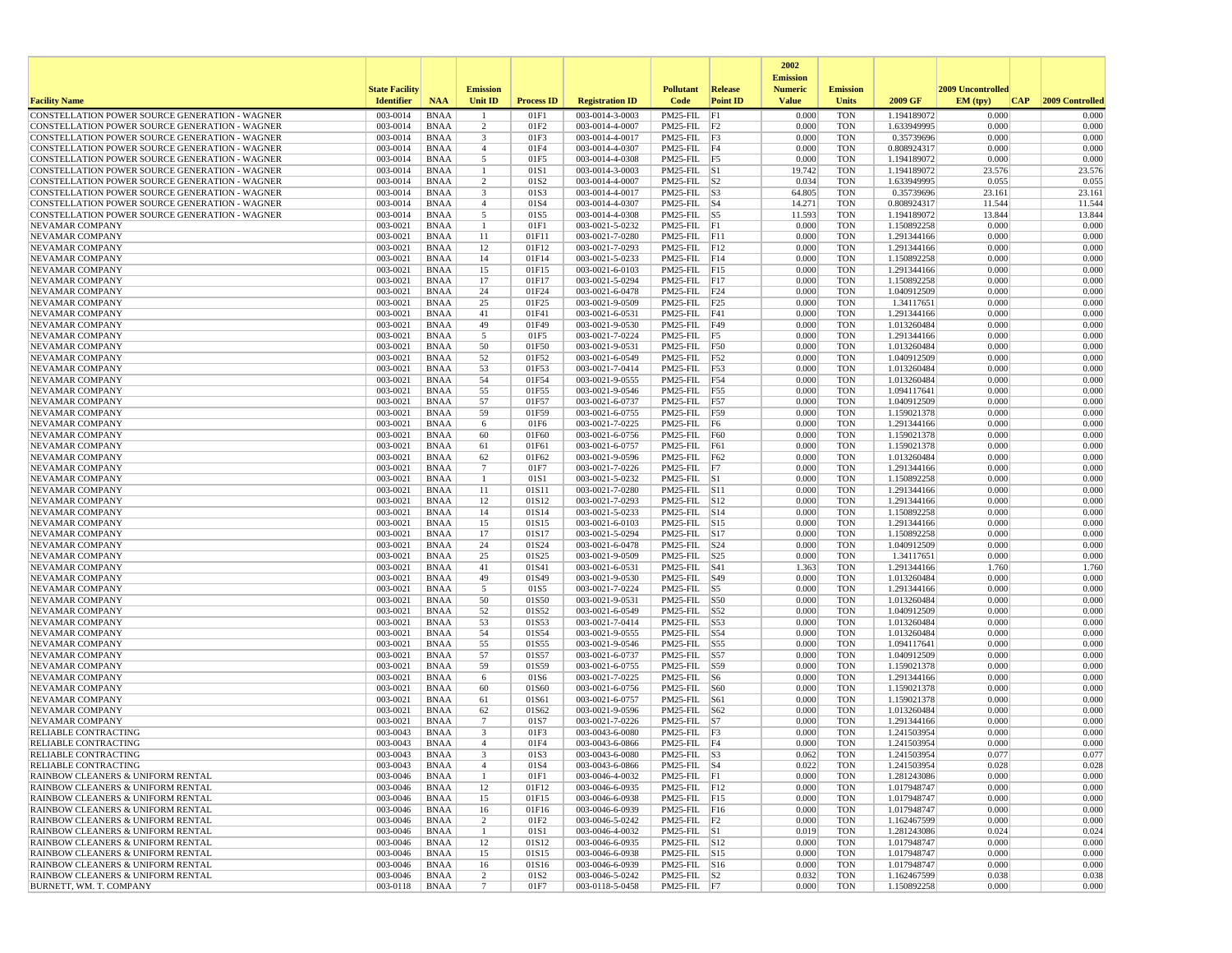|                                                                                    |                       |                            |                       |                      |                                    |                                         |                 | 2002                              |                          |                            |                   |                 |
|------------------------------------------------------------------------------------|-----------------------|----------------------------|-----------------------|----------------------|------------------------------------|-----------------------------------------|-----------------|-----------------------------------|--------------------------|----------------------------|-------------------|-----------------|
|                                                                                    | <b>State Facility</b> |                            | <b>Emission</b>       |                      |                                    | <b>Pollutant</b>                        | Release         | <b>Emission</b><br><b>Numeric</b> | <b>Emission</b>          |                            | 2009 Uncontrolled |                 |
| <b>Facility Name</b>                                                               | <b>Identifier</b>     | <b>NAA</b>                 | Unit ID               | <b>Process ID</b>    | <b>Registration ID</b>             | Code                                    | <b>Point ID</b> | <b>Value</b>                      | <b>Units</b>             | 2009 GF                    | EM (typ)<br> CAP  | 2009 Controlled |
| BURNETT, WM. T. COMPANY                                                            | 003-0118              | <b>BNAA</b>                | $\overline{7}$        | 01S7                 | 003-0118-5-0458                    | $PM25-FIL$ S7                           |                 | 0.092                             | <b>TON</b>               | 1.150892258                | 0.106             | 0.106           |
| <b>BALTO-WASH INTERNATIONAL AIRPORT</b>                                            | 003-0208              | <b>BNAA</b>                | -7                    | -1                   | 003-0208-5-0437                    | $PM25$ -FIL $ S7 $                      |                 | 0.000                             | <b>TON</b>               | 1.162467599                | 0.000             | 0.000           |
| <b>BALTO-WASH INTERNATIONAL AIRPORT</b><br><b>BALTO-WASH INTERNATIONAL AIRPORT</b> | 003-0208<br>003-0208  | <b>BNAA</b><br><b>BNAA</b> | $7\phantom{.0}$<br>10 | $\overline{1}$<br>-1 | 003-0208-5-0437<br>003-0208-5-0500 | $PM25-FIL$ F7<br>PM25-FIL S10           |                 | 0.000<br>0.183                    | <b>TON</b><br><b>TON</b> | 1.162467599<br>1.162467599 | 0.000<br>0.212    | 0.000<br>0.212  |
| <b>BALTO-WASH INTERNATIONAL AIRPORT</b>                                            | 003-0208              | <b>BNAA</b>                | 9                     |                      | 003-0208-5-0499                    | PM25-FIL F9                             |                 | 0.000                             | <b>TON</b>               | 1.162467599                | 0.000             | 0.000           |
| <b>BALTO-WASH INTERNATIONAL AIRPORT</b>                                            | 003-0208              | <b>BNAA</b>                | 11                    |                      | 003-0208-5-0501                    | $PM25$ -FIL $ S11$                      |                 | 0.000                             | <b>TON</b>               | 1.162467599                | 0.000             | 0.000           |
| <b>BALTO-WASH INTERNATIONAL AIRPORT</b>                                            | 003-0208              | <b>BNAA</b>                | 11                    | -1                   | 003-0208-5-0501                    | PM25-FIL F11                            |                 | 0.000                             | <b>TON</b>               | 1.162467599                | 0.000             | 0.000           |
| <b>BALTO-WASH INTERNATIONAL AIRPORT</b>                                            | 003-0208              | <b>BNAA</b>                | 9                     | -1                   | 003-0208-5-0499                    | $PM25-FIL$ S9                           |                 | 0.183                             | <b>TON</b>               | 1.162467599                | 0.212             | 0.212           |
| <b>BALTO-WASH INTERNATIONAL AIRPORT</b>                                            | 003-0208              | <b>BNAA</b>                | 10                    | -1                   | 003-0208-5-0500                    | PM25-FIL F10                            |                 | 0.000                             | <b>TON</b>               | 1.162467599                | 0.000             | 0.000           |
| NORTHROP-GRUMMAN - BWI                                                             | 003-0250              | <b>BNAA</b>                | 134                   | 01F134               | 003-0250-5-0438                    | PM25-FIL F134                           |                 | 0.000                             | <b>TON</b>               | 1.150892258                | 0.000             | 0.000           |
| NORTHROP-GRUMMAN - BWI                                                             | 003-0250<br>003-0276  | <b>BNAA</b>                | 134<br>5              | 01S134               | 003-0250-5-0438                    | PM25-FIL S134<br>$PM25-FIL$ F5          |                 | 0.940<br>0.000                    | <b>TON</b>               | 1.150892258<br>1.150892258 | 1.082<br>0.000    | 1.082<br>0.000  |
| <b>HI-TECH COLOR</b><br><b>HI-TECH COLOR</b>                                       | 003-0276              | <b>BNAA</b><br><b>BNAA</b> | 6                     | 01F5<br>01F6         | 003-0276-5-0308<br>003-0276-6-0175 | $PM25-FIL$ F6                           |                 | 0.000                             | <b>TON</b><br><b>TON</b> | 1.037110686                | 0.000             | 0.000           |
| HI-TECH COLOR                                                                      | 003-0276              | <b>BNAA</b>                | $7\phantom{.0}$       | 01F7                 | 003-0276-9-0350                    | $PM25$ -FIL $ F7 $                      |                 | 0.000                             | <b>TON</b>               | 1.002286434                | 0.000             | 0.000           |
| <b>HI-TECH COLOR</b>                                                               | 003-0276              | <b>BNAA</b>                | 8                     | 01F8                 | 003-0276-6-0844                    | PM25-FIL F8                             |                 | 0.000                             | <b>TON</b>               | 1.013260484                | 0.000             | 0.000           |
| HI-TECH COLOR                                                                      | 003-0276              | <b>BNAA</b>                | 5                     | 01S5                 | 003-0276-5-0308                    | PM25-FIL S5                             |                 | 0.000                             | <b>TON</b>               | 1.150892258                | 0.000             | 0.000           |
| <b>HI-TECH COLOR</b>                                                               | 003-0276              | <b>BNAA</b>                | 6                     | 01S6                 | 003-0276-6-0175                    | $PM25$ -FIL $ S6$                       |                 | 0.000                             | <b>TON</b>               | 1.037110686                | 0.000             | 0.000           |
| <b>HI-TECH COLOR</b>                                                               | 003-0276              | <b>BNAA</b>                | $\overline{7}$        | 01S7                 | 003-0276-9-0350                    | $PM25$ -FIL $ S7 $                      |                 | 0.000                             | <b>TON</b>               | 1.002286434                | 0.000             | 0.000           |
| <b>HI-TECH COLOR</b>                                                               | 003-0276              | <b>BNAA</b>                | 8                     | 01S8                 | 003-0276-6-0844                    | $PM25-FIL$ $ S8$                        |                 | 0.000<br>0.000                    | <b>TON</b><br><b>TON</b> | 1.013260484                | 0.000<br>0.000    | 0.000<br>0.000  |
| US NAVAL ACADEMY<br>US NAVAL ACADEMY                                               | 003-0310<br>003-0310  | <b>BNAA</b><br><b>BNAA</b> | 10<br>11              | 01F10<br>01F11       | 003-0310-6-0122<br>003-0310-6-0123 | PM25-FIL F10<br>PM25-FIL F11            |                 | 0.000                             | <b>TON</b>               | 1.017948747<br>1.017948747 | 0.000             | 0.000           |
| US NAVAL ACADEMY                                                                   | 003-0310              | <b>BNAA</b>                | 12                    | 01F12                | 003-0310-6-0153                    | PM25-FIL F12                            |                 | 0.000                             | <b>TON</b>               | 1.017948747                | 0.000             | 0.000           |
| <b>US NAVAL ACADEMY</b>                                                            | 003-0310              | <b>BNAA</b>                | 13                    | 01F13                | 003-0310-6-0170                    | $PM25$ -FIL F13                         |                 | 0.000                             | <b>TON</b>               | 1.017948747                | 0.000             | 0.000           |
| US NAVAL ACADEMY                                                                   | 003-0310              | <b>BNAA</b>                | 14                    | 01F14                | 003-0310-6-0171                    | $PM25$ -FIL $ F14$                      |                 | 0.000                             | <b>TON</b>               | 1.017948747                | 0.000             | 0.000           |
| US NAVAL ACADEMY                                                                   | 003-0310              | <b>BNAA</b>                | 15                    | 01F15                | 003-0310-6-0497                    | $PM25$ -FIL F15                         |                 | 0.000                             | <b>TON</b>               | 1.017948747                | 0.000             | 0.000           |
| <b>US NAVAL ACADEMY</b>                                                            | 003-0310              | <b>BNAA</b>                | 16                    | 01F16                | 003-0310-5-0311                    | $PM25$ -FIL $ F16$                      |                 | 0.000                             | <b>TON</b>               | 1.162467599                | 0.000             | 0.000           |
| US NAVAL ACADEMY                                                                   | 003-0310              | <b>BNAA</b>                | 17                    | 01F17                | 003-0310-5-0312                    | PM25-FIL F17                            |                 | 0.000                             | <b>TON</b>               | 1.162467599                | 0.000             | 0.000           |
| US NAVAL ACADEMY<br><b>US NAVAL ACADEMY</b>                                        | 003-0310<br>003-0310  | <b>BNAA</b><br><b>BNAA</b> | 18<br>20              | 01F18<br>01F20       | 003-0310-5-0313<br>003-0310-6-0722 | PM25-FIL F18<br>$PM25$ -FIL $ F20$      |                 | 0.000<br>0.000                    | <b>TON</b><br><b>TON</b> | 1.162467599<br>1.017948747 | 0.000<br>0.000    | 0.000<br>0.000  |
| US NAVAL ACADEMY                                                                   | 003-0310              | <b>BNAA</b>                | 22                    | 01F22                | 003-0310-9-0584                    | PM25-FIL F22                            |                 | 0.000                             | <b>TON</b>               | 1.002286434                | 0.000             | 0.000           |
| <b>US NAVAL ACADEMY</b>                                                            | 003-0310              | <b>BNAA</b>                | 23                    | 01F23                | 003-0310-4-0684                    | PM25-FIL                                | F23             | 0.000                             | <b>TON</b>               | 1.281243086                | 0.000             | 0.000           |
| US NAVAL ACADEMY                                                                   | 003-0310              | <b>BNAA</b>                | 24                    | 01F24                | 003-0310-4-0685                    | PM25-FIL F24                            |                 | 0.000                             | <b>TON</b>               | 1.281243086                | 0.000             | 0.000           |
| US NAVAL ACADEMY                                                                   | 003-0310              | <b>BNAA</b>                | 33                    | 01F33                | 003-0310-6-0749                    | PM25-FIL F33                            |                 | 0.000                             | <b>TON</b>               | 1.159021378                | 0.000             | 0.000           |
| <b>US NAVAL ACADEMY</b>                                                            | 003-0310              | <b>BNAA</b>                | 34                    | 01F34                | 003-0310-6-0750                    | PM25-FIL F34                            |                 | 0.000                             | <b>TON</b>               | 1.159021378                | 0.000             | 0.000           |
| US NAVAL ACADEMY                                                                   | 003-0310              | <b>BNAA</b>                | 35                    | 01F35                | 003-0310-6-0751                    | PM25-FIL F35                            |                 | 0.000                             | <b>TON</b>               | 1.017948747                | 0.000             | 0.000           |
| US NAVAL ACADEMY                                                                   | 003-0310              | <b>BNAA</b>                | 38                    | 01F38                | 003-0310-4-0688                    | PM25-FIL F38                            |                 | 0.000<br>0.000                    | <b>TON</b>               | 1.281243086                | 0.000             | 0.000<br>0.000  |
| <b>US NAVAL ACADEMY</b><br>US NAVAL ACADEMY                                        | 003-0310<br>003-0310  | <b>BNAA</b><br><b>BNAA</b> | 6<br>$\overline{7}$   | 01F6<br>01F7         | 003-0310-6-0118<br>003-0310-6-0119 | $PM25-FIL$ F6<br>$PM25$ -FIL $ F7 $     |                 | 0.000                             | <b>TON</b><br><b>TON</b> | 1.017948747<br>1.017948747 | 0.000<br>0.000    | 0.000           |
| US NAVAL ACADEMY                                                                   | 003-0310              | <b>BNAA</b>                | 8                     | 01F8                 | 003-0310-6-0120                    | $PM25-FIL$ F8                           |                 | 0.000                             | <b>TON</b>               | 1.017948747                | 0.000             | 0.000           |
| <b>US NAVAL ACADEMY</b>                                                            | 003-0310              | <b>BNAA</b>                | 9                     | 01F9                 | 003-0310-6-0121                    | PM25-FIL F9                             |                 | 0.000                             | <b>TON</b>               | 1.017948747                | 0.000             | 0.000           |
| US NAVAL ACADEMY                                                                   | 003-0310              | <b>BNAA</b>                | 10                    | 01S10                | 003-0310-6-0122                    | PM25-FIL S10                            |                 | 0.000                             | <b>TON</b>               | 1.017948747                | 0.000             | 0.000           |
| US NAVAL ACADEMY                                                                   | 003-0310              | <b>BNAA</b>                | 11                    | 01S11                | 003-0310-6-0123                    | PM25-FIL S11                            |                 | 0.000                             | <b>TON</b>               | 1.017948747                | 0.000             | 0.000           |
| <b>US NAVAL ACADEMY</b>                                                            | 003-0310              | <b>BNAA</b>                | 12                    | 01S12                | 003-0310-6-0153                    | PM25-FIL S12                            |                 | 0.000                             | <b>TON</b>               | 1.017948747                | 0.000             | 0.000           |
| US NAVAL ACADEMY                                                                   | 003-0310<br>003-0310  | <b>BNAA</b>                | 13<br>14              | 01S13                | 003-0310-6-0170                    | $PM25$ -FIL $ S13$<br>$PM25$ -FIL $S14$ |                 | 0.000<br>0.000                    | <b>TON</b>               | 1.017948747                | 0.000<br>0.000    | 0.000<br>0.000  |
| US NAVAL ACADEMY<br>US NAVAL ACADEMY                                               | 003-0310              | <b>BNAA</b><br><b>BNAA</b> | 15                    | 01S14<br>01S15       | 003-0310-6-0171<br>003-0310-6-0497 | PM25-FIL S15                            |                 | 0.000                             | <b>TON</b><br><b>TON</b> | 1.017948747<br>1.017948747 | 0.000             | 0.000           |
| US NAVAL ACADEMY                                                                   | 003-0310              | <b>BNAA</b>                | 16                    | 01S16                | 003-0310-5-0311                    | PM25-FIL S16                            |                 | 0.182                             | <b>TON</b>               | 1.162467599                | 0.212             | 0.212           |
| <b>US NAVAL ACADEMY</b>                                                            | 003-0310              | <b>BNAA</b>                | 17                    | 01S17                | 003-0310-5-0312                    | PM25-FIL S17                            |                 | 0.546                             | <b>TON</b>               | 1.162467599                | 0.635             | 0.635           |
| US NAVAL ACADEMY                                                                   | 003-0310              | <b>BNAA</b>                | 18                    | 01S18                | 003-0310-5-0313                    | PM25-FIL S18                            |                 | 0.182                             | <b>TON</b>               | 1.162467599                | 0.212             | 0.212           |
| US NAVAL ACADEMY                                                                   | 003-0310              | <b>BNAA</b>                | 20                    | 01S20                | 003-0310-6-0722                    | PM25-FIL S20                            |                 | 0.000                             | <b>TON</b>               | 1.017948747                | 0.000             | 0.000           |
| <b>US NAVAL ACADEMY</b>                                                            | 003-0310              | <b>BNAA</b>                | 22                    | 01S22                | 003-0310-9-0584                    | $PM25$ -FIL $ S22$                      |                 | 0.000                             | <b>TON</b>               | 1.002286434                | 0.000             | 0.000           |
| US NAVAL ACADEMY                                                                   | 003-0310<br>003-0310  | <b>BNAA</b><br><b>BNAA</b> | 23<br>24              | 01S23<br>01S24       | 003-0310-4-0684<br>003-0310-4-0685 | PM25-FIL S23<br>PM25-FIL S24            |                 | 0.000<br>0.000                    | <b>TON</b><br><b>TON</b> | 1.281243086<br>1.281243086 | 0.000<br>0.000    | 0.000<br>0.000  |
| US NAVAL ACADEMY<br><b>US NAVAL ACADEMY</b>                                        | 003-0310              | <b>BNAA</b>                | 33                    | 01S33                | 003-0310-6-0749                    | PM25-FIL S33                            |                 | 0.000                             | <b>TON</b>               | 1.159021378                | 0.000             | 0.000           |
| <b>US NAVAL ACADEMY</b>                                                            | 003-0310              | <b>BNAA</b>                | 34                    | 01S34                | 003-0310-6-0750                    | PM25-FIL S34                            |                 | 0.000                             | <b>TON</b>               | 1.159021378                | 0.000             | 0.000           |
| US NAVAL ACADEMY                                                                   | 003-0310              | <b>BNAA</b>                | 35                    | 01S35                | 003-0310-6-0751                    | PM25-FIL S35                            |                 | 0.000                             | <b>TON</b>               | 1.017948747                | 0.000             | 0.000           |
| <b>US NAVAL ACADEMY</b>                                                            | 003-0310              | <b>BNAA</b>                | 38                    | 01S38                | 003-0310-4-0688                    | PM25-FIL S38                            |                 | 0.000                             | <b>TON</b>               | 1.281243086                | 0.000             | 0.000           |
| US NAVAL ACADEMY                                                                   | 003-0310              | <b>BNAA</b>                | -6                    | 01S6                 | 003-0310-6-0118                    | $PM25$ -FIL $ S6$                       |                 | 0.000                             | <b>TON</b>               | 1.017948747                | 0.000             | 0.000           |
| US NAVAL ACADEMY                                                                   | 003-0310              | <b>BNAA</b>                |                       | 01S7                 | 003-0310-6-0119                    | $PM25$ -FIL $ S7$                       |                 | 0.000                             | TON                      | 1.017948747                | 0.000             | 0.000           |
| US NAVAL ACADEMY<br><b>US NAVAL ACADEMY</b>                                        | $003-0310$            | BNAA                       | 8<br>9                | 01S8                 | 003-0310-6-0120                    | PM25-FIL S8                             |                 | 0.000<br>0.000                    | <b>TON</b><br><b>TON</b> | 1.017948747                | 0.000<br>0.000    | 0.000<br>0.000  |
| U.S. COAST GUARD YARD - CURTIS BAY                                                 | 003-0310<br>003-0316  | <b>BNAA</b><br><b>BNAA</b> | 15                    | 01S9<br>01F15        | 003-0310-6-0121<br>003-0316-6-0902 | $PM25$ -FIL $ S9 $<br>$PM25$ -FIL F15   |                 | 0.000                             | <b>TON</b>               | 1.017948747<br>1.159021378 | 0.000             | 0.000           |
| U.S. COAST GUARD YARD - CURTIS BAY                                                 | 003-0316              | <b>BNAA</b>                | 17                    | 01F17                | 003-0316-5-0495                    | PM25-FIL F17                            |                 | 0.000                             | <b>TON</b>               | 1.162467599                | 0.000             | 0.000           |
| U.S. COAST GUARD YARD - CURTIS BAY                                                 | 003-0316              | <b>BNAA</b>                | 15                    | 01S15                | 003-0316-6-0902                    | PM25-FIL S15                            |                 | 0.009                             | <b>TON</b>               | 1.159021378                | 0.011             | 0.011           |
| U.S. COAST GUARD YARD - CURTIS BAY                                                 | 003-0316              | <b>BNAA</b>                | 17                    | 01S17                | 003-0316-5-0495                    | $PM25$ -FIL $ S17$                      |                 | 0.830                             | <b>TON</b>               | 1.162467599                | 0.965             | 0.965           |
| NATIONAL SECURITY AGENCY                                                           | 003-0317              | <b>BNAA</b>                | 100                   | 01F100               | 003-0317-9-0675                    | PM25-FIL F100                           |                 | 0.000                             | <b>TON</b>               | 1.281243086                | 0.000             | 0.000           |
| NATIONAL SECURITY AGENCY                                                           | 003-0317              | <b>BNAA</b>                | 101                   | 01F101               | 003-0317-9-0676                    | PM25-FIL F101                           |                 | 0.000                             | <b>TON</b>               | 1.281243086                | 0.000             | 0.000           |
| NATIONAL SECURITY AGENCY                                                           | 003-0317              | <b>BNAA</b>                | 102                   | 01F102               | 003-0317-5-0502                    | PM25-FIL F102                           |                 | 0.000                             | <b>TON</b>               | 1.162467599                | 0.000             | 0.000           |
| NATIONAL SECURITY AGENCY<br>NATIONAL SECURITY AGENCY                               | 003-0317<br>003-0317  | BNAA<br><b>BNAA</b>        | 103<br>104            | 01F103<br>01F104     | 003-0317-5-0503<br>003-0317-5-0504 | PM25-FIL F103<br>PM25-FIL F104          |                 | 0.000<br>0.000                    | <b>TON</b><br><b>TON</b> | 1.162467599<br>1.162467599 | 0.000<br>0.000    | 0.000<br>0.000  |
| NATIONAL SECURITY AGENCY                                                           | 003-0317              | <b>BNAA</b>                | 105                   | 01F105               | 003-0317-5-0505                    | PM25-FIL F105                           |                 | 0.000                             | <b>TON</b>               | 1.162467599                | 0.000             | 0.000           |
|                                                                                    |                       |                            |                       |                      |                                    |                                         |                 |                                   |                          |                            |                   |                 |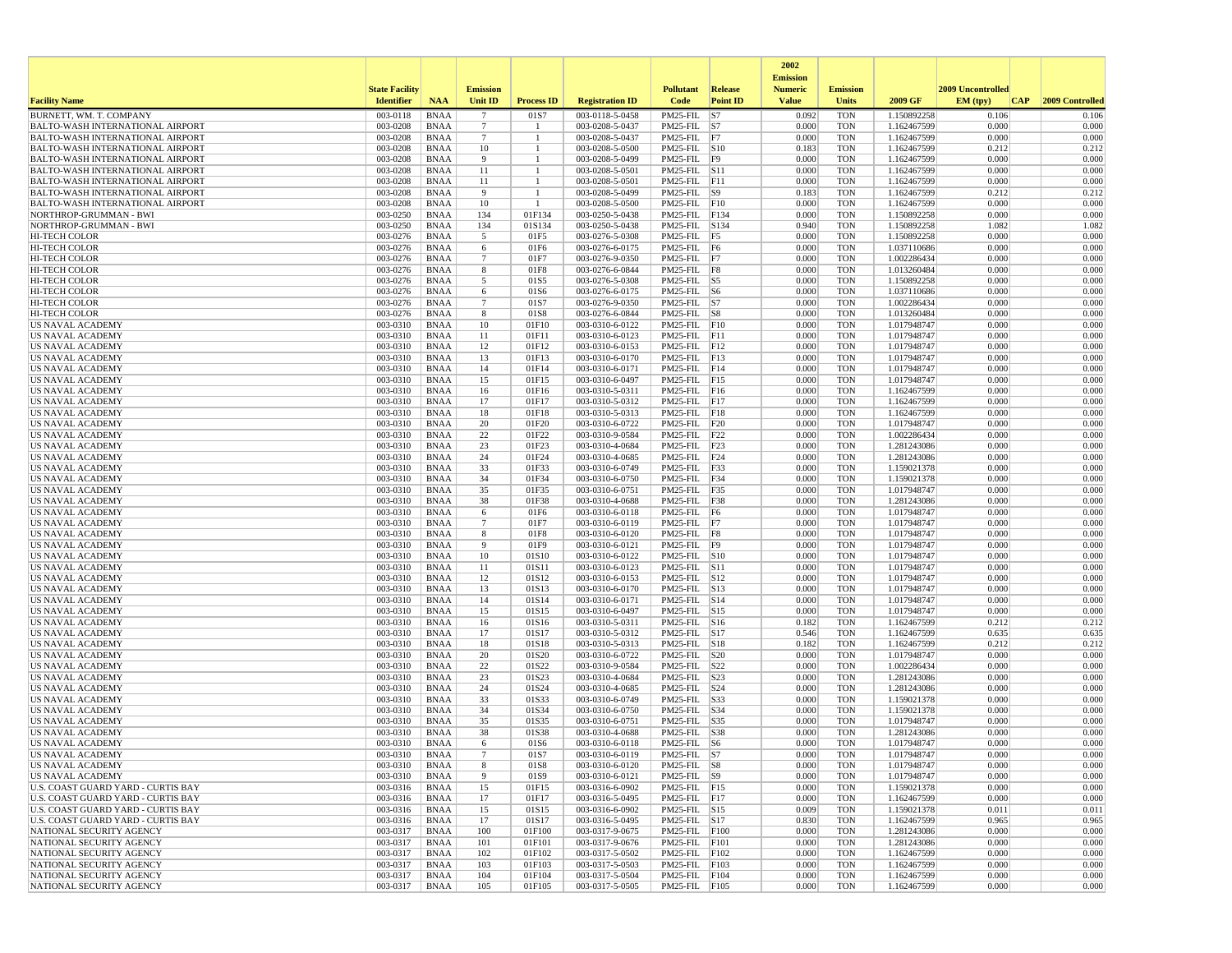|                                                      |                       |                            |                 |                   |                                    |                                   |                 | 2002                              |                          |                               |                   |                 |
|------------------------------------------------------|-----------------------|----------------------------|-----------------|-------------------|------------------------------------|-----------------------------------|-----------------|-----------------------------------|--------------------------|-------------------------------|-------------------|-----------------|
|                                                      | <b>State Facility</b> |                            | <b>Emission</b> |                   |                                    | <b>Pollutant</b>                  | <b>Release</b>  | <b>Emission</b><br><b>Numeric</b> | <b>Emission</b>          |                               | 2009 Uncontrolled |                 |
| <b>Facility Name</b>                                 | <b>Identifier</b>     | <b>NAA</b>                 | <b>Unit ID</b>  | <b>Process ID</b> | <b>Registration ID</b>             | Code                              | <b>Point ID</b> | <b>Value</b>                      | <b>Units</b>             | 2009 GF                       | EM (typ)<br> CAP  | 2009 Controlled |
| NATIONAL SECURITY AGENCY                             | 003-0317              | <b>BNAA</b>                | 16              | 01F16             | 003-0317-9-0442                    | PM25-FIL F16                      |                 | 0.000                             | <b>TON</b>               | 1.281243086                   | 0.000             | 0.000           |
| NATIONAL SECURITY AGENCY                             | 003-0317              | BNAA                       | 31              | 01F31             | 003-0317-9-0449                    | PM25-FIL F31                      |                 | 0.000                             | <b>TON</b>               | 1.10654211                    | 0.000             | 0.000           |
| NATIONAL SECURITY AGENCY                             | 003-0317              | <b>BNAA</b>                | 32              | 01F32             | 003-0317-9-0450                    | PM25-FIL F32                      |                 | 0.000                             | <b>TON</b>               | 1.10654211                    | 0.000             | 0.000           |
| NATIONAL SECURITY AGENCY                             | 003-0317<br>003-0317  | BNAA                       | 33<br>34        | 01F33<br>01F34    | 003-0317-9-0451<br>003-0317-5-0392 | PM25-FIL F33<br>PM25-FIL F34      |                 | 0.000<br>0.000                    | <b>TON</b><br><b>TON</b> | $\overline{2}$<br>1.162467599 | 0.000<br>0.000    | 0.000<br>0.000  |
| NATIONAL SECURITY AGENCY<br>NATIONAL SECURITY AGENCY | 003-0317              | <b>BNAA</b><br><b>BNAA</b> | 35              | 01F35             | 003-0317-5-0393                    | PM25-FIL F35                      |                 | 0.000                             | <b>TON</b>               | 1.162467599                   | 0.000             | 0.000           |
| NATIONAL SECURITY AGENCY                             | 003-0317              | BNAA                       | 36              | 01F36             | 003-0317-5-0394                    | PM25-FIL F36                      |                 | 0.000                             | <b>TON</b>               | 1.162467599                   | 0.000             | 0.000           |
| NATIONAL SECURITY AGENCY                             | 003-0317              | <b>BNAA</b>                | 37              | 01F37             | 003-0317-6-0375                    | $PM25-FIL$ F37                    |                 | 0.000                             | <b>TON</b>               | 1.185032368                   | 0.000             | 0.000           |
| NATIONAL SECURITY AGENCY                             | 003-0317              | <b>BNAA</b>                | 39              | 01F39             | 003-0317-6-0381                    | PM25-FIL F39                      |                 | 0.000                             | <b>TON</b>               | 1.159021378                   | 0.000             | 0.000           |
| NATIONAL SECURITY AGENCY                             | 003-0317              | <b>BNAA</b>                | 40              | 01F40             | 003-0317-9-0444                    | PM25-FIL F40                      |                 | 0.000                             | <b>TON</b>               | 1.459523797                   | 0.000             | 0.000           |
| NATIONAL SECURITY AGENCY                             | 003-0317              | BNAA                       | 41              | 01F41             | 003-0317-9-0470                    | $PM25-FIL$ $F41$                  |                 | 0.000                             | <b>TON</b>               | 1.281243086                   | 0.000             | 0.000           |
| NATIONAL SECURITY AGENCY                             | 003-0317              | <b>BNAA</b>                | 42              | 01F42             | 003-0317-9-0471                    | PM25-FIL F42                      |                 | 0.000                             | <b>TON</b>               | 1.281243086                   | 0.000             | 0.000           |
| NATIONAL SECURITY AGENCY                             | 003-0317              | <b>BNAA</b>                | 43              | 01F43             | 003-0317-9-0472                    | $PM25-FIL$ F43                    |                 | 0.000                             | <b>TON</b>               | 1.281243086                   | 0.000             | 0.000           |
| NATIONAL SECURITY AGENCY<br>NATIONAL SECURITY AGENCY | 003-0317<br>003-0317  | <b>BNAA</b><br>BNAA        | 44<br>48        | 01F44<br>01F48    | 003-0317-9-0473<br>003-0317-6-0539 | PM25-FIL F44<br>PM25-FIL F48      |                 | 0.000<br>0.000                    | <b>TON</b><br><b>TON</b> | 1.281243086<br>1.183266878    | 0.000<br>0.000    | 0.000<br>0.000  |
| NATIONAL SECURITY AGENCY                             | 003-0317              | BNAA                       | 51              | 01F51             | 003-0317-8-0155                    | $PM25-FIL$ F51                    |                 | 0.000                             | <b>TON</b>               | 1.115716696                   | 0.000             | 0.000           |
| NATIONAL SECURITY AGENCY                             | 003-0317              | <b>BNAA</b>                | 53              | 01F53             | 003-0317-9-0561                    | PM25-FIL F53                      |                 | 0.000                             | <b>TON</b>               | 1.002286434                   | 0.000             | 0.000           |
| NATIONAL SECURITY AGENCY                             | 003-0317              | BNAA                       | 54              | 01F54             | 003-0317-6-0682                    | PM25-FIL F54                      |                 | 0.000                             | <b>TON</b>               | 1.159021378                   | 0.000             | 0.000           |
| NATIONAL SECURITY AGENCY                             | 003-0317              | <b>BNAA</b>                | 55              | 01F55             | 003-0317-6-0677                    | PM25-FIL F55                      |                 | 0.000                             | <b>TON</b>               | 1.52560246                    | 0.000             | 0.000           |
| NATIONAL SECURITY AGENCY                             | 003-0317              | <b>BNAA</b>                | 56              | 01F56             | 003-0317-6-0690                    | PM25-FIL F56                      |                 | 0.000                             | <b>TON</b>               | 1.013260484                   | 0.000             | 0.000           |
| NATIONAL SECURITY AGENCY                             | 003-0317              | <b>BNAA</b>                | 57              | 01F57             | 003-0317-6-0668                    | PM25-FIL F57                      |                 | 0.000                             | <b>TON</b>               | 0.970630348                   | 0.000             | 0.000           |
| NATIONAL SECURITY AGENCY                             | 003-0317              | BNAA                       | 58              | 01F58             | 003-0317-6-0669                    | PM25-FIL F58                      |                 | 0.000                             | <b>TON</b>               | 0.970630348                   | 0.000             | 0.000           |
| NATIONAL SECURITY AGENCY                             | 003-0317              | <b>BNAA</b>                | 59              | 01F59             | 003-0317-6-0670                    | PM25-FIL F59                      |                 | 0.000                             | <b>TON</b>               | 0.970630348                   | 0.000             | 0.000           |
| NATIONAL SECURITY AGENCY<br>NATIONAL SECURITY AGENCY | 003-0317<br>003-0317  | <b>BNAA</b><br>BNAA        | 60<br>61        | 01F60<br>01F61    | 003-0317-6-0671<br>003-0317-6-0672 | PM25-FIL F60<br>$PM25$ -FIL $F61$ |                 | 0.000<br>0.000                    | <b>TON</b><br><b>TON</b> | 0.970630348<br>0.970630348    | 0.000<br>0.000    | 0.000<br>0.000  |
| NATIONAL SECURITY AGENCY                             | 003-0317              | <b>BNAA</b>                | 62              | 01F62             | 003-0317-6-0673                    | PM25-FIL F62                      |                 | 0.000                             | <b>TON</b>               | 0.970630348                   | 0.000             | 0.000           |
| NATIONAL SECURITY AGENCY                             | 003-0317              | <b>BNAA</b>                | 63              | 01F63             | 003-0317-6-0674                    | PM25-FIL F63                      |                 | 0.000                             | <b>TON</b>               | 0.970630348                   | 0.000             | 0.000           |
| NATIONAL SECURITY AGENCY                             | 003-0317              | <b>BNAA</b>                | 65              | 01F65             | 003-0317-6-0718                    | PM25-FIL F65                      |                 | 0.000                             | <b>TON</b>               | 1.215469599                   | 0.000             | 0.000           |
| NATIONAL SECURITY AGENCY                             | 003-0317              | BNAA                       | 66              | 01F66             | 003-0317-6-0719                    | PM25-FIL F66                      |                 | 0.000                             | <b>TON</b>               | 1.215469599                   | 0.000             | 0.000           |
| NATIONAL SECURITY AGENCY                             | 003-0317              | <b>BNAA</b>                | 67              | 01F67             | 003-0317-6-0720                    | PM25-FIL F67                      |                 | 0.000                             | <b>TON</b>               | 1.839534879                   | 0.000             | 0.000           |
| NATIONAL SECURITY AGENCY                             | 003-0317              | <b>BNAA</b>                | 68              | 01F68             | 003-0317-6-0717                    | PM25-FIL                          | F68             | 0.000                             | <b>TON</b>               | 1.159021378                   | 0.000             | 0.000           |
| NATIONAL SECURITY AGENCY                             | 003-0317              | BNAA                       | 69              | 01F69             | 003-0317-6-0708                    | PM25-FIL                          | F69             | 0.000                             | <b>TON</b>               | 1.013260484                   | 0.000             | 0.000           |
| NATIONAL SECURITY AGENCY                             | 003-0317              | <b>BNAA</b>                | $\overline{7}$  | 01F7              | 003-0317-9-0126                    | $PM25-FIL$ F7                     |                 | 0.000<br>0.000                    | <b>TON</b><br><b>TON</b> | 1.164262295                   | 0.000<br>0.000    | 0.000<br>0.000  |
| NATIONAL SECURITY AGENCY<br>NATIONAL SECURITY AGENCY | 003-0317<br>003-0317  | <b>BNAA</b><br>BNAA        | 70<br>71        | 01F70<br>01F71    | 003-0317-6-0709<br>003-0317-6-0710 | PM25-FIL F70<br>$PM25-FIL$ $ F71$ |                 | 0.000                             | <b>TON</b>               | 1.013260484<br>1.013260484    | 0.000             | 0.000           |
| NATIONAL SECURITY AGENCY                             | 003-0317              | BNAA                       | 72              | 01F72             | 003-0317-6-0711                    | PM25-FIL F72                      |                 | 0.000                             | <b>TON</b>               | 1.013260484                   | 0.000             | 0.000           |
| NATIONAL SECURITY AGENCY                             | 003-0317              | <b>BNAA</b>                | 73              | 01F73             | 003-0317-6-0712                    | PM25-FIL                          | F73             | 0.000                             | <b>TON</b>               | 1.013260484                   | 0.000             | 0.000           |
| NATIONAL SECURITY AGENCY                             | 003-0317              | <b>BNAA</b>                | 77              | 01F77             | 003-0317-5-0450                    | PM25-FIL F77                      |                 | 0.000                             | <b>TON</b>               | 1.162467599                   | 0.000             | 0.000           |
| NATIONAL SECURITY AGENCY                             | 003-0317              | <b>BNAA</b>                | 78              | 01F78             | 003-0317-9-0587                    | PM25-FIL F78                      |                 | 0.000                             | <b>TON</b>               | 1.013260484                   | 0.000             | 0.000           |
| NATIONAL SECURITY AGENCY                             | 003-0317              | BNAA                       | 79              | 01F79             | 003-0317-5-0431                    | PM25-FIL F79                      |                 | 0.000                             | <b>TON</b>               | 1.162467599                   | 0.000             | 0.000           |
| NATIONAL SECURITY AGENCY                             | 003-0317              | BNAA                       | 8               | 01F8              | 003-0317-9-0127                    | $PM25-FIL$ F8                     |                 | 0.000                             | <b>TON</b>               | 1.164262295                   | 0.000             | 0.000           |
| NATIONAL SECURITY AGENCY                             | 003-0317              | <b>BNAA</b>                | 80              | 01F80             | 003-0317-5-0432                    | PM25-FIL F80                      |                 | 0.000                             | <b>TON</b>               | 1.162467599                   | 0.000             | 0.000           |
| NATIONAL SECURITY AGENCY                             | 003-0317              | BNAA                       | 81<br>82        | 01F81             | 003-0317-6-0877                    | PM25-FIL F81                      |                 | 0.000                             | <b>TON</b>               | 0.970630348                   | 0.000             | 0.000           |
| NATIONAL SECURITY AGENCY<br>NATIONAL SECURITY AGENCY | 003-0317<br>003-0317  | <b>BNAA</b><br><b>BNAA</b> | 83              | 01F82<br>01F83    | 003-0317-9-0679<br>003-03179-0680  | PM25-FIL F82<br>PM25-FIL F83      |                 | 0.000<br>0.000                    | <b>TON</b><br><b>TON</b> | 1.281243086<br>1.281243086    | 0.000<br>0.000    | 0.000<br>0.000  |
| NATIONAL SECURITY AGENCY                             | 003-0317              | <b>BNAA</b>                | 84              | 01F84             | 003-0317-9-0681                    | PM25-FIL F84                      |                 | 0.000                             | <b>TON</b>               | 1.281243086                   | 0.000             | 0.000           |
| NATIONAL SECURITY AGENCY                             | 003-0317              | BNAA                       | 85              | 01F85             | 003-0317-9-0682                    | PM25-FIL F85                      |                 | 0.000                             | <b>TON</b>               | 1.281243086                   | 0.000             | 0.000           |
| NATIONAL SECURITY AGENCY                             | 003-0317              | <b>BNAA</b>                | 86              | 01F86             | 003-0317-9-0683                    | PM25-FIL                          | F86             | 0.000                             | <b>TON</b>               | 1.281243086                   | 0.000             | 0.000           |
| NATIONAL SECURITY AGENCY                             | 003-0317              | <b>BNAA</b>                | 87              | 01F87             | 003-0317-9-0684                    | PM25-FIL F87                      |                 | 0.000                             | <b>TON</b>               | 1.281243086                   | 0.000             | 0.000           |
| NATIONAL SECURITY AGENCY                             | 003-0317              | BNAA                       | 88              | 01F88             | 003-0317-9-0685                    | PM25-FIL F88                      |                 | 0.000                             | <b>TON</b>               | 1.281243086                   | 0.000             | 0.000           |
| NATIONAL SECURITY AGENCY                             | 003-0317              | <b>BNAA</b>                | 89              | 01F89             | 003-0317-9-0686                    | PM25-FIL F89                      |                 | 0.000                             | <b>TON</b>               | 1.281243086                   | 0.000             | 0.000           |
| NATIONAL SECURITY AGENCY                             | 003-0317              | <b>BNAA</b>                | 90              | 01F90             | 003-0317-9-0687                    | PM25-FIL F90                      |                 | 0.000                             | <b>TON</b>               | 1.281243086                   | 0.000             | 0.000           |
| NATIONAL SECURITY AGENCY<br>NATIONAL SECURITY AGENCY | 003-0317<br>003-0317  | <b>BNAA</b><br>BNAA        | 91<br>92        | 01F91<br>01F92    | 003-0317-9-0688<br>003-0317-9-0689 | PM25-FIL<br>PM25-FIL F92          | F91             | 0.000<br>0.000                    | <b>TON</b><br><b>TON</b> | 1.281243086<br>1.281243086    | 0.000<br>0.000    | 0.000<br>0.000  |
| NATIONAL SECURITY AGENCY                             | 003-0317              | <b>BNAA</b>                | 93              | 01F93             | 003-0317-9-0690                    | PM25-FIL                          | F93             | 0.000                             | <b>TON</b>               | 1.281243086                   | 0.000             | 0.000           |
| NATIONAL SECURITY AGENCY                             | 003-0317              | <b>BNAA</b>                | 94              | 01F94             | 003-0317-9-0691                    | PM25-FIL F94                      |                 | 0.000                             | <b>TON</b>               | 1.281243086                   | 0.000             | 0.000           |
| NATIONAL SECURITY AGENCY                             | 003-0317              | <b>BNAA</b>                | 95              | 01F95             | 003-0317-9-0692                    | PM25-FIL F95                      |                 | 0.000                             | <b>TON</b>               | 1.281243086                   | 0.000             | 0.000           |
| NATIONAL SECURITY AGENCY                             | 003-0317              | <b>BNAA</b>                | 96              | 01F96             | 003-0317-9-0671                    | PM25-FIL F96                      |                 | 0.000                             | <b>TON</b>               | 1.281243086                   | 0.000             | 0.000           |
| NATIONAL SECURITY AGENCY                             | 003-0317              | <b>BNAA</b>                | 97              | 01F97             | 003-0317-9-0672                    | PM25-FIL F97                      |                 | 0.000                             | <b>TON</b>               | 1.281243086                   | 0.000             | 0.000           |
| NATIONAL SECURITY AGENCY                             | 003-0317              | BNAA                       | 98              | 01F98             | 003-0317-9-0673                    | PM25-FIL F98                      |                 | 0.000                             | <b>TON</b>               | 1.281243086                   | 0.000             | 0.000           |
| NATIONAL SECURITY AGENCY                             | 003-0317              | BNAA                       | 99              | 01F99             | 003-0317-9-0674                    | PM25-FIL F99                      |                 | 0.000                             | <b>TON</b>               | 1.281243086                   | 0.000             | 0.000           |
| NATIONAL SECURITY AGENCY                             | 003-0317              | BNAA                       | 100             | 01S100            | 003-0317-9-0675                    | PM25-FIL S100                     |                 | 0.004                             | <b>TON</b>               | 1.281243086                   | 0.005             | 0.005           |
| NATIONAL SECURITY AGENCY                             | 003-0317              | <b>BNAA</b><br><b>BNAA</b> | 101             | 01S101            | 003-0317-9-0676                    | PM25-FIL S101                     |                 | 0.016                             | <b>TON</b><br><b>TON</b> | 1.281243086                   | 0.020<br>0.507    | 0.020           |
| NATIONAL SECURITY AGENCY<br>NATIONAL SECURITY AGENCY | 003-0317<br>003-0317  | <b>BNAA</b>                | 102<br>103      | 01S102<br>01S103  | 003-0317-5-0502<br>003-0317-5-0503 | PM25-FIL S102<br>PM25-FIL S103    |                 | 0.436<br>0.345                    | <b>TON</b>               | 1.162467599<br>1.162467599    | 0.401             | 0.507<br>0.401  |
| NATIONAL SECURITY AGENCY                             | 003-0317              | BNAA                       | 104             | 01S104            | 003-0317-5-0504                    | PM25-FIL S104                     |                 | 0.429                             | <b>TON</b>               | 1.162467599                   | 0.499             | 0.499           |
| NATIONAL SECURITY AGENCY                             | 003-0317              | BNAA                       | 105             | 01S105            | 003-0317-5-0505                    | PM25-FIL S105                     |                 | 0.450                             | TON                      | 1.162467599                   | 0.523             | 0.523           |
| NATIONAL SECURITY AGENCY                             | 003-0317              | <b>BNAA</b>                | 16              | 01S16             | 003-0317-9-0442                    | $PM25$ -FIL $ S16$                |                 | 0.032                             | <b>TON</b>               | 1.281243086                   | 0.041             | 0.041           |
| NATIONAL SECURITY AGENCY                             | 003-0317              | BNAA                       | 31              | 01S31             | 003-0317-9-0449                    | PM25-FIL S31                      |                 | 0.000                             | <b>TON</b>               | 1.10654211                    | 0.000             | 0.000           |
| NATIONAL SECURITY AGENCY                             | 003-0317              | <b>BNAA</b>                | 32              | 01S32             | 003-0317-9-0450                    | PM25-FIL S32                      |                 | 0.000                             | <b>TON</b>               | 1.10654211                    | 0.000             | 0.000           |
| NATIONAL SECURITY AGENCY                             | 003-0317              | BNAA                       | 33              | 01S33             | 003-0317-9-0451                    | PM25-FIL S33                      |                 | 0.003                             | <b>TON</b>               | 2                             | 0.006             | 0.006           |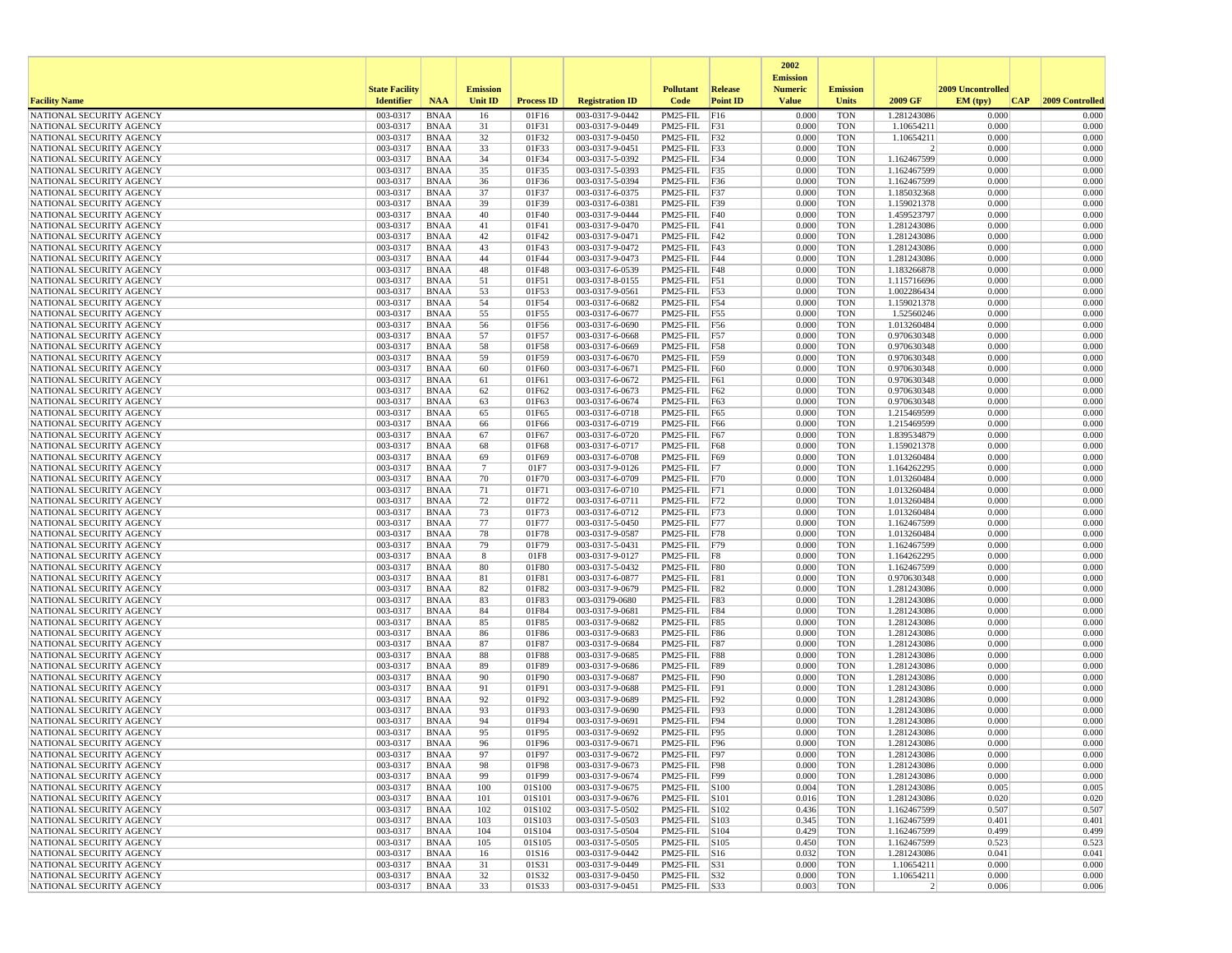|                                                        |                       |                            |                 |                   |                                    |                                |                 | 2002                              |                          |                            |                   |                 |
|--------------------------------------------------------|-----------------------|----------------------------|-----------------|-------------------|------------------------------------|--------------------------------|-----------------|-----------------------------------|--------------------------|----------------------------|-------------------|-----------------|
|                                                        | <b>State Facility</b> |                            | <b>Emission</b> |                   |                                    | <b>Pollutant</b>               | <b>Release</b>  | <b>Emission</b><br><b>Numeric</b> | <b>Emission</b>          |                            | 2009 Uncontrolled |                 |
| <b>Facility Name</b>                                   | <b>Identifier</b>     | <b>NAA</b>                 | <b>Unit ID</b>  | <b>Process ID</b> | <b>Registration ID</b>             | Code                           | <b>Point ID</b> | <b>Value</b>                      | Units                    | 2009 GF                    | EM (typ)<br> CAP  | 2009 Controlled |
| NATIONAL SECURITY AGENCY                               | 003-0317              | <b>BNAA</b>                | 34              | 01S34             | 003-0317-5-0392                    | PM25-FIL                       | S34             | 0.000                             | <b>TON</b>               | 1.162467599                | 0.000             | 0.000           |
| NATIONAL SECURITY AGENCY                               | 003-0317              | <b>BNAA</b>                | 35              | 01S35             | 003-0317-5-0393                    | PM25-FIL S35                   |                 | 0.000                             | <b>TON</b>               | 1.162467599                | 0.000             | 0.000           |
| NATIONAL SECURITY AGENCY                               | 003-0317              | <b>BNAA</b>                | 36              | 01S36             | 003-0317-5-0394                    | PM25-FIL   S36                 |                 | 0.000                             | <b>TON</b>               | 1.162467599                | 0.000             | 0.000           |
| NATIONAL SECURITY AGENCY<br>NATIONAL SECURITY AGENCY   | 003-0317<br>003-0317  | <b>BNAA</b><br><b>BNAA</b> | 37<br>39        | 01S37<br>01S39    | 003-0317-6-0375<br>003-0317-6-0381 | PM25-FIL S37<br>PM25-FIL S39   |                 | 0.000<br>0.000                    | <b>TON</b><br><b>TON</b> | 1.185032368<br>1.159021378 | 0.000<br>0.000    | 0.000<br>0.000  |
| NATIONAL SECURITY AGENCY                               | 003-0317              | <b>BNAA</b>                | 40              | 01S40             | 003-0317-9-0444                    | PM25-FIL S40                   |                 | 0.013                             | <b>TON</b>               | 1.459523797                | 0.019             | 0.019           |
| NATIONAL SECURITY AGENCY                               | 003-0317              | <b>BNAA</b>                | 41              | 01S41             | 003-0317-9-0470                    | $PM25$ -FIL $ S41$             |                 | 0.007                             | <b>TON</b>               | 1.281243086                | 0.009             | 0.009           |
| NATIONAL SECURITY AGENCY                               | 003-0317              | <b>BNAA</b>                | 42              | 01S42             | 003-0317-9-0471                    | PM25-FIL S42                   |                 | 0.007                             | <b>TON</b>               | 1.281243086                | 0.009             | 0.009           |
| NATIONAL SECURITY AGENCY                               | 003-0317              | <b>BNAA</b>                | 43              | 01S43             | 003-0317-9-0472                    | PM25-FIL  S43                  |                 | 0.006                             | <b>TON</b>               | 1.281243086                | 0.008             | 0.008           |
| NATIONAL SECURITY AGENCY<br>NATIONAL SECURITY AGENCY   | 003-0317<br>003-0317  | <b>BNAA</b><br><b>BNAA</b> | 44<br>48        | 01S44<br>01S48    | 003-0317-9-0473<br>003-0317-6-0539 | PM25-FIL S44<br>PM25-FIL   S48 |                 | 0.000<br>0.000                    | <b>TON</b><br><b>TON</b> | 1.281243086<br>1.183266878 | 0.000<br>0.000    | 0.000<br>0.000  |
| NATIONAL SECURITY AGENCY                               | 003-0317              | <b>BNAA</b>                | 51              | 01S51             | 003-0317-8-0155                    | PM25-FIL S51                   |                 | 0.439                             | <b>TON</b>               | 1.115716696                | 0.490             | 0.490           |
| NATIONAL SECURITY AGENCY                               | 003-0317              | <b>BNAA</b>                | 53              | 01S53             | 003-0317-9-0561                    | PM25-FIL S53                   |                 | 0.000                             | <b>TON</b>               | 1.002286434                | 0.000             | 0.000           |
| NATIONAL SECURITY AGENCY                               | 003-0317              | <b>BNAA</b>                | 54              | 01S54             | 003-0317-6-0682                    | PM25-FIL S54                   |                 | 0.000                             | <b>TON</b>               | 1.159021378                | 0.000             | 0.000           |
| NATIONAL SECURITY AGENCY                               | 003-0317              | <b>BNAA</b>                | 55              | 01S55             | 003-0317-6-0677                    | PM25-FIL S55                   |                 | 0.000                             | <b>TON</b>               | 1.52560246                 | 0.000             | 0.000           |
| NATIONAL SECURITY AGENCY                               | 003-0317              | <b>BNAA</b>                | 56              | 01S56             | 003-0317-6-0690                    | PM25-FIL S56                   |                 | 0.000                             | <b>TON</b>               | 1.013260484                | 0.000             | 0.000           |
| NATIONAL SECURITY AGENCY<br>NATIONAL SECURITY AGENCY   | 003-0317<br>003-0317  | <b>BNAA</b><br><b>BNAA</b> | 57<br>58        | 01S57<br>01S58    | 003-0317-6-0668<br>003-0317-6-0669 | PM25-FIL S57<br>PM25-FIL S58   |                 | 0.000<br>0.000                    | <b>TON</b><br><b>TON</b> | 0.970630348<br>0.970630348 | 0.000<br>0.000    | 0.000<br>0.000  |
| NATIONAL SECURITY AGENCY                               | 003-0317              | <b>BNAA</b>                | 59              | 01S59             | 003-0317-6-0670                    | PM25-FIL  S59                  |                 | 0.000                             | <b>TON</b>               | 0.970630348                | 0.000             | 0.000           |
| NATIONAL SECURITY AGENCY                               | 003-0317              | <b>BNAA</b>                | 60              | 01S60             | 003-0317-6-0671                    | PM25-FIL S60                   |                 | 0.000                             | <b>TON</b>               | 0.970630348                | 0.000             | 0.000           |
| NATIONAL SECURITY AGENCY                               | 003-0317              | <b>BNAA</b>                | 61              | 01S61             | 003-0317-6-0672                    | PM25-FIL S61                   |                 | 0.000                             | <b>TON</b>               | 0.970630348                | 0.000             | 0.000           |
| NATIONAL SECURITY AGENCY                               | 003-0317              | <b>BNAA</b>                | 62              | 01S62             | 003-0317-6-0673                    | PM25-FIL S62                   |                 | 0.000                             | <b>TON</b>               | 0.970630348                | 0.000             | 0.000           |
| NATIONAL SECURITY AGENCY                               | 003-0317              | <b>BNAA</b>                | 63              | 01S63             | 003-0317-6-0674                    | PM25-FIL S63                   |                 | 0.000                             | <b>TON</b>               | 0.970630348                | 0.000             | 0.000           |
| NATIONAL SECURITY AGENCY<br>NATIONAL SECURITY AGENCY   | 003-0317<br>003-0317  | <b>BNAA</b><br><b>BNAA</b> | 65<br>66        | 01S65<br>01S66    | 003-0317-6-0718<br>003-0317-6-0719 | PM25-FIL   S65<br>PM25-FIL S66 |                 | 0.000<br>0.000                    | <b>TON</b><br><b>TON</b> | 1.215469599<br>1.215469599 | 0.000<br>0.000    | 0.000<br>0.000  |
| NATIONAL SECURITY AGENCY                               | 003-0317              | <b>BNAA</b>                | 67              | 01S67             | 003-0317-6-0720                    | PM25-FIL S67                   |                 | 0.000                             | <b>TON</b>               | 1.839534879                | 0.000             | 0.000           |
| NATIONAL SECURITY AGENCY                               | 003-0317              | <b>BNAA</b>                | 68              | 01S68             | 003-0317-6-0717                    | PM25-FIL S68                   |                 | 0.000                             | <b>TON</b>               | 1.159021378                | 0.000             | 0.000           |
| NATIONAL SECURITY AGENCY                               | 003-0317              | <b>BNAA</b>                | 69              | 01S69             | 003-0317-6-0708                    | PM25-FIL   S69                 |                 | 0.000                             | <b>TON</b>               | 1.013260484                | 0.000             | 0.000           |
| NATIONAL SECURITY AGENCY                               | 003-0317              | <b>BNAA</b>                | $7\phantom{.0}$ | 01S7              | 003-0317-9-0126                    | $PM25$ -FIL $ S7 $             |                 | 0.055                             | <b>TON</b>               | 1.164262295                | 0.064             | 0.064           |
| NATIONAL SECURITY AGENCY                               | 003-0317              | <b>BNAA</b>                | 70              | 01S70             | 003-0317-6-0709                    | PM25-FIL S70                   |                 | 0.000                             | <b>TON</b>               | 1.013260484                | 0.000             | 0.000           |
| NATIONAL SECURITY AGENCY<br>NATIONAL SECURITY AGENCY   | 003-0317<br>003-0317  | <b>BNAA</b><br><b>BNAA</b> | 71<br>72        | 01S71<br>01S72    | 003-0317-6-0710<br>003-0317-6-0711 | PM25-FIL S71<br>PM25-FIL   S72 |                 | 0.000<br>0.000                    | <b>TON</b><br><b>TON</b> | 1.013260484<br>1.013260484 | 0.000<br>0.000    | 0.000<br>0.000  |
| NATIONAL SECURITY AGENCY                               | 003-0317              | <b>BNAA</b>                | 73              | 01S73             | 003-0317-6-0712                    | PM25-FIL   S73                 |                 | 0.000                             | <b>TON</b>               | 1.013260484                | 0.000             | 0.000           |
| NATIONAL SECURITY AGENCY                               | 003-0317              | <b>BNAA</b>                | 77              | 01S77             | 003-0317-5-0450                    | PM25-FIL S77                   |                 | 0.000                             | <b>TON</b>               | 1.162467599                | 0.000             | 0.000           |
| NATIONAL SECURITY AGENCY                               | 003-0317              | <b>BNAA</b>                | 78              | 01S78             | 003-0317-9-0587                    | PM25-FIL S78                   |                 | 0.000                             | <b>TON</b>               | 1.013260484                | 0.000             | 0.000           |
| NATIONAL SECURITY AGENCY                               | 003-0317              | <b>BNAA</b>                | 79              | 01S79             | 003-0317-5-0431                    | PM25-FIL   S79                 |                 | 0.000                             | <b>TON</b>               | 1.162467599                | 0.000             | 0.000           |
| NATIONAL SECURITY AGENCY                               | 003-0317              | <b>BNAA</b>                | 8               | 01S8              | 003-0317-9-0127                    | $PM25$ -FIL $ S8$              |                 | 0.052                             | <b>TON</b>               | 1.164262295                | 0.060             | 0.060           |
| NATIONAL SECURITY AGENCY<br>NATIONAL SECURITY AGENCY   | 003-0317<br>003-0317  | <b>BNAA</b><br><b>BNAA</b> | 80<br>81        | 01S80<br>01S81    | 003-0317-5-0432<br>003-0317-6-0877 | PM25-FIL S80<br>PM25-FIL S81   |                 | 0.000<br>0.000                    | <b>TON</b><br><b>TON</b> | 1.162467599<br>0.970630348 | 0.000<br>0.000    | 0.000<br>0.000  |
| NATIONAL SECURITY AGENCY                               | 003-0317              | <b>BNAA</b>                | 82              | 01S82             | 003-0317-9-0679                    | PM25-FIL S82                   |                 | 0.075                             | <b>TON</b>               | 1.281243086                | 0.096             | 0.096           |
| NATIONAL SECURITY AGENCY                               | 003-0317              | <b>BNAA</b>                | 83              | 01S83             | 003-03179-0680                     | PM25-FIL   S83                 |                 | 0.036                             | <b>TON</b>               | 1.281243086                | 0.046             | 0.046           |
| NATIONAL SECURITY AGENCY                               | 003-0317              | <b>BNAA</b>                | 84              | 01S84             | 003-0317-9-0681                    | PM25-FIL   S84                 |                 | 0.000                             | <b>TON</b>               | 1.281243086                | 0.000             | 0.000           |
| NATIONAL SECURITY AGENCY                               | 003-0317              | <b>BNAA</b>                | 85              | 01S85             | 003-0317-9-0682                    | PM25-FIL S85                   |                 | 0.080                             | <b>TON</b>               | 1.281243086                | 0.102             | 0.102           |
| NATIONAL SECURITY AGENCY                               | 003-0317              | <b>BNAA</b>                | 86              | 01S86<br>01S87    | 003-0317-9-0683                    | PM25-FIL S86                   |                 | 0.068<br>0.023                    | <b>TON</b><br><b>TON</b> | 1.281243086                | 0.086<br>0.029    | 0.086           |
| NATIONAL SECURITY AGENCY<br>NATIONAL SECURITY AGENCY   | 003-0317<br>003-0317  | <b>BNAA</b><br><b>BNAA</b> | 87<br>88        | 01S88             | 003-0317-9-0684<br>003-0317-9-0685 | PM25-FIL S87<br>PM25-FIL S88   |                 | 0.064                             | <b>TON</b>               | 1.281243086<br>1.281243086 | 0.082             | 0.029<br>0.082  |
| NATIONAL SECURITY AGENCY                               | 003-0317              | <b>BNAA</b>                | 89              | 01S89             | 003-0317-9-0686                    | PM25-FIL S89                   |                 | 0.054                             | <b>TON</b>               | 1.281243086                | 0.069             | 0.069           |
| NATIONAL SECURITY AGENCY                               | 003-0317              | <b>BNAA</b>                | 90              | 01S90             | 003-0317-9-0687                    | PM25-FIL                       | S90             | 0.014                             | <b>TON</b>               | 1.281243086                | 0.018             | 0.018           |
| NATIONAL SECURITY AGENCY                               | 003-0317              | <b>BNAA</b>                | 91              | 01S91             | 003-0317-9-0688                    | PM25-FIL   S91                 |                 | 0.016                             | <b>TON</b>               | 1.281243086                | 0.021             | 0.021           |
| NATIONAL SECURITY AGENCY                               | 003-0317              | <b>BNAA</b>                | 92              | 01S92             | 003-0317-9-0689                    | PM25-FIL   S92                 |                 | 0.016                             | <b>TON</b>               | 1.281243086                | 0.021             | 0.021           |
| NATIONAL SECURITY AGENCY<br>NATIONAL SECURITY AGENCY   | 003-0317<br>003-0317  | <b>BNAA</b><br><b>BNAA</b> | 93<br>94        | 01S93<br>01S94    | 003-0317-9-0690<br>003-0317-9-0691 | PM25-FIL  S93<br>PM25-FIL S94  |                 | 0.016<br>0.000                    | <b>TON</b><br><b>TON</b> | 1.281243086<br>1.281243086 | 0.021<br>0.000    | 0.021<br>0.000  |
| NATIONAL SECURITY AGENCY                               | 003-0317              | <b>BNAA</b>                | 95              | 01S95             | 003-0317-9-0692                    | PM25-FIL  S95                  |                 | 0.000                             | <b>TON</b>               | 1.281243086                | 0.000             | 0.000           |
| NATIONAL SECURITY AGENCY                               | 003-0317              | <b>BNAA</b>                | 96              | 01S96             | 003-0317-9-0671                    | PM25-FIL   S96                 |                 | 0.018                             | <b>TON</b>               | 1.281243086                | 0.023             | 0.023           |
| NATIONAL SECURITY AGENCY                               | 003-0317              | <b>BNAA</b>                | 97              | 01S97             | 003-0317-9-0672                    | PM25-FIL S97                   |                 | 0.018                             | <b>TON</b>               | 1.281243086                | 0.023             | 0.023           |
| NATIONAL SECURITY AGENCY                               | 003-0317              | <b>BNAA</b>                | 98              | 01S98             | 003-0317-9-0673                    | PM25-FIL S98                   |                 | 0.018                             | <b>TON</b>               | 1.281243086                | 0.023             | 0.023           |
| NATIONAL SECURITY AGENCY                               | 003-0317              | <b>BNAA</b>                | 99              | 01S99             | 003-0317-9-0674                    | PM25-FIL  S99                  |                 | 0.018                             | <b>TON</b>               | 1.281243086                | 0.023             | 0.023           |
| <b>FORT GEORGE MEADE</b><br>FORT GEORGE MEADE          | 003-0322<br>003-0322  | <b>BNAA</b><br><b>BNAA</b> | 133<br>133      | 01F133<br>01S133  | 003-0322-5-0487<br>003-0322-5-0487 | PM25-FIL F133<br>PM25-FIL      | S133            | 0.000<br>1.080                    | <b>TON</b><br><b>TON</b> | 1.162467599<br>1.162467599 | 0.000<br>1.255    | 0.000<br>1.255  |
| CONSTELLATION POWER SOURCE GENERATION - BRANDON SHORES | 003-0468              | BNAA                       | -1              | 01F1              | 003-0468-3-0015                    | $PM25-FIL$ $ F1$               |                 | 0.000                             | <b>TON</b>               | 1.194189072                | 0.000             | 0.000           |
| CONSTELLATION POWER SOURCE GENERATION - BRANDON SHORES | 003-0468              | BNAA                       | $\overline{4}$  | 01F4              | 003-0468-3-0016                    | $PM25-FIL$ F4                  |                 | 0.000                             | <b>TON</b>               | 1.194189072                | 0.000             | 0.000           |
| CONSTELLATION POWER SOURCE GENERATION - BRANDON SHORES | 003-0468              | BNAA                       | $\mathbf{1}$    | 01S1              | 003-0468-3-0015                    | $PM25$ -FIL $ S1$              |                 | 189.677                           | <b>TON</b>               | 1.194189072                | 226.511           | 226.511         |
| CONSTELLATION POWER SOURCE GENERATION - BRANDON SHORES | 003-0468              | <b>BNAA</b>                | $\overline{4}$  | 01S4              | 003-0468-3-0016                    | $PM25$ -FIL $ S4$              |                 | 67.258                            | <b>TON</b>               | 1.194189072                | 80.319            | 80.319          |
| <b>FRENCH BRAY</b>                                     | 003-0734              | <b>BNAA</b>                | 11              | 01F11             | 003-0734-6-0480                    | $PM25-FIL$ F11                 |                 | 0.000                             | <b>TON</b>               | 0.970630348                | 0.000             | 0.000           |
| <b>FRENCH BRAY</b><br><b>FRENCH BRAY</b>               | 003-0734<br>003-0734  | BNAA<br>BNAA               | 12<br>16        | 01F12<br>01F16    | 003-0734-6-0481<br>003-0734-6-0873 | PM25-FIL F12<br>PM25-FIL F16   |                 | 0.000<br>0.000                    | <b>TON</b><br><b>TON</b> | 0.970630348<br>0.970630348 | 0.000<br>0.000    | 0.000<br>0.000  |
| <b>FRENCH BRAY</b>                                     | 003-0734              | <b>BNAA</b>                | $\overline{2}$  | 01F2              | 003-0734-9-0308                    | $PM25-FIL$ F2                  |                 | 0.000                             | <b>TON</b>               | 0.970630348                | 0.000             | 0.000           |
| <b>FRENCH BRAY</b>                                     | 003-0734              | BNAA                       | 3               | 01F3              | 003-0734-9-0316                    | $PM25$ -FIL $ F3$              |                 | 0.000                             | <b>TON</b>               | 0.970630348                | 0.000             | 0.000           |
| <b>FRENCH BRAY</b>                                     | 003-0734              | BNAA                       | 11              | 01S11             | 003-0734-6-0480                    | PM25-FIL S11                   |                 | 0.000                             | <b>TON</b>               | 0.970630348                | 0.000             | 0.000           |
| <b>FRENCH BRAY</b>                                     | 003-0734              | <b>BNAA</b>                | 12              | 01S12             | 003-0734-6-0481                    | PM25-FIL S12                   |                 | 0.000                             | <b>TON</b>               | 0.970630348                | 0.000             | 0.000           |
| <b>FRENCH BRAY</b>                                     | 003-0734              | BNAA                       | 16              | 01S16             | 003-0734-6-0873                    | $PM25$ -FIL $ S16$             |                 | 0.000                             | <b>TON</b>               | 0.970630348                | 0.000             | 0.000           |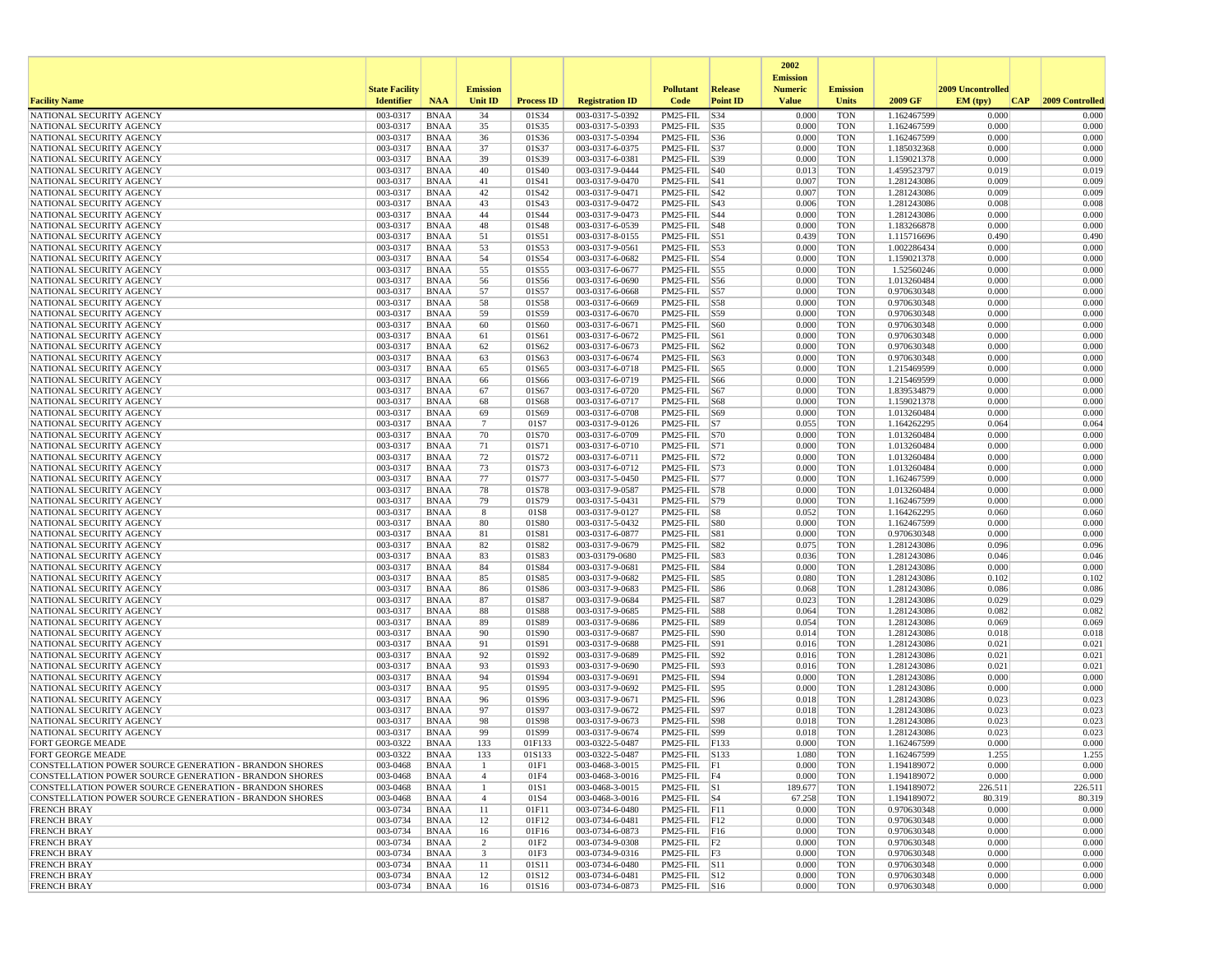|                                                                                                                         |                       |                            |                                           |                          |                                    |                                            |                 | 2002                              |                          |                            |                   |                     |
|-------------------------------------------------------------------------------------------------------------------------|-----------------------|----------------------------|-------------------------------------------|--------------------------|------------------------------------|--------------------------------------------|-----------------|-----------------------------------|--------------------------|----------------------------|-------------------|---------------------|
|                                                                                                                         | <b>State Facility</b> |                            | <b>Emission</b>                           |                          |                                    | <b>Pollutant</b>                           | <b>Release</b>  | <b>Emission</b><br><b>Numeric</b> | <b>Emission</b>          |                            | 2009 Uncontrolled |                     |
| <b>Facility Name</b>                                                                                                    | <b>Identifier</b>     | <b>NAA</b>                 | <b>Unit ID</b>                            | <b>Process ID</b>        | <b>Registration ID</b>             | Code                                       | <b>Point ID</b> | <b>Value</b>                      | Units                    | 2009 GF                    | EM (typ)          | CAP 2009 Controlled |
| <b>FRENCH BRAY</b>                                                                                                      | 003-0734              | <b>BNAA</b>                | 2                                         | 01S2                     | 003-0734-9-0308                    | $PM25$ -FIL $ S2 $                         |                 | 0.000                             | <b>TON</b>               | 0.970630348                | 0.000             | 0.000               |
| <b>FRENCH BRAY</b>                                                                                                      | 003-0734              | <b>BNAA</b>                | $\overline{\mathbf{3}}$                   | 01S3                     | 003-0734-9-0316                    | $PM25$ -FIL $ S3$                          |                 | 0.000                             | <b>TON</b>               | 0.970630348                | 0.000             | 0.000               |
| <b>COMMUNICATION GRAPHICS</b>                                                                                           | 003-1035              | <b>BNAA</b>                | $\mathbf{1}$                              | 01F1                     | 003-1035-6-0764                    | $PM25-FIL$ $ F1$                           |                 | 0.000                             | <b>TON</b>               | 0.970630348                | 0.000             | 0.000               |
| <b>COMMUNICATION GRAPHICS</b><br><b>COMMUNICATION GRAPHICS</b>                                                          | 003-1035<br>003-1035  | BNAA<br><b>BNAA</b>        | $\overline{c}$<br>$\overline{\mathbf{3}}$ | 01F <sub>2</sub><br>01F3 | 003-1035-6-0765<br>003-1035-6-0766 | PM25-FIL F2<br>$PM25$ -FIL $ F3$           |                 | 0.000<br>0.000                    | <b>TON</b><br><b>TON</b> | 0.970630348<br>0.970630348 | 0.000<br>0.000    | 0.000<br>0.000      |
| <b>COMMUNICATION GRAPHICS</b>                                                                                           | 003-1035              | <b>BNAA</b>                | $\overline{4}$                            | 01F4                     | 003-1035-6-0826                    | PM25-FIL F4                                |                 | 0.000                             | <b>TON</b>               | 0.970630348                | 0.000             | 0.000               |
| <b>COMMUNICATION GRAPHICS</b>                                                                                           | 003-1035              | BNAA                       | $\overline{1}$                            | 01S1                     | 003-1035-6-0764                    | $PM25$ -FIL $ S1$                          |                 | 0.000                             | <b>TON</b>               | 0.970630348                | 0.000             | 0.000               |
| <b>COMMUNICATION GRAPHICS</b>                                                                                           | 003-1035              | <b>BNAA</b>                | 2                                         | 01S2                     | 003-1035-6-0765                    | $PM25$ -FIL $ S2 $                         |                 | 0.000                             | <b>TON</b>               | 0.970630348                | 0.000             | 0.000               |
| <b>COMMUNICATION GRAPHICS</b>                                                                                           | 003-1035              | <b>BNAA</b>                | $\overline{\mathbf{3}}$                   | 01S3                     | 003-1035-6-0766                    | $PM25$ -FIL $ S3$                          |                 | 0.000                             | <b>TON</b>               | 0.970630348                | 0.000             | 0.000               |
| <b>COMMUNICATION GRAPHICS</b>                                                                                           | 003-1035              | <b>BNAA</b>                | $\overline{4}$                            | 01S4                     | 003-1035-6-0826                    | $PM25$ -FIL $ S4$                          |                 | 0.000                             | <b>TON</b>               | 0.970630348                | 0.000             | 0.000               |
| CONSTELLATION POWER SOURCE GENERATION - BRANDON SHORES<br>CONSTELLATION POWER SOURCE GENERATION - BRANDON SHORES        | 005-0076<br>005-0076  | BNAA<br><b>BNAA</b>        | -1<br>$\overline{c}$                      | 01F1<br>01F2             | 005-0076-5-0005<br>005-0076-5-0006 | $PM25$ -FIL $ F1$<br>$PM25$ -FIL $ F2$     |                 | 0.000<br>0.000                    | <b>TON</b><br><b>TON</b> | 0.808924317<br>0.808924317 | 0.000<br>0.000    | 0.000<br>0.000      |
| <b>CONSTELLATION POWER SOURCE GENERATION - BRANDON SHORES</b>                                                           | 005-0076              | <b>BNAA</b>                | $\overline{\mathbf{3}}$                   | 01F3                     | 005-0076-5-0007                    | $PM25-FIL$ $ F3$                           |                 | 0.000                             | <b>TON</b>               | 0.808924317                | 0.000             | 0.000               |
| CONSTELLATION POWER SOURCE GENERATION - BRANDON SHORES                                                                  | 005-0076              | <b>BNAA</b>                | $\overline{4}$                            | 01F4                     | 005-0076-5-0008                    | PM25-FIL F4                                |                 | 0.000                             | <b>TON</b>               | 0.808924317                | 0.000             | 0.000               |
| <b>CONSTELLATION POWER SOURCE GENERATION - BRANDON SHORES</b>                                                           | 005-0076              | BNAA                       | 5                                         | 01F5                     | 005-0076-5-0009                    | PM25-FIL F5                                |                 | 0.000                             | <b>TON</b>               | 0.808924317                | 0.000             | 0.000               |
| CONSTELLATION POWER SOURCE GENERATION - BRANDON SHORES                                                                  | 005-0076              | BNAA                       | 6                                         | 01F6                     | 005-0076-5-0010                    | $PM25-FIL$ F6                              |                 | 0.000                             | <b>TON</b>               | 0.808924317                | 0.000             | 0.000               |
| <b>CONSTELLATION POWER SOURCE GENERATION - BRANDON SHORES</b>                                                           | 005-0076              | <b>BNAA</b>                | $7\phantom{.0}$                           | 01F7                     | 005-0076-5-0011                    | PM25-FIL F7                                |                 | 0.000                             | <b>TON</b>               | 0.808924317                | 0.000             | 0.000               |
| <b>CONSTELLATION POWER SOURCE GENERATION - BRANDON SHORES</b><br>CONSTELLATION POWER SOURCE GENERATION - BRANDON SHORES | 005-0076<br>005-0076  | BNAA<br>BNAA               | 8<br>-1                                   | 01F8<br>01S1             | 005-0076-5-0012<br>005-0076-5-0005 | PM25-FIL F8<br>$PM25$ -FIL $ S1$           |                 | 0.000<br>0.000                    | <b>TON</b><br><b>TON</b> | 0.808924317<br>0.808924317 | 0.000<br>0.000    | 0.000<br>0.000      |
| CONSTELLATION POWER SOURCE GENERATION - BRANDON SHORES                                                                  | 005-0076              | <b>BNAA</b>                | $\overline{2}$                            | 01S2                     | 005-0076-5-0006                    | $PM25$ -FIL $ S2 $                         |                 | 0.000                             | <b>TON</b>               | 0.808924317                | 0.000             | 0.000               |
| CONSTELLATION POWER SOURCE GENERATION - BRANDON SHORES                                                                  | 005-0076              | <b>BNAA</b>                | $\overline{\mathbf{3}}$                   | 01S3                     | 005-0076-5-0007                    | $PM25$ -FIL $ S3$                          |                 | 0.000                             | <b>TON</b>               | 0.808924317                | 0.000             | 0.000               |
| <b>CONSTELLATION POWER SOURCE GENERATION - BRANDON SHORES</b>                                                           | 005-0076              | BNAA                       | $\overline{4}$                            | 01S4                     | 005-0076-5-0008                    | $PM25$ -FIL $ S4$                          |                 | 0.000                             | <b>TON</b>               | 0.808924317                | 0.000             | 0.000               |
| CONSTELLATION POWER SOURCE GENERATION - BRANDON SHORES                                                                  | 005-0076              | <b>BNAA</b>                | 5                                         | 01S5                     | 005-0076-5-0009                    | $PM25$ -FIL $ S5 $                         |                 | 0.000                             | <b>TON</b>               | 0.808924317                | 0.000             | 0.000               |
| CONSTELLATION POWER SOURCE GENERATION - BRANDON SHORES                                                                  | 005-0076              | <b>BNAA</b>                | 6                                         | 01S6                     | 005-0076-5-0010                    | $PM25$ -FIL $ S6 $                         |                 | 0.000                             | <b>TON</b>               | 0.808924317                | 0.000             | 0.000               |
| <b>CONSTELLATION POWER SOURCE GENERATION - BRANDON SHORES</b><br>CONSTELLATION POWER SOURCE GENERATION - BRANDON SHORES | 005-0076<br>005-0076  | BNAA<br><b>BNAA</b>        | 7<br>8                                    | 01S7<br>01S8             | 005-0076-5-0011<br>005-0076-5-0012 | $PM25$ -FIL $ S7 $<br>$PM25-FIL$ $ S8$     |                 | 0.000<br>0.000                    | <b>TON</b><br><b>TON</b> | 0.808924317<br>0.808924317 | 0.000<br>0.000    | 0.000<br>0.000      |
| CONSTELLATION POWER SOURCE GENERATION - BRANDON SHORES                                                                  | 005-0078              | <b>BNAA</b>                | -1                                        | 01F1                     | 005-0078-4-0658                    | $PM25-FIL$ $ F1$                           |                 | 0.000                             | <b>TON</b>               | 0.808924317                | 0.000             | 0.000               |
| <b>CONSTELLATION POWER SOURCE GENERATION - BRANDON SHORES</b>                                                           | 005-0078              | <b>BNAA</b>                | $\overline{2}$                            | 01F2                     | 005-0078-4-0659                    | $PM25-FIL$ $ F2$                           |                 | 0.000                             | <b>TON</b>               | 0.808924317                | 0.000             | 0.000               |
| <b>CONSTELLATION POWER SOURCE GENERATION - BRANDON SHORES</b>                                                           | 005-0078              | BNAA                       | $\overline{\mathbf{3}}$                   | 01F3                     | 005-0078-4-1082                    | $PM25$ -FIL $ F3$                          |                 | 0.000                             | <b>TON</b>               | 0.808924317                | 0.000             | 0.000               |
| CONSTELLATION POWER SOURCE GENERATION - BRANDON SHORES                                                                  | 005-0078              | <b>BNAA</b>                | 8                                         | 01F8                     | 005-0078-4-1363                    | PM25-FIL F8                                |                 | 0.000                             | <b>TON</b>               | 0.808924317                | 0.000             | 0.000               |
| CONSTELLATION POWER SOURCE GENERATION - BRANDON SHORES                                                                  | 005-0078              | <b>BNAA</b>                | $\mathbf{1}$                              | 01S1                     | 005-0078-4-0658                    | $PM25$ -FIL $ S1$                          |                 | 0.100                             | <b>TON</b>               | 0.808924317                | 0.081             | 0.081               |
| <b>CONSTELLATION POWER SOURCE GENERATION - BRANDON SHORES</b><br>CONSTELLATION POWER SOURCE GENERATION - BRANDON SHORES | 005-0078<br>005-0078  | BNAA<br><b>BNAA</b>        | $\overline{c}$<br>$\overline{\mathbf{3}}$ | 01S <sub>2</sub><br>01S3 | 005-0078-4-0659<br>005-0078-4-1082 | $PM25$ -FIL $ S2$<br>$PM25$ -FIL $ S3$     |                 | 0.100<br>0.500                    | <b>TON</b><br><b>TON</b> | 0.808924317<br>0.808924317 | 0.081<br>0.404    | 0.081<br>0.404      |
| CONSTELLATION POWER SOURCE GENERATION - BRANDON SHORES                                                                  | 005-0078              | <b>BNAA</b>                | 8                                         | 01S8                     | 005-0078-4-1363                    | $PM25$ -FIL $ S8$                          |                 | 0.400                             | <b>TON</b>               | 0.808924317                | 0.324             | 0.324               |
| <b>CONSTELLATION POWER SOURCE GENERATION - BRANDON SHORES</b>                                                           | 005-0079              | BNAA                       | $\overline{1}$                            | 01F1                     | 005-0079-4-0089                    | $PM25$ -FIL F1                             |                 | 0.000                             | <b>TON</b>               | 1.633949995                | 0.000             | 0.000               |
| CONSTELLATION POWER SOURCE GENERATION - BRANDON SHORES                                                                  | 005-0079              | BNAA                       | 3                                         | 01F3                     | 005-0079-4-0091                    | PM25-FIL F3                                |                 | 0.000                             | <b>TON</b>               | 1.633949995                | 0.000             | 0.000               |
| CONSTELLATION POWER SOURCE GENERATION - BRANDON SHORES                                                                  | 005-0079              | <b>BNAA</b>                | $\overline{4}$                            | 01F4                     | 005-0079-4-1107                    | $PM25-FIL$ F4                              |                 | 0.000                             | <b>TON</b>               | 1.633949995                | 0.000             | 0.000               |
| CONSTELLATION POWER SOURCE GENERATION - BRANDON SHORES                                                                  | 005-0079              | <b>BNAA</b>                | 5                                         | 01F5                     | 005-0079-4-1227                    | PM25-FIL F5                                |                 | 0.000                             | <b>TON</b>               | 1.194189072                | 0.000             | 0.000               |
| CONSTELLATION POWER SOURCE GENERATION - BRANDON SHORES<br><b>CONSTELLATION POWER SOURCE GENERATION - BRANDON SHORES</b> | 005-0079<br>005-0079  | <b>BNAA</b><br>BNAA        | 6<br>-1                                   | 01F6<br>01S1             | 005-0079-4-1228<br>005-0079-4-0089 | PM25-FIL F6<br>$PM25$ -FIL $ S1$           |                 | 0.000<br>0.094                    | <b>TON</b><br><b>TON</b> | 1.194189072<br>1.633949995 | 0.000<br>0.153    | 0.000<br>0.153      |
| CONSTELLATION POWER SOURCE GENERATION - BRANDON SHORES                                                                  | 005-0079              | BNAA                       | 3                                         | 01S3                     | 005-0079-4-0091                    | $PM25-FIL$ $ S3$                           |                 | 0.094                             | <b>TON</b>               | 1.633949995                | 0.153             | 0.153               |
| CONSTELLATION POWER SOURCE GENERATION - BRANDON SHORES                                                                  | 005-0079              | <b>BNAA</b>                | $\overline{4}$                            | 01S4                     | 005-0079-4-1107                    | $PM25-FIL$ $ S4$                           |                 | 0.000                             | <b>TON</b>               | 1.633949995                | 0.000             | 0.000               |
| <b>CONSTELLATION POWER SOURCE GENERATION - BRANDON SHORES</b>                                                           | 005-0079              | BNAA                       | 5                                         | 01S5                     | 005-0079-4-1227                    | $PM25$ -FIL $ S5$                          |                 | 61.400                            | <b>TON</b>               | 1.194189072                | 73.323            | 73.323              |
| <b>CONSTELLATION POWER SOURCE GENERATION - BRANDON SHORES</b>                                                           | 005-0079              | <b>BNAA</b>                | 6                                         | 01S6                     | 005-0079-4-1228                    | $PM25$ -FIL $ S6$                          |                 | 72.000                            | <b>TON</b>               | 1.194189072                | 85.982            | 85.982              |
| SIGNODE EASTERN OPERATIONS<br>SIGNODE EASTERN OPERATIONS                                                                | 005-0097<br>005-0097  | <b>BNAA</b><br><b>BNAA</b> | $\mathbf{1}$<br>$\overline{c}$            | 01F1<br>01F2             | 005-0097-6-0795<br>005-0097-6-0882 | $PM25$ -FIL $\overline{F1}$<br>PM25-FIL F2 |                 | 0.000<br>0.000                    | <b>TON</b><br><b>TON</b> | 1.310344815<br>1.310344815 | 0.000<br>0.000    | 0.000<br>0.000      |
| <b>SIGNODE EASTERN OPERATIONS</b>                                                                                       | 005-0097              | BNAA                       | $\overline{4}$                            | 01F4                     | 005-0097-5-0658                    | PM25-FIL F4                                |                 | 0.000                             | <b>TON</b>               | 1.150892258                | 0.000             | 0.000               |
| SIGNODE EASTERN OPERATIONS                                                                                              | 005-0097              | <b>BNAA</b>                |                                           | 01S1                     | 005-0097-6-0795                    | $PM25$ -FIL $ S1$                          |                 | 0.166                             | <b>TON</b>               | 1.310344815                | 0.217             | 0.217               |
| SIGNODE EASTERN OPERATIONS                                                                                              | 005-0097              | <b>BNAA</b>                | $\overline{c}$                            | 01S <sub>2</sub>         | 005-0097-6-0882                    | $PM25$ -FIL $ S2 $                         |                 | 0.000                             | <b>TON</b>               | 1.310344815                | 0.000             | 0.000               |
| <b>SIGNODE EASTERN OPERATIONS</b>                                                                                       | 005-0097              | BNAA                       | $\overline{4}$                            | 01S4                     | 005-0097-5-0658                    | $PM25$ -FIL $ S4$                          |                 | 0.100                             | <b>TON</b>               | 1.150892258                | 0.115             | 0.115               |
| <b>CHC INDUSTRIES</b>                                                                                                   | 005-0127              | <b>BNAA</b>                | 12                                        | 01F12                    | 005-0127-6-0853                    | PM25-FIL F12                               |                 | 0.000                             | <b>TON</b>               | 0.970630348                | 0.000             | 0.000               |
| <b>CHC INDUSTRIES</b><br>DIAGEO NORTH AMERICA, INC.                                                                     | 005-0127<br>005-0146  | <b>BNAA</b><br><b>BNAA</b> | 12<br>20                                  | 01S12<br>01F20           | 005-0127-6-0853<br>005-0146-8-0174 | PM25-FIL S12<br>$PM25-FIL$ $ F20$          |                 | 3.728<br>0.000                    | <b>TON</b><br><b>TON</b> | 0.970630348<br>1.007334948 | 3.618<br>0.000    | 3.618<br>0.000      |
| DIAGEO NORTH AMERICA, INC.                                                                                              | 005-0146              | BNAA                       | 22                                        | 01F22                    | 005-0146-8-0259                    | $PM25$ -FIL $ F22$                         |                 | 0.000                             | <b>TON</b>               | 1.007334948                | 0.000             | 0.000               |
| DIAGEO NORTH AMERICA, INC.                                                                                              | 005-0146              | <b>BNAA</b>                | 23                                        | 01F23                    | 005-0146-8-0263                    | $PM25$ -FIL $ F23$                         |                 | 0.000                             | <b>TON</b>               | 1.007334948                | 0.000             | 0.000               |
| DIAGEO NORTH AMERICA, INC.                                                                                              | 005-0146              | <b>BNAA</b>                | 24                                        | 01F24                    | 005-0146-8-0298                    | PM25-FIL F24                               |                 | 0.000                             | <b>TON</b>               | 1.007334948                | 0.000             | 0.000               |
| DIAGEO NORTH AMERICA, INC.                                                                                              | 005-0146              | <b>BNAA</b>                | 3                                         | 01F3                     | 005-0146-5-1056                    | PM25-FIL F3                                |                 | 0.000                             | <b>TON</b>               | 1.150892258                | 0.000             | 0.000               |
| DIAGEO NORTH AMERICA, INC.<br>DIAGEO NORTH AMERICA, INC.                                                                | 005-0146<br>005-0146  | <b>BNAA</b><br>BNAA        | $\overline{4}$<br>20                      | 01F4<br>01S20            | 005-0146-5-1057<br>005-0146-8-0174 | PM25-FIL F4<br>PM25-FIL S20                |                 | 0.000<br>0.000                    | <b>TON</b><br><b>TON</b> | 1.150892258<br>1.007334948 | 0.000<br>0.000    | 0.000<br>0.000      |
| DIAGEO NORTH AMERICA, INC.                                                                                              | 005-0146              | BNAA                       | 22                                        | 01S22                    | 005-0146-8-0259                    | $PM25-FIL$ $ S22$                          |                 | 0.000                             | <b>TON</b>               | 1.007334948                | 0.000             | 0.000               |
| DIAGEO NORTH AMERICA, INC.                                                                                              | 005-0146              | BNAA                       | 23                                        | 01S23                    | 005-0146-8-0263                    | PM25-FIL S23                               |                 | 0.000                             | <b>TON</b>               | 1.007334948                | 0.000             | 0.000               |
| DIAGEO NORTH AMERICA, INC.                                                                                              | 005-0146              | BNAA                       | 24                                        | 01S24                    | 005-0146-8-0298                    | PM25-FIL S24                               |                 | 0.000                             | <b>TON</b>               | 1.007334948                | 0.000             | 0.000               |
| DIAGEO NORTH AMERICA, INC.                                                                                              | 005-0146              | <b>BNAA</b>                | $\overline{\mathbf{3}}$                   | 01S3                     | 005-0146-5-1056                    | $PM25$ -FIL $ S3$                          |                 | 0.066                             | <b>TON</b>               | 1.150892258                | 0.076             | 0.076               |
| DIAGEO NORTH AMERICA, INC.                                                                                              | 005-0146              | <b>BNAA</b>                | $\overline{4}$                            | 01S4                     | 005-0146-5-1057                    | $PM25$ -FIL $ S4$                          |                 | 0.064                             | <b>TON</b>               | 1.150892258                | 0.073             | 0.073               |
| <b>BETHLEHEM STEEL</b><br><b>BETHLEHEM STEEL</b>                                                                        | 005-0147<br>005-0147  | <b>BNAA</b><br>BNAA        | 11<br>16                                  | 01F11<br>01F16           | 005-0147-4-1701<br>005-0147-5-0414 | PM25-FIL F11<br>PM25-FIL F16               |                 | 0.000<br>0.000                    | <b>TON</b><br><b>TON</b> | 1.006668091<br>1.006842613 | 0.000<br>0.000    | 0.000<br>0.000      |
| <b>BETHLEHEM STEEL</b>                                                                                                  | 005-0147              | BNAA                       | 17                                        | 01F17                    | 005-0147-5-0415                    | $PM25-FIL$ F17                             |                 | 0.000                             | TON                      | 1.006842613                | 0.000             | 0.000               |
| <b>BETHLEHEM STEEL</b>                                                                                                  | 005-0147              | <b>BNAA</b>                | 18                                        | 01F18                    | 005-0147-5-0491                    | PM25-FIL F18                               |                 | 0.000                             | <b>TON</b>               | 1.006842613                | 0.000             | 0.000               |
| <b>BETHLEHEM STEEL</b>                                                                                                  | 005-0147              | BNAA                       | 19                                        | 01F19                    | 005-0147-5-0492                    | PM25-FIL F19                               |                 | 0.000                             | <b>TON</b>               | 1.006842613                | 0.000             | 0.000               |
| <b>BETHLEHEM STEEL</b>                                                                                                  | 005-0147              | <b>BNAA</b>                | 21                                        | 01F21                    | 005-0147-5-0757                    | PM25-FIL F21                               |                 | 0.000                             | <b>TON</b>               | 1.150892258                | 0.000             | 0.000               |
| <b>BETHLEHEM STEEL</b>                                                                                                  | 005-0147              | BNAA                       | 22                                        | 01F22                    | 005-0147-5-0758                    | $PM25$ -FIL $ F22$                         |                 | 0.000                             | TON                      | 1.150892258                | 0.000             | 0.000               |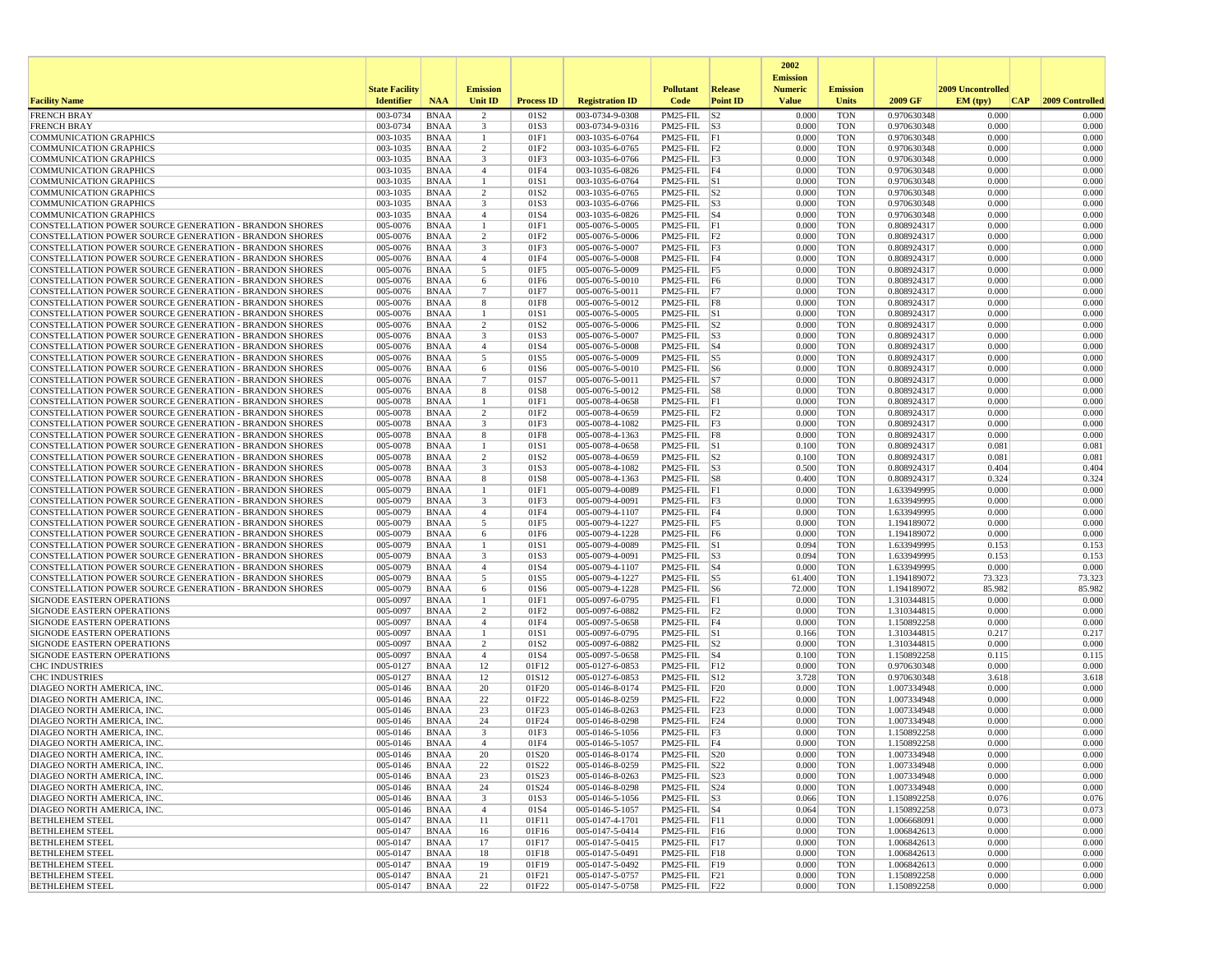|                                                                     |                       |                            |                 |                   |                                    |                                          |                 | 2002<br><b>Emission</b> |                          |                            |                   |                  |
|---------------------------------------------------------------------|-----------------------|----------------------------|-----------------|-------------------|------------------------------------|------------------------------------------|-----------------|-------------------------|--------------------------|----------------------------|-------------------|------------------|
|                                                                     | <b>State Facility</b> |                            | <b>Emission</b> |                   |                                    | <b>Pollutant</b>                         | Release         | <b>Numeric</b>          | <b>Emission</b>          |                            | 2009 Uncontrolled |                  |
| <b>Facility Name</b>                                                | <b>Identifier</b>     | <b>NAA</b>                 | <b>Unit ID</b>  | <b>Process ID</b> | <b>Registration ID</b>             | Code                                     | <b>Point ID</b> | <b>Value</b>            | <b>Units</b>             | 2009 GF                    | EM (tpv)<br>CAP   | 2009 Controlled  |
| <b>BETHLEHEM STEEL</b>                                              | 005-0147<br>005-0147  | <b>BNAA</b>                | 29<br>30        | 01F29             | 005-0147-6-0939                    | PM25-FIL                                 | F29             | 24.155                  | <b>TON</b>               | 1.031055927                | 24.906<br>27.486  | 24.906<br>27.486 |
| <b>BETHLEHEM STEEL</b><br><b>BETHLEHEM STEEL</b>                    | 005-0147              | <b>BNAA</b><br><b>BNAA</b> | 31              | 01F30<br>01F31    | 005-0147-6-0940<br>005-0147-6-0941 | PM25-FIL F30<br>PM25-FIL F31             |                 | 26.658<br>0.000         | <b>TON</b><br><b>TON</b> | 1.031055927<br>1.031055927 | 0.000             | 0.000            |
| <b>BETHLEHEM STEEL</b>                                              | 005-0147              | <b>BNAA</b>                | 33              | 01F33             | 005-0147-6-0943                    | PM25-FIL F33                             |                 | 49.274                  | <b>TON</b>               | 1.031055927                | 50.804            | 50.804           |
| <b>BETHLEHEM STEEL</b>                                              | 005-0147              | <b>BNAA</b>                | 36              | 01F36             | 005-0147-6-0946                    | PM25-FIL F36                             |                 | 0.000                   | <b>TON</b>               | 1.031055927                | 0.000             | 0.000            |
| <b>BETHLEHEM STEEL</b>                                              | 005-0147              | <b>BNAA</b>                | 37              | 01F37             | 005-0147-6-0947                    | PM25-FIL F37                             |                 | 0.000                   | <b>TON</b>               | 1.031055927                | 0.000             | 0.000            |
| <b>BETHLEHEM STEEL</b>                                              | 005-0147              | <b>BNAA</b>                | 38              | 01F38             | 005-0147-6-0948                    | PM25-FIL F38                             |                 | 0.000                   | <b>TON</b>               | 1.031055927                | 0.000             | 0.000            |
| <b>BETHLEHEM STEEL</b><br><b>BETHLEHEM STEEL</b>                    | 005-0147<br>005-0147  | <b>BNAA</b><br><b>BNAA</b> | 39<br>44        | 01F39<br>01F44    | 005-0147-6-0949<br>005-0147-6-1732 | PM25-FIL F39<br>PM25-FIL F44             |                 | 1.139<br>0.000          | <b>TON</b><br><b>TON</b> | 1.031055927<br>1.031055927 | 1.174<br>0.000    | 1.174<br>0.000   |
| <b>BETHLEHEM STEEL</b>                                              | 005-0147              | <b>BNAA</b>                | 45              | 01F45             | 005-0147-9-0947                    | PM25-FIL F45                             |                 | 0.000                   | <b>TON</b>               | 1.031055927                | 0.000             | 0.000            |
| <b>BETHLEHEM STEEL</b>                                              | 005-0147              | <b>BNAA</b>                | 46              | 01F46             | 005-0147-9-0948                    | PM25-FIL F46                             |                 | 0.000                   | <b>TON</b>               | 1.031055927                | 0.000             | 0.000            |
| <b>BETHLEHEM STEEL</b>                                              | 005-0147              | <b>BNAA</b>                | 47              | 01F47             | 005-0147-9-0949                    | PM25-FIL F47                             |                 | 0.000                   | <b>TON</b>               | 1.031055927                | 0.000             | 0.000            |
| <b>BETHLEHEM STEEL</b>                                              | 005-0147              | <b>BNAA</b>                | 48              | 01F48             | 005-0147-9-0950                    | PM25-FIL F48                             |                 | 0.000                   | <b>TON</b>               | 1.031055927                | 0.000             | 0.000            |
| <b>BETHLEHEM STEEL</b><br><b>BETHLEHEM STEEL</b>                    | 005-0147<br>005-0147  | <b>BNAA</b><br><b>BNAA</b> | 49<br>50        | 01F49<br>01F50    | 005-0147-6-2207<br>005-0147-6-2219 | PM25-FIL<br>PM25-FIL F50                 | F49             | 1.301<br>7.320          | <b>TON</b><br><b>TON</b> | 1.031055927<br>1.031055927 | 1.342<br>7.547    | 1.342<br>7.547   |
| <b>BETHLEHEM STEEL</b>                                              | 005-0147              | BNAA                       | 51              | 01F51             | 005-0147-9-1027                    | PM25-FIL F51                             |                 | 323.543                 | <b>TON</b>               | 1.031055927                | 333.591           | 333.591          |
| <b>BETHLEHEM STEEL</b>                                              | 005-0147              | <b>BNAA</b>                | 52              | 01F52             | 005-0147-6-2371                    | PM25-FIL F52                             |                 | 0.000                   | <b>TON</b>               | 1.031055927                | 0.000             | 0.000            |
| <b>BETHLEHEM STEEL</b>                                              | 005-0147              | <b>BNAA</b>                | 53              | 01F53             | 005-0147-6-2453                    | PM25-FIL F53                             |                 | 0.000                   | <b>TON</b>               | 1.031055927                | 0.000             | 0.000            |
| <b>BETHLEHEM STEEL</b>                                              | 005-0147              | <b>BNAA</b>                | 54              | 01F54             | 005-0147-6-2589                    | PM25-FIL F54                             |                 | 33.870                  | <b>TON</b>               | 1.031055927                | 34.921            | 34.921           |
| <b>BETHLEHEM STEEL</b>                                              | 005-0147<br>005-0147  | <b>BNAA</b><br><b>BNAA</b> | 55              | 01F55             | 005-0147-6-2582                    | PM25-FIL F55                             |                 | 0.093<br>0.246          | <b>TON</b><br><b>TON</b> | 1.031055927<br>1.006668091 | 0.096<br>0.248    | 0.096<br>0.248   |
| <b>BETHLEHEM STEEL</b><br><b>BETHLEHEM STEEL</b>                    | 005-0147              | <b>BNAA</b>                | 11<br>16        | 01S11<br>01S16    | 005-0147-4-1701<br>005-0147-5-0414 | $PM25$ -FIL $ S11$<br>$PM25$ -FIL $ S16$ |                 | 38.589                  | <b>TON</b>               | 1.006842613                | 38.853            | 38.853           |
| <b>BETHLEHEM STEEL</b>                                              | 005-0147              | <b>BNAA</b>                | 17              | 01S17             | 005-0147-5-0415                    | PM25-FIL S17                             |                 | 38.589                  | <b>TON</b>               | 1.006842613                | 38.853            | 38.853           |
| <b>BETHLEHEM STEEL</b>                                              | 005-0147              | <b>BNAA</b>                | 18              | 01S18             | 005-0147-5-0491                    | PM25-FIL S18                             |                 | 38.589                  | <b>TON</b>               | 1.006842613                | 38.853            | 38.853           |
| <b>BETHLEHEM STEEL</b>                                              | 005-0147              | <b>BNAA</b>                | 19              | 01S19             | 005-0147-5-0492                    | PM25-FIL S19                             |                 | 38.589                  | <b>TON</b>               | 1.006842613                | 38.853            | 38.853           |
| <b>BETHLEHEM STEEL</b>                                              | 005-0147              | <b>BNAA</b>                | 21              | 01S21             | 005-0147-5-0757                    | $PM25$ -FIL $ S21$                       |                 | 4.380                   | <b>TON</b>               | 1.150892258                | 5.041             | 5.041            |
| <b>BETHLEHEM STEEL</b><br><b>BETHLEHEM STEEL</b>                    | 005-0147<br>005-0147  | <b>BNAA</b><br><b>BNAA</b> | 22<br>29        | 01S22<br>01S29    | 005-0147-5-0758<br>005-0147-6-0939 | PM25-FIL S22<br>PM25-FIL S29             |                 | 0.000<br>62.377         | <b>TON</b><br><b>TON</b> | 1.150892258<br>1.031055927 | 0.000<br>64.314   | 0.000<br>64.314  |
| <b>BETHLEHEM STEEL</b>                                              | 005-0147              | <b>BNAA</b>                | 30              | 01S30             | 005-0147-6-0940                    | PM25-FIL S30                             |                 | 0.000                   | <b>TON</b>               | 1.031055927                | 0.000             | 0.000            |
| <b>BETHLEHEM STEEL</b>                                              | 005-0147              | <b>BNAA</b>                | 31              | 01S31             | 005-0147-6-0941                    | PM25-FIL  S31                            |                 | 346.500                 | <b>TON</b>               | 1.031055927                | 357.261           | 357.261          |
| <b>BETHLEHEM STEEL</b>                                              | 005-0147              | <b>BNAA</b>                | 33              | 01S33             | 005-0147-6-0943                    | PM25-FIL                                 | S33             | 70.196                  | <b>TON</b>               | 1.031055927                | 72.376            | 72.376           |
| <b>BETHLEHEM STEEL</b>                                              | 005-0147              | <b>BNAA</b>                | 36              | 01S36             | 005-0147-6-0946                    | PM25-FIL   S36                           |                 | 2.603                   | <b>TON</b>               | 1.031055927                | 2.683             | 2.683            |
| <b>BETHLEHEM STEEL</b><br><b>BETHLEHEM STEEL</b>                    | 005-0147<br>005-0147  | <b>BNAA</b><br><b>BNAA</b> | 37<br>38        | 01S37<br>01S38    | 005-0147-6-0947<br>005-0147-6-0948 | PM25-FIL S37<br>PM25-FIL S38             |                 | 8.458<br>2.765          | <b>TON</b><br><b>TON</b> | 1.031055927<br>1.031055927 | 8.721<br>2.851    | 8.721<br>2.851   |
| <b>BETHLEHEM STEEL</b>                                              | 005-0147              | <b>BNAA</b>                | 39              | 01S39             | 005-0147-6-0949                    | PM25-FIL S39                             |                 | 15.797                  | <b>TON</b>               | 1.031055927                | 16.287            | 16.287           |
| <b>BETHLEHEM STEEL</b>                                              | 005-0147              | <b>BNAA</b>                | 44              | 01S44             | 005-0147-6-1732                    | PM25-FIL S44                             |                 | 0.813                   | <b>TON</b>               | 1.031055927                | 0.839             | 0.839            |
| <b>BETHLEHEM STEEL</b>                                              | 005-0147              | <b>BNAA</b>                | 45              | 01S45             | 005-0147-9-0947                    | PM25-FIL   S45                           |                 | 0.163                   | <b>TON</b>               | 1.031055927                | 0.168             | 0.168            |
| <b>BETHLEHEM STEEL</b>                                              | 005-0147              | <b>BNAA</b>                | 46              | 01S46             | 005-0147-9-0948                    | PM25-FIL S46                             |                 | 0.163                   | <b>TON</b>               | 1.031055927                | 0.168             | 0.168            |
| <b>BETHLEHEM STEEL</b><br><b>BETHLEHEM STEEL</b>                    | 005-0147<br>005-0147  | <b>BNAA</b><br><b>BNAA</b> | 47<br>48        | 01S47<br>01S48    | 005-0147-9-0949<br>005-0147-9-0950 | PM25-FIL S47<br>PM25-FIL S48             |                 | 0.163<br>0.005          | <b>TON</b><br><b>TON</b> | 1.031055927<br>1.031055927 | 0.168<br>0.006    | 0.168<br>0.006   |
| <b>BETHLEHEM STEEL</b>                                              | 005-0147              | <b>BNAA</b>                | 49              | 01S49             | 005-0147-6-2207                    | PM25-FIL   S49                           |                 | 0.000                   | <b>TON</b>               | 1.031055927                | 0.000             | 0.000            |
| <b>BETHLEHEM STEEL</b>                                              | 005-0147              | <b>BNAA</b>                | 50              | 01S50             | 005-0147-6-2219                    | PM25-FIL                                 | S50             | 0.000                   | <b>TON</b>               | 1.031055927                | 0.000             | 0.000            |
| <b>BETHLEHEM STEEL</b>                                              | 005-0147              | <b>BNAA</b>                | 51              | 01S51             | 005-0147-9-1027                    | PM25-FIL S51                             |                 | 0.000                   | <b>TON</b>               | 1.031055927                | 0.000             | 0.000            |
| <b>BETHLEHEM STEEL</b>                                              | 005-0147              | <b>BNAA</b>                | 52              | 01S52             | 005-0147-6-2371                    | PM25-FIL S52                             |                 | 2.616                   | <b>TON</b>               | 1.031055927                | 2.697             | 2.697            |
| <b>BETHLEHEM STEEL</b><br><b>BETHLEHEM STEEL</b>                    | 005-0147<br>005-0147  | <b>BNAA</b><br><b>BNAA</b> | 53<br>54        | 01S53<br>01S54    | 005-0147-6-2453<br>005-0147-6-2589 | PM25-FIL S53<br>PM25-FIL S54             |                 | 0.000<br>0.000          | <b>TON</b><br><b>TON</b> | 1.031055927<br>1.031055927 | 0.000<br>0.000    | 0.000<br>0.000   |
| <b>BETHLEHEM STEEL</b>                                              | 005-0147              | <b>BNAA</b>                | 55              | 01S55             | 005-0147-6-2582                    | PM25-FIL S55                             |                 | 0.000                   | <b>TON</b>               | 1.031055927                | 0.000             | 0.000            |
| U.S. CAN - STEELTIN DIVISION                                        | 005-0148              | <b>BNAA</b>                | 16              | 01F16             | 005-0148-6-2086                    | $PM25$ -FIL $ F16$                       |                 | 0.000                   | <b>TON</b>               | 1.2107023                  | 0.000             | 0.000            |
| U.S. CAN - STEELTIN DIVISION                                        | 005-0148              | <b>BNAA</b>                | 20              | 01F20             | 005-0148-6-2110                    | PM25-FIL F20                             |                 | 0.000                   | <b>TON</b>               | 1.185032368                | 0.000             | 0.000            |
| U.S. CAN - STEELTIN DIVISION                                        | 005-0148              | <b>BNAA</b>                | 21              | 01F21             | 005-0148-6-2111                    | $PM25$ -FIL $ F21$                       |                 | 0.000                   | <b>TON</b>               | 1.185032368                | 0.000             | 0.000            |
| U.S. CAN - STEELTIN DIVISION<br><b>U.S. CAN - STEELTIN DIVISION</b> | 005-0148              | <b>BNAA</b><br><b>BNAA</b> | 22<br>23        | 01F22<br>01F23    | 005-0148-6-2112                    | PM25-FIL F22                             |                 | 0.000<br>0.000          | <b>TON</b><br><b>TON</b> | 1.185032368<br>1.185032368 | 0.000<br>0.000    | 0.000<br>0.000   |
| U.S. CAN - STEELTIN DIVISION                                        | 005-0148<br>005-0148  | <b>BNAA</b>                | 24              | 01F24             | 005-0148-6-2113<br>005-0148-6-2114 | PM25-FIL F23<br>PM25-FIL                 | F24             | 0.000                   | <b>TON</b>               | 1.185032368                | 0.000             | 0.000            |
| U.S. CAN - STEELTIN DIVISION                                        | 005-0148              | <b>BNAA</b>                | 26              | 01F26             | 005-0148-6-2116                    | PM25-FIL F26                             |                 | 0.000                   | <b>TON</b>               | 1.185032368                | 0.000             | 0.000            |
| <b>U.S. CAN - STEELTIN DIVISION</b>                                 | 005-0148              | <b>BNAA</b>                | 27              | 01F27             | 005-0148-6-2117                    | PM25-FIL                                 | F27             | 0.000                   | <b>TON</b>               | 1.185032368                | 0.000             | 0.000            |
| <b>U.S. CAN - STEELTIN DIVISION</b>                                 | 005-0148              | <b>BNAA</b>                | 28              | 01F28             | 005-0148-6-2118                    | PM25-FIL F28                             |                 | 0.000                   | <b>TON</b>               | 1.2107023                  | 0.000             | 0.000            |
| U.S. CAN - STEELTIN DIVISION                                        | 005-0148              | <b>BNAA</b>                | 29              | 01F29             | 005-0148-6-2119                    | PM25-FIL F29                             |                 | 0.000                   | <b>TON</b>               | 1.2107023                  | 0.000             | 0.000            |
| U.S. CAN - STEELTIN DIVISION<br>U.S. CAN - STEELTIN DIVISION        | 005-0148<br>005-0148  | <b>BNAA</b><br><b>BNAA</b> | 30<br>32        | 01F30<br>01F32    | 005-0148-6-2120<br>005-0148-6-2122 | PM25-FIL F30<br>PM25-FIL   F32           |                 | 0.000<br>0.000          | <b>TON</b><br>TON        | 1.2107023<br>1.183266878   | 0.000<br>0.000    | 0.000<br>0.000   |
| <b>U.S. CAN - STEELTIN DIVISION</b>                                 | 005-0148              | <b>BNAA</b>                | 33              | 01F33             | 005-0148-6-2311                    | PM25-FIL F33                             |                 | 0.000                   | <b>TON</b>               | 1.2107023                  | 0.000             | 0.000            |
| U.S. CAN - STEELTIN DIVISION                                        | 005-0148              | <b>BNAA</b>                | 35              | 01F35             | 005-0148-6-2470                    | PM25-FIL F35                             |                 | 0.000                   | <b>TON</b>               | 1.2107023                  | 0.000             | 0.000            |
| <b>U.S. CAN - STEELTIN DIVISION</b>                                 | 005-0148              | <b>BNAA</b>                | 36              | 01F36             | 005-0148-6-2471                    | PM25-FIL F36                             |                 | 0.000                   | <b>TON</b>               | 1.2107023                  | 0.000             | 0.000            |
| U.S. CAN - STEELTIN DIVISION                                        | 005-0148              | <b>BNAA</b>                | 37              | 01F37             | 005-0148-6-2658                    | PM25-FIL F37                             |                 | 0.000                   | <b>TON</b>               | 1.2107023                  | 0.000             | 0.000            |
| U.S. CAN - STEELTIN DIVISION<br><b>U.S. CAN - STEELTIN DIVISION</b> | 005-0148<br>005-0148  | <b>BNAA</b>                | 39<br>40        | 01F39<br>01F40    | 005-0148-6-2698<br>005-0148-6-2699 | PM25-FIL F39<br>PM25-FIL F40             |                 | 0.000<br>0.000          | <b>TON</b><br><b>TON</b> | 1.2107023<br>1.159021378   | 0.000<br>0.000    | 0.000<br>0.000   |
| U.S. CAN - STEELTIN DIVISION                                        | 005-0148              | <b>BNAA</b><br>BNAA        | 16              | 01S16             | 005-0148-6-2086                    | $PM25$ -FIL $ S16$                       |                 | 0.000                   | <b>TON</b>               | 1.2107023                  | 0.000             | 0.000            |
| <b>U.S. CAN - STEELTIN DIVISION</b>                                 | 005-0148              | <b>BNAA</b>                | 20              | 01S20             | 005-0148-6-2110                    | PM25-FIL S20                             |                 | 0.000                   | <b>TON</b>               | 1.185032368                | 0.000             | 0.000            |
| <b>U.S. CAN - STEELTIN DIVISION</b>                                 | 005-0148              | <b>BNAA</b>                | 21              | 01S21             | 005-0148-6-2111                    | PM25-FIL S21                             |                 | 0.000                   | <b>TON</b>               | 1.185032368                | 0.000             | 0.000            |
| U.S. CAN - STEELTIN DIVISION                                        | 005-0148              | <b>BNAA</b>                | 22              | 01S22             | 005-0148-6-2112                    | PM25-FIL   S22                           |                 | 0.000                   | <b>TON</b>               | 1.185032368                | 0.000             | 0.000            |
| <b>U.S. CAN - STEELTIN DIVISION</b>                                 | 005-0148              | <b>BNAA</b>                | 23              | 01S23             | 005-0148-6-2113                    | $PM25$ -FIL $ S23$                       |                 | 0.000                   | <b>TON</b>               | 1.185032368                | 0.000             | 0.000<br>0.000   |
| U.S. CAN - STEELTIN DIVISION                                        | 005-0148              | <b>BNAA</b>                | 24              | 01S24             | 005-0148-6-2114                    | PM25-FIL S24                             |                 | 0.000                   | TON                      | 1.185032368                | 0.000             |                  |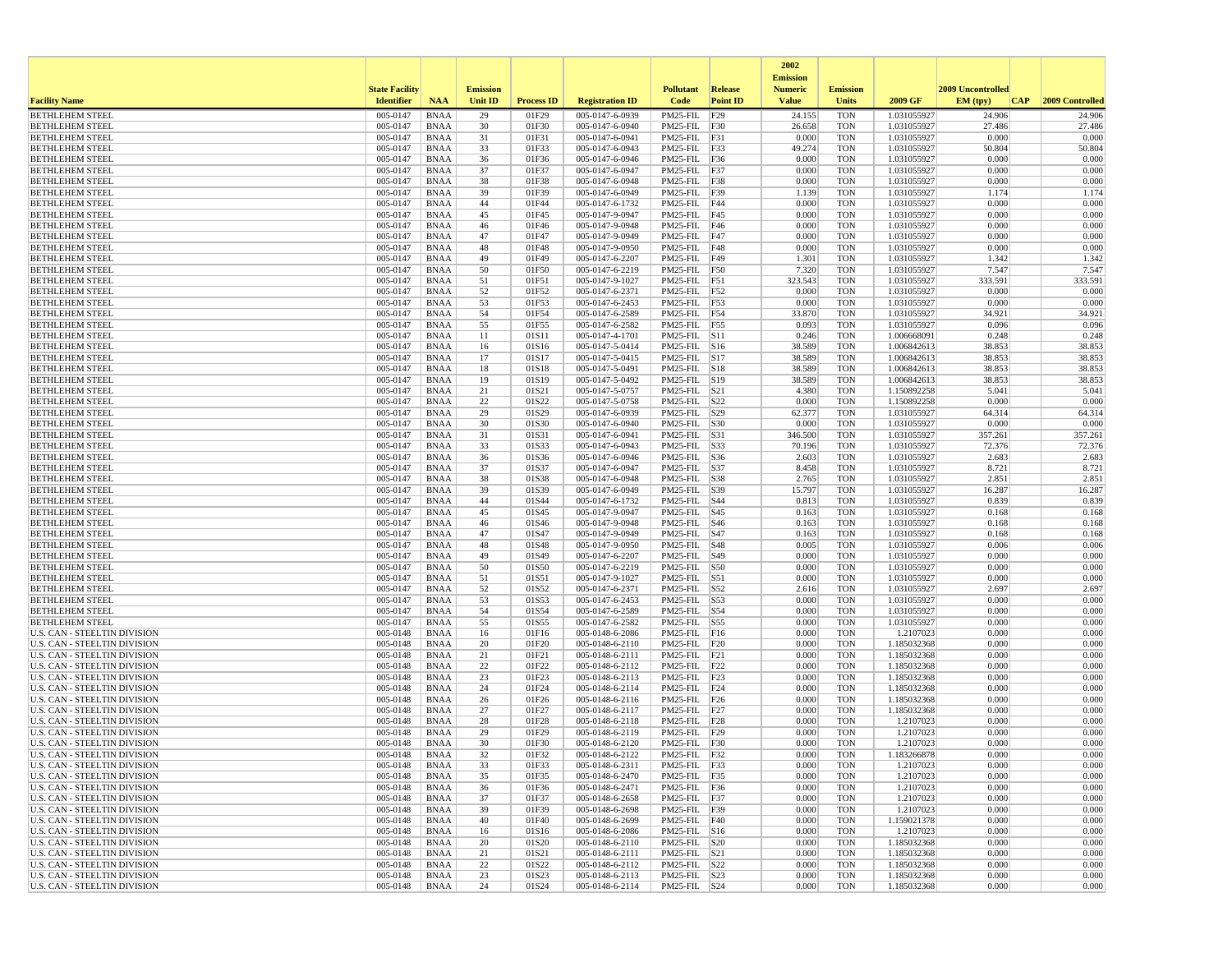|                                                                     |                       |                            |                 |                   |                                    |                                    |                 | 2002                              |                          |                            |                          |                 |
|---------------------------------------------------------------------|-----------------------|----------------------------|-----------------|-------------------|------------------------------------|------------------------------------|-----------------|-----------------------------------|--------------------------|----------------------------|--------------------------|-----------------|
|                                                                     | <b>State Facility</b> |                            | <b>Emission</b> |                   |                                    | <b>Pollutant</b>                   | Release         | <b>Emission</b><br><b>Numeric</b> | <b>Emission</b>          |                            | <b>2009 Uncontrolled</b> |                 |
| <b>Facility Name</b>                                                | <b>Identifier</b>     | <b>NAA</b>                 | Unit ID         | <b>Process ID</b> | <b>Registration ID</b>             | Code                               | <b>Point ID</b> | <b>Value</b>                      | <b>Units</b>             | 2009 GF                    | EM (tpv)<br> CAP         | 2009 Controlled |
| <b>U.S. CAN - STEELTIN DIVISION</b>                                 | 005-0148              | <b>BNAA</b>                | 26              | 01S26             | 005-0148-6-2116                    | PM25-FIL                           | S26             | 0.000                             | <b>TON</b>               | 1.185032368                | 0.000                    | 0.000           |
| <b>U.S. CAN - STEELTIN DIVISION</b>                                 | 005-0148              | <b>BNAA</b>                | 27              | 01S27             | 005-0148-6-2117                    | PM25-FIL S27                       |                 | 0.000                             | <b>TON</b>               | 1.185032368                | 0.000                    | 0.000           |
| <b>U.S. CAN - STEELTIN DIVISION</b>                                 | 005-0148<br>005-0148  | <b>BNAA</b>                | 28              | 01S28             | 005-0148-6-2118                    | PM25-FIL S28                       |                 | 0.000<br>0.000                    | <b>TON</b>               | 1.2107023                  | 0.000                    | 0.000           |
| U.S. CAN - STEELTIN DIVISION<br><b>U.S. CAN - STEELTIN DIVISION</b> | 005-0148              | <b>BNAA</b><br>BNAA        | 29<br>30        | 01S29<br>01S30    | 005-0148-6-2119<br>005-0148-6-2120 | PM25-FIL S29<br>PM25-FIL S30       |                 | 0.000                             | <b>TON</b><br><b>TON</b> | 1.2107023<br>1.2107023     | 0.000<br>0.000           | 0.000<br>0.000  |
| <b>U.S. CAN - STEELTIN DIVISION</b>                                 | 005-0148              | <b>BNAA</b>                | 32              | 01S32             | 005-0148-6-2122                    | PM25-FIL S32                       |                 | 0.000                             | <b>TON</b>               | 1.183266878                | 0.000                    | 0.000           |
| U.S. CAN - STEELTIN DIVISION                                        | 005-0148              | <b>BNAA</b>                | 33              | 01S33             | 005-0148-6-2311                    | PM25-FIL S33                       |                 | 0.000                             | <b>TON</b>               | 1.2107023                  | 0.000                    | 0.000           |
| <b>U.S. CAN - STEELTIN DIVISION</b>                                 | 005-0148              | <b>BNAA</b>                | 35              | 01S35             | 005-0148-6-2470                    | $PM25-FIL$ S35                     |                 | 0.000                             | <b>TON</b>               | 1.2107023                  | 0.000                    | 0.000           |
| U.S. CAN - STEELTIN DIVISION                                        | 005-0148              | <b>BNAA</b>                | 36              | 01S36             | 005-0148-6-2471                    | $PM25-FIL$ $ S36$                  |                 | 0.000                             | <b>TON</b>               | 1.2107023                  | 0.000                    | 0.000           |
| <b>U.S. CAN - STEELTIN DIVISION</b>                                 | 005-0148              | <b>BNAA</b>                | 37              | 01S37             | 005-0148-6-2658                    | PM25-FIL S37                       |                 | 0.000                             | <b>TON</b>               | 1.2107023                  | 0.000                    | 0.000           |
| U.S. CAN - STEELTIN DIVISION<br><b>U.S. CAN - STEELTIN DIVISION</b> | 005-0148<br>005-0148  | <b>BNAA</b><br>BNAA        | 39<br>40        | 01S39<br>01S40    | 005-0148-6-2698<br>005-0148-6-2699 | PM25-FIL S39<br>$PM25$ -FIL $ S40$ |                 | 0.000<br>0.000                    | <b>TON</b><br><b>TON</b> | 1.2107023<br>1.159021378   | 0.000<br>0.000           | 0.000<br>0.000  |
| <b>SWEETHEART HOLDINGS</b>                                          | 005-0306              | <b>BNAA</b>                | 135             | 01F135            | 005-0306-6-1846                    | PM25-FIL F135                      |                 | 0.000                             | <b>TON</b>               | 0.970630348                | 0.000                    | 0.000           |
| <b>SWEETHEART HOLDINGS</b>                                          | 005-0306              | <b>BNAA</b>                | 136             | 01F136            | 005-0306-6-1847                    | PM25-FIL                           | F136            | 0.000                             | <b>TON</b>               | 0.970630348                | 0.000                    | 0.000           |
| <b>SWEETHEART HOLDINGS</b>                                          | 005-0306              | <b>BNAA</b>                | 137             | 01F137            | 005-0306-6-1925                    | PM25-FIL                           | F137            | 0.000                             | <b>TON</b>               | 0.970630348                | 0.000                    | 0.000           |
| <b>SWEETHEART HOLDINGS</b>                                          | 005-0306              | BNAA                       | 138             | 01F138            | 005-0306-6-1926                    | PM25-FIL                           | F138            | 0.000                             | <b>TON</b>               | 0.970630348                | 0.000                    | 0.000           |
| <b>SWEETHEART HOLDINGS</b>                                          | 005-0306              | <b>BNAA</b>                | 170             | 01F170            | 005-0306-6-1677                    | PM25-FIL F170                      |                 | 0.000                             | <b>TON</b>               | 0.970630348                | 0.000                    | 0.000           |
| <b>SWEETHEART HOLDINGS</b>                                          | 005-0306              | BNAA                       | 171             | 01F171            | 005-0306-6-1678                    | PM25-FIL F171                      |                 | 0.000                             | <b>TON</b>               | 0.970630348                | 0.000                    | 0.000           |
| <b>SWEETHEART HOLDINGS</b>                                          | 005-0306              | <b>BNAA</b>                | 172             | 01F172            | 005-0306-6-1679                    | PM25-FIL                           | F172            | 0.000<br>0.000                    | <b>TON</b>               | 0.970630348                | 0.000<br>0.000           | 0.000<br>0.000  |
| <b>SWEETHEART HOLDINGS</b><br><b>SWEETHEART HOLDINGS</b>            | 005-0306<br>005-0306  | <b>BNAA</b><br><b>BNAA</b> | 173<br>174      | 01F173<br>01F174  | 005-0306-6-1680<br>005-0306-6-1681 | PM25-FIL<br>PM25-FIL               | F173<br>F174    | 0.000                             | <b>TON</b><br><b>TON</b> | 0.970630348<br>0.970630348 | 0.000                    | 0.000           |
| <b>SWEETHEART HOLDINGS</b>                                          | 005-0306              | <b>BNAA</b>                | 175             | 01F175            | $005 - 0306 - 6 - 1682$            | PM25-FIL                           | F175            | 0.000                             | <b>TON</b>               | 0.970630348                | 0.000                    | 0.000           |
| <b>SWEETHEART HOLDINGS</b>                                          | 005-0306              | BNAA                       | 176             | 01F176            | 005-0306-6-1683                    | PM25-FIL F176                      |                 | 0.000                             | <b>TON</b>               | 0.970630348                | 0.000                    | 0.000           |
| <b>SWEETHEART HOLDINGS</b>                                          | 005-0306              | <b>BNAA</b>                | 177             | 01F177            | 005-0306-6-1684                    | PM25-FIL F177                      |                 | 0.000                             | <b>TON</b>               | 0.970630348                | 0.000                    | 0.000           |
| <b>SWEETHEART HOLDINGS</b>                                          | 005-0306              | <b>BNAA</b>                | 178             | 01F178            | 005-0306-6-1685                    | PM25-FIL                           | F178            | 0.000                             | <b>TON</b>               | 0.970630348                | 0.000                    | 0.000           |
| <b>SWEETHEART HOLDINGS</b>                                          | 005-0306              | BNAA                       | 179             | 01F179            | 005-0306-6-1686                    | PM25-FIL F179                      |                 | 0.000                             | <b>TON</b>               | 0.970630348                | 0.000                    | 0.000           |
| <b>SWEETHEART HOLDINGS</b>                                          | 005-0306              | <b>BNAA</b>                | 182             | 01F182            | 005-0306-6-1689                    | PM25-FIL                           | F182            | 0.000                             | <b>TON</b>               | 0.970630348                | 0.000                    | 0.000           |
| <b>SWEETHEART HOLDINGS</b><br><b>SWEETHEART HOLDINGS</b>            | 005-0306<br>005-0306  | <b>BNAA</b><br><b>BNAA</b> | 183<br>186      | 01F183<br>01F186  | 005-0306-6-1690<br>005-0306-6-1693 | PM25-FIL F183<br>PM25-FIL F186     |                 | 0.000<br>0.000                    | <b>TON</b><br><b>TON</b> | 0.970630348<br>1.291344166 | 0.000<br>0.000           | 0.000<br>0.000  |
| <b>SWEETHEART HOLDINGS</b>                                          | 005-0306              | BNAA                       | 187             | 01F187            | 005-0306-6-1694                    | PM25-FIL                           | F187            | 0.000                             | <b>TON</b>               | 1.159021378                | 0.000                    | 0.000           |
| <b>SWEETHEART HOLDINGS</b>                                          | 005-0306              | <b>BNAA</b>                | 189             | 01F189            | 005-0306-6-1696                    | PM25-FIL                           | F189            | 0.000                             | <b>TON</b>               | 1.493975878                | 0.000                    | 0.000           |
| <b>SWEETHEART HOLDINGS</b>                                          | 005-0306              | <b>BNAA</b>                | 191             | 01F191            | 005-0306-6-1698                    | PM25-FIL                           | F191            | 0.000                             | <b>TON</b>               | 1.013260484                | 0.000                    | 0.000           |
| <b>SWEETHEART HOLDINGS</b>                                          | 005-0306              | BNAA                       | 193             | 01F193            | 005-0306-6-1700                    | PM25-FIL                           | F193            | 0.000                             | <b>TON</b>               | 1.167346954                | 0.000                    | 0.000           |
| <b>SWEETHEART HOLDINGS</b>                                          | 005-0306              | <b>BNAA</b>                | 194             | 01F194            | 005-0306-9-0819                    | PM25-FIL F194                      |                 | 0.000                             | <b>TON</b>               | 1.167346954                | 0.000                    | 0.000           |
| <b>SWEETHEART HOLDINGS</b>                                          | 005-0306              | <b>BNAA</b>                | 195             | 01F195            | 005-0306-6-2042                    | PM25-FIL F195                      |                 | 0.000                             | <b>TON</b>               | 0.970630348                | 0.000                    | 0.000           |
| <b>SWEETHEART HOLDINGS</b><br><b>SWEETHEART HOLDINGS</b>            | 005-0306<br>005-0306  | <b>BNAA</b><br>BNAA        | 196<br>197      | 01F196<br>01F197  | 005-0306-6-2159<br>005-0306-6-2177 | PM25-FIL<br>PM25-FIL               | F196<br>F197    | 0.000<br>0.000                    | <b>TON</b><br><b>TON</b> | 1.040912509<br>1.040912509 | 0.000<br>0.000           | 0.000<br>0.000  |
| <b>SWEETHEART HOLDINGS</b>                                          | 005-0306              | <b>BNAA</b>                | 198             | 01F198            | 005-0306-6-2254                    | PM25-FIL                           | <b>F198</b>     | 0.000                             | <b>TON</b>               | 0.970630348                | 0.000                    | 0.000           |
| <b>SWEETHEART HOLDINGS</b>                                          | 005-0306              | <b>BNAA</b>                | 201             | 01F201            | 005-0306-6-2493                    | PM25-FIL                           | F201            | 0.000                             | <b>TON</b>               | 0.970630348                | 0.000                    | 0.000           |
| <b>SWEETHEART HOLDINGS</b>                                          | 005-0306              | <b>BNAA</b>                | 202             | 01F202            | 005-0306-6-2494                    | PM25-FIL F202                      |                 | 0.000                             | <b>TON</b>               | 0.970630348                | 0.000                    | 0.000           |
| <b>SWEETHEART HOLDINGS</b>                                          | 005-0306              | BNAA                       | 203             | 01F203            | 005-0306-6-2495                    | PM25-FIL                           | F203            | 0.000                             | <b>TON</b>               | 0.970630348                | 0.000                    | 0.000           |
| <b>SWEETHEART HOLDINGS</b>                                          | 005-0306              | <b>BNAA</b>                | 204             | 01F204            | 005-0306-6-2496                    | PM25-FIL                           | F204            | 0.000                             | <b>TON</b>               | 0.970630348                | 0.000                    | 0.000           |
| <b>SWEETHEART HOLDINGS</b>                                          | 005-0306              | <b>BNAA</b>                | 205             | 01F205            | 005-0306-6-2497                    | PM25-FIL                           | F205            | 0.000                             | <b>TON</b>               | 0.970630348                | 0.000                    | 0.000           |
| <b>SWEETHEART HOLDINGS</b>                                          | 005-0306<br>005-0306  | <b>BNAA</b><br><b>BNAA</b> | 206<br>208      | 01F206<br>01F208  | 005-0306-6-2498                    | PM25-FIL                           | F206            | 0.000<br>0.000                    | <b>TON</b><br><b>TON</b> | 0.970630348<br>0.970630348 | 0.000<br>0.000           | 0.000<br>0.000  |
| <b>SWEETHEART HOLDINGS</b><br><b>SWEETHEART HOLDINGS</b>            | 005-0306              | <b>BNAA</b>                | 209             | 01F209            | 005-0306-6-2673<br>005-0306-6-2671 | PM25-FIL F208<br>PM25-FIL F209     |                 | 0.000                             | <b>TON</b>               | 1.040912509                | 0.000                    | 0.000           |
| <b>SWEETHEART HOLDINGS</b>                                          | 005-0306              | <b>BNAA</b>                | 210             | 01F210            | 005-0306-6-2672                    | PM25-FIL                           | F210            | 0.000                             | <b>TON</b>               | 1.040912509                | 0.000                    | 0.000           |
| <b>SWEETHEART HOLDINGS</b>                                          | 005-0306              | BNAA                       | 211             | 01F211            | 005-0306-6-2683                    | PM25-FIL                           | F211            | 0.000                             | <b>TON</b>               | 1.285310745                | 0.000                    | 0.000           |
| <b>SWEETHEART HOLDINGS</b>                                          | 005-0306              | <b>BNAA</b>                | 212             | 01F212            | 005-0306-6-2692                    | PM25-FIL                           | F212            | 0.000                             | <b>TON</b>               | 0.970630348                | 0.000                    | 0.000           |
| <b>SWEETHEART HOLDINGS</b>                                          | 005-0306              | <b>BNAA</b>                | 213             | 01F213            | 005-0306-5-1752                    | PM25-FIL                           | F213            | 0.000                             | <b>TON</b>               | 0.970630348                | 0.000                    | 0.000           |
| <b>SWEETHEART HOLDINGS</b>                                          | 005-0306              | BNAA                       | 214             | 01F214            | 005-0306-5-1753                    | PM25-FIL F214                      |                 | 0.000                             | <b>TON</b>               | 0.970630348                | 0.000                    | 0.000           |
| <b>SWEETHEART HOLDINGS</b><br><b>SWEETHEART HOLDINGS</b>            | 005-0306<br>005-0306  | <b>BNAA</b><br><b>BNAA</b> | 64<br>67        | 01F64<br>01F67    | 005-0306-6-1452<br>005-0306-5-1362 | PM25-FIL F64<br>PM25-FIL           | F67             | 0.000<br>0.000                    | <b>TON</b><br><b>TON</b> | 0.970630348<br>1.150892258 | 0.000<br>0.000           | 0.000<br>0.000  |
| <b>SWEETHEART HOLDINGS</b>                                          | 005-0306              | <b>BNAA</b>                | 68              | 01F68             | 005-0306-5-1363                    | PM25-FIL F68                       |                 | 0.000                             | <b>TON</b>               | 1.150892258                | 0.000                    | 0.000           |
| <b>SWEETHEART HOLDINGS</b>                                          | 005-0306              | BNAA                       | 69              | 01F69             | 005-0306-5-1364                    | PM25-FIL F69                       |                 | 0.000                             | <b>TON</b>               | 1.150892258                | 0.000                    | 0.000           |
| <b>SWEETHEART HOLDINGS</b>                                          | 005-0306              | <b>BNAA</b>                | 75              | 01F75             | 005-0306-5-1370                    | PM25-FIL F75                       |                 | 0.000                             | <b>TON</b>               | 1.150892258                | 0.000                    | 0.000           |
| <b>SWEETHEART HOLDINGS</b>                                          | 005-0306              | <b>BNAA</b>                | 79              | 01F79             | 005-0306-6-1656                    | PM25-FIL F79                       |                 | 0.000                             | <b>TON</b>               | 0.970630348                | 0.000                    | 0.000           |
| <b>SWEETHEART HOLDINGS</b>                                          | 005-0306              | <b>BNAA</b>                | 80              | 01F80             | 005-0306-6-1657                    | $PM25$ -FIL $F80$                  |                 | 0.000                             | <b>TON</b>               | 0.970630348                | 0.000                    | 0.000           |
| SWEETHEART HOLDINGS                                                 | 005-0306              | <b>BNAA</b>                | 81              | 01F81             | 005-0306-6-1658                    | PM25-FIL   F81                     |                 | 0.000                             | TON                      | 0.970630348                | 0.000                    | 0.000           |
| <b>SWEETHEART HOLDINGS</b><br><b>SWEETHEART HOLDINGS</b>            | 005-0306<br>005-0306  | BNAA<br>BNAA               | 87<br>88        | 01F87<br>01F88    | 005-0306-6-1664<br>005-0306-6-1665 | PM25-FIL F87<br>PM25-FIL F88       |                 | 0.000<br>0.000                    | <b>TON</b><br><b>TON</b> | 0.970630348<br>0.970630348 | 0.000<br>0.000           | 0.000<br>0.000  |
| <b>SWEETHEART HOLDINGS</b>                                          | 005-0306              | <b>BNAA</b>                | 89              | 01F89             | 005-0306-6-1666                    | PM25-FIL F89                       |                 | 0.000                             | <b>TON</b>               | 0.970630348                | 0.000                    | 0.000           |
| <b>SWEETHEART HOLDINGS</b>                                          | 005-0306              | BNAA                       | 93              | 01F93             | 005-0306-6-1670                    | PM25-FIL F93                       |                 | 0.000                             | <b>TON</b>               | 0.970630348                | 0.000                    | 0.000           |
| <b>SWEETHEART HOLDINGS</b>                                          | 005-0306              | <b>BNAA</b>                | 96              | 01F96             | 005-0306-6-1673                    | PM25-FIL F96                       |                 | 0.000                             | <b>TON</b>               | 0.970630348                | 0.000                    | 0.000           |
| <b>SWEETHEART HOLDINGS</b>                                          | 005-0306              | <b>BNAA</b>                | 97              | 01F97             | 005-0306-6-1674                    | PM25-FIL F97                       |                 | 0.000                             | <b>TON</b>               | 0.970630348                | 0.000                    | 0.000           |
| <b>SWEETHEART HOLDINGS</b>                                          | 005-0306              | BNAA                       | 99              | 01F99             | 005-0306-6-1676                    | PM25-FIL F99                       |                 | 0.000                             | <b>TON</b>               | 0.970630348                | 0.000                    | 0.000           |
| <b>SWEETHEART HOLDINGS</b>                                          | 005-0306              | <b>BNAA</b>                | 135             | 01S135            | 005-0306-6-1846                    | PM25-FIL S135                      |                 | 0.000                             | <b>TON</b>               | 0.970630348                | 0.000                    | 0.000           |
| <b>SWEETHEART HOLDINGS</b><br><b>SWEETHEART HOLDINGS</b>            | 005-0306<br>005-0306  | <b>BNAA</b><br><b>BNAA</b> | 136             | 01S136<br>01S137  | 005-0306-6-1847<br>005-0306-6-1925 | PM25-FIL S136<br>PM25-FIL S137     |                 | 0.000<br>0.000                    | <b>TON</b><br><b>TON</b> | 0.970630348<br>0.970630348 | 0.000<br>0.000           | 0.000<br>0.000  |
| <b>SWEETHEART HOLDINGS</b>                                          | 005-0306              | <b>BNAA</b>                | 137<br>138      | 01S138            | 005-0306-6-1926                    | PM25-FIL S138                      |                 | 0.000                             | <b>TON</b>               | 0.970630348                | 0.000                    | 0.000           |
| <b>SWEETHEART HOLDINGS</b>                                          | 005-0306              | <b>BNAA</b>                | 170             | 01S170            | 005-0306-6-1677                    | PM25-FIL S170                      |                 | 0.000                             | <b>TON</b>               | 0.970630348                | 0.000                    | 0.000           |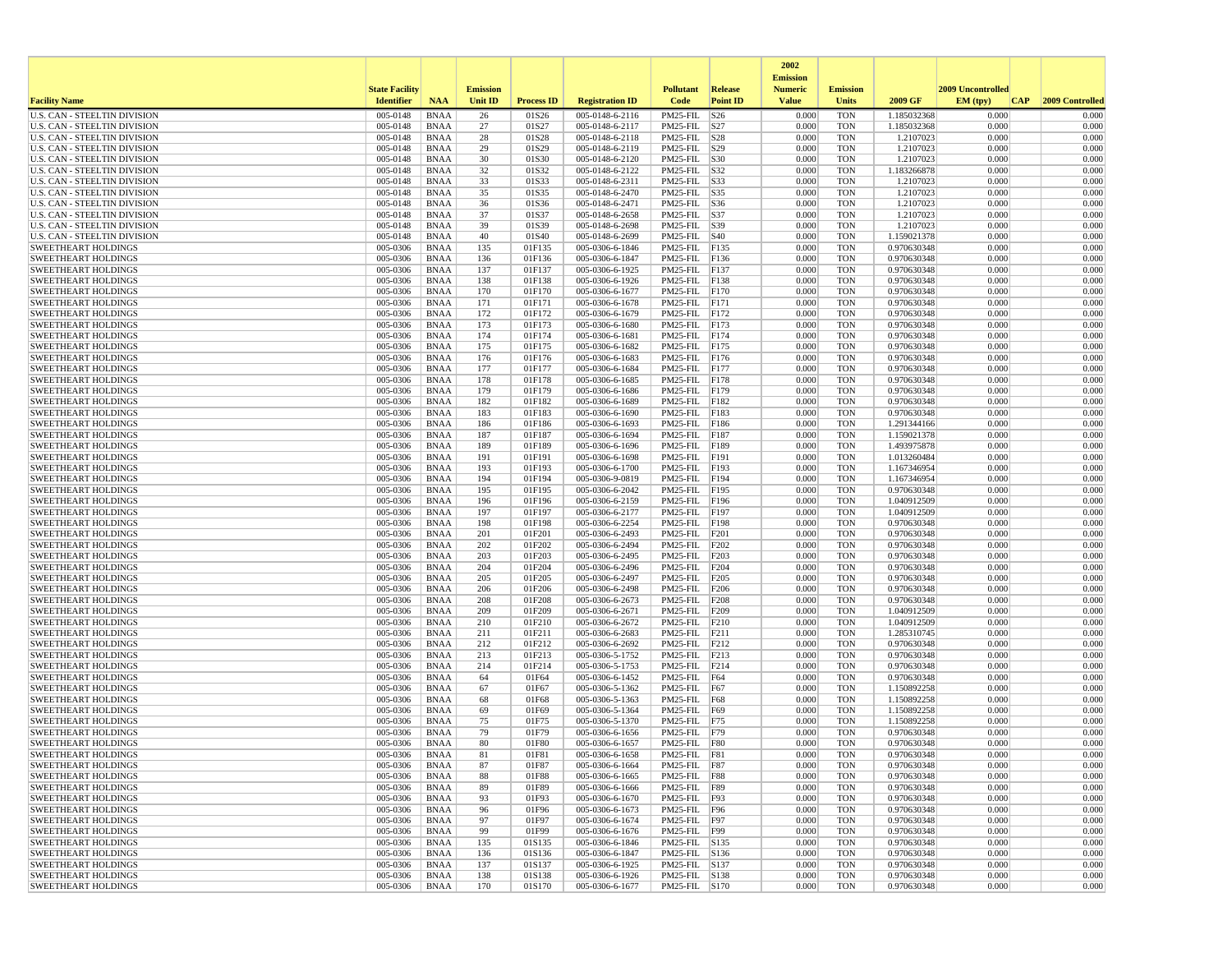|                                                                                   |                       |                            |                      |                          |                                    |                                         |                 | 2002                              |                          |                            |                          |                 |
|-----------------------------------------------------------------------------------|-----------------------|----------------------------|----------------------|--------------------------|------------------------------------|-----------------------------------------|-----------------|-----------------------------------|--------------------------|----------------------------|--------------------------|-----------------|
|                                                                                   | <b>State Facility</b> |                            | <b>Emission</b>      |                          |                                    | <b>Pollutant</b>                        | <b>Release</b>  | <b>Emission</b><br><b>Numeric</b> | <b>Emission</b>          |                            | <b>2009 Uncontrolled</b> |                 |
| <b>Facility Name</b>                                                              | <b>Identifier</b>     | <b>NAA</b>                 | <b>Unit ID</b>       | <b>Process ID</b>        | <b>Registration ID</b>             | Code                                    | <b>Point ID</b> | <b>Value</b>                      | <b>Units</b>             | 2009 GF                    | EM (tpv)<br>CAP          | 2009 Controlled |
| <b>SWEETHEART HOLDINGS</b>                                                        | 005-0306              | <b>BNAA</b>                | 171                  | 01S171                   | 005-0306-6-1678                    | PM25-FIL                                | S171            | 0.000                             | <b>TON</b>               | 0.970630348                | 0.000                    | 0.000           |
| <b>SWEETHEART HOLDINGS</b><br><b>SWEETHEART HOLDINGS</b>                          | 005-0306<br>005-0306  | <b>BNAA</b><br><b>BNAA</b> | 172<br>173           | 01S172<br>01S173         | 005-0306-6-1679<br>005-0306-6-1680 | PM25-FIL S172<br>PM25-FIL S173          |                 | 0.000<br>0.000                    | <b>TON</b><br><b>TON</b> | 0.970630348<br>0.970630348 | 0.000<br>0.000           | 0.000<br>0.000  |
| <b>SWEETHEART HOLDINGS</b>                                                        | 005-0306              | <b>BNAA</b>                | 174                  | 01S174                   | 005-0306-6-1681                    | PM25-FIL                                | S174            | 0.000                             | <b>TON</b>               | 0.970630348                | 0.000                    | 0.000           |
| <b>SWEETHEART HOLDINGS</b>                                                        | 005-0306              | <b>BNAA</b>                | 175                  | 01S175                   | 005-0306-6-1682                    | PM25-FIL S175                           |                 | 0.000                             | <b>TON</b>               | 0.970630348                | 0.000                    | 0.000           |
| <b>SWEETHEART HOLDINGS</b>                                                        | 005-0306              | <b>BNAA</b>                | 176                  | 01S176                   | 005-0306-6-1683                    | PM25-FIL S176                           |                 | 0.000                             | <b>TON</b>               | 0.970630348                | 0.000                    | 0.000           |
| <b>SWEETHEART HOLDINGS</b>                                                        | 005-0306              | <b>BNAA</b>                | 177                  | 01S177                   | 005-0306-6-1684                    | PM25-FIL S177                           |                 | 0.000                             | <b>TON</b>               | 0.970630348                | 0.000                    | 0.000           |
| <b>SWEETHEART HOLDINGS</b>                                                        | 005-0306              | <b>BNAA</b>                | 178                  | 01S178                   | 005-0306-6-1685                    | PM25-FIL S178                           |                 | 0.000                             | <b>TON</b>               | 0.970630348                | 0.000                    | 0.000           |
| <b>SWEETHEART HOLDINGS</b>                                                        | 005-0306              | <b>BNAA</b>                | 179                  | 01S179                   | 005-0306-6-1686                    | PM25-FIL S179<br>PM25-FIL S182          |                 | 0.000                             | <b>TON</b>               | 0.970630348                | 0.000<br>0.000           | 0.000           |
| <b>SWEETHEART HOLDINGS</b><br><b>SWEETHEART HOLDINGS</b>                          | 005-0306<br>005-0306  | <b>BNAA</b><br><b>BNAA</b> | 182<br>183           | 01S182<br>01S183         | 005-0306-6-1689<br>005-0306-6-1690 | PM25-FIL S183                           |                 | 0.000<br>0.000                    | <b>TON</b><br><b>TON</b> | 0.970630348<br>0.970630348 | 0.000                    | 0.000<br>0.000  |
| <b>SWEETHEART HOLDINGS</b>                                                        | 005-0306              | <b>BNAA</b>                | 186                  | 01S186                   | 005-0306-6-1693                    | PM25-FIL S186                           |                 | 0.000                             | <b>TON</b>               | 1.291344166                | 0.000                    | 0.000           |
| <b>SWEETHEART HOLDINGS</b>                                                        | 005-0306              | <b>BNAA</b>                | 187                  | 01S187                   | 005-0306-6-1694                    | PM25-FIL S187                           |                 | 0.000                             | <b>TON</b>               | 1.159021378                | 0.000                    | 0.000           |
| <b>SWEETHEART HOLDINGS</b>                                                        | 005-0306              | <b>BNAA</b>                | 189                  | 01S189                   | 005-0306-6-1696                    | PM25-FIL                                | S189            | 0.000                             | <b>TON</b>               | 1.493975878                | 0.000                    | 0.000           |
| <b>SWEETHEART HOLDINGS</b>                                                        | 005-0306              | <b>BNAA</b>                | 191                  | 01S191                   | 005-0306-6-1698                    | PM25-FIL                                | S191            | 0.000                             | <b>TON</b>               | 1.013260484                | 0.000                    | 0.000           |
| <b>SWEETHEART HOLDINGS</b>                                                        | 005-0306              | <b>BNAA</b>                | 193                  | 01S193                   | 005-0306-6-1700                    | PM25-FIL S193                           |                 | 0.000                             | <b>TON</b>               | 1.167346954                | 0.000                    | 0.000           |
| <b>SWEETHEART HOLDINGS</b><br><b>SWEETHEART HOLDINGS</b>                          | 005-0306<br>005-0306  | <b>BNAA</b><br><b>BNAA</b> | 194<br>195           | 01S194<br>01S195         | 005-0306-9-0819<br>005-0306-6-2042 | PM25-FIL S194<br>PM25-FIL S195          |                 | 0.000<br>0.000                    | <b>TON</b><br><b>TON</b> | 1.167346954<br>0.970630348 | 0.000<br>0.000           | 0.000<br>0.000  |
| <b>SWEETHEART HOLDINGS</b>                                                        | 005-0306              | <b>BNAA</b>                | 196                  | 01S196                   | 005-0306-6-2159                    | PM25-FIL S196                           |                 | 0.000                             | <b>TON</b>               | 1.040912509                | 0.000                    | 0.000           |
| <b>SWEETHEART HOLDINGS</b>                                                        | 005-0306              | <b>BNAA</b>                | 197                  | 01S197                   | 005-0306-6-2177                    | PM25-FIL                                | S197            | 0.000                             | <b>TON</b>               | 1.040912509                | 0.000                    | 0.000           |
| <b>SWEETHEART HOLDINGS</b>                                                        | 005-0306              | <b>BNAA</b>                | 198                  | 01S198                   | 005-0306-6-2254                    | PM25-FIL                                | S198            | 0.000                             | <b>TON</b>               | 0.970630348                | 0.000                    | 0.000           |
| <b>SWEETHEART HOLDINGS</b>                                                        | 005-0306              | <b>BNAA</b>                | 201                  | 01S201                   | 005-0306-6-2493                    | PM25-FIL                                | S201            | 0.000                             | <b>TON</b>               | 0.970630348                | 0.000                    | 0.000           |
| <b>SWEETHEART HOLDINGS</b>                                                        | 005-0306              | <b>BNAA</b>                | 202                  | 01S202                   | 005-0306-6-2494                    | PM25-FIL                                | S202            | 0.000                             | <b>TON</b>               | 0.970630348                | 0.000                    | 0.000           |
| <b>SWEETHEART HOLDINGS</b>                                                        | 005-0306              | <b>BNAA</b>                | 203                  | 01S203                   | 005-0306-6-2495                    | PM25-FIL                                | S203            | 0.000                             | <b>TON</b>               | 0.970630348                | 0.000                    | 0.000           |
| <b>SWEETHEART HOLDINGS</b><br><b>SWEETHEART HOLDINGS</b>                          | 005-0306<br>005-0306  | <b>BNAA</b><br><b>BNAA</b> | 204<br>205           | 01S204<br>01S205         | 005-0306-6-2496<br>005-0306-6-2497 | PM25-FIL<br>PM25-FIL                    | S204<br>S205    | 0.000<br>0.000                    | <b>TON</b><br><b>TON</b> | 0.970630348<br>0.970630348 | 0.000<br>0.000           | 0.000<br>0.000  |
| <b>SWEETHEART HOLDINGS</b>                                                        | 005-0306              | <b>BNAA</b>                | 206                  | 01S206                   | 005-0306-6-2498                    | PM25-FIL                                | S206            | 0.000                             | <b>TON</b>               | 0.970630348                | 0.000                    | 0.000           |
| <b>SWEETHEART HOLDINGS</b>                                                        | 005-0306              | <b>BNAA</b>                | 208                  | 01S208                   | 005-0306-6-2673                    | PM25-FIL S208                           |                 | 0.000                             | <b>TON</b>               | 0.970630348                | 0.000                    | 0.000           |
| <b>SWEETHEART HOLDINGS</b>                                                        | 005-0306              | <b>BNAA</b>                | 209                  | 01S209                   | 005-0306-6-2671                    | PM25-FIL  S209                          |                 | 0.000                             | <b>TON</b>               | 1.040912509                | 0.000                    | 0.000           |
| <b>SWEETHEART HOLDINGS</b>                                                        | 005-0306              | <b>BNAA</b>                | 210                  | 01S210                   | 005-0306-6-2672                    | PM25-FIL                                | S210            | 0.000                             | <b>TON</b>               | 1.040912509                | 0.000                    | 0.000           |
| <b>SWEETHEART HOLDINGS</b>                                                        | 005-0306              | <b>BNAA</b>                | 211                  | 01S211                   | 005-0306-6-2683                    | PM25-FIL                                | S211            | 0.000                             | <b>TON</b>               | 1.285310745                | 0.000                    | 0.000           |
| <b>SWEETHEART HOLDINGS</b><br><b>SWEETHEART HOLDINGS</b>                          | 005-0306<br>005-0306  | <b>BNAA</b><br><b>BNAA</b> | 212<br>213           | 01S212<br>01S213         | 005-0306-6-2692<br>005-0306-5-1752 | PM25-FIL<br>PM25-FIL                    | S212<br>S213    | 0.000<br>0.166                    | <b>TON</b><br><b>TON</b> | 0.970630348<br>0.970630348 | 0.000<br>0.161           | 0.000<br>0.161  |
| <b>SWEETHEART HOLDINGS</b>                                                        | 005-0306              | <b>BNAA</b>                | 214                  | 01S214                   | 005-0306-5-1753                    | PM25-FIL S214                           |                 | 0.237                             | <b>TON</b>               | 0.970630348                | 0.230                    | 0.230           |
| <b>SWEETHEART HOLDINGS</b>                                                        | 005-0306              | <b>BNAA</b>                | 64                   | 01S64                    | 005-0306-6-1452                    | PM25-FIL S64                            |                 | 0.000                             | <b>TON</b>               | 0.970630348                | 0.000                    | 0.000           |
| <b>SWEETHEART HOLDINGS</b>                                                        | 005-0306              | <b>BNAA</b>                | 67                   | 01S67                    | 005-0306-5-1362                    | $PM25-FIL$ S67                          |                 | 0.146                             | <b>TON</b>               | 1.150892258                | 0.168                    | 0.168           |
| <b>SWEETHEART HOLDINGS</b>                                                        | 005-0306              | <b>BNAA</b>                | 68                   | 01S68                    | 005-0306-5-1363                    | PM25-FIL                                | S68             | 0.146                             | <b>TON</b>               | 1.150892258                | 0.168                    | 0.168           |
| <b>SWEETHEART HOLDINGS</b>                                                        | 005-0306              | <b>BNAA</b>                | 69                   | 01S69                    | 005-0306-5-1364                    | PM25-FIL S69                            |                 | 0.292                             | <b>TON</b>               | 1.150892258                | 0.336                    | 0.336           |
| <b>SWEETHEART HOLDINGS</b>                                                        | 005-0306              | <b>BNAA</b>                | 75                   | 01S75                    | 005-0306-5-1370                    | PM25-FIL S75                            |                 | 0.026                             | <b>TON</b>               | 1.150892258                | 0.029                    | 0.029           |
| <b>SWEETHEART HOLDINGS</b><br><b>SWEETHEART HOLDINGS</b>                          | 005-0306<br>005-0306  | <b>BNAA</b><br><b>BNAA</b> | 79<br>80             | 01S79<br>01S80           | 005-0306-6-1656<br>005-0306-6-1657 | PM25-FIL S79<br>PM25-FIL  S80           |                 | 0.000<br>0.000                    | <b>TON</b><br><b>TON</b> | 0.970630348<br>0.970630348 | 0.000<br>0.000           | 0.000<br>0.000  |
| <b>SWEETHEART HOLDINGS</b>                                                        | 005-0306              | <b>BNAA</b>                | 81                   | 01S81                    | 005-0306-6-1658                    | PM25-FIL S81                            |                 | 0.000                             | <b>TON</b>               | 0.970630348                | 0.000                    | 0.000           |
| <b>SWEETHEART HOLDINGS</b>                                                        | 005-0306              | <b>BNAA</b>                | 87                   | 01S87                    | 005-0306-6-1664                    | PM25-FIL                                | S87             | 0.000                             | <b>TON</b>               | 0.970630348                | 0.000                    | 0.000           |
| <b>SWEETHEART HOLDINGS</b>                                                        | 005-0306              | <b>BNAA</b>                | 88                   | 01S88                    | 005-0306-6-1665                    | PM25-FIL S88                            |                 | 0.000                             | <b>TON</b>               | 0.970630348                | 0.000                    | 0.000           |
| <b>SWEETHEART HOLDINGS</b>                                                        | 005-0306              | <b>BNAA</b>                | 89                   | 01S89                    | 005-0306-6-1666                    | PM25-FIL S89                            |                 | 0.000                             | <b>TON</b>               | 0.970630348                | 0.000                    | 0.000           |
| <b>SWEETHEART HOLDINGS</b>                                                        | 005-0306              | <b>BNAA</b>                | 93                   | 01S93                    | 005-0306-6-1670                    | PM25-FIL  S93                           |                 | 0.000                             | <b>TON</b>               | 0.970630348                | 0.000                    | 0.000           |
| <b>SWEETHEART HOLDINGS</b>                                                        | 005-0306              | <b>BNAA</b>                | 96                   | 01S96                    | 005-0306-6-1673                    | PM25-FIL   S96                          |                 | 0.000                             | <b>TON</b>               | 0.970630348                | 0.000                    | 0.000<br>0.000  |
| <b>SWEETHEART HOLDINGS</b><br><b>SWEETHEART HOLDINGS</b>                          | 005-0306<br>005-0306  | <b>BNAA</b><br><b>BNAA</b> | 97<br>99             | 01S97<br>01S99           | 005-0306-6-1674<br>005-0306-6-1676 | PM25-FIL<br>PM25-FIL S99                | S97             | 0.000<br>0.000                    | <b>TON</b><br><b>TON</b> | 0.970630348<br>0.970630348 | 0.000<br>0.000           | 0.000           |
| <b>BALTIMORE MARINE INDUSTRIES</b>                                                | 005-0332              | <b>BNAA</b>                | 76                   | 01F76                    | 005-0332-6-2342                    | PM25-FIL F76                            |                 | 0.245                             | <b>TON</b>               | 1.185032368                | 0.291                    | 0.291           |
| <b>BALTIMORE MARINE INDUSTRIES</b>                                                | 005-0332              | <b>BNAA</b>                | 76                   | 01S76                    | 005-0332-6-2342                    | PM25-FIL S76                            |                 | 0.000                             | <b>TON</b>               | 1.185032368                | 0.000                    | 0.000           |
| <b>SCHLUMBERGER MALCO</b>                                                         | 005-0384              | <b>BNAA</b>                | -1                   | 01F1                     | 005-0384-4-0547                    | $PM25$ -FIL $ F1$                       |                 | 0.000                             | <b>TON</b>               | 1.006668091                | 0.000                    | 0.000           |
| <b>SCHLUMBERGER MALCO</b>                                                         | 005-0384              | <b>BNAA</b>                | $\overline{2}$       | 01F2                     | 005-0384-4-0548                    | PM25-FIL                                | F2              | 0.000                             | <b>TON</b>               | 1.006668091                | 0.000                    | 0.000           |
| <b>SCHLUMBERGER MALCO</b>                                                         | 005-0384              | <b>BNAA</b>                | 3                    | 01F3                     | 005-0384-4-1285                    | $PM25$ -FIL $ F3$                       |                 | 0.000                             | <b>TON</b>               | 1.006668091                | 0.000                    | 0.000           |
| <b>SCHLUMBERGER MALCO</b><br><b>SCHLUMBERGER MALCO</b>                            | 005-0384<br>005-0384  | <b>BNAA</b><br><b>BNAA</b> | -1<br>$\overline{2}$ | 01S1<br>01S <sub>2</sub> | 005-0384-4-0547<br>005-0384-4-0548 | $PM25$ -FIL $ S1$<br>$PM25$ -FIL $ S2 $ |                 | 0.013<br>0.013                    | <b>TON</b><br><b>TON</b> | 1.006668091<br>1.006668091 | 0.014<br>0.014           | 0.014<br>0.014  |
| <b>SCHLUMBERGER MALCO</b>                                                         | 005-0384              | <b>BNAA</b>                | 3                    | 01S3                     | 005-0384-4-1285                    | $PM25$ -FIL $ S3$                       |                 | 0.020                             | <b>TON</b>               | 1.006668091                | 0.020                    | 0.020           |
| <b>BACK RIVER WASTE WATER TRTMNT PLANT</b>                                        | 005-0812              | <b>BNAA</b>                | 10                   | 01F10                    | 005-0812-5-0664                    | $PM25-FIL$ $F10$                        |                 | 0.000                             | <b>TON</b>               | 1.206287622                | 0.000                    | 0.000           |
| BACK RIVER WASTE WATER TRTMNT PLANT                                               | 005-0812              | <b>BNAA</b>                | 11                   | 01F11                    | 005-0812-5-0665                    | PM25-FIL  F11                           |                 | 0.000                             | TON                      | 1.206287622                | 0.000                    | 0.000           |
| BACK RIVER WASTE WATER TRTMNT PLANT                                               | 005-0812              | BNAA                       | 12                   | 01F12                    | 005-0812-5-0676                    | $PM25-FIL$ $ F12$                       |                 | 0.000                             | <b>TON</b>               | 1.206287622                | 0.000                    | 0.000           |
| BACK RIVER WASTE WATER TRTMNT PLANT                                               | 005-0812              | BNAA                       | 13                   | 01F13                    | 005-0812-5-0677                    | PM25-FIL F13                            |                 | 0.000                             | <b>TON</b>               | 1.206287622                | 0.000                    | 0.000           |
| BACK RIVER WASTE WATER TRTMNT PLANT                                               | 005-0812              | BNAA                       | 14                   | 01F14                    | 005-0812-9-0105                    | PM25-FIL F14<br>PM25-FIL F16            |                 | 0.000                             | <b>TON</b><br><b>TON</b> | 1.094117641                | 0.000<br>0.000           | 0.000<br>0.000  |
| <b>BACK RIVER WASTE WATER TRTMNT PLANT</b><br>BACK RIVER WASTE WATER TRTMNT PLANT | 005-0812<br>005-0812  | <b>BNAA</b><br><b>BNAA</b> | 16<br>17             | 01F16<br>01F17           | 005-0812-6-1860<br>005-0812-9-0884 | PM25-FIL F17                            |                 | 0.000<br>0.000                    | <b>TON</b>               | 1.159021378<br>1.002286434 | 0.000                    | 0.000           |
| BACK RIVER WASTE WATER TRTMNT PLANT                                               | 005-0812              | <b>BNAA</b>                | 18                   | 01F18                    | 005-0812-5-1426                    | PM25-FIL F18                            |                 | 0.000                             | <b>TON</b>               | 1.206287622                | 0.000                    | 0.000           |
| <b>BACK RIVER WASTE WATER TRTMNT PLANT</b>                                        | 005-0812              | BNAA                       | 19                   | 01F19                    | 005-0812-5-1427                    | PM25-FIL F19                            |                 | 0.000                             | <b>TON</b>               | 1.206287622                | 0.000                    | 0.000           |
| BACK RIVER WASTE WATER TRTMNT PLANT                                               | 005-0812              | <b>BNAA</b>                | $\overline{c}$       | 01F2                     | 005-0812-5-0338                    | $PM25-FIL$ $F2$                         |                 | 0.000                             | <b>TON</b>               | 1.162467599                | 0.000                    | 0.000           |
| BACK RIVER WASTE WATER TRTMNT PLANT                                               | 005-0812              | <b>BNAA</b>                | 20                   | 01F20                    | 005-0812-5-1428                    | PM25-FIL F20                            |                 | 0.000                             | <b>TON</b>               | 1.206287622                | 0.000                    | 0.000           |
| BACK RIVER WASTE WATER TRTMNT PLANT                                               | 005-0812              | BNAA                       | 21                   | 01F21                    | 005-0812-5-1429                    | $PM25$ -FIL $ F21$                      |                 | 0.000                             | <b>TON</b>               | 1.206287622                | 0.000                    | 0.000           |
| BACK RIVER WASTE WATER TRTMNT PLANT<br>BACK RIVER WASTE WATER TRTMNT PLANT        | 005-0812<br>005-0812  | <b>BNAA</b><br><b>BNAA</b> | 22<br>23             | 01F22<br>01F23           | 005-0812-5-1430<br>005-0812-5-1431 | PM25-FIL F22<br>$PM25$ -FIL $ F23$      |                 | 0.000<br>0.000                    | <b>TON</b><br><b>TON</b> | 1.206287622<br>1.206287622 | 0.000<br>0.000           | 0.000<br>0.000  |
|                                                                                   |                       |                            |                      |                          |                                    |                                         |                 |                                   |                          |                            |                          |                 |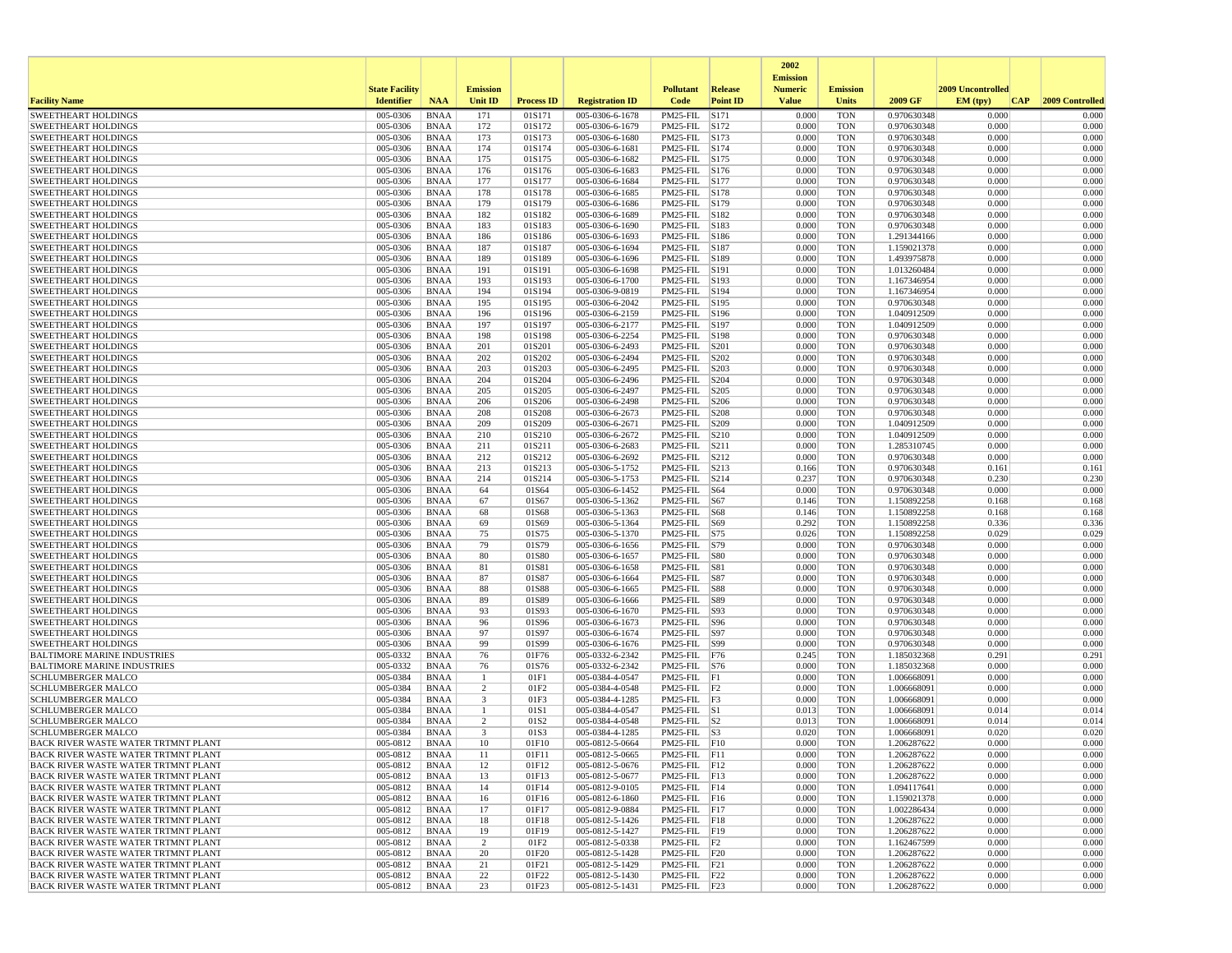|                                                                                          |                       |                            |                     |                   |                                    |                                                   |                 | 2002<br><b>Emission</b> |                          |                            |                   |                 |
|------------------------------------------------------------------------------------------|-----------------------|----------------------------|---------------------|-------------------|------------------------------------|---------------------------------------------------|-----------------|-------------------------|--------------------------|----------------------------|-------------------|-----------------|
|                                                                                          | <b>State Facility</b> |                            | <b>Emission</b>     |                   |                                    | <b>Pollutant</b>                                  | Release         | <b>Numeric</b>          | <b>Emission</b>          |                            | 2009 Uncontrolled |                 |
| <b>Facility Name</b>                                                                     | <b>Identifier</b>     | <b>NAA</b>                 | Unit ID             | <b>Process ID</b> | <b>Registration ID</b>             | Code                                              | <b>Point ID</b> | <b>Value</b>            | <b>Units</b>             | 2009 GF                    | EM (typ)<br> CAP  | 2009 Controlled |
| BACK RIVER WASTE WATER TRTMNT PLANT                                                      | 005-0812              | <b>BNAA</b>                | 24                  | 01F24             | 005-0812-5-1432                    | PM25-FIL                                          | F24             | 0.000                   | <b>TON</b>               | 1.206287622                | 0.000             | 0.000           |
| BACK RIVER WASTE WATER TRTMNT PLANT                                                      | 005-0812              | <b>BNAA</b>                | 25                  | 01F25             | 005-0812-5-1434                    | PM25-FIL F25                                      |                 | 0.000                   | <b>TON</b>               | 1.206287622                | 0.000             | 0.000           |
| <b>BACK RIVER WASTE WATER TRTMNT PLANT</b><br><b>BACK RIVER WASTE WATER TRTMNT PLANT</b> | 005-0812<br>005-0812  | <b>BNAA</b><br><b>BNAA</b> | 26<br>27            | 01F26<br>01F27    | 005-0812-5-1435<br>005-0812-5-1438 | PM25-FIL F26<br>$PM25$ -FIL $ F27$                |                 | 0.000<br>0.000          | <b>TON</b><br><b>TON</b> | 1.206287622<br>1.206287622 | 0.000<br>0.000    | 0.000<br>0.000  |
| <b>BACK RIVER WASTE WATER TRTMNT PLANT</b>                                               | 005-0812              | <b>BNAA</b>                | 28                  | 01F28             | 005-0812-6-1881                    | $PM25$ -FIL $ F28$                                |                 | 0.000                   | <b>TON</b>               | 1.185032368                | 0.000             | 0.000           |
| BACK RIVER WASTE WATER TRTMNT PLANT                                                      | 005-0812              | <b>BNAA</b>                | 29                  | 01F29             | 005-0812-5-1439                    | PM25-FIL F29                                      |                 | 0.000                   | <b>TON</b>               | 1.206287622                | 0.000             | 0.000           |
| BACK RIVER WASTE WATER TRTMNT PLANT                                                      | 005-0812              | <b>BNAA</b>                | 30                  | 01F30             | 005-0812-5-1465                    | PM25-FIL F30                                      |                 | 0.000                   | <b>TON</b>               | 1.206287622                | 0.000             | 0.000           |
| <b>BACK RIVER WASTE WATER TRTMNT PLANT</b>                                               | 005-0812              | <b>BNAA</b>                | 31                  | 01F31             | 005-0812-5-1504                    | $PM25-FIL$ $ F31$                                 |                 | 0.000                   | <b>TON</b>               | 1.206287622                | 0.000             | 0.000           |
| BACK RIVER WASTE WATER TRTMNT PLANT                                                      | 005-0812              | <b>BNAA</b>                | 32                  | 01F32             | 005-0812-5-1554                    | $PM25-FIL$ F32                                    |                 | 0.000                   | <b>TON</b>               | 1.162467599                | 0.000             | 0.000           |
| <b>BACK RIVER WASTE WATER TRTMNT PLANT</b>                                               | 005-0812              | <b>BNAA</b>                | 33                  | 01F33             | 005-0812-5-1555                    | PM25-FIL F33                                      |                 | 0.000                   | <b>TON</b>               | 1.162467599                | 0.000             | 0.000           |
| <b>BACK RIVER WASTE WATER TRTMNT PLANT</b><br><b>BACK RIVER WASTE WATER TRTMNT PLANT</b> | 005-0812<br>005-0812  | <b>BNAA</b><br><b>BNAA</b> | 34<br>36            | 01F34<br>01F36    | 005-0812-5-1556<br>005-0812-9-1005 | $PM25$ -FIL $ F34$<br>PM25-FIL F36                |                 | 0.000<br>0.000          | <b>TON</b><br>TON        | 1.162467599<br>1.094117641 | 0.000<br>0.000    | 0.000<br>0.000  |
| <b>BACK RIVER WASTE WATER TRTMNT PLANT</b>                                               | 005-0812              | <b>BNAA</b>                | 37                  | 01F37             | 005-0812-9-1036                    | $PM25-FIL$ F37                                    |                 | 0.000                   | <b>TON</b>               | 1.094117641                | 0.000             | 0.000           |
| <b>BACK RIVER WASTE WATER TRTMNT PLANT</b>                                               | 005-0812              | <b>BNAA</b>                | $\overline{4}$      | 01F4              | 005-0812-5-0511                    | $PM25$ -FIL $FA$                                  |                 | 0.000                   | <b>TON</b>               | 1.162467599                | 0.000             | 0.000           |
| <b>BACK RIVER WASTE WATER TRTMNT PLANT</b>                                               | 005-0812              | <b>BNAA</b>                | 5                   | 01F5              | 005-0812-5-0512                    | PM25-FIL F5                                       |                 | 0.000                   | <b>TON</b>               | 1.206287622                | 0.000             | 0.000           |
| BACK RIVER WASTE WATER TRTMNT PLANT                                                      | 005-0812              | <b>BNAA</b>                | 10                  | 01S10             | 005-0812-5-0664                    | $PM25$ -FIL $ S10$                                |                 | 0.000                   | <b>TON</b>               | 1.206287622                | 0.000             | 0.000           |
| BACK RIVER WASTE WATER TRTMNT PLANT                                                      | 005-0812              | <b>BNAA</b>                | 11                  | 01S11             | 005-0812-5-0665                    | PM25-FIL S11                                      |                 | 0.000                   | <b>TON</b>               | 1.206287622                | 0.000             | 0.000           |
| <b>BACK RIVER WASTE WATER TRTMNT PLANT</b>                                               | 005-0812              | <b>BNAA</b>                | 12                  | 01S12             | 005-0812-5-0676                    | PM25-FIL S12                                      |                 | 0.000                   | TON                      | 1.206287622                | 0.000             | 0.000           |
| <b>BACK RIVER WASTE WATER TRTMNT PLANT</b><br>BACK RIVER WASTE WATER TRTMNT PLANT        | 005-0812<br>005-0812  | <b>BNAA</b><br><b>BNAA</b> | 13<br>14            | 01S13<br>01S14    | 005-0812-5-0677<br>005-0812-9-0105 | $PM25$ -FIL $ S13$<br>PM25-FIL S14                |                 | 0.000<br>0.000          | <b>TON</b><br><b>TON</b> | 1.206287622<br>1.094117641 | 0.000<br>0.000    | 0.000<br>0.000  |
| <b>BACK RIVER WASTE WATER TRTMNT PLANT</b>                                               | 005-0812              | <b>BNAA</b>                | 16                  | 01S16             | 005-0812-6-1860                    | $PM25$ -FIL $ S16$                                |                 | 0.000                   | <b>TON</b>               | 1.159021378                | 0.000             | 0.000           |
| BACK RIVER WASTE WATER TRTMNT PLANT                                                      | 005-0812              | <b>BNAA</b>                | 17                  | 01S17             | 005-0812-9-0884                    | PM25-FIL S17                                      |                 | 0.000                   | <b>TON</b>               | 1.002286434                | 0.000             | 0.000           |
| <b>BACK RIVER WASTE WATER TRTMNT PLANT</b>                                               | 005-0812              | <b>BNAA</b>                | 18                  | 01S18             | 005-0812-5-1426                    | PM25-FIL S18                                      |                 | 0.000                   | TON                      | 1.206287622                | 0.000             | 0.000           |
| BACK RIVER WASTE WATER TRTMNT PLANT                                                      | 005-0812              | <b>BNAA</b>                | 19                  | 01S19             | 005-0812-5-1427                    | $PM25-FIL$ S19                                    |                 | 0.000                   | <b>TON</b>               | 1.206287622                | 0.000             | 0.000           |
| BACK RIVER WASTE WATER TRTMNT PLANT                                                      | 005-0812              | <b>BNAA</b>                | 2                   | 01S <sub>2</sub>  | 005-0812-5-0338                    | $PM25-FIL$ $ S2$                                  |                 | 0.000                   | <b>TON</b>               | 1.162467599                | 0.000             | 0.000           |
| BACK RIVER WASTE WATER TRTMNT PLANT                                                      | 005-0812              | <b>BNAA</b>                | 20<br>21            | 01S20             | 005-0812-5-1428                    | $PM25$ -FIL $ S20$                                |                 | 0.000                   | <b>TON</b><br><b>TON</b> | 1.206287622                | 0.000<br>0.000    | 0.000<br>0.000  |
| BACK RIVER WASTE WATER TRTMNT PLANT<br><b>BACK RIVER WASTE WATER TRTMNT PLANT</b>        | 005-0812<br>005-0812  | <b>BNAA</b><br><b>BNAA</b> | 22                  | 01S21<br>01S22    | 005-0812-5-1429<br>005-0812-5-1430 | $PM25$ -FIL $ S21$<br>PM25-FIL S22                |                 | 0.000<br>0.000          | <b>TON</b>               | 1.206287622<br>1.206287622 | 0.000             | 0.000           |
| <b>BACK RIVER WASTE WATER TRTMNT PLANT</b>                                               | 005-0812              | <b>BNAA</b>                | 23                  | 01S23             | 005-0812-5-1431                    | $PM25$ -FIL $ S23$                                |                 | 0.000                   | TON                      | 1.206287622                | 0.000             | 0.000           |
| BACK RIVER WASTE WATER TRTMNT PLANT                                                      | 005-0812              | <b>BNAA</b>                | 24                  | 01S24             | 005-0812-5-1432                    | $PM25$ -FIL $ S24$                                |                 | 0.000                   | <b>TON</b>               | 1.206287622                | 0.000             | 0.000           |
| <b>BACK RIVER WASTE WATER TRTMNT PLANT</b>                                               | 005-0812              | <b>BNAA</b>                | 25                  | 01S25             | 005-0812-5-1434                    | PM25-FIL                                          | S25             | 0.000                   | <b>TON</b>               | 1.206287622                | 0.000             | 0.000           |
| BACK RIVER WASTE WATER TRTMNT PLANT                                                      | 005-0812              | <b>BNAA</b>                | 26                  | 01S26             | 005-0812-5-1435                    | PM25 FIL                                          | S26             | 0.000                   | <b>TON</b>               | 1.206287622                | 0.000             | 0.000           |
| <b>BACK RIVER WASTE WATER TRTMNT PLANT</b>                                               | 005-0812              | <b>BNAA</b>                | 27                  | 01S27             | 005-0812-5-1438                    | $PM25$ -FIL $ S27$                                |                 | 0.365                   | <b>TON</b>               | 1.206287622                | 0.440             | 0.440           |
| <b>BACK RIVER WASTE WATER TRTMNT PLANT</b><br><b>BACK RIVER WASTE WATER TRTMNT PLANT</b> | 005-0812<br>005-0812  | <b>BNAA</b><br><b>BNAA</b> | 28<br>29            | 01S28<br>01S29    | 005-0812-6-1881<br>005-0812-5-1439 | PM25-FIL S28<br>PM25-FIL S29                      |                 | 0.000<br>0.365          | <b>TON</b><br><b>TON</b> | 1.185032368<br>1.206287622 | 0.000<br>0.440    | 0.000<br>0.440  |
| <b>BACK RIVER WASTE WATER TRTMNT PLANT</b>                                               | 005-0812              | <b>BNAA</b>                | 30                  | 01S30             | 005-0812-5-1465                    | PM25-FIL                                          | S30             | 0.000                   | <b>TON</b>               | 1.206287622                | 0.000             | 0.000           |
| BACK RIVER WASTE WATER TRTMNT PLANT                                                      | 005-0812              | <b>BNAA</b>                | 31                  | 01S31             | 005-0812-5-1504                    | $PM25$ -FIL $ S31$                                |                 | 0.000                   | <b>TON</b>               | 1.206287622                | 0.000             | 0.000           |
| <b>BACK RIVER WASTE WATER TRTMNT PLANT</b>                                               | 005-0812              | <b>BNAA</b>                | 32                  | 01S32             | 005-0812-5-1554                    | PM25-FIL S32                                      |                 | 0.000                   | <b>TON</b>               | 1.162467599                | 0.000             | 0.000           |
| BACK RIVER WASTE WATER TRTMNT PLANT                                                      | 005-0812              | <b>BNAA</b>                | 33                  | 01S33             | 005-0812-5-1555                    | PM25-FIL S33                                      |                 | 0.000                   | <b>TON</b>               | 1.162467599                | 0.000             | 0.000           |
| <b>BACK RIVER WASTE WATER TRTMNT PLANT</b>                                               | 005-0812              | <b>BNAA</b>                | 34                  | 01S34             | 005-0812-5-1556                    | PM25-FIL S34                                      |                 | 0.000                   | <b>TON</b>               | 1.162467599                | 0.000             | 0.000           |
| BACK RIVER WASTE WATER TRTMNT PLANT                                                      | 005-0812<br>005-0812  | BNAA<br><b>BNAA</b>        | 36<br>37            | 01S36<br>01S37    | 005-0812-9-1005<br>005-0812-9-1036 | $PM25$ -FIL $ S36$<br>PM25-FIL S37                |                 | 0.000<br>0.000          | <b>TON</b><br><b>TON</b> | 1.094117641                | 0.000<br>0.000    | 0.000<br>0.000  |
| BACK RIVER WASTE WATER TRTMNT PLANT<br><b>BACK RIVER WASTE WATER TRTMNT PLANT</b>        | 005-0812              | <b>BNAA</b>                | $\overline{4}$      | 01S4              | 005-0812-5-0511                    | $PM25$ -FIL $\overline{\smash{\big)}\mathbf{S}4}$ |                 | 0.548                   | <b>TON</b>               | 1.094117641<br>1.162467599 | 0.636             | 0.636           |
| <b>BACK RIVER WASTE WATER TRTMNT PLANT</b>                                               | 005-0812              | <b>BNAA</b>                | 5                   | 01S5              | 005-0812-5-0512                    | $PM25$ -FIL $ S5$                                 |                 | 0.000                   | <b>TON</b>               | 1.206287622                | 0.000             | 0.000           |
| <b>AMERICAN YEAST</b>                                                                    | 005-0979              | <b>BNAA</b>                | -1                  | 01F1              | 005-0979-4-1296                    | PM25-FIL F1                                       |                 | 0.000                   | <b>TON</b>               | 1.006668091                | 0.000             | 0.000           |
| <b>AMERICAN YEAST</b>                                                                    | 005-0979              | <b>BNAA</b>                | $\overline{4}$      | 01F4              | 005-0979-4-1954                    | PM25-FIL F4                                       |                 | 0.000                   | <b>TON</b>               | 1.006668091                | 0.000             | 0.000           |
| <b>AMERICAN YEAST</b>                                                                    | 005-0979              | <b>BNAA</b>                | 5                   | 01F5              | 005-0979-4-1920                    | $PM25-FIL$ F5                                     |                 | 0.000                   | <b>TON</b>               | 1.006668091                | 0.000             | 0.000           |
| <b>AMERICAN YEAST</b>                                                                    | 005-0979              | <b>BNAA</b>                | 1                   | 01S1              | 005-0979-4-1296                    | $PM25$ -FIL $ S1$                                 |                 | 0.078                   | <b>TON</b>               | 1.006668091                | 0.078             | 0.078           |
| <b>AMERICAN YEAST</b><br><b>AMERICAN YEAST</b>                                           | 005-0979<br>005-0979  | <b>BNAA</b><br><b>BNAA</b> | $\overline{4}$<br>5 | 01S4<br>01S5      | 005-0979-4-1954<br>005-0979-4-1920 | $PM25$ -FIL $ S4$<br>$PM25$ -FIL $ S5$            |                 | 0.233<br>0.078          | <b>TON</b><br><b>TON</b> | 1.006668091<br>1.006668091 | 0.235<br>0.078    | 0.235<br>0.078  |
| <b>CROWN BEVERAGE PACKAGING</b>                                                          | 005-1040              | <b>BNAA</b>                | 8                   | 01F8              | 005-1040-6-1585                    | PM25-FIL F8                                       |                 | 0.000                   | TON                      | 1.2107023                  | 0.000             | 0.000           |
| <b>CROWN BEVERAGE PACKAGING</b>                                                          | 005-1040              | <b>BNAA</b>                | 8                   | 01S8              | 005-1040-6-1585                    | $PM25-FIL$ $ S8$                                  |                 | 0.299                   | <b>TON</b>               | 1.2107023                  | 0.362             | 0.362           |
| <b>GAMSE LITHOGRAPHING COMPANY</b>                                                       | 005-1149              | <b>BNAA</b>                |                     | 01F1              | 005-1149-9-0159                    | $PM25$ -FIL $ F1$                                 |                 | 0.000                   | <b>TON</b>               | 0.970630348                | 0.000             | 0.000           |
| GAMSE LITHOGRAPHING COMPANY                                                              | 005-1149              | <b>BNAA</b>                | 10                  | 01F10             | 005-1149-6-1983                    | $PM25-FIL$ $ F10$                                 |                 | 0.000                   | <b>TON</b>               | 0.970630348                | 0.000             | 0.000           |
| <b>GAMSE LITHOGRAPHING COMPANY</b>                                                       | 005-1149              | <b>BNAA</b>                | 12                  | 01F12             | 005-1149-6-2156                    | $PM25$ -FIL F12                                   |                 | 0.000                   | <b>TON</b>               | 0.970630348                | 0.000             | 0.000           |
| <b>GAMSE LITHOGRAPHING COMPANY</b><br>GAMSE LITHOGRAPHING COMPANY                        | 005-1149<br>005-1149  | <b>BNAA</b><br><b>BNAA</b> | 13<br>14            | 01F13<br>01F14    | 005-1149-6-2376<br>005-1149-6-2377 | $PM25$ -FIL F13<br>$PM25$ -FIL $ F14$             |                 | 0.000<br>0.000          | <b>TON</b><br><b>TON</b> | 0.970630348<br>0.970630348 | 0.000<br>0.000    | 0.000<br>0.000  |
| GAMSE LITHOGRAPHING COMPANY                                                              | 005-1149              | <b>BNAA</b>                | 15                  | 01F15             | 005-1149-6-2634                    | $PM25$ -FIL $ F15$                                |                 | 0.000                   | <b>TON</b>               | 0.970630348                | 0.000             | 0.000           |
| <b>GAMSE LITHOGRAPHING COMPANY</b>                                                       | 005-1149              | <b>BNAA</b>                | 16                  | 01F16             | 005-1149-6-2633                    | $PM25$ -FIL F16                                   |                 | 0.000                   | TON                      | 0.970630348                | 0.000             | 0.000           |
| GAMSE LITHOGRAPHING COMPANY                                                              | 005-1149              | BNAA                       | 9                   | 01F9              | 005-1149-6-1845                    | PM25-FIL F9                                       |                 | 0.000                   | <b>TON</b>               | 0.970630348                | 0.000             | 0.000           |
| GAMSE LITHOGRAPHING COMPANY                                                              | 005-1149              | BNAA                       | $\mathbf{1}$        | 01S1              | 005-1149-9-0159                    | $PM25-FIL$ S1                                     |                 | 0.000                   | <b>TON</b>               | 0.970630348                | 0.000             | 0.000           |
| GAMSE LITHOGRAPHING COMPANY                                                              | 005-1149              | BNAA                       | 10                  | 01S10             | 005-1149-6-1983                    | $PM25$ -FIL $ S10$                                |                 | 0.000                   | TON                      | 0.970630348                | 0.000             | 0.000           |
| GAMSE LITHOGRAPHING COMPANY                                                              | 005-1149              | BNAA                       | 12                  | 01S12             | 005-1149-6-2156                    | PM25-FIL S12                                      |                 | 0.000                   | <b>TON</b>               | 0.970630348                | 0.000             | 0.000           |
| GAMSE LITHOGRAPHING COMPANY<br>GAMSE LITHOGRAPHING COMPANY                               | 005-1149<br>005-1149  | <b>BNAA</b><br><b>BNAA</b> | 13<br>14            | 01S13<br>01S14    | 005-1149-6-2376<br>005-1149-6-2377 | PM25-FIL S13<br>PM25-FIL S14                      |                 | 0.000<br>0.000          | <b>TON</b><br><b>TON</b> | 0.970630348<br>0.970630348 | 0.000<br>0.000    | 0.000<br>0.000  |
| GAMSE LITHOGRAPHING COMPANY                                                              | 005-1149              | BNAA                       | 15                  | 01S15             | 005-1149-6-2634                    | PM25-FIL S15                                      |                 | 0.000                   | <b>TON</b>               | 0.970630348                | 0.000             | 0.000           |
| <b>GAMSE LITHOGRAPHING COMPANY</b>                                                       | 005-1149              | <b>BNAA</b>                | 16                  | 01S16             | 005-1149-6-2633                    | PM25-FIL S16                                      |                 | 0.000                   | <b>TON</b>               | 0.970630348                | 0.000             | 0.000           |
| <b>GAMSE LITHOGRAPHING COMPANY</b>                                                       | 005-1149              | BNAA                       | 9                   | 01S9              | 005-1149-6-1845                    | $PM25$ -FIL $ S9 $                                |                 | 0.000                   | <b>TON</b>               | 0.970630348                | 0.000             | 0.000           |
| PRINTING CORPORATION OF AMERICA                                                          | 005-1744              | BNAA                       | 10                  | 01F10             | 005-1744-6-2073                    | PM25-FIL F10                                      |                 | 0.000                   | TON                      | 0.970630348                | 0.000             | 0.000           |
| PRINTING CORPORATION OF AMERICA                                                          | 005-1744              | <b>BNAA</b>                | 11                  | 01F11             | 005-1744-6-2142                    | $PM25$ -FIL $ F11$                                |                 | 0.000                   | <b>TON</b>               | 0.970630348                | 0.000             | 0.000           |
| PRINTING CORPORATION OF AMERICA                                                          | 005-1744              | BNAA                       | 12                  | 01F12             | 005-1744-6-2143                    | $PM25-FIL$ $F12$                                  |                 | 0.000                   | TON                      | 0.970630348                | 0.000             | 0.000           |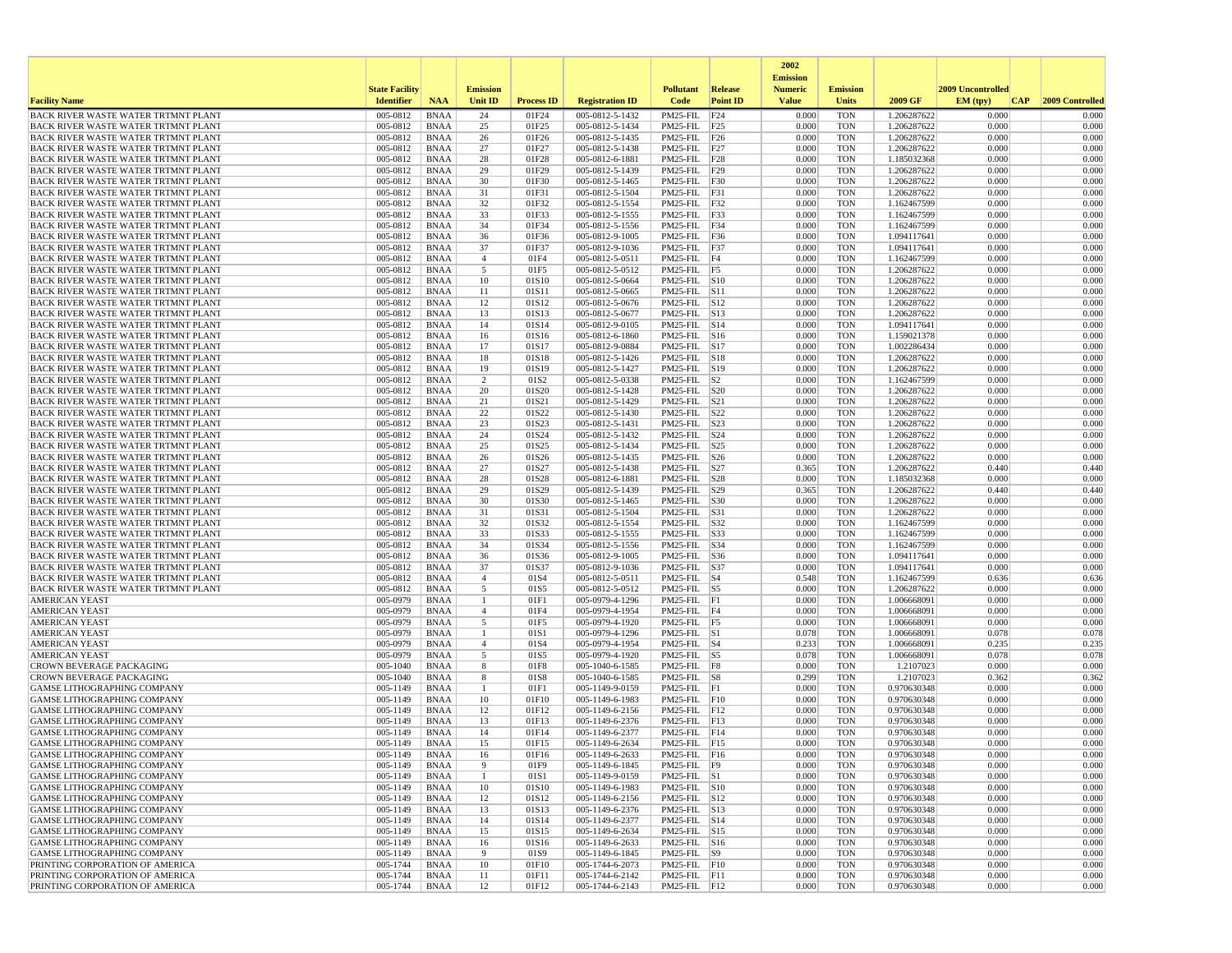|                                                                    |                       |                            |                                    |                   |                                    |                                        |                 | 2002                              |                          |                            |                   |                 |
|--------------------------------------------------------------------|-----------------------|----------------------------|------------------------------------|-------------------|------------------------------------|----------------------------------------|-----------------|-----------------------------------|--------------------------|----------------------------|-------------------|-----------------|
|                                                                    | <b>State Facility</b> |                            | <b>Emission</b>                    |                   |                                    | <b>Pollutant</b>                       | Release         | <b>Emission</b><br><b>Numeric</b> | <b>Emission</b>          |                            | 2009 Uncontrolled |                 |
| <b>Facility Name</b>                                               | <b>Identifier</b>     | <b>NAA</b>                 | Unit ID                            | <b>Process ID</b> | <b>Registration ID</b>             | Code                                   | <b>Point ID</b> | <b>Value</b>                      | <b>Units</b>             | 2009 GF                    | EM (typ)<br> CAP  | 2009 Controlled |
| PRINTING CORPORATION OF AMERICA                                    | 005-1744              | <b>BNAA</b>                | 13                                 | 01F13             | 005-1744-6-2218                    | PM25-FIL                               | F13             | 0.000                             | <b>TON</b>               | 0.970630348                | 0.000             | 0.000           |
| PRINTING CORPORATION OF AMERICA                                    | 005-1744              | <b>BNAA</b>                | 14                                 | 01F14             | 005-1744-6-2176                    | $PM25$ -FIL F14                        |                 | 0.000                             | <b>TON</b>               | 0.970630348                | 0.000             | 0.000           |
| PRINTING CORPORATION OF AMERICA                                    | 005-1744              | <b>BNAA</b>                | 15                                 | 01F15             | 005-1744-6-2306                    | PM25-FIL F15                           |                 | 0.000                             | <b>TON</b>               | 0.970630348                | 0.000             | 0.000           |
| PRINTING CORPORATION OF AMERICA                                    | 005-1744              | <b>BNAA</b>                | 16                                 | 01F16             | 005-1744-6-2307                    | PM25-FIL F16                           |                 | 0.000                             | <b>TON</b>               | 0.970630348                | 0.000             | 0.000           |
| PRINTING CORPORATION OF AMERICA<br>PRINTING CORPORATION OF AMERICA | 005-1744<br>005-1744  | <b>BNAA</b><br><b>BNAA</b> | 17<br>2                            | 01F17<br>01F2     | 005-1744-6-2308<br>005-1744-6-1362 | $PM25$ -FIL F17<br>$PM25$ -FIL $ F2$   |                 | 0.000<br>0.000                    | <b>TON</b><br><b>TON</b> | 0.970630348<br>0.970630348 | 0.000<br>0.000    | 0.000<br>0.000  |
| PRINTING CORPORATION OF AMERICA                                    | 005-1744              | <b>BNAA</b>                | 3                                  | 01F3              | 005-1744-6-1363                    | $PM25$ -FIL $ F3$                      |                 | 0.000                             | <b>TON</b>               | 0.970630348                | 0.000             | 0.000           |
| PRINTING CORPORATION OF AMERICA                                    | 005-1744              | <b>BNAA</b>                | $\overline{4}$                     | 01F4              | 005-1744-6-1396                    | PM25-FIL F4                            |                 | 0.000                             | <b>TON</b>               | 0.970630348                | 0.000             | 0.000           |
| PRINTING CORPORATION OF AMERICA                                    | 005-1744              | <b>BNAA</b>                | 5                                  | 01F5              | 005-1744-6-1506                    | $PM25$ -FIL F5                         |                 | 0.000                             | <b>TON</b>               | 0.970630348                | 0.000             | 0.000           |
| PRINTING CORPORATION OF AMERICA                                    | 005-1744              | <b>BNAA</b>                | 6                                  | 01F6              | 005-1744-6-1960                    | PM25-FIL F6                            |                 | 0.000                             | <b>TON</b>               | 0.970630348                | 0.000             | 0.000           |
| PRINTING CORPORATION OF AMERICA                                    | 005-1744              | <b>BNAA</b>                | 9                                  | 01F9              | 005-1744-6-2072                    | PM25-FIL F9                            |                 | 0.000                             | <b>TON</b>               | 0.970630348                | 0.000             | 0.000           |
| PRINTING CORPORATION OF AMERICA<br>PRINTING CORPORATION OF AMERICA | 005-1744<br>005-1744  | <b>BNAA</b><br><b>BNAA</b> | 10<br>11                           | 01S10<br>01S11    | 005-1744-6-2073<br>005-1744-6-2142 | PM25-FIL S10<br>PM25-FIL S11           |                 | 0.000<br>0.000                    | <b>TON</b><br><b>TON</b> | 0.970630348<br>0.970630348 | 0.000<br>0.000    | 0.000<br>0.000  |
| PRINTING CORPORATION OF AMERICA                                    | 005-1744              | <b>BNAA</b>                | 12                                 | 01S12             | 005-1744-6-2143                    | PM25-FIL S12                           |                 | 0.000                             | <b>TON</b>               | 0.970630348                | 0.000             | 0.000           |
| PRINTING CORPORATION OF AMERICA                                    | 005-1744              | <b>BNAA</b>                | 13                                 | 01S13             | 005-1744-6-2218                    | $PM25$ -FIL $ S13$                     |                 | 0.000                             | <b>TON</b>               | 0.970630348                | 0.000             | 0.000           |
| PRINTING CORPORATION OF AMERICA                                    | 005-1744              | <b>BNAA</b>                | 14                                 | 01S14             | 005-1744-6-2176                    | PM25-FIL S14                           |                 | 0.000                             | <b>TON</b>               | 0.970630348                | 0.000             | 0.000           |
| PRINTING CORPORATION OF AMERICA                                    | 005-1744              | <b>BNAA</b>                | 15                                 | 01S15             | 005-1744-6-2306                    | PM25-FIL S15                           |                 | 0.000                             | <b>TON</b>               | 0.970630348                | 0.000             | 0.000           |
| PRINTING CORPORATION OF AMERICA                                    | 005-1744              | <b>BNAA</b>                | 16                                 | 01S16             | 005-1744-6-2307                    | PM25-FIL S16                           |                 | 0.000                             | <b>TON</b>               | 0.970630348                | 0.000             | 0.000           |
| PRINTING CORPORATION OF AMERICA                                    | 005-1744              | <b>BNAA</b>                | 17                                 | 01S17             | 005-1744-6-2308                    | $PM25-FIL$ S17                         |                 | 0.000                             | <b>TON</b>               | 0.970630348                | 0.000             | 0.000           |
| PRINTING CORPORATION OF AMERICA<br>PRINTING CORPORATION OF AMERICA | 005-1744<br>005-1744  | <b>BNAA</b><br><b>BNAA</b> | 2<br>3                             | 01S2<br>01S3      | 005-1744-6-1362<br>005-1744-6-1363 | PM25-FIL<br>$PM25$ -FIL $ S3$          | S <sub>2</sub>  | 0.000<br>0.000                    | <b>TON</b><br><b>TON</b> | 0.970630348<br>0.970630348 | 0.000<br>0.000    | 0.000<br>0.000  |
| PRINTING CORPORATION OF AMERICA                                    | 005-1744              | <b>BNAA</b>                | $\overline{4}$                     | 01S4              | 005-1744-6-1396                    | $PM25$ -FIL $ S4$                      |                 | 0.000                             | <b>TON</b>               | 0.970630348                | 0.000             | 0.000           |
| PRINTING CORPORATION OF AMERICA                                    | 005-1744              | <b>BNAA</b>                | 5                                  | 01S5              | 005-1744-6-1506                    | $PM25$ -FIL $ S5$                      |                 | 0.000                             | <b>TON</b>               | 0.970630348                | 0.000             | 0.000           |
| PRINTING CORPORATION OF AMERICA                                    | 005-1744              | BNAA                       | 6                                  | 01S6              | 005-1744-6-1960                    | $PM25$ -FIL S6                         |                 | 0.000                             | <b>TON</b>               | 0.970630348                | 0.000             | 0.000           |
| PRINTING CORPORATION OF AMERICA                                    | 005-1744              | <b>BNAA</b>                | -9                                 | 01S9              | 005-1744-6-2072                    | $PM25-FIL$ S9                          |                 | 0.000                             | <b>TON</b>               | 0.970630348                | 0.000             | 0.000           |
| <b>CAVANAUGH PRESS</b>                                             | 005-1903              | <b>BNAA</b>                | 2                                  | 01F <sub>2</sub>  | 005-1903-6-2032                    | $PM25-FIL$ $ F2$                       |                 | 0.000                             | <b>TON</b>               | 0.970630348                | 0.000             | 0.000           |
| <b>CAVANAUGH PRESS</b>                                             | 005-1903              | <b>BNAA</b>                | 3                                  | 01F3              | 005-1903-6-2036                    | $PM25$ -FIL $ F3$                      |                 | 0.000                             | <b>TON</b>               | 0.970630348                | 0.000<br>0.000    | 0.000<br>0.000  |
| <b>CAVANAUGH PRESS</b><br><b>CAVANAUGH PRESS</b>                   | 005-1903<br>005-1903  | <b>BNAA</b><br><b>BNAA</b> | $\overline{4}$<br>5                | 01F4<br>01F5      | 005-1903-6-2037<br>005-1903-6-2038 | PM25-FIL F4<br>PM25-FIL F5             |                 | 0.000<br>0.000                    | <b>TON</b><br><b>TON</b> | 0.970630348<br>0.970630348 | 0.000             | 0.000           |
| <b>CAVANAUGH PRESS</b>                                             | 005-1903              | <b>BNAA</b>                | 6                                  | 01F6              | 005-1903-6-2039                    | $PM25-FIL$ F6                          |                 | 0.000                             | <b>TON</b>               | 0.970630348                | 0.000             | 0.000           |
| <b>CAVANAUGH PRESS</b>                                             | 005-1903              | <b>BNAA</b>                | 7                                  | 01F7              | 005-1903-6-2100                    | $PM25-FIL$ F7                          |                 | 0.000                             | <b>TON</b>               | 0.970630348                | 0.000             | 0.000           |
| <b>CAVANAUGH PRESS</b>                                             | 005-1903              | <b>BNAA</b>                | 8                                  | 01F8              | 005-1903-6-2382                    | PM25-FIL F8                            |                 | 0.000                             | <b>TON</b>               | 0.970630348                | 0.000             | 0.000           |
| <b>CAVANAUGH PRESS</b>                                             | 005-1903              | <b>BNAA</b>                | 9                                  | 01F9              | 005-1903-6-2596                    | PM25-FIL F9                            |                 | 0.000                             | <b>TON</b>               | 0.970630348                | 0.000             | 0.000           |
| <b>CAVANAUGH PRESS</b>                                             | 005-1903              | <b>BNAA</b>                | 2                                  | 01S2              | 005-1903-6-2032                    | $PM25$ -FIL $ S2$                      |                 | 0.000                             | <b>TON</b>               | 0.970630348                | 0.000             | 0.000           |
| <b>CAVANAUGH PRESS</b><br><b>CAVANAUGH PRESS</b>                   | 005-1903<br>005-1903  | <b>BNAA</b><br><b>BNAA</b> | 3<br>$\overline{4}$                | 01S3<br>01S4      | 005-1903-6-2036<br>005-1903-6-2037 | $PM25$ -FIL $ S3$                      |                 | 0.000<br>0.000                    | <b>TON</b><br><b>TON</b> | 0.970630348<br>0.970630348 | 0.000<br>0.000    | 0.000<br>0.000  |
| <b>CAVANAUGH PRESS</b>                                             | 005-1903              | <b>BNAA</b>                | 5                                  | 01S5              | 005-1903-6-2038                    | $PM25$ -FIL $ S4$<br>$PM25$ -FIL $ S5$ |                 | 0.000                             | <b>TON</b>               | 0.970630348                | 0.000             | 0.000           |
| <b>CAVANAUGH PRESS</b>                                             | 005-1903              | <b>BNAA</b>                | 6                                  | 01S6              | 005-1903-6-2039                    | $PM25$ -FIL $ S6$                      |                 | 0.000                             | <b>TON</b>               | 0.970630348                | 0.000             | 0.000           |
| <b>CAVANAUGH PRESS</b>                                             | 005-1903              | <b>BNAA</b>                | $7\phantom{.0}$                    | 01S7              | 005-1903-6-2100                    | $PM25$ -FIL $ S7 $                     |                 | 0.000                             | <b>TON</b>               | 0.970630348                | 0.000             | 0.000           |
| <b>CAVANAUGH PRESS</b>                                             | 005-1903              | <b>BNAA</b>                | 8                                  | 01S8              | 005-1903-6-2382                    | $PM25$ -FIL $ S8$                      |                 | 0.000                             | TON                      | 0.970630348                | 0.000             | 0.000           |
| <b>CAVANAUGH PRESS</b>                                             | 005-1903              | <b>BNAA</b>                | 9                                  | 01S9              | 005-1903-6-2596                    | $PM25-FIL$ S9                          |                 | 0.000                             | <b>TON</b>               | 0.970630348                | 0.000             | 0.000           |
| <b>POLYSTYRENE PRODUCTS</b>                                        | 005-1956              | <b>BNAA</b>                | $\mathbf{1}$                       | 01F1              | 005-1956-4-1900                    | $PM25-FIL$ $F1$                        |                 | 0.000                             | <b>TON</b>               | 1.006668091                | 0.000             | 0.000           |
| POLYSTYRENE PRODUCTS<br><b>RUSSELL-STANLEY SERVICES</b>            | 005-1956<br>005-2220  | <b>BNAA</b><br><b>BNAA</b> | -1<br>-1                           | 01S1<br>01F1      | 005-1956-4-1900<br>005-2220-9-0923 | $PM25$ -FIL $ S1$<br>$PM25$ -FIL $ F1$ |                 | 0.007<br>0.000                    | <b>TON</b><br><b>TON</b> | 1.006668091<br>1.185032368 | 0.007<br>0.000    | 0.007<br>0.000  |
| RUSSELL-STANLEY SERVICES                                           | 005-2220              | <b>BNAA</b>                | 2                                  | 01F2              | 005-2220-9-0979                    | $PM25$ -FIL $ F2$                      |                 | 0.000                             | <b>TON</b>               | 1.185032368                | 0.000             | 0.000           |
| RUSSELL-STANLEY SERVICES                                           | 005-2220              | <b>BNAA</b>                | 3                                  | 01F3              | 005-2220-6-2263                    | $PM25$ -FIL $ F3$                      |                 | 0.000                             | TON                      | 1.2107023                  | 0.000             | 0.000           |
| <b>RUSSELL-STANLEY SERVICES</b>                                    | 005-2220              | <b>BNAA</b>                | -1                                 | 01S1              | 005-2220-9-0923                    | $PM25$ -FIL $ S1$                      |                 | 0.020                             | <b>TON</b>               | 1.185032368                | 0.023             | 0.023           |
| <b>RUSSELL-STANLEY SERVICES</b>                                    | 005-2220              | <b>BNAA</b>                | $\overline{2}$                     | 01S2              | 005-2220-9-0979                    | PM25-FIL                               | S <sub>2</sub>  | 0.314                             | <b>TON</b>               | 1.185032368                | 0.372             | 0.372           |
| RUSSELL-STANLEY SERVICES                                           | 005-2220              | <b>BNAA</b>                | 3                                  | 01S3              | 005-2220-6-2263                    | $PM25$ -FIL $ S3$                      |                 | 0.257                             | <b>TON</b>               | 1.2107023                  | 0.311             | 0.311           |
| POLYSTYRENE PRODUCTS<br>POLYSTYRENE PRODUCTS                       | 005-2305<br>005-2305  | <b>BNAA</b><br><b>BNAA</b> | $7\phantom{.0}$<br>$7\overline{ }$ | 01F7<br>01S7      | 005-2305-5-1644<br>005-2305-5-1644 | PM25-FIL F7<br>$PM25$ -FIL $ S7 $      |                 | 0.000<br>0.027                    | <b>TON</b><br><b>TON</b> | 1.006668091<br>1.006668091 | 0.000<br>0.027    | 0.000<br>0.027  |
| <b>AAI - CLUB HOUSE ROAD</b>                                       | 005-2405              | <b>BNAA</b>                |                                    | 01F1              | 005-2405-6-2414                    | $PM25-FIL$ $F1$                        |                 | 0.000                             | <b>TON</b>               | 1.159021378                | 0.000             | 0.000           |
| AAI - CLUB HOUSE ROAD                                              | 005-2405              | <b>BNAA</b>                | $\overline{2}$                     | 01F <sub>2</sub>  | 005-2405-6-2415                    | $PM25-FIL$ $ F2$                       |                 | 0.000                             | <b>TON</b>               | 1.159021378                | 0.000             | 0.000           |
| <b>AAI - CLUB HOUSE ROAD</b>                                       | 005-2405              | <b>BNAA</b>                | 3                                  | 01F3              | 005-2405-6-2416                    | $PM25$ -FIL $ F3$                      |                 | 0.000                             | <b>TON</b>               | 1.159021378                | 0.000             | 0.000           |
| <b>AAI - CLUB HOUSE ROAD</b>                                       | 005-2405              | <b>BNAA</b>                | $\overline{4}$                     | 01F4              | 005-2405-6-2580                    | PM25-FIL F4                            |                 | 0.000                             | <b>TON</b>               | 1.159021378                | 0.000             | 0.000           |
| <b>AAI - CLUB HOUSE ROAD</b>                                       | 005-2405              | <b>BNAA</b>                | $\mathbf{1}$                       | 01S1              | 005-2405-6-2414                    | $PM25$ -FIL $ S1$                      |                 | 0.000                             | <b>TON</b>               | 1.159021378                | 0.000             | 0.000           |
| <b>AAI - CLUB HOUSE ROAD</b>                                       | 005-2405              | <b>BNAA</b>                | 2<br>3                             | 01S2<br>01S3      | 005-2405-6-2415                    | $PM25$ -FIL $ S2$<br>$PM25$ -FIL $ S3$ |                 | 0.000                             | <b>TON</b><br><b>TON</b> | 1.159021378<br>1.159021378 | 0.000<br>0.000    | 0.000<br>0.000  |
| AAI - CLUB HOUSE ROAD<br>AAI - CLUB HOUSE ROAD                     | 005-2405<br>005-2405  | <b>BNAA</b><br><b>BNAA</b> |                                    | 01S4              | 005-2405-6-2416<br>005-2405-6-2580 | $PM25$ -FIL $ S4$                      |                 | 0.000<br>0.000                    | TON                      | 1.159021378                | 0.000             | 0.000           |
| MIDDLE RIVER AIRCRAFT SYSTEMS                                      | 005-2407              | BNAA                       | -1                                 | 01F1              | 005-2407-5-1655                    | $PM25-FIL$ $ F1$                       |                 | 0.000                             | TON                      | 1.150892258                | 0.000             | 0.000           |
| MIDDLE RIVER AIRCRAFT SYSTEMS                                      | 005-2407              | BNAA                       | -1                                 | 01S1              | 005-2407-5-1655                    | $PM25-FIL$ S1                          |                 | 0.010                             | <b>TON</b>               | 1.150892258                | 0.012             | 0.012           |
| <b>LEHIGH PORTLAND CEMENT</b>                                      | 013-0012              | BNAA                       | 17                                 | 01F17             | 013-0012-6-0027                    | PM25-FIL F17                           |                 | 0.000                             | TON                      | 1.235632181                | 0.000             | 0.000           |
| LEHIGH PORTLAND CEMENT                                             | 013-0012              | BNAA                       | 18                                 | 01F18             | 013-0012-6-0028                    | PM25-FIL F18                           |                 | 0.000                             | <b>TON</b>               | 1.235632181                | 0.000             | 0.000           |
| LEHIGH PORTLAND CEMENT                                             | 013-0012              | <b>BNAA</b>                | 19                                 | 01F19             | 013-0012-6-0029                    | PM25-FIL F19                           |                 | 0.000                             | <b>TON</b>               | 1.235632181                | 0.000             | 0.000           |
| LEHIGH PORTLAND CEMENT                                             | 013-0012<br>013-0012  | BNAA                       | 20<br>21                           | 01F20<br>01F21    | 013-0012-6-0030<br>013-0012-6-0031 | PM25-FIL F20<br>$PM25$ -FIL $ F21$     |                 | 0.000<br>0.000                    | TON<br><b>TON</b>        | 1.235632181<br>1.235632181 | 0.000<br>0.000    | 0.000<br>0.000  |
| <b>LEHIGH PORTLAND CEMENT</b><br><b>LEHIGH PORTLAND CEMENT</b>     | 013-0012              | BNAA<br>BNAA               | 22                                 | 01F22             | 013-0012-6-0032                    | PM25-FIL F22                           |                 | 0.000                             | <b>TON</b>               | 1.235632181                | 0.000             | 0.000           |
| LEHIGH PORTLAND CEMENT                                             | 013-0012              | BNAA                       | 23                                 | 01F23             | 013-0012-6-0033                    | PM25-FIL F23                           |                 | 0.000                             | TON                      | 1.235632181                | 0.000             | 0.000           |
| <b>LEHIGH PORTLAND CEMENT</b>                                      | 013-0012              | BNAA                       | 24                                 | 01F24             | 013-0012-6-0034                    | PM25-FIL F24                           |                 | 0.000                             | <b>TON</b>               | 1.235632181                | 0.000             | 0.000           |
| LEHIGH PORTLAND CEMENT                                             | 013-0012              | <b>BNAA</b>                | 25                                 | 01F25             | 013-0012-6-0039                    | PM25-FIL F25                           |                 | 0.000                             | <b>TON</b>               | 1.159757972                | 0.000             | 0.000           |
| <b>LEHIGH PORTLAND CEMENT</b>                                      | 013-0012              | BNAA                       | 26                                 | 01F26             | 013-0012-6-0040                    | PM25-FIL F26                           |                 | 0.000                             | <b>TON</b>               | 1.159757972                | 0.000             | 0.000           |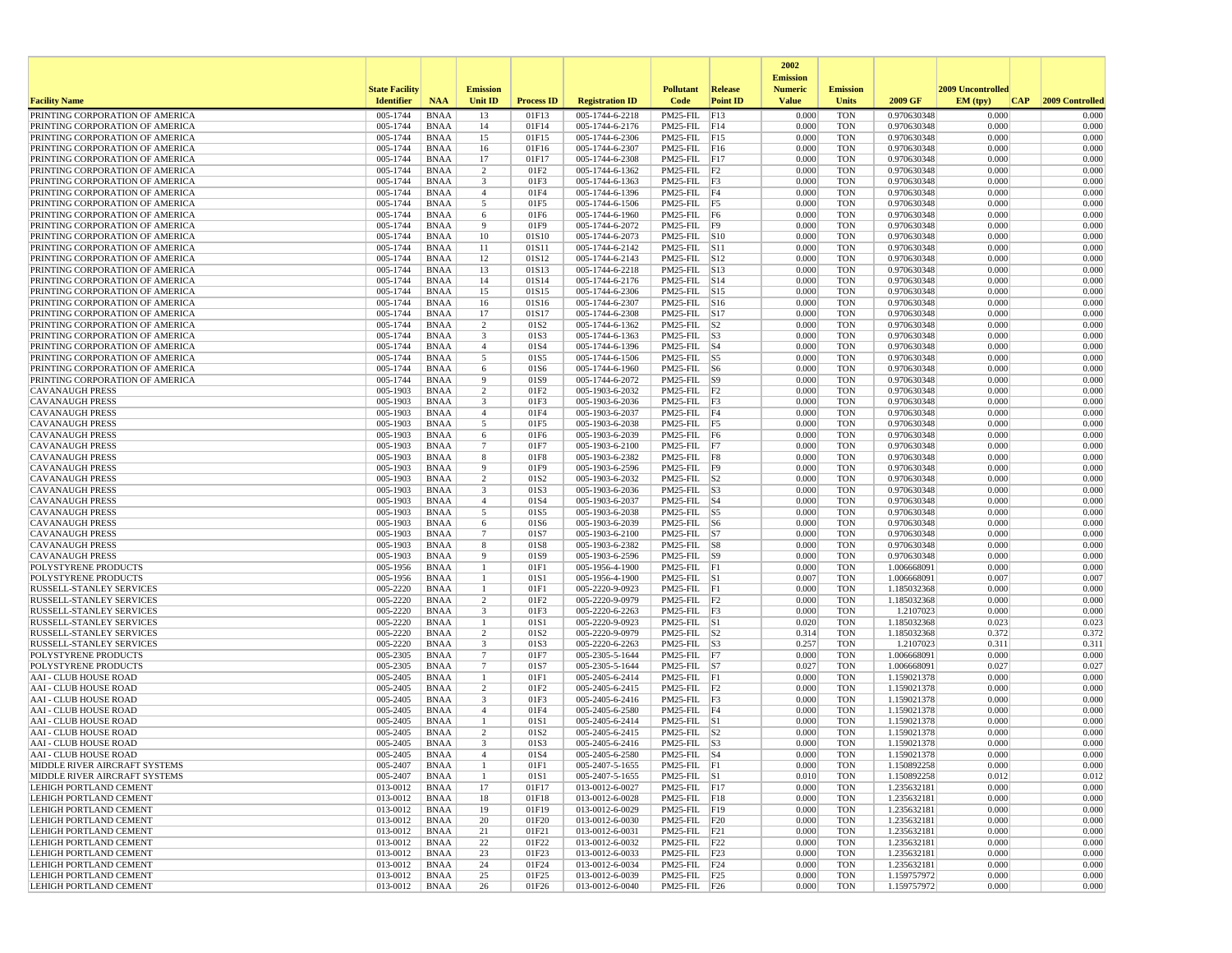|                                                                |                       |                            |                                           |                          |                                    |                                        |                 | 2002<br><b>Emission</b> |                          |                            |                   |                 |
|----------------------------------------------------------------|-----------------------|----------------------------|-------------------------------------------|--------------------------|------------------------------------|----------------------------------------|-----------------|-------------------------|--------------------------|----------------------------|-------------------|-----------------|
|                                                                | <b>State Facility</b> |                            | <b>Emission</b>                           |                          |                                    | <b>Pollutant</b>                       | <b>Release</b>  | <b>Numeric</b>          | <b>Emission</b>          |                            | 2009 Uncontrolled |                 |
| <b>Facility Name</b>                                           | <b>Identifier</b>     | <b>NAA</b>                 | <b>Unit ID</b>                            | <b>Process ID</b>        | <b>Registration ID</b>             | Code                                   | <b>Point ID</b> | <b>Value</b>            | <b>Units</b>             | 2009 GF                    | EM (typ)<br> CAP  | 2009 Controlled |
| <b>LEHIGH PORTLAND CEMENT</b>                                  | 013-0012              | <b>BNAA</b>                | 29                                        | 01F29                    | 013-0012-6-0047                    | PM25-FIL                               | F29             | 0.000                   | <b>TON</b>               | 1.159757972                | 0.000             | 0.000           |
| LEHIGH PORTLAND CEMENT                                         | 013-0012              | <b>BNAA</b>                | 30                                        | 01F30                    | 013-0012-6-0048                    | PM25-FIL F30                           |                 | 0.000                   | <b>TON</b>               | 1.159757972                | 0.000             | 0.000           |
| <b>LEHIGH PORTLAND CEMENT</b><br>LEHIGH PORTLAND CEMENT        | 013-0012<br>013-0012  | <b>BNAA</b><br><b>BNAA</b> | 31<br>32                                  | 01F31<br>01F32           | 013-0012-6-0049<br>013-0012-6-0124 | PM25-FIL F31<br>PM25-FIL F32           |                 | 0.000<br>0.000          | <b>TON</b><br><b>TON</b> | 1.159757972<br>1.159757972 | 0.000<br>0.000    | 0.000<br>0.000  |
| LEHIGH PORTLAND CEMENT                                         | 013-0012              | <b>BNAA</b>                | 33                                        | 01F33                    | 013-0012-6-0125                    | PM25-FIL F33                           |                 | 0.000                   | <b>TON</b>               | 1.159757972                | 0.000             | 0.000           |
| <b>LEHIGH PORTLAND CEMENT</b>                                  | 013-0012              | <b>BNAA</b>                | 37                                        | 01F37                    | 013-0012-9-0107                    | PM25-FIL F37                           |                 | 0.000                   | <b>TON</b>               | 1.002286434                | 0.000             | 0.000           |
| LEHIGH PORTLAND CEMENT                                         | 013-0012              | <b>BNAA</b>                | 38                                        | 01F38                    | 013-0012-9-0108                    | PM25-FIL F38                           |                 | 0.000                   | <b>TON</b>               | 1.183266878                | 0.000             | 0.000           |
| LEHIGH PORTLAND CEMENT                                         | 013-0012              | <b>BNAA</b>                | 39                                        | 01F39                    | 013-0012-6-0256                    | PM25-FIL F39                           |                 | 0.000                   | <b>TON</b>               | 1.159757972                | 0.000             | 0.000           |
| <b>LEHIGH PORTLAND CEMENT</b><br><b>LEHIGH PORTLAND CEMENT</b> | 013-0012<br>013-0012  | <b>BNAA</b><br><b>BNAA</b> | 6<br>17                                   | 01F6<br>01S17            | 013-0012-6-0007<br>013-0012-6-0027 | PM25-FIL F6<br>PM25-FIL S17            |                 | 0.000<br>0.384          | <b>TON</b><br><b>TON</b> | 1.159757972<br>1.235632181 | 0.000<br>0.475    | 0.000<br>0.475  |
| <b>LEHIGH PORTLAND CEMENT</b>                                  | 013-0012              | <b>BNAA</b>                | 18                                        | 01S18                    | 013-0012-6-0028                    | $PM25$ -FIL $ S18$                     |                 | 0.480                   | <b>TON</b>               | 1.235632181                | 0.593             | 0.593           |
| LEHIGH PORTLAND CEMENT                                         | 013-0012              | <b>BNAA</b>                | 19                                        | 01S19                    | 013-0012-6-0029                    | PM25-FIL S19                           |                 | 0.576                   | <b>TON</b>               | 1.235632181                | 0.712             | 0.712           |
| LEHIGH PORTLAND CEMENT                                         | 013-0012              | <b>BNAA</b>                | 20                                        | 01S20                    | 013-0012-6-0030                    | PM25-FIL S20                           |                 | 0.192                   | <b>TON</b>               | 1.235632181                | 0.237             | 0.237           |
| <b>LEHIGH PORTLAND CEMENT</b>                                  | 013-0012              | <b>BNAA</b>                | 21                                        | 01S21                    | 013-0012-6-0031                    | PM25-FIL                               | S21             | 0.192                   | <b>TON</b>               | 1.235632181                | 0.237             | 0.237           |
| <b>LEHIGH PORTLAND CEMENT</b><br><b>LEHIGH PORTLAND CEMENT</b> | 013-0012              | <b>BNAA</b><br><b>BNAA</b> | 22<br>23                                  | 01S22<br>01S23           | 013-0012-6-0032                    | PM25-FIL<br>PM25-FIL S23               | S22             | 0.193<br>0.192          | <b>TON</b><br><b>TON</b> | 1.235632181                | 0.239<br>0.237    | 0.239<br>0.237  |
| LEHIGH PORTLAND CEMENT                                         | 013-0012<br>013-0012  | <b>BNAA</b>                | 24                                        | 01S24                    | 013-0012-6-0033<br>013-0012-6-0034 | PM25-FIL S24                           |                 | 0.288                   | <b>TON</b>               | 1.235632181<br>1.235632181 | 0.356             | 0.356           |
| LEHIGH PORTLAND CEMENT                                         | 013-0012              | <b>BNAA</b>                | 25                                        | 01S25                    | 013-0012-6-0039                    | $PM25$ -FIL $ S25$                     |                 | 0.480                   | <b>TON</b>               | 1.159757972                | 0.557             | 0.557           |
| <b>LEHIGH PORTLAND CEMENT</b>                                  | 013-0012              | <b>BNAA</b>                | 26                                        | 01S26                    | 013-0012-6-0040                    | PM25-FIL S26                           |                 | 4.322                   | <b>TON</b>               | 1.159757972                | 5.013             | 5.013           |
| <b>LEHIGH PORTLAND CEMENT</b>                                  | 013-0012              | <b>BNAA</b>                | 29                                        | 01S29                    | 013-0012-6-0047                    | PM25-FIL                               | S29             | 1.729                   | <b>TON</b>               | 1.159757972                | 2.005             | 2.005           |
| LEHIGH PORTLAND CEMENT                                         | 013-0012              | <b>BNAA</b>                | 30                                        | 01S30                    | 013-0012-6-0048                    | PM25-FIL S30                           |                 | 3.458                   | <b>TON</b>               | 1.159757972                | 4.010             | 4.010           |
| LEHIGH PORTLAND CEMENT<br><b>LEHIGH PORTLAND CEMENT</b>        | 013-0012<br>013-0012  | <b>BNAA</b><br><b>BNAA</b> | 31<br>32                                  | 01S31<br>01S32           | 013-0012-6-0049<br>013-0012-6-0124 | PM25-FIL S31<br>PM25-FIL S32           |                 | 0.000<br>0.672          | <b>TON</b><br><b>TON</b> | 1.159757972<br>1.159757972 | 0.000<br>0.780    | 0.000<br>0.780  |
| LEHIGH PORTLAND CEMENT                                         | 013-0012              | <b>BNAA</b>                | 33                                        | 01S33                    | 013-0012-6-0125                    | PM25-FIL S33                           |                 | 1.633                   | <b>TON</b>               | 1.159757972                | 1.894             | 1.894           |
| <b>LEHIGH PORTLAND CEMENT</b>                                  | 013-0012              | <b>BNAA</b>                | 37                                        | 01S37                    | 013-0012-9-0107                    | $PM25-FIL$ S37                         |                 | 0.000                   | <b>TON</b>               | 1.002286434                | 0.000             | 0.000           |
| <b>LEHIGH PORTLAND CEMENT</b>                                  | 013-0012              | <b>BNAA</b>                | 38                                        | 01S38                    | 013-0012-9-0108                    | $PM25$ -FIL $ S38$                     |                 | 0.000                   | <b>TON</b>               | 1.183266878                | 0.000             | 0.000           |
| <b>LEHIGH PORTLAND CEMENT</b>                                  | 013-0012              | <b>BNAA</b>                | 39                                        | 01S39                    | 013-0012-6-0256                    | PM25-FIL S39                           |                 | 152.909                 | <b>TON</b>               | 1.159757972                | 177.337           | 177.337         |
| <b>LEHIGH PORTLAND CEMENT</b>                                  | 013-0012              | <b>BNAA</b>                | 6<br>$\overline{2}$                       | 01S6                     | 013-0012-6-0007                    | PM25-FIL S6<br>$PM25$ -FIL $ F2 $      |                 | 6.865                   | <b>TON</b>               | 1.159757972                | 7.961<br>0.000    | 7.961<br>0.000  |
| COLONIAL PIPELINE COMPANY<br>COLONIAL PIPELINE COMPANY         | 013-0056<br>013-0056  | <b>BNAA</b><br><b>BNAA</b> | 3                                         | 01F <sub>2</sub><br>01F3 | 013-0056-9-0083<br>013-0056-9-0101 | PM25-FIL F3                            |                 | 0.000<br>0.000          | <b>TON</b><br><b>TON</b> | 1.013260484<br>1.002286434 | 0.000             | 0.000           |
| COLONIAL PIPELINE COMPANY                                      | 013-0056              | <b>BNAA</b>                | $\overline{4}$                            | 01F4                     | 013-0056-9-0132                    | PM25-FIL                               | F4              | 0.000                   | <b>TON</b>               | 1.002286434                | 0.000             | 0.000           |
| COLONIAL PIPELINE COMPANY                                      | 013-0056              | <b>BNAA</b>                | $\overline{c}$                            | 01S2                     | 013-0056-9-0083                    | $PM25$ -FIL $ S2 $                     |                 | 0.000                   | <b>TON</b>               | 1.013260484                | 0.000             | 0.000           |
| <b>COLONIAL PIPELINE COMPANY</b>                               | 013-0056              | <b>BNAA</b>                | $\overline{\mathbf{3}}$                   | 01S3                     | 013-0056-9-0101                    | $PM25-FIL$ $S3$                        |                 | 0.000                   | <b>TON</b>               | 1.002286434                | 0.000             | 0.000           |
| COLONIAL PIPELINE COMPANY                                      | 013-0056              | <b>BNAA</b>                | $\overline{4}$                            | 01S4                     | 013-0056-9-0132                    | $PM25$ -FIL $ S4$                      |                 | 0.000                   | <b>TON</b>               | 1.002286434                | 0.000             | 0.000           |
| MCCORQUODALE COLOR CARD<br>MCCORQUODALE COLOR CARD             | 025-0002<br>025-0002  | <b>BNAA</b><br><b>BNAA</b> | $\mathbf{1}$<br>10                        | 01F1<br>01F10            | 025-0002-6-0020<br>025-0002-4-0622 | $PM25$ -FIL F1<br>$PM25$ -FIL $ F10$   |                 | 0.000<br>0.000          | <b>TON</b><br><b>TON</b> | 1.040912509<br>1.006668091 | 0.000<br>0.000    | 0.000<br>0.000  |
| MCCORQUODALE COLOR CARD                                        | 025-0002              | <b>BNAA</b>                | 9                                         | 01F9                     | 025-0002-4-0621                    | PM25-FIL                               | F9              | 0.000                   | <b>TON</b>               | 1.006668091                | 0.000             | 0.000           |
| MCCORQUODALE COLOR CARD                                        | 025-0002              | <b>BNAA</b>                | $\mathbf{1}$                              | 01S1                     | 025-0002-6-0020                    | $PM25$ -FIL $ S1$                      |                 | 0.000                   | <b>TON</b>               | 1.040912509                | 0.000             | 0.000           |
| MCCORQUODALE COLOR CARD                                        | 025-0002              | <b>BNAA</b>                | 10                                        | 01S10                    | 025-0002-4-0622                    | PM25-FIL S10                           |                 | 0.000                   | <b>TON</b>               | 1.006668091                | 0.000             | 0.000           |
| MCCORQUODALE COLOR CARD                                        | 025-0002              | <b>BNAA</b>                | 9                                         | 01S9                     | 025-0002-4-0621                    | $PM25$ -FIL $ S9 $                     |                 | 0.000                   | <b>TON</b>               | 1.006668091                | 0.000             | 0.000           |
| <b>J.M. HUBER CORPORATION</b><br><b>J.M. HUBER CORPORATION</b> | 025-0005<br>025-0005  | <b>BNAA</b><br><b>BNAA</b> | 11                                        | 01F1<br>01F11            | 025-0005-4-0012<br>025-0005-7-0069 | $PM25-FIL$ $ F1$<br>$PM25-FIL$ $ F11$  |                 | 0.000<br>0.082          | <b>TON</b><br><b>TON</b> | 1.006668091<br>1.013260484 | 0.000<br>0.083    | 0.000<br>0.083  |
| <b>J.M. HUBER CORPORATION</b>                                  | 025-0005              | <b>BNAA</b>                | 12                                        | 01F12                    | 025-0005-7-0102                    | $PM25$ -FIL $ F12$                     |                 | 0.000                   | <b>TON</b>               | 1.013260484                | 0.000             | 0.000           |
| <b>J.M. HUBER CORPORATION</b>                                  | 025-0005              | <b>BNAA</b>                | 14                                        | 01F14                    | 025-0005-7-0105                    | $PM25$ -FIL $ F14$                     |                 | 0.000                   | <b>TON</b>               | 1.013260484                | 0.000             | 0.000           |
| J.M. HUBER CORPORATION                                         | 025-0005              | <b>BNAA</b>                | 15                                        | 01F15                    | 025-0005-7-0131                    | PM25-FIL F15                           |                 | 0.000                   | <b>TON</b>               | 1.013260484                | 0.000             | 0.000           |
| <b>J.M. HUBER CORPORATION</b>                                  | 025-0005              | <b>BNAA</b>                | 16                                        | 01F16                    | 025-0005-7-0132                    | $PM25$ -FIL $ F16$                     |                 | 0.083                   | <b>TON</b>               | 1.013260484                | 0.084             | 0.084           |
| <b>J.M. HUBER CORPORATION</b>                                  | 025-0005<br>025-0005  | <b>BNAA</b><br><b>BNAA</b> | 17                                        | 01F17<br>01F18           | 025-0005-7-0136                    | $PM25$ -FIL $ F17$<br>PM25-FIL         | F18             | 0.000<br>0.042          | <b>TON</b><br><b>TON</b> | 1.290902734                | 0.000<br>0.042    | 0.000<br>0.042  |
| <b>J.M. HUBER CORPORATION</b><br><b>J.M. HUBER CORPORATION</b> | 025-0005              | <b>BNAA</b>                | 18<br>24                                  | 01F24                    | 025-0005-7-0151<br>025-0005-5-0125 | $PM25$ -FIL $ F24$                     |                 | 0.000                   | <b>TON</b>               | 1.013260484<br>1.150892258 | 0.000             | 0.000           |
| <b>J.M. HUBER CORPORATION</b>                                  | 025-0005              | <b>BNAA</b>                | 25                                        | 01F25                    | 025-0005-5-0126                    | $PM25$ -FIL $ F25$                     |                 | 0.000                   | <b>TON</b>               | 1.150892258                | 0.000             | 0.000           |
| J.M. HUBER CORPORATION                                         | 025-0005              | <b>BNAA</b>                | $\overline{\mathbf{3}}$                   | 01F3                     | 025-0005-5-0013                    | PM25-FIL F3                            |                 | 0.000                   | <b>TON</b>               | 1.150892258                | 0.000             | 0.000           |
| <b>J.M. HUBER CORPORATION</b>                                  | 025-0005              | <b>BNAA</b>                | $\overline{4}$                            | 01F4                     | 025-0005-5-0032                    | $PM25$ -FIL $F4$                       |                 | 0.000                   | <b>TON</b>               | 1.150892258                | 0.000             | 0.000           |
| <b>J.M. HUBER CORPORATION</b>                                  | 025-0005              | <b>BNAA</b>                | 6                                         | 01F6                     | 025-0005-7-0028                    | $PM25-FIL$ F6                          |                 | 0.000                   | <b>TON</b>               | 1.013260484                | 0.000             | 0.000           |
| <b>J.M. HUBER CORPORATION</b><br><b>J.M. HUBER CORPORATION</b> | 025-0005<br>025-0005  | <b>BNAA</b><br><b>BNAA</b> | -8<br>9                                   | 01F8<br>01F9             | 025-0005-7-0064<br>025-0005-7-0065 | PM25-FIL F8<br>PM25-FIL F9             |                 | 0.055<br>0.000          | <b>TON</b><br><b>TON</b> | 1.013260484<br>1.013260484 | 0.056<br>0.000    | 0.056<br>0.000  |
| J.M. HUBER CORPORATION                                         | 025-0005              | <b>BNAA</b>                | $\overline{1}$                            | 01S1                     | 025-0005-4-0012                    | $PM25$ -FIL $ S1$                      |                 | 0.000                   | <b>TON</b>               | 1.006668091                | 0.000             | 0.000           |
| <b>J.M. HUBER CORPORATION</b>                                  | 025-0005              | <b>BNAA</b>                | 11                                        | 01S11                    | 025-0005-7-0069                    | $PM25$ -FIL $ S11$                     |                 | 2.783                   | <b>TON</b>               | 1.013260484                | 2.820             | 2.820           |
| <b>J.M. HUBER CORPORATION</b>                                  | 025-0005              | <b>BNAA</b>                | 12                                        | 01S12                    | 025-0005-7-0102                    | $PM25$ -FIL $ S12$                     |                 | 2.613                   | <b>TON</b>               | 1.013260484                | 2.647             | 2.647           |
| J.M. HUBER CORPORATION                                         | 025-0005              | <b>BNAA</b>                | 14                                        | 01S14                    | 025-0005-7-0105                    | PM25-FIL                               | S14             | 0.018                   | <b>TON</b>               | 1.013260484                | 0.018             | 0.018           |
| <b>J.M. HUBER CORPORATION</b>                                  | 025-0005              | BNAA                       | 15                                        | 01S15                    | 025-0005-7-0131                    | $PM25-FIL$ S15                         |                 | 0.222                   | TON                      | 1.013260484                | 0.225             | 0.225           |
| <b>J.M. HUBER CORPORATION</b><br>J.M. HUBER CORPORATION        | 025-0005<br>025-0005  | <b>BNAA</b><br><b>BNAA</b> | 16<br>17                                  | 01S16<br>01S17           | 025-0005-7-0132<br>025-0005-7-0136 | $PM25-FIL$ S16<br>PM25-FIL S17         |                 | 6.632<br>6.399          | <b>TON</b><br><b>TON</b> | 1.013260484<br>1.290902734 | 6.720<br>8.260    | 6.720<br>8.260  |
| J.M. HUBER CORPORATION                                         | 025-0005              | <b>BNAA</b>                | 18                                        | 01S18                    | 025-0005-7-0151                    | PM25-FIL S18                           |                 | 0.915                   | <b>TON</b>               | 1.013260484                | 0.927             | 0.927           |
| J.M. HUBER CORPORATION                                         | 025-0005              | <b>BNAA</b>                | 24                                        | 01S24                    | 025-0005-5-0125                    | PM25-FIL S24                           |                 | 0.000                   | <b>TON</b>               | 1.150892258                | 0.000             | 0.000           |
| J.M. HUBER CORPORATION                                         | 025-0005              | <b>BNAA</b>                | 25                                        | 01S25                    | 025-0005-5-0126                    | PM25-FIL S25                           |                 | 0.000                   | <b>TON</b>               | 1.150892258                | 0.000             | 0.000           |
| J.M. HUBER CORPORATION                                         | 025-0005              | BNAA                       | $\overline{\mathbf{3}}$<br>$\overline{4}$ | 01S3                     | 025-0005-5-0013                    | $PM25$ -FIL $ S3$                      |                 | 0.464                   | <b>TON</b>               | 1.150892258                | 0.533             | 0.533           |
| J.M. HUBER CORPORATION<br><b>J.M. HUBER CORPORATION</b>        | 025-0005<br>025-0005  | <b>BNAA</b><br>BNAA        | 6                                         | 01S4<br>01S6             | 025-0005-5-0032<br>025-0005-7-0028 | $PM25$ -FIL $ S4$<br>$PM25$ -FIL $ S6$ |                 | 0.089<br>0.055          | <b>TON</b><br><b>TON</b> | 1.150892258<br>1.013260484 | 0.102<br>0.056    | 0.102<br>0.056  |
| <b>J.M. HUBER CORPORATION</b>                                  | 025-0005              | <b>BNAA</b>                | 8                                         | 01S8                     | 025-0005-7-0064                    | $PM25$ -FIL $ S8$                      |                 | 0.055                   | <b>TON</b>               | 1.013260484                | 0.056             | 0.056           |
| J.M. HUBER CORPORATION                                         | 025-0005              | <b>BNAA</b>                | 9                                         | 01S9                     | 025-0005-7-0065                    | $PM25$ -FIL $ S9 $                     |                 | 0.109                   | <b>TON</b>               | 1.013260484                | 0.111             | 0.111           |
| <b>CYTEC ENGINEERED MATERIALS</b>                              | 025-0006              | BNAA                       | 41                                        | 01F41                    | 025-0006-5-0076                    | PM25-FIL F41                           |                 | 0.000                   | TON                      | 1.150892258                | 0.000             | 0.000           |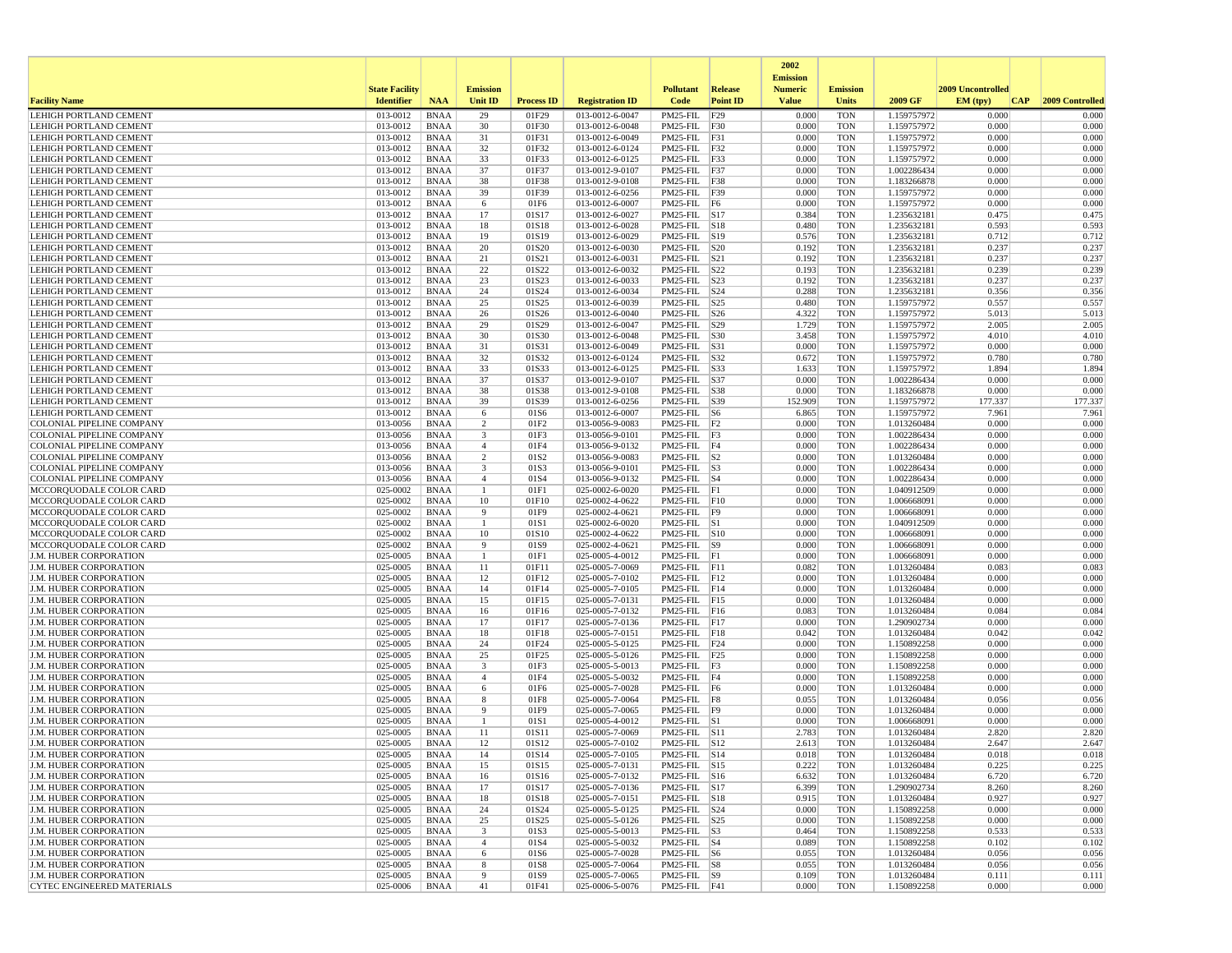|                                                                                |                       |                            |                                   |                   |                                    |                                     |                  | 2002                              |                          |                            |                   |                 |
|--------------------------------------------------------------------------------|-----------------------|----------------------------|-----------------------------------|-------------------|------------------------------------|-------------------------------------|------------------|-----------------------------------|--------------------------|----------------------------|-------------------|-----------------|
|                                                                                | <b>State Facility</b> |                            | <b>Emission</b>                   |                   |                                    | <b>Pollutant</b>                    | Release          | <b>Emission</b><br><b>Numeric</b> | <b>Emission</b>          |                            | 2009 Uncontrolled |                 |
| <b>Facility Name</b>                                                           | <b>Identifier</b>     | <b>NAA</b>                 | Unit ID                           | <b>Process ID</b> | <b>Registration ID</b>             | Code                                | <b>Point ID</b>  | <b>Value</b>                      | <b>Units</b>             | 2009 GF                    | EM (typ)<br> CAP  | 2009 Controlled |
| <b>CYTEC ENGINEERED MATERIALS</b>                                              | 025-0006              | <b>BNAA</b>                | 42                                | 01F42             | 025-0006-5-0077                    | PM25-FIL                            | F42              | 0.000                             | <b>TON</b>               | 1.150892258                | 0.000             | 0.000           |
| <b>CYTEC ENGINEERED MATERIALS</b>                                              | 025-0006              | <b>BNAA</b>                | 45                                | 01F45             | 025-0006-7-0171                    | PM25-FIL F45                        |                  | 0.000                             | <b>TON</b>               | 1.159021378                | 0.000             | 0.000           |
| <b>CYTEC ENGINEERED MATERIALS</b>                                              | 025-0006              | <b>BNAA</b>                | 46                                | 01F46             | 025-0006-7-0172                    | PM25-FIL F46                        |                  | 0.000                             | <b>TON</b>               | 1.164179087                | 0.000             | 0.000           |
| <b>CYTEC ENGINEERED MATERIALS</b><br><b>CYTEC ENGINEERED MATERIALS</b>         | 025-0006<br>025-0006  | <b>BNAA</b><br><b>BNAA</b> | 47<br>48                          | 01F47<br>01F48    | 025-0006-7-0173<br>025-0006-7-0174 | $PM25$ -FIL F47<br>PM25-FIL F48     |                  | 0.000<br>0.000                    | <b>TON</b><br><b>TON</b> | 1.164179087<br>1.164179087 | 0.000<br>0.000    | 0.000<br>0.000  |
| <b>CYTEC ENGINEERED MATERIALS</b>                                              | 025-0006              | <b>BNAA</b>                | 49                                | 01F49             | 025-0006-7-0175                    | PM25-FIL F49                        |                  | 0.000                             | <b>TON</b>               | 1.164179087                | 0.000             | 0.000           |
| <b>CYTEC ENGINEERED MATERIALS</b>                                              | 025-0006              | <b>BNAA</b>                | 52                                | 01F52             | 025-0006-4-0519                    | PM25-FIL F52                        |                  | 0.000                             | <b>TON</b>               | 1.006668091                | 0.000             | 0.000           |
| CYTEC ENGINEERED MATERIALS                                                     | 025-0006              | <b>BNAA</b>                | 54                                | 01F54             | 025-0006-6-0210                    | PM25-FIL F54                        |                  | 0.000                             | <b>TON</b>               | 1.159021378                | 0.000             | 0.000           |
| CYTEC ENGINEERED MATERIALS                                                     | 025-0006              | <b>BNAA</b>                | 55                                | 01F55             | 025-0006-6-0263                    | PM25-FIL F55                        |                  | 0.000                             | <b>TON</b>               | 1.493975878                | 0.000             | 0.000           |
| <b>CYTEC ENGINEERED MATERIALS</b>                                              | 025-0006              | <b>BNAA</b>                | 56                                | 01F56             | 025-0006-9-0226                    | PM25-FIL F56                        |                  | 0.000                             | <b>TON</b>               | 1.013260484                | 0.000             | 0.000           |
| <b>CYTEC ENGINEERED MATERIALS</b>                                              | 025-0006              | <b>BNAA</b>                | 57                                | 01F57             | 025-0006-9-0246                    | PM25-FIL F57                        |                  | 0.000                             | <b>TON</b>               | 1.094117641                | 0.000             | 0.000           |
| <b>CYTEC ENGINEERED MATERIALS</b>                                              | 025-0006              | <b>BNAA</b>                | 58                                | 01F58             | 025-0006-5-0136                    | PM25-FIL F58                        |                  | 0.000                             | <b>TON</b>               | 1.150892258                | 0.000             | 0.000           |
| CYTEC ENGINEERED MATERIALS                                                     | 025-0006              | <b>BNAA</b>                | 59                                | 01F59             | 025-0006-5-0137                    | $PM25-FIL$ F59                      |                  | 0.000                             | <b>TON</b>               | 1.150892258                | 0.000             | 0.000           |
| CYTEC ENGINEERED MATERIALS<br><b>CYTEC ENGINEERED MATERIALS</b>                | 025-0006<br>025-0006  | <b>BNAA</b><br><b>BNAA</b> | 60<br>61                          | 01F60<br>01F61    | 025-0006-7-0180<br>025-0006-6-0348 | PM25-FIL<br>PM25-FIL                | F60<br>F61       | 0.000<br>0.000                    | <b>TON</b><br><b>TON</b> | 1.285310745<br>1.164179087 | 0.000<br>0.000    | 0.000<br>0.000  |
| CYTEC ENGINEERED MATERIALS                                                     | 025-0006              | <b>BNAA</b>                | 41                                | 01S41             | 025-0006-5-0076                    | $PM25$ -FIL $ S41$                  |                  | 0.118                             | <b>TON</b>               | 1.150892258                | 0.136             | 0.136           |
| CYTEC ENGINEERED MATERIALS                                                     | 025-0006              | <b>BNAA</b>                | 42                                | 01S42             | 025-0006-5-0077                    | PM25-FIL                            | S42              | 0.000                             | <b>TON</b>               | 1.150892258                | 0.000             | 0.000           |
| CYTEC ENGINEERED MATERIALS                                                     | 025-0006              | <b>BNAA</b>                | 45                                | 01S45             | 025-0006-7-0171                    | PM25-FIL S45                        |                  | 0.000                             | <b>TON</b>               | 1.159021378                | 0.000             | 0.000           |
| CYTEC ENGINEERED MATERIALS                                                     | 025-0006              | <b>BNAA</b>                | 46                                | 01S46             | 025-0006-7-0172                    | $PM25$ -FIL $ S46$                  |                  | 0.000                             | <b>TON</b>               | 1.164179087                | 0.000             | 0.000           |
| <b>CYTEC ENGINEERED MATERIALS</b>                                              | 025-0006              | <b>BNAA</b>                | 47                                | 01S47             | 025-0006-7-0173                    | PM25-FIL                            | S47              | 0.000                             | <b>TON</b>               | 1.164179087                | 0.000             | 0.000           |
| <b>CYTEC ENGINEERED MATERIALS</b>                                              | 025-0006              | <b>BNAA</b>                | 48                                | 01S48             | 025-0006-7-0174                    | PM25-FIL                            | S48              | 0.000                             | <b>TON</b>               | 1.164179087                | 0.000             | 0.000           |
| <b>CYTEC ENGINEERED MATERIALS</b>                                              | 025-0006              | <b>BNAA</b>                | 49                                | 01S49             | 025-0006-7-0175                    | PM25-FIL S49                        |                  | 0.000                             | <b>TON</b>               | 1.164179087                | 0.000             | 0.000           |
| <b>CYTEC ENGINEERED MATERIALS</b>                                              | 025-0006              | <b>BNAA</b>                | 52                                | 01S52             | 025-0006-4-0519                    | PM25-FIL S52                        |                  | 0.000                             | <b>TON</b>               | 1.006668091                | 0.000             | 0.000           |
| <b>CYTEC ENGINEERED MATERIALS</b>                                              | 025-0006<br>025-0006  | <b>BNAA</b>                | 54                                | 01S54             | 025-0006-6-0210                    | PM25-FIL S54                        |                  | 0.000<br>0.000                    | <b>TON</b><br><b>TON</b> | 1.159021378<br>1.493975878 | 0.000<br>0.000    | 0.000<br>0.000  |
| CYTEC ENGINEERED MATERIALS<br><b>CYTEC ENGINEERED MATERIALS</b>                | 025-0006              | <b>BNAA</b><br><b>BNAA</b> | 55<br>56                          | 01S55<br>01S56    | 025-0006-6-0263<br>025-0006-9-0226 | PM25-FIL<br>PM25-FIL                | S55<br>S56       | 0.000                             | <b>TON</b>               | 1.013260484                | 0.000             | 0.000           |
| CYTEC ENGINEERED MATERIALS                                                     | 025-0006              | <b>BNAA</b>                | 57                                | 01S57             | 025-0006-9-0246                    | PM25-FIL                            | S57              | 0.000                             | <b>TON</b>               | 1.094117641                | 0.000             | 0.000           |
| <b>CYTEC ENGINEERED MATERIALS</b>                                              | 025-0006              | <b>BNAA</b>                | 58                                | 01S58             | 025-0006-5-0136                    | PM25-FIL S58                        |                  | 0.000                             | <b>TON</b>               | 1.150892258                | 0.000             | 0.000           |
| <b>CYTEC ENGINEERED MATERIALS</b>                                              | 025-0006              | <b>BNAA</b>                | 59                                | 01S59             | 025-0006-5-0137                    | PM25-FIL S59                        |                  | 0.000                             | <b>TON</b>               | 1.150892258                | 0.000             | 0.000           |
| <b>CYTEC ENGINEERED MATERIALS</b>                                              | 025-0006              | <b>BNAA</b>                | 60                                | 01S60             | 025-0006-7-0180                    | PM25-FIL                            | <b>S60</b>       | 0.000                             | <b>TON</b>               | 1.285310745                | 0.000             | 0.000           |
| <b>CYTEC ENGINEERED MATERIALS</b>                                              | 025-0006              | <b>BNAA</b>                | 61                                | 01S61             | 025-0006-6-0348                    | PM25-FIL                            | S61              | 0.000                             | <b>TON</b>               | 1.164179087                | 0.000             | 0.000           |
| CONSTELLATION POWER SOURCE GENERATION                                          | 025-0024              | <b>BNAA</b>                | $\mathbf{1}$                      | 01F1              | 025-0024-4-0081                    | PM25-FIL F1                         |                  | 0.000                             | <b>TON</b>               | 1.633949995                | 0.000             | 0.000           |
| CONSTELLATION POWER SOURCE GENERATION                                          | 025-0024              | <b>BNAA</b>                | 2                                 | 01F2              | 025-0024-4-0082                    | PM25-FIL F2                         |                  | 0.000                             | <b>TON</b>               | 1.633949995                | 0.000             | 0.000           |
| CONSTELLATION POWER SOURCE GENERATION                                          | 025-0024              | <b>BNAA</b>                | 3                                 | 01F3              | 025-0024-4-0083                    | $PM25-FIL$ F3                       |                  | 0.000                             | <b>TON</b>               | 1.633949995                | 0.000             | 0.000           |
| CONSTELLATION POWER SOURCE GENERATION<br>CONSTELLATION POWER SOURCE GENERATION | 025-0024<br>025-0024  | <b>BNAA</b><br><b>BNAA</b> | $\overline{4}$<br>$7\phantom{.0}$ | 01F4<br>01F7      | 025-0024-4-0084<br>025-0024-5-0088 | PM25-FIL F4<br>$PM25$ -FIL $ F7 $   |                  | 0.000<br>0.000                    | <b>TON</b><br><b>TON</b> | 1.633949995                | 0.000<br>0.000    | 0.000<br>0.000  |
| CONSTELLATION POWER SOURCE GENERATION                                          | 025-0024              | <b>BNAA</b>                | 1                                 | 01S1              | 025-0024-4-0081                    | $PM25$ -FIL $ S1$                   |                  | 0.600                             | <b>TON</b>               | 0.808924317<br>1.633949995 | 0.980             | 0.980           |
| CONSTELLATION POWER SOURCE GENERATION                                          | 025-0024              | <b>BNAA</b>                | 2                                 | 01S2              | 025-0024-4-0082                    | $PM25$ -FIL $ S2$                   |                  | 0.600                             | <b>TON</b>               | 1.633949995                | 0.980             | 0.980           |
| CONSTELLATION POWER SOURCE GENERATION                                          | 025-0024              | <b>BNAA</b>                | 3                                 | 01S3              | 025-0024-4-0083                    | $PM25$ -FIL $ S3$                   |                  | 0.600                             | <b>TON</b>               | 1.633949995                | 0.980             | 0.980           |
| CONSTELLATION POWER SOURCE GENERATION                                          | 025-0024              | <b>BNAA</b>                | $\overline{4}$                    | 01S4              | 025-0024-4-0084                    | $PM25$ -FIL $ S4$                   |                  | 0.500                             | <b>TON</b>               | 1.633949995                | 0.817             | 0.817           |
| CONSTELLATION POWER SOURCE GENERATION                                          | 025-0024              | <b>BNAA</b>                | 7                                 | 01S7              | 025-0024-5-0088                    | $PM25-FIL$ S7                       |                  | 1.300                             | <b>TON</b>               | 0.808924317                | 1.052             | 1.052           |
| COLONIAL PIPELINE COMPANY                                                      | 025-0076              | <b>BNAA</b>                | -1                                | 01F1              | 025-0076-9-0007                    | $PM25$ -FIL F1                      |                  | 0.000                             | <b>TON</b>               | 1.002286434                | 0.000             | 0.000           |
| COLONIAL PIPELINE COMPANY                                                      | 025-0076              | <b>BNAA</b>                | 2                                 | 01F <sub>2</sub>  | 025-0076-9-0213                    | $PM25$ -FIL $ F2$                   |                  | 0.000                             | <b>TON</b>               | 1.002286434                | 0.000             | 0.000           |
| COLONIAL PIPELINE COMPANY                                                      | 025-0076              | <b>BNAA</b>                | -1                                | 01S1              | 025-0076-9-0007                    | $PM25$ -FIL $ S1$                   |                  | 0.000                             | <b>TON</b>               | 1.002286434                | 0.000             | 0.000           |
| <b>COLONIAL PIPELINE COMPANY</b><br>ABERDEEN PROVING GROUND                    | 025-0076<br>025-0081  | <b>BNAA</b><br><b>BNAA</b> | 2<br>319                          | 01S2<br>-1        | 025-0076-9-0213<br>025-0081-9-0276 | $PM25$ -FIL $ S2 $<br>PM25-FIL S319 |                  | 0.000<br>0.002                    | <b>TON</b><br><b>TON</b> | 1.002286434<br>1.281243086 | 0.000<br>0.003    | 0.000<br>0.003  |
| ABERDEEN PROVING GROUND                                                        | 025-0081              | <b>BNAA</b>                | 319                               | $\overline{1}$    | 025-0081-9-0276                    | PM25-FIL                            | F319             | 0.000                             | <b>TON</b>               | 1.281243086                | 0.000             | 0.000           |
| ABERDEEN PROVING GROUND                                                        | 025-0081              | <b>BNAA</b>                | 318                               |                   | 025-0081-5-0152                    | PM25-FIL                            | S318             | 0.762                             | <b>TON</b>               | 1.162467599                | 0.886             | 0.886           |
| ABERDEEN PROVING GROUND                                                        | 025-0081              | <b>BNAA</b>                | 318                               |                   | 025-0081-5-0152                    | PM25-FIL                            | F318             | 0.000                             | <b>TON</b>               | 1.162467599                | 0.000             | 0.000           |
| ABERDEEN PROVING GROUND                                                        | 025-0081              | <b>BNAA</b>                | 222                               |                   | 025-0081-5-0086                    | PM25-FIL                            | F222             | 0.000                             | <b>TON</b>               | 1.162467599                | 0.000             | 0.000           |
| ABERDEEN PROVING GROUND                                                        | 025-0081              | <b>BNAA</b>                | 216                               |                   | 025-0081-6-0232                    | PM25-FIL                            | F216             | 0.000                             | <b>TON</b>               | 1.493975878                | 0.000             | 0.000           |
| ABERDEEN PROVING GROUND                                                        | 025-0081              | <b>BNAA</b>                | 216                               |                   | 025-0081-6-0232                    | PM25-FIL                            | S216             | 0.000                             | <b>TON</b>               | 1.493975878                | 0.000             | 0.000           |
| ABERDEEN PROVING GROUND                                                        | 025-0081              | <b>BNAA</b>                | 266                               |                   | 025-0081-9-0229                    | PM25-FIL                            | F266             | 0.000                             | <b>TON</b>               | 1.281243086                | 0.000             | 0.000           |
| ABERDEEN PROVING GROUND<br>ABERDEEN PROVING GROUND                             | 025-0081              | <b>BNAA</b>                | 266                               | -1                | 025-0081-9-0229                    | PM25-FIL                            | S266             | 0.003                             | <b>TON</b>               | 1.281243086                | 0.004             | 0.004           |
| ABERDEEN PROVING GROUND                                                        | 025-0081<br>025-0081  | <b>BNAA</b><br><b>BNAA</b> | 316<br>265                        |                   | 025-0081-6-0308<br>025-0081-9-0228 | PM25-FIL<br>PM25-FIL                | S316<br>S265     | 0.015<br>0.003                    | <b>TON</b><br><b>TON</b> | 1.159021378<br>1.281243086 | 0.017<br>0.004    | 0.017<br>0.004  |
| ABERDEEN PROVING GROUND                                                        | 025-0081              | <b>BNAA</b>                | 265                               | -1                | 025-0081-9-0228                    | PM25-FIL                            | F <sub>265</sub> | 0.000                             | <b>TON</b>               | 1.281243086                | 0.000             | 0.000           |
| <b>ABERDEEN PROVING GROUND</b>                                                 | 025-0081              | <b>BNAA</b>                | 316                               |                   | 025-0081-6-0308                    | PM25-FIL F316                       |                  | 0.000                             | <b>TON</b>               | 1.159021378                | 0.000             | 0.000           |
| ABERDEEN PROVING GROUND                                                        | 025-0081              | <b>BNAA</b>                | 320                               |                   | 025-0081-9-0277                    | PM25-FIL  S320                      |                  | 0.002                             | TON                      | 1.281243086                | 0.003             | 0.003           |
| <b>ABERDEEN PROVING GROUND</b>                                                 | 025-0081              | BNAA                       | 320                               | -1                | 025-0081-9-0277                    | PM25-FIL F320                       |                  | 0.000                             | <b>TON</b>               | 1.281243086                | 0.000             | 0.000           |
| <b>ABERDEEN PROVING GROUND</b>                                                 | 025-0081              | BNAA                       | 173                               |                   | 025-0081-6-0157                    | PM25-FIL S173                       |                  | 0.000                             | TON                      | 1.159021378                | 0.000             | 0.000           |
| <b>ABERDEEN PROVING GROUND</b>                                                 | 025-0081              | BNAA                       | 322                               |                   | 025-0081-5-0165                    | PM25-FIL S322                       |                  | 0.000                             | TON                      | 1.162467599                | 0.000             | 0.000           |
| <b>ABERDEEN PROVING GROUND</b>                                                 | 025-0081              | BNAA                       | 322                               |                   | 025-0081-5-0165                    | PM25-FIL F322                       |                  | 0.000                             | <b>TON</b>               | 1.162467599                | 0.000             | 0.000           |
| <b>ABERDEEN PROVING GROUND</b>                                                 | 025-0081              | <b>BNAA</b>                | 321                               |                   | 025-0081-5-0164                    | PM25-FIL S321                       |                  | 0.000                             | <b>TON</b>               | 1.162467599                | 0.000             | 0.000           |
| ABERDEEN PROVING GROUND                                                        | 025-0081              | <b>BNAA</b>                | 321<br>215                        | -1<br>-1          | 025-0081-5-0164                    | PM25-FIL F321<br>PM25-FIL S215      |                  | 0.000                             | <b>TON</b><br><b>TON</b> | 1.162467599                | 0.000<br>0.002    | 0.000<br>0.002  |
| <b>ABERDEEN PROVING GROUND</b><br>ABERDEEN PROVING GROUND                      | 025-0081<br>025-0081  | BNAA<br><b>BNAA</b>        | 231                               | 1                 | 025-0081-6-0231<br>025-0081-6-0269 | PM25-FIL S231                       |                  | 0.002<br>0.000                    | <b>TON</b>               | 1.493975878<br>1.159021378 | 0.000             | 0.000           |
| <b>ABERDEEN PROVING GROUND</b>                                                 | 025-0081              | BNAA                       | 231                               | 1                 | 025-0081-6-0269                    | PM25-FIL F231                       |                  | 0.000                             | <b>TON</b>               | 1.159021378                | 0.000             | 0.000           |
| <b>ABERDEEN PROVING GROUND</b>                                                 | 025-0081              | BNAA                       | 258                               |                   | 025-0081-9-0225                    | PM25-FIL S258                       |                  | 0.001                             | TON                      | 1.281243086                | 0.002             | 0.002           |
| ABERDEEN PROVING GROUND                                                        | 025-0081              | <b>BNAA</b>                | 258                               |                   | 025-0081-9-0225                    | PM25-FIL F258                       |                  | 0.000                             | <b>TON</b>               | 1.281243086                | 0.000             | 0.000           |
| <b>ABERDEEN PROVING GROUND</b>                                                 | 025-0081              | <b>BNAA</b>                | 223                               | -1                | 025-0081-5-0087                    | PM25-FIL S223                       |                  | 0.081                             | TON                      | 1.162467599                | 0.094             | 0.094           |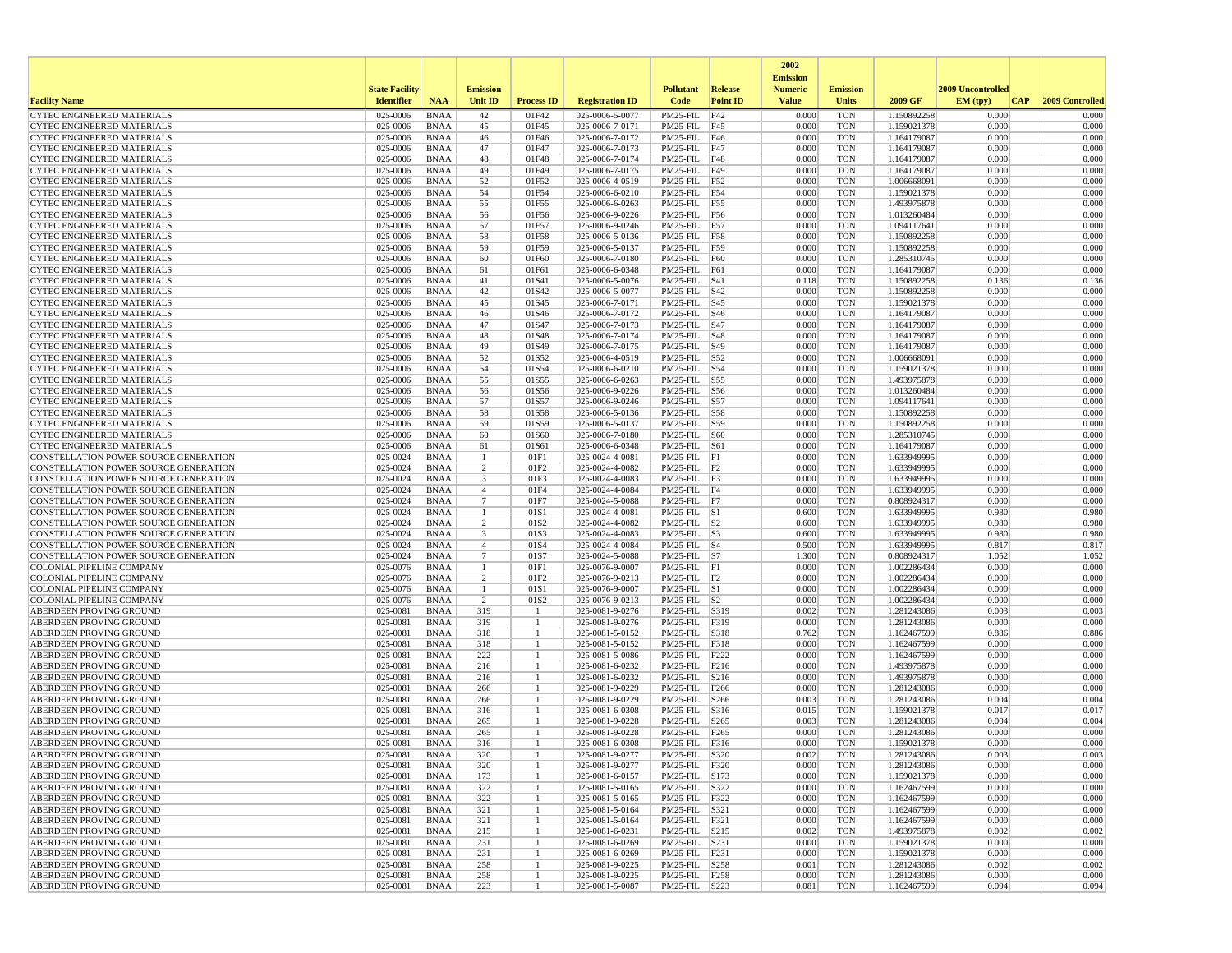|                                                    |                       |                            |                 |                   |                                    |                                |                          | 2002                              |                          |                            |                   |                 |
|----------------------------------------------------|-----------------------|----------------------------|-----------------|-------------------|------------------------------------|--------------------------------|--------------------------|-----------------------------------|--------------------------|----------------------------|-------------------|-----------------|
|                                                    | <b>State Facility</b> |                            | <b>Emission</b> |                   |                                    | <b>Pollutant</b>               | <b>Release</b>           | <b>Emission</b><br><b>Numeric</b> | <b>Emission</b>          |                            | 2009 Uncontrolled |                 |
| <b>Facility Name</b>                               | <b>Identifier</b>     | <b>NAA</b>                 | <b>Unit ID</b>  | <b>Process ID</b> | <b>Registration ID</b>             | Code                           | <b>Point ID</b>          | <b>Value</b>                      | <b>Units</b>             | 2009 GF                    | EM (typ)<br> CAP  | 2009 Controlled |
| ABERDEEN PROVING GROUND                            | 025-0081              | <b>BNAA</b>                | 223             |                   | 025-0081-5-0087                    | PM25-FIL                       | F223                     | 0.000                             | <b>TON</b>               | 1.162467599                | 0.000             | 0.000           |
| ABERDEEN PROVING GROUND                            | 025-0081              | <b>BNAA</b>                | 323             | -1                | 025-0081-5-0166                    | PM25-FIL                       | S323                     | 0.000                             | <b>TON</b>               | 1.162467599                | 0.000             | 0.000           |
| ABERDEEN PROVING GROUND                            | 025-0081              | <b>BNAA</b>                | 323             |                   | 025-0081-5-0166                    | PM25-FIL                       | F323                     | 0.000                             | <b>TON</b>               | 1.162467599                | 0.000             | 0.000           |
| ABERDEEN PROVING GROUND<br>ABERDEEN PROVING GROUND | 025-0081<br>025-0081  | <b>BNAA</b>                | 324<br>324      |                   | 025-0081-5-0167<br>025-0081-5-0167 | PM25-FIL<br>PM25-FIL           | F324<br>S324             | 0.000<br>0.000                    | <b>TON</b><br><b>TON</b> | 1.162467599<br>1.162467599 | 0.000<br>0.000    | 0.000<br>0.000  |
| ABERDEEN PROVING GROUND                            | 025-0081              | <b>BNAA</b><br><b>BNAA</b> | 207             |                   | 025-0081-5-0081                    | PM25-FIL                       | F207                     | 0.000                             | <b>TON</b>               | 1.162467599                | 0.000             | 0.000           |
| ABERDEEN PROVING GROUND                            | 025-0081              | <b>BNAA</b>                | 207             |                   | 025-0081-5-0081                    | PM25-FIL                       | S207                     | 0.129                             | <b>TON</b>               | 1.162467599                | 0.150             | 0.150           |
| ABERDEEN PROVING GROUND                            | 025-0081              | <b>BNAA</b>                | 215             |                   | 025-0081-6-0231                    | PM25-FIL                       | F <sub>215</sub>         | 0.000                             | <b>TON</b>               | 1.493975878                | 0.000             | 0.000           |
| ABERDEEN PROVING GROUND                            | 025-0081              | <b>BNAA</b>                | 214             |                   | 025-0081-9-0198                    | PM25-FIL                       | S214                     | 0.000                             | <b>TON</b>               | 1.013260484                | 0.000             | 0.000           |
| ABERDEEN PROVING GROUND                            | 025-0081              | <b>BNAA</b>                | 221             |                   | 025-0081-5-0085                    | PM25-FIL                       | S <sub>221</sub>         | 0.081                             | <b>TON</b>               | 1.162467599                | 0.094             | 0.094           |
| ABERDEEN PROVING GROUND                            | 025-0081              | <b>BNAA</b>                | 221             |                   | 025-0081-5-0085                    | PM25-FIL                       | F221                     | 0.000                             | <b>TON</b>               | 1.162467599                | 0.000             | 0.000           |
| ABERDEEN PROVING GROUND<br>ABERDEEN PROVING GROUND | 025-0081<br>025-0081  | <b>BNAA</b><br><b>BNAA</b> | 214<br>264      |                   | 025-0081-9-0198<br>025-0081-9-0227 | PM25-FIL<br>PM25-FIL           | F214<br>F <sub>264</sub> | 0.000<br>0.000                    | <b>TON</b><br><b>TON</b> | 1.013260484<br>1.281243086 | 0.000<br>0.000    | 0.000<br>0.000  |
| ABERDEEN PROVING GROUND                            | 025-0081              | <b>BNAA</b>                | 255             |                   | 025-0081-9-0216                    | PM25-FIL                       | F <sub>255</sub>         | 0.000                             | <b>TON</b>               |                            | 0.000             | 0.000           |
| ABERDEEN PROVING GROUND                            | 025-0081              | <b>BNAA</b>                | 264             |                   | 025-0081-9-0227                    | PM25-FIL                       | S264                     | 0.003                             | <b>TON</b>               | 1.281243086                | 0.003             | 0.003           |
| ABERDEEN PROVING GROUND                            | 025-0081              | <b>BNAA</b>                | 222             |                   | 025-0081-5-0086                    | PM25-FIL                       | S222                     | 0.081                             | <b>TON</b>               | 1.162467599                | 0.094             | 0.094           |
| ABERDEEN PROVING GROUND                            | 025-0081              | <b>BNAA</b>                | 255             |                   | 025-0081-9-0216                    | PM25-FIL                       | S255                     | 0.000                             | <b>TON</b>               |                            | 0.000             | 0.000           |
| ABERDEEN PROVING GROUND                            | 025-0081              | <b>BNAA</b>                | 206             |                   | 025-0081-5-0080                    | PM25-FIL                       | S206                     | 0.129                             | <b>TON</b>               | 1.162467599                | 0.150             | 0.150           |
| ABERDEEN PROVING GROUND                            | 025-0081              | <b>BNAA</b>                | 206             |                   | 025-0081-5-0080                    | PM25-FIL                       | F206                     | 0.000                             | <b>TON</b>               | 1.162467599                | 0.000             | 0.000           |
| ABERDEEN PROVING GROUND<br>ABERDEEN PROVING GROUND | 025-0081<br>025-0081  | <b>BNAA</b><br><b>BNAA</b> | 199<br>199      | -1                | 025-0081-9-0182<br>025-0081-9-0182 | PM25-FIL<br>PM25-FIL           | S199<br>F199             | 0.000<br>0.000                    | <b>TON</b><br><b>TON</b> | 1.013260484<br>1.013260484 | 0.000<br>0.000    | 0.000<br>0.000  |
| ABERDEEN PROVING GROUND                            | 025-0081              | <b>BNAA</b>                | 205             |                   | 025-0081-5-0079                    | PM25-FIL                       | S205                     | 0.260                             | <b>TON</b>               | 1.162467599                | 0.302             | 0.302           |
| ABERDEEN PROVING GROUND                            | 025-0081              | <b>BNAA</b>                | 205             |                   | 025-0081-5-0079                    | PM25-FIL                       | F <sub>205</sub>         | 0.000                             | <b>TON</b>               | 1.162467599                | 0.000             | 0.000           |
| ABERDEEN PROVING GROUND                            | 025-0081              | <b>BNAA</b>                | 175             | 1                 | 025-0081-6-0159                    | PM25-FIL F175                  |                          | 0.000                             | TON                      | 1.159021378                | 0.000             | 0.000           |
| ABERDEEN PROVING GROUND                            | 025-0081              | <b>BNAA</b>                | 173             |                   | 025-0081-6-0157                    | PM25-FIL                       | F173                     | 0.000                             | <b>TON</b>               | 1.159021378                | 0.000             | 0.000           |
| ABERDEEN PROVING GROUND                            | 025-0081              | <b>BNAA</b>                | 200             |                   | 025-0081-9-0186                    | PM25-FIL                       | F200                     | 0.000                             | <b>TON</b>               | 1.013260484                | 0.000             | 0.000           |
| ABERDEEN PROVING GROUND                            | 025-0081<br>025-0081  | <b>BNAA</b>                | 200             |                   | 025-0081-9-0186                    | PM25-FIL                       | S200                     | 0.000                             | <b>TON</b>               | 1.013260484                | 0.000<br>0.000    | 0.000<br>0.000  |
| ABERDEEN PROVING GROUND<br>ABERDEEN PROVING GROUND | 025-0081              | <b>BNAA</b><br><b>BNAA</b> | 186<br>196      |                   | 025-0081-6-0198<br>025-0081-9-0152 | PM25-FIL<br>PM25-FIL F196      | S186                     | 0.000<br>0.000                    | <b>TON</b><br>TON        | 1.159021378<br>1.002286434 | 0.000             | 0.000           |
| ABERDEEN PROVING GROUND                            | 025-0081              | <b>BNAA</b>                | 190             |                   | 025-0081-6-0202                    | PM25-FIL                       | F190                     | 0.000                             | <b>TON</b>               | 1.159021378                | 0.000             | 0.000           |
| ABERDEEN PROVING GROUND                            | 025-0081              | <b>BNAA</b>                | 190             |                   | 025-0081-6-0202                    | PM25-FIL                       | S190                     | 0.000                             | <b>TON</b>               | 1.159021378                | 0.001             | 0.001           |
| ABERDEEN PROVING GROUND                            | 025-0081              | <b>BNAA</b>                | 192             |                   | 025-0081-6-0207                    | PM25-FIL                       | F192                     | 0.000                             | <b>TON</b>               | 1.159021378                | 0.000             | 0.000           |
| ABERDEEN PROVING GROUND                            | 025-0081              | <b>BNAA</b>                | 192             |                   | 025-0081-6-0207                    | PM25-FIL                       | S192                     | 0.000                             | <b>TON</b>               | 1.159021378                | 0.000             | 0.000           |
| ABERDEEN PROVING GROUND                            | 025-0081              | <b>BNAA</b>                | 196             |                   | 025-0081-9-0152                    | PM25-FIL S196                  |                          | 0.000                             | <b>TON</b>               | 1.002286434                | 0.000             | 0.000           |
| ABERDEEN PROVING GROUND<br>ABERDEEN PROVING GROUND | 025-0081<br>025-0081  | <b>BNAA</b><br><b>BNAA</b> | 186<br>184      | 1                 | 025-0081-6-0198<br>025-0081-6-0189 | PM25-FIL F186<br>PM25-FIL      | S184                     | 0.000<br>0.000                    | TON<br><b>TON</b>        | 1.159021378<br>1.159021378 | 0.000<br>0.000    | 0.000<br>0.000  |
| ABERDEEN PROVING GROUND                            | 025-0081              | <b>BNAA</b>                | 184             |                   | 025-0081-6-0189                    | PM25-FIL                       | F184                     | 0.000                             | <b>TON</b>               | 1.159021378                | 0.000             | 0.000           |
| ABERDEEN PROVING GROUND                            | 025-0081              | <b>BNAA</b>                | 179             |                   | 025-0081-6-0163                    | PM25-FIL                       | S179                     | 0.000                             | <b>TON</b>               | 1.159021378                | 0.000             | 0.000           |
| ABERDEEN PROVING GROUND                            | 025-0081              | <b>BNAA</b>                | 179             |                   | 025-0081-6-0163                    | PM25-FIL F179                  |                          | 0.000                             | <b>TON</b>               | 1.159021378                | 0.000             | 0.000           |
| ABERDEEN PROVING GROUND                            | 025-0081              | <b>BNAA</b>                | 182             |                   | 025-0081-6-0170                    | PM25-FIL F182                  |                          | 0.000                             | TON                      | 1.185032368                | 0.000             | 0.000           |
| ABERDEEN PROVING GROUND                            | 025-0081              | <b>BNAA</b>                | 178             | -1                | 025-0081-6-0162                    | PM25-FIL  S178                 |                          | 0.007                             | <b>TON</b>               | 1.159021378                | 0.008             | 0.008           |
| ABERDEEN PROVING GROUND<br>ABERDEEN PROVING GROUND | 025-0081<br>025-0081  | <b>BNAA</b><br><b>BNAA</b> | 178<br>300      |                   | 025-0081-6-0162<br>025-0081-9-0212 | PM25-FIL<br>PM25-FIL           | F178<br>S300             | 0.000<br>0.000                    | <b>TON</b><br><b>TON</b> | 1.159021378<br>1.459523797 | 0.000<br>0.000    | 0.000<br>0.000  |
| ABERDEEN PROVING GROUND                            | 025-0081              | <b>BNAA</b>                | 300             |                   | 025-0081-9-0212                    | PM25-FIL                       | F300                     | 0.000                             | <b>TON</b>               | 1.459523797                | 0.000             | 0.000           |
| ABERDEEN PROVING GROUND                            | 025-0081              | <b>BNAA</b>                | 317             |                   | 025-0081-4-0619                    | PM25-FIL F317                  |                          | 0.000                             | <b>TON</b>               | 1.281243086                | 0.000             | 0.000           |
| ABERDEEN PROVING GROUND                            | 025-0081              | <b>BNAA</b>                | 317             |                   | 025-0081-4-0619                    | PM25-FIL                       | S317                     | 0.838                             | TON                      | 1.281243086                | 1.074             | 1.074           |
| ABERDEEN PROVING GROUND                            | 025-0081              | <b>BNAA</b>                | 175             |                   | 025-0081-6-0159                    | PM25-FIL                       | S175                     | 0.063                             | <b>TON</b>               | 1.159021378                | 0.074             | 0.074           |
| ABERDEEN PROVING GROUND                            | 025-0081              | <b>BNAA</b>                | 174             |                   | 025-0081-6-0158                    | PM25-FIL                       | S174                     | 0.000                             | <b>TON</b>               | 1.159021378                | 0.000             | 0.000           |
| ABERDEEN PROVING GROUND<br>ABERDEEN PROVING GROUND | 025-0081<br>025-0081  | <b>BNAA</b><br><b>BNAA</b> | 174<br>171      | -1                | 025-0081-6-0158<br>025-0081-6-0132 | PM25-FIL<br>PM25-FIL  S171     | F174                     | 0.000<br>0.000                    | <b>TON</b><br><b>TON</b> | 1.159021378<br>1.159021378 | 0.000<br>0.000    | 0.000<br>0.000  |
| ABERDEEN PROVING GROUND                            | 025-0081              | <b>BNAA</b>                | 171             |                   | 025-0081-6-0132                    | PM25-FIL F171                  |                          | 0.000                             | TON                      | 1.159021378                | 0.000             | 0.000           |
| ABERDEEN PROVING GROUND                            | 025-0081              | <b>BNAA</b>                | 172             |                   | 025-0081-6-0133                    | PM25-FIL F172                  |                          | 0.000                             | <b>TON</b>               | 1.159021378                | 0.000             | 0.000           |
| ABERDEEN PROVING GROUND                            | 025-0081              | <b>BNAA</b>                | 180             |                   | 025-0081-6-0164                    | PM25-FIL                       | S180                     | 0.000                             | <b>TON</b>               | 1.159021378                | 0.000             | 0.000           |
| ABERDEEN PROVING GROUND                            | 025-0081              | <b>BNAA</b>                | 180             |                   | 025-0081-6-0164                    | PM25-FIL                       | F180                     | 0.000                             | <b>TON</b>               | 1.159021378                | 0.000             | 0.000           |
| ABERDEEN PROVING GROUND                            | 025-0081              | <b>BNAA</b>                | 182             |                   | 025-0081-6-0170                    | PM25-FIL                       | S182                     | 2.207                             | <b>TON</b>               | 1.185032368                | 2.615             | 2.615           |
| ABERDEEN PROVING GROUND                            | 025-0081              | <b>BNAA</b>                | 172             |                   | 025-0081-6-0133<br>025-0082-4-0383 | PM25-FIL                       | S172                     | 0.000                             | <b>TON</b>               | 1.159021378                | 0.000             | 0.000           |
| <b>EDGEWOOD AREA</b><br><b>EDGEWOOD AREA</b>       | 025-0082<br>025-0082  | <b>BNAA</b><br><b>BNAA</b> | 39<br>39        |                   | 025-0082-4-0383                    | PM25-FIL F39<br>PM25-FIL   S39 |                          | 0.000<br>0.009                    | <b>TON</b><br><b>TON</b> | 1.281243086<br>1.281243086 | 0.000<br>0.011    | 0.000<br>0.011  |
| <b>EDGEWOOD AREA</b>                               | 025-0082              | <b>BNAA</b>                | 41              |                   | 025-0082-4-0385                    | PM25-FIL F41                   |                          | 0.000                             | TON                      | 1.281243086                | 0.000             | 0.000           |
| <b>EDGEWOOD AREA</b>                               | 025-0082              | BNAA                       | 41              | -1                | 025-0082-4-0385                    | $PM25-FIL$ $ S41$              |                          | 0.009                             | TON                      | 1.281243086                | 0.011             | 0.011           |
| <b>EDGEWOOD AREA</b>                               | 025-0082              | BNAA                       | 45              |                   | 025-0082-4-0389                    | $PM25-FIL$ $ S45$              |                          | 0.004                             | <b>TON</b>               | 1.281243086                | 0.005             | 0.005           |
| <b>EDGEWOOD AREA</b>                               | 025-0082              | BNAA                       | 45              |                   | 025-0082-4-0389                    | PM25-FIL F45                   |                          | 0.000                             | TON                      | 1.281243086                | 0.000             | 0.000           |
| <b>EDGEWOOD AREA</b>                               | 025-0082              | BNAA                       | 38              | 1                 | 025-0082-4-0382                    | PM25-FIL F38                   |                          | 0.000                             | <b>TON</b>               | 1.281243086                | 0.000             | 0.000           |
| <b>EDGEWOOD AREA</b>                               | 025-0082              | BNAA                       | 38              |                   | 025-0082-4-0382                    | PM25-FIL S38                   |                          | 0.036                             | <b>TON</b>               | 1.281243086                | 0.046             | 0.046           |
| <b>EDGEWOOD AREA</b><br><b>EDGEWOOD AREA</b>       | 025-0082<br>025-0082  | <b>BNAA</b><br>BNAA        | 44<br>44        | -1                | 025-0082-4-0388<br>025-0082-4-0388 | PM25-FIL S44<br>PM25-FIL F44   |                          | 0.004<br>0.000                    | TON<br><b>TON</b>        | 1.281243086<br>1.281243086 | 0.005<br>0.000    | 0.005<br>0.000  |
| <b>EDGEWOOD AREA</b>                               | 025-0082              | BNAA                       | 96              |                   | 025-0082-5-0092                    | PM25-FIL  S96                  |                          | 0.000                             | <b>TON</b>               | 1.162467599                | 0.000             | 0.000           |
| <b>EDGEWOOD AREA</b>                               | 025-0082              | BNAA                       | 96              |                   | 025-0082-5-0092                    | PM25-FIL F96                   |                          | 0.000                             | TON                      | 1.162467599                | 0.000             | 0.000           |
| <b>EDGEWOOD AREA</b>                               | 025-0082              | BNAA                       | 98              |                   | 025-0082-4-0556                    | PM25-FIL  S98                  |                          | 0.015                             | TON                      | 1.281243086                | 0.020             | 0.020           |
| <b>EDGEWOOD AREA</b>                               | 025-0082              | <b>BNAA</b>                | 67              |                   | 025-0082-4-0432                    | PM25-FIL S67                   |                          | 0.010                             | <b>TON</b>               | 1.281243086                | 0.013             | 0.013           |
| <b>EDGEWOOD AREA</b>                               | 025-0082              | BNAA                       | 67              | $\mathbf{1}$      | 025-0082-4-0432                    | PM25-FIL F67                   |                          | 0.000                             | TON                      | 1.281243086                | 0.000             | 0.000           |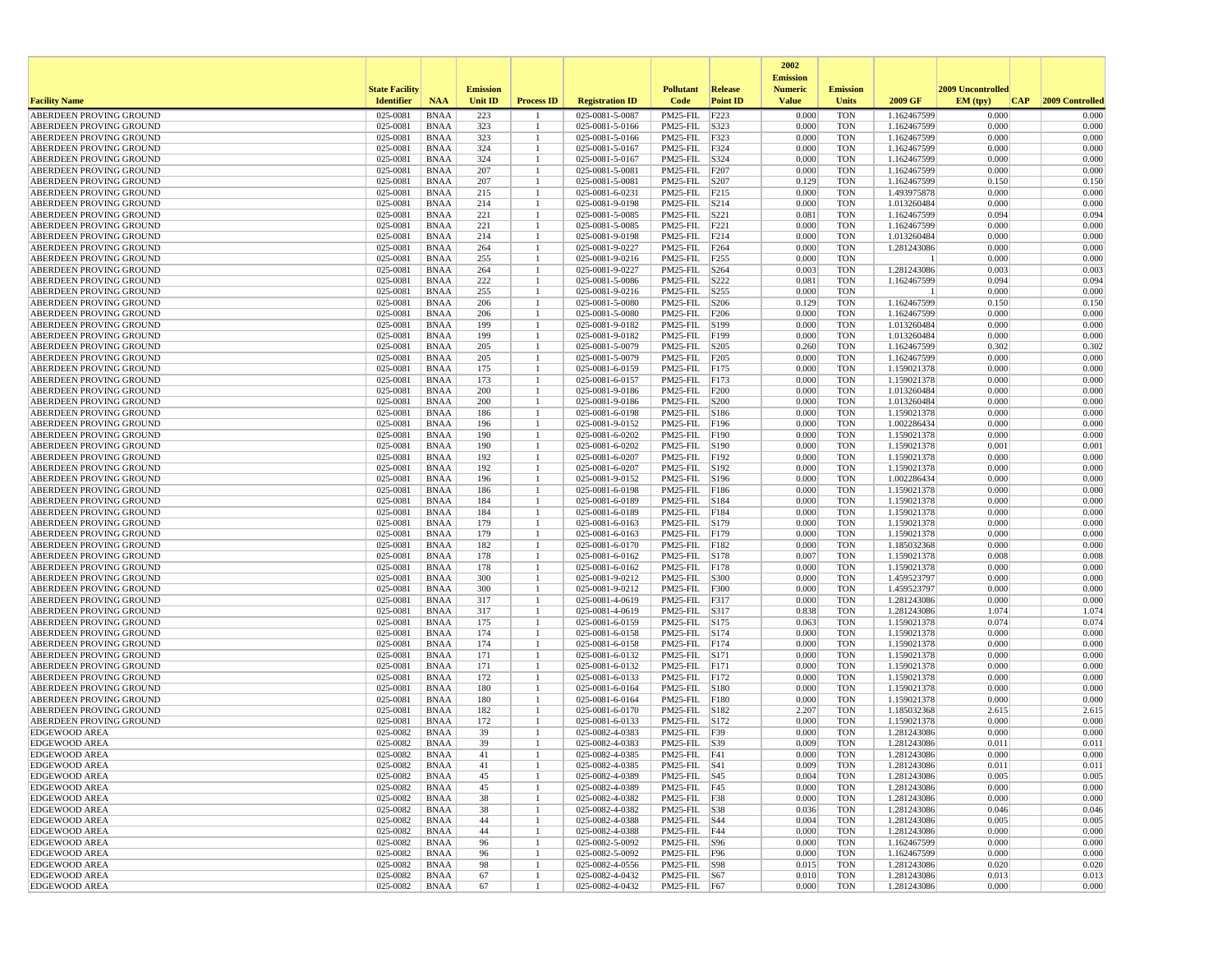|                                              |                       |                            |                 |                      |                                    |                                    |                    | 2002<br><b>Emission</b> |                          |                            |                   |                     |
|----------------------------------------------|-----------------------|----------------------------|-----------------|----------------------|------------------------------------|------------------------------------|--------------------|-------------------------|--------------------------|----------------------------|-------------------|---------------------|
|                                              | <b>State Facility</b> |                            | <b>Emission</b> |                      |                                    | <b>Pollutant</b>                   | Release            | <b>Numeric</b>          | <b>Emission</b>          |                            | 2009 Uncontrolled |                     |
| <b>Facility Name</b>                         | <b>Identifier</b>     | <b>NAA</b>                 | <b>Unit ID</b>  | <b>Process ID</b>    | <b>Registration ID</b>             | Code                               | <b>Point ID</b>    | <b>Value</b>            | <b>Units</b>             | 2009 GF                    | EM (typ)          | CAP 2009 Controlled |
| <b>EDGEWOOD AREA</b>                         | 025-0082              | <b>BNAA</b>                | 97              |                      | 025-0082-4-0545                    | PM25-FIL                           | S97                | 0.009                   | <b>TON</b>               | 1.281243086                | 0.012             | 0.012               |
| <b>EDGEWOOD AREA</b><br><b>EDGEWOOD AREA</b> | 025-0082<br>025-0082  | <b>BNAA</b><br><b>BNAA</b> | 97<br>110       | -1<br>$\mathbf{1}$   | 025-0082-4-0545<br>025-0082-4-0558 | PM25-FIL<br>PM25-FIL S110          | F97                | 0.000<br>0.054          | <b>TON</b><br><b>TON</b> | 1.281243086<br>1.281243086 | 0.000<br>0.069    | 0.000<br>0.069      |
| <b>EDGEWOOD AREA</b>                         | 025-0082              | <b>BNAA</b>                | 81              | -1                   | 025-0082-6-0167                    | PM25-FIL                           | S81                | 0.002                   | <b>TON</b>               | 1.159021378                | 0.002             | 0.002               |
| <b>EDGEWOOD AREA</b>                         | 025-0082              | <b>BNAA</b>                | 99              |                      | 025-0082-4-0543                    | PM25-FIL S99                       |                    | 0.108                   | <b>TON</b>               | 1.281243086                | 0.139             | 0.139               |
| <b>EDGEWOOD AREA</b>                         | 025-0082              | <b>BNAA</b>                | 81              |                      | 025-0082-6-0167                    | PM25-FIL F81                       |                    | 0.000                   | TON                      | 1.159021378                | 0.000             | 0.000               |
| <b>EDGEWOOD AREA</b>                         | 025-0082              | <b>BNAA</b>                | 98              |                      | 025-0082-4-0556                    | PM25-FIL F98                       |                    | 0.000                   | TON                      | 1.281243086                | 0.000             | 0.000               |
| <b>EDGEWOOD AREA</b>                         | 025-0082              | <b>BNAA</b>                | 92              | -1                   | 025-0082-4-0523                    | PM25-FIL S92                       |                    | 0.025                   | <b>TON</b>               | 1.281243086                | 0.032             | 0.032               |
| <b>EDGEWOOD AREA</b>                         | 025-0082              | <b>BNAA</b>                | 92              | -1                   | 025-0082-4-0523                    | PM25-FIL F92                       |                    | 0.000                   | <b>TON</b>               | 1.281243086                | 0.000             | 0.000               |
| <b>EDGEWOOD AREA</b>                         | 025-0082              | <b>BNAA</b>                | 79              | -1                   | 025-0082-9-0151                    | PM25-FIL F79                       |                    | 0.000                   | <b>TON</b>               | 1.002286434                | 0.000             | 0.000               |
| <b>EDGEWOOD AREA</b><br><b>EDGEWOOD AREA</b> | 025-0082<br>025-0082  | <b>BNAA</b><br><b>BNAA</b> | 99<br>72        |                      | 025-0082-4-0543<br>025-0082-4-0437 | PM25-FIL F99<br>PM25-FIL F72       |                    | 0.000<br>0.000          | <b>TON</b><br>TON        | 1.281243086<br>1.281243086 | 0.000<br>0.000    | 0.000<br>0.000      |
| <b>EDGEWOOD AREA</b>                         | 025-0082              | <b>BNAA</b>                | $\overline{7}$  |                      | 025-0082-4-0100                    | $PM25$ -FIL $ S7 $                 |                    | 0.000                   | <b>TON</b>               | 1.281243086                | 0.000             | 0.000               |
| <b>EDGEWOOD AREA</b>                         | 025-0082              | <b>BNAA</b>                | $7\phantom{.0}$ | -1                   | 025-0082-4-0100                    | PM25-FIL F7                        |                    | 0.000                   | <b>TON</b>               | 1.281243086                | 0.000             | 0.000               |
| <b>EDGEWOOD AREA</b>                         | 025-0082              | <b>BNAA</b>                | 77              | -1                   | 025-0082-4-0460                    | PM25-FIL S77                       |                    | 0.108                   | <b>TON</b>               | 1.281243086                | 0.139             | 0.139               |
| <b>EDGEWOOD AREA</b>                         | 025-0082              | <b>BNAA</b>                | 77              |                      | 025-0082-4-0460                    | PM25-FIL F77                       |                    | 0.000                   | <b>TON</b>               | 1.281243086                | 0.000             | 0.000               |
| <b>EDGEWOOD AREA</b>                         | 025-0082              | <b>BNAA</b>                | 72              | $\mathbf{1}$         | 025-0082-4-0437                    | PM25-FIL S72                       |                    | 0.000                   | <b>TON</b>               | 1.281243086                | 0.000             | 0.000               |
| <b>EDGEWOOD AREA</b>                         | 025-0082              | <b>BNAA</b>                | 110             | -1                   | 025-0082-4-0558                    | PM25-FIL F110                      |                    | 0.000                   | TON                      | 1.281243086                | 0.000             | 0.000               |
| <b>EDGEWOOD AREA</b>                         | 025-0082              | <b>BNAA</b>                | 118             | -1                   | 025-0082-5-0129                    | PM25-FIL S118                      |                    | 0.010                   | <b>TON</b>               | 1.162467599                | 0.012             | 0.012               |
| <b>EDGEWOOD AREA</b>                         | 025-0082              | <b>BNAA</b>                | 73              |                      | 025-0082-4-0438                    | PM25-FIL                           | S73                | 0.000                   | <b>TON</b>               | 1.281243086                | 0.000             | 0.000               |
| <b>EDGEWOOD AREA</b>                         | 025-0082              | <b>BNAA</b>                | 73              | -1                   | 025-0082-4-0438                    | PM25-FIL F73                       |                    | 0.000                   | <b>TON</b>               | 1.281243086                | 0.000             | 0.000               |
| <b>EDGEWOOD AREA</b>                         | 025-0082              | <b>BNAA</b>                | 65              | $\overline{1}$       | 025-0082-4-0430                    | PM25-FIL S65                       |                    | 0.014                   | <b>TON</b>               | 1.281243086                | 0.017             | 0.017               |
| <b>EDGEWOOD AREA</b>                         | 025-0082<br>025-0082  | <b>BNAA</b>                | 6               | -1                   | 025-0082-4-0099                    | PM25-FIL F6<br>PM25-FIL S66        |                    | 0.000<br>0.015          | TON<br><b>TON</b>        | 1.281243086                | 0.000<br>0.019    | 0.000<br>0.019      |
| <b>EDGEWOOD AREA</b><br><b>EDGEWOOD AREA</b> | 025-0082              | <b>BNAA</b><br><b>BNAA</b> | 66<br>6         | $\overline{1}$       | 025-0082-4-0431<br>025-0082-4-0099 | PM25-FIL                           | $\sqrt{\text{S6}}$ | 0.000                   | <b>TON</b>               | 1.281243086<br>1.281243086 | 0.000             | 0.000               |
| <b>EDGEWOOD AREA</b>                         | 025-0082              | <b>BNAA</b>                | 68              |                      | 025-0082-4-0433                    | PM25-FIL S68                       |                    | 0.013                   | <b>TON</b>               | 1.281243086                | 0.017             | 0.017               |
| <b>EDGEWOOD AREA</b>                         | 025-0082              | <b>BNAA</b>                | 68              |                      | 025-0082-4-0433                    | PM25-FIL F68                       |                    | 0.000                   | <b>TON</b>               | 1.281243086                | 0.000             | 0.000               |
| <b>EDGEWOOD AREA</b>                         | 025-0082              | <b>BNAA</b>                | 76              |                      | 025-0082-4-0441                    | PM25-FIL S76                       |                    | 0.031                   | <b>TON</b>               | 1.281243086                | 0.040             | 0.040               |
| <b>EDGEWOOD AREA</b>                         | 025-0082              | <b>BNAA</b>                | 66              | -1                   | 025-0082-4-0431                    | PM25-FIL F66                       |                    | 0.000                   | TON                      | 1.281243086                | 0.000             | 0.000               |
| <b>EDGEWOOD AREA</b>                         | 025-0082              | <b>BNAA</b>                | 65              | -1                   | 025-0082-4-0430                    | PM25-FIL                           | F65                | 0.000                   | <b>TON</b>               | 1.281243086                | 0.000             | 0.000               |
| <b>EDGEWOOD AREA</b>                         | 025-0082              | <b>BNAA</b>                | 76              |                      | 025-0082-4-0441                    | PM25-FIL                           | F76                | 0.000                   | <b>TON</b>               | 1.281243086                | 0.000             | 0.000               |
| <b>EDGEWOOD AREA</b>                         | 025-0082              | <b>BNAA</b>                | 15              |                      | 025-0082-4-0115                    | PM25-FIL F15                       |                    | 0.000                   | <b>TON</b>               | 1.281243086                | 0.000             | 0.000               |
| <b>EDGEWOOD AREA</b>                         | 025-0082              | <b>BNAA</b>                | 18              |                      | 025-0082-4-0265                    | PM25-FIL F18                       |                    | 0.000                   | <b>TON</b>               | 1.281243086                | 0.000             | 0.000               |
| <b>EDGEWOOD AREA</b>                         | 025-0082              | <b>BNAA</b>                | 5               |                      | 025-0082-4-0098                    | $PM25$ -FIL $ S5 $                 |                    | 0.000                   | TON                      | 1.281243086                | 0.000             | 0.000               |
| <b>EDGEWOOD AREA</b>                         | 025-0082<br>025-0082  | <b>BNAA</b><br><b>BNAA</b> | 5               | -1                   | 025-0082-4-0098<br>025-0082-4-0395 | PM25-FIL F5<br>PM25-FIL S51        |                    | 0.000<br>0.018          | <b>TON</b><br><b>TON</b> | 1.281243086                | 0.000<br>0.024    | 0.000               |
| <b>EDGEWOOD AREA</b><br><b>EDGEWOOD AREA</b> | 025-0082              | <b>BNAA</b>                | 51<br>15        |                      | 025-0082-4-0115                    | PM25-FIL S15                       |                    | 0.000                   | <b>TON</b>               | 1.281243086<br>1.281243086 | 0.000             | 0.024<br>0.000      |
| <b>EDGEWOOD AREA</b>                         | 025-0082              | <b>BNAA</b>                | 139             | -1                   | 025-0082-4-0629                    | PM25-FIL S139                      |                    | 0.005                   | <b>TON</b>               | 1.281243086                | 0.007             | 0.007               |
| <b>EDGEWOOD AREA</b>                         | 025-0082              | <b>BNAA</b>                | 139             | $\mathbf{1}$         | 025-0082-4-0629                    | PM25-FIL F139                      |                    | 0.000                   | <b>TON</b>               | 1.281243086                | 0.000             | 0.000               |
| <b>EDGEWOOD AREA</b>                         | 025-0082              | <b>BNAA</b>                | 140             | -1                   | 025-0082-4-0630                    | PM25-FIL S140                      |                    | 0.005                   | TON                      | 1.281243086                | 0.007             | 0.007               |
| <b>EDGEWOOD AREA</b>                         | 025-0082              | <b>BNAA</b>                | 140             | -1                   | 025-0082-4-0630                    | PM25-FIL F140                      |                    | 0.000                   | <b>TON</b>               | 1.281243086                | 0.000             | 0.000               |
| <b>EDGEWOOD AREA</b>                         | 025-0082              | <b>BNAA</b>                | 14              | -1                   | 025-0082-4-0114                    | PM25-FIL F14                       |                    | 0.000                   | <b>TON</b>               | 1.281243086                | 0.000             | 0.000               |
| <b>EDGEWOOD AREA</b>                         | 025-0082              | <b>BNAA</b>                | 17              |                      | 025-0082-4-0264                    | PM25-FIL S17                       |                    | 0.027                   | <b>TON</b>               | 1.281243086                | 0.034             | 0.034               |
| <b>EDGEWOOD AREA</b>                         | 025-0082              | <b>BNAA</b>                | 17              | -1                   | 025-0082-4-0264                    | PM25-FIL F17                       |                    | 0.000                   | <b>TON</b>               | 1.281243086                | 0.000             | 0.000               |
| <b>EDGEWOOD AREA</b>                         | 025-0082              | <b>BNAA</b>                | 14              |                      | 025-0082-4-0114                    | PM25-FIL S14                       |                    | 0.000                   | TON                      | 1.281243086                | 0.000             | 0.000               |
| <b>EDGEWOOD AREA</b><br><b>EDGEWOOD AREA</b> | 025-0082<br>025-0082  | <b>BNAA</b><br><b>BNAA</b> | 53              | -1<br>$\overline{1}$ | 025-0082-4-0397<br>025-0082-4-0396 | PM25-FIL F53<br>PM25-FIL F52       |                    | 0.000<br>0.000          | <b>TON</b><br><b>TON</b> | 1.281243086                | 0.000<br>0.000    | 0.000<br>0.000      |
| <b>EDGEWOOD AREA</b>                         | 025-0082              | <b>BNAA</b>                | 52<br>52        |                      | 025-0082-4-0396                    | PM25-FIL                           | S52                | 0.018                   | <b>TON</b>               | 1.281243086<br>1.281243086 | 0.024             | 0.024               |
| <b>EDGEWOOD AREA</b>                         | 025-0082              | <b>BNAA</b>                | 51              | -1                   | 025-0082-4-0395                    | PM25-FIL F51                       |                    | 0.000                   | TON                      | 1.281243086                | 0.000             | 0.000               |
| <b>EDGEWOOD AREA</b>                         | 025-0082              | <b>BNAA</b>                | 53              | -1                   | 025-0082-4-0397                    | PM25-FIL S53                       |                    | 0.018                   | <b>TON</b>               | 1.281243086                | 0.024             | 0.024               |
| <b>EDGEWOOD AREA</b>                         | 025-0082              | <b>BNAA</b>                | 48              |                      | 025-0082-4-0392                    | PM25-FIL S48                       |                    | 0.025                   | TON                      | 1.281243086                | 0.032             | 0.032               |
| <b>EDGEWOOD AREA</b>                         | 025-0082              | <b>BNAA</b>                | 48              | -1                   | 025-0082-4-0392                    | PM25-FIL F48                       |                    | 0.000                   | <b>TON</b>               | 1.281243086                | 0.000             | 0.000               |
| <b>EDGEWOOD AREA</b>                         | 025-0082              | <b>BNAA</b>                | 86              |                      | 025-0082-4-0501                    | PM25-FIL                           | <b>F86</b>         | 0.000                   | <b>TON</b>               | 1.281243086                | 0.000             | 0.000               |
| <b>EDGEWOOD AREA</b>                         | 025-0082              | <b>BNAA</b>                | 82              | -1                   | 025-0082-9-0154                    | PM25-FIL                           | <b>S82</b>         | 0.000                   | <b>TON</b>               | 1.013260484                | 0.000             | 0.000               |
| <b>EDGEWOOD AREA</b>                         | 025-0082              | <b>BNAA</b>                | 82              | -1                   | 025-0082-9-0154                    | PM25-FIL F82                       |                    | 0.000                   | <b>TON</b>               | 1.013260484                | 0.000             | 0.000               |
| <b>EDGEWOOD AREA</b>                         | 025-0082              | <b>BNAA</b>                | 88              | -1                   | 025-0082-4-0506                    | PM25-FIL S88                       |                    | 0.025<br>0.000          | <b>TON</b>               | 1.281243086                | 0.032<br>0.000    | 0.032               |
| <b>EDGEWOOD AREA</b><br><b>EDGEWOOD AREA</b> | 025-0082<br>025-0082  | <b>BNAA</b><br><b>BNAA</b> | 88<br>20        |                      | 025-0082-4-0506<br>025-0082-4-0271 | PM25-FIL F88<br>$PM25-FIL$ $ S20$  |                    | 0.027                   | TON<br><b>TON</b>        | 1.281243086<br>1.281243086 | 0.034             | 0.000<br>0.034      |
| <b>EDGEWOOD AREA</b>                         | 025-0082              | <b>BNAA</b>                | 79              |                      | 025-0082-9-0151                    | PM25-FIL  S79                      |                    | 0.000                   | TON                      | 1.002286434                | 0.000             | 0.000               |
| <b>EDGEWOOD AREA</b>                         | $025-0082$ BNAA       |                            | 86              | -1                   | 025-0082-4-0501                    | PM25-FIL S86                       |                    | 0.023                   | <b>TON</b>               | 1.281243086                | 0.029             | 0.029               |
| <b>EDGEWOOD AREA</b>                         | 025-0082              | <b>BNAA</b>                | 80              | -1                   | 025-0082-6-0166                    | PM25-FIL S80                       |                    | 0.000                   | <b>TON</b>               | 1.183266878                | 0.000             | 0.000               |
| <b>EDGEWOOD AREA</b>                         | 025-0082              | BNAA                       | 80              |                      | 025-0082-6-0166                    | PM25-FIL F80                       |                    | 0.000                   | TON                      | 1.183266878                | 0.000             | 0.000               |
| <b>EDGEWOOD AREA</b>                         | 025-0082              | <b>BNAA</b>                | 28              | -1                   | 025-0082-4-0294                    | PM25-FIL S28                       |                    | 0.018                   | TON                      | 1.281243086                | 0.023             | 0.023               |
| <b>EDGEWOOD AREA</b>                         | 025-0082              | <b>BNAA</b>                | 28              | $\mathbf{1}$         | 025-0082-4-0294                    | PM25-FIL F28                       |                    | 0.000                   | <b>TON</b>               | 1.281243086                | 0.000             | 0.000               |
| <b>EDGEWOOD AREA</b>                         | 025-0082              | <b>BNAA</b>                | 31              | $\mathbf{1}$         | 025-0082-4-0301                    | PM25-FIL S31                       |                    | 0.015                   | <b>TON</b>               | 1.281243086                | 0.019             | 0.019               |
| <b>EDGEWOOD AREA</b>                         | 025-0082              | BNAA                       | 37              | -1                   | 025-0082-4-0381                    | PM25-FIL S37                       |                    | 0.036                   | TON                      | 1.281243086                | 0.046             | 0.046               |
| <b>EDGEWOOD AREA</b>                         | 025-0082              | <b>BNAA</b>                | 37              | $\mathbf{1}$         | 025-0082-4-0381                    | PM25-FIL F37                       |                    | 0.000                   | <b>TON</b>               | 1.281243086                | 0.000             | 0.000               |
| <b>EDGEWOOD AREA</b>                         | 025-0082              | <b>BNAA</b>                | 20              | -1                   | 025-0082-4-0271                    | $PM25$ -FIL $ F20$                 |                    | 0.000                   | TON                      | 1.281243086                | 0.000             | 0.000               |
| <b>EDGEWOOD AREA</b><br><b>EDGEWOOD AREA</b> | 025-0082<br>025-0082  | <b>BNAA</b><br><b>BNAA</b> | 31<br>18        | -1<br>-1             | 025-0082-4-0301<br>025-0082-4-0265 | $PM25$ -FIL $ F31$<br>PM25-FIL S18 |                    | 0.000<br>0.027          | TON<br><b>TON</b>        | 1.281243086<br>1.281243086 | 0.000<br>0.034    | 0.000<br>0.034      |
| <b>EDGEWOOD AREA</b>                         | 025-0082              | <b>BNAA</b>                | 19              | -1                   | 025-0082-4-0270                    | PM25-FIL S19                       |                    | 0.011                   | TON                      | 1.281243086                | 0.014             | 0.014               |
|                                              |                       |                            |                 |                      |                                    |                                    |                    |                         |                          |                            |                   |                     |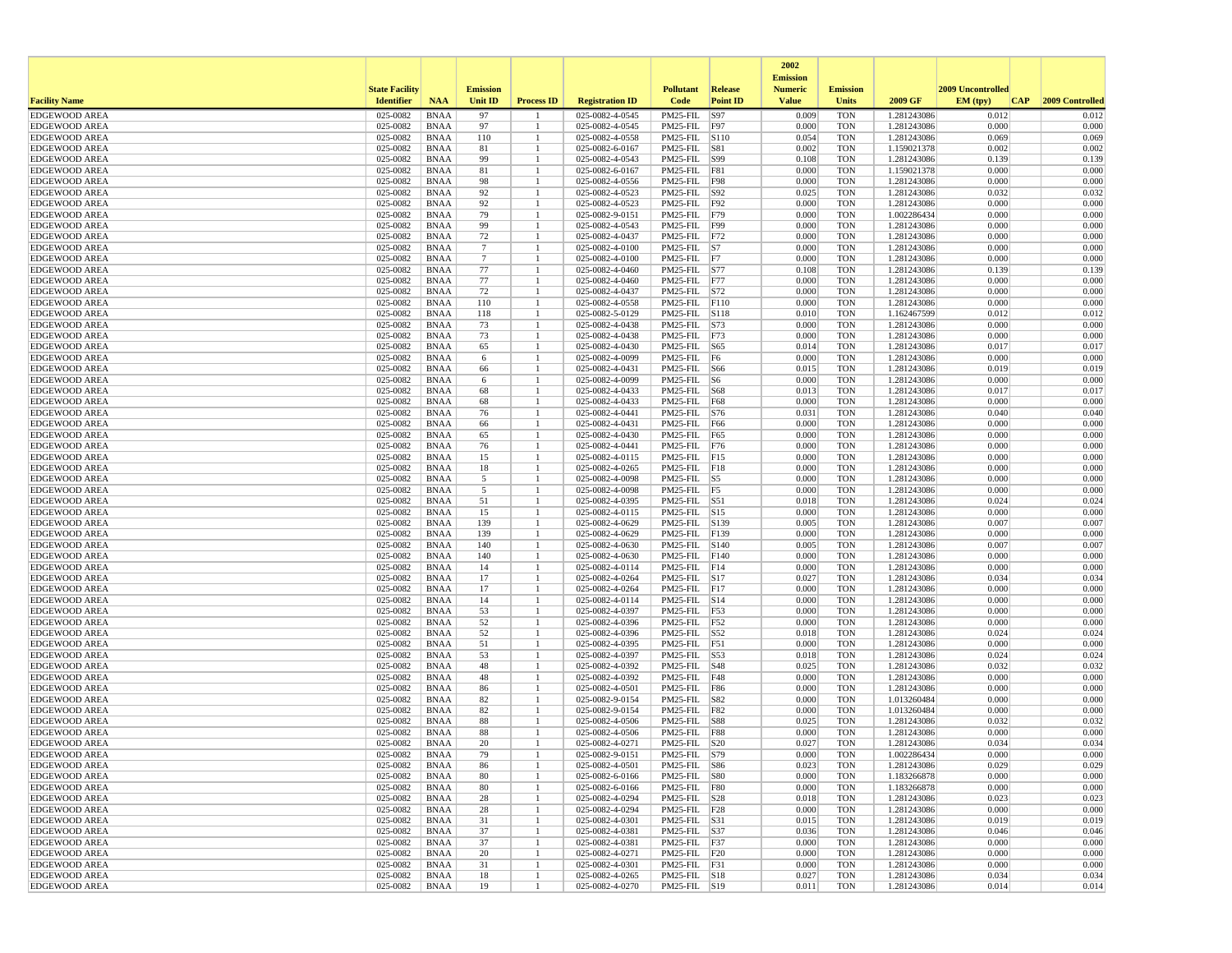|                                              |                       |                            |                 |                      |                                    |                                |                  | 2002<br><b>Emission</b> |                          |                            |                   |                     |
|----------------------------------------------|-----------------------|----------------------------|-----------------|----------------------|------------------------------------|--------------------------------|------------------|-------------------------|--------------------------|----------------------------|-------------------|---------------------|
|                                              | <b>State Facility</b> |                            | <b>Emission</b> |                      |                                    | <b>Pollutant</b>               | Release          | <b>Numeric</b>          | <b>Emission</b>          |                            | 2009 Uncontrolled |                     |
| <b>Facility Name</b>                         | <b>Identifier</b>     | <b>NAA</b>                 | <b>Unit ID</b>  | <b>Process ID</b>    | <b>Registration ID</b>             | Code                           | <b>Point ID</b>  | <b>Value</b>            | <b>Units</b>             | 2009 GF                    | EM (typ)          | CAP 2009 Controlled |
| <b>EDGEWOOD AREA</b>                         | 025-0082              | <b>BNAA</b>                | 19              |                      | 025-0082-4-0270                    | PM25-FIL                       | F19              | 0.000                   | <b>TON</b>               | 1.281243086                | 0.000             | 0.000               |
| <b>EDGEWOOD AREA</b><br><b>EDGEWOOD AREA</b> | 025-0082<br>025-0082  | <b>BNAA</b><br><b>BNAA</b> | 135<br>134      | -1<br>$\overline{1}$ | 025-0082-4-0625<br>025-0082-5-0171 | PM25-FIL<br>PM25-FIL S134      | F135             | 0.000<br>0.005          | <b>TON</b><br><b>TON</b> | 1.281243086<br>1.281243086 | 0.000<br>0.007    | 0.000<br>0.007      |
| <b>EDGEWOOD AREA</b>                         | 025-0082              | <b>BNAA</b>                | 134             | -1                   | 025-0082-5-0171                    | PM25-FIL F134                  |                  | 0.000                   | <b>TON</b>               | 1.281243086                | 0.000             | 0.000               |
| <b>EDGEWOOD AREA</b>                         | 025-0082              | <b>BNAA</b>                | 138             |                      | 025-0082-4-0628                    | PM25-FIL S138                  |                  | 0.001                   | <b>TON</b>               | 1.281243086                | 0.002             | 0.002               |
| <b>EDGEWOOD AREA</b>                         | 025-0082              | <b>BNAA</b>                | 138             |                      | 025-0082-4-0628                    | PM25-FIL F138                  |                  | 0.000                   | <b>TON</b>               | 1.281243086                | 0.000             | 0.000               |
| <b>EDGEWOOD AREA</b>                         | 025-0082              | <b>BNAA</b>                | 135             |                      | 025-0082-4-0625                    | PM25-FIL S135                  |                  | 0.009                   | TON                      | 1.281243086                | 0.011             | 0.011               |
| <b>EDGEWOOD AREA</b>                         | 025-0082              | <b>BNAA</b>                | 136             | -1                   | 025-0082-4-0626                    | PM25-FIL S136                  |                  | 0.006                   | <b>TON</b>               | 1.281243086                | 0.008             | 0.008               |
| <b>EDGEWOOD AREA</b>                         | 025-0082              | <b>BNAA</b>                | 136             | -1                   | 025-0082-4-0626                    | PM25-FIL F136                  |                  | 0.000                   | <b>TON</b>               | 1.281243086                | 0.000             | 0.000               |
| <b>EDGEWOOD AREA</b>                         | 025-0082              | <b>BNAA</b>                | 129             | -1                   | 025-0082-9-0295                    | PM25-FIL                       | F129             | 0.000                   | <b>TON</b>               | 1.281243086                | 0.000             | 0.000               |
| <b>EDGEWOOD AREA</b>                         | 025-0082              | <b>BNAA</b>                | 133             |                      | 025-0082-4-0623                    | PM25-FIL F133                  |                  | 0.000                   | <b>TON</b>               | 1.281243086<br>1.281243086 | 0.000<br>0.000    | 0.000               |
| <b>EDGEWOOD AREA</b><br><b>EDGEWOOD AREA</b> | 025-0082<br>025-0082  | <b>BNAA</b><br><b>BNAA</b> | 130<br>133      | -1                   | 025-0082-9-0296<br>025-0082-4-0623 | PM25-FIL F130<br>PM25-FIL S133 |                  | 0.000<br>0.000          | TON<br><b>TON</b>        | 1.281243086                | 0.000             | 0.000<br>0.000      |
| <b>EDGEWOOD AREA</b>                         | 025-0082              | <b>BNAA</b>                | 129             | $\mathbf{1}$         | 025-0082-9-0295                    | PM25-FIL                       | S129             | 0.000                   | <b>TON</b>               | 1.281243086                | 0.000             | 0.000               |
| <b>EDGEWOOD AREA</b>                         | 025-0082              | <b>BNAA</b>                | 137             | -1                   | 025-0082-4-0627                    | PM25-FIL                       | S137             | 0.024                   | <b>TON</b>               | 1.281243086                | 0.031             | 0.031               |
| <b>EDGEWOOD AREA</b>                         | 025-0082              | <b>BNAA</b>                | 137             |                      | 025-0082-4-0627                    | PM25-FIL F137                  |                  | 0.000                   | <b>TON</b>               | 1.281243086                | 0.000             | 0.000               |
| <b>EDGEWOOD AREA</b>                         | 025-0082              | <b>BNAA</b>                | 121             | $\mathbf{1}$         | 025-0082-9-0238                    | PM25-FIL S121                  |                  | 0.000                   | <b>TON</b>               | 1.281243086                | 0.000             | 0.000               |
| <b>EDGEWOOD AREA</b>                         | 025-0082              | <b>BNAA</b>                | 13              | -1                   | 025-0082-4-0113                    | PM25-FIL S13                   |                  | 0.000                   | TON                      | 1.281243086                | 0.000             | 0.000               |
| <b>EDGEWOOD AREA</b>                         | 025-0082              | <b>BNAA</b>                | 13              | -1                   | 025-0082-4-0113                    | PM25-FIL F13                   |                  | 0.000                   | <b>TON</b>               | 1.281243086                | 0.000             | 0.000               |
| <b>EDGEWOOD AREA</b>                         | 025-0082              | <b>BNAA</b>                | 130             |                      | 025-0082-9-0296                    | PM25-FIL                       | S130             | 0.000                   | <b>TON</b>               | 1.281243086                | 0.000             | 0.000               |
| <b>EDGEWOOD AREA</b>                         | 025-0082              | <b>BNAA</b>                | 128             | -1                   | 025-0082-9-0294                    | PM25-FIL F128                  |                  | 0.000                   | <b>TON</b>               | 1.281243086                | 0.000             | 0.000               |
| <b>EDGEWOOD AREA</b>                         | 025-0082              | <b>BNAA</b>                | 126             | $\mathbf{1}$         | 025-0082-5-0163                    | PM25-FIL S126                  |                  | 0.000                   | <b>TON</b>               | 1.162467599                | 0.000             | 0.000               |
| <b>EDGEWOOD AREA</b>                         | 025-0082              | <b>BNAA</b>                | 128             |                      | 025-0082-9-0294                    | PM25-FIL S128                  |                  | 0.000<br>0.000          | TON                      | 1.281243086                | 0.000<br>0.000    | 0.000<br>0.000      |
| <b>EDGEWOOD AREA</b><br><b>EDGEWOOD AREA</b> | 025-0082<br>025-0082  | <b>BNAA</b><br><b>BNAA</b> | 126<br>125      | -1<br>$\mathbf{1}$   | 025-0082-5-0163<br>025-0082-9-0280 | PM25-FIL F126<br>PM25-FIL F125 |                  | 0.000                   | <b>TON</b><br><b>TON</b> | 1.162467599<br>1.281243086 | 0.000             | 0.000               |
| <b>EDGEWOOD AREA</b>                         | 025-0082              | <b>BNAA</b>                | 125             |                      | 025-0082-9-0280                    | PM25-FIL                       | S <sub>125</sub> | 0.004                   | <b>TON</b>               | 1.281243086                | 0.005             | 0.005               |
| <b>EDGEWOOD AREA</b>                         | 025-0082              | <b>BNAA</b>                | 124             | -1                   | 025-0082-9-0279                    | PM25-FIL S124                  |                  | 0.004                   | <b>TON</b>               | 1.281243086                | 0.005             | 0.005               |
| <b>EDGEWOOD AREA</b>                         | 025-0082              | <b>BNAA</b>                | 124             |                      | 025-0082-9-0279                    | PM25-FIL F124                  |                  | 0.000                   | <b>TON</b>               | 1.281243086                | 0.000             | 0.000               |
| <b>EDGEWOOD AREA</b>                         | 025-0082              | <b>BNAA</b>                | 119             | -1                   | 025-0082-9-0235                    | PM25-FIL S119                  |                  | 0.000                   | TON                      | 1.094117641                | 0.000             | 0.000               |
| <b>EDGEWOOD AREA</b>                         | 025-0082              | <b>BNAA</b>                | 119             | -1                   | 025-0082-9-0235                    | PM25-FIL F119                  |                  | 0.000                   | <b>TON</b>               | 1.094117641                | 0.000             | 0.000               |
| <b>EDGEWOOD AREA</b>                         | 025-0082              | <b>BNAA</b>                | 123             |                      | 025-0082-9-0278                    | PM25-FIL                       | S123             | 0.004                   | <b>TON</b>               | 1.281243086                | 0.006             | 0.006               |
| <b>EDGEWOOD AREA</b>                         | 025-0082              | <b>BNAA</b>                | 121             | -1                   | 025-0082-9-0238                    | PM25-FIL F121                  |                  | 0.000                   | <b>TON</b>               | 1.281243086                | 0.000             | 0.000               |
| <b>EDGEWOOD AREA</b>                         | 025-0082              | <b>BNAA</b>                | 123             |                      | 025-0082-9-0278                    | PM25-FIL F123                  |                  | 0.000                   | <b>TON</b>               | 1.281243086                | 0.000             | 0.000               |
| <b>EDGEWOOD AREA</b>                         | 025-0082              | <b>BNAA</b>                | 122             |                      | 025-0082-4-0620                    | PM25-FIL F122                  |                  | 0.000                   | TON                      | 1.281243086                | 0.000             | 0.000               |
| <b>EDGEWOOD AREA</b>                         | 025-0082<br>025-0082  | <b>BNAA</b><br><b>BNAA</b> | 122<br>127      | $\overline{1}$       | 025-0082-4-0620<br>025-0082-9-0293 | PM25-FIL S122<br>PM25-FIL      | S <sub>127</sub> | 0.000<br>0.000          | <b>TON</b><br><b>TON</b> | 1.281243086                | 0.000<br>0.000    | 0.000<br>0.000      |
| <b>EDGEWOOD AREA</b><br><b>EDGEWOOD AREA</b> | 025-0082              | <b>BNAA</b>                | 127             |                      | 025-0082-9-0293                    | PM25-FIL                       | F127             | 0.000                   | <b>TON</b>               | 1.281243086<br>1.281243086 | 0.000             | 0.000               |
| <b>EDGEWOOD AREA</b>                         | 025-0082              | <b>BNAA</b>                | 120             | -1                   | 025-0082-9-0237                    | PM25-FIL                       | F120             | 0.000                   | <b>TON</b>               | 1.281243086                | 0.000             | 0.000               |
| <b>EDGEWOOD AREA</b>                         | 025-0082              | <b>BNAA</b>                | 120             | $\mathbf{1}$         | 025-0082-9-0237                    | PM25-FIL S120                  |                  | 0.000                   | <b>TON</b>               | 1.281243086                | 0.000             | 0.000               |
| <b>EDGEWOOD AREA</b>                         | 025-0082              | <b>BNAA</b>                | 117             | -1                   | 025-0082-5-0128                    | PM25-FIL S117                  |                  | 0.000                   | <b>TON</b>               | 1.162467599                | 0.000             | 0.000               |
| <b>EDGEWOOD AREA</b>                         | 025-0082              | <b>BNAA</b>                | 117             | -1                   | 025-0082-5-0128                    | PM25-FIL F117                  |                  | 0.000                   | <b>TON</b>               | 1.162467599                | 0.000             | 0.000               |
| <b>EDGEWOOD AREA</b>                         | 025-0082              | <b>BNAA</b>                | 113             | -1                   | 025-0082-9-0249                    | PM25-FIL F113                  |                  | 0.000                   | <b>TON</b>               | 1.013260484                | 0.000             | 0.000               |
| <b>EDGEWOOD AREA</b>                         | 025-0082              | <b>BNAA</b>                | 113             | -1                   | 025-0082-9-0249                    | PM25-FIL                       | S113             | 0.000                   | <b>TON</b>               | 1.013260484                | 0.000             | 0.000               |
| <b>EDGEWOOD AREA</b>                         | 025-0082              | <b>BNAA</b>                | 118             | -1                   | 025-0082-5-0129                    | PM25-FIL F118                  |                  | 0.000                   | <b>TON</b>               | 1.162467599                | 0.000             | 0.000               |
| <b>EDGEWOOD AREA</b>                         | 025-0082              | <b>BNAA</b>                | 100             |                      | 025-0082-4-0544                    | PM25-FIL S100                  |                  | 0.108                   | TON                      | 1.281243086                | 0.139             | 0.139               |
| <b>EDGEWOOD AREA</b><br><b>EDGEWOOD AREA</b> | 025-0082<br>025-0082  | <b>BNAA</b><br><b>BNAA</b> | 100<br>112      | -1<br>$\overline{1}$ | 025-0082-4-0544<br>025-0082-4-0560 | PM25-FIL F100<br>PM25-FIL S112 |                  | 0.000<br>0.054          | <b>TON</b><br><b>TON</b> | 1.281243086<br>1.281243086 | 0.000<br>0.069    | 0.000<br>0.069      |
| <b>EDGEWOOD AREA</b>                         | 025-0082              | <b>BNAA</b>                | 112             |                      | 025-0082-4-0560                    | PM25-FIL                       | F112             | 0.000                   | <b>TON</b>               | 1.281243086                | 0.000             | 0.000               |
| <b>EDGEWOOD AREA</b>                         | 025-0082              | <b>BNAA</b>                | 115             | -1                   | 025-0082-4-0570                    | PM25-FIL S115                  |                  | 0.004                   | <b>TON</b>               | 1.281243086                | 0.005             | 0.005               |
| <b>EDGEWOOD AREA</b>                         | 025-0082              | <b>BNAA</b>                | 115             | $\mathbf{1}$         | 025-0082-4-0570                    | PM25-FIL F115                  |                  | 0.000                   | <b>TON</b>               | 1.281243086                | 0.000             | 0.000               |
| <b>EDGEWOOD AREA</b>                         | 025-0082              | <b>BNAA</b>                | 109             |                      | 025-0082-9-0232                    | PM25-FIL S109                  |                  | 0.003                   | <b>TON</b>               | 1.281243086                | 0.003             | 0.003               |
| <b>EDGEWOOD AREA</b>                         | 025-0082              | <b>BNAA</b>                | 108             | -1                   | 025-0082-9-0231                    | PM25-FIL S108                  |                  | 0.010                   | <b>TON</b>               | 1.281243086                | 0.013             | 0.013               |
| <b>EDGEWOOD AREA</b>                         | 025-0082              | <b>BNAA</b>                | 108             |                      | 025-0082-9-0231                    | PM25-FIL                       | F108             | 0.000                   | <b>TON</b>               | 1.281243086                | 0.000             | 0.000               |
| <b>EDGEWOOD AREA</b>                         | 025-0082              | <b>BNAA</b>                | 111             | -1                   | 025-0082-4-0559                    | PM25-FIL                       | S111             | 0.054                   | <b>TON</b>               | 1.281243086                | 0.069             | 0.069               |
| <b>EDGEWOOD AREA</b>                         | 025-0082              | <b>BNAA</b><br><b>BNAA</b> | 111<br>116      | -1                   | 025-0082-4-0559<br>025-0082-5-0127 | PM25-FIL F111                  |                  | 0.000<br>0.000          | <b>TON</b>               | 1.281243086                | 0.000<br>0.000    | 0.000               |
| <b>EDGEWOOD AREA</b><br><b>EDGEWOOD AREA</b> | 025-0082<br>025-0082  | <b>BNAA</b>                | 116             | -1                   | 025-0082-5-0127                    | PM25-FIL S116<br>PM25-FIL F116 |                  | 0.000                   | TON<br>TON               | 1.162467599<br>1.162467599 | 0.000             | 0.000<br>0.000      |
| <b>EDGEWOOD AREA</b>                         | 025-0082              | <b>BNAA</b>                | 11              |                      | 025-0082-4-0104                    | PM25-FIL S11                   |                  | 0.108                   | <b>TON</b>               | 1.281243086                | 0.139             | 0.139               |
| <b>EDGEWOOD AREA</b>                         | 025-0082              | <b>BNAA</b>                | 11              |                      | 025-0082-4-0104                    | $PM25$ -FIL F11                |                  | 0.000                   | TON                      | 1.281243086                | 0.000             | 0.000               |
| <b>EDGEWOOD AREA</b>                         | $025-0082$ BNAA       |                            | 109             | -1                   | 025-0082-9-0232                    | PM25-FIL F109                  |                  | 0.000                   | <b>TON</b>               | 1.281243086                | 0.000             | 0.000               |
| <b>EDGEWOOD AREA</b>                         | 025-0082              | BNAA                       | 105             | -1                   | 025-0082-6-0287                    | PM25-FIL F105                  |                  | 0.000                   | TON                      | 1.159021378                | 0.000             | 0.000               |
| <b>EDGEWOOD AREA</b>                         | 025-0082              | <b>BNAA</b>                | 107             |                      | 025-0082-9-0230                    | PM25-FIL S107                  |                  | 0.010                   | TON                      | 1.281243086                | 0.013             | 0.013               |
| <b>EDGEWOOD AREA</b>                         | 025-0082              | <b>BNAA</b>                | 103             | -1                   | 025-0082-4-0571                    | PM25-FIL S103                  |                  | 0.004                   | TON                      | 1.281243086                | 0.005             | 0.005               |
| <b>EDGEWOOD AREA</b>                         | 025-0082              | <b>BNAA</b>                | 103             | $\mathbf{1}$         | 025-0082-4-0571                    | PM25-FIL F103                  |                  | 0.000                   | <b>TON</b>               | 1.281243086                | 0.000             | 0.000               |
| <b>EDGEWOOD AREA</b>                         | 025-0082              | <b>BNAA</b>                | 105             | $\mathbf{1}$         | 025-0082-6-0287                    | PM25-FIL S105                  |                  | 0.001                   | <b>TON</b>               | 1.159021378                | 0.002             | 0.002               |
| <b>EDGEWOOD AREA</b>                         | 025-0082              | BNAA                       | 104             | -1                   | 025-0082-4-0572                    | PM25-FIL S104                  |                  | 0.004                   | TON                      | 1.281243086                | 0.005             | 0.005               |
| <b>EDGEWOOD AREA</b><br><b>EDGEWOOD AREA</b> | 025-0082              | <b>BNAA</b>                | 104             | $\mathbf{1}$<br>-1   | 025-0082-4-0572                    | PM25-FIL F104                  |                  | 0.000                   | <b>TON</b>               | 1.281243086                | 0.000<br>0.000    | 0.000               |
| <b>EDGEWOOD AREA</b>                         | 025-0082<br>025-0082  | <b>BNAA</b><br><b>BNAA</b> | 131<br>131      | -1                   | 025-0082-5-0170<br>025-0082-5-0170 | PM25-FIL S131<br>PM25-FIL F131 |                  | 0.000<br>0.000          | TON<br>TON               | 1.162467599<br>1.162467599 | 0.000             | 0.000<br>0.000      |
| <b>EDGEWOOD AREA</b>                         | 025-0082              | <b>BNAA</b>                | 10              | -1                   | 025-0082-4-0103                    | $PM25$ -FIL $ F10$             |                  | 0.000                   | TON                      | 1.281243086                | 0.000             | 0.000               |
| <b>EDGEWOOD AREA</b>                         | 025-0082              | <b>BNAA</b>                | 102             | -1                   | 025-0082-4-0568                    | PM25-FIL F102                  |                  | 0.000                   | <b>TON</b>               | 1.281243086                | 0.000             | 0.000               |
|                                              |                       |                            |                 |                      |                                    |                                |                  |                         |                          |                            |                   |                     |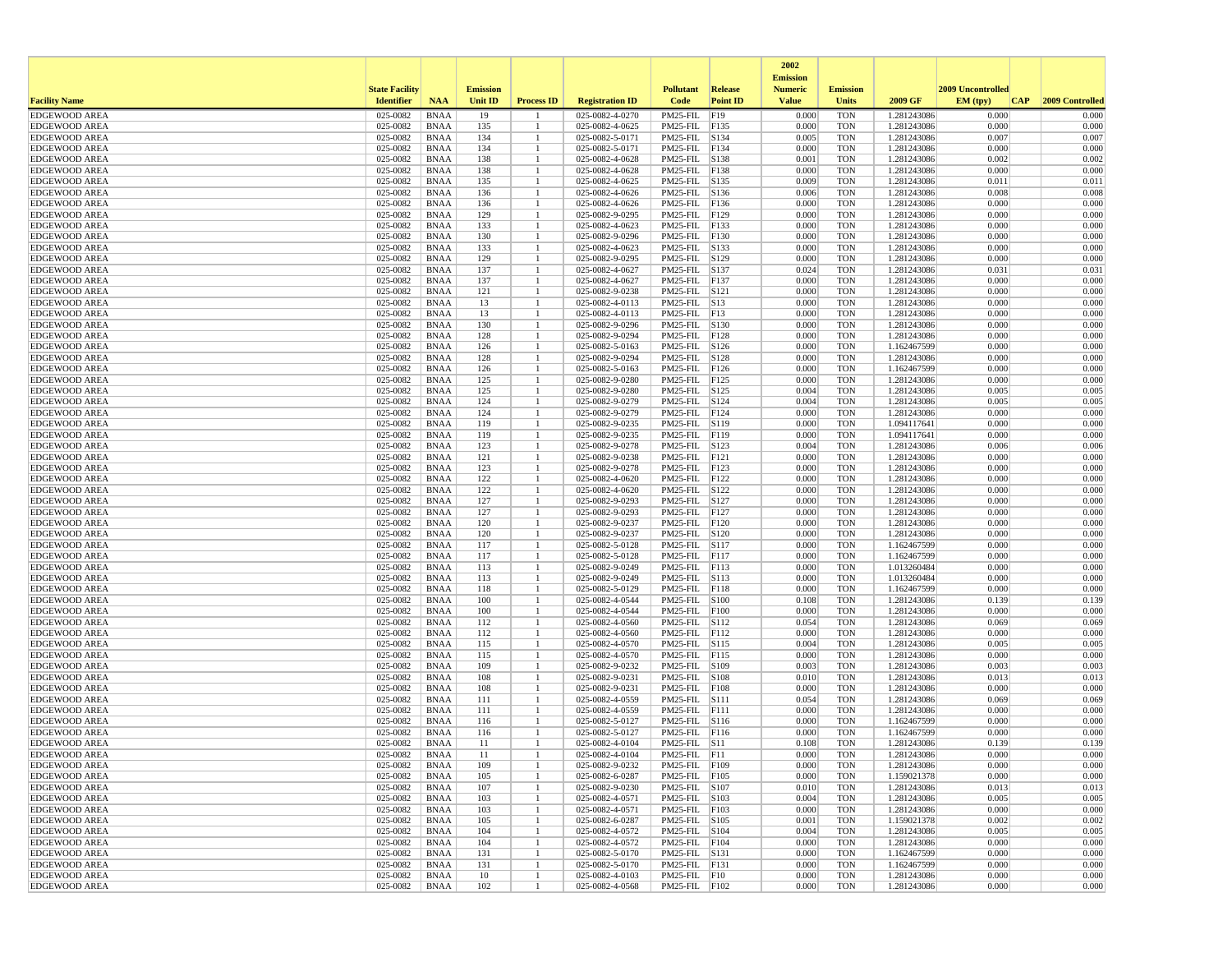|                                                                                                    |                       |                            |                              |                      |                                    |                                         |                 | 2002                              |                          |                            |                          |                 |
|----------------------------------------------------------------------------------------------------|-----------------------|----------------------------|------------------------------|----------------------|------------------------------------|-----------------------------------------|-----------------|-----------------------------------|--------------------------|----------------------------|--------------------------|-----------------|
|                                                                                                    | <b>State Facility</b> |                            | <b>Emission</b>              |                      |                                    | <b>Pollutant</b>                        | Release         | <b>Emission</b><br><b>Numeric</b> | <b>Emission</b>          |                            | <b>2009 Uncontrolled</b> |                 |
| <b>Facility Name</b>                                                                               | <b>Identifier</b>     | <b>NAA</b>                 | Unit ID                      | <b>Process ID</b>    | <b>Registration ID</b>             | Code                                    | <b>Point ID</b> | <b>Value</b>                      | <b>Units</b>             | 2009 GF                    | EM (typ)<br> CAP         | 2009 Controlled |
| <b>EDGEWOOD AREA</b>                                                                               | 025-0082              | <b>BNAA</b>                | 10                           |                      | 025-0082-4-0103                    | PM25-FIL                                | S10             | 0.108                             | <b>TON</b>               | 1.281243086                | 0.139                    | 0.139           |
| <b>EDGEWOOD AREA</b>                                                                               | 025-0082              | <b>BNAA</b>                | 102                          | -1                   | 025-0082-4-0568                    | PM25-FIL S102                           |                 | 0.071                             | <b>TON</b>               | 1.281243086                | 0.091                    | 0.091           |
| <b>EDGEWOOD AREA</b><br><b>EDGEWOOD AREA</b>                                                       | 025-0082<br>025-0082  | <b>BNAA</b><br><b>BNAA</b> | 107<br>106                   | $\overline{1}$<br>-1 | 025-0082-9-0230<br>025-0082-4-0569 | PM25-FIL<br>PM25-FIL F106               | F107            | 0.000<br>0.000                    | <b>TON</b><br><b>TON</b> | 1.281243086<br>1.281243086 | 0.000<br>0.000           | 0.000<br>0.000  |
| <b>EDGEWOOD AREA</b>                                                                               | 025-0082              | <b>BNAA</b>                | 106                          | -1                   | 025-0082-4-0569                    | PM25-FIL S106                           |                 | 0.071                             | <b>TON</b>               | 1.281243086                | 0.091                    | 0.091           |
| SHERWIN WILLIAMS CLEANING SOLUTIONS                                                                | 025-0145              | <b>BNAA</b>                | 14                           | 01F14                | 025-0145-5-0100                    | PM25-FIL F14                            |                 | 0.000                             | <b>TON</b>               | 1.150892258                | 0.000                    | 0.000           |
| SHERWIN WILLIAMS CLEANING SOLUTIONS                                                                | $025 - 0145$          | <b>BNAA</b>                | 15                           | 01F15                | 025-0145-6-0280                    | $PM25$ -FIL F15                         |                 | 0.000                             | <b>TON</b>               | 1.268059731                | 0.000                    | 0.000           |
| SHERWIN WILLIAMS CLEANING SOLUTIONS                                                                | 025-0145              | <b>BNAA</b>                | 14                           | 01S14                | 025-0145-5-0100                    | $PM25$ -FIL $ S14$                      |                 | 0.055                             | <b>TON</b>               | 1.150892258                | 0.063                    | 0.063           |
| SHERWIN WILLIAMS CLEANING SOLUTIONS                                                                | 025-0145              | <b>BNAA</b>                | 15                           | 01S15                | 025-0145-6-0280                    | PM25-FIL S15                            |                 | 0.069                             | <b>TON</b>               | 1.268059731                | 0.087                    | 0.087           |
| <b>WASTE ENERGY PARTNERS</b>                                                                       | 025-0212              | <b>BNAA</b>                | -1<br>$\overline{1}$         | 01F1                 | 025-0212-2-0019                    | $PM25-FIL$ $ F1$                        |                 | 0.000                             | <b>TON</b>               | 1.094117641                | 0.000                    | 0.000           |
| <b>WASTE ENERGY PARTNERS</b><br><b>ALCORE - QUARRY DRIVE</b>                                       | 025-0212<br>025-0423  | <b>BNAA</b><br><b>BNAA</b> | 3                            | 01S1<br>01F3         | 025-0212-2-0019<br>025-0423-5-0133 | $PM25$ -FIL $ S1$<br>$PM25$ -FIL $ F3$  |                 | 9.107<br>0.000                    | <b>TON</b><br><b>TON</b> | 1.094117641<br>1.150892258 | 9.964<br>0.000           | 9.964<br>0.000  |
| <b>ALCORE - QUARRY DRIVE</b>                                                                       | 025-0423              | <b>BNAA</b>                | $\overline{\mathbf{3}}$      | 01S3                 | 025-0423-5-0133                    | $PM25$ -FIL $ S3$                       |                 | 0.062                             | <b>TON</b>               | 1.150892258                | 0.071                    | 0.071           |
| <b>SIMKINS INDUSTRIES</b>                                                                          | 027-0005              | <b>BNAA</b>                |                              | 01F1                 | 027-0005-4-0005                    | $PM25-FIL$ $ F1$                        |                 | 0.000                             | <b>TON</b>               | 1.006842613                | 0.000                    | 0.000           |
| <b>SIMKINS INDUSTRIES</b>                                                                          | 027-0005              | <b>BNAA</b>                | 2                            | 01F <sub>2</sub>     | 027-0005-4-0080                    | $PM25-FIL$ $F2$                         |                 | 0.000                             | <b>TON</b>               | 1.006842613                | 0.000                    | 0.000           |
| <b>SIMKINS INDUSTRIES</b>                                                                          | 027-0005              | <b>BNAA</b>                | $\overline{\mathbf{3}}$      | 01F3                 | 027-0005-7-0001                    | $PM25-FIL$ $ F3$                        |                 | 0.000                             | <b>TON</b>               | 1.09238255                 | 0.000                    | 0.000           |
| <b>SIMKINS INDUSTRIES</b>                                                                          | 027-0005              | <b>BNAA</b>                |                              | 01S1                 | 027-0005-4-0005                    | $PM25$ -FIL $ S1$                       |                 | 5.406                             | <b>TON</b>               | 1.006842613                | 5.443                    | 5.443           |
| <b>SIMKINS INDUSTRIES</b>                                                                          | 027-0005              | <b>BNAA</b>                | 2<br>3                       | 01S2                 | 027-0005-4-0080                    | $PM25$ -FIL $ S2 $                      |                 | 0.000                             | <b>TON</b>               | 1.006842613                | 0.000                    | 0.000           |
| <b>SIMKINS INDUSTRIES</b><br>OWENS CORNING - JESUP ROOFING AND ASPHALT PLANT                       | 027-0005<br>027-0055  | <b>BNAA</b><br><b>BNAA</b> | 10                           | 01S3<br>01F10        | 027-0005-7-0001<br>027-0055-9-0098 | $PM25-FIL$ S3<br>$PM25$ -FIL $ F10$     |                 | 4.981<br>0.000                    | <b>TON</b><br><b>TON</b> | 1.09238255<br>1.123711348  | 5.441<br>0.000           | 5.441<br>0.000  |
| OWENS CORNING - JESUP ROOFING AND ASPHALT PLANT                                                    | 027-0055              | <b>BNAA</b>                | 12                           | 01F12                | 027-0055-9-0129                    | $PM25$ -FIL F12                         |                 | 0.000                             | <b>TON</b>               | 1.123711348                | 0.000                    | 0.000           |
| OWENS CORNING - JESUP ROOFING AND ASPHALT PLANT                                                    | 027-0055              | <b>BNAA</b>                | 13                           | 01F13                | 027-0055-9-0130                    | $PM25$ -FIL F13                         |                 | 0.000                             | <b>TON</b>               | 1.123711348                | 0.000                    | 0.000           |
| OWENS CORNING - JESUP ROOFING AND ASPHALT PLANT                                                    | 027-0055              | <b>BNAA</b>                | 14                           | 01F14                | 027-0055-9-0131                    | $PM25$ -FIL F14                         |                 | 0.000                             | <b>TON</b>               | 1.123711348                | 0.000                    | 0.000           |
| OWENS CORNING - JESUP ROOFING AND ASPHALT PLANT                                                    | 027-0055              | <b>BNAA</b>                | 15                           | 01F15                | 027-0055-9-0225                    | $PM25$ -FIL F15                         |                 | 0.000                             | <b>TON</b>               | 1.241503954                | 0.000                    | 0.000           |
| OWENS CORNING - JESUP ROOFING AND ASPHALT PLANT                                                    | 027-0055              | <b>BNAA</b>                | 16                           | 01F16                | 027-0055-6-0029                    | $PM25$ -FIL F16                         |                 | 0.000                             | <b>TON</b>               | 1.241503954                | 0.000                    | 0.000           |
| OWENS CORNING - JESUP ROOFING AND ASPHALT PLANT<br>OWENS CORNING - JESUP ROOFING AND ASPHALT PLANT | 027-0055              | <b>BNAA</b>                | 17                           | 01F17                | 027-0055-9-0219                    | $PM25-FIL$ $F17$<br>PM25-FIL F3         |                 | 0.000                             | <b>TON</b>               | 1.006668091                | 0.000                    | 0.000           |
| OWENS CORNING - JESUP ROOFING AND ASPHALT PLANT                                                    | 027-0055<br>027-0055  | <b>BNAA</b><br><b>BNAA</b> | $\overline{\mathbf{3}}$<br>5 | 01F3<br>01F5         | 027-0055-9-0037<br>027-0055-9-0071 | $PM25-FIL$ F5                           |                 | 0.000<br>0.000                    | <b>TON</b><br><b>TON</b> | 1.241503954<br>1.123711348 | 0.000<br>0.000           | 0.000<br>0.000  |
| OWENS CORNING - JESUP ROOFING AND ASPHALT PLANT                                                    | 027-0055              | <b>BNAA</b>                | 6                            | 01F6                 | 027-0055-9-0072                    | $PM25$ -FIL F6                          |                 | 0.000                             | <b>TON</b>               | 1.123711348                | 0.000                    | 0.000           |
| OWENS CORNING - JESUP ROOFING AND ASPHALT PLANT                                                    | 027-0055              | <b>BNAA</b>                | 8                            | 01F8                 | 027-0055-9-0074                    | PM25-FIL F8                             |                 | 0.000                             | <b>TON</b>               | 1.241503954                | 0.000                    | 0.000           |
| OWENS CORNING - JESUP ROOFING AND ASPHALT PLANT                                                    | 027-0055              | <b>BNAA</b>                | 9                            | 01F9                 | 027-0055-9-0097                    | PM25-FIL                                | F9              | 0.000                             | <b>TON</b>               | 1.241503954                | 0.000                    | 0.000           |
| OWENS CORNING - JESUP ROOFING AND ASPHALT PLANT                                                    | 027-0055              | <b>BNAA</b>                | 10                           | 01S10                | 027-0055-9-0098                    | PM25-FIL S10                            |                 | 0.056                             | <b>TON</b>               | 1.123711348                | 0.063                    | 0.063           |
| OWENS CORNING - JESUP ROOFING AND ASPHALT PLANT                                                    | 027-0055              | <b>BNAA</b>                | 12                           | 01S12                | 027-0055-9-0129                    | $PM25$ -FIL $ S12$                      |                 | 0.000                             | <b>TON</b>               | 1.123711348                | 0.000                    | 0.000           |
| OWENS CORNING - JESUP ROOFING AND ASPHALT PLANT                                                    | 027-0055<br>027-0055  | <b>BNAA</b><br><b>BNAA</b> | 13<br>14                     | 01S13<br>01S14       | 027-0055-9-0130<br>027-0055-9-0131 | PM25-FIL S13<br>$PM25$ -FIL $ S14$      |                 | 0.054<br>0.002                    | <b>TON</b><br><b>TON</b> | 1.123711348                | 0.060<br>0.002           | 0.060<br>0.002  |
| OWENS CORNING - JESUP ROOFING AND ASPHALT PLANT<br>OWENS CORNING - JESUP ROOFING AND ASPHALT PLANT | 027-0055              | <b>BNAA</b>                | 15                           | 01S15                | 027-0055-9-0225                    | PM25-FIL S15                            |                 | 0.000                             | <b>TON</b>               | 1.123711348<br>1.241503954 | 0.000                    | 0.000           |
| OWENS CORNING - JESUP ROOFING AND ASPHALT PLANT                                                    | 027-0055              | <b>BNAA</b>                | 16                           | 01S16                | 027-0055-6-0029                    | PM25-FIL S16                            |                 | 19.286                            | <b>TON</b>               | 1.241503954                | 23.944                   | 23.944          |
| OWENS CORNING - JESUP ROOFING AND ASPHALT PLANT                                                    | 027-0055              | <b>BNAA</b>                | 17                           | 01S17                | 027-0055-9-0219                    | $PM25$ -FIL $ S17$                      |                 | 0.000                             | <b>TON</b>               | 1.006668091                | 0.000                    | 0.000           |
| OWENS CORNING - JESUP ROOFING AND ASPHALT PLANT                                                    | 027-0055              | <b>BNAA</b>                | $\overline{\mathbf{3}}$      | 01S3                 | 027-0055-9-0037                    | $PM25$ -FIL $ S3$                       |                 | 4.154                             | <b>TON</b>               | 1.241503954                | 5.157                    | 5.157           |
| OWENS CORNING - JESUP ROOFING AND ASPHALT PLANT                                                    | 027-0055              | <b>BNAA</b>                | 5                            | 01S5                 | 027-0055-9-0071                    | $PM25$ -FIL $ S5$                       |                 | 0.087                             | <b>TON</b>               | 1.123711348                | 0.098                    | 0.098           |
| OWENS CORNING - JESUP ROOFING AND ASPHALT PLANT                                                    | 027-0055              | <b>BNAA</b>                | -6                           | 01S6                 | 027-0055-9-0072                    | $PM25$ -FIL $ S6$                       |                 | 0.003                             | <b>TON</b>               | 1.123711348                | 0.003                    | 0.003           |
| OWENS CORNING - JESUP ROOFING AND ASPHALT PLANT<br>OWENS CORNING - JESUP ROOFING AND ASPHALT PLANT | 027-0055<br>027-0055  | <b>BNAA</b><br><b>BNAA</b> | 8<br>9                       | 01S8<br>01S9         | 027-0055-9-0074<br>027-0055-9-0097 | $PM25$ -FIL $ S8$<br>$PM25$ -FIL $ S9 $ |                 | 6.018<br>5.912                    | <b>TON</b><br><b>TON</b> | 1.241503954<br>1.241503954 | 7.471<br>7.340           | 7.471<br>7.340  |
| TRANSCONTINENTAL GAS PIPE LINE                                                                     | 027-0223              | <b>BNAA</b>                | -1                           | 01F1                 | 027-0223-5-0054                    | PM25-FIL F1                             |                 | 0.000                             | <b>TON</b>               | 1.162467599                | 0.000                    | 0.000           |
| TRANSCONTINENTAL GAS PIPE LINE                                                                     | 027-0223              | <b>BNAA</b>                | 2                            | 01F <sub>2</sub>     | 027-0223-5-0063                    | $PM25$ -FIL $ F2$                       |                 | 0.000                             | <b>TON</b>               | 1.162467599                | 0.000                    | 0.000           |
| TRANSCONTINENTAL GAS PIPE LINE                                                                     | 027-0223              | <b>BNAA</b>                | 3                            | 01F3                 | 027-0223-5-0064                    | $PM25$ -FIL $ F3$                       |                 | 0.000                             | <b>TON</b>               | 1.162467599                | 0.000                    | 0.000           |
| TRANSCONTINENTAL GAS PIPE LINE                                                                     | 027-0223              | <b>BNAA</b>                | $\overline{4}$               | 01F4                 | 027-0223-9-0186                    | PM25-FIL F4                             |                 | 0.000                             | <b>TON</b>               | 0.808924317                | 0.000                    | 0.000           |
| TRANSCONTINENTAL GAS PIPE LINE                                                                     | 027-0223              | <b>BNAA</b>                | -1                           | 01S1                 | 027-0223-5-0054                    | $PM25$ -FIL $\vert$ S1                  |                 | 29.748                            | <b>TON</b>               | 1.162467599                | 34.581                   | 34.581          |
| TRANSCONTINENTAL GAS PIPE LINE                                                                     | 027-0223<br>027-0223  | <b>BNAA</b>                | 2<br>3                       | 01S <sub>2</sub>     | 027-0223-5-0063<br>027-0223-5-0064 | $PM25$ -FIL $ S2 $<br>$PM25$ -FIL $ S3$ |                 | 0.082                             | <b>TON</b>               | 1.162467599                | 0.095<br>0.077           | 0.095<br>0.077  |
| TRANSCONTINENTAL GAS PIPE LINE<br>TRANSCONTINENTAL GAS PIPE LINE                                   | 027-0223              | <b>BNAA</b><br><b>BNAA</b> | $\overline{4}$               | 01S3<br>01S4         | 027-0223-9-0186                    | $PM25$ -FIL $ S4$                       |                 | 0.066<br>0.000                    | <b>TON</b><br><b>TON</b> | 1.162467599<br>0.808924317 | 0.000                    | 0.000           |
| <b>JOHNS HOPKINS HOSPITAL</b>                                                                      | 510-0001              | <b>BNAA</b>                | 2                            | 01F2                 | 510-0001-5-0303                    | PM25-FIL F2                             |                 | 0.000                             | <b>TON</b>               | 1.162467599                | 0.000                    | 0.000           |
| JOHNS HOPKINS HOSPITAL                                                                             | 510-0001              | <b>BNAA</b>                | $\overline{\mathbf{3}}$      | 01F3                 | 510-0001-5-0304                    | PM25-FIL F3                             |                 | 0.000                             | <b>TON</b>               | 1.162467599                | 0.000                    | 0.000           |
| <b>JOHNS HOPKINS HOSPITAL</b>                                                                      | 510-0001              | <b>BNAA</b>                | $\overline{4}$               | 01F4                 | 510-0001-5-0305                    | $PM25$ -FIL $ F4$                       |                 | 0.000                             | <b>TON</b>               | 1.162467599                | 0.000                    | 0.000           |
| <b>JOHNS HOPKINS HOSPITAL</b>                                                                      | 510-0001              | <b>BNAA</b>                | 5                            | 01F5                 | 510-0001-5-0306                    | PM25-FIL F5                             |                 | 0.000                             | <b>TON</b>               | 1.162467599                | 0.000                    | 0.000           |
| JOHNS HOPKINS HOSPITAL                                                                             | 510-0001              | <b>BNAA</b>                | 6                            | 01F6                 | 510-0001-5-0734                    | PM25-FIL F6                             |                 | 0.000                             | <b>TON</b>               | 1.162467599                | 0.000                    | 0.000           |
| <b>JOHNS HOPKINS HOSPITAL</b><br><b>JOHNS HOPKINS HOSPITAL</b>                                     | 510-0001<br>510-0001  | <b>BNAA</b><br><b>BNAA</b> | $\overline{2}$<br>3          | 01S2<br>01S3         | 510-0001-5-0303<br>510-0001-5-0304 | $PM25$ -FIL $ S2 $<br>$PM25-FIL$ S3     |                 | 0.730<br>0.730                    | <b>TON</b><br><b>TON</b> | 1.162467599<br>1.162467599 | 0.849<br>0.849           | 0.849<br>0.849  |
| JOHNS HOPKINS HOSPITAL                                                                             | 510-0001              | <b>BNAA</b>                |                              | 01S4                 | 510-0001-5-0305                    | $PM25$ -FIL $ S4$                       |                 | 0.912                             | TON                      | 1.162467599                | 1.060                    | 1.060           |
| <b>JOHNS HOPKINS HOSPITAL</b>                                                                      | 510-0001              | BNAA                       | 5                            | 01S5                 | 510-0001-5-0306                    | PM25-FIL S5                             |                 | 0.730                             | <b>TON</b>               | 1.162467599                | 0.849                    | 0.849           |
| <b>JOHNS HOPKINS HOSPITAL</b>                                                                      | 510-0001              | <b>BNAA</b>                | 6                            | 01S6                 | 510-0001-5-0734                    | $PM25$ -FIL $ S6$                       |                 | 0.912                             | <b>TON</b>               | 1.162467599                | 1.060                    | 1.060           |
| <b>CPSG WESTPORT</b>                                                                               | 510-0006              | BNAA                       | $\overline{4}$               | 01F4                 | 510-0006-5-0005                    | PM25-FIL F4                             |                 | 0.000                             | <b>TON</b>               | 0.808924317                | 0.000                    | 0.000           |
| <b>CPSG WESTPORT</b>                                                                               | 510-0006              | <b>BNAA</b>                | $\overline{4}$               | 01S4                 | 510-0006-5-0005                    | $PM25$ -FIL $ S4$                       |                 | 0.000                             | <b>TON</b>               | 0.808924317                | 0.000                    | 0.000           |
| CPSG GOULD STRRET                                                                                  | 510-0007              | <b>BNAA</b>                | $\overline{2}$               | 01F <sub>2</sub>     | 510-0007-4-0536                    | $PM25$ -FIL $ F2 $                      |                 | 0.000                             | <b>TON</b>               | 0.808924317                | 0.000                    | 0.000           |
| CPSG GOULD STRRET<br><b>GAF BUILDING PRODUCTS</b>                                                  | 510-0007<br>510-0071  | <b>BNAA</b><br><b>BNAA</b> | $\overline{c}$<br>15         | 01S2<br>01F15        | 510-0007-4-0536<br>510-0071-6-0892 | $PM25$ -FIL $ S2 $<br>PM25-FIL F15      |                 | 21.060<br>0.000                   | <b>TON</b><br><b>TON</b> | 0.808924317<br>1.241503954 | 17.036<br>0.000          | 17.036<br>0.000 |
| <b>GAF BUILDING PRODUCTS</b>                                                                       | 510-0071              | <b>BNAA</b>                | 16                           | 01F16                | 510-0071-6-0912                    | $PM25$ -FIL F16                         |                 | 0.000                             | <b>TON</b>               | 1.123711348                | 0.000                    | 0.000           |
| <b>GAF BUILDING PRODUCTS</b>                                                                       | 510-0071              | BNAA                       | 17                           | 01F17                | 510-0071-6-0924                    | PM25-FIL F17                            |                 | 0.000                             | <b>TON</b>               | 1.241503954                | 0.000                    | 0.000           |
| <b>GAF BUILDING PRODUCTS</b>                                                                       | 510-0071              | <b>BNAA</b>                | 18                           | 01F18                | 510-0071-5-1142                    | PM25-FIL F18                            |                 | 0.000                             | <b>TON</b>               | 1.150892258                | 0.000                    | 0.000           |
| <b>GAF BUILDING PRODUCTS</b>                                                                       | 510-0071              | <b>BNAA</b>                | 19                           | 01F19                | 510-0071-5-1143                    | PM25-FIL F19                            |                 | 0.000                             | <b>TON</b>               | 1.150892258                | 0.000                    | 0.000           |
| <b>GAF BUILDING PRODUCTS</b>                                                                       | 510-0071              | <b>BNAA</b>                | 21                           | 01F21                | 510-0071-9-0621                    | $PM25$ -FIL $ F21$                      |                 | 0.000                             | <b>TON</b>               | 1.123711348                | 0.000                    | 0.000           |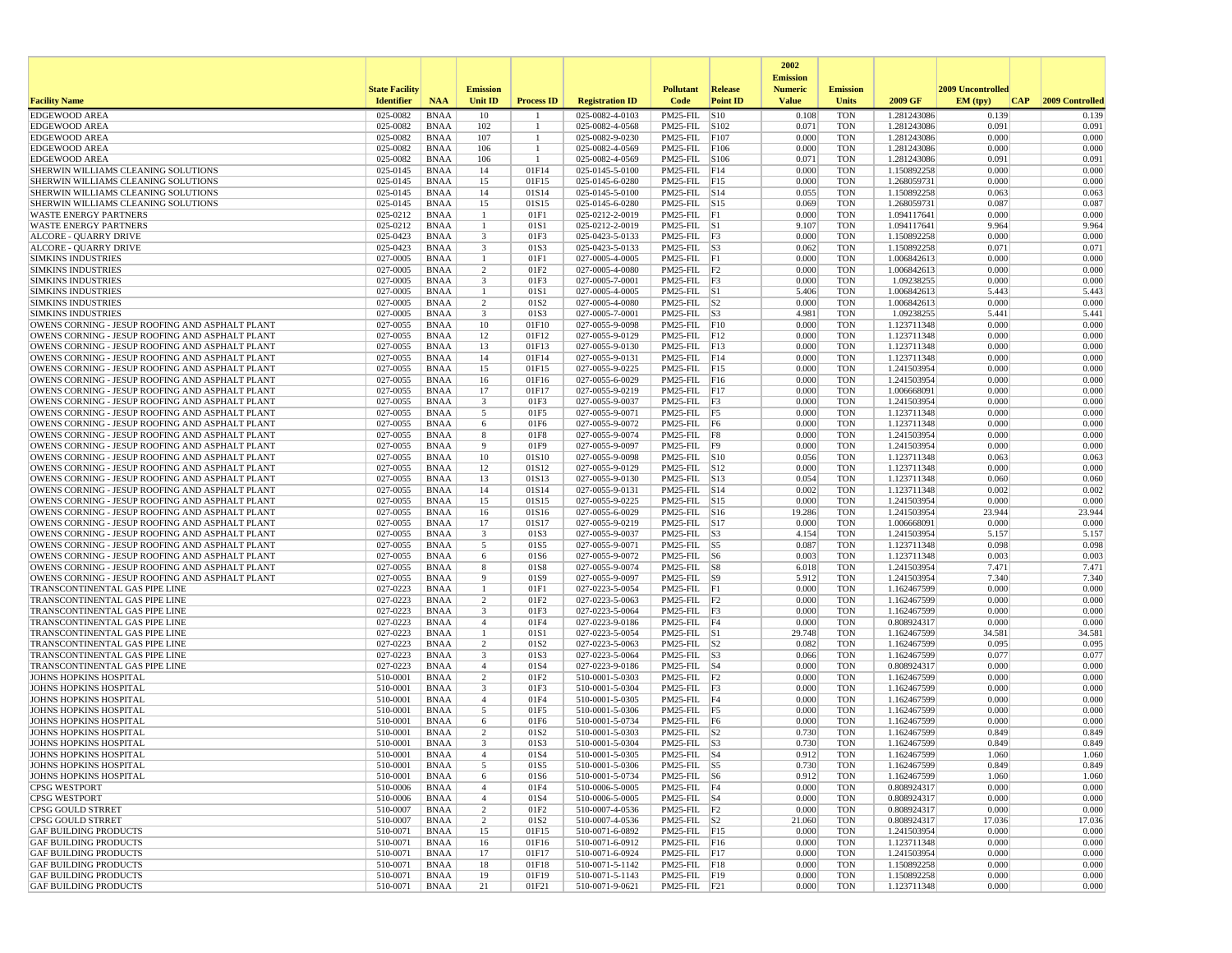|                                                                              |                       |                            |                     |                   |                                    |                                                               |                 | 2002                              |                          |                            |                   |                 |
|------------------------------------------------------------------------------|-----------------------|----------------------------|---------------------|-------------------|------------------------------------|---------------------------------------------------------------|-----------------|-----------------------------------|--------------------------|----------------------------|-------------------|-----------------|
|                                                                              | <b>State Facility</b> |                            | <b>Emission</b>     |                   |                                    | <b>Pollutant</b>                                              | Release         | <b>Emission</b><br><b>Numeric</b> | <b>Emission</b>          |                            | 2009 Uncontrolled |                 |
| <b>Facility Name</b>                                                         | <b>Identifier</b>     | <b>NAA</b>                 | Unit ID             | <b>Process ID</b> | <b>Registration ID</b>             | Code                                                          | <b>Point ID</b> | <b>Value</b>                      | <b>Units</b>             | 2009 GF                    | EM (typ)<br> CAP  | 2009 Controlled |
| <b>GAF BUILDING PRODUCTS</b>                                                 | 510-0071              | <b>BNAA</b>                | 22                  | 01F22             | 510-0071-6-1128                    | PM25-FIL                                                      | F22             | 0.000                             | <b>TON</b>               | 1.241503954                | 0.000             | 0.000           |
| <b>GAF BUILDING PRODUCTS</b>                                                 | 510-0071              | <b>BNAA</b>                | 24                  | 01F24             | 510-0071-6-1743                    | $PM25$ -FIL $ F24$                                            |                 | 0.000                             | <b>TON</b>               | 1.123711348                | 0.000             | 0.000           |
| <b>GAF BUILDING PRODUCTS</b>                                                 | 510-0071              | <b>BNAA</b>                | 25                  | 01F25             | 510-0071-6-1725                    | PM25-FIL F25                                                  |                 | 0.000                             | <b>TON</b>               | 1.241503954                | 0.000             | 0.000           |
| <b>GAF BUILDING PRODUCTS</b><br><b>GAF BUILDING PRODUCTS</b>                 | 510-0071<br>510-0071  | <b>BNAA</b><br><b>BNAA</b> | 5<br>15             | 01F5<br>01S15     | 510-0071-6-0003<br>510-0071-6-0892 | PM25-FIL F5<br>$PM25$ -FIL $ S15$                             |                 | 0.000<br>1.044                    | <b>TON</b><br><b>TON</b> | 1.241503954<br>1.241503954 | 0.000<br>1.296    | 0.000<br>1.296  |
| <b>GAF BUILDING PRODUCTS</b>                                                 | 510-0071              | <b>BNAA</b>                | 16                  | 01S16             | 510-0071-6-0912                    | PM25-FIL S16                                                  |                 | 9.666                             | <b>TON</b>               | 1.123711348                | 10.862            | 10.862          |
| <b>GAF BUILDING PRODUCTS</b>                                                 | 510-0071              | <b>BNAA</b>                | 17                  | 01S17             | 510-0071-6-0924                    | $PM25-FIL$ S17                                                |                 | 0.000                             | <b>TON</b>               | 1.241503954                | 0.000             | 0.000           |
| <b>GAF BUILDING PRODUCTS</b>                                                 | 510-0071              | <b>BNAA</b>                | 18                  | 01S18             | 510-0071-5-1142                    | $PM25$ -FIL $ S18$                                            |                 | 0.175                             | <b>TON</b>               | 1.150892258                | 0.201             | 0.201           |
| <b>GAF BUILDING PRODUCTS</b>                                                 | 510-0071              | <b>BNAA</b>                | 19                  | 01S19             | 510-0071-5-1143                    | PM25-FIL S19                                                  |                 | 0.008                             | <b>TON</b>               | 1.150892258                | 0.009             | 0.009           |
| <b>GAF BUILDING PRODUCTS</b><br><b>GAF BUILDING PRODUCTS</b>                 | 510-0071<br>510-0071  | <b>BNAA</b><br><b>BNAA</b> | 21<br>22            | 01S21<br>01S22    | 510-0071-9-0621<br>510-0071-6-1128 | $PM25$ -FIL $ S21$<br>PM25-FIL S22                            |                 | 0.000<br>0.000                    | <b>TON</b><br><b>TON</b> | 1.123711348<br>1.241503954 | 0.000<br>0.000    | 0.000<br>0.000  |
| <b>GAF BUILDING PRODUCTS</b>                                                 | 510-0071              | <b>BNAA</b>                | 24                  | 01S24             | 510-0071-6-1743                    | $PM25$ -FIL $ S24$                                            |                 | 1.673                             | <b>TON</b>               | 1.123711348                | 1.880             | 1.880           |
| <b>GAF BUILDING PRODUCTS</b>                                                 | 510-0071              | <b>BNAA</b>                | 25                  | 01S25             | 510-0071-6-1725                    | $PM25$ -FIL $ S25$                                            |                 | 0.000                             | <b>TON</b>               | 1.241503954                | 0.000             | 0.000           |
| <b>GAF BUILDING PRODUCTS</b>                                                 | 510-0071              | <b>BNAA</b>                | 5                   | 01S5              | 510-0071-6-0003                    | PM25-FIL                                                      | S5              | 3.040                             | <b>TON</b>               | 1.241503954                | 3.774             | 3.774           |
| FMC CORP. ORGANIC CHEMICALS DIVISION                                         | 510-0073              | <b>BNAA</b>                | $\mathbf{1}$        | 01F1              | 510-0073-2-0209                    | $PM25-FIL$ $F1$                                               |                 | 0.000                             | <b>TON</b>               | 1.159021378                | 0.000             | 0.000           |
| FMC CORP. ORGANIC CHEMICALS DIVISION<br>FMC CORP. ORGANIC CHEMICALS DIVISION | 510-0073<br>510-0073  | <b>BNAA</b><br><b>BNAA</b> | 13<br>15            | 01F13<br>01F15    | 510-0073-7-0471<br>510-0073-7-0923 | $PM25-FIL$ $ F13$<br>PM25-FIL F15                             |                 | 0.000<br>0.000                    | <b>TON</b><br><b>TON</b> | 1.327272773<br>1.327272773 | 0.000<br>0.000    | 0.000<br>0.000  |
| FMC CORP. ORGANIC CHEMICALS DIVISION                                         | 510-0073              | <b>BNAA</b>                | 16                  | 01F16             | 510-0073-7-0938                    | PM25-FIL F16                                                  |                 | 0.000                             | <b>TON</b>               | 1.327272773                | 0.000             | 0.000           |
| FMC CORP. ORGANIC CHEMICALS DIVISION                                         | 510-0073              | <b>BNAA</b>                | 17                  | 01F17             | 510-0073-7-0967                    | $PM25$ -FIL F17                                               |                 | 0.000                             | <b>TON</b>               | 1.327272773                | 0.000             | 0.000           |
| FMC CORP. ORGANIC CHEMICALS DIVISION                                         | 510-0073              | <b>BNAA</b>                | 18                  | 01F18             | 510-0073-7-1023                    | PM25-FIL F18                                                  |                 | 0.000                             | <b>TON</b>               | 1.327272773                | 0.000             | 0.000           |
| FMC CORP. ORGANIC CHEMICALS DIVISION                                         | 510-0073              | <b>BNAA</b>                | 20                  | 01F20             | 510-0073-7-1143                    | $PM25$ -FIL $ F20$                                            |                 | 0.000                             | <b>TON</b>               | 1.327272773                | 0.000             | 0.000           |
| FMC CORP. ORGANIC CHEMICALS DIVISION                                         | 510-0073              | <b>BNAA</b>                | 21                  | 01F21             | 510-0073-7-1153                    | $PM25$ -FIL $ F21$                                            |                 | 0.000                             | <b>TON</b>               | 1.327272773<br>1.327272773 | 0.000             | 0.000           |
| FMC CORP. ORGANIC CHEMICALS DIVISION<br>FMC CORP. ORGANIC CHEMICALS DIVISION | 510-0073<br>510-0073  | <b>BNAA</b><br><b>BNAA</b> | 22<br>24            | 01F22<br>01F24    | 510-0073-7-1373<br>510-0073-7-1329 | $PM25$ -FIL F22<br>$PM25$ -FIL $ F24$                         |                 | 0.000<br>0.000                    | <b>TON</b><br><b>TON</b> | 1.327272773                | 0.000<br>0.000    | 0.000<br>0.000  |
| FMC CORP. ORGANIC CHEMICALS DIVISION                                         | 510-0073              | <b>BNAA</b>                | 25                  | 01F25             | 510-0073-7-1410                    | $PM25$ -FIL $ F25$                                            |                 | 0.000                             | <b>TON</b>               | 1.327272773                | 0.000             | 0.000           |
| FMC CORP. ORGANIC CHEMICALS DIVISION                                         | 510-0073              | <b>BNAA</b>                | 27                  | 01F27             | 510-0073-7-1671                    | $PM25-FIL$ $F27$                                              |                 | 0.000                             | <b>TON</b>               | 1.327272773                | 0.000             | 0.000           |
| FMC CORP. ORGANIC CHEMICALS DIVISION                                         | 510-0073              | <b>BNAA</b>                | 28                  | 01F28             | 510-0073-7-1672                    | $PM25-FIL$ $F28$                                              |                 | 0.000                             | <b>TON</b>               | 1.327272773                | 0.000             | 0.000           |
| FMC CORP. ORGANIC CHEMICALS DIVISION                                         | 510-0073<br>510-0073  | <b>BNAA</b><br><b>BNAA</b> | 29<br>3             | 01F29<br>01F3     | 510-0073-5-1439                    | PM25-FIL F29<br>$PM25$ -FIL $ F3$                             |                 | 0.000<br>0.000                    | <b>TON</b><br><b>TON</b> | 1.150892258                | 0.000<br>0.000    | 0.000<br>0.000  |
| FMC CORP. ORGANIC CHEMICALS DIVISION<br>FMC CORP. ORGANIC CHEMICALS DIVISION | 510-0073              | <b>BNAA</b>                | $\overline{4}$      | 01F4              | 510-0073-4-0151<br>510-0073-4-0152 | PM25-FIL F4                                                   |                 | 0.000                             | <b>TON</b>               | 1.150892258<br>1.150892258 | 0.000             | 0.000           |
| FMC CORP. ORGANIC CHEMICALS DIVISION                                         | 510-0073              | <b>BNAA</b>                | 5                   | 01F5              | 510-0073-4-0153                    | $PM25$ -FIL $ F5$                                             |                 | 0.000                             | <b>TON</b>               | 1.150892258                | 0.000             | 0.000           |
| FMC CORP. ORGANIC CHEMICALS DIVISION                                         | 510-0073              | <b>BNAA</b>                | 6                   | 01F6              | 510-0073-4-2088                    | $PM25-FIL$ F6                                                 |                 | 0.000                             | <b>TON</b>               | 1.150892258                | 0.000             | 0.000           |
| FMC CORP. ORGANIC CHEMICALS DIVISION                                         | 510-0073              | <b>BNAA</b>                | 8                   | 01F8              | 510-0073-7-0195                    | PM25-FIL F8                                                   |                 | 0.000                             | <b>TON</b>               | 1.327272773                | 0.000             | 0.000           |
| FMC CORP. ORGANIC CHEMICALS DIVISION                                         | 510-0073              | <b>BNAA</b>                | -1                  | 01S1              | 510-0073-2-0209                    | $PM25$ -FIL $ S1$                                             |                 | 0.000                             | <b>TON</b>               | 1.159021378                | 0.000             | 0.000           |
| FMC CORP. ORGANIC CHEMICALS DIVISION<br>FMC CORP. ORGANIC CHEMICALS DIVISION | 510-0073<br>510-0073  | <b>BNAA</b><br><b>BNAA</b> | 13<br>15            | 01S13<br>01S15    | 510-0073-7-0471<br>510-0073-7-0923 | PM25-FIL S13<br>PM25-FIL S15                                  |                 | 0.000<br>0.017                    | <b>TON</b><br><b>TON</b> | 1.327272773<br>1.327272773 | 0.000<br>0.023    | 0.000<br>0.023  |
| FMC CORP. ORGANIC CHEMICALS DIVISION                                         | 510-0073              | <b>BNAA</b>                | 16                  | 01S16             | 510-0073-7-0938                    | PM25-FIL S16                                                  |                 | 0.000                             | <b>TON</b>               | 1.327272773                | 0.000             | 0.000           |
| FMC CORP. ORGANIC CHEMICALS DIVISION                                         | 510-0073              | <b>BNAA</b>                | 17                  | 01S17             | 510-0073-7-0967                    | $PM25$ -FIL $ S17$                                            |                 | 0.000                             | <b>TON</b>               | 1.327272773                | 0.000             | 0.000           |
| FMC CORP. ORGANIC CHEMICALS DIVISION                                         | 510-0073              | <b>BNAA</b>                | 18                  | 01S18             | 510-0073-7-1023                    | PM25-FIL S18                                                  |                 | 0.000                             | <b>TON</b>               | 1.327272773                | 0.000             | 0.000           |
| FMC CORP. ORGANIC CHEMICALS DIVISION                                         | 510-0073              | <b>BNAA</b>                | 20                  | 01S20             | 510-0073-7-1143                    | $PM25$ -FIL $ S20$                                            |                 | 0.000                             | <b>TON</b>               | 1.327272773                | 0.000             | 0.000           |
| FMC CORP. ORGANIC CHEMICALS DIVISION<br>FMC CORP. ORGANIC CHEMICALS DIVISION | 510-0073<br>510-0073  | <b>BNAA</b><br><b>BNAA</b> | 21<br>22            | 01S21<br>01S22    | 510-0073-7-1153<br>510-0073-7-1373 | $PM25$ -FIL $ S21$<br>PM25-FIL                                | S22             | 0.204<br>0.000                    | <b>TON</b><br><b>TON</b> | 1.327272773<br>1.327272773 | 0.271<br>0.000    | 0.271<br>0.000  |
| FMC CORP. ORGANIC CHEMICALS DIVISION                                         | 510-0073              | <b>BNAA</b>                | 24                  | 01S24             | 510-0073-7-1329                    | PM25-FIL                                                      | S24             | 0.000                             | <b>TON</b>               | 1.327272773                | 0.000             | 0.000           |
| FMC CORP. ORGANIC CHEMICALS DIVISION                                         | 510-0073              | <b>BNAA</b>                | 25                  | 01S25             | 510-0073-7-1410                    | $PM25$ -FIL $ S25$                                            |                 | 0.000                             | <b>TON</b>               | 1.327272773                | 0.000             | 0.000           |
| FMC CORP. ORGANIC CHEMICALS DIVISION                                         | 510-0073              | <b>BNAA</b>                | 27                  | 01S27             | 510-0073-7-1671                    | $PM25$ -FIL $ S27$                                            |                 | 0.000                             | <b>TON</b>               | 1.327272773                | 0.000             | 0.000           |
| FMC CORP. ORGANIC CHEMICALS DIVISION                                         | 510-0073              | <b>BNAA</b>                | 28                  | 01S28             | 510-0073-7-1672                    | $PM25$ -FIL $ S28$                                            |                 | 0.000                             | <b>TON</b>               | 1.327272773                | 0.000             | 0.000           |
| FMC CORP. ORGANIC CHEMICALS DIVISION                                         | 510-0073              | <b>BNAA</b>                | 29                  | 01S29             | 510-0073-5-1439                    | PM25-FIL                                                      | S29             | 0.231                             | <b>TON</b>               | 1.150892258                | 0.266             | 0.266           |
| FMC CORP. ORGANIC CHEMICALS DIVISION<br>FMC CORP. ORGANIC CHEMICALS DIVISION | 510-0073<br>510-0073  | <b>BNAA</b><br><b>BNAA</b> | 3<br>$\overline{4}$ | 01S3<br>01S4      | 510-0073-4-0151<br>510-0073-4-0152 | PM25-FIL<br>$PM25$ -FIL $\overline{\smash{\big)}\mathbf{S}4}$ | S3              | 0.600<br>2.109                    | <b>TON</b><br><b>TON</b> | 1.150892258<br>1.150892258 | 0.691<br>2.427    | 0.691<br>2.427  |
| FMC CORP. ORGANIC CHEMICALS DIVISION                                         | 510-0073              | <b>BNAA</b>                | 5                   | 01S5              | 510-0073-4-0153                    | $PM25$ -FIL $ S5$                                             |                 | 1.017                             | <b>TON</b>               | 1.150892258                | 1.170             | 1.170           |
| FMC CORP. ORGANIC CHEMICALS DIVISION                                         | 510-0073              | <b>BNAA</b>                | 6                   | 01S6              | 510-0073-4-2088                    | $PM25$ -FIL $ S6$                                             |                 | 1.236                             | TON                      | 1.150892258                | 1.422             | 1.422           |
| FMC CORP. ORGANIC CHEMICALS DIVISION                                         | 510-0073              | <b>BNAA</b>                | 8                   | 01S8              | 510-0073-7-0195                    | $PM25-FIL$ $ S8$                                              |                 | 0.000                             | <b>TON</b>               | 1.327272773                | 0.000             | 0.000           |
| <b>GRACE - DAVISON CHEMICAL</b>                                              | 510-0076              | <b>BNAA</b>                |                     | 01F1              | 510-0076-5-0016                    | $PM25-FIL$ $F1$                                               |                 | 0.000                             | <b>TON</b>               | 1.150892258                | 0.000             | 0.000           |
| <b>GRACE - DAVISON CHEMICAL</b><br><b>GRACE - DAVISON CHEMICAL</b>           | 510-0076<br>510-0076  | <b>BNAA</b><br><b>BNAA</b> | 10<br>11            | 01F10<br>01F11    | 510-0076-7-1079<br>510-0076-7-1087 | $PM25$ -FIL $ F10$<br>$PM25$ -FIL $ F11$                      |                 | 0.277<br>0.842                    | <b>TON</b><br><b>TON</b> | 1.094117641<br>1.013260484 | 0.303<br>0.853    | 0.303<br>0.853  |
| <b>GRACE - DAVISON CHEMICAL</b>                                              | 510-0076              | <b>BNAA</b>                | 12                  | 01F12             | 510-0076-7-1094                    | $PM25$ -FIL F12                                               |                 | 0.105                             | <b>TON</b>               | 1.013260484                | 0.107             | 0.107           |
| <b>GRACE - DAVISON CHEMICAL</b>                                              | 510-0076              | <b>BNAA</b>                | 13                  | 01F13             | 510-0076-7-1095                    | PM25-FIL F13                                                  |                 | 2.771                             | <b>TON</b>               | 1.013260484                | 2.808             | 2.808           |
| <b>GRACE - DAVISON CHEMICAL</b>                                              | 510-0076              | <b>BNAA</b>                | 15                  | 01F15             | 510-0076-7-1405                    | $PM25$ -FIL $ F15$                                            |                 | 0.211                             | <b>TON</b>               | 1.013260484                | 0.213             | 0.213           |
| <b>GRACE - DAVISON CHEMICAL</b>                                              | 510-0076              | <b>BNAA</b>                |                     | 01F5              | 510-0076-5-0294                    | $PM25-FIL$  F5                                                |                 | 0.000                             | TON                      | 1.150892258                | 0.000             | 0.000           |
| <b>GRACE - DAVISON CHEMICAL</b><br><b>GRACE - DAVISON CHEMICAL</b>           | 510-0076<br>510-0076  | BNAA<br>BNAA               | 59<br>63            | 01F59<br>01F63    | 510-0076-7-1644<br>510-0076-7-1667 | PM25-FIL F59<br>PM25-FIL F63                                  |                 | 0.000<br>0.019                    | <b>TON</b><br><b>TON</b> | 1.290902734<br>1.013260484 | 0.000<br>0.020    | 0.000<br>0.020  |
| <b>GRACE - DAVISON CHEMICAL</b>                                              | 510-0076              | BNAA                       | $7\phantom{.0}$     | 01F7              | 510-0076-7-1024                    | $PM25$ -FIL $ F7 $                                            |                 | 0.563                             | TON                      | 1.013260484                | 0.571             | 0.571           |
| <b>GRACE - DAVISON CHEMICAL</b>                                              | 510-0076              | BNAA                       | 8                   | 01F8              | 510-0076-7-1076                    | PM25-FIL F8                                                   |                 | 1.047                             | <b>TON</b>               | 1.013260484                | 1.061             | 1.061           |
| <b>GRACE - DAVISON CHEMICAL</b>                                              | 510-0076              | <b>BNAA</b>                | 9                   | 01F9              | 510-0076-7-1077                    | $PM25-FIL$ F9                                                 |                 | 0.906                             | <b>TON</b>               | 1.013260484                | 0.918             | 0.918           |
| <b>GRACE - DAVISON CHEMICAL</b>                                              | 510-0076              | <b>BNAA</b>                | -1                  | 01S1              | 510-0076-5-0016                    | $PM25$ -FIL $ S1$                                             |                 | 0.050                             | <b>TON</b>               | 1.150892258                | 0.058             | 0.058           |
| <b>GRACE - DAVISON CHEMICAL</b><br><b>GRACE - DAVISON CHEMICAL</b>           | 510-0076              | BNAA                       | 10                  | 01S10             | 510-0076-7-1079                    | PM25-FIL S10                                                  |                 | 3.132                             | <b>TON</b>               | 1.094117641                | 3.427             | 3.427           |
| <b>GRACE - DAVISON CHEMICAL</b>                                              | 510-0076<br>510-0076  | <b>BNAA</b><br>BNAA        | 11<br>12            | 01S11<br>01S12    | 510-0076-7-1087<br>510-0076-7-1094 | PM25-FIL S11<br>$PM25$ -FIL $ S12$                            |                 | 6.368<br>7.837                    | <b>TON</b><br>TON        | 1.013260484<br>1.013260484 | 6.453<br>7.941    | 6.453<br>7.941  |
| <b>GRACE - DAVISON CHEMICAL</b>                                              | 510-0076              | BNAA                       | 13                  | 01S13             | 510-0076-7-1095                    | PM25-FIL S13                                                  |                 | 22.083                            | TON                      | 1.013260484                | 22.376            | 22.376          |
| <b>GRACE - DAVISON CHEMICAL</b>                                              | 510-0076              | <b>BNAA</b>                | 15                  | 01S15             | 510-0076-7-1405                    | PM25-FIL S15                                                  |                 | 3.553                             | <b>TON</b>               | 1.013260484                | 3.600             | 3.600           |
| <b>GRACE - DAVISON CHEMICAL</b>                                              | 510-0076              | BNAA                       | $5\overline{5}$     | 01S5              | 510-0076-5-0294                    | $PM25$ -FIL $ S5 $                                            |                 | 1.790                             | TON                      | 1.150892258                | 2.060             | 2.060           |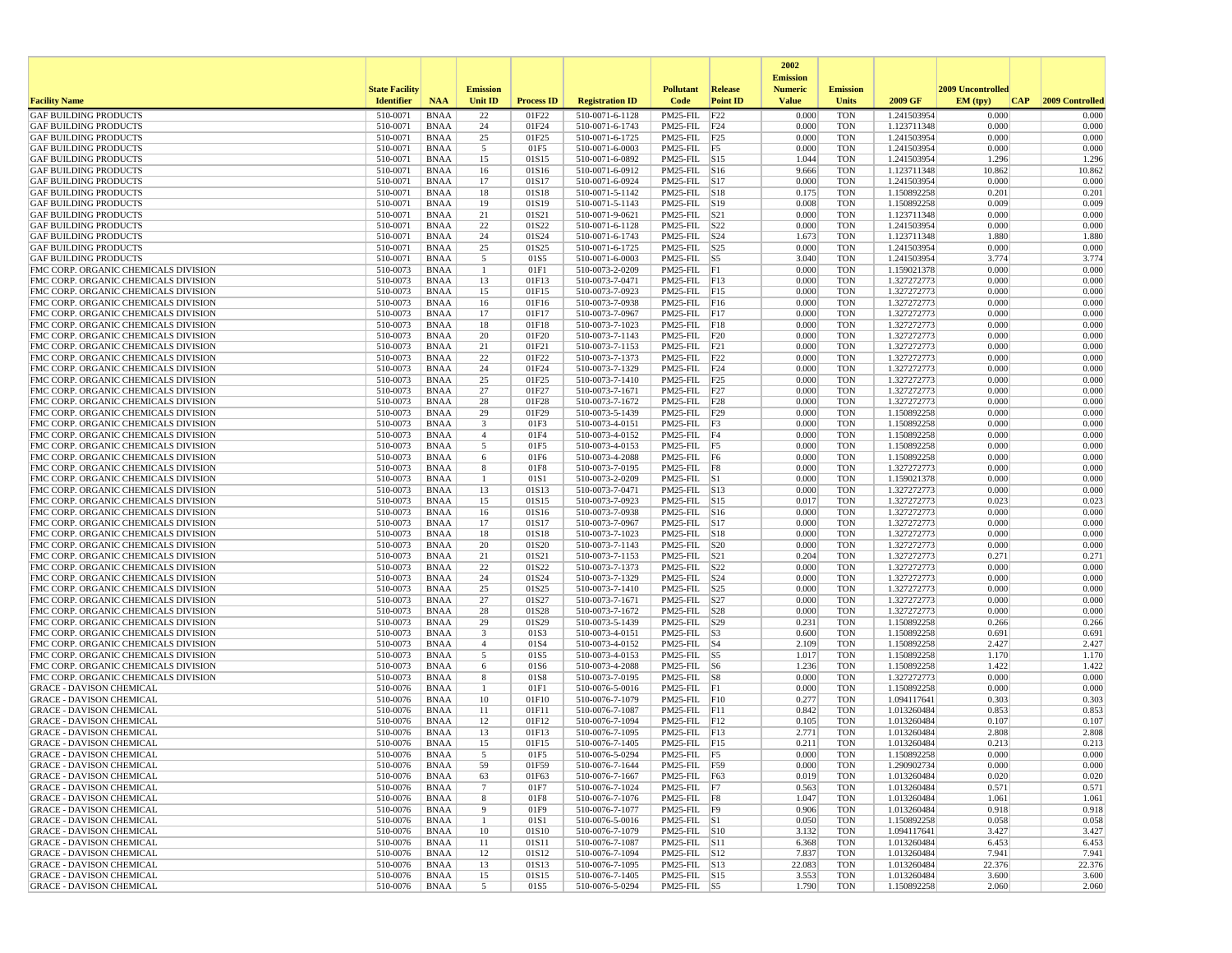|                                                                    |                       |                            |                               |                   |                                    |                                           |                 | 2002<br><b>Emission</b> |                          |                            |                   |                 |
|--------------------------------------------------------------------|-----------------------|----------------------------|-------------------------------|-------------------|------------------------------------|-------------------------------------------|-----------------|-------------------------|--------------------------|----------------------------|-------------------|-----------------|
|                                                                    | <b>State Facility</b> |                            | <b>Emission</b>               |                   |                                    | <b>Pollutant</b>                          | <b>Release</b>  | <b>Numeric</b>          | <b>Emission</b>          |                            | 2009 Uncontrolled |                 |
| <b>Facility Name</b>                                               | <b>Identifier</b>     | <b>NAA</b>                 | <b>Unit ID</b>                | <b>Process ID</b> | <b>Registration ID</b>             | Code                                      | <b>Point ID</b> | <b>Value</b>            | Units                    | 2009 GF                    | EM (typ)<br> CAP  | 2009 Controlled |
| <b>GRACE - DAVISON CHEMICAL</b>                                    | 510-0076              | <b>BNAA</b>                | 59                            | 01S59             | 510-0076-7-1644                    | PM25-FIL                                  | S59             | 9.132                   | <b>TON</b>               | 1.290902734                | 11.788            | 11.788          |
| <b>GRACE - DAVISON CHEMICAL</b>                                    | 510-0076              | <b>BNAA</b>                | 63                            | 01S63             | 510-0076-7-1667                    | PM25-FIL S63                              |                 | 0.368                   | <b>TON</b>               | 1.013260484                | 0.373<br>0.325    | 0.373           |
| <b>GRACE - DAVISON CHEMICAL</b><br><b>GRACE - DAVISON CHEMICAL</b> | 510-0076<br>510-0076  | <b>BNAA</b><br><b>BNAA</b> | $7\phantom{.0}$<br>8          | 01S7<br>01S8      | 510-0076-7-1024<br>510-0076-7-1076 | $PM25-FIL$ S7<br>$PM25$ -FIL $ S8$        |                 | 0.321<br>16.153         | <b>TON</b><br><b>TON</b> | 1.013260484<br>1.013260484 | 16.367            | 0.325<br>16.367 |
| <b>GRACE - DAVISON CHEMICAL</b>                                    | 510-0076              | <b>BNAA</b>                | 9                             | 01S9              | 510-0076-7-1077                    | $PM25$ -FIL $ S9 $                        |                 | 7.127                   | <b>TON</b>               | 1.013260484                | 7.221             | 7.221           |
| JOHNS HOPKINS - HOMEWOOD CAMPUS                                    | 510-0077              | <b>BNAA</b>                | 10                            | 01F10             | 510-0077-5-0763                    | PM25-FIL F10                              |                 | 0.000                   | <b>TON</b>               | 1.162467599                | 0.000             | 0.000           |
| JOHNS HOPKINS - HOMEWOOD CAMPUS                                    | 510-0077              | <b>BNAA</b>                | 11                            | 01F11             | 510-0077-5-0964                    | $PM25$ -FIL $ F11$                        |                 | 0.000                   | <b>TON</b>               | 1.162467599                | 0.000             | 0.000           |
| JOHNS HOPKINS - HOMEWOOD CAMPUS<br>JOHNS HOPKINS - HOMEWOOD CAMPUS | 510-0077<br>510-0077  | <b>BNAA</b><br><b>BNAA</b> | 12<br>5                       | 01F12<br>01F5     | 510-0077-5-0965<br>510-0077-5-0533 | $PM25$ -FIL $ F12$<br>$PM25$ -FIL $ F5$   |                 | 0.000<br>0.000          | <b>TON</b><br><b>TON</b> | 1.162467599<br>1.162467599 | 0.000<br>0.000    | 0.000<br>0.000  |
| JOHNS HOPKINS - HOMEWOOD CAMPUS                                    | 510-0077              | <b>BNAA</b>                | 6                             | 01F6              | 510-0077-5-0534                    | PM25-FIL F6                               |                 | 0.000                   | <b>TON</b>               | 1.162467599                | 0.000             | 0.000           |
| JOHNS HOPKINS - HOMEWOOD CAMPUS                                    | 510-0077              | <b>BNAA</b>                | $\overline{7}$                | 01F7              | 510-0077-5-0535                    | PM25-FIL F7                               |                 | 0.000                   | <b>TON</b>               | 1.162467599                | 0.000             | 0.000           |
| JOHNS HOPKINS - HOMEWOOD CAMPUS                                    | 510-0077              | <b>BNAA</b>                | 10                            | 01S10             | 510-0077-5-0763                    | PM25-FIL S10                              |                 | 0.548                   | <b>TON</b>               | 1.162467599                | 0.636             | 0.636           |
| JOHNS HOPKINS - HOMEWOOD CAMPUS                                    | 510-0077              | <b>BNAA</b>                | 11                            | 01S11             | 510-0077-5-0964                    | PM25-FIL S11                              |                 | 0.000                   | <b>TON</b>               | 1.162467599                | 0.000             | 0.000           |
| JOHNS HOPKINS - HOMEWOOD CAMPUS<br>JOHNS HOPKINS - HOMEWOOD CAMPUS | 510-0077<br>510-0077  | <b>BNAA</b><br><b>BNAA</b> | 12<br>5                       | 01S12<br>01S5     | 510-0077-5-0965<br>510-0077-5-0533 | PM25-FIL S12<br>$PM25$ -FIL $ S5$         |                 | 0.000<br>0.548          | <b>TON</b><br><b>TON</b> | 1.162467599<br>1.162467599 | 0.000<br>0.636    | 0.000<br>0.636  |
| JOHNS HOPKINS - HOMEWOOD CAMPUS                                    | 510-0077              | <b>BNAA</b>                | 6                             | 01S6              | 510-0077-5-0534                    | $PM25$ -FIL $ S6$                         |                 | 0.548                   | <b>TON</b>               | 1.162467599                | 0.636             | 0.636           |
| JOHNS HOPKINS - HOMEWOOD CAMPUS                                    | 510-0077              | <b>BNAA</b>                | $7\phantom{.0}$               | 01S7              | 510-0077-5-0535                    | $PM25$ -FIL $ S7 $                        |                 | 0.548                   | <b>TON</b>               | 1.162467599                | 0.636             | 0.636           |
| SASOL NORTH AMERICA, INC.                                          | 510-0100              | <b>BNAA</b>                | $\overline{1}$                | 01F1              | 510-0100-4-2853                    | PM25-FIL F1                               |                 | 0.000                   | <b>TON</b>               | 1.006842613                | 0.000             | 0.000           |
| SASOL NORTH AMERICA, INC.                                          | 510-0100              | BNAA                       | 2                             | 01F2              | 510-0100-4-2854                    | $PM25-FIL$ $ F2$                          |                 | 0.000                   | <b>TON</b>               | 1.006842613                | 0.000             | 0.000           |
| SASOL NORTH AMERICA, INC.<br><b>SASOL NORTH AMERICA, INC.</b>      | 510-0100<br>510-0100  | <b>BNAA</b><br><b>BNAA</b> | $\overline{\mathbf{3}}$<br>-1 | 01F3<br>01S1      | 510-0100-7-1394<br>510-0100-4-2853 | $PM25-FIL$ $F3$<br>$PM25$ -FIL $\vert$ S1 |                 | 0.000<br>1.453          | <b>TON</b><br><b>TON</b> | 1.013260484<br>1.006842613 | 0.000<br>1.463    | 0.000<br>1.463  |
| <b>SASOL NORTH AMERICA, INC.</b>                                   | 510-0100              | <b>BNAA</b>                | 2                             | 01S <sub>2</sub>  | 510-0100-4-2854                    | $PM25$ -FIL $ S2 $                        |                 | 1.544                   | <b>TON</b>               | 1.006842613                | 1.554             | 1.554           |
| SASOL NORTH AMERICA, INC                                           | 510-0100              | <b>BNAA</b>                | $\overline{\mathbf{3}}$       | 01S3              | 510-0100-7-1394                    | $PM25$ -FIL $ S3$                         |                 | 8.049                   | <b>TON</b>               | 1.013260484                | 8.156             | 8.156           |
| UNITED STATES GYPSUM COMPANY                                       | 510-0106              | <b>BNAA</b>                | $\overline{1}$                | 01F1              | 510-0106-5-1021                    | $PM25$ -FIL F1                            |                 | 0.000                   | <b>TON</b>               | 1.150892258                | 0.000             | 0.000           |
| UNITED STATES GYPSUM COMPANY                                       | 510-0106              | <b>BNAA</b>                | 17                            | 01F17             | 510-0106-6-1623                    | $PM25$ -FIL $ F17$                        |                 | 0.000                   | <b>TON</b>               | 1.10654211                 | 0.000             | 0.000           |
| UNITED STATES GYPSUM COMPANY<br>UNITED STATES GYPSUM COMPANY       | 510-0106<br>510-0106  | <b>BNAA</b><br><b>BNAA</b> | 3<br>$\overline{4}$           | 01F3<br>01F4      | 510-0106-6-0879<br>510-0106-6-0880 | $PM25-FIL$ $ F3$<br>PM25-FIL F4           |                 | 0.000<br>0.000          | <b>TON</b><br><b>TON</b> | 1.10654211<br>1.10654211   | 0.000<br>0.000    | 0.000<br>0.000  |
| UNITED STATES GYPSUM COMPANY                                       | 510-0106              | <b>BNAA</b>                | 5                             | 01F5              | 510-0106-6-0881                    | $PM25-FIL$ F5                             |                 | 0.000                   | <b>TON</b>               | 1.109717846                | 0.000             | 0.000           |
| UNITED STATES GYPSUM COMPANY                                       | 510-0106              | <b>BNAA</b>                | 8                             | 01F8              | 510-0106-9-0301                    | $PM25$ -FIL $ F8$                         |                 | 0.000                   | <b>TON</b>               | 1.013260484                | 0.000             | 0.000           |
| UNITED STATES GYPSUM COMPANY                                       | 510-0106              | <b>BNAA</b>                |                               | 01S1              | 510-0106-5-1021                    | $PM25-FIL$ S1                             |                 | 0.024                   | <b>TON</b>               | 1.150892258                | 0.028             | 0.028           |
| UNITED STATES GYPSUM COMPANY                                       | 510-0106              | <b>BNAA</b>                | 17                            | 01S17             | 510-0106-6-1623                    | PM25-FIL S17                              |                 | 0.005                   | <b>TON</b>               | 1.10654211                 | 0.006             | 0.006           |
| UNITED STATES GYPSUM COMPANY<br>UNITED STATES GYPSUM COMPANY       | 510-0106<br>510-0106  | <b>BNAA</b><br>BNAA        | 3<br>$\overline{4}$           | 01S3<br>01S4      | 510-0106-6-0879<br>510-0106-6-0880 | $PM25-FIL$ S3<br>PM25-FIL S4              |                 | 10.965<br>5.189         | <b>TON</b><br><b>TON</b> | 1.10654211<br>1.10654211   | 12.133<br>5.742   | 12.133<br>5.742 |
| UNITED STATES GYPSUM COMPANY                                       | 510-0106              | <b>BNAA</b>                | 5                             | 01S5              | 510-0106-6-0881                    | $PM25$ -FIL $ S5$                         |                 | 114.155                 | <b>TON</b>               | 1.109717846                | 126.680           | 126.680         |
| UNITED STATES GYPSUM COMPANY                                       | 510-0106              | <b>BNAA</b>                | 8                             | 01S8              | 510-0106-9-0301                    | PM25-FIL S8                               |                 | 0.252                   | <b>TON</b>               | 1.013260484                | 0.255             | 0.255           |
| MILLENIUM INORGANIC CHEMICALS                                      | 510-0109              | <b>BNAA</b>                | 11                            | 01F11             | 510-0109-7-0098                    | $PM25-FIL$ $ F11$                         |                 | 0.000                   | <b>TON</b>               | 1.087336302                | 0.000             | 0.000           |
| MILLENIUM INORGANIC CHEMICALS                                      | 510-0109              | <b>BNAA</b>                | 12                            | 01F12             | 510-0109-7-0099                    | $PM25$ -FIL $ F12$                        |                 | 0.000                   | <b>TON</b>               | 1.013260484                | 0.000             | 0.000           |
| MILLENIUM INORGANIC CHEMICALS<br>MILLENIUM INORGANIC CHEMICALS     | 510-0109<br>510-0109  | <b>BNAA</b><br><b>BNAA</b> | 13<br>14                      | 01F13<br>01F14    | 510-0109-7-0100<br>510-0109-7-0101 | $PM25$ -FIL F13<br>$PM25$ -FIL $ F14$     |                 | 0.000<br>0.000          | <b>TON</b><br><b>TON</b> | 1.087336302<br>1.239344239 | 0.000<br>0.000    | 0.000<br>0.000  |
| MILLENIUM INORGANIC CHEMICALS                                      | 510-0109              | <b>BNAA</b>                | 15                            | 01F15             | 510-0109-7-0102                    | $PM25$ -FIL F15                           |                 | 0.000                   | <b>TON</b>               | 1.239344239                | 0.000             | 0.000           |
| MILLENIUM INORGANIC CHEMICALS                                      | 510-0109              | <b>BNAA</b>                | 16                            | 01F16             | 510-0109-7-0103                    | PM25-FIL F16                              |                 | 0.000                   | <b>TON</b>               | 1.239344239                | 0.000             | 0.000           |
| MILLENIUM INORGANIC CHEMICALS                                      | 510-0109              | <b>BNAA</b>                | 22                            | 01F22             | 510-0109-7-0776                    | $PM25-FIL$ F22                            |                 | 0.000                   | <b>TON</b>               | 1.013260484                | 0.000             | 0.000           |
| MILLENIUM INORGANIC CHEMICALS                                      | 510-0109              | <b>BNAA</b>                | 23                            | 01F23             | 510-0109-7-0777                    | $PM25$ -FIL $ F23$                        |                 | 0.000                   | <b>TON</b>               | 1.013260484                | 0.000             | 0.000           |
| MILLENIUM INORGANIC CHEMICALS<br>MILLENIUM INORGANIC CHEMICALS     | 510-0109<br>510-0109  | <b>BNAA</b><br><b>BNAA</b> | 24<br>25                      | 01F24<br>01F25    | 510-0109-7-0778<br>510-0109-7-0779 | $PM25$ -FIL $ F24$<br>PM25-FIL F25        |                 | 0.000<br>0.000          | <b>TON</b><br><b>TON</b> | 1.013260484<br>1.013260484 | 0.000<br>0.000    | 0.000<br>0.000  |
| MILLENIUM INORGANIC CHEMICALS                                      | 510-0109              | <b>BNAA</b>                | 27                            | 01F27             | 510-0109-7-0941                    | $PM25$ -FIL $ F27$                        |                 | 0.000                   | <b>TON</b>               | 1.013260484                | 0.000             | 0.000           |
| MILLENIUM INORGANIC CHEMICALS                                      | 510-0109              | <b>BNAA</b>                | 29                            | 01F29             | 510-0109-7-1108                    | $PM25$ -FIL $ F29$                        |                 | 0.000                   | <b>TON</b>               | 1.013260484                | 0.000             | 0.000           |
| MILLENIUM INORGANIC CHEMICALS                                      | 510-0109              | <b>BNAA</b>                | 3                             | 01F3              | 510-0109-5-0437                    | PM25-FIL                                  | F3              | 0.000                   | <b>TON</b>               | 1.150892258                | 0.000             | 0.000           |
| MILLENIUM INORGANIC CHEMICALS                                      | 510-0109              | <b>BNAA</b>                | 30                            | 01F30             | 510-0109-7-1109                    | $PM25-FIL$ F30                            |                 | 0.000                   | <b>TON</b>               | 1.013260484                | 0.000             | 0.000           |
| MILLENIUM INORGANIC CHEMICALS<br>MILLENIUM INORGANIC CHEMICALS     | 510-0109<br>510-0109  | <b>BNAA</b><br><b>BNAA</b> | 31<br>34                      | 01F31<br>01F34    | 510-0109-7-1139<br>510-0109-7-1579 | $PM25$ -FIL $ F31$<br>PM25-FIL F34        |                 | 0.000<br>0.000          | <b>TON</b><br><b>TON</b> | 1.013260484<br>1.013260484 | 0.000<br>0.000    | 0.000<br>0.000  |
| MILLENIUM INORGANIC CHEMICALS                                      | 510-0109              | <b>BNAA</b>                | $\overline{4}$                | 01F4              | 510-0109-5-0438                    | $PM25$ -FIL $F4$                          |                 | 0.000                   | <b>TON</b>               | 1.150892258                | 0.000             | 0.000           |
| MILLENIUM INORGANIC CHEMICALS                                      | 510-0109              | <b>BNAA</b>                | 52                            | 01F52             | 510-0109-9-0831                    | PM25-FIL F52                              |                 | 0.000                   | <b>TON</b>               | 1.002286434                | 0.000             | 0.000           |
| MILLENIUM INORGANIC CHEMICALS                                      | 510-0109              | <b>BNAA</b>                | 53                            | 01F53             | 510-0109-5-1430                    | PM25-FIL F53                              |                 | 0.000                   | <b>TON</b>               | 1.150892258                | 0.000             | 0.000           |
| MILLENIUM INORGANIC CHEMICALS                                      | 510-0109              | <b>BNAA</b>                | 54                            | 01F54             | 510-0109-5-1431                    | PM25-FIL F54                              |                 | 0.000                   | <b>TON</b>               | 1.150892258                | 0.000             | 0.000           |
| MILLENIUM INORGANIC CHEMICALS<br>MILLENIUM INORGANIC CHEMICALS     | 510-0109<br>510-0109  | <b>BNAA</b><br><b>BNAA</b> | 55<br>6                       | 01F55<br>01F6     | 510-0109-5-1432<br>510-0109-5-0760 | PM25-FIL F55<br>$PM25-FIL$ F6             |                 | 0.000<br>0.000          | <b>TON</b><br><b>TON</b> | 1.150892258<br>1.150892258 | 0.000<br>0.000    | 0.000<br>0.000  |
| MILLENIUM INORGANIC CHEMICALS                                      | 510-0109              | <b>BNAA</b>                | $\overline{7}$                | 01F7              | 510-0109-5-0761                    | PM25-FIL F7                               |                 | 0.000                   | <b>TON</b>               | 1.150892258                | 0.000             | 0.000           |
| MILLENIUM INORGANIC CHEMICALS                                      | 510-0109              | <b>BNAA</b>                |                               | 01F9              | 510-0109-7-0080                    | $PM25-FIL$ F9                             |                 | 0.000                   | <b>TON</b>               | 1.239344239                | 0.000             | 0.000           |
| MILLENIUM INORGANIC CHEMICALS                                      | 510-0109              | BNAA                       | 11                            | 01S11             | 510-0109-7-0098                    | $PM25-FIL$ S11                            |                 | 0.000                   | TON                      | 1.087336302                | 0.000             | 0.000           |
| MILLENIUM INORGANIC CHEMICALS                                      | 510-0109              | <b>BNAA</b>                | 12                            | 01S12             | 510-0109-7-0099                    | PM25-FIL S12                              |                 | 0.000                   | <b>TON</b>               | 1.013260484                | 0.000             | 0.000           |
| MILLENIUM INORGANIC CHEMICALS<br>MILLENIUM INORGANIC CHEMICALS     | 510-0109<br>510-0109  | <b>BNAA</b><br><b>BNAA</b> | 13<br>14                      | 01S13<br>01S14    | 510-0109-7-0100<br>510-0109-7-0101 | PM25-FIL S13<br>PM25-FIL S14              |                 | 0.000<br>0.000          | <b>TON</b><br><b>TON</b> | 1.087336302<br>1.239344239 | 0.000<br>0.000    | 0.000<br>0.000  |
| MILLENIUM INORGANIC CHEMICALS                                      | 510-0109              | <b>BNAA</b>                | 15                            | 01S15             | 510-0109-7-0102                    | PM25-FIL S15                              |                 | 0.000                   | <b>TON</b>               | 1.239344239                | 0.000             | 0.000           |
| MILLENIUM INORGANIC CHEMICALS                                      | 510-0109              | <b>BNAA</b>                | 16                            | 01S16             | 510-0109-7-0103                    | PM25-FIL S16                              |                 | 0.000                   | <b>TON</b>               | 1.239344239                | 0.000             | 0.000           |
| MILLENIUM INORGANIC CHEMICALS                                      | 510-0109              | BNAA                       | 22                            | 01S22             | 510-0109-7-0776                    | PM25-FIL S22                              |                 | 0.000                   | <b>TON</b>               | 1.013260484                | 0.000             | 0.000           |
| MILLENIUM INORGANIC CHEMICALS                                      | 510-0109              | <b>BNAA</b>                | 23                            | 01S23             | 510-0109-7-0777                    | PM25-FIL S23                              |                 | 0.000                   | <b>TON</b>               | 1.013260484                | 0.000             | 0.000           |
| MILLENIUM INORGANIC CHEMICALS<br>MILLENIUM INORGANIC CHEMICALS     | 510-0109<br>510-0109  | BNAA<br><b>BNAA</b>        | 24<br>25                      | 01S24<br>01S25    | 510-0109-7-0778<br>510-0109-7-0779 | PM25-FIL S24<br>PM25-FIL S25              |                 | 0.000<br>0.392          | TON<br><b>TON</b>        | 1.013260484<br>1.013260484 | 0.000<br>0.397    | 0.000<br>0.397  |
| MILLENIUM INORGANIC CHEMICALS                                      | 510-0109              | <b>BNAA</b>                | 27                            | 01S27             | 510-0109-7-0941                    | PM25-FIL S27                              |                 | 0.000                   | <b>TON</b>               | 1.013260484                | 0.000             | 0.000           |
| MILLENIUM INORGANIC CHEMICALS                                      | 510-0109              | BNAA                       | 29                            | 01S29             | 510-0109-7-1108                    | $PM25$ -FIL $ S29 $                       |                 | 6.994                   | TON                      | 1.013260484                | 7.087             | 7.087           |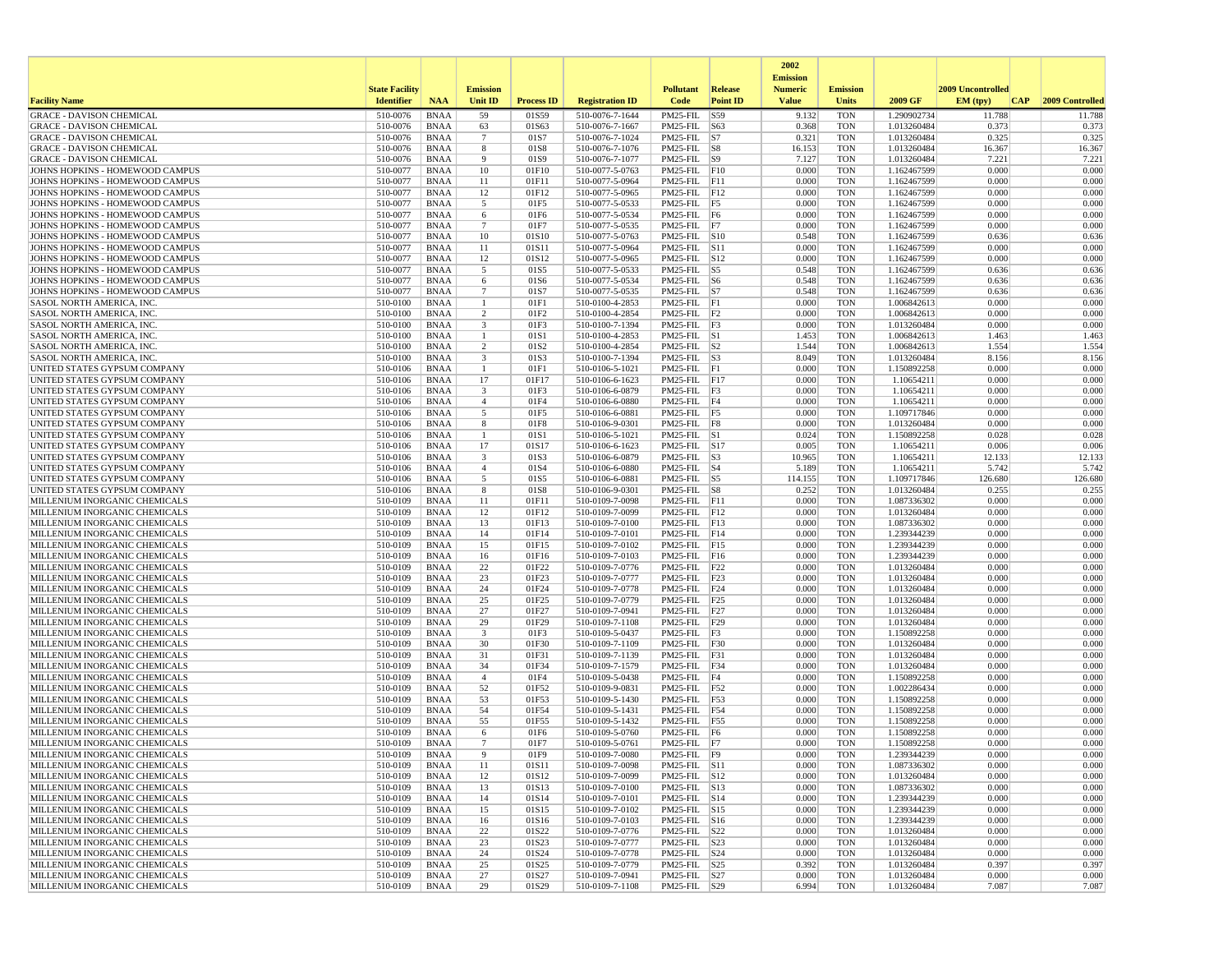|                                                                |                       |                            |                         |                          |                                    |                                      |                 | 2002                              |                          |                            |                   |                 |
|----------------------------------------------------------------|-----------------------|----------------------------|-------------------------|--------------------------|------------------------------------|--------------------------------------|-----------------|-----------------------------------|--------------------------|----------------------------|-------------------|-----------------|
|                                                                | <b>State Facility</b> |                            | <b>Emission</b>         |                          |                                    | <b>Pollutant</b>                     | Release         | <b>Emission</b><br><b>Numeric</b> | <b>Emission</b>          |                            | 2009 Uncontrolled |                 |
| <b>Facility Name</b>                                           | <b>Identifier</b>     | <b>NAA</b>                 | Unit ID                 | <b>Process ID</b>        | <b>Registration ID</b>             | Code                                 | <b>Point ID</b> | <b>Value</b>                      | <b>Units</b>             | 2009 GF                    | EM (typ)<br> CAP  | 2009 Controlled |
| MILLENIUM INORGANIC CHEMICALS                                  | 510-0109              | <b>BNAA</b>                | $\overline{\mathbf{3}}$ | 01S3                     | 510-0109-5-0437                    | PM25-FIL                             | S3              | 0.237                             | <b>TON</b>               | 1.150892258                | 0.273             | 0.273           |
| MILLENIUM INORGANIC CHEMICALS                                  | 510-0109              | <b>BNAA</b>                | 30                      | 01S30                    | 510-0109-7-1109                    | PM25-FIL S30                         |                 | 0.000                             | <b>TON</b>               | 1.013260484                | 0.000             | 0.000           |
| MILLENIUM INORGANIC CHEMICALS<br>MILLENIUM INORGANIC CHEMICALS | 510-0109<br>510-0109  | <b>BNAA</b><br><b>BNAA</b> | 31<br>34                | 01S31<br>01S34           | 510-0109-7-1139<br>510-0109-7-1579 | PM25-FIL S31<br>PM25-FIL S34         |                 | 0.000<br>0.000                    | <b>TON</b><br><b>TON</b> | 1.013260484<br>1.013260484 | 0.000<br>0.000    | 0.000<br>0.000  |
| MILLENIUM INORGANIC CHEMICALS                                  | 510-0109              | <b>BNAA</b>                | $\overline{4}$          | 01S4                     | 510-0109-5-0438                    | $PM25$ -FIL $ S4$                    |                 | 1.077                             | <b>TON</b>               | 1.150892258                | 1.239             | 1.239           |
| MILLENIUM INORGANIC CHEMICALS                                  | 510-0109              | <b>BNAA</b>                | 52                      | 01S52                    | 510-0109-9-0831                    | PM25-FIL S52                         |                 | 0.000                             | <b>TON</b>               | 1.002286434                | 0.000             | 0.000           |
| MILLENIUM INORGANIC CHEMICALS                                  | 510-0109              | <b>BNAA</b>                | 53                      | 01S53                    | 510-0109-5-1430                    | PM25-FIL S53                         |                 | 3.194                             | <b>TON</b>               | 1.150892258                | 3.676             | 3.676           |
| MILLENIUM INORGANIC CHEMICALS                                  | 510-0109              | <b>BNAA</b>                | 54                      | 01S54                    | 510-0109-5-1431                    | $PM25$ -FIL $ S54$                   |                 | 3.194                             | <b>TON</b>               | 1.150892258                | 3.676             | 3.676           |
| MILLENIUM INORGANIC CHEMICALS<br>MILLENIUM INORGANIC CHEMICALS | 510-0109<br>510-0109  | <b>BNAA</b><br><b>BNAA</b> | 55<br>6                 | 01S55<br>01S6            | 510-0109-5-1432<br>510-0109-5-0760 | PM25-FIL S55<br>$PM25$ -FIL $ S6$    |                 | 3.194<br>0.159                    | <b>TON</b><br><b>TON</b> | 1.150892258<br>1.150892258 | 3.676<br>0.183    | 3.676<br>0.183  |
| MILLENIUM INORGANIC CHEMICALS                                  | 510-0109              | <b>BNAA</b>                | $7\phantom{.0}$         | 01S7                     | 510-0109-5-0761                    | $PM25-FIL$ S7                        |                 | 0.000                             | <b>TON</b>               | 1.150892258                | 0.000             | 0.000           |
| MILLENIUM INORGANIC CHEMICALS                                  | 510-0109              | <b>BNAA</b>                | 9                       | 01S9                     | 510-0109-7-0080                    | PM25-FIL S9                          |                 | 9.752                             | <b>TON</b>               | 1.239344239                | 12.086            | 12.086          |
| PEMCO CORPORATION                                              | 510-0111              | <b>BNAA</b>                | 31                      | 01F31                    | 510-0111-5-1443                    | PM25-FIL F31                         |                 | 0.000                             | <b>TON</b>               | 1.162467599                | 0.000             | 0.000           |
| PEMCO CORPORATION<br>PEMCO CORPORATION                         | 510-0111              | <b>BNAA</b>                | 32                      | 01F32                    | 510-0111-5-1454                    | PM25-FIL F32                         |                 | 0.000                             | <b>TON</b>               | 1.162467599<br>1.162467599 | 0.000<br>0.000    | 0.000           |
| PEMCO CORPORATION                                              | 510-0111<br>510-0111  | <b>BNAA</b><br><b>BNAA</b> | 33<br>34                | 01F33<br>01F34           | 510-0111-5-1455<br>510-0111-5-1456 | PM25-FIL F33<br>$PM25$ -FIL $ F34$   |                 | 0.000<br>0.000                    | <b>TON</b><br><b>TON</b> | 1.162467599                | 0.000             | 0.000<br>0.000  |
| PEMCO CORPORATION                                              | 510-0111              | <b>BNAA</b>                | 35                      | 01F35                    | 510-0111-6-1613                    | PM25-FIL F35                         |                 | 0.000                             | <b>TON</b>               | 1.459523797                | 0.000             | 0.000           |
| PEMCO CORPORATION                                              | 510-0111              | <b>BNAA</b>                | 36                      | 01F36                    | 510-0111-6-1615                    | PM25-FIL F36                         |                 | 0.000                             | TON                      | 1.285310745                | 0.000             | 0.000           |
| PEMCO CORPORATION                                              | 510-0111              | <b>BNAA</b>                | 37                      | 01F37                    | 510-0111-6-1616                    | PM25-FIL F37                         |                 | 0.000                             | <b>TON</b>               | 1.285310745                | 0.000             | 0.000           |
| PEMCO CORPORATION                                              | 510-0111<br>510-0111  | <b>BNAA</b><br><b>BNAA</b> | 38<br>39                | 01F38<br>01F39           | 510-0111-6-1614                    | PM25-FIL F38                         |                 | 0.000<br>0.000                    | <b>TON</b><br><b>TON</b> | 1.285310745<br>1.285310745 | 0.000<br>0.000    | 0.000<br>0.000  |
| PEMCO CORPORATION<br>PEMCO CORPORATION                         | 510-0111              | <b>BNAA</b>                | 40                      | 01F40                    | 510-0111-6-1617<br>510-0111-6-1618 | PM25-FIL F39<br>PM25-FIL F40         |                 | 0.000                             | <b>TON</b>               | 1.285310745                | 0.000             | 0.000           |
| PEMCO CORPORATION                                              | 510-0111              | <b>BNAA</b>                | 41                      | 01F41                    | 510-0111-6-1619                    | PM25-FIL F41                         |                 | 0.000                             | <b>TON</b>               | 1.036144614                | 0.000             | 0.000           |
| PEMCO CORPORATION                                              | 510-0111              | <b>BNAA</b>                | 42                      | 01F42                    | 510-0111-6-1620                    | PM25-FIL F42                         |                 | 0.000                             | <b>TON</b>               | 1.046875                   | 0.000             | 0.000           |
| PEMCO CORPORATION                                              | 510-0111              | <b>BNAA</b>                | 43                      | 01F43                    | 510-0111-6-1735                    | PM25-FIL F43                         |                 | 0.000                             | <b>TON</b>               | 1.285310745                | 0.000             | 0.000           |
| PEMCO CORPORATION                                              | 510-0111              | <b>BNAA</b>                | 44                      | 01F44                    | 510-0111-6-1736                    | PM25-FIL F44<br>PM25-FIL S31         |                 | 0.000                             | <b>TON</b><br><b>TON</b> | 1.285310745                | 0.000<br>0.000    | 0.000<br>0.000  |
| PEMCO CORPORATION<br>PEMCO CORPORATION                         | 510-0111<br>510-0111  | <b>BNAA</b><br><b>BNAA</b> | 31<br>32                | 01S31<br>01S32           | 510-0111-5-1443<br>510-0111-5-1454 | PM25-FIL S32                         |                 | 0.000<br>0.000                    | <b>TON</b>               | 1.162467599<br>1.162467599 | 0.000             | 0.000           |
| PEMCO CORPORATION                                              | 510-0111              | <b>BNAA</b>                | 33                      | 01S33                    | 510-0111-5-1455                    | PM25-FIL S33                         |                 | 0.000                             | <b>TON</b>               | 1.162467599                | 0.000             | 0.000           |
| PEMCO CORPORATION                                              | 510-0111              | <b>BNAA</b>                | 34                      | 01S34                    | 510-0111-5-1456                    | PM25-FIL                             | S34             | 0.000                             | <b>TON</b>               | 1.162467599                | 0.000             | 0.000           |
| PEMCO CORPORATION                                              | 510-0111              | <b>BNAA</b>                | 35                      | 01S35                    | 510-0111-6-1613                    | PM25-FIL                             | S35             | 0.000                             | <b>TON</b>               | 1.459523797                | 0.000             | 0.000           |
| PEMCO CORPORATION<br>PEMCO CORPORATION                         | 510-0111<br>510-0111  | <b>BNAA</b><br><b>BNAA</b> | 36<br>37                | 01S36<br>01S37           | 510-0111-6-1615<br>510-0111-6-1616 | PM25 FIL<br>PM25-FIL S37             | S36             | 0.000<br>0.117                    | <b>TON</b><br><b>TON</b> | 1.285310745<br>1.285310745 | 0.000<br>0.151    | 0.000<br>0.151  |
| PEMCO CORPORATION                                              | 510-0111              | <b>BNAA</b>                | 38                      | 01S38                    | 510-0111-6-1614                    | PM25-FIL S38                         |                 | 0.062                             | <b>TON</b>               | 1.285310745                | 0.079             | 0.079           |
| PEMCO CORPORATION                                              | 510-0111              | <b>BNAA</b>                | 39                      | 01S39                    | 510-0111-6-1617                    | PM25-FIL S39                         |                 | 0.235                             | <b>TON</b>               | 1.285310745                | 0.302             | 0.302           |
| PEMCO CORPORATION                                              | 510-0111              | <b>BNAA</b>                | 40                      | 01S40                    | 510-0111-6-1618                    | PM25-FIL                             | <b>S40</b>      | 1.057                             | <b>TON</b>               | 1.285310745                | 1.358             | 1.358           |
| PEMCO CORPORATION                                              | 510-0111              | <b>BNAA</b>                | 41                      | 01S41                    | 510-0111-6-1619                    | $PM25$ -FIL $ S41$                   |                 | 0.552                             | <b>TON</b>               | 1.036144614                | 0.572             | 0.572           |
| PEMCO CORPORATION                                              | 510-0111<br>510-0111  | <b>BNAA</b><br><b>BNAA</b> | 42<br>43                | 01S42<br>01S43           | 510-0111-6-1620<br>510-0111-6-1735 | $PM25$ -FIL $ S42$<br>PM25-FIL   S43 |                 | 0.000<br>0.000                    | <b>TON</b><br><b>TON</b> | 1.046875<br>1.285310745    | 0.000<br>0.000    | 0.000<br>0.000  |
| PEMCO CORPORATION<br>PEMCO CORPORATION                         | 510-0111              | <b>BNAA</b>                | 44                      | 01S44                    | 510-0111-6-1736                    | PM25-FIL S44                         |                 | 0.000                             | TON                      | 1.285310745                | 0.000             | 0.000           |
| UNILEVER HOME & PERSONAL CARE                                  | 510-0121              | <b>BNAA</b>                | 11                      | 01F11                    | 510-0121-6-1441                    | $PM25-FIL$ $ F11$                    |                 | 0.000                             | <b>TON</b>               | 1.268059731                | 0.000             | 0.000           |
| UNILEVER HOME & PERSONAL CARE                                  | 510-0121              | <b>BNAA</b>                | $\overline{4}$          | 01F4                     | 510-0121-5-0489                    | $PM25$ -FIL F4                       |                 | 0.000                             | <b>TON</b>               | 1.150892258                | 0.000             | 0.000           |
| UNILEVER HOME & PERSONAL CARE                                  | 510-0121              | <b>BNAA</b>                | 6                       | 01F6                     | 510-0121-6-1078                    | PM25-FIL F6                          |                 | 0.000                             | <b>TON</b>               | 1.268059731                | 0.000             | 0.000           |
| UNILEVER HOME & PERSONAL CARE<br>UNILEVER HOME & PERSONAL CARE | 510-0121<br>510-0121  | <b>BNAA</b><br><b>BNAA</b> | 8<br>11                 | 01F8<br>01S11            | 510-0121-7-1141<br>510-0121-6-1441 | PM25-FIL F8<br>PM25-FIL S11          |                 | 0.000<br>2.342                    | <b>TON</b><br><b>TON</b> | 1.268059731<br>1.268059731 | 0.000<br>2.970    | 0.000<br>2.970  |
| UNILEVER HOME & PERSONAL CARE                                  | 510-0121              | <b>BNAA</b>                | $\overline{4}$          | 01S4                     | 510-0121-5-0489                    | $PM25$ -FIL $ S4$                    |                 | 2.160                             | <b>TON</b>               | 1.150892258                | 2.486             | 2.486           |
| UNILEVER HOME & PERSONAL CARE                                  | 510-0121              | <b>BNAA</b>                | 6                       | 01S6                     | 510-0121-6-1078                    | $PM25$ -FIL $ S6$                    |                 | 0.308                             | <b>TON</b>               | 1.268059731                | 0.391             | 0.391           |
| UNILEVER HOME & PERSONAL CARE                                  | 510-0121              | <b>BNAA</b>                | 8                       | 01S8                     | 510-0121-7-1141                    | $PM25$ -FIL $ S8$                    |                 | 0.400                             | <b>TON</b>               | 1.268059731                | 0.508             | 0.508           |
| <b>RED STAR YEAST</b>                                          | 510-0191<br>510-0191  | <b>BNAA</b><br><b>BNAA</b> | 1<br>2                  | 01F1<br>01F <sub>2</sub> | 510-0191-5-1175                    | $PM25-FIL$ $F1$<br>$PM25$ -FIL $ F2$ |                 | 0.000<br>0.000                    | <b>TON</b><br><b>TON</b> | 1.150892258                | 0.000<br>0.000    | 0.000<br>0.000  |
| <b>RED STAR YEAST</b><br><b>RED STAR YEAST</b>                 | 510-0191              | <b>BNAA</b>                | 3                       | 01F3                     | 510-0191-5-1176<br>510-0191-8-0272 | $PM25$ -FIL $ F3$                    |                 | 0.000                             | <b>TON</b>               | 1.150892258<br>1.037110686 | 0.000             | 0.000           |
| <b>RED STAR YEAST</b>                                          | 510-0191              | <b>BNAA</b>                | $\overline{4}$          | 01F4                     | 510-0191-8-0273                    | $PM25-FIL$ F4                        |                 | 0.000                             | <b>TON</b>               | 1.037110686                | 0.000             | 0.000           |
| <b>RED STAR YEAST</b>                                          | 510-0191              | <b>BNAA</b>                | 5                       | 01F5                     | 510-0191-8-0282                    | $PM25$ -FIL F5                       |                 | 0.000                             | <b>TON</b>               | 1.037110686                | 0.000             | 0.000           |
| <b>RED STAR YEAST</b>                                          | 510-0191              | <b>BNAA</b>                | 6                       | 01F6                     | 510-0191-9-0644                    | $PM25$ -FIL F6                       |                 | 0.000                             | <b>TON</b>               | 1.037110686                | 0.000             | 0.000           |
| <b>RED STAR YEAST</b><br><b>RED STAR YEAST</b>                 | 510-0191<br>510-0191  | <b>BNAA</b><br><b>BNAA</b> | 1<br>2                  | 01S1<br>01S2             | 510-0191-5-1175                    | $PM25$ -FIL $ S1$<br>$PM25-FIL$ S2   |                 | 0.255<br>0.803                    | <b>TON</b><br><b>TON</b> | 1.150892258<br>1.150892258 | 0.294<br>0.924    | 0.294<br>0.924  |
| <b>RED STAR YEAST</b>                                          | 510-0191              | BNAA                       | 3                       | 01S3                     | 510-0191-5-1176<br>510-0191-8-0272 | $PM25$ -FIL $ S3$                    |                 | 2.051                             | <b>TON</b>               | 1.037110686                | 2.127             | 2.127           |
| <b>RED STAR YEAST</b>                                          | 510-0191              | <b>BNAA</b>                | $\overline{4}$          | 01S4                     | 510-0191-8-0273                    | $PM25$ -FIL $ S4$                    |                 | 16.140                            | <b>TON</b>               | 1.037110686                | 16.739            | 16.739          |
| <b>RED STAR YEAST</b>                                          | 510-0191              | <b>BNAA</b>                |                         | 01S5                     | 510-0191-8-0282                    | $PM25-FIL$ S5                        |                 | 12.123                            | TON                      | 1.037110686                | 12.572            | 12.572          |
| <b>RED STAR YEAST</b>                                          | $510-0191$            | BNAA                       | 6                       | 01S6                     | 510-0191-9-0644                    | $PM25$ -FIL $ S6$                    |                 | 0.034                             | <b>TON</b>               | 1.037110686                | 0.036             | 0.036           |
| NATIONAL GYPSUM<br>NATIONAL GYPSUM                             | 510-0233<br>510-0233  | BNAA<br>BNAA               | 10<br>13                | 01F10<br>01F13           | 510-0233-6-0646<br>510-0233-9-0305 | PM25-FIL F10<br>PM25-FIL F13         |                 | 0.000<br>1.074                    | <b>TON</b><br>TON        | 1.10654211<br>1.10654211   | 0.000<br>1.188    | 0.000<br>1.188  |
| NATIONAL GYPSUM                                                | 510-0233              | <b>BNAA</b>                | 2                       | 01F2                     | 510-0233-6-0210                    | $PM25$ -FIL $ F2 $                   |                 | 0.000                             | <b>TON</b>               | 1.10654211                 | 0.000             | 0.000           |
| NATIONAL GYPSUM                                                | 510-0233              | <b>BNAA</b>                | 21                      | 01F21                    | 510-0233-6-1348                    | $PM25$ -FIL $ F21$                   |                 | 0.000                             | <b>TON</b>               | 1.10654211                 | 0.000             | 0.000           |
| NATIONAL GYPSUM                                                | 510-0233              | <b>BNAA</b>                | 22                      | 01F22                    | 510-0233-6-1426                    | PM25-FIL F22                         |                 | 0.000                             | <b>TON</b>               | 1.10654211                 | 0.000             | 0.000           |
| NATIONAL GYPSUM                                                | 510-0233              | BNAA                       | 23                      | 01F23                    | 510-0233-6-1569                    | PM25-FIL F23                         |                 | 0.000                             | <b>TON</b>               | 1.10654211                 | 0.000             | 0.000           |
| NATIONAL GYPSUM<br>NATIONAL GYPSUM                             | 510-0233<br>510-0233  | BNAA<br>BNAA               | 24<br>$\overline{4}$    | 01F24<br>01F4            | 510-0233-6-1724<br>510-0233-6-0213 | PM25-FIL F24<br>PM25-FIL F4          |                 | 0.322<br>0.000                    | <b>TON</b><br><b>TON</b> | 1.239344239<br>1.10654211  | 0.399<br>0.000    | 0.399<br>0.000  |
| NATIONAL GYPSUM                                                | 510-0233              | BNAA                       | 5                       | 01F5                     | 510-0233-6-0216                    | PM25-FIL F5                          |                 | 0.000                             | <b>TON</b>               | 1.10654211                 | 0.000             | 0.000           |
| NATIONAL GYPSUM                                                | 510-0233              | BNAA                       | 8                       | 01F8                     | 510-0233-6-0223                    | PM25-FIL F8                          |                 | 0.000                             | <b>TON</b>               | 1.10654211                 | 0.000             | 0.000           |
| NATIONAL GYPSUM                                                | 510-0233              | <b>BNAA</b>                | 9                       | 01F9                     | 510-0233-6-0515                    | PM25-FIL F9                          |                 | 0.174                             | <b>TON</b>               | 1.10654211                 | 0.192             | 0.192           |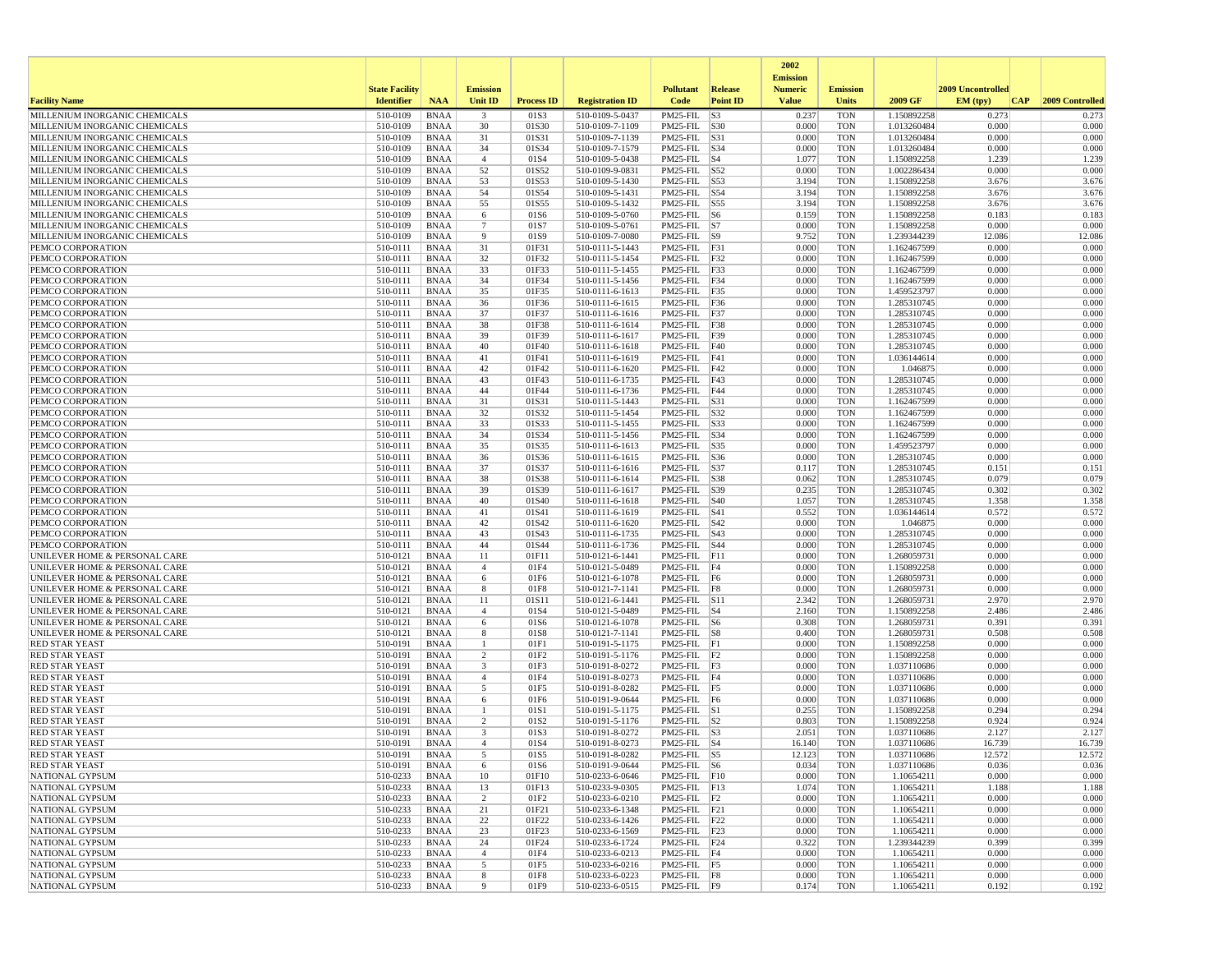|                                                                        |                       |                            |                      |                           |                                    |                                                           |                 | 2002<br><b>Emission</b> |                          |                            |                   |                 |
|------------------------------------------------------------------------|-----------------------|----------------------------|----------------------|---------------------------|------------------------------------|-----------------------------------------------------------|-----------------|-------------------------|--------------------------|----------------------------|-------------------|-----------------|
|                                                                        | <b>State Facility</b> |                            | <b>Emission</b>      |                           |                                    | <b>Pollutant</b>                                          | <b>Release</b>  | <b>Numeric</b>          | <b>Emission</b>          |                            | 2009 Uncontrolled |                 |
| <b>Facility Name</b>                                                   | <b>Identifier</b>     | <b>NAA</b>                 | <b>Unit ID</b>       | <b>Process ID</b>         | <b>Registration ID</b>             | Code                                                      | <b>Point ID</b> | <b>Value</b>            | <b>Units</b>             | 2009 GF                    | EM (typ)<br> CAP  | 2009 Controlled |
| NATIONAL GYPSUM                                                        | 510-0233              | <b>BNAA</b>                | 10                   | 01S10                     | 510-0233-6-0646                    | PM25-FIL S10                                              |                 | 0.728                   | <b>TON</b>               | 1.10654211                 | 0.806             | 0.806           |
| NATIONAL GYPSUM<br>NATIONAL GYPSUM                                     | 510-0233<br>510-0233  | BNAA<br><b>BNAA</b>        | 13<br>$\overline{2}$ | 01S13<br>01S <sub>2</sub> | 510-0233-9-0305<br>510-0233-6-0210 | PM25-FIL S13<br>$PM25$ -FIL $ S2 $                        |                 | 0.000<br>0.141          | <b>TON</b><br><b>TON</b> | 1.10654211                 | 0.000<br>0.156    | 0.000           |
| <b>NATIONAL GYPSUM</b>                                                 | 510-0233              | BNAA                       | 21                   | 01S21                     | 510-0233-6-1348                    | $PM25-FIL$ $ S21$                                         |                 | 0.571                   | <b>TON</b>               | 1.10654211<br>1.10654211   | 0.632             | 0.156<br>0.632  |
| NATIONAL GYPSUM                                                        | 510-0233              | <b>BNAA</b>                | 22                   | 01S22                     | 510-0233-6-1426                    | $PM25$ -FIL $ S22$                                        |                 | 3.033                   | <b>TON</b>               | 1.10654211                 | 3.356             | 3.356           |
| NATIONAL GYPSUM                                                        | 510-0233              | <b>BNAA</b>                | 23                   | 01S23                     | 510-0233-6-1569                    | PM25-FIL S23                                              |                 | 3.169                   | <b>TON</b>               | 1.10654211                 | 3.506             | 3.506           |
| <b>NATIONAL GYPSUM</b>                                                 | 510-0233              | BNAA                       | 24                   | 01S24                     | 510-0233-6-1724                    | $PM25$ -FIL $ S24$                                        |                 | 0.000                   | <b>TON</b>               | 1.239344239                | 0.000             | 0.000           |
| NATIONAL GYPSUM                                                        | 510-0233<br>510-0233  | <b>BNAA</b><br><b>BNAA</b> | $\overline{4}$<br>5  | 01S4<br>01S5              | 510-0233-6-0213<br>510-0233-6-0216 | $PM25-FIL$ $ S4$<br>$PM25$ -FIL $ S5$                     |                 | 1.218                   | <b>TON</b><br><b>TON</b> | 1.10654211<br>1.10654211   | 1.348<br>1.561    | 1.348<br>1.561  |
| NATIONAL GYPSUM<br>NATIONAL GYPSUM                                     | 510-0233              | <b>BNAA</b>                | 8                    | 01S8                      | 510-0233-6-0223                    | $PM25$ -FIL $ S8$                                         |                 | 1.411<br>0.100          | <b>TON</b>               | 1.10654211                 | 0.111             | 0.111           |
| NATIONAL GYPSUM                                                        | 510-0233              | BNAA                       | 9                    | 01S9                      | 510-0233-6-0515                    | $PM25$ -FIL $ S9 $                                        |                 | 0.000                   | <b>TON</b>               | 1.10654211                 | 0.000             | 0.000           |
| CPSG PHILADELPHIA ROAD                                                 | 510-0265              | <b>BNAA</b>                | $\mathbf{1}$         | 01F1                      | 510-0265-4-0431                    | PM25-FIL F1                                               |                 | 0.000                   | <b>TON</b>               | 1.633949995                | 0.000             | 0.000           |
| CPSG PHILADELPHIA ROAD                                                 | 510-0265              | <b>BNAA</b>                | $\overline{2}$       | 01F2                      | 510-0265-4-0432                    | $PM25-FIL$ $ F2$                                          |                 | 0.000                   | <b>TON</b>               | 1.633949995                | 0.000             | 0.000           |
| CPSG PHILADELPHIA ROAD<br>CPSG PHILADELPHIA ROAD                       | 510-0265              | <b>BNAA</b>                | 3                    | 01F3                      | 510-0265-4-0433                    | $PM25-FIL$ $ F3$                                          |                 | 0.000                   | <b>TON</b>               | 1.633949995                | 0.000             | 0.000           |
| CPSG PHILADELPHIA ROAD                                                 | 510-0265<br>510-0265  | BNAA<br>BNAA               | $\overline{4}$<br>-1 | 01F4<br>01S1              | 510-0265-4-0434<br>510-0265-4-0431 | PM25-FIL F4<br>$PM25$ -FIL $\overline{\smash{\big)}\,$ S1 |                 | 0.000<br>0.114          | <b>TON</b><br><b>TON</b> | 1.633949995<br>1.633949995 | 0.000<br>0.186    | 0.000<br>0.186  |
| CPSG PHILADELPHIA ROAD                                                 | 510-0265              | <b>BNAA</b>                | 2                    | 01S <sub>2</sub>          | 510-0265-4-0432                    | $PM25$ -FIL $ S2 $                                        |                 | 0.114                   | <b>TON</b>               | 1.633949995                | 0.186             | 0.186           |
| CPSG PHILADELPHIA ROAD                                                 | 510-0265              | BNAA                       | 3                    | 01S3                      | 510-0265-4-0433                    | $PM25$ -FIL $ S3$                                         |                 | 0.115                   | <b>TON</b>               | 1.633949995                | 0.189             | 0.189           |
| CPSG PHILADELPHIA ROAD                                                 | 510-0265              | <b>BNAA</b>                | $\overline{4}$       | 01S4                      | 510-0265-4-0434                    | $PM25-FIL$ $ S4$                                          |                 | 0.115                   | <b>TON</b>               | 1.633949995                | 0.189             | 0.189           |
| <b>CARR-LOWREY GLASS</b>                                               | 510-0285              | <b>BNAA</b>                | 10                   | 01F10                     | 510-0285-6-0235                    | PM25-FIL F10                                              |                 | 0.000                   | <b>TON</b>               | 1.204225302                | 0.000             | 0.000           |
| <b>CARR-LOWREY GLASS</b><br><b>CARR-LOWREY GLASS</b>                   | 510-0285<br>510-0285  | <b>BNAA</b><br>BNAA        | 11<br>12             | 01F11<br>01F12            | 510-0285-6-0770<br>510-0285-6-0773 | $PM25-FIL$ $F11$<br>$PM25$ -FIL $ F12$                    |                 | 0.000<br>0.000          | <b>TON</b><br><b>TON</b> | 1.204225302<br>1.204225302 | 0.000<br>0.000    | 0.000<br>0.000  |
| <b>CARR-LOWREY GLASS</b>                                               | 510-0285              | <b>BNAA</b>                | 14                   | 01F14                     | 510-0285-6-0883                    | $PM25$ -FIL $ F14$                                        |                 | 0.000                   | <b>TON</b>               | 1.159021378                | 0.000             | 0.000           |
| <b>CARR-LOWREY GLASS</b>                                               | 510-0285              | <b>BNAA</b>                | 15                   | 01F15                     | 510-0285-6-0884                    | $PM25-FIL$ F15                                            |                 | 0.000                   | <b>TON</b>               | 1.204225302                | 0.000             | 0.000           |
| <b>CARR-LOWREY GLASS</b>                                               | 510-0285              | BNAA                       | 16                   | 01F16                     | 510-0285-6-0885                    | $PM25$ -FIL F16                                           |                 | 0.000                   | <b>TON</b>               | 1.204225302                | 0.000             | 0.000           |
| <b>CARR-LOWREY GLASS</b>                                               | 510-0285              | <b>BNAA</b>                | 10                   | 01S10                     | 510-0285-6-0235                    | PM25-FIL S10                                              |                 | 7.876                   | <b>TON</b>               | 1.204225302                | 9.485             | 9.485           |
| <b>CARR-LOWREY GLASS</b><br><b>CARR-LOWREY GLASS</b>                   | 510-0285<br>510-0285  | <b>BNAA</b><br><b>BNAA</b> | 11<br>12             | 01S11<br>01S12            | 510-0285-6-0770<br>510-0285-6-0773 | PM25-FIL S11<br>PM25-FIL S12                              |                 | 0.000<br>0.000          | <b>TON</b><br><b>TON</b> | 1.204225302<br>1.204225302 | 0.000<br>0.000    | 0.000<br>0.000  |
| <b>CARR-LOWREY GLASS</b>                                               | 510-0285              | BNAA                       | 14                   | 01S14                     | 510-0285-6-0883                    | $PM25$ -FIL $ S14$                                        |                 | 0.000                   | <b>TON</b>               | 1.159021378                | 0.000             | 0.000           |
| <b>CARR-LOWREY GLASS</b>                                               | 510-0285              | <b>BNAA</b>                | 15                   | 01S15                     | 510-0285-6-0884                    | PM25-FIL S15                                              |                 | 0.000                   | <b>TON</b>               | 1.204225302                | 0.000             | 0.000           |
| <b>CARR-LOWREY GLASS</b>                                               | 510-0285              | <b>BNAA</b>                | 16                   | 01S16                     | 510-0285-6-0885                    | PM25-FIL S16                                              |                 | 0.000                   | <b>TON</b>               | 1.204225302                | 0.000             | 0.000           |
| SHERWIN-WILLIAMS COMPANY                                               | 510-0286              | BNAA                       | 10                   | 01F10                     | 510-0286-7-1070                    | $PM25-FIL$ $F10$                                          |                 | 0.000                   | <b>TON</b>               | 1.298701286                | 0.000             | 0.000           |
| SHERWIN-WILLIAMS COMPANY                                               | 510-0286              | BNAA                       | 12                   | 01F12                     | 510-0286-7-1424<br>510-0286-7-0154 | $PM25-FIL$ $F12$                                          |                 | 0.000<br>0.000          | <b>TON</b>               | 1.298701286                | 0.000<br>0.000    | 0.000<br>0.000  |
| SHERWIN-WILLIAMS COMPANY<br>SHERWIN-WILLIAMS COMPANY                   | 510-0286<br>510-0286  | <b>BNAA</b><br>BNAA        | $\overline{c}$<br>25 | 01F2<br>01F25             | 510-0286-5-0721                    | $PM25-FIL$ $ F2$<br>$PM25$ -FIL $ F25$                    |                 | 0.000                   | <b>TON</b><br><b>TON</b> | 1.298701286<br>1.150892258 | 0.000             | 0.000           |
| SHERWIN-WILLIAMS COMPANY                                               | 510-0286              | BNAA                       | 26                   | 01F26                     | 510-0286-5-1045                    | $PM25-FIL$ $F26$                                          |                 | 0.000                   | <b>TON</b>               | 1.150892258                | 0.000             | 0.000           |
| SHERWIN-WILLIAMS COMPANY                                               | 510-0286              | <b>BNAA</b>                | 27                   | 01F27                     | 510-0286-7-1487                    | PM25-FIL                                                  | F27             | 0.000                   | <b>TON</b>               | 1.013260484                | 0.000             | 0.000           |
| SHERWIN-WILLIAMS COMPANY                                               | 510-0286              | <b>BNAA</b>                | 28                   | 01F28                     | 510-0286-5-1165                    | PM25-FIL F28                                              |                 | 0.000                   | <b>TON</b>               | 1.150892258                | 0.000             | 0.000           |
| SHERWIN-WILLIAMS COMPANY                                               | 510-0286              | <b>BNAA</b>                | 29                   | 01F29                     | 510-0286-5-1328                    | PM25-FIL F29                                              |                 | 0.000                   | <b>TON</b>               | 1.150892258                | 0.000             | 0.000           |
| SHERWIN-WILLIAMS COMPANY<br>SHERWIN-WILLIAMS COMPANY                   | 510-0286<br>510-0286  | BNAA<br>BNAA               | 30<br>34             | 01F30<br>01F34            | 510-0286-5-1329<br>510-0286-5-1367 | PM25-FIL F30<br>$PM25-FIL$ F34                            |                 | 0.000<br>0.000          | <b>TON</b><br><b>TON</b> | 1.150892258<br>1.150892258 | 0.000<br>0.000    | 0.000<br>0.000  |
| SHERWIN-WILLIAMS COMPANY                                               | 510-0286              | <b>BNAA</b>                | 35                   | 01F35                     | 510-0286-5-1368                    | PM25-FIL F35                                              |                 | 0.000                   | <b>TON</b>               | 1.150892258                | 0.000             | 0.000           |
| SHERWIN-WILLIAMS COMPANY                                               | 510-0286              | BNAA                       | 36                   | 01F36                     | 510-0286-9-0825                    | PM25-FIL F36                                              |                 | 0.000                   | <b>TON</b>               | 1.013260484                | 0.000             | 0.000           |
| SHERWIN-WILLIAMS COMPANY                                               | 510-0286              | <b>BNAA</b>                | $\overline{7}$       | 01F7                      | 510-0286-7-1067                    | PM25-FIL F7                                               |                 | 0.000                   | <b>TON</b>               | 1.298701286                | 0.000             | 0.000           |
| SHERWIN-WILLIAMS COMPANY                                               | 510-0286              | <b>BNAA</b>                | 10                   | 01S10                     | 510-0286-7-1070                    | PM25-FIL S10                                              |                 | 0.000                   | <b>TON</b>               | 1.298701286                | 0.000             | 0.000           |
| SHERWIN-WILLIAMS COMPANY<br>SHERWIN-WILLIAMS COMPANY                   | 510-0286<br>510-0286  | <b>BNAA</b><br>BNAA        | 12<br>$\overline{2}$ | 01S12<br>01S <sub>2</sub> | 510-0286-7-1424<br>510-0286-7-0154 | $PM25$ -FIL $ S12$                                        |                 | 0.000<br>0.000          | <b>TON</b><br><b>TON</b> | 1.298701286<br>1.298701286 | 0.000<br>0.000    | 0.000<br>0.000  |
| SHERWIN-WILLIAMS COMPANY                                               | 510-0286              | <b>BNAA</b>                | 25                   | 01S25                     | 510-0286-5-0721                    | $PM25-FIL$ $ S2$<br>PM25-FIL                              | S <sub>25</sub> | 0.000                   | <b>TON</b>               | 1.150892258                | 0.000             | 0.000           |
| SHERWIN-WILLIAMS COMPANY                                               | 510-0286              | <b>BNAA</b>                | 26                   | 01S26                     | 510-0286-5-1045                    | $PM25-FIL$ $ S26$                                         |                 | 0.000                   | <b>TON</b>               | 1.150892258                | 0.000             | 0.000           |
| SHERWIN-WILLIAMS COMPANY                                               | 510-0286              | BNAA                       | 27                   | 01S27                     | 510-0286-7-1487                    | $PM25$ -FIL $ S27$                                        |                 | 0.000                   | <b>TON</b>               | 1.013260484                | 0.000             | 0.000           |
| SHERWIN-WILLIAMS COMPANY                                               | 510-0286              | <b>BNAA</b>                | 28                   | 01S28                     | 510-0286-5-1165                    | PM25-FIL S28                                              |                 | 0.000                   | <b>TON</b>               | 1.150892258                | 0.000             | 0.000           |
| SHERWIN-WILLIAMS COMPANY<br>SHERWIN-WILLIAMS COMPANY                   | 510-0286              | <b>BNAA</b>                | 29                   | 01S29                     | 510-0286-5-1328                    | PM25-FIL S29                                              |                 | 0.000                   | <b>TON</b>               | 1.150892258                | 0.000<br>0.000    | 0.000           |
| SHERWIN-WILLIAMS COMPANY                                               | 510-0286<br>510-0286  | <b>BNAA</b><br>BNAA        | 30<br>34             | 01S30<br>01S34            | 510-0286-5-1329<br>510-0286-5-1367 | $PM25-FIL$ $ S30$<br>PM25-FIL   S34                       |                 | 0.000<br>0.000          | <b>TON</b><br><b>TON</b> | 1.150892258<br>1.150892258 | 0.000             | 0.000<br>0.000  |
| SHERWIN-WILLIAMS COMPANY                                               | 510-0286              | <b>BNAA</b>                | 35                   | 01S35                     | 510-0286-5-1368                    | PM25-FIL S35                                              |                 | 0.000                   | <b>TON</b>               | 1.150892258                | 0.000             | 0.000           |
| SHERWIN-WILLIAMS COMPANY                                               | 510-0286              | <b>BNAA</b>                | 36                   | 01S36                     | 510-0286-9-0825                    | PM25-FIL S36                                              |                 | 0.000                   | <b>TON</b>               | 1.013260484                | 0.000             | 0.000           |
| SHERWIN-WILLIAMS COMPANY                                               | 510-0286              | <b>BNAA</b>                | 7                    | 01S7                      | 510-0286-7-1067                    | $PM25$ -FIL $ S7 $                                        |                 | 0.207                   | <b>TON</b>               | 1.298701286                | 0.269             | 0.269           |
| H & S BAKERY                                                           | 510-0301              | <b>BNAA</b>                | 3                    | 01F3                      | 510-0301-8-0278                    | PM25-FIL F3                                               |                 | 0.000                   | <b>TON</b>               | 1.032075524                | 0.000             | 0.000           |
| H & S BAKERY<br>TATE & LYLE NORTH AMERICAN SUGARS                      | 510-0301<br>510-0314  | BNAA<br>BNAA               | 13                   | 01S3<br>01F13             | 510-0301-8-0278<br>510-0314-8-0115 | PM25-FIL<br>$PM25-FIL$ F13                                | S3              | 0.128<br>0.000          | <b>TON</b><br><b>TON</b> | 1.032075524<br>1.077151299 | 0.132<br>0.000    | 0.132<br>0.000  |
| TATE & LYLE NORTH AMERICAN SUGARS                                      | 510-0314              | BNAA                       | 14                   | 01F14                     | 510-0314-8-0125                    | $PM25-FIL$ $F14$                                          |                 | 0.000                   | <b>TON</b>               | 1.077151299                | 0.000             | 0.000           |
| TATE & LYLE NORTH AMERICAN SUGARS                                      | 510-0314              | BNAA                       | 19                   | 01F19                     | 510-0314-8-0205                    | PM25-FIL F19                                              |                 | 0.000                   | <b>TON</b>               | 1.013260484                | 0.000             | 0.000           |
| TATE & LYLE NORTH AMERICAN SUGARS                                      | 510-0314              | BNAA                       | 20                   | 01F20                     | 510-0314-8-0209                    | PM25-FIL F20                                              |                 | 0.000                   | <b>TON</b>               | 1.077151299                | 0.000             | 0.000           |
| TATE & LYLE NORTH AMERICAN SUGARS                                      | 510-0314              | BNAA                       | 23                   | 01F23                     | 510-0314-8-0212                    | PM25-FIL F23                                              |                 | 0.000                   | <b>TON</b>               | 1.077151299                | 0.000             | 0.000           |
| TATE & LYLE NORTH AMERICAN SUGARS<br>TATE & LYLE NORTH AMERICAN SUGARS | 510-0314              | <b>BNAA</b>                | 28<br>33             | 01F28                     | 510-0314-8-0217<br>510-0314-8-0222 | PM25-FIL F28<br>PM25-FIL F33                              |                 | 0.000<br>0.000          | <b>TON</b><br><b>TON</b> | 1.077151299                | 0.000<br>0.000    | 0.000<br>0.000  |
| TATE & LYLE NORTH AMERICAN SUGARS                                      | 510-0314<br>510-0314  | BNAA<br>BNAA               | 34                   | 01F33<br>01F34            | 510-0314-8-0223                    | PM25-FIL F34                                              |                 | 0.000                   | TON                      | 1.077151299<br>1.077151299 | 0.000             | 0.000           |
| TATE & LYLE NORTH AMERICAN SUGARS                                      | 510-0314              | <b>BNAA</b>                | 36                   | 01F36                     | 510-0314-8-0225                    | PM25-FIL F36                                              |                 | 0.000                   | <b>TON</b>               | 1.077151299                | 0.000             | 0.000           |
| TATE & LYLE NORTH AMERICAN SUGARS                                      | 510-0314              | BNAA                       | 37                   | 01F37                     | 510-0314-8-0226                    | PM25-FIL F37                                              |                 | 0.000                   | <b>TON</b>               | 1.077151299                | 0.000             | 0.000           |
| TATE & LYLE NORTH AMERICAN SUGARS                                      | 510-0314              | BNAA                       | 41                   | 01F41                     | 510-0314-8-0235                    | PM25-FIL F41                                              |                 | 0.000                   | <b>TON</b>               | 1.077151299                | 0.000             | 0.000           |
| TATE & LYLE NORTH AMERICAN SUGARS                                      | 510-0314              | BNAA                       | 42                   | 01F42                     | 510-0314-8-0265                    | $PM25$ -FIL $ F42$                                        |                 | 0.000                   | TON                      | 1.077151299                | 0.000             | 0.000           |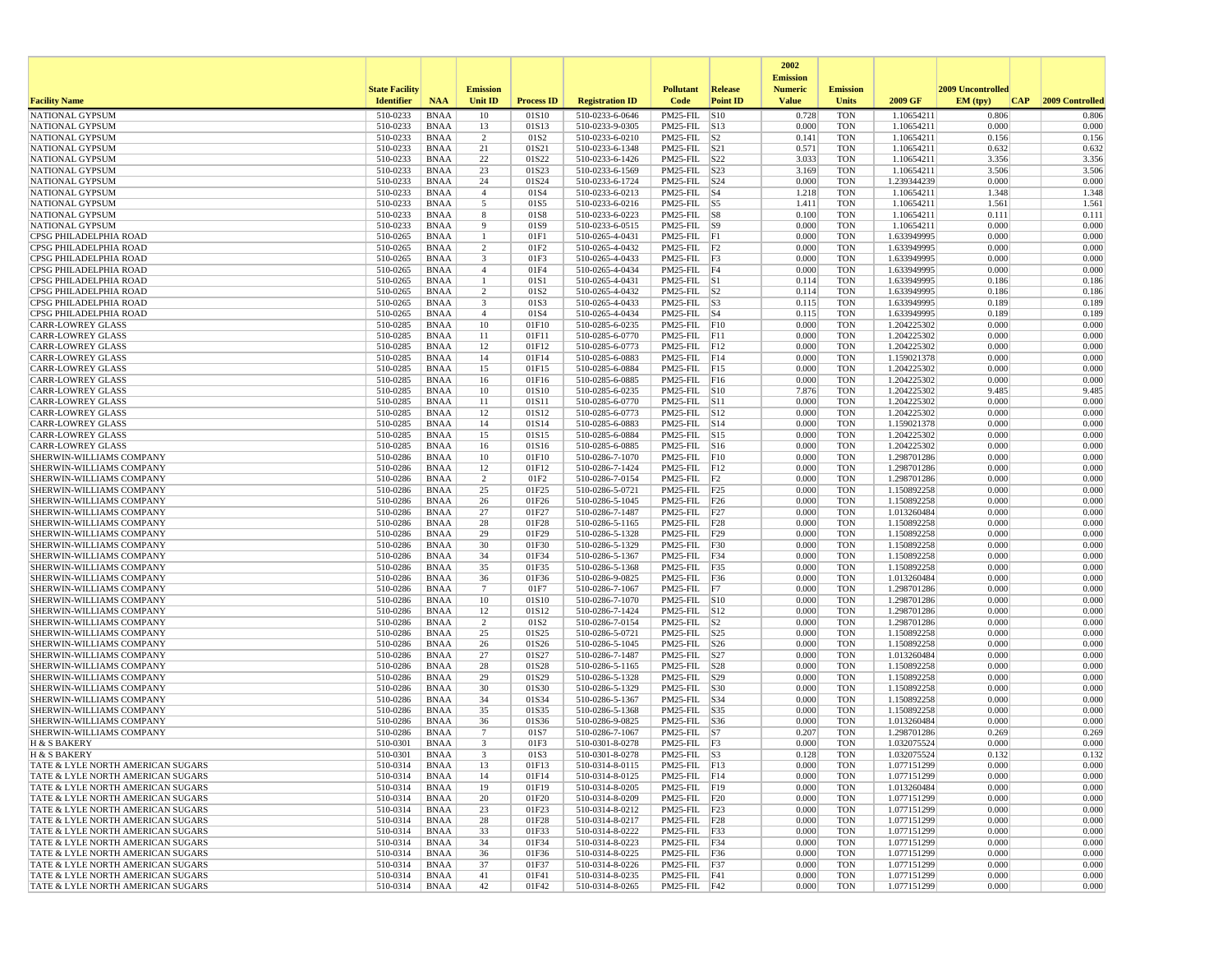|                                                                                            |                       |                            |                 |                   |                                    |                                     |                   | 2002                              |                          |                            |                          |                 |
|--------------------------------------------------------------------------------------------|-----------------------|----------------------------|-----------------|-------------------|------------------------------------|-------------------------------------|-------------------|-----------------------------------|--------------------------|----------------------------|--------------------------|-----------------|
|                                                                                            | <b>State Facility</b> |                            | <b>Emission</b> |                   |                                    | <b>Pollutant</b>                    | Release           | <b>Emission</b><br><b>Numeric</b> | <b>Emission</b>          |                            | <b>2009 Uncontrolled</b> |                 |
| <b>Facility Name</b>                                                                       | <b>Identifier</b>     | <b>NAA</b>                 | Unit ID         | <b>Process ID</b> | <b>Registration ID</b>             | Code                                | <b>Point ID</b>   | <b>Value</b>                      | <b>Units</b>             | 2009 GF                    | EM (typ)<br> CAP         | 2009 Controlled |
| TATE & LYLE NORTH AMERICAN SUGARS                                                          | 510-0314              | <b>BNAA</b>                | 43              | 01F43             | 510-0314-8-0266                    | PM25-FIL                            | F43               | 0.000                             | <b>TON</b>               | 1.077151299                | 0.000                    | 0.000           |
| TATE & LYLE NORTH AMERICAN SUGARS                                                          | 510-0314              | <b>BNAA</b>                | 44              | 01F44             | 510-0314-8-0286                    | PM25-FIL F44                        |                   | 0.000                             | <b>TON</b>               | 1.077151299                | 0.000                    | 0.000           |
| TATE & LYLE NORTH AMERICAN SUGARS<br>TATE & LYLE NORTH AMERICAN SUGARS                     | 510-0314<br>510-0314  | <b>BNAA</b><br><b>BNAA</b> | 45<br>46        | 01F45<br>01F46    | 510-0314-8-0296<br>510-0314-8-0287 | PM25-FIL F45<br>PM25-FIL F46        |                   | 0.000<br>0.000                    | <b>TON</b><br><b>TON</b> | 1.077151299<br>1.077151299 | 0.000<br>0.000           | 0.000<br>0.000  |
| TATE & LYLE NORTH AMERICAN SUGARS                                                          | 510-0314              | <b>BNAA</b>                | 47              | 01F47             | 510-0314-8-0293                    | PM25-FIL F47                        |                   | 0.000                             | <b>TON</b>               | 1.077151299                | 0.000                    | 0.000           |
| TATE & LYLE NORTH AMERICAN SUGARS                                                          | 510-0314              | <b>BNAA</b>                | 48              | 01F48             | 510-0314-8-0301                    | PM25-FIL F48                        |                   | 0.000                             | <b>TON</b>               | 1.077151299                | 0.000                    | 0.000           |
| TATE & LYLE NORTH AMERICAN SUGARS                                                          | 510-0314              | <b>BNAA</b>                | 49              | 01F49             | 510-0314-8-0320                    | PM25-FIL F49                        |                   | 0.000                             | <b>TON</b>               | 1.077151299                | 0.000                    | 0.000           |
| TATE & LYLE NORTH AMERICAN SUGARS<br>TATE & LYLE NORTH AMERICAN SUGARS                     | 510-0314<br>510-0314  | <b>BNAA</b><br><b>BNAA</b> | 5<br>50         | 01F5<br>01F50     | 510-0314-5-0687<br>510-0314-5-1444 | $PM25-FIL$ F5<br>PM25-FIL F50       |                   | 0.000<br>0.000                    | <b>TON</b><br><b>TON</b> | 1.150892258<br>1.150892258 | 0.000<br>0.000           | 0.000<br>0.000  |
| TATE & LYLE NORTH AMERICAN SUGARS                                                          | 510-0314              | <b>BNAA</b>                | 51              | 01F51             | 510-0314-5-1445                    | PM25-FIL F51                        |                   | 0.000                             | <b>TON</b>               | 1.150892258                | 0.000                    | 0.000           |
| TATE & LYLE NORTH AMERICAN SUGARS                                                          | 510-0314              | <b>BNAA</b>                | 52              | 01F52             | 510-0314-5-1446                    | PM25-FIL F52                        |                   | 0.000                             | <b>TON</b>               | 1.150892258                | 0.000                    | 0.000           |
| TATE & LYLE NORTH AMERICAN SUGARS                                                          | 510-0314              | <b>BNAA</b>                | 53              | 01F53             | 510-0314-5-1447                    | PM25-FIL F53                        |                   | 0.000                             | <b>TON</b>               | 1.150892258                | 0.000                    | 0.000           |
| TATE & LYLE NORTH AMERICAN SUGARS                                                          | 510-0314              | <b>BNAA</b>                | 54              | 01F54             | 510-0314-5-1476                    | PM25-FIL F54                        |                   | 0.000                             | <b>TON</b>               | 1.150892258                | 0.000                    | 0.000           |
| TATE & LYLE NORTH AMERICAN SUGARS<br>TATE & LYLE NORTH AMERICAN SUGARS                     | 510-0314<br>510-0314  | <b>BNAA</b><br><b>BNAA</b> | 8<br>13         | 01F8<br>01S13     | 510-0314-8-0106<br>510-0314-8-0115 | PM25-FIL<br>$PM25$ -FIL $ S13$      | F8                | 0.000<br>7.615                    | <b>TON</b><br><b>TON</b> | 1.077151299<br>1.077151299 | 0.000<br>8.202           | 0.000<br>8.202  |
| TATE & LYLE NORTH AMERICAN SUGARS                                                          | 510-0314              | BNAA                       | 14              | 01S14             | 510-0314-8-0125                    | $PM25$ -FIL $ S14$                  |                   | 2.623                             | <b>TON</b>               | 1.077151299                | 2.825                    | 2.825           |
| TATE & LYLE NORTH AMERICAN SUGARS                                                          | 510-0314              | <b>BNAA</b>                | 19              | 01S19             | 510-0314-8-0205                    | PM25-FIL S19                        |                   | 2.469                             | <b>TON</b>               | 1.013260484                | 2.502                    | 2.502           |
| TATE & LYLE NORTH AMERICAN SUGARS                                                          | 510-0314              | <b>BNAA</b>                | 20              | 01S20             | 510-0314-8-0209                    | $PM25$ -FIL $ S20$                  |                   | 1.438                             | TON                      | 1.077151299                | 1.549                    | 1.549           |
| TATE & LYLE NORTH AMERICAN SUGARS                                                          | 510-0314              | <b>BNAA</b>                | 23              | 01S23<br>01S28    | 510-0314-8-0212                    | $PM25$ -FIL $ S23$                  |                   | 3.554<br>4.876                    | <b>TON</b><br><b>TON</b> | 1.077151299                | 3.828<br>5.252           | 3.828           |
| TATE & LYLE NORTH AMERICAN SUGARS<br>TATE & LYLE NORTH AMERICAN SUGARS                     | 510-0314<br>510-0314  | <b>BNAA</b><br><b>BNAA</b> | 28<br>33        | 01S33             | 510-0314-8-0217<br>510-0314-8-0222 | PM25-FIL<br>PM25-FIL S33            | S28               | 1.654                             | <b>TON</b>               | 1.077151299<br>1.077151299 | 1.781                    | 5.252<br>1.781  |
| TATE & LYLE NORTH AMERICAN SUGARS                                                          | 510-0314              | <b>BNAA</b>                | 34              | 01S34             | 510-0314-8-0223                    | PM25-FIL S34                        |                   | 1.922                             | <b>TON</b>               | 1.077151299                | 2.071                    | 2.071           |
| TATE & LYLE NORTH AMERICAN SUGARS                                                          | 510-0314              | <b>BNAA</b>                | 36              | 01S36             | 510-0314-8-0225                    | PM25-FIL S36                        |                   | 1.981                             | TON                      | 1.077151299                | 2.133                    | 2.133           |
| TATE & LYLE NORTH AMERICAN SUGARS                                                          | 510-0314              | <b>BNAA</b>                | 37              | 01S37             | 510-0314-8-0226                    | $PM25-FIL$ S37                      |                   | 0.699                             | <b>TON</b>               | 1.077151299                | 0.753                    | 0.753           |
| TATE & LYLE NORTH AMERICAN SUGARS<br>TATE & LYLE NORTH AMERICAN SUGARS                     | 510-0314<br>510-0314  | <b>BNAA</b><br><b>BNAA</b> | 41<br>42        | 01S41<br>01S42    | 510-0314-8-0235<br>510-0314-8-0265 | PM25-FIL<br>$PM25$ -FIL $ S42$      | <b>S41</b>        | 0.000<br>6.938                    | <b>TON</b><br><b>TON</b> | 1.077151299<br>1.077151299 | 0.000<br>7.473           | 0.000<br>7.473  |
| TATE & LYLE NORTH AMERICAN SUGARS                                                          | 510-0314              | <b>BNAA</b>                | 43              | 01S43             | 510-0314-8-0266                    | $PM25$ -FIL $ S43$                  |                   | 3.469                             | <b>TON</b>               | 1.077151299                | 3.737                    | 3.737           |
| TATE & LYLE NORTH AMERICAN SUGARS                                                          | 510-0314              | <b>BNAA</b>                | 44              | 01S44             | 510-0314-8-0286                    | PM25-FIL S44                        |                   | 1.654                             | <b>TON</b>               | 1.077151299                | 1.782                    | 1.782           |
| TATE & LYLE NORTH AMERICAN SUGARS                                                          | 510-0314              | <b>BNAA</b>                | 45              | 01S45             | 510-0314-8-0296                    | $PM25$ -FIL $ S45$                  |                   | 0.000                             | <b>TON</b>               | 1.077151299                | 0.000                    | 0.000           |
| TATE & LYLE NORTH AMERICAN SUGARS                                                          | 510-0314              | <b>BNAA</b>                | 46              | 01S46             | 510-0314-8-0287                    | $PM25$ -FIL $ S46$                  |                   | 0.000                             | <b>TON</b>               | 1.077151299                | 0.000                    | 0.000           |
| TATE & LYLE NORTH AMERICAN SUGARS<br>TATE & LYLE NORTH AMERICAN SUGARS                     | 510-0314<br>510-0314  | <b>BNAA</b><br><b>BNAA</b> | 47<br>48        | 01S47<br>01S48    | 510-0314-8-0293<br>510-0314-8-0301 | PM25-FIL<br>PM25-FIL                | S47<br><b>S48</b> | 1.480<br>0.300                    | <b>TON</b><br><b>TON</b> | 1.077151299<br>1.077151299 | 1.594<br>0.323           | 1.594<br>0.323  |
| TATE & LYLE NORTH AMERICAN SUGARS                                                          | 510-0314              | <b>BNAA</b>                | 49              | 01S49             | 510-0314-8-0320                    | PM25-FIL   S49                      |                   | 13.960                            | <b>TON</b>               | 1.077151299                | 15.037                   | 15.037          |
| TATE & LYLE NORTH AMERICAN SUGARS                                                          | 510-0314              | <b>BNAA</b>                | 5               | 01S5              | 510-0314-5-0687                    | $PM25$ -FIL $ S5$                   |                   | 0.000                             | <b>TON</b>               | 1.150892258                | 0.000                    | 0.000           |
| TATE & LYLE NORTH AMERICAN SUGARS                                                          | 510-0314              | <b>BNAA</b>                | 50              | 01S50             | 510-0314-5-1444                    | PM25-FIL S50                        |                   | 4.953                             | <b>TON</b>               | 1.150892258                | 5.700                    | 5.700           |
| TATE & LYLE NORTH AMERICAN SUGARS<br>TATE & LYLE NORTH AMERICAN SUGARS                     | 510-0314<br>510-0314  | <b>BNAA</b><br><b>BNAA</b> | 51<br>52        | 01S51<br>01S52    | 510-0314-5-1445<br>510-0314-5-1446 | PM25-FIL<br>$PM25$ -FIL $ S52$      | S51               | 0.488<br>4.173                    | <b>TON</b><br><b>TON</b> | 1.150892258<br>1.150892258 | 0.561<br>4.803           | 0.561<br>4.803  |
| TATE & LYLE NORTH AMERICAN SUGARS                                                          | 510-0314              | <b>BNAA</b>                | 53              | 01S53             | 510-0314-5-1447                    | PM25-FIL S53                        |                   | 0.488                             | <b>TON</b>               | 1.150892258                | 0.561                    | 0.561           |
| TATE & LYLE NORTH AMERICAN SUGARS                                                          | 510-0314              | <b>BNAA</b>                | 54              | 01S54             | 510-0314-5-1476                    | PM25-FIL S54                        |                   | 6.060                             | <b>TON</b>               | 1.150892258                | 6.974                    | 6.974           |
| TATE & LYLE NORTH AMERICAN SUGARS                                                          | 510-0314              | <b>BNAA</b>                | 8               | 01S8              | 510-0314-8-0106                    | $PM25$ -FIL $ S8$                   |                   | 0.000                             | TON                      | 1.077151299                | 0.000                    | 0.000           |
| KAYDON RING & SEAL INC.                                                                    | 510-0337              | BNAA                       | 35              | 01F35             | 510-0337-6-1050                    | PM25-FIL F35                        |                   | 0.006                             | <b>TON</b>               | 1.031055927                | 0.006                    | 0.006           |
| <b>KAYDON RING &amp; SEAL INC.</b><br><b>KAYDON RING &amp; SEAL INC.</b>                   | 510-0337<br>510-0337  | <b>BNAA</b><br><b>BNAA</b> | 36<br>37        | 01F36<br>01F37    | 510-0337-6-1051<br>510-0337-6-1052 | PM25-FIL F36<br>$PM25-FIL$ F37      |                   | 0.046<br>0.014                    | <b>TON</b><br><b>TON</b> | 1.031055927<br>1.031055927 | 0.047<br>0.014           | 0.047<br>0.014  |
| <b>KAYDON RING &amp; SEAL INC.</b>                                                         | 510-0337              | <b>BNAA</b>                | 38              | 01F38             | 510-0337-6-1053                    | PM25-FIL F38                        |                   | 0.041                             | <b>TON</b>               | 1.031055927                | 0.042                    | 0.042           |
| <b>KAYDON RING &amp; SEAL INC.</b>                                                         | 510-0337              | <b>BNAA</b>                | 40              | 01F40             | 510-0337-7-1575                    | PM25-FIL F40                        |                   | 0.000                             | <b>TON</b>               | 1.183266878                | 0.000                    | 0.000           |
| KAYDON RING & SEAL INC.                                                                    | 510-0337              | <b>BNAA</b>                | 41              | 01F41             | 510-0337-7-1577                    | PM25-FIL F41                        |                   | 0.000                             | <b>TON</b>               | 1.183266878                | 0.000                    | 0.000           |
| <b>KAYDON RING &amp; SEAL INC.</b><br>KAYDON RING & SEAL INC.                              | 510-0337<br>510-0337  | <b>BNAA</b><br><b>BNAA</b> | 42<br>44        | 01F42<br>01F44    | 510-0337-7-1578<br>510-0337-4-2958 | $PM25$ -FIL $ F42$<br>PM25-FIL      | F44               | 0.000<br>0.000                    | <b>TON</b><br><b>TON</b> | 1.493975878<br>1.006668091 | 0.000<br>0.000           | 0.000<br>0.000  |
| <b>KAYDON RING &amp; SEAL INC.</b>                                                         | 510-0337              | <b>BNAA</b>                | 45              | 01F45             | 510-0337-4-2959                    | PM25-FIL F45                        |                   | 0.000                             | <b>TON</b>               | 1.006668091                | 0.000                    | 0.000           |
| <b>KAYDON RING &amp; SEAL INC.</b>                                                         | 510-0337              | <b>BNAA</b>                | 46              | 01F46             | 510-0337-5-1126                    | PM25-FIL F46                        |                   | 0.000                             | <b>TON</b>               | 1.150892258                | 0.000                    | 0.000           |
| KAYDON RING & SEAL INC.                                                                    | 510-0337              | <b>BNAA</b>                | 47              | 01F47             | 510-0337-5-1127                    | PM25-FIL F47                        |                   | 0.000                             | <b>TON</b>               | 1.150892258                | 0.000                    | 0.000           |
| KAYDON RING & SEAL INC.                                                                    | 510-0337              | <b>BNAA</b>                | 50              | 01F50             | 510-0337-6-1749                    | PM25-FIL F50                        |                   | 0.000                             | <b>TON</b>               | 1.159021378                | 0.000                    | 0.000           |
| <b>KAYDON RING &amp; SEAL INC.</b><br><b>KAYDON RING &amp; SEAL INC.</b>                   | 510-0337<br>510-0337  | <b>BNAA</b><br><b>BNAA</b> | 51<br>35        | 01F51<br>01S35    | 510-0337-6-1780<br>510-0337-6-1050 | PM25-FIL<br>PM25-FIL                | F51<br><b>S35</b> | 0.000<br>0.000                    | <b>TON</b><br><b>TON</b> | 1.183266878<br>1.031055927 | 0.000<br>0.000           | 0.000<br>0.000  |
| <b>KAYDON RING &amp; SEAL INC.</b>                                                         | 510-0337              | <b>BNAA</b>                | 36              | 01S36             | 510-0337-6-1051                    | $PM25$ -FIL $ S36$                  |                   | 0.000                             | <b>TON</b>               | 1.031055927                | 0.000                    | 0.000           |
| KAYDON RING & SEAL INC                                                                     | 510-0337              | <b>BNAA</b>                | 37              | 01S37             | 510-0337-6-1052                    | PM25-FIL S37                        |                   | 0.000                             | <b>TON</b>               | 1.031055927                | 0.000                    | 0.000           |
| <b>KAYDON RING &amp; SEAL INC.</b>                                                         | 510-0337              | <b>BNAA</b>                | 38              | 01S38             | 510-0337-6-1053                    | PM25-FIL S38                        |                   | 0.000                             | <b>TON</b>               | 1.031055927                | 0.000                    | 0.000           |
| <b>KAYDON RING &amp; SEAL INC.</b><br>KAYDON RING & SEAL INC.                              | 510-0337<br>510-0337  | <b>BNAA</b><br>BNAA        | 40<br>41        | 01S40<br>01S41    | 510-0337-7-1575<br>510-0337-7-1577 | $PM25$ -FIL $ S40$<br>PM25-FIL  S41 |                   | 0.000<br>0.000                    | <b>TON</b><br>TON        | 1.183266878<br>1.183266878 | 0.000<br>0.000           | 0.000<br>0.000  |
| <b>KAYDON RING &amp; SEAL INC.</b>                                                         | 510-0337              | BNAA                       | 42              | 01S42             | 510-0337-7-1578                    | $PM25-FIL$ $ S42$                   |                   | 0.000                             | <b>TON</b>               | 1.493975878                | 0.000                    | 0.000           |
| KAYDON RING & SEAL INC.                                                                    | 510-0337              | BNAA                       | 44              | 01S44             | 510-0337-4-2958                    | PM25-FIL S44                        |                   | 0.007                             | <b>TON</b>               | 1.006668091                | 0.007                    | 0.007           |
| <b>KAYDON RING &amp; SEAL INC.</b>                                                         | 510-0337              | BNAA                       | 45              | 01S45             | 510-0337-4-2959                    | PM25-FIL S45                        |                   | 0.007                             | TON                      | 1.006668091                | 0.007                    | 0.007           |
| KAYDON RING & SEAL INC.                                                                    | 510-0337              | BNAA                       | 46              | 01S46             | 510-0337-5-1126                    | PM25-FIL S46                        |                   | 0.000                             | <b>TON</b>               | 1.150892258                | 0.000                    | 0.000           |
| KAYDON RING & SEAL INC.<br>KAYDON RING & SEAL INC.                                         | 510-0337<br>510-0337  | <b>BNAA</b><br><b>BNAA</b> | 47<br>50        | 01S47<br>01S50    | 510-0337-5-1127<br>510-0337-6-1749 | PM25-FIL S47<br>PM25-FIL S50        |                   | 0.100<br>0.000                    | <b>TON</b><br><b>TON</b> | 1.150892258<br>1.159021378 | 0.115<br>0.000           | 0.115<br>0.000  |
| KAYDON RING & SEAL INC.                                                                    | 510-0337              | BNAA                       | 51              | 01S51             | 510-0337-6-1780                    | $PM25$ -FIL $ S51$                  |                   | 0.000                             | <b>TON</b>               | 1.183266878                | 0.000                    | 0.000           |
| <b>GENERAL MOTORS TRUCK &amp; BUS GROUP</b>                                                | 510-0354              | <b>BNAA</b>                | -1              | 01F1              | 510-0354-2-0248                    | $PM25-FIL$ $ F1$                    |                   | 0.000                             | <b>TON</b>               | 1.159021378                | 0.000                    | 0.000           |
| <b>GENERAL MOTORS TRUCK &amp; BUS GROUP</b>                                                | 510-0354              | BNAA                       | 29              | 01F29             | 510-0354-6-1191                    | PM25-FIL F29                        |                   | 0.000                             | <b>TON</b>               | 1.309348464                | 0.000                    | 0.000           |
| <b>GENERAL MOTORS TRUCK &amp; BUS GROUP</b><br><b>GENERAL MOTORS TRUCK &amp; BUS GROUP</b> | 510-0354<br>510-0354  | BNAA<br>BNAA               | 3<br>37         | 01F3<br>01F37     | 510-0354-4-0555<br>510-0354-6-1358 | $PM25-FIL$ $ F3$<br>PM25-FIL F37    |                   | 0.000<br>0.000                    | TON<br><b>TON</b>        | 1.006668091<br>1.309348464 | 0.000<br>0.000           | 0.000<br>0.000  |
| <b>GENERAL MOTORS TRUCK &amp; BUS GROUP</b>                                                | 510-0354              | BNAA                       | $\overline{4}$  | 01F4              | 510-0354-4-0556                    | $PM25$ -FIL $ F4$                   |                   | 0.000                             | TON                      | 1.150892258                | 0.000                    | 0.000           |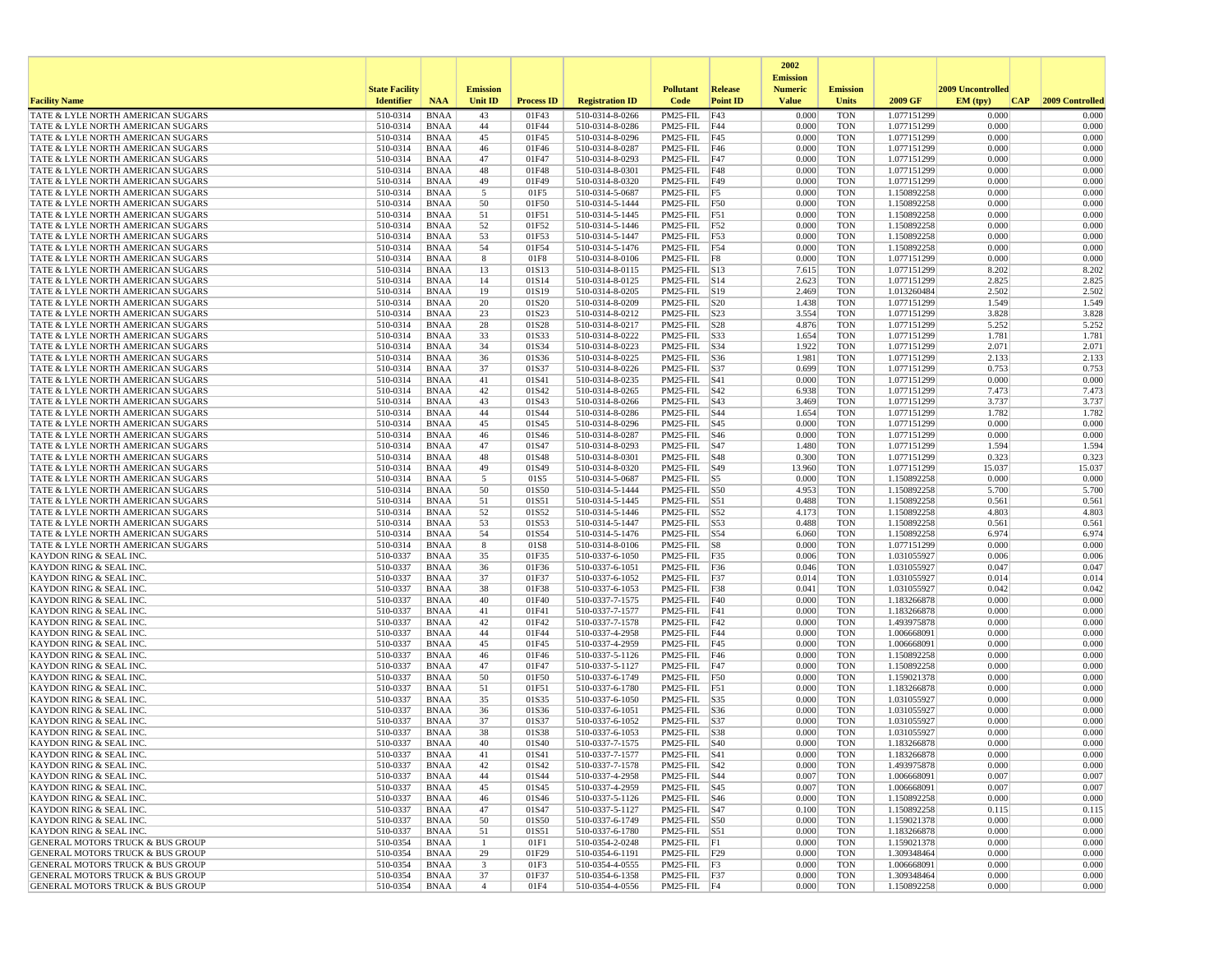|                                                                                            |                       |                            |                         |                          |                                    |                                           |                 | 2002                              |                          |                            |                   |                 |
|--------------------------------------------------------------------------------------------|-----------------------|----------------------------|-------------------------|--------------------------|------------------------------------|-------------------------------------------|-----------------|-----------------------------------|--------------------------|----------------------------|-------------------|-----------------|
|                                                                                            | <b>State Facility</b> |                            | <b>Emission</b>         |                          |                                    | <b>Pollutant</b>                          | Release         | <b>Emission</b><br><b>Numeric</b> | <b>Emission</b>          |                            | 2009 Uncontrolled |                 |
| <b>Facility Name</b>                                                                       | <b>Identifier</b>     | <b>NAA</b>                 | Unit ID                 | <b>Process ID</b>        | <b>Registration ID</b>             | Code                                      | <b>Point ID</b> | <b>Value</b>                      | <b>Units</b>             | 2009 GF                    | EM (typ)<br> CAP  | 2009 Controlled |
| GENERAL MOTORS TRUCK & BUS GROUP                                                           | 510-0354              | <b>BNAA</b>                | 40                      | 01F40                    | 510-0354-6-1750                    | PM25-FIL                                  | F40             | 0.000                             | <b>TON</b>               | 1.309348464                | 0.000             | 0.000           |
| <b>GENERAL MOTORS TRUCK &amp; BUS GROUP</b>                                                | 510-0354              | <b>BNAA</b>                | 41                      | 01F41                    | 510-0354-6-1751                    | PM25-FIL F41                              |                 | 0.000                             | <b>TON</b>               | 1.309348464                | 0.000             | 0.000           |
| <b>GENERAL MOTORS TRUCK &amp; BUS GROUP</b><br><b>GENERAL MOTORS TRUCK &amp; BUS GROUP</b> | 510-0354<br>510-0354  | <b>BNAA</b><br><b>BNAA</b> | 42<br>5                 | 01F42<br>01F5            | 510-0354-6-1778<br>510-0354-4-0557 | PM25-FIL F42<br>$PM25$ -FIL $ F5$         |                 | 0.000<br>0.000                    | <b>TON</b><br><b>TON</b> | 1.309348464<br>1.150892258 | 0.000<br>0.000    | 0.000<br>0.000  |
| <b>GENERAL MOTORS TRUCK &amp; BUS GROUP</b>                                                | 510-0354              | <b>BNAA</b>                | $7\phantom{.0}$         | 01F7                     | 510-0354-5-1357                    | PM25-FIL F7                               |                 | 0.300                             | <b>TON</b>               | 1.150892258                | 0.345             | 0.345           |
| <b>GENERAL MOTORS TRUCK &amp; BUS GROUP</b>                                                | 510-0354              | <b>BNAA</b>                | -1                      | 01S1                     | 510-0354-2-0248                    | $PM25-FIL$ S1                             |                 | 2.299                             | <b>TON</b>               | 1.159021378                | 2.664             | 2.664           |
| GENERAL MOTORS TRUCK & BUS GROUP                                                           | 510-0354              | <b>BNAA</b>                | 29                      | 01S29                    | 510-0354-6-1191                    | PM25-FIL S29                              |                 | 0.166                             | <b>TON</b>               | 1.309348464                | 0.217             | 0.217           |
| <b>GENERAL MOTORS TRUCK &amp; BUS GROUP</b>                                                | 510-0354              | <b>BNAA</b>                | 3                       | 01S3                     | 510-0354-4-0555                    | $PM25-FIL$ $ S3$                          |                 | 0.067                             | <b>TON</b>               | 1.006668091                | 0.068             | 0.068           |
| GENERAL MOTORS TRUCK & BUS GROUP<br><b>GENERAL MOTORS TRUCK &amp; BUS GROUP</b>            | 510-0354<br>510-0354  | <b>BNAA</b><br><b>BNAA</b> | 37<br>$\overline{4}$    | 01S37<br>01S4            | 510-0354-6-1358<br>510-0354-4-0556 | PM25-FIL S37<br>$PM25$ -FIL $ S4$         |                 | 0.415<br>0.700                    | <b>TON</b><br><b>TON</b> | 1.309348464<br>1.150892258 | 0.543<br>0.806    | 0.543<br>0.806  |
| GENERAL MOTORS TRUCK & BUS GROUP                                                           | 510-0354              | <b>BNAA</b>                | 40                      | 01S40                    | 510-0354-6-1750                    | PM25-FIL S40                              |                 | 4.398                             | <b>TON</b>               | 1.309348464                | 5.758             | 5.758           |
| <b>GENERAL MOTORS TRUCK &amp; BUS GROUP</b>                                                | 510-0354              | <b>BNAA</b>                | 41                      | 01S41                    | 510-0354-6-1751                    | $PM25$ -FIL $ S41$                        |                 | 0.083                             | <b>TON</b>               | 1.309348464                | 0.109             | 0.109           |
| <b>GENERAL MOTORS TRUCK &amp; BUS GROUP</b>                                                | 510-0354              | <b>BNAA</b>                | 42                      | 01S42                    | 510-0354-6-1778                    | PM25-FIL S42                              |                 | 0.415                             | <b>TON</b>               | 1.309348464                | 0.543             | 0.543           |
| <b>GENERAL MOTORS TRUCK &amp; BUS GROUP</b>                                                | 510-0354<br>510-0354  | <b>BNAA</b>                | 5                       | 01S5                     | 510-0354-4-0557                    | PM25-FIL                                  | S5              | 0.500                             | <b>TON</b>               | 1.150892258                | 0.575             | 0.575           |
| <b>GENERAL MOTORS TRUCK &amp; BUS GROUP</b><br>HAUSWALD BAKERY/DIV OF SCHMIDT'S            | 510-0582              | <b>BNAA</b><br>BNAA        | $\tau$<br>3             | 01S7<br>01F3             | 510-0354-5-1357<br>510-0582-5-1252 | $PM25$ -FIL $ S7 $<br>$PM25-FIL$ F3       |                 | 0.800<br>0.000                    | <b>TON</b><br><b>TON</b> | 1.150892258<br>1.150892258 | 0.921<br>0.000    | 0.921<br>0.000  |
| HAUSWALD BAKERY/DIV OF SCHMIDT'S                                                           | 510-0582              | <b>BNAA</b>                | $\overline{4}$          | 01F4                     | 510-0582-8-0284                    | PM25-FIL F4                               |                 | 0.000                             | <b>TON</b>               | 1.032075524                | 0.000             | 0.000           |
| HAUSWALD BAKERY/DIV OF SCHMIDT'S                                                           | 510-0582              | <b>BNAA</b>                | 3                       | 01S3                     | 510-0582-5-1252                    | $PM25$ -FIL $ S3$                         |                 | 0.075                             | <b>TON</b>               | 1.150892258                | 0.086             | 0.086           |
| HAUSWALD BAKERY/DIV OF SCHMIDT'S                                                           | 510-0582              | <b>BNAA</b>                | $\overline{4}$          | 01S4                     | 510-0582-8-0284                    | $PM25$ -FIL $ S4$                         |                 | 0.008                             | <b>TON</b>               | 1.032075524                | 0.008             | 0.008           |
| TRIGEN - NORTH CENTRAL AVENUE                                                              | 510-0651<br>510-0651  | <b>BNAA</b>                | 3<br>$\overline{4}$     | 01F3<br>01F4             | 510-0651-5-1281                    | $PM25-FIL$ F3                             |                 | 0.000<br>0.000                    | <b>TON</b><br><b>TON</b> | 1.162467599                | 0.000<br>0.000    | 0.000<br>0.000  |
| TRIGEN - NORTH CENTRAL AVENUE<br>TRIGEN - NORTH CENTRAL AVENUE                             | 510-0651              | <b>BNAA</b><br><b>BNAA</b> | $7\overline{ }$         | 01F7                     | 510-0651-5-1282<br>510-0651-5-1350 | $PM25$ -FIL F4<br>$PM25-FIL$ F7           |                 | 0.000                             | <b>TON</b>               | 1.162467599<br>1.162467599 | 0.000             | 0.000           |
| TRIGEN - NORTH CENTRAL AVENUE                                                              | 510-0651              | <b>BNAA</b>                | 8                       | 01F8                     | 510-0651-5-1351                    | PM25-FIL F8                               |                 | 0.000                             | <b>TON</b>               | 1.162467599                | 0.000             | 0.000           |
| TRIGEN - NORTH CENTRAL AVENUE                                                              | 510-0651              | <b>BNAA</b>                | 3                       | 01S3                     | 510-0651-5-1281                    | $PM25$ -FIL $ S3$                         |                 | 0.236                             | <b>TON</b>               | 1.162467599                | 0.274             | 0.274           |
| TRIGEN - NORTH CENTRAL AVENUE                                                              | 510-0651              | <b>BNAA</b>                | $\overline{4}$          | 01S4                     | 510-0651-5-1282                    | $PM25$ -FIL $ S4$                         |                 | 0.002                             | <b>TON</b>               | 1.162467599                | 0.002             | 0.002           |
| TRIGEN - NORTH CENTRAL AVENUE<br>TRIGEN - NORTH CENTRAL AVENUE                             | 510-0651<br>510-0651  | <b>BNAA</b><br><b>BNAA</b> | $7\phantom{.0}$<br>8    | 01S7<br>01S8             | 510-0651-5-1350                    | $PM25$ -FIL $ S7 $                        |                 | 0.206<br>0.130                    | <b>TON</b><br><b>TON</b> | 1.162467599<br>1.162467599 | 0.239<br>0.151    | 0.239<br>0.151  |
| MOTIVA TERMINAL                                                                            | 510-0728              | <b>BNAA</b>                | $7\phantom{.0}$         | 01F7                     | 510-0651-5-1351<br>510-0728-9-0828 | $PM25-FIL$ S8<br>PM25-FIL F7              |                 | 0.000                             | <b>TON</b>               | 1.002286434                | 0.000             | 0.000           |
| <b>MOTIVA TERMINAL</b>                                                                     | 510-0728              | <b>BNAA</b>                | 7                       | 01S7                     | 510-0728-9-0828                    | $PM25$ -FIL $ S7 $                        |                 | 0.000                             | <b>TON</b>               | 1.002286434                | 0.000             | 0.000           |
| <b>STRATUS PETROLEUM</b>                                                                   | 510-0730              | <b>BNAA</b>                | $\overline{2}$          | 01F <sub>2</sub>         | 510-0730-9-0694                    | $PM25$ -FIL $ F2$                         |                 | 0.000                             | <b>TON</b>               | 1.002286434                | 0.000             | 0.000           |
| <b>STRATUS PETROLEUM</b>                                                                   | 510-0730              | <b>BNAA</b>                | 2                       | 01S2                     | 510-0730-9-0694                    | $PM25$ -FIL $ S2 $                        |                 | 0.000                             | <b>TON</b>               | 1.002286434                | 0.000             | 0.000           |
| VAC PAC MANUFACTURING<br>VAC PAC MANUFACTURING                                             | 510-0761<br>510-0761  | <b>BNAA</b><br><b>BNAA</b> | $\mathbf{1}$<br>2       | 01F1<br>01F2             | 510-0761-9-0097<br>510-0761-9-0098 | $PM25-FIL$ $\overline{F1}$<br>PM25-FIL F2 |                 | 0.000<br>0.000                    | <b>TON</b><br><b>TON</b> | 0.970630348<br>0.970630348 | 0.000<br>0.000    | 0.000<br>0.000  |
| VAC PAC MANUFACTURING                                                                      | 510-0761              | <b>BNAA</b>                | 3                       | 01F3                     | 510-0761-9-0099                    | $PM25-FIL$ F3                             |                 | 0.000                             | <b>TON</b>               | 1.291344166                | 0.000             | 0.000           |
| VAC PAC MANUFACTURING                                                                      | 510-0761              | <b>BNAA</b>                | $\overline{4}$          | 01F4                     | 510-0761-6-1530                    | PM25-FIL F4                               |                 | 0.000                             | <b>TON</b>               | 0.970630348                | 0.000             | 0.000           |
| VAC PAC MANUFACTURING                                                                      | 510-0761              | <b>BNAA</b>                | 5                       | 01F5                     | 510-0761-6-1568                    | $PM25-FIL$ F5                             |                 | 0.000                             | <b>TON</b>               | 0.970630348                | 0.000             | 0.000           |
| VAC PAC MANUFACTURING                                                                      | 510-0761              | <b>BNAA</b>                | 6                       | 01F6                     | 510-0761-6-1737                    | PM25-FIL F6                               |                 | 0.000                             | <b>TON</b>               | 0.970630348                | 0.000             | 0.000           |
| VAC PAC MANUFACTURING<br>VAC PAC MANUFACTURING                                             | 510-0761<br>510-0761  | <b>BNAA</b><br><b>BNAA</b> | 1<br>2                  | 01S1<br>01S2             | 510-0761-9-0097<br>510-0761-9-0098 | $PM25$ -FIL $ S1$<br>$PM25$ -FIL $ S2$    |                 | 0.000<br>0.000                    | <b>TON</b><br><b>TON</b> | 0.970630348<br>0.970630348 | 0.000<br>0.000    | 0.000<br>0.000  |
| VAC PAC MANUFACTURING                                                                      | 510-0761              | <b>BNAA</b>                | 3                       | 01S3                     | 510-0761-9-0099                    | $PM25$ -FIL $ S3$                         |                 | 0.000                             | <b>TON</b>               | 1.291344166                | 0.000             | 0.000           |
| VAC PAC MANUFACTURING                                                                      | 510-0761              | BNAA                       | $\overline{4}$          | 01S4                     | 510-0761-6-1530                    | $PM25$ -FIL $ S4$                         |                 | 0.000                             | <b>TON</b>               | 0.970630348                | 0.000             | 0.000           |
| VAC PAC MANUFACTURING                                                                      | 510-0761              | <b>BNAA</b>                | 5                       | 01S5                     | 510-0761-6-1568                    | $PM25$ -FIL $ S5$                         |                 | 0.000                             | <b>TON</b>               | 0.970630348                | 0.000             | 0.000           |
| VAC PAC MANUFACTURING                                                                      | 510-0761              | <b>BNAA</b>                | 6<br>-1                 | 01S6                     | 510-0761-6-1737                    | PM25-FIL S6                               |                 | 0.000                             | <b>TON</b>               | 0.970630348                | 0.000             | 0.000           |
| AMERADA HESS TERMINAL<br>AMERADA HESS TERMINAL                                             | 510-0918<br>510-0918  | <b>BNAA</b><br><b>BNAA</b> | 2                       | 01F1<br>01F <sub>2</sub> | 510-0918-4-1239<br>510-0918-4-1240 | PM25-FIL F1<br>$PM25$ -FIL $ F2$          |                 | 0.000<br>0.000                    | <b>TON</b><br><b>TON</b> | 1.556651831<br>1.281243086 | 0.000<br>0.000    | 0.000<br>0.000  |
| AMERADA HESS TERMINAL                                                                      | 510-0918              | <b>BNAA</b>                | 3                       | 01F3                     | 510-0918-4-1241                    | $PM25-FIL$ F3                             |                 | 0.000                             | <b>TON</b>               | 1.556651831                | 0.000             | 0.000           |
| AMERADA HESS TERMINAL                                                                      | 510-0918              | <b>BNAA</b>                | $\overline{4}$          | 01F4                     | 510-0918-4-1242                    | $PM25$ -FIL $ F4$                         |                 | 0.000                             | <b>TON</b>               | 1.556651831                | 0.000             | 0.000           |
| AMERADA HESS TERMINAL                                                                      | 510-0918              | <b>BNAA</b>                | 1                       | 01S1                     | 510-0918-4-1239                    | $PM25$ -FIL $ S1$                         |                 | 0.296                             | <b>TON</b>               | 1.556651831                | 0.461             | 0.461           |
| AMERADA HESS TERMINAL<br>AMERADA HESS TERMINAL                                             | 510-0918<br>510-0918  | <b>BNAA</b><br><b>BNAA</b> | 2<br>3                  | 01S <sub>2</sub><br>01S3 | 510-0918-4-1240<br>510-0918-4-1241 | $PM25$ -FIL $ S2 $<br>$PM25$ -FIL $ S3$   |                 | 0.000<br>0.688                    | <b>TON</b><br><b>TON</b> | 1.281243086<br>1.556651831 | 0.000<br>1.071    | 0.000<br>1.071  |
| AMERADA HESS TERMINAL                                                                      | 510-0918              | <b>BNAA</b>                | $\overline{4}$          | 01S4                     | 510-0918-4-1242                    | $PM25$ -FIL $ S4$                         |                 | 1.359                             | <b>TON</b>               | 1.556651831                | 2.115             | 2.115           |
| AMERADA HESS TERMINAL                                                                      | 510-0918              | <b>BNAA</b>                | $\overline{4}$          | 02F4                     | 510-0918-4-1242                    | PM25-FIL F4                               |                 | 0.000                             | <b>TON</b>               | 1.556651831                | 0.000             | 0.000           |
| AMERADA HESS TERMINAL                                                                      | 510-0918              | <b>BNAA</b>                | $\overline{4}$          | 02S4                     | 510-0918-4-1242                    | $PM25$ -FIL $ S4$                         |                 | 0.749                             | <b>TON</b>               | 1.556651831                | 1.166             | 1.166           |
| AMERADA HESS TERMINAL                                                                      | 510-0918              | <b>BNAA</b>                | $\overline{4}$          | 03F4                     | 510-0918-4-1242                    | PM25-FIL F4                               |                 | 0.000                             | <b>TON</b>               | 1.556651831                | 0.000             | 0.000           |
| AMERADA HESS TERMINAL<br>SINAI HOSPITAL OF BALTIMORE                                       | 510-0918<br>510-1043  | <b>BNAA</b><br><b>BNAA</b> | $\overline{4}$<br>-1    | 03S4<br>01F1             | 510-0918-4-1242<br>510-1043-2-0275 | $PM25$ -FIL $ S4$<br>$PM25-FIL$ $F1$      |                 | 0.305<br>0.000                    | <b>TON</b><br><b>TON</b> | 1.556651831<br>1.067724705 | 0.474<br>0.000    | 0.474<br>0.000  |
| SINAI HOSPITAL OF BALTIMORE                                                                | 510-1043              | <b>BNAA</b>                | 12                      | 01F12                    | 510-1043-9-0820                    | PM25-FIL F12                              |                 | 0.000                             | <b>TON</b>               | 1.281243086                | 0.000             | 0.000           |
| <b>SINAI HOSPITAL OF BALTIMORE</b>                                                         | 510-1043              | <b>BNAA</b>                | 13                      | 01F13                    | 510-1043-9-0821                    | PM25-FIL F13                              |                 | 0.000                             | <b>TON</b>               | 1.281243086                | 0.000             | 0.000           |
| SINAI HOSPITAL OF BALTIMORE                                                                | 510-1043              | BNAA                       | 14                      | 01F14                    | 510-1043-9-0822                    | $PM25$ -FIL F14                           |                 | 0.000                             | TON                      | 1.281243086                | 0.000             | 0.000           |
| SINAI HOSPITAL OF BALTIMORE                                                                | 510-1043              | BNAA                       | $\overline{\mathbf{3}}$ | 01F3                     | 510-1043-4-2838                    | $PM25$ -FIL $ F3$                         |                 | 0.000                             | <b>TON</b>               | 1.162467599                | 0.000             | 0.000           |
| SINAI HOSPITAL OF BALTIMORE<br>SINAI HOSPITAL OF BALTIMORE                                 | 510-1043<br>510-1043  | BNAA<br><b>BNAA</b>        | $\overline{4}$<br>5     | 01F4<br>01F5             | 510-1043-4-2839<br>510-1043-4-2840 | $PM25$ -FIL $ F4$<br>$PM25$ -FIL F5       |                 | 0.000<br>0.000                    | <b>TON</b><br><b>TON</b> | 1.162467599<br>1.162467599 | 0.000<br>0.000    | 0.000<br>0.000  |
| SINAI HOSPITAL OF BALTIMORE                                                                | 510-1043              | BNAA                       | 6                       | 01F6                     | 510-1043-4-2841                    | PM25-FIL F6                               |                 | 0.000                             | <b>TON</b>               | 1.162467599                | 0.000             | 0.000           |
| SINAI HOSPITAL OF BALTIMORE                                                                | 510-1043              | <b>BNAA</b>                | -1                      | 01S1                     | 510-1043-2-0275                    | $PM25$ -FIL $ S1 $                        |                 | 1.690                             | <b>TON</b>               | 1.067724705                | 1.805             | 1.805           |
| SINAI HOSPITAL OF BALTIMORE                                                                | 510-1043              | <b>BNAA</b>                | 12                      | 01S12                    | 510-1043-9-0820                    | PM25-FIL S12                              |                 | 0.189                             | <b>TON</b>               | 1.281243086                | 0.242             | 0.242           |
| SINAI HOSPITAL OF BALTIMORE                                                                | 510-1043              | BNAA                       | 13                      | 01S13                    | 510-1043-9-0821<br>510-1043-9-0822 | PM25-FIL S13                              |                 | 0.189                             | <b>TON</b>               | 1.281243086                | 0.242             | 0.242           |
| SINAI HOSPITAL OF BALTIMORE<br>SINAI HOSPITAL OF BALTIMORE                                 | 510-1043<br>510-1043  | <b>BNAA</b><br>BNAA        | 14<br>3                 | 01S14<br>01S3            | 510-1043-4-2838                    | PM25-FIL S14<br>$PM25$ -FIL $ S3 $        |                 | 0.189<br>0.119                    | <b>TON</b><br><b>TON</b> | 1.281243086<br>1.162467599 | 0.242<br>0.138    | 0.242<br>0.138  |
| <b>SINAI HOSPITAL OF BALTIMORE</b>                                                         | 510-1043              | BNAA                       | $\overline{4}$          | 01S4                     | 510-1043-4-2839                    | $PM25$ -FIL $ S4$                         |                 | 0.181                             | <b>TON</b>               | 1.162467599                | 0.210             | 0.210           |
| SINAI HOSPITAL OF BALTIMORE                                                                | 510-1043              | <b>BNAA</b>                | 5                       | 01S5                     | 510-1043-4-2840                    | PM25-FIL S5                               |                 | 0.137                             | <b>TON</b>               | 1.162467599                | 0.159             | 0.159           |
| SINAI HOSPITAL OF BALTIMORE                                                                | 510-1043              | <b>BNAA</b>                | 6                       | 01S6                     | 510-1043-4-2841                    | $PM25$ -FIL $ S6$                         |                 | 0.223                             | <b>TON</b>               | 1.162467599                | 0.259             | 0.259           |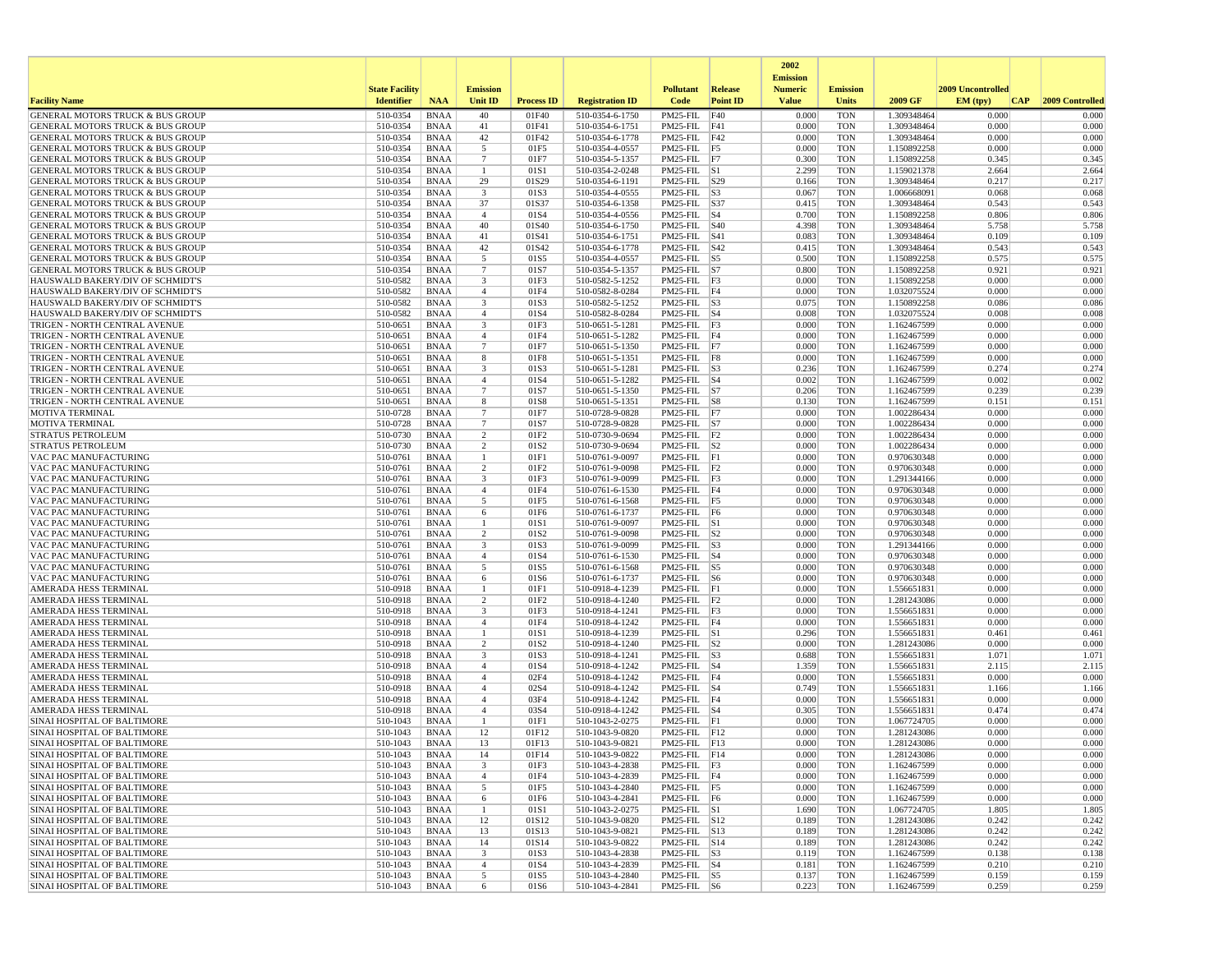|                                                                        |                       |                            |                     |                   |                                    |                                            |                 | 2002                              |                          |                            |                   |                 |
|------------------------------------------------------------------------|-----------------------|----------------------------|---------------------|-------------------|------------------------------------|--------------------------------------------|-----------------|-----------------------------------|--------------------------|----------------------------|-------------------|-----------------|
|                                                                        | <b>State Facility</b> |                            | <b>Emission</b>     |                   |                                    | <b>Pollutant</b>                           | <b>Release</b>  | <b>Emission</b><br><b>Numeric</b> | <b>Emission</b>          |                            | 2009 Uncontrolled |                 |
| <b>Facility Name</b>                                                   | <b>Identifier</b>     | <b>NAA</b>                 | <b>Unit ID</b>      | <b>Process ID</b> | <b>Registration ID</b>             | Code                                       | <b>Point ID</b> | <b>Value</b>                      | <b>Units</b>             | 2009 GF                    | EM (typ)<br> CAP  | 2009 Controlled |
| LENMAR, INC                                                            | 510-1056              | <b>BNAA</b>                | 3                   | 01F3              | 510-1056-5-1438                    | PM25-FIL F3                                |                 | 0.000                             | <b>TON</b>               | 1.150892258                | 0.000             | 0.000           |
| LENMAR, INC.                                                           | 510-1056              | <b>BNAA</b>                | $\overline{4}$      | 01F4              | 510-1056-7-1673                    | PM25-FIL F4                                |                 | 4.260                             | <b>TON</b>               | 1.298701286                | 5.532             | 5.532           |
| LENMAR, INC.                                                           | 510-1056              | <b>BNAA</b>                | 3                   | 01S3              | 510-1056-5-1438                    | $PM25-FIL$ S3                              |                 | 0.000                             | <b>TON</b>               | 1.150892258                | 0.000             | 0.000           |
| LENMAR, INC.<br><b>FURST BROTHERS COMPANY</b>                          | 510-1056<br>510-1346  | <b>BNAA</b>                | $\overline{4}$<br>3 | 01S4<br>01F3      | 510-1056-7-1673                    | $PM25$ -FIL $ S4$<br>$PM25-FIL$ $F3$       |                 | 0.000<br>0.000                    | <b>TON</b><br><b>TON</b> | 1.298701286<br>1.159021378 | 0.000<br>0.000    | 0.000<br>0.000  |
| <b>FURST BROTHERS COMPANY</b>                                          | 510-1346              | <b>BNAA</b><br><b>BNAA</b> | $\overline{4}$      | 01F4              | 510-1346-6-1552<br>510-1346-6-1645 | $PM25-FIL$ F4                              |                 | 0.000                             | <b>TON</b>               | 1.159021378                | 0.000             | 0.000           |
| <b>FURST BROTHERS COMPANY</b>                                          | 510-1346              | <b>BNAA</b>                | 5                   | 01F5              | 510-1346-6-1646                    | PM25-FIL F5                                |                 | 0.000                             | <b>TON</b>               | 1.159021378                | 0.000             | 0.000           |
| <b>FURST BROTHERS COMPANY</b>                                          | 510-1346              | <b>BNAA</b>                | 3                   | 01S3              | 510-1346-6-1552                    | $PM25$ -FIL $ S3$                          |                 | 0.000                             | <b>TON</b>               | 1.159021378                | 0.000             | 0.000           |
| <b>FURST BROTHERS COMPANY</b>                                          | 510-1346              | <b>BNAA</b>                | $\overline{4}$      | 01S4              | 510-1346-6-1645                    | $PM25$ -FIL $ S4$                          |                 | 0.000                             | <b>TON</b>               | 1.159021378                | 0.000             | 0.000           |
| <b>FURST BROTHERS COMPANY</b>                                          | $510 - 1346$          | <b>BNAA</b>                | 5                   | 01S5              | 510-1346-6-1646                    | $PM25$ -FIL $ S5 $                         |                 | 0.000                             | <b>TON</b>               | 1.159021378                | 0.000             | 0.000           |
| P Q CORPORATION                                                        | 510-1665              | <b>BNAA</b>                | 2<br>$\overline{2}$ | 01F2              | 510-1665-7-1078                    | PM25-FIL F2<br>$PM25$ -FIL $ S2 $          |                 | 0.000                             | <b>TON</b>               | 1.204225302                | 0.000             | 0.000           |
| P O CORPORATION<br>WHEELABRATOR BALTIMORE LP                           | 510-1665<br>510-1886  | <b>BNAA</b><br><b>BNAA</b> |                     | 01S2<br>01F1      | 510-1665-7-1078<br>510-1886-2-0255 | PM25-FIL F1                                |                 | 17.332<br>0.000                   | <b>TON</b><br><b>TON</b> | 1.204225302<br>1.094117641 | 20.872<br>0.000   | 20.872<br>0.000 |
| WHEELABRATOR BALTIMORE LP                                              | 510-1886              | <b>BNAA</b>                | 2                   | 01F <sub>2</sub>  | 510-1886-2-0256                    | $PM25-FIL$ $ F2$                           |                 | 0.000                             | <b>TON</b>               | 1.094117641                | 0.000             | 0.000           |
| WHEELABRATOR BALTIMORE LP                                              | 510-1886              | <b>BNAA</b>                | 3                   | 01F3              | 510-1886-2-0257                    | $PM25-FIL$ $F3$                            |                 | 0.000                             | <b>TON</b>               | 1.094117641                | 0.000             | 0.000           |
| WHEELABRATOR BALTIMORE LP                                              | 510-1886              | <b>BNAA</b>                | -1                  | 01S1              | 510-1886-2-0255                    | $PM25$ -FIL $ S1$                          |                 | 4.097                             | <b>TON</b>               | 1.094117641                | 4.482             | 4.482           |
| WHEELABRATOR BALTIMORE LP                                              | 510-1886              | <b>BNAA</b>                | 2                   | 01S <sub>2</sub>  | 510-1886-2-0256                    | $PM25$ -FIL $ S2$                          |                 | 1.988                             | <b>TON</b>               | 1.094117641                | 2.176             | 2.176           |
| WHEELABRATOR BALTIMORE LF                                              | 510-1886              | <b>BNAA</b>                | 3                   | 01S3              | 510-1886-2-0257                    | $PM25$ -FIL $ S3$                          |                 | 3.178                             | <b>TON</b>               | 1.094117641                | 3.477             | 3.477           |
| PETROLEUM FUEL & TERMINAL COMPANY                                      | 510-1923<br>510-1923  | <b>BNAA</b>                | -1                  | 01F1<br>01F2      | 510-1923-9-0261                    | $PM25-FIL$ $ F1$                           |                 | 0.000<br>0.000                    | <b>TON</b><br><b>TON</b> | 1.002286434                | 0.000<br>0.000    | 0.000<br>0.000  |
| PETROLEUM FUEL & TERMINAL COMPANY<br>PETROLEUM FUEL & TERMINAL COMPANY | 510-1923              | <b>BNAA</b><br><b>BNAA</b> | $\overline{c}$<br>3 | 01F3              | 510-1923-9-0283<br>510-1923-9-0284 | $PM25-FIL$ $ F2$<br>$PM25$ -FIL $ F3$      |                 | 0.000                             | <b>TON</b>               | 1.150892258<br>1.150892258 | 0.000             | 0.000           |
| PETROLEUM FUEL & TERMINAL COMPANY                                      | 510-1923              | <b>BNAA</b>                | $\overline{4}$      | 01F4              | 510-1923-4-1949                    | PM25-FIL F4                                |                 | 0.000                             | <b>TON</b>               | 1.281243086                | 0.000             | 0.000           |
| PETROLEUM FUEL & TERMINAL COMPANY                                      | 510-1923              | <b>BNAA</b>                | 5                   | 01F5              | 510-1923-5-1435                    | $PM25$ -FIL $ F5 $                         |                 | 0.000                             | <b>TON</b>               | 1.162467599                | 0.000             | 0.000           |
| PETROLEUM FUEL & TERMINAL COMPANY                                      | 510-1923              | <b>BNAA</b>                | $\mathbf{1}$        | 01S1              | 510-1923-9-0261                    | $PM25$ -FIL $\overline{\smash{\big)}\,$ S1 |                 | 0.000                             | <b>TON</b>               | 1.002286434                | 0.000             | 0.000           |
| PETROLEUM FUEL & TERMINAL COMPANY                                      | 510-1923              | <b>BNAA</b>                | 2                   | 01S2              | 510-1923-9-0283                    | $PM25$ -FIL $ S2$                          |                 | 0.081                             | <b>TON</b>               | 1.150892258                | 0.094             | 0.094           |
| PETROLEUM FUEL & TERMINAL COMPANY                                      | 510-1923              | <b>BNAA</b>                | 3                   | 01S3              | 510-1923-9-0284                    | $PM25$ -FIL $ S3$                          |                 | 0.081                             | <b>TON</b>               | 1.150892258                | 0.094             | 0.094           |
| PETROLEUM FUEL & TERMINAL COMPANY                                      | $510 - 1923$          | <b>BNAA</b>                | $\overline{4}$<br>5 | 01S4              | 510-1923-4-1949                    | PM25-FIL S4                                |                 | 0.283                             | <b>TON</b>               | 1.281243086                | 0.362<br>0.095    | 0.362<br>0.095  |
| PETROLEUM FUEL & TERMINAL COMPANY<br><b>TNEMEC COMPANY</b>             | 510-1923<br>510-1986  | <b>BNAA</b><br><b>BNAA</b> | $\mathbf{1}$        | 01S5<br>01F1      | 510-1923-5-1435<br>510-1986-7-0909 | $PM25$ -FIL $ S5$<br>$PM25$ -FIL $ F1$     |                 | 0.081<br>0.000                    | <b>TON</b><br><b>TON</b> | 1.162467599<br>1.298701286 | 0.000             | 0.000           |
| <b>TNEMEC COMPANY</b>                                                  | 510-1986              | <b>BNAA</b>                | 2                   | 01F2              | 510-1986-7-0910                    | $PM25$ -FIL $ F2$                          |                 | 0.000                             | <b>TON</b>               | 1.298701286                | 0.000             | 0.000           |
| <b>TNEMEC COMPANY</b>                                                  | 510-1986              | <b>BNAA</b>                | 3                   | 01F3              | 510-1986-4-2386                    | $PM25$ -FIL $ F3$                          |                 | 0.000                             | <b>TON</b>               | 1.006668091                | 0.000             | 0.000           |
| <b>TNEMEC COMPANY</b>                                                  | 510-1986              | <b>BNAA</b>                | -1                  | 01S1              | 510-1986-7-0909                    | $PM25$ -FIL $ S1$                          |                 | 0.000                             | <b>TON</b>               | 1.298701286                | 0.000             | 0.000           |
| <b>TNEMEC COMPANY</b>                                                  | 510-1986              | <b>BNAA</b>                | 2                   | 01S2              | 510-1986-7-0910                    | $PM25$ -FIL $ S2 $                         |                 | 0.000                             | <b>TON</b>               | 1.298701286                | 0.000             | 0.000           |
| <b>TNEMEC COMPANY</b>                                                  | 510-1986              | <b>BNAA</b>                | 3                   | 01S3              | 510-1986-4-2386                    | $PM25$ -FIL $ S3$                          |                 | 0.000                             | <b>TON</b>               | 1.006668091                | 0.000             | 0.000           |
| NATIONAL GRAPHICS<br>NATIONAL GRAPHICS                                 | 510-2034<br>510-2034  | <b>BNAA</b><br><b>BNAA</b> | 5<br>9              | 01F5<br>01F9      | 510-2034-9-0581                    | PM25-FIL F5<br>PM25-FIL F9                 |                 | 0.000<br>0.000                    | <b>TON</b><br><b>TON</b> | 0.970630348<br>1.040912509 | 0.000<br>0.000    | 0.000<br>0.000  |
| NATIONAL GRAPHICS                                                      | 510-2034              | <b>BNAA</b>                | 5                   | 01S5              | 510-2034-6-1245<br>510-2034-9-0581 | $PM25-FIL$ S5                              |                 | 0.000                             | <b>TON</b>               | 0.970630348                | 0.000             | 0.000           |
| NATIONAL GRAPHICS                                                      | 510-2034              | <b>BNAA</b>                | 9                   | 01S9              | 510-2034-6-1245                    | $PM25-FIL$ S9                              |                 | 0.000                             | <b>TON</b>               | 1.040912509                | 0.000             | 0.000           |
| <b>VICTOR GRAPHICS</b>                                                 | 510-2244              | <b>BNAA</b>                | 10                  | 01F10             | 510-2244-6-1720                    | PM25-FIL F10                               |                 | 0.000                             | <b>TON</b>               | 0.970630348                | 0.000             | 0.000           |
| <b>VICTOR GRAPHICS</b>                                                 | 510-2244              | <b>BNAA</b>                | 2                   | 01F <sub>2</sub>  | 510-2244-6-1397                    | $PM25$ -FIL $ F2$                          |                 | 0.000                             | <b>TON</b>               | 0.970630348                | 0.000             | 0.000           |
| <b>VICTOR GRAPHICS</b>                                                 | 510-2244              | <b>BNAA</b>                | 3                   | 01F3              | 510-2244-6-1398                    | $PM25-FIL$ $ F3$                           |                 | 0.000                             | <b>TON</b>               | 0.970630348                | 0.000             | 0.000           |
| <b>VICTOR GRAPHICS</b>                                                 | 510-2244              | <b>BNAA</b>                | $\overline{4}$      | 01F4              | 510-2244-6-1399                    | $PM25-FIL$ F4                              |                 | 0.000                             | <b>TON</b>               | 0.970630348                | 0.000             | 0.000           |
| <b>VICTOR GRAPHICS</b><br><b>VICTOR GRAPHICS</b>                       | 510-2244<br>510-2244  | <b>BNAA</b><br><b>BNAA</b> | 5<br>$\overline{7}$ | 01F5<br>01F7      | 510-2244-6-1400<br>510-2244-6-1474 | PM25-FIL F5<br>$PM25$ -FIL $ F7 $          |                 | 0.000<br>0.000                    | <b>TON</b><br><b>TON</b> | 0.970630348<br>0.970630348 | 0.000<br>0.000    | 0.000<br>0.000  |
| <b>VICTOR GRAPHICS</b>                                                 | 510-2244              | <b>BNAA</b>                | 8                   | 01F8              | 510-2244-6-1528                    | $PM25-FIL$ F8                              |                 | 0.000                             | <b>TON</b>               | 0.970630348                | 0.000             | 0.000           |
| <b>VICTOR GRAPHICS</b>                                                 | 510-2244              | <b>BNAA</b>                | -9                  | 01F9              | 510-2244-6-1529                    | PM25-FIL F9                                |                 | 0.000                             | <b>TON</b>               | 0.970630348                | 0.000             | 0.000           |
| <b>VICTOR GRAPHICS</b>                                                 | 510-2244              | <b>BNAA</b>                | 10                  | 01S10             | 510-2244-6-1720                    | $PM25-FIL$ $ S10$                          |                 | 0.000                             | <b>TON</b>               | 0.970630348                | 0.000             | 0.000           |
| <b>VICTOR GRAPHICS</b>                                                 | 510-2244              | <b>BNAA</b>                | $\overline{2}$      | 01S2              | 510-2244-6-1397                    | PM25-FIL                                   | S <sub>2</sub>  | 0.000                             | <b>TON</b>               | 0.970630348                | 0.000             | 0.000           |
| <b>VICTOR GRAPHICS</b>                                                 | 510-2244              | <b>BNAA</b>                | 3                   | 01S3              | 510-2244-6-1398                    | PM25-FIL S3                                |                 | 0.000                             | <b>TON</b>               | 0.970630348                | 0.000             | 0.000           |
| <b>VICTOR GRAPHICS</b><br><b>VICTOR GRAPHICS</b>                       | 510-2244<br>510-2244  | <b>BNAA</b><br><b>BNAA</b> | $\overline{4}$<br>5 | 01S4<br>01S5      | 510-2244-6-1399<br>510-2244-6-1400 | $PM25$ -FIL $ S4$<br>PM25-FIL S5           |                 | 0.000<br>0.000                    | <b>TON</b><br><b>TON</b> | 0.970630348<br>0.970630348 | 0.000<br>0.000    | 0.000<br>0.000  |
| <b>VICTOR GRAPHICS</b>                                                 | 510-2244              | <b>BNAA</b>                | $\overline{7}$      | 01S7              | 510-2244-6-1474                    | $PM25-FIL$ S7                              |                 | 0.000                             | <b>TON</b>               | 0.970630348                | 0.000             | 0.000           |
| <b>VICTOR GRAPHICS</b>                                                 | 510-2244              | <b>BNAA</b>                | 8                   | 01S8              | 510-2244-6-1528                    | $PM25-FIL$ $ S8$                           |                 | 0.000                             | <b>TON</b>               | 0.970630348                | 0.000             | 0.000           |
| <b>VICTOR GRAPHICS</b>                                                 | 510-2244              | <b>BNAA</b>                | 9                   | 01S9              | 510-2244-6-1529                    | $PM25$ -FIL $ S9 $                         |                 | 0.000                             | <b>TON</b>               | 0.970630348                | 0.000             | 0.000           |
| <b>CLEAN HARBORS OF BALTIMORE</b>                                      | 510-2260              | <b>BNAA</b>                | 10                  | 01F10             | 510-2260-9-0684                    | $PM25$ -FIL $ F10$                         |                 | 0.000                             | <b>TON</b>               | 1.159021378                | 0.000             | 0.000           |
| <b>CLEAN HARBORS OF BALTIMORE</b>                                      | 510-2260              | <b>BNAA</b>                | 11                  | 01F11             | 510-2260-9-0685                    | $PM25$ -FIL $ F11$                         |                 | 0.000                             | <b>TON</b>               | 1.159021378                | 0.000             | 0.000           |
| CLEAN HARBORS OF BALTIMORE                                             | 510-2260<br>510-2260  | <b>BNAA</b><br><b>BNAA</b> | 12                  | 01F12<br>01F14    | 510-2260-9-0740                    | $PM25$ -FIL $ F12$                         |                 | 0.000<br>0.000                    | <b>TON</b><br><b>TON</b> | 1.159021378                | 0.000<br>0.000    | 0.000<br>0.000  |
| <b>CLEAN HARBORS OF BALTIMORE</b><br><b>CLEAN HARBORS OF BALTIMORE</b> | 510-2260              | <b>BNAA</b>                | 14<br>15            | 01F15             | 510-2260-9-0750<br>510-2260-6-1610 | $PM25$ -FIL $ F14$<br>PM25-FIL F15         |                 | 0.000                             | <b>TON</b>               | 1.159021378<br>1.123711348 | 0.000             | 0.000           |
| <b>CLEAN HARBORS OF BALTIMORE</b>                                      | 510-2260              | BNAA                       | $\overline{4}$      | 01F4              | 510-2260-4-3001                    | PM25-FIL F4                                |                 | 0.000                             | <b>TON</b>               | 1.281243086                | 0.000             | 0.000           |
| <b>CLEAN HARBORS OF BALTIMORE</b>                                      | 510-2260              | BNAA                       | 9                   | 01F9              | 510-2260-9-0670                    | $PM25-FIL$ F9                              |                 | 0.000                             | <b>TON</b>               | 1.159021378                | 0.000             | 0.000           |
| <b>CLEAN HARBORS OF BALTIMORE</b>                                      | 510-2260              | BNAA                       | 10                  | 01S10             | 510-2260-9-0684                    | PM25-FIL S10                               |                 | 0.000                             | <b>TON</b>               | 1.159021378                | 0.000             | 0.000           |
| <b>CLEAN HARBORS OF BALTIMORE</b>                                      | 510-2260              | <b>BNAA</b>                | 11                  | 01S11             | 510-2260-9-0685                    | PM25-FIL S11                               |                 | 0.000                             | <b>TON</b>               | 1.159021378                | 0.000             | 0.000           |
| <b>CLEAN HARBORS OF BALTIMORE</b>                                      | 510-2260              | <b>BNAA</b>                | 12                  | 01S12             | 510-2260-9-0740                    | PM25-FIL S12                               |                 | 0.000                             | <b>TON</b>               | 1.159021378                | 0.000             | 0.000           |
| <b>CLEAN HARBORS OF BALTIMORE</b><br><b>CLEAN HARBORS OF BALTIMORE</b> | 510-2260<br>510-2260  | BNAA<br>BNAA               | 14<br>15            | 01S14<br>01S15    | 510-2260-9-0750<br>510-2260-6-1610 | PM25-FIL S14<br>PM25-FIL S15               |                 | 0.000<br>0.000                    | <b>TON</b><br><b>TON</b> | 1.159021378<br>1.123711348 | 0.000<br>0.000    | 0.000<br>0.000  |
| <b>CLEAN HARBORS OF BALTIMORE</b>                                      | 510-2260              | <b>BNAA</b>                | $\overline{4}$      | 01S4              | 510-2260-4-3001                    | $PM25$ -FIL $ S4$                          |                 | 0.000                             | <b>TON</b>               | 1.281243086                | 0.000             | 0.000           |
| <b>CLEAN HARBORS OF BALTIMORE</b>                                      | 510-2260              | BNAA                       | 9                   | 01S9              | 510-2260-9-0670                    | $PM25-FIL$ S9                              |                 | 0.000                             | <b>TON</b>               | 1.159021378                | 0.000             | 0.000           |
| TRIGEN - LEADENHALL STREET                                             | 510-2796              | BNAA                       | -1                  | 01F1              | 510-2796-4-2868                    | $PM25-FIL$ $ F1$                           |                 | 0.000                             | <b>TON</b>               | 1.162467599                | 0.000             | 0.000           |
| TRIGEN - LEADENHALL STREET                                             | 510-2796              | <b>BNAA</b>                | $\overline{c}$      | 01F2              | 510-2796-4-2869                    | $PM25-FIL$ $ F2$                           |                 | 0.000                             | <b>TON</b>               | 1.162467599                | 0.000             | 0.000           |
| TRIGEN - LEADENHALL STREET                                             | 510-2796              | BNAA                       | $\mathbf{3}$        | 01F3              | 510-2796-4-2870                    | $PM25$ -FIL $ F3$                          |                 | 0.000                             | <b>TON</b>               | 1.162467599                | 0.000             | 0.000           |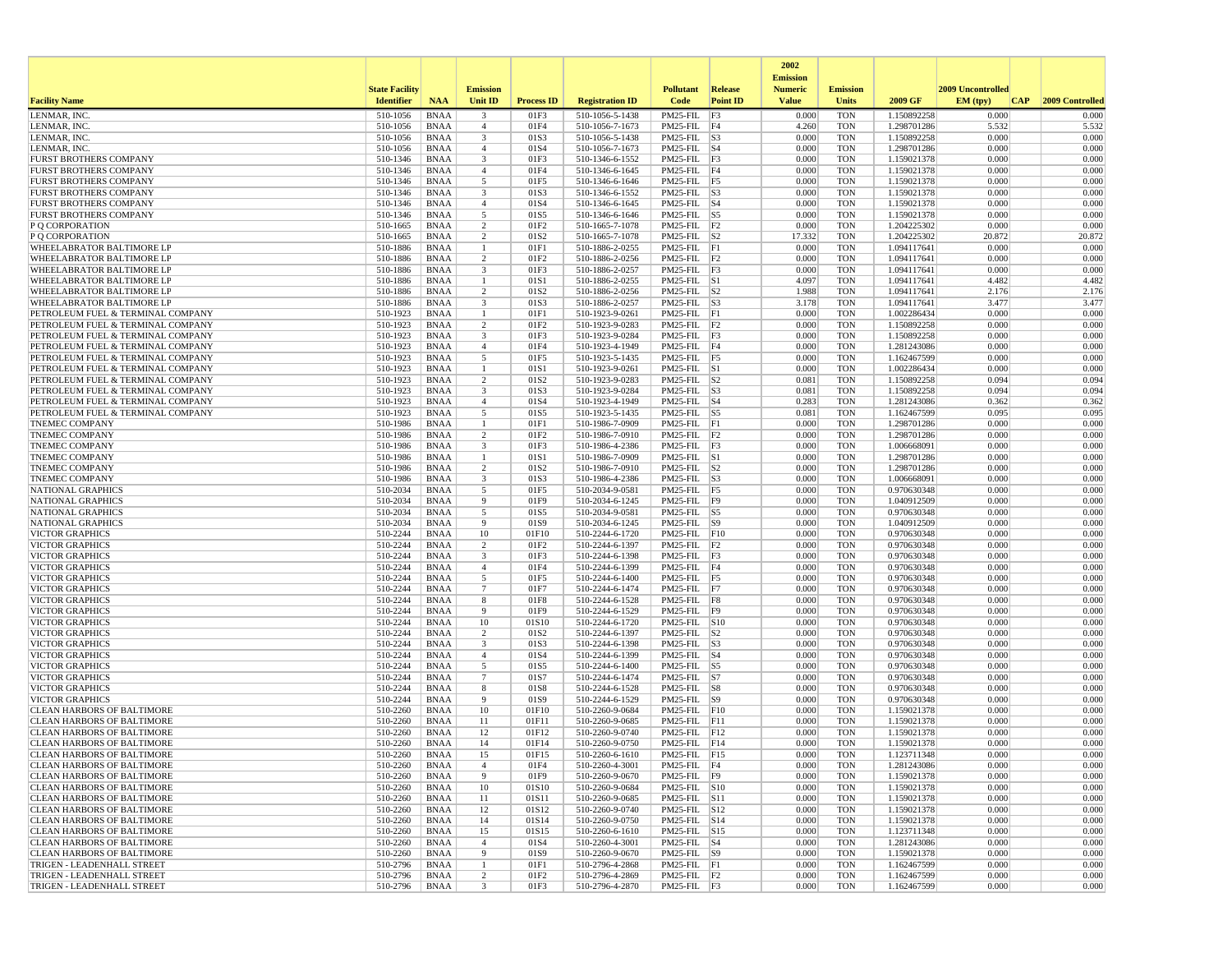|                                      |                       |             |                 |                   |                        |                       |                 | 2002<br><b>Emission</b> |                 |             |                          |     |                        |
|--------------------------------------|-----------------------|-------------|-----------------|-------------------|------------------------|-----------------------|-----------------|-------------------------|-----------------|-------------|--------------------------|-----|------------------------|
|                                      | <b>State Facility</b> |             | <b>Emission</b> |                   |                        | <b>Pollutant</b>      | Release         | <b>Numeric</b>          | <b>Emission</b> |             | <b>2009 Uncontrolled</b> |     |                        |
| <b>Facility Name</b>                 | <b>Identifier</b>     | <b>NAA</b>  | <b>Unit ID</b>  | <b>Process ID</b> | <b>Registration ID</b> | Code                  | <b>Point ID</b> | <b>Value</b>            | <b>Units</b>    | 2009 GF     | EM (typ)                 | CAP | <b>2009 Controlled</b> |
| TRIGEN - LEADENHALL STREET           | 510-2796              | <b>BNAA</b> |                 | 01F4              | 510-2796-4-2871        | PM25-FIL F4           |                 | 0.000                   | <b>TON</b>      | 1.162467599 | 0.000                    |     | 0.000                  |
| TRIGEN - LEADENHALL STREET           | 510-2796              | <b>BNAA</b> | $\overline{5}$  | 01F5              | 510-2796-4-2872        | PM25-FIL F5           |                 | 0.000                   | <b>TON</b>      | 1.162467599 | 0.000                    |     | 0.000                  |
| TRIGEN - LEADENHALL STREET           | 510-2796              | <b>BNAA</b> | -6              | 01F6              | 510-2796-4-2873        | PM25-FIL F6           |                 | 0.000                   | <b>TON</b>      | 1.162467599 | 0.000                    |     | 0.000                  |
| TRIGEN - LEADENHALL STREET           | 510-2796              | <b>BNAA</b> |                 | 01F7              | 510-2796-4-2874        | $PM25$ -FIL $ F7 $    |                 | 0.000                   | <b>TON</b>      | 1.162467599 | 0.000                    |     | 0.000                  |
| TRIGEN - LEADENHALL STREET           | 510-2796              | <b>BNAA</b> | -8              | 01F8              | 510-2796-4-2875        | PM25-FIL F8           |                 | 0.000                   | <b>TON</b>      | 1.162467599 | 0.000                    |     | 0.000                  |
| TRIGEN - LEADENHALL STREET           | 510-2796              | <b>BNAA</b> |                 | 01S1              | 510-2796-4-2868        | $PM25$ -FIL $ S1$     |                 | 0.000                   | <b>TON</b>      | 1.162467599 | 0.000                    |     | 0.000                  |
| TRIGEN - LEADENHALL STREET           | 510-2796              | <b>BNAA</b> | $\overline{2}$  | 01S <sub>2</sub>  | 510-2796-4-2869        | $PM25$ -FIL $ S2 $    |                 | 0.036                   | <b>TON</b>      | 1.162467599 | 0.042                    |     | 0.042                  |
| TRIGEN - LEADENHALL STREET           | 510-2796              | <b>BNAA</b> | $\mathcal{R}$   | 01S3              | 510-2796-4-2870        | $PM25$ -FIL $ S3$     |                 | 0.364                   | <b>TON</b>      | 1.162467599 | 0.423                    |     | 0.423                  |
| TRIGEN - LEADENHALL STREET           | 510-2796              | <b>BNAA</b> |                 | 01S4              | 510-2796-4-2871        | $PM25$ -FIL $ S4$     |                 | 0.000                   | <b>TON</b>      | 1.162467599 | 0.000                    |     | 0.000                  |
| TRIGEN - LEADENHALL STREET           | 510-2796              | <b>BNAA</b> | $\leq$          | 01S5              | 510-2796-4-2872        | $PM25$ -FIL $ S5 $    |                 | 0.000                   | <b>TON</b>      | 1.162467599 | 0.000                    |     | 0.000                  |
| TRIGEN - LEADENHALL STREET           | 510-2796              | <b>BNAA</b> | 6               | 01S6              | 510-2796-4-2873        | $PM25-FIL$ S6         |                 | 0.018                   | <b>TON</b>      | 1.162467599 | 0.021                    |     | 0.021                  |
| TRIGEN - LEADENHALL STREET           | 510-2796              | <b>BNAA</b> |                 | 01S7              | 510-2796-4-2874        | $PM25$ -FIL $ S7 $    |                 | 0.164                   | <b>TON</b>      | 1.162467599 | 0.190                    |     | 0.190                  |
| TRIGEN - LEADENHALL STREET           | 510-2796              | <b>BNAA</b> | 8               | 01S8              | 510-2796-4-2875        | $PM25$ -FIL $ S8$     |                 | 0.255                   | <b>TON</b>      | 1.162467599 | 0.296                    |     | 0.296                  |
| <b>DEXT COMPANY</b>                  | 510-2871              | <b>BNAA</b> |                 | 01F1              | 510-2871-8-0259        | $PM25$ -FIL $ F $     |                 | 0.000                   | <b>TON</b>      | 1.155313373 | 0.000                    |     | 0.000                  |
| <b>DEXT COMPANY</b>                  | 510-2871              | <b>BNAA</b> |                 | 01S1              | 510-2871-8-0259        | $PM25$ -FIL $ S1$     |                 | 0.000                   | <b>TON</b>      | 1.155313373 | 0.000                    |     | 0.000                  |
| ROCK-TENN BOX - BROENING HIGHWAY     | 510-2936              | <b>BNAA</b> |                 | 01F4              | 510-2936-9-0772        | PM25-FIL F4           |                 | 0.000                   | <b>TON</b>      | 1.839534879 | 0.000                    |     | 0.000                  |
| ROCK-TENN BOX - BROENING HIGHWAY     | 510-2936              | <b>BNAA</b> |                 | 01S4              | 510-2936-9-0772        | $PM25$ -FIL $ S4$     |                 | 0.902                   | <b>TON</b>      | 1.839534879 | 1.660                    |     | 1.660                  |
| PHOENIX SERVICES INCORPORATED        | 510-2975              | <b>BNAA</b> |                 | 01F1              | 510-2975-2-0279        | PM25-FIL F1           |                 | 0.000                   | <b>TON</b>      | 1.067724705 | 0.000                    |     | 0.000                  |
| PHOENIX SERVICES INCORPORATED        | 510-2975              | <b>BNAA</b> |                 | 01S1              | 510-2975-2-0279        | $PM25$ -FIL $ S1$     |                 | 0.132                   | <b>TON</b>      | 1.067724705 | 0.141                    |     | 0.141                  |
| LIFE LIKE PRODUCTS - CHESAPEAKE AVE. | 510-3071              | <b>BNAA</b> |                 | 01F1              | 510-3071-5-1257        | PM25-FIL F1           |                 | 0.000                   | <b>TON</b>      | 1.150892258 | 0.000                    |     | 0.000                  |
| LIFE LIKE PRODUCTS - CHESAPEAKE AVE. | 510-3071              | <b>BNAA</b> |                 | 01S1              | 510-3071-5-1257        | $PM25$ -FIL $ S1$     |                 | 0.156                   | <b>TON</b>      | 1.150892258 | 0.180                    |     | 0.180                  |
| LUCAS, JOHN D. PRINTING              | 510-3242              | <b>BNAA</b> | 2               | 01F <sub>2</sub>  | 510-3242-6-1590        | PM25-FIL F2           |                 | 0.000                   | <b>TON</b>      | 0.970630348 | 0.000                    |     | 0.000                  |
| LUCAS. JOHN D. PRINTING              | 510-3242              | <b>BNAA</b> | $\overline{2}$  | 01S <sub>2</sub>  | 510-3242-6-1590        | $PM25$ -FIL $ S2$     |                 | 0.022                   | <b>TON</b>      | 0.970630348 | 0.022                    |     | 0.022                  |
|                                      |                       |             |                 |                   |                        | <b>PM25-FIL Total</b> |                 | 2.433.333               |                 |             | 2.599.886                |     | 2.599.886              |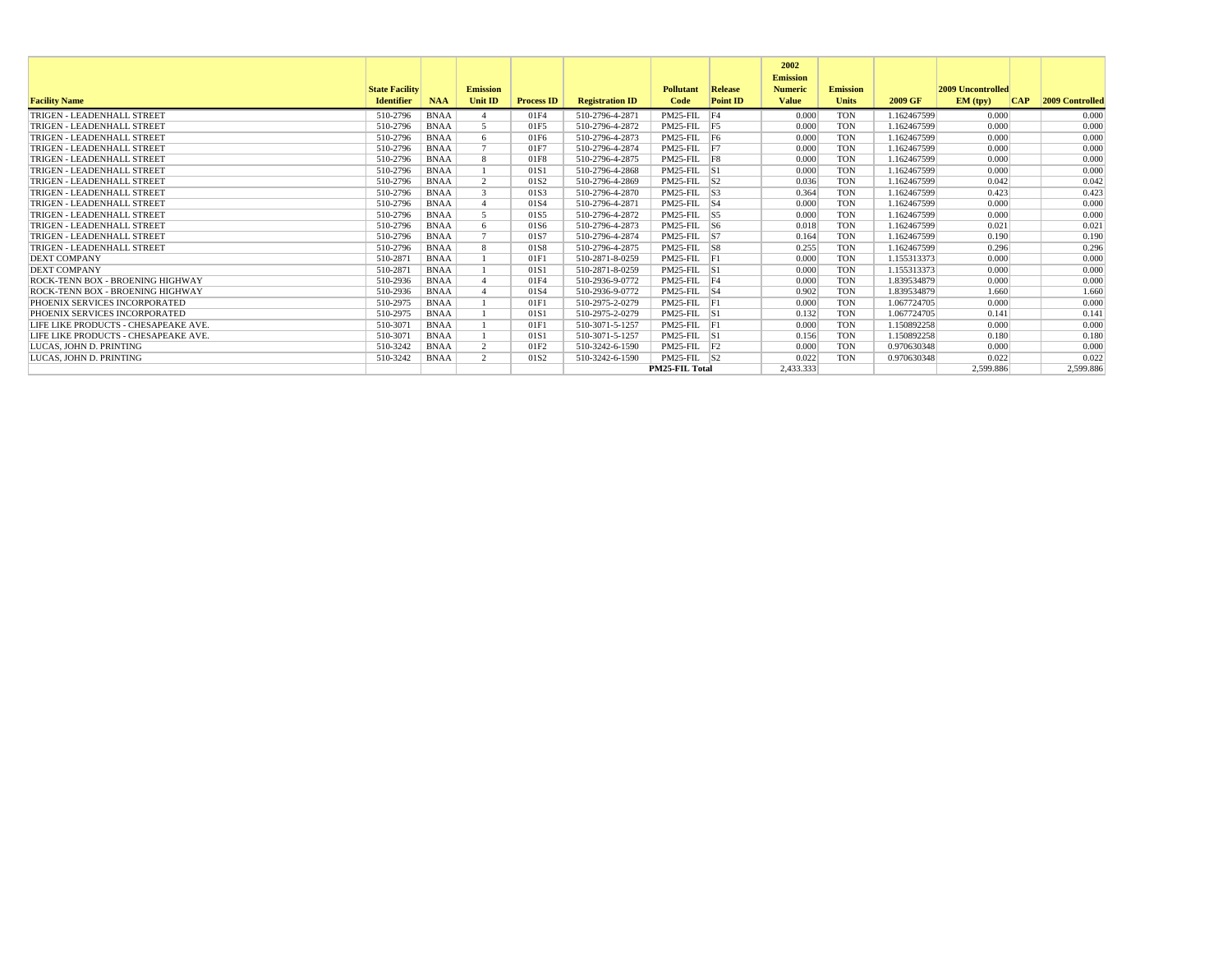|                                                                                                  |                       |                            |                         |                   |                                    |                               |                   | 2002                              |                          |                            |                   |                 |
|--------------------------------------------------------------------------------------------------|-----------------------|----------------------------|-------------------------|-------------------|------------------------------------|-------------------------------|-------------------|-----------------------------------|--------------------------|----------------------------|-------------------|-----------------|
|                                                                                                  | <b>State Facility</b> |                            | <b>Emission</b>         |                   |                                    | <b>Pollutant</b>              | Release           | <b>Emission</b><br><b>Numeric</b> | <b>Emission</b>          |                            | 2009 Uncontrolled |                 |
| <b>Facility Name</b>                                                                             | <b>Identifier</b>     | <b>NAA</b>                 | Unit ID                 | <b>Process ID</b> | <b>Registration ID</b>             | Code                          | <b>Point ID</b>   | <b>Value</b>                      | <b>Units</b>             | 2009 GF                    | EM (typ)<br> CAP  | 2009 Controlled |
| CONSTELLATION POWER SOURCE GENERATION - WAGNER                                                   | 003-0014              | <b>BNAA</b>                |                         | 01F1              | 003-0014-3-0003                    | PM25-PRI                      | F1                | 0.000                             | <b>TON</b>               | 1.194189072                | 0.000             | 0.000           |
| CONSTELLATION POWER SOURCE GENERATION - WAGNER                                                   | 003-0014              | <b>BNAA</b>                | 2                       | 01F2              | 003-0014-4-0007                    | PM25-PRI F2                   |                   | 0.000                             | <b>TON</b>               | 1.633949995                | 0.000             | 0.000           |
| CONSTELLATION POWER SOURCE GENERATION - WAGNER                                                   | 003-0014              | <b>BNAA</b>                | $\overline{\mathbf{3}}$ | 01F3              | 003-0014-4-0017                    | PM25-PRI F3                   |                   | 0.000                             | <b>TON</b>               | 0.35739696                 | 0.000             | 0.000           |
| CONSTELLATION POWER SOURCE GENERATION - WAGNER<br>CONSTELLATION POWER SOURCE GENERATION - WAGNER | 003-0014<br>003-0014  | <b>BNAA</b><br><b>BNAA</b> | $\overline{4}$<br>5     | 01F4<br>01F5      | 003-0014-4-0307<br>003-0014-4-0308 | PM25-PRI F4<br>PM25-PRI F5    |                   | 0.000<br>0.000                    | <b>TON</b><br><b>TON</b> | 0.808924317<br>1.194189072 | 0.000<br>0.000    | 0.000<br>0.000  |
| CONSTELLATION POWER SOURCE GENERATION - WAGNER                                                   | 003-0014              | <b>BNAA</b>                |                         | 01S1              | 003-0014-3-0003                    | $PM25-PRI$ S1                 |                   | 35.308                            | <b>TON</b>               | 1.194189072                | 42.164            | 42.164          |
| CONSTELLATION POWER SOURCE GENERATION - WAGNER                                                   | 003-0014              | <b>BNAA</b>                | $\overline{2}$          | 01S <sub>2</sub>  | 003-0014-4-0007                    | $PM25-PRI$ $ S2$              |                   | 0.062                             | <b>TON</b>               | 1.633949995                | 0.101             | 0.101           |
| CONSTELLATION POWER SOURCE GENERATION - WAGNER                                                   | 003-0014              | <b>BNAA</b>                | 3                       | 01S3              | 003-0014-4-0017                    | PM25-PRI S3                   |                   | 71.114                            | <b>TON</b>               | 0.35739696                 | 25.416            | 25.416          |
| CONSTELLATION POWER SOURCE GENERATION - WAGNER                                                   | 003-0014              | <b>BNAA</b>                | $\overline{4}$          | 01S4              | 003-0014-4-0307                    | $PM25-PRI$ S4                 |                   | 24.974                            | <b>TON</b>               | 0.808924317                | 20.202            | 20.202          |
| CONSTELLATION POWER SOURCE GENERATION - WAGNER                                                   | 003-0014              | <b>BNAA</b>                | 5                       | 01S5              | 003-0014-4-0308                    | PM25-PRI S5                   |                   | 16.729                            | <b>TON</b>               | 1.194189072                | 19.978            | 19.978          |
| <b>NEVAMAR COMPANY</b>                                                                           | 003-0021              | <b>BNAA</b>                | $\overline{1}$          | 01F1              | 003-0021-5-0232                    | PM25-PRI F1                   |                   | 0.000                             | <b>TON</b>               | 1.150892258                | 0.000             | 0.000           |
| NEVAMAR COMPANY<br><b>NEVAMAR COMPANY</b>                                                        | 003-0021<br>003-0021  | <b>BNAA</b><br><b>BNAA</b> | 11<br>12                | 01F11<br>01F12    | 003-0021-7-0280<br>003-0021-7-0293 | PM25-PRI F11<br>PM25-PRI F12  |                   | 0.000<br>0.000                    | <b>TON</b><br><b>TON</b> | 1.291344166<br>1.291344166 | 0.000<br>0.000    | 0.000<br>0.000  |
| NEVAMAR COMPANY                                                                                  | 003-0021              | <b>BNAA</b>                | 14                      | 01F14             | 003-0021-5-0233                    | PM25-PRI                      | F14               | 0.000                             | <b>TON</b>               | 1.150892258                | 0.000             | 0.000           |
| NEVAMAR COMPANY                                                                                  | 003-0021              | <b>BNAA</b>                | 15                      | 01F15             | 003-0021-6-0103                    | PM25-PRI F15                  |                   | 0.000                             | <b>TON</b>               | 1.291344166                | 0.000             | 0.000           |
| NEVAMAR COMPANY                                                                                  | 003-0021              | <b>BNAA</b>                | 17                      | 01F17             | 003-0021-5-0294                    | PM25-PRI F17                  |                   | 0.000                             | <b>TON</b>               | 1.150892258                | 0.000             | 0.000           |
| NEVAMAR COMPANY                                                                                  | 003-0021              | <b>BNAA</b>                | 24                      | 01F24             | 003-0021-6-0478                    | PM25-PRI F24                  |                   | 0.000                             | <b>TON</b>               | 1.040912509                | 0.000             | 0.000           |
| NEVAMAR COMPANY                                                                                  | 003-0021              | <b>BNAA</b>                | 25                      | 01F25             | 003-0021-9-0509                    | PM25-PRI F25                  |                   | 0.000                             | <b>TON</b>               | 1.34117651                 | 0.000             | 0.000           |
| NEVAMAR COMPANY                                                                                  | 003-0021              | <b>BNAA</b>                | 41                      | 01F41             | 003-0021-6-0531                    | PM25-PRI                      | F41               | 0.000                             | <b>TON</b>               | 1.291344166                | 0.000             | 0.000           |
| NEVAMAR COMPANY                                                                                  | 003-0021              | <b>BNAA</b>                | 49                      | 01F49             | 003-0021-9-0530                    | PM25-PRI                      | F49               | 0.000                             | <b>TON</b>               | 1.013260484                | 0.000             | 0.000           |
| NEVAMAR COMPANY<br>NEVAMAR COMPANY                                                               | 003-0021<br>003-0021  | <b>BNAA</b><br><b>BNAA</b> | 5<br>50                 | 01F5<br>01F50     | 003-0021-7-0224<br>003-0021-9-0531 | PM25-PRI F5<br>PM25-PRI F50   |                   | 0.000<br>0.000                    | <b>TON</b><br><b>TON</b> | 1.291344166<br>1.013260484 | 0.000<br>0.000    | 0.000<br>0.000  |
| NEVAMAR COMPANY                                                                                  | 003-0021              | <b>BNAA</b>                | 52                      | 01F52             | 003-0021-6-0549                    | PM25-PRI F52                  |                   | 0.000                             | <b>TON</b>               | 1.040912509                | 0.000             | 0.000           |
| NEVAMAR COMPANY                                                                                  | 003-0021              | <b>BNAA</b>                | 53                      | 01F53             | 003-0021-7-0414                    | PM25-PRI F53                  |                   | 0.000                             | <b>TON</b>               | 1.013260484                | 0.000             | 0.000           |
| NEVAMAR COMPANY                                                                                  | 003-0021              | <b>BNAA</b>                | 54                      | 01F54             | 003-0021-9-0555                    | PM25-PRI                      | F54               | 0.000                             | <b>TON</b>               | 1.013260484                | 0.000             | 0.000           |
| <b>NEVAMAR COMPANY</b>                                                                           | 003-0021              | <b>BNAA</b>                | 55                      | 01F55             | 003-0021-9-0546                    | PM25-PRI                      | F55               | 0.000                             | <b>TON</b>               | 1.094117641                | 0.000             | 0.000           |
| NEVAMAR COMPANY                                                                                  | 003-0021              | <b>BNAA</b>                | 57                      | 01F57             | 003-0021-6-0737                    | PM25-PRI                      | F57               | 0.000                             | <b>TON</b>               | 1.040912509                | 0.000             | 0.000           |
| NEVAMAR COMPANY                                                                                  | 003-0021              | <b>BNAA</b>                | 59                      | 01F59             | 003-0021-6-0755                    | PM25-PRI F59                  |                   | 0.000                             | <b>TON</b>               | 1.159021378                | 0.000             | 0.000           |
| NEVAMAR COMPANY                                                                                  | 003-0021              | <b>BNAA</b>                | 6                       | 01F6              | 003-0021-7-0225<br>003-0021-6-0756 | PM25-PRI F6<br>PM25-PRI F60   |                   | 0.000                             | <b>TON</b>               | 1.291344166                | 0.000<br>0.000    | 0.000<br>0.000  |
| NEVAMAR COMPANY<br>NEVAMAR COMPANY                                                               | 003-0021<br>003-0021  | <b>BNAA</b><br><b>BNAA</b> | 60<br>61                | 01F60<br>01F61    | 003-0021-6-0757                    | PM25-PRI                      | F61               | 0.000<br>0.000                    | <b>TON</b><br><b>TON</b> | 1.159021378<br>1.159021378 | 0.000             | 0.000           |
| NEVAMAR COMPANY                                                                                  | 003-0021              | <b>BNAA</b>                | 62                      | 01F62             | 003-0021-9-0596                    | PM25-PRI                      | F62               | 0.000                             | <b>TON</b>               | 1.013260484                | 0.000             | 0.000           |
| NEVAMAR COMPANY                                                                                  | 003-0021              | <b>BNAA</b>                | 7                       | 01F7              | 003-0021-7-0226                    | PM25-PRI F7                   |                   | 0.000                             | <b>TON</b>               | 1.291344166                | 0.000             | 0.000           |
| NEVAMAR COMPANY                                                                                  | 003-0021              | <b>BNAA</b>                | -1                      | 01S1              | 003-0021-5-0232                    | PM25-PRI S1                   |                   | 0.000                             | <b>TON</b>               | 1.150892258                | 0.000             | 0.000           |
| <b>NEVAMAR COMPANY</b>                                                                           | 003-0021              | <b>BNAA</b>                | 11                      | 01S11             | 003-0021-7-0280                    | PM25-PRI S11                  |                   | 0.000                             | <b>TON</b>               | 1.291344166                | 0.000             | 0.000           |
| NEVAMAR COMPANY                                                                                  | 003-0021              | <b>BNAA</b>                | 12                      | 01S12             | 003-0021-7-0293                    | PM25-PRI S12                  |                   | 0.000                             | <b>TON</b>               | 1.291344166                | 0.000             | 0.000           |
| NEVAMAR COMPANY                                                                                  | 003-0021              | <b>BNAA</b>                | 14                      | 01S14             | 003-0021-5-0233                    | PM25-PRI S14                  |                   | 0.000                             | <b>TON</b>               | 1.150892258                | 0.000             | 0.000           |
| NEVAMAR COMPANY<br>NEVAMAR COMPANY                                                               | 003-0021<br>003-0021  | <b>BNAA</b><br><b>BNAA</b> | 15<br>17                | 01S15<br>01S17    | 003-0021-6-0103<br>003-0021-5-0294 | PM25-PRI S15<br>PM25-PRI S17  |                   | 0.000<br>0.000                    | <b>TON</b><br><b>TON</b> | 1.291344166<br>1.150892258 | 0.000<br>0.000    | 0.000<br>0.000  |
| NEVAMAR COMPANY                                                                                  | 003-0021              | <b>BNAA</b>                | 24                      | 01S24             | 003-0021-6-0478                    | PM25-PRI S24                  |                   | 0.000                             | <b>TON</b>               | 1.040912509                | 0.000             | 0.000           |
| NEVAMAR COMPANY                                                                                  | 003-0021              | <b>BNAA</b>                | 25                      | 01S25             | 003-0021-9-0509                    | PM25-PRI S25                  |                   | 0.000                             | <b>TON</b>               | 1.34117651                 | 0.000             | 0.000           |
| NEVAMAR COMPANY                                                                                  | 003-0021              | <b>BNAA</b>                | 41                      | 01S41             | 003-0021-6-0531                    | PM25-PRI                      | S41               | 1.363                             | <b>TON</b>               | 1.291344166                | 1.760             | 1.760           |
| NEVAMAR COMPANY                                                                                  | 003-0021              | <b>BNAA</b>                | 49                      | 01S49             | 003-0021-9-0530                    | PM25-PRI                      | S49               | 0.000                             | <b>TON</b>               | 1.013260484                | 0.000             | 0.000           |
| NEVAMAR COMPANY                                                                                  | 003-0021              | <b>BNAA</b>                | 5                       | 01S5              | 003-0021-7-0224                    | PM25-PRI                      | S5                | 0.000                             | <b>TON</b>               | 1.291344166                | 0.000             | 0.000           |
| NEVAMAR COMPANY                                                                                  | 003-0021<br>003-0021  | <b>BNAA</b><br><b>BNAA</b> | 50<br>52                | 01S50             | 003-0021-9-0531                    | PM25-PRI S50                  | S52               | 0.000<br>0.000                    | <b>TON</b><br><b>TON</b> | 1.013260484                | 0.000<br>0.000    | 0.000<br>0.000  |
| NEVAMAR COMPANY<br>NEVAMAR COMPANY                                                               | 003-0021              | <b>BNAA</b>                | 53                      | 01S52<br>01S53    | 003-0021-6-0549<br>003-0021-7-0414 | PM25-PRI<br>PM25-PRI          | S53               | 0.000                             | <b>TON</b>               | 1.040912509<br>1.013260484 | 0.000             | 0.000           |
| NEVAMAR COMPANY                                                                                  | 003-0021              | <b>BNAA</b>                | 54                      | 01S54             | 003-0021-9-0555                    | PM25-PRI                      | S54               | 0.000                             | <b>TON</b>               | 1.013260484                | 0.000             | 0.000           |
| NEVAMAR COMPANY                                                                                  | 003-0021              | <b>BNAA</b>                | 55                      | 01S55             | 003-0021-9-0546                    | PM25-PRI                      | S55               | 0.000                             | <b>TON</b>               | 1.094117641                | 0.000             | 0.000           |
| NEVAMAR COMPANY                                                                                  | 003-0021              | <b>BNAA</b>                | 57                      | 01S57             | 003-0021-6-0737                    | PM25-PRI                      | S57               | 0.000                             | <b>TON</b>               | 1.040912509                | 0.000             | 0.000           |
| NEVAMAR COMPANY                                                                                  | 003-0021              | <b>BNAA</b>                | 59                      | 01S59             | 003-0021-6-0755                    | PM25-PRI S59                  |                   | 0.000                             | <b>TON</b>               | 1.159021378                | 0.000             | 0.000           |
| NEVAMAR COMPANY                                                                                  | 003-0021              | <b>BNAA</b>                | 6                       | 01S6              | 003-0021-7-0225                    | PM25-PRI                      | S6                | 0.000                             | <b>TON</b>               | 1.291344166                | 0.000             | 0.000           |
| NEVAMAR COMPANY<br>NEVAMAR COMPANY                                                               | 003-0021<br>003-0021  | <b>BNAA</b><br><b>BNAA</b> | 60                      | 01S60<br>01S61    | 003-0021-6-0756<br>003-0021-6-0757 | PM25-PRI<br>PM25-PRI          | <b>S60</b><br>S61 | 0.000<br>0.000                    | <b>TON</b><br><b>TON</b> | 1.159021378<br>1.159021378 | 0.000<br>0.000    | 0.000<br>0.000  |
| <b>NEVAMAR COMPANY</b>                                                                           | 003-0021              | <b>BNAA</b>                | 61<br>62                | 01S62             | 003-0021-9-0596                    | PM25-PRI                      | S62               | 0.000                             | <b>TON</b>               | 1.013260484                | 0.000             | 0.000           |
| <b>NEVAMAR COMPANY</b>                                                                           | 003-0021              | <b>BNAA</b>                | $7\phantom{.0}$         | 01S7              | 003-0021-7-0226                    | PM25-PRI                      | S7                | 0.000                             | <b>TON</b>               | 1.291344166                | 0.000             | 0.000           |
| RELIABLE CONTRACTING                                                                             | 003-0043              | <b>BNAA</b>                | 3                       | 01F3              | 003-0043-6-0080                    | PM25-PRI F3                   |                   | 0.000                             | <b>TON</b>               | 1.241503954                | 0.000             | 0.000           |
| <b>RELIABLE CONTRACTING</b>                                                                      | 003-0043              | <b>BNAA</b>                | $\mathbf{A}$            | 01F4              | 003-0043-6-0866                    | PM25-PRI F4                   |                   | 0.000                             | <b>TON</b>               | 1.241503954                | 0.000             | 0.000           |
| RELIABLE CONTRACTING                                                                             | 003-0043              | BNAA                       |                         | 01S3              | 003-0043-6-0080                    | PM25-PRI  S3                  |                   | 0.062                             | TON                      | 1.241503954                | 0.077             | 0.077           |
| <b>RELIABLE CONTRACTING</b>                                                                      | 003-0043              | BNAA                       | $\overline{4}$          | 01S4              | 003-0043-6-0866                    | PM25-PRI S4                   |                   | 0.022                             | <b>TON</b>               | 1.241503954                | 0.028             | 0.028           |
| RAINBOW CLEANERS & UNIFORM RENTAL<br>RAINBOW CLEANERS & UNIFORM RENTAL                           | 003-0046<br>003-0046  | BNAA<br>BNAA               | $\mathbf{1}$<br>12      | 01F1<br>01F12     | 003-0046-4-0032<br>003-0046-6-0935 | PM25-PRI F1<br>PM25-PRI F12   |                   | 0.000<br>0.000                    | <b>TON</b><br>TON        | 1.281243086<br>1.017948747 | 0.000<br>0.000    | 0.000<br>0.000  |
| RAINBOW CLEANERS & UNIFORM RENTAL                                                                | 003-0046              | BNAA                       | 15                      | 01F15             | 003-0046-6-0938                    | PM25-PRI F15                  |                   | 0.000                             | <b>TON</b>               | 1.017948747                | 0.000             | 0.000           |
| RAINBOW CLEANERS & UNIFORM RENTAL                                                                | 003-0046              | <b>BNAA</b>                | 16                      | 01F16             | 003-0046-6-0939                    | PM25-PRI F16                  |                   | 0.000                             | <b>TON</b>               | 1.017948747                | 0.000             | 0.000           |
| RAINBOW CLEANERS & UNIFORM RENTAL                                                                | 003-0046              | <b>BNAA</b>                | 2                       | 01F2              | 003-0046-5-0242                    | PM25-PRI F2                   |                   | 0.000                             | <b>TON</b>               | 1.162467599                | 0.000             | 0.000           |
| RAINBOW CLEANERS & UNIFORM RENTAL                                                                | 003-0046              | BNAA                       | -1                      | 01S1              | 003-0046-4-0032                    | PM25-PRI S1                   |                   | 0.031                             | <b>TON</b>               | 1.281243086                | 0.039             | 0.039           |
| RAINBOW CLEANERS & UNIFORM RENTAL                                                                | 003-0046              | <b>BNAA</b>                | 12                      | 01S12             | 003-0046-6-0935                    | PM25-PRI S12                  |                   | 0.000                             | <b>TON</b>               | 1.017948747                | 0.000             | 0.000           |
| RAINBOW CLEANERS & UNIFORM RENTAL                                                                | 003-0046              | BNAA                       | 15                      | 01S15             | 003-0046-6-0938                    | PM25-PRI S15                  |                   | 0.000                             | <b>TON</b>               | 1.017948747                | 0.000             | 0.000           |
| RAINBOW CLEANERS & UNIFORM RENTAL<br>RAINBOW CLEANERS & UNIFORM RENTAL                           | 003-0046<br>003-0046  | BNAA<br><b>BNAA</b>        | 16<br>$\overline{c}$    | 01S16<br>01S2     | 003-0046-6-0939                    | PM25-PRI S16<br>$PM25-PRI$ S2 |                   | 0.000<br>0.057                    | TON<br><b>TON</b>        | 1.017948747                | 0.000<br>0.066    | 0.000<br>0.066  |
| BURNETT, WM. T. COMPANY                                                                          | 003-0118              | <b>BNAA</b>                | $7\phantom{.0}$         | 01F7              | 003-0046-5-0242<br>003-0118-5-0458 | PM25-PRI F7                   |                   | 0.000                             | <b>TON</b>               | 1.162467599<br>1.150892258 | 0.000             | 0.000           |
|                                                                                                  |                       |                            |                         |                   |                                    |                               |                   |                                   |                          |                            |                   |                 |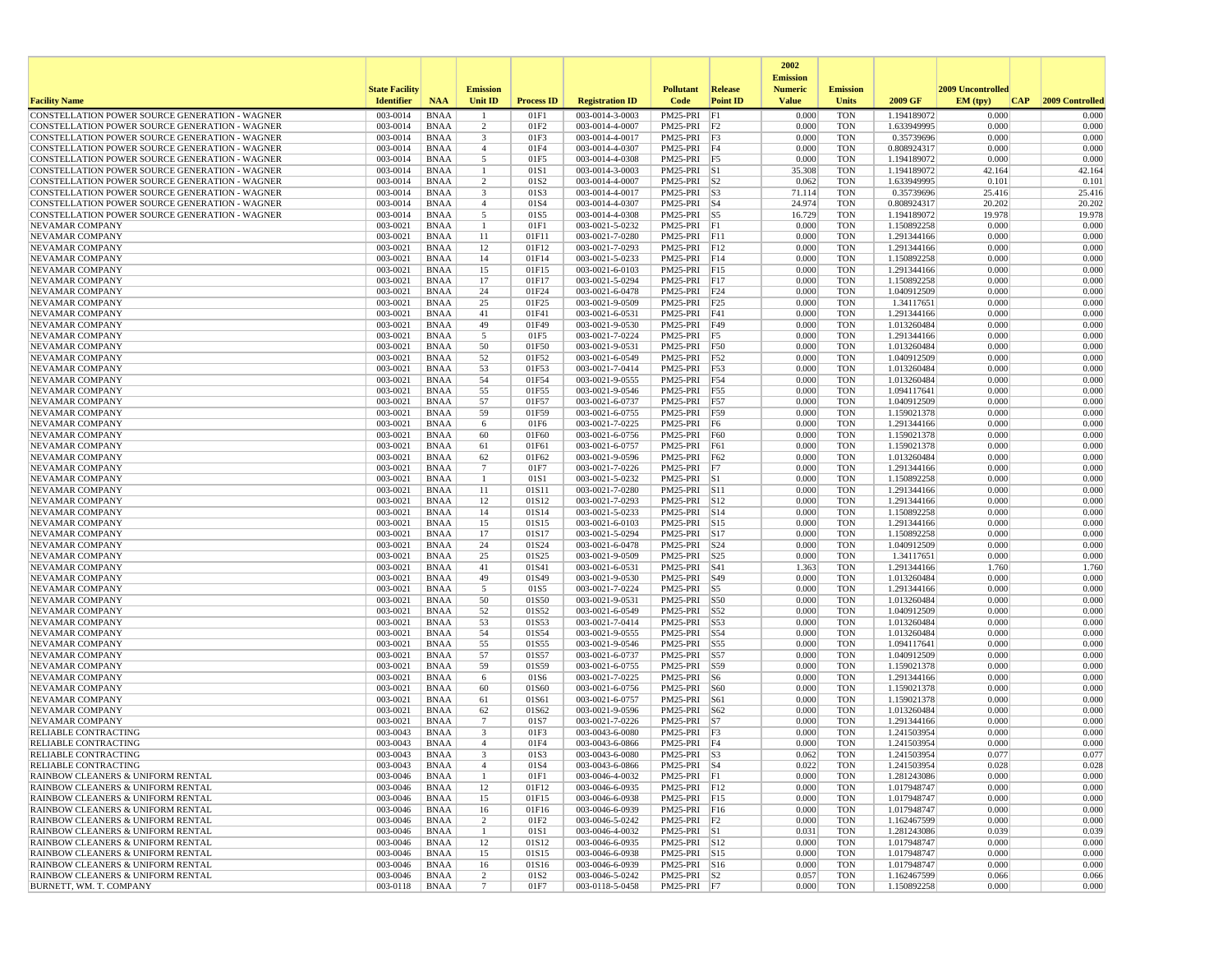|                                                                                    |                       |                            |                      |                      |                                    |                                |                         | 2002                              |                          |                            |                   |                 |
|------------------------------------------------------------------------------------|-----------------------|----------------------------|----------------------|----------------------|------------------------------------|--------------------------------|-------------------------|-----------------------------------|--------------------------|----------------------------|-------------------|-----------------|
|                                                                                    | <b>State Facility</b> |                            | <b>Emission</b>      |                      |                                    | <b>Pollutant</b>               | Release                 | <b>Emission</b><br><b>Numeric</b> | <b>Emission</b>          |                            | 2009 Uncontrolled |                 |
| <b>Facility Name</b>                                                               | <b>Identifier</b>     | <b>NAA</b>                 | Unit ID              | <b>Process ID</b>    | <b>Registration ID</b>             | Code                           | <b>Point ID</b>         | <b>Value</b>                      | <b>Units</b>             | 2009 GF                    | EM (typ)<br> CAP  | 2009 Controlled |
| BURNETT, WM. T. COMPANY                                                            | 003-0118              | <b>BNAA</b>                | $\overline{7}$       | 01S7                 | 003-0118-5-0458                    | PM25-PRI                       | S7                      | 0.161                             | <b>TON</b>               | 1.150892258                | 0.185             | 0.185           |
| <b>BALTO-WASH INTERNATIONAL AIRPORT</b>                                            | 003-0208              | <b>BNAA</b>                | 9                    | -1<br>$\overline{1}$ | 003-0208-5-0499                    | PM25-PRI S9                    |                         | 0.319                             | <b>TON</b>               | 1.162467599                | 0.371             | 0.371           |
| <b>BALTO-WASH INTERNATIONAL AIRPORT</b><br><b>BALTO-WASH INTERNATIONAL AIRPORT</b> | 003-0208<br>003-0208  | <b>BNAA</b><br><b>BNAA</b> | 9<br>$7\phantom{.0}$ | -1                   | 003-0208-5-0499<br>003-0208-5-0437 | PM25-PRI<br>PM25-PRI F7        | F9                      | 0.000<br>0.000                    | <b>TON</b><br><b>TON</b> | 1.162467599<br>1.162467599 | 0.000<br>0.000    | 0.000<br>0.000  |
| <b>BALTO-WASH INTERNATIONAL AIRPORT</b>                                            | 003-0208              | <b>BNAA</b>                | $7\phantom{.0}$      |                      | 003-0208-5-0437                    | PM25-PRI S7                    |                         | 0.000                             | <b>TON</b>               | 1.162467599                | 0.000             | 0.000           |
| <b>BALTO-WASH INTERNATIONAL AIRPORT</b>                                            | 003-0208              | <b>BNAA</b>                | 11                   |                      | 003-0208-5-0501                    | PM25-PRI S11                   |                         | 0.000                             | <b>TON</b>               | 1.162467599                | 0.000             | 0.000           |
| <b>BALTO-WASH INTERNATIONAL AIRPORT</b>                                            | 003-0208              | <b>BNAA</b>                | 11                   | -1                   | 003-0208-5-0501                    | $PM25-PRI$ F11                 |                         | 0.000                             | <b>TON</b>               | 1.162467599                | 0.000             | 0.000           |
| <b>BALTO-WASH INTERNATIONAL AIRPORT</b>                                            | 003-0208              | <b>BNAA</b>                | 10                   | -1                   | 003-0208-5-0500                    | PM25-PRI                       | F10                     | 0.000                             | <b>TON</b>               | 1.162467599                | 0.000             | 0.000           |
| <b>BALTO-WASH INTERNATIONAL AIRPORT</b><br>NORTHROP-GRUMMAN - BWI                  | 003-0208<br>003-0250  | <b>BNAA</b><br><b>BNAA</b> | 10<br>134            | -1<br>01F134         | 003-0208-5-0500<br>003-0250-5-0438 | PM25-PRI S10<br>PM25-PRI F134  |                         | 0.319<br>0.000                    | <b>TON</b><br><b>TON</b> | 1.162467599<br>1.150892258 | 0.371<br>0.000    | 0.371<br>0.000  |
| NORTHROP-GRUMMAN - BWI                                                             | 003-0250              | <b>BNAA</b>                | 134                  | 01S134               | 003-0250-5-0438                    | PM25-PRI S134                  |                         | 1.645                             | <b>TON</b>               | 1.150892258                | 1.893             | 1.893           |
| <b>HI-TECH COLOR</b>                                                               | 003-0276              | <b>BNAA</b>                | 5                    | 01F5                 | 003-0276-5-0308                    | PM25-PRI F5                    |                         | 0.000                             | <b>TON</b>               | 1.150892258                | 0.000             | 0.000           |
| <b>HI-TECH COLOR</b>                                                               | 003-0276              | <b>BNAA</b>                | 6                    | 01F6                 | 003-0276-6-0175                    | $PM25-PRI$ F6                  |                         | 0.000                             | <b>TON</b>               | 1.037110686                | 0.000             | 0.000           |
| HI-TECH COLOR                                                                      | 003-0276              | <b>BNAA</b>                | $7\phantom{.0}$      | 01F7                 | 003-0276-9-0350                    | PM25-PRI                       | F7                      | 0.000                             | <b>TON</b>               | 1.002286434                | 0.000             | 0.000           |
| <b>HI-TECH COLOR</b>                                                               | 003-0276              | <b>BNAA</b>                | 8                    | 01F8                 | 003-0276-6-0844                    | PM25-PRI F8                    |                         | 0.000                             | <b>TON</b>               | 1.013260484                | 0.000             | 0.000           |
| HI-TECH COLOR<br><b>HI-TECH COLOR</b>                                              | 003-0276<br>003-0276  | <b>BNAA</b><br><b>BNAA</b> | 5<br>6               | 01S5<br>01S6         | 003-0276-5-0308<br>003-0276-6-0175 | PM25-PRI S5<br>PM25-PRI S6     |                         | 0.000<br>0.000                    | <b>TON</b><br><b>TON</b> | 1.150892258<br>1.037110686 | 0.000<br>0.000    | 0.000<br>0.000  |
| <b>HI-TECH COLOR</b>                                                               | 003-0276              | <b>BNAA</b>                | $\overline{7}$       | 01S7                 | 003-0276-9-0350                    | PM25-PRI S7                    |                         | 0.000                             | <b>TON</b>               | 1.002286434                | 0.000             | 0.000           |
| <b>HI-TECH COLOR</b>                                                               | 003-0276              | <b>BNAA</b>                | 8                    | 01S8                 | 003-0276-6-0844                    | $PM25-PRI$ S8                  |                         | 0.000                             | <b>TON</b>               | 1.013260484                | 0.000             | 0.000           |
| US NAVAL ACADEMY                                                                   | 003-0310              | <b>BNAA</b>                | 10                   | 01F10                | 003-0310-6-0122                    | PM25-PRI                       | F10                     | 0.000                             | <b>TON</b>               | 1.017948747                | 0.000             | 0.000           |
| US NAVAL ACADEMY                                                                   | 003-0310              | <b>BNAA</b>                | 11                   | 01F11                | 003-0310-6-0123                    | PM25-PRI F11                   |                         | 0.000                             | <b>TON</b>               | 1.017948747                | 0.000             | 0.000           |
| US NAVAL ACADEMY                                                                   | 003-0310              | <b>BNAA</b>                | 12                   | 01F12                | 003-0310-6-0153                    | PM25-PRI F12                   |                         | 0.000                             | <b>TON</b>               | 1.017948747                | 0.000             | 0.000           |
| <b>US NAVAL ACADEMY</b><br>US NAVAL ACADEMY                                        | 003-0310<br>003-0310  | <b>BNAA</b><br><b>BNAA</b> | 13<br>14             | 01F13<br>01F14       | 003-0310-6-0170<br>003-0310-6-0171 | PM25-PRI F13<br>PM25-PRI F14   |                         | 0.000<br>0.000                    | <b>TON</b><br><b>TON</b> | 1.017948747<br>1.017948747 | 0.000<br>0.000    | 0.000<br>0.000  |
| US NAVAL ACADEMY                                                                   | 003-0310              | <b>BNAA</b>                | 15                   | 01F15                | 003-0310-6-0497                    | PM25-PRI                       | F15                     | 0.000                             | <b>TON</b>               | 1.017948747                | 0.000             | 0.000           |
| <b>US NAVAL ACADEMY</b>                                                            | 003-0310              | <b>BNAA</b>                | 16                   | 01F16                | 003-0310-5-0311                    | PM25-PRI F16                   |                         | 0.000                             | <b>TON</b>               | 1.162467599                | 0.000             | 0.000           |
| US NAVAL ACADEMY                                                                   | 003-0310              | <b>BNAA</b>                | 17                   | 01F17                | 003-0310-5-0312                    | PM25-PRI F17                   |                         | 0.000                             | <b>TON</b>               | 1.162467599                | 0.000             | 0.000           |
| US NAVAL ACADEMY                                                                   | 003-0310              | <b>BNAA</b>                | 18                   | 01F18                | 003-0310-5-0313                    | PM25-PRI F18                   |                         | 0.000                             | <b>TON</b>               | 1.162467599                | 0.000             | 0.000           |
| <b>US NAVAL ACADEMY</b><br>US NAVAL ACADEMY                                        | 003-0310<br>003-0310  | <b>BNAA</b><br><b>BNAA</b> | 20<br>22             | 01F20<br>01F22       | 003-0310-6-0722<br>003-0310-9-0584 | $PM25-PRI$ $F20$<br>PM25-PRI   | F22                     | 0.000<br>0.000                    | <b>TON</b><br><b>TON</b> | 1.017948747<br>1.002286434 | 0.000<br>0.000    | 0.000<br>0.000  |
| US NAVAL ACADEMY                                                                   | 003-0310              | <b>BNAA</b>                | 23                   | 01F23                | 003-0310-4-0684                    | PM25-PRI                       | F23                     | 0.000                             | <b>TON</b>               | 1.281243086                | 0.000             | 0.000           |
| US NAVAL ACADEMY                                                                   | 003-0310              | <b>BNAA</b>                | 24                   | 01F24                | 003-0310-4-0685                    | PM25-PRI                       | F24                     | 0.000                             | <b>TON</b>               | 1.281243086                | 0.000             | 0.000           |
| US NAVAL ACADEMY                                                                   | 003-0310              | <b>BNAA</b>                | 33                   | 01F33                | 003-0310-6-0749                    | PM25-PRI                       | F33                     | 0.000                             | <b>TON</b>               | 1.159021378                | 0.000             | 0.000           |
| US NAVAL ACADEMY                                                                   | 003-0310              | <b>BNAA</b>                | 34                   | 01F34                | 003-0310-6-0750                    | PM25-PRI F34                   |                         | 0.000                             | <b>TON</b>               | 1.159021378                | 0.000             | 0.000           |
| <b>US NAVAL ACADEMY</b>                                                            | 003-0310              | <b>BNAA</b>                | 35                   | 01F35                | 003-0310-6-0751                    | PM25-PRI F35                   |                         | 0.000                             | <b>TON</b>               | 1.017948747                | 0.000             | 0.000           |
| US NAVAL ACADEMY<br><b>US NAVAL ACADEMY</b>                                        | 003-0310<br>003-0310  | <b>BNAA</b><br><b>BNAA</b> | 38<br>6              | 01F38<br>01F6        | 003-0310-4-0688<br>003-0310-6-0118 | PM25-PRI<br>PM25-PRI F6        | F38                     | 0.000<br>0.000                    | <b>TON</b><br><b>TON</b> | 1.281243086<br>1.017948747 | 0.000<br>0.000    | 0.000<br>0.000  |
| US NAVAL ACADEMY                                                                   | 003-0310              | <b>BNAA</b>                | $\overline{7}$       | 01F7                 | 003-0310-6-0119                    | PM25-PRI F7                    |                         | 0.000                             | <b>TON</b>               | 1.017948747                | 0.000             | 0.000           |
| US NAVAL ACADEMY                                                                   | 003-0310              | <b>BNAA</b>                | 8                    | 01F8                 | 003-0310-6-0120                    | PM25-PRI F8                    |                         | 0.000                             | <b>TON</b>               | 1.017948747                | 0.000             | 0.000           |
| <b>US NAVAL ACADEMY</b>                                                            | 003-0310              | <b>BNAA</b>                | 9                    | 01F9                 | 003-0310-6-0121                    | PM25-PRI F9                    |                         | 0.000                             | <b>TON</b>               | 1.017948747                | 0.000             | 0.000           |
| US NAVAL ACADEMY                                                                   | 003-0310              | <b>BNAA</b>                | 10                   | 01S10                | 003-0310-6-0122                    | PM25-PRI S10                   |                         | 0.000                             | <b>TON</b>               | 1.017948747                | 0.000             | 0.000           |
| US NAVAL ACADEMY<br><b>US NAVAL ACADEMY</b>                                        | 003-0310<br>003-0310  | <b>BNAA</b><br><b>BNAA</b> | 11<br>12             | 01S11<br>01S12       | 003-0310-6-0123<br>003-0310-6-0153 | PM25-PRI<br>PM25-PRI S12       | $\vert$ S <sub>11</sub> | 0.000<br>0.000                    | <b>TON</b><br><b>TON</b> | 1.017948747<br>1.017948747 | 0.000<br>0.000    | 0.000<br>0.000  |
| US NAVAL ACADEMY                                                                   | 003-0310              | <b>BNAA</b>                | 13                   | 01S13                | 003-0310-6-0170                    | PM25-PRI S13                   |                         | 0.000                             | <b>TON</b>               | 1.017948747                | 0.000             | 0.000           |
| US NAVAL ACADEMY                                                                   | 003-0310              | <b>BNAA</b>                | 14                   | 01S14                | 003-0310-6-0171                    | PM25-PRI S14                   |                         | 0.000                             | <b>TON</b>               | 1.017948747                | 0.000             | 0.000           |
| US NAVAL ACADEMY                                                                   | 003-0310              | <b>BNAA</b>                | 15                   | 01S15                | 003-0310-6-0497                    | PM25-PRI S15                   |                         | 0.000                             | <b>TON</b>               | 1.017948747                | 0.000             | 0.000           |
| US NAVAL ACADEMY                                                                   | 003-0310              | <b>BNAA</b>                | 16                   | 01S16                | 003-0310-5-0311                    | PM25-PRI                       | $\vert$ S <sub>16</sub> | 0.319                             | <b>TON</b>               | 1.162467599                | 0.370             | 0.370           |
| US NAVAL ACADEMY<br>US NAVAL ACADEMY                                               | 003-0310<br>003-0310  | <b>BNAA</b><br><b>BNAA</b> | 17<br>18             | 01S17<br>01S18       | 003-0310-5-0312<br>003-0310-5-0313 | PM25-PRI<br>PM25-PRI S18       | $\vert$ S17             | 0.956<br>0.319                    | <b>TON</b><br><b>TON</b> | 1.162467599<br>1.162467599 | 1.111<br>0.370    | 1.111<br>0.370  |
| US NAVAL ACADEMY                                                                   | 003-0310              | <b>BNAA</b>                | 20                   | 01S20                | 003-0310-6-0722                    | PM25-PRI S20                   |                         | 0.000                             | <b>TON</b>               | 1.017948747                | 0.000             | 0.000           |
| <b>US NAVAL ACADEMY</b>                                                            | 003-0310              | <b>BNAA</b>                | 22                   | 01S22                | 003-0310-9-0584                    | PM25-PRI S22                   |                         | 0.000                             | <b>TON</b>               | 1.002286434                | 0.000             | 0.000           |
| US NAVAL ACADEMY                                                                   | 003-0310              | <b>BNAA</b>                | 23                   | 01S23                | 003-0310-4-0684                    | PM25-PRI S23                   |                         | 0.000                             | <b>TON</b>               | 1.281243086                | 0.000             | 0.000           |
| US NAVAL ACADEMY                                                                   | 003-0310              | <b>BNAA</b>                | 24                   | 01S24                | 003-0310-4-0685                    | PM25-PRI                       | S24                     | 0.000                             | <b>TON</b>               | 1.281243086                | 0.000             | 0.000           |
| <b>US NAVAL ACADEMY</b>                                                            | 003-0310              | <b>BNAA</b>                | 33                   | 01S33                | 003-0310-6-0749                    | PM25-PRI                       | S33                     | 0.000                             | <b>TON</b>               | 1.159021378                | 0.000             | 0.000           |
| <b>US NAVAL ACADEMY</b><br>US NAVAL ACADEMY                                        | 003-0310<br>003-0310  | <b>BNAA</b><br><b>BNAA</b> | 34<br>35             | 01S34<br>01S35       | 003-0310-6-0750<br>003-0310-6-0751 | PM25-PRI S34<br>PM25-PRI       | S35                     | 0.000<br>0.000                    | <b>TON</b><br><b>TON</b> | 1.159021378<br>1.017948747 | 0.000<br>0.000    | 0.000<br>0.000  |
| <b>US NAVAL ACADEMY</b>                                                            | 003-0310              | <b>BNAA</b>                | 38                   | 01S38                | 003-0310-4-0688                    | PM25-PRI S38                   |                         | 0.000                             | <b>TON</b>               | 1.281243086                | 0.000             | 0.000           |
| US NAVAL ACADEMY                                                                   | 003-0310              | <b>BNAA</b>                | -6                   | 01S6                 | 003-0310-6-0118                    | PM25-PRI S6                    |                         | 0.000                             | <b>TON</b>               | 1.017948747                | 0.000             | 0.000           |
| US NAVAL ACADEMY                                                                   | 003-0310              | <b>BNAA</b>                |                      | 01S7                 | 003-0310-6-0119                    | PM25-PRI   S7                  |                         | 0.000                             | TON                      | 1.017948747                | 0.000             | 0.000           |
| US NAVAL ACADEMY                                                                   | $003-0310$            | BNAA                       | 8                    | 01S8                 | 003-0310-6-0120                    | PM25-PRI S8                    |                         | 0.000                             | <b>TON</b>               | 1.017948747                | 0.000             | 0.000           |
| US NAVAL ACADEMY<br>U.S. COAST GUARD YARD - CURTIS BAY                             | 003-0310<br>003-0316  | <b>BNAA</b><br><b>BNAA</b> | 9<br>15              | 01S9<br>01F15        | 003-0310-6-0121<br>003-0316-6-0902 | PM25-PRI S9<br>PM25-PRI F15    |                         | 0.000<br>0.000                    | <b>TON</b><br><b>TON</b> | 1.017948747<br>1.159021378 | 0.000<br>0.000    | 0.000<br>0.000  |
| U.S. COAST GUARD YARD - CURTIS BAY                                                 | 003-0316              | <b>BNAA</b>                | 17                   | 01F17                | 003-0316-5-0495                    | PM25-PRI F17                   |                         | 0.000                             | <b>TON</b>               | 1.162467599                | 0.000             | 0.000           |
| U.S. COAST GUARD YARD - CURTIS BAY                                                 | 003-0316              | <b>BNAA</b>                | 15                   | 01S15                | 003-0316-6-0902                    | PM25-PRI S15                   |                         | 0.009                             | <b>TON</b>               | 1.159021378                | 0.011             | 0.011           |
| U.S. COAST GUARD YARD - CURTIS BAY                                                 | 003-0316              | <b>BNAA</b>                | 17                   | 01S17                | 003-0316-5-0495                    | PM25-PRI S17                   |                         | 1.453                             | <b>TON</b>               | 1.162467599                | 1.688             | 1.688           |
| NATIONAL SECURITY AGENCY                                                           | 003-0317              | <b>BNAA</b>                | 100                  | 01F100               | 003-0317-9-0675                    | PM25-PRI F100                  |                         | 0.000                             | <b>TON</b>               | 1.281243086                | 0.000             | 0.000           |
| NATIONAL SECURITY AGENCY<br>NATIONAL SECURITY AGENCY                               | 003-0317<br>003-0317  | <b>BNAA</b><br><b>BNAA</b> | 101<br>102           | 01F101<br>01F102     | 003-0317-9-0676<br>003-0317-5-0502 | PM25-PRI F101<br>PM25-PRI F102 |                         | 0.000<br>0.000                    | <b>TON</b><br><b>TON</b> | 1.281243086<br>1.162467599 | 0.000<br>0.000    | 0.000<br>0.000  |
| NATIONAL SECURITY AGENCY                                                           | 003-0317              | BNAA                       | 103                  | 01F103               | 003-0317-5-0503                    | PM25-PRI F103                  |                         | 0.000                             | <b>TON</b>               | 1.162467599                | 0.000             | 0.000           |
| NATIONAL SECURITY AGENCY                                                           | 003-0317              | <b>BNAA</b>                | 104                  | 01F104               | 003-0317-5-0504                    | PM25-PRI F104                  |                         | 0.000                             | <b>TON</b>               | 1.162467599                | 0.000             | 0.000           |
| NATIONAL SECURITY AGENCY                                                           | 003-0317              | <b>BNAA</b>                | 105                  | 01F105               | 003-0317-5-0505                    | PM25-PRI F105                  |                         | 0.000                             | <b>TON</b>               | 1.162467599                | 0.000             | 0.000           |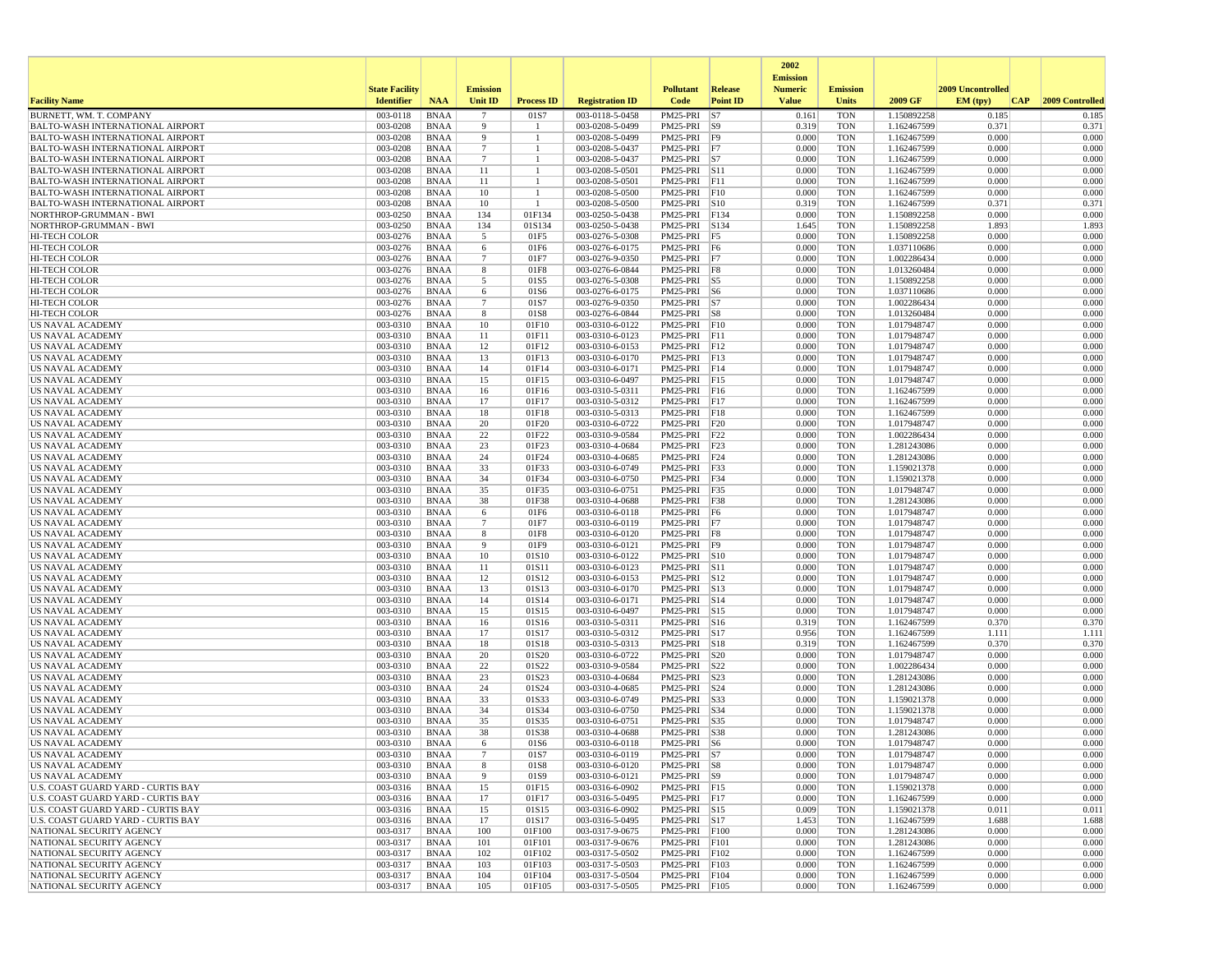|                                                      |                       |                            |                      |                   |                                    |                                |                 | 2002                              |                          |                               |                   |                 |
|------------------------------------------------------|-----------------------|----------------------------|----------------------|-------------------|------------------------------------|--------------------------------|-----------------|-----------------------------------|--------------------------|-------------------------------|-------------------|-----------------|
|                                                      | <b>State Facility</b> |                            | <b>Emission</b>      |                   |                                    | <b>Pollutant</b>               | <b>Release</b>  | <b>Emission</b><br><b>Numeric</b> | <b>Emission</b>          |                               | 2009 Uncontrolled |                 |
| <b>Facility Name</b>                                 | <b>Identifier</b>     | <b>NAA</b>                 | <b>Unit ID</b>       | <b>Process ID</b> | <b>Registration ID</b>             | Code                           | <b>Point ID</b> | <b>Value</b>                      | <b>Units</b>             | 2009 GF                       | EM (typ)<br> CAP  | 2009 Controlled |
| NATIONAL SECURITY AGENCY                             | 003-0317              | <b>BNAA</b>                | 16                   | 01F16             | 003-0317-9-0442                    | PM25-PRI                       | F16             | 0.000                             | <b>TON</b>               | 1.281243086                   | 0.000             | 0.000           |
| NATIONAL SECURITY AGENCY                             | 003-0317              | BNAA                       | 31                   | 01F31             | 003-0317-9-0449                    | PM25-PRI F31                   |                 | 0.000                             | <b>TON</b>               | 1.10654211                    | 0.000             | 0.000           |
| NATIONAL SECURITY AGENCY                             | 003-0317              | <b>BNAA</b>                | 32                   | 01F32             | 003-0317-9-0450<br>003-0317-9-0451 | PM25-PRI                       | F32             | 0.000                             | <b>TON</b>               | 1.10654211                    | 0.000             | 0.000           |
| NATIONAL SECURITY AGENCY<br>NATIONAL SECURITY AGENCY | 003-0317<br>003-0317  | BNAA<br><b>BNAA</b>        | 33<br>34             | 01F33<br>01F34    | 003-0317-5-0392                    | PM25-PRI F33<br>PM25-PRI F34   |                 | 0.000<br>0.000                    | <b>TON</b><br><b>TON</b> | $\overline{2}$<br>1.162467599 | 0.000<br>0.000    | 0.000<br>0.000  |
| NATIONAL SECURITY AGENCY                             | 003-0317              | <b>BNAA</b>                | 35                   | 01F35             | 003-0317-5-0393                    | PM25-PRI                       | F35             | 0.000                             | <b>TON</b>               | 1.162467599                   | 0.000             | 0.000           |
| NATIONAL SECURITY AGENCY                             | 003-0317              | BNAA                       | 36                   | 01F36             | 003-0317-5-0394                    | PM25-PRI F36                   |                 | 0.000                             | <b>TON</b>               | 1.162467599                   | 0.000             | 0.000           |
| NATIONAL SECURITY AGENCY                             | 003-0317              | <b>BNAA</b>                | 37                   | 01F37             | 003-0317-6-0375                    | PM25-PRI F37                   |                 | 0.000                             | <b>TON</b>               | 1.185032368                   | 0.000             | 0.000           |
| NATIONAL SECURITY AGENCY                             | 003-0317              | <b>BNAA</b>                | 39                   | 01F39             | 003-0317-6-0381                    | PM25-PRI                       | F39             | 0.000                             | <b>TON</b>               | 1.159021378                   | 0.000             | 0.000           |
| NATIONAL SECURITY AGENCY                             | 003-0317              | <b>BNAA</b>                | 40                   | 01F40             | 003-0317-9-0444                    | PM25-PRI                       | F40             | 0.000                             | <b>TON</b>               | 1.459523797                   | 0.000             | 0.000           |
| NATIONAL SECURITY AGENCY<br>NATIONAL SECURITY AGENCY | 003-0317<br>003-0317  | BNAA<br><b>BNAA</b>        | 41<br>42             | 01F41<br>01F42    | 003-0317-9-0470<br>003-0317-9-0471 | PM25-PRI F41<br>PM25-PRI F42   |                 | 0.000<br>0.000                    | <b>TON</b><br><b>TON</b> | 1.281243086<br>1.281243086    | 0.000<br>0.000    | 0.000<br>0.000  |
| NATIONAL SECURITY AGENCY                             | 003-0317              | <b>BNAA</b>                | 43                   | 01F43             | 003-0317-9-0472                    | PM25-PRI F43                   |                 | 0.000                             | <b>TON</b>               | 1.281243086                   | 0.000             | 0.000           |
| NATIONAL SECURITY AGENCY                             | 003-0317              | <b>BNAA</b>                | 44                   | 01F44             | 003-0317-9-0473                    | PM25-PRI                       | F44             | 0.000                             | <b>TON</b>               | 1.281243086                   | 0.000             | 0.000           |
| NATIONAL SECURITY AGENCY                             | 003-0317              | BNAA                       | 48                   | 01F48             | 003-0317-6-0539                    | PM25-PRI F48                   |                 | 0.000                             | <b>TON</b>               | 1.183266878                   | 0.000             | 0.000           |
| NATIONAL SECURITY AGENCY                             | 003-0317              | BNAA                       | 51                   | 01F51             | 003-0317-8-0155                    | PM25-PRI F51                   |                 | 0.000                             | <b>TON</b>               | 1.115716696                   | 0.000             | 0.000           |
| NATIONAL SECURITY AGENCY                             | 003-0317              | <b>BNAA</b>                | 53                   | 01F53             | 003-0317-9-0561                    | PM25-PRI F53                   |                 | 0.000                             | <b>TON</b>               | 1.002286434                   | 0.000             | 0.000           |
| NATIONAL SECURITY AGENCY<br>NATIONAL SECURITY AGENCY | 003-0317<br>003-0317  | BNAA<br>BNAA               | 54<br>55             | 01F54<br>01F55    | 003-0317-6-0682<br>003-0317-6-0677 | PM25-PRI F54<br>PM25-PRI F55   |                 | 0.000<br>0.000                    | <b>TON</b><br><b>TON</b> | 1.159021378<br>1.52560246     | 0.000<br>0.000    | 0.000<br>0.000  |
| NATIONAL SECURITY AGENCY                             | 003-0317              | <b>BNAA</b>                | 56                   | 01F56             | 003-0317-6-0690                    | PM25-PRI                       | F56             | 0.000                             | <b>TON</b>               | 1.013260484                   | 0.000             | 0.000           |
| NATIONAL SECURITY AGENCY                             | 003-0317              | <b>BNAA</b>                | 57                   | 01F57             | 003-0317-6-0668                    | PM25-PRI F57                   |                 | 0.000                             | <b>TON</b>               | 0.970630348                   | 0.000             | 0.000           |
| NATIONAL SECURITY AGENCY                             | 003-0317              | BNAA                       | 58                   | 01F58             | 003-0317-6-0669                    | PM25-PRI F58                   |                 | 0.000                             | <b>TON</b>               | 0.970630348                   | 0.000             | 0.000           |
| NATIONAL SECURITY AGENCY                             | 003-0317              | <b>BNAA</b>                | 59                   | 01F59             | 003-0317-6-0670                    | PM25-PRI                       | F59             | 0.000                             | <b>TON</b>               | 0.970630348                   | 0.000             | 0.000           |
| NATIONAL SECURITY AGENCY                             | 003-0317              | <b>BNAA</b>                | 60                   | 01F60             | 003-0317-6-0671                    | PM25-PRI F60                   |                 | 0.000                             | <b>TON</b>               | 0.970630348                   | 0.000             | 0.000           |
| NATIONAL SECURITY AGENCY<br>NATIONAL SECURITY AGENCY | 003-0317<br>003-0317  | <b>BNAA</b><br><b>BNAA</b> | 61<br>62             | 01F61<br>01F62    | 003-0317-6-0672<br>003-0317-6-0673 | PM25-PRI<br>PM25-PRI           | F61<br>F62      | 0.000<br>0.000                    | <b>TON</b><br><b>TON</b> | 0.970630348<br>0.970630348    | 0.000<br>0.000    | 0.000<br>0.000  |
| NATIONAL SECURITY AGENCY                             | 003-0317              | <b>BNAA</b>                | 63                   | 01F63             | 003-0317-6-0674                    | PM25-PRI F63                   |                 | 0.000                             | <b>TON</b>               | 0.970630348                   | 0.000             | 0.000           |
| NATIONAL SECURITY AGENCY                             | 003-0317              | <b>BNAA</b>                | 65                   | 01F65             | 003-0317-6-0718                    | PM25-PRI                       | F65             | 0.000                             | <b>TON</b>               | 1.215469599                   | 0.000             | 0.000           |
| NATIONAL SECURITY AGENCY                             | 003-0317              | BNAA                       | 66                   | 01F66             | 003-0317-6-0719                    | PM25-PRI F66                   |                 | 0.000                             | <b>TON</b>               | 1.215469599                   | 0.000             | 0.000           |
| NATIONAL SECURITY AGENCY                             | 003-0317              | <b>BNAA</b>                | 67                   | 01F67             | 003-0317-6-0720                    | PM25-PRI F67                   |                 | 0.000                             | <b>TON</b>               | 1.839534879                   | 0.000             | 0.000           |
| NATIONAL SECURITY AGENCY                             | 003-0317              | <b>BNAA</b>                | 68                   | 01F68             | 003-0317-6-0717                    | PM25-PRI<br>PM25-PRI           | <b>F68</b>      | 0.000                             | <b>TON</b>               | 1.159021378                   | 0.000             | 0.000           |
| NATIONAL SECURITY AGENCY<br>NATIONAL SECURITY AGENCY | 003-0317<br>003-0317  | BNAA<br><b>BNAA</b>        | 69<br>$\overline{7}$ | 01F69<br>01F7     | 003-0317-6-0708<br>003-0317-9-0126 | PM25-PRI                       | F69<br> F7      | 0.000<br>0.000                    | <b>TON</b><br><b>TON</b> | 1.013260484<br>1.164262295    | 0.000<br>0.000    | 0.000<br>0.000  |
| NATIONAL SECURITY AGENCY                             | 003-0317              | <b>BNAA</b>                | 70                   | 01F70             | 003-0317-6-0709                    | PM25-PRI F70                   |                 | 0.000                             | <b>TON</b>               | 1.013260484                   | 0.000             | 0.000           |
| NATIONAL SECURITY AGENCY                             | 003-0317              | BNAA                       | 71                   | 01F71             | 003-0317-6-0710                    | PM25-PRI F71                   |                 | 0.000                             | <b>TON</b>               | 1.013260484                   | 0.000             | 0.000           |
| NATIONAL SECURITY AGENCY                             | 003-0317              | BNAA                       | 72                   | 01F72             | 003-0317-6-0711                    | PM25-PRI F72                   |                 | 0.000                             | <b>TON</b>               | 1.013260484                   | 0.000             | 0.000           |
| NATIONAL SECURITY AGENCY                             | 003-0317              | <b>BNAA</b>                | 73                   | 01F73             | 003-0317-6-0712                    | PM25-PRI                       | F73             | 0.000                             | <b>TON</b>               | 1.013260484                   | 0.000             | 0.000           |
| NATIONAL SECURITY AGENCY                             | 003-0317              | <b>BNAA</b>                | 77                   | 01F77             | 003-0317-5-0450                    | PM25-PRI F77                   |                 | 0.000                             | <b>TON</b>               | 1.162467599                   | 0.000<br>0.000    | 0.000           |
| NATIONAL SECURITY AGENCY<br>NATIONAL SECURITY AGENCY | 003-0317<br>003-0317  | <b>BNAA</b><br>BNAA        | 78<br>79             | 01F78<br>01F79    | 003-0317-9-0587<br>003-0317-5-0431 | PM25-PRI F78<br>PM25-PRI F79   |                 | 0.000<br>0.000                    | <b>TON</b><br><b>TON</b> | 1.013260484<br>1.162467599    | 0.000             | 0.000<br>0.000  |
| NATIONAL SECURITY AGENCY                             | 003-0317              | BNAA                       | 8                    | 01F8              | 003-0317-9-0127                    | $PM25-PRI$ $F8$                |                 | 0.000                             | <b>TON</b>               | 1.164262295                   | 0.000             | 0.000           |
| NATIONAL SECURITY AGENCY                             | 003-0317              | <b>BNAA</b>                | 80                   | 01F80             | 003-0317-5-0432                    | PM25-PRI                       | F80             | 0.000                             | <b>TON</b>               | 1.162467599                   | 0.000             | 0.000           |
| NATIONAL SECURITY AGENCY                             | 003-0317              | BNAA                       | 81                   | 01F81             | 003-0317-6-0877                    | PM25-PRI F81                   |                 | 0.000                             | <b>TON</b>               | 0.970630348                   | 0.000             | 0.000           |
| NATIONAL SECURITY AGENCY                             | 003-0317              | <b>BNAA</b>                | 82                   | 01F82             | 003-0317-9-0679                    | PM25-PRI F82                   |                 | 0.000                             | <b>TON</b>               | 1.281243086                   | 0.000             | 0.000           |
| NATIONAL SECURITY AGENCY<br>NATIONAL SECURITY AGENCY | 003-0317<br>003-0317  | <b>BNAA</b><br><b>BNAA</b> | 83<br>84             | 01F83<br>01F84    | 003-03179-0680<br>003-0317-9-0681  | PM25-PRI F83<br>PM25-PRI F84   |                 | 0.000<br>0.000                    | <b>TON</b><br><b>TON</b> | 1.281243086<br>1.281243086    | 0.000<br>0.000    | 0.000<br>0.000  |
| NATIONAL SECURITY AGENCY                             | 003-0317              | <b>BNAA</b>                | 85                   | 01F85             | 003-0317-9-0682                    | PM25-PRI                       | <b>F85</b>      | 0.000                             | <b>TON</b>               | 1.281243086                   | 0.000             | 0.000           |
| NATIONAL SECURITY AGENCY                             | 003-0317              | <b>BNAA</b>                | 86                   | 01F86             | 003-0317-9-0683                    | PM25-PRI                       | <b>F86</b>      | 0.000                             | <b>TON</b>               | 1.281243086                   | 0.000             | 0.000           |
| NATIONAL SECURITY AGENCY                             | 003-0317              | <b>BNAA</b>                | 87                   | 01F87             | 003-0317-9-0684                    | PM25-PRI                       | <b>F87</b>      | 0.000                             | <b>TON</b>               | 1.281243086                   | 0.000             | 0.000           |
| NATIONAL SECURITY AGENCY                             | 003-0317              | BNAA                       | 88                   | 01F88             | 003-0317-9-0685                    | PM25-PRI F88                   |                 | 0.000                             | <b>TON</b>               | 1.281243086                   | 0.000             | 0.000           |
| NATIONAL SECURITY AGENCY                             | 003-0317              | <b>BNAA</b>                | 89                   | 01F89             | 003-0317-9-0686                    | PM25-PRI F89                   |                 | 0.000                             | <b>TON</b>               | 1.281243086                   | 0.000             | 0.000           |
| NATIONAL SECURITY AGENCY<br>NATIONAL SECURITY AGENCY | 003-0317<br>003-0317  | <b>BNAA</b><br><b>BNAA</b> | 90<br>91             | 01F90<br>01F91    | 003-0317-9-0687<br>003-0317-9-0688 | PM25-PRI F90<br>PM25-PRI       | F91             | 0.000<br>0.000                    | <b>TON</b><br><b>TON</b> | 1.281243086<br>1.281243086    | 0.000<br>0.000    | 0.000<br>0.000  |
| NATIONAL SECURITY AGENCY                             | 003-0317              | BNAA                       | 92                   | 01F92             | 003-0317-9-0689                    | PM25-PRI F92                   |                 | 0.000                             | <b>TON</b>               | 1.281243086                   | 0.000             | 0.000           |
| NATIONAL SECURITY AGENCY                             | 003-0317              | <b>BNAA</b>                | 93                   | 01F93             | 003-0317-9-0690                    | PM25-PRI                       | F93             | 0.000                             | <b>TON</b>               | 1.281243086                   | 0.000             | 0.000           |
| NATIONAL SECURITY AGENCY                             | 003-0317              | <b>BNAA</b>                | 94                   | 01F94             | 003-0317-9-0691                    | PM25-PRI                       | F94             | 0.000                             | <b>TON</b>               | 1.281243086                   | 0.000             | 0.000           |
| NATIONAL SECURITY AGENCY                             | 003-0317              | <b>BNAA</b>                | 95                   | 01F95             | 003-0317-9-0692                    | PM25-PRI F95                   |                 | 0.000                             | <b>TON</b>               | 1.281243086                   | 0.000             | 0.000           |
| NATIONAL SECURITY AGENCY                             | 003-0317<br>003-0317  | <b>BNAA</b>                | 96                   | 01F96             | 003-0317-9-0671<br>003-0317-9-0672 | PM25-PRI F96                   |                 | 0.000                             | <b>TON</b><br><b>TON</b> | 1.281243086<br>1.281243086    | 0.000<br>0.000    | 0.000<br>0.000  |
| NATIONAL SECURITY AGENCY<br>NATIONAL SECURITY AGENCY | 003-0317              | <b>BNAA</b><br>BNAA        | 97<br>98             | 01F97<br>01F98    | 003-0317-9-0673                    | PM25-PRI F97<br>PM25-PRI F98   |                 | 0.000<br>0.000                    | <b>TON</b>               | 1.281243086                   | 0.000             | 0.000           |
| NATIONAL SECURITY AGENCY                             | 003-0317              | BNAA                       | 99                   | 01F99             | 003-0317-9-0674                    | PM25-PRI   F99                 |                 | 0.000                             | <b>TON</b>               | 1.281243086                   | 0.000             | 0.000           |
| NATIONAL SECURITY AGENCY                             | 003-0317              | BNAA                       | 100                  | 01S100            | 003-0317-9-0675                    | PM25-PRI S100                  |                 | 0.004                             | <b>TON</b>               | 1.281243086                   | 0.005             | 0.005           |
| NATIONAL SECURITY AGENCY                             | 003-0317              | <b>BNAA</b>                | 101                  | 01S101            | 003-0317-9-0676                    | PM25-PRI S101                  |                 | 0.016                             | <b>TON</b>               | 1.281243086                   | 0.020             | 0.020           |
| NATIONAL SECURITY AGENCY                             | 003-0317              | <b>BNAA</b>                | 102                  | 01S102            | 003-0317-5-0502                    | PM25-PRI S102                  |                 | 0.763                             | <b>TON</b>               | 1.162467599                   | 0.887             | 0.887           |
| NATIONAL SECURITY AGENCY<br>NATIONAL SECURITY AGENCY | 003-0317<br>003-0317  | <b>BNAA</b><br>BNAA        | 103<br>104           | 01S103<br>01S104  | 003-0317-5-0503<br>003-0317-5-0504 | PM25-PRI S103<br>PM25-PRI S104 |                 | 0.604<br>0.751                    | <b>TON</b><br><b>TON</b> | 1.162467599<br>1.162467599    | 0.702<br>0.873    | 0.702<br>0.873  |
| NATIONAL SECURITY AGENCY                             | 003-0317              | BNAA                       | 105                  | 01S105            | 003-0317-5-0505                    | PM25-PRI S105                  |                 | 0.788                             | TON                      | 1.162467599                   | 0.915             | 0.915           |
| NATIONAL SECURITY AGENCY                             | 003-0317              | <b>BNAA</b>                | 16                   | 01S16             | 003-0317-9-0442                    | $PM25-PRI$ $ S16$              |                 | 0.052                             | <b>TON</b>               | 1.281243086                   | 0.067             | 0.067           |
| NATIONAL SECURITY AGENCY                             | 003-0317              | BNAA                       | 31                   | 01S31             | 003-0317-9-0449                    | PM25-PRI S31                   |                 | 0.000                             | <b>TON</b>               | 1.10654211                    | 0.000             | 0.000           |
| NATIONAL SECURITY AGENCY                             | 003-0317              | <b>BNAA</b>                | 32                   | 01S32             | 003-0317-9-0450                    | PM25-PRI S32                   |                 | 0.000                             | <b>TON</b>               | 1.10654211                    | 0.000             | 0.000           |
| NATIONAL SECURITY AGENCY                             | 003-0317              | BNAA                       | 33                   | 01S33             | 003-0317-9-0451                    | PM25-PRI S33                   |                 | 0.003                             | <b>TON</b>               | $\vert$ 2                     | 0.006             | 0.006           |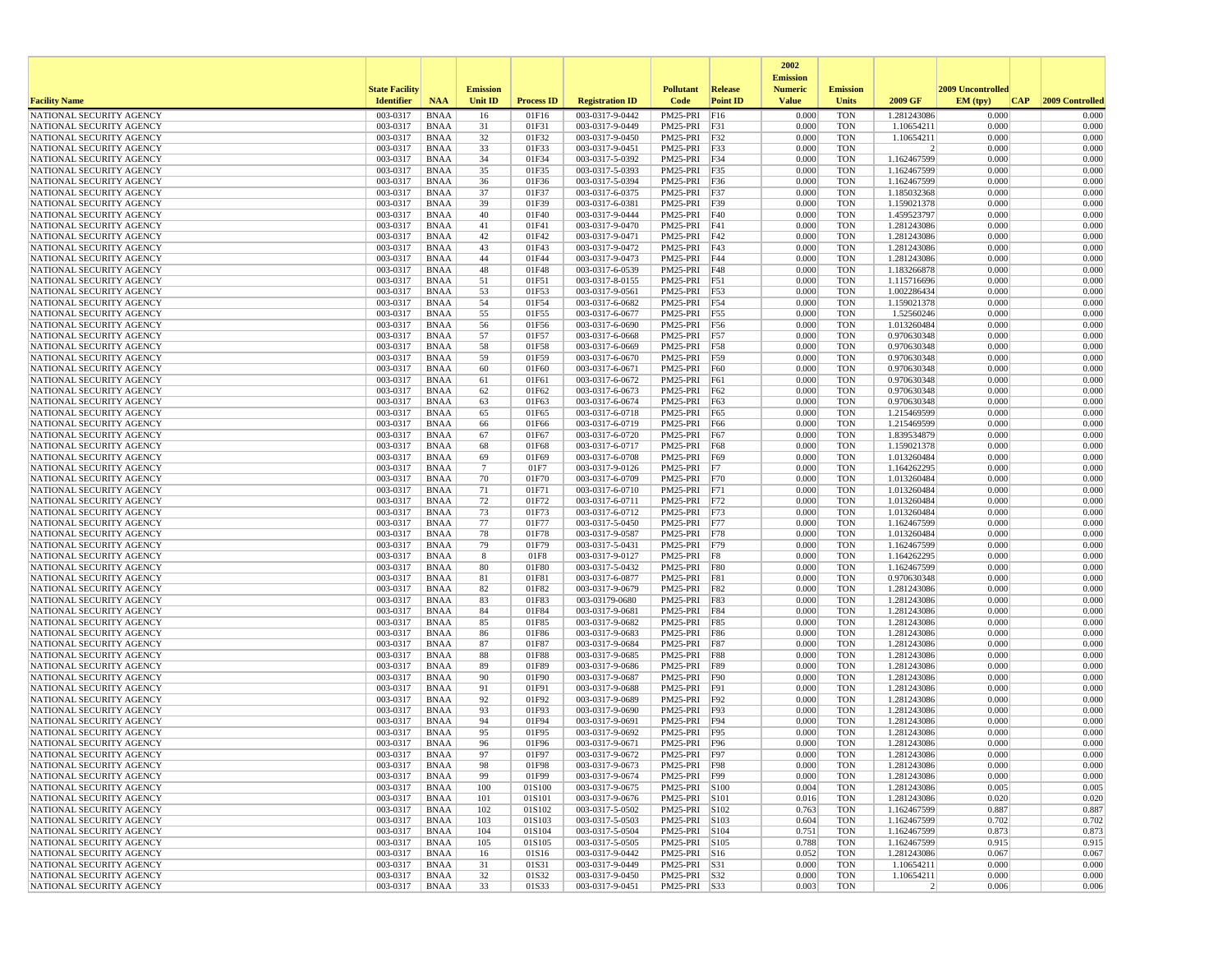|                                                        |                       |                            |                 |                   |                                    |                                |                 | 2002                              |                          |                            |                   |                 |
|--------------------------------------------------------|-----------------------|----------------------------|-----------------|-------------------|------------------------------------|--------------------------------|-----------------|-----------------------------------|--------------------------|----------------------------|-------------------|-----------------|
|                                                        | <b>State Facility</b> |                            | <b>Emission</b> |                   |                                    | <b>Pollutant</b>               | <b>Release</b>  | <b>Emission</b><br><b>Numeric</b> | <b>Emission</b>          |                            | 2009 Uncontrolled |                 |
| <b>Facility Name</b>                                   | <b>Identifier</b>     | <b>NAA</b>                 | <b>Unit ID</b>  | <b>Process ID</b> | <b>Registration ID</b>             | Code                           | <b>Point ID</b> | <b>Value</b>                      | Units                    | 2009 GF                    | EM (typ)<br> CAP  | 2009 Controlled |
| NATIONAL SECURITY AGENCY                               | 003-0317              | <b>BNAA</b>                | 34              | 01S34             | 003-0317-5-0392                    | PM25-PRI S34                   |                 | 0.000                             | <b>TON</b>               | 1.162467599                | 0.000             | 0.000           |
| NATIONAL SECURITY AGENCY                               | 003-0317              | <b>BNAA</b>                | 35              | 01S35             | 003-0317-5-0393                    | PM25-PRI S35                   |                 | 0.000                             | <b>TON</b>               | 1.162467599                | 0.000             | 0.000           |
| NATIONAL SECURITY AGENCY                               | 003-0317              | <b>BNAA</b>                | 36              | 01S36             | 003-0317-5-0394                    | PM25-PRI S36                   |                 | 0.000                             | <b>TON</b>               | 1.162467599                | 0.000             | 0.000           |
| NATIONAL SECURITY AGENCY<br>NATIONAL SECURITY AGENCY   | 003-0317<br>003-0317  | <b>BNAA</b><br><b>BNAA</b> | 37<br>39        | 01S37<br>01S39    | 003-0317-6-0375<br>003-0317-6-0381 | PM25-PRI S37<br>PM25-PRI S39   |                 | 0.000<br>0.000                    | <b>TON</b><br><b>TON</b> | 1.185032368<br>1.159021378 | 0.000<br>0.000    | 0.000<br>0.000  |
| NATIONAL SECURITY AGENCY                               | 003-0317              | <b>BNAA</b>                | 40              | 01S40             | 003-0317-9-0444                    | PM25-PRI S40                   |                 | 0.013                             | <b>TON</b>               | 1.459523797                | 0.019             | 0.019           |
| NATIONAL SECURITY AGENCY                               | 003-0317              | <b>BNAA</b>                | 41              | 01S41             | 003-0317-9-0470                    | PM25-PRI S41                   |                 | 0.011                             | <b>TON</b>               | 1.281243086                | 0.014             | 0.014           |
| NATIONAL SECURITY AGENCY                               | 003-0317              | <b>BNAA</b>                | 42              | 01S42             | 003-0317-9-0471                    | PM25-PRI   S42                 |                 | 0.011                             | <b>TON</b>               | 1.281243086                | 0.014             | 0.014           |
| NATIONAL SECURITY AGENCY                               | 003-0317              | <b>BNAA</b>                | 43              | 01S43             | 003-0317-9-0472                    | PM25-PRI                       | S43             | 0.010                             | <b>TON</b>               | 1.281243086                | 0.012             | 0.012           |
| NATIONAL SECURITY AGENCY<br>NATIONAL SECURITY AGENCY   | 003-0317<br>003-0317  | <b>BNAA</b><br><b>BNAA</b> | 44<br>48        | 01S44<br>01S48    | 003-0317-9-0473<br>003-0317-6-0539 | PM25-PRI S44<br>PM25-PRI S48   |                 | 0.000<br>0.000                    | <b>TON</b><br><b>TON</b> | 1.281243086<br>1.183266878 | 0.000<br>0.000    | 0.000<br>0.000  |
| NATIONAL SECURITY AGENCY                               | 003-0317              | <b>BNAA</b>                | 51              | 01S51             | 003-0317-8-0155                    | PM25-PRI S51                   |                 | 0.439                             | <b>TON</b>               | 1.115716696                | 0.490             | 0.490           |
| NATIONAL SECURITY AGENCY                               | 003-0317              | <b>BNAA</b>                | 53              | 01S53             | 003-0317-9-0561                    | PM25-PRI S53                   |                 | 0.000                             | <b>TON</b>               | 1.002286434                | 0.000             | 0.000           |
| NATIONAL SECURITY AGENCY                               | 003-0317              | <b>BNAA</b>                | 54              | 01S54             | 003-0317-6-0682                    | PM25-PRI S54                   |                 | 0.000                             | <b>TON</b>               | 1.159021378                | 0.000             | 0.000           |
| NATIONAL SECURITY AGENCY                               | 003-0317              | <b>BNAA</b>                | 55              | 01S55             | 003-0317-6-0677                    | PM25-PRI S55                   |                 | 0.000                             | <b>TON</b>               | 1.52560246                 | 0.000             | 0.000           |
| NATIONAL SECURITY AGENCY                               | 003-0317              | <b>BNAA</b>                | 56              | 01S56             | 003-0317-6-0690                    | PM25-PRI S56                   |                 | 0.000                             | <b>TON</b>               | 1.013260484                | 0.000             | 0.000           |
| NATIONAL SECURITY AGENCY<br>NATIONAL SECURITY AGENCY   | 003-0317<br>003-0317  | <b>BNAA</b><br><b>BNAA</b> | 57<br>58        | 01S57<br>01S58    | 003-0317-6-0668<br>003-0317-6-0669 | PM25-PRI S57<br>PM25-PRI S58   |                 | 0.000<br>0.000                    | <b>TON</b><br><b>TON</b> | 0.970630348<br>0.970630348 | 0.000<br>0.000    | 0.000<br>0.000  |
| NATIONAL SECURITY AGENCY                               | 003-0317              | <b>BNAA</b>                | 59              | 01S59             | 003-0317-6-0670                    | PM25-PRI S59                   |                 | 0.000                             | <b>TON</b>               | 0.970630348                | 0.000             | 0.000           |
| NATIONAL SECURITY AGENCY                               | 003-0317              | <b>BNAA</b>                | 60              | 01S60             | 003-0317-6-0671                    | PM25-PRI                       | S60             | 0.000                             | <b>TON</b>               | 0.970630348                | 0.000             | 0.000           |
| NATIONAL SECURITY AGENCY                               | 003-0317              | <b>BNAA</b>                | 61              | 01S61             | 003-0317-6-0672                    | PM25-PRI S61                   |                 | 0.000                             | <b>TON</b>               | 0.970630348                | 0.000             | 0.000           |
| NATIONAL SECURITY AGENCY                               | 003-0317              | <b>BNAA</b>                | 62              | 01S62             | 003-0317-6-0673                    | PM25-PRI S62                   |                 | 0.000                             | <b>TON</b>               | 0.970630348                | 0.000             | 0.000           |
| NATIONAL SECURITY AGENCY                               | 003-0317              | <b>BNAA</b>                | 63              | 01S63             | 003-0317-6-0674                    | PM25-PRI S63                   |                 | 0.000                             | <b>TON</b>               | 0.970630348                | 0.000             | 0.000           |
| NATIONAL SECURITY AGENCY<br>NATIONAL SECURITY AGENCY   | 003-0317<br>003-0317  | <b>BNAA</b><br><b>BNAA</b> | 65<br>66        | 01S65<br>01S66    | 003-0317-6-0718<br>003-0317-6-0719 | PM25-PRI S65<br>PM25-PRI S66   |                 | 0.000<br>0.000                    | <b>TON</b><br><b>TON</b> | 1.215469599<br>1.215469599 | 0.000<br>0.000    | 0.000<br>0.000  |
| NATIONAL SECURITY AGENCY                               | 003-0317              | <b>BNAA</b>                | 67              | 01S67             | 003-0317-6-0720                    | PM25-PRI S67                   |                 | 0.000                             | <b>TON</b>               | 1.839534879                | 0.000             | 0.000           |
| NATIONAL SECURITY AGENCY                               | 003-0317              | <b>BNAA</b>                | 68              | 01S68             | 003-0317-6-0717                    | PM25-PRI S68                   |                 | 0.000                             | <b>TON</b>               | 1.159021378                | 0.000             | 0.000           |
| NATIONAL SECURITY AGENCY                               | 003-0317              | <b>BNAA</b>                | 69              | 01S69             | 003-0317-6-0708                    | PM25-PRI   S69                 |                 | 0.000                             | <b>TON</b>               | 1.013260484                | 0.000             | 0.000           |
| NATIONAL SECURITY AGENCY                               | 003-0317              | <b>BNAA</b>                | $7\phantom{.0}$ | 01S7              | 003-0317-9-0126                    | PM25-PRI S7                    |                 | 0.055                             | <b>TON</b>               | 1.164262295                | 0.064             | 0.064           |
| NATIONAL SECURITY AGENCY                               | 003-0317              | <b>BNAA</b>                | 70              | 01S70             | 003-0317-6-0709                    | PM25-PRI S70                   |                 | 0.000                             | <b>TON</b>               | 1.013260484                | 0.000             | 0.000           |
| NATIONAL SECURITY AGENCY<br>NATIONAL SECURITY AGENCY   | 003-0317<br>003-0317  | <b>BNAA</b><br><b>BNAA</b> | 71<br>72        | 01S71<br>01S72    | 003-0317-6-0710<br>003-0317-6-0711 | PM25-PRI S71<br>PM25-PRI   S72 |                 | 0.000<br>0.000                    | <b>TON</b><br><b>TON</b> | 1.013260484<br>1.013260484 | 0.000<br>0.000    | 0.000<br>0.000  |
| NATIONAL SECURITY AGENCY                               | 003-0317              | <b>BNAA</b>                | 73              | 01S73             | 003-0317-6-0712                    | PM25-PRI   S73                 |                 | 0.000                             | <b>TON</b>               | 1.013260484                | 0.000             | 0.000           |
| NATIONAL SECURITY AGENCY                               | 003-0317              | <b>BNAA</b>                | 77              | 01S77             | 003-0317-5-0450                    | PM25-PRI S77                   |                 | 0.000                             | <b>TON</b>               | 1.162467599                | 0.000             | 0.000           |
| NATIONAL SECURITY AGENCY                               | 003-0317              | <b>BNAA</b>                | 78              | 01S78             | 003-0317-9-0587                    | PM25-PRI S78                   |                 | 0.000                             | <b>TON</b>               | 1.013260484                | 0.000             | 0.000           |
| NATIONAL SECURITY AGENCY                               | 003-0317              | <b>BNAA</b>                | 79              | 01S79             | 003-0317-5-0431                    | PM25-PRI   S79                 |                 | 0.000                             | <b>TON</b>               | 1.162467599                | 0.000             | 0.000           |
| NATIONAL SECURITY AGENCY                               | 003-0317              | <b>BNAA</b>                | 8               | 01S8              | 003-0317-9-0127                    | PM25-PRI S8                    |                 | 0.052                             | <b>TON</b>               | 1.164262295                | 0.060             | 0.060           |
| NATIONAL SECURITY AGENCY<br>NATIONAL SECURITY AGENCY   | 003-0317<br>003-0317  | <b>BNAA</b><br><b>BNAA</b> | 80<br>81        | 01S80<br>01S81    | 003-0317-5-0432<br>003-0317-6-0877 | PM25-PRI S80<br>PM25-PRI S81   |                 | 0.000<br>0.000                    | <b>TON</b><br><b>TON</b> | 1.162467599<br>0.970630348 | 0.000<br>0.000    | 0.000<br>0.000  |
| NATIONAL SECURITY AGENCY                               | 003-0317              | <b>BNAA</b>                | 82              | 01S82             | 003-0317-9-0679                    | PM25-PRI S82                   |                 | 0.075                             | <b>TON</b>               | 1.281243086                | 0.096             | 0.096           |
| NATIONAL SECURITY AGENCY                               | 003-0317              | <b>BNAA</b>                | 83              | 01S83             | 003-03179-0680                     | PM25-PRI S83                   |                 | 0.036                             | <b>TON</b>               | 1.281243086                | 0.046             | 0.046           |
| NATIONAL SECURITY AGENCY                               | 003-0317              | <b>BNAA</b>                | 84              | 01S84             | 003-0317-9-0681                    | PM25-PRI                       | <b>S84</b>      | 0.000                             | <b>TON</b>               | 1.281243086                | 0.000             | 0.000           |
| NATIONAL SECURITY AGENCY                               | 003-0317              | <b>BNAA</b>                | 85              | 01S85             | 003-0317-9-0682                    | PM25-PRI S85                   |                 | 0.080                             | <b>TON</b>               | 1.281243086                | 0.102             | 0.102           |
| NATIONAL SECURITY AGENCY                               | 003-0317<br>003-0317  | <b>BNAA</b><br><b>BNAA</b> | 86<br>87        | 01S86<br>01S87    | 003-0317-9-0683<br>003-0317-9-0684 | PM25-PRI S86<br>PM25-PRI S87   |                 | 0.068<br>0.023                    | <b>TON</b><br><b>TON</b> | 1.281243086                | 0.086<br>0.029    | 0.086<br>0.029  |
| NATIONAL SECURITY AGENCY<br>NATIONAL SECURITY AGENCY   | 003-0317              | <b>BNAA</b>                | 88              | 01S88             | 003-0317-9-0685                    | PM25-PRI S88                   |                 | 0.064                             | <b>TON</b>               | 1.281243086<br>1.281243086 | 0.082             | 0.082           |
| NATIONAL SECURITY AGENCY                               | 003-0317              | <b>BNAA</b>                | 89              | 01S89             | 003-0317-9-0686                    | PM25-PRI S89                   |                 | 0.054                             | <b>TON</b>               | 1.281243086                | 0.069             | 0.069           |
| NATIONAL SECURITY AGENCY                               | 003-0317              | <b>BNAA</b>                | 90              | 01S90             | 003-0317-9-0687                    | PM25-PRI                       | S90             | 0.023                             | <b>TON</b>               | 1.281243086                | 0.029             | 0.029           |
| NATIONAL SECURITY AGENCY                               | 003-0317              | <b>BNAA</b>                | 91              | 01S91             | 003-0317-9-0688                    | PM25-PRI   S91                 |                 | 0.027                             | <b>TON</b>               | 1.281243086                | 0.034             | 0.034           |
| NATIONAL SECURITY AGENCY                               | 003-0317              | <b>BNAA</b>                | 92              | 01S92             | 003-0317-9-0689                    | PM25-PRI S92                   |                 | 0.027                             | <b>TON</b>               | 1.281243086                | 0.034             | 0.034           |
| NATIONAL SECURITY AGENCY<br>NATIONAL SECURITY AGENCY   | 003-0317<br>003-0317  | <b>BNAA</b><br><b>BNAA</b> | 93<br>94        | 01S93<br>01S94    | 003-0317-9-0690<br>003-0317-9-0691 | PM25-PRI   S93<br>PM25-PRI S94 |                 | 0.027<br>0.000                    | <b>TON</b><br><b>TON</b> | 1.281243086<br>1.281243086 | 0.034<br>0.000    | 0.034<br>0.000  |
| NATIONAL SECURITY AGENCY                               | 003-0317              | <b>BNAA</b>                | 95              | 01S95             | 003-0317-9-0692                    | PM25-PRI   S95                 |                 | 0.000                             | <b>TON</b>               | 1.281243086                | 0.000             | 0.000           |
| NATIONAL SECURITY AGENCY                               | 003-0317              | <b>BNAA</b>                | 96              | 01S96             | 003-0317-9-0671                    | PM25-PRI   S96                 |                 | 0.018                             | <b>TON</b>               | 1.281243086                | 0.023             | 0.023           |
| NATIONAL SECURITY AGENCY                               | 003-0317              | <b>BNAA</b>                | 97              | 01S97             | 003-0317-9-0672                    | PM25-PRI S97                   |                 | 0.018                             | <b>TON</b>               | 1.281243086                | 0.023             | 0.023           |
| NATIONAL SECURITY AGENCY                               | 003-0317              | <b>BNAA</b>                | 98              | 01S98             | 003-0317-9-0673                    | PM25-PRI S98                   |                 | 0.018                             | <b>TON</b>               | 1.281243086                | 0.023             | 0.023           |
| NATIONAL SECURITY AGENCY                               | 003-0317              | <b>BNAA</b>                | 99<br>133       | 01S99             | 003-0317-9-0674                    | PM25-PRI   S99                 |                 | 0.018<br>0.000                    | <b>TON</b><br><b>TON</b> | 1.281243086                | 0.023<br>0.000    | 0.023<br>0.000  |
| <b>FORT GEORGE MEADE</b><br>FORT GEORGE MEADE          | 003-0322<br>003-0322  | <b>BNAA</b><br><b>BNAA</b> | 133             | 01F133<br>01S133  | 003-0322-5-0487<br>003-0322-5-0487 | PM25-PRI F133<br>PM25-PRI S133 |                 | 1.890                             | <b>TON</b>               | 1.162467599<br>1.162467599 | 2.197             | 2.197           |
| CONSTELLATION POWER SOURCE GENERATION - BRANDON SHORES | 003-0468              | BNAA                       | -1              | 01F1              | 003-0468-3-0015                    | $PM25-PRI$ F1                  |                 | 0.000                             | <b>TON</b>               | 1.194189072                | 0.000             | 0.000           |
| CONSTELLATION POWER SOURCE GENERATION - BRANDON SHORES | 003-0468              | BNAA                       | $\overline{4}$  | 01F4              | 003-0468-3-0016                    | PM25-PRI F4                    |                 | 0.000                             | <b>TON</b>               | 1.194189072                | 0.000             | 0.000           |
| CONSTELLATION POWER SOURCE GENERATION - BRANDON SHORES | 003-0468              | BNAA                       | $\mathbf{1}$    | 01S1              | 003-0468-3-0015                    | PM25-PRI S1                    |                 | 339.234                           | <b>TON</b>               | 1.194189072                | 405.109           | 405.109         |
| CONSTELLATION POWER SOURCE GENERATION - BRANDON SHORES | 003-0468              | <b>BNAA</b>                | $\overline{4}$  | 01S4              | 003-0468-3-0016                    | PM25-PRI S4                    |                 | 120.290                           | <b>TON</b>               | 1.194189072                | 143.649           | 143.649         |
| <b>FRENCH BRAY</b>                                     | 003-0734              | <b>BNAA</b>                | 11              | 01F11             | 003-0734-6-0480                    | $PM25-PRI$ $F11$               |                 | 0.000                             | <b>TON</b>               | 0.970630348                | 0.000             | 0.000           |
| <b>FRENCH BRAY</b><br><b>FRENCH BRAY</b>               | 003-0734<br>003-0734  | BNAA<br>BNAA               | 12<br>16        | 01F12<br>01F16    | 003-0734-6-0481<br>003-0734-6-0873 | PM25-PRI F12<br>PM25-PRI F16   |                 | 0.000<br>0.000                    | <b>TON</b><br><b>TON</b> | 0.970630348<br>0.970630348 | 0.000<br>0.000    | 0.000<br>0.000  |
| <b>FRENCH BRAY</b>                                     | 003-0734              | <b>BNAA</b>                | $\overline{c}$  | 01F2              | 003-0734-9-0308                    | $PM25-PRI$ $ F2 $              |                 | 0.000                             | <b>TON</b>               | 0.970630348                | 0.000             | 0.000           |
| <b>FRENCH BRAY</b>                                     | 003-0734              | BNAA                       | 3               | 01F3              | 003-0734-9-0316                    | $PM25-PRI$ $F3$                |                 | 0.000                             | <b>TON</b>               | 0.970630348                | 0.000             | 0.000           |
| <b>FRENCH BRAY</b>                                     | 003-0734              | BNAA                       | 11              | 01S11             | 003-0734-6-0480                    | PM25-PRI S11                   |                 | 0.000                             | <b>TON</b>               | 0.970630348                | 0.000             | 0.000           |
| <b>FRENCH BRAY</b>                                     | 003-0734              | <b>BNAA</b>                | 12              | 01S12             | 003-0734-6-0481                    | PM25-PRI S12                   |                 | 0.000                             | <b>TON</b>               | 0.970630348                | 0.000             | 0.000           |
| <b>FRENCH BRAY</b>                                     | 003-0734              | BNAA                       | 16              | 01S16             | 003-0734-6-0873                    | PM25-PRI S16                   |                 | 0.000                             | <b>TON</b>               | 0.970630348                | 0.000             | 0.000           |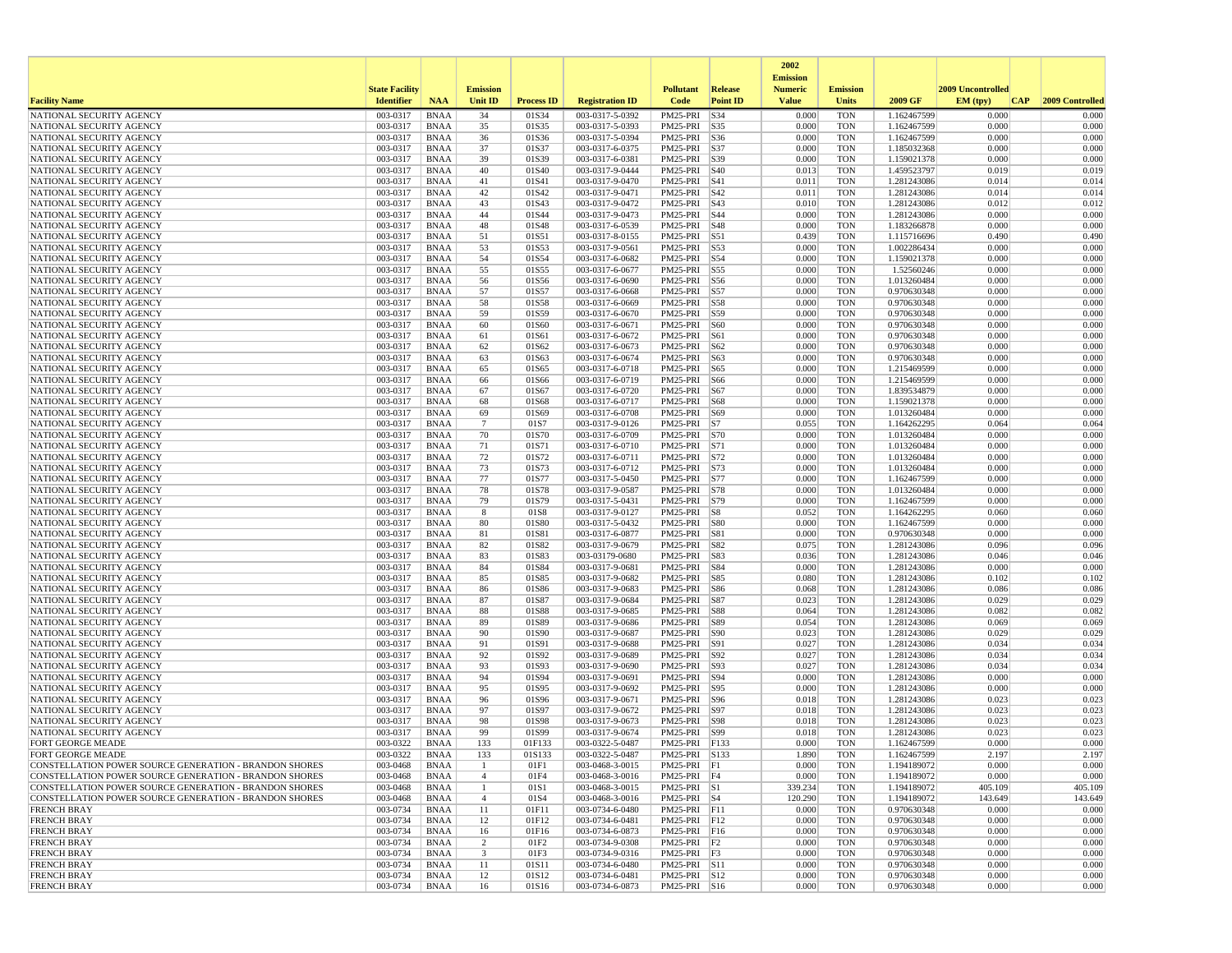|                                                                                                                         |                       |                            |                                           |                          |                                    |                                |                 | 2002                              |                          |                            |                   |                  |
|-------------------------------------------------------------------------------------------------------------------------|-----------------------|----------------------------|-------------------------------------------|--------------------------|------------------------------------|--------------------------------|-----------------|-----------------------------------|--------------------------|----------------------------|-------------------|------------------|
|                                                                                                                         | <b>State Facility</b> |                            | <b>Emission</b>                           |                          |                                    | <b>Pollutant</b>               | <b>Release</b>  | <b>Emission</b><br><b>Numeric</b> | <b>Emission</b>          |                            | 2009 Uncontrolled |                  |
| <b>Facility Name</b>                                                                                                    | <b>Identifier</b>     | <b>NAA</b>                 | Unit ID                                   | <b>Process ID</b>        | <b>Registration ID</b>             | Code                           | <b>Point ID</b> | <b>Value</b>                      | <b>Units</b>             | 2009 GF                    | EM (tpv)<br> CAP  | 2009 Controlled  |
| <b>FRENCH BRAY</b>                                                                                                      | 003-0734              | <b>BNAA</b>                | 2                                         | 01S <sub>2</sub>         | 003-0734-9-0308                    | PM25-PRI                       | S <sub>2</sub>  | 0.000                             | <b>TON</b>               | 0.970630348                | 0.000             | 0.000            |
| <b>FRENCH BRAY</b>                                                                                                      | 003-0734              | <b>BNAA</b>                | 3<br>$\mathbf{1}$                         | 01S3                     | 003-0734-9-0316                    | PM25-PRI S3                    |                 | 0.000                             | <b>TON</b>               | 0.970630348                | 0.000             | 0.000            |
| <b>COMMUNICATION GRAPHICS</b><br><b>COMMUNICATION GRAPHICS</b>                                                          | 003-1035<br>003-1035  | <b>BNAA</b><br><b>BNAA</b> | $\overline{c}$                            | 01F1<br>01F2             | 003-1035-6-0764<br>003-1035-6-0765 | PM25-PRI<br>PM25-PRI F2        | F1              | 0.000<br>0.000                    | <b>TON</b><br><b>TON</b> | 0.970630348<br>0.970630348 | 0.000<br>0.000    | 0.000<br>0.000   |
| <b>COMMUNICATION GRAPHICS</b>                                                                                           | 003-1035              | BNAA                       | $\overline{3}$                            | 01F3                     | 003-1035-6-0766                    | PM25-PRI F3                    |                 | 0.000                             | <b>TON</b>               | 0.970630348                | 0.000             | 0.000            |
| <b>COMMUNICATION GRAPHICS</b>                                                                                           | 003-1035              | <b>BNAA</b>                | $\overline{4}$                            | 01F4                     | 003-1035-6-0826                    | PM25-PRI F4                    |                 | 0.000                             | <b>TON</b>               | 0.970630348                | 0.000             | 0.000            |
| <b>COMMUNICATION GRAPHICS</b>                                                                                           | 003-1035              | <b>BNAA</b>                | $\mathbf{1}$                              | 01S1                     | 003-1035-6-0764                    | PM25-PRI S1                    |                 | 0.000                             | <b>TON</b>               | 0.970630348                | 0.000             | 0.000            |
| <b>COMMUNICATION GRAPHICS</b>                                                                                           | 003-1035<br>003-1035  | BNAA<br><b>BNAA</b>        | $\overline{2}$<br>3                       | 01S <sub>2</sub><br>01S3 | 003-1035-6-0765                    | $PM25-PRI$ S2<br>PM25-PRI S3   |                 | 0.000<br>0.000                    | <b>TON</b><br><b>TON</b> | 0.970630348                | 0.000<br>0.000    | 0.000<br>0.000   |
| <b>COMMUNICATION GRAPHICS</b><br><b>COMMUNICATION GRAPHICS</b>                                                          | 003-1035              | <b>BNAA</b>                | $\overline{4}$                            | 01S4                     | 003-1035-6-0766<br>003-1035-6-0826 | PM25-PRI S4                    |                 | 0.000                             | <b>TON</b>               | 0.970630348<br>0.970630348 | 0.000             | 0.000            |
| CONSTELLATION POWER SOURCE GENERATION - BRANDON SHORES                                                                  | 005-0076              | <b>BNAA</b>                | $\overline{1}$                            | 01F1                     | 005-0076-5-0005                    | PM25-PRI F1                    |                 | 0.000                             | <b>TON</b>               | 0.808924317                | 0.000             | 0.000            |
| CONSTELLATION POWER SOURCE GENERATION - BRANDON SHORES                                                                  | 005-0076              | BNAA                       | $\overline{2}$                            | 01F2                     | 005-0076-5-0006                    | $PM25-PRI$ $F2$                |                 | 0.000                             | <b>TON</b>               | 0.808924317                | 0.000             | 0.000            |
| CONSTELLATION POWER SOURCE GENERATION - BRANDON SHORES                                                                  | 005-0076              | <b>BNAA</b>                | 3                                         | 01F3                     | 005-0076-5-0007                    | PM25-PRI F3                    |                 | 0.000                             | <b>TON</b>               | 0.808924317                | 0.000             | 0.000            |
| CONSTELLATION POWER SOURCE GENERATION - BRANDON SHORES<br>CONSTELLATION POWER SOURCE GENERATION - BRANDON SHORES        | 005-0076<br>005-0076  | <b>BNAA</b>                | $\overline{4}$                            | 01F4<br>01F5             | 005-0076-5-0008                    | PM25-PRI<br>PM25-PRI F5        | F4              | 0.000<br>0.000                    | <b>TON</b><br><b>TON</b> | 0.808924317                | 0.000<br>0.000    | 0.000<br>0.000   |
| <b>CONSTELLATION POWER SOURCE GENERATION - BRANDON SHORES</b>                                                           | 005-0076              | <b>BNAA</b><br>BNAA        | 5<br>6                                    | 01F6                     | 005-0076-5-0009<br>005-0076-5-0010 | PM25-PRI F6                    |                 | 0.000                             | <b>TON</b>               | 0.808924317<br>0.808924317 | 0.000             | 0.000            |
| CONSTELLATION POWER SOURCE GENERATION - BRANDON SHORES                                                                  | 005-0076              | <b>BNAA</b>                | $7\phantom{.0}$                           | 01F7                     | 005-0076-5-0011                    | PM25-PRI F7                    |                 | 0.000                             | <b>TON</b>               | 0.808924317                | 0.000             | 0.000            |
| <b>CONSTELLATION POWER SOURCE GENERATION - BRANDON SHORES</b>                                                           | 005-0076              | BNAA                       | 8                                         | 01F8                     | 005-0076-5-0012                    | PM25-PRI F8                    |                 | 0.000                             | <b>TON</b>               | 0.808924317                | 0.000             | 0.000            |
| <b>CONSTELLATION POWER SOURCE GENERATION - BRANDON SHORES</b>                                                           | 005-0076              | <b>BNAA</b>                | -1                                        | 01S1                     | 005-0076-5-0005                    | PM25-PRI S1                    |                 | 0.000                             | <b>TON</b>               | 0.808924317                | 0.000             | 0.000            |
| <b>CONSTELLATION POWER SOURCE GENERATION - BRANDON SHORES</b><br>CONSTELLATION POWER SOURCE GENERATION - BRANDON SHORES | 005-0076<br>005-0076  | <b>BNAA</b><br><b>BNAA</b> | $\overline{c}$<br>$\overline{\mathbf{3}}$ | 01S <sub>2</sub><br>01S3 | 005-0076-5-0006<br>005-0076-5-0007 | $PM25-PRI$ S2<br>PM25-PRI S3   |                 | 0.000<br>0.000                    | <b>TON</b><br><b>TON</b> | 0.808924317<br>0.808924317 | 0.000<br>0.000    | 0.000<br>0.000   |
| CONSTELLATION POWER SOURCE GENERATION - BRANDON SHORES                                                                  | 005-0076              | <b>BNAA</b>                | $\overline{4}$                            | 01S4                     | 005-0076-5-0008                    | PM25-PRI S4                    |                 | 0.000                             | <b>TON</b>               | 0.808924317                | 0.000             | 0.000            |
| <b>CONSTELLATION POWER SOURCE GENERATION - BRANDON SHORES</b>                                                           | 005-0076              | BNAA                       | 5                                         | 01S5                     | 005-0076-5-0009                    | PM25-PRI S5                    |                 | 0.000                             | <b>TON</b>               | 0.808924317                | 0.000             | 0.000            |
| CONSTELLATION POWER SOURCE GENERATION - BRANDON SHORES                                                                  | 005-0076              | BNAA                       | 6                                         | 01S6                     | 005-0076-5-0010                    | $PM25-PRI$ S6                  |                 | 0.000                             | <b>TON</b>               | 0.808924317                | 0.000             | 0.000            |
| CONSTELLATION POWER SOURCE GENERATION - BRANDON SHORES                                                                  | 005-0076              | <b>BNAA</b>                | 7                                         | 01S7                     | 005-0076-5-0011                    | $PM25-PRI$ S7                  |                 | 0.000                             | <b>TON</b>               | 0.808924317                | 0.000             | 0.000            |
| <b>CONSTELLATION POWER SOURCE GENERATION - BRANDON SHORES</b>                                                           | 005-0076              | BNAA                       | 8                                         | 01S8                     | 005-0076-5-0012                    | PM25-PRI S8                    |                 | 0.000                             | <b>TON</b><br><b>TON</b> | 0.808924317<br>0.808924317 | 0.000             | 0.000<br>0.000   |
| <b>CONSTELLATION POWER SOURCE GENERATION - BRANDON SHORES</b><br>CONSTELLATION POWER SOURCE GENERATION - BRANDON SHORES | 005-0078<br>005-0078  | <b>BNAA</b><br><b>BNAA</b> | -1<br>$\overline{2}$                      | 01F1<br>01F2             | 005-0078-4-0658<br>005-0078-4-0659 | PM25-PRI F1<br>$PM25-PRI$ $F2$ |                 | 0.000<br>0.000                    | <b>TON</b>               | 0.808924317                | 0.000<br>0.000    | 0.000            |
| <b>CONSTELLATION POWER SOURCE GENERATION - BRANDON SHORES</b>                                                           | 005-0078              | <b>BNAA</b>                | 3                                         | 01F3                     | 005-0078-4-1082                    | PM25-PRI F3                    |                 | 0.000                             | <b>TON</b>               | 0.808924317                | 0.000             | 0.000            |
| CONSTELLATION POWER SOURCE GENERATION - BRANDON SHORES                                                                  | 005-0078              | BNAA                       | 8                                         | 01F8                     | 005-0078-4-1363                    | PM25-PRI F8                    |                 | 0.000                             | <b>TON</b>               | 0.808924317                | 0.000             | 0.000            |
| CONSTELLATION POWER SOURCE GENERATION - BRANDON SHORES                                                                  | 005-0078              | <b>BNAA</b>                |                                           | 01S1                     | 005-0078-4-0658                    | PM25-PRI S1                    |                 | 0.171                             | <b>TON</b>               | 0.808924317                | 0.138             | 0.138            |
| CONSTELLATION POWER SOURCE GENERATION - BRANDON SHORES<br><b>CONSTELLATION POWER SOURCE GENERATION - BRANDON SHORES</b> | 005-0078<br>005-0078  | <b>BNAA</b><br>BNAA        | $\overline{c}$<br>3                       | 01S <sub>2</sub><br>01S3 | 005-0078-4-0659<br>005-0078-4-1082 | $PM25-PRI$ S2<br>$PM25-PRI$ S3 |                 | 0.171<br>0.875                    | <b>TON</b><br><b>TON</b> | 0.808924317<br>0.808924317 | 0.138<br>0.708    | 0.138<br>0.708   |
| CONSTELLATION POWER SOURCE GENERATION - BRANDON SHORES                                                                  | 005-0078              | <b>BNAA</b>                | 8                                         | 01S8                     | 005-0078-4-1363                    | PM25-PRI S8                    |                 | 0.685                             | <b>TON</b>               | 0.808924317                | 0.554             | 0.554            |
| <b>CONSTELLATION POWER SOURCE GENERATION - BRANDON SHORES</b>                                                           | 005-0079              | <b>BNAA</b>                | -1                                        | 01F1                     | 005-0079-4-0089                    | PM25-PRI F1                    |                 | 0.000                             | <b>TON</b>               | 1.633949995                | 0.000             | 0.000            |
| CONSTELLATION POWER SOURCE GENERATION - BRANDON SHORES                                                                  | 005-0079              | <b>BNAA</b>                | 3                                         | 01F3                     | 005-0079-4-0091                    | $PM25-PRI$ $F3$                |                 | 0.000                             | <b>TON</b>               | 1.633949995                | 0.000             | 0.000            |
| <b>CONSTELLATION POWER SOURCE GENERATION - BRANDON SHORES</b>                                                           | 005-0079              | BNAA                       | $\overline{4}$                            | 01F4                     | 005-0079-4-1107                    | PM25-PRI F4                    |                 | 0.000                             | <b>TON</b>               | 1.633949995                | 0.000             | 0.000            |
| <b>CONSTELLATION POWER SOURCE GENERATION - BRANDON SHORES</b><br>CONSTELLATION POWER SOURCE GENERATION - BRANDON SHORES | 005-0079<br>005-0079  | <b>BNAA</b><br><b>BNAA</b> | 5<br>6                                    | 01F5<br>01F6             | 005-0079-4-1227<br>005-0079-4-1228 | PM25-PRI F5<br>PM25-PRI F6     |                 | 0.000<br>0.000                    | <b>TON</b><br><b>TON</b> | 1.194189072                | 0.000<br>0.000    | 0.000<br>0.000   |
| CONSTELLATION POWER SOURCE GENERATION - BRANDON SHORES                                                                  | 005-0079              | <b>BNAA</b>                | $\overline{1}$                            | 01S1                     | 005-0079-4-0089                    | PM25-PRI S1                    |                 | 0.171                             | <b>TON</b>               | 1.194189072<br>1.633949995 | 0.279             | 0.279            |
| CONSTELLATION POWER SOURCE GENERATION - BRANDON SHORES                                                                  | 005-0079              | BNAA                       | 3                                         | 01S3                     | 005-0079-4-0091                    | $PM25-PRI$ $ S3$               |                 | 0.171                             | <b>TON</b>               | 1.633949995                | 0.279             | 0.279            |
| CONSTELLATION POWER SOURCE GENERATION - BRANDON SHORES                                                                  | 005-0079              | <b>BNAA</b>                | $\overline{4}$                            | 01S4                     | 005-0079-4-1107                    | PM25-PRI S4                    |                 | 0.000                             | <b>TON</b>               | 1.633949995                | 0.000             | 0.000            |
| <b>CONSTELLATION POWER SOURCE GENERATION - BRANDON SHORES</b>                                                           | 005-0079              | <b>BNAA</b>                | 5                                         | 01S5                     | 005-0079-4-1227                    | PM25-PRI S5                    |                 | 122.800                           | <b>TON</b>               | 1.194189072                | 146.646           | 146.646          |
| <b>CONSTELLATION POWER SOURCE GENERATION - BRANDON SHORES</b><br>SIGNODE EASTERN OPERATIONS                             | 005-0079<br>005-0097  | <b>BNAA</b><br><b>BNAA</b> | 6<br>-1                                   | 01S6<br>01F1             | 005-0079-4-1228<br>005-0097-6-0795 | PM25-PRI S6<br>PM25-PRI F1     |                 | 144.000<br>0.000                  | <b>TON</b><br><b>TON</b> | 1.194189072<br>1.310344815 | 171.963<br>0.000  | 171.963<br>0.000 |
| <b>SIGNODE EASTERN OPERATIONS</b>                                                                                       | 005-0097              | <b>BNAA</b>                | $\overline{2}$                            | 01F2                     | 005-0097-6-0882                    | $PM25-PRI$ $F2$                |                 | 0.000                             | <b>TON</b>               | 1.310344815                | 0.000             | 0.000            |
| <b>SIGNODE EASTERN OPERATIONS</b>                                                                                       | 005-0097              | <b>BNAA</b>                | $\overline{4}$                            | 01F4                     | 005-0097-5-0658                    | PM25-PRI                       | F4              | 0.000                             | <b>TON</b>               | 1.150892258                | 0.000             | 0.000            |
| SIGNODE EASTERN OPERATIONS                                                                                              | 005-0097              | <b>BNAA</b>                | -1                                        | 01S1                     | 005-0097-6-0795                    | PM25-PRI S1                    |                 | 0.166                             | <b>TON</b>               | 1.310344815                | 0.217             | 0.217            |
| SIGNODE EASTERN OPERATIONS                                                                                              | 005-0097              | <b>BNAA</b>                | $\overline{c}$                            | 01S <sub>2</sub>         | 005-0097-6-0882                    | $PM25-PRI$ $ S2$               |                 | 0.000                             | <b>TON</b>               | 1.310344815                | 0.000             | 0.000            |
| SIGNODE EASTERN OPERATIONS<br><b>CHC INDUSTRIES</b>                                                                     | 005-0097<br>005-0127  | <b>BNAA</b><br>BNAA        | $\overline{4}$<br>12                      | 01S4<br>01F12            | 005-0097-5-0658<br>005-0127-6-0853 | PM25-PRI S4<br>PM25-PRI F12    |                 | 0.175<br>0.000                    | <b>TON</b><br><b>TON</b> | 1.150892258<br>0.970630348 | 0.201<br>0.000    | 0.201<br>0.000   |
| <b>CHC INDUSTRIES</b>                                                                                                   | 005-0127              | <b>BNAA</b>                | 12                                        | 01S12                    | 005-0127-6-0853                    | PM25-PRI S12                   |                 | 3.728                             | <b>TON</b>               | 0.970630348                | 3.618             | 3.618            |
| DIAGEO NORTH AMERICA, INC.                                                                                              | 005-0146              | <b>BNAA</b>                | 20                                        | 01F20                    | 005-0146-8-0174                    | PM25-PRI                       | F20             | 0.000                             | <b>TON</b>               | 1.007334948                | 0.000             | 0.000            |
| DIAGEO NORTH AMERICA, INC.                                                                                              | 005-0146              | <b>BNAA</b>                | 22                                        | 01F22                    | 005-0146-8-0259                    | PM25-PRI F22                   |                 | 0.000                             | <b>TON</b>               | 1.007334948                | 0.000             | 0.000            |
| DIAGEO NORTH AMERICA, INC.                                                                                              | 005-0146              | BNAA                       | 23                                        | 01F23                    | 005-0146-8-0263                    | PM25-PRI F23                   |                 | 0.000                             | <b>TON</b>               | 1.007334948                | 0.000             | 0.000            |
| DIAGEO NORTH AMERICA, INC<br>DIAGEO NORTH AMERICA, INC.                                                                 | 005-0146<br>005-0146  | <b>BNAA</b><br><b>BNAA</b> | 24<br>3                                   | 01F24<br>01F3            | 005-0146-8-0298<br>005-0146-5-1056 | PM25-PRI F24<br>PM25-PRI F3    |                 | 0.000<br>0.000                    | <b>TON</b><br><b>TON</b> | 1.007334948<br>1.150892258 | 0.000<br>0.000    | 0.000<br>0.000   |
| DIAGEO NORTH AMERICA, INC.                                                                                              | 005-0146              | <b>BNAA</b>                | $\overline{4}$                            | 01F4                     | 005-0146-5-1057                    | PM25-PRI F4                    |                 | 0.000                             | <b>TON</b>               | 1.150892258                | 0.000             | 0.000            |
| DIAGEO NORTH AMERICA, INC.                                                                                              | 005-0146              | <b>BNAA</b>                | 20                                        | 01S20                    | 005-0146-8-0174                    | PM25-PRI S20                   |                 | 0.000                             | TON                      | 1.007334948                | 0.000             | 0.000            |
| DIAGEO NORTH AMERICA, INC.                                                                                              | 005-0146              | BNAA                       | 22                                        | 01S22                    | 005-0146-8-0259                    | PM25-PRI S22                   |                 | 0.000                             | <b>TON</b>               | 1.007334948                | 0.000             | 0.000            |
| DIAGEO NORTH AMERICA, INC.                                                                                              | 005-0146              | BNAA                       | 23                                        | 01S23                    | 005-0146-8-0263<br>005-0146-8-0298 | PM25-PRI S23                   |                 | 0.000                             | <b>TON</b>               | 1.007334948                | 0.000             | 0.000            |
| DIAGEO NORTH AMERICA, INC.<br>DIAGEO NORTH AMERICA, INC.                                                                | 005-0146<br>005-0146  | BNAA<br>BNAA               | 24<br>$\overline{\mathbf{3}}$             | 01S24<br>01S3            | 005-0146-5-1056                    | PM25-PRI S24<br>PM25-PRI S3    |                 | 0.000<br>0.116                    | <b>TON</b><br><b>TON</b> | 1.007334948<br>1.150892258 | 0.000<br>0.133    | 0.000<br>0.133   |
| DIAGEO NORTH AMERICA, INC.                                                                                              | 005-0146              | <b>BNAA</b>                | $\overline{4}$                            | 01S4                     | 005-0146-5-1057                    | PM25-PRI S4                    |                 | 0.111                             | <b>TON</b>               | 1.150892258                | 0.128             | 0.128            |
| <b>BETHLEHEM STEEL</b>                                                                                                  | 005-0147              | <b>BNAA</b>                | 11                                        | 01F11                    | 005-0147-4-1701                    | PM25-PRI F11                   |                 | 0.000                             | <b>TON</b>               | 1.006668091                | 0.000             | 0.000            |
| <b>BETHLEHEM STEEL</b>                                                                                                  | 005-0147              | BNAA                       | 16                                        | 01F16                    | 005-0147-5-0414                    | PM25-PRI F16                   |                 | 0.000                             | <b>TON</b>               | 1.006842613                | 0.000             | 0.000            |
| <b>BETHLEHEM STEEL</b><br><b>BETHLEHEM STEEL</b>                                                                        | 005-0147              | BNAA                       | 17                                        | 01F17                    | 005-0147-5-0415<br>005-0147-5-0491 | PM25-PRI F17                   |                 | 0.000                             | <b>TON</b><br><b>TON</b> | 1.006842613<br>1.006842613 | 0.000<br>0.000    | 0.000<br>0.000   |
| <b>BETHLEHEM STEEL</b>                                                                                                  | 005-0147<br>005-0147  | BNAA<br>BNAA               | 18<br>19                                  | 01F18<br>01F19           | 005-0147-5-0492                    | PM25-PRI F18<br>PM25-PRI F19   |                 | 0.000<br>0.000                    | <b>TON</b>               | 1.006842613                | 0.000             | 0.000            |
| <b>BETHLEHEM STEEL</b>                                                                                                  | 005-0147              | <b>BNAA</b>                | 21                                        | 01F21                    | 005-0147-5-0757                    | PM25-PRI F21                   |                 | 0.000                             | <b>TON</b>               | 1.150892258                | 0.000             | 0.000            |
| <b>BETHLEHEM STEEL</b>                                                                                                  | 005-0147              | <b>BNAA</b>                | 22                                        | 01F22                    | 005-0147-5-0758                    | PM25-PRI F22                   |                 | 0.000                             | TON                      | 1.150892258                | 0.000             | 0.000            |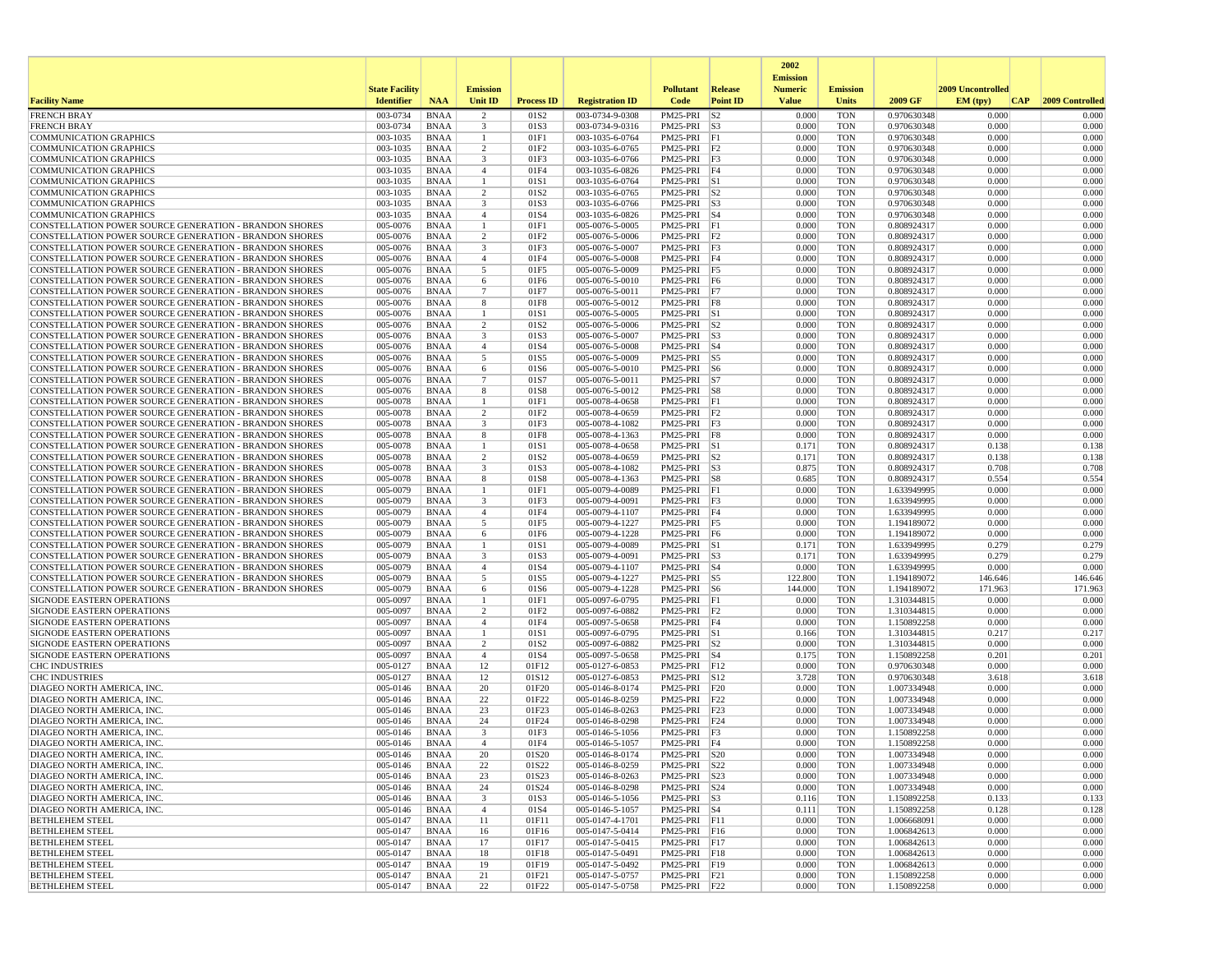|                                                                     |                       |                            |                 |                   |                                    |                              |                 | 2002<br><b>Emission</b> |                          |                            |                   |                  |
|---------------------------------------------------------------------|-----------------------|----------------------------|-----------------|-------------------|------------------------------------|------------------------------|-----------------|-------------------------|--------------------------|----------------------------|-------------------|------------------|
|                                                                     | <b>State Facility</b> |                            | <b>Emission</b> |                   |                                    | <b>Pollutant</b>             | Release         | <b>Numeric</b>          | <b>Emission</b>          |                            | 2009 Uncontrolled |                  |
| <b>Facility Name</b>                                                | <b>Identifier</b>     | <b>NAA</b>                 | <b>Unit ID</b>  | <b>Process ID</b> | <b>Registration ID</b>             | Code                         | <b>Point ID</b> | <b>Value</b>            | <b>Units</b>             | 2009 GF                    | EM (tpv)<br>CAP   | 2009 Controlled  |
| <b>BETHLEHEM STEEL</b>                                              | 005-0147<br>005-0147  | <b>BNAA</b>                | 29<br>30        | 01F29             | 005-0147-6-0939                    | PM25-PRI                     | F29             | 24.155                  | <b>TON</b>               | 1.031055927                | 24.906<br>27.486  | 24.906<br>27.486 |
| <b>BETHLEHEM STEEL</b><br><b>BETHLEHEM STEEL</b>                    | 005-0147              | <b>BNAA</b><br><b>BNAA</b> | 31              | 01F30<br>01F31    | 005-0147-6-0940<br>005-0147-6-0941 | PM25-PRI F30<br>PM25-PRI F31 |                 | 26.658<br>0.000         | <b>TON</b><br><b>TON</b> | 1.031055927<br>1.031055927 | 0.000             | 0.000            |
| <b>BETHLEHEM STEEL</b>                                              | 005-0147              | <b>BNAA</b>                | 33              | 01F33             | 005-0147-6-0943                    | PM25-PRI F33                 |                 | 49.274                  | <b>TON</b>               | 1.031055927                | 50.804            | 50.804           |
| <b>BETHLEHEM STEEL</b>                                              | 005-0147              | <b>BNAA</b>                | 36              | 01F36             | 005-0147-6-0946                    | PM25-PRI F36                 |                 | 0.000                   | <b>TON</b>               | 1.031055927                | 0.000             | 0.000            |
| <b>BETHLEHEM STEEL</b>                                              | 005-0147              | <b>BNAA</b>                | 37              | 01F37             | 005-0147-6-0947                    | PM25-PRI F37                 |                 | 0.000                   | <b>TON</b>               | 1.031055927                | 0.000             | 0.000            |
| <b>BETHLEHEM STEEL</b>                                              | 005-0147              | <b>BNAA</b>                | 38              | 01F38             | 005-0147-6-0948                    | PM25-PRI F38                 |                 | 0.000                   | <b>TON</b>               | 1.031055927                | 0.000             | 0.000            |
| <b>BETHLEHEM STEEL</b><br><b>BETHLEHEM STEEL</b>                    | 005-0147<br>005-0147  | <b>BNAA</b><br><b>BNAA</b> | 39<br>44        | 01F39<br>01F44    | 005-0147-6-0949<br>005-0147-6-1732 | PM25-PRI F39<br>PM25-PRI F44 |                 | 1.139<br>0.000          | <b>TON</b><br><b>TON</b> | 1.031055927<br>1.031055927 | 1.174<br>0.000    | 1.174<br>0.000   |
| <b>BETHLEHEM STEEL</b>                                              | 005-0147              | <b>BNAA</b>                | 45              | 01F45             | 005-0147-9-0947                    | PM25-PRI F45                 |                 | 0.000                   | <b>TON</b>               | 1.031055927                | 0.000             | 0.000            |
| <b>BETHLEHEM STEEL</b>                                              | 005-0147              | <b>BNAA</b>                | 46              | 01F46             | 005-0147-9-0948                    | PM25-PRI F46                 |                 | 0.000                   | <b>TON</b>               | 1.031055927                | 0.000             | 0.000            |
| <b>BETHLEHEM STEEL</b>                                              | 005-0147              | <b>BNAA</b>                | 47              | 01F47             | 005-0147-9-0949                    | PM25-PRI F47                 |                 | 0.000                   | <b>TON</b>               | 1.031055927                | 0.000             | 0.000            |
| <b>BETHLEHEM STEEL</b>                                              | 005-0147              | <b>BNAA</b>                | 48              | 01F48             | 005-0147-9-0950                    | PM25-PRI F48                 |                 | 0.000                   | <b>TON</b>               | 1.031055927                | 0.000             | 0.000            |
| <b>BETHLEHEM STEEL</b><br><b>BETHLEHEM STEEL</b>                    | 005-0147<br>005-0147  | <b>BNAA</b><br><b>BNAA</b> | 49<br>50        | 01F49<br>01F50    | 005-0147-6-2207<br>005-0147-6-2219 | PM25-PRI<br>PM25-PRI F50     | F49             | 1.301<br>7.320          | <b>TON</b><br><b>TON</b> | 1.031055927<br>1.031055927 | 1.342<br>7.547    | 1.342<br>7.547   |
| <b>BETHLEHEM STEEL</b>                                              | 005-0147              | BNAA                       | 51              | 01F51             | 005-0147-9-1027                    | PM25-PRI F51                 |                 | 323.543                 | <b>TON</b>               | 1.031055927                | 333.591           | 333.591          |
| <b>BETHLEHEM STEEL</b>                                              | 005-0147              | <b>BNAA</b>                | 52              | 01F52             | 005-0147-6-2371                    | PM25-PRI F52                 |                 | 0.000                   | <b>TON</b>               | 1.031055927                | 0.000             | 0.000            |
| <b>BETHLEHEM STEEL</b>                                              | 005-0147              | <b>BNAA</b>                | 53              | 01F53             | 005-0147-6-2453                    | PM25-PRI F53                 |                 | 0.000                   | <b>TON</b>               | 1.031055927                | 0.000             | 0.000            |
| <b>BETHLEHEM STEEL</b>                                              | 005-0147              | <b>BNAA</b>                | 54              | 01F54             | 005-0147-6-2589                    | PM25-PRI F54                 |                 | 33.870                  | <b>TON</b>               | 1.031055927                | 34.921            | 34.921           |
| <b>BETHLEHEM STEEL</b>                                              | 005-0147<br>005-0147  | <b>BNAA</b><br><b>BNAA</b> | 55              | 01F55             | 005-0147-6-2582                    | PM25-PRI F55                 |                 | 0.093<br>0.452          | <b>TON</b><br><b>TON</b> | 1.031055927<br>1.006668091 | 0.096<br>0.455    | 0.096            |
| <b>BETHLEHEM STEEL</b><br><b>BETHLEHEM STEEL</b>                    | 005-0147              | <b>BNAA</b>                | 11<br>16        | 01S11<br>01S16    | 005-0147-4-1701<br>005-0147-5-0414 | PM25-PRI S11<br>PM25-PRI S16 |                 | 69.874                  | <b>TON</b>               | 1.006842613                | 70.352            | 0.455<br>70.352  |
| <b>BETHLEHEM STEEL</b>                                              | 005-0147              | <b>BNAA</b>                | 17              | 01S17             | 005-0147-5-0415                    | PM25-PRI S17                 |                 | 69.874                  | <b>TON</b>               | 1.006842613                | 70.352            | 70.352           |
| <b>BETHLEHEM STEEL</b>                                              | 005-0147              | <b>BNAA</b>                | 18              | 01S18             | 005-0147-5-0491                    | PM25-PRI S18                 |                 | 69.874                  | <b>TON</b>               | 1.006842613                | 70.352            | 70.352           |
| <b>BETHLEHEM STEEL</b>                                              | 005-0147              | <b>BNAA</b>                | 19              | 01S19             | 005-0147-5-0492                    | PM25-PRI S19                 |                 | 69.874                  | <b>TON</b>               | 1.006842613                | 70.352            | 70.352           |
| <b>BETHLEHEM STEEL</b>                                              | 005-0147              | <b>BNAA</b>                | 21              | 01S21             | 005-0147-5-0757                    | PM25-PRI   S21               |                 | 7.665                   | <b>TON</b>               | 1.150892258                | 8.822             | 8.822            |
| <b>BETHLEHEM STEEL</b><br><b>BETHLEHEM STEEL</b>                    | 005-0147<br>005-0147  | <b>BNAA</b><br><b>BNAA</b> | 22<br>29        | 01S22<br>01S29    | 005-0147-5-0758<br>005-0147-6-0939 | PM25-PRI S22<br>PM25-PRI S29 |                 | 0.000<br>62.377         | <b>TON</b><br><b>TON</b> | 1.150892258<br>1.031055927 | 0.000<br>64.314   | 0.000<br>64.314  |
| <b>BETHLEHEM STEEL</b>                                              | 005-0147              | <b>BNAA</b>                | 30              | 01S30             | 005-0147-6-0940                    | PM25-PRI S30                 |                 | 0.000                   | <b>TON</b>               | 1.031055927                | 0.000             | 0.000            |
| <b>BETHLEHEM STEEL</b>                                              | 005-0147              | <b>BNAA</b>                | 31              | 01S31             | 005-0147-6-0941                    | PM25-PRI S31                 |                 | 346.500                 | <b>TON</b>               | 1.031055927                | 357.261           | 357.261          |
| <b>BETHLEHEM STEEL</b>                                              | 005-0147              | <b>BNAA</b>                | 33              | 01S33             | 005-0147-6-0943                    | PM25-PRI                     | S33             | 70.196                  | <b>TON</b>               | 1.031055927                | 72.376            | 72.376           |
| <b>BETHLEHEM STEEL</b>                                              | 005-0147              | <b>BNAA</b>                | 36              | 01S36             | 005-0147-6-0946                    | PM25-PRI   S36               |                 | 2.603                   | <b>TON</b>               | 1.031055927                | 2.683             | 2.683            |
| <b>BETHLEHEM STEEL</b><br><b>BETHLEHEM STEEL</b>                    | 005-0147<br>005-0147  | <b>BNAA</b><br><b>BNAA</b> | 37<br>38        | 01S37<br>01S38    | 005-0147-6-0947<br>005-0147-6-0948 | PM25-PRI S37<br>PM25-PRI S38 |                 | 8.458<br>2.765          | <b>TON</b><br><b>TON</b> | 1.031055927<br>1.031055927 | 8.721<br>2.851    | 8.721<br>2.851   |
| <b>BETHLEHEM STEEL</b>                                              | 005-0147              | <b>BNAA</b>                | 39              | 01S39             | 005-0147-6-0949                    | PM25-PRI S39                 |                 | 15.797                  | <b>TON</b>               | 1.031055927                | 16.287            | 16.287           |
| <b>BETHLEHEM STEEL</b>                                              | 005-0147              | <b>BNAA</b>                | 44              | 01S44             | 005-0147-6-1732                    | PM25-PRI   S44               |                 | 0.813                   | <b>TON</b>               | 1.031055927                | 0.839             | 0.839            |
| <b>BETHLEHEM STEEL</b>                                              | 005-0147              | <b>BNAA</b>                | 45              | 01S45             | 005-0147-9-0947                    | PM25-PRI   S45               |                 | 0.163                   | <b>TON</b>               | 1.031055927                | 0.168             | 0.168            |
| <b>BETHLEHEM STEEL</b>                                              | 005-0147              | <b>BNAA</b>                | 46              | 01S46             | 005-0147-9-0948                    | PM25-PRI S46                 |                 | 0.163                   | <b>TON</b>               | 1.031055927                | 0.168             | 0.168            |
| <b>BETHLEHEM STEEL</b><br><b>BETHLEHEM STEEL</b>                    | 005-0147<br>005-0147  | <b>BNAA</b><br><b>BNAA</b> | 47<br>48        | 01S47<br>01S48    | 005-0147-9-0949<br>005-0147-9-0950 | PM25-PRI S47<br>PM25-PRI S48 |                 | 0.163<br>0.005          | <b>TON</b><br><b>TON</b> | 1.031055927<br>1.031055927 | 0.168<br>0.006    | 0.168<br>0.006   |
| <b>BETHLEHEM STEEL</b>                                              | 005-0147              | <b>BNAA</b>                | 49              | 01S49             | 005-0147-6-2207                    | PM25-PRI   S49               |                 | 0.000                   | <b>TON</b>               | 1.031055927                | 0.000             | 0.000            |
| <b>BETHLEHEM STEEL</b>                                              | 005-0147              | <b>BNAA</b>                | 50              | 01S50             | 005-0147-6-2219                    | PM25-PRI S50                 |                 | 0.000                   | <b>TON</b>               | 1.031055927                | 0.000             | 0.000            |
| <b>BETHLEHEM STEEL</b>                                              | 005-0147              | <b>BNAA</b>                | 51              | 01S51             | 005-0147-9-1027                    | PM25-PRI S51                 |                 | 0.000                   | <b>TON</b>               | 1.031055927                | 0.000             | 0.000            |
| <b>BETHLEHEM STEEL</b>                                              | 005-0147              | <b>BNAA</b>                | 52              | 01S52             | 005-0147-6-2371                    | PM25-PRI S52                 |                 | 2.616                   | <b>TON</b>               | 1.031055927                | 2.697             | 2.697            |
| <b>BETHLEHEM STEEL</b><br><b>BETHLEHEM STEEL</b>                    | 005-0147<br>005-0147  | <b>BNAA</b><br><b>BNAA</b> | 53<br>54        | 01S53<br>01S54    | 005-0147-6-2453<br>005-0147-6-2589 | PM25-PRI S53<br>PM25-PRI S54 |                 | 0.000<br>0.000          | <b>TON</b><br><b>TON</b> | 1.031055927<br>1.031055927 | 0.000<br>0.000    | 0.000<br>0.000   |
| <b>BETHLEHEM STEEL</b>                                              | 005-0147              | <b>BNAA</b>                | 55              | 01S55             | 005-0147-6-2582                    | PM25-PRI S55                 |                 | 0.000                   | <b>TON</b>               | 1.031055927                | 0.000             | 0.000            |
| U.S. CAN - STEELTIN DIVISION                                        | 005-0148              | <b>BNAA</b>                | 16              | 01F16             | 005-0148-6-2086                    | PM25-PRI F16                 |                 | 0.000                   | <b>TON</b>               | 1.2107023                  | 0.000             | 0.000            |
| U.S. CAN - STEELTIN DIVISION                                        | 005-0148              | <b>BNAA</b>                | 20              | 01F20             | 005-0148-6-2110                    | PM25-PRI F20                 |                 | 0.000                   | <b>TON</b>               | 1.185032368                | 0.000             | 0.000            |
| U.S. CAN - STEELTIN DIVISION                                        | 005-0148              | <b>BNAA</b>                | 21              | 01F21             | 005-0148-6-2111                    | PM25-PRI F21                 |                 | 0.000                   | <b>TON</b>               | 1.185032368                | 0.000             | 0.000            |
| U.S. CAN - STEELTIN DIVISION<br><b>U.S. CAN - STEELTIN DIVISION</b> | 005-0148              | <b>BNAA</b><br><b>BNAA</b> | 22<br>23        | 01F22<br>01F23    | 005-0148-6-2112<br>005-0148-6-2113 | PM25-PRI F22                 |                 | 0.000<br>0.000          | <b>TON</b><br><b>TON</b> | 1.185032368<br>1.185032368 | 0.000<br>0.000    | 0.000<br>0.000   |
| U.S. CAN - STEELTIN DIVISION                                        | 005-0148<br>005-0148  | <b>BNAA</b>                | 24              | 01F24             | 005-0148-6-2114                    | PM25-PRI F23<br>PM25-PRI F24 |                 | 0.000                   | <b>TON</b>               | 1.185032368                | 0.000             | 0.000            |
| U.S. CAN - STEELTIN DIVISION                                        | 005-0148              | <b>BNAA</b>                | 26              | 01F26             | 005-0148-6-2116                    | PM25-PRI F26                 |                 | 0.000                   | <b>TON</b>               | 1.185032368                | 0.000             | 0.000            |
| U.S. CAN - STEELTIN DIVISION                                        | 005-0148              | <b>BNAA</b>                | 27              | 01F27             | 005-0148-6-2117                    | PM25-PRI F27                 |                 | 0.000                   | <b>TON</b>               | 1.185032368                | 0.000             | 0.000            |
| <b>U.S. CAN - STEELTIN DIVISION</b>                                 | 005-0148              | <b>BNAA</b>                | 28              | 01F28             | 005-0148-6-2118                    | PM25-PRI F28                 |                 | 0.000                   | <b>TON</b>               | 1.2107023                  | 0.000             | 0.000            |
| U.S. CAN - STEELTIN DIVISION                                        | 005-0148              | <b>BNAA</b>                | 29              | 01F29             | 005-0148-6-2119                    | PM25-PRI F29                 |                 | 0.000                   | <b>TON</b>               | 1.2107023                  | 0.000             | 0.000            |
| U.S. CAN - STEELTIN DIVISION<br>U.S. CAN - STEELTIN DIVISION        | 005-0148<br>005-0148  | <b>BNAA</b><br><b>BNAA</b> | 30<br>32        | 01F30<br>01F32    | 005-0148-6-2120<br>005-0148-6-2122 | PM25-PRI F30<br>PM25-PRI F32 |                 | 0.000<br>0.000          | <b>TON</b><br>TON        | 1.2107023<br>1.183266878   | 0.000<br>0.000    | 0.000<br>0.000   |
| <b>U.S. CAN - STEELTIN DIVISION</b>                                 | 005-0148              | <b>BNAA</b>                | 33              | 01F33             | 005-0148-6-2311                    | PM25-PRI F33                 |                 | 0.000                   | <b>TON</b>               | 1.2107023                  | 0.000             | 0.000            |
| U.S. CAN - STEELTIN DIVISION                                        | 005-0148              | BNAA                       | 35              | 01F35             | 005-0148-6-2470                    | PM25-PRI F35                 |                 | 0.000                   | <b>TON</b>               | 1.2107023                  | 0.000             | 0.000            |
| <b>U.S. CAN - STEELTIN DIVISION</b>                                 | 005-0148              | <b>BNAA</b>                | 36              | 01F36             | 005-0148-6-2471                    | PM25-PRI F36                 |                 | 0.000                   | <b>TON</b>               | 1.2107023                  | 0.000             | 0.000            |
| U.S. CAN - STEELTIN DIVISION                                        | 005-0148              | <b>BNAA</b>                | 37              | 01F37             | 005-0148-6-2658                    | PM25-PRI F37                 |                 | 0.000                   | <b>TON</b>               | 1.2107023                  | 0.000             | 0.000            |
| U.S. CAN - STEELTIN DIVISION<br><b>U.S. CAN - STEELTIN DIVISION</b> | 005-0148<br>005-0148  | <b>BNAA</b>                | 39<br>40        | 01F39<br>01F40    | 005-0148-6-2698<br>005-0148-6-2699 | PM25-PRI F39<br>PM25-PRI F40 |                 | 0.000<br>0.000          | <b>TON</b><br><b>TON</b> | 1.2107023<br>1.159021378   | 0.000<br>0.000    | 0.000<br>0.000   |
| U.S. CAN - STEELTIN DIVISION                                        | 005-0148              | <b>BNAA</b><br>BNAA        | 16              | 01S16             | 005-0148-6-2086                    | PM25-PRI S16                 |                 | 0.000                   | <b>TON</b>               | 1.2107023                  | 0.000             | 0.000            |
| <b>U.S. CAN - STEELTIN DIVISION</b>                                 | 005-0148              | <b>BNAA</b>                | 20              | 01S20             | 005-0148-6-2110                    | PM25-PRI S20                 |                 | 0.000                   | <b>TON</b>               | 1.185032368                | 0.000             | 0.000            |
| <b>U.S. CAN - STEELTIN DIVISION</b>                                 | 005-0148              | <b>BNAA</b>                | 21              | 01S21             | 005-0148-6-2111                    | PM25-PRI S21                 |                 | 0.000                   | <b>TON</b>               | 1.185032368                | 0.000             | 0.000            |
| U.S. CAN - STEELTIN DIVISION                                        | 005-0148              | <b>BNAA</b>                | 22              | 01S22             | 005-0148-6-2112                    | PM25-PRI   S22               |                 | 0.000                   | <b>TON</b>               | 1.185032368                | 0.000             | 0.000            |
| <b>U.S. CAN - STEELTIN DIVISION</b><br>U.S. CAN - STEELTIN DIVISION | 005-0148              | <b>BNAA</b>                | 23              | 01S23             | 005-0148-6-2113<br>005-0148-6-2114 | PM25-PRI S23<br>PM25-PRI S24 |                 | 0.000                   | <b>TON</b>               | 1.185032368                | 0.000             | 0.000<br>0.000   |
|                                                                     | 005-0148              | <b>BNAA</b>                | 24              | 01S24             |                                    |                              |                 | 0.000                   | TON                      | 1.185032368                | 0.000             |                  |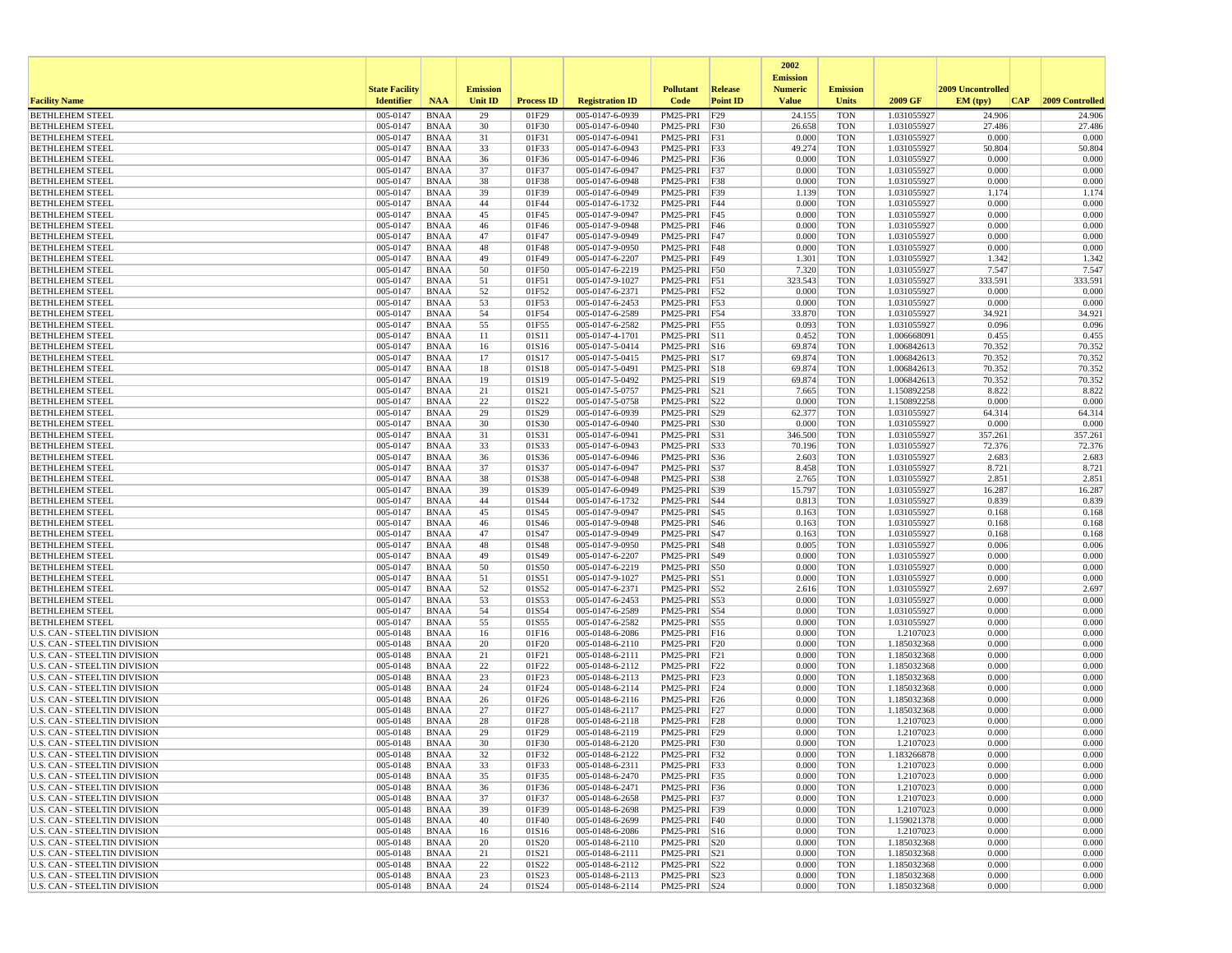|                                                                     |                       |                            |                 |                   |                                    |                              |                 | 2002                              |                          |                            |                   |                 |
|---------------------------------------------------------------------|-----------------------|----------------------------|-----------------|-------------------|------------------------------------|------------------------------|-----------------|-----------------------------------|--------------------------|----------------------------|-------------------|-----------------|
|                                                                     | <b>State Facility</b> |                            | <b>Emission</b> |                   |                                    | <b>Pollutant</b>             | Release         | <b>Emission</b><br><b>Numeric</b> | <b>Emission</b>          |                            | 2009 Uncontrolled |                 |
| <b>Facility Name</b>                                                | <b>Identifier</b>     | <b>NAA</b>                 | <b>Unit ID</b>  | <b>Process ID</b> | <b>Registration ID</b>             | Code                         | <b>Point ID</b> | <b>Value</b>                      | <b>Units</b>             | 2009 GF                    | EM (tpv)<br> CAP  | 2009 Controlled |
| <b>U.S. CAN - STEELTIN DIVISION</b>                                 | 005-0148              | <b>BNAA</b>                | 26              | 01S26             | 005-0148-6-2116                    | PM25-PRI                     | S26             | 0.000                             | <b>TON</b>               | 1.185032368                | 0.000             | 0.000           |
| <b>U.S. CAN - STEELTIN DIVISION</b>                                 | 005-0148              | <b>BNAA</b>                | 27              | 01S27             | 005-0148-6-2117                    | PM25-PRI S27                 |                 | 0.000                             | <b>TON</b>               | 1.185032368                | 0.000             | 0.000           |
| U.S. CAN - STEELTIN DIVISION                                        | 005-0148<br>005-0148  | <b>BNAA</b>                | 28              | 01S28             | 005-0148-6-2118                    | PM25-PRI S28                 |                 | 0.000<br>0.000                    | <b>TON</b>               | 1.2107023                  | 0.000             | 0.000           |
| U.S. CAN - STEELTIN DIVISION<br><b>U.S. CAN - STEELTIN DIVISION</b> | 005-0148              | <b>BNAA</b><br>BNAA        | 29<br>30        | 01S29<br>01S30    | 005-0148-6-2119<br>005-0148-6-2120 | PM25-PRI S29<br>PM25-PRI S30 |                 | 0.000                             | <b>TON</b><br><b>TON</b> | 1.2107023<br>1.2107023     | 0.000<br>0.000    | 0.000<br>0.000  |
| <b>U.S. CAN - STEELTIN DIVISION</b>                                 | 005-0148              | <b>BNAA</b>                | 32              | 01S32             | 005-0148-6-2122                    | PM25-PRI S32                 |                 | 0.000                             | <b>TON</b>               | 1.183266878                | 0.000             | 0.000           |
| U.S. CAN - STEELTIN DIVISION                                        | 005-0148              | <b>BNAA</b>                | 33              | 01S33             | 005-0148-6-2311                    | PM25-PRI S33                 |                 | 0.000                             | <b>TON</b>               | 1.2107023                  | 0.000             | 0.000           |
| U.S. CAN - STEELTIN DIVISION                                        | 005-0148              | <b>BNAA</b>                | 35              | 01S35             | 005-0148-6-2470                    | PM25-PRI S35                 |                 | 0.000                             | <b>TON</b>               | 1.2107023                  | 0.000             | 0.000           |
| U.S. CAN - STEELTIN DIVISION                                        | 005-0148              | <b>BNAA</b>                | 36              | 01S36             | 005-0148-6-2471                    | PM25-PRI S36                 |                 | 0.000                             | <b>TON</b>               | 1.2107023                  | 0.000             | 0.000           |
| <b>U.S. CAN - STEELTIN DIVISION</b>                                 | 005-0148              | <b>BNAA</b>                | 37              | 01S37             | 005-0148-6-2658                    | PM25-PRI S37                 |                 | 0.000                             | <b>TON</b>               | 1.2107023                  | 0.000             | 0.000           |
| U.S. CAN - STEELTIN DIVISION<br><b>U.S. CAN - STEELTIN DIVISION</b> | 005-0148<br>005-0148  | <b>BNAA</b><br>BNAA        | 39<br>40        | 01S39<br>01S40    | 005-0148-6-2698<br>005-0148-6-2699 | PM25-PRI S39<br>PM25-PRI S40 |                 | 0.000<br>0.000                    | <b>TON</b><br><b>TON</b> | 1.2107023<br>1.159021378   | 0.000<br>0.000    | 0.000<br>0.000  |
| <b>SWEETHEART HOLDINGS</b>                                          | 005-0306              | <b>BNAA</b>                | 135             | 01F135            | 005-0306-6-1846                    | PM25-PRI F135                |                 | 0.000                             | <b>TON</b>               | 0.970630348                | 0.000             | 0.000           |
| <b>SWEETHEART HOLDINGS</b>                                          | 005-0306              | <b>BNAA</b>                | 136             | 01F136            | 005-0306-6-1847                    | PM25-PRI                     | F136            | 0.000                             | <b>TON</b>               | 0.970630348                | 0.000             | 0.000           |
| <b>SWEETHEART HOLDINGS</b>                                          | 005-0306              | <b>BNAA</b>                | 137             | 01F137            | 005-0306-6-1925                    | PM25-PRI                     | F137            | 0.000                             | <b>TON</b>               | 0.970630348                | 0.000             | 0.000           |
| <b>SWEETHEART HOLDINGS</b>                                          | 005-0306              | BNAA                       | 138             | 01F138            | 005-0306-6-1926                    | PM25-PRI                     | F138            | 0.000                             | <b>TON</b>               | 0.970630348                | 0.000             | 0.000           |
| <b>SWEETHEART HOLDINGS</b>                                          | 005-0306              | <b>BNAA</b>                | 170             | 01F170            | 005-0306-6-1677                    | PM25-PRI                     | F170            | 0.000                             | <b>TON</b>               | 0.970630348                | 0.000             | 0.000           |
| <b>SWEETHEART HOLDINGS</b>                                          | 005-0306              | <b>BNAA</b>                | 171             | 01F171            | 005-0306-6-1678                    | PM25-PRI F171                |                 | 0.000                             | <b>TON</b>               | 0.970630348                | 0.000             | 0.000           |
| <b>SWEETHEART HOLDINGS</b><br><b>SWEETHEART HOLDINGS</b>            | 005-0306<br>005-0306  | <b>BNAA</b><br><b>BNAA</b> | 172<br>173      | 01F172<br>01F173  | 005-0306-6-1679<br>005-0306-6-1680 | PM25-PRI<br>PM25-PRI         | F172<br>F173    | 0.000<br>0.000                    | <b>TON</b><br><b>TON</b> | 0.970630348<br>0.970630348 | 0.000<br>0.000    | 0.000<br>0.000  |
| <b>SWEETHEART HOLDINGS</b>                                          | 005-0306              | <b>BNAA</b>                | 174             | 01F174            | 005-0306-6-1681                    | PM25-PRI                     | F174            | 0.000                             | <b>TON</b>               | 0.970630348                | 0.000             | 0.000           |
| <b>SWEETHEART HOLDINGS</b>                                          | 005-0306              | <b>BNAA</b>                | 175             | 01F175            | $005 - 0306 - 6 - 1682$            | PM25-PRI                     | FI75            | 0.000                             | <b>TON</b>               | 0.970630348                | 0.000             | 0.000           |
| <b>SWEETHEART HOLDINGS</b>                                          | 005-0306              | BNAA                       | 176             | 01F176            | 005-0306-6-1683                    | PM25-PRI F176                |                 | 0.000                             | <b>TON</b>               | 0.970630348                | 0.000             | 0.000           |
| <b>SWEETHEART HOLDINGS</b>                                          | 005-0306              | <b>BNAA</b>                | 177             | 01F177            | 005-0306-6-1684                    | PM25-PRI                     | F177            | 0.000                             | <b>TON</b>               | 0.970630348                | 0.000             | 0.000           |
| <b>SWEETHEART HOLDINGS</b>                                          | 005-0306              | <b>BNAA</b>                | 178             | 01F178            | 005-0306-6-1685                    | PM25-PRI                     | F178            | 0.000                             | <b>TON</b>               | 0.970630348                | 0.000             | 0.000           |
| <b>SWEETHEART HOLDINGS</b>                                          | 005-0306              | BNAA                       | 179             | 01F179            | 005-0306-6-1686                    | PM25-PRI                     | F179            | 0.000                             | <b>TON</b>               | 0.970630348                | 0.000             | 0.000           |
| <b>SWEETHEART HOLDINGS</b><br><b>SWEETHEART HOLDINGS</b>            | 005-0306<br>005-0306  | <b>BNAA</b><br><b>BNAA</b> | 182<br>183      | 01F182<br>01F183  | 005-0306-6-1689<br>005-0306-6-1690 | PM25-PRI<br>PM25-PRI         | F182<br>F183    | 0.000<br>0.000                    | <b>TON</b><br><b>TON</b> | 0.970630348<br>0.970630348 | 0.000<br>0.000    | 0.000<br>0.000  |
| <b>SWEETHEART HOLDINGS</b>                                          | 005-0306              | <b>BNAA</b>                | 186             | 01F186            | 005-0306-6-1693                    | PM25-PRI F186                |                 | 0.000                             | <b>TON</b>               | 1.291344166                | 0.000             | 0.000           |
| <b>SWEETHEART HOLDINGS</b>                                          | 005-0306              | <b>BNAA</b>                | 187             | 01F187            | 005-0306-6-1694                    | PM25-PRI                     | F187            | 0.000                             | <b>TON</b>               | 1.159021378                | 0.000             | 0.000           |
| <b>SWEETHEART HOLDINGS</b>                                          | 005-0306              | <b>BNAA</b>                | 189             | 01F189            | 005-0306-6-1696                    | PM25-PRI                     | F189            | 0.000                             | <b>TON</b>               | 1.493975878                | 0.000             | 0.000           |
| <b>SWEETHEART HOLDINGS</b>                                          | 005-0306              | <b>BNAA</b>                | 191             | 01F191            | 005-0306-6-1698                    | PM25-PRI                     | F191            | 0.000                             | <b>TON</b>               | 1.013260484                | 0.000             | 0.000           |
| <b>SWEETHEART HOLDINGS</b>                                          | 005-0306              | <b>BNAA</b>                | 193             | 01F193            | 005-0306-6-1700                    | PM25-PRI                     | F193            | 0.000                             | <b>TON</b>               | 1.167346954                | 0.000             | 0.000           |
| <b>SWEETHEART HOLDINGS</b>                                          | 005-0306              | <b>BNAA</b>                | 194             | 01F194            | 005-0306-9-0819                    | PM25-PRI                     | F194            | 0.000                             | <b>TON</b>               | 1.167346954                | 0.000             | 0.000           |
| <b>SWEETHEART HOLDINGS</b><br><b>SWEETHEART HOLDINGS</b>            | 005-0306<br>005-0306  | <b>BNAA</b><br><b>BNAA</b> | 195<br>196      | 01F195<br>01F196  | 005-0306-6-2042<br>005-0306-6-2159 | PM25-PRI<br>PM25-PRI         | F195<br>F196    | 0.000<br>0.000                    | <b>TON</b><br><b>TON</b> | 0.970630348<br>1.040912509 | 0.000<br>0.000    | 0.000<br>0.000  |
| <b>SWEETHEART HOLDINGS</b>                                          | 005-0306              | BNAA                       | 197             | 01F197            | 005-0306-6-2177                    | PM25-PRI                     | F197            | 0.000                             | <b>TON</b>               | 1.040912509                | 0.000             | 0.000           |
| <b>SWEETHEART HOLDINGS</b>                                          | 005-0306              | <b>BNAA</b>                | 198             | 01F198            | 005-0306-6-2254                    | PM25-PRI                     | <b>F198</b>     | 0.000                             | <b>TON</b>               | 0.970630348                | 0.000             | 0.000           |
| <b>SWEETHEART HOLDINGS</b>                                          | 005-0306              | <b>BNAA</b>                | 201             | 01F201            | 005-0306-6-2493                    | PM25-PRI                     | F201            | 0.000                             | <b>TON</b>               | 0.970630348                | 0.000             | 0.000           |
| <b>SWEETHEART HOLDINGS</b>                                          | 005-0306              | <b>BNAA</b>                | 202             | 01F202            | 005-0306-6-2494                    | PM25-PRI                     | F202            | 0.000                             | <b>TON</b>               | 0.970630348                | 0.000             | 0.000           |
| <b>SWEETHEART HOLDINGS</b>                                          | 005-0306              | BNAA                       | 203             | 01F203            | 005-0306-6-2495                    | PM25-PRI                     | F203            | 0.000                             | <b>TON</b>               | 0.970630348                | 0.000             | 0.000           |
| <b>SWEETHEART HOLDINGS</b>                                          | 005-0306<br>005-0306  | <b>BNAA</b>                | 204<br>205      | 01F204<br>01F205  | 005-0306-6-2496                    | PM25-PRI                     | F204            | 0.000<br>0.000                    | <b>TON</b><br><b>TON</b> | 0.970630348                | 0.000<br>0.000    | 0.000<br>0.000  |
| <b>SWEETHEART HOLDINGS</b><br><b>SWEETHEART HOLDINGS</b>            | 005-0306              | <b>BNAA</b><br><b>BNAA</b> | 206             | 01F206            | 005-0306-6-2497<br>005-0306-6-2498 | PM25-PRI<br>PM25-PRI         | F205<br>F206    | 0.000                             | <b>TON</b>               | 0.970630348<br>0.970630348 | 0.000             | 0.000           |
| <b>SWEETHEART HOLDINGS</b>                                          | 005-0306              | <b>BNAA</b>                | 208             | 01F208            | 005-0306-6-2673                    | PM25-PRI                     | F208            | 0.000                             | <b>TON</b>               | 0.970630348                | 0.000             | 0.000           |
| <b>SWEETHEART HOLDINGS</b>                                          | 005-0306              | <b>BNAA</b>                | 209             | 01F209            | 005-0306-6-2671                    | PM25-PRI                     | F209            | 0.000                             | <b>TON</b>               | 1.040912509                | 0.000             | 0.000           |
| <b>SWEETHEART HOLDINGS</b>                                          | 005-0306              | <b>BNAA</b>                | 210             | 01F210            | 005-0306-6-2672                    | PM25-PRI                     | F210            | 0.000                             | <b>TON</b>               | 1.040912509                | 0.000             | 0.000           |
| <b>SWEETHEART HOLDINGS</b>                                          | 005-0306              | BNAA                       | 211             | 01F211            | 005-0306-6-2683                    | PM25-PRI                     | F211            | 0.000                             | <b>TON</b>               | 1.285310745                | 0.000             | 0.000           |
| <b>SWEETHEART HOLDINGS</b>                                          | 005-0306              | <b>BNAA</b>                | 212             | 01F212            | 005-0306-6-2692                    | PM25-PRI                     | F212            | 0.000                             | <b>TON</b>               | 0.970630348                | 0.000<br>0.000    | 0.000           |
| <b>SWEETHEART HOLDINGS</b><br><b>SWEETHEART HOLDINGS</b>            | 005-0306<br>005-0306  | <b>BNAA</b><br>BNAA        | 213<br>214      | 01F213<br>01F214  | 005-0306-5-1752<br>005-0306-5-1753 | PM25-PRI<br>PM25-PRI F214    | F213            | 0.000<br>0.000                    | <b>TON</b><br><b>TON</b> | 0.970630348<br>0.970630348 | 0.000             | 0.000<br>0.000  |
| <b>SWEETHEART HOLDINGS</b>                                          | 005-0306              | <b>BNAA</b>                | 64              | 01F64             | 005-0306-6-1452                    | PM25-PRI                     | F64             | 0.000                             | <b>TON</b>               | 0.970630348                | 0.000             | 0.000           |
| <b>SWEETHEART HOLDINGS</b>                                          | 005-0306              | <b>BNAA</b>                | 67              | 01F67             | 005-0306-5-1362                    | PM25-PRI                     | F67             | 0.000                             | <b>TON</b>               | 1.150892258                | 0.000             | 0.000           |
| <b>SWEETHEART HOLDINGS</b>                                          | 005-0306              | <b>BNAA</b>                | 68              | 01F68             | 005-0306-5-1363                    | PM25-PRI                     | F68             | 0.000                             | <b>TON</b>               | 1.150892258                | 0.000             | 0.000           |
| <b>SWEETHEART HOLDINGS</b>                                          | 005-0306              | BNAA                       | 69              | 01F69             | 005-0306-5-1364                    | PM25-PRI                     | F69             | 0.000                             | <b>TON</b>               | 1.150892258                | 0.000             | 0.000           |
| <b>SWEETHEART HOLDINGS</b>                                          | 005-0306              | <b>BNAA</b>                | 75              | 01F75             | 005-0306-5-1370                    | PM25-PRI                     | F75             | 0.000                             | <b>TON</b>               | 1.150892258                | 0.000             | 0.000           |
| <b>SWEETHEART HOLDINGS</b><br><b>SWEETHEART HOLDINGS</b>            | 005-0306<br>005-0306  | <b>BNAA</b><br><b>BNAA</b> | 79<br>80        | 01F79<br>01F80    | 005-0306-6-1656<br>005-0306-6-1657 | PM25-PRI F79<br>PM25-PRI F80 |                 | 0.000<br>0.000                    | <b>TON</b><br><b>TON</b> | 0.970630348<br>0.970630348 | 0.000<br>0.000    | 0.000<br>0.000  |
| SWEETHEART HOLDINGS                                                 | 005-0306              | <b>BNAA</b>                | 81              | 01F81             | 005-0306-6-1658                    | PM25-PRI F81                 |                 | 0.000                             | TON                      | 0.970630348                | 0.000             | 0.000           |
| <b>SWEETHEART HOLDINGS</b>                                          | 005-0306              | BNAA                       | 87              | 01F87             | 005-0306-6-1664                    | PM25-PRI F87                 |                 | 0.000                             | <b>TON</b>               | 0.970630348                | 0.000             | 0.000           |
| <b>SWEETHEART HOLDINGS</b>                                          | 005-0306              | BNAA                       | 88              | 01F88             | 005-0306-6-1665                    | PM25-PRI F88                 |                 | 0.000                             | <b>TON</b>               | 0.970630348                | 0.000             | 0.000           |
| <b>SWEETHEART HOLDINGS</b>                                          | 005-0306              | <b>BNAA</b>                | 89              | 01F89             | 005-0306-6-1666                    | PM25-PRI F89                 |                 | 0.000                             | <b>TON</b>               | 0.970630348                | 0.000             | 0.000           |
| <b>SWEETHEART HOLDINGS</b>                                          | 005-0306              | <b>BNAA</b>                | 93              | 01F93             | 005-0306-6-1670                    | PM25-PRI F93                 |                 | 0.000                             | <b>TON</b>               | 0.970630348                | 0.000             | 0.000           |
| <b>SWEETHEART HOLDINGS</b>                                          | 005-0306              | <b>BNAA</b>                | 96              | 01F96             | 005-0306-6-1673                    | PM25-PRI F96                 |                 | 0.000                             | <b>TON</b>               | 0.970630348                | 0.000             | 0.000           |
| <b>SWEETHEART HOLDINGS</b><br><b>SWEETHEART HOLDINGS</b>            | 005-0306<br>005-0306  | <b>BNAA</b><br>BNAA        | 97<br>99        | 01F97<br>01F99    | 005-0306-6-1674<br>005-0306-6-1676 | PM25-PRI F97<br>PM25-PRI F99 |                 | 0.000<br>0.000                    | <b>TON</b><br><b>TON</b> | 0.970630348<br>0.970630348 | 0.000<br>0.000    | 0.000<br>0.000  |
| <b>SWEETHEART HOLDINGS</b>                                          | 005-0306              | <b>BNAA</b>                | 135             | 01S135            | 005-0306-6-1846                    | PM25-PRI S135                |                 | 0.000                             | <b>TON</b>               | 0.970630348                | 0.000             | 0.000           |
| <b>SWEETHEART HOLDINGS</b>                                          | 005-0306              | BNAA                       | 136             | 01S136            | 005-0306-6-1847                    | PM25-PRI S136                |                 | 0.000                             | <b>TON</b>               | 0.970630348                | 0.000             | 0.000           |
| <b>SWEETHEART HOLDINGS</b>                                          | 005-0306              | <b>BNAA</b>                | 137             | 01S137            | 005-0306-6-1925                    | PM25-PRI S137                |                 | 0.000                             | <b>TON</b>               | 0.970630348                | 0.000             | 0.000           |
| <b>SWEETHEART HOLDINGS</b>                                          | 005-0306              | <b>BNAA</b>                | 138             | 01S138            | 005-0306-6-1926                    | PM25-PRI S138                |                 | 0.000                             | <b>TON</b>               | 0.970630348                | 0.000             | 0.000           |
| <b>SWEETHEART HOLDINGS</b>                                          | 005-0306              | <b>BNAA</b>                | 170             | 01S170            | 005-0306-6-1677                    | PM25-PRI S170                |                 | 0.000                             | <b>TON</b>               | 0.970630348                | 0.000             | 0.000           |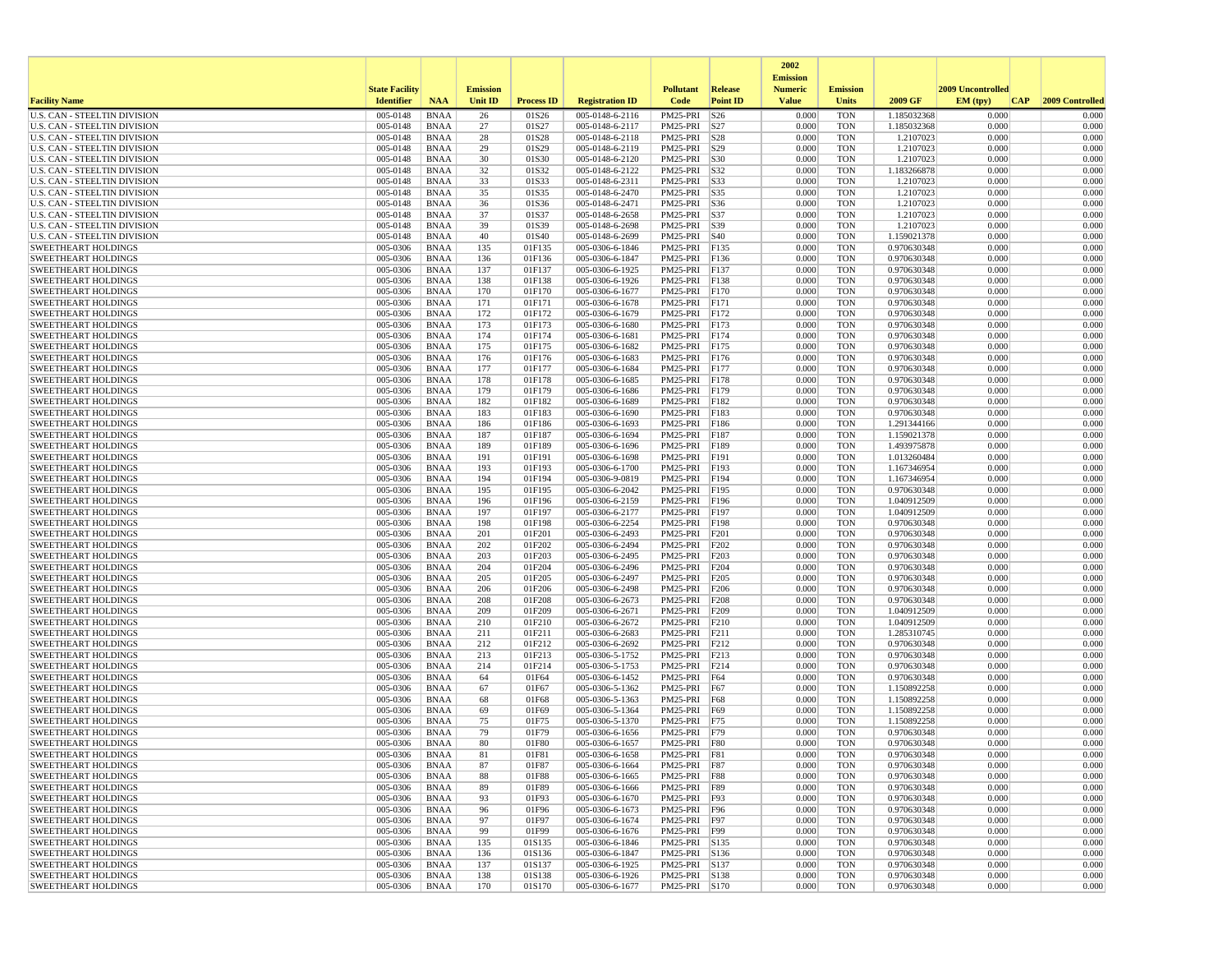|                                                                                   |                       |                            |                 |                   |                                    |                                |                 | 2002                              |                          |                            |                   |                 |
|-----------------------------------------------------------------------------------|-----------------------|----------------------------|-----------------|-------------------|------------------------------------|--------------------------------|-----------------|-----------------------------------|--------------------------|----------------------------|-------------------|-----------------|
|                                                                                   | <b>State Facility</b> |                            | <b>Emission</b> |                   |                                    | <b>Pollutant</b>               | <b>Release</b>  | <b>Emission</b><br><b>Numeric</b> | <b>Emission</b>          |                            | 2009 Uncontrolled |                 |
| <b>Facility Name</b>                                                              | <b>Identifier</b>     | <b>NAA</b>                 | <b>Unit ID</b>  | <b>Process ID</b> | <b>Registration ID</b>             | Code                           | <b>Point ID</b> | <b>Value</b>                      | Units                    | 2009 GF                    | EM (typ)<br> CAP  | 2009 Controlled |
| <b>SWEETHEART HOLDINGS</b>                                                        | 005-0306              | <b>BNAA</b>                | 171             | 01S171            | 005-0306-6-1678                    | PM25-PRI                       | S171            | 0.000                             | <b>TON</b>               | 0.970630348                | 0.000             | 0.000           |
| <b>SWEETHEART HOLDINGS</b>                                                        | 005-0306              | <b>BNAA</b>                | 172             | 01S172            | 005-0306-6-1679                    | PM25-PRI S172                  |                 | 0.000                             | <b>TON</b>               | 0.970630348                | 0.000             | 0.000           |
| <b>SWEETHEART HOLDINGS</b>                                                        | 005-0306              | <b>BNAA</b>                | 173             | 01S173            | 005-0306-6-1680                    | PM25-PRI                       | S173            | 0.000                             | <b>TON</b>               | 0.970630348                | 0.000             | 0.000           |
| <b>SWEETHEART HOLDINGS</b><br><b>SWEETHEART HOLDINGS</b>                          | 005-0306<br>005-0306  | <b>BNAA</b><br><b>BNAA</b> | 174<br>175      | 01S174<br>01S175  | 005-0306-6-1681<br>005-0306-6-1682 | PM25-PRI S174<br>PM25-PRI S175 |                 | 0.000<br>0.000                    | <b>TON</b><br><b>TON</b> | 0.970630348<br>0.970630348 | 0.000<br>0.000    | 0.000<br>0.000  |
| <b>SWEETHEART HOLDINGS</b>                                                        | 005-0306              | <b>BNAA</b>                | 176             | 01S176            | 005-0306-6-1683                    | PM25-PRI S176                  |                 | 0.000                             | <b>TON</b>               | 0.970630348                | 0.000             | 0.000           |
| <b>SWEETHEART HOLDINGS</b>                                                        | 005-0306              | <b>BNAA</b>                | 177             | 01S177            | 005-0306-6-1684                    | PM25-PRI S177                  |                 | 0.000                             | <b>TON</b>               | 0.970630348                | 0.000             | 0.000           |
| <b>SWEETHEART HOLDINGS</b>                                                        | 005-0306              | <b>BNAA</b>                | 178             | 01S178            | 005-0306-6-1685                    | PM25-PRI S178                  |                 | 0.000                             | <b>TON</b>               | 0.970630348                | 0.000             | 0.000           |
| <b>SWEETHEART HOLDINGS</b>                                                        | 005-0306              | <b>BNAA</b>                | 179             | 01S179            | 005-0306-6-1686                    | PM25-PRI                       | S179            | 0.000                             | <b>TON</b>               | 0.970630348                | 0.000             | 0.000           |
| <b>SWEETHEART HOLDINGS</b>                                                        | 005-0306              | <b>BNAA</b>                | 182             | 01S182            | 005-0306-6-1689<br>005-0306-6-1690 | PM25-PRI S182                  |                 | 0.000                             | <b>TON</b>               | 0.970630348                | 0.000             | 0.000           |
| <b>SWEETHEART HOLDINGS</b><br><b>SWEETHEART HOLDINGS</b>                          | 005-0306<br>005-0306  | <b>BNAA</b><br><b>BNAA</b> | 183<br>186      | 01S183<br>01S186  | 005-0306-6-1693                    | PM25-PRI S183<br>PM25-PRI S186 |                 | 0.000<br>0.000                    | <b>TON</b><br><b>TON</b> | 0.970630348<br>1.291344166 | 0.000<br>0.000    | 0.000<br>0.000  |
| <b>SWEETHEART HOLDINGS</b>                                                        | 005-0306              | <b>BNAA</b>                | 187             | 01S187            | 005-0306-6-1694                    | PM25-PRI S187                  |                 | 0.000                             | <b>TON</b>               | 1.159021378                | 0.000             | 0.000           |
| <b>SWEETHEART HOLDINGS</b>                                                        | 005-0306              | <b>BNAA</b>                | 189             | 01S189            | 005-0306-6-1696                    | PM25-PRI                       | S189            | 0.000                             | <b>TON</b>               | 1.493975878                | 0.000             | 0.000           |
| <b>SWEETHEART HOLDINGS</b>                                                        | 005-0306              | <b>BNAA</b>                | 191             | 01S191            | 005-0306-6-1698                    | PM25-PRI S191                  |                 | 0.000                             | <b>TON</b>               | 1.013260484                | 0.000             | 0.000           |
| <b>SWEETHEART HOLDINGS</b>                                                        | 005-0306              | <b>BNAA</b>                | 193             | 01S193            | 005-0306-6-1700                    | PM25-PRI S193                  |                 | 0.000                             | <b>TON</b>               | 1.167346954                | 0.000             | 0.000           |
| <b>SWEETHEART HOLDINGS</b><br><b>SWEETHEART HOLDINGS</b>                          | 005-0306<br>005-0306  | <b>BNAA</b><br><b>BNAA</b> | 194<br>195      | 01S194<br>01S195  | 005-0306-9-0819<br>005-0306-6-2042 | PM25-PRI S194<br>PM25-PRI S195 |                 | 0.000<br>0.000                    | <b>TON</b><br><b>TON</b> | 1.167346954<br>0.970630348 | 0.000<br>0.000    | 0.000<br>0.000  |
| <b>SWEETHEART HOLDINGS</b>                                                        | 005-0306              | <b>BNAA</b>                | 196             | 01S196            | 005-0306-6-2159                    | PM25-PRI S196                  |                 | 0.000                             | <b>TON</b>               | 1.040912509                | 0.000             | 0.000           |
| <b>SWEETHEART HOLDINGS</b>                                                        | 005-0306              | <b>BNAA</b>                | 197             | 01S197            | 005-0306-6-2177                    | PM25-PRI                       | S197            | 0.000                             | <b>TON</b>               | 1.040912509                | 0.000             | 0.000           |
| <b>SWEETHEART HOLDINGS</b>                                                        | 005-0306              | <b>BNAA</b>                | 198             | 01S198            | 005-0306-6-2254                    | PM25-PRI S198                  |                 | 0.000                             | <b>TON</b>               | 0.970630348                | 0.000             | 0.000           |
| <b>SWEETHEART HOLDINGS</b>                                                        | 005-0306              | <b>BNAA</b>                | 201             | 01S201            | 005-0306-6-2493                    | PM25-PRI                       | S201            | 0.000                             | <b>TON</b>               | 0.970630348                | 0.000             | 0.000           |
| <b>SWEETHEART HOLDINGS</b>                                                        | 005-0306              | <b>BNAA</b>                | 202             | 01S202            | 005-0306-6-2494                    | PM25-PRI                       | S202            | 0.000                             | <b>TON</b>               | 0.970630348                | 0.000             | 0.000           |
| <b>SWEETHEART HOLDINGS</b>                                                        | 005-0306              | <b>BNAA</b>                | 203             | 01S203            | 005-0306-6-2495<br>005-0306-6-2496 | PM25-PRI S203                  |                 | 0.000                             | <b>TON</b>               | 0.970630348                | 0.000             | 0.000           |
| <b>SWEETHEART HOLDINGS</b><br><b>SWEETHEART HOLDINGS</b>                          | 005-0306<br>005-0306  | <b>BNAA</b><br><b>BNAA</b> | 204<br>205      | 01S204<br>01S205  | 005-0306-6-2497                    | PM25-PRI<br>PM25-PRI           | S204<br>S205    | 0.000<br>0.000                    | <b>TON</b><br><b>TON</b> | 0.970630348<br>0.970630348 | 0.000<br>0.000    | 0.000<br>0.000  |
| <b>SWEETHEART HOLDINGS</b>                                                        | 005-0306              | <b>BNAA</b>                | 206             | 01S206            | 005-0306-6-2498                    | PM25-PRI                       | S206            | 0.000                             | <b>TON</b>               | 0.970630348                | 0.000             | 0.000           |
| <b>SWEETHEART HOLDINGS</b>                                                        | 005-0306              | <b>BNAA</b>                | 208             | 01S208            | 005-0306-6-2673                    | PM25-PRI                       | S208            | 0.000                             | <b>TON</b>               | 0.970630348                | 0.000             | 0.000           |
| <b>SWEETHEART HOLDINGS</b>                                                        | 005-0306              | <b>BNAA</b>                | 209             | 01S209            | 005-0306-6-2671                    | PM25-PRI   S209                |                 | 0.000                             | <b>TON</b>               | 1.040912509                | 0.000             | 0.000           |
| <b>SWEETHEART HOLDINGS</b>                                                        | 005-0306              | <b>BNAA</b>                | 210             | 01S210            | 005-0306-6-2672                    | PM25-PRI S210                  |                 | 0.000                             | <b>TON</b>               | 1.040912509                | 0.000             | 0.000           |
| <b>SWEETHEART HOLDINGS</b>                                                        | 005-0306              | <b>BNAA</b>                | 211             | 01S211            | 005-0306-6-2683<br>005-0306-6-2692 | PM25-PRI                       | S211            | 0.000                             | <b>TON</b>               | 1.285310745                | 0.000             | 0.000           |
| <b>SWEETHEART HOLDINGS</b><br><b>SWEETHEART HOLDINGS</b>                          | 005-0306<br>005-0306  | <b>BNAA</b><br><b>BNAA</b> | 212<br>213      | 01S212<br>01S213  | 005-0306-5-1752                    | PM25-PRI<br>PM25-PRI           | S212<br>S213    | 0.000<br>0.166                    | <b>TON</b><br><b>TON</b> | 0.970630348<br>0.970630348 | 0.000<br>0.161    | 0.000<br>0.161  |
| <b>SWEETHEART HOLDINGS</b>                                                        | 005-0306              | <b>BNAA</b>                | 214             | 01S214            | 005-0306-5-1753                    | PM25-PRI S214                  |                 | 0.237                             | <b>TON</b>               | 0.970630348                | 0.230             | 0.230           |
| <b>SWEETHEART HOLDINGS</b>                                                        | 005-0306              | <b>BNAA</b>                | 64              | 01S64             | 005-0306-6-1452                    | PM25-PRI S64                   |                 | 0.000                             | <b>TON</b>               | 0.970630348                | 0.000             | 0.000           |
| <b>SWEETHEART HOLDINGS</b>                                                        | 005-0306              | <b>BNAA</b>                | 67              | 01S67             | 005-0306-5-1362                    | PM25-PRI S67                   |                 | 0.256                             | <b>TON</b>               | 1.150892258                | 0.294             | 0.294           |
| <b>SWEETHEART HOLDINGS</b>                                                        | 005-0306              | <b>BNAA</b>                | 68              | 01S68             | 005-0306-5-1363                    | PM25-PRI                       | S68             | 0.256                             | <b>TON</b>               | 1.150892258                | 0.294             | 0.294           |
| <b>SWEETHEART HOLDINGS</b>                                                        | 005-0306<br>005-0306  | <b>BNAA</b>                | 69              | 01S69             | 005-0306-5-1364                    | PM25-PRI S69                   |                 | 0.511                             | <b>TON</b><br><b>TON</b> | 1.150892258                | 0.588<br>0.051    | 0.588<br>0.051  |
| <b>SWEETHEART HOLDINGS</b><br><b>SWEETHEART HOLDINGS</b>                          | 005-0306              | <b>BNAA</b><br><b>BNAA</b> | 75<br>79        | 01S75<br>01S79    | 005-0306-5-1370<br>005-0306-6-1656 | PM25-PRI S75<br>PM25-PRI S79   |                 | 0.045<br>0.000                    | <b>TON</b>               | 1.150892258<br>0.970630348 | 0.000             | 0.000           |
| <b>SWEETHEART HOLDINGS</b>                                                        | 005-0306              | <b>BNAA</b>                | 80              | 01S80             | 005-0306-6-1657                    | PM25-PRI S80                   |                 | 0.000                             | <b>TON</b>               | 0.970630348                | 0.000             | 0.000           |
| <b>SWEETHEART HOLDINGS</b>                                                        | 005-0306              | <b>BNAA</b>                | 81              | 01S81             | 005-0306-6-1658                    | PM25-PRI                       | S81             | 0.000                             | <b>TON</b>               | 0.970630348                | 0.000             | 0.000           |
| <b>SWEETHEART HOLDINGS</b>                                                        | 005-0306              | <b>BNAA</b>                | 87              | 01S87             | 005-0306-6-1664                    | PM25-PRI S87                   |                 | 0.000                             | <b>TON</b>               | 0.970630348                | 0.000             | 0.000           |
| <b>SWEETHEART HOLDINGS</b>                                                        | 005-0306              | <b>BNAA</b>                | 88              | 01S88             | 005-0306-6-1665                    | PM25-PRI S88                   |                 | 0.000                             | <b>TON</b>               | 0.970630348                | 0.000             | 0.000           |
| <b>SWEETHEART HOLDINGS</b><br><b>SWEETHEART HOLDINGS</b>                          | 005-0306<br>005-0306  | <b>BNAA</b><br><b>BNAA</b> | 89<br>93        | 01S89<br>01S93    | 005-0306-6-1666<br>005-0306-6-1670 | PM25-PRI S89<br>PM25-PRI   S93 |                 | 0.000<br>0.000                    | <b>TON</b><br><b>TON</b> | 0.970630348<br>0.970630348 | 0.000<br>0.000    | 0.000<br>0.000  |
| <b>SWEETHEART HOLDINGS</b>                                                        | 005-0306              | <b>BNAA</b>                | 96              | 01S96             | 005-0306-6-1673                    | PM25-PRI   S96                 |                 | 0.000                             | <b>TON</b>               | 0.970630348                | 0.000             | 0.000           |
| <b>SWEETHEART HOLDINGS</b>                                                        | 005-0306              | <b>BNAA</b>                | 97              | 01S97             | 005-0306-6-1674                    | PM25-PRI                       | S97             | 0.000                             | <b>TON</b>               | 0.970630348                | 0.000             | 0.000           |
| <b>SWEETHEART HOLDINGS</b>                                                        | 005-0306              | <b>BNAA</b>                | 99              | 01S99             | 005-0306-6-1676                    | PM25-PRI   S99                 |                 | 0.000                             | <b>TON</b>               | 0.970630348                | 0.000             | 0.000           |
| <b>BALTIMORE MARINE INDUSTRIES</b>                                                | 005-0332              | <b>BNAA</b>                | 76              | 01F76             | 005-0332-6-2342                    | PM25-PRI F76                   |                 | 0.245                             | <b>TON</b>               | 1.185032368                | 0.291             | 0.291           |
| <b>BALTIMORE MARINE INDUSTRIES</b>                                                | 005-0332              | <b>BNAA</b>                | 76<br>-1        | 01S76             | 005-0332-6-2342                    | PM25-PRI   S76                 |                 | 0.000                             | <b>TON</b>               | 1.185032368                | 0.000             | 0.000           |
| <b>SCHLUMBERGER MALCO</b><br><b>SCHLUMBERGER MALCO</b>                            | 005-0384<br>005-0384  | <b>BNAA</b><br><b>BNAA</b> | $\overline{2}$  | 01F1<br>01F2      | 005-0384-4-0547<br>005-0384-4-0548 | PM25-PRI F1<br>PM25-PRI        | F2              | 0.000<br>0.000                    | <b>TON</b><br><b>TON</b> | 1.006668091<br>1.006668091 | 0.000<br>0.000    | 0.000<br>0.000  |
| <b>SCHLUMBERGER MALCO</b>                                                         | 005-0384              | <b>BNAA</b>                | 3               | 01F3              | 005-0384-4-1285                    | PM25-PRI F3                    |                 | 0.000                             | <b>TON</b>               | 1.006668091                | 0.000             | 0.000           |
| <b>SCHLUMBERGER MALCO</b>                                                         | 005-0384              | <b>BNAA</b>                | -1              | 01S1              | 005-0384-4-0547                    | $PM25-PRI$ S1                  |                 | 0.025                             | <b>TON</b>               | 1.006668091                | 0.025             | 0.025           |
| SCHLUMBERGER MALCO                                                                | 005-0384              | <b>BNAA</b>                | 2               | 01S2              | 005-0384-4-0548                    | $PM25-PRI$ S2                  |                 | 0.025                             | <b>TON</b>               | 1.006668091                | 0.025             | 0.025           |
| <b>SCHLUMBERGER MALCO</b>                                                         | 005-0384              | <b>BNAA</b>                | 3               | 01S3              | 005-0384-4-1285                    | PM25-PRI S3                    |                 | 0.037                             | <b>TON</b>               | 1.006668091                | 0.037             | 0.037           |
| <b>BACK RIVER WASTE WATER TRTMNT PLANT</b>                                        | 005-0812<br>005-0812  | <b>BNAA</b>                | 10<br>$11\,$    | 01F10<br>01F11    | 005-0812-5-0664                    | PM25-PRI F10<br>PM25-PRI F11   |                 | 0.000                             | <b>TON</b><br><b>TON</b> | 1.206287622<br>1.206287622 | 0.000<br>0.000    | 0.000<br>0.000  |
| <b>BACK RIVER WASTE WATER TRTMNT PLANT</b><br>BACK RIVER WASTE WATER TRTMNT PLANT | 005-0812              | <b>BNAA</b><br>BNAA        | 12              | 01F12             | 005-0812-5-0665<br>005-0812-5-0676 | PM25-PRI F12                   |                 | 0.000<br>0.000                    | <b>TON</b>               | 1.206287622                | 0.000             | 0.000           |
| BACK RIVER WASTE WATER TRTMNT PLANT                                               | 005-0812              | BNAA                       | 13              | 01F13             | 005-0812-5-0677                    | PM25-PRI F13                   |                 | 0.000                             | <b>TON</b>               | 1.206287622                | 0.000             | 0.000           |
| <b>BACK RIVER WASTE WATER TRTMNT PLANT</b>                                        | 005-0812              | BNAA                       | 14              | 01F14             | 005-0812-9-0105                    | PM25-PRI F14                   |                 | 0.000                             | <b>TON</b>               | 1.094117641                | 0.000             | 0.000           |
| BACK RIVER WASTE WATER TRTMNT PLANT                                               | 005-0812              | <b>BNAA</b>                | 16              | 01F16             | 005-0812-6-1860                    | PM25-PRI F16                   |                 | 0.000                             | <b>TON</b>               | 1.159021378                | 0.000             | 0.000           |
| BACK RIVER WASTE WATER TRTMNT PLANT                                               | 005-0812              | <b>BNAA</b>                | 17              | 01F17             | 005-0812-9-0884                    | PM25-PRI F17                   |                 | 0.000                             | <b>TON</b>               | 1.002286434                | 0.000             | 0.000           |
| BACK RIVER WASTE WATER TRTMNT PLANT<br>BACK RIVER WASTE WATER TRTMNT PLANT        | 005-0812<br>005-0812  | BNAA<br>BNAA               | 18<br>19        | 01F18<br>01F19    | 005-0812-5-1426<br>005-0812-5-1427 | PM25-PRI F18<br>PM25-PRI F19   |                 | 0.000<br>0.000                    | <b>TON</b><br><b>TON</b> | 1.206287622<br>1.206287622 | 0.000<br>0.000    | 0.000<br>0.000  |
| BACK RIVER WASTE WATER TRTMNT PLANT                                               | 005-0812              | <b>BNAA</b>                | $\overline{c}$  | 01F2              | 005-0812-5-0338                    | $PM25-PRI$ $F2$                |                 | 0.000                             | <b>TON</b>               | 1.162467599                | 0.000             | 0.000           |
| BACK RIVER WASTE WATER TRTMNT PLANT                                               | 005-0812              | <b>BNAA</b>                | 20              | 01F20             | 005-0812-5-1428                    | PM25-PRI F20                   |                 | 0.000                             | <b>TON</b>               | 1.206287622                | 0.000             | 0.000           |
| BACK RIVER WASTE WATER TRTMNT PLANT                                               | 005-0812              | BNAA                       | 21              | 01F21             | 005-0812-5-1429                    | PM25-PRI F21                   |                 | 0.000                             | <b>TON</b>               | 1.206287622                | 0.000             | 0.000           |
| BACK RIVER WASTE WATER TRTMNT PLANT                                               | 005-0812              | <b>BNAA</b>                | 22              | 01F22             | 005-0812-5-1430                    | PM25-PRI F22                   |                 | 0.000                             | <b>TON</b>               | 1.206287622                | 0.000             | 0.000           |
| BACK RIVER WASTE WATER TRTMNT PLANT                                               | $005-0812$ BNAA       |                            | 23              | 01F23             | 005-0812-5-1431                    | PM25-PRI F23                   |                 | 0.000                             | <b>TON</b>               | 1.206287622                | 0.000             | 0.000           |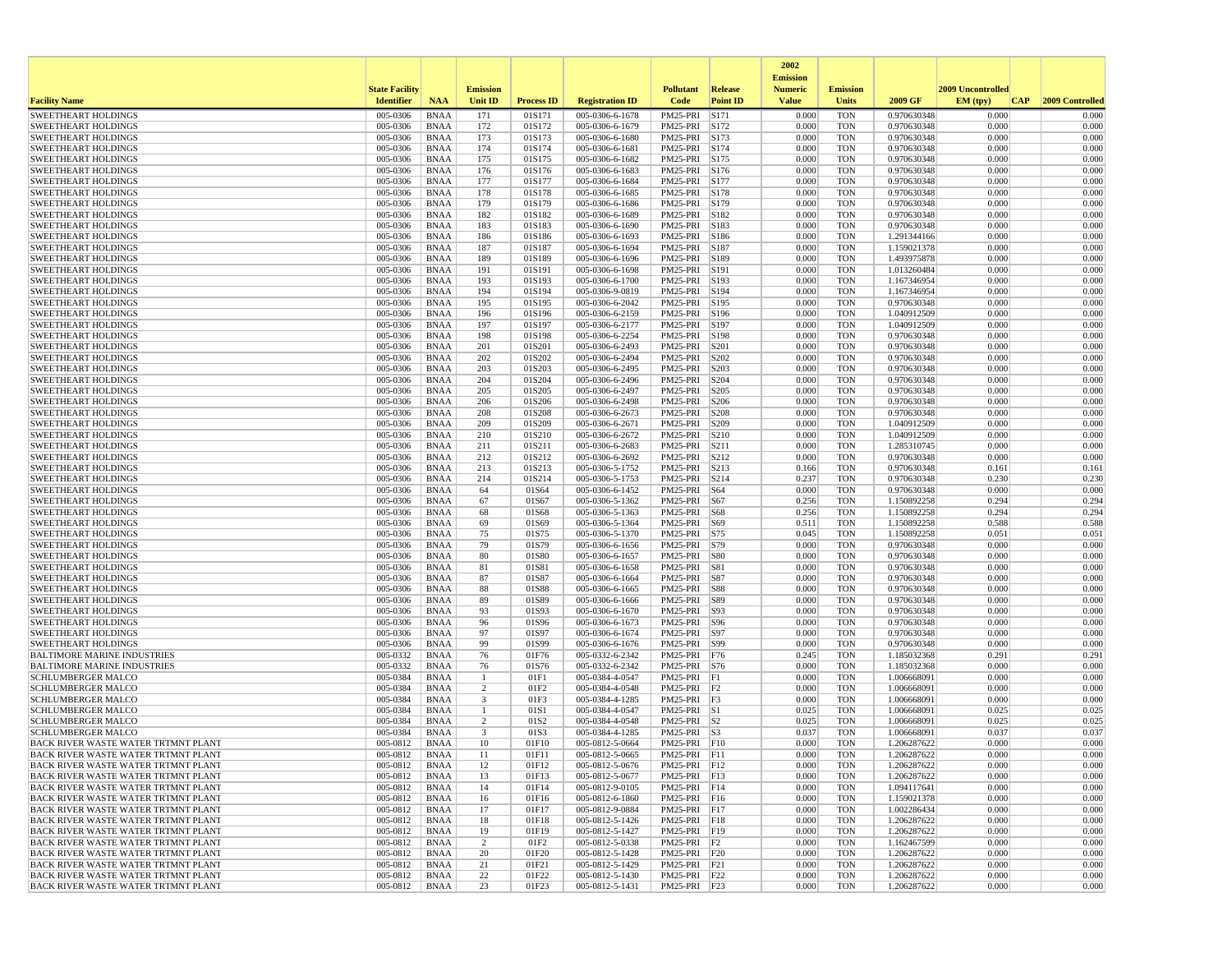|                                                                                          |                       |                            |                     |                   |                                    |                              |                      | 2002                              |                          |                            |                   |                 |
|------------------------------------------------------------------------------------------|-----------------------|----------------------------|---------------------|-------------------|------------------------------------|------------------------------|----------------------|-----------------------------------|--------------------------|----------------------------|-------------------|-----------------|
|                                                                                          | <b>State Facility</b> |                            | <b>Emission</b>     |                   |                                    | <b>Pollutant</b>             | Release              | <b>Emission</b><br><b>Numeric</b> | <b>Emission</b>          |                            | 2009 Uncontrolled |                 |
| <b>Facility Name</b>                                                                     | <b>Identifier</b>     | <b>NAA</b>                 | Unit ID             | <b>Process ID</b> | <b>Registration ID</b>             | Code                         | <b>Point ID</b>      | <b>Value</b>                      | <b>Units</b>             | 2009 GF                    | EM (typ)<br> CAP  | 2009 Controlled |
| <b>BACK RIVER WASTE WATER TRTMNT PLANT</b>                                               | 005-0812              | <b>BNAA</b>                | 24                  | 01F24             | 005-0812-5-1432                    | PM25-PRI                     | F24                  | 0.000                             | <b>TON</b>               | 1.206287622                | 0.000             | 0.000           |
| BACK RIVER WASTE WATER TRTMNT PLANT                                                      | 005-0812              | <b>BNAA</b>                | 25                  | 01F25             | 005-0812-5-1434                    | PM25-PRI F25                 |                      | 0.000                             | <b>TON</b>               | 1.206287622                | 0.000             | 0.000           |
| <b>BACK RIVER WASTE WATER TRTMNT PLANT</b><br><b>BACK RIVER WASTE WATER TRTMNT PLANT</b> | 005-0812<br>005-0812  | <b>BNAA</b><br><b>BNAA</b> | 26<br>27            | 01F26<br>01F27    | 005-0812-5-1435<br>005-0812-5-1438 | PM25-PRI F26<br>PM25-PRI F27 |                      | 0.000<br>0.000                    | <b>TON</b><br><b>TON</b> | 1.206287622<br>1.206287622 | 0.000<br>0.000    | 0.000<br>0.000  |
| <b>BACK RIVER WASTE WATER TRTMNT PLANT</b>                                               | 005-0812              | <b>BNAA</b>                | 28                  | 01F28             | 005-0812-6-1881                    | PM25-PRI F28                 |                      | 0.000                             | <b>TON</b>               | 1.185032368                | 0.000             | 0.000           |
| BACK RIVER WASTE WATER TRTMNT PLANT                                                      | 005-0812              | <b>BNAA</b>                | 29                  | 01F29             | 005-0812-5-1439                    | PM25-PRI F29                 |                      | 0.000                             | <b>TON</b>               | 1.206287622                | 0.000             | 0.000           |
| BACK RIVER WASTE WATER TRTMNT PLANT                                                      | 005-0812              | <b>BNAA</b>                | 30                  | 01F30             | 005-0812-5-1465                    | PM25-PRI F30                 |                      | 0.000                             | <b>TON</b>               | 1.206287622                | 0.000             | 0.000           |
| <b>BACK RIVER WASTE WATER TRTMNT PLANT</b>                                               | 005-0812              | <b>BNAA</b>                | 31                  | 01F31             | 005-0812-5-1504                    | PM25-PRI F31                 |                      | 0.000                             | <b>TON</b>               | 1.206287622                | 0.000             | 0.000           |
| BACK RIVER WASTE WATER TRTMNT PLANT                                                      | 005-0812              | <b>BNAA</b>                | 32                  | 01F32             | 005-0812-5-1554                    | PM25-PRI F32                 |                      | 0.000                             | <b>TON</b>               | 1.162467599                | 0.000             | 0.000           |
| <b>BACK RIVER WASTE WATER TRTMNT PLANT</b>                                               | 005-0812              | <b>BNAA</b>                | 33                  | 01F33             | 005-0812-5-1555                    | PM25-PRI F33                 |                      | 0.000                             | <b>TON</b>               | 1.162467599                | 0.000             | 0.000           |
| <b>BACK RIVER WASTE WATER TRTMNT PLANT</b><br><b>BACK RIVER WASTE WATER TRTMNT PLANT</b> | 005-0812<br>005-0812  | <b>BNAA</b><br><b>BNAA</b> | 34<br>36            | 01F34<br>01F36    | 005-0812-5-1556<br>005-0812-9-1005 | PM25-PRI F34<br>PM25-PRI F36 |                      | 0.000<br>0.000                    | <b>TON</b><br><b>TON</b> | 1.162467599<br>1.094117641 | 0.000<br>0.000    | 0.000<br>0.000  |
| <b>BACK RIVER WASTE WATER TRTMNT PLANT</b>                                               | 005-0812              | <b>BNAA</b>                | 37                  | 01F37             | 005-0812-9-1036                    | PM25-PRI F37                 |                      | 0.000                             | <b>TON</b>               | 1.094117641                | 0.000             | 0.000           |
| <b>BACK RIVER WASTE WATER TRTMNT PLANT</b>                                               | 005-0812              | <b>BNAA</b>                | $\overline{4}$      | 01F4              | 005-0812-5-0511                    | PM25-PRI                     | F <sub>4</sub>       | 0.000                             | <b>TON</b>               | 1.162467599                | 0.000             | 0.000           |
| <b>BACK RIVER WASTE WATER TRTMNT PLANT</b>                                               | 005-0812              | <b>BNAA</b>                | 5                   | 01F5              | 005-0812-5-0512                    | PM25-PRI F5                  |                      | 0.000                             | <b>TON</b>               | 1.206287622                | 0.000             | 0.000           |
| BACK RIVER WASTE WATER TRTMNT PLANT                                                      | 005-0812              | <b>BNAA</b>                | 10                  | 01S10             | 005-0812-5-0664                    | PM25-PRI S10                 |                      | 0.000                             | <b>TON</b>               | 1.206287622                | 0.000             | 0.000           |
| BACK RIVER WASTE WATER TRTMNT PLANT                                                      | 005-0812              | <b>BNAA</b>                | 11                  | 01S11             | 005-0812-5-0665                    | PM25-PRI S11                 |                      | 0.000                             | <b>TON</b>               | 1.206287622                | 0.000             | 0.000           |
| <b>BACK RIVER WASTE WATER TRTMNT PLANT</b>                                               | 005-0812              | <b>BNAA</b>                | 12                  | 01S12             | 005-0812-5-0676                    | PM25-PRI S12                 |                      | 0.000                             | TON                      | 1.206287622                | 0.000             | 0.000           |
| <b>BACK RIVER WASTE WATER TRTMNT PLANT</b><br>BACK RIVER WASTE WATER TRTMNT PLANT        | 005-0812<br>005-0812  | <b>BNAA</b><br><b>BNAA</b> | 13<br>14            | 01S13<br>01S14    | 005-0812-5-0677<br>005-0812-9-0105 | PM25-PRI S13<br>PM25-PRI     | $\sqrt{\text{S}}$ 14 | 0.000<br>0.000                    | <b>TON</b><br><b>TON</b> | 1.206287622<br>1.094117641 | 0.000<br>0.000    | 0.000<br>0.000  |
| <b>BACK RIVER WASTE WATER TRTMNT PLANT</b>                                               | 005-0812              | <b>BNAA</b>                | 16                  | 01S16             | 005-0812-6-1860                    | PM25-PRI S16                 |                      | 0.000                             | <b>TON</b>               | 1.159021378                | 0.000             | 0.000           |
| BACK RIVER WASTE WATER TRTMNT PLANT                                                      | 005-0812              | <b>BNAA</b>                | 17                  | 01S17             | 005-0812-9-0884                    | PM25-PRI S17                 |                      | 0.000                             | <b>TON</b>               | 1.002286434                | 0.000             | 0.000           |
| <b>BACK RIVER WASTE WATER TRTMNT PLANT</b>                                               | 005-0812              | <b>BNAA</b>                | 18                  | 01S18             | 005-0812-5-1426                    | PM25-PRI S18                 |                      | 0.000                             | TON                      | 1.206287622                | 0.000             | 0.000           |
| BACK RIVER WASTE WATER TRTMNT PLANT                                                      | 005-0812              | <b>BNAA</b>                | 19                  | 01S19             | 005-0812-5-1427                    | PM25-PRI S19                 |                      | 0.000                             | <b>TON</b>               | 1.206287622                | 0.000             | 0.000           |
| BACK RIVER WASTE WATER TRTMNT PLANT                                                      | 005-0812              | <b>BNAA</b>                | 2                   | 01S <sub>2</sub>  | 005-0812-5-0338                    | PM25-PRI                     | S <sub>2</sub>       | 0.000                             | <b>TON</b>               | 1.162467599                | 0.000             | 0.000           |
| BACK RIVER WASTE WATER TRTMNT PLANT<br>BACK RIVER WASTE WATER TRTMNT PLANT               | 005-0812<br>005-0812  | <b>BNAA</b><br><b>BNAA</b> | 20<br>21            | 01S20<br>01S21    | 005-0812-5-1428<br>005-0812-5-1429 | PM25-PRI<br>PM25-PRI S21     | <b>S20</b>           | 0.000<br>0.000                    | <b>TON</b><br><b>TON</b> | 1.206287622<br>1.206287622 | 0.000<br>0.000    | 0.000<br>0.000  |
| BACK RIVER WASTE WATER TRTMNT PLANT                                                      | 005-0812              | <b>BNAA</b>                | 22                  | 01S22             | 005-0812-5-1430                    | PM25-PRI S22                 |                      | 0.000                             | <b>TON</b>               | 1.206287622                | 0.000             | 0.000           |
| <b>BACK RIVER WASTE WATER TRTMNT PLANT</b>                                               | 005-0812              | <b>BNAA</b>                | 23                  | 01S23             | 005-0812-5-1431                    | PM25-PRI S23                 |                      | 0.000                             | <b>TON</b>               | 1.206287622                | 0.000             | 0.000           |
| BACK RIVER WASTE WATER TRTMNT PLANT                                                      | 005-0812              | <b>BNAA</b>                | 24                  | 01S24             | 005-0812-5-1432                    | PM25-PRI                     | S24                  | 0.000                             | <b>TON</b>               | 1.206287622                | 0.000             | 0.000           |
| <b>BACK RIVER WASTE WATER TRTMNT PLANT</b>                                               | 005-0812              | <b>BNAA</b>                | 25                  | 01S25             | 005-0812-5-1434                    | PM25-PRI                     | S25                  | 0.000                             | <b>TON</b>               | 1.206287622                | 0.000             | 0.000           |
| BACK RIVER WASTE WATER TRTMNT PLANT                                                      | 005-0812              | <b>BNAA</b>                | 26                  | 01S26             | 005-0812-5-1435                    | PM25-PRI                     | S <sub>26</sub>      | 0.000                             | <b>TON</b>               | 1.206287622                | 0.000             | 0.000           |
| <b>BACK RIVER WASTE WATER TRTMNT PLANT</b>                                               | 005-0812              | <b>BNAA</b>                | 27<br>28            | 01S27             | 005-0812-5-1438                    | PM25-PRI                     | S27                  | 0.555                             | <b>TON</b>               | 1.206287622                | 0.670<br>0.000    | 0.67<br>0.000   |
| BACK RIVER WASTE WATER TRTMNT PLANT<br><b>BACK RIVER WASTE WATER TRTMNT PLANT</b>        | 005-0812<br>005-0812  | <b>BNAA</b><br><b>BNAA</b> | 29                  | 01S28<br>01S29    | 005-0812-6-1881<br>005-0812-5-1439 | PM25-PRI S28<br>PM25-PRI S29 |                      | 0.000<br>0.555                    | <b>TON</b><br><b>TON</b> | 1.185032368<br>1.206287622 | 0.670             | 0.670           |
| <b>BACK RIVER WASTE WATER TRTMNT PLANT</b>                                               | 005-0812              | <b>BNAA</b>                | 30                  | 01S30             | 005-0812-5-1465                    | PM25-PRI                     | S30                  | 0.000                             | <b>TON</b>               | 1.206287622                | 0.000             | 0.000           |
| BACK RIVER WASTE WATER TRTMNT PLANT                                                      | 005-0812              | <b>BNAA</b>                | 31                  | 01S31             | 005-0812-5-1504                    | PM25-PRI                     | S31                  | 0.000                             | <b>TON</b>               | 1.206287622                | 0.000             | 0.000           |
| <b>BACK RIVER WASTE WATER TRTMNT PLANT</b>                                               | 005-0812              | <b>BNAA</b>                | 32                  | 01S32             | 005-0812-5-1554                    | PM25-PRI S32                 |                      | 0.000                             | <b>TON</b>               | 1.162467599                | 0.000             | 0.000           |
| BACK RIVER WASTE WATER TRTMNT PLANT                                                      | 005-0812              | <b>BNAA</b>                | 33                  | 01S33             | 005-0812-5-1555                    | PM25-PRI                     | S33                  | 0.000                             | <b>TON</b>               | 1.162467599                | 0.000             | 0.000           |
| <b>BACK RIVER WASTE WATER TRTMNT PLANT</b>                                               | 005-0812              | <b>BNAA</b>                | 34                  | 01S34             | 005-0812-5-1556                    | PM25-PRI S34                 |                      | 0.000                             | <b>TON</b>               | 1.162467599                | 0.000             | 0.000           |
| BACK RIVER WASTE WATER TRTMNT PLANT<br>BACK RIVER WASTE WATER TRTMNT PLANT               | 005-0812<br>005-0812  | BNAA<br><b>BNAA</b>        | 36<br>37            | 01S36<br>01S37    | 005-0812-9-1005<br>005-0812-9-1036 | PM25-PRI S36<br>PM25-PRI     | <b>S37</b>           | 0.000<br>0.000                    | <b>TON</b><br><b>TON</b> | 1.094117641<br>1.094117641 | 0.000<br>0.000    | 0.000<br>0.000  |
| <b>BACK RIVER WASTE WATER TRTMNT PLANT</b>                                               | 005-0812              | <b>BNAA</b>                | $\overline{4}$      | 01S4              | 005-0812-5-0511                    | PM25-PRI                     | $ S_4$               | 0.958                             | <b>TON</b>               | 1.162467599                | 1.114             | 1.114           |
| <b>BACK RIVER WASTE WATER TRTMNT PLANT</b>                                               | 005-0812              | <b>BNAA</b>                | 5                   | 01S5              | 005-0812-5-0512                    | PM25-PRI S5                  |                      | 0.000                             | <b>TON</b>               | 1.206287622                | 0.000             | 0.000           |
| <b>AMERICAN YEAST</b>                                                                    | 005-0979              | <b>BNAA</b>                | -1                  | 01F1              | 005-0979-4-1296                    | PM25-PRI F1                  |                      | 0.000                             | <b>TON</b>               | 1.006668091                | 0.000             | 0.000           |
| <b>AMERICAN YEAST</b>                                                                    | 005-0979              | <b>BNAA</b>                | $\overline{4}$      | 01F4              | 005-0979-4-1954                    | PM25-PRI F4                  |                      | 0.000                             | <b>TON</b>               | 1.006668091                | 0.000             | 0.000           |
| <b>AMERICAN YEAST</b>                                                                    | 005-0979              | <b>BNAA</b>                | 5                   | 01F5              | 005-0979-4-1920                    | PM25-PRI F5                  |                      | 0.000                             | <b>TON</b>               | 1.006668091                | 0.000             | 0.000           |
| <b>AMERICAN YEAST</b><br><b>AMERICAN YEAST</b>                                           | 005-0979<br>005-0979  | <b>BNAA</b><br>BNAA        | 1<br>$\overline{4}$ | 01S1<br>01S4      | 005-0979-4-1296<br>005-0979-4-1954 | PM25-PRI S1<br>$PM25-PRI$ S4 |                      | 0.143<br>0.429                    | <b>TON</b><br><b>TON</b> | 1.006668091<br>1.006668091 | 0.143<br>0.432    | 0.143<br>0.432  |
| <b>AMERICAN YEAST</b>                                                                    | 005-0979              | <b>BNAA</b>                | 5                   | 01S5              | 005-0979-4-1920                    | PM25-PRI S5                  |                      | 0.143                             | <b>TON</b>               | 1.006668091                | 0.143             | 0.143           |
| <b>CROWN BEVERAGE PACKAGING</b>                                                          | 005-1040              | <b>BNAA</b>                | 8                   | 01F8              | 005-1040-6-1585                    | PM25-PRI F8                  |                      | 0.000                             | TON                      | 1.2107023                  | 0.000             | 0.000           |
| <b>CROWN BEVERAGE PACKAGING</b>                                                          | 005-1040              | BNAA                       | 8                   | 01S8              | 005-1040-6-1585                    | PM25-PRI S8                  |                      | 0.299                             | <b>TON</b>               | 1.2107023                  | 0.362             | 0.362           |
| <b>GAMSE LITHOGRAPHING COMPANY</b>                                                       | 005-1149              | <b>BNAA</b>                |                     | 01F1              | 005-1149-9-0159                    | $PM25-PRI$ F1                |                      | 0.000                             | <b>TON</b>               | 0.970630348                | 0.000             | 0.000           |
| GAMSE LITHOGRAPHING COMPANY                                                              | 005-1149              | <b>BNAA</b>                | 10                  | 01F10             | 005-1149-6-1983                    | PM25-PRI F10                 |                      | 0.000                             | <b>TON</b>               | 0.970630348                | 0.000             | 0.000           |
| <b>GAMSE LITHOGRAPHING COMPANY</b>                                                       | 005-1149              | <b>BNAA</b>                | 12                  | 01F12             | 005-1149-6-2156                    | PM25-PRI F12                 |                      | 0.000                             | <b>TON</b>               | 0.970630348                | 0.000             | 0.000           |
| <b>GAMSE LITHOGRAPHING COMPANY</b><br>GAMSE LITHOGRAPHING COMPANY                        | 005-1149<br>005-1149  | <b>BNAA</b><br><b>BNAA</b> | 13<br>14            | 01F13<br>01F14    | 005-1149-6-2376<br>005-1149-6-2377 | PM25-PRI F13<br>PM25-PRI F14 |                      | 0.000<br>0.000                    | <b>TON</b><br><b>TON</b> | 0.970630348<br>0.970630348 | 0.000<br>0.000    | 0.000<br>0.000  |
| GAMSE LITHOGRAPHING COMPANY                                                              | 005-1149              | <b>BNAA</b>                | 15                  | 01F15             | 005-1149-6-2634                    | PM25-PRI F15                 |                      | 0.000                             | <b>TON</b>               | 0.970630348                | 0.000             | 0.000           |
| <b>GAMSE LITHOGRAPHING COMPANY</b>                                                       | 005-1149              | BNAA                       | 16                  | 01F16             | 005-1149-6-2633                    | PM25-PRI   F16               |                      | 0.000                             | TON                      | 0.970630348                | 0.000             | 0.000           |
| GAMSE LITHOGRAPHING COMPANY                                                              | 005-1149              | BNAA                       | 9                   | 01F9              | 005-1149-6-1845                    | PM25-PRI F9                  |                      | 0.000                             | <b>TON</b>               | 0.970630348                | 0.000             | 0.000           |
| GAMSE LITHOGRAPHING COMPANY                                                              | 005-1149              | BNAA                       | $\mathbf{1}$        | 01S1              | 005-1149-9-0159                    | PM25-PRI S1                  |                      | 0.000                             | <b>TON</b>               | 0.970630348                | 0.000             | 0.000           |
| <b>GAMSE LITHOGRAPHING COMPANY</b>                                                       | 005-1149              | BNAA                       | 10                  | 01S10             | 005-1149-6-1983                    | PM25-PRI S10                 |                      | 0.000                             | TON                      | 0.970630348                | 0.000             | 0.000           |
| GAMSE LITHOGRAPHING COMPANY<br>GAMSE LITHOGRAPHING COMPANY                               | 005-1149<br>005-1149  | BNAA<br><b>BNAA</b>        | 12<br>13            | 01S12<br>01S13    | 005-1149-6-2156<br>005-1149-6-2376 | PM25-PRI S12<br>PM25-PRI S13 |                      | 0.000<br>0.000                    | <b>TON</b><br><b>TON</b> | 0.970630348<br>0.970630348 | 0.000<br>0.000    | 0.000<br>0.000  |
| GAMSE LITHOGRAPHING COMPANY                                                              | 005-1149              | <b>BNAA</b>                | 14                  | 01S14             | 005-1149-6-2377                    | PM25-PRI S14                 |                      | 0.000                             | <b>TON</b>               | 0.970630348                | 0.000             | 0.000           |
| GAMSE LITHOGRAPHING COMPANY                                                              | 005-1149              | BNAA                       | 15                  | 01S15             | 005-1149-6-2634                    | PM25-PRI S15                 |                      | 0.000                             | <b>TON</b>               | 0.970630348                | 0.000             | 0.000           |
| GAMSE LITHOGRAPHING COMPANY                                                              | 005-1149              | <b>BNAA</b>                | 16                  | 01S16             | 005-1149-6-2633                    | PM25-PRI S16                 |                      | 0.000                             | <b>TON</b>               | 0.970630348                | 0.000             | 0.000           |
| GAMSE LITHOGRAPHING COMPANY                                                              | 005-1149              | BNAA                       | 9                   | 01S9              | 005-1149-6-1845                    | PM25-PRI S9                  |                      | 0.000                             | TON                      | 0.970630348                | 0.000             | 0.000           |
| PRINTING CORPORATION OF AMERICA                                                          | 005-1744              | BNAA                       | 10                  | 01F10             | 005-1744-6-2073                    | PM25-PRI F10                 |                      | 0.000                             | TON                      | 0.970630348                | 0.000             | 0.000           |
| PRINTING CORPORATION OF AMERICA<br>PRINTING CORPORATION OF AMERICA                       | 005-1744<br>005-1744  | <b>BNAA</b><br>BNAA        | 11<br>12            | 01F11<br>01F12    | 005-1744-6-2142<br>005-1744-6-2143 | PM25-PRI F11<br>PM25-PRI F12 |                      | 0.000<br>0.000                    | <b>TON</b><br>TON        | 0.970630348<br>0.970630348 | 0.000<br>0.000    | 0.000<br>0.000  |
|                                                                                          |                       |                            |                     |                   |                                    |                              |                      |                                   |                          |                            |                   |                 |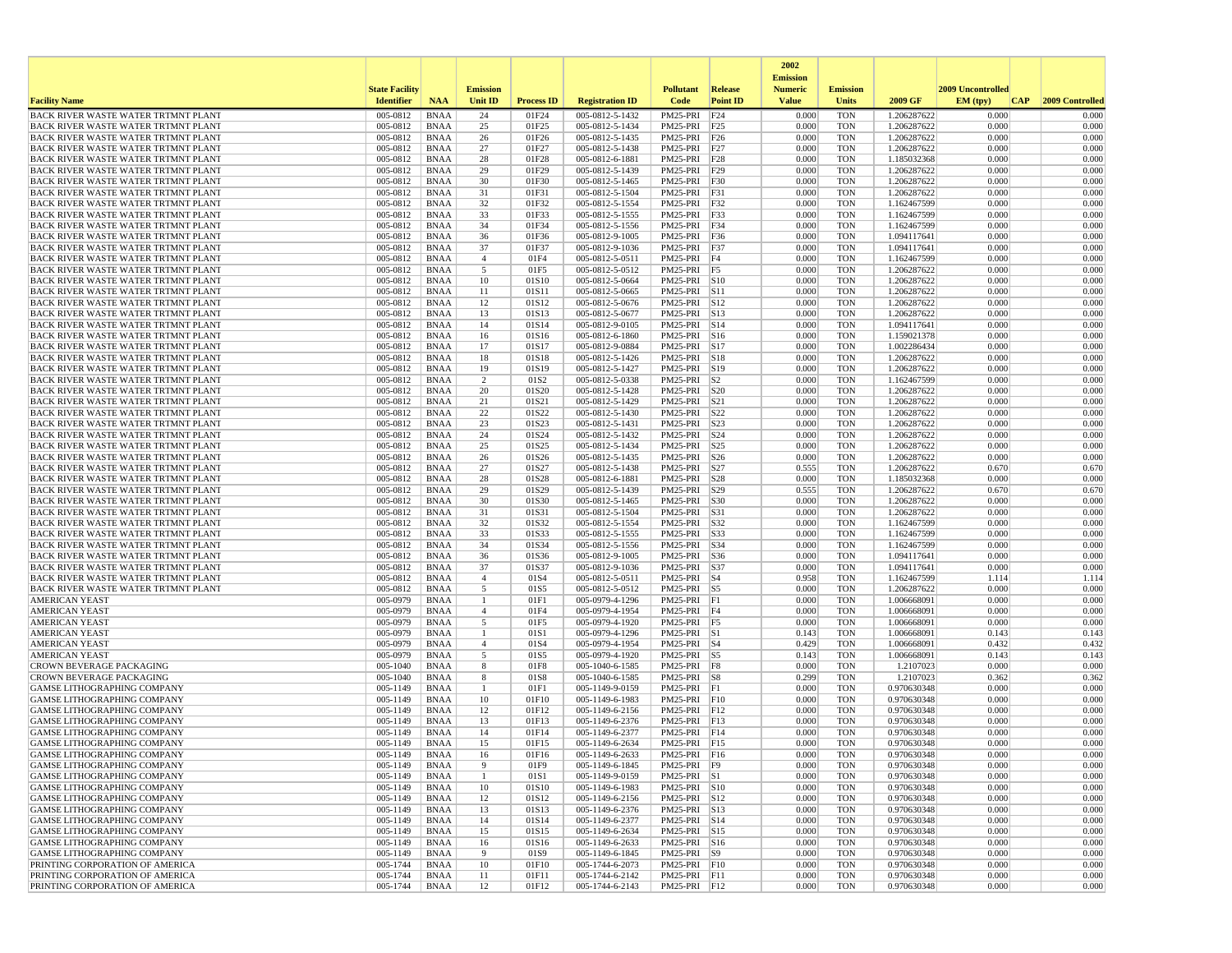|                                                                    |                                            |                            |                     |                   |                                    |                                 |                            | 2002                           |                                 |                            |                   |                 |
|--------------------------------------------------------------------|--------------------------------------------|----------------------------|---------------------|-------------------|------------------------------------|---------------------------------|----------------------------|--------------------------------|---------------------------------|----------------------------|-------------------|-----------------|
|                                                                    |                                            |                            | <b>Emission</b>     |                   |                                    |                                 |                            | <b>Emission</b>                |                                 |                            | 2009 Uncontrolled |                 |
| <b>Facility Name</b>                                               | <b>State Facility</b><br><b>Identifier</b> | <b>NAA</b>                 | Unit ID             | <b>Process ID</b> | <b>Registration ID</b>             | <b>Pollutant</b><br>Code        | Release<br><b>Point ID</b> | <b>Numeric</b><br><b>Value</b> | <b>Emission</b><br><b>Units</b> | 2009 GF                    | EM (typ)<br> CAP  | 2009 Controlled |
| PRINTING CORPORATION OF AMERICA                                    | 005-1744                                   | <b>BNAA</b>                | 13                  | 01F13             | 005-1744-6-2218                    | PM25-PRI                        | F13                        | 0.000                          | <b>TON</b>                      | 0.970630348                | 0.000             | 0.000           |
| PRINTING CORPORATION OF AMERICA                                    | 005-1744                                   | <b>BNAA</b>                | 14                  | 01F14             | 005-1744-6-2176                    | PM25-PRI F14                    |                            | 0.000                          | <b>TON</b>                      | 0.970630348                | 0.000             | 0.000           |
| PRINTING CORPORATION OF AMERICA                                    | 005-1744                                   | <b>BNAA</b>                | 15                  | 01F15             | 005-1744-6-2306                    | PM25-PRI F15                    |                            | 0.000                          | <b>TON</b>                      | 0.970630348                | 0.000             | 0.000           |
| PRINTING CORPORATION OF AMERICA                                    | 005-1744                                   | <b>BNAA</b>                | 16                  | 01F16             | 005-1744-6-2307                    | PM25-PRI F16                    |                            | 0.000                          | <b>TON</b>                      | 0.970630348                | 0.000             | 0.000           |
| PRINTING CORPORATION OF AMERICA<br>PRINTING CORPORATION OF AMERICA | 005-1744<br>005-1744                       | <b>BNAA</b><br><b>BNAA</b> | 17<br>2             | 01F17<br>01F2     | 005-1744-6-2308<br>005-1744-6-1362 | PM25-PRI F17<br>$PM25-PRI$ $F2$ |                            | 0.000<br>0.000                 | <b>TON</b><br><b>TON</b>        | 0.970630348<br>0.970630348 | 0.000<br>0.000    | 0.000<br>0.000  |
| PRINTING CORPORATION OF AMERICA                                    | 005-1744                                   | <b>BNAA</b>                | 3                   | 01F3              | 005-1744-6-1363                    | PM25-PRI F3                     |                            | 0.000                          | <b>TON</b>                      | 0.970630348                | 0.000             | 0.000           |
| PRINTING CORPORATION OF AMERICA                                    | 005-1744                                   | <b>BNAA</b>                | $\overline{4}$      | 01F4              | 005-1744-6-1396                    | PM25-PRI F4                     |                            | 0.000                          | <b>TON</b>                      | 0.970630348                | 0.000             | 0.000           |
| PRINTING CORPORATION OF AMERICA                                    | 005-1744                                   | <b>BNAA</b>                | 5                   | 01F5              | 005-1744-6-1506                    | PM25-PRI F5                     |                            | 0.000                          | <b>TON</b>                      | 0.970630348                | 0.000             | 0.000           |
| PRINTING CORPORATION OF AMERICA                                    | 005-1744                                   | <b>BNAA</b>                | 6                   | 01F6              | 005-1744-6-1960                    | PM25-PRI F6                     |                            | 0.000                          | <b>TON</b>                      | 0.970630348                | 0.000             | 0.000           |
| PRINTING CORPORATION OF AMERICA<br>PRINTING CORPORATION OF AMERICA | 005-1744<br>005-1744                       | <b>BNAA</b><br><b>BNAA</b> | 9<br>10             | 01F9<br>01S10     | 005-1744-6-2072<br>005-1744-6-2073 | PM25-PRI F9<br>PM25-PRI S10     |                            | 0.000<br>0.000                 | <b>TON</b><br><b>TON</b>        | 0.970630348<br>0.970630348 | 0.000<br>0.000    | 0.000<br>0.000  |
| PRINTING CORPORATION OF AMERICA                                    | 005-1744                                   | <b>BNAA</b>                | 11                  | 01S11             | 005-1744-6-2142                    | PM25-PRI S11                    |                            | 0.000                          | <b>TON</b>                      | 0.970630348                | 0.000             | 0.000           |
| PRINTING CORPORATION OF AMERICA                                    | 005-1744                                   | <b>BNAA</b>                | 12                  | 01S12             | 005-1744-6-2143                    | PM25-PRI                        | S <sub>12</sub>            | 0.000                          | <b>TON</b>                      | 0.970630348                | 0.000             | 0.000           |
| PRINTING CORPORATION OF AMERICA                                    | 005-1744                                   | <b>BNAA</b>                | 13                  | 01S13             | 005-1744-6-2218                    | PM25-PRI                        | S13                        | 0.000                          | <b>TON</b>                      | 0.970630348                | 0.000             | 0.000           |
| PRINTING CORPORATION OF AMERICA                                    | 005-1744                                   | <b>BNAA</b>                | 14                  | 01S14             | 005-1744-6-2176                    | $PM25-PRI$ S14                  |                            | 0.000                          | <b>TON</b>                      | 0.970630348                | 0.000             | 0.000           |
| PRINTING CORPORATION OF AMERICA                                    | 005-1744                                   | <b>BNAA</b>                | 15                  | 01S15             | 005-1744-6-2306                    | PM25-PRI S15                    |                            | 0.000                          | <b>TON</b>                      | 0.970630348                | 0.000             | 0.000           |
| PRINTING CORPORATION OF AMERICA<br>PRINTING CORPORATION OF AMERICA | 005-1744<br>005-1744                       | <b>BNAA</b><br><b>BNAA</b> | 16<br>17            | 01S16<br>01S17    | 005-1744-6-2307<br>005-1744-6-2308 | PM25-PRI S16<br>PM25-PRI S17    |                            | 0.000<br>0.000                 | <b>TON</b><br><b>TON</b>        | 0.970630348<br>0.970630348 | 0.000<br>0.000    | 0.000<br>0.000  |
| PRINTING CORPORATION OF AMERICA                                    | 005-1744                                   | <b>BNAA</b>                | $\overline{2}$      | 01S2              | 005-1744-6-1362                    | PM25-PRI                        | S <sub>2</sub>             | 0.000                          | <b>TON</b>                      | 0.970630348                | 0.000             | 0.000           |
| PRINTING CORPORATION OF AMERICA                                    | 005-1744                                   | <b>BNAA</b>                | 3                   | 01S3              | 005-1744-6-1363                    | PM25-PRI S3                     |                            | 0.000                          | <b>TON</b>                      | 0.970630348                | 0.000             | 0.000           |
| PRINTING CORPORATION OF AMERICA                                    | 005-1744                                   | <b>BNAA</b>                | $\overline{4}$      | 01S4              | 005-1744-6-1396                    | PM25-PRI S4                     |                            | 0.000                          | <b>TON</b>                      | 0.970630348                | 0.000             | 0.000           |
| PRINTING CORPORATION OF AMERICA                                    | 005-1744                                   | <b>BNAA</b>                | 5                   | 01S5              | 005-1744-6-1506                    | PM25-PRI S5                     |                            | 0.000                          | <b>TON</b>                      | 0.970630348                | 0.000             | 0.000           |
| PRINTING CORPORATION OF AMERICA<br>PRINTING CORPORATION OF AMERICA | 005-1744<br>005-1744                       | BNAA<br><b>BNAA</b>        | 6<br>-9             | 01S6<br>01S9      | 005-1744-6-1960<br>005-1744-6-2072 | PM25-PRI S6<br>PM25-PRI S9      |                            | 0.000<br>0.000                 | <b>TON</b><br><b>TON</b>        | 0.970630348<br>0.970630348 | 0.000<br>0.000    | 0.000<br>0.000  |
| <b>CAVANAUGH PRESS</b>                                             | 005-1903                                   | <b>BNAA</b>                | 2                   | 01F <sub>2</sub>  | 005-1903-6-2032                    | $PM25-PRI$ $ F2$                |                            | 0.000                          | <b>TON</b>                      | 0.970630348                | 0.000             | 0.000           |
| <b>CAVANAUGH PRESS</b>                                             | 005-1903                                   | <b>BNAA</b>                | 3                   | 01F3              | 005-1903-6-2036                    | PM25-PRI F3                     |                            | 0.000                          | <b>TON</b>                      | 0.970630348                | 0.000             | 0.000           |
| <b>CAVANAUGH PRESS</b>                                             | 005-1903                                   | <b>BNAA</b>                | $\overline{4}$      | 01F4              | 005-1903-6-2037                    | PM25-PRI F4                     |                            | 0.000                          | <b>TON</b>                      | 0.970630348                | 0.000             | 0.000           |
| <b>CAVANAUGH PRESS</b>                                             | 005-1903                                   | <b>BNAA</b>                | 5                   | 01F5              | 005-1903-6-2038                    | PM25-PRI F5                     |                            | 0.000                          | <b>TON</b>                      | 0.970630348                | 0.000             | 0.000           |
| <b>CAVANAUGH PRESS</b>                                             | 005-1903                                   | <b>BNAA</b>                | 6                   | 01F6              | 005-1903-6-2039                    | PM25-PRI F6                     |                            | 0.000                          | <b>TON</b>                      | 0.970630348                | 0.000             | 0.000           |
| <b>CAVANAUGH PRESS</b><br><b>CAVANAUGH PRESS</b>                   | 005-1903<br>005-1903                       | <b>BNAA</b><br><b>BNAA</b> | 7<br>8              | 01F7<br>01F8      | 005-1903-6-2100<br>005-1903-6-2382 | PM25-PRI<br>PM25-PRI F8         | F7                         | 0.000<br>0.000                 | <b>TON</b><br><b>TON</b>        | 0.970630348<br>0.970630348 | 0.000<br>0.000    | 0.000<br>0.000  |
| <b>CAVANAUGH PRESS</b>                                             | 005-1903                                   | <b>BNAA</b>                | 9                   | 01F9              | 005-1903-6-2596                    | PM25-PRI F9                     |                            | 0.000                          | <b>TON</b>                      | 0.970630348                | 0.000             | 0.000           |
| <b>CAVANAUGH PRESS</b>                                             | 005-1903                                   | <b>BNAA</b>                | 2                   | 01S2              | 005-1903-6-2032                    | $PM25-PRI$ S2                   |                            | 0.000                          | <b>TON</b>                      | 0.970630348                | 0.000             | 0.000           |
| <b>CAVANAUGH PRESS</b>                                             | 005-1903                                   | <b>BNAA</b>                | 3                   | 01S3              | 005-1903-6-2036                    | PM25-PRI S3                     |                            | 0.000                          | <b>TON</b>                      | 0.970630348                | 0.000             | 0.000           |
| <b>CAVANAUGH PRESS</b>                                             | 005-1903                                   | <b>BNAA</b>                | $\overline{4}$      | 01S4              | 005-1903-6-2037                    | $PM25-PRI$ S4                   |                            | 0.000                          | <b>TON</b>                      | 0.970630348                | 0.000             | 0.000           |
| <b>CAVANAUGH PRESS</b><br><b>CAVANAUGH PRESS</b>                   | 005-1903<br>005-1903                       | <b>BNAA</b><br><b>BNAA</b> | 5<br>6              | 01S5<br>01S6      | 005-1903-6-2038<br>005-1903-6-2039 | PM25-PRI<br>PM25-PRI S6         | S5                         | 0.000<br>0.000                 | <b>TON</b><br><b>TON</b>        | 0.970630348<br>0.970630348 | 0.000<br>0.000    | 0.000<br>0.000  |
| <b>CAVANAUGH PRESS</b>                                             | 005-1903                                   | <b>BNAA</b>                | $7\phantom{.0}$     | 01S7              | 005-1903-6-2100                    | PM25-PRI S7                     |                            | 0.000                          | <b>TON</b>                      | 0.970630348                | 0.000             | 0.000           |
| <b>CAVANAUGH PRESS</b>                                             | 005-1903                                   | <b>BNAA</b>                | 8                   | 01S8              | 005-1903-6-2382                    | PM25-PRI S8                     |                            | 0.000                          | <b>TON</b>                      | 0.970630348                | 0.000             | 0.000           |
| <b>CAVANAUGH PRESS</b>                                             | 005-1903                                   | <b>BNAA</b>                | 9                   | 01S9              | 005-1903-6-2596                    | PM25-PRI   S9                   |                            | 0.000                          | <b>TON</b>                      | 0.970630348                | 0.000             | 0.000           |
| <b>POLYSTYRENE PRODUCTS</b>                                        | 005-1956                                   | <b>BNAA</b>                | $\mathbf{1}$        | 01F1              | 005-1956-4-1900                    | PM25-PRI                        | F1                         | 0.000                          | <b>TON</b>                      | 1.006668091                | 0.000             | 0.000           |
| POLYSTYRENE PRODUCTS<br>RUSSELL-STANLEY SERVICES                   | 005-1956<br>005-2220                       | <b>BNAA</b><br><b>BNAA</b> | -1<br>-1            | 01S1<br>01F1      | 005-1956-4-1900<br>005-2220-9-0923 | PM25-PRI S1<br>PM25-PRI F1      |                            | 0.012<br>0.000                 | <b>TON</b><br><b>TON</b>        | 1.006668091<br>1.185032368 | 0.012<br>0.000    | 0.012<br>0.000  |
| RUSSELL-STANLEY SERVICES                                           | 005-2220                                   | <b>BNAA</b>                | 2                   | 01F2              | 005-2220-9-0979                    | PM25-PRI F2                     |                            | 0.000                          | <b>TON</b>                      | 1.185032368                | 0.000             | 0.000           |
| RUSSELL-STANLEY SERVICES                                           | 005-2220                                   | <b>BNAA</b>                | 3                   | 01F3              | 005-2220-6-2263                    | PM25-PRI F3                     |                            | 0.000                          | <b>TON</b>                      | 1.2107023                  | 0.000             | 0.000           |
| <b>RUSSELL-STANLEY SERVICES</b>                                    | 005-2220                                   | <b>BNAA</b>                | -1                  | 01S1              | 005-2220-9-0923                    | PM25-PRI S1                     |                            | 0.020                          | <b>TON</b>                      | 1.185032368                | 0.023             | 0.023           |
| <b>RUSSELL-STANLEY SERVICES</b>                                    | 005-2220                                   | <b>BNAA</b>                | $\overline{2}$      | 01S2              | 005-2220-9-0979                    | PM25-PRI                        | S <sub>2</sub>             | 0.314                          | <b>TON</b>                      | 1.185032368                | 0.372             | 0.372           |
| RUSSELL-STANLEY SERVICES<br>POLYSTYRENE PRODUCTS                   | 005-2220<br>005-2305                       | <b>BNAA</b><br><b>BNAA</b> | 3<br>$\overline{7}$ | 01S3<br>01F7      | 005-2220-6-2263<br>005-2305-5-1644 | PM25-PRI S3<br>PM25-PRI F7      |                            | 0.257<br>0.000                 | <b>TON</b><br><b>TON</b>        | 1.2107023<br>1.006668091   | 0.311<br>0.000    | 0.311<br>0.000  |
| POLYSTYRENE PRODUCTS                                               | 005-2305                                   | <b>BNAA</b>                | $7\overline{ }$     | 01S7              | 005-2305-5-1644                    | PM25-PRI S7                     |                            | 0.050                          | <b>TON</b>                      | 1.006668091                | 0.050             | 0.050           |
| <b>AAI - CLUB HOUSE ROAD</b>                                       | 005-2405                                   | <b>BNAA</b>                |                     | 01F1              | 005-2405-6-2414                    | PM25-PRI F1                     |                            | 0.000                          | <b>TON</b>                      | 1.159021378                | 0.000             | 0.000           |
| AAI - CLUB HOUSE ROAD                                              | 005-2405                                   | <b>BNAA</b>                | $\overline{2}$      | 01F <sub>2</sub>  | 005-2405-6-2415                    | $PM25-PRI$ $ F2$                |                            | 0.000                          | <b>TON</b>                      | 1.159021378                | 0.000             | 0.000           |
| <b>AAI - CLUB HOUSE ROAD</b>                                       | 005-2405                                   | <b>BNAA</b>                | 3                   | 01F3              | 005-2405-6-2416                    | PM25-PRI F3                     |                            | 0.000                          | <b>TON</b>                      | 1.159021378                | 0.000             | 0.000           |
| <b>AAI - CLUB HOUSE ROAD</b>                                       | 005-2405                                   | <b>BNAA</b>                | $\overline{4}$      | 01F4              | 005-2405-6-2580                    | PM25-PRI F4                     |                            | 0.000                          | <b>TON</b>                      | 1.159021378                | 0.000             | 0.000           |
| <b>AAI - CLUB HOUSE ROAD</b><br><b>AAI - CLUB HOUSE ROAD</b>       | 005-2405<br>005-2405                       | <b>BNAA</b><br><b>BNAA</b> | $\mathbf{1}$<br>2   | 01S1<br>01S2      | 005-2405-6-2414<br>005-2405-6-2415 | $PM25-PRI$ S1<br>$PM25-PRI$ S2  |                            | 0.000<br>0.000                 | <b>TON</b><br><b>TON</b>        | 1.159021378<br>1.159021378 | 0.000<br>0.000    | 0.000<br>0.000  |
| AAI - CLUB HOUSE ROAD                                              | 005-2405                                   | <b>BNAA</b>                | 3                   | 01S3              | 005-2405-6-2416                    | $PM25-PRI$ S3                   |                            | 0.000                          | <b>TON</b>                      | 1.159021378                | 0.000             | 0.000           |
| AAI - CLUB HOUSE ROAD                                              | 005-2405                                   | <b>BNAA</b>                |                     | 01S4              | 005-2405-6-2580                    | PM25-PRI S4                     |                            | 0.000                          | TON                             | 1.159021378                | 0.000             | 0.000           |
| MIDDLE RIVER AIRCRAFT SYSTEMS                                      | 005-2407                                   | BNAA                       | -1                  | 01F1              | 005-2407-5-1655                    | $PM25-PRI$ F1                   |                            | 0.000                          | TON                             | 1.150892258                | 0.000             | 0.000           |
| MIDDLE RIVER AIRCRAFT SYSTEMS                                      | 005-2407                                   | BNAA                       | -1                  | 01S1              | 005-2407-5-1655                    | $PM25-PRI$ S1                   |                            | 0.018                          | <b>TON</b>                      | 1.150892258                | 0.020             | 0.020           |
| <b>LEHIGH PORTLAND CEMENT</b><br>LEHIGH PORTLAND CEMENT            | 013-0012<br>013-0012                       | BNAA                       | 17<br>18            | 01F17<br>01F18    | 013-0012-6-0027<br>013-0012-6-0028 | PM25-PRI F17<br>PM25-PRI F18    |                            | 0.000<br>0.000                 | TON<br><b>TON</b>               | 1.235632181<br>1.235632181 | 0.000<br>0.000    | 0.000<br>0.000  |
| LEHIGH PORTLAND CEMENT                                             | 013-0012                                   | BNAA<br>BNAA               | 19                  | 01F19             | 013-0012-6-0029                    | PM25-PRI F19                    |                            | 0.000                          | <b>TON</b>                      | 1.235632181                | 0.000             | 0.000           |
| LEHIGH PORTLAND CEMENT                                             | 013-0012                                   | BNAA                       | 20                  | 01F20             | 013-0012-6-0030                    | PM25-PRI F20                    |                            | 0.000                          | TON                             | 1.235632181                | 0.000             | 0.000           |
| <b>LEHIGH PORTLAND CEMENT</b>                                      | 013-0012                                   | BNAA                       | 21                  | 01F21             | 013-0012-6-0031                    | PM25-PRI F21                    |                            | 0.000                          | <b>TON</b>                      | 1.235632181                | 0.000             | 0.000           |
| <b>LEHIGH PORTLAND CEMENT</b>                                      | 013-0012                                   | BNAA                       | 22                  | 01F22             | 013-0012-6-0032                    | PM25-PRI F22                    |                            | 0.000                          | TON                             | 1.235632181                | 0.000             | 0.000           |
| LEHIGH PORTLAND CEMENT                                             | 013-0012                                   | BNAA                       | 23                  | 01F23             | 013-0012-6-0033                    | PM25-PRI F23                    |                            | 0.000                          | TON                             | 1.235632181                | 0.000             | 0.000           |
| <b>LEHIGH PORTLAND CEMENT</b><br>LEHIGH PORTLAND CEMENT            | 013-0012<br>013-0012                       | BNAA<br><b>BNAA</b>        | 24<br>25            | 01F24<br>01F25    | 013-0012-6-0034<br>013-0012-6-0039 | PM25-PRI F24<br>PM25-PRI F25    |                            | 0.000<br>0.000                 | <b>TON</b><br><b>TON</b>        | 1.235632181<br>1.159757972 | 0.000<br>0.000    | 0.000<br>0.000  |
| <b>LEHIGH PORTLAND CEMENT</b>                                      | 013-0012                                   | BNAA                       | 26                  | 01F26             | 013-0012-6-0040                    | PM25-PRI F26                    |                            | 0.000                          | TON                             | 1.159757972                | 0.000             | 0.000           |
|                                                                    |                                            |                            |                     |                   |                                    |                                 |                            |                                |                                 |                            |                   |                 |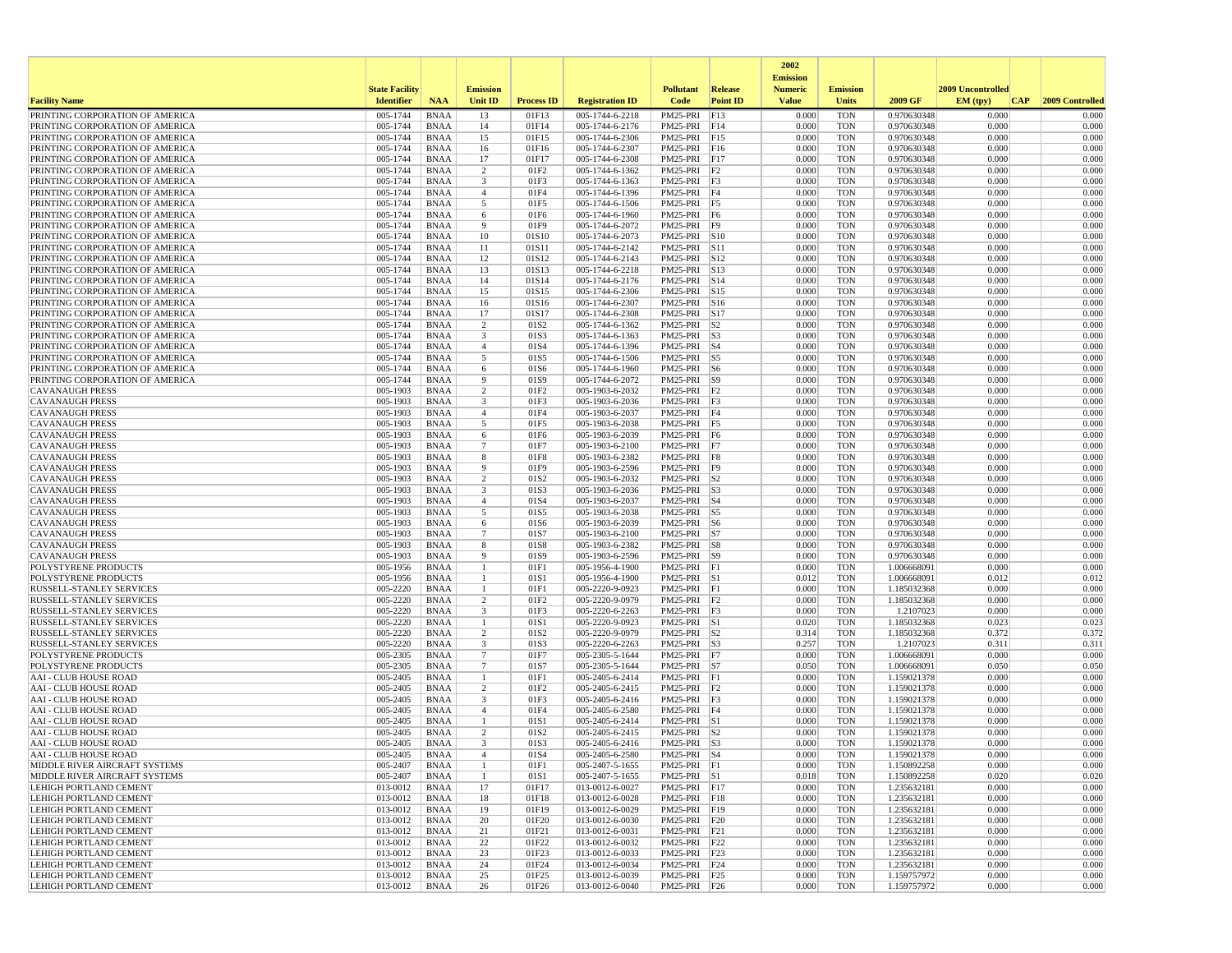|                                                                |                       |                            |                               |                   |                                    |                               |                 | 2002                              |                          |                            |                   |                  |
|----------------------------------------------------------------|-----------------------|----------------------------|-------------------------------|-------------------|------------------------------------|-------------------------------|-----------------|-----------------------------------|--------------------------|----------------------------|-------------------|------------------|
|                                                                | <b>State Facility</b> |                            | <b>Emission</b>               |                   |                                    | <b>Pollutant</b>              | Release         | <b>Emission</b><br><b>Numeric</b> | <b>Emission</b>          |                            | 2009 Uncontrolled |                  |
| <b>Facility Name</b>                                           | <b>Identifier</b>     | <b>NAA</b>                 | Unit ID                       | <b>Process ID</b> | <b>Registration ID</b>             | Code                          | <b>Point ID</b> | <b>Value</b>                      | <b>Units</b>             | 2009 GF                    | EM (typ)<br> CAP  | 2009 Controlled  |
| <b>LEHIGH PORTLAND CEMENT</b>                                  | 013-0012              | <b>BNAA</b>                | 29                            | 01F29             | 013-0012-6-0047                    | PM25-PRI                      | F29             | 0.000                             | <b>TON</b>               | 1.159757972                | 0.000             | 0.000            |
| LEHIGH PORTLAND CEMENT                                         | 013-0012              | <b>BNAA</b>                | 30                            | 01F30             | 013-0012-6-0048                    | $PM25-PRI$                    | F30             | 0.000                             | <b>TON</b>               | 1.159757972                | 0.000             | 0.000            |
| LEHIGH PORTLAND CEMENT<br>LEHIGH PORTLAND CEMENT               | 013-0012<br>013-0012  | <b>BNAA</b><br><b>BNAA</b> | 31<br>32                      | 01F31<br>01F32    | 013-0012-6-0049<br>013-0012-6-0124 | PM25-PRI<br>PM25-PRI F32      | F31             | 0.000<br>0.000                    | <b>TON</b><br><b>TON</b> | 1.159757972<br>1.159757972 | 0.000<br>0.000    | 0.000<br>0.000   |
| LEHIGH PORTLAND CEMENT                                         | 013-0012              | <b>BNAA</b>                | 33                            | 01F33             | 013-0012-6-0125                    | PM25-PRI                      | F33             | 0.000                             | <b>TON</b>               | 1.159757972                | 0.000             | 0.000            |
| LEHIGH PORTLAND CEMENT                                         | 013-0012              | <b>BNAA</b>                | 37                            | 01F37             | 013-0012-9-0107                    | PM25-PRI                      | F37             | 0.000                             | <b>TON</b>               | 1.002286434                | 0.000             | 0.000            |
| LEHIGH PORTLAND CEMENT                                         | 013-0012              | <b>BNAA</b>                | 38                            | 01F38             | 013-0012-9-0108                    | PM25-PRI                      | F38             | 0.000                             | <b>TON</b>               | 1.183266878                | 0.000             | 0.000            |
| LEHIGH PORTLAND CEMENT                                         | 013-0012              | <b>BNAA</b>                | 39                            | 01F39             | 013-0012-6-0256                    | PM25-PRI                      | F39             | 0.000                             | <b>TON</b>               | 1.159757972                | 0.000             | 0.000            |
| LEHIGH PORTLAND CEMENT                                         | 013-0012              | <b>BNAA</b>                | 6                             | 01F6              | 013-0012-6-0007                    | PM25-PRI                      | F6              | 0.000                             | <b>TON</b>               | 1.159757972                | 0.000             | 0.000            |
| LEHIGH PORTLAND CEMENT                                         | 013-0012              | <b>BNAA</b>                | 17                            | 01S17             | 013-0012-6-0027                    | PM25-PRI S17                  |                 | 0.384                             | <b>TON</b>               | 1.235632181                | 0.475             | 0.475            |
| <b>LEHIGH PORTLAND CEMENT</b><br><b>LEHIGH PORTLAND CEMENT</b> | 013-0012<br>013-0012  | <b>BNAA</b><br><b>BNAA</b> | 18<br>19                      | 01S18<br>01S19    | 013-0012-6-0028<br>013-0012-6-0029 | PM25-PRI<br>PM25-PRI S19      | S18             | 0.480<br>0.576                    | <b>TON</b><br><b>TON</b> | 1.235632181<br>1.235632181 | 0.593<br>0.712    | 0.593<br>0.712   |
| LEHIGH PORTLAND CEMENT                                         | 013-0012              | <b>BNAA</b>                | 20                            | 01S20             | 013-0012-6-0030                    | PM25-PRI S20                  |                 | 0.192                             | <b>TON</b>               | 1.235632181                | 0.237             | 0.237            |
| LEHIGH PORTLAND CEMENT                                         | 013-0012              | <b>BNAA</b>                | 21                            | 01S21             | 013-0012-6-0031                    | PM25-PRI                      | S21             | 0.192                             | <b>TON</b>               | 1.235632181                | 0.237             | 0.237            |
| <b>LEHIGH PORTLAND CEMENT</b>                                  | 013-0012              | <b>BNAA</b>                | 22                            | 01S22             | 013-0012-6-0032                    | PM25-PRI                      | S22             | 0.193                             | <b>TON</b>               | 1.235632181                | 0.239             | 0.239            |
| LEHIGH PORTLAND CEMENT                                         | 013-0012              | <b>BNAA</b>                | 23                            | 01S23             | 013-0012-6-0033                    | PM25-PRI S23                  |                 | 0.192                             | <b>TON</b>               | 1.235632181                | 0.237             | 0.237            |
| LEHIGH PORTLAND CEMENT                                         | 013-0012              | <b>BNAA</b>                | 24                            | 01S24             | 013-0012-6-0034                    | PM25-PRI                      | S24             | 0.288                             | <b>TON</b>               | 1.235632181                | 0.356             | 0.356            |
| LEHIGH PORTLAND CEMENT                                         | 013-0012              | <b>BNAA</b>                | 25                            | 01S25             | 013-0012-6-0039                    | PM25-PRI                      | S25             | 0.480                             | <b>TON</b>               | 1.159757972                | 0.557             | 0.557            |
| LEHIGH PORTLAND CEMENT<br>LEHIGH PORTLAND CEMENT               | 013-0012<br>013-0012  | <b>BNAA</b><br><b>BNAA</b> | 26<br>29                      | 01S26<br>01S29    | 013-0012-6-0040<br>013-0012-6-0047 | PM25-PRI<br>PM25-PRI          | S26<br> S29     | 4.322<br>1.729                    | <b>TON</b><br><b>TON</b> | 1.159757972<br>1.159757972 | 5.013<br>2.005    | 5.013<br>2.005   |
| LEHIGH PORTLAND CEMENT                                         | 013-0012              | <b>BNAA</b>                | 30                            | 01S30             | 013-0012-6-0048                    | PM25-PRI                      | S30             | 3.458                             | <b>TON</b>               | 1.159757972                | 4.010             | 4.010            |
| LEHIGH PORTLAND CEMENT                                         | 013-0012              | <b>BNAA</b>                | 31                            | 01S31             | 013-0012-6-0049                    | PM25-PRI                      | S31             | 0.000                             | <b>TON</b>               | 1.159757972                | 0.000             | 0.000            |
| LEHIGH PORTLAND CEMENT                                         | 013-0012              | <b>BNAA</b>                | 32                            | 01S32             | 013-0012-6-0124                    | PM25-PRI                      | S32             | 0.672                             | <b>TON</b>               | 1.159757972                | 0.780             | 0.780            |
| <b>LEHIGH PORTLAND CEMENT</b>                                  | 013-0012              | <b>BNAA</b>                | 33                            | 01S33             | 013-0012-6-0125                    | PM25-PRI S33                  |                 | 1.633                             | <b>TON</b>               | 1.159757972                | 1.894             | 1.894            |
| <b>LEHIGH PORTLAND CEMENT</b>                                  | 013-0012              | <b>BNAA</b>                | 37                            | 01S37             | 013-0012-9-0107                    | PM25-PRI                      | S37             | 0.000                             | <b>TON</b>               | 1.002286434                | 0.000             | 0.000            |
| LEHIGH PORTLAND CEMENT                                         | 013-0012              | <b>BNAA</b>                | 38                            | 01S38             | 013-0012-9-0108                    | PM25-PRI                      | <b>S38</b>      | 0.000                             | <b>TON</b>               | 1.183266878                | 0.000             | 0.000            |
| LEHIGH PORTLAND CEMENT<br>LEHIGH PORTLAND CEMENT               | 013-0012<br>013-0012  | <b>BNAA</b><br><b>BNAA</b> | 39<br>6                       | 01S39<br>01S6     | 013-0012-6-0256<br>013-0012-6-0007 | PM25-PRI S39<br>PM25-PRI S6   |                 | 152.909<br>6.865                  | <b>TON</b><br><b>TON</b> | 1.159757972<br>1.159757972 | 177.337<br>7.961  | 177.337<br>7.961 |
| <b>COLONIAL PIPELINE COMPANY</b>                               | 013-0056              | <b>BNAA</b>                | 2                             | 01F2              | 013-0056-9-0083                    | $PM25-PRI$ $ F2$              |                 | 0.000                             | <b>TON</b>               | 1.013260484                | 0.000             | 0.000            |
| <b>COLONIAL PIPELINE COMPANY</b>                               | 013-0056              | <b>BNAA</b>                | 3                             | 01F3              | 013-0056-9-0101                    | PM25-PRI                      | F3              | 0.000                             | <b>TON</b>               | 1.002286434                | 0.000             | 0.000            |
| COLONIAL PIPELINE COMPANY                                      | 013-0056              | <b>BNAA</b>                | $\overline{4}$                | 01F4              | 013-0056-9-0132                    | PM25-PRI                      | F4              | 0.000                             | <b>TON</b>               | 1.002286434                | 0.000             | 0.000            |
| COLONIAL PIPELINE COMPANY                                      | 013-0056              | <b>BNAA</b>                | $\overline{c}$                | 01S2              | 013-0056-9-0083                    | $PM25-PRI$ S2                 |                 | 0.000                             | <b>TON</b>               | 1.013260484                | 0.000             | 0.000            |
| <b>COLONIAL PIPELINE COMPANY</b>                               | 013-0056              | <b>BNAA</b>                | 3                             | 01S3              | 013-0056-9-0101                    | PM25-PRI S3                   |                 | 0.000                             | <b>TON</b>               | 1.002286434                | 0.000             | 0.000            |
| COLONIAL PIPELINE COMPANY                                      | 013-0056              | <b>BNAA</b>                | $\overline{4}$                | 01S4              | 013-0056-9-0132                    | PM25-PRI S4                   |                 | 0.000                             | <b>TON</b>               | 1.002286434                | 0.000             | 0.000            |
| MCCORQUODALE COLOR CARD<br>MCCORQUODALE COLOR CARD             | 025-0002<br>025-0002  | <b>BNAA</b><br><b>BNAA</b> | 10                            | 01F1<br>01F10     | 025-0002-6-0020<br>025-0002-4-0622 | PM25-PRI F1<br>PM25-PRI       | FI              | 0.000<br>0.000                    | <b>TON</b><br><b>TON</b> | 1.040912509<br>1.006668091 | 0.000<br>0.000    | 0.000<br>0.000   |
| MCCORQUODALE COLOR CARD                                        | 025-0002              | <b>BNAA</b>                | 9                             | 01F9              | 025-0002-4-0621                    | PM25-PRI F9                   |                 | 0.000                             | <b>TON</b>               | 1.006668091                | 0.000             | 0.000            |
| MCCORQUODALE COLOR CARD                                        | 025-0002              | <b>BNAA</b>                | -1                            | 01S1              | 025-0002-6-0020                    | PM25-PRI S1                   |                 | 0.000                             | <b>TON</b>               | 1.040912509                | 0.000             | 0.000            |
| MCCORQUODALE COLOR CARD                                        | 025-0002              | <b>BNAA</b>                | 10                            | 01S10             | 025-0002-4-0622                    | PM25-PRI S10                  |                 | 0.000                             | <b>TON</b>               | 1.006668091                | 0.000             | 0.000            |
| MCCORQUODALE COLOR CARD                                        | 025-0002              | <b>BNAA</b>                | 9                             | 01S9              | 025-0002-4-0621                    | PM25-PRI S9                   |                 | 0.000                             | <b>TON</b>               | 1.006668091                | 0.000             | 0.000            |
| <b>J.M. HUBER CORPORATION</b>                                  | 025-0005              | <b>BNAA</b>                | -1                            | 01F1              | 025-0005-4-0012                    | PM25-PRI F1                   |                 | 0.000                             | <b>TON</b>               | 1.006668091                | 0.000             | 0.000            |
| <b>J.M. HUBER CORPORATION</b><br><b>J.M. HUBER CORPORATION</b> | 025-0005<br>025-0005  | <b>BNAA</b><br><b>BNAA</b> | 11<br>12                      | 01F11<br>01F12    | 025-0005-7-0069<br>025-0005-7-0102 | PM25-PRI<br>PM25-PRI F12      | F11             | 0.082<br>0.000                    | <b>TON</b><br><b>TON</b> | 1.013260484<br>1.013260484 | 0.083<br>0.000    | 0.083<br>0.000   |
| <b>J.M. HUBER CORPORATION</b>                                  | 025-0005              | <b>BNAA</b>                | 14                            | 01F14             | 025-0005-7-0105                    | $PM25-PRI$ F14                |                 | 0.000                             | <b>TON</b>               | 1.013260484                | 0.000             | 0.000            |
| <b>J.M. HUBER CORPORATION</b>                                  | 025-0005              | <b>BNAA</b>                | 15                            | 01F15             | 025-0005-7-0131                    | PM25-PRI F15                  |                 | 0.000                             | <b>TON</b>               | 1.013260484                | 0.000             | 0.000            |
| <b>J.M. HUBER CORPORATION</b>                                  | 025-0005              | <b>BNAA</b>                | 16                            | 01F16             | 025-0005-7-0132                    | PM25-PRI F16                  |                 | 0.083                             | <b>TON</b>               | 1.013260484                | 0.084             | 0.084            |
| <b>J.M. HUBER CORPORATION</b>                                  | 025-0005              | <b>BNAA</b>                | 17                            | 01F17             | 025-0005-7-0136                    | PM25-PRI                      | F17             | 0.000                             | <b>TON</b>               | 1.290902734                | 0.000             | 0.000            |
| <b>J.M. HUBER CORPORATION</b>                                  | 025-0005              | <b>BNAA</b>                | 18                            | 01F18             | 025-0005-7-0151                    | PM25-PRI                      | F18             | 0.042                             | <b>TON</b>               | 1.013260484                | 0.042             | 0.042            |
| <b>J.M. HUBER CORPORATION</b>                                  | 025-0005              | <b>BNAA</b>                | 24                            | 01F24             | 025-0005-5-0125                    | PM25-PRI                      | F24             | 0.000                             | <b>TON</b>               | 1.150892258                | 0.000<br>0.000    | 0.000            |
| <b>J.M. HUBER CORPORATION</b><br><b>J.M. HUBER CORPORATION</b> | 025-0005<br>025-0005  | <b>BNAA</b><br><b>BNAA</b> | 25<br>3                       | 01F25<br>01F3     | 025-0005-5-0126<br>025-0005-5-0013 | PM25-PRI<br>PM25-PRI F3       | F25             | 0.000<br>0.000                    | <b>TON</b><br><b>TON</b> | 1.150892258<br>1.150892258 | 0.000             | 0.000<br>0.000   |
| <b>J.M. HUBER CORPORATION</b>                                  | 025-0005              | <b>BNAA</b>                | $\overline{4}$                | 01F4              | 025-0005-5-0032                    | PM25-PRI F4                   |                 | 0.000                             | <b>TON</b>               | 1.150892258                | 0.000             | 0.000            |
| J.M. HUBER CORPORATION                                         | 025-0005              | <b>BNAA</b>                | 6                             | 01F6              | 025-0005-7-0028                    | PM25-PRI                      | F6              | 0.000                             | <b>TON</b>               | 1.013260484                | 0.000             | 0.000            |
| <b>J.M. HUBER CORPORATION</b>                                  | 025-0005              | <b>BNAA</b>                | 8                             | 01F8              | 025-0005-7-0064                    | PM25-PRI F8                   |                 | 0.055                             | <b>TON</b>               | 1.013260484                | 0.056             | 0.056            |
| <b>J.M. HUBER CORPORATION</b>                                  | 025-0005              | <b>BNAA</b>                | 9                             | 01F9              | 025-0005-7-0065                    | PM25-PRI                      | F9              | 0.000                             | <b>TON</b>               | 1.013260484                | 0.000             | 0.000            |
| J.M. HUBER CORPORATION                                         | 025-0005              | <b>BNAA</b>                |                               | 01S1              | 025-0005-4-0012                    | PM25-PRI                      | S1              | 0.000                             | <b>TON</b>               | 1.006668091                | 0.000             | 0.000            |
| <b>J.M. HUBER CORPORATION</b><br><b>J.M. HUBER CORPORATION</b> | 025-0005<br>025-0005  | <b>BNAA</b><br><b>BNAA</b> | 11<br>12                      | 01S11<br>01S12    | 025-0005-7-0069<br>025-0005-7-0102 | PM25-PRI S11<br>PM25-PRI S12  |                 | 2.783<br>2.613                    | <b>TON</b><br><b>TON</b> | 1.013260484<br>1.013260484 | 2.820<br>2.647    | 2.820<br>2.647   |
| J.M. HUBER CORPORATION                                         | 025-0005              | <b>BNAA</b>                | 14                            | 01S14             | 025-0005-7-0105                    | PM25-PRI   S14                |                 | 0.018                             | TON                      | 1.013260484                | 0.018             | 0.018            |
| <b>J.M. HUBER CORPORATION</b>                                  | 025-0005              | BNAA                       | 15                            | 01S15             | 025-0005-7-0131                    | PM25-PRI S15                  |                 | 0.222                             | <b>TON</b>               | 1.013260484                | 0.225             | 0.225            |
| <b>J.M. HUBER CORPORATION</b>                                  | 025-0005              | <b>BNAA</b>                | 16                            | 01S16             | 025-0005-7-0132                    | PM25-PRI S16                  |                 | 6.632                             | <b>TON</b>               | 1.013260484                | 6.720             | 6.720            |
| J.M. HUBER CORPORATION                                         | 025-0005              | <b>BNAA</b>                | 17                            | 01S17             | 025-0005-7-0136                    | PM25-PRI S17                  |                 | 6.399                             | <b>TON</b>               | 1.290902734                | 8.260             | 8.260            |
| J.M. HUBER CORPORATION                                         | 025-0005              | <b>BNAA</b>                | 18                            | 01S18             | 025-0005-7-0151                    | PM25-PRI S18                  |                 | 0.915                             | <b>TON</b>               | 1.013260484                | 0.927             | 0.927            |
| J.M. HUBER CORPORATION                                         | 025-0005              | <b>BNAA</b>                | 24                            | 01S24             | 025-0005-5-0125                    | PM25-PRI S24                  |                 | 0.000                             | <b>TON</b>               | 1.150892258                | 0.000             | 0.000            |
| <b>J.M. HUBER CORPORATION</b><br>J.M. HUBER CORPORATION        | 025-0005              | <b>BNAA</b>                | 25<br>$\overline{\mathbf{3}}$ | 01S25             | 025-0005-5-0126                    | PM25-PRI S25<br>$PM25-PRI$ S3 |                 | 0.000                             | <b>TON</b>               | 1.150892258                | 0.000<br>0.934    | 0.000            |
| J.M. HUBER CORPORATION                                         | 025-0005<br>025-0005  | BNAA<br><b>BNAA</b>        | $\overline{4}$                | 01S3<br>01S4      | 025-0005-5-0013<br>025-0005-5-0032 | PM25-PRI S4                   |                 | 0.811<br>0.155                    | <b>TON</b><br><b>TON</b> | 1.150892258<br>1.150892258 | 0.178             | 0.934<br>0.178   |
| J.M. HUBER CORPORATION                                         | 025-0005              | <b>BNAA</b>                | 6                             | 01S6              | 025-0005-7-0028                    | PM25-PRI S6                   |                 | 0.055                             | TON                      | 1.013260484                | 0.056             | 0.056            |
| J.M. HUBER CORPORATION                                         | 025-0005              | <b>BNAA</b>                | 8                             | 01S8              | 025-0005-7-0064                    | $PM25-PRI$ S8                 |                 | 0.055                             | <b>TON</b>               | 1.013260484                | 0.056             | 0.056            |
| J.M. HUBER CORPORATION                                         | 025-0005              | <b>BNAA</b>                | 9                             | 01S9              | 025-0005-7-0065                    | PM25-PRI S9                   |                 | 0.109                             | <b>TON</b>               | 1.013260484                | 0.111             | 0.111            |
| CYTEC ENGINEERED MATERIALS                                     | 025-0006              | <b>BNAA</b>                | 41                            | 01F41             | 025-0006-5-0076                    | PM25-PRI F41                  |                 | 0.000                             | TON                      | 1.150892258                | 0.000             | 0.000            |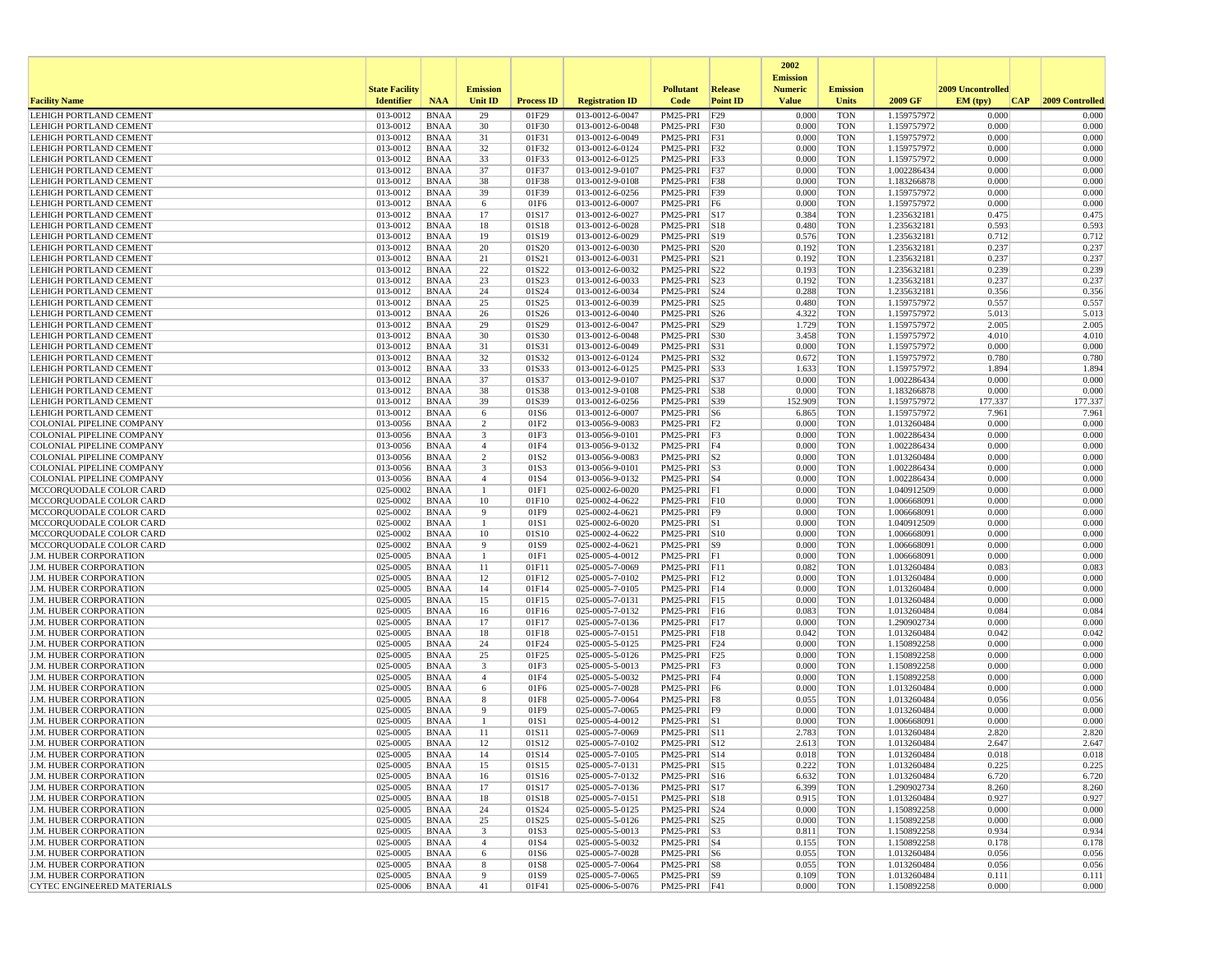|                                                                                |                       |                            |                                          |                   |                                    |                                |                  | 2002                              |                          |                            |                   |                 |
|--------------------------------------------------------------------------------|-----------------------|----------------------------|------------------------------------------|-------------------|------------------------------------|--------------------------------|------------------|-----------------------------------|--------------------------|----------------------------|-------------------|-----------------|
|                                                                                | <b>State Facility</b> |                            | <b>Emission</b>                          |                   |                                    | <b>Pollutant</b>               | Release          | <b>Emission</b><br><b>Numeric</b> | <b>Emission</b>          |                            | 2009 Uncontrolled |                 |
| <b>Facility Name</b>                                                           | <b>Identifier</b>     | <b>NAA</b>                 | Unit ID                                  | <b>Process ID</b> | <b>Registration ID</b>             | Code                           | <b>Point ID</b>  | <b>Value</b>                      | <b>Units</b>             | 2009 GF                    | EM (typ)<br> CAP  | 2009 Controlled |
| <b>CYTEC ENGINEERED MATERIALS</b>                                              | 025-0006              | <b>BNAA</b>                | 42                                       | 01F42             | 025-0006-5-0077                    | PM25-PRI                       | F42              | 0.000                             | <b>TON</b>               | 1.150892258                | 0.000             | 0.000           |
| <b>CYTEC ENGINEERED MATERIALS</b>                                              | 025-0006              | <b>BNAA</b>                | 45                                       | 01F45             | 025-0006-7-0171                    | PM25-PRI                       | F45              | 0.000                             | <b>TON</b>               | 1.159021378                | 0.000             | 0.000           |
| <b>CYTEC ENGINEERED MATERIALS</b>                                              | 025-0006              | <b>BNAA</b>                | 46                                       | 01F46             | 025-0006-7-0172                    | PM25-PRI                       | F46              | 0.000                             | <b>TON</b>               | 1.164179087                | 0.000             | 0.000           |
| <b>CYTEC ENGINEERED MATERIALS</b><br><b>CYTEC ENGINEERED MATERIALS</b>         | 025-0006<br>025-0006  | <b>BNAA</b><br><b>BNAA</b> | 47<br>48                                 | 01F47<br>01F48    | 025-0006-7-0173<br>025-0006-7-0174 | PM25-PRI<br>PM25-PRI           | F47<br>F48       | 0.000<br>0.000                    | <b>TON</b><br><b>TON</b> | 1.164179087<br>1.164179087 | 0.000<br>0.000    | 0.000<br>0.000  |
| <b>CYTEC ENGINEERED MATERIALS</b>                                              | 025-0006              | <b>BNAA</b>                | 49                                       | 01F49             | 025-0006-7-0175                    | PM25-PRI                       | F49              | 0.000                             | <b>TON</b>               | 1.164179087                | 0.000             | 0.000           |
| <b>CYTEC ENGINEERED MATERIALS</b>                                              | 025-0006              | <b>BNAA</b>                | 52                                       | 01F52             | 025-0006-4-0519                    | PM25-PRI                       | F52              | 0.000                             | <b>TON</b>               | 1.006668091                | 0.000             | 0.000           |
| CYTEC ENGINEERED MATERIALS                                                     | 025-0006              | <b>BNAA</b>                | 54                                       | 01F54             | 025-0006-6-0210                    | PM25-PRI                       | F54              | 0.000                             | <b>TON</b>               | 1.159021378                | 0.000             | 0.000           |
| CYTEC ENGINEERED MATERIALS                                                     | 025-0006              | <b>BNAA</b>                | 55                                       | 01F55             | 025-0006-6-0263                    | PM25-PRI                       | F55              | 0.000                             | <b>TON</b>               | 1.493975878                | 0.000             | 0.000           |
| <b>CYTEC ENGINEERED MATERIALS</b>                                              | 025-0006              | <b>BNAA</b>                | 56                                       | 01F56             | 025-0006-9-0226                    | PM25-PRI                       | F56              | 0.000                             | <b>TON</b>               | 1.013260484                | 0.000             | 0.000           |
| CYTEC ENGINEERED MATERIALS                                                     | 025-0006              | <b>BNAA</b>                | 57                                       | 01F57             | 025-0006-9-0246                    | PM25-PRI                       | F57              | 0.000                             | <b>TON</b>               | 1.094117641                | 0.000             | 0.000           |
| <b>CYTEC ENGINEERED MATERIALS</b>                                              | 025-0006              | <b>BNAA</b>                | 58                                       | 01F58             | 025-0006-5-0136                    | PM25-PRI                       | F58              | 0.000                             | <b>TON</b>               | 1.150892258                | 0.000             | 0.000           |
| CYTEC ENGINEERED MATERIALS                                                     | 025-0006              | <b>BNAA</b>                | 59                                       | 01F59             | 025-0006-5-0137                    | PM25-PRI                       | F59              | 0.000                             | <b>TON</b>               | 1.150892258                | 0.000             | 0.000           |
| CYTEC ENGINEERED MATERIALS<br><b>CYTEC ENGINEERED MATERIALS</b>                | 025-0006<br>025-0006  | <b>BNAA</b><br><b>BNAA</b> | 60<br>61                                 | 01F60<br>01F61    | 025-0006-7-0180<br>025-0006-6-0348 | PM25-PRI<br>PM25-PRI           | F60<br>F61       | 0.000<br>0.000                    | <b>TON</b><br><b>TON</b> | 1.285310745<br>1.164179087 | 0.000<br>0.000    | 0.000<br>0.000  |
| <b>CYTEC ENGINEERED MATERIALS</b>                                              | 025-0006              | <b>BNAA</b>                | 41                                       | 01S41             | 025-0006-5-0076                    | PM25-PRI                       | <b>S41</b>       | 0.207                             | <b>TON</b>               | 1.150892258                | 0.238             | 0.238           |
| CYTEC ENGINEERED MATERIALS                                                     | 025-0006              | <b>BNAA</b>                | 42                                       | 01S42             | 025-0006-5-0077                    | PM25-PRI                       | S42              | 0.000                             | <b>TON</b>               | 1.150892258                | 0.000             | 0.000           |
| CYTEC ENGINEERED MATERIALS                                                     | 025-0006              | <b>BNAA</b>                | 45                                       | 01S45             | 025-0006-7-0171                    | PM25-PRI                       | S45              | 0.000                             | <b>TON</b>               | 1.159021378                | 0.000             | 0.000           |
| CYTEC ENGINEERED MATERIALS                                                     | 025-0006              | <b>BNAA</b>                | 46                                       | 01S46             | 025-0006-7-0172                    | PM25-PRI                       | S46              | 0.000                             | <b>TON</b>               | 1.164179087                | 0.000             | 0.000           |
| <b>CYTEC ENGINEERED MATERIALS</b>                                              | 025-0006              | <b>BNAA</b>                | 47                                       | 01S47             | 025-0006-7-0173                    | PM25-PRI                       | <b>S47</b>       | 0.000                             | <b>TON</b>               | 1.164179087                | 0.000             | 0.000           |
| <b>CYTEC ENGINEERED MATERIALS</b>                                              | 025-0006              | <b>BNAA</b>                | 48                                       | 01S48             | 025-0006-7-0174                    | PM25-PRI                       | S48              | 0.000                             | <b>TON</b>               | 1.164179087                | 0.000             | 0.000           |
| <b>CYTEC ENGINEERED MATERIALS</b>                                              | 025-0006              | <b>BNAA</b>                | 49                                       | 01S49             | 025-0006-7-0175                    | PM25-PRI                       | S49              | 0.000                             | <b>TON</b>               | 1.164179087                | 0.000             | 0.000           |
| <b>CYTEC ENGINEERED MATERIALS</b>                                              | 025-0006              | <b>BNAA</b>                | 52                                       | 01S52             | 025-0006-4-0519                    | PM25-PRI                       | S52              | 0.000                             | <b>TON</b>               | 1.006668091                | 0.000             | 0.000           |
| <b>CYTEC ENGINEERED MATERIALS</b><br>CYTEC ENGINEERED MATERIALS                | 025-0006<br>025-0006  | <b>BNAA</b><br><b>BNAA</b> | 54<br>55                                 | 01S54<br>01S55    | 025-0006-6-0210<br>025-0006-6-0263 | PM25-PRI                       | S54              | 0.000<br>0.000                    | <b>TON</b><br><b>TON</b> | 1.159021378                | 0.000<br>0.000    | 0.000<br>0.000  |
| <b>CYTEC ENGINEERED MATERIALS</b>                                              | 025-0006              | <b>BNAA</b>                | 56                                       | 01S56             | 025-0006-9-0226                    | PM25-PRI<br>PM25-PRI           | S55<br>S56       | 0.000                             | <b>TON</b>               | 1.493975878<br>1.013260484 | 0.000             | 0.000           |
| CYTEC ENGINEERED MATERIALS                                                     | 025-0006              | <b>BNAA</b>                | 57                                       | 01S57             | 025-0006-9-0246                    | PM25-PRI                       | S57              | 0.000                             | <b>TON</b>               | 1.094117641                | 0.000             | 0.000           |
| <b>CYTEC ENGINEERED MATERIALS</b>                                              | 025-0006              | <b>BNAA</b>                | 58                                       | 01S58             | 025-0006-5-0136                    | PM25-PRI                       | S58              | 0.000                             | <b>TON</b>               | 1.150892258                | 0.000             | 0.000           |
| CYTEC ENGINEERED MATERIALS                                                     | 025-0006              | <b>BNAA</b>                | 59                                       | 01S59             | 025-0006-5-0137                    | PM25-PRI                       | S59              | 0.000                             | <b>TON</b>               | 1.150892258                | 0.000             | 0.000           |
| <b>CYTEC ENGINEERED MATERIALS</b>                                              | 025-0006              | <b>BNAA</b>                | 60                                       | 01S60             | 025-0006-7-0180                    | PM25-PRI                       | <b>S60</b>       | 0.000                             | <b>TON</b>               | 1.285310745                | 0.000             | 0.000           |
| <b>CYTEC ENGINEERED MATERIALS</b>                                              | 025-0006              | <b>BNAA</b>                | 61                                       | 01S61             | 025-0006-6-0348                    | PM25-PRI                       | S61              | 0.000                             | <b>TON</b>               | 1.164179087                | 0.000             | 0.000           |
| CONSTELLATION POWER SOURCE GENERATION                                          | 025-0024              | <b>BNAA</b>                | $\mathbf{1}$                             | 01F1              | 025-0024-4-0081                    | PM25-PRI                       | F1               | 0.000                             | <b>TON</b>               | 1.633949995                | 0.000             | 0.000           |
| CONSTELLATION POWER SOURCE GENERATION                                          | 025-0024              | <b>BNAA</b>                | 2                                        | 01F2              | 025-0024-4-0082                    | PM25-PRI F2                    |                  | 0.000                             | <b>TON</b>               | 1.633949995                | 0.000             | 0.000           |
| CONSTELLATION POWER SOURCE GENERATION                                          | 025-0024              | <b>BNAA</b>                | 3                                        | 01F3              | 025-0024-4-0083                    | PM25-PRI F3                    |                  | 0.000                             | <b>TON</b>               | 1.633949995                | 0.000             | 0.000           |
| CONSTELLATION POWER SOURCE GENERATION                                          | 025-0024<br>025-0024  | <b>BNAA</b>                | $\boldsymbol{\Delta}$<br>$7\phantom{.0}$ | 01F4              | 025-0024-4-0084                    | PM25-PRI F4                    |                  | 0.000                             | <b>TON</b>               | 1.633949995                | 0.000<br>0.000    | 0.000<br>0.000  |
| CONSTELLATION POWER SOURCE GENERATION<br>CONSTELLATION POWER SOURCE GENERATION | 025-0024              | <b>BNAA</b><br><b>BNAA</b> | 1                                        | 01F7<br>01S1      | 025-0024-5-0088<br>025-0024-4-0081 | $PM25-PRI$ F7<br>PM25-PRI S1   |                  | 0.000<br>0.981                    | <b>TON</b><br><b>TON</b> | 0.808924317<br>1.633949995 | 1.603             | 1.603           |
| CONSTELLATION POWER SOURCE GENERATION                                          | 025-0024              | <b>BNAA</b>                | 2                                        | 01S2              | 025-0024-4-0082                    | PM25-PRI S2                    |                  | 0.981                             | <b>TON</b>               | 1.633949995                | 1.603             | 1.603           |
| CONSTELLATION POWER SOURCE GENERATION                                          | 025-0024              | <b>BNAA</b>                | 3                                        | 01S3              | 025-0024-4-0083                    | PM25-PRI S3                    |                  | 0.981                             | <b>TON</b>               | 1.633949995                | 1.603             | 1.603           |
| CONSTELLATION POWER SOURCE GENERATION                                          | 025-0024              | <b>BNAA</b>                | $\overline{4}$                           | 01S4              | 025-0024-4-0084                    | PM25-PRI S4                    |                  | 0.818                             | <b>TON</b>               | 1.633949995                | 1.336             | 1.336           |
| CONSTELLATION POWER SOURCE GENERATION                                          | 025-0024              | <b>BNAA</b>                | 7                                        | 01S7              | 025-0024-5-0088                    | $PM25-PRI$ S7                  |                  | 2.226                             | <b>TON</b>               | 0.808924317                | 1.800             | 1.800           |
| COLONIAL PIPELINE COMPANY                                                      | 025-0076              | <b>BNAA</b>                | -1                                       | 01F1              | 025-0076-9-0007                    | PM25-PRI                       | F1               | 0.000                             | <b>TON</b>               | 1.002286434                | 0.000             | 0.000           |
| COLONIAL PIPELINE COMPANY                                                      | 025-0076              | <b>BNAA</b>                | 2                                        | 01F <sub>2</sub>  | 025-0076-9-0213                    | PM25-PRI F2                    |                  | 0.000                             | <b>TON</b>               | 1.002286434                | 0.000             | 0.000           |
| COLONIAL PIPELINE COMPANY                                                      | 025-0076              | <b>BNAA</b>                | -1                                       | 01S1              | 025-0076-9-0007                    | PM25-PRI S1                    |                  | 0.000                             | <b>TON</b>               | 1.002286434                | 0.000             | 0.000           |
| <b>COLONIAL PIPELINE COMPANY</b>                                               | 025-0076              | <b>BNAA</b>                | 2                                        | 01S2              | 025-0076-9-0213                    | $PM25-PRI$ S2                  |                  | 0.000                             | <b>TON</b>               | 1.002286434                | 0.000             | 0.000           |
| ABERDEEN PROVING GROUND<br>ABERDEEN PROVING GROUND                             | 025-0081<br>025-0081  | <b>BNAA</b>                | 319                                      | -1                | 025-0081-9-0276                    | PM25-PRI                       | F319             | 0.000                             | <b>TON</b><br><b>TON</b> | 1.281243086                | 0.000<br>1.550    | 0.000           |
| ABERDEEN PROVING GROUND                                                        | 025-0081              | <b>BNAA</b><br><b>BNAA</b> | 318<br>318                               |                   | 025-0081-5-0152<br>025-0081-5-0152 | PM25-PRI<br>PM25-PRI           | S318<br>F318     | 1.333<br>0.000                    | <b>TON</b>               | 1.162467599<br>1.162467599 | 0.000             | 1.550<br>0.000  |
| ABERDEEN PROVING GROUND                                                        | 025-0081              | <b>BNAA</b>                | 216                                      |                   | 025-0081-6-0232                    | PM25-PRI                       | S216             | 0.001                             | <b>TON</b>               | 1.493975878                | 0.001             | 0.001           |
| ABERDEEN PROVING GROUND                                                        | 025-0081              | <b>BNAA</b>                | 319                                      |                   | 025-0081-9-0276                    | PM25-PRI                       | S319             | 0.003                             | <b>TON</b>               | 1.281243086                | 0.004             | 0.004           |
| ABERDEEN PROVING GROUND                                                        | 025-0081              | <b>BNAA</b>                | 216                                      |                   | 025-0081-6-0232                    | PM25-PRI                       | F216             | 0.000                             | <b>TON</b>               | 1.493975878                | 0.000             | 0.000           |
| ABERDEEN PROVING GROUND                                                        | 025-0081              | <b>BNAA</b>                | 266                                      |                   | 025-0081-9-0229                    | PM25-PRI                       | S266             | 0.006                             | <b>TON</b>               | 1.281243086                | 0.007             | 0.007           |
| ABERDEEN PROVING GROUND                                                        | 025-0081              | <b>BNAA</b>                | 316                                      |                   | 025-0081-6-0308                    | PM25-PRI                       | S316             | 0.063                             | <b>TON</b>               | 1.159021378                | 0.073             | 0.073           |
| ABERDEEN PROVING GROUND                                                        | 025-0081              | <b>BNAA</b>                | 316                                      | -1                | 025-0081-6-0308                    | PM25-PRI                       | F316             | 0.000                             | <b>TON</b>               | 1.159021378                | 0.000             | 0.000           |
| ABERDEEN PROVING GROUND                                                        | 025-0081              | <b>BNAA</b>                | 265                                      |                   | 025-0081-9-0228                    | PM25-PRI                       | S <sub>265</sub> | 0.005                             | <b>TON</b>               | 1.281243086                | 0.007             | 0.007           |
| ABERDEEN PROVING GROUND<br>ABERDEEN PROVING GROUND                             | 025-0081<br>025-0081  | <b>BNAA</b><br><b>BNAA</b> | 265<br>320                               | 1                 | 025-0081-9-0228<br>025-0081-9-0277 | PM25-PRI<br>PM25-PRI           | F265<br>S320     | 0.000<br>0.003                    | <b>TON</b><br><b>TON</b> | 1.281243086<br>1.281243086 | 0.000<br>0.004    | 0.000<br>0.004  |
| <b>ABERDEEN PROVING GROUND</b>                                                 | 025-0081              | <b>BNAA</b>                | 320                                      |                   | 025-0081-9-0277                    | PM25-PRI                       | F320             | 0.000                             | <b>TON</b>               | 1.281243086                | 0.000             | 0.000           |
| ABERDEEN PROVING GROUND                                                        | 025-0081              | BNAA                       | 317                                      |                   | 025-0081-4-0619                    | PM25-PRI S317                  |                  | 1.350                             | TON                      | 1.281243086                | 1.729             | 1.729           |
| <b>ABERDEEN PROVING GROUND</b>                                                 | 025-0081              | BNAA                       | 321                                      | -1                | 025-0081-5-0164                    | PM25-PRI S321                  |                  | 0.000                             | <b>TON</b>               | 1.162467599                | 0.000             | 0.000           |
| <b>ABERDEEN PROVING GROUND</b>                                                 | 025-0081              | BNAA                       | 322                                      |                   | 025-0081-5-0165                    | PM25-PRI S322                  |                  | 0.000                             | <b>TON</b>               | 1.162467599                | 0.000             | 0.000           |
| <b>ABERDEEN PROVING GROUND</b>                                                 | 025-0081              | BNAA                       | 322                                      |                   | 025-0081-5-0165                    | PM25-PRI F322                  |                  | 0.000                             | TON                      | 1.162467599                | 0.000             | 0.000           |
| <b>ABERDEEN PROVING GROUND</b>                                                 | 025-0081              | BNAA                       | 321                                      |                   | 025-0081-5-0164                    | PM25-PRI F321                  |                  | 0.000                             | <b>TON</b>               | 1.162467599                | 0.000             | 0.000           |
| <b>ABERDEEN PROVING GROUND</b>                                                 | 025-0081              | <b>BNAA</b>                | 266                                      |                   | 025-0081-9-0229                    | PM25-PRI F266                  |                  | 0.000                             | <b>TON</b>               | 1.281243086                | 0.000             | 0.000           |
| <b>ABERDEEN PROVING GROUND</b>                                                 | 025-0081              | <b>BNAA</b>                | 231                                      | -1                | 025-0081-6-0269                    | PM25-PRI F231                  |                  | 0.000                             | <b>TON</b>               | 1.159021378                | 0.000             | 0.000           |
| <b>ABERDEEN PROVING GROUND</b>                                                 | 025-0081              | BNAA                       | 222                                      |                   | 025-0081-5-0086                    | PM25-PRI S222                  |                  | 0.142                             | <b>TON</b>               | 1.162467599                | 0.165             | 0.165           |
| ABERDEEN PROVING GROUND<br><b>ABERDEEN PROVING GROUND</b>                      | 025-0081<br>025-0081  | <b>BNAA</b><br>BNAA        | 231<br>223                               | 1<br>1            | 025-0081-6-0269<br>025-0081-5-0087 | PM25-PRI S231<br>PM25-PRI F223 |                  | 0.000<br>0.000                    | <b>TON</b><br>TON        | 1.159021378<br>1.162467599 | 0.000<br>0.000    | 0.000<br>0.000  |
| <b>ABERDEEN PROVING GROUND</b>                                                 | 025-0081              | BNAA                       | 258                                      |                   | 025-0081-9-0225                    | PM25-PRI F258                  |                  | 0.000                             | <b>TON</b>               | 1.281243086                | 0.000             | 0.000           |
| <b>ABERDEEN PROVING GROUND</b>                                                 | 025-0081              | <b>BNAA</b>                | 223                                      |                   | 025-0081-5-0087                    | PM25-PRI S223                  |                  | 0.142                             | <b>TON</b>               | 1.162467599                | 0.165             | 0.165           |
| <b>ABERDEEN PROVING GROUND</b>                                                 | 025-0081              | <b>BNAA</b>                | 222                                      | -1                | 025-0081-5-0086                    | PM25-PRI F222                  |                  | 0.000                             | <b>TON</b>               | 1.162467599                | 0.000             | 0.000           |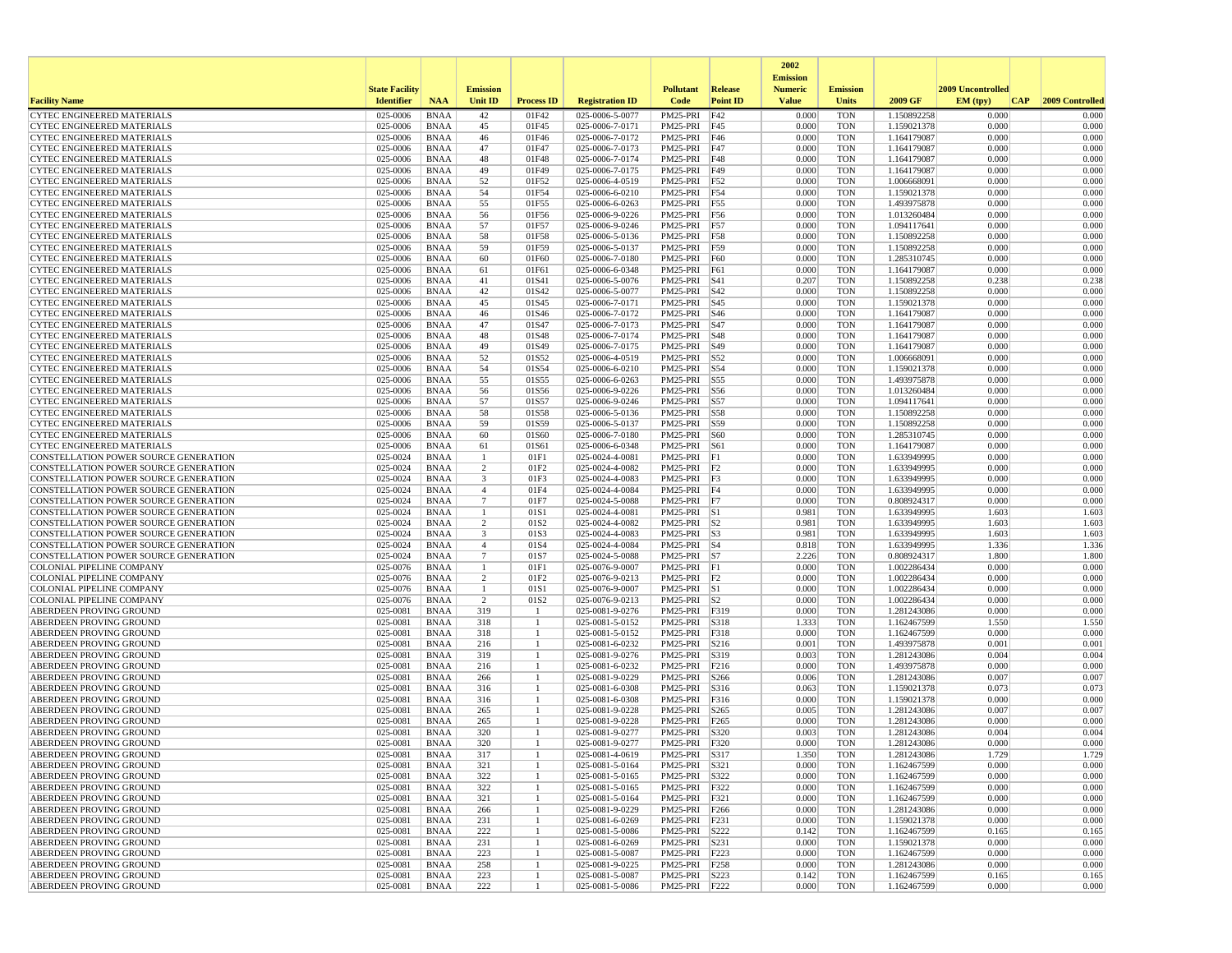|                                                    |                       |                            |                 |                   |                                    |                              |                          | 2002                              |                          |                            |                   |                 |
|----------------------------------------------------|-----------------------|----------------------------|-----------------|-------------------|------------------------------------|------------------------------|--------------------------|-----------------------------------|--------------------------|----------------------------|-------------------|-----------------|
|                                                    | <b>State Facility</b> |                            | <b>Emission</b> |                   |                                    | <b>Pollutant</b>             | Release                  | <b>Emission</b><br><b>Numeric</b> | <b>Emission</b>          |                            | 2009 Uncontrolled |                 |
| <b>Facility Name</b>                               | <b>Identifier</b>     | <b>NAA</b>                 | <b>Unit ID</b>  | <b>Process ID</b> | <b>Registration ID</b>             | Code                         | <b>Point ID</b>          | <b>Value</b>                      | <b>Units</b>             | 2009 GF                    | EM (typ)<br> CAP  | 2009 Controlled |
| ABERDEEN PROVING GROUND                            | 025-0081              | <b>BNAA</b>                | 324             |                   | 025-0081-5-0167                    | PM25-PRI                     | S324                     | 0.000                             | <b>TON</b>               | 1.162467599                | 0.000             | 0.000           |
| ABERDEEN PROVING GROUND                            | 025-0081              | <b>BNAA</b>                | 323             | -1                | 025-0081-5-0166                    | PM25-PRI                     | F323                     | 0.000                             | <b>TON</b>               | 1.162467599                | 0.000             | 0.000           |
| ABERDEEN PROVING GROUND                            | 025-0081              | <b>BNAA</b>                | 323             |                   | 025-0081-5-0166                    | PM25-PRI                     | S323                     | 0.000                             | <b>TON</b>               | 1.162467599                | 0.000             | 0.000           |
| ABERDEEN PROVING GROUND                            | 025-0081              | <b>BNAA</b>                | 324             |                   | 025-0081-5-0167                    | PM25-PRI                     | F324                     | 0.000                             | <b>TON</b>               | 1.162467599                | 0.000             | 0.000           |
| ABERDEEN PROVING GROUND<br>ABERDEEN PROVING GROUND | 025-0081<br>025-0081  | <b>BNAA</b><br><b>BNAA</b> | 207<br>264      |                   | 025-0081-5-0081<br>025-0081-9-0227 | PM25-PRI<br>PM25-PRI         | S207<br>F264             | 0.226<br>0.000                    | <b>TON</b><br><b>TON</b> | 1.162467599<br>1.281243086 | 0.263<br>0.000    | 0.263<br>0.000  |
| ABERDEEN PROVING GROUND                            | 025-0081              | <b>BNAA</b>                | 207             |                   | 025-0081-5-0081                    | PM25-PRI                     | F207                     | 0.000                             | <b>TON</b>               | 1.162467599                | 0.000             | 0.000           |
| ABERDEEN PROVING GROUND                            | 025-0081              | <b>BNAA</b>                | 214             |                   | 025-0081-9-0198                    | PM25-PRI                     | S214                     | 0.000                             | <b>TON</b>               | 1.013260484                | 0.000             | 0.000           |
| <b>ABERDEEN PROVING GROUND</b>                     | 025-0081              | <b>BNAA</b>                | 215             |                   | 025-0081-6-0231                    | PM25-PRI                     | S215                     | 0.007                             | <b>TON</b>               | 1.493975878                | 0.010             | 0.010           |
| ABERDEEN PROVING GROUND                            | 025-0081              | <b>BNAA</b>                | 215             |                   | 025-0081-6-0231                    | PM25-PRI                     | F215                     | 0.000                             | <b>TON</b>               | 1.493975878                | 0.000             | 0.000           |
| ABERDEEN PROVING GROUND                            | 025-0081              | <b>BNAA</b>                | 214             |                   | 025-0081-9-0198                    | PM25-PRI                     | F214                     | 0.000                             | <b>TON</b>               | 1.013260484                | 0.000             | 0.000           |
| ABERDEEN PROVING GROUND                            | 025-0081              | <b>BNAA</b>                | 221             |                   | 025-0081-5-0085                    | PM25-PRI                     | S221                     | 0.142                             | <b>TON</b>               | 1.162467599                | 0.165             | 0.165           |
| ABERDEEN PROVING GROUND                            | 025-0081              | <b>BNAA</b>                | 221             |                   | 025-0081-5-0085                    | PM25-PRI                     | F221                     | 0.000                             | <b>TON</b>               | 1.162467599                | 0.000             | 0.000           |
| ABERDEEN PROVING GROUND                            | 025-0081              | <b>BNAA</b>                | 258             |                   | 025-0081-9-0225                    | PM25-PRI                     | S258                     | 0.002                             | <b>TON</b>               | 1.281243086                | 0.003             | 0.003           |
| ABERDEEN PROVING GROUND<br>ABERDEEN PROVING GROUND | 025-0081<br>025-0081  | <b>BNAA</b><br><b>BNAA</b> | 255<br>255      |                   | 025-0081-9-0216<br>025-0081-9-0216 | PM25-PRI<br>PM25-PRI         | S <sub>255</sub><br>F255 | 0.001<br>0.000                    | <b>TON</b><br><b>TON</b> |                            | 0.001<br>0.000    | 0.001<br>0.000  |
| ABERDEEN PROVING GROUND                            | 025-0081              | <b>BNAA</b>                | 206             |                   | 025-0081-5-0080                    | PM25-PRI                     | S206                     | 0.226                             | <b>TON</b>               | 1.162467599                | 0.263             | 0.263           |
| ABERDEEN PROVING GROUND                            | 025-0081              | <b>BNAA</b>                | 206             |                   | 025-0081-5-0080                    | PM25-PRI                     | F206                     | 0.000                             | <b>TON</b>               | 1.162467599                | 0.000             | 0.000           |
| ABERDEEN PROVING GROUND                            | 025-0081              | <b>BNAA</b>                | 199             |                   | 025-0081-9-0182                    | PM25-PRI                     | F199                     | 0.000                             | <b>TON</b>               | 1.013260484                | 0.000             | 0.000           |
| ABERDEEN PROVING GROUND                            | 025-0081              | <b>BNAA</b>                | 205             |                   | 025-0081-5-0079                    | PM25-PRI                     | F205                     | 0.000                             | <b>TON</b>               | 1.162467599                | 0.000             | 0.000           |
| ABERDEEN PROVING GROUND                            | 025-0081              | <b>BNAA</b>                | 200             | 1                 | 025-0081-9-0186                    | PM25-PRI                     | F200                     | 0.000                             | <b>TON</b>               | 1.013260484                | 0.000             | 0.000           |
| ABERDEEN PROVING GROUND                            | 025-0081              | <b>BNAA</b>                | 173             |                   | 025-0081-6-0157                    | PM25-PRI                     | F173                     | 0.000                             | <b>TON</b>               | 1.159021378                | 0.000             | 0.000           |
| ABERDEEN PROVING GROUND                            | 025-0081              | <b>BNAA</b>                | 200             |                   | 025-0081-9-0186                    | PM25-PRI                     | S200                     | 0.000                             | <b>TON</b>               | 1.013260484                | 0.000             | 0.000           |
| ABERDEEN PROVING GROUND                            | 025-0081              | <b>BNAA</b>                | 196             | 1                 | 025-0081-9-0152                    | PM25-PRI                     | S196                     | 0.000                             | <b>TON</b>               | 1.002286434                | 0.000             | 0.000           |
| ABERDEEN PROVING GROUND                            | 025-0081              | <b>BNAA</b>                | 196             |                   | 025-0081-9-0152                    | PM25-PRI                     | F196                     | 0.000                             | <b>TON</b>               | 1.002286434                | 0.000             | 0.000           |
| ABERDEEN PROVING GROUND                            | 025-0081              | <b>BNAA</b>                | 192             |                   | 025-0081-6-0207                    | PM25-PRI                     | <b>F192</b>              | 0.000                             | <b>TON</b>               | 1.159021378                | 0.000             | 0.000           |
| ABERDEEN PROVING GROUND                            | 025-0081              | <b>BNAA</b>                | 192             |                   | 025-0081-6-0207                    | PM25-PRI                     | S192                     | 0.000                             | <b>TON</b>               | 1.159021378                | 0.000<br>0.002    | 0.000           |
| ABERDEEN PROVING GROUND<br>ABERDEEN PROVING GROUND | 025-0081<br>025-0081  | <b>BNAA</b><br><b>BNAA</b> | 190<br>190      |                   | 025-0081-6-0202<br>025-0081-6-0202 | PM25-PRI<br>PM25-PRI         | S190<br>F190             | 0.002<br>0.000                    | <b>TON</b><br><b>TON</b> | 1.159021378<br>1.159021378 | 0.000             | 0.002<br>0.000  |
| ABERDEEN PROVING GROUND                            | 025-0081              | <b>BNAA</b>                | 186             |                   | 025-0081-6-0198                    | PM25-PRI                     | S186                     | 0.000                             | <b>TON</b>               | 1.159021378                | 0.000             | 0.000           |
| ABERDEEN PROVING GROUND                            | 025-0081              | <b>BNAA</b>                | 186             |                   | 025-0081-6-0198                    | PM25-PRI                     | F186                     | 0.000                             | <b>TON</b>               | 1.159021378                | 0.000             | 0.000           |
| ABERDEEN PROVING GROUND                            | 025-0081              | <b>BNAA</b>                | 205             |                   | 025-0081-5-0079                    | PM25-PRI                     | S205                     | 0.454                             | <b>TON</b>               | 1.162467599                | 0.528             | 0.528           |
| ABERDEEN PROVING GROUND                            | 025-0081              | <b>BNAA</b>                | 199             |                   | 025-0081-9-0182                    | PM25-PRI                     | S199                     | 0.000                             | <b>TON</b>               | 1.013260484                | 0.000             | 0.000           |
| ABERDEEN PROVING GROUND                            | 025-0081              | <b>BNAA</b>                | 184             |                   | 025-0081-6-0189                    | PM25-PRI                     | F184                     | 0.000                             | <b>TON</b>               | 1.159021378                | 0.000             | 0.000           |
| ABERDEEN PROVING GROUND                            | 025-0081              | <b>BNAA</b>                | 184             |                   | 025-0081-6-0189                    | PM25-PRI                     | S184                     | 0.000                             | <b>TON</b>               | 1.159021378                | 0.000             | 0.000           |
| ABERDEEN PROVING GROUND                            | 025-0081              | <b>BNAA</b>                | 175             |                   | 025-0081-6-0159                    | PM25-PRI                     | F175                     | 0.000                             | <b>TON</b>               | 1.159021378                | 0.000             | 0.000           |
| ABERDEEN PROVING GROUND                            | 025-0081              | <b>BNAA</b>                | 179             |                   | 025-0081-6-0163                    | PM25-PRI                     | S179                     | 0.000                             | <b>TON</b>               | 1.159021378                | 0.000             | 0.000           |
| ABERDEEN PROVING GROUND                            | 025-0081              | <b>BNAA</b>                | 179             |                   | 025-0081-6-0163                    | PM25-PRI                     | F179                     | 0.000                             | <b>TON</b>               | 1.159021378                | 0.000             | 0.000           |
| ABERDEEN PROVING GROUND                            | 025-0081              | <b>BNAA</b>                | 175             |                   | 025-0081-6-0159                    | PM25-PRI                     | S175                     | 0.275<br>0.000                    | <b>TON</b>               | 1.159021378                | 0.319             | 0.319           |
| ABERDEEN PROVING GROUND<br>ABERDEEN PROVING GROUND | 025-0081<br>025-0081  | <b>BNAA</b><br><b>BNAA</b> | 182<br>173      | -1                | 025-0081-6-0170<br>025-0081-6-0157 | PM25-PRI<br>PM25-PRI         | F182<br>S173             | 0.000                             | TON<br><b>TON</b>        | 1.185032368<br>1.159021378 | 0.000<br>0.000    | 0.000<br>0.000  |
| ABERDEEN PROVING GROUND                            | 025-0081              | <b>BNAA</b>                | 182             |                   | 025-0081-6-0170                    | PM25-PRI                     | S182                     | 16.917                            | <b>TON</b>               | 1.185032368                | 20.047            | 20.047          |
| ABERDEEN PROVING GROUND                            | 025-0081              | <b>BNAA</b>                | 178             |                   | 025-0081-6-0162                    | PM25-PRI                     | F178                     | 0.000                             | <b>TON</b>               | 1.159021378                | 0.000             | 0.000           |
| ABERDEEN PROVING GROUND                            | 025-0081              | <b>BNAA</b>                | 178             |                   | 025-0081-6-0162                    | PM25-PRI                     | S178                     | 0.031                             | <b>TON</b>               | 1.159021378                | 0.036             | 0.036           |
| ABERDEEN PROVING GROUND                            | 025-0081              | <b>BNAA</b>                | 300             |                   | 025-0081-9-0212                    | PM25-PRI                     | S300                     | 0.000                             | <b>TON</b>               | 1.459523797                | 0.000             | 0.000           |
| ABERDEEN PROVING GROUND                            | 025-0081              | <b>BNAA</b>                | 264             |                   | 025-0081-9-0227                    | PM25-PRI                     | S264                     | 0.004                             | <b>TON</b>               | 1.281243086                | 0.006             | 0.006           |
| ABERDEEN PROVING GROUND                            | 025-0081              | <b>BNAA</b>                | 300             |                   | 025-0081-9-0212                    | PM25-PRI                     | F300                     | 0.000                             | <b>TON</b>               | 1.459523797                | 0.000             | 0.000           |
| ABERDEEN PROVING GROUND                            | 025-0081              | <b>BNAA</b>                | 317             |                   | 025-0081-4-0619                    | PM25-PRI                     | F317                     | 0.000                             | <b>TON</b>               | 1.281243086                | 0.000             | 0.000           |
| ABERDEEN PROVING GROUND                            | 025-0081              | <b>BNAA</b>                | 174<br>174      | 1                 | 025-0081-6-0158                    | PM25-PRI                     | F174                     | 0.000                             | <b>TON</b>               | 1.159021378                | 0.000<br>0.000    | 0.000           |
| ABERDEEN PROVING GROUND<br>ABERDEEN PROVING GROUND | 025-0081<br>025-0081  | <b>BNAA</b><br><b>BNAA</b> | 171             |                   | 025-0081-6-0158<br>025-0081-6-0132 | PM25-PRI<br>PM25-PRI         | S174<br>S171             | 0.000<br>0.002                    | <b>TON</b><br><b>TON</b> | 1.159021378<br>1.159021378 | 0.002             | 0.000<br>0.002  |
| ABERDEEN PROVING GROUND                            | 025-0081              | <b>BNAA</b>                | 171             |                   | 025-0081-6-0132                    | PM25-PRI                     | F171                     | 0.000                             | <b>TON</b>               | 1.159021378                | 0.000             | 0.000           |
| ABERDEEN PROVING GROUND                            | 025-0081              | <b>BNAA</b>                | 180             |                   | 025-0081-6-0164                    | PM25-PRI                     | S180                     | 0.000                             | <b>TON</b>               | 1.159021378                | 0.000             | 0.000           |
| ABERDEEN PROVING GROUND                            | 025-0081              | <b>BNAA</b>                | 180             |                   | 025-0081-6-0164                    | PM25-PRI                     | F180                     | 0.000                             | <b>TON</b>               | 1.159021378                | 0.000             | 0.000           |
| ABERDEEN PROVING GROUND                            | 025-0081              | <b>BNAA</b>                | 172             |                   | 025-0081-6-0133                    | PM25-PRI                     | S172                     | 0.002                             | <b>TON</b>               | 1.159021378                | 0.002             | 0.002           |
| ABERDEEN PROVING GROUND                            | 025-0081              | <b>BNAA</b>                | 172             |                   | 025-0081-6-0133                    | PM25-PRI                     | F172                     | 0.000                             | <b>TON</b>               | 1.159021378                | 0.000             | 0.000           |
| <b>EDGEWOOD AREA</b>                               | 025-0082              | <b>BNAA</b>                | 39              |                   | 025-0082-4-0383                    | PM25-PRI F39                 |                          | 0.000                             | <b>TON</b>               | 1.281243086                | 0.000             | 0.000           |
| <b>EDGEWOOD AREA</b>                               | 025-0082              | <b>BNAA</b>                | 41              |                   | 025-0082-4-0385                    | PM25-PRI S41                 |                          | 0.014                             | <b>TON</b>               | 1.281243086                | 0.018             | 0.018           |
| <b>EDGEWOOD AREA</b>                               | 025-0082              | <b>BNAA</b>                |                 |                   | 025-0082-4-0389                    | PM25-PRI F45                 |                          | 0.000                             | TON                      | 1.281243086                | 0.000             | 0.000           |
| <b>EDGEWOOD AREA</b>                               | 025-0082              | BNAA                       | 41              | -1                | 025-0082-4-0385                    | PM25-PRI F41                 |                          | 0.000                             | TON                      | 1.281243086                | 0.000             | 0.000           |
| <b>EDGEWOOD AREA</b>                               | 025-0082              | BNAA                       | 45              |                   | 025-0082-4-0389                    | PM25-PRI S45                 |                          | 0.006<br>0.058                    | <b>TON</b><br>TON        | 1.281243086                | 0.008<br>0.074    | 0.008<br>0.074  |
| <b>EDGEWOOD AREA</b><br><b>EDGEWOOD AREA</b>       | 025-0082<br>025-0082  | BNAA<br>BNAA               | 38<br>44        | 1                 | 025-0082-4-0382<br>025-0082-4-0388 | PM25-PRI S38<br>PM25-PRI S44 |                          | 0.006                             | <b>TON</b>               | 1.281243086<br>1.281243086 | 0.008             | 0.008           |
| <b>EDGEWOOD AREA</b>                               | 025-0082              | BNAA                       | 39              |                   | 025-0082-4-0383                    | PM25-PRI S39                 |                          | 0.014                             | <b>TON</b>               | 1.281243086                | 0.018             | 0.018           |
| <b>EDGEWOOD AREA</b>                               | 025-0082              | <b>BNAA</b>                | 38              | -1                | 025-0082-4-0382                    | PM25-PRI F38                 |                          | 0.000                             | TON                      | 1.281243086                | 0.000             | 0.000           |
| <b>EDGEWOOD AREA</b>                               | 025-0082              | BNAA                       | 44              | -1                | 025-0082-4-0388                    | PM25-PRI F44                 |                          | 0.000                             | <b>TON</b>               | 1.281243086                | 0.000             | 0.000           |
| <b>EDGEWOOD AREA</b>                               | 025-0082              | BNAA                       | 96              | 1                 | 025-0082-5-0092                    | PM25-PRI S96                 |                          | 0.000                             | <b>TON</b>               | 1.162467599                | 0.000             | 0.000           |
| <b>EDGEWOOD AREA</b>                               | 025-0082              | BNAA                       | 68              | 1                 | 025-0082-4-0433                    | PM25-PRI   S68               |                          | 0.021                             | TON                      | 1.281243086                | 0.027             | 0.027           |
| <b>EDGEWOOD AREA</b>                               | 025-0082              | BNAA                       | 79              | -1                | 025-0082-9-0151                    | PM25-PRI F79                 |                          | 0.000                             | <b>TON</b>               | 1.002286434                | 0.000             | 0.000           |
| <b>EDGEWOOD AREA</b>                               | 025-0082              | <b>BNAA</b>                | 67              |                   | 025-0082-4-0432                    | PM25-PRI S67                 |                          | 0.017                             | <b>TON</b>               | 1.281243086                | 0.021             | 0.021           |
| <b>EDGEWOOD AREA</b>                               | 025-0082              | BNAA                       | 67              | $\mathbf{1}$      | 025-0082-4-0432                    | PM25-PRI F67                 |                          | 0.000                             | TON                      | 1.281243086                | 0.000             | 0.000           |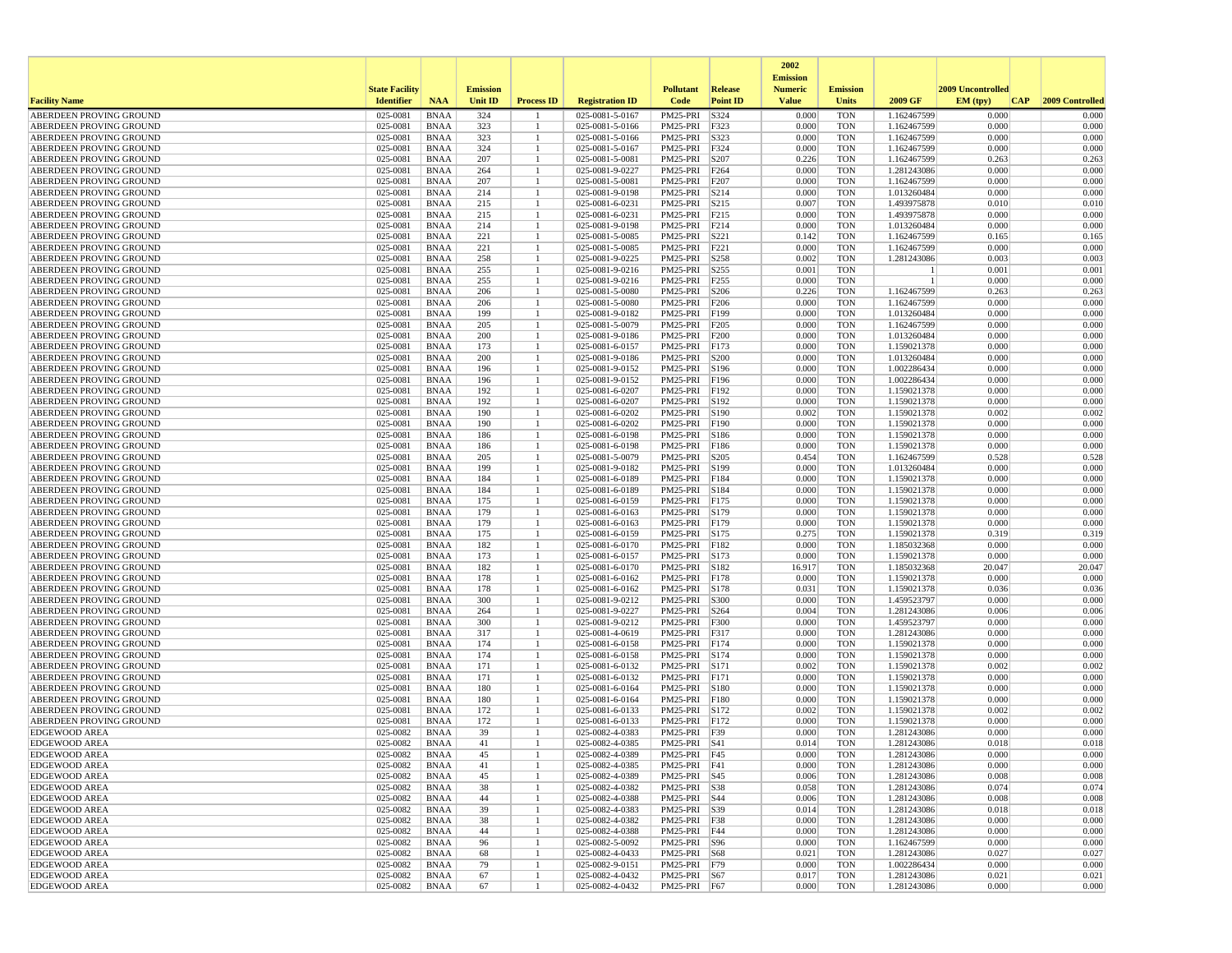|                                              |                       |                            |                      |                   |                                    |                              |                 | 2002<br><b>Emission</b> |                          |                            |                   |                 |
|----------------------------------------------|-----------------------|----------------------------|----------------------|-------------------|------------------------------------|------------------------------|-----------------|-------------------------|--------------------------|----------------------------|-------------------|-----------------|
|                                              | <b>State Facility</b> |                            | <b>Emission</b>      |                   |                                    | <b>Pollutant</b>             | <b>Release</b>  | <b>Numeric</b>          | <b>Emission</b>          |                            | 2009 Uncontrolled |                 |
| <b>Facility Name</b>                         | <b>Identifier</b>     | <b>NAA</b>                 | <b>Unit ID</b>       | <b>Process ID</b> | <b>Registration ID</b>             | Code                         | <b>Point ID</b> | <b>Value</b>            | <b>Units</b>             | 2009 GF                    | EM (tpv)<br> CAP  | 2009 Controlled |
| <b>EDGEWOOD AREA</b>                         | 025-0082              | <b>BNAA</b>                | 97                   |                   | 025-0082-4-0545                    | PM25-PRI                     | F97             | 0.000                   | <b>TON</b>               | 1.281243086                | 0.000             | 0.000           |
| <b>EDGEWOOD AREA</b><br><b>EDGEWOOD AREA</b> | 025-0082<br>025-0082  | <b>BNAA</b><br><b>BNAA</b> | 97<br>81             |                   | 025-0082-4-0545<br>025-0082-6-0167 | PM25-PRI S97<br>PM25-PRI S81 |                 | 0.015<br>0.007          | <b>TON</b><br><b>TON</b> | 1.281243086<br>1.159021378 | 0.020<br>0.008    | 0.020<br>0.008  |
| <b>EDGEWOOD AREA</b>                         | 025-0082              | <b>BNAA</b>                | 81                   |                   | 025-0082-6-0167                    | PM25-PRI F81                 |                 | 0.000                   | <b>TON</b>               | 1.159021378                | 0.000             | 0.000           |
| <b>EDGEWOOD AREA</b>                         | 025-0082              | <b>BNAA</b>                | 92                   |                   | 025-0082-4-0523                    | PM25-PRI S92                 |                 | 0.040                   | <b>TON</b>               | 1.281243086                | 0.051             | 0.051           |
| <b>EDGEWOOD AREA</b>                         | 025-0082              | <b>BNAA</b>                | 92                   |                   | 025-0082-4-0523                    | PM25-PRI F92                 |                 | 0.000                   | <b>TON</b>               | 1.281243086                | 0.000             | 0.000           |
| <b>EDGEWOOD AREA</b>                         | 025-0082              | <b>BNAA</b>                | 99                   |                   | 025-0082-4-0543                    | PM25-PRI S99                 |                 | 0.175                   | <b>TON</b>               | 1.281243086                | 0.224             | 0.224           |
| <b>EDGEWOOD AREA</b>                         | 025-0082              | <b>BNAA</b>                | 96                   |                   | 025-0082-5-0092                    | PM25-PRI F96                 |                 | 0.000                   | <b>TON</b>               | 1.162467599                | 0.000             | 0.000           |
| <b>EDGEWOOD AREA</b>                         | 025-0082              | <b>BNAA</b>                | 98                   |                   | 025-0082-4-0556                    | PM25-PRI                     | <b>F98</b>      | 0.000                   | <b>TON</b>               | 1.281243086                | 0.000             | 0.000           |
| <b>EDGEWOOD AREA</b>                         | 025-0082              | <b>BNAA</b>                | 98                   |                   | 025-0082-4-0556                    | PM25-PRI S98                 |                 | 0.025                   | <b>TON</b>               | 1.281243086                | 0.032             | 0.032           |
| <b>EDGEWOOD AREA</b>                         | 025-0082              | <b>BNAA</b>                | 99                   |                   | 025-0082-4-0543                    | PM25-PRI F99                 |                 | 0.000                   | <b>TON</b>               | 1.281243086<br>1.281243086 | 0.000             | 0.000           |
| <b>EDGEWOOD AREA</b><br><b>EDGEWOOD AREA</b> | 025-0082<br>025-0082  | <b>BNAA</b><br><b>BNAA</b> | 72<br>$\overline{7}$ |                   | 025-0082-4-0437<br>025-0082-4-0100 | PM25-PRI S72<br>PM25-PRI S7  |                 | 0.000<br>0.000          | <b>TON</b><br><b>TON</b> | 1.281243086                | 0.000<br>0.000    | 0.000<br>0.000  |
| <b>EDGEWOOD AREA</b>                         | 025-0082              | <b>BNAA</b>                | $7\phantom{.0}$      |                   | 025-0082-4-0100                    | PM25-PRI                     | F7              | 0.000                   | <b>TON</b>               | 1.281243086                | 0.000             | 0.000           |
| <b>EDGEWOOD AREA</b>                         | 025-0082              | <b>BNAA</b>                | 77                   |                   | 025-0082-4-0460                    | PM25-PRI F77                 |                 | 0.000                   | <b>TON</b>               | 1.281243086                | 0.000             | 0.000           |
| <b>EDGEWOOD AREA</b>                         | 025-0082              | <b>BNAA</b>                | 110                  |                   | 025-0082-4-0558                    | PM25-PRI S110                |                 | 0.087                   | <b>TON</b>               | 1.281243086                | 0.111             | 0.111           |
| <b>EDGEWOOD AREA</b>                         | 025-0082              | <b>BNAA</b>                | 77                   |                   | 025-0082-4-0460                    | PM25-PRI S77                 |                 | 0.175                   | <b>TON</b>               | 1.281243086                | 0.224             | 0.224           |
| <b>EDGEWOOD AREA</b>                         | 025-0082              | <b>BNAA</b>                | 110                  |                   | 025-0082-4-0558                    | PM25-PRI F110                |                 | 0.000                   | <b>TON</b>               | 1.281243086                | 0.000             | 0.000           |
| <b>EDGEWOOD AREA</b>                         | 025-0082              | <b>BNAA</b>                | 111                  |                   | 025-0082-4-0559                    | PM25-PRI S111                |                 | 0.087                   | <b>TON</b>               | 1.281243086                | 0.111             | 0.111           |
| <b>EDGEWOOD AREA</b>                         | 025-0082              | <b>BNAA</b>                | 73                   |                   | 025-0082-4-0438                    | PM25-PRI                     | S73             | 0.000                   | <b>TON</b>               | 1.281243086                | 0.000             | 0.000           |
| <b>EDGEWOOD AREA</b>                         | 025-0082              | <b>BNAA</b>                | 73                   |                   | 025-0082-4-0438                    | PM25-PRI F73                 |                 | 0.000                   | <b>TON</b>               | 1.281243086                | 0.000             | 0.000           |
| <b>EDGEWOOD AREA</b>                         | 025-0082              | <b>BNAA</b>                | 72                   |                   | 025-0082-4-0437                    | PM25-PRI F72                 |                 | 0.000                   | <b>TON</b>               | 1.281243086                | 0.000             | 0.000           |
| <b>EDGEWOOD AREA</b>                         | 025-0082              | <b>BNAA</b>                | 6                    |                   | 025-0082-4-0099                    | PM25-PRI S6                  |                 | 0.000<br>0.000          | <b>TON</b>               | 1.281243086                | 0.000<br>0.000    | 0.000<br>0.000  |
| <b>EDGEWOOD AREA</b><br><b>EDGEWOOD AREA</b> | 025-0082<br>025-0082  | <b>BNAA</b><br><b>BNAA</b> | 6<br>66              |                   | 025-0082-4-0099<br>025-0082-4-0431 | PM25-PRI F6<br>PM25-PRI      | S66             | 0.024                   | <b>TON</b><br><b>TON</b> | 1.281243086<br>1.281243086 | 0.030             | 0.030           |
| <b>EDGEWOOD AREA</b>                         | 025-0082              | <b>BNAA</b>                | 66                   |                   | 025-0082-4-0431                    | PM25-PRI F66                 |                 | 0.000                   | <b>TON</b>               | 1.281243086                | 0.000             | 0.000           |
| <b>EDGEWOOD AREA</b>                         | 025-0082              | <b>BNAA</b>                | 68                   |                   | 025-0082-4-0433                    | PM25-PRI F68                 |                 | 0.000                   | <b>TON</b>               | 1.281243086                | 0.000             | 0.000           |
| <b>EDGEWOOD AREA</b>                         | 025-0082              | <b>BNAA</b>                | 76                   |                   | 025-0082-4-0441                    | PM25-PRI S76                 |                 | 0.050                   | <b>TON</b>               | 1.281243086                | 0.064             | 0.064           |
| <b>EDGEWOOD AREA</b>                         | 025-0082              | <b>BNAA</b>                | 76                   |                   | 025-0082-4-0441                    | PM25-PRI F76                 |                 | 0.000                   | <b>TON</b>               | 1.281243086                | 0.000             | 0.000           |
| <b>EDGEWOOD AREA</b>                         | 025-0082              | <b>BNAA</b>                | 65                   |                   | 025-0082-4-0430                    | PM25-PRI S65                 |                 | 0.022                   | <b>TON</b>               | 1.281243086                | 0.028             | 0.028           |
| <b>EDGEWOOD AREA</b>                         | 025-0082              | <b>BNAA</b>                | 65                   |                   | 025-0082-4-0430                    | PM25-PRI                     | F65             | 0.000                   | <b>TON</b>               | 1.281243086                | 0.000             | 0.000           |
| <b>EDGEWOOD AREA</b>                         | 025-0082              | <b>BNAA</b>                | 15                   |                   | 025-0082-4-0115                    | PM25-PRI S15                 |                 | 0.000                   | <b>TON</b>               | 1.281243086                | 0.000             | 0.000           |
| <b>EDGEWOOD AREA</b>                         | 025-0082              | <b>BNAA</b>                | 14                   |                   | 025-0082-4-0114                    | PM25-PRI F14                 |                 | 0.000                   | <b>TON</b>               | 1.281243086                | 0.000             | 0.000           |
| <b>EDGEWOOD AREA</b>                         | 025-0082              | <b>BNAA</b>                | 5                    |                   | 025-0082-4-0098                    | PM25-PRI F5<br>PM25-PRI F15  |                 | 0.000                   | <b>TON</b>               | 1.281243086                | 0.000             | 0.000           |
| <b>EDGEWOOD AREA</b><br><b>EDGEWOOD AREA</b> | 025-0082<br>025-0082  | <b>BNAA</b><br><b>BNAA</b> | 15<br>18             |                   | 025-0082-4-0115<br>025-0082-4-0265 | PM25-PRI S18                 |                 | 0.000<br>0.043          | <b>TON</b><br><b>TON</b> | 1.281243086<br>1.281243086 | 0.000<br>0.055    | 0.000<br>0.055  |
| <b>EDGEWOOD AREA</b>                         | 025-0082              | <b>BNAA</b>                | 139                  |                   | 025-0082-4-0629                    | PM25-PRI S139                |                 | 0.009                   | <b>TON</b>               | 1.281243086                | 0.011             | 0.011           |
| <b>EDGEWOOD AREA</b>                         | 025-0082              | <b>BNAA</b>                | 139                  |                   | 025-0082-4-0629                    | PM25-PRI   F139              |                 | 0.000                   | <b>TON</b>               | 1.281243086                | 0.000             | 0.000           |
| <b>EDGEWOOD AREA</b>                         | 025-0082              | <b>BNAA</b>                | 140                  |                   | 025-0082-4-0630                    | PM25-PRI S140                |                 | 0.009                   | <b>TON</b>               | 1.281243086                | 0.011             | 0.011           |
| <b>EDGEWOOD AREA</b>                         | 025-0082              | <b>BNAA</b>                | 140                  |                   | 025-0082-4-0630                    | PM25-PRI F140                |                 | 0.000                   | <b>TON</b>               | 1.281243086                | 0.000             | 0.000           |
| <b>EDGEWOOD AREA</b>                         | 025-0082              | <b>BNAA</b>                | 17                   |                   | 025-0082-4-0264                    | PM25-PRI S17                 |                 | 0.043                   | <b>TON</b>               | 1.281243086                | 0.055             | 0.055           |
| <b>EDGEWOOD AREA</b>                         | 025-0082              | <b>BNAA</b>                | 17                   |                   | 025-0082-4-0264                    | PM25-PRI                     | F17             | 0.000                   | <b>TON</b>               | 1.281243086                | 0.000             | 0.000           |
| <b>EDGEWOOD AREA</b>                         | 025-0082              | <b>BNAA</b>                | 51                   |                   | 025-0082-4-0395                    | PM25-PRI S51                 |                 | 0.030                   | <b>TON</b>               | 1.281243086                | 0.038             | 0.038           |
| <b>EDGEWOOD AREA</b>                         | 025-0082              | <b>BNAA</b>                | 53                   |                   | 025-0082-4-0397                    | PM25-PRI S53                 |                 | 0.030                   | <b>TON</b>               | 1.281243086                | 0.038             | 0.038           |
| <b>EDGEWOOD AREA</b>                         | 025-0082              | <b>BNAA</b>                | 53                   |                   | 025-0082-4-0397                    | PM25-PRI F53                 |                 | 0.000                   | <b>TON</b>               | 1.281243086                | 0.000             | 0.000           |
| <b>EDGEWOOD AREA</b><br><b>EDGEWOOD AREA</b> | 025-0082<br>025-0082  | <b>BNAA</b><br><b>BNAA</b> | 5<br>52              |                   | 025-0082-4-0098<br>025-0082-4-0396 | PM25-PRI S5<br>PM25-PRI S52  |                 | 0.000<br>0.030          | <b>TON</b><br><b>TON</b> | 1.281243086<br>1.281243086 | 0.000<br>0.038    | 0.000<br>0.038  |
| <b>EDGEWOOD AREA</b>                         | 025-0082              | <b>BNAA</b>                | 52                   |                   | 025-0082-4-0396                    | PM25-PRI F52                 |                 | 0.000                   | <b>TON</b>               | 1.281243086                | 0.000             | 0.000           |
| <b>EDGEWOOD AREA</b>                         | 025-0082              | <b>BNAA</b>                | 48                   |                   | 025-0082-4-0392                    | PM25-PRI S48                 |                 | 0.040                   | <b>TON</b>               | 1.281243086                | 0.051             | 0.051           |
| <b>EDGEWOOD AREA</b>                         | 025-0082              | <b>BNAA</b>                | 14                   |                   | 025-0082-4-0114                    | PM25-PRI S14                 |                 | 0.000                   | <b>TON</b>               | 1.281243086                | 0.000             | 0.000           |
| <b>EDGEWOOD AREA</b>                         | 025-0082              | <b>BNAA</b>                | 51                   |                   | 025-0082-4-0395                    | PM25-PRI F51                 |                 | 0.000                   | <b>TON</b>               | 1.281243086                | 0.000             | 0.000           |
| <b>EDGEWOOD AREA</b>                         | 025-0082              | <b>BNAA</b>                | 48                   |                   | 025-0082-4-0392                    | PM25-PRI F48                 |                 | 0.000                   | <b>TON</b>               | 1.281243086                | 0.000             | 0.000           |
| <b>EDGEWOOD AREA</b>                         | 025-0082              | <b>BNAA</b>                | 82                   |                   | 025-0082-9-0154                    | PM25-PRI                     | S82             | 0.000                   | <b>TON</b>               | 1.013260484                | 0.000             | 0.000           |
| <b>EDGEWOOD AREA</b>                         | 025-0082              | <b>BNAA</b>                | 82                   |                   | 025-0082-9-0154                    | PM25-PRI F82                 |                 | 0.000                   | <b>TON</b>               | 1.013260484                | 0.000             | 0.000           |
| <b>EDGEWOOD AREA</b>                         | 025-0082              | <b>BNAA</b>                | 88                   |                   | 025-0082-4-0506                    | PM25-PRI S88                 |                 | 0.040                   | <b>TON</b>               | 1.281243086                | 0.051             | 0.051           |
| <b>EDGEWOOD AREA</b><br><b>EDGEWOOD AREA</b> | 025-0082<br>025-0082  | <b>BNAA</b><br><b>BNAA</b> | 88<br>79             |                   | 025-0082-4-0506<br>025-0082-9-0151 | PM25-PRI<br>PM25-PRI S79     | <b>F88</b>      | 0.000<br>0.000          | <b>TON</b><br><b>TON</b> | 1.281243086<br>1.002286434 | 0.000<br>0.000    | 0.000<br>0.000  |
| <b>EDGEWOOD AREA</b>                         | 025-0082              | <b>BNAA</b>                | 86                   |                   | 025-0082-4-0501                    | PM25-PRI F86                 |                 | 0.000                   | <b>TON</b>               | 1.281243086                | 0.000             | 0.000           |
| <b>EDGEWOOD AREA</b>                         | 025-0082              | <b>BNAA</b>                | 20                   |                   | 025-0082-4-0271                    | PM25-PRI F20                 |                 | 0.000                   | TON                      | 1.281243086                | 0.000             | 0.000           |
| <b>EDGEWOOD AREA</b>                         | 025-0082              | BNAA                       | 80                   |                   | 025-0082-6-0166                    | PM25-PRI S80                 |                 | 0.000                   | <b>TON</b>               | 1.183266878                | 0.000             | 0.000           |
| <b>EDGEWOOD AREA</b>                         | 025-0082              | <b>BNAA</b>                | 80                   |                   | 025-0082-6-0166                    | PM25-PRI F80                 |                 | 0.000                   | <b>TON</b>               | 1.183266878                | 0.000             | 0.000           |
| <b>EDGEWOOD AREA</b>                         | 025-0082              | BNAA                       | 86                   |                   | 025-0082-4-0501                    | PM25-PRI S86                 |                 | 0.037                   | <b>TON</b>               | 1.281243086                | 0.047             | 0.047           |
| <b>EDGEWOOD AREA</b>                         | 025-0082              | <b>BNAA</b>                | 37                   |                   | 025-0082-4-0381                    | PM25-PRI S37                 |                 | 0.058                   | <b>TON</b>               | 1.281243086                | 0.074             | 0.074           |
| <b>EDGEWOOD AREA</b>                         | 025-0082              | <b>BNAA</b>                | 28                   |                   | 025-0082-4-0294                    | PM25-PRI F28                 |                 | 0.000                   | <b>TON</b>               | 1.281243086                | 0.000             | 0.000           |
| <b>EDGEWOOD AREA</b>                         | 025-0082              | <b>BNAA</b>                | 37                   | -1                | 025-0082-4-0381                    | PM25-PRI F37                 |                 | 0.000                   | <b>TON</b>               | 1.281243086                | 0.000             | 0.000           |
| <b>EDGEWOOD AREA</b>                         | 025-0082              | BNAA                       | 28                   |                   | 025-0082-4-0294                    | PM25-PRI S28                 |                 | 0.028                   | <b>TON</b>               | 1.281243086                | 0.036             | 0.036           |
| <b>EDGEWOOD AREA</b><br><b>EDGEWOOD AREA</b> | 025-0082              | <b>BNAA</b>                | 18                   |                   | 025-0082-4-0265<br>025-0082-4-0271 | PM25-PRI F18                 |                 | 0.000                   | <b>TON</b>               | 1.281243086<br>1.281243086 | 0.000<br>0.055    | 0.000           |
| <b>EDGEWOOD AREA</b>                         | 025-0082<br>025-0082  | <b>BNAA</b><br><b>BNAA</b> | 20<br>31             |                   | 025-0082-4-0301                    | PM25-PRI S20<br>PM25-PRI S31 |                 | 0.043<br>0.024          | TON<br><b>TON</b>        | 1.281243086                | 0.030             | 0.055<br>0.030  |
| <b>EDGEWOOD AREA</b>                         | 025-0082              | <b>BNAA</b>                | 31                   |                   | 025-0082-4-0301                    | PM25-PRI F31                 |                 | 0.000                   | <b>TON</b>               | 1.281243086                | 0.000             | 0.000           |
| <b>EDGEWOOD AREA</b>                         | 025-0082              | <b>BNAA</b>                | 19                   |                   | 025-0082-4-0270                    | PM25-PRI S19                 |                 | 0.018                   | <b>TON</b>               | 1.281243086                | 0.023             | 0.023           |
|                                              |                       |                            |                      |                   |                                    |                              |                 |                         |                          |                            |                   |                 |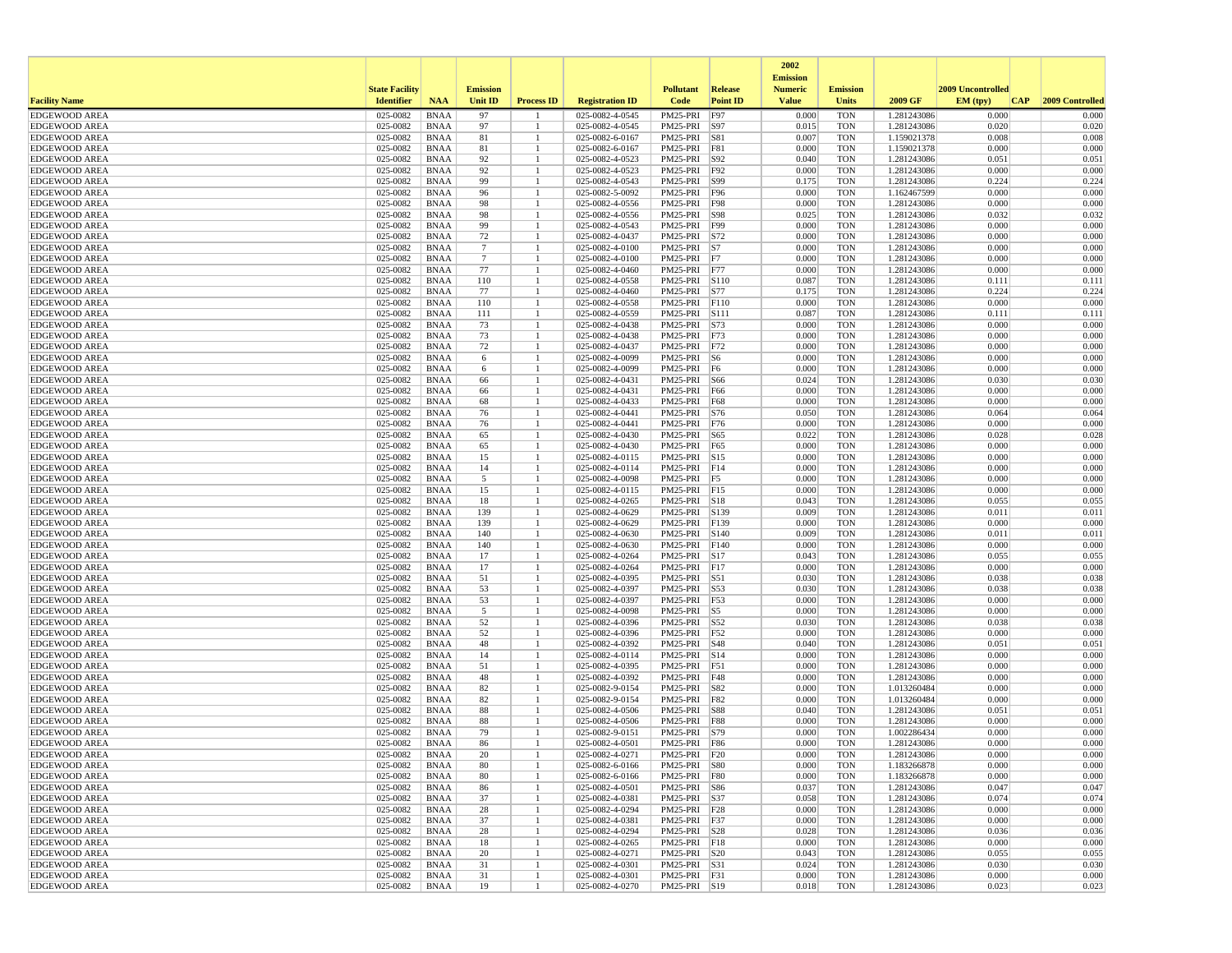|                                              |                       |                            |                 |                   |                                    |                                |                 | 2002                              |                          |                            |                   |                 |
|----------------------------------------------|-----------------------|----------------------------|-----------------|-------------------|------------------------------------|--------------------------------|-----------------|-----------------------------------|--------------------------|----------------------------|-------------------|-----------------|
|                                              | <b>State Facility</b> |                            | <b>Emission</b> |                   |                                    | <b>Pollutant</b>               | <b>Release</b>  | <b>Emission</b><br><b>Numeric</b> | <b>Emission</b>          |                            | 2009 Uncontrolled |                 |
| <b>Facility Name</b>                         | <b>Identifier</b>     | <b>NAA</b>                 | <b>Unit ID</b>  | <b>Process ID</b> | <b>Registration ID</b>             | Code                           | <b>Point ID</b> | <b>Value</b>                      | Units                    | 2009 GF                    | EM (typ)<br> CAP  | 2009 Controlled |
| <b>EDGEWOOD AREA</b>                         | 025-0082              | <b>BNAA</b>                | 19              |                   | 025-0082-4-0270                    | PM25-PRI                       | F19             | 0.000                             | <b>TON</b>               | 1.281243086                | 0.000             | 0.000           |
| <b>EDGEWOOD AREA</b>                         | 025-0082              | <b>BNAA</b>                | 134             |                   | 025-0082-5-0171                    | PM25-PRI S134                  |                 | 0.008                             | <b>TON</b>               | 1.281243086                | 0.011             | 0.011           |
| <b>EDGEWOOD AREA</b>                         | 025-0082              | <b>BNAA</b>                | 134             |                   | 025-0082-5-0171                    | PM25-PRI                       | F134            | 0.000                             | <b>TON</b>               | 1.281243086                | 0.000             | 0.000           |
| <b>EDGEWOOD AREA</b>                         | 025-0082              | <b>BNAA</b>                | 121             |                   | 025-0082-9-0238                    | PM25-PRI F121                  |                 | 0.000                             | <b>TON</b>               | 1.281243086                | 0.000             | 0.000           |
| <b>EDGEWOOD AREA</b><br><b>EDGEWOOD AREA</b> | 025-0082<br>025-0082  | <b>BNAA</b><br><b>BNAA</b> | 138<br>135      |                   | 025-0082-4-0628<br>025-0082-4-0625 | PM25-PRI S138<br>PM25-PRI      | F135            | 0.002<br>0.000                    | <b>TON</b><br><b>TON</b> | 1.281243086<br>1.281243086 | 0.003<br>0.000    | 0.003<br>0.000  |
| <b>EDGEWOOD AREA</b>                         | 025-0082              | <b>BNAA</b>                | 122             |                   | 025-0082-4-0620                    | PM25-PRI F122                  |                 | 0.000                             | <b>TON</b>               | 1.281243086                | 0.000             | 0.000           |
| <b>EDGEWOOD AREA</b>                         | 025-0082              | <b>BNAA</b>                | 136             |                   | 025-0082-4-0626                    | PM25-PRI S136                  |                 | 0.010                             | <b>TON</b>               | 1.281243086                | 0.013             | 0.013           |
| <b>EDGEWOOD AREA</b>                         | 025-0082              | <b>BNAA</b>                | 136             |                   | 025-0082-4-0626                    | PM25-PRI                       | F136            | 0.000                             | <b>TON</b>               | 1.281243086                | 0.000             | 0.000           |
| <b>EDGEWOOD AREA</b>                         | 025-0082              | <b>BNAA</b>                | 135             |                   | 025-0082-4-0625                    | PM25-PRI                       | S135            | 0.014                             | <b>TON</b>               | 1.281243086                | 0.018             | 0.018           |
| <b>EDGEWOOD AREA</b>                         | 025-0082              | <b>BNAA</b>                | 130             |                   | 025-0082-9-0296                    | PM25-PRI F130                  |                 | 0.000                             | <b>TON</b>               | 1.281243086                | 0.000             | 0.000           |
| <b>EDGEWOOD AREA</b>                         | 025-0082              | <b>BNAA</b>                | 129             |                   | 025-0082-9-0295                    | PM25-PRI F129                  |                 | 0.000                             | <b>TON</b>               | 1.281243086                | 0.000             | 0.000           |
| <b>EDGEWOOD AREA</b>                         | 025-0082              | <b>BNAA</b>                | 138             |                   | 025-0082-4-0628                    | PM25-PRI F138                  |                 | 0.000                             | <b>TON</b>               | 1.281243086                | 0.000             | 0.000           |
| <b>EDGEWOOD AREA</b>                         | 025-0082              | <b>BNAA</b>                | 129             |                   | 025-0082-9-0295                    | PM25-PRI                       | S129            | 0.000                             | <b>TON</b>               | 1.281243086                | 0.000             | 0.000           |
| <b>EDGEWOOD AREA</b><br><b>EDGEWOOD AREA</b> | 025-0082<br>025-0082  | <b>BNAA</b><br><b>BNAA</b> | 118<br>133      |                   | 025-0082-5-0129<br>025-0082-4-0623 | PM25-PRI<br>PM25-PRI S133      | F118            | 0.000<br>0.000                    | <b>TON</b><br><b>TON</b> | 1.162467599<br>1.281243086 | 0.000<br>0.000    | 0.000<br>0.000  |
| <b>EDGEWOOD AREA</b>                         | 025-0082              | <b>BNAA</b>                | 133             |                   | 025-0082-4-0623                    | PM25-PRI F133                  |                 | 0.000                             | <b>TON</b>               | 1.281243086                | 0.000             | 0.000           |
| <b>EDGEWOOD AREA</b>                         | 025-0082              | <b>BNAA</b>                | 137             |                   | 025-0082-4-0627                    | PM25-PRI S137                  |                 | 0.039                             | <b>TON</b>               | 1.281243086                | 0.050             | 0.050           |
| <b>EDGEWOOD AREA</b>                         | 025-0082              | <b>BNAA</b>                | 137             |                   | 025-0082-4-0627                    | PM25-PRI F137                  |                 | 0.000                             | <b>TON</b>               | 1.281243086                | 0.000             | 0.000           |
| <b>EDGEWOOD AREA</b>                         | 025-0082              | <b>BNAA</b>                | 13              |                   | 025-0082-4-0113                    | PM25-PRI S13                   |                 | 0.000                             | <b>TON</b>               | 1.281243086                | 0.000             | 0.000           |
| <b>EDGEWOOD AREA</b>                         | 025-0082              | <b>BNAA</b>                | 13              |                   | 025-0082-4-0113                    | PM25-PRI F13                   |                 | 0.000                             | <b>TON</b>               | 1.281243086                | 0.000             | 0.000           |
| <b>EDGEWOOD AREA</b>                         | 025-0082              | <b>BNAA</b>                | 116             |                   | 025-0082-5-0127                    | PM25-PRI F116                  |                 | 0.000                             | <b>TON</b>               | 1.162467599                | 0.000             | 0.000           |
| <b>EDGEWOOD AREA</b>                         | 025-0082              | <b>BNAA</b>                | 127             |                   | 025-0082-9-0293                    | PM25-PRI S127                  |                 | 0.000                             | <b>TON</b>               | 1.281243086                | 0.000             | 0.000           |
| <b>EDGEWOOD AREA</b>                         | 025-0082              | <b>BNAA</b>                | 128             |                   | 025-0082-9-0294                    | PM25-PRI S128                  |                 | 0.000                             | <b>TON</b>               | 1.281243086                | 0.000             | 0.000           |
| <b>EDGEWOOD AREA</b>                         | 025-0082              | <b>BNAA</b>                | 121             |                   | 025-0082-9-0238                    | PM25-PRI S121                  |                 | 0.000                             | <b>TON</b>               | 1.281243086                | 0.000             | 0.000           |
| <b>EDGEWOOD AREA</b>                         | 025-0082              | <b>BNAA</b>                | 126             |                   | 025-0082-5-0163                    | PM25-PRI                       | F126            | 0.000                             | <b>TON</b>               | 1.162467599                | 0.000             | 0.000           |
| <b>EDGEWOOD AREA</b>                         | 025-0082              | <b>BNAA</b>                | 128             |                   | 025-0082-9-0294                    | PM25-PRI F128                  |                 | 0.000                             | <b>TON</b>               | 1.281243086                | 0.000<br>0.000    | 0.000           |
| <b>EDGEWOOD AREA</b><br><b>EDGEWOOD AREA</b> | 025-0082<br>025-0082  | <b>BNAA</b><br><b>BNAA</b> | 126<br>125      |                   | 025-0082-5-0163<br>025-0082-9-0280 | PM25-PRI S126<br>PM25-PRI F125 |                 | 0.000<br>0.000                    | <b>TON</b><br><b>TON</b> | 1.162467599<br>1.281243086 | 0.000             | 0.000<br>0.000  |
| <b>EDGEWOOD AREA</b>                         | 025-0082              | <b>BNAA</b>                | 125             |                   | 025-0082-9-0280                    | PM25-PRI S125                  |                 | 0.006                             | <b>TON</b>               | 1.281243086                | 0.008             | 0.008           |
| <b>EDGEWOOD AREA</b>                         | 025-0082              | <b>BNAA</b>                | 124             |                   | 025-0082-9-0279                    | PM25-PRI                       | S124            | 0.007                             | <b>TON</b>               | 1.281243086                | 0.009             | 0.009           |
| <b>EDGEWOOD AREA</b>                         | 025-0082              | <b>BNAA</b>                | 124             |                   | 025-0082-9-0279                    | PM25-PRI                       | F124            | 0.000                             | <b>TON</b>               | 1.281243086                | 0.000             | 0.000           |
| <b>EDGEWOOD AREA</b>                         | 025-0082              | <b>BNAA</b>                | 122             |                   | 025-0082-4-0620                    | PM25-PRI S122                  |                 | 0.000                             | <b>TON</b>               | 1.281243086                | 0.000             | 0.000           |
| <b>EDGEWOOD AREA</b>                         | 025-0082              | <b>BNAA</b>                | 119             |                   | 025-0082-9-0235                    | PM25-PRI S119                  |                 | 0.000                             | <b>TON</b>               | 1.094117641                | 0.000             | 0.000           |
| <b>EDGEWOOD AREA</b>                         | 025-0082              | <b>BNAA</b>                | 119             |                   | 025-0082-9-0235                    | PM25-PRI F119                  |                 | 0.000                             | <b>TON</b>               | 1.094117641                | 0.000             | 0.000           |
| <b>EDGEWOOD AREA</b>                         | 025-0082              | <b>BNAA</b>                | 123             |                   | 025-0082-9-0278                    | PM25-PRI F123                  |                 | 0.000                             | <b>TON</b>               | 1.281243086                | 0.000             | 0.000           |
| <b>EDGEWOOD AREA</b>                         | 025-0082              | <b>BNAA</b>                | 123             |                   | 025-0082-9-0278                    | PM25-PRI                       | S123            | 0.007                             | <b>TON</b>               | 1.281243086                | 0.009             | 0.009           |
| <b>EDGEWOOD AREA</b>                         | 025-0082              | <b>BNAA</b>                | 120             |                   | 025-0082-9-0237                    | PM25-PRI S120                  |                 | 0.000                             | <b>TON</b>               | 1.281243086                | 0.000             | 0.000           |
| <b>EDGEWOOD AREA</b>                         | 025-0082              | <b>BNAA</b>                | 120<br>127      |                   | 025-0082-9-0237                    | PM25-PRI F120                  |                 | 0.000                             | <b>TON</b>               | 1.281243086                | 0.000<br>0.000    | 0.000<br>0.000  |
| <b>EDGEWOOD AREA</b><br><b>EDGEWOOD AREA</b> | 025-0082<br>025-0082  | <b>BNAA</b><br><b>BNAA</b> | 118             |                   | 025-0082-9-0293<br>025-0082-5-0129 | PM25-PRI F127<br>PM25-PRI S118 |                 | 0.000<br>0.018                    | <b>TON</b><br><b>TON</b> | 1.281243086<br>1.162467599 | 0.020             | 0.020           |
| <b>EDGEWOOD AREA</b>                         | 025-0082              | <b>BNAA</b>                | 117             |                   | 025-0082-5-0128                    | PM25-PRI                       | F117            | 0.000                             | <b>TON</b>               | 1.162467599                | 0.000             | 0.000           |
| <b>EDGEWOOD AREA</b>                         | 025-0082              | <b>BNAA</b>                | 113             |                   | 025-0082-9-0249                    | PM25-PRI F113                  |                 | 0.000                             | <b>TON</b>               | 1.013260484                | 0.000             | 0.000           |
| <b>EDGEWOOD AREA</b>                         | 025-0082              | <b>BNAA</b>                | 116             |                   | 025-0082-5-0127                    | PM25-PRI S116                  |                 | 0.000                             | <b>TON</b>               | 1.162467599                | 0.000             | 0.000           |
| <b>EDGEWOOD AREA</b>                         | 025-0082              | <b>BNAA</b>                | 117             |                   | 025-0082-5-0128                    | PM25-PRI S117                  |                 | 0.000                             | <b>TON</b>               | 1.162467599                | 0.000             | 0.000           |
| <b>EDGEWOOD AREA</b>                         | 025-0082              | <b>BNAA</b>                | 113             |                   | 025-0082-9-0249                    | PM25-PRI S113                  |                 | 0.000                             | <b>TON</b>               | 1.013260484                | 0.000             | 0.000           |
| <b>EDGEWOOD AREA</b>                         | 025-0082              | <b>BNAA</b>                | 100             |                   | 025-0082-4-0544                    | PM25-PRI F100                  |                 | 0.000                             | <b>TON</b>               | 1.281243086                | 0.000             | 0.000           |
| <b>EDGEWOOD AREA</b>                         | 025-0082              | <b>BNAA</b>                | 112             |                   | 025-0082-4-0560                    | PM25-PRI                       | S112            | 0.087                             | <b>TON</b>               | 1.281243086                | 0.111             | 0.111           |
| <b>EDGEWOOD AREA</b>                         | 025-0082              | <b>BNAA</b>                | 112             |                   | 025-0082-4-0560                    | PM25-PRI F112                  |                 | 0.000                             | <b>TON</b>               | 1.281243086                | 0.000             | 0.000           |
| <b>EDGEWOOD AREA</b>                         | 025-0082              | <b>BNAA</b>                | 115             |                   | 025-0082-4-0570                    | PM25-PRI S115<br>PM25-PRI F115 |                 | 0.006                             | <b>TON</b>               | 1.281243086                | 0.008<br>0.000    | 0.008<br>0.000  |
| <b>EDGEWOOD AREA</b><br><b>EDGEWOOD AREA</b> | 025-0082<br>025-0082  | <b>BNAA</b><br><b>BNAA</b> | 115<br>108      |                   | 025-0082-4-0570<br>025-0082-9-0231 | PM25-PRI S108                  |                 | 0.000<br>0.017                    | <b>TON</b><br><b>TON</b> | 1.281243086<br>1.281243086 | 0.022             | 0.022           |
| <b>EDGEWOOD AREA</b>                         | 025-0082              | <b>BNAA</b>                | 108             |                   | 025-0082-9-0231                    | PM25-PRI                       | F108            | 0.000                             | <b>TON</b>               | 1.281243086                | 0.000             | 0.000           |
| <b>EDGEWOOD AREA</b>                         | 025-0082              | <b>BNAA</b>                | 111             |                   | 025-0082-4-0559                    | PM25-PRI F111                  |                 | 0.000                             | <b>TON</b>               | 1.281243086                | 0.000             | 0.000           |
| <b>EDGEWOOD AREA</b>                         | 025-0082              | <b>BNAA</b>                | 109             |                   | 025-0082-9-0232                    | PM25-PRI S109                  |                 | 0.004                             | <b>TON</b>               | 1.281243086                | 0.006             | 0.006           |
| <b>EDGEWOOD AREA</b>                         | 025-0082              | <b>BNAA</b>                | 11              |                   | 025-0082-4-0104                    | PM25-PRI S11                   |                 | 0.175                             | <b>TON</b>               | 1.281243086                | 0.224             | 0.224           |
| <b>EDGEWOOD AREA</b>                         | 025-0082              | <b>BNAA</b>                | 11              |                   | 025-0082-4-0104                    | PM25-PRI F11                   |                 | 0.000                             | <b>TON</b>               | 1.281243086                | 0.000             | 0.000           |
| <b>EDGEWOOD AREA</b>                         | 025-0082              | <b>BNAA</b>                | 109             |                   | 025-0082-9-0232                    | PM25-PRI F109                  |                 | 0.000                             | <b>TON</b>               | 1.281243086                | 0.000             | 0.000           |
| <b>EDGEWOOD AREA</b>                         | 025-0082              | <b>BNAA</b>                | 103             |                   | 025-0082-4-0571                    | PM25-PRI F103                  |                 | 0.000                             | <b>TON</b>               | 1.281243086                | 0.000             | 0.000           |
| <b>EDGEWOOD AREA</b>                         | 025-0082              | BNAA                       | 103             | -1                | 025-0082-4-0571                    | PM25-PRI S103                  |                 | 0.006                             | <b>TON</b>               | 1.281243086                | 0.008             | 0.008           |
| <b>EDGEWOOD AREA</b>                         | 025-0082              | <b>BNAA</b>                | 105             |                   | 025-0082-6-0287                    | PM25-PRI F105                  |                 | 0.000                             | <b>TON</b>               | 1.159021378                | 0.000<br>0.000    | 0.000<br>0.000  |
| <b>EDGEWOOD AREA</b><br><b>EDGEWOOD AREA</b> | 025-0082<br>025-0082  | BNAA<br><b>BNAA</b>        | 130<br>104      |                   | 025-0082-9-0296<br>025-0082-4-0572 | PM25-PRI S130<br>PM25-PRI S104 |                 | 0.000<br>0.006                    | TON<br><b>TON</b>        | 1.281243086<br>1.281243086 | 0.008             | 0.008           |
| <b>EDGEWOOD AREA</b>                         | 025-0082              | <b>BNAA</b>                | 104             |                   | 025-0082-4-0572                    | PM25-PRI F104                  |                 | 0.000                             | <b>TON</b>               | 1.281243086                | 0.000             | 0.000           |
| <b>EDGEWOOD AREA</b>                         | 025-0082              | <b>BNAA</b>                | 131             |                   | 025-0082-5-0170                    | PM25-PRI S131                  |                 | 0.000                             | <b>TON</b>               | 1.162467599                | 0.000             | 0.000           |
| <b>EDGEWOOD AREA</b>                         | 025-0082              | <b>BNAA</b>                | 131             |                   | 025-0082-5-0170                    | PM25-PRI F131                  |                 | 0.000                             | <b>TON</b>               | 1.162467599                | 0.000             | 0.000           |
| <b>EDGEWOOD AREA</b>                         | 025-0082              | <b>BNAA</b>                | 100             |                   | 025-0082-4-0544                    | PM25-PRI S100                  |                 | 0.175                             | <b>TON</b>               | 1.281243086                | 0.224             | 0.224           |
| <b>EDGEWOOD AREA</b>                         | 025-0082              | BNAA                       | 102             |                   | 025-0082-4-0568                    | PM25-PRI F102                  |                 | 0.000                             | <b>TON</b>               | 1.281243086                | 0.000             | 0.000           |
| <b>EDGEWOOD AREA</b>                         | 025-0082              | <b>BNAA</b>                | 10              |                   | 025-0082-4-0103                    | PM25-PRI S10                   |                 | 0.175                             | <b>TON</b>               | 1.281243086                | 0.224             | 0.224           |
| <b>EDGEWOOD AREA</b>                         | 025-0082              | <b>BNAA</b>                | 102             |                   | 025-0082-4-0568                    | PM25-PRI S102                  |                 | 0.115                             | <b>TON</b>               | 1.281243086                | 0.147             | 0.147           |
| <b>EDGEWOOD AREA</b>                         | 025-0082              | BNAA                       | 10              | -1                | 025-0082-4-0103                    | $PM25-PRI$ F10                 |                 | 0.000                             | <b>TON</b>               | 1.281243086                | 0.000             | 0.000           |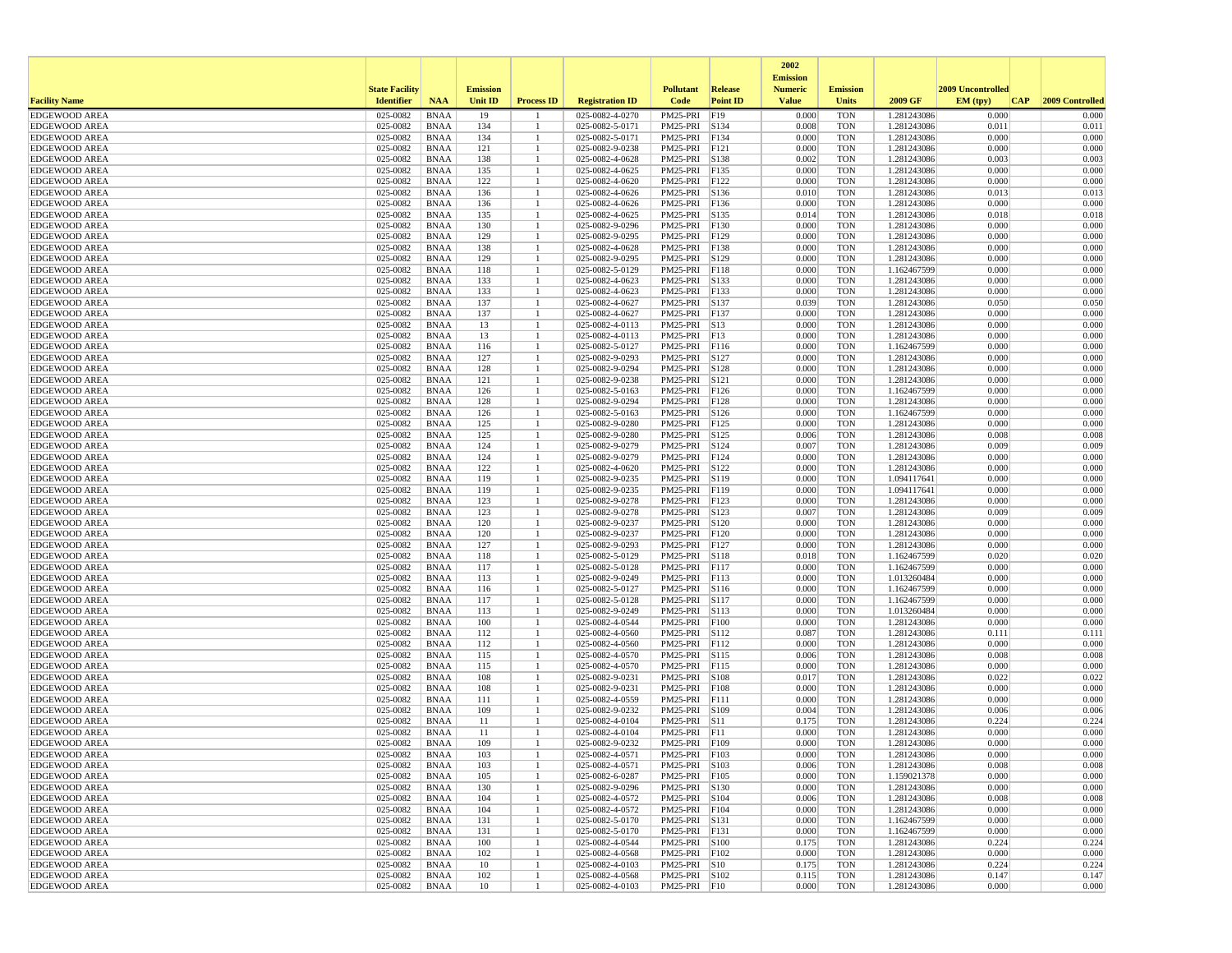|                                                                                                    |                       |                            |                                  |                          |                                    |                                     |                 | 2002                              |                          |                            |                   |                 |
|----------------------------------------------------------------------------------------------------|-----------------------|----------------------------|----------------------------------|--------------------------|------------------------------------|-------------------------------------|-----------------|-----------------------------------|--------------------------|----------------------------|-------------------|-----------------|
|                                                                                                    | <b>State Facility</b> |                            | <b>Emission</b>                  |                          |                                    | <b>Pollutant</b>                    | <b>Release</b>  | <b>Emission</b><br><b>Numeric</b> | <b>Emission</b>          |                            | 2009 Uncontrolled |                 |
| <b>Facility Name</b>                                                                               | <b>Identifier</b>     | <b>NAA</b>                 | <b>Unit ID</b>                   | <b>Process ID</b>        | <b>Registration ID</b>             | Code                                | <b>Point ID</b> | <b>Value</b>                      | Units                    | 2009 GF                    | EM (typ)<br> CAP  | 2009 Controlled |
| <b>EDGEWOOD AREA</b>                                                                               | 025-0082              | <b>BNAA</b>                | 105                              |                          | 025-0082-6-0287                    | PM25-PRI                            | S105            | 0.006                             | <b>TON</b>               | 1.159021378                | 0.007             | 0.007           |
| <b>EDGEWOOD AREA</b>                                                                               | 025-0082              | <b>BNAA</b>                | 107                              | -1                       | 025-0082-9-0230                    | PM25-PRI                            | S107            | 0.016                             | <b>TON</b>               | 1.281243086                | 0.021             | 0.021           |
| <b>EDGEWOOD AREA</b>                                                                               | 025-0082              | <b>BNAA</b>                | 107                              | $\overline{1}$           | 025-0082-9-0230                    | PM25-PRI                            | F107            | 0.000                             | <b>TON</b>               | 1.281243086                | 0.000             | 0.000           |
| <b>EDGEWOOD AREA</b><br><b>EDGEWOOD AREA</b>                                                       | 025-0082<br>025-0082  | <b>BNAA</b><br><b>BNAA</b> | 106<br>106                       | -1                       | 025-0082-4-0569<br>025-0082-4-0569 | PM25-PRI<br>PM25-PRI                | S106<br>F106    | 0.115<br>0.000                    | <b>TON</b><br><b>TON</b> | 1.281243086<br>1.281243086 | 0.147<br>0.000    | 0.147<br>0.000  |
| SHERWIN WILLIAMS CLEANING SOLUTIONS                                                                | 025-0145              | <b>BNAA</b>                | 14                               | 01F14                    | 025-0145-5-0100                    | PM25-PRI                            | F14             | 0.000                             | <b>TON</b>               | 1.150892258                | 0.000             | 0.000           |
| SHERWIN WILLIAMS CLEANING SOLUTIONS                                                                | 025-0145              | <b>BNAA</b>                | 15                               | 01F15                    | 025-0145-6-0280                    | PM25-PRI F15                        |                 | 0.000                             | <b>TON</b>               | 1.268059731                | 0.000             | 0.000           |
| SHERWIN WILLIAMS CLEANING SOLUTIONS                                                                | 025-0145              | <b>BNAA</b>                | 14                               | 01S14                    | 025-0145-5-0100                    | PM25-PRI S14                        |                 | 0.096                             | <b>TON</b>               | 1.150892258                | 0.111             | 0.111           |
| SHERWIN WILLIAMS CLEANING SOLUTIONS                                                                | 025-0145              | <b>BNAA</b>                | 15                               | 01S15                    | 025-0145-6-0280                    | PM25-PRI S15                        |                 | 0.069                             | <b>TON</b>               | 1.268059731                | 0.087             | 0.087           |
| <b>WASTE ENERGY PARTNERS</b>                                                                       | 025-0212              | <b>BNAA</b>                | $\overline{1}$                   | 01F1                     | 025-0212-2-0019                    | PM25-PRI F1<br>PM25-PRI S1          |                 | 0.000                             | <b>TON</b>               | 1.094117641                | 0.000             | 0.000           |
| <b>WASTE ENERGY PARTNERS</b><br><b>ALCORE - QUARRY DRIVE</b>                                       | 025-0212<br>025-0423  | <b>BNAA</b><br><b>BNAA</b> | -1<br>$\overline{\mathbf{3}}$    | 01S1<br>01F3             | 025-0212-2-0019<br>025-0423-5-0133 | $PM25-PRI$ F3                       |                 | 9.107<br>0.000                    | <b>TON</b><br><b>TON</b> | 1.094117641<br>1.150892258 | 9.964<br>0.000    | 9.964<br>0.000  |
| ALCORE - QUARRY DRIVE                                                                              | 025-0423              | <b>BNAA</b>                | $\overline{\mathbf{3}}$          | 01S3                     | 025-0423-5-0133                    | $PM25-PRI$ S3                       |                 | 0.109                             | <b>TON</b>               | 1.150892258                | 0.125             | 0.125           |
| <b>SIMKINS INDUSTRIES</b>                                                                          | 027-0005              | <b>BNAA</b>                | $\mathbf{1}$                     | 01F1                     | 027-0005-4-0005                    | PM25-PRI                            | F1              | 0.000                             | <b>TON</b>               | 1.006842613                | 0.000             | 0.000           |
| <b>SIMKINS INDUSTRIES</b>                                                                          | 027-0005              | <b>BNAA</b>                | 2                                | 01F <sub>2</sub>         | 027-0005-4-0080                    | $PM25-PRI$ $ F2$                    |                 | 0.000                             | <b>TON</b>               | 1.006842613                | 0.000             | 0.000           |
| <b>SIMKINS INDUSTRIES</b>                                                                          | 027-0005              | <b>BNAA</b>                | 3                                | 01F3                     | 027-0005-7-0001                    | $PM25-PRI$ F3                       |                 | 0.000                             | <b>TON</b>               | 1.09238255                 | 0.000             | 0.000           |
| <b>SIMKINS INDUSTRIES</b>                                                                          | 027-0005              | <b>BNAA</b>                | $\overline{1}$<br>$\overline{2}$ | 01S1                     | 027-0005-4-0005                    | PM25-PRI S1<br>$PM25-PRI$ S2        |                 | 9.789                             | <b>TON</b>               | 1.006842613                | 9.856             | 9.856           |
| <b>SIMKINS INDUSTRIES</b><br><b>SIMKINS INDUSTRIES</b>                                             | 027-0005<br>027-0005  | <b>BNAA</b><br><b>BNAA</b> | $\overline{\mathbf{3}}$          | 01S2<br>01S3             | 027-0005-4-0080<br>027-0005-7-0001 | $PM25-PRI$ S3                       |                 | 0.000<br>4.981                    | <b>TON</b><br><b>TON</b> | 1.006842613<br>1.09238255  | 0.000<br>5.441    | 0.000<br>5.441  |
| OWENS CORNING - JESUP ROOFING AND ASPHALT PLANT                                                    | 027-0055              | <b>BNAA</b>                | 10                               | 01F10                    | 027-0055-9-0098                    | PM25-PRI                            | F10             | 0.000                             | <b>TON</b>               | 1.123711348                | 0.000             | 0.000           |
| OWENS CORNING - JESUP ROOFING AND ASPHALT PLANT                                                    | 027-0055              | <b>BNAA</b>                | 12                               | 01F12                    | 027-0055-9-0129                    | PM25-PRI F12                        |                 | 0.000                             | <b>TON</b>               | 1.123711348                | 0.000             | 0.000           |
| OWENS CORNING - JESUP ROOFING AND ASPHALT PLANT                                                    | 027-0055              | <b>BNAA</b>                | 13                               | 01F13                    | 027-0055-9-0130                    | PM25-PRI F13                        |                 | 0.000                             | <b>TON</b>               | 1.123711348                | 0.000             | 0.000           |
| OWENS CORNING - JESUP ROOFING AND ASPHALT PLANT                                                    | 027-0055              | <b>BNAA</b>                | 14                               | 01F14                    | 027-0055-9-0131                    | PM25-PRI F14                        |                 | 0.000                             | <b>TON</b>               | 1.123711348                | 0.000             | 0.000           |
| OWENS CORNING - JESUP ROOFING AND ASPHALT PLANT                                                    | 027-0055              | <b>BNAA</b>                | 15                               | 01F15                    | 027-0055-9-0225                    | PM25-PRI F15                        |                 | 0.000                             | <b>TON</b>               | 1.241503954                | 0.000<br>0.000    | 0.000           |
| OWENS CORNING - JESUP ROOFING AND ASPHALT PLANT<br>OWENS CORNING - JESUP ROOFING AND ASPHALT PLANT | 027-0055<br>027-0055  | <b>BNAA</b><br><b>BNAA</b> | 16<br>17                         | 01F16<br>01F17           | 027-0055-6-0029<br>027-0055-9-0219 | PM25-PRI F16<br>PM25-PRI            | F17             | 0.000<br>0.000                    | <b>TON</b><br><b>TON</b> | 1.241503954<br>1.006668091 | 0.000             | 0.000<br>0.000  |
| OWENS CORNING - JESUP ROOFING AND ASPHALT PLANT                                                    | 027-0055              | <b>BNAA</b>                | $\overline{\mathbf{3}}$          | 01F3                     | 027-0055-9-0037                    | PM25-PRI F3                         |                 | 0.000                             | <b>TON</b>               | 1.241503954                | 0.000             | 0.000           |
| OWENS CORNING - JESUP ROOFING AND ASPHALT PLANT                                                    | 027-0055              | <b>BNAA</b>                | 5                                | 01F5                     | 027-0055-9-0071                    | PM25-PRI F5                         |                 | 0.000                             | <b>TON</b>               | 1.123711348                | 0.000             | 0.000           |
| OWENS CORNING - JESUP ROOFING AND ASPHALT PLANT                                                    | 027-0055              | <b>BNAA</b>                | 6                                | 01F6                     | 027-0055-9-0072                    | PM25-PRI F6                         |                 | 0.000                             | <b>TON</b>               | 1.123711348                | 0.000             | 0.000           |
| OWENS CORNING - JESUP ROOFING AND ASPHALT PLANT                                                    | 027-0055              | <b>BNAA</b>                | 8                                | 01F8                     | 027-0055-9-0074                    | PM25-PRI F8                         |                 | 0.000                             | <b>TON</b>               | 1.241503954                | 0.000             | 0.000           |
| OWENS CORNING - JESUP ROOFING AND ASPHALT PLANT<br>OWENS CORNING - JESUP ROOFING AND ASPHALT PLANT | 027-0055<br>027-0055  | <b>BNAA</b><br><b>BNAA</b> | 9<br>10                          | 01F9<br>01S10            | 027-0055-9-0097<br>027-0055-9-0098 | PM25-PRI<br>PM25-PRI S10            | F9              | 0.000<br>0.056                    | <b>TON</b><br><b>TON</b> | 1.241503954<br>1.123711348 | 0.000<br>0.063    | 0.000<br>0.063  |
| OWENS CORNING - JESUP ROOFING AND ASPHALT PLANT                                                    | 027-0055              | <b>BNAA</b>                | 12                               | 01S12                    | 027-0055-9-0129                    | PM25-PRI S12                        |                 | 0.000                             | <b>TON</b>               | 1.123711348                | 0.000             | 0.000           |
| OWENS CORNING - JESUP ROOFING AND ASPHALT PLANT                                                    | 027-0055              | <b>BNAA</b>                | 13                               | 01S13                    | 027-0055-9-0130                    | PM25-PRI S13                        |                 | 0.054                             | <b>TON</b>               | 1.123711348                | 0.060             | 0.060           |
| OWENS CORNING - JESUP ROOFING AND ASPHALT PLANT                                                    | 027-0055              | <b>BNAA</b>                | 14                               | 01S14                    | 027-0055-9-0131                    | PM25-PRI S14                        |                 | 0.002                             | <b>TON</b>               | 1.123711348                | 0.002             | 0.002           |
| OWENS CORNING - JESUP ROOFING AND ASPHALT PLANT                                                    | 027-0055              | <b>BNAA</b>                | 15                               | 01S15                    | 027-0055-9-0225                    | PM25-PRI S15                        |                 | 0.000                             | <b>TON</b>               | 1.241503954                | 0.000             | 0.000           |
| OWENS CORNING - JESUP ROOFING AND ASPHALT PLANT                                                    | 027-0055              | <b>BNAA</b>                | 16                               | 01S16                    | 027-0055-6-0029                    | PM25-PRI                            | S16             | 19.286                            | <b>TON</b>               | 1.241503954                | 23.944            | 23.944          |
| OWENS CORNING - JESUP ROOFING AND ASPHALT PLANT<br>OWENS CORNING - JESUP ROOFING AND ASPHALT PLANT | 027-0055<br>027-0055  | <b>BNAA</b><br><b>BNAA</b> | 17<br>3                          | 01S17<br>01S3            | 027-0055-9-0219<br>027-0055-9-0037 | PM25-PRI S17<br>PM25-PRI S3         |                 | 0.000<br>4.154                    | <b>TON</b><br><b>TON</b> | 1.006668091<br>1.241503954 | 0.000<br>5.157    | 0.000<br>5.157  |
| OWENS CORNING - JESUP ROOFING AND ASPHALT PLANT                                                    | 027-0055              | <b>BNAA</b>                | 5                                | 01S5                     | 027-0055-9-0071                    | PM25-PRI S5                         |                 | 0.087                             | <b>TON</b>               | 1.123711348                | 0.098             | 0.098           |
| OWENS CORNING - JESUP ROOFING AND ASPHALT PLANT                                                    | 027-0055              | <b>BNAA</b>                | 6                                | 01S6                     | 027-0055-9-0072                    | $PM25-PRI$ S6                       |                 | 0.003                             | <b>TON</b>               | 1.123711348                | 0.003             | 0.003           |
| OWENS CORNING - JESUP ROOFING AND ASPHALT PLANT                                                    | 027-0055              | <b>BNAA</b>                | 8                                | 01S8                     | 027-0055-9-0074                    | PM25-PRI                            | S8              | 6.018                             | <b>TON</b>               | 1.241503954                | 7.471             | 7.471           |
| OWENS CORNING - JESUP ROOFING AND ASPHALT PLANT                                                    | 027-0055              | <b>BNAA</b>                | -9                               | 01S9                     | 027-0055-9-0097                    | PM25-PRI S9                         |                 | 5.912                             | <b>TON</b>               | 1.241503954                | 7.340             | 7.340           |
| TRANSCONTINENTAL GAS PIPE LINE<br>TRANSCONTINENTAL GAS PIPE LINE                                   | 027-0223<br>027-0223  | <b>BNAA</b><br><b>BNAA</b> | -1<br>2                          | 01F1<br>01F2             | 027-0223-5-0054<br>027-0223-5-0063 | PM25-PRI F1<br>$PM25-PRI$ $ F2$     |                 | 0.000<br>0.000                    | <b>TON</b><br><b>TON</b> | 1.162467599<br>1.162467599 | 0.000<br>0.000    | 0.000<br>0.000  |
| TRANSCONTINENTAL GAS PIPE LINE                                                                     | 027-0223              | <b>BNAA</b>                | $\overline{\mathbf{3}}$          | 01F3                     | 027-0223-5-0064                    | PM25-PRI F3                         |                 | 0.000                             | <b>TON</b>               | 1.162467599                | 0.000             | 0.000           |
| TRANSCONTINENTAL GAS PIPE LINE                                                                     | 027-0223              | <b>BNAA</b>                | $\overline{4}$                   | 01F4                     | 027-0223-9-0186                    | PM25-PRI F4                         |                 | 0.000                             | <b>TON</b>               | 0.808924317                | 0.000             | 0.000           |
| TRANSCONTINENTAL GAS PIPE LINE                                                                     | 027-0223              | <b>BNAA</b>                |                                  | 01S1                     | 027-0223-5-0054                    | PM25-PRI                            | S1              | 50.931                            | <b>TON</b>               | 1.162467599                | 59.206            | 59.206          |
| TRANSCONTINENTAL GAS PIPE LINE                                                                     | 027-0223              | <b>BNAA</b>                | 2                                | 01S2                     | 027-0223-5-0063                    | $PM25-PRI$ S2                       |                 | 0.135                             | <b>TON</b>               | 1.162467599                | 0.157             | 0.157           |
| TRANSCONTINENTAL GAS PIPE LINE                                                                     | 027-0223<br>027-0223  | <b>BNAA</b><br><b>BNAA</b> | 3<br>$\overline{4}$              | 01S3<br>01S4             | 027-0223-5-0064                    | PM25-PRI S3<br>PM25-PRI S4          |                 | 0.109<br>0.000                    | <b>TON</b><br><b>TON</b> | 1.162467599<br>0.808924317 | 0.127<br>0.000    | 0.127<br>0.000  |
| TRANSCONTINENTAL GAS PIPE LINE<br><b>JOHNS HOPKINS HOSPITAL</b>                                    | 510-0001              | <b>BNAA</b>                | $\overline{2}$                   | 01F2                     | 027-0223-9-0186<br>510-0001-5-0303 | PM25-PRI F2                         |                 | 0.000                             | <b>TON</b>               | 1.162467599                | 0.000             | 0.000           |
| <b>JOHNS HOPKINS HOSPITAL</b>                                                                      | 510-0001              | <b>BNAA</b>                | 3                                | 01F3                     | 510-0001-5-0304                    | PM25-PRI                            | F <sub>3</sub>  | 0.000                             | <b>TON</b>               | 1.162467599                | 0.000             | 0.000           |
| <b>JOHNS HOPKINS HOSPITAL</b>                                                                      | 510-0001              | <b>BNAA</b>                | $\overline{4}$                   | 01F4                     | 510-0001-5-0305                    | PM25-PRI F4                         |                 | 0.000                             | <b>TON</b>               | 1.162467599                | 0.000             | 0.000           |
| <b>JOHNS HOPKINS HOSPITAL</b>                                                                      | 510-0001              | <b>BNAA</b>                | 5                                | 01F5                     | 510-0001-5-0306                    | PM25-PRI F5                         |                 | 0.000                             | <b>TON</b>               | 1.162467599                | 0.000             | 0.000           |
| JOHNS HOPKINS HOSPITAL                                                                             | 510-0001              | <b>BNAA</b>                | 6                                | 01F6                     | 510-0001-5-0734<br>510-0001-5-0303 | PM25-PRI F6                         |                 | 0.000                             | <b>TON</b>               | 1.162467599                | 0.000             | 0.000           |
| JOHNS HOPKINS HOSPITAL<br><b>JOHNS HOPKINS HOSPITAL</b>                                            | 510-0001<br>510-0001  | <b>BNAA</b><br><b>BNAA</b> | 2<br>3                           | 01S2<br>01S3             | 510-0001-5-0304                    | PM25-PRI S2<br>PM25-PRI S3          |                 | 1.278<br>1.278                    | <b>TON</b><br><b>TON</b> | 1.162467599<br>1.162467599 | 1.485<br>1.485    | 1.485<br>1.485  |
| JOHNS HOPKINS HOSPITAL                                                                             | 510-0001              | BNAA                       |                                  | 01S4                     | 510-0001-5-0305                    | $PM25-PRI$ S4                       |                 | 1.596                             | <b>TON</b>               | 1.162467599                | 1.855             | 1.855           |
| <b>JOHNS HOPKINS HOSPITAL</b>                                                                      | 510-0001              | BNAA                       | 5                                | 01S5                     | 510-0001-5-0306                    | $PM25-PRI$ S5                       |                 | 1.278                             | TON                      | 1.162467599                | 1.485             | 1.485           |
| <b>JOHNS HOPKINS HOSPITAL</b>                                                                      | 510-0001              | BNAA                       | 6                                | 01S6                     | 510-0001-5-0734                    | $PM25-PRI$ S6                       |                 | 1.596                             | <b>TON</b>               | 1.162467599                | 1.855             | 1.855           |
| <b>CPSG WESTPORT</b>                                                                               | 510-0006              | <b>BNAA</b>                | $\overline{4}$                   | 01F4                     | 510-0006-5-0005                    | PM25-PRI F4                         |                 | 0.000                             | <b>TON</b>               | 0.808924317                | 0.000             | 0.000           |
| <b>CPSG WESTPORT</b>                                                                               | 510-0006              | <b>BNAA</b>                | $\overline{4}$                   | 01S4                     | 510-0006-5-0005                    | PM25-PRI S4                         |                 | 0.000                             | <b>TON</b>               | 0.808924317                | 0.000             | 0.000           |
| CPSG GOULD STRRET<br><b>CPSG GOULD STRRET</b>                                                      | 510-0007<br>510-0007  | <b>BNAA</b><br><b>BNAA</b> | 2<br>$\overline{2}$              | 01F2<br>01S <sub>2</sub> | 510-0007-4-0536<br>510-0007-4-0536 | $PM25-PRI$ $F2$<br>$PM25-PRI$ $ S2$ |                 | 0.000<br>36.855                   | <b>TON</b><br><b>TON</b> | 0.808924317<br>0.808924317 | 0.000<br>29.813   | 0.000<br>29.813 |
| <b>GAF BUILDING PRODUCTS</b>                                                                       | 510-0071              | BNAA                       | 15                               | 01F15                    | 510-0071-6-0892                    | PM25-PRI F15                        |                 | 0.000                             | <b>TON</b>               | 1.241503954                | 0.000             | 0.000           |
| <b>GAF BUILDING PRODUCTS</b>                                                                       | 510-0071              | <b>BNAA</b>                | 16                               | 01F16                    | 510-0071-6-0912                    | PM25-PRI F16                        |                 | 0.000                             | <b>TON</b>               | 1.123711348                | 0.000             | 0.000           |
| <b>GAF BUILDING PRODUCTS</b>                                                                       | 510-0071              | BNAA                       | 17                               | 01F17                    | 510-0071-6-0924                    | PM25-PRI F17                        |                 | 0.000                             | TON                      | 1.241503954                | 0.000             | 0.000           |
| <b>GAF BUILDING PRODUCTS</b>                                                                       | 510-0071              | <b>BNAA</b>                | 18                               | 01F18                    | 510-0071-5-1142                    | PM25-PRI F18                        |                 | 0.000                             | <b>TON</b>               | 1.150892258                | 0.000             | 0.000           |
| <b>GAF BUILDING PRODUCTS</b><br><b>GAF BUILDING PRODUCTS</b>                                       | 510-0071<br>510-0071  | <b>BNAA</b>                | 19                               | 01F19                    | 510-0071-5-1143                    | PM25-PRI F19<br>PM25-PRI F21        |                 | 0.000<br>0.000                    | <b>TON</b>               | 1.150892258<br>1.123711348 | 0.000<br>0.000    | 0.000<br>0.000  |
|                                                                                                    |                       | <b>BNAA</b>                | 21                               | 01F21                    | 510-0071-9-0621                    |                                     |                 |                                   | TON                      |                            |                   |                 |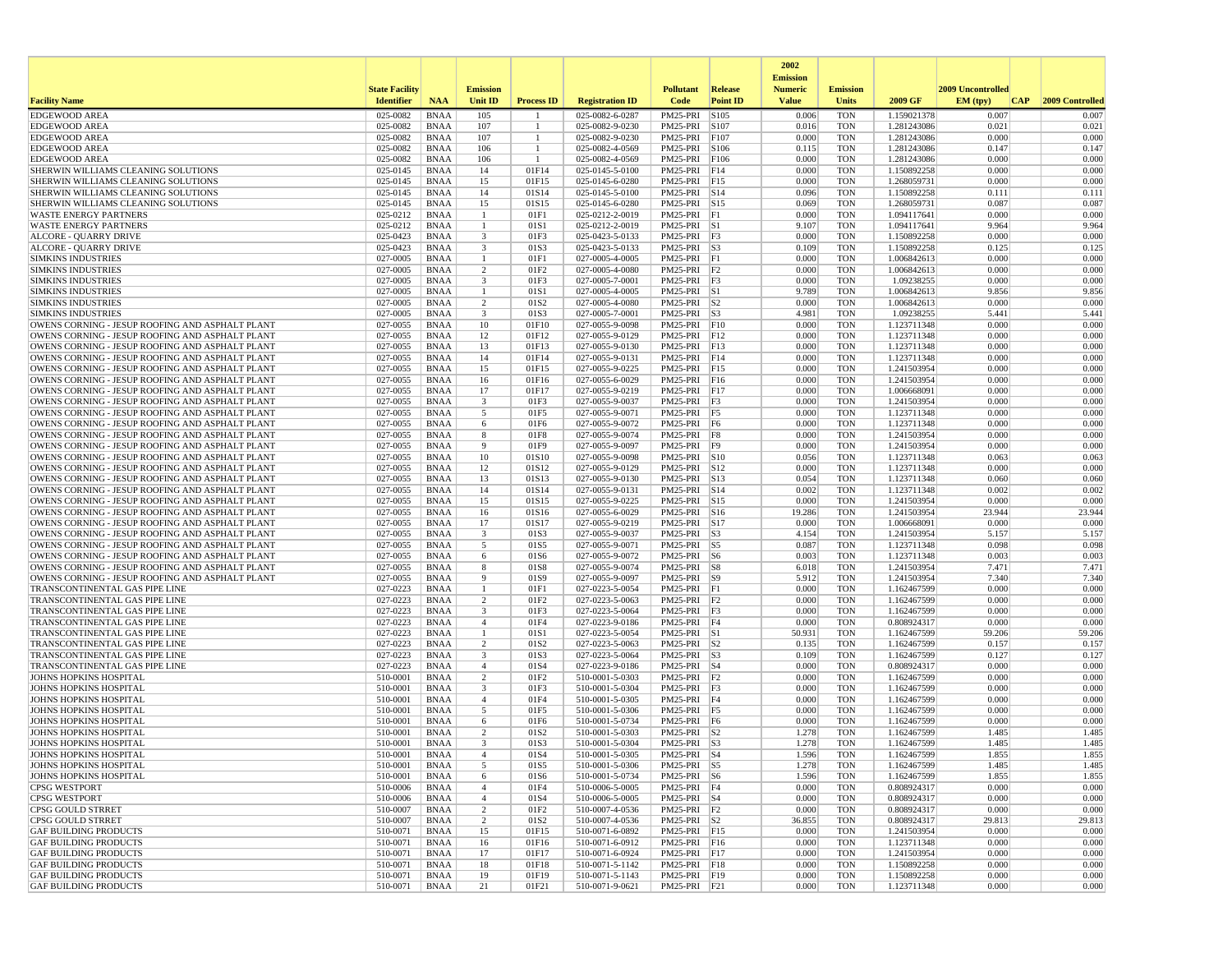|                                                                              |                       |                            |                     |                   |                                    |                              |                         | 2002                              |                          |                            |                   |                 |
|------------------------------------------------------------------------------|-----------------------|----------------------------|---------------------|-------------------|------------------------------------|------------------------------|-------------------------|-----------------------------------|--------------------------|----------------------------|-------------------|-----------------|
|                                                                              | <b>State Facility</b> |                            | <b>Emission</b>     |                   |                                    | <b>Pollutant</b>             | Release                 | <b>Emission</b><br><b>Numeric</b> | <b>Emission</b>          |                            | 2009 Uncontrolled |                 |
| <b>Facility Name</b>                                                         | <b>Identifier</b>     | <b>NAA</b>                 | Unit ID             | <b>Process ID</b> | <b>Registration ID</b>             | Code                         | <b>Point ID</b>         | <b>Value</b>                      | <b>Units</b>             | 2009 GF                    | EM (typ)<br> CAP  | 2009 Controlled |
| <b>GAF BUILDING PRODUCTS</b>                                                 | 510-0071              | <b>BNAA</b>                | 22                  | 01F22             | 510-0071-6-1128                    | PM25-PRI                     | F22                     | 0.000                             | <b>TON</b>               | 1.241503954                | 0.000             | 0.000           |
| <b>GAF BUILDING PRODUCTS</b>                                                 | 510-0071              | <b>BNAA</b>                | 24                  | 01F24             | 510-0071-6-1743                    | PM25-PRI                     | F24                     | 0.000                             | <b>TON</b>               | 1.123711348                | 0.000             | 0.000           |
| <b>GAF BUILDING PRODUCTS</b>                                                 | 510-0071              | <b>BNAA</b>                | 25                  | 01F25             | 510-0071-6-1725                    | PM25-PRI F25                 |                         | 0.000                             | <b>TON</b>               | 1.241503954                | 0.000             | 0.000           |
| <b>GAF BUILDING PRODUCTS</b>                                                 | 510-0071              | <b>BNAA</b>                | 5                   | 01F5              | 510-0071-6-0003                    | PM25-PRI F5                  |                         | 0.000                             | <b>TON</b>               | 1.241503954                | 0.000             | 0.000           |
| <b>GAF BUILDING PRODUCTS</b>                                                 | 510-0071<br>510-0071  | <b>BNAA</b>                | 15                  | 01S15             | 510-0071-6-0892                    | PM25-PRI S15<br>PM25-PRI S16 |                         | 1.044<br>9.666                    | <b>TON</b><br><b>TON</b> | 1.241503954                | 1.296<br>10.862   | 1.296<br>10.862 |
| <b>GAF BUILDING PRODUCTS</b><br><b>GAF BUILDING PRODUCTS</b>                 | 510-0071              | <b>BNAA</b><br><b>BNAA</b> | 16<br>17            | 01S16<br>01S17    | 510-0071-6-0912<br>510-0071-6-0924 | PM25-PRI                     | S17                     | 0.000                             | <b>TON</b>               | 1.123711348<br>1.241503954 | 0.000             | 0.000           |
| <b>GAF BUILDING PRODUCTS</b>                                                 | 510-0071              | <b>BNAA</b>                | 18                  | 01S18             | 510-0071-5-1142                    | PM25-PRI                     | S18                     | 0.175                             | <b>TON</b>               | 1.150892258                | 0.201             | 0.201           |
| <b>GAF BUILDING PRODUCTS</b>                                                 | 510-0071              | <b>BNAA</b>                | 19                  | 01S19             | 510-0071-5-1143                    | PM25-PRI                     | S19                     | 0.008                             | <b>TON</b>               | 1.150892258                | 0.009             | 0.009           |
| <b>GAF BUILDING PRODUCTS</b>                                                 | 510-0071              | <b>BNAA</b>                | 21                  | 01S21             | 510-0071-9-0621                    | PM25-PRI                     | S21                     | 0.000                             | <b>TON</b>               | 1.123711348                | 0.000             | 0.000           |
| <b>GAF BUILDING PRODUCTS</b>                                                 | 510-0071              | <b>BNAA</b>                | 22                  | 01S22             | 510-0071-6-1128                    | PM25-PRI                     | S22                     | 0.000                             | <b>TON</b>               | 1.241503954                | 0.000             | 0.000           |
| <b>GAF BUILDING PRODUCTS</b>                                                 | 510-0071              | <b>BNAA</b>                | 24                  | 01S24             | 510-0071-6-1743                    | PM25-PRI S24                 |                         | 1.673                             | <b>TON</b>               | 1.123711348                | 1.880             | 1.880           |
| <b>GAF BUILDING PRODUCTS</b>                                                 | 510-0071              | <b>BNAA</b>                | 25                  | 01S25             | 510-0071-6-1725                    | PM25-PRI S25                 |                         | 0.000                             | <b>TON</b>               | 1.241503954                | 0.000             | 0.000           |
| <b>GAF BUILDING PRODUCTS</b>                                                 | 510-0071              | <b>BNAA</b>                | 5                   | 01S5              | 510-0071-6-0003                    | PM25-PRI                     | $\vert$ S5              | 3.040                             | <b>TON</b>               | 1.241503954                | 3.774             | 3.774           |
| FMC CORP. ORGANIC CHEMICALS DIVISION<br>FMC CORP. ORGANIC CHEMICALS DIVISION | 510-0073<br>510-0073  | <b>BNAA</b><br><b>BNAA</b> | $\mathbf{1}$<br>13  | 01F1<br>01F13     | 510-0073-2-0209<br>510-0073-7-0471 | PM25-PRI F1                  |                         | 0.000<br>0.000                    | <b>TON</b><br><b>TON</b> | 1.159021378                | 0.000<br>0.000    | 0.000<br>0.000  |
| FMC CORP. ORGANIC CHEMICALS DIVISION                                         | 510-0073              | <b>BNAA</b>                | 15                  | 01F15             | 510-0073-7-0923                    | PM25-PRI F13<br>PM25-PRI F15 |                         | 0.000                             | <b>TON</b>               | 1.327272773<br>1.327272773 | 0.000             | 0.000           |
| FMC CORP. ORGANIC CHEMICALS DIVISION                                         | 510-0073              | <b>BNAA</b>                | 16                  | 01F16             | 510-0073-7-0938                    | PM25-PRI F16                 |                         | 0.000                             | <b>TON</b>               | 1.327272773                | 0.000             | 0.000           |
| FMC CORP. ORGANIC CHEMICALS DIVISION                                         | 510-0073              | <b>BNAA</b>                | 17                  | 01F17             | 510-0073-7-0967                    | PM25-PRI F17                 |                         | 0.000                             | <b>TON</b>               | 1.327272773                | 0.000             | 0.000           |
| FMC CORP. ORGANIC CHEMICALS DIVISION                                         | 510-0073              | <b>BNAA</b>                | 18                  | 01F18             | 510-0073-7-1023                    | PM25-PRI                     | F18                     | 0.000                             | <b>TON</b>               | 1.327272773                | 0.000             | 0.000           |
| FMC CORP. ORGANIC CHEMICALS DIVISION                                         | 510-0073              | <b>BNAA</b>                | 20                  | 01F20             | 510-0073-7-1143                    | PM25-PRI F20                 |                         | 0.000                             | <b>TON</b>               | 1.327272773                | 0.000             | 0.000           |
| FMC CORP. ORGANIC CHEMICALS DIVISION                                         | 510-0073              | <b>BNAA</b>                | 21                  | 01F21             | 510-0073-7-1153                    | PM25-PRI F21                 |                         | 0.000                             | <b>TON</b>               | 1.327272773                | 0.000             | 0.000           |
| FMC CORP. ORGANIC CHEMICALS DIVISION                                         | 510-0073              | <b>BNAA</b>                | 22                  | 01F22             | 510-0073-7-1373                    | PM25-PRI F22                 |                         | 0.000                             | <b>TON</b>               | 1.327272773                | 0.000             | 0.000           |
| FMC CORP. ORGANIC CHEMICALS DIVISION                                         | 510-0073              | <b>BNAA</b>                | 24                  | 01F24             | 510-0073-7-1329                    | PM25-PRI F24                 |                         | 0.000                             | <b>TON</b>               | 1.327272773                | 0.000             | 0.000           |
| FMC CORP. ORGANIC CHEMICALS DIVISION                                         | 510-0073              | <b>BNAA</b>                | 25                  | 01F25             | 510-0073-7-1410                    | PM25-PRI                     | F25                     | 0.000                             | <b>TON</b>               | 1.327272773                | 0.000             | 0.000           |
| FMC CORP. ORGANIC CHEMICALS DIVISION                                         | 510-0073              | <b>BNAA</b>                | 27                  | 01F27             | 510-0073-7-1671                    | PM25-PRI                     | F27                     | 0.000                             | <b>TON</b>               | 1.327272773                | 0.000             | 0.000           |
| FMC CORP. ORGANIC CHEMICALS DIVISION                                         | 510-0073              | <b>BNAA</b>                | 28                  | 01F28             | 510-0073-7-1672                    | PM25-PRI                     | F28                     | 0.000                             | <b>TON</b>               | 1.327272773                | 0.000             | 0.000           |
| FMC CORP. ORGANIC CHEMICALS DIVISION                                         | 510-0073              | <b>BNAA</b>                | 29                  | 01F29             | 510-0073-5-1439                    | PM25-PRI F29                 |                         | 0.000                             | <b>TON</b>               | 1.150892258                | 0.000<br>0.000    | 0.000<br>0.000  |
| FMC CORP. ORGANIC CHEMICALS DIVISION<br>FMC CORP. ORGANIC CHEMICALS DIVISION | 510-0073<br>510-0073  | <b>BNAA</b><br><b>BNAA</b> | 3<br>$\overline{4}$ | 01F3<br>01F4      | 510-0073-4-0151<br>510-0073-4-0152 | PM25-PRI F3<br>PM25-PRI F4   |                         | 0.000<br>0.000                    | <b>TON</b><br><b>TON</b> | 1.150892258<br>1.150892258 | 0.000             | 0.000           |
| FMC CORP. ORGANIC CHEMICALS DIVISION                                         | 510-0073              | <b>BNAA</b>                | 5                   | 01F5              | 510-0073-4-0153                    | PM25-PRI                     | F5                      | 0.000                             | <b>TON</b>               | 1.150892258                | 0.000             | 0.000           |
| FMC CORP. ORGANIC CHEMICALS DIVISION                                         | 510-0073              | <b>BNAA</b>                | 6                   | 01F6              | 510-0073-4-2088                    | PM25-PRI F6                  |                         | 0.000                             | <b>TON</b>               | 1.150892258                | 0.000             | 0.000           |
| FMC CORP. ORGANIC CHEMICALS DIVISION                                         | 510-0073              | <b>BNAA</b>                | 8                   | 01F8              | 510-0073-7-0195                    | PM25-PRI F8                  |                         | 0.000                             | <b>TON</b>               | 1.327272773                | 0.000             | 0.000           |
| FMC CORP. ORGANIC CHEMICALS DIVISION                                         | 510-0073              | <b>BNAA</b>                | -1                  | 01S1              | 510-0073-2-0209                    | PM25-PRI S1                  |                         | 0.000                             | <b>TON</b>               | 1.159021378                | 0.000             | 0.000           |
| FMC CORP. ORGANIC CHEMICALS DIVISION                                         | 510-0073              | <b>BNAA</b>                | 13                  | 01S13             | 510-0073-7-0471                    | PM25-PRI S13                 |                         | 0.000                             | <b>TON</b>               | 1.327272773                | 0.000             | 0.000           |
| FMC CORP. ORGANIC CHEMICALS DIVISION                                         | 510-0073              | <b>BNAA</b>                | 15                  | 01S15             | 510-0073-7-0923                    | PM25-PRI                     | $\vert$ S <sub>15</sub> | 0.017                             | <b>TON</b>               | 1.327272773                | 0.023             | 0.023           |
| FMC CORP. ORGANIC CHEMICALS DIVISION                                         | 510-0073              | <b>BNAA</b>                | 16                  | 01S16             | 510-0073-7-0938                    | PM25-PRI S16                 |                         | 0.000                             | <b>TON</b>               | 1.327272773                | 0.000             | 0.000           |
| FMC CORP. ORGANIC CHEMICALS DIVISION                                         | 510-0073              | <b>BNAA</b>                | 17                  | 01S17             | 510-0073-7-0967                    | PM25-PRI S17                 |                         | 0.000                             | <b>TON</b>               | 1.327272773                | 0.000             | 0.000           |
| FMC CORP. ORGANIC CHEMICALS DIVISION                                         | 510-0073              | <b>BNAA</b>                | 18                  | 01S18             | 510-0073-7-1023                    | PM25-PRI                     | S18                     | 0.000                             | <b>TON</b>               | 1.327272773                | 0.000             | 0.000           |
| FMC CORP. ORGANIC CHEMICALS DIVISION                                         | 510-0073              | <b>BNAA</b>                | 20                  | 01S20             | 510-0073-7-1143                    | PM25-PRI S20                 |                         | 0.000                             | <b>TON</b>               | 1.327272773                | 0.000             | 0.000           |
| FMC CORP. ORGANIC CHEMICALS DIVISION                                         | 510-0073<br>510-0073  | <b>BNAA</b><br><b>BNAA</b> | 21<br>22            | 01S21<br>01S22    | 510-0073-7-1153<br>510-0073-7-1373 | PM25-PRI<br>PM25-PRI         | S21<br>S22              | 0.204<br>0.000                    | <b>TON</b><br><b>TON</b> | 1.327272773<br>1.327272773 | 0.271<br>0.000    | 0.271<br>0.000  |
| FMC CORP. ORGANIC CHEMICALS DIVISION<br>FMC CORP. ORGANIC CHEMICALS DIVISION | 510-0073              | <b>BNAA</b>                | 24                  | 01S24             | 510-0073-7-1329                    | PM25-PRI                     | S24                     | 0.000                             | <b>TON</b>               | 1.327272773                | 0.000             | 0.000           |
| FMC CORP. ORGANIC CHEMICALS DIVISION                                         | 510-0073              | <b>BNAA</b>                | 25                  | 01S25             | 510-0073-7-1410                    | PM25-PRI                     | S <sub>25</sub>         | 0.000                             | <b>TON</b>               | 1.327272773                | 0.000             | 0.000           |
| FMC CORP. ORGANIC CHEMICALS DIVISION                                         | 510-0073              | <b>BNAA</b>                | 27                  | 01S27             | 510-0073-7-1671                    | PM25-PRI S27                 |                         | 0.000                             | <b>TON</b>               | 1.327272773                | 0.000             | 0.000           |
| FMC CORP. ORGANIC CHEMICALS DIVISION                                         | 510-0073              | <b>BNAA</b>                | 28                  | 01S28             | 510-0073-7-1672                    | PM25-PRI                     | S28                     | 0.000                             | <b>TON</b>               | 1.327272773                | 0.000             | 0.000           |
| FMC CORP. ORGANIC CHEMICALS DIVISION                                         | 510-0073              | <b>BNAA</b>                | 29                  | 01S29             | 510-0073-5-1439                    | PM25-PRI                     | S29                     | 0.404                             | <b>TON</b>               | 1.150892258                | 0.465             | 0.465           |
| FMC CORP. ORGANIC CHEMICALS DIVISION                                         | 510-0073              | <b>BNAA</b>                | 3                   | 01S3              | 510-0073-4-0151                    | PM25-PRI                     | S <sub>3</sub>          | 1.050                             | <b>TON</b>               | 1.150892258                | 1.208             | 1.208           |
| FMC CORP. ORGANIC CHEMICALS DIVISION                                         | 510-0073              | <b>BNAA</b>                | $\overline{4}$      | 01S4              | 510-0073-4-0152                    | PM25-PRI                     | $ S_4 $                 | 3.691                             | <b>TON</b>               | 1.150892258                | 4.248             | 4.248           |
| FMC CORP. ORGANIC CHEMICALS DIVISION                                         | 510-0073              | <b>BNAA</b>                | 5                   | 01S5              | 510-0073-4-0153                    | PM25-PRI S5                  |                         | 1.780                             | <b>TON</b>               | 1.150892258                | 2.048             | 2.048           |
| FMC CORP. ORGANIC CHEMICALS DIVISION                                         | 510-0073              | <b>BNAA</b>                | 6                   | 01S6              | 510-0073-4-2088                    | PM25-PRI S6                  |                         | 2.162                             | <b>TON</b>               | 1.150892258                | 2.488             | 2.488           |
| FMC CORP. ORGANIC CHEMICALS DIVISION                                         | 510-0073              | <b>BNAA</b>                | 8                   | 01S8              | 510-0073-7-0195                    | PM25-PRI S8                  |                         | 0.000                             | <b>TON</b>               | 1.327272773                | 0.000             | 0.000           |
| <b>GRACE - DAVISON CHEMICAL</b><br><b>GRACE - DAVISON CHEMICAL</b>           | 510-0076<br>510-0076  | <b>BNAA</b>                |                     | 01F1              | 510-0076-5-0016<br>510-0076-7-1079 | PM25-PRI                     | F1                      | 0.000                             | <b>TON</b>               | 1.150892258<br>1.094117641 | 0.000<br>0.303    | 0.000<br>0.303  |
| <b>GRACE - DAVISON CHEMICAL</b>                                              | 510-0076              | <b>BNAA</b><br><b>BNAA</b> | 10<br>11            | 01F10<br>01F11    | 510-0076-7-1087                    | PM25-PRI F10<br>PM25-PRI F11 |                         | 0.277<br>0.842                    | <b>TON</b><br><b>TON</b> | 1.013260484                | 0.853             | 0.853           |
| <b>GRACE - DAVISON CHEMICAL</b>                                              | 510-0076              | <b>BNAA</b>                | 12                  | 01F12             | 510-0076-7-1094                    | PM25-PRI F12                 |                         | 0.105                             | <b>TON</b>               | 1.013260484                | 0.107             | 0.107           |
| <b>GRACE - DAVISON CHEMICAL</b>                                              | 510-0076              | <b>BNAA</b>                | 13                  | 01F13             | 510-0076-7-1095                    | PM25-PRI F13                 |                         | 2.771                             | <b>TON</b>               | 1.013260484                | 2.808             | 2.808           |
| <b>GRACE - DAVISON CHEMICAL</b>                                              | 510-0076              | <b>BNAA</b>                | 15                  | 01F15             | 510-0076-7-1405                    | PM25-PRI F15                 |                         | 0.211                             | <b>TON</b>               | 1.013260484                | 0.213             | 0.213           |
| <b>GRACE - DAVISON CHEMICAL</b>                                              | 510-0076              | <b>BNAA</b>                |                     | 01F5              | 510-0076-5-0294                    | $PM25-PRI$   F5              |                         | 0.000                             | TON                      | 1.150892258                | 0.000             | 0.000           |
| <b>GRACE - DAVISON CHEMICAL</b>                                              | 510-0076              | BNAA                       | 59                  | 01F59             | 510-0076-7-1644                    | PM25-PRI F59                 |                         | 0.000                             | <b>TON</b>               | 1.290902734                | 0.000             | 0.000           |
| <b>GRACE - DAVISON CHEMICAL</b>                                              | 510-0076              | BNAA                       | 63                  | 01F63             | 510-0076-7-1667                    | PM25-PRI F63                 |                         | 0.019                             | <b>TON</b>               | 1.013260484                | 0.020             | 0.020           |
| <b>GRACE - DAVISON CHEMICAL</b>                                              | 510-0076              | BNAA                       | $7\phantom{.0}$     | 01F7              | 510-0076-7-1024                    | PM25-PRI F7                  |                         | 0.563                             | TON                      | 1.013260484                | 0.571             | 0.571           |
| <b>GRACE - DAVISON CHEMICAL</b>                                              | 510-0076              | BNAA                       | 8                   | 01F8              | 510-0076-7-1076                    | PM25-PRI F8                  |                         | 1.047                             | <b>TON</b>               | 1.013260484                | 1.061             | 1.061           |
| <b>GRACE - DAVISON CHEMICAL</b>                                              | 510-0076              | <b>BNAA</b>                | 9                   | 01F9              | 510-0076-7-1077                    | PM25-PRI F9                  |                         | 0.906                             | <b>TON</b>               | 1.013260484                | 0.918             | 0.918           |
| <b>GRACE - DAVISON CHEMICAL</b><br><b>GRACE - DAVISON CHEMICAL</b>           | 510-0076<br>510-0076  | BNAA<br>BNAA               | -1<br>10            | 01S1<br>01S10     | 510-0076-5-0016<br>510-0076-7-1079 | PM25-PRI S1<br>PM25-PRI S10  |                         | 0.088<br>3.132                    | <b>TON</b><br><b>TON</b> | 1.150892258<br>1.094117641 | 0.101<br>3.427    | 0.101<br>3.427  |
| <b>GRACE - DAVISON CHEMICAL</b>                                              | 510-0076              | BNAA                       | 11                  | 01S11             | 510-0076-7-1087                    | PM25-PRI S11                 |                         | 6.368                             | <b>TON</b>               | 1.013260484                | 6.453             | 6.453           |
| <b>GRACE - DAVISON CHEMICAL</b>                                              | 510-0076              | BNAA                       | 12                  | 01S12             | 510-0076-7-1094                    | PM25-PRI S12                 |                         | 7.837                             | TON                      | 1.013260484                | 7.941             | 7.941           |
| <b>GRACE - DAVISON CHEMICAL</b>                                              | 510-0076              | BNAA                       | 13                  | 01S13             | 510-0076-7-1095                    | PM25-PRI S13                 |                         | 22.083                            | TON                      | 1.013260484                | 22.376            | 22.376          |
| <b>GRACE - DAVISON CHEMICAL</b>                                              | 510-0076              | <b>BNAA</b>                | 15                  | 01S15             | 510-0076-7-1405                    | PM25-PRI S15                 |                         | 3.553                             | <b>TON</b>               | 1.013260484                | 3.600             | 3.600           |
| <b>GRACE - DAVISON CHEMICAL</b>                                              | 510-0076              | BNAA                       | $5\overline{5}$     | 01S5              | 510-0076-5-0294                    | PM25-PRI S5                  |                         | 3.133                             | TON                      | 1.150892258                | 3.605             | 3.605           |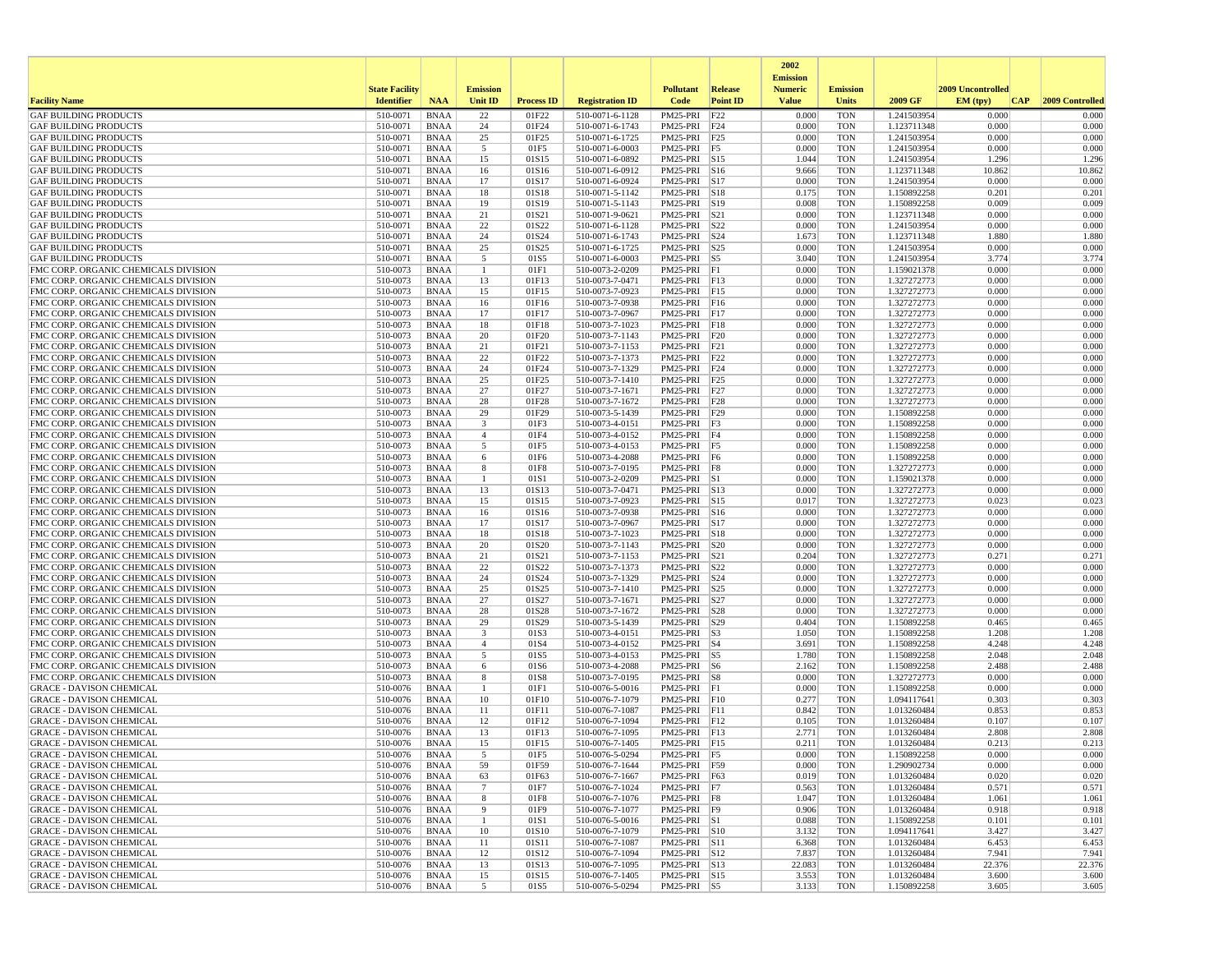|                                                                    |                       |                            |                               |                   |                                    |                              |                     | 2002                              |                          |                            |                   |                 |
|--------------------------------------------------------------------|-----------------------|----------------------------|-------------------------------|-------------------|------------------------------------|------------------------------|---------------------|-----------------------------------|--------------------------|----------------------------|-------------------|-----------------|
|                                                                    | <b>State Facility</b> |                            | <b>Emission</b>               |                   |                                    | <b>Pollutant</b>             | <b>Release</b>      | <b>Emission</b><br><b>Numeric</b> | <b>Emission</b>          |                            | 2009 Uncontrolled |                 |
| <b>Facility Name</b>                                               | <b>Identifier</b>     | <b>NAA</b>                 | Unit ID                       | <b>Process ID</b> | <b>Registration ID</b>             | Code                         | <b>Point ID</b>     | <b>Value</b>                      | Units                    | 2009 GF                    | EM (typ)<br> CAP  | 2009 Controlled |
| <b>GRACE - DAVISON CHEMICAL</b>                                    | 510-0076              | <b>BNAA</b>                | 59                            | 01S59             | 510-0076-7-1644                    | PM25-PRI                     | $\sqrt{\text{S}59}$ | 9.132                             | <b>TON</b>               | 1.290902734                | 11.788            | 11.788          |
| <b>GRACE - DAVISON CHEMICAL</b><br><b>GRACE - DAVISON CHEMICAL</b> | 510-0076              | <b>BNAA</b>                | 63                            | 01S63             | 510-0076-7-1667                    | PM25-PRI S63                 |                     | 0.368                             | <b>TON</b>               | 1.013260484                | 0.373<br>0.325    | 0.373           |
| <b>GRACE - DAVISON CHEMICAL</b>                                    | 510-0076<br>510-0076  | <b>BNAA</b><br><b>BNAA</b> | $7\phantom{.0}$<br>8          | 01S7<br>01S8      | 510-0076-7-1024<br>510-0076-7-1076 | PM25-PRI<br>PM25-PRI S8      | S7                  | 0.321<br>16.153                   | <b>TON</b><br><b>TON</b> | 1.013260484<br>1.013260484 | 16.367            | 0.325<br>16.367 |
| <b>GRACE - DAVISON CHEMICAL</b>                                    | 510-0076              | <b>BNAA</b>                | 9                             | 01S9              | 510-0076-7-1077                    | PM25-PRI S9                  |                     | 7.127                             | <b>TON</b>               | 1.013260484                | 7.221             | 7.221           |
| JOHNS HOPKINS - HOMEWOOD CAMPUS                                    | 510-0077              | <b>BNAA</b>                | 10                            | 01F10             | 510-0077-5-0763                    | PM25-PRI F10                 |                     | 0.000                             | <b>TON</b>               | 1.162467599                | 0.000             | 0.000           |
| JOHNS HOPKINS - HOMEWOOD CAMPUS                                    | 510-0077              | <b>BNAA</b>                | 11                            | 01F11             | 510-0077-5-0964                    | PM25-PRI F11                 |                     | 0.000                             | <b>TON</b>               | 1.162467599                | 0.000             | 0.000           |
| JOHNS HOPKINS - HOMEWOOD CAMPUS<br>JOHNS HOPKINS - HOMEWOOD CAMPUS | 510-0077<br>510-0077  | <b>BNAA</b><br><b>BNAA</b> | 12<br>5                       | 01F12<br>01F5     | 510-0077-5-0965<br>510-0077-5-0533 | PM25-PRI F12<br>PM25-PRI     | F5                  | 0.000<br>0.000                    | <b>TON</b><br><b>TON</b> | 1.162467599<br>1.162467599 | 0.000<br>0.000    | 0.000<br>0.000  |
| JOHNS HOPKINS - HOMEWOOD CAMPUS                                    | 510-0077              | <b>BNAA</b>                | 6                             | 01F6              | 510-0077-5-0534                    | PM25-PRI                     | F6                  | 0.000                             | <b>TON</b>               | 1.162467599                | 0.000             | 0.000           |
| JOHNS HOPKINS - HOMEWOOD CAMPUS                                    | 510-0077              | <b>BNAA</b>                | $\overline{7}$                | 01F7              | 510-0077-5-0535                    | PM25-PRI F7                  |                     | 0.000                             | <b>TON</b>               | 1.162467599                | 0.000             | 0.000           |
| JOHNS HOPKINS - HOMEWOOD CAMPUS                                    | 510-0077              | <b>BNAA</b>                | 10                            | 01S10             | 510-0077-5-0763                    | PM25-PRI S10                 |                     | 0.958                             | <b>TON</b>               | 1.162467599                | 1.114             | 1.114           |
| JOHNS HOPKINS - HOMEWOOD CAMPUS                                    | 510-0077              | <b>BNAA</b>                | 11                            | 01S11             | 510-0077-5-0964                    | PM25-PRI S11                 |                     | 0.000                             | <b>TON</b>               | 1.162467599                | 0.000             | 0.000           |
| JOHNS HOPKINS - HOMEWOOD CAMPUS<br>JOHNS HOPKINS - HOMEWOOD CAMPUS | 510-0077<br>510-0077  | <b>BNAA</b><br><b>BNAA</b> | 12<br>5                       | 01S12<br>01S5     | 510-0077-5-0965<br>510-0077-5-0533 | PM25-PRI S12<br>PM25-PRI     | $\vert$ S5          | 0.000<br>0.958                    | <b>TON</b><br><b>TON</b> | 1.162467599<br>1.162467599 | 0.000<br>1.114    | 0.000<br>1.114  |
| JOHNS HOPKINS - HOMEWOOD CAMPUS                                    | 510-0077              | <b>BNAA</b>                | 6                             | 01S6              | 510-0077-5-0534                    | PM25-PRI S6                  |                     | 0.958                             | <b>TON</b>               | 1.162467599                | 1.114             | 1.114           |
| JOHNS HOPKINS - HOMEWOOD CAMPUS                                    | 510-0077              | <b>BNAA</b>                | $7\phantom{.0}$               | 01S7              | 510-0077-5-0535                    | PM25-PRI S7                  |                     | 0.958                             | <b>TON</b>               | 1.162467599                | 1.114             | 1.114           |
| SASOL NORTH AMERICA, INC.                                          | 510-0100              | <b>BNAA</b>                | $\overline{1}$                | 01F1              | 510-0100-4-2853                    | PM25-PRI F1                  |                     | 0.000                             | <b>TON</b>               | 1.006842613                | 0.000             | 0.000           |
| <b>SASOL NORTH AMERICA, INC</b>                                    | 510-0100              | BNAA<br><b>BNAA</b>        | 2                             | 01F2              | 510-0100-4-2854                    | PM25-PRI F2                  |                     | 0.000                             | <b>TON</b>               | 1.006842613                | 0.000             | 0.000           |
| SASOL NORTH AMERICA, INC.<br><b>SASOL NORTH AMERICA, INC.</b>      | 510-0100<br>510-0100  | <b>BNAA</b>                | $\overline{\mathbf{3}}$<br>-1 | 01F3<br>01S1      | 510-0100-7-1394<br>510-0100-4-2853 | PM25-PRI<br>PM25-PRI S1      | F <sub>3</sub>      | 0.000<br>2.631                    | <b>TON</b><br><b>TON</b> | 1.013260484<br>1.006842613 | 0.000<br>2.649    | 0.000<br>2.649  |
| <b>SASOL NORTH AMERICA, INC.</b>                                   | 510-0100              | <b>BNAA</b>                | 2                             | 01S <sub>2</sub>  | 510-0100-4-2854                    | PM25-PRI S2                  |                     | 2.795                             | <b>TON</b>               | 1.006842613                | 2.814             | 2.814           |
| SASOL NORTH AMERICA, INC                                           | 510-0100              | <b>BNAA</b>                | $\overline{\mathbf{3}}$       | 01S3              | 510-0100-7-1394                    | PM25-PRI S3                  |                     | 8.049                             | <b>TON</b>               | 1.013260484                | 8.156             | 8.156           |
| UNITED STATES GYPSUM COMPANY                                       | 510-0106              | <b>BNAA</b>                | $\mathbf{1}$                  | 01F1              | 510-0106-5-1021                    | PM25-PRI F1                  |                     | 0.000                             | <b>TON</b>               | 1.150892258                | 0.000             | 0.000           |
| UNITED STATES GYPSUM COMPANY                                       | 510-0106              | <b>BNAA</b>                | 17                            | 01F17             | 510-0106-6-1623                    | PM25-PRI F17                 |                     | 0.000                             | <b>TON</b>               | 1.10654211                 | 0.000             | 0.000           |
| UNITED STATES GYPSUM COMPANY<br>UNITED STATES GYPSUM COMPANY       | 510-0106<br>510-0106  | <b>BNAA</b><br><b>BNAA</b> | 3<br>$\overline{4}$           | 01F3<br>01F4      | 510-0106-6-0879<br>510-0106-6-0880 | PM25-PRI<br>PM25-PRI F4      | F <sub>3</sub>      | 0.000<br>0.000                    | <b>TON</b><br><b>TON</b> | 1.10654211<br>1.10654211   | 0.000<br>0.000    | 0.000<br>0.000  |
| UNITED STATES GYPSUM COMPANY                                       | 510-0106              | <b>BNAA</b>                | 5                             | 01F5              | 510-0106-6-0881                    | $PM25-PRI$ F5                |                     | 0.000                             | <b>TON</b>               | 1.109717846                | 0.000             | 0.000           |
| UNITED STATES GYPSUM COMPANY                                       | 510-0106              | <b>BNAA</b>                | 8                             | 01F8              | 510-0106-9-0301                    | PM25-PRI F8                  |                     | 0.000                             | <b>TON</b>               | 1.013260484                | 0.000             | 0.000           |
| UNITED STATES GYPSUM COMPANY                                       | 510-0106              | <b>BNAA</b>                |                               | 01S1              | 510-0106-5-1021                    | PM25-PRI S1                  |                     | 0.042                             | <b>TON</b>               | 1.150892258                | 0.048             | 0.048           |
| UNITED STATES GYPSUM COMPANY                                       | 510-0106              | <b>BNAA</b>                | 17                            | 01S17             | 510-0106-6-1623                    | PM25-PRI                     | $\vert$ S17         | 0.005                             | <b>TON</b>               | 1.10654211                 | 0.006             | 0.006           |
| UNITED STATES GYPSUM COMPANY<br>UNITED STATES GYPSUM COMPANY       | 510-0106<br>510-0106  | <b>BNAA</b><br>BNAA        | 3<br>$\overline{4}$           | 01S3<br>01S4      | 510-0106-6-0879<br>510-0106-6-0880 | PM25-PRI S3<br>PM25-PRI S4   |                     | 10.965<br>5.189                   | <b>TON</b><br><b>TON</b> | 1.10654211<br>1.10654211   | 12.133<br>5.742   | 12.133<br>5.742 |
| UNITED STATES GYPSUM COMPANY                                       | 510-0106              | <b>BNAA</b>                | 5                             | 01S5              | 510-0106-6-0881                    | PM25-PRI S5                  |                     | 114.155                           | <b>TON</b>               | 1.109717846                | 126.680           | 126.680         |
| UNITED STATES GYPSUM COMPANY                                       | 510-0106              | <b>BNAA</b>                | 8                             | 01S8              | 510-0106-9-0301                    | PM25-PRI S8                  |                     | 0.252                             | <b>TON</b>               | 1.013260484                | 0.255             | 0.255           |
| MILLENIUM INORGANIC CHEMICALS                                      | 510-0109              | <b>BNAA</b>                | 11                            | 01F11             | 510-0109-7-0098                    | $PM25-PRI$ F11               |                     | 0.000                             | <b>TON</b>               | 1.087336302                | 0.000             | 0.000           |
| MILLENIUM INORGANIC CHEMICALS<br>MILLENIUM INORGANIC CHEMICALS     | 510-0109<br>510-0109  | <b>BNAA</b><br><b>BNAA</b> | 12<br>13                      | 01F12<br>01F13    | 510-0109-7-0099<br>510-0109-7-0100 | PM25-PRI<br>PM25-PRI F13     | F12                 | 0.000<br>0.000                    | <b>TON</b><br><b>TON</b> | 1.013260484<br>1.087336302 | 0.000<br>0.000    | 0.000<br>0.000  |
| MILLENIUM INORGANIC CHEMICALS                                      | 510-0109              | <b>BNAA</b>                | 14                            | 01F14             | 510-0109-7-0101                    | PM25-PRI F14                 |                     | 0.000                             | <b>TON</b>               | 1.239344239                | 0.000             | 0.000           |
| MILLENIUM INORGANIC CHEMICALS                                      | 510-0109              | <b>BNAA</b>                | 15                            | 01F15             | 510-0109-7-0102                    | PM25-PRI F15                 |                     | 0.000                             | <b>TON</b>               | 1.239344239                | 0.000             | 0.000           |
| MILLENIUM INORGANIC CHEMICALS                                      | 510-0109              | <b>BNAA</b>                | 16                            | 01F16             | 510-0109-7-0103                    | PM25-PRI F16                 |                     | 0.000                             | <b>TON</b>               | 1.239344239                | 0.000             | 0.000           |
| MILLENIUM INORGANIC CHEMICALS                                      | 510-0109              | <b>BNAA</b>                | 22                            | 01F22             | 510-0109-7-0776                    | PM25-PRI                     | F22                 | 0.000                             | <b>TON</b>               | 1.013260484                | 0.000             | 0.000           |
| MILLENIUM INORGANIC CHEMICALS<br>MILLENIUM INORGANIC CHEMICALS     | 510-0109<br>510-0109  | <b>BNAA</b><br><b>BNAA</b> | 23<br>24                      | 01F23<br>01F24    | 510-0109-7-0777<br>510-0109-7-0778 | PM25-PRI<br>PM25-PRI F24     | F23                 | 0.000<br>0.000                    | <b>TON</b><br><b>TON</b> | 1.013260484<br>1.013260484 | 0.000<br>0.000    | 0.000<br>0.000  |
| MILLENIUM INORGANIC CHEMICALS                                      | 510-0109              | <b>BNAA</b>                | 25                            | 01F25             | 510-0109-7-0779                    | PM25-PRI F25                 |                     | 0.000                             | <b>TON</b>               | 1.013260484                | 0.000             | 0.000           |
| MILLENIUM INORGANIC CHEMICALS                                      | 510-0109              | <b>BNAA</b>                | 27                            | 01F27             | 510-0109-7-0941                    | PM25-PRI F27                 |                     | 0.000                             | <b>TON</b>               | 1.013260484                | 0.000             | 0.000           |
| MILLENIUM INORGANIC CHEMICALS                                      | 510-0109              | <b>BNAA</b>                | 29                            | 01F29             | 510-0109-7-1108                    | PM25-PRI                     | F29                 | 0.000                             | <b>TON</b>               | 1.013260484                | 0.000             | 0.000           |
| MILLENIUM INORGANIC CHEMICALS                                      | 510-0109              | <b>BNAA</b>                | 3                             | 01F3              | 510-0109-5-0437                    | PM25-PRI                     | F3                  | 0.000                             | <b>TON</b>               | 1.150892258                | 0.000             | 0.000           |
| MILLENIUM INORGANIC CHEMICALS<br>MILLENIUM INORGANIC CHEMICALS     | 510-0109<br>510-0109  | <b>BNAA</b><br><b>BNAA</b> | 30<br>31                      | 01F30<br>01F31    | 510-0109-7-1109<br>510-0109-7-1139 | PM25-PRI F30<br>PM25-PRI F31 |                     | 0.000<br>0.000                    | <b>TON</b><br><b>TON</b> | 1.013260484<br>1.013260484 | 0.000<br>0.000    | 0.000<br>0.000  |
| MILLENIUM INORGANIC CHEMICALS                                      | 510-0109              | <b>BNAA</b>                | 34                            | 01F34             | 510-0109-7-1579                    | PM25-PRI F34                 |                     | 0.000                             | <b>TON</b>               | 1.013260484                | 0.000             | 0.000           |
| MILLENIUM INORGANIC CHEMICALS                                      | 510-0109              | <b>BNAA</b>                | $\overline{4}$                | 01F4              | 510-0109-5-0438                    | $PM25-PRI$ F4                |                     | 0.000                             | <b>TON</b>               | 1.150892258                | 0.000             | 0.000           |
| MILLENIUM INORGANIC CHEMICALS                                      | 510-0109              | <b>BNAA</b>                | 52                            | 01F52             | 510-0109-9-0831                    | PM25-PRI                     | F52                 | 0.000                             | <b>TON</b>               | 1.002286434                | 0.000             | 0.000           |
| MILLENIUM INORGANIC CHEMICALS                                      | 510-0109<br>510-0109  | <b>BNAA</b><br><b>BNAA</b> | 53<br>54                      | 01F53<br>01F54    | 510-0109-5-1430                    | PM25-PRI<br>PM25-PRI         | F53<br>F54          | 0.000<br>0.000                    | <b>TON</b><br><b>TON</b> | 1.150892258<br>1.150892258 | 0.000<br>0.000    | 0.000<br>0.000  |
| MILLENIUM INORGANIC CHEMICALS<br>MILLENIUM INORGANIC CHEMICALS     | 510-0109              | <b>BNAA</b>                | 55                            | 01F55             | 510-0109-5-1431<br>510-0109-5-1432 | PM25-PRI                     | F55                 | 0.000                             | <b>TON</b>               | 1.150892258                | 0.000             | 0.000           |
| MILLENIUM INORGANIC CHEMICALS                                      | 510-0109              | <b>BNAA</b>                | 6                             | 01F6              | 510-0109-5-0760                    | PM25-PRI F6                  |                     | 0.000                             | <b>TON</b>               | 1.150892258                | 0.000             | 0.000           |
| MILLENIUM INORGANIC CHEMICALS                                      | 510-0109              | <b>BNAA</b>                | $\overline{7}$                | 01F7              | 510-0109-5-0761                    | PM25-PRI F7                  |                     | 0.000                             | <b>TON</b>               | 1.150892258                | 0.000             | 0.000           |
| MILLENIUM INORGANIC CHEMICALS                                      | 510-0109              | <b>BNAA</b>                |                               | 01F9              | 510-0109-7-0080                    | PM25-PRI F9                  |                     | 0.000                             | <b>TON</b>               | 1.239344239                | 0.000             | 0.000           |
| MILLENIUM INORGANIC CHEMICALS<br>MILLENIUM INORGANIC CHEMICALS     | 510-0109<br>510-0109  | BNAA<br><b>BNAA</b>        | 11<br>12                      | 01S11<br>01S12    | 510-0109-7-0098<br>510-0109-7-0099 | PM25-PRI S11<br>PM25-PRI S12 |                     | 0.000<br>0.000                    | TON<br><b>TON</b>        | 1.087336302<br>1.013260484 | 0.000<br>0.000    | 0.000<br>0.000  |
| MILLENIUM INORGANIC CHEMICALS                                      | 510-0109              | <b>BNAA</b>                | 13                            | 01S13             | 510-0109-7-0100                    | PM25-PRI S13                 |                     | 0.000                             | <b>TON</b>               | 1.087336302                | 0.000             | 0.000           |
| MILLENIUM INORGANIC CHEMICALS                                      | 510-0109              | <b>BNAA</b>                | 14                            | 01S14             | 510-0109-7-0101                    | PM25-PRI S14                 |                     | 0.000                             | <b>TON</b>               | 1.239344239                | 0.000             | 0.000           |
| MILLENIUM INORGANIC CHEMICALS                                      | 510-0109              | <b>BNAA</b>                | 15                            | 01S15             | 510-0109-7-0102                    | PM25-PRI S15                 |                     | 0.000                             | <b>TON</b>               | 1.239344239                | 0.000             | 0.000           |
| MILLENIUM INORGANIC CHEMICALS                                      | 510-0109              | <b>BNAA</b>                | 16                            | 01S16             | 510-0109-7-0103                    | PM25-PRI S16                 |                     | 0.000                             | <b>TON</b>               | 1.239344239                | 0.000             | 0.000           |
| MILLENIUM INORGANIC CHEMICALS<br>MILLENIUM INORGANIC CHEMICALS     | 510-0109<br>510-0109  | BNAA<br><b>BNAA</b>        | 22<br>23                      | 01S22<br>01S23    | 510-0109-7-0776<br>510-0109-7-0777 | PM25-PRI S22<br>PM25-PRI S23 |                     | 0.000<br>0.000                    | <b>TON</b><br><b>TON</b> | 1.013260484<br>1.013260484 | 0.000<br>0.000    | 0.000<br>0.000  |
| MILLENIUM INORGANIC CHEMICALS                                      | 510-0109              | BNAA                       | 24                            | 01S24             | 510-0109-7-0778                    | PM25-PRI S24                 |                     | 0.000                             | TON                      | 1.013260484                | 0.000             | 0.000           |
| MILLENIUM INORGANIC CHEMICALS                                      | 510-0109              | <b>BNAA</b>                | 25                            | 01S25             | 510-0109-7-0779                    | PM25-PRI S25                 |                     | 0.392                             | <b>TON</b>               | 1.013260484                | 0.397             | 0.397           |
| MILLENIUM INORGANIC CHEMICALS                                      | 510-0109              | <b>BNAA</b>                | 27                            | 01S27             | 510-0109-7-0941                    | PM25-PRI S27                 |                     | 0.000                             | <b>TON</b>               | 1.013260484                | 0.000             | 0.000           |
| MILLENIUM INORGANIC CHEMICALS                                      | 510-0109              | BNAA                       | 29                            | 01S29             | 510-0109-7-1108                    | PM25-PRI S29                 |                     | 6.994                             | TON                      | 1.013260484                | 7.087             | 7.087           |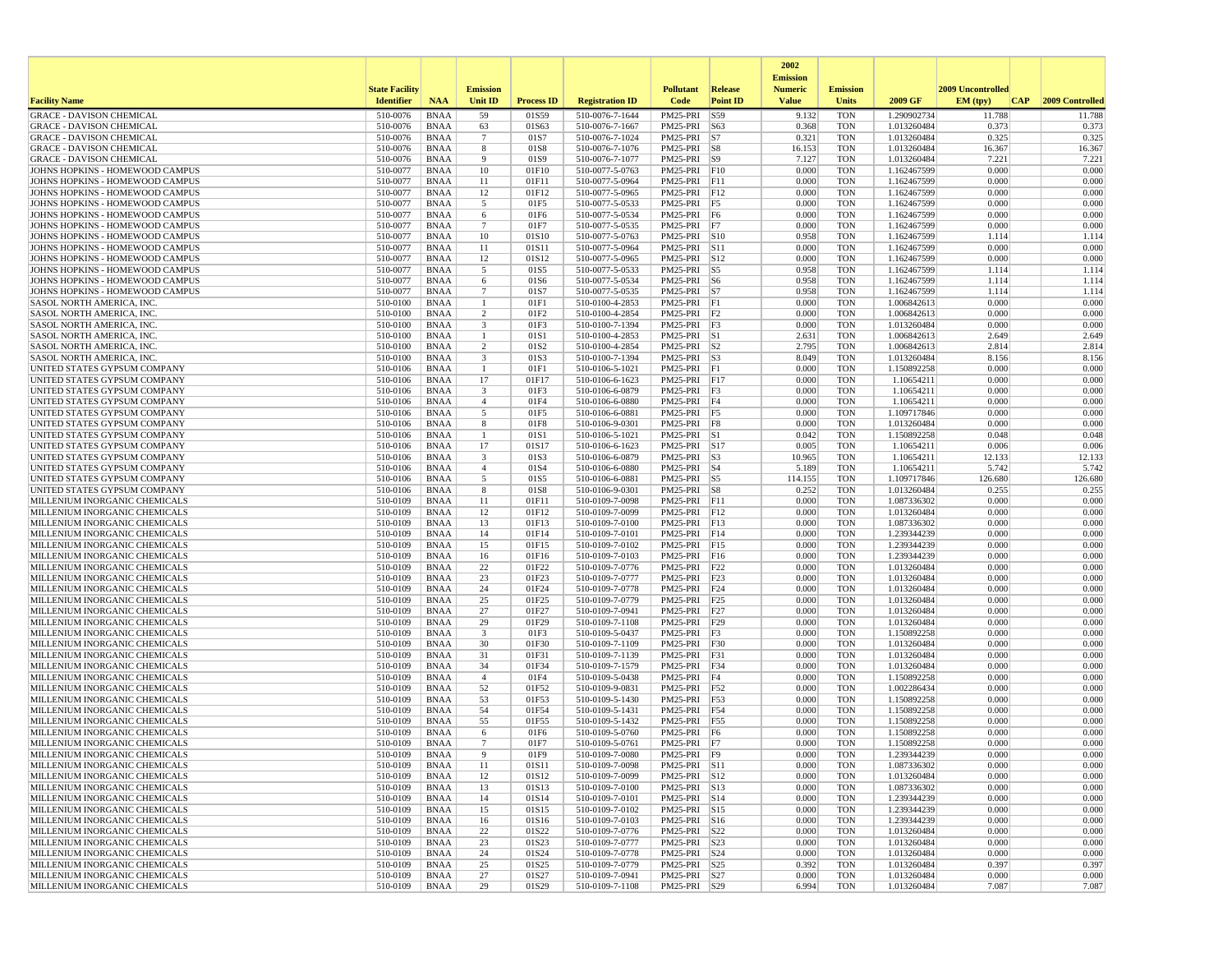|                                                                |                        |                            |                         |                   |                                    |                              |                    | 2002                              |                          |                            |                   |                 |
|----------------------------------------------------------------|------------------------|----------------------------|-------------------------|-------------------|------------------------------------|------------------------------|--------------------|-----------------------------------|--------------------------|----------------------------|-------------------|-----------------|
|                                                                | <b>State Facility</b>  |                            | <b>Emission</b>         |                   |                                    | <b>Pollutant</b>             | Release            | <b>Emission</b><br><b>Numeric</b> | <b>Emission</b>          |                            | 2009 Uncontrolled |                 |
| <b>Facility Name</b>                                           | <b>Identifier</b>      | <b>NAA</b>                 | Unit ID                 | <b>Process ID</b> | <b>Registration ID</b>             | Code                         | <b>Point ID</b>    | <b>Value</b>                      | <b>Units</b>             | 2009 GF                    | EM (typ)<br> CAP  | 2009 Controlled |
| MILLENIUM INORGANIC CHEMICALS                                  | 510-0109               | <b>BNAA</b>                | $\overline{\mathbf{3}}$ | 01S3              | 510-0109-5-0437                    | PM25-PRI                     | S3                 | 0.415                             | <b>TON</b>               | 1.150892258                | 0.478             | 0.478           |
| MILLENIUM INORGANIC CHEMICALS                                  | 510-0109               | <b>BNAA</b>                | 30                      | 01S30             | 510-0109-7-1109                    | PM25-PRI S30                 |                    | 0.000                             | <b>TON</b>               | 1.013260484                | 0.000             | 0.000           |
| MILLENIUM INORGANIC CHEMICALS<br>MILLENIUM INORGANIC CHEMICALS | 510-0109<br>510-0109   | <b>BNAA</b><br><b>BNAA</b> | 31<br>34                | 01S31<br>01S34    | 510-0109-7-1139<br>510-0109-7-1579 | PM25-PRI<br>PM25-PRI S34     | S31                | 0.000<br>0.000                    | <b>TON</b><br><b>TON</b> | 1.013260484<br>1.013260484 | 0.000<br>0.000    | 0.000<br>0.000  |
| MILLENIUM INORGANIC CHEMICALS                                  | 510-0109               | <b>BNAA</b>                | $\overline{4}$          | 01S4              | 510-0109-5-0438                    | PM25-PRI S4                  |                    | 1.884                             | <b>TON</b>               | 1.150892258                | 2.169             | 2.169           |
| MILLENIUM INORGANIC CHEMICALS                                  | 510-0109               | <b>BNAA</b>                | 52                      | 01S52             | 510-0109-9-0831                    | PM25-PRI                     | S52                | 0.000                             | <b>TON</b>               | 1.002286434                | 0.000             | 0.000           |
| MILLENIUM INORGANIC CHEMICALS                                  | 510-0109               | <b>BNAA</b>                | 53                      | 01S53             | 510-0109-5-1430                    | PM25-PRI                     | S53                | 5.589                             | <b>TON</b>               | 1.150892258                | 6.432             | 6.432           |
| MILLENIUM INORGANIC CHEMICALS                                  | 510-0109               | <b>BNAA</b>                | 54<br>55                | 01S54             | 510-0109-5-1431                    | PM25-PRI S54                 |                    | 5.589                             | <b>TON</b><br><b>TON</b> | 1.150892258                | 6.432             | 6.432           |
| MILLENIUM INORGANIC CHEMICALS<br>MILLENIUM INORGANIC CHEMICALS | 510-0109<br>510-0109   | <b>BNAA</b><br><b>BNAA</b> | 6                       | 01S55<br>01S6     | 510-0109-5-1432<br>510-0109-5-0760 | PM25-PRI<br>PM25-PRI S6      | S55                | 5.589<br>0.278                    | <b>TON</b>               | 1.150892258<br>1.150892258 | 6.432<br>0.320    | 6.432<br>0.320  |
| MILLENIUM INORGANIC CHEMICALS                                  | 510-0109               | <b>BNAA</b>                | $7\phantom{.0}$         | 01S7              | 510-0109-5-0761                    | PM25-PRI                     | S7                 | 0.000                             | <b>TON</b>               | 1.150892258                | 0.000             | 0.000           |
| MILLENIUM INORGANIC CHEMICALS                                  | 510-0109               | <b>BNAA</b>                | 9                       | 01S9              | 510-0109-7-0080                    | PM25-PRI S9                  |                    | 9.752                             | <b>TON</b>               | 1.239344239                | 12.086            | 12.086          |
| PEMCO CORPORATION                                              | 510-0111               | <b>BNAA</b>                | 31                      | 01F31             | 510-0111-5-1443                    | PM25-PRI F31                 |                    | 0.000                             | <b>TON</b>               | 1.162467599                | 0.000             | 0.000           |
| PEMCO CORPORATION<br>PEMCO CORPORATION                         | 510-0111<br>510-0111   | <b>BNAA</b><br><b>BNAA</b> | 32<br>33                | 01F32<br>01F33    | 510-0111-5-1454<br>510-0111-5-1455 | PM25-PRI<br>PM25-PRI F33     | F32                | 0.000<br>0.000                    | <b>TON</b><br><b>TON</b> | 1.162467599<br>1.162467599 | 0.000<br>0.000    | 0.000<br>0.000  |
| PEMCO CORPORATION                                              | 510-0111               | <b>BNAA</b>                | 34                      | 01F34             | 510-0111-5-1456                    | PM25-PRI F34                 |                    | 0.000                             | <b>TON</b>               | 1.162467599                | 0.000             | 0.000           |
| PEMCO CORPORATION                                              | 510-0111               | <b>BNAA</b>                | 35                      | 01F35             | 510-0111-6-1613                    | PM25-PRI F35                 |                    | 0.000                             | <b>TON</b>               | 1.459523797                | 0.000             | 0.000           |
| PEMCO CORPORATION                                              | 510-0111               | <b>BNAA</b>                | 36                      | 01F36             | 510-0111-6-1615                    | PM25-PRI F36                 |                    | 0.000                             | <b>TON</b>               | 1.285310745                | 0.000             | 0.000           |
| PEMCO CORPORATION                                              | 510-0111               | <b>BNAA</b>                | 37                      | 01F37             | 510-0111-6-1616                    | PM25-PRI F37                 |                    | 0.000                             | <b>TON</b>               | 1.285310745                | 0.000             | 0.000           |
| PEMCO CORPORATION<br>PEMCO CORPORATION                         | 510-0111<br>510-0111   | <b>BNAA</b><br><b>BNAA</b> | 38<br>39                | 01F38<br>01F39    | 510-0111-6-1614<br>510-0111-6-1617 | PM25-PRI<br>PM25-PRI F39     | F38                | 0.000<br>0.000                    | <b>TON</b><br><b>TON</b> | 1.285310745<br>1.285310745 | 0.000<br>0.000    | 0.000<br>0.000  |
| PEMCO CORPORATION                                              | 510-0111               | <b>BNAA</b>                | 40                      | 01F40             | 510-0111-6-1618                    | PM25-PRI F40                 |                    | 0.000                             | <b>TON</b>               | 1.285310745                | 0.000             | 0.000           |
| PEMCO CORPORATION                                              | 510-0111               | <b>BNAA</b>                | 41                      | 01F41             | 510-0111-6-1619                    | PM25-PRI F41                 |                    | 0.000                             | <b>TON</b>               | 1.036144614                | 0.000             | 0.000           |
| PEMCO CORPORATION                                              | 510-0111               | <b>BNAA</b>                | 42                      | 01F42             | 510-0111-6-1620                    | PM25-PRI F42                 |                    | 0.000                             | <b>TON</b>               | 1.046875                   | 0.000             | 0.000           |
| PEMCO CORPORATION                                              | 510-0111               | <b>BNAA</b>                | 43                      | 01F43             | 510-0111-6-1735                    | PM25-PRI                     | F43                | 0.000                             | <b>TON</b>               | 1.285310745                | 0.000             | 0.000           |
| PEMCO CORPORATION<br>PEMCO CORPORATION                         | 510-0111<br>510-0111   | <b>BNAA</b><br><b>BNAA</b> | 44<br>31                | 01F44<br>01S31    | 510-0111-6-1736<br>510-0111-5-1443 | PM25-PRI<br>PM25-PRI         | F44<br>S31         | 0.000<br>0.000                    | <b>TON</b><br><b>TON</b> | 1.285310745<br>1.162467599 | 0.000<br>0.000    | 0.000<br>0.000  |
| PEMCO CORPORATION                                              | 510-0111               | <b>BNAA</b>                | 32                      | 01S32             | 510-0111-5-1454                    | PM25-PRI S32                 |                    | 0.000                             | <b>TON</b>               | 1.162467599                | 0.000             | 0.000           |
| PEMCO CORPORATION                                              | 510-0111               | <b>BNAA</b>                | 33                      | 01S33             | 510-0111-5-1455                    | PM25-PRI S33                 |                    | 0.000                             | <b>TON</b>               | 1.162467599                | 0.000             | 0.000           |
| PEMCO CORPORATION                                              | 510-0111               | <b>BNAA</b>                | 34                      | 01S34             | 510-0111-5-1456                    | PM25-PRI                     | S34                | 0.000                             | <b>TON</b>               | 1.162467599                | 0.000             | 0.000           |
| PEMCO CORPORATION<br>PEMCO CORPORATION                         | 510-0111<br>510-0111   | <b>BNAA</b><br><b>BNAA</b> | 35<br>36                | 01S35<br>01S36    | 510-0111-6-1613<br>510-0111-6-1615 | PM25-PRI<br>PM25-PRI         | S35<br>S36         | 0.000<br>0.000                    | <b>TON</b><br><b>TON</b> | 1.459523797<br>1.285310745 | 0.000<br>0.000    | 0.000<br>0.000  |
| PEMCO CORPORATION                                              | 510-0111               | <b>BNAA</b>                | 37                      | 01S37             | 510-0111-6-1616                    | PM25-PRI                     | <b>S37</b>         | 0.117                             | <b>TON</b>               | 1.285310745                | 0.151             | 0.151           |
| PEMCO CORPORATION                                              | 510-0111               | <b>BNAA</b>                | 38                      | 01S38             | 510-0111-6-1614                    | PM25-PRI S38                 |                    | 0.062                             | <b>TON</b>               | 1.285310745                | 0.079             | 0.079           |
| PEMCO CORPORATION                                              | 510-0111               | <b>BNAA</b>                | 39                      | 01S39             | 510-0111-6-1617                    | PM25-PRI S39                 |                    | 0.235                             | <b>TON</b>               | 1.285310745                | 0.302             | 0.302           |
| PEMCO CORPORATION                                              | 510-0111               | <b>BNAA</b>                | 40                      | 01S40             | 510-0111-6-1618                    | PM25-PRI                     | <b>S40</b>         | 1.057                             | <b>TON</b>               | 1.285310745                | 1.358             | 1.358           |
| PEMCO CORPORATION<br>PEMCO CORPORATION                         | 510-0111<br>510-0111   | <b>BNAA</b><br><b>BNAA</b> | 41<br>42                | 01S41<br>01S42    | 510-0111-6-1619<br>510-0111-6-1620 | PM25-PRI<br>PM25-PRI S42     | <b>S41</b>         | 0.552<br>0.000                    | <b>TON</b><br><b>TON</b> | 1.036144614<br>1.046875    | 0.572<br>0.000    | 0.572<br>0.000  |
| PEMCO CORPORATION                                              | 510-0111               | <b>BNAA</b>                | 43                      | 01S43             | 510-0111-6-1735                    | PM25-PRI                     | S43                | 0.000                             | <b>TON</b>               | 1.285310745                | 0.000             | 0.000           |
| PEMCO CORPORATION                                              | 510-0111               | <b>BNAA</b>                | 44                      | 01S44             | 510-0111-6-1736                    | PM25-PRI S44                 |                    | 0.000                             | TON                      | 1.285310745                | 0.000             | 0.000           |
| UNILEVER HOME & PERSONAL CARE                                  | 510-0121               | <b>BNAA</b>                | 11                      | 01F11             | 510-0121-6-1441                    | $PM25-PRI$ F11               |                    | 0.000                             | <b>TON</b>               | 1.268059731                | 0.000             | 0.000           |
| UNILEVER HOME & PERSONAL CARE<br>UNILEVER HOME & PERSONAL CARE | 510-0121<br>510-0121   | <b>BNAA</b><br><b>BNAA</b> | $\overline{4}$<br>6     | 01F4<br>01F6      | 510-0121-5-0489<br>510-0121-6-1078 | PM25-PRI<br>PM25-PRI F6      | F <sub>4</sub>     | 0.000<br>0.000                    | <b>TON</b><br><b>TON</b> | 1.150892258<br>1.268059731 | 0.000<br>0.000    | 0.000<br>0.000  |
| UNILEVER HOME & PERSONAL CARE                                  | 510-0121               | <b>BNAA</b>                | 8                       | 01F8              | 510-0121-7-1141                    | PM25-PRI F8                  |                    | 0.000                             | <b>TON</b>               | 1.268059731                | 0.000             | 0.000           |
| UNILEVER HOME & PERSONAL CARE                                  | 510-0121               | <b>BNAA</b>                | 11                      | 01S11             | 510-0121-6-1441                    | PM25-PRI S11                 |                    | 2.342                             | <b>TON</b>               | 1.268059731                | 2.970             | 2.970           |
| UNILEVER HOME & PERSONAL CARE                                  | 510-0121               | <b>BNAA</b>                | $\overline{4}$          | 01S4              | 510-0121-5-0489                    | PM25-PRI S4                  |                    | 3.780                             | <b>TON</b>               | 1.150892258                | 4.350             | 4.350           |
| UNILEVER HOME & PERSONAL CARE                                  | 510-0121               | <b>BNAA</b>                | 6                       | 01S6              | 510-0121-6-1078                    | PM25-PRI                     | $\sqrt{\text{S6}}$ | 0.308                             | <b>TON</b>               | 1.268059731                | 0.391             | 0.391           |
| UNILEVER HOME & PERSONAL CARE<br><b>RED STAR YEAST</b>         | 510-0121<br>510-0191   | <b>BNAA</b><br><b>BNAA</b> | 8<br>1                  | 01S8<br>01F1      | 510-0121-7-1141<br>510-0191-5-1175 | PM25-PRI<br>PM25-PRI F1      | S8                 | 0.400<br>0.000                    | <b>TON</b><br><b>TON</b> | 1.268059731<br>1.150892258 | 0.508<br>0.000    | 0.508<br>0.000  |
| <b>RED STAR YEAST</b>                                          | 510-0191               | <b>BNAA</b>                | 2                       | 01F <sub>2</sub>  | 510-0191-5-1176                    | $PM25-PRI$ $ F2$             |                    | 0.000                             | <b>TON</b>               | 1.150892258                | 0.000             | 0.000           |
| <b>RED STAR YEAST</b>                                          | 510-0191               | <b>BNAA</b>                | 3                       | 01F3              | 510-0191-8-0272                    | PM25-PRI F3                  |                    | 0.000                             | <b>TON</b>               | 1.037110686                | 0.000             | 0.000           |
| <b>RED STAR YEAST</b>                                          | 510-0191               | <b>BNAA</b>                | $\overline{4}$          | 01F4              | 510-0191-8-0273                    | PM25-PRI F4                  |                    | 0.000                             | <b>TON</b>               | 1.037110686                | 0.000             | 0.000           |
| <b>RED STAR YEAST</b><br><b>RED STAR YEAST</b>                 | 510-0191<br>510-0191   | <b>BNAA</b><br><b>BNAA</b> | 5                       | 01F5<br>01F6      | 510-0191-8-0282<br>510-0191-9-0644 | PM25-PRI F5<br>PM25-PRI F6   |                    | 0.000<br>0.000                    | <b>TON</b><br><b>TON</b> | 1.037110686<br>1.037110686 | 0.000<br>0.000    | 0.000<br>0.000  |
| <b>RED STAR YEAST</b>                                          | 510-0191               | <b>BNAA</b>                | 6<br>1                  | 01S1              | 510-0191-5-1175                    | PM25-PRI S1                  |                    | 0.447                             | <b>TON</b>               | 1.150892258                | 0.515             | 0.515           |
| <b>RED STAR YEAST</b>                                          | 510-0191               | <b>BNAA</b>                | 2                       | 01S2              | 510-0191-5-1176                    | PM25-PRI S2                  |                    | 1.405                             | <b>TON</b>               | 1.150892258                | 1.617             | 1.617           |
| <b>RED STAR YEAST</b>                                          | 510-0191               | <b>BNAA</b>                | 3                       | 01S3              | 510-0191-8-0272                    | $PM25-PRI$ S3                |                    | 2.051                             | <b>TON</b>               | 1.037110686                | 2.127             | 2.127           |
| <b>RED STAR YEAST</b>                                          | 510-0191               | <b>BNAA</b>                | $\overline{4}$          | 01S4              | 510-0191-8-0273                    | PM25-PRI S4                  |                    | 16.140                            | <b>TON</b>               | 1.037110686                | 16.739            | 16.739          |
| <b>RED STAR YEAST</b><br><b>RED STAR YEAST</b>                 | 510-0191<br>$510-0191$ | <b>BNAA</b><br>BNAA        | 6                       | 01S5<br>01S6      | 510-0191-8-0282<br>510-0191-9-0644 | PM25-PRI S5<br>PM25-PRI S6   |                    | 12.123<br>0.034                   | TON<br><b>TON</b>        | 1.037110686<br>1.037110686 | 12.572<br>0.036   | 12.572<br>0.036 |
| NATIONAL GYPSUM                                                | 510-0233               | BNAA                       | 10                      | 01F10             | 510-0233-6-0646                    | PM25-PRI F10                 |                    | 0.000                             | <b>TON</b>               | 1.10654211                 | 0.000             | 0.000           |
| NATIONAL GYPSUM                                                | 510-0233               | BNAA                       | 13                      | 01F13             | 510-0233-9-0305                    | PM25-PRI F13                 |                    | 1.074                             | TON                      | 1.10654211                 | 1.188             | 1.188           |
| NATIONAL GYPSUM                                                | 510-0233               | <b>BNAA</b>                | 2                       | 01F2              | 510-0233-6-0210                    | $PM25-PRI$ $F2$              |                    | 0.000                             | <b>TON</b>               | 1.10654211                 | 0.000             | 0.000           |
| NATIONAL GYPSUM                                                | 510-0233               | <b>BNAA</b>                | 21                      | 01F21             | 510-0233-6-1348                    | PM25-PRI F21                 |                    | 0.000                             | <b>TON</b>               | 1.10654211                 | 0.000             | 0.000           |
| NATIONAL GYPSUM<br>NATIONAL GYPSUM                             | 510-0233<br>510-0233   | <b>BNAA</b><br>BNAA        | 22<br>23                | 01F22<br>01F23    | 510-0233-6-1426<br>510-0233-6-1569 | PM25-PRI F22<br>PM25-PRI F23 |                    | 0.000<br>0.000                    | <b>TON</b><br><b>TON</b> | 1.10654211<br>1.10654211   | 0.000<br>0.000    | 0.000<br>0.000  |
| NATIONAL GYPSUM                                                | 510-0233               | BNAA                       | 24                      | 01F24             | 510-0233-6-1724                    | PM25-PRI F24                 |                    | 0.322                             | <b>TON</b>               | 1.239344239                | 0.399             | 0.399           |
| NATIONAL GYPSUM                                                | 510-0233               | BNAA                       | $\overline{4}$          | 01F4              | 510-0233-6-0213                    | PM25-PRI F4                  |                    | 0.000                             | <b>TON</b>               | 1.10654211                 | 0.000             | 0.000           |
| NATIONAL GYPSUM                                                | 510-0233               | <b>BNAA</b>                | 5                       | 01F5              | 510-0233-6-0216                    | PM25-PRI   F5                |                    | 0.000                             | <b>TON</b>               | 1.10654211                 | 0.000             | 0.000           |
| NATIONAL GYPSUM                                                | 510-0233               | BNAA                       | 8                       | 01F8              | 510-0233-6-0223                    | PM25-PRI F8                  |                    | 0.000                             | <b>TON</b>               | 1.10654211                 | 0.000             | 0.000<br>0.192  |
| NATIONAL GYPSUM                                                | 510-0233               | <b>BNAA</b>                | 9                       | 01F9              | 510-0233-6-0515                    | PM25-PRI F9                  |                    | 0.174                             | <b>TON</b>               | 1.10654211                 | 0.192             |                 |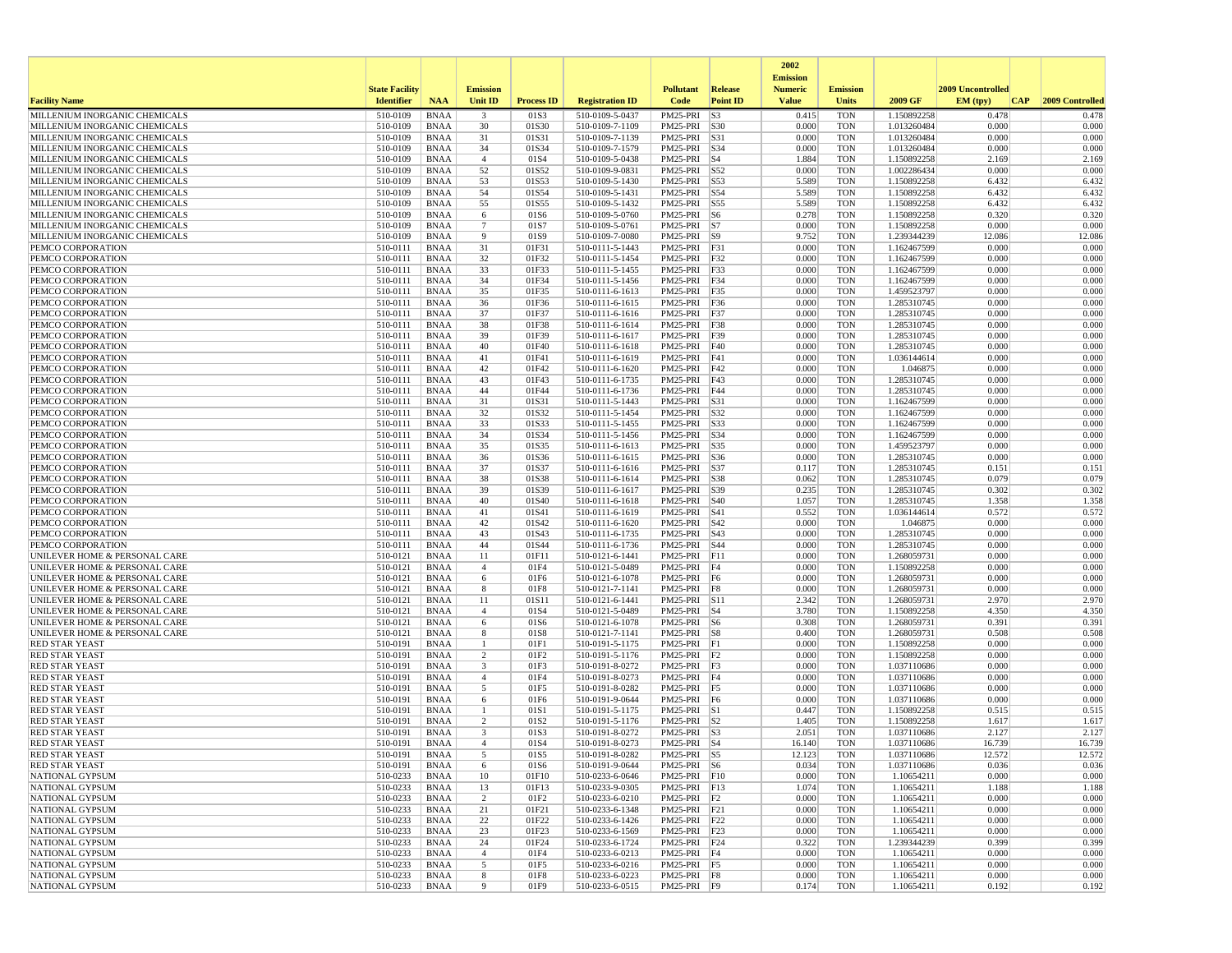|                                                                        |                       |                            |                      |                           |                                    |                                  |                 | 2002                              |                          |                            |                   |                 |
|------------------------------------------------------------------------|-----------------------|----------------------------|----------------------|---------------------------|------------------------------------|----------------------------------|-----------------|-----------------------------------|--------------------------|----------------------------|-------------------|-----------------|
|                                                                        | <b>State Facility</b> |                            | <b>Emission</b>      |                           |                                    | <b>Pollutant</b>                 | <b>Release</b>  | <b>Emission</b><br><b>Numeric</b> | <b>Emission</b>          |                            | 2009 Uncontrolled |                 |
| <b>Facility Name</b>                                                   | <b>Identifier</b>     | <b>NAA</b>                 | Unit ID              | <b>Process ID</b>         | <b>Registration ID</b>             | Code                             | <b>Point ID</b> | <b>Value</b>                      | <b>Units</b>             | 2009 GF                    | EM (typ)<br> CAP  | 2009 Controlled |
| NATIONAL GYPSUM                                                        | 510-0233              | <b>BNAA</b>                | 10                   | 01S10                     | 510-0233-6-0646                    | PM25-PRI S10                     |                 | 0.728                             | <b>TON</b>               | 1.10654211                 | 0.806             | 0.806           |
| NATIONAL GYPSUM                                                        | 510-0233              | BNAA                       | 13                   | 01S13                     | 510-0233-9-0305                    | PM25-PRI S13                     |                 | 0.000                             | <b>TON</b>               | 1.10654211                 | 0.000             | 0.000           |
| NATIONAL GYPSUM<br><b>NATIONAL GYPSUM</b>                              | 510-0233<br>510-0233  | <b>BNAA</b><br>BNAA        | $\overline{2}$<br>21 | 01S <sub>2</sub><br>01S21 | 510-0233-6-0210<br>510-0233-6-1348 | PM25-PRI<br>PM25-PRI S21         | S <sub>2</sub>  | 0.141<br>0.571                    | <b>TON</b><br><b>TON</b> | 1.10654211<br>1.10654211   | 0.156<br>0.632    | 0.156<br>0.632  |
| NATIONAL GYPSUM                                                        | 510-0233              | <b>BNAA</b>                | 22                   | 01S22                     | 510-0233-6-1426                    | PM25-PRI S22                     |                 | 3.033                             | <b>TON</b>               | 1.10654211                 | 3.356             | 3.356           |
| NATIONAL GYPSUM                                                        | 510-0233              | <b>BNAA</b>                | 23                   | 01S23                     | 510-0233-6-1569                    | PM25-PRI S23                     |                 | 3.169                             | <b>TON</b>               | 1.10654211                 | 3.506             | 3.506           |
| <b>NATIONAL GYPSUM</b>                                                 | 510-0233              | BNAA                       | 24                   | 01S24                     | 510-0233-6-1724                    | PM25-PRI S24                     |                 | 0.000                             | <b>TON</b>               | 1.239344239                | 0.000             | 0.000           |
| NATIONAL GYPSUM                                                        | 510-0233              | <b>BNAA</b>                | $\overline{4}$       | 01S4                      | 510-0233-6-0213                    | $PM25-PRI$ S4                    |                 | 1.218                             | <b>TON</b>               | 1.10654211                 | 1.348             | 1.348           |
| NATIONAL GYPSUM<br><b>NATIONAL GYPSUM</b>                              | 510-0233<br>510-0233  | <b>BNAA</b><br><b>BNAA</b> | 5                    | 01S5<br>01S8              | 510-0233-6-0216                    | PM25-PRI S5<br>PM25-PRI S8       |                 | 1.411<br>0.100                    | <b>TON</b><br><b>TON</b> | 1.10654211<br>1.10654211   | 1.561<br>0.111    | 1.561<br>0.111  |
| NATIONAL GYPSUM                                                        | 510-0233              | BNAA                       | 8<br>9               | 01S9                      | 510-0233-6-0223<br>510-0233-6-0515 | PM25-PRI S9                      |                 | 0.000                             | <b>TON</b>               | 1.10654211                 | 0.000             | 0.000           |
| CPSG PHILADELPHIA ROAD                                                 | 510-0265              | <b>BNAA</b>                | $\mathbf{1}$         | 01F1                      | 510-0265-4-0431                    | PM25-PRI F1                      |                 | 0.000                             | <b>TON</b>               | 1.633949995                | 0.000             | 0.000           |
| CPSG PHILADELPHIA ROAD                                                 | 510-0265              | <b>BNAA</b>                | $\overline{2}$       | 01F2                      | 510-0265-4-0432                    | $PM25-PRI$ $ F2$                 |                 | 0.000                             | <b>TON</b>               | 1.633949995                | 0.000             | 0.000           |
| CPSG PHILADELPHIA ROAD                                                 | 510-0265              | <b>BNAA</b>                | 3                    | 01F3                      | 510-0265-4-0433                    | $PM25-PRI$ $F3$                  |                 | 0.000                             | <b>TON</b>               | 1.633949995                | 0.000             | 0.000           |
| CPSG PHILADELPHIA ROAD<br>CPSG PHILADELPHIA ROAD                       | 510-0265<br>510-0265  | BNAA                       | $\overline{4}$<br>-1 | 01F4<br>01S1              | 510-0265-4-0434<br>510-0265-4-0431 | PM25-PRI F4<br>PM25-PRI S1       |                 | 0.000<br>0.208                    | <b>TON</b><br><b>TON</b> | 1.633949995<br>1.633949995 | 0.000<br>0.340    | 0.000<br>0.340  |
| CPSG PHILADELPHIA ROAD                                                 | 510-0265              | BNAA<br><b>BNAA</b>        | $\overline{2}$       | 01S <sub>2</sub>          | 510-0265-4-0432                    | $PM25-PRI$ $ S2$                 |                 | 0.208                             | <b>TON</b>               | 1.633949995                | 0.340             | 0.340           |
| CPSG PHILADELPHIA ROAD                                                 | 510-0265              | BNAA                       | 3                    | 01S3                      | 510-0265-4-0433                    | PM25-PRI S3                      |                 | 0.210                             | <b>TON</b>               | 1.633949995                | 0.344             | 0.344           |
| CPSG PHILADELPHIA ROAD                                                 | 510-0265              | <b>BNAA</b>                | $\overline{4}$       | 01S4                      | 510-0265-4-0434                    | $PM25-PRI$ S4                    |                 | 0.210                             | <b>TON</b>               | 1.633949995                | 0.344             | 0.344           |
| <b>CARR-LOWREY GLASS</b>                                               | 510-0285              | <b>BNAA</b>                | 10                   | 01F10                     | 510-0285-6-0235                    | PM25-PRI                         | F10             | 0.000                             | <b>TON</b>               | 1.204225302                | 0.000             | 0.000           |
| <b>CARR-LOWREY GLASS</b>                                               | 510-0285              | <b>BNAA</b>                | 11                   | 01F11                     | 510-0285-6-0770                    | PM25-PRI F11                     |                 | 0.000                             | <b>TON</b>               | 1.204225302                | 0.000             | 0.000           |
| <b>CARR-LOWREY GLASS</b><br><b>CARR-LOWREY GLASS</b>                   | 510-0285<br>510-0285  | BNAA<br><b>BNAA</b>        | 12<br>14             | 01F12<br>01F14            | 510-0285-6-0773<br>510-0285-6-0883 | PM25-PRI F12<br>PM25-PRI F14     |                 | 0.000<br>0.000                    | <b>TON</b><br><b>TON</b> | 1.204225302<br>1.159021378 | 0.000<br>0.000    | 0.000<br>0.000  |
| <b>CARR-LOWREY GLASS</b>                                               | 510-0285              | <b>BNAA</b>                | 15                   | 01F15                     | 510-0285-6-0884                    | PM25-PRI F15                     |                 | 0.000                             | <b>TON</b>               | 1.204225302                | 0.000             | 0.000           |
| <b>CARR-LOWREY GLASS</b>                                               | 510-0285              | BNAA                       | 16                   | 01F16                     | 510-0285-6-0885                    | PM25-PRI F16                     |                 | 0.000                             | <b>TON</b>               | 1.204225302                | 0.000             | 0.000           |
| <b>CARR-LOWREY GLASS</b>                                               | 510-0285              | <b>BNAA</b>                | 10                   | 01S10                     | 510-0285-6-0235                    | PM25-PRI S10                     |                 | 7.876                             | <b>TON</b>               | 1.204225302                | 9.485             | 9.485           |
| <b>CARR-LOWREY GLASS</b>                                               | 510-0285              | <b>BNAA</b>                | 11                   | 01S11                     | 510-0285-6-0770                    | PM25-PRI S11                     |                 | 0.000                             | <b>TON</b>               | 1.204225302                | 0.000             | 0.000           |
| <b>CARR-LOWREY GLASS</b><br><b>CARR-LOWREY GLASS</b>                   | 510-0285<br>510-0285  | <b>BNAA</b><br>BNAA        | 12<br>14             | 01S12<br>01S14            | 510-0285-6-0773<br>510-0285-6-0883 | PM25-PRI S12<br>PM25-PRI S14     |                 | 0.000<br>0.000                    | <b>TON</b><br><b>TON</b> | 1.204225302<br>1.159021378 | 0.000<br>0.000    | 0.000<br>0.000  |
| <b>CARR-LOWREY GLASS</b>                                               | 510-0285              | <b>BNAA</b>                | 15                   | 01S15                     | 510-0285-6-0884                    | PM25-PRI S15                     |                 | 0.000                             | <b>TON</b>               | 1.204225302                | 0.000             | 0.000           |
| <b>CARR-LOWREY GLASS</b>                                               | 510-0285              | <b>BNAA</b>                | 16                   | 01S16                     | 510-0285-6-0885                    | PM25-PRI                         | S <sub>16</sub> | 0.000                             | <b>TON</b>               | 1.204225302                | 0.000             | 0.000           |
| SHERWIN-WILLIAMS COMPANY                                               | 510-0286              | BNAA                       | 10                   | 01F10                     | 510-0286-7-1070                    | PM25-PRI                         | F10             | 0.000                             | <b>TON</b>               | 1.298701286                | 0.000             | 0.000           |
| SHERWIN-WILLIAMS COMPANY                                               | 510-0286              | <b>BNAA</b>                | 12                   | 01F12                     | 510-0286-7-1424                    | PM25-PRI F12                     |                 | 0.000                             | <b>TON</b>               | 1.298701286                | 0.000             | 0.000           |
| SHERWIN-WILLIAMS COMPANY<br>SHERWIN-WILLIAMS COMPANY                   | 510-0286<br>510-0286  | <b>BNAA</b><br>BNAA        | $\overline{c}$<br>25 | 01F2<br>01F25             | 510-0286-7-0154<br>510-0286-5-0721 | $PM25-PRI$ $F2$<br>PM25-PRI F25  |                 | 0.000<br>0.000                    | <b>TON</b><br><b>TON</b> | 1.298701286<br>1.150892258 | 0.000<br>0.000    | 0.000<br>0.000  |
| SHERWIN-WILLIAMS COMPANY                                               | 510-0286              | BNAA                       | 26                   | 01F26                     | 510-0286-5-1045                    | PM25-PRI F26                     |                 | 0.000                             | <b>TON</b>               | 1.150892258                | 0.000             | 0.000           |
| SHERWIN-WILLIAMS COMPANY                                               | 510-0286              | <b>BNAA</b>                | 27                   | 01F27                     | 510-0286-7-1487                    | PM25-PRI                         | F27             | 0.000                             | <b>TON</b>               | 1.013260484                | 0.000             | 0.000           |
| SHERWIN-WILLIAMS COMPANY                                               | 510-0286              | <b>BNAA</b>                | 28                   | 01F28                     | 510-0286-5-1165                    | PM25-PRI F28                     |                 | 0.000                             | <b>TON</b>               | 1.150892258                | 0.000             | 0.000           |
| SHERWIN-WILLIAMS COMPANY                                               | 510-0286              | <b>BNAA</b>                | 29                   | 01F29                     | 510-0286-5-1328                    | PM25-PRI F29                     |                 | 0.000                             | <b>TON</b>               | 1.150892258                | 0.000             | 0.000           |
| SHERWIN-WILLIAMS COMPANY<br>SHERWIN-WILLIAMS COMPANY                   | 510-0286<br>510-0286  | BNAA<br>BNAA               | 30<br>34             | 01F30<br>01F34            | 510-0286-5-1329<br>510-0286-5-1367 | PM25-PRI F30<br>PM25-PRI F34     |                 | 0.000<br>0.000                    | <b>TON</b><br><b>TON</b> | 1.150892258<br>1.150892258 | 0.000<br>0.000    | 0.000<br>0.000  |
| SHERWIN-WILLIAMS COMPANY                                               | 510-0286              | <b>BNAA</b>                | 35                   | 01F35                     | 510-0286-5-1368                    | PM25-PRI                         | F35             | 0.000                             | <b>TON</b>               | 1.150892258                | 0.000             | 0.000           |
| SHERWIN-WILLIAMS COMPANY                                               | 510-0286              | BNAA                       | 36                   | 01F36                     | 510-0286-9-0825                    | PM25-PRI F36                     |                 | 0.000                             | <b>TON</b>               | 1.013260484                | 0.000             | 0.000           |
| SHERWIN-WILLIAMS COMPANY                                               | 510-0286              | <b>BNAA</b>                | -7                   | 01F7                      | 510-0286-7-1067                    | PM25-PRI F7                      |                 | 0.000                             | <b>TON</b>               | 1.298701286                | 0.000             | 0.000           |
| SHERWIN-WILLIAMS COMPANY                                               | 510-0286              | <b>BNAA</b>                | 10                   | 01S10                     | 510-0286-7-1070                    | PM25-PRI S10                     |                 | 0.000                             | <b>TON</b>               | 1.298701286                | 0.000             | 0.000           |
| SHERWIN-WILLIAMS COMPANY<br>SHERWIN-WILLIAMS COMPANY                   | 510-0286<br>510-0286  | <b>BNAA</b><br>BNAA        | 12<br>$\overline{2}$ | 01S12<br>01S <sub>2</sub> | 510-0286-7-1424<br>510-0286-7-0154 | PM25-PRI S12<br>$PM25-PRI$ $ S2$ |                 | 0.000<br>0.000                    | <b>TON</b><br><b>TON</b> | 1.298701286<br>1.298701286 | 0.000<br>0.000    | 0.000<br>0.000  |
| SHERWIN-WILLIAMS COMPANY                                               | 510-0286              | <b>BNAA</b>                | 25                   | 01S25                     | 510-0286-5-0721                    | PM25-PRI                         | S25             | 0.000                             | <b>TON</b>               | 1.150892258                | 0.000             | 0.000           |
| SHERWIN-WILLIAMS COMPANY                                               | 510-0286              | <b>BNAA</b>                | 26                   | 01S26                     | 510-0286-5-1045                    | PM25-PRI S26                     |                 | 0.000                             | <b>TON</b>               | 1.150892258                | 0.000             | 0.000           |
| SHERWIN-WILLIAMS COMPANY                                               | 510-0286              | BNAA                       | 27                   | 01S27                     | 510-0286-7-1487                    | PM25-PRI S27                     |                 | 0.000                             | <b>TON</b>               | 1.013260484                | 0.000             | 0.000           |
| SHERWIN-WILLIAMS COMPANY                                               | 510-0286              | <b>BNAA</b>                | 28                   | 01S28                     | 510-0286-5-1165                    | PM25-PRI S28                     |                 | 0.000                             | <b>TON</b>               | 1.150892258                | 0.000             | 0.000           |
| SHERWIN-WILLIAMS COMPANY<br>SHERWIN-WILLIAMS COMPANY                   | 510-0286<br>510-0286  | <b>BNAA</b><br><b>BNAA</b> | 29<br>30             | 01S29<br>01S30            | 510-0286-5-1328<br>510-0286-5-1329 | PM25-PRI S29<br>PM25-PRI         | S30             | 0.000<br>0.000                    | <b>TON</b><br><b>TON</b> | 1.150892258<br>1.150892258 | 0.000<br>0.000    | 0.000<br>0.000  |
| SHERWIN-WILLIAMS COMPANY                                               | 510-0286              | BNAA                       | 34                   | 01S34                     | 510-0286-5-1367                    | PM25-PRI S34                     |                 | 0.000                             | <b>TON</b>               | 1.150892258                | 0.000             | 0.000           |
| SHERWIN-WILLIAMS COMPANY                                               | 510-0286              | <b>BNAA</b>                | 35                   | 01S35                     | 510-0286-5-1368                    | PM25-PRI S35                     |                 | 0.000                             | <b>TON</b>               | 1.150892258                | 0.000             | 0.000           |
| SHERWIN-WILLIAMS COMPANY                                               | 510-0286              | <b>BNAA</b>                | 36                   | 01S36                     | 510-0286-9-0825                    | PM25-PRI S36                     |                 | 0.000                             | <b>TON</b>               | 1.013260484                | 0.000             | 0.000           |
| SHERWIN-WILLIAMS COMPANY                                               | 510-0286              | <b>BNAA</b>                | 7                    | 01S7                      | 510-0286-7-1067                    | PM25-PRI S7                      |                 | 0.207                             | <b>TON</b>               | 1.298701286                | 0.269             | 0.269           |
| H & S BAKERY<br>H & S BAKERY                                           | 510-0301<br>510-0301  | <b>BNAA</b><br><b>BNAA</b> | 3                    | 01F3<br>01S3              | 510-0301-8-0278<br>510-0301-8-0278 | PM25-PRI F3<br>PM25-PRI S3       |                 | 0.000<br>0.128                    | <b>TON</b><br><b>TON</b> | 1.032075524<br>1.032075524 | 0.000<br>0.132    | 0.000<br>0.132  |
| TATE & LYLE NORTH AMERICAN SUGARS                                      | 510-0314              | BNAA                       | 13                   | 01F13                     | 510-0314-8-0115                    | PM25-PRI F13                     |                 | 0.000                             | <b>TON</b>               | 1.077151299                | 0.000             | 0.000           |
| TATE & LYLE NORTH AMERICAN SUGARS                                      | 510-0314              | BNAA                       | 14                   | 01F14                     | 510-0314-8-0125                    | PM25-PRI F14                     |                 | 0.000                             | <b>TON</b>               | 1.077151299                | 0.000             | 0.000           |
| TATE & LYLE NORTH AMERICAN SUGARS                                      | 510-0314              | BNAA                       | 19                   | 01F19                     | 510-0314-8-0205                    | PM25-PRI F19                     |                 | 0.000                             | <b>TON</b>               | 1.013260484                | 0.000             | 0.000           |
| TATE & LYLE NORTH AMERICAN SUGARS                                      | 510-0314              | BNAA                       | 20                   | 01F20                     | 510-0314-8-0209                    | PM25-PRI F20                     |                 | 0.000                             | <b>TON</b>               | 1.077151299                | 0.000             | 0.000           |
| TATE & LYLE NORTH AMERICAN SUGARS<br>TATE & LYLE NORTH AMERICAN SUGARS | 510-0314              | BNAA                       | 23                   | 01F23                     | 510-0314-8-0212                    | PM25-PRI F23                     |                 | 0.000                             | <b>TON</b>               | 1.077151299                | 0.000             | 0.000           |
| TATE & LYLE NORTH AMERICAN SUGARS                                      | 510-0314<br>510-0314  | <b>BNAA</b><br>BNAA        | 28<br>33             | 01F28<br>01F33            | 510-0314-8-0217<br>510-0314-8-0222 | PM25-PRI F28<br>PM25-PRI F33     |                 | 0.000<br>0.000                    | <b>TON</b><br><b>TON</b> | 1.077151299<br>1.077151299 | 0.000<br>0.000    | 0.000<br>0.000  |
| TATE & LYLE NORTH AMERICAN SUGARS                                      | 510-0314              | BNAA                       | 34                   | 01F34                     | 510-0314-8-0223                    | PM25-PRI F34                     |                 | 0.000                             | TON                      | 1.077151299                | 0.000             | 0.000           |
| TATE & LYLE NORTH AMERICAN SUGARS                                      | 510-0314              | <b>BNAA</b>                | 36                   | 01F36                     | 510-0314-8-0225                    | PM25-PRI F36                     |                 | 0.000                             | <b>TON</b>               | 1.077151299                | 0.000             | 0.000           |
| TATE & LYLE NORTH AMERICAN SUGARS                                      | 510-0314              | BNAA                       | 37                   | 01F37                     | 510-0314-8-0226                    | PM25-PRI F37                     |                 | 0.000                             | <b>TON</b>               | 1.077151299                | 0.000             | 0.000           |
| TATE & LYLE NORTH AMERICAN SUGARS                                      | 510-0314              | BNAA                       | 41                   | 01F41                     | 510-0314-8-0235                    | PM25-PRI F41                     |                 | 0.000                             | <b>TON</b>               | 1.077151299                | 0.000             | 0.000           |
| TATE & LYLE NORTH AMERICAN SUGARS                                      | 510-0314              | BNAA                       | 42                   | 01F42                     | 510-0314-8-0265                    | PM25-PRI F42                     |                 | 0.000                             | TON                      | 1.077151299                | 0.000             | 0.000           |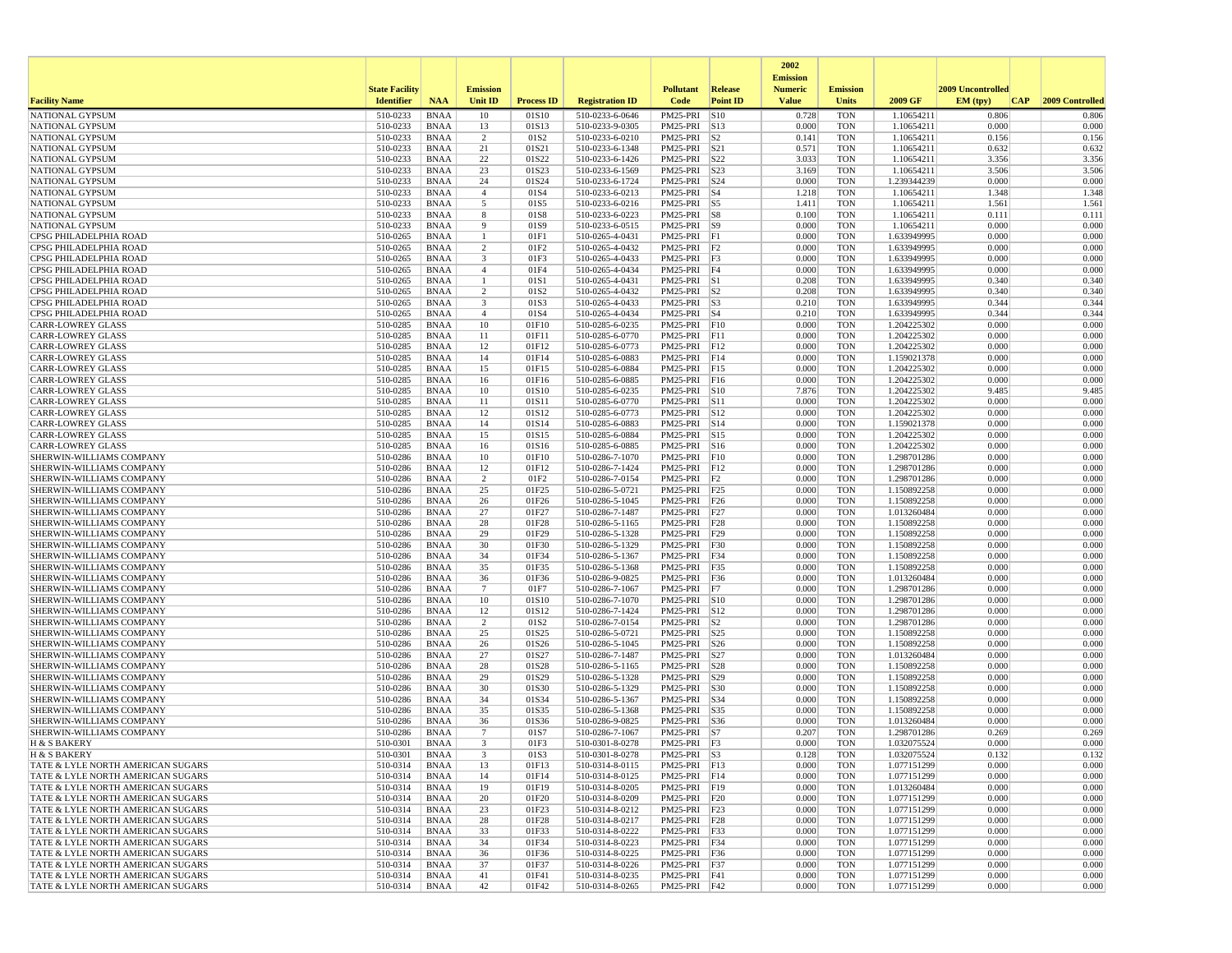|                                                                                            |                       |                            |                               |                   |                                    |                                 |                   | 2002                              |                          |                            |                   |                 |
|--------------------------------------------------------------------------------------------|-----------------------|----------------------------|-------------------------------|-------------------|------------------------------------|---------------------------------|-------------------|-----------------------------------|--------------------------|----------------------------|-------------------|-----------------|
|                                                                                            | <b>State Facility</b> |                            | <b>Emission</b>               |                   |                                    | <b>Pollutant</b>                | Release           | <b>Emission</b><br><b>Numeric</b> | <b>Emission</b>          |                            | 2009 Uncontrolled |                 |
| <b>Facility Name</b>                                                                       | <b>Identifier</b>     | <b>NAA</b>                 | <b>Unit ID</b>                | <b>Process ID</b> | <b>Registration ID</b>             | Code                            | <b>Point ID</b>   | <b>Value</b>                      | <b>Units</b>             | 2009 GF                    | EM (typ)<br> CAP  | 2009 Controlled |
| TATE & LYLE NORTH AMERICAN SUGARS                                                          | 510-0314              | <b>BNAA</b>                | 43                            | 01F43             | 510-0314-8-0266                    | PM25-PRI                        | F43               | 0.000                             | <b>TON</b>               | 1.077151299                | 0.000             | 0.000           |
| TATE & LYLE NORTH AMERICAN SUGARS<br>TATE & LYLE NORTH AMERICAN SUGARS                     | 510-0314<br>510-0314  | <b>BNAA</b>                | 44                            | 01F44             | 510-0314-8-0286                    | PM25-PRI                        | F44               | 0.000<br>0.000                    | <b>TON</b><br><b>TON</b> | 1.077151299                | 0.000<br>0.000    | 0.000<br>0.000  |
| TATE & LYLE NORTH AMERICAN SUGARS                                                          | 510-0314              | <b>BNAA</b><br><b>BNAA</b> | 45<br>46                      | 01F45<br>01F46    | 510-0314-8-0296<br>510-0314-8-0287 | PM25-PRI<br>PM25-PRI F46        | F45               | 0.000                             | <b>TON</b>               | 1.077151299<br>1.077151299 | 0.000             | 0.000           |
| <b>TATE &amp; LYLE NORTH AMERICAN SUGARS</b>                                               | 510-0314              | <b>BNAA</b>                | 47                            | 01F47             | 510-0314-8-0293                    | PM25-PRI F47                    |                   | 0.000                             | <b>TON</b>               | 1.077151299                | 0.000             | 0.000           |
| TATE & LYLE NORTH AMERICAN SUGARS                                                          | 510-0314              | <b>BNAA</b>                | 48                            | 01F48             | 510-0314-8-0301                    | PM25-PRI F48                    |                   | 0.000                             | <b>TON</b>               | 1.077151299                | 0.000             | 0.000           |
| TATE & LYLE NORTH AMERICAN SUGARS<br>TATE & LYLE NORTH AMERICAN SUGARS                     | 510-0314<br>510-0314  | <b>BNAA</b><br><b>BNAA</b> | 49<br>5                       | 01F49<br>01F5     | 510-0314-8-0320<br>510-0314-5-0687 | PM25-PRI F49<br>PM25-PRI F5     |                   | 0.000<br>0.000                    | <b>TON</b><br><b>TON</b> | 1.077151299<br>1.150892258 | 0.000<br>0.000    | 0.000<br>0.000  |
| TATE & LYLE NORTH AMERICAN SUGARS                                                          | 510-0314              | <b>BNAA</b>                | 50                            | 01F50             | 510-0314-5-1444                    | PM25-PRI                        | F50               | 0.000                             | <b>TON</b>               | 1.150892258                | 0.000             | 0.000           |
| TATE & LYLE NORTH AMERICAN SUGARS                                                          | 510-0314              | <b>BNAA</b>                | 51                            | 01F51             | 510-0314-5-1445                    | PM25-PRI                        | F51               | 0.000                             | <b>TON</b>               | 1.150892258                | 0.000             | 0.000           |
| TATE & LYLE NORTH AMERICAN SUGARS                                                          | 510-0314              | <b>BNAA</b>                | 52                            | 01F52             | 510-0314-5-1446                    | PM25-PRI F52                    |                   | 0.000                             | <b>TON</b>               | 1.150892258                | 0.000             | 0.000           |
| TATE & LYLE NORTH AMERICAN SUGARS                                                          | 510-0314              | <b>BNAA</b>                | 53                            | 01F53             | 510-0314-5-1447                    | PM25-PRI F53                    |                   | 0.000                             | <b>TON</b>               | 1.150892258                | 0.000             | 0.000           |
| TATE & LYLE NORTH AMERICAN SUGARS<br>TATE & LYLE NORTH AMERICAN SUGARS                     | 510-0314<br>510-0314  | <b>BNAA</b><br><b>BNAA</b> | 54<br>8                       | 01F54<br>01F8     | 510-0314-5-1476<br>510-0314-8-0106 | PM25-PRI F54<br>PM25-PRI        | F8                | 0.000<br>0.000                    | <b>TON</b><br><b>TON</b> | 1.150892258<br>1.077151299 | 0.000<br>0.000    | 0.000<br>0.000  |
| TATE & LYLE NORTH AMERICAN SUGARS                                                          | 510-0314              | <b>BNAA</b>                | 13                            | 01S13             | 510-0314-8-0115                    | PM25-PRI                        | S13               | 7.615                             | <b>TON</b>               | 1.077151299                | 8.202             | 8.202           |
| TATE & LYLE NORTH AMERICAN SUGARS                                                          | 510-0314              | <b>BNAA</b>                | 14                            | 01S14             | 510-0314-8-0125                    | $PM25-PRI$ S14                  |                   | 2.623                             | <b>TON</b>               | 1.077151299                | 2.825             | 2.825           |
| TATE & LYLE NORTH AMERICAN SUGARS                                                          | 510-0314              | <b>BNAA</b>                | 19                            | 01S19             | 510-0314-8-0205                    | PM25-PRI S19                    |                   | 2.469                             | <b>TON</b>               | 1.013260484                | 2.502             | 2.502           |
| TATE & LYLE NORTH AMERICAN SUGARS<br>TATE & LYLE NORTH AMERICAN SUGARS                     | 510-0314<br>510-0314  | <b>BNAA</b><br><b>BNAA</b> | 20<br>23                      | 01S20<br>01S23    | 510-0314-8-0209<br>510-0314-8-0212 | PM25-PRI S20<br>PM25-PRI S23    |                   | 1.438<br>3.554                    | <b>TON</b><br><b>TON</b> | 1.077151299<br>1.077151299 | 1.549<br>3.828    | 1.549<br>3.828  |
| TATE & LYLE NORTH AMERICAN SUGARS                                                          | 510-0314              | <b>BNAA</b>                | 28                            | 01S28             | 510-0314-8-0217                    | PM25-PRI                        | S28               | 4.876                             | <b>TON</b>               | 1.077151299                | 5.252             | 5.252           |
| TATE & LYLE NORTH AMERICAN SUGARS                                                          | 510-0314              | <b>BNAA</b>                | 33                            | 01S33             | 510-0314-8-0222                    | PM25-PRI                        | <b>S33</b>        | 1.654                             | <b>TON</b>               | 1.077151299                | 1.781             | 1.781           |
| TATE & LYLE NORTH AMERICAN SUGARS                                                          | 510-0314              | <b>BNAA</b>                | 34                            | 01S34             | 510-0314-8-0223                    | PM25-PRI                        | S34               | 1.922                             | <b>TON</b>               | 1.077151299                | 2.071             | 2.071           |
| TATE & LYLE NORTH AMERICAN SUGARS<br>TATE & LYLE NORTH AMERICAN SUGARS                     | 510-0314<br>510-0314  | <b>BNAA</b><br><b>BNAA</b> | 36<br>37                      | 01S36<br>01S37    | 510-0314-8-0225<br>510-0314-8-0226 | PM25-PRI<br>PM25-PRI            | S36<br><b>S37</b> | 1.981<br>0.699                    | <b>TON</b><br><b>TON</b> | 1.077151299<br>1.077151299 | 2.133<br>0.753    | 2.133<br>0.753  |
| <b>TATE &amp; LYLE NORTH AMERICAN SUGARS</b>                                               | 510-0314              | <b>BNAA</b>                | 41                            | 01S41             | 510-0314-8-0235                    | PM25-PRI                        | <b>S41</b>        | 0.000                             | <b>TON</b>               | 1.077151299                | 0.000             | 0.000           |
| TATE & LYLE NORTH AMERICAN SUGARS                                                          | 510-0314              | <b>BNAA</b>                | 42                            | 01S42             | 510-0314-8-0265                    | PM25-PRI                        | S42               | 6.938                             | <b>TON</b>               | 1.077151299                | 7.473             | 7.473           |
| <b>TATE &amp; LYLE NORTH AMERICAN SUGARS</b>                                               | 510-0314              | <b>BNAA</b>                | 43                            | 01S43             | 510-0314-8-0266                    | PM25-PRI                        | S43               | 3.469                             | <b>TON</b>               | 1.077151299                | 3.737             | 3.737           |
| TATE & LYLE NORTH AMERICAN SUGARS<br>TATE & LYLE NORTH AMERICAN SUGARS                     | 510-0314<br>510-0314  | <b>BNAA</b><br><b>BNAA</b> | 44<br>45                      | 01S44<br>01S45    | 510-0314-8-0286<br>510-0314-8-0296 | PM25-PRI<br>PM25-PRI S45        | <b>S44</b>        | 1.654<br>0.000                    | <b>TON</b><br><b>TON</b> | 1.077151299<br>1.077151299 | 1.782<br>0.000    | 1.782<br>0.000  |
| TATE & LYLE NORTH AMERICAN SUGARS                                                          | 510-0314              | <b>BNAA</b>                | 46                            | 01S46             | 510-0314-8-0287                    | PM25-PRI S46                    |                   | 0.000                             | <b>TON</b>               | 1.077151299                | 0.000             | 0.000           |
| TATE & LYLE NORTH AMERICAN SUGARS                                                          | 510-0314              | <b>BNAA</b>                | 47                            | 01S47             | 510-0314-8-0293                    | PM25-PRI                        | S47               | 1.480                             | <b>TON</b>               | 1.077151299                | 1.594             | 1.594           |
| TATE & LYLE NORTH AMERICAN SUGARS                                                          | 510-0314              | <b>BNAA</b>                | 48                            | 01S48             | 510-0314-8-0301                    | PM25-PRI                        | <b>S48</b>        | 0.300                             | <b>TON</b>               | 1.077151299                | 0.323             | 0.323           |
| TATE & LYLE NORTH AMERICAN SUGARS                                                          | 510-0314              | <b>BNAA</b>                | 49                            | 01S49<br>01S5     | 510-0314-8-0320                    | PM25-PRI S49                    |                   | 13.960<br>0.000                   | <b>TON</b><br><b>TON</b> | 1.077151299                | 15.037<br>0.000   | 15.037<br>0.000 |
| TATE & LYLE NORTH AMERICAN SUGARS<br>TATE & LYLE NORTH AMERICAN SUGARS                     | 510-0314<br>510-0314  | <b>BNAA</b><br><b>BNAA</b> | 5<br>50                       | 01S50             | 510-0314-5-0687<br>510-0314-5-1444 | $PM25-PRI$ S5<br>PM25-PRI S50   |                   | 8.668                             | <b>TON</b>               | 1.150892258<br>1.150892258 | 9.976             | 9.976           |
| TATE & LYLE NORTH AMERICAN SUGARS                                                          | 510-0314              | <b>BNAA</b>                | 51                            | 01S51             | 510-0314-5-1445                    | PM25-PRI                        | S51               | 0.853                             | <b>TON</b>               | 1.150892258                | 0.982             | 0.982           |
| TATE & LYLE NORTH AMERICAN SUGARS                                                          | 510-0314              | <b>BNAA</b>                | 52                            | 01S52             | 510-0314-5-1446                    | PM25-PRI                        | S52               | 7.303                             | <b>TON</b>               | 1.150892258                | 8.405             | 8.405           |
| TATE & LYLE NORTH AMERICAN SUGARS                                                          | 510-0314              | <b>BNAA</b>                | 53                            | 01S53             | 510-0314-5-1447                    | PM25-PRI S53                    |                   | 0.853                             | <b>TON</b>               | 1.150892258                | 0.982             | 0.982           |
| TATE & LYLE NORTH AMERICAN SUGARS<br>TATE & LYLE NORTH AMERICAN SUGARS                     | 510-0314<br>510-0314  | <b>BNAA</b><br><b>BNAA</b> | 54<br>8                       | 01S54<br>01S8     | 510-0314-5-1476<br>510-0314-8-0106 | PM25-PRI S54<br>PM25-PRI S8     |                   | 10.605<br>0.000                   | <b>TON</b><br>TON        | 1.150892258<br>1.077151299 | 12.205<br>0.000   | 12.205<br>0.000 |
| KAYDON RING & SEAL INC.                                                                    | 510-0337              | BNAA                       | 35                            | 01F35             | 510-0337-6-1050                    | PM25-PRI F35                    |                   | 0.006                             | <b>TON</b>               | 1.031055927                | 0.006             | 0.006           |
| <b>KAYDON RING &amp; SEAL INC.</b>                                                         | 510-0337              | <b>BNAA</b>                | 36                            | 01F36             | 510-0337-6-1051                    | PM25-PRI                        | F36               | 0.046                             | <b>TON</b>               | 1.031055927                | 0.047             | 0.047           |
| <b>KAYDON RING &amp; SEAL INC.</b>                                                         | 510-0337              | <b>BNAA</b>                | 37<br>38                      | 01F37             | 510-0337-6-1052                    | PM25-PRI F37                    |                   | 0.014                             | <b>TON</b>               | 1.031055927                | 0.014             | 0.014<br>0.042  |
| KAYDON RING & SEAL INC.<br>KAYDON RING & SEAL INC                                          | 510-0337<br>510-0337  | <b>BNAA</b><br><b>BNAA</b> | 40                            | 01F38<br>01F40    | 510-0337-6-1053<br>510-0337-7-1575 | PM25-PRI F38<br>PM25-PRI F40    |                   | 0.041<br>0.000                    | <b>TON</b><br><b>TON</b> | 1.031055927<br>1.183266878 | 0.042<br>0.000    | 0.000           |
| <b>KAYDON RING &amp; SEAL INC.</b>                                                         | 510-0337              | <b>BNAA</b>                | 41                            | 01F41             | 510-0337-7-1577                    | PM25-PRI F41                    |                   | 0.000                             | <b>TON</b>               | 1.183266878                | 0.000             | 0.000           |
| <b>KAYDON RING &amp; SEAL INC.</b>                                                         | 510-0337              | <b>BNAA</b>                | 42                            | 01F42             | 510-0337-7-1578                    | PM25-PRI F42                    |                   | 0.000                             | <b>TON</b>               | 1.493975878                | 0.000             | 0.000           |
| <b>KAYDON RING &amp; SEAL INC.</b>                                                         | 510-0337              | <b>BNAA</b>                | 44                            | 01F44             | 510-0337-4-2958                    | PM25-PRI                        | F44               | 0.000<br>0.000                    | <b>TON</b>               | 1.006668091                | 0.000             | 0.000           |
| <b>KAYDON RING &amp; SEAL INC.</b><br><b>KAYDON RING &amp; SEAL INC.</b>                   | 510-0337<br>510-0337  | <b>BNAA</b><br><b>BNAA</b> | 45<br>46                      | 01F45<br>01F46    | 510-0337-4-2959<br>510-0337-5-1126 | PM25-PRI<br>PM25-PRI F46        | F45               | 0.000                             | <b>TON</b><br><b>TON</b> | 1.006668091<br>1.150892258 | 0.000<br>0.000    | 0.000<br>0.000  |
| KAYDON RING & SEAL INC.                                                                    | 510-0337              | <b>BNAA</b>                | 47                            | 01F47             | 510-0337-5-1127                    | PM25-PRI F47                    |                   | 0.000                             | <b>TON</b>               | 1.150892258                | 0.000             | 0.000           |
| KAYDON RING & SEAL INC.                                                                    | 510-0337              | <b>BNAA</b>                | 50                            | 01F50             | 510-0337-6-1749                    | PM25-PRI F50                    |                   | 0.000                             | <b>TON</b>               | 1.159021378                | 0.000             | 0.000           |
| <b>KAYDON RING &amp; SEAL INC.</b><br><b>KAYDON RING &amp; SEAL INC.</b>                   | 510-0337<br>510-0337  | <b>BNAA</b><br><b>BNAA</b> | 51<br>35                      | 01F51<br>01S35    | 510-0337-6-1780<br>510-0337-6-1050 | PM25-PRI<br>PM25-PRI            | F51<br>S35        | 0.000<br>0.000                    | <b>TON</b><br><b>TON</b> | 1.183266878<br>1.031055927 | 0.000<br>0.000    | 0.000<br>0.000  |
| <b>KAYDON RING &amp; SEAL INC</b>                                                          | 510-0337              | <b>BNAA</b>                | 36                            | 01S36             | 510-0337-6-1051                    | PM25-PRI                        | S36               | 0.000                             | <b>TON</b>               | 1.031055927                | 0.000             | 0.000           |
| KAYDON RING & SEAL INC                                                                     | 510-0337              | <b>BNAA</b>                | 37                            | 01S37             | 510-0337-6-1052                    | PM25-PRI                        | S37               | 0.000                             | <b>TON</b>               | 1.031055927                | 0.000             | 0.000           |
| KAYDON RING & SEAL INC.                                                                    | 510-0337              | <b>BNAA</b>                | 38                            | 01S38             | 510-0337-6-1053                    | PM25-PRI S38                    |                   | 0.000                             | <b>TON</b>               | 1.031055927                | 0.000             | 0.000           |
| <b>KAYDON RING &amp; SEAL INC.</b><br>KAYDON RING & SEAL INC.                              | 510-0337<br>510-0337  | <b>BNAA</b><br><b>BNAA</b> | 40<br>41                      | 01S40<br>01S41    | 510-0337-7-1575<br>510-0337-7-1577 | PM25-PRI S40<br>PM25-PRI S41    |                   | 0.000<br>0.000                    | <b>TON</b><br><b>TON</b> | 1.183266878<br>1.183266878 | 0.000<br>0.000    | 0.000<br>0.000  |
| KAYDON RING & SEAL INC.                                                                    | 510-0337              | BNAA                       | 42                            | 01S42             | 510-0337-7-1578                    | PM25-PRI   S42                  |                   | 0.000                             | TON                      | 1.493975878                | 0.000             | 0.000           |
| KAYDON RING & SEAL INC.                                                                    | 510-0337              | BNAA                       | 44                            | 01S44             | 510-0337-4-2958                    | PM25-PRI S44                    |                   | 0.013                             | <b>TON</b>               | 1.006668091                | 0.013             | 0.013           |
| <b>KAYDON RING &amp; SEAL INC.</b>                                                         | 510-0337              | BNAA                       | 45                            | 01S45             | 510-0337-4-2959                    | PM25-PRI S45                    |                   | 0.013                             | TON                      | 1.006668091                | 0.013             | 0.013           |
| KAYDON RING & SEAL INC.<br>KAYDON RING & SEAL INC.                                         | 510-0337<br>510-0337  | BNAA<br><b>BNAA</b>        | 46<br>47                      | 01S46<br>01S47    | 510-0337-5-1126                    | PM25-PRI S46                    |                   | 0.000<br>0.175                    | <b>TON</b><br><b>TON</b> | 1.150892258<br>1.150892258 | 0.000<br>0.201    | 0.000<br>0.201  |
| <b>KAYDON RING &amp; SEAL INC.</b>                                                         | 510-0337              | BNAA                       | 50                            | 01S50             | 510-0337-5-1127<br>510-0337-6-1749 | PM25-PRI   S47<br>PM25-PRI S50  |                   | 0.000                             | TON                      | 1.159021378                | 0.000             | 0.000           |
| KAYDON RING & SEAL INC.                                                                    | 510-0337              | BNAA                       | 51                            | 01S51             | 510-0337-6-1780                    | PM25-PRI S51                    |                   | 0.000                             | <b>TON</b>               | 1.183266878                | 0.000             | 0.000           |
| <b>GENERAL MOTORS TRUCK &amp; BUS GROUP</b>                                                | 510-0354              | BNAA                       | $\overline{1}$                | 01F1              | 510-0354-2-0248                    | PM25-PRI F1                     |                   | 0.000                             | <b>TON</b>               | 1.159021378                | 0.000             | 0.000           |
| <b>GENERAL MOTORS TRUCK &amp; BUS GROUP</b>                                                | 510-0354              | BNAA                       | 29<br>$\overline{\mathbf{3}}$ | 01F29             | 510-0354-6-1191                    | PM25-PRI F29                    |                   | 0.000                             | TON<br><b>TON</b>        | 1.309348464                | 0.000<br>0.000    | 0.000           |
| <b>GENERAL MOTORS TRUCK &amp; BUS GROUP</b><br><b>GENERAL MOTORS TRUCK &amp; BUS GROUP</b> | 510-0354<br>510-0354  | BNAA<br><b>BNAA</b>        | 37                            | 01F3<br>01F37     | 510-0354-4-0555<br>510-0354-6-1358 | $PM25-PRI$ $F3$<br>PM25-PRI F37 |                   | 0.000<br>0.000                    | <b>TON</b>               | 1.006668091<br>1.309348464 | 0.000             | 0.000<br>0.000  |
| <b>GENERAL MOTORS TRUCK &amp; BUS GROUP</b>                                                | 510-0354              | BNAA                       | $\overline{4}$                | 01F4              | 510-0354-4-0556                    | $PM25-PRI$ F4                   |                   | 0.000                             | TON                      | 1.150892258                | 0.000             | 0.000           |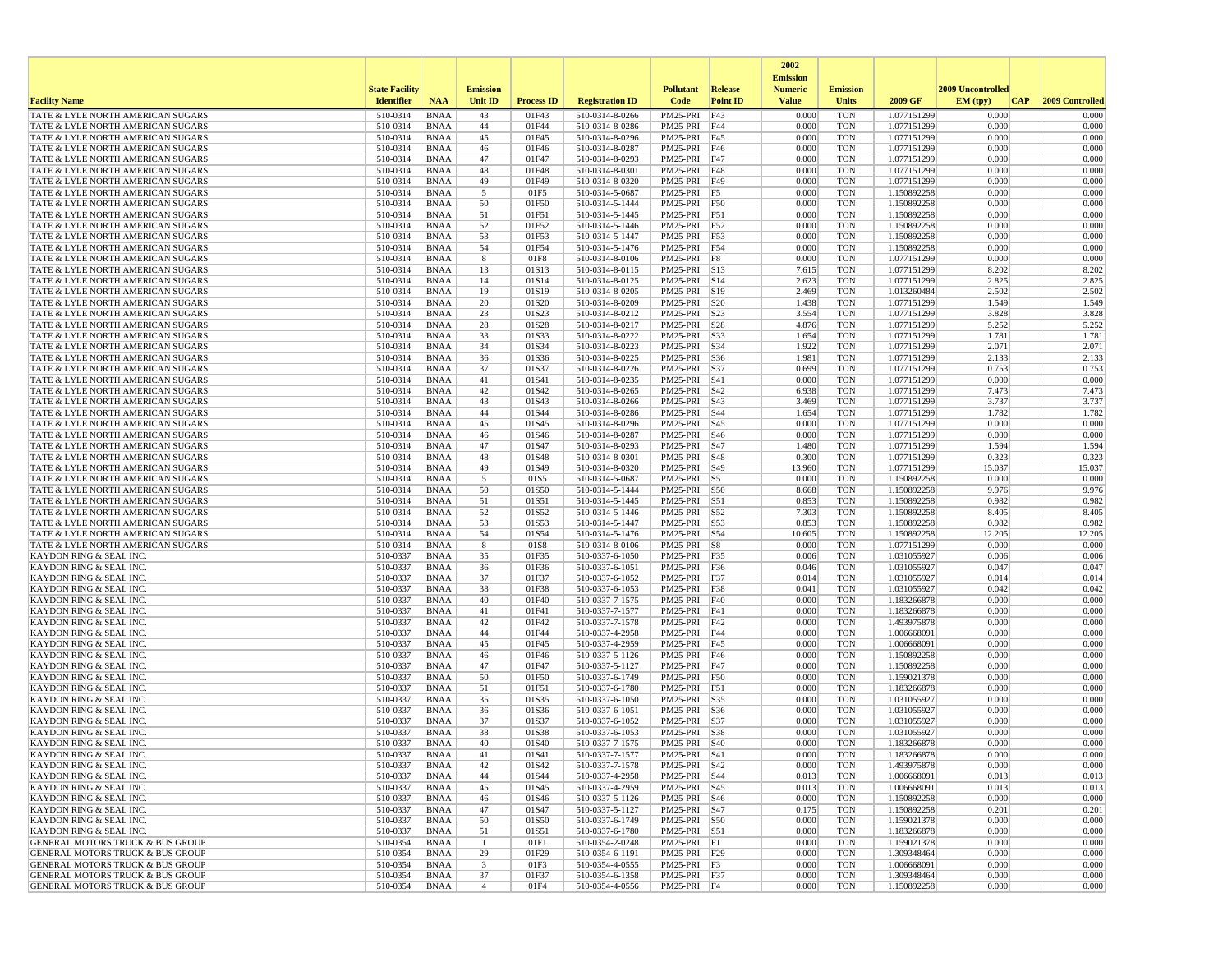|                                                                                            |                       |                            |                                |                          |                                    |                              |                 | 2002                              |                          |                            |                   |                 |
|--------------------------------------------------------------------------------------------|-----------------------|----------------------------|--------------------------------|--------------------------|------------------------------------|------------------------------|-----------------|-----------------------------------|--------------------------|----------------------------|-------------------|-----------------|
|                                                                                            | <b>State Facility</b> |                            | <b>Emission</b>                |                          |                                    | <b>Pollutant</b>             | Release         | <b>Emission</b><br><b>Numeric</b> | <b>Emission</b>          |                            | 2009 Uncontrolled |                 |
| <b>Facility Name</b>                                                                       | <b>Identifier</b>     | <b>NAA</b>                 | Unit ID                        | <b>Process ID</b>        | <b>Registration ID</b>             | Code                         | <b>Point ID</b> | <b>Value</b>                      | <b>Units</b>             | 2009 GF                    | EM (typ)<br> CAP  | 2009 Controlled |
| GENERAL MOTORS TRUCK & BUS GROUP                                                           | 510-0354              | <b>BNAA</b>                | 40                             | 01F40                    | 510-0354-6-1750                    | PM25-PRI                     | F40             | 0.000                             | <b>TON</b>               | 1.309348464                | 0.000             | 0.000           |
| <b>GENERAL MOTORS TRUCK &amp; BUS GROUP</b><br>GENERAL MOTORS TRUCK & BUS GROUP            | 510-0354<br>510-0354  | <b>BNAA</b><br><b>BNAA</b> | 41<br>42                       | 01F41<br>01F42           | 510-0354-6-1751<br>510-0354-6-1778 | PM25-PRI<br>PM25-PRI         | F41<br>F42      | 0.000<br>0.000                    | <b>TON</b><br><b>TON</b> | 1.309348464<br>1.309348464 | 0.000<br>0.000    | 0.000<br>0.000  |
| <b>GENERAL MOTORS TRUCK &amp; BUS GROUP</b>                                                | 510-0354              | <b>BNAA</b>                | 5                              | 01F5                     | 510-0354-4-0557                    | PM25-PRI F5                  |                 | 0.000                             | <b>TON</b>               | 1.150892258                | 0.000             | 0.000           |
| <b>GENERAL MOTORS TRUCK &amp; BUS GROUP</b>                                                | 510-0354              | <b>BNAA</b>                | $7\phantom{.0}$                | 01F7                     | 510-0354-5-1357                    | PM25-PRI F7                  |                 | 0.525                             | <b>TON</b>               | 1.150892258                | 0.604             | 0.604           |
| <b>GENERAL MOTORS TRUCK &amp; BUS GROUP</b>                                                | 510-0354              | <b>BNAA</b>                | -1                             | 01S1                     | 510-0354-2-0248                    | $PM25-PRI$ S1                |                 | 2.299                             | <b>TON</b>               | 1.159021378                | 2.664             | 2.664           |
| GENERAL MOTORS TRUCK & BUS GROUP                                                           | 510-0354              | <b>BNAA</b>                | 29                             | 01S29                    | 510-0354-6-1191                    | PM25-PRI S29                 |                 | 0.166                             | <b>TON</b>               | 1.309348464                | 0.217             | 0.217           |
| <b>GENERAL MOTORS TRUCK &amp; BUS GROUP</b><br>GENERAL MOTORS TRUCK & BUS GROUP            | 510-0354<br>510-0354  | <b>BNAA</b><br><b>BNAA</b> | 3<br>37                        | 01S3<br>01S37            | 510-0354-4-0555<br>510-0354-6-1358 | $PM25-PRI$ S3<br>PM25-PRI    | <b>S37</b>      | 0.124<br>0.415                    | <b>TON</b><br><b>TON</b> | 1.006668091<br>1.309348464 | 0.125<br>0.543    | 0.125<br>0.543  |
| <b>GENERAL MOTORS TRUCK &amp; BUS GROUP</b>                                                | 510-0354              | <b>BNAA</b>                | $\overline{4}$                 | 01S4                     | 510-0354-4-0556                    | PM25-PRI S4                  |                 | 1.225                             | <b>TON</b>               | 1.150892258                | 1.410             | 1.410           |
| GENERAL MOTORS TRUCK & BUS GROUP                                                           | 510-0354              | <b>BNAA</b>                | 40                             | 01S40                    | 510-0354-6-1750                    | PM25-PRI                     | <b>S40</b>      | 4.398                             | <b>TON</b>               | 1.309348464                | 5.758             | 5.758           |
| <b>GENERAL MOTORS TRUCK &amp; BUS GROUP</b>                                                | 510-0354              | <b>BNAA</b>                | 41                             | 01S41                    | 510-0354-6-1751                    | PM25-PRI S41                 |                 | 0.083                             | <b>TON</b>               | 1.309348464                | 0.109             | 0.109           |
| <b>GENERAL MOTORS TRUCK &amp; BUS GROUP</b>                                                | 510-0354              | <b>BNAA</b>                | 42                             | 01S42                    | 510-0354-6-1778                    | PM25-PRI S42                 |                 | 0.415                             | <b>TON</b>               | 1.309348464                | 0.543             | 0.543           |
| <b>GENERAL MOTORS TRUCK &amp; BUS GROUP</b><br><b>GENERAL MOTORS TRUCK &amp; BUS GROUP</b> | 510-0354<br>510-0354  | <b>BNAA</b><br><b>BNAA</b> | 5<br>$\overline{7}$            | 01S5<br>01S7             | 510-0354-4-0557<br>510-0354-5-1357 | PM25-PRI<br>PM25-PRI S7      | $\vert$ S5      | 0.875<br>1.400                    | <b>TON</b><br><b>TON</b> | 1.150892258<br>1.150892258 | 1.007<br>1.611    | 1.007<br>1.611  |
| HAUSWALD BAKERY/DIV OF SCHMIDT'S                                                           | 510-0582              | BNAA                       | 3                              | 01F3                     | 510-0582-5-1252                    | $PM25-PRI$ F3                |                 | 0.000                             | <b>TON</b>               | 1.150892258                | 0.000             | 0.000           |
| HAUSWALD BAKERY/DIV OF SCHMIDT'S                                                           | 510-0582              | <b>BNAA</b>                | $\overline{4}$                 | 01F4                     | 510-0582-8-0284                    | PM25-PRI F4                  |                 | 0.000                             | <b>TON</b>               | 1.032075524                | 0.000             | 0.000           |
| HAUSWALD BAKERY/DIV OF SCHMIDT'S                                                           | 510-0582              | <b>BNAA</b>                | 3                              | 01S3                     | 510-0582-5-1252                    | PM25-PRI S3                  |                 | 0.131                             | <b>TON</b>               | 1.150892258                | 0.151             | 0.151           |
| HAUSWALD BAKERY/DIV OF SCHMIDT'S                                                           | 510-0582              | <b>BNAA</b>                | $\overline{4}$                 | 01S4                     | 510-0582-8-0284                    | PM25-PRI S4                  |                 | 0.008                             | <b>TON</b>               | 1.032075524                | 0.008             | 0.008           |
| TRIGEN - NORTH CENTRAL AVENUE<br>TRIGEN - NORTH CENTRAL AVENUE                             | 510-0651<br>510-0651  | <b>BNAA</b><br><b>BNAA</b> | 3<br>$\overline{4}$            | 01F3<br>01F4             | 510-0651-5-1281<br>510-0651-5-1282 | $PM25-PRI$ F3<br>PM25-PRI F4 |                 | 0.000<br>0.000                    | <b>TON</b><br><b>TON</b> | 1.162467599<br>1.162467599 | 0.000<br>0.000    | 0.000<br>0.000  |
| TRIGEN - NORTH CENTRAL AVENUE                                                              | 510-0651              | <b>BNAA</b>                | $7\overline{ }$                | 01F7                     | 510-0651-5-1350                    | $PM25-PRI$ F7                |                 | 0.000                             | <b>TON</b>               | 1.162467599                | 0.000             | 0.000           |
| TRIGEN - NORTH CENTRAL AVENUE                                                              | 510-0651              | <b>BNAA</b>                | 8                              | 01F8                     | 510-0651-5-1351                    | PM25-PRI F8                  |                 | 0.000                             | <b>TON</b>               | 1.162467599                | 0.000             | 0.000           |
| TRIGEN - NORTH CENTRAL AVENUE                                                              | 510-0651              | <b>BNAA</b>                | 3                              | 01S3                     | 510-0651-5-1281                    | PM25-PRI S3                  |                 | 0.413                             | <b>TON</b>               | 1.162467599                | 0.480             | 0.480           |
| TRIGEN - NORTH CENTRAL AVENUE                                                              | 510-0651              | <b>BNAA</b>                | $\overline{4}$                 | 01S4                     | 510-0651-5-1282                    | PM25-PRI                     | $ S_4$          | 0.004                             | <b>TON</b>               | 1.162467599                | 0.004             | 0.004           |
| TRIGEN - NORTH CENTRAL AVENUE<br>TRIGEN - NORTH CENTRAL AVENUE                             | 510-0651<br>510-0651  | <b>BNAA</b><br><b>BNAA</b> | $7\phantom{.0}$<br>8           | 01S7<br>01S8             | 510-0651-5-1350<br>510-0651-5-1351 | PM25-PRI S7<br>PM25-PRI S8   |                 | 0.361<br>0.228                    | <b>TON</b><br><b>TON</b> | 1.162467599<br>1.162467599 | 0.419<br>0.264    | 0.419<br>0.264  |
| <b>MOTIVA TERMINAL</b>                                                                     | 510-0728              | <b>BNAA</b>                | 7                              | 01F7                     | 510-0728-9-0828                    | PM25-PRI F7                  |                 | 0.000                             | <b>TON</b>               | 1.002286434                | 0.000             | 0.000           |
| <b>MOTIVA TERMINAL</b>                                                                     | 510-0728              | <b>BNAA</b>                | $\overline{7}$                 | 01S7                     | 510-0728-9-0828                    | PM25-PRI S7                  |                 | 0.000                             | <b>TON</b>               | 1.002286434                | 0.000             | 0.000           |
| <b>STRATUS PETROLEUM</b>                                                                   | 510-0730              | <b>BNAA</b>                | $\overline{2}$                 | 01F <sub>2</sub>         | 510-0730-9-0694                    | PM25-PRI F2                  |                 | 0.000                             | <b>TON</b>               | 1.002286434                | 0.000             | 0.000           |
| <b>STRATUS PETROLEUM</b>                                                                   | 510-0730              | <b>BNAA</b>                | $\overline{2}$<br>$\mathbf{1}$ | 01S2<br>01F1             | 510-0730-9-0694                    | PM25-PRI                     | S <sub>2</sub>  | 0.000<br>0.000                    | <b>TON</b><br><b>TON</b> | 1.002286434<br>0.970630348 | 0.000             | 0.000<br>0.000  |
| VAC PAC MANUFACTURING<br>VAC PAC MANUFACTURING                                             | 510-0761<br>510-0761  | <b>BNAA</b><br><b>BNAA</b> | 2                              | 01F2                     | 510-0761-9-0097<br>510-0761-9-0098 | PM25-PRI F1<br>PM25-PRI F2   |                 | 0.000                             | <b>TON</b>               | 0.970630348                | 0.000<br>0.000    | 0.000           |
| VAC PAC MANUFACTURING                                                                      | 510-0761              | <b>BNAA</b>                | 3                              | 01F3                     | 510-0761-9-0099                    | PM25-PRI F3                  |                 | 0.000                             | <b>TON</b>               | 1.291344166                | 0.000             | 0.000           |
| VAC PAC MANUFACTURING                                                                      | 510-0761              | <b>BNAA</b>                | $\overline{4}$                 | 01F4                     | 510-0761-6-1530                    | PM25-PRI F4                  |                 | 0.000                             | <b>TON</b>               | 0.970630348                | 0.000             | 0.000           |
| VAC PAC MANUFACTURING                                                                      | 510-0761              | <b>BNAA</b>                | 5                              | 01F5                     | 510-0761-6-1568                    | PM25-PRI F5                  |                 | 0.000                             | <b>TON</b>               | 0.970630348                | 0.000             | 0.000           |
| VAC PAC MANUFACTURING                                                                      | 510-0761              | <b>BNAA</b>                | 6                              | 01F6<br>01S1             | 510-0761-6-1737                    | PM25-PRI F6                  |                 | 0.000                             | <b>TON</b><br><b>TON</b> | 0.970630348                | 0.000<br>0.000    | 0.000<br>0.000  |
| VAC PAC MANUFACTURING<br>VAC PAC MANUFACTURING                                             | 510-0761<br>510-0761  | <b>BNAA</b><br><b>BNAA</b> | 1<br>2                         | 01S2                     | 510-0761-9-0097<br>510-0761-9-0098 | PM25-PRI S1<br>$PM25-PRI$ S2 |                 | 0.000<br>0.000                    | <b>TON</b>               | 0.970630348<br>0.970630348 | 0.000             | 0.000           |
| VAC PAC MANUFACTURING                                                                      | 510-0761              | <b>BNAA</b>                | 3                              | 01S3                     | 510-0761-9-0099                    | PM25-PRI S3                  |                 | 0.000                             | <b>TON</b>               | 1.291344166                | 0.000             | 0.000           |
| VAC PAC MANUFACTURING                                                                      | 510-0761              | BNAA                       | $\overline{4}$                 | 01S4                     | 510-0761-6-1530                    | $PM25-PRI$ S4                |                 | 0.000                             | <b>TON</b>               | 0.970630348                | 0.000             | 0.000           |
| VAC PAC MANUFACTURING                                                                      | 510-0761              | <b>BNAA</b>                | 5                              | 01S5                     | 510-0761-6-1568                    | $PM25-PRI$ S5                |                 | 0.000                             | <b>TON</b>               | 0.970630348                | 0.000             | 0.000           |
| VAC PAC MANUFACTURING<br>AMERADA HESS TERMINAL                                             | 510-0761<br>510-0918  | <b>BNAA</b><br><b>BNAA</b> | 6<br>-1                        | 01S6<br>01F1             | 510-0761-6-1737<br>510-0918-4-1239 | PM25-PRI S6<br>PM25-PRI F1   |                 | 0.000<br>0.000                    | <b>TON</b><br><b>TON</b> | 0.970630348<br>1.556651831 | 0.000<br>0.000    | 0.000<br>0.000  |
| AMERADA HESS TERMINAL                                                                      | 510-0918              | <b>BNAA</b>                | 2                              | 01F <sub>2</sub>         | 510-0918-4-1240                    | $PM25-PRI$ $ F2$             |                 | 0.000                             | <b>TON</b>               | 1.281243086                | 0.000             | 0.000           |
| AMERADA HESS TERMINAL                                                                      | 510-0918              | <b>BNAA</b>                | 3                              | 01F3                     | 510-0918-4-1241                    | PM25-PRI F3                  |                 | 0.000                             | <b>TON</b>               | 1.556651831                | 0.000             | 0.000           |
| AMERADA HESS TERMINAL                                                                      | 510-0918              | <b>BNAA</b>                | $\overline{4}$                 | 01F4                     | 510-0918-4-1242                    | PM25-PRI                     | F4              | 0.000                             | <b>TON</b>               | 1.556651831                | 0.000             | 0.000           |
| AMERADA HESS TERMINAL                                                                      | 510-0918              | <b>BNAA</b>                | 1                              | 01S1                     | 510-0918-4-1239                    | PM25-PRI                     | S1              | 0.566                             | <b>TON</b>               | 1.556651831                | 0.881<br>0.000    | 0.881           |
| AMERADA HESS TERMINAL<br>AMERADA HESS TERMINAL                                             | 510-0918<br>510-0918  | <b>BNAA</b><br><b>BNAA</b> | 2<br>3                         | 01S <sub>2</sub><br>01S3 | 510-0918-4-1240<br>510-0918-4-1241 | PM25-PRI S2<br>$PM25-PRI$ S3 |                 | 0.000<br>1.316                    | <b>TON</b><br><b>TON</b> | 1.281243086<br>1.556651831 | 2.048             | 0.000<br>2.048  |
| AMERADA HESS TERMINAL                                                                      | 510-0918              | <b>BNAA</b>                | $\overline{4}$                 | 01S4                     | 510-0918-4-1242                    | PM25-PRI S4                  |                 | 2.598                             | <b>TON</b>               | 1.556651831                | 4.044             | 4.044           |
| AMERADA HESS TERMINAL                                                                      | 510-0918              | BNAA                       | $\overline{4}$                 | 02F4                     | 510-0918-4-1242                    | PM25-PRI F4                  |                 | 0.000                             | <b>TON</b>               | 1.556651831                | 0.000             | 0.000           |
| AMERADA HESS TERMINAL                                                                      | 510-0918              | <b>BNAA</b>                | $\overline{4}$                 | 02S4                     | 510-0918-4-1242                    | PM25-PRI                     | $ S_4$          | 1.432                             | <b>TON</b>               | 1.556651831                | 2.230             | 2.230           |
| AMERADA HESS TERMINAL                                                                      | 510-0918              | <b>BNAA</b>                | $\overline{4}$                 | 03F4                     | 510-0918-4-1242                    | PM25-PRI F4                  |                 | 0.000                             | <b>TON</b>               | 1.556651831                | 0.000             | 0.000           |
| AMERADA HESS TERMINAL<br>SINAI HOSPITAL OF BALTIMORE                                       | 510-0918<br>510-1043  | <b>BNAA</b><br><b>BNAA</b> | $\overline{4}$<br>-1           | 03S4<br>01F1             | 510-0918-4-1242<br>510-1043-2-0275 | PM25-PRI S4<br>PM25-PRI F1   |                 | 0.583<br>0.000                    | <b>TON</b><br><b>TON</b> | 1.556651831<br>1.067724705 | 0.907<br>0.000    | 0.907<br>0.000  |
| SINAI HOSPITAL OF BALTIMORE                                                                | 510-1043              | <b>BNAA</b>                | 12                             | 01F12                    | 510-1043-9-0820                    | PM25-PRI F12                 |                 | 0.000                             | <b>TON</b>               | 1.281243086                | 0.000             | 0.000           |
| <b>SINAI HOSPITAL OF BALTIMORE</b>                                                         | 510-1043              | <b>BNAA</b>                | 13                             | 01F13                    | 510-1043-9-0821                    | PM25-PRI F13                 |                 | 0.000                             | <b>TON</b>               | 1.281243086                | 0.000             | 0.000           |
| SINAI HOSPITAL OF BALTIMORE                                                                | 510-1043              | BNAA                       | 14                             | 01F14                    | 510-1043-9-0822                    | PM25-PRI F14                 |                 | 0.000                             | TON                      | 1.281243086                | 0.000             | 0.000           |
| SINAI HOSPITAL OF BALTIMORE                                                                | 510-1043              | BNAA                       | $\overline{\mathbf{3}}$        | 01F3                     | 510-1043-4-2838                    | PM25-PRI F3                  |                 | 0.000                             | <b>TON</b>               | 1.162467599                | 0.000             | 0.000           |
| SINAI HOSPITAL OF BALTIMORE<br>SINAI HOSPITAL OF BALTIMORE                                 | 510-1043<br>510-1043  | BNAA<br>BNAA               | $\overline{4}$<br>5            | 01F4<br>01F5             | 510-1043-4-2839<br>510-1043-4-2840 | PM25-PRI F4<br>PM25-PRI F5   |                 | 0.000<br>0.000                    | <b>TON</b><br><b>TON</b> | 1.162467599<br>1.162467599 | 0.000<br>0.000    | 0.000<br>0.000  |
| SINAI HOSPITAL OF BALTIMORE                                                                | 510-1043              | BNAA                       | 6                              | 01F6                     | 510-1043-4-2841                    | PM25-PRI F6                  |                 | 0.000                             | <b>TON</b>               | 1.162467599                | 0.000             | 0.000           |
| SINAI HOSPITAL OF BALTIMORE                                                                | 510-1043              | <b>BNAA</b>                | -1                             | 01S1                     | 510-1043-2-0275                    | $PM25-PRI$ S1                |                 | 1.690                             | <b>TON</b>               | 1.067724705                | 1.805             | 1.805           |
| SINAI HOSPITAL OF BALTIMORE                                                                | 510-1043              | <b>BNAA</b>                | 12                             | 01S12                    | 510-1043-9-0820                    | PM25-PRI S12                 |                 | 0.189                             | <b>TON</b>               | 1.281243086                | 0.242             | 0.242           |
| SINAI HOSPITAL OF BALTIMORE                                                                | 510-1043              | BNAA                       | 13                             | 01S13                    | 510-1043-9-0821                    | PM25-PRI S13                 |                 | 0.189                             | <b>TON</b>               | 1.281243086                | 0.242             | 0.242           |
| SINAI HOSPITAL OF BALTIMORE<br>SINAI HOSPITAL OF BALTIMORE                                 | 510-1043<br>510-1043  | <b>BNAA</b><br>BNAA        | 14<br>3                        | 01S14<br>01S3            | 510-1043-9-0822<br>510-1043-4-2838 | PM25-PRI S14<br>PM25-PRI S3  |                 | 0.189<br>0.208                    | <b>TON</b><br><b>TON</b> | 1.281243086<br>1.162467599 | 0.242<br>0.241    | 0.242<br>0.241  |
| <b>SINAI HOSPITAL OF BALTIMORE</b>                                                         | 510-1043              | BNAA                       | $\overline{4}$                 | 01S4                     | 510-1043-4-2839                    | PM25-PRI S4                  |                 | 0.316                             | <b>TON</b>               | 1.162467599                | 0.368             | 0.368           |
| SINAI HOSPITAL OF BALTIMORE                                                                | 510-1043              | <b>BNAA</b>                | 5                              | 01S5                     | 510-1043-4-2840                    | PM25-PRI S5                  |                 | 0.240                             | <b>TON</b>               | 1.162467599                | 0.278             | 0.278           |
| SINAI HOSPITAL OF BALTIMORE                                                                | 510-1043              | <b>BNAA</b>                | 6                              | 01S6                     | 510-1043-4-2841                    | PM25-PRI S6                  |                 | 0.390                             | <b>TON</b>               | 1.162467599                | 0.453             | 0.453           |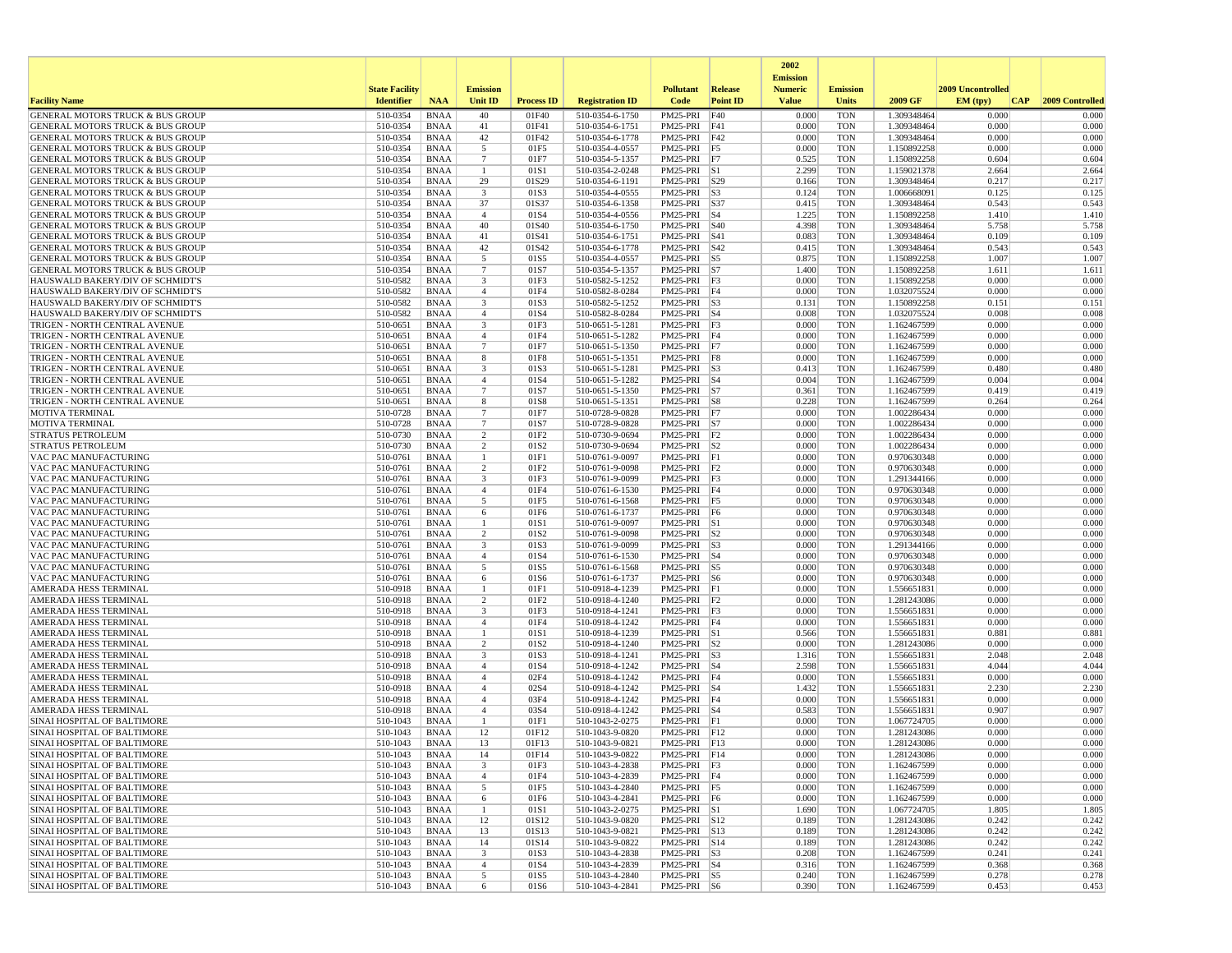|                                                                        |                       |                            |                                |                          |                                    |                                     |                 | 2002                              |                          |                            |                   |                 |
|------------------------------------------------------------------------|-----------------------|----------------------------|--------------------------------|--------------------------|------------------------------------|-------------------------------------|-----------------|-----------------------------------|--------------------------|----------------------------|-------------------|-----------------|
|                                                                        | <b>State Facility</b> |                            | <b>Emission</b>                |                          |                                    | <b>Pollutant</b>                    | <b>Release</b>  | <b>Emission</b><br><b>Numeric</b> | <b>Emission</b>          |                            | 2009 Uncontrolled |                 |
| <b>Facility Name</b>                                                   | <b>Identifier</b>     | <b>NAA</b>                 | <b>Unit ID</b>                 | <b>Process ID</b>        | <b>Registration ID</b>             | Code                                | <b>Point ID</b> | <b>Value</b>                      | Units                    | 2009 GF                    | EM (typ)<br> CAP  | 2009 Controlled |
| LENMAR, INC                                                            | 510-1056              | <b>BNAA</b>                | 3                              | 01F3                     | 510-1056-5-1438                    | PM25-PRI                            | F3              | 0.000                             | <b>TON</b>               | 1.150892258                | 0.000             | 0.000           |
| LENMAR, INC.                                                           | 510-1056              | <b>BNAA</b>                | $\overline{4}$                 | 01F4                     | 510-1056-7-1673                    | PM25-PRI F4                         |                 | 4.260                             | <b>TON</b>               | 1.298701286                | 5.532             | 5.532           |
| LENMAR, INC.                                                           | 510-1056              | <b>BNAA</b>                | 3                              | 01S3                     | 510-1056-5-1438                    | $PM25-PRI$ $ S3$                    |                 | 0.000                             | <b>TON</b>               | 1.150892258                | 0.000             | 0.000           |
| LENMAR, INC.<br><b>FURST BROTHERS COMPANY</b>                          | 510-1056<br>510-1346  | <b>BNAA</b><br><b>BNAA</b> | $\overline{4}$<br>3            | 01S4<br>01F3             | 510-1056-7-1673<br>510-1346-6-1552 | PM25-PRI S4<br>$PM25-PRI$ $F3$      |                 | 0.000<br>0.000                    | <b>TON</b><br><b>TON</b> | 1.298701286<br>1.159021378 | 0.000<br>0.000    | 0.000<br>0.000  |
| <b>FURST BROTHERS COMPANY</b>                                          | 510-1346              | <b>BNAA</b>                | $\overline{4}$                 | 01F4                     | 510-1346-6-1645                    | PM25-PRI F4                         |                 | 0.000                             | <b>TON</b>               | 1.159021378                | 0.000             | 0.000           |
| <b>FURST BROTHERS COMPANY</b>                                          | 510-1346              | <b>BNAA</b>                | 5                              | 01F5                     | 510-1346-6-1646                    | PM25-PRI F5                         |                 | 0.000                             | <b>TON</b>               | 1.159021378                | 0.000             | 0.000           |
| <b>FURST BROTHERS COMPANY</b>                                          | 510-1346              | <b>BNAA</b>                | 3                              | 01S3                     | 510-1346-6-1552                    | $PM25-PRI$ $ S3$                    |                 | 0.000                             | <b>TON</b>               | 1.159021378                | 0.000             | 0.000           |
| <b>FURST BROTHERS COMPANY</b>                                          | 510-1346              | <b>BNAA</b>                | $\overline{4}$                 | 01S4                     | 510-1346-6-1645                    | PM25-PRI S4                         |                 | 0.000                             | <b>TON</b>               | 1.159021378                | 0.000             | 0.000           |
| <b>FURST BROTHERS COMPANY</b>                                          | $510 - 1346$          | <b>BNAA</b>                | 5<br>2                         | 01S5                     | 510-1346-6-1646                    | PM25-PRI S5<br>PM25-PRI F2          |                 | 0.000                             | <b>TON</b>               | 1.159021378<br>1.204225302 | 0.000             | 0.000           |
| P Q CORPORATION<br>P O CORPORATION                                     | 510-1665<br>510-1665  | <b>BNAA</b><br><b>BNAA</b> | $\overline{2}$                 | 01F2<br>01S2             | 510-1665-7-1078<br>510-1665-7-1078 | $PM25-PRI$ S2                       |                 | 0.000<br>17.332                   | <b>TON</b><br><b>TON</b> | 1.204225302                | 0.000<br>20.872   | 0.000<br>20.872 |
| WHEELABRATOR BALTIMORE LP                                              | 510-1886              | <b>BNAA</b>                |                                | 01F1                     | 510-1886-2-0255                    | PM25-PRI F1                         |                 | 0.000                             | <b>TON</b>               | 1.094117641                | 0.000             | 0.000           |
| WHEELABRATOR BALTIMORE LP                                              | 510-1886              | <b>BNAA</b>                | 2                              | 01F <sub>2</sub>         | 510-1886-2-0256                    | $PM25-PRI$ $ F2$                    |                 | 0.000                             | <b>TON</b>               | 1.094117641                | 0.000             | 0.000           |
| WHEELABRATOR BALTIMORE LP                                              | 510-1886              | <b>BNAA</b>                | 3                              | 01F3                     | 510-1886-2-0257                    | $PM25-PRI$ $F3$                     |                 | 0.000                             | <b>TON</b>               | 1.094117641                | 0.000             | 0.000           |
| WHEELABRATOR BALTIMORE LP                                              | 510-1886              | <b>BNAA</b>                | -1                             | 01S1                     | 510-1886-2-0255                    | $PM25-PRI$ S1                       |                 | 4.097                             | <b>TON</b>               | 1.094117641                | 4.482             | 4.482           |
| WHEELABRATOR BALTIMORE LP<br>WHEELABRATOR BALTIMORE LF                 | 510-1886<br>510-1886  | <b>BNAA</b><br><b>BNAA</b> | 2<br>3                         | 01S <sub>2</sub><br>01S3 | 510-1886-2-0256<br>510-1886-2-0257 | $PM25-PRI$ $ S2$<br>PM25-PRI S3     |                 | 1.988<br>3.178                    | <b>TON</b><br><b>TON</b> | 1.094117641<br>1.094117641 | 2.176<br>3.477    | 2.176<br>3.477  |
| PETROLEUM FUEL & TERMINAL COMPANY                                      | 510-1923              | <b>BNAA</b>                | -1                             | 01F1                     | 510-1923-9-0261                    | PM25-PRI F1                         |                 | 0.000                             | <b>TON</b>               | 1.002286434                | 0.000             | 0.000           |
| PETROLEUM FUEL & TERMINAL COMPANY                                      | 510-1923              | <b>BNAA</b>                | $\overline{c}$                 | 01F2                     | 510-1923-9-0283                    | $PM25-PRI$ $F2$                     |                 | 0.000                             | <b>TON</b>               | 1.150892258                | 0.000             | 0.000           |
| PETROLEUM FUEL & TERMINAL COMPANY                                      | 510-1923              | <b>BNAA</b>                | 3                              | 01F3                     | 510-1923-9-0284                    | PM25-PRI F3                         |                 | 0.000                             | <b>TON</b>               | 1.150892258                | 0.000             | 0.000           |
| PETROLEUM FUEL & TERMINAL COMPANY                                      | 510-1923              | <b>BNAA</b>                | $\overline{4}$                 | 01F4                     | 510-1923-4-1949                    | PM25-PRI F4                         |                 | 0.000                             | <b>TON</b>               | 1.281243086                | 0.000             | 0.000           |
| PETROLEUM FUEL & TERMINAL COMPANY                                      | 510-1923              | <b>BNAA</b>                | 5<br>$\mathbf{1}$              | 01F5                     | 510-1923-5-1435                    | $PM25-PRI$ F5                       |                 | 0.000                             | <b>TON</b>               | 1.162467599                | 0.000             | 0.000           |
| PETROLEUM FUEL & TERMINAL COMPANY<br>PETROLEUM FUEL & TERMINAL COMPANY | 510-1923<br>510-1923  | <b>BNAA</b><br><b>BNAA</b> | 2                              | 01S1<br>01S2             | 510-1923-9-0261<br>510-1923-9-0283 | PM25-PRI S1<br>$PM25-PRI$ $ S2$     |                 | 0.000<br>0.135                    | <b>TON</b><br><b>TON</b> | 1.002286434<br>1.150892258 | 0.000<br>0.155    | 0.000<br>0.155  |
| PETROLEUM FUEL & TERMINAL COMPANY                                      | 510-1923              | <b>BNAA</b>                | 3                              | 01S3                     | 510-1923-9-0284                    | PM25-PRI S3                         |                 | 0.135                             | <b>TON</b>               | 1.150892258                | 0.155             | 0.155           |
| PETROLEUM FUEL & TERMINAL COMPANY                                      | $510 - 1923$          | <b>BNAA</b>                | $\overline{4}$                 | 01S4                     | 510-1923-4-1949                    | PM25-PRI S4                         |                 | 0.456                             | <b>TON</b>               | 1.281243086                | 0.584             | 0.584           |
| PETROLEUM FUEL & TERMINAL COMPANY                                      | 510-1923              | <b>BNAA</b>                | 5                              | 01S5                     | 510-1923-5-1435                    | PM25-PRI S5                         |                 | 0.142                             | <b>TON</b>               | 1.162467599                | 0.166             | 0.166           |
| <b>TNEMEC COMPANY</b>                                                  | 510-1986              | <b>BNAA</b>                | $\mathbf{1}$                   | 01F1                     | 510-1986-7-0909                    | PM25-PRI F1                         |                 | 0.000                             | <b>TON</b>               | 1.298701286                | 0.000             | 0.000           |
| <b>TNEMEC COMPANY</b><br><b>TNEMEC COMPANY</b>                         | 510-1986              | <b>BNAA</b>                | 2                              | 01F2                     | 510-1986-7-0910                    | PM25-PRI F2                         |                 | 0.000                             | <b>TON</b>               | 1.298701286                | 0.000             | 0.000           |
| <b>TNEMEC COMPANY</b>                                                  | 510-1986<br>510-1986  | <b>BNAA</b><br><b>BNAA</b> | 3<br>-1                        | 01F3<br>01S1             | 510-1986-4-2386<br>510-1986-7-0909 | PM25-PRI F3<br>PM25-PRI S1          |                 | 0.000<br>0.000                    | <b>TON</b><br><b>TON</b> | 1.006668091<br>1.298701286 | 0.000<br>0.000    | 0.000<br>0.000  |
| <b>TNEMEC COMPANY</b>                                                  | 510-1986              | <b>BNAA</b>                | 2                              | 01S2                     | 510-1986-7-0910                    | PM25-PRI S2                         |                 | 0.000                             | <b>TON</b>               | 1.298701286                | 0.000             | 0.000           |
| <b>TNEMEC COMPANY</b>                                                  | 510-1986              | <b>BNAA</b>                | 3                              | 01S3                     | 510-1986-4-2386                    | PM25-PRI S3                         |                 | 0.000                             | <b>TON</b>               | 1.006668091                | 0.000             | 0.000           |
| NATIONAL GRAPHICS                                                      | 510-2034              | <b>BNAA</b>                | 5                              | 01F5                     | 510-2034-9-0581                    | PM25-PRI F5                         |                 | 0.000                             | <b>TON</b>               | 0.970630348                | 0.000             | 0.000           |
| NATIONAL GRAPHICS                                                      | 510-2034              | <b>BNAA</b>                | 9                              | 01F9                     | 510-2034-6-1245                    | PM25-PRI F9                         |                 | 0.000                             | <b>TON</b>               | 1.040912509                | 0.000             | 0.000           |
| NATIONAL GRAPHICS                                                      | 510-2034              | <b>BNAA</b><br><b>BNAA</b> | 5<br>9                         | 01S5<br>01S9             | 510-2034-9-0581                    | $PM25-PRI$ S5                       |                 | 0.000<br>0.000                    | <b>TON</b><br><b>TON</b> | 0.970630348<br>1.040912509 | 0.000<br>0.000    | 0.000<br>0.000  |
| NATIONAL GRAPHICS<br><b>VICTOR GRAPHICS</b>                            | 510-2034<br>510-2244  | <b>BNAA</b>                | 10                             | 01F10                    | 510-2034-6-1245<br>510-2244-6-1720 | PM25-PRI S9<br>PM25-PRI F10         |                 | 0.000                             | <b>TON</b>               | 0.970630348                | 0.000             | 0.000           |
| <b>VICTOR GRAPHICS</b>                                                 | 510-2244              | <b>BNAA</b>                | 2                              | 01F <sub>2</sub>         | 510-2244-6-1397                    | PM25-PRI F2                         |                 | 0.000                             | <b>TON</b>               | 0.970630348                | 0.000             | 0.000           |
| <b>VICTOR GRAPHICS</b>                                                 | 510-2244              | <b>BNAA</b>                | 3                              | 01F3                     | 510-2244-6-1398                    | $PM25-PRI$ $F3$                     |                 | 0.000                             | <b>TON</b>               | 0.970630348                | 0.000             | 0.000           |
| <b>VICTOR GRAPHICS</b>                                                 | 510-2244              | <b>BNAA</b>                | $\overline{4}$                 | 01F4                     | 510-2244-6-1399                    | PM25-PRI F4                         |                 | 0.000                             | <b>TON</b>               | 0.970630348                | 0.000             | 0.000           |
| <b>VICTOR GRAPHICS</b>                                                 | 510-2244              | <b>BNAA</b>                | 5                              | 01F5                     | 510-2244-6-1400                    | PM25-PRI F5                         |                 | 0.000                             | <b>TON</b>               | 0.970630348                | 0.000             | 0.000           |
| <b>VICTOR GRAPHICS</b><br><b>VICTOR GRAPHICS</b>                       | 510-2244<br>510-2244  | <b>BNAA</b><br><b>BNAA</b> | $\overline{7}$<br>8            | 01F7<br>01F8             | 510-2244-6-1474<br>510-2244-6-1528 | PM25-PRI F7<br>PM25-PRI F8          |                 | 0.000<br>0.000                    | <b>TON</b><br><b>TON</b> | 0.970630348<br>0.970630348 | 0.000<br>0.000    | 0.000<br>0.000  |
| <b>VICTOR GRAPHICS</b>                                                 | 510-2244              | <b>BNAA</b>                | -9                             | 01F9                     | 510-2244-6-1529                    | PM25-PRI F9                         |                 | 0.000                             | <b>TON</b>               | 0.970630348                | 0.000             | 0.000           |
| <b>VICTOR GRAPHICS</b>                                                 | 510-2244              | <b>BNAA</b>                | 10                             | 01S10                    | 510-2244-6-1720                    | PM25-PRI S10                        |                 | 0.000                             | <b>TON</b>               | 0.970630348                | 0.000             | 0.000           |
| <b>VICTOR GRAPHICS</b>                                                 | 510-2244              | <b>BNAA</b>                | $\overline{2}$                 | 01S2                     | 510-2244-6-1397                    | PM25-PRI                            | S <sub>2</sub>  | 0.000                             | <b>TON</b>               | 0.970630348                | 0.000             | 0.000           |
| <b>VICTOR GRAPHICS</b>                                                 | 510-2244              | <b>BNAA</b>                | 3                              | 01S3                     | 510-2244-6-1398                    | $PM25-PRI$ $ S3$                    |                 | 0.000                             | <b>TON</b>               | 0.970630348                | 0.000             | 0.000           |
| <b>VICTOR GRAPHICS</b><br><b>VICTOR GRAPHICS</b>                       | 510-2244<br>510-2244  | <b>BNAA</b><br><b>BNAA</b> | $\overline{4}$<br>5            | 01S4<br>01S5             | 510-2244-6-1399<br>510-2244-6-1400 | PM25-PRI S4<br>PM25-PRI S5          |                 | 0.000<br>0.000                    | <b>TON</b><br><b>TON</b> | 0.970630348<br>0.970630348 | 0.000<br>0.000    | 0.000<br>0.000  |
| <b>VICTOR GRAPHICS</b>                                                 | 510-2244              | <b>BNAA</b>                | $\overline{7}$                 | 01S7                     | 510-2244-6-1474                    | $PM25-PRI$ S7                       |                 | 0.000                             | <b>TON</b>               | 0.970630348                | 0.000             | 0.000           |
| <b>VICTOR GRAPHICS</b>                                                 | 510-2244              | <b>BNAA</b>                | 8                              | 01S8                     | 510-2244-6-1528                    | $PM25-PRI$ $ S8$                    |                 | 0.000                             | <b>TON</b>               | 0.970630348                | 0.000             | 0.000           |
| <b>VICTOR GRAPHICS</b>                                                 | 510-2244              | <b>BNAA</b>                | 9                              | 01S9                     | 510-2244-6-1529                    | PM25-PRI S9                         |                 | 0.000                             | <b>TON</b>               | 0.970630348                | 0.000             | 0.000           |
| <b>CLEAN HARBORS OF BALTIMORE</b>                                      | 510-2260              | <b>BNAA</b>                | 10                             | 01F10                    | 510-2260-9-0684                    | PM25-PRI F10                        |                 | 0.000                             | <b>TON</b>               | 1.159021378                | 0.000             | 0.000           |
| <b>CLEAN HARBORS OF BALTIMORE</b>                                      | 510-2260<br>510-2260  | <b>BNAA</b><br><b>BNAA</b> | 11<br>12                       | 01F11<br>01F12           | 510-2260-9-0685<br>510-2260-9-0740 | PM25-PRI F11<br>PM25-PRI F12        |                 | 0.000<br>0.000                    | <b>TON</b><br><b>TON</b> | 1.159021378<br>1.159021378 | 0.000<br>0.000    | 0.000<br>0.000  |
| CLEAN HARBORS OF BALTIMORE<br><b>CLEAN HARBORS OF BALTIMORE</b>        | 510-2260              | <b>BNAA</b>                | 14                             | 01F14                    | 510-2260-9-0750                    | PM25-PRI F14                        |                 | 0.000                             | <b>TON</b>               | 1.159021378                | 0.000             | 0.000           |
| <b>CLEAN HARBORS OF BALTIMORE</b>                                      | 510-2260              | <b>BNAA</b>                | 15                             | 01F15                    | 510-2260-6-1610                    | PM25-PRI F15                        |                 | 0.000                             | <b>TON</b>               | 1.123711348                | 0.000             | 0.000           |
| <b>CLEAN HARBORS OF BALTIMORE</b>                                      | 510-2260              | BNAA                       | $\overline{4}$                 | 01F4                     | 510-2260-4-3001                    | PM25-PRI F4                         |                 | 0.000                             | <b>TON</b>               | 1.281243086                | 0.000             | 0.000           |
| <b>CLEAN HARBORS OF BALTIMORE</b>                                      | 510-2260              | BNAA                       | 9                              | 01F9                     | 510-2260-9-0670                    | PM25-PRI F9                         |                 | 0.000                             | <b>TON</b>               | 1.159021378                | 0.000             | 0.000           |
| <b>CLEAN HARBORS OF BALTIMORE</b>                                      | 510-2260              | BNAA                       | 10                             | 01S10                    | 510-2260-9-0684                    | PM25-PRI S10                        |                 | 0.000                             | <b>TON</b>               | 1.159021378                | 0.000             | 0.000           |
| <b>CLEAN HARBORS OF BALTIMORE</b><br><b>CLEAN HARBORS OF BALTIMORE</b> | 510-2260<br>510-2260  | <b>BNAA</b><br><b>BNAA</b> | 11<br>12                       | 01S11<br>01S12           | 510-2260-9-0685<br>510-2260-9-0740 | PM25-PRI S11<br>PM25-PRI S12        |                 | 0.000<br>0.000                    | <b>TON</b><br><b>TON</b> | 1.159021378<br>1.159021378 | 0.000<br>0.000    | 0.000<br>0.000  |
| <b>CLEAN HARBORS OF BALTIMORE</b>                                      | 510-2260              | BNAA                       | 14                             | 01S14                    | 510-2260-9-0750                    | PM25-PRI S14                        |                 | 0.000                             | <b>TON</b>               | 1.159021378                | 0.000             | 0.000           |
| <b>CLEAN HARBORS OF BALTIMORE</b>                                      | 510-2260              | BNAA                       | 15                             | 01S15                    | 510-2260-6-1610                    | PM25-PRI S15                        |                 | 0.000                             | <b>TON</b>               | 1.123711348                | 0.000             | 0.000           |
| <b>CLEAN HARBORS OF BALTIMORE</b>                                      | 510-2260              | <b>BNAA</b>                | $\overline{4}$                 | 01S4                     | 510-2260-4-3001                    | $PM25-PRI$ $ S4$                    |                 | 0.000                             | <b>TON</b>               | 1.281243086                | 0.000             | 0.000           |
| <b>CLEAN HARBORS OF BALTIMORE</b>                                      | 510-2260              | BNAA                       | 9                              | 01S9                     | 510-2260-9-0670                    | PM25-PRI S9                         |                 | 0.000                             | <b>TON</b>               | 1.159021378                | 0.000             | 0.000           |
| TRIGEN - LEADENHALL STREET<br>TRIGEN - LEADENHALL STREET               | 510-2796              | BNAA                       | -1                             | 01F1                     | 510-2796-4-2868                    | $PM25-PRI$ F1                       |                 | 0.000<br>0.000                    | <b>TON</b>               | 1.162467599                | 0.000             | 0.000           |
| TRIGEN - LEADENHALL STREET                                             | 510-2796<br>510-2796  | <b>BNAA</b><br>BNAA        | $\overline{c}$<br>$\mathbf{3}$ | 01F2<br>01F3             | 510-2796-4-2869<br>510-2796-4-2870 | $PM25-PRI$ $F2$<br>$PM25-PRI$ $ F3$ |                 | 0.000                             | <b>TON</b><br><b>TON</b> | 1.162467599<br>1.162467599 | 0.000<br>0.000    | 0.000<br>0.000  |
|                                                                        |                       |                            |                                |                          |                                    |                                     |                 |                                   |                          |                            |                   |                 |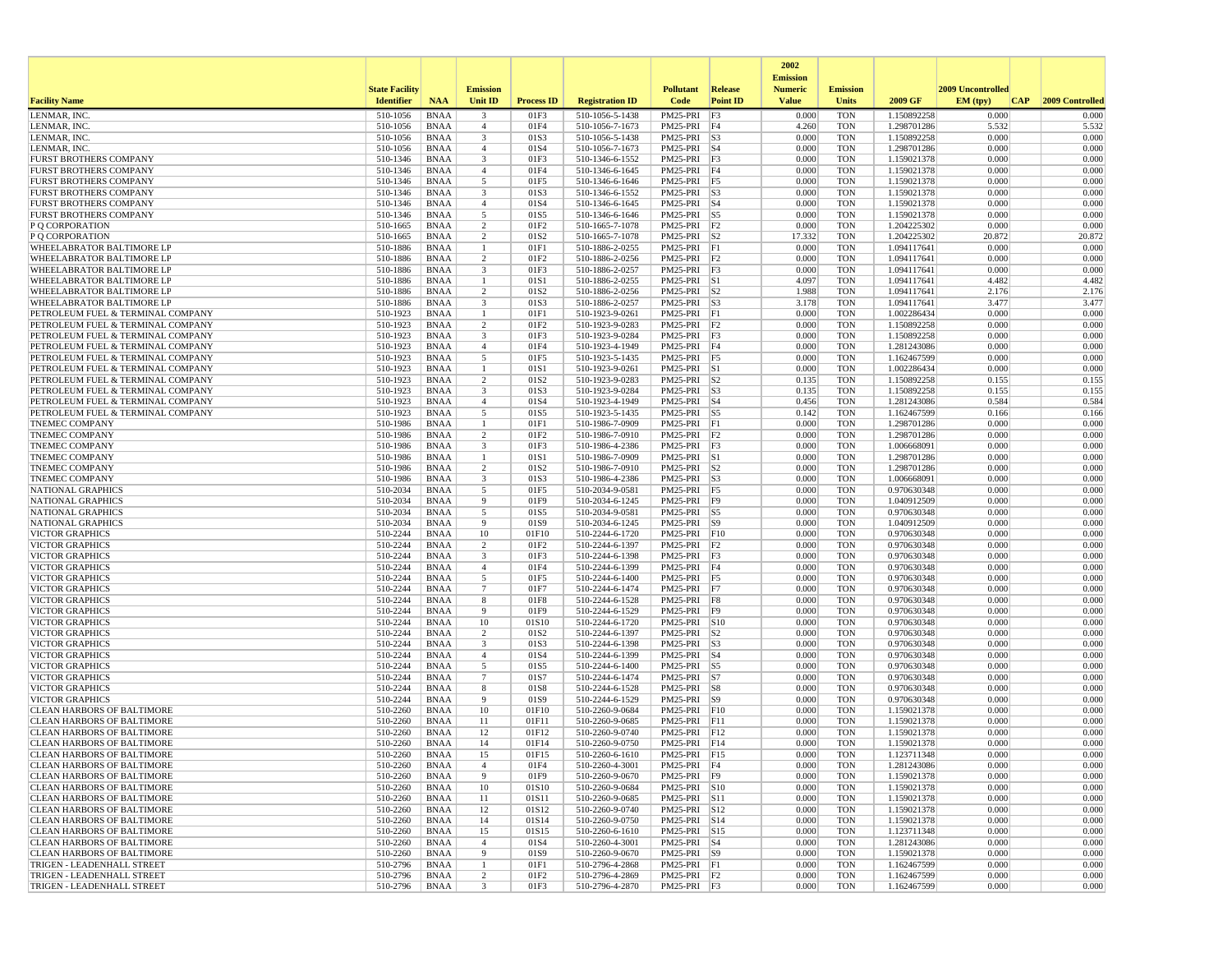|                                      |                       |             |                 |                   |                        |                       |                 | 2002<br><b>Emission</b> |                 |             |                          |     |                        |
|--------------------------------------|-----------------------|-------------|-----------------|-------------------|------------------------|-----------------------|-----------------|-------------------------|-----------------|-------------|--------------------------|-----|------------------------|
|                                      | <b>State Facility</b> |             | <b>Emission</b> |                   |                        | <b>Pollutant</b>      | Release         | <b>Numeric</b>          | <b>Emission</b> |             | <b>2009 Uncontrolled</b> |     |                        |
| <b>Facility Name</b>                 | <b>Identifier</b>     | <b>NAA</b>  | <b>Unit ID</b>  | <b>Process ID</b> | <b>Registration ID</b> | Code                  | <b>Point ID</b> | <b>Value</b>            | <b>Units</b>    | 2009 GF     | EM (typ)                 | CAP | <b>2009 Controlled</b> |
| TRIGEN - LEADENHALL STREET           | 510-2796              | <b>BNAA</b> |                 | 01F4              | 510-2796-4-2871        | PM25-PRI              | F4              | 0.000                   | <b>TON</b>      | 1.162467599 | 0.000                    |     | 0.000                  |
| TRIGEN - LEADENHALL STREET           | 510-2796              | <b>BNAA</b> | $\overline{5}$  | 01F5              | 510-2796-4-2872        | PM25-PRI F5           |                 | 0.000                   | <b>TON</b>      | 1.162467599 | 0.000                    |     | 0.000                  |
| TRIGEN - LEADENHALL STREET           | 510-2796              | <b>BNAA</b> | -6              | 01F6              | 510-2796-4-2873        | PM25-PRI F6           |                 | 0.000                   | <b>TON</b>      | 1.162467599 | 0.000                    |     | 0.000                  |
| TRIGEN - LEADENHALL STREET           | 510-2796              | <b>BNAA</b> |                 | 01F7              | 510-2796-4-2874        | PM25-PRI F7           |                 | 0.000                   | <b>TON</b>      | 1.162467599 | 0.000                    |     | 0.000                  |
| TRIGEN - LEADENHALL STREET           | 510-2796              | <b>BNAA</b> | -8              | 01F8              | 510-2796-4-2875        | PM25-PRI F8           |                 | 0.000                   | <b>TON</b>      | 1.162467599 | 0.000                    |     | 0.000                  |
| TRIGEN - LEADENHALL STREET           | 510-2796              | <b>BNAA</b> |                 | 01S1              | 510-2796-4-2868        | PM25-PRI S1           |                 | 0.000                   | <b>TON</b>      | 1.162467599 | 0.000                    |     | 0.000                  |
| TRIGEN - LEADENHALL STREET           | 510-2796              | <b>BNAA</b> | $\overline{2}$  | 01S <sub>2</sub>  | 510-2796-4-2869        | $PM25-PRI$ S2         |                 | 0.064                   | <b>TON</b>      | 1.162467599 | 0.074                    |     | 0.074                  |
| TRIGEN - LEADENHALL STREET           | 510-2796              | <b>BNAA</b> | $\mathcal{R}$   | 01S3              | 510-2796-4-2870        | $PM25-PRI$ S3         |                 | 0.637                   | <b>TON</b>      | 1.162467599 | 0.740                    |     | 0.740                  |
| TRIGEN - LEADENHALL STREET           | 510-2796              | <b>BNAA</b> |                 | 01S4              | 510-2796-4-2871        | PM25-PRI S4           |                 | 0.000                   | <b>TON</b>      | 1.162467599 | 0.000                    |     | 0.000                  |
| TRIGEN - LEADENHALL STREET           | 510-2796              | <b>BNAA</b> | $\leq$          | 01S5              | 510-2796-4-2872        | $PM25-PRI$ S5         |                 | 0.000                   | <b>TON</b>      | 1.162467599 | 0.000                    |     | 0.000                  |
| TRIGEN - LEADENHALL STREET           | 510-2796              | <b>BNAA</b> | 6               | 01S6              | 510-2796-4-2873        | $PM25-PRI$ S6         |                 | 0.032                   | <b>TON</b>      | 1.162467599 | 0.037                    |     | 0.037                  |
| TRIGEN - LEADENHALL STREET           | 510-2796              | <b>BNAA</b> |                 | 01S7              | 510-2796-4-2874        | PM25-PRI S7           |                 | 0.287                   | <b>TON</b>      | 1.162467599 | 0.333                    |     | 0.333                  |
| TRIGEN - LEADENHALL STREET           | 510-2796              | <b>BNAA</b> | 8               | 01S8              | 510-2796-4-2875        | $PM25-PRI$ $S8$       |                 | 0.446                   | <b>TON</b>      | 1.162467599 | 0.518                    |     | 0.518                  |
| <b>DEXT COMPANY</b>                  | 510-2871              | <b>BNAA</b> |                 | 01F1              | 510-2871-8-0259        | PM25-PRI F1           |                 | 0.000                   | <b>TON</b>      | 1.155313373 | 0.000                    |     | 0.000                  |
| <b>DEXT COMPANY</b>                  | 510-2871              | <b>BNAA</b> |                 | 01S1              | 510-2871-8-0259        | PM25-PRI S1           |                 | 0.000                   | <b>TON</b>      | 1.155313373 | 0.000                    |     | 0.000                  |
| ROCK-TENN BOX - BROENING HIGHWAY     | 510-2936              | <b>BNAA</b> |                 | 01F4              | 510-2936-9-0772        | PM25-PRI F4           |                 | 0.000                   | <b>TON</b>      | 1.839534879 | 0.000                    |     | 0.000                  |
| ROCK-TENN BOX - BROENING HIGHWAY     | 510-2936              | <b>BNAA</b> |                 | 01S4              | 510-2936-9-0772        | PM25-PRI S4           |                 | 0.902                   | <b>TON</b>      | 1.839534879 | 1.660                    |     | 1.660                  |
| PHOENIX SERVICES INCORPORATED        | 510-2975              | <b>BNAA</b> |                 | 01F1              | 510-2975-2-0279        | PM25-PRI F1           |                 | 0.000                   | <b>TON</b>      | 1.067724705 | 0.000                    |     | 0.000                  |
| PHOENIX SERVICES INCORPORATED        | 510-2975              | <b>BNAA</b> |                 | 01S1              | 510-2975-2-0279        | PM25-PRI S1           |                 | 0.132                   | <b>TON</b>      | 1.067724705 | 0.141                    |     | 0.141                  |
| LIFE LIKE PRODUCTS - CHESAPEAKE AVE. | 510-3071              | <b>BNAA</b> |                 | 01F1              | 510-3071-5-1257        | PM25-PRI F1           |                 | 0.000                   | <b>TON</b>      | 1.150892258 | 0.000                    |     | 0.000                  |
| LIFE LIKE PRODUCTS - CHESAPEAKE AVE. | 510-3071              | <b>BNAA</b> |                 | 01S1              | 510-3071-5-1257        | PM25-PRI S1           |                 | 0.273                   | <b>TON</b>      | 1.150892258 | 0.314                    |     | 0.314                  |
| LUCAS, JOHN D. PRINTING              | 510-3242              | <b>BNAA</b> | 2               | 01F <sub>2</sub>  | 510-3242-6-1590        | PM25-PRI F2           |                 | 0.000                   | <b>TON</b>      | 0.970630348 | 0.000                    |     | 0.000                  |
| LUCAS. JOHN D. PRINTING              | 510-3242              | <b>BNAA</b> | $\overline{2}$  | 01S <sub>2</sub>  | 510-3242-6-1590        | PM25-PRI S2           |                 | 0.022                   | <b>TON</b>      | 0.970630348 | 0.022                    |     | 0.022                  |
|                                      |                       |             |                 |                   |                        | <b>PM25-PRI Total</b> |                 | 3.047.596               |                 |             | 3.291.874                |     | 3.291.874              |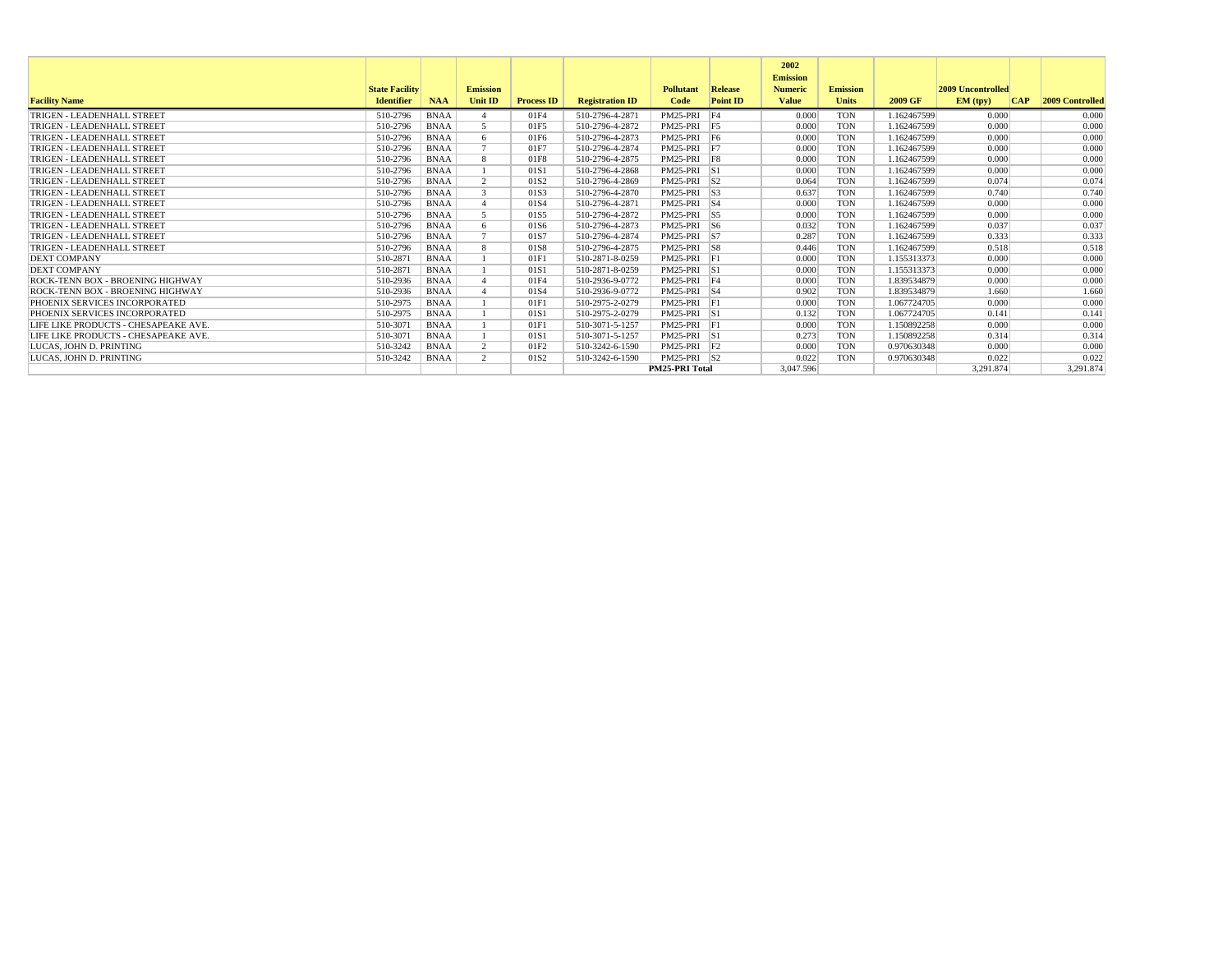|                                                                                                  |                       |                            |                         |                   |                                    |                  |                                | 2002<br><b>Emission</b> |                          |                            |                   |                 |
|--------------------------------------------------------------------------------------------------|-----------------------|----------------------------|-------------------------|-------------------|------------------------------------|------------------|--------------------------------|-------------------------|--------------------------|----------------------------|-------------------|-----------------|
|                                                                                                  | <b>State Facility</b> |                            | <b>Emission</b>         |                   |                                    | <b>Pollutant</b> | Release                        | <b>Numeric</b>          | <b>Emission</b>          |                            | 2009 Uncontrolled |                 |
| <b>Facility Name</b>                                                                             | <b>Identifier</b>     | <b>NAA</b>                 | Unit ID                 | <b>Process ID</b> | <b>Registration ID</b>             | Code             | <b>Point ID</b>                | <b>Value</b>            | <b>Units</b>             | 2009 GF                    | EM (typ)<br> CAP  | 2009 Controlled |
| CONSTELLATION POWER SOURCE GENERATION - WAGNER                                                   | 003-0014              | <b>BNAA</b>                |                         | 01F1              | 003-0014-3-0003                    | PM-CON           | F1                             | 0.000                   | <b>TON</b>               | 1.194189072                | 0.000             | 0.000           |
| CONSTELLATION POWER SOURCE GENERATION - WAGNER                                                   | 003-0014              | <b>BNAA</b>                | 2                       | 01F2              | 003-0014-4-0007                    | PM-CON           | F2                             | 0.000                   | <b>TON</b>               | 1.633949995                | 0.000             | 0.000           |
| CONSTELLATION POWER SOURCE GENERATION - WAGNER<br>CONSTELLATION POWER SOURCE GENERATION - WAGNER | 003-0014<br>003-0014  | <b>BNAA</b><br><b>BNAA</b> | $\overline{\mathbf{3}}$ | 01F3<br>01F4      | 003-0014-4-0017<br>003-0014-4-0307 | PM-CON<br>PM-CON | F3<br> F4                      | 0.000<br>0.000          | <b>TON</b><br><b>TON</b> | 0.35739696<br>0.808924317  | 0.000<br>0.000    | 0.000<br>0.000  |
| CONSTELLATION POWER SOURCE GENERATION - WAGNER                                                   | 003-0014              | <b>BNAA</b>                | $\overline{4}$<br>5     | 01F5              | 003-0014-4-0308                    | PM-CON           | F5                             | 0.000                   | <b>TON</b>               | 1.194189072                | 0.000             | 0.000           |
| CONSTELLATION POWER SOURCE GENERATION - WAGNER                                                   | 003-0014              | <b>BNAA</b>                |                         | 01S1              | 003-0014-3-0003                    | PM-CON           | S1                             | 15.566                  | <b>TON</b>               | 1.194189072                | 18.589            | 18.589          |
| CONSTELLATION POWER SOURCE GENERATION - WAGNER                                                   | 003-0014              | <b>BNAA</b>                | $\overline{2}$          | 01S2              | 003-0014-4-0007                    | PM-CON           | S <sub>2</sub>                 | 0.028                   | <b>TON</b>               | 1.633949995                | 0.045             | 0.045           |
| CONSTELLATION POWER SOURCE GENERATION - WAGNER                                                   | 003-0014              | <b>BNAA</b>                | 3                       | 01S3              | 003-0014-4-0017                    | PM-CON           | S3                             | 6.309                   | <b>TON</b>               | 0.35739696                 | 2.255             | 2.255           |
| CONSTELLATION POWER SOURCE GENERATION - WAGNER                                                   | 003-0014              | <b>BNAA</b>                | $\overline{4}$          | 01S4              | 003-0014-4-0307                    | PM-CON           | $ S_4 $                        | 10.703                  | <b>TON</b>               | 0.808924317                | 8.658             | 8.658           |
| CONSTELLATION POWER SOURCE GENERATION - WAGNER                                                   | 003-0014              | <b>BNAA</b>                | 5                       | 01S5              | 003-0014-4-0308                    | PM-CON           | $\vert$ S5                     | 5.136                   | <b>TON</b>               | 1.194189072                | 6.134             | 6.134           |
| NEVAMAR COMPANY<br>NEVAMAR COMPANY                                                               | 003-0021<br>003-0021  | <b>BNAA</b><br><b>BNAA</b> | $\overline{1}$<br>11    | 01F1<br>01F11     | 003-0021-5-0232<br>003-0021-7-0280 | PM-CON<br>PM-CON | F1<br>F11                      | 0.000<br>0.000          | <b>TON</b><br><b>TON</b> | 1.150892258<br>1.291344166 | 0.000<br>0.000    | 0.000<br>0.000  |
| NEVAMAR COMPANY                                                                                  | 003-0021              | <b>BNAA</b>                | 12                      | 01F12             | 003-0021-7-0293                    | PM-CON           | F12                            | 0.000                   | <b>TON</b>               | 1.291344166                | 0.000             | 0.000           |
| NEVAMAR COMPANY                                                                                  | 003-0021              | <b>BNAA</b>                | 14                      | 01F14             | 003-0021-5-0233                    | PM-CON           | F14                            | 0.000                   | <b>TON</b>               | 1.150892258                | 0.000             | 0.000           |
| NEVAMAR COMPANY                                                                                  | 003-0021              | <b>BNAA</b>                | 15                      | 01F15             | 003-0021-6-0103                    | PM-CON           | F15                            | 0.000                   | <b>TON</b>               | 1.291344166                | 0.000             | 0.000           |
| <b>NEVAMAR COMPANY</b>                                                                           | 003-0021              | <b>BNAA</b>                | 17                      | 01F17             | 003-0021-5-0294                    | PM-CON           | F17                            | 0.000                   | <b>TON</b>               | 1.150892258                | 0.000             | 0.000           |
| NEVAMAR COMPANY                                                                                  | 003-0021              | <b>BNAA</b>                | 24                      | 01F24             | 003-0021-6-0478                    | PM-CON           | F24                            | 0.000                   | <b>TON</b>               | 1.040912509                | 0.000             | 0.000           |
| NEVAMAR COMPANY                                                                                  | 003-0021              | <b>BNAA</b>                | 25                      | 01F25             | 003-0021-9-0509                    | PM-CON           | F25                            | 0.000                   | <b>TON</b>               | 1.34117651                 | 0.000             | 0.000           |
| NEVAMAR COMPANY<br>NEVAMAR COMPANY                                                               | 003-0021<br>003-0021  | <b>BNAA</b><br><b>BNAA</b> | 41<br>49                | 01F41<br>01F49    | 003-0021-6-0531<br>003-0021-9-0530 | PM-CON<br>PM-CON | F41<br>F49                     | 0.000<br>0.000          | <b>TON</b><br><b>TON</b> | 1.291344166<br>1.013260484 | 0.000<br>0.000    | 0.000<br>0.000  |
| NEVAMAR COMPANY                                                                                  | 003-0021              | <b>BNAA</b>                | 5                       | 01F5              | 003-0021-7-0224                    | PM-CON           | F5                             | 0.000                   | <b>TON</b>               | 1.291344166                | 0.000             | 0.000           |
| NEVAMAR COMPANY                                                                                  | 003-0021              | <b>BNAA</b>                | 50                      | 01F50             | 003-0021-9-0531                    | PM-CON           | <b>F50</b>                     | 0.000                   | <b>TON</b>               | 1.013260484                | 0.000             | 0.000           |
| NEVAMAR COMPANY                                                                                  | 003-0021              | <b>BNAA</b>                | 52                      | 01F52             | 003-0021-6-0549                    | PM-CON           | F52                            | 0.000                   | <b>TON</b>               | 1.040912509                | 0.000             | 0.000           |
| NEVAMAR COMPANY                                                                                  | 003-0021              | <b>BNAA</b>                | 53                      | 01F53             | 003-0021-7-0414                    | PM-CON           | F53                            | 0.000                   | <b>TON</b>               | 1.013260484                | 0.000             | 0.000           |
| NEVAMAR COMPANY                                                                                  | 003-0021              | <b>BNAA</b>                | 54                      | 01F54             | 003-0021-9-0555                    | PM-CON           | F54                            | 0.000                   | <b>TON</b>               | 1.013260484                | 0.000             | 0.000           |
| <b>NEVAMAR COMPANY</b>                                                                           | 003-0021              | <b>BNAA</b>                | 55<br>57                | 01F55             | 003-0021-9-0546<br>003-0021-6-0737 | PM-CON           | F55                            | 0.000                   | <b>TON</b>               | 1.094117641                | 0.000<br>0.000    | 0.000<br>0.000  |
| NEVAMAR COMPANY<br>NEVAMAR COMPANY                                                               | 003-0021<br>003-0021  | <b>BNAA</b><br><b>BNAA</b> | 59                      | 01F57<br>01F59    | 003-0021-6-0755                    | PM-CON<br>PM-CON | <b>F57</b><br>F59              | 0.000<br>0.000          | <b>TON</b><br><b>TON</b> | 1.040912509<br>1.159021378 | 0.000             | 0.000           |
| NEVAMAR COMPANY                                                                                  | 003-0021              | <b>BNAA</b>                | 6                       | 01F6              | 003-0021-7-0225                    | PM-CON           | F6                             | 0.000                   | <b>TON</b>               | 1.291344166                | 0.000             | 0.000           |
| NEVAMAR COMPANY                                                                                  | 003-0021              | <b>BNAA</b>                | 60                      | 01F60             | 003-0021-6-0756                    | PM-CON           | <b>F60</b>                     | 0.000                   | <b>TON</b>               | 1.159021378                | 0.000             | 0.000           |
| NEVAMAR COMPANY                                                                                  | 003-0021              | <b>BNAA</b>                | 61                      | 01F61             | 003-0021-6-0757                    | PM-CON           | <b>F61</b>                     | 0.000                   | <b>TON</b>               | 1.159021378                | 0.000             | 0.000           |
| NEVAMAR COMPANY                                                                                  | 003-0021              | <b>BNAA</b>                | 62                      | 01F62             | 003-0021-9-0596                    | PM-CON           | F62                            | 0.000                   | <b>TON</b>               | 1.013260484                | 0.000             | 0.000           |
| NEVAMAR COMPANY                                                                                  | 003-0021              | <b>BNAA</b>                | 7                       | 01F7              | 003-0021-7-0226                    | PM-CON           | F7                             | 0.000                   | <b>TON</b>               | 1.291344166                | 0.000             | 0.000           |
| NEVAMAR COMPANY<br>NEVAMAR COMPANY                                                               | 003-0021<br>003-0021  | <b>BNAA</b><br><b>BNAA</b> | -1<br>11                | 01S1<br>01S11     | 003-0021-5-0232<br>003-0021-7-0280 | PM-CON<br>PM-CON | S1<br> S11                     | 0.000<br>0.000          | <b>TON</b><br><b>TON</b> | 1.150892258<br>1.291344166 | 0.000<br>0.000    | 0.000<br>0.000  |
| NEVAMAR COMPANY                                                                                  | 003-0021              | <b>BNAA</b>                | 12                      | 01S12             | 003-0021-7-0293                    | PM-CON           | S12                            | 0.000                   | <b>TON</b>               | 1.291344166                | 0.000             | 0.000           |
| NEVAMAR COMPANY                                                                                  | 003-0021              | <b>BNAA</b>                | 14                      | 01S14             | 003-0021-5-0233                    | PM-CON           | S14                            | 0.000                   | <b>TON</b>               | 1.150892258                | 0.000             | 0.000           |
| NEVAMAR COMPANY                                                                                  | 003-0021              | <b>BNAA</b>                | 15                      | 01S15             | 003-0021-6-0103                    | PM-CON           | S15                            | 0.000                   | <b>TON</b>               | 1.291344166                | 0.000             | 0.000           |
| NEVAMAR COMPANY                                                                                  | 003-0021              | <b>BNAA</b>                | 17                      | 01S17             | 003-0021-5-0294                    | PM-CON           | S17                            | 0.000                   | <b>TON</b>               | 1.150892258                | 0.000             | 0.000           |
| NEVAMAR COMPANY                                                                                  | 003-0021              | <b>BNAA</b>                | 24                      | 01S24             | 003-0021-6-0478                    | PM-CON           | S24                            | 0.000                   | <b>TON</b>               | 1.040912509                | 0.000             | 0.000           |
| NEVAMAR COMPANY<br>NEVAMAR COMPANY                                                               | 003-0021<br>003-0021  | <b>BNAA</b><br><b>BNAA</b> | 25<br>49                | 01S25<br>01S49    | 003-0021-9-0509<br>003-0021-9-0530 | PM-CON<br>PM-CON | S25<br> S49                    | 0.000<br>0.000          | <b>TON</b><br><b>TON</b> | 1.34117651                 | 0.000<br>0.000    | 0.000<br>0.000  |
| NEVAMAR COMPANY                                                                                  | 003-0021              | <b>BNAA</b>                | 5                       | 01S5              | 003-0021-7-0224                    | PM-CON           | S5                             | 0.000                   | <b>TON</b>               | 1.013260484<br>1.291344166 | 0.000             | 0.000           |
| NEVAMAR COMPANY                                                                                  | 003-0021              | <b>BNAA</b>                | 50                      | 01S50             | 003-0021-9-0531                    | PM-CON           | <b>S50</b>                     | 0.000                   | <b>TON</b>               | 1.013260484                | 0.000             | 0.000           |
| NEVAMAR COMPANY                                                                                  | 003-0021              | <b>BNAA</b>                | 52                      | 01S52             | 003-0021-6-0549                    | PM-CON           | S52                            | 0.000                   | <b>TON</b>               | 1.040912509                | 0.000             | 0.000           |
| NEVAMAR COMPANY                                                                                  | 003-0021              | <b>BNAA</b>                | 53                      | 01S53             | 003-0021-7-0414                    | PM-CON           | S53                            | 0.000                   | <b>TON</b>               | 1.013260484                | 0.000             | 0.000           |
| NEVAMAR COMPANY                                                                                  | 003-0021              | <b>BNAA</b>                | 54                      | 01S54             | 003-0021-9-0555                    | PM-CON           | S54                            | 0.000                   | <b>TON</b>               | 1.013260484                | 0.000             | 0.000           |
| NEVAMAR COMPANY                                                                                  | 003-0021              | <b>BNAA</b>                | 55                      | 01S55             | 003-0021-9-0546                    | PM-CON           | S55                            | 0.000                   | <b>TON</b>               | 1.094117641                | 0.000<br>0.000    | 0.000           |
| NEVAMAR COMPANY<br>NEVAMAR COMPANY                                                               | 003-0021<br>003-0021  | <b>BNAA</b><br><b>BNAA</b> | 57<br>59                | 01S57<br>01S59    | 003-0021-6-0737<br>003-0021-6-0755 | PM-CON<br>PM-CON | S57<br>S59                     | 0.000<br>0.000          | <b>TON</b><br><b>TON</b> | 1.040912509<br>1.159021378 | 0.000             | 0.000<br>0.000  |
| NEVAMAR COMPANY                                                                                  | 003-0021              | <b>BNAA</b>                | 6                       | 01S6              | 003-0021-7-0225                    | PM-CON           | S6                             | 0.000                   | <b>TON</b>               | 1.291344166                | 0.000             | 0.000           |
| NEVAMAR COMPANY                                                                                  | 003-0021              | <b>BNAA</b>                | 60                      | 01S60             | 003-0021-6-0756                    | PM-CON           | <b>S60</b>                     | 0.000                   | <b>TON</b>               | 1.159021378                | 0.000             | 0.000           |
| <b>NEVAMAR COMPANY</b>                                                                           | 003-0021              | <b>BNAA</b>                | 61                      | 01S61             | 003-0021-6-0757                    | PM-CON           | S61                            | 0.000                   | <b>TON</b>               | 1.159021378                | 0.000             | 0.000           |
| NEVAMAR COMPANY                                                                                  | 003-0021              | <b>BNAA</b>                | 62                      | 01S62             | 003-0021-9-0596                    | PM-CON           | S62                            | 0.000                   | <b>TON</b>               | 1.013260484                | 0.000             | 0.000           |
| NEVAMAR COMPANY                                                                                  | 003-0021              | <b>BNAA</b>                | 7                       | 01S7              | 003-0021-7-0226                    | PM-CON           | S7                             | 0.000                   | <b>TON</b>               | 1.291344166                | 0.000             | 0.000           |
| <b>RELIABLE CONTRACTING</b><br>RELIABLE CONTRACTING                                              | 003-0043<br>003-0043  | <b>BNAA</b><br><b>BNAA</b> | 3<br>$\overline{4}$     | 01F3<br>01F4      | 003-0043-6-0080<br>003-0043-6-0866 | PM-CON<br>PM-CON | F3<br>F4                       | 0.000<br>0.000          | <b>TON</b><br><b>TON</b> | 1.241503954<br>1.241503954 | 0.000<br>0.000    | 0.000<br>0.000  |
| RAINBOW CLEANERS & UNIFORM RENTAL                                                                | 003-0046              | <b>BNAA</b>                |                         | 01F1              | 003-0046-4-0032                    | PM-CON           | F1                             | 0.000                   | <b>TON</b>               | 1.281243086                | 0.000             | 0.000           |
| RAINBOW CLEANERS & UNIFORM RENTAL                                                                | 003-0046              | BNAA                       | 12                      | 01F12             | 003-0046-6-0935                    | PM-CON F12       |                                | 0.000                   | TON                      | 1.017948747                | 0.000             | 0.000           |
| RAINBOW CLEANERS & UNIFORM RENTAL                                                                | 003-0046              | BNAA                       | 15                      | 01F15             | 003-0046-6-0938                    | PM-CON F15       |                                | 0.000                   | <b>TON</b>               | 1.017948747                | 0.000             | 0.000           |
| RAINBOW CLEANERS & UNIFORM RENTAL                                                                | 003-0046              | BNAA                       | 16                      | 01F16             | 003-0046-6-0939                    | PM-CON F16       |                                | 0.000                   | <b>TON</b>               | 1.017948747                | 0.000             | 0.000           |
| RAINBOW CLEANERS & UNIFORM RENTAL                                                                | 003-0046              | BNAA                       | 2                       | 01F2              | 003-0046-5-0242                    | $PM$ -CON $ F2 $ |                                | 0.000                   | TON                      | 1.162467599                | 0.000             | 0.000           |
| RAINBOW CLEANERS & UNIFORM RENTAL                                                                | 003-0046              | <b>BNAA</b>                | 1                       | 01S1              | 003-0046-4-0032                    | PM-CON S1        |                                | 0.012                   | <b>TON</b>               | 1.281243086                | 0.015             | 0.015           |
| RAINBOW CLEANERS & UNIFORM RENTAL<br>RAINBOW CLEANERS & UNIFORM RENTAL                           | 003-0046<br>003-0046  | <b>BNAA</b><br><b>BNAA</b> | 12<br>15                | 01S12<br>01S15    | 003-0046-6-0935<br>003-0046-6-0938 | PM-CON<br>PM-CON | $\vert$ S12<br>S <sub>15</sub> | 0.000<br>0.000          | <b>TON</b><br><b>TON</b> | 1.017948747<br>1.017948747 | 0.000<br>0.000    | 0.000<br>0.000  |
| RAINBOW CLEANERS & UNIFORM RENTAL                                                                | 003-0046              | BNAA                       | 16                      | 01S16             | 003-0046-6-0939                    | $PM$ -CON $ S16$ |                                | 0.000                   | <b>TON</b>               | 1.017948747                | 0.000             | 0.000           |
| RAINBOW CLEANERS & UNIFORM RENTAL                                                                | 003-0046              | <b>BNAA</b>                | 2                       | 01S2              | 003-0046-5-0242                    | $PM$ -CON $ S2 $ |                                | 0.024                   | <b>TON</b>               | 1.162467599                | 0.028             | 0.028           |
| BURNETT, WM. T. COMPANY                                                                          | 003-0118              | BNAA                       | $7\phantom{.0}$         | 01F7              | 003-0118-5-0458                    | PM-CON   F7      |                                | 0.000                   | <b>TON</b>               | 1.150892258                | 0.000             | 0.000           |
| BURNETT, WM. T. COMPANY                                                                          | 003-0118              | BNAA                       | $7\phantom{.0}$         | 01S7              | 003-0118-5-0458                    | PM-CON S7        |                                | 0.069                   | TON                      | 1.150892258                | 0.079             | 0.079           |
| <b>BALTO-WASH INTERNATIONAL AIRPORT</b>                                                          | 003-0208              | <b>BNAA</b>                | $7\phantom{.0}$         |                   | 003-0208-5-0437                    | PM-CON  S7       |                                | 0.000                   | <b>TON</b>               | 1.162467599                | 0.000             | 0.000           |
| <b>BALTO-WASH INTERNATIONAL AIRPORT</b>                                                          | 003-0208              | <b>BNAA</b>                | $7\phantom{.0}$         | -1                | 003-0208-5-0437                    | PM-CON F7        |                                | 0.000                   | TON                      | 1.162467599                | 0.000             | 0.000           |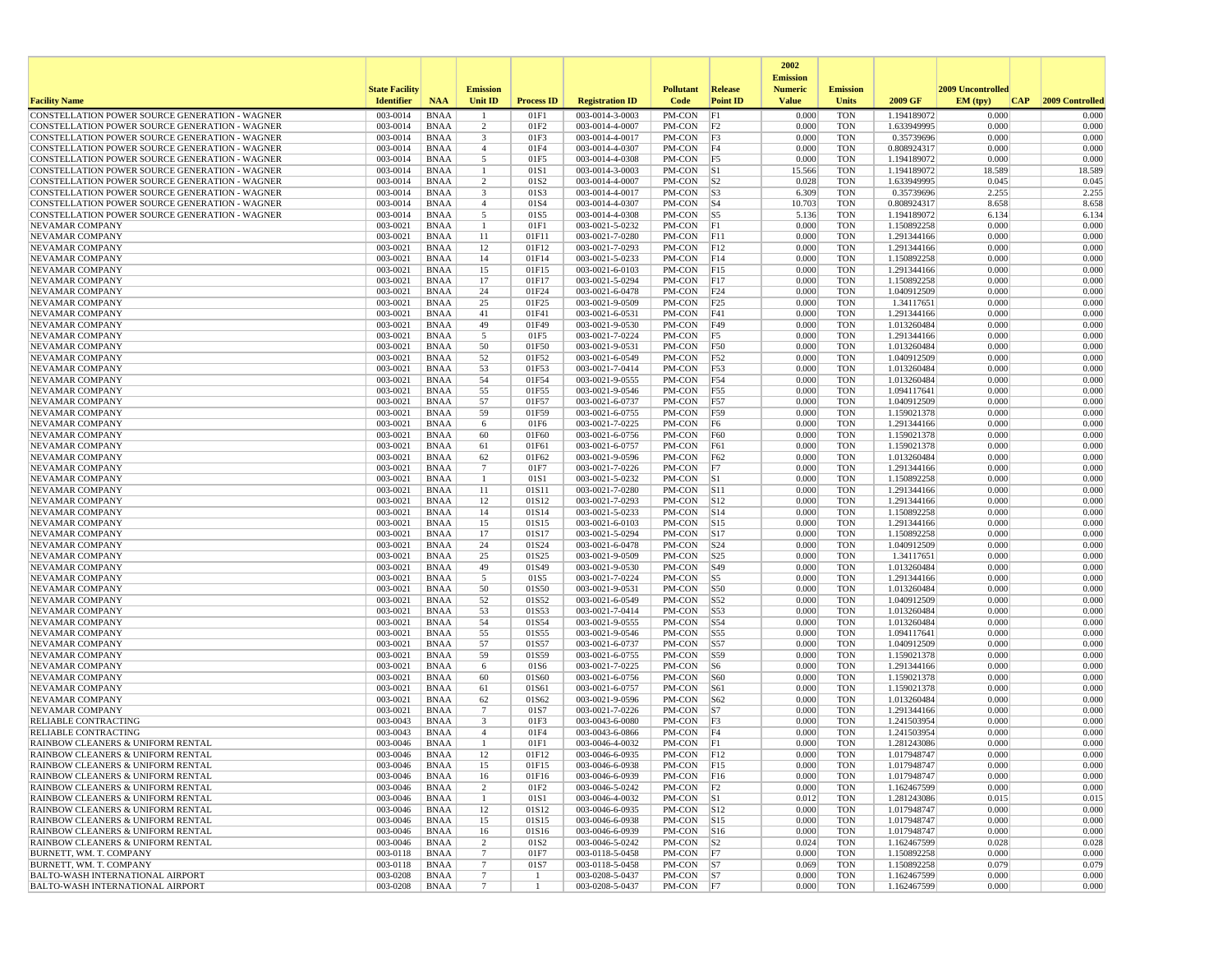|                                                                                    |                        |                            |                      |                   |                                    |                          |                        | 2002                              |                          |                            |                   |                 |
|------------------------------------------------------------------------------------|------------------------|----------------------------|----------------------|-------------------|------------------------------------|--------------------------|------------------------|-----------------------------------|--------------------------|----------------------------|-------------------|-----------------|
|                                                                                    | <b>State Facility</b>  |                            | <b>Emission</b>      |                   |                                    | <b>Pollutant</b>         | Release                | <b>Emission</b><br><b>Numeric</b> | <b>Emission</b>          |                            | 2009 Uncontrolled |                 |
| <b>Facility Name</b>                                                               | <b>Identifier</b>      | <b>NAA</b>                 | Unit ID              | <b>Process ID</b> | <b>Registration ID</b>             | Code                     | <b>Point ID</b>        | <b>Value</b>                      | <b>Units</b>             | 2009 GF                    | EM (typ)<br> CAP  | 2009 Controlled |
| BALTO-WASH INTERNATIONAL AIRPORT                                                   | 003-0208               | <b>BNAA</b>                | -9                   |                   | 003-0208-5-0499                    | PM-CON                   | S9                     | 0.137                             | <b>TON</b>               | 1.162467599                | 0.159             | 0.159           |
| <b>BALTO-WASH INTERNATIONAL AIRPORT</b>                                            | 003-0208               | <b>BNAA</b>                | 11                   |                   | 003-0208-5-0501                    | PM-CON                   | S11                    | 0.000                             | <b>TON</b>               | 1.162467599                | 0.000             | 0.000           |
| <b>BALTO-WASH INTERNATIONAL AIRPORT</b><br><b>BALTO-WASH INTERNATIONAL AIRPORT</b> | 003-0208<br>003-0208   | <b>BNAA</b><br><b>BNAA</b> | 11<br>10             | $\mathbf{1}$      | 003-0208-5-0501<br>003-0208-5-0500 | PM-CON<br>PM-CON         | F11<br>S10             | 0.000<br>0.137                    | <b>TON</b><br><b>TON</b> | 1.162467599<br>1.162467599 | 0.000<br>0.159    | 0.000<br>0.159  |
| <b>BALTO-WASH INTERNATIONAL AIRPORT</b>                                            | 003-0208               | <b>BNAA</b>                | 10                   |                   | 003-0208-5-0500                    | PM-CON                   | F10                    | 0.000                             | <b>TON</b>               | 1.162467599                | 0.000             | 0.000           |
| <b>BALTO-WASH INTERNATIONAL AIRPORT</b>                                            | 003-0208               | <b>BNAA</b>                | 9                    | -1                | 003-0208-5-0499                    | PM-CON                   | F9                     | 0.000                             | <b>TON</b>               | 1.162467599                | 0.000             | 0.000           |
| NORTHROP-GRUMMAN - BWI                                                             | 003-0250               | <b>BNAA</b>                | 134                  | 01F134            | 003-0250-5-0438                    | PM-CON                   | F134                   | 0.000                             | <b>TON</b>               | 1.150892258                | 0.000             | 0.000           |
| NORTHROP-GRUMMAN - BWI                                                             | 003-0250               | <b>BNAA</b>                | 134                  | 01S134            | 003-0250-5-0438                    | PM-CON                   | S134                   | 0.705                             | <b>TON</b>               | 1.150892258                | 0.811             | 0.811           |
| HI-TECH COLOR<br><b>HI-TECH COLOR</b>                                              | 003-0276<br>003-0276   | <b>BNAA</b><br><b>BNAA</b> | 5                    | 01F5<br>01F6      | 003-0276-5-0308<br>003-0276-6-0175 | PM-CON<br>PM-CON         | F5<br> F6              | 0.000<br>0.000                    | <b>TON</b><br><b>TON</b> | 1.150892258<br>1.037110686 | 0.000<br>0.000    | 0.000<br>0.000  |
| <b>HI-TECH COLOR</b>                                                               | 003-0276               | <b>BNAA</b>                | 6<br>$7\phantom{.0}$ | 01F7              | 003-0276-9-0350                    | PM-CON                   | F7                     | 0.000                             | <b>TON</b>               | 1.002286434                | 0.000             | 0.000           |
| <b>HI-TECH COLOR</b>                                                               | 003-0276               | <b>BNAA</b>                | 8                    | 01F8              | 003-0276-6-0844                    | PM-CON                   | F8                     | 0.000                             | <b>TON</b>               | 1.013260484                | 0.000             | 0.000           |
| <b>HI-TECH COLOR</b>                                                               | 003-0276               | <b>BNAA</b>                | 5                    | 01S5              | 003-0276-5-0308                    | PM-CON                   | $\vert$ S5             | 0.000                             | <b>TON</b>               | 1.150892258                | 0.000             | 0.000           |
| HI-TECH COLOR                                                                      | 003-0276               | <b>BNAA</b>                | 6                    | 01S6              | 003-0276-6-0175                    | PM-CON                   | S6                     | 0.000                             | <b>TON</b>               | 1.037110686                | 0.000             | 0.000           |
| HI-TECH COLOR                                                                      | 003-0276<br>003-0276   | <b>BNAA</b><br><b>BNAA</b> | $\overline{7}$<br>8  | 01S7<br>01S8      | 003-0276-9-0350<br>003-0276-6-0844 | PM-CON<br>PM-CON         | S7<br> S8              | 0.000<br>0.000                    | <b>TON</b><br><b>TON</b> | 1.002286434<br>1.013260484 | 0.000<br>0.000    | 0.000<br>0.000  |
| HI-TECH COLOR<br>US NAVAL ACADEMY                                                  | 003-0310               | <b>BNAA</b>                | 10                   | 01F10             | 003-0310-6-0122                    | PM-CON                   | F10                    | 0.000                             | <b>TON</b>               | 1.017948747                | 0.000             | 0.000           |
| US NAVAL ACADEMY                                                                   | 003-0310               | <b>BNAA</b>                | 11                   | 01F11             | 003-0310-6-0123                    | PM-CON                   | F11                    | 0.000                             | <b>TON</b>               | 1.017948747                | 0.000             | 0.000           |
| US NAVAL ACADEMY                                                                   | 003-0310               | <b>BNAA</b>                | 12                   | 01F12             | 003-0310-6-0153                    | PM-CON                   | F12                    | 0.000                             | <b>TON</b>               | 1.017948747                | 0.000             | 0.000           |
| US NAVAL ACADEMY                                                                   | 003-0310               | <b>BNAA</b>                | 13                   | 01F13             | 003-0310-6-0170                    | PM-CON                   | F13                    | 0.000                             | <b>TON</b>               | 1.017948747                | 0.000             | 0.000           |
| US NAVAL ACADEMY                                                                   | 003-0310               | <b>BNAA</b>                | 14                   | 01F14             | 003-0310-6-0171                    | $PM$ -CON                | F14                    | 0.000                             | <b>TON</b>               | 1.017948747                | 0.000             | 0.000           |
| US NAVAL ACADEMY<br><b>US NAVAL ACADEMY</b>                                        | 003-0310<br>003-0310   | <b>BNAA</b><br><b>BNAA</b> | 15<br>16             | 01F15<br>01F16    | 003-0310-6-0497<br>003-0310-5-0311 | PM-CON<br>PM-CON         | F15<br>F16             | 0.000<br>0.000                    | <b>TON</b><br><b>TON</b> | 1.017948747<br>1.162467599 | 0.000<br>0.000    | 0.000<br>0.000  |
| US NAVAL ACADEMY                                                                   | 003-0310               | <b>BNAA</b>                | 17                   | 01F17             | 003-0310-5-0312                    | PM-CON                   | F17                    | 0.000                             | <b>TON</b>               | 1.162467599                | 0.000             | 0.000           |
| US NAVAL ACADEMY                                                                   | 003-0310               | <b>BNAA</b>                | 18                   | 01F18             | 003-0310-5-0313                    | PM-CON                   | F18                    | 0.000                             | <b>TON</b>               | 1.162467599                | 0.000             | 0.000           |
| <b>US NAVAL ACADEMY</b>                                                            | 003-0310               | <b>BNAA</b>                | 20                   | 01F20             | 003-0310-6-0722                    | PM-CON                   | F20                    | 0.000                             | <b>TON</b>               | 1.017948747                | 0.000             | 0.000           |
| US NAVAL ACADEMY                                                                   | 003-0310               | <b>BNAA</b>                | 22                   | 01F22             | 003-0310-9-0584                    | PM-CON                   | F22                    | 0.000                             | <b>TON</b>               | 1.002286434                | 0.000             | 0.000           |
| <b>US NAVAL ACADEMY</b><br><b>US NAVAL ACADEMY</b>                                 | 003-0310<br>003-0310   | <b>BNAA</b><br><b>BNAA</b> | 23<br>24             | 01F23<br>01F24    | 003-0310-4-0684<br>003-0310-4-0685 | PM-CON<br>PM-CON         | F23<br>F24             | 0.000<br>0.000                    | <b>TON</b><br><b>TON</b> | 1.281243086<br>1.281243086 | 0.000<br>0.000    | 0.000<br>0.000  |
| US NAVAL ACADEMY                                                                   | 003-0310               | <b>BNAA</b>                | 33                   | 01F33             | 003-0310-6-0749                    | PM-CON                   | F33                    | 0.000                             | <b>TON</b>               | 1.159021378                | 0.000             | 0.000           |
| US NAVAL ACADEMY                                                                   | 003-0310               | <b>BNAA</b>                | 34                   | 01F34             | 003-0310-6-0750                    | PM-CON                   | F34                    | 0.000                             | <b>TON</b>               | 1.159021378                | 0.000             | 0.000           |
| <b>US NAVAL ACADEMY</b>                                                            | 003-0310               | <b>BNAA</b>                | 35                   | 01F35             | 003-0310-6-0751                    | PM-CON                   | F35                    | 0.000                             | <b>TON</b>               | 1.017948747                | 0.000             | 0.000           |
| US NAVAL ACADEMY                                                                   | 003-0310               | <b>BNAA</b>                | 38                   | 01F38             | 003-0310-4-0688                    | PM-CON                   | F38                    | 0.000                             | <b>TON</b>               | 1.281243086                | 0.000             | 0.000           |
| US NAVAL ACADEMY<br><b>US NAVAL ACADEMY</b>                                        | 003-0310<br>003-0310   | <b>BNAA</b><br><b>BNAA</b> | 6<br>$\overline{7}$  | 01F6<br>01F7      | 003-0310-6-0118<br>003-0310-6-0119 | PM-CON<br>PM-CON         | F6<br> F7              | 0.000<br>0.000                    | <b>TON</b><br><b>TON</b> | 1.017948747<br>1.017948747 | 0.000<br>0.000    | 0.000<br>0.000  |
| US NAVAL ACADEMY                                                                   | 003-0310               | <b>BNAA</b>                | 8                    | 01F8              | 003-0310-6-0120                    | PM-CON                   | F8                     | 0.000                             | <b>TON</b>               | 1.017948747                | 0.000             | 0.000           |
| <b>US NAVAL ACADEMY</b>                                                            | 003-0310               | <b>BNAA</b>                | 9                    | 01F9              | 003-0310-6-0121                    | PM-CON                   | F9                     | 0.000                             | <b>TON</b>               | 1.017948747                | 0.000             | 0.000           |
| US NAVAL ACADEMY                                                                   | 003-0310               | <b>BNAA</b>                | 10                   | 01S10             | 003-0310-6-0122                    | PM-CON                   | S10                    | 0.000                             | <b>TON</b>               | 1.017948747                | 0.000             | 0.000           |
| US NAVAL ACADEMY                                                                   | 003-0310               | <b>BNAA</b>                | 11                   | 01S11             | 003-0310-6-0123                    | PM-CON                   | S11                    | 0.000                             | <b>TON</b>               | 1.017948747                | 0.000             | 0.000           |
| <b>US NAVAL ACADEMY</b>                                                            | 003-0310<br>003-0310   | <b>BNAA</b><br><b>BNAA</b> | 12<br>13             | 01S12             | 003-0310-6-0153                    | PM-CON                   | S12<br>S13             | 0.000<br>0.000                    | <b>TON</b><br><b>TON</b> | 1.017948747                | 0.000<br>0.000    | 0.000<br>0.000  |
| US NAVAL ACADEMY<br>US NAVAL ACADEMY                                               | 003-0310               | <b>BNAA</b>                | 14                   | 01S13<br>01S14    | 003-0310-6-0170<br>003-0310-6-0171 | PM-CON<br>PM-CON         | S14                    | 0.000                             | <b>TON</b>               | 1.017948747<br>1.017948747 | 0.000             | 0.000           |
| <b>US NAVAL ACADEMY</b>                                                            | 003-0310               | <b>BNAA</b>                | 15                   | 01S15             | 003-0310-6-0497                    | PM-CON                   | S15                    | 0.000                             | <b>TON</b>               | 1.017948747                | 0.000             | 0.000           |
| US NAVAL ACADEMY                                                                   | 003-0310               | <b>BNAA</b>                | 16                   | 01S16             | 003-0310-5-0311                    | PM-CON                   | S16                    | 0.137                             | <b>TON</b>               | 1.162467599                | 0.159             | 0.159           |
| US NAVAL ACADEMY                                                                   | 003-0310               | <b>BNAA</b>                | 17                   | 01S17             | 003-0310-5-0312                    | PM-CON                   | S17                    | 0.410                             | <b>TON</b>               | 1.162467599                | 0.476             | 0.476           |
| US NAVAL ACADEMY                                                                   | 003-0310               | <b>BNAA</b>                | 18                   | 01S18             | 003-0310-5-0313                    | PM-CON                   | S18                    | 0.137                             | <b>TON</b>               | 1.162467599                | 0.159             | 0.159           |
| US NAVAL ACADEMY<br><b>US NAVAL ACADEMY</b>                                        | 003-0310<br>003-0310   | <b>BNAA</b><br><b>BNAA</b> | 20<br>22             | 01S20<br>01S22    | 003-0310-6-0722<br>003-0310-9-0584 | PM-CON<br>PM-CON         | S20<br>S <sub>22</sub> | 0.000<br>0.000                    | <b>TON</b><br><b>TON</b> | 1.017948747<br>1.002286434 | 0.000<br>0.000    | 0.000<br>0.000  |
| US NAVAL ACADEMY                                                                   | 003-0310               | <b>BNAA</b>                | 23                   | 01S23             | 003-0310-4-0684                    | PM-CON                   | S <sub>23</sub>        | 0.000                             | <b>TON</b>               | 1.281243086                | 0.000             | 0.000           |
| US NAVAL ACADEMY                                                                   | 003-0310               | <b>BNAA</b>                | 24                   | 01S24             | 003-0310-4-0685                    | PM-CON                   | S <sub>24</sub>        | 0.000                             | <b>TON</b>               | 1.281243086                | 0.000             | 0.000           |
| <b>US NAVAL ACADEMY</b>                                                            | 003-0310               | <b>BNAA</b>                | 33                   | 01S33             | 003-0310-6-0749                    | PM-CON                   | <b>S33</b>             | 0.000                             | <b>TON</b>               | 1.159021378                | 0.000             | 0.000           |
| <b>US NAVAL ACADEMY</b>                                                            | 003-0310               | <b>BNAA</b>                | 34                   | 01S34             | 003-0310-6-0750                    | PM-CON                   | S34                    | 0.000                             | <b>TON</b>               | 1.159021378                | 0.000             | 0.000           |
| US NAVAL ACADEMY<br><b>US NAVAL ACADEMY</b>                                        | 003-0310<br>003-0310   | <b>BNAA</b><br><b>BNAA</b> | 35<br>38             | 01S35<br>01S38    | 003-0310-6-0751<br>003-0310-4-0688 | PM-CON<br>PM-CON         | S35<br><b>S38</b>      | 0.000<br>0.000                    | <b>TON</b><br><b>TON</b> | 1.017948747<br>1.281243086 | 0.000<br>0.000    | 0.000<br>0.000  |
| US NAVAL ACADEMY                                                                   | 003-0310               | <b>BNAA</b>                | 6                    | 01S6              | 003-0310-6-0118                    | PM-CON                   | S6                     | 0.000                             | <b>TON</b>               | 1.017948747                | 0.000             | 0.000           |
| US NAVAL ACADEMY                                                                   | 003-0310               | <b>BNAA</b>                | $\overline{7}$       | 01S7              | 003-0310-6-0119                    | PM-CON                   | S7                     | 0.000                             | <b>TON</b>               | 1.017948747                | 0.000             | 0.000           |
| <b>US NAVAL ACADEMY</b>                                                            | 003-0310               | <b>BNAA</b>                | 8                    | 01S8              | 003-0310-6-0120                    | PM-CON                   | S8                     | 0.000                             | <b>TON</b>               | 1.017948747                | 0.000             | 0.000           |
| US NAVAL ACADEMY                                                                   | 003-0310               | <b>BNAA</b>                | 9                    | 01S9              | 003-0310-6-0121                    | PM-CON                   | S9                     | 0.000                             | <b>TON</b>               | 1.017948747                | 0.000             | 0.000           |
| U.S. COAST GUARD YARD - CURTIS BAY<br>U.S. COAST GUARD YARD - CURTIS BAY           | 003-0316<br>$003-0316$ | BNAA                       | 15<br>17             | 01F15             | 003-0316-6-0902                    | PM-CON F15<br>PM-CON F17 |                        | 0.000<br>0.000                    | TON<br><b>TON</b>        | 1.159021378<br>1.162467599 | 0.000<br>0.000    | 0.000<br>0.000  |
| U.S. COAST GUARD YARD - CURTIS BAY                                                 | 003-0316               | BNAA<br>BNAA               | 17                   | 01F17<br>01S17    | 003-0316-5-0495<br>003-0316-5-0495 | PM-CON S17               |                        | 0.623                             | <b>TON</b>               | 1.162467599                | 0.724             | 0.724           |
| NATIONAL SECURITY AGENCY                                                           | 003-0317               | <b>BNAA</b>                | 100                  | 01F100            | 003-0317-9-0675                    | PM-CON F100              |                        | 0.000                             | <b>TON</b>               | 1.281243086                | 0.000             | 0.000           |
| NATIONAL SECURITY AGENCY                                                           | 003-0317               | BNAA                       | 101                  | 01F101            | 003-0317-9-0676                    | PM-CON                   | F101                   | 0.000                             | <b>TON</b>               | 1.281243086                | 0.000             | 0.000           |
| NATIONAL SECURITY AGENCY                                                           | 003-0317               | <b>BNAA</b>                | 102                  | 01F102            | 003-0317-5-0502                    | PM-CON                   | F102                   | 0.000                             | <b>TON</b>               | 1.162467599                | 0.000             | 0.000           |
| NATIONAL SECURITY AGENCY                                                           | 003-0317               | <b>BNAA</b>                | 103                  | 01F103            | 003-0317-5-0503                    | PM-CON                   | F103                   | 0.000                             | <b>TON</b>               | 1.162467599                | 0.000             | 0.000           |
| NATIONAL SECURITY AGENCY<br>NATIONAL SECURITY AGENCY                               | 003-0317<br>003-0317   | BNAA<br><b>BNAA</b>        | 104<br>105           | 01F104<br>01F105  | 003-0317-5-0504<br>003-0317-5-0505 | PM-CON<br>PM-CON         | F104<br>F105           | 0.000<br>0.000                    | <b>TON</b><br><b>TON</b> | 1.162467599<br>1.162467599 | 0.000<br>0.000    | 0.000<br>0.000  |
| NATIONAL SECURITY AGENCY                                                           | 003-0317               | <b>BNAA</b>                | 16                   | 01F16             | 003-0317-9-0442                    | PM-CON F16               |                        | 0.000                             | <b>TON</b>               | 1.281243086                | 0.000             | 0.000           |
| NATIONAL SECURITY AGENCY                                                           | 003-0317               | BNAA                       | 31                   | 01F31             | 003-0317-9-0449                    | PM-CON                   | F31                    | 0.000                             | <b>TON</b>               | 1.10654211                 | 0.000             | 0.000           |
| NATIONAL SECURITY AGENCY                                                           | 003-0317               | <b>BNAA</b>                | 32                   | 01F32             | 003-0317-9-0450                    | PM-CON                   | F32                    | 0.000                             | <b>TON</b>               | 1.10654211                 | 0.000             | 0.000           |
| NATIONAL SECURITY AGENCY                                                           | 003-0317               | <b>BNAA</b>                | 33                   | 01F33             | 003-0317-9-0451                    | $PM-CON$ F33             |                        | 0.000                             | <b>TON</b>               | $\overline{2}$             | 0.000             | 0.000           |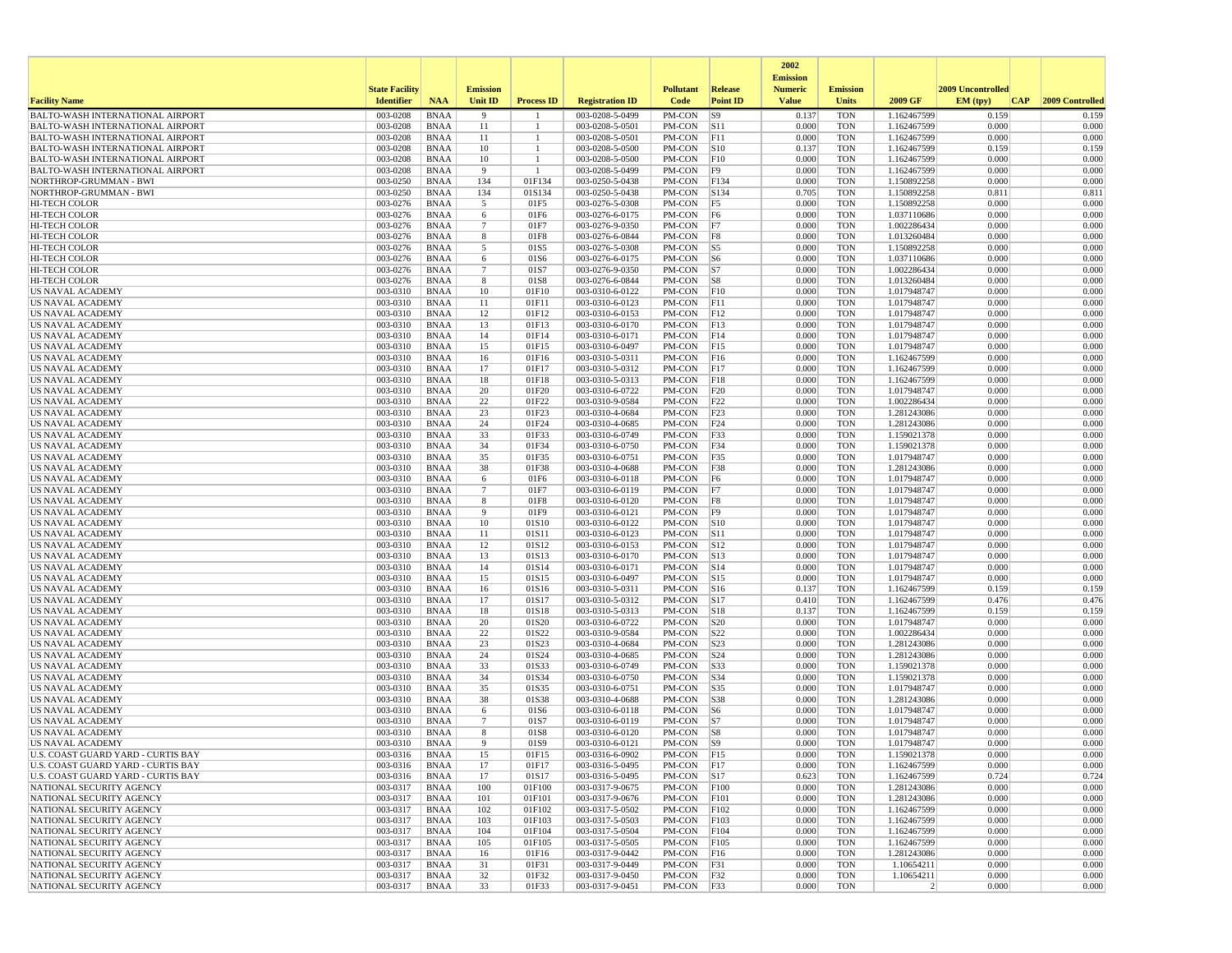|                                                      |                       |                            |                       |                   |                                    |                            |                        | 2002                              |                          |                            |                   |                 |
|------------------------------------------------------|-----------------------|----------------------------|-----------------------|-------------------|------------------------------------|----------------------------|------------------------|-----------------------------------|--------------------------|----------------------------|-------------------|-----------------|
|                                                      | <b>State Facility</b> |                            | <b>Emission</b>       |                   |                                    | <b>Pollutant</b>           | Release                | <b>Emission</b><br><b>Numeric</b> | <b>Emission</b>          |                            | 2009 Uncontrolled |                 |
| <b>Facility Name</b>                                 | <b>Identifier</b>     | <b>NAA</b>                 | <b>Unit ID</b>        | <b>Process ID</b> | <b>Registration ID</b>             | Code                       | <b>Point ID</b>        | <b>Value</b>                      | <b>Units</b>             | 2009 GF                    | EM (typ)<br> CAP  | 2009 Controlled |
| NATIONAL SECURITY AGENCY                             | 003-0317              | <b>BNAA</b>                | 34                    | 01F34             | 003-0317-5-0392                    | PM-CON                     | F34                    | 0.000                             | <b>TON</b>               | 1.162467599                | 0.000             | 0.000           |
| NATIONAL SECURITY AGENCY                             | 003-0317              | BNAA                       | 35                    | 01F35             | 003-0317-5-0393                    | PM-CON                     | F35                    | 0.000                             | <b>TON</b>               | 1.162467599                | 0.000             | 0.000           |
| NATIONAL SECURITY AGENCY                             | 003-0317              | <b>BNAA</b>                | 36                    | 01F36             | 003-0317-5-0394                    | PM-CON                     | F36                    | 0.000                             | <b>TON</b>               | 1.162467599                | 0.000             | 0.000           |
| NATIONAL SECURITY AGENCY<br>NATIONAL SECURITY AGENCY | 003-0317<br>003-0317  | BNAA<br><b>BNAA</b>        | 37<br>39              | 01F37<br>01F39    | 003-0317-6-0375<br>003-0317-6-0381 | PM-CON<br>PM-CON           | F37<br>F39             | 0.000<br>0.000                    | <b>TON</b><br><b>TON</b> | 1.185032368<br>1.159021378 | 0.000<br>0.000    | 0.000<br>0.000  |
| NATIONAL SECURITY AGENCY                             | 003-0317              | <b>BNAA</b>                | 40                    | 01F40             | 003-0317-9-0444                    | PM-CON                     | F40                    | 0.000                             | <b>TON</b>               | 1.459523797                | 0.000             | 0.000           |
| NATIONAL SECURITY AGENCY                             | 003-0317              | BNAA                       | 41                    | 01F41             | 003-0317-9-0470                    | PM-CON                     | F41                    | 0.000                             | <b>TON</b>               | 1.281243086                | 0.000             | 0.000           |
| NATIONAL SECURITY AGENCY                             | 003-0317              | <b>BNAA</b>                | 42                    | 01F42             | 003-0317-9-0471                    | PM-CON                     | F42                    | 0.000                             | <b>TON</b>               | 1.281243086                | 0.000             | 0.000           |
| NATIONAL SECURITY AGENCY                             | 003-0317              | <b>BNAA</b>                | 43                    | 01F43             | 003-0317-9-0472                    | PM-CON                     | F43                    | 0.000                             | <b>TON</b>               | 1.281243086                | 0.000             | 0.000           |
| NATIONAL SECURITY AGENCY<br>NATIONAL SECURITY AGENCY | 003-0317<br>003-0317  | <b>BNAA</b><br>BNAA        | 44<br>48              | 01F44<br>01F48    | 003-0317-9-0473<br>003-0317-6-0539 | PM-CON<br>PM-CON           | F44<br>F48             | 0.000<br>0.000                    | <b>TON</b><br><b>TON</b> | 1.281243086<br>1.183266878 | 0.000<br>0.000    | 0.000<br>0.000  |
| NATIONAL SECURITY AGENCY                             | 003-0317              | <b>BNAA</b>                | 51                    | 01F51             | 003-0317-8-0155                    | PM-CON                     | F51                    | 0.000                             | <b>TON</b>               | 1.115716696                | 0.000             | 0.000           |
| NATIONAL SECURITY AGENCY                             | 003-0317              | <b>BNAA</b>                | 53                    | 01F53             | 003-0317-9-0561                    | PM-CON                     | <b>F53</b>             | 0.000                             | <b>TON</b>               | 1.002286434                | 0.000             | 0.000           |
| NATIONAL SECURITY AGENCY                             | 003-0317              | <b>BNAA</b>                | 54                    | 01F54             | 003-0317-6-0682                    | PM-CON                     | F54                    | 0.000                             | <b>TON</b>               | 1.159021378                | 0.000             | 0.000           |
| NATIONAL SECURITY AGENCY                             | 003-0317              | BNAA                       | 55                    | 01F55             | 003-0317-6-0677                    | PM-CON                     | F <sub>55</sub>        | 0.000                             | <b>TON</b>               | 1.52560246<br>1.013260484  | 0.000             | 0.000           |
| NATIONAL SECURITY AGENCY<br>NATIONAL SECURITY AGENCY | 003-0317<br>003-0317  | BNAA<br><b>BNAA</b>        | 56<br>57              | 01F56<br>01F57    | 003-0317-6-0690<br>003-0317-6-0668 | PM-CON<br>PM-CON           | F56<br><b>F57</b>      | 0.000<br>0.000                    | <b>TON</b><br><b>TON</b> | 0.970630348                | 0.000<br>0.000    | 0.000<br>0.000  |
| NATIONAL SECURITY AGENCY                             | 003-0317              | BNAA                       | 58                    | 01F58             | 003-0317-6-0669                    | PM-CON                     | <b>F58</b>             | 0.000                             | <b>TON</b>               | 0.970630348                | 0.000             | 0.000           |
| NATIONAL SECURITY AGENCY                             | 003-0317              | BNAA                       | 59                    | 01F59             | 003-0317-6-0670                    | PM-CON                     | F59                    | 0.000                             | <b>TON</b>               | 0.970630348                | 0.000             | 0.000           |
| NATIONAL SECURITY AGENCY                             | 003-0317              | <b>BNAA</b>                | 60                    | 01F60             | 003-0317-6-0671                    | PM-CON                     | F60                    | 0.000                             | <b>TON</b>               | 0.970630348                | 0.000             | 0.000           |
| NATIONAL SECURITY AGENCY                             | 003-0317              | <b>BNAA</b>                | 61                    | 01F61             | 003-0317-6-0672                    | PM-CON                     | <b>F61</b>             | 0.000                             | <b>TON</b>               | 0.970630348                | 0.000             | 0.000           |
| NATIONAL SECURITY AGENCY<br>NATIONAL SECURITY AGENCY | 003-0317<br>003-0317  | BNAA<br><b>BNAA</b>        | 62<br>63              | 01F62<br>01F63    | 003-0317-6-0673<br>003-0317-6-0674 | PM-CON<br>PM-CON           | F62<br>F63             | 0.000<br>0.000                    | <b>TON</b><br><b>TON</b> | 0.970630348<br>0.970630348 | 0.000<br>0.000    | 0.000<br>0.000  |
| NATIONAL SECURITY AGENCY                             | 003-0317              | <b>BNAA</b>                | 65                    | 01F65             | 003-0317-6-0718                    | PM-CON                     | F65                    | 0.000                             | <b>TON</b>               | 1.215469599                | 0.000             | 0.000           |
| NATIONAL SECURITY AGENCY                             | 003-0317              | <b>BNAA</b>                | 66                    | 01F66             | 003-0317-6-0719                    | PM-CON                     | F66                    | 0.000                             | <b>TON</b>               | 1.215469599                | 0.000             | 0.000           |
| NATIONAL SECURITY AGENCY                             | 003-0317              | <b>BNAA</b>                | 67                    | 01F67             | 003-0317-6-0720                    | PM-CON                     | F67                    | 0.000                             | <b>TON</b>               | 1.839534879                | 0.000             | 0.000           |
| NATIONAL SECURITY AGENCY                             | 003-0317              | <b>BNAA</b>                | 68                    | 01F68             | 003-0317-6-0717                    | PM-CON                     | <b>F68</b>             | 0.000                             | <b>TON</b>               | 1.159021378                | 0.000             | 0.000           |
| NATIONAL SECURITY AGENCY<br>NATIONAL SECURITY AGENCY | 003-0317<br>003-0317  | <b>BNAA</b><br>BNAA        | 69<br>$7\phantom{.0}$ | 01F69<br>01F7     | 003-0317-6-0708<br>003-0317-9-0126 | PM-CON<br>PM-CON           | F69<br>F7              | 0.000<br>0.000                    | <b>TON</b><br><b>TON</b> | 1.013260484<br>1.164262295 | 0.000<br>0.000    | 0.000<br>0.000  |
| NATIONAL SECURITY AGENCY                             | 003-0317              | <b>BNAA</b>                | 70                    | 01F70             | 003-0317-6-0709                    | PM-CON                     | F70                    | 0.000                             | <b>TON</b>               | 1.013260484                | 0.000             | 0.000           |
| NATIONAL SECURITY AGENCY                             | 003-0317              | <b>BNAA</b>                | 71                    | 01F71             | 003-0317-6-0710                    | PM-CON                     | F71                    | 0.000                             | <b>TON</b>               | 1.013260484                | 0.000             | 0.000           |
| NATIONAL SECURITY AGENCY                             | 003-0317              | BNAA                       | 72                    | 01F72             | 003-0317-6-0711                    | PM-CON                     | F72                    | 0.000                             | <b>TON</b>               | 1.013260484                | 0.000             | 0.000           |
| NATIONAL SECURITY AGENCY                             | 003-0317              | BNAA                       | 73                    | 01F73             | 003-0317-6-0712                    | PM-CON                     | F <sub>73</sub>        | 0.000                             | <b>TON</b>               | 1.013260484                | 0.000             | 0.000           |
| NATIONAL SECURITY AGENCY                             | 003-0317              | <b>BNAA</b>                | 77                    | 01F77             | 003-0317-5-0450                    | PM-CON                     | F77                    | 0.000                             | <b>TON</b>               | 1.162467599                | 0.000             | 0.000           |
| NATIONAL SECURITY AGENCY<br>NATIONAL SECURITY AGENCY | 003-0317<br>003-0317  | BNAA<br>BNAA               | 78<br>79              | 01F78<br>01F79    | 003-0317-9-0587<br>003-0317-5-0431 | PM-CON<br>PM-CON           | <b>F78</b><br>F79      | 0.000<br>0.000                    | <b>TON</b><br><b>TON</b> | 1.013260484<br>1.162467599 | 0.000<br>0.000    | 0.000<br>0.000  |
| NATIONAL SECURITY AGENCY                             | 003-0317              | <b>BNAA</b>                | -8                    | 01F8              | 003-0317-9-0127                    | PM-CON                     | F8                     | 0.000                             | <b>TON</b>               | 1.164262295                | 0.000             | 0.000           |
| NATIONAL SECURITY AGENCY                             | 003-0317              | <b>BNAA</b>                | 80                    | 01F80             | 003-0317-5-0432                    | PM-CON                     | F80                    | 0.000                             | <b>TON</b>               | 1.162467599                | 0.000             | 0.000           |
| NATIONAL SECURITY AGENCY                             | 003-0317              | <b>BNAA</b>                | 81                    | 01F81             | 003-0317-6-0877                    | PM-CON                     | F81                    | 0.000                             | <b>TON</b>               | 0.970630348                | 0.000             | 0.000           |
| NATIONAL SECURITY AGENCY                             | 003-0317              | BNAA                       | 82                    | 01F82             | 003-0317-9-0679                    | PM-CON                     | <b>F82</b>             | 0.000                             | <b>TON</b>               | 1.281243086                | 0.000             | 0.000           |
| NATIONAL SECURITY AGENCY<br>NATIONAL SECURITY AGENCY | 003-0317<br>003-0317  | BNAA<br><b>BNAA</b>        | 83<br>84              | 01F83<br>01F84    | 003-03179-0680<br>003-0317-9-0681  | PM-CON<br>PM-CON           | F83<br><b>F84</b>      | 0.000<br>0.000                    | <b>TON</b><br><b>TON</b> | 1.281243086<br>1.281243086 | 0.000<br>0.000    | 0.000<br>0.000  |
| NATIONAL SECURITY AGENCY                             | 003-0317              | BNAA                       | 85                    | 01F85             | 003-0317-9-0682                    | PM-CON                     | <b>F85</b>             | 0.000                             | <b>TON</b>               | 1.281243086                | 0.000             | 0.000           |
| NATIONAL SECURITY AGENCY                             | 003-0317              | <b>BNAA</b>                | 86                    | 01F86             | 003-0317-9-0683                    | PM-CON                     | <b>F86</b>             | 0.000                             | <b>TON</b>               | 1.281243086                | 0.000             | 0.000           |
| NATIONAL SECURITY AGENCY                             | 003-0317              | <b>BNAA</b>                | 87                    | 01F87             | 003-0317-9-0684                    | PM-CON                     | F87                    | 0.000                             | <b>TON</b>               | 1.281243086                | 0.000             | 0.000           |
| NATIONAL SECURITY AGENCY                             | 003-0317              | <b>BNAA</b>                | 88                    | 01F88             | 003-0317-9-0685                    | PM-CON                     | <b>F88</b>             | 0.000                             | <b>TON</b>               | 1.281243086                | 0.000             | 0.000           |
| NATIONAL SECURITY AGENCY<br>NATIONAL SECURITY AGENCY | 003-0317<br>003-0317  | <b>BNAA</b><br><b>BNAA</b> | 89<br>90              | 01F89<br>01F90    | 003-0317-9-0686<br>003-0317-9-0687 | PM-CON<br>PM-CON           | F89<br>F90             | 0.000<br>0.000                    | <b>TON</b><br><b>TON</b> | 1.281243086<br>1.281243086 | 0.000<br>0.000    | 0.000<br>0.000  |
| NATIONAL SECURITY AGENCY                             | 003-0317              | <b>BNAA</b>                | 91                    | 01F91             | 003-0317-9-0688                    | PM-CON                     | F91                    | 0.000                             | <b>TON</b>               | 1.281243086                | 0.000             | 0.000           |
| NATIONAL SECURITY AGENCY                             | 003-0317              | BNAA                       | 92                    | 01F92             | 003-0317-9-0689                    | PM-CON                     | F <sub>92</sub>        | 0.000                             | <b>TON</b>               | 1.281243086                | 0.000             | 0.000           |
| NATIONAL SECURITY AGENCY                             | 003-0317              | <b>BNAA</b>                | 93                    | 01F93             | 003-0317-9-0690                    | PM-CON                     | F93                    | 0.000                             | <b>TON</b>               | 1.281243086                | 0.000             | 0.000           |
| NATIONAL SECURITY AGENCY                             | 003-0317              | <b>BNAA</b>                | 94                    | 01F94             | 003-0317-9-0691                    | PM-CON                     | F94                    | 0.000                             | <b>TON</b>               | 1.281243086                | 0.000             | 0.000           |
| NATIONAL SECURITY AGENCY<br>NATIONAL SECURITY AGENCY | 003-0317<br>003-0317  | <b>BNAA</b><br>BNAA        | 95<br>96              | 01F95<br>01F96    | 003-0317-9-0692<br>003-0317-9-0671 | PM-CON<br>PM-CON           | F <sub>95</sub><br>F96 | 0.000<br>0.000                    | <b>TON</b><br><b>TON</b> | 1.281243086<br>1.281243086 | 0.000<br>0.000    | 0.000<br>0.000  |
| NATIONAL SECURITY AGENCY                             | 003-0317              | <b>BNAA</b>                | 97                    | 01F97             | 003-0317-9-0672                    | PM-CON                     | F97                    | 0.000                             | <b>TON</b>               | 1.281243086                | 0.000             | 0.000           |
| NATIONAL SECURITY AGENCY                             | 003-0317              | <b>BNAA</b>                | 98                    | 01F98             | 003-0317-9-0673                    | PM-CON                     | F98                    | 0.000                             | <b>TON</b>               | 1.281243086                | 0.000             | 0.000           |
| NATIONAL SECURITY AGENCY                             | 003-0317              | <b>BNAA</b>                | 99                    | 01F99             | 003-0317-9-0674                    | PM-CON                     | F99                    | 0.000                             | <b>TON</b>               | 1.281243086                | 0.000             | 0.000           |
| NATIONAL SECURITY AGENCY                             | 003-0317              | <b>BNAA</b>                | 100                   | 01S100            | 003-0317-9-0675                    | PM-CON                     | S100                   | 0.000                             | <b>TON</b>               | 1.281243086                | 0.000             | 0.000           |
| NATIONAL SECURITY AGENCY<br>NATIONAL SECURITY AGENCY | 003-0317<br>003-0317  | BNAA<br>BNAA               | 101<br>102            | 01S101<br>01S102  | 003-0317-9-0676<br>003-0317-5-0502 | PM-CON<br>$PM-CON$ $ S102$ | S101                   | 0.000<br>0.327                    | <b>TON</b><br><b>TON</b> | 1.281243086<br>1.162467599 | 0.000<br>0.380    | 0.000<br>0.380  |
| NATIONAL SECURITY AGENCY                             | 003-0317              | <b>BNAA</b>                | 103                   | 01S103            | 003-0317-5-0503                    | $PM-CON$ S103              |                        | 0.259                             | <b>TON</b>               | 1.162467599                | 0.301             | 0.301           |
| NATIONAL SECURITY AGENCY                             | 003-0317              | BNAA                       | 104                   | 01S104            | 003-0317-5-0504                    | PM-CON                     | S104                   | 0.322                             | <b>TON</b>               | 1.162467599                | 0.374             | 0.374           |
| NATIONAL SECURITY AGENCY                             | 003-0317              | <b>BNAA</b>                | 105                   | 01S105            | 003-0317-5-0505                    | $PM$ -CON $ S105$          |                        | 0.338                             | <b>TON</b>               | 1.162467599                | 0.392             | 0.392           |
| NATIONAL SECURITY AGENCY                             | 003-0317              | BNAA                       | 16                    | 01S16             | 003-0317-9-0442                    | PM-CON                     | S <sub>16</sub>        | 0.021                             | <b>TON</b>               | 1.281243086                | 0.026             | 0.026           |
| NATIONAL SECURITY AGENCY                             | 003-0317              | <b>BNAA</b>                | 31                    | 01S31             | 003-0317-9-0449                    | PM-CON                     | S31                    | 0.000<br>0.000                    | <b>TON</b>               | 1.10654211<br>1.10654211   | 0.000<br>0.000    | 0.000           |
| NATIONAL SECURITY AGENCY<br>NATIONAL SECURITY AGENCY | 003-0317<br>003-0317  | BNAA<br>BNAA               | 32<br>34              | 01S32<br>01S34    | 003-0317-9-0450<br>003-0317-5-0392 | PM-CON<br>PM-CON           | S32<br>S34             | 0.000                             | <b>TON</b><br><b>TON</b> | 1.162467599                | 0.000             | 0.000<br>0.000  |
| NATIONAL SECURITY AGENCY                             | 003-0317              | <b>BNAA</b>                | 35                    | 01S35             | 003-0317-5-0393                    | PM-CON S35                 |                        | 0.000                             | <b>TON</b>               | 1.162467599                | 0.000             | 0.000           |
| NATIONAL SECURITY AGENCY                             | 003-0317              | BNAA                       | 36                    | 01S36             | 003-0317-5-0394                    | PM-CON S36                 |                        | 0.000                             | <b>TON</b>               | 1.162467599                | 0.000             | 0.000           |
| NATIONAL SECURITY AGENCY                             | 003-0317              | <b>BNAA</b>                | 37                    | 01S37             | 003-0317-6-0375                    | PM-CON                     | S37                    | 0.000                             | <b>TON</b>               | 1.185032368                | 0.000             | 0.000           |
| NATIONAL SECURITY AGENCY                             | 003-0317              | BNAA                       | 39                    | 01S39             | 003-0317-6-0381                    | PM-CON S39                 |                        | 0.000                             | <b>TON</b>               | 1.159021378                | 0.000             | 0.000           |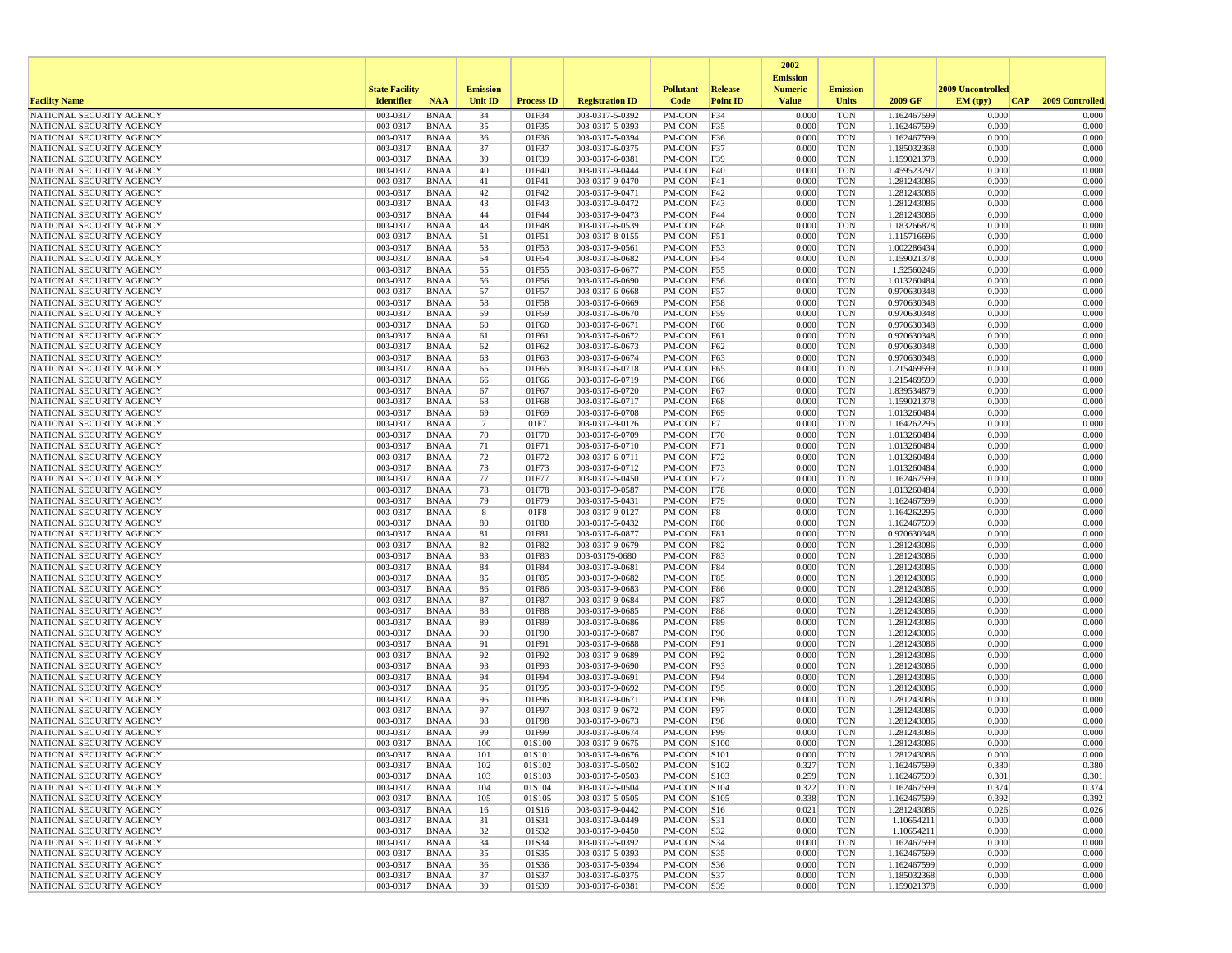|                                                        |                       |                            |                     |                   |                                    |                       |                    | 2002                              |                          |                            |                   |                 |
|--------------------------------------------------------|-----------------------|----------------------------|---------------------|-------------------|------------------------------------|-----------------------|--------------------|-----------------------------------|--------------------------|----------------------------|-------------------|-----------------|
|                                                        | <b>State Facility</b> |                            | <b>Emission</b>     |                   |                                    | <b>Pollutant</b>      | <b>Release</b>     | <b>Emission</b><br><b>Numeric</b> | <b>Emission</b>          |                            | 2009 Uncontrolled |                 |
| <b>Facility Name</b>                                   | <b>Identifier</b>     | <b>NAA</b>                 | <b>Unit ID</b>      | <b>Process ID</b> | <b>Registration ID</b>             | Code                  | <b>Point ID</b>    | <b>Value</b>                      | Units                    | 2009 GF                    | EM (typ)<br> CAP  | 2009 Controlled |
| NATIONAL SECURITY AGENCY                               | 003-0317              | <b>BNAA</b>                | 41                  | 01S41             | 003-0317-9-0470                    | PM-CON                | S41                | 0.004                             | <b>TON</b>               | 1.281243086                | 0.006             | 0.006           |
| NATIONAL SECURITY AGENCY                               | 003-0317              | <b>BNAA</b>                | 42                  | 01S42             | 003-0317-9-0471                    | PM-CON                | S42                | 0.004                             | <b>TON</b>               | 1.281243086                | 0.006             | 0.006           |
| NATIONAL SECURITY AGENCY                               | 003-0317              | <b>BNAA</b>                | 43                  | 01S43             | 003-0317-9-0472                    | PM-CON                | S43                | 0.004                             | <b>TON</b>               | 1.281243086                | 0.005             | 0.005           |
| NATIONAL SECURITY AGENCY<br>NATIONAL SECURITY AGENCY   | 003-0317<br>003-0317  | <b>BNAA</b><br><b>BNAA</b> | 44<br>48            | 01S44<br>01S48    | 003-0317-9-0473<br>003-0317-6-0539 | PM-CON<br>PM-CON      | S44<br>S48         | 0.000<br>0.000                    | <b>TON</b><br><b>TON</b> | 1.281243086<br>1.183266878 | 0.000<br>0.000    | 0.000<br>0.000  |
| NATIONAL SECURITY AGENCY                               | 003-0317              | <b>BNAA</b>                | 53                  | 01S53             | 003-0317-9-0561                    | PM-CON                | S53                | 0.000                             | <b>TON</b>               | 1.002286434                | 0.000             | 0.000           |
| NATIONAL SECURITY AGENCY                               | 003-0317              | <b>BNAA</b>                | 54                  | 01S54             | 003-0317-6-0682                    | PM-CON                | S54                | 0.000                             | <b>TON</b>               | 1.159021378                | 0.000             | 0.000           |
| NATIONAL SECURITY AGENCY                               | 003-0317              | <b>BNAA</b>                | 55                  | 01S55             | 003-0317-6-0677                    | PM-CON                | S55                | 0.000                             | <b>TON</b>               | 1.52560246                 | 0.000             | 0.000           |
| NATIONAL SECURITY AGENCY                               | 003-0317              | <b>BNAA</b>                | 56                  | 01S56             | 003-0317-6-0690                    | PM-CON                | S56                | 0.000                             | <b>TON</b>               | 1.013260484                | 0.000             | 0.000           |
| NATIONAL SECURITY AGENCY                               | 003-0317              | <b>BNAA</b>                | 57                  | 01S57             | 003-0317-6-0668                    | PM-CON                | <b>S57</b>         | 0.000                             | <b>TON</b>               | 0.970630348                | 0.000             | 0.000           |
| NATIONAL SECURITY AGENCY                               | 003-0317              | <b>BNAA</b>                | 58                  | 01S58             | 003-0317-6-0669                    | PM-CON                | <b>S58</b>         | 0.000                             | <b>TON</b>               | 0.970630348                | 0.000             | 0.000           |
| NATIONAL SECURITY AGENCY<br>NATIONAL SECURITY AGENCY   | 003-0317<br>003-0317  | <b>BNAA</b><br><b>BNAA</b> | 59                  | 01S59<br>01S60    | 003-0317-6-0670<br>003-0317-6-0671 | PM-CON                | S59<br>S60         | 0.000<br>0.000                    | <b>TON</b><br><b>TON</b> | 0.970630348<br>0.970630348 | 0.000<br>0.000    | 0.000<br>0.000  |
| NATIONAL SECURITY AGENCY                               | 003-0317              | <b>BNAA</b>                | 60<br>61            | 01S61             | 003-0317-6-0672                    | PM-CON<br>PM-CON      | S61                | 0.000                             | <b>TON</b>               | 0.970630348                | 0.000             | 0.000           |
| NATIONAL SECURITY AGENCY                               | 003-0317              | <b>BNAA</b>                | 62                  | 01S62             | 003-0317-6-0673                    | PM-CON                | S62                | 0.000                             | <b>TON</b>               | 0.970630348                | 0.000             | 0.000           |
| NATIONAL SECURITY AGENCY                               | 003-0317              | <b>BNAA</b>                | 63                  | 01S63             | 003-0317-6-0674                    | PM-CON                | S63                | 0.000                             | <b>TON</b>               | 0.970630348                | 0.000             | 0.000           |
| NATIONAL SECURITY AGENCY                               | 003-0317              | <b>BNAA</b>                | 65                  | 01S65             | 003-0317-6-0718                    | PM-CON                | S65                | 0.000                             | <b>TON</b>               | 1.215469599                | 0.000             | 0.000           |
| NATIONAL SECURITY AGENCY                               | 003-0317              | <b>BNAA</b>                | 66                  | 01S66             | 003-0317-6-0719                    | PM-CON                | S66                | 0.000                             | <b>TON</b>               | 1.215469599                | 0.000             | 0.000           |
| NATIONAL SECURITY AGENCY                               | 003-0317              | <b>BNAA</b>                | 67                  | 01S67             | 003-0317-6-0720                    | PM-CON                | S67                | 0.000                             | <b>TON</b>               | 1.839534879                | 0.000             | 0.000           |
| NATIONAL SECURITY AGENCY                               | 003-0317              | <b>BNAA</b>                | 68                  | 01S68             | 003-0317-6-0717                    | PM-CON                | S68                | 0.000                             | <b>TON</b>               | 1.159021378                | 0.000             | 0.000           |
| NATIONAL SECURITY AGENCY                               | 003-0317              | <b>BNAA</b>                | 69                  | 01S69             | 003-0317-6-0708                    | PM-CON                | S69                | 0.000                             | <b>TON</b>               | 1.013260484                | 0.000             | 0.000           |
| NATIONAL SECURITY AGENCY<br>NATIONAL SECURITY AGENCY   | 003-0317<br>003-0317  | <b>BNAA</b><br><b>BNAA</b> | 70<br>71            | 01S70<br>01S71    | 003-0317-6-0709<br>003-0317-6-0710 | PM-CON<br>PM-CON      | <b>S70</b><br> S71 | 0.000<br>0.000                    | <b>TON</b><br><b>TON</b> | 1.013260484<br>1.013260484 | 0.000<br>0.000    | 0.000<br>0.000  |
| NATIONAL SECURITY AGENCY                               | 003-0317              | <b>BNAA</b>                | 72                  | 01S72             | 003-0317-6-0711                    | PM-CON                | S72                | 0.000                             | <b>TON</b>               | 1.013260484                | 0.000             | 0.000           |
| NATIONAL SECURITY AGENCY                               | 003-0317              | <b>BNAA</b>                | 73                  | 01S73             | 003-0317-6-0712                    | PM-CON                | <b>S73</b>         | 0.000                             | <b>TON</b>               | 1.013260484                | 0.000             | 0.000           |
| NATIONAL SECURITY AGENCY                               | 003-0317              | <b>BNAA</b>                | 77                  | 01S77             | 003-0317-5-0450                    | PM-CON                | S77                | 0.000                             | <b>TON</b>               | 1.162467599                | 0.000             | 0.000           |
| NATIONAL SECURITY AGENCY                               | 003-0317              | <b>BNAA</b>                | 78                  | 01S78             | 003-0317-9-0587                    | PM-CON                | S78                | 0.000                             | <b>TON</b>               | 1.013260484                | 0.000             | 0.000           |
| NATIONAL SECURITY AGENCY                               | 003-0317              | <b>BNAA</b>                | 79                  | 01S79             | 003-0317-5-0431                    | PM-CON                | S79                | 0.000                             | <b>TON</b>               | 1.162467599                | 0.000             | 0.000           |
| NATIONAL SECURITY AGENCY                               | 003-0317              | <b>BNAA</b>                | 80                  | 01S80             | 003-0317-5-0432                    | PM-CON                | S80                | 0.000                             | <b>TON</b>               | 1.162467599                | 0.000             | 0.000           |
| NATIONAL SECURITY AGENCY                               | 003-0317              | <b>BNAA</b>                | 81                  | 01S81             | 003-0317-6-0877                    | PM-CON                | S81                | 0.000                             | <b>TON</b>               | 0.970630348                | 0.000             | 0.000           |
| NATIONAL SECURITY AGENCY<br>NATIONAL SECURITY AGENCY   | 003-0317<br>003-0317  | <b>BNAA</b><br><b>BNAA</b> | 82<br>83            | 01S82<br>01S83    | 003-0317-9-0679<br>003-03179-0680  | PM-CON<br>PM-CON      | S82<br>S83         | 0.000<br>0.000                    | <b>TON</b><br><b>TON</b> | 1.281243086<br>1.281243086 | 0.000<br>0.000    | 0.000<br>0.000  |
| NATIONAL SECURITY AGENCY                               | 003-0317              | <b>BNAA</b>                | 84                  | 01S84             | 003-0317-9-0681                    | PM-CON                | S84                | 0.000                             | <b>TON</b>               | 1.281243086                | 0.000             | 0.000           |
| NATIONAL SECURITY AGENCY                               | 003-0317              | <b>BNAA</b>                | 85                  | 01S85             | 003-0317-9-0682                    | PM-CON                | S85                | 0.000                             | <b>TON</b>               | 1.281243086                | 0.000             | 0.000           |
| NATIONAL SECURITY AGENCY                               | 003-0317              | <b>BNAA</b>                | 86                  | 01S86             | 003-0317-9-0683                    | PM-CON                | S86                | 0.000                             | <b>TON</b>               | 1.281243086                | 0.000             | 0.000           |
| NATIONAL SECURITY AGENCY                               | 003-0317              | <b>BNAA</b>                | 87                  | 01S87             | 003-0317-9-0684                    | PM-CON                | S87                | 0.000                             | <b>TON</b>               | 1.281243086                | 0.000             | 0.000           |
| NATIONAL SECURITY AGENCY                               | 003-0317              | <b>BNAA</b>                | 88                  | 01S88             | 003-0317-9-0685                    | PM-CON                | S88                | 0.000                             | <b>TON</b>               | 1.281243086                | 0.000             | 0.000           |
| NATIONAL SECURITY AGENCY                               | 003-0317              | <b>BNAA</b>                | 89                  | 01S89             | 003-0317-9-0686                    | PM-CON                | S89                | 0.000                             | <b>TON</b>               | 1.281243086                | 0.000             | 0.000           |
| NATIONAL SECURITY AGENCY                               | 003-0317              | <b>BNAA</b>                | 90                  | 01S90             | 003-0317-9-0687                    | PM-CON                | S90                | 0.009                             | <b>TON</b>               | 1.281243086                | 0.011             | 0.011           |
| NATIONAL SECURITY AGENCY<br>NATIONAL SECURITY AGENCY   | 003-0317<br>003-0317  | <b>BNAA</b><br><b>BNAA</b> | 91<br>92            | 01S91<br>01S92    | 003-0317-9-0688<br>003-0317-9-0689 | PM-CON<br>PM-CON      | S91<br> S92        | 0.010<br>0.010                    | <b>TON</b><br><b>TON</b> | 1.281243086<br>1.281243086 | 0.013<br>0.013    | 0.013<br>0.013  |
| NATIONAL SECURITY AGENCY                               | 003-0317              | <b>BNAA</b>                | 93                  | 01S93             | 003-0317-9-0690                    | PM-CON                | S93                | 0.010                             | <b>TON</b>               | 1.281243086                | 0.013             | 0.01            |
| NATIONAL SECURITY AGENCY                               | 003-0317              | <b>BNAA</b>                | 94                  | 01S94             | 003-0317-9-0691                    | PM-CON                | S94                | 0.000                             | <b>TON</b>               | 1.281243086                | 0.000             | 0.000           |
| NATIONAL SECURITY AGENCY                               | 003-0317              | <b>BNAA</b>                | 95                  | 01S95             | 003-0317-9-0692                    | PM-CON                | S95                | 0.000                             | <b>TON</b>               | 1.281243086                | 0.000             | 0.000           |
| NATIONAL SECURITY AGENCY                               | 003-0317              | <b>BNAA</b>                | 96                  | 01S96             | 003-0317-9-0671                    | PM-CON                | S96                | 0.000                             | <b>TON</b>               | 1.281243086                | 0.000             | 0.000           |
| NATIONAL SECURITY AGENCY                               | 003-0317              | <b>BNAA</b>                | 97                  | 01S97             | 003-0317-9-0672                    | PM-CON                | S97                | 0.000                             | <b>TON</b>               | 1.281243086                | 0.000             | 0.000           |
| NATIONAL SECURITY AGENCY                               | 003-0317              | <b>BNAA</b>                | 98                  | 01S98             | 003-0317-9-0673                    | PM-CON                | <b>S98</b>         | 0.000                             | <b>TON</b>               | 1.281243086                | 0.000             | 0.000           |
| NATIONAL SECURITY AGENCY<br><b>FORT GEORGE MEADE</b>   | 003-0317<br>003-0322  | <b>BNAA</b><br><b>BNAA</b> | 99<br>133           | 01S99<br>01F133   | 003-0317-9-0674<br>003-0322-5-0487 | PM-CON<br>PM-CON      | S99<br>F133        | 0.000<br>0.000                    | <b>TON</b><br><b>TON</b> | 1.281243086<br>1.162467599 | 0.000<br>0.000    | 0.000<br>0.000  |
| <b>FORT GEORGE MEADE</b>                               | 003-0322              | <b>BNAA</b>                | 133                 | 01S133            | 003-0322-5-0487                    | PM-CON                | S133               | 0.810                             | <b>TON</b>               | 1.162467599                | 0.942             | 0.942           |
| CONSTELLATION POWER SOURCE GENERATION - BRANDON SHORES | 003-0468              | <b>BNAA</b>                | -1                  | 01F1              | 003-0468-3-0015                    | PM-CON                | F1                 | 0.000                             | <b>TON</b>               | 1.194189072                | 0.000             | 0.000           |
| CONSTELLATION POWER SOURCE GENERATION - BRANDON SHORES | 003-0468              | <b>BNAA</b>                | $\overline{4}$      | 01F4              | 003-0468-3-0016                    | PM-CON                | F4                 | 0.000                             | <b>TON</b>               | 1.194189072                | 0.000             | 0.000           |
| CONSTELLATION POWER SOURCE GENERATION - BRANDON SHORES | 003-0468              | <b>BNAA</b>                | $\mathbf{1}$        | 01S1              | 003-0468-3-0015                    | PM-CON                | S1                 | 149.557                           | <b>TON</b>               | 1.194189072                | 178.599           | 178.599         |
| CONSTELLATION POWER SOURCE GENERATION - BRANDON SHORES | 003-0468              | <b>BNAA</b>                | $\overline{4}$      | 01S4              | 003-0468-3-0016                    | PM-CON                | S4                 | 53.032                            | <b>TON</b>               | 1.194189072                | 63.330            | 63.330          |
| <b>FRENCH BRAY</b>                                     | 003-0734              | <b>BNAA</b>                | 11                  | 01F11             | 003-0734-6-0480                    | PM-CON                | F11                | 0.000                             | <b>TON</b>               | 0.970630348                | 0.000             | 0.000           |
| <b>FRENCH BRAY</b><br><b>FRENCH BRAY</b>               | 003-0734<br>003-0734  | <b>BNAA</b><br><b>BNAA</b> | 12<br>16            | 01F12<br>01F16    | 003-0734-6-0481<br>003-0734-6-0873 | PM-CON<br>PM-CON      | F12<br>F16         | 0.000<br>0.000                    | <b>TON</b><br><b>TON</b> | 0.970630348<br>0.970630348 | 0.000<br>0.000    | 0.000<br>0.000  |
| <b>FRENCH BRAY</b>                                     | 003-0734              | <b>BNAA</b>                | 2                   | 01F2              | 003-0734-9-0308                    | PM-CON                | F2                 | 0.000                             | <b>TON</b>               | 0.970630348                | 0.000             | 0.000           |
| <b>FRENCH BRAY</b>                                     | 003-0734              | <b>BNAA</b>                |                     | 01F3              | 003-0734-9-0316                    | PM-CON                | F3                 | 0.000                             | <b>TON</b>               | 0.970630348                | 0.000             | 0.000           |
| <b>FRENCH BRAY</b>                                     | 003-0734              | BNAA                       | 11                  | 01S11             | 003-0734-6-0480                    | PM-CON S11            |                    | 0.000                             | <b>TON</b>               | 0.970630348                | 0.000             | 0.000           |
| <b>FRENCH BRAY</b>                                     | 003-0734              | BNAA                       | 12                  | 01S12             | 003-0734-6-0481                    | $PM-CON$ S12          |                    | 0.000                             | <b>TON</b>               | 0.970630348                | 0.000             | 0.000           |
| <b>FRENCH BRAY</b>                                     | 003-0734              | BNAA                       | 16                  | 01S16             | 003-0734-6-0873                    | PM-CON S16            |                    | 0.000                             | <b>TON</b>               | 0.970630348                | 0.000             | 0.000           |
| <b>FRENCH BRAY</b>                                     | 003-0734              | <b>BNAA</b>                | 2                   | 01S2              | 003-0734-9-0308                    | $PM$ -CON $ S2$       |                    | 0.000                             | <b>TON</b>               | 0.970630348                | 0.000             | 0.000           |
| <b>FRENCH BRAY</b>                                     | 003-0734              | <b>BNAA</b>                | 3                   | 01S3              | 003-0734-9-0316                    | $PM-CON$  S3          |                    | 0.000                             | <b>TON</b>               | 0.970630348                | 0.000             | 0.000           |
| <b>COMMUNICATION GRAPHICS</b>                          | 003-1035              | BNAA                       | -1                  | 01F1              | 003-1035-6-0764                    | PM-CON                | F1                 | 0.000                             | <b>TON</b>               | 0.970630348<br>0.970630348 | 0.000<br>0.000    | 0.000           |
| COMMUNICATION GRAPHICS<br>COMMUNICATION GRAPHICS       | 003-1035<br>003-1035  | BNAA<br>BNAA               | $\overline{2}$<br>3 | 01F2<br>01F3      | 003-1035-6-0765<br>003-1035-6-0766 | $PM-CON$ F2<br>PM-CON | F3                 | 0.000<br>0.000                    | <b>TON</b><br><b>TON</b> | 0.970630348                | 0.000             | 0.000<br>0.000  |
| COMMUNICATION GRAPHICS                                 | 003-1035              | BNAA                       | $\overline{4}$      | 01F4              | 003-1035-6-0826                    | PM-CON F4             |                    | 0.000                             | <b>TON</b>               | 0.970630348                | 0.000             | 0.000           |
| COMMUNICATION GRAPHICS                                 | 003-1035              | BNAA                       | -1                  | 01S1              | 003-1035-6-0764                    | PM-CON S1             |                    | 0.000                             | <b>TON</b>               | 0.970630348                | 0.000             | 0.000           |
| COMMUNICATION GRAPHICS                                 | 003-1035              | <b>BNAA</b>                | $\overline{2}$      | 01S2              | 003-1035-6-0765                    | $PM$ -CON $ S2 $      |                    | 0.000                             | <b>TON</b>               | 0.970630348                | 0.000             | 0.000           |
| COMMUNICATION GRAPHICS                                 | 003-1035              | <b>BNAA</b>                | 3                   | 01S3              | 003-1035-6-0766                    | PM-CON S3             |                    | 0.000                             | <b>TON</b>               | 0.970630348                | 0.000             | 0.000           |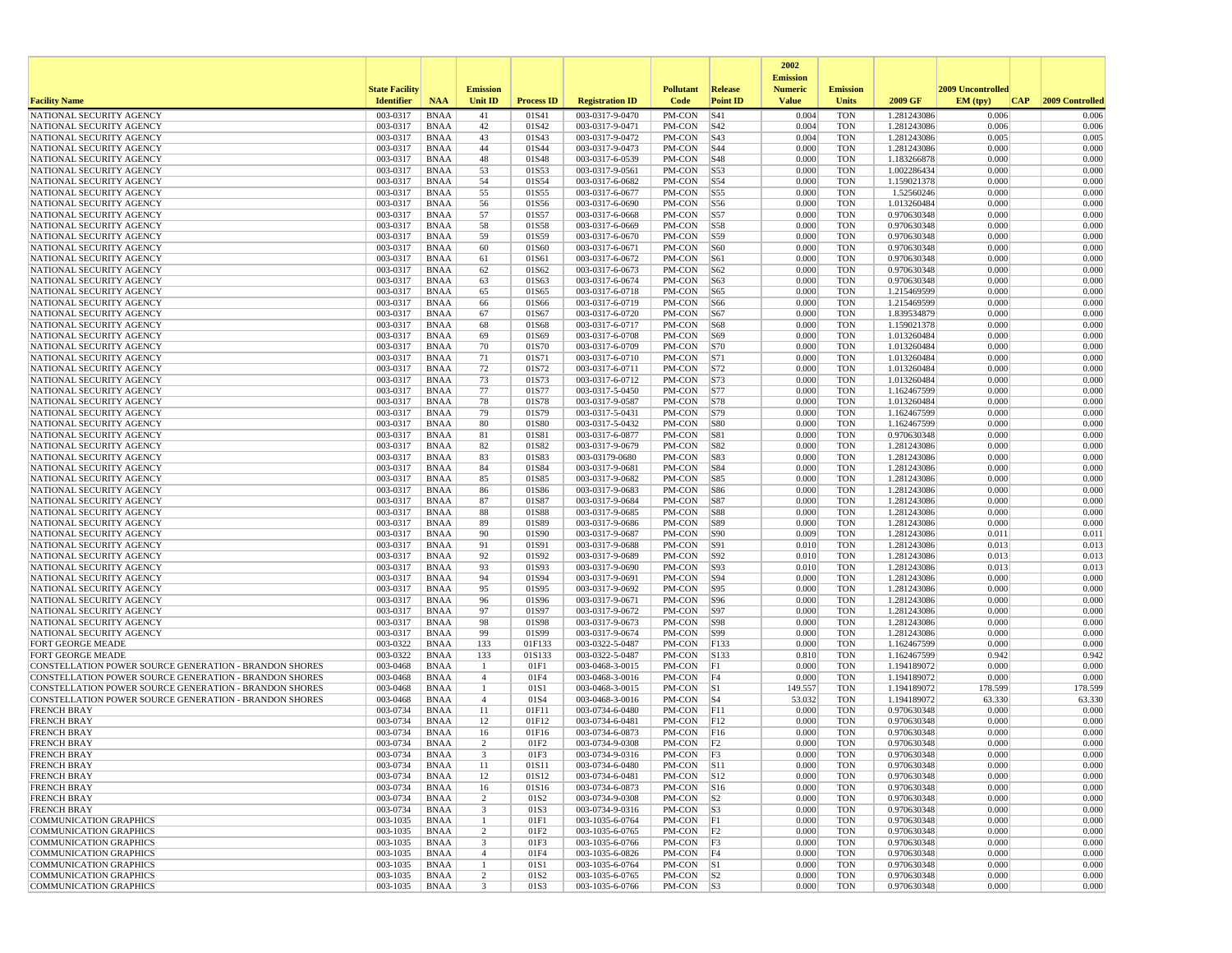|                                                                                                                                |                       |                            |                     |                   |                                    |                  |                       | 2002                              |                          |                            |                   |                 |
|--------------------------------------------------------------------------------------------------------------------------------|-----------------------|----------------------------|---------------------|-------------------|------------------------------------|------------------|-----------------------|-----------------------------------|--------------------------|----------------------------|-------------------|-----------------|
|                                                                                                                                | <b>State Facility</b> |                            | <b>Emission</b>     |                   |                                    | <b>Pollutant</b> | Release               | <b>Emission</b><br><b>Numeric</b> | <b>Emission</b>          |                            | 2009 Uncontrolled |                 |
| <b>Facility Name</b>                                                                                                           | <b>Identifier</b>     | <b>NAA</b>                 | <b>Unit ID</b>      | <b>Process ID</b> | <b>Registration ID</b>             | Code             | <b>Point ID</b>       | <b>Value</b>                      | <b>Units</b>             | 2009 GF                    | EM (typ)<br> CAP  | 2009 Controlled |
| <b>COMMUNICATION GRAPHICS</b>                                                                                                  | 003-1035              | <b>BNAA</b>                | $\overline{4}$      | 01S4              | 003-1035-6-0826                    | PM-CON           | $\sqrt{S4}$           | 0.000                             | <b>TON</b>               | 0.970630348                | 0.000             | 0.000           |
| CONSTELLATION POWER SOURCE GENERATION - BRANDON SHORES                                                                         | 005-0076              | <b>BNAA</b>                | -1                  | 01F1              | 005-0076-5-0005                    | PM-CON           | F1                    | 0.000                             | <b>TON</b>               | 0.808924317                | 0.000             | 0.000           |
| CONSTELLATION POWER SOURCE GENERATION - BRANDON SHORES                                                                         | 005-0076              | <b>BNAA</b>                | 2                   | 01F <sub>2</sub>  | 005-0076-5-0006<br>005-0076-5-0007 | PM-CON           | F2                    | 0.000                             | <b>TON</b>               | 0.808924317                | 0.000             | 0.000           |
| <b>CONSTELLATION POWER SOURCE GENERATION - BRANDON SHORES</b><br>CONSTELLATION POWER SOURCE GENERATION - BRANDON SHORES        | 005-0076<br>005-0076  | <b>BNAA</b><br><b>BNAA</b> | 3<br>$\overline{4}$ | 01F3<br>01F4      | 005-0076-5-0008                    | PM-CON<br>PM-CON | F3<br> F4             | 0.000<br>0.000                    | <b>TON</b><br><b>TON</b> | 0.808924317<br>0.808924317 | 0.000<br>0.000    | 0.000<br>0.000  |
| CONSTELLATION POWER SOURCE GENERATION - BRANDON SHORES                                                                         | 005-0076              | <b>BNAA</b>                | 5                   | 01F5              | 005-0076-5-0009                    | PM-CON           | F5                    | 0.000                             | <b>TON</b>               | 0.808924317                | 0.000             | 0.000           |
| <b>CONSTELLATION POWER SOURCE GENERATION - BRANDON SHORES</b>                                                                  | 005-0076              | <b>BNAA</b>                | 6                   | 01F6              | 005-0076-5-0010                    | PM-CON           | F6                    | 0.000                             | <b>TON</b>               | 0.808924317                | 0.000             | 0.000           |
| CONSTELLATION POWER SOURCE GENERATION - BRANDON SHORES                                                                         | 005-0076              | <b>BNAA</b>                | 7                   | 01F7              | 005-0076-5-0011                    | PM-CON           | F7                    | 0.000                             | <b>TON</b>               | 0.808924317                | 0.000             | 0.000           |
| CONSTELLATION POWER SOURCE GENERATION - BRANDON SHORES                                                                         | 005-0076              | <b>BNAA</b>                | 8                   | 01F8              | 005-0076-5-0012                    | PM-CON           | F8                    | 0.000                             | <b>TON</b>               | 0.808924317                | 0.000             | 0.000           |
| <b>CONSTELLATION POWER SOURCE GENERATION - BRANDON SHORES</b><br>CONSTELLATION POWER SOURCE GENERATION - BRANDON SHORES        | 005-0076<br>005-0076  | <b>BNAA</b><br><b>BNAA</b> | $\mathbf{1}$<br>2   | 01S1<br>01S2      | 005-0076-5-0005<br>005-0076-5-0006 | PM-CON<br>PM-CON | S1<br> S <sub>2</sub> | 0.000<br>0.000                    | <b>TON</b><br><b>TON</b> | 0.808924317<br>0.808924317 | 0.000<br>0.000    | 0.000<br>0.000  |
| CONSTELLATION POWER SOURCE GENERATION - BRANDON SHORES                                                                         | 005-0076              | <b>BNAA</b>                | 3                   | 01S3              | 005-0076-5-0007                    | PM-CON           | S3                    | 0.000                             | <b>TON</b>               | 0.808924317                | 0.000             | 0.000           |
| CONSTELLATION POWER SOURCE GENERATION - BRANDON SHORES                                                                         | 005-0076              | <b>BNAA</b>                | $\overline{4}$      | 01S4              | 005-0076-5-0008                    | PM-CON           | $ S_4 $               | 0.000                             | <b>TON</b>               | 0.808924317                | 0.000             | 0.000           |
| CONSTELLATION POWER SOURCE GENERATION - BRANDON SHORES                                                                         | 005-0076              | <b>BNAA</b>                | 5                   | 01S5              | 005-0076-5-0009                    | PM-CON           | $\sqrt{S}$            | 0.000                             | <b>TON</b>               | 0.808924317                | 0.000             | 0.000           |
| <b>CONSTELLATION POWER SOURCE GENERATION - BRANDON SHORES</b>                                                                  | 005-0076              | <b>BNAA</b>                | 6                   | 01S6              | 005-0076-5-0010                    | PM-CON           | $\sqrt{\text{S6}}$    | 0.000                             | <b>TON</b>               | 0.808924317                | 0.000             | 0.000           |
| CONSTELLATION POWER SOURCE GENERATION - BRANDON SHORES                                                                         | 005-0076              | <b>BNAA</b>                | $\overline{7}$      | 01S7              | 005-0076-5-0011                    | PM-CON           | S7                    | 0.000                             | <b>TON</b>               | 0.808924317                | 0.000             | 0.000           |
| <b>CONSTELLATION POWER SOURCE GENERATION - BRANDON SHORES</b><br><b>CONSTELLATION POWER SOURCE GENERATION - BRANDON SHORES</b> | 005-0076<br>005-0078  | <b>BNAA</b><br><b>BNAA</b> | 8<br>-1             | 01S8<br>01F1      | 005-0076-5-0012<br>005-0078-4-0658 | PM-CON<br>PM-CON | S8<br> F1             | 0.000<br>0.000                    | <b>TON</b><br><b>TON</b> | 0.808924317<br>0.808924317 | 0.000<br>0.000    | 0.000<br>0.000  |
| CONSTELLATION POWER SOURCE GENERATION - BRANDON SHORES                                                                         | 005-0078              | <b>BNAA</b>                | $\overline{2}$      | 01F2              | 005-0078-4-0659                    | PM-CON           | F2                    | 0.000                             | <b>TON</b>               | 0.808924317                | 0.000             | 0.000           |
| CONSTELLATION POWER SOURCE GENERATION - BRANDON SHORES                                                                         | 005-0078              | <b>BNAA</b>                | 3                   | 01F3              | 005-0078-4-1082                    | PM-CON           | F <sub>3</sub>        | 0.000                             | <b>TON</b>               | 0.808924317                | 0.000             | 0.000           |
| <b>CONSTELLATION POWER SOURCE GENERATION - BRANDON SHORES</b>                                                                  | 005-0078              | <b>BNAA</b>                | 8                   | 01F8              | 005-0078-4-1363                    | PM-CON           | F8                    | 0.000                             | <b>TON</b>               | 0.808924317                | 0.000             | 0.000           |
| <b>CONSTELLATION POWER SOURCE GENERATION - BRANDON SHORES</b>                                                                  | 005-0078              | <b>BNAA</b>                | -1                  | 01S1              | 005-0078-4-0658                    | PM-CON           | S1                    | 0.071                             | <b>TON</b>               | 0.808924317                | 0.058             | 0.058           |
| CONSTELLATION POWER SOURCE GENERATION - BRANDON SHORES                                                                         | 005-0078              | <b>BNAA</b>                | 2                   | 01S2              | 005-0078-4-0659                    | PM-CON           | S <sub>2</sub>        | 0.071                             | <b>TON</b>               | 0.808924317                | 0.058             | 0.058           |
| CONSTELLATION POWER SOURCE GENERATION - BRANDON SHORES<br>CONSTELLATION POWER SOURCE GENERATION - BRANDON SHORES               | 005-0078<br>005-0078  | <b>BNAA</b><br><b>BNAA</b> | 3<br>8              | 01S3<br>01S8      | 005-0078-4-1082<br>005-0078-4-1363 | PM-CON<br>PM-CON | S3<br> S8             | 0.375<br>0.285                    | <b>TON</b><br><b>TON</b> | 0.808924317<br>0.808924317 | 0.303<br>0.230    | 0.303<br>0.230  |
| CONSTELLATION POWER SOURCE GENERATION - BRANDON SHORES                                                                         | 005-0079              | <b>BNAA</b>                |                     | 01F1              | 005-0079-4-0089                    | PM-CON           | F1                    | 0.000                             | <b>TON</b>               | 1.633949995                | 0.000             | 0.000           |
| CONSTELLATION POWER SOURCE GENERATION - BRANDON SHORES                                                                         | 005-0079              | <b>BNAA</b>                | 3                   | 01F3              | 005-0079-4-0091                    | PM-CON           | F3                    | 0.000                             | <b>TON</b>               | 1.633949995                | 0.000             | 0.000           |
| CONSTELLATION POWER SOURCE GENERATION - BRANDON SHORES                                                                         | 005-0079              | <b>BNAA</b>                | $\overline{4}$      | 01F4              | 005-0079-4-1107                    | PM-CON           | F4                    | 0.000                             | <b>TON</b>               | 1.633949995                | 0.000             | 0.000           |
| <b>CONSTELLATION POWER SOURCE GENERATION - BRANDON SHORES</b>                                                                  | 005-0079              | <b>BNAA</b>                | 5                   | 01F5              | 005-0079-4-1227                    | PM-CON           | F5                    | 0.000                             | <b>TON</b>               | 1.194189072                | 0.000             | 0.000           |
| CONSTELLATION POWER SOURCE GENERATION - BRANDON SHORES                                                                         | 005-0079              | <b>BNAA</b>                | 6                   | 01F6              | 005-0079-4-1228                    | PM-CON           | F6                    | 0.000                             | <b>TON</b>               | 1.194189072                | 0.000             | 0.000           |
| CONSTELLATION POWER SOURCE GENERATION - BRANDON SHORES<br>CONSTELLATION POWER SOURCE GENERATION - BRANDON SHORES               | 005-0079<br>005-0079  | <b>BNAA</b><br><b>BNAA</b> | -1<br>3             | 01S1<br>01S3      | 005-0079-4-0089<br>005-0079-4-0091 | PM-CON<br>PM-CON | $ S_1 $<br> S3        | 0.077<br>0.077                    | <b>TON</b><br><b>TON</b> | 1.633949995<br>1.633949995 | 0.126<br>0.126    | 0.126<br>0.126  |
| CONSTELLATION POWER SOURCE GENERATION - BRANDON SHORES                                                                         | 005-0079              | <b>BNAA</b>                | $\overline{4}$      | 01S4              | 005-0079-4-1107                    | PM-CON           | $ S_4 $               | 0.000                             | <b>TON</b>               | 1.633949995                | 0.000             | 0.000           |
| CONSTELLATION POWER SOURCE GENERATION - BRANDON SHORES                                                                         | 005-0079              | <b>BNAA</b>                | 5                   | 01S5              | 005-0079-4-1227                    | PM-CON           | S5                    | 61.400                            | <b>TON</b>               | 1.194189072                | 73.323            | 73.323          |
| <b>CONSTELLATION POWER SOURCE GENERATION - BRANDON SHORES</b>                                                                  | 005-0079              | <b>BNAA</b>                | 6                   | 01S6              | 005-0079-4-1228                    | PM-CON           | $\sqrt{\text{S6}}$    | 72.000                            | <b>TON</b>               | 1.194189072                | 85.982            | 85.982          |
| <b>SIGNODE EASTERN OPERATIONS</b>                                                                                              | 005-0097              | <b>BNAA</b>                |                     | 01F1              | 005-0097-6-0795                    | PM-CON           | F1                    | 0.000                             | <b>TON</b>               | 1.310344815                | 0.000             | 0.000           |
| <b>SIGNODE EASTERN OPERATIONS</b>                                                                                              | 005-0097              | <b>BNAA</b>                | $\overline{2}$      | 01F2              | 005-0097-6-0882                    | PM-CON           | F2                    | 0.000                             | <b>TON</b>               | 1.310344815                | 0.000             | 0.000           |
| SIGNODE EASTERN OPERATIONS<br>SIGNODE EASTERN OPERATIONS                                                                       | 005-0097<br>005-0097  | <b>BNAA</b><br><b>BNAA</b> | $\overline{4}$<br>2 | 01F4<br>01S2      | 005-0097-5-0658<br>005-0097-6-0882 | PM-CON<br>PM-CON | F4<br> S <sub>2</sub> | 0.000<br>0.000                    | <b>TON</b><br><b>TON</b> | 1.150892258<br>1.310344815 | 0.000<br>0.000    | 0.000<br>0.000  |
| SIGNODE EASTERN OPERATIONS                                                                                                     | 005-0097              | <b>BNAA</b>                | $\overline{4}$      | 01S4              | 005-0097-5-0658                    | PM-CON           | $ S_4 $               | 0.075                             | <b>TON</b>               | 1.150892258                | 0.086             | 0.086           |
| <b>CHC INDUSTRIES</b>                                                                                                          | 005-0127              | <b>BNAA</b>                | 12                  | 01F12             | 005-0127-6-0853                    | PM-CON           | F12                   | 0.000                             | <b>TON</b>               | 0.970630348                | 0.000             | 0.000           |
| DIAGEO NORTH AMERICA, INC.                                                                                                     | 005-0146              | <b>BNAA</b>                | 20                  | 01F20             | 005-0146-8-0174                    | PM-CON           | F20                   | 0.000                             | <b>TON</b>               | 1.007334948                | 0.000             | 0.000           |
| DIAGEO NORTH AMERICA, INC.                                                                                                     | 005-0146              | <b>BNAA</b>                | 22                  | 01F22             | 005-0146-8-0259                    | PM-CON           | F22                   | 0.000                             | <b>TON</b>               | 1.007334948                | 0.000             | 0.000           |
| DIAGEO NORTH AMERICA, INC                                                                                                      | 005-0146<br>005-0146  | <b>BNAA</b><br><b>BNAA</b> | 23                  | 01F23<br>01F24    | 005-0146-8-0263                    | PM-CON           | F23<br>F24            | 0.000<br>0.000                    | <b>TON</b><br><b>TON</b> | 1.007334948                | 0.000<br>0.000    | 0.000<br>0.000  |
| DIAGEO NORTH AMERICA, INC<br>DIAGEO NORTH AMERICA, INC                                                                         | 005-0146              | <b>BNAA</b>                | 24<br>3             | 01F3              | 005-0146-8-0298<br>005-0146-5-1056 | PM-CON<br>PM-CON | <sup>F3</sup>         | 0.000                             | <b>TON</b>               | 1.007334948<br>1.150892258 | 0.000             | 0.000           |
| DIAGEO NORTH AMERICA, INC.                                                                                                     | 005-0146              | <b>BNAA</b>                | $\overline{4}$      | 01F4              | 005-0146-5-1057                    | PM-CON           | F4                    | 0.000                             | <b>TON</b>               | 1.150892258                | 0.000             | 0.000           |
| DIAGEO NORTH AMERICA, INC                                                                                                      | 005-0146              | <b>BNAA</b>                | 20                  | 01S20             | 005-0146-8-0174                    | PM-CON           | S20                   | 0.000                             | <b>TON</b>               | 1.007334948                | 0.000             | 0.000           |
| DIAGEO NORTH AMERICA, INC.                                                                                                     | 005-0146              | <b>BNAA</b>                | 22                  | 01S22             | 005-0146-8-0259                    | PM-CON           | S22                   | 0.000                             | <b>TON</b>               | 1.007334948                | 0.000             | 0.000           |
| DIAGEO NORTH AMERICA, INC                                                                                                      | 005-0146              | <b>BNAA</b>                | 23                  | 01S23             | 005-0146-8-0263                    | PM-CON           | S23                   | 0.000                             | <b>TON</b>               | 1.007334948                | 0.000             | 0.000           |
| DIAGEO NORTH AMERICA, INC.<br>DIAGEO NORTH AMERICA, INC.                                                                       | 005-0146<br>005-0146  | <b>BNAA</b><br><b>BNAA</b> | 24<br>3             | 01S24<br>01S3     | 005-0146-8-0298<br>005-0146-5-1056 | PM-CON<br>PM-CON | S24<br> S3            | 0.000<br>0.050                    | <b>TON</b><br><b>TON</b> | 1.007334948<br>1.150892258 | 0.000<br>0.057    | 0.000<br>0.057  |
| DIAGEO NORTH AMERICA, INC.                                                                                                     | 005-0146              | <b>BNAA</b>                | $\overline{4}$      | 01S4              | 005-0146-5-1057                    | PM-CON           | $ S_4 $               | 0.048                             | <b>TON</b>               | 1.150892258                | 0.055             | 0.055           |
| <b>BETHLEHEM STEEL</b>                                                                                                         | 005-0147              | <b>BNAA</b>                | 11                  | 01F11             | 005-0147-4-1701                    | PM-CON           | F11                   | 0.000                             | <b>TON</b>               | 1.006668091                | 0.000             | 0.000           |
| <b>BETHLEHEM STEEL</b>                                                                                                         | 005-0147              | <b>BNAA</b>                | 16                  | 01F16             | 005-0147-5-0414                    | PM-CON           | F16                   | 0.000                             | <b>TON</b>               | 1.006842613                | 0.000             | 0.000           |
| <b>BETHLEHEM STEEL</b>                                                                                                         | 005-0147              | <b>BNAA</b>                | 17                  | 01F17             | 005-0147-5-0415                    | PM-CON           | F17                   | 0.000                             | <b>TON</b>               | 1.006842613                | 0.000             | 0.000           |
| <b>BETHLEHEM STEEL</b><br><b>BETHLEHEM STEEL</b>                                                                               | 005-0147<br>005-0147  | <b>BNAA</b><br><b>BNAA</b> | 18<br>19            | 01F18<br>01F19    | 005-0147-5-0491<br>005-0147-5-0492 | PM-CON<br>PM-CON | F18<br>F19            | 0.000<br>0.000                    | <b>TON</b><br><b>TON</b> | 1.006842613<br>1.006842613 | 0.000<br>0.000    | 0.000<br>0.000  |
| <b>BETHLEHEM STEEL</b>                                                                                                         | 005-0147              | <b>BNAA</b>                | 21                  | 01F21             | 005-0147-5-0757                    | PM-CON           | F21                   | 0.000                             | TON                      | 1.150892258                | 0.000             | 0.000           |
| <b>BETHLEHEM STEEL</b>                                                                                                         | 005-0147              | BNAA                       | 22                  | 01F22             | 005-0147-5-0758                    | PM-CON F22       |                       | 0.000                             | TON                      | 1.150892258                | 0.000             | 0.000           |
| <b>BETHLEHEM STEEL</b>                                                                                                         | 005-0147              | BNAA                       | 31                  | 01F31             | 005-0147-6-0941                    | PM-CON F31       |                       | 0.000                             | <b>TON</b>               | 1.031055927                | 0.000             | 0.000           |
| <b>BETHLEHEM STEEL</b>                                                                                                         | 005-0147              | BNAA                       | 36                  | 01F36             | 005-0147-6-0946                    | PM-CON           | F36                   | 0.000                             | <b>TON</b>               | 1.031055927                | 0.000             | 0.000           |
| <b>BETHLEHEM STEEL</b>                                                                                                         | 005-0147              | <b>BNAA</b>                | 37                  | 01F37             | 005-0147-6-0947                    | PM-CON F37       |                       | 0.000                             | <b>TON</b>               | 1.031055927                | 0.000             | 0.000           |
| <b>BETHLEHEM STEEL</b><br><b>BETHLEHEM STEEL</b>                                                                               | 005-0147<br>005-0147  | <b>BNAA</b><br>BNAA        | 38<br>44            | 01F38<br>01F44    | 005-0147-6-0948<br>005-0147-6-1732 | PM-CON           | F38<br>F44            | 0.000<br>0.000                    | <b>TON</b><br>TON        | 1.031055927<br>1.031055927 | 0.000<br>0.000    | 0.000<br>0.000  |
| <b>BETHLEHEM STEEL</b>                                                                                                         | 005-0147              | BNAA                       | 45                  | 01F45             | 005-0147-9-0947                    | PM-CON<br>PM-CON | F45                   | 0.000                             | <b>TON</b>               | 1.031055927                | 0.000             | 0.000           |
| <b>BETHLEHEM STEEL</b>                                                                                                         | 005-0147              | BNAA                       | 46                  | 01F46             | 005-0147-9-0948                    | PM-CON           | F46                   | 0.000                             | <b>TON</b>               | 1.031055927                | 0.000             | 0.000           |
| <b>BETHLEHEM STEEL</b>                                                                                                         | 005-0147              | BNAA                       | 47                  | 01F47             | 005-0147-9-0949                    | PM-CON           | F47                   | 0.000                             | TON                      | 1.031055927                | 0.000             | 0.000           |
| <b>BETHLEHEM STEEL</b>                                                                                                         | 005-0147              | BNAA                       | 48                  | 01F48             | 005-0147-9-0950                    | PM-CON           | F48                   | 0.000                             | <b>TON</b>               | 1.031055927                | 0.000             | 0.000           |
| <b>BETHLEHEM STEEL</b>                                                                                                         | 005-0147              | <b>BNAA</b>                | 52                  | 01F52             | 005-0147-6-2371                    | PM-CON           | F52                   | 0.000                             | <b>TON</b>               | 1.031055927                | 0.000             | 0.000           |
| <b>BETHLEHEM STEEL</b>                                                                                                         | 005-0147              | BNAA                       | 53                  | 01F53             | 005-0147-6-2453                    | PM-CON F53       |                       | 0.000                             | TON                      | 1.031055927                | 0.000             | 0.000           |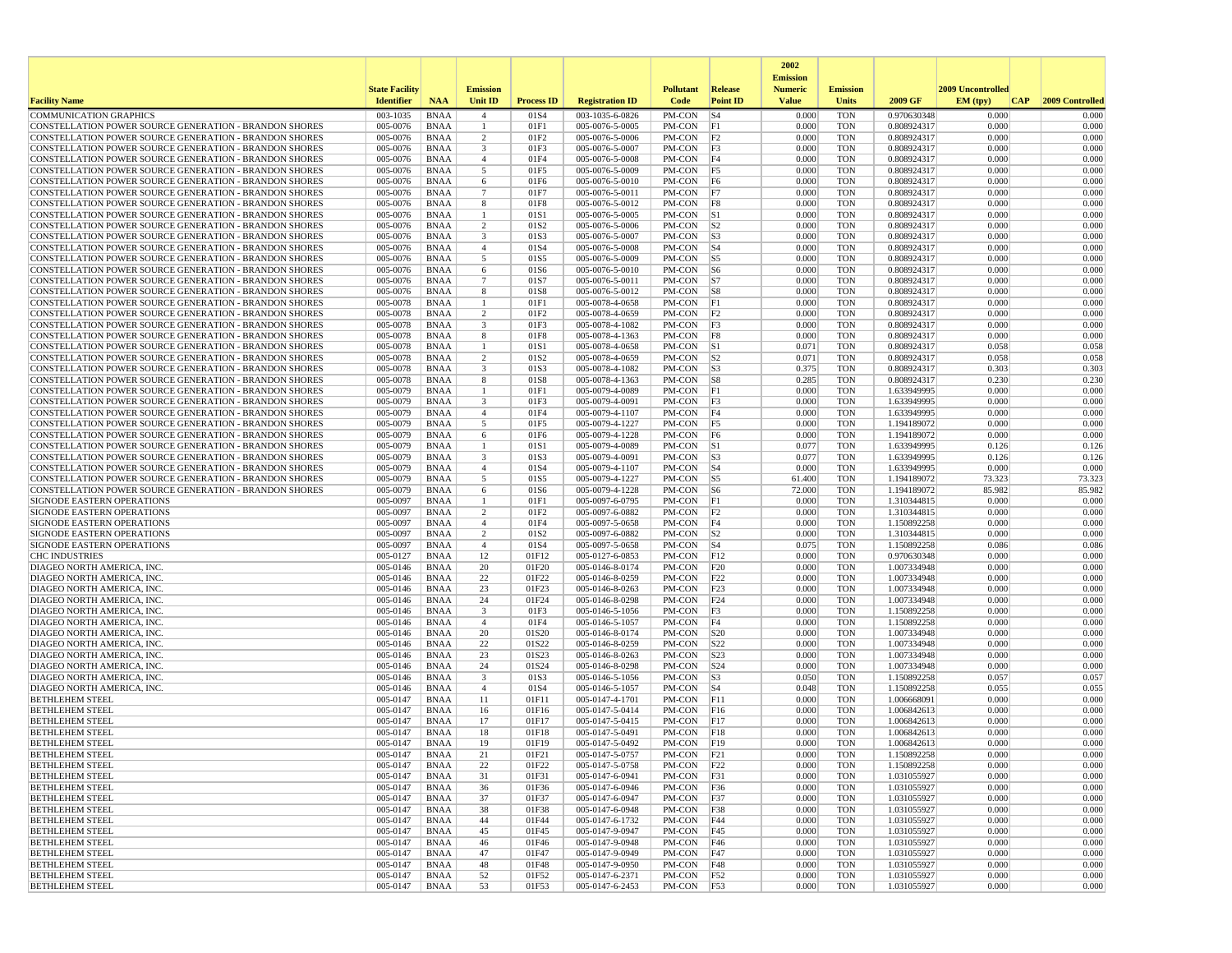|                                                                     |                       |                            |                 |                   |                                    |                            |                         | 2002<br><b>Emission</b> |                          |                            |                   |                  |
|---------------------------------------------------------------------|-----------------------|----------------------------|-----------------|-------------------|------------------------------------|----------------------------|-------------------------|-------------------------|--------------------------|----------------------------|-------------------|------------------|
|                                                                     | <b>State Facility</b> |                            | <b>Emission</b> |                   |                                    | <b>Pollutant</b>           | <b>Release</b>          | <b>Numeric</b>          | <b>Emission</b>          |                            | 2009 Uncontrolled |                  |
| <b>Facility Name</b>                                                | <b>Identifier</b>     | <b>NAA</b>                 | <b>Unit ID</b>  | <b>Process ID</b> | <b>Registration ID</b>             | Code                       | <b>Point ID</b>         | <b>Value</b>            | <b>Units</b>             | 2009 GF                    | EM (tpv)<br>CAP   | 2009 Controlled  |
| <b>BETHLEHEM STEEL</b>                                              | 005-0147              | <b>BNAA</b>                | 11              | 01S11             | 005-0147-4-1701                    | PM-CON                     | S11                     | 0.206                   | <b>TON</b>               | 1.006668091                | 0.208             | 0.208            |
| <b>BETHLEHEM STEEL</b><br><b>BETHLEHEM STEEL</b>                    | 005-0147<br>005-0147  | <b>BNAA</b><br><b>BNAA</b> | 16<br>17        | 01S16<br>01S17    | 005-0147-5-0414<br>005-0147-5-0415 | PM-CON<br>PM-CON           | S16<br>S17              | 31.285<br>31.285        | <b>TON</b><br><b>TON</b> | 1.006842613<br>1.006842613 | 31.499<br>31.499  | 31.499<br>31.499 |
| <b>BETHLEHEM STEEL</b>                                              | 005-0147              | <b>BNAA</b>                | 18              | 01S18             | 005-0147-5-0491                    | PM-CON                     | S18                     | 31.285                  | <b>TON</b>               | 1.006842613                | 31.499            | 31.499           |
| <b>BETHLEHEM STEEL</b>                                              | 005-0147              | <b>BNAA</b>                | 19              | 01S19             | 005-0147-5-0492                    | PM-CON                     | S19                     | 31.285                  | <b>TON</b>               | 1.006842613                | 31.499            | 31.499           |
| <b>BETHLEHEM STEEL</b>                                              | 005-0147              | <b>BNAA</b>                | 21              | 01S21             | 005-0147-5-0757                    | PM-CON                     | S21                     | 3.285                   | <b>TON</b>               | 1.150892258                | 3.781             | 3.781            |
| <b>BETHLEHEM STEEL</b>                                              | 005-0147              | <b>BNAA</b>                | 22              | 01S22             | 005-0147-5-0758                    | PM-CON                     | S <sub>22</sub>         | 0.000                   | <b>TON</b>               | 1.150892258                | 0.000             | 0.000            |
| <b>BETHLEHEM STEEL</b>                                              | 005-0147              | <b>BNAA</b>                | 30              | 01S30             | 005-0147-6-0940                    | PM-CON                     | <b>S30</b>              | 0.000                   | <b>TON</b>               | 1.031055927                | 0.000             | 0.000            |
| <b>BETHLEHEM STEEL</b><br><b>BETHLEHEM STEEL</b>                    | 005-0147<br>005-0147  | <b>BNAA</b><br><b>BNAA</b> | 49<br>50        | 01S49<br>01S50    | 005-0147-6-2207<br>005-0147-6-2219 | PM-CON<br>$PM$ -CON        | S49<br>S50              | 0.000<br>0.000          | <b>TON</b><br><b>TON</b> | 1.031055927<br>1.031055927 | 0.000<br>0.000    | 0.000<br>0.000   |
| <b>BETHLEHEM STEEL</b>                                              | 005-0147              | <b>BNAA</b>                | 51              | 01S51             | 005-0147-9-1027                    | PM-CON                     | S51                     | 0.000                   | <b>TON</b>               | 1.031055927                | 0.000             | 0.000            |
| <b>BETHLEHEM STEEL</b>                                              | 005-0147              | <b>BNAA</b>                | 53              | 01S53             | 005-0147-6-2453                    | PM-CON                     | S53                     | 0.000                   | <b>TON</b>               | 1.031055927                | 0.000             | 0.000            |
| <b>BETHLEHEM STEEL</b>                                              | 005-0147              | <b>BNAA</b>                | 54              | 01S54             | 005-0147-6-2589                    | PM-CON                     | S54                     | 0.000                   | <b>TON</b>               | 1.031055927                | 0.000             | 0.000            |
| <b>BETHLEHEM STEEL</b>                                              | 005-0147              | <b>BNAA</b>                | 55              | 01S55             | 005-0147-6-2582                    | PM-CON                     | S55                     | 0.000                   | <b>TON</b>               | 1.031055927                | 0.000             | 0.000            |
| <b>U.S. CAN - STEELTIN DIVISION</b>                                 | 005-0148              | <b>BNAA</b>                | 16              | 01F16             | 005-0148-6-2086                    | PM-CON                     | F16                     | 0.000                   | <b>TON</b>               | 1.2107023                  | 0.000             | 0.000            |
| U.S. CAN - STEELTIN DIVISION<br>U.S. CAN - STEELTIN DIVISION        | 005-0148<br>005-0148  | <b>BNAA</b><br><b>BNAA</b> | 20<br>21        | 01F20<br>01F21    | 005-0148-6-2110<br>005-0148-6-2111 | PM-CON<br>PM-CON           | F20<br>F21              | 0.000<br>0.000          | <b>TON</b><br><b>TON</b> | 1.185032368<br>1.185032368 | 0.000<br>0.000    | 0.000<br>0.000   |
| U.S. CAN - STEELTIN DIVISION                                        | 005-0148              | <b>BNAA</b>                | 22              | 01F22             | 005-0148-6-2112                    | PM-CON                     | F22                     | 0.000                   | <b>TON</b>               | 1.185032368                | 0.000             | 0.000            |
| U.S. CAN - STEELTIN DIVISION                                        | 005-0148              | <b>BNAA</b>                | 23              | 01F23             | 005-0148-6-2113                    | PM-CON                     | F23                     | 0.000                   | <b>TON</b>               | 1.185032368                | 0.000             | 0.000            |
| U.S. CAN - STEELTIN DIVISION                                        | 005-0148              | <b>BNAA</b>                | 24              | 01F24             | 005-0148-6-2114                    | PM-CON                     | F24                     | 0.000                   | <b>TON</b>               | 1.185032368                | 0.000             | 0.000            |
| U.S. CAN - STEELTIN DIVISION                                        | 005-0148              | <b>BNAA</b>                | 26              | 01F26             | 005-0148-6-2116                    | PM-CON                     | F26                     | 0.000                   | <b>TON</b>               | 1.185032368                | 0.000             | 0.000            |
| U.S. CAN - STEELTIN DIVISION                                        | 005-0148              | <b>BNAA</b>                | 27              | 01F27             | 005-0148-6-2117                    | PM-CON                     | F27                     | 0.000                   | <b>TON</b>               | 1.185032368                | 0.000             | 0.000            |
| <b>U.S. CAN - STEELTIN DIVISION</b>                                 | 005-0148              | <b>BNAA</b>                | 28              | 01F28             | 005-0148-6-2118                    | PM-CON                     | F28                     | 0.000                   | <b>TON</b>               | 1.2107023                  | 0.000             | 0.000            |
| <b>U.S. CAN - STEELTIN DIVISION</b><br>U.S. CAN - STEELTIN DIVISION | 005-0148<br>005-0148  | <b>BNAA</b><br><b>BNAA</b> | 29<br>30        | 01F29<br>01F30    | 005-0148-6-2119<br>005-0148-6-2120 | PM-CON<br>PM-CON           | F29<br>F30              | 0.000<br>0.000          | <b>TON</b><br><b>TON</b> | 1.2107023<br>1.2107023     | 0.000<br>0.000    | 0.000<br>0.000   |
| <b>U.S. CAN - STEELTIN DIVISION</b>                                 | 005-0148              | <b>BNAA</b>                | 32              | 01F32             | 005-0148-6-2122                    | PM-CON                     | F32                     | 0.000                   | <b>TON</b>               | 1.183266878                | 0.000             | 0.000            |
| U.S. CAN - STEELTIN DIVISION                                        | 005-0148              | <b>BNAA</b>                | 33              | 01F33             | 005-0148-6-2311                    | PM-CON                     | F33                     | 0.000                   | <b>TON</b>               | 1.2107023                  | 0.000             | 0.000            |
| <b>U.S. CAN - STEELTIN DIVISION</b>                                 | 005-0148              | <b>BNAA</b>                | 35              | 01F35             | 005-0148-6-2470                    | PM-CON                     | F35                     | 0.000                   | <b>TON</b>               | 1.2107023                  | 0.000             | 0.000            |
| U.S. CAN - STEELTIN DIVISION                                        | 005-0148              | <b>BNAA</b>                | 36              | 01F36             | 005-0148-6-2471                    | PM-CON                     | F36                     | 0.000                   | <b>TON</b>               | 1.2107023                  | 0.000             | 0.000            |
| <b>U.S. CAN - STEELTIN DIVISION</b>                                 | 005-0148              | <b>BNAA</b>                | 37              | 01F37             | 005-0148-6-2658                    | PM-CON                     | F37                     | 0.000                   | <b>TON</b>               | 1.2107023                  | 0.000             | 0.000            |
| U.S. CAN - STEELTIN DIVISION<br><b>U.S. CAN - STEELTIN DIVISION</b> | 005-0148<br>005-0148  | <b>BNAA</b><br><b>BNAA</b> | 39<br>40        | 01F39<br>01F40    | 005-0148-6-2698<br>005-0148-6-2699 | PM-CON<br>PM-CON           | F39<br>F40              | 0.000<br>0.000          | <b>TON</b><br><b>TON</b> | 1.2107023<br>1.159021378   | 0.000<br>0.000    | 0.000<br>0.000   |
| U.S. CAN - STEELTIN DIVISION                                        | 005-0148              | <b>BNAA</b>                | 16              | 01S16             | 005-0148-6-2086                    | PM-CON                     | $\vert$ S <sub>16</sub> | 0.000                   | <b>TON</b>               | 1.2107023                  | 0.000             | 0.000            |
| <b>U.S. CAN - STEELTIN DIVISION</b>                                 | 005-0148              | <b>BNAA</b>                | 20              | 01S20             | 005-0148-6-2110                    | PM-CON                     | S20                     | 0.000                   | <b>TON</b>               | 1.185032368                | 0.000             | 0.000            |
| U.S. CAN - STEELTIN DIVISION                                        | 005-0148              | <b>BNAA</b>                | 21              | 01S21             | 005-0148-6-2111                    | PM-CON                     | S21                     | 0.000                   | <b>TON</b>               | 1.185032368                | 0.000             | 0.000            |
| U.S. CAN - STEELTIN DIVISION                                        | 005-0148              | <b>BNAA</b>                | 22              | 01S22             | 005-0148-6-2112                    | PM-CON                     | S22                     | 0.000                   | <b>TON</b>               | 1.185032368                | 0.000             | 0.000            |
| U.S. CAN - STEELTIN DIVISION                                        | 005-0148              | <b>BNAA</b>                | 23              | 01S23             | 005-0148-6-2113                    | PM-CON                     | S23                     | 0.000                   | <b>TON</b>               | 1.185032368                | 0.000             | 0.000            |
| U.S. CAN - STEELTIN DIVISION<br>U.S. CAN - STEELTIN DIVISION        | 005-0148<br>005-0148  | <b>BNAA</b><br><b>BNAA</b> | 24<br>26        | 01S24<br>01S26    | 005-0148-6-2114<br>005-0148-6-2116 | PM-CON<br>PM-CON           | S <sub>24</sub><br>S26  | 0.000<br>0.000          | <b>TON</b><br><b>TON</b> | 1.185032368<br>1.185032368 | 0.000<br>0.000    | 0.000<br>0.000   |
| U.S. CAN - STEELTIN DIVISION                                        | 005-0148              | <b>BNAA</b>                | 27              | 01S27             | 005-0148-6-2117                    | PM-CON                     | S27                     | 0.000                   | <b>TON</b>               | 1.185032368                | 0.000             | 0.000            |
| U.S. CAN - STEELTIN DIVISION                                        | 005-0148              | <b>BNAA</b>                | 28              | 01S28             | 005-0148-6-2118                    | PM-CON                     | S28                     | 0.000                   | <b>TON</b>               | 1.2107023                  | 0.000             | 0.000            |
| U.S. CAN - STEELTIN DIVISION                                        | 005-0148              | <b>BNAA</b>                | 29              | 01S29             | 005-0148-6-2119                    | PM-CON                     | S29                     | 0.000                   | <b>TON</b>               | 1.2107023                  | 0.000             | 0.000            |
| <b>U.S. CAN - STEELTIN DIVISION</b>                                 | 005-0148              | <b>BNAA</b>                | 30              | 01S30             | 005-0148-6-2120                    | PM-CON                     | S30                     | 0.000                   | <b>TON</b>               | 1.2107023                  | 0.000             | 0.000            |
| U.S. CAN - STEELTIN DIVISION                                        | 005-0148              | <b>BNAA</b>                | 32              | 01S32             | 005-0148-6-2122                    | PM-CON                     | S32                     | 0.000                   | <b>TON</b>               | 1.183266878                | 0.000             | 0.000            |
| U.S. CAN - STEELTIN DIVISION<br>U.S. CAN - STEELTIN DIVISION        | 005-0148<br>005-0148  | <b>BNAA</b><br><b>BNAA</b> | 33<br>35        | 01S33<br>01S35    | 005-0148-6-2311<br>005-0148-6-2470 | PM-CON<br>PM-CON           | S33<br>S35              | 0.000<br>0.000          | <b>TON</b><br><b>TON</b> | 1.2107023<br>1.2107023     | 0.000<br>0.000    | 0.000<br>0.000   |
| U.S. CAN - STEELTIN DIVISION                                        | 005-0148              | <b>BNAA</b>                | 36              | 01S36             | 005-0148-6-2471                    | PM-CON                     | S36                     | 0.000                   | <b>TON</b>               | 1.2107023                  | 0.000             | 0.000            |
| <b>U.S. CAN - STEELTIN DIVISION</b>                                 | 005-0148              | <b>BNAA</b>                | 37              | 01S37             | 005-0148-6-2658                    | PM-CON                     | S37                     | 0.000                   | <b>TON</b>               | 1.2107023                  | 0.000             | 0.000            |
| U.S. CAN - STEELTIN DIVISION                                        | 005-0148              | <b>BNAA</b>                | 39              | 01S39             | 005-0148-6-2698                    | PM-CON                     | S39                     | 0.000                   | <b>TON</b>               | 1.2107023                  | 0.000             | 0.000            |
| <b>U.S. CAN - STEELTIN DIVISION</b>                                 | 005-0148              | <b>BNAA</b>                | 40              | 01S40             | 005-0148-6-2699                    | PM-CON                     | <b>S40</b>              | 0.000                   | <b>TON</b>               | 1.159021378                | 0.000             | 0.000            |
| <b>SWEETHEART HOLDINGS</b>                                          | 005-0306              | <b>BNAA</b>                | 135             | 01F135            | 005-0306-6-1846                    | PM-CON                     | F135                    | 0.000                   | <b>TON</b>               | 0.970630348                | 0.000             | 0.000            |
| <b>SWEETHEART HOLDINGS</b><br><b>SWEETHEART HOLDINGS</b>            | 005-0306<br>005-0306  | <b>BNAA</b><br><b>BNAA</b> | 136<br>137      | 01F136<br>01F137  | 005-0306-6-1847<br>005-0306-6-1925 | PM-CON<br>PM-CON           | F136<br>F137            | 0.000<br>0.000          | <b>TON</b><br><b>TON</b> | 0.970630348<br>0.970630348 | 0.000<br>0.000    | 0.000<br>0.000   |
| <b>SWEETHEART HOLDINGS</b>                                          | 005-0306              | <b>BNAA</b>                | 138             | 01F138            | 005-0306-6-1926                    | PM-CON                     | F138                    | 0.000                   | <b>TON</b>               | 0.970630348                | 0.000             | 0.000            |
| <b>SWEETHEART HOLDINGS</b>                                          | 005-0306              | <b>BNAA</b>                | 170             | 01F170            | 005-0306-6-1677                    | PM-CON                     | F170                    | 0.000                   | <b>TON</b>               | 0.970630348                | 0.000             | 0.000            |
| <b>SWEETHEART HOLDINGS</b>                                          | 005-0306              | <b>BNAA</b>                | 171             | 01F171            | 005-0306-6-1678                    | PM-CON                     | F171                    | 0.000                   | <b>TON</b>               | 0.970630348                | 0.000             | 0.000            |
| <b>SWEETHEART HOLDINGS</b>                                          | 005-0306              | <b>BNAA</b>                | 172             | 01F172            | 005-0306-6-1679                    | PM-CON                     | F172                    | 0.000                   | <b>TON</b>               | 0.970630348                | 0.000             | 0.000            |
| <b>SWEETHEART HOLDINGS</b>                                          | 005-0306              | <b>BNAA</b>                | 173             | 01F173            | 005-0306-6-1680                    | PM-CON                     | F173                    | 0.000                   | <b>TON</b>               | 0.970630348                | 0.000             | 0.000            |
| <b>SWEETHEART HOLDINGS</b><br><b>SWEETHEART HOLDINGS</b>            | 005-0306<br>005-0306  | <b>BNAA</b><br><b>BNAA</b> | 174<br>175      | 01F174<br>01F175  | 005-0306-6-1681<br>005-0306-6-1682 | PM-CON F174<br>PM-CON F175 |                         | 0.000<br>0.000          | TON<br><b>TON</b>        | 0.970630348<br>0.970630348 | 0.000<br>0.000    | 0.000<br>0.000   |
| <b>SWEETHEART HOLDINGS</b>                                          | 005-0306              | <b>BNAA</b>                | 176             | 01F176            | 005-0306-6-1683                    | PM-CON F176                |                         | 0.000                   | <b>TON</b>               | 0.970630348                | 0.000             | 0.000            |
| <b>SWEETHEART HOLDINGS</b>                                          | 005-0306              | BNAA                       | 177             | 01F177            | 005-0306-6-1684                    | PM-CON F177                |                         | 0.000                   | <b>TON</b>               | 0.970630348                | 0.000             | 0.000            |
| <b>SWEETHEART HOLDINGS</b>                                          | 005-0306              | <b>BNAA</b>                | 178             | 01F178            | 005-0306-6-1685                    | PM-CON                     | F178                    | 0.000                   | <b>TON</b>               | 0.970630348                | 0.000             | 0.000            |
| <b>SWEETHEART HOLDINGS</b>                                          | 005-0306              | <b>BNAA</b>                | 179             | 01F179            | 005-0306-6-1686                    | PM-CON                     | F179                    | 0.000                   | <b>TON</b>               | 0.970630348                | 0.000             | 0.000            |
| <b>SWEETHEART HOLDINGS</b>                                          | 005-0306              | <b>BNAA</b>                | 182             | 01F182            | 005-0306-6-1689                    | PM-CON                     | F182                    | 0.000                   | <b>TON</b><br><b>TON</b> | 0.970630348                | 0.000<br>0.000    | 0.000<br>0.000   |
| <b>SWEETHEART HOLDINGS</b><br><b>SWEETHEART HOLDINGS</b>            | 005-0306<br>005-0306  | <b>BNAA</b><br><b>BNAA</b> | 183<br>186      | 01F183<br>01F186  | 005-0306-6-1690<br>005-0306-6-1693 | PM-CON<br>PM-CON           | F183<br>F186            | 0.000<br>0.000          | <b>TON</b>               | 0.970630348<br>1.291344166 | 0.000             | 0.000            |
| <b>SWEETHEART HOLDINGS</b>                                          | 005-0306              | <b>BNAA</b>                | 187             | 01F187            | 005-0306-6-1694                    | PM-CON                     | F187                    | 0.000                   | <b>TON</b>               | 1.159021378                | 0.000             | 0.000            |
| <b>SWEETHEART HOLDINGS</b>                                          | 005-0306              | <b>BNAA</b>                | 189             | 01F189            | 005-0306-6-1696                    | PM-CON                     | F189                    | 0.000                   | <b>TON</b>               | 1.493975878                | 0.000             | 0.000            |
| <b>SWEETHEART HOLDINGS</b>                                          | 005-0306              | <b>BNAA</b>                | 191             | 01F191            | 005-0306-6-1698                    | PM-CON                     | F191                    | 0.000                   | <b>TON</b>               | 1.013260484                | 0.000             | 0.000            |
| <b>SWEETHEART HOLDINGS</b>                                          | 005-0306              | <b>BNAA</b>                | 193             | 01F193            | 005-0306-6-1700                    | PM-CON F193                |                         | 0.000                   | <b>TON</b>               | 1.167346954                | 0.000             | 0.000            |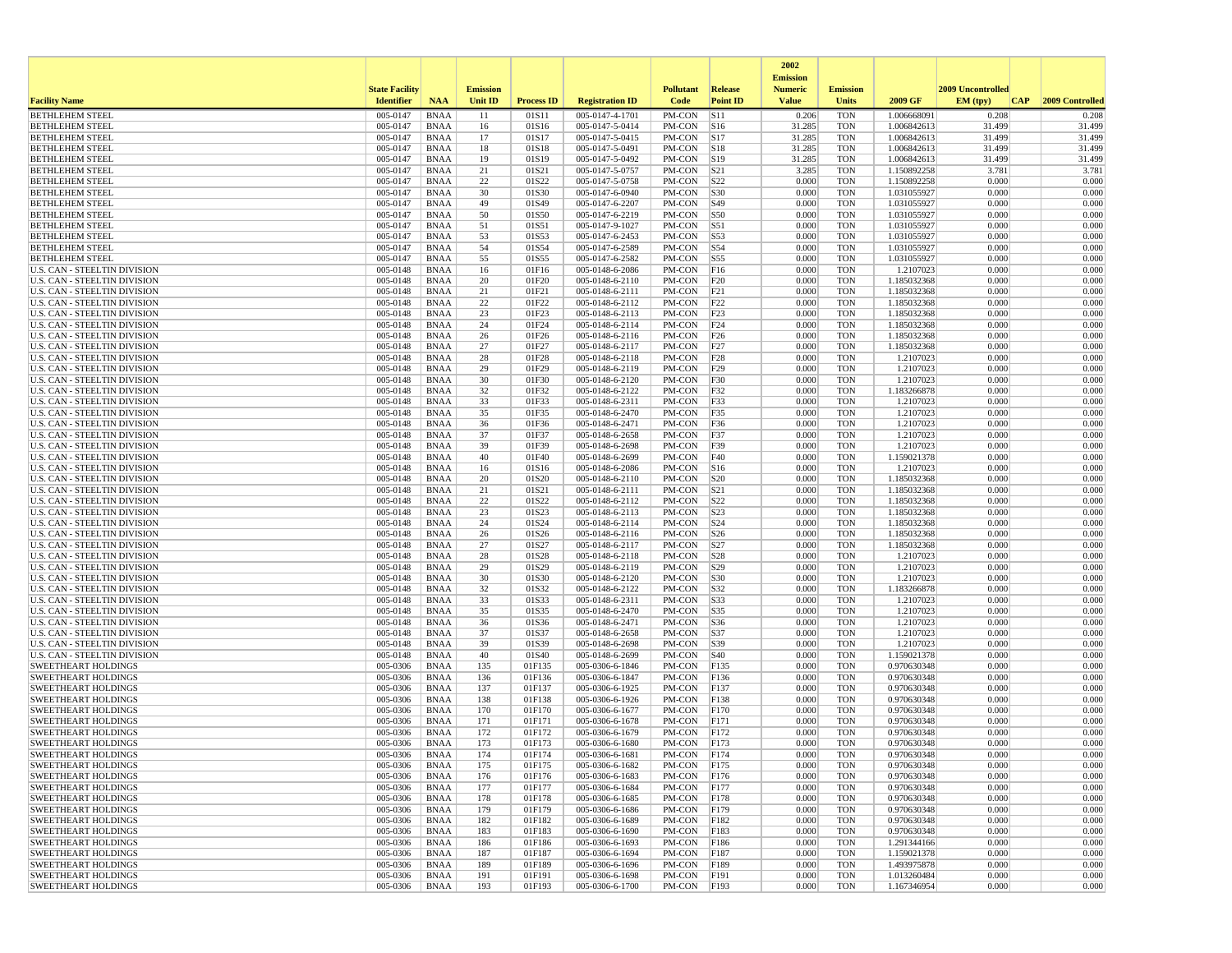|                                                          |                       |                            |                 |                   |                                    |                  |                  | 2002                              |                          |                            |                   |                 |
|----------------------------------------------------------|-----------------------|----------------------------|-----------------|-------------------|------------------------------------|------------------|------------------|-----------------------------------|--------------------------|----------------------------|-------------------|-----------------|
|                                                          | <b>State Facility</b> |                            | <b>Emission</b> |                   |                                    | <b>Pollutant</b> | <b>Release</b>   | <b>Emission</b><br><b>Numeric</b> | <b>Emission</b>          |                            | 2009 Uncontrolled |                 |
| <b>Facility Name</b>                                     | <b>Identifier</b>     | <b>NAA</b>                 | <b>Unit ID</b>  | <b>Process ID</b> | <b>Registration ID</b>             | Code             | <b>Point ID</b>  | <b>Value</b>                      | <b>Units</b>             | 2009 GF                    | EM (tpv)<br>CAP   | 2009 Controlled |
| <b>SWEETHEART HOLDINGS</b>                               | 005-0306              | <b>BNAA</b>                | 194             | 01F194            | 005-0306-9-0819                    | PM-CON           | F194             | 0.000                             | <b>TON</b>               | 1.167346954                | 0.000             | 0.000           |
| <b>SWEETHEART HOLDINGS</b>                               | 005-0306              | <b>BNAA</b>                | 195             | 01F195            | 005-0306-6-2042                    | PM-CON           | F195             | 0.000                             | <b>TON</b>               | 0.970630348                | 0.000             | 0.000           |
| <b>SWEETHEART HOLDINGS</b><br><b>SWEETHEART HOLDINGS</b> | 005-0306<br>005-0306  | <b>BNAA</b><br><b>BNAA</b> | 196<br>197      | 01F196<br>01F197  | 005-0306-6-2159<br>005-0306-6-2177 | PM-CON<br>PM-CON | F196<br>F197     | 0.000<br>0.000                    | <b>TON</b><br><b>TON</b> | 1.040912509<br>1.040912509 | 0.000<br>0.000    | 0.000<br>0.000  |
| <b>SWEETHEART HOLDINGS</b>                               | 005-0306              | <b>BNAA</b>                | 198             | 01F198            | 005-0306-6-2254                    | PM-CON           | F198             | 0.000                             | <b>TON</b>               | 0.970630348                | 0.000             | 0.000           |
| <b>SWEETHEART HOLDINGS</b>                               | 005-0306              | <b>BNAA</b>                | 201             | 01F201            | 005-0306-6-2493                    | PM-CON           | F201             | 0.000                             | <b>TON</b>               | 0.970630348                | 0.000             | 0.000           |
| <b>SWEETHEART HOLDINGS</b>                               | 005-0306              | <b>BNAA</b>                | 202             | 01F202            | 005-0306-6-2494                    | PM-CON           | F202             | 0.000                             | <b>TON</b>               | 0.970630348                | 0.000             | 0.000           |
| <b>SWEETHEART HOLDINGS</b>                               | 005-0306              | <b>BNAA</b>                | 203             | 01F203            | 005-0306-6-2495                    | PM-CON           | F <sub>203</sub> | 0.000                             | <b>TON</b>               | 0.970630348                | 0.000             | 0.000           |
| <b>SWEETHEART HOLDINGS</b><br><b>SWEETHEART HOLDINGS</b> | 005-0306<br>005-0306  | <b>BNAA</b><br><b>BNAA</b> | 204<br>205      | 01F204<br>01F205  | 005-0306-6-2496<br>005-0306-6-2497 | PM-CON<br>PM-CON | F204<br>F205     | 0.000<br>0.000                    | <b>TON</b><br><b>TON</b> | 0.970630348<br>0.970630348 | 0.000<br>0.000    | 0.000<br>0.000  |
| <b>SWEETHEART HOLDINGS</b>                               | 005-0306              | <b>BNAA</b>                | 206             | 01F206            | 005-0306-6-2498                    | PM-CON           | F206             | 0.000                             | <b>TON</b>               | 0.970630348                | 0.000             | 0.000           |
| <b>SWEETHEART HOLDINGS</b>                               | 005-0306              | <b>BNAA</b>                | 208             | 01F208            | 005-0306-6-2673                    | PM-CON           | F208             | 0.000                             | <b>TON</b>               | 0.970630348                | 0.000             | 0.000           |
| <b>SWEETHEART HOLDINGS</b>                               | 005-0306              | <b>BNAA</b>                | 209             | 01F209            | 005-0306-6-2671                    | PM-CON           | F209             | 0.000                             | <b>TON</b>               | 1.040912509                | 0.000             | 0.000           |
| <b>SWEETHEART HOLDINGS</b>                               | 005-0306              | <b>BNAA</b>                | 210             | 01F210            | 005-0306-6-2672                    | PM-CON           | F210             | 0.000                             | <b>TON</b>               | 1.040912509                | 0.000             | 0.000           |
| <b>SWEETHEART HOLDINGS</b>                               | 005-0306              | <b>BNAA</b>                | 211             | 01F211            | 005-0306-6-2683                    | PM-CON           | F211             | 0.000                             | <b>TON</b>               | 1.285310745                | 0.000             | 0.000           |
| <b>SWEETHEART HOLDINGS</b><br><b>SWEETHEART HOLDINGS</b> | 005-0306<br>005-0306  | <b>BNAA</b><br><b>BNAA</b> | 212<br>213      | 01F212<br>01F213  | 005-0306-6-2692<br>005-0306-5-1752 | PM-CON<br>PM-CON | F212<br>F213     | 0.000<br>0.000                    | <b>TON</b><br><b>TON</b> | 0.970630348<br>0.970630348 | 0.000<br>0.000    | 0.000<br>0.000  |
| <b>SWEETHEART HOLDINGS</b>                               | 005-0306              | <b>BNAA</b>                | 214             | 01F214            | 005-0306-5-1753                    | PM-CON           | F214             | 0.000                             | <b>TON</b>               | 0.970630348                | 0.000             | 0.000           |
| <b>SWEETHEART HOLDINGS</b>                               | 005-0306              | <b>BNAA</b>                | 64              | 01F64             | 005-0306-6-1452                    | PM-CON           | F64              | 0.000                             | <b>TON</b>               | 0.970630348                | 0.000             | 0.000           |
| <b>SWEETHEART HOLDINGS</b>                               | 005-0306              | <b>BNAA</b>                | 67              | 01F67             | 005-0306-5-1362                    | PM-CON           | F67              | 0.000                             | <b>TON</b>               | 1.150892258                | 0.000             | 0.000           |
| <b>SWEETHEART HOLDINGS</b>                               | 005-0306              | <b>BNAA</b>                | 68              | 01F68             | 005-0306-5-1363                    | PM-CON           | F68              | 0.000                             | <b>TON</b>               | 1.150892258                | 0.000             | 0.000           |
| <b>SWEETHEART HOLDINGS</b>                               | 005-0306              | <b>BNAA</b>                | 69              | 01F69             | 005-0306-5-1364                    | PM-CON           | F69              | 0.000                             | <b>TON</b>               | 1.150892258                | 0.000             | 0.000           |
| <b>SWEETHEART HOLDINGS</b><br><b>SWEETHEART HOLDINGS</b> | 005-0306<br>005-0306  | <b>BNAA</b><br><b>BNAA</b> | 75<br>79        | 01F75<br>01F79    | 005-0306-5-1370<br>005-0306-6-1656 | PM-CON<br>PM-CON | F75<br>F79       | 0.000<br>0.000                    | <b>TON</b><br><b>TON</b> | 1.150892258<br>0.970630348 | 0.000<br>0.000    | 0.000<br>0.000  |
| <b>SWEETHEART HOLDINGS</b>                               | 005-0306              | <b>BNAA</b>                | 80              | 01F80             | 005-0306-6-1657                    | PM-CON           | <b>F80</b>       | 0.000                             | <b>TON</b>               | 0.970630348                | 0.000             | 0.000           |
| <b>SWEETHEART HOLDINGS</b>                               | 005-0306              | <b>BNAA</b>                | 81              | 01F81             | 005-0306-6-1658                    | PM-CON           | <b>F81</b>       | 0.000                             | <b>TON</b>               | 0.970630348                | 0.000             | 0.000           |
| <b>SWEETHEART HOLDINGS</b>                               | 005-0306              | <b>BNAA</b>                | 87              | 01F87             | 005-0306-6-1664                    | PM-CON           | F87              | 0.000                             | <b>TON</b>               | 0.970630348                | 0.000             | 0.000           |
| <b>SWEETHEART HOLDINGS</b>                               | 005-0306              | <b>BNAA</b>                | 88              | 01F88             | 005-0306-6-1665                    | PM-CON           | <b>F88</b>       | 0.000                             | <b>TON</b>               | 0.970630348                | 0.000             | 0.000           |
| <b>SWEETHEART HOLDINGS</b>                               | 005-0306              | <b>BNAA</b>                | 89              | 01F89             | 005-0306-6-1666                    | PM-CON           | <b>F89</b>       | 0.000                             | <b>TON</b>               | 0.970630348                | 0.000             | 0.000           |
| <b>SWEETHEART HOLDINGS</b><br><b>SWEETHEART HOLDINGS</b> | 005-0306<br>005-0306  | <b>BNAA</b><br><b>BNAA</b> | 93<br>96        | 01F93<br>01F96    | 005-0306-6-1670<br>005-0306-6-1673 | PM-CON<br>PM-CON | F93<br>F96       | 0.000<br>0.000                    | <b>TON</b><br><b>TON</b> | 0.970630348<br>0.970630348 | 0.000<br>0.000    | 0.000<br>0.000  |
| <b>SWEETHEART HOLDINGS</b>                               | 005-0306              | <b>BNAA</b>                | 97              | 01F97             | 005-0306-6-1674                    | PM-CON           | F97              | 0.000                             | <b>TON</b>               | 0.970630348                | 0.000             | 0.000           |
| <b>SWEETHEART HOLDINGS</b>                               | 005-0306              | <b>BNAA</b>                | 99              | 01F99             | 005-0306-6-1676                    | PM-CON           | F99              | 0.000                             | <b>TON</b>               | 0.970630348                | 0.000             | 0.000           |
| <b>SWEETHEART HOLDINGS</b>                               | 005-0306              | <b>BNAA</b>                | 135             | 01S135            | 005-0306-6-1846                    | PM-CON           | S135             | 0.000                             | <b>TON</b>               | 0.970630348                | 0.000             | 0.000           |
| <b>SWEETHEART HOLDINGS</b>                               | 005-0306              | <b>BNAA</b>                | 136             | 01S136            | 005-0306-6-1847                    | PM-CON           | S136             | 0.000                             | <b>TON</b>               | 0.970630348                | 0.000             | 0.000           |
| <b>SWEETHEART HOLDINGS</b>                               | 005-0306              | <b>BNAA</b>                | 137<br>138      | 01S137            | 005-0306-6-1925                    | PM-CON           | S137             | 0.000                             | <b>TON</b>               | 0.970630348                | 0.000             | 0.000<br>0.000  |
| <b>SWEETHEART HOLDINGS</b><br><b>SWEETHEART HOLDINGS</b> | 005-0306<br>005-0306  | <b>BNAA</b><br><b>BNAA</b> | 170             | 01S138<br>01S170  | 005-0306-6-1926<br>005-0306-6-1677 | PM-CON<br>PM-CON | S138<br>S170     | 0.000<br>0.000                    | <b>TON</b><br><b>TON</b> | 0.970630348<br>0.970630348 | 0.000<br>0.000    | 0.000           |
| <b>SWEETHEART HOLDINGS</b>                               | 005-0306              | <b>BNAA</b>                | 171             | 01S171            | 005-0306-6-1678                    | PM-CON           | S171             | 0.000                             | <b>TON</b>               | 0.970630348                | 0.000             | 0.000           |
| <b>SWEETHEART HOLDINGS</b>                               | 005-0306              | <b>BNAA</b>                | 172             | 01S172            | 005-0306-6-1679                    | PM-CON           | S172             | 0.000                             | <b>TON</b>               | 0.970630348                | 0.000             | 0.000           |
| <b>SWEETHEART HOLDINGS</b>                               | 005-0306              | <b>BNAA</b>                | 173             | 01S173            | 005-0306-6-1680                    | PM-CON           | S173             | 0.000                             | <b>TON</b>               | 0.970630348                | 0.000             | 0.000           |
| <b>SWEETHEART HOLDINGS</b>                               | 005-0306              | <b>BNAA</b>                | 174             | 01S174            | 005-0306-6-1681                    | PM-CON           | S174             | 0.000                             | <b>TON</b>               | 0.970630348                | 0.000             | 0.000           |
| <b>SWEETHEART HOLDINGS</b><br><b>SWEETHEART HOLDINGS</b> | 005-0306<br>005-0306  | <b>BNAA</b><br><b>BNAA</b> | 175<br>176      | 01S175<br>01S176  | 005-0306-6-1682<br>005-0306-6-1683 | PM-CON<br>PM-CON | S175<br>S176     | 0.000<br>0.000                    | <b>TON</b><br><b>TON</b> | 0.970630348<br>0.970630348 | 0.000<br>0.000    | 0.000<br>0.000  |
| <b>SWEETHEART HOLDINGS</b>                               | 005-0306              | <b>BNAA</b>                | 177             | 01S177            | 005-0306-6-1684                    | PM-CON           | S177             | 0.000                             | <b>TON</b>               | 0.970630348                | 0.000             | 0.000           |
| <b>SWEETHEART HOLDINGS</b>                               | 005-0306              | <b>BNAA</b>                | 178             | 01S178            | 005-0306-6-1685                    | PM-CON           | S178             | 0.000                             | <b>TON</b>               | 0.970630348                | 0.000             | 0.000           |
| <b>SWEETHEART HOLDINGS</b>                               | 005-0306              | <b>BNAA</b>                | 179             | 01S179            | 005-0306-6-1686                    | PM-CON           | S179             | 0.000                             | <b>TON</b>               | 0.970630348                | 0.000             | 0.000           |
| <b>SWEETHEART HOLDINGS</b>                               | 005-0306              | <b>BNAA</b>                | 182             | 01S182            | 005-0306-6-1689                    | PM-CON           | S182             | 0.000                             | <b>TON</b>               | 0.970630348                | 0.000             | 0.000           |
| <b>SWEETHEART HOLDINGS</b><br><b>SWEETHEART HOLDINGS</b> | 005-0306<br>005-0306  | <b>BNAA</b><br><b>BNAA</b> | 183<br>186      | 01S183<br>01S186  | 005-0306-6-1690<br>005-0306-6-1693 | PM-CON<br>PM-CON | S183<br>S186     | 0.000<br>0.000                    | <b>TON</b><br><b>TON</b> | 0.970630348<br>1.291344166 | 0.000<br>0.000    | 0.000<br>0.000  |
| <b>SWEETHEART HOLDINGS</b>                               | 005-0306              | <b>BNAA</b>                | 187             | 01S187            | 005-0306-6-1694                    | PM-CON           | S187             | 0.000                             | <b>TON</b>               | 1.159021378                | 0.000             | 0.000           |
| <b>SWEETHEART HOLDINGS</b>                               | 005-0306              | <b>BNAA</b>                | 189             | 01S189            | 005-0306-6-1696                    | PM-CON           | S189             | 0.000                             | <b>TON</b>               | 1.493975878                | 0.000             | 0.000           |
| <b>SWEETHEART HOLDINGS</b>                               | 005-0306              | <b>BNAA</b>                | 191             | 01S191            | 005-0306-6-1698                    | PM-CON           | S191             | 0.000                             | <b>TON</b>               | 1.013260484                | 0.000             | 0.000           |
| <b>SWEETHEART HOLDINGS</b>                               | 005-0306              | <b>BNAA</b>                | 193             | 01S193            | 005-0306-6-1700                    | PM-CON           | S193             | 0.000                             | <b>TON</b>               | 1.167346954                | 0.000             | 0.000           |
| <b>SWEETHEART HOLDINGS</b>                               | 005-0306              | <b>BNAA</b>                | 194             | 01S194            | 005-0306-9-0819                    | PM-CON           | S194             | 0.000                             | <b>TON</b>               | 1.167346954                | 0.000             | 0.000           |
| <b>SWEETHEART HOLDINGS</b><br><b>SWEETHEART HOLDINGS</b> | 005-0306<br>005-0306  | <b>BNAA</b><br><b>BNAA</b> | 195<br>196      | 01S195<br>01S196  | 005-0306-6-2042<br>005-0306-6-2159 | PM-CON<br>PM-CON | S195<br>S196     | 0.000<br>0.000                    | <b>TON</b><br><b>TON</b> | 0.970630348<br>1.040912509 | 0.000<br>0.000    | 0.000<br>0.000  |
| <b>SWEETHEART HOLDINGS</b>                               | 005-0306              | <b>BNAA</b>                | 197             | 01S197            | 005-0306-6-2177                    | PM-CON           | S197             | 0.000                             | <b>TON</b>               | 1.040912509                | 0.000             | 0.000           |
| <b>SWEETHEART HOLDINGS</b>                               | 005-0306              | <b>BNAA</b>                | 198             | 01S198            | 005-0306-6-2254                    | PM-CON           | S198             | 0.000                             | TON                      | 0.970630348                | 0.000             | 0.000           |
| <b>SWEETHEART HOLDINGS</b>                               | 005-0306              | <b>BNAA</b>                | 201             | 01S201            | 005-0306-6-2493                    | $PM-CON$ $ S201$ |                  | 0.000                             | <b>TON</b>               | 0.970630348                | 0.000             | 0.000           |
| <b>SWEETHEART HOLDINGS</b>                               | 005-0306              | <b>BNAA</b>                | 202             | 01S202            | 005-0306-6-2494                    | PM-CON           | S202             | 0.000                             | <b>TON</b>               | 0.970630348                | 0.000             | 0.000           |
| <b>SWEETHEART HOLDINGS</b>                               | 005-0306              | BNAA                       | 203<br>204      | 01S203<br>01S204  | 005-0306-6-2495<br>005-0306-6-2496 | PM-CON           | S203<br>S204     | 0.000<br>0.000                    | <b>TON</b><br><b>TON</b> | 0.970630348<br>0.970630348 | 0.000<br>0.000    | 0.000<br>0.000  |
| <b>SWEETHEART HOLDINGS</b><br><b>SWEETHEART HOLDINGS</b> | 005-0306<br>005-0306  | <b>BNAA</b><br><b>BNAA</b> | 205             | 01S205            | 005-0306-6-2497                    | PM-CON<br>PM-CON | S205             | 0.000                             | <b>TON</b>               | 0.970630348                | 0.000             | 0.000           |
| <b>SWEETHEART HOLDINGS</b>                               | 005-0306              | <b>BNAA</b>                | 206             | 01S206            | 005-0306-6-2498                    | PM-CON           | S206             | 0.000                             | <b>TON</b>               | 0.970630348                | 0.000             | 0.000           |
| <b>SWEETHEART HOLDINGS</b>                               | 005-0306              | <b>BNAA</b>                | 208             | 01S208            | 005-0306-6-2673                    | PM-CON           | S208             | 0.000                             | <b>TON</b>               | 0.970630348                | 0.000             | 0.000           |
| <b>SWEETHEART HOLDINGS</b>                               | 005-0306              | <b>BNAA</b>                | 209             | 01S209            | 005-0306-6-2671                    | PM-CON           | S209             | 0.000                             | <b>TON</b>               | 1.040912509                | 0.000             | 0.000           |
| <b>SWEETHEART HOLDINGS</b>                               | 005-0306              | <b>BNAA</b>                | 210             | 01S210            | 005-0306-6-2672                    | PM-CON           | S210             | 0.000                             | <b>TON</b>               | 1.040912509                | 0.000             | 0.000           |
| <b>SWEETHEART HOLDINGS</b><br><b>SWEETHEART HOLDINGS</b> | 005-0306<br>005-0306  | <b>BNAA</b><br><b>BNAA</b> | 211<br>212      | 01S211<br>01S212  | 005-0306-6-2683<br>005-0306-6-2692 | PM-CON<br>PM-CON | S211<br>S212     | 0.000<br>0.000                    | <b>TON</b><br><b>TON</b> | 1.285310745<br>0.970630348 | 0.000<br>0.000    | 0.000<br>0.000  |
| <b>SWEETHEART HOLDINGS</b>                               | 005-0306              | <b>BNAA</b>                | 64              | 01S64             | 005-0306-6-1452                    | PM-CON S64       |                  | 0.000                             | <b>TON</b>               | 0.970630348                | 0.000             | 0.000           |
|                                                          |                       |                            |                 |                   |                                    |                  |                  |                                   |                          |                            |                   |                 |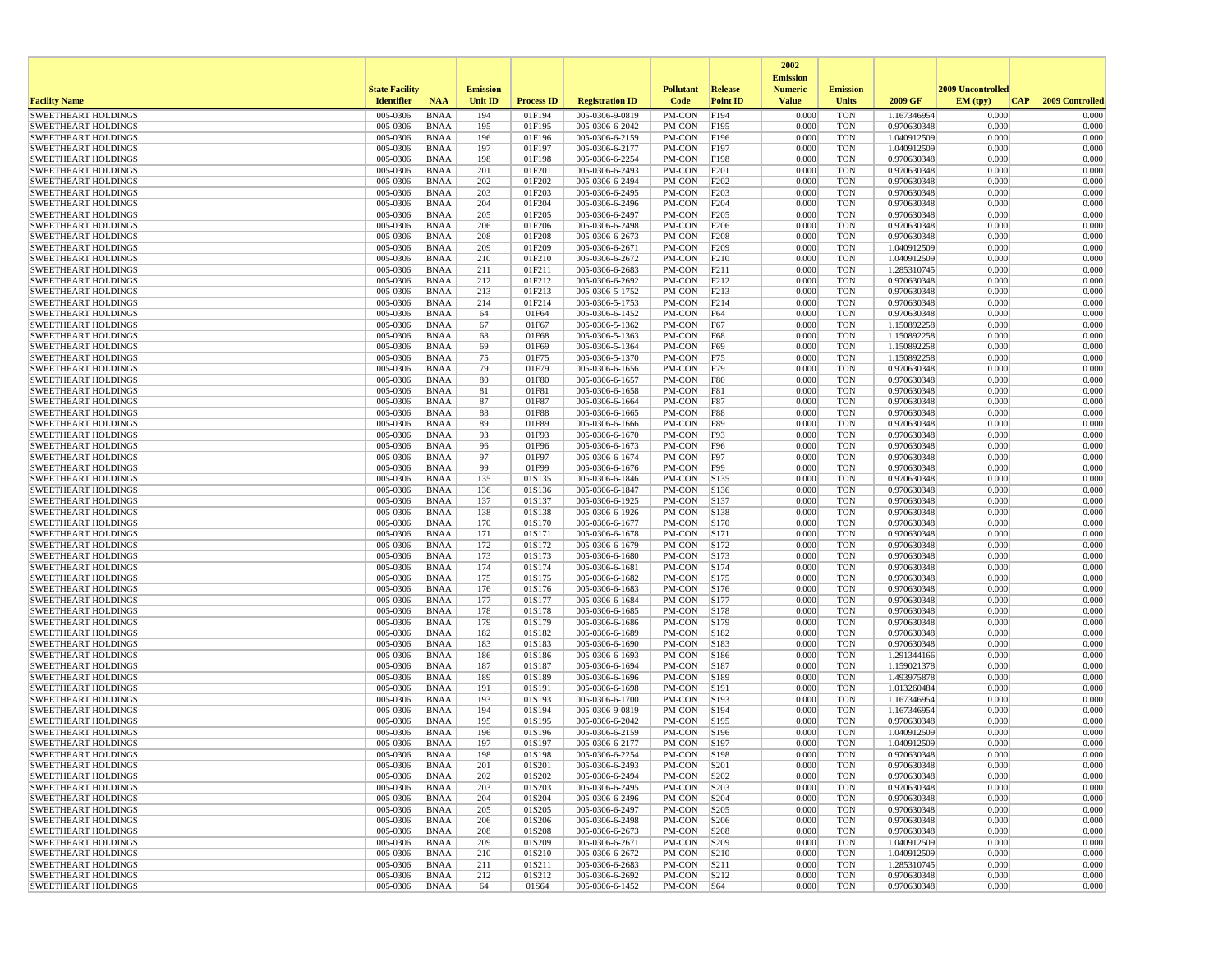|                                                                                          |                          |                            |                         |                   |                                    |                          |                                | 2002                              |                          |                            |                   |                     |
|------------------------------------------------------------------------------------------|--------------------------|----------------------------|-------------------------|-------------------|------------------------------------|--------------------------|--------------------------------|-----------------------------------|--------------------------|----------------------------|-------------------|---------------------|
|                                                                                          | <b>State Facility</b>    |                            | <b>Emission</b>         |                   |                                    | <b>Pollutant</b>         | <b>Release</b>                 | <b>Emission</b><br><b>Numeric</b> | <b>Emission</b>          |                            | 2009 Uncontrolled |                     |
| <b>Facility Name</b>                                                                     | <b>Identifier</b>        | <b>NAA</b>                 | Unit ID                 | <b>Process ID</b> | <b>Registration ID</b>             | Code                     | <b>Point ID</b>                | <b>Value</b>                      | Units                    | 2009 GF                    | EM (tpv)          | CAP 2009 Controlled |
| <b>SWEETHEART HOLDINGS</b>                                                               | 005-0306                 | <b>BNAA</b>                | 67                      | 01S67             | 005-0306-5-1362                    | PM-CON                   | S67                            | 0.110                             | <b>TON</b>               | 1.150892258                | 0.126             | 0.126               |
| <b>SWEETHEART HOLDINGS</b>                                                               | 005-0306                 | <b>BNAA</b>                | 68                      | 01S68             | 005-0306-5-1363                    | PM-CON                   | S68                            | 0.110                             | <b>TON</b>               | 1.150892258                | 0.126             | 0.126               |
| SWEETHEART HOLDINGS<br>SWEETHEART HOLDINGS                                               | 005-0306<br>005-0306     | <b>BNAA</b><br><b>BNAA</b> | 69<br>75                | 01S69<br>01S75    | 005-0306-5-1364<br>005-0306-5-1370 | PM-CON<br>PM-CON         | S69<br>S75                     | 0.219<br>0.019                    | <b>TON</b><br><b>TON</b> | 1.150892258<br>1.150892258 | 0.252<br>0.022    | 0.252<br>0.022      |
| <b>SWEETHEART HOLDINGS</b>                                                               | 005-0306                 | <b>BNAA</b>                | 79                      | 01S79             | 005-0306-6-1656                    | PM-CON                   | <b>S79</b>                     | 0.000                             | <b>TON</b>               | 0.970630348                | 0.000             | 0.000               |
| <b>SWEETHEART HOLDINGS</b>                                                               | 005-0306                 | <b>BNAA</b>                | 80                      | 01S80             | 005-0306-6-1657                    | PM-CON                   | <b>S80</b>                     | 0.000                             | <b>TON</b>               | 0.970630348                | 0.000             | 0.000               |
| <b>SWEETHEART HOLDINGS</b>                                                               | 005-0306                 | <b>BNAA</b>                | 81                      | 01S81             | 005-0306-6-1658                    | PM-CON                   | <b>S81</b>                     | 0.000                             | <b>TON</b>               | 0.970630348                | 0.000             | 0.000               |
| <b>SWEETHEART HOLDINGS</b>                                                               | 005-0306                 | <b>BNAA</b>                | 87                      | 01S87             | 005-0306-6-1664                    | PM-CON                   | S87                            | 0.000                             | <b>TON</b>               | 0.970630348                | 0.000             | 0.000               |
| SWEETHEART HOLDINGS<br><b>SWEETHEART HOLDINGS</b>                                        | 005-0306<br>005-0306     | <b>BNAA</b><br><b>BNAA</b> | 88<br>89                | 01S88<br>01S89    | 005-0306-6-1665<br>005-0306-6-1666 | PM-CON<br>PM-CON         | <b>S88</b><br>S89              | 0.000<br>0.000                    | <b>TON</b><br><b>TON</b> | 0.970630348<br>0.970630348 | 0.000<br>0.000    | 0.000<br>0.000      |
| <b>SWEETHEART HOLDINGS</b>                                                               | 005-0306                 | <b>BNAA</b>                | 93                      | 01S93             | 005-0306-6-1670                    | PM-CON                   | S93                            | 0.000                             | <b>TON</b>               | 0.970630348                | 0.000             | 0.000               |
| <b>SWEETHEART HOLDINGS</b>                                                               | 005-0306                 | <b>BNAA</b>                | 96                      | 01S96             | 005-0306-6-1673                    | PM-CON                   | <b>S96</b>                     | 0.000                             | <b>TON</b>               | 0.970630348                | 0.000             | 0.000               |
| <b>SWEETHEART HOLDINGS</b>                                                               | 005-0306                 | <b>BNAA</b>                | 97                      | 01S97             | 005-0306-6-1674                    | PM-CON                   | S97                            | 0.000                             | <b>TON</b>               | 0.970630348                | 0.000             | 0.000               |
| <b>SWEETHEART HOLDINGS</b>                                                               | 005-0306                 | <b>BNAA</b>                | 99                      | 01S99             | 005-0306-6-1676                    | PM-CON                   | S99                            | 0.000                             | <b>TON</b>               | 0.970630348                | 0.000             | 0.000               |
| <b>BALTIMORE MARINE INDUSTRIES</b>                                                       | 005-0332                 | <b>BNAA</b>                | 76                      | 01S76             | 005-0332-6-2342                    | PM-CON                   | S76                            | 0.000                             | <b>TON</b>               | 1.185032368                | 0.000             | 0.000               |
| <b>SCHLUMBERGER MALCO</b><br>SCHLUMBERGER MALCO                                          | 005-0384<br>005-0384     | <b>BNAA</b><br><b>BNAA</b> | -1<br>2                 | 01F1<br>01F2      | 005-0384-4-0547<br>005-0384-4-0548 | PM-CON<br>PM-CON         | F1<br>F2                       | 0.000<br>0.000                    | <b>TON</b><br><b>TON</b> | 1.006668091<br>1.006668091 | 0.000<br>0.000    | 0.000<br>0.000      |
| <b>SCHLUMBERGER MALCO</b>                                                                | 005-0384                 | <b>BNAA</b>                | $\overline{\mathbf{3}}$ | 01F3              | 005-0384-4-1285                    | PM-CON                   | F3                             | 0.000                             | <b>TON</b>               | 1.006668091                | 0.000             | 0.000               |
| <b>SCHLUMBERGER MALCO</b>                                                                | 005-0384                 | <b>BNAA</b>                | -1                      | 01S1              | 005-0384-4-0547                    | PM-CON                   | S1                             | 0.011                             | <b>TON</b>               | 1.006668091                | 0.011             | 0.011               |
| <b>SCHLUMBERGER MALCO</b>                                                                | 005-0384                 | <b>BNAA</b>                | $\overline{2}$          | 01S2              | 005-0384-4-0548                    | PM-CON                   | S <sub>2</sub>                 | 0.011                             | <b>TON</b>               | 1.006668091                | 0.011             | 0.011               |
| <b>SCHLUMBERGER MALCO</b>                                                                | 005-0384                 | <b>BNAA</b>                | $\overline{\mathbf{3}}$ | 01S3              | 005-0384-4-1285                    | PM-CON                   | S3                             | 0.017                             | <b>TON</b>               | 1.006668091                | 0.017             | 0.017               |
| BACK RIVER WASTE WATER TRTMNT PLANT                                                      | 005-0812                 | <b>BNAA</b>                | 10                      | 01F10             | 005-0812-5-0664                    | PM-CON                   | F10                            | 0.000                             | <b>TON</b>               | 1.206287622                | 0.000             | 0.000               |
| <b>BACK RIVER WASTE WATER TRTMNT PLANT</b><br>BACK RIVER WASTE WATER TRTMNT PLANT        | 005-0812<br>005-0812     | <b>BNAA</b><br><b>BNAA</b> | 11<br>12                | 01F11<br>01F12    | 005-0812-5-0665<br>005-0812-5-0676 | PM-CON<br>PM-CON         | F11<br>F12                     | 0.000<br>0.000                    | <b>TON</b><br><b>TON</b> | 1.206287622<br>1.206287622 | 0.000<br>0.000    | 0.000<br>0.000      |
| BACK RIVER WASTE WATER TRTMNT PLANT                                                      | 005-0812                 | <b>BNAA</b>                | 13                      | 01F13             | 005-0812-5-0677                    | PM-CON                   | F13                            | 0.000                             | <b>TON</b>               | 1.206287622                | 0.000             | 0.000               |
| BACK RIVER WASTE WATER TRTMNT PLANT                                                      | 005-0812                 | <b>BNAA</b>                | 14                      | 01F14             | 005-0812-9-0105                    | PM-CON                   | F14                            | 0.000                             | <b>TON</b>               | 1.094117641                | 0.000             | 0.000               |
| BACK RIVER WASTE WATER TRTMNT PLANT                                                      | 005-0812                 | <b>BNAA</b>                | 16                      | 01F16             | 005-0812-6-1860                    | PM-CON                   | F16                            | 0.000                             | <b>TON</b>               | 1.159021378                | 0.000             | 0.000               |
| BACK RIVER WASTE WATER TRTMNT PLANT                                                      | 005-0812                 | <b>BNAA</b>                | 17                      | 01F17             | 005-0812-9-0884                    | PM-CON                   | F17                            | 0.000                             | <b>TON</b>               | 1.002286434                | 0.000             | 0.000               |
| <b>BACK RIVER WASTE WATER TRTMNT PLANT</b>                                               | 005-0812                 | <b>BNAA</b>                | 18                      | 01F18             | 005-0812-5-1426                    | PM-CON                   | F18                            | 0.000                             | <b>TON</b>               | 1.206287622                | 0.000             | 0.000               |
| BACK RIVER WASTE WATER TRTMNT PLANT<br>BACK RIVER WASTE WATER TRTMNT PLANT               | 005-0812<br>005-0812     | <b>BNAA</b><br><b>BNAA</b> | 19<br>$\overline{2}$    | 01F19<br>01F2     | 005-0812-5-1427<br>005-0812-5-0338 | PM-CON<br>PM-CON         | F19<br>F <sub>2</sub>          | 0.000<br>0.000                    | <b>TON</b><br><b>TON</b> | 1.206287622<br>1.162467599 | 0.000<br>0.000    | 0.000<br>0.000      |
| <b>BACK RIVER WASTE WATER TRTMNT PLANT</b>                                               | 005-0812                 | <b>BNAA</b>                | 20                      | 01F20             | 005-0812-5-1428                    | PM-CON                   | F20                            | 0.000                             | <b>TON</b>               | 1.206287622                | 0.000             | 0.000               |
| BACK RIVER WASTE WATER TRTMNT PLANT                                                      | 005-0812                 | <b>BNAA</b>                | 21                      | 01F21             | 005-0812-5-1429                    | PM-CON                   | F21                            | 0.000                             | <b>TON</b>               | 1.206287622                | 0.000             | 0.000               |
| BACK RIVER WASTE WATER TRTMNT PLANT                                                      | 005-0812                 | <b>BNAA</b>                | 22                      | 01F22             | 005-0812-5-1430                    | PM-CON                   | F22                            | 0.000                             | <b>TON</b>               | 1.206287622                | 0.000             | 0.000               |
| <b>BACK RIVER WASTE WATER TRTMNT PLANT</b>                                               | 005-0812                 | <b>BNAA</b>                | 23                      | 01F23             | 005-0812-5-1431                    | PM-CON                   | F23                            | 0.000                             | <b>TON</b>               | 1.206287622                | 0.000             | 0.000               |
| BACK RIVER WASTE WATER TRTMNT PLANT<br>BACK RIVER WASTE WATER TRTMNT PLANT               | 005-0812<br>005-0812     | <b>BNAA</b><br><b>BNAA</b> | 24<br>25                | 01F24<br>01F25    | 005-0812-5-1432<br>005-0812-5-1434 | PM-CON<br>PM-CON         | F24<br>F25                     | 0.000<br>0.000                    | <b>TON</b><br><b>TON</b> | 1.206287622<br>1.206287622 | 0.000<br>0.000    | 0.000<br>0.000      |
| BACK RIVER WASTE WATER TRTMNT PLANT                                                      | 005-0812                 | <b>BNAA</b>                | 26                      | 01F26             | 005-0812-5-1435                    | PM-CON                   | F26                            | 0.000                             | <b>TON</b>               | 1.206287622                | 0.000             | 0.000               |
| BACK RIVER WASTE WATER TRTMNT PLANT                                                      | 005-0812                 | <b>BNAA</b>                | 27                      | 01F27             | 005-0812-5-1438                    | PM-CON                   | F27                            | 0.000                             | <b>TON</b>               | 1.206287622                | 0.000             | 0.000               |
| BACK RIVER WASTE WATER TRTMNT PLANT                                                      | 005-0812                 | <b>BNAA</b>                | 28                      | 01F28             | 005-0812-6-1881                    | PM-CON                   | F28                            | 0.000                             | <b>TON</b>               | 1.185032368                | 0.000             | 0.000               |
| BACK RIVER WASTE WATER TRTMNT PLANT                                                      | 005-0812                 | <b>BNAA</b>                | 29                      | 01F29             | 005-0812-5-1439                    | PM-CON                   | F29                            | 0.000                             | <b>TON</b>               | 1.206287622                | 0.000             | 0.000               |
| BACK RIVER WASTE WATER TRTMNT PLANT<br><b>BACK RIVER WASTE WATER TRTMNT PLANT</b>        | 005-0812<br>005-0812     | <b>BNAA</b><br><b>BNAA</b> | 30<br>31                | 01F30<br>01F31    | 005-0812-5-1465<br>005-0812-5-1504 | PM-CON<br>PM-CON         | F30<br>F31                     | 0.000<br>0.000                    | <b>TON</b><br><b>TON</b> | 1.206287622<br>1.206287622 | 0.000<br>0.000    | 0.000<br>0.000      |
| BACK RIVER WASTE WATER TRTMNT PLANT                                                      | 005-0812                 | <b>BNAA</b>                | 32                      | 01F32             | 005-0812-5-1554                    | PM-CON                   | F32                            | 0.000                             | <b>TON</b>               | 1.162467599                | 0.000             | 0.000               |
| BACK RIVER WASTE WATER TRTMNT PLANT                                                      | 005-0812                 | <b>BNAA</b>                | 33                      | 01F33             | 005-0812-5-1555                    | PM-CON                   | F33                            | 0.000                             | <b>TON</b>               | 1.162467599                | 0.000             | 0.000               |
| <b>BACK RIVER WASTE WATER TRTMNT PLANT</b>                                               | 005-0812                 | <b>BNAA</b>                | 34                      | 01F34             | 005-0812-5-1556                    | PM-CON                   | F34                            | 0.000                             | <b>TON</b>               | 1.162467599                | 0.000             | 0.000               |
| BACK RIVER WASTE WATER TRTMNT PLANT                                                      | 005-0812                 | <b>BNAA</b>                | 36                      | 01F36             | 005-0812-9-1005                    | PM-CON                   | F <sub>36</sub>                | 0.000                             | <b>TON</b>               | 1.094117641                | 0.000             | 0.000               |
| BACK RIVER WASTE WATER TRTMNT PLANT<br>BACK RIVER WASTE WATER TRTMNT PLANT               | 005-0812<br>005-0812     | <b>BNAA</b><br><b>BNAA</b> | 37<br>$\overline{4}$    | 01F37<br>01F4     | 005-0812-9-1036<br>005-0812-5-0511 | PM-CON<br>PM-CON         | F <sub>37</sub><br>F4          | 0.000<br>0.000                    | <b>TON</b><br><b>TON</b> | 1.094117641<br>1.162467599 | 0.000<br>0.000    | 0.000<br>0.000      |
| BACK RIVER WASTE WATER TRTMNT PLANT                                                      | 005-0812                 | <b>BNAA</b>                | 5                       | 01F5              | 005-0812-5-0512                    | PM-CON                   | F5                             | 0.000                             | <b>TON</b>               | 1.206287622                | 0.000             | 0.000               |
| <b>BACK RIVER WASTE WATER TRTMNT PLANT</b>                                               | 005-0812                 | <b>BNAA</b>                | 10                      | 01S10             | 005-0812-5-0664                    | PM-CON                   | $\vert$ S <sub>10</sub>        | 0.000                             | <b>TON</b>               | 1.206287622                | 0.000             | 0.000               |
| <b>BACK RIVER WASTE WATER TRTMNT PLANT</b>                                               | 005-0812                 | <b>BNAA</b>                | 11                      | 01S11             | 005-0812-5-0665                    | PM-CON                   | S11                            | 0.000                             | <b>TON</b>               | 1.206287622                | 0.000             | 0.000               |
| BACK RIVER WASTE WATER TRTMNT PLANT                                                      | 005-0812                 | <b>BNAA</b>                | 12                      | 01S12             | 005-0812-5-0676                    | PM-CON                   | S12                            | 0.000                             | <b>TON</b>               | 1.206287622                | 0.000             | 0.000               |
| <b>BACK RIVER WASTE WATER TRTMNT PLANT</b>                                               | 005-0812                 | <b>BNAA</b>                | 13                      | 01S13             | 005-0812-5-0677                    | PM-CON                   | $\vert$ S <sub>13</sub>        | 0.000                             | <b>TON</b>               | 1.206287622                | 0.000             | 0.000               |
| BACK RIVER WASTE WATER TRTMNT PLANT<br>BACK RIVER WASTE WATER TRTMNT PLANT               | 005-0812<br>005-0812     | <b>BNAA</b><br><b>BNAA</b> | 14<br>16                | 01S14<br>01S16    | 005-0812-9-0105<br>005-0812-6-1860 | PM-CON<br>PM-CON         | $\vert$ S <sub>14</sub><br>S16 | 0.000<br>0.000                    | <b>TON</b><br><b>TON</b> | 1.094117641<br>1.159021378 | 0.000<br>0.000    | 0.000<br>0.000      |
| BACK RIVER WASTE WATER TRTMNT PLANT                                                      | 005-0812                 | <b>BNAA</b>                | 17                      | 01S17             | 005-0812-9-0884                    | PM-CON                   | S17                            | 0.000                             | <b>TON</b>               | 1.002286434                | 0.000             | 0.000               |
| BACK RIVER WASTE WATER TRTMNT PLANT                                                      | 005-0812                 | <b>BNAA</b>                | 18                      | 01S18             | 005-0812-5-1426                    | PM-CON                   | S18                            | 0.000                             | <b>TON</b>               | 1.206287622                | 0.000             | 0.000               |
| BACK RIVER WASTE WATER TRTMNT PLANT                                                      | 005-0812                 | <b>BNAA</b>                | 19                      | 01S19             | 005-0812-5-1427                    | PM-CON S19               |                                | 0.000                             | TON                      | 1.206287622                | 0.000             | 0.000               |
| <b>BACK RIVER WASTE WATER TRTMNT PLANT</b>                                               | 005-0812                 | BNAA                       | 2                       | 01S <sub>2</sub>  | 005-0812-5-0338                    | $PM$ -CON $ S2$          |                                | 0.000                             | <b>TON</b>               | 1.162467599                | 0.000             | 0.000               |
| <b>BACK RIVER WASTE WATER TRTMNT PLANT</b><br><b>BACK RIVER WASTE WATER TRTMNT PLANT</b> | 005-0812<br>005-0812     | BNAA<br><b>BNAA</b>        | 20<br>21                | 01S20<br>01S21    | 005-0812-5-1428<br>005-0812-5-1429 | PM-CON S20<br>PM-CON S21 |                                | 0.000<br>0.000                    | <b>TON</b><br><b>TON</b> | 1.206287622<br>1.206287622 | 0.000<br>0.000    | 0.000<br>0.000      |
| BACK RIVER WASTE WATER TRTMNT PLANT                                                      | 005-0812                 | <b>BNAA</b>                | 22                      | 01S22             | 005-0812-5-1430                    | $PM$ -CON $ S22$         |                                | 0.000                             | <b>TON</b>               | 1.206287622                | 0.000             | 0.000               |
| <b>BACK RIVER WASTE WATER TRTMNT PLANT</b>                                               | 005-0812                 | <b>BNAA</b>                | 23                      | 01S23             | 005-0812-5-1431                    | $PM$ -CON $ S23$         |                                | 0.000                             | <b>TON</b>               | 1.206287622                | 0.000             | 0.000               |
| <b>BACK RIVER WASTE WATER TRTMNT PLANT</b>                                               | 005-0812                 | <b>BNAA</b>                | 24                      | 01S24             | 005-0812-5-1432                    | PM-CON  S24              |                                | 0.000                             | <b>TON</b>               | 1.206287622                | 0.000             | 0.000               |
| <b>BACK RIVER WASTE WATER TRTMNT PLANT</b>                                               | 005-0812                 | <b>BNAA</b>                | 25                      | 01S25             | 005-0812-5-1434                    | PM-CON S25               |                                | 0.000                             | <b>TON</b>               | 1.206287622                | 0.000             | 0.000               |
| <b>BACK RIVER WASTE WATER TRTMNT PLANT</b><br>BACK RIVER WASTE WATER TRTMNT PLANT        | 005-0812<br>$005 - 0812$ | <b>BNAA</b>                | 26                      | 01S26             | 005-0812-5-1435                    | PM-CON S26<br>PM-CON S27 |                                | 0.000                             | <b>TON</b>               | 1.206287622                | 0.000             | 0.000               |
| <b>BACK RIVER WASTE WATER TRTMNT PLANT</b>                                               | 005-0812                 | BNAA<br><b>BNAA</b>        | 27<br>28                | 01S27<br>01S28    | 005-0812-5-1438<br>005-0812-6-1881 | PM-CON S28               |                                | 0.190<br>0.000                    | <b>TON</b><br><b>TON</b> | 1.206287622<br>1.185032368 | 0.229<br>0.000    | 0.229<br>0.000      |
| <b>BACK RIVER WASTE WATER TRTMNT PLANT</b>                                               | 005-0812                 | <b>BNAA</b>                | 29                      | 01S29             | 005-0812-5-1439                    | PM-CON  S29              |                                | 0.190                             | <b>TON</b>               | 1.206287622                | 0.229             | 0.229               |
| <b>BACK RIVER WASTE WATER TRTMNT PLANT</b>                                               | 005-0812                 | <b>BNAA</b>                | 30                      | 01S30             | 005-0812-5-1465                    | $PM-CON$ S30             |                                | 0.000                             | <b>TON</b>               | 1.206287622                | 0.000             | 0.000               |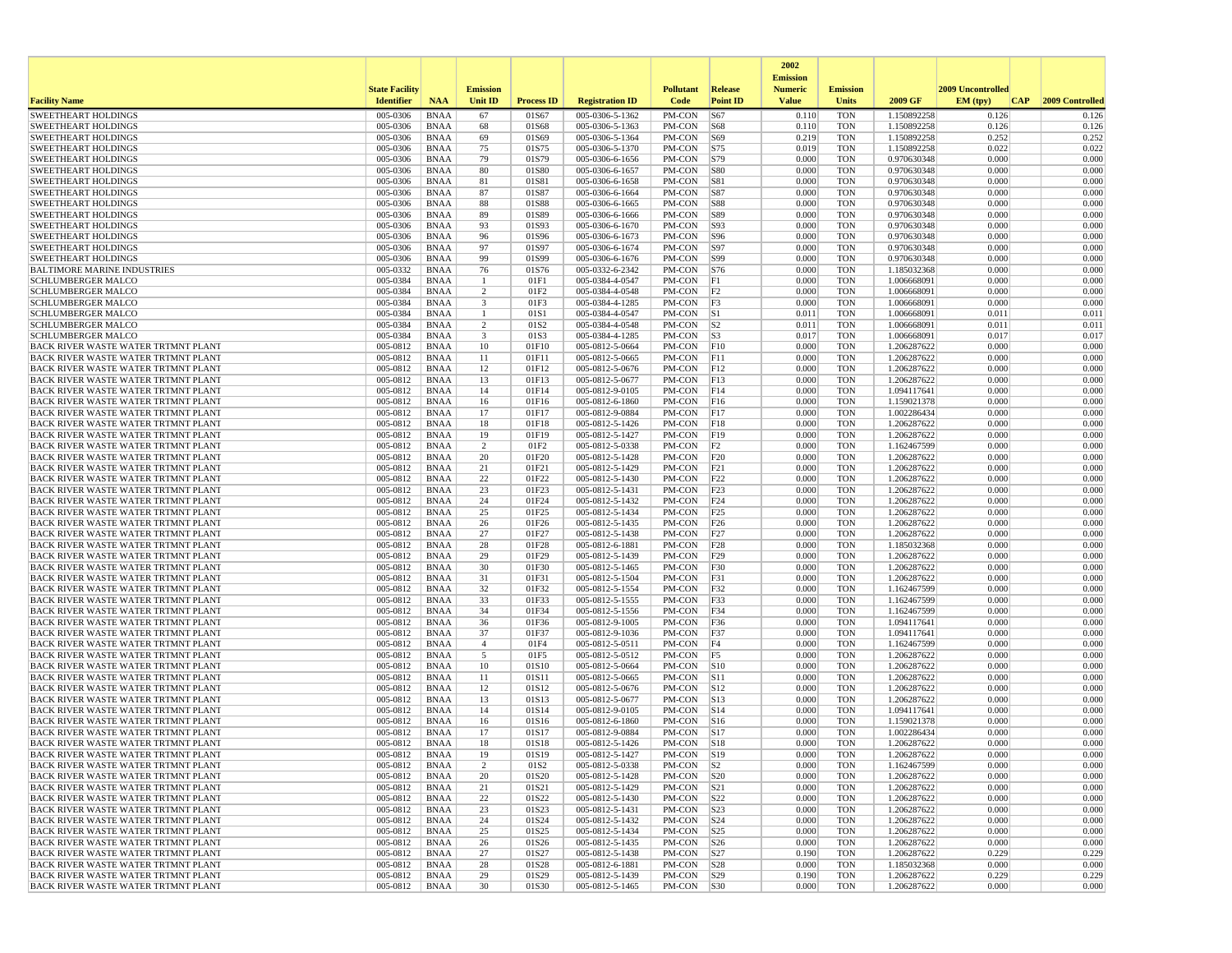|                                                                                   |                       |                            |                     |                           |                                    |                        |                          | 2002                              |                          |                            |                   |                 |
|-----------------------------------------------------------------------------------|-----------------------|----------------------------|---------------------|---------------------------|------------------------------------|------------------------|--------------------------|-----------------------------------|--------------------------|----------------------------|-------------------|-----------------|
|                                                                                   | <b>State Facility</b> |                            | <b>Emission</b>     |                           |                                    | <b>Pollutant</b>       | <b>Release</b>           | <b>Emission</b><br><b>Numeric</b> | <b>Emission</b>          |                            | 2009 Uncontrolled |                 |
| <b>Facility Name</b>                                                              | <b>Identifier</b>     | <b>NAA</b>                 | Unit ID             | <b>Process ID</b>         | <b>Registration ID</b>             | Code                   | <b>Point ID</b>          | <b>Value</b>                      | <b>Units</b>             | 2009 GF                    | EM (typ)<br> CAP  | 2009 Controlled |
| BACK RIVER WASTE WATER TRTMNT PLANT                                               | 005-0812              | <b>BNAA</b>                | 31                  | 01S31                     | 005-0812-5-1504                    | PM-CON                 | S31                      | 0.000                             | <b>TON</b>               | 1.206287622                | 0.000             | 0.000           |
| BACK RIVER WASTE WATER TRTMNT PLANT                                               | 005-0812              | <b>BNAA</b>                | 32                  | 01S32                     | 005-0812-5-1554                    | PM-CON                 | S32                      | 0.000                             | <b>TON</b>               | 1.162467599                | 0.000             | 0.000           |
| <b>BACK RIVER WASTE WATER TRTMNT PLANT</b>                                        | 005-0812              | <b>BNAA</b>                | 33                  | 01S33                     | 005-0812-5-1555                    | PM-CON                 | S33                      | 0.000                             | <b>TON</b>               | 1.162467599                | 0.000             | 0.000           |
| <b>BACK RIVER WASTE WATER TRTMNT PLANT</b><br>BACK RIVER WASTE WATER TRTMNT PLANT | 005-0812<br>005-0812  | <b>BNAA</b><br><b>BNAA</b> | 34<br>36            | 01S34<br>01S36            | 005-0812-5-1556<br>005-0812-9-1005 | PM-CON<br>PM-CON       | $\vert$ S34<br>S36       | 0.000<br>0.000                    | <b>TON</b><br><b>TON</b> | 1.162467599<br>1.094117641 | 0.000<br>0.000    | 0.000<br>0.000  |
| BACK RIVER WASTE WATER TRTMNT PLANT                                               | 005-0812              | <b>BNAA</b>                | 37                  | 01S37                     | 005-0812-9-1036                    | PM-CON                 | S37                      | 0.000                             | <b>TON</b>               | 1.094117641                | 0.000             | 0.000           |
| BACK RIVER WASTE WATER TRTMNT PLANT                                               | 005-0812              | <b>BNAA</b>                | $\overline{4}$      | 01S4                      | 005-0812-5-0511                    | PM-CON                 | $ S_4 $                  | 0.411                             | <b>TON</b>               | 1.162467599                | 0.477             | 0.477           |
| BACK RIVER WASTE WATER TRTMNT PLANT                                               | 005-0812              | <b>BNAA</b>                | 5                   | 01S5                      | 005-0812-5-0512                    | PM-CON                 | $\vert$ S5               | 0.000                             | <b>TON</b>               | 1.206287622                | 0.000             | 0.000           |
| <b>AMERICAN YEAST</b>                                                             | 005-0979              | <b>BNAA</b>                | 1                   | 01F1                      | 005-0979-4-1296                    | PM-CON                 | F1                       | 0.000                             | <b>TON</b>               | 1.006668091                | 0.000             | 0.000           |
| <b>AMERICAN YEAST</b>                                                             | 005-0979              | <b>BNAA</b>                | $\overline{4}$      | 01F4                      | 005-0979-4-1954                    | PM-CON                 | F4                       | 0.000                             | <b>TON</b>               | 1.006668091                | 0.000             | 0.000           |
| <b>AMERICAN YEAST</b>                                                             | 005-0979              | <b>BNAA</b>                | 5                   | 01F5                      | 005-0979-4-1920                    | PM-CON                 | F5                       | 0.000                             | <b>TON</b>               | 1.006668091                | 0.000             | 0.000           |
| <b>AMERICAN YEAST</b>                                                             | 005-0979              | <b>BNAA</b>                | -1                  | 01S1                      | 005-0979-4-1296                    | PM-CON                 | S1                       | 0.065                             | <b>TON</b>               | 1.006668091                | 0.065             | 0.065           |
| <b>AMERICAN YEAST</b><br><b>AMERICAN YEAST</b>                                    | 005-0979<br>005-0979  | <b>BNAA</b><br><b>BNAA</b> | $\overline{4}$<br>5 | 01S4<br>01S5              | 005-0979-4-1954<br>005-0979-4-1920 | PM-CON<br>PM-CON       | $ S_4 $<br> S5           | 0.196<br>0.065                    | <b>TON</b><br><b>TON</b> | 1.006668091<br>1.006668091 | 0.197<br>0.065    | 0.197<br>0.065  |
| <b>CROWN BEVERAGE PACKAGING</b>                                                   | 005-1040              | <b>BNAA</b>                | 8                   | 01F8                      | 005-1040-6-1585                    | PM-CON                 | F8                       | 0.000                             | <b>TON</b>               | 1.2107023                  | 0.000             | 0.000           |
| GAMSE LITHOGRAPHING COMPANY                                                       | 005-1149              | BNAA                       | 1                   | 01F1                      | 005-1149-9-0159                    | PM-CON                 | F1                       | 0.000                             | <b>TON</b>               | 0.970630348                | 0.000             | 0.000           |
| <b>GAMSE LITHOGRAPHING COMPANY</b>                                                | $005 - 1149$          | <b>BNAA</b>                | 10                  | 01F10                     | 005-1149-6-1983                    | PM-CON                 | F10                      | 0.000                             | <b>TON</b>               | 0.970630348                | 0.000             | 0.000           |
| GAMSE LITHOGRAPHING COMPANY                                                       | 005-1149              | <b>BNAA</b>                | 12                  | 01F12                     | 005-1149-6-2156                    | PM-CON                 | F12                      | 0.000                             | <b>TON</b>               | 0.970630348                | 0.000             | 0.000           |
| GAMSE LITHOGRAPHING COMPANY                                                       | 005-1149              | <b>BNAA</b>                | 13                  | 01F13                     | 005-1149-6-2376                    | PM-CON                 | F13                      | 0.000                             | <b>TON</b>               | 0.970630348                | 0.000             | 0.000           |
| <b>GAMSE LITHOGRAPHING COMPANY</b>                                                | 005-1149              | <b>BNAA</b>                | 14                  | 01F14                     | 005-1149-6-2377                    | PM-CON                 | F14                      | 0.000                             | <b>TON</b>               | 0.970630348                | 0.000             | 0.000           |
| GAMSE LITHOGRAPHING COMPANY                                                       | 005-1149              | <b>BNAA</b>                | 15                  | 01F15                     | 005-1149-6-2634                    | PM-CON                 | F15                      | 0.000                             | <b>TON</b>               | 0.970630348                | 0.000             | 0.000           |
| <b>GAMSE LITHOGRAPHING COMPANY</b>                                                | 005-1149              | <b>BNAA</b>                | 16                  | 01F16                     | 005-1149-6-2633                    | PM-CON                 | F16                      | 0.000<br>0.000                    | <b>TON</b>               | 0.970630348                | 0.000<br>0.000    | 0.000           |
| <b>GAMSE LITHOGRAPHING COMPANY</b><br>GAMSE LITHOGRAPHING COMPANY                 | 005-1149<br>005-1149  | <b>BNAA</b><br><b>BNAA</b> | 9<br>-1             | 01F9<br>01S1              | 005-1149-6-1845<br>005-1149-9-0159 | PM-CON<br>PM-CON       | F9<br> S1                | 0.000                             | <b>TON</b><br><b>TON</b> | 0.970630348<br>0.970630348 | 0.000             | 0.000<br>0.000  |
| GAMSE LITHOGRAPHING COMPANY                                                       | 005-1149              | <b>BNAA</b>                | 10                  | 01S10                     | 005-1149-6-1983                    | PM-CON                 | S10                      | 0.000                             | <b>TON</b>               | 0.970630348                | 0.000             | 0.000           |
| <b>GAMSE LITHOGRAPHING COMPANY</b>                                                | 005-1149              | <b>BNAA</b>                | 12                  | 01S12                     | 005-1149-6-2156                    | PM-CON                 | S12                      | 0.000                             | <b>TON</b>               | 0.970630348                | 0.000             | 0.000           |
| <b>GAMSE LITHOGRAPHING COMPANY</b>                                                | 005-1149              | <b>BNAA</b>                | 13                  | 01S13                     | 005-1149-6-2376                    | PM-CON                 | S13                      | 0.000                             | <b>TON</b>               | 0.970630348                | 0.000             | 0.000           |
| <b>GAMSE LITHOGRAPHING COMPANY</b>                                                | 005-1149              | <b>BNAA</b>                | 14                  | 01S14                     | 005-1149-6-2377                    | PM-CON                 | S14                      | 0.000                             | <b>TON</b>               | 0.970630348                | 0.000             | 0.000           |
| GAMSE LITHOGRAPHING COMPANY                                                       | 005-1149              | <b>BNAA</b>                | 15                  | 01S15                     | 005-1149-6-2634                    | PM-CON                 | S15                      | 0.000                             | <b>TON</b>               | 0.970630348                | 0.000             | 0.000           |
| GAMSE LITHOGRAPHING COMPANY                                                       | 005-1149              | <b>BNAA</b>                | 16                  | 01S16                     | 005-1149-6-2633<br>005-1149-6-1845 | PM-CON                 | S16                      | 0.000                             | <b>TON</b>               | 0.970630348                | 0.000             | 0.000           |
| <b>GAMSE LITHOGRAPHING COMPANY</b><br>PRINTING CORPORATION OF AMERICA             | 005-1149<br>005-1744  | <b>BNAA</b><br><b>BNAA</b> | 9<br>10             | 01S9<br>01F10             | 005-1744-6-2073                    | PM-CON<br>PM-CON       | S9 <br>F10               | 0.000<br>0.000                    | <b>TON</b><br><b>TON</b> | 0.970630348<br>0.970630348 | 0.000<br>0.000    | 0.000<br>0.000  |
| PRINTING CORPORATION OF AMERICA                                                   | 005-1744              | <b>BNAA</b>                | 11                  | 01F11                     | 005-1744-6-2142                    | PM-CON                 | F11                      | 0.000                             | <b>TON</b>               | 0.970630348                | 0.000             | 0.000           |
| PRINTING CORPORATION OF AMERICA                                                   | 005-1744              | <b>BNAA</b>                | 12                  | 01F12                     | 005-1744-6-2143                    | PM-CON                 | F12                      | 0.000                             | <b>TON</b>               | 0.970630348                | 0.000             | 0.000           |
| PRINTING CORPORATION OF AMERICA                                                   | 005-1744              | <b>BNAA</b>                | 13                  | 01F13                     | 005-1744-6-2218                    | PM-CON                 | F13                      | 0.000                             | <b>TON</b>               | 0.970630348                | 0.000             | 0.000           |
| PRINTING CORPORATION OF AMERICA                                                   | 005-1744              | <b>BNAA</b>                | 14                  | 01F14                     | 005-1744-6-2176                    | PM-CON                 | F14                      | 0.000                             | <b>TON</b>               | 0.970630348                | 0.000             | 0.000           |
| PRINTING CORPORATION OF AMERICA                                                   | 005-1744              | <b>BNAA</b>                | 15                  | 01F15                     | 005-1744-6-2306                    | PM-CON                 | F15                      | 0.000                             | <b>TON</b>               | 0.970630348                | 0.000             | 0.000           |
| PRINTING CORPORATION OF AMERICA                                                   | 005-1744              | <b>BNAA</b>                | 16                  | 01F16                     | 005-1744-6-2307                    | PM-CON                 | F16                      | 0.000                             | <b>TON</b>               | 0.970630348                | 0.000             | 0.000           |
| PRINTING CORPORATION OF AMERICA<br>PRINTING CORPORATION OF AMERICA                | 005-1744<br>005-1744  | <b>BNAA</b><br><b>BNAA</b> | 17<br>2             | 01F17<br>01F <sub>2</sub> | 005-1744-6-2308<br>005-1744-6-1362 | PM-CON<br>PM-CON       | F17<br>F <sub>2</sub>    | 0.000<br>0.000                    | <b>TON</b><br><b>TON</b> | 0.970630348<br>0.970630348 | 0.000<br>0.000    | 0.000<br>0.000  |
| PRINTING CORPORATION OF AMERICA                                                   | 005-1744              | BNAA                       | 3                   | 01F3                      | 005-1744-6-1363                    | PM-CON                 | F3                       | 0.000                             | <b>TON</b>               | 0.970630348                | 0.000             | 0.000           |
| PRINTING CORPORATION OF AMERICA                                                   | 005-1744              | <b>BNAA</b>                | $\overline{4}$      | 01F4                      | 005-1744-6-1396                    | PM-CON                 | F4                       | 0.000                             | <b>TON</b>               | 0.970630348                | 0.000             | 0.000           |
| PRINTING CORPORATION OF AMERICA                                                   | 005-1744              | <b>BNAA</b>                | 5                   | 01F5                      | 005-1744-6-1506                    | PM-CON                 | F5                       | 0.000                             | <b>TON</b>               | 0.970630348                | 0.000             | 0.000           |
| PRINTING CORPORATION OF AMERICA                                                   | 005-1744              | <b>BNAA</b>                | 6                   | 01F6                      | 005-1744-6-1960                    | PM-CON                 | F6                       | 0.000                             | <b>TON</b>               | 0.970630348                | 0.000             | 0.000           |
| PRINTING CORPORATION OF AMERICA                                                   | 005-1744              | <b>BNAA</b>                | 9                   | 01F9                      | 005-1744-6-2072                    | PM-CON                 | F9                       | 0.000                             | <b>TON</b>               | 0.970630348                | 0.000             | 0.000           |
| PRINTING CORPORATION OF AMERICA                                                   | 005-1744              | <b>BNAA</b>                | 10                  | 01S10                     | 005-1744-6-2073                    | PM-CON                 | S10                      | 0.000                             | <b>TON</b>               | 0.970630348                | 0.000             | 0.000           |
| PRINTING CORPORATION OF AMERICA                                                   | 005-1744              | <b>BNAA</b>                | 11                  | 01S11                     | 005-1744-6-2142                    | PM-CON                 | S11                      | 0.000                             | <b>TON</b>               | 0.970630348                | 0.000             | 0.000           |
| PRINTING CORPORATION OF AMERICA<br>PRINTING CORPORATION OF AMERICA                | 005-1744<br>005-1744  | <b>BNAA</b><br><b>BNAA</b> | 12<br>13            | 01S12<br>01S13            | 005-1744-6-2143<br>005-1744-6-2218 | PM-CON<br>PM-CON       | S12<br>S13               | 0.000<br>0.000                    | <b>TON</b><br><b>TON</b> | 0.970630348<br>0.970630348 | 0.000<br>0.000    | 0.000<br>0.000  |
| PRINTING CORPORATION OF AMERICA                                                   | 005-1744              | <b>BNAA</b>                | 14                  | 01S14                     | 005-1744-6-2176                    | PM-CON                 | $\vert$ S <sub>14</sub>  | 0.000                             | <b>TON</b>               | 0.970630348                | 0.000             | 0.000           |
| PRINTING CORPORATION OF AMERICA                                                   | 005-1744              | <b>BNAA</b>                | 15                  | 01S15                     | 005-1744-6-2306                    | PM-CON                 | S15                      | 0.000                             | <b>TON</b>               | 0.970630348                | 0.000             | 0.000           |
| PRINTING CORPORATION OF AMERICA                                                   | 005-1744              | <b>BNAA</b>                | 16                  | 01S16                     | 005-1744-6-2307                    | PM-CON                 | S16                      | 0.000                             | <b>TON</b>               | 0.970630348                | 0.000             | 0.000           |
| PRINTING CORPORATION OF AMERICA                                                   | 005-1744              | <b>BNAA</b>                | 17                  | 01S17                     | 005-1744-6-2308                    | PM-CON                 | S17                      | 0.000                             | <b>TON</b>               | 0.970630348                | 0.000             | 0.000           |
| PRINTING CORPORATION OF AMERICA                                                   | 005-1744              | <b>BNAA</b>                | 2                   | 01S <sub>2</sub>          | 005-1744-6-1362                    | PM-CON                 | S2                       | 0.000                             | <b>TON</b>               | 0.970630348                | 0.000             | 0.000           |
| PRINTING CORPORATION OF AMERICA                                                   | 005-1744              | <b>BNAA</b>                | 3                   | 01S3                      | 005-1744-6-1363                    | PM-CON                 | S3                       | 0.000                             | <b>TON</b>               | 0.970630348                | 0.000             | 0.000           |
| PRINTING CORPORATION OF AMERICA<br>PRINTING CORPORATION OF AMERICA                | 005-1744<br>005-1744  | <b>BNAA</b><br><b>BNAA</b> | $\overline{4}$<br>5 | 01S4<br>01S5              | 005-1744-6-1396<br>005-1744-6-1506 | PM-CON<br>PM-CON       | $ S_4 $<br>$\mathsf{S}5$ | 0.000<br>0.000                    | <b>TON</b><br><b>TON</b> | 0.970630348<br>0.970630348 | 0.000<br>0.000    | 0.000<br>0.000  |
| PRINTING CORPORATION OF AMERICA                                                   | 005-1744              | <b>BNAA</b>                | 6                   | 01S6                      | 005-1744-6-1960                    | PM-CON                 | $\sqrt{S}$               | 0.000                             | <b>TON</b>               | 0.970630348                | 0.000             | 0.000           |
| PRINTING CORPORATION OF AMERICA                                                   | 005-1744              | BNAA                       |                     | 01S9                      | 005-1744-6-2072                    | PM-CON                 | S <sub>9</sub>           | 0.000                             | TON                      | 0.970630348                | 0.000             | 0.000           |
| <b>CAVANAUGH PRESS</b>                                                            | 005-1903              | BNAA                       | 2                   | 01F2                      | 005-1903-6-2032                    | PM-CON F2              |                          | 0.000                             | <b>TON</b>               | 0.970630348                | 0.000             | 0.000           |
| <b>CAVANAUGH PRESS</b>                                                            | 005-1903              | BNAA                       | 3                   | 01F3                      | 005-1903-6-2036                    | PM-CON F3              |                          | 0.000                             | <b>TON</b>               | 0.970630348                | 0.000             | 0.000           |
| <b>CAVANAUGH PRESS</b>                                                            | 005-1903              | BNAA                       | $\overline{4}$      | 01F4                      | 005-1903-6-2037                    | PM-CON   F4            |                          | 0.000                             | TON                      | 0.970630348                | 0.000             | 0.000           |
| <b>CAVANAUGH PRESS</b>                                                            | 005-1903              | <b>BNAA</b>                | 5                   | 01F5                      | 005-1903-6-2038                    | PM-CON   F5            |                          | 0.000                             | <b>TON</b>               | 0.970630348                | 0.000             | 0.000           |
| <b>CAVANAUGH PRESS</b>                                                            | 005-1903              | <b>BNAA</b>                | 6                   | 01F6                      | 005-1903-6-2039                    | PM-CON                 | F6                       | 0.000                             | <b>TON</b>               | 0.970630348                | 0.000             | 0.000           |
| <b>CAVANAUGH PRESS</b><br><b>CAVANAUGH PRESS</b>                                  | 005-1903<br>005-1903  | <b>BNAA</b><br>BNAA        | $\tau$<br>8         | 01F7<br>01F8              | 005-1903-6-2100<br>005-1903-6-2382 | PM-CON F7<br>PM-CON F8 |                          | 0.000<br>0.000                    | <b>TON</b><br><b>TON</b> | 0.970630348<br>0.970630348 | 0.000<br>0.000    | 0.000<br>0.000  |
| <b>CAVANAUGH PRESS</b>                                                            | 005-1903              | <b>BNAA</b>                | 9                   | 01F9                      | 005-1903-6-2596                    | PM-CON F9              |                          | 0.000                             | <b>TON</b>               | 0.970630348                | 0.000             | 0.000           |
| <b>CAVANAUGH PRESS</b>                                                            | 005-1903              | BNAA                       | 2                   | 01S <sub>2</sub>          | 005-1903-6-2032                    | $PM$ -CON $ S2 $       |                          | 0.000                             | TON                      | 0.970630348                | 0.000             | 0.000           |
| <b>CAVANAUGH PRESS</b>                                                            | 005-1903              | BNAA                       | 3                   | 01S3                      | 005-1903-6-2036                    | PM-CON S3              |                          | 0.000                             | <b>TON</b>               | 0.970630348                | 0.000             | 0.000           |
| <b>CAVANAUGH PRESS</b>                                                            | 005-1903              | BNAA                       | $\overline{4}$      | 01S4                      | 005-1903-6-2037                    | PM-CON   S4            |                          | 0.000                             | <b>TON</b>               | 0.970630348                | 0.000             | 0.000           |
| <b>CAVANAUGH PRESS</b>                                                            | 005-1903              | <b>BNAA</b>                | 5                   | 01S5                      | 005-1903-6-2038                    | PM-CON S5              |                          | 0.000                             | <b>TON</b>               | 0.970630348                | 0.000             | 0.000           |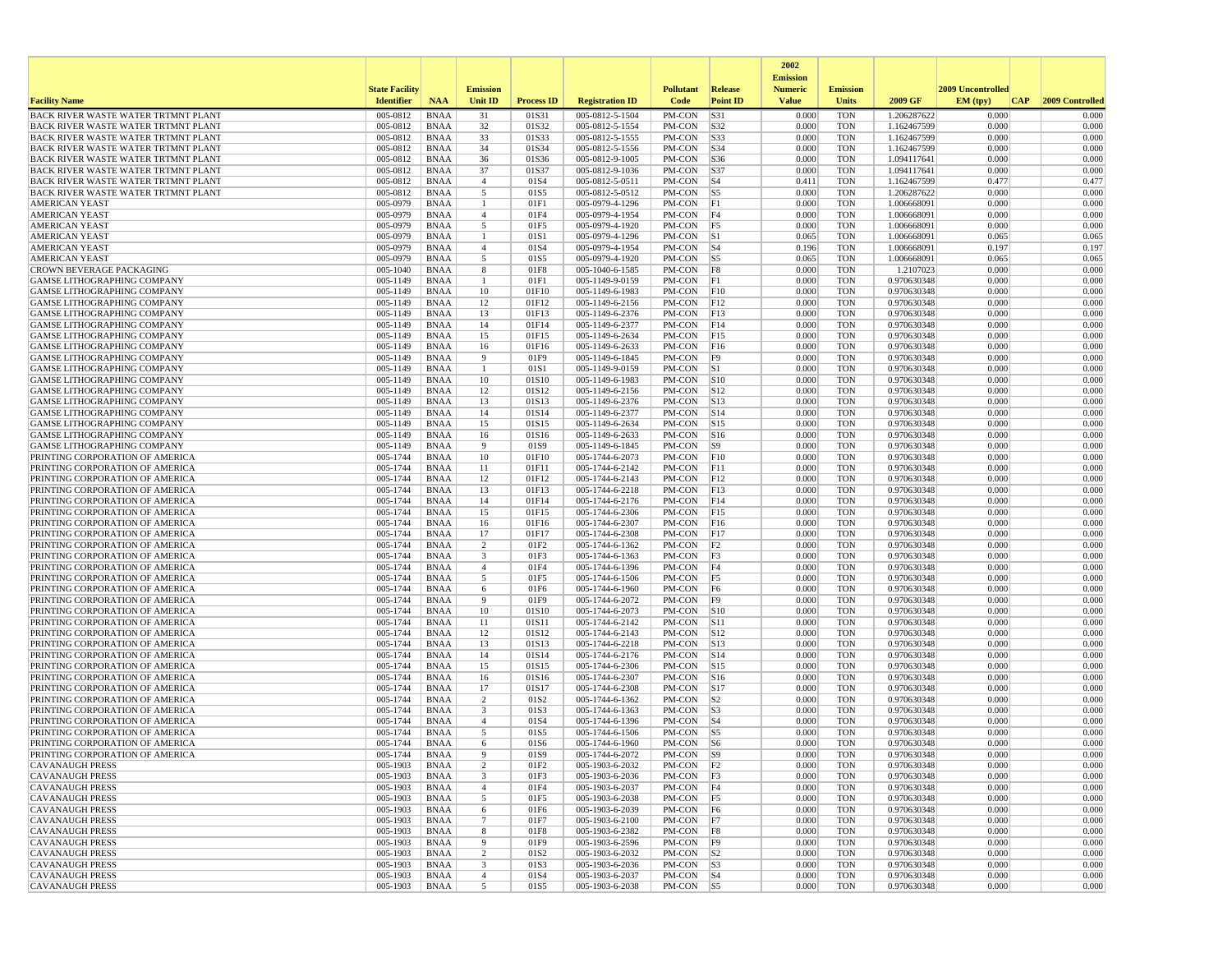|                                                                |                       |                            |                               |                   |                                    |                               |                         | 2002                              |                          |                            |                   |     |                 |
|----------------------------------------------------------------|-----------------------|----------------------------|-------------------------------|-------------------|------------------------------------|-------------------------------|-------------------------|-----------------------------------|--------------------------|----------------------------|-------------------|-----|-----------------|
|                                                                | <b>State Facility</b> |                            | <b>Emission</b>               |                   |                                    | <b>Pollutant</b>              | <b>Release</b>          | <b>Emission</b><br><b>Numeric</b> | <b>Emission</b>          |                            | 2009 Uncontrolled |     |                 |
| <b>Facility Name</b>                                           | <b>Identifier</b>     | <b>NAA</b>                 | Unit ID                       | <b>Process ID</b> | <b>Registration ID</b>             | Code                          | <b>Point ID</b>         | <b>Value</b>                      | <b>Units</b>             | 2009 GF                    | EM (tpv)          | CAP | 2009 Controlled |
| <b>CAVANAUGH PRESS</b>                                         | 005-1903              | <b>BNAA</b>                | 6                             | 01S6              | 005-1903-6-2039                    | PM-CON                        | S6                      | 0.000                             | <b>TON</b>               | 0.970630348                | 0.000             |     | 0.000           |
| <b>CAVANAUGH PRESS</b>                                         | 005-1903<br>005-1903  | <b>BNAA</b><br><b>BNAA</b> | -7                            | 01S7<br>01S8      | 005-1903-6-2100                    | PM-CON                        | S7                      | 0.000<br>0.000                    | <b>TON</b><br><b>TON</b> | 0.970630348                | 0.000<br>0.000    |     | 0.000<br>0.000  |
| <b>CAVANAUGH PRESS</b><br><b>CAVANAUGH PRESS</b>               | 005-1903              | <b>BNAA</b>                | 8<br>9                        | 01S9              | 005-1903-6-2382<br>005-1903-6-2596 | PM-CON<br>PM-CON              | S8<br> S9               | 0.000                             | <b>TON</b>               | 0.970630348<br>0.970630348 | 0.000             |     | 0.000           |
| POLYSTYRENE PRODUCTS                                           | 005-1956              | <b>BNAA</b>                | -1                            | 01F1              | 005-1956-4-1900                    | PM-CON                        | F1                      | 0.000                             | <b>TON</b>               | 1.006668091                | 0.000             |     | 0.000           |
| POLYSTYRENE PRODUCTS                                           | 005-1956              | <b>BNAA</b>                |                               | 01S1              | 005-1956-4-1900                    | PM-CON                        | S1                      | 0.006                             | <b>TON</b>               | 1.006668091                | 0.006             |     | 0.006           |
| RUSSELL-STANLEY SERVICES                                       | 005-2220              | <b>BNAA</b>                |                               | 01F1              | 005-2220-9-0923                    | PM-CON                        | F1                      | 0.000                             | <b>TON</b>               | 1.185032368                | 0.000             |     | 0.000           |
| RUSSELL-STANLEY SERVICES                                       | 005-2220              | <b>BNAA</b>                | 2                             | 01F2              | 005-2220-9-0979                    | PM-CON                        | F2                      | 0.000                             | <b>TON</b>               | 1.185032368                | 0.000             |     | 0.000           |
| RUSSELL-STANLEY SERVICES                                       | 005-2220              | <b>BNAA</b>                | 3                             | 01F3              | 005-2220-6-2263                    | PM-CON                        | F3                      | 0.000                             | <b>TON</b>               | 1.2107023                  | 0.000             |     | 0.000           |
| POLYSTYRENE PRODUCTS                                           | 005-2305              | <b>BNAA</b>                | $\overline{7}$                | 01F7              | 005-2305-5-1644                    | PM-CON                        | F7                      | 0.000                             | <b>TON</b>               | 1.006668091                | 0.000             |     | 0.000           |
| POLYSTYRENE PRODUCTS<br><b>AAI - CLUB HOUSE ROAD</b>           | 005-2305<br>005-2405  | <b>BNAA</b><br><b>BNAA</b> | $7\phantom{.0}$               | 01S7<br>01F1      | 005-2305-5-1644<br>005-2405-6-2414 | PM-CON<br>PM-CON              | S7<br> F1               | 0.023<br>0.000                    | <b>TON</b><br><b>TON</b> | 1.006668091<br>1.159021378 | 0.023<br>0.000    |     | 0.023<br>0.000  |
| <b>AAI - CLUB HOUSE ROAD</b>                                   | 005-2405              | <b>BNAA</b>                | 2                             | 01F2              | 005-2405-6-2415                    | PM-CON                        | F2                      | 0.000                             | <b>TON</b>               | 1.159021378                | 0.000             |     | 0.000           |
| <b>AAI - CLUB HOUSE ROAD</b>                                   | 005-2405              | <b>BNAA</b>                | $\overline{\mathbf{3}}$       | 01F3              | 005-2405-6-2416                    | PM-CON                        | F3                      | 0.000                             | <b>TON</b>               | 1.159021378                | 0.000             |     | 0.000           |
| <b>AAI - CLUB HOUSE ROAD</b>                                   | 005-2405              | <b>BNAA</b>                | $\overline{4}$                | 01F4              | 005-2405-6-2580                    | PM-CON                        | F4                      | 0.000                             | <b>TON</b>               | 1.159021378                | 0.000             |     | 0.000           |
| <b>AAI - CLUB HOUSE ROAD</b>                                   | 005-2405              | <b>BNAA</b>                | -1                            | 01S1              | 005-2405-6-2414                    | PM-CON                        | S1                      | 0.000                             | <b>TON</b>               | 1.159021378                | 0.000             |     | 0.000           |
| <b>AAI - CLUB HOUSE ROAD</b>                                   | 005-2405              | <b>BNAA</b>                | $\overline{2}$                | 01S2              | 005-2405-6-2415                    | PM-CON                        | S2                      | 0.000                             | <b>TON</b>               | 1.159021378                | 0.000             |     | 0.000           |
| <b>AAI - CLUB HOUSE ROAD</b>                                   | 005-2405              | <b>BNAA</b>                | $\overline{\mathbf{3}}$       | 01S3              | 005-2405-6-2416                    | PM-CON                        | S3                      | 0.000                             | <b>TON</b>               | 1.159021378                | 0.000             |     | 0.000           |
| AAI - CLUB HOUSE ROAD<br>MIDDLE RIVER AIRCRAFT SYSTEMS         | 005-2405<br>005-2407  | <b>BNAA</b><br><b>BNAA</b> | $\overline{4}$                | 01S4<br>01F1      | 005-2405-6-2580<br>005-2407-5-1655 | PM-CON<br>PM-CON              | $ S_4 $<br> F1          | 0.000<br>0.000                    | <b>TON</b><br><b>TON</b> | 1.159021378<br>1.150892258 | 0.000<br>0.000    |     | 0.000<br>0.000  |
| MIDDLE RIVER AIRCRAFT SYSTEMS                                  | 005-2407              | <b>BNAA</b>                |                               | 01S1              | 005-2407-5-1655                    | PM-CON                        | S1                      | 0.008                             | <b>TON</b>               | 1.150892258                | 0.009             |     | 0.009           |
| LEHIGH PORTLAND CEMENT                                         | 013-0012              | <b>BNAA</b>                | 17                            | 01F17             | 013-0012-6-0027                    | PM-CON                        | F17                     | 0.000                             | <b>TON</b>               | 1.235632181                | 0.000             |     | 0.000           |
| LEHIGH PORTLAND CEMENT                                         | 013-0012              | <b>BNAA</b>                | 18                            | 01F18             | 013-0012-6-0028                    | PM-CON                        | F18                     | 0.000                             | <b>TON</b>               | 1.235632181                | 0.000             |     | 0.000           |
| LEHIGH PORTLAND CEMENT                                         | 013-0012              | <b>BNAA</b>                | 19                            | 01F19             | 013-0012-6-0029                    | PM-CON                        | F19                     | 0.000                             | <b>TON</b>               | 1.235632181                | 0.000             |     | 0.000           |
| LEHIGH PORTLAND CEMENT                                         | 013-0012              | <b>BNAA</b>                | 20                            | 01F20             | 013-0012-6-0030                    | PM-CON                        | F20                     | 0.000                             | <b>TON</b>               | 1.235632181                | 0.000             |     | 0.000           |
| LEHIGH PORTLAND CEMENT                                         | 013-0012              | <b>BNAA</b>                | 21                            | 01F21             | 013-0012-6-0031                    | PM-CON                        | F21                     | 0.000                             | <b>TON</b>               | 1.235632181                | 0.000             |     | 0.000           |
| LEHIGH PORTLAND CEMENT                                         | 013-0012              | <b>BNAA</b>                | 22                            | 01F22             | 013-0012-6-0032                    | PM-CON                        | F22                     | 0.000                             | <b>TON</b>               | 1.235632181                | 0.000             |     | 0.000           |
| LEHIGH PORTLAND CEMENT<br>LEHIGH PORTLAND CEMENT               | 013-0012<br>013-0012  | <b>BNAA</b><br><b>BNAA</b> | 23<br>24                      | 01F23<br>01F24    | 013-0012-6-0033<br>013-0012-6-0034 | PM-CON<br>PM-CON              | F23<br>F24              | 0.000<br>0.000                    | <b>TON</b><br><b>TON</b> | 1.235632181<br>1.235632181 | 0.000<br>0.000    |     | 0.000<br>0.000  |
| LEHIGH PORTLAND CEMENT                                         | 013-0012              | <b>BNAA</b>                | 25                            | 01F25             | 013-0012-6-0039                    | PM-CON                        | F25                     | 0.000                             | <b>TON</b>               | 1.159757972                | 0.000             |     | 0.000           |
| LEHIGH PORTLAND CEMENT                                         | 013-0012              | <b>BNAA</b>                | 26                            | 01F26             | 013-0012-6-0040                    | PM-CON                        | F26                     | 0.000                             | <b>TON</b>               | 1.159757972                | 0.000             |     | 0.000           |
| LEHIGH PORTLAND CEMENT                                         | 013-0012              | <b>BNAA</b>                | 29                            | 01F29             | 013-0012-6-0047                    | PM-CON                        | F29                     | 0.000                             | <b>TON</b>               | 1.159757972                | 0.000             |     | 0.000           |
| LEHIGH PORTLAND CEMENT                                         | 013-0012              | <b>BNAA</b>                | 30                            | 01F30             | 013-0012-6-0048                    | PM-CON                        | F <sub>30</sub>         | 0.000                             | <b>TON</b>               | 1.159757972                | 0.000             |     | 0.000           |
| LEHIGH PORTLAND CEMENT                                         | 013-0012              | <b>BNAA</b>                | 31                            | 01F31             | 013-0012-6-0049                    | PM-CON                        | F31                     | 0.000                             | <b>TON</b>               | 1.159757972                | 0.000             |     | 0.000           |
| LEHIGH PORTLAND CEMENT                                         | 013-0012              | <b>BNAA</b>                | 32                            | 01F32             | 013-0012-6-0124                    | PM-CON                        | F32                     | 0.000                             | <b>TON</b>               | 1.159757972                | 0.000             |     | 0.000           |
| <b>LEHIGH PORTLAND CEMENT</b><br>LEHIGH PORTLAND CEMENT        | 013-0012<br>013-0012  | <b>BNAA</b><br><b>BNAA</b> | 33<br>37                      | 01F33<br>01F37    | 013-0012-6-0125<br>013-0012-9-0107 | PM-CON<br>PM-CON              | F33<br>F37              | 0.000<br>0.000                    | <b>TON</b><br><b>TON</b> | 1.159757972<br>1.002286434 | 0.000<br>0.000    |     | 0.000<br>0.000  |
| LEHIGH PORTLAND CEMENT                                         | 013-0012              | <b>BNAA</b>                | 38                            | 01F38             | 013-0012-9-0108                    | PM-CON                        | F38                     | 0.000                             | <b>TON</b>               | 1.183266878                | 0.000             |     | 0.000           |
| LEHIGH PORTLAND CEMENT                                         | 013-0012              | <b>BNAA</b>                | 39                            | 01F39             | 013-0012-6-0256                    | PM-CON                        | F39                     | 0.000                             | <b>TON</b>               | 1.159757972                | 0.000             |     | 0.000           |
| LEHIGH PORTLAND CEMENT                                         | 013-0012              | <b>BNAA</b>                | 6                             | 01F6              | 013-0012-6-0007                    | PM-CON                        | F <sub>6</sub>          | 0.000                             | <b>TON</b>               | 1.159757972                | 0.000             |     | 0.000           |
| LEHIGH PORTLAND CEMENT                                         | 013-0012              | <b>BNAA</b>                | 31                            | 01S31             | 013-0012-6-0049                    | PM-CON                        | S31                     | 0.000                             | <b>TON</b>               | 1.159757972                | 0.000             |     | 0.000           |
| LEHIGH PORTLAND CEMENT                                         | 013-0012              | <b>BNAA</b>                | 37                            | 01S37             | 013-0012-9-0107                    | PM-CON                        | S37                     | 0.000                             | <b>TON</b>               | 1.002286434                | 0.000             |     | 0.000           |
| LEHIGH PORTLAND CEMENT                                         | 013-0012              | <b>BNAA</b>                | 38                            | 01S38             | 013-0012-9-0108                    | PM-CON                        | <b>S38</b>              | 0.000                             | <b>TON</b>               | 1.183266878                | 0.000             |     | 0.000           |
| COLONIAL PIPELINE COMPANY<br><b>COLONIAL PIPELINE COMPANY</b>  | 013-0056<br>013-0056  | <b>BNAA</b><br><b>BNAA</b> | 2<br>$\overline{\mathbf{3}}$  | 01F2<br>01F3      | 013-0056-9-0083<br>013-0056-9-0101 | PM-CON<br>PM-CON              | F2<br>F3                | 0.000<br>0.000                    | <b>TON</b><br><b>TON</b> | 1.013260484<br>1.002286434 | 0.000<br>0.000    |     | 0.000<br>0.000  |
| COLONIAL PIPELINE COMPANY                                      | 013-0056              | <b>BNAA</b>                | $\overline{4}$                | 01F4              | 013-0056-9-0132                    | PM-CON                        | F4                      | 0.000                             | <b>TON</b>               | 1.002286434                | 0.000             |     | 0.000           |
| COLONIAL PIPELINE COMPANY                                      | 013-0056              | <b>BNAA</b>                | 2                             | 01S2              | 013-0056-9-0083                    | PM-CON                        | S <sub>2</sub>          | 0.000                             | <b>TON</b>               | 1.013260484                | 0.000             |     | 0.000           |
| <b>COLONIAL PIPELINE COMPANY</b>                               | 013-0056              | <b>BNAA</b>                | 3                             | 01S3              | 013-0056-9-0101                    | PM-CON                        | S3                      | 0.000                             | <b>TON</b>               | 1.002286434                | 0.000             |     | 0.000           |
| COLONIAL PIPELINE COMPANY                                      | 013-0056              | <b>BNAA</b>                | $\overline{4}$                | 01S4              | 013-0056-9-0132                    | PM-CON                        | $ S_4 $                 | 0.000                             | <b>TON</b>               | 1.002286434                | 0.000             |     | 0.000           |
| MCCORQUODALE COLOR CARD                                        | 025-0002              | <b>BNAA</b>                | $\overline{1}$                | 01F1              | 025-0002-6-0020                    | PM-CON                        | F1                      | 0.000                             | <b>TON</b>               | 1.040912509                | 0.000             |     | 0.000           |
| MCCORQUODALE COLOR CARD                                        | 025-0002              | <b>BNAA</b>                | 10                            | 01F10             | 025-0002-4-0622                    | PM-CON                        | F10                     | 0.000                             | <b>TON</b>               | 1.006668091                | 0.000             |     | 0.000           |
| MCCORQUODALE COLOR CARD<br>MCCORQUODALE COLOR CARD             | 025-0002<br>025-0002  | <b>BNAA</b><br><b>BNAA</b> | 9                             | 01F9<br>01S1      | 025-0002-4-0621<br>025-0002-6-0020 | PM-CON<br>PM-CON              | F9<br> S1               | 0.000<br>0.000                    | <b>TON</b><br><b>TON</b> | 1.006668091<br>1.040912509 | 0.000<br>0.000    |     | 0.000<br>0.000  |
| MCCORQUODALE COLOR CARD                                        | 025-0002              | <b>BNAA</b>                | 10                            | 01S10             | 025-0002-4-0622                    | PM-CON                        | $\vert$ S <sub>10</sub> | 0.000                             | <b>TON</b>               | 1.006668091                | 0.000             |     | 0.000           |
| MCCORQUODALE COLOR CARD                                        | 025-0002              | <b>BNAA</b>                | 9                             | 01S9              | 025-0002-4-0621                    | PM-CON                        | S9                      | 0.000                             | <b>TON</b>               | 1.006668091                | 0.000             |     | 0.000           |
| J.M. HUBER CORPORATION                                         | 025-0005              | <b>BNAA</b>                |                               | 01F1              | 025-0005-4-0012                    | PM-CON                        | F1                      | 0.000                             | <b>TON</b>               | 1.006668091                | 0.000             |     | 0.000           |
| <b>J.M. HUBER CORPORATION</b>                                  | 025-0005              | <b>BNAA</b>                | 12                            | 01F12             | 025-0005-7-0102                    | PM-CON                        | F12                     | 0.000                             | <b>TON</b>               | 1.013260484                | 0.000             |     | 0.000           |
| <b>J.M. HUBER CORPORATION</b>                                  | 025-0005              | <b>BNAA</b>                | 14                            | 01F14             | 025-0005-7-0105                    | PM-CON                        | F14                     | 0.000                             | <b>TON</b>               | 1.013260484                | 0.000             |     | 0.000           |
| J.M. HUBER CORPORATION                                         | 025-0005              | <b>BNAA</b>                | 15                            | 01F15             | 025-0005-7-0131                    | PM-CON  F15                   |                         | 0.000                             | <b>TON</b>               | 1.013260484                | 0.000             |     | 0.000           |
| <b>J.M. HUBER CORPORATION</b>                                  | 025-0005<br>025-0005  | <b>BNAA</b>                | 17<br>24                      | 01F17             | 025-0005-7-0136<br>025-0005-5-0125 | PM-CON F17<br>PM-CON F24      |                         | 0.000<br>0.000                    | <b>TON</b><br><b>TON</b> | 1.290902734                | 0.000<br>0.000    |     | 0.000<br>0.000  |
| <b>J.M. HUBER CORPORATION</b><br><b>J.M. HUBER CORPORATION</b> | 025-0005              | <b>BNAA</b><br><b>BNAA</b> | 25                            | 01F24<br>01F25    | 025-0005-5-0126                    | PM-CON   F25                  |                         | 0.000                             | <b>TON</b>               | 1.150892258<br>1.150892258 | 0.000             |     | 0.000           |
| J.M. HUBER CORPORATION                                         | 025-0005              | BNAA                       | 3                             | 01F3              | 025-0005-5-0013                    | $PM$ -CON $ F3$               |                         | 0.000                             | <b>TON</b>               | 1.150892258                | 0.000             |     | 0.000           |
| J.M. HUBER CORPORATION                                         | 025-0005              | <b>BNAA</b>                | $\overline{4}$                | 01F4              | 025-0005-5-0032                    | PM-CON                        | F4                      | 0.000                             | <b>TON</b>               | 1.150892258                | 0.000             |     | 0.000           |
| J.M. HUBER CORPORATION                                         | 025-0005              | <b>BNAA</b>                | 6                             | 01F6              | 025-0005-7-0028                    | PM-CON F6                     |                         | 0.000                             | <b>TON</b>               | 1.013260484                | 0.000             |     | 0.000           |
| <b>J.M. HUBER CORPORATION</b>                                  | 025-0005              | BNAA                       | 9                             | 01F9              | 025-0005-7-0065                    | PM-CON                        | F9                      | 0.000                             | <b>TON</b>               | 1.013260484                | 0.000             |     | 0.000           |
| <b>J.M. HUBER CORPORATION</b>                                  | 025-0005              | <b>BNAA</b>                | $\overline{1}$                | 01S1              | 025-0005-4-0012                    | PM-CON S1                     |                         | 0.000                             | <b>TON</b>               | 1.006668091                | 0.000             |     | 0.000           |
| J.M. HUBER CORPORATION                                         | 025-0005              | <b>BNAA</b>                | 24                            | 01S24             | 025-0005-5-0125                    | PM-CON S24                    |                         | 0.000                             | <b>TON</b>               | 1.150892258                | 0.000             |     | 0.000           |
| <b>J.M. HUBER CORPORATION</b><br>J.M. HUBER CORPORATION        | 025-0005<br>025-0005  | <b>BNAA</b><br><b>BNAA</b> | 25<br>$\overline{\mathbf{3}}$ | 01S25<br>01S3     | 025-0005-5-0126<br>025-0005-5-0013 | PM-CON S25<br>$PM$ -CON $ S3$ |                         | 0.000<br>0.348                    | <b>TON</b><br><b>TON</b> | 1.150892258<br>1.150892258 | 0.000<br>0.400    |     | 0.000<br>0.400  |
| J.M. HUBER CORPORATION                                         | 025-0005              | BNAA                       | $\overline{4}$                | 01S4              | 025-0005-5-0032                    | PM-CON S4                     |                         | 0.066                             | <b>TON</b>               | 1.150892258                | 0.076             |     | 0.076           |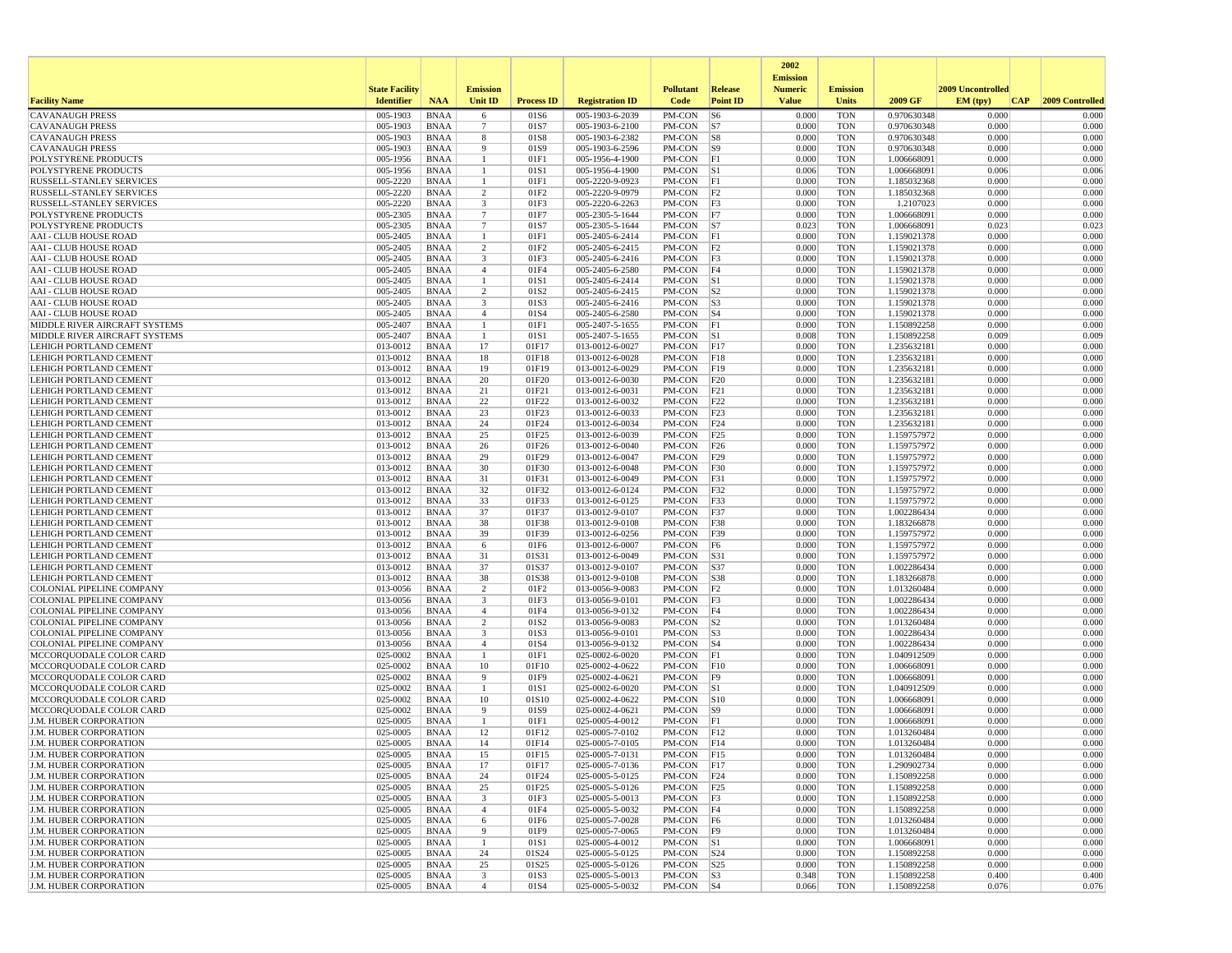|                                                                                |                       |                            |                     |                          |                                    |                   |                          | 2002<br><b>Emission</b> |                          |                            |                   |                 |
|--------------------------------------------------------------------------------|-----------------------|----------------------------|---------------------|--------------------------|------------------------------------|-------------------|--------------------------|-------------------------|--------------------------|----------------------------|-------------------|-----------------|
|                                                                                | <b>State Facility</b> |                            | <b>Emission</b>     |                          |                                    | <b>Pollutant</b>  | Release                  | <b>Numeric</b>          | <b>Emission</b>          |                            | 2009 Uncontrolled |                 |
| <b>Facility Name</b>                                                           | <b>Identifier</b>     | <b>NAA</b>                 | Unit ID             | <b>Process ID</b>        | <b>Registration ID</b>             | Code              | <b>Point ID</b>          | <b>Value</b>            | <b>Units</b>             | 2009 GF                    | EM (typ)<br> CAP  | 2009 Controlled |
| <b>CYTEC ENGINEERED MATERIALS</b>                                              | 025-0006              | <b>BNAA</b>                | 41                  | 01F41                    | 025-0006-5-0076                    | PM-CON            | F41                      | 0.000                   | <b>TON</b>               | 1.150892258                | 0.000             | 0.000           |
| <b>CYTEC ENGINEERED MATERIALS</b><br>CYTEC ENGINEERED MATERIALS                | 025-0006<br>025-0006  | <b>BNAA</b><br><b>BNAA</b> | 42<br>45            | 01F42<br>01F45           | 025-0006-5-0077<br>025-0006-7-0171 | PM-CON<br>PM-CON  | F42<br>F45               | 0.000<br>0.000          | <b>TON</b><br><b>TON</b> | 1.150892258<br>1.159021378 | 0.000<br>0.000    | 0.000<br>0.000  |
| <b>CYTEC ENGINEERED MATERIALS</b>                                              | 025-0006              | <b>BNAA</b>                | 46                  | 01F46                    | 025-0006-7-0172                    | PM-CON            | F46                      | 0.000                   | <b>TON</b>               | 1.164179087                | 0.000             | 0.000           |
| <b>CYTEC ENGINEERED MATERIALS</b>                                              | 025-0006              | <b>BNAA</b>                | 47                  | 01F47                    | 025-0006-7-0173                    | PM-CON            | F47                      | 0.000                   | <b>TON</b>               | 1.164179087                | 0.000             | 0.000           |
| <b>CYTEC ENGINEERED MATERIALS</b>                                              | 025-0006              | <b>BNAA</b>                | 48                  | 01F48                    | 025-0006-7-0174                    | PM-CON            | F48                      | 0.000                   | <b>TON</b>               | 1.164179087                | 0.000             | 0.000           |
| <b>CYTEC ENGINEERED MATERIALS</b>                                              | 025-0006              | <b>BNAA</b>                | 49                  | 01F49                    | 025-0006-7-0175                    | PM-CON            | F49                      | 0.000                   | <b>TON</b>               | 1.164179087                | 0.000             | 0.000           |
| <b>CYTEC ENGINEERED MATERIALS</b><br><b>CYTEC ENGINEERED MATERIALS</b>         | 025-0006<br>025-0006  | <b>BNAA</b><br><b>BNAA</b> | 52<br>54            | 01F52<br>01F54           | 025-0006-4-0519<br>025-0006-6-0210 | PM-CON<br>PM-CON  | F52<br>F54               | 0.000<br>0.000          | <b>TON</b><br><b>TON</b> | 1.006668091<br>1.159021378 | 0.000<br>0.000    | 0.000<br>0.000  |
| <b>CYTEC ENGINEERED MATERIALS</b>                                              | 025-0006              | <b>BNAA</b>                | 55                  | 01F55                    | 025-0006-6-0263                    | PM-CON            | F55                      | 0.000                   | <b>TON</b>               | 1.493975878                | 0.000             | 0.000           |
| <b>CYTEC ENGINEERED MATERIALS</b>                                              | 025-0006              | <b>BNAA</b>                | 56                  | 01F56                    | 025-0006-9-0226                    | PM-CON            | F56                      | 0.000                   | <b>TON</b>               | 1.013260484                | 0.000             | 0.000           |
| <b>CYTEC ENGINEERED MATERIALS</b>                                              | 025-0006              | <b>BNAA</b>                | 57                  | 01F57                    | 025-0006-9-0246                    | PM-CON            | F57                      | 0.000                   | <b>TON</b>               | 1.094117641                | 0.000             | 0.000           |
| <b>CYTEC ENGINEERED MATERIALS</b>                                              | 025-0006              | <b>BNAA</b>                | 58                  | 01F58                    | 025-0006-5-0136                    | PM-CON            | F58                      | 0.000                   | <b>TON</b>               | 1.150892258                | 0.000             | 0.000           |
| CYTEC ENGINEERED MATERIALS<br><b>CYTEC ENGINEERED MATERIALS</b>                | 025-0006<br>025-0006  | <b>BNAA</b><br><b>BNAA</b> | 59<br>60            | 01F59<br>01F60           | 025-0006-5-0137<br>025-0006-7-0180 | PM-CON<br>PM-CON  | F59<br>F60               | 0.000<br>0.000          | <b>TON</b><br><b>TON</b> | 1.150892258<br>1.285310745 | 0.000<br>0.000    | 0.000<br>0.000  |
| CYTEC ENGINEERED MATERIALS                                                     | 025-0006              | <b>BNAA</b>                | 61                  | 01F61                    | 025-0006-6-0348                    | PM-CON            | F61                      | 0.000                   | <b>TON</b>               | 1.164179087                | 0.000             | 0.000           |
| CYTEC ENGINEERED MATERIALS                                                     | 025-0006              | <b>BNAA</b>                | 41                  | 01S41                    | 025-0006-5-0076                    | PM-CON            | S41                      | 0.089                   | <b>TON</b>               | 1.150892258                | 0.102             | 0.102           |
| <b>CYTEC ENGINEERED MATERIALS</b>                                              | 025-0006              | <b>BNAA</b>                | 42                  | 01S42                    | 025-0006-5-0077                    | PM-CON            | S42                      | 0.000                   | <b>TON</b>               | 1.150892258                | 0.000             | 0.000           |
| <b>CYTEC ENGINEERED MATERIALS</b>                                              | 025-0006              | <b>BNAA</b>                | 45                  | 01S45                    | 025-0006-7-0171                    | PM-CON            | S <sub>45</sub>          | 0.000                   | <b>TON</b>               | 1.159021378                | 0.000             | 0.000           |
| <b>CYTEC ENGINEERED MATERIALS</b><br><b>CYTEC ENGINEERED MATERIALS</b>         | 025-0006<br>025-0006  | <b>BNAA</b><br><b>BNAA</b> | 46<br>47            | 01S46<br>01S47           | 025-0006-7-0172<br>025-0006-7-0173 | PM-CON<br>PM-CON  | S46<br> S47              | 0.000<br>0.000          | <b>TON</b><br><b>TON</b> | 1.164179087<br>1.164179087 | 0.000<br>0.000    | 0.000<br>0.000  |
| <b>CYTEC ENGINEERED MATERIALS</b>                                              | 025-0006              | <b>BNAA</b>                | 48                  | 01S48                    | 025-0006-7-0174                    | PM-CON            | <b>S48</b>               | 0.000                   | <b>TON</b>               | 1.164179087                | 0.000             | 0.000           |
| <b>CYTEC ENGINEERED MATERIALS</b>                                              | 025-0006              | <b>BNAA</b>                | 49                  | 01S49                    | 025-0006-7-0175                    | PM-CON            | S49                      | 0.000                   | <b>TON</b>               | 1.164179087                | 0.000             | 0.000           |
| <b>CYTEC ENGINEERED MATERIALS</b>                                              | 025-0006              | <b>BNAA</b>                | 52                  | 01S52                    | 025-0006-4-0519                    | PM-CON            | S52                      | 0.000                   | <b>TON</b>               | 1.006668091                | 0.000             | 0.000           |
| <b>CYTEC ENGINEERED MATERIALS</b>                                              | 025-0006              | <b>BNAA</b>                | 54                  | 01S54                    | 025-0006-6-0210                    | PM-CON            | S54                      | 0.000                   | <b>TON</b>               | 1.159021378                | 0.000             | 0.000           |
| <b>CYTEC ENGINEERED MATERIALS</b><br><b>CYTEC ENGINEERED MATERIALS</b>         | 025-0006<br>025-0006  | <b>BNAA</b><br><b>BNAA</b> | 55<br>56            | 01S55<br>01S56           | 025-0006-6-0263<br>025-0006-9-0226 | PM-CON            | <b>S55</b><br>S56        | 0.000<br>0.000          | <b>TON</b><br><b>TON</b> | 1.493975878<br>1.013260484 | 0.000<br>0.000    | 0.000<br>0.000  |
| <b>CYTEC ENGINEERED MATERIALS</b>                                              | 025-0006              | <b>BNAA</b>                | 57                  | 01S57                    | 025-0006-9-0246                    | PM-CON<br>PM-CON  | S57                      | 0.000                   | <b>TON</b>               | 1.094117641                | 0.000             | 0.000           |
| <b>CYTEC ENGINEERED MATERIALS</b>                                              | 025-0006              | <b>BNAA</b>                | 58                  | 01S58                    | 025-0006-5-0136                    | PM-CON            | <b>S58</b>               | 0.000                   | <b>TON</b>               | 1.150892258                | 0.000             | 0.000           |
| <b>CYTEC ENGINEERED MATERIALS</b>                                              | 025-0006              | <b>BNAA</b>                | 59                  | 01S59                    | 025-0006-5-0137                    | PM-CON            | <b>S59</b>               | 0.000                   | <b>TON</b>               | 1.150892258                | 0.000             | 0.000           |
| <b>CYTEC ENGINEERED MATERIALS</b>                                              | 025-0006              | <b>BNAA</b>                | 60                  | 01S60                    | 025-0006-7-0180                    | PM-CON            | <b>S60</b>               | 0.000                   | <b>TON</b>               | 1.285310745                | 0.000             | 0.000           |
| <b>CYTEC ENGINEERED MATERIALS</b>                                              | 025-0006              | <b>BNAA</b>                | 61<br>-1            | 01S61                    | 025-0006-6-0348<br>025-0024-4-0081 | PM-CON            | <b>S61</b>               | 0.000                   | <b>TON</b>               | 1.164179087                | 0.000<br>0.000    | 0.000           |
| CONSTELLATION POWER SOURCE GENERATION<br>CONSTELLATION POWER SOURCE GENERATION | 025-0024<br>025-0024  | <b>BNAA</b><br><b>BNAA</b> | 2                   | 01F1<br>01F <sub>2</sub> | 025-0024-4-0082                    | PM-CON<br>PM-CON  | F1<br> F2                | 0.000<br>0.000          | <b>TON</b><br><b>TON</b> | 1.633949995<br>1.633949995 | 0.000             | 0.000<br>0.000  |
| CONSTELLATION POWER SOURCE GENERATION                                          | 025-0024              | <b>BNAA</b>                | 3                   | 01F3                     | 025-0024-4-0083                    | PM-CON            | F3                       | 0.000                   | <b>TON</b>               | 1.633949995                | 0.000             | 0.000           |
| CONSTELLATION POWER SOURCE GENERATION                                          | 025-0024              | <b>BNAA</b>                | $\overline{4}$      | 01F4                     | 025-0024-4-0084                    | PM-CON            | F4                       | 0.000                   | <b>TON</b>               | 1.633949995                | 0.000             | 0.000           |
| CONSTELLATION POWER SOURCE GENERATION                                          | 025-0024              | <b>BNAA</b>                | $7\phantom{.0}$     | 01F7                     | 025-0024-5-0088                    | PM-CON            | F7                       | 0.000                   | <b>TON</b>               | 0.808924317                | 0.000             | 0.000           |
| CONSTELLATION POWER SOURCE GENERATION                                          | 025-0024              | <b>BNAA</b>                | $\mathbf{1}$        | 01S1                     | 025-0024-4-0081                    | PM-CON            | S1                       | 0.381                   | <b>TON</b>               | 1.633949995                | 0.623             | 0.623           |
| CONSTELLATION POWER SOURCE GENERATION<br>CONSTELLATION POWER SOURCE GENERATION | 025-0024<br>025-0024  | <b>BNAA</b><br><b>BNAA</b> | $\overline{2}$<br>3 | 01S2<br>01S3             | 025-0024-4-0082<br>025-0024-4-0083 | PM-CON<br>PM-CON  | S <sub>2</sub><br> S3    | 0.381<br>0.381          | <b>TON</b><br><b>TON</b> | 1.633949995<br>1.633949995 | 0.623<br>0.623    | 0.623<br>0.623  |
| CONSTELLATION POWER SOURCE GENERATION                                          | 025-0024              | <b>BNAA</b>                | $\overline{4}$      | 01S4                     | 025-0024-4-0084                    | PM-CON            | $ S_4 $                  | 0.318                   | <b>TON</b>               | 1.633949995                | 0.519             | 0.519           |
| CONSTELLATION POWER SOURCE GENERATION                                          | 025-0024              | <b>BNAA</b>                | $7\phantom{.0}$     | 01S7                     | 025-0024-5-0088                    | PM-CON            | S7                       | 0.926                   | <b>TON</b>               | 0.808924317                | 0.749             | 0.749           |
| COLONIAL PIPELINE COMPANY                                                      | 025-0076              | <b>BNAA</b>                | -1                  | 01F1                     | 025-0076-9-0007                    | PM-CON            | F1                       | 0.000                   | <b>TON</b>               | 1.002286434                | 0.000             | 0.000           |
| <b>COLONIAL PIPELINE COMPANY</b>                                               | 025-0076              | <b>BNAA</b>                | 2                   | 01F2                     | 025-0076-9-0213                    | PM-CON            | F2                       | 0.000                   | <b>TON</b>               | 1.002286434                | 0.000             | 0.000           |
| <b>COLONIAL PIPELINE COMPANY</b><br><b>COLONIAL PIPELINE COMPANY</b>           | 025-0076<br>025-0076  | <b>BNAA</b><br><b>BNAA</b> | -1<br>2             | 01S1<br>01S2             | 025-0076-9-0007<br>025-0076-9-0213 | PM-CON<br>PM-CON  | S1<br> S <sub>2</sub>    | 0.000<br>0.000          | <b>TON</b><br><b>TON</b> | 1.002286434<br>1.002286434 | 0.000<br>0.000    | 0.000<br>0.000  |
| ABERDEEN PROVING GROUND                                                        | 025-0081              | <b>BNAA</b>                | 320                 | $\overline{1}$           | 025-0081-9-0277                    | PM-CON            | S320                     | 0.001                   | <b>TON</b>               | 1.281243086                | 0.002             | 0.002           |
| ABERDEEN PROVING GROUND                                                        | 025-0081              | <b>BNAA</b>                | 318                 | -1                       | 025-0081-5-0152                    | PM-CON            | F318                     | 0.000                   | <b>TON</b>               | 1.162467599                | 0.000             | 0.000           |
| ABERDEEN PROVING GROUND                                                        | 025-0081              | <b>BNAA</b>                | 320                 | -1                       | 025-0081-9-0277                    | PM-CON            | F320                     | 0.000                   | <b>TON</b>               | 1.281243086                | 0.000             | 0.000           |
| ABERDEEN PROVING GROUND<br>ABERDEEN PROVING GROUND                             | 025-0081<br>025-0081  | <b>BNAA</b><br><b>BNAA</b> | 318<br>216          | 1<br>1                   | 025-0081-5-0152<br>025-0081-6-0232 | PM-CON<br>PM-CON  | S318<br>S216             | 0.571<br>0.001          | <b>TON</b><br><b>TON</b> | 1.162467599<br>1.493975878 | 0.664<br>0.001    | 0.664<br>0.001  |
| ABERDEEN PROVING GROUND                                                        | 025-0081              | <b>BNAA</b>                | 216                 | -1                       | 025-0081-6-0232                    | PM-CON            | F216                     | 0.000                   | <b>TON</b>               | 1.493975878                | 0.000             | 0.000           |
| ABERDEEN PROVING GROUND                                                        | 025-0081              | <b>BNAA</b>                | 222                 |                          | 025-0081-5-0086                    | PM-CON            | S222                     | 0.061                   | <b>TON</b>               | 1.162467599                | 0.071             | 0.071           |
| ABERDEEN PROVING GROUND                                                        | 025-0081              | <b>BNAA</b>                | 222                 | 1                        | 025-0081-5-0086                    | PM-CON            | F222                     | 0.000                   | <b>TON</b>               | 1.162467599                | 0.000             | 0.000           |
| ABERDEEN PROVING GROUND                                                        | 025-0081              | <b>BNAA</b>                | 322                 | -1                       | 025-0081-5-0165                    | PM-CON            | F322                     | 0.000                   | <b>TON</b>               | 1.162467599                | 0.000             | 0.000           |
| <b>ABERDEEN PROVING GROUND</b><br>ABERDEEN PROVING GROUND                      | 025-0081<br>025-0081  | <b>BNAA</b><br><b>BNAA</b> | 265<br>221          | -1                       | 025-0081-9-0228<br>025-0081-5-0085 | PM-CON<br>PM-CON  | F <sub>265</sub><br>F221 | 0.000<br>0.000          | <b>TON</b><br><b>TON</b> | 1.281243086<br>1.162467599 | 0.000<br>0.000    | 0.000<br>0.000  |
| <b>ABERDEEN PROVING GROUND</b>                                                 | 025-0081              | <b>BNAA</b>                | 319                 | 1                        | 025-0081-9-0276                    | PM-CON            | S319                     | 0.001                   | <b>TON</b>               | 1.281243086                | 0.002             | 0.002           |
| ABERDEEN PROVING GROUND                                                        | 025-0081              | BNAA                       | 319                 |                          | 025-0081-9-0276                    | PM-CON            | F319                     | 0.000                   | TON                      | 1.281243086                | 0.000             | 0.000           |
| ABERDEEN PROVING GROUND                                                        | 025-0081              | BNAA                       | 221                 | -1                       | 025-0081-5-0085                    | PM-CON            | S221                     | 0.061                   | <b>TON</b>               | 1.162467599                | 0.071             | 0.071           |
| <b>ABERDEEN PROVING GROUND</b>                                                 | 025-0081              | <b>BNAA</b>                | 265                 | $\mathbf{1}$             | 025-0081-9-0228                    | PM-CON            | S <sub>265</sub>         | 0.002                   | <b>TON</b>               | 1.281243086                | 0.003             | 0.003           |
| ABERDEEN PROVING GROUND<br>ABERDEEN PROVING GROUND                             | 025-0081              | <b>BNAA</b>                | 317<br>266          | 1                        | 025-0081-4-0619<br>025-0081-9-0229 | PM-CON            | F317                     | 0.000                   | <b>TON</b><br><b>TON</b> | 1.281243086                | 0.000<br>0.003    | 0.000<br>0.003  |
| ABERDEEN PROVING GROUND                                                        | 025-0081<br>025-0081  | BNAA<br><b>BNAA</b>        | 266                 | 1<br>1                   | 025-0081-9-0229                    | PM-CON<br>PM-CON  | S266<br>F <sub>266</sub> | 0.002<br>0.000          | <b>TON</b>               | 1.281243086<br>1.281243086 | 0.000             | 0.000           |
| ABERDEEN PROVING GROUND                                                        | 025-0081              | <b>BNAA</b>                | 300                 | 1                        | 025-0081-9-0212                    | PM-CON            | S300                     | 0.000                   | <b>TON</b>               | 1.459523797                | 0.000             | 0.000           |
| ABERDEEN PROVING GROUND                                                        | 025-0081              | BNAA                       | 321                 | 1                        | 025-0081-5-0164                    | PM-CON            | S321                     | 0.000                   | <b>TON</b>               | 1.162467599                | 0.000             | 0.000           |
| ABERDEEN PROVING GROUND                                                        | 025-0081              | <b>BNAA</b>                | 321                 | 1                        | 025-0081-5-0164                    | PM-CON            | F321                     | 0.000                   | <b>TON</b>               | 1.162467599                | 0.000             | 0.000           |
| ABERDEEN PROVING GROUND                                                        | 025-0081              | <b>BNAA</b>                | 322                 | 1                        | 025-0081-5-0165                    | PM-CON            | S322                     | 0.000                   | <b>TON</b>               | 1.162467599                | 0.000             | 0.000           |
| ABERDEEN PROVING GROUND<br>ABERDEEN PROVING GROUND                             | 025-0081<br>025-0081  | <b>BNAA</b><br><b>BNAA</b> | 223<br>231          | -1<br>-1                 | 025-0081-5-0087<br>025-0081-6-0269 | PM-CON<br>PM-CON  | F223<br>F231             | 0.000<br>0.000          | <b>TON</b><br><b>TON</b> | 1.162467599<br>1.159021378 | 0.000<br>0.000    | 0.000<br>0.000  |
| <b>ABERDEEN PROVING GROUND</b>                                                 | 025-0081              | <b>BNAA</b>                | 264                 | 1                        | 025-0081-9-0227                    | $PM$ -CON $ S264$ |                          | 0.002                   | <b>TON</b>               | 1.281243086                | 0.002             | 0.002           |
|                                                                                |                       |                            |                     |                          |                                    |                   |                          |                         |                          |                            |                   |                 |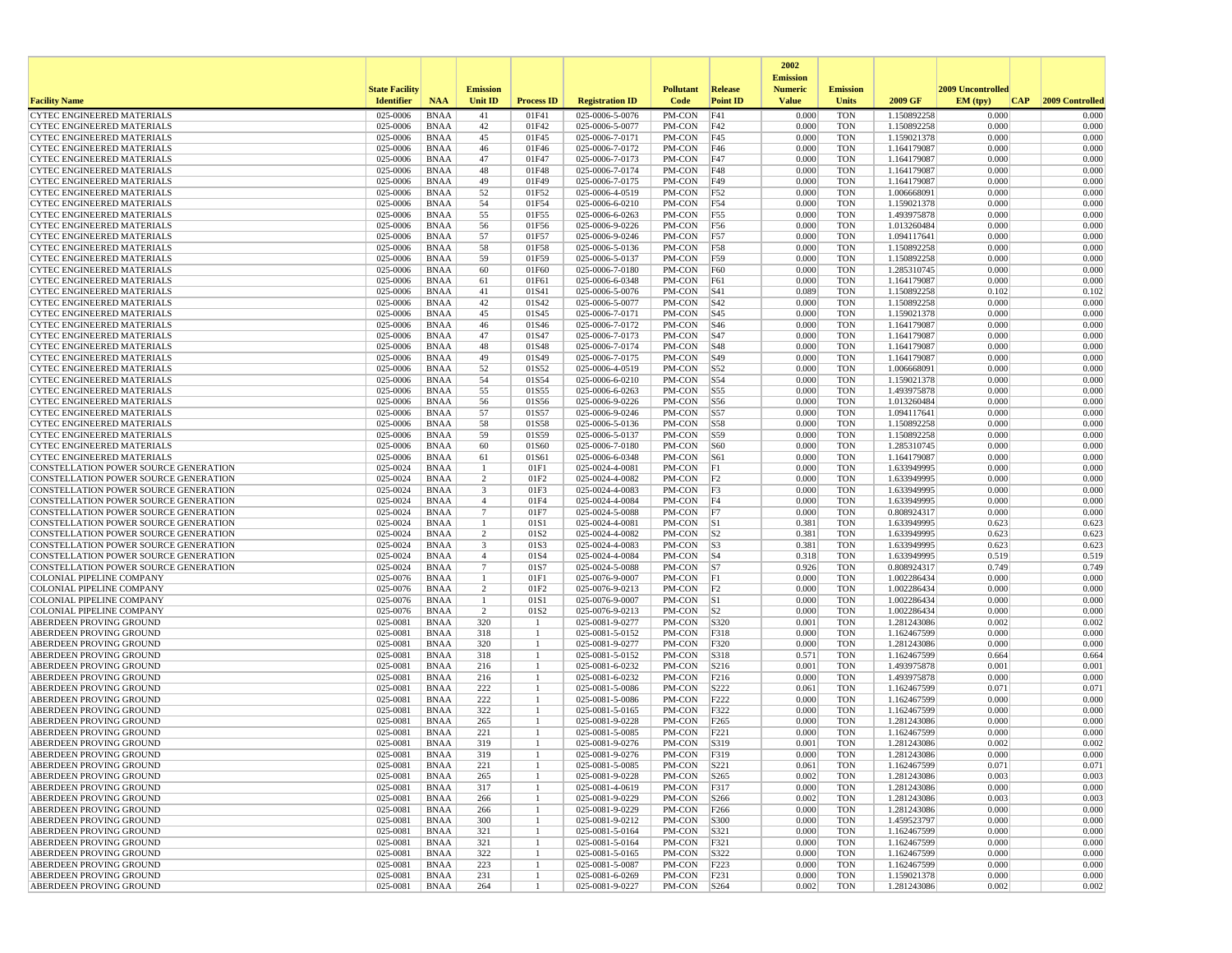|                                                    |                       |                            |                 |                   |                                    |                  |                          | 2002                              |                          |                            |                   |                 |
|----------------------------------------------------|-----------------------|----------------------------|-----------------|-------------------|------------------------------------|------------------|--------------------------|-----------------------------------|--------------------------|----------------------------|-------------------|-----------------|
|                                                    | <b>State Facility</b> |                            | <b>Emission</b> |                   |                                    | <b>Pollutant</b> | <b>Release</b>           | <b>Emission</b><br><b>Numeric</b> | <b>Emission</b>          |                            | 2009 Uncontrolled |                 |
| <b>Facility Name</b>                               | <b>Identifier</b>     | <b>NAA</b>                 | Unit ID         | <b>Process ID</b> | <b>Registration ID</b>             | Code             | <b>Point ID</b>          | <b>Value</b>                      | <b>Units</b>             | 2009 GF                    | EM (typ)<br> CAP  | 2009 Controlled |
| ABERDEEN PROVING GROUND                            | 025-0081              | <b>BNAA</b>                | 223             |                   | 025-0081-5-0087                    | PM-CON           | S223                     | 0.061                             | <b>TON</b>               | 1.162467599                | 0.071             | 0.071           |
| ABERDEEN PROVING GROUND                            | 025-0081              | <b>BNAA</b>                | 323             |                   | 025-0081-5-0166                    | PM-CON           | F323                     | 0.000                             | <b>TON</b>               | 1.162467599                | 0.000             | 0.000           |
| ABERDEEN PROVING GROUND                            | 025-0081              | <b>BNAA</b>                | 323             |                   | 025-0081-5-0166                    | PM-CON           | S323                     | 0.000                             | <b>TON</b>               | 1.162467599                | 0.000             | 0.000           |
| ABERDEEN PROVING GROUND                            | 025-0081              | <b>BNAA</b>                | 324             | -1                | 025-0081-5-0167                    | PM-CON           | S324                     | 0.000                             | <b>TON</b>               | 1.162467599                | 0.000             | 0.000           |
| ABERDEEN PROVING GROUND                            | 025-0081<br>025-0081  | <b>BNAA</b>                | 231             |                   | 025-0081-6-0269                    | PM-CON           | S231                     | 0.000<br>0.000                    | <b>TON</b><br><b>TON</b> | 1.159021378                | 0.000<br>0.000    | 0.000<br>0.000  |
| ABERDEEN PROVING GROUND<br>ABERDEEN PROVING GROUND | 025-0081              | <b>BNAA</b><br><b>BNAA</b> | 324<br>214      | 1                 | 025-0081-5-0167<br>025-0081-9-0198 | PM-CON<br>PM-CON | F324<br>S214             | 0.000                             | <b>TON</b>               | 1.162467599<br>1.013260484 | 0.000             | 0.000           |
| ABERDEEN PROVING GROUND                            | 025-0081              | <b>BNAA</b>                | 214             |                   | 025-0081-9-0198                    | PM-CON           | F214                     | 0.000                             | <b>TON</b>               | 1.013260484                | 0.000             | 0.000           |
| ABERDEEN PROVING GROUND                            | 025-0081              | <b>BNAA</b>                | 215             |                   | 025-0081-6-0231                    | PM-CON           | S215                     | 0.005                             | <b>TON</b>               | 1.493975878                | 0.008             | 0.008           |
| ABERDEEN PROVING GROUND                            | 025-0081              | <b>BNAA</b>                | 255             |                   | 025-0081-9-0216                    | PM-CON           | S255                     | 0.001                             | <b>TON</b>               |                            | 0.001             | 0.001           |
| ABERDEEN PROVING GROUND                            | 025-0081              | <b>BNAA</b>                | 255             |                   | 025-0081-9-0216                    | PM-CON           | F <sub>255</sub>         | 0.000                             | <b>TON</b>               |                            | 0.000             | 0.000           |
| ABERDEEN PROVING GROUND                            | 025-0081              | <b>BNAA</b>                | 264             |                   | 025-0081-9-0227                    | PM-CON           | F <sub>264</sub>         | 0.000                             | <b>TON</b>               | 1.281243086                | 0.000             | 0.000           |
| ABERDEEN PROVING GROUND                            | 025-0081              | <b>BNAA</b>                | 258             |                   | 025-0081-9-0225                    | PM-CON           | F <sub>258</sub>         | 0.000                             | <b>TON</b>               | 1.281243086                | 0.000             | 0.000           |
| ABERDEEN PROVING GROUND<br>ABERDEEN PROVING GROUND | 025-0081<br>025-0081  | <b>BNAA</b><br><b>BNAA</b> | 258<br>215      |                   | 025-0081-9-0225<br>025-0081-6-0231 | PM-CON<br>PM-CON | S258<br>F <sub>215</sub> | 0.001<br>0.000                    | <b>TON</b><br><b>TON</b> | 1.281243086<br>1.493975878 | 0.001<br>0.000    | 0.001<br>0.000  |
| ABERDEEN PROVING GROUND                            | 025-0081              | <b>BNAA</b>                | 205             |                   | 025-0081-5-0079                    | PM-CON           | S <sub>205</sub>         | 0.195                             | <b>TON</b>               | 1.162467599                | 0.226             | 0.226           |
| ABERDEEN PROVING GROUND                            | 025-0081              | <b>BNAA</b>                | 207             |                   | 025-0081-5-0081                    | PM-CON           | S207                     | 0.097                             | <b>TON</b>               | 1.162467599                | 0.113             | 0.113           |
| ABERDEEN PROVING GROUND                            | 025-0081              | <b>BNAA</b>                | 207             |                   | 025-0081-5-0081                    | PM-CON           | F207                     | 0.000                             | <b>TON</b>               | 1.162467599                | 0.000             | 0.000           |
| ABERDEEN PROVING GROUND                            | 025-0081              | <b>BNAA</b>                | 199             |                   | 025-0081-9-0182                    | PM-CON           | S199                     | 0.000                             | <b>TON</b>               | 1.013260484                | 0.000             | 0.000           |
| ABERDEEN PROVING GROUND                            | 025-0081              | <b>BNAA</b>                | 200             |                   | 025-0081-9-0186                    | PM-CON           | S <sub>200</sub>         | 0.000                             | <b>TON</b>               | 1.013260484                | 0.000             | 0.000           |
| ABERDEEN PROVING GROUND                            | 025-0081              | <b>BNAA</b>                | 200             |                   | 025-0081-9-0186                    | PM-CON           | F200                     | 0.000                             | <b>TON</b>               | 1.013260484                | 0.000             | 0.000           |
| ABERDEEN PROVING GROUND                            | 025-0081              | <b>BNAA</b>                | 205             |                   | 025-0081-5-0079                    | PM-CON           | F205                     | 0.000                             | <b>TON</b>               | 1.162467599                | 0.000             | 0.000           |
| ABERDEEN PROVING GROUND<br>ABERDEEN PROVING GROUND | 025-0081<br>025-0081  | <b>BNAA</b><br><b>BNAA</b> | 174<br>174      |                   | 025-0081-6-0158<br>025-0081-6-0158 | PM-CON<br>PM-CON | S174<br>F174             | 0.000<br>0.000                    | <b>TON</b><br><b>TON</b> | 1.159021378<br>1.159021378 | 0.000<br>0.000    | 0.000<br>0.000  |
| ABERDEEN PROVING GROUND                            | 025-0081              | <b>BNAA</b>                | 199             |                   | 025-0081-9-0182                    | PM-CON           | F199                     | 0.000                             | <b>TON</b>               | 1.013260484                | 0.000             | 0.000           |
| ABERDEEN PROVING GROUND                            | 025-0081              | <b>BNAA</b>                | 196             |                   | 025-0081-9-0152                    | PM-CON           | S196                     | 0.000                             | <b>TON</b>               | 1.002286434                | 0.000             | 0.000           |
| ABERDEEN PROVING GROUND                            | 025-0081              | <b>BNAA</b>                | 196             |                   | 025-0081-9-0152                    | PM-CON           | F196                     | 0.000                             | <b>TON</b>               | 1.002286434                | 0.000             | 0.000           |
| ABERDEEN PROVING GROUND                            | 025-0081              | <b>BNAA</b>                | 192             |                   | 025-0081-6-0207                    | PM-CON           | S192                     | 0.000                             | <b>TON</b>               | 1.159021378                | 0.000             | 0.000           |
| ABERDEEN PROVING GROUND                            | 025-0081              | <b>BNAA</b>                | 300             |                   | 025-0081-9-0212                    | PM-CON           | F300                     | 0.000                             | <b>TON</b>               | 1.459523797                | 0.000             | 0.000           |
| ABERDEEN PROVING GROUND                            | 025-0081              | <b>BNAA</b>                | 192             |                   | 025-0081-6-0207                    | PM-CON           | F192                     | 0.000                             | <b>TON</b>               | 1.159021378                | 0.000             | 0.000           |
| ABERDEEN PROVING GROUND<br>ABERDEEN PROVING GROUND | 025-0081<br>025-0081  | <b>BNAA</b><br><b>BNAA</b> | 186<br>190      | 1                 | 025-0081-6-0198<br>025-0081-6-0202 | PM-CON<br>PM-CON | S186<br>F190             | 0.000<br>0.000                    | <b>TON</b><br><b>TON</b> | 1.159021378<br>1.159021378 | 0.000<br>0.000    | 0.000<br>0.000  |
| ABERDEEN PROVING GROUND                            | 025-0081              | <b>BNAA</b>                | 206             |                   | 025-0081-5-0080                    | PM-CON           | S206                     | 0.097                             | <b>TON</b>               | 1.162467599                | 0.113             | 0.113           |
| ABERDEEN PROVING GROUND                            | 025-0081              | <b>BNAA</b>                | 206             |                   | 025-0081-5-0080                    | PM-CON           | F206                     | 0.000                             | <b>TON</b>               | 1.162467599                | 0.000             | 0.000           |
| ABERDEEN PROVING GROUND                            | 025-0081              | <b>BNAA</b>                | 186             |                   | 025-0081-6-0198                    | PM-CON           | F186                     | 0.000                             | <b>TON</b>               | 1.159021378                | 0.000             | 0.000           |
| ABERDEEN PROVING GROUND                            | 025-0081              | <b>BNAA</b>                | 190             |                   | 025-0081-6-0202                    | PM-CON           | S190                     | 0.002                             | <b>TON</b>               | 1.159021378                | 0.002             | 0.002           |
| ABERDEEN PROVING GROUND                            | 025-0081              | <b>BNAA</b>                | 178             |                   | 025-0081-6-0162                    | PM-CON           | S178                     | 0.024                             | <b>TON</b>               | 1.159021378                | 0.027             | 0.027           |
| ABERDEEN PROVING GROUND                            | 025-0081              | <b>BNAA</b>                | 178             |                   | 025-0081-6-0162                    | PM-CON           | F178                     | 0.000                             | <b>TON</b>               | 1.159021378                | 0.000             | 0.000           |
| ABERDEEN PROVING GROUND                            | 025-0081<br>025-0081  | <b>BNAA</b>                | 184             |                   | 025-0081-6-0189                    | PM-CON           | S184                     | 0.000                             | <b>TON</b>               | 1.159021378                | 0.000             | 0.000           |
| ABERDEEN PROVING GROUND<br>ABERDEEN PROVING GROUND | 025-0081              | <b>BNAA</b><br><b>BNAA</b> | 182<br>182      |                   | 025-0081-6-0170<br>025-0081-6-0170 | PM-CON<br>PM-CON | S182<br>F182             | 14.711<br>0.000                   | <b>TON</b><br><b>TON</b> | 1.185032368<br>1.185032368 | 17.433<br>0.000   | 17.433<br>0.000 |
| ABERDEEN PROVING GROUND                            | 025-0081              | <b>BNAA</b>                | 316             |                   | 025-0081-6-0308                    | PM-CON           | S316                     | 0.049                             | <b>TON</b>               | 1.159021378                | 0.056             | 0.056           |
| ABERDEEN PROVING GROUND                            | 025-0081              | <b>BNAA</b>                | 316             |                   | 025-0081-6-0308                    | PM-CON           | F316                     | 0.000                             | <b>TON</b>               | 1.159021378                | 0.000             | 0.000           |
| ABERDEEN PROVING GROUND                            | 025-0081              | <b>BNAA</b>                | 179             |                   | 025-0081-6-0163                    | PM-CON           | S179                     | 0.000                             | <b>TON</b>               | 1.159021378                | 0.000             | 0.000           |
| ABERDEEN PROVING GROUND                            | 025-0081              | <b>BNAA</b>                | 179             |                   | 025-0081-6-0163                    | PM-CON           | F179                     | 0.000                             | <b>TON</b>               | 1.159021378                | 0.000             | 0.000           |
| ABERDEEN PROVING GROUND                            | 025-0081              | <b>BNAA</b>                | 317             |                   | 025-0081-4-0619                    | PM-CON           | S317                     | 0.512                             | <b>TON</b>               | 1.281243086                | 0.655             | 0.655           |
| ABERDEEN PROVING GROUND                            | 025-0081              | <b>BNAA</b>                | 171             |                   | 025-0081-6-0132                    | PM-CON           | F171                     | 0.000                             | <b>TON</b>               | 1.159021378                | 0.000             | 0.000           |
| ABERDEEN PROVING GROUND<br>ABERDEEN PROVING GROUND | 025-0081<br>025-0081  | <b>BNAA</b><br><b>BNAA</b> | 173<br>171      |                   | 025-0081-6-0157<br>025-0081-6-0132 | PM-CON<br>PM-CON | S173<br>S171             | 0.000<br>0.001                    | <b>TON</b><br><b>TON</b> | 1.159021378<br>1.159021378 | 0.000<br>0.001    | 0.000<br>0.001  |
| ABERDEEN PROVING GROUND                            | 025-0081              | <b>BNAA</b>                | 175             |                   | 025-0081-6-0159                    | PM-CON           | F175                     | 0.000                             | <b>TON</b>               | 1.159021378                | 0.000             | 0.000           |
| ABERDEEN PROVING GROUND                            | 025-0081              | <b>BNAA</b>                | 175             |                   | 025-0081-6-0159                    | PM-CON           | S175                     | 0.212                             | <b>TON</b>               | 1.159021378                | 0.245             | 0.245           |
| ABERDEEN PROVING GROUND                            | 025-0081              | <b>BNAA</b>                | 180             |                   | 025-0081-6-0164                    | PM-CON           | S180                     | 0.000                             | <b>TON</b>               | 1.159021378                | 0.000             | 0.000           |
| ABERDEEN PROVING GROUND                            | 025-0081              | <b>BNAA</b>                | 180             |                   | 025-0081-6-0164                    | PM-CON           | F180                     | 0.000                             | <b>TON</b>               | 1.159021378                | 0.000             | 0.000           |
| ABERDEEN PROVING GROUND                            | 025-0081              | <b>BNAA</b>                | 184             | -1                | 025-0081-6-0189                    | PM-CON           | F184                     | 0.000                             | <b>TON</b>               | 1.159021378                | 0.000             | 0.000           |
| ABERDEEN PROVING GROUND                            | 025-0081              | <b>BNAA</b>                | 172             |                   | 025-0081-6-0133                    | PM-CON           | S172                     | 0.001                             | <b>TON</b>               | 1.159021378                | 0.001             | 0.001           |
| ABERDEEN PROVING GROUND<br>ABERDEEN PROVING GROUND | 025-0081<br>025-0081  | <b>BNAA</b><br><b>BNAA</b> | 172<br>173      | 1                 | 025-0081-6-0133<br>025-0081-6-0157 | PM-CON<br>PM-CON | F172<br>F173             | 0.000<br>0.000                    | <b>TON</b><br><b>TON</b> | 1.159021378<br>1.159021378 | 0.000<br>0.000    | 0.000<br>0.000  |
| <b>EDGEWOOD AREA</b>                               | 025-0082              | <b>BNAA</b>                | 39              |                   | 025-0082-4-0383                    | PM-CON           | F39                      | 0.000                             | <b>TON</b>               | 1.281243086                | 0.000             | 0.000           |
| EDGEWOOD AREA                                      | 025-0082              | BNAA                       | 45              |                   | 025-0082-4-0389                    | PM-CON   F45     |                          | 0.000                             | TON                      | 1.281243086                | 0.000             | 0.000           |
| <b>EDGEWOOD AREA</b>                               | 025-0082              | BNAA                       | 45              | -1                | 025-0082-4-0389                    | $PM-CON$   S45   |                          | 0.002                             | <b>TON</b>               | 1.281243086                | 0.003             | 0.003           |
| <b>EDGEWOOD AREA</b>                               | 025-0082              | BNAA                       | 38              |                   | 025-0082-4-0382                    | PM-CON F38       |                          | 0.000                             | <b>TON</b>               | 1.281243086                | 0.000             | 0.000           |
| <b>EDGEWOOD AREA</b>                               | 025-0082              | BNAA                       | 41              |                   | 025-0082-4-0385                    | PM-CON   S41     |                          | 0.005                             | TON                      | 1.281243086                | 0.007             | 0.007           |
| <b>EDGEWOOD AREA</b>                               | 025-0082              | BNAA                       | 41              |                   | 025-0082-4-0385                    | PM-CON   F41     |                          | 0.000                             | <b>TON</b>               | 1.281243086                | 0.000             | 0.000           |
| <b>EDGEWOOD AREA</b><br><b>EDGEWOOD AREA</b>       | 025-0082<br>025-0082  | <b>BNAA</b><br>BNAA        | 38              | -1                | 025-0082-4-0382<br>025-0082-4-0383 | PM-CON<br>PM-CON | S38<br>S39               | 0.022<br>0.005                    | <b>TON</b><br><b>TON</b> | 1.281243086<br>1.281243086 | 0.028<br>0.007    | 0.028<br>0.007  |
| <b>EDGEWOOD AREA</b>                               | 025-0082              | BNAA                       | 39<br>- 6       |                   | 025-0082-4-0099                    | PM-CON           | <b>S6</b>                | 0.000                             | <b>TON</b>               | 1.281243086                | 0.000             | 0.000           |
| <b>EDGEWOOD AREA</b>                               | 025-0082              | BNAA                       | 44              | 1                 | 025-0082-4-0388                    | PM-CON F44       |                          | 0.000                             | <b>TON</b>               | 1.281243086                | 0.000             | 0.000           |
| <b>EDGEWOOD AREA</b>                               | 025-0082              | BNAA                       | 44              | 1                 | 025-0082-4-0388                    | PM-CON           | S44                      | 0.002                             | TON                      | 1.281243086                | 0.003             | 0.003           |
| <b>EDGEWOOD AREA</b>                               | 025-0082              | <b>BNAA</b>                | 96              |                   | 025-0082-5-0092                    | PM-CON           | S96                      | 0.000                             | <b>TON</b>               | 1.162467599                | 0.000             | 0.000           |
| <b>EDGEWOOD AREA</b>                               | 025-0082              | BNAA                       | 67              |                   | 025-0082-4-0432                    | PM-CON           | F67                      | 0.000                             | <b>TON</b>               | 1.281243086                | 0.000             | 0.000           |
| <b>EDGEWOOD AREA</b>                               | 025-0082              | <b>BNAA</b>                | 67              | -1                | 025-0082-4-0432                    | PM-CON S67       |                          | 0.006                             | TON                      | 1.281243086                | 0.008             | 0.008           |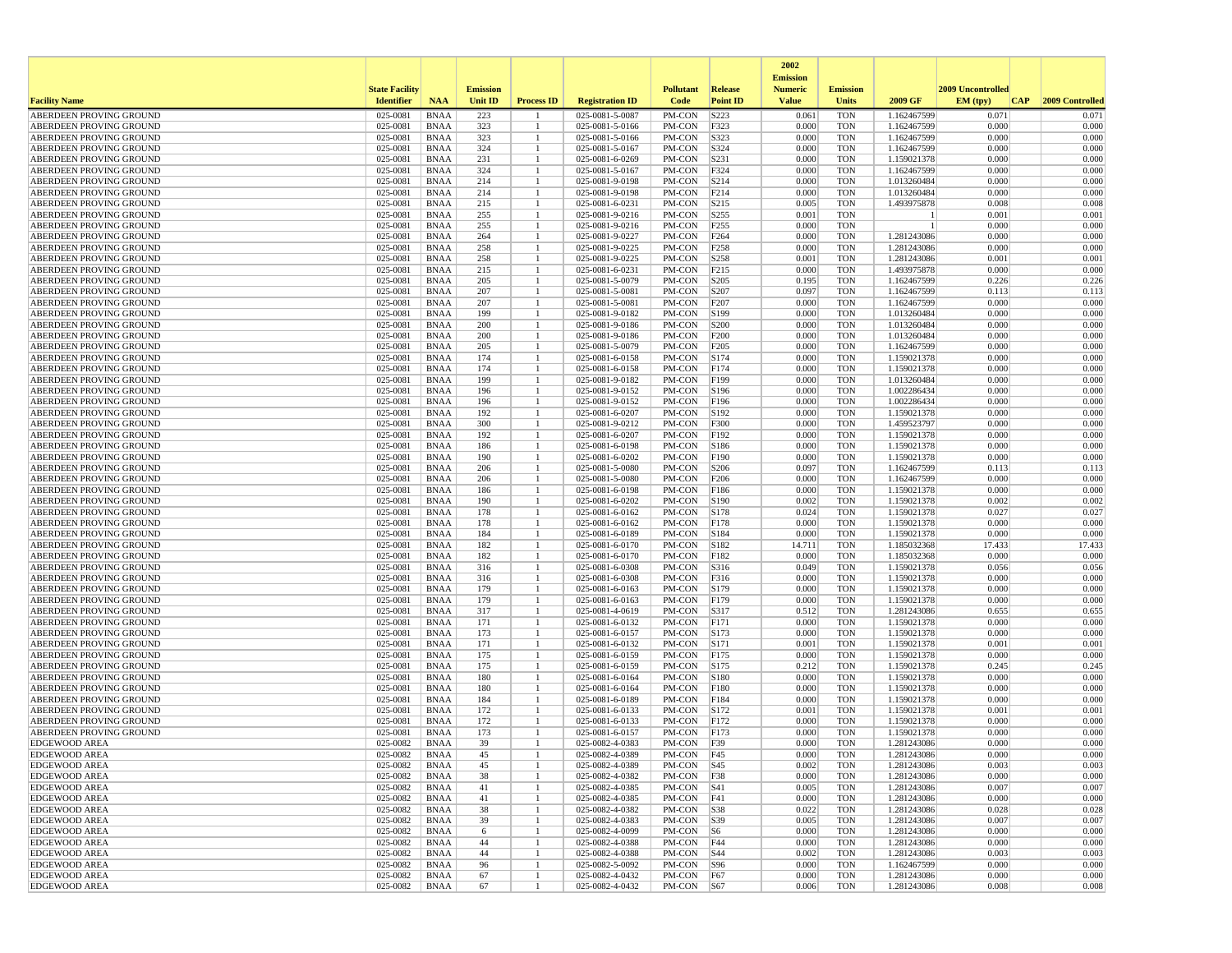|                                              |                       |                            |                 |                   |                                    |                          |                 | 2002<br><b>Emission</b> |                          |                            |                   |                 |
|----------------------------------------------|-----------------------|----------------------------|-----------------|-------------------|------------------------------------|--------------------------|-----------------|-------------------------|--------------------------|----------------------------|-------------------|-----------------|
|                                              | <b>State Facility</b> |                            | <b>Emission</b> |                   |                                    | <b>Pollutant</b>         | <b>Release</b>  | <b>Numeric</b>          | <b>Emission</b>          |                            | 2009 Uncontrolled |                 |
| <b>Facility Name</b>                         | <b>Identifier</b>     | <b>NAA</b>                 | <b>Unit ID</b>  | <b>Process ID</b> | <b>Registration ID</b>             | Code                     | <b>Point ID</b> | <b>Value</b>            | <b>Units</b>             | 2009 GF                    | EM (tpv)<br> CAP  | 2009 Controlled |
| <b>EDGEWOOD AREA</b>                         | 025-0082              | <b>BNAA</b>                | 7               |                   | 025-0082-4-0100                    | PM-CON                   | F7              | 0.000                   | <b>TON</b>               | 1.281243086                | 0.000             | 0.000           |
| <b>EDGEWOOD AREA</b><br><b>EDGEWOOD AREA</b> | 025-0082<br>025-0082  | <b>BNAA</b><br><b>BNAA</b> | 7<br>68         |                   | 025-0082-4-0100<br>025-0082-4-0433 | PM-CON<br>PM-CON         | S7<br>S68       | 0.000<br>0.008          | <b>TON</b><br><b>TON</b> | 1.281243086<br>1.281243086 | 0.000<br>0.010    | 0.000<br>0.010  |
| <b>EDGEWOOD AREA</b>                         | 025-0082              | <b>BNAA</b>                | 98              |                   | 025-0082-4-0556                    | PM-CON                   | <b>S98</b>      | 0.009                   | <b>TON</b>               | 1.281243086                | 0.012             | 0.012           |
| <b>EDGEWOOD AREA</b>                         | 025-0082              | <b>BNAA</b>                | 98              |                   | 025-0082-4-0556                    | PM-CON                   | F98             | 0.000                   | <b>TON</b>               | 1.281243086                | 0.000             | 0.000           |
| <b>EDGEWOOD AREA</b>                         | 025-0082              | <b>BNAA</b>                | 81              |                   | 025-0082-6-0167                    | PM-CON                   | S81             | 0.005                   | <b>TON</b>               | 1.159021378                | 0.006             | 0.006           |
| <b>EDGEWOOD AREA</b>                         | 025-0082              | <b>BNAA</b>                | 81              |                   | 025-0082-6-0167                    | PM-CON                   | F81             | 0.000                   | <b>TON</b>               | 1.159021378                | 0.000             | 0.000           |
| <b>EDGEWOOD AREA</b>                         | 025-0082              | <b>BNAA</b>                | 82              |                   | 025-0082-9-0154                    | PM-CON                   | F82             | 0.000                   | <b>TON</b>               | 1.013260484                | 0.000             | 0.000           |
| <b>EDGEWOOD AREA</b>                         | 025-0082              | <b>BNAA</b>                | 96              |                   | 025-0082-5-0092                    | PM-CON                   | F96             | 0.000                   | <b>TON</b>               | 1.162467599                | 0.000             | 0.000           |
| <b>EDGEWOOD AREA</b>                         | 025-0082              | <b>BNAA</b>                | 92              |                   | 025-0082-4-0523                    | PM-CON                   | F92             | 0.000                   | <b>TON</b>               | 1.281243086                | 0.000             | 0.000           |
| <b>EDGEWOOD AREA</b><br><b>EDGEWOOD AREA</b> | 025-0082<br>025-0082  | <b>BNAA</b><br><b>BNAA</b> | 97<br>92        |                   | 025-0082-4-0545<br>025-0082-4-0523 | PM-CON<br>PM-CON         | S97<br>S92      | 0.006<br>0.015          | <b>TON</b><br><b>TON</b> | 1.281243086<br>1.281243086 | 0.007<br>0.019    | 0.007<br>0.019  |
| <b>EDGEWOOD AREA</b>                         | 025-0082              | <b>BNAA</b>                | 97              |                   | 025-0082-4-0545                    | PM-CON                   | F97             | 0.000                   | <b>TON</b>               | 1.281243086                | 0.000             | 0.000           |
| <b>EDGEWOOD AREA</b>                         | 025-0082              | <b>BNAA</b>                | 99              |                   | 025-0082-4-0543                    | PM-CON                   | S99             | 0.066                   | <b>TON</b>               | 1.281243086                | 0.085             | 0.085           |
| <b>EDGEWOOD AREA</b>                         | 025-0082              | <b>BNAA</b>                | 99              |                   | 025-0082-4-0543                    | PM-CON                   | F99             | 0.000                   | <b>TON</b>               | 1.281243086                | 0.000             | 0.000           |
| <b>EDGEWOOD AREA</b>                         | 025-0082              | <b>BNAA</b>                | 72              |                   | 025-0082-4-0437                    | PM-CON                   | S72             | 0.000                   | <b>TON</b>               | 1.281243086                | 0.000             | 0.000           |
| <b>EDGEWOOD AREA</b>                         | 025-0082              | <b>BNAA</b>                | 72              |                   | 025-0082-4-0437                    | PM-CON                   | F72             | 0.000                   | <b>TON</b>               | 1.281243086                | 0.000             | 0.000           |
| <b>EDGEWOOD AREA</b>                         | 025-0082              | <b>BNAA</b>                | 79              |                   | 025-0082-9-0151                    | PM-CON                   | S79             | 0.000                   | <b>TON</b>               | 1.002286434                | 0.000             | 0.000           |
| <b>EDGEWOOD AREA</b>                         | 025-0082              | <b>BNAA</b>                | 79              |                   | 025-0082-9-0151                    | PM-CON                   | F79             | 0.000                   | <b>TON</b>               | 1.002286434                | 0.000             | 0.000           |
| <b>EDGEWOOD AREA</b>                         | 025-0082              | <b>BNAA</b>                | 111             |                   | 025-0082-4-0559                    | PM-CON                   | S111            | 0.033                   | <b>TON</b>               | 1.281243086                | 0.042             | 0.042           |
| <b>EDGEWOOD AREA</b><br><b>EDGEWOOD AREA</b> | 025-0082<br>025-0082  | <b>BNAA</b><br><b>BNAA</b> | 110<br>110      |                   | 025-0082-4-0558<br>025-0082-4-0558 | PM-CON<br>PM-CON         | S110<br>F110    | 0.033<br>0.000          | <b>TON</b><br><b>TON</b> | 1.281243086<br>1.281243086 | 0.042<br>0.000    | 0.042<br>0.000  |
| <b>EDGEWOOD AREA</b>                         | 025-0082              | <b>BNAA</b>                | 73              |                   | 025-0082-4-0438                    | PM-CON                   | F73             | 0.000                   | <b>TON</b>               | 1.281243086                | 0.000             | 0.000           |
| <b>EDGEWOOD AREA</b>                         | 025-0082              | <b>BNAA</b>                | 73              |                   | 025-0082-4-0438                    | PM-CON                   | S73             | 0.000                   | <b>TON</b>               | 1.281243086                | 0.000             | 0.000           |
| <b>EDGEWOOD AREA</b>                         | 025-0082              | <b>BNAA</b>                | 65              |                   | 025-0082-4-0430                    | PM-CON                   | F <sub>65</sub> | 0.000                   | <b>TON</b>               | 1.281243086                | 0.000             | 0.000           |
| <b>EDGEWOOD AREA</b>                         | 025-0082              | <b>BNAA</b>                | 65              |                   | 025-0082-4-0430                    | PM-CON                   | S65             | 0.008                   | <b>TON</b>               | 1.281243086                | 0.011             | 0.011           |
| <b>EDGEWOOD AREA</b>                         | 025-0082              | <b>BNAA</b>                | 68              |                   | 025-0082-4-0433                    | PM-CON                   | F68             | 0.000                   | <b>TON</b>               | 1.281243086                | 0.000             | 0.000           |
| <b>EDGEWOOD AREA</b>                         | 025-0082              | <b>BNAA</b>                | 76              |                   | 025-0082-4-0441                    | PM-CON                   | S76             | 0.019                   | <b>TON</b>               | 1.281243086                | 0.024             | 0.024           |
| <b>EDGEWOOD AREA</b>                         | 025-0082              | <b>BNAA</b>                | 76              |                   | 025-0082-4-0441                    | PM-CON                   | F76             | 0.000                   | <b>TON</b>               | 1.281243086                | 0.000             | 0.000           |
| <b>EDGEWOOD AREA</b><br><b>EDGEWOOD AREA</b> | 025-0082<br>025-0082  | <b>BNAA</b><br><b>BNAA</b> | 66              |                   | 025-0082-4-0431<br>025-0082-4-0431 | PM-CON                   | F66             | 0.000<br>0.009          | <b>TON</b><br><b>TON</b> | 1.281243086                | 0.000<br>0.012    | 0.000<br>0.012  |
| <b>EDGEWOOD AREA</b>                         | 025-0082              | <b>BNAA</b>                | 66<br>77        |                   | 025-0082-4-0460                    | PM-CON<br>PM-CON         | S66<br>S77      | 0.066                   | <b>TON</b>               | 1.281243086<br>1.281243086 | 0.085             | 0.085           |
| <b>EDGEWOOD AREA</b>                         | 025-0082              | <b>BNAA</b>                | 77              |                   | 025-0082-4-0460                    | PM-CON                   | F77             | 0.000                   | <b>TON</b>               | 1.281243086                | 0.000             | 0.000           |
| <b>EDGEWOOD AREA</b>                         | 025-0082              | <b>BNAA</b>                | 15              |                   | 025-0082-4-0115                    | PM-CON                   | S <sub>15</sub> | 0.000                   | <b>TON</b>               | 1.281243086                | 0.000             | 0.000           |
| <b>EDGEWOOD AREA</b>                         | 025-0082              | <b>BNAA</b>                | 15              |                   | 025-0082-4-0115                    | PM-CON                   | F15             | 0.000                   | <b>TON</b>               | 1.281243086                | 0.000             | 0.000           |
| <b>EDGEWOOD AREA</b>                         | 025-0082              | <b>BNAA</b>                | 18              |                   | 025-0082-4-0265                    | PM-CON                   | S18             | 0.016                   | <b>TON</b>               | 1.281243086                | 0.021             | 0.021           |
| <b>EDGEWOOD AREA</b>                         | 025-0082              | <b>BNAA</b>                | 18              |                   | 025-0082-4-0265                    | PM-CON                   | F18             | 0.000                   | <b>TON</b>               | 1.281243086                | 0.000             | 0.000           |
| <b>EDGEWOOD AREA</b>                         | 025-0082              | <b>BNAA</b>                | 17              |                   | 025-0082-4-0264                    | PM-CON                   | F17             | 0.000                   | <b>TON</b>               | 1.281243086                | 0.000             | 0.000           |
| <b>EDGEWOOD AREA</b>                         | 025-0082              | <b>BNAA</b>                | 17              |                   | 025-0082-4-0264                    | PM-CON                   | S17             | 0.016                   | <b>TON</b>               | 1.281243086                | 0.021             | 0.021           |
| <b>EDGEWOOD AREA</b><br><b>EDGEWOOD AREA</b> | 025-0082<br>025-0082  | <b>BNAA</b><br><b>BNAA</b> | 31<br>14        |                   | 025-0082-4-0301<br>025-0082-4-0114 | PM-CON<br>PM-CON         | F31<br>S14      | 0.000<br>0.000          | <b>TON</b><br><b>TON</b> | 1.281243086<br>1.281243086 | 0.000<br>0.000    | 0.000<br>0.000  |
| <b>EDGEWOOD AREA</b>                         | 025-0082              | <b>BNAA</b>                | 14              |                   | 025-0082-4-0114                    | PM-CON                   | F14             | 0.000                   | <b>TON</b>               | 1.281243086                | 0.000             | 0.000           |
| <b>EDGEWOOD AREA</b>                         | 025-0082              | <b>BNAA</b>                | 138             |                   | 025-0082-4-0628                    | PM-CON                   | S138            | 0.001                   | <b>TON</b>               | 1.281243086                | 0.001             | 0.001           |
| <b>EDGEWOOD AREA</b>                         | 025-0082              | <b>BNAA</b>                | 52              |                   | 025-0082-4-0396                    | PM-CON                   | S52             | 0.011                   | <b>TON</b>               | 1.281243086                | 0.014             | 0.014           |
| <b>EDGEWOOD AREA</b>                         | 025-0082              | <b>BNAA</b>                | 52              |                   | 025-0082-4-0396                    | PM-CON                   | F52             | 0.000                   | <b>TON</b>               | 1.281243086                | 0.000             | 0.000           |
| <b>EDGEWOOD AREA</b>                         | 025-0082              | <b>BNAA</b>                | 48              |                   | 025-0082-4-0392                    | PM-CON                   | S48             | 0.015                   | <b>TON</b>               | 1.281243086                | 0.019             | 0.019           |
| <b>EDGEWOOD AREA</b>                         | 025-0082              | <b>BNAA</b>                | 48              |                   | 025-0082-4-0392                    | PM-CON                   | F48             | 0.000                   | <b>TON</b>               | 1.281243086                | 0.000             | 0.000           |
| <b>EDGEWOOD AREA</b>                         | 025-0082              | <b>BNAA</b>                | 51              |                   | 025-0082-4-0395                    | PM-CON                   | S51             | 0.011                   | <b>TON</b>               | 1.281243086                | 0.014             | 0.014           |
| <b>EDGEWOOD AREA</b>                         | 025-0082<br>025-0082  | <b>BNAA</b><br><b>BNAA</b> | 51<br>53        |                   | 025-0082-4-0395<br>025-0082-4-0397 | PM-CON<br>PM-CON         | F51<br>S53      | 0.000<br>0.011          | <b>TON</b><br><b>TON</b> | 1.281243086                | 0.000<br>0.014    | 0.000<br>0.014  |
| <b>EDGEWOOD AREA</b><br><b>EDGEWOOD AREA</b> | 025-0082              | <b>BNAA</b>                | 53              |                   | 025-0082-4-0397                    | PM-CON                   | F53             | 0.000                   | <b>TON</b>               | 1.281243086<br>1.281243086 | 0.000             | 0.000           |
| <b>EDGEWOOD AREA</b>                         | 025-0082              | <b>BNAA</b>                | 5               |                   | 025-0082-4-0098                    | PM-CON                   | S5              | 0.000                   | <b>TON</b>               | 1.281243086                | 0.000             | 0.000           |
| <b>EDGEWOOD AREA</b>                         | 025-0082              | <b>BNAA</b>                | 5               |                   | 025-0082-4-0098                    | PM-CON                   | F5              | 0.000                   | <b>TON</b>               | 1.281243086                | 0.000             | 0.000           |
| <b>EDGEWOOD AREA</b>                         | 025-0082              | <b>BNAA</b>                | 20              |                   | 025-0082-4-0271                    | PM-CON                   | S20             | 0.016                   | <b>TON</b>               | 1.281243086                | 0.021             | 0.021           |
| <b>EDGEWOOD AREA</b>                         | 025-0082              | <b>BNAA</b>                | 20              |                   | 025-0082-4-0271                    | PM-CON                   | F20             | 0.000                   | <b>TON</b>               | 1.281243086                | 0.000             | 0.000           |
| <b>EDGEWOOD AREA</b>                         | 025-0082              | <b>BNAA</b>                | 28              |                   | 025-0082-4-0294                    | PM-CON                   | S28             | 0.011                   | <b>TON</b>               | 1.281243086                | 0.014             | 0.014           |
| <b>EDGEWOOD AREA</b>                         | 025-0082              | <b>BNAA</b>                | 86              |                   | 025-0082-4-0501                    | PM-CON                   | S86             | 0.014                   | <b>TON</b>               | 1.281243086                | 0.018             | 0.018           |
| <b>EDGEWOOD AREA</b>                         | 025-0082              | <b>BNAA</b>                | 86              |                   | 025-0082-4-0501                    | PM-CON                   | <b>F86</b>      | 0.000                   | <b>TON</b>               | 1.281243086                | 0.000             | 0.000           |
| <b>EDGEWOOD AREA</b><br><b>EDGEWOOD AREA</b> | 025-0082<br>025-0082  | <b>BNAA</b><br>BNAA        | 82<br>80        |                   | 025-0082-9-0154<br>025-0082-6-0166 | PM-CON S82<br>PM-CON S80 |                 | 0.000<br>0.000          | TON<br><b>TON</b>        | 1.013260484<br>1.183266878 | 0.000<br>0.000    | 0.000<br>0.000  |
| <b>EDGEWOOD AREA</b>                         | 025-0082              | <b>BNAA</b>                | 6               |                   | 025-0082-4-0099                    | PM-CON F6                |                 | 0.000                   | <b>TON</b>               | 1.281243086                | 0.000             | 0.000           |
| <b>EDGEWOOD AREA</b>                         | 025-0082              | BNAA                       | 88              |                   | 025-0082-4-0506                    | PM-CON S88               |                 | 0.015                   | <b>TON</b>               | 1.281243086                | 0.019             | 0.019           |
| <b>EDGEWOOD AREA</b>                         | 025-0082              | <b>BNAA</b>                | 88              |                   | 025-0082-4-0506                    | PM-CON F88               |                 | 0.000                   | <b>TON</b>               | 1.281243086                | 0.000             | 0.000           |
| <b>EDGEWOOD AREA</b>                         | 025-0082              | <b>BNAA</b>                | 80              |                   | 025-0082-6-0166                    | PM-CON                   | F80             | 0.000                   | <b>TON</b>               | 1.183266878                | 0.000             | 0.000           |
| <b>EDGEWOOD AREA</b>                         | 025-0082              | <b>BNAA</b>                | 37              | -1                | 025-0082-4-0381                    | PM-CON   F37             |                 | 0.000                   | <b>TON</b>               | 1.281243086                | 0.000             | 0.000           |
| <b>EDGEWOOD AREA</b>                         | 025-0082              | BNAA                       | 140             |                   | 025-0082-4-0630                    | PM-CON                   | S140            | 0.003                   | <b>TON</b>               | 1.281243086                | 0.004             | 0.004           |
| <b>EDGEWOOD AREA</b>                         | 025-0082              | <b>BNAA</b>                | 140             |                   | 025-0082-4-0630                    | PM-CON                   | F140            | 0.000                   | <b>TON</b>               | 1.281243086                | 0.000             | 0.000           |
| <b>EDGEWOOD AREA</b>                         | 025-0082              | <b>BNAA</b>                | 31              |                   | 025-0082-4-0301                    | PM-CON S31               |                 | 0.009                   | <b>TON</b>               | 1.281243086                | 0.011             | 0.011           |
| <b>EDGEWOOD AREA</b><br><b>EDGEWOOD AREA</b> | 025-0082              | <b>BNAA</b><br><b>BNAA</b> | 19              |                   | 025-0082-4-0270                    | PM-CON F19<br>PM-CON F28 |                 | 0.000<br>0.000          | <b>TON</b><br><b>TON</b> | 1.281243086                | 0.000<br>0.000    | 0.000<br>0.000  |
| <b>EDGEWOOD AREA</b>                         | 025-0082<br>025-0082  | <b>BNAA</b>                | 28<br>19        |                   | 025-0082-4-0294<br>025-0082-4-0270 | PM-CON S19               |                 | 0.007                   | <b>TON</b>               | 1.281243086<br>1.281243086 | 0.009             | 0.009           |
|                                              |                       |                            |                 |                   |                                    |                          |                 |                         |                          |                            |                   |                 |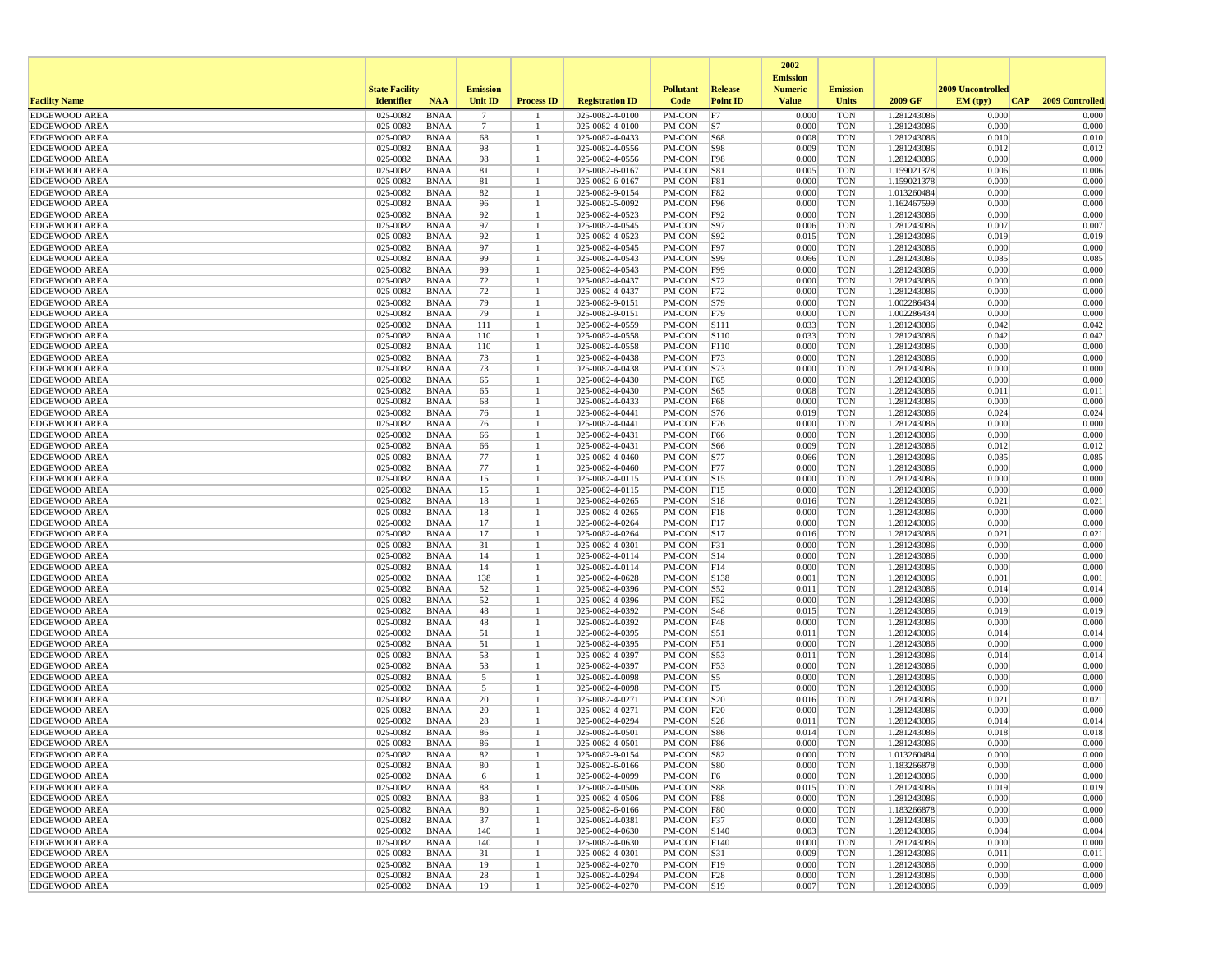| <b>State Facility</b><br><b>Emission</b><br><b>Pollutant</b><br>2009 Uncontrolled<br>Release<br><b>Numeric</b><br><b>Emission</b><br><b>Identifier</b><br>2009 GF<br>CAP 2009 Controlled<br><b>Facility Name</b><br><b>NAA</b><br><b>Unit ID</b><br><b>Process ID</b><br><b>Registration ID</b><br>Code<br><b>Point ID</b><br><b>Value</b><br><b>Units</b><br>EM (typ)<br>37<br>PM-CON<br>S37<br>025-0082<br><b>BNAA</b><br>025-0082-4-0381<br>0.022<br><b>TON</b><br>1.281243086<br>0.028<br>0.028<br>025-0082<br><b>BNAA</b><br>135<br>$025 - 0082 - 4 - 0625$<br>PM-CON<br>S135<br>0.005<br>0.007<br>0.007<br><b>EDGEWOOD AREA</b><br><b>TON</b><br>1.281243086<br>-1<br><b>EDGEWOOD AREA</b><br>025-0082<br><b>BNAA</b><br>135<br>025-0082-4-0625<br>PM-CON<br>F135<br>0.000<br><b>TON</b><br>1.281243086<br>0.000<br>0.000<br>$\overline{1}$<br><b>EDGEWOOD AREA</b><br>025-0082<br><b>BNAA</b><br>139<br>025-0082-4-0629<br>PM-CON<br>S139<br>0.003<br><b>TON</b><br>1.281243086<br>0.004<br>0.004<br>-1<br>025-0082<br>139<br>0.000<br>0.000<br>0.000<br><b>BNAA</b><br>025-0082-4-0629<br>PM-CON<br>F139<br><b>TON</b><br>1.281243086<br>025-0082<br><b>BNAA</b><br>122<br>025-0082-4-0620<br>PM-CON<br>S122<br>0.000<br><b>TON</b><br>0.000<br>0.000<br>1.281243086<br>025-0082<br>136<br>S136<br>0.004<br>0.005<br>0.005<br><b>BNAA</b><br>025-0082-4-0626<br>PM-CON<br>TON<br>1.281243086<br>122<br>0.000<br><b>EDGEWOOD AREA</b><br>025-0082<br><b>BNAA</b><br>025-0082-4-0620<br>PM-CON<br>F122<br>0.000<br><b>TON</b><br>1.281243086<br>0.000<br>-1<br>134<br><b>EDGEWOOD AREA</b><br>025-0082<br><b>BNAA</b><br>025-0082-5-0171<br>PM-CON<br>F134<br>0.000<br><b>TON</b><br>1.281243086<br>0.000<br>0.000<br>-1<br><b>EDGEWOOD AREA</b><br>025-0082<br><b>BNAA</b><br>136<br>025-0082-4-0626<br>PM-CON<br>F136<br>0.000<br><b>TON</b><br>1.281243086<br>0.000<br>0.000<br>-1<br>025-0082<br>129<br>025-0082-9-0295<br>PM-CON<br>S129<br>0.000<br>0.000<br>0.000<br><b>EDGEWOOD AREA</b><br><b>BNAA</b><br><b>TON</b><br>1.281243086<br>129<br>0.000<br>0.000<br>0.000<br><b>EDGEWOOD AREA</b><br>025-0082<br><b>BNAA</b><br>025-0082-9-0295<br>PM-CON<br>F129<br><b>TON</b><br>1.281243086<br>025-0082<br>133<br>$\vert$ S133<br>0.000<br><b>TON</b><br>0.000<br>0.000<br><b>BNAA</b><br>025-0082-4-0623<br>PM-CON<br>1.281243086<br>-1<br>025-0082<br><b>BNAA</b><br>133<br>025-0082-4-0623<br>PM-CON<br>F133<br>0.000<br><b>TON</b><br>1.281243086<br>0.000<br>0.000<br>$\mathbf{1}$<br><b>EDGEWOOD AREA</b><br>025-0082<br><b>BNAA</b><br>13<br>025-0082-4-0113<br>PM-CON<br> S13<br>0.000<br>0.000<br>0.000<br><b>TON</b><br>1.281243086<br>-1<br>13<br>0.000<br><b>EDGEWOOD AREA</b><br>025-0082<br><b>BNAA</b><br>025-0082-4-0113<br>PM-CON<br>F13<br>0.000<br><b>TON</b><br>1.281243086<br>0.000<br>025-0082<br><b>BNAA</b><br>138<br>025-0082-4-0628<br>PM-CON<br>F138<br>0.000<br><b>TON</b><br>0.000<br>0.000<br><b>EDGEWOOD AREA</b><br>$\mathbf{1}$<br>1.281243086<br>025-0082<br>137<br>025-0082-4-0627<br>PM-CON<br>S137<br><b>EDGEWOOD AREA</b><br><b>BNAA</b><br>0.015<br>TON<br>1.281243086<br>0.019<br>0.019<br>-1<br>0.000<br><b>EDGEWOOD AREA</b><br>025-0082<br><b>BNAA</b><br>137<br>025-0082-4-0627<br>PM-CON<br>F137<br>0.000<br><b>TON</b><br>1.281243086<br>0.000<br>-1<br><b>BNAA</b><br>130<br>S130<br>0.000<br>0.000<br>0.000<br><b>EDGEWOOD AREA</b><br>025-0082<br>025-0082-9-0296<br>PM-CON<br><b>TON</b><br>1.281243086<br><b>EDGEWOOD AREA</b><br>025-0082<br><b>BNAA</b><br>130<br>025-0082-9-0296<br>PM-CON<br>F130<br>0.000<br><b>TON</b><br>1.281243086<br>0.000<br>0.000<br>-1<br><b>EDGEWOOD AREA</b><br>025-0082<br><b>BNAA</b><br>128<br>025-0082-9-0294<br>PM-CON<br>S128<br>0.000<br><b>TON</b><br>0.000<br>0.000<br>$\mathbf{1}$<br>1.281243086<br>128<br>0.000<br><b>EDGEWOOD AREA</b><br>025-0082<br><b>BNAA</b><br>025-0082-9-0294<br>PM-CON<br>F128<br>0.000<br>TON<br>1.281243086<br>0.000<br>025-0082<br>127<br>S127<br>0.000<br>0.000<br>0.000<br><b>BNAA</b><br>025-0082-9-0293<br>PM-CON<br><b>TON</b><br>1.281243086<br>-1<br>PM-CON<br>F126<br>0.000<br>0.000<br>0.000<br>025-0082<br><b>BNAA</b><br>126<br>$\mathbf{1}$<br>025-0082-5-0163<br><b>TON</b><br>1.162467599<br><b>EDGEWOOD AREA</b><br>025-0082<br><b>BNAA</b><br>124<br>025-0082-9-0279<br>PM-CON<br>S124<br>0.003<br><b>TON</b><br>1.281243086<br>0.003<br>0.003<br>126<br>S126<br><b>TON</b><br>0.000<br><b>EDGEWOOD AREA</b><br>025-0082<br><b>BNAA</b><br>025-0082-5-0163<br>PM-CON<br>0.000<br>1.162467599<br>0.000<br>-1<br>025-0082<br><b>BNAA</b><br>125<br>025-0082-9-0280<br>PM-CON<br>FI25<br>0.000<br><b>TON</b><br>1.281243086<br>0.000<br>0.000<br><b>EDGEWOOD AREA</b><br>025-0082<br>125<br>S125<br>0.002<br>0.003<br>0.003<br><b>EDGEWOOD AREA</b><br><b>BNAA</b><br>025-0082-9-0280<br>PM-CON<br>TON<br>1.281243086<br>-1<br>0.000<br>0.000<br>0.000<br><b>EDGEWOOD AREA</b><br>025-0082<br><b>BNAA</b><br>124<br>025-0082-9-0279<br>PM-CON<br>F124<br><b>TON</b><br>1.281243086<br>025-0082<br><b>BNAA</b><br>121<br>025-0082-9-0238<br>PM-CON<br>S121<br>0.000<br><b>TON</b><br>1.281243086<br>0.000<br>0.000<br>025-0082<br>127<br>0.000<br>0.000<br><b>EDGEWOOD AREA</b><br><b>BNAA</b><br>025-0082-9-0293<br>PM-CON<br>F127<br>0.000<br><b>TON</b><br>1.281243086<br>123<br>0.000<br>0.000<br>025-0082<br><b>BNAA</b><br>025-0082-9-0278<br>PM-CON<br>F123<br>0.000<br><b>TON</b><br>1.281243086<br>123<br>S123<br>0.004<br><b>EDGEWOOD AREA</b><br>025-0082<br><b>BNAA</b><br>025-0082-9-0278<br>PM-CON<br>0.003<br><b>TON</b><br>1.281243086<br>0.004<br>025-0082<br><b>BNAA</b><br>119<br>025-0082-9-0235<br>PM-CON<br> S119<br>0.000<br><b>TON</b><br>0.000<br>0.000<br><b>EDGEWOOD AREA</b><br>1.094117641<br>025-0082<br>025-0082-9-0237<br>PM-CON<br>S120<br>0.000<br>0.000<br>0.000<br><b>EDGEWOOD AREA</b><br><b>BNAA</b><br>120<br><b>TON</b><br>1.281243086<br>-1<br>0.000<br><b>EDGEWOOD AREA</b><br>025-0082<br><b>BNAA</b><br>120<br>025-0082-9-0237<br>PM-CON<br>F120<br>0.000<br><b>TON</b><br>1.281243086<br>0.000<br>025-0082<br>119<br>F119<br>0.000<br><b>TON</b><br>1.094117641<br>0.000<br>0.000<br><b>EDGEWOOD AREA</b><br><b>BNAA</b><br>025-0082-9-0235<br>PM-CON<br>-1<br><b>EDGEWOOD AREA</b><br>025-0082<br><b>BNAA</b><br>121<br>025-0082-9-0238<br>PM-CON<br>F121<br>0.000<br><b>TON</b><br>1.281243086<br>0.000<br>0.000<br>$\mathbf{1}$<br>025-0082<br><b>BNAA</b><br>113<br>025-0082-9-0249<br>PM-CON<br> S113<br>0.000<br><b>TON</b><br>0.000<br>0.000<br><b>EDGEWOOD AREA</b><br>1.013260484<br>-1<br>113<br>F113<br>0.000<br>025-0082<br><b>BNAA</b><br>025-0082-9-0249<br>PM-CON<br>0.000<br><b>TON</b><br>1.013260484<br>0.000<br>-1<br><b>EDGEWOOD AREA</b><br>025-0082<br><b>BNAA</b><br>100<br>025-0082-4-0544<br>PM-CON<br>S100<br>0.066<br><b>TON</b><br>1.281243086<br>0.085<br>0.085<br>-1<br>025-0082<br>025-0082-5-0127<br>PM-CON<br>S116<br>0.000<br>0.000<br>0.000<br><b>EDGEWOOD AREA</b><br><b>BNAA</b><br>116<br><b>TON</b><br>1.162467599<br>-1<br>0.000<br><b>EDGEWOOD AREA</b><br>025-0082<br><b>BNAA</b><br>116<br>025-0082-5-0127<br>PM-CON<br>F116<br>0.000<br><b>TON</b><br>1.162467599<br>0.000<br>-1<br>025-0082<br>118<br>S118<br>0.008<br>0.009<br>0.009<br><b>EDGEWOOD AREA</b><br><b>BNAA</b><br>025-0082-5-0129<br>PM-CON<br><b>TON</b><br>1.162467599<br><b>EDGEWOOD AREA</b><br>025-0082<br><b>BNAA</b><br>118<br>025-0082-5-0129<br>PM-CON<br>F118<br>0.000<br><b>TON</b><br>0.000<br>0.000<br>1.162467599<br>-1<br><b>EDGEWOOD AREA</b><br>025-0082<br><b>BNAA</b><br>025-0082-4-0570<br>PM-CON<br>S115<br>0.002<br><b>TON</b><br>0.003<br>0.003<br>115<br>$\mathbf{1}$<br>1.281243086<br>0.000<br>0.000<br><b>EDGEWOOD AREA</b><br>025-0082<br><b>BNAA</b><br>115<br>025-0082-4-0570<br>PM-CON<br>F115<br><b>TON</b><br>1.281243086<br>0.000<br>108<br>025-0082-9-0231<br>F108<br>0.000<br><b>TON</b><br>0.000<br>0.000<br>025-0082<br><b>BNAA</b><br>PM-CON<br>1.281243086<br>-1<br>025-0082<br>PM-CON<br>0.002<br>0.002<br>0.002<br><b>EDGEWOOD AREA</b><br><b>BNAA</b><br>109<br>$\mathbf{1}$<br>025-0082-9-0232<br>S109<br><b>TON</b><br>1.281243086<br><b>EDGEWOOD AREA</b><br>025-0082<br><b>BNAA</b><br>109<br>025-0082-9-0232<br>PM-CON<br>F109<br>0.000<br><b>TON</b><br>1.281243086<br>0.000<br>0.000<br>112<br>S112<br>0.033<br><b>EDGEWOOD AREA</b><br>025-0082<br><b>BNAA</b><br>025-0082-4-0560<br>PM-CON<br><b>TON</b><br>1.281243086<br>0.042<br>0.042<br>-1<br><b>EDGEWOOD AREA</b><br>025-0082<br><b>BNAA</b><br>112<br>025-0082-4-0560<br>PM-CON<br>F112<br>0.000<br><b>TON</b><br>1.281243086<br>0.000<br>0.000<br>025-0082<br>0.000<br>0.000<br>0.000<br><b>EDGEWOOD AREA</b><br><b>BNAA</b><br>111<br>025-0082-4-0559<br>PM-CON<br>F111<br><b>TON</b><br>1.281243086<br>-1<br>0.085<br>0.085<br>025-0082<br><b>BNAA</b><br>11<br>025-0082-4-0104<br>PM-CON<br> S11<br>0.066<br><b>TON</b><br>1.281243086<br><b>BNAA</b><br>117<br>S117<br>0.000<br>0.000<br><b>EDGEWOOD AREA</b><br>025-0082<br>025-0082-5-0128<br>PM-CON<br><b>TON</b><br>1.162467599<br>0.000<br>117<br>F117<br>0.000<br><b>EDGEWOOD AREA</b><br>025-0082<br><b>BNAA</b><br>025-0082-5-0128<br>PM-CON<br>0.000<br>TON<br>1.162467599<br>0.000<br>-1<br>0.000<br><b>TON</b><br>0.000<br><b>EDGEWOOD AREA</b><br>025-0082<br><b>BNAA</b><br>100<br>025-0082-4-0544<br>PM-CON<br>F100<br>1.281243086<br>0.000<br>025-0082<br><b>BNAA</b><br>025-0082-4-0104<br>PM-CON F11<br>TON<br>1.281243086<br>0.000<br><b>EDGEWOOD AREA</b><br>11<br>0.000<br>0.000<br>025-0082-4-0571<br><b>TON</b><br>0.003<br>0.003<br><b>EDGEWOOD AREA</b><br>$025-0082$ BNAA<br>103<br>$PM-CON$ S103<br>0.002<br>1.281243086<br>-1<br><b>EDGEWOOD AREA</b><br>025-0082<br>025-0082-4-0571<br>$PM-CON$ F103<br>0.000<br>0.000<br>0.000<br>BNAA<br>103<br>TON<br>1.281243086<br>-1<br><b>EDGEWOOD AREA</b><br>0.009<br>025-0082<br><b>BNAA</b><br>108<br>025-0082-9-0231<br>$PM-CON$ $ S108$<br>0.007<br>TON<br>1.281243086<br>0.009<br>025-0082-6-0287<br>PM-CON S105<br>0.005<br>0.006<br>0.006<br>025-0082<br><b>BNAA</b><br>105<br>TON<br>1.159021378<br>-1<br>025-0082<br><b>BNAA</b><br>025-0082-6-0287<br>PM-CON<br>F105<br>0.000<br><b>TON</b><br>1.159021378<br>0.000<br>0.000<br>105<br>$\mathbf{1}$<br>025-0082<br>025-0082-4-0572<br>PM-CON<br>0.000<br><b>TON</b><br>0.000<br>0.000<br><b>BNAA</b><br>104<br>$\mathbf{1}$<br>F104<br>1.281243086<br>107<br>025-0082-9-0230<br>0.008<br>025-0082<br>PM-CON<br>S107<br>0.006<br><b>TON</b><br>1.281243086<br>0.008<br>BNAA<br>-1<br><b>EDGEWOOD AREA</b><br>025-0082<br><b>BNAA</b><br>107<br>025-0082-9-0230<br>PM-CON<br>F107<br>0.000<br><b>TON</b><br>1.281243086<br>0.000<br>0.000<br>$\mathbf{1}$<br>025-0082<br>025-0082-4-0572<br>$PM$ -CON $ S104$<br>0.002<br>0.003<br><b>EDGEWOOD AREA</b><br><b>BNAA</b><br>104<br>TON<br>1.281243086<br>0.003<br>-1<br>S134<br>0.004<br><b>EDGEWOOD AREA</b><br>025-0082<br><b>BNAA</b><br>134<br>025-0082-5-0171<br>PM-CON<br>0.003<br>TON<br>1.281243086<br>0.004<br>-1<br><b>EDGEWOOD AREA</b><br><b>BNAA</b><br>0.000<br>0.000<br>025-0082<br>131<br>025-0082-5-0170<br>PM-CON<br>F131<br>0.000<br><b>TON</b><br>1.162467599<br>-1<br>025-0082<br><b>BNAA</b><br>131<br>025-0082-5-0170<br>PM-CON S131<br>0.000<br><b>TON</b><br>0.000<br>0.000<br>1.162467599<br>-1 |                      |  |  |  | 2002<br><b>Emission</b> |  |  |  |
|----------------------------------------------------------------------------------------------------------------------------------------------------------------------------------------------------------------------------------------------------------------------------------------------------------------------------------------------------------------------------------------------------------------------------------------------------------------------------------------------------------------------------------------------------------------------------------------------------------------------------------------------------------------------------------------------------------------------------------------------------------------------------------------------------------------------------------------------------------------------------------------------------------------------------------------------------------------------------------------------------------------------------------------------------------------------------------------------------------------------------------------------------------------------------------------------------------------------------------------------------------------------------------------------------------------------------------------------------------------------------------------------------------------------------------------------------------------------------------------------------------------------------------------------------------------------------------------------------------------------------------------------------------------------------------------------------------------------------------------------------------------------------------------------------------------------------------------------------------------------------------------------------------------------------------------------------------------------------------------------------------------------------------------------------------------------------------------------------------------------------------------------------------------------------------------------------------------------------------------------------------------------------------------------------------------------------------------------------------------------------------------------------------------------------------------------------------------------------------------------------------------------------------------------------------------------------------------------------------------------------------------------------------------------------------------------------------------------------------------------------------------------------------------------------------------------------------------------------------------------------------------------------------------------------------------------------------------------------------------------------------------------------------------------------------------------------------------------------------------------------------------------------------------------------------------------------------------------------------------------------------------------------------------------------------------------------------------------------------------------------------------------------------------------------------------------------------------------------------------------------------------------------------------------------------------------------------------------------------------------------------------------------------------------------------------------------------------------------------------------------------------------------------------------------------------------------------------------------------------------------------------------------------------------------------------------------------------------------------------------------------------------------------------------------------------------------------------------------------------------------------------------------------------------------------------------------------------------------------------------------------------------------------------------------------------------------------------------------------------------------------------------------------------------------------------------------------------------------------------------------------------------------------------------------------------------------------------------------------------------------------------------------------------------------------------------------------------------------------------------------------------------------------------------------------------------------------------------------------------------------------------------------------------------------------------------------------------------------------------------------------------------------------------------------------------------------------------------------------------------------------------------------------------------------------------------------------------------------------------------------------------------------------------------------------------------------------------------------------------------------------------------------------------------------------------------------------------------------------------------------------------------------------------------------------------------------------------------------------------------------------------------------------------------------------------------------------------------------------------------------------------------------------------------------------------------------------------------------------------------------------------------------------------------------------------------------------------------------------------------------------------------------------------------------------------------------------------------------------------------------------------------------------------------------------------------------------------------------------------------------------------------------------------------------------------------------------------------------------------------------------------------------------------------------------------------------------------------------------------------------------------------------------------------------------------------------------------------------------------------------------------------------------------------------------------------------------------------------------------------------------------------------------------------------------------------------------------------------------------------------------------------------------------------------------------------------------------------------------------------------------------------------------------------------------------------------------------------------------------------------------------------------------------------------------------------------------------------------------------------------------------------------------------------------------------------------------------------------------------------------------------------------------------------------------------------------------------------------------------------------------------------------------------------------------------------------------------------------------------------------------------------------------------------------------------------------------------------------------------------------------------------------------------------------------------------------------------------------------------------------------------------------------------------------------------------------------------------------------------------------------------------------------------------------------------------------------------------------------------------------------------------------------------------------------------------------------------------------------------------------------------------------------------------------------------------------------------------------------------------------------------------------------------------------------------------------------------------------------------------------------------------------------------------------------------------------------------------------------------------------------------------------------------------------------------------------------------------------------------------------------------------------------------------------------------------------------------------------------------------------------------------------------------------------------------------------------------------------------------------------------------------------------------------------------------------------------------------------------------------------------------------------------------------------------------------------------------------------------------------------------------------------------------------------------------------------------------------------------------------------------------------------------------------------------------------------------------------------------------------------------------------------------------------------------------------------------------------------------------------------------------------------------------------------------------------------------------------------------------------------------------------------------------------------------------------------------------------------------------------------------------------------------------------------------------------------------------------------------------------------------------------------------------------------------------------------------------------------------------------------------------------------------------------------------------------------------------------------------------------------------------------------------------------------------------------------------------------------------------------------------------------------------------------------------------------------------------------------------------------------------------------------------------------------------------------------------------------------------------------------------------------------------------------------------------------------------------------------------------------------------------------------------------------------------------------------------------------------------------------------------------------------------------------------------------------------------------------------------------------------------------------------------------------------------------------------------------------------------------------------------------------------------------------------------------------------------------------------------------------------------------------------------------------------------------------------------------------------------------------------------|----------------------|--|--|--|-------------------------|--|--|--|
|                                                                                                                                                                                                                                                                                                                                                                                                                                                                                                                                                                                                                                                                                                                                                                                                                                                                                                                                                                                                                                                                                                                                                                                                                                                                                                                                                                                                                                                                                                                                                                                                                                                                                                                                                                                                                                                                                                                                                                                                                                                                                                                                                                                                                                                                                                                                                                                                                                                                                                                                                                                                                                                                                                                                                                                                                                                                                                                                                                                                                                                                                                                                                                                                                                                                                                                                                                                                                                                                                                                                                                                                                                                                                                                                                                                                                                                                                                                                                                                                                                                                                                                                                                                                                                                                                                                                                                                                                                                                                                                                                                                                                                                                                                                                                                                                                                                                                                                                                                                                                                                                                                                                                                                                                                                                                                                                                                                                                                                                                                                                                                                                                                                                                                                                                                                                                                                                                                                                                                                                                                                                                                                                                                                                                                                                                                                                                                                                                                                                                                                                                                                                                                                                                                                                                                                                                                                                                                                                                                                                                                                                                                                                                                                                                                                                                                                                                                                                                                                                                                                                                                                                                                                                                                                                                                                                                                                                                                                                                                                                                                                                                                                                                                                                                                                                                                                                                                                                                                                                                                                                                                                                                                                                                                                                                                                                                                                                                                                                                                                                                                                                                                                                                                                                                                                                                                                                                                                                                                                                                                                                                                                                                                                                                                                                                                                                                                                                                                                                                                                                                                                                                                                                                                                                                                                                                                                                                                                                                                                                                                                                                                                                                                                                                                                                                                                                                                                                                                                                                                                                                                                                                                                                                                                                                                                                                                                                                                                  |                      |  |  |  |                         |  |  |  |
|                                                                                                                                                                                                                                                                                                                                                                                                                                                                                                                                                                                                                                                                                                                                                                                                                                                                                                                                                                                                                                                                                                                                                                                                                                                                                                                                                                                                                                                                                                                                                                                                                                                                                                                                                                                                                                                                                                                                                                                                                                                                                                                                                                                                                                                                                                                                                                                                                                                                                                                                                                                                                                                                                                                                                                                                                                                                                                                                                                                                                                                                                                                                                                                                                                                                                                                                                                                                                                                                                                                                                                                                                                                                                                                                                                                                                                                                                                                                                                                                                                                                                                                                                                                                                                                                                                                                                                                                                                                                                                                                                                                                                                                                                                                                                                                                                                                                                                                                                                                                                                                                                                                                                                                                                                                                                                                                                                                                                                                                                                                                                                                                                                                                                                                                                                                                                                                                                                                                                                                                                                                                                                                                                                                                                                                                                                                                                                                                                                                                                                                                                                                                                                                                                                                                                                                                                                                                                                                                                                                                                                                                                                                                                                                                                                                                                                                                                                                                                                                                                                                                                                                                                                                                                                                                                                                                                                                                                                                                                                                                                                                                                                                                                                                                                                                                                                                                                                                                                                                                                                                                                                                                                                                                                                                                                                                                                                                                                                                                                                                                                                                                                                                                                                                                                                                                                                                                                                                                                                                                                                                                                                                                                                                                                                                                                                                                                                                                                                                                                                                                                                                                                                                                                                                                                                                                                                                                                                                                                                                                                                                                                                                                                                                                                                                                                                                                                                                                                                                                                                                                                                                                                                                                                                                                                                                                                                                                                                                  |                      |  |  |  |                         |  |  |  |
|                                                                                                                                                                                                                                                                                                                                                                                                                                                                                                                                                                                                                                                                                                                                                                                                                                                                                                                                                                                                                                                                                                                                                                                                                                                                                                                                                                                                                                                                                                                                                                                                                                                                                                                                                                                                                                                                                                                                                                                                                                                                                                                                                                                                                                                                                                                                                                                                                                                                                                                                                                                                                                                                                                                                                                                                                                                                                                                                                                                                                                                                                                                                                                                                                                                                                                                                                                                                                                                                                                                                                                                                                                                                                                                                                                                                                                                                                                                                                                                                                                                                                                                                                                                                                                                                                                                                                                                                                                                                                                                                                                                                                                                                                                                                                                                                                                                                                                                                                                                                                                                                                                                                                                                                                                                                                                                                                                                                                                                                                                                                                                                                                                                                                                                                                                                                                                                                                                                                                                                                                                                                                                                                                                                                                                                                                                                                                                                                                                                                                                                                                                                                                                                                                                                                                                                                                                                                                                                                                                                                                                                                                                                                                                                                                                                                                                                                                                                                                                                                                                                                                                                                                                                                                                                                                                                                                                                                                                                                                                                                                                                                                                                                                                                                                                                                                                                                                                                                                                                                                                                                                                                                                                                                                                                                                                                                                                                                                                                                                                                                                                                                                                                                                                                                                                                                                                                                                                                                                                                                                                                                                                                                                                                                                                                                                                                                                                                                                                                                                                                                                                                                                                                                                                                                                                                                                                                                                                                                                                                                                                                                                                                                                                                                                                                                                                                                                                                                                                                                                                                                                                                                                                                                                                                                                                                                                                                                                                                  | <b>EDGEWOOD AREA</b> |  |  |  |                         |  |  |  |
|                                                                                                                                                                                                                                                                                                                                                                                                                                                                                                                                                                                                                                                                                                                                                                                                                                                                                                                                                                                                                                                                                                                                                                                                                                                                                                                                                                                                                                                                                                                                                                                                                                                                                                                                                                                                                                                                                                                                                                                                                                                                                                                                                                                                                                                                                                                                                                                                                                                                                                                                                                                                                                                                                                                                                                                                                                                                                                                                                                                                                                                                                                                                                                                                                                                                                                                                                                                                                                                                                                                                                                                                                                                                                                                                                                                                                                                                                                                                                                                                                                                                                                                                                                                                                                                                                                                                                                                                                                                                                                                                                                                                                                                                                                                                                                                                                                                                                                                                                                                                                                                                                                                                                                                                                                                                                                                                                                                                                                                                                                                                                                                                                                                                                                                                                                                                                                                                                                                                                                                                                                                                                                                                                                                                                                                                                                                                                                                                                                                                                                                                                                                                                                                                                                                                                                                                                                                                                                                                                                                                                                                                                                                                                                                                                                                                                                                                                                                                                                                                                                                                                                                                                                                                                                                                                                                                                                                                                                                                                                                                                                                                                                                                                                                                                                                                                                                                                                                                                                                                                                                                                                                                                                                                                                                                                                                                                                                                                                                                                                                                                                                                                                                                                                                                                                                                                                                                                                                                                                                                                                                                                                                                                                                                                                                                                                                                                                                                                                                                                                                                                                                                                                                                                                                                                                                                                                                                                                                                                                                                                                                                                                                                                                                                                                                                                                                                                                                                                                                                                                                                                                                                                                                                                                                                                                                                                                                                                                                  |                      |  |  |  |                         |  |  |  |
|                                                                                                                                                                                                                                                                                                                                                                                                                                                                                                                                                                                                                                                                                                                                                                                                                                                                                                                                                                                                                                                                                                                                                                                                                                                                                                                                                                                                                                                                                                                                                                                                                                                                                                                                                                                                                                                                                                                                                                                                                                                                                                                                                                                                                                                                                                                                                                                                                                                                                                                                                                                                                                                                                                                                                                                                                                                                                                                                                                                                                                                                                                                                                                                                                                                                                                                                                                                                                                                                                                                                                                                                                                                                                                                                                                                                                                                                                                                                                                                                                                                                                                                                                                                                                                                                                                                                                                                                                                                                                                                                                                                                                                                                                                                                                                                                                                                                                                                                                                                                                                                                                                                                                                                                                                                                                                                                                                                                                                                                                                                                                                                                                                                                                                                                                                                                                                                                                                                                                                                                                                                                                                                                                                                                                                                                                                                                                                                                                                                                                                                                                                                                                                                                                                                                                                                                                                                                                                                                                                                                                                                                                                                                                                                                                                                                                                                                                                                                                                                                                                                                                                                                                                                                                                                                                                                                                                                                                                                                                                                                                                                                                                                                                                                                                                                                                                                                                                                                                                                                                                                                                                                                                                                                                                                                                                                                                                                                                                                                                                                                                                                                                                                                                                                                                                                                                                                                                                                                                                                                                                                                                                                                                                                                                                                                                                                                                                                                                                                                                                                                                                                                                                                                                                                                                                                                                                                                                                                                                                                                                                                                                                                                                                                                                                                                                                                                                                                                                                                                                                                                                                                                                                                                                                                                                                                                                                                                                                                  |                      |  |  |  |                         |  |  |  |
|                                                                                                                                                                                                                                                                                                                                                                                                                                                                                                                                                                                                                                                                                                                                                                                                                                                                                                                                                                                                                                                                                                                                                                                                                                                                                                                                                                                                                                                                                                                                                                                                                                                                                                                                                                                                                                                                                                                                                                                                                                                                                                                                                                                                                                                                                                                                                                                                                                                                                                                                                                                                                                                                                                                                                                                                                                                                                                                                                                                                                                                                                                                                                                                                                                                                                                                                                                                                                                                                                                                                                                                                                                                                                                                                                                                                                                                                                                                                                                                                                                                                                                                                                                                                                                                                                                                                                                                                                                                                                                                                                                                                                                                                                                                                                                                                                                                                                                                                                                                                                                                                                                                                                                                                                                                                                                                                                                                                                                                                                                                                                                                                                                                                                                                                                                                                                                                                                                                                                                                                                                                                                                                                                                                                                                                                                                                                                                                                                                                                                                                                                                                                                                                                                                                                                                                                                                                                                                                                                                                                                                                                                                                                                                                                                                                                                                                                                                                                                                                                                                                                                                                                                                                                                                                                                                                                                                                                                                                                                                                                                                                                                                                                                                                                                                                                                                                                                                                                                                                                                                                                                                                                                                                                                                                                                                                                                                                                                                                                                                                                                                                                                                                                                                                                                                                                                                                                                                                                                                                                                                                                                                                                                                                                                                                                                                                                                                                                                                                                                                                                                                                                                                                                                                                                                                                                                                                                                                                                                                                                                                                                                                                                                                                                                                                                                                                                                                                                                                                                                                                                                                                                                                                                                                                                                                                                                                                                                                                  | <b>EDGEWOOD AREA</b> |  |  |  |                         |  |  |  |
|                                                                                                                                                                                                                                                                                                                                                                                                                                                                                                                                                                                                                                                                                                                                                                                                                                                                                                                                                                                                                                                                                                                                                                                                                                                                                                                                                                                                                                                                                                                                                                                                                                                                                                                                                                                                                                                                                                                                                                                                                                                                                                                                                                                                                                                                                                                                                                                                                                                                                                                                                                                                                                                                                                                                                                                                                                                                                                                                                                                                                                                                                                                                                                                                                                                                                                                                                                                                                                                                                                                                                                                                                                                                                                                                                                                                                                                                                                                                                                                                                                                                                                                                                                                                                                                                                                                                                                                                                                                                                                                                                                                                                                                                                                                                                                                                                                                                                                                                                                                                                                                                                                                                                                                                                                                                                                                                                                                                                                                                                                                                                                                                                                                                                                                                                                                                                                                                                                                                                                                                                                                                                                                                                                                                                                                                                                                                                                                                                                                                                                                                                                                                                                                                                                                                                                                                                                                                                                                                                                                                                                                                                                                                                                                                                                                                                                                                                                                                                                                                                                                                                                                                                                                                                                                                                                                                                                                                                                                                                                                                                                                                                                                                                                                                                                                                                                                                                                                                                                                                                                                                                                                                                                                                                                                                                                                                                                                                                                                                                                                                                                                                                                                                                                                                                                                                                                                                                                                                                                                                                                                                                                                                                                                                                                                                                                                                                                                                                                                                                                                                                                                                                                                                                                                                                                                                                                                                                                                                                                                                                                                                                                                                                                                                                                                                                                                                                                                                                                                                                                                                                                                                                                                                                                                                                                                                                                                                                                                  | <b>EDGEWOOD AREA</b> |  |  |  |                         |  |  |  |
|                                                                                                                                                                                                                                                                                                                                                                                                                                                                                                                                                                                                                                                                                                                                                                                                                                                                                                                                                                                                                                                                                                                                                                                                                                                                                                                                                                                                                                                                                                                                                                                                                                                                                                                                                                                                                                                                                                                                                                                                                                                                                                                                                                                                                                                                                                                                                                                                                                                                                                                                                                                                                                                                                                                                                                                                                                                                                                                                                                                                                                                                                                                                                                                                                                                                                                                                                                                                                                                                                                                                                                                                                                                                                                                                                                                                                                                                                                                                                                                                                                                                                                                                                                                                                                                                                                                                                                                                                                                                                                                                                                                                                                                                                                                                                                                                                                                                                                                                                                                                                                                                                                                                                                                                                                                                                                                                                                                                                                                                                                                                                                                                                                                                                                                                                                                                                                                                                                                                                                                                                                                                                                                                                                                                                                                                                                                                                                                                                                                                                                                                                                                                                                                                                                                                                                                                                                                                                                                                                                                                                                                                                                                                                                                                                                                                                                                                                                                                                                                                                                                                                                                                                                                                                                                                                                                                                                                                                                                                                                                                                                                                                                                                                                                                                                                                                                                                                                                                                                                                                                                                                                                                                                                                                                                                                                                                                                                                                                                                                                                                                                                                                                                                                                                                                                                                                                                                                                                                                                                                                                                                                                                                                                                                                                                                                                                                                                                                                                                                                                                                                                                                                                                                                                                                                                                                                                                                                                                                                                                                                                                                                                                                                                                                                                                                                                                                                                                                                                                                                                                                                                                                                                                                                                                                                                                                                                                                                                                  | <b>EDGEWOOD AREA</b> |  |  |  |                         |  |  |  |
|                                                                                                                                                                                                                                                                                                                                                                                                                                                                                                                                                                                                                                                                                                                                                                                                                                                                                                                                                                                                                                                                                                                                                                                                                                                                                                                                                                                                                                                                                                                                                                                                                                                                                                                                                                                                                                                                                                                                                                                                                                                                                                                                                                                                                                                                                                                                                                                                                                                                                                                                                                                                                                                                                                                                                                                                                                                                                                                                                                                                                                                                                                                                                                                                                                                                                                                                                                                                                                                                                                                                                                                                                                                                                                                                                                                                                                                                                                                                                                                                                                                                                                                                                                                                                                                                                                                                                                                                                                                                                                                                                                                                                                                                                                                                                                                                                                                                                                                                                                                                                                                                                                                                                                                                                                                                                                                                                                                                                                                                                                                                                                                                                                                                                                                                                                                                                                                                                                                                                                                                                                                                                                                                                                                                                                                                                                                                                                                                                                                                                                                                                                                                                                                                                                                                                                                                                                                                                                                                                                                                                                                                                                                                                                                                                                                                                                                                                                                                                                                                                                                                                                                                                                                                                                                                                                                                                                                                                                                                                                                                                                                                                                                                                                                                                                                                                                                                                                                                                                                                                                                                                                                                                                                                                                                                                                                                                                                                                                                                                                                                                                                                                                                                                                                                                                                                                                                                                                                                                                                                                                                                                                                                                                                                                                                                                                                                                                                                                                                                                                                                                                                                                                                                                                                                                                                                                                                                                                                                                                                                                                                                                                                                                                                                                                                                                                                                                                                                                                                                                                                                                                                                                                                                                                                                                                                                                                                                                                                  |                      |  |  |  |                         |  |  |  |
|                                                                                                                                                                                                                                                                                                                                                                                                                                                                                                                                                                                                                                                                                                                                                                                                                                                                                                                                                                                                                                                                                                                                                                                                                                                                                                                                                                                                                                                                                                                                                                                                                                                                                                                                                                                                                                                                                                                                                                                                                                                                                                                                                                                                                                                                                                                                                                                                                                                                                                                                                                                                                                                                                                                                                                                                                                                                                                                                                                                                                                                                                                                                                                                                                                                                                                                                                                                                                                                                                                                                                                                                                                                                                                                                                                                                                                                                                                                                                                                                                                                                                                                                                                                                                                                                                                                                                                                                                                                                                                                                                                                                                                                                                                                                                                                                                                                                                                                                                                                                                                                                                                                                                                                                                                                                                                                                                                                                                                                                                                                                                                                                                                                                                                                                                                                                                                                                                                                                                                                                                                                                                                                                                                                                                                                                                                                                                                                                                                                                                                                                                                                                                                                                                                                                                                                                                                                                                                                                                                                                                                                                                                                                                                                                                                                                                                                                                                                                                                                                                                                                                                                                                                                                                                                                                                                                                                                                                                                                                                                                                                                                                                                                                                                                                                                                                                                                                                                                                                                                                                                                                                                                                                                                                                                                                                                                                                                                                                                                                                                                                                                                                                                                                                                                                                                                                                                                                                                                                                                                                                                                                                                                                                                                                                                                                                                                                                                                                                                                                                                                                                                                                                                                                                                                                                                                                                                                                                                                                                                                                                                                                                                                                                                                                                                                                                                                                                                                                                                                                                                                                                                                                                                                                                                                                                                                                                                                                                                  |                      |  |  |  |                         |  |  |  |
|                                                                                                                                                                                                                                                                                                                                                                                                                                                                                                                                                                                                                                                                                                                                                                                                                                                                                                                                                                                                                                                                                                                                                                                                                                                                                                                                                                                                                                                                                                                                                                                                                                                                                                                                                                                                                                                                                                                                                                                                                                                                                                                                                                                                                                                                                                                                                                                                                                                                                                                                                                                                                                                                                                                                                                                                                                                                                                                                                                                                                                                                                                                                                                                                                                                                                                                                                                                                                                                                                                                                                                                                                                                                                                                                                                                                                                                                                                                                                                                                                                                                                                                                                                                                                                                                                                                                                                                                                                                                                                                                                                                                                                                                                                                                                                                                                                                                                                                                                                                                                                                                                                                                                                                                                                                                                                                                                                                                                                                                                                                                                                                                                                                                                                                                                                                                                                                                                                                                                                                                                                                                                                                                                                                                                                                                                                                                                                                                                                                                                                                                                                                                                                                                                                                                                                                                                                                                                                                                                                                                                                                                                                                                                                                                                                                                                                                                                                                                                                                                                                                                                                                                                                                                                                                                                                                                                                                                                                                                                                                                                                                                                                                                                                                                                                                                                                                                                                                                                                                                                                                                                                                                                                                                                                                                                                                                                                                                                                                                                                                                                                                                                                                                                                                                                                                                                                                                                                                                                                                                                                                                                                                                                                                                                                                                                                                                                                                                                                                                                                                                                                                                                                                                                                                                                                                                                                                                                                                                                                                                                                                                                                                                                                                                                                                                                                                                                                                                                                                                                                                                                                                                                                                                                                                                                                                                                                                                                                                  |                      |  |  |  |                         |  |  |  |
|                                                                                                                                                                                                                                                                                                                                                                                                                                                                                                                                                                                                                                                                                                                                                                                                                                                                                                                                                                                                                                                                                                                                                                                                                                                                                                                                                                                                                                                                                                                                                                                                                                                                                                                                                                                                                                                                                                                                                                                                                                                                                                                                                                                                                                                                                                                                                                                                                                                                                                                                                                                                                                                                                                                                                                                                                                                                                                                                                                                                                                                                                                                                                                                                                                                                                                                                                                                                                                                                                                                                                                                                                                                                                                                                                                                                                                                                                                                                                                                                                                                                                                                                                                                                                                                                                                                                                                                                                                                                                                                                                                                                                                                                                                                                                                                                                                                                                                                                                                                                                                                                                                                                                                                                                                                                                                                                                                                                                                                                                                                                                                                                                                                                                                                                                                                                                                                                                                                                                                                                                                                                                                                                                                                                                                                                                                                                                                                                                                                                                                                                                                                                                                                                                                                                                                                                                                                                                                                                                                                                                                                                                                                                                                                                                                                                                                                                                                                                                                                                                                                                                                                                                                                                                                                                                                                                                                                                                                                                                                                                                                                                                                                                                                                                                                                                                                                                                                                                                                                                                                                                                                                                                                                                                                                                                                                                                                                                                                                                                                                                                                                                                                                                                                                                                                                                                                                                                                                                                                                                                                                                                                                                                                                                                                                                                                                                                                                                                                                                                                                                                                                                                                                                                                                                                                                                                                                                                                                                                                                                                                                                                                                                                                                                                                                                                                                                                                                                                                                                                                                                                                                                                                                                                                                                                                                                                                                                                                                  |                      |  |  |  |                         |  |  |  |
|                                                                                                                                                                                                                                                                                                                                                                                                                                                                                                                                                                                                                                                                                                                                                                                                                                                                                                                                                                                                                                                                                                                                                                                                                                                                                                                                                                                                                                                                                                                                                                                                                                                                                                                                                                                                                                                                                                                                                                                                                                                                                                                                                                                                                                                                                                                                                                                                                                                                                                                                                                                                                                                                                                                                                                                                                                                                                                                                                                                                                                                                                                                                                                                                                                                                                                                                                                                                                                                                                                                                                                                                                                                                                                                                                                                                                                                                                                                                                                                                                                                                                                                                                                                                                                                                                                                                                                                                                                                                                                                                                                                                                                                                                                                                                                                                                                                                                                                                                                                                                                                                                                                                                                                                                                                                                                                                                                                                                                                                                                                                                                                                                                                                                                                                                                                                                                                                                                                                                                                                                                                                                                                                                                                                                                                                                                                                                                                                                                                                                                                                                                                                                                                                                                                                                                                                                                                                                                                                                                                                                                                                                                                                                                                                                                                                                                                                                                                                                                                                                                                                                                                                                                                                                                                                                                                                                                                                                                                                                                                                                                                                                                                                                                                                                                                                                                                                                                                                                                                                                                                                                                                                                                                                                                                                                                                                                                                                                                                                                                                                                                                                                                                                                                                                                                                                                                                                                                                                                                                                                                                                                                                                                                                                                                                                                                                                                                                                                                                                                                                                                                                                                                                                                                                                                                                                                                                                                                                                                                                                                                                                                                                                                                                                                                                                                                                                                                                                                                                                                                                                                                                                                                                                                                                                                                                                                                                                                                                  | <b>EDGEWOOD AREA</b> |  |  |  |                         |  |  |  |
|                                                                                                                                                                                                                                                                                                                                                                                                                                                                                                                                                                                                                                                                                                                                                                                                                                                                                                                                                                                                                                                                                                                                                                                                                                                                                                                                                                                                                                                                                                                                                                                                                                                                                                                                                                                                                                                                                                                                                                                                                                                                                                                                                                                                                                                                                                                                                                                                                                                                                                                                                                                                                                                                                                                                                                                                                                                                                                                                                                                                                                                                                                                                                                                                                                                                                                                                                                                                                                                                                                                                                                                                                                                                                                                                                                                                                                                                                                                                                                                                                                                                                                                                                                                                                                                                                                                                                                                                                                                                                                                                                                                                                                                                                                                                                                                                                                                                                                                                                                                                                                                                                                                                                                                                                                                                                                                                                                                                                                                                                                                                                                                                                                                                                                                                                                                                                                                                                                                                                                                                                                                                                                                                                                                                                                                                                                                                                                                                                                                                                                                                                                                                                                                                                                                                                                                                                                                                                                                                                                                                                                                                                                                                                                                                                                                                                                                                                                                                                                                                                                                                                                                                                                                                                                                                                                                                                                                                                                                                                                                                                                                                                                                                                                                                                                                                                                                                                                                                                                                                                                                                                                                                                                                                                                                                                                                                                                                                                                                                                                                                                                                                                                                                                                                                                                                                                                                                                                                                                                                                                                                                                                                                                                                                                                                                                                                                                                                                                                                                                                                                                                                                                                                                                                                                                                                                                                                                                                                                                                                                                                                                                                                                                                                                                                                                                                                                                                                                                                                                                                                                                                                                                                                                                                                                                                                                                                                                                                                  | <b>EDGEWOOD AREA</b> |  |  |  |                         |  |  |  |
|                                                                                                                                                                                                                                                                                                                                                                                                                                                                                                                                                                                                                                                                                                                                                                                                                                                                                                                                                                                                                                                                                                                                                                                                                                                                                                                                                                                                                                                                                                                                                                                                                                                                                                                                                                                                                                                                                                                                                                                                                                                                                                                                                                                                                                                                                                                                                                                                                                                                                                                                                                                                                                                                                                                                                                                                                                                                                                                                                                                                                                                                                                                                                                                                                                                                                                                                                                                                                                                                                                                                                                                                                                                                                                                                                                                                                                                                                                                                                                                                                                                                                                                                                                                                                                                                                                                                                                                                                                                                                                                                                                                                                                                                                                                                                                                                                                                                                                                                                                                                                                                                                                                                                                                                                                                                                                                                                                                                                                                                                                                                                                                                                                                                                                                                                                                                                                                                                                                                                                                                                                                                                                                                                                                                                                                                                                                                                                                                                                                                                                                                                                                                                                                                                                                                                                                                                                                                                                                                                                                                                                                                                                                                                                                                                                                                                                                                                                                                                                                                                                                                                                                                                                                                                                                                                                                                                                                                                                                                                                                                                                                                                                                                                                                                                                                                                                                                                                                                                                                                                                                                                                                                                                                                                                                                                                                                                                                                                                                                                                                                                                                                                                                                                                                                                                                                                                                                                                                                                                                                                                                                                                                                                                                                                                                                                                                                                                                                                                                                                                                                                                                                                                                                                                                                                                                                                                                                                                                                                                                                                                                                                                                                                                                                                                                                                                                                                                                                                                                                                                                                                                                                                                                                                                                                                                                                                                                                                                                  |                      |  |  |  |                         |  |  |  |
|                                                                                                                                                                                                                                                                                                                                                                                                                                                                                                                                                                                                                                                                                                                                                                                                                                                                                                                                                                                                                                                                                                                                                                                                                                                                                                                                                                                                                                                                                                                                                                                                                                                                                                                                                                                                                                                                                                                                                                                                                                                                                                                                                                                                                                                                                                                                                                                                                                                                                                                                                                                                                                                                                                                                                                                                                                                                                                                                                                                                                                                                                                                                                                                                                                                                                                                                                                                                                                                                                                                                                                                                                                                                                                                                                                                                                                                                                                                                                                                                                                                                                                                                                                                                                                                                                                                                                                                                                                                                                                                                                                                                                                                                                                                                                                                                                                                                                                                                                                                                                                                                                                                                                                                                                                                                                                                                                                                                                                                                                                                                                                                                                                                                                                                                                                                                                                                                                                                                                                                                                                                                                                                                                                                                                                                                                                                                                                                                                                                                                                                                                                                                                                                                                                                                                                                                                                                                                                                                                                                                                                                                                                                                                                                                                                                                                                                                                                                                                                                                                                                                                                                                                                                                                                                                                                                                                                                                                                                                                                                                                                                                                                                                                                                                                                                                                                                                                                                                                                                                                                                                                                                                                                                                                                                                                                                                                                                                                                                                                                                                                                                                                                                                                                                                                                                                                                                                                                                                                                                                                                                                                                                                                                                                                                                                                                                                                                                                                                                                                                                                                                                                                                                                                                                                                                                                                                                                                                                                                                                                                                                                                                                                                                                                                                                                                                                                                                                                                                                                                                                                                                                                                                                                                                                                                                                                                                                                                                                  |                      |  |  |  |                         |  |  |  |
|                                                                                                                                                                                                                                                                                                                                                                                                                                                                                                                                                                                                                                                                                                                                                                                                                                                                                                                                                                                                                                                                                                                                                                                                                                                                                                                                                                                                                                                                                                                                                                                                                                                                                                                                                                                                                                                                                                                                                                                                                                                                                                                                                                                                                                                                                                                                                                                                                                                                                                                                                                                                                                                                                                                                                                                                                                                                                                                                                                                                                                                                                                                                                                                                                                                                                                                                                                                                                                                                                                                                                                                                                                                                                                                                                                                                                                                                                                                                                                                                                                                                                                                                                                                                                                                                                                                                                                                                                                                                                                                                                                                                                                                                                                                                                                                                                                                                                                                                                                                                                                                                                                                                                                                                                                                                                                                                                                                                                                                                                                                                                                                                                                                                                                                                                                                                                                                                                                                                                                                                                                                                                                                                                                                                                                                                                                                                                                                                                                                                                                                                                                                                                                                                                                                                                                                                                                                                                                                                                                                                                                                                                                                                                                                                                                                                                                                                                                                                                                                                                                                                                                                                                                                                                                                                                                                                                                                                                                                                                                                                                                                                                                                                                                                                                                                                                                                                                                                                                                                                                                                                                                                                                                                                                                                                                                                                                                                                                                                                                                                                                                                                                                                                                                                                                                                                                                                                                                                                                                                                                                                                                                                                                                                                                                                                                                                                                                                                                                                                                                                                                                                                                                                                                                                                                                                                                                                                                                                                                                                                                                                                                                                                                                                                                                                                                                                                                                                                                                                                                                                                                                                                                                                                                                                                                                                                                                                                                                                  |                      |  |  |  |                         |  |  |  |
|                                                                                                                                                                                                                                                                                                                                                                                                                                                                                                                                                                                                                                                                                                                                                                                                                                                                                                                                                                                                                                                                                                                                                                                                                                                                                                                                                                                                                                                                                                                                                                                                                                                                                                                                                                                                                                                                                                                                                                                                                                                                                                                                                                                                                                                                                                                                                                                                                                                                                                                                                                                                                                                                                                                                                                                                                                                                                                                                                                                                                                                                                                                                                                                                                                                                                                                                                                                                                                                                                                                                                                                                                                                                                                                                                                                                                                                                                                                                                                                                                                                                                                                                                                                                                                                                                                                                                                                                                                                                                                                                                                                                                                                                                                                                                                                                                                                                                                                                                                                                                                                                                                                                                                                                                                                                                                                                                                                                                                                                                                                                                                                                                                                                                                                                                                                                                                                                                                                                                                                                                                                                                                                                                                                                                                                                                                                                                                                                                                                                                                                                                                                                                                                                                                                                                                                                                                                                                                                                                                                                                                                                                                                                                                                                                                                                                                                                                                                                                                                                                                                                                                                                                                                                                                                                                                                                                                                                                                                                                                                                                                                                                                                                                                                                                                                                                                                                                                                                                                                                                                                                                                                                                                                                                                                                                                                                                                                                                                                                                                                                                                                                                                                                                                                                                                                                                                                                                                                                                                                                                                                                                                                                                                                                                                                                                                                                                                                                                                                                                                                                                                                                                                                                                                                                                                                                                                                                                                                                                                                                                                                                                                                                                                                                                                                                                                                                                                                                                                                                                                                                                                                                                                                                                                                                                                                                                                                                                                                  |                      |  |  |  |                         |  |  |  |
|                                                                                                                                                                                                                                                                                                                                                                                                                                                                                                                                                                                                                                                                                                                                                                                                                                                                                                                                                                                                                                                                                                                                                                                                                                                                                                                                                                                                                                                                                                                                                                                                                                                                                                                                                                                                                                                                                                                                                                                                                                                                                                                                                                                                                                                                                                                                                                                                                                                                                                                                                                                                                                                                                                                                                                                                                                                                                                                                                                                                                                                                                                                                                                                                                                                                                                                                                                                                                                                                                                                                                                                                                                                                                                                                                                                                                                                                                                                                                                                                                                                                                                                                                                                                                                                                                                                                                                                                                                                                                                                                                                                                                                                                                                                                                                                                                                                                                                                                                                                                                                                                                                                                                                                                                                                                                                                                                                                                                                                                                                                                                                                                                                                                                                                                                                                                                                                                                                                                                                                                                                                                                                                                                                                                                                                                                                                                                                                                                                                                                                                                                                                                                                                                                                                                                                                                                                                                                                                                                                                                                                                                                                                                                                                                                                                                                                                                                                                                                                                                                                                                                                                                                                                                                                                                                                                                                                                                                                                                                                                                                                                                                                                                                                                                                                                                                                                                                                                                                                                                                                                                                                                                                                                                                                                                                                                                                                                                                                                                                                                                                                                                                                                                                                                                                                                                                                                                                                                                                                                                                                                                                                                                                                                                                                                                                                                                                                                                                                                                                                                                                                                                                                                                                                                                                                                                                                                                                                                                                                                                                                                                                                                                                                                                                                                                                                                                                                                                                                                                                                                                                                                                                                                                                                                                                                                                                                                                                                                  |                      |  |  |  |                         |  |  |  |
|                                                                                                                                                                                                                                                                                                                                                                                                                                                                                                                                                                                                                                                                                                                                                                                                                                                                                                                                                                                                                                                                                                                                                                                                                                                                                                                                                                                                                                                                                                                                                                                                                                                                                                                                                                                                                                                                                                                                                                                                                                                                                                                                                                                                                                                                                                                                                                                                                                                                                                                                                                                                                                                                                                                                                                                                                                                                                                                                                                                                                                                                                                                                                                                                                                                                                                                                                                                                                                                                                                                                                                                                                                                                                                                                                                                                                                                                                                                                                                                                                                                                                                                                                                                                                                                                                                                                                                                                                                                                                                                                                                                                                                                                                                                                                                                                                                                                                                                                                                                                                                                                                                                                                                                                                                                                                                                                                                                                                                                                                                                                                                                                                                                                                                                                                                                                                                                                                                                                                                                                                                                                                                                                                                                                                                                                                                                                                                                                                                                                                                                                                                                                                                                                                                                                                                                                                                                                                                                                                                                                                                                                                                                                                                                                                                                                                                                                                                                                                                                                                                                                                                                                                                                                                                                                                                                                                                                                                                                                                                                                                                                                                                                                                                                                                                                                                                                                                                                                                                                                                                                                                                                                                                                                                                                                                                                                                                                                                                                                                                                                                                                                                                                                                                                                                                                                                                                                                                                                                                                                                                                                                                                                                                                                                                                                                                                                                                                                                                                                                                                                                                                                                                                                                                                                                                                                                                                                                                                                                                                                                                                                                                                                                                                                                                                                                                                                                                                                                                                                                                                                                                                                                                                                                                                                                                                                                                                                                                                  |                      |  |  |  |                         |  |  |  |
|                                                                                                                                                                                                                                                                                                                                                                                                                                                                                                                                                                                                                                                                                                                                                                                                                                                                                                                                                                                                                                                                                                                                                                                                                                                                                                                                                                                                                                                                                                                                                                                                                                                                                                                                                                                                                                                                                                                                                                                                                                                                                                                                                                                                                                                                                                                                                                                                                                                                                                                                                                                                                                                                                                                                                                                                                                                                                                                                                                                                                                                                                                                                                                                                                                                                                                                                                                                                                                                                                                                                                                                                                                                                                                                                                                                                                                                                                                                                                                                                                                                                                                                                                                                                                                                                                                                                                                                                                                                                                                                                                                                                                                                                                                                                                                                                                                                                                                                                                                                                                                                                                                                                                                                                                                                                                                                                                                                                                                                                                                                                                                                                                                                                                                                                                                                                                                                                                                                                                                                                                                                                                                                                                                                                                                                                                                                                                                                                                                                                                                                                                                                                                                                                                                                                                                                                                                                                                                                                                                                                                                                                                                                                                                                                                                                                                                                                                                                                                                                                                                                                                                                                                                                                                                                                                                                                                                                                                                                                                                                                                                                                                                                                                                                                                                                                                                                                                                                                                                                                                                                                                                                                                                                                                                                                                                                                                                                                                                                                                                                                                                                                                                                                                                                                                                                                                                                                                                                                                                                                                                                                                                                                                                                                                                                                                                                                                                                                                                                                                                                                                                                                                                                                                                                                                                                                                                                                                                                                                                                                                                                                                                                                                                                                                                                                                                                                                                                                                                                                                                                                                                                                                                                                                                                                                                                                                                                                                                                  |                      |  |  |  |                         |  |  |  |
|                                                                                                                                                                                                                                                                                                                                                                                                                                                                                                                                                                                                                                                                                                                                                                                                                                                                                                                                                                                                                                                                                                                                                                                                                                                                                                                                                                                                                                                                                                                                                                                                                                                                                                                                                                                                                                                                                                                                                                                                                                                                                                                                                                                                                                                                                                                                                                                                                                                                                                                                                                                                                                                                                                                                                                                                                                                                                                                                                                                                                                                                                                                                                                                                                                                                                                                                                                                                                                                                                                                                                                                                                                                                                                                                                                                                                                                                                                                                                                                                                                                                                                                                                                                                                                                                                                                                                                                                                                                                                                                                                                                                                                                                                                                                                                                                                                                                                                                                                                                                                                                                                                                                                                                                                                                                                                                                                                                                                                                                                                                                                                                                                                                                                                                                                                                                                                                                                                                                                                                                                                                                                                                                                                                                                                                                                                                                                                                                                                                                                                                                                                                                                                                                                                                                                                                                                                                                                                                                                                                                                                                                                                                                                                                                                                                                                                                                                                                                                                                                                                                                                                                                                                                                                                                                                                                                                                                                                                                                                                                                                                                                                                                                                                                                                                                                                                                                                                                                                                                                                                                                                                                                                                                                                                                                                                                                                                                                                                                                                                                                                                                                                                                                                                                                                                                                                                                                                                                                                                                                                                                                                                                                                                                                                                                                                                                                                                                                                                                                                                                                                                                                                                                                                                                                                                                                                                                                                                                                                                                                                                                                                                                                                                                                                                                                                                                                                                                                                                                                                                                                                                                                                                                                                                                                                                                                                                                                                                                  |                      |  |  |  |                         |  |  |  |
|                                                                                                                                                                                                                                                                                                                                                                                                                                                                                                                                                                                                                                                                                                                                                                                                                                                                                                                                                                                                                                                                                                                                                                                                                                                                                                                                                                                                                                                                                                                                                                                                                                                                                                                                                                                                                                                                                                                                                                                                                                                                                                                                                                                                                                                                                                                                                                                                                                                                                                                                                                                                                                                                                                                                                                                                                                                                                                                                                                                                                                                                                                                                                                                                                                                                                                                                                                                                                                                                                                                                                                                                                                                                                                                                                                                                                                                                                                                                                                                                                                                                                                                                                                                                                                                                                                                                                                                                                                                                                                                                                                                                                                                                                                                                                                                                                                                                                                                                                                                                                                                                                                                                                                                                                                                                                                                                                                                                                                                                                                                                                                                                                                                                                                                                                                                                                                                                                                                                                                                                                                                                                                                                                                                                                                                                                                                                                                                                                                                                                                                                                                                                                                                                                                                                                                                                                                                                                                                                                                                                                                                                                                                                                                                                                                                                                                                                                                                                                                                                                                                                                                                                                                                                                                                                                                                                                                                                                                                                                                                                                                                                                                                                                                                                                                                                                                                                                                                                                                                                                                                                                                                                                                                                                                                                                                                                                                                                                                                                                                                                                                                                                                                                                                                                                                                                                                                                                                                                                                                                                                                                                                                                                                                                                                                                                                                                                                                                                                                                                                                                                                                                                                                                                                                                                                                                                                                                                                                                                                                                                                                                                                                                                                                                                                                                                                                                                                                                                                                                                                                                                                                                                                                                                                                                                                                                                                                                                                                  | <b>EDGEWOOD AREA</b> |  |  |  |                         |  |  |  |
|                                                                                                                                                                                                                                                                                                                                                                                                                                                                                                                                                                                                                                                                                                                                                                                                                                                                                                                                                                                                                                                                                                                                                                                                                                                                                                                                                                                                                                                                                                                                                                                                                                                                                                                                                                                                                                                                                                                                                                                                                                                                                                                                                                                                                                                                                                                                                                                                                                                                                                                                                                                                                                                                                                                                                                                                                                                                                                                                                                                                                                                                                                                                                                                                                                                                                                                                                                                                                                                                                                                                                                                                                                                                                                                                                                                                                                                                                                                                                                                                                                                                                                                                                                                                                                                                                                                                                                                                                                                                                                                                                                                                                                                                                                                                                                                                                                                                                                                                                                                                                                                                                                                                                                                                                                                                                                                                                                                                                                                                                                                                                                                                                                                                                                                                                                                                                                                                                                                                                                                                                                                                                                                                                                                                                                                                                                                                                                                                                                                                                                                                                                                                                                                                                                                                                                                                                                                                                                                                                                                                                                                                                                                                                                                                                                                                                                                                                                                                                                                                                                                                                                                                                                                                                                                                                                                                                                                                                                                                                                                                                                                                                                                                                                                                                                                                                                                                                                                                                                                                                                                                                                                                                                                                                                                                                                                                                                                                                                                                                                                                                                                                                                                                                                                                                                                                                                                                                                                                                                                                                                                                                                                                                                                                                                                                                                                                                                                                                                                                                                                                                                                                                                                                                                                                                                                                                                                                                                                                                                                                                                                                                                                                                                                                                                                                                                                                                                                                                                                                                                                                                                                                                                                                                                                                                                                                                                                                                                                  | <b>EDGEWOOD AREA</b> |  |  |  |                         |  |  |  |
|                                                                                                                                                                                                                                                                                                                                                                                                                                                                                                                                                                                                                                                                                                                                                                                                                                                                                                                                                                                                                                                                                                                                                                                                                                                                                                                                                                                                                                                                                                                                                                                                                                                                                                                                                                                                                                                                                                                                                                                                                                                                                                                                                                                                                                                                                                                                                                                                                                                                                                                                                                                                                                                                                                                                                                                                                                                                                                                                                                                                                                                                                                                                                                                                                                                                                                                                                                                                                                                                                                                                                                                                                                                                                                                                                                                                                                                                                                                                                                                                                                                                                                                                                                                                                                                                                                                                                                                                                                                                                                                                                                                                                                                                                                                                                                                                                                                                                                                                                                                                                                                                                                                                                                                                                                                                                                                                                                                                                                                                                                                                                                                                                                                                                                                                                                                                                                                                                                                                                                                                                                                                                                                                                                                                                                                                                                                                                                                                                                                                                                                                                                                                                                                                                                                                                                                                                                                                                                                                                                                                                                                                                                                                                                                                                                                                                                                                                                                                                                                                                                                                                                                                                                                                                                                                                                                                                                                                                                                                                                                                                                                                                                                                                                                                                                                                                                                                                                                                                                                                                                                                                                                                                                                                                                                                                                                                                                                                                                                                                                                                                                                                                                                                                                                                                                                                                                                                                                                                                                                                                                                                                                                                                                                                                                                                                                                                                                                                                                                                                                                                                                                                                                                                                                                                                                                                                                                                                                                                                                                                                                                                                                                                                                                                                                                                                                                                                                                                                                                                                                                                                                                                                                                                                                                                                                                                                                                                                                                  |                      |  |  |  |                         |  |  |  |
|                                                                                                                                                                                                                                                                                                                                                                                                                                                                                                                                                                                                                                                                                                                                                                                                                                                                                                                                                                                                                                                                                                                                                                                                                                                                                                                                                                                                                                                                                                                                                                                                                                                                                                                                                                                                                                                                                                                                                                                                                                                                                                                                                                                                                                                                                                                                                                                                                                                                                                                                                                                                                                                                                                                                                                                                                                                                                                                                                                                                                                                                                                                                                                                                                                                                                                                                                                                                                                                                                                                                                                                                                                                                                                                                                                                                                                                                                                                                                                                                                                                                                                                                                                                                                                                                                                                                                                                                                                                                                                                                                                                                                                                                                                                                                                                                                                                                                                                                                                                                                                                                                                                                                                                                                                                                                                                                                                                                                                                                                                                                                                                                                                                                                                                                                                                                                                                                                                                                                                                                                                                                                                                                                                                                                                                                                                                                                                                                                                                                                                                                                                                                                                                                                                                                                                                                                                                                                                                                                                                                                                                                                                                                                                                                                                                                                                                                                                                                                                                                                                                                                                                                                                                                                                                                                                                                                                                                                                                                                                                                                                                                                                                                                                                                                                                                                                                                                                                                                                                                                                                                                                                                                                                                                                                                                                                                                                                                                                                                                                                                                                                                                                                                                                                                                                                                                                                                                                                                                                                                                                                                                                                                                                                                                                                                                                                                                                                                                                                                                                                                                                                                                                                                                                                                                                                                                                                                                                                                                                                                                                                                                                                                                                                                                                                                                                                                                                                                                                                                                                                                                                                                                                                                                                                                                                                                                                                                                                                  |                      |  |  |  |                         |  |  |  |
|                                                                                                                                                                                                                                                                                                                                                                                                                                                                                                                                                                                                                                                                                                                                                                                                                                                                                                                                                                                                                                                                                                                                                                                                                                                                                                                                                                                                                                                                                                                                                                                                                                                                                                                                                                                                                                                                                                                                                                                                                                                                                                                                                                                                                                                                                                                                                                                                                                                                                                                                                                                                                                                                                                                                                                                                                                                                                                                                                                                                                                                                                                                                                                                                                                                                                                                                                                                                                                                                                                                                                                                                                                                                                                                                                                                                                                                                                                                                                                                                                                                                                                                                                                                                                                                                                                                                                                                                                                                                                                                                                                                                                                                                                                                                                                                                                                                                                                                                                                                                                                                                                                                                                                                                                                                                                                                                                                                                                                                                                                                                                                                                                                                                                                                                                                                                                                                                                                                                                                                                                                                                                                                                                                                                                                                                                                                                                                                                                                                                                                                                                                                                                                                                                                                                                                                                                                                                                                                                                                                                                                                                                                                                                                                                                                                                                                                                                                                                                                                                                                                                                                                                                                                                                                                                                                                                                                                                                                                                                                                                                                                                                                                                                                                                                                                                                                                                                                                                                                                                                                                                                                                                                                                                                                                                                                                                                                                                                                                                                                                                                                                                                                                                                                                                                                                                                                                                                                                                                                                                                                                                                                                                                                                                                                                                                                                                                                                                                                                                                                                                                                                                                                                                                                                                                                                                                                                                                                                                                                                                                                                                                                                                                                                                                                                                                                                                                                                                                                                                                                                                                                                                                                                                                                                                                                                                                                                                                                                  |                      |  |  |  |                         |  |  |  |
|                                                                                                                                                                                                                                                                                                                                                                                                                                                                                                                                                                                                                                                                                                                                                                                                                                                                                                                                                                                                                                                                                                                                                                                                                                                                                                                                                                                                                                                                                                                                                                                                                                                                                                                                                                                                                                                                                                                                                                                                                                                                                                                                                                                                                                                                                                                                                                                                                                                                                                                                                                                                                                                                                                                                                                                                                                                                                                                                                                                                                                                                                                                                                                                                                                                                                                                                                                                                                                                                                                                                                                                                                                                                                                                                                                                                                                                                                                                                                                                                                                                                                                                                                                                                                                                                                                                                                                                                                                                                                                                                                                                                                                                                                                                                                                                                                                                                                                                                                                                                                                                                                                                                                                                                                                                                                                                                                                                                                                                                                                                                                                                                                                                                                                                                                                                                                                                                                                                                                                                                                                                                                                                                                                                                                                                                                                                                                                                                                                                                                                                                                                                                                                                                                                                                                                                                                                                                                                                                                                                                                                                                                                                                                                                                                                                                                                                                                                                                                                                                                                                                                                                                                                                                                                                                                                                                                                                                                                                                                                                                                                                                                                                                                                                                                                                                                                                                                                                                                                                                                                                                                                                                                                                                                                                                                                                                                                                                                                                                                                                                                                                                                                                                                                                                                                                                                                                                                                                                                                                                                                                                                                                                                                                                                                                                                                                                                                                                                                                                                                                                                                                                                                                                                                                                                                                                                                                                                                                                                                                                                                                                                                                                                                                                                                                                                                                                                                                                                                                                                                                                                                                                                                                                                                                                                                                                                                                                                                                  |                      |  |  |  |                         |  |  |  |
|                                                                                                                                                                                                                                                                                                                                                                                                                                                                                                                                                                                                                                                                                                                                                                                                                                                                                                                                                                                                                                                                                                                                                                                                                                                                                                                                                                                                                                                                                                                                                                                                                                                                                                                                                                                                                                                                                                                                                                                                                                                                                                                                                                                                                                                                                                                                                                                                                                                                                                                                                                                                                                                                                                                                                                                                                                                                                                                                                                                                                                                                                                                                                                                                                                                                                                                                                                                                                                                                                                                                                                                                                                                                                                                                                                                                                                                                                                                                                                                                                                                                                                                                                                                                                                                                                                                                                                                                                                                                                                                                                                                                                                                                                                                                                                                                                                                                                                                                                                                                                                                                                                                                                                                                                                                                                                                                                                                                                                                                                                                                                                                                                                                                                                                                                                                                                                                                                                                                                                                                                                                                                                                                                                                                                                                                                                                                                                                                                                                                                                                                                                                                                                                                                                                                                                                                                                                                                                                                                                                                                                                                                                                                                                                                                                                                                                                                                                                                                                                                                                                                                                                                                                                                                                                                                                                                                                                                                                                                                                                                                                                                                                                                                                                                                                                                                                                                                                                                                                                                                                                                                                                                                                                                                                                                                                                                                                                                                                                                                                                                                                                                                                                                                                                                                                                                                                                                                                                                                                                                                                                                                                                                                                                                                                                                                                                                                                                                                                                                                                                                                                                                                                                                                                                                                                                                                                                                                                                                                                                                                                                                                                                                                                                                                                                                                                                                                                                                                                                                                                                                                                                                                                                                                                                                                                                                                                                                                                                  | <b>EDGEWOOD AREA</b> |  |  |  |                         |  |  |  |
|                                                                                                                                                                                                                                                                                                                                                                                                                                                                                                                                                                                                                                                                                                                                                                                                                                                                                                                                                                                                                                                                                                                                                                                                                                                                                                                                                                                                                                                                                                                                                                                                                                                                                                                                                                                                                                                                                                                                                                                                                                                                                                                                                                                                                                                                                                                                                                                                                                                                                                                                                                                                                                                                                                                                                                                                                                                                                                                                                                                                                                                                                                                                                                                                                                                                                                                                                                                                                                                                                                                                                                                                                                                                                                                                                                                                                                                                                                                                                                                                                                                                                                                                                                                                                                                                                                                                                                                                                                                                                                                                                                                                                                                                                                                                                                                                                                                                                                                                                                                                                                                                                                                                                                                                                                                                                                                                                                                                                                                                                                                                                                                                                                                                                                                                                                                                                                                                                                                                                                                                                                                                                                                                                                                                                                                                                                                                                                                                                                                                                                                                                                                                                                                                                                                                                                                                                                                                                                                                                                                                                                                                                                                                                                                                                                                                                                                                                                                                                                                                                                                                                                                                                                                                                                                                                                                                                                                                                                                                                                                                                                                                                                                                                                                                                                                                                                                                                                                                                                                                                                                                                                                                                                                                                                                                                                                                                                                                                                                                                                                                                                                                                                                                                                                                                                                                                                                                                                                                                                                                                                                                                                                                                                                                                                                                                                                                                                                                                                                                                                                                                                                                                                                                                                                                                                                                                                                                                                                                                                                                                                                                                                                                                                                                                                                                                                                                                                                                                                                                                                                                                                                                                                                                                                                                                                                                                                                                                                                  |                      |  |  |  |                         |  |  |  |
|                                                                                                                                                                                                                                                                                                                                                                                                                                                                                                                                                                                                                                                                                                                                                                                                                                                                                                                                                                                                                                                                                                                                                                                                                                                                                                                                                                                                                                                                                                                                                                                                                                                                                                                                                                                                                                                                                                                                                                                                                                                                                                                                                                                                                                                                                                                                                                                                                                                                                                                                                                                                                                                                                                                                                                                                                                                                                                                                                                                                                                                                                                                                                                                                                                                                                                                                                                                                                                                                                                                                                                                                                                                                                                                                                                                                                                                                                                                                                                                                                                                                                                                                                                                                                                                                                                                                                                                                                                                                                                                                                                                                                                                                                                                                                                                                                                                                                                                                                                                                                                                                                                                                                                                                                                                                                                                                                                                                                                                                                                                                                                                                                                                                                                                                                                                                                                                                                                                                                                                                                                                                                                                                                                                                                                                                                                                                                                                                                                                                                                                                                                                                                                                                                                                                                                                                                                                                                                                                                                                                                                                                                                                                                                                                                                                                                                                                                                                                                                                                                                                                                                                                                                                                                                                                                                                                                                                                                                                                                                                                                                                                                                                                                                                                                                                                                                                                                                                                                                                                                                                                                                                                                                                                                                                                                                                                                                                                                                                                                                                                                                                                                                                                                                                                                                                                                                                                                                                                                                                                                                                                                                                                                                                                                                                                                                                                                                                                                                                                                                                                                                                                                                                                                                                                                                                                                                                                                                                                                                                                                                                                                                                                                                                                                                                                                                                                                                                                                                                                                                                                                                                                                                                                                                                                                                                                                                                                                                                  | <b>EDGEWOOD AREA</b> |  |  |  |                         |  |  |  |
|                                                                                                                                                                                                                                                                                                                                                                                                                                                                                                                                                                                                                                                                                                                                                                                                                                                                                                                                                                                                                                                                                                                                                                                                                                                                                                                                                                                                                                                                                                                                                                                                                                                                                                                                                                                                                                                                                                                                                                                                                                                                                                                                                                                                                                                                                                                                                                                                                                                                                                                                                                                                                                                                                                                                                                                                                                                                                                                                                                                                                                                                                                                                                                                                                                                                                                                                                                                                                                                                                                                                                                                                                                                                                                                                                                                                                                                                                                                                                                                                                                                                                                                                                                                                                                                                                                                                                                                                                                                                                                                                                                                                                                                                                                                                                                                                                                                                                                                                                                                                                                                                                                                                                                                                                                                                                                                                                                                                                                                                                                                                                                                                                                                                                                                                                                                                                                                                                                                                                                                                                                                                                                                                                                                                                                                                                                                                                                                                                                                                                                                                                                                                                                                                                                                                                                                                                                                                                                                                                                                                                                                                                                                                                                                                                                                                                                                                                                                                                                                                                                                                                                                                                                                                                                                                                                                                                                                                                                                                                                                                                                                                                                                                                                                                                                                                                                                                                                                                                                                                                                                                                                                                                                                                                                                                                                                                                                                                                                                                                                                                                                                                                                                                                                                                                                                                                                                                                                                                                                                                                                                                                                                                                                                                                                                                                                                                                                                                                                                                                                                                                                                                                                                                                                                                                                                                                                                                                                                                                                                                                                                                                                                                                                                                                                                                                                                                                                                                                                                                                                                                                                                                                                                                                                                                                                                                                                                                                                                  |                      |  |  |  |                         |  |  |  |
|                                                                                                                                                                                                                                                                                                                                                                                                                                                                                                                                                                                                                                                                                                                                                                                                                                                                                                                                                                                                                                                                                                                                                                                                                                                                                                                                                                                                                                                                                                                                                                                                                                                                                                                                                                                                                                                                                                                                                                                                                                                                                                                                                                                                                                                                                                                                                                                                                                                                                                                                                                                                                                                                                                                                                                                                                                                                                                                                                                                                                                                                                                                                                                                                                                                                                                                                                                                                                                                                                                                                                                                                                                                                                                                                                                                                                                                                                                                                                                                                                                                                                                                                                                                                                                                                                                                                                                                                                                                                                                                                                                                                                                                                                                                                                                                                                                                                                                                                                                                                                                                                                                                                                                                                                                                                                                                                                                                                                                                                                                                                                                                                                                                                                                                                                                                                                                                                                                                                                                                                                                                                                                                                                                                                                                                                                                                                                                                                                                                                                                                                                                                                                                                                                                                                                                                                                                                                                                                                                                                                                                                                                                                                                                                                                                                                                                                                                                                                                                                                                                                                                                                                                                                                                                                                                                                                                                                                                                                                                                                                                                                                                                                                                                                                                                                                                                                                                                                                                                                                                                                                                                                                                                                                                                                                                                                                                                                                                                                                                                                                                                                                                                                                                                                                                                                                                                                                                                                                                                                                                                                                                                                                                                                                                                                                                                                                                                                                                                                                                                                                                                                                                                                                                                                                                                                                                                                                                                                                                                                                                                                                                                                                                                                                                                                                                                                                                                                                                                                                                                                                                                                                                                                                                                                                                                                                                                                                                                                  |                      |  |  |  |                         |  |  |  |
|                                                                                                                                                                                                                                                                                                                                                                                                                                                                                                                                                                                                                                                                                                                                                                                                                                                                                                                                                                                                                                                                                                                                                                                                                                                                                                                                                                                                                                                                                                                                                                                                                                                                                                                                                                                                                                                                                                                                                                                                                                                                                                                                                                                                                                                                                                                                                                                                                                                                                                                                                                                                                                                                                                                                                                                                                                                                                                                                                                                                                                                                                                                                                                                                                                                                                                                                                                                                                                                                                                                                                                                                                                                                                                                                                                                                                                                                                                                                                                                                                                                                                                                                                                                                                                                                                                                                                                                                                                                                                                                                                                                                                                                                                                                                                                                                                                                                                                                                                                                                                                                                                                                                                                                                                                                                                                                                                                                                                                                                                                                                                                                                                                                                                                                                                                                                                                                                                                                                                                                                                                                                                                                                                                                                                                                                                                                                                                                                                                                                                                                                                                                                                                                                                                                                                                                                                                                                                                                                                                                                                                                                                                                                                                                                                                                                                                                                                                                                                                                                                                                                                                                                                                                                                                                                                                                                                                                                                                                                                                                                                                                                                                                                                                                                                                                                                                                                                                                                                                                                                                                                                                                                                                                                                                                                                                                                                                                                                                                                                                                                                                                                                                                                                                                                                                                                                                                                                                                                                                                                                                                                                                                                                                                                                                                                                                                                                                                                                                                                                                                                                                                                                                                                                                                                                                                                                                                                                                                                                                                                                                                                                                                                                                                                                                                                                                                                                                                                                                                                                                                                                                                                                                                                                                                                                                                                                                                                                                                  |                      |  |  |  |                         |  |  |  |
|                                                                                                                                                                                                                                                                                                                                                                                                                                                                                                                                                                                                                                                                                                                                                                                                                                                                                                                                                                                                                                                                                                                                                                                                                                                                                                                                                                                                                                                                                                                                                                                                                                                                                                                                                                                                                                                                                                                                                                                                                                                                                                                                                                                                                                                                                                                                                                                                                                                                                                                                                                                                                                                                                                                                                                                                                                                                                                                                                                                                                                                                                                                                                                                                                                                                                                                                                                                                                                                                                                                                                                                                                                                                                                                                                                                                                                                                                                                                                                                                                                                                                                                                                                                                                                                                                                                                                                                                                                                                                                                                                                                                                                                                                                                                                                                                                                                                                                                                                                                                                                                                                                                                                                                                                                                                                                                                                                                                                                                                                                                                                                                                                                                                                                                                                                                                                                                                                                                                                                                                                                                                                                                                                                                                                                                                                                                                                                                                                                                                                                                                                                                                                                                                                                                                                                                                                                                                                                                                                                                                                                                                                                                                                                                                                                                                                                                                                                                                                                                                                                                                                                                                                                                                                                                                                                                                                                                                                                                                                                                                                                                                                                                                                                                                                                                                                                                                                                                                                                                                                                                                                                                                                                                                                                                                                                                                                                                                                                                                                                                                                                                                                                                                                                                                                                                                                                                                                                                                                                                                                                                                                                                                                                                                                                                                                                                                                                                                                                                                                                                                                                                                                                                                                                                                                                                                                                                                                                                                                                                                                                                                                                                                                                                                                                                                                                                                                                                                                                                                                                                                                                                                                                                                                                                                                                                                                                                                                                                  |                      |  |  |  |                         |  |  |  |
|                                                                                                                                                                                                                                                                                                                                                                                                                                                                                                                                                                                                                                                                                                                                                                                                                                                                                                                                                                                                                                                                                                                                                                                                                                                                                                                                                                                                                                                                                                                                                                                                                                                                                                                                                                                                                                                                                                                                                                                                                                                                                                                                                                                                                                                                                                                                                                                                                                                                                                                                                                                                                                                                                                                                                                                                                                                                                                                                                                                                                                                                                                                                                                                                                                                                                                                                                                                                                                                                                                                                                                                                                                                                                                                                                                                                                                                                                                                                                                                                                                                                                                                                                                                                                                                                                                                                                                                                                                                                                                                                                                                                                                                                                                                                                                                                                                                                                                                                                                                                                                                                                                                                                                                                                                                                                                                                                                                                                                                                                                                                                                                                                                                                                                                                                                                                                                                                                                                                                                                                                                                                                                                                                                                                                                                                                                                                                                                                                                                                                                                                                                                                                                                                                                                                                                                                                                                                                                                                                                                                                                                                                                                                                                                                                                                                                                                                                                                                                                                                                                                                                                                                                                                                                                                                                                                                                                                                                                                                                                                                                                                                                                                                                                                                                                                                                                                                                                                                                                                                                                                                                                                                                                                                                                                                                                                                                                                                                                                                                                                                                                                                                                                                                                                                                                                                                                                                                                                                                                                                                                                                                                                                                                                                                                                                                                                                                                                                                                                                                                                                                                                                                                                                                                                                                                                                                                                                                                                                                                                                                                                                                                                                                                                                                                                                                                                                                                                                                                                                                                                                                                                                                                                                                                                                                                                                                                                                                                                  |                      |  |  |  |                         |  |  |  |
|                                                                                                                                                                                                                                                                                                                                                                                                                                                                                                                                                                                                                                                                                                                                                                                                                                                                                                                                                                                                                                                                                                                                                                                                                                                                                                                                                                                                                                                                                                                                                                                                                                                                                                                                                                                                                                                                                                                                                                                                                                                                                                                                                                                                                                                                                                                                                                                                                                                                                                                                                                                                                                                                                                                                                                                                                                                                                                                                                                                                                                                                                                                                                                                                                                                                                                                                                                                                                                                                                                                                                                                                                                                                                                                                                                                                                                                                                                                                                                                                                                                                                                                                                                                                                                                                                                                                                                                                                                                                                                                                                                                                                                                                                                                                                                                                                                                                                                                                                                                                                                                                                                                                                                                                                                                                                                                                                                                                                                                                                                                                                                                                                                                                                                                                                                                                                                                                                                                                                                                                                                                                                                                                                                                                                                                                                                                                                                                                                                                                                                                                                                                                                                                                                                                                                                                                                                                                                                                                                                                                                                                                                                                                                                                                                                                                                                                                                                                                                                                                                                                                                                                                                                                                                                                                                                                                                                                                                                                                                                                                                                                                                                                                                                                                                                                                                                                                                                                                                                                                                                                                                                                                                                                                                                                                                                                                                                                                                                                                                                                                                                                                                                                                                                                                                                                                                                                                                                                                                                                                                                                                                                                                                                                                                                                                                                                                                                                                                                                                                                                                                                                                                                                                                                                                                                                                                                                                                                                                                                                                                                                                                                                                                                                                                                                                                                                                                                                                                                                                                                                                                                                                                                                                                                                                                                                                                                                                                                                  |                      |  |  |  |                         |  |  |  |
|                                                                                                                                                                                                                                                                                                                                                                                                                                                                                                                                                                                                                                                                                                                                                                                                                                                                                                                                                                                                                                                                                                                                                                                                                                                                                                                                                                                                                                                                                                                                                                                                                                                                                                                                                                                                                                                                                                                                                                                                                                                                                                                                                                                                                                                                                                                                                                                                                                                                                                                                                                                                                                                                                                                                                                                                                                                                                                                                                                                                                                                                                                                                                                                                                                                                                                                                                                                                                                                                                                                                                                                                                                                                                                                                                                                                                                                                                                                                                                                                                                                                                                                                                                                                                                                                                                                                                                                                                                                                                                                                                                                                                                                                                                                                                                                                                                                                                                                                                                                                                                                                                                                                                                                                                                                                                                                                                                                                                                                                                                                                                                                                                                                                                                                                                                                                                                                                                                                                                                                                                                                                                                                                                                                                                                                                                                                                                                                                                                                                                                                                                                                                                                                                                                                                                                                                                                                                                                                                                                                                                                                                                                                                                                                                                                                                                                                                                                                                                                                                                                                                                                                                                                                                                                                                                                                                                                                                                                                                                                                                                                                                                                                                                                                                                                                                                                                                                                                                                                                                                                                                                                                                                                                                                                                                                                                                                                                                                                                                                                                                                                                                                                                                                                                                                                                                                                                                                                                                                                                                                                                                                                                                                                                                                                                                                                                                                                                                                                                                                                                                                                                                                                                                                                                                                                                                                                                                                                                                                                                                                                                                                                                                                                                                                                                                                                                                                                                                                                                                                                                                                                                                                                                                                                                                                                                                                                                                                                                  | <b>EDGEWOOD AREA</b> |  |  |  |                         |  |  |  |
|                                                                                                                                                                                                                                                                                                                                                                                                                                                                                                                                                                                                                                                                                                                                                                                                                                                                                                                                                                                                                                                                                                                                                                                                                                                                                                                                                                                                                                                                                                                                                                                                                                                                                                                                                                                                                                                                                                                                                                                                                                                                                                                                                                                                                                                                                                                                                                                                                                                                                                                                                                                                                                                                                                                                                                                                                                                                                                                                                                                                                                                                                                                                                                                                                                                                                                                                                                                                                                                                                                                                                                                                                                                                                                                                                                                                                                                                                                                                                                                                                                                                                                                                                                                                                                                                                                                                                                                                                                                                                                                                                                                                                                                                                                                                                                                                                                                                                                                                                                                                                                                                                                                                                                                                                                                                                                                                                                                                                                                                                                                                                                                                                                                                                                                                                                                                                                                                                                                                                                                                                                                                                                                                                                                                                                                                                                                                                                                                                                                                                                                                                                                                                                                                                                                                                                                                                                                                                                                                                                                                                                                                                                                                                                                                                                                                                                                                                                                                                                                                                                                                                                                                                                                                                                                                                                                                                                                                                                                                                                                                                                                                                                                                                                                                                                                                                                                                                                                                                                                                                                                                                                                                                                                                                                                                                                                                                                                                                                                                                                                                                                                                                                                                                                                                                                                                                                                                                                                                                                                                                                                                                                                                                                                                                                                                                                                                                                                                                                                                                                                                                                                                                                                                                                                                                                                                                                                                                                                                                                                                                                                                                                                                                                                                                                                                                                                                                                                                                                                                                                                                                                                                                                                                                                                                                                                                                                                                                                                  |                      |  |  |  |                         |  |  |  |
|                                                                                                                                                                                                                                                                                                                                                                                                                                                                                                                                                                                                                                                                                                                                                                                                                                                                                                                                                                                                                                                                                                                                                                                                                                                                                                                                                                                                                                                                                                                                                                                                                                                                                                                                                                                                                                                                                                                                                                                                                                                                                                                                                                                                                                                                                                                                                                                                                                                                                                                                                                                                                                                                                                                                                                                                                                                                                                                                                                                                                                                                                                                                                                                                                                                                                                                                                                                                                                                                                                                                                                                                                                                                                                                                                                                                                                                                                                                                                                                                                                                                                                                                                                                                                                                                                                                                                                                                                                                                                                                                                                                                                                                                                                                                                                                                                                                                                                                                                                                                                                                                                                                                                                                                                                                                                                                                                                                                                                                                                                                                                                                                                                                                                                                                                                                                                                                                                                                                                                                                                                                                                                                                                                                                                                                                                                                                                                                                                                                                                                                                                                                                                                                                                                                                                                                                                                                                                                                                                                                                                                                                                                                                                                                                                                                                                                                                                                                                                                                                                                                                                                                                                                                                                                                                                                                                                                                                                                                                                                                                                                                                                                                                                                                                                                                                                                                                                                                                                                                                                                                                                                                                                                                                                                                                                                                                                                                                                                                                                                                                                                                                                                                                                                                                                                                                                                                                                                                                                                                                                                                                                                                                                                                                                                                                                                                                                                                                                                                                                                                                                                                                                                                                                                                                                                                                                                                                                                                                                                                                                                                                                                                                                                                                                                                                                                                                                                                                                                                                                                                                                                                                                                                                                                                                                                                                                                                                                                                  |                      |  |  |  |                         |  |  |  |
|                                                                                                                                                                                                                                                                                                                                                                                                                                                                                                                                                                                                                                                                                                                                                                                                                                                                                                                                                                                                                                                                                                                                                                                                                                                                                                                                                                                                                                                                                                                                                                                                                                                                                                                                                                                                                                                                                                                                                                                                                                                                                                                                                                                                                                                                                                                                                                                                                                                                                                                                                                                                                                                                                                                                                                                                                                                                                                                                                                                                                                                                                                                                                                                                                                                                                                                                                                                                                                                                                                                                                                                                                                                                                                                                                                                                                                                                                                                                                                                                                                                                                                                                                                                                                                                                                                                                                                                                                                                                                                                                                                                                                                                                                                                                                                                                                                                                                                                                                                                                                                                                                                                                                                                                                                                                                                                                                                                                                                                                                                                                                                                                                                                                                                                                                                                                                                                                                                                                                                                                                                                                                                                                                                                                                                                                                                                                                                                                                                                                                                                                                                                                                                                                                                                                                                                                                                                                                                                                                                                                                                                                                                                                                                                                                                                                                                                                                                                                                                                                                                                                                                                                                                                                                                                                                                                                                                                                                                                                                                                                                                                                                                                                                                                                                                                                                                                                                                                                                                                                                                                                                                                                                                                                                                                                                                                                                                                                                                                                                                                                                                                                                                                                                                                                                                                                                                                                                                                                                                                                                                                                                                                                                                                                                                                                                                                                                                                                                                                                                                                                                                                                                                                                                                                                                                                                                                                                                                                                                                                                                                                                                                                                                                                                                                                                                                                                                                                                                                                                                                                                                                                                                                                                                                                                                                                                                                                                                                                  |                      |  |  |  |                         |  |  |  |
|                                                                                                                                                                                                                                                                                                                                                                                                                                                                                                                                                                                                                                                                                                                                                                                                                                                                                                                                                                                                                                                                                                                                                                                                                                                                                                                                                                                                                                                                                                                                                                                                                                                                                                                                                                                                                                                                                                                                                                                                                                                                                                                                                                                                                                                                                                                                                                                                                                                                                                                                                                                                                                                                                                                                                                                                                                                                                                                                                                                                                                                                                                                                                                                                                                                                                                                                                                                                                                                                                                                                                                                                                                                                                                                                                                                                                                                                                                                                                                                                                                                                                                                                                                                                                                                                                                                                                                                                                                                                                                                                                                                                                                                                                                                                                                                                                                                                                                                                                                                                                                                                                                                                                                                                                                                                                                                                                                                                                                                                                                                                                                                                                                                                                                                                                                                                                                                                                                                                                                                                                                                                                                                                                                                                                                                                                                                                                                                                                                                                                                                                                                                                                                                                                                                                                                                                                                                                                                                                                                                                                                                                                                                                                                                                                                                                                                                                                                                                                                                                                                                                                                                                                                                                                                                                                                                                                                                                                                                                                                                                                                                                                                                                                                                                                                                                                                                                                                                                                                                                                                                                                                                                                                                                                                                                                                                                                                                                                                                                                                                                                                                                                                                                                                                                                                                                                                                                                                                                                                                                                                                                                                                                                                                                                                                                                                                                                                                                                                                                                                                                                                                                                                                                                                                                                                                                                                                                                                                                                                                                                                                                                                                                                                                                                                                                                                                                                                                                                                                                                                                                                                                                                                                                                                                                                                                                                                                                                                                  |                      |  |  |  |                         |  |  |  |
|                                                                                                                                                                                                                                                                                                                                                                                                                                                                                                                                                                                                                                                                                                                                                                                                                                                                                                                                                                                                                                                                                                                                                                                                                                                                                                                                                                                                                                                                                                                                                                                                                                                                                                                                                                                                                                                                                                                                                                                                                                                                                                                                                                                                                                                                                                                                                                                                                                                                                                                                                                                                                                                                                                                                                                                                                                                                                                                                                                                                                                                                                                                                                                                                                                                                                                                                                                                                                                                                                                                                                                                                                                                                                                                                                                                                                                                                                                                                                                                                                                                                                                                                                                                                                                                                                                                                                                                                                                                                                                                                                                                                                                                                                                                                                                                                                                                                                                                                                                                                                                                                                                                                                                                                                                                                                                                                                                                                                                                                                                                                                                                                                                                                                                                                                                                                                                                                                                                                                                                                                                                                                                                                                                                                                                                                                                                                                                                                                                                                                                                                                                                                                                                                                                                                                                                                                                                                                                                                                                                                                                                                                                                                                                                                                                                                                                                                                                                                                                                                                                                                                                                                                                                                                                                                                                                                                                                                                                                                                                                                                                                                                                                                                                                                                                                                                                                                                                                                                                                                                                                                                                                                                                                                                                                                                                                                                                                                                                                                                                                                                                                                                                                                                                                                                                                                                                                                                                                                                                                                                                                                                                                                                                                                                                                                                                                                                                                                                                                                                                                                                                                                                                                                                                                                                                                                                                                                                                                                                                                                                                                                                                                                                                                                                                                                                                                                                                                                                                                                                                                                                                                                                                                                                                                                                                                                                                                                                                                  |                      |  |  |  |                         |  |  |  |
|                                                                                                                                                                                                                                                                                                                                                                                                                                                                                                                                                                                                                                                                                                                                                                                                                                                                                                                                                                                                                                                                                                                                                                                                                                                                                                                                                                                                                                                                                                                                                                                                                                                                                                                                                                                                                                                                                                                                                                                                                                                                                                                                                                                                                                                                                                                                                                                                                                                                                                                                                                                                                                                                                                                                                                                                                                                                                                                                                                                                                                                                                                                                                                                                                                                                                                                                                                                                                                                                                                                                                                                                                                                                                                                                                                                                                                                                                                                                                                                                                                                                                                                                                                                                                                                                                                                                                                                                                                                                                                                                                                                                                                                                                                                                                                                                                                                                                                                                                                                                                                                                                                                                                                                                                                                                                                                                                                                                                                                                                                                                                                                                                                                                                                                                                                                                                                                                                                                                                                                                                                                                                                                                                                                                                                                                                                                                                                                                                                                                                                                                                                                                                                                                                                                                                                                                                                                                                                                                                                                                                                                                                                                                                                                                                                                                                                                                                                                                                                                                                                                                                                                                                                                                                                                                                                                                                                                                                                                                                                                                                                                                                                                                                                                                                                                                                                                                                                                                                                                                                                                                                                                                                                                                                                                                                                                                                                                                                                                                                                                                                                                                                                                                                                                                                                                                                                                                                                                                                                                                                                                                                                                                                                                                                                                                                                                                                                                                                                                                                                                                                                                                                                                                                                                                                                                                                                                                                                                                                                                                                                                                                                                                                                                                                                                                                                                                                                                                                                                                                                                                                                                                                                                                                                                                                                                                                                                                                                                  |                      |  |  |  |                         |  |  |  |
|                                                                                                                                                                                                                                                                                                                                                                                                                                                                                                                                                                                                                                                                                                                                                                                                                                                                                                                                                                                                                                                                                                                                                                                                                                                                                                                                                                                                                                                                                                                                                                                                                                                                                                                                                                                                                                                                                                                                                                                                                                                                                                                                                                                                                                                                                                                                                                                                                                                                                                                                                                                                                                                                                                                                                                                                                                                                                                                                                                                                                                                                                                                                                                                                                                                                                                                                                                                                                                                                                                                                                                                                                                                                                                                                                                                                                                                                                                                                                                                                                                                                                                                                                                                                                                                                                                                                                                                                                                                                                                                                                                                                                                                                                                                                                                                                                                                                                                                                                                                                                                                                                                                                                                                                                                                                                                                                                                                                                                                                                                                                                                                                                                                                                                                                                                                                                                                                                                                                                                                                                                                                                                                                                                                                                                                                                                                                                                                                                                                                                                                                                                                                                                                                                                                                                                                                                                                                                                                                                                                                                                                                                                                                                                                                                                                                                                                                                                                                                                                                                                                                                                                                                                                                                                                                                                                                                                                                                                                                                                                                                                                                                                                                                                                                                                                                                                                                                                                                                                                                                                                                                                                                                                                                                                                                                                                                                                                                                                                                                                                                                                                                                                                                                                                                                                                                                                                                                                                                                                                                                                                                                                                                                                                                                                                                                                                                                                                                                                                                                                                                                                                                                                                                                                                                                                                                                                                                                                                                                                                                                                                                                                                                                                                                                                                                                                                                                                                                                                                                                                                                                                                                                                                                                                                                                                                                                                                                                                                  | <b>EDGEWOOD AREA</b> |  |  |  |                         |  |  |  |
|                                                                                                                                                                                                                                                                                                                                                                                                                                                                                                                                                                                                                                                                                                                                                                                                                                                                                                                                                                                                                                                                                                                                                                                                                                                                                                                                                                                                                                                                                                                                                                                                                                                                                                                                                                                                                                                                                                                                                                                                                                                                                                                                                                                                                                                                                                                                                                                                                                                                                                                                                                                                                                                                                                                                                                                                                                                                                                                                                                                                                                                                                                                                                                                                                                                                                                                                                                                                                                                                                                                                                                                                                                                                                                                                                                                                                                                                                                                                                                                                                                                                                                                                                                                                                                                                                                                                                                                                                                                                                                                                                                                                                                                                                                                                                                                                                                                                                                                                                                                                                                                                                                                                                                                                                                                                                                                                                                                                                                                                                                                                                                                                                                                                                                                                                                                                                                                                                                                                                                                                                                                                                                                                                                                                                                                                                                                                                                                                                                                                                                                                                                                                                                                                                                                                                                                                                                                                                                                                                                                                                                                                                                                                                                                                                                                                                                                                                                                                                                                                                                                                                                                                                                                                                                                                                                                                                                                                                                                                                                                                                                                                                                                                                                                                                                                                                                                                                                                                                                                                                                                                                                                                                                                                                                                                                                                                                                                                                                                                                                                                                                                                                                                                                                                                                                                                                                                                                                                                                                                                                                                                                                                                                                                                                                                                                                                                                                                                                                                                                                                                                                                                                                                                                                                                                                                                                                                                                                                                                                                                                                                                                                                                                                                                                                                                                                                                                                                                                                                                                                                                                                                                                                                                                                                                                                                                                                                                                                                  |                      |  |  |  |                         |  |  |  |
|                                                                                                                                                                                                                                                                                                                                                                                                                                                                                                                                                                                                                                                                                                                                                                                                                                                                                                                                                                                                                                                                                                                                                                                                                                                                                                                                                                                                                                                                                                                                                                                                                                                                                                                                                                                                                                                                                                                                                                                                                                                                                                                                                                                                                                                                                                                                                                                                                                                                                                                                                                                                                                                                                                                                                                                                                                                                                                                                                                                                                                                                                                                                                                                                                                                                                                                                                                                                                                                                                                                                                                                                                                                                                                                                                                                                                                                                                                                                                                                                                                                                                                                                                                                                                                                                                                                                                                                                                                                                                                                                                                                                                                                                                                                                                                                                                                                                                                                                                                                                                                                                                                                                                                                                                                                                                                                                                                                                                                                                                                                                                                                                                                                                                                                                                                                                                                                                                                                                                                                                                                                                                                                                                                                                                                                                                                                                                                                                                                                                                                                                                                                                                                                                                                                                                                                                                                                                                                                                                                                                                                                                                                                                                                                                                                                                                                                                                                                                                                                                                                                                                                                                                                                                                                                                                                                                                                                                                                                                                                                                                                                                                                                                                                                                                                                                                                                                                                                                                                                                                                                                                                                                                                                                                                                                                                                                                                                                                                                                                                                                                                                                                                                                                                                                                                                                                                                                                                                                                                                                                                                                                                                                                                                                                                                                                                                                                                                                                                                                                                                                                                                                                                                                                                                                                                                                                                                                                                                                                                                                                                                                                                                                                                                                                                                                                                                                                                                                                                                                                                                                                                                                                                                                                                                                                                                                                                                                                                                  |                      |  |  |  |                         |  |  |  |
|                                                                                                                                                                                                                                                                                                                                                                                                                                                                                                                                                                                                                                                                                                                                                                                                                                                                                                                                                                                                                                                                                                                                                                                                                                                                                                                                                                                                                                                                                                                                                                                                                                                                                                                                                                                                                                                                                                                                                                                                                                                                                                                                                                                                                                                                                                                                                                                                                                                                                                                                                                                                                                                                                                                                                                                                                                                                                                                                                                                                                                                                                                                                                                                                                                                                                                                                                                                                                                                                                                                                                                                                                                                                                                                                                                                                                                                                                                                                                                                                                                                                                                                                                                                                                                                                                                                                                                                                                                                                                                                                                                                                                                                                                                                                                                                                                                                                                                                                                                                                                                                                                                                                                                                                                                                                                                                                                                                                                                                                                                                                                                                                                                                                                                                                                                                                                                                                                                                                                                                                                                                                                                                                                                                                                                                                                                                                                                                                                                                                                                                                                                                                                                                                                                                                                                                                                                                                                                                                                                                                                                                                                                                                                                                                                                                                                                                                                                                                                                                                                                                                                                                                                                                                                                                                                                                                                                                                                                                                                                                                                                                                                                                                                                                                                                                                                                                                                                                                                                                                                                                                                                                                                                                                                                                                                                                                                                                                                                                                                                                                                                                                                                                                                                                                                                                                                                                                                                                                                                                                                                                                                                                                                                                                                                                                                                                                                                                                                                                                                                                                                                                                                                                                                                                                                                                                                                                                                                                                                                                                                                                                                                                                                                                                                                                                                                                                                                                                                                                                                                                                                                                                                                                                                                                                                                                                                                                                                                                  |                      |  |  |  |                         |  |  |  |
|                                                                                                                                                                                                                                                                                                                                                                                                                                                                                                                                                                                                                                                                                                                                                                                                                                                                                                                                                                                                                                                                                                                                                                                                                                                                                                                                                                                                                                                                                                                                                                                                                                                                                                                                                                                                                                                                                                                                                                                                                                                                                                                                                                                                                                                                                                                                                                                                                                                                                                                                                                                                                                                                                                                                                                                                                                                                                                                                                                                                                                                                                                                                                                                                                                                                                                                                                                                                                                                                                                                                                                                                                                                                                                                                                                                                                                                                                                                                                                                                                                                                                                                                                                                                                                                                                                                                                                                                                                                                                                                                                                                                                                                                                                                                                                                                                                                                                                                                                                                                                                                                                                                                                                                                                                                                                                                                                                                                                                                                                                                                                                                                                                                                                                                                                                                                                                                                                                                                                                                                                                                                                                                                                                                                                                                                                                                                                                                                                                                                                                                                                                                                                                                                                                                                                                                                                                                                                                                                                                                                                                                                                                                                                                                                                                                                                                                                                                                                                                                                                                                                                                                                                                                                                                                                                                                                                                                                                                                                                                                                                                                                                                                                                                                                                                                                                                                                                                                                                                                                                                                                                                                                                                                                                                                                                                                                                                                                                                                                                                                                                                                                                                                                                                                                                                                                                                                                                                                                                                                                                                                                                                                                                                                                                                                                                                                                                                                                                                                                                                                                                                                                                                                                                                                                                                                                                                                                                                                                                                                                                                                                                                                                                                                                                                                                                                                                                                                                                                                                                                                                                                                                                                                                                                                                                                                                                                                                                                                  |                      |  |  |  |                         |  |  |  |
|                                                                                                                                                                                                                                                                                                                                                                                                                                                                                                                                                                                                                                                                                                                                                                                                                                                                                                                                                                                                                                                                                                                                                                                                                                                                                                                                                                                                                                                                                                                                                                                                                                                                                                                                                                                                                                                                                                                                                                                                                                                                                                                                                                                                                                                                                                                                                                                                                                                                                                                                                                                                                                                                                                                                                                                                                                                                                                                                                                                                                                                                                                                                                                                                                                                                                                                                                                                                                                                                                                                                                                                                                                                                                                                                                                                                                                                                                                                                                                                                                                                                                                                                                                                                                                                                                                                                                                                                                                                                                                                                                                                                                                                                                                                                                                                                                                                                                                                                                                                                                                                                                                                                                                                                                                                                                                                                                                                                                                                                                                                                                                                                                                                                                                                                                                                                                                                                                                                                                                                                                                                                                                                                                                                                                                                                                                                                                                                                                                                                                                                                                                                                                                                                                                                                                                                                                                                                                                                                                                                                                                                                                                                                                                                                                                                                                                                                                                                                                                                                                                                                                                                                                                                                                                                                                                                                                                                                                                                                                                                                                                                                                                                                                                                                                                                                                                                                                                                                                                                                                                                                                                                                                                                                                                                                                                                                                                                                                                                                                                                                                                                                                                                                                                                                                                                                                                                                                                                                                                                                                                                                                                                                                                                                                                                                                                                                                                                                                                                                                                                                                                                                                                                                                                                                                                                                                                                                                                                                                                                                                                                                                                                                                                                                                                                                                                                                                                                                                                                                                                                                                                                                                                                                                                                                                                                                                                                                                                                  | <b>EDGEWOOD AREA</b> |  |  |  |                         |  |  |  |
|                                                                                                                                                                                                                                                                                                                                                                                                                                                                                                                                                                                                                                                                                                                                                                                                                                                                                                                                                                                                                                                                                                                                                                                                                                                                                                                                                                                                                                                                                                                                                                                                                                                                                                                                                                                                                                                                                                                                                                                                                                                                                                                                                                                                                                                                                                                                                                                                                                                                                                                                                                                                                                                                                                                                                                                                                                                                                                                                                                                                                                                                                                                                                                                                                                                                                                                                                                                                                                                                                                                                                                                                                                                                                                                                                                                                                                                                                                                                                                                                                                                                                                                                                                                                                                                                                                                                                                                                                                                                                                                                                                                                                                                                                                                                                                                                                                                                                                                                                                                                                                                                                                                                                                                                                                                                                                                                                                                                                                                                                                                                                                                                                                                                                                                                                                                                                                                                                                                                                                                                                                                                                                                                                                                                                                                                                                                                                                                                                                                                                                                                                                                                                                                                                                                                                                                                                                                                                                                                                                                                                                                                                                                                                                                                                                                                                                                                                                                                                                                                                                                                                                                                                                                                                                                                                                                                                                                                                                                                                                                                                                                                                                                                                                                                                                                                                                                                                                                                                                                                                                                                                                                                                                                                                                                                                                                                                                                                                                                                                                                                                                                                                                                                                                                                                                                                                                                                                                                                                                                                                                                                                                                                                                                                                                                                                                                                                                                                                                                                                                                                                                                                                                                                                                                                                                                                                                                                                                                                                                                                                                                                                                                                                                                                                                                                                                                                                                                                                                                                                                                                                                                                                                                                                                                                                                                                                                                                                                                  |                      |  |  |  |                         |  |  |  |
|                                                                                                                                                                                                                                                                                                                                                                                                                                                                                                                                                                                                                                                                                                                                                                                                                                                                                                                                                                                                                                                                                                                                                                                                                                                                                                                                                                                                                                                                                                                                                                                                                                                                                                                                                                                                                                                                                                                                                                                                                                                                                                                                                                                                                                                                                                                                                                                                                                                                                                                                                                                                                                                                                                                                                                                                                                                                                                                                                                                                                                                                                                                                                                                                                                                                                                                                                                                                                                                                                                                                                                                                                                                                                                                                                                                                                                                                                                                                                                                                                                                                                                                                                                                                                                                                                                                                                                                                                                                                                                                                                                                                                                                                                                                                                                                                                                                                                                                                                                                                                                                                                                                                                                                                                                                                                                                                                                                                                                                                                                                                                                                                                                                                                                                                                                                                                                                                                                                                                                                                                                                                                                                                                                                                                                                                                                                                                                                                                                                                                                                                                                                                                                                                                                                                                                                                                                                                                                                                                                                                                                                                                                                                                                                                                                                                                                                                                                                                                                                                                                                                                                                                                                                                                                                                                                                                                                                                                                                                                                                                                                                                                                                                                                                                                                                                                                                                                                                                                                                                                                                                                                                                                                                                                                                                                                                                                                                                                                                                                                                                                                                                                                                                                                                                                                                                                                                                                                                                                                                                                                                                                                                                                                                                                                                                                                                                                                                                                                                                                                                                                                                                                                                                                                                                                                                                                                                                                                                                                                                                                                                                                                                                                                                                                                                                                                                                                                                                                                                                                                                                                                                                                                                                                                                                                                                                                                                                                                                  |                      |  |  |  |                         |  |  |  |
|                                                                                                                                                                                                                                                                                                                                                                                                                                                                                                                                                                                                                                                                                                                                                                                                                                                                                                                                                                                                                                                                                                                                                                                                                                                                                                                                                                                                                                                                                                                                                                                                                                                                                                                                                                                                                                                                                                                                                                                                                                                                                                                                                                                                                                                                                                                                                                                                                                                                                                                                                                                                                                                                                                                                                                                                                                                                                                                                                                                                                                                                                                                                                                                                                                                                                                                                                                                                                                                                                                                                                                                                                                                                                                                                                                                                                                                                                                                                                                                                                                                                                                                                                                                                                                                                                                                                                                                                                                                                                                                                                                                                                                                                                                                                                                                                                                                                                                                                                                                                                                                                                                                                                                                                                                                                                                                                                                                                                                                                                                                                                                                                                                                                                                                                                                                                                                                                                                                                                                                                                                                                                                                                                                                                                                                                                                                                                                                                                                                                                                                                                                                                                                                                                                                                                                                                                                                                                                                                                                                                                                                                                                                                                                                                                                                                                                                                                                                                                                                                                                                                                                                                                                                                                                                                                                                                                                                                                                                                                                                                                                                                                                                                                                                                                                                                                                                                                                                                                                                                                                                                                                                                                                                                                                                                                                                                                                                                                                                                                                                                                                                                                                                                                                                                                                                                                                                                                                                                                                                                                                                                                                                                                                                                                                                                                                                                                                                                                                                                                                                                                                                                                                                                                                                                                                                                                                                                                                                                                                                                                                                                                                                                                                                                                                                                                                                                                                                                                                                                                                                                                                                                                                                                                                                                                                                                                                                                                                                  |                      |  |  |  |                         |  |  |  |
|                                                                                                                                                                                                                                                                                                                                                                                                                                                                                                                                                                                                                                                                                                                                                                                                                                                                                                                                                                                                                                                                                                                                                                                                                                                                                                                                                                                                                                                                                                                                                                                                                                                                                                                                                                                                                                                                                                                                                                                                                                                                                                                                                                                                                                                                                                                                                                                                                                                                                                                                                                                                                                                                                                                                                                                                                                                                                                                                                                                                                                                                                                                                                                                                                                                                                                                                                                                                                                                                                                                                                                                                                                                                                                                                                                                                                                                                                                                                                                                                                                                                                                                                                                                                                                                                                                                                                                                                                                                                                                                                                                                                                                                                                                                                                                                                                                                                                                                                                                                                                                                                                                                                                                                                                                                                                                                                                                                                                                                                                                                                                                                                                                                                                                                                                                                                                                                                                                                                                                                                                                                                                                                                                                                                                                                                                                                                                                                                                                                                                                                                                                                                                                                                                                                                                                                                                                                                                                                                                                                                                                                                                                                                                                                                                                                                                                                                                                                                                                                                                                                                                                                                                                                                                                                                                                                                                                                                                                                                                                                                                                                                                                                                                                                                                                                                                                                                                                                                                                                                                                                                                                                                                                                                                                                                                                                                                                                                                                                                                                                                                                                                                                                                                                                                                                                                                                                                                                                                                                                                                                                                                                                                                                                                                                                                                                                                                                                                                                                                                                                                                                                                                                                                                                                                                                                                                                                                                                                                                                                                                                                                                                                                                                                                                                                                                                                                                                                                                                                                                                                                                                                                                                                                                                                                                                                                                                                                                                                  |                      |  |  |  |                         |  |  |  |
|                                                                                                                                                                                                                                                                                                                                                                                                                                                                                                                                                                                                                                                                                                                                                                                                                                                                                                                                                                                                                                                                                                                                                                                                                                                                                                                                                                                                                                                                                                                                                                                                                                                                                                                                                                                                                                                                                                                                                                                                                                                                                                                                                                                                                                                                                                                                                                                                                                                                                                                                                                                                                                                                                                                                                                                                                                                                                                                                                                                                                                                                                                                                                                                                                                                                                                                                                                                                                                                                                                                                                                                                                                                                                                                                                                                                                                                                                                                                                                                                                                                                                                                                                                                                                                                                                                                                                                                                                                                                                                                                                                                                                                                                                                                                                                                                                                                                                                                                                                                                                                                                                                                                                                                                                                                                                                                                                                                                                                                                                                                                                                                                                                                                                                                                                                                                                                                                                                                                                                                                                                                                                                                                                                                                                                                                                                                                                                                                                                                                                                                                                                                                                                                                                                                                                                                                                                                                                                                                                                                                                                                                                                                                                                                                                                                                                                                                                                                                                                                                                                                                                                                                                                                                                                                                                                                                                                                                                                                                                                                                                                                                                                                                                                                                                                                                                                                                                                                                                                                                                                                                                                                                                                                                                                                                                                                                                                                                                                                                                                                                                                                                                                                                                                                                                                                                                                                                                                                                                                                                                                                                                                                                                                                                                                                                                                                                                                                                                                                                                                                                                                                                                                                                                                                                                                                                                                                                                                                                                                                                                                                                                                                                                                                                                                                                                                                                                                                                                                                                                                                                                                                                                                                                                                                                                                                                                                                                                                                  |                      |  |  |  |                         |  |  |  |
|                                                                                                                                                                                                                                                                                                                                                                                                                                                                                                                                                                                                                                                                                                                                                                                                                                                                                                                                                                                                                                                                                                                                                                                                                                                                                                                                                                                                                                                                                                                                                                                                                                                                                                                                                                                                                                                                                                                                                                                                                                                                                                                                                                                                                                                                                                                                                                                                                                                                                                                                                                                                                                                                                                                                                                                                                                                                                                                                                                                                                                                                                                                                                                                                                                                                                                                                                                                                                                                                                                                                                                                                                                                                                                                                                                                                                                                                                                                                                                                                                                                                                                                                                                                                                                                                                                                                                                                                                                                                                                                                                                                                                                                                                                                                                                                                                                                                                                                                                                                                                                                                                                                                                                                                                                                                                                                                                                                                                                                                                                                                                                                                                                                                                                                                                                                                                                                                                                                                                                                                                                                                                                                                                                                                                                                                                                                                                                                                                                                                                                                                                                                                                                                                                                                                                                                                                                                                                                                                                                                                                                                                                                                                                                                                                                                                                                                                                                                                                                                                                                                                                                                                                                                                                                                                                                                                                                                                                                                                                                                                                                                                                                                                                                                                                                                                                                                                                                                                                                                                                                                                                                                                                                                                                                                                                                                                                                                                                                                                                                                                                                                                                                                                                                                                                                                                                                                                                                                                                                                                                                                                                                                                                                                                                                                                                                                                                                                                                                                                                                                                                                                                                                                                                                                                                                                                                                                                                                                                                                                                                                                                                                                                                                                                                                                                                                                                                                                                                                                                                                                                                                                                                                                                                                                                                                                                                                                                                                                  |                      |  |  |  |                         |  |  |  |
|                                                                                                                                                                                                                                                                                                                                                                                                                                                                                                                                                                                                                                                                                                                                                                                                                                                                                                                                                                                                                                                                                                                                                                                                                                                                                                                                                                                                                                                                                                                                                                                                                                                                                                                                                                                                                                                                                                                                                                                                                                                                                                                                                                                                                                                                                                                                                                                                                                                                                                                                                                                                                                                                                                                                                                                                                                                                                                                                                                                                                                                                                                                                                                                                                                                                                                                                                                                                                                                                                                                                                                                                                                                                                                                                                                                                                                                                                                                                                                                                                                                                                                                                                                                                                                                                                                                                                                                                                                                                                                                                                                                                                                                                                                                                                                                                                                                                                                                                                                                                                                                                                                                                                                                                                                                                                                                                                                                                                                                                                                                                                                                                                                                                                                                                                                                                                                                                                                                                                                                                                                                                                                                                                                                                                                                                                                                                                                                                                                                                                                                                                                                                                                                                                                                                                                                                                                                                                                                                                                                                                                                                                                                                                                                                                                                                                                                                                                                                                                                                                                                                                                                                                                                                                                                                                                                                                                                                                                                                                                                                                                                                                                                                                                                                                                                                                                                                                                                                                                                                                                                                                                                                                                                                                                                                                                                                                                                                                                                                                                                                                                                                                                                                                                                                                                                                                                                                                                                                                                                                                                                                                                                                                                                                                                                                                                                                                                                                                                                                                                                                                                                                                                                                                                                                                                                                                                                                                                                                                                                                                                                                                                                                                                                                                                                                                                                                                                                                                                                                                                                                                                                                                                                                                                                                                                                                                                                                                                                  | <b>EDGEWOOD AREA</b> |  |  |  |                         |  |  |  |
|                                                                                                                                                                                                                                                                                                                                                                                                                                                                                                                                                                                                                                                                                                                                                                                                                                                                                                                                                                                                                                                                                                                                                                                                                                                                                                                                                                                                                                                                                                                                                                                                                                                                                                                                                                                                                                                                                                                                                                                                                                                                                                                                                                                                                                                                                                                                                                                                                                                                                                                                                                                                                                                                                                                                                                                                                                                                                                                                                                                                                                                                                                                                                                                                                                                                                                                                                                                                                                                                                                                                                                                                                                                                                                                                                                                                                                                                                                                                                                                                                                                                                                                                                                                                                                                                                                                                                                                                                                                                                                                                                                                                                                                                                                                                                                                                                                                                                                                                                                                                                                                                                                                                                                                                                                                                                                                                                                                                                                                                                                                                                                                                                                                                                                                                                                                                                                                                                                                                                                                                                                                                                                                                                                                                                                                                                                                                                                                                                                                                                                                                                                                                                                                                                                                                                                                                                                                                                                                                                                                                                                                                                                                                                                                                                                                                                                                                                                                                                                                                                                                                                                                                                                                                                                                                                                                                                                                                                                                                                                                                                                                                                                                                                                                                                                                                                                                                                                                                                                                                                                                                                                                                                                                                                                                                                                                                                                                                                                                                                                                                                                                                                                                                                                                                                                                                                                                                                                                                                                                                                                                                                                                                                                                                                                                                                                                                                                                                                                                                                                                                                                                                                                                                                                                                                                                                                                                                                                                                                                                                                                                                                                                                                                                                                                                                                                                                                                                                                                                                                                                                                                                                                                                                                                                                                                                                                                                                                                                  | <b>EDGEWOOD AREA</b> |  |  |  |                         |  |  |  |
|                                                                                                                                                                                                                                                                                                                                                                                                                                                                                                                                                                                                                                                                                                                                                                                                                                                                                                                                                                                                                                                                                                                                                                                                                                                                                                                                                                                                                                                                                                                                                                                                                                                                                                                                                                                                                                                                                                                                                                                                                                                                                                                                                                                                                                                                                                                                                                                                                                                                                                                                                                                                                                                                                                                                                                                                                                                                                                                                                                                                                                                                                                                                                                                                                                                                                                                                                                                                                                                                                                                                                                                                                                                                                                                                                                                                                                                                                                                                                                                                                                                                                                                                                                                                                                                                                                                                                                                                                                                                                                                                                                                                                                                                                                                                                                                                                                                                                                                                                                                                                                                                                                                                                                                                                                                                                                                                                                                                                                                                                                                                                                                                                                                                                                                                                                                                                                                                                                                                                                                                                                                                                                                                                                                                                                                                                                                                                                                                                                                                                                                                                                                                                                                                                                                                                                                                                                                                                                                                                                                                                                                                                                                                                                                                                                                                                                                                                                                                                                                                                                                                                                                                                                                                                                                                                                                                                                                                                                                                                                                                                                                                                                                                                                                                                                                                                                                                                                                                                                                                                                                                                                                                                                                                                                                                                                                                                                                                                                                                                                                                                                                                                                                                                                                                                                                                                                                                                                                                                                                                                                                                                                                                                                                                                                                                                                                                                                                                                                                                                                                                                                                                                                                                                                                                                                                                                                                                                                                                                                                                                                                                                                                                                                                                                                                                                                                                                                                                                                                                                                                                                                                                                                                                                                                                                                                                                                                                                                                  | <b>EDGEWOOD AREA</b> |  |  |  |                         |  |  |  |
|                                                                                                                                                                                                                                                                                                                                                                                                                                                                                                                                                                                                                                                                                                                                                                                                                                                                                                                                                                                                                                                                                                                                                                                                                                                                                                                                                                                                                                                                                                                                                                                                                                                                                                                                                                                                                                                                                                                                                                                                                                                                                                                                                                                                                                                                                                                                                                                                                                                                                                                                                                                                                                                                                                                                                                                                                                                                                                                                                                                                                                                                                                                                                                                                                                                                                                                                                                                                                                                                                                                                                                                                                                                                                                                                                                                                                                                                                                                                                                                                                                                                                                                                                                                                                                                                                                                                                                                                                                                                                                                                                                                                                                                                                                                                                                                                                                                                                                                                                                                                                                                                                                                                                                                                                                                                                                                                                                                                                                                                                                                                                                                                                                                                                                                                                                                                                                                                                                                                                                                                                                                                                                                                                                                                                                                                                                                                                                                                                                                                                                                                                                                                                                                                                                                                                                                                                                                                                                                                                                                                                                                                                                                                                                                                                                                                                                                                                                                                                                                                                                                                                                                                                                                                                                                                                                                                                                                                                                                                                                                                                                                                                                                                                                                                                                                                                                                                                                                                                                                                                                                                                                                                                                                                                                                                                                                                                                                                                                                                                                                                                                                                                                                                                                                                                                                                                                                                                                                                                                                                                                                                                                                                                                                                                                                                                                                                                                                                                                                                                                                                                                                                                                                                                                                                                                                                                                                                                                                                                                                                                                                                                                                                                                                                                                                                                                                                                                                                                                                                                                                                                                                                                                                                                                                                                                                                                                                                                                                  | <b>EDGEWOOD AREA</b> |  |  |  |                         |  |  |  |
|                                                                                                                                                                                                                                                                                                                                                                                                                                                                                                                                                                                                                                                                                                                                                                                                                                                                                                                                                                                                                                                                                                                                                                                                                                                                                                                                                                                                                                                                                                                                                                                                                                                                                                                                                                                                                                                                                                                                                                                                                                                                                                                                                                                                                                                                                                                                                                                                                                                                                                                                                                                                                                                                                                                                                                                                                                                                                                                                                                                                                                                                                                                                                                                                                                                                                                                                                                                                                                                                                                                                                                                                                                                                                                                                                                                                                                                                                                                                                                                                                                                                                                                                                                                                                                                                                                                                                                                                                                                                                                                                                                                                                                                                                                                                                                                                                                                                                                                                                                                                                                                                                                                                                                                                                                                                                                                                                                                                                                                                                                                                                                                                                                                                                                                                                                                                                                                                                                                                                                                                                                                                                                                                                                                                                                                                                                                                                                                                                                                                                                                                                                                                                                                                                                                                                                                                                                                                                                                                                                                                                                                                                                                                                                                                                                                                                                                                                                                                                                                                                                                                                                                                                                                                                                                                                                                                                                                                                                                                                                                                                                                                                                                                                                                                                                                                                                                                                                                                                                                                                                                                                                                                                                                                                                                                                                                                                                                                                                                                                                                                                                                                                                                                                                                                                                                                                                                                                                                                                                                                                                                                                                                                                                                                                                                                                                                                                                                                                                                                                                                                                                                                                                                                                                                                                                                                                                                                                                                                                                                                                                                                                                                                                                                                                                                                                                                                                                                                                                                                                                                                                                                                                                                                                                                                                                                                                                                                                                                  |                      |  |  |  |                         |  |  |  |
|                                                                                                                                                                                                                                                                                                                                                                                                                                                                                                                                                                                                                                                                                                                                                                                                                                                                                                                                                                                                                                                                                                                                                                                                                                                                                                                                                                                                                                                                                                                                                                                                                                                                                                                                                                                                                                                                                                                                                                                                                                                                                                                                                                                                                                                                                                                                                                                                                                                                                                                                                                                                                                                                                                                                                                                                                                                                                                                                                                                                                                                                                                                                                                                                                                                                                                                                                                                                                                                                                                                                                                                                                                                                                                                                                                                                                                                                                                                                                                                                                                                                                                                                                                                                                                                                                                                                                                                                                                                                                                                                                                                                                                                                                                                                                                                                                                                                                                                                                                                                                                                                                                                                                                                                                                                                                                                                                                                                                                                                                                                                                                                                                                                                                                                                                                                                                                                                                                                                                                                                                                                                                                                                                                                                                                                                                                                                                                                                                                                                                                                                                                                                                                                                                                                                                                                                                                                                                                                                                                                                                                                                                                                                                                                                                                                                                                                                                                                                                                                                                                                                                                                                                                                                                                                                                                                                                                                                                                                                                                                                                                                                                                                                                                                                                                                                                                                                                                                                                                                                                                                                                                                                                                                                                                                                                                                                                                                                                                                                                                                                                                                                                                                                                                                                                                                                                                                                                                                                                                                                                                                                                                                                                                                                                                                                                                                                                                                                                                                                                                                                                                                                                                                                                                                                                                                                                                                                                                                                                                                                                                                                                                                                                                                                                                                                                                                                                                                                                                                                                                                                                                                                                                                                                                                                                                                                                                                                                                                  |                      |  |  |  |                         |  |  |  |
|                                                                                                                                                                                                                                                                                                                                                                                                                                                                                                                                                                                                                                                                                                                                                                                                                                                                                                                                                                                                                                                                                                                                                                                                                                                                                                                                                                                                                                                                                                                                                                                                                                                                                                                                                                                                                                                                                                                                                                                                                                                                                                                                                                                                                                                                                                                                                                                                                                                                                                                                                                                                                                                                                                                                                                                                                                                                                                                                                                                                                                                                                                                                                                                                                                                                                                                                                                                                                                                                                                                                                                                                                                                                                                                                                                                                                                                                                                                                                                                                                                                                                                                                                                                                                                                                                                                                                                                                                                                                                                                                                                                                                                                                                                                                                                                                                                                                                                                                                                                                                                                                                                                                                                                                                                                                                                                                                                                                                                                                                                                                                                                                                                                                                                                                                                                                                                                                                                                                                                                                                                                                                                                                                                                                                                                                                                                                                                                                                                                                                                                                                                                                                                                                                                                                                                                                                                                                                                                                                                                                                                                                                                                                                                                                                                                                                                                                                                                                                                                                                                                                                                                                                                                                                                                                                                                                                                                                                                                                                                                                                                                                                                                                                                                                                                                                                                                                                                                                                                                                                                                                                                                                                                                                                                                                                                                                                                                                                                                                                                                                                                                                                                                                                                                                                                                                                                                                                                                                                                                                                                                                                                                                                                                                                                                                                                                                                                                                                                                                                                                                                                                                                                                                                                                                                                                                                                                                                                                                                                                                                                                                                                                                                                                                                                                                                                                                                                                                                                                                                                                                                                                                                                                                                                                                                                                                                                                                                                                  |                      |  |  |  |                         |  |  |  |
|                                                                                                                                                                                                                                                                                                                                                                                                                                                                                                                                                                                                                                                                                                                                                                                                                                                                                                                                                                                                                                                                                                                                                                                                                                                                                                                                                                                                                                                                                                                                                                                                                                                                                                                                                                                                                                                                                                                                                                                                                                                                                                                                                                                                                                                                                                                                                                                                                                                                                                                                                                                                                                                                                                                                                                                                                                                                                                                                                                                                                                                                                                                                                                                                                                                                                                                                                                                                                                                                                                                                                                                                                                                                                                                                                                                                                                                                                                                                                                                                                                                                                                                                                                                                                                                                                                                                                                                                                                                                                                                                                                                                                                                                                                                                                                                                                                                                                                                                                                                                                                                                                                                                                                                                                                                                                                                                                                                                                                                                                                                                                                                                                                                                                                                                                                                                                                                                                                                                                                                                                                                                                                                                                                                                                                                                                                                                                                                                                                                                                                                                                                                                                                                                                                                                                                                                                                                                                                                                                                                                                                                                                                                                                                                                                                                                                                                                                                                                                                                                                                                                                                                                                                                                                                                                                                                                                                                                                                                                                                                                                                                                                                                                                                                                                                                                                                                                                                                                                                                                                                                                                                                                                                                                                                                                                                                                                                                                                                                                                                                                                                                                                                                                                                                                                                                                                                                                                                                                                                                                                                                                                                                                                                                                                                                                                                                                                                                                                                                                                                                                                                                                                                                                                                                                                                                                                                                                                                                                                                                                                                                                                                                                                                                                                                                                                                                                                                                                                                                                                                                                                                                                                                                                                                                                                                                                                                                                                                                  | <b>EDGEWOOD AREA</b> |  |  |  |                         |  |  |  |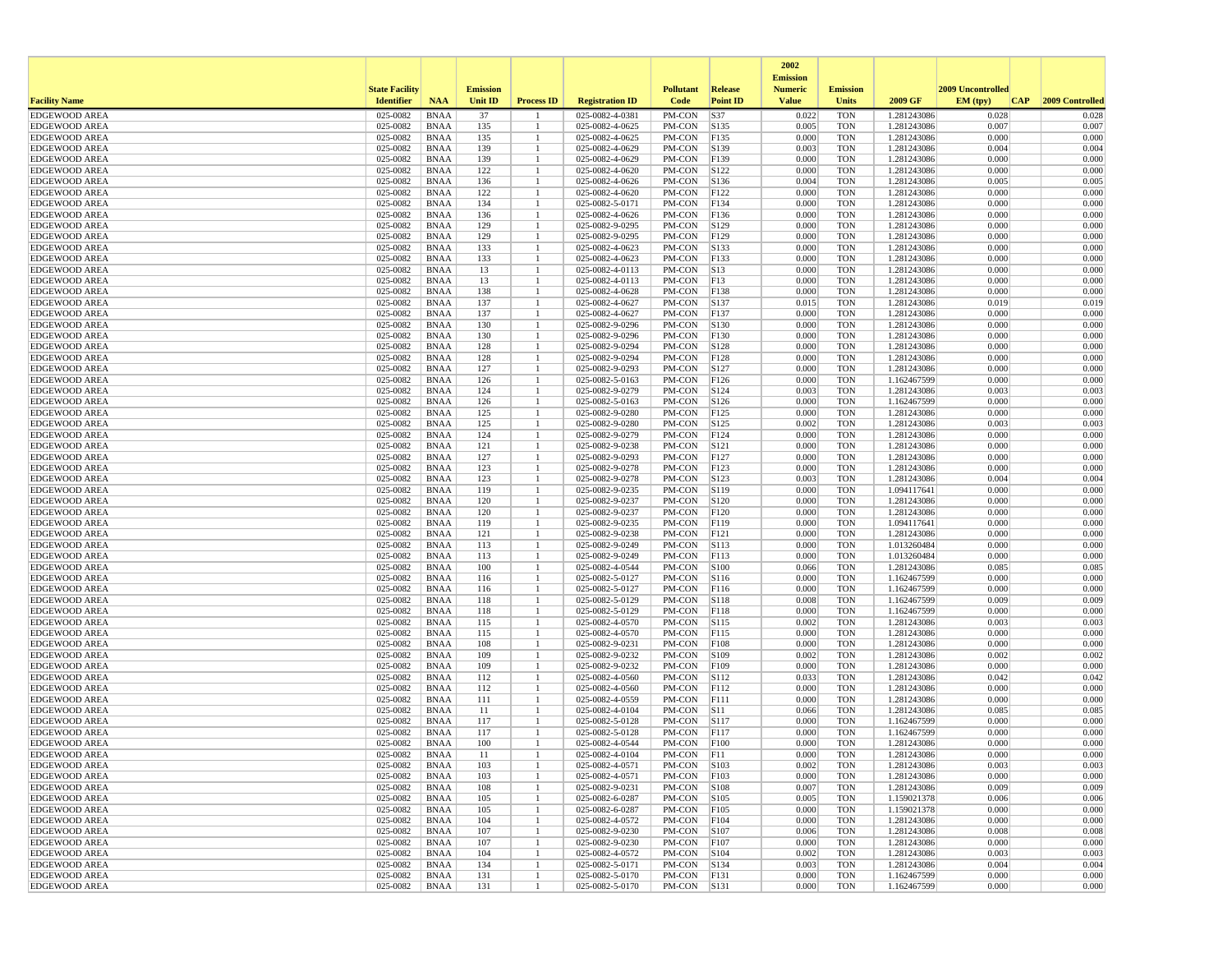|                                                                                                    |                       |                            |                         |                     |                                    |                                |                                  | 2002<br><b>Emission</b> |                          |                            |                   |                 |
|----------------------------------------------------------------------------------------------------|-----------------------|----------------------------|-------------------------|---------------------|------------------------------------|--------------------------------|----------------------------------|-------------------------|--------------------------|----------------------------|-------------------|-----------------|
|                                                                                                    | <b>State Facility</b> |                            | <b>Emission</b>         |                     |                                    | <b>Pollutant</b>               | <b>Release</b>                   | <b>Numeric</b>          | <b>Emission</b>          |                            | 2009 Uncontrolled |                 |
| <b>Facility Name</b>                                                                               | <b>Identifier</b>     | <b>NAA</b>                 | <b>Unit ID</b>          | <b>Process ID</b>   | <b>Registration ID</b>             | Code                           | <b>Point ID</b>                  | <b>Value</b>            | <b>Units</b>             | 2009 GF                    | EM (tpv)<br> CAP  | 2009 Controlled |
| <b>EDGEWOOD AREA</b>                                                                               | 025-0082              | <b>BNAA</b>                | 102                     |                     | 025-0082-4-0568                    | PM-CON                         | S102                             | 0.044                   | <b>TON</b>               | 1.281243086                | 0.056             | 0.056           |
| <b>EDGEWOOD AREA</b><br><b>EDGEWOOD AREA</b>                                                       | 025-0082<br>025-0082  | <b>BNAA</b><br><b>BNAA</b> | 102<br>10               | -1.<br>$\mathbf{1}$ | 025-0082-4-0568<br>025-0082-4-0103 | PM-CON<br>PM-CON               | F102<br> S10                     | 0.000<br>0.066          | <b>TON</b><br><b>TON</b> | 1.281243086<br>1.281243086 | 0.000<br>0.085    | 0.000<br>0.085  |
| <b>EDGEWOOD AREA</b>                                                                               | 025-0082              | <b>BNAA</b>                | 10                      | $\mathbf{1}$        | 025-0082-4-0103                    | PM-CON                         | F10                              | 0.000                   | <b>TON</b>               | 1.281243086                | 0.000             | 0.000           |
| <b>EDGEWOOD AREA</b>                                                                               | 025-0082              | BNAA                       | 106                     | -1                  | 025-0082-4-0569                    | PM-CON                         | S106                             | 0.044                   | <b>TON</b>               | 1.281243086                | 0.056             | 0.056           |
| <b>EDGEWOOD AREA</b>                                                                               | 025-0082              | <b>BNAA</b>                | 106                     | -1                  | 025-0082-4-0569                    | PM-CON                         | F106                             | 0.000                   | <b>TON</b>               | 1.281243086                | 0.000             | 0.000           |
| SHERWIN WILLIAMS CLEANING SOLUTIONS                                                                | 025-0145              | <b>BNAA</b>                | 14                      | 01F14               | 025-0145-5-0100                    | PM-CON                         | F14                              | 0.000                   | <b>TON</b>               | 1.150892258                | 0.000             | 0.000           |
| SHERWIN WILLIAMS CLEANING SOLUTIONS<br>SHERWIN WILLIAMS CLEANING SOLUTIONS                         | 025-0145<br>025-0145  | <b>BNAA</b><br><b>BNAA</b> | 15<br>14                | 01F15<br>01S14      | 025-0145-6-0280<br>025-0145-5-0100 | PM-CON<br>PM-CON               | F15<br>$\vert$ S <sub>14</sub>   | 0.000<br>0.041          | <b>TON</b><br><b>TON</b> | 1.268059731<br>1.150892258 | 0.000<br>0.047    | 0.000<br>0.047  |
| <b>WASTE ENERGY PARTNERS</b>                                                                       | 025-0212              | <b>BNAA</b>                | -1                      | 01F1                | 025-0212-2-0019                    | PM-CON                         | F1                               | 0.000                   | <b>TON</b>               | 1.094117641                | 0.000             | 0.000           |
| <b>ALCORE - QUARRY DRIVE</b>                                                                       | 025-0423              | <b>BNAA</b>                | $\overline{\mathbf{3}}$ | 01F3                | 025-0423-5-0133                    | PM-CON                         | F3                               | 0.000                   | <b>TON</b>               | 1.150892258                | 0.000             | 0.000           |
| <b>ALCORE - QUARRY DRIVE</b>                                                                       | 025-0423              | BNAA                       | $\overline{\mathbf{3}}$ | 01S3                | 025-0423-5-0133                    | PM-CON                         | S3                               | 0.047                   | <b>TON</b>               | 1.150892258                | 0.054             | 0.054           |
| <b>SIMKINS INDUSTRIES</b>                                                                          | 027-0005              | <b>BNAA</b>                | -1                      | 01F1                | 027-0005-4-0005                    | PM-CON                         | F1                               | 0.000                   | <b>TON</b>               | 1.006842613                | 0.000             | 0.000           |
| <b>SIMKINS INDUSTRIES</b>                                                                          | 027-0005              | <b>BNAA</b>                | $\overline{2}$          | 01F2                | 027-0005-4-0080                    | PM-CON                         | F2                               | 0.000                   | <b>TON</b>               | 1.006842613                | 0.000             | 0.000           |
| <b>SIMKINS INDUSTRIES</b><br><b>SIMKINS INDUSTRIES</b>                                             | 027-0005<br>027-0005  | <b>BNAA</b><br>BNAA        | 3<br>-1                 | 01F3<br>01S1        | 027-0005-7-0001<br>027-0005-4-0005 | PM-CON<br>PM-CON               | F3<br> S1                        | 0.000<br>4.383          | <b>TON</b><br><b>TON</b> | 1.09238255<br>1.006842613  | 0.000<br>4.413    | 0.000<br>4.413  |
| <b>SIMKINS INDUSTRIES</b>                                                                          | 027-0005              | <b>BNAA</b>                | $\overline{2}$          | 01S2                | 027-0005-4-0080                    | PM-CON                         | S2                               | 0.000                   | <b>TON</b>               | 1.006842613                | 0.000             | 0.000           |
| OWENS CORNING - JESUP ROOFING AND ASPHALT PLANT                                                    | 027-0055              | BNAA                       | 10                      | 01F10               | 027-0055-9-0098                    | PM-CON                         | F10                              | 0.000                   | <b>TON</b>               | 1.123711348                | 0.000             | 0.000           |
| OWENS CORNING - JESUP ROOFING AND ASPHALT PLANT                                                    | 027-0055              | BNAA                       | 12                      | 01F12               | 027-0055-9-0129                    | PM-CON                         | F12                              | 0.000                   | <b>TON</b>               | 1.123711348                | 0.000             | 0.000           |
| OWENS CORNING - JESUP ROOFING AND ASPHALT PLANT                                                    | 027-0055              | <b>BNAA</b>                | 13                      | 01F13               | 027-0055-9-0130                    | PM-CON                         | F13                              | 0.000                   | <b>TON</b>               | 1.123711348                | 0.000             | 0.000           |
| OWENS CORNING - JESUP ROOFING AND ASPHALT PLANT                                                    | 027-0055              | <b>BNAA</b>                | 14                      | 01F14               | 027-0055-9-0131                    | PM-CON                         | F14                              | 0.000                   | <b>TON</b>               | 1.123711348                | 0.000             | 0.000           |
| OWENS CORNING - JESUP ROOFING AND ASPHALT PLANT<br>OWENS CORNING - JESUP ROOFING AND ASPHALT PLANT | 027-0055<br>027-0055  | <b>BNAA</b><br>BNAA        | 15<br>16                | 01F15<br>01F16      | 027-0055-9-0225<br>027-0055-6-0029 | PM-CON<br>PM-CON               | F15<br>F16                       | 0.000<br>0.000          | <b>TON</b><br><b>TON</b> | 1.241503954<br>1.241503954 | 0.000<br>0.000    | 0.000<br>0.000  |
| OWENS CORNING - JESUP ROOFING AND ASPHALT PLANT                                                    | 027-0055              | BNAA                       | 17                      | 01F17               | 027-0055-9-0219                    | PM-CON                         | F17                              | 0.000                   | <b>TON</b>               | 1.006668091                | 0.000             | 0.000           |
| OWENS CORNING - JESUP ROOFING AND ASPHALT PLANT                                                    | 027-0055              | <b>BNAA</b>                | 3                       | 01F3                | 027-0055-9-0037                    | PM-CON                         | F3                               | 0.000                   | <b>TON</b>               | 1.241503954                | 0.000             | 0.000           |
| OWENS CORNING - JESUP ROOFING AND ASPHALT PLANT                                                    | 027-0055              | BNAA                       | 5                       | 01F5                | 027-0055-9-0071                    | PM-CON                         | F5                               | 0.000                   | <b>TON</b>               | 1.123711348                | 0.000             | 0.000           |
| OWENS CORNING - JESUP ROOFING AND ASPHALT PLANT                                                    | 027-0055              | <b>BNAA</b>                | 6                       | 01F6                | 027-0055-9-0072                    | PM-CON                         | F6                               | 0.000                   | <b>TON</b>               | 1.123711348                | 0.000             | 0.000           |
| OWENS CORNING - JESUP ROOFING AND ASPHALT PLANT                                                    | 027-0055              | <b>BNAA</b>                | 8                       | 01F8                | 027-0055-9-0074                    | PM-CON                         | F8                               | 0.000                   | <b>TON</b>               | 1.241503954                | 0.000             | 0.000           |
| OWENS CORNING - JESUP ROOFING AND ASPHALT PLANT<br>OWENS CORNING - JESUP ROOFING AND ASPHALT PLANT | 027-0055<br>027-0055  | <b>BNAA</b><br>BNAA        | 9<br>12                 | 01F9<br>01S12       | 027-0055-9-0097<br>027-0055-9-0129 | PM-CON<br>PM-CON               | F9 <br>$\vert$ S <sub>12</sub>   | 0.000<br>0.000          | <b>TON</b><br><b>TON</b> | 1.241503954<br>1.123711348 | 0.000<br>0.000    | 0.000<br>0.000  |
| OWENS CORNING - JESUP ROOFING AND ASPHALT PLANT                                                    | 027-0055              | <b>BNAA</b>                | 15                      | 01S15               | 027-0055-9-0225                    | PM-CON                         | S15                              | 0.000                   | <b>TON</b>               | 1.241503954                | 0.000             | 0.000           |
| OWENS CORNING - JESUP ROOFING AND ASPHALT PLANT                                                    | 027-0055              | <b>BNAA</b>                | 17                      | 01S17               | 027-0055-9-0219                    | PM-CON                         | $\vert$ S17                      | 0.000                   | <b>TON</b>               | 1.006668091                | 0.000             | 0.000           |
| TRANSCONTINENTAL GAS PIPE LINE                                                                     | 027-0223              | BNAA                       | -1                      | 01F1                | 027-0223-5-0054                    | PM-CON                         | F1                               | 0.000                   | <b>TON</b>               | 1.162467599                | 0.000             | 0.000           |
| TRANSCONTINENTAL GAS PIPE LINE                                                                     | 027-0223              | <b>BNAA</b>                | $\overline{2}$          | 01F2                | 027-0223-5-0063                    | PM-CON                         | F2                               | 0.000                   | <b>TON</b>               | 1.162467599                | 0.000             | 0.000           |
| TRANSCONTINENTAL GAS PIPE LINE                                                                     | 027-0223              | <b>BNAA</b>                | $\overline{\mathbf{3}}$ | 01F3                | 027-0223-5-0064                    | PM-CON                         | F3                               | 0.000                   | <b>TON</b>               | 1.162467599                | 0.000             | 0.000           |
| TRANSCONTINENTAL GAS PIPE LINE<br>TRANSCONTINENTAL GAS PIPE LINE                                   | 027-0223<br>027-0223  | <b>BNAA</b><br>BNAA        | $\overline{4}$<br>-1    | 01F4<br>01S1        | 027-0223-9-0186<br>027-0223-5-0054 | PM-CON<br>PM-CON               | F4<br> S1                        | 0.000<br>21.184         | <b>TON</b><br><b>TON</b> | 0.808924317<br>1.162467599 | 0.000<br>24.626   | 0.000<br>24.626 |
| TRANSCONTINENTAL GAS PIPE LINE                                                                     | 027-0223              | <b>BNAA</b>                | $\overline{2}$          | 01S2                | 027-0223-5-0063                    | PM-CON                         | S <sub>2</sub>                   | 0.053                   | <b>TON</b>               | 1.162467599                | 0.062             | 0.062           |
| TRANSCONTINENTAL GAS PIPE LINE                                                                     | 027-0223              | <b>BNAA</b>                | $\overline{\mathbf{3}}$ | 01S3                | 027-0223-5-0064                    | PM-CON                         | S3                               | 0.043                   | <b>TON</b>               | 1.162467599                | 0.050             | 0.050           |
| TRANSCONTINENTAL GAS PIPE LINE                                                                     | 027-0223              | <b>BNAA</b>                | $\overline{4}$          | 01S4                | 027-0223-9-0186                    | PM-CON                         | $ S_4 $                          | 0.000                   | <b>TON</b>               | 0.808924317                | 0.000             | 0.000           |
| JOHNS HOPKINS HOSPITAL                                                                             | 510-0001              | BNAA                       | $\overline{2}$          | 01F2                | 510-0001-5-0303                    | PM-CON                         | F2                               | 0.000                   | <b>TON</b>               | 1.162467599                | 0.000             | 0.000           |
| <b>JOHNS HOPKINS HOSPITAL</b>                                                                      | 510-0001              | <b>BNAA</b>                | $\overline{\mathbf{3}}$ | 01F3                | 510-0001-5-0304                    | PM-CON                         | F3<br>F4                         | 0.000<br>0.000          | <b>TON</b><br><b>TON</b> | 1.162467599                | 0.000<br>0.000    | 0.000           |
| JOHNS HOPKINS HOSPITAL<br><b>JOHNS HOPKINS HOSPITAL</b>                                            | 510-0001<br>510-0001  | <b>BNAA</b><br>BNAA        | $\overline{4}$<br>5     | 01F4<br>01F5        | 510-0001-5-0305<br>510-0001-5-0306 | PM-CON<br>PM-CON               | F5                               | 0.000                   | <b>TON</b>               | 1.162467599<br>1.162467599 | 0.000             | 0.000<br>0.000  |
| <b>JOHNS HOPKINS HOSPITAL</b>                                                                      | 510-0001              | <b>BNAA</b>                | 6                       | 01F6                | 510-0001-5-0734                    | PM-CON                         | F6                               | 0.000                   | <b>TON</b>               | 1.162467599                | 0.000             | 0.000           |
| <b>JOHNS HOPKINS HOSPITAL</b>                                                                      | 510-0001              | <b>BNAA</b>                | 2                       | 01S2                | 510-0001-5-0303                    | PM-CON                         | S2                               | 0.548                   | <b>TON</b>               | 1.162467599                | 0.636             | 0.636           |
| <b>JOHNS HOPKINS HOSPITAL</b>                                                                      | 510-0001              | <b>BNAA</b>                | 3                       | 01S3                | 510-0001-5-0304                    | PM-CON                         | S3                               | 0.548                   | <b>TON</b>               | 1.162467599                | 0.636             | 0.636           |
| <b>JOHNS HOPKINS HOSPITAL</b>                                                                      | 510-0001              | <b>BNAA</b>                | $\overline{4}$          | 01S4                | 510-0001-5-0305                    | PM-CON                         | $ S_4 $                          | 0.684                   | <b>TON</b>               | 1.162467599                | 0.795             | 0.795           |
| <b>JOHNS HOPKINS HOSPITAL</b><br><b>JOHNS HOPKINS HOSPITAL</b>                                     | 510-0001<br>510-0001  | BNAA<br><b>BNAA</b>        | 5<br>6                  | 01S5<br>01S6        | 510-0001-5-0306<br>510-0001-5-0734 | PM-CON<br>PM-CON               | $\vert$ S5<br>$\sqrt{\text{S6}}$ | 0.548<br>0.684          | <b>TON</b><br><b>TON</b> | 1.162467599<br>1.162467599 | 0.636<br>0.795    | 0.636<br>0.795  |
| <b>CPSG WESTPORT</b>                                                                               | 510-0006              | BNAA                       | $\overline{4}$          | 01F4                | 510-0006-5-0005                    | PM-CON                         | F4                               | 0.000                   | <b>TON</b>               | 0.808924317                | 0.000             | 0.000           |
| <b>CPSG WESTPORT</b>                                                                               | 510-0006              | <b>BNAA</b>                | $\overline{4}$          | 01S4                | 510-0006-5-0005                    | PM-CON                         | $\vert$ S4                       | 0.000                   | <b>TON</b>               | 0.808924317                | 0.000             | 0.000           |
| CPSG GOULD STRRET                                                                                  | 510-0007              | <b>BNAA</b>                | $\overline{2}$          | 01F2                | 510-0007-4-0536                    | PM-CON                         | F2                               | 0.000                   | <b>TON</b>               | 0.808924317                | 0.000             | 0.000           |
| CPSG GOULD STRRET                                                                                  | 510-0007              | <b>BNAA</b>                | $\overline{c}$          | 01S <sub>2</sub>    | 510-0007-4-0536                    | PM-CON                         | S2                               | 15.795                  | <b>TON</b>               | 0.808924317                | 12.777            | 12.777          |
| <b>GAF BUILDING PRODUCTS</b>                                                                       | 510-0071              | BNAA                       | 15                      | 01F15               | 510-0071-6-0892                    | PM-CON                         | F15                              | 0.000                   | <b>TON</b>               | 1.241503954                | 0.000             | 0.000           |
| <b>GAF BUILDING PRODUCTS</b><br><b>GAF BUILDING PRODUCTS</b>                                       | 510-0071<br>510-0071  | <b>BNAA</b><br><b>BNAA</b> | 16<br>17                | 01F16<br>01F17      | 510-0071-6-0912<br>510-0071-6-0924 | PM-CON<br>PM-CON               | F16<br>F17                       | 0.000<br>0.000          | <b>TON</b><br><b>TON</b> | 1.123711348<br>1.241503954 | 0.000<br>0.000    | 0.000<br>0.000  |
| <b>GAF BUILDING PRODUCTS</b>                                                                       | 510-0071              | <b>BNAA</b>                | 18                      | 01F18               | 510-0071-5-1142                    | PM-CON                         | F18                              | 0.000                   | <b>TON</b>               | 1.150892258                | 0.000             | 0.000           |
| <b>GAF BUILDING PRODUCTS</b>                                                                       | 510-0071              | <b>BNAA</b>                | 19                      | 01F19               | 510-0071-5-1143                    | PM-CON F19                     |                                  | 0.000                   | TON                      | 1.150892258                | 0.000             | 0.000           |
| <b>GAF BUILDING PRODUCTS</b>                                                                       | 510-0071              | BNAA                       | 21                      | 01F21               | 510-0071-9-0621                    | $PM-CON$ $ F21$                |                                  | 0.000                   | <b>TON</b>               | 1.123711348                | 0.000             | 0.000           |
| <b>GAF BUILDING PRODUCTS</b>                                                                       | 510-0071              | BNAA                       | 22                      | 01F22               | 510-0071-6-1128                    | PM-CON F22                     |                                  | 0.000                   | <b>TON</b>               | 1.241503954                | 0.000             | 0.000           |
| <b>GAF BUILDING PRODUCTS</b>                                                                       | 510-0071              | <b>BNAA</b>                | 24                      | 01F24               | 510-0071-6-1743                    | PM-CON   F24                   |                                  | 0.000                   | <b>TON</b>               | 1.123711348                | 0.000             | 0.000           |
| <b>GAF BUILDING PRODUCTS</b><br><b>GAF BUILDING PRODUCTS</b>                                       | 510-0071<br>510-0071  | BNAA<br><b>BNAA</b>        | 25<br>5                 | 01F25<br>01F5       | 510-0071-6-1725<br>510-0071-6-0003 | PM-CON F25<br>PM-CON           |                                  | 0.000<br>0.000          | <b>TON</b><br><b>TON</b> | 1.241503954<br>1.241503954 | 0.000<br>0.000    | 0.000<br>0.000  |
| <b>GAF BUILDING PRODUCTS</b>                                                                       | 510-0071              | BNAA                       | 15                      | 01S15               | 510-0071-6-0892                    | PM-CON S15                     | F5                               | 0.000                   | <b>TON</b>               | 1.241503954                | 0.000             | 0.000           |
| <b>GAF BUILDING PRODUCTS</b>                                                                       | 510-0071              | BNAA                       | 16                      | 01S16               | 510-0071-6-0912                    | $PM$ -CON $ S16$               |                                  | 0.000                   | <b>TON</b>               | 1.123711348                | 0.000             | 0.000           |
| <b>GAF BUILDING PRODUCTS</b>                                                                       | 510-0071              | BNAA                       | 17                      | 01S17               | 510-0071-6-0924                    | PM-CON S17                     |                                  | 0.000                   | <b>TON</b>               | 1.241503954                | 0.000             | 0.000           |
| <b>GAF BUILDING PRODUCTS</b>                                                                       | 510-0071              | BNAA                       | 18                      | 01S18               | 510-0071-5-1142                    | PM-CON S18                     |                                  | 0.000                   | <b>TON</b>               | 1.150892258                | 0.000             | 0.000           |
| <b>GAF BUILDING PRODUCTS</b>                                                                       | 510-0071              | <b>BNAA</b>                | 19                      | 01S19               | 510-0071-5-1143                    | PM-CON S19                     |                                  | 0.000                   | <b>TON</b>               | 1.150892258                | 0.000             | 0.000           |
| <b>GAF BUILDING PRODUCTS</b><br><b>GAF BUILDING PRODUCTS</b>                                       | 510-0071<br>510-0071  | <b>BNAA</b><br><b>BNAA</b> | 21<br>22                | 01S21<br>01S22      | 510-0071-9-0621<br>510-0071-6-1128 | PM-CON S21<br>$PM$ -CON $ S22$ |                                  | 0.000<br>0.000          | <b>TON</b><br><b>TON</b> | 1.123711348<br>1.241503954 | 0.000<br>0.000    | 0.000<br>0.000  |
|                                                                                                    |                       |                            |                         |                     |                                    |                                |                                  |                         |                          |                            |                   |                 |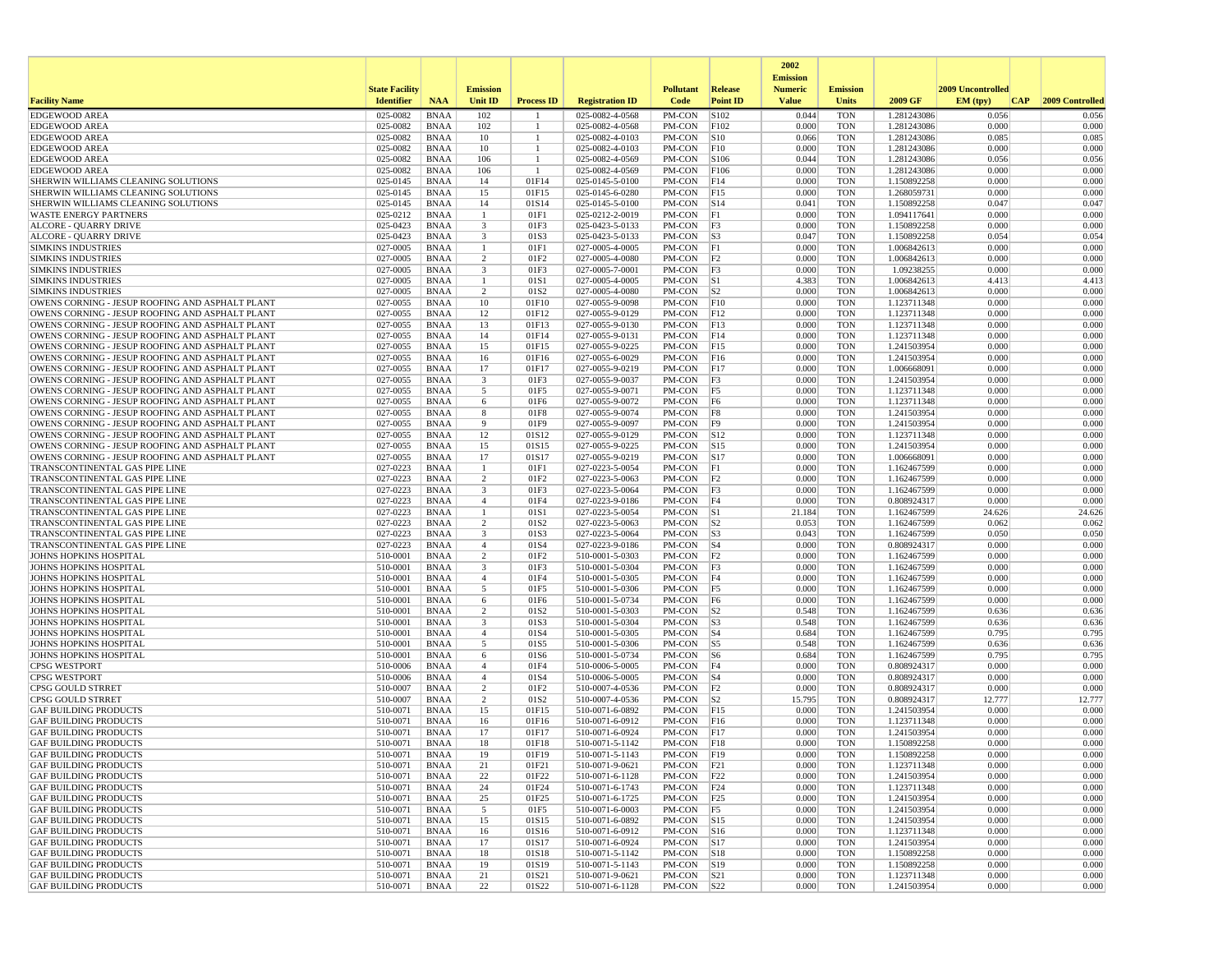|                                                                              |                       |                            |                                  |                   |                                    |                           |                        | 2002                              |                          |                            |                   |                 |
|------------------------------------------------------------------------------|-----------------------|----------------------------|----------------------------------|-------------------|------------------------------------|---------------------------|------------------------|-----------------------------------|--------------------------|----------------------------|-------------------|-----------------|
|                                                                              | <b>State Facility</b> |                            | <b>Emission</b>                  |                   |                                    | <b>Pollutant</b>          | Release                | <b>Emission</b><br><b>Numeric</b> | <b>Emission</b>          |                            | 2009 Uncontrolled |                 |
| <b>Facility Name</b>                                                         | <b>Identifier</b>     | <b>NAA</b>                 | Unit ID                          | <b>Process ID</b> | <b>Registration ID</b>             | Code                      | <b>Point ID</b>        | <b>Value</b>                      | <b>Units</b>             | 2009 GF                    | EM (typ)<br> CAP  | 2009 Controlled |
| <b>GAF BUILDING PRODUCTS</b>                                                 | 510-0071              | <b>BNAA</b>                | 24                               | 01S24             | 510-0071-6-1743                    | PM-CON                    | S24                    | 0.000                             | <b>TON</b>               | 1.123711348                | 0.000             | 0.000           |
| <b>GAF BUILDING PRODUCTS</b>                                                 | 510-0071              | <b>BNAA</b>                | 25                               | 01S25             | 510-0071-6-1725                    | PM-CON                    | S25                    | 0.000                             | <b>TON</b>               | 1.241503954                | 0.000             | 0.000           |
| <b>GAF BUILDING PRODUCTS</b><br>FMC CORP. ORGANIC CHEMICALS DIVISION         | 510-0071<br>510-0073  | <b>BNAA</b><br><b>BNAA</b> | 5<br>-1                          | 01S5<br>01F1      | 510-0071-6-0003<br>510-0073-2-0209 | PM-CON<br>PM-CON          | S5<br> F1              | 0.000<br>0.000                    | <b>TON</b><br><b>TON</b> | 1.241503954<br>1.159021378 | 0.000<br>0.000    | 0.000<br>0.000  |
| FMC CORP. ORGANIC CHEMICALS DIVISION                                         | 510-0073              | <b>BNAA</b>                | 13                               | 01F13             | 510-0073-7-0471                    | PM-CON                    | F13                    | 0.000                             | <b>TON</b>               | 1.327272773                | 0.000             | 0.000           |
| FMC CORP. ORGANIC CHEMICALS DIVISION                                         | 510-0073              | <b>BNAA</b>                | 15                               | 01F15             | 510-0073-7-0923                    | PM-CON                    | F15                    | 0.000                             | <b>TON</b>               | 1.327272773                | 0.000             | 0.000           |
| FMC CORP. ORGANIC CHEMICALS DIVISION                                         | 510-0073              | <b>BNAA</b>                | 16                               | 01F16             | 510-0073-7-0938                    | PM-CON                    | F16                    | 0.000                             | <b>TON</b>               | 1.327272773                | 0.000             | 0.000           |
| FMC CORP. ORGANIC CHEMICALS DIVISION                                         | 510-0073              | <b>BNAA</b>                | 17                               | 01F17             | 510-0073-7-0967                    | PM-CON                    | F17                    | 0.000                             | <b>TON</b>               | 1.327272773                | 0.000             | 0.000           |
| FMC CORP. ORGANIC CHEMICALS DIVISION<br>FMC CORP. ORGANIC CHEMICALS DIVISION | 510-0073<br>510-0073  | <b>BNAA</b><br><b>BNAA</b> | 18<br>20                         | 01F18<br>01F20    | 510-0073-7-1023<br>510-0073-7-1143 | PM-CON<br>$PM$ -CON       | F18<br>F20             | 0.000<br>0.000                    | <b>TON</b><br><b>TON</b> | 1.327272773<br>1.327272773 | 0.000<br>0.000    | 0.000<br>0.000  |
| FMC CORP. ORGANIC CHEMICALS DIVISION                                         | 510-0073              | <b>BNAA</b>                | 21                               | 01F21             | 510-0073-7-1153                    | PM-CON                    | F21                    | 0.000                             | <b>TON</b>               | 1.327272773                | 0.000             | 0.000           |
| FMC CORP. ORGANIC CHEMICALS DIVISION                                         | 510-0073              | <b>BNAA</b>                | 22                               | 01F22             | 510-0073-7-1373                    | PM-CON                    | F22                    | 0.000                             | <b>TON</b>               | 1.327272773                | 0.000             | 0.000           |
| FMC CORP. ORGANIC CHEMICALS DIVISION                                         | 510-0073              | <b>BNAA</b>                | 24                               | 01F24             | 510-0073-7-1329                    | PM-CON                    | F24                    | 0.000                             | <b>TON</b>               | 1.327272773                | 0.000             | 0.000           |
| FMC CORP. ORGANIC CHEMICALS DIVISION                                         | 510-0073              | <b>BNAA</b>                | 25                               | 01F25             | 510-0073-7-1410                    | PM-CON                    | F25                    | 0.000                             | <b>TON</b>               | 1.327272773                | 0.000             | 0.000           |
| FMC CORP. ORGANIC CHEMICALS DIVISION<br>FMC CORP. ORGANIC CHEMICALS DIVISION | 510-0073<br>510-0073  | <b>BNAA</b><br><b>BNAA</b> | 27<br>28                         | 01F27<br>01F28    | 510-0073-7-1671<br>510-0073-7-1672 | PM-CON<br>PM-CON          | F27<br>F28             | 0.000<br>0.000                    | <b>TON</b><br><b>TON</b> | 1.327272773                | 0.000<br>0.000    | 0.000<br>0.000  |
| FMC CORP. ORGANIC CHEMICALS DIVISION                                         | 510-0073              | <b>BNAA</b>                | 29                               | 01F29             | 510-0073-5-1439                    | PM-CON                    | F29                    | 0.000                             | <b>TON</b>               | 1.327272773<br>1.150892258 | 0.000             | 0.000           |
| FMC CORP. ORGANIC CHEMICALS DIVISION                                         | 510-0073              | <b>BNAA</b>                | 3                                | 01F3              | 510-0073-4-0151                    | PM-CON                    | <sup>F3</sup>          | 0.000                             | <b>TON</b>               | 1.150892258                | 0.000             | 0.000           |
| FMC CORP. ORGANIC CHEMICALS DIVISION                                         | 510-0073              | <b>BNAA</b>                | $\overline{4}$                   | 01F4              | 510-0073-4-0152                    | PM-CON                    | F4                     | 0.000                             | <b>TON</b>               | 1.150892258                | 0.000             | 0.000           |
| FMC CORP. ORGANIC CHEMICALS DIVISION                                         | 510-0073              | <b>BNAA</b>                | 5                                | 01F5              | 510-0073-4-0153                    | PM-CON                    | F5                     | 0.000                             | <b>TON</b>               | 1.150892258                | 0.000             | 0.000           |
| FMC CORP. ORGANIC CHEMICALS DIVISION                                         | 510-0073              | <b>BNAA</b>                | 6                                | 01F6              | 510-0073-4-2088                    | PM-CON                    | F6                     | 0.000                             | <b>TON</b>               | 1.150892258                | 0.000             | 0.000           |
| FMC CORP. ORGANIC CHEMICALS DIVISION<br>FMC CORP. ORGANIC CHEMICALS DIVISION | 510-0073<br>510-0073  | <b>BNAA</b><br><b>BNAA</b> | 8<br>$\mathbf{1}$                | 01F8<br>01S1      | 510-0073-7-0195<br>510-0073-2-0209 | PM-CON<br>PM-CON          | F8<br> S1              | 0.000<br>0.000                    | <b>TON</b><br><b>TON</b> | 1.327272773<br>1.159021378 | 0.000<br>0.000    | 0.000<br>0.000  |
| FMC CORP. ORGANIC CHEMICALS DIVISION                                         | 510-0073              | <b>BNAA</b>                | 13                               | 01S13             | 510-0073-7-0471                    | PM-CON                    | S13                    | 0.000                             | <b>TON</b>               | 1.327272773                | 0.000             | 0.000           |
| FMC CORP. ORGANIC CHEMICALS DIVISION                                         | 510-0073              | <b>BNAA</b>                | 16                               | 01S16             | 510-0073-7-0938                    | PM-CON                    | S16                    | 0.000                             | <b>TON</b>               | 1.327272773                | 0.000             | 0.000           |
| FMC CORP. ORGANIC CHEMICALS DIVISION                                         | 510-0073              | <b>BNAA</b>                | 17                               | 01S17             | 510-0073-7-0967                    | PM-CON                    | S17                    | 0.000                             | <b>TON</b>               | 1.327272773                | 0.000             | 0.000           |
| FMC CORP. ORGANIC CHEMICALS DIVISION                                         | 510-0073              | <b>BNAA</b>                | 18                               | 01S18             | 510-0073-7-1023                    | PM-CON                    | S18                    | 0.000                             | <b>TON</b>               | 1.327272773                | 0.000             | 0.000           |
| FMC CORP. ORGANIC CHEMICALS DIVISION<br>FMC CORP. ORGANIC CHEMICALS DIVISION | 510-0073<br>510-0073  | <b>BNAA</b><br><b>BNAA</b> | 20<br>22                         | 01S20<br>01S22    | 510-0073-7-1143<br>510-0073-7-1373 | PM-CON<br>PM-CON          | S20<br>S <sub>22</sub> | 0.000<br>0.000                    | <b>TON</b><br><b>TON</b> | 1.327272773<br>1.327272773 | 0.000<br>0.000    | 0.000<br>0.000  |
| FMC CORP. ORGANIC CHEMICALS DIVISION                                         | 510-0073              | <b>BNAA</b>                | 24                               | 01S24             | 510-0073-7-1329                    | PM-CON                    | S <sub>24</sub>        | 0.000                             | <b>TON</b>               | 1.327272773                | 0.000             | 0.000           |
| FMC CORP. ORGANIC CHEMICALS DIVISION                                         | 510-0073              | <b>BNAA</b>                | 25                               | 01S25             | 510-0073-7-1410                    | PM-CON                    | S <sub>25</sub>        | 0.000                             | <b>TON</b>               | 1.327272773                | 0.000             | 0.000           |
| FMC CORP. ORGANIC CHEMICALS DIVISION                                         | 510-0073              | <b>BNAA</b>                | 27                               | 01S27             | 510-0073-7-1671                    | PM-CON                    | S27                    | 0.000                             | <b>TON</b>               | 1.327272773                | 0.000             | 0.000           |
| FMC CORP. ORGANIC CHEMICALS DIVISION                                         | 510-0073              | <b>BNAA</b>                | 28                               | 01S28             | 510-0073-7-1672                    | PM-CON                    | S28                    | 0.000                             | <b>TON</b>               | 1.327272773                | 0.000             | 0.000           |
| FMC CORP. ORGANIC CHEMICALS DIVISION<br>FMC CORP. ORGANIC CHEMICALS DIVISION | 510-0073<br>510-0073  | <b>BNAA</b><br><b>BNAA</b> | 29<br>3                          | 01S29<br>01S3     | 510-0073-5-1439<br>510-0073-4-0151 | PM-CON<br>PM-CON          | S29<br> S3             | 0.173<br>0.450                    | <b>TON</b><br><b>TON</b> | 1.150892258<br>1.150892258 | 0.199<br>0.518    | 0.199<br>0.518  |
| FMC CORP. ORGANIC CHEMICALS DIVISION                                         | 510-0073              | <b>BNAA</b>                | $\overline{4}$                   | 01S4              | 510-0073-4-0152                    | PM-CON                    | $ S_4 $                | 1.582                             | <b>TON</b>               | 1.150892258                | 1.820             | 1.820           |
| FMC CORP. ORGANIC CHEMICALS DIVISION                                         | 510-0073              | <b>BNAA</b>                | 5                                | 01S5              | 510-0073-4-0153                    | PM-CON                    | $\sqrt{S}$             | 0.763                             | <b>TON</b>               | 1.150892258                | 0.878             | 0.878           |
| FMC CORP. ORGANIC CHEMICALS DIVISION                                         | 510-0073              | <b>BNAA</b>                | 6                                | 01S6              | 510-0073-4-2088                    | PM-CON                    | S6                     | 0.927                             | <b>TON</b>               | 1.150892258                | 1.066             | 1.066           |
| FMC CORP. ORGANIC CHEMICALS DIVISION                                         | 510-0073              | <b>BNAA</b>                | 8                                | 01S8              | 510-0073-7-0195                    | PM-CON                    | <b>S8</b>              | 0.000                             | <b>TON</b>               | 1.327272773                | 0.000             | 0.000           |
| <b>GRACE - DAVISON CHEMICAL</b><br><b>GRACE - DAVISON CHEMICAL</b>           | 510-0076<br>510-0076  | <b>BNAA</b><br>BNAA        | $\mathbf{1}$<br>5                | 01F1<br>01F5      | 510-0076-5-0016<br>510-0076-5-0294 | PM-CON<br>PM-CON          | F <br>F5               | 0.000<br>0.000                    | <b>TON</b><br><b>TON</b> | 1.150892258<br>1.150892258 | 0.000<br>0.000    | 0.000<br>0.000  |
| <b>GRACE - DAVISON CHEMICAL</b>                                              | 510-0076              | <b>BNAA</b>                | 59                               | 01F59             | 510-0076-7-1644                    | PM-CON                    | F59                    | 0.000                             | <b>TON</b>               | 1.290902734                | 0.000             | 0.000           |
| <b>GRACE - DAVISON CHEMICAL</b>                                              | 510-0076              | <b>BNAA</b>                | $\mathbf{1}$                     | 01S1              | 510-0076-5-0016                    | PM-CON                    | S1                     | 0.038                             | <b>TON</b>               | 1.150892258                | 0.043             | 0.043           |
| <b>GRACE - DAVISON CHEMICAL</b>                                              | 510-0076              | <b>BNAA</b>                | 5                                | 01S5              | 510-0076-5-0294                    | PM-CON                    | $\vert$ S5             | 1.343                             | <b>TON</b>               | 1.150892258                | 1.545             | 1.545           |
| JOHNS HOPKINS - HOMEWOOD CAMPUS                                              | 510-0077              | <b>BNAA</b>                | 10                               | 01F10             | 510-0077-5-0763                    | PM-CON                    | F10                    | 0.000                             | <b>TON</b>               | 1.162467599                | 0.000             | 0.000           |
| JOHNS HOPKINS - HOMEWOOD CAMPUS<br>JOHNS HOPKINS - HOMEWOOD CAMPUS           | 510-0077<br>510-0077  | <b>BNAA</b><br><b>BNAA</b> | 11<br>12                         | 01F11<br>01F12    | 510-0077-5-0964<br>510-0077-5-0965 | PM-CON<br>PM-CON          | F11<br>F12             | 0.000<br>0.000                    | <b>TON</b><br><b>TON</b> | 1.162467599<br>1.162467599 | 0.000<br>0.000    | 0.000<br>0.000  |
| JOHNS HOPKINS - HOMEWOOD CAMPUS                                              | 510-0077              | <b>BNAA</b>                | 5                                | 01F5              | 510-0077-5-0533                    | PM-CON                    | F5                     | 0.000                             | <b>TON</b>               | 1.162467599                | 0.000             | 0.000           |
| JOHNS HOPKINS - HOMEWOOD CAMPUS                                              | 510-0077              | <b>BNAA</b>                | 6                                | 01F6              | 510-0077-5-0534                    | PM-CON                    | F6                     | 0.000                             | <b>TON</b>               | 1.162467599                | 0.000             | 0.000           |
| JOHNS HOPKINS - HOMEWOOD CAMPUS                                              | 510-0077              | <b>BNAA</b>                | $7\overline{ }$                  | 01F7              | 510-0077-5-0535                    | PM-CON                    | F7                     | 0.000                             | <b>TON</b>               | 1.162467599                | 0.000             | 0.000           |
| JOHNS HOPKINS - HOMEWOOD CAMPUS                                              | 510-0077              | <b>BNAA</b>                | 10                               | 01S10             | 510-0077-5-0763                    | PM-CON                    | <b>S10</b>             | 0.411                             | <b>TON</b>               | 1.162467599                | 0.477             | 0.477           |
| JOHNS HOPKINS - HOMEWOOD CAMPUS<br>JOHNS HOPKINS - HOMEWOOD CAMPUS           | 510-0077<br>510-0077  | <b>BNAA</b><br><b>BNAA</b> | 11<br>12                         | 01S11<br>01S12    | 510-0077-5-0964<br>510-0077-5-0965 | PM-CON<br>PM-CON          | S11<br> S12            | 0.000<br>0.000                    | <b>TON</b><br><b>TON</b> | 1.162467599<br>1.162467599 | 0.000<br>0.000    | 0.000<br>0.000  |
| JOHNS HOPKINS - HOMEWOOD CAMPUS                                              | 510-0077              | <b>BNAA</b>                | 5                                | 01S5              | 510-0077-5-0533                    | PM-CON                    | S5                     | 0.411                             | <b>TON</b>               | 1.162467599                | 0.477             | 0.477           |
| JOHNS HOPKINS - HOMEWOOD CAMPUS                                              | 510-0077              | <b>BNAA</b>                | 6                                | 01S6              | 510-0077-5-0534                    | PM-CON                    | $\sqrt{S}$             | 0.411                             | <b>TON</b>               | 1.162467599                | 0.477             | 0.477           |
| JOHNS HOPKINS - HOMEWOOD CAMPUS                                              | 510-0077              | <b>BNAA</b>                | $\overline{7}$                   | 01S7              | 510-0077-5-0535                    | PM-CON                    | S7                     | 0.411                             | <b>TON</b>               | 1.162467599                | 0.477             | 0.477           |
| SASOL NORTH AMERICA. INC.                                                    | 510-0100              | <b>BNAA</b>                | $\mathbf{1}$                     | 01F1              | 510-0100-4-2853                    | PM-CON                    | F1                     | 0.000                             | <b>TON</b>               | 1.006842613                | 0.000             | 0.000           |
| <b>SASOL NORTH AMERICA, INC.</b><br>SASOL NORTH AMERICA, INC.                | 510-0100<br>510-0100  | <b>BNAA</b><br>BNAA        | $\overline{2}$                   | 01F2<br>01F3      | 510-0100-4-2854<br>510-0100-7-1394 | PM-CON<br>$PM$ -CON $ F3$ | F2                     | 0.000<br>0.000                    | <b>TON</b><br>TON        | 1.006842613<br>1.013260484 | 0.000<br>0.000    | 0.000<br>0.000  |
| SASOL NORTH AMERICA, INC.                                                    | 510-0100              | BNAA                       | 1                                | 01S1              | 510-0100-4-2853                    | PM-CON S1                 |                        | 1.178                             | <b>TON</b>               | 1.006842613                | 1.186             | 1.186           |
| <b>SASOL NORTH AMERICA, INC.</b>                                             | 510-0100              | BNAA                       | 2                                | 01S <sub>2</sub>  | 510-0100-4-2854                    | $PM$ -CON $ S2 $          |                        | 1.251                             | <b>TON</b>               | 1.006842613                | 1.260             | 1.260           |
| UNITED STATES GYPSUM COMPANY                                                 | 510-0106              | BNAA                       | 1                                | 01F1              | 510-0106-5-1021                    | $PM$ -CON $ F1$           |                        | 0.000                             | TON                      | 1.150892258                | 0.000             | 0.000           |
| UNITED STATES GYPSUM COMPANY                                                 | 510-0106              | BNAA                       | 17                               | 01F17             | 510-0106-6-1623                    | PM-CON F17                |                        | 0.000                             | <b>TON</b>               | 1.10654211                 | 0.000             | 0.000           |
| UNITED STATES GYPSUM COMPANY<br>UNITED STATES GYPSUM COMPANY                 | 510-0106              | <b>BNAA</b>                | $\mathbf{3}$                     | 01F3<br>01F4      | 510-0106-6-0879                    | PM-CON<br>PM-CON F4       | F3                     | 0.000                             | <b>TON</b>               | 1.10654211                 | 0.000<br>0.000    | 0.000           |
| UNITED STATES GYPSUM COMPANY                                                 | 510-0106<br>510-0106  | <b>BNAA</b><br>BNAA        | $\overline{4}$<br>$\overline{5}$ | 01F5              | 510-0106-6-0880<br>510-0106-6-0881 | PM-CON F5                 |                        | 0.000<br>0.000                    | <b>TON</b><br><b>TON</b> | 1.10654211<br>1.109717846  | 0.000             | 0.000<br>0.000  |
| UNITED STATES GYPSUM COMPANY                                                 | 510-0106              | <b>BNAA</b>                | 8                                | 01F8              | 510-0106-9-0301                    | PM-CON F8                 |                        | 0.000                             | <b>TON</b>               | 1.013260484                | 0.000             | 0.000           |
| UNITED STATES GYPSUM COMPANY                                                 | 510-0106              | BNAA                       | $\mathbf{1}$                     | 01S1              | 510-0106-5-1021                    | PM-CON S1                 |                        | 0.018                             | <b>TON</b>               | 1.150892258                | 0.021             | 0.021           |
| MILLENIUM INORGANIC CHEMICALS                                                | 510-0109              | BNAA                       | 11                               | 01F11             | 510-0109-7-0098                    | PM-CON F11                |                        | 0.000                             | TON                      | 1.087336302                | 0.000             | 0.000           |
| MILLENIUM INORGANIC CHEMICALS                                                | 510-0109              | BNAA                       | 12                               | 01F12             | 510-0109-7-0099                    | PM-CON F12                |                        | 0.000                             | <b>TON</b>               | 1.013260484                | 0.000             | 0.000           |
| MILLENIUM INORGANIC CHEMICALS                                                | 510-0109              | <b>BNAA</b>                | 13                               | 01F13             | 510-0109-7-0100                    | PM-CON F13                |                        | 0.000                             | <b>TON</b>               | 1.087336302                | 0.000             | 0.000           |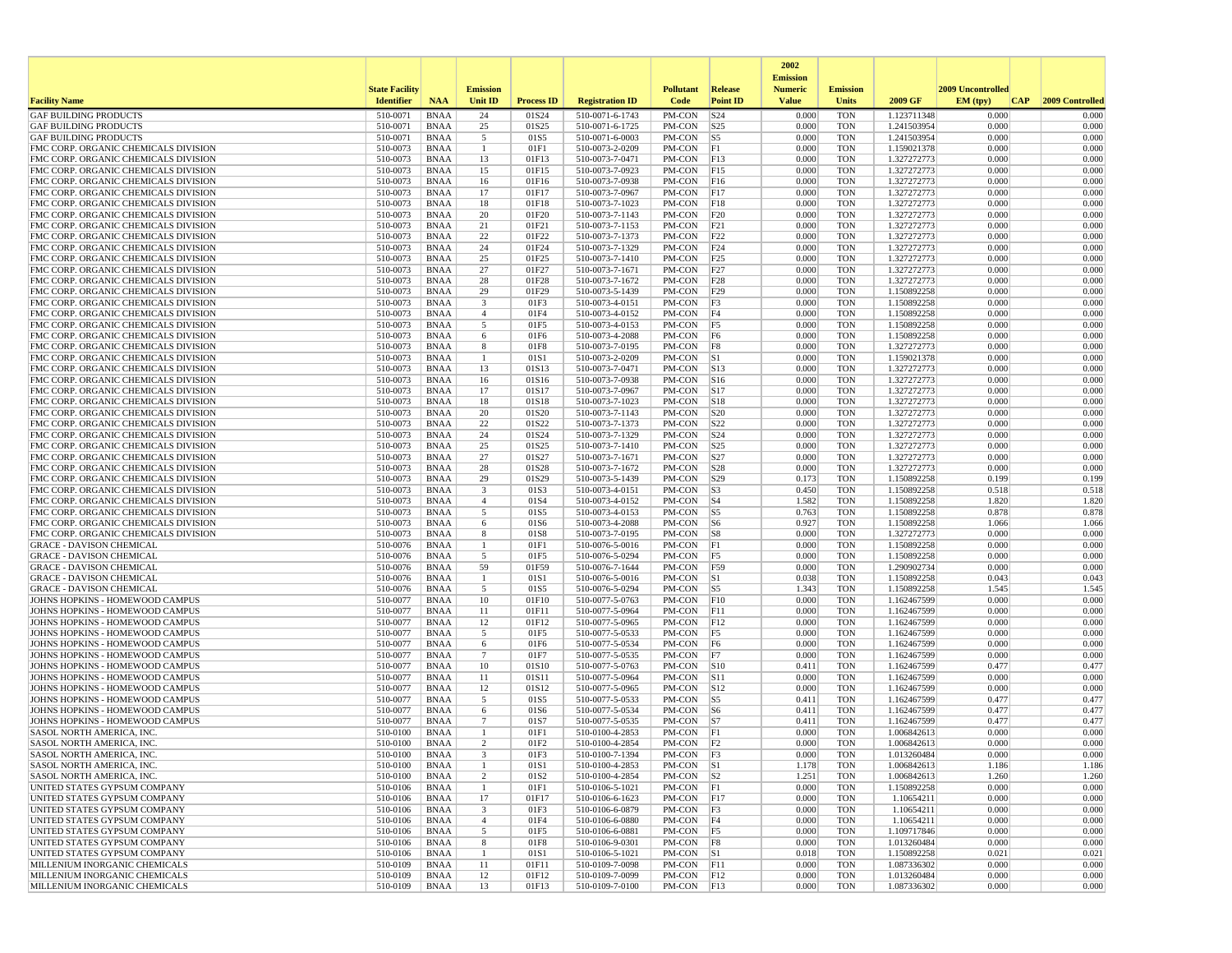|                                                                |                       |                            |                      |                   |                                    |                                  |                         | 2002                              |                          |                            |                   |                 |
|----------------------------------------------------------------|-----------------------|----------------------------|----------------------|-------------------|------------------------------------|----------------------------------|-------------------------|-----------------------------------|--------------------------|----------------------------|-------------------|-----------------|
|                                                                | <b>State Facility</b> |                            | <b>Emission</b>      |                   |                                    | <b>Pollutant</b>                 | Release                 | <b>Emission</b><br><b>Numeric</b> | <b>Emission</b>          |                            | 2009 Uncontrolled |                 |
| <b>Facility Name</b>                                           | <b>Identifier</b>     | <b>NAA</b>                 | Unit ID              | <b>Process ID</b> | <b>Registration ID</b>             | Code                             | <b>Point ID</b>         | <b>Value</b>                      | <b>Units</b>             | 2009 GF                    | EM (typ)<br> CAP  | 2009 Controlled |
| MILLENIUM INORGANIC CHEMICALS                                  | 510-0109              | <b>BNAA</b>                | 14                   | 01F14             | 510-0109-7-0101                    | PM-CON                           | F14                     | 0.000                             | <b>TON</b>               | 1.239344239                | 0.000             | 0.000           |
| MILLENIUM INORGANIC CHEMICALS                                  | 510-0109              | <b>BNAA</b>                | 15                   | 01F15             | 510-0109-7-0102                    | PM-CON                           | F15                     | 0.000                             | <b>TON</b>               | 1.239344239                | 0.000             | 0.000           |
| MILLENIUM INORGANIC CHEMICALS<br>MILLENIUM INORGANIC CHEMICALS | 510-0109<br>510-0109  | <b>BNAA</b><br><b>BNAA</b> | 16<br>22             | 01F16<br>01F22    | 510-0109-7-0103<br>510-0109-7-0776 | PM-CON<br>PM-CON                 | F16<br>F22              | 0.000<br>0.000                    | <b>TON</b><br><b>TON</b> | 1.239344239<br>1.013260484 | 0.000<br>0.000    | 0.000<br>0.000  |
| MILLENIUM INORGANIC CHEMICALS                                  | 510-0109              | <b>BNAA</b>                | 23                   | 01F23             | 510-0109-7-0777                    | PM-CON                           | F23                     | 0.000                             | <b>TON</b>               | 1.013260484                | 0.000             | 0.000           |
| MILLENIUM INORGANIC CHEMICALS                                  | 510-0109              | <b>BNAA</b>                | 24                   | 01F24             | 510-0109-7-0778                    | PM-CON                           | F24                     | 0.000                             | <b>TON</b>               | 1.013260484                | 0.000             | 0.000           |
| MILLENIUM INORGANIC CHEMICALS                                  | 510-0109              | <b>BNAA</b>                | 25                   | 01F25             | 510-0109-7-0779                    | PM-CON                           | F25                     | 0.000                             | <b>TON</b>               | 1.013260484                | 0.000             | 0.000           |
| MILLENIUM INORGANIC CHEMICALS                                  | 510-0109              | <b>BNAA</b>                | 27                   | 01F27             | 510-0109-7-0941                    | PM-CON                           | F27                     | 0.000                             | <b>TON</b>               | 1.013260484                | 0.000             | 0.000           |
| MILLENIUM INORGANIC CHEMICALS<br>MILLENIUM INORGANIC CHEMICALS | 510-0109<br>510-0109  | <b>BNAA</b><br><b>BNAA</b> | 29<br>3              | 01F29<br>01F3     | 510-0109-7-1108<br>510-0109-5-0437 | PM-CON<br>PM-CON                 | F29<br>F3               | 0.000<br>0.000                    | <b>TON</b><br><b>TON</b> | 1.013260484<br>1.150892258 | 0.000<br>0.000    | 0.000<br>0.000  |
| MILLENIUM INORGANIC CHEMICALS                                  | 510-0109              | <b>BNAA</b>                | 30                   | 01F30             | 510-0109-7-1109                    | PM-CON                           | F30                     | 0.000                             | <b>TON</b>               | 1.013260484                | 0.000             | 0.000           |
| MILLENIUM INORGANIC CHEMICALS                                  | 510-0109              | <b>BNAA</b>                | 31                   | 01F31             | 510-0109-7-1139                    | PM-CON                           | F31                     | 0.000                             | <b>TON</b>               | 1.013260484                | 0.000             | 0.000           |
| MILLENIUM INORGANIC CHEMICALS                                  | 510-0109              | <b>BNAA</b>                | 34                   | 01F34             | 510-0109-7-1579                    | PM-CON                           | F34                     | 0.000                             | <b>TON</b>               | 1.013260484                | 0.000             | 0.000           |
| MILLENIUM INORGANIC CHEMICALS                                  | 510-0109              | <b>BNAA</b>                | $\overline{4}$       | 01F4              | 510-0109-5-0438                    | PM-CON                           | F4                      | 0.000                             | <b>TON</b>               | 1.150892258                | 0.000             | 0.000           |
| MILLENIUM INORGANIC CHEMICALS                                  | 510-0109              | <b>BNAA</b>                | 52                   | 01F52             | 510-0109-9-0831                    | PM-CON                           | F52                     | 0.000                             | <b>TON</b>               | 1.002286434                | 0.000             | 0.000           |
| MILLENIUM INORGANIC CHEMICALS<br>MILLENIUM INORGANIC CHEMICALS | 510-0109<br>510-0109  | BNAA<br><b>BNAA</b>        | 53<br>54             | 01F53<br>01F54    | 510-0109-5-1430<br>510-0109-5-1431 | PM-CON<br>PM-CON                 | F53<br>F54              | 0.000<br>0.000                    | <b>TON</b><br><b>TON</b> | 1.150892258<br>1.150892258 | 0.000<br>0.000    | 0.000<br>0.000  |
| MILLENIUM INORGANIC CHEMICALS                                  | 510-0109              | <b>BNAA</b>                | 55                   | 01F55             | 510-0109-5-1432                    | PM-CON                           | F55                     | 0.000                             | <b>TON</b>               | 1.150892258                | 0.000             | 0.000           |
| MILLENIUM INORGANIC CHEMICALS                                  | 510-0109              | <b>BNAA</b>                | 6                    | 01F6              | 510-0109-5-0760                    | PM-CON                           | F6                      | 0.000                             | <b>TON</b>               | 1.150892258                | 0.000             | 0.000           |
| MILLENIUM INORGANIC CHEMICALS                                  | 510-0109              | <b>BNAA</b>                | $\overline{7}$       | 01F7              | 510-0109-5-0761                    | PM-CON                           | F7                      | 0.000                             | <b>TON</b>               | 1.150892258                | 0.000             | 0.000           |
| MILLENIUM INORGANIC CHEMICALS                                  | 510-0109              | <b>BNAA</b>                | 9                    | 01F9              | 510-0109-7-0080                    | PM-CON                           | F9                      | 0.000                             | <b>TON</b>               | 1.239344239                | 0.000             | 0.000           |
| MILLENIUM INORGANIC CHEMICALS                                  | 510-0109              | <b>BNAA</b>                | 11                   | 01S11             | 510-0109-7-0098                    | PM-CON                           | S11                     | 0.000                             | <b>TON</b>               | 1.087336302                | 0.000             | 0.000           |
| MILLENIUM INORGANIC CHEMICALS<br>MILLENIUM INORGANIC CHEMICALS | 510-0109<br>510-0109  | <b>BNAA</b><br><b>BNAA</b> | 12<br>13             | 01S12<br>01S13    | 510-0109-7-0099<br>510-0109-7-0100 | PM-CON<br>PM-CON                 | S12<br>S13              | 0.000<br>0.000                    | <b>TON</b><br><b>TON</b> | 1.013260484<br>1.087336302 | 0.000<br>0.000    | 0.000<br>0.000  |
| MILLENIUM INORGANIC CHEMICALS                                  | 510-0109              | <b>BNAA</b>                | 14                   | 01S14             | 510-0109-7-0101                    | PM-CON                           | $\vert$ S <sub>14</sub> | 0.000                             | <b>TON</b>               | 1.239344239                | 0.000             | 0.000           |
| MILLENIUM INORGANIC CHEMICALS                                  | 510-0109              | <b>BNAA</b>                | 15                   | 01S15             | 510-0109-7-0102                    | PM-CON                           | S15                     | 0.000                             | <b>TON</b>               | 1.239344239                | 0.000             | 0.000           |
| MILLENIUM INORGANIC CHEMICALS                                  | 510-0109              | <b>BNAA</b>                | 16                   | 01S16             | 510-0109-7-0103                    | PM-CON                           | S16                     | 0.000                             | <b>TON</b>               | 1.239344239                | 0.000             | 0.000           |
| MILLENIUM INORGANIC CHEMICALS                                  | 510-0109              | <b>BNAA</b>                | 22                   | 01S22             | 510-0109-7-0776                    | PM-CON                           | S22                     | 0.000                             | <b>TON</b>               | 1.013260484                | 0.000             | 0.000           |
| MILLENIUM INORGANIC CHEMICALS                                  | 510-0109              | <b>BNAA</b>                | 23                   | 01S23             | 510-0109-7-0777                    | PM-CON                           | S <sub>23</sub>         | 0.000                             | <b>TON</b>               | 1.013260484                | 0.000             | 0.000           |
| MILLENIUM INORGANIC CHEMICALS<br>MILLENIUM INORGANIC CHEMICALS | 510-0109<br>510-0109  | <b>BNAA</b><br><b>BNAA</b> | 24<br>27             | 01S24<br>01S27    | 510-0109-7-0778<br>510-0109-7-0941 | PM-CON<br>PM-CON                 | S <sub>24</sub><br> S27 | 0.000<br>0.000                    | <b>TON</b><br><b>TON</b> | 1.013260484<br>1.013260484 | 0.000<br>0.000    | 0.000<br>0.000  |
| MILLENIUM INORGANIC CHEMICALS                                  | 510-0109              | <b>BNAA</b>                | 3                    | 01S3              | 510-0109-5-0437                    | PM-CON                           | S3                      | 0.178                             | <b>TON</b>               | 1.150892258                | 0.205             | 0.205           |
| MILLENIUM INORGANIC CHEMICALS                                  | 510-0109              | <b>BNAA</b>                | 30                   | 01S30             | 510-0109-7-1109                    | PM-CON                           | <b>S30</b>              | 0.000                             | <b>TON</b>               | 1.013260484                | 0.000             | 0.000           |
| MILLENIUM INORGANIC CHEMICALS                                  | 510-0109              | <b>BNAA</b>                | 31                   | 01S31             | 510-0109-7-1139                    | PM-CON                           | S31                     | 0.000                             | <b>TON</b>               | 1.013260484                | 0.000             | 0.000           |
| MILLENIUM INORGANIC CHEMICALS                                  | 510-0109              | <b>BNAA</b>                | 34                   | 01S34             | 510-0109-7-1579                    | PM-CON                           | $\vert$ S34             | 0.000                             | <b>TON</b>               | 1.013260484                | 0.000             | 0.000           |
| MILLENIUM INORGANIC CHEMICALS<br>MILLENIUM INORGANIC CHEMICALS | 510-0109<br>510-0109  | <b>BNAA</b><br><b>BNAA</b> | $\overline{4}$<br>52 | 01S4<br>01S52     | 510-0109-5-0438<br>510-0109-9-0831 | PM-CON<br>PM-CON                 | $ S_4 $<br>S52          | 0.808<br>0.000                    | <b>TON</b><br><b>TON</b> | 1.150892258<br>1.002286434 | 0.929<br>0.000    | 0.929<br>0.000  |
| MILLENIUM INORGANIC CHEMICALS                                  | 510-0109              | <b>BNAA</b>                | 53                   | 01S53             | 510-0109-5-1430                    | PM-CON                           | S53                     | 2.395                             | <b>TON</b>               | 1.150892258                | 2.757             | 2.757           |
| MILLENIUM INORGANIC CHEMICALS                                  | 510-0109              | <b>BNAA</b>                | 54                   | 01S54             | 510-0109-5-1431                    | PM-CON                           | S54                     | 2.395                             | <b>TON</b>               | 1.150892258                | 2.757             | 2.757           |
| MILLENIUM INORGANIC CHEMICALS                                  | 510-0109              | <b>BNAA</b>                | 55                   | 01S55             | 510-0109-5-1432                    | PM-CON                           | S55                     | 2.395                             | <b>TON</b>               | 1.150892258                | 2.757             | 2.757           |
| MILLENIUM INORGANIC CHEMICALS                                  | 510-0109              | BNAA                       | 6                    | 01S6              | 510-0109-5-0760                    | PM-CON                           | S6                      | 0.119                             | <b>TON</b>               | 1.150892258                | 0.137             | 0.137           |
| MILLENIUM INORGANIC CHEMICALS                                  | 510-0109<br>510-0111  | <b>BNAA</b>                | $\overline{7}$       | 01S7              | 510-0109-5-0761                    | PM-CON                           | S7                      | 0.000<br>0.000                    | <b>TON</b>               | 1.150892258                | 0.000<br>0.000    | 0.000<br>0.000  |
| PEMCO CORPORATION<br>PEMCO CORPORATION                         | 510-0111              | <b>BNAA</b><br><b>BNAA</b> | 31<br>32             | 01F31<br>01F32    | 510-0111-5-1443<br>510-0111-5-1454 | PM-CON<br>PM-CON                 | F31<br>F32              | 0.000                             | <b>TON</b><br><b>TON</b> | 1.162467599<br>1.162467599 | 0.000             | 0.000           |
| PEMCO CORPORATION                                              | 510-0111              | <b>BNAA</b>                | 33                   | 01F33             | 510-0111-5-1455                    | PM-CON                           | F33                     | 0.000                             | <b>TON</b>               | 1.162467599                | 0.000             | 0.000           |
| PEMCO CORPORATION                                              | 510-0111              | <b>BNAA</b>                | 34                   | 01F34             | 510-0111-5-1456                    | PM-CON                           | F34                     | 0.000                             | <b>TON</b>               | 1.162467599                | 0.000             | 0.000           |
| PEMCO CORPORATION                                              | 510-0111              | <b>BNAA</b>                | 35                   | 01F35             | 510-0111-6-1613                    | PM-CON                           | F35                     | 0.000                             | <b>TON</b>               | 1.459523797                | 0.000             | 0.000           |
| PEMCO CORPORATION                                              | 510-0111              | <b>BNAA</b>                | 36                   | 01F36             | 510-0111-6-1615                    | PM-CON                           | F36                     | 0.000                             | <b>TON</b>               | 1.285310745                | 0.000<br>0.000    | 0.000           |
| PEMCO CORPORATION<br>PEMCO CORPORATION                         | 510-0111<br>510-0111  | <b>BNAA</b><br><b>BNAA</b> | 37<br>38             | 01F37<br>01F38    | 510-0111-6-1616<br>510-0111-6-1614 | PM-CON<br>PM-CON                 | F37<br><b>F38</b>       | 0.000<br>0.000                    | <b>TON</b><br><b>TON</b> | 1.285310745<br>1.285310745 | 0.000             | 0.000<br>0.000  |
| PEMCO CORPORATION                                              | 510-0111              | <b>BNAA</b>                | 39                   | 01F39             | 510-0111-6-1617                    | PM-CON                           | F39                     | 0.000                             | <b>TON</b>               | 1.285310745                | 0.000             | 0.000           |
| PEMCO CORPORATION                                              | 510-0111              | <b>BNAA</b>                | 40                   | 01F40             | 510-0111-6-1618                    | PM-CON                           | F40                     | 0.000                             | <b>TON</b>               | 1.285310745                | 0.000             | 0.000           |
| PEMCO CORPORATION                                              | 510-0111              | <b>BNAA</b>                | 41                   | 01F41             | 510-0111-6-1619                    | PM-CON                           | F41                     | 0.000                             | <b>TON</b>               | 1.036144614                | 0.000             | 0.000           |
| PEMCO CORPORATION                                              | 510-0111              | <b>BNAA</b>                | 42                   | 01F42             | 510-0111-6-1620                    | PM-CON                           | F42                     | 0.000                             | <b>TON</b>               | 1.046875                   | 0.000             | 0.000           |
| PEMCO CORPORATION<br>PEMCO CORPORATION                         | 510-0111<br>510-0111  | <b>BNAA</b><br><b>BNAA</b> | 43<br>44             | 01F43<br>01F44    | 510-0111-6-1735<br>510-0111-6-1736 | PM-CON<br>PM-CON                 | F43<br>F44              | 0.000<br>0.000                    | <b>TON</b><br><b>TON</b> | 1.285310745<br>1.285310745 | 0.000<br>0.000    | 0.000<br>0.000  |
| PEMCO CORPORATION                                              | 510-0111              | <b>BNAA</b>                | 31                   | 01S31             | 510-0111-5-1443                    | PM-CON                           | <b>S31</b>              | 0.000                             | <b>TON</b>               | 1.162467599                | 0.000             | 0.000           |
| PEMCO CORPORATION                                              | 510-0111              | <b>BNAA</b>                | 32                   | 01S32             | 510-0111-5-1454                    | PM-CON                           | S32                     | 0.000                             | <b>TON</b>               | 1.162467599                | 0.000             | 0.000           |
| PEMCO CORPORATION                                              | 510-0111              | BNAA                       | 33                   | 01S33             | 510-0111-5-1455                    | PM-CON                           | S33                     | 0.000                             | TON                      | 1.162467599                | 0.000             | 0.000           |
| PEMCO CORPORATION                                              | 510-0111              | BNAA                       | 34                   | 01S34             | 510-0111-5-1456                    | $PM-CON$ $ S34$                  |                         | 0.000                             | <b>TON</b>               | 1.162467599                | 0.000             | 0.000           |
| PEMCO CORPORATION<br>PEMCO CORPORATION                         | 510-0111              | BNAA                       | 35<br>36             | 01S35             | 510-0111-6-1613                    | PM-CON S35                       |                         | 0.000<br>0.000                    | TON                      | 1.459523797                | 0.000<br>0.000    | 0.000<br>0.000  |
| PEMCO CORPORATION                                              | 510-0111<br>510-0111  | BNAA<br>BNAA               | 42                   | 01S36<br>01S42    | 510-0111-6-1615<br>510-0111-6-1620 | $PM$ -CON $ S36$<br>PM-CON   S42 |                         | 0.000                             | TON<br><b>TON</b>        | 1.285310745<br>1.046875    | 0.000             | 0.000           |
| PEMCO CORPORATION                                              | 510-0111              | <b>BNAA</b>                | 43                   | 01S43             | 510-0111-6-1735                    | PM-CON                           | $\vert$ S43             | 0.000                             | <b>TON</b>               | 1.285310745                | 0.000             | 0.000           |
| PEMCO CORPORATION                                              | 510-0111              | <b>BNAA</b>                | 44                   | 01S44             | 510-0111-6-1736                    | PM-CON                           | S44                     | 0.000                             | <b>TON</b>               | 1.285310745                | 0.000             | 0.000           |
| UNILEVER HOME & PERSONAL CARE                                  | 510-0121              | BNAA                       | 11                   | 01F11             | 510-0121-6-1441                    | PM-CON F11                       |                         | 0.000                             | <b>TON</b>               | 1.268059731                | 0.000             | 0.000           |
| UNILEVER HOME & PERSONAL CARE                                  | 510-0121              | <b>BNAA</b>                | $\overline{4}$       | 01F4              | 510-0121-5-0489                    | PM-CON F4                        |                         | 0.000                             | <b>TON</b>               | 1.150892258                | 0.000             | 0.000           |
| UNILEVER HOME & PERSONAL CARE<br>UNILEVER HOME & PERSONAL CARE | 510-0121<br>510-0121  | BNAA<br>BNAA               | 6<br>8               | 01F6<br>01F8      | 510-0121-6-1078<br>510-0121-7-1141 | PM-CON F6<br>PM-CON F8           |                         | 0.000<br>0.000                    | <b>TON</b><br>TON        | 1.268059731<br>1.268059731 | 0.000<br>0.000    | 0.000<br>0.000  |
| UNILEVER HOME & PERSONAL CARE                                  | 510-0121              | <b>BNAA</b>                | $\overline{4}$       | 01S4              | 510-0121-5-0489                    | PM-CON S4                        |                         | 1.620                             | <b>TON</b>               | 1.150892258                | 1.864             | 1.864           |
| <b>RED STAR YEAST</b>                                          | 510-0191              | BNAA                       | $\mathbf{1}$         | 01F1              | 510-0191-5-1175                    | PM-CON F1                        |                         | 0.000                             | TON                      | 1.150892258                | 0.000             | 0.000           |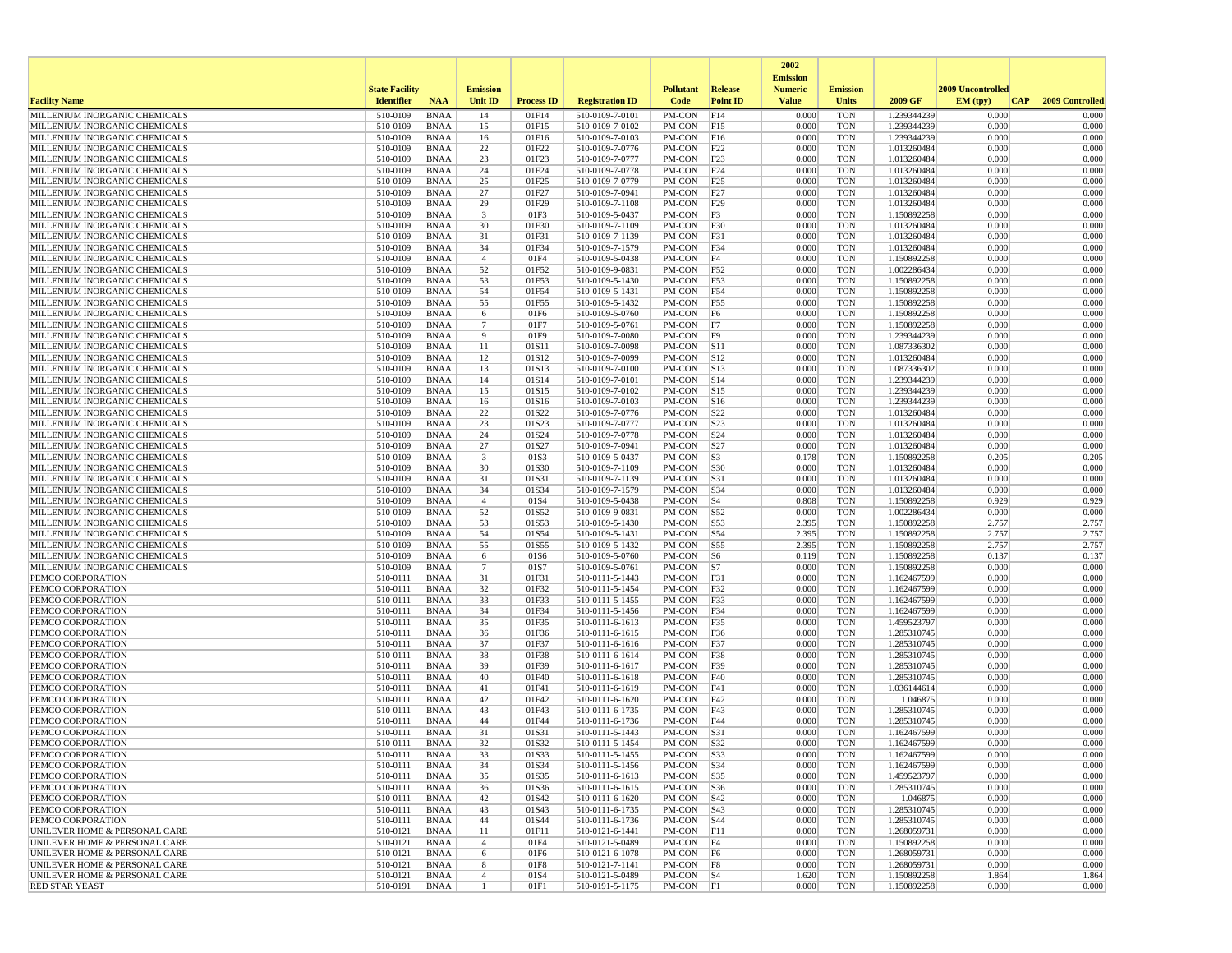|                                                                        |                       |                            |                         |                           |                                    |                  |                         | 2002<br><b>Emission</b> |                          |                            |                   |                 |
|------------------------------------------------------------------------|-----------------------|----------------------------|-------------------------|---------------------------|------------------------------------|------------------|-------------------------|-------------------------|--------------------------|----------------------------|-------------------|-----------------|
|                                                                        | <b>State Facility</b> |                            | <b>Emission</b>         |                           |                                    | <b>Pollutant</b> | <b>Release</b>          | <b>Numeric</b>          | <b>Emission</b>          |                            | 2009 Uncontrolled |                 |
| <b>Facility Name</b>                                                   | <b>Identifier</b>     | <b>NAA</b>                 | Unit ID                 | <b>Process ID</b>         | <b>Registration ID</b>             | Code             | <b>Point ID</b>         | <b>Value</b>            | <b>Units</b>             | 2009 GF                    | EM (tpv)<br>CAP   | 2009 Controlled |
| <b>RED STAR YEAST</b>                                                  | 510-0191              | <b>BNAA</b>                | $\overline{2}$          | 01F <sub>2</sub>          | 510-0191-5-1176                    | PM-CON           | F2                      | 0.000                   | <b>TON</b>               | 1.150892258                | 0.000             | 0.000           |
| <b>RED STAR YEAST</b>                                                  | 510-0191              | <b>BNAA</b>                | 3                       | 01F3                      | 510-0191-8-0272                    | PM-CON           | F3                      | 0.000                   | <b>TON</b>               | 1.037110686                | 0.000             | 0.000           |
| <b>RED STAR YEAST</b><br><b>RED STAR YEAST</b>                         | 510-0191<br>510-0191  | <b>BNAA</b><br><b>BNAA</b> | $\overline{4}$          | 01F4<br>01F5              | 510-0191-8-0273                    | PM-CON<br>PM-CON | F4<br>F5                | 0.000<br>0.000          | <b>TON</b><br><b>TON</b> | 1.037110686<br>1.037110686 | 0.000<br>0.000    | 0.000<br>0.000  |
| <b>RED STAR YEAST</b>                                                  | 510-0191              | BNAA                       | 5<br>6                  | 01F6                      | 510-0191-8-0282<br>510-0191-9-0644 | PM-CON           | F6                      | 0.000                   | <b>TON</b>               | 1.037110686                | 0.000             | 0.000           |
| <b>RED STAR YEAST</b>                                                  | 510-0191              | <b>BNAA</b>                | $\mathbf{1}$            | 01S1                      | 510-0191-5-1175                    | PM-CON           | S1                      | 0.192                   | <b>TON</b>               | 1.150892258                | 0.221             | 0.221           |
| <b>RED STAR YEAST</b>                                                  | 510-0191              | <b>BNAA</b>                | $\overline{2}$          | 01S <sub>2</sub>          | 510-0191-5-1176                    | PM-CON           | S2                      | 0.602                   | <b>TON</b>               | 1.150892258                | 0.693             | 0.693           |
| NATIONAL GYPSUM                                                        | 510-0233              | BNAA                       | 10                      | 01F10                     | 510-0233-6-0646                    | PM-CON           | F10                     | 0.000                   | <b>TON</b>               | 1.10654211                 | 0.000             | 0.000           |
| NATIONAL GYPSUM                                                        | 510-0233              | <b>BNAA</b>                | $\overline{2}$          | 01F2                      | 510-0233-6-0210                    | PM-CON           | F2                      | 0.000                   | <b>TON</b>               | 1.10654211                 | 0.000             | 0.000           |
| NATIONAL GYPSUM                                                        | 510-0233              | <b>BNAA</b>                | 21                      | 01F21                     | 510-0233-6-1348                    | PM-CON           | F21                     | 0.000                   | <b>TON</b>               | 1.10654211                 | 0.000             | 0.000           |
| NATIONAL GYPSUM                                                        | 510-0233              | <b>BNAA</b>                | 22                      | 01F22                     | 510-0233-6-1426                    | PM-CON           | F22                     | 0.000                   | <b>TON</b>               | 1.10654211                 | 0.000             | 0.000           |
| <b>NATIONAL GYPSUM</b>                                                 | 510-0233<br>510-0233  | BNAA<br><b>BNAA</b>        | 23<br>$\overline{4}$    | 01F23<br>01F4             | 510-0233-6-1569<br>510-0233-6-0213 | PM-CON<br>PM-CON | F23<br>F4               | 0.000<br>0.000          | <b>TON</b><br><b>TON</b> | 1.10654211<br>1.10654211   | 0.000<br>0.000    | 0.000<br>0.000  |
| NATIONAL GYPSUM<br>NATIONAL GYPSUM                                     | 510-0233              | <b>BNAA</b>                | 5                       | 01F5                      | 510-0233-6-0216                    | PM-CON           | F5                      | 0.000                   | <b>TON</b>               | 1.10654211                 | 0.000             | 0.000           |
| <b>NATIONAL GYPSUM</b>                                                 | 510-0233              | <b>BNAA</b>                | 8                       | 01F8                      | 510-0233-6-0223                    | PM-CON           | F8                      | 0.000                   | <b>TON</b>               | 1.10654211                 | 0.000             | 0.000           |
| NATIONAL GYPSUM                                                        | 510-0233              | BNAA                       | 13                      | 01S13                     | 510-0233-9-0305                    | PM-CON           | $\vert$ S <sub>13</sub> | 0.000                   | <b>TON</b>               | 1.10654211                 | 0.000             | 0.000           |
| NATIONAL GYPSUM                                                        | 510-0233              | <b>BNAA</b>                | 24                      | 01S24                     | 510-0233-6-1724                    | PM-CON           | S24                     | 0.000                   | <b>TON</b>               | 1.239344239                | 0.000             | 0.000           |
| <b>NATIONAL GYPSUM</b>                                                 | 510-0233              | BNAA                       | 9                       | 01S9                      | 510-0233-6-0515                    | PM-CON           | S9                      | 0.000                   | <b>TON</b>               | 1.10654211                 | 0.000             | 0.000           |
| CPSG PHILADELPHIA ROAD                                                 | 510-0265              | <b>BNAA</b>                | -1                      | 01F1                      | 510-0265-4-0431                    | PM-CON           | F1                      | 0.000                   | <b>TON</b>               | 1.633949995                | 0.000             | 0.000           |
| CPSG PHILADELPHIA ROAD                                                 | 510-0265              | <b>BNAA</b>                | $\overline{c}$          | 01F2                      | 510-0265-4-0432                    | PM-CON           | F2                      | 0.000                   | <b>TON</b>               | 1.633949995                | 0.000             | 0.000           |
| CPSG PHILADELPHIA ROAD                                                 | 510-0265              | <b>BNAA</b>                | $\overline{\mathbf{3}}$ | 01F3                      | 510-0265-4-0433                    | PM-CON           | F3                      | 0.000                   | <b>TON</b>               | 1.633949995                | 0.000             | 0.000           |
| CPSG PHILADELPHIA ROAD<br>CPSG PHILADELPHIA ROAD                       | 510-0265<br>510-0265  | <b>BNAA</b><br>BNAA        | $\overline{4}$<br>-1    | 01F4<br>01S1              | 510-0265-4-0434<br>510-0265-4-0431 | PM-CON<br>PM-CON | F4<br> S1               | 0.000<br>0.094          | <b>TON</b><br><b>TON</b> | 1.633949995<br>1.633949995 | 0.000<br>0.153    | 0.000<br>0.153  |
| CPSG PHILADELPHIA ROAD                                                 | 510-0265              | BNAA                       | $\overline{2}$          | 01S <sub>2</sub>          | 510-0265-4-0432                    | PM-CON           | S <sub>2</sub>          | 0.094                   | <b>TON</b>               | 1.633949995                | 0.153             | 0.153           |
| CPSG PHILADELPHIA ROAD                                                 | 510-0265              | <b>BNAA</b>                | 3                       | 01S3                      | 510-0265-4-0433                    | PM-CON           | S3                      | 0.095                   | <b>TON</b>               | 1.633949995                | 0.155             | 0.155           |
| CPSG PHILADELPHIA ROAD                                                 | 510-0265              | BNAA                       | $\overline{4}$          | 01S4                      | 510-0265-4-0434                    | PM-CON           | $\vert$ S4              | 0.095                   | <b>TON</b>               | 1.633949995                | 0.155             | 0.155           |
| <b>CARR-LOWREY GLASS</b>                                               | 510-0285              | <b>BNAA</b>                | 10                      | 01F10                     | 510-0285-6-0235                    | PM-CON           | F10                     | 0.000                   | <b>TON</b>               | 1.204225302                | 0.000             | 0.000           |
| <b>CARR-LOWREY GLASS</b>                                               | 510-0285              | <b>BNAA</b>                | 11                      | 01F11                     | 510-0285-6-0770                    | PM-CON           | F11                     | 0.000                   | <b>TON</b>               | 1.204225302                | 0.000             | 0.000           |
| <b>CARR-LOWREY GLASS</b>                                               | 510-0285              | <b>BNAA</b>                | 12                      | 01F12                     | 510-0285-6-0773                    | PM-CON           | F12                     | 0.000                   | <b>TON</b>               | 1.204225302                | 0.000             | 0.000           |
| <b>CARR-LOWREY GLASS</b>                                               | 510-0285              | BNAA                       | 14                      | 01F14                     | 510-0285-6-0883                    | PM-CON           | F14                     | 0.000                   | <b>TON</b>               | 1.159021378                | 0.000             | 0.000           |
| <b>CARR-LOWREY GLASS</b><br><b>CARR-LOWREY GLASS</b>                   | 510-0285<br>510-0285  | <b>BNAA</b><br><b>BNAA</b> | 15                      | 01F15<br>01F16            | 510-0285-6-0884                    | PM-CON<br>PM-CON | F15<br>F16              | 0.000<br>0.000          | <b>TON</b><br><b>TON</b> | 1.204225302<br>1.204225302 | 0.000<br>0.000    | 0.000<br>0.000  |
| <b>CARR-LOWREY GLASS</b>                                               | 510-0285              | BNAA                       | 16<br>11                | 01S11                     | 510-0285-6-0885<br>510-0285-6-0770 | PM-CON           | S11                     | 0.000                   | <b>TON</b>               | 1.204225302                | 0.000             | 0.000           |
| <b>CARR-LOWREY GLASS</b>                                               | 510-0285              | <b>BNAA</b>                | 12                      | 01S12                     | 510-0285-6-0773                    | PM-CON           | $\vert$ S <sub>12</sub> | 0.000                   | <b>TON</b>               | 1.204225302                | 0.000             | 0.000           |
| <b>CARR-LOWREY GLASS</b>                                               | 510-0285              | <b>BNAA</b>                | 14                      | 01S14                     | 510-0285-6-0883                    | PM-CON           | S14                     | 0.000                   | <b>TON</b>               | 1.159021378                | 0.000             | 0.000           |
| <b>CARR-LOWREY GLASS</b>                                               | 510-0285              | <b>BNAA</b>                | 15                      | 01S15                     | 510-0285-6-0884                    | PM-CON           | $\vert$ S <sub>15</sub> | 0.000                   | <b>TON</b>               | 1.204225302                | 0.000             | 0.000           |
| <b>CARR-LOWREY GLASS</b>                                               | 510-0285              | BNAA                       | 16                      | 01S16                     | 510-0285-6-0885                    | PM-CON           | S16                     | 0.000                   | <b>TON</b>               | 1.204225302                | 0.000             | 0.000           |
| SHERWIN-WILLIAMS COMPANY                                               | 510-0286              | <b>BNAA</b>                | 10                      | 01F10                     | 510-0286-7-1070                    | PM-CON           | F10                     | 0.000                   | <b>TON</b>               | 1.298701286                | 0.000             | 0.000           |
| SHERWIN-WILLIAMS COMPANY                                               | 510-0286              | <b>BNAA</b>                | 12                      | 01F12                     | 510-0286-7-1424                    | PM-CON           | F12                     | 0.000                   | <b>TON</b>               | 1.298701286                | 0.000             | 0.000           |
| SHERWIN-WILLIAMS COMPANY                                               | 510-0286<br>510-0286  | <b>BNAA</b>                | $\overline{2}$<br>25    | 01F <sub>2</sub><br>01F25 | 510-0286-7-0154                    | PM-CON           | F2<br>F25               | 0.000<br>0.000          | <b>TON</b><br><b>TON</b> | 1.298701286                | 0.000<br>0.000    | 0.000<br>0.000  |
| SHERWIN-WILLIAMS COMPANY<br>SHERWIN-WILLIAMS COMPANY                   | 510-0286              | BNAA<br><b>BNAA</b>        | 26                      | 01F26                     | 510-0286-5-0721<br>510-0286-5-1045 | PM-CON<br>PM-CON | F26                     | 0.000                   | <b>TON</b>               | 1.150892258<br>1.150892258 | 0.000             | 0.000           |
| SHERWIN-WILLIAMS COMPANY                                               | 510-0286              | <b>BNAA</b>                | 27                      | 01F27                     | 510-0286-7-1487                    | PM-CON           | F27                     | 0.000                   | <b>TON</b>               | 1.013260484                | 0.000             | 0.000           |
| SHERWIN-WILLIAMS COMPANY                                               | 510-0286              | <b>BNAA</b>                | 28                      | 01F28                     | 510-0286-5-1165                    | PM-CON           | F28                     | 0.000                   | <b>TON</b>               | 1.150892258                | 0.000             | 0.000           |
| SHERWIN-WILLIAMS COMPANY                                               | 510-0286              | <b>BNAA</b>                | 29                      | 01F29                     | 510-0286-5-1328                    | PM-CON           | F29                     | 0.000                   | <b>TON</b>               | 1.150892258                | 0.000             | 0.000           |
| SHERWIN-WILLIAMS COMPANY                                               | 510-0286              | <b>BNAA</b>                | 30                      | 01F30                     | 510-0286-5-1329                    | PM-CON           | F30                     | 0.000                   | <b>TON</b>               | 1.150892258                | 0.000             | 0.000           |
| SHERWIN-WILLIAMS COMPANY                                               | 510-0286              | <b>BNAA</b>                | 34                      | 01F34                     | 510-0286-5-1367                    | PM-CON           | F <sub>34</sub>         | 0.000                   | <b>TON</b>               | 1.150892258                | 0.000             | 0.000           |
| SHERWIN-WILLIAMS COMPANY                                               | 510-0286              | BNAA                       | 35                      | 01F35                     | 510-0286-5-1368                    | PM-CON           | F <sub>35</sub>         | 0.000                   | <b>TON</b>               | 1.150892258                | 0.000             | 0.000           |
| SHERWIN-WILLIAMS COMPANY<br>SHERWIN-WILLIAMS COMPANY                   | 510-0286              | BNAA<br><b>BNAA</b>        | 36<br>$7\phantom{.0}$   | 01F36<br>01F7             | 510-0286-9-0825                    | PM-CON<br>PM-CON | F36<br>F7               | 0.000<br>0.000          | <b>TON</b><br><b>TON</b> | 1.013260484                | 0.000<br>0.000    | 0.000<br>0.000  |
| SHERWIN-WILLIAMS COMPANY                                               | 510-0286<br>510-0286  | BNAA                       | 10                      | 01S10                     | 510-0286-7-1067<br>510-0286-7-1070 | PM-CON           | $\vert$ S <sub>10</sub> | 0.000                   | <b>TON</b>               | 1.298701286<br>1.298701286 | 0.000             | 0.000           |
| SHERWIN-WILLIAMS COMPANY                                               | 510-0286              | <b>BNAA</b>                | 12                      | 01S12                     | 510-0286-7-1424                    | PM-CON           | $\vert$ S <sub>12</sub> | 0.000                   | <b>TON</b>               | 1.298701286                | 0.000             | 0.000           |
| SHERWIN-WILLIAMS COMPANY                                               | 510-0286              | <b>BNAA</b>                | $\overline{c}$          | 01S2                      | 510-0286-7-0154                    | PM-CON           | S <sub>2</sub>          | 0.000                   | <b>TON</b>               | 1.298701286                | 0.000             | 0.000           |
| SHERWIN-WILLIAMS COMPANY                                               | 510-0286              | <b>BNAA</b>                | 25                      | 01S25                     | 510-0286-5-0721                    | PM-CON           | S <sub>25</sub>         | 0.000                   | <b>TON</b>               | 1.150892258                | 0.000             | 0.000           |
| SHERWIN-WILLIAMS COMPANY                                               | 510-0286              | BNAA                       | 26                      | 01S26                     | 510-0286-5-1045                    | PM-CON           | S26                     | 0.000                   | <b>TON</b>               | 1.150892258                | 0.000             | 0.000           |
| SHERWIN-WILLIAMS COMPANY                                               | 510-0286              | <b>BNAA</b>                | 27                      | 01S27                     | 510-0286-7-1487                    | PM-CON           | S27                     | 0.000                   | <b>TON</b>               | 1.013260484                | 0.000             | 0.000           |
| SHERWIN-WILLIAMS COMPANY                                               | 510-0286              | <b>BNAA</b>                | 28                      | 01S28                     | 510-0286-5-1165                    | PM-CON           | <b>S28</b>              | 0.000                   | <b>TON</b>               | 1.150892258                | 0.000             | 0.000           |
| SHERWIN-WILLIAMS COMPANY                                               | 510-0286              | <b>BNAA</b>                | 29                      | 01S29                     | 510-0286-5-1328                    | PM-CON<br>PM-CON | S29                     | 0.000                   | <b>TON</b>               | 1.150892258<br>1.150892258 | 0.000             | 0.000           |
| SHERWIN-WILLIAMS COMPANY<br>SHERWIN-WILLIAMS COMPANY                   | 510-0286<br>510-0286  | <b>BNAA</b><br>BNAA        | 30<br>34                | 01S30<br>01S34            | 510-0286-5-1329<br>510-0286-5-1367 | PM-CON S34       | <b>S30</b>              | 0.000<br>0.000          | TON<br><b>TON</b>        | 1.150892258                | 0.000<br>0.000    | 0.000<br>0.000  |
| SHERWIN-WILLIAMS COMPANY                                               | 510-0286              | BNAA                       | 35                      | 01S35                     | 510-0286-5-1368                    | PM-CON S35       |                         | 0.000                   | <b>TON</b>               | 1.150892258                | 0.000             | 0.000           |
| SHERWIN-WILLIAMS COMPANY                                               | 510-0286              | <b>BNAA</b>                | 36                      | 01S36                     | 510-0286-9-0825                    | PM-CON S36       |                         | 0.000                   | <b>TON</b>               | 1.013260484                | 0.000             | 0.000           |
| H & S BAKERY                                                           | 510-0301              | BNAA                       | $\overline{\mathbf{3}}$ | 01F3                      | 510-0301-8-0278                    | $PM$ -CON $ F3$  |                         | 0.000                   | <b>TON</b>               | 1.032075524                | 0.000             | 0.000           |
| TATE & LYLE NORTH AMERICAN SUGARS                                      | 510-0314              | <b>BNAA</b>                | 13                      | 01F13                     | 510-0314-8-0115                    | PM-CON           | F13                     | 0.000                   | <b>TON</b>               | 1.077151299                | 0.000             | 0.000           |
| TATE & LYLE NORTH AMERICAN SUGARS                                      | 510-0314              | BNAA                       | 14                      | 01F14                     | 510-0314-8-0125                    | PM-CON F14       |                         | 0.000                   | <b>TON</b>               | 1.077151299                | 0.000             | 0.000           |
| TATE & LYLE NORTH AMERICAN SUGARS                                      | 510-0314              | BNAA                       | 19                      | 01F19                     | 510-0314-8-0205                    | PM-CON           | F19                     | 0.000                   | <b>TON</b>               | 1.013260484                | 0.000             | 0.000           |
| TATE & LYLE NORTH AMERICAN SUGARS                                      | 510-0314              | BNAA                       | 20                      | 01F20                     | 510-0314-8-0209                    | PM-CON   F20     |                         | 0.000                   | <b>TON</b>               | 1.077151299                | 0.000             | 0.000           |
| TATE & LYLE NORTH AMERICAN SUGARS                                      | 510-0314              | BNAA                       | 23                      | 01F23                     | 510-0314-8-0212                    | PM-CON F23       |                         | 0.000                   | <b>TON</b>               | 1.077151299                | 0.000             | 0.000           |
| TATE & LYLE NORTH AMERICAN SUGARS<br>TATE & LYLE NORTH AMERICAN SUGARS | 510-0314<br>510-0314  | BNAA<br>BNAA               | 28<br>33                | 01F28<br>01F33            | 510-0314-8-0217<br>510-0314-8-0222 | PM-CON<br>PM-CON | F28<br>F33              | 0.000<br>0.000          | <b>TON</b><br><b>TON</b> | 1.077151299<br>1.077151299 | 0.000<br>0.000    | 0.000<br>0.000  |
| TATE & LYLE NORTH AMERICAN SUGARS                                      | 510-0314              | <b>BNAA</b>                | 34                      | 01F34                     | 510-0314-8-0223                    | PM-CON F34       |                         | 0.000                   | <b>TON</b>               | 1.077151299                | 0.000             | 0.000           |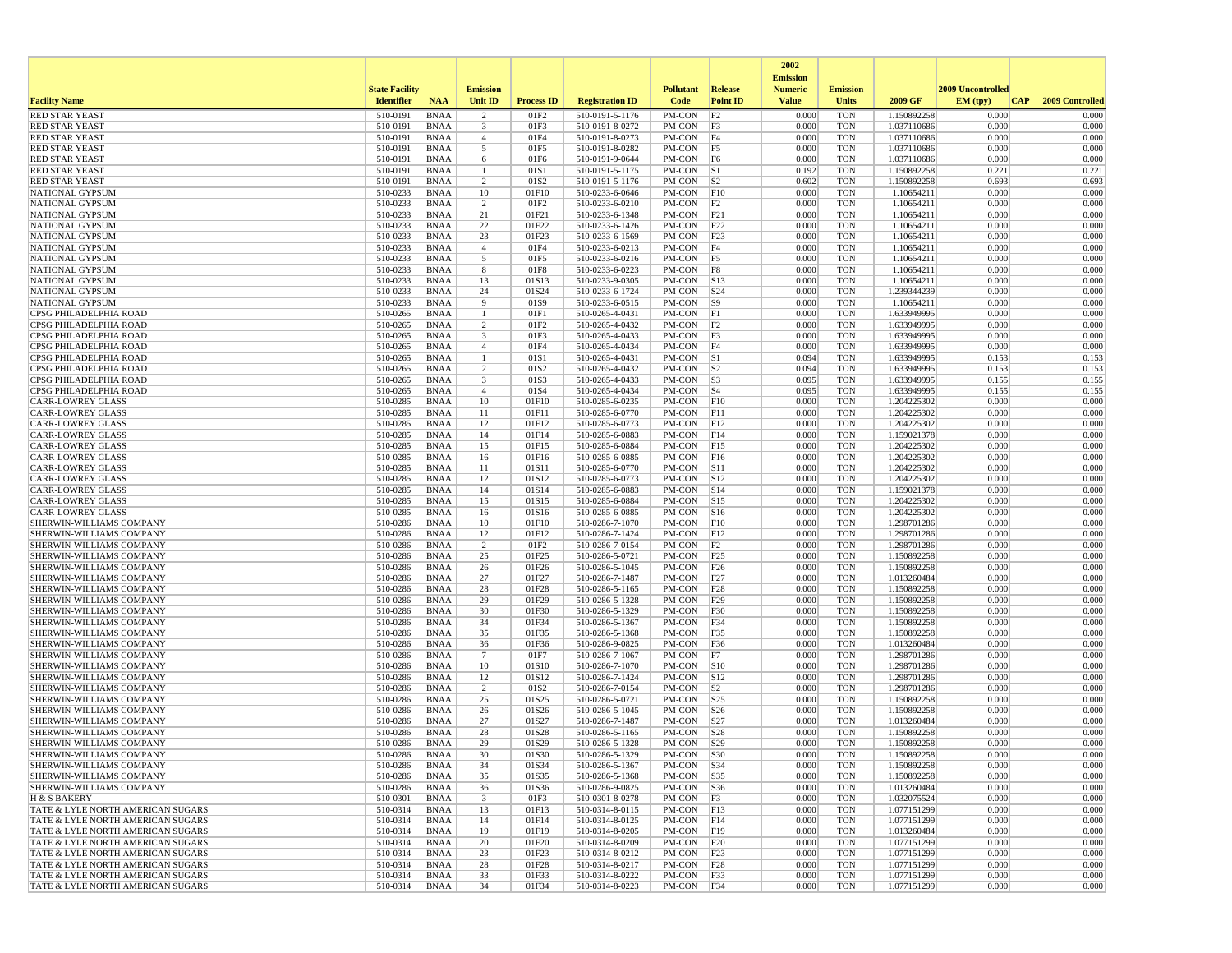|                                                                                            |                       |                            |                                            |                   |                                    |                           |                        | 2002                              |                          |                            |                   |                 |
|--------------------------------------------------------------------------------------------|-----------------------|----------------------------|--------------------------------------------|-------------------|------------------------------------|---------------------------|------------------------|-----------------------------------|--------------------------|----------------------------|-------------------|-----------------|
|                                                                                            | <b>State Facility</b> |                            | <b>Emission</b>                            |                   |                                    | <b>Pollutant</b>          | <b>Release</b>         | <b>Emission</b><br><b>Numeric</b> | <b>Emission</b>          |                            | 2009 Uncontrolled |                 |
| <b>Facility Name</b>                                                                       | <b>Identifier</b>     | <b>NAA</b>                 | Unit ID                                    | <b>Process ID</b> | <b>Registration ID</b>             | Code                      | <b>Point ID</b>        | <b>Value</b>                      | <b>Units</b>             | 2009 GF                    | EM (typ)<br> CAP  | 2009 Controlled |
| TATE & LYLE NORTH AMERICAN SUGARS                                                          | 510-0314              | <b>BNAA</b>                | 36                                         | 01F36             | 510-0314-8-0225                    | PM-CON                    | F36                    | 0.000                             | <b>TON</b>               | 1.077151299                | 0.000             | 0.000           |
| TATE & LYLE NORTH AMERICAN SUGARS                                                          | 510-0314              | <b>BNAA</b>                | 37                                         | 01F37             | 510-0314-8-0226                    | PM-CON                    | F37                    | 0.000                             | <b>TON</b>               | 1.077151299                | 0.000             | 0.000           |
| TATE & LYLE NORTH AMERICAN SUGARS<br>TATE & LYLE NORTH AMERICAN SUGARS                     | 510-0314<br>510-0314  | <b>BNAA</b><br><b>BNAA</b> | 41<br>42                                   | 01F41<br>01F42    | 510-0314-8-0235<br>510-0314-8-0265 | PM-CON<br>PM-CON          | F41<br>F42             | 0.000<br>0.000                    | <b>TON</b><br><b>TON</b> | 1.077151299<br>1.077151299 | 0.000<br>0.000    | 0.000<br>0.000  |
| TATE & LYLE NORTH AMERICAN SUGARS                                                          | 510-0314              | <b>BNAA</b>                | 43                                         | 01F43             | 510-0314-8-0266                    | PM-CON                    | F43                    | 0.000                             | <b>TON</b>               | 1.077151299                | 0.000             | 0.000           |
| TATE & LYLE NORTH AMERICAN SUGARS                                                          | 510-0314              | <b>BNAA</b>                | 44                                         | 01F44             | 510-0314-8-0286                    | PM-CON                    | F44                    | 0.000                             | <b>TON</b>               | 1.077151299                | 0.000             | 0.000           |
| TATE & LYLE NORTH AMERICAN SUGARS                                                          | 510-0314              | <b>BNAA</b>                | 45                                         | 01F45             | 510-0314-8-0296                    | PM-CON                    | F45                    | 0.000                             | <b>TON</b>               | 1.077151299                | 0.000             | 0.000           |
| TATE & LYLE NORTH AMERICAN SUGARS<br>TATE & LYLE NORTH AMERICAN SUGARS                     | 510-0314<br>510-0314  | <b>BNAA</b><br><b>BNAA</b> | 46<br>47                                   | 01F46<br>01F47    | 510-0314-8-0287<br>510-0314-8-0293 | PM-CON<br>PM-CON          | F46<br>F47             | 0.000<br>0.000                    | <b>TON</b><br><b>TON</b> | 1.077151299                | 0.000<br>0.000    | 0.000<br>0.000  |
| TATE & LYLE NORTH AMERICAN SUGARS                                                          | 510-0314              | <b>BNAA</b>                | 48                                         | 01F48             | 510-0314-8-0301                    | PM-CON                    | F48                    | 0.000                             | <b>TON</b>               | 1.077151299<br>1.077151299 | 0.000             | 0.000           |
| TATE & LYLE NORTH AMERICAN SUGARS                                                          | 510-0314              | <b>BNAA</b>                | 49                                         | 01F49             | 510-0314-8-0320                    | PM-CON                    | F49                    | 0.000                             | <b>TON</b>               | 1.077151299                | 0.000             | 0.000           |
| TATE & LYLE NORTH AMERICAN SUGARS                                                          | 510-0314              | <b>BNAA</b>                | 5                                          | 01F5              | 510-0314-5-0687                    | PM-CON                    | F5                     | 0.000                             | <b>TON</b>               | 1.150892258                | 0.000             | 0.000           |
| <b>TATE &amp; LYLE NORTH AMERICAN SUGARS</b>                                               | 510-0314              | <b>BNAA</b>                | 50                                         | 01F50             | 510-0314-5-1444                    | PM-CON                    | <b>F50</b>             | 0.000                             | <b>TON</b>               | 1.150892258                | 0.000             | 0.000           |
| TATE & LYLE NORTH AMERICAN SUGARS<br>TATE & LYLE NORTH AMERICAN SUGARS                     | 510-0314<br>510-0314  | <b>BNAA</b><br><b>BNAA</b> | 51<br>52                                   | 01F51<br>01F52    | 510-0314-5-1445<br>510-0314-5-1446 | PM-CON<br>PM-CON          | F51<br>F52             | 0.000<br>0.000                    | <b>TON</b><br><b>TON</b> | 1.150892258<br>1.150892258 | 0.000<br>0.000    | 0.000<br>0.000  |
| TATE & LYLE NORTH AMERICAN SUGARS                                                          | 510-0314              | BNAA                       | 53                                         | 01F53             | 510-0314-5-1447                    | PM-CON                    | F53                    | 0.000                             | <b>TON</b>               | 1.150892258                | 0.000             | 0.000           |
| TATE & LYLE NORTH AMERICAN SUGARS                                                          | 510-0314              | <b>BNAA</b>                | 54                                         | 01F54             | 510-0314-5-1476                    | PM-CON                    | F54                    | 0.000                             | <b>TON</b>               | 1.150892258                | 0.000             | 0.000           |
| TATE & LYLE NORTH AMERICAN SUGARS                                                          | 510-0314              | <b>BNAA</b>                | 8                                          | 01F8              | 510-0314-8-0106                    | PM-CON                    | F8                     | 0.000                             | <b>TON</b>               | 1.077151299                | 0.000             | 0.000           |
| TATE & LYLE NORTH AMERICAN SUGARS                                                          | 510-0314              | <b>BNAA</b>                | 41                                         | 01S41             | 510-0314-8-0235                    | PM-CON                    | S41                    | 0.000                             | <b>TON</b>               | 1.077151299                | 0.000             | 0.000           |
| TATE & LYLE NORTH AMERICAN SUGARS<br>TATE & LYLE NORTH AMERICAN SUGARS                     | 510-0314<br>510-0314  | <b>BNAA</b><br><b>BNAA</b> | 45<br>46                                   | 01S45<br>01S46    | 510-0314-8-0296<br>510-0314-8-0287 | PM-CON<br>PM-CON          | S <sub>45</sub><br>S46 | 0.000<br>0.000                    | <b>TON</b><br><b>TON</b> | 1.077151299<br>1.077151299 | 0.000<br>0.000    | 0.000<br>0.000  |
| TATE & LYLE NORTH AMERICAN SUGARS                                                          | 510-0314              | <b>BNAA</b>                | 5                                          | 01S5              | 510-0314-5-0687                    | PM-CON                    | S5                     | 0.000                             | <b>TON</b>               | 1.150892258                | 0.000             | 0.000           |
| TATE & LYLE NORTH AMERICAN SUGARS                                                          | 510-0314              | <b>BNAA</b>                | 50                                         | 01S50             | 510-0314-5-1444                    | PM-CON                    | <b>S50</b>             | 3.715                             | <b>TON</b>               | 1.150892258                | 4.275             | 4.275           |
| TATE & LYLE NORTH AMERICAN SUGARS                                                          | 510-0314              | <b>BNAA</b>                | 51                                         | 01S51             | 510-0314-5-1445                    | PM-CON                    | S51                    | 0.366                             | <b>TON</b>               | 1.150892258                | 0.421             | 0.421           |
| TATE & LYLE NORTH AMERICAN SUGARS<br>TATE & LYLE NORTH AMERICAN SUGARS                     | 510-0314<br>510-0314  | <b>BNAA</b><br><b>BNAA</b> | 52<br>53                                   | 01S52<br>01S53    | 510-0314-5-1446<br>510-0314-5-1447 | PM-CON<br>PM-CON          | S52<br><b>S53</b>      | 3.130<br>0.366                    | <b>TON</b><br><b>TON</b> | 1.150892258<br>1.150892258 | 3.602<br>0.421    | 3.602<br>0.421  |
| TATE & LYLE NORTH AMERICAN SUGARS                                                          | 510-0314              | <b>BNAA</b>                | 54                                         | 01S54             | 510-0314-5-1476                    | PM-CON                    | S54                    | 4.545                             | <b>TON</b>               | 1.150892258                | 5.231             | 5.231           |
| TATE & LYLE NORTH AMERICAN SUGARS                                                          | 510-0314              | <b>BNAA</b>                | 8                                          | 01S8              | 510-0314-8-0106                    | PM-CON                    | S8                     | 0.000                             | <b>TON</b>               | 1.077151299                | 0.000             | 0.000           |
| <b>KAYDON RING &amp; SEAL INC.</b>                                                         | 510-0337              | <b>BNAA</b>                | 40                                         | 01F40             | 510-0337-7-1575                    | PM-CON                    | F40                    | 0.000                             | <b>TON</b>               | 1.183266878                | 0.000             | 0.000           |
| <b>KAYDON RING &amp; SEAL INC.</b>                                                         | 510-0337              | <b>BNAA</b>                | 41                                         | 01F41             | 510-0337-7-1577                    | PM-CON                    | F41                    | 0.000                             | <b>TON</b>               | 1.183266878                | 0.000             | 0.000           |
| KAYDON RING & SEAL INC.<br>KAYDON RING & SEAL INC.                                         | 510-0337<br>510-0337  | <b>BNAA</b><br><b>BNAA</b> | 42<br>44                                   | 01F42<br>01F44    | 510-0337-7-1578<br>510-0337-4-2958 | PM-CON<br>PM-CON          | F42<br>F44             | 0.000<br>0.000                    | <b>TON</b><br><b>TON</b> | 1.493975878<br>1.006668091 | 0.000<br>0.000    | 0.000<br>0.000  |
| <b>KAYDON RING &amp; SEAL INC.</b>                                                         | 510-0337              | <b>BNAA</b>                | 45                                         | 01F45             | 510-0337-4-2959                    | PM-CON                    | F45                    | 0.000                             | <b>TON</b>               | 1.006668091                | 0.000             | 0.000           |
| <b>KAYDON RING &amp; SEAL INC.</b>                                                         | 510-0337              | <b>BNAA</b>                | 46                                         | 01F46             | 510-0337-5-1126                    | PM-CON                    | F46                    | 0.000                             | <b>TON</b>               | 1.150892258                | 0.000             | 0.000           |
| <b>KAYDON RING &amp; SEAL INC.</b>                                                         | 510-0337              | <b>BNAA</b>                | 47                                         | 01F47             | 510-0337-5-1127                    | PM-CON                    | F47                    | 0.000                             | <b>TON</b>               | 1.150892258                | 0.000             | 0.000           |
| <b>KAYDON RING &amp; SEAL INC.</b><br>KAYDON RING & SEAL INC.                              | 510-0337<br>510-0337  | <b>BNAA</b><br><b>BNAA</b> | 50<br>51                                   | 01F50<br>01F51    | 510-0337-6-1749<br>510-0337-6-1780 | PM-CON<br>PM-CON          | <b>F50</b><br>F51      | 0.000<br>0.000                    | <b>TON</b><br><b>TON</b> | 1.159021378<br>1.183266878 | 0.000<br>0.000    | 0.000<br>0.000  |
| <b>KAYDON RING &amp; SEAL INC</b>                                                          | 510-0337              | <b>BNAA</b>                | 35                                         | 01S35             | 510-0337-6-1050                    | PM-CON                    | S35                    | 0.000                             | <b>TON</b>               | 1.031055927                | 0.000             | 0.000           |
| <b>KAYDON RING &amp; SEAL INC.</b>                                                         | 510-0337              | <b>BNAA</b>                | 36                                         | 01S36             | 510-0337-6-1051                    | PM-CON                    | S36                    | 0.000                             | <b>TON</b>               | 1.031055927                | 0.000             | 0.000           |
| KAYDON RING & SEAL INC.                                                                    | 510-0337              | <b>BNAA</b>                | 37                                         | 01S37             | 510-0337-6-1052                    | PM-CON                    | <b>S37</b>             | 0.000                             | <b>TON</b>               | 1.031055927                | 0.000             | 0.000           |
| KAYDON RING & SEAL INC                                                                     | 510-0337              | BNAA                       | 38                                         | 01S38             | 510-0337-6-1053                    | PM-CON                    | <b>S38</b>             | 0.000                             | <b>TON</b>               | 1.031055927                | 0.000             | 0.000           |
| <b>KAYDON RING &amp; SEAL INC.</b><br><b>KAYDON RING &amp; SEAL INC.</b>                   | 510-0337<br>510-0337  | <b>BNAA</b><br><b>BNAA</b> | 40<br>41                                   | 01S40<br>01S41    | 510-0337-7-1575<br>510-0337-7-1577 | PM-CON<br>PM-CON          | S40<br> S41            | 0.000<br>0.000                    | <b>TON</b><br><b>TON</b> | 1.183266878<br>1.183266878 | 0.000<br>0.000    | 0.000<br>0.000  |
| <b>KAYDON RING &amp; SEAL INC.</b>                                                         | 510-0337              | <b>BNAA</b>                | 42                                         | 01S42             | 510-0337-7-1578                    | PM-CON                    | S42                    | 0.000                             | <b>TON</b>               | 1.493975878                | 0.000             | 0.000           |
| <b>KAYDON RING &amp; SEAL INC</b>                                                          | 510-0337              | <b>BNAA</b>                | 44                                         | 01S44             | 510-0337-4-2958                    | PM-CON                    | $\vert$ S44            | 0.006                             | <b>TON</b>               | 1.006668091                | 0.006             | 0.006           |
| <b>KAYDON RING &amp; SEAL INC.</b>                                                         | 510-0337              | <b>BNAA</b>                | 45                                         | 01S45             | 510-0337-4-2959                    | PM-CON                    | S <sub>45</sub>        | 0.006                             | <b>TON</b>               | 1.006668091                | 0.006             | 0.006           |
| <b>KAYDON RING &amp; SEAL INC.</b><br>KAYDON RING & SEAL INC.                              | 510-0337<br>510-0337  | <b>BNAA</b><br><b>BNAA</b> | 46<br>47                                   | 01S46<br>01S47    | 510-0337-5-1126<br>510-0337-5-1127 | PM-CON<br>PM-CON          | S46<br><b>S47</b>      | 0.000<br>0.075                    | <b>TON</b><br><b>TON</b> | 1.150892258<br>1.150892258 | 0.000<br>0.086    | 0.000<br>0.086  |
| KAYDON RING & SEAL INC                                                                     | 510-0337              | <b>BNAA</b>                | 50                                         | 01S50             | 510-0337-6-1749                    | PM-CON                    | <b>S50</b>             | 0.000                             | <b>TON</b>               | 1.159021378                | 0.000             | 0.000           |
| <b>KAYDON RING &amp; SEAL INC.</b>                                                         | 510-0337              | <b>BNAA</b>                | 51                                         | 01S51             | 510-0337-6-1780                    | PM-CON                    | <b>S51</b>             | 0.000                             | <b>TON</b>               | 1.183266878                | 0.000             | 0.000           |
| <b>GENERAL MOTORS TRUCK &amp; BUS GROUP</b>                                                | 510-0354              | <b>BNAA</b>                | -1                                         | 01F1              | 510-0354-2-0248                    | PM-CON                    | F1                     | 0.000                             | <b>TON</b>               | 1.159021378                | 0.000             | 0.000           |
| <b>GENERAL MOTORS TRUCK &amp; BUS GROUP</b>                                                | 510-0354              | BNAA                       | 29                                         | 01F29             | 510-0354-6-1191                    | PM-CON                    | F29                    | 0.000                             | <b>TON</b>               | 1.309348464                | 0.000             | 0.000           |
| <b>GENERAL MOTORS TRUCK &amp; BUS GROUP</b><br><b>GENERAL MOTORS TRUCK &amp; BUS GROUP</b> | 510-0354<br>510-0354  | <b>BNAA</b><br><b>BNAA</b> | $\overline{\mathbf{3}}$<br>37              | 01F3<br>01F37     | 510-0354-4-0555<br>510-0354-6-1358 | PM-CON<br>PM-CON          | F3<br>F37              | 0.000<br>0.000                    | <b>TON</b><br><b>TON</b> | 1.006668091<br>1.309348464 | 0.000<br>0.000    | 0.000<br>0.000  |
| <b>GENERAL MOTORS TRUCK &amp; BUS GROUP</b>                                                | 510-0354              | <b>BNAA</b>                | $\overline{4}$                             | 01F4              | 510-0354-4-0556                    | PM-CON                    | F4                     | 0.000                             | <b>TON</b>               | 1.150892258                | 0.000             | 0.000           |
| <b>GENERAL MOTORS TRUCK &amp; BUS GROUP</b>                                                | 510-0354              | <b>BNAA</b>                | 40                                         | 01F40             | 510-0354-6-1750                    | PM-CON                    | F40                    | 0.000                             | <b>TON</b>               | 1.309348464                | 0.000             | 0.000           |
| <b>GENERAL MOTORS TRUCK &amp; BUS GROUP</b>                                                | 510-0354              | <b>BNAA</b>                | 41                                         | 01F41             | 510-0354-6-1751                    | PM-CON                    | F41                    | 0.000                             | <b>TON</b>               | 1.309348464                | 0.000             | 0.000           |
| <b>GENERAL MOTORS TRUCK &amp; BUS GROUP</b><br>GENERAL MOTORS TRUCK & BUS GROUP            | 510-0354<br>510-0354  | <b>BNAA</b><br>BNAA        | 42                                         | 01F42<br>01F5     | 510-0354-6-1778<br>510-0354-4-0557 | PM-CON<br>$PM$ -CON $ F5$ | F42                    | 0.000<br>0.000                    | <b>TON</b><br>TON        | 1.309348464<br>1.150892258 | 0.000<br>0.000    | 0.000<br>0.000  |
| <b>GENERAL MOTORS TRUCK &amp; BUS GROUP</b>                                                | 510-0354              | BNAA                       | $7\phantom{.0}$                            | 01F7              | 510-0354-5-1357                    | $PM-CON$ F7               |                        | 0.225                             | <b>TON</b>               | 1.150892258                | 0.259             | 0.259           |
| <b>GENERAL MOTORS TRUCK &amp; BUS GROUP</b>                                                | 510-0354              | BNAA                       | 3                                          | 01S3              | 510-0354-4-0555                    | $PM$ -CON $ S3$           |                        | 0.057                             | <b>TON</b>               | 1.006668091                | 0.057             | 0.057           |
| <b>GENERAL MOTORS TRUCK &amp; BUS GROUP</b>                                                | 510-0354              | BNAA                       | $\overline{4}$                             | 01S4              | 510-0354-4-0556                    | PM-CON   S4               |                        | 0.525                             | TON                      | 1.150892258                | 0.604             | 0.604           |
| <b>GENERAL MOTORS TRUCK &amp; BUS GROUP</b>                                                | 510-0354              | BNAA                       | 5                                          | 01S5              | 510-0354-4-0557                    | $PM$ -CON $ S5$           |                        | 0.375                             | <b>TON</b>               | 1.150892258                | 0.432             | 0.432           |
| <b>GENERAL MOTORS TRUCK &amp; BUS GROUP</b><br>HAUSWALD BAKERY/DIV OF SCHMIDT'S            | 510-0354<br>510-0582  | <b>BNAA</b><br>BNAA        | $7\phantom{.0}$<br>$\overline{\mathbf{3}}$ | 01S7<br>01F3      | 510-0354-5-1357<br>510-0582-5-1252 | PM-CON<br>$PM$ -CON $ F3$ | S7                     | 0.600<br>0.000                    | <b>TON</b><br><b>TON</b> | 1.150892258<br>1.150892258 | 0.691<br>0.000    | 0.691<br>0.000  |
| HAUSWALD BAKERY/DIV OF SCHMIDT'S                                                           | 510-0582              | BNAA                       | $\overline{4}$                             | 01F4              | 510-0582-8-0284                    | PM-CON F4                 |                        | 0.000                             | <b>TON</b>               | 1.032075524                | 0.000             | 0.000           |
| HAUSWALD BAKERY/DIV OF SCHMIDT'S                                                           | 510-0582              | BNAA                       | 3                                          | 01S3              | 510-0582-5-1252                    | $PM$ -CON $ S3$           |                        | 0.056                             | <b>TON</b>               | 1.150892258                | 0.065             | 0.065           |
| TRIGEN - NORTH CENTRAL AVENUE                                                              | 510-0651              | BNAA                       | 3                                          | 01F3              | 510-0651-5-1281                    | $PM$ -CON $ F3$           |                        | 0.000                             | <b>TON</b>               | 1.162467599                | 0.000             | 0.000           |
| TRIGEN - NORTH CENTRAL AVENUE<br>TRIGEN - NORTH CENTRAL AVENUE                             | 510-0651<br>510-0651  | BNAA<br>BNAA               | $\overline{4}$<br>$7\phantom{.0}$          | 01F4<br>01F7      | 510-0651-5-1282<br>510-0651-5-1350 | PM-CON   F4<br>PM-CON F7  |                        | 0.000<br>0.000                    | <b>TON</b><br><b>TON</b> | 1.162467599<br>1.162467599 | 0.000<br>0.000    | 0.000<br>0.000  |
| TRIGEN - NORTH CENTRAL AVENUE                                                              | 510-0651              | BNAA                       | 8                                          | 01F8              | 510-0651-5-1351                    | PM-CON F8                 |                        | 0.000                             | TON                      | 1.162467599                | 0.000             | 0.000           |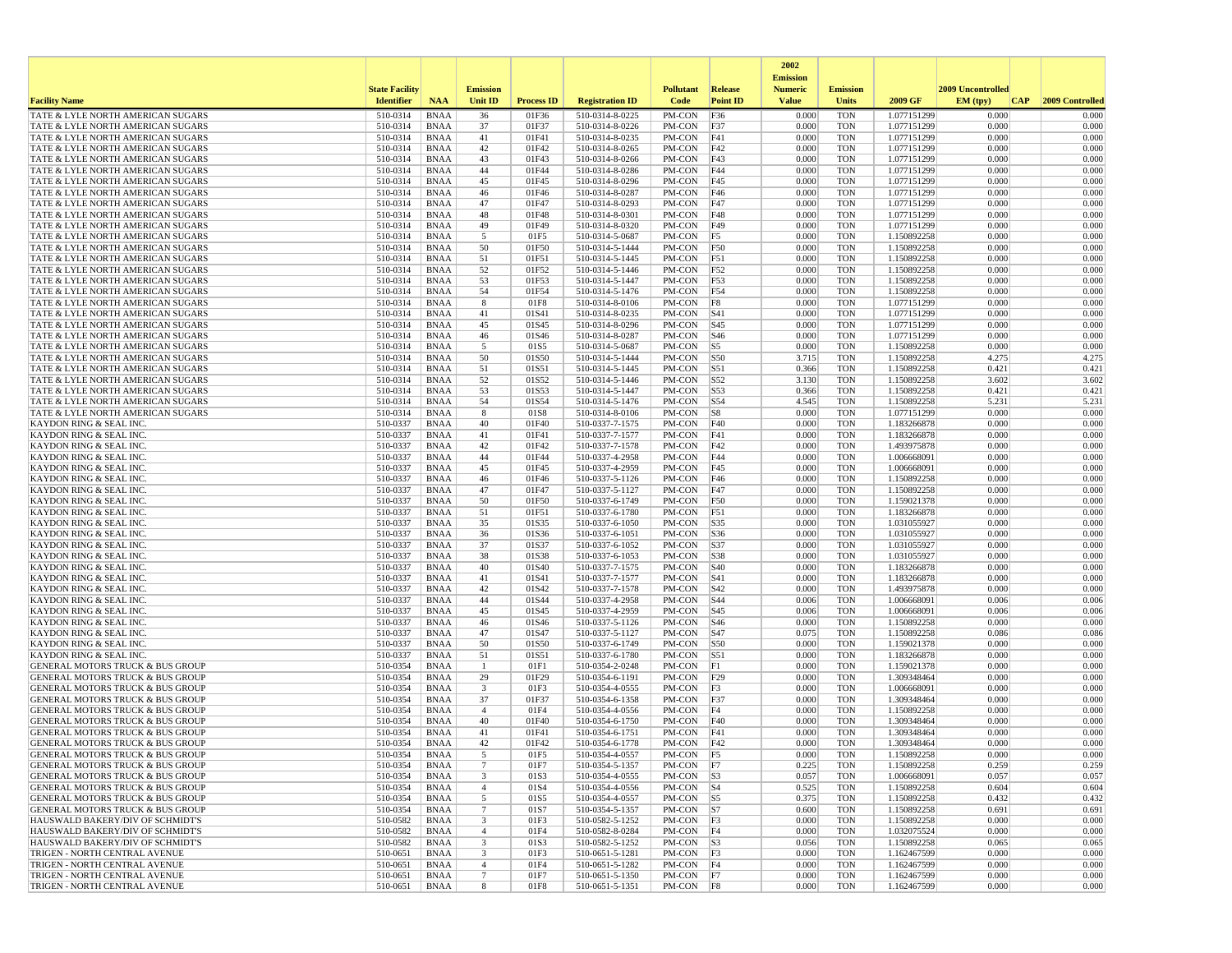|                                                                        |                       |                            |                                  |                   |                                    |                          |                                 | 2002                              |                          |                            |                          |                 |
|------------------------------------------------------------------------|-----------------------|----------------------------|----------------------------------|-------------------|------------------------------------|--------------------------|---------------------------------|-----------------------------------|--------------------------|----------------------------|--------------------------|-----------------|
|                                                                        | <b>State Facility</b> |                            | <b>Emission</b>                  |                   |                                    | <b>Pollutant</b>         | Release                         | <b>Emission</b><br><b>Numeric</b> | <b>Emission</b>          |                            | <b>2009 Uncontrolled</b> |                 |
| <b>Facility Name</b>                                                   | <b>Identifier</b>     | <b>NAA</b>                 | Unit ID                          | <b>Process ID</b> | <b>Registration ID</b>             | Code                     | <b>Point ID</b>                 | <b>Value</b>                      | <b>Units</b>             | 2009 GF                    | EM (typ)<br>CAP          | 2009 Controlled |
| TRIGEN - NORTH CENTRAL AVENUE                                          | 510-0651              | <b>BNAA</b>                | 3                                | 01S3              | 510-0651-5-1281                    | PM-CON                   | S3                              | 0.177                             | <b>TON</b>               | 1.162467599                | 0.206                    | 0.206           |
| TRIGEN - NORTH CENTRAL AVENUE                                          | 510-0651              | <b>BNAA</b><br><b>BNAA</b> | $\overline{4}$<br>$\overline{7}$ | 01S4<br>01S7      | 510-0651-5-1282                    | PM-CON                   | $ S_4 $                         | 0.002<br>0.155                    | <b>TON</b><br><b>TON</b> | 1.162467599                | 0.002<br>0.180           | 0.002           |
| TRIGEN - NORTH CENTRAL AVENUE<br>TRIGEN - NORTH CENTRAL AVENUE         | 510-0651<br>510-0651  | <b>BNAA</b>                | 8                                | 01S8              | 510-0651-5-1350<br>510-0651-5-1351 | PM-CON<br>PM-CON         | S7<br> S8                       | 0.098                             | <b>TON</b>               | 1.162467599<br>1.162467599 | 0.113                    | 0.180<br>0.113  |
| <b>MOTIVA TERMINAL</b>                                                 | 510-0728              | <b>BNAA</b>                | $7\phantom{.0}$                  | 01F7              | 510-0728-9-0828                    | PM-CON                   | F7                              | 0.000                             | <b>TON</b>               | 1.002286434                | 0.000                    | 0.000           |
| MOTIVA TERMINAL                                                        | 510-0728              | <b>BNAA</b>                | $7\phantom{.0}$                  | 01S7              | 510-0728-9-0828                    | PM-CON                   | S7                              | 0.000                             | <b>TON</b>               | 1.002286434                | 0.000                    | 0.000           |
| STRATUS PETROLEUM                                                      | 510-0730              | <b>BNAA</b>                | $\overline{2}$                   | 01F2              | 510-0730-9-0694                    | PM-CON                   | F <sub>2</sub>                  | 0.000                             | <b>TON</b>               | 1.002286434                | 0.000                    | 0.000           |
| <b>STRATUS PETROLEUM</b><br>VAC PAC MANUFACTURING                      | 510-0730<br>510-0761  | <b>BNAA</b><br><b>BNAA</b> | 2                                | 01S2<br>01F1      | 510-0730-9-0694<br>510-0761-9-0097 | PM-CON<br>PM-CON         | S2 <br> F1                      | 0.000<br>0.000                    | <b>TON</b><br><b>TON</b> | 1.002286434<br>0.970630348 | 0.000<br>0.000           | 0.000<br>0.000  |
| VAC PAC MANUFACTURING                                                  | 510-0761              | <b>BNAA</b>                | $\overline{2}$                   | 01F2              | 510-0761-9-0098                    | PM-CON                   | F2                              | 0.000                             | <b>TON</b>               | 0.970630348                | 0.000                    | 0.000           |
| VAC PAC MANUFACTURING                                                  | 510-0761              | <b>BNAA</b>                | $\overline{\mathbf{3}}$          | 01F3              | 510-0761-9-0099                    | PM-CON                   | F3                              | 0.000                             | <b>TON</b>               | 1.291344166                | 0.000                    | 0.000           |
| VAC PAC MANUFACTURING                                                  | 510-0761              | <b>BNAA</b>                | $\overline{4}$                   | 01F4              | 510-0761-6-1530                    | PM-CON                   | F4                              | 0.000                             | <b>TON</b>               | 0.970630348                | 0.000                    | 0.000           |
| VAC PAC MANUFACTURING                                                  | 510-0761<br>510-0761  | <b>BNAA</b><br><b>BNAA</b> | 5                                | 01F5<br>01F6      | 510-0761-6-1568                    | PM-CON<br>PM-CON         | F5<br>F <sub>6</sub>            | 0.000<br>0.000                    | <b>TON</b><br><b>TON</b> | 0.970630348                | 0.000<br>0.000           | 0.000<br>0.000  |
| VAC PAC MANUFACTURING<br>VAC PAC MANUFACTURING                         | 510-0761              | <b>BNAA</b>                | 6<br>-1                          | 01S1              | 510-0761-6-1737<br>510-0761-9-0097 | PM-CON                   | S1                              | 0.000                             | <b>TON</b>               | 0.970630348<br>0.970630348 | 0.000                    | 0.000           |
| <b>VAC PAC MANUFACTURING</b>                                           | 510-0761              | BNAA                       | 2                                | 01S <sub>2</sub>  | 510-0761-9-0098                    | PM-CON                   | S <sub>2</sub>                  | 0.000                             | <b>TON</b>               | 0.970630348                | 0.000                    | 0.000           |
| VAC PAC MANUFACTURING                                                  | 510-0761              | <b>BNAA</b>                | $\overline{\mathbf{3}}$          | 01S3              | 510-0761-9-0099                    | PM-CON                   | S3                              | 0.000                             | <b>TON</b>               | 1.291344166                | 0.000                    | 0.000           |
| VAC PAC MANUFACTURING                                                  | 510-0761              | <b>BNAA</b>                | $\overline{4}$                   | 01S4              | 510-0761-6-1530                    | PM-CON                   | $\vert$ S4                      | 0.000                             | <b>TON</b>               | 0.970630348                | 0.000                    | 0.000           |
| VAC PAC MANUFACTURING<br>VAC PAC MANUFACTURING                         | 510-0761<br>510-0761  | <b>BNAA</b><br><b>BNAA</b> | 5<br>6                           | 01S5<br>01S6      | 510-0761-6-1568<br>510-0761-6-1737 | PM-CON<br>PM-CON         | $\sqrt{S}$<br> S6               | 0.000<br>0.000                    | <b>TON</b><br><b>TON</b> | 0.970630348<br>0.970630348 | 0.000<br>0.000           | 0.000<br>0.000  |
| AMERADA HESS TERMINAL                                                  | 510-0918              | <b>BNAA</b>                |                                  | 01F1              | 510-0918-4-1239                    | PM-CON                   | F1                              | 0.000                             | <b>TON</b>               | 1.556651831                | 0.000                    | 0.000           |
| AMERADA HESS TERMINAL                                                  | 510-0918              | <b>BNAA</b>                | 2                                | 01F2              | 510-0918-4-1240                    | PM-CON                   | F2                              | 0.000                             | <b>TON</b>               | 1.281243086                | 0.000                    | 0.000           |
| AMERADA HESS TERMINAL                                                  | 510-0918              | <b>BNAA</b>                | $\overline{\mathbf{3}}$          | 01F3              | 510-0918-4-1241                    | PM-CON                   | F3                              | 0.000                             | <b>TON</b>               | 1.556651831                | 0.000                    | 0.000           |
| AMERADA HESS TERMINAL                                                  | 510-0918              | <b>BNAA</b>                | $\overline{4}$<br>$\overline{1}$ | 01F4              | 510-0918-4-1242                    | PM-CON                   | F4                              | 0.000                             | <b>TON</b>               | 1.556651831                | 0.000                    | 0.000           |
| AMERADA HESS TERMINAL<br>AMERADA HESS TERMINAL                         | 510-0918<br>510-0918  | <b>BNAA</b><br><b>BNAA</b> | $\overline{c}$                   | 01S1<br>01S2      | 510-0918-4-1239<br>510-0918-4-1240 | PM-CON<br>PM-CON         | S1<br> S <sub>2</sub>           | 0.270<br>0.000                    | <b>TON</b><br><b>TON</b> | 1.556651831<br>1.281243086 | 0.421<br>0.000           | 0.421<br>0.000  |
| AMERADA HESS TERMINAL                                                  | 510-0918              | <b>BNAA</b>                | $\overline{\mathbf{3}}$          | 01S3              | 510-0918-4-1241                    | PM-CON                   | S3                              | 0.628                             | <b>TON</b>               | 1.556651831                | 0.977                    | 0.977           |
| AMERADA HESS TERMINAL                                                  | 510-0918              | <b>BNAA</b>                | $\overline{4}$                   | 01S4              | 510-0918-4-1242                    | PM-CON                   | $\vert$ S4                      | 1.240                             | <b>TON</b>               | 1.556651831                | 1.930                    | 1.930           |
| AMERADA HESS TERMINAL                                                  | 510-0918              | <b>BNAA</b>                | $\overline{4}$                   | 02F4              | 510-0918-4-1242                    | PM-CON                   | F4                              | 0.000                             | <b>TON</b>               | 1.556651831                | 0.000                    | 0.000           |
| <b>AMERADA HESS TERMINAL</b><br>AMERADA HESS TERMINAL                  | 510-0918<br>510-0918  | <b>BNAA</b><br><b>BNAA</b> | $\overline{4}$<br>$\overline{4}$ | 02S4<br>03F4      | 510-0918-4-1242                    | PM-CON<br>PM-CON         | $ S_4 $<br>F4                   | 0.683<br>0.000                    | <b>TON</b><br><b>TON</b> | 1.556651831<br>1.556651831 | 1.064<br>0.000           | 1.064<br>0.000  |
| AMERADA HESS TERMINAL                                                  | 510-0918              | <b>BNAA</b>                | $\overline{4}$                   | 03S4              | 510-0918-4-1242<br>510-0918-4-1242 | PM-CON                   | $ S_4 $                         | 0.278                             | <b>TON</b>               | 1.556651831                | 0.433                    | 0.433           |
| SINAI HOSPITAL OF BALTIMORE                                            | 510-1043              | <b>BNAA</b>                | -1                               | 01F1              | 510-1043-2-0275                    | PM-CON                   | F1                              | 0.000                             | <b>TON</b>               | 1.067724705                | 0.000                    | 0.000           |
| SINAI HOSPITAL OF BALTIMORE                                            | 510-1043              | <b>BNAA</b>                | 12                               | 01F12             | 510-1043-9-0820                    | PM-CON                   | F12                             | 0.000                             | <b>TON</b>               | 1.281243086                | 0.000                    | 0.000           |
| SINAI HOSPITAL OF BALTIMORE                                            | 510-1043              | <b>BNAA</b>                | 13                               | 01F13             | 510-1043-9-0821                    | PM-CON                   | F13                             | 0.000                             | <b>TON</b>               | 1.281243086                | 0.000                    | 0.000           |
| SINAI HOSPITAL OF BALTIMORE<br>SINAI HOSPITAL OF BALTIMORE             | 510-1043<br>510-1043  | <b>BNAA</b><br><b>BNAA</b> | 14<br>3                          | 01F14<br>01F3     | 510-1043-9-0822<br>510-1043-4-2838 | PM-CON<br>PM-CON         | F14<br>F3                       | 0.000<br>0.000                    | <b>TON</b><br><b>TON</b> | 1.281243086<br>1.162467599 | 0.000<br>0.000           | 0.000<br>0.000  |
| SINAI HOSPITAL OF BALTIMORE                                            | 510-1043              | <b>BNAA</b>                | $\overline{4}$                   | 01F4              | 510-1043-4-2839                    | PM-CON                   | F4                              | 0.000                             | <b>TON</b>               | 1.162467599                | 0.000                    | 0.000           |
| SINAI HOSPITAL OF BALTIMORE                                            | 510-1043              | <b>BNAA</b>                | 5                                | 01F5              | 510-1043-4-2840                    | PM-CON                   | F5                              | 0.000                             | <b>TON</b>               | 1.162467599                | 0.000                    | 0.000           |
| SINAI HOSPITAL OF BALTIMORE                                            | 510-1043              | <b>BNAA</b>                | 6                                | 01F6              | 510-1043-4-2841                    | PM-CON                   | F6                              | 0.000                             | <b>TON</b>               | 1.162467599                | 0.000                    | 0.000           |
| SINAI HOSPITAL OF BALTIMORE<br>SINAI HOSPITAL OF BALTIMORE             | 510-1043<br>510-1043  | <b>BNAA</b><br><b>BNAA</b> | 12<br>13                         | 01S12<br>01S13    | 510-1043-9-0820<br>510-1043-9-0821 | PM-CON<br>PM-CON         | $\vert$ S <sub>12</sub><br> S13 | 0.000<br>0.000                    | <b>TON</b><br><b>TON</b> | 1.281243086<br>1.281243086 | 0.000<br>0.000           | 0.000<br>0.000  |
| SINAI HOSPITAL OF BALTIMORE                                            | 510-1043              | <b>BNAA</b>                | 14                               | 01S14             | 510-1043-9-0822                    | PM-CON                   | S14                             | 0.000                             | <b>TON</b>               | 1.281243086                | 0.000                    | 0.000           |
| SINAI HOSPITAL OF BALTIMORE                                            | 510-1043              | <b>BNAA</b>                | 3                                | 01S3              | 510-1043-4-2838                    | PM-CON                   | S3                              | 0.089                             | <b>TON</b>               | 1.162467599                | 0.103                    | 0.103           |
| SINAI HOSPITAL OF BALTIMORE                                            | 510-1043              | <b>BNAA</b>                | $\overline{4}$                   | 01S4              | 510-1043-4-2839                    | PM-CON                   | $\vert$ S4                      | 0.136                             | <b>TON</b>               | 1.162467599                | 0.158                    | 0.158           |
| SINAI HOSPITAL OF BALTIMORE                                            | 510-1043              | <b>BNAA</b>                | 5                                | 01S5              | 510-1043-4-2840                    | PM-CON                   | $\sqrt{S}$                      | 0.103                             | <b>TON</b>               | 1.162467599                | 0.119                    | 0.119           |
| SINAI HOSPITAL OF BALTIMORE<br>LENMAR, INC.                            | 510-1043<br>510-1056  | <b>BNAA</b><br><b>BNAA</b> | 6<br>3                           | 01S6<br>01F3      | 510-1043-4-2841<br>510-1056-5-1438 | PM-CON<br>PM-CON         | $\sqrt{S}$<br>F3                | 0.167<br>0.000                    | <b>TON</b><br><b>TON</b> | 1.162467599<br>1.150892258 | 0.194<br>0.000           | 0.194<br>0.000  |
| LENMAR, INC.                                                           | 510-1056              | <b>BNAA</b>                | $\overline{\mathbf{3}}$          | 01S3              | 510-1056-5-1438                    | PM-CON                   | S3                              | 0.000                             | <b>TON</b>               | 1.150892258                | 0.000                    | 0.000           |
| LENMAR, INC.                                                           | 510-1056              | <b>BNAA</b>                | $\overline{4}$                   | 01S4              | 510-1056-7-1673                    | PM-CON                   | $ S_4 $                         | 0.000                             | <b>TON</b>               | 1.298701286                | 0.000                    | 0.000           |
| <b>FURST BROTHERS COMPANY</b>                                          | 510-1346              | <b>BNAA</b>                | 3                                | 01F3              | 510-1346-6-1552                    | PM-CON                   | F3                              | 0.000                             | <b>TON</b>               | 1.159021378                | 0.000                    | 0.000           |
| <b>FURST BROTHERS COMPANY</b><br><b>FURST BROTHERS COMPANY</b>         | 510-1346<br>510-1346  | <b>BNAA</b><br><b>BNAA</b> | $\overline{4}$<br>5              | 01F4<br>01F5      | 510-1346-6-1645<br>510-1346-6-1646 | PM-CON<br>PM-CON         | F4<br>F5                        | 0.000<br>0.000                    | <b>TON</b><br><b>TON</b> | 1.159021378<br>1.159021378 | 0.000<br>0.000           | 0.000<br>0.000  |
| <b>FURST BROTHERS COMPANY</b>                                          | 510-1346              | <b>BNAA</b>                | $\overline{\mathbf{3}}$          | 01S3              | 510-1346-6-1552                    | PM-CON                   | S3                              | 0.000                             | <b>TON</b>               | 1.159021378                | 0.000                    | 0.000           |
| <b>FURST BROTHERS COMPANY</b>                                          | 510-1346              | <b>BNAA</b>                | $\overline{4}$                   | 01S4              | 510-1346-6-1645                    | PM-CON                   | $ S_4 $                         | 0.000                             | <b>TON</b>               | 1.159021378                | 0.000                    | 0.000           |
| <b>FURST BROTHERS COMPANY</b>                                          | 510-1346              | <b>BNAA</b>                | 5                                | 01S5              | 510-1346-6-1646                    | PM-CON                   | $\vert$ S5                      | 0.000                             | <b>TON</b>               | 1.159021378                | 0.000                    | 0.000           |
| P O CORPORATION<br><b>WHEELABRATOR BALTIMORE LP</b>                    | 510-1665<br>510-1886  | <b>BNAA</b><br><b>BNAA</b> | $\overline{2}$                   | 01F2<br>01F1      | 510-1665-7-1078<br>510-1886-2-0255 | PM-CON<br>PM-CON         | F <sub>2</sub><br> F1           | 0.000<br>0.000                    | <b>TON</b><br><b>TON</b> | 1.204225302<br>1.094117641 | 0.000<br>0.000           | 0.000<br>0.000  |
| WHEELABRATOR BALTIMORE LP                                              | 510-1886              | BNAA                       |                                  | 01F <sub>2</sub>  | 510-1886-2-0256                    | $PM$ -CON $ F2$          |                                 | 0.000                             | TON                      | 1.094117641                | 0.000                    | 0.000           |
| <b>WHEELABRATOR BALTIMORE LP</b>                                       | 510-1886              | BNAA                       | $\mathbf{3}$                     | 01F3              | 510-1886-2-0257                    | $PM-CON$ F3              |                                 | 0.000                             | <b>TON</b>               | 1.094117641                | 0.000                    | 0.000           |
| PETROLEUM FUEL & TERMINAL COMPANY                                      | 510-1923              | <b>BNAA</b>                | $\mathbf{1}$                     | 01F1              | 510-1923-9-0261                    | PM-CON F1                |                                 | 0.000                             | <b>TON</b>               | 1.002286434                | 0.000                    | 0.000           |
| PETROLEUM FUEL & TERMINAL COMPANY                                      | 510-1923              | BNAA                       | $\overline{2}$                   | 01F <sub>2</sub>  | 510-1923-9-0283                    | $PM$ -CON $ F2 $         |                                 | 0.000                             | <b>TON</b>               | 1.150892258                | 0.000                    | 0.000           |
| PETROLEUM FUEL & TERMINAL COMPANY<br>PETROLEUM FUEL & TERMINAL COMPANY | 510-1923<br>510-1923  | <b>BNAA</b><br><b>BNAA</b> | 3<br>$\overline{4}$              | 01F3<br>01F4      | 510-1923-9-0284<br>510-1923-4-1949 | PM-CON F3<br>PM-CON      | F4                              | 0.000<br>0.000                    | <b>TON</b><br><b>TON</b> | 1.150892258<br>1.281243086 | 0.000<br>0.000           | 0.000<br>0.000  |
| PETROLEUM FUEL & TERMINAL COMPANY                                      | 510-1923              | <b>BNAA</b>                | 5                                | 01F5              | 510-1923-5-1435                    | PM-CON F5                |                                 | 0.000                             | <b>TON</b>               | 1.162467599                | 0.000                    | 0.000           |
| PETROLEUM FUEL & TERMINAL COMPANY                                      | 510-1923              | BNAA                       | -1                               | 01S1              | 510-1923-9-0261                    | PM-CON S1                |                                 | 0.000                             | <b>TON</b>               | 1.002286434                | 0.000                    | 0.000           |
| PETROLEUM FUEL & TERMINAL COMPANY                                      | 510-1923              | <b>BNAA</b>                | 2                                | 01S2              | 510-1923-9-0283                    | $PM$ -CON $ S2$          |                                 | 0.053                             | <b>TON</b>               | 1.150892258                | 0.061                    | 0.061           |
| PETROLEUM FUEL & TERMINAL COMPANY                                      | 510-1923              | BNAA                       | $\overline{\mathbf{3}}$          | 01S3              | 510-1923-9-0284                    | PM-CON S3                |                                 | 0.053                             | TON                      | 1.150892258                | 0.061                    | 0.061           |
| PETROLEUM FUEL & TERMINAL COMPANY<br>PETROLEUM FUEL & TERMINAL COMPANY | 510-1923<br>510-1923  | BNAA<br><b>BNAA</b>        | $\overline{4}$<br>5              | 01S4<br>01S5      | 510-1923-4-1949<br>510-1923-5-1435 | PM-CON   S4<br>PM-CON S5 |                                 | 0.173<br>0.061                    | <b>TON</b><br><b>TON</b> | 1.281243086<br>1.162467599 | 0.221<br>0.071           | 0.221<br>0.071  |
| <b>TNEMEC COMPANY</b>                                                  | 510-1986              | BNAA                       | -1                               | 01F1              | 510-1986-7-0909                    | PM-CON F1                |                                 | 0.000                             | TON                      | 1.298701286                | 0.000                    | 0.000           |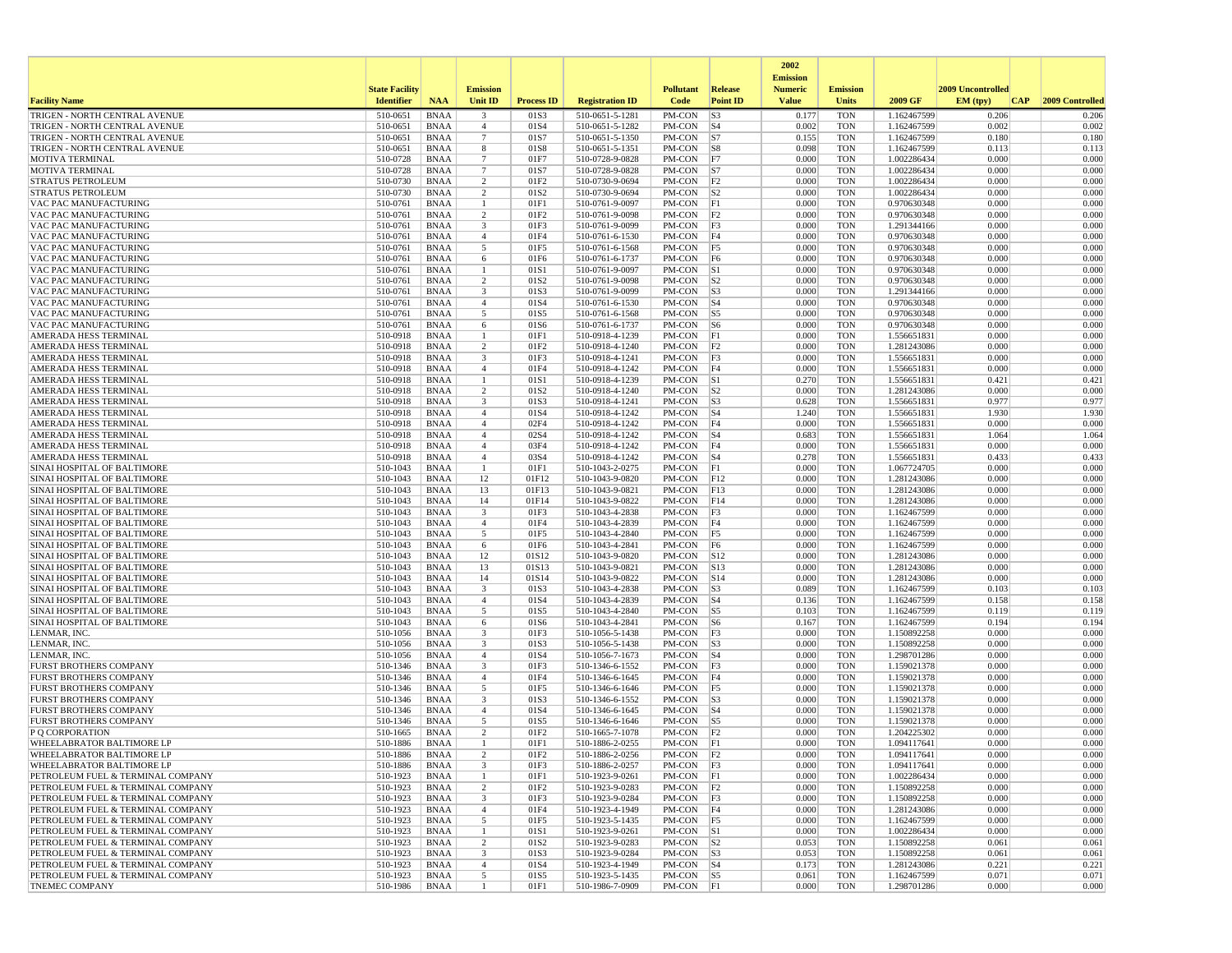|                                      |                                            |             |                                   |                   |                        |                                 |                                   | 2002<br><b>Emission</b>        |                                 |             |                                       |                 |
|--------------------------------------|--------------------------------------------|-------------|-----------------------------------|-------------------|------------------------|---------------------------------|-----------------------------------|--------------------------------|---------------------------------|-------------|---------------------------------------|-----------------|
| <b>Facility Name</b>                 | <b>State Facility</b><br><b>Identifier</b> | <b>NAA</b>  | <b>Emission</b><br><b>Unit ID</b> | <b>Process ID</b> | <b>Registration ID</b> | <b>Pollutant</b><br><b>Code</b> | <b>Release</b><br><b>Point ID</b> | <b>Numeric</b><br><b>Value</b> | <b>Emission</b><br><b>Units</b> | 2009 GF     | 2009 Uncontrolled<br>EM (typ)<br> CAP | 2009 Controlled |
| <b>TNEMEC COMPANY</b>                | 510-1986                                   | <b>BNAA</b> | $\overline{2}$                    | 01F2              | 510-1986-7-0910        | PM-CON                          | F2                                | 0.000                          | <b>TON</b>                      | 1.298701286 | 0.000                                 | 0.000           |
| <b>TNEMEC COMPANY</b>                | 510-1986                                   | <b>BNAA</b> | 3                                 | 01F3              | 510-1986-4-2386        | PM-CON                          | F3                                | 0.000                          | <b>TON</b>                      | 1.006668091 | 0.000                                 | 0.000           |
| <b>TNEMEC COMPANY</b>                | 510-1986                                   | <b>BNAA</b> | $\mathbf{1}$                      | 01S1              | 510-1986-7-0909        | PM-CON                          | S                                 | 0.000                          | <b>TON</b>                      | 1.298701286 | 0.000                                 | 0.000           |
| <b>TNEMEC COMPANY</b>                | 510-1986                                   | <b>BNAA</b> | $\overline{2}$                    | 01S2              | 510-1986-7-0910        | PM-CON                          | S <sub>2</sub>                    | 0.000                          | <b>TON</b>                      | 1.298701286 | 0.000                                 | 0.000           |
| <b>TNEMEC COMPANY</b>                | 510-1986                                   | <b>BNAA</b> | 3                                 | 01S3              | 510-1986-4-2386        | PM-CON                          | S3                                | 0.000                          | <b>TON</b>                      | 1.006668091 | 0.000                                 | 0.000           |
| <b>NATIONAL GRAPHICS</b>             | 510-2034                                   | <b>BNAA</b> | 5                                 | 01F5              | 510-2034-9-0581        | PM-CON                          | F5                                | 0.000                          | <b>TON</b>                      | 0.970630348 | 0.000                                 | 0.000           |
| NATIONAL GRAPHICS                    | 510-2034                                   | <b>BNAA</b> | $\mathbf{q}$                      | 01F9              | 510-2034-6-1245        | PM-CON                          | F9                                | 0.000                          | TON                             | 1.040912509 | 0.000                                 | 0.000           |
| NATIONAL GRAPHICS                    | 510-2034                                   | <b>BNAA</b> | 5                                 | 01S5              | 510-2034-9-0581        | PM-CON                          | $\vert$ S5                        | 0.000                          | <b>TON</b>                      | 0.970630348 | 0.000                                 | 0.000           |
| <b>NATIONAL GRAPHICS</b>             | 510-2034                                   | <b>BNAA</b> | $\mathbf{Q}$                      | 01S9              | 510-2034-6-1245        | $PM$ -CON                       | S9                                | 0.000                          | <b>TON</b>                      | 1.040912509 | 0.000                                 | 0.000           |
| <b>VICTOR GRAPHICS</b>               | 510-2244                                   | <b>BNAA</b> | 10                                | 01F10             | 510-2244-6-1720        | PM-CON                          | F10                               | 0.000                          | <b>TON</b>                      | 0.970630348 | 0.000                                 | 0.000           |
| <b>VICTOR GRAPHICS</b>               | 510-2244                                   | <b>BNAA</b> | $\overline{c}$                    | 01F2              | 510-2244-6-1397        | PM-CON                          | F2                                | 0.000                          | <b>TON</b>                      | 0.970630348 | 0.000                                 | 0.000           |
| <b>VICTOR GRAPHICS</b>               | 510-2244                                   | <b>BNAA</b> | 3                                 | 01F3              | 510-2244-6-1398        | PM-CON                          | F3                                | 0.000                          | <b>TON</b>                      | 0.970630348 | 0.000                                 | 0.000           |
| <b>VICTOR GRAPHICS</b>               | 510-2244                                   | <b>BNAA</b> | $\overline{4}$                    | 01F4              | 510-2244-6-1399        | PM-CON                          | F4                                | 0.000                          | <b>TON</b>                      | 0.970630348 | 0.000                                 | 0.000           |
| <b>VICTOR GRAPHICS</b>               | 510-2244                                   | <b>BNAA</b> | 5                                 | 01F5              | 510-2244-6-1400        | PM-CON                          | F5                                | 0.000                          | <b>TON</b>                      | 0.970630348 | 0.000                                 | 0.000           |
| <b>VICTOR GRAPHICS</b>               | 510-2244                                   | <b>BNAA</b> | $\overline{7}$                    | 01F7              | 510-2244-6-1474        | PM-CON                          | F7                                | 0.000                          | <b>TON</b>                      | 0.970630348 | 0.000                                 | 0.000           |
| <b>VICTOR GRAPHICS</b>               | 510-2244                                   | <b>BNAA</b> | 8                                 | 01F8              | 510-2244-6-1528        | PM-CON                          | F8                                | 0.000                          | <b>TON</b>                      | 0.970630348 | 0.000                                 | 0.000           |
| <b>VICTOR GRAPHICS</b>               | 510-2244                                   | <b>BNAA</b> | 9                                 | 01F9              | 510-2244-6-1529        | PM-CON                          | F9                                | 0.000                          | TON                             | 0.970630348 | 0.000                                 | 0.000           |
| <b>VICTOR GRAPHICS</b>               | 510-2244                                   | <b>BNAA</b> | 10                                | 01S10             | 510-2244-6-1720        | PM-CON                          | $\vert$ S <sub>10</sub>           | 0.000                          | <b>TON</b>                      | 0.970630348 | 0.000                                 | 0.000           |
| <b>VICTOR GRAPHICS</b>               | 510-2244                                   | <b>BNAA</b> | $\overline{2}$                    | 01S2              | 510-2244-6-1397        | PM-CON                          | S2                                | 0.000                          | <b>TON</b>                      | 0.970630348 | 0.000                                 | 0.000           |
| <b>VICTOR GRAPHICS</b>               | 510-2244                                   | <b>BNAA</b> | 3                                 | 01S3              | 510-2244-6-1398        | PM-CON                          | S3                                | 0.000                          | <b>TON</b>                      | 0.970630348 | 0.000                                 | 0.000           |
| <b>VICTOR GRAPHICS</b>               | 510-2244                                   | <b>BNAA</b> | $\overline{4}$                    | 01S4              | 510-2244-6-1399        | PM-CON                          | $ S_4 $                           | 0.000                          | <b>TON</b>                      | 0.970630348 | 0.000                                 | 0.000           |
| <b>VICTOR GRAPHICS</b>               | 510-2244                                   | <b>BNAA</b> | 5                                 | 01S5              | 510-2244-6-1400        | PM-CON                          | $\vert$ S5                        | 0.000                          | <b>TON</b>                      | 0.970630348 | 0.000                                 | 0.000           |
| <b>VICTOR GRAPHICS</b>               | 510-2244                                   | <b>BNAA</b> | $\overline{7}$                    | 01S7              | 510-2244-6-1474        | PM-CON                          | S7                                | 0.000                          | <b>TON</b>                      | 0.970630348 | 0.000                                 | 0.000           |
| <b>VICTOR GRAPHICS</b>               | 510-2244                                   | BNAA        | 8                                 | 01S8              | 510-2244-6-1528        | PM-CON                          | S8                                | 0.000                          | <b>TON</b>                      | 0.970630348 | 0.000                                 | 0.000           |
| <b>VICTOR GRAPHICS</b>               | 510-2244                                   | <b>BNAA</b> | $\mathbf{q}$                      | 01S9              | 510-2244-6-1529        | PM-CON                          | S9                                | 0.000                          | <b>TON</b>                      | 0.970630348 | 0.000                                 | 0.000           |
| <b>CLEAN HARBORS OF BALTIMORE</b>    | 510-2260                                   | <b>BNAA</b> | 10                                | 01F10             | 510-2260-9-0684        | PM-CON                          | F10                               | 0.000                          | TON                             | 1.159021378 | 0.000                                 | 0.000           |
| <b>CLEAN HARBORS OF BALTIMORE</b>    | 510-2260                                   | <b>BNAA</b> | 11                                | 01F11             | 510-2260-9-0685        | PM-CON                          | F11                               | 0.000                          | <b>TON</b>                      | 1.159021378 | 0.000                                 | 0.000           |
| <b>CLEAN HARBORS OF BALTIMORE</b>    | 510-2260                                   | <b>BNAA</b> | 12                                | 01F12             | 510-2260-9-0740        | PM-CON                          | F12                               | 0.000                          | <b>TON</b>                      | 1.159021378 | 0.000                                 | 0.000           |
| <b>CLEAN HARBORS OF BALTIMORE</b>    | 510-2260                                   | <b>BNAA</b> | 14                                | 01F14             | 510-2260-9-0750        | PM-CON                          | F14                               | 0.000                          | <b>TON</b>                      | 1.159021378 | 0.000                                 | 0.000           |
| <b>CLEAN HARBORS OF BALTIMORE</b>    | 510-2260                                   | <b>BNAA</b> | 15                                | 01F15             | 510-2260-6-1610        | PM-CON                          | F15                               | 0.000                          | <b>TON</b>                      | 1.123711348 | 0.000                                 | 0.000           |
| <b>CLEAN HARBORS OF BALTIMORE</b>    | 510-2260                                   | <b>BNAA</b> | $\overline{4}$                    | 01F4              | 510-2260-4-3001        | PM-CON                          | F4                                | 0.000                          | <b>TON</b>                      | 1.281243086 | 0.000                                 | 0.000           |
| <b>CLEAN HARBORS OF BALTIMORE</b>    | 510-2260                                   | <b>BNAA</b> | 9                                 | 01F9              | 510-2260-9-0670        | PM-CON                          | F9                                | 0.000                          | <b>TON</b>                      | 1.159021378 | 0.000                                 | 0.000           |
| CLEAN HARBORS OF BALTIMORE           | 510-2260                                   | <b>BNAA</b> | 10                                | 01S10             | 510-2260-9-0684        | PM-CON                          | S10                               | 0.000                          | <b>TON</b>                      | 1.159021378 | 0.000                                 | 0.000           |
| <b>CLEAN HARBORS OF BALTIMORE</b>    | 510-2260                                   | <b>BNAA</b> | 11                                | 01S11             | 510-2260-9-0685        | PM-CON                          | S11                               | 0.000                          | <b>TON</b>                      | 1.159021378 | 0.000                                 | 0.000           |
| <b>CLEAN HARBORS OF BALTIMORE</b>    | 510-2260                                   | <b>BNAA</b> | 12                                | 01S12             | 510-2260-9-0740        | PM-CON                          | S12                               | 0.000                          | <b>TON</b>                      | 1.159021378 | 0.000                                 | 0.000           |
| <b>CLEAN HARBORS OF BALTIMORE</b>    | 510-2260                                   | <b>BNAA</b> | 14                                | 01S14             | 510-2260-9-0750        | PM-CON                          | S14                               | 0.000                          | TON                             | 1.159021378 | 0.000                                 | 0.000           |
| <b>CLEAN HARBORS OF BALTIMORE</b>    | 510-2260                                   | <b>BNAA</b> | 15                                | 01S15             | 510-2260-6-1610        | PM-CON                          | $\vert$ S <sub>15</sub>           | 0.000                          | <b>TON</b>                      | 1.123711348 | 0.000                                 | 0.000           |
| <b>CLEAN HARBORS OF BALTIMORE</b>    | 510-2260                                   | <b>BNAA</b> | $\overline{4}$                    | 01S4              | 510-2260-4-3001        | PM-CON                          | S4                                | 0.000                          | <b>TON</b>                      | 1.281243086 | 0.000                                 | 0.000           |
| <b>CLEAN HARBORS OF BALTIMORE</b>    | 510-2260                                   | <b>BNAA</b> | 9                                 | 01S9              | 510-2260-9-0670        | PM-CON                          | S9                                | 0.000                          | <b>TON</b>                      | 1.159021378 | 0.000                                 | 0.000           |
| TRIGEN - LEADENHALL STREET           | 510-2796                                   | <b>BNAA</b> | -1                                | 01F1              | 510-2796-4-2868        | PM-CON                          | F1                                | 0.000                          | <b>TON</b>                      | 1.162467599 | 0.000                                 | 0.000           |
| TRIGEN - LEADENHALL STREET           | 510-2796                                   | <b>BNAA</b> | 2                                 | 01F2              | 510-2796-4-2869        | PM-CON                          | F2                                | 0.000                          | <b>TON</b>                      | 1.162467599 | 0.000                                 | 0.000           |
| TRIGEN - LEADENHALL STREET           | 510-2796                                   | <b>BNAA</b> | 3                                 | 01F3              | 510-2796-4-2870        | PM-CON                          | F3                                | 0.000                          | <b>TON</b>                      | 1.162467599 | 0.000                                 | 0.000           |
| TRIGEN - LEADENHALL STREET           | 510-2796                                   | <b>BNAA</b> | $\overline{4}$                    | 01F4              | 510-2796-4-2871        | PM-CON                          | F4                                | 0.000                          | <b>TON</b>                      | 1.162467599 | 0.000                                 | 0.000           |
| TRIGEN - LEADENHALL STREET           | 510-2796                                   | <b>BNAA</b> | 5                                 | 01F5              | 510-2796-4-2872        | PM-CON                          | F5                                | 0.000                          | <b>TON</b>                      | 1.162467599 | 0.000                                 | 0.000           |
| TRIGEN - LEADENHALL STREET           | 510-2796                                   | <b>BNAA</b> | 6                                 | 01F6              | 510-2796-4-2873        | PM-CON                          | F6                                | 0.000                          | TON                             | 1.162467599 | 0.000                                 | 0.000           |
| TRIGEN - LEADENHALL STREET           | 510-2796                                   | <b>BNAA</b> | $7\phantom{.0}$                   | 01F7              | 510-2796-4-2874        | PM-CON                          | F7                                | 0.000                          | <b>TON</b>                      | 1.162467599 | 0.000                                 | 0.000           |
| TRIGEN - LEADENHALL STREET           | 510-2796                                   | <b>BNAA</b> | 8                                 | 01F8              | 510-2796-4-2875        | PM-CON                          | F8                                | 0.000                          | <b>TON</b>                      | 1.162467599 | 0.000                                 | 0.000           |
| TRIGEN - LEADENHALL STREET           | 510-2796                                   | <b>BNAA</b> |                                   | 01S1              | 510-2796-4-2868        | PM-CON                          | S1                                | 0.000                          | <b>TON</b>                      | 1.162467599 | 0.000                                 | 0.000           |
| TRIGEN - LEADENHALL STREET           | 510-2796                                   | <b>BNAA</b> | $\overline{2}$                    | 01S <sub>2</sub>  | 510-2796-4-2869        | PM-CON                          | S <sub>2</sub>                    | 0.027                          | <b>TON</b>                      | 1.162467599 | 0.032                                 | 0.032           |
| TRIGEN - LEADENHALL STREET           | 510-2796                                   | <b>BNAA</b> | 3                                 | 01S3              | 510-2796-4-2870        | PM-CON                          | S3                                | 0.273                          | <b>TON</b>                      | 1.162467599 | 0.317                                 | 0.317           |
| TRIGEN - LEADENHALL STREET           | 510-2796                                   | <b>BNAA</b> | $\overline{4}$                    | 01S4              | 510-2796-4-2871        | PM-CON                          | $\vert$ S4                        | 0.000                          | <b>TON</b>                      | 1.162467599 | 0.000                                 | 0.000           |
| TRIGEN - LEADENHALL STREET           | 510-2796                                   | <b>BNAA</b> | $\overline{5}$                    | 01S5              | 510-2796-4-2872        | PM-CON                          | $\overline{S5}$                   | 0.000                          | <b>TON</b>                      | 1.162467599 | 0.000                                 | 0.000           |
| TRIGEN - LEADENHALL STREET           | 510-2796                                   | <b>BNAA</b> | 6                                 | 01S6              | 510-2796-4-2873        | PM-CON                          | $\sqrt{S}$                        | 0.014                          | <b>TON</b>                      | 1.162467599 | 0.016                                 | 0.016           |
| TRIGEN - LEADENHALL STREET           | 510-2796                                   | <b>BNAA</b> | $\overline{7}$                    | 01S7              | 510-2796-4-2874        | PM-CON                          | S7                                | 0.123                          | <b>TON</b>                      | 1.162467599 | 0.143                                 | 0.143           |
| TRIGEN - LEADENHALL STREET           | 510-2796                                   | <b>BNAA</b> | 8                                 | 01S8              | 510-2796-4-2875        | PM-CON                          | S8                                | 0.191                          | <b>TON</b>                      | 1.162467599 | 0.222                                 | 0.222           |
| <b>DEXT COMPANY</b>                  | 510-2871                                   | <b>BNAA</b> | $\mathbf{1}$                      | 01F1              | 510-2871-8-0259        | PM-CON                          | F                                 | 0.000                          | <b>TON</b>                      | 1.155313373 | 0.000                                 | 0.000           |
| <b>DEXT COMPANY</b>                  | 510-2871                                   | <b>BNAA</b> |                                   | 01S1              | 510-2871-8-0259        | PM-CON                          | S                                 | 0.000                          | <b>TON</b>                      | 1.155313373 | 0.000                                 | 0.000           |
| ROCK-TENN BOX - BROENING HIGHWAY     | 510-2936                                   | <b>BNAA</b> | $\overline{4}$                    | 01F4              | 510-2936-9-0772        | PM-CON                          | F4                                | 0.000                          | <b>TON</b>                      | 1.839534879 | 0.000                                 | 0.000           |
| PHOENIX SERVICES INCORPORATED        | 510-2975                                   | <b>BNAA</b> | -1                                | 01F1              | 510-2975-2-0279        | PM-CON                          | F                                 | 0.000                          | <b>TON</b>                      | 1.067724705 | 0.000                                 | 0.000           |
| LIFE LIKE PRODUCTS - CHESAPEAKE AVE. | 510-3071                                   | <b>BNAA</b> | -1                                | 01F1              | 510-3071-5-1257        | PM-CON                          | F                                 | 0.000                          | <b>TON</b>                      | 1.150892258 | 0.000                                 | 0.000           |
| LIFE LIKE PRODUCTS - CHESAPEAKE AVE. | 510-3071                                   | <b>BNAA</b> |                                   | 01S1              | 510-3071-5-1257        | PM-CON                          | S                                 | 0.117                          | <b>TON</b>                      | 1.150892258 | 0.135                                 | 0.135           |
| LUCAS, JOHN D. PRINTING              | 510-3242                                   | <b>BNAA</b> | $\overline{2}$                    | 01F2              | 510-3242-6-1590        | PM-CON                          | F2                                | 0.000                          | <b>TON</b>                      | 0.970630348 | 0.000                                 | 0.000           |
|                                      |                                            |             |                                   |                   |                        | <b>PM-CON Total</b>             |                                   | 614.264                        |                                 |             | 691.988                               | 691.988         |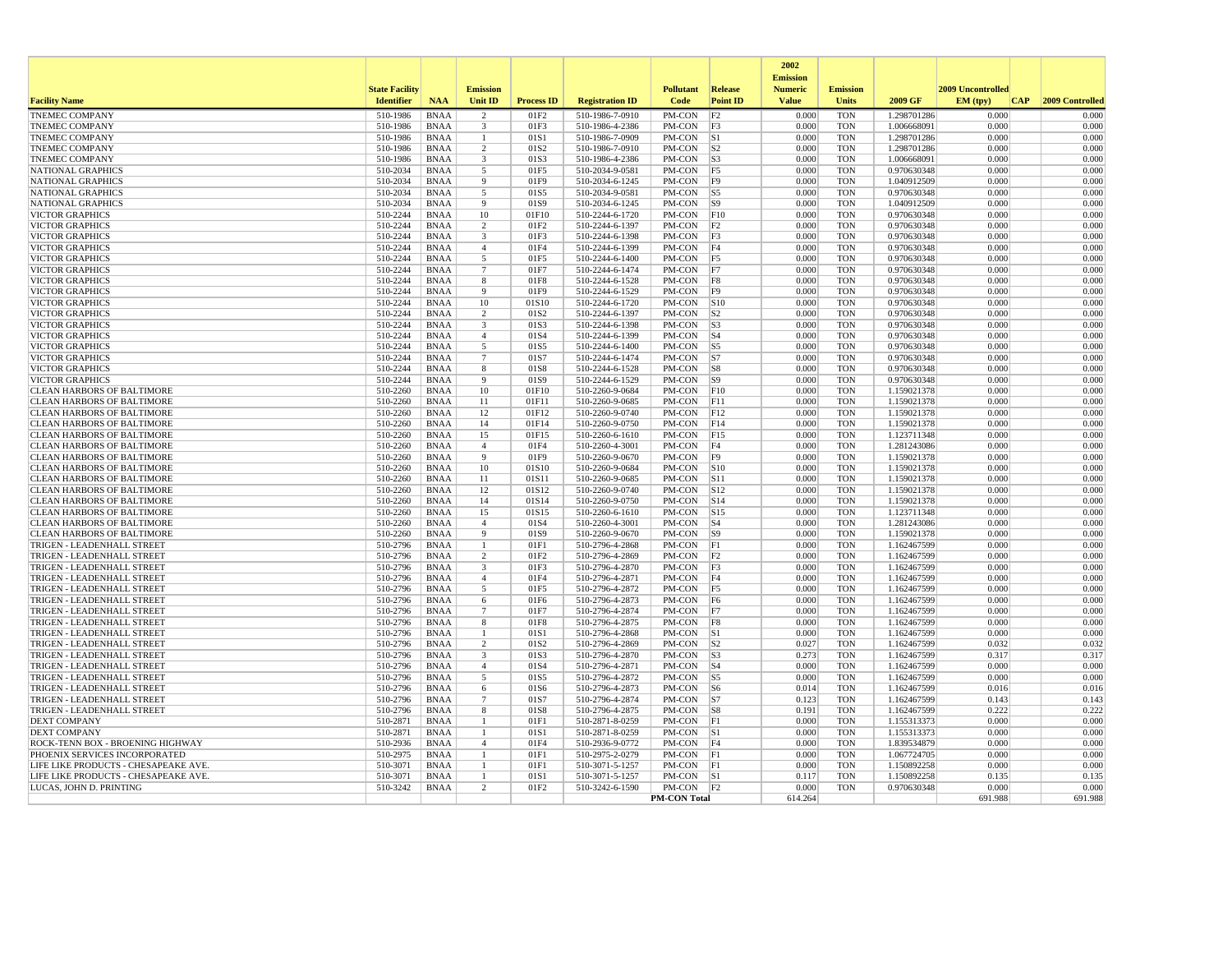|                                                                                                  |                       |                            |                         |                   |                                    |                                    |                      | 2002                              |                          |                            |                   |                 |
|--------------------------------------------------------------------------------------------------|-----------------------|----------------------------|-------------------------|-------------------|------------------------------------|------------------------------------|----------------------|-----------------------------------|--------------------------|----------------------------|-------------------|-----------------|
|                                                                                                  | <b>State Facility</b> |                            | <b>Emission</b>         |                   |                                    | <b>Pollutant</b>                   | <b>Release</b>       | <b>Emission</b><br><b>Numeric</b> | <b>Emission</b>          |                            | 2009 Uncontrolled |                 |
| <b>Facility Name</b>                                                                             | <b>Identifier</b>     | <b>NAA</b>                 | Unit ID                 | <b>Process ID</b> | <b>Registration ID</b>             | Code                               | <b>Point ID</b>      | <b>Value</b>                      | <b>Units</b>             | 2009 GF                    | EM (typ)<br> CAP  | 2009 Controlled |
| CONSTELLATION POWER SOURCE GENERATION - WAGNER                                                   | 003-0014              | <b>BNAA</b>                |                         | 01F1              | 003-0014-3-0003                    | SO <sub>2</sub>                    | F1                   | 0.000                             | <b>TON</b>               | 1.194189072                | 0.000             | 0.000           |
| CONSTELLATION POWER SOURCE GENERATION - WAGNER                                                   | 003-0014              | <b>BNAA</b>                | 2                       | 01F2              | 003-0014-4-0007                    | SO <sub>2</sub>                    | F <sub>2</sub>       | 0.000                             | <b>TON</b>               | 1.633949995                | 0.000             | 0.000           |
| CONSTELLATION POWER SOURCE GENERATION - WAGNER                                                   | 003-0014              | <b>BNAA</b>                | $\overline{\mathbf{3}}$ | 01F3              | 003-0014-4-0017                    | SO <sub>2</sub>                    | F3                   | 0.000                             | <b>TON</b>               | 0.35739696                 | 0.000             | 0.000           |
| CONSTELLATION POWER SOURCE GENERATION - WAGNER<br>CONSTELLATION POWER SOURCE GENERATION - WAGNER | 003-0014<br>003-0014  | <b>BNAA</b><br><b>BNAA</b> | $\overline{4}$<br>5     | 01F4<br>01F5      | 003-0014-4-0307<br>003-0014-4-0308 | SO <sub>2</sub><br>SO <sub>2</sub> | F4<br>F <sub>5</sub> | 0.000<br>0.000                    | <b>TON</b><br><b>TON</b> | 0.808924317<br>1.194189072 | 0.000<br>0.000    | 0.000<br>0.000  |
| CONSTELLATION POWER SOURCE GENERATION - WAGNER                                                   | 003-0014              | <b>BNAA</b>                | -1                      | 01S1              | 003-0014-3-0003                    | SO <sub>2</sub>                    | S1                   | 10,095.960                        | <b>TON</b>               | 1.194189072                | 12,056.485        | 12,056.485      |
| CONSTELLATION POWER SOURCE GENERATION - WAGNER                                                   | 003-0014              | <b>BNAA</b>                | 2                       | 01S <sub>2</sub>  | 003-0014-4-0007                    | SO <sub>2</sub>                    | S <sub>2</sub>       | 1.704                             | <b>TON</b>               | 1.633949995                | 2.784             | 2.784           |
| CONSTELLATION POWER SOURCE GENERATION - WAGNER                                                   | 003-0014              | <b>BNAA</b>                | 3                       | 01S3              | 003-0014-4-0017                    | SO <sub>2</sub>                    | S3                   | 1,886.320                         | <b>TON</b>               | 0.35739696                 | 674.165           | 674.165         |
| CONSTELLATION POWER SOURCE GENERATION - WAGNER                                                   | 003-0014              | <b>BNAA</b>                | $\overline{4}$          | 01S4              | 003-0014-4-0307                    | SO <sub>2</sub>                    | $ S_4 $              | 383.575                           | <b>TON</b>               | 0.808924317                | 310.283           | 310.283         |
| CONSTELLATION POWER SOURCE GENERATION - WAGNER                                                   | 003-0014              | <b>BNAA</b>                | 5                       | 01S5              | 003-0014-4-0308                    | SO <sub>2</sub>                    | S <sub>5</sub>       | 6,427.548                         | <b>TON</b>               | 1.194189072                | 7,675.708         | 7,675.708       |
| <b>NEVAMAR COMPANY</b>                                                                           | 003-0021              | <b>BNAA</b>                | $\mathbf{1}$            | 01F1              | 003-0021-5-0232                    | SO <sub>2</sub>                    | F1                   | 0.000                             | <b>TON</b>               | 1.150892258                | 0.000             | 0.000           |
| NEVAMAR COMPANY                                                                                  | 003-0021<br>003-0021  | <b>BNAA</b>                | 11<br>12                | 01F11<br>01F12    | 003-0021-7-0280<br>003-0021-7-0293 | SO <sub>2</sub><br>SO <sub>2</sub> | F11<br>F12           | 0.000<br>0.000                    | <b>TON</b><br><b>TON</b> | 1.291344166                | 0.000<br>0.000    | 0.000<br>0.000  |
| NEVAMAR COMPANY<br>NEVAMAR COMPANY                                                               | 003-0021              | <b>BNAA</b><br><b>BNAA</b> | 14                      | 01F14             | 003-0021-5-0233                    | SO <sub>2</sub>                    | F14                  | 0.000                             | <b>TON</b>               | 1.291344166<br>1.150892258 | 0.000             | 0.000           |
| NEVAMAR COMPANY                                                                                  | 003-0021              | <b>BNAA</b>                | 15                      | 01F15             | 003-0021-6-0103                    | SO <sub>2</sub>                    | F15                  | 0.000                             | <b>TON</b>               | 1.291344166                | 0.000             | 0.000           |
| <b>NEVAMAR COMPANY</b>                                                                           | 003-0021              | <b>BNAA</b>                | 17                      | 01F17             | 003-0021-5-0294                    | SO <sub>2</sub>                    | F17                  | 0.000                             | <b>TON</b>               | 1.150892258                | 0.000             | 0.000           |
| NEVAMAR COMPANY                                                                                  | 003-0021              | <b>BNAA</b>                | 24                      | 01F24             | 003-0021-6-0478                    | SO <sub>2</sub>                    | F24                  | 0.000                             | <b>TON</b>               | 1.040912509                | 0.000             | 0.000           |
| NEVAMAR COMPANY                                                                                  | 003-0021              | <b>BNAA</b>                | 25                      | 01F25             | 003-0021-9-0509                    | SO <sub>2</sub>                    | F25                  | 0.000                             | <b>TON</b>               | 1.34117651                 | 0.000             | 0.000           |
| NEVAMAR COMPANY                                                                                  | 003-0021              | <b>BNAA</b>                | 41                      | 01F41             | 003-0021-6-0531                    | SO <sub>2</sub>                    | F41                  | 0.000                             | <b>TON</b>               | 1.291344166                | 0.000             | 0.000           |
| NEVAMAR COMPANY                                                                                  | 003-0021              | <b>BNAA</b>                | 49                      | 01F49             | 003-0021-9-0530                    | SO <sub>2</sub>                    | F49                  | 0.000                             | <b>TON</b>               | 1.013260484                | 0.000             | 0.000           |
| NEVAMAR COMPANY                                                                                  | 003-0021              | <b>BNAA</b>                | 5                       | 01F5              | 003-0021-7-0224                    | SO <sub>2</sub>                    | F5                   | 0.000                             | <b>TON</b>               | 1.291344166                | 0.000             | 0.000           |
| NEVAMAR COMPANY                                                                                  | 003-0021              | <b>BNAA</b>                | 50<br>52                | 01F50             | 003-0021-9-0531                    | SO <sub>2</sub>                    | F50                  | 0.000<br>0.000                    | <b>TON</b>               | 1.013260484                | 0.000<br>0.000    | 0.000<br>0.000  |
| NEVAMAR COMPANY<br>NEVAMAR COMPANY                                                               | 003-0021<br>003-0021  | <b>BNAA</b><br><b>BNAA</b> | 53                      | 01F52<br>01F53    | 003-0021-6-0549<br>003-0021-7-0414 | SO <sub>2</sub><br>SO <sub>2</sub> | F52<br>F53           | 0.000                             | <b>TON</b><br><b>TON</b> | 1.040912509<br>1.013260484 | 0.000             | 0.000           |
| NEVAMAR COMPANY                                                                                  | 003-0021              | <b>BNAA</b>                | 54                      | 01F54             | 003-0021-9-0555                    | SO <sub>2</sub>                    | F54                  | 0.000                             | <b>TON</b>               | 1.013260484                | 0.000             | 0.000           |
| NEVAMAR COMPANY                                                                                  | 003-0021              | <b>BNAA</b>                | 55                      | 01F55             | 003-0021-9-0546                    | SO <sub>2</sub>                    | F55                  | 0.000                             | <b>TON</b>               | 1.094117641                | 0.000             | 0.000           |
| NEVAMAR COMPANY                                                                                  | 003-0021              | <b>BNAA</b>                | 57                      | 01F57             | 003-0021-6-0737                    | SO <sub>2</sub>                    | F57                  | 0.000                             | <b>TON</b>               | 1.040912509                | 0.000             | 0.000           |
| NEVAMAR COMPANY                                                                                  | 003-0021              | <b>BNAA</b>                | 59                      | 01F59             | 003-0021-6-0755                    | SO <sub>2</sub>                    | F59                  | 0.000                             | <b>TON</b>               | 1.159021378                | 0.000             | 0.000           |
| NEVAMAR COMPANY                                                                                  | 003-0021              | <b>BNAA</b>                | 6                       | 01F6              | 003-0021-7-0225                    | SO <sub>2</sub>                    | F <sub>6</sub>       | 0.000                             | <b>TON</b>               | 1.291344166                | 0.000             | 0.000           |
| NEVAMAR COMPANY                                                                                  | 003-0021              | <b>BNAA</b>                | 60                      | 01F60             | 003-0021-6-0756                    | SO <sub>2</sub>                    | F60                  | 0.000                             | <b>TON</b>               | 1.159021378                | 0.000             | 0.000           |
| NEVAMAR COMPANY<br><b>NEVAMAR COMPANY</b>                                                        | 003-0021<br>003-0021  | <b>BNAA</b><br><b>BNAA</b> | 61<br>62                | 01F61<br>01F62    | 003-0021-6-0757<br>003-0021-9-0596 | SO <sub>2</sub><br>SO <sub>2</sub> | F61<br>F62           | 0.000<br>0.000                    | <b>TON</b><br><b>TON</b> | 1.159021378<br>1.013260484 | 0.000<br>0.000    | 0.000<br>0.000  |
| NEVAMAR COMPANY                                                                                  | 003-0021              | <b>BNAA</b>                | 7                       | 01F7              | 003-0021-7-0226                    | SO <sub>2</sub>                    | F7                   | 0.000                             | <b>TON</b>               | 1.291344166                | 0.000             | 0.000           |
| NEVAMAR COMPANY                                                                                  | 003-0021              | <b>BNAA</b>                | -1                      | 01S1              | 003-0021-5-0232                    | SO <sub>2</sub>                    | S1                   | 0.045                             | <b>TON</b>               | 1.150892258                | 0.052             | 0.052           |
| <b>NEVAMAR COMPANY</b>                                                                           | 003-0021              | <b>BNAA</b>                | 11                      | 01S11             | 003-0021-7-0280                    | SO <sub>2</sub>                    | S11                  | 0.000                             | <b>TON</b>               | 1.291344166                | 0.000             | 0.000           |
| NEVAMAR COMPANY                                                                                  | 003-0021              | <b>BNAA</b>                | 12                      | 01S12             | 003-0021-7-0293                    | SO <sub>2</sub>                    | S12                  | 0.002                             | <b>TON</b>               | 1.291344166                | 0.003             | 0.003           |
| NEVAMAR COMPANY                                                                                  | 003-0021              | <b>BNAA</b>                | 14                      | 01S14             | 003-0021-5-0233                    | SO <sub>2</sub>                    | S14                  | 0.015                             | <b>TON</b>               | 1.150892258                | 0.018             | 0.018           |
| NEVAMAR COMPANY                                                                                  | 003-0021              | <b>BNAA</b>                | 15                      | 01S15             | 003-0021-6-0103                    | SO <sub>2</sub>                    | S15                  | 0.000                             | <b>TON</b>               | 1.291344166                | 0.000             | 0.000           |
| NEVAMAR COMPANY                                                                                  | 003-0021<br>003-0021  | <b>BNAA</b>                | 17<br>24                | 01S17             | 003-0021-5-0294                    | SO <sub>2</sub><br>SO <sub>2</sub> | S17<br>S24           | 0.061<br>0.000                    | <b>TON</b><br><b>TON</b> | 1.150892258                | 0.070<br>0.000    | 0.070<br>0.000  |
| NEVAMAR COMPANY<br>NEVAMAR COMPANY                                                               | 003-0021              | <b>BNAA</b><br><b>BNAA</b> | 25                      | 01S24<br>01S25    | 003-0021-6-0478<br>003-0021-9-0509 | SO <sub>2</sub>                    | S <sub>25</sub>      | 0.000                             | <b>TON</b>               | 1.040912509<br>1.34117651  | 0.000             | 0.000           |
| NEVAMAR COMPANY                                                                                  | 003-0021              | <b>BNAA</b>                | 41                      | 01S41             | 003-0021-6-0531                    | SO <sub>2</sub>                    | S41                  | 0.000                             | <b>TON</b>               | 1.291344166                | 0.000             | 0.000           |
| NEVAMAR COMPANY                                                                                  | 003-0021              | <b>BNAA</b>                | 49                      | 01S49             | 003-0021-9-0530                    | SO <sub>2</sub>                    | S49                  | 0.000                             | <b>TON</b>               | 1.013260484                | 0.000             | 0.000           |
| NEVAMAR COMPANY                                                                                  | 003-0021              | <b>BNAA</b>                | 5                       | 01S5              | 003-0021-7-0224                    | SO <sub>2</sub>                    | S5                   | 0.000                             | <b>TON</b>               | 1.291344166                | 0.000             | 0.000           |
| NEVAMAR COMPANY                                                                                  | 003-0021              | <b>BNAA</b>                | 50                      | 01S50             | 003-0021-9-0531                    | SO <sub>2</sub>                    | S50                  | 0.000                             | <b>TON</b>               | 1.013260484                | 0.000             | 0.000           |
| NEVAMAR COMPANY                                                                                  | 003-0021              | <b>BNAA</b>                | 52                      | 01S52             | 003-0021-6-0549                    | SO <sub>2</sub>                    | S52                  | 0.000                             | <b>TON</b>               | 1.040912509                | 0.000             | 0.000           |
| NEVAMAR COMPANY                                                                                  | 003-0021              | <b>BNAA</b>                | 53                      | 01S53             | 003-0021-7-0414                    | SO <sub>2</sub>                    | S53                  | 0.000                             | <b>TON</b>               | 1.013260484                | 0.000             | 0.000           |
| NEVAMAR COMPANY<br>NEVAMAR COMPANY                                                               | 003-0021<br>003-0021  | <b>BNAA</b><br><b>BNAA</b> | 54<br>55                | 01S54<br>01S55    | 003-0021-9-0555<br>003-0021-9-0546 | SO <sub>2</sub><br>SO <sub>2</sub> | S54<br>S55           | 0.000<br>0.000                    | <b>TON</b><br><b>TON</b> | 1.013260484<br>1.094117641 | 0.000<br>0.000    | 0.000<br>0.000  |
| NEVAMAR COMPANY                                                                                  | 003-0021              | <b>BNAA</b>                | 57                      | 01S57             | 003-0021-6-0737                    | SO <sub>2</sub>                    | S57                  | 0.000                             | <b>TON</b>               | 1.040912509                | 0.000             | 0.000           |
| NEVAMAR COMPANY                                                                                  | 003-0021              | <b>BNAA</b>                | 59                      | 01S59             | 003-0021-6-0755                    | SO <sub>2</sub>                    | S59                  | 0.000                             | <b>TON</b>               | 1.159021378                | 0.000             | 0.000           |
| NEVAMAR COMPANY                                                                                  | 003-0021              | <b>BNAA</b>                | 6                       | 01S6              | 003-0021-7-0225                    | SO <sub>2</sub>                    | S <sub>6</sub>       | 0.002                             | <b>TON</b>               | 1.291344166                | 0.003             | 0.003           |
| NEVAMAR COMPANY                                                                                  | 003-0021              | <b>BNAA</b>                | 60                      | 01S60             | 003-0021-6-0756                    | SO <sub>2</sub>                    | S60                  | 0.000                             | <b>TON</b>               | 1.159021378                | 0.000             | 0.000           |
| <b>NEVAMAR COMPANY</b>                                                                           | 003-0021              | <b>BNAA</b>                | 61                      | 01S61             | 003-0021-6-0757                    | SO <sub>2</sub>                    | S61                  | 0.000                             | <b>TON</b>               | 1.159021378                | 0.000             | 0.000           |
| NEVAMAR COMPANY                                                                                  | 003-0021              | <b>BNAA</b>                | 62                      | 01S62             | 003-0021-9-0596                    | SO <sub>2</sub>                    | S62                  | 0.000                             | <b>TON</b>               | 1.013260484                | 0.000             | 0.000           |
| <b>NEVAMAR COMPANY</b><br>RELIABLE CONTRACTING                                                   | 003-0021<br>003-0043  | <b>BNAA</b><br><b>BNAA</b> | $7\phantom{.0}$<br>3    | 01S7<br>01F3      | 003-0021-7-0226<br>003-0043-6-0080 | SO <sub>2</sub><br>SO <sub>2</sub> | S7<br>F3             | 0.002<br>0.000                    | <b>TON</b><br><b>TON</b> | 1.291344166<br>1.241503954 | 0.003<br>0.000    | 0.003<br>0.000  |
| <b>RELIABLE CONTRACTING</b>                                                                      | 003-0043              | <b>BNAA</b>                | $\overline{4}$          | 01F4              | 003-0043-6-0866                    | SO <sub>2</sub>                    | F4                   | 0.000                             | <b>TON</b>               | 1.241503954                | 0.000             | 0.000           |
| RELIABLE CONTRACTING                                                                             | 003-0043              | BNAA                       |                         | 01S3              | 003-0043-6-0080                    | SO <sub>2</sub>                    | S <sub>3</sub>       | 0.287                             | TON                      | 1.241503954                | 0.356             | 0.356           |
| <b>RELIABLE CONTRACTING</b>                                                                      | 003-0043              | BNAA                       | $\overline{4}$          | 01S4              | 003-0043-6-0866                    | SO <sub>2</sub>                    | $ S_4 $              | 0.470                             | <b>TON</b>               | 1.241503954                | 0.584             | 0.584           |
| RAINBOW CLEANERS & UNIFORM RENTAL                                                                | 003-0046              | BNAA                       | $\mathbf{1}$            | 01F1              | 003-0046-4-0032                    | SO <sub>2</sub>                    | F1                   | 0.000                             | <b>TON</b>               | 1.281243086                | 0.000             | 0.000           |
| RAINBOW CLEANERS & UNIFORM RENTAL                                                                | 003-0046              | BNAA                       | 12                      | 01F12             | 003-0046-6-0935                    | SO <sub>2</sub>                    | F12                  | 0.000                             | TON                      | 1.017948747                | 0.000             | 0.000           |
| RAINBOW CLEANERS & UNIFORM RENTAL                                                                | 003-0046              | <b>BNAA</b>                | 15                      | 01F15             | 003-0046-6-0938                    | SO <sub>2</sub>                    | F15                  | 0.000                             | <b>TON</b>               | 1.017948747                | 0.000             | 0.000           |
| RAINBOW CLEANERS & UNIFORM RENTAL                                                                | 003-0046              | <b>BNAA</b>                | 16                      | 01F16             | 003-0046-6-0939                    | SO <sub>2</sub>                    | F16                  | 0.000                             | <b>TON</b>               | 1.017948747                | 0.000             | 0.000           |
| RAINBOW CLEANERS & UNIFORM RENTAL                                                                | 003-0046              | <b>BNAA</b>                | 2                       | 01F2              | 003-0046-5-0242                    | SO <sub>2</sub>                    | F2                   | 0.000                             | <b>TON</b>               | 1.162467599                | 0.000             | 0.000           |
| RAINBOW CLEANERS & UNIFORM RENTAL<br>RAINBOW CLEANERS & UNIFORM RENTAL                           | 003-0046<br>003-0046  | BNAA<br><b>BNAA</b>        | -1<br>12                | 01S1<br>01S12     | 003-0046-4-0032<br>003-0046-6-0935 | SO <sub>2</sub><br>SO <sub>2</sub> | S1<br>S12            | 0.450<br>0.000                    | <b>TON</b><br><b>TON</b> | 1.281243086<br>1.017948747 | 0.577<br>0.000    | 0.577<br>0.000  |
| RAINBOW CLEANERS & UNIFORM RENTAL                                                                | 003-0046              | BNAA                       | 15                      | 01S15             | 003-0046-6-0938                    | SO <sub>2</sub>                    | S15                  | 0.000                             | <b>TON</b>               | 1.017948747                | 0.000             | 0.000           |
| RAINBOW CLEANERS & UNIFORM RENTAL                                                                | 003-0046              | BNAA                       | 16                      | 01S16             | 003-0046-6-0939                    | SO <sub>2</sub>                    | S <sub>16</sub>      | 0.000                             | TON                      | 1.017948747                | 0.000             | 0.000           |
| RAINBOW CLEANERS & UNIFORM RENTAL                                                                | 003-0046              | <b>BNAA</b>                | $\overline{c}$          | 01S2              | 003-0046-5-0242                    | SO <sub>2</sub>                    | S2                   | 0.004                             | <b>TON</b>               | 1.162467599                | 0.004             | 0.004           |
| BURNETT, WM. T. COMPANY                                                                          | 003-0118              | <b>BNAA</b>                | $7\phantom{.0}$         | 01F7              | 003-0118-5-0458                    | SO <sub>2</sub>                    | F7                   | 0.000                             | <b>TON</b>               | 1.150892258                | 0.000             | 0.000           |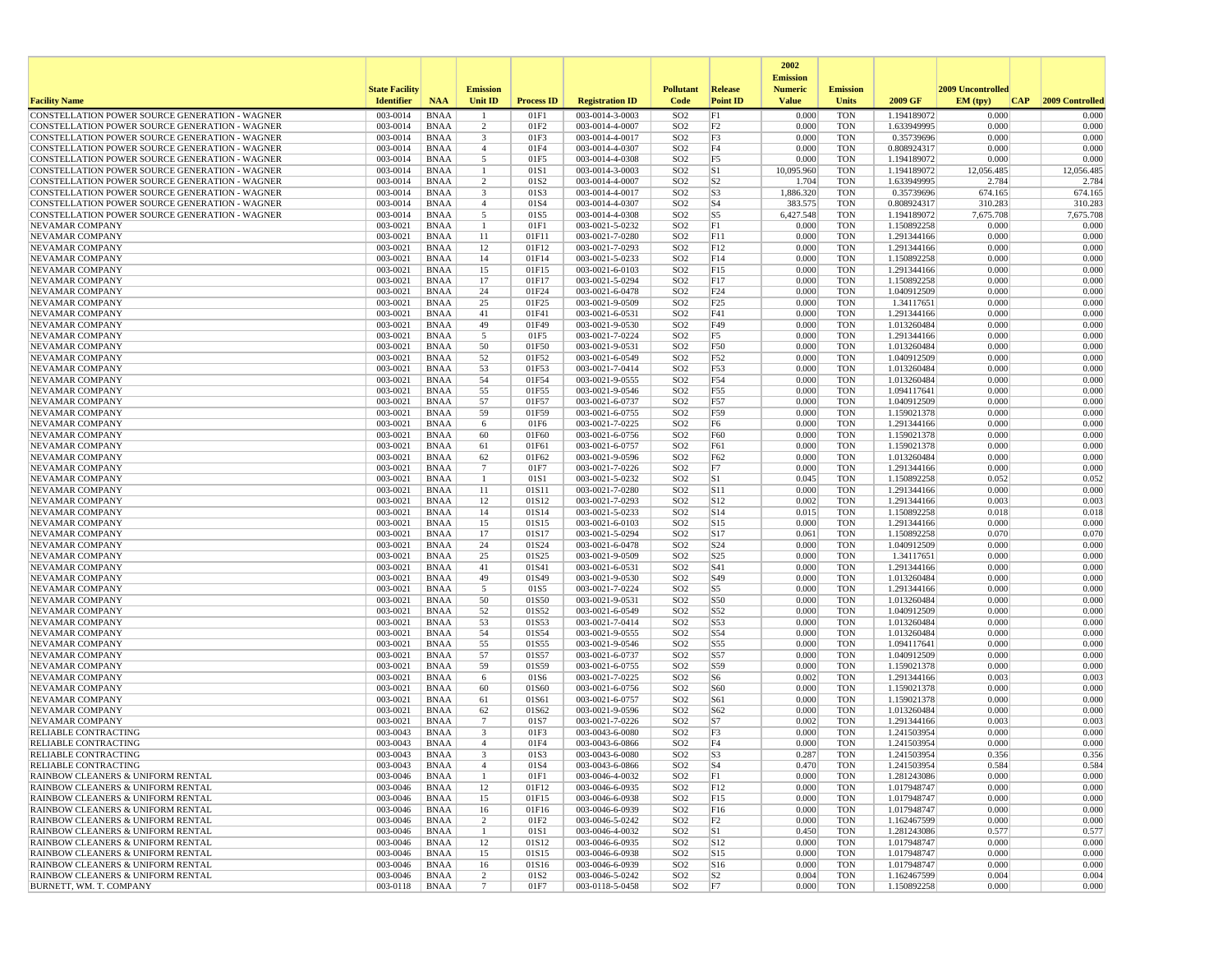|                                                                                    |                       |                            |                 |                    |                                    |                                    |                        | 2002                              |                          |                            |                   |                 |
|------------------------------------------------------------------------------------|-----------------------|----------------------------|-----------------|--------------------|------------------------------------|------------------------------------|------------------------|-----------------------------------|--------------------------|----------------------------|-------------------|-----------------|
|                                                                                    | <b>State Facility</b> |                            | <b>Emission</b> |                    |                                    | <b>Pollutant</b>                   | Release                | <b>Emission</b><br><b>Numeric</b> | <b>Emission</b>          |                            | 2009 Uncontrolled |                 |
| <b>Facility Name</b>                                                               | <b>Identifier</b>     | <b>NAA</b>                 | Unit ID         | <b>Process ID</b>  | <b>Registration ID</b>             | Code                               | <b>Point ID</b>        | <b>Value</b>                      | <b>Units</b>             | 2009 GF                    | EM (tpv)<br> CAP  | 2009 Controlled |
| BURNETT, WM. T. COMPANY                                                            | 003-0118              | <b>BNAA</b>                | $\overline{7}$  | 01S7               | 003-0118-5-0458                    | SO <sub>2</sub>                    | S7                     | 0.009                             | <b>TON</b>               | 1.150892258                | 0.010             | 0.010           |
| <b>BALTO-WASH INTERNATIONAL AIRPORT</b>                                            | 003-0208<br>003-0208  | <b>BNAA</b><br><b>BNAA</b> | 9<br>9          | -1<br>$\mathbf{1}$ | 003-0208-5-0499                    | SO <sub>2</sub><br>SO <sub>2</sub> | F <sub>9</sub>         | 0.000<br>0.183                    | <b>TON</b><br><b>TON</b> | 1.162467599                | 0.000<br>0.212    | 0.000           |
| <b>BALTO-WASH INTERNATIONAL AIRPORT</b><br><b>BALTO-WASH INTERNATIONAL AIRPORT</b> | 003-0208              | <b>BNAA</b>                | $\overline{7}$  | $\mathbf{1}$       | 003-0208-5-0499<br>003-0208-5-0437 | SO <sub>2</sub>                    | S9 <br>S7              | 0.000                             | <b>TON</b>               | 1.162467599<br>1.162467599 | 0.000             | 0.212<br>0.000  |
| <b>BALTO-WASH INTERNATIONAL AIRPORT</b>                                            | 003-0208              | BNAA                       | 11              | -1                 | 003-0208-5-0501                    | SO <sub>2</sub>                    | S11                    | 0.000                             | <b>TON</b>               | 1.162467599                | 0.000             | 0.000           |
| <b>BALTO-WASH INTERNATIONAL AIRPORT</b>                                            | 003-0208              | <b>BNAA</b>                | 11              |                    | 003-0208-5-0501                    | SO <sub>2</sub>                    | F11                    | 0.000                             | <b>TON</b>               | 1.162467599                | 0.000             | 0.000           |
| <b>BALTO-WASH INTERNATIONAL AIRPORT</b>                                            | 003-0208              | <b>BNAA</b>                | 10              | -1                 | 003-0208-5-0500                    | SO <sub>2</sub>                    | F10                    | 0.000                             | <b>TON</b>               | 1.162467599                | 0.000             | 0.000           |
| <b>BALTO-WASH INTERNATIONAL AIRPORT</b>                                            | 003-0208              | BNAA                       | $7\phantom{.0}$ | -1                 | 003-0208-5-0437                    | SO <sub>2</sub>                    | F7                     | 0.000                             | <b>TON</b>               | 1.162467599                | 0.000             | 0.000           |
| <b>BALTO-WASH INTERNATIONAL AIRPORT</b>                                            | 003-0208              | <b>BNAA</b>                | 10              | -1                 | 003-0208-5-0500                    | SO <sub>2</sub>                    | S10                    | 0.183                             | <b>TON</b>               | 1.162467599                | 0.212             | 0.212           |
| NORTHROP-GRUMMAN - BWI                                                             | 003-0250              | <b>BNAA</b>                | 134             | 01F134             | 003-0250-5-0438                    | SO <sub>2</sub>                    | F134                   | 0.000<br>0.940                    | <b>TON</b>               | 1.150892258                | 0.000             | 0.000           |
| NORTHROP-GRUMMAN - BWI<br><b>HI-TECH COLOR</b>                                     | 003-0250<br>003-0276  | <b>BNAA</b><br>BNAA        | 134<br>5        | 01S134<br>01F5     | 003-0250-5-0438<br>003-0276-5-0308 | SO <sub>2</sub><br>SO <sub>2</sub> | S134<br>F <sub>5</sub> | 0.000                             | <b>TON</b><br><b>TON</b> | 1.150892258<br>1.150892258 | 1.082<br>0.000    | 1.082<br>0.000  |
| <b>HI-TECH COLOR</b>                                                               | 003-0276              | <b>BNAA</b>                | 6               | 01F6               | 003-0276-6-0175                    | SO <sub>2</sub>                    | F <sub>6</sub>         | 0.000                             | <b>TON</b>               | 1.037110686                | 0.000             | 0.000           |
| HI-TECH COLOR                                                                      | 003-0276              | <b>BNAA</b>                | $7\phantom{.0}$ | 01F7               | 003-0276-9-0350                    | SO <sub>2</sub>                    | F7                     | 0.000                             | <b>TON</b>               | 1.002286434                | 0.000             | 0.000           |
| HI-TECH COLOR                                                                      | 003-0276              | <b>BNAA</b>                | 8               | 01F8               | 003-0276-6-0844                    | SO <sub>2</sub>                    | F8                     | 0.000                             | <b>TON</b>               | 1.013260484                | 0.000             | 0.000           |
| <b>HI-TECH COLOR</b>                                                               | 003-0276              | BNAA                       | 5               | 01S5               | 003-0276-5-0308                    | SO <sub>2</sub>                    | S5                     | 0.000                             | <b>TON</b>               | 1.150892258                | 0.000             | 0.000           |
| <b>HI-TECH COLOR</b>                                                               | 003-0276              | <b>BNAA</b>                | 6               | 01S6               | 003-0276-6-0175                    | SO <sub>2</sub>                    | S <sub>6</sub>         | 0.000                             | <b>TON</b>               | 1.037110686                | 0.000             | 0.000           |
| <b>HI-TECH COLOR</b>                                                               | 003-0276              | BNAA                       | $7\phantom{.0}$ | 01S7               | 003-0276-9-0350                    | SO <sub>2</sub>                    | S7                     | 0.000                             | <b>TON</b>               | 1.002286434                | 0.000             | 0.000           |
| <b>HI-TECH COLOR</b><br>US NAVAL ACADEMY                                           | 003-0276<br>003-0310  | BNAA<br><b>BNAA</b>        | 8<br>10         | 01S8<br>01F10      | 003-0276-6-0844<br>003-0310-6-0122 | SO <sub>2</sub><br>SO <sub>2</sub> | S8<br>F10              | 0.000<br>0.000                    | <b>TON</b><br><b>TON</b> | 1.013260484<br>1.017948747 | 0.000<br>0.000    | 0.000<br>0.000  |
| US NAVAL ACADEMY                                                                   | 003-0310              | <b>BNAA</b>                | 11              | 01F11              | 003-0310-6-0123                    | SO <sub>2</sub>                    | F11                    | 0.000                             | <b>TON</b>               | 1.017948747                | 0.000             | 0.000           |
| US NAVAL ACADEMY                                                                   | 003-0310              | <b>BNAA</b>                | 12              | 01F12              | 003-0310-6-0153                    | SO <sub>2</sub>                    | F12                    | 0.000                             | <b>TON</b>               | 1.017948747                | 0.000             | 0.000           |
| <b>US NAVAL ACADEMY</b>                                                            | 003-0310              | BNAA                       | 13              | 01F13              | 003-0310-6-0170                    | SO <sub>2</sub>                    | F13                    | 0.000                             | <b>TON</b>               | 1.017948747                | 0.000             | 0.000           |
| US NAVAL ACADEMY                                                                   | 003-0310              | BNAA                       | 14              | 01F14              | 003-0310-6-0171                    | SO <sub>2</sub>                    | F14                    | 0.000                             | <b>TON</b>               | 1.017948747                | 0.000             | 0.000           |
| US NAVAL ACADEMY                                                                   | 003-0310              | <b>BNAA</b>                | 15              | 01F15              | 003-0310-6-0497                    | SO <sub>2</sub>                    | F <sub>15</sub>        | 0.000                             | <b>TON</b>               | 1.017948747                | 0.000             | 0.000           |
| <b>US NAVAL ACADEMY</b>                                                            | 003-0310              | BNAA                       | 16              | 01F16              | 003-0310-5-0311                    | SO <sub>2</sub>                    | F16                    | 0.000                             | <b>TON</b>               | 1.162467599                | 0.000             | 0.000           |
| US NAVAL ACADEMY<br>US NAVAL ACADEMY                                               | 003-0310<br>003-0310  | BNAA<br><b>BNAA</b>        | 17<br>18        | 01F17<br>01F18     | 003-0310-5-0312<br>003-0310-5-0313 | SO <sub>2</sub><br>SO <sub>2</sub> | F17<br>F18             | 0.000<br>0.000                    | <b>TON</b><br><b>TON</b> | 1.162467599<br>1.162467599 | 0.000<br>0.000    | 0.000<br>0.000  |
| US NAVAL ACADEMY                                                                   | 003-0310              | <b>BNAA</b>                | 20              | 01F20              | 003-0310-6-0722                    | SO <sub>2</sub>                    | F20                    | 0.000                             | <b>TON</b>               | 1.017948747                | 0.000             | 0.000           |
| <b>US NAVAL ACADEMY</b>                                                            | 003-0310              | BNAA                       | 22              | 01F22              | 003-0310-9-0584                    | SO <sub>2</sub>                    | F <sub>22</sub>        | 0.000                             | <b>TON</b>               | 1.002286434                | 0.000             | 0.000           |
| US NAVAL ACADEMY                                                                   | 003-0310              | <b>BNAA</b>                | 23              | 01F23              | 003-0310-4-0684                    | SO <sub>2</sub>                    | F23                    | 0.000                             | <b>TON</b>               | 1.281243086                | 0.000             | 0.000           |
| US NAVAL ACADEMY                                                                   | 003-0310              | <b>BNAA</b>                | 24              | 01F24              | 003-0310-4-0685                    | SO <sub>2</sub>                    | F <sub>24</sub>        | 0.000                             | <b>TON</b>               | 1.281243086                | 0.000             | 0.000           |
| US NAVAL ACADEMY                                                                   | 003-0310              | BNAA                       | 33              | 01F33              | 003-0310-6-0749                    | SO <sub>2</sub>                    | F33                    | 0.000                             | <b>TON</b>               | 1.159021378                | 0.000             | 0.000           |
| US NAVAL ACADEMY                                                                   | 003-0310              | <b>BNAA</b>                | 34              | 01F34              | 003-0310-6-0750                    | SO <sub>2</sub>                    | F34                    | 0.000                             | <b>TON</b>               | 1.159021378                | 0.000             | 0.000           |
| US NAVAL ACADEMY<br>US NAVAL ACADEMY                                               | 003-0310<br>003-0310  | <b>BNAA</b><br><b>BNAA</b> | 35<br>38        | 01F35<br>01F38     | 003-0310-6-0751<br>003-0310-4-0688 | SO <sub>2</sub><br>SO <sub>2</sub> | F35<br>F38             | 0.000<br>0.000                    | <b>TON</b><br><b>TON</b> | 1.017948747<br>1.281243086 | 0.000<br>0.000    | 0.000<br>0.000  |
| US NAVAL ACADEMY                                                                   | 003-0310              | BNAA                       | 6               | 01F6               | 003-0310-6-0118                    | SO <sub>2</sub>                    | F <sub>6</sub>         | 0.000                             | <b>TON</b>               | 1.017948747                | 0.000             | 0.000           |
| <b>US NAVAL ACADEMY</b>                                                            | 003-0310              | <b>BNAA</b>                | $7\phantom{.0}$ | 01F7               | 003-0310-6-0119                    | SO <sub>2</sub>                    | F7                     | 0.000                             | <b>TON</b>               | 1.017948747                | 0.000             | 0.000           |
| US NAVAL ACADEMY                                                                   | 003-0310              | <b>BNAA</b>                | 8               | 01F8               | 003-0310-6-0120                    | SO <sub>2</sub>                    | F8                     | 0.000                             | <b>TON</b>               | 1.017948747                | 0.000             | 0.000           |
| US NAVAL ACADEMY                                                                   | 003-0310              | <b>BNAA</b>                | 9               | 01F9               | 003-0310-6-0121                    | SO <sub>2</sub>                    | F <sub>9</sub>         | 0.000                             | <b>TON</b>               | 1.017948747                | 0.000             | 0.000           |
| US NAVAL ACADEMY                                                                   | 003-0310              | <b>BNAA</b>                | 10              | 01S10              | 003-0310-6-0122                    | SO <sub>2</sub>                    | S10                    | 0.000                             | <b>TON</b>               | 1.017948747                | 0.000             | 0.000           |
| US NAVAL ACADEMY                                                                   | 003-0310              | <b>BNAA</b>                | 11              | 01S11              | 003-0310-6-0123<br>003-0310-6-0153 | SO <sub>2</sub><br>SO <sub>2</sub> | S11                    | 0.000<br>0.000                    | <b>TON</b><br><b>TON</b> | 1.017948747                | 0.000<br>0.000    | 0.000<br>0.000  |
| US NAVAL ACADEMY<br><b>US NAVAL ACADEMY</b>                                        | 003-0310<br>003-0310  | BNAA<br>BNAA               | 12<br>13        | 01S12<br>01S13     | 003-0310-6-0170                    | SO <sub>2</sub>                    | S12<br>S13             | 0.000                             | <b>TON</b>               | 1.017948747<br>1.017948747 | 0.000             | 0.000           |
| US NAVAL ACADEMY                                                                   | 003-0310              | <b>BNAA</b>                | 14              | 01S14              | 003-0310-6-0171                    | SO <sub>2</sub>                    | S14                    | 0.000                             | <b>TON</b>               | 1.017948747                | 0.000             | 0.000           |
| US NAVAL ACADEMY                                                                   | 003-0310              | <b>BNAA</b>                | 15              | 01S15              | 003-0310-6-0497                    | SO <sub>2</sub>                    | S15                    | 0.000                             | <b>TON</b>               | 1.017948747                | 0.000             | 0.000           |
| US NAVAL ACADEMY                                                                   | 003-0310              | <b>BNAA</b>                | 16              | 01S16              | 003-0310-5-0311                    | SO <sub>2</sub>                    | S16                    | 0.546                             | <b>TON</b>               | 1.162467599                | 0.635             | 0.635           |
| US NAVAL ACADEMY                                                                   | 003-0310              | BNAA                       | 17              | 01S17              | 003-0310-5-0312                    | SO <sub>2</sub>                    | S17                    | 1.092                             | <b>TON</b>               | 1.162467599                | 1.269             | 1.269           |
| US NAVAL ACADEMY                                                                   | 003-0310              | BNAA                       | 18              | 01S18              | 003-0310-5-0313                    | SO <sub>2</sub>                    | S18                    | 0.091                             | <b>TON</b>               | 1.162467599                | 0.106             | 0.106           |
| US NAVAL ACADEMY<br>US NAVAL ACADEMY                                               | 003-0310<br>003-0310  | <b>BNAA</b><br>BNAA        | 20<br>22        | 01S20<br>01S22     | 003-0310-6-0722<br>003-0310-9-0584 | SO <sub>2</sub><br>SO <sub>2</sub> | S <sub>20</sub><br>S22 | 0.000<br>0.000                    | <b>TON</b><br><b>TON</b> | 1.017948747<br>1.002286434 | 0.000<br>0.000    | 0.000<br>0.000  |
| US NAVAL ACADEMY                                                                   | 003-0310              | <b>BNAA</b>                | 23              | 01S23              | 003-0310-4-0684                    | SO <sub>2</sub>                    | S <sub>23</sub>        | 2.738                             | <b>TON</b>               | 1.281243086                | 3.507             | 3.507           |
| US NAVAL ACADEMY                                                                   | 003-0310              | <b>BNAA</b>                | 24              | 01S24              | 003-0310-4-0685                    | SO <sub>2</sub>                    | S24                    | 2.738                             | <b>TON</b>               | 1.281243086                | 3.507             | 3.507           |
| US NAVAL ACADEMY                                                                   | 003-0310              | <b>BNAA</b>                | 33              | 01S33              | 003-0310-6-0749                    | SO <sub>2</sub>                    | S33                    | 0.000                             | <b>TON</b>               | 1.159021378                | 0.000             | 0.000           |
| US NAVAL ACADEMY                                                                   | 003-0310              | BNAA                       | 34              | 01S34              | 003-0310-6-0750                    | SO <sub>2</sub>                    | S34                    | 0.000                             | <b>TON</b>               | 1.159021378                | 0.000             | 0.000           |
| US NAVAL ACADEMY                                                                   | 003-0310              | <b>BNAA</b>                | 35              | 01S35              | 003-0310-6-0751                    | SO <sub>2</sub>                    | S35                    | 0.000                             | <b>TON</b>               | 1.017948747                | 0.000             | 0.000           |
| <b>US NAVAL ACADEMY</b><br><b>US NAVAL ACADEMY</b>                                 | 003-0310              | BNAA                       | 38              | 01S38<br>01S6      | 003-0310-4-0688                    | SO <sub>2</sub><br>SO <sub>2</sub> | <b>S38</b>             | 0.240<br>0.000                    | <b>TON</b><br><b>TON</b> | 1.281243086                | 0.307<br>0.000    | 0.307<br>0.000  |
| US NAVAL ACADEMY                                                                   | 003-0310<br>003-0310  | BNAA<br>BNAA               | 6               | 01S7               | 003-0310-6-0118<br>003-0310-6-0119 | SO <sub>2</sub>                    | S6<br>S7               | 0.000                             | TON                      | 1.017948747<br>1.017948747 | 0.000             | 0.000           |
| US NAVAL ACADEMY                                                                   | 003-0310              | BNAA                       | 8               | 01S8               | 003-0310-6-0120                    | SO <sub>2</sub>                    | S8                     | 0.000                             | <b>TON</b>               | 1.017948747                | 0.000             | 0.000           |
| <b>US NAVAL ACADEMY</b>                                                            | 003-0310              | BNAA                       | 9               | 01S9               | 003-0310-6-0121                    | SO <sub>2</sub>                    | S <sub>9</sub>         | 0.000                             | <b>TON</b>               | 1.017948747                | 0.000             | 0.000           |
| U.S. COAST GUARD YARD - CURTIS BAY                                                 | 003-0316              | <b>BNAA</b>                | 17              | 01F17              | 003-0316-5-0495                    | SO <sub>2</sub>                    | F <sub>17</sub>        | 0.000                             | <b>TON</b>               | 1.162467599                | 0.000             | 0.000           |
| U.S. COAST GUARD YARD - CURTIS BAY                                                 | 003-0316              | BNAA                       | 17              | 01S17              | 003-0316-5-0495                    | SO <sub>2</sub>                    | S17                    | 0.100                             | <b>TON</b>               | 1.162467599                | 0.116             | 0.116           |
| NATIONAL SECURITY AGENCY                                                           | 003-0317              | <b>BNAA</b>                | 100             | 01F100             | 003-0317-9-0675                    | SO <sub>2</sub>                    | F100                   | 0.000                             | <b>TON</b>               | 1.281243086                | 0.000             | 0.000           |
| NATIONAL SECURITY AGENCY                                                           | 003-0317              | <b>BNAA</b>                | 101             | 01F101             | 003-0317-9-0676                    | SO <sub>2</sub>                    | F101                   | 0.000                             | <b>TON</b>               | 1.281243086                | 0.000             | 0.000           |
| NATIONAL SECURITY AGENCY<br>NATIONAL SECURITY AGENCY                               | 003-0317<br>003-0317  | BNAA<br><b>BNAA</b>        | 102<br>103      | 01F102<br>01F103   | 003-0317-5-0502<br>003-0317-5-0503 | SO <sub>2</sub><br>SO <sub>2</sub> | F102<br>F103           | 0.000<br>0.000                    | <b>TON</b><br><b>TON</b> | 1.162467599<br>1.162467599 | 0.000<br>0.000    | 0.000<br>0.000  |
| NATIONAL SECURITY AGENCY                                                           | 003-0317              | <b>BNAA</b>                | 104             | 01F104             | 003-0317-5-0504                    | SO <sub>2</sub>                    | F104                   | 0.000                             | <b>TON</b>               | 1.162467599                | 0.000             | 0.000           |
| NATIONAL SECURITY AGENCY                                                           | 003-0317              | <b>BNAA</b>                | 105             | 01F105             | 003-0317-5-0505                    | SO <sub>2</sub>                    | F105                   | 0.000                             | <b>TON</b>               | 1.162467599                | 0.000             | 0.000           |
| NATIONAL SECURITY AGENCY                                                           | 003-0317              | <b>BNAA</b>                | 16              | 01F16              | 003-0317-9-0442                    | SO <sub>2</sub>                    | F16                    | 0.000                             | <b>TON</b>               | 1.281243086                | 0.000             | 0.000           |
| NATIONAL SECURITY AGENCY                                                           | 003-0317              | <b>BNAA</b>                | 31              | 01F31              | 003-0317-9-0449                    | SO <sub>2</sub>                    | F31                    | 0.000                             | <b>TON</b>               | 1.10654211                 | 0.000             | 0.000           |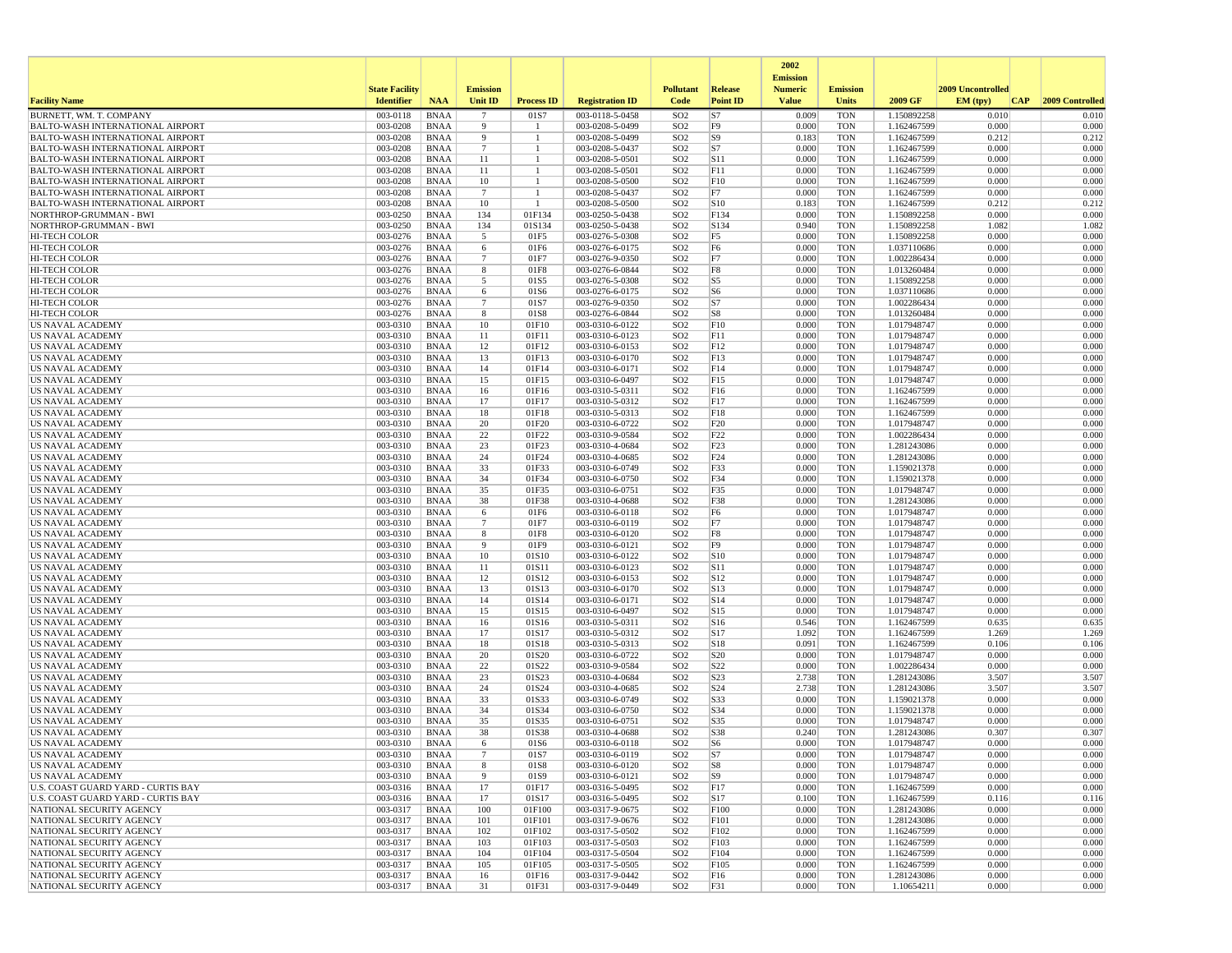|                                                      |                       |                            |                 |                   |                                    |                                    |                          | 2002                              |                          |                            |                   |                 |
|------------------------------------------------------|-----------------------|----------------------------|-----------------|-------------------|------------------------------------|------------------------------------|--------------------------|-----------------------------------|--------------------------|----------------------------|-------------------|-----------------|
|                                                      | <b>State Facility</b> |                            | <b>Emission</b> |                   |                                    | <b>Pollutant</b>                   | Release                  | <b>Emission</b><br><b>Numeric</b> | <b>Emission</b>          |                            | 2009 Uncontrolled |                 |
| <b>Facility Name</b>                                 | <b>Identifier</b>     | <b>NAA</b>                 | <b>Unit ID</b>  | <b>Process ID</b> | <b>Registration ID</b>             | Code                               | <b>Point ID</b>          | <b>Value</b>                      | <b>Units</b>             | 2009 GF                    | EM (typ)<br> CAP  | 2009 Controlled |
| NATIONAL SECURITY AGENCY                             | 003-0317              | <b>BNAA</b>                | 32              | 01F32             | 003-0317-9-0450                    | SO <sub>2</sub>                    | F32                      | 0.000                             | <b>TON</b>               | 1.10654211                 | 0.000             | 0.000           |
| NATIONAL SECURITY AGENCY                             | 003-0317              | BNAA                       | 33              | 01F33             | 003-0317-9-0451                    | SO <sub>2</sub>                    | F33                      | 0.000                             | <b>TON</b>               | 2                          | 0.000             | 0.000           |
| NATIONAL SECURITY AGENCY<br>NATIONAL SECURITY AGENCY | 003-0317<br>003-0317  | <b>BNAA</b><br>BNAA        | 34<br>35        | 01F34<br>01F35    | 003-0317-5-0392<br>003-0317-5-0393 | SO <sub>2</sub><br>SO <sub>2</sub> | F34<br>F35               | 0.000<br>0.000                    | <b>TON</b><br><b>TON</b> | 1.162467599<br>1.162467599 | 0.000<br>0.000    | 0.000<br>0.000  |
| NATIONAL SECURITY AGENCY                             | 003-0317              | <b>BNAA</b>                | 36              | 01F36             | 003-0317-5-0394                    | SO <sub>2</sub>                    | F36                      | 0.000                             | <b>TON</b>               | 1.162467599                | 0.000             | 0.000           |
| NATIONAL SECURITY AGENCY                             | 003-0317              | <b>BNAA</b>                | 37              | 01F37             | 003-0317-6-0375                    | SO <sub>2</sub>                    | F37                      | 0.000                             | <b>TON</b>               | 1.185032368                | 0.000             | 0.000           |
| NATIONAL SECURITY AGENCY                             | 003-0317              | BNAA                       | 39              | 01F39             | 003-0317-6-0381                    | SO <sub>2</sub>                    | F39                      | 0.000                             | <b>TON</b>               | 1.159021378                | 0.000             | 0.000           |
| NATIONAL SECURITY AGENCY                             | 003-0317              | <b>BNAA</b>                | 40              | 01F40             | 003-0317-9-0444                    | SO <sub>2</sub>                    | F40                      | 0.000                             | <b>TON</b>               | 1.459523797                | 0.000             | 0.000           |
| NATIONAL SECURITY AGENCY<br>NATIONAL SECURITY AGENCY | 003-0317<br>003-0317  | <b>BNAA</b><br><b>BNAA</b> | 41<br>42        | 01F41<br>01F42    | 003-0317-9-0470<br>003-0317-9-0471 | SO <sub>2</sub><br>SO <sub>2</sub> | F41<br>F42               | 0.000<br>0.000                    | <b>TON</b><br><b>TON</b> | 1.281243086<br>1.281243086 | 0.000<br>0.000    | 0.000<br>0.000  |
| NATIONAL SECURITY AGENCY                             | 003-0317              | BNAA                       | 43              | 01F43             | 003-0317-9-0472                    | SO <sub>2</sub>                    | F43                      | 0.000                             | <b>TON</b>               | 1.281243086                | 0.000             | 0.000           |
| NATIONAL SECURITY AGENCY                             | 003-0317              | <b>BNAA</b>                | 44              | 01F44             | 003-0317-9-0473                    | SO <sub>2</sub>                    | F44                      | 0.000                             | <b>TON</b>               | 1.281243086                | 0.000             | 0.000           |
| NATIONAL SECURITY AGENCY                             | 003-0317              | <b>BNAA</b>                | 48              | 01F48             | 003-0317-6-0539                    | SO <sub>2</sub>                    | F48                      | 0.000                             | <b>TON</b>               | 1.183266878                | 0.000             | 0.000           |
| NATIONAL SECURITY AGENCY                             | 003-0317              | <b>BNAA</b>                | 51              | 01F51             | 003-0317-8-0155                    | SO <sub>2</sub>                    | F51                      | 0.000                             | <b>TON</b>               | 1.115716696                | 0.000             | 0.000           |
| NATIONAL SECURITY AGENCY                             | 003-0317<br>003-0317  | BNAA                       | 53<br>54        | 01F53<br>01F54    | 003-0317-9-0561<br>003-0317-6-0682 | SO <sub>2</sub><br>SO <sub>2</sub> | F53<br>F54               | 0.000<br>0.000                    | <b>TON</b><br><b>TON</b> | 1.002286434                | 0.000<br>0.000    | 0.000<br>0.000  |
| NATIONAL SECURITY AGENCY<br>NATIONAL SECURITY AGENCY | 003-0317              | BNAA<br><b>BNAA</b>        | 55              | 01F55             | 003-0317-6-0677                    | SO <sub>2</sub>                    | F55                      | 0.000                             | <b>TON</b>               | 1.159021378<br>1.52560246  | 0.000             | 0.000           |
| NATIONAL SECURITY AGENCY                             | 003-0317              | BNAA                       | 56              | 01F56             | 003-0317-6-0690                    | SO <sub>2</sub>                    | F56                      | 0.000                             | <b>TON</b>               | 1.013260484                | 0.000             | 0.000           |
| NATIONAL SECURITY AGENCY                             | 003-0317              | <b>BNAA</b>                | 57              | 01F57             | 003-0317-6-0668                    | SO <sub>2</sub>                    | F57                      | 0.000                             | <b>TON</b>               | 0.970630348                | 0.000             | 0.000           |
| NATIONAL SECURITY AGENCY                             | 003-0317              | <b>BNAA</b>                | 58              | 01F58             | 003-0317-6-0669                    | SO <sub>2</sub>                    | F58                      | 0.000                             | <b>TON</b>               | 0.970630348                | 0.000             | 0.000           |
| NATIONAL SECURITY AGENCY                             | 003-0317              | <b>BNAA</b>                | 59              | 01F59             | 003-0317-6-0670                    | SO <sub>2</sub>                    | F59                      | 0.000                             | <b>TON</b>               | 0.970630348                | 0.000             | 0.000           |
| NATIONAL SECURITY AGENCY<br>NATIONAL SECURITY AGENCY | 003-0317<br>003-0317  | BNAA<br><b>BNAA</b>        | 60<br>61        | 01F60<br>01F61    | 003-0317-6-0671<br>003-0317-6-0672 | SO <sub>2</sub><br>SO <sub>2</sub> | F60<br>F61               | 0.000<br>0.000                    | <b>TON</b><br><b>TON</b> | 0.970630348<br>0.970630348 | 0.000<br>0.000    | 0.000<br>0.000  |
| NATIONAL SECURITY AGENCY                             | 003-0317              | <b>BNAA</b>                | 62              | 01F62             | 003-0317-6-0673                    | SO <sub>2</sub>                    | F62                      | 0.000                             | <b>TON</b>               | 0.970630348                | 0.000             | 0.000           |
| NATIONAL SECURITY AGENCY                             | 003-0317              | BNAA                       | 63              | 01F63             | 003-0317-6-0674                    | SO <sub>2</sub>                    | F63                      | 0.000                             | <b>TON</b>               | 0.970630348                | 0.000             | 0.000           |
| NATIONAL SECURITY AGENCY                             | 003-0317              | <b>BNAA</b>                | 65              | 01F65             | 003-0317-6-0718                    | SO <sub>2</sub>                    | F65                      | 0.000                             | <b>TON</b>               | 1.215469599                | 0.000             | 0.000           |
| NATIONAL SECURITY AGENCY                             | 003-0317              | <b>BNAA</b>                | 66              | 01F66             | 003-0317-6-0719                    | SO <sub>2</sub>                    | F66                      | 0.000                             | <b>TON</b>               | 1.215469599                | 0.000             | 0.000           |
| NATIONAL SECURITY AGENCY                             | 003-0317              | <b>BNAA</b>                | 67              | 01F67             | 003-0317-6-0720                    | SO <sub>2</sub>                    | F67                      | 0.000                             | <b>TON</b>               | 1.839534879<br>1.159021378 | 0.000             | 0.000           |
| NATIONAL SECURITY AGENCY<br>NATIONAL SECURITY AGENCY | 003-0317<br>003-0317  | BNAA<br><b>BNAA</b>        | 68<br>69        | 01F68<br>01F69    | 003-0317-6-0717<br>003-0317-6-0708 | SO <sub>2</sub><br>SO <sub>2</sub> | F68<br>F69               | 0.000<br>0.000                    | <b>TON</b><br><b>TON</b> | 1.013260484                | 0.000<br>0.000    | 0.000<br>0.000  |
| NATIONAL SECURITY AGENCY                             | 003-0317              | <b>BNAA</b>                | $7\phantom{.0}$ | 01F7              | 003-0317-9-0126                    | SO <sub>2</sub>                    | F7                       | 0.000                             | <b>TON</b>               | 1.164262295                | 0.000             | 0.000           |
| NATIONAL SECURITY AGENCY                             | 003-0317              | BNAA                       | 70              | 01F70             | 003-0317-6-0709                    | SO <sub>2</sub>                    | F70                      | 0.000                             | <b>TON</b>               | 1.013260484                | 0.000             | 0.000           |
| NATIONAL SECURITY AGENCY                             | 003-0317              | <b>BNAA</b>                | 71              | 01F71             | 003-0317-6-0710                    | SO <sub>2</sub>                    | F71                      | 0.000                             | <b>TON</b>               | 1.013260484                | 0.000             | 0.000           |
| NATIONAL SECURITY AGENCY                             | 003-0317              | <b>BNAA</b>                | 72              | 01F72             | 003-0317-6-0711                    | SO <sub>2</sub>                    | F72                      | 0.000                             | <b>TON</b>               | 1.013260484                | 0.000             | 0.000           |
| NATIONAL SECURITY AGENCY<br>NATIONAL SECURITY AGENCY | 003-0317<br>003-0317  | BNAA<br>BNAA               | 73<br>77        | 01F73<br>01F77    | 003-0317-6-0712<br>003-0317-5-0450 | SO <sub>2</sub><br>SO <sub>2</sub> | F73<br>F77               | 0.000<br>0.000                    | <b>TON</b><br><b>TON</b> | 1.013260484<br>1.162467599 | 0.000<br>0.000    | 0.000<br>0.000  |
| NATIONAL SECURITY AGENCY                             | 003-0317              | <b>BNAA</b>                | 78              | 01F78             | 003-0317-9-0587                    | SO <sub>2</sub>                    | F78                      | 0.000                             | <b>TON</b>               | 1.013260484                | 0.000             | 0.000           |
| NATIONAL SECURITY AGENCY                             | 003-0317              | <b>BNAA</b>                | 79              | 01F79             | 003-0317-5-0431                    | SO <sub>2</sub>                    | F79                      | 0.000                             | <b>TON</b>               | 1.162467599                | 0.000             | 0.000           |
| NATIONAL SECURITY AGENCY                             | 003-0317              | <b>BNAA</b>                | 8               | 01F8              | 003-0317-9-0127                    | SO <sub>2</sub>                    | F8                       | 0.000                             | <b>TON</b>               | 1.164262295                | 0.000             | 0.000           |
| NATIONAL SECURITY AGENCY                             | 003-0317              | BNAA                       | 80              | 01F80             | 003-0317-5-0432                    | SO <sub>2</sub>                    | <b>F80</b>               | 0.000                             | <b>TON</b>               | 1.162467599                | 0.000             | 0.000           |
| NATIONAL SECURITY AGENCY<br>NATIONAL SECURITY AGENCY | 003-0317<br>003-0317  | BNAA<br><b>BNAA</b>        | 81<br>82        | 01F81<br>01F82    | 003-0317-6-0877<br>003-0317-9-0679 | SO <sub>2</sub><br>SO <sub>2</sub> | <b>F81</b><br>F82        | 0.000<br>0.000                    | <b>TON</b><br><b>TON</b> | 0.970630348<br>1.281243086 | 0.000<br>0.000    | 0.000<br>0.000  |
| NATIONAL SECURITY AGENCY                             | 003-0317              | BNAA                       | 83              | 01F83             | 003-03179-0680                     | SO <sub>2</sub>                    | F83                      | 0.000                             | <b>TON</b>               | 1.281243086                | 0.000             | 0.000           |
| NATIONAL SECURITY AGENCY                             | 003-0317              | <b>BNAA</b>                | 84              | 01F84             | 003-0317-9-0681                    | SO <sub>2</sub>                    | F84                      | 0.000                             | <b>TON</b>               | 1.281243086                | 0.000             | 0.000           |
| NATIONAL SECURITY AGENCY                             | 003-0317              | <b>BNAA</b>                | 85              | 01F85             | 003-0317-9-0682                    | SO <sub>2</sub>                    | F85                      | 0.000                             | <b>TON</b>               | 1.281243086                | 0.000             | 0.000           |
| NATIONAL SECURITY AGENCY                             | 003-0317              | <b>BNAA</b>                | 86              | 01F86             | 003-0317-9-0683                    | SO <sub>2</sub>                    | <b>F86</b>               | 0.000                             | <b>TON</b>               | 1.281243086                | 0.000             | 0.000           |
| NATIONAL SECURITY AGENCY                             | 003-0317<br>003-0317  | BNAA                       | 87              | 01F87<br>01F88    | 003-0317-9-0684                    | SO <sub>2</sub>                    | F87                      | 0.000<br>0.000                    | <b>TON</b><br><b>TON</b> | 1.281243086                | 0.000<br>0.000    | 0.000<br>0.000  |
| NATIONAL SECURITY AGENCY<br>NATIONAL SECURITY AGENCY | 003-0317              | <b>BNAA</b><br><b>BNAA</b> | 88<br>89        | 01F89             | 003-0317-9-0685<br>003-0317-9-0686 | SO <sub>2</sub><br>SO <sub>2</sub> | <b>F88</b><br><b>F89</b> | 0.000                             | <b>TON</b>               | 1.281243086<br>1.281243086 | 0.000             | 0.000           |
| NATIONAL SECURITY AGENCY                             | 003-0317              | BNAA                       | 90              | 01F90             | 003-0317-9-0687                    | SO <sub>2</sub>                    | F90                      | 0.000                             | <b>TON</b>               | 1.281243086                | 0.000             | 0.000           |
| NATIONAL SECURITY AGENCY                             | 003-0317              | <b>BNAA</b>                | 91              | 01F91             | 003-0317-9-0688                    | SO <sub>2</sub>                    | F91                      | 0.000                             | <b>TON</b>               | 1.281243086                | 0.000             | 0.000           |
| NATIONAL SECURITY AGENCY                             | 003-0317              | <b>BNAA</b>                | 92              | 01F92             | 003-0317-9-0689                    | SO <sub>2</sub>                    | F92                      | 0.000                             | <b>TON</b>               | 1.281243086                | 0.000             | 0.000           |
| NATIONAL SECURITY AGENCY                             | 003-0317              | <b>BNAA</b>                | 93              | 01F93             | 003-0317-9-0690                    | SO <sub>2</sub>                    | F93                      | 0.000                             | <b>TON</b>               | 1.281243086                | 0.000             | 0.000           |
| NATIONAL SECURITY AGENCY<br>NATIONAL SECURITY AGENCY | 003-0317<br>003-0317  | BNAA<br><b>BNAA</b>        | 94<br>95        | 01F94<br>01F95    | 003-0317-9-0691<br>003-0317-9-0692 | SO <sub>2</sub><br>SO <sub>2</sub> | F94<br>F95               | 0.000<br>0.000                    | <b>TON</b><br><b>TON</b> | 1.281243086<br>1.281243086 | 0.000<br>0.000    | 0.000<br>0.000  |
| NATIONAL SECURITY AGENCY                             | 003-0317              | <b>BNAA</b>                | 96              | 01F96             | $003-0317-9-0671$                  | SO <sub>2</sub>                    | F96                      | 0.000                             | <b>TON</b>               | 1.281243086                | 0.000             | 0.000           |
| NATIONAL SECURITY AGENCY                             | 003-0317              | <b>BNAA</b>                | 97              | 01F97             | 003-0317-9-0672                    | SO <sub>2</sub>                    | F97                      | 0.000                             | <b>TON</b>               | 1.281243086                | 0.000             | 0.000           |
| NATIONAL SECURITY AGENCY                             | 003-0317              | <b>BNAA</b>                | 98              | 01F98             | 003-0317-9-0673                    | SO <sub>2</sub>                    | F98                      | 0.000                             | <b>TON</b>               | 1.281243086                | 0.000             | 0.000           |
| NATIONAL SECURITY AGENCY                             | 003-0317              | <b>BNAA</b>                | 99              | 01F99             | 003-0317-9-0674                    | SO <sub>2</sub>                    | F99                      | 0.000                             | <b>TON</b>               | 1.281243086                | 0.000             | 0.000           |
| NATIONAL SECURITY AGENCY<br>NATIONAL SECURITY AGENCY | 003-0317              | BNAA                       | 100             | 01S100            | 003-0317-9-0675                    | SO <sub>2</sub>                    | S100                     | 0.052                             | <b>TON</b>               | 1.281243086<br>1.281243086 | 0.067             | 0.067           |
| NATIONAL SECURITY AGENCY                             | 003-0317<br>003-0317  | <b>BNAA</b><br>BNAA        | 101<br>102      | 01S101<br>01S102  | 003-0317-9-0676<br>003-0317-5-0502 | SO <sub>2</sub><br>SO <sub>2</sub> | S101<br>S102             | 0.052<br>0.872                    | <b>TON</b><br><b>TON</b> | 1.162467599                | 0.067<br>1.014    | 0.067<br>1.014  |
| NATIONAL SECURITY AGENCY                             | 003-0317              | <b>BNAA</b>                | 103             | 01S103            | 003-0317-5-0503                    | SO <sub>2</sub>                    | S103                     | 0.115                             | <b>TON</b>               | 1.162467599                | 0.134             | 0.134           |
| NATIONAL SECURITY AGENCY                             | 003-0317              | BNAA                       | 104             | 01S104            | 003-0317-5-0504                    | SO <sub>2</sub>                    | S104                     | 0.156                             | <b>TON</b>               | 1.162467599                | 0.181             | 0.181           |
| NATIONAL SECURITY AGENCY                             | 003-0317              | <b>BNAA</b>                | 105             | 01S105            | 003-0317-5-0505                    | SO <sub>2</sub>                    | S105                     | 0.563                             | <b>TON</b>               | 1.162467599                | 0.654             | 0.654           |
| NATIONAL SECURITY AGENCY                             | 003-0317              | BNAA                       | 16              | 01S16             | 003-0317-9-0442                    | SO <sub>2</sub>                    | S <sub>16</sub>          | 0.026                             | <b>TON</b>               | 1.281243086<br>1.10654211  | 0.033<br>0.000    | 0.033<br>0.000  |
| NATIONAL SECURITY AGENCY<br>NATIONAL SECURITY AGENCY | 003-0317<br>003-0317  | BNAA<br><b>BNAA</b>        | 31<br>32        | 01S31<br>01S32    | 003-0317-9-0449<br>003-0317-9-0450 | SO <sub>2</sub><br>SO <sub>2</sub> | S31<br>S32               | 0.000<br>0.000                    | <b>TON</b><br><b>TON</b> | 1.10654211                 | 0.000             | 0.000           |
| NATIONAL SECURITY AGENCY                             | 003-0317              | BNAA                       | 33              | 01S33             | 003-0317-9-0451                    | SO <sub>2</sub>                    | S33                      | 0.000                             | <b>TON</b>               | $\left  \right $           | 0.000             | 0.000           |
| NATIONAL SECURITY AGENCY                             | 003-0317              | <b>BNAA</b>                | 34              | 01S34             | 003-0317-5-0392                    | SO <sub>2</sub>                    | S34                      | 0.000                             | <b>TON</b>               | 1.162467599                | 0.000             | 0.000           |
| NATIONAL SECURITY AGENCY                             | 003-0317              | BNAA                       | 35              | 01S35             | 003-0317-5-0393                    | SO <sub>2</sub>                    | S35                      | 0.000                             | TON                      | 1.162467599                | 0.000             | 0.000           |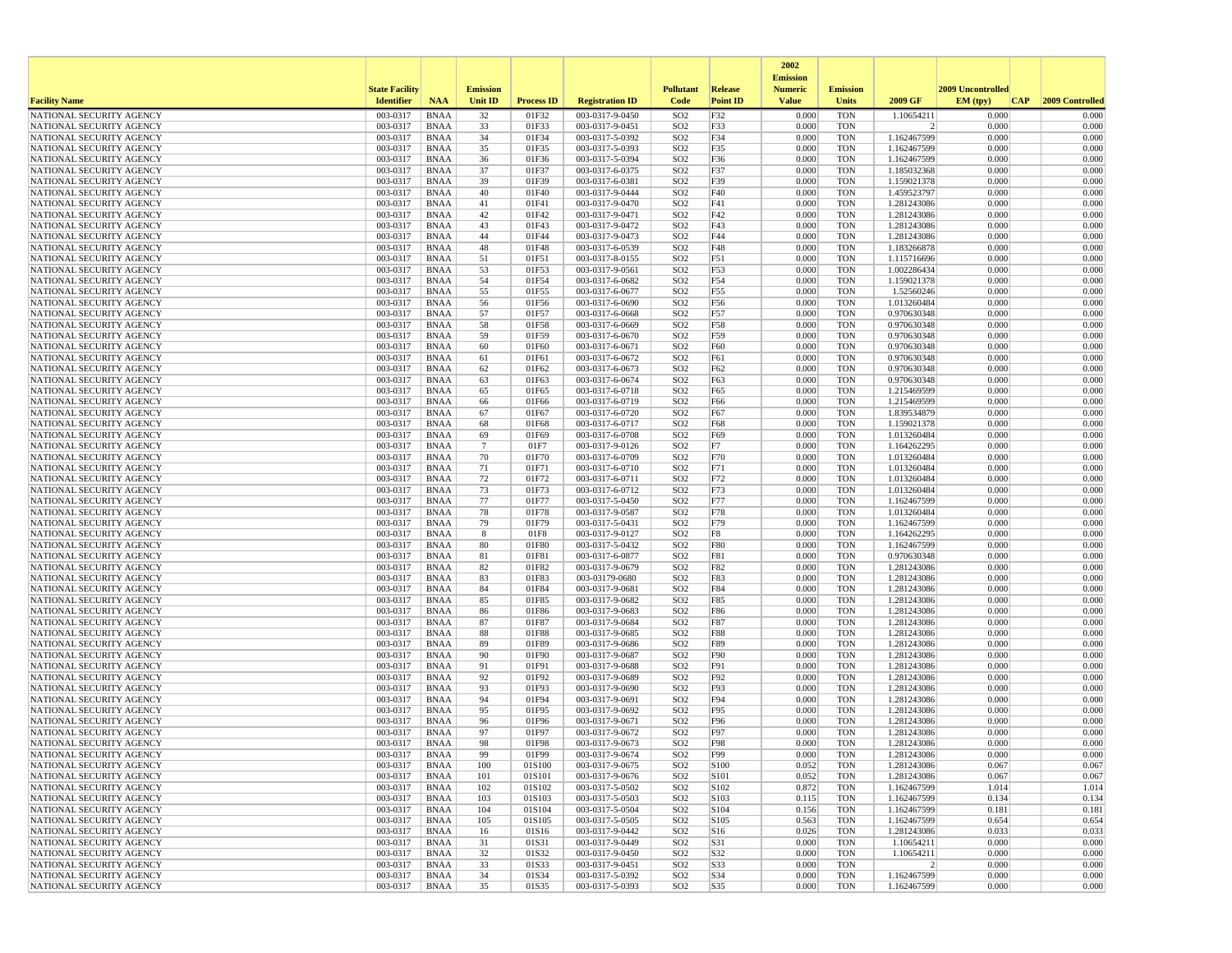|                                                                                                                  |                       |                            |                 |                           |                                    |                                    |                                   | 2002                              |                          |                            |                   |                         |
|------------------------------------------------------------------------------------------------------------------|-----------------------|----------------------------|-----------------|---------------------------|------------------------------------|------------------------------------|-----------------------------------|-----------------------------------|--------------------------|----------------------------|-------------------|-------------------------|
|                                                                                                                  | <b>State Facility</b> |                            | <b>Emission</b> |                           |                                    | <b>Pollutant</b>                   | <b>Release</b>                    | <b>Emission</b><br><b>Numeric</b> | <b>Emission</b>          |                            | 2009 Uncontrolled |                         |
| <b>Facility Name</b>                                                                                             | <b>Identifier</b>     | <b>NAA</b>                 | <b>Unit ID</b>  | <b>Process ID</b>         | <b>Registration ID</b>             | Code                               | <b>Point ID</b>                   | <b>Value</b>                      | <b>Units</b>             | 2009 GF                    | EM (typ)          | 2009 Controlled<br> CAP |
| NATIONAL SECURITY AGENCY                                                                                         | 003-0317              | <b>BNAA</b>                | 36              | 01S36                     | 003-0317-5-0394                    | SO <sub>2</sub>                    | S36                               | 0.000                             | <b>TON</b>               | 1.162467599                | 0.000             | 0.000                   |
| NATIONAL SECURITY AGENCY                                                                                         | 003-0317              | <b>BNAA</b>                | 37              | 01S37                     | 003-0317-6-0375                    | SO <sub>2</sub>                    | S37                               | 0.000                             | <b>TON</b>               | 1.185032368                | 0.000             | 0.000                   |
| NATIONAL SECURITY AGENCY                                                                                         | 003-0317              | <b>BNAA</b>                | 39              | 01S39                     | 003-0317-6-0381                    | SO <sub>2</sub>                    | S39                               | 0.000                             | <b>TON</b>               | 1.159021378                | 0.000             | 0.000                   |
| NATIONAL SECURITY AGENCY                                                                                         | 003-0317<br>003-0317  | <b>BNAA</b><br><b>BNAA</b> | 40              | 01S40                     | 003-0317-9-0444<br>003-0317-9-0470 | SO <sub>2</sub><br>SO <sub>2</sub> | S40                               | 0.000<br>0.025                    | <b>TON</b><br><b>TON</b> | 1.459523797<br>1.281243086 | 0.000<br>0.032    | 0.000<br>0.032          |
| NATIONAL SECURITY AGENCY<br>NATIONAL SECURITY AGENCY                                                             | 003-0317              | <b>BNAA</b>                | 41<br>42        | 01S41<br>01S42            | 003-0317-9-0471                    | SO <sub>2</sub>                    | S41<br>S42                        | 0.022                             | <b>TON</b>               | 1.281243086                | 0.028             | 0.028                   |
| NATIONAL SECURITY AGENCY                                                                                         | 003-0317              | <b>BNAA</b>                | 43              | 01S43                     | 003-0317-9-0472                    | SO <sub>2</sub>                    | S43                               | 0.021                             | <b>TON</b>               | 1.281243086                | 0.027             | 0.027                   |
| NATIONAL SECURITY AGENCY                                                                                         | 003-0317              | <b>BNAA</b>                | 44              | 01S44                     | 003-0317-9-0473                    | SO <sub>2</sub>                    | S44                               | 0.000                             | <b>TON</b>               | 1.281243086                | 0.000             | 0.000                   |
| NATIONAL SECURITY AGENCY                                                                                         | 003-0317              | <b>BNAA</b>                | 48              | 01S48                     | 003-0317-6-0539                    | SO <sub>2</sub>                    | S48                               | 0.000                             | <b>TON</b>               | 1.183266878                | 0.000             | 0.000                   |
| NATIONAL SECURITY AGENCY                                                                                         | 003-0317              | <b>BNAA</b>                | 51              | 01S51                     | 003-0317-8-0155                    | SO <sub>2</sub>                    | S51                               | 0.000                             | <b>TON</b>               | 1.115716696                | 0.000             | 0.000                   |
| NATIONAL SECURITY AGENCY                                                                                         | 003-0317              | <b>BNAA</b>                | 53              | 01S53                     | 003-0317-9-0561                    | SO <sub>2</sub>                    | S53                               | 0.000                             | <b>TON</b>               | 1.002286434                | 0.000             | 0.000                   |
| NATIONAL SECURITY AGENCY                                                                                         | 003-0317              | <b>BNAA</b>                | 54              | 01S54                     | 003-0317-6-0682                    | SO <sub>2</sub>                    | S54                               | 0.000                             | <b>TON</b>               | 1.159021378                | 0.000             | 0.000                   |
| NATIONAL SECURITY AGENCY<br>NATIONAL SECURITY AGENCY                                                             | 003-0317<br>003-0317  | <b>BNAA</b><br><b>BNAA</b> | 55              | 01S55<br>01S56            | 003-0317-6-0677<br>003-0317-6-0690 | SO <sub>2</sub><br>SO <sub>2</sub> | S55<br>S56                        | 0.000<br>0.000                    | <b>TON</b><br><b>TON</b> | 1.52560246<br>1.013260484  | 0.000<br>0.000    | 0.000<br>0.000          |
| NATIONAL SECURITY AGENCY                                                                                         | 003-0317              | <b>BNAA</b>                | 56<br>57        | 01S57                     | 003-0317-6-0668                    | SO <sub>2</sub>                    | S57                               | 0.000                             | <b>TON</b>               | 0.970630348                | 0.000             | 0.000                   |
| NATIONAL SECURITY AGENCY                                                                                         | 003-0317              | <b>BNAA</b>                | 58              | 01S58                     | 003-0317-6-0669                    | SO <sub>2</sub>                    | S58                               | 0.000                             | <b>TON</b>               | 0.970630348                | 0.000             | 0.000                   |
| NATIONAL SECURITY AGENCY                                                                                         | 003-0317              | <b>BNAA</b>                | 59              | 01S59                     | 003-0317-6-0670                    | SO <sub>2</sub>                    | S59                               | 0.000                             | <b>TON</b>               | 0.970630348                | 0.000             | 0.000                   |
| NATIONAL SECURITY AGENCY                                                                                         | 003-0317              | <b>BNAA</b>                | 60              | 01S60                     | 003-0317-6-0671                    | SO <sub>2</sub>                    | S60                               | 0.000                             | <b>TON</b>               | 0.970630348                | 0.000             | 0.000                   |
| NATIONAL SECURITY AGENCY                                                                                         | 003-0317              | <b>BNAA</b>                | 61              | 01S61                     | 003-0317-6-0672                    | SO <sub>2</sub>                    | S61                               | 0.000                             | <b>TON</b>               | 0.970630348                | 0.000             | 0.000                   |
| NATIONAL SECURITY AGENCY                                                                                         | 003-0317              | <b>BNAA</b>                | 62              | 01S62                     | 003-0317-6-0673                    | SO <sub>2</sub>                    | S62                               | 0.000                             | <b>TON</b>               | 0.970630348                | 0.000             | 0.000                   |
| NATIONAL SECURITY AGENCY                                                                                         | 003-0317              | <b>BNAA</b>                | 63              | 01S63                     | 003-0317-6-0674                    | SO <sub>2</sub>                    | S63                               | 0.000                             | <b>TON</b>               | 0.970630348                | 0.000             | 0.000                   |
| NATIONAL SECURITY AGENCY                                                                                         | 003-0317              | <b>BNAA</b>                | 65              | 01S65                     | 003-0317-6-0718                    | SO <sub>2</sub>                    | S65                               | 0.000                             | <b>TON</b>               | 1.215469599                | 0.000             | 0.000                   |
| NATIONAL SECURITY AGENCY<br>NATIONAL SECURITY AGENCY                                                             | 003-0317<br>003-0317  | <b>BNAA</b><br><b>BNAA</b> | 66<br>67        | 01S66<br>01S67            | 003-0317-6-0719<br>003-0317-6-0720 | SO <sub>2</sub><br>SO <sub>2</sub> | S66<br>S67                        | 0.000<br>0.000                    | <b>TON</b><br><b>TON</b> | 1.215469599<br>1.839534879 | 0.000<br>0.000    | 0.000<br>0.000          |
| NATIONAL SECURITY AGENCY                                                                                         | 003-0317              | <b>BNAA</b>                | 68              | 01S68                     | 003-0317-6-0717                    | SO <sub>2</sub>                    | S68                               | 0.000                             | <b>TON</b>               | 1.159021378                | 0.000             | 0.000                   |
| NATIONAL SECURITY AGENCY                                                                                         | 003-0317              | <b>BNAA</b>                | 69              | 01S69                     | 003-0317-6-0708                    | SO <sub>2</sub>                    | S69                               | 0.000                             | <b>TON</b>               | 1.013260484                | 0.000             | 0.000                   |
| NATIONAL SECURITY AGENCY                                                                                         | 003-0317              | <b>BNAA</b>                | $\overline{7}$  | 01S7                      | 003-0317-9-0126                    | SO <sub>2</sub>                    | S7                                | 0.612                             | <b>TON</b>               | 1.164262295                | 0.713             | 0.713                   |
| NATIONAL SECURITY AGENCY                                                                                         | 003-0317              | <b>BNAA</b>                | 70              | 01S70                     | 003-0317-6-0709                    | SO <sub>2</sub>                    | S70                               | 0.000                             | <b>TON</b>               | 1.013260484                | 0.000             | 0.000                   |
| NATIONAL SECURITY AGENCY                                                                                         | 003-0317              | <b>BNAA</b>                | $71\,$          | 01S71                     | 003-0317-6-0710                    | SO <sub>2</sub>                    | S71                               | 0.000                             | <b>TON</b>               | 1.013260484                | 0.000             | 0.000                   |
| NATIONAL SECURITY AGENCY                                                                                         | 003-0317              | <b>BNAA</b>                | 72              | 01S72                     | 003-0317-6-0711                    | SO <sub>2</sub>                    | S72                               | 0.000                             | <b>TON</b>               | 1.013260484                | 0.000             | 0.000                   |
| NATIONAL SECURITY AGENCY                                                                                         | 003-0317              | <b>BNAA</b>                | 73              | 01S73                     | 003-0317-6-0712                    | SO <sub>2</sub>                    | S73                               | 0.000                             | <b>TON</b>               | 1.013260484                | 0.000             | 0.000                   |
| NATIONAL SECURITY AGENCY<br>NATIONAL SECURITY AGENCY                                                             | 003-0317<br>003-0317  | <b>BNAA</b><br><b>BNAA</b> | 77<br>78        | 01S77<br>01S78            | 003-0317-5-0450<br>003-0317-9-0587 | SO <sub>2</sub><br>SO <sub>2</sub> | S77<br>S78                        | 0.000<br>0.000                    | <b>TON</b><br><b>TON</b> | 1.162467599<br>1.013260484 | 0.000<br>0.000    | 0.000<br>0.000          |
| NATIONAL SECURITY AGENCY                                                                                         | 003-0317              | <b>BNAA</b>                | 79              | 01S79                     | 003-0317-5-0431                    | SO <sub>2</sub>                    | S79                               | 0.000                             | <b>TON</b>               | 1.162467599                | 0.000             | 0.000                   |
| NATIONAL SECURITY AGENCY                                                                                         | 003-0317              | <b>BNAA</b>                | 8               | 01S8                      | 003-0317-9-0127                    | SO <sub>2</sub>                    | S8                                | 0.645                             | <b>TON</b>               | 1.164262295                | 0.751             | 0.751                   |
| NATIONAL SECURITY AGENCY                                                                                         | 003-0317              | <b>BNAA</b>                | 80              | 01S80                     | 003-0317-5-0432                    | SO <sub>2</sub>                    | <b>S80</b>                        | 0.000                             | <b>TON</b>               | 1.162467599                | 0.000             | 0.000                   |
| NATIONAL SECURITY AGENCY                                                                                         | 003-0317              | <b>BNAA</b>                | 81              | 01S81                     | 003-0317-6-0877                    | SO <sub>2</sub>                    | S81                               | 0.000                             | <b>TON</b>               | 0.970630348                | 0.000             | 0.000                   |
| NATIONAL SECURITY AGENCY                                                                                         | 003-0317              | <b>BNAA</b>                | 82              | 01S82                     | 003-0317-9-0679                    | SO <sub>2</sub>                    | S82                               | 0.025                             | <b>TON</b>               | 1.281243086                | 0.032             | 0.032                   |
| NATIONAL SECURITY AGENCY                                                                                         | 003-0317              | <b>BNAA</b>                | 83              | 01S83                     | 003-03179-0680                     | SO <sub>2</sub>                    | S83                               | 0.012                             | <b>TON</b>               | 1.281243086                | 0.015             | 0.015                   |
| NATIONAL SECURITY AGENCY                                                                                         | 003-0317              | <b>BNAA</b>                | 84              | 01S84                     | 003-0317-9-0681                    | SO <sub>2</sub>                    | S84                               | 0.000                             | <b>TON</b>               | 1.281243086                | 0.000             | 0.000                   |
| NATIONAL SECURITY AGENCY<br>NATIONAL SECURITY AGENCY                                                             | 003-0317<br>003-0317  | <b>BNAA</b><br><b>BNAA</b> | 85<br>86        | 01S85<br>01S86            | 003-0317-9-0682<br>003-0317-9-0683 | SO <sub>2</sub><br>SO <sub>2</sub> | S85<br>S86                        | 0.025<br>0.023                    | <b>TON</b><br><b>TON</b> | 1.281243086<br>1.281243086 | 0.032<br>0.029    | 0.032<br>0.029          |
| NATIONAL SECURITY AGENCY                                                                                         | 003-0317              | <b>BNAA</b>                | 87              | 01S87                     | 003-0317-9-0684                    | SO <sub>2</sub>                    | S87                               | 0.008                             | <b>TON</b>               | 1.281243086                | 0.010             | 0.010                   |
| NATIONAL SECURITY AGENCY                                                                                         | 003-0317              | <b>BNAA</b>                | 88              | 01S88                     | 003-0317-9-0685                    | SO <sub>2</sub>                    | <b>S88</b>                        | 0.020                             | <b>TON</b>               | 1.281243086                | 0.026             | 0.026                   |
| NATIONAL SECURITY AGENCY                                                                                         | 003-0317              | <b>BNAA</b>                | 89              | 01S89                     | 003-0317-9-0686                    | SO <sub>2</sub>                    | S89                               | 0.018                             | <b>TON</b>               | 1.281243086                | 0.023             | 0.023                   |
| NATIONAL SECURITY AGENCY                                                                                         | 003-0317              | <b>BNAA</b>                | 90              | 01S90                     | 003-0317-9-0687                    | SO <sub>2</sub>                    | S90                               | 0.002                             | <b>TON</b>               | 1.281243086                | 0.003             | 0.003                   |
| NATIONAL SECURITY AGENCY                                                                                         | 003-0317              | <b>BNAA</b>                | 91              | 01S91                     | 003-0317-9-0688                    | SO <sub>2</sub>                    | S91                               | 0.083                             | <b>TON</b>               | 1.281243086                | 0.106             | 0.106                   |
| NATIONAL SECURITY AGENCY                                                                                         | 003-0317              | <b>BNAA</b>                | 92              | 01S92                     | 003-0317-9-0689                    | SO <sub>2</sub>                    | S92                               | 0.083                             | <b>TON</b>               | 1.281243086                | 0.106             | 0.106                   |
| NATIONAL SECURITY AGENCY                                                                                         | 003-0317              | <b>BNAA</b>                | 93              | 01S93                     | 003-0317-9-0690                    | SO <sub>2</sub>                    | S93                               | 0.083                             | <b>TON</b>               | 1.281243086                | 0.106             | 0.106                   |
| NATIONAL SECURITY AGENCY<br>NATIONAL SECURITY AGENCY                                                             | 003-0317<br>003-0317  | <b>BNAA</b><br><b>BNAA</b> | 94<br>95        | 01S94<br>01S95            | 003-0317-9-0691<br>003-0317-9-0692 | SO <sub>2</sub><br>SO <sub>2</sub> | S94<br>S95                        | 0.000<br>0.000                    | <b>TON</b><br><b>TON</b> | 1.281243086<br>1.281243086 | 0.000<br>0.000    | 0.000<br>0.000          |
| NATIONAL SECURITY AGENCY                                                                                         | 003-0317              | <b>BNAA</b>                | 96              | 01S96                     | 003-0317-9-0671                    | SO <sub>2</sub>                    | S96                               | 0.054                             | <b>TON</b>               | 1.281243086                | 0.069             | 0.069                   |
| NATIONAL SECURITY AGENCY                                                                                         | 003-0317              | <b>BNAA</b>                | 97              | 01S97                     | 003-0317-9-0672                    | SO <sub>2</sub>                    | S97                               | 0.059                             | <b>TON</b>               | 1.281243086                | 0.075             | 0.075                   |
| NATIONAL SECURITY AGENCY                                                                                         | 003-0317              | <b>BNAA</b>                | 98              | 01S98                     | 003-0317-9-0673                    | SO <sub>2</sub>                    | S98                               | 0.063                             | <b>TON</b>               | 1.281243086                | 0.081             | 0.081                   |
| NATIONAL SECURITY AGENCY                                                                                         | 003-0317              | <b>BNAA</b>                | 99              | 01S99                     | 003-0317-9-0674                    | SO <sub>2</sub>                    | S99                               | 0.063                             | <b>TON</b>               | 1.281243086                | 0.081             | 0.081                   |
| FORT GEORGE MEADE                                                                                                | 003-0322              | <b>BNAA</b>                | 133             | 01F133                    | 003-0322-5-0487                    | SO <sub>2</sub>                    | F133                              | 0.000                             | <b>TON</b>               | 1.162467599                | 0.000             | 0.000                   |
| <b>FORT GEORGE MEADE</b>                                                                                         | 003-0322              | <b>BNAA</b>                | 133             | 01S133                    | 003-0322-5-0487                    | SO <sub>2</sub>                    | S133                              | 0.090                             | <b>TON</b>               | 1.162467599                | 0.105             | 0.105                   |
| CONSTELLATION POWER SOURCE GENERATION - BRANDON SHORES                                                           | 003-0468              | <b>BNAA</b>                | -1              | 01F1                      | 003-0468-3-0015                    | SO <sub>2</sub>                    | F1                                | 0.000                             | <b>TON</b>               | 1.194189072                | 0.000<br>0.000    | 0.000<br>0.000          |
| CONSTELLATION POWER SOURCE GENERATION - BRANDON SHORES<br>CONSTELLATION POWER SOURCE GENERATION - BRANDON SHORES | 003-0468<br>003-0468  | <b>BNAA</b><br>BNAA        | -1              | 01F4<br>01S1              | 003-0468-3-0016<br>003-0468-3-0015 | SO <sub>2</sub><br>SO <sub>2</sub> | F4<br>$ S_1 $                     | 0.000<br>20,476.000               | <b>TON</b><br><b>TON</b> | 1.194189072<br>1.194189072 | 24,452.215        | 24,452.215              |
| CONSTELLATION POWER SOURCE GENERATION - BRANDON SHORES                                                           | 003-0468              | BNAA                       | $\overline{4}$  | 01S4                      | 003-0468-3-0016                    | SO <sub>2</sub>                    | S <sub>4</sub>                    | 19,498.000                        | <b>TON</b>               | 1.194189072                | 23,284.299        | 23,284.299              |
| <b>FRENCH BRAY</b>                                                                                               | 003-0734              | <b>BNAA</b>                | 11              | 01F11                     | 003-0734-6-0480                    | SO <sub>2</sub>                    | F11                               | 0.000                             | <b>TON</b>               | 0.970630348                | 0.000             | 0.000                   |
| <b>FRENCH BRAY</b>                                                                                               | 003-0734              | <b>BNAA</b>                | 12              | 01F12                     | 003-0734-6-0481                    | SO <sub>2</sub>                    | F12                               | 0.000                             | <b>TON</b>               | 0.970630348                | 0.000             | 0.000                   |
| <b>FRENCH BRAY</b>                                                                                               | 003-0734              | <b>BNAA</b>                | 16              | 01F16                     | 003-0734-6-0873                    | SO <sub>2</sub>                    | F <sub>16</sub>                   | 0.000                             | <b>TON</b>               | 0.970630348                | 0.000             | 0.000                   |
| <b>FRENCH BRAY</b>                                                                                               | 003-0734              | <b>BNAA</b>                | $\overline{2}$  | 01F2                      | 003-0734-9-0308                    | SO <sub>2</sub>                    | F2                                | 0.000                             | <b>TON</b>               | 0.970630348                | 0.000             | 0.000                   |
| <b>FRENCH BRAY</b>                                                                                               | 003-0734              | <b>BNAA</b>                | 3               | 01F3                      | 003-0734-9-0316                    | SO <sub>2</sub>                    | F3                                | 0.000                             | <b>TON</b>               | 0.970630348                | 0.000             | 0.000                   |
| <b>FRENCH BRAY</b>                                                                                               | 003-0734              | BNAA                       | 11              | 01S11                     | 003-0734-6-0480                    | SO <sub>2</sub>                    | <b>S11</b>                        | 0.000                             | <b>TON</b>               | 0.970630348                | 0.000             | 0.000                   |
| <b>FRENCH BRAY</b><br><b>FRENCH BRAY</b>                                                                         | 003-0734              | BNAA                       | 12              | 01S12                     | 003-0734-6-0481<br>003-0734-6-0873 | SO <sub>2</sub><br>SO <sub>2</sub> | S12                               | 0.000<br>0.000                    | <b>TON</b>               | 0.970630348<br>0.970630348 | 0.000<br>0.000    | 0.000<br>0.000          |
| <b>FRENCH BRAY</b>                                                                                               | 003-0734<br>003-0734  | <b>BNAA</b><br><b>BNAA</b> | 16<br>2         | 01S16<br>01S <sub>2</sub> | 003-0734-9-0308                    | SO <sub>2</sub>                    | S <sub>16</sub><br>S <sub>2</sub> | 0.000                             | TON<br><b>TON</b>        | 0.970630348                | 0.000             | 0.000                   |
| <b>FRENCH BRAY</b>                                                                                               | 003-0734              | BNAA                       | 3               | 01S3                      | 003-0734-9-0316                    | SO <sub>2</sub>                    | S <sub>3</sub>                    | 0.000                             | <b>TON</b>               | 0.970630348                | 0.000             | 0.000                   |
|                                                                                                                  |                       |                            |                 |                           |                                    |                                    |                                   |                                   |                          |                            |                   |                         |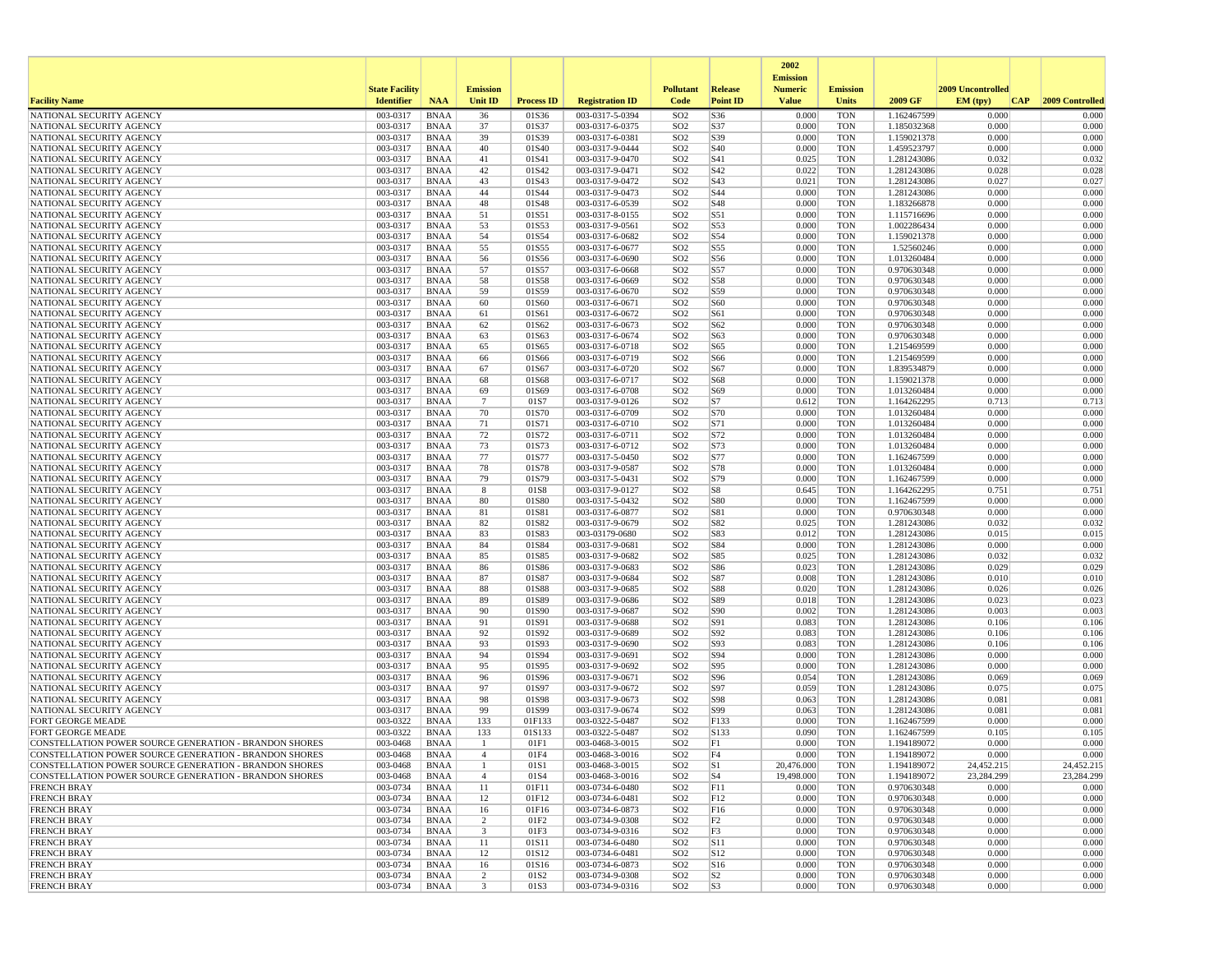|                                                                                                                         |                       |                            |                                           |                   |                                    |                                    |                                   | 2002                              |                          |                            |                     |                     |
|-------------------------------------------------------------------------------------------------------------------------|-----------------------|----------------------------|-------------------------------------------|-------------------|------------------------------------|------------------------------------|-----------------------------------|-----------------------------------|--------------------------|----------------------------|---------------------|---------------------|
|                                                                                                                         | <b>State Facility</b> |                            | <b>Emission</b>                           |                   |                                    | <b>Pollutant</b>                   | Release                           | <b>Emission</b><br><b>Numeric</b> | <b>Emission</b>          |                            | 2009 Uncontrolled   |                     |
| <b>Facility Name</b>                                                                                                    | <b>Identifier</b>     | <b>NAA</b>                 | Unit ID                                   | <b>Process ID</b> | <b>Registration ID</b>             | Code                               | <b>Point ID</b>                   | <b>Value</b>                      | <b>Units</b>             | 2009 GF                    | EM (typ)<br> CAP    | 2009 Controlled     |
| <b>COMMUNICATION GRAPHICS</b>                                                                                           | 003-1035              | <b>BNAA</b>                |                                           | 01F1              | 003-1035-6-0764                    | SO <sub>2</sub>                    | F1                                | 0.000                             | <b>TON</b>               | 0.970630348                | 0.000               | 0.000               |
| <b>COMMUNICATION GRAPHICS</b>                                                                                           | 003-1035              | <b>BNAA</b>                | 2                                         | 01F2              | 003-1035-6-0765                    | SO <sub>2</sub>                    | F <sub>2</sub>                    | 0.000                             | <b>TON</b>               | 0.970630348                | 0.000               | 0.000               |
| <b>COMMUNICATION GRAPHICS</b><br><b>COMMUNICATION GRAPHICS</b>                                                          | 003-1035<br>003-1035  | <b>BNAA</b><br><b>BNAA</b> | $\overline{\mathbf{3}}$<br>$\overline{4}$ | 01F3<br>01F4      | 003-1035-6-0766<br>003-1035-6-0826 | SO <sub>2</sub><br>SO <sub>2</sub> | F3<br>F4                          | 0.000<br>0.000                    | <b>TON</b><br><b>TON</b> | 0.970630348<br>0.970630348 | 0.000<br>0.000      | 0.000<br>0.000      |
| <b>COMMUNICATION GRAPHICS</b>                                                                                           | 003-1035              | <b>BNAA</b>                | $\mathbf{1}$                              | 01S1              | 003-1035-6-0764                    | SO <sub>2</sub>                    | S1                                | 0.000                             | <b>TON</b>               | 0.970630348                | 0.000               | 0.000               |
| <b>COMMUNICATION GRAPHICS</b>                                                                                           | 003-1035              | <b>BNAA</b>                | 2                                         | 01S2              | 003-1035-6-0765                    | SO <sub>2</sub>                    | S <sub>2</sub>                    | 0.000                             | <b>TON</b>               | 0.970630348                | 0.000               | 0.000               |
| <b>COMMUNICATION GRAPHICS</b>                                                                                           | 003-1035              | <b>BNAA</b>                | 3                                         | 01S3              | 003-1035-6-0766                    | SO <sub>2</sub>                    | S <sub>3</sub>                    | 0.000                             | <b>TON</b>               | 0.970630348                | 0.000               | 0.000               |
| COMMUNICATION GRAPHICS                                                                                                  | 003-1035              | <b>BNAA</b>                | $\overline{4}$                            | 01S4              | 003-1035-6-0826                    | SO <sub>2</sub>                    | S <sub>4</sub><br> F1             | 0.000                             | <b>TON</b><br><b>TON</b> | 0.970630348                | 0.000<br>0.000      | 0.000               |
| CONSTELLATION POWER SOURCE GENERATION - BRANDON SHORES<br>CONSTELLATION POWER SOURCE GENERATION - BRANDON SHORES        | 005-0076<br>005-0076  | <b>BNAA</b><br><b>BNAA</b> | 1<br>2                                    | 01F1<br>01F2      | 005-0076-5-0005<br>005-0076-5-0006 | SO <sub>2</sub><br>SO <sub>2</sub> | F <sub>2</sub>                    | 0.000<br>0.000                    | <b>TON</b>               | 0.808924317<br>0.808924317 | 0.000               | 0.000<br>0.000      |
| CONSTELLATION POWER SOURCE GENERATION - BRANDON SHORES                                                                  | 005-0076              | <b>BNAA</b>                | 3                                         | 01F3              | 005-0076-5-0007                    | SO <sub>2</sub>                    | F3                                | 0.000                             | <b>TON</b>               | 0.808924317                | 0.000               | 0.000               |
| <b>CONSTELLATION POWER SOURCE GENERATION - BRANDON SHORES</b>                                                           | 005-0076              | <b>BNAA</b>                | $\overline{4}$                            | 01F4              | 005-0076-5-0008                    | SO <sub>2</sub>                    | F4                                | 0.000                             | <b>TON</b>               | 0.808924317                | 0.000               | 0.000               |
| CONSTELLATION POWER SOURCE GENERATION - BRANDON SHORES                                                                  | 005-0076              | <b>BNAA</b>                | 5                                         | 01F5              | 005-0076-5-0009                    | SO <sub>2</sub>                    | F <sub>5</sub>                    | 0.000                             | <b>TON</b>               | 0.808924317                | 0.000               | 0.000               |
| CONSTELLATION POWER SOURCE GENERATION - BRANDON SHORES                                                                  | 005-0076              | <b>BNAA</b>                | 6                                         | 01F6              | 005-0076-5-0010                    | SO <sub>2</sub>                    | F <sub>6</sub>                    | 0.000                             | <b>TON</b>               | 0.808924317                | 0.000               | 0.000               |
| CONSTELLATION POWER SOURCE GENERATION - BRANDON SHORES<br><b>CONSTELLATION POWER SOURCE GENERATION - BRANDON SHORES</b> | 005-0076<br>005-0076  | <b>BNAA</b><br>BNAA        | $\overline{7}$<br>8                       | 01F7<br>01F8      | 005-0076-5-0011<br>005-0076-5-0012 | SO <sub>2</sub><br>SO <sub>2</sub> | F7<br>F8                          | 0.000<br>0.000                    | <b>TON</b><br><b>TON</b> | 0.808924317<br>0.808924317 | 0.000<br>0.000      | 0.000<br>0.000      |
| CONSTELLATION POWER SOURCE GENERATION - BRANDON SHORES                                                                  | 005-0076              | <b>BNAA</b>                | 1                                         | 01S1              | 005-0076-5-0005                    | SO <sub>2</sub>                    | S1                                | 0.000                             | <b>TON</b>               | 0.808924317                | 0.000               | 0.000               |
| <b>CONSTELLATION POWER SOURCE GENERATION - BRANDON SHORES</b>                                                           | 005-0076              | <b>BNAA</b>                | $\overline{2}$                            | 01S2              | 005-0076-5-0006                    | SO <sub>2</sub>                    | S <sub>2</sub>                    | 0.000                             | <b>TON</b>               | 0.808924317                | 0.000               | 0.000               |
| CONSTELLATION POWER SOURCE GENERATION - BRANDON SHORES                                                                  | 005-0076              | <b>BNAA</b>                | 3                                         | 01S3              | 005-0076-5-0007                    | SO <sub>2</sub>                    | S <sub>3</sub>                    | 0.000                             | <b>TON</b>               | 0.808924317                | 0.000               | 0.000               |
| CONSTELLATION POWER SOURCE GENERATION - BRANDON SHORES                                                                  | 005-0076              | <b>BNAA</b>                | $\overline{4}$                            | 01S4              | 005-0076-5-0008                    | SO <sub>2</sub>                    | S <sub>4</sub>                    | 0.000                             | <b>TON</b>               | 0.808924317                | 0.000               | 0.000               |
| CONSTELLATION POWER SOURCE GENERATION - BRANDON SHORES<br>CONSTELLATION POWER SOURCE GENERATION - BRANDON SHORES        | 005-0076<br>005-0076  | <b>BNAA</b><br><b>BNAA</b> | 5<br>6                                    | 01S5<br>01S6      | 005-0076-5-0009<br>005-0076-5-0010 | SO <sub>2</sub><br>SO <sub>2</sub> | S5<br>S <sub>6</sub>              | 0.000<br>0.000                    | <b>TON</b><br><b>TON</b> | 0.808924317<br>0.808924317 | 0.000<br>0.000      | 0.000<br>0.000      |
| CONSTELLATION POWER SOURCE GENERATION - BRANDON SHORES                                                                  | 005-0076              | <b>BNAA</b>                | $\overline{7}$                            | 01S7              | 005-0076-5-0011                    | SO <sub>2</sub>                    | S7                                | 0.000                             | <b>TON</b>               | 0.808924317                | 0.000               | 0.000               |
| CONSTELLATION POWER SOURCE GENERATION - BRANDON SHORES                                                                  | 005-0076              | <b>BNAA</b>                | 8                                         | 01S8              | 005-0076-5-0012                    | SO <sub>2</sub>                    | S8                                | 0.000                             | <b>TON</b>               | 0.808924317                | 0.000               | 0.000               |
| CONSTELLATION POWER SOURCE GENERATION - BRANDON SHORES                                                                  | 005-0078              | <b>BNAA</b>                | $\mathbf{1}$                              | 01F1              | 005-0078-4-0658                    | SO <sub>2</sub>                    | F1                                | 0.000                             | <b>TON</b>               | 0.808924317                | 0.000               | 0.000               |
| <b>CONSTELLATION POWER SOURCE GENERATION - BRANDON SHORES</b>                                                           | 005-0078              | <b>BNAA</b>                | $\overline{2}$                            | 01F <sub>2</sub>  | 005-0078-4-0659                    | SO <sub>2</sub>                    | F2                                | 0.000                             | <b>TON</b>               | 0.808924317                | 0.000               | 0.000               |
| <b>CONSTELLATION POWER SOURCE GENERATION - BRANDON SHORES</b><br>CONSTELLATION POWER SOURCE GENERATION - BRANDON SHORES | 005-0078<br>005-0078  | <b>BNAA</b><br><b>BNAA</b> | 3<br>8                                    | 01F3<br>01F8      | 005-0078-4-1082<br>005-0078-4-1363 | SO <sub>2</sub><br>SO <sub>2</sub> | F3<br>F8                          | 0.000<br>0.000                    | <b>TON</b><br><b>TON</b> | 0.808924317<br>0.808924317 | 0.000<br>0.000      | 0.000<br>0.000      |
| <b>CONSTELLATION POWER SOURCE GENERATION - BRANDON SHORES</b>                                                           | 005-0078              | <b>BNAA</b>                | $\mathbf{1}$                              | 01S1              | 005-0078-4-0658                    | SO <sub>2</sub>                    | S1                                | 3.300                             | <b>TON</b>               | 0.808924317                | 2.669               | 2.669               |
| CONSTELLATION POWER SOURCE GENERATION - BRANDON SHORES                                                                  | 005-0078              | <b>BNAA</b>                | $\overline{2}$                            | 01S2              | 005-0078-4-0659                    | SO <sub>2</sub>                    | S <sub>2</sub>                    | 3.400                             | <b>TON</b>               | 0.808924317                | 2.750               | 2.750               |
| CONSTELLATION POWER SOURCE GENERATION - BRANDON SHORES                                                                  | 005-0078              | <b>BNAA</b>                | 3                                         | 01S3              | 005-0078-4-1082                    | SO <sub>2</sub>                    | S <sub>3</sub>                    | 0.100                             | <b>TON</b>               | 0.808924317                | 0.081               | 0.081               |
| <b>CONSTELLATION POWER SOURCE GENERATION - BRANDON SHORES</b>                                                           | 005-0078              | <b>BNAA</b>                | 8                                         | 01S8              | 005-0078-4-1363                    | SO <sub>2</sub>                    | S8                                | 1.600                             | <b>TON</b>               | 0.808924317                | 1.294               | 1.294               |
| <b>CONSTELLATION POWER SOURCE GENERATION - BRANDON SHORES</b>                                                           | 005-0079<br>005-0079  | <b>BNAA</b><br><b>BNAA</b> | -1<br>3                                   | 01F1<br>01F3      | 005-0079-4-0089<br>005-0079-4-0091 | SO <sub>2</sub><br>SO <sub>2</sub> | F1<br>F3                          | 0.000<br>0.000                    | <b>TON</b><br><b>TON</b> | 1.633949995                | 0.000<br>0.000      | 0.000<br>0.000      |
| CONSTELLATION POWER SOURCE GENERATION - BRANDON SHORES<br>CONSTELLATION POWER SOURCE GENERATION - BRANDON SHORES        | 005-0079              | <b>BNAA</b>                | $\overline{4}$                            | 01F4              | 005-0079-4-1107                    | SO <sub>2</sub>                    | F4                                | 0.000                             | <b>TON</b>               | 1.633949995<br>1.633949995 | 0.000               | 0.000               |
| CONSTELLATION POWER SOURCE GENERATION - BRANDON SHORES                                                                  | 005-0079              | <b>BNAA</b>                | 5                                         | 01F5              | 005-0079-4-1227                    | SO <sub>2</sub>                    | F <sub>5</sub>                    | 0.000                             | <b>TON</b>               | 1.194189072                | 0.000               | 0.000               |
| <b>CONSTELLATION POWER SOURCE GENERATION - BRANDON SHORES</b>                                                           | 005-0079              | <b>BNAA</b>                | 6                                         | 01F6              | 005-0079-4-1228                    | SO <sub>2</sub>                    | F <sub>6</sub>                    | 0.000                             | <b>TON</b>               | 1.194189072                | 0.000               | 0.000               |
| CONSTELLATION POWER SOURCE GENERATION - BRANDON SHORES                                                                  | 005-0079              | <b>BNAA</b>                | 1                                         | 01S1              | 005-0079-4-0089                    | SO <sub>2</sub>                    | S1                                | 2.300                             | <b>TON</b>               | 1.633949995                | 3.758               | 3.758               |
| CONSTELLATION POWER SOURCE GENERATION - BRANDON SHORES                                                                  | 005-0079              | <b>BNAA</b>                | 3                                         | 01S3              | 005-0079-4-0091                    | SO <sub>2</sub>                    | S <sub>3</sub><br>S <sub>4</sub>  | 3.200                             | <b>TON</b>               | 1.633949995                | 5.229               | 5.229               |
| CONSTELLATION POWER SOURCE GENERATION - BRANDON SHORES<br>CONSTELLATION POWER SOURCE GENERATION - BRANDON SHORES        | 005-0079<br>005-0079  | <b>BNAA</b><br><b>BNAA</b> | $\overline{4}$<br>5                       | 01S4<br>01S5      | 005-0079-4-1107<br>005-0079-4-1227 | SO <sub>2</sub><br>SO <sub>2</sub> | S5                                | 0.500<br>17,971.000               | <b>TON</b><br><b>TON</b> | 1.633949995<br>1.194189072 | 0.817<br>21,460.772 | 0.81'<br>21,460.772 |
| CONSTELLATION POWER SOURCE GENERATION - BRANDON SHORES                                                                  | 005-0079              | <b>BNAA</b>                | 6                                         | 01S6              | 005-0079-4-1228                    | SO <sub>2</sub>                    | S <sub>6</sub>                    | 14,415.000                        | <b>TON</b>               | 1.194189072                | 17,214.235          | 17,214.235          |
| SIGNODE EASTERN OPERATIONS                                                                                              | 005-0097              | <b>BNAA</b>                | -1                                        | 01F1              | 005-0097-6-0795                    | SO <sub>2</sub>                    | F1                                | 0.000                             | <b>TON</b>               | 1.310344815                | 0.000               | 0.000               |
| SIGNODE EASTERN OPERATIONS                                                                                              | 005-0097              | <b>BNAA</b>                | 2                                         | 01F2              | 005-0097-6-0882                    | SO <sub>2</sub>                    | F <sub>2</sub>                    | 0.000                             | <b>TON</b>               | 1.310344815                | 0.000               | 0.000               |
| SIGNODE EASTERN OPERATIONS                                                                                              | 005-0097              | <b>BNAA</b>                | $\overline{4}$                            | 01F4              | 005-0097-5-0658                    | SO <sub>2</sub>                    | F4                                | 0.000                             | <b>TON</b>               | 1.150892258                | 0.000               | 0.000               |
| <b>SIGNODE EASTERN OPERATIONS</b><br>SIGNODE EASTERN OPERATIONS                                                         | 005-0097<br>005-0097  | <b>BNAA</b><br><b>BNAA</b> | 2                                         | 01S1<br>01S2      | 005-0097-6-0795<br>005-0097-6-0882 | SO <sub>2</sub><br>SO <sub>2</sub> | S1<br>S <sub>2</sub>              | 0.000<br>0.000                    | <b>TON</b><br><b>TON</b> | 1.310344815<br>1.310344815 | 0.000<br>0.000      | 0.000<br>0.000      |
| SIGNODE EASTERN OPERATIONS                                                                                              | 005-0097              | <b>BNAA</b>                | $\overline{4}$                            | 01S4              | 005-0097-5-0658                    | SO <sub>2</sub>                    | S <sub>4</sub>                    | 0.000                             | <b>TON</b>               | 1.150892258                | 0.000               | 0.000               |
| DIAGEO NORTH AMERICA, INC.                                                                                              | 005-0146              | BNAA                       | 20                                        | 01F20             | 005-0146-8-0174                    | SO <sub>2</sub>                    | F20                               | 0.000                             | <b>TON</b>               | 1.007334948                | 0.000               | 0.000               |
| DIAGEO NORTH AMERICA, INC.                                                                                              | 005-0146              | <b>BNAA</b>                | 22                                        | 01F22             | 005-0146-8-0259                    | SO <sub>2</sub>                    | F22                               | 0.000                             | <b>TON</b>               | 1.007334948                | 0.000               | 0.000               |
| DIAGEO NORTH AMERICA, INC.<br>DIAGEO NORTH AMERICA, INC                                                                 | 005-0146<br>005-0146  | <b>BNAA</b><br><b>BNAA</b> | 23<br>24                                  | 01F23<br>01F24    | 005-0146-8-0263<br>005-0146-8-0298 | SO <sub>2</sub><br>SO <sub>2</sub> | F23<br>F24                        | 0.000<br>0.000                    | <b>TON</b><br><b>TON</b> | 1.007334948<br>1.007334948 | 0.000<br>0.000      | 0.000<br>0.000      |
| DIAGEO NORTH AMERICA, INC.                                                                                              | 005-0146              | <b>BNAA</b>                | 3                                         | 01F3              | 005-0146-5-1056                    | SO <sub>2</sub>                    | F3                                | 0.000                             | <b>TON</b>               | 1.150892258                | 0.000               | 0.000               |
| DIAGEO NORTH AMERICA, INC.                                                                                              | 005-0146              | <b>BNAA</b>                | $\overline{4}$                            | 01F4              | 005-0146-5-1057                    | SO <sub>2</sub>                    | F4                                | 0.000                             | <b>TON</b>               | 1.150892258                | 0.000               | 0.000               |
| DIAGEO NORTH AMERICA, INC                                                                                               | 005-0146              | <b>BNAA</b>                | 20                                        | 01S20             | 005-0146-8-0174                    | SO <sub>2</sub>                    | S <sub>20</sub>                   | 0.000                             | <b>TON</b>               | 1.007334948                | 0.000               | 0.000               |
| DIAGEO NORTH AMERICA, INC                                                                                               | 005-0146              | <b>BNAA</b>                | 22                                        | 01S22             | 005-0146-8-0259                    | SO <sub>2</sub>                    | S22                               | 0.000                             | <b>TON</b>               | 1.007334948                | 0.000               | 0.000               |
| DIAGEO NORTH AMERICA, INC                                                                                               | 005-0146              | <b>BNAA</b>                | 23                                        | 01S23             | 005-0146-8-0263                    | SO <sub>2</sub><br>SO <sub>2</sub> | S <sub>23</sub>                   | 0.000                             | <b>TON</b>               | 1.007334948<br>1.007334948 | 0.000<br>0.000      | 0.000               |
| DIAGEO NORTH AMERICA, INC.<br>DIAGEO NORTH AMERICA, INC.                                                                | 005-0146<br>005-0146  | <b>BNAA</b><br>BNAA        | 24                                        | 01S24<br>01S3     | 005-0146-8-0298<br>005-0146-5-1056 | SO <sub>2</sub>                    | S <sub>24</sub><br>S <sub>3</sub> | 0.000<br>0.000                    | <b>TON</b><br>TON        | 1.150892258                | 0.000               | 0.000<br>0.000      |
| DIAGEO NORTH AMERICA, INC.                                                                                              | 005-0146              | BNAA                       | $\overline{4}$                            | 01S4              | 005-0146-5-1057                    | SO <sub>2</sub>                    | $ S_4 $                           | 0.000                             | <b>TON</b>               | 1.150892258                | 0.000               | 0.000               |
| <b>BETHLEHEM STEEL</b>                                                                                                  | 005-0147              | BNAA                       | 11                                        | 01F11             | 005-0147-4-1701                    | SO <sub>2</sub>                    | F11                               | 0.000                             | <b>TON</b>               | 1.006668091                | 0.000               | 0.000               |
| <b>BETHLEHEM STEEL</b>                                                                                                  | 005-0147              | BNAA                       | 16                                        | 01F16             | 005-0147-5-0414                    | SO <sub>2</sub>                    | F16                               | 0.000                             | <b>TON</b>               | 1.006842613                | 0.000               | 0.000               |
| <b>BETHLEHEM STEEL</b>                                                                                                  | 005-0147              | BNAA                       | 17                                        | 01F17             | 005-0147-5-0415                    | SO <sub>2</sub>                    | F17                               | 0.000                             | <b>TON</b>               | 1.006842613                | 0.000               | 0.000               |
| <b>BETHLEHEM STEEL</b><br><b>BETHLEHEM STEEL</b>                                                                        | 005-0147<br>005-0147  | <b>BNAA</b><br><b>BNAA</b> | 18<br>19                                  | 01F18<br>01F19    | 005-0147-5-0491<br>005-0147-5-0492 | SO <sub>2</sub><br>SO <sub>2</sub> | F18<br>F19                        | 0.000<br>0.000                    | <b>TON</b><br><b>TON</b> | 1.006842613<br>1.006842613 | 0.000<br>0.000      | 0.000<br>0.000      |
| <b>BETHLEHEM STEEL</b>                                                                                                  | 005-0147              | BNAA                       | 21                                        | 01F21             | 005-0147-5-0757                    | SO <sub>2</sub>                    | F21                               | 0.000                             | <b>TON</b>               | 1.150892258                | 0.000               | 0.000               |
| <b>BETHLEHEM STEEL</b>                                                                                                  | 005-0147              | <b>BNAA</b>                | 22                                        | 01F22             | 005-0147-5-0758                    | SO <sub>2</sub>                    | F22                               | 0.000                             | <b>TON</b>               | 1.150892258                | 0.000               | 0.000               |
| <b>BETHLEHEM STEEL</b>                                                                                                  | 005-0147              | <b>BNAA</b>                | 29                                        | 01F29             | 005-0147-6-0939                    | SO <sub>2</sub>                    | F29                               | 0.000                             | <b>TON</b>               | 1.031055927                | 0.000               | 0.000               |
| <b>BETHLEHEM STEEL</b>                                                                                                  | 005-0147              | BNAA                       | 30                                        | 01F30             | 005-0147-6-0940                    | SO <sub>2</sub>                    | F30                               | 0.000                             | <b>TON</b>               | 1.031055927                | 0.000               | 0.000               |
| <b>BETHLEHEM STEEL</b><br><b>BETHLEHEM STEEL</b>                                                                        | 005-0147<br>005-0147  | <b>BNAA</b><br><b>BNAA</b> | 31<br>33                                  | 01F31<br>01F33    | 005-0147-6-0941<br>005-0147-6-0943 | SO <sub>2</sub><br>SO <sub>2</sub> | F31<br>F33                        | 0.000<br>0.183                    | <b>TON</b><br><b>TON</b> | 1.031055927<br>1.031055927 | 0.000<br>0.188      | 0.000<br>0.188      |
|                                                                                                                         |                       |                            |                                           |                   |                                    |                                    |                                   |                                   |                          |                            |                     |                     |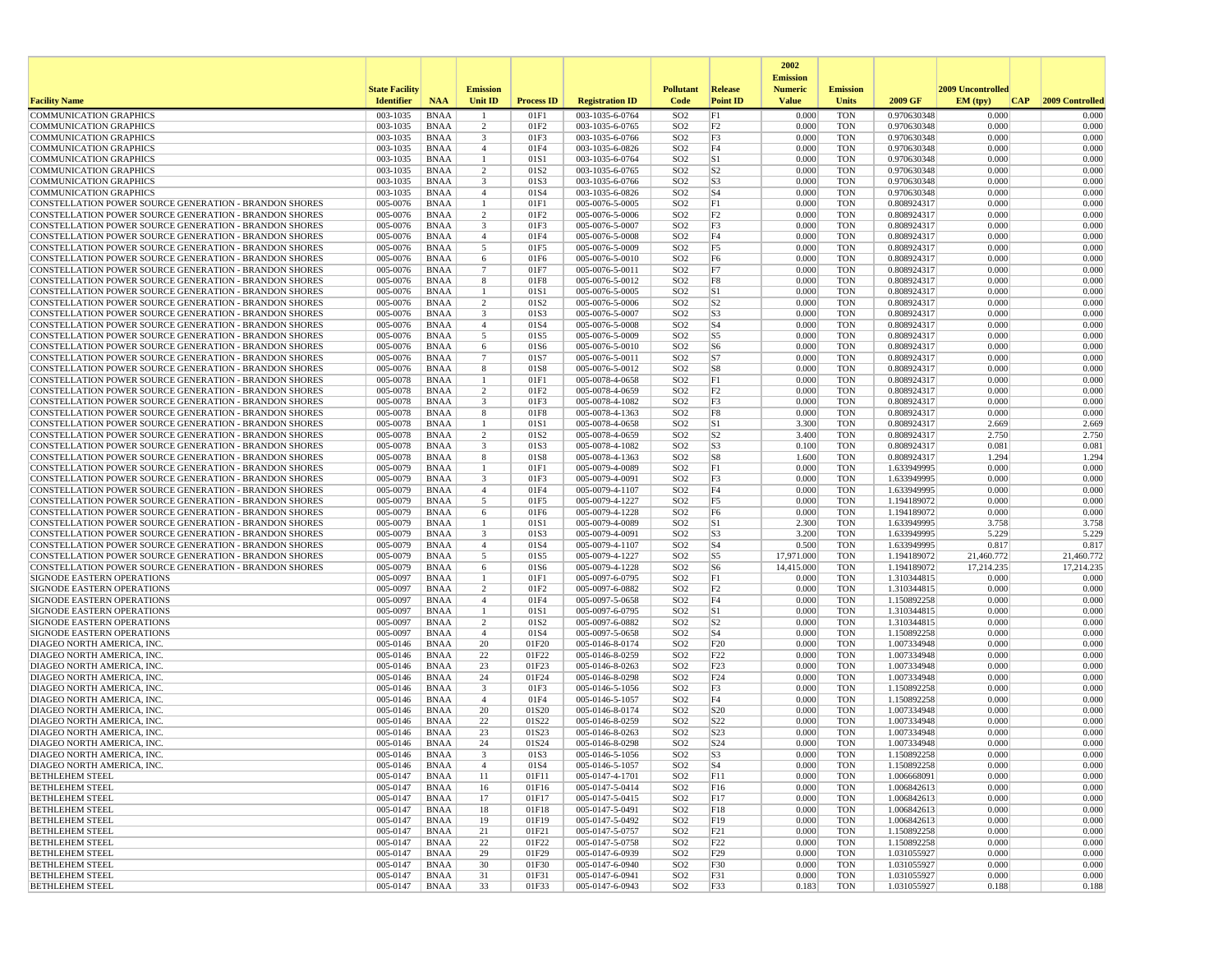|                                                                     |                       |                            |                 |                   |                                    |                                    |                                    | 2002<br><b>Emission</b> |                          |                            |                    |                    |
|---------------------------------------------------------------------|-----------------------|----------------------------|-----------------|-------------------|------------------------------------|------------------------------------|------------------------------------|-------------------------|--------------------------|----------------------------|--------------------|--------------------|
|                                                                     | <b>State Facility</b> |                            | <b>Emission</b> |                   |                                    | <b>Pollutant</b>                   | Release                            | <b>Numeric</b>          | <b>Emission</b>          |                            | 2009 Uncontrolled  |                    |
| <b>Facility Name</b>                                                | <b>Identifier</b>     | <b>NAA</b>                 | <b>Unit ID</b>  | <b>Process ID</b> | <b>Registration ID</b>             | Code                               | <b>Point ID</b>                    | <b>Value</b>            | <b>Units</b>             | 2009 GF                    | EM (tpv)<br>CAP    | 2009 Controlled    |
| <b>BETHLEHEM STEEL</b>                                              | 005-0147              | <b>BNAA</b>                | 36              | 01F36             | 005-0147-6-0946                    | SO <sub>2</sub>                    | F36                                | 0.000                   | <b>TON</b>               | 1.031055927                | 0.000              | 0.000              |
| <b>BETHLEHEM STEEL</b><br><b>BETHLEHEM STEEL</b>                    | 005-0147<br>005-0147  | <b>BNAA</b><br><b>BNAA</b> | 37<br>38        | 01F37<br>01F38    | 005-0147-6-0947<br>005-0147-6-0948 | SO <sub>2</sub><br>SO <sub>2</sub> | F37<br>F38                         | 0.000<br>0.000          | <b>TON</b><br><b>TON</b> | 1.031055927<br>1.031055927 | 0.000<br>0.000     | 0.000<br>0.000     |
| <b>BETHLEHEM STEEL</b>                                              | 005-0147              | <b>BNAA</b>                | 39              | 01F39             | 005-0147-6-0949                    | SO <sub>2</sub>                    | F39                                | 0.000                   | <b>TON</b>               | 1.031055927                | 0.000              | 0.000              |
| <b>BETHLEHEM STEEL</b>                                              | 005-0147              | <b>BNAA</b>                | 44              | 01F44             | 005-0147-6-1732                    | SO <sub>2</sub>                    | F44                                | 0.000                   | <b>TON</b>               | 1.031055927                | 0.000              | 0.000              |
| <b>BETHLEHEM STEEL</b>                                              | 005-0147              | <b>BNAA</b>                | 45              | 01F45             | 005-0147-9-0947                    | SO <sub>2</sub>                    | F45                                | 0.000                   | <b>TON</b>               | 1.031055927                | 0.000              | 0.000              |
| <b>BETHLEHEM STEEL</b>                                              | 005-0147              | <b>BNAA</b>                | 46              | 01F46             | 005-0147-9-0948                    | SO <sub>2</sub>                    | F46                                | 0.000                   | <b>TON</b>               | 1.031055927                | 0.000              | 0.000              |
| <b>BETHLEHEM STEEL</b><br><b>BETHLEHEM STEEL</b>                    | 005-0147<br>005-0147  | <b>BNAA</b><br><b>BNAA</b> | 47<br>48        | 01F47<br>01F48    | 005-0147-9-0949<br>005-0147-9-0950 | SO <sub>2</sub><br>SO <sub>2</sub> | F47<br>F48                         | 0.000<br>0.000          | <b>TON</b><br><b>TON</b> | 1.031055927<br>1.031055927 | 0.000<br>0.000     | 0.000<br>0.000     |
| <b>BETHLEHEM STEEL</b>                                              | 005-0147              | <b>BNAA</b>                | 49              | 01F49             | 005-0147-6-2207                    | SO <sub>2</sub>                    | F49                                | 0.000                   | <b>TON</b>               | 1.031055927                | 0.000              | 0.000              |
| <b>BETHLEHEM STEEL</b>                                              | 005-0147              | <b>BNAA</b>                | 50              | 01F50             | 005-0147-6-2219                    | SO <sub>2</sub>                    | F50                                | 0.183                   | <b>TON</b>               | 1.031055927                | 0.188              | 0.188              |
| <b>BETHLEHEM STEEL</b>                                              | 005-0147              | <b>BNAA</b>                | 51              | 01F51             | 005-0147-9-1027                    | SO <sub>2</sub>                    | F51                                | 0.000                   | <b>TON</b>               | 1.031055927                | 0.000              | 0.000              |
| <b>BETHLEHEM STEEL</b>                                              | 005-0147              | <b>BNAA</b>                | 52              | 01F52             | 005-0147-6-2371                    | SO <sub>2</sub>                    | F52                                | 0.000                   | <b>TON</b>               | 1.031055927                | 0.000              | 0.000              |
| <b>BETHLEHEM STEEL</b><br><b>BETHLEHEM STEEL</b>                    | 005-0147<br>005-0147  | <b>BNAA</b><br><b>BNAA</b> | 53<br>54        | 01F53<br>01F54    | 005-0147-6-2453<br>005-0147-6-2589 | SO <sub>2</sub><br>SO <sub>2</sub> | F53<br>F54                         | 0.000<br>0.000          | <b>TON</b><br><b>TON</b> | 1.031055927<br>1.031055927 | 0.000<br>0.000     | 0.000<br>0.000     |
| <b>BETHLEHEM STEEL</b>                                              | 005-0147              | <b>BNAA</b>                | 55              | 01F55             | 005-0147-6-2582                    | SO <sub>2</sub>                    | F55                                | 0.000                   | <b>TON</b>               | 1.031055927                | 0.000              | 0.000              |
| <b>BETHLEHEM STEEL</b>                                              | 005-0147              | <b>BNAA</b>                | 11              | 01S11             | 005-0147-4-1701                    | SO <sub>2</sub>                    | S11                                | 5.110                   | <b>TON</b>               | 1.006668091                | 5.144              | 5.144              |
| <b>BETHLEHEM STEEL</b>                                              | 005-0147              | <b>BNAA</b>                | 16              | 01S16             | 005-0147-5-0414                    | SO <sub>2</sub>                    | S <sub>16</sub>                    | 174.750                 | <b>TON</b>               | 1.006842613                | 175.946            | 175.946            |
| <b>BETHLEHEM STEEL</b>                                              | 005-0147              | <b>BNAA</b>                | 17              | 01S17             | 005-0147-5-0415                    | SO <sub>2</sub>                    | S17                                | 174.750                 | <b>TON</b>               | 1.006842613                | 175.946            | 175.946            |
| <b>BETHLEHEM STEEL</b><br><b>BETHLEHEM STEEL</b>                    | 005-0147<br>005-0147  | <b>BNAA</b><br><b>BNAA</b> | 18<br>19        | 01S18<br>01S19    | 005-0147-5-0491<br>005-0147-5-0492 | SO <sub>2</sub><br>SO <sub>2</sub> | S18<br>S19                         | 174.750<br>174.750      | <b>TON</b><br><b>TON</b> | 1.006842613<br>1.006842613 | 175.946<br>175.946 | 175.946<br>175.946 |
| <b>BETHLEHEM STEEL</b>                                              | 005-0147              | <b>BNAA</b>                | 21              | 01S21             | 005-0147-5-0757                    | SO <sub>2</sub>                    | S <sub>21</sub>                    | 0.183                   | <b>TON</b>               | 1.150892258                | 0.210              | 0.210              |
| <b>BETHLEHEM STEEL</b>                                              | 005-0147              | <b>BNAA</b>                | 22              | 01S22             | 005-0147-5-0758                    | SO <sub>2</sub>                    | S22                                | 0.000                   | <b>TON</b>               | 1.150892258                | 0.000              | 0.000              |
| <b>BETHLEHEM STEEL</b>                                              | 005-0147              | <b>BNAA</b>                | 29              | 01S29             | 005-0147-6-0939                    | SO <sub>2</sub>                    | S29                                | 548.000                 | <b>TON</b>               | 1.031055927                | 565.019            | 565.019            |
| <b>BETHLEHEM STEEL</b>                                              | 005-0147              | <b>BNAA</b>                | 30              | 01S30             | 005-0147-6-0940                    | SO <sub>2</sub>                    | S30                                | 0.000                   | <b>TON</b>               | 1.031055927                | 0.000              | 0.000              |
| <b>BETHLEHEM STEEL</b>                                              | 005-0147              | <b>BNAA</b>                | 31              | 01S31             | 005-0147-6-0941<br>005-0147-6-0943 | SO <sub>2</sub>                    | S31                                | 2,841.000               | <b>TON</b>               | 1.031055927<br>1.031055927 | 2,929.230          | 2,929.230          |
| <b>BETHLEHEM STEEL</b><br><b>BETHLEHEM STEEL</b>                    | 005-0147<br>005-0147  | <b>BNAA</b><br><b>BNAA</b> | 33<br>36        | 01S33<br>01S36    | 005-0147-6-0946                    | SO <sub>2</sub><br>SO <sub>2</sub> | S33<br>S36                         | 0.183<br>0.000          | <b>TON</b><br><b>TON</b> | 1.031055927                | 0.188<br>0.000     | 0.188<br>0.000     |
| <b>BETHLEHEM STEEL</b>                                              | 005-0147              | <b>BNAA</b>                | 37              | 01S37             | 005-0147-6-0947                    | SO <sub>2</sub>                    | S37                                | 1.095                   | <b>TON</b>               | 1.031055927                | 1.129              | 1.129              |
| <b>BETHLEHEM STEEL</b>                                              | 005-0147              | <b>BNAA</b>                | 38              | 01S38             | 005-0147-6-0948                    | SO <sub>2</sub>                    | S38                                | 0.183                   | <b>TON</b>               | 1.031055927                | 0.188              | 0.188              |
| <b>BETHLEHEM STEEL</b>                                              | 005-0147              | <b>BNAA</b>                | 39              | 01S39             | $005 - 0147 - 6 - 0949$            | SO <sub>2</sub>                    | S39                                | 0.183                   | <b>TON</b>               | 1.031055927                | 0.188              | 0.188              |
| <b>BETHLEHEM STEEL</b>                                              | 005-0147              | <b>BNAA</b>                | 44              | 01S44             | 005-0147-6-1732                    | SO <sub>2</sub>                    | S44                                | 0.183                   | <b>TON</b>               | 1.031055927                | 0.188              | 0.188              |
| <b>BETHLEHEM STEEL</b><br><b>BETHLEHEM STEEL</b>                    | 005-0147<br>005-0147  | <b>BNAA</b><br><b>BNAA</b> | 45<br>46        | 01S45<br>01S46    | 005-0147-9-0947<br>005-0147-9-0948 | SO <sub>2</sub><br>SO <sub>2</sub> | S45<br>S46                         | 0.000<br>0.000          | <b>TON</b><br><b>TON</b> | 1.031055927<br>1.031055927 | 0.000<br>0.000     | 0.000<br>0.000     |
| <b>BETHLEHEM STEEL</b>                                              | 005-0147              | <b>BNAA</b>                | 47              | 01S47             | 005-0147-9-0949                    | SO <sub>2</sub>                    | S47                                | 0.000                   | <b>TON</b>               | 1.031055927                | 0.000              | 0.000              |
| <b>BETHLEHEM STEEL</b>                                              | 005-0147              | <b>BNAA</b>                | 48              | 01S48             | 005-0147-9-0950                    | SO <sub>2</sub>                    | S48                                | 0.000                   | <b>TON</b>               | 1.031055927                | 0.000              | 0.000              |
| <b>BETHLEHEM STEEL</b>                                              | 005-0147              | <b>BNAA</b>                | 49              | 01S49             | 005-0147-6-2207                    | SO <sub>2</sub>                    | S49                                | 0.000                   | <b>TON</b>               | 1.031055927                | 0.000              | 0.000              |
| <b>BETHLEHEM STEEL</b>                                              | 005-0147              | <b>BNAA</b>                | 50              | 01S50             | 005-0147-6-2219                    | SO <sub>2</sub>                    | S50                                | 0.000                   | <b>TON</b>               | 1.031055927                | 0.000              | 0.000              |
| <b>BETHLEHEM STEEL</b><br><b>BETHLEHEM STEEL</b>                    | 005-0147<br>005-0147  | <b>BNAA</b><br><b>BNAA</b> | 51<br>52        | 01S51<br>01S52    | 005-0147-9-1027<br>005-0147-6-2371 | SO <sub>2</sub><br>SO <sub>2</sub> | S51<br>S52                         | 0.000<br>0.183          | <b>TON</b><br><b>TON</b> | 1.031055927<br>1.031055927 | 0.000<br>0.188     | 0.000<br>0.188     |
| <b>BETHLEHEM STEEL</b>                                              | 005-0147              | <b>BNAA</b>                | 53              | 01S53             | 005-0147-6-2453                    | SO <sub>2</sub>                    | S53                                | 0.000                   | <b>TON</b>               | 1.031055927                | 0.000              | 0.000              |
| <b>BETHLEHEM STEEL</b>                                              | 005-0147              | <b>BNAA</b>                | 54              | 01S54             | 005-0147-6-2589                    | SO <sub>2</sub>                    | S54                                | 0.000                   | <b>TON</b>               | 1.031055927                | 0.000              | 0.000              |
| <b>BETHLEHEM STEEL</b>                                              | 005-0147              | <b>BNAA</b>                | 55              | 01S55             | 005-0147-6-2582                    | SO <sub>2</sub>                    | S55                                | 0.000                   | <b>TON</b>               | 1.031055927                | 0.000              | 0.000              |
| U.S. CAN - STEELTIN DIVISION                                        | 005-0148              | <b>BNAA</b>                | 16              | 01F16             | 005-0148-6-2086                    | SO <sub>2</sub>                    | F16                                | 0.000                   | <b>TON</b>               | 1.2107023                  | 0.000              | 0.000              |
| U.S. CAN - STEELTIN DIVISION<br>U.S. CAN - STEELTIN DIVISION        | 005-0148<br>005-0148  | <b>BNAA</b><br><b>BNAA</b> | 20<br>21        | 01F20<br>01F21    | 005-0148-6-2110<br>005-0148-6-2111 | SO <sub>2</sub><br>SO <sub>2</sub> | F20<br>F21                         | 0.000<br>0.000          | <b>TON</b><br><b>TON</b> | 1.185032368<br>1.185032368 | 0.000<br>0.000     | 0.000<br>0.000     |
| <b>U.S. CAN - STEELTIN DIVISION</b>                                 | 005-0148              | <b>BNAA</b>                | 22              | 01F22             | 005-0148-6-2112                    | SO <sub>2</sub>                    | F22                                | 0.000                   | <b>TON</b>               | 1.185032368                | 0.000              | 0.000              |
| U.S. CAN - STEELTIN DIVISION                                        | 005-0148              | <b>BNAA</b>                | 23              | 01F23             | 005-0148-6-2113                    | SO <sub>2</sub>                    | F23                                | 0.000                   | <b>TON</b>               | 1.185032368                | 0.000              | 0.000              |
| U.S. CAN - STEELTIN DIVISION                                        | 005-0148              | <b>BNAA</b>                | 24              | 01F24             | 005-0148-6-2114                    | SO <sub>2</sub>                    | F <sub>24</sub>                    | 0.000                   | <b>TON</b>               | 1.185032368                | 0.000              | 0.000              |
| U.S. CAN - STEELTIN DIVISION                                        | 005-0148              | <b>BNAA</b>                | 26              | 01F26             | 005-0148-6-2116                    | SO <sub>2</sub>                    | F <sub>26</sub>                    | 0.000                   | <b>TON</b>               | 1.185032368                | 0.000              | 0.000              |
| U.S. CAN - STEELTIN DIVISION<br>U.S. CAN - STEELTIN DIVISION        | 005-0148<br>005-0148  | <b>BNAA</b><br><b>BNAA</b> | 27<br>28        | 01F27<br>01F28    | 005-0148-6-2117                    | SO <sub>2</sub><br>SO <sub>2</sub> | F <sub>27</sub><br>F <sub>28</sub> | 0.000<br>0.000          | <b>TON</b><br><b>TON</b> | 1.185032368<br>1.2107023   | 0.000<br>0.000     | 0.000<br>0.000     |
| <b>U.S. CAN - STEELTIN DIVISION</b>                                 | 005-0148              | <b>BNAA</b>                | 29              | 01F29             | 005-0148-6-2118<br>005-0148-6-2119 | SO <sub>2</sub>                    | F29                                | 0.000                   | <b>TON</b>               | 1.2107023                  | 0.000              | 0.000              |
| U.S. CAN - STEELTIN DIVISION                                        | 005-0148              | <b>BNAA</b>                | 30              | 01F30             | 005-0148-6-2120                    | SO <sub>2</sub>                    | F30                                | 0.000                   | <b>TON</b>               | 1.2107023                  | 0.000              | 0.000              |
| <b>U.S. CAN - STEELTIN DIVISION</b>                                 | 005-0148              | <b>BNAA</b>                | 32              | 01F32             | 005-0148-6-2122                    | SO <sub>2</sub>                    | F32                                | 0.000                   | <b>TON</b>               | 1.183266878                | 0.000              | 0.000              |
| <b>U.S. CAN - STEELTIN DIVISION</b>                                 | 005-0148              | <b>BNAA</b>                | 33              | 01F33             | 005-0148-6-2311                    | SO <sub>2</sub>                    | F33                                | 0.000                   | <b>TON</b>               | 1.2107023                  | 0.000              | 0.000              |
| U.S. CAN - STEELTIN DIVISION<br><b>U.S. CAN - STEELTIN DIVISION</b> | 005-0148              | <b>BNAA</b>                | 35              | 01F35             | 005-0148-6-2470                    | SO <sub>2</sub>                    | F35                                | 0.000                   | <b>TON</b>               | 1.2107023                  | 0.000<br>0.000     | 0.000              |
| <b>U.S. CAN - STEELTIN DIVISION</b>                                 | 005-0148<br>005-0148  | <b>BNAA</b><br><b>BNAA</b> | 36<br>37        | 01F36<br>01F37    | 005-0148-6-2471<br>005-0148-6-2658 | SO <sub>2</sub><br>SO <sub>2</sub> | F36<br>F37                         | 0.000<br>0.000          | <b>TON</b><br><b>TON</b> | 1.2107023<br>1.2107023     | 0.000              | 0.000<br>0.000     |
| U.S. CAN - STEELTIN DIVISION                                        | 005-0148              | <b>BNAA</b>                | 39              | 01F39             | 005-0148-6-2698                    | SO <sub>2</sub>                    | F39                                | 0.000                   | <b>TON</b>               | 1.2107023                  | 0.000              | 0.000              |
| U.S. CAN - STEELTIN DIVISION                                        | 005-0148              | BNAA                       | 40              | 01F40             | 005-0148-6-2699                    | SO <sub>2</sub>                    | F40                                | 0.000                   | <b>TON</b>               | 1.159021378                | 0.000              | 0.000              |
| <b>U.S. CAN - STEELTIN DIVISION</b>                                 | 005-0148              | <b>BNAA</b>                | 16              | 01S16             | 005-0148-6-2086                    | SO <sub>2</sub>                    | S16                                | 0.000                   | <b>TON</b>               | 1.2107023                  | 0.000              | 0.000              |
| <b>U.S. CAN - STEELTIN DIVISION</b>                                 | 005-0148              | <b>BNAA</b>                | 20              | 01S20             | 005-0148-6-2110                    | SO <sub>2</sub>                    | S <sub>20</sub>                    | 0.000                   | <b>TON</b>               | 1.185032368                | 0.000              | 0.000              |
| U.S. CAN - STEELTIN DIVISION<br><b>U.S. CAN - STEELTIN DIVISION</b> | 005-0148<br>005-0148  | <b>BNAA</b><br><b>BNAA</b> | 21<br>22        | 01S21<br>01S22    | 005-0148-6-2111<br>005-0148-6-2112 | SO <sub>2</sub><br>SO <sub>2</sub> | S21<br>S22                         | 0.000<br>0.000          | <b>TON</b><br><b>TON</b> | 1.185032368<br>1.185032368 | 0.000<br>0.000     | 0.000<br>0.000     |
| U.S. CAN - STEELTIN DIVISION                                        | 005-0148              | <b>BNAA</b>                | 23              | 01S23             | 005-0148-6-2113                    | SO <sub>2</sub>                    | S23                                | 0.000                   | <b>TON</b>               | 1.185032368                | 0.000              | 0.000              |
| <b>U.S. CAN - STEELTIN DIVISION</b>                                 | 005-0148              | <b>BNAA</b>                | 24              | 01S24             | 005-0148-6-2114                    | SO <sub>2</sub>                    | S24                                | 0.000                   | <b>TON</b>               | 1.185032368                | 0.000              | 0.000              |
| <b>U.S. CAN - STEELTIN DIVISION</b>                                 | 005-0148              | <b>BNAA</b>                | 26              | 01S26             | 005-0148-6-2116                    | SO <sub>2</sub>                    | S <sub>26</sub>                    | 0.000                   | <b>TON</b>               | 1.185032368                | 0.000              | 0.000              |
| <b>U.S. CAN - STEELTIN DIVISION</b>                                 | 005-0148              | <b>BNAA</b>                | 27              | 01S27             | 005-0148-6-2117                    | SO <sub>2</sub>                    | S <sub>27</sub>                    | 0.000                   | <b>TON</b>               | 1.185032368                | 0.000              | 0.000              |
| <b>U.S. CAN - STEELTIN DIVISION</b><br>U.S. CAN - STEELTIN DIVISION | 005-0148              | <b>BNAA</b>                | 28              | 01S28             | 005-0148-6-2118                    | SO <sub>2</sub>                    | S28                                | 0.000                   | <b>TON</b>               | 1.2107023                  | 0.000              | 0.000              |
|                                                                     | 005-0148              | BNAA                       | 29              | 01S29             | 005-0148-6-2119                    | SO <sub>2</sub>                    | S29                                | 0.000                   | TON                      | 1.2107023                  | 0.000              | 0.000              |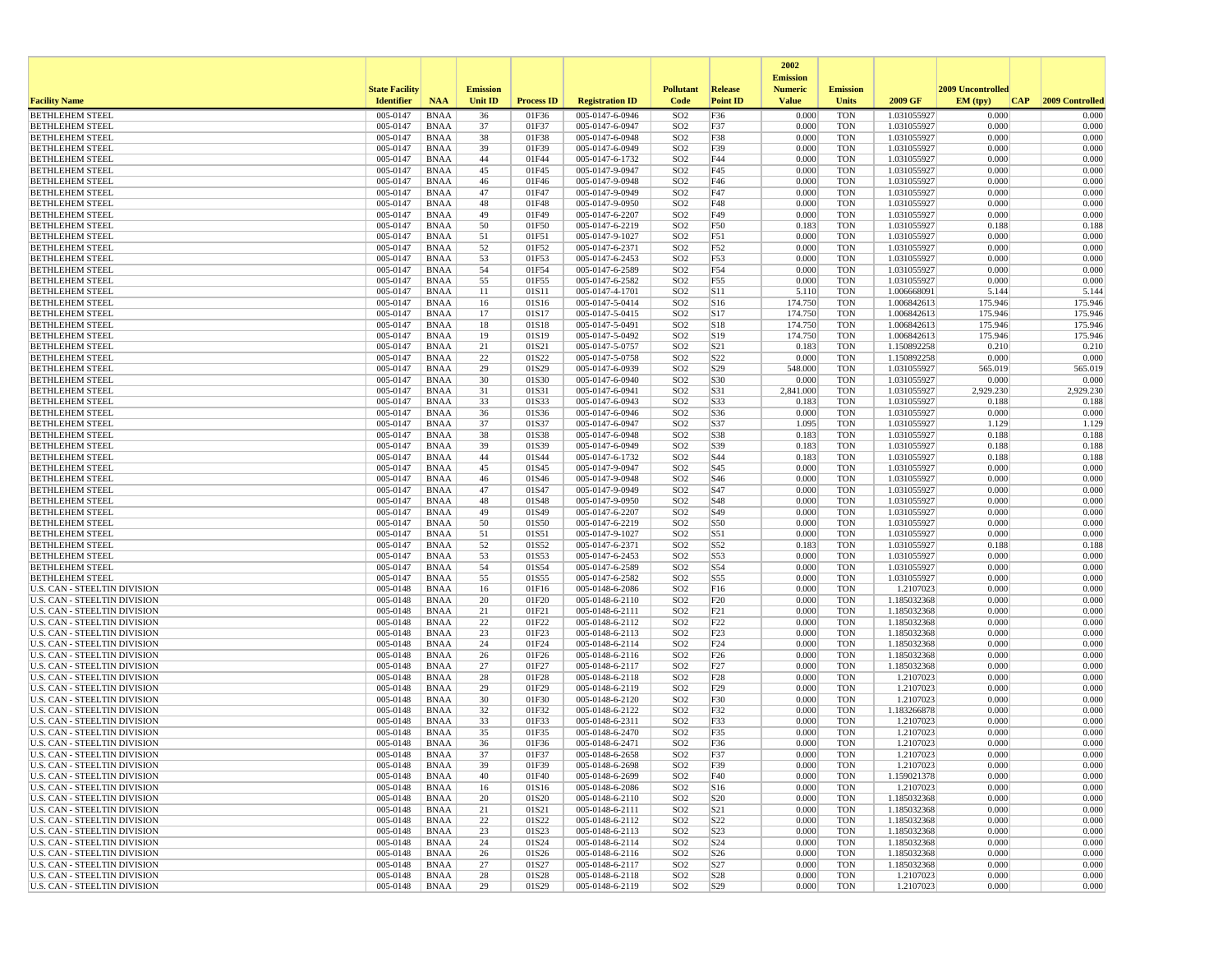|                                                                            |                       |                            |                    |                   |                                    |                                    |                                      | 2002                              |                          |                            |                   |                 |
|----------------------------------------------------------------------------|-----------------------|----------------------------|--------------------|-------------------|------------------------------------|------------------------------------|--------------------------------------|-----------------------------------|--------------------------|----------------------------|-------------------|-----------------|
|                                                                            | <b>State Facility</b> |                            | <b>Emission</b>    |                   |                                    | <b>Pollutant</b>                   | Release                              | <b>Emission</b><br><b>Numeric</b> | <b>Emission</b>          |                            | 2009 Uncontrolled |                 |
| <b>Facility Name</b>                                                       | <b>Identifier</b>     | <b>NAA</b>                 | Unit ID            | <b>Process ID</b> | <b>Registration ID</b>             | Code                               | <b>Point ID</b>                      | <b>Value</b>                      | <b>Units</b>             | 2009 GF                    | EM (typ)<br> CAP  | 2009 Controlled |
| <b>U.S. CAN - STEELTIN DIVISION</b>                                        | 005-0148              | <b>BNAA</b>                | 30                 | 01S30             | 005-0148-6-2120                    | SO <sub>2</sub>                    | S30                                  | 0.000                             | <b>TON</b>               | 1.2107023                  | 0.000             | 0.000           |
| <b>U.S. CAN - STEELTIN DIVISION</b>                                        | 005-0148              | <b>BNAA</b>                | 32                 | 01S32             | 005-0148-6-2122                    | SO <sub>2</sub>                    | S32                                  | 0.000                             | <b>TON</b>               | 1.183266878                | 0.000             | 0.000           |
| <b>U.S. CAN - STEELTIN DIVISION</b><br><b>U.S. CAN - STEELTIN DIVISION</b> | 005-0148<br>005-0148  | <b>BNAA</b><br><b>BNAA</b> | 33<br>35           | 01S33<br>01S35    | 005-0148-6-2311<br>005-0148-6-2470 | SO <sub>2</sub><br>SO <sub>2</sub> | S33<br>S35                           | 0.000<br>0.000                    | <b>TON</b><br><b>TON</b> | 1.2107023<br>1.2107023     | 0.000<br>0.000    | 0.000<br>0.000  |
| <b>U.S. CAN - STEELTIN DIVISION</b>                                        | 005-0148              | <b>BNAA</b>                | 36                 | 01S36             | 005-0148-6-2471                    | SO <sub>2</sub>                    | S36                                  | 0.000                             | <b>TON</b>               | 1.2107023                  | 0.000             | 0.000           |
| <b>U.S. CAN - STEELTIN DIVISION</b>                                        | 005-0148              | <b>BNAA</b>                | 37                 | 01S37             | 005-0148-6-2658                    | SO <sub>2</sub>                    | S37                                  | 0.000                             | <b>TON</b>               | 1.2107023                  | 0.000             | 0.000           |
| U.S. CAN - STEELTIN DIVISION                                               | 005-0148              | <b>BNAA</b>                | 39                 | 01S39             | 005-0148-6-2698                    | SO <sub>2</sub>                    | S39                                  | 0.000                             | <b>TON</b>               | 1.2107023                  | 0.000             | 0.000           |
| U.S. CAN - STEELTIN DIVISION                                               | 005-0148              | <b>BNAA</b>                | 40                 | 01S40             | 005-0148-6-2699                    | SO <sub>2</sub>                    | S40                                  | 0.000                             | <b>TON</b>               | 1.159021378                | 0.000             | 0.000           |
| THOMAS MANUFACTURING CORPORATION<br>THOMAS MANUFACTURING CORPORATION       | 005-0240<br>005-0240  | <b>BNAA</b><br><b>BNAA</b> | -1<br>$\mathbf{1}$ | 01F1<br>01S1      | 005-0240-4-1803<br>005-0240-4-1803 | SO <sub>2</sub><br>SO <sub>2</sub> | F1<br>S1                             | 0.000<br>0.345                    | <b>TON</b><br><b>TON</b> | 1.006668091<br>1.006668091 | 0.000<br>0.347    | 0.000<br>0.347  |
| <b>SWEETHEART HOLDINGS</b>                                                 | 005-0306              | <b>BNAA</b>                | 135                | 01F135            | 005-0306-6-1846                    | SO <sub>2</sub>                    | F135                                 | 0.000                             | <b>TON</b>               | 0.970630348                | 0.000             | 0.000           |
| SWEETHEART HOLDINGS                                                        | 005-0306              | <b>BNAA</b>                | 136                | 01F136            | 005-0306-6-1847                    | SO <sub>2</sub>                    | F136                                 | 0.000                             | <b>TON</b>               | 0.970630348                | 0.000             | 0.000           |
| <b>SWEETHEART HOLDINGS</b>                                                 | 005-0306              | <b>BNAA</b>                | 137                | 01F137            | 005-0306-6-1925                    | SO <sub>2</sub>                    | F137                                 | 0.000                             | <b>TON</b>               | 0.970630348                | 0.000             | 0.000           |
| <b>SWEETHEART HOLDINGS</b>                                                 | 005-0306              | <b>BNAA</b>                | 138                | 01F138            | 005-0306-6-1926                    | SO <sub>2</sub>                    | F138                                 | 0.000                             | <b>TON</b>               | 0.970630348                | 0.000             | 0.000           |
| SWEETHEART HOLDINGS<br><b>SWEETHEART HOLDINGS</b>                          | 005-0306<br>005-0306  | <b>BNAA</b><br><b>BNAA</b> | 170<br>171         | 01F170<br>01F171  | 005-0306-6-1677<br>005-0306-6-1678 | SO <sub>2</sub><br>SO <sub>2</sub> | F170<br>F171                         | 0.000<br>0.000                    | <b>TON</b><br><b>TON</b> | 0.970630348<br>0.970630348 | 0.000<br>0.000    | 0.000<br>0.000  |
| <b>SWEETHEART HOLDINGS</b>                                                 | 005-0306              | <b>BNAA</b>                | 172                | 01F172            | 005-0306-6-1679                    | SO <sub>2</sub>                    | F172                                 | 0.000                             | <b>TON</b>               | 0.970630348                | 0.000             | 0.000           |
| SWEETHEART HOLDINGS                                                        | 005-0306              | <b>BNAA</b>                | 173                | 01F173            | 005-0306-6-1680                    | SO <sub>2</sub>                    | F173                                 | 0.000                             | <b>TON</b>               | 0.970630348                | 0.000             | 0.000           |
| <b>SWEETHEART HOLDINGS</b>                                                 | 005-0306              | <b>BNAA</b>                | 174                | 01F174            | 005-0306-6-1681                    | SO <sub>2</sub>                    | F174                                 | 0.000                             | <b>TON</b>               | 0.970630348                | 0.000             | 0.000           |
| <b>SWEETHEART HOLDINGS</b>                                                 | 005-0306              | <b>BNAA</b>                | 175                | 01F175            | 005-0306-6-1682                    | SO <sub>2</sub>                    | F175                                 | 0.000                             | <b>TON</b>               | 0.970630348                | 0.000             | 0.000           |
| <b>SWEETHEART HOLDINGS</b>                                                 | 005-0306              | <b>BNAA</b>                | 176                | 01F176            | 005-0306-6-1683                    | SO <sub>2</sub>                    | F176                                 | 0.000                             | <b>TON</b>               | 0.970630348                | 0.000             | 0.000           |
| <b>SWEETHEART HOLDINGS</b><br><b>SWEETHEART HOLDINGS</b>                   | 005-0306<br>005-0306  | <b>BNAA</b><br><b>BNAA</b> | 177<br>178         | 01F177<br>01F178  | 005-0306-6-1684<br>005-0306-6-1685 | SO <sub>2</sub><br>SO <sub>2</sub> | F177<br>F178                         | 0.000<br>0.000                    | <b>TON</b><br><b>TON</b> | 0.970630348<br>0.970630348 | 0.000<br>0.000    | 0.000<br>0.000  |
| <b>SWEETHEART HOLDINGS</b>                                                 | 005-0306              | <b>BNAA</b>                | 179                | 01F179            | 005-0306-6-1686                    | SO <sub>2</sub>                    | F179                                 | 0.000                             | <b>TON</b>               | 0.970630348                | 0.000             | 0.000           |
| <b>SWEETHEART HOLDINGS</b>                                                 | 005-0306              | <b>BNAA</b>                | 182                | 01F182            | 005-0306-6-1689                    | SO <sub>2</sub>                    | F182                                 | 0.000                             | <b>TON</b>               | 0.970630348                | 0.000             | 0.000           |
| <b>SWEETHEART HOLDINGS</b>                                                 | 005-0306              | <b>BNAA</b>                | 183                | 01F183            | 005-0306-6-1690                    | SO <sub>2</sub>                    | F183                                 | 0.000                             | <b>TON</b>               | 0.970630348                | 0.000             | 0.000           |
| <b>SWEETHEART HOLDINGS</b>                                                 | 005-0306              | <b>BNAA</b>                | 186                | 01F186            | 005-0306-6-1693                    | SO <sub>2</sub>                    | F186                                 | 0.000                             | <b>TON</b>               | 1.291344166                | 0.000             | 0.000           |
| <b>SWEETHEART HOLDINGS</b><br>SWEETHEART HOLDINGS                          | 005-0306<br>005-0306  | <b>BNAA</b><br><b>BNAA</b> | 187<br>189         | 01F187<br>01F189  | 005-0306-6-1694<br>005-0306-6-1696 | SO <sub>2</sub><br>SO <sub>2</sub> | F187<br>F189                         | 0.000<br>0.000                    | <b>TON</b><br><b>TON</b> | 1.159021378<br>1.493975878 | 0.000<br>0.000    | 0.000<br>0.000  |
| <b>SWEETHEART HOLDINGS</b>                                                 | 005-0306              | <b>BNAA</b>                | 191                | 01F191            | 005-0306-6-1698                    | SO <sub>2</sub>                    | F191                                 | 0.000                             | <b>TON</b>               | 1.013260484                | 0.000             | 0.000           |
| <b>SWEETHEART HOLDINGS</b>                                                 | 005-0306              | <b>BNAA</b>                | 193                | 01F193            | 005-0306-6-1700                    | SO <sub>2</sub>                    | F193                                 | 0.000                             | <b>TON</b>               | 1.167346954                | 0.000             | 0.000           |
| SWEETHEART HOLDINGS                                                        | 005-0306              | <b>BNAA</b>                | 194                | 01F194            | 005-0306-9-0819                    | SO <sub>2</sub>                    | F194                                 | 0.000                             | <b>TON</b>               | 1.167346954                | 0.000             | 0.000           |
| <b>SWEETHEART HOLDINGS</b>                                                 | 005-0306              | <b>BNAA</b>                | 195                | 01F195            | 005-0306-6-2042                    | SO <sub>2</sub>                    | F195                                 | 0.000                             | <b>TON</b>               | 0.970630348                | 0.000             | 0.000           |
| <b>SWEETHEART HOLDINGS</b><br>SWEETHEART HOLDINGS                          | 005-0306<br>005-0306  | <b>BNAA</b><br><b>BNAA</b> | 196<br>197         | 01F196<br>01F197  | 005-0306-6-2159<br>005-0306-6-2177 | SO <sub>2</sub><br>SO <sub>2</sub> | F196<br>F197                         | 0.000<br>0.000                    | <b>TON</b><br><b>TON</b> | 1.040912509<br>1.040912509 | 0.000<br>0.000    | 0.000<br>0.000  |
| <b>SWEETHEART HOLDINGS</b>                                                 | 005-0306              | <b>BNAA</b>                | 198                | 01F198            | 005-0306-6-2254                    | SO <sub>2</sub>                    | F198                                 | 0.000                             | <b>TON</b>               | 0.970630348                | 0.000             | 0.000           |
| <b>SWEETHEART HOLDINGS</b>                                                 | 005-0306              | <b>BNAA</b>                | 201                | 01F201            | 005-0306-6-2493                    | SO <sub>2</sub>                    | F201                                 | 0.000                             | <b>TON</b>               | 0.970630348                | 0.000             | 0.000           |
| <b>SWEETHEART HOLDINGS</b>                                                 | 005-0306              | <b>BNAA</b>                | 202                | 01F202            | 005-0306-6-2494                    | SO <sub>2</sub>                    | F202                                 | 0.000                             | <b>TON</b>               | 0.970630348                | 0.000             | 0.000           |
| SWEETHEART HOLDINGS                                                        | 005-0306              | <b>BNAA</b>                | 203                | 01F203            | 005-0306-6-2495                    | SO <sub>2</sub>                    | F <sub>203</sub>                     | 0.000                             | <b>TON</b>               | 0.970630348                | 0.000             | 0.000           |
| SWEETHEART HOLDINGS<br><b>SWEETHEART HOLDINGS</b>                          | 005-0306<br>005-0306  | <b>BNAA</b><br><b>BNAA</b> | 204<br>205         | 01F204<br>01F205  | 005-0306-6-2496<br>005-0306-6-2497 | SO <sub>2</sub><br>SO <sub>2</sub> | F204<br>F <sub>205</sub>             | 0.000<br>0.000                    | <b>TON</b><br><b>TON</b> | 0.970630348<br>0.970630348 | 0.000<br>0.000    | 0.000<br>0.000  |
| <b>SWEETHEART HOLDINGS</b>                                                 | 005-0306              | <b>BNAA</b>                | 206                | 01F206            | 005-0306-6-2498                    | SO <sub>2</sub>                    | F206                                 | 0.000                             | <b>TON</b>               | 0.970630348                | 0.000             | 0.000           |
| SWEETHEART HOLDINGS                                                        | 005-0306              | <b>BNAA</b>                | 208                | 01F208            | 005-0306-6-2673                    | SO <sub>2</sub>                    | F208                                 | 0.000                             | <b>TON</b>               | 0.970630348                | 0.000             | 0.000           |
| <b>SWEETHEART HOLDINGS</b>                                                 | 005-0306              | <b>BNAA</b>                | 209                | 01F209            | 005-0306-6-2671                    | SO <sub>2</sub>                    | F209                                 | 0.000                             | <b>TON</b>               | 1.040912509                | 0.000             | 0.000           |
| <b>SWEETHEART HOLDINGS</b>                                                 | 005-0306              | <b>BNAA</b>                | 210                | 01F210            | 005-0306-6-2672                    | SO <sub>2</sub>                    | F210                                 | 0.000                             | <b>TON</b>               | 1.040912509                | 0.000             | 0.000           |
| <b>SWEETHEART HOLDINGS</b><br><b>SWEETHEART HOLDINGS</b>                   | 005-0306<br>005-0306  | <b>BNAA</b><br><b>BNAA</b> | 211<br>212         | 01F211<br>01F212  | 005-0306-6-2683<br>005-0306-6-2692 | SO <sub>2</sub><br>SO <sub>2</sub> | F211<br>F212                         | 0.000<br>0.000                    | <b>TON</b><br><b>TON</b> | 1.285310745<br>0.970630348 | 0.000<br>0.000    | 0.000<br>0.000  |
| <b>SWEETHEART HOLDINGS</b>                                                 | 005-0306              | <b>BNAA</b>                | 213                | 01F213            | 005-0306-5-1752                    | SO <sub>2</sub>                    | F213                                 | 0.000                             | <b>TON</b>               | 0.970630348                | 0.000             | 0.000           |
| <b>SWEETHEART HOLDINGS</b>                                                 | 005-0306              | <b>BNAA</b>                | 214                | 01F214            | 005-0306-5-1753                    | SO <sub>2</sub>                    | F214                                 | 0.000                             | <b>TON</b>               | 0.970630348                | 0.000             | 0.000           |
| <b>SWEETHEART HOLDINGS</b>                                                 | 005-0306              | <b>BNAA</b>                | 64                 | 01F64             | 005-0306-6-1452                    | SO <sub>2</sub>                    | F64                                  | 0.000                             | <b>TON</b>               | 0.970630348                | 0.000             | 0.000           |
| <b>SWEETHEART HOLDINGS</b>                                                 | 005-0306              | <b>BNAA</b>                | 67                 | 01F67             | 005-0306-5-1362                    | SO <sub>2</sub>                    | F67                                  | 0.000                             | <b>TON</b>               | 1.150892258                | 0.000             | 0.000           |
| <b>SWEETHEART HOLDINGS</b><br><b>SWEETHEART HOLDINGS</b>                   | 005-0306<br>005-0306  | <b>BNAA</b><br><b>BNAA</b> | 68<br>69           | 01F68<br>01F69    | 005-0306-5-1363                    | SO <sub>2</sub><br>SO <sub>2</sub> | F68<br>F69                           | 0.000<br>0.000                    | <b>TON</b><br><b>TON</b> | 1.150892258                | 0.000<br>0.000    | 0.000<br>0.000  |
| <b>SWEETHEART HOLDINGS</b>                                                 | 005-0306              | <b>BNAA</b>                | 75                 | 01F75             | 005-0306-5-1364<br>005-0306-5-1370 | SO <sub>2</sub>                    | F75                                  | 0.000                             | <b>TON</b>               | 1.150892258<br>1.150892258 | 0.000             | 0.000           |
| <b>SWEETHEART HOLDINGS</b>                                                 | 005-0306              | <b>BNAA</b>                | 79                 | 01F79             | 005-0306-6-1656                    | SO <sub>2</sub>                    | F79                                  | 0.000                             | <b>TON</b>               | 0.970630348                | 0.000             | 0.000           |
| <b>SWEETHEART HOLDINGS</b>                                                 | 005-0306              | <b>BNAA</b>                | 80                 | 01F80             | 005-0306-6-1657                    | SO <sub>2</sub>                    | <b>F80</b>                           | 0.000                             | <b>TON</b>               | 0.970630348                | 0.000             | 0.000           |
| SWEETHEART HOLDINGS                                                        | 005-0306              | <b>BNAA</b>                | 81                 | 01F81             | 005-0306-6-1658                    | SO <sub>2</sub>                    | <b>F81</b>                           | 0.000                             | <b>TON</b>               | 0.970630348                | 0.000             | 0.000           |
| <b>SWEETHEART HOLDINGS</b>                                                 | 005-0306              | <b>BNAA</b>                | 87                 | 01F87             | 005-0306-6-1664                    | SO <sub>2</sub>                    | F87                                  | 0.000                             | <b>TON</b>               | 0.970630348                | 0.000             | 0.000           |
| SWEETHEART HOLDINGS<br><b>SWEETHEART HOLDINGS</b>                          | 005-0306<br>005-0306  | <b>BNAA</b><br><b>BNAA</b> | 88<br>89           | 01F88<br>01F89    | 005-0306-6-1665<br>005-0306-6-1666 | SO <sub>2</sub><br>SO <sub>2</sub> | <b>F88</b><br>F89                    | 0.000<br>0.000                    | <b>TON</b><br>TON        | 0.970630348<br>0.970630348 | 0.000<br>0.000    | 0.000<br>0.000  |
| <b>SWEETHEART HOLDINGS</b>                                                 | 005-0306              | <b>BNAA</b>                | 93                 | 01F93             | 005-0306-6-1670                    | SO <sub>2</sub>                    | F93                                  | 0.000                             | <b>TON</b>               | 0.970630348                | 0.000             | 0.000           |
| <b>SWEETHEART HOLDINGS</b>                                                 | 005-0306              | <b>BNAA</b>                | 96                 | 01F96             | 005-0306-6-1673                    | SO <sub>2</sub>                    | F96                                  | 0.000                             | <b>TON</b>               | 0.970630348                | 0.000             | 0.000           |
| <b>SWEETHEART HOLDINGS</b>                                                 | 005-0306              | <b>BNAA</b>                | 97                 | 01F97             | 005-0306-6-1674                    | SO <sub>2</sub>                    | F97                                  | 0.000                             | <b>TON</b>               | 0.970630348                | 0.000             | 0.000           |
| <b>SWEETHEART HOLDINGS</b>                                                 | 005-0306              | <b>BNAA</b>                | 99                 | 01F99             | 005-0306-6-1676                    | SO <sub>2</sub>                    | F99                                  | 0.000                             | <b>TON</b>               | 0.970630348                | 0.000             | 0.000           |
| <b>SWEETHEART HOLDINGS</b><br><b>SWEETHEART HOLDINGS</b>                   | 005-0306<br>005-0306  | <b>BNAA</b><br><b>BNAA</b> | 135<br>136         | 01S135<br>01S136  | 005-0306-6-1846<br>005-0306-6-1847 | SO <sub>2</sub><br>SO <sub>2</sub> | S <sub>135</sub><br>S <sub>136</sub> | 0.000<br>0.000                    | <b>TON</b><br><b>TON</b> | 0.970630348<br>0.970630348 | 0.000<br>0.000    | 0.000<br>0.000  |
| <b>SWEETHEART HOLDINGS</b>                                                 | 005-0306              | <b>BNAA</b>                | 137                | 01S137            | 005-0306-6-1925                    | SO <sub>2</sub>                    | S137                                 | 0.000                             | <b>TON</b>               | 0.970630348                | 0.000             | 0.000           |
| <b>SWEETHEART HOLDINGS</b>                                                 | 005-0306              | BNAA                       | 138                | 01S138            | 005-0306-6-1926                    | SO <sub>2</sub>                    | S138                                 | 0.000                             | <b>TON</b>               | 0.970630348                | 0.000             | 0.000           |
| <b>SWEETHEART HOLDINGS</b>                                                 | 005-0306              | <b>BNAA</b>                | 170                | 01S170            | 005-0306-6-1677                    | SO <sub>2</sub>                    | S170                                 | 0.000                             | <b>TON</b>               | 0.970630348                | 0.000             | 0.000           |
| <b>SWEETHEART HOLDINGS</b>                                                 | 005-0306              | <b>BNAA</b>                | 171                | 01S171            | 005-0306-6-1678                    | SO <sub>2</sub>                    | S171                                 | 0.000                             | <b>TON</b>               | 0.970630348                | 0.000             | 0.000           |
| <b>SWEETHEART HOLDINGS</b>                                                 | 005-0306              | BNAA                       | 172                | 01S172            | 005-0306-6-1679                    | SO <sub>2</sub>                    | S172                                 | 0.000                             | <b>TON</b>               | 0.970630348                | 0.000             | 0.000           |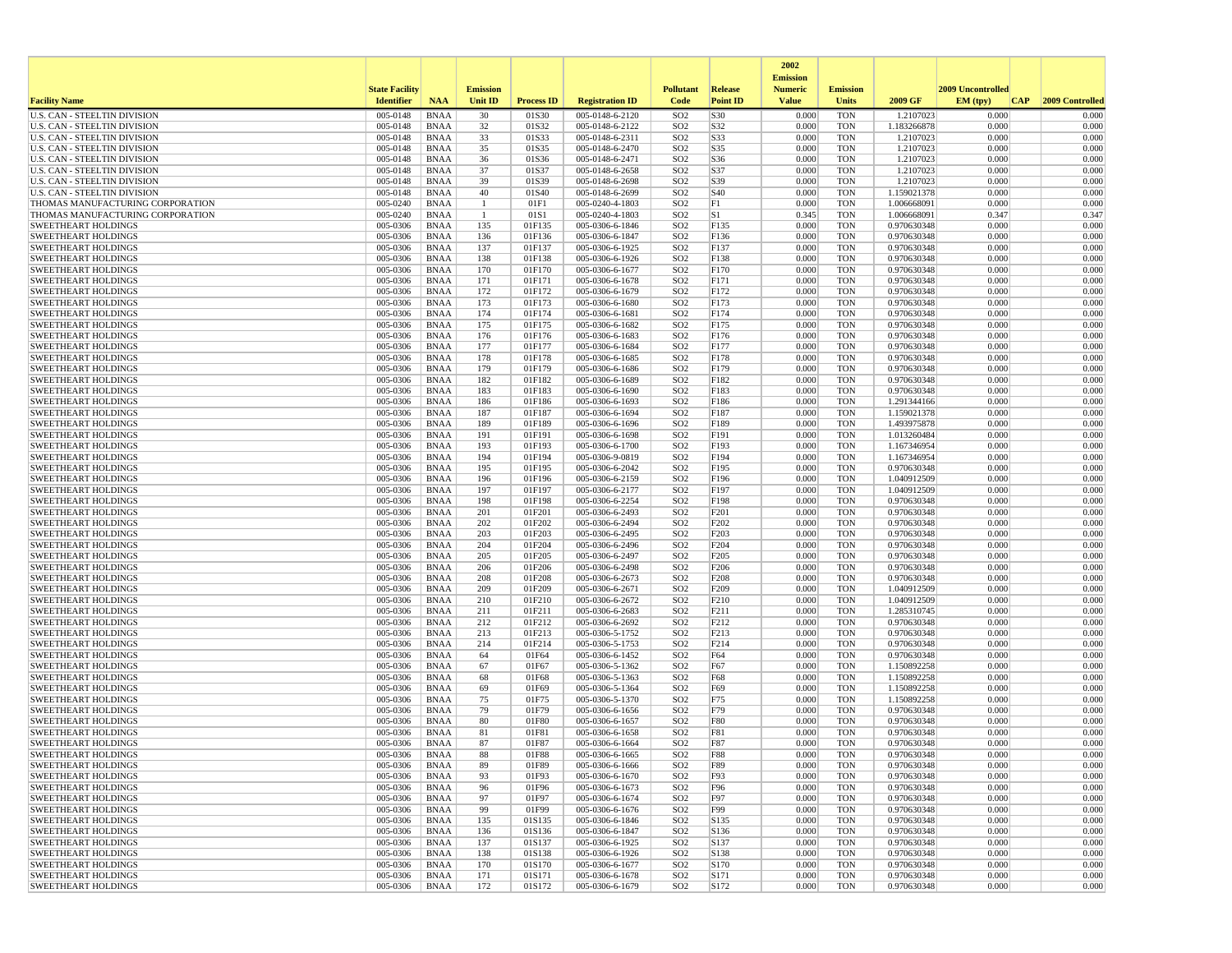|                                                                                   |                       |                            |                                         |                          |                                    |                                    |                      | 2002<br><b>Emission</b> |                          |                            |                   |                 |
|-----------------------------------------------------------------------------------|-----------------------|----------------------------|-----------------------------------------|--------------------------|------------------------------------|------------------------------------|----------------------|-------------------------|--------------------------|----------------------------|-------------------|-----------------|
|                                                                                   | <b>State Facility</b> |                            | <b>Emission</b>                         |                          |                                    | <b>Pollutant</b>                   | Release              | <b>Numeric</b>          | <b>Emission</b>          |                            | 2009 Uncontrolled |                 |
| <b>Facility Name</b>                                                              | <b>Identifier</b>     | <b>NAA</b>                 | <b>Unit ID</b>                          | <b>Process ID</b>        | <b>Registration ID</b>             | Code                               | <b>Point ID</b>      | <b>Value</b>            | <b>Units</b>             | 2009 GF                    | EM (typ)<br> CAP  | 2009 Controlled |
| <b>SWEETHEART HOLDINGS</b>                                                        | 005-0306              | <b>BNAA</b>                | 173                                     | 01S173                   | 005-0306-6-1680                    | SO <sub>2</sub>                    | S173                 | 0.000                   | <b>TON</b>               | 0.970630348                | 0.000             | 0.000           |
| <b>SWEETHEART HOLDINGS</b><br><b>SWEETHEART HOLDINGS</b>                          | 005-0306<br>005-0306  | <b>BNAA</b><br><b>BNAA</b> | 174<br>175                              | 01S174<br>01S175         | 005-0306-6-1681<br>005-0306-6-1682 | SO <sub>2</sub><br>SO <sub>2</sub> | S174<br>S175         | 0.000<br>0.000          | <b>TON</b><br><b>TON</b> | 0.970630348<br>0.970630348 | 0.000<br>0.000    | 0.000<br>0.000  |
| <b>SWEETHEART HOLDINGS</b>                                                        | 005-0306              | <b>BNAA</b>                | 176                                     | 01S176                   | 005-0306-6-1683                    | SO <sub>2</sub>                    | S176                 | 0.000                   | <b>TON</b>               | 0.970630348                | 0.000             | 0.000           |
| <b>SWEETHEART HOLDINGS</b>                                                        | 005-0306              | BNAA                       | 177                                     | 01S177                   | 005-0306-6-1684                    | SO <sub>2</sub>                    | S177                 | 0.000                   | <b>TON</b>               | 0.970630348                | 0.000             | 0.000           |
| <b>SWEETHEART HOLDINGS</b>                                                        | 005-0306              | <b>BNAA</b>                | 178                                     | 01S178                   | 005-0306-6-1685                    | SO <sub>2</sub>                    | S178                 | 0.000                   | <b>TON</b>               | 0.970630348                | 0.000             | 0.000           |
| <b>SWEETHEART HOLDINGS</b>                                                        | 005-0306              | <b>BNAA</b>                | 179                                     | 01S179                   | 005-0306-6-1686                    | SO <sub>2</sub>                    | S179                 | 0.000                   | <b>TON</b>               | 0.970630348                | 0.000             | 0.000           |
| <b>SWEETHEART HOLDINGS</b><br><b>SWEETHEART HOLDINGS</b>                          | 005-0306<br>005-0306  | <b>BNAA</b><br><b>BNAA</b> | 182<br>183                              | 01S182<br>01S183         | 005-0306-6-1689<br>005-0306-6-1690 | SO <sub>2</sub><br>SO <sub>2</sub> | S182<br>S183         | 0.000<br>0.000          | <b>TON</b><br><b>TON</b> | 0.970630348<br>0.970630348 | 0.000<br>0.000    | 0.000<br>0.000  |
| <b>SWEETHEART HOLDINGS</b>                                                        | 005-0306              | <b>BNAA</b>                | 186                                     | 01S186                   | 005-0306-6-1693                    | SO <sub>2</sub>                    | S186                 | 0.000                   | <b>TON</b>               | 1.291344166                | 0.000             | 0.000           |
| <b>SWEETHEART HOLDINGS</b>                                                        | 005-0306              | <b>BNAA</b>                | 187                                     | 01S187                   | 005-0306-6-1694                    | SO <sub>2</sub>                    | S187                 | 0.000                   | <b>TON</b>               | 1.159021378                | 0.000             | 0.000           |
| <b>SWEETHEART HOLDINGS</b>                                                        | 005-0306              | BNAA                       | 189                                     | 01S189                   | 005-0306-6-1696                    | SO <sub>2</sub>                    | S189                 | 0.000                   | <b>TON</b>               | 1.493975878                | 0.000             | 0.000           |
| <b>SWEETHEART HOLDINGS</b>                                                        | 005-0306              | <b>BNAA</b>                | 191                                     | 01S191                   | 005-0306-6-1698                    | SO <sub>2</sub>                    | S191                 | 0.000                   | <b>TON</b>               | 1.013260484                | 0.000             | 0.000           |
| <b>SWEETHEART HOLDINGS</b><br><b>SWEETHEART HOLDINGS</b>                          | 005-0306<br>005-0306  | <b>BNAA</b><br><b>BNAA</b> | 193<br>194                              | 01S193<br>01S194         | 005-0306-6-1700<br>005-0306-9-0819 | SO <sub>2</sub><br>SO <sub>2</sub> | S193<br>S194         | 0.000<br>0.000          | <b>TON</b><br><b>TON</b> | 1.167346954<br>1.167346954 | 0.000<br>0.000    | 0.000<br>0.000  |
| <b>SWEETHEART HOLDINGS</b>                                                        | 005-0306              | BNAA                       | 195                                     | 01S195                   | 005-0306-6-2042                    | SO <sub>2</sub>                    | S195                 | 0.000                   | <b>TON</b>               | 0.970630348                | 0.000             | 0.000           |
| <b>SWEETHEART HOLDINGS</b>                                                        | 005-0306              | <b>BNAA</b>                | 196                                     | 01S196                   | 005-0306-6-2159                    | SO <sub>2</sub>                    | S196                 | 0.000                   | <b>TON</b>               | 1.040912509                | 0.000             | 0.000           |
| <b>SWEETHEART HOLDINGS</b>                                                        | 005-0306              | <b>BNAA</b>                | 197                                     | 01S197                   | 005-0306-6-2177                    | SO <sub>2</sub>                    | S197                 | 0.000                   | <b>TON</b>               | 1.040912509                | 0.000             | 0.000           |
| <b>SWEETHEART HOLDINGS</b>                                                        | 005-0306              | <b>BNAA</b>                | 198                                     | 01S198                   | 005-0306-6-2254                    | SO <sub>2</sub>                    | S198                 | 0.000                   | <b>TON</b>               | 0.970630348                | 0.000             | 0.000           |
| <b>SWEETHEART HOLDINGS</b><br><b>SWEETHEART HOLDINGS</b>                          | 005-0306<br>005-0306  | <b>BNAA</b><br><b>BNAA</b> | 201<br>202                              | 01S201<br>01S202         | 005-0306-6-2493<br>005-0306-6-2494 | SO <sub>2</sub><br>SO <sub>2</sub> | S201<br>S202         | 0.000<br>0.000          | <b>TON</b><br><b>TON</b> | 0.970630348<br>0.970630348 | 0.000<br>0.000    | 0.000<br>0.000  |
| <b>SWEETHEART HOLDINGS</b>                                                        | 005-0306              | <b>BNAA</b>                | 203                                     | 01S203                   | 005-0306-6-2495                    | SO <sub>2</sub>                    | S203                 | 0.000                   | <b>TON</b>               | 0.970630348                | 0.000             | 0.000           |
| <b>SWEETHEART HOLDINGS</b>                                                        | 005-0306              | BNAA                       | 204                                     | 01S204                   | 005-0306-6-2496                    | SO <sub>2</sub>                    | S204                 | 0.000                   | <b>TON</b>               | 0.970630348                | 0.000             | 0.000           |
| <b>SWEETHEART HOLDINGS</b>                                                        | 005-0306              | <b>BNAA</b>                | 205                                     | 01S205                   | 005-0306-6-2497                    | SO <sub>2</sub>                    | S205                 | 0.000                   | <b>TON</b>               | 0.970630348                | 0.000             | 0.000           |
| <b>SWEETHEART HOLDINGS</b>                                                        | 005-0306              | <b>BNAA</b>                | 206                                     | 01S206                   | 005-0306-6-2498                    | SO <sub>2</sub>                    | S206                 | 0.000                   | <b>TON</b>               | 0.970630348                | 0.000             | 0.000           |
| <b>SWEETHEART HOLDINGS</b><br><b>SWEETHEART HOLDINGS</b>                          | 005-0306              | BNAA                       | 208                                     | 01S208                   | 005-0306-6-2673                    | SO <sub>2</sub>                    | S208                 | 0.000                   | <b>TON</b>               | 0.970630348                | 0.000             | 0.000           |
| <b>SWEETHEART HOLDINGS</b>                                                        | 005-0306<br>005-0306  | <b>BNAA</b><br><b>BNAA</b> | 209<br>210                              | 01S209<br>01S210         | 005-0306-6-2671<br>005-0306-6-2672 | SO <sub>2</sub><br>SO <sub>2</sub> | S209<br>S210         | 0.000<br>0.000          | <b>TON</b><br><b>TON</b> | 1.040912509<br>1.040912509 | 0.000<br>0.000    | 0.000<br>0.000  |
| <b>SWEETHEART HOLDINGS</b>                                                        | 005-0306              | <b>BNAA</b>                | 211                                     | 01S211                   | 005-0306-6-2683                    | SO <sub>2</sub>                    | S211                 | 0.000                   | <b>TON</b>               | 1.285310745                | 0.000             | 0.000           |
| <b>SWEETHEART HOLDINGS</b>                                                        | 005-0306              | <b>BNAA</b>                | 212                                     | 01S212                   | 005-0306-6-2692                    | SO <sub>2</sub>                    | S212                 | 0.000                   | <b>TON</b>               | 0.970630348                | 0.000             | 0.000           |
| <b>SWEETHEART HOLDINGS</b>                                                        | 005-0306              | <b>BNAA</b>                | 213                                     | 01S213                   | 005-0306-5-1752                    | SO <sub>2</sub>                    | S213                 | 0.063                   | <b>TON</b>               | 0.970630348                | 0.061             | 0.061           |
| <b>SWEETHEART HOLDINGS</b>                                                        | 005-0306              | <b>BNAA</b>                | 214                                     | 01S214                   | 005-0306-5-1753                    | SO <sub>2</sub>                    | S214                 | 0.061                   | <b>TON</b>               | 0.970630348                | 0.059             | 0.059           |
| <b>SWEETHEART HOLDINGS</b><br><b>SWEETHEART HOLDINGS</b>                          | 005-0306<br>005-0306  | <b>BNAA</b><br><b>BNAA</b> | 64<br>67                                | 01S64<br>01S67           | 005-0306-6-1452<br>005-0306-5-1362 | SO <sub>2</sub><br>SO <sub>2</sub> | S64<br>S67           | 0.000<br>0.018          | <b>TON</b><br><b>TON</b> | 0.970630348<br>1.150892258 | 0.000<br>0.021    | 0.000<br>0.021  |
| <b>SWEETHEART HOLDINGS</b>                                                        | 005-0306              | <b>BNAA</b>                | 68                                      | 01S68                    | 005-0306-5-1363                    | SO <sub>2</sub>                    | S68                  | 0.018                   | <b>TON</b>               | 1.150892258                | 0.021             | 0.021           |
| <b>SWEETHEART HOLDINGS</b>                                                        | 005-0306              | <b>BNAA</b>                | 69                                      | 01S69                    | 005-0306-5-1364                    | SO <sub>2</sub>                    | S69                  | 0.018                   | <b>TON</b>               | 1.150892258                | 0.021             | 0.021           |
| <b>SWEETHEART HOLDINGS</b>                                                        | 005-0306              | BNAA                       | 75                                      | 01S75                    | 005-0306-5-1370                    | SO <sub>2</sub>                    | S75                  | 0.004                   | <b>TON</b>               | 1.150892258                | 0.004             | 0.004           |
| <b>SWEETHEART HOLDINGS</b>                                                        | 005-0306              | <b>BNAA</b>                | 79                                      | 01S79                    | 005-0306-6-1656                    | SO <sub>2</sub>                    | S79                  | 0.000                   | <b>TON</b>               | 0.970630348                | 0.000             | 0.000           |
| <b>SWEETHEART HOLDINGS</b><br><b>SWEETHEART HOLDINGS</b>                          | 005-0306<br>005-0306  | <b>BNAA</b><br><b>BNAA</b> | 80<br>81                                | 01S80<br>01S81           | 005-0306-6-1657<br>005-0306-6-1658 | SO <sub>2</sub><br>SO <sub>2</sub> | S80<br>S81           | 0.000<br>0.000          | <b>TON</b><br><b>TON</b> | 0.970630348<br>0.970630348 | 0.000<br>0.000    | 0.000<br>0.000  |
| <b>SWEETHEART HOLDINGS</b>                                                        | 005-0306              | BNAA                       | 87                                      | 01S87                    | 005-0306-6-1664                    | SO <sub>2</sub>                    | S87                  | 0.000                   | <b>TON</b>               | 0.970630348                | 0.000             | 0.000           |
| <b>SWEETHEART HOLDINGS</b>                                                        | 005-0306              | <b>BNAA</b>                | 88                                      | 01S88                    | 005-0306-6-1665                    | SO <sub>2</sub>                    | S88                  | 0.000                   | <b>TON</b>               | 0.970630348                | 0.000             | 0.000           |
| <b>SWEETHEART HOLDINGS</b>                                                        | 005-0306              | <b>BNAA</b>                | 89                                      | 01S89                    | 005-0306-6-1666                    | SO <sub>2</sub>                    | S89                  | 0.000                   | <b>TON</b>               | 0.970630348                | 0.000             | 0.000           |
| <b>SWEETHEART HOLDINGS</b>                                                        | 005-0306              | <b>BNAA</b>                | 93                                      | 01S93                    | 005-0306-6-1670                    | SO <sub>2</sub>                    | S93                  | 0.000                   | <b>TON</b>               | 0.970630348                | 0.000             | 0.000           |
| <b>SWEETHEART HOLDINGS</b><br><b>SWEETHEART HOLDINGS</b>                          | 005-0306<br>005-0306  | <b>BNAA</b><br><b>BNAA</b> | 96<br>97                                | 01S96<br>01S97           | 005-0306-6-1673<br>005-0306-6-1674 | SO <sub>2</sub><br>SO <sub>2</sub> | S96<br>S97           | 0.000<br>0.000          | <b>TON</b><br><b>TON</b> | 0.970630348<br>0.970630348 | 0.000<br>0.000    | 0.000<br>0.000  |
| <b>SWEETHEART HOLDINGS</b>                                                        | 005-0306              | <b>BNAA</b>                | 99                                      | 01S99                    | 005-0306-6-1676                    | SO <sub>2</sub>                    | S99                  | 0.000                   | <b>TON</b>               | 0.970630348                | 0.000             | 0.000           |
| <b>SCHLUMBERGER MALCO</b>                                                         | 005-0384              | <b>BNAA</b>                | -1                                      | 01F1                     | 005-0384-4-0547                    | SO <sub>2</sub>                    | F1                   | 0.000                   | <b>TON</b>               | 1.006668091                | 0.000             | 0.000           |
| <b>SCHLUMBERGER MALCO</b>                                                         | 005-0384              | <b>BNAA</b>                | $\overline{c}$                          | 01F2                     | 005-0384-4-0548                    | SO <sub>2</sub>                    | F2                   | 0.000                   | <b>TON</b>               | 1.006668091                | 0.000             | 0.000           |
| <b>SCHLUMBERGER MALCO</b><br><b>SCHLUMBERGER MALCO</b>                            | 005-0384              | <b>BNAA</b>                | $\overline{\mathbf{3}}$<br>$\mathbf{1}$ | 01F3                     | 005-0384-4-1285<br>005-0384-4-0547 | SO <sub>2</sub>                    | F3                   | 0.000                   | <b>TON</b>               | 1.006668091                | 0.000             | 0.000           |
| <b>SCHLUMBERGER MALCO</b>                                                         | 005-0384<br>005-0384  | BNAA<br><b>BNAA</b>        | $\overline{2}$                          | 01S1<br>01S <sub>2</sub> | 005-0384-4-0548                    | SO <sub>2</sub><br>SO <sub>2</sub> | S1<br>S <sub>2</sub> | 0.410<br>0.410          | <b>TON</b><br><b>TON</b> | 1.006668091<br>1.006668091 | 0.413<br>0.413    | 0.413<br>0.413  |
| <b>SCHLUMBERGER MALCO</b>                                                         | 005-0384              | <b>BNAA</b>                | $\overline{\mathbf{3}}$                 | 01S3                     | 005-0384-4-1285                    | SO <sub>2</sub>                    | S <sub>3</sub>       | 0.680                   | <b>TON</b>               | 1.006668091                | 0.685             | 0.685           |
| BACK RIVER WASTE WATER TRTMNT PLANT                                               | 005-0812              | <b>BNAA</b>                | 10                                      | 01F10                    | 005-0812-5-0664                    | SO <sub>2</sub>                    | F10                  | 0.000                   | <b>TON</b>               | 1.206287622                | 0.000             | 0.000           |
| BACK RIVER WASTE WATER TRTMNT PLANT                                               | 005-0812              | BNAA                       | 11                                      | 01F11                    | 005-0812-5-0665                    | SO <sub>2</sub>                    | F11                  | 0.000                   | <b>TON</b>               | 1.206287622                | 0.000             | 0.000           |
| BACK RIVER WASTE WATER TRTMNT PLANT                                               | 005-0812              | <b>BNAA</b>                | 12                                      | 01F12                    | 005-0812-5-0676                    | SO <sub>2</sub>                    | F12                  | 0.000                   | <b>TON</b>               | 1.206287622                | 0.000             | 0.000           |
| BACK RIVER WASTE WATER TRTMNT PLANT<br>BACK RIVER WASTE WATER TRTMNT PLANT        | 005-0812<br>005-0812  | <b>BNAA</b><br>BNAA        | 13<br>14                                | 01F13<br>01F14           | 005-0812-5-0677<br>005-0812-9-0105 | SO <sub>2</sub><br>SO <sub>2</sub> | F13<br>F14           | 0.000<br>0.000          | <b>TON</b><br><b>TON</b> | 1.206287622<br>1.094117641 | 0.000<br>0.000    | 0.000<br>0.000  |
| BACK RIVER WASTE WATER TRTMNT PLANT                                               | 005-0812              | BNAA                       | 16                                      | 01F16                    | 005-0812-6-1860                    | SO <sub>2</sub>                    | F16                  | 0.000                   | TON                      | 1.159021378                | 0.000             | 0.000           |
| BACK RIVER WASTE WATER TRTMNT PLANT                                               | 005-0812              | BNAA                       | 17                                      | 01F17                    | 005-0812-9-0884                    | SO <sub>2</sub>                    | F <sub>17</sub>      | 0.000                   | <b>TON</b>               | 1.002286434                | 0.000             | 0.000           |
| BACK RIVER WASTE WATER TRTMNT PLANT                                               | 005-0812              | BNAA                       | 18                                      | 01F18                    | 005-0812-5-1426                    | SO <sub>2</sub>                    | F18                  | 0.000                   | <b>TON</b>               | 1.206287622                | 0.000             | 0.000           |
| <b>BACK RIVER WASTE WATER TRTMNT PLANT</b>                                        | 005-0812              | <b>BNAA</b>                | 19                                      | 01F19                    | 005-0812-5-1427                    | SO <sub>2</sub>                    | F19                  | 0.000                   | <b>TON</b>               | 1.206287622                | 0.000             | 0.000           |
| <b>BACK RIVER WASTE WATER TRTMNT PLANT</b>                                        | 005-0812              | BNAA                       | $\overline{2}$                          | 01F2                     | 005-0812-5-0338<br>005-0812-5-1428 | SO <sub>2</sub>                    | F2                   | 0.000                   | <b>TON</b>               | 1.162467599                | 0.000             | 0.000           |
| BACK RIVER WASTE WATER TRTMNT PLANT<br>BACK RIVER WASTE WATER TRTMNT PLANT        | 005-0812<br>005-0812  | <b>BNAA</b><br><b>BNAA</b> | 20<br>21                                | 01F20<br>01F21           | 005-0812-5-1429                    | SO <sub>2</sub><br>SO <sub>2</sub> | F20<br>F21           | 0.000<br>0.000          | <b>TON</b><br><b>TON</b> | 1.206287622<br>1.206287622 | 0.000<br>0.000    | 0.000<br>0.000  |
| BACK RIVER WASTE WATER TRTMNT PLANT                                               | 005-0812              | BNAA                       | 22                                      | 01F22                    | 005-0812-5-1430                    | SO <sub>2</sub>                    | F22                  | 0.000                   | <b>TON</b>               | 1.206287622                | 0.000             | 0.000           |
| BACK RIVER WASTE WATER TRTMNT PLANT                                               | 005-0812              | <b>BNAA</b>                | 23                                      | 01F23                    | 005-0812-5-1431                    | SO <sub>2</sub>                    | F23                  | 0.000                   | <b>TON</b>               | 1.206287622                | 0.000             | 0.000           |
| BACK RIVER WASTE WATER TRTMNT PLANT                                               | $005 - 0812$          | BNAA                       | 24                                      | 01F24                    | 005-0812-5-1432                    | SO <sub>2</sub>                    | F24                  | 0.000                   | <b>TON</b>               | 1.206287622                | 0.000             | 0.000           |
| BACK RIVER WASTE WATER TRTMNT PLANT                                               | 005-0812              | <b>BNAA</b>                | 25                                      | 01F25                    | 005-0812-5-1434                    | SO <sub>2</sub>                    | F25                  | 0.000                   | <b>TON</b>               | 1.206287622                | 0.000             | 0.000           |
| BACK RIVER WASTE WATER TRTMNT PLANT<br><b>BACK RIVER WASTE WATER TRTMNT PLANT</b> | 005-0812<br>005-0812  | <b>BNAA</b><br><b>BNAA</b> | 26<br>27                                | 01F26<br>01F27           | 005-0812-5-1435<br>005-0812-5-1438 | SO <sub>2</sub><br>SO <sub>2</sub> | F26<br>F27           | 0.000<br>0.000          | <b>TON</b><br>TON        | 1.206287622<br>1.206287622 | 0.000<br>0.000    | 0.000<br>0.000  |
|                                                                                   |                       |                            |                                         |                          |                                    |                                    |                      |                         |                          |                            |                   |                 |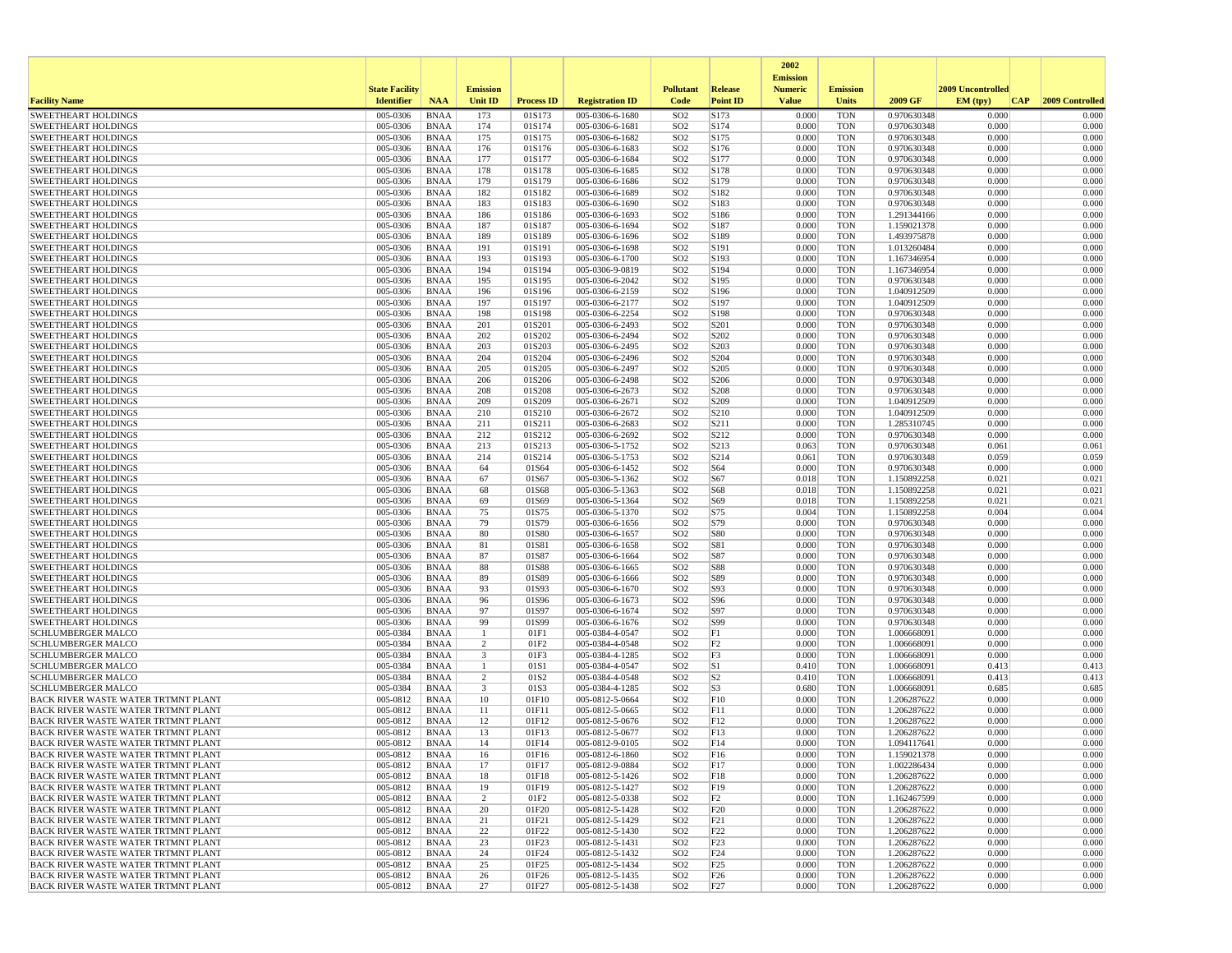|                                                                                          |                       |                            |                     |                   |                                    |                                    |                        | 2002<br><b>Emission</b> |                          |                            |                   |                 |
|------------------------------------------------------------------------------------------|-----------------------|----------------------------|---------------------|-------------------|------------------------------------|------------------------------------|------------------------|-------------------------|--------------------------|----------------------------|-------------------|-----------------|
|                                                                                          | <b>State Facility</b> |                            | <b>Emission</b>     |                   |                                    | <b>Pollutant</b>                   | Release                | <b>Numeric</b>          | <b>Emission</b>          |                            | 2009 Uncontrolled |                 |
| <b>Facility Name</b>                                                                     | <b>Identifier</b>     | <b>NAA</b>                 | Unit ID             | <b>Process ID</b> | <b>Registration ID</b>             | Code                               | <b>Point ID</b>        | <b>Value</b>            | <b>Units</b>             | 2009 GF                    | EM (typ)<br> CAP  | 2009 Controlled |
| BACK RIVER WASTE WATER TRTMNT PLANT                                                      | 005-0812              | <b>BNAA</b>                | 28                  | 01F28             | 005-0812-6-1881                    | SO <sub>2</sub>                    | F28                    | 0.000                   | <b>TON</b>               | 1.185032368                | 0.000             | 0.000           |
| BACK RIVER WASTE WATER TRTMNT PLANT                                                      | 005-0812              | <b>BNAA</b>                | 29                  | 01F29             | 005-0812-5-1439                    | SO <sub>2</sub>                    | F29                    | 0.000                   | <b>TON</b>               | 1.206287622                | 0.000             | 0.000           |
| <b>BACK RIVER WASTE WATER TRTMNT PLANT</b><br><b>BACK RIVER WASTE WATER TRTMNT PLANT</b> | 005-0812<br>005-0812  | <b>BNAA</b><br><b>BNAA</b> | 30<br>31            | 01F30<br>01F31    | 005-0812-5-1465<br>005-0812-5-1504 | SO <sub>2</sub><br>SO <sub>2</sub> | F30<br>F31             | 0.000<br>0.000          | <b>TON</b><br><b>TON</b> | 1.206287622<br>1.206287622 | 0.000<br>0.000    | 0.000<br>0.000  |
| BACK RIVER WASTE WATER TRTMNT PLANT                                                      | 005-0812              | <b>BNAA</b>                | 32                  | 01F32             | 005-0812-5-1554                    | SO <sub>2</sub>                    | F32                    | 0.000                   | <b>TON</b>               | 1.162467599                | 0.000             | 0.000           |
| BACK RIVER WASTE WATER TRTMNT PLANT                                                      | 005-0812              | <b>BNAA</b>                | 33                  | 01F33             | 005-0812-5-1555                    | SO <sub>2</sub>                    | F33                    | 0.000                   | <b>TON</b>               | 1.162467599                | 0.000             | 0.000           |
| BACK RIVER WASTE WATER TRTMNT PLANT                                                      | 005-0812              | <b>BNAA</b>                | 34                  | 01F34             | 005-0812-5-1556                    | SO <sub>2</sub>                    | F34                    | 0.000                   | <b>TON</b>               | 1.162467599                | 0.000             | 0.000           |
| <b>BACK RIVER WASTE WATER TRTMNT PLANT</b>                                               | 005-0812              | <b>BNAA</b>                | 36                  | 01F36             | 005-0812-9-1005                    | SO <sub>2</sub>                    | F36                    | 0.000                   | <b>TON</b>               | 1.094117641                | 0.000             | 0.000           |
| BACK RIVER WASTE WATER TRTMNT PLANT                                                      | 005-0812              | <b>BNAA</b>                | 37                  | 01F37             | 005-0812-9-1036                    | SO <sub>2</sub>                    | F37                    | 0.000                   | <b>TON</b>               | 1.094117641                | 0.000             | 0.000           |
| BACK RIVER WASTE WATER TRTMNT PLANT                                                      | 005-0812              | <b>BNAA</b>                | $\overline{4}$      | 01F4              | 005-0812-5-0511                    | SO <sub>2</sub>                    | F4                     | 0.000                   | <b>TON</b>               | 1.162467599                | 0.000             | 0.000           |
| <b>BACK RIVER WASTE WATER TRTMNT PLANT</b><br><b>BACK RIVER WASTE WATER TRTMNT PLANT</b> | 005-0812<br>005-0812  | <b>BNAA</b><br><b>BNAA</b> | 5<br>10             | 01F5<br>01S10     | 005-0812-5-0512<br>005-0812-5-0664 | SO <sub>2</sub><br>SO <sub>2</sub> | F5<br>S10              | 0.000<br>0.000          | <b>TON</b><br><b>TON</b> | 1.206287622<br>1.206287622 | 0.000<br>0.000    | 0.000<br>0.000  |
| <b>BACK RIVER WASTE WATER TRTMNT PLANT</b>                                               | 005-0812              | <b>BNAA</b>                | 11                  | 01S11             | 005-0812-5-0665                    | SO <sub>2</sub>                    | S11                    | 0.000                   | <b>TON</b>               | 1.206287622                | 0.000             | 0.000           |
| <b>BACK RIVER WASTE WATER TRTMNT PLANT</b>                                               | 005-0812              | <b>BNAA</b>                | 12                  | 01S12             | 005-0812-5-0676                    | SO <sub>2</sub>                    | S12                    | 0.000                   | <b>TON</b>               | 1.206287622                | 0.000             | 0.000           |
| <b>BACK RIVER WASTE WATER TRTMNT PLANT</b>                                               | 005-0812              | <b>BNAA</b>                | 13                  | 01S13             | 005-0812-5-0677                    | SO <sub>2</sub>                    | S13                    | 0.000                   | <b>TON</b>               | 1.206287622                | 0.000             | 0.000           |
| BACK RIVER WASTE WATER TRTMNT PLANT                                                      | 005-0812              | <b>BNAA</b>                | 14                  | 01S14             | 005-0812-9-0105                    | SO <sub>2</sub>                    | S <sub>14</sub>        | 0.000                   | <b>TON</b>               | 1.094117641                | 0.000             | 0.000           |
| BACK RIVER WASTE WATER TRTMNT PLANT                                                      | 005-0812              | <b>BNAA</b>                | 16                  | 01S16             | 005-0812-6-1860                    | SO <sub>2</sub>                    | S <sub>16</sub>        | 0.000                   | <b>TON</b>               | 1.159021378                | 0.000             | 0.000           |
| <b>BACK RIVER WASTE WATER TRTMNT PLANT</b>                                               | 005-0812              | <b>BNAA</b>                | 17                  | 01S17             | 005-0812-9-0884                    | SO <sub>2</sub>                    | S <sub>17</sub>        | 0.000                   | <b>TON</b>               | 1.002286434                | 0.000             | 0.000           |
| <b>BACK RIVER WASTE WATER TRTMNT PLANT</b><br>BACK RIVER WASTE WATER TRTMNT PLANT        | 005-0812<br>005-0812  | <b>BNAA</b><br><b>BNAA</b> | 18<br>19            | 01S18<br>01S19    | 005-0812-5-1426<br>005-0812-5-1427 | SO <sub>2</sub><br>SO <sub>2</sub> | S <sub>18</sub><br>S19 | 0.000<br>0.000          | <b>TON</b><br><b>TON</b> | 1.206287622<br>1.206287622 | 0.000<br>0.000    | 0.000<br>0.000  |
| BACK RIVER WASTE WATER TRTMNT PLANT                                                      | 005-0812              | <b>BNAA</b>                | 2                   | 01S2              | 005-0812-5-0338                    | SO <sub>2</sub>                    | S <sub>2</sub>         | 0.000                   | <b>TON</b>               | 1.162467599                | 0.000             | 0.000           |
| BACK RIVER WASTE WATER TRTMNT PLANT                                                      | 005-0812              | <b>BNAA</b>                | 20                  | 01S20             | 005-0812-5-1428                    | SO <sub>2</sub>                    | S <sub>20</sub>        | 0.000                   | <b>TON</b>               | 1.206287622                | 0.000             | 0.000           |
| <b>BACK RIVER WASTE WATER TRTMNT PLANT</b>                                               | 005-0812              | <b>BNAA</b>                | 21                  | 01S21             | 005-0812-5-1429                    | SO <sub>2</sub>                    | S <sub>21</sub>        | 0.000                   | TON                      | 1.206287622                | 0.000             | 0.000           |
| BACK RIVER WASTE WATER TRTMNT PLANT                                                      | 005-0812              | <b>BNAA</b>                | 22                  | 01S22             | 005-0812-5-1430                    | SO <sub>2</sub>                    | S22                    | 0.000                   | <b>TON</b>               | 1.206287622                | 0.000             | 0.000           |
| BACK RIVER WASTE WATER TRTMNT PLANT                                                      | 005-0812              | <b>BNAA</b>                | 23                  | 01S23             | 005-0812-5-1431                    | SO <sub>2</sub>                    | S <sub>23</sub>        | 0.000                   | <b>TON</b>               | 1.206287622                | 0.000             | 0.000           |
| BACK RIVER WASTE WATER TRTMNT PLANT                                                      | 005-0812              | <b>BNAA</b>                | 24                  | 01S24             | 005-0812-5-1432                    | SO <sub>2</sub>                    | S <sub>24</sub>        | 0.000                   | <b>TON</b>               | 1.206287622                | 0.000             | 0.000           |
| BACK RIVER WASTE WATER TRTMNT PLANT<br><b>BACK RIVER WASTE WATER TRTMNT PLANT</b>        | 005-0812<br>005-0812  | <b>BNAA</b><br><b>BNAA</b> | 25<br>26            | 01S25<br>01S26    | 005-0812-5-1434<br>005-0812-5-1435 | SO <sub>2</sub><br>SO <sub>2</sub> | S <sub>25</sub><br>S26 | 0.000<br>0.000          | <b>TON</b><br><b>TON</b> | 1.206287622<br>1.206287622 | 0.000<br>0.000    | 0.000<br>0.000  |
| <b>BACK RIVER WASTE WATER TRTMNT PLANT</b>                                               | 005-0812              | <b>BNAA</b>                | 27                  | 01S27             | 005-0812-5-1438                    | SO <sub>2</sub>                    | S27                    | 0.000                   | <b>TON</b>               | 1.206287622                | 0.000             | 0.000           |
| <b>BACK RIVER WASTE WATER TRTMNT PLANT</b>                                               | 005-0812              | <b>BNAA</b>                | 28                  | 01S28             | 005-0812-6-1881                    | SO <sub>2</sub>                    | S <sub>28</sub>        | 0.000                   | <b>TON</b>               | 1.185032368                | 0.000             | 0.000           |
| <b>BACK RIVER WASTE WATER TRTMNT PLANT</b>                                               | 005-0812              | <b>BNAA</b>                | 29                  | 01S29             | 005-0812-5-1439                    | SO <sub>2</sub>                    | S29                    | 0.000                   | <b>TON</b>               | 1.206287622                | 0.000             | 0.000           |
| <b>BACK RIVER WASTE WATER TRTMNT PLANT</b>                                               | 005-0812              | <b>BNAA</b>                | 30                  | 01S30             | 005-0812-5-1465                    | SO <sub>2</sub>                    | S30                    | 0.000                   | <b>TON</b>               | 1.206287622                | 0.000             | 0.000           |
| BACK RIVER WASTE WATER TRTMNT PLANT                                                      | 005-0812              | <b>BNAA</b>                | 31                  | 01S31             | 005-0812-5-1504                    | SO <sub>2</sub>                    | S31                    | 0.000                   | <b>TON</b>               | 1.206287622                | 0.000             | 0.000           |
| <b>BACK RIVER WASTE WATER TRTMNT PLANT</b>                                               | 005-0812              | <b>BNAA</b>                | 32                  | 01S32             | 005-0812-5-1554                    | SO <sub>2</sub>                    | S32                    | 0.000                   | <b>TON</b>               | 1.162467599                | 0.000             | 0.000           |
| <b>BACK RIVER WASTE WATER TRTMNT PLANT</b><br><b>BACK RIVER WASTE WATER TRTMNT PLANT</b> | 005-0812<br>005-0812  | <b>BNAA</b><br><b>BNAA</b> | 33<br>34            | 01S33<br>01S34    | 005-0812-5-1555<br>005-0812-5-1556 | SO <sub>2</sub><br>SO <sub>2</sub> | S33<br>S34             | 0.000<br>0.000          | <b>TON</b><br><b>TON</b> | 1.162467599<br>1.162467599 | 0.000<br>0.000    | 0.000<br>0.000  |
| BACK RIVER WASTE WATER TRTMNT PLANT                                                      | 005-0812              | <b>BNAA</b>                | 36                  | 01S36             | 005-0812-9-1005                    | SO <sub>2</sub>                    | S36                    | 0.000                   | <b>TON</b>               | 1.094117641                | 0.000             | 0.000           |
| BACK RIVER WASTE WATER TRTMNT PLANT                                                      | 005-0812              | <b>BNAA</b>                | 37                  | 01S37             | 005-0812-9-1036                    | SO <sub>2</sub>                    | S37                    | 0.000                   | <b>TON</b>               | 1.094117641                | 0.000             | 0.000           |
| BACK RIVER WASTE WATER TRTMNT PLANT                                                      | 005-0812              | <b>BNAA</b>                | $\overline{4}$      | 01S4              | 005-0812-5-0511                    | SO <sub>2</sub>                    | S <sub>4</sub>         | 0.183                   | <b>TON</b>               | 1.162467599                | 0.212             | 0.212           |
| <b>BACK RIVER WASTE WATER TRTMNT PLANT</b>                                               | 005-0812              | <b>BNAA</b>                | 5                   | 01S5              | 005-0812-5-0512                    | SO <sub>2</sub>                    | S5                     | 0.000                   | <b>TON</b>               | 1.206287622                | 0.000             | 0.000           |
| <b>AMERICAN YEAST</b>                                                                    | 005-0979              | BNAA                       | 1                   | 01F1              | 005-0979-4-1296                    | SO <sub>2</sub>                    | F1                     | 0.000                   | <b>TON</b>               | 1.006668091                | 0.000             | 0.000           |
| <b>AMERICAN YEAST</b>                                                                    | 005-0979<br>005-0979  | <b>BNAA</b>                | $\overline{4}$<br>5 | 01F4<br>01F5      | 005-0979-4-1954                    | SO <sub>2</sub><br>SO <sub>2</sub> | F4<br>F5               | 0.000<br>0.000          | <b>TON</b>               | 1.006668091                | 0.000<br>0.000    | 0.000<br>0.000  |
| <b>AMERICAN YEAST</b><br><b>AMERICAN YEAST</b>                                           | 005-0979              | <b>BNAA</b><br><b>BNAA</b> | -1                  | 01S1              | 005-0979-4-1920<br>005-0979-4-1296 | SO <sub>2</sub>                    | S1                     | 2.460                   | <b>TON</b><br><b>TON</b> | 1.006668091<br>1.006668091 | 2.476             | 2.476           |
| <b>AMERICAN YEAST</b>                                                                    | 005-0979              | <b>BNAA</b>                | $\overline{4}$      | 01S4              | 005-0979-4-1954                    | SO <sub>2</sub>                    | S <sub>4</sub>         | 7.380                   | <b>TON</b>               | 1.006668091                | 7.429             | 7.429           |
| <b>AMERICAN YEAST</b>                                                                    | 005-0979              | <b>BNAA</b>                | 5                   | 01S5              | 005-0979-4-1920                    | SO <sub>2</sub>                    | S5                     | 2.460                   | <b>TON</b>               | 1.006668091                | 2.476             | 2.476           |
| CROWN BEVERAGE PACKAGING                                                                 | 005-1040              | <b>BNAA</b>                | 8                   | 01F8              | 005-1040-6-1585                    | SO <sub>2</sub>                    | F8                     | 0.000                   | <b>TON</b>               | 1.2107023                  | 0.000             | 0.000           |
| <b>CROWN BEVERAGE PACKAGING</b>                                                          | 005-1040              | <b>BNAA</b>                | 8                   | 01S8              | 005-1040-6-1585                    | SO <sub>2</sub>                    | S8                     | 0.020                   | <b>TON</b>               | 1.2107023                  | 0.024             | 0.024           |
| <b>GAMSE LITHOGRAPHING COMPANY</b>                                                       | 005-1149              | <b>BNAA</b>                | 1                   | 01F1              | 005-1149-9-0159                    | SO <sub>2</sub>                    | F1                     | 0.000                   | <b>TON</b>               | 0.970630348                | 0.000             | 0.000           |
| <b>GAMSE LITHOGRAPHING COMPANY</b><br><b>GAMSE LITHOGRAPHING COMPANY</b>                 | 005-1149<br>005-1149  | <b>BNAA</b><br><b>BNAA</b> | 10<br>12            | 01F10<br>01F12    | 005-1149-6-1983<br>005-1149-6-2156 | SO <sub>2</sub><br>SO <sub>2</sub> | F10<br>F12             | 0.000<br>0.000          | <b>TON</b><br>TON        | 0.970630348<br>0.970630348 | 0.000<br>0.000    | 0.000<br>0.000  |
| <b>GAMSE LITHOGRAPHING COMPANY</b>                                                       | 005-1149              | <b>BNAA</b>                | 13                  | 01F13             | 005-1149-6-2376                    | SO <sub>2</sub>                    | F13                    | 0.000                   | <b>TON</b>               | 0.970630348                | 0.000             | 0.000           |
| <b>GAMSE LITHOGRAPHING COMPANY</b>                                                       | 005-1149              | <b>BNAA</b>                | 14                  | 01F14             | 005-1149-6-2377                    | SO <sub>2</sub>                    | F14                    | 0.000                   | <b>TON</b>               | 0.970630348                | 0.000             | 0.000           |
| GAMSE LITHOGRAPHING COMPANY                                                              | 005-1149              | <b>BNAA</b>                | 15                  | 01F15             | 005-1149-6-2634                    | SO <sub>2</sub>                    | F15                    | 0.000                   | <b>TON</b>               | 0.970630348                | 0.000             | 0.000           |
| <b>GAMSE LITHOGRAPHING COMPANY</b>                                                       | 005-1149              | <b>BNAA</b>                | 16                  | 01F16             | 005-1149-6-2633                    | SO <sub>2</sub>                    | F16                    | 0.000                   | <b>TON</b>               | 0.970630348                | 0.000             | 0.000           |
| <b>GAMSE LITHOGRAPHING COMPANY</b>                                                       | 005-1149              | <b>BNAA</b>                | 9                   | 01F9              | 005-1149-6-1845                    | SO <sub>2</sub>                    | F9                     | 0.000                   | <b>TON</b>               | 0.970630348                | 0.000             | 0.000           |
| GAMSE LITHOGRAPHING COMPANY<br><b>GAMSE LITHOGRAPHING COMPANY</b>                        | 005-1149<br>005-1149  | <b>BNAA</b><br><b>BNAA</b> | $\mathbf{1}$<br>10  | 01S1<br>01S10     | 005-1149-9-0159<br>005-1149-6-1983 | SO <sub>2</sub><br>SO <sub>2</sub> | S1<br>S10              | 0.000<br>0.000          | <b>TON</b><br><b>TON</b> | 0.970630348<br>0.970630348 | 0.000<br>0.000    | 0.000<br>0.000  |
| <b>GAMSE LITHOGRAPHING COMPANY</b>                                                       | 005-1149              | BNAA                       | 12                  | 01S12             | 005-1149-6-2156                    | SO <sub>2</sub>                    | S <sub>12</sub>        | 0.000                   | TON                      | 0.970630348                | 0.000             | 0.000           |
| GAMSE LITHOGRAPHING COMPANY                                                              | 005-1149              | BNAA                       | 13                  | 01S13             | 005-1149-6-2376                    | SO <sub>2</sub>                    | S13                    | 0.000                   | <b>TON</b>               | 0.970630348                | 0.000             | 0.000           |
| <b>GAMSE LITHOGRAPHING COMPANY</b>                                                       | 005-1149              | BNAA                       | 14                  | 01S14             | 005-1149-6-2377                    | SO <sub>2</sub>                    | S <sub>14</sub>        | 0.000                   | <b>TON</b>               | 0.970630348                | 0.000             | 0.000           |
| <b>GAMSE LITHOGRAPHING COMPANY</b>                                                       | 005-1149              | BNAA                       | 15                  | 01S15             | 005-1149-6-2634                    | SO <sub>2</sub>                    | S15                    | 0.000                   | TON                      | 0.970630348                | 0.000             | 0.000           |
| GAMSE LITHOGRAPHING COMPANY                                                              | 005-1149              | BNAA                       | 16                  | 01S16             | 005-1149-6-2633                    | SO <sub>2</sub>                    | S16                    | 0.000                   | <b>TON</b>               | 0.970630348                | 0.000             | 0.000           |
| GAMSE LITHOGRAPHING COMPANY                                                              | 005-1149              | <b>BNAA</b>                | 9                   | 01S9              | 005-1149-6-1845                    | SO <sub>2</sub>                    | S9                     | 0.000                   | <b>TON</b>               | 0.970630348                | 0.000             | 0.000           |
| PRINTING CORPORATION OF AMERICA                                                          | 005-1744              | <b>BNAA</b>                | 10<br>11            | 01F10             | 005-1744-6-2073<br>005-1744-6-2142 | SO <sub>2</sub><br>SO <sub>2</sub> | F10                    | 0.000                   | <b>TON</b><br><b>TON</b> | 0.970630348                | 0.000<br>0.000    | 0.000<br>0.000  |
| PRINTING CORPORATION OF AMERICA<br>PRINTING CORPORATION OF AMERICA                       | 005-1744<br>005-1744  | BNAA<br><b>BNAA</b>        | 12                  | 01F11<br>01F12    | 005-1744-6-2143                    | SO <sub>2</sub>                    | F11<br>F12             | 0.000<br>0.000          | <b>TON</b>               | 0.970630348<br>0.970630348 | 0.000             | 0.000           |
| PRINTING CORPORATION OF AMERICA                                                          | 005-1744              | BNAA                       | 13                  | 01F13             | 005-1744-6-2218                    | SO <sub>2</sub>                    | F13                    | 0.000                   | <b>TON</b>               | 0.970630348                | 0.000             | 0.000           |
| PRINTING CORPORATION OF AMERICA                                                          | 005-1744              | BNAA                       | 14                  | 01F14             | 005-1744-6-2176                    | SO <sub>2</sub>                    | F14                    | 0.000                   | TON                      | 0.970630348                | 0.000             | 0.000           |
| PRINTING CORPORATION OF AMERICA                                                          | 005-1744              | <b>BNAA</b>                | 15                  | 01F15             | 005-1744-6-2306                    | SO <sub>2</sub>                    | F15                    | 0.000                   | <b>TON</b>               | 0.970630348                | 0.000             | 0.000           |
| PRINTING CORPORATION OF AMERICA                                                          | 005-1744              | BNAA                       | 16                  | 01F16             | 005-1744-6-2307                    | SO <sub>2</sub>                    | F16                    | 0.000                   | TON                      | 0.970630348                | 0.000             | 0.000           |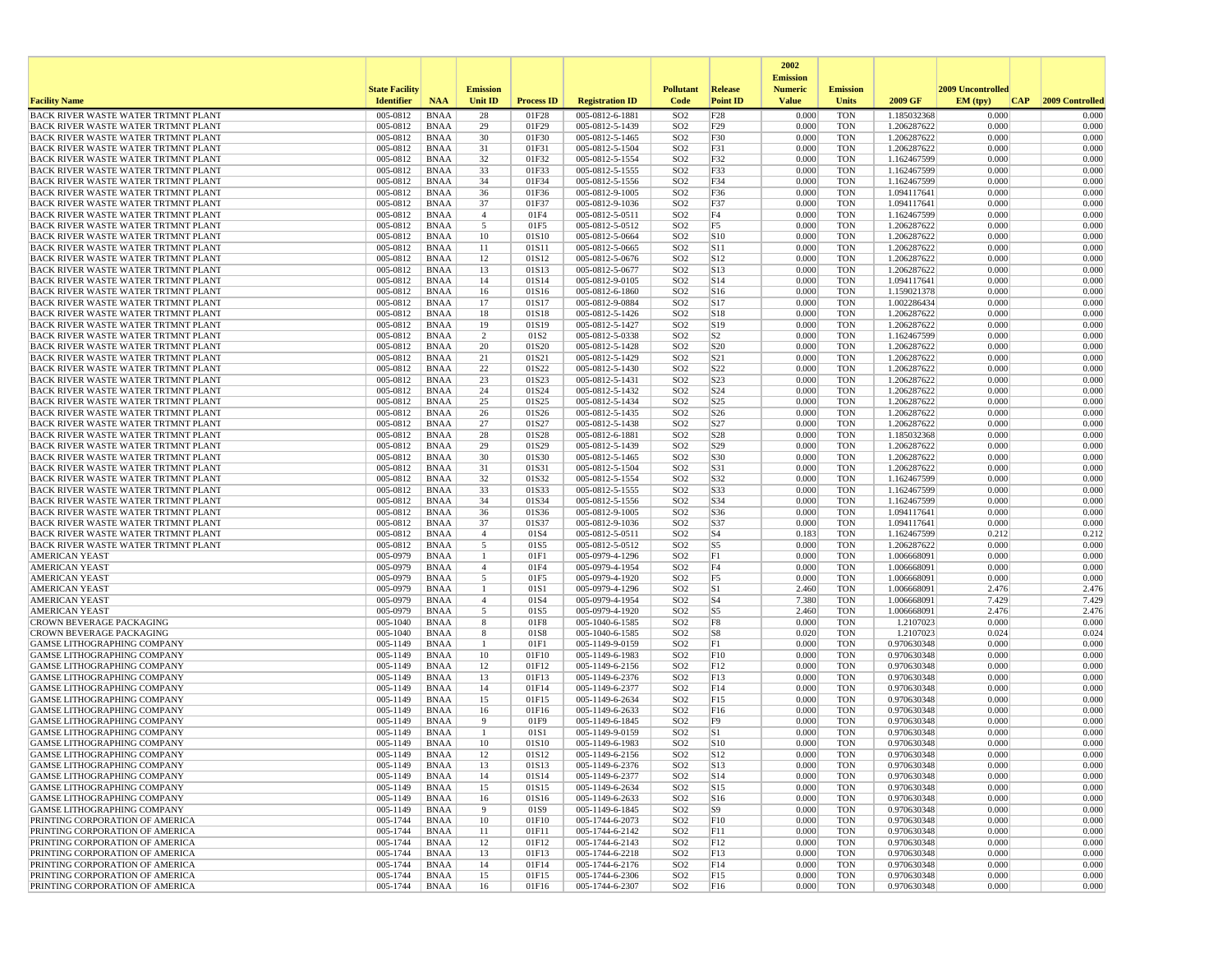|                                                                    |                       |                            |                                  |                          |                                    |                                    |                                  | 2002                              |                          |                            |                   |                 |
|--------------------------------------------------------------------|-----------------------|----------------------------|----------------------------------|--------------------------|------------------------------------|------------------------------------|----------------------------------|-----------------------------------|--------------------------|----------------------------|-------------------|-----------------|
|                                                                    | <b>State Facility</b> |                            | <b>Emission</b>                  |                          |                                    | <b>Pollutant</b>                   | Release                          | <b>Emission</b><br><b>Numeric</b> | <b>Emission</b>          |                            | 2009 Uncontrolled |                 |
| <b>Facility Name</b>                                               | <b>Identifier</b>     | <b>NAA</b>                 | <b>Unit ID</b>                   | <b>Process ID</b>        | <b>Registration ID</b>             | Code                               | <b>Point ID</b>                  | <b>Value</b>                      | <b>Units</b>             | 2009 GF                    | EM (typ)<br> CAP  | 2009 Controlled |
| PRINTING CORPORATION OF AMERICA                                    | 005-1744              | <b>BNAA</b>                | 17                               | 01F17                    | 005-1744-6-2308                    | SO <sub>2</sub>                    | F17                              | 0.000                             | <b>TON</b>               | 0.970630348                | 0.000             | 0.000           |
| PRINTING CORPORATION OF AMERICA                                    | 005-1744              | <b>BNAA</b>                | 2                                | 01F2                     | 005-1744-6-1362                    | SO <sub>2</sub>                    | F <sub>2</sub>                   | 0.000                             | <b>TON</b>               | 0.970630348                | 0.000             | 0.000           |
| PRINTING CORPORATION OF AMERICA                                    | 005-1744              | <b>BNAA</b>                | 3                                | 01F3                     | 005-1744-6-1363                    | SO <sub>2</sub>                    | F3<br>F4                         | 0.000                             | <b>TON</b>               | 0.970630348<br>0.970630348 | 0.000             | 0.000<br>0.000  |
| PRINTING CORPORATION OF AMERICA<br>PRINTING CORPORATION OF AMERICA | 005-1744<br>005-1744  | <b>BNAA</b><br><b>BNAA</b> | $\overline{4}$<br>5              | 01F4<br>01F5             | 005-1744-6-1396<br>005-1744-6-1506 | SO <sub>2</sub><br>SO <sub>2</sub> | F <sub>5</sub>                   | 0.000<br>0.000                    | <b>TON</b><br><b>TON</b> | 0.970630348                | 0.000<br>0.000    | 0.000           |
| PRINTING CORPORATION OF AMERICA                                    | 005-1744              | <b>BNAA</b>                | 6                                | 01F6                     | 005-1744-6-1960                    | SO <sub>2</sub>                    | F <sub>6</sub>                   | 0.000                             | <b>TON</b>               | 0.970630348                | 0.000             | 0.000           |
| PRINTING CORPORATION OF AMERICA                                    | 005-1744              | <b>BNAA</b>                | 9                                | 01F9                     | 005-1744-6-2072                    | SO <sub>2</sub>                    | F9                               | 0.000                             | <b>TON</b>               | 0.970630348                | 0.000             | 0.000           |
| PRINTING CORPORATION OF AMERICA                                    | 005-1744              | <b>BNAA</b>                | 10                               | 01S10                    | 005-1744-6-2073                    | SO <sub>2</sub>                    | S10                              | 0.000                             | <b>TON</b>               | 0.970630348                | 0.000             | 0.000           |
| PRINTING CORPORATION OF AMERICA                                    | 005-1744              | <b>BNAA</b>                | 11                               | 01S11                    | 005-1744-6-2142                    | SO <sub>2</sub>                    | S11                              | 0.000                             | <b>TON</b>               | 0.970630348                | 0.000             | 0.000           |
| PRINTING CORPORATION OF AMERICA<br>PRINTING CORPORATION OF AMERICA | 005-1744<br>005-1744  | <b>BNAA</b><br><b>BNAA</b> | 12<br>13                         | 01S12<br>01S13           | 005-1744-6-2143<br>005-1744-6-2218 | SO <sub>2</sub><br>SO <sub>2</sub> | S <sub>12</sub><br>S13           | 0.000<br>0.000                    | <b>TON</b><br><b>TON</b> | 0.970630348<br>0.970630348 | 0.000<br>0.000    | 0.000<br>0.000  |
| PRINTING CORPORATION OF AMERICA                                    | 005-1744              | <b>BNAA</b>                | 14                               | 01S14                    | 005-1744-6-2176                    | SO <sub>2</sub>                    | S14                              | 0.000                             | <b>TON</b>               | 0.970630348                | 0.000             | 0.000           |
| PRINTING CORPORATION OF AMERICA                                    | 005-1744              | <b>BNAA</b>                | 15                               | 01S15                    | 005-1744-6-2306                    | SO <sub>2</sub>                    | S15                              | 0.000                             | <b>TON</b>               | 0.970630348                | 0.000             | 0.000           |
| PRINTING CORPORATION OF AMERICA                                    | 005-1744              | <b>BNAA</b>                | 16                               | 01S16                    | 005-1744-6-2307                    | SO <sub>2</sub>                    | S <sub>16</sub>                  | 0.000                             | <b>TON</b>               | 0.970630348                | 0.000             | 0.000           |
| PRINTING CORPORATION OF AMERICA                                    | 005-1744              | <b>BNAA</b>                | 17                               | 01S17                    | 005-1744-6-2308                    | SO <sub>2</sub>                    | S <sub>17</sub>                  | 0.000                             | <b>TON</b>               | 0.970630348                | 0.000             | 0.000           |
| PRINTING CORPORATION OF AMERICA<br>PRINTING CORPORATION OF AMERICA | 005-1744<br>005-1744  | <b>BNAA</b><br><b>BNAA</b> | 2<br>3                           | 01S <sub>2</sub><br>01S3 | 005-1744-6-1362<br>005-1744-6-1363 | SO <sub>2</sub><br>SO <sub>2</sub> | S <sub>2</sub><br>S <sub>3</sub> | 0.000<br>0.000                    | <b>TON</b><br><b>TON</b> | 0.970630348<br>0.970630348 | 0.000<br>0.000    | 0.000<br>0.000  |
| PRINTING CORPORATION OF AMERICA                                    | 005-1744              | <b>BNAA</b>                | $\overline{4}$                   | 01S4                     | 005-1744-6-1396                    | SO <sub>2</sub>                    | S <sub>4</sub>                   | 0.000                             | <b>TON</b>               | 0.970630348                | 0.000             | 0.000           |
| PRINTING CORPORATION OF AMERICA                                    | 005-1744              | <b>BNAA</b>                | 5                                | 01S5                     | 005-1744-6-1506                    | SO <sub>2</sub>                    | S5                               | 0.000                             | <b>TON</b>               | 0.970630348                | 0.000             | 0.000           |
| PRINTING CORPORATION OF AMERICA                                    | 005-1744              | <b>BNAA</b>                | 6                                | 01S6                     | 005-1744-6-1960                    | SO <sub>2</sub>                    | S <sub>6</sub>                   | 0.000                             | <b>TON</b>               | 0.970630348                | 0.000             | 0.000           |
| PRINTING CORPORATION OF AMERICA                                    | 005-1744              | <b>BNAA</b>                | 9                                | 01S9                     | 005-1744-6-2072                    | SO <sub>2</sub>                    | S9                               | 0.000                             | <b>TON</b>               | 0.970630348                | 0.000             | 0.000           |
| <b>CAVANAUGH PRESS</b><br><b>CAVANAUGH PRESS</b>                   | 005-1903<br>005-1903  | <b>BNAA</b><br><b>BNAA</b> | $\overline{2}$<br>3              | 01F2<br>01F3             | 005-1903-6-2032<br>005-1903-6-2036 | SO <sub>2</sub><br>SO <sub>2</sub> | F <sub>2</sub><br>F3             | 0.000<br>0.000                    | <b>TON</b><br><b>TON</b> | 0.970630348<br>0.970630348 | 0.000<br>0.000    | 0.000<br>0.000  |
| <b>CAVANAUGH PRESS</b>                                             | 005-1903              | BNAA                       | $\overline{4}$                   | 01F4                     | 005-1903-6-2037                    | SO <sub>2</sub>                    | F4                               | 0.000                             | <b>TON</b>               | 0.970630348                | 0.000             | 0.000           |
| <b>CAVANAUGH PRESS</b>                                             | 005-1903              | <b>BNAA</b>                | 5                                | 01F5                     | 005-1903-6-2038                    | SO <sub>2</sub>                    | F <sub>5</sub>                   | 0.000                             | <b>TON</b>               | 0.970630348                | 0.000             | 0.000           |
| <b>CAVANAUGH PRESS</b>                                             | 005-1903              | <b>BNAA</b>                | 6                                | 01F6                     | 005-1903-6-2039                    | SO <sub>2</sub>                    | F <sub>6</sub>                   | 0.000                             | <b>TON</b>               | 0.970630348                | 0.000             | 0.000           |
| <b>CAVANAUGH PRESS</b>                                             | 005-1903              | <b>BNAA</b>                | $\overline{7}$                   | 01F7                     | 005-1903-6-2100                    | SO <sub>2</sub>                    | F7                               | 0.000                             | <b>TON</b>               | 0.970630348                | 0.000             | 0.000           |
| <b>CAVANAUGH PRESS</b><br><b>CAVANAUGH PRESS</b>                   | 005-1903<br>005-1903  | <b>BNAA</b><br><b>BNAA</b> | 8<br>9                           | 01F8<br>01F9             | 005-1903-6-2382<br>005-1903-6-2596 | SO <sub>2</sub><br>SO <sub>2</sub> | F8<br>F <sub>9</sub>             | 0.000<br>0.000                    | <b>TON</b><br><b>TON</b> | 0.970630348<br>0.970630348 | 0.000<br>0.000    | 0.000<br>0.000  |
| <b>CAVANAUGH PRESS</b>                                             | 005-1903              | <b>BNAA</b>                | $\overline{2}$                   | 01S2                     | 005-1903-6-2032                    | SO <sub>2</sub>                    | S <sub>2</sub>                   | 0.000                             | <b>TON</b>               | 0.970630348                | 0.000             | 0.000           |
| <b>CAVANAUGH PRESS</b>                                             | 005-1903              | <b>BNAA</b>                | $\overline{\mathbf{3}}$          | 01S3                     | 005-1903-6-2036                    | SO <sub>2</sub>                    | S <sub>3</sub>                   | 0.000                             | <b>TON</b>               | 0.970630348                | 0.000             | 0.000           |
| <b>CAVANAUGH PRESS</b>                                             | 005-1903              | <b>BNAA</b>                | $\overline{4}$                   | 01S4                     | 005-1903-6-2037                    | SO <sub>2</sub>                    | S <sub>4</sub>                   | 0.000                             | <b>TON</b>               | 0.970630348                | 0.000             | 0.000           |
| <b>CAVANAUGH PRESS</b>                                             | 005-1903              | <b>BNAA</b>                | 5                                | 01S5                     | 005-1903-6-2038                    | SO <sub>2</sub>                    | S5                               | 0.000                             | <b>TON</b>               | 0.970630348                | 0.000             | 0.000           |
| <b>CAVANAUGH PRESS</b><br><b>CAVANAUGH PRESS</b>                   | 005-1903<br>005-1903  | <b>BNAA</b><br><b>BNAA</b> | 6<br>$\overline{7}$              | 01S6<br>01S7             | 005-1903-6-2039<br>005-1903-6-2100 | SO <sub>2</sub><br>SO <sub>2</sub> | S <sub>6</sub><br>S7             | 0.000<br>0.000                    | <b>TON</b><br><b>TON</b> | 0.970630348<br>0.970630348 | 0.000<br>0.000    | 0.000<br>0.000  |
| <b>CAVANAUGH PRESS</b>                                             | 005-1903              | <b>BNAA</b>                | 8                                | 01S8                     | 005-1903-6-2382                    | SO <sub>2</sub>                    | S8                               | 0.000                             | <b>TON</b>               | 0.970630348                | 0.000             | 0.000           |
| <b>CAVANAUGH PRESS</b>                                             | 005-1903              | <b>BNAA</b>                | 9                                | 01S9                     | 005-1903-6-2596                    | SO <sub>2</sub>                    | S9                               | 0.000                             | <b>TON</b>               | 0.970630348                | 0.000             | 0.000           |
| POLYSTYRENE PRODUCTS                                               | 005-1956              | <b>BNAA</b>                | 1                                | 01F1                     | 005-1956-4-1900                    | SO <sub>2</sub>                    | F1                               | 0.000                             | <b>TON</b>               | 1.006668091                | 0.000             | 0.000           |
| POLYSTYRENE PRODUCTS                                               | 005-1956              | <b>BNAA</b>                | $\mathbf{1}$                     | 01S1                     | 005-1956-4-1900                    | SO <sub>2</sub>                    | S1                               | 0.290                             | <b>TON</b>               | 1.006668091                | 0.292             | 0.292           |
| POLYSTYRENE PRODUCTS<br>POLYSTYRENE PRODUCTS                       | 005-2305<br>005-2305  | <b>BNAA</b><br>BNAA        | $\overline{7}$<br>$\overline{7}$ | 01F7<br>01S7             | 005-2305-5-1644<br>005-2305-5-1644 | SO <sub>2</sub><br>SO <sub>2</sub> | F7<br>S7                         | 0.000<br>0.000                    | TON<br><b>TON</b>        | 1.006668091<br>1.006668091 | 0.000<br>0.000    | 0.000<br>0.000  |
| AAI - CLUB HOUSE ROAD                                              | 005-2405              | <b>BNAA</b>                | $\mathbf{1}$                     | 01F1                     | 005-2405-6-2414                    | SO <sub>2</sub>                    | F1                               | 0.000                             | <b>TON</b>               | 1.159021378                | 0.000             | 0.000           |
| <b>AAI - CLUB HOUSE ROAD</b>                                       | 005-2405              | <b>BNAA</b>                | 2                                | 01F <sub>2</sub>         | 005-2405-6-2415                    | SO <sub>2</sub>                    | F2                               | 0.000                             | <b>TON</b>               | 1.159021378                | 0.000             | 0.000           |
| <b>AAI - CLUB HOUSE ROAD</b>                                       | 005-2405              | <b>BNAA</b>                | 3                                | 01F3                     | 005-2405-6-2416                    | SO <sub>2</sub>                    | F3                               | 0.000                             | <b>TON</b>               | 1.159021378                | 0.000             | 0.000           |
| AAI - CLUB HOUSE ROAD                                              | 005-2405              | <b>BNAA</b>                | $\overline{4}$                   | 01F4                     | 005-2405-6-2580                    | SO <sub>2</sub>                    | F4                               | 0.000                             | <b>TON</b>               | 1.159021378                | 0.000             | 0.000           |
| <b>AAI - CLUB HOUSE ROAD</b><br>AAI - CLUB HOUSE ROAD              | 005-2405<br>005-2405  | <b>BNAA</b><br><b>BNAA</b> | $\mathbf{1}$<br>$\overline{2}$   | 01S1<br>01S <sub>2</sub> | 005-2405-6-2414<br>005-2405-6-2415 | SO <sub>2</sub><br>SO <sub>2</sub> | S1<br>S <sub>2</sub>             | 0.000<br>0.000                    | <b>TON</b><br><b>TON</b> | 1.159021378<br>1.159021378 | 0.000<br>0.000    | 0.000<br>0.000  |
| <b>AAI - CLUB HOUSE ROAD</b>                                       | 005-2405              | <b>BNAA</b>                | 3                                | 01S3                     | 005-2405-6-2416                    | SO <sub>2</sub>                    | S <sub>3</sub>                   | 0.000                             | <b>TON</b>               | 1.159021378                | 0.000             | 0.000           |
| <b>AAI - CLUB HOUSE ROAD</b>                                       | 005-2405              | <b>BNAA</b>                | $\overline{4}$                   | 01S4                     | 005-2405-6-2580                    | SO <sub>2</sub>                    | S <sub>4</sub>                   | 0.000                             | <b>TON</b>               | 1.159021378                | 0.000             | 0.000           |
| MIDDLE RIVER AIRCRAFT SYSTEMS                                      | 005-2407              | <b>BNAA</b>                | -1                               | 01F1                     | 005-2407-5-1655                    | SO <sub>2</sub>                    | F1                               | 0.000                             | <b>TON</b>               | 1.150892258                | 0.000             | 0.000           |
| MIDDLE RIVER AIRCRAFT SYSTEMS                                      | 005-2407<br>013-0012  | <b>BNAA</b>                | -1<br>17                         | 01S1                     | 005-2407-5-1655                    | SO <sub>2</sub><br>SO <sub>2</sub> | S1                               | 0.010<br>0.000                    | <b>TON</b><br><b>TON</b> | 1.150892258                | 0.012<br>0.000    | 0.012<br>0.000  |
| LEHIGH PORTLAND CEMENT<br>LEHIGH PORTLAND CEMENT                   | 013-0012              | <b>BNAA</b><br><b>BNAA</b> | 18                               | 01F17<br>01F18           | 013-0012-6-0027<br>013-0012-6-0028 | SO <sub>2</sub>                    | F17<br>F18                       | 0.000                             | <b>TON</b>               | 1.235632181<br>1.235632181 | 0.000             | 0.000           |
| LEHIGH PORTLAND CEMENT                                             | 013-0012              | <b>BNAA</b>                | 19                               | 01F19                    | 013-0012-6-0029                    | SO <sub>2</sub>                    | F19                              | 0.000                             | <b>TON</b>               | 1.235632181                | 0.000             | 0.000           |
| LEHIGH PORTLAND CEMENT                                             | 013-0012              | <b>BNAA</b>                | 20                               | 01F20                    | 013-0012-6-0030                    | SO <sub>2</sub>                    | F20                              | 0.000                             | <b>TON</b>               | 1.235632181                | 0.000             | 0.000           |
| LEHIGH PORTLAND CEMENT                                             | 013-0012              | <b>BNAA</b>                | 21                               | 01F21                    | 013-0012-6-0031                    | SO <sub>2</sub>                    | F21                              | 0.000                             | <b>TON</b>               | 1.235632181                | 0.000             | 0.000           |
| LEHIGH PORTLAND CEMENT                                             | 013-0012              | <b>BNAA</b>                | 22<br>23                         | 01F22<br>01F23           | 013-0012-6-0032                    | SO <sub>2</sub><br>SO <sub>2</sub> | F22<br>F23                       | 0.000                             | <b>TON</b><br><b>TON</b> | 1.235632181<br>1.235632181 | 0.000<br>0.000    | 0.000<br>0.000  |
| LEHIGH PORTLAND CEMENT<br>LEHIGH PORTLAND CEMENT                   | 013-0012<br>013-0012  | <b>BNAA</b><br><b>BNAA</b> | 24                               | 01F24                    | 013-0012-6-0033<br>013-0012-6-0034 | SO <sub>2</sub>                    | F <sub>24</sub>                  | 0.000<br>0.000                    | <b>TON</b>               | 1.235632181                | 0.000             | 0.000           |
| <b>LEHIGH PORTLAND CEMENT</b>                                      | 013-0012              | BNAA                       | 25                               | 01F25                    | 013-0012-6-0039                    | SO <sub>2</sub>                    | F25                              | 0.000                             | TON                      | 1.159757972                | 0.000             | 0.000           |
| <b>LEHIGH PORTLAND CEMENT</b>                                      | 013-0012              | BNAA                       | 26                               | 01F26                    | 013-0012-6-0040                    | SO <sub>2</sub>                    | F26                              | 0.000                             | <b>TON</b>               | 1.159757972                | 0.000             | 0.000           |
| <b>LEHIGH PORTLAND CEMENT</b>                                      | 013-0012              | BNAA                       | 29                               | 01F29                    | 013-0012-6-0047                    | SO <sub>2</sub>                    | F29                              | 0.000                             | TON                      | 1.159757972                | 0.000             | 0.000           |
| LEHIGH PORTLAND CEMENT                                             | 013-0012              | BNAA                       | 30                               | 01F30                    | 013-0012-6-0048                    | SO <sub>2</sub>                    | F30                              | 0.000                             | <b>TON</b>               | 1.159757972                | 0.000             | 0.000           |
| LEHIGH PORTLAND CEMENT<br>LEHIGH PORTLAND CEMENT                   | 013-0012<br>013-0012  | <b>BNAA</b><br>BNAA        | 31<br>32                         | 01F31<br>01F32           | 013-0012-6-0049<br>013-0012-6-0124 | SO <sub>2</sub><br>SO <sub>2</sub> | F31<br>F32                       | 0.000<br>0.000                    | <b>TON</b><br>TON        | 1.159757972<br>1.159757972 | 0.000<br>0.000    | 0.000<br>0.000  |
| <b>LEHIGH PORTLAND CEMENT</b>                                      | 013-0012              | BNAA                       | 33                               | 01F33                    | 013-0012-6-0125                    | SO <sub>2</sub>                    | F33                              | 0.000                             | <b>TON</b>               | 1.159757972                | 0.000             | 0.000           |
| <b>LEHIGH PORTLAND CEMENT</b>                                      | 013-0012              | BNAA                       | 37                               | 01F37                    | 013-0012-9-0107                    | SO <sub>2</sub>                    | F37                              | 0.000                             | TON                      | 1.002286434                | 0.000             | 0.000           |
| LEHIGH PORTLAND CEMENT                                             | 013-0012              | BNAA                       | 38                               | 01F38                    | 013-0012-9-0108                    | SO <sub>2</sub>                    | F38                              | 0.000                             | TON                      | 1.183266878                | 0.000             | 0.000           |
| <b>LEHIGH PORTLAND CEMENT</b>                                      | 013-0012              | BNAA                       | 39                               | 01F39                    | 013-0012-6-0256                    | SO <sub>2</sub>                    | F39                              | 0.000                             | TON                      | 1.159757972                | 0.000             | 0.000           |
| LEHIGH PORTLAND CEMENT<br>LEHIGH PORTLAND CEMENT                   | 013-0012<br>013-0012  | <b>BNAA</b><br>BNAA        | 6<br>17                          | 01F6<br>01S17            | 013-0012-6-0007<br>013-0012-6-0027 | SO <sub>2</sub><br>SO <sub>2</sub> | F <sub>6</sub><br> S17           | 0.000<br>0.000                    | <b>TON</b><br>TON        | 1.159757972<br>1.235632181 | 0.000<br>0.000    | 0.000<br>0.000  |
|                                                                    |                       |                            |                                  |                          |                                    |                                    |                                  |                                   |                          |                            |                   |                 |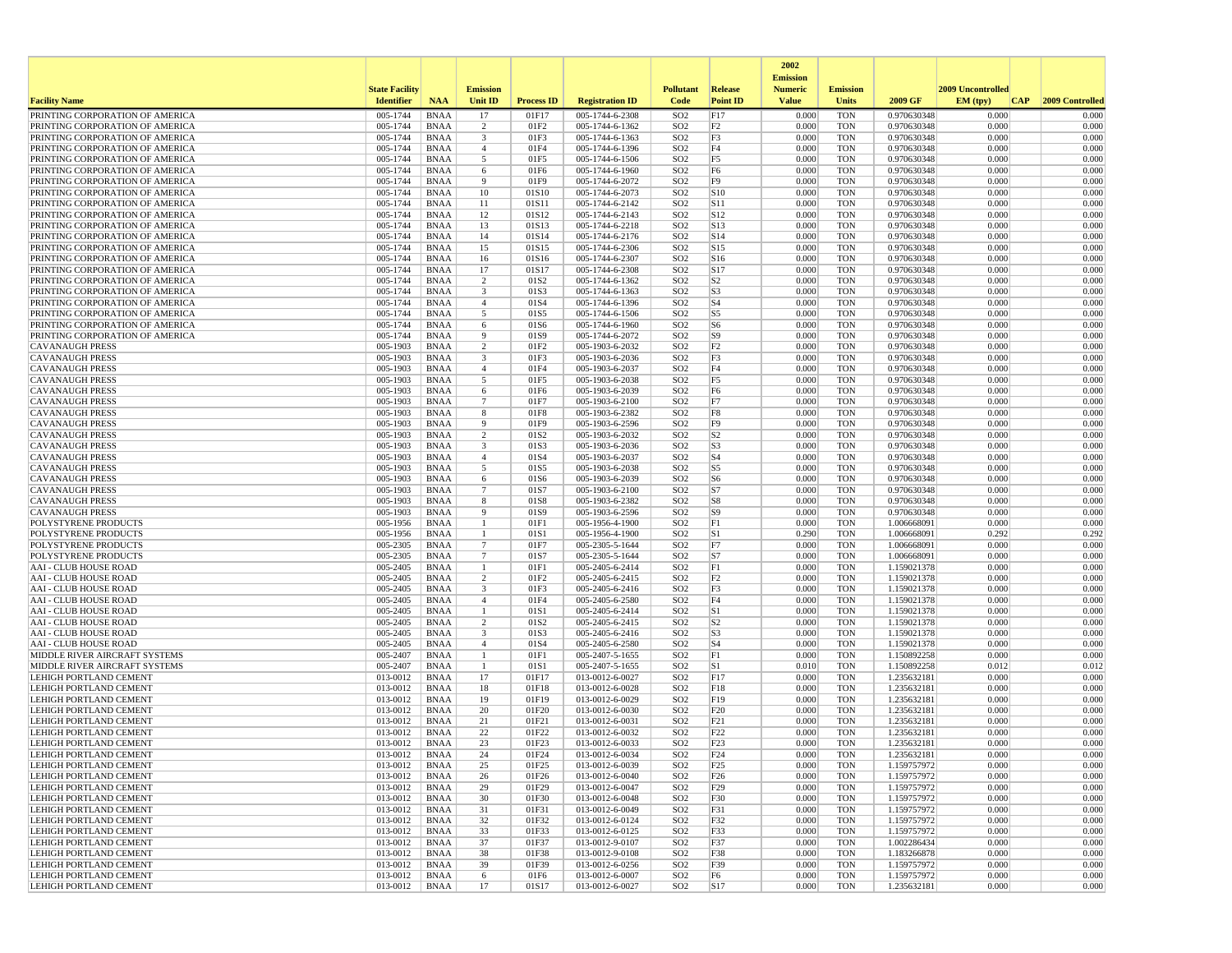|                                                                        |                       |                            |                                           |                   |                                    |                                    |                                  | 2002<br><b>Emission</b> |                          |                            |                   |                 |
|------------------------------------------------------------------------|-----------------------|----------------------------|-------------------------------------------|-------------------|------------------------------------|------------------------------------|----------------------------------|-------------------------|--------------------------|----------------------------|-------------------|-----------------|
|                                                                        | <b>State Facility</b> |                            | <b>Emission</b>                           |                   |                                    | <b>Pollutant</b>                   | Release                          | <b>Numeric</b>          | <b>Emission</b>          |                            | 2009 Uncontrolled |                 |
| <b>Facility Name</b>                                                   | <b>Identifier</b>     | <b>NAA</b>                 | Unit ID                                   | <b>Process ID</b> | <b>Registration ID</b>             | Code                               | <b>Point ID</b>                  | <b>Value</b>            | <b>Units</b>             | 2009 GF                    | EM (typ)<br> CAP  | 2009 Controlled |
| <b>LEHIGH PORTLAND CEMENT</b>                                          | 013-0012              | <b>BNAA</b>                | 18                                        | 01S18             | 013-0012-6-0028                    | SO <sub>2</sub>                    | S18                              | 0.000                   | <b>TON</b>               | 1.235632181                | 0.000             | 0.000           |
| LEHIGH PORTLAND CEMENT<br>LEHIGH PORTLAND CEMENT                       | 013-0012<br>013-0012  | <b>BNAA</b><br><b>BNAA</b> | 19<br>20                                  | 01S19<br>01S20    | 013-0012-6-0029<br>013-0012-6-0030 | SO <sub>2</sub><br>SO <sub>2</sub> | S19<br>S <sub>20</sub>           | 0.000<br>0.000          | <b>TON</b><br><b>TON</b> | 1.235632181<br>1.235632181 | 0.000<br>0.000    | 0.000<br>0.000  |
| <b>LEHIGH PORTLAND CEMENT</b>                                          | 013-0012              | <b>BNAA</b>                | 21                                        | 01S21             | 013-0012-6-0031                    | SO <sub>2</sub>                    | S21                              | 0.000                   | <b>TON</b>               | 1.235632181                | 0.000             | 0.000           |
| <b>LEHIGH PORTLAND CEMENT</b>                                          | 013-0012              | <b>BNAA</b>                | $22\,$                                    | 01S22             | 013-0012-6-0032                    | SO <sub>2</sub>                    | S <sub>22</sub>                  | 0.000                   | <b>TON</b>               | 1.235632181                | 0.000             | 0.000           |
| LEHIGH PORTLAND CEMENT                                                 | 013-0012              | <b>BNAA</b>                | 23                                        | 01S23             | 013-0012-6-0033                    | SO <sub>2</sub>                    | S23                              | 0.000                   | <b>TON</b>               | 1.235632181                | 0.000             | 0.000           |
| LEHIGH PORTLAND CEMENT                                                 | 013-0012              | <b>BNAA</b>                | 24                                        | 01S24             | 013-0012-6-0034                    | SO <sub>2</sub>                    | S24                              | 0.000                   | <b>TON</b>               | 1.235632181                | 0.000             | 0.000           |
| LEHIGH PORTLAND CEMENT<br>LEHIGH PORTLAND CEMENT                       | 013-0012<br>013-0012  | <b>BNAA</b><br><b>BNAA</b> | 25<br>26                                  | 01S25<br>01S26    | 013-0012-6-0039<br>013-0012-6-0040 | SO <sub>2</sub><br>SO <sub>2</sub> | S <sub>25</sub><br>S26           | 0.000<br>0.000          | <b>TON</b><br><b>TON</b> | 1.159757972<br>1.159757972 | 0.000<br>0.000    | 0.000<br>0.000  |
| LEHIGH PORTLAND CEMENT                                                 | 013-0012              | <b>BNAA</b>                | 29                                        | 01S29             | 013-0012-6-0047                    | SO <sub>2</sub>                    | S29                              | 0.000                   | <b>TON</b>               | 1.159757972                | 0.000             | 0.000           |
| LEHIGH PORTLAND CEMENT                                                 | 013-0012              | <b>BNAA</b>                | 30                                        | 01S30             | 013-0012-6-0048                    | SO <sub>2</sub>                    | S30                              | 0.000                   | <b>TON</b>               | 1.159757972                | 0.000             | 0.000           |
| <b>LEHIGH PORTLAND CEMENT</b>                                          | 013-0012              | <b>BNAA</b>                | 31                                        | 01S31             | 013-0012-6-0049                    | SO <sub>2</sub>                    | S31                              | 0.000                   | <b>TON</b>               | 1.159757972                | 0.000             | 0.000           |
| LEHIGH PORTLAND CEMENT                                                 | 013-0012              | <b>BNAA</b>                | 32                                        | 01S32             | 013-0012-6-0124                    | SO <sub>2</sub>                    | S32                              | 0.000                   | <b>TON</b>               | 1.159757972                | 0.000             | 0.000           |
| LEHIGH PORTLAND CEMENT<br><b>LEHIGH PORTLAND CEMENT</b>                | 013-0012<br>013-0012  | <b>BNAA</b><br><b>BNAA</b> | 33<br>37                                  | 01S33<br>01S37    | 013-0012-6-0125<br>013-0012-9-0107 | SO <sub>2</sub><br>SO <sub>2</sub> | S33<br>S37                       | 0.000<br>0.000          | <b>TON</b><br><b>TON</b> | 1.159757972<br>1.002286434 | 0.000<br>0.000    | 0.000<br>0.000  |
| LEHIGH PORTLAND CEMENT                                                 | 013-0012              | <b>BNAA</b>                | 38                                        | 01S38             | 013-0012-9-0108                    | SO <sub>2</sub>                    | S38                              | 0.000                   | <b>TON</b>               | 1.183266878                | 0.000             | 0.000           |
| LEHIGH PORTLAND CEMENT                                                 | 013-0012              | <b>BNAA</b>                | 39                                        | 01S39             | 013-0012-6-0256                    | SO <sub>2</sub>                    | S39                              | 9.125                   | <b>TON</b>               | 1.159757972                | 10.583            | 10.583          |
| LEHIGH PORTLAND CEMENT                                                 | 013-0012              | <b>BNAA</b>                | 6                                         | 01S6              | 013-0012-6-0007                    | SO <sub>2</sub>                    | S <sub>6</sub>                   | 0.000                   | <b>TON</b>               | 1.159757972                | 0.000             | 0.000           |
| COLONIAL PIPELINE COMPANY                                              | 013-0056              | <b>BNAA</b>                | 2                                         | 01F <sub>2</sub>  | 013-0056-9-0083                    | SO <sub>2</sub>                    | F <sub>2</sub>                   | 0.000                   | <b>TON</b>               | 1.013260484                | 0.000             | 0.000           |
| COLONIAL PIPELINE COMPANY<br>COLONIAL PIPELINE COMPANY                 | 013-0056<br>013-0056  | <b>BNAA</b><br><b>BNAA</b> | 3<br>$\overline{4}$                       | 01F3<br>01F4      | 013-0056-9-0101<br>013-0056-9-0132 | SO <sub>2</sub><br>SO <sub>2</sub> | F3<br>F4                         | 0.000<br>0.000          | <b>TON</b><br><b>TON</b> | 1.002286434<br>1.002286434 | 0.000<br>0.000    | 0.000<br>0.000  |
| <b>COLONIAL PIPELINE COMPANY</b>                                       | 013-0056              | <b>BNAA</b>                | 2                                         | 01S2              | 013-0056-9-0083                    | SO <sub>2</sub>                    | S <sub>2</sub>                   | 0.000                   | <b>TON</b>               | 1.013260484                | 0.000             | 0.000           |
| COLONIAL PIPELINE COMPANY                                              | 013-0056              | <b>BNAA</b>                | $\overline{\mathbf{3}}$                   | 01S3              | 013-0056-9-0101                    | SO <sub>2</sub>                    | S <sub>3</sub>                   | 0.000                   | <b>TON</b>               | 1.002286434                | 0.000             | 0.000           |
| <b>COLONIAL PIPELINE COMPANY</b>                                       | 013-0056              | <b>BNAA</b>                | $\overline{4}$                            | 01S4              | 013-0056-9-0132                    | SO <sub>2</sub>                    | S <sub>4</sub>                   | 0.000                   | <b>TON</b>               | 1.002286434                | 0.000             | 0.000           |
| MCCORQUODALE COLOR CARD                                                | 025-0002              | <b>BNAA</b>                | $\overline{1}$                            | 01F1              | 025-0002-6-0020                    | SO <sub>2</sub>                    | F1                               | 0.000                   | <b>TON</b>               | 1.040912509                | 0.000             | 0.000           |
| MCCORQUODALE COLOR CARD<br>MCCORQUODALE COLOR CARD                     | 025-0002<br>025-0002  | <b>BNAA</b><br><b>BNAA</b> | 10<br>9                                   | 01F10<br>01F9     | 025-0002-4-0622<br>025-0002-4-0621 | SO <sub>2</sub><br>SO <sub>2</sub> | F10<br>F <sub>9</sub>            | 0.000<br>0.000          | <b>TON</b><br><b>TON</b> | 1.006668091<br>1.006668091 | 0.000<br>0.000    | 0.000<br>0.000  |
| MCCORQUODALE COLOR CARD                                                | 025-0002              | <b>BNAA</b>                | -1                                        | 01S1              | 025-0002-6-0020                    | SO <sub>2</sub>                    | S1                               | 0.000                   | <b>TON</b>               | 1.040912509                | 0.000             | 0.000           |
| MCCORQUODALE COLOR CARD                                                | 025-0002              | <b>BNAA</b>                | 10                                        | 01S10             | 025-0002-4-0622                    | SO <sub>2</sub>                    | S10                              | 0.125                   | <b>TON</b>               | 1.006668091                | 0.126             | 0.126           |
| MCCOROUODALE COLOR CARD                                                | 025-0002              | <b>BNAA</b>                | 9                                         | 01S9              | 025-0002-4-0621                    | SO <sub>2</sub>                    | S9                               | 0.125                   | <b>TON</b>               | 1.006668091                | 0.126             | 0.126           |
| <b>J.M. HUBER CORPORATION</b>                                          | 025-0005              | <b>BNAA</b>                |                                           | 01F1              | 025-0005-4-0012                    | SO <sub>2</sub>                    | F1                               | 0.000                   | <b>TON</b>               | 1.006668091                | 0.000             | 0.000           |
| <b>J.M. HUBER CORPORATION</b><br><b>J.M. HUBER CORPORATION</b>         | 025-0005<br>025-0005  | <b>BNAA</b><br><b>BNAA</b> | 11<br>12                                  | 01F11<br>01F12    | 025-0005-7-0069<br>025-0005-7-0102 | SO <sub>2</sub><br>SO <sub>2</sub> | F11<br>F12                       | 0.000<br>0.000          | <b>TON</b><br><b>TON</b> | 1.013260484<br>1.013260484 | 0.000<br>0.000    | 0.000<br>0.000  |
| J.M. HUBER CORPORATION                                                 | 025-0005              | <b>BNAA</b>                | 14                                        | 01F14             | 025-0005-7-0105                    | SO <sub>2</sub>                    | F14                              | 0.000                   | <b>TON</b>               | 1.013260484                | 0.000             | 0.000           |
| <b>J.M. HUBER CORPORATION</b>                                          | 025-0005              | <b>BNAA</b>                | 15                                        | 01F15             | 025-0005-7-0131                    | SO <sub>2</sub>                    | F15                              | 0.000                   | <b>TON</b>               | 1.013260484                | 0.000             | 0.000           |
| <b>J.M. HUBER CORPORATION</b>                                          | 025-0005              | <b>BNAA</b>                | 16                                        | 01F16             | 025-0005-7-0132                    | SO <sub>2</sub>                    | F16                              | 0.000                   | <b>TON</b>               | 1.013260484                | 0.000             | 0.000           |
| <b>J.M. HUBER CORPORATION</b>                                          | 025-0005              | <b>BNAA</b>                | 17                                        | 01F17             | 025-0005-7-0136                    | SO <sub>2</sub>                    | F17                              | 0.000                   | <b>TON</b>               | 1.290902734                | 0.000             | 0.000           |
| <b>J.M. HUBER CORPORATION</b><br>J.M. HUBER CORPORATION                | 025-0005<br>025-0005  | <b>BNAA</b><br><b>BNAA</b> | 18<br>24                                  | 01F18<br>01F24    | 025-0005-7-0151<br>025-0005-5-0125 | SO <sub>2</sub><br>SO <sub>2</sub> | F18<br>F24                       | 0.000<br>0.000          | <b>TON</b><br><b>TON</b> | 1.013260484<br>1.150892258 | 0.000<br>0.000    | 0.000<br>0.000  |
| <b>J.M. HUBER CORPORATION</b>                                          | 025-0005              | <b>BNAA</b>                | 25                                        | 01F25             | 025-0005-5-0126                    | SO <sub>2</sub>                    | F25                              | 0.000                   | <b>TON</b>               | 1.150892258                | 0.000             | 0.000           |
| <b>J.M. HUBER CORPORATION</b>                                          | 025-0005              | <b>BNAA</b>                | 3                                         | 01F3              | 025-0005-5-0013                    | SO <sub>2</sub>                    | F3                               | 0.000                   | <b>TON</b>               | 1.150892258                | 0.000             | 0.000           |
| J.M. HUBER CORPORATION                                                 | 025-0005              | <b>BNAA</b>                | $\overline{4}$                            | 01F4              | 025-0005-5-0032                    | SO <sub>2</sub>                    | F4                               | 0.000                   | <b>TON</b>               | 1.150892258                | 0.000             | 0.000           |
| <b>J.M. HUBER CORPORATION</b>                                          | 025-0005              | <b>BNAA</b>                | 6                                         | 01F6              | 025-0005-7-0028                    | SO <sub>2</sub>                    | F <sub>6</sub>                   | 0.000                   | <b>TON</b>               | 1.013260484                | 0.000             | 0.000           |
| <b>J.M. HUBER CORPORATION</b><br><b>J.M. HUBER CORPORATION</b>         | 025-0005<br>025-0005  | <b>BNAA</b><br><b>BNAA</b> | 8<br>9                                    | 01F8<br>01F9      | 025-0005-7-0064<br>025-0005-7-0065 | SO <sub>2</sub><br>SO <sub>2</sub> | F8<br>F <sub>9</sub>             | 0.000<br>0.000          | <b>TON</b><br><b>TON</b> | 1.013260484<br>1.013260484 | 0.000<br>0.000    | 0.000<br>0.000  |
| <b>J.M. HUBER CORPORATION</b>                                          | 025-0005              | <b>BNAA</b>                | $\mathbf{1}$                              | 01S1              | 025-0005-4-0012                    | SO <sub>2</sub>                    | S1                               | 0.000                   | <b>TON</b>               | 1.006668091                | 0.000             | 0.000           |
| <b>J.M. HUBER CORPORATION</b>                                          | 025-0005              | <b>BNAA</b>                | 11                                        | 01S11             | 025-0005-7-0069                    | SO <sub>2</sub>                    | S <sub>11</sub>                  | 0.000                   | <b>TON</b>               | 1.013260484                | 0.000             | 0.000           |
| <b>J.M. HUBER CORPORATION</b>                                          | 025-0005              | <b>BNAA</b>                | 12                                        | 01S12             | 025-0005-7-0102                    | SO <sub>2</sub>                    | S12                              | 0.000                   | <b>TON</b>               | 1.013260484                | 0.000             | 0.000           |
| <b>J.M. HUBER CORPORATION</b>                                          | 025-0005<br>025-0005  | <b>BNAA</b>                | 14                                        | 01S14             | 025-0005-7-0105                    | SO <sub>2</sub>                    | S14                              | 0.000                   | <b>TON</b>               | 1.013260484                | 0.000<br>0.000    | 0.000           |
| <b>J.M. HUBER CORPORATION</b><br><b>J.M. HUBER CORPORATION</b>         | 025-0005              | <b>BNAA</b><br><b>BNAA</b> | 15<br>16                                  | 01S15<br>01S16    | 025-0005-7-0131<br>025-0005-7-0132 | SO <sub>2</sub><br>SO <sub>2</sub> | S15<br>S <sub>16</sub>           | 0.000<br>0.000          | <b>TON</b><br><b>TON</b> | 1.013260484<br>1.013260484 | 0.000             | 0.000<br>0.000  |
| <b>J.M. HUBER CORPORATION</b>                                          | 025-0005              | <b>BNAA</b>                | 17                                        | 01S17             | 025-0005-7-0136                    | SO <sub>2</sub>                    | S17                              | 0.000                   | <b>TON</b>               | 1.290902734                | 0.000             | 0.000           |
| J.M. HUBER CORPORATION                                                 | 025-0005              | <b>BNAA</b>                | 18                                        | 01S18             | 025-0005-7-0151                    | SO <sub>2</sub>                    | S18                              | 0.000                   | <b>TON</b>               | 1.013260484                | 0.000             | 0.000           |
| <b>J.M. HUBER CORPORATION</b>                                          | 025-0005              | <b>BNAA</b>                | 24                                        | 01S24             | 025-0005-5-0125                    | SO <sub>2</sub>                    | S <sub>24</sub>                  | 0.000                   | <b>TON</b>               | 1.150892258                | 0.000             | 0.000           |
| <b>J.M. HUBER CORPORATION</b>                                          | 025-0005              | <b>BNAA</b>                | 25                                        | 01S25             | 025-0005-5-0126                    | SO <sub>2</sub>                    | S <sub>25</sub>                  | 0.000                   | <b>TON</b>               | 1.150892258                | 0.000             | 0.000           |
| <b>J.M. HUBER CORPORATION</b><br><b>J.M. HUBER CORPORATION</b>         | 025-0005<br>025-0005  | <b>BNAA</b><br><b>BNAA</b> | $\overline{\mathbf{3}}$<br>$\overline{4}$ | 01S3<br>01S4      | 025-0005-5-0013<br>025-0005-5-0032 | SO <sub>2</sub><br>SO <sub>2</sub> | S <sub>3</sub><br>S <sub>4</sub> | 0.000<br>0.000          | <b>TON</b><br><b>TON</b> | 1.150892258<br>1.150892258 | 0.000<br>0.000    | 0.000<br>0.000  |
| <b>J.M. HUBER CORPORATION</b>                                          | 025-0005              | <b>BNAA</b>                | -6                                        | 01S6              | 025-0005-7-0028                    | SO <sub>2</sub>                    | S <sub>6</sub>                   | 0.000                   | <b>TON</b>               | 1.013260484                | 0.000             | 0.000           |
| J.M. HUBER CORPORATION                                                 | 025-0005              | <b>BNAA</b>                |                                           | 01S8              | 025-0005-7-0064                    | SO <sub>2</sub>                    | S8                               | 0.000                   | TON                      | 1.013260484                | 0.000             | 0.000           |
| <b>J.M. HUBER CORPORATION</b>                                          | 025-0005              | <b>BNAA</b>                | 9                                         | 01S9              | 025-0005-7-0065                    | SO <sub>2</sub>                    | S9                               | 0.000                   | <b>TON</b>               | 1.013260484                | 0.000             | 0.000           |
| CYTEC ENGINEERED MATERIALS                                             | 025-0006              | <b>BNAA</b>                | 41                                        | 01F41             | 025-0006-5-0076                    | SO <sub>2</sub>                    | F41                              | 0.000                   | <b>TON</b>               | 1.150892258                | 0.000             | 0.000           |
| <b>CYTEC ENGINEERED MATERIALS</b><br><b>CYTEC ENGINEERED MATERIALS</b> | 025-0006<br>025-0006  | <b>BNAA</b><br><b>BNAA</b> | 42<br>45                                  | 01F42<br>01F45    | 025-0006-5-0077<br>025-0006-7-0171 | SO <sub>2</sub><br>SO <sub>2</sub> | F42<br>F45                       | 0.000<br>0.000          | <b>TON</b><br><b>TON</b> | 1.150892258<br>1.159021378 | 0.000<br>0.000    | 0.000<br>0.000  |
| <b>CYTEC ENGINEERED MATERIALS</b>                                      | 025-0006              | <b>BNAA</b>                | 46                                        | 01F46             | 025-0006-7-0172                    | SO <sub>2</sub>                    | F46                              | 0.000                   | <b>TON</b>               | 1.164179087                | 0.000             | 0.000           |
| <b>CYTEC ENGINEERED MATERIALS</b>                                      | 025-0006              | <b>BNAA</b>                | 47                                        | 01F47             | 025-0006-7-0173                    | SO <sub>2</sub>                    | F47                              | 0.000                   | <b>TON</b>               | 1.164179087                | 0.000             | 0.000           |
| <b>CYTEC ENGINEERED MATERIALS</b>                                      | 025-0006              | BNAA                       | 48                                        | 01F48             | 025-0006-7-0174                    | SO <sub>2</sub>                    | F48                              | 0.000                   | <b>TON</b>               | 1.164179087                | 0.000             | 0.000           |
| CYTEC ENGINEERED MATERIALS                                             | 025-0006              | <b>BNAA</b>                | 49                                        | 01F49             | 025-0006-7-0175                    | SO <sub>2</sub>                    | F49                              | 0.000                   | <b>TON</b>               | 1.164179087                | 0.000             | 0.000           |
| <b>CYTEC ENGINEERED MATERIALS</b><br><b>CYTEC ENGINEERED MATERIALS</b> | 025-0006<br>025-0006  | <b>BNAA</b><br><b>BNAA</b> | 52<br>54                                  | 01F52<br>01F54    | 025-0006-4-0519<br>025-0006-6-0210 | SO <sub>2</sub><br>SO <sub>2</sub> | F52<br>F54                       | 0.000<br>0.000          | <b>TON</b><br><b>TON</b> | 1.006668091<br>1.159021378 | 0.000<br>0.000    | 0.000<br>0.000  |
| <b>CYTEC ENGINEERED MATERIALS</b>                                      | 025-0006              | <b>BNAA</b>                | 55                                        | 01F55             | 025-0006-6-0263                    | SO <sub>2</sub>                    | F55                              | 0.000                   | <b>TON</b>               | 1.493975878                | 0.000             | 0.000           |
| CYTEC ENGINEERED MATERIALS                                             | 025-0006              | <b>BNAA</b>                | 56                                        | 01F56             | 025-0006-9-0226                    | SO <sub>2</sub>                    | F56                              | 0.000                   | TON                      | 1.013260484                | 0.000             | 0.000           |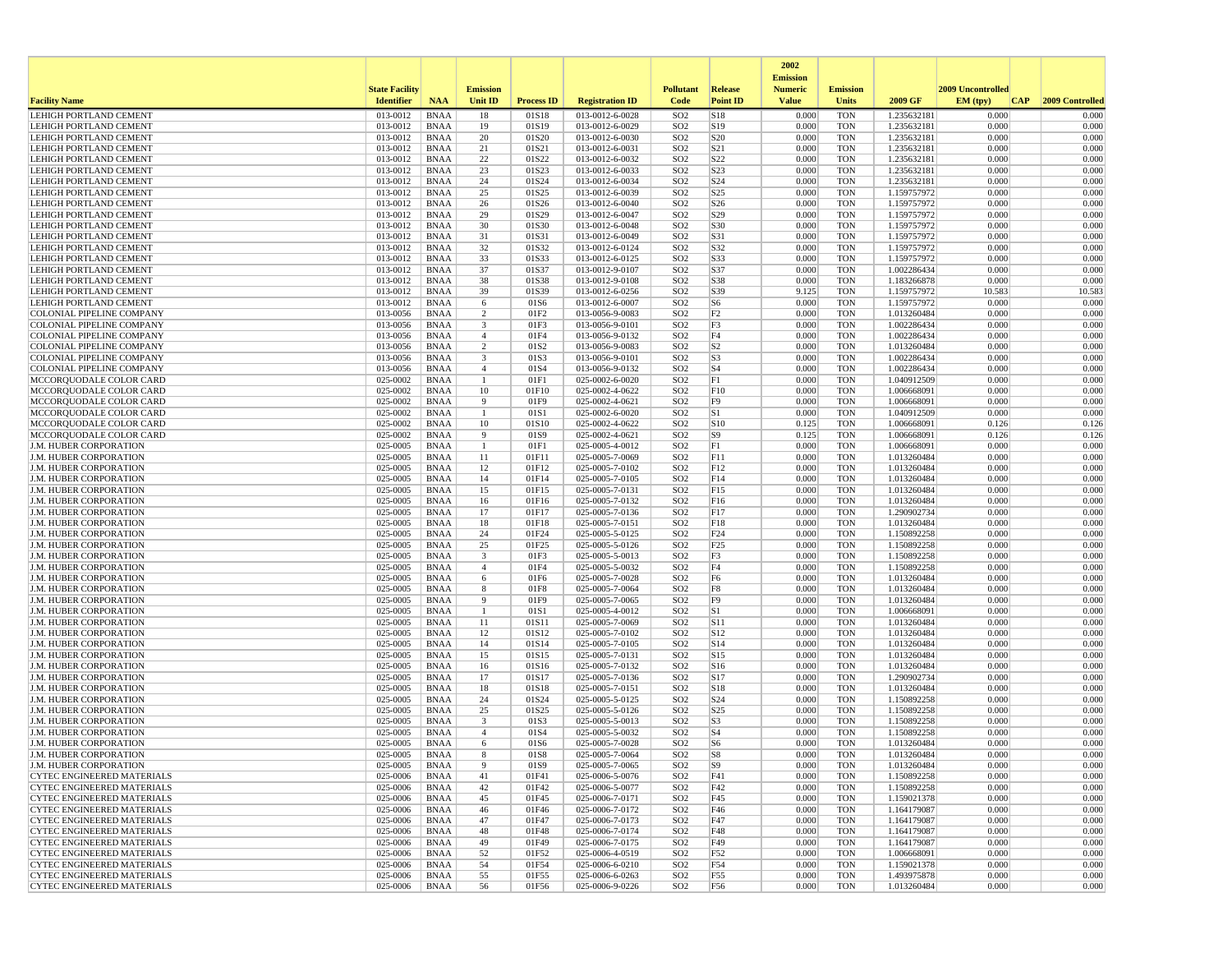|                                                                                |                       |                            |                                |                    |                                    |                                    |                          | 2002                              |                          |                            |                   |                 |
|--------------------------------------------------------------------------------|-----------------------|----------------------------|--------------------------------|--------------------|------------------------------------|------------------------------------|--------------------------|-----------------------------------|--------------------------|----------------------------|-------------------|-----------------|
|                                                                                | <b>State Facility</b> |                            | <b>Emission</b>                |                    |                                    | <b>Pollutant</b>                   | <b>Release</b>           | <b>Emission</b><br><b>Numeric</b> | <b>Emission</b>          |                            | 2009 Uncontrolled |                 |
| <b>Facility Name</b>                                                           | <b>Identifier</b>     | <b>NAA</b>                 | Unit ID                        | <b>Process ID</b>  | <b>Registration ID</b>             | Code                               | <b>Point ID</b>          | <b>Value</b>                      | <b>Units</b>             | 2009 GF                    | EM (typ)<br> CAP  | 2009 Controlled |
| <b>CYTEC ENGINEERED MATERIALS</b>                                              | 025-0006              | <b>BNAA</b>                | 57                             | 01F57              | 025-0006-9-0246                    | SO <sub>2</sub>                    | F57                      | 0.000                             | <b>TON</b>               | 1.094117641                | 0.000             | 0.000           |
| <b>CYTEC ENGINEERED MATERIALS</b>                                              | 025-0006<br>025-0006  | <b>BNAA</b><br><b>BNAA</b> | 58                             | 01F58<br>01F59     | 025-0006-5-0136                    | SO <sub>2</sub>                    | F58                      | 0.000<br>0.000                    | <b>TON</b><br><b>TON</b> | 1.150892258                | 0.000<br>0.000    | 0.000<br>0.000  |
| CYTEC ENGINEERED MATERIALS<br><b>CYTEC ENGINEERED MATERIALS</b>                | 025-0006              | <b>BNAA</b>                | 59<br>60                       | 01F60              | 025-0006-5-0137<br>025-0006-7-0180 | SO <sub>2</sub><br>SO <sub>2</sub> | F59<br>F60               | 0.000                             | <b>TON</b>               | 1.150892258<br>1.285310745 | 0.000             | 0.000           |
| <b>CYTEC ENGINEERED MATERIALS</b>                                              | 025-0006              | <b>BNAA</b>                | 61                             | 01F61              | 025-0006-6-0348                    | SO <sub>2</sub>                    | F61                      | 0.000                             | <b>TON</b>               | 1.164179087                | 0.000             | 0.000           |
| <b>CYTEC ENGINEERED MATERIALS</b>                                              | 025-0006              | <b>BNAA</b>                | 41                             | 01S41              | 025-0006-5-0076                    | SO <sub>2</sub>                    | S41                      | 0.000                             | <b>TON</b>               | 1.150892258                | 0.000             | 0.000           |
| <b>CYTEC ENGINEERED MATERIALS</b>                                              | 025-0006              | <b>BNAA</b>                | 42                             | 01S42              | 025-0006-5-0077                    | SO <sub>2</sub>                    | S42                      | 0.000                             | <b>TON</b>               | 1.150892258                | 0.000             | 0.000           |
| <b>CYTEC ENGINEERED MATERIALS</b><br><b>CYTEC ENGINEERED MATERIALS</b>         | 025-0006<br>025-0006  | <b>BNAA</b><br><b>BNAA</b> | 45<br>46                       | 01S45<br>01S46     | 025-0006-7-0171<br>025-0006-7-0172 | SO <sub>2</sub><br>SO <sub>2</sub> | S45<br>S <sub>46</sub>   | 0.000<br>0.000                    | <b>TON</b><br><b>TON</b> | 1.159021378<br>1.164179087 | 0.000<br>0.000    | 0.000<br>0.000  |
| <b>CYTEC ENGINEERED MATERIALS</b>                                              | 025-0006              | <b>BNAA</b>                | 47                             | 01S47              | 025-0006-7-0173                    | SO <sub>2</sub>                    | S47                      | 0.000                             | <b>TON</b>               | 1.164179087                | 0.000             | 0.000           |
| <b>CYTEC ENGINEERED MATERIALS</b>                                              | 025-0006              | <b>BNAA</b>                | 48                             | 01S48              | 025-0006-7-0174                    | SO <sub>2</sub>                    | <b>S48</b>               | 0.000                             | <b>TON</b>               | 1.164179087                | 0.000             | 0.000           |
| <b>CYTEC ENGINEERED MATERIALS</b>                                              | 025-0006              | <b>BNAA</b>                | 49                             | 01S49              | 025-0006-7-0175                    | SO <sub>2</sub>                    | S49                      | 0.000                             | <b>TON</b>               | 1.164179087                | 0.000             | 0.000           |
| <b>CYTEC ENGINEERED MATERIALS</b>                                              | 025-0006              | <b>BNAA</b>                | 52                             | 01S52              | 025-0006-4-0519                    | SO <sub>2</sub>                    | S52                      | 0.091                             | <b>TON</b>               | 1.006668091                | 0.092             | 0.092           |
| <b>CYTEC ENGINEERED MATERIALS</b><br><b>CYTEC ENGINEERED MATERIALS</b>         | 025-0006<br>025-0006  | <b>BNAA</b><br><b>BNAA</b> | 54<br>55                       | 01S54<br>01S55     | 025-0006-6-0210<br>025-0006-6-0263 | SO <sub>2</sub><br>SO <sub>2</sub> | S54<br>S55               | 0.000<br>0.000                    | <b>TON</b><br><b>TON</b> | 1.159021378<br>1.493975878 | 0.000<br>0.000    | 0.000<br>0.000  |
| CYTEC ENGINEERED MATERIALS                                                     | 025-0006              | <b>BNAA</b>                | 56                             | 01S56              | 025-0006-9-0226                    | SO <sub>2</sub>                    | S56                      | 0.000                             | <b>TON</b>               | 1.013260484                | 0.000             | 0.000           |
| <b>CYTEC ENGINEERED MATERIALS</b>                                              | 025-0006              | <b>BNAA</b>                | 57                             | 01S57              | 025-0006-9-0246                    | SO <sub>2</sub>                    | S57                      | 0.000                             | <b>TON</b>               | 1.094117641                | 0.000             | 0.000           |
| <b>CYTEC ENGINEERED MATERIALS</b>                                              | 025-0006              | <b>BNAA</b>                | 58                             | 01S58              | 025-0006-5-0136                    | SO <sub>2</sub>                    | <b>S58</b>               | 0.000                             | <b>TON</b>               | 1.150892258                | 0.000             | 0.000           |
| <b>CYTEC ENGINEERED MATERIALS</b>                                              | 025-0006              | <b>BNAA</b>                | 59                             | 01S59              | 025-0006-5-0137                    | SO <sub>2</sub>                    | S59                      | 0.000                             | <b>TON</b>               | 1.150892258                | 0.000             | 0.000           |
| <b>CYTEC ENGINEERED MATERIALS</b><br><b>CYTEC ENGINEERED MATERIALS</b>         | 025-0006<br>025-0006  | <b>BNAA</b><br><b>BNAA</b> | 60<br>61                       | 01S60<br>01S61     | 025-0006-7-0180<br>025-0006-6-0348 | SO <sub>2</sub><br>SO <sub>2</sub> | <b>S60</b><br>S61        | 0.000<br>0.000                    | <b>TON</b><br><b>TON</b> | 1.285310745<br>1.164179087 | 0.000<br>0.000    | 0.000<br>0.000  |
| CONSTELLATION POWER SOURCE GENERATION                                          | 025-0024              | <b>BNAA</b>                | $\overline{1}$                 | 01F1               | 025-0024-4-0081                    | SO <sub>2</sub>                    | F1                       | 0.000                             | <b>TON</b>               | 1.633949995                | 0.000             | 0.000           |
| CONSTELLATION POWER SOURCE GENERATION                                          | 025-0024              | <b>BNAA</b>                | 2                              | 01F2               | 025-0024-4-0082                    | SO <sub>2</sub>                    | F <sub>2</sub>           | 0.000                             | <b>TON</b>               | 1.633949995                | 0.000             | 0.000           |
| CONSTELLATION POWER SOURCE GENERATION                                          | 025-0024              | <b>BNAA</b>                | 3                              | 01F3               | 025-0024-4-0083                    | SO <sub>2</sub>                    | F3                       | 0.000                             | <b>TON</b>               | 1.633949995                | 0.000             | 0.000           |
| CONSTELLATION POWER SOURCE GENERATION                                          | 025-0024              | <b>BNAA</b>                | $\overline{4}$                 | 01F4               | 025-0024-4-0084                    | SO <sub>2</sub>                    | F4                       | 0.000                             | <b>TON</b>               | 1.633949995                | 0.000             | 0.000           |
| CONSTELLATION POWER SOURCE GENERATION<br>CONSTELLATION POWER SOURCE GENERATION | 025-0024<br>025-0024  | <b>BNAA</b><br><b>BNAA</b> | $\overline{7}$<br>$\mathbf{1}$ | 01F7<br>01S1       | 025-0024-5-0088<br>025-0024-4-0081 | SO <sub>2</sub><br>SO <sub>2</sub> | F7<br> S1                | 0.000<br>24.000                   | <b>TON</b><br><b>TON</b> | 0.808924317<br>1.633949995 | 0.000<br>39.215   | 0.000<br>39.215 |
| CONSTELLATION POWER SOURCE GENERATION                                          | 025-0024              | BNAA                       | $\overline{2}$                 | 01S2               | 025-0024-4-0082                    | SO <sub>2</sub>                    | S <sub>2</sub>           | 24.000                            | <b>TON</b>               | 1.633949995                | 39.215            | 39.215          |
| CONSTELLATION POWER SOURCE GENERATION                                          | 025-0024              | <b>BNAA</b>                | 3                              | 01S3               | 025-0024-4-0083                    | SO <sub>2</sub>                    | S3                       | 24.000                            | <b>TON</b>               | 1.633949995                | 39.215            | 39.215          |
| CONSTELLATION POWER SOURCE GENERATION                                          | 025-0024              | <b>BNAA</b>                | $\overline{4}$                 | 01S4               | 025-0024-4-0084                    | SO <sub>2</sub>                    | S4                       | 21.000                            | <b>TON</b>               | 1.633949995                | 34.313            | 34.313          |
| CONSTELLATION POWER SOURCE GENERATION                                          | 025-0024              | <b>BNAA</b>                | $7\phantom{.0}$                | 01S7               | 025-0024-5-0088                    | SO <sub>2</sub>                    | S7                       | 13.000                            | <b>TON</b>               | 0.808924317                | 10.516            | 10.516          |
| COLONIAL PIPELINE COMPANY<br><b>COLONIAL PIPELINE COMPANY</b>                  | 025-0076<br>025-0076  | <b>BNAA</b><br><b>BNAA</b> | -1<br>2                        | 01F1<br>01F2       | 025-0076-9-0007<br>025-0076-9-0213 | SO <sub>2</sub><br>SO <sub>2</sub> | F1<br>F2                 | 0.000<br>0.000                    | <b>TON</b><br><b>TON</b> | 1.002286434<br>1.002286434 | 0.000<br>0.000    | 0.000<br>0.000  |
| COLONIAL PIPELINE COMPANY                                                      | 025-0076              | <b>BNAA</b>                | -1                             | 01S1               | 025-0076-9-0007                    | SO <sub>2</sub>                    | S1                       | 0.000                             | <b>TON</b>               | 1.002286434                | 0.000             | 0.000           |
| <b>COLONIAL PIPELINE COMPANY</b>                                               | 025-0076              | <b>BNAA</b>                | $\overline{2}$                 | 01S2               | 025-0076-9-0213                    | SO <sub>2</sub>                    | S <sub>2</sub>           | 0.000                             | <b>TON</b>               | 1.002286434                | 0.000             | 0.000           |
| ABERDEEN PROVING GROUND                                                        | 025-0081              | <b>BNAA</b>                | 319                            | $\overline{1}$     | 025-0081-9-0276                    | SO <sub>2</sub>                    | F319                     | 0.000                             | <b>TON</b>               | 1.281243086                | 0.000             | 0.000           |
| ABERDEEN PROVING GROUND                                                        | 025-0081<br>025-0081  | <b>BNAA</b>                | 319<br>321                     | -1                 | 025-0081-9-0276                    | SO <sub>2</sub><br>SO <sub>2</sub> | S319<br>S321             | 0.006                             | <b>TON</b><br><b>TON</b> | 1.281243086                | 0.008<br>0.000    | 0.008<br>0.000  |
| ABERDEEN PROVING GROUND<br>ABERDEEN PROVING GROUND                             | 025-0081              | <b>BNAA</b><br><b>BNAA</b> | 321                            | 1<br>1             | 025-0081-5-0164<br>025-0081-5-0164 | SO <sub>2</sub>                    | F321                     | 0.000<br>0.000                    | <b>TON</b>               | 1.162467599<br>1.162467599 | 0.000             | 0.000           |
| ABERDEEN PROVING GROUND                                                        | 025-0081              | <b>BNAA</b>                | 318                            | 1                  | 025-0081-5-0152                    | SO <sub>2</sub>                    | F318                     | 0.000                             | <b>TON</b>               | 1.162467599                | 0.000             | 0.000           |
| ABERDEEN PROVING GROUND                                                        | 025-0081              | <b>BNAA</b>                | 318                            | -1                 | 025-0081-5-0152                    | SO <sub>2</sub>                    | S318                     | 3.451                             | <b>TON</b>               | 1.162467599                | 4.012             | 4.012           |
| ABERDEEN PROVING GROUND                                                        | 025-0081              | <b>BNAA</b>                | 317                            | -1                 | 025-0081-4-0619                    | SO <sub>2</sub>                    | F317                     | 0.000                             | <b>TON</b>               | 1.281243086                | 0.000             | 0.000           |
| ABERDEEN PROVING GROUND<br>ABERDEEN PROVING GROUND                             | 025-0081<br>025-0081  | <b>BNAA</b><br><b>BNAA</b> | 216<br>216                     | -1<br>-1           | 025-0081-6-0232<br>025-0081-6-0232 | SO <sub>2</sub><br>SO <sub>2</sub> | S216<br>F216             | 0.000<br>0.000                    | <b>TON</b><br><b>TON</b> | 1.493975878<br>1.493975878 | 0.000<br>0.000    | 0.000<br>0.000  |
| ABERDEEN PROVING GROUND                                                        | 025-0081              | <b>BNAA</b>                | 264                            |                    | 025-0081-9-0227                    | SO <sub>2</sub>                    | S264                     | 0.008                             | <b>TON</b>               | 1.281243086                | 0.010             | 0.010           |
| ABERDEEN PROVING GROUND                                                        | 025-0081              | <b>BNAA</b>                | 264                            | 1                  | 025-0081-9-0227                    | SO <sub>2</sub>                    | F <sub>264</sub>         | 0.000                             | <b>TON</b>               | 1.281243086                | 0.000             | 0.000           |
| ABERDEEN PROVING GROUND                                                        | 025-0081              | <b>BNAA</b>                | 266                            | $\mathbf{1}$       | 025-0081-9-0229                    | SO <sub>2</sub>                    | S266                     | 0.011                             | <b>TON</b>               | 1.281243086                | 0.014             | 0.014           |
| ABERDEEN PROVING GROUND                                                        | 025-0081              | <b>BNAA</b>                | 266                            | -1                 | 025-0081-9-0229                    | SO <sub>2</sub>                    | F <sub>266</sub>         | 0.000                             | <b>TON</b>               | 1.281243086                | 0.000             | 0.000           |
| ABERDEEN PROVING GROUND<br>ABERDEEN PROVING GROUND                             | 025-0081<br>025-0081  | <b>BNAA</b><br><b>BNAA</b> | 317<br>258                     | -1<br>$\mathbf{1}$ | 025-0081-4-0619<br>025-0081-9-0225 | SO <sub>2</sub><br>SO <sub>2</sub> | S317<br>S258             | 19.310<br>0.005                   | <b>TON</b><br><b>TON</b> | 1.281243086<br>1.281243086 | 24.741<br>0.006   | 24.741<br>0.006 |
| ABERDEEN PROVING GROUND                                                        | 025-0081              | <b>BNAA</b>                | 316                            | 1                  | 025-0081-6-0308                    | SO <sub>2</sub>                    | S316                     | 0.000                             | <b>TON</b>               | 1.159021378                | 0.000             | 0.000           |
| ABERDEEN PROVING GROUND                                                        | 025-0081              | <b>BNAA</b>                | 316                            | -1                 | 025-0081-6-0308                    | SO <sub>2</sub>                    | F316                     | 0.000                             | <b>TON</b>               | 1.159021378                | 0.000             | 0.000           |
| ABERDEEN PROVING GROUND                                                        | 025-0081              | <b>BNAA</b>                | 265                            |                    | 025-0081-9-0228                    | SO <sub>2</sub>                    | S265                     | 0.010                             | <b>TON</b>               | 1.281243086                | 0.012             | 0.012           |
| ABERDEEN PROVING GROUND<br>ABERDEEN PROVING GROUND                             | 025-0081<br>025-0081  | <b>BNAA</b><br><b>BNAA</b> | 265<br>320                     | 1<br>-1            | 025-0081-9-0228<br>025-0081-9-0277 | SO <sub>2</sub><br>SO <sub>2</sub> | F <sub>265</sub><br>S320 | 0.000<br>0.006                    | <b>TON</b><br><b>TON</b> | 1.281243086<br>1.281243086 | 0.000<br>0.008    | 0.000<br>0.008  |
| ABERDEEN PROVING GROUND                                                        | 025-0081              | <b>BNAA</b>                | 320                            |                    | 025-0081-9-0277                    | SO <sub>2</sub>                    | F320                     | 0.000                             | <b>TON</b>               | 1.281243086                | 0.000             | 0.000           |
| ABERDEEN PROVING GROUND                                                        | 025-0081              | <b>BNAA</b>                | 322                            | -1                 | 025-0081-5-0165                    | SO <sub>2</sub>                    | F322                     | 0.000                             | <b>TON</b>               | 1.162467599                | 0.000             | 0.000           |
| <b>ABERDEEN PROVING GROUND</b>                                                 | 025-0081              | <b>BNAA</b>                | 222                            | -1                 | 025-0081-5-0086                    | SO <sub>2</sub>                    | F222                     | 0.000                             | <b>TON</b>               | 1.162467599                | 0.000             | 0.000           |
| ABERDEEN PROVING GROUND                                                        | 025-0081              | BNAA                       | 222                            |                    | 025-0081-5-0086                    | SO <sub>2</sub>                    | S222                     | 0.094                             | TON                      | 1.162467599                | 0.109             | 0.109           |
| ABERDEEN PROVING GROUND<br><b>ABERDEEN PROVING GROUND</b>                      | 025-0081              | BNAA                       | 231                            | -1<br>$\mathbf{1}$ | 025-0081-6-0269                    | SO <sub>2</sub>                    | F231                     | 0.000<br>0.000                    | <b>TON</b><br><b>TON</b> | 1.159021378                | 0.000<br>0.000    | 0.000<br>0.000  |
| ABERDEEN PROVING GROUND                                                        | 025-0081<br>025-0081  | <b>BNAA</b><br><b>BNAA</b> | 231<br>258                     | 1                  | 025-0081-6-0269<br>025-0081-9-0225 | SO <sub>2</sub><br>SO <sub>2</sub> | S231<br>F <sub>258</sub> | 0.000                             | <b>TON</b>               | 1.159021378<br>1.281243086 | 0.000             | 0.000           |
| ABERDEEN PROVING GROUND                                                        | 025-0081              | <b>BNAA</b>                | 223                            | 1                  | 025-0081-5-0087                    | SO <sub>2</sub>                    | S223                     | 0.094                             | <b>TON</b>               | 1.162467599                | 0.109             | 0.109           |
| ABERDEEN PROVING GROUND                                                        | 025-0081              | <b>BNAA</b>                | 223                            | 1                  | 025-0081-5-0087                    | SO <sub>2</sub>                    | F223                     | 0.000                             | <b>TON</b>               | 1.162467599                | 0.000             | 0.000           |
| ABERDEEN PROVING GROUND                                                        | 025-0081              | <b>BNAA</b>                | 323                            | 1                  | 025-0081-5-0166                    | SO <sub>2</sub>                    | F323                     | 0.000                             | <b>TON</b>               | 1.162467599                | 0.000             | 0.000           |
| ABERDEEN PROVING GROUND<br>ABERDEEN PROVING GROUND                             | 025-0081<br>025-0081  | BNAA<br><b>BNAA</b>        | 323<br>324                     | -1<br>1            | 025-0081-5-0166<br>025-0081-5-0167 | SO <sub>2</sub><br>SO <sub>2</sub> | S323<br>S324             | 0.000<br>0.000                    | <b>TON</b><br><b>TON</b> | 1.162467599<br>1.162467599 | 0.000<br>0.000    | 0.000<br>0.000  |
| ABERDEEN PROVING GROUND                                                        | 025-0081              | <b>BNAA</b>                | 324                            | 1                  | 025-0081-5-0167                    | SO <sub>2</sub>                    | F324                     | 0.000                             | <b>TON</b>               | 1.162467599                | 0.000             | 0.000           |
| ABERDEEN PROVING GROUND                                                        | 025-0081              | <b>BNAA</b>                | 207                            | -1                 | 025-0081-5-0081                    | SO <sub>2</sub>                    | S207                     | 0.011                             | <b>TON</b>               | 1.162467599                | 0.013             | 0.013           |
| ABERDEEN PROVING GROUND                                                        | 025-0081              | <b>BNAA</b>                | 207                            | -1                 | 025-0081-5-0081                    | SO <sub>2</sub>                    | F207                     | 0.000                             | <b>TON</b>               | 1.162467599                | 0.000             | 0.000           |
| <b>ABERDEEN PROVING GROUND</b>                                                 | 025-0081              | BNAA                       | 215                            | 1                  | 025-0081-6-0231                    | SO <sub>2</sub>                    | S215                     | 0.000                             | <b>TON</b>               | 1.493975878                | 0.000             | 0.000           |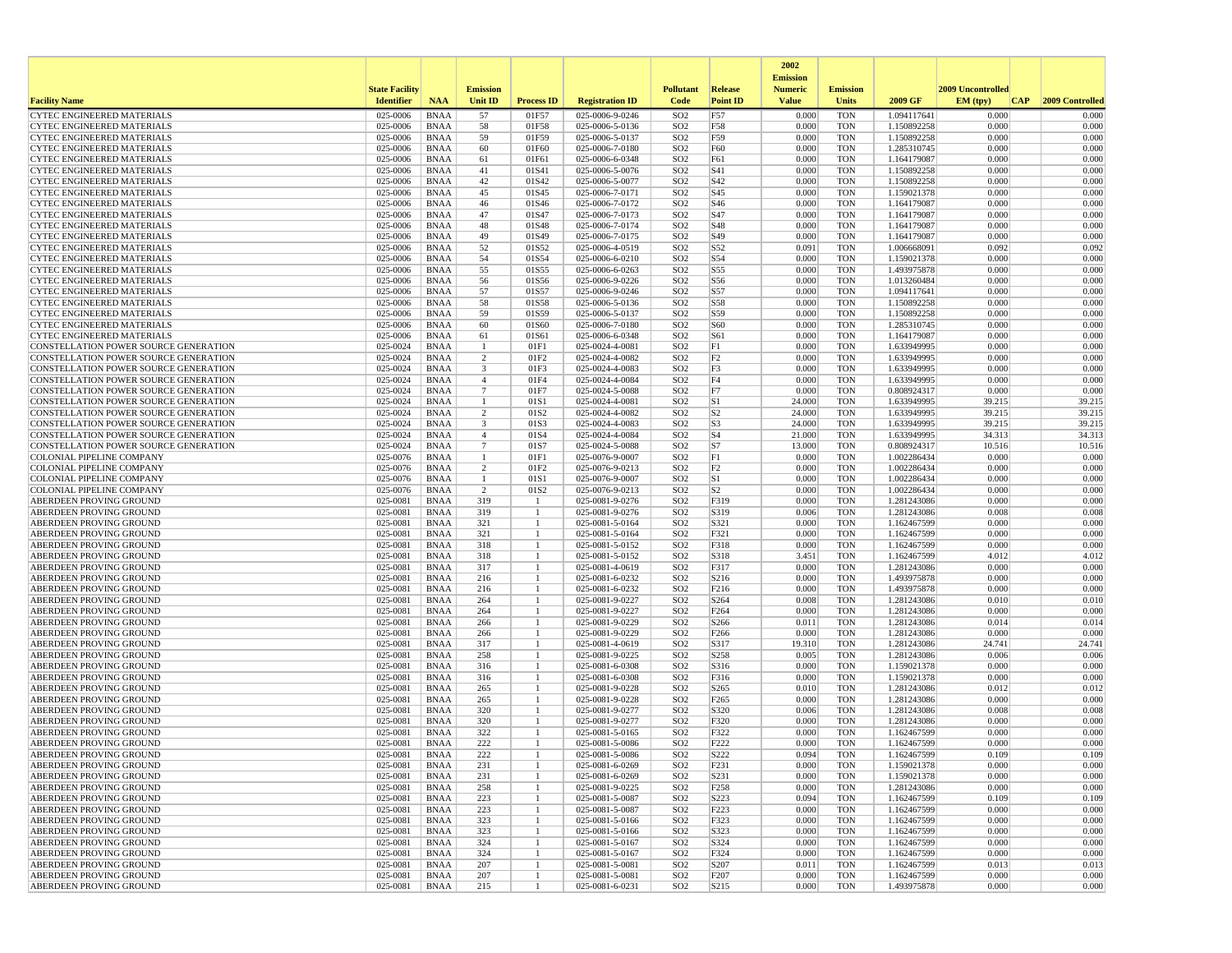|                                                    |                       |                            |                 |                   |                                    |                                    |                   | 2002                              |                          |                            |                   |                 |
|----------------------------------------------------|-----------------------|----------------------------|-----------------|-------------------|------------------------------------|------------------------------------|-------------------|-----------------------------------|--------------------------|----------------------------|-------------------|-----------------|
|                                                    | <b>State Facility</b> |                            | <b>Emission</b> |                   |                                    | <b>Pollutant</b>                   | Release           | <b>Emission</b><br><b>Numeric</b> | <b>Emission</b>          |                            | 2009 Uncontrolled |                 |
| <b>Facility Name</b>                               | <b>Identifier</b>     | <b>NAA</b>                 | <b>Unit ID</b>  | <b>Process ID</b> | <b>Registration ID</b>             | Code                               | <b>Point ID</b>   | <b>Value</b>                      | <b>Units</b>             | 2009 GF                    | CAP <br>EM (typ)  | 2009 Controlled |
| ABERDEEN PROVING GROUND                            | 025-0081              | <b>BNAA</b>                | 215             |                   | 025-0081-6-0231                    | SO <sub>2</sub>                    | F215              | 0.000                             | <b>TON</b>               | 1.493975878                | 0.000             | 0.000           |
| ABERDEEN PROVING GROUND                            | 025-0081              | <b>BNAA</b>                | 221             | -1                | 025-0081-5-0085                    | SO <sub>2</sub>                    | F221              | 0.000                             | <b>TON</b>               | 1.162467599                | 0.000             | 0.000           |
| ABERDEEN PROVING GROUND                            | 025-0081              | <b>BNAA</b>                | 255             |                   | 025-0081-9-0216                    | SO <sub>2</sub>                    | S255              | 0.000                             | <b>TON</b>               |                            | 0.000             | 0.000           |
| ABERDEEN PROVING GROUND<br>ABERDEEN PROVING GROUND | 025-0081<br>025-0081  | <b>BNAA</b>                | 214<br>221      |                   | 025-0081-9-0198<br>025-0081-5-0085 | SO <sub>2</sub>                    | S214<br>S221      | 0.000<br>0.094                    | <b>TON</b><br><b>TON</b> | 1.013260484                | 0.000<br>0.109    | 0.000<br>0.109  |
| ABERDEEN PROVING GROUND                            | 025-0081              | <b>BNAA</b><br><b>BNAA</b> | 214             |                   | 025-0081-9-0198                    | SO <sub>2</sub><br>SO <sub>2</sub> | F214              | 0.000                             | <b>TON</b>               | 1.162467599<br>1.013260484 | 0.000             | 0.000           |
| ABERDEEN PROVING GROUND                            | 025-0081              | <b>BNAA</b>                | 255             |                   | 025-0081-9-0216                    | SO <sub>2</sub>                    | F <sub>255</sub>  | 0.000                             | <b>TON</b>               |                            | 0.000             | 0.000           |
| ABERDEEN PROVING GROUND                            | 025-0081              | <b>BNAA</b>                | 206             |                   | 025-0081-5-0080                    | SO <sub>2</sub>                    | F206              | 0.000                             | <b>TON</b>               | 1.162467599                | 0.000             | 0.000           |
| ABERDEEN PROVING GROUND                            | 025-0081              | <b>BNAA</b>                | 199             |                   | 025-0081-9-0182                    | SO <sub>2</sub>                    | F199              | 0.000                             | <b>TON</b>               | 1.013260484                | 0.000             | 0.000           |
| ABERDEEN PROVING GROUND                            | 025-0081              | <b>BNAA</b>                | 205             | 1                 | 025-0081-5-0079                    | SO <sub>2</sub>                    | F <sub>205</sub>  | 0.000                             | <b>TON</b>               | 1.162467599                | 0.000             | 0.000           |
| ABERDEEN PROVING GROUND                            | 025-0081              | <b>BNAA</b>                | 205             |                   | 025-0081-5-0079                    | SO <sub>2</sub>                    | S <sub>205</sub>  | 0.021                             | <b>TON</b>               | 1.162467599                | 0.025             | 0.025           |
| ABERDEEN PROVING GROUND<br>ABERDEEN PROVING GROUND | 025-0081<br>025-0081  | <b>BNAA</b><br><b>BNAA</b> | 173<br>173      | -1                | 025-0081-6-0157<br>025-0081-6-0157 | SO <sub>2</sub><br>SO <sub>2</sub> | S173<br>F173      | 0.000<br>0.000                    | <b>TON</b><br><b>TON</b> | 1.159021378<br>1.159021378 | 0.000<br>0.000    | 0.000<br>0.000  |
| ABERDEEN PROVING GROUND                            | 025-0081              | <b>BNAA</b>                | 200             |                   | 025-0081-9-0186                    | SO <sub>2</sub>                    | S <sub>200</sub>  | 0.000                             | <b>TON</b>               | 1.013260484                | 0.000             | 0.000           |
| ABERDEEN PROVING GROUND                            | 025-0081              | <b>BNAA</b>                | 200             |                   | 025-0081-9-0186                    | SO <sub>2</sub>                    | F <sub>200</sub>  | 0.000                             | <b>TON</b>               | 1.013260484                | 0.000             | 0.000           |
| ABERDEEN PROVING GROUND                            | 025-0081              | <b>BNAA</b>                | 196             |                   | 025-0081-9-0152                    | SO <sub>2</sub>                    | F196              | 0.000                             | <b>TON</b>               | 1.002286434                | 0.000             | 0.000           |
| ABERDEEN PROVING GROUND                            | 025-0081              | <b>BNAA</b>                | 192             |                   | 025-0081-6-0207                    | SO <sub>2</sub>                    | S192              | 0.000                             | <b>TON</b>               | 1.159021378                | 0.000             | 0.000           |
| ABERDEEN PROVING GROUND                            | 025-0081              | <b>BNAA</b>                | 192             |                   | 025-0081-6-0207                    | SO <sub>2</sub>                    | F192              | 0.000                             | <b>TON</b>               | 1.159021378                | 0.000             | 0.000           |
| ABERDEEN PROVING GROUND                            | 025-0081              | <b>BNAA</b>                | 184             |                   | 025-0081-6-0189                    | SO <sub>2</sub>                    | F184              | 0.000                             | <b>TON</b>               | 1.159021378                | 0.000             | 0.000           |
| ABERDEEN PROVING GROUND<br>ABERDEEN PROVING GROUND | 025-0081<br>025-0081  | <b>BNAA</b><br><b>BNAA</b> | 190<br>190      | 1                 | 025-0081-6-0202<br>025-0081-6-0202 | SO <sub>2</sub><br>SO <sub>2</sub> | S190<br>F190      | 0.000<br>0.000                    | <b>TON</b><br><b>TON</b> | 1.159021378<br>1.159021378 | 0.000<br>0.000    | 0.000<br>0.000  |
| ABERDEEN PROVING GROUND                            | 025-0081              | <b>BNAA</b>                | 199             |                   | 025-0081-9-0182                    | SO <sub>2</sub>                    | S199              | 0.000                             | <b>TON</b>               | 1.013260484                | 0.000             | 0.000           |
| ABERDEEN PROVING GROUND                            | 025-0081              | <b>BNAA</b>                | 186             |                   | 025-0081-6-0198                    | SO <sub>2</sub>                    | S186              | 0.000                             | <b>TON</b>               | 1.159021378                | 0.000             | 0.000           |
| ABERDEEN PROVING GROUND                            | 025-0081              | BNAA                       | 186             | 1                 | 025-0081-6-0198                    | SO <sub>2</sub>                    | F186              | 0.000                             | TON                      | 1.159021378                | 0.000             | 0.000           |
| ABERDEEN PROVING GROUND                            | 025-0081              | <b>BNAA</b>                | 206             |                   | 025-0081-5-0080                    | SO <sub>2</sub>                    | S <sub>206</sub>  | 0.011                             | <b>TON</b>               | 1.162467599                | 0.013             | 0.013           |
| ABERDEEN PROVING GROUND                            | 025-0081              | <b>BNAA</b>                | 196             |                   | 025-0081-9-0152                    | SO <sub>2</sub>                    | S196              | 0.000                             | <b>TON</b>               | 1.002286434                | 0.000             | 0.000           |
| ABERDEEN PROVING GROUND                            | 025-0081              | <b>BNAA</b>                | 184             |                   | 025-0081-6-0189                    | SO <sub>2</sub>                    | S184              | 0.000                             | <b>TON</b>               | 1.159021378                | 0.000             | 0.000           |
| ABERDEEN PROVING GROUND<br>ABERDEEN PROVING GROUND | 025-0081<br>025-0081  | <b>BNAA</b><br><b>BNAA</b> | 178<br>175      |                   | 025-0081-6-0162<br>025-0081-6-0159 | SO <sub>2</sub><br>SO <sub>2</sub> | S178<br>S175      | 0.000<br>0.000                    | <b>TON</b><br>TON        | 1.159021378<br>1.159021378 | 0.000<br>0.000    | 0.000<br>0.000  |
| ABERDEEN PROVING GROUND                            | 025-0081              | <b>BNAA</b>                | 175             |                   | 025-0081-6-0159                    | SO <sub>2</sub>                    | F175              | 0.000                             | <b>TON</b>               | 1.159021378                | 0.000             | 0.000           |
| ABERDEEN PROVING GROUND                            | 025-0081              | <b>BNAA</b>                | 179             |                   | 025-0081-6-0163                    | SO <sub>2</sub>                    | S179              | 0.000                             | <b>TON</b>               | 1.159021378                | 0.000             | 0.000           |
| ABERDEEN PROVING GROUND                            | 025-0081              | <b>BNAA</b>                | 179             |                   | 025-0081-6-0163                    | SO <sub>2</sub>                    | F179              | 0.000                             | <b>TON</b>               | 1.159021378                | 0.000             | 0.000           |
| ABERDEEN PROVING GROUND                            | 025-0081              | <b>BNAA</b>                | 182             |                   | 025-0081-6-0170                    | SO <sub>2</sub>                    | S182              | 0.000                             | <b>TON</b>               | 1.185032368                | 0.000             | 0.000           |
| ABERDEEN PROVING GROUND                            | 025-0081              | <b>BNAA</b>                | 182             |                   | 025-0081-6-0170                    | SO <sub>2</sub>                    | F182              | 0.000                             | <b>TON</b>               | 1.185032368                | 0.000             | 0.000           |
| ABERDEEN PROVING GROUND<br>ABERDEEN PROVING GROUND | 025-0081              | <b>BNAA</b>                | 178             | 1                 | 025-0081-6-0162                    | SO <sub>2</sub>                    | F178              | 0.000                             | TON                      | 1.159021378                | 0.000             | 0.000           |
| ABERDEEN PROVING GROUND                            | 025-0081<br>025-0081  | <b>BNAA</b><br><b>BNAA</b> | 300<br>300      |                   | 025-0081-9-0212<br>025-0081-9-0212 | SO <sub>2</sub><br>SO <sub>2</sub> | F300<br>S300      | 0.000<br>0.000                    | <b>TON</b><br><b>TON</b> | 1.459523797<br>1.459523797 | 0.000<br>0.000    | 0.000<br>0.000  |
| ABERDEEN PROVING GROUND                            | 025-0081              | <b>BNAA</b>                | 174             |                   | 025-0081-6-0158                    | SO <sub>2</sub>                    | F174              | 0.000                             | <b>TON</b>               | 1.159021378                | 0.000             | 0.000           |
| ABERDEEN PROVING GROUND                            | 025-0081              | <b>BNAA</b>                | 174             |                   | 025-0081-6-0158                    | SO <sub>2</sub>                    | S174              | 0.000                             | TON                      | 1.159021378                | 0.000             | 0.000           |
| ABERDEEN PROVING GROUND                            | 025-0081              | <b>BNAA</b>                | 322             |                   | 025-0081-5-0165                    | SO <sub>2</sub>                    | S322              | 0.000                             | TON                      | 1.162467599                | 0.000             | 0.000           |
| ABERDEEN PROVING GROUND                            | 025-0081              | <b>BNAA</b>                | 171             | -1                | 025-0081-6-0132                    | SO <sub>2</sub>                    | S171              | 0.000                             | <b>TON</b>               | 1.159021378                | 0.000             | 0.000           |
| ABERDEEN PROVING GROUND                            | 025-0081              | <b>BNAA</b>                | 171             |                   | 025-0081-6-0132                    | SO <sub>2</sub>                    | F171              | 0.000                             | <b>TON</b>               | 1.159021378                | 0.000             | 0.000           |
| ABERDEEN PROVING GROUND<br>ABERDEEN PROVING GROUND | 025-0081<br>025-0081  | <b>BNAA</b><br><b>BNAA</b> | 180<br>180      |                   | 025-0081-6-0164<br>025-0081-6-0164 | SO <sub>2</sub><br>SO <sub>2</sub> | S180<br>F180      | 0.000<br>0.000                    | <b>TON</b><br><b>TON</b> | 1.159021378<br>1.159021378 | 0.000<br>0.000    | 0.000<br>0.000  |
| ABERDEEN PROVING GROUND                            | 025-0081              | <b>BNAA</b>                | 172             |                   | 025-0081-6-0133                    | SO <sub>2</sub>                    | S172              | 0.000                             | <b>TON</b>               | 1.159021378                | 0.000             | 0.000           |
| ABERDEEN PROVING GROUND                            | 025-0081              | <b>BNAA</b>                | 172             |                   | 025-0081-6-0133                    | SO <sub>2</sub>                    | F172              | 0.000                             | TON                      | 1.159021378                | 0.000             | 0.000           |
| <b>EDGEWOOD AREA</b>                               | 025-0082              | <b>BNAA</b>                | 39              |                   | 025-0082-4-0383                    | SO <sub>2</sub>                    | F39               | 0.000                             | <b>TON</b>               | 1.281243086                | 0.000             | 0.000           |
| <b>EDGEWOOD AREA</b>                               | 025-0082              | <b>BNAA</b>                | 41              |                   | 025-0082-4-0385                    | SO <sub>2</sub>                    | F41               | 0.000                             | <b>TON</b>               | 1.281243086                | 0.000             | 0.000           |
| <b>EDGEWOOD AREA</b>                               | 025-0082              | <b>BNAA</b>                | 45              | 1                 | 025-0082-4-0389                    | SO <sub>2</sub>                    | F45               | 0.000                             | <b>TON</b>               | 1.281243086                | 0.000             | 0.000           |
| <b>EDGEWOOD AREA</b><br><b>EDGEWOOD AREA</b>       | 025-0082<br>025-0082  | <b>BNAA</b><br><b>BNAA</b> | 45<br>41        |                   | 025-0082-4-0389<br>025-0082-4-0385 | SO <sub>2</sub><br>SO <sub>2</sub> | S45<br>S41        | 0.098<br>0.213                    | <b>TON</b><br><b>TON</b> | 1.281243086<br>1.281243086 | 0.125<br>0.273    | 0.125<br>0.273  |
| <b>EDGEWOOD AREA</b>                               | 025-0082              | <b>BNAA</b>                | 38              |                   | 025-0082-4-0382                    | SO <sub>2</sub>                    | F38               | 0.000                             | <b>TON</b>               | 1.281243086                | 0.000             | 0.000           |
| <b>EDGEWOOD AREA</b>                               | 025-0082              | <b>BNAA</b>                | 44              |                   | 025-0082-4-0388                    | SO <sub>2</sub>                    | F44               | 0.000                             | <b>TON</b>               | 1.281243086                | 0.000             | 0.000           |
| <b>EDGEWOOD AREA</b>                               | 025-0082              | <b>BNAA</b>                | 38              |                   | 025-0082-4-0382                    | SO <sub>2</sub>                    | S38               | 0.866                             | <b>TON</b>               | 1.281243086                | 1.110             | 1.110           |
| <b>EDGEWOOD AREA</b>                               | 025-0082              | <b>BNAA</b>                | 44              |                   | 025-0082-4-0388                    | SO <sub>2</sub>                    | S44               | 0.098                             | <b>TON</b>               | 1.281243086                | 0.125             | 0.125           |
| EDGEWOOD AREA                                      | 025-0082              | <b>BNAA</b>                | 96              |                   | 025-0082-5-0092                    | SO <sub>2</sub>                    | S96               | 0.000                             | <b>TON</b>               | 1.162467599                | 0.000             | 0.000           |
| <b>EDGEWOOD AREA</b><br><b>EDGEWOOD AREA</b>       | 025-0082<br>025-0082  | <b>BNAA</b>                | 96<br>67        |                   | 025-0082-5-0092                    | SO <sub>2</sub><br>SO <sub>2</sub> | F96               | 0.000                             | <b>TON</b><br><b>TON</b> | 1.162467599<br>1.281243086 | 0.000<br>0.000    | 0.000<br>0.000  |
| <b>EDGEWOOD AREA</b>                               | 025-0082              | <b>BNAA</b><br><b>BNAA</b> | 67              |                   | 025-0082-4-0432<br>025-0082-4-0432 | SO <sub>2</sub>                    | F67<br>S67        | 0.000<br>0.249                    | TON                      | 1.281243086                | 0.319             | 0.319           |
| <b>EDGEWOOD AREA</b>                               | 025-0082              | BNAA                       | 88              | $\mathbf{1}$      | 025-0082-4-0506                    | SO <sub>2</sub>                    | <b>F88</b>        | 0.000                             | TON                      | 1.281243086                | 0.000             | 0.000           |
| <b>EDGEWOOD AREA</b>                               | 025-0082              | BNAA                       | 98              |                   | 025-0082-4-0556                    | SO <sub>2</sub>                    | F98               | 0.000                             | <b>TON</b>               | 1.281243086                | 0.000             | 0.000           |
| <b>EDGEWOOD AREA</b>                               | 025-0082              | BNAA                       | 97              |                   | 025-0082-4-0545                    | SO <sub>2</sub>                    | S97               | 0.228                             | TON                      | 1.281243086                | 0.292             | 0.292           |
| <b>EDGEWOOD AREA</b>                               | 025-0082              | BNAA                       | 99              | 1                 | 025-0082-4-0543                    | SO <sub>2</sub>                    | S99               | 1.868                             | <b>TON</b>               | 1.281243086                | 2.393             | 2.393           |
| <b>EDGEWOOD AREA</b>                               | 025-0082              | <b>BNAA</b>                | 99              |                   | 025-0082-4-0543                    | SO <sub>2</sub>                    | F99               | 0.000                             | <b>TON</b>               | 1.281243086                | 0.000             | 0.000           |
| <b>EDGEWOOD AREA</b>                               | 025-0082              | <b>BNAA</b>                | 97              |                   | 025-0082-4-0545                    | SO <sub>2</sub>                    | F97               | 0.000                             | TON                      | 1.281243086<br>1.281243086 | 0.000             | 0.000           |
| <b>EDGEWOOD AREA</b><br><b>EDGEWOOD AREA</b>       | 025-0082<br>025-0082  | BNAA<br>BNAA               | 88<br>92        | -1                | 025-0082-4-0506<br>025-0082-4-0523 | SO <sub>2</sub><br>SO <sub>2</sub> | <b>S88</b><br>F92 | 0.598<br>0.000                    | <b>TON</b><br><b>TON</b> | 1.281243086                | 0.766<br>0.000    | 0.766<br>0.000  |
| <b>EDGEWOOD AREA</b>                               | 025-0082              | BNAA                       | 92              |                   | 025-0082-4-0523                    | SO <sub>2</sub>                    | S92               | 0.598                             | TON                      | 1.281243086                | 0.766             | 0.766           |
| <b>EDGEWOOD AREA</b>                               | 025-0082              | BNAA                       | 98              | -1                | 025-0082-4-0556                    | SO <sub>2</sub>                    | S98               | 0.370                             | TON                      | 1.281243086                | 0.474             | 0.474           |
| <b>EDGEWOOD AREA</b>                               | 025-0082              | <b>BNAA</b>                | 72              |                   | 025-0082-4-0437                    | SO <sub>2</sub>                    | F72               | 0.000                             | <b>TON</b>               | 1.281243086                | 0.000             | 0.000           |
| <b>EDGEWOOD AREA</b>                               | 025-0082              | BNAA                       | $7\phantom{.0}$ | $\mathbf{1}$      | 025-0082-4-0100                    | SO <sub>2</sub>                    | S7                | 0.000                             | TON                      | 1.281243086                | 0.000             | 0.000           |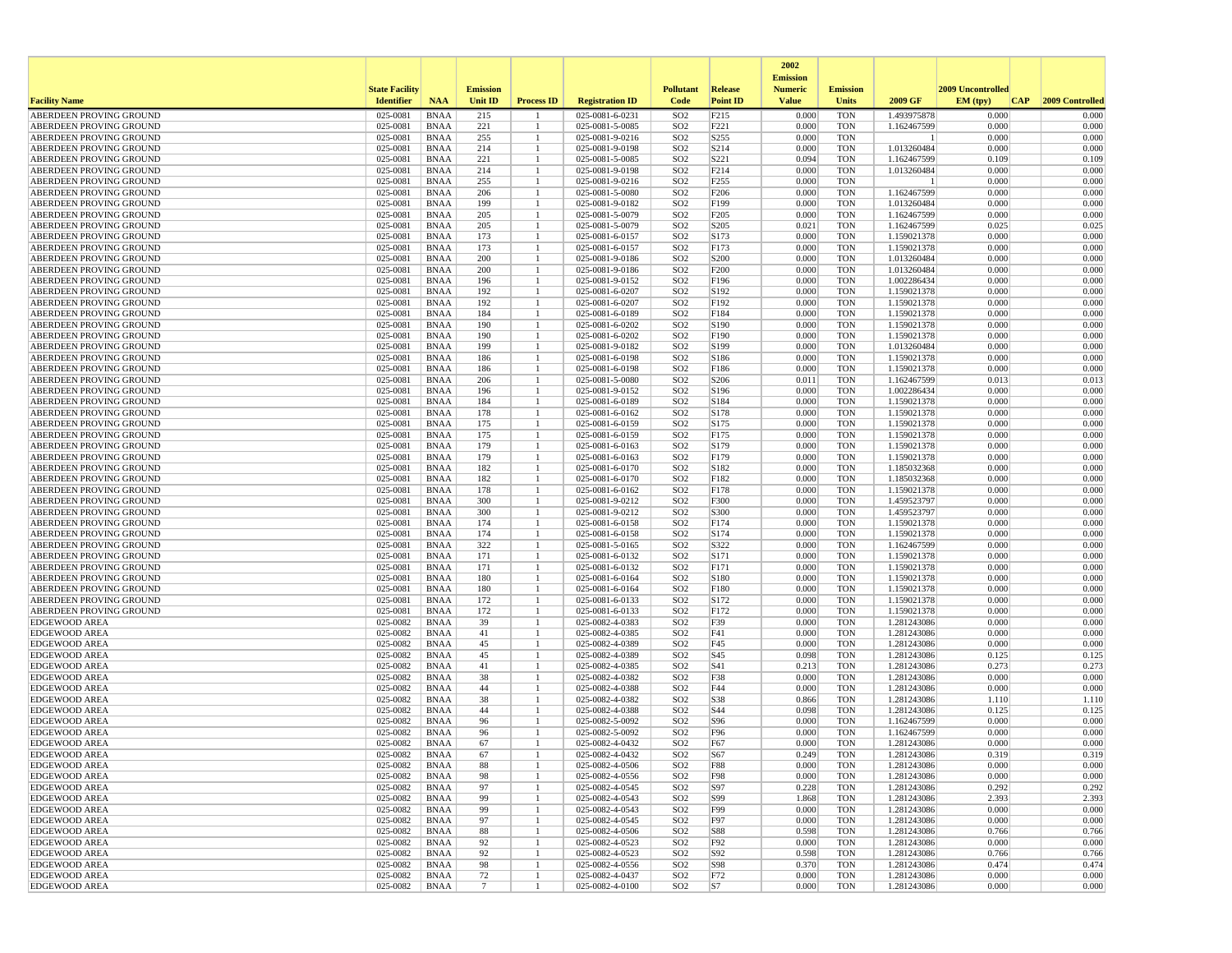|                                              |                       |                            |                 |                   |                                    |                                    |                               | 2002                              |                          |                            |                   |                 |
|----------------------------------------------|-----------------------|----------------------------|-----------------|-------------------|------------------------------------|------------------------------------|-------------------------------|-----------------------------------|--------------------------|----------------------------|-------------------|-----------------|
|                                              | <b>State Facility</b> |                            | <b>Emission</b> |                   |                                    | <b>Pollutant</b>                   | <b>Release</b>                | <b>Emission</b><br><b>Numeric</b> | <b>Emission</b>          |                            | 2009 Uncontrolled |                 |
| <b>Facility Name</b>                         | <b>Identifier</b>     | <b>NAA</b>                 | <b>Unit ID</b>  | <b>Process ID</b> | <b>Registration ID</b>             | Code                               | <b>Point ID</b>               | <b>Value</b>                      | Units                    | 2009 GF                    | EM (typ)<br> CAP  | 2009 Controlled |
| <b>EDGEWOOD AREA</b>                         | 025-0082              | <b>BNAA</b>                | $7\phantom{.0}$ |                   | 025-0082-4-0100                    | SO <sub>2</sub>                    | F7                            | 0.000                             | <b>TON</b>               | 1.281243086                | 0.000             | 0.000           |
| <b>EDGEWOOD AREA</b>                         | 025-0082              | <b>BNAA</b>                | 77              |                   | 025-0082-4-0460                    | SO <sub>2</sub>                    | S77                           | 1.868                             | <b>TON</b>               | 1.281243086                | 2.393             | 2.393           |
| <b>EDGEWOOD AREA</b><br><b>EDGEWOOD AREA</b> | 025-0082<br>025-0082  | <b>BNAA</b><br><b>BNAA</b> | 73<br>77        |                   | 025-0082-4-0438<br>025-0082-4-0460 | SO <sub>2</sub><br>SO <sub>2</sub> | F73<br>F77                    | 0.000<br>0.000                    | <b>TON</b><br><b>TON</b> | 1.281243086<br>1.281243086 | 0.000<br>0.000    | 0.000<br>0.000  |
| <b>EDGEWOOD AREA</b>                         | 025-0082              | <b>BNAA</b>                | 110             |                   | 025-0082-4-0558                    | SO <sub>2</sub>                    | S110                          | 1.303                             | <b>TON</b>               | 1.281243086                | 1.669             | 1.669           |
| <b>EDGEWOOD AREA</b>                         | 025-0082              | <b>BNAA</b>                | 110             |                   | 025-0082-4-0558                    | SO <sub>2</sub>                    | F110                          | 0.000                             | <b>TON</b>               | 1.281243086                | 0.000             | 0.000           |
| <b>EDGEWOOD AREA</b>                         | 025-0082              | <b>BNAA</b>                | 81              |                   | 025-0082-6-0167                    | SO <sub>2</sub>                    | F81                           | 0.000                             | <b>TON</b>               | 1.159021378                | 0.000             | 0.000           |
| <b>EDGEWOOD AREA</b>                         | 025-0082              | <b>BNAA</b>                | 72              |                   | 025-0082-4-0437                    | SO <sub>2</sub>                    | S72                           | 0.000                             | <b>TON</b>               | 1.281243086                | 0.000             | 0.000           |
| <b>EDGEWOOD AREA</b>                         | 025-0082              | <b>BNAA</b>                | 73              |                   | 025-0082-4-0438                    | SO <sub>2</sub>                    | S73                           | 0.000                             | <b>TON</b>               | 1.281243086                | 0.000             | 0.000           |
| <b>EDGEWOOD AREA</b>                         | 025-0082              | <b>BNAA</b>                | 6               |                   | 025-0082-4-0099                    | SO <sub>2</sub>                    | F <sub>6</sub>                | 0.000                             | <b>TON</b>               | 1.281243086                | 0.000             | 0.000           |
| <b>EDGEWOOD AREA</b><br><b>EDGEWOOD AREA</b> | 025-0082<br>025-0082  | <b>BNAA</b><br><b>BNAA</b> | 68<br>66        |                   | 025-0082-4-0433<br>025-0082-4-0431 | SO <sub>2</sub><br>SO <sub>2</sub> | F68<br>F66                    | 0.000<br>0.000                    | <b>TON</b><br><b>TON</b> | 1.281243086<br>1.281243086 | 0.000<br>0.000    | 0.000<br>0.000  |
| <b>EDGEWOOD AREA</b>                         | 025-0082              | <b>BNAA</b>                | 68              |                   | 025-0082-4-0433                    | SO <sub>2</sub>                    | S68                           | 0.311                             | <b>TON</b>               | 1.281243086                | 0.398             | 0.398           |
| <b>EDGEWOOD AREA</b>                         | 025-0082              | <b>BNAA</b>                | 6               |                   | 025-0082-4-0099                    | SO <sub>2</sub>                    | S6                            | 0.000                             | <b>TON</b>               | 1.281243086                | 0.000             | 0.000           |
| <b>EDGEWOOD AREA</b>                         | 025-0082              | <b>BNAA</b>                | 76              |                   | 025-0082-4-0441                    | SO <sub>2</sub>                    | S76                           | 0.753                             | <b>TON</b>               | 1.281243086                | 0.964             | 0.964           |
| <b>EDGEWOOD AREA</b>                         | 025-0082              | <b>BNAA</b>                | 76              |                   | 025-0082-4-0441                    | SO <sub>2</sub>                    | F76                           | 0.000                             | <b>TON</b>               | 1.281243086                | 0.000             | 0.000           |
| <b>EDGEWOOD AREA</b>                         | 025-0082              | <b>BNAA</b>                | 65              |                   | 025-0082-4-0430                    | SO <sub>2</sub>                    | S65                           | 0.327                             | <b>TON</b>               | 1.281243086                | 0.419             | 0.419           |
| <b>EDGEWOOD AREA</b>                         | 025-0082              | <b>BNAA</b>                | 65              |                   | 025-0082-4-0430                    | SO <sub>2</sub>                    | F65                           | 0.000                             | <b>TON</b>               | 1.281243086                | 0.000             | 0.000           |
| <b>EDGEWOOD AREA</b><br><b>EDGEWOOD AREA</b> | 025-0082<br>025-0082  | <b>BNAA</b><br><b>BNAA</b> | 66<br>5         |                   | 025-0082-4-0431<br>025-0082-4-0098 | SO <sub>2</sub><br>SO <sub>2</sub> | S66<br>F5                     | 0.356<br>0.000                    | <b>TON</b><br><b>TON</b> | 1.281243086<br>1.281243086 | 0.456<br>0.000    | 0.456<br>0.000  |
| <b>EDGEWOOD AREA</b>                         | 025-0082              | <b>BNAA</b>                | 15              |                   | 025-0082-4-0115                    | SO <sub>2</sub>                    | S15                           | 0.000                             | <b>TON</b>               | 1.281243086                | 0.000             | 0.000           |
| <b>EDGEWOOD AREA</b>                         | 025-0082              | <b>BNAA</b>                | 15              |                   | 025-0082-4-0115                    | SO <sub>2</sub>                    | F15                           | 0.000                             | <b>TON</b>               | 1.281243086                | 0.000             | 0.000           |
| <b>EDGEWOOD AREA</b>                         | 025-0082              | <b>BNAA</b>                | 139             |                   | 025-0082-4-0629                    | SO <sub>2</sub>                    | S139                          | 0.129                             | <b>TON</b>               | 1.281243086                | 0.165             | 0.165           |
| <b>EDGEWOOD AREA</b>                         | 025-0082              | <b>BNAA</b>                | 139             |                   | 025-0082-4-0629                    | SO <sub>2</sub>                    | F139                          | 0.000                             | <b>TON</b>               | 1.281243086                | 0.000             | 0.000           |
| <b>EDGEWOOD AREA</b>                         | 025-0082              | <b>BNAA</b>                | 14              |                   | 025-0082-4-0114                    | SO <sub>2</sub>                    | F14                           | 0.000                             | <b>TON</b>               | 1.281243086                | 0.000             | 0.000           |
| <b>EDGEWOOD AREA</b><br><b>EDGEWOOD AREA</b> | 025-0082<br>025-0082  | <b>BNAA</b><br><b>BNAA</b> | 140<br>140      |                   | 025-0082-4-0630<br>025-0082-4-0630 | SO <sub>2</sub><br>SO <sub>2</sub> | S140<br>F140                  | 0.129<br>0.000                    | <b>TON</b><br><b>TON</b> | 1.281243086<br>1.281243086 | 0.165<br>0.000    | 0.165<br>0.000  |
| <b>EDGEWOOD AREA</b>                         | 025-0082              | <b>BNAA</b>                | 17              |                   | 025-0082-4-0264                    | SO <sub>2</sub>                    | S <sub>17</sub>               | 0.444                             | <b>TON</b>               | 1.281243086                | 0.569             | 0.569           |
| <b>EDGEWOOD AREA</b>                         | 025-0082              | <b>BNAA</b>                | 17              |                   | 025-0082-4-0264                    | SO <sub>2</sub>                    | F17                           | 0.000                             | <b>TON</b>               | 1.281243086                | 0.000             | 0.000           |
| <b>EDGEWOOD AREA</b>                         | 025-0082              | <b>BNAA</b>                | 5               |                   | 025-0082-4-0098                    | SO <sub>2</sub>                    | S5                            | 0.000                             | <b>TON</b>               | 1.281243086                | 0.000             | 0.000           |
| <b>EDGEWOOD AREA</b>                         | 025-0082              | <b>BNAA</b>                | 51              |                   | 025-0082-4-0395                    | SO <sub>2</sub>                    | S51                           | 0.282                             | <b>TON</b>               | 1.281243086                | 0.361             | 0.361           |
| <b>EDGEWOOD AREA</b>                         | 025-0082              | <b>BNAA</b>                | 51              |                   | 025-0082-4-0395                    | SO <sub>2</sub>                    | F51                           | 0.000                             | <b>TON</b>               | 1.281243086                | 0.000             | 0.000           |
| <b>EDGEWOOD AREA</b>                         | 025-0082              | <b>BNAA</b>                | 53              |                   | 025-0082-4-0397                    | SO <sub>2</sub>                    | S53                           | 0.282                             | <b>TON</b>               | 1.281243086                | 0.361             | 0.361           |
| <b>EDGEWOOD AREA</b><br><b>EDGEWOOD AREA</b> | 025-0082<br>025-0082  | <b>BNAA</b><br><b>BNAA</b> | 53<br>39        |                   | 025-0082-4-0397<br>025-0082-4-0383 | SO <sub>2</sub><br>SO <sub>2</sub> | F53<br>S39                    | 0.000<br>0.213                    | <b>TON</b><br><b>TON</b> | 1.281243086<br>1.281243086 | 0.000<br>0.273    | 0.000<br>0.273  |
| <b>EDGEWOOD AREA</b>                         | 025-0082              | <b>BNAA</b>                | 52              |                   | 025-0082-4-0396                    | SO <sub>2</sub>                    | S52                           | 0.282                             | <b>TON</b>               | 1.281243086                | 0.361             | 0.361           |
| <b>EDGEWOOD AREA</b>                         | 025-0082              | <b>BNAA</b>                | 52              |                   | 025-0082-4-0396                    | SO <sub>2</sub>                    | F52                           | 0.000                             | <b>TON</b>               | 1.281243086                | 0.000             | 0.000           |
| <b>EDGEWOOD AREA</b>                         | 025-0082              | <b>BNAA</b>                | 37              |                   | 025-0082-4-0381                    | SO <sub>2</sub>                    | F37                           | 0.000                             | <b>TON</b>               | 1.281243086                | 0.000             | 0.000           |
| <b>EDGEWOOD AREA</b>                         | 025-0082              | <b>BNAA</b>                | 48              |                   | 025-0082-4-0392                    | SO <sub>2</sub>                    | S48                           | 0.598                             | <b>TON</b>               | 1.281243086                | 0.766             | 0.766           |
| <b>EDGEWOOD AREA</b>                         | 025-0082              | <b>BNAA</b>                | 48              |                   | 025-0082-4-0392                    | SO <sub>2</sub>                    | F48                           | 0.000                             | <b>TON</b>               | 1.281243086                | 0.000             | 0.000           |
| <b>EDGEWOOD AREA</b><br><b>EDGEWOOD AREA</b> | 025-0082<br>025-0082  | <b>BNAA</b><br><b>BNAA</b> | 82<br>82        |                   | 025-0082-9-0154<br>025-0082-9-0154 | SO <sub>2</sub><br>SO <sub>2</sub> | S82<br>F82                    | 0.000<br>0.000                    | <b>TON</b><br><b>TON</b> | 1.013260484<br>1.013260484 | 0.000<br>0.000    | 0.000<br>0.000  |
| <b>EDGEWOOD AREA</b>                         | 025-0082              | <b>BNAA</b>                | 79              |                   | 025-0082-9-0151                    | SO <sub>2</sub>                    | F79                           | 0.000                             | <b>TON</b>               | 1.002286434                | 0.000             | 0.000           |
| <b>EDGEWOOD AREA</b>                         | 025-0082              | <b>BNAA</b>                | 79              |                   | 025-0082-9-0151                    | SO <sub>2</sub>                    | S79                           | 0.000                             | <b>TON</b>               | 1.002286434                | 0.000             | 0.000           |
| <b>EDGEWOOD AREA</b>                         | 025-0082              | <b>BNAA</b>                | 86              |                   | 025-0082-4-0501                    | SO <sub>2</sub>                    | S86                           | 0.548                             | <b>TON</b>               | 1.281243086                | 0.702             | 0.702           |
| <b>EDGEWOOD AREA</b>                         | 025-0082              | <b>BNAA</b>                | 86              |                   | 025-0082-4-0501                    | SO <sub>2</sub>                    | F86                           | 0.000                             | <b>TON</b>               | 1.281243086                | 0.000             | 0.000           |
| <b>EDGEWOOD AREA</b>                         | 025-0082              | <b>BNAA</b>                | 80              |                   | 025-0082-6-0166                    | SO <sub>2</sub>                    | <b>S80</b>                    | 0.000                             | <b>TON</b>               | 1.183266878                | 0.000             | 0.000           |
| <b>EDGEWOOD AREA</b><br><b>EDGEWOOD AREA</b> | 025-0082<br>025-0082  | <b>BNAA</b><br><b>BNAA</b> | 80<br>28        |                   | 025-0082-6-0166<br>025-0082-4-0294 | SO <sub>2</sub><br>SO <sub>2</sub> | <b>F80</b><br>F <sub>28</sub> | 0.000<br>0.000                    | <b>TON</b><br><b>TON</b> | 1.183266878<br>1.281243086 | 0.000<br>0.000    | 0.000<br>0.000  |
| <b>EDGEWOOD AREA</b>                         | 025-0082              | <b>BNAA</b>                | 14              |                   | 025-0082-4-0114                    | SO <sub>2</sub>                    | S <sub>14</sub>               | 0.000                             | <b>TON</b>               | 1.281243086                | 0.000             | 0.000           |
| <b>EDGEWOOD AREA</b>                         | 025-0082              | <b>BNAA</b>                | 28              |                   | 025-0082-4-0294                    | SO <sub>2</sub>                    | S28                           | 0.425                             | <b>TON</b>               | 1.281243086                | 0.545             | 0.545           |
| <b>EDGEWOOD AREA</b>                         | 025-0082              | <b>BNAA</b>                | 18              |                   | 025-0082-4-0265                    | SO <sub>2</sub>                    | S18                           | 0.444                             | <b>TON</b>               | 1.281243086                | 0.569             | 0.569           |
| <b>EDGEWOOD AREA</b>                         | 025-0082              | <b>BNAA</b>                | 18              |                   | 025-0082-4-0265                    | SO <sub>2</sub>                    | F18                           | 0.000                             | <b>TON</b>               | 1.281243086                | 0.000             | 0.000           |
| <b>EDGEWOOD AREA</b>                         | 025-0082              | <b>BNAA</b>                | 20              |                   | 025-0082-4-0271                    | SO <sub>2</sub>                    | S <sub>20</sub>               | 0.444                             | <b>TON</b>               | 1.281243086                | 0.569             | 0.569           |
| <b>EDGEWOOD AREA</b>                         | 025-0082              | <b>BNAA</b>                | 20              |                   | 025-0082-4-0271                    | SO <sub>2</sub>                    | F20                           | 0.000                             | <b>TON</b>               | 1.281243086                | 0.000             | 0.000           |
| <b>EDGEWOOD AREA</b><br><b>EDGEWOOD AREA</b> | 025-0082<br>025-0082  | <b>BNAA</b><br><b>BNAA</b> | 37<br>31        |                   | 025-0082-4-0381<br>025-0082-4-0301 | SO <sub>2</sub><br>SO <sub>2</sub> | S37<br>S31                    | 0.866<br>0.356                    | <b>TON</b><br><b>TON</b> | 1.281243086<br>1.281243086 | 1.110<br>0.456    | 1.110<br>0.456  |
| <b>EDGEWOOD AREA</b>                         | 025-0082              | <b>BNAA</b>                | 31              |                   | 025-0082-4-0301                    | SO <sub>2</sub>                    | F31                           | 0.000                             | <b>TON</b>               | 1.281243086                | 0.000             | 0.000           |
| <b>EDGEWOOD AREA</b>                         | 025-0082              | <b>BNAA</b>                | 81              |                   | 025-0082-6-0167                    | SO <sub>2</sub>                    | S81                           | 0.000                             | <b>TON</b>               | 1.159021378                | 0.000             | 0.000           |
| <b>EDGEWOOD AREA</b>                         | 025-0082              | BNAA                       | 19              | $\mathbf{1}$      | 025-0082-4-0270                    | SO <sub>2</sub>                    | S19                           | 0.265                             | TON                      | 1.281243086                | 0.339             | 0.339           |
| <b>EDGEWOOD AREA</b>                         | 025-0082              | <b>BNAA</b>                | 19              |                   | 025-0082-4-0270                    | SO <sub>2</sub>                    | F19                           | 0.000                             | <b>TON</b>               | 1.281243086                | 0.000             | 0.000           |
| <b>EDGEWOOD AREA</b>                         | 025-0082              | BNAA                       | 134             |                   | 025-0082-5-0171                    | SO <sub>2</sub>                    | S134                          | 0.123                             | <b>TON</b>               | 1.281243086                | 0.158             | 0.158           |
| <b>EDGEWOOD AREA</b><br><b>EDGEWOOD AREA</b> | 025-0082              | <b>BNAA</b>                | 134             |                   | 025-0082-5-0171<br>025-0082-4-0628 | SO <sub>2</sub><br>SO <sub>2</sub> | F134                          | 0.000                             | <b>TON</b><br><b>TON</b> | 1.281243086<br>1.281243086 | 0.000<br>0.042    | 0.000<br>0.042  |
| <b>EDGEWOOD AREA</b>                         | 025-0082<br>025-0082  | <b>BNAA</b><br>BNAA        | 138<br>138      |                   | 025-0082-4-0628                    | SO <sub>2</sub>                    | S138<br>F138                  | 0.032<br>0.000                    | <b>TON</b>               | 1.281243086                | 0.000             | 0.000           |
| <b>EDGEWOOD AREA</b>                         | 025-0082              | BNAA                       | 136             |                   | 025-0082-4-0626                    | SO <sub>2</sub>                    | F136                          | 0.000                             | <b>TON</b>               | 1.281243086                | 0.000             | 0.000           |
| <b>EDGEWOOD AREA</b>                         | 025-0082              | <b>BNAA</b>                | 135             |                   | 025-0082-4-0625                    | SO <sub>2</sub>                    | F135                          | 0.000                             | <b>TON</b>               | 1.281243086                | 0.000             | 0.000           |
| <b>EDGEWOOD AREA</b>                         | 025-0082              | BNAA                       | 135             |                   | 025-0082-4-0625                    | SO <sub>2</sub>                    | S135                          | 0.213                             | <b>TON</b>               | 1.281243086                | 0.273             | 0.273           |
| <b>EDGEWOOD AREA</b>                         | 025-0082              | <b>BNAA</b>                | 121             |                   | 025-0082-9-0238                    | SO <sub>2</sub>                    | S121                          | 0.000                             | <b>TON</b>               | 1.281243086                | 0.000             | 0.000           |
| <b>EDGEWOOD AREA</b>                         | 025-0082              | <b>BNAA</b>                | 121             |                   | 025-0082-9-0238                    | SO <sub>2</sub>                    | F121                          | 0.000                             | <b>TON</b>               | 1.281243086                | 0.000             | 0.000           |
| <b>EDGEWOOD AREA</b>                         | 025-0082              | BNAA                       | 133             | -1                | 025-0082-4-0623                    | SO <sub>2</sub>                    | S133                          | 0.000                             | <b>TON</b>               | 1.281243086                | 0.000             | 0.000           |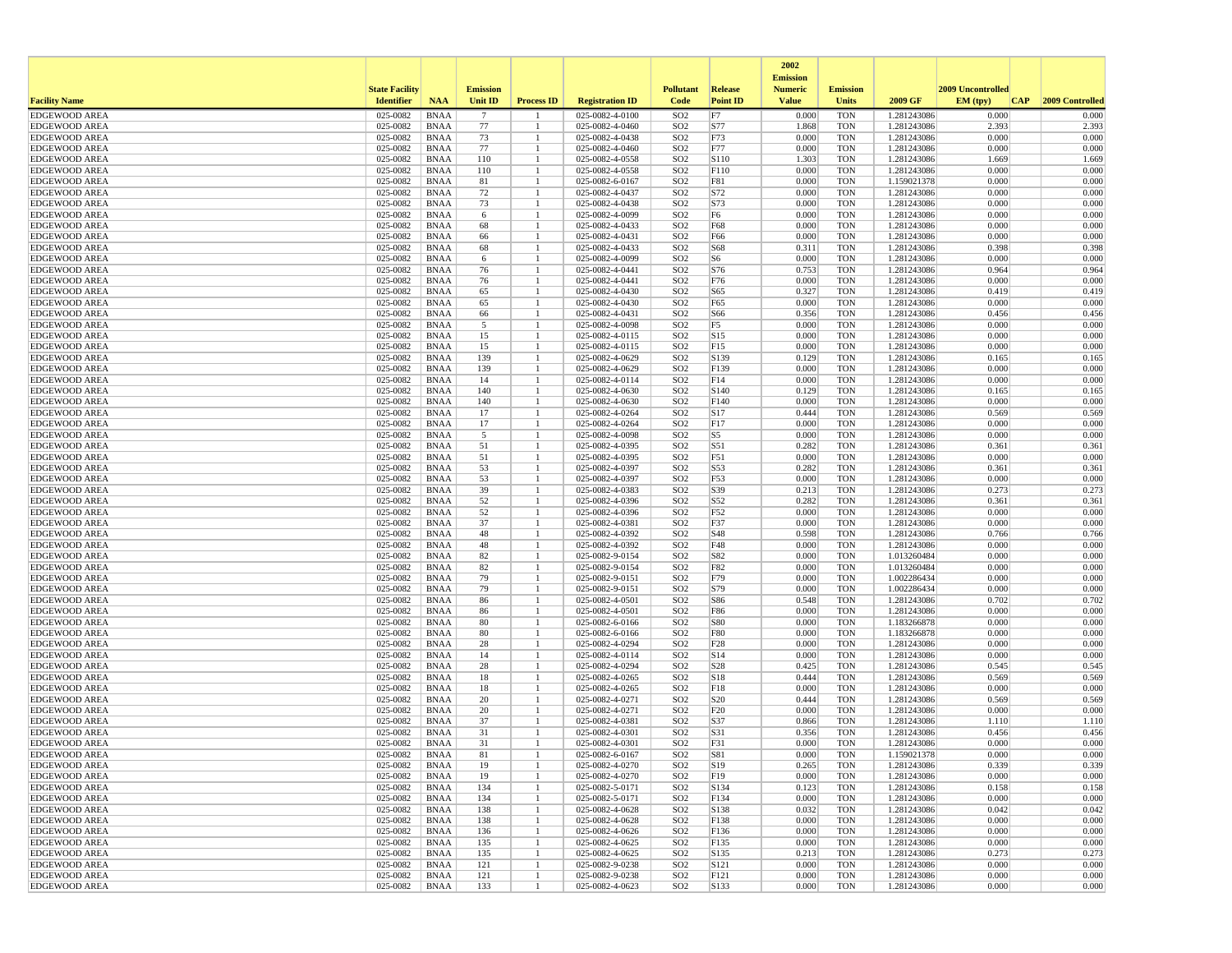|                                                             |                       |                            |                 |                   |                                    |                                    |                         | 2002                              |                          |                            |                   |                 |
|-------------------------------------------------------------|-----------------------|----------------------------|-----------------|-------------------|------------------------------------|------------------------------------|-------------------------|-----------------------------------|--------------------------|----------------------------|-------------------|-----------------|
|                                                             | <b>State Facility</b> |                            | <b>Emission</b> |                   |                                    | <b>Pollutant</b>                   | <b>Release</b>          | <b>Emission</b><br><b>Numeric</b> | <b>Emission</b>          |                            | 2009 Uncontrolled |                 |
| <b>Facility Name</b>                                        | <b>Identifier</b>     | <b>NAA</b>                 | <b>Unit ID</b>  | <b>Process ID</b> | <b>Registration ID</b>             | Code                               | <b>Point ID</b>         | <b>Value</b>                      | Units                    | 2009 GF                    | EM (typ)<br> CAP  | 2009 Controlled |
| <b>EDGEWOOD AREA</b>                                        | 025-0082              | <b>BNAA</b>                | 129             |                   | 025-0082-9-0295                    | SO <sub>2</sub>                    | S129                    | 0.000                             | <b>TON</b>               | 1.281243086                | 0.000             | 0.000           |
| <b>EDGEWOOD AREA</b>                                        | 025-0082              | <b>BNAA</b>                | 129             |                   | 025-0082-9-0295                    | SO <sub>2</sub>                    | F129                    | 0.000                             | <b>TON</b>               | 1.281243086                | 0.000             | 0.000           |
| <b>EDGEWOOD AREA</b>                                        | 025-0082              | <b>BNAA</b>                | 137             |                   | 025-0082-4-0627                    | SO <sub>2</sub>                    | S137                    | 0.587                             | <b>TON</b>               | 1.281243086                | 0.752             | 0.752           |
| <b>EDGEWOOD AREA</b><br><b>EDGEWOOD AREA</b>                | 025-0082<br>025-0082  | <b>BNAA</b><br><b>BNAA</b> | 137<br>136      |                   | 025-0082-4-0627<br>025-0082-4-0626 | SO <sub>2</sub><br>SO <sub>2</sub> | F137<br>S136            | 0.000<br>0.147                    | <b>TON</b><br><b>TON</b> | 1.281243086<br>1.281243086 | 0.000<br>0.188    | 0.000<br>0.188  |
| <b>EDGEWOOD AREA</b>                                        | 025-0082              | <b>BNAA</b>                | 13              |                   | 025-0082-4-0113                    | SO <sub>2</sub>                    | S13                     | 0.000                             | <b>TON</b>               | 1.281243086                | 0.000             | 0.000           |
| <b>EDGEWOOD AREA</b>                                        | 025-0082              | <b>BNAA</b>                | 13              |                   | 025-0082-4-0113                    | SO <sub>2</sub>                    | F13                     | 0.000                             | <b>TON</b>               | 1.281243086                | 0.000             | 0.000           |
| <b>EDGEWOOD AREA</b>                                        | 025-0082              | <b>BNAA</b>                | 127             |                   | 025-0082-9-0293                    | SO <sub>2</sub>                    | F127                    | 0.000                             | <b>TON</b>               | 1.281243086                | 0.000             | 0.000           |
| <b>EDGEWOOD AREA</b>                                        | 025-0082              | <b>BNAA</b>                | 127             |                   | 025-0082-9-0293                    | SO <sub>2</sub>                    | S127                    | 0.000                             | <b>TON</b>               | 1.281243086                | 0.000             | 0.000           |
| <b>EDGEWOOD AREA</b>                                        | 025-0082              | <b>BNAA</b>                | 126             |                   | 025-0082-5-0163                    | SO <sub>2</sub>                    | S126                    | 0.000                             | <b>TON</b>               | 1.162467599                | 0.000             | 0.000           |
| <b>EDGEWOOD AREA</b>                                        | 025-0082              | <b>BNAA</b><br><b>BNAA</b> | 126             |                   | 025-0082-5-0163<br>025-0082-9-0294 | SO <sub>2</sub><br>SO <sub>2</sub> | F126                    | 0.000<br>0.000                    | <b>TON</b><br><b>TON</b> | 1.162467599                | 0.000<br>0.000    | 0.000<br>0.000  |
| <b>EDGEWOOD AREA</b><br><b>EDGEWOOD AREA</b>                | 025-0082<br>025-0082  | <b>BNAA</b>                | 128<br>128      |                   | 025-0082-9-0294                    | SO <sub>2</sub>                    | S128<br>F128            | 0.000                             | <b>TON</b>               | 1.281243086<br>1.281243086 | 0.000             | 0.000           |
| <b>EDGEWOOD AREA</b>                                        | 025-0082              | <b>BNAA</b>                | 125             |                   | 025-0082-9-0280                    | SO <sub>2</sub>                    | S125                    | 0.012                             | <b>TON</b>               | 1.281243086                | 0.015             | 0.015           |
| <b>EDGEWOOD AREA</b>                                        | 025-0082              | <b>BNAA</b>                | 125             |                   | 025-0082-9-0280                    | SO <sub>2</sub>                    | F125                    | 0.000                             | <b>TON</b>               | 1.281243086                | 0.000             | 0.000           |
| <b>EDGEWOOD AREA</b>                                        | 025-0082              | <b>BNAA</b>                | 124             |                   | 025-0082-9-0279                    | SO <sub>2</sub>                    | S124                    | 0.013                             | <b>TON</b>               | 1.281243086                | 0.016             | 0.016           |
| <b>EDGEWOOD AREA</b>                                        | 025-0082              | <b>BNAA</b>                | 124             |                   | 025-0082-9-0279                    | SO <sub>2</sub>                    | F124                    | 0.000                             | <b>TON</b>               | 1.281243086                | 0.000             | 0.000           |
| <b>EDGEWOOD AREA</b>                                        | 025-0082              | <b>BNAA</b>                | 119             |                   | 025-0082-9-0235                    | SO <sub>2</sub>                    | S119                    | 0.000                             | <b>TON</b>               | 1.094117641                | 0.000             | 0.000           |
| <b>EDGEWOOD AREA</b><br><b>EDGEWOOD AREA</b>                | 025-0082<br>025-0082  | <b>BNAA</b><br><b>BNAA</b> | 122<br>122      |                   | 025-0082-4-0620<br>025-0082-4-0620 | SO <sub>2</sub><br>SO <sub>2</sub> | S122<br>F122            | 0.000<br>0.000                    | <b>TON</b><br><b>TON</b> | 1.281243086<br>1.281243086 | 0.000<br>0.000    | 0.000<br>0.000  |
| <b>EDGEWOOD AREA</b>                                        | 025-0082              | <b>BNAA</b>                | 119             |                   | 025-0082-9-0235                    | SO <sub>2</sub>                    | F119                    | 0.000                             | <b>TON</b>               | 1.094117641                | 0.000             | 0.000           |
| <b>EDGEWOOD AREA</b>                                        | 025-0082              | <b>BNAA</b>                | 123             |                   | 025-0082-9-0278                    | SO <sub>2</sub>                    | S123                    | 0.013                             | <b>TON</b>               | 1.281243086                | 0.017             | 0.017           |
| <b>EDGEWOOD AREA</b>                                        | 025-0082              | <b>BNAA</b>                | 123             |                   | 025-0082-9-0278                    | SO <sub>2</sub>                    | F123                    | 0.000                             | <b>TON</b>               | 1.281243086                | 0.000             | 0.000           |
| <b>EDGEWOOD AREA</b>                                        | 025-0082              | <b>BNAA</b>                | 118             |                   | 025-0082-5-0129                    | SO <sub>2</sub>                    | S118                    | 0.216                             | <b>TON</b>               | 1.162467599                | 0.251             | 0.251           |
| <b>EDGEWOOD AREA</b>                                        | 025-0082              | <b>BNAA</b>                | 118             |                   | 025-0082-5-0129                    | SO <sub>2</sub>                    | F118                    | 0.000                             | <b>TON</b>               | 1.162467599                | 0.000             | 0.000           |
| <b>EDGEWOOD AREA</b>                                        | 025-0082              | <b>BNAA</b>                | 120             |                   | 025-0082-9-0237                    | SO <sub>2</sub>                    | S120                    | 0.000                             | <b>TON</b>               | 1.281243086                | 0.000             | 0.000           |
| <b>EDGEWOOD AREA</b>                                        | 025-0082              | <b>BNAA</b>                | 120             |                   | 025-0082-9-0237                    | SO <sub>2</sub>                    | F120                    | 0.000                             | <b>TON</b><br><b>TON</b> | 1.281243086                | 0.000<br>0.000    | 0.000<br>0.000  |
| <b>EDGEWOOD AREA</b><br><b>EDGEWOOD AREA</b>                | 025-0082<br>025-0082  | <b>BNAA</b><br><b>BNAA</b> | 117<br>117      |                   | 025-0082-5-0128<br>025-0082-5-0128 | SO <sub>2</sub><br>SO <sub>2</sub> | S117<br>F117            | 0.000<br>0.000                    | <b>TON</b>               | 1.162467599<br>1.162467599 | 0.000             | 0.000           |
| <b>EDGEWOOD AREA</b>                                        | 025-0082              | <b>BNAA</b>                | 113             |                   | 025-0082-9-0249                    | SO <sub>2</sub>                    | S113                    | 0.000                             | <b>TON</b>               | 1.013260484                | 0.000             | 0.000           |
| <b>EDGEWOOD AREA</b>                                        | 025-0082              | <b>BNAA</b>                | 133             |                   | 025-0082-4-0623                    | SO <sub>2</sub>                    | F133                    | 0.000                             | <b>TON</b>               | 1.281243086                | 0.000             | 0.000           |
| <b>EDGEWOOD AREA</b>                                        | 025-0082              | <b>BNAA</b>                | 112             |                   | 025-0082-4-0560                    | SO <sub>2</sub>                    | S112                    | 1.303                             | <b>TON</b>               | 1.281243086                | 1.669             | 1.669           |
| <b>EDGEWOOD AREA</b>                                        | 025-0082              | <b>BNAA</b>                | 112             |                   | 025-0082-4-0560                    | SO <sub>2</sub>                    | F112                    | 0.000                             | <b>TON</b>               | 1.281243086                | 0.000             | 0.000           |
| <b>EDGEWOOD AREA</b>                                        | 025-0082              | <b>BNAA</b>                | 113             |                   | 025-0082-9-0249                    | SO <sub>2</sub>                    | F113                    | 0.000                             | <b>TON</b>               | 1.013260484                | 0.000             | 0.000           |
| <b>EDGEWOOD AREA</b><br><b>EDGEWOOD AREA</b>                | 025-0082<br>025-0082  | <b>BNAA</b><br><b>BNAA</b> | 115<br>115      |                   | 025-0082-4-0570<br>025-0082-4-0570 | SO <sub>2</sub><br>SO <sub>2</sub> | S115<br>F115            | 0.098<br>0.000                    | <b>TON</b><br><b>TON</b> | 1.281243086<br>1.281243086 | 0.125<br>0.000    | 0.125<br>0.000  |
| <b>EDGEWOOD AREA</b>                                        | 025-0082              | <b>BNAA</b>                | 111             |                   | 025-0082-4-0559                    | SO <sub>2</sub>                    | S111                    | 1.303                             | <b>TON</b>               | 1.281243086                | 1.669             | 1.669           |
| <b>EDGEWOOD AREA</b>                                        | 025-0082              | <b>BNAA</b>                | 108             |                   | 025-0082-9-0231                    | SO <sub>2</sub>                    | F108                    | 0.000                             | <b>TON</b>               | 1.281243086                | 0.000             | 0.000           |
| <b>EDGEWOOD AREA</b>                                        | 025-0082              | <b>BNAA</b>                | 108             |                   | 025-0082-9-0231                    | SO <sub>2</sub>                    | S108                    | 0.033                             | <b>TON</b>               | 1.281243086                | 0.042             | 0.042           |
| <b>EDGEWOOD AREA</b>                                        | 025-0082              | <b>BNAA</b>                | 11              |                   | 025-0082-4-0104                    | SO <sub>2</sub>                    | F11                     | 0.000                             | <b>TON</b>               | 1.281243086                | 0.000             | 0.000           |
| <b>EDGEWOOD AREA</b>                                        | 025-0082              | <b>BNAA</b>                | 111             |                   | 025-0082-4-0559                    | SO <sub>2</sub>                    | <b>F111</b>             | 0.000                             | <b>TON</b>               | 1.281243086                | 0.000             | 0.000           |
| <b>EDGEWOOD AREA</b>                                        | 025-0082              | <b>BNAA</b>                | 11              |                   | 025-0082-4-0104                    | SO <sub>2</sub>                    | S11                     | 1.868                             | <b>TON</b>               | 1.281243086                | 2.393             | 2.393           |
| <b>EDGEWOOD AREA</b><br><b>EDGEWOOD AREA</b>                | 025-0082<br>025-0082  | <b>BNAA</b><br><b>BNAA</b> | 109<br>116      |                   | 025-0082-9-0232<br>025-0082-5-0127 | SO <sub>2</sub><br>SO <sub>2</sub> | F109<br>S116            | 0.000<br>0.000                    | <b>TON</b><br><b>TON</b> | 1.281243086<br>1.162467599 | 0.000<br>0.000    | 0.000<br>0.000  |
| <b>EDGEWOOD AREA</b>                                        | 025-0082              | <b>BNAA</b>                | 109             |                   | 025-0082-9-0232                    | SO <sub>2</sub>                    | S109                    | 0.008                             | <b>TON</b>               | 1.281243086                | 0.011             | 0.011           |
| <b>EDGEWOOD AREA</b>                                        | 025-0082              | <b>BNAA</b>                | 103             |                   | 025-0082-4-0571                    | SO <sub>2</sub>                    | S103                    | 0.098                             | <b>TON</b>               | 1.281243086                | 0.125             | 0.125           |
| <b>EDGEWOOD AREA</b>                                        | 025-0082              | <b>BNAA</b>                | 103             |                   | 025-0082-4-0571                    | SO <sub>2</sub>                    | F103                    | 0.000                             | <b>TON</b>               | 1.281243086                | 0.000             | 0.000           |
| <b>EDGEWOOD AREA</b>                                        | 025-0082              | <b>BNAA</b>                | 130             |                   | 025-0082-9-0296                    | SO <sub>2</sub>                    | S130                    | 0.000                             | <b>TON</b>               | 1.281243086                | 0.000             | 0.000           |
| <b>EDGEWOOD AREA</b>                                        | 025-0082              | <b>BNAA</b>                | 130             |                   | 025-0082-9-0296                    | SO <sub>2</sub>                    | F130                    | 0.000                             | <b>TON</b>               | 1.281243086                | 0.000             | 0.000           |
| <b>EDGEWOOD AREA</b><br><b>EDGEWOOD AREA</b>                | 025-0082<br>025-0082  | <b>BNAA</b><br><b>BNAA</b> | 104<br>104      |                   | 025-0082-4-0572<br>025-0082-4-0572 | SO <sub>2</sub><br>SO <sub>2</sub> | S104<br>F104            | 0.098<br>0.000                    | <b>TON</b><br><b>TON</b> | 1.281243086<br>1.281243086 | 0.125<br>0.000    | 0.125<br>0.000  |
| <b>EDGEWOOD AREA</b>                                        | 025-0082              | <b>BNAA</b>                | 131             |                   | 025-0082-5-0170                    | SO <sub>2</sub>                    | S131                    | 0.000                             | <b>TON</b>               | 1.162467599                | 0.000             | 0.000           |
| <b>EDGEWOOD AREA</b>                                        | 025-0082              | <b>BNAA</b>                | 131             |                   | 025-0082-5-0170                    | SO <sub>2</sub>                    | F131                    | 0.000                             | <b>TON</b>               | 1.162467599                | 0.000             | 0.000           |
| <b>EDGEWOOD AREA</b>                                        | 025-0082              | <b>BNAA</b>                | 100             |                   | 025-0082-4-0544                    | SO <sub>2</sub>                    | F100                    | 0.000                             | <b>TON</b>               | 1.281243086                | 0.000             | 0.000           |
| <b>EDGEWOOD AREA</b>                                        | 025-0082              | <b>BNAA</b>                | 100             |                   | 025-0082-4-0544                    | SO <sub>2</sub>                    | S100                    | 1.868                             | <b>TON</b>               | 1.281243086                | 2.393             | 2.393           |
| <b>EDGEWOOD AREA</b>                                        | 025-0082              | <b>BNAA</b>                | 10              |                   | 025-0082-4-0103                    | SO <sub>2</sub>                    | S10                     | 1.868                             | <b>TON</b>               | 1.281243086                | 2.393             | 2.393           |
| <b>EDGEWOOD AREA</b>                                        | 025-0082<br>025-0082  | <b>BNAA</b><br><b>BNAA</b> | 10<br>102       |                   | 025-0082-4-0103                    | SO <sub>2</sub><br>SO <sub>2</sub> | F10<br>S102             | 0.000<br>1.721                    | <b>TON</b><br><b>TON</b> | 1.281243086                | 0.000<br>2.205    | 0.000<br>2.205  |
| <b>EDGEWOOD AREA</b><br><b>EDGEWOOD AREA</b>                | 025-0082              | <b>BNAA</b>                | 102             |                   | 025-0082-4-0568<br>025-0082-4-0568 | SO <sub>2</sub>                    | F102                    | 0.000                             | <b>TON</b>               | 1.281243086<br>1.281243086 | 0.000             | 0.000           |
| <b>EDGEWOOD AREA</b>                                        | 025-0082              | BNAA                       | 105             | $\mathbf{1}$      | 025-0082-6-0287                    | SO <sub>2</sub>                    | S105                    | 0.000                             | <b>TON</b>               | 1.159021378                | 0.000             | 0.000           |
| <b>EDGEWOOD AREA</b>                                        | 025-0082              | <b>BNAA</b>                | 105             |                   | 025-0082-6-0287                    | SO <sub>2</sub>                    | F105                    | 0.000                             | <b>TON</b>               | 1.159021378                | 0.000             | 0.000           |
| <b>EDGEWOOD AREA</b>                                        | 025-0082              | BNAA                       | 116             |                   | 025-0082-5-0127                    | SO <sub>2</sub>                    | F116                    | 0.000                             | <b>TON</b>               | 1.162467599                | 0.000             | 0.000           |
| <b>EDGEWOOD AREA</b>                                        | 025-0082              | <b>BNAA</b>                | 107             |                   | 025-0082-9-0230                    | SO <sub>2</sub>                    | S107                    | 0.030                             | <b>TON</b>               | 1.281243086                | 0.039             | 0.039           |
| <b>EDGEWOOD AREA</b>                                        | 025-0082              | <b>BNAA</b>                | 107             |                   | 025-0082-9-0230                    | SO <sub>2</sub>                    | F107                    | 0.000                             | <b>TON</b>               | 1.281243086                | 0.000             | 0.000           |
| <b>EDGEWOOD AREA</b>                                        | 025-0082              | <b>BNAA</b>                | 106             |                   | 025-0082-4-0569                    | SO <sub>2</sub>                    | S106                    | 1.721                             | <b>TON</b>               | 1.281243086                | 2.205<br>0.000    | 2.205           |
| <b>EDGEWOOD AREA</b><br>SHERWIN WILLIAMS CLEANING SOLUTIONS | 025-0082<br>025-0145  | <b>BNAA</b><br><b>BNAA</b> | 106<br>14       | 01F14             | 025-0082-4-0569<br>025-0145-5-0100 | SO <sub>2</sub><br>SO <sub>2</sub> | F106<br>F <sub>14</sub> | 0.000<br>0.000                    | <b>TON</b><br><b>TON</b> | 1.281243086<br>1.150892258 | 0.000             | 0.000<br>0.000  |
| SHERWIN WILLIAMS CLEANING SOLUTIONS                         | 025-0145              | BNAA                       | 14              | 01S14             | 025-0145-5-0100                    | SO <sub>2</sub>                    | S14                     | 0.004                             | <b>TON</b>               | 1.150892258                | 0.005             | 0.005           |
| <b>WASTE ENERGY PARTNERS</b>                                | 025-0212              | <b>BNAA</b>                | -1              | 01F1              | 025-0212-2-0019                    | SO <sub>2</sub>                    | F1                      | 0.000                             | <b>TON</b>               | 1.094117641                | 0.000             | 0.000           |
| <b>WASTE ENERGY PARTNERS</b>                                | 025-0212              | <b>BNAA</b>                |                 | 01S1              | 025-0212-2-0019                    | SO <sub>2</sub>                    | S1                      | 90.600                            | <b>TON</b>               | 1.094117641                | 99.127            | 99.127          |
| ALCORE - QUARRY DRIVE                                       | 025-0423              | <b>BNAA</b>                | $\mathbf{3}$    | 01F3              | 025-0423-5-0133                    | SO <sub>2</sub>                    | F3                      | 0.000                             | <b>TON</b>               | 1.150892258                | 0.000             | 0.000           |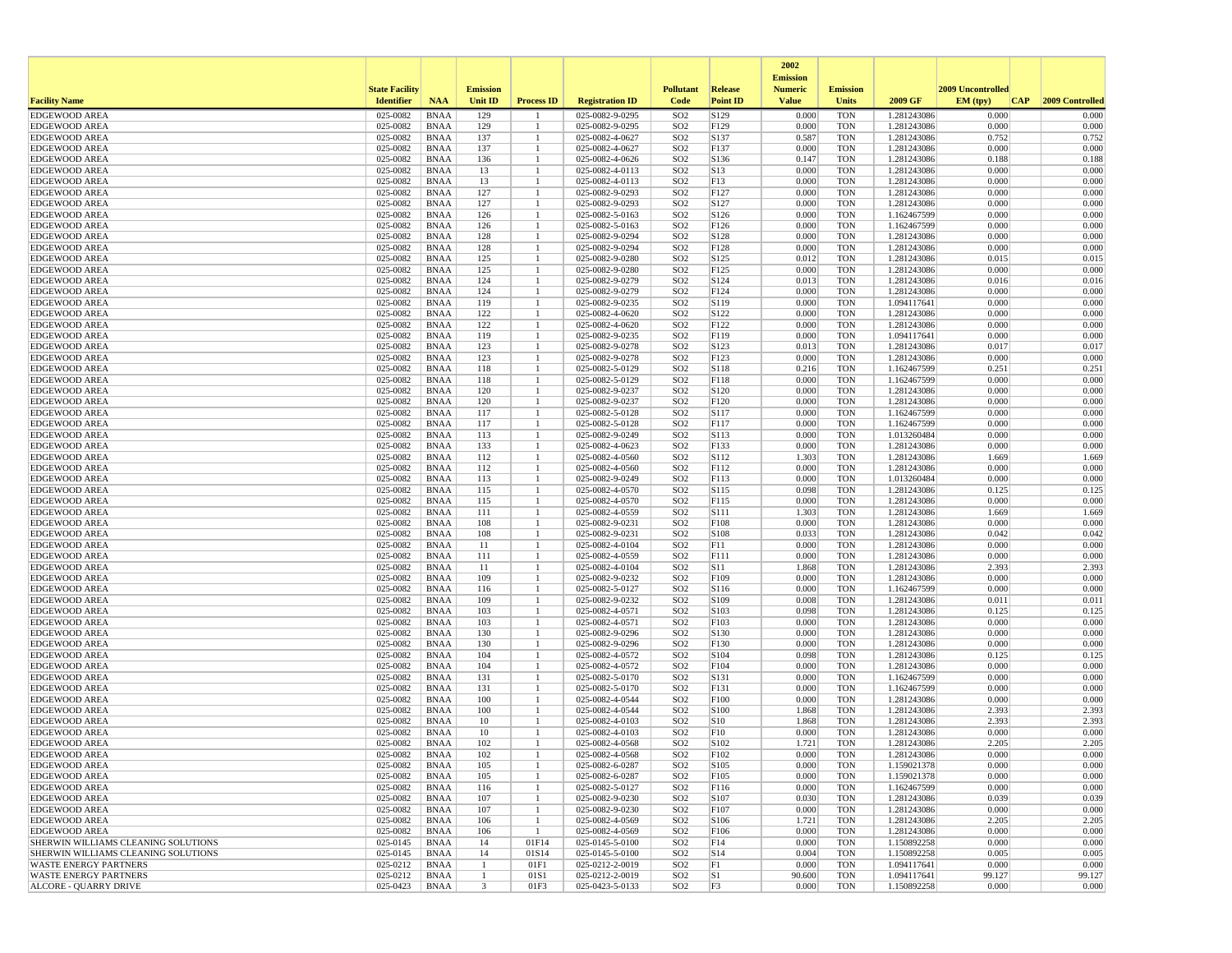|                                                                                                    |                       |                            |                                           |                          |                                    |                                    |                       | 2002<br><b>Emission</b> |                          |                            |                   |     |                 |
|----------------------------------------------------------------------------------------------------|-----------------------|----------------------------|-------------------------------------------|--------------------------|------------------------------------|------------------------------------|-----------------------|-------------------------|--------------------------|----------------------------|-------------------|-----|-----------------|
|                                                                                                    | <b>State Facility</b> |                            | <b>Emission</b>                           |                          |                                    | <b>Pollutant</b>                   | <b>Release</b>        | <b>Numeric</b>          | <b>Emission</b>          |                            | 2009 Uncontrolled |     |                 |
| <b>Facility Name</b>                                                                               | <b>Identifier</b>     | <b>NAA</b>                 | <b>Unit ID</b>                            | <b>Process ID</b>        | <b>Registration ID</b>             | Code                               | <b>Point ID</b>       | <b>Value</b>            | Units                    | 2009 GF                    | EM (typ)          | CAP | 2009 Controlled |
| <b>ALCORE - QUARRY DRIVE</b>                                                                       | 025-0423              | <b>BNAA</b>                | $\overline{\mathbf{3}}$                   | 01S3                     | 025-0423-5-0133                    | SO <sub>2</sub>                    | S <sub>3</sub>        | 0.005                   | <b>TON</b>               | 1.150892258                | 0.006             |     | 0.006           |
| <b>SIMKINS INDUSTRIES</b><br><b>SIMKINS INDUSTRIES</b>                                             | 027-0005<br>027-0005  | <b>BNAA</b><br>BNAA        | $\mathbf{1}$<br>$\overline{2}$            | 01F1<br>01F <sub>2</sub> | 027-0005-4-0005<br>027-0005-4-0080 | SO <sub>2</sub><br>SO <sub>2</sub> | F1<br>F2              | 0.000<br>0.000          | <b>TON</b><br><b>TON</b> | 1.006842613<br>1.006842613 | 0.000<br>0.000    |     | 0.000<br>0.000  |
| <b>SIMKINS INDUSTRIES</b>                                                                          | 027-0005              | <b>BNAA</b>                | $\overline{\mathbf{3}}$                   | 01F3                     | 027-0005-7-0001                    | SO <sub>2</sub>                    | F3                    | 0.000                   | <b>TON</b>               | 1.09238255                 | 0.000             |     | 0.000           |
| <b>SIMKINS INDUSTRIES</b>                                                                          | 027-0005              | <b>BNAA</b>                | 1                                         | 01S1                     | 027-0005-4-0005                    | SO <sub>2</sub>                    | S1                    | 183.749                 | <b>TON</b>               | 1.006842613                | 185.007           |     | 185.007         |
| <b>SIMKINS INDUSTRIES</b>                                                                          | 027-0005              | <b>BNAA</b>                | 2                                         | 01S <sub>2</sub>         | 027-0005-4-0080                    | SO <sub>2</sub>                    | S <sub>2</sub>        | 0.000                   | <b>TON</b>               | 1.006842613                | 0.000             |     | 0.000           |
| <b>SIMKINS INDUSTRIES</b>                                                                          | 027-0005              | <b>BNAA</b>                | $\overline{\mathbf{3}}$                   | 01S3                     | 027-0005-7-0001                    | SO <sub>2</sub>                    | S <sub>3</sub>        | 0.000                   | <b>TON</b>               | 1.09238255                 | 0.000             |     | 0.000           |
| OWENS CORNING - JESUP ROOFING AND ASPHALT PLANT                                                    | 027-0055              | <b>BNAA</b>                | 10                                        | 01F10                    | 027-0055-9-0098                    | SO <sub>2</sub>                    | F10                   | 0.000                   | <b>TON</b>               | 1.123711348                | 0.000             |     | 0.000           |
| OWENS CORNING - JESUP ROOFING AND ASPHALT PLANT                                                    | 027-0055              | <b>BNAA</b>                | 12                                        | 01F12                    | 027-0055-9-0129                    | SO <sub>2</sub>                    | F12                   | 0.000                   | <b>TON</b>               | 1.123711348                | 0.000             |     | 0.000           |
| OWENS CORNING - JESUP ROOFING AND ASPHALT PLANT<br>OWENS CORNING - JESUP ROOFING AND ASPHALT PLANT | 027-0055<br>027-0055  | BNAA<br><b>BNAA</b>        | 13<br>14                                  | 01F13<br>01F14           | 027-0055-9-0130<br>027-0055-9-0131 | SO <sub>2</sub><br>SO <sub>2</sub> | F13<br>F14            | 0.000<br>0.000          | <b>TON</b><br><b>TON</b> | 1.123711348<br>1.123711348 | 0.000<br>0.000    |     | 0.000<br>0.000  |
| OWENS CORNING - JESUP ROOFING AND ASPHALT PLANT                                                    | 027-0055              | <b>BNAA</b>                | 15                                        | 01F15                    | 027-0055-9-0225                    | SO <sub>2</sub>                    | F15                   | 0.000                   | <b>TON</b>               | 1.241503954                | 0.000             |     | 0.000           |
| OWENS CORNING - JESUP ROOFING AND ASPHALT PLANT                                                    | 027-0055              | <b>BNAA</b>                | 16                                        | 01F16                    | 027-0055-6-0029                    | SO <sub>2</sub>                    | F16                   | 0.000                   | <b>TON</b>               | 1.241503954                | 0.000             |     | 0.000           |
| OWENS CORNING - JESUP ROOFING AND ASPHALT PLANT                                                    | 027-0055              | BNAA                       | 17                                        | 01F17                    | 027-0055-9-0219                    | SO <sub>2</sub>                    | F17                   | 0.000                   | <b>TON</b>               | 1.006668091                | 0.000             |     | 0.000           |
| OWENS CORNING - JESUP ROOFING AND ASPHALT PLANT                                                    | 027-0055              | <b>BNAA</b>                | $\overline{\mathbf{3}}$                   | 01F3                     | 027-0055-9-0037                    | SO <sub>2</sub>                    | F3                    | 0.000                   | <b>TON</b>               | 1.241503954                | 0.000             |     | 0.000           |
| OWENS CORNING - JESUP ROOFING AND ASPHALT PLANT                                                    | 027-0055              | BNAA                       | 5                                         | 01F5                     | 027-0055-9-0071                    | SO <sub>2</sub>                    | F <sub>5</sub>        | 0.000                   | <b>TON</b>               | 1.123711348                | 0.000             |     | 0.000           |
| OWENS CORNING - JESUP ROOFING AND ASPHALT PLANT                                                    | 027-0055              | BNAA                       | 6                                         | 01F6                     | 027-0055-9-0072                    | SO <sub>2</sub>                    | F <sub>6</sub>        | 0.000                   | <b>TON</b>               | 1.123711348                | 0.000             |     | 0.000           |
| OWENS CORNING - JESUP ROOFING AND ASPHALT PLANT<br>OWENS CORNING - JESUP ROOFING AND ASPHALT PLANT | 027-0055<br>027-0055  | BNAA<br>BNAA               | 8<br>9                                    | 01F8<br>01F9             | 027-0055-9-0074<br>027-0055-9-0097 | SO <sub>2</sub><br>SO <sub>2</sub> | F8<br>F <sub>9</sub>  | 0.000<br>0.000          | <b>TON</b><br><b>TON</b> | 1.241503954<br>1.241503954 | 0.000<br>0.000    |     | 0.000<br>0.000  |
| OWENS CORNING - JESUP ROOFING AND ASPHALT PLANT                                                    | 027-0055              | <b>BNAA</b>                | 10                                        | 01S10                    | 027-0055-9-0098                    | SO <sub>2</sub>                    | S10                   | 0.489                   | <b>TON</b>               | 1.123711348                | 0.550             |     | 0.550           |
| OWENS CORNING - JESUP ROOFING AND ASPHALT PLANT                                                    | 027-0055              | BNAA                       | 12                                        | 01S12                    | 027-0055-9-0129                    | SO <sub>2</sub>                    | S12                   | 0.000                   | <b>TON</b>               | 1.123711348                | 0.000             |     | 0.000           |
| OWENS CORNING - JESUP ROOFING AND ASPHALT PLANT                                                    | 027-0055              | <b>BNAA</b>                | 13                                        | 01S13                    | 027-0055-9-0130                    | SO <sub>2</sub>                    | S13                   | 0.000                   | <b>TON</b>               | 1.123711348                | 0.000             |     | 0.000           |
| OWENS CORNING - JESUP ROOFING AND ASPHALT PLANT                                                    | 027-0055              | <b>BNAA</b>                | 14                                        | 01S14                    | 027-0055-9-0131                    | SO <sub>2</sub>                    | S14                   | 0.000                   | <b>TON</b>               | 1.123711348                | 0.000             |     | 0.000           |
| OWENS CORNING - JESUP ROOFING AND ASPHALT PLANT                                                    | 027-0055              | BNAA                       | 15                                        | 01S15                    | 027-0055-9-0225                    | SO <sub>2</sub>                    | S <sub>15</sub>       | 0.000                   | <b>TON</b>               | 1.241503954                | 0.000             |     | 0.000           |
| OWENS CORNING - JESUP ROOFING AND ASPHALT PLANT                                                    | 027-0055              | <b>BNAA</b>                | 16                                        | 01S16                    | 027-0055-6-0029                    | SO <sub>2</sub>                    | S <sub>16</sub>       | 0.270                   | <b>TON</b>               | 1.241503954                | 0.335             |     | 0.335           |
| OWENS CORNING - JESUP ROOFING AND ASPHALT PLANT<br>OWENS CORNING - JESUP ROOFING AND ASPHALT PLANT | 027-0055<br>027-0055  | <b>BNAA</b><br><b>BNAA</b> | 17<br>$\overline{\mathbf{3}}$             | 01S17<br>01S3            | 027-0055-9-0219<br>027-0055-9-0037 | SO <sub>2</sub><br>SO <sub>2</sub> | S17<br>S <sub>3</sub> | 0.000<br>20.028         | <b>TON</b><br><b>TON</b> | 1.006668091<br>1.241503954 | 0.000<br>24.864   |     | 0.000<br>24.864 |
| OWENS CORNING - JESUP ROOFING AND ASPHALT PLANT                                                    | 027-0055              | BNAA                       | 5                                         | 01S5                     | 027-0055-9-0071                    | SO <sub>2</sub>                    | S <sub>5</sub>        | 2.389                   | <b>TON</b>               | 1.123711348                | 2.684             |     | 2.684           |
| OWENS CORNING - JESUP ROOFING AND ASPHALT PLANT                                                    | 027-0055              | <b>BNAA</b>                | 6                                         | 01S6                     | 027-0055-9-0072                    | SO <sub>2</sub>                    | S <sub>6</sub>        | 0.000                   | <b>TON</b>               | 1.123711348                | 0.000             |     | 0.000           |
| OWENS CORNING - JESUP ROOFING AND ASPHALT PLANT                                                    | 027-0055              | <b>BNAA</b>                | 8                                         | 01S8                     | 027-0055-9-0074                    | SO <sub>2</sub>                    | S8                    | 28.511                  | <b>TON</b>               | 1.241503954                | 35.397            |     | 35.397          |
| OWENS CORNING - JESUP ROOFING AND ASPHALT PLANT                                                    | 027-0055              | <b>BNAA</b>                | 9                                         | 01S9                     | 027-0055-9-0097                    | SO <sub>2</sub>                    | S <sub>9</sub>        | 28.501                  | <b>TON</b>               | 1.241503954                | 35.384            |     | 35.384          |
| TRANSCONTINENTAL GAS PIPE LINE                                                                     | 027-0223              | <b>BNAA</b>                | -1                                        | 01F1                     | 027-0223-5-0054                    | SO <sub>2</sub>                    | F1                    | 0.000                   | <b>TON</b>               | 1.162467599                | 0.000             |     | 0.000           |
| TRANSCONTINENTAL GAS PIPE LINE                                                                     | 027-0223              | <b>BNAA</b>                | $\overline{2}$                            | 01F2                     | 027-0223-5-0063                    | SO <sub>2</sub>                    | F <sub>2</sub>        | 0.000                   | <b>TON</b>               | 1.162467599                | 0.000             |     | 0.000           |
| TRANSCONTINENTAL GAS PIPE LINE<br>TRANSCONTINENTAL GAS PIPE LINE                                   | 027-0223<br>027-0223  | <b>BNAA</b><br>BNAA        | $\overline{\mathbf{3}}$<br>$\overline{4}$ | 01F3<br>01F4             | 027-0223-5-0064<br>027-0223-9-0186 | SO <sub>2</sub><br>SO <sub>2</sub> | F3<br>F4              | 0.000<br>0.000          | <b>TON</b><br><b>TON</b> | 1.162467599<br>0.808924317 | 0.000<br>0.000    |     | 0.000<br>0.000  |
| TRANSCONTINENTAL GAS PIPE LINE                                                                     | 027-0223              | <b>BNAA</b>                | -1                                        | 01S1                     | 027-0223-5-0054                    | SO <sub>2</sub>                    | S1                    | 1.643                   | <b>TON</b>               | 1.162467599                | 1.909             |     | 1.909           |
| TRANSCONTINENTAL GAS PIPE LINE                                                                     | 027-0223              | <b>BNAA</b>                | $\overline{2}$                            | 01S2                     | 027-0223-5-0063                    | SO <sub>2</sub>                    | S <sub>2</sub>        | 0.000                   | <b>TON</b>               | 1.162467599                | 0.000             |     | 0.000           |
| TRANSCONTINENTAL GAS PIPE LINE                                                                     | 027-0223              | <b>BNAA</b>                | $\overline{\mathbf{3}}$                   | 01S3                     | 027-0223-5-0064                    | SO <sub>2</sub>                    | S <sub>3</sub>        | 0.000                   | <b>TON</b>               | 1.162467599                | 0.000             |     | 0.000           |
| TRANSCONTINENTAL GAS PIPE LINE                                                                     | 027-0223              | BNAA                       | $\overline{4}$                            | 01S4                     | 027-0223-9-0186                    | SO <sub>2</sub>                    | S <sub>4</sub>        | 0.000                   | <b>TON</b>               | 0.808924317                | 0.000             |     | 0.000           |
| <b>JOHNS HOPKINS HOSPITAL</b>                                                                      | 510-0001              | <b>BNAA</b>                | $\overline{2}$                            | 01F2                     | 510-0001-5-0303                    | SO <sub>2</sub>                    | F <sub>2</sub>        | 0.000                   | <b>TON</b>               | 1.162467599                | 0.000             |     | 0.000           |
| JOHNS HOPKINS HOSPITAL<br><b>JOHNS HOPKINS HOSPITAL</b>                                            | 510-0001<br>510-0001  | <b>BNAA</b><br>BNAA        | $\overline{\mathbf{3}}$<br>$\overline{4}$ | 01F3<br>01F4             | 510-0001-5-0304<br>510-0001-5-0305 | SO <sub>2</sub><br>SO <sub>2</sub> | F3<br>F4              | 0.000<br>0.000          | <b>TON</b><br><b>TON</b> | 1.162467599<br>1.162467599 | 0.000<br>0.000    |     | 0.000<br>0.000  |
| JOHNS HOPKINS HOSPITAL                                                                             | 510-0001              | <b>BNAA</b>                | 5                                         | 01F5                     | 510-0001-5-0306                    | SO <sub>2</sub>                    | F5                    | 0.000                   | <b>TON</b>               | 1.162467599                | 0.000             |     | 0.000           |
| <b>JOHNS HOPKINS HOSPITAL</b>                                                                      | 510-0001              | BNAA                       | 6                                         | 01F6                     | 510-0001-5-0734                    | SO <sub>2</sub>                    | F <sub>6</sub>        | 0.000                   | <b>TON</b>               | 1.162467599                | 0.000             |     | 0.000           |
| <b>JOHNS HOPKINS HOSPITAL</b>                                                                      | 510-0001              | <b>BNAA</b>                | $\overline{2}$                            | 01S <sub>2</sub>         | 510-0001-5-0303                    | SO <sub>2</sub>                    | S <sub>2</sub>        | 0.046                   | <b>TON</b>               | 1.162467599                | 0.053             |     | 0.053           |
| <b>JOHNS HOPKINS HOSPITAL</b>                                                                      | 510-0001              | BNAA                       | $\overline{\mathbf{3}}$                   | 01S3                     | 510-0001-5-0304                    | SO <sub>2</sub>                    | S <sub>3</sub>        | 0.046                   | <b>TON</b>               | 1.162467599                | 0.053             |     | 0.053           |
| <b>JOHNS HOPKINS HOSPITAL</b>                                                                      | 510-0001              | <b>BNAA</b>                | $\overline{4}$                            | 01S4                     | 510-0001-5-0305                    | SO <sub>2</sub>                    | S <sub>4</sub>        | 0.036                   | <b>TON</b>               | 1.162467599                | 0.042             |     | 0.042           |
| <b>JOHNS HOPKINS HOSPITAL</b>                                                                      | 510-0001              | <b>BNAA</b>                | 5                                         | 01S5                     | 510-0001-5-0306                    | SO <sub>2</sub>                    | S <sub>5</sub>        | 0.055                   | <b>TON</b>               | 1.162467599                | 0.064             |     | 0.064           |
| <b>JOHNS HOPKINS HOSPITAL</b><br><b>CPSG WESTPORT</b>                                              | 510-0001<br>510-0006  | BNAA<br><b>BNAA</b>        | 6<br>$\overline{4}$                       | 01S6<br>01F4             | 510-0001-5-0734<br>510-0006-5-0005 | SO <sub>2</sub><br>SO <sub>2</sub> | S <sub>6</sub><br>F4  | 0.055<br>0.000          | <b>TON</b><br><b>TON</b> | 1.162467599<br>0.808924317 | 0.064<br>0.000    |     | 0.064<br>0.000  |
| <b>CPSG WESTPORT</b>                                                                               | 510-0006              | <b>BNAA</b>                | $\overline{4}$                            | 01S4                     | 510-0006-5-0005                    | SO <sub>2</sub>                    | S <sub>4</sub>        | 0.000                   | <b>TON</b>               | 0.808924317                | 0.000             |     | 0.000           |
| <b>CPSG GOULD STRRET</b>                                                                           | 510-0007              | BNAA                       | $\overline{2}$                            | 01F <sub>2</sub>         | 510-0007-4-0536                    | SO <sub>2</sub>                    | F2                    | 0.000                   | <b>TON</b>               | 0.808924317                | 0.000             |     | 0.000           |
| CPSG GOULD STRRET                                                                                  | 510-0007              | BNAA                       | $\overline{2}$                            | 01S <sub>2</sub>         | 510-0007-4-0536                    | SO <sub>2</sub>                    | S <sub>2</sub>        | 1,351.750               | <b>TON</b>               | 0.808924317                | 1,093.463         |     | 1,093.463       |
| <b>GAF BUILDING PRODUCTS</b>                                                                       | 510-0071              | <b>BNAA</b>                | 15                                        | 01F15                    | 510-0071-6-0892                    | SO <sub>2</sub>                    | F15                   | 0.000                   | <b>TON</b>               | 1.241503954                | 0.000             |     | 0.000           |
| <b>GAF BUILDING PRODUCTS</b>                                                                       | 510-0071              | BNAA                       | 16                                        | 01F16                    | 510-0071-6-0912                    | SO <sub>2</sub>                    | F16                   | 0.000                   | <b>TON</b>               | 1.123711348                | 0.000             |     | 0.000           |
| <b>GAF BUILDING PRODUCTS</b>                                                                       | 510-0071              | <b>BNAA</b>                | 17                                        | 01F17                    | 510-0071-6-0924                    | SO <sub>2</sub>                    | F17                   | 0.000                   | <b>TON</b>               | 1.241503954                | 0.000             |     | 0.000           |
| <b>GAF BUILDING PRODUCTS</b><br><b>GAF BUILDING PRODUCTS</b>                                       | 510-0071<br>510-0071  | <b>BNAA</b><br><b>BNAA</b> | 18<br>19                                  | 01F18<br>01F19           | 510-0071-5-1142<br>510-0071-5-1143 | SO <sub>2</sub><br>SO <sub>2</sub> | F18<br>F19            | 0.000<br>0.000          | <b>TON</b><br><b>TON</b> | 1.150892258<br>1.150892258 | 0.000<br>0.000    |     | 0.000<br>0.000  |
| <b>GAF BUILDING PRODUCTS</b>                                                                       | 510-0071              | <b>BNAA</b>                | 21                                        | 01F21                    | 510-0071-9-0621                    | SO <sub>2</sub>                    | F21                   | 0.000                   | <b>TON</b>               | 1.123711348                | 0.000             |     | 0.000           |
| <b>GAF BUILDING PRODUCTS</b>                                                                       | 510-0071              | BNAA                       | 22                                        | 01F22                    | 510-0071-6-1128                    | SO <sub>2</sub>                    | F22                   | 0.000                   | <b>TON</b>               | 1.241503954                | 0.000             |     | 0.000           |
| <b>GAF BUILDING PRODUCTS</b>                                                                       | 510-0071              | BNAA                       | 24                                        | 01F24                    | 510-0071-6-1743                    | SO <sub>2</sub>                    | F24                   | 0.000                   | <b>TON</b>               | 1.123711348                | 0.000             |     | 0.000           |
| <b>GAF BUILDING PRODUCTS</b>                                                                       | 510-0071              | BNAA                       | 25                                        | 01F25                    | 510-0071-6-1725                    | SO <sub>2</sub>                    | F25                   | 0.000                   | <b>TON</b>               | 1.241503954                | 0.000             |     | 0.000           |
| <b>GAF BUILDING PRODUCTS</b>                                                                       | 510-0071              | BNAA                       | 5                                         | 01F5                     | 510-0071-6-0003                    | SO <sub>2</sub>                    | F5                    | 0.000                   | TON                      | 1.241503954                | 0.000             |     | 0.000           |
| <b>GAF BUILDING PRODUCTS</b>                                                                       | 510-0071              | BNAA                       | 15                                        | 01S15                    | 510-0071-6-0892                    | SO <sub>2</sub>                    | S15                   | 8.439                   | <b>TON</b>               | 1.241503954                | 10.477            |     | 10.477          |
| <b>GAF BUILDING PRODUCTS</b>                                                                       | 510-0071              | BNAA                       | 16                                        | 01S16                    | 510-0071-6-0912                    | SO <sub>2</sub><br>SO <sub>2</sub> | S16                   | 0.000<br>0.000          | <b>TON</b>               | 1.123711348                | 0.000<br>0.000    |     | 0.000<br>0.000  |
| <b>GAF BUILDING PRODUCTS</b><br><b>GAF BUILDING PRODUCTS</b>                                       | 510-0071<br>510-0071  | BNAA<br><b>BNAA</b>        | 17<br>18                                  | 01S17<br>01S18           | 510-0071-6-0924<br>510-0071-5-1142 | SO <sub>2</sub>                    | S17<br>S18            | 0.000                   | TON<br><b>TON</b>        | 1.241503954<br>1.150892258 | 0.000             |     | 0.000           |
| <b>GAF BUILDING PRODUCTS</b>                                                                       | 510-0071              | BNAA                       | 19                                        | 01S19                    | 510-0071-5-1143                    | SO <sub>2</sub>                    | S19                   | 0.000                   | TON                      | 1.150892258                | 0.000             |     | 0.000           |
| <b>GAF BUILDING PRODUCTS</b>                                                                       | 510-0071              | <b>BNAA</b>                | 21                                        | 01S21                    | 510-0071-9-0621                    | SO <sub>2</sub>                    | S21                   | 0.000                   | <b>TON</b>               | 1.123711348                | 0.000             |     | 0.000           |
| <b>GAF BUILDING PRODUCTS</b>                                                                       | 510-0071              | BNAA                       | 22                                        | 01S22                    | 510-0071-6-1128                    | SO <sub>2</sub>                    | S22                   | 0.000                   | <b>TON</b>               | 1.241503954                | 0.000             |     | 0.000           |
| <b>GAF BUILDING PRODUCTS</b>                                                                       | 510-0071              | BNAA                       | 24                                        | 01S24                    | 510-0071-6-1743                    | SO <sub>2</sub>                    | S24                   | 13.145                  | <b>TON</b>               | 1.123711348                | 14.771            |     | 14.771          |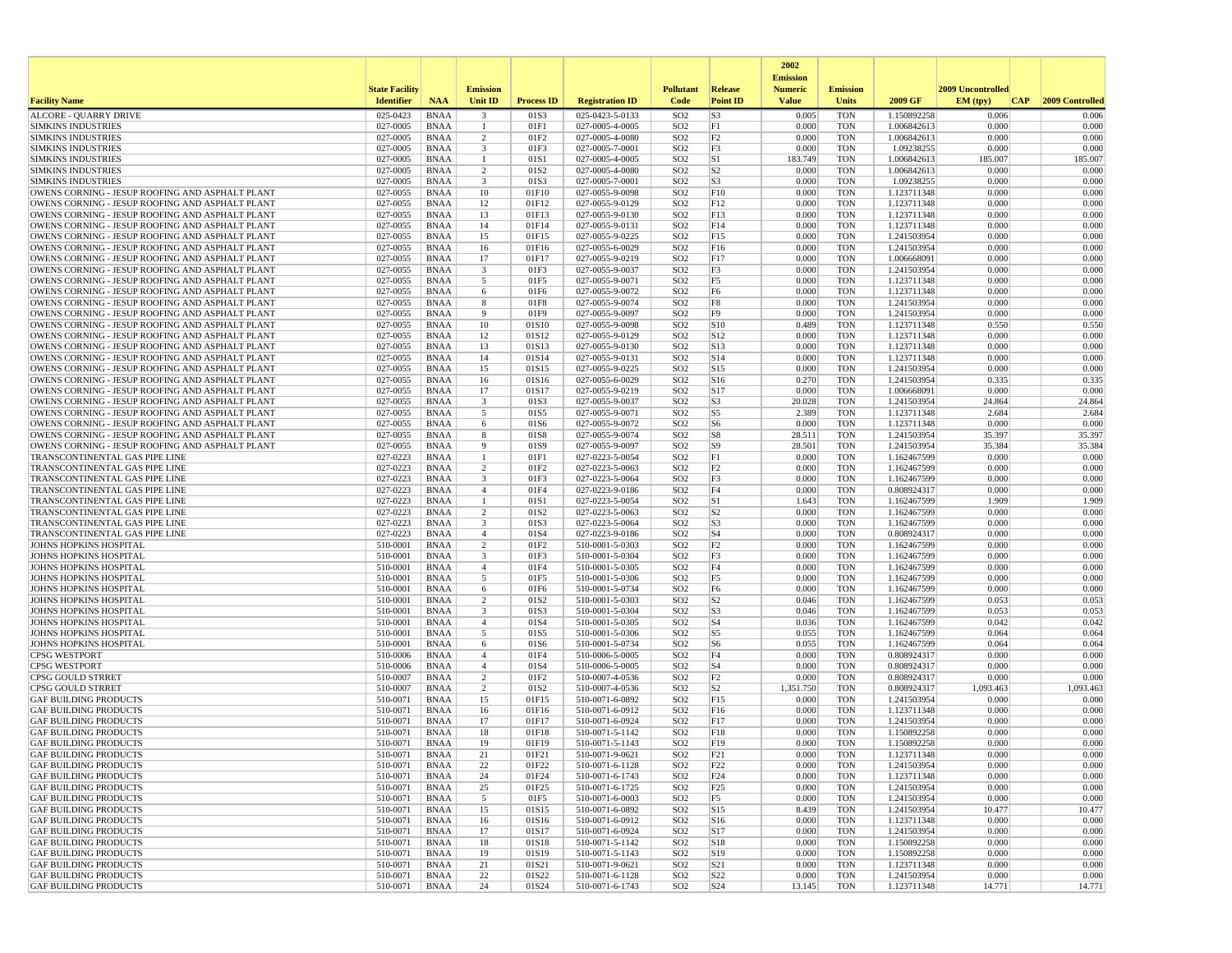|                                                                              |                       |                            |                                 |                   |                                    |                                    |                        | 2002<br><b>Emission</b> |                          |                            |                   |                  |
|------------------------------------------------------------------------------|-----------------------|----------------------------|---------------------------------|-------------------|------------------------------------|------------------------------------|------------------------|-------------------------|--------------------------|----------------------------|-------------------|------------------|
|                                                                              | <b>State Facility</b> |                            | <b>Emission</b>                 |                   |                                    | <b>Pollutant</b>                   | Release                | <b>Numeric</b>          | <b>Emission</b>          |                            | 2009 Uncontrolled |                  |
| <b>Facility Name</b>                                                         | <b>Identifier</b>     | <b>NAA</b>                 | <b>Unit ID</b>                  | <b>Process ID</b> | <b>Registration ID</b>             | Code                               | <b>Point ID</b>        | <b>Value</b>            | <b>Units</b>             | 2009 GF                    | CAP <br>EM (typ)  | 2009 Controlled  |
| <b>GAF BUILDING PRODUCTS</b>                                                 | 510-0071              | <b>BNAA</b>                | 25                              | 01S25             | 510-0071-6-1725                    | SO <sub>2</sub>                    | S25                    | 0.000                   | <b>TON</b>               | 1.241503954                | 0.000             | 0.000            |
| <b>GAF BUILDING PRODUCTS</b><br>FMC CORP. ORGANIC CHEMICALS DIVISION         | 510-0071<br>510-0073  | <b>BNAA</b><br><b>BNAA</b> | 5<br>$\mathbf{1}$               | 01S5<br>01F1      | 510-0071-6-0003<br>510-0073-2-0209 | SO <sub>2</sub><br>SO <sub>2</sub> | S5<br>F1               | 0.160<br>0.000          | <b>TON</b><br><b>TON</b> | 1.241503954<br>1.159021378 | 0.199<br>0.000    | 0.199<br>0.000   |
| FMC CORP. ORGANIC CHEMICALS DIVISION                                         | 510-0073              | <b>BNAA</b>                | 13                              | 01F13             | 510-0073-7-0471                    | SO <sub>2</sub>                    | FI3                    | 0.000                   | <b>TON</b>               | 1.327272773                | 0.000             | 0.000            |
| FMC CORP. ORGANIC CHEMICALS DIVISION                                         | 510-0073              | <b>BNAA</b>                | 15                              | 01F15             | 510-0073-7-0923                    | SO <sub>2</sub>                    | FI5                    | 0.000                   | <b>TON</b>               | 1.327272773                | 0.000             | 0.000            |
| FMC CORP. ORGANIC CHEMICALS DIVISION                                         | 510-0073              | <b>BNAA</b>                | 16                              | 01F16             | 510-0073-7-0938                    | SO <sub>2</sub>                    | F16                    | 0.000                   | <b>TON</b>               | 1.327272773                | 0.000             | 0.000            |
| FMC CORP. ORGANIC CHEMICALS DIVISION<br>FMC CORP. ORGANIC CHEMICALS DIVISION | 510-0073<br>510-0073  | <b>BNAA</b><br><b>BNAA</b> | 17<br>18                        | 01F17<br>01F18    | 510-0073-7-0967<br>510-0073-7-1023 | SO <sub>2</sub><br>SO <sub>2</sub> | F17<br>F18             | 0.000<br>0.000          | <b>TON</b><br><b>TON</b> | 1.327272773<br>1.327272773 | 0.000<br>0.000    | 0.000<br>0.000   |
| FMC CORP. ORGANIC CHEMICALS DIVISION                                         | 510-0073              | <b>BNAA</b>                | 20                              | 01F20             | 510-0073-7-1143                    | SO <sub>2</sub>                    | F20                    | 0.000                   | <b>TON</b>               | 1.327272773                | 0.000             | 0.000            |
| FMC CORP. ORGANIC CHEMICALS DIVISION                                         | 510-0073              | <b>BNAA</b>                | 21                              | 01F21             | 510-0073-7-1153                    | SO <sub>2</sub>                    | F21                    | 0.000                   | <b>TON</b>               | 1.327272773                | 0.000             | 0.000            |
| FMC CORP. ORGANIC CHEMICALS DIVISION                                         | 510-0073              | <b>BNAA</b>                | 22                              | 01F22             | 510-0073-7-1373                    | SO <sub>2</sub>                    | F22                    | 0.000                   | <b>TON</b>               | 1.327272773                | 0.000             | 0.000            |
| FMC CORP. ORGANIC CHEMICALS DIVISION                                         | 510-0073              | <b>BNAA</b>                | 24                              | 01F24             | 510-0073-7-1329                    | SO <sub>2</sub>                    | F24                    | 0.000                   | <b>TON</b>               | 1.327272773                | 0.000<br>0.000    | 0.000            |
| FMC CORP. ORGANIC CHEMICALS DIVISION<br>FMC CORP. ORGANIC CHEMICALS DIVISION | 510-0073<br>510-0073  | <b>BNAA</b><br><b>BNAA</b> | 25<br>27                        | 01F25<br>01F27    | 510-0073-7-1410<br>510-0073-7-1671 | SO <sub>2</sub><br>SO <sub>2</sub> | F25<br>F27             | 0.000<br>0.000          | <b>TON</b><br><b>TON</b> | 1.327272773<br>1.327272773 | 0.000             | 0.000<br>0.000   |
| FMC CORP. ORGANIC CHEMICALS DIVISION                                         | 510-0073              | <b>BNAA</b>                | 28                              | 01F28             | 510-0073-7-1672                    | SO <sub>2</sub>                    | F28                    | 0.000                   | <b>TON</b>               | 1.327272773                | 0.000             | 0.000            |
| FMC CORP. ORGANIC CHEMICALS DIVISION                                         | 510-0073              | <b>BNAA</b>                | 29                              | 01F29             | 510-0073-5-1439                    | SO <sub>2</sub>                    | F29                    | 0.000                   | <b>TON</b>               | 1.150892258                | 0.000             | 0.000            |
| FMC CORP. ORGANIC CHEMICALS DIVISION                                         | 510-0073              | <b>BNAA</b>                | $\overline{3}$                  | 01F3              | 510-0073-4-0151                    | SO <sub>2</sub>                    | F <sub>3</sub>         | 0.000                   | <b>TON</b>               | 1.150892258                | 0.000             | 0.000            |
| FMC CORP. ORGANIC CHEMICALS DIVISION<br>FMC CORP. ORGANIC CHEMICALS DIVISION | 510-0073<br>510-0073  | <b>BNAA</b><br><b>BNAA</b> | $\overline{4}$<br>5             | 01F4<br>01F5      | 510-0073-4-0152                    | SO <sub>2</sub><br>SO <sub>2</sub> | F4<br>F5               | 0.000<br>0.000          | <b>TON</b><br><b>TON</b> | 1.150892258<br>1.150892258 | 0.000<br>0.000    | 0.000<br>0.000   |
| FMC CORP. ORGANIC CHEMICALS DIVISION                                         | 510-0073              | <b>BNAA</b>                | 6                               | 01F6              | 510-0073-4-0153<br>510-0073-4-2088 | SO <sub>2</sub>                    | F <sub>6</sub>         | 0.000                   | <b>TON</b>               | 1.150892258                | 0.000             | 0.000            |
| FMC CORP. ORGANIC CHEMICALS DIVISION                                         | 510-0073              | <b>BNAA</b>                | 8                               | 01F8              | 510-0073-7-0195                    | SO <sub>2</sub>                    | F8                     | 0.000                   | <b>TON</b>               | 1.327272773                | 0.000             | 0.000            |
| FMC CORP. ORGANIC CHEMICALS DIVISION                                         | 510-0073              | <b>BNAA</b>                | -1                              | 01S1              | 510-0073-2-0209                    | SO <sub>2</sub>                    | S1                     | 0.479                   | <b>TON</b>               | 1.159021378                | 0.555             | 0.555            |
| FMC CORP. ORGANIC CHEMICALS DIVISION                                         | 510-0073              | <b>BNAA</b>                | 13                              | 01S13             | 510-0073-7-0471                    | SO <sub>2</sub>                    | $\vert$ S13            | 0.000                   | <b>TON</b>               | 1.327272773                | 0.000             | 0.000            |
| FMC CORP. ORGANIC CHEMICALS DIVISION<br>FMC CORP. ORGANIC CHEMICALS DIVISION | 510-0073<br>510-0073  | <b>BNAA</b><br><b>BNAA</b> | 15<br>16                        | 01S15<br>01S16    | 510-0073-7-0923<br>510-0073-7-0938 | SO <sub>2</sub><br>SO <sub>2</sub> | S15<br>S <sub>16</sub> | 0.000<br>0.000          | <b>TON</b><br><b>TON</b> | 1.327272773<br>1.327272773 | 0.000<br>0.000    | 0.000<br>0.000   |
| FMC CORP. ORGANIC CHEMICALS DIVISION                                         | 510-0073              | <b>BNAA</b>                | 17                              | 01S17             | 510-0073-7-0967                    | SO <sub>2</sub>                    | S17                    | 0.000                   | <b>TON</b>               | 1.327272773                | 0.000             | 0.000            |
| FMC CORP. ORGANIC CHEMICALS DIVISION                                         | 510-0073              | <b>BNAA</b>                | 18                              | 01S18             | 510-0073-7-1023                    | SO <sub>2</sub>                    | S18                    | 0.000                   | <b>TON</b>               | 1.327272773                | 0.000             | 0.000            |
| FMC CORP. ORGANIC CHEMICALS DIVISION                                         | 510-0073              | <b>BNAA</b>                | 20                              | 01S20             | 510-0073-7-1143                    | SO <sub>2</sub>                    | <b>S20</b>             | 0.000                   | <b>TON</b>               | 1.327272773                | 0.000             | 0.000            |
| FMC CORP. ORGANIC CHEMICALS DIVISION                                         | 510-0073              | <b>BNAA</b>                | 21                              | 01S21             | 510-0073-7-1153                    | SO <sub>2</sub>                    | S21                    | 0.000                   | <b>TON</b>               | 1.327272773                | 0.000             | 0.000            |
| FMC CORP. ORGANIC CHEMICALS DIVISION<br>FMC CORP. ORGANIC CHEMICALS DIVISION | 510-0073<br>510-0073  | <b>BNAA</b><br><b>BNAA</b> | 22<br>24                        | 01S22<br>01S24    | 510-0073-7-1373<br>510-0073-7-1329 | SO <sub>2</sub><br>SO <sub>2</sub> | S22<br>S24             | 0.000<br>2.312          | <b>TON</b><br><b>TON</b> | 1.327272773<br>1.327272773 | 0.000<br>3.069    | 0.000<br>3.069   |
| FMC CORP. ORGANIC CHEMICALS DIVISION                                         | 510-0073              | <b>BNAA</b>                | 25                              | 01S25             | 510-0073-7-1410                    | SO <sub>2</sub>                    | S <sub>25</sub>        | 0.000                   | <b>TON</b>               | 1.327272773                | 0.000             | 0.000            |
| FMC CORP. ORGANIC CHEMICALS DIVISION                                         | 510-0073              | <b>BNAA</b>                | 27                              | 01S27             | 510-0073-7-1671                    | SO <sub>2</sub>                    | S27                    | 0.000                   | <b>TON</b>               | 1.327272773                | 0.000             | 0.000            |
| FMC CORP. ORGANIC CHEMICALS DIVISION                                         | 510-0073              | <b>BNAA</b>                | 28                              | 01S28             | 510-0073-7-1672                    | SO <sub>2</sub>                    | S28                    | 0.162                   | <b>TON</b>               | 1.327272773                | 0.215             | 0.215            |
| FMC CORP. ORGANIC CHEMICALS DIVISION                                         | 510-0073              | <b>BNAA</b>                | 29                              | 01S29             | 510-0073-5-1439                    | SO <sub>2</sub>                    | S29                    | 0.000                   | <b>TON</b>               | 1.150892258                | 0.000             | 0.000            |
| FMC CORP. ORGANIC CHEMICALS DIVISION<br>FMC CORP. ORGANIC CHEMICALS DIVISION | 510-0073<br>510-0073  | <b>BNAA</b><br><b>BNAA</b> | 3<br>$\overline{4}$             | 01S3<br>01S4      | 510-0073-4-0151<br>510-0073-4-0152 | SO <sub>2</sub><br>SO <sub>2</sub> | S3<br>S <sub>4</sub>   | 6.375<br>22.629         | <b>TON</b><br><b>TON</b> | 1.150892258<br>1.150892258 | 7.337<br>26.044   | 7.337<br>26.044  |
| FMC CORP. ORGANIC CHEMICALS DIVISION                                         | 510-0073              | <b>BNAA</b>                | 5                               | 01S5              | 510-0073-4-0153                    | SO <sub>2</sub>                    | S5                     | 0.170                   | <b>TON</b>               | 1.150892258                | 0.195             | 0.195            |
| FMC CORP. ORGANIC CHEMICALS DIVISION                                         | 510-0073              | <b>BNAA</b>                | 6                               | 01S6              | 510-0073-4-2088                    | SO <sub>2</sub>                    | S6                     | 0.177                   | <b>TON</b>               | 1.150892258                | 0.203             | 0.203            |
| FMC CORP. ORGANIC CHEMICALS DIVISION                                         | 510-0073              | <b>BNAA</b>                | 8                               | 01S8              | 510-0073-7-0195                    | SO <sub>2</sub>                    | S8                     | 0.000                   | <b>TON</b>               | 1.327272773                | 0.000             | 0.000            |
| JOHNS HOPKINS - HOMEWOOD CAMPUS<br>JOHNS HOPKINS - HOMEWOOD CAMPUS           | 510-0077<br>510-0077  | <b>BNAA</b><br><b>BNAA</b> | 10<br>11                        | 01F10<br>01F11    | 510-0077-5-0763<br>510-0077-5-0964 | SO <sub>2</sub><br>SO <sub>2</sub> | F10<br>F11             | 0.000<br>0.000          | <b>TON</b><br><b>TON</b> | 1.162467599<br>1.162467599 | 0.000<br>0.000    | 0.000<br>0.000   |
| JOHNS HOPKINS - HOMEWOOD CAMPUS                                              | 510-0077              | <b>BNAA</b>                | 12                              | 01F12             | 510-0077-5-0965                    | SO <sub>2</sub>                    | F12                    | 0.000                   | <b>TON</b>               | 1.162467599                | 0.000             | 0.000            |
| JOHNS HOPKINS - HOMEWOOD CAMPUS                                              | 510-0077              | <b>BNAA</b>                | 5                               | 01F5              | 510-0077-5-0533                    | SO <sub>2</sub>                    | F5                     | 0.000                   | <b>TON</b>               | 1.162467599                | 0.000             | 0.000            |
| JOHNS HOPKINS - HOMEWOOD CAMPUS                                              | 510-0077              | <b>BNAA</b>                | 6                               | 01F6              | 510-0077-5-0534                    | SO <sub>2</sub>                    | F <sub>6</sub>         | 0.000                   | <b>TON</b>               | 1.162467599                | 0.000             | 0.000            |
| JOHNS HOPKINS - HOMEWOOD CAMPUS                                              | 510-0077              | <b>BNAA</b>                | $\overline{7}$                  | 01F7              | 510-0077-5-0535                    | SO <sub>2</sub>                    | F7                     | 0.000                   | <b>TON</b>               | 1.162467599                | 0.000             | 0.000            |
| JOHNS HOPKINS - HOMEWOOD CAMPUS<br>JOHNS HOPKINS - HOMEWOOD CAMPUS           | 510-0077<br>510-0077  | <b>BNAA</b><br><b>BNAA</b> | 10<br>11                        | 01S10<br>01S11    | 510-0077-5-0763<br>510-0077-5-0964 | SO <sub>2</sub><br>SO <sub>2</sub> | S10<br> S11            | 1.460<br>0.000          | <b>TON</b><br><b>TON</b> | 1.162467599<br>1.162467599 | 1.697<br>0.000    | 1.697<br>0.000   |
| JOHNS HOPKINS - HOMEWOOD CAMPUS                                              | 510-0077              | <b>BNAA</b>                | 12                              | 01S12             | 510-0077-5-0965                    | SO <sub>2</sub>                    | S12                    | 0.000                   | <b>TON</b>               | 1.162467599                | 0.000             | 0.000            |
| JOHNS HOPKINS - HOMEWOOD CAMPUS                                              | 510-0077              | <b>BNAA</b>                | 5                               | 01S5              | 510-0077-5-0533                    | SO <sub>2</sub>                    | S5                     | 1.460                   | <b>TON</b>               | 1.162467599                | 1.697             | 1.697            |
| JOHNS HOPKINS - HOMEWOOD CAMPUS                                              | 510-0077              | <b>BNAA</b>                | 6                               | 01S6              | 510-0077-5-0534                    | SO <sub>2</sub>                    | S <sub>6</sub>         | 1.460                   | <b>TON</b>               | 1.162467599                | 1.697             | 1.697            |
| JOHNS HOPKINS - HOMEWOOD CAMPUS<br>SASOL NORTH AMERICA, INC.                 | 510-0077<br>510-0100  | <b>BNAA</b><br><b>BNAA</b> | $7\phantom{.0}$<br>$\mathbf{1}$ | 01S7<br>01F1      | 510-0077-5-0535<br>510-0100-4-2853 | SO <sub>2</sub><br>SO <sub>2</sub> | S7<br>F1               | 1.460<br>0.000          | <b>TON</b><br><b>TON</b> | 1.162467599<br>1.006842613 | 1.697<br>0.000    | 1.697<br>0.000   |
| SASOL NORTH AMERICA, INC.                                                    | 510-0100              | <b>BNAA</b>                | 2                               | 01F2              | 510-0100-4-2854                    | SO <sub>2</sub>                    | F2                     | 0.000                   | <b>TON</b>               | 1.006842613                | 0.000             | 0.000            |
| SASOL NORTH AMERICA, INC                                                     | 510-0100              | <b>BNAA</b>                | 3                               | 01F3              | 510-0100-7-1394                    | SO <sub>2</sub>                    | F3                     | 0.000                   | <b>TON</b>               | 1.013260484                | 0.000             | 0.000            |
| SASOL NORTH AMERICA, INC                                                     | 510-0100              | BNAA                       | $\mathbf{1}$                    | 01S1              | 510-0100-4-2853                    | SO <sub>2</sub>                    | S1                     | 58.600                  | <b>TON</b>               | 1.006842613                | 59.001            | 59.001           |
| SASOL NORTH AMERICA, INC.                                                    | 510-0100              | <b>BNAA</b>                | 2<br>3                          | 01S2              | 510-0100-4-2854                    | SO <sub>2</sub>                    | S <sub>2</sub>         | 44.200                  | <b>TON</b>               | 1.006842613                | 44.502            | 44.502           |
| <b>SASOL NORTH AMERICA, INC.</b><br>UNITED STATES GYPSUM COMPANY             | 510-0100<br>510-0106  | <b>BNAA</b><br>BNAA        |                                 | 01S3<br>01F3      | 510-0100-7-1394<br>510-0106-6-0879 | SO <sub>2</sub><br>SO <sub>2</sub> | S <sub>3</sub><br>F3   | 122.200<br>0.000        | <b>TON</b><br><b>TON</b> | 1.013260484<br>1.10654211  | 123.820<br>0.000  | 123.820<br>0.000 |
| UNITED STATES GYPSUM COMPANY                                                 | 510-0106              | BNAA                       | 5                               | 01F5              | 510-0106-6-0881                    | SO <sub>2</sub>                    | F5                     | 0.000                   | <b>TON</b>               | 1.109717846                | 0.000             | 0.000            |
| UNITED STATES GYPSUM COMPANY                                                 | 510-0106              | BNAA                       | $\mathbf{3}$                    | 01S3              | 510-0106-6-0879                    | SO <sub>2</sub>                    | S <sub>3</sub>         | 0.270                   | <b>TON</b>               | 1.10654211                 | 0.299             | 0.299            |
| UNITED STATES GYPSUM COMPANY                                                 | 510-0106              | BNAA                       | 5                               | 01S5              | 510-0106-6-0881                    | SO <sub>2</sub>                    | S5                     | 0.160                   | <b>TON</b>               | 1.109717846                | 0.178             | 0.178            |
| MILLENIUM INORGANIC CHEMICALS                                                | 510-0109              | <b>BNAA</b>                | 11                              | 01F11             | 510-0109-7-0098                    | SO <sub>2</sub>                    | F11                    | 0.000                   | <b>TON</b>               | 1.087336302                | 0.000             | 0.000            |
| MILLENIUM INORGANIC CHEMICALS<br>MILLENIUM INORGANIC CHEMICALS               | 510-0109<br>510-0109  | <b>BNAA</b><br><b>BNAA</b> | 12<br>13                        | 01F12<br>01F13    | 510-0109-7-0099<br>510-0109-7-0100 | SO <sub>2</sub><br>SO <sub>2</sub> | F12<br>F13             | 0.000<br>0.000          | <b>TON</b><br><b>TON</b> | 1.013260484<br>1.087336302 | 0.000<br>0.000    | 0.000<br>0.000   |
| MILLENIUM INORGANIC CHEMICALS                                                | 510-0109              | BNAA                       | 14                              | 01F14             | 510-0109-7-0101                    | SO <sub>2</sub>                    | F14                    | 0.000                   | <b>TON</b>               | 1.239344239                | 0.000             | 0.000            |
| MILLENIUM INORGANIC CHEMICALS                                                | 510-0109              | BNAA                       | 15                              | 01F15             | 510-0109-7-0102                    | SO <sub>2</sub>                    | F15                    | 0.000                   | <b>TON</b>               | 1.239344239                | 0.000             | 0.000            |
| MILLENIUM INORGANIC CHEMICALS                                                | 510-0109              | BNAA                       | 16                              | 01F16             | 510-0109-7-0103                    | SO <sub>2</sub>                    | F16                    | 0.000                   | TON                      | 1.239344239                | 0.000             | 0.000            |
| MILLENIUM INORGANIC CHEMICALS<br>MILLENIUM INORGANIC CHEMICALS               | 510-0109<br>510-0109  | BNAA<br><b>BNAA</b>        | 22<br>23                        | 01F22<br>01F23    | 510-0109-7-0776<br>510-0109-7-0777 | SO <sub>2</sub><br>SO <sub>2</sub> | F22<br>F23             | 0.000<br>0.000          | <b>TON</b><br><b>TON</b> | 1.013260484<br>1.013260484 | 0.000<br>0.000    | 0.000<br>0.000   |
| MILLENIUM INORGANIC CHEMICALS                                                | 510-0109              | BNAA                       | 24                              | 01F24             | 510-0109-7-0778                    | SO <sub>2</sub>                    | F24                    | 0.000                   | TON                      | 1.013260484                | 0.000             | 0.000            |
|                                                                              |                       |                            |                                 |                   |                                    |                                    |                        |                         |                          |                            |                   |                  |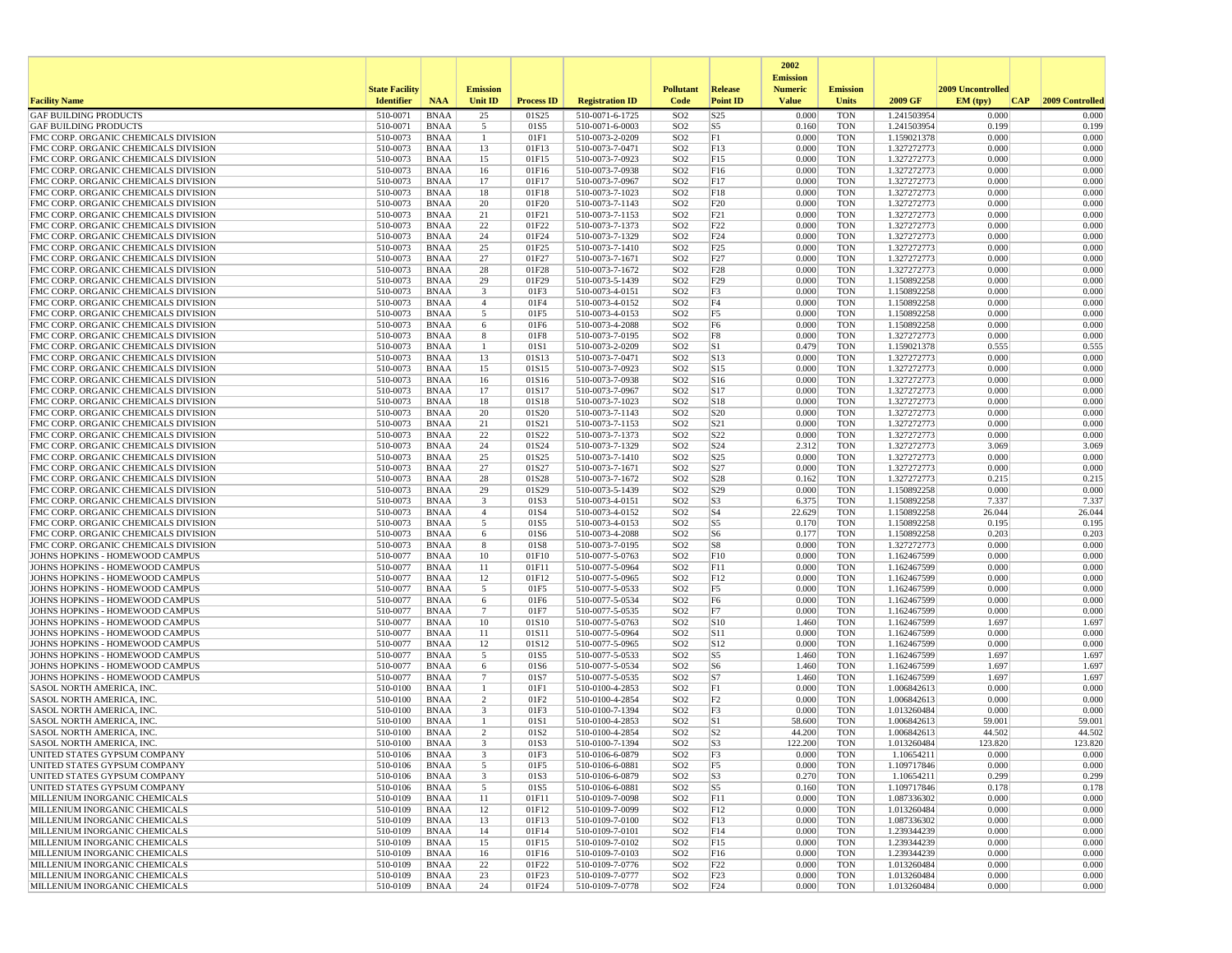|                                                                |                       |                            |                               |                   |                                    |                                    |                        | 2002                              |                          |                            |                   |                 |
|----------------------------------------------------------------|-----------------------|----------------------------|-------------------------------|-------------------|------------------------------------|------------------------------------|------------------------|-----------------------------------|--------------------------|----------------------------|-------------------|-----------------|
|                                                                | <b>State Facility</b> |                            | <b>Emission</b>               |                   |                                    | <b>Pollutant</b>                   | <b>Release</b>         | <b>Emission</b><br><b>Numeric</b> | <b>Emission</b>          |                            | 2009 Uncontrolled |                 |
| <b>Facility Name</b>                                           | <b>Identifier</b>     | <b>NAA</b>                 | <b>Unit ID</b>                | <b>Process ID</b> | <b>Registration ID</b>             | Code                               | <b>Point ID</b>        | <b>Value</b>                      | <b>Units</b>             | 2009 GF                    | CAP <br>EM (typ)  | 2009 Controlled |
| MILLENIUM INORGANIC CHEMICALS                                  | 510-0109              | <b>BNAA</b>                | 25                            | 01F25             | 510-0109-7-0779                    | SO <sub>2</sub>                    | F25                    | 0.000                             | <b>TON</b>               | 1.013260484                | 0.000             | 0.000           |
| MILLENIUM INORGANIC CHEMICALS                                  | 510-0109              | <b>BNAA</b>                | 27                            | 01F27             | 510-0109-7-0941                    | SO <sub>2</sub>                    | F27                    | 0.000                             | <b>TON</b>               | 1.013260484                | 0.000             | 0.000           |
| MILLENIUM INORGANIC CHEMICALS<br>MILLENIUM INORGANIC CHEMICALS | 510-0109<br>510-0109  | <b>BNAA</b><br><b>BNAA</b> | 29<br>3                       | 01F29<br>01F3     | 510-0109-7-1108<br>510-0109-5-0437 | SO <sub>2</sub><br>SO <sub>2</sub> | F29<br>F3              | 0.000<br>0.000                    | <b>TON</b><br><b>TON</b> | 1.013260484<br>1.150892258 | 0.000<br>0.000    | 0.000<br>0.000  |
| MILLENIUM INORGANIC CHEMICALS                                  | 510-0109              | <b>BNAA</b>                | 30                            | 01F30             | 510-0109-7-1109                    | SO <sub>2</sub>                    | F30                    | 0.000                             | <b>TON</b>               | 1.013260484                | 0.000             | 0.000           |
| MILLENIUM INORGANIC CHEMICALS                                  | 510-0109              | <b>BNAA</b>                | 31                            | 01F31             | 510-0109-7-1139                    | SO <sub>2</sub>                    | F31                    | 0.000                             | <b>TON</b>               | 1.013260484                | 0.000             | 0.000           |
| MILLENIUM INORGANIC CHEMICALS                                  | 510-0109              | <b>BNAA</b>                | 34                            | 01F34             | 510-0109-7-1579                    | SO <sub>2</sub>                    | F34                    | 0.000                             | <b>TON</b>               | 1.013260484                | 0.000             | 0.000           |
| MILLENIUM INORGANIC CHEMICALS                                  | 510-0109              | <b>BNAA</b>                | $\overline{4}$                | 01F4              | 510-0109-5-0438                    | SO <sub>2</sub>                    | F4                     | 0.000                             | <b>TON</b>               | 1.150892258                | 0.000             | 0.000           |
| MILLENIUM INORGANIC CHEMICALS<br>MILLENIUM INORGANIC CHEMICALS | 510-0109<br>510-0109  | <b>BNAA</b><br><b>BNAA</b> | 52<br>53                      | 01F52<br>01F53    | 510-0109-9-0831<br>510-0109-5-1430 | SO <sub>2</sub><br>SO <sub>2</sub> | F52<br>F53             | 0.000<br>0.000                    | <b>TON</b><br><b>TON</b> | 1.002286434<br>1.150892258 | 0.000<br>0.000    | 0.000<br>0.000  |
| MILLENIUM INORGANIC CHEMICALS                                  | 510-0109              | <b>BNAA</b>                | 54                            | 01F54             | 510-0109-5-1431                    | SO <sub>2</sub>                    | F54                    | 0.000                             | <b>TON</b>               | 1.150892258                | 0.000             | 0.000           |
| MILLENIUM INORGANIC CHEMICALS                                  | 510-0109              | <b>BNAA</b>                | 55                            | 01F55             | 510-0109-5-1432                    | SO <sub>2</sub>                    | F55                    | 0.000                             | <b>TON</b>               | 1.150892258                | 0.000             | 0.000           |
| MILLENIUM INORGANIC CHEMICALS                                  | 510-0109              | <b>BNAA</b>                | 6                             | 01F6              | 510-0109-5-0760                    | SO <sub>2</sub>                    | F <sub>6</sub>         | 0.000                             | <b>TON</b>               | 1.150892258                | 0.000             | 0.000           |
| MILLENIUM INORGANIC CHEMICALS                                  | 510-0109              | <b>BNAA</b>                | $7\phantom{.0}$               | 01F7              | 510-0109-5-0761                    | SO <sub>2</sub>                    | F7                     | 0.000                             | <b>TON</b>               | 1.150892258                | 0.000             | 0.000           |
| MILLENIUM INORGANIC CHEMICALS<br>MILLENIUM INORGANIC CHEMICALS | 510-0109<br>510-0109  | <b>BNAA</b><br><b>BNAA</b> | 9<br>11                       | 01F9<br>01S11     | 510-0109-7-0080<br>510-0109-7-0098 | SO <sub>2</sub><br>SO <sub>2</sub> | F9<br> S11             | 0.000<br>0.000                    | <b>TON</b><br><b>TON</b> | 1.239344239<br>1.087336302 | 0.000<br>0.000    | 0.000<br>0.000  |
| MILLENIUM INORGANIC CHEMICALS                                  | 510-0109              | <b>BNAA</b>                | 12                            | 01S12             | 510-0109-7-0099                    | SO <sub>2</sub>                    | S12                    | 0.000                             | <b>TON</b>               | 1.013260484                | 0.000             | 0.000           |
| MILLENIUM INORGANIC CHEMICALS                                  | 510-0109              | <b>BNAA</b>                | 13                            | 01S13             | 510-0109-7-0100                    | SO <sub>2</sub>                    | S13                    | 0.000                             | <b>TON</b>               | 1.087336302                | 0.000             | 0.000           |
| MILLENIUM INORGANIC CHEMICALS                                  | 510-0109              | <b>BNAA</b>                | 14                            | 01S14             | 510-0109-7-0101                    | SO <sub>2</sub>                    | S14                    | 0.000                             | <b>TON</b>               | 1.239344239                | 0.000             | 0.000           |
| MILLENIUM INORGANIC CHEMICALS                                  | 510-0109              | <b>BNAA</b>                | 15                            | 01S15             | 510-0109-7-0102                    | SO <sub>2</sub>                    | S15                    | 0.000                             | <b>TON</b>               | 1.239344239                | 0.000             | 0.000           |
| MILLENIUM INORGANIC CHEMICALS<br>MILLENIUM INORGANIC CHEMICALS | 510-0109<br>510-0109  | <b>BNAA</b><br><b>BNAA</b> | 16<br>22                      | 01S16<br>01S22    | 510-0109-7-0103<br>510-0109-7-0776 | SO <sub>2</sub><br>SO <sub>2</sub> | S <sub>16</sub><br>S22 | 0.000<br>0.000                    | <b>TON</b><br><b>TON</b> | 1.239344239<br>1.013260484 | 0.000<br>0.000    | 0.000<br>0.000  |
| MILLENIUM INORGANIC CHEMICALS                                  | 510-0109              | <b>BNAA</b>                | 23                            | 01S23             | 510-0109-7-0777                    | SO <sub>2</sub>                    | S23                    | 0.000                             | <b>TON</b>               | 1.013260484                | 0.000             | 0.000           |
| MILLENIUM INORGANIC CHEMICALS                                  | 510-0109              | BNAA                       | 24                            | 01S24             | 510-0109-7-0778                    | SO <sub>2</sub>                    | S24                    | 0.000                             | <b>TON</b>               | 1.013260484                | 0.000             | 0.000           |
| MILLENIUM INORGANIC CHEMICALS                                  | 510-0109              | <b>BNAA</b>                | 25                            | 01S25             | 510-0109-7-0779                    | SO <sub>2</sub>                    | S <sub>25</sub>        | 0.000                             | <b>TON</b>               | 1.013260484                | 0.000             | 0.000           |
| MILLENIUM INORGANIC CHEMICALS                                  | 510-0109              | <b>BNAA</b>                | 27                            | 01S27             | 510-0109-7-0941                    | SO <sub>2</sub>                    | S27                    | 0.000                             | <b>TON</b>               | 1.013260484                | 0.000             | 0.000           |
| MILLENIUM INORGANIC CHEMICALS<br>MILLENIUM INORGANIC CHEMICALS | 510-0109<br>510-0109  | <b>BNAA</b>                | 29<br>$\overline{\mathbf{3}}$ | 01S29             | 510-0109-7-1108                    | SO <sub>2</sub>                    | S29<br>S <sub>3</sub>  | 0.000<br>0.000                    | <b>TON</b><br><b>TON</b> | 1.013260484                | 0.000<br>0.000    | 0.000<br>0.000  |
| MILLENIUM INORGANIC CHEMICALS                                  | 510-0109              | <b>BNAA</b><br><b>BNAA</b> | 30                            | 01S3<br>01S30     | 510-0109-5-0437<br>510-0109-7-1109 | SO <sub>2</sub><br>SO <sub>2</sub> | S30                    | 0.000                             | <b>TON</b>               | 1.150892258<br>1.013260484 | 0.000             | 0.000           |
| MILLENIUM INORGANIC CHEMICALS                                  | 510-0109              | <b>BNAA</b>                | 31                            | 01S31             | 510-0109-7-1139                    | SO <sub>2</sub>                    | S31                    | 0.000                             | <b>TON</b>               | 1.013260484                | 0.000             | 0.000           |
| MILLENIUM INORGANIC CHEMICALS                                  | 510-0109              | <b>BNAA</b>                | 34                            | 01S34             | 510-0109-7-1579                    | SO <sub>2</sub>                    | S34                    | 0.000                             | <b>TON</b>               | 1.013260484                | 0.000             | 0.000           |
| MILLENIUM INORGANIC CHEMICALS                                  | 510-0109              | <b>BNAA</b>                | $\overline{4}$                | 01S4              | 510-0109-5-0438                    | SO <sub>2</sub>                    | S <sub>4</sub>         | 0.091                             | <b>TON</b>               | 1.150892258                | 0.105             | 0.105           |
| MILLENIUM INORGANIC CHEMICALS                                  | 510-0109              | <b>BNAA</b><br><b>BNAA</b> | 52                            | 01S52             | 510-0109-9-0831                    | SO <sub>2</sub><br>SO <sub>2</sub> | S52                    | 0.000                             | <b>TON</b><br><b>TON</b> | 1.002286434                | 0.000<br>0.538    | 0.000           |
| MILLENIUM INORGANIC CHEMICALS<br>MILLENIUM INORGANIC CHEMICALS | 510-0109<br>510-0109  | <b>BNAA</b>                | 53<br>54                      | 01S53<br>01S54    | 510-0109-5-1430<br>510-0109-5-1431 | SO <sub>2</sub>                    | S53<br>S54             | 0.467<br>0.467                    | <b>TON</b>               | 1.150892258<br>1.150892258 | 0.538             | 0.538<br>0.538  |
| MILLENIUM INORGANIC CHEMICALS                                  | 510-0109              | <b>BNAA</b>                | 55                            | 01S55             | 510-0109-5-1432                    | SO <sub>2</sub>                    | S55                    | 0.467                             | <b>TON</b>               | 1.150892258                | 0.538             | 0.538           |
| MILLENIUM INORGANIC CHEMICALS                                  | 510-0109              | <b>BNAA</b>                | 6                             | 01S6              | 510-0109-5-0760                    | SO <sub>2</sub>                    | S <sub>6</sub>         | 0.000                             | <b>TON</b>               | 1.150892258                | 0.000             | 0.000           |
| MILLENIUM INORGANIC CHEMICALS                                  | 510-0109              | <b>BNAA</b>                | $\overline{7}$                | 01S7              | 510-0109-5-0761                    | SO <sub>2</sub>                    | S7                     | 0.000                             | <b>TON</b>               | 1.150892258                | 0.000             | 0.000           |
| MILLENIUM INORGANIC CHEMICALS                                  | 510-0109              | <b>BNAA</b>                | 9<br>31                       | 01S9              | 510-0109-7-0080                    | SO <sub>2</sub>                    | S <sub>9</sub>         | 7.665<br>0.000                    | <b>TON</b>               | 1.239344239                | 9.500<br>0.000    | 9.500<br>0.000  |
| PEMCO CORPORATION<br>PEMCO CORPORATION                         | 510-0111<br>510-0111  | <b>BNAA</b><br><b>BNAA</b> | 32                            | 01F31<br>01F32    | 510-0111-5-1443<br>510-0111-5-1454 | SO <sub>2</sub><br>SO <sub>2</sub> | F31<br>F32             | 0.000                             | TON<br><b>TON</b>        | 1.162467599<br>1.162467599 | 0.000             | 0.000           |
| PEMCO CORPORATION                                              | 510-0111              | <b>BNAA</b>                | 33                            | 01F33             | 510-0111-5-1455                    | SO <sub>2</sub>                    | F33                    | 0.000                             | <b>TON</b>               | 1.162467599                | 0.000             | 0.000           |
| PEMCO CORPORATION                                              | 510-0111              | <b>BNAA</b>                | 34                            | 01F34             | 510-0111-5-1456                    | SO <sub>2</sub>                    | F34                    | 0.000                             | <b>TON</b>               | 1.162467599                | 0.000             | 0.000           |
| PEMCO CORPORATION                                              | 510-0111              | <b>BNAA</b>                | 35                            | 01F35             | 510-0111-6-1613                    | SO <sub>2</sub>                    | F35                    | 0.000                             | <b>TON</b>               | 1.459523797                | 0.000             | 0.000           |
| PEMCO CORPORATION<br>PEMCO CORPORATION                         | 510-0111<br>510-0111  | <b>BNAA</b><br><b>BNAA</b> | 36<br>37                      | 01F36<br>01F37    | 510-0111-6-1615                    | SO <sub>2</sub><br>SO <sub>2</sub> | F36<br>F37             | 0.000<br>0.000                    | <b>TON</b><br><b>TON</b> | 1.285310745<br>1.285310745 | 0.000<br>0.000    | 0.000<br>0.000  |
| PEMCO CORPORATION                                              | 510-0111              | <b>BNAA</b>                | 38                            | 01F38             | 510-0111-6-1616<br>510-0111-6-1614 | SO <sub>2</sub>                    | F38                    | 0.000                             | <b>TON</b>               | 1.285310745                | 0.000             | 0.000           |
| PEMCO CORPORATION                                              | 510-0111              | <b>BNAA</b>                | 39                            | 01F39             | 510-0111-6-1617                    | SO <sub>2</sub>                    | F39                    | 0.000                             | <b>TON</b>               | 1.285310745                | 0.000             | 0.000           |
| PEMCO CORPORATION                                              | 510-0111              | <b>BNAA</b>                | 40                            | 01F40             | 510-0111-6-1618                    | SO <sub>2</sub>                    | F40                    | 0.000                             | <b>TON</b>               | 1.285310745                | 0.000             | 0.000           |
| PEMCO CORPORATION                                              | 510-0111              | <b>BNAA</b>                | 41                            | 01F41             | 510-0111-6-1619                    | SO <sub>2</sub>                    | F41                    | 0.000                             | <b>TON</b>               | 1.036144614                | 0.000             | 0.000           |
| PEMCO CORPORATION<br>PEMCO CORPORATION                         | 510-0111<br>510-0111  | <b>BNAA</b><br><b>BNAA</b> | 42<br>43                      | 01F42<br>01F43    | 510-0111-6-1620<br>510-0111-6-1735 | SO <sub>2</sub><br>SO <sub>2</sub> | F42<br>F43             | 0.000<br>0.000                    | <b>TON</b><br><b>TON</b> | 1.046875<br>1.285310745    | 0.000<br>0.000    | 0.000<br>0.000  |
| PEMCO CORPORATION                                              | 510-0111              | <b>BNAA</b>                | 44                            | 01F44             | 510-0111-6-1736                    | SO <sub>2</sub>                    | F44                    | 0.000                             | <b>TON</b>               | 1.285310745                | 0.000             | 0.000           |
| PEMCO CORPORATION                                              | 510-0111              | <b>BNAA</b>                | 31                            | 01S31             | 510-0111-5-1443                    | SO <sub>2</sub>                    | S31                    | 0.000                             | <b>TON</b>               | 1.162467599                | 0.000             | 0.000           |
| PEMCO CORPORATION                                              | 510-0111              | <b>BNAA</b>                | 32                            | 01S32             | 510-0111-5-1454                    | SO <sub>2</sub>                    | S32                    | 0.000                             | <b>TON</b>               | 1.162467599                | 0.000             | 0.000           |
| PEMCO CORPORATION                                              | 510-0111              | <b>BNAA</b>                | 33                            | 01S33             | 510-0111-5-1455                    | SO <sub>2</sub>                    | S33                    | 0.000                             | <b>TON</b>               | 1.162467599                | 0.000             | 0.000           |
| PEMCO CORPORATION<br>PEMCO CORPORATION                         | 510-0111<br>510-0111  | <b>BNAA</b><br><b>BNAA</b> | 34<br>35                      | 01S34<br>01S35    | 510-0111-5-1456<br>510-0111-6-1613 | SO <sub>2</sub><br>SO <sub>2</sub> | S34<br>S35             | 0.000<br>0.000                    | <b>TON</b><br><b>TON</b> | 1.162467599<br>1.459523797 | 0.000<br>0.000    | 0.000<br>0.000  |
| PEMCO CORPORATION                                              | 510-0111              | <b>BNAA</b>                | 36                            | 01S36             | 510-0111-6-1615                    | SO <sub>2</sub>                    | S36                    | 0.000                             | <b>TON</b>               | 1.285310745                | 0.000             | 0.000           |
| PEMCO CORPORATION                                              | 510-0111              | BNAA                       | 37                            | 01S37             | 510-0111-6-1616                    | SO <sub>2</sub>                    | S37                    | 0.000                             | TON                      | 1.285310745                | 0.000             | 0.000           |
| PEMCO CORPORATION                                              | 510-0111              | BNAA                       | 38                            | 01S38             | 510-0111-6-1614                    | SO <sub>2</sub>                    | S38                    | 0.000                             | <b>TON</b>               | 1.285310745                | 0.000             | 0.000           |
| PEMCO CORPORATION                                              | 510-0111              | BNAA                       | 39                            | 01S39             | 510-0111-6-1617                    | SO <sub>2</sub>                    | S39                    | 0.000                             | TON                      | 1.285310745                | 0.000             | 0.000           |
| PEMCO CORPORATION<br>PEMCO CORPORATION                         | 510-0111              | BNAA                       | 40<br>41                      | 01S40             | 510-0111-6-1618<br>510-0111-6-1619 | SO <sub>2</sub>                    | S40<br>S41             | 0.000<br>0.000                    | <b>TON</b><br><b>TON</b> | 1.285310745<br>1.036144614 | 0.000<br>0.000    | 0.000<br>0.000  |
| PEMCO CORPORATION                                              | 510-0111<br>510-0111  | BNAA<br>BNAA               | 42                            | 01S41<br>01S42    | 510-0111-6-1620                    | SO <sub>2</sub><br>SO <sub>2</sub> | S42                    | 0.000                             | TON                      | 1.046875                   | 0.000             | 0.000           |
| PEMCO CORPORATION                                              | 510-0111              | BNAA                       | 43                            | 01S43             | 510-0111-6-1735                    | SO <sub>2</sub>                    | S43                    | 0.000                             | <b>TON</b>               | 1.285310745                | 0.000             | 0.000           |
| PEMCO CORPORATION                                              | 510-0111              | BNAA                       | 44                            | 01S44             | 510-0111-6-1736                    | SO <sub>2</sub>                    | S44                    | 0.000                             | <b>TON</b>               | 1.285310745                | 0.000             | 0.000           |
| UNILEVER HOME & PERSONAL CARE                                  | 510-0121              | BNAA                       | $\overline{4}$                | 01F4              | 510-0121-5-0489                    | SO <sub>2</sub>                    | F4                     | 0.000                             | TON                      | 1.150892258                | 0.000             | 0.000           |
| UNILEVER HOME & PERSONAL CARE                                  | 510-0121              | BNAA                       | 8<br>$\overline{4}$           | 01F8              | 510-0121-7-1141                    | SO <sub>2</sub>                    | F8                     | 0.000                             | <b>TON</b><br><b>TON</b> | 1.268059731                | 0.000             | 0.000           |
| UNILEVER HOME & PERSONAL CARE<br>UNILEVER HOME & PERSONAL CARE | 510-0121<br>510-0121  | <b>BNAA</b><br>BNAA        | 8                             | 01S4<br>01S8      | 510-0121-5-0489<br>510-0121-7-1141 | SO <sub>2</sub><br>SO <sub>2</sub> | S <sub>4</sub><br> S8  | 0.100<br>0.780                    | TON                      | 1.150892258<br>1.268059731 | 0.115<br>0.989    | 0.115<br>0.989  |
|                                                                |                       |                            |                               |                   |                                    |                                    |                        |                                   |                          |                            |                   |                 |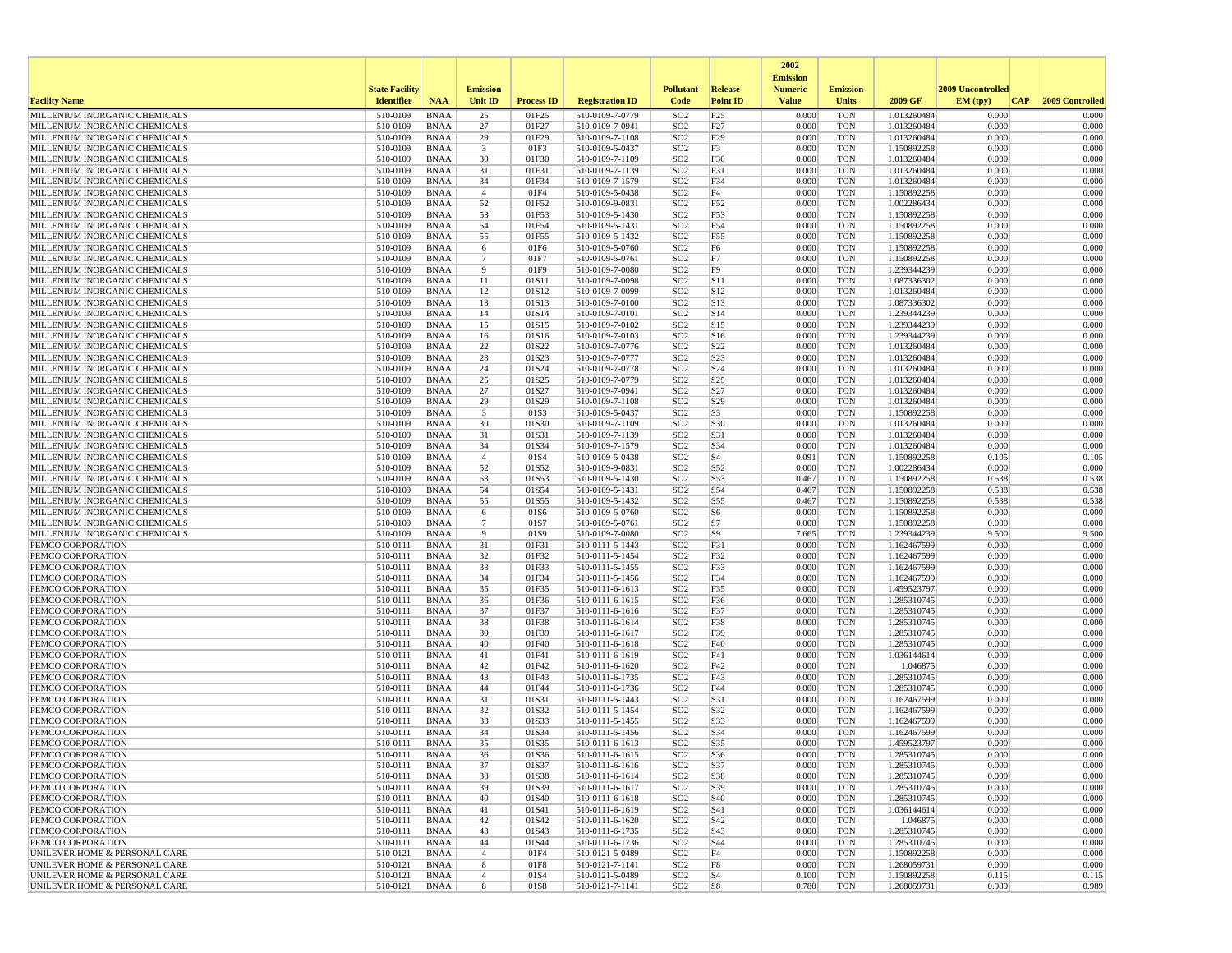|                                                                    |                       |                            |                                |                   |                                    |                                    |                                  | 2002<br><b>Emission</b> |                          |                            |                   |                 |
|--------------------------------------------------------------------|-----------------------|----------------------------|--------------------------------|-------------------|------------------------------------|------------------------------------|----------------------------------|-------------------------|--------------------------|----------------------------|-------------------|-----------------|
|                                                                    | <b>State Facility</b> |                            | <b>Emission</b>                |                   |                                    | <b>Pollutant</b>                   | <b>Release</b>                   | <b>Numeric</b>          | <b>Emission</b>          |                            | 2009 Uncontrolled |                 |
| <b>Facility Name</b>                                               | <b>Identifier</b>     | <b>NAA</b>                 | <b>Unit ID</b>                 | <b>Process ID</b> | <b>Registration ID</b>             | Code                               | <b>Point ID</b>                  | <b>Value</b>            | <b>Units</b>             | 2009 GF                    | EM (tpv)<br>CAP   | 2009 Controlled |
| <b>RED STAR YEAST</b>                                              | 510-0191              | <b>BNAA</b>                |                                | 01F1              | 510-0191-5-1175                    | SO <sub>2</sub>                    | F1                               | 0.000                   | <b>TON</b>               | 1.150892258                | 0.000             | 0.000           |
| <b>RED STAR YEAST</b><br><b>RED STAR YEAST</b>                     | 510-0191<br>510-0191  | <b>BNAA</b><br><b>BNAA</b> | 2<br>3                         | 01F2<br>01F3      | 510-0191-5-1176<br>510-0191-8-0272 | SO <sub>2</sub><br>SO <sub>2</sub> | F <sub>2</sub><br>F3             | 0.000<br>0.000          | <b>TON</b><br><b>TON</b> | 1.150892258<br>1.037110686 | 0.000<br>0.000    | 0.000<br>0.000  |
| <b>RED STAR YEAST</b>                                              | 510-0191              | <b>BNAA</b>                | $\overline{4}$                 | 01F4              | 510-0191-8-0273                    | SO <sub>2</sub>                    | F4                               | 0.000                   | <b>TON</b>               | 1.037110686                | 0.000             | 0.000           |
| <b>RED STAR YEAST</b>                                              | 510-0191              | <b>BNAA</b>                | 5                              | 01F5              | 510-0191-8-0282                    | SO <sub>2</sub>                    | F <sub>5</sub>                   | 0.000                   | <b>TON</b>               | 1.037110686                | 0.000             | 0.000           |
| <b>RED STAR YEAST</b>                                              | 510-0191              | <b>BNAA</b>                | 6                              | 01F6              | 510-0191-9-0644                    | SO <sub>2</sub>                    | F <sub>6</sub>                   | 0.000                   | <b>TON</b>               | 1.037110686                | 0.000             | 0.000           |
| <b>RED STAR YEAST</b>                                              | 510-0191              | <b>BNAA</b>                | -1                             | 01S1              | 510-0191-5-1175                    | SO <sub>2</sub>                    | S1                               | 0.091                   | <b>TON</b>               | 1.150892258                | 0.105             | 0.105           |
| <b>RED STAR YEAST</b><br><b>RED STAR YEAST</b>                     | 510-0191<br>510-0191  | <b>BNAA</b><br><b>BNAA</b> | 2<br>3                         | 01S2<br>01S3      | 510-0191-5-1176<br>510-0191-8-0272 | SO <sub>2</sub><br>SO <sub>2</sub> | S <sub>2</sub><br>S <sub>3</sub> | 0.584<br>0.000          | <b>TON</b><br><b>TON</b> | 1.150892258<br>1.037110686 | 0.672<br>0.000    | 0.672<br>0.000  |
| <b>RED STAR YEAST</b>                                              | 510-0191              | <b>BNAA</b>                | $\overline{4}$                 | 01S4              | 510-0191-8-0273                    | SO <sub>2</sub>                    | S <sub>4</sub>                   | 0.000                   | <b>TON</b>               | 1.037110686                | 0.000             | 0.000           |
| <b>RED STAR YEAST</b>                                              | 510-0191              | <b>BNAA</b>                | 5                              | 01S5              | 510-0191-8-0282                    | SO <sub>2</sub>                    | S5                               | 0.000                   | <b>TON</b>               | 1.037110686                | 0.000             | 0.000           |
| <b>RED STAR YEAST</b>                                              | 510-0191              | <b>BNAA</b>                | 6                              | 01S6              | 510-0191-9-0644                    | SO <sub>2</sub>                    | S6                               | 1.095                   | <b>TON</b>               | 1.037110686                | 1.136             | 1.136           |
| NATIONAL GYPSUM                                                    | 510-0233              | <b>BNAA</b>                | 10                             | 01F10             | 510-0233-6-0646                    | SO <sub>2</sub>                    | F10                              | 0.000                   | <b>TON</b>               | 1.10654211                 | 0.000             | 0.000           |
| NATIONAL GYPSUM<br><b>NATIONAL GYPSUM</b>                          | 510-0233<br>510-0233  | <b>BNAA</b><br><b>BNAA</b> | 13<br>$\overline{c}$           | 01F13<br>01F2     | 510-0233-9-0305<br>510-0233-6-0210 | SO <sub>2</sub><br>SO <sub>2</sub> | F13<br>F2                        | 0.000<br>0.000          | <b>TON</b><br><b>TON</b> | 1.10654211<br>1.10654211   | 0.000<br>0.000    | 0.000<br>0.000  |
| NATIONAL GYPSUM                                                    | 510-0233              | <b>BNAA</b>                | 21                             | 01F21             | 510-0233-6-1348                    | SO <sub>2</sub>                    | F21                              | 0.000                   | <b>TON</b>               | 1.10654211                 | 0.000             | 0.000           |
| NATIONAL GYPSUM                                                    | 510-0233              | <b>BNAA</b>                | 22                             | 01F22             | 510-0233-6-1426                    | SO <sub>2</sub>                    | F22                              | 0.000                   | <b>TON</b>               | 1.10654211                 | 0.000             | 0.000           |
| NATIONAL GYPSUM                                                    | 510-0233              | <b>BNAA</b>                | 23                             | 01F23             | 510-0233-6-1569                    | SO <sub>2</sub>                    | F23                              | 0.000                   | <b>TON</b>               | 1.10654211                 | 0.000             | 0.000           |
| NATIONAL GYPSUM                                                    | 510-0233              | <b>BNAA</b>                | 24                             | 01F24             | 510-0233-6-1724                    | SO <sub>2</sub>                    | F <sub>24</sub>                  | 0.000                   | <b>TON</b>               | 1.239344239                | 0.000             | 0.000           |
| NATIONAL GYPSUM<br>NATIONAL GYPSUM                                 | 510-0233<br>510-0233  | <b>BNAA</b><br><b>BNAA</b> | $\overline{4}$<br>5            | 01F4<br>01F5      | 510-0233-6-0213<br>510-0233-6-0216 | SO <sub>2</sub><br>SO <sub>2</sub> | F4<br>F <sub>5</sub>             | 0.000<br>0.000          | <b>TON</b><br><b>TON</b> | 1.10654211<br>1.10654211   | 0.000<br>0.000    | 0.000<br>0.000  |
| NATIONAL GYPSUM                                                    | 510-0233              | <b>BNAA</b>                | 8                              | 01F8              | 510-0233-6-0223                    | SO <sub>2</sub>                    | $_{\rm F8}$                      | 0.000                   | <b>TON</b>               | 1.10654211                 | 0.000             | 0.000           |
| <b>NATIONAL GYPSUM</b>                                             | 510-0233              | <b>BNAA</b>                | 9                              | 01F9              | 510-0233-6-0515                    | SO <sub>2</sub>                    | F <sub>9</sub>                   | 0.000                   | <b>TON</b>               | 1.10654211                 | 0.000             | 0.000           |
| NATIONAL GYPSUM                                                    | 510-0233              | <b>BNAA</b>                | 10                             | 01S10             | 510-0233-6-0646                    | SO <sub>2</sub>                    | S10                              | 0.134                   | <b>TON</b>               | 1.10654211                 | 0.148             | 0.148           |
| NATIONAL GYPSUM                                                    | 510-0233              | <b>BNAA</b>                | 13                             | 01S13             | 510-0233-9-0305                    | SO <sub>2</sub>                    | S13                              | 0.000                   | <b>TON</b>               | 1.10654211                 | 0.000             | 0.000           |
| <b>NATIONAL GYPSUM</b>                                             | 510-0233              | <b>BNAA</b>                | $\overline{2}$                 | 01S <sub>2</sub>  | 510-0233-6-0210                    | SO <sub>2</sub>                    | S <sub>2</sub>                   | 0.000                   | <b>TON</b>               | 1.10654211                 | 0.000             | 0.000           |
| NATIONAL GYPSUM <br>NATIONAL GYPSUM                                | 510-0233<br>510-0233  | <b>BNAA</b><br><b>BNAA</b> | 21<br>22                       | 01S21<br>01S22    | 510-0233-6-1348<br>510-0233-6-1426 | SO <sub>2</sub><br>SO <sub>2</sub> | S21<br>S22                       | 0.000<br>6.298          | <b>TON</b><br><b>TON</b> | 1.10654211<br>1.10654211   | 0.000<br>6.969    | 0.000<br>6.969  |
| NATIONAL GYPSUM                                                    | 510-0233              | <b>BNAA</b>                | 23                             | 01S23             | 510-0233-6-1569                    | SO <sub>2</sub>                    | S23                              | 0.134                   | <b>TON</b>               | 1.10654211                 | 0.148             | 0.148           |
| NATIONAL GYPSUM                                                    | 510-0233              | <b>BNAA</b>                | 24                             | 01S24             | 510-0233-6-1724                    | SO <sub>2</sub>                    | S <sub>24</sub>                  | 0.000                   | <b>TON</b>               | 1.239344239                | 0.000             | 0.000           |
| NATIONAL GYPSUM                                                    | 510-0233              | <b>BNAA</b>                | $\overline{4}$                 | 01S4              | 510-0233-6-0213                    | SO <sub>2</sub>                    | S <sub>4</sub>                   | 0.000                   | <b>TON</b>               | 1.10654211                 | 0.000             | 0.000           |
| <b>NATIONAL GYPSUM</b>                                             | 510-0233              | <b>BNAA</b>                | 5                              | 01S5              | 510-0233-6-0216                    | SO <sub>2</sub>                    | S5                               | 0.000                   | <b>TON</b>               | 1.10654211                 | 0.000             | 0.000           |
| NATIONAL GYPSUM<br>NATIONAL GYPSUM                                 | 510-0233<br>510-0233  | <b>BNAA</b><br><b>BNAA</b> | 8<br>9                         | 01S8<br>01S9      | 510-0233-6-0223<br>510-0233-6-0515 | SO <sub>2</sub><br>SO <sub>2</sub> | S8<br> S9                        | 0.000<br>0.000          | <b>TON</b><br><b>TON</b> | 1.10654211<br>1.10654211   | 0.000<br>0.000    | 0.000<br>0.000  |
| CPSG PHILADELPHIA ROAD                                             | 510-0265              | <b>BNAA</b>                |                                | 01F1              | 510-0265-4-0431                    | SO <sub>2</sub>                    | F1                               | 0.000                   | <b>TON</b>               | 1.633949995                | 0.000             | 0.000           |
| CPSG PHILADELPHIA ROAD                                             | 510-0265              | <b>BNAA</b>                | $\overline{2}$                 | 01F <sub>2</sub>  | 510-0265-4-0432                    | SO <sub>2</sub>                    | F2                               | 0.000                   | <b>TON</b>               | 1.633949995                | 0.000             | 0.000           |
| CPSG PHILADELPHIA ROAD                                             | 510-0265              | <b>BNAA</b>                | 3                              | 01F3              | 510-0265-4-0433                    | SO <sub>2</sub>                    | F3                               | 0.000                   | <b>TON</b>               | 1.633949995                | 0.000             | 0.000           |
| CPSG PHILADELPHIA ROAD                                             | 510-0265              | <b>BNAA</b>                | $\overline{4}$                 | 01F4              | 510-0265-4-0434                    | SO <sub>2</sub>                    | F4                               | 0.000                   | <b>TON</b>               | 1.633949995                | 0.000             | 0.000           |
| CPSG PHILADELPHIA ROAD<br>CPSG PHILADELPHIA ROAD                   | 510-0265<br>510-0265  | <b>BNAA</b><br><b>BNAA</b> | $\mathbf{1}$<br>$\overline{c}$ | 01S1<br>01S2      | 510-0265-4-0431<br>510-0265-4-0432 | SO <sub>2</sub><br>SO <sub>2</sub> | S1<br>S <sub>2</sub>             | 5.022<br>5.711          | <b>TON</b><br><b>TON</b> | 1.633949995<br>1.633949995 | 8.206<br>9.331    | 8.206<br>9.331  |
| CPSG PHILADELPHIA ROAD                                             | 510-0265              | BNAA                       | 3                              | 01S3              | 510-0265-4-0433                    | SO <sub>2</sub>                    | S <sub>3</sub>                   | 4.674                   | <b>TON</b>               | 1.633949995                | 7.637             | 7.637           |
| CPSG PHILADELPHIA ROAD                                             | 510-0265              | <b>BNAA</b>                | $\overline{4}$                 | 01S4              | 510-0265-4-0434                    | SO <sub>2</sub>                    | S <sub>4</sub>                   | 4.551                   | <b>TON</b>               | 1.633949995                | 7.436             | 7.436           |
| <b>CARR-LOWREY GLASS</b>                                           | 510-0285              | <b>BNAA</b>                | 10                             | 01F10             | 510-0285-6-0235                    | SO <sub>2</sub>                    | F10                              | 0.000                   | <b>TON</b>               | 1.204225302                | 0.000             | 0.000           |
| <b>CARR-LOWREY GLASS</b>                                           | 510-0285              | <b>BNAA</b>                | 11                             | 01F11             | 510-0285-6-0770                    | SO <sub>2</sub>                    | F11                              | 0.000                   | <b>TON</b>               | 1.204225302                | 0.000             | 0.000           |
| <b>CARR-LOWREY GLASS</b><br><b>CARR-LOWREY GLASS</b>               | 510-0285<br>510-0285  | <b>BNAA</b><br><b>BNAA</b> | 12<br>14                       | 01F12<br>01F14    | 510-0285-6-0773<br>510-0285-6-0883 | SO <sub>2</sub><br>SO <sub>2</sub> | F12<br>F14                       | 0.000<br>0.000          | <b>TON</b><br><b>TON</b> | 1.204225302<br>1.159021378 | 0.000<br>0.000    | 0.000<br>0.000  |
| <b>CARR-LOWREY GLASS</b>                                           | 510-0285              | <b>BNAA</b>                | 15                             | 01F15             | 510-0285-6-0884                    | SO <sub>2</sub>                    | F15                              | 0.000                   | <b>TON</b>               | 1.204225302                | 0.000             | 0.000           |
| <b>CARR-LOWREY GLASS</b>                                           | 510-0285              | <b>BNAA</b>                | 16                             | 01F16             | 510-0285-6-0885                    | SO <sub>2</sub>                    | F16                              | 0.000                   | <b>TON</b>               | 1.204225302                | 0.000             | 0.000           |
| CARR-LOWREY GLASS                                                  | 510-0285              | <b>BNAA</b>                | 10                             | 01S10             | 510-0285-6-0235                    | SO <sub>2</sub>                    | S10                              | 5.233                   | <b>TON</b>               | 1.204225302                | 6.301             | 6.301           |
| <b>CARR-LOWREY GLASS</b>                                           | 510-0285              | <b>BNAA</b>                | 11                             | 01S11             | 510-0285-6-0770                    | SO <sub>2</sub>                    | S11                              | 0.000                   | <b>TON</b>               | 1.204225302                | 0.000             | 0.000           |
| <b>CARR-LOWREY GLASS</b><br><b>CARR-LOWREY GLASS</b>               | 510-0285              | <b>BNAA</b><br><b>BNAA</b> | 12<br>14                       | 01S12<br>01S14    | 510-0285-6-0773<br>510-0285-6-0883 | SO <sub>2</sub><br>SO <sub>2</sub> | S <sub>12</sub><br>S14           | 0.000<br>0.000          | <b>TON</b><br><b>TON</b> | 1.204225302                | 0.000<br>0.000    | 0.000<br>0.000  |
| <b>CARR-LOWREY GLASS</b>                                           | 510-0285<br>510-0285  | <b>BNAA</b>                | 15                             | 01S15             | 510-0285-6-0884                    | SO <sub>2</sub>                    | S15                              | 0.000                   | <b>TON</b>               | 1.159021378<br>1.204225302 | 0.000             | 0.000           |
| <b>CARR-LOWREY GLASS</b>                                           | 510-0285              | <b>BNAA</b>                | 16                             | 01S16             | 510-0285-6-0885                    | SO <sub>2</sub>                    | S <sub>16</sub>                  | 0.000                   | <b>TON</b>               | 1.204225302                | 0.000             | 0.000           |
| SHERWIN-WILLIAMS COMPANY                                           | 510-0286              | <b>BNAA</b>                | 10                             | 01F10             | 510-0286-7-1070                    | SO <sub>2</sub>                    | F10                              | 0.000                   | <b>TON</b>               | 1.298701286                | 0.000             | 0.000           |
| SHERWIN-WILLIAMS COMPANY                                           | 510-0286              | <b>BNAA</b>                | 12                             | 01F12             | 510-0286-7-1424                    | SO <sub>2</sub>                    | F12                              | 0.000                   | <b>TON</b>               | 1.298701286                | 0.000             | 0.000           |
| SHERWIN-WILLIAMS COMPANY                                           | 510-0286              | <b>BNAA</b>                | 2                              | 01F2              | 510-0286-7-0154<br>510-0286-5-0721 | SO <sub>2</sub>                    | F2                               | 0.000                   | <b>TON</b>               | 1.298701286<br>1.150892258 | 0.000<br>0.000    | 0.000           |
| <b>SHERWIN-WILLIAMS COMPANY</b><br><b>SHERWIN-WILLIAMS COMPANY</b> | 510-0286<br>510-0286  | <b>BNAA</b><br><b>BNAA</b> | 25<br>26                       | 01F25<br>01F26    | 510-0286-5-1045                    | SO <sub>2</sub><br>SO <sub>2</sub> | F25<br>F26                       | 0.000<br>0.000          | <b>TON</b><br>TON        | 1.150892258                | 0.000             | 0.000<br>0.000  |
| <b>SHERWIN-WILLIAMS COMPANY</b>                                    | 510-0286              | <b>BNAA</b>                | 27                             | 01F27             | 510-0286-7-1487                    | SO <sub>2</sub>                    | F27                              | 0.000                   | <b>TON</b>               | 1.013260484                | 0.000             | 0.000           |
| <b>SHERWIN-WILLIAMS COMPANY</b>                                    | 510-0286              | <b>BNAA</b>                | 28                             | 01F28             | 510-0286-5-1165                    | SO <sub>2</sub>                    | F <sub>28</sub>                  | 0.000                   | <b>TON</b>               | 1.150892258                | 0.000             | 0.000           |
| SHERWIN-WILLIAMS COMPANY                                           | 510-0286              | BNAA                       | 29                             | 01F29             | 510-0286-5-1328                    | SO <sub>2</sub>                    | F <sub>29</sub>                  | 0.000                   | <b>TON</b>               | 1.150892258                | 0.000             | 0.000           |
| SHERWIN-WILLIAMS COMPANY                                           | 510-0286              | <b>BNAA</b>                | 30                             | 01F30             | 510-0286-5-1329                    | SO <sub>2</sub>                    | F30                              | 0.000                   | <b>TON</b>               | 1.150892258                | 0.000             | 0.000           |
| SHERWIN-WILLIAMS COMPANY<br>SHERWIN-WILLIAMS COMPANY               | 510-0286              | <b>BNAA</b><br><b>BNAA</b> | 34                             | 01F34<br>01F35    | 510-0286-5-1367<br>510-0286-5-1368 | SO <sub>2</sub><br>SO <sub>2</sub> | F34<br>F35                       | 0.000<br>0.000          | <b>TON</b><br><b>TON</b> | 1.150892258                | 0.000<br>0.000    | 0.000<br>0.000  |
| SHERWIN-WILLIAMS COMPANY                                           | 510-0286<br>510-0286  | BNAA                       | 35<br>36                       | 01F36             | 510-0286-9-0825                    | SO <sub>2</sub>                    | F36                              | 0.000                   | <b>TON</b>               | 1.150892258<br>1.013260484 | 0.000             | 0.000           |
| SHERWIN-WILLIAMS COMPANY                                           | 510-0286              | <b>BNAA</b>                | $\tau$                         | 01F7              | 510-0286-7-1067                    | SO <sub>2</sub>                    | F7                               | 0.000                   | <b>TON</b>               | 1.298701286                | 0.000             | 0.000           |
| SHERWIN-WILLIAMS COMPANY                                           | 510-0286              | <b>BNAA</b>                | 10                             | 01S10             | 510-0286-7-1070                    | SO <sub>2</sub>                    | S10                              | 0.000                   | <b>TON</b>               | 1.298701286                | 0.000             | 0.000           |
| <b>SHERWIN-WILLIAMS COMPANY</b>                                    | 510-0286              | <b>BNAA</b>                | 12                             | 01S12             | 510-0286-7-1424                    | SO <sub>2</sub>                    | S12                              | 0.000                   | <b>TON</b>               | 1.298701286                | 0.000             | 0.000           |
| SHERWIN-WILLIAMS COMPANY<br>SHERWIN-WILLIAMS COMPANY               | 510-0286              | <b>BNAA</b>                | $\overline{c}$                 | 01S2              | 510-0286-7-0154<br>510-0286-5-0721 | SO <sub>2</sub>                    | S <sub>2</sub>                   | 0.000                   | <b>TON</b>               | 1.298701286                | 0.000             | 0.000           |
|                                                                    | 510-0286              | <b>BNAA</b>                | 25                             | 01S25             |                                    | SO <sub>2</sub>                    | S25                              | 0.000                   | <b>TON</b>               | 1.150892258                | 0.000             | 0.000           |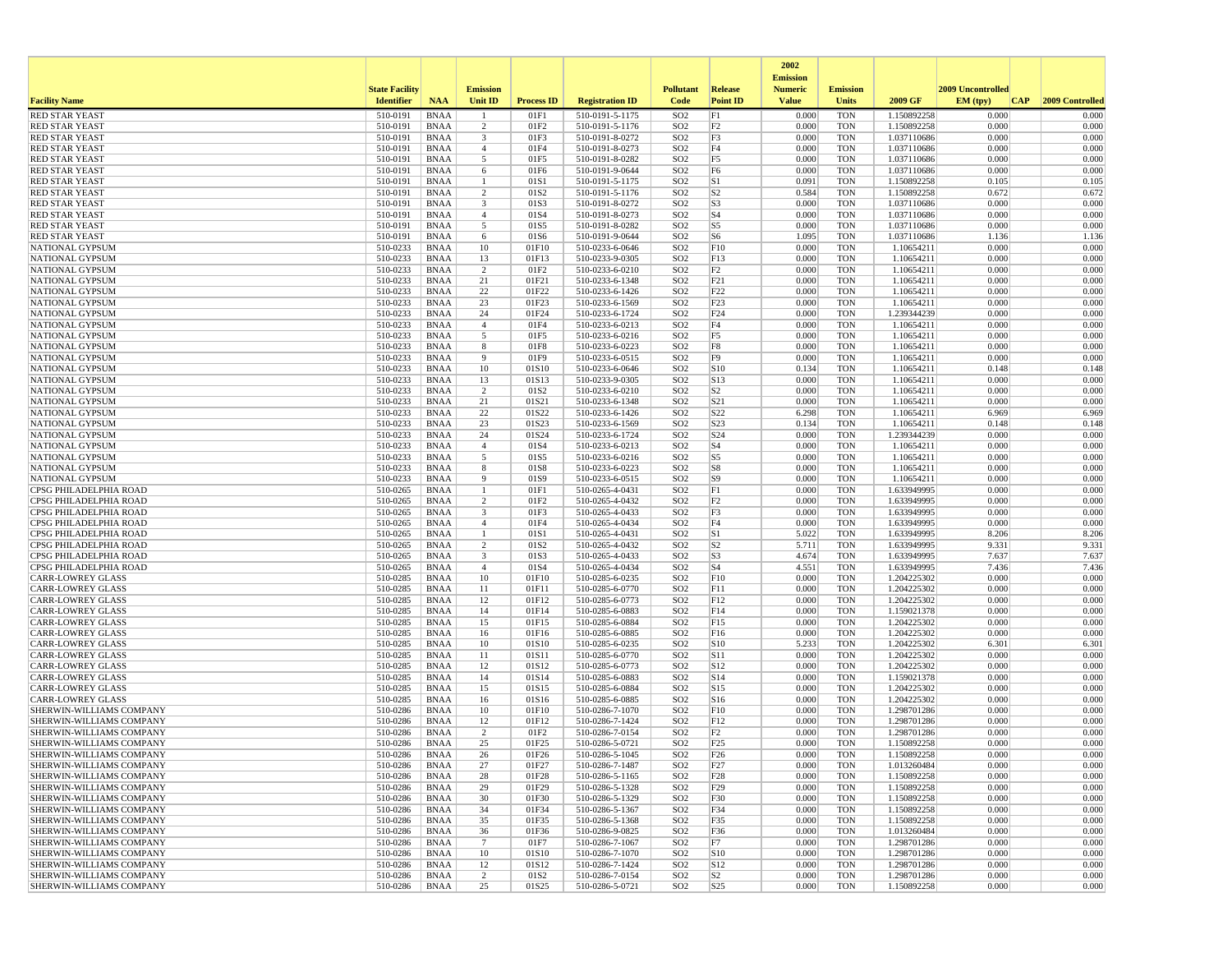|                                                                        |                       |                            |                              |                   |                                    |                                    |                                    | 2002                              |                          |                            |                   |                 |
|------------------------------------------------------------------------|-----------------------|----------------------------|------------------------------|-------------------|------------------------------------|------------------------------------|------------------------------------|-----------------------------------|--------------------------|----------------------------|-------------------|-----------------|
|                                                                        | <b>State Facility</b> |                            | <b>Emission</b>              |                   |                                    | <b>Pollutant</b>                   | Release                            | <b>Emission</b><br><b>Numeric</b> | <b>Emission</b>          |                            | 2009 Uncontrolled |                 |
| <b>Facility Name</b>                                                   | <b>Identifier</b>     | <b>NAA</b>                 | <b>Unit ID</b>               | <b>Process ID</b> | <b>Registration ID</b>             | Code                               | <b>Point ID</b>                    | <b>Value</b>                      | <b>Units</b>             | 2009 GF                    | EM (typ)<br> CAP  | 2009 Controlled |
| SHERWIN-WILLIAMS COMPANY                                               | 510-0286              | <b>BNAA</b>                | 26                           | 01S26             | 510-0286-5-1045                    | SO <sub>2</sub>                    | S <sub>26</sub>                    | 0.000                             | <b>TON</b>               | 1.150892258                | 0.000             | 0.000           |
| SHERWIN-WILLIAMS COMPANY                                               | 510-0286              | <b>BNAA</b>                | 27                           | 01S27             | 510-0286-7-1487                    | SO <sub>2</sub>                    | S27                                | 0.000                             | <b>TON</b>               | 1.013260484                | 0.000             | 0.000           |
| SHERWIN-WILLIAMS COMPANY                                               | 510-0286              | <b>BNAA</b>                | 28                           | 01S28             | 510-0286-5-1165                    | SO <sub>2</sub>                    | S <sub>28</sub><br>S29             | 0.000                             | <b>TON</b>               | 1.150892258                | 0.000             | 0.000<br>0.000  |
| SHERWIN-WILLIAMS COMPANY<br>SHERWIN-WILLIAMS COMPANY                   | 510-0286<br>510-0286  | <b>BNAA</b><br><b>BNAA</b> | 29<br>30                     | 01S29<br>01S30    | 510-0286-5-1328<br>510-0286-5-1329 | SO <sub>2</sub><br>SO <sub>2</sub> | S30                                | 0.000<br>0.000                    | <b>TON</b><br><b>TON</b> | 1.150892258<br>1.150892258 | 0.000<br>0.000    | 0.000           |
| SHERWIN-WILLIAMS COMPANY                                               | 510-0286              | <b>BNAA</b>                | 34                           | 01S34             | 510-0286-5-1367                    | SO <sub>2</sub>                    | S34                                | 0.000                             | <b>TON</b>               | 1.150892258                | 0.000             | 0.000           |
| SHERWIN-WILLIAMS COMPANY                                               | 510-0286              | <b>BNAA</b>                | 35                           | 01S35             | 510-0286-5-1368                    | SO <sub>2</sub>                    | S35                                | 0.000                             | <b>TON</b>               | 1.150892258                | 0.000             | 0.000           |
| <b>SHERWIN-WILLIAMS COMPANY</b>                                        | 510-0286              | <b>BNAA</b>                | 36                           | 01S36             | 510-0286-9-0825                    | SO <sub>2</sub>                    | S36                                | 0.000                             | <b>TON</b>               | 1.013260484                | 0.000             | 0.000           |
| SHERWIN-WILLIAMS COMPANY                                               | 510-0286              | <b>BNAA</b>                | $\overline{7}$               | 01S7              | 510-0286-7-1067                    | SO <sub>2</sub>                    | S7                                 | 0.000                             | <b>TON</b>               | 1.298701286                | 0.000             | 0.000           |
| H & S BAKERY<br>H & S BAKERY                                           | 510-0301<br>510-0301  | <b>BNAA</b><br><b>BNAA</b> | $\overline{\mathbf{3}}$<br>3 | 01F3<br>01S3      | 510-0301-8-0278<br>510-0301-8-0278 | SO <sub>2</sub><br>SO <sub>2</sub> | F3<br>S3                           | 0.000<br>0.020                    | <b>TON</b><br><b>TON</b> | 1.032075524<br>1.032075524 | 0.000<br>0.021    | 0.000<br>0.021  |
| TATE & LYLE NORTH AMERICAN SUGARS                                      | 510-0314              | <b>BNAA</b>                | 13                           | 01F13             | 510-0314-8-0115                    | SO <sub>2</sub>                    | F13                                | 0.000                             | <b>TON</b>               | 1.077151299                | 0.000             | 0.000           |
| TATE & LYLE NORTH AMERICAN SUGARS                                      | 510-0314              | <b>BNAA</b>                | 14                           | 01F14             | 510-0314-8-0125                    | SO <sub>2</sub>                    | F14                                | 0.000                             | <b>TON</b>               | 1.077151299                | 0.000             | 0.000           |
| TATE & LYLE NORTH AMERICAN SUGARS                                      | 510-0314              | <b>BNAA</b>                | 19                           | 01F19             | 510-0314-8-0205                    | SO <sub>2</sub>                    | F19                                | 0.000                             | <b>TON</b>               | 1.013260484                | 0.000             | 0.000           |
| TATE & LYLE NORTH AMERICAN SUGARS                                      | 510-0314              | <b>BNAA</b>                | 20                           | 01F20             | 510-0314-8-0209                    | SO <sub>2</sub>                    | F20                                | 0.000                             | <b>TON</b>               | 1.077151299<br>1.077151299 | 0.000             | 0.000           |
| TATE & LYLE NORTH AMERICAN SUGARS<br>TATE & LYLE NORTH AMERICAN SUGARS | 510-0314<br>510-0314  | <b>BNAA</b><br><b>BNAA</b> | 23<br>28                     | 01F23<br>01F28    | 510-0314-8-0212<br>510-0314-8-0217 | SO <sub>2</sub><br>SO <sub>2</sub> | F23<br>F <sub>28</sub>             | 0.000<br>0.000                    | <b>TON</b><br><b>TON</b> | 1.077151299                | 0.000<br>0.000    | 0.000<br>0.000  |
| TATE & LYLE NORTH AMERICAN SUGARS                                      | 510-0314              | <b>BNAA</b>                | 33                           | 01F33             | 510-0314-8-0222                    | SO <sub>2</sub>                    | F33                                | 0.000                             | <b>TON</b>               | 1.077151299                | 0.000             | 0.000           |
| TATE & LYLE NORTH AMERICAN SUGARS                                      | 510-0314              | <b>BNAA</b>                | 34                           | 01F34             | 510-0314-8-0223                    | SO <sub>2</sub>                    | F34                                | 0.000                             | <b>TON</b>               | 1.077151299                | 0.000             | 0.000           |
| TATE & LYLE NORTH AMERICAN SUGARS                                      | 510-0314              | <b>BNAA</b>                | 36                           | 01F36             | 510-0314-8-0225                    | SO <sub>2</sub>                    | F36                                | 0.000                             | <b>TON</b>               | 1.077151299                | 0.000             | 0.000           |
| TATE & LYLE NORTH AMERICAN SUGARS                                      | 510-0314              | <b>BNAA</b>                | 37                           | 01F37             | 510-0314-8-0226                    | SO <sub>2</sub>                    | F37                                | 0.000                             | <b>TON</b>               | 1.077151299                | 0.000             | 0.000           |
| TATE & LYLE NORTH AMERICAN SUGARS                                      | 510-0314              | <b>BNAA</b>                | 41<br>42                     | 01F41             | 510-0314-8-0235                    | SO <sub>2</sub><br>SO <sub>2</sub> | F41                                | 0.000<br>0.000                    | <b>TON</b><br><b>TON</b> | 1.077151299<br>1.077151299 | 0.000<br>0.000    | 0.000<br>0.000  |
| TATE & LYLE NORTH AMERICAN SUGARS<br>TATE & LYLE NORTH AMERICAN SUGARS | 510-0314<br>510-0314  | <b>BNAA</b><br><b>BNAA</b> | 43                           | 01F42<br>01F43    | 510-0314-8-0265<br>510-0314-8-0266 | SO <sub>2</sub>                    | F42<br>F43                         | 0.000                             | <b>TON</b>               | 1.077151299                | 0.000             | 0.000           |
| TATE & LYLE NORTH AMERICAN SUGARS                                      | 510-0314              | <b>BNAA</b>                | 44                           | 01F44             | 510-0314-8-0286                    | SO <sub>2</sub>                    | F44                                | 0.000                             | <b>TON</b>               | 1.077151299                | 0.000             | 0.000           |
| TATE & LYLE NORTH AMERICAN SUGARS                                      | 510-0314              | <b>BNAA</b>                | 45                           | 01F45             | 510-0314-8-0296                    | SO <sub>2</sub>                    | F45                                | 0.000                             | <b>TON</b>               | 1.077151299                | 0.000             | 0.000           |
| TATE & LYLE NORTH AMERICAN SUGARS                                      | 510-0314              | <b>BNAA</b>                | 46                           | 01F46             | 510-0314-8-0287                    | SO <sub>2</sub>                    | F46                                | 0.000                             | <b>TON</b>               | 1.077151299                | 0.000             | 0.000           |
| TATE & LYLE NORTH AMERICAN SUGARS                                      | 510-0314              | <b>BNAA</b>                | 47                           | 01F47             | 510-0314-8-0293                    | SO <sub>2</sub>                    | F47                                | 0.000                             | <b>TON</b>               | 1.077151299                | 0.000             | 0.000           |
| TATE & LYLE NORTH AMERICAN SUGARS<br>TATE & LYLE NORTH AMERICAN SUGARS | 510-0314<br>510-0314  | <b>BNAA</b><br><b>BNAA</b> | 48<br>49                     | 01F48<br>01F49    | 510-0314-8-0301<br>510-0314-8-0320 | SO <sub>2</sub><br>SO <sub>2</sub> | F48<br>F49                         | 0.000<br>0.000                    | <b>TON</b><br><b>TON</b> | 1.077151299<br>1.077151299 | 0.000<br>0.000    | 0.000<br>0.000  |
| TATE & LYLE NORTH AMERICAN SUGARS                                      | 510-0314              | <b>BNAA</b>                | 5                            | 01F5              | 510-0314-5-0687                    | SO <sub>2</sub>                    | F5                                 | 0.000                             | <b>TON</b>               | 1.150892258                | 0.000             | 0.000           |
| TATE & LYLE NORTH AMERICAN SUGARS                                      | 510-0314              | <b>BNAA</b>                | 50                           | 01F50             | 510-0314-5-1444                    | SO <sub>2</sub>                    | F50                                | 0.000                             | <b>TON</b>               | 1.150892258                | 0.000             | 0.000           |
| TATE & LYLE NORTH AMERICAN SUGARS                                      | 510-0314              | BNAA                       | 51                           | 01F51             | 510-0314-5-1445                    | SO <sub>2</sub>                    | F51                                | 0.000                             | <b>TON</b>               | 1.150892258                | 0.000             | 0.000           |
| TATE & LYLE NORTH AMERICAN SUGARS                                      | 510-0314              | <b>BNAA</b>                | 52                           | 01F52             | 510-0314-5-1446                    | SO <sub>2</sub>                    | F52                                | 0.000                             | <b>TON</b>               | 1.150892258                | 0.000             | 0.000           |
| TATE & LYLE NORTH AMERICAN SUGARS<br>TATE & LYLE NORTH AMERICAN SUGARS | 510-0314<br>510-0314  | <b>BNAA</b><br><b>BNAA</b> | 53<br>54                     | 01F53<br>01F54    | 510-0314-5-1447<br>510-0314-5-1476 | SO <sub>2</sub><br>SO <sub>2</sub> | F53<br>F54                         | 0.000<br>0.000                    | <b>TON</b><br><b>TON</b> | 1.150892258<br>1.150892258 | 0.000<br>0.000    | 0.000<br>0.000  |
| TATE & LYLE NORTH AMERICAN SUGARS                                      | 510-0314              | <b>BNAA</b>                | 8                            | 01F8              | 510-0314-8-0106                    | SO <sub>2</sub>                    | F8                                 | 0.000                             | <b>TON</b>               | 1.077151299                | 0.000             | 0.000           |
| TATE & LYLE NORTH AMERICAN SUGARS                                      | 510-0314              | <b>BNAA</b>                | 13                           | 01S13             | 510-0314-8-0115                    | SO <sub>2</sub>                    | S13                                | 0.000                             | <b>TON</b>               | 1.077151299                | 0.000             | 0.000           |
| TATE & LYLE NORTH AMERICAN SUGARS                                      | 510-0314              | <b>BNAA</b>                | 14                           | 01S14             | 510-0314-8-0125                    | SO <sub>2</sub>                    | S <sub>14</sub>                    | 0.000                             | <b>TON</b>               | 1.077151299                | 0.000             | 0.000           |
| TATE & LYLE NORTH AMERICAN SUGARS                                      | 510-0314              | <b>BNAA</b>                | 19                           | 01S19             | 510-0314-8-0205                    | SO <sub>2</sub>                    | S19                                | 0.000                             | TON                      | 1.013260484                | 0.000             | 0.000           |
| TATE & LYLE NORTH AMERICAN SUGARS<br>TATE & LYLE NORTH AMERICAN SUGARS | 510-0314<br>510-0314  | BNAA<br><b>BNAA</b>        | 20<br>23                     | 01S20<br>01S23    | 510-0314-8-0209<br>510-0314-8-0212 | SO <sub>2</sub><br>SO <sub>2</sub> | S <sub>20</sub><br>S <sub>23</sub> | 0.000<br>0.000                    | <b>TON</b><br><b>TON</b> | 1.077151299<br>1.077151299 | 0.000<br>0.000    | 0.000<br>0.000  |
| TATE & LYLE NORTH AMERICAN SUGARS                                      | 510-0314              | <b>BNAA</b>                | 28                           | 01S28             | 510-0314-8-0217                    | SO <sub>2</sub>                    | S <sub>28</sub>                    | 0.000                             | <b>TON</b>               | 1.077151299                | 0.000             | 0.000           |
| TATE & LYLE NORTH AMERICAN SUGARS                                      | 510-0314              | <b>BNAA</b>                | 33                           | 01S33             | 510-0314-8-0222                    | SO <sub>2</sub>                    | S33                                | 0.000                             | <b>TON</b>               | 1.077151299                | 0.000             | 0.000           |
| TATE & LYLE NORTH AMERICAN SUGARS                                      | 510-0314              | <b>BNAA</b>                | 34                           | 01S34             | 510-0314-8-0223                    | SO <sub>2</sub>                    | S34                                | 0.000                             | <b>TON</b>               | 1.077151299                | 0.000             | 0.000           |
| TATE & LYLE NORTH AMERICAN SUGARS                                      | 510-0314              | <b>BNAA</b>                | 36                           | 01S36             | 510-0314-8-0225                    | SO <sub>2</sub>                    | S36                                | 0.000                             | <b>TON</b>               | 1.077151299                | 0.000             | 0.000           |
| TATE & LYLE NORTH AMERICAN SUGARS                                      | 510-0314              | <b>BNAA</b>                | 37                           | 01S37             | 510-0314-8-0226                    | SO <sub>2</sub>                    | S37                                | 0.000                             | <b>TON</b>               | 1.077151299                | 0.000             | 0.000           |
| TATE & LYLE NORTH AMERICAN SUGARS<br>TATE & LYLE NORTH AMERICAN SUGARS | 510-0314<br>510-0314  | <b>BNAA</b><br><b>BNAA</b> | 41<br>42                     | 01S41<br>01S42    | 510-0314-8-0235<br>510-0314-8-0265 | SO <sub>2</sub><br>SO <sub>2</sub> | S41<br>S42                         | 0.000<br>0.000                    | <b>TON</b><br><b>TON</b> | 1.077151299<br>1.077151299 | 0.000<br>0.000    | 0.000<br>0.000  |
| TATE & LYLE NORTH AMERICAN SUGARS                                      | 510-0314              | <b>BNAA</b>                | 43                           | 01S43             | 510-0314-8-0266                    | SO <sub>2</sub>                    | S43                                | 0.000                             | <b>TON</b>               | 1.077151299                | 0.000             | 0.000           |
| TATE & LYLE NORTH AMERICAN SUGARS                                      | 510-0314              | <b>BNAA</b>                | 44                           | 01S44             | 510-0314-8-0286                    | SO <sub>2</sub>                    | S44                                | 0.000                             | <b>TON</b>               | 1.077151299                | 0.000             | 0.000           |
| TATE & LYLE NORTH AMERICAN SUGARS                                      | 510-0314              | <b>BNAA</b>                | 45                           | 01S45             | 510-0314-8-0296                    | SO <sub>2</sub>                    | S45                                | 0.000                             | <b>TON</b>               | 1.077151299                | 0.000             | 0.000           |
| TATE & LYLE NORTH AMERICAN SUGARS                                      | 510-0314              | <b>BNAA</b>                | 46                           | 01S46             | 510-0314-8-0287                    | SO <sub>2</sub>                    | S46                                | 0.000                             | <b>TON</b>               | 1.077151299                | 0.000             | 0.000           |
| TATE & LYLE NORTH AMERICAN SUGARS<br>TATE & LYLE NORTH AMERICAN SUGARS | 510-0314<br>510-0314  | <b>BNAA</b><br><b>BNAA</b> | 47<br>48                     | 01S47<br>01S48    | 510-0314-8-0293<br>510-0314-8-0301 | SO <sub>2</sub><br>SO <sub>2</sub> | S47<br>S48                         | 0.000<br>1.113                    | <b>TON</b><br><b>TON</b> | 1.077151299<br>1.077151299 | 0.000<br>1.199    | 0.000<br>1.199  |
| TATE & LYLE NORTH AMERICAN SUGARS                                      | 510-0314              | <b>BNAA</b>                | 49                           | 01S49             | 510-0314-8-0320                    | SO <sub>2</sub>                    | S49                                | 0.000                             | <b>TON</b>               | 1.077151299                | 0.000             | 0.000           |
| TATE & LYLE NORTH AMERICAN SUGARS                                      | 510-0314              | <b>BNAA</b>                | 5                            | 01S5              | 510-0314-5-0687                    | SO <sub>2</sub>                    | S5                                 | 0.000                             | <b>TON</b>               | 1.150892258                | 0.000             | 0.000           |
| TATE & LYLE NORTH AMERICAN SUGARS                                      | 510-0314              | <b>BNAA</b>                | 50                           | 01S50             | 510-0314-5-1444                    | SO <sub>2</sub>                    | S50                                | 39.243                            | <b>TON</b>               | 1.150892258                | 45.164            | 45.164          |
| TATE & LYLE NORTH AMERICAN SUGARS                                      | 510-0314              | <b>BNAA</b>                | 51                           | 01S51             | 510-0314-5-1445                    | SO <sub>2</sub>                    | S51                                | 3.863                             | <b>TON</b>               | 1.150892258                | 4.445             | 4.445           |
| TATE & LYLE NORTH AMERICAN SUGARS                                      | 510-0314              | BNAA                       | 52                           | 01S52             | 510-0314-5-1446                    | SO <sub>2</sub>                    | S52                                | 33.063                            | TON                      | 1.150892258<br>1.150892258 | 38.052            | 38.052          |
| TATE & LYLE NORTH AMERICAN SUGARS<br>TATE & LYLE NORTH AMERICAN SUGARS | 510-0314<br>510-0314  | BNAA<br>BNAA               | 53<br>54                     | 01S53<br>01S54    | 510-0314-5-1447<br>510-0314-5-1476 | SO <sub>2</sub><br>SO <sub>2</sub> | S53<br>S54                         | 3.863<br>46.814                   | <b>TON</b><br>TON        | 1.150892258                | 4.445<br>53.877   | 4.445<br>53.877 |
| TATE & LYLE NORTH AMERICAN SUGARS                                      | 510-0314              | BNAA                       | 8                            | 01S8              | 510-0314-8-0106                    | SO <sub>2</sub>                    | S8                                 | 0.000                             | <b>TON</b>               | 1.077151299                | 0.000             | 0.000           |
| KAYDON RING & SEAL INC.                                                | 510-0337              | <b>BNAA</b>                | 35                           | 01F35             | 510-0337-6-1050                    | SO <sub>2</sub>                    | F35                                | 0.000                             | <b>TON</b>               | 1.031055927                | 0.000             | 0.000           |
| KAYDON RING & SEAL INC.                                                | 510-0337              | BNAA                       | 36                           | 01F36             | 510-0337-6-1051                    | SO <sub>2</sub>                    | F36                                | 0.000                             | TON                      | 1.031055927                | 0.000             | 0.000           |
| KAYDON RING & SEAL INC.                                                | 510-0337              | BNAA                       | 37                           | 01F37             | 510-0337-6-1052                    | SO <sub>2</sub>                    | F37                                | 0.000                             | <b>TON</b>               | 1.031055927                | 0.000             | 0.000           |
| KAYDON RING & SEAL INC.<br><b>KAYDON RING &amp; SEAL INC.</b>          | 510-0337<br>510-0337  | BNAA<br>BNAA               | 38<br>40                     | 01F38<br>01F40    | 510-0337-6-1053<br>510-0337-7-1575 | SO <sub>2</sub><br>SO <sub>2</sub> | F38<br>F40                         | 0.000<br>0.000                    | <b>TON</b><br>TON        | 1.031055927<br>1.183266878 | 0.000<br>0.000    | 0.000<br>0.000  |
| KAYDON RING & SEAL INC.                                                | 510-0337              | BNAA                       | 41                           | 01F41             | 510-0337-7-1577                    | SO <sub>2</sub>                    | F41                                | 0.000                             | <b>TON</b>               | 1.183266878                | 0.000             | 0.000           |
| KAYDON RING & SEAL INC.                                                | 510-0337              | <b>BNAA</b>                | 42                           | 01F42             | 510-0337-7-1578                    | SO <sub>2</sub>                    | F42                                | 0.000                             | <b>TON</b>               | 1.493975878                | 0.000             | 0.000           |
| KAYDON RING & SEAL INC.                                                | 510-0337              | BNAA                       | 44                           | 01F44             | 510-0337-4-2958                    | SO <sub>2</sub>                    | F44                                | 0.000                             | TON                      | 1.006668091                | 0.000             | 0.000           |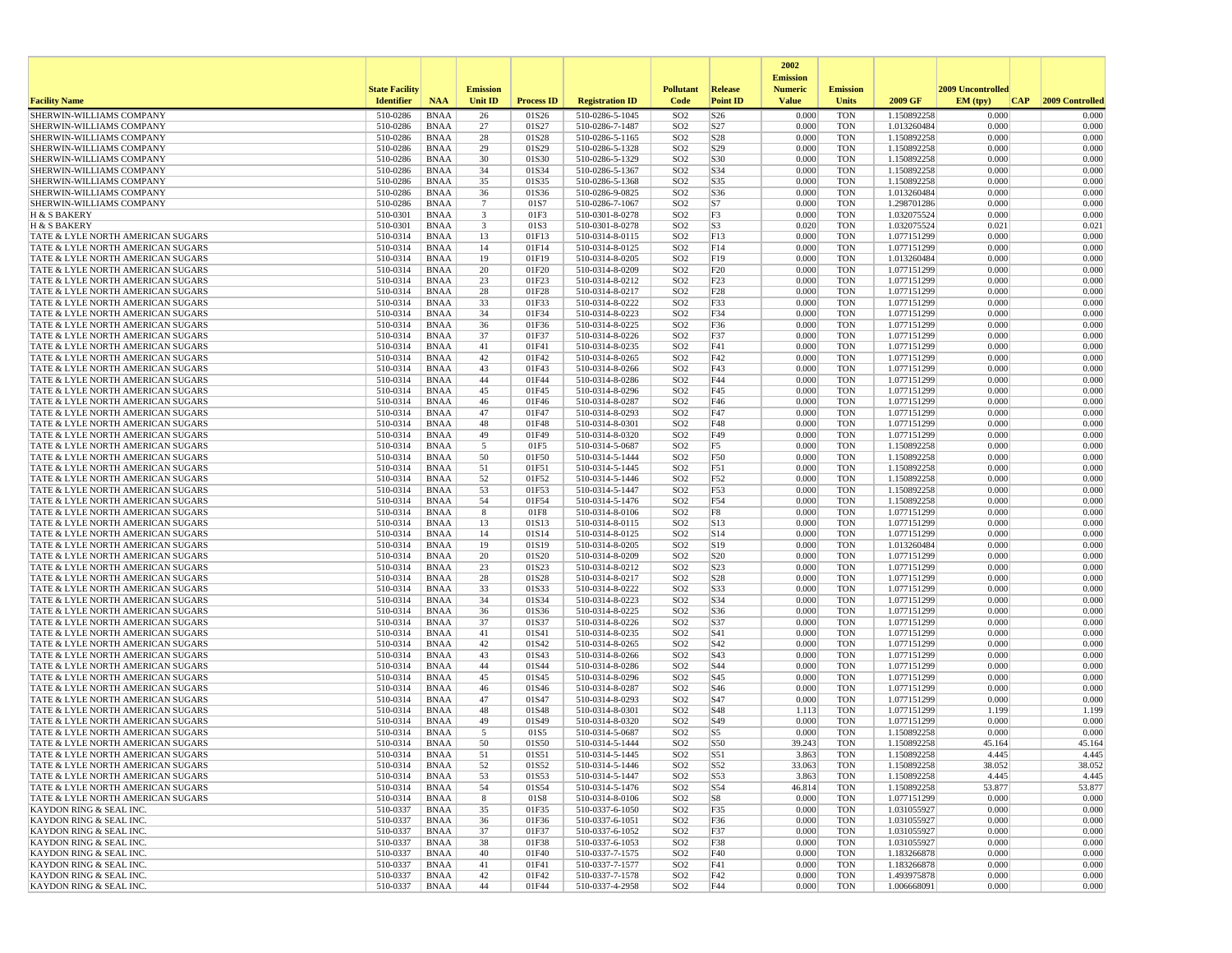|                                                                                            |                       |                            |                                   |                          |                                    |                                    |                                  | 2002                              |                          |                            |                   |                 |
|--------------------------------------------------------------------------------------------|-----------------------|----------------------------|-----------------------------------|--------------------------|------------------------------------|------------------------------------|----------------------------------|-----------------------------------|--------------------------|----------------------------|-------------------|-----------------|
|                                                                                            | <b>State Facility</b> |                            | <b>Emission</b>                   |                          |                                    | <b>Pollutant</b>                   | Release                          | <b>Emission</b><br><b>Numeric</b> | <b>Emission</b>          |                            | 2009 Uncontrolled |                 |
| <b>Facility Name</b>                                                                       | <b>Identifier</b>     | <b>NAA</b>                 | <b>Unit ID</b>                    | <b>Process ID</b>        | <b>Registration ID</b>             | Code                               | <b>Point ID</b>                  | <b>Value</b>                      | Units                    | 2009 GF                    | EM (typ)<br> CAP  | 2009 Controlled |
| KAYDON RING & SEAL INC                                                                     | 510-0337              | <b>BNAA</b>                | 45                                | 01F45                    | 510-0337-4-2959                    | SO <sub>2</sub>                    | F45                              | 0.000                             | <b>TON</b>               | 1.006668091                | 0.000             | 0.000           |
| <b>KAYDON RING &amp; SEAL INC.</b>                                                         | 510-0337              | <b>BNAA</b>                | 46                                | 01F46                    | 510-0337-5-1126                    | SO <sub>2</sub>                    | F46                              | 0.000                             | <b>TON</b>               | 1.150892258                | 0.000             | 0.000           |
| <b>KAYDON RING &amp; SEAL INC.</b>                                                         | 510-0337              | <b>BNAA</b>                | 47<br>50                          | 01F47                    | 510-0337-5-1127                    | SO <sub>2</sub>                    | F47                              | 0.000<br>0.000                    | <b>TON</b>               | 1.150892258                | 0.000             | 0.000<br>0.000  |
| KAYDON RING & SEAL INC.<br>KAYDON RING & SEAL INC                                          | 510-0337<br>510-0337  | <b>BNAA</b><br><b>BNAA</b> | 51                                | 01F50<br>01F51           | 510-0337-6-1749<br>510-0337-6-1780 | SO <sub>2</sub><br>SO <sub>2</sub> | F50<br>F51                       | 0.000                             | <b>TON</b><br><b>TON</b> | 1.159021378<br>1.183266878 | 0.000<br>0.000    | 0.000           |
| KAYDON RING & SEAL INC.                                                                    | 510-0337              | <b>BNAA</b>                | 35                                | 01S35                    | 510-0337-6-1050                    | SO <sub>2</sub>                    | S35                              | 0.000                             | <b>TON</b>               | 1.031055927                | 0.000             | 0.000           |
| KAYDON RING & SEAL INC.                                                                    | 510-0337              | <b>BNAA</b>                | 36                                | 01S36                    | 510-0337-6-1051                    | SO <sub>2</sub>                    | S36                              | 0.000                             | <b>TON</b>               | 1.031055927                | 0.000             | 0.000           |
| KAYDON RING & SEAL INC                                                                     | 510-0337              | <b>BNAA</b>                | 37                                | 01S37                    | 510-0337-6-1052                    | SO <sub>2</sub>                    | S37                              | 0.000                             | <b>TON</b>               | 1.031055927                | 0.000             | 0.000           |
| KAYDON RING & SEAL INC.                                                                    | 510-0337              | <b>BNAA</b>                | 38                                | 01S38                    | 510-0337-6-1053                    | SO <sub>2</sub>                    | S38                              | 0.000                             | <b>TON</b>               | 1.031055927                | 0.000             | 0.000           |
| <b>KAYDON RING &amp; SEAL INC.</b><br>KAYDON RING & SEAL INC.                              | 510-0337<br>510-0337  | <b>BNAA</b><br><b>BNAA</b> | 40<br>41                          | 01S40<br>01S41           | 510-0337-7-1575<br>510-0337-7-1577 | SO <sub>2</sub><br>SO <sub>2</sub> | S40<br>S41                       | 0.000<br>0.000                    | <b>TON</b><br><b>TON</b> | 1.183266878<br>1.183266878 | 0.000<br>0.000    | 0.000<br>0.000  |
| KAYDON RING & SEAL INC.                                                                    | 510-0337              | <b>BNAA</b>                | 42                                | 01S42                    | 510-0337-7-1578                    | SO <sub>2</sub>                    | S42                              | 0.000                             | <b>TON</b>               | 1.493975878                | 0.000             | 0.000           |
| KAYDON RING & SEAL INC                                                                     | 510-0337              | <b>BNAA</b>                | 44                                | 01S44                    | 510-0337-4-2958                    | SO <sub>2</sub>                    | S44                              | 8.942                             | <b>TON</b>               | 1.006668091                | 9.002             | 9.002           |
| KAYDON RING & SEAL INC.                                                                    | 510-0337              | <b>BNAA</b>                | 45                                | 01S45                    | 510-0337-4-2959                    | SO <sub>2</sub>                    | S45                              | 8.942                             | <b>TON</b>               | 1.006668091                | 9.002             | 9.002           |
| KAYDON RING & SEAL INC.                                                                    | 510-0337              | <b>BNAA</b>                | 46                                | 01S46                    | 510-0337-5-1126                    | SO <sub>2</sub>                    | S46                              | 0.000                             | <b>TON</b>               | 1.150892258                | 0.000             | 0.000           |
| <b>KAYDON RING &amp; SEAL INC</b><br>KAYDON RING & SEAL INC.                               | 510-0337<br>510-0337  | <b>BNAA</b><br><b>BNAA</b> | 47<br>50                          | 01S47<br>01S50           | 510-0337-5-1127<br>510-0337-6-1749 | SO <sub>2</sub><br>SO <sub>2</sub> | S47<br>S50                       | 0.081<br>0.000                    | <b>TON</b><br><b>TON</b> | 1.150892258<br>1.159021378 | 0.093<br>0.000    | 0.093<br>0.000  |
| KAYDON RING & SEAL INC.                                                                    | 510-0337              | <b>BNAA</b>                | 51                                | 01S51                    | 510-0337-6-1780                    | SO <sub>2</sub>                    | S51                              | 0.000                             | <b>TON</b>               | 1.183266878                | 0.000             | 0.000           |
| <b>GENERAL MOTORS TRUCK &amp; BUS GROUP</b>                                                | 510-0354              | BNAA                       | -1                                | 01F1                     | 510-0354-2-0248                    | SO <sub>2</sub>                    | F1                               | 0.000                             | <b>TON</b>               | 1.159021378                | 0.000             | 0.000           |
| GENERAL MOTORS TRUCK & BUS GROUP                                                           | 510-0354              | <b>BNAA</b>                | 29                                | 01F29                    | 510-0354-6-1191                    | SO <sub>2</sub>                    | F29                              | 0.000                             | <b>TON</b>               | 1.309348464                | 0.000             | 0.000           |
| <b>GENERAL MOTORS TRUCK &amp; BUS GROUP</b>                                                | 510-0354              | <b>BNAA</b>                | $\overline{\mathbf{3}}$           | 01F3                     | 510-0354-4-0555                    | SO <sub>2</sub>                    | F3                               | 0.000                             | <b>TON</b>               | 1.006668091                | 0.000             | 0.000           |
| <b>GENERAL MOTORS TRUCK &amp; BUS GROUP</b><br>GENERAL MOTORS TRUCK & BUS GROUP            | 510-0354<br>510-0354  | <b>BNAA</b><br><b>BNAA</b> | 37<br>$\overline{4}$              | 01F37<br>01F4            | 510-0354-6-1358<br>510-0354-4-0556 | SO <sub>2</sub><br>SO <sub>2</sub> | F37<br>F4                        | 0.000<br>0.000                    | <b>TON</b><br><b>TON</b> | 1.309348464<br>1.150892258 | 0.000<br>0.000    | 0.000<br>0.000  |
| <b>GENERAL MOTORS TRUCK &amp; BUS GROUP</b>                                                | 510-0354              | <b>BNAA</b>                | 40                                | 01F40                    | 510-0354-6-1750                    | SO <sub>2</sub>                    | F40                              | 0.000                             | <b>TON</b>               | 1.309348464                | 0.000             | 0.000           |
| <b>GENERAL MOTORS TRUCK &amp; BUS GROUP</b>                                                | 510-0354              | <b>BNAA</b>                | 41                                | 01F41                    | 510-0354-6-1751                    | SO <sub>2</sub>                    | F41                              | 0.000                             | <b>TON</b>               | 1.309348464                | 0.000             | 0.000           |
| GENERAL MOTORS TRUCK & BUS GROUP                                                           | 510-0354              | <b>BNAA</b>                | 42                                | 01F42                    | 510-0354-6-1778                    | SO <sub>2</sub>                    | F42                              | 0.000                             | <b>TON</b>               | 1.309348464                | 0.000             | 0.000           |
| GENERAL MOTORS TRUCK & BUS GROUP                                                           | 510-0354              | <b>BNAA</b>                | 5                                 | 01F5                     | 510-0354-4-0557                    | SO <sub>2</sub>                    | F5                               | 0.000                             | <b>TON</b>               | 1.150892258                | 0.000             | 0.000           |
| GENERAL MOTORS TRUCK & BUS GROUP<br><b>GENERAL MOTORS TRUCK &amp; BUS GROUP</b>            | 510-0354<br>510-0354  | <b>BNAA</b><br><b>BNAA</b> | $7\phantom{.0}$<br>$\overline{1}$ | 01F7<br>01S1             | 510-0354-5-1357<br>510-0354-2-0248 | SO <sub>2</sub><br>SO <sub>2</sub> | F7<br>S1                         | 0.000<br>3.200                    | <b>TON</b><br><b>TON</b> | 1.150892258<br>1.159021378 | 0.000<br>3.709    | 0.000<br>3.709  |
| <b>GENERAL MOTORS TRUCK &amp; BUS GROUP</b>                                                | 510-0354              | <b>BNAA</b>                | 29                                | 01S29                    | 510-0354-6-1191                    | SO <sub>2</sub>                    | S <sub>29</sub>                  | 0.000                             | <b>TON</b>               | 1.309348464                | 0.000             | 0.000           |
| GENERAL MOTORS TRUCK & BUS GROUP                                                           | 510-0354              | <b>BNAA</b>                | $\overline{\mathbf{3}}$           | 01S3                     | 510-0354-4-0555                    | SO <sub>2</sub>                    | S <sub>3</sub>                   | 0.500                             | <b>TON</b>               | 1.006668091                | 0.503             | 0.503           |
| GENERAL MOTORS TRUCK & BUS GROUP                                                           | 510-0354              | <b>BNAA</b>                | 37                                | 01S37                    | 510-0354-6-1358                    | SO <sub>2</sub>                    | S37                              | 0.000                             | <b>TON</b>               | 1.309348464                | 0.000             | 0.000           |
| <b>GENERAL MOTORS TRUCK &amp; BUS GROUP</b>                                                | 510-0354              | BNAA                       | $\overline{4}$                    | 01S4                     | 510-0354-4-0556                    | SO <sub>2</sub>                    | S <sub>4</sub>                   | 0.100                             | <b>TON</b>               | 1.150892258                | 0.115             | 0.115           |
| GENERAL MOTORS TRUCK & BUS GROUP                                                           | 510-0354              | <b>BNAA</b>                | 40<br>41                          | 01S40                    | 510-0354-6-1750                    | SO <sub>2</sub>                    | S40                              | 0.000<br>0.000                    | <b>TON</b>               | 1.309348464                | 0.000<br>0.000    | 0.000<br>0.000  |
| <b>GENERAL MOTORS TRUCK &amp; BUS GROUP</b><br><b>GENERAL MOTORS TRUCK &amp; BUS GROUP</b> | 510-0354<br>510-0354  | <b>BNAA</b><br><b>BNAA</b> | 42                                | 01S41<br>01S42           | 510-0354-6-1751<br>510-0354-6-1778 | SO <sub>2</sub><br>SO <sub>2</sub> | S41<br>S42                       | 0.000                             | <b>TON</b><br><b>TON</b> | 1.309348464<br>1.309348464 | 0.000             | 0.000           |
| GENERAL MOTORS TRUCK & BUS GROUP                                                           | 510-0354              | <b>BNAA</b>                | 5                                 | 01S5                     | 510-0354-4-0557                    | SO <sub>2</sub>                    | S <sub>5</sub>                   | 0.100                             | <b>TON</b>               | 1.150892258                | 0.115             | 0.115           |
| <b>GENERAL MOTORS TRUCK &amp; BUS GROUP</b>                                                | 510-0354              | <b>BNAA</b>                | $7\phantom{.0}$                   | 01S7                     | 510-0354-5-1357                    | SO <sub>2</sub>                    | S7                               | 0.000                             | <b>TON</b>               | 1.150892258                | 0.000             | 0.000           |
| HAUSWALD BAKERY/DIV OF SCHMIDT'S                                                           | 510-0582              | <b>BNAA</b>                | 3                                 | 01F3                     | 510-0582-5-1252                    | SO <sub>2</sub>                    | F3                               | 0.000                             | <b>TON</b>               | 1.150892258                | 0.000             | 0.000           |
| HAUSWALD BAKERY/DIV OF SCHMIDT'S                                                           | 510-0582              | <b>BNAA</b>                | $\overline{4}$<br>3               | 01F4<br>01S3             | 510-0582-8-0284                    | SO <sub>2</sub><br>SO <sub>2</sub> | F4<br>S <sub>3</sub>             | 0.000<br>0.006                    | <b>TON</b><br><b>TON</b> | 1.032075524<br>1.150892258 | 0.000<br>0.007    | 0.000<br>0.007  |
| HAUSWALD BAKERY/DIV OF SCHMIDT'S<br>HAUSWALD BAKERY/DIV OF SCHMIDT'S                       | 510-0582<br>510-0582  | <b>BNAA</b><br><b>BNAA</b> | $\overline{4}$                    | 01S4                     | 510-0582-5-1252<br>510-0582-8-0284 | SO <sub>2</sub>                    | S <sub>4</sub>                   | 0.002                             | <b>TON</b>               | 1.032075524                | 0.002             | 0.002           |
| TRIGEN - NORTH CENTRAL AVENUE                                                              | 510-0651              | <b>BNAA</b>                | 3                                 | 01F3                     | 510-0651-5-1281                    | SO <sub>2</sub>                    | F3                               | 0.000                             | <b>TON</b>               | 1.162467599                | 0.000             | 0.000           |
| TRIGEN - NORTH CENTRAL AVENUE                                                              | 510-0651              | <b>BNAA</b>                | $\overline{4}$                    | 01F4                     | 510-0651-5-1282                    | SO <sub>2</sub>                    | F4                               | 0.000                             | <b>TON</b>               | 1.162467599                | 0.000             | 0.000           |
| TRIGEN - NORTH CENTRAL AVENUE                                                              | 510-0651              | <b>BNAA</b>                | $\overline{7}$                    | 01F7                     | 510-0651-5-1350                    | SO <sub>2</sub>                    | F7                               | 0.000                             | <b>TON</b>               | 1.162467599                | 0.000             | 0.000           |
| TRIGEN - NORTH CENTRAL AVENUE                                                              | 510-0651              | <b>BNAA</b>                | 8                                 | 01F8                     | 510-0651-5-1351                    | SO <sub>2</sub>                    | F8                               | 0.000                             | <b>TON</b>               | 1.162467599                | 0.000             | 0.000           |
| TRIGEN - NORTH CENTRAL AVENUE<br>TRIGEN - NORTH CENTRAL AVENUE                             | 510-0651<br>510-0651  | <b>BNAA</b><br><b>BNAA</b> | 3<br>$\overline{4}$               | 01S3<br>01S4             | 510-0651-5-1281<br>510-0651-5-1282 | SO <sub>2</sub><br>SO <sub>2</sub> | S <sub>3</sub><br>S <sub>4</sub> | 0.059<br>0.000                    | <b>TON</b><br><b>TON</b> | 1.162467599<br>1.162467599 | 0.069<br>0.000    | 0.069<br>0.000  |
| TRIGEN - NORTH CENTRAL AVENUE                                                              | 510-0651              | <b>BNAA</b>                | $\overline{7}$                    | 01S7                     | 510-0651-5-1350                    | SO <sub>2</sub>                    | S7                               | 0.103                             | <b>TON</b>               | 1.162467599                | 0.120             | 0.120           |
| TRIGEN - NORTH CENTRAL AVENUE                                                              | 510-0651              | <b>BNAA</b>                | 8                                 | 01S8                     | 510-0651-5-1351                    | SO <sub>2</sub>                    | S8                               | 1.040                             | <b>TON</b>               | 1.162467599                | 1.209             | 1.209           |
| PETROLEUM FUEL & TERMINAL COMPANY                                                          | 510-0677              | <b>BNAA</b>                | 2                                 | 01F <sub>2</sub>         | 510-0677-4-0293                    | SO <sub>2</sub>                    | F <sub>2</sub>                   | 0.000                             | <b>TON</b>               | 1.006842613                | 0.000             | 0.000           |
| PETROLEUM FUEL & TERMINAL COMPANY<br>PETROLEUM FUEL & TERMINAL COMPANY                     | 510-0677              | <b>BNAA</b>                | -5<br>$\overline{2}$              | 01F5                     | 510-0677-4-3049                    | SO <sub>2</sub>                    | F <sub>5</sub>                   | 0.000<br>0.292                    | <b>TON</b><br><b>TON</b> | 1.006842613<br>1.006842613 | 0.000<br>0.294    | 0.000<br>0.294  |
| PETROLEUM FUEL & TERMINAL COMPANY                                                          | 510-0677<br>510-0677  | <b>BNAA</b><br><b>BNAA</b> | 5                                 | 01S2<br>01S5             | 510-0677-4-0293<br>510-0677-4-3049 | SO <sub>2</sub><br>SO <sub>2</sub> | S <sub>2</sub><br>S <sub>5</sub> | 0.136                             | <b>TON</b>               | 1.006842613                | 0.137             | 0.137           |
| CONOCOPHILLIPS BALTIMORE TERMINAL                                                          | 510-0703              | <b>BNAA</b>                | 3                                 | 01F3                     | 510-0703-4-3046                    | SO <sub>2</sub>                    | F3                               | 0.000                             | <b>TON</b>               | 1.006668091                | 0.000             | 0.000           |
| CONOCOPHILLIPS BALTIMORE TERMINAL                                                          | 510-0703              | <b>BNAA</b>                | 3                                 | 01S3                     | 510-0703-4-3046                    | SO <sub>2</sub>                    | S <sub>3</sub>                   | 0.012                             | <b>TON</b>               | 1.006668091                | 0.012             | 0.012           |
| <b>MOTIVA TERMINAL</b>                                                                     | 510-0728              | <b>BNAA</b>                | $\overline{7}$                    | 01F7                     | 510-0728-9-0828                    | SO <sub>2</sub>                    | F7                               | 0.000                             | <b>TON</b>               | 1.002286434                | 0.000             | 0.000           |
| MOTIVA TERMINAL                                                                            | 510-0728              | <b>BNAA</b>                | $\overline{7}$                    | 01S7<br>01F <sub>2</sub> | 510-0728-9-0828<br>510-0730-9-0694 | SO <sub>2</sub><br>SO <sub>2</sub> | S7<br>F2                         | 0.000<br>0.000                    | <b>TON</b><br><b>TON</b> | 1.002286434<br>1.002286434 | 0.000<br>0.000    | 0.000<br>0.000  |
| STRATUS PETROLEUM<br><b>STRATUS PETROLEUM</b>                                              | 510-0730<br>510-0730  | <b>BNAA</b><br>BNAA        | $\overline{2}$                    | 01S <sub>2</sub>         | 510-0730-9-0694                    | SO <sub>2</sub>                    | S <sub>2</sub>                   | 0.000                             | TON                      | 1.002286434                | 0.000             | 0.000           |
| <b>VAC PAC MANUFACTURING</b>                                                               | 510-0761              | <b>BNAA</b>                | -1                                | 01F1                     | 510-0761-9-0097                    | SO <sub>2</sub>                    | F1                               | 0.000                             | <b>TON</b>               | 0.970630348                | 0.000             | 0.000           |
| VAC PAC MANUFACTURING                                                                      | 510-0761              | <b>BNAA</b>                | 2                                 | 01F <sub>2</sub>         | 510-0761-9-0098                    | SO <sub>2</sub>                    | F2                               | 0.000                             | <b>TON</b>               | 0.970630348                | 0.000             | 0.000           |
| VAC PAC MANUFACTURING                                                                      | 510-0761              | <b>BNAA</b>                | $\overline{\mathbf{3}}$           | 01F3                     | 510-0761-9-0099                    | SO <sub>2</sub>                    | F3                               | 0.000                             | <b>TON</b>               | 1.291344166                | 0.000             | 0.000           |
| <b>VAC PAC MANUFACTURING</b>                                                               | 510-0761              | <b>BNAA</b>                | $\overline{4}$                    | 01F4                     | 510-0761-6-1530                    | SO <sub>2</sub>                    | F4                               | 0.000                             | <b>TON</b>               | 0.970630348                | 0.000             | 0.000           |
| <b>VAC PAC MANUFACTURING</b><br>VAC PAC MANUFACTURING                                      | 510-0761<br>510-0761  | <b>BNAA</b><br>BNAA        | 5<br>6                            | 01F5<br>01F6             | 510-0761-6-1568<br>510-0761-6-1737 | SO <sub>2</sub><br>SO <sub>2</sub> | F5<br>F <sub>6</sub>             | 0.000<br>0.000                    | <b>TON</b><br><b>TON</b> | 0.970630348<br>0.970630348 | 0.000<br>0.000    | 0.000<br>0.000  |
| VAC PAC MANUFACTURING                                                                      | 510-0761              | <b>BNAA</b>                | $\overline{1}$                    | 01S1                     | 510-0761-9-0097                    | SO <sub>2</sub>                    | S1                               | 0.000                             | <b>TON</b>               | 0.970630348                | 0.000             | 0.000           |
| <b>VAC PAC MANUFACTURING</b>                                                               | 510-0761              | BNAA                       | $\overline{c}$                    | 01S <sub>2</sub>         | 510-0761-9-0098                    | SO <sub>2</sub>                    | S <sub>2</sub>                   | 0.000                             | <b>TON</b>               | 0.970630348                | 0.000             | 0.000           |
| <b>VAC PAC MANUFACTURING</b>                                                               | 510-0761              | <b>BNAA</b>                | 3                                 | 01S3                     | 510-0761-9-0099                    | SO <sub>2</sub>                    | S <sub>3</sub>                   | 0.000                             | <b>TON</b>               | 1.291344166                | 0.000             | 0.000           |
| VAC PAC MANUFACTURING                                                                      | 510-0761              | <b>BNAA</b>                | $\overline{4}$                    | 01S4                     | 510-0761-6-1530                    | SO <sub>2</sub>                    | S <sub>4</sub>                   | 0.000                             | <b>TON</b>               | 0.970630348                | 0.000             | 0.000           |
| VAC PAC MANUFACTURING                                                                      | 510-0761              | BNAA                       | 5                                 | 01S5                     | 510-0761-6-1568                    | SO <sub>2</sub>                    | S5                               | 0.000                             | TON                      | 0.970630348                | 0.000             | 0.000           |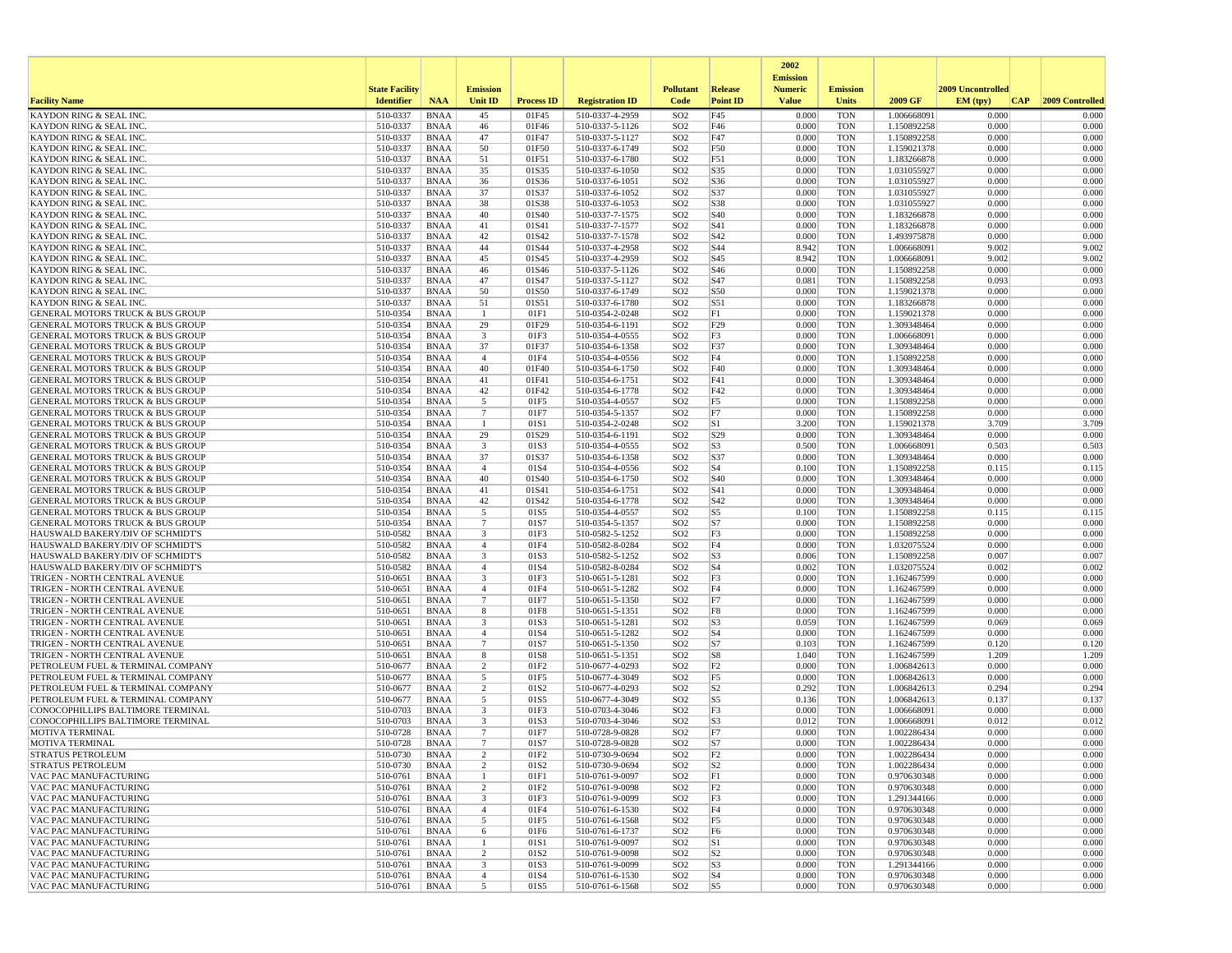|                                                                        |                       |                            |                                           |                          |                                    |                                    |                                  | 2002                              |                          |                            |                   |                 |
|------------------------------------------------------------------------|-----------------------|----------------------------|-------------------------------------------|--------------------------|------------------------------------|------------------------------------|----------------------------------|-----------------------------------|--------------------------|----------------------------|-------------------|-----------------|
|                                                                        | <b>State Facility</b> |                            | <b>Emission</b>                           |                          |                                    | <b>Pollutant</b>                   | Release                          | <b>Emission</b><br><b>Numeric</b> | <b>Emission</b>          |                            | 2009 Uncontrolled |                 |
| <b>Facility Name</b>                                                   | <b>Identifier</b>     | <b>NAA</b>                 | <b>Unit ID</b>                            | <b>Process ID</b>        | <b>Registration ID</b>             | Code                               | <b>Point ID</b>                  | <b>Value</b>                      | Units                    | 2009 GF                    | EM (typ)<br> CAP  | 2009 Controlled |
| VAC PAC MANUFACTURING                                                  | 510-0761              | <b>BNAA</b>                | 6                                         | 01S6                     | 510-0761-6-1737                    | SO <sub>2</sub>                    | S <sub>6</sub>                   | 0.000                             | <b>TON</b>               | 0.970630348                | 0.000             | 0.000           |
| AMERADA HESS TERMINAL                                                  | 510-0918              | BNAA                       | -1                                        | 01F1                     | 510-0918-4-1239                    | SO <sub>2</sub>                    | F1                               | 0.000                             | <b>TON</b>               | 1.556651831                | 0.000             | 0.000           |
| AMERADA HESS TERMINAL                                                  | 510-0918              | <b>BNAA</b>                | $\overline{2}$                            | 01F <sub>2</sub>         | 510-0918-4-1240                    | SO <sub>2</sub>                    | F2                               | 0.000                             | <b>TON</b>               | 1.281243086                | 0.000             | 0.000           |
| AMERADA HESS TERMINAL<br><b>AMERADA HESS TERMINAL</b>                  | 510-0918<br>510-0918  | BNAA<br><b>BNAA</b>        | 3<br>$\overline{4}$                       | 01F3<br>01F4             | 510-0918-4-1241<br>510-0918-4-1242 | SO <sub>2</sub><br>SO <sub>2</sub> | F3<br>F4                         | 0.000<br>0.000                    | <b>TON</b><br><b>TON</b> | 1.556651831<br>1.556651831 | 0.000<br>0.000    | 0.000<br>0.000  |
| AMERADA HESS TERMINAL                                                  | 510-0918              | <b>BNAA</b>                | $\overline{1}$                            | 01S1                     | 510-0918-4-1239                    | SO <sub>2</sub>                    | S1                               | 4.320                             | <b>TON</b>               | 1.556651831                | 6.725             | 6.725           |
| AMERADA HESS TERMINAL                                                  | 510-0918              | BNAA                       | $\overline{2}$                            | 01S <sub>2</sub>         | 510-0918-4-1240                    | SO <sub>2</sub>                    | S <sub>2</sub>                   | 0.030                             | <b>TON</b>               | 1.281243086                | 0.038             | 0.038           |
| AMERADA HESS TERMINAL                                                  | 510-0918              | <b>BNAA</b>                | 3                                         | 01S3                     | 510-0918-4-1241                    | SO <sub>2</sub>                    | S3                               | 9.950                             | <b>TON</b>               | 1.556651831                | 15.489            | 15.489          |
| AMERADA HESS TERMINAL                                                  | 510-0918              | <b>BNAA</b>                | $\overline{4}$                            | 01S4                     | 510-0918-4-1242                    | SO <sub>2</sub>                    | S <sub>4</sub>                   | 19.800                            | <b>TON</b>               | 1.556651831                | 30.822            | 30.822          |
| AMERADA HESS TERMINAL                                                  | 510-0918              | <b>BNAA</b>                | $\overline{4}$                            | 02F4                     | 510-0918-4-1242                    | SO <sub>2</sub>                    | F4                               | 0.000                             | <b>TON</b>               | 1.556651831                | 0.000             | 0.000           |
| AMERADA HESS TERMINAL<br>AMERADA HESS TERMINAL                         | 510-0918<br>510-0918  | BNAA<br><b>BNAA</b>        | $\overline{4}$<br>$\overline{4}$          | 02S4<br>03F4             | 510-0918-4-1242<br>510-0918-4-1242 | SO <sub>2</sub><br>SO <sub>2</sub> | S4<br>F4                         | 10.830<br>0.000                   | <b>TON</b><br><b>TON</b> | 1.556651831<br>1.556651831 | 16.859<br>0.000   | 16.859<br>0.000 |
| AMERADA HESS TERMINAL                                                  | 510-0918              | <b>BNAA</b>                | $\overline{4}$                            | 03S4                     | 510-0918-4-1242                    | SO <sub>2</sub>                    | S <sub>4</sub>                   | 4.410                             | <b>TON</b>               | 1.556651831                | 6.865             | 6.865           |
| SINAI HOSPITAL OF BALTIMORE                                            | 510-1043              | <b>BNAA</b>                | $\overline{1}$                            | 01F1                     | 510-1043-2-0275                    | SO <sub>2</sub>                    | F1                               | 0.000                             | <b>TON</b>               | 1.067724705                | 0.000             | 0.000           |
| SINAI HOSPITAL OF BALTIMORE                                            | 510-1043              | BNAA                       | 12                                        | 01F12                    | 510-1043-9-0820                    | SO <sub>2</sub>                    | F12                              | 0.000                             | <b>TON</b>               | 1.281243086                | 0.000             | 0.000           |
| SINAI HOSPITAL OF BALTIMORE                                            | 510-1043              | BNAA                       | 13                                        | 01F13                    | 510-1043-9-0821                    | SO <sub>2</sub>                    | F13                              | 0.000                             | <b>TON</b>               | 1.281243086                | 0.000             | 0.000           |
| SINAI HOSPITAL OF BALTIMORE                                            | 510-1043              | <b>BNAA</b>                | 14                                        | 01F14                    | 510-1043-9-0822                    | SO <sub>2</sub>                    | F14                              | 0.000                             | <b>TON</b>               | 1.281243086                | 0.000             | 0.000           |
| SINAI HOSPITAL OF BALTIMORE<br>SINAI HOSPITAL OF BALTIMORE             | 510-1043<br>510-1043  | BNAA<br><b>BNAA</b>        | $\overline{\mathbf{3}}$<br>$\overline{4}$ | 01F3<br>01F4             | 510-1043-4-2838<br>510-1043-4-2839 | SO <sub>2</sub><br>SO <sub>2</sub> | F3<br>F4                         | 0.000<br>0.000                    | <b>TON</b><br><b>TON</b> | 1.162467599<br>1.162467599 | 0.000<br>0.000    | 0.000<br>0.000  |
| SINAI HOSPITAL OF BALTIMORE                                            | 510-1043              | <b>BNAA</b>                | 5                                         | 01F5                     | 510-1043-4-2840                    | SO <sub>2</sub>                    | F5                               | 0.000                             | <b>TON</b>               | 1.162467599                | 0.000             | 0.000           |
| SINAI HOSPITAL OF BALTIMORE                                            | 510-1043              | <b>BNAA</b>                | 6                                         | 01F6                     | 510-1043-4-2841                    | SO <sub>2</sub>                    | F6                               | 0.000                             | <b>TON</b>               | 1.162467599                | 0.000             | 0.000           |
| SINAI HOSPITAL OF BALTIMORE                                            | 510-1043              | BNAA                       | -1                                        | 01S1                     | 510-1043-2-0275                    | SO <sub>2</sub>                    | S1                               | 0.224                             | <b>TON</b>               | 1.067724705                | 0.240             | 0.240           |
| SINAI HOSPITAL OF BALTIMORE                                            | 510-1043              | <b>BNAA</b>                | 12                                        | 01S12                    | 510-1043-9-0820                    | SO <sub>2</sub>                    | S12                              | 0.656                             | <b>TON</b>               | 1.281243086                | 0.840             | 0.840           |
| SINAI HOSPITAL OF BALTIMORE                                            | 510-1043              | <b>BNAA</b>                | 13                                        | 01S13                    | 510-1043-9-0821                    | SO <sub>2</sub>                    | S <sub>13</sub>                  | 0.656                             | <b>TON</b>               | 1.281243086                | 0.840             | 0.840           |
| SINAI HOSPITAL OF BALTIMORE<br>SINAI HOSPITAL OF BALTIMORE             | 510-1043<br>510-1043  | BNAA<br><b>BNAA</b>        | 14<br>$\overline{\mathbf{3}}$             | 01S14<br>01S3            | 510-1043-9-0822<br>510-1043-4-2838 | SO <sub>2</sub><br>SO <sub>2</sub> | S14<br>S <sub>3</sub>            | 0.656<br>0.009                    | <b>TON</b><br><b>TON</b> | 1.281243086<br>1.162467599 | 0.840<br>0.011    | 0.840<br>0.011  |
| SINAI HOSPITAL OF BALTIMORE                                            | 510-1043              | <b>BNAA</b>                | $\overline{4}$                            | 01S4                     | 510-1043-4-2839                    | SO <sub>2</sub>                    | S <sub>4</sub>                   | 0.015                             | <b>TON</b>               | 1.162467599                | 0.017             | 0.017           |
| SINAI HOSPITAL OF BALTIMORE                                            | 510-1043              | <b>BNAA</b>                | 5                                         | 01S5                     | 510-1043-4-2840                    | SO <sub>2</sub>                    | S <sub>5</sub>                   | 0.011                             | <b>TON</b>               | 1.162467599                | 0.013             | 0.013           |
| SINAI HOSPITAL OF BALTIMORE                                            | 510-1043              | BNAA                       | 6                                         | 01S6                     | 510-1043-4-2841                    | SO <sub>2</sub>                    | S <sub>6</sub>                   | 0.018                             | <b>TON</b>               | 1.162467599                | 0.021             | 0.021           |
| LENMAR, INC.                                                           | 510-1056              | <b>BNAA</b>                | $\overline{\mathbf{3}}$                   | 01F3                     | 510-1056-5-1438                    | SO <sub>2</sub>                    | F3                               | 0.000                             | <b>TON</b>               | 1.150892258                | 0.000             | 0.000           |
| LENMAR, INC.                                                           | 510-1056              | <b>BNAA</b>                | $\overline{\mathbf{3}}$                   | 01S3                     | 510-1056-5-1438                    | SO <sub>2</sub>                    | S <sub>3</sub>                   | 0.000                             | <b>TON</b>               | 1.150892258                | 0.000             | 0.000           |
| <b>FURST BROTHERS COMPANY</b><br><b>FURST BROTHERS COMPANY</b>         | 510-1346<br>510-1346  | BNAA<br><b>BNAA</b>        | 3<br>$\overline{4}$                       | 01F3<br>01F4             | 510-1346-6-1552<br>510-1346-6-1645 | SO <sub>2</sub><br>SO <sub>2</sub> | F3<br>F4                         | 0.000<br>0.000                    | <b>TON</b><br><b>TON</b> | 1.159021378<br>1.159021378 | 0.000<br>0.000    | 0.000<br>0.000  |
| FURST BROTHERS COMPANY                                                 | 510-1346              | <b>BNAA</b>                | 5                                         | 01F5                     | 510-1346-6-1646                    | SO <sub>2</sub>                    | F5                               | 0.000                             | <b>TON</b>               | 1.159021378                | 0.000             | 0.000           |
| <b>FURST BROTHERS COMPANY</b>                                          | 510-1346              | BNAA                       | $\overline{\mathbf{3}}$                   | 01S3                     | 510-1346-6-1552                    | SO <sub>2</sub>                    | S <sub>3</sub>                   | 0.000                             | <b>TON</b>               | 1.159021378                | 0.000             | 0.000           |
| <b>FURST BROTHERS COMPANY</b>                                          | 510-1346              | BNAA                       | $\overline{4}$                            | 01S4                     | 510-1346-6-1645                    | SO <sub>2</sub>                    | S <sub>4</sub>                   | 0.000                             | <b>TON</b>               | 1.159021378                | 0.000             | 0.000           |
| <b>FURST BROTHERS COMPANY</b>                                          | 510-1346              | <b>BNAA</b>                | 5                                         | 01S5                     | 510-1346-6-1646                    | SO <sub>2</sub>                    | S <sub>5</sub>                   | 0.000                             | <b>TON</b>               | 1.159021378                | 0.000             | 0.000           |
| P Q CORPORATION                                                        | 510-1665              | BNAA                       | $\overline{2}$                            | 01F2                     | 510-1665-7-1078                    | SO <sub>2</sub>                    | F2                               | 0.000                             | <b>TON</b>               | 1.204225302                | 0.000             | 0.000           |
| P Q CORPORATION<br>WHEELABRATOR BALTIMORE LP                           | 510-1665<br>510-1886  | <b>BNAA</b><br>BNAA        | $\overline{2}$<br>-1                      | 01S <sub>2</sub><br>01F1 | 510-1665-7-1078<br>510-1886-2-0255 | SO <sub>2</sub><br>SO <sub>2</sub> | S <sub>2</sub><br>F1             | 0.301<br>0.000                    | <b>TON</b><br><b>TON</b> | 1.204225302<br>1.094117641 | 0.363<br>0.000    | 0.363<br>0.000  |
| <b>WHEELABRATOR BALTIMORE LP</b>                                       | 510-1886              | BNAA                       | $\overline{2}$                            | 01F2                     | 510-1886-2-0256                    | SO <sub>2</sub>                    | F <sub>2</sub>                   | 0.000                             | <b>TON</b>               | 1.094117641                | 0.000             | 0.000           |
| <b>WHEELABRATOR BALTIMORE LP</b>                                       | 510-1886              | <b>BNAA</b>                | 3                                         | 01F3                     | 510-1886-2-0257                    | SO <sub>2</sub>                    | F3                               | 0.000                             | <b>TON</b>               | 1.094117641                | 0.000             | 0.000           |
| WHEELABRATOR BALTIMORE LP                                              | 510-1886              | BNAA                       | -1                                        | 01S1                     | 510-1886-2-0255                    | SO <sub>2</sub>                    | S1                               | 52.858                            | <b>TON</b>               | 1.094117641                | 57.833            | 57.833          |
| <b>WHEELABRATOR BALTIMORE LP</b>                                       | 510-1886              | <b>BNAA</b>                | $\overline{2}$                            | 01S <sub>2</sub>         | 510-1886-2-0256                    | SO <sub>2</sub>                    | S <sub>2</sub>                   | 57.659                            | <b>TON</b>               | 1.094117641                | 63.086            | 63.086          |
| WHEELABRATOR BALTIMORE LP                                              | 510-1886              | <b>BNAA</b>                | $\overline{\mathbf{3}}$<br>$\overline{1}$ | 01S3                     | 510-1886-2-0257                    | SO <sub>2</sub>                    | S <sub>3</sub><br>F1             | 61.861<br>0.000                   | <b>TON</b>               | 1.094117641                | 67.683<br>0.000   | 67.683          |
| PETROLEUM FUEL & TERMINAL COMPANY<br>PETROLEUM FUEL & TERMINAL COMPANY | 510-1923<br>510-1923  | <b>BNAA</b><br>BNAA        | $\overline{2}$                            | 01F1<br>01F2             | 510-1923-9-0261<br>510-1923-9-0283 | SO <sub>2</sub><br>SO <sub>2</sub> | F2                               | 0.000                             | <b>TON</b><br><b>TON</b> | 1.002286434<br>1.150892258 | 0.000             | 0.000<br>0.000  |
| PETROLEUM FUEL & TERMINAL COMPANY                                      | 510-1923              | <b>BNAA</b>                | $\overline{\mathbf{3}}$                   | 01F3                     | 510-1923-9-0284                    | SO <sub>2</sub>                    | F3                               | 0.000                             | <b>TON</b>               | 1.150892258                | 0.000             | 0.000           |
| PETROLEUM FUEL & TERMINAL COMPANY                                      | 510-1923              | <b>BNAA</b>                | $\overline{4}$                            | 01F4                     | 510-1923-4-1949                    | SO <sub>2</sub>                    | F4                               | 0.000                             | <b>TON</b>               | 1.281243086                | 0.000             | 0.000           |
| PETROLEUM FUEL & TERMINAL COMPANY                                      | 510-1923              | BNAA                       | 5                                         | 01F5                     | 510-1923-5-1435                    | SO <sub>2</sub>                    | F5                               | 0.000                             | <b>TON</b>               | 1.162467599                | 0.000             | 0.000           |
| PETROLEUM FUEL & TERMINAL COMPANY                                      | 510-1923              | <b>BNAA</b>                | -1                                        | 01S1                     | 510-1923-9-0261                    | SO <sub>2</sub>                    | S1                               | 0.000                             | <b>TON</b>               | 1.002286434                | 0.000             | 0.000           |
| PETROLEUM FUEL & TERMINAL COMPANY<br>PETROLEUM FUEL & TERMINAL COMPANY | 510-1923<br>510-1923  | <b>BNAA</b><br><b>BNAA</b> | $\overline{2}$<br>3                       | 01S2<br>01S3             | 510-1923-9-0283<br>510-1923-9-0284 | SO <sub>2</sub><br>SO <sub>2</sub> | S <sub>2</sub><br>S <sub>3</sub> | 0.006<br>0.006                    | <b>TON</b><br><b>TON</b> | 1.150892258<br>1.150892258 | 0.007<br>0.007    | 0.007<br>0.007  |
| PETROLEUM FUEL & TERMINAL COMPANY                                      | 510-1923              | BNAA                       | $\overline{4}$                            | 01S4                     | 510-1923-4-1949                    | SO <sub>2</sub>                    | S <sub>4</sub>                   | 6.731                             | <b>TON</b>               | 1.281243086                | 8.624             | 8.624           |
| PETROLEUM FUEL & TERMINAL COMPANY                                      | 510-1923              | <b>BNAA</b>                | 5                                         | 01S5                     | 510-1923-5-1435                    | SO <sub>2</sub>                    | S5                               | 0.006                             | <b>TON</b>               | 1.162467599                | 0.007             | 0.007           |
| <b>TNEMEC COMPANY</b>                                                  | 510-1986              | <b>BNAA</b>                | $\mathbf{1}$                              | 01F1                     | 510-1986-7-0909                    | SO <sub>2</sub>                    | F1                               | 0.000                             | <b>TON</b>               | 1.298701286                | 0.000             | 0.000           |
| <b>TNEMEC COMPANY</b>                                                  | 510-1986              | BNAA                       | $\overline{2}$                            | 01F <sub>2</sub>         | 510-1986-7-0910                    | SO <sub>2</sub>                    | F2                               | 0.000                             | <b>TON</b>               | 1.298701286                | 0.000             | 0.000           |
| <b>TNEMEC COMPANY</b>                                                  | 510-1986              | <b>BNAA</b>                | 3                                         | 01F3                     | 510-1986-4-2386                    | SO <sub>2</sub>                    | F3                               | 0.000                             | <b>TON</b>               | 1.006668091                | 0.000             | 0.000           |
| <b>TNEMEC COMPANY</b><br><b>TNEMEC COMPANY</b>                         | 510-1986<br>510-1986  | <b>BNAA</b><br>BNAA        | $\overline{c}$                            | 01S1<br>01S <sub>2</sub> | 510-1986-7-0909<br>510-1986-7-0910 | SO <sub>2</sub><br>SO <sub>2</sub> | S1<br> S <sub>2</sub>            | 0.000<br>0.000                    | <b>TON</b><br>TON        | 1.298701286<br>1.298701286 | 0.000<br>0.000    | 0.000<br>0.000  |
| <b>TNEMEC COMPANY</b>                                                  | 510-1986              | BNAA                       | $\overline{3}$                            | 01S3                     | 510-1986-4-2386                    | SO <sub>2</sub>                    | S <sub>3</sub>                   | 0.225                             | <b>TON</b>               | 1.006668091                | 0.227             | 0.227           |
| NATIONAL GRAPHICS                                                      | 510-2034              | BNAA                       | 5                                         | 01F5                     | 510-2034-9-0581                    | SO <sub>2</sub>                    | F5                               | 0.000                             | <b>TON</b>               | 0.970630348                | 0.000             | 0.000           |
| NATIONAL GRAPHICS                                                      | 510-2034              | BNAA                       | 9                                         | 01F9                     | 510-2034-6-1245                    | SO <sub>2</sub>                    | F9                               | 0.000                             | <b>TON</b>               | 1.040912509                | 0.000             | 0.000           |
| NATIONAL GRAPHICS                                                      | 510-2034              | BNAA                       | 5                                         | 01S5                     | 510-2034-9-0581                    | SO <sub>2</sub>                    | S5                               | 0.000                             | <b>TON</b>               | 0.970630348                | 0.000             | 0.000           |
| <b>NATIONAL GRAPHICS</b>                                               | 510-2034              | BNAA                       | 9                                         | 01S9                     | 510-2034-6-1245                    | SO <sub>2</sub>                    | S9                               | 0.000                             | <b>TON</b>               | 1.040912509                | 0.000             | 0.000           |
| <b>VICTOR GRAPHICS</b><br><b>VICTOR GRAPHICS</b>                       | 510-2244<br>510-2244  | BNAA<br>BNAA               | 10<br>$\overline{c}$                      | 01F10<br>01F2            | 510-2244-6-1720<br>510-2244-6-1397 | SO <sub>2</sub><br>SO <sub>2</sub> | F10<br>F <sub>2</sub>            | 0.000<br>0.000                    | <b>TON</b><br>TON        | 0.970630348<br>0.970630348 | 0.000<br>0.000    | 0.000<br>0.000  |
| <b>VICTOR GRAPHICS</b>                                                 | 510-2244              | BNAA                       | $\overline{\mathbf{3}}$                   | 01F3                     | 510-2244-6-1398                    | SO <sub>2</sub>                    | F3                               | 0.000                             | <b>TON</b>               | 0.970630348                | 0.000             | 0.000           |
| <b>VICTOR GRAPHICS</b>                                                 | 510-2244              | BNAA                       | $\overline{4}$                            | 01F4                     | 510-2244-6-1399                    | SO <sub>2</sub>                    | F4                               | 0.000                             | <b>TON</b>               | 0.970630348                | 0.000             | 0.000           |
| <b>VICTOR GRAPHICS</b>                                                 | 510-2244              | BNAA                       | 5                                         | 01F5                     | 510-2244-6-1400                    | SO <sub>2</sub>                    | F5                               | 0.000                             | <b>TON</b>               | 0.970630348                | 0.000             | 0.000           |
| <b>VICTOR GRAPHICS</b>                                                 | 510-2244              | BNAA                       | $7\phantom{.0}$                           | 01F7                     | 510-2244-6-1474                    | SO <sub>2</sub>                    | F7                               | 0.000                             | <b>TON</b>               | 0.970630348                | 0.000             | 0.000           |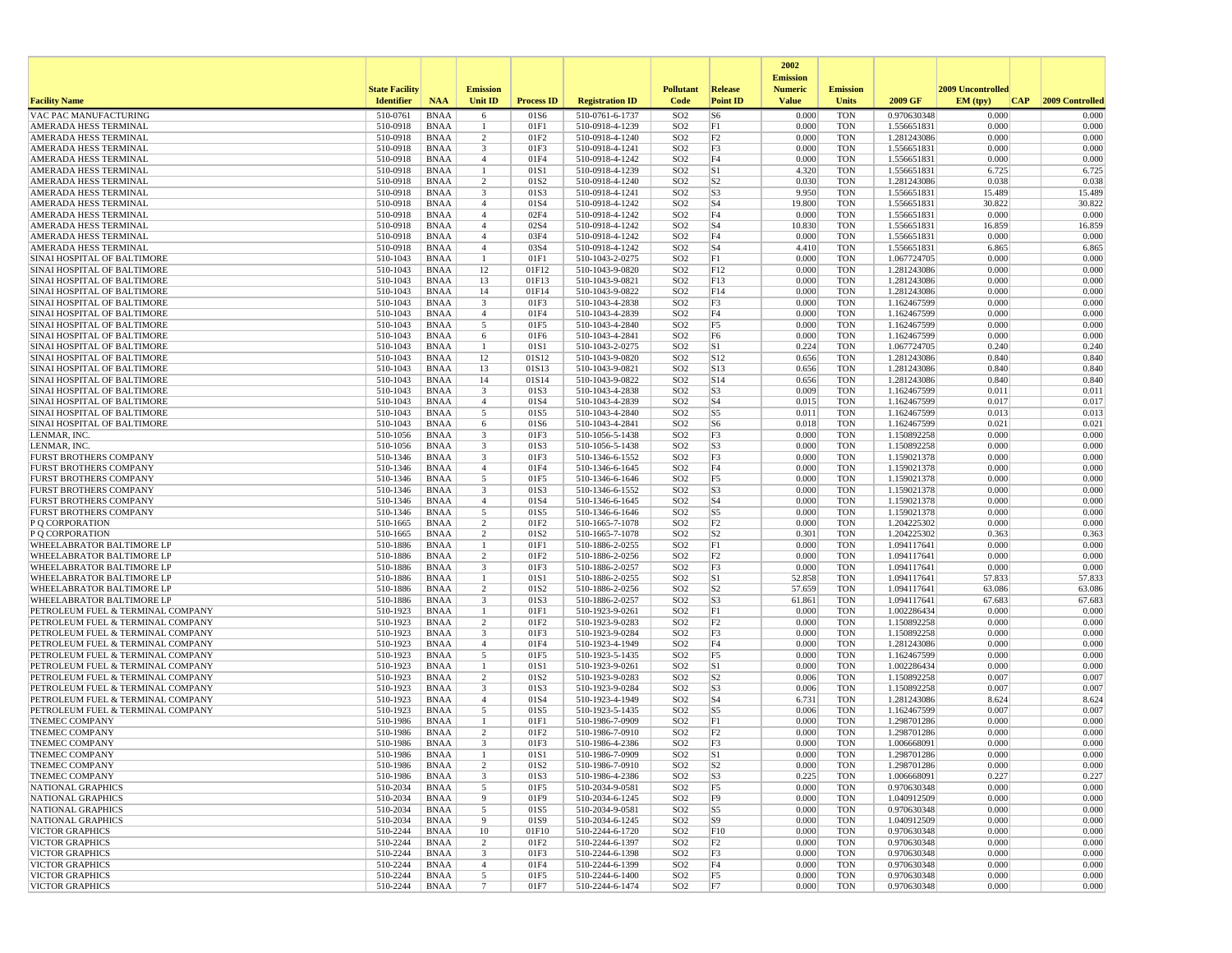|                                                   |                       |                            |                    |                   |                                    |                                    |                 | 2002<br><b>Emission</b> |                 |                            |                   |                     |
|---------------------------------------------------|-----------------------|----------------------------|--------------------|-------------------|------------------------------------|------------------------------------|-----------------|-------------------------|-----------------|----------------------------|-------------------|---------------------|
|                                                   | <b>State Facility</b> |                            | <b>Emission</b>    |                   |                                    | <b>Pollutant</b>                   | <b>Release</b>  | <b>Numeric</b>          | <b>Emission</b> |                            | 2009 Uncontrolled |                     |
| <b>Facility Name</b>                              | <b>Identifier</b>     | <b>NAA</b>                 | Unit ID            | <b>Process ID</b> | <b>Registration ID</b>             | Code                               | <b>Point ID</b> | <b>Value</b>            | <b>Units</b>    | 2009 GF                    | EM (typ)          | CAP 2009 Controlled |
| <b>VICTOR GRAPHICS</b>                            | 510-2244              | <b>BNAA</b>                | 8                  | 01F8              | 510-2244-6-1528                    | SO <sub>2</sub>                    | F8              | 0.000                   | <b>TON</b>      | 0.970630348                | 0.000             | 0.000               |
| <b>VICTOR GRAPHICS</b>                            | 510-2244              | <b>BNAA</b>                | 9                  | 01F9              | 510-2244-6-1529                    | SO <sub>2</sub>                    | F <sub>9</sub>  | 0.000                   | <b>TON</b>      | 0.970630348                | 0.000             | 0.000               |
| <b>VICTOR GRAPHICS</b>                            | 510-2244              | <b>BNAA</b>                | 10                 | 01S10             | 510-2244-6-1720                    | SO <sub>2</sub>                    | S <sub>10</sub> | 0.000                   | <b>TON</b>      | 0.970630348                | 0.000             | 0.000               |
| <b>VICTOR GRAPHICS</b>                            | 510-2244              | <b>BNAA</b>                | 2                  | 01S <sub>2</sub>  | 510-2244-6-1397                    | SO <sub>2</sub>                    | S <sub>2</sub>  | 0.000                   | <b>TON</b>      | 0.970630348                | 0.000             | 0.000               |
| <b>VICTOR GRAPHICS</b>                            | 510-2244              | <b>BNAA</b>                | $\overline{3}$     | 01S3              | 510-2244-6-1398                    | SO <sub>2</sub>                    | S <sub>3</sub>  | 0.000                   | <b>TON</b>      | 0.970630348                | 0.000             | 0.000               |
| <b>VICTOR GRAPHICS</b>                            | 510-2244              | <b>BNAA</b>                | $\overline{4}$     | 01S4              | 510-2244-6-1399                    | SO <sub>2</sub>                    | S <sub>4</sub>  | 0.000                   | <b>TON</b>      | 0.970630348                | 0.000             | 0.000               |
| <b>VICTOR GRAPHICS</b>                            | 510-2244              | <b>BNAA</b>                | 5                  | 01S5              | 510-2244-6-1400                    | SO <sub>2</sub>                    | S5              | 0.000                   | <b>TON</b>      | 0.970630348                | 0.000             | 0.000               |
| <b>VICTOR GRAPHICS</b>                            | 510-2244              | <b>BNAA</b>                | 7                  | 01S7              | 510-2244-6-1474                    | SO <sub>2</sub>                    | S <sub>7</sub>  | 0.000                   | <b>TON</b>      | 0.970630348                | 0.000             | 0.000               |
| <b>VICTOR GRAPHICS</b>                            | 510-2244              | <b>BNAA</b>                | 8                  | 01S8              | 510-2244-6-1528                    | SO <sub>2</sub>                    | S8              | 0.000                   | <b>TON</b>      | 0.970630348                | 0.000             | 0.000               |
| <b>VICTOR GRAPHICS</b>                            | 510-2244              | <b>BNAA</b>                | $\overline{9}$     | 01S9              | 510-2244-6-1529                    | SO <sub>2</sub>                    | S9              | 0.000                   | <b>TON</b>      | 0.970630348                | 0.000             | 0.000               |
| <b>CLEAN HARBORS OF BALTIMORE</b>                 | 510-2260              | <b>BNAA</b>                | 10                 | 01F10             | 510-2260-9-0684                    | SO <sub>2</sub>                    | F10             | 0.000                   | <b>TON</b>      | 1.159021378                | 0.000             | 0.000               |
| <b>CLEAN HARBORS OF BALTIMORE</b>                 | 510-2260              | <b>BNAA</b>                | 11                 | 01F11             | 510-2260-9-0685                    | SO <sub>2</sub>                    | F11             | 0.000                   | <b>TON</b>      | 1.159021378                | 0.000             | 0.000               |
| <b>CLEAN HARBORS OF BALTIMORE</b>                 | 510-2260              | <b>BNAA</b>                | 12                 | 01F12             | 510-2260-9-0740                    | SO <sub>2</sub>                    | F12             | 0.000                   | <b>TON</b>      | 1.159021378                | 0.000             | 0.000               |
| <b>CLEAN HARBORS OF BALTIMORE</b>                 | 510-2260              | <b>BNAA</b>                | 14                 | 01F14             | 510-2260-9-0750                    | SO <sub>2</sub>                    | F14             | 0.000                   | <b>TON</b>      | 1.159021378                | 0.000             | 0.000               |
| <b>CLEAN HARBORS OF BALTIMORE</b>                 | 510-2260              | <b>BNAA</b>                | 15                 | 01F15             | 510-2260-6-1610                    | SO <sub>2</sub>                    | F15             | 0.000                   | <b>TON</b>      | 1.123711348                | 0.000             | 0.000               |
| <b>CLEAN HARBORS OF BALTIMORE</b>                 | 510-2260              | <b>BNAA</b>                | $\overline{4}$     | 01F4              | 510-2260-4-3001                    | SO <sub>2</sub>                    | F <sub>4</sub>  | 0.000                   | <b>TON</b>      | 1.281243086                | 0.000             | 0.000               |
| <b>CLEAN HARBORS OF BALTIMORE</b>                 | 510-2260              | <b>BNAA</b>                | 9                  | 01F9              | 510-2260-9-0670                    | SO <sub>2</sub>                    | F <sub>9</sub>  | 0.000                   | <b>TON</b>      | 1.159021378                | 0.000             | 0.000               |
| <b>CLEAN HARBORS OF BALTIMORE</b>                 | 510-2260              | <b>BNAA</b>                | 10                 | 01S10             | 510-2260-9-0684                    | SO <sub>2</sub>                    | S10             | 0.000                   | <b>TON</b>      | 1.159021378                | 0.000             | 0.000               |
| <b>CLEAN HARBORS OF BALTIMORE</b>                 | 510-2260              | <b>BNAA</b>                | 11                 | 01S11             | 510-2260-9-0685                    | SO <sub>2</sub>                    | S11             | 0.000                   | <b>TON</b>      | 1.159021378                | 0.000             | 0.000               |
| <b>CLEAN HARBORS OF BALTIMORE</b>                 | 510-2260              | <b>BNAA</b>                | 12                 | 01S12             | 510-2260-9-0740                    | SO <sub>2</sub>                    | S12             | 0.000                   | <b>TON</b>      | 1.159021378                | 0.000             | 0.000               |
| <b>CLEAN HARBORS OF BALTIMORE</b>                 | 510-2260              | <b>BNAA</b>                | 14                 | 01S14             | 510-2260-9-0750                    | SO <sub>2</sub>                    | S14             | 0.000                   | <b>TON</b>      | 1.159021378                | 0.000             | 0.000               |
| <b>CLEAN HARBORS OF BALTIMORE</b>                 | 510-2260              | <b>BNAA</b>                | 15                 | 01S15             | 510-2260-6-1610                    | SO <sub>2</sub>                    | S15             | 0.000                   | <b>TON</b>      | 1.123711348                | 0.000             | 0.000               |
| <b>CLEAN HARBORS OF BALTIMORE</b>                 | 510-2260              | <b>BNAA</b>                | $\overline{4}$     | 01S4              | 510-2260-4-3001                    | SO <sub>2</sub>                    | S <sub>4</sub>  | 0.183                   | <b>TON</b>      | 1.281243086                | 0.234             | 0.234               |
| <b>CLEAN HARBORS OF BALTIMORE</b>                 | 510-2260              | <b>BNAA</b>                | 9                  | 01S9              | 510-2260-9-0670                    | SO <sub>2</sub>                    | S <sub>9</sub>  | 0.000                   | <b>TON</b>      | 1.159021378                | 0.000             | 0.000               |
| TRIGEN - LEADENHALL STREET                        | 510-2796              | <b>BNAA</b>                | $\mathbf{1}$       | 01F1              | 510-2796-4-2868                    | SO <sub>2</sub>                    | F1              | 0.000                   | <b>TON</b>      | 1.162467599                | 0.000             | 0.000               |
| TRIGEN - LEADENHALL STREET                        | 510-2796              | <b>BNAA</b>                | $\overline{2}$     | 01F2              | 510-2796-4-2869                    | SO <sub>2</sub>                    | F2              | 0.000                   | <b>TON</b>      | 1.162467599                | 0.000             | 0.000               |
| TRIGEN - LEADENHALL STREET                        | 510-2796              | <b>BNAA</b>                | $\overline{3}$     | 01F3              | 510-2796-4-2870                    | SO <sub>2</sub>                    | F <sub>3</sub>  | 0.000                   | <b>TON</b>      | 1.162467599                | 0.000             | 0.000               |
| TRIGEN - LEADENHALL STREET                        | 510-2796              | <b>BNAA</b>                | $\overline{4}$     | 01F4              | 510-2796-4-2871                    | SO <sub>2</sub>                    | F <sub>4</sub>  | 0.000                   | <b>TON</b>      | 1.162467599                | 0.000             | 0.000               |
| TRIGEN - LEADENHALL STREET                        | 510-2796              | <b>BNAA</b>                | $\overline{5}$     | 01F5              | 510-2796-4-2872                    | SO <sub>2</sub>                    | F <sub>5</sub>  | 0.000                   | <b>TON</b>      | 1.162467599                | 0.000             | 0.000               |
| TRIGEN - LEADENHALL STREET                        | 510-2796              | <b>BNAA</b>                | 6                  | 01F6              | 510-2796-4-2873                    | SO <sub>2</sub>                    | F <sub>6</sub>  | 0.000                   | <b>TON</b>      | 1.162467599                | 0.000             | 0.000               |
| TRIGEN - LEADENHALL STREET                        | 510-2796              | <b>BNAA</b>                | $\overline{7}$     | 01F7              | 510-2796-4-2874                    | SO <sub>2</sub>                    | F7              | 0.000                   | <b>TON</b>      | 1.162467599                | 0.000             | 0.000               |
| TRIGEN - LEADENHALL STREET                        | 510-2796              | <b>BNAA</b>                | 8                  | 01F8              | 510-2796-4-2875                    | SO <sub>2</sub>                    | F8              | 0.000                   | <b>TON</b>      | 1.162467599                | 0.000             | 0.000               |
| TRIGEN - LEADENHALL STREET                        | 510-2796              | <b>BNAA</b>                | -1                 | 01S1              | 510-2796-4-2868                    | SO <sub>2</sub>                    | S1              | 0.000                   | <b>TON</b>      | 1.162467599                | 0.000             | 0.000               |
| TRIGEN - LEADENHALL STREET                        | 510-2796              | <b>BNAA</b>                | $\overline{2}$     | 01S <sub>2</sub>  | 510-2796-4-2869                    | SO <sub>2</sub>                    | S <sub>2</sub>  | 0.491                   | <b>TON</b>      | 1.162467599                | 0.571             | 0.571               |
| TRIGEN - LEADENHALL STREET                        | 510-2796              | <b>BNAA</b>                | $\overline{3}$     | 01S3              | 510-2796-4-2870                    | SO <sub>2</sub>                    | S <sub>3</sub>  | 5.114                   | <b>TON</b>      | 1.162467599                | 5.945             | 5.945               |
| TRIGEN - LEADENHALL STREET                        | 510-2796              | <b>BNAA</b>                | $\overline{4}$     | 01S4              | 510-2796-4-2871                    | SO <sub>2</sub>                    | S <sub>4</sub>  | 0.000                   | <b>TON</b>      | 1.162467599                | 0.000             | 0.000               |
| TRIGEN - LEADENHALL STREET                        | 510-2796              | <b>BNAA</b>                | $\overline{5}$     | 01S5              | 510-2796-4-2872                    | SO <sub>2</sub>                    | S <sub>5</sub>  | 0.000                   | <b>TON</b>      | 1.162467599                | 0.000             | 0.000               |
| TRIGEN - LEADENHALL STREET                        | 510-2796              | <b>BNAA</b>                | 6                  | 01S6              | 510-2796-4-2873                    | SO <sub>2</sub>                    | S <sub>6</sub>  | 0.000                   | <b>TON</b>      | 1.162467599                | 0.000             | 0.000               |
| TRIGEN - LEADENHALL STREET                        | 510-2796              | <b>BNAA</b>                | $7\phantom{.0}$    | 01S7              | 510-2796-4-2874                    | SO <sub>2</sub>                    | S7              | 0.291                   | <b>TON</b>      | 1.162467599                | 0.339             | 0.339               |
|                                                   |                       |                            | 8                  |                   |                                    |                                    | S8              |                         | <b>TON</b>      |                            | 1.989             |                     |
| TRIGEN - LEADENHALL STREET<br><b>DEXT COMPANY</b> | 510-2796<br>510-2871  | <b>BNAA</b><br><b>BNAA</b> | $\mathbf{1}$       | 01S8<br>01F1      | 510-2796-4-2875<br>510-2871-8-0259 | SO <sub>2</sub><br>SO <sub>2</sub> | F1              | 1.711<br>0.000          | <b>TON</b>      | 1.162467599<br>1.155313373 | 0.000             | 1.989<br>0.000      |
| <b>DEXT COMPANY</b>                               |                       |                            |                    |                   | 510-2871-8-0259                    |                                    | S1              |                         | <b>TON</b>      |                            | 0.000             | 0.000               |
|                                                   | 510-2871              | <b>BNAA</b>                | -1<br>$\mathbf{1}$ | 01S1<br>01F1      |                                    | SO <sub>2</sub>                    | F1              | 0.000<br>0.000          | <b>TON</b>      | 1.155313373                | 0.000             | 0.000               |
| PHOENIX SERVICES INCORPORATED                     | 510-2975              | <b>BNAA</b>                |                    |                   | 510-2975-2-0279                    | SO <sub>2</sub>                    |                 |                         |                 | 1.067724705                | 21.435            |                     |
| PHOENIX SERVICES INCORPORATED                     | 510-2975              | <b>BNAA</b>                | $\mathbf{1}$       | 01S1              | 510-2975-2-0279                    | SO <sub>2</sub>                    | S1              | 20.075                  | <b>TON</b>      | 1.067724705                |                   | 21.435              |
| LIFE LIKE PRODUCTS - CHESAPEAKE AVE.              | 510-3071              | <b>BNAA</b>                | $\mathbf{1}$       | 01F1              | 510-3071-5-1257                    | SO <sub>2</sub>                    | F1              | 0.000                   | <b>TON</b>      | 1.150892258                | 0.000             | 0.000               |
| LIFE LIKE PRODUCTS - CHESAPEAKE AVE.              | 510-3071              | <b>BNAA</b>                | $\mathbf{1}$       | 01S1              | 510-3071-5-1257                    | SO <sub>2</sub>                    | S1              | 0.012                   | <b>TON</b>      | 1.150892258                | 0.014             | 0.014               |
| LUCAS, JOHN D. PRINTING                           | 510-3242              | <b>BNAA</b>                | 2                  | 01F2              | 510-3242-6-1590                    | SO <sub>2</sub>                    | F2              | 0.000                   | <b>TON</b>      | 0.970630348                | 0.000             | 0.000               |
| LUCAS, JOHN D. PRINTING                           | 510-3242              | <b>BNAA</b>                | 2                  | 01S2              | 510-3242-6-1590                    | SO <sub>2</sub>                    | S <sub>2</sub>  | 0.009                   | <b>TON</b>      | 0.970630348                | 0.009             | 0.009               |
|                                                   |                       |                            |                    |                   |                                    | SO <sub>2</sub> Total              |                 | 97,909.522              |                 |                            | 113,942.180       | 113,942.180         |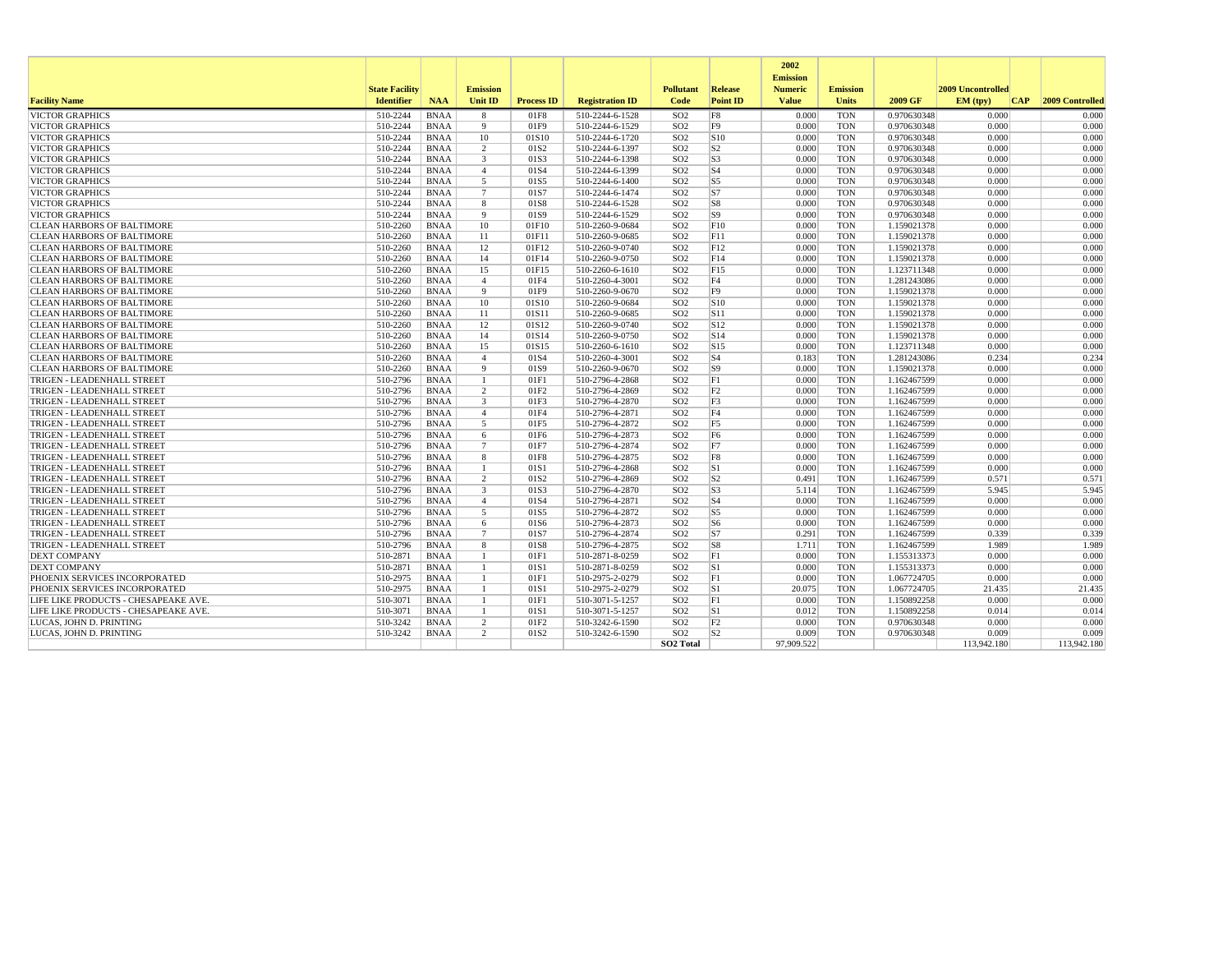|                                                                                                  |                       |                            |                                |                   |                                    |                          |                       | 2002                              |                          |                            |                   |                 |
|--------------------------------------------------------------------------------------------------|-----------------------|----------------------------|--------------------------------|-------------------|------------------------------------|--------------------------|-----------------------|-----------------------------------|--------------------------|----------------------------|-------------------|-----------------|
|                                                                                                  | <b>State Facility</b> |                            | <b>Emission</b>                |                   |                                    | <b>Pollutant</b>         | <b>Release</b>        | <b>Emission</b><br><b>Numeric</b> | <b>Emission</b>          |                            | 2009 Uncontrolled |                 |
| <b>Facility Name</b>                                                                             | <b>Identifier</b>     | <b>NAA</b>                 | Unit ID                        | <b>Process ID</b> | <b>Registration ID</b>             | Code                     | <b>Point ID</b>       | <b>Value</b>                      | <b>Units</b>             | 2009 GF                    | EM (typ)<br> CAP  | 2009 Controlled |
| CONSTELLATION POWER SOURCE GENERATION - WAGNER                                                   | 003-0014              | <b>BNAA</b>                |                                | 01F1              | 003-0014-3-0003                    | <b>VOC</b>               | F1                    | 0.000                             | <b>TON</b>               | 1.194189072                | 0.000             | 0.000           |
| CONSTELLATION POWER SOURCE GENERATION - WAGNER                                                   | 003-0014              | <b>BNAA</b>                | 2                              | 01F2              | 003-0014-4-0007                    | <b>VOC</b>               | F <sub>2</sub>        | 0.000                             | <b>TON</b>               | 1.633949995                | 0.000             | 0.000           |
| CONSTELLATION POWER SOURCE GENERATION - WAGNER                                                   | 003-0014              | <b>BNAA</b>                | $\overline{\mathbf{3}}$        | 01F3              | 003-0014-4-0017                    | <b>VOC</b>               | F3                    | 0.000                             | <b>TON</b>               | 0.35739696                 | 0.000             | 0.000           |
| CONSTELLATION POWER SOURCE GENERATION - WAGNER<br>CONSTELLATION POWER SOURCE GENERATION - WAGNER | 003-0014              | <b>BNAA</b>                | $\overline{4}$<br>5            | 01F4              | 003-0014-4-0307                    | <b>VOC</b><br><b>VOC</b> | F4<br>F <sub>5</sub>  | 0.000                             | <b>TON</b>               | 0.808924317                | 0.000<br>0.000    | 0.000<br>0.000  |
| CONSTELLATION POWER SOURCE GENERATION - WAGNER                                                   | 003-0014<br>003-0014  | <b>BNAA</b><br><b>BNAA</b> | -1                             | 01F5<br>01S1      | 003-0014-4-0308<br>003-0014-3-0003 | <b>VOC</b>               | S1                    | 0.000<br>18.488                   | <b>TON</b><br><b>TON</b> | 1.194189072<br>1.194189072 | 22.078            | 22.078          |
| CONSTELLATION POWER SOURCE GENERATION - WAGNER                                                   | 003-0014              | <b>BNAA</b>                | 2                              | 01S <sub>2</sub>  | 003-0014-4-0007                    | <b>VOC</b>               | S <sub>2</sub>        | 0.000                             | <b>TON</b>               | 1.633949995                | 0.000             | 0.000           |
| CONSTELLATION POWER SOURCE GENERATION - WAGNER                                                   | 003-0014              | <b>BNAA</b>                | 3                              | 01S3              | 003-0014-4-0017                    | <b>VOC</b>               | S3                    | 17.340                            | <b>TON</b>               | 0.35739696                 | 6.197             | 6.197           |
| CONSTELLATION POWER SOURCE GENERATION - WAGNER                                                   | 003-0014              | <b>BNAA</b>                | $\overline{4}$                 | 01S4              | 003-0014-4-0307                    | <b>VOC</b>               | $ S_4 $               | 4.891                             | <b>TON</b>               | 0.808924317                | 3.956             | 3.956           |
| CONSTELLATION POWER SOURCE GENERATION - WAGNER                                                   | 003-0014              | <b>BNAA</b>                | 5                              | 01S5              | 003-0014-4-0308                    | <b>VOC</b>               | S5                    | 9.063                             | <b>TON</b>               | 1.194189072                | 10.823            | 10.823          |
| <b>NEVAMAR COMPANY</b>                                                                           | 003-0021              | <b>BNAA</b>                | $\mathbf{1}$                   | 01F1              | 003-0021-5-0232                    | <b>VOC</b>               | F1                    | 0.000                             | <b>TON</b>               | 1.150892258                | 0.000             | 0.000           |
| NEVAMAR COMPANY<br><b>NEVAMAR COMPANY</b>                                                        | 003-0021<br>003-0021  | <b>BNAA</b>                | 11<br>12                       | 01F11<br>01F12    | 003-0021-7-0280<br>003-0021-7-0293 | <b>VOC</b><br><b>VOC</b> | F11<br>F12            | 0.001<br>0.712                    | <b>TON</b><br><b>TON</b> | 1.291344166<br>1.291344166 | 0.001<br>0.919    | 0.001<br>0.919  |
| NEVAMAR COMPANY                                                                                  | 003-0021              | <b>BNAA</b><br><b>BNAA</b> | 14                             | 01F14             | 003-0021-5-0233                    | <b>VOC</b>               | F14                   | 0.000                             | <b>TON</b>               | 1.150892258                | 0.000             | 0.000           |
| NEVAMAR COMPANY                                                                                  | 003-0021              | <b>BNAA</b>                | 15                             | 01F15             | 003-0021-6-0103                    | <b>VOC</b>               | F15                   | 4.488                             | <b>TON</b>               | 1.291344166                | 5.795             | 5.795           |
| <b>NEVAMAR COMPANY</b>                                                                           | 003-0021              | <b>BNAA</b>                | 17                             | 01F17             | 003-0021-5-0294                    | <b>VOC</b>               | F17                   | 0.000                             | <b>TON</b>               | 1.150892258                | 0.000             | 0.000           |
| NEVAMAR COMPANY                                                                                  | 003-0021              | <b>BNAA</b>                | 24                             | 01F24             | 003-0021-6-0478                    | <b>VOC</b>               | F24                   | 1.461                             | <b>TON</b>               | 1.040912509                | 1.520             | 1.520           |
| NEVAMAR COMPANY                                                                                  | 003-0021              | <b>BNAA</b>                | 25                             | 01F25             | 003-0021-9-0509                    | <b>VOC</b>               | F25                   | 0.000                             | <b>TON</b>               | 1.34117651                 | 0.000             | 0.000           |
| NEVAMAR COMPANY                                                                                  | 003-0021              | <b>BNAA</b>                | 41                             | 01F41             | 003-0021-6-0531                    | <b>VOC</b>               | F41                   | 3.891                             | <b>TON</b>               | 1.291344166                | 5.025             | 5.025           |
| NEVAMAR COMPANY                                                                                  | 003-0021              | <b>BNAA</b>                | 49                             | 01F49             | 003-0021-9-0530                    | <b>VOC</b>               | F49                   | 0.000                             | <b>TON</b>               | 1.013260484                | 0.000             | 0.000           |
| NEVAMAR COMPANY<br>NEVAMAR COMPANY                                                               | 003-0021<br>003-0021  | <b>BNAA</b><br><b>BNAA</b> | 5<br>50                        | 01F5<br>01F50     | 003-0021-7-0224<br>003-0021-9-0531 | <b>VOC</b><br><b>VOC</b> | F5<br>F50             | 2.703<br>0.000                    | <b>TON</b><br><b>TON</b> | 1.291344166<br>1.013260484 | 3.491<br>0.000    | 3.491<br>0.000  |
| NEVAMAR COMPANY                                                                                  | 003-0021              | <b>BNAA</b>                | 52                             | 01F52             | 003-0021-6-0549                    | <b>VOC</b>               | F52                   | 0.000                             | <b>TON</b>               | 1.040912509                | 0.000             | 0.000           |
| NEVAMAR COMPANY                                                                                  | 003-0021              | <b>BNAA</b>                | 53                             | 01F53             | 003-0021-7-0414                    | <b>VOC</b>               | F53                   | 0.029                             | <b>TON</b>               | 1.013260484                | 0.029             | 0.029           |
| NEVAMAR COMPANY                                                                                  | 003-0021              | <b>BNAA</b>                | 54                             | 01F54             | 003-0021-9-0555                    | <b>VOC</b>               | F54                   | 0.084                             | <b>TON</b>               | 1.013260484                | 0.085             | 0.085           |
| NEVAMAR COMPANY                                                                                  | 003-0021              | <b>BNAA</b>                | 55                             | 01F55             | 003-0021-9-0546                    | <b>VOC</b>               | F55                   | 0.000                             | <b>TON</b>               | 1.094117641                | 0.000             | 0.000           |
| NEVAMAR COMPANY                                                                                  | 003-0021              | <b>BNAA</b>                | 57                             | 01F57             | 003-0021-6-0737                    | <b>VOC</b>               | F57                   | 0.051                             | <b>TON</b>               | 1.040912509                | 0.054             | 0.054           |
| NEVAMAR COMPANY                                                                                  | 003-0021              | <b>BNAA</b>                | 59                             | 01F59             | 003-0021-6-0755                    | <b>VOC</b>               | F59                   | 0.016                             | <b>TON</b>               | 1.159021378                | 0.019             | 0.019           |
| NEVAMAR COMPANY                                                                                  | 003-0021              | <b>BNAA</b>                | 6                              | 01F6              | 003-0021-7-0225                    | <b>VOC</b>               | F <sub>6</sub>        | 0.970                             | <b>TON</b>               | 1.291344166                | 1.253             | 1.253           |
| NEVAMAR COMPANY<br>NEVAMAR COMPANY                                                               | 003-0021<br>003-0021  | <b>BNAA</b><br><b>BNAA</b> | 60<br>61                       | 01F60<br>01F61    | 003-0021-6-0756<br>003-0021-6-0757 | <b>VOC</b><br><b>VOC</b> | F60<br>F61            | 0.442<br>0.654                    | <b>TON</b><br><b>TON</b> | 1.159021378<br>1.159021378 | 0.513<br>0.758    | 0.513<br>0.758  |
| <b>NEVAMAR COMPANY</b>                                                                           | 003-0021              | <b>BNAA</b>                | 62                             | 01F62             | 003-0021-9-0596                    | <b>VOC</b>               | F62                   | 0.000                             | <b>TON</b>               | 1.013260484                | 0.000             | 0.000           |
| NEVAMAR COMPANY                                                                                  | 003-0021              | <b>BNAA</b>                | 7                              | 01F7              | 003-0021-7-0226                    | <b>VOC</b>               | F7                    | 0.789                             | <b>TON</b>               | 1.291344166                | 1.019             | 1.019           |
| NEVAMAR COMPANY                                                                                  | 003-0021              | <b>BNAA</b>                | -1                             | 01S1              | 003-0021-5-0232                    | <b>VOC</b>               | S1                    | 0.406                             | <b>TON</b>               | 1.150892258                | 0.467             | 0.467           |
| NEVAMAR COMPANY                                                                                  | 003-0021              | <b>BNAA</b>                | 11                             | 01S11             | 003-0021-7-0280                    | <b>VOC</b>               | S11                   | 0.000                             | <b>TON</b>               | 1.291344166                | 0.000             | 0.000           |
| NEVAMAR COMPANY                                                                                  | 003-0021              | <b>BNAA</b>                | 12                             | 01S12             | 003-0021-7-0293                    | <b>VOC</b>               | S12                   | 1.444                             | <b>TON</b>               | 1.291344166                | 1.865             | 1.865           |
| NEVAMAR COMPANY                                                                                  | 003-0021              | <b>BNAA</b>                | 14                             | 01S14             | 003-0021-5-0233                    | <b>VOC</b>               | S14                   | 0.140                             | <b>TON</b>               | 1.150892258                | 0.161             | 0.161           |
| NEVAMAR COMPANY<br>NEVAMAR COMPANY                                                               | 003-0021<br>003-0021  | <b>BNAA</b><br><b>BNAA</b> | 15<br>17                       | 01S15<br>01S17    | 003-0021-6-0103<br>003-0021-5-0294 | <b>VOC</b><br><b>VOC</b> | S15<br>S17            | 28.934<br>0.314                   | <b>TON</b><br><b>TON</b> | 1.291344166<br>1.150892258 | 37.364<br>0.361   | 37.364<br>0.361 |
| NEVAMAR COMPANY                                                                                  | 003-0021              | <b>BNAA</b>                | 24                             | 01S24             | 003-0021-6-0478                    | <b>VOC</b>               | S24                   | 0.000                             | <b>TON</b>               | 1.040912509                | 0.000             | 0.000           |
| NEVAMAR COMPANY                                                                                  | 003-0021              | <b>BNAA</b>                | 25                             | 01S25             | 003-0021-9-0509                    | <b>VOC</b>               | S <sub>25</sub>       | 1.082                             | <b>TON</b>               | 1.34117651                 | 1.451             | 1.451           |
| NEVAMAR COMPANY                                                                                  | 003-0021              | <b>BNAA</b>                | 41                             | 01S41             | 003-0021-6-0531                    | <b>VOC</b>               | S41                   | 0.000                             | <b>TON</b>               | 1.291344166                | 0.000             | 0.000           |
| NEVAMAR COMPANY                                                                                  | 003-0021              | <b>BNAA</b>                | 49                             | 01S49             | 003-0021-9-0530                    | <b>VOC</b>               | S49                   | 1.082                             | <b>TON</b>               | 1.013260484                | 1.097             | 1.097           |
| NEVAMAR COMPANY                                                                                  | 003-0021              | <b>BNAA</b>                | 5                              | 01S5              | 003-0021-7-0224                    | <b>VOC</b>               | S5                    | 10.966                            | <b>TON</b>               | 1.291344166                | 14.161            | 14.161          |
| NEVAMAR COMPANY                                                                                  | 003-0021              | <b>BNAA</b>                | 50                             | 01S50             | 003-0021-9-0531                    | <b>VOC</b>               | S50                   | 1.056                             | <b>TON</b>               | 1.013260484                | 1.070             | 1.070           |
| NEVAMAR COMPANY<br>NEVAMAR COMPANY                                                               | 003-0021<br>003-0021  | <b>BNAA</b><br><b>BNAA</b> | 52<br>53                       | 01S52<br>01S53    | 003-0021-6-0549<br>003-0021-7-0414 | <b>VOC</b><br><b>VOC</b> | S52<br>S53            | 0.000<br>0.000                    | <b>TON</b><br><b>TON</b> | 1.040912509<br>1.013260484 | 0.000<br>0.000    | 0.000<br>0.000  |
| NEVAMAR COMPANY                                                                                  | 003-0021              | <b>BNAA</b>                | 54                             | 01S54             | 003-0021-9-0555                    | <b>VOC</b>               | S54                   | 0.000                             | <b>TON</b>               | 1.013260484                | 0.000             | 0.000           |
| NEVAMAR COMPANY                                                                                  | 003-0021              | <b>BNAA</b>                | 55                             | 01S55             | 003-0021-9-0546                    | <b>VOC</b>               | S55                   | 0.004                             | <b>TON</b>               | 1.094117641                | 0.004             | 0.004           |
| NEVAMAR COMPANY                                                                                  | 003-0021              | <b>BNAA</b>                | 57                             | 01S57             | 003-0021-6-0737                    | <b>VOC</b>               | S57                   | 0.000                             | <b>TON</b>               | 1.040912509                | 0.000             | 0.000           |
| NEVAMAR COMPANY                                                                                  | 003-0021              | <b>BNAA</b>                | 59                             | 01S59             | 003-0021-6-0755                    | <b>VOC</b>               | S59                   | 0.000                             | <b>TON</b>               | 1.159021378                | 0.000             | 0.000           |
| NEVAMAR COMPANY                                                                                  | 003-0021              | <b>BNAA</b>                | 6                              | 01S6              | 003-0021-7-0225                    | <b>VOC</b>               | S <sub>6</sub>        | 1.970                             | <b>TON</b>               | 1.291344166                | 2.544             | 2.544           |
| <b>NEVAMAR COMPANY</b>                                                                           | 003-0021              | <b>BNAA</b>                | 60                             | 01S60             | 003-0021-6-0756                    | <b>VOC</b>               | S60                   | 0.000                             | <b>TON</b>               | 1.159021378                | 0.000             | 0.000           |
| NEVAMAR COMPANY<br>NEVAMAR COMPANY                                                               | 003-0021<br>003-0021  | <b>BNAA</b><br><b>BNAA</b> | 61<br>62                       | 01S61<br>01S62    | 003-0021-6-0757<br>003-0021-9-0596 | <b>VOC</b><br><b>VOC</b> | S61<br>S62            | 0.000<br>0.143                    | <b>TON</b><br><b>TON</b> | 1.159021378<br>1.013260484 | 0.000<br>0.145    | 0.000<br>0.145  |
| <b>NEVAMAR COMPANY</b>                                                                           | 003-0021              | <b>BNAA</b>                | $7\phantom{.0}$                | 01S7              | 003-0021-7-0226                    | <b>VOC</b>               | S7                    | 1.602                             | <b>TON</b>               | 1.291344166                | 2.069             | 2.069           |
| RELIABLE CONTRACTING                                                                             | 003-0043              | <b>BNAA</b>                | 3                              | 01F3              | 003-0043-6-0080                    | <b>VOC</b>               | F3                    | 0.000                             | <b>TON</b>               | 1.241503954                | 0.000             | 0.000           |
| <b>RELIABLE CONTRACTING</b>                                                                      | 003-0043              | <b>BNAA</b>                | $\mathbf{A}$                   | 01F4              | 003-0043-6-0866                    | <b>VOC</b>               | F4                    | 0.000                             | <b>TON</b>               | 1.241503954                | 0.000             | 0.000           |
| RELIABLE CONTRACTING                                                                             | 003-0043              | BNAA                       |                                | 01S3              | 003-0043-6-0080                    | <b>VOC</b>               | S <sub>3</sub>        | 0.955                             | TON                      | 1.241503954                | 1.186             | 1.186           |
| <b>RELIABLE CONTRACTING</b>                                                                      | 003-0043              | BNAA                       | $\overline{4}$                 | 01S4              | 003-0043-6-0866                    | <b>VOC</b>               | $ S_4 $               | 8.742                             | <b>TON</b>               | 1.241503954                | 10.853            | 10.853          |
| RAINBOW CLEANERS & UNIFORM RENTAL                                                                | 003-0046              | BNAA                       | $\mathbf{1}$                   | 01F1              | 003-0046-4-0032                    | <b>VOC</b>               | F1                    | 0.000                             | <b>TON</b>               | 1.281243086<br>1.017948747 | 0.000             | 0.000           |
| RAINBOW CLEANERS & UNIFORM RENTAL<br>RAINBOW CLEANERS & UNIFORM RENTAL                           | 003-0046<br>003-0046  | BNAA<br><b>BNAA</b>        | 12<br>15                       | 01F12<br>01F15    | 003-0046-6-0935<br>003-0046-6-0938 | <b>VOC</b><br><b>VOC</b> | F12<br>F15            | 0.000<br>0.000                    | TON<br><b>TON</b>        | 1.017948747                | 0.000<br>0.000    | 0.000<br>0.000  |
| RAINBOW CLEANERS & UNIFORM RENTAL                                                                | 003-0046              | <b>BNAA</b>                | 16                             | 01F16             | 003-0046-6-0939                    | <b>VOC</b>               | F16                   | 0.000                             | <b>TON</b>               | 1.017948747                | 0.000             | 0.000           |
| RAINBOW CLEANERS & UNIFORM RENTAL                                                                | 003-0046              | <b>BNAA</b>                | 2                              | 01F2              | 003-0046-5-0242                    | <b>VOC</b>               | F2                    | 0.000                             | <b>TON</b>               | 1.162467599                | 0.000             | 0.000           |
| RAINBOW CLEANERS & UNIFORM RENTAL                                                                | 003-0046              | BNAA                       | -1                             | 01S1              | 003-0046-4-0032                    | <b>VOC</b>               | S1                    | 0.002                             | <b>TON</b>               | 1.281243086                | 0.003             | 0.003           |
| RAINBOW CLEANERS & UNIFORM RENTAL                                                                | 003-0046              | <b>BNAA</b>                | 12                             | 01S12             | 003-0046-6-0935                    | <b>VOC</b>               | S12                   | 11.700                            | <b>TON</b>               | 1.017948747                | 11.910            | 11.910          |
| RAINBOW CLEANERS & UNIFORM RENTAL                                                                | 003-0046              | BNAA                       | 15                             | 01S15             | 003-0046-6-0938                    | <b>VOC</b>               | S15                   | 1.300                             | <b>TON</b>               | 1.017948747                | 1.323             | 1.323           |
| RAINBOW CLEANERS & UNIFORM RENTAL                                                                | 003-0046              | BNAA                       | 16                             | 01S16             | 003-0046-6-0939                    | <b>VOC</b>               | S <sub>16</sub>       | 0.000                             | TON                      | 1.017948747                | 0.000             | 0.000           |
| RAINBOW CLEANERS & UNIFORM RENTAL<br>BURNETT, WM. T. COMPANY                                     | 003-0046<br>003-0118  | <b>BNAA</b><br>BNAA        | $\overline{c}$<br>$\mathbf{3}$ | 01S2<br>01F3      | 003-0046-5-0242<br>003-0118-6-0018 | <b>VOC</b><br><b>VOC</b> | S2 <br>F <sub>3</sub> | 0.019<br>0.090                    | <b>TON</b><br>TON        | 1.162467599<br>1.34117651  | 0.022<br>0.121    | 0.022<br>0.121  |
|                                                                                                  |                       |                            |                                |                   |                                    |                          |                       |                                   |                          |                            |                   |                 |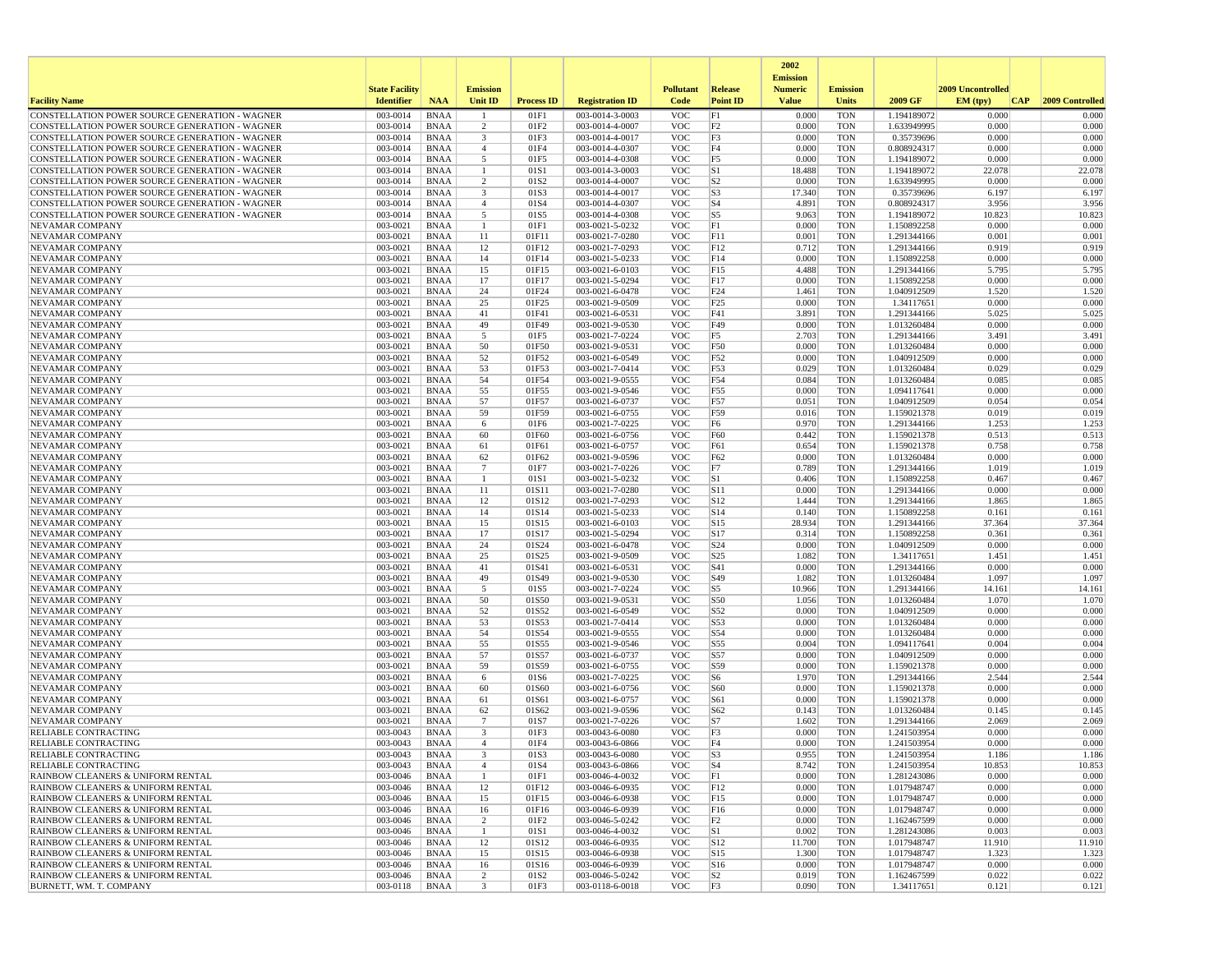|                                                                                                    |                       |                            |                               |                    |                                    |                          |                                      | 2002                              |                          |                            |                   |                 |
|----------------------------------------------------------------------------------------------------|-----------------------|----------------------------|-------------------------------|--------------------|------------------------------------|--------------------------|--------------------------------------|-----------------------------------|--------------------------|----------------------------|-------------------|-----------------|
|                                                                                                    | <b>State Facility</b> |                            | <b>Emission</b>               |                    |                                    | <b>Pollutant</b>         | <b>Release</b>                       | <b>Emission</b><br><b>Numeric</b> | <b>Emission</b>          |                            | 2009 Uncontrolled |                 |
| <b>Facility Name</b>                                                                               | <b>Identifier</b>     | <b>NAA</b>                 | Unit ID                       | <b>Process ID</b>  | <b>Registration ID</b>             | Code                     | <b>Point ID</b>                      | <b>Value</b>                      | <b>Units</b>             | 2009 GF                    | EM (typ)<br> CAP  | 2009 Controlled |
| BURNETT, WM. T. COMPANY                                                                            | 003-0118              | <b>BNAA</b>                | 6                             | 01F6               | 003-0118-6-0395                    | <b>VOC</b>               | F <sub>6</sub>                       | 0.004                             | <b>TON</b>               | 1.34117651                 | 0.005             | 0.005           |
| BURNETT, WM. T. COMPANY<br>BURNETT, WM. T. COMPANY                                                 | 003-0118<br>003-0118  | <b>BNAA</b><br><b>BNAA</b> | -7<br>$\overline{\mathbf{3}}$ | 01F7<br>01S3       | 003-0118-5-0458<br>003-0118-6-0018 | <b>VOC</b><br><b>VOC</b> | F7<br>S <sub>3</sub>                 | 0.000<br>8.750                    | <b>TON</b><br><b>TON</b> | 1.150892258<br>1.34117651  | 0.000<br>11.735   | 0.000<br>11.735 |
| BURNETT, WM. T. COMPANY                                                                            | 003-0118              | <b>BNAA</b>                | 6                             | 01S6               | 003-0118-6-0395                    | <b>VOC</b>               | S <sub>6</sub>                       | 0.343                             | <b>TON</b>               | 1.34117651                 | 0.460             | 0.460           |
| BURNETT, WM. T. COMPANY                                                                            | 003-0118              | BNAA                       | $7\phantom{.0}$               | 01S7               | 003-0118-5-0458                    | <b>VOC</b>               | S7                                   | 0.089                             | <b>TON</b>               | 1.150892258                | 0.102             | 0.102           |
| <b>BALTO-WASH INTERNATIONAL AIRPORT</b>                                                            | 003-0208              | <b>BNAA</b>                | $7\phantom{.0}$               | -1                 | 003-0208-5-0437                    | <b>VOC</b>               | F7                                   | 0.000                             | <b>TON</b>               | 1.162467599                | 0.000             | 0.000           |
| <b>BALTO-WASH INTERNATIONAL AIRPORT</b><br><b>BALTO-WASH INTERNATIONAL AIRPORT</b>                 | 003-0208<br>003-0208  | <b>BNAA</b><br>BNAA        | $7\phantom{.0}$<br>9          | $\mathbf{1}$<br>-1 | 003-0208-5-0437<br>003-0208-5-0499 | <b>VOC</b><br><b>VOC</b> | S7<br>F <sub>9</sub>                 | 0.000<br>0.000                    | <b>TON</b><br><b>TON</b> | 1.162467599<br>1.162467599 | 0.000<br>0.000    | 0.000<br>0.000  |
| <b>BALTO-WASH INTERNATIONAL AIRPORT</b>                                                            | 003-0208              | <b>BNAA</b>                | 11                            | -1                 | 003-0208-5-0501                    | <b>VOC</b>               | F11                                  | 0.000                             | <b>TON</b>               | 1.162467599                | 0.000             | 0.000           |
| <b>BALTO-WASH INTERNATIONAL AIRPORT</b>                                                            | 003-0208              | <b>BNAA</b>                | 10                            | -1                 | 003-0208-5-0500                    | <b>VOC</b>               | S10                                  | 0.183                             | <b>TON</b>               | 1.162467599                | 0.212             | 0.212           |
| <b>BALTO-WASH INTERNATIONAL AIRPORT</b>                                                            | 003-0208              | <b>BNAA</b>                | 11                            |                    | 003-0208-5-0501                    | <b>VOC</b>               | S <sub>11</sub>                      | 0.000                             | <b>TON</b>               | 1.162467599                | 0.000             | 0.000           |
| <b>BALTO-WASH INTERNATIONAL AIRPORT</b>                                                            | 003-0208              | BNAA                       | 10                            | -1                 | 003-0208-5-0500                    | <b>VOC</b>               | F10                                  | 0.000                             | <b>TON</b>               | 1.162467599                | 0.000             | 0.000           |
| <b>BALTO-WASH INTERNATIONAL AIRPORT</b><br>NORTHROP-GRUMMAN - BWI                                  | 003-0208<br>003-0250  | <b>BNAA</b><br><b>BNAA</b> | 9<br>134                      | -1<br>01F134       | 003-0208-5-0499<br>003-0250-5-0438 | <b>VOC</b><br><b>VOC</b> | S9<br>F134                           | 0.183<br>0.000                    | <b>TON</b><br><b>TON</b> | 1.162467599<br>1.150892258 | 0.212<br>0.000    | 0.212<br>0.000  |
| NORTHROP-GRUMMAN - BWI                                                                             | 003-0250              | <b>BNAA</b>                | 18                            | 01F18              | 003-0250-6-0925                    | <b>VOC</b>               | F18                                  | 0.000                             | <b>TON</b>               | 1.41918385                 | 0.000             | 0.000           |
| NORTHROP-GRUMMAN - BWI                                                                             | 003-0250              | BNAA                       | 230                           | 01F230             | 003-0250-6-0810                    | <b>VOC</b>               | F <sub>230</sub>                     | 0.000                             | <b>TON</b>               | 1.183266878                | 0.000             | 0.000           |
| NORTHROP-GRUMMAN - BWI                                                                             | 003-0250              | <b>BNAA</b>                | 231                           | 01F231             | 003-0250-6-0811                    | <b>VOC</b>               | F231                                 | 0.000                             | <b>TON</b>               | 1.159021378                | 0.000             | 0.000           |
| NORTHROP-GRUMMAN - BWI                                                                             | 003-0250              | BNAA                       | 232                           | 01F232             | 003-0250-6-0812                    | <b>VOC</b>               | F <sub>232</sub>                     | 0.000                             | <b>TON</b>               | 1.159021378                | 0.000             | 0.000           |
| NORTHROP-GRUMMAN - BWI<br>NORTHROP-GRUMMAN - BWI                                                   | 003-0250<br>003-0250  | <b>BNAA</b><br><b>BNAA</b> | 233<br>236                    | 01F233<br>01F236   | 003-0250-6-0813<br>003-0250-6-0816 | <b>VOC</b><br><b>VOC</b> | F <sub>233</sub><br>F <sub>236</sub> | 0.000<br>0.000                    | <b>TON</b><br><b>TON</b> | 1.159021378<br>1.013260484 | 0.000<br>0.000    | 0.000<br>0.000  |
| NORTHROP-GRUMMAN - BWI                                                                             | 003-0250              | <b>BNAA</b>                | 237                           | 01F237             | 003-0250-6-0817                    | <b>VOC</b>               | F <sub>237</sub>                     | 0.000                             | <b>TON</b>               | 1.013260484                | 0.000             | 0.000           |
| NORTHROP-GRUMMAN - BWI                                                                             | 003-0250              | <b>BNAA</b>                | 238                           | 01F238             | 003-0250-6-0818                    | <b>VOC</b>               | F238                                 | 0.000                             | <b>TON</b>               | 1.013260484                | 0.000             | 0.000           |
| NORTHROP-GRUMMAN - BWI                                                                             | 003-0250              | BNAA                       | 240                           | 01F240             | 003-0250-6-0820                    | <b>VOC</b>               | F <sub>240</sub>                     | 0.000                             | <b>TON</b>               | 1.013260484                | 0.000             | 0.000           |
| NORTHROP-GRUMMAN - BWI                                                                             | 003-0250              | BNAA                       | 241                           | 01F241             | 003-02506-0821                     | <b>VOC</b>               | F241                                 | 0.000                             | <b>TON</b>               | 1.493975878                | 0.000             | 0.000           |
| NORTHROP-GRUMMAN - BWI<br>NORTHROP-GRUMMAN - BWI                                                   | 003-0250<br>003-0250  | <b>BNAA</b><br>BNAA        | 242<br>243                    | 01F242<br>01F243   | 003-0250-6-0822<br>003-0250-6-0949 | <b>VOC</b><br><b>VOC</b> | F242<br>F <sub>243</sub>             | 0.000<br>0.000                    | <b>TON</b><br><b>TON</b> | 1.41918385<br>1.52560246   | 0.000<br>0.000    | 0.000<br>0.000  |
| NORTHROP-GRUMMAN - BWI                                                                             | 003-0250              | <b>BNAA</b>                | 134                           | 01S134             | 003-0250-5-0438                    | <b>VOC</b>               | S134                                 | 0.782                             | <b>TON</b>               | 1.150892258                | 0.900             | 0.900           |
| NORTHROP-GRUMMAN - BWI                                                                             | 003-0250              | <b>BNAA</b>                | 18                            | 01S18              | 003-0250-6-0925                    | <b>VOC</b>               | S <sub>18</sub>                      | 0.483                             | <b>TON</b>               | 1.41918385                 | 0.685             | 0.685           |
| NORTHROP-GRUMMAN - BWI                                                                             | 003-0250              | <b>BNAA</b>                | 230                           | 01S230             | 003-0250-6-0810                    | <b>VOC</b>               | S230                                 | 6.150                             | <b>TON</b>               | 1.183266878                | 7.277             | 7.277           |
| NORTHROP-GRUMMAN - BWI                                                                             | 003-0250              | BNAA                       | 231                           | 01S231             | 003-0250-6-0811                    | <b>VOC</b>               | S231                                 | 0.484                             | <b>TON</b>               | 1.159021378                | 0.561             | 0.561           |
| NORTHROP-GRUMMAN - BWI<br>NORTHROP-GRUMMAN - BWI                                                   | 003-0250<br>003-0250  | <b>BNAA</b><br><b>BNAA</b> | 232<br>233                    | 01S232<br>01S233   | 003-0250-6-0812<br>003-0250-6-0813 | <b>VOC</b><br><b>VOC</b> | S232<br>S233                         | 0.231<br>1.430                    | <b>TON</b><br><b>TON</b> | 1.159021378<br>1.159021378 | 0.268<br>1.657    | 0.268<br>1.657  |
| NORTHROP-GRUMMAN - BWI                                                                             | 003-0250              | BNAA                       | 236                           | 01S236             | 003-0250-6-0816                    | <b>VOC</b>               | S236                                 | 0.000                             | <b>TON</b>               | 1.013260484                | 0.000             | 0.000           |
| NORTHROP-GRUMMAN - BWI                                                                             | 003-0250              | <b>BNAA</b>                | 237                           | 01S237             | 003-0250-6-0817                    | <b>VOC</b>               | S237                                 | 0.000                             | <b>TON</b>               | 1.013260484                | 0.000             | 0.000           |
| NORTHROP-GRUMMAN - BWI                                                                             | 003-0250              | <b>BNAA</b>                | 238                           | 01S238             | 003-0250-6-0818                    | <b>VOC</b>               | S238                                 | 0.003                             | <b>TON</b>               | 1.013260484                | 0.003             | 0.003           |
| NORTHROP-GRUMMAN - BWI<br>NORTHROP-GRUMMAN - BWI                                                   | 003-0250<br>003-0250  | <b>BNAA</b><br>BNAA        | 240<br>241                    | 01S240<br>01S241   | 003-0250-6-0820<br>003-02506-0821  | <b>VOC</b><br><b>VOC</b> | S240<br>S241                         | 0.000<br>0.000                    | <b>TON</b><br><b>TON</b> | 1.013260484<br>1.493975878 | 0.000<br>0.000    | 0.000<br>0.000  |
| NORTHROP-GRUMMAN - BWI                                                                             | 003-0250              | <b>BNAA</b>                | 242                           | 01S242             | 003-0250-6-0822                    | <b>VOC</b>               | S242                                 | 2.280                             | <b>TON</b>               | 1.41918385                 | 3.236             | 3.236           |
| NORTHROP-GRUMMAN - BWI                                                                             | 003-0250              | <b>BNAA</b>                | 243                           | 01S243             | 003-0250-6-0949                    | <b>VOC</b>               | S243                                 | 0.106                             | <b>TON</b>               | 1.52560246                 | 0.162             | 0.162           |
| <b>HI-TECH COLOR</b>                                                                               | 003-0276              | <b>BNAA</b>                | 5                             | 01F5               | 003-0276-5-0308                    | <b>VOC</b>               | F5                                   | 0.000                             | <b>TON</b>               | 1.150892258                | 0.000             | 0.000           |
| <b>HI-TECH COLOR</b>                                                                               | 003-0276              | BNAA                       | -6                            | 01F6               | 003-0276-6-0175                    | <b>VOC</b>               | F6                                   | 0.520                             | <b>TON</b>               | 1.037110686                | 0.539             | 0.539           |
| HI-TECH COLOR<br><b>HI-TECH COLOR</b>                                                              | 003-0276<br>003-0276  | <b>BNAA</b><br><b>BNAA</b> | $7\phantom{.0}$<br>8          | 01F7<br>01F8       | 003-0276-9-0350<br>003-0276-6-0844 | <b>VOC</b><br><b>VOC</b> | F7<br>F8                             | 0.000<br>0.000                    | <b>TON</b><br><b>TON</b> | 1.002286434<br>1.013260484 | 0.000<br>0.000    | 0.000<br>0.000  |
| <b>HI-TECH COLOR</b>                                                                               | 003-0276              | BNAA                       | 5                             | 01S5               | 003-0276-5-0308                    | <b>VOC</b>               | S5                                   | 0.000                             | <b>TON</b>               | 1.150892258                | 0.000             | 0.000           |
| <b>HI-TECH COLOR</b>                                                                               | 003-0276              | <b>BNAA</b>                | 6                             | 01S6               | 003-0276-6-0175                    | <b>VOC</b>               | S <sub>6</sub>                       | 7.670                             | <b>TON</b>               | 1.037110686                | 7.955             | 7.955           |
| <b>HI-TECH COLOR</b>                                                                               | 003-0276              | <b>BNAA</b>                | $\overline{7}$                | 01S7               | 003-0276-9-0350                    | <b>VOC</b>               | S7                                   | 0.000                             | <b>TON</b>               | 1.002286434                | 0.000             | 0.000           |
| <b>HI-TECH COLOR</b>                                                                               | 003-0276              | <b>BNAA</b>                | 8                             | 01S8               | 003-0276-6-0844                    | <b>VOC</b>               | S8                                   | 2.860                             | <b>TON</b>               | 1.013260484                | 2.898             | 2.898           |
| CURTIS BAY TERMINAL - BP PRODUCTS NORTH AMERICA<br>CURTIS BAY TERMINAL - BP PRODUCTS NORTH AMERICA | 003-0309<br>003-0309  | BNAA<br>BNAA               | -1<br>-1                      | 01F1<br>01S1       | 003-0309-9-0029<br>003-0309-9-0029 | <b>VOC</b><br><b>VOC</b> | F1<br>S1                             | 0.000<br>0.030                    | <b>TON</b><br><b>TON</b> | 1.117647052<br>1.117647052 | 0.000<br>0.034    | 0.000<br>0.034  |
| CURTIS BAY TERMINAL - BP PRODUCTS NORTH AMERICA                                                    | 003-0309              | <b>BNAA</b>                | $\overline{1}$                | 02F1               | 003-0309-9-0029                    | <b>VOC</b>               | F1                                   | 0.000                             | <b>TON</b>               | 1.117647052                | 0.000             | 0.000           |
| CURTIS BAY TERMINAL - BP PRODUCTS NORTH AMERICA                                                    | 003-0309              | BNAA                       | $\overline{1}$                | 02S1               | 003-0309-9-0029                    | <b>VOC</b>               | S1                                   | 0.220                             | <b>TON</b>               | 1.117647052                | 0.246             | 0.246           |
| CURTIS BAY TERMINAL - BP PRODUCTS NORTH AMERICA                                                    | 003-0309              | <b>BNAA</b>                | -1                            | 03F1               | 003-0309-9-0029                    | <b>VOC</b>               | F1                                   | 0.000                             | <b>TON</b>               | 1.002286434                | 0.000             | 0.000           |
| CURTIS BAY TERMINAL - BP PRODUCTS NORTH AMERICA<br>CURTIS BAY TERMINAL - BP PRODUCTS NORTH AMERICA | 003-0309<br>003-0309  | <b>BNAA</b><br><b>BNAA</b> | -1<br>-1                      | 03S1<br>04F1       | 003-0309-9-0029<br>003-0309-9-0029 | <b>VOC</b><br><b>VOC</b> | S1<br>F1                             | 3.370<br>0.000                    | <b>TON</b><br><b>TON</b> | 1.002286434<br>1.002286434 | 3.378<br>0.000    | 3.378<br>0.000  |
| CURTIS BAY TERMINAL - BP PRODUCTS NORTH AMERICA                                                    | 003-0309              | BNAA                       | -1                            | 04S1               | 003-0309-9-0029                    | <b>VOC</b>               | S1                                   | 0.290                             | <b>TON</b>               | 1.002286434                | 0.291             | 0.291           |
| CURTIS BAY TERMINAL - BP PRODUCTS NORTH AMERICA                                                    | 003-0309              | <b>BNAA</b>                | -1                            | 05F1               | 003-0309-9-0029                    | <b>VOC</b>               | F1                                   | 0.000                             | <b>TON</b>               | 1.002286434                | 0.000             | 0.000           |
| CURTIS BAY TERMINAL - BP PRODUCTS NORTH AMERICA                                                    | 003-0309              | <b>BNAA</b>                | -1                            | 05S1               | 003-0309-9-0029                    | <b>VOC</b>               | S1                                   | 0.000                             | <b>TON</b>               | 1.002286434                | 0.000             | 0.000           |
| CURTIS BAY TERMINAL - BP PRODUCTS NORTH AMERICA                                                    | 003-0309              | BNAA                       | -1                            | 06F1               | 003-0309-9-0029                    | <b>VOC</b>               | F1                                   | 0.000                             | <b>TON</b>               | 1.002286434                | 0.000             | 0.000           |
| CURTIS BAY TERMINAL - BP PRODUCTS NORTH AMERICA<br>CURTIS BAY TERMINAL - BP PRODUCTS NORTH AMERICA | 003-0309<br>003-0309  | <b>BNAA</b><br>BNAA        | -1                            | 06S1<br>07F1       | 003-0309-9-0029<br>003-0309-9-0029 | <b>VOC</b><br><b>VOC</b> | S1<br> F1                            | 0.000<br>0.000                    | TON<br><b>TON</b>        | 1.002286434<br>1.002286434 | 0.000<br>0.000    | 0.000<br>0.000  |
| CURTIS BAY TERMINAL - BP PRODUCTS NORTH AMERICA                                                    | 003-0309              | BNAA                       | $\mathbf{1}$                  | 07S1               | 003-0309-9-0029                    | <b>VOC</b>               | S1                                   | 3.460                             | <b>TON</b>               | 1.002286434                | 3.468             | 3.468           |
| CURTIS BAY TERMINAL - BP PRODUCTS NORTH AMERICA                                                    | 003-0309              | <b>BNAA</b>                | $\mathbf{1}$                  | 08F1               | 003-0309-9-0029                    | <b>VOC</b>               | F1                                   | 0.000                             | <b>TON</b>               | 1.002286434                | 0.000             | 0.000           |
| CURTIS BAY TERMINAL - BP PRODUCTS NORTH AMERICA                                                    | 003-0309              | BNAA                       | -1                            | 08S1               | 003-0309-9-0029                    | <b>VOC</b>               | S1                                   | 0.580                             | <b>TON</b>               | 1.002286434                | 0.581             | 0.581           |
| CURTIS BAY TERMINAL - BP PRODUCTS NORTH AMERICA                                                    | 003-0309              | <b>BNAA</b>                | $\mathbf{1}$                  | 09F1               | 003-0309-9-0029                    | <b>VOC</b>               | F1                                   | 0.000                             | <b>TON</b>               | 1.002286434                | 0.000             | 0.000           |
| CURTIS BAY TERMINAL - BP PRODUCTS NORTH AMERICA<br>CURTIS BAY TERMINAL - BP PRODUCTS NORTH AMERICA | 003-0309<br>003-0309  | BNAA<br>BNAA               | -1<br>-1                      | 09S1<br>10F1       | 003-0309-9-0029<br>003-0309-9-0029 | <b>VOC</b><br><b>VOC</b> | $ S_1 $<br>F1                        | 0.840<br>0.000                    | <b>TON</b><br><b>TON</b> | 1.002286434<br>1.002286434 | 0.842<br>0.000    | 0.842<br>0.000  |
| CURTIS BAY TERMINAL - BP PRODUCTS NORTH AMERICA                                                    | 003-0309              | BNAA                       | -1                            | 10S1               | 003-0309-9-0029                    | <b>VOC</b>               | S1                                   | 0.420                             | <b>TON</b>               | 1.002286434                | 0.421             | 0.421           |
| CURTIS BAY TERMINAL - BP PRODUCTS NORTH AMERICA                                                    | 003-0309              | BNAA                       | $\mathbf{1}$                  | 11F1               | 003-0309-9-0029                    | <b>VOC</b>               | F1                                   | 0.000                             | <b>TON</b>               | 1.002286434                | 0.000             | 0.000           |
| CURTIS BAY TERMINAL - BP PRODUCTS NORTH AMERICA                                                    | 003-0309              | <b>BNAA</b>                | -1                            | 11S1               | 003-0309-9-0029                    | <b>VOC</b>               | S1                                   | 3.500                             | <b>TON</b>               | 1.002286434                | 3.508             | 3.508           |
| CURTIS BAY TERMINAL - BP PRODUCTS NORTH AMERICA                                                    | 003-0309              | <b>BNAA</b>                | -1                            | 12F1               | 003-0309-9-0029                    | <b>VOC</b>               | F1                                   | 0.000                             | <b>TON</b>               | 1.002286434                | 0.000             | 0.000           |
| CURTIS BAY TERMINAL - BP PRODUCTS NORTH AMERICA                                                    | 003-0309              | <b>BNAA</b>                | $\mathbf{1}$                  | 12S1               | 003-0309-9-0029                    | <b>VOC</b>               | $ S_1 $                              | 0.520                             | TON                      | 1.002286434                | 0.521             | 0.521           |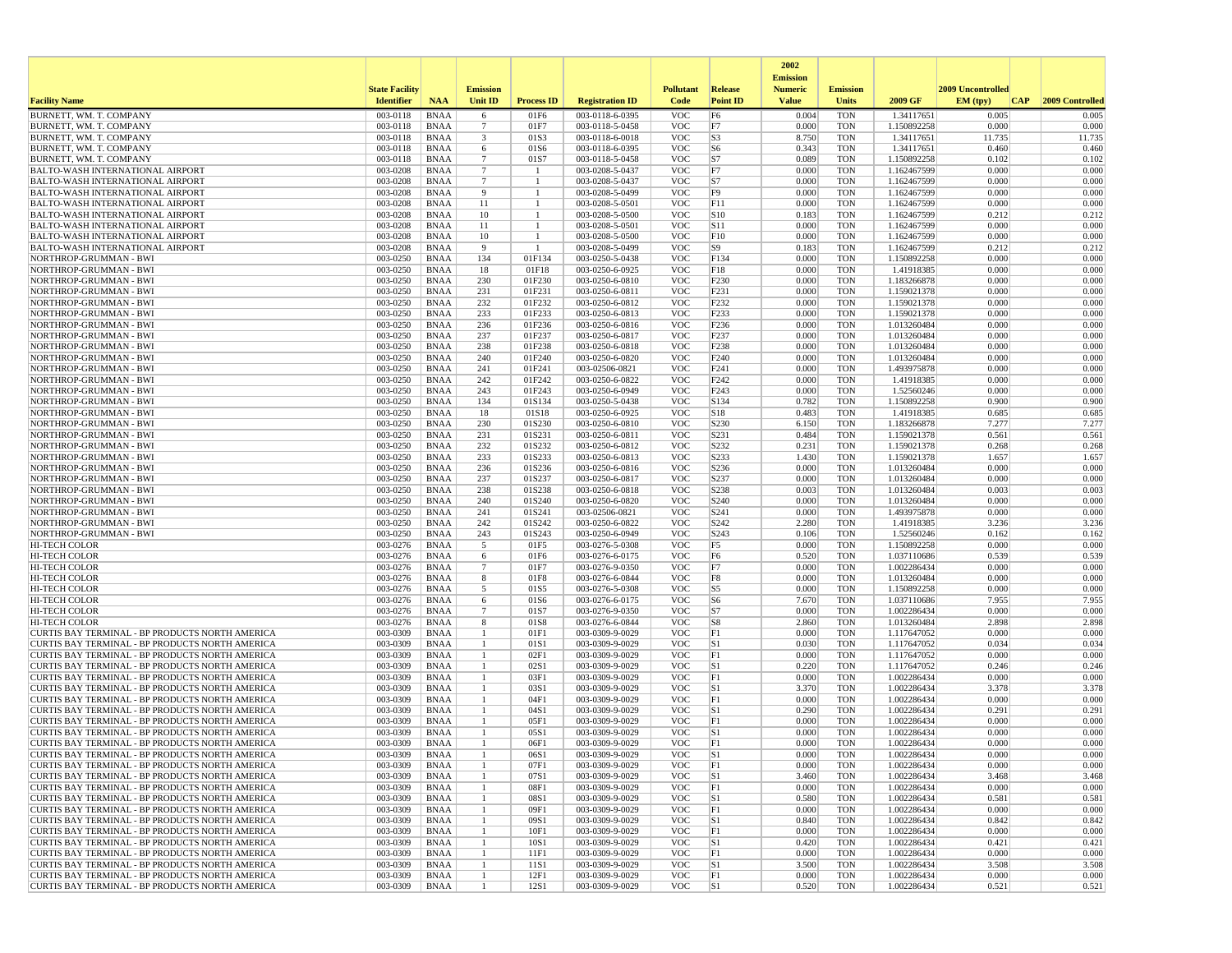|                                                                                                    |                       |                            |                              |                   |                                    |                          |                                     | 2002                              |                          |                            |                   |                         |
|----------------------------------------------------------------------------------------------------|-----------------------|----------------------------|------------------------------|-------------------|------------------------------------|--------------------------|-------------------------------------|-----------------------------------|--------------------------|----------------------------|-------------------|-------------------------|
|                                                                                                    | <b>State Facility</b> |                            | <b>Emission</b>              |                   |                                    | <b>Pollutant</b>         | <b>Release</b>                      | <b>Emission</b><br><b>Numeric</b> | <b>Emission</b>          |                            | 2009 Uncontrolled |                         |
| <b>Facility Name</b>                                                                               | <b>Identifier</b>     | <b>NAA</b>                 | <b>Unit ID</b>               | <b>Process ID</b> | <b>Registration ID</b>             | Code                     | <b>Point ID</b>                     | <b>Value</b>                      | Units                    | 2009 GF                    | EM (typ)          | 2009 Controlled<br> CAP |
| CURTIS BAY TERMINAL - BP PRODUCTS NORTH AMERICA                                                    | 003-0309              | <b>BNAA</b>                | -1                           | 13F1              | 003-0309-9-0029                    | VOC                      | F1                                  | 0.000                             | <b>TON</b>               | 1.117647052                | 0.000             | 0.000                   |
| CURTIS BAY TERMINAL - BP PRODUCTS NORTH AMERICA<br>CURTIS BAY TERMINAL - BP PRODUCTS NORTH AMERICA | 003-0309<br>003-0309  | <b>BNAA</b><br><b>BNAA</b> | -1<br>$\mathbf{1}$           | 13S1<br>14F1      | 003-0309-9-0029<br>003-0309-9-0029 | <b>VOC</b><br><b>VOC</b> | S1<br>F1                            | 3.500<br>0.000                    | <b>TON</b><br><b>TON</b> | 1.117647052<br>1.117647052 | 3.912<br>0.000    | 3.912<br>0.000          |
| CURTIS BAY TERMINAL - BP PRODUCTS NORTH AMERICA                                                    | 003-0309              | <b>BNAA</b>                | -1                           | 14S1              | 003-0309-9-0029                    | <b>VOC</b>               | S1                                  | 0.620                             | <b>TON</b>               | 1.117647052                | 0.693             | 0.693                   |
| CURTIS BAY TERMINAL - BP PRODUCTS NORTH AMERICA                                                    | 003-0309              | <b>BNAA</b>                | -1                           | 15F1              | 003-0309-9-0029                    | <b>VOC</b>               | F1                                  | 0.000                             | <b>TON</b>               | 1.117647052                | 0.000             | 0.000                   |
| CURTIS BAY TERMINAL - BP PRODUCTS NORTH AMERICA                                                    | 003-0309              | <b>BNAA</b>                | $\mathbf{1}$                 | 15S1              | 003-0309-9-0029                    | <b>VOC</b>               | S1                                  | 0.060                             | <b>TON</b>               | 1.117647052                | 0.067             | 0.067                   |
| CURTIS BAY TERMINAL - BP PRODUCTS NORTH AMERICA<br>CURTIS BAY TERMINAL - BP PRODUCTS NORTH AMERICA | 003-0309<br>003-0309  | <b>BNAA</b><br><b>BNAA</b> | -1<br>-1                     | 16F1<br>16S1      | 003-0309-9-0029<br>003-0309-9-0029 | <b>VOC</b><br><b>VOC</b> | F1<br>S1                            | 0.000<br>0.000                    | <b>TON</b><br><b>TON</b> | 1.117647052<br>1.117647052 | 0.000<br>0.000    | 0.000<br>0.000          |
| CURTIS BAY TERMINAL - BP PRODUCTS NORTH AMERICA                                                    | 003-0309              | <b>BNAA</b>                | $\mathbf{1}$                 | 17F1              | 003-0309-9-0029                    | <b>VOC</b>               | F1                                  | 0.000                             | <b>TON</b>               | 1.002286434                | 0.000             | 0.000                   |
| CURTIS BAY TERMINAL - BP PRODUCTS NORTH AMERICA                                                    | 003-0309              | <b>BNAA</b>                | 1                            | 17S1              | 003-0309-9-0029                    | <b>VOC</b>               | S1                                  | 5.640                             | <b>TON</b>               | 1.002286434                | 5.653             | 5.653                   |
| CURTIS BAY TERMINAL - BP PRODUCTS NORTH AMERICA                                                    | 003-0309              | <b>BNAA</b>                | 1                            | 18F1              | 003-0309-9-0029                    | <b>VOC</b>               | F1                                  | 0.000                             | <b>TON</b>               | 1.002286434                | 0.000             | 0.000                   |
| CURTIS BAY TERMINAL - BP PRODUCTS NORTH AMERICA<br>CURTIS BAY TERMINAL - BP PRODUCTS NORTH AMERICA | 003-0309<br>003-0309  | <b>BNAA</b><br><b>BNAA</b> | $\mathbf{1}$<br>-1           | 18S1<br>19F1      | 003-0309-9-0029<br>003-0309-9-0029 | VOC<br><b>VOC</b>        | S1<br>F1                            | 0.000<br>0.000                    | <b>TON</b><br><b>TON</b> | 1.002286434<br>1.002286434 | 0.000<br>0.000    | 0.000<br>0.000          |
| CURTIS BAY TERMINAL - BP PRODUCTS NORTH AMERICA                                                    | 003-0309              | <b>BNAA</b>                | $\mathbf{1}$                 | 19S1              | 003-0309-9-0029                    | <b>VOC</b>               | S1                                  | 0.600                             | <b>TON</b>               | 1.002286434                | 0.601             | 0.601                   |
| CURTIS BAY TERMINAL - BP PRODUCTS NORTH AMERICA                                                    | 003-0309              | <b>BNAA</b>                | -1                           | 20F1              | 003-0309-9-0029                    | <b>VOC</b>               | Fl                                  | 13.400                            | <b>TON</b>               | 1.002286434                | 13.431            | 13.431                  |
| CURTIS BAY TERMINAL - BP PRODUCTS NORTH AMERICA                                                    | 003-0309              | <b>BNAA</b>                | -1                           | 20S1              | 003-0309-9-0029                    | VOC                      | $ S_1 $                             | 0.000                             | <b>TON</b>               | 1.002286434                | 0.000             | 0.000                   |
| CURTIS BAY TERMINAL - BP PRODUCTS NORTH AMERICA                                                    | 003-0309              | <b>BNAA</b>                | $\mathbf{1}$<br>$\mathbf{1}$ | 21FI              | 003-0309-9-0029                    | <b>VOC</b>               | F1<br>S1                            | 0.000                             | <b>TON</b>               | 1.002286434                | 0.000             | 0.000                   |
| CURTIS BAY TERMINAL - BP PRODUCTS NORTH AMERICA<br><b>US NAVAL ACADEMY</b>                         | 003-0309<br>003-0310  | <b>BNAA</b><br><b>BNAA</b> | 10                           | 21S1<br>01F10     | 003-0309-9-0029<br>003-0310-6-0122 | <b>VOC</b><br><b>VOC</b> | F10                                 | 0.200<br>0.000                    | <b>TON</b><br><b>TON</b> | 1.002286434<br>1.017948747 | 0.200<br>0.000    | 0.200<br>0.000          |
| <b>US NAVAL ACADEMY</b>                                                                            | 003-0310              | <b>BNAA</b>                | 11                           | 01F11             | 003-0310-6-0123                    | <b>VOC</b>               | F11                                 | 0.000                             | <b>TON</b>               | 1.017948747                | 0.000             | 0.000                   |
| US NAVAL ACADEMY                                                                                   | 003-0310              | <b>BNAA</b>                | 12                           | 01F12             | 003-0310-6-0153                    | <b>VOC</b>               | F12                                 | 0.000                             | <b>TON</b>               | 1.017948747                | 0.000             | 0.000                   |
| <b>US NAVAL ACADEMY</b>                                                                            | 003-0310              | <b>BNAA</b>                | 13                           | 01F13             | 003-0310-6-0170                    | <b>VOC</b>               | F13                                 | 0.000                             | <b>TON</b>               | 1.017948747                | 0.000             | 0.000                   |
| <b>US NAVAL ACADEMY</b><br><b>US NAVAL ACADEMY</b>                                                 | 003-0310<br>003-0310  | <b>BNAA</b><br><b>BNAA</b> | 14<br>15                     | 01F14<br>01F15    | 003-0310-6-0171<br>003-0310-6-0497 | VOC<br><b>VOC</b>        | F14<br>F <sub>15</sub>              | 0.000<br>0.000                    | <b>TON</b><br><b>TON</b> | 1.017948747<br>1.017948747 | 0.000<br>0.000    | 0.000<br>0.000          |
| <b>US NAVAL ACADEMY</b>                                                                            | 003-0310              | <b>BNAA</b>                | 16                           | 01F16             | 003-0310-5-0311                    | <b>VOC</b>               | F16                                 | 0.000                             | <b>TON</b>               | 1.162467599                | 0.000             | 0.000                   |
| US NAVAL ACADEMY                                                                                   | 003-0310              | <b>BNAA</b>                | 17                           | 01F17             | 003-0310-5-0312                    | <b>VOC</b>               | F17                                 | 0.000                             | <b>TON</b>               | 1.162467599                | 0.000             | 0.000                   |
| US NAVAL ACADEMY                                                                                   | 003-0310              | <b>BNAA</b>                | 18                           | 01F18             | 003-0310-5-0313                    | <b>VOC</b>               | F18                                 | 0.000                             | <b>TON</b>               | 1.162467599                | 0.000             | 0.000                   |
| US NAVAL ACADEMY                                                                                   | 003-0310              | <b>BNAA</b>                | 20                           | 01F20             | 003-0310-6-0722                    | <b>VOC</b>               | F20                                 | 0.000                             | <b>TON</b>               | 1.017948747                | 0.000             | 0.000                   |
| <b>US NAVAL ACADEMY</b><br>US NAVAL ACADEMY                                                        | 003-0310<br>003-0310  | <b>BNAA</b><br><b>BNAA</b> | 22<br>23                     | 01F22<br>01F23    | 003-0310-9-0584<br>003-0310-4-0684 | <b>VOC</b><br><b>VOC</b> | F <sub>22</sub><br>F <sub>2</sub> 3 | 0.130<br>0.000                    | <b>TON</b><br><b>TON</b> | 1.002286434<br>1.281243086 | 0.130<br>0.000    | 0.130<br>0.000          |
| US NAVAL ACADEMY                                                                                   | 003-0310              | <b>BNAA</b>                | 24                           | 01F24             | 003-0310-4-0685                    | <b>VOC</b>               | F24                                 | 0.000                             | <b>TON</b>               | 1.281243086                | 0.000             | 0.000                   |
| <b>US NAVAL ACADEMY</b>                                                                            | 003-0310              | <b>BNAA</b>                | 33                           | 01F33             | 003-0310-6-0749                    | <b>VOC</b>               | F33                                 | 0.000                             | <b>TON</b>               | 1.159021378                | 0.000             | 0.000                   |
| US NAVAL ACADEMY                                                                                   | 003-0310              | <b>BNAA</b>                | 34                           | 01F34             | 003-0310-6-0750                    | <b>VOC</b>               | F34                                 | 0.000                             | <b>TON</b>               | 1.159021378                | 0.000             | 0.000                   |
| <b>US NAVAL ACADEMY</b><br><b>US NAVAL ACADEMY</b>                                                 | 003-0310<br>003-0310  | <b>BNAA</b><br><b>BNAA</b> | 35<br>38                     | 01F35<br>01F38    | 003-0310-6-0751<br>003-0310-4-0688 | <b>VOC</b><br><b>VOC</b> | F35<br>F38                          | 0.000<br>0.000                    | <b>TON</b><br><b>TON</b> | 1.017948747<br>1.281243086 | 0.000<br>0.000    | 0.000<br>0.000          |
| <b>US NAVAL ACADEMY</b>                                                                            | 003-0310              | <b>BNAA</b>                | 6                            | 01F6              | 003-0310-6-0118                    | <b>VOC</b>               | F6                                  | 0.000                             | <b>TON</b>               | 1.017948747                | 0.000             | 0.000                   |
| US NAVAL ACADEMY                                                                                   | 003-0310              | <b>BNAA</b>                | $\overline{7}$               | 01F7              | 003-0310-6-0119                    | <b>VOC</b>               | F7                                  | 0.000                             | <b>TON</b>               | 1.017948747                | 0.000             | 0.000                   |
| US NAVAL ACADEMY                                                                                   | 003-0310              | <b>BNAA</b>                | 8                            | 01F8              | 003-0310-6-0120                    | <b>VOC</b>               | F8                                  | 0.000                             | <b>TON</b>               | 1.017948747                | 0.000             | 0.000                   |
| US NAVAL ACADEMY<br><b>US NAVAL ACADEMY</b>                                                        | 003-0310<br>003-0310  | <b>BNAA</b><br><b>BNAA</b> | 9<br>10                      | 01F9<br>01S10     | 003-0310-6-0121<br>003-0310-6-0122 | <b>VOC</b><br><b>VOC</b> | F9<br>S10                           | 0.000<br>0.750                    | <b>TON</b><br><b>TON</b> | 1.017948747<br>1.017948747 | 0.000<br>0.763    | 0.000<br>0.763          |
| US NAVAL ACADEMY                                                                                   | 003-0310              | <b>BNAA</b>                | 11                           | 01S11             | 003-0310-6-0123                    | <b>VOC</b>               | S11                                 | 0.750                             | <b>TON</b>               | 1.017948747                | 0.763             | 0.763                   |
| US NAVAL ACADEMY                                                                                   | 003-0310              | <b>BNAA</b>                | 12                           | 01S12             | 003-0310-6-0153                    | <b>VOC</b>               | S12                                 | 0.000                             | <b>TON</b>               | 1.017948747                | 0.000             | 0.000                   |
| <b>US NAVAL ACADEMY</b>                                                                            | 003-0310              | <b>BNAA</b>                | 13                           | 01S13             | 003-0310-6-0170                    | <b>VOC</b>               | S13                                 | 0.000                             | <b>TON</b>               | 1.017948747                | 0.000             | 0.000                   |
| US NAVAL ACADEMY                                                                                   | 003-0310<br>003-0310  | <b>BNAA</b><br><b>BNAA</b> | 14<br>15                     | 01S14<br>01S15    | 003-0310-6-0171<br>003-0310-6-0497 | VOC<br><b>VOC</b>        | S14<br>S15                          | 0.000<br>0.000                    | <b>TON</b><br><b>TON</b> | 1.017948747                | 0.000<br>0.000    | 0.000<br>0.000          |
| US NAVAL ACADEMY<br>US NAVAL ACADEMY                                                               | 003-0310              | <b>BNAA</b>                | 16                           | 01S16             | 003-0310-5-0311                    | <b>VOC</b>               | S16                                 | 0.546                             | <b>TON</b>               | 1.017948747<br>1.162467599 | 0.635             | 0.635                   |
| <b>US NAVAL ACADEMY</b>                                                                            | 003-0310              | <b>BNAA</b>                | 17                           | 01S17             | 003-0310-5-0312                    | <b>VOC</b>               | S17                                 | 1.183                             | <b>TON</b>               | 1.162467599                | 1.375             | 1.375                   |
| <b>US NAVAL ACADEMY</b>                                                                            | 003-0310              | <b>BNAA</b>                | 18                           | 01S18             | 003-0310-5-0313                    | <b>VOC</b>               | S18                                 | 0.546                             | <b>TON</b>               | 1.162467599                | 0.635             | 0.635                   |
| <b>US NAVAL ACADEMY</b><br><b>US NAVAL ACADEMY</b>                                                 | 003-0310<br>003-0310  | <b>BNAA</b><br><b>BNAA</b> | 20<br>22                     | 01S20<br>01S22    | 003-0310-6-0722<br>003-0310-9-0584 | <b>VOC</b><br><b>VOC</b> | S <sub>20</sub><br>S22              | 0.000<br>0.000                    | <b>TON</b><br><b>TON</b> | 1.017948747<br>1.002286434 | 0.000<br>0.000    | 0.000<br>0.000          |
| US NAVAL ACADEMY                                                                                   | 003-0310              | <b>BNAA</b>                | 23                           | 01S23             | 003-0310-4-0684                    | <b>VOC</b>               | S23                                 | 0.000                             | <b>TON</b>               | 1.281243086                | 0.000             | 0.000                   |
| US NAVAL ACADEMY                                                                                   | 003-0310              | <b>BNAA</b>                | 24                           | 01S24             | 003-0310-4-0685                    | <b>VOC</b>               | S24                                 | 0.000                             | <b>TON</b>               | 1.281243086                | 0.000             | 0.000                   |
| US NAVAL ACADEMY                                                                                   | 003-0310              | <b>BNAA</b>                | 33                           | 01S33             | 003-0310-6-0749                    | <b>VOC</b>               | S33                                 | 0.078                             | <b>TON</b>               | 1.159021378                | 0.090             | 0.090                   |
| <b>US NAVAL ACADEMY</b>                                                                            | 003-0310              | <b>BNAA</b>                | 34                           | 01S34             | 003-0310-6-0750                    | <b>VOC</b>               | S34                                 | 0.135                             | <b>TON</b>               | 1.159021378                | 0.156             | 0.156                   |
| <b>US NAVAL ACADEMY</b><br>US NAVAL ACADEMY                                                        | 003-0310<br>003-0310  | <b>BNAA</b><br><b>BNAA</b> | 35<br>38                     | 01S35<br>01S38    | 003-0310-6-0751<br>003-0310-4-0688 | <b>VOC</b><br><b>VOC</b> | S35<br>S38                          | 0.000<br>0.000                    | <b>TON</b><br><b>TON</b> | 1.017948747<br>1.281243086 | 0.000<br>0.000    | 0.000<br>0.000          |
| <b>US NAVAL ACADEMY</b>                                                                            | 003-0310              | <b>BNAA</b>                | 6                            | 01S6              | 003-0310-6-0118                    | <b>VOC</b>               | S <sub>6</sub>                      | 0.750                             | <b>TON</b>               | 1.017948747                | 0.763             | 0.763                   |
| US NAVAL ACADEMY                                                                                   | 003-0310              | <b>BNAA</b>                | $7\phantom{.0}$              | 01S7              | 003-0310-6-0119                    | <b>VOC</b>               | S7                                  | 0.750                             | <b>TON</b>               | 1.017948747                | 0.763             | 0.763                   |
| US NAVAL ACADEMY                                                                                   | 003-0310              | <b>BNAA</b>                |                              | 01S8              | 003-0310-6-0120                    | <b>VOC</b>               | S8                                  | 0.750                             | <b>TON</b>               | 1.017948747                | 0.763             | 0.763                   |
| US NAVAL ACADEMY<br><b>U.S. COAST GUARD YARD - CURTIS BAY</b>                                      | 003-0310              | <b>BNAA</b>                | 9<br>15                      | 01S9<br>01F15     | 003-0310-6-0121<br>003-0316-6-0902 | <b>VOC</b><br><b>VOC</b> | S9                                  | 0.750<br>0.000                    | <b>TON</b><br><b>TON</b> | 1.017948747                | 0.763<br>0.000    | 0.763<br>0.000          |
| U.S. COAST GUARD YARD - CURTIS BAY                                                                 | 003-0316<br>003-0316  | BNAA<br><b>BNAA</b>        | 16                           | 01F16             | 003-0316-6-0903                    | <b>VOC</b>               | F15<br>F <sub>16</sub>              | 0.000                             | <b>TON</b>               | 1.159021378<br>1.159021378 | 0.000             | 0.000                   |
| U.S. COAST GUARD YARD - CURTIS BAY                                                                 | 003-0316              | <b>BNAA</b>                | 17                           | 01F17             | 003-0316-5-0495                    | <b>VOC</b>               | F17                                 | 0.000                             | <b>TON</b>               | 1.162467599                | 0.000             | 0.000                   |
| U.S. COAST GUARD YARD - CURTIS BAY                                                                 | 003-0316              | <b>BNAA</b>                | 15                           | 01S15             | 003-0316-6-0902                    | <b>VOC</b>               | S15                                 | 27.900                            | <b>TON</b>               | 1.159021378                | 32.337            | 32.337                  |
| U.S. COAST GUARD YARD - CURTIS BAY                                                                 | 003-0316              | <b>BNAA</b>                | 16                           | 01S16             | 003-0316-6-0903                    | <b>VOC</b>               | S16                                 | 0.160                             | <b>TON</b>               | 1.159021378                | 0.185             | 0.185                   |
| U.S. COAST GUARD YARD - CURTIS BAY<br>U.S. COAST GUARD YARD - CURTIS BAY                           | 003-0316<br>003-0316  | <b>BNAA</b><br><b>BNAA</b> | 17<br>15                     | 01S17<br>02F15    | 003-0316-5-0495<br>003-0316-6-0902 | <b>VOC</b><br><b>VOC</b> | S17<br>F <sub>15</sub>              | 0.330<br>0.000                    | <b>TON</b><br><b>TON</b> | 1.162467599<br>1.159021378 | 0.384<br>0.000    | 0.384<br>0.000          |
| U.S. COAST GUARD YARD - CURTIS BAY                                                                 | 003-0316              | BNAA                       | 15                           | 02S15             | 003-0316-6-0902                    | <b>VOC</b>               | S15                                 | 6.250                             | <b>TON</b>               | 1.159021378                | 7.244             | 7.244                   |
| NATIONAL SECURITY AGENCY                                                                           | 003-0317              | <b>BNAA</b>                | 100                          | 01F100            | 003-0317-9-0675                    | <b>VOC</b>               | F100                                | 0.000                             | <b>TON</b>               | 1.281243086                | 0.000             | 0.000                   |
| NATIONAL SECURITY AGENCY                                                                           | 003-0317              | <b>BNAA</b>                | 101                          | 01F101            | 003-0317-9-0676                    | <b>VOC</b>               | F101                                | 0.000                             | <b>TON</b>               | 1.281243086                | 0.000             | 0.000                   |
| NATIONAL SECURITY AGENCY                                                                           | 003-0317              | BNAA                       | 102                          | 01F102            | 003-0317-5-0502                    | <b>VOC</b>               | F102                                | 0.000                             | TON                      | 1.162467599                | 0.000             | 0.000                   |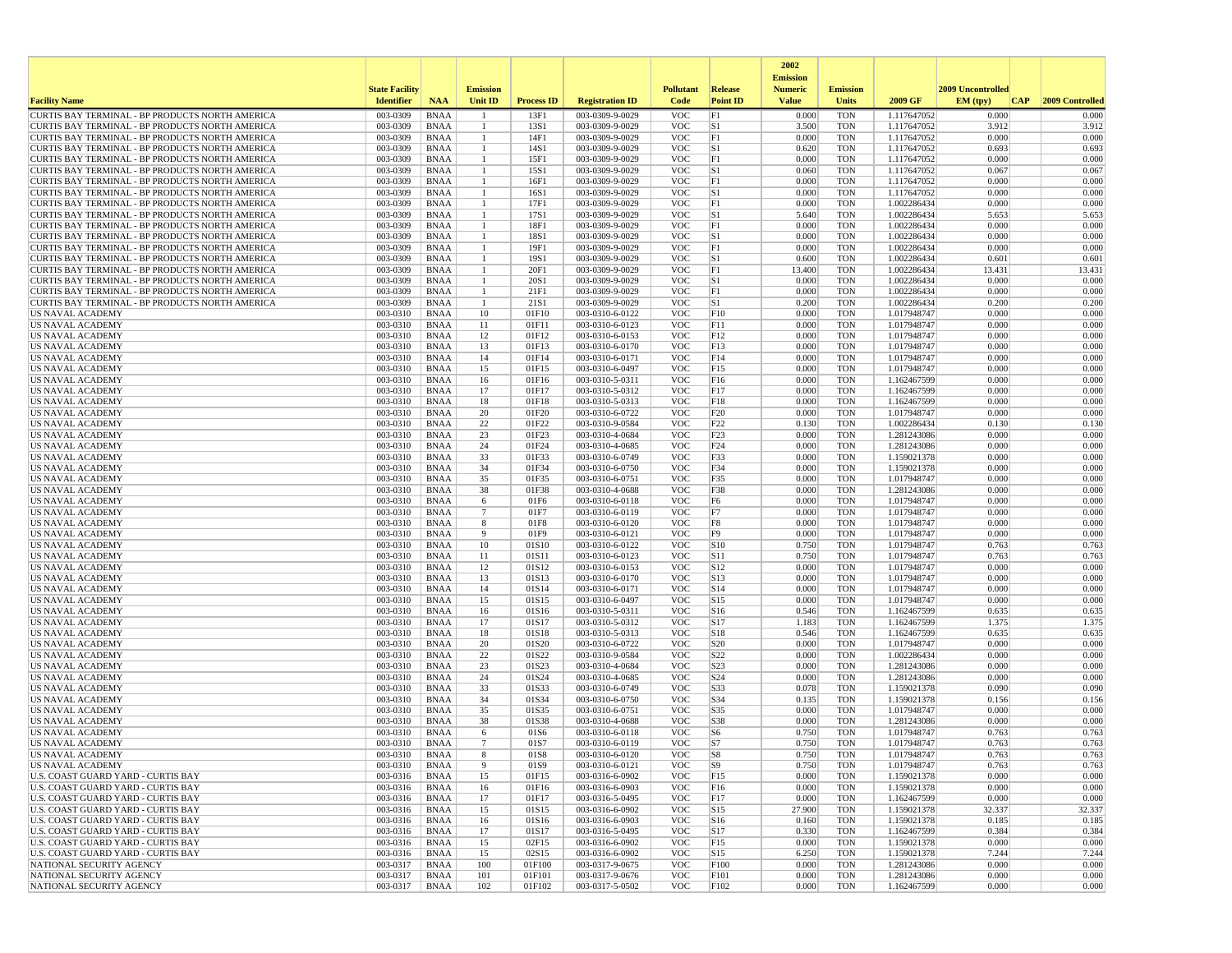|                                                      |                       |                            |                       |                   |                                    |                          |                          | 2002                              |                          |                            |                   |                 |
|------------------------------------------------------|-----------------------|----------------------------|-----------------------|-------------------|------------------------------------|--------------------------|--------------------------|-----------------------------------|--------------------------|----------------------------|-------------------|-----------------|
|                                                      | <b>State Facility</b> |                            | <b>Emission</b>       |                   |                                    | <b>Pollutant</b>         | Release                  | <b>Emission</b><br><b>Numeric</b> | <b>Emission</b>          |                            | 2009 Uncontrolled |                 |
| <b>Facility Name</b>                                 | <b>Identifier</b>     | <b>NAA</b>                 | <b>Unit ID</b>        | <b>Process ID</b> | <b>Registration ID</b>             | Code                     | <b>Point ID</b>          | <b>Value</b>                      | <b>Units</b>             | 2009 GF                    | EM (typ)<br> CAP  | 2009 Controlled |
| NATIONAL SECURITY AGENCY                             | 003-0317              | <b>BNAA</b>                | 103                   | 01F103            | 003-0317-5-0503                    | <b>VOC</b>               | F103                     | 0.000                             | <b>TON</b>               | 1.162467599                | 0.000             | 0.000           |
| NATIONAL SECURITY AGENCY                             | 003-0317              | BNAA                       | 104                   | 01F104            | 003-0317-5-0504                    | <b>VOC</b>               | F104                     | 0.000                             | <b>TON</b>               | 1.162467599                | 0.000             | 0.000           |
| NATIONAL SECURITY AGENCY<br>NATIONAL SECURITY AGENCY | 003-0317<br>003-0317  | <b>BNAA</b><br>BNAA        | 105<br>16             | 01F105<br>01F16   | 003-0317-5-0505<br>003-0317-9-0442 | <b>VOC</b><br><b>VOC</b> | F105<br>F16              | 0.000<br>0.000                    | <b>TON</b><br><b>TON</b> | 1.162467599<br>1.281243086 | 0.000<br>0.000    | 0.000<br>0.000  |
| NATIONAL SECURITY AGENCY                             | 003-0317              | <b>BNAA</b>                | 31                    | 01F31             | 003-0317-9-0449                    | <b>VOC</b>               | F31                      | 0.000                             | <b>TON</b>               | 1.10654211                 | 0.000             | 0.000           |
| NATIONAL SECURITY AGENCY                             | 003-0317              | <b>BNAA</b>                | 32                    | 01F32             | 003-0317-9-0450                    | <b>VOC</b>               | F32                      | 0.000                             | <b>TON</b>               | 1.10654211                 | 0.000             | 0.000           |
| NATIONAL SECURITY AGENCY                             | 003-0317              | BNAA                       | 33                    | 01F33             | 003-0317-9-0451                    | <b>VOC</b>               | F33                      | 0.000                             | <b>TON</b>               | 2                          | 0.000             | 0.000           |
| NATIONAL SECURITY AGENCY                             | 003-0317              | <b>BNAA</b>                | 34                    | 01F34             | 003-0317-5-0392                    | <b>VOC</b>               | F34                      | 0.000                             | <b>TON</b>               | 1.162467599                | 0.000             | 0.000           |
| NATIONAL SECURITY AGENCY<br>NATIONAL SECURITY AGENCY | 003-0317<br>003-0317  | <b>BNAA</b><br><b>BNAA</b> | 35<br>36              | 01F35<br>01F36    | 003-0317-5-0393<br>003-0317-5-0394 | <b>VOC</b><br><b>VOC</b> | F35<br>F36               | 0.000<br>0.000                    | <b>TON</b><br><b>TON</b> | 1.162467599<br>1.162467599 | 0.000<br>0.000    | 0.000<br>0.000  |
| NATIONAL SECURITY AGENCY                             | 003-0317              | BNAA                       | 37                    | 01F37             | 003-0317-6-0375                    | <b>VOC</b>               | F37                      | 0.000                             | <b>TON</b>               | 1.185032368                | 0.000             | 0.000           |
| NATIONAL SECURITY AGENCY                             | 003-0317              | <b>BNAA</b>                | 39                    | 01F39             | 003-0317-6-0381                    | <b>VOC</b>               | F39                      | 0.000                             | <b>TON</b>               | 1.159021378                | 0.000             | 0.000           |
| NATIONAL SECURITY AGENCY                             | 003-0317              | <b>BNAA</b>                | 40                    | 01F40             | 003-0317-9-0444                    | <b>VOC</b>               | F40                      | 0.000                             | <b>TON</b>               | 1.459523797                | 0.000             | 0.000           |
| NATIONAL SECURITY AGENCY                             | 003-0317              | <b>BNAA</b>                | 41                    | 01F41             | 003-0317-9-0470                    | <b>VOC</b>               | F41                      | 0.000                             | <b>TON</b>               | 1.281243086                | 0.000             | 0.000           |
| NATIONAL SECURITY AGENCY                             | 003-0317<br>003-0317  | BNAA                       | 42<br>43              | 01F42<br>01F43    | 003-0317-9-0471<br>003-0317-9-0472 | <b>VOC</b><br><b>VOC</b> | F42<br>F43               | 0.000<br>0.000                    | <b>TON</b><br><b>TON</b> | 1.281243086<br>1.281243086 | 0.000<br>0.000    | 0.000<br>0.000  |
| NATIONAL SECURITY AGENCY<br>NATIONAL SECURITY AGENCY | 003-0317              | BNAA<br><b>BNAA</b>        | 44                    | 01F44             | 003-0317-9-0473                    | <b>VOC</b>               | F44                      | 0.000                             | <b>TON</b>               | 1.281243086                | 0.000             | 0.000           |
| NATIONAL SECURITY AGENCY                             | 003-0317              | BNAA                       | 48                    | 01F48             | 003-0317-6-0539                    | <b>VOC</b>               | F48                      | 0.000                             | <b>TON</b>               | 1.183266878                | 0.000             | 0.000           |
| NATIONAL SECURITY AGENCY                             | 003-0317              | <b>BNAA</b>                | 51                    | 01F51             | 003-0317-8-0155                    | <b>VOC</b>               | F51                      | 0.000                             | <b>TON</b>               | 1.115716696                | 0.000             | 0.000           |
| NATIONAL SECURITY AGENCY                             | 003-0317              | <b>BNAA</b>                | 53                    | 01F53             | 003-0317-9-0561                    | <b>VOC</b>               | F53                      | 0.000                             | <b>TON</b>               | 1.002286434                | 0.000             | 0.000           |
| NATIONAL SECURITY AGENCY                             | 003-0317              | <b>BNAA</b>                | 54                    | 01F54             | 003-0317-6-0682                    | <b>VOC</b>               | F54                      | 0.017                             | <b>TON</b>               | 1.159021378                | 0.019             | 0.019           |
| NATIONAL SECURITY AGENCY<br>NATIONAL SECURITY AGENCY | 003-0317<br>003-0317  | BNAA<br><b>BNAA</b>        | 55<br>56              | 01F55<br>01F56    | 003-0317-6-0677<br>003-0317-6-0690 | <b>VOC</b><br><b>VOC</b> | F55<br>F56               | 0.000<br>0.000                    | <b>TON</b><br><b>TON</b> | 1.52560246<br>1.013260484  | 0.000<br>0.000    | 0.000<br>0.000  |
| NATIONAL SECURITY AGENCY                             | 003-0317              | <b>BNAA</b>                | 57                    | 01F57             | 003-0317-6-0668                    | <b>VOC</b>               | F57                      | 0.030                             | <b>TON</b>               | 0.970630348                | 0.029             | 0.029           |
| NATIONAL SECURITY AGENCY                             | 003-0317              | BNAA                       | 58                    | 01F58             | 003-0317-6-0669                    | <b>VOC</b>               | F58                      | 0.000                             | <b>TON</b>               | 0.970630348                | 0.000             | 0.000           |
| NATIONAL SECURITY AGENCY                             | 003-0317              | <b>BNAA</b>                | 59                    | 01F59             | 003-0317-6-0670                    | <b>VOC</b>               | F59                      | 0.000                             | <b>TON</b>               | 0.970630348                | 0.000             | 0.000           |
| NATIONAL SECURITY AGENCY                             | 003-0317              | <b>BNAA</b>                | 60                    | 01F60             | 003-0317-6-0671                    | <b>VOC</b>               | F60                      | 0.120                             | <b>TON</b>               | 0.970630348                | 0.116             | 0.116           |
| NATIONAL SECURITY AGENCY                             | 003-0317              | <b>BNAA</b>                | 61                    | 01F61             | 003-0317-6-0672                    | <b>VOC</b>               | F61                      | 0.040                             | <b>TON</b>               | 0.970630348                | 0.039             | 0.039           |
| NATIONAL SECURITY AGENCY<br>NATIONAL SECURITY AGENCY | 003-0317<br>003-0317  | BNAA<br><b>BNAA</b>        | 62<br>63              | 01F62<br>01F63    | 003-0317-6-0673<br>003-0317-6-0674 | <b>VOC</b><br><b>VOC</b> | F62<br>F63               | 0.144<br>0.000                    | <b>TON</b><br><b>TON</b> | 0.970630348<br>0.970630348 | 0.140<br>0.000    | 0.140<br>0.000  |
| NATIONAL SECURITY AGENCY                             | 003-0317              | <b>BNAA</b>                | 65                    | 01F65             | 003-0317-6-0718                    | <b>VOC</b>               | F65                      | 0.000                             | <b>TON</b>               | 1.215469599                | 0.000             | 0.000           |
| NATIONAL SECURITY AGENCY                             | 003-0317              | BNAA                       | 66                    | 01F66             | 003-0317-6-0719                    | <b>VOC</b>               | F66                      | 0.000                             | <b>TON</b>               | 1.215469599                | 0.000             | 0.000           |
| NATIONAL SECURITY AGENCY                             | 003-0317              | <b>BNAA</b>                | 67                    | 01F67             | 003-0317-6-0720                    | <b>VOC</b>               | F67                      | 0.000                             | <b>TON</b>               | 1.839534879                | 0.000             | 0.000           |
| NATIONAL SECURITY AGENCY                             | 003-0317              | <b>BNAA</b>                | 68                    | 01F68             | 003-0317-6-0717                    | <b>VOC</b>               | F68                      | 0.000                             | <b>TON</b>               | 1.159021378                | 0.000             | 0.000           |
| NATIONAL SECURITY AGENCY<br>NATIONAL SECURITY AGENCY | 003-0317<br>003-0317  | BNAA<br>BNAA               | 69<br>$7\phantom{.0}$ | 01F69<br>01F7     | 003-0317-6-0708<br>003-0317-9-0126 | <b>VOC</b><br><b>VOC</b> | F69<br>F7                | 0.000<br>0.000                    | <b>TON</b><br><b>TON</b> | 1.013260484<br>1.164262295 | 0.000<br>0.000    | 0.000<br>0.000  |
| NATIONAL SECURITY AGENCY                             | 003-0317              | <b>BNAA</b>                | 70                    | 01F70             | 003-0317-6-0709                    | <b>VOC</b>               | F70                      | 0.000                             | <b>TON</b>               | 1.013260484                | 0.000             | 0.000           |
| NATIONAL SECURITY AGENCY                             | 003-0317              | <b>BNAA</b>                | 71                    | 01F71             | 003-0317-6-0710                    | <b>VOC</b>               | F71                      | 0.000                             | <b>TON</b>               | 1.013260484                | 0.000             | 0.000           |
| NATIONAL SECURITY AGENCY                             | 003-0317              | <b>BNAA</b>                | 72                    | 01F72             | 003-0317-6-0711                    | <b>VOC</b>               | F72                      | 0.000                             | <b>TON</b>               | 1.013260484                | 0.000             | 0.000           |
| NATIONAL SECURITY AGENCY                             | 003-0317              | BNAA                       | 73                    | 01F73             | 003-0317-6-0712                    | <b>VOC</b>               | F73                      | 0.000                             | <b>TON</b>               | 1.013260484                | 0.000             | 0.000           |
| NATIONAL SECURITY AGENCY<br>NATIONAL SECURITY AGENCY | 003-0317<br>003-0317  | BNAA<br><b>BNAA</b>        | 77<br>78              | 01F77<br>01F78    | 003-0317-5-0450<br>003-0317-9-0587 | <b>VOC</b><br><b>VOC</b> | F77<br>F78               | 0.000<br>0.000                    | <b>TON</b><br><b>TON</b> | 1.162467599<br>1.013260484 | 0.000<br>0.000    | 0.000<br>0.000  |
| NATIONAL SECURITY AGENCY                             | 003-0317              | BNAA                       | 79                    | 01F79             | 003-0317-5-0431                    | <b>VOC</b>               | F79                      | 0.000                             | <b>TON</b>               | 1.162467599                | 0.000             | 0.000           |
| NATIONAL SECURITY AGENCY                             | 003-0317              | <b>BNAA</b>                | 8                     | 01F8              | 003-0317-9-0127                    | <b>VOC</b>               | F8                       | 0.000                             | <b>TON</b>               | 1.164262295                | 0.000             | 0.000           |
| NATIONAL SECURITY AGENCY                             | 003-0317              | <b>BNAA</b>                | 80                    | 01F80             | 003-0317-5-0432                    | <b>VOC</b>               | <b>F80</b>               | 0.000                             | <b>TON</b>               | 1.162467599                | 0.000             | 0.000           |
| NATIONAL SECURITY AGENCY                             | 003-0317              | <b>BNAA</b>                | 81                    | 01F81             | 003-0317-6-0877                    | <b>VOC</b>               | <b>F81</b>               | 0.215                             | <b>TON</b>               | 0.970630348                | 0.208             | 0.208           |
| NATIONAL SECURITY AGENCY                             | 003-0317<br>003-0317  | BNAA                       | 82                    | 01F82<br>01F83    | 003-0317-9-0679                    | <b>VOC</b>               | F82                      | 0.000<br>0.000                    | <b>TON</b><br><b>TON</b> | 1.281243086                | 0.000<br>0.000    | 0.000<br>0.000  |
| NATIONAL SECURITY AGENCY<br>NATIONAL SECURITY AGENCY | 003-0317              | <b>BNAA</b><br><b>BNAA</b> | 83<br>84              | 01F84             | 003-03179-0680<br>003-0317-9-0681  | <b>VOC</b><br><b>VOC</b> | F83<br>F84               | 0.000                             | <b>TON</b>               | 1.281243086<br>1.281243086 | 0.000             | 0.000           |
| NATIONAL SECURITY AGENCY                             | 003-0317              | BNAA                       | 85                    | 01F85             | 003-0317-9-0682                    | <b>VOC</b>               | F85                      | 0.000                             | <b>TON</b>               | 1.281243086                | 0.000             | 0.000           |
| NATIONAL SECURITY AGENCY                             | 003-0317              | <b>BNAA</b>                | 86                    | 01F86             | 003-0317-9-0683                    | <b>VOC</b>               | <b>F86</b>               | 0.000                             | <b>TON</b>               | 1.281243086                | 0.000             | 0.000           |
| NATIONAL SECURITY AGENCY                             | 003-0317              | <b>BNAA</b>                | 87                    | 01F87             | 003-0317-9-0684                    | <b>VOC</b>               | F87                      | 0.000                             | <b>TON</b>               | 1.281243086                | 0.000             | 0.000           |
| NATIONAL SECURITY AGENCY                             | 003-0317              | <b>BNAA</b>                | 88                    | 01F88             | 003-0317-9-0685                    | <b>VOC</b>               | <b>F88</b>               | 0.000                             | <b>TON</b>               | 1.281243086                | 0.000             | 0.000           |
| NATIONAL SECURITY AGENCY<br>NATIONAL SECURITY AGENCY | 003-0317<br>003-0317  | BNAA<br><b>BNAA</b>        | 89<br>90              | 01F89<br>01F90    | 003-0317-9-0686<br>003-0317-9-0687 | <b>VOC</b><br><b>VOC</b> | F89<br>F90               | 0.000<br>0.000                    | <b>TON</b><br><b>TON</b> | 1.281243086<br>1.281243086 | 0.000<br>0.000    | 0.000<br>0.000  |
| NATIONAL SECURITY AGENCY                             | 003-0317              | <b>BNAA</b>                | 91                    | 01F91             | 003-0317-9-0688                    | <b>VOC</b>               | F91                      | 0.000                             | <b>TON</b>               | 1.281243086                | 0.000             | 0.000           |
| NATIONAL SECURITY AGENCY                             | 003-0317              | <b>BNAA</b>                | 92                    | 01F92             | 003-0317-9-0689                    | <b>VOC</b>               | F92                      | 0.000                             | <b>TON</b>               | 1.281243086                | 0.000             | 0.000           |
| NATIONAL SECURITY AGENCY                             | 003-0317              | <b>BNAA</b>                | 93                    | 01F93             | 003-0317-9-0690                    | <b>VOC</b>               | F93                      | 0.000                             | <b>TON</b>               | 1.281243086                | 0.000             | 0.000           |
| NATIONAL SECURITY AGENCY                             | 003-0317              | <b>BNAA</b>                | 94                    | 01F94             | 003-0317-9-0691                    | <b>VOC</b>               | F94                      | 0.000                             | <b>TON</b>               | 1.281243086                | 0.000             | 0.000           |
| NATIONAL SECURITY AGENCY<br>NATIONAL SECURITY AGENCY | 003-0317              | BNAA                       | 95                    | 01F95             | 003-0317-9-0692                    | <b>VOC</b>               | F95                      | 0.000                             | <b>TON</b>               | 1.281243086<br>1.281243086 | 0.000             | 0.000<br>0.000  |
| NATIONAL SECURITY AGENCY                             | 003-0317<br>003-0317  | BNAA<br>BNAA               | 96<br>97              | 01F96<br>01F97    | 003-0317-9-0671<br>003-0317-9-0672 | <b>VOC</b><br><b>VOC</b> | F96<br>F97               | 0.000<br>0.000                    | <b>TON</b><br><b>TON</b> | 1.281243086                | 0.000<br>0.000    | 0.000           |
| NATIONAL SECURITY AGENCY                             | 003-0317              | <b>BNAA</b>                | 98                    | 01F98             | 003-0317-9-0673                    | <b>VOC</b>               | F98                      | 0.000                             | <b>TON</b>               | 1.281243086                | 0.000             | 0.000           |
| NATIONAL SECURITY AGENCY                             | 003-0317              | BNAA                       | 99                    | 01F99             | 003-0317-9-0674                    | <b>VOC</b>               | F99                      | 0.000                             | <b>TON</b>               | 1.281243086                | 0.000             | 0.000           |
| NATIONAL SECURITY AGENCY                             | 003-0317              | <b>BNAA</b>                | 100                   | 01S100            | 003-0317-9-0675                    | <b>VOC</b>               | S100                     | 0.036                             | <b>TON</b>               | 1.281243086                | 0.046             | 0.046           |
| NATIONAL SECURITY AGENCY                             | 003-0317              | BNAA                       | 101                   | 01S101            | 003-0317-9-0676                    | <b>VOC</b>               | S101                     | 0.036                             | <b>TON</b>               | 1.281243086                | 0.046<br>0.253    | 0.046           |
| NATIONAL SECURITY AGENCY<br>NATIONAL SECURITY AGENCY | 003-0317<br>003-0317  | BNAA<br><b>BNAA</b>        | 102<br>103            | 01S102<br>01S103  | 003-0317-5-0502<br>003-0317-5-0503 | <b>VOC</b><br><b>VOC</b> | S102<br>S <sub>103</sub> | 0.218<br>0.230                    | TON<br><b>TON</b>        | 1.162467599<br>1.162467599 | 0.267             | 0.253<br>0.267  |
| NATIONAL SECURITY AGENCY                             | 003-0317              | BNAA                       | 104                   | 01S104            | 003-0317-5-0504                    | <b>VOC</b>               | S104                     | 0.585                             | <b>TON</b>               | 1.162467599                | 0.680             | 0.680           |
| NATIONAL SECURITY AGENCY                             | 003-0317              | <b>BNAA</b>                | 105                   | 01S105            | 003-0317-5-0505                    | <b>VOC</b>               | S105                     | 0.225                             | <b>TON</b>               | 1.162467599                | 0.262             | 0.262           |
| NATIONAL SECURITY AGENCY                             | 003-0317              | BNAA                       | 16                    | 01S16             | 003-0317-9-0442                    | VOC                      | S <sub>16</sub>          | 0.033                             | TON                      | 1.281243086                | 0.042             | 0.042           |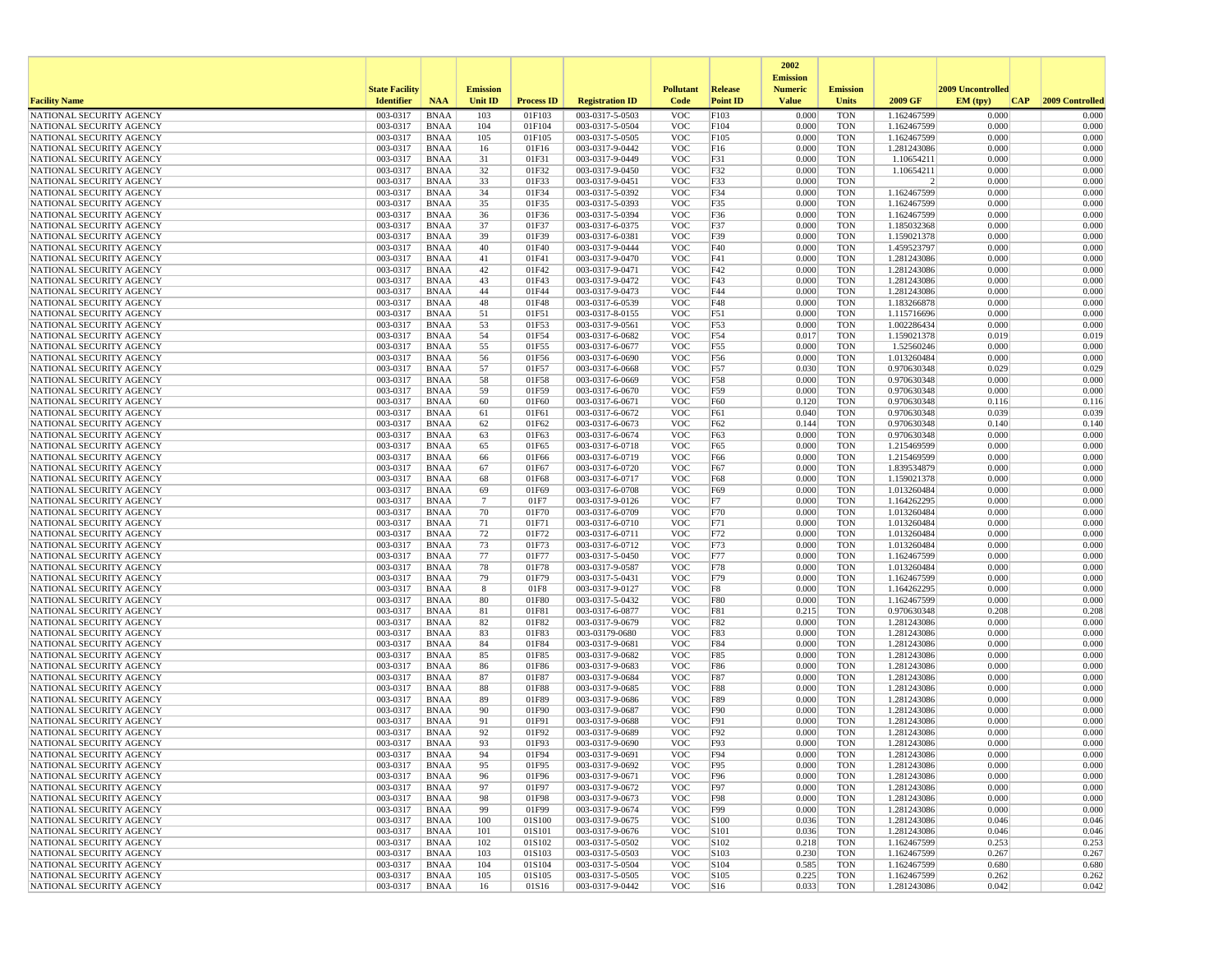|                                                                             |                       |                            |                      |                   |                                    |                          |                 | 2002                              |                          |                            |                   |                 |
|-----------------------------------------------------------------------------|-----------------------|----------------------------|----------------------|-------------------|------------------------------------|--------------------------|-----------------|-----------------------------------|--------------------------|----------------------------|-------------------|-----------------|
|                                                                             | <b>State Facility</b> |                            | <b>Emission</b>      |                   |                                    | <b>Pollutant</b>         | Release         | <b>Emission</b><br><b>Numeric</b> | <b>Emission</b>          |                            | 2009 Uncontrolled |                 |
| <b>Facility Name</b>                                                        | <b>Identifier</b>     | <b>NAA</b>                 | <b>Unit ID</b>       | <b>Process ID</b> | <b>Registration ID</b>             | Code                     | <b>Point ID</b> | <b>Value</b>                      | <b>Units</b>             | 2009 GF                    | EM (typ)<br> CAP  | 2009 Controlled |
| NATIONAL SECURITY AGENCY                                                    | 003-0317              | <b>BNAA</b>                | 31                   | 01S31             | 003-0317-9-0449                    | <b>VOC</b>               | S31             | 0.000                             | <b>TON</b>               | 1.10654211                 | 0.000             | 0.000           |
| NATIONAL SECURITY AGENCY                                                    | 003-0317              | BNAA                       | 32                   | 01S32             | 003-0317-9-0450                    | <b>VOC</b>               | S32             | 0.000                             | <b>TON</b>               | 1.10654211                 | 0.000             | 0.000           |
| NATIONAL SECURITY AGENCY                                                    | 003-0317              | <b>BNAA</b>                | 33                   | 01S33             | 003-0317-9-0451                    | <b>VOC</b>               | S33             | 0.000                             | <b>TON</b>               | $\overline{2}$             | 0.000             | 0.000           |
| NATIONAL SECURITY AGENCY                                                    | 003-0317              | BNAA                       | 34                   | 01S34             | 003-0317-5-0392                    | <b>VOC</b>               | S34             | 0.000                             | <b>TON</b>               | 1.162467599                | 0.000             | 0.000           |
| NATIONAL SECURITY AGENCY<br>NATIONAL SECURITY AGENCY                        | 003-0317<br>003-0317  | <b>BNAA</b><br><b>BNAA</b> | 35<br>36             | 01S35<br>01S36    | 003-0317-5-0393<br>003-0317-5-0394 | <b>VOC</b><br><b>VOC</b> | S35<br>S36      | 0.000<br>0.000                    | <b>TON</b><br><b>TON</b> | 1.162467599<br>1.162467599 | 0.000<br>0.000    | 0.000<br>0.000  |
| NATIONAL SECURITY AGENCY                                                    | 003-0317              | BNAA                       | 37                   | 01S37             | 003-0317-6-0375                    | <b>VOC</b>               | S37             | 0.000                             | <b>TON</b>               | 1.185032368                | 0.000             | 0.000           |
| NATIONAL SECURITY AGENCY                                                    | 003-0317              | <b>BNAA</b>                | 39                   | 01S39             | 003-0317-6-0381                    | <b>VOC</b>               | S39             | 0.000                             | <b>TON</b>               | 1.159021378                | 0.000             | 0.000           |
| NATIONAL SECURITY AGENCY                                                    | 003-0317              | <b>BNAA</b>                | 40                   | 01S40             | 003-0317-9-0444                    | <b>VOC</b>               | S40             | 0.000                             | <b>TON</b>               | 1.459523797                | 0.000             | 0.000           |
| NATIONAL SECURITY AGENCY                                                    | 003-0317              | <b>BNAA</b>                | 41                   | 01S41             | 003-0317-9-0470                    | <b>VOC</b>               | S41             | 0.005                             | <b>TON</b>               | 1.281243086                | 0.006             | 0.006           |
| NATIONAL SECURITY AGENCY                                                    | 003-0317              | BNAA                       | 42                   | 01S42             | 003-0317-9-0471                    | <b>VOC</b>               | S42             | 0.005                             | <b>TON</b>               | 1.281243086                | 0.006             | 0.006           |
| NATIONAL SECURITY AGENCY                                                    | 003-0317              | <b>BNAA</b>                | 43                   | 01S43             | 003-0317-9-0472                    | <b>VOC</b>               | S43             | 0.004                             | <b>TON</b>               | 1.281243086                | 0.005             | 0.005           |
| NATIONAL SECURITY AGENCY<br>NATIONAL SECURITY AGENCY                        | 003-0317<br>003-0317  | <b>BNAA</b><br><b>BNAA</b> | 44<br>48             | 01S44<br>01S48    | 003-0317-9-0473<br>003-0317-6-0539 | <b>VOC</b><br><b>VOC</b> | S44<br>S48      | 0.000<br>0.000                    | <b>TON</b><br><b>TON</b> | 1.281243086<br>1.183266878 | 0.000<br>0.000    | 0.000<br>0.000  |
| NATIONAL SECURITY AGENCY                                                    | 003-0317              | BNAA                       | 51                   | 01S51             | 003-0317-8-0155                    | <b>VOC</b>               | S51             | 0.520                             | <b>TON</b>               | 1.115716696                | 0.580             | 0.580           |
| NATIONAL SECURITY AGENCY                                                    | 003-0317              | BNAA                       | 53                   | 01S53             | 003-0317-9-0561                    | <b>VOC</b>               | S53             | 0.000                             | <b>TON</b>               | 1.002286434                | 0.000             | 0.000           |
| NATIONAL SECURITY AGENCY                                                    | 003-0317              | <b>BNAA</b>                | 54                   | 01S54             | 003-0317-6-0682                    | <b>VOC</b>               | S54             | 0.000                             | <b>TON</b>               | 1.159021378                | 0.000             | 0.000           |
| NATIONAL SECURITY AGENCY                                                    | 003-0317              | BNAA                       | 55                   | 01S55             | 003-0317-6-0677                    | <b>VOC</b>               | S55             | 0.000                             | <b>TON</b>               | 1.52560246                 | 0.000             | 0.000           |
| NATIONAL SECURITY AGENCY                                                    | 003-0317              | <b>BNAA</b>                | 56                   | 01S56             | 003-0317-6-0690                    | <b>VOC</b>               | S56             | 0.000                             | <b>TON</b>               | 1.013260484                | 0.000             | 0.000           |
| NATIONAL SECURITY AGENCY                                                    | 003-0317              | <b>BNAA</b>                | 57                   | 01S57             | 003-0317-6-0668                    | <b>VOC</b>               | S57             | 0.000                             | <b>TON</b>               | 0.970630348                | 0.000             | 0.000           |
| NATIONAL SECURITY AGENCY                                                    | 003-0317              | <b>BNAA</b>                | 58                   | 01S58             | 003-0317-6-0669                    | <b>VOC</b>               | S58             | 0.000                             | <b>TON</b>               | 0.970630348                | 0.000             | 0.000           |
| NATIONAL SECURITY AGENCY<br>NATIONAL SECURITY AGENCY                        | 003-0317<br>003-0317  | BNAA<br><b>BNAA</b>        | 59<br>60             | 01S59<br>01S60    | 003-0317-6-0670<br>003-0317-6-0671 | <b>VOC</b><br><b>VOC</b> | S59<br>S60      | 0.130<br>0.000                    | <b>TON</b><br><b>TON</b> | 0.970630348<br>0.970630348 | 0.126<br>0.000    | 0.126<br>0.000  |
| NATIONAL SECURITY AGENCY                                                    | 003-0317              | <b>BNAA</b>                | 61                   | 01S61             | 003-0317-6-0672                    | <b>VOC</b>               | S61             | 0.000                             | <b>TON</b>               | 0.970630348                | 0.000             | 0.000           |
| NATIONAL SECURITY AGENCY                                                    | 003-0317              | BNAA                       | 62                   | 01S62             | 003-0317-6-0673                    | <b>VOC</b>               | S62             | 0.000                             | <b>TON</b>               | 0.970630348                | 0.000             | 0.000           |
| NATIONAL SECURITY AGENCY                                                    | 003-0317              | <b>BNAA</b>                | 63                   | 01S63             | 003-0317-6-0674                    | <b>VOC</b>               | S63             | 0.000                             | <b>TON</b>               | 0.970630348                | 0.000             | 0.000           |
| NATIONAL SECURITY AGENCY                                                    | 003-0317              | <b>BNAA</b>                | 65                   | 01S65             | 003-0317-6-0718                    | <b>VOC</b>               | S65             | 0.000                             | <b>TON</b>               | 1.215469599                | 0.000             | 0.000           |
| NATIONAL SECURITY AGENCY                                                    | 003-0317              | <b>BNAA</b>                | 66                   | 01S66             | 003-0317-6-0719                    | <b>VOC</b>               | S66             | 0.000                             | <b>TON</b>               | 1.215469599                | 0.000             | 0.000           |
| NATIONAL SECURITY AGENCY                                                    | 003-0317              | BNAA                       | 67                   | 01S67             | 003-0317-6-0720                    | <b>VOC</b>               | S67             | 0.000                             | <b>TON</b>               | 1.839534879                | 0.000             | 0.000           |
| NATIONAL SECURITY AGENCY                                                    | 003-0317<br>003-0317  | <b>BNAA</b><br><b>BNAA</b> | 68                   | 01S68<br>01S69    | 003-0317-6-0717                    | <b>VOC</b><br><b>VOC</b> | S68             | 0.000                             | <b>TON</b><br><b>TON</b> | 1.159021378                | 0.000             | 0.000           |
| NATIONAL SECURITY AGENCY<br>NATIONAL SECURITY AGENCY                        | 003-0317              | BNAA                       | 69<br>$\overline{7}$ | 01S7              | 003-0317-6-0708<br>003-0317-9-0126 | <b>VOC</b>               | S69<br>S7       | 1.250<br>0.136                    | <b>TON</b>               | 1.013260484<br>1.164262295 | 1.267<br>0.158    | 1.267<br>0.158  |
| NATIONAL SECURITY AGENCY                                                    | 003-0317              | <b>BNAA</b>                | 70                   | 01S70             | 003-0317-6-0709                    | <b>VOC</b>               | S70             | 1.375                             | <b>TON</b>               | 1.013260484                | 1.393             | 1.393           |
| NATIONAL SECURITY AGENCY                                                    | 003-0317              | <b>BNAA</b>                | 71                   | 01S71             | 003-0317-6-0710                    | <b>VOC</b>               | S71             | 0.625                             | <b>TON</b>               | 1.013260484                | 0.633             | 0.633           |
| NATIONAL SECURITY AGENCY                                                    | 003-0317              | BNAA                       | 72                   | 01S72             | 003-0317-6-0711                    | <b>VOC</b>               | S72             | 0.625                             | <b>TON</b>               | 1.013260484                | 0.633             | 0.633           |
| NATIONAL SECURITY AGENCY                                                    | 003-0317              | BNAA                       | 73                   | 01S73             | 003-0317-6-0712                    | <b>VOC</b>               | S73             | 0.625                             | <b>TON</b>               | 1.013260484                | 0.633             | 0.633           |
| NATIONAL SECURITY AGENCY                                                    | 003-0317              | <b>BNAA</b>                | 77                   | 01S77             | 003-0317-5-0450                    | <b>VOC</b>               | S77             | 0.000                             | <b>TON</b>               | 1.162467599                | 0.000             | 0.000           |
| NATIONAL SECURITY AGENCY                                                    | 003-0317              | <b>BNAA</b>                | 78                   | 01S78             | 003-0317-9-0587                    | <b>VOC</b>               | S78             | 0.000                             | <b>TON</b>               | 1.013260484                | 0.000             | 0.000           |
| NATIONAL SECURITY AGENCY<br>NATIONAL SECURITY AGENCY                        | 003-0317<br>003-0317  | <b>BNAA</b><br>BNAA        | 79<br>8              | 01S79<br>01S8     | 003-0317-5-0431<br>003-0317-9-0127 | <b>VOC</b><br><b>VOC</b> | S79<br>S8       | 0.000<br>0.129                    | <b>TON</b><br><b>TON</b> | 1.162467599<br>1.164262295 | 0.000<br>0.150    | 0.000<br>0.150  |
| NATIONAL SECURITY AGENCY                                                    | 003-0317              | BNAA                       | 80                   | 01S80             | 003-0317-5-0432                    | <b>VOC</b>               | S80             | 0.000                             | <b>TON</b>               | 1.162467599                | 0.000             | 0.000           |
| NATIONAL SECURITY AGENCY                                                    | 003-0317              | <b>BNAA</b>                | 81                   | 01S81             | 003-0317-6-0877                    | <b>VOC</b>               | S81             | 0.000                             | <b>TON</b>               | 0.970630348                | 0.000             | 0.000           |
| NATIONAL SECURITY AGENCY                                                    | 003-0317              | BNAA                       | 82                   | 01S82             | 003-0317-9-0679                    | <b>VOC</b>               | S82             | 0.000                             | <b>TON</b>               | 1.281243086                | 0.000             | 0.000           |
| NATIONAL SECURITY AGENCY                                                    | 003-0317              | <b>BNAA</b>                | 83                   | 01S83             | 003-03179-0680                     | <b>VOC</b>               | S83             | 0.000                             | <b>TON</b>               | 1.281243086                | 0.000             | 0.000           |
| NATIONAL SECURITY AGENCY                                                    | 003-0317              | <b>BNAA</b>                | 84                   | 01S84             | 003-0317-9-0681                    | <b>VOC</b>               | S84             | 0.000                             | <b>TON</b>               | 1.281243086                | 0.000             | 0.000           |
| NATIONAL SECURITY AGENCY                                                    | 003-0317              | <b>BNAA</b>                | 85                   | 01S85             | 003-0317-9-0682                    | <b>VOC</b>               | S85             | 0.000                             | <b>TON</b>               | 1.281243086                | 0.000             | 0.000           |
| NATIONAL SECURITY AGENCY<br>NATIONAL SECURITY AGENCY                        | 003-0317<br>003-0317  | BNAA<br><b>BNAA</b>        | 86<br>87             | 01S86<br>01S87    | 003-0317-9-0683<br>003-0317-9-0684 | <b>VOC</b><br><b>VOC</b> | S86<br>S87      | 0.000<br>0.000                    | <b>TON</b><br><b>TON</b> | 1.281243086<br>1.281243086 | 0.000<br>0.000    | 0.000<br>0.000  |
| NATIONAL SECURITY AGENCY                                                    | 003-0317              | <b>BNAA</b>                | 88                   | 01S88             | 003-0317-9-0685                    | <b>VOC</b>               | <b>S88</b>      | 0.000                             | <b>TON</b>               | 1.281243086                | 0.000             | 0.000           |
| NATIONAL SECURITY AGENCY                                                    | 003-0317              | BNAA                       | 89                   | 01S89             | 003-0317-9-0686                    | <b>VOC</b>               | S89             | 0.000                             | <b>TON</b>               | 1.281243086                | 0.000             | 0.000           |
| NATIONAL SECURITY AGENCY                                                    | 003-0317              | <b>BNAA</b>                | 90                   | 01S90             | 003-0317-9-0687                    | <b>VOC</b>               | S90             | 0.002                             | <b>TON</b>               | 1.281243086                | 0.003             | 0.003           |
| NATIONAL SECURITY AGENCY                                                    | 003-0317              | <b>BNAA</b>                | 91                   | 01S91             | 003-0317-9-0688                    | <b>VOC</b>               | S91             | 0.028                             | <b>TON</b>               | 1.281243086                | 0.035             | 0.035           |
| NATIONAL SECURITY AGENCY                                                    | 003-0317              | <b>BNAA</b>                | 92                   | 01S92             | 003-0317-9-0689                    | <b>VOC</b>               | S92             | 0.028                             | <b>TON</b>               | 1.281243086                | 0.035             | 0.035           |
| NATIONAL SECURITY AGENCY                                                    | 003-0317              | BNAA                       | 93                   | 01S93             | 003-0317-9-0690                    | <b>VOC</b>               | S93             | 0.028                             | <b>TON</b>               | 1.281243086                | 0.035             | 0.035           |
| NATIONAL SECURITY AGENCY                                                    | 003-0317              | <b>BNAA</b>                | 94<br>95             | 01S94<br>01S95    | 003-0317-9-0691<br>003-0317-9-0692 | <b>VOC</b><br><b>VOC</b> | S94             | 0.000<br>0.000                    | <b>TON</b>               | 1.281243086                | 0.000<br>0.000    | 0.000<br>0.000  |
| NATIONAL SECURITY AGENCY<br>NATIONAL SECURITY AGENCY                        | 003-0317<br>003-0317  | <b>BNAA</b><br><b>BNAA</b> | 96                   | 01S96             | 003-0317-9-0671                    | <b>VOC</b>               | S95<br>S96      | 0.041                             | TON<br><b>TON</b>        | 1.281243086<br>1.281243086 | 0.052             | 0.052           |
| NATIONAL SECURITY AGENCY                                                    | 003-0317              | <b>BNAA</b>                | 97                   | 01S97             | 003-0317-9-0672                    | <b>VOC</b>               | S97             | 0.041                             | <b>TON</b>               | 1.281243086                | 0.052             | 0.052           |
| NATIONAL SECURITY AGENCY                                                    | 003-0317              | <b>BNAA</b>                | 98                   | 01S98             | 003-0317-9-0673                    | <b>VOC</b>               | S98             | 0.041                             | <b>TON</b>               | 1.281243086                | 0.052             | 0.052           |
| NATIONAL SECURITY AGENCY                                                    | 003-0317              | BNAA                       | 99                   | 01S99             | 003-0317-9-0674                    | <b>VOC</b>               | S99             | 0.041                             | <b>TON</b>               | 1.281243086                | 0.052             | 0.052           |
| FORT GEORGE MEADE                                                           | 003-0322              | <b>BNAA</b>                | 132                  | 01F132            | 003-0322-9-0651                    | <b>VOC</b>               | F132            | 0.000                             | <b>TON</b>               | 1.002286434                | 0.000             | 0.000           |
| FORT GEORGE MEADE                                                           | 003-0322              | BNAA                       | 133                  | 01F133            | 003-0322-5-0487                    | <b>VOC</b>               | F133            | 0.000                             | <b>TON</b>               | 1.162467599                | 0.000             | 0.000           |
| FORT GEORGE MEADE                                                           | 003-0322              | <b>BNAA</b>                | 132                  | 01S132            | 003-0322-9-0651                    | <b>VOC</b>               | S132            | 5.014                             | <b>TON</b>               | 1.002286434                | 5.025             | 5.025           |
| FORT GEORGE MEADE<br>CONSTELLATION POWER SOURCE GENERATION - BRANDON SHORES | 003-0322<br>003-0468  | BNAA<br><b>BNAA</b>        | 133<br>-1            | 01S133<br>01F1    | 003-0322-5-0487<br>003-0468-3-0015 | <b>VOC</b><br><b>VOC</b> | S133<br>F1      | 0.780<br>0.000                    | <b>TON</b><br><b>TON</b> | 1.162467599<br>1.194189072 | 0.907<br>0.000    | 0.907<br>0.000  |
| CONSTELLATION POWER SOURCE GENERATION - BRANDON SHORES                      | 003-0468              | BNAA                       | $\overline{4}$       | 01F4              | 003-0468-3-0016                    | <b>VOC</b>               | F4              | 0.000                             | <b>TON</b>               | 1.194189072                | 0.000             | 0.000           |
| CONSTELLATION POWER SOURCE GENERATION - BRANDON SHORES                      | 003-0468              | BNAA                       | -1                   | 01S1              | 003-0468-3-0015                    | <b>VOC</b>               | S1              | 46.900                            | <b>TON</b>               | 1.194189072                | 56.007            | 56.007          |
| CONSTELLATION POWER SOURCE GENERATION - BRANDON SHORES                      | 003-0468              | <b>BNAA</b>                | $\overline{4}$       | 01S4              | 003-0468-3-0016                    | <b>VOC</b>               | S4              | 45.300                            | <b>TON</b>               | 1.194189072                | 54.097            | 54.097          |
| <b>FRENCH BRAY</b>                                                          | 003-0734              | BNAA                       | 11                   | 01F11             | 003-0734-6-0480                    | <b>VOC</b>               | F11             | 0.865                             | <b>TON</b>               | 0.970630348                | 0.839             | 0.839           |
| <b>FRENCH BRAY</b>                                                          | 003-0734              | <b>BNAA</b>                | 12                   | 01F12             | 003-0734-6-0481                    | <b>VOC</b>               | F12             | 1.739                             | <b>TON</b>               | 0.970630348                | 1.687             | 1.687           |
| <b>FRENCH BRAY</b>                                                          | 003-0734              | BNAA                       | 16                   | 01F16             | 003-0734-6-0873                    | <b>VOC</b>               | F16             | 2.983                             | <b>TON</b>               | 0.970630348                | 2.895             | 2.895           |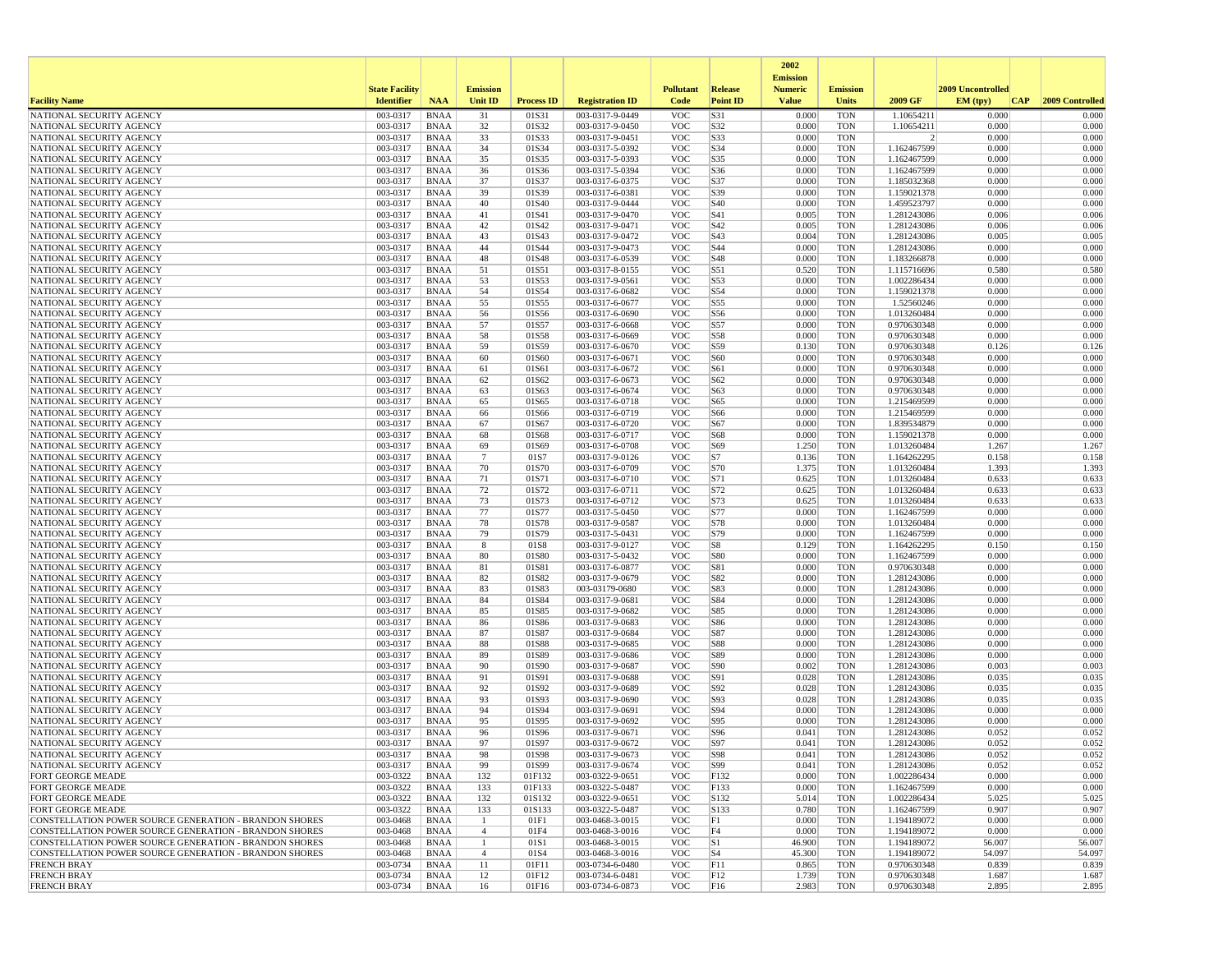|                                                                                                                  |                       |                            |                     |                          |                                    |                          |                        | 2002                              |                          |                            |                   |                     |
|------------------------------------------------------------------------------------------------------------------|-----------------------|----------------------------|---------------------|--------------------------|------------------------------------|--------------------------|------------------------|-----------------------------------|--------------------------|----------------------------|-------------------|---------------------|
|                                                                                                                  | <b>State Facility</b> |                            | <b>Emission</b>     |                          |                                    | <b>Pollutant</b>         | Release                | <b>Emission</b><br><b>Numeric</b> | <b>Emission</b>          |                            | 2009 Uncontrolled |                     |
| <b>Facility Name</b>                                                                                             | <b>Identifier</b>     | <b>NAA</b>                 | Unit ID             | <b>Process ID</b>        | <b>Registration ID</b>             | Code                     | <b>Point ID</b>        | <b>Value</b>                      | <b>Units</b>             | 2009 GF                    | EM (typ)          | CAP 2009 Controlled |
| <b>FRENCH BRAY</b>                                                                                               | 003-0734              | <b>BNAA</b>                | 2                   | 01F2                     | 003-0734-9-0308                    | <b>VOC</b>               | F2                     | 3.256                             | <b>TON</b>               | 0.970630348                | 3.160             | 3.160               |
| <b>FRENCH BRAY</b>                                                                                               | 003-0734              | <b>BNAA</b>                | 3                   | 01F3                     | 003-0734-9-0316                    | <b>VOC</b>               | F3                     | 5.170                             | <b>TON</b>               | 0.970630348                | 5.018             | 5.018               |
| <b>FRENCH BRAY</b>                                                                                               | 003-0734              | <b>BNAA</b>                | 11                  | 01S11                    | 003-0734-6-0480                    | VOC                      | S11                    | 0.000                             | <b>TON</b>               | 0.970630348                | 0.000             | 0.000               |
| <b>FRENCH BRAY</b><br><b>FRENCH BRAY</b>                                                                         | 003-0734<br>003-0734  | <b>BNAA</b><br><b>BNAA</b> | 12<br>16            | 01S12<br>01S16           | 003-0734-6-0481<br>003-0734-6-0873 | VOC<br><b>VOC</b>        | S12<br>S <sub>16</sub> | 0.000<br>0.000                    | <b>TON</b><br><b>TON</b> | 0.970630348<br>0.970630348 | 0.000<br>0.000    | 0.000<br>0.000      |
| <b>FRENCH BRAY</b>                                                                                               | 003-0734              | <b>BNAA</b>                | $\overline{c}$      | 01S2                     | 003-0734-9-0308                    | <b>VOC</b>               | S <sub>2</sub>         | 0.000                             | <b>TON</b>               | 0.970630348                | 0.000             | 0.000               |
| <b>FRENCH BRAY</b>                                                                                               | 003-0734              | <b>BNAA</b>                | 3                   | 01S3                     | 003-0734-9-0316                    | VOC                      | S <sub>3</sub>         | 2.321                             | <b>TON</b>               | 0.970630348                | 2.253             | 2.253               |
| <b>COMMUNICATION GRAPHICS</b>                                                                                    | 003-1035              | <b>BNAA</b>                | 1                   | 01F1                     | 003-1035-6-0764                    | VOC                      | F1                     | 3.363                             | <b>TON</b>               | 0.970630348                | 3.264             | 3.264               |
| COMMUNICATION GRAPHICS                                                                                           | $003 - 1035$          | <b>BNAA</b>                | 2                   | 01F2                     | 003-1035-6-0765                    | VOC                      | F2                     | 3.250                             | <b>TON</b>               | 0.970630348                | 3.155             | 3.155               |
| <b>COMMUNICATION GRAPHICS</b>                                                                                    | 003-1035              | <b>BNAA</b>                | 3                   | 01F3                     | 003-1035-6-0766                    | VOC                      | F3                     | 1.925                             | <b>TON</b>               | 0.970630348                | 1.868             | 1.868               |
| <b>COMMUNICATION GRAPHICS</b>                                                                                    | 003-1035              | <b>BNAA</b>                | $\overline{4}$      | 01F4                     | 003-1035-6-0826                    | VOC                      | F4                     | 2.032                             | <b>TON</b>               | 0.970630348                | 1.972             | 1.972               |
| <b>COMMUNICATION GRAPHICS</b>                                                                                    | 003-1035              | <b>BNAA</b>                | $\mathbf{1}$        | 01S1                     | 003-1035-6-0764                    | <b>VOC</b>               | S1                     | 0.000                             | <b>TON</b>               | 0.970630348                | 0.000             | 0.000               |
| <b>COMMUNICATION GRAPHICS</b><br><b>COMMUNICATION GRAPHICS</b>                                                   | 003-1035<br>003-1035  | <b>BNAA</b><br><b>BNAA</b> | 2<br>3              | 01S2<br>01S3             | 003-1035-6-0765<br>003-1035-6-0766 | <b>VOC</b><br>VOC        | S2 <br> S3             | 0.000<br>0.000                    | <b>TON</b><br><b>TON</b> | 0.970630348<br>0.970630348 | 0.000<br>0.000    | 0.000<br>0.000      |
| <b>COMMUNICATION GRAPHICS</b>                                                                                    | 003-1035              | <b>BNAA</b>                | $\overline{4}$      | 01S4                     | 003-1035-6-0826                    | VOC                      | $ S_4 $                | 0.000                             | <b>TON</b>               | 0.970630348                | 0.000             | 0.000               |
| <b>FORMICA CORPORATION</b>                                                                                       | 003-1055              | <b>BNAA</b>                | $\overline{c}$      | 01F2                     | 003-1055-6-0833                    | VOC                      | F2                     | 0.000                             | <b>TON</b>               | 1.34117651                 | 0.000             | 0.000               |
| FORMICA CORPORATION                                                                                              | 003-1055              | <b>BNAA</b>                | $\overline{4}$      | 01F4                     | 003-1055-6-0835                    | <b>VOC</b>               | F4                     | 0.000                             | <b>TON</b>               | 1.291344166                | 0.000             | 0.000               |
| <b>FORMICA CORPORATION</b>                                                                                       | 003-1055              | <b>BNAA</b>                | 5                   | 01F5                     | 003-1055-6-0836                    | VOC                      | F5                     | 0.000                             | <b>TON</b>               | 1.094117641                | 0.000             | 0.000               |
| <b>FORMICA CORPORATION</b>                                                                                       | 003-1055              | <b>BNAA</b>                | 6                   | 01F6                     | 003-1055-6-0837                    | VOC                      | F <sub>6</sub>         | 0.000                             | <b>TON</b>               | 1.291344166                | 0.000             | 0.000               |
| <b>FORMICA CORPORATION</b>                                                                                       | 003-1055              | <b>BNAA</b>                | 9                   | 01F9                     | 003-1055-6-0840                    | VOC                      | F <sub>9</sub>         | 0.000                             | <b>TON</b>               | 1.013260484                | 0.000             | 0.000               |
| <b>FORMICA CORPORATION</b>                                                                                       | 003-1055              | <b>BNAA</b>                | $\overline{c}$      | 01S2                     | 003-1055-6-0833                    | VOC                      | S <sub>2</sub>         | 7.830                             | TON                      | 1.34117651                 | 10.501            | 10.501              |
| <b>FORMICA CORPORATION</b>                                                                                       | 003-1055              | <b>BNAA</b>                | $\overline{4}$      | 01S4                     | 003-1055-6-0835                    | <b>VOC</b>               | $ S_4 $                | 35.600                            | <b>TON</b>               | 1.291344166                | 45.972            | 45.972              |
| <b>FORMICA CORPORATION</b><br>FORMICA CORPORATION                                                                | 003-1055<br>003-1055  | <b>BNAA</b><br><b>BNAA</b> | 5<br>6              | 01S5<br>01S6             | 003-1055-6-0836<br>003-1055-6-0837 | <b>VOC</b><br>VOC        | S5<br>S6               | 3.280<br>0.000                    | <b>TON</b><br><b>TON</b> | 1.094117641<br>1.291344166 | 3.589<br>0.000    | 3.589<br>0.000      |
| <b>FORMICA CORPORATION</b>                                                                                       | 003-1055              | <b>BNAA</b>                | 9                   | 01S9                     | 003-1055-6-0840                    | <b>VOC</b>               | S9                     | 0.743                             | TON                      | 1.013260484                | 0.753             | 0.753               |
| CONSTELLATION POWER SOURCE GENERATION - BRANDON SHORES                                                           | 005-0076              | <b>BNAA</b>                | -1                  | 01F1                     | 005-0076-5-0005                    | VOC                      | F1                     | 0.000                             | <b>TON</b>               | 0.808924317                | 0.000             | 0.000               |
| CONSTELLATION POWER SOURCE GENERATION - BRANDON SHORES                                                           | 005-0076              | <b>BNAA</b>                | $\overline{c}$      | 01F <sub>2</sub>         | 005-0076-5-0006                    | VOC                      | F <sub>2</sub>         | 0.000                             | <b>TON</b>               | 0.808924317                | 0.000             | 0.000               |
| CONSTELLATION POWER SOURCE GENERATION - BRANDON SHORES                                                           | 005-0076              | <b>BNAA</b>                | 3                   | 01F3                     | 005-0076-5-0007                    | VOC                      | F3                     | 0.000                             | <b>TON</b>               | 0.808924317                | 0.000             | 0.000               |
| CONSTELLATION POWER SOURCE GENERATION - BRANDON SHORES                                                           | 005-0076              | <b>BNAA</b>                | $\overline{4}$      | 01F4                     | 005-0076-5-0008                    | VOC                      | F4                     | 0.000                             | <b>TON</b>               | 0.808924317                | 0.000             | 0.000               |
| CONSTELLATION POWER SOURCE GENERATION - BRANDON SHORES                                                           | 005-0076              | <b>BNAA</b>                | 5                   | 01F5                     | 005-0076-5-0009                    | VOC                      | F <sub>5</sub>         | 0.000                             | <b>TON</b>               | 0.808924317                | 0.000             | 0.000               |
| CONSTELLATION POWER SOURCE GENERATION - BRANDON SHORES<br>CONSTELLATION POWER SOURCE GENERATION - BRANDON SHORES | 005-0076              | <b>BNAA</b>                | 6                   | 01F6                     | 005-0076-5-0010<br>005-0076-5-0011 | <b>VOC</b>               | F <sub>6</sub>         | 0.000                             | <b>TON</b>               | 0.808924317                | 0.000             | 0.000               |
| CONSTELLATION POWER SOURCE GENERATION - BRANDON SHORES                                                           | 005-0076<br>005-0076  | <b>BNAA</b><br><b>BNAA</b> | 7<br>8              | 01F7<br>01F8             | 005-0076-5-0012                    | VOC<br>VOC               | F7<br>F8               | 0.000<br>0.000                    | <b>TON</b><br><b>TON</b> | 0.808924317<br>0.808924317 | 0.000<br>0.000    | 0.000<br>0.000      |
| CONSTELLATION POWER SOURCE GENERATION - BRANDON SHORES                                                           | 005-0076              | <b>BNAA</b>                | 1                   | 01S1                     | 005-0076-5-0005                    | <b>VOC</b>               | $ S_1 $                | 0.000                             | <b>TON</b>               | 0.808924317                | 0.000             | 0.000               |
| <b>CONSTELLATION POWER SOURCE GENERATION - BRANDON SHORES</b>                                                    | 005-0076              | <b>BNAA</b>                | $\overline{c}$      | 01S2                     | 005-0076-5-0006                    | VOC                      | S <sub>2</sub>         | 0.000                             | <b>TON</b>               | 0.808924317                | 0.000             | 0.000               |
| <b>CONSTELLATION POWER SOURCE GENERATION - BRANDON SHORES</b>                                                    | 005-0076              | <b>BNAA</b>                | 3                   | 01S3                     | 005-0076-5-0007                    | VOC                      | S3                     | 0.000                             | TON                      | 0.808924317                | 0.000             | 0.000               |
| CONSTELLATION POWER SOURCE GENERATION - BRANDON SHORES                                                           | 005-0076              | <b>BNAA</b>                | $\overline{4}$      | 01S4                     | 005-0076-5-0008                    | VOC                      | $ S_4 $                | 0.000                             | <b>TON</b>               | 0.808924317                | 0.000             | 0.000               |
| CONSTELLATION POWER SOURCE GENERATION - BRANDON SHORES                                                           | 005-0076              | <b>BNAA</b>                | 5                   | 01S5                     | 005-0076-5-0009                    | VOC                      | S5                     | 0.000                             | <b>TON</b>               | 0.808924317                | 0.000             | 0.000               |
| CONSTELLATION POWER SOURCE GENERATION - BRANDON SHORES                                                           | 005-0076              | <b>BNAA</b>                | 6                   | 01S6                     | 005-0076-5-0010                    | <b>VOC</b>               | S6                     | 0.000                             | <b>TON</b>               | 0.808924317                | 0.000             | 0.000               |
| CONSTELLATION POWER SOURCE GENERATION - BRANDON SHORES                                                           | 005-0076              | <b>BNAA</b>                | 7                   | 01S7                     | 005-0076-5-0011                    | VOC                      | S7                     | 0.000                             | <b>TON</b>               | 0.808924317                | 0.000             | 0.000               |
| CONSTELLATION POWER SOURCE GENERATION - BRANDON SHORES<br>CONSTELLATION POWER SOURCE GENERATION - BRANDON SHORES | 005-0076<br>005-0078  | <b>BNAA</b><br><b>BNAA</b> | 8<br>$\mathbf{1}$   | 01S8<br>01F1             | 005-0076-5-0012<br>005-0078-4-0658 | VOC<br><b>VOC</b>        | S8<br>F1               | 0.000<br>0.000                    | <b>TON</b><br><b>TON</b> | 0.808924317<br>0.808924317 | 0.000<br>0.000    | 0.000<br>0.000      |
| <b>CONSTELLATION POWER SOURCE GENERATION - BRANDON SHORES</b>                                                    | 005-0078              | <b>BNAA</b>                | $\overline{c}$      | 01F2                     | 005-0078-4-0659                    | VOC                      | F2                     | 0.000                             | <b>TON</b>               | 0.808924317                | 0.000             | 0.000               |
| CONSTELLATION POWER SOURCE GENERATION - BRANDON SHORES                                                           | 005-0078              | <b>BNAA</b>                | 3                   | 01F3                     | 005-0078-4-1082                    | <b>VOC</b>               | F3                     | 0.000                             | <b>TON</b>               | 0.808924317                | 0.000             | 0.000               |
| CONSTELLATION POWER SOURCE GENERATION - BRANDON SHORES                                                           | 005-0078              | <b>BNAA</b>                | 8                   | 01F8                     | 005-0078-4-1363                    | VOC                      | F8                     | 0.000                             | <b>TON</b>               | 0.808924317                | 0.000             | 0.000               |
| CONSTELLATION POWER SOURCE GENERATION - BRANDON SHORES                                                           | 005-0078              | <b>BNAA</b>                | 1                   | 01S1                     | 005-0078-4-0658                    | VOC                      | S1                     | 0.000                             | <b>TON</b>               | 0.808924317                | 0.000             | 0.000               |
| <b>CONSTELLATION POWER SOURCE GENERATION - BRANDON SHORES</b>                                                    | 005-0078              | <b>BNAA</b>                | 2                   | 01S2                     | 005-0078-4-0659                    | <b>VOC</b>               | S2                     | 0.000                             | <b>TON</b>               | 0.808924317                | 0.000             | 0.000               |
| CONSTELLATION POWER SOURCE GENERATION - BRANDON SHORES                                                           | 005-0078              | <b>BNAA</b>                | 3                   | 01S3                     | 005-0078-4-1082                    | VOC                      | S3                     | 3.400                             | <b>TON</b>               | 0.808924317                | 2.750             | 2.750               |
| <b>CONSTELLATION POWER SOURCE GENERATION - BRANDON SHORES</b>                                                    | 005-0078              | <b>BNAA</b>                | $\,$ 8 $\,$         | 01S8                     | 005-0078-4-1363                    | VOC                      | S8                     | 0.000                             | <b>TON</b>               | 0.808924317                | 0.000             | 0.000               |
| CONSTELLATION POWER SOURCE GENERATION - BRANDON SHORES                                                           | 005-0079              | <b>BNAA</b>                | 1                   | 01F1                     | 005-0079-4-0089                    | <b>VOC</b>               | F1                     | 0.000                             | <b>TON</b>               | 1.633949995                | 0.000<br>0.000    | 0.000<br>0.000      |
| CONSTELLATION POWER SOURCE GENERATION - BRANDON SHORES<br>CONSTELLATION POWER SOURCE GENERATION - BRANDON SHORES | 005-0079<br>005-0079  | <b>BNAA</b><br><b>BNAA</b> | 3<br>$\overline{4}$ | 01F3<br>01F4             | 005-0079-4-0091<br>005-0079-4-1107 | <b>VOC</b><br><b>VOC</b> | F3<br>F4               | 0.000<br>0.000                    | <b>TON</b><br><b>TON</b> | 1.633949995<br>1.633949995 | 0.000             | 0.000               |
| CONSTELLATION POWER SOURCE GENERATION - BRANDON SHORES                                                           | 005-0079              | <b>BNAA</b>                | 5                   | 01F5                     | 005-0079-4-1227                    | VOC                      | F5                     | 0.000                             | <b>TON</b>               | 1.194189072                | 0.000             | 0.000               |
| <b>CONSTELLATION POWER SOURCE GENERATION - BRANDON SHORES</b>                                                    | 005-0079              | <b>BNAA</b>                | 6                   | 01F6                     | 005-0079-4-1228                    | VOC                      | F6                     | 0.000                             | <b>TON</b>               | 1.194189072                | 0.000             | 0.000               |
| CONSTELLATION POWER SOURCE GENERATION - BRANDON SHORES                                                           | 005-0079              | <b>BNAA</b>                | 1                   | 01S1                     | 005-0079-4-0089                    | <b>VOC</b>               | $ S_1 $                | 0.000                             | <b>TON</b>               | 1.633949995                | 0.000             | 0.000               |
| CONSTELLATION POWER SOURCE GENERATION - BRANDON SHORES                                                           | 005-0079              | <b>BNAA</b>                | 3                   | 01S3                     | 005-0079-4-0091                    | VOC                      | S3                     | 0.000                             | <b>TON</b>               | 1.633949995                | 0.000             | 0.000               |
| CONSTELLATION POWER SOURCE GENERATION - BRANDON SHORES                                                           | 005-0079              | <b>BNAA</b>                | $\overline{4}$      | 01S4                     | 005-0079-4-1107                    | VOC                      | $ S_4 $                | 0.000                             | <b>TON</b>               | 1.633949995                | 0.000             | 0.000               |
| CONSTELLATION POWER SOURCE GENERATION - BRANDON SHORES                                                           | 005-0079              | <b>BNAA</b>                | 5                   | 01S5                     | 005-0079-4-1227                    | <b>VOC</b>               | S5                     | 25.900                            | <b>TON</b>               | 1.194189072                | 30.929            | 30.929              |
| CONSTELLATION POWER SOURCE GENERATION - BRANDON SHORES                                                           | 005-0079              | <b>BNAA</b>                | 6                   | 01S6                     | 005-0079-4-1228                    | VOC                      | S <sub>6</sub>         | 20.600                            | TON                      | 1.194189072                | 24.600            | 24.600              |
| SIGNODE EASTERN OPERATIONS<br><b>SIGNODE EASTERN OPERATIONS</b>                                                  | 005-0097<br>005-0097  | <b>BNAA</b><br><b>BNAA</b> | $\mathbf{1}$<br>2   | 01F1<br>01F <sub>2</sub> | 005-0097-6-0795<br>005-0097-6-0882 | <b>VOC</b><br><b>VOC</b> | F1<br>F2               | 0.000<br>0.000                    | TON<br><b>TON</b>        | 1.310344815<br>1.310344815 | 0.000<br>0.000    | 0.000<br>0.000      |
| SIGNODE EASTERN OPERATIONS                                                                                       | 005-0097              | <b>BNAA</b>                | $\overline{4}$      | 01F4                     | 005-0097-5-0658                    | <b>VOC</b>               | F4                     | 0.000                             | TON                      | 1.150892258                | 0.000             | 0.000               |
| <b>SIGNODE EASTERN OPERATIONS</b>                                                                                | 005-0097              | <b>BNAA</b>                | 6                   | 01F6                     | 005-0097-6-0644                    | <b>VOC</b>               | F <sub>6</sub>         | 0.000                             | <b>TON</b>               | 1.310344815                | 0.000             | 0.000               |
| <b>SIGNODE EASTERN OPERATIONS</b>                                                                                | 005-0097              | <b>BNAA</b>                | $\mathbf{1}$        | 01S1                     | 005-0097-6-0795                    | <b>VOC</b>               | $ S_1 $                | 2.200                             | <b>TON</b>               | 1.310344815                | 2.883             | 2.883               |
| <b>SIGNODE EASTERN OPERATIONS</b>                                                                                | 005-0097              | <b>BNAA</b>                | 2                   | 01S <sub>2</sub>         | 005-0097-6-0882                    | VOC                      | S2                     | 5.000                             | TON                      | 1.310344815                | 6.552             | 6.552               |
| <b>SIGNODE EASTERN OPERATIONS</b>                                                                                | 005-0097              | <b>BNAA</b>                | $\overline{4}$      | 01S4                     | 005-0097-5-0658                    | VOC                      | $ S_4 $                | 0.200                             | <b>TON</b>               | 1.150892258                | 0.230             | 0.230               |
| SIGNODE EASTERN OPERATIONS                                                                                       | 005-0097              | <b>BNAA</b>                | 6                   | 01S6                     | 005-0097-6-0644                    | <b>VOC</b>               | S6                     | 1.900                             | TON                      | 1.310344815                | 2.490             | 2.490               |
| <b>CHC INDUSTRIES</b>                                                                                            | 005-0127              | <b>BNAA</b>                | 10                  | 01F10                    | 005-0127-6-0702                    | VOC                      | F10                    | 0.000                             | TON                      | 1.493975878                | 0.000             | 0.000               |
| <b>CHC INDUSTRIES</b>                                                                                            | 005-0127              | <b>BNAA</b>                | 11                  | 01F11                    | 005-0127-6-0703                    | <b>VOC</b>               | F11                    | 0.000                             | <b>TON</b>               | 1.493975878                | 0.000             | 0.000               |
| <b>CHC INDUSTRIES</b>                                                                                            | 005-0127              | <b>BNAA</b>                | 9                   | 01F9                     | 005-0127-6-0701                    | <b>VOC</b>               | F9                     | 0.000                             | <b>TON</b>               | 1.493975878                | 0.000             | 0.000               |
| <b>CHC INDUSTRIES</b>                                                                                            | 005-0127              | BNAA                       | 10                  | 01S10                    | 005-0127-6-0702                    | <b>VOC</b>               | S10                    | 6.000                             | TON                      | 1.493975878                | 8.964             | 8.964               |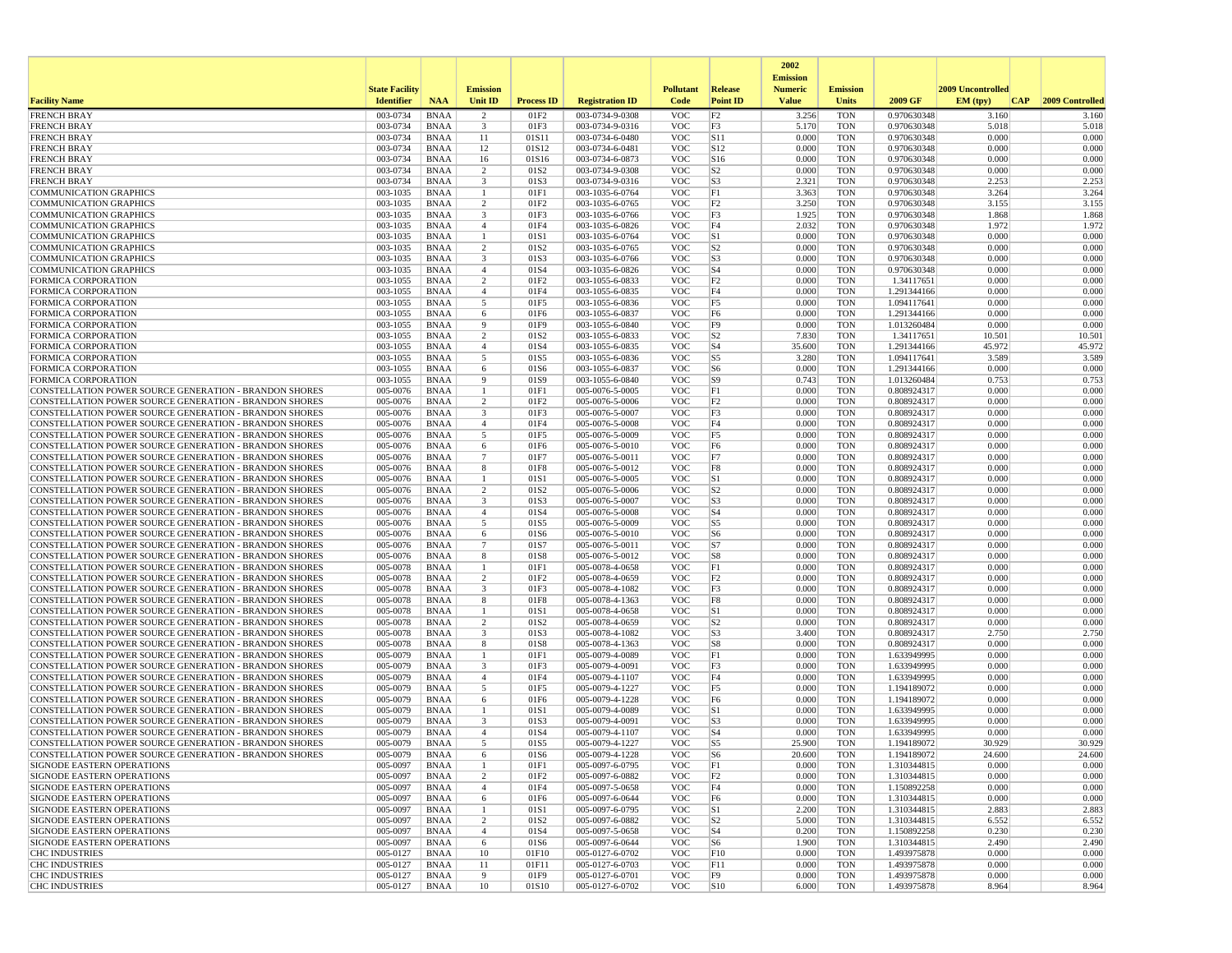|                                                          |                       |                            |                 |                   |                                    |                          |                        | 2002                              |                          |                            |                   |                  |
|----------------------------------------------------------|-----------------------|----------------------------|-----------------|-------------------|------------------------------------|--------------------------|------------------------|-----------------------------------|--------------------------|----------------------------|-------------------|------------------|
|                                                          | <b>State Facility</b> |                            | <b>Emission</b> |                   |                                    | <b>Pollutant</b>         | <b>Release</b>         | <b>Emission</b><br><b>Numeric</b> | <b>Emission</b>          |                            | 2009 Uncontrolled |                  |
| <b>Facility Name</b>                                     | <b>Identifier</b>     | <b>NAA</b>                 | <b>Unit ID</b>  | <b>Process ID</b> | <b>Registration ID</b>             | Code                     | <b>Point ID</b>        | <b>Value</b>                      | <b>Units</b>             | 2009 GF                    | EM (typ)<br> CAP  | 2009 Controlled  |
| <b>CHC INDUSTRIES</b>                                    | 005-0127              | <b>BNAA</b>                | 11              | 01S11             | 005-0127-6-0703                    | <b>VOC</b>               | S11                    | 6.000                             | <b>TON</b>               | 1.493975878                | 8.964             | 8.964            |
| <b>CHC INDUSTRIES</b>                                    | 005-0127              | <b>BNAA</b>                | 9               | 01S9              | 005-0127-6-0701                    | <b>VOC</b>               | S9                     | 6.600                             | <b>TON</b>               | 1.493975878                | 9.860             | 9.860            |
| DIAGEO NORTH AMERICA, INC.                               | 005-0146              | <b>BNAA</b>                | 20              | 01F20             | 005-0146-8-0174                    | <b>VOC</b>               | F20                    | 0.000                             | <b>TON</b>               | 1.007334948<br>1.007334948 | 0.000             | 0.000            |
| DIAGEO NORTH AMERICA, INC.<br>DIAGEO NORTH AMERICA, INC. | 005-0146<br>005-0146  | <b>BNAA</b><br><b>BNAA</b> | 22<br>23        | 01F22<br>01F23    | 005-0146-8-0259<br>005-0146-8-0263 | <b>VOC</b><br><b>VOC</b> | F22<br>F23             | 0.000<br>0.000                    | <b>TON</b><br><b>TON</b> | 1.007334948                | 0.000<br>0.000    | 0.000<br>0.000   |
| DIAGEO NORTH AMERICA, INC.                               | 005-0146              | <b>BNAA</b>                | 24              | 01F24             | 005-0146-8-0298                    | <b>VOC</b>               | F <sub>24</sub>        | 0.000                             | <b>TON</b>               | 1.007334948                | 0.000             | 0.000            |
| DIAGEO NORTH AMERICA, INC.                               | 005-0146              | <b>BNAA</b>                | 3               | 01F3              | 005-0146-5-1056                    | <b>VOC</b>               | F3                     | 0.000                             | <b>TON</b>               | 1.150892258                | 0.000             | 0.000            |
| DIAGEO NORTH AMERICA, INC.                               | 005-0146              | <b>BNAA</b>                | $\overline{4}$  | 01F4              | 005-0146-5-1057                    | <b>VOC</b>               | F4                     | 0.000                             | <b>TON</b>               | 1.150892258                | 0.000             | 0.000            |
| DIAGEO NORTH AMERICA, INC.                               | 005-0146              | <b>BNAA</b>                | 20              | 01S20             | 005-0146-8-0174                    | <b>VOC</b>               | S <sub>20</sub>        | 11.133                            | <b>TON</b>               | 1.007334948                | 11.214            | 11.214           |
| DIAGEO NORTH AMERICA, INC.<br>DIAGEO NORTH AMERICA, INC. | 005-0146<br>005-0146  | <b>BNAA</b><br><b>BNAA</b> | 22<br>23        | 01S22<br>01S23    | 005-0146-8-0259<br>005-0146-8-0263 | <b>VOC</b><br><b>VOC</b> | S22<br>S23             | 159.870<br>0.000                  | <b>TON</b><br><b>TON</b> | 1.007334948<br>1.007334948 | 161.043<br>0.000  | 161.043<br>0.000 |
| DIAGEO NORTH AMERICA, INC.                               | 005-0146              | <b>BNAA</b>                | 24              | 01S24             | 005-0146-8-0298                    | <b>VOC</b>               | S24                    | 0.000                             | <b>TON</b>               | 1.007334948                | 0.000             | 0.000            |
| DIAGEO NORTH AMERICA, INC.                               | 005-0146              | <b>BNAA</b>                | 3               | 01S3              | 005-0146-5-1056                    | <b>VOC</b>               | S <sub>3</sub>         | 0.066                             | <b>TON</b>               | 1.150892258                | 0.076             | 0.076            |
| DIAGEO NORTH AMERICA, INC.                               | 005-0146              | <b>BNAA</b>                | $\overline{4}$  | 01S4              | 005-0146-5-1057                    | <b>VOC</b>               | S <sub>4</sub>         | 0.064                             | <b>TON</b>               | 1.150892258                | 0.073             | 0.073            |
| <b>BETHLEHEM STEEL</b>                                   | 005-0147              | <b>BNAA</b>                | 11              | 01F11             | 005-0147-4-1701                    | <b>VOC</b>               | F11                    | 0.000                             | <b>TON</b>               | 1.006668091                | 0.000             | 0.000            |
| <b>BETHLEHEM STEEL</b><br><b>BETHLEHEM STEEL</b>         | 005-0147<br>005-0147  | <b>BNAA</b><br><b>BNAA</b> | 16<br>17        | 01F16<br>01F17    | 005-0147-5-0414<br>005-0147-5-0415 | <b>VOC</b><br><b>VOC</b> | F16<br>F17             | 0.000<br>0.000                    | <b>TON</b><br><b>TON</b> | 1.006842613<br>1.006842613 | 0.000<br>0.000    | 0.000<br>0.000   |
| <b>BETHLEHEM STEEL</b>                                   | 005-0147              | <b>BNAA</b>                | 18              | 01F18             | 005-0147-5-0491                    | <b>VOC</b>               | F18                    | 0.000                             | <b>TON</b>               | 1.006842613                | 0.000             | 0.000            |
| <b>BETHLEHEM STEEL</b>                                   | 005-0147              | <b>BNAA</b>                | 19              | 01F19             | 005-0147-5-0492                    | <b>VOC</b>               | F19                    | 0.000                             | <b>TON</b>               | 1.006842613                | 0.000             | 0.000            |
| <b>BETHLEHEM STEEL</b>                                   | 005-0147              | <b>BNAA</b>                | 21              | 01F21             | 005-0147-5-0757                    | <b>VOC</b>               | F21                    | 0.000                             | <b>TON</b>               | 1.150892258                | 0.000             | 0.000            |
| <b>BETHLEHEM STEEL</b>                                   | 005-0147              | <b>BNAA</b>                | 22              | 01F22             | 005-0147-5-0758                    | <b>VOC</b>               | F22                    | 0.000                             | <b>TON</b>               | 1.150892258                | 0.000             | 0.000            |
| <b>BETHLEHEM STEEL</b><br><b>BETHLEHEM STEEL</b>         | 005-0147              | <b>BNAA</b><br><b>BNAA</b> | 29<br>30        | 01F29<br>01F30    | 005-0147-6-0939<br>005-0147-6-0940 | <b>VOC</b><br><b>VOC</b> | F29<br>F30             | 0.000<br>0.000                    | <b>TON</b><br><b>TON</b> | 1.031055927<br>1.031055927 | 0.000<br>0.000    | 0.000<br>0.000   |
| <b>BETHLEHEM STEEL</b>                                   | 005-0147<br>005-0147  | <b>BNAA</b>                | 31              | 01F31             | 005-0147-6-0941                    | <b>VOC</b>               | F31                    | 0.000                             | <b>TON</b>               | 1.031055927                | 0.000             | 0.000            |
| <b>BETHLEHEM STEEL</b>                                   | 005-0147              | <b>BNAA</b>                | 33              | 01F33             | 005-0147-6-0943                    | <b>VOC</b>               | F33                    | 0.548                             | <b>TON</b>               | 1.031055927                | 0.565             | 0.565            |
| <b>BETHLEHEM STEEL</b>                                   | 005-0147              | <b>BNAA</b>                | 36              | 01F36             | 005-0147-6-0946                    | <b>VOC</b>               | F36                    | 0.000                             | <b>TON</b>               | 1.031055927                | 0.000             | 0.000            |
| <b>BETHLEHEM STEEL</b>                                   | 005-0147              | <b>BNAA</b>                | 37              | 01F37             | 005-0147-6-0947                    | <b>VOC</b>               | F37                    | 0.000                             | <b>TON</b>               | 1.031055927                | 0.000             | 0.000            |
| <b>BETHLEHEM STEEL</b><br><b>BETHLEHEM STEEL</b>         | 005-0147<br>005-0147  | <b>BNAA</b><br><b>BNAA</b> | 38<br>39        | 01F38<br>01F39    | 005-0147-6-0948<br>005-0147-6-0949 | <b>VOC</b><br><b>VOC</b> | F38<br>F39             | 0.000<br>1.278                    | <b>TON</b><br><b>TON</b> | 1.031055927<br>1.031055927 | 0.000<br>1.317    | 0.000<br>1.317   |
| <b>BETHLEHEM STEEL</b>                                   | 005-0147              | <b>BNAA</b>                | 44              | 01F44             | 005-0147-6-1732                    | <b>VOC</b>               | F44                    | 11.775                            | <b>TON</b>               | 1.031055927                | 12.141            | 12.141           |
| <b>BETHLEHEM STEEL</b>                                   | 005-0147              | <b>BNAA</b>                | 45              | 01F45             | 005-0147-9-0947                    | <b>VOC</b>               | F45                    | 0.000                             | <b>TON</b>               | 1.031055927                | 0.000             | 0.000            |
| <b>BETHLEHEM STEEL</b>                                   | 005-0147              | <b>BNAA</b>                | 46              | 01F46             | 005-0147-9-0948                    | <b>VOC</b>               | F46                    | 0.000                             | <b>TON</b>               | 1.031055927                | 0.000             | 0.000            |
| <b>BETHLEHEM STEEL</b>                                   | 005-0147              | <b>BNAA</b>                | 47              | 01F47             | 005-0147-9-0949                    | <b>VOC</b>               | F47                    | 0.000                             | <b>TON</b>               | 1.031055927                | 0.000             | 0.000            |
| <b>BETHLEHEM STEEL</b><br><b>BETHLEHEM STEEL</b>         | 005-0147<br>005-0147  | <b>BNAA</b><br><b>BNAA</b> | 48<br>49        | 01F48<br>01F49    | 005-0147-9-0950<br>005-0147-6-2207 | <b>VOC</b><br><b>VOC</b> | F48<br>F49             | 0.000<br>0.183                    | <b>TON</b><br><b>TON</b> | 1.031055927<br>1.031055927 | 0.000<br>0.188    | 0.000<br>0.188   |
| <b>BETHLEHEM STEEL</b>                                   | 005-0147              | <b>BNAA</b>                | 50              | 01F50             | 005-0147-6-2219                    | <b>VOC</b>               | F50                    | 0.913                             | <b>TON</b>               | 1.031055927                | 0.941             | 0.941            |
| <b>BETHLEHEM STEEL</b>                                   | 005-0147              | <b>BNAA</b>                | 51              | 01F51             | 005-0147-9-1027                    | <b>VOC</b>               | F51                    | 0.000                             | <b>TON</b>               | 1.031055927                | 0.000             | 0.000            |
| <b>BETHLEHEM STEEL</b>                                   | 005-0147              | <b>BNAA</b>                | 52              | 01F52             | 005-0147-6-2371                    | <b>VOC</b>               | F52                    | 0.000                             | <b>TON</b>               | 1.031055927                | 0.000             | 0.000            |
| <b>BETHLEHEM STEEL</b>                                   | 005-0147              | <b>BNAA</b>                | 53              | 01F53             | 005-0147-6-2453                    | <b>VOC</b>               | F53                    | 0.000                             | <b>TON</b>               | 1.031055927                | 0.000             | 0.000            |
| <b>BETHLEHEM STEEL</b><br><b>BETHLEHEM STEEL</b>         | 005-0147<br>005-0147  | <b>BNAA</b><br><b>BNAA</b> | 54<br>55        | 01F54<br>01F55    | 005-0147-6-2589<br>005-0147-6-2582 | <b>VOC</b><br><b>VOC</b> | F54<br>F55             | 0.183<br>0.000                    | <b>TON</b><br><b>TON</b> | 1.031055927<br>1.031055927 | 0.188<br>0.000    | 0.188<br>0.000   |
| <b>BETHLEHEM STEEL</b>                                   | 005-0147              | <b>BNAA</b>                | 11              | 01S11             | 005-0147-4-1701                    | <b>VOC</b>               | S11                    | 0.183                             | <b>TON</b>               | 1.006668091                | 0.184             | 0.184            |
| <b>BETHLEHEM STEEL</b>                                   | 005-0147              | <b>BNAA</b>                | 16              | 01S16             | 005-0147-5-0414                    | <b>VOC</b>               | S <sub>16</sub>        | 1.750                             | <b>TON</b>               | 1.006842613                | 1.762             | 1.762            |
| <b>BETHLEHEM STEEL</b>                                   | 005-0147              | <b>BNAA</b>                | 17              | 01S17             | 005-0147-5-0415                    | <b>VOC</b>               | S17                    | 1.750                             | <b>TON</b>               | 1.006842613                | 1.762             | 1.762            |
| <b>BETHLEHEM STEEL</b>                                   | 005-0147              | <b>BNAA</b>                | 18              | 01S18             | 005-0147-5-0491                    | <b>VOC</b>               | S18                    | 1.750                             | <b>TON</b>               | 1.006842613                | 1.762             | 1.762            |
| <b>BETHLEHEM STEEL</b><br><b>BETHLEHEM STEEL</b>         | 005-0147<br>005-0147  | <b>BNAA</b><br><b>BNAA</b> | 19<br>21        | 01S19<br>01S21    | 005-0147-5-0492<br>005-0147-5-0757 | <b>VOC</b><br><b>VOC</b> | S19<br>S <sub>21</sub> | 1.750<br>0.913                    | <b>TON</b><br><b>TON</b> | 1.006842613<br>1.150892258 | 1.762<br>1.050    | 1.762<br>1.050   |
| <b>BETHLEHEM STEEL</b>                                   | 005-0147              | <b>BNAA</b>                | 22              | 01S22             | 005-0147-5-0758                    | <b>VOC</b>               | S22                    | 0.000                             | <b>TON</b>               | 1.150892258                | 0.000             | 0.000            |
| <b>BETHLEHEM STEEL</b>                                   | 005-0147              | <b>BNAA</b>                | 29              | 01S29             | 005-0147-6-0939                    | <b>VOC</b>               | S29                    | 23.178                            | <b>TON</b>               | 1.031055927                | 23.897            | 23.897           |
| <b>BETHLEHEM STEEL</b>                                   | 005-0147              | <b>BNAA</b>                | 30              | 01S30             | 005-0147-6-0940                    | <b>VOC</b>               | S30                    | 0.000                             | <b>TON</b>               | 1.031055927                | 0.000             | 0.000            |
| <b>BETHLEHEM STEEL</b>                                   | 005-0147              | <b>BNAA</b>                | 31              | 01S31             | 005-0147-6-0941                    | <b>VOC</b>               | S31                    | 173.000                           | <b>TON</b>               | 1.031055927                | 178.373           | 178.373          |
| <b>BETHLEHEM STEEL</b><br><b>BETHLEHEM STEEL</b>         | 005-0147<br>005-0147  | <b>BNAA</b><br><b>BNAA</b> | 33<br>36        | 01S33<br>01S36    | 005-0147-6-0943<br>005-0147-6-0946 | <b>VOC</b><br><b>VOC</b> | S33<br>S36             | 30.018<br>0.000                   | <b>TON</b><br><b>TON</b> | 1.031055927<br>1.031055927 | 30.950<br>0.000   | 30.950<br>0.000  |
| <b>BETHLEHEM STEEL</b>                                   | 005-0147              | <b>BNAA</b>                | 37              | 01S37             | 005-0147-6-0947                    | <b>VOC</b>               | S37                    | 9.055                             | <b>TON</b>               | 1.031055927                | 9.336             | 9.336            |
| <b>BETHLEHEM STEEL</b>                                   | 005-0147              | <b>BNAA</b>                | 38              | 01S38             | 005-0147-6-0948                    | <b>VOC</b>               | S38                    | 10.315                            | <b>TON</b>               | 1.031055927                | 10.635            | 10.635           |
| <b>BETHLEHEM STEEL</b>                                   | 005-0147              | <b>BNAA</b>                | 39              | 01S39             | 005-0147-6-0949                    | <b>VOC</b>               | S39                    | 18.813                            | <b>TON</b>               | 1.031055927                | 19.397            | 19.397           |
| <b>BETHLEHEM STEEL</b>                                   | 005-0147              | <b>BNAA</b>                | 44              | 01S44             | 005-0147-6-1732                    | <b>VOC</b>               | S44                    | 0.000                             | <b>TON</b>               | 1.031055927                | 0.000             | 0.000            |
| <b>BETHLEHEM STEEL</b><br><b>BETHLEHEM STEEL</b>         | 005-0147<br>005-0147  | <b>BNAA</b><br><b>BNAA</b> | 45<br>46        | 01S45<br>01S46    | 005-0147-9-0947<br>005-0147-9-0948 | <b>VOC</b><br><b>VOC</b> | S45<br>S46             | 0.000<br>0.000                    | <b>TON</b><br><b>TON</b> | 1.031055927<br>1.031055927 | 0.000<br>0.000    | 0.000<br>0.000   |
| <b>BETHLEHEM STEEL</b>                                   | 005-0147              | BNAA                       | 47              | 01S47             | 005-0147-9-0949                    | <b>VOC</b>               | S47                    | 0.000                             | <b>TON</b>               | 1.031055927                | 0.000             | 0.000            |
| <b>BETHLEHEM STEEL</b>                                   | 005-0147              | <b>BNAA</b>                | 48              | 01S48             | 005-0147-9-0950                    | <b>VOC</b>               | S48                    | 0.000                             | <b>TON</b>               | 1.031055927                | 0.000             | 0.000            |
| <b>BETHLEHEM STEEL</b>                                   | 005-0147              | <b>BNAA</b>                | 49              | 01S49             | 005-0147-6-2207                    | <b>VOC</b>               | S49                    | 0.000                             | <b>TON</b>               | 1.031055927                | 0.000             | 0.000            |
| <b>BETHLEHEM STEEL</b>                                   | 005-0147              | <b>BNAA</b>                | 50              | 01S50             | 005-0147-6-2219                    | <b>VOC</b>               | S50                    | 0.000                             | <b>TON</b>               | 1.031055927                | 0.000             | 0.000            |
| <b>BETHLEHEM STEEL</b>                                   | 005-0147              | <b>BNAA</b>                | 51              | 01S51             | 005-0147-9-1027                    | <b>VOC</b>               | S51                    | 0.000                             | <b>TON</b>               | 1.031055927                | 0.000             | 0.000            |
| <b>BETHLEHEM STEEL</b><br><b>BETHLEHEM STEEL</b>         | 005-0147<br>005-0147  | <b>BNAA</b><br><b>BNAA</b> | 52<br>53        | 01S52<br>01S53    | 005-0147-6-2371<br>005-0147-6-2453 | <b>VOC</b><br><b>VOC</b> | S52<br>S53             | 20.685<br>1.095                   | <b>TON</b><br><b>TON</b> | 1.031055927<br>1.031055927 | 21.327<br>1.129   | 21.327<br>1.129  |
| <b>BETHLEHEM STEEL</b>                                   | 005-0147              | <b>BNAA</b>                | 54              | 01S54             | 005-0147-6-2589                    | <b>VOC</b>               | S54                    | 0.000                             | <b>TON</b>               | 1.031055927                | 0.000             | 0.000            |
| <b>BETHLEHEM STEEL</b>                                   | 005-0147              | <b>BNAA</b>                | 55              | 01S55             | 005-0147-6-2582                    | <b>VOC</b>               | S55                    | 0.000                             | <b>TON</b>               | 1.031055927                | 0.000             | 0.000            |
| U.S. CAN - STEELTIN DIVISION                             | 005-0148              | <b>BNAA</b>                | 16              | 01F16             | 005-0148-6-2086                    | <b>VOC</b>               | F <sub>16</sub>        | 1.300                             | <b>TON</b>               | 1.2107023                  | 1.574             | 1.574            |
| U.S. CAN - STEELTIN DIVISION                             | 005-0148              | <b>BNAA</b>                | 20              | 01F20             | 005-0148-6-2110                    | <b>VOC</b>               | F20                    | 0.000                             | <b>TON</b>               | 1.185032368                | 0.000             | 0.000            |
| U.S. CAN - STEELTIN DIVISION                             | 005-0148              | BNAA                       | 21              | 01F21             | 005-0148-6-2111                    | VOC                      | F21                    | 0.000                             | TON                      | 1.185032368                | 0.000             | 0.000            |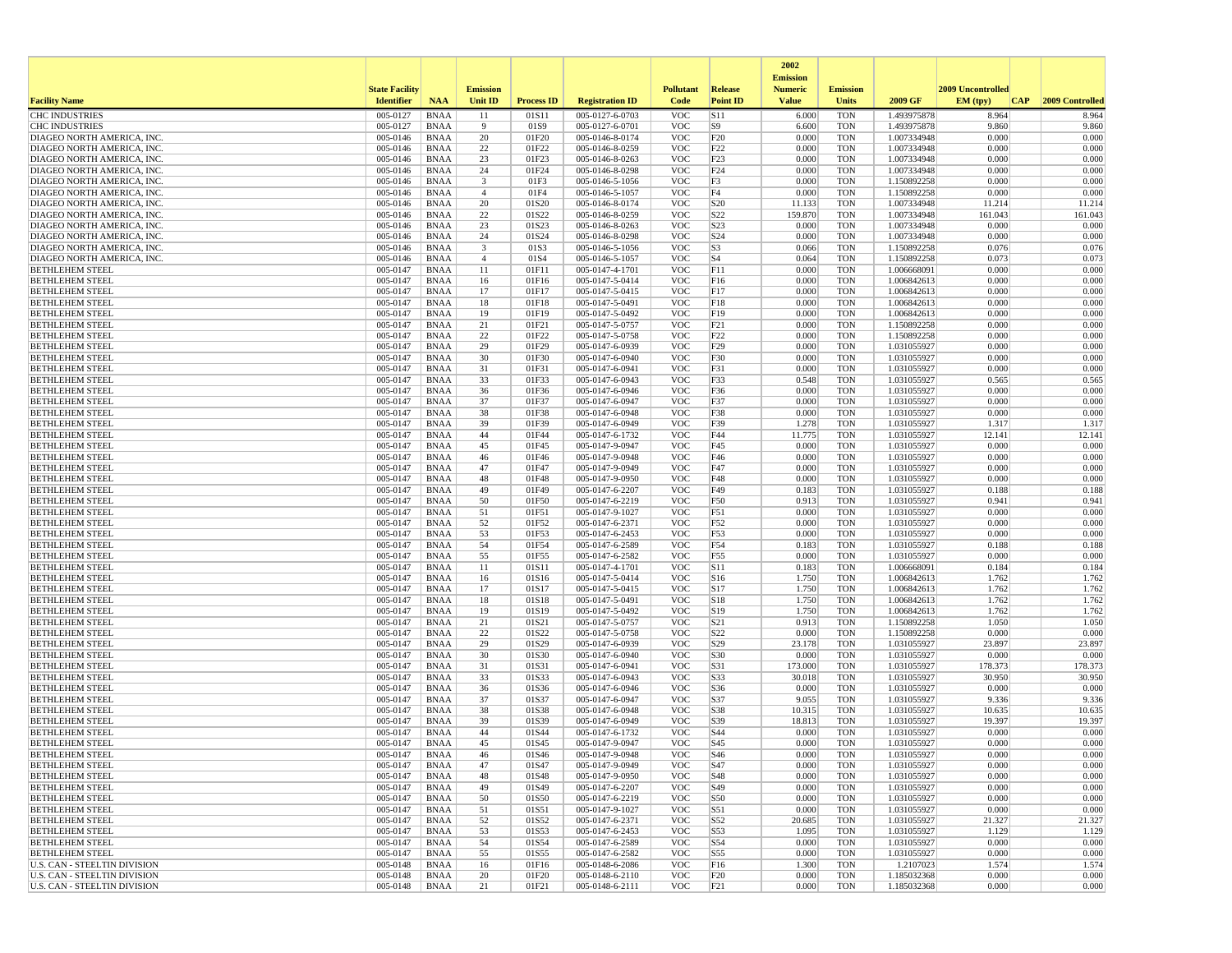|                                                                            |                       |                            |                         |                   |                                    |                          |                                    | 2002                              |                          |                            |                   |                 |
|----------------------------------------------------------------------------|-----------------------|----------------------------|-------------------------|-------------------|------------------------------------|--------------------------|------------------------------------|-----------------------------------|--------------------------|----------------------------|-------------------|-----------------|
|                                                                            | <b>State Facility</b> |                            | <b>Emission</b>         |                   |                                    | <b>Pollutant</b>         | Release                            | <b>Emission</b><br><b>Numeric</b> | <b>Emission</b>          |                            | 2009 Uncontrolled |                 |
| <b>Facility Name</b>                                                       | <b>Identifier</b>     | <b>NAA</b>                 | <b>Unit ID</b>          | <b>Process ID</b> | <b>Registration ID</b>             | Code                     | <b>Point ID</b>                    | <b>Value</b>                      | <b>Units</b>             | 2009 GF                    | EM (typ)<br> CAP  | 2009 Controlled |
| <b>U.S. CAN - STEELTIN DIVISION</b>                                        | 005-0148              | <b>BNAA</b>                | 22                      | 01F22             | 005-0148-6-2112                    | <b>VOC</b>               | F22                                | 0.000                             | <b>TON</b>               | 1.185032368                | 0.000             | 0.000           |
| <b>U.S. CAN - STEELTIN DIVISION</b>                                        | 005-0148              | <b>BNAA</b>                | 23                      | 01F23             | 005-0148-6-2113                    | <b>VOC</b>               | F23                                | 0.000                             | <b>TON</b>               | 1.185032368                | 0.000             | 0.000           |
| <b>U.S. CAN - STEELTIN DIVISION</b><br>U.S. CAN - STEELTIN DIVISION        | 005-0148<br>005-0148  | <b>BNAA</b><br><b>BNAA</b> | 24<br>26                | 01F24<br>01F26    | 005-0148-6-2114<br>005-0148-6-2116 | <b>VOC</b><br><b>VOC</b> | F24<br>F26                         | 0.000<br>0.000                    | <b>TON</b><br><b>TON</b> | 1.185032368<br>1.185032368 | 0.000<br>0.000    | 0.000<br>0.000  |
| U.S. CAN - STEELTIN DIVISION                                               | 005-0148              | <b>BNAA</b>                | 27                      | 01F27             | 005-0148-6-2117                    | <b>VOC</b>               | F27                                | 0.000                             | <b>TON</b>               | 1.185032368                | 0.000             | 0.000           |
| <b>U.S. CAN - STEELTIN DIVISION</b>                                        | 005-0148              | <b>BNAA</b>                | 28                      | 01F28             | 005-0148-6-2118                    | <b>VOC</b>               | F28                                | 0.000                             | <b>TON</b>               | 1.2107023                  | 0.000             | 0.000           |
| U.S. CAN - STEELTIN DIVISION                                               | 005-0148              | <b>BNAA</b>                | 29                      | 01F29             | 005-0148-6-2119                    | <b>VOC</b>               | F29                                | 0.260                             | <b>TON</b>               | 1.2107023                  | 0.315             | 0.315           |
| U.S. CAN - STEELTIN DIVISION                                               | 005-0148              | <b>BNAA</b>                | 30                      | 01F30             | 005-0148-6-2120                    | <b>VOC</b>               | F30                                | 0.000                             | <b>TON</b>               | 1.2107023                  | 0.000             | 0.000           |
| U.S. CAN - STEELTIN DIVISION                                               | 005-0148              | <b>BNAA</b>                | 32                      | 01F32             | 005-0148-6-2122                    | <b>VOC</b>               | F32                                | 1.749                             | <b>TON</b>               | 1.183266878                | 2.070             | 2.070           |
| <b>U.S. CAN - STEELTIN DIVISION</b><br><b>U.S. CAN - STEELTIN DIVISION</b> | 005-0148<br>005-0148  | <b>BNAA</b><br><b>BNAA</b> | 33<br>35                | 01F33<br>01F35    | 005-0148-6-2311<br>005-0148-6-2470 | <b>VOC</b><br><b>VOC</b> | F33<br>F35                         | 0.000<br>0.065                    | <b>TON</b><br><b>TON</b> | 1.2107023<br>1.2107023     | 0.000<br>0.079    | 0.000<br>0.079  |
| <b>U.S. CAN - STEELTIN DIVISION</b>                                        | 005-0148              | <b>BNAA</b>                | 36                      | 01F36             | 005-0148-6-2471                    | <b>VOC</b>               | F36                                | 0.065                             | <b>TON</b>               | 1.2107023                  | 0.079             | 0.079           |
| <b>U.S. CAN - STEELTIN DIVISION</b>                                        | 005-0148              | <b>BNAA</b>                | 37                      | 01F37             | 005-0148-6-2658                    | <b>VOC</b>               | F37                                | 0.000                             | <b>TON</b>               | 1.2107023                  | 0.000             | 0.000           |
| U.S. CAN - STEELTIN DIVISION                                               | 005-0148              | <b>BNAA</b>                | 39                      | 01F39             | 005-0148-6-2698                    | <b>VOC</b>               | F39                                | 0.000                             | <b>TON</b>               | 1.2107023                  | 0.000             | 0.000           |
| <b>U.S. CAN - STEELTIN DIVISION</b>                                        | 005-0148              | <b>BNAA</b>                | 40                      | 01F40             | 005-0148-6-2699                    | <b>VOC</b>               | F40                                | 1.430                             | <b>TON</b>               | 1.159021378                | 1.657             | 1.657           |
| U.S. CAN - STEELTIN DIVISION                                               | 005-0148              | <b>BNAA</b>                | 16                      | 01S16             | 005-0148-6-2086                    | <b>VOC</b>               | S <sub>16</sub>                    | 0.000                             | <b>TON</b>               | 1.2107023                  | 0.000             | 0.000           |
| U.S. CAN - STEELTIN DIVISION<br>U.S. CAN - STEELTIN DIVISION               | 005-0148<br>005-0148  | <b>BNAA</b><br><b>BNAA</b> | 20<br>21                | 01S20<br>01S21    | 005-0148-6-2110<br>005-0148-6-2111 | <b>VOC</b><br><b>VOC</b> | S <sub>20</sub><br>S <sub>21</sub> | 0.520<br>0.390                    | <b>TON</b><br><b>TON</b> | 1.185032368<br>1.185032368 | 0.616<br>0.462    | 0.616<br>0.462  |
| U.S. CAN - STEELTIN DIVISION                                               | 005-0148              | <b>BNAA</b>                | 22                      | 01S22             | 005-0148-6-2112                    | <b>VOC</b>               | S22                                | 0.520                             | <b>TON</b>               | 1.185032368                | 0.616             | 0.616           |
| U.S. CAN - STEELTIN DIVISION                                               | 005-0148              | <b>BNAA</b>                | 23                      | 01S23             | 005-0148-6-2113                    | <b>VOC</b>               | S <sub>23</sub>                    | 0.000                             | <b>TON</b>               | 1.185032368                | 0.000             | 0.000           |
| <b>U.S. CAN - STEELTIN DIVISION</b>                                        | 005-0148              | <b>BNAA</b>                | 24                      | 01S24             | 005-0148-6-2114                    | <b>VOC</b>               | S <sub>24</sub>                    | 0.000                             | <b>TON</b>               | 1.185032368                | 0.000             | 0.000           |
| U.S. CAN - STEELTIN DIVISION                                               | 005-0148              | <b>BNAA</b>                | 26                      | 01S26             | 005-0148-6-2116                    | <b>VOC</b>               | S <sub>26</sub>                    | 0.000                             | <b>TON</b>               | 1.185032368                | 0.000             | 0.000           |
| <b>U.S. CAN - STEELTIN DIVISION</b>                                        | 005-0148              | <b>BNAA</b>                | 27                      | 01S27             | 005-0148-6-2117                    | <b>VOC</b>               | S27                                | 0.000                             | <b>TON</b>               | 1.185032368                | 0.000             | 0.000           |
| <b>U.S. CAN - STEELTIN DIVISION</b><br><b>U.S. CAN - STEELTIN DIVISION</b> | 005-0148              | <b>BNAA</b>                | 28                      | 01S28             | 005-0148-6-2118                    | <b>VOC</b>               | S <sub>28</sub>                    | 0.000                             | <b>TON</b>               | 1.2107023                  | 0.000             | 0.000           |
| U.S. CAN - STEELTIN DIVISION                                               | 005-0148<br>005-0148  | <b>BNAA</b><br><b>BNAA</b> | 29<br>30                | 01S29<br>01S30    | 005-0148-6-2119<br>005-0148-6-2120 | <b>VOC</b><br><b>VOC</b> | S <sub>29</sub><br>S30             | 0.000<br>1.560                    | <b>TON</b><br><b>TON</b> | 1.2107023<br>1.2107023     | 0.000<br>1.889    | 0.000<br>1.889  |
| <b>U.S. CAN - STEELTIN DIVISION</b>                                        | 005-0148              | <b>BNAA</b>                | 32                      | 01S32             | 005-0148-6-2122                    | <b>VOC</b>               | S32                                | 0.000                             | <b>TON</b>               | 1.183266878                | 0.000             | 0.000           |
| U.S. CAN - STEELTIN DIVISION                                               | 005-0148              | <b>BNAA</b>                | 33                      | 01S33             | 005-0148-6-2311                    | <b>VOC</b>               | S33                                | 0.000                             | <b>TON</b>               | 1.2107023                  | 0.000             | 0.000           |
| U.S. CAN - STEELTIN DIVISION                                               | 005-0148              | <b>BNAA</b>                | 35                      | 01S35             | 005-0148-6-2470                    | <b>VOC</b>               | S35                                | 0.000                             | <b>TON</b>               | 1.2107023                  | 0.000             | 0.000           |
| <b>U.S. CAN - STEELTIN DIVISION</b>                                        | 005-0148              | <b>BNAA</b>                | 36                      | 01S36             | 005-0148-6-2471                    | <b>VOC</b>               | S36                                | 0.000                             | <b>TON</b>               | 1.2107023                  | 0.000             | 0.000           |
| <b>U.S. CAN - STEELTIN DIVISION</b>                                        | 005-0148              | <b>BNAA</b>                | 37                      | 01S37             | 005-0148-6-2658                    | <b>VOC</b>               | S37                                | 1.560                             | <b>TON</b>               | 1.2107023                  | 1.889             | 1.889           |
| U.S. CAN - STEELTIN DIVISION<br>U.S. CAN - STEELTIN DIVISION               | 005-0148<br>005-0148  | <b>BNAA</b><br><b>BNAA</b> | 39<br>40                | 01S39<br>01S40    | 005-0148-6-2698<br>005-0148-6-2699 | <b>VOC</b><br><b>VOC</b> | S39<br>S40                         | 0.000<br>0.000                    | <b>TON</b><br><b>TON</b> | 1.2107023<br>1.159021378   | 0.000<br>0.000    | 0.000<br>0.000  |
| <b>SCHMIDT BAKING</b>                                                      | 005-0236              | <b>BNAA</b>                | $\overline{\mathbf{3}}$ | 01F3              | 005-0236-8-0163                    | <b>VOC</b>               | F3                                 | 0.000                             | <b>TON</b>               | 1.032075524                | 0.000             | 0.000           |
| <b>SCHMIDT BAKING</b>                                                      | 005-0236              | <b>BNAA</b>                | 6                       | 01F6              | 005-0236-8-0213                    | <b>VOC</b>               | F <sub>6</sub>                     | 0.000                             | <b>TON</b>               | 1.032075524                | 0.000             | 0.000           |
| <b>SCHMIDT BAKING</b>                                                      | 005-0236              | <b>BNAA</b>                | 3                       | 01S3              | 005-0236-8-0163                    | <b>VOC</b>               | S <sub>3</sub>                     | 31.590                            | <b>TON</b>               | 1.032075524                | 32.603            | 32.603          |
| <b>SCHMIDT BAKING</b>                                                      | 005-0236              | <b>BNAA</b>                | 6                       | 01S6              | 005-0236-8-0213                    | <b>VOC</b>               | S <sub>6</sub>                     | 56.300                            | <b>TON</b>               | 1.032075524                | 58.106            | 58.106          |
| THOMAS MANUFACTURING CORPORATION                                           | 005-0240<br>005-0240  | <b>BNAA</b>                | -1<br>2                 | 01F1              | 005-0240-4-1803<br>005-0240-6-0916 | <b>VOC</b><br><b>VOC</b> | F1                                 | 0.000<br>0.000                    | <b>TON</b>               | 1.006668091                | 0.000<br>0.000    | 0.000<br>0.000  |
| THOMAS MANUFACTURING CORPORATION<br>THOMAS MANUFACTURING CORPORATION       | 005-0240              | <b>BNAA</b><br><b>BNAA</b> | 3                       | 01F2<br>01F3      | 005-0240-6-0917                    | <b>VOC</b>               | F2<br>F3                           | 0.000                             | <b>TON</b><br><b>TON</b> | 1.159021378<br>1.159021378 | 0.000             | 0.000           |
| THOMAS MANUFACTURING CORPORATION                                           | 005-0240              | <b>BNAA</b>                | 1                       | 01S1              | 005-0240-4-1803                    | <b>VOC</b>               | S1                                 | 0.010                             | <b>TON</b>               | 1.006668091                | 0.010             | 0.010           |
| THOMAS MANUFACTURING CORPORATION                                           | 005-0240              | <b>BNAA</b>                | 2                       | 01S2              | 005-0240-6-0916                    | <b>VOC</b>               | S <sub>2</sub>                     | 10.800                            | <b>TON</b>               | 1.159021378                | 12.517            | 12.517          |
| THOMAS MANUFACTURING CORPORATION                                           | 005-0240              | <b>BNAA</b>                | 3                       | 01S3              | 005-0240-6-0917                    | <b>VOC</b>               | S <sub>3</sub>                     | 10.800                            | <b>TON</b>               | 1.159021378                | 12.517            | 12.517          |
| MAIL-WELL LABEL                                                            | 005-0290              | <b>BNAA</b>                | 11                      | 01F11             | 005-0290-5-1353                    | <b>VOC</b>               | F11                                | 0.000                             | <b>TON</b>               | 1.150892258                | 0.000             | 0.000           |
| MAIL-WELL LABEL<br>MAIL-WELL LABEL                                         | 005-0290<br>005-0290  | <b>BNAA</b><br><b>BNAA</b> | 12<br>27                | 01F12<br>01F27    | 005-0290-6-1590<br>005-0290-6-2396 | <b>VOC</b><br><b>VOC</b> | F12<br>F <sub>27</sub>             | 2.860<br>4.030                    | <b>TON</b><br><b>TON</b> | 0.970630348<br>0.970630348 | 2.776<br>3.912    | 2.776<br>3.912  |
| MAIL-WELL LABEL                                                            | 005-0290              | <b>BNAA</b>                | 28                      | 01F28             | 005-0290-6-2452                    | <b>VOC</b>               | F <sub>28</sub>                    | 4.160                             | <b>TON</b>               | 0.970630348                | 4.038             | 4.038           |
| MAIL-WELL LABEL                                                            | 005-0290              | <b>BNAA</b>                | 11                      | 01S11             | 005-0290-5-1353                    | <b>VOC</b>               | S11                                | 0.000                             | <b>TON</b>               | 1.150892258                | 0.000             | 0.000           |
| MAIL-WELL LABEL                                                            | 005-0290              | <b>BNAA</b>                | 12                      | 01S12             | 005-0290-6-1590                    | <b>VOC</b>               | S <sub>12</sub>                    | 0.000                             | <b>TON</b>               | 0.970630348                | 0.000             | 0.000           |
| MAIL-WELL LABEL                                                            | 005-0290              | <b>BNAA</b>                | 27                      | 01S27             | 005-0290-6-2396                    | <b>VOC</b>               | S <sub>27</sub>                    | 0.000                             | <b>TON</b>               | 0.970630348                | 0.000             | 0.000           |
| MAIL-WELL LABEL<br><b>SWEETHEART HOLDINGS</b>                              | 005-0290<br>005-0306  | <b>BNAA</b>                | 28                      | 01S28             | 005-0290-6-2452                    | <b>VOC</b><br><b>VOC</b> | S28<br>F135                        | 0.000<br>0.000                    | <b>TON</b><br><b>TON</b> | 0.970630348<br>0.970630348 | 0.000<br>0.000    | 0.000<br>0.000  |
| <b>SWEETHEART HOLDINGS</b>                                                 | 005-0306              | <b>BNAA</b><br><b>BNAA</b> | 135<br>136              | 01F135<br>01F136  | 005-0306-6-1846<br>005-0306-6-1847 | <b>VOC</b>               | F136                               | 0.000                             | <b>TON</b>               | 0.970630348                | 0.000             | 0.000           |
| <b>SWEETHEART HOLDINGS</b>                                                 | 005-0306              | <b>BNAA</b>                | 137                     | 01F137            | 005-0306-6-1925                    | <b>VOC</b>               | F137                               | 0.000                             | <b>TON</b>               | 0.970630348                | 0.000             | 0.000           |
| <b>SWEETHEART HOLDINGS</b>                                                 | 005-0306              | <b>BNAA</b>                | 138                     | 01F138            | 005-0306-6-1926                    | <b>VOC</b>               | F138                               | 0.429                             | <b>TON</b>               | 0.970630348                | 0.416             | 0.416           |
| SWEETHEART HOLDINGS                                                        | 005-0306              | <b>BNAA</b>                | 170                     | 01F170            | 005-0306-6-1677                    | <b>VOC</b>               | F170                               | 1.241                             | <b>TON</b>               | 0.970630348                | 1.204             | 1.204           |
| SWEETHEART HOLDINGS                                                        | 005-0306              | <b>BNAA</b>                | 171                     | 01F171            | 005-0306-6-1678                    | <b>VOC</b>               | F171                               | 0.870                             | <b>TON</b>               | 0.970630348                | 0.845             | 0.845           |
| <b>SWEETHEART HOLDINGS</b>                                                 | 005-0306<br>005-0306  | <b>BNAA</b>                | 172<br>173              | 01F172<br>01F173  | 005-0306-6-1679<br>005-0306-6-1680 | <b>VOC</b><br><b>VOC</b> | F172<br>F173                       | 0.755                             | <b>TON</b><br><b>TON</b> | 0.970630348<br>0.970630348 | 0.733             | 0.733<br>1.156  |
| SWEETHEART HOLDINGS<br><b>SWEETHEART HOLDINGS</b>                          | 005-0306              | <b>BNAA</b><br>BNAA        | 174                     | 01F174            | 005-0306-6-1681                    | <b>VOC</b>               | F174                               | 1.191<br>1.101                    | TON                      | 0.970630348                | 1.156<br>1.069    | 1.069           |
| <b>SWEETHEART HOLDINGS</b>                                                 | 005-0306              | <b>BNAA</b>                | 175                     | 01F175            | 005-0306-6-1682                    | <b>VOC</b>               | F175                               | 1.383                             | <b>TON</b>               | 0.970630348                | 1.343             | 1.343           |
| <b>SWEETHEART HOLDINGS</b>                                                 | 005-0306              | <b>BNAA</b>                | 176                     | 01F176            | 005-0306-6-1683                    | <b>VOC</b>               | F176                               | 1.205                             | <b>TON</b>               | 0.970630348                | 1.170             | 1.170           |
| <b>SWEETHEART HOLDINGS</b>                                                 | 005-0306              | <b>BNAA</b>                | 177                     | 01F177            | 005-0306-6-1684                    | <b>VOC</b>               | F177                               | 0.454                             | <b>TON</b>               | 0.970630348                | 0.440             | 0.440           |
| <b>SWEETHEART HOLDINGS</b>                                                 | 005-0306              | <b>BNAA</b>                | 178                     | 01F178            | 005-0306-6-1685                    | <b>VOC</b>               | F178                               | 0.457                             | <b>TON</b>               | 0.970630348                | 0.444             | 0.444           |
| <b>SWEETHEART HOLDINGS</b><br><b>SWEETHEART HOLDINGS</b>                   | 005-0306<br>005-0306  | <b>BNAA</b><br><b>BNAA</b> | 179<br>182              | 01F179<br>01F182  | 005-0306-6-1686<br>005-0306-6-1689 | <b>VOC</b><br><b>VOC</b> | F179<br>F182                       | 0.452<br>1.056                    | <b>TON</b><br><b>TON</b> | 0.970630348<br>0.970630348 | 0.439<br>1.025    | 0.439<br>1.025  |
| <b>SWEETHEART HOLDINGS</b>                                                 | 005-0306              | <b>BNAA</b>                | 183                     | 01F183            | 005-0306-6-1690                    | <b>VOC</b>               | F183                               | 0.955                             | <b>TON</b>               | 0.970630348                | 0.927             | 0.927           |
| <b>SWEETHEART HOLDINGS</b>                                                 | 005-0306              | BNAA                       | 186                     | 01F186            | 005-0306-6-1693                    | <b>VOC</b>               | F186                               | 4.763                             | TON                      | 1.291344166                | 6.151             | 6.151           |
| <b>SWEETHEART HOLDINGS</b>                                                 | 005-0306              | <b>BNAA</b>                | 187                     | 01F187            | 005-0306-6-1694                    | <b>VOC</b>               | F187                               | 0.009                             | <b>TON</b>               | 1.159021378                | 0.011             | 0.011           |
| <b>SWEETHEART HOLDINGS</b>                                                 | 005-0306              | <b>BNAA</b>                | 189                     | 01F189            | 005-0306-6-1696                    | <b>VOC</b>               | F189                               | 0.000                             | <b>TON</b>               | 1.493975878                | 0.000             | 0.000           |
| <b>SWEETHEART HOLDINGS</b>                                                 | 005-0306              | BNAA                       | 191                     | 01F191            | 005-0306-6-1698                    | <b>VOC</b>               | F191                               | 0.000                             | TON                      | 1.013260484                | 0.000             | 0.000           |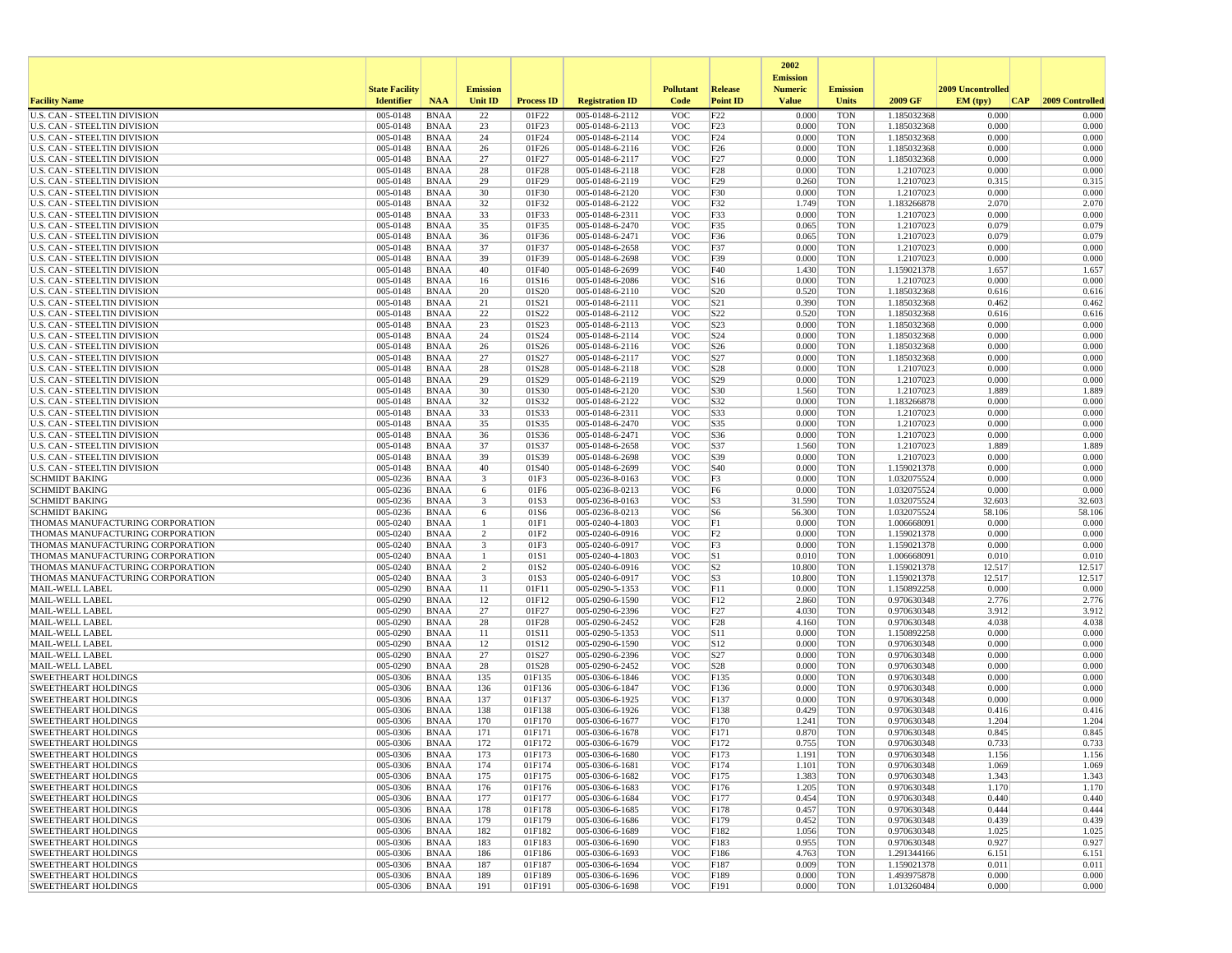|                                                          |                       |                            |                 |                   |                                    |                          |                          | 2002                              |                          |                            |                          |                 |
|----------------------------------------------------------|-----------------------|----------------------------|-----------------|-------------------|------------------------------------|--------------------------|--------------------------|-----------------------------------|--------------------------|----------------------------|--------------------------|-----------------|
|                                                          | <b>State Facility</b> |                            | <b>Emission</b> |                   |                                    | <b>Pollutant</b>         | <b>Release</b>           | <b>Emission</b><br><b>Numeric</b> | <b>Emission</b>          |                            | <b>2009 Uncontrolled</b> |                 |
| <b>Facility Name</b>                                     | <b>Identifier</b>     | <b>NAA</b>                 | <b>Unit ID</b>  | <b>Process ID</b> | <b>Registration ID</b>             | Code                     | <b>Point ID</b>          | <b>Value</b>                      | <b>Units</b>             | 2009 GF                    | EM (tpv)<br>CAP          | 2009 Controlled |
| <b>SWEETHEART HOLDINGS</b>                               | 005-0306              | <b>BNAA</b>                | 193             | 01F193            | 005-0306-6-1700                    | <b>VOC</b>               | F193                     | 0.000                             | <b>TON</b>               | 1.167346954                | 0.000                    | 0.000           |
| <b>SWEETHEART HOLDINGS</b>                               | 005-0306              | <b>BNAA</b>                | 194             | 01F194            | 005-0306-9-0819                    | <b>VOC</b>               | F194                     | 0.000                             | <b>TON</b>               | 1.167346954                | 0.000                    | 0.000           |
| <b>SWEETHEART HOLDINGS</b>                               | 005-0306              | <b>BNAA</b>                | 195             | 01F195            | 005-0306-6-2042                    | <b>VOC</b>               | F195                     | 0.251                             | <b>TON</b>               | 0.970630348                | 0.244                    | 0.244           |
| <b>SWEETHEART HOLDINGS</b>                               | 005-0306              | <b>BNAA</b>                | 196             | 01F196            | 005-0306-6-2159                    | <b>VOC</b>               | F196                     | 1.023                             | <b>TON</b>               | 1.040912509                | 1.065                    | 1.065           |
| <b>SWEETHEART HOLDINGS</b><br><b>SWEETHEART HOLDINGS</b> | 005-0306<br>005-0306  | <b>BNAA</b><br><b>BNAA</b> | 197<br>198      | 01F197<br>01F198  | 005-0306-6-2177<br>005-0306-6-2254 | <b>VOC</b><br><b>VOC</b> | F197<br>F198             | 0.427<br>9.754                    | <b>TON</b><br><b>TON</b> | 1.040912509<br>0.970630348 | 0.444<br>9.467           | 0.444<br>9.467  |
| <b>SWEETHEART HOLDINGS</b>                               | 005-0306              | <b>BNAA</b>                | 201             | 01F201            | 005-0306-6-2493                    | <b>VOC</b>               | F201                     | 0.204                             | <b>TON</b>               | 0.970630348                | 0.198                    | 0.198           |
| <b>SWEETHEART HOLDINGS</b>                               | 005-0306              | <b>BNAA</b>                | 202             | 01F202            | 005-0306-6-2494                    | <b>VOC</b>               | F202                     | 0.096                             | <b>TON</b>               | 0.970630348                | 0.093                    | 0.093           |
| <b>SWEETHEART HOLDINGS</b>                               | 005-0306              | <b>BNAA</b>                | 203             | 01F203            | 005-0306-6-2495                    | <b>VOC</b>               | F203                     | 0.112                             | <b>TON</b>               | 0.970630348                | 0.109                    | 0.109           |
| <b>SWEETHEART HOLDINGS</b>                               | 005-0306              | <b>BNAA</b>                | 204             | 01F204            | 005-0306-6-2496                    | <b>VOC</b>               | F204                     | 0.127                             | <b>TON</b>               | 0.970630348                | 0.123                    | 0.123           |
| <b>SWEETHEART HOLDINGS</b>                               | 005-0306              | <b>BNAA</b>                | 205             | 01F205            | 005-0306-6-2497                    | <b>VOC</b>               | F <sub>205</sub>         | 0.041                             | <b>TON</b>               | 0.970630348                | 0.039                    | 0.039           |
| <b>SWEETHEART HOLDINGS</b>                               | 005-0306              | <b>BNAA</b>                | 206             | 01F206            | 005-0306-6-2498                    | <b>VOC</b>               | F <sub>206</sub>         | 0.090                             | <b>TON</b>               | 0.970630348                | 0.087                    | 0.087           |
| <b>SWEETHEART HOLDINGS</b>                               | 005-0306              | <b>BNAA</b>                | 208             | 01F208            | 005-0306-6-2673                    | <b>VOC</b>               | F208                     | 0.000                             | <b>TON</b>               | 0.970630348                | 0.000                    | 0.000           |
| <b>SWEETHEART HOLDINGS</b>                               | 005-0306              | <b>BNAA</b>                | 209             | 01F209            | 005-0306-6-2671                    | <b>VOC</b>               | F209                     | 1.067                             | <b>TON</b>               | 1.040912509                | 1.110                    | 1.110           |
| <b>SWEETHEART HOLDINGS</b><br><b>SWEETHEART HOLDINGS</b> | 005-0306<br>005-0306  | <b>BNAA</b><br><b>BNAA</b> | 210<br>211      | 01F210<br>01F211  | 005-0306-6-2672<br>005-0306-6-2683 | <b>VOC</b><br><b>VOC</b> | F <sub>210</sub><br>F211 | 0.410<br>0.000                    | <b>TON</b><br><b>TON</b> | 1.040912509<br>1.285310745 | 0.426<br>0.000           | 0.426<br>0.000  |
| <b>SWEETHEART HOLDINGS</b>                               | 005-0306              | <b>BNAA</b>                | 212             | 01F212            | 005-0306-6-2692                    | <b>VOC</b>               | F212                     | 0.000                             | <b>TON</b>               | 0.970630348                | 0.000                    | 0.000           |
| <b>SWEETHEART HOLDINGS</b>                               | 005-0306              | <b>BNAA</b>                | 213             | 01F213            | 005-0306-5-1752                    | <b>VOC</b>               | F213                     | 0.000                             | <b>TON</b>               | 0.970630348                | 0.000                    | 0.000           |
| <b>SWEETHEART HOLDINGS</b>                               | 005-0306              | <b>BNAA</b>                | 214             | 01F214            | 005-0306-5-1753                    | <b>VOC</b>               | F <sub>214</sub>         | 0.000                             | <b>TON</b>               | 0.970630348                | 0.000                    | 0.000           |
| <b>SWEETHEART HOLDINGS</b>                               | 005-0306              | <b>BNAA</b>                | 64              | 01F64             | 005-0306-6-1452                    | <b>VOC</b>               | F64                      | 0.000                             | <b>TON</b>               | 0.970630348                | 0.000                    | 0.000           |
| <b>SWEETHEART HOLDINGS</b>                               | 005-0306              | <b>BNAA</b>                | 67              | 01F67             | 005-0306-5-1362                    | <b>VOC</b>               | F67                      | 0.000                             | <b>TON</b>               | 1.150892258                | 0.000                    | 0.000           |
| <b>SWEETHEART HOLDINGS</b>                               | 005-0306              | <b>BNAA</b>                | 68              | 01F68             | 005-0306-5-1363                    | <b>VOC</b>               | F68                      | 0.000                             | <b>TON</b>               | 1.150892258                | 0.000                    | 0.000           |
| <b>SWEETHEART HOLDINGS</b>                               | 005-0306              | <b>BNAA</b>                | 69              | 01F69             | 005-0306-5-1364                    | <b>VOC</b>               | F69                      | 0.000                             | <b>TON</b>               | 1.150892258                | 0.000                    | 0.000           |
| <b>SWEETHEART HOLDINGS</b>                               | 005-0306              | <b>BNAA</b>                | 75              | 01F75             | 005-0306-5-1370                    | <b>VOC</b>               | F75                      | 0.000                             | <b>TON</b>               | 1.150892258                | 0.000                    | 0.000           |
| <b>SWEETHEART HOLDINGS</b>                               | 005-0306              | <b>BNAA</b>                | 79              | 01F79             | 005-0306-6-1656                    | <b>VOC</b>               | F79                      | 0.038                             | <b>TON</b>               | 0.970630348                | 0.036                    | 0.036           |
| <b>SWEETHEART HOLDINGS</b>                               | 005-0306              | <b>BNAA</b>                | 80              | 01F80             | 005-0306-6-1657                    | <b>VOC</b>               | F80                      | 0.047                             | <b>TON</b>               | 0.970630348                | 0.045                    | 0.045           |
| <b>SWEETHEART HOLDINGS</b>                               | 005-0306              | <b>BNAA</b>                | 81              | 01F81             | 005-0306-6-1658                    | <b>VOC</b>               | F81                      | 0.053                             | <b>TON</b>               | 0.970630348                | 0.051                    | 0.051           |
| <b>SWEETHEART HOLDINGS</b>                               | 005-0306<br>005-0306  | <b>BNAA</b>                | 87              | 01F87             | 005-0306-6-1664                    | <b>VOC</b>               | F87                      | 0.042<br>0.000                    | <b>TON</b>               | 0.970630348<br>0.970630348 | 0.041<br>0.000           | 0.041<br>0.000  |
| <b>SWEETHEART HOLDINGS</b><br><b>SWEETHEART HOLDINGS</b> | 005-0306              | <b>BNAA</b><br><b>BNAA</b> | 88<br>89        | 01F88<br>01F89    | 005-0306-6-1665<br>005-0306-6-1666 | <b>VOC</b><br><b>VOC</b> | <b>F88</b><br>F89        | 0.000                             | <b>TON</b><br><b>TON</b> | 0.970630348                | 0.000                    | 0.000           |
| <b>SWEETHEART HOLDINGS</b>                               | 005-0306              | <b>BNAA</b>                | 93              | 01F93             | 005-0306-6-1670                    | <b>VOC</b>               | F93                      | 0.014                             | <b>TON</b>               | 0.970630348                | 0.014                    | 0.014           |
| <b>SWEETHEART HOLDINGS</b>                               | 005-0306              | <b>BNAA</b>                | 96              | 01F96             | 005-0306-6-1673                    | <b>VOC</b>               | F96                      | 0.012                             | <b>TON</b>               | 0.970630348                | 0.012                    | 0.012           |
| <b>SWEETHEART HOLDINGS</b>                               | 005-0306              | <b>BNAA</b>                | 97              | 01F97             | 005-0306-6-1674                    | <b>VOC</b>               | F97                      | 0.002                             | <b>TON</b>               | 0.970630348                | 0.002                    | 0.002           |
| <b>SWEETHEART HOLDINGS</b>                               | 005-0306              | <b>BNAA</b>                | 99              | 01F99             | 005-0306-6-1676                    | <b>VOC</b>               | F99                      | 1.114                             | <b>TON</b>               | 0.970630348                | 1.081                    | 1.081           |
| <b>SWEETHEART HOLDINGS</b>                               | 005-0306              | <b>BNAA</b>                | 135             | 01S135            | 005-0306-6-1846                    | <b>VOC</b>               | S135                     | 0.013                             | <b>TON</b>               | 0.970630348                | 0.012                    | 0.012           |
| <b>SWEETHEART HOLDINGS</b>                               | 005-0306              | <b>BNAA</b>                | 136             | 01S136            | 005-0306-6-1847                    | <b>VOC</b>               | S136                     | 0.022                             | <b>TON</b>               | 0.970630348                | 0.021                    | 0.021           |
| <b>SWEETHEART HOLDINGS</b>                               | 005-0306              | <b>BNAA</b>                | 137             | 01S137            | 005-0306-6-1925                    | <b>VOC</b>               | S137                     | 0.029                             | <b>TON</b>               | 0.970630348                | 0.028                    | 0.028           |
| <b>SWEETHEART HOLDINGS</b>                               | 005-0306              | <b>BNAA</b>                | 138             | 01S138            | 005-0306-6-1926                    | <b>VOC</b>               | S138                     | 0.000                             | <b>TON</b>               | 0.970630348                | 0.000                    | 0.000           |
| <b>SWEETHEART HOLDINGS</b>                               | 005-0306              | <b>BNAA</b>                | 170             | 01S170            | 005-0306-6-1677                    | <b>VOC</b>               | S170                     | 0.000                             | <b>TON</b>               | 0.970630348                | 0.000                    | 0.000           |
| <b>SWEETHEART HOLDINGS</b><br><b>SWEETHEART HOLDINGS</b> | 005-0306<br>005-0306  | <b>BNAA</b><br><b>BNAA</b> | 171<br>172      | 01S171<br>01S172  | 005-0306-6-1678                    | <b>VOC</b><br><b>VOC</b> | S171<br>S172             | 0.000<br>0.000                    | <b>TON</b><br><b>TON</b> | 0.970630348<br>0.970630348 | 0.000<br>0.000           | 0.000<br>0.000  |
| <b>SWEETHEART HOLDINGS</b>                               | 005-0306              | <b>BNAA</b>                | 173             | 01S173            | 005-0306-6-1679<br>005-0306-6-1680 | <b>VOC</b>               | S173                     | 0.000                             | <b>TON</b>               | 0.970630348                | 0.000                    | 0.000           |
| <b>SWEETHEART HOLDINGS</b>                               | 005-0306              | <b>BNAA</b>                | 174             | 01S174            | 005-0306-6-1681                    | <b>VOC</b>               | S174                     | 0.000                             | <b>TON</b>               | 0.970630348                | 0.000                    | 0.000           |
| <b>SWEETHEART HOLDINGS</b>                               | 005-0306              | <b>BNAA</b>                | 175             | 01S175            | 005-0306-6-1682                    | <b>VOC</b>               | S175                     | 0.000                             | <b>TON</b>               | 0.970630348                | 0.000                    | 0.000           |
| <b>SWEETHEART HOLDINGS</b>                               | 005-0306              | <b>BNAA</b>                | 176             | 01S176            | 005-0306-6-1683                    | <b>VOC</b>               | S176                     | 0.000                             | <b>TON</b>               | 0.970630348                | 0.000                    | 0.000           |
| <b>SWEETHEART HOLDINGS</b>                               | 005-0306              | <b>BNAA</b>                | 177             | 01S177            | 005-0306-6-1684                    | <b>VOC</b>               | S177                     | 0.000                             | <b>TON</b>               | 0.970630348                | 0.000                    | 0.000           |
| <b>SWEETHEART HOLDINGS</b>                               | 005-0306              | <b>BNAA</b>                | 178             | 01S178            | 005-0306-6-1685                    | <b>VOC</b>               | S178                     | 0.000                             | <b>TON</b>               | 0.970630348                | 0.000                    | 0.000           |
| <b>SWEETHEART HOLDINGS</b>                               | 005-0306              | <b>BNAA</b>                | 179             | 01S179            | 005-0306-6-1686                    | <b>VOC</b>               | S179                     | 0.000                             | <b>TON</b>               | 0.970630348                | 0.000                    | 0.000           |
| <b>SWEETHEART HOLDINGS</b>                               | 005-0306              | <b>BNAA</b>                | 182             | 01S182            | 005-0306-6-1689                    | <b>VOC</b>               | S182                     | 0.000                             | <b>TON</b>               | 0.970630348                | 0.000                    | 0.000           |
| <b>SWEETHEART HOLDINGS</b>                               | 005-0306              | <b>BNAA</b>                | 183             | 01S183            | 005-0306-6-1690                    | <b>VOC</b>               | S183                     | 0.000                             | <b>TON</b>               | 0.970630348                | 0.000                    | 0.000           |
| <b>SWEETHEART HOLDINGS</b>                               | 005-0306              | <b>BNAA</b>                | 186             | 01S186            | 005-0306-6-1693<br>005-0306-6-1694 | <b>VOC</b>               | S186                     | 0.000                             | <b>TON</b>               | 1.291344166                | 0.000                    | 0.000           |
| <b>SWEETHEART HOLDINGS</b><br><b>SWEETHEART HOLDINGS</b> | 005-0306<br>005-0306  | <b>BNAA</b><br><b>BNAA</b> | 187<br>189      | 01S187<br>01S189  | 005-0306-6-1696                    | <b>VOC</b><br><b>VOC</b> | S187<br>S189             | 0.000<br>0.020                    | <b>TON</b><br><b>TON</b> | 1.159021378<br>1.493975878 | 0.000<br>0.030           | 0.000<br>0.030  |
| <b>SWEETHEART HOLDINGS</b>                               | 005-0306              | <b>BNAA</b>                | 191             | 01S191            | 005-0306-6-1698                    | <b>VOC</b>               | S191                     | 0.000                             | <b>TON</b>               | 1.013260484                | 0.000                    | 0.000           |
| <b>SWEETHEART HOLDINGS</b>                               | 005-0306              | <b>BNAA</b>                | 193             | 01S193            | 005-0306-6-1700                    | <b>VOC</b>               | S193                     | 0.000                             | <b>TON</b>               | 1.167346954                | 0.000                    | 0.000           |
| <b>SWEETHEART HOLDINGS</b>                               | 005-0306              | <b>BNAA</b>                | 194             | 01S194            | 005-0306-9-0819                    | <b>VOC</b>               | S194                     | 0.000                             | <b>TON</b>               | 1.167346954                | 0.000                    | 0.000           |
| <b>SWEETHEART HOLDINGS</b>                               | 005-0306              | <b>BNAA</b>                | 195             | 01S195            | 005-0306-6-2042                    | <b>VOC</b>               | S195                     | 0.000                             | <b>TON</b>               | 0.970630348                | 0.000                    | 0.000           |
| <b>SWEETHEART HOLDINGS</b>                               | 005-0306              | <b>BNAA</b>                | 196             | 01S196            | 005-0306-6-2159                    | <b>VOC</b>               | S196                     | 0.000                             | <b>TON</b>               | 1.040912509                | 0.000                    | 0.000           |
| <b>SWEETHEART HOLDINGS</b>                               | 005-0306              | <b>BNAA</b>                | 197             | 01S197            | 005-0306-6-2177                    | <b>VOC</b>               | S197                     | 0.000                             | <b>TON</b>               | 1.040912509                | 0.000                    | 0.000           |
| <b>SWEETHEART HOLDINGS</b>                               | 005-0306              | <b>BNAA</b>                | 198             | 01S198            | 005-0306-6-2254                    | <b>VOC</b>               | S198                     | 0.000                             | <b>TON</b>               | 0.970630348                | 0.000                    | 0.000           |
| <b>SWEETHEART HOLDINGS</b>                               | 005-0306              | <b>BNAA</b>                | 201             | 01S201            | 005-0306-6-2493                    | <b>VOC</b>               | S <sub>201</sub>         | 0.000                             | <b>TON</b>               | 0.970630348                | 0.000                    | 0.000           |
| <b>SWEETHEART HOLDINGS</b>                               | 005-0306              | BNAA                       | 202             | 01S202            | 005-0306-6-2494                    | <b>VOC</b>               | S202                     | 0.000                             | <b>TON</b>               | 0.970630348                | 0.000                    | 0.000           |
| <b>SWEETHEART HOLDINGS</b><br><b>SWEETHEART HOLDINGS</b> | 005-0306<br>005-0306  | <b>BNAA</b><br><b>BNAA</b> | 203<br>204      | 01S203<br>01S204  | 005-0306-6-2495<br>005-0306-6-2496 | <b>VOC</b><br><b>VOC</b> | S203<br>S204             | 0.000<br>0.000                    | <b>TON</b><br><b>TON</b> | 0.970630348<br>0.970630348 | 0.000<br>0.000           | 0.000<br>0.000  |
| <b>SWEETHEART HOLDINGS</b>                               | 005-0306              | <b>BNAA</b>                | 205             | 01S205            | 005-0306-6-2497                    | <b>VOC</b>               | S205                     | 0.000                             | <b>TON</b>               | 0.970630348                | 0.000                    | 0.000           |
| <b>SWEETHEART HOLDINGS</b>                               | 005-0306              | <b>BNAA</b>                | 206             | 01S206            | 005-0306-6-2498                    | <b>VOC</b>               | S206                     | 0.000                             | <b>TON</b>               | 0.970630348                | 0.000                    | 0.000           |
| <b>SWEETHEART HOLDINGS</b>                               | 005-0306              | <b>BNAA</b>                | 208             | 01S208            | 005-0306-6-2673                    | <b>VOC</b>               | S208                     | 0.000                             | <b>TON</b>               | 0.970630348                | 0.000                    | 0.000           |
| <b>SWEETHEART HOLDINGS</b>                               | 005-0306              | <b>BNAA</b>                | 209             | 01S209            | 005-0306-6-2671                    | <b>VOC</b>               | S209                     | 0.000                             | <b>TON</b>               | 1.040912509                | 0.000                    | 0.000           |
| <b>SWEETHEART HOLDINGS</b>                               | 005-0306              | <b>BNAA</b>                | 210             | 01S210            | 005-0306-6-2672                    | <b>VOC</b>               | S <sub>210</sub>         | 0.000                             | <b>TON</b>               | 1.040912509                | 0.000                    | 0.000           |
| <b>SWEETHEART HOLDINGS</b>                               | 005-0306              | <b>BNAA</b>                | 211             | 01S211            | 005-0306-6-2683                    | <b>VOC</b>               | S211                     | 0.000                             | <b>TON</b>               | 1.285310745                | 0.000                    | 0.000           |
| <b>SWEETHEART HOLDINGS</b>                               | 005-0306              | <b>BNAA</b>                | 212             | 01S212            | 005-0306-6-2692                    | <b>VOC</b>               | S212                     | 0.000                             | <b>TON</b>               | 0.970630348                | 0.000                    | 0.000           |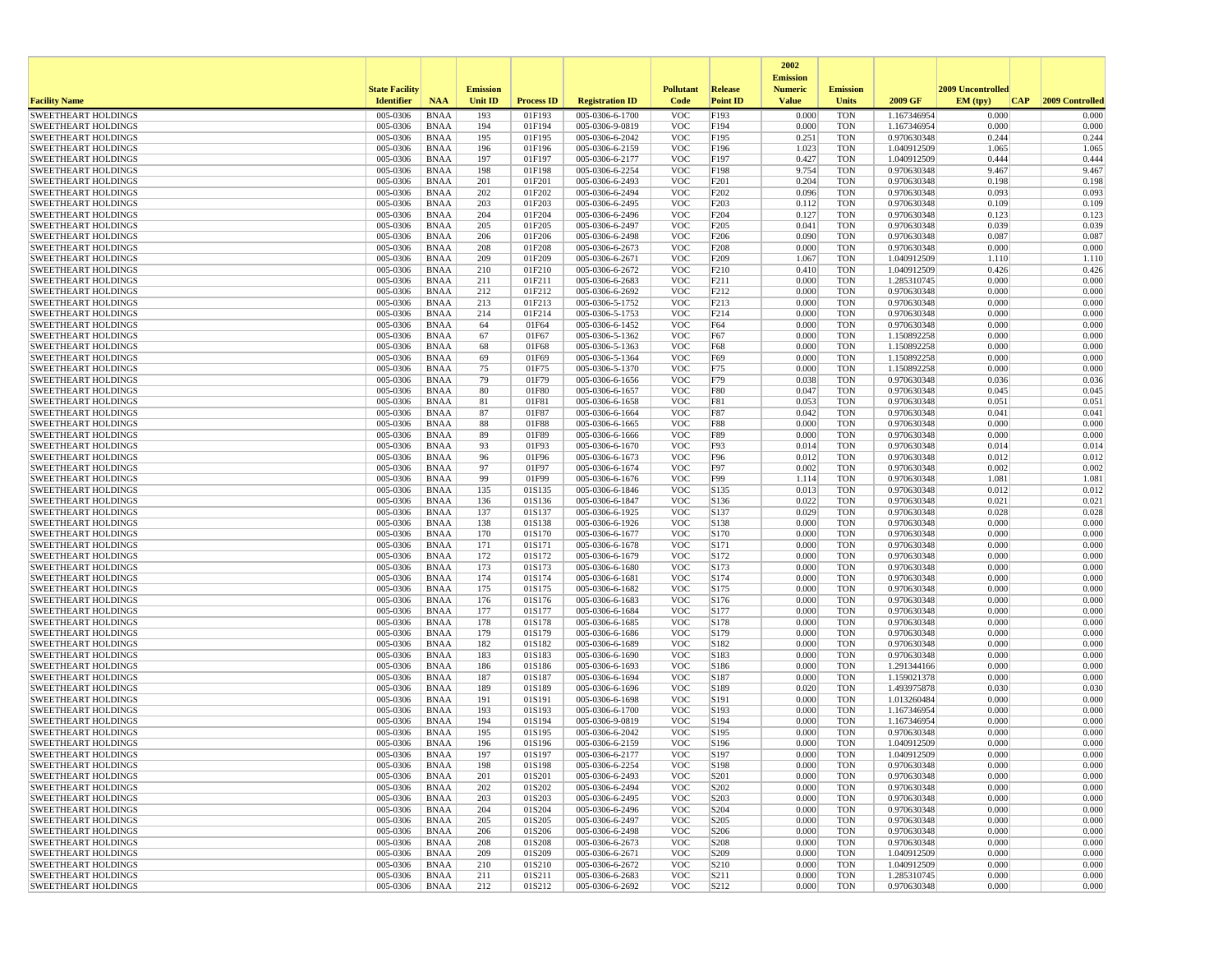|                                                                                   |                       |                            |                         |                   |                                    |                          |                 | 2002                              |                          |                            |                   |                 |
|-----------------------------------------------------------------------------------|-----------------------|----------------------------|-------------------------|-------------------|------------------------------------|--------------------------|-----------------|-----------------------------------|--------------------------|----------------------------|-------------------|-----------------|
|                                                                                   | <b>State Facility</b> |                            | <b>Emission</b>         |                   |                                    | <b>Pollutant</b>         | Release         | <b>Emission</b><br><b>Numeric</b> | <b>Emission</b>          |                            | 2009 Uncontrolled |                 |
| <b>Facility Name</b>                                                              | <b>Identifier</b>     | <b>NAA</b>                 | Unit ID                 | <b>Process ID</b> | <b>Registration ID</b>             | Code                     | <b>Point ID</b> | <b>Value</b>                      | <b>Units</b>             | 2009 GF                    | EM (typ)<br> CAP  | 2009 Controlled |
| <b>SWEETHEART HOLDINGS</b>                                                        | 005-0306              | <b>BNAA</b>                | 213                     | 01S213            | 005-0306-5-1752                    | <b>VOC</b>               | S213            | 0.488                             | <b>TON</b>               | 0.970630348                | 0.474             | 0.474           |
| <b>SWEETHEART HOLDINGS</b>                                                        | 005-0306              | <b>BNAA</b>                | 214                     | 01S214            | 005-0306-5-1753                    | <b>VOC</b>               | S214            | 0.393                             | <b>TON</b>               | 0.970630348                | 0.381             | 0.381           |
| <b>SWEETHEART HOLDINGS</b>                                                        | 005-0306              | <b>BNAA</b>                | 64                      | 01S64             | 005-0306-6-1452                    | <b>VOC</b>               | S64             | 0.000                             | <b>TON</b>               | 0.970630348                | 0.000             | 0.000           |
| SWEETHEART HOLDINGS                                                               | 005-0306<br>005-0306  | <b>BNAA</b>                | 67<br>68                | 01S67<br>01S68    | 005-0306-5-1362<br>005-0306-5-1363 | <b>VOC</b><br><b>VOC</b> | S67<br>S68      | 0.110<br>0.110                    | <b>TON</b><br><b>TON</b> | 1.150892258                | 0.126<br>0.126    | 0.126<br>0.126  |
| <b>SWEETHEART HOLDINGS</b><br>SWEETHEART HOLDINGS                                 | 005-0306              | <b>BNAA</b><br><b>BNAA</b> | 69                      | 01S69             | 005-0306-5-1364                    | <b>VOC</b>               | S69             | 0.201                             | <b>TON</b>               | 1.150892258<br>1.150892258 | 0.231             | 0.231           |
| SWEETHEART HOLDINGS                                                               | 005-0306              | <b>BNAA</b>                | 75                      | 01S75             | 005-0306-5-1370                    | <b>VOC</b>               | S75             | 0.018                             | <b>TON</b>               | 1.150892258                | 0.021             | 0.021           |
| <b>SWEETHEART HOLDINGS</b>                                                        | 005-0306              | <b>BNAA</b>                | 79                      | 01S79             | 005-0306-6-1656                    | <b>VOC</b>               | S79             | 0.000                             | <b>TON</b>               | 0.970630348                | 0.000             | 0.000           |
| <b>SWEETHEART HOLDINGS</b>                                                        | 005-0306              | <b>BNAA</b>                | 80                      | 01S80             | 005-0306-6-1657                    | <b>VOC</b>               | S80             | 0.000                             | <b>TON</b>               | 0.970630348                | 0.000             | 0.000           |
| <b>SWEETHEART HOLDINGS</b>                                                        | 005-0306              | <b>BNAA</b>                | 81                      | 01S81             | 005-0306-6-1658                    | <b>VOC</b>               | S81             | 0.000                             | <b>TON</b>               | 0.970630348                | 0.000             | 0.000           |
| <b>SWEETHEART HOLDINGS</b>                                                        | 005-0306              | <b>BNAA</b>                | 87                      | 01S87             | 005-0306-6-1664                    | <b>VOC</b>               | S87             | 0.000                             | <b>TON</b>               | 0.970630348                | 0.000             | 0.000           |
| <b>SWEETHEART HOLDINGS</b>                                                        | 005-0306              | <b>BNAA</b>                | 88                      | 01S88             | 005-0306-6-1665                    | <b>VOC</b>               | <b>S88</b>      | 0.000                             | <b>TON</b>               | 0.970630348                | 0.000             | 0.000           |
| <b>SWEETHEART HOLDINGS</b><br><b>SWEETHEART HOLDINGS</b>                          | 005-0306<br>005-0306  | <b>BNAA</b><br><b>BNAA</b> | 89<br>93                | 01S89<br>01S93    | 005-0306-6-1666<br>005-0306-6-1670 | <b>VOC</b><br><b>VOC</b> | S89<br>S93      | 0.000<br>0.000                    | <b>TON</b><br><b>TON</b> | 0.970630348<br>0.970630348 | 0.000<br>0.000    | 0.000<br>0.000  |
| <b>SWEETHEART HOLDINGS</b>                                                        | 005-0306              | <b>BNAA</b>                | 96                      | 01S96             | 005-0306-6-1673                    | <b>VOC</b>               | S96             | 0.000                             | <b>TON</b>               | 0.970630348                | 0.000             | 0.000           |
| <b>SWEETHEART HOLDINGS</b>                                                        | 005-0306              | <b>BNAA</b>                | 97                      | 01S97             | 005-0306-6-1674                    | <b>VOC</b>               | S97             | 0.000                             | <b>TON</b>               | 0.970630348                | 0.000             | 0.000           |
| <b>SWEETHEART HOLDINGS</b>                                                        | 005-0306              | <b>BNAA</b>                | 99                      | 01S99             | 005-0306-6-1676                    | <b>VOC</b>               | S99             | 0.000                             | <b>TON</b>               | 0.970630348                | 0.000             | 0.000           |
| <b>BALTIMORE MARINE INDUSTRIES</b>                                                | 005-0332              | <b>BNAA</b>                | 70                      | 01F70             | 005-0332-6-2336                    | <b>VOC</b>               | F70             | 0.020                             | <b>TON</b>               | 1.159021378                | 0.023             | 0.023           |
| BALTIMORE MARINE INDUSTRIES                                                       | 005-0332              | <b>BNAA</b>                | 78                      | 01F78             | 005-0332-6-2344                    | <b>VOC</b>               | F78             | 0.000                             | <b>TON</b>               | 1.159021378                | 0.000             | 0.000           |
| <b>BALTIMORE MARINE INDUSTRIES</b>                                                | 005-0332              | <b>BNAA</b>                | 82                      | 01F82             | 005-0332-6-2348                    | <b>VOC</b>               | F82             | 40.160                            | <b>TON</b>               |                            | 40.160            | 40.160          |
| <b>BALTIMORE MARINE INDUSTRIES</b>                                                | 005-0332              | <b>BNAA</b>                | 83                      | 01F83             | 005-0332-6-2349                    | <b>VOC</b>               | F83             | 4.390                             | <b>TON</b>               |                            | 4.390             | 4.390           |
| <b>BALTIMORE MARINE INDUSTRIES</b>                                                | 005-0332<br>005-0332  | <b>BNAA</b>                | 87                      | 01F87             | 005-0332-9-1025<br>005-0332-6-2336 | <b>VOC</b>               | F87<br>S70      | 0.150<br>0.000                    | <b>TON</b>               | 1.002286434                | 0.150<br>0.000    | 0.150<br>0.000  |
| <b>BALTIMORE MARINE INDUSTRIES</b><br><b>BALTIMORE MARINE INDUSTRIES</b>          | 005-0332              | <b>BNAA</b><br><b>BNAA</b> | 70<br>78                | 01S70<br>01S78    | 005-0332-6-2344                    | <b>VOC</b><br><b>VOC</b> | S78             | 0.000                             | <b>TON</b><br><b>TON</b> | 1.159021378<br>1.159021378 | 0.000             | 0.000           |
| <b>BALTIMORE MARINE INDUSTRIES</b>                                                | 005-0332              | <b>BNAA</b>                | 82                      | 01S82             | 005-0332-6-2348                    | <b>VOC</b>               | S82             | 0.000                             | <b>TON</b>               |                            | 0.000             | 0.000           |
| <b>BALTIMORE MARINE INDUSTRIES</b>                                                | 005-0332              | <b>BNAA</b>                | 83                      | 01S83             | 005-0332-6-2349                    | <b>VOC</b>               | S83             | 0.000                             | <b>TON</b>               |                            | 0.000             | 0.000           |
| <b>BALTIMORE MARINE INDUSTRIES</b>                                                | 005-0332              | <b>BNAA</b>                | 87                      | 01S87             | 005-0332-9-1025                    | <b>VOC</b>               | S87             | 0.000                             | <b>TON</b>               | 1.002286434                | 0.000             | 0.000           |
| <b>SCHLUMBERGER MALCO</b>                                                         | 005-0384              | <b>BNAA</b>                | $\overline{1}$          | 01F1              | 005-0384-4-0547                    | <b>VOC</b>               | F1              | 0.000                             | <b>TON</b>               | 1.006668091                | 0.000             | 0.000           |
| <b>SCHLUMBERGER MALCO</b>                                                         | 005-0384              | <b>BNAA</b>                | 10                      | 01F10             | 005-0384-9-0704                    | <b>VOC</b>               | F10             | 0.150                             | <b>TON</b>               | 1.040912509                | 0.156             | 0.156           |
| <b>SCHLUMBERGER MALCO</b>                                                         | 005-0384              | <b>BNAA</b>                | 12                      | 01F12             | 005-0384-6-1509                    | <b>VOC</b>               | F12             | 0.370                             | <b>TON</b>               | 0.970630348                | 0.359             | 0.359           |
| <b>SCHLUMBERGER MALCO</b><br><b>SCHLUMBERGER MALCO</b>                            | 005-0384<br>005-0384  | <b>BNAA</b><br><b>BNAA</b> | 14<br>15                | 01F14<br>01F15    | 005-0384-6-1548<br>005-0384-6-1841 | <b>VOC</b><br><b>VOC</b> | F14<br>F15      | 0.330<br>0.350                    | <b>TON</b><br><b>TON</b> | 1.040912509<br>0.970630348 | 0.344<br>0.340    | 0.344<br>0.340  |
| <b>SCHLUMBERGER MALCO</b>                                                         | 005-0384              | <b>BNAA</b>                | 17                      | 01F17             | 005-0384-6-2173                    | <b>VOC</b>               | F17             | 0.790                             | <b>TON</b>               | 0.970630348                | 0.767             | 0.767           |
| <b>SCHLUMBERGER MALCO</b>                                                         | 005-0384              | <b>BNAA</b>                | 18                      | 01F18             | 005-0384-6-2372                    | <b>VOC</b>               | F18             | 0.800                             | <b>TON</b>               | 0.970630348                | 0.777             | 0.777           |
| <b>SCHLUMBERGER MALCO</b>                                                         | 005-0384              | <b>BNAA</b>                | $\overline{2}$          | 01F2              | 005-0384-4-0548                    | <b>VOC</b>               | F <sub>2</sub>  | 0.000                             | <b>TON</b>               | 1.006668091                | 0.000             | 0.000           |
| <b>SCHLUMBERGER MALCO</b>                                                         | 005-0384              | <b>BNAA</b>                | 3                       | 01F3              | 005-0384-4-1285                    | <b>VOC</b>               | F3              | 0.000                             | <b>TON</b>               | 1.006668091                | 0.000             | 0.000           |
| <b>SCHLUMBERGER MALCO</b>                                                         | 005-0384              | <b>BNAA</b>                |                         | 01S1              | 005-0384-4-0547                    | <b>VOC</b>               | S1              | 0.005                             | <b>TON</b>               | 1.006668091                | 0.005             | 0.005           |
| <b>SCHLUMBERGER MALCO</b>                                                         | 005-0384              | <b>BNAA</b>                | 10                      | 01S10             | 005-0384-9-0704                    | <b>VOC</b>               | S10             | 0.080                             | <b>TON</b>               | 1.040912509                | 0.083             | 0.083           |
| <b>SCHLUMBERGER MALCO</b>                                                         | 005-0384              | <b>BNAA</b>                | 12                      | 01S12             | 005-0384-6-1509                    | <b>VOC</b>               | S12<br>S14      | 0.190<br>0.170                    | <b>TON</b>               | 0.970630348                | 0.184             | 0.184           |
| <b>SCHLUMBERGER MALCO</b><br><b>SCHLUMBERGER MALCO</b>                            | 005-0384<br>005-0384  | <b>BNAA</b><br><b>BNAA</b> | 14<br>15                | 01S14<br>01S15    | 005-0384-6-1548<br>005-0384-6-1841 | <b>VOC</b><br><b>VOC</b> | S <sub>15</sub> | 0.180                             | <b>TON</b><br><b>TON</b> | 1.040912509<br>0.970630348 | 0.177<br>0.175    | 0.177<br>0.175  |
| <b>SCHLUMBERGER MALCO</b>                                                         | 005-0384              | <b>BNAA</b>                | 17                      | 01S17             | 005-0384-6-2173                    | <b>VOC</b>               | S17             | 0.410                             | <b>TON</b>               | 0.970630348                | 0.398             | 0.398           |
| <b>SCHLUMBERGER MALCO</b>                                                         | 005-0384              | <b>BNAA</b>                | 18                      | 01S18             | 005-0384-6-2372                    | <b>VOC</b>               | S18             | 0.410                             | <b>TON</b>               | 0.970630348                | 0.398             | 0.398           |
| <b>SCHLUMBERGER MALCO</b>                                                         | 005-0384              | <b>BNAA</b>                | 2                       | 01S <sub>2</sub>  | 005-0384-4-0548                    | <b>VOC</b>               | S <sub>2</sub>  | 0.005                             | <b>TON</b>               | 1.006668091                | 0.005             | 0.005           |
| <b>SCHLUMBERGER MALCO</b>                                                         | 005-0384              | <b>BNAA</b>                | $\overline{\mathbf{3}}$ | 01S3              | 005-0384-4-1285                    | <b>VOC</b>               | S <sub>3</sub>  | 0.009                             | <b>TON</b>               | 1.006668091                | 0.009             | 0.009           |
| BACK RIVER WASTE WATER TRTMNT PLANT                                               | 005-0812              | <b>BNAA</b>                | 10                      | 01F10             | 005-0812-5-0664                    | <b>VOC</b>               | F10             | 0.000                             | <b>TON</b>               | 1.206287622                | 0.000             | 0.000           |
| BACK RIVER WASTE WATER TRTMNT PLANT                                               | 005-0812              | <b>BNAA</b>                | 11                      | 01F11             | 005-0812-5-0665                    | <b>VOC</b>               | F11             | 0.000                             | <b>TON</b>               | 1.206287622                | 0.000             | 0.000           |
| <b>BACK RIVER WASTE WATER TRTMNT PLANT</b><br>BACK RIVER WASTE WATER TRTMNT PLANT | 005-0812<br>005-0812  | <b>BNAA</b><br><b>BNAA</b> | 12<br>13                | 01F12<br>01F13    | 005-0812-5-0676<br>005-0812-5-0677 | <b>VOC</b><br><b>VOC</b> | F12<br>F13      | 0.000<br>0.000                    | <b>TON</b><br><b>TON</b> | 1.206287622<br>1.206287622 | 0.000<br>0.000    | 0.000<br>0.000  |
| BACK RIVER WASTE WATER TRTMNT PLANT                                               | 005-0812              | <b>BNAA</b>                | 14                      | 01F14             | 005-0812-9-0105                    | <b>VOC</b>               | F14             | 0.000                             | <b>TON</b>               | 1.094117641                | 0.000             | 0.000           |
| BACK RIVER WASTE WATER TRTMNT PLANT                                               | 005-0812              | <b>BNAA</b>                | 16                      | 01F16             | 005-0812-6-1860                    | <b>VOC</b>               | F16             | 0.000                             | <b>TON</b>               | 1.159021378                | 0.000             | 0.000           |
| BACK RIVER WASTE WATER TRTMNT PLANT                                               | 005-0812              | <b>BNAA</b>                | 17                      | 01F17             | 005-0812-9-0884                    | <b>VOC</b>               | F17             | 0.183                             | <b>TON</b>               | 1.002286434                | 0.183             | 0.183           |
| BACK RIVER WASTE WATER TRTMNT PLANT                                               | 005-0812              | <b>BNAA</b>                | 18                      | 01F18             | 005-0812-5-1426                    | <b>VOC</b>               | F18             | 0.000                             | <b>TON</b>               | 1.206287622                | 0.000             | 0.000           |
| <b>BACK RIVER WASTE WATER TRTMNT PLANT</b>                                        | 005-0812              | <b>BNAA</b>                | 19                      | 01F19             | 005-0812-5-1427                    | <b>VOC</b>               | F19             | 0.000                             | <b>TON</b>               | 1.206287622                | 0.000             | 0.000           |
| BACK RIVER WASTE WATER TRTMNT PLANT                                               | 005-0812              | <b>BNAA</b>                | 2                       | 01F2              | 005-0812-5-0338                    | <b>VOC</b>               | F <sub>2</sub>  | 0.000                             | <b>TON</b>               | 1.162467599                | 0.000             | 0.000           |
| <b>BACK RIVER WASTE WATER TRTMNT PLANT</b>                                        | 005-0812              | <b>BNAA</b>                | 20                      | 01F20             | 005-0812-5-1428                    | <b>VOC</b>               | F20             | 0.000                             | <b>TON</b>               | 1.206287622                | 0.000             | 0.000           |
| BACK RIVER WASTE WATER TRTMNT PLANT<br>BACK RIVER WASTE WATER TRTMNT PLANT        | 005-0812<br>005-0812  | <b>BNAA</b><br><b>BNAA</b> | 21<br>22                | 01F21<br>01F22    | 005-0812-5-1429<br>005-0812-5-1430 | <b>VOC</b><br><b>VOC</b> | F21<br>F22      | 0.000<br>0.000                    | <b>TON</b><br><b>TON</b> | 1.206287622<br>1.206287622 | 0.000<br>0.000    | 0.000<br>0.000  |
| BACK RIVER WASTE WATER TRTMNT PLANT                                               | 005-0812              | <b>BNAA</b>                | 23                      | 01F23             | 005-0812-5-1431                    | <b>VOC</b>               | F23             | 0.000                             | <b>TON</b>               | 1.206287622                | 0.000             | 0.000           |
| BACK RIVER WASTE WATER TRTMNT PLANT                                               | 005-0812              | BNAA                       | 24                      | 01F24             | 005-0812-5-1432                    | <b>VOC</b>               | F24             | 0.000                             | TON                      | 1.206287622                | 0.000             | 0.000           |
| <b>BACK RIVER WASTE WATER TRTMNT PLANT</b>                                        | 005-0812              | <b>BNAA</b>                | 25                      | 01F25             | 005-0812-5-1434                    | <b>VOC</b>               | F25             | 0.000                             | <b>TON</b>               | 1.206287622                | 0.000             | 0.000           |
| BACK RIVER WASTE WATER TRTMNT PLANT                                               | 005-0812              | <b>BNAA</b>                | 26                      | 01F26             | 005-0812-5-1435                    | <b>VOC</b>               | F <sub>26</sub> | 0.000                             | <b>TON</b>               | 1.206287622                | 0.000             | 0.000           |
| <b>BACK RIVER WASTE WATER TRTMNT PLANT</b>                                        | 005-0812              | <b>BNAA</b>                | 27                      | 01F27             | 005-0812-5-1438                    | <b>VOC</b>               | F27             | 0.000                             | <b>TON</b>               | 1.206287622                | 0.000             | 0.000           |
| <b>BACK RIVER WASTE WATER TRTMNT PLANT</b>                                        | 005-0812              | <b>BNAA</b>                | 28                      | 01F28             | 005-0812-6-1881                    | <b>VOC</b>               | F28             | 0.000                             | <b>TON</b>               | 1.185032368                | 0.000             | 0.000           |
| <b>BACK RIVER WASTE WATER TRTMNT PLANT</b>                                        | 005-0812              | <b>BNAA</b>                | 29                      | 01F29             | 005-0812-5-1439                    | <b>VOC</b>               | F29             | 0.000                             | <b>TON</b>               | 1.206287622                | 0.000             | 0.000           |
| BACK RIVER WASTE WATER TRTMNT PLANT<br><b>BACK RIVER WASTE WATER TRTMNT PLANT</b> | 005-0812<br>005-0812  | BNAA<br><b>BNAA</b>        | 30<br>31                | 01F30<br>01F31    | 005-0812-5-1465<br>005-0812-5-1504 | <b>VOC</b><br><b>VOC</b> | F30<br>F31      | 0.000<br>0.000                    | <b>TON</b><br><b>TON</b> | 1.206287622<br>1.206287622 | 0.000<br>0.000    | 0.000<br>0.000  |
| <b>BACK RIVER WASTE WATER TRTMNT PLANT</b>                                        | 005-0812              | BNAA                       | 32                      | 01F32             | 005-0812-5-1554                    | <b>VOC</b>               | F32             | 0.000                             | TON                      | 1.162467599                | 0.000             | 0.000           |
| <b>BACK RIVER WASTE WATER TRTMNT PLANT</b>                                        | 005-0812              | <b>BNAA</b>                | 33                      | 01F33             | 005-0812-5-1555                    | <b>VOC</b>               | F33             | 0.000                             | <b>TON</b>               | 1.162467599                | 0.000             | 0.000           |
| BACK RIVER WASTE WATER TRTMNT PLANT                                               | 005-0812              | <b>BNAA</b>                | 34                      | 01F34             | 005-0812-5-1556                    | <b>VOC</b>               | F34             | 0.000                             | <b>TON</b>               | 1.162467599                | 0.000             | 0.000           |
| BACK RIVER WASTE WATER TRTMNT PLANT                                               | 005-0812              | BNAA                       | 36                      | 01F36             | 005-0812-9-1005                    | <b>VOC</b>               | F36             | 0.000                             | TON                      | 1.094117641                | 0.000             | 0.000           |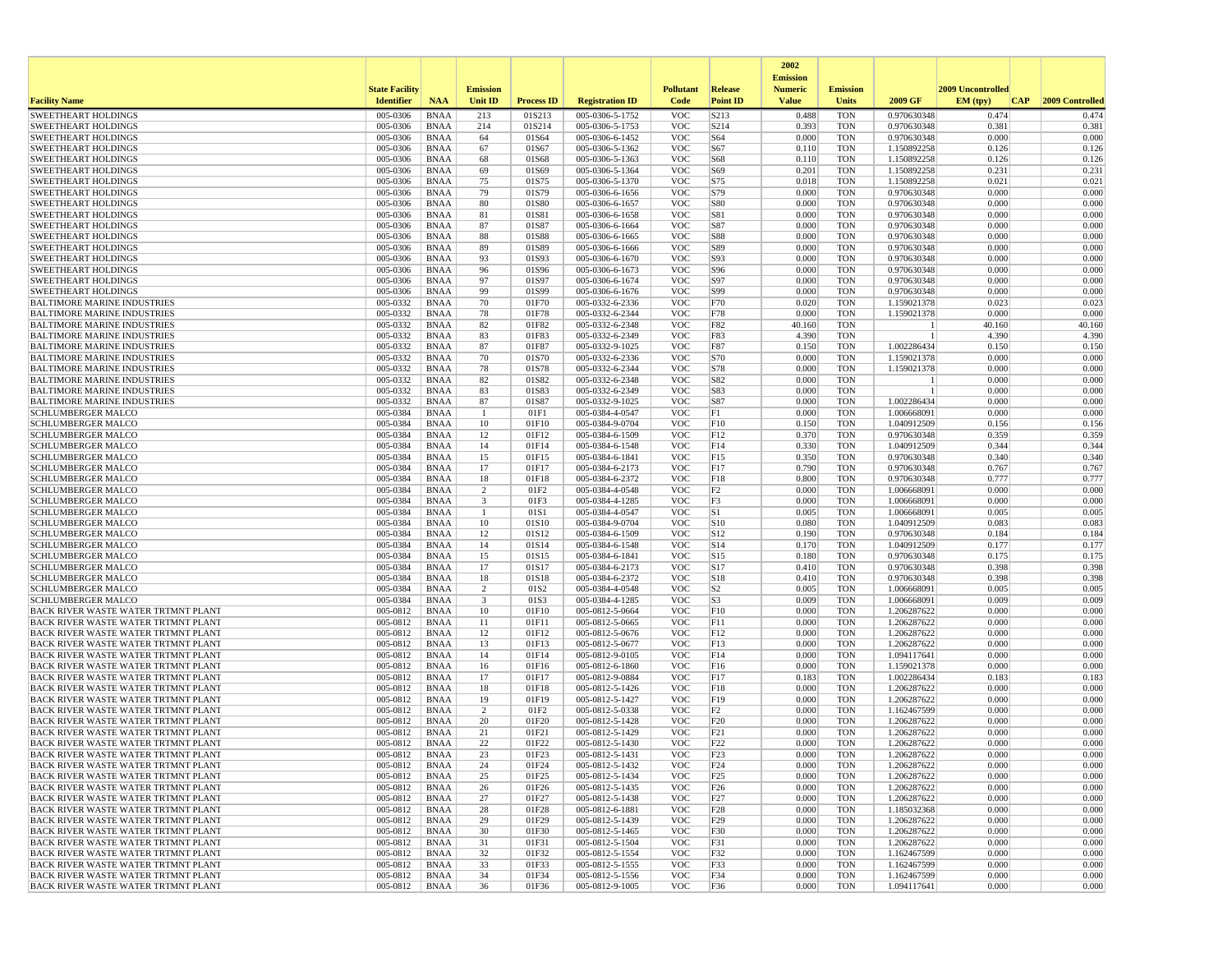|                                                                                   |                       |                            |                         |                   |                                    |                          |                                    | 2002                              |                          |                            |                          |                 |
|-----------------------------------------------------------------------------------|-----------------------|----------------------------|-------------------------|-------------------|------------------------------------|--------------------------|------------------------------------|-----------------------------------|--------------------------|----------------------------|--------------------------|-----------------|
|                                                                                   | <b>State Facility</b> |                            | <b>Emission</b>         |                   |                                    | <b>Pollutant</b>         | Release                            | <b>Emission</b><br><b>Numeric</b> | <b>Emission</b>          |                            | <b>2009 Uncontrolled</b> |                 |
| <b>Facility Name</b>                                                              | <b>Identifier</b>     | <b>NAA</b>                 | Unit ID                 | <b>Process ID</b> | <b>Registration ID</b>             | Code                     | <b>Point ID</b>                    | <b>Value</b>                      | <b>Units</b>             | 2009 GF                    | EM (typ)<br> CAP         | 2009 Controlled |
| BACK RIVER WASTE WATER TRTMNT PLANT                                               | 005-0812              | <b>BNAA</b>                | 37                      | 01F37             | 005-0812-9-1036                    | <b>VOC</b>               | F37                                | 0.000                             | <b>TON</b>               | 1.094117641                | 0.000                    | 0.000           |
| BACK RIVER WASTE WATER TRTMNT PLANT                                               | 005-0812<br>005-0812  | <b>BNAA</b><br><b>BNAA</b> | $\overline{4}$          | 01F4<br>01F5      | 005-0812-5-0511                    | <b>VOC</b><br><b>VOC</b> | F4                                 | 0.000<br>0.000                    | <b>TON</b><br><b>TON</b> | 1.162467599                | 0.000<br>0.000           | 0.000<br>0.000  |
| BACK RIVER WASTE WATER TRTMNT PLANT<br><b>BACK RIVER WASTE WATER TRTMNT PLANT</b> | 005-0812              | <b>BNAA</b>                | 5<br>10                 | 01S10             | 005-0812-5-0512<br>005-0812-5-0664 | <b>VOC</b>               | F <sub>5</sub><br> S10             | 0.000                             | <b>TON</b>               | 1.206287622<br>1.206287622 | 0.000                    | 0.000           |
| BACK RIVER WASTE WATER TRTMNT PLANT                                               | 005-0812              | <b>BNAA</b>                | 11                      | 01S11             | 005-0812-5-0665                    | <b>VOC</b>               | <b>S11</b>                         | 0.000                             | <b>TON</b>               | 1.206287622                | 0.000                    | 0.000           |
| BACK RIVER WASTE WATER TRTMNT PLANT                                               | 005-0812              | <b>BNAA</b>                | 12                      | 01S12             | 005-0812-5-0676                    | <b>VOC</b>               | S12                                | 0.000                             | <b>TON</b>               | 1.206287622                | 0.000                    | 0.000           |
| BACK RIVER WASTE WATER TRTMNT PLANT                                               | 005-0812              | <b>BNAA</b>                | 13                      | 01S13             | 005-0812-5-0677                    | <b>VOC</b>               | S <sub>13</sub>                    | 0.000                             | <b>TON</b>               | 1.206287622                | 0.000                    | 0.000           |
| BACK RIVER WASTE WATER TRTMNT PLANT                                               | 005-0812              | <b>BNAA</b>                | 14                      | 01S14             | 005-0812-9-0105                    | <b>VOC</b>               | S <sub>14</sub>                    | 1.460                             | <b>TON</b>               | 1.094117641                | 1.597                    | 1.597           |
| BACK RIVER WASTE WATER TRTMNT PLANT<br>BACK RIVER WASTE WATER TRTMNT PLANT        | 005-0812<br>005-0812  | <b>BNAA</b><br><b>BNAA</b> | 16<br>17                | 01S16<br>01S17    | 005-0812-6-1860<br>005-0812-9-0884 | <b>VOC</b><br><b>VOC</b> | S16<br>S17                         | 0.000<br>0.000                    | <b>TON</b><br><b>TON</b> | 1.159021378<br>1.002286434 | 0.000<br>0.000           | 0.000<br>0.000  |
| BACK RIVER WASTE WATER TRTMNT PLANT                                               | 005-0812              | <b>BNAA</b>                | 18                      | 01S18             | 005-0812-5-1426                    | <b>VOC</b>               | S18                                | 0.000                             | <b>TON</b>               | 1.206287622                | 0.000                    | 0.000           |
| <b>BACK RIVER WASTE WATER TRTMNT PLANT</b>                                        | 005-0812              | <b>BNAA</b>                | 19                      | 01S19             | 005-0812-5-1427                    | <b>VOC</b>               | S19                                | 0.000                             | <b>TON</b>               | 1.206287622                | 0.000                    | 0.000           |
| BACK RIVER WASTE WATER TRTMNT PLANT                                               | 005-0812              | <b>BNAA</b>                | 2                       | 01S2              | 005-0812-5-0338                    | <b>VOC</b>               | S <sub>2</sub>                     | 0.365                             | <b>TON</b>               | 1.162467599                | 0.424                    | 0.424           |
| BACK RIVER WASTE WATER TRTMNT PLANT                                               | 005-0812              | <b>BNAA</b>                | 20                      | 01S20             | 005-0812-5-1428                    | <b>VOC</b><br><b>VOC</b> | S <sub>20</sub>                    | 0.000                             | <b>TON</b>               | 1.206287622<br>1.206287622 | 0.000<br>0.000           | 0.000<br>0.000  |
| BACK RIVER WASTE WATER TRTMNT PLANT<br>BACK RIVER WASTE WATER TRTMNT PLANT        | 005-0812<br>005-0812  | <b>BNAA</b><br>BNAA        | 21<br>22                | 01S21<br>01S22    | 005-0812-5-1429<br>005-0812-5-1430 | <b>VOC</b>               | S <sub>21</sub><br>S <sub>22</sub> | 0.000<br>0.000                    | <b>TON</b><br><b>TON</b> | 1.206287622                | 0.000                    | 0.000           |
| BACK RIVER WASTE WATER TRTMNT PLANT                                               | 005-0812              | <b>BNAA</b>                | 23                      | 01S23             | 005-0812-5-1431                    | <b>VOC</b>               | S <sub>23</sub>                    | 0.000                             | <b>TON</b>               | 1.206287622                | 0.000                    | 0.000           |
| BACK RIVER WASTE WATER TRTMNT PLANT                                               | 005-0812              | <b>BNAA</b>                | 24                      | 01S24             | 005-0812-5-1432                    | <b>VOC</b>               | S24                                | 0.000                             | <b>TON</b>               | 1.206287622                | 0.000                    | 0.000           |
| BACK RIVER WASTE WATER TRTMNT PLANT                                               | 005-0812              | <b>BNAA</b>                | 25                      | 01S25             | 005-0812-5-1434                    | <b>VOC</b>               | S <sub>25</sub>                    | 0.000                             | <b>TON</b>               | 1.206287622                | 0.000                    | 0.000           |
| BACK RIVER WASTE WATER TRTMNT PLANT                                               | 005-0812<br>005-0812  | <b>BNAA</b><br><b>BNAA</b> | 26                      | 01S26<br>01S27    | 005-0812-5-1435<br>005-0812-5-1438 | <b>VOC</b><br><b>VOC</b> | S <sub>26</sub><br>S27             | 0.000<br>0.365                    | <b>TON</b><br><b>TON</b> | 1.206287622<br>1.206287622 | 0.000<br>0.440           | 0.000<br>0.440  |
| BACK RIVER WASTE WATER TRTMNT PLANT<br>BACK RIVER WASTE WATER TRTMNT PLANT        | 005-0812              | <b>BNAA</b>                | 27<br>28                | 01S28             | 005-0812-6-1881                    | <b>VOC</b>               | S <sub>28</sub>                    | 0.000                             | <b>TON</b>               | 1.185032368                | 0.000                    | 0.000           |
| BACK RIVER WASTE WATER TRTMNT PLANT                                               | 005-0812              | <b>BNAA</b>                | 29                      | 01S29             | 005-0812-5-1439                    | <b>VOC</b>               | S29                                | 0.365                             | <b>TON</b>               | 1.206287622                | 0.440                    | 0.440           |
| <b>BACK RIVER WASTE WATER TRTMNT PLANT</b>                                        | 005-0812              | <b>BNAA</b>                | 30                      | 01S30             | 005-0812-5-1465                    | <b>VOC</b>               | S30                                | 0.000                             | <b>TON</b>               | 1.206287622                | 0.000                    | 0.000           |
| BACK RIVER WASTE WATER TRTMNT PLANT                                               | 005-0812              | <b>BNAA</b>                | 31                      | 01S31             | 005-0812-5-1504                    | <b>VOC</b>               | S31                                | 0.000                             | <b>TON</b>               | 1.206287622                | 0.000                    | 0.000           |
| BACK RIVER WASTE WATER TRTMNT PLANT<br><b>BACK RIVER WASTE WATER TRTMNT PLANT</b> | 005-0812              | <b>BNAA</b>                | 32<br>33                | 01S32             | 005-0812-5-1554                    | <b>VOC</b>               | S32<br>S33                         | 0.000                             | <b>TON</b><br><b>TON</b> | 1.162467599                | 0.000<br>0.000           | 0.000<br>0.000  |
| <b>BACK RIVER WASTE WATER TRTMNT PLANT</b>                                        | 005-0812<br>005-0812  | <b>BNAA</b><br><b>BNAA</b> | 34                      | 01S33<br>01S34    | 005-0812-5-1555<br>005-0812-5-1556 | <b>VOC</b><br><b>VOC</b> | S34                                | 0.000<br>0.000                    | <b>TON</b>               | 1.162467599<br>1.162467599 | 0.000                    | 0.000           |
| <b>BACK RIVER WASTE WATER TRTMNT PLANT</b>                                        | 005-0812              | <b>BNAA</b>                | 36                      | 01S36             | 005-0812-9-1005                    | <b>VOC</b>               | S36                                | 0.000                             | <b>TON</b>               | 1.094117641                | 0.000                    | 0.000           |
| <b>BACK RIVER WASTE WATER TRTMNT PLANT</b>                                        | 005-0812              | <b>BNAA</b>                | 37                      | 01S37             | 005-0812-9-1036                    | <b>VOC</b>               | S37                                | 0.000                             | <b>TON</b>               | 1.094117641                | 0.000                    | 0.000           |
| BACK RIVER WASTE WATER TRTMNT PLANT                                               | 005-0812              | <b>BNAA</b>                | $\overline{4}$          | 01S4              | 005-0812-5-0511                    | <b>VOC</b>               | S <sub>4</sub>                     | 2.190                             | <b>TON</b>               | 1.162467599                | 2.546                    | 2.546           |
| BACK RIVER WASTE WATER TRTMNT PLANT<br><b>AMERICAN YEAST</b>                      | 005-0812<br>005-0979  | <b>BNAA</b><br><b>BNAA</b> | 5<br>-1                 | 01S5<br>01F1      | 005-0812-5-0512<br>005-0979-4-1296 | <b>VOC</b><br><b>VOC</b> | S <sub>5</sub><br>F1               | 0.000<br>0.000                    | <b>TON</b><br><b>TON</b> | 1.206287622<br>1.006668091 | 0.000<br>0.000           | 0.000<br>0.000  |
| <b>AMERICAN YEAST</b>                                                             | 005-0979              | <b>BNAA</b>                | 2                       | 01F2              | 005-0979-8-0056                    | <b>VOC</b>               | F <sub>2</sub>                     | 0.000                             | <b>TON</b>               | 1.032075524                | 0.000                    | 0.000           |
| <b>AMERICAN YEAST</b>                                                             | 005-0979              | <b>BNAA</b>                | 3                       | 01F3              | 005-0979-8-0190                    | <b>VOC</b>               | F3                                 | 0.000                             | <b>TON</b>               | 1.032075524                | 0.000                    | 0.000           |
| <b>AMERICAN YEAST</b>                                                             | 005-0979              | <b>BNAA</b>                | $\overline{4}$          | 01F4              | 005-0979-4-1954                    | <b>VOC</b>               | F4                                 | 0.000                             | <b>TON</b>               | 1.006668091                | 0.000                    | 0.000           |
| <b>AMERICAN YEAST</b>                                                             | 005-0979              | <b>BNAA</b>                | 5                       | 01F5              | 005-0979-4-1920                    | <b>VOC</b>               | F <sub>5</sub>                     | 0.000                             | <b>TON</b>               | 1.006668091                | 0.000                    | 0.000           |
| <b>AMERICAN YEAST</b><br><b>AMERICAN YEAST</b>                                    | 005-0979<br>005-0979  | <b>BNAA</b><br><b>BNAA</b> | 6<br>8                  | 01F6<br>01F8      | 005-0979-8-0209<br>005-0979-8-0236 | <b>VOC</b><br><b>VOC</b> | F <sub>6</sub><br>F8               | 0.000<br>0.000                    | <b>TON</b><br><b>TON</b> | 1.032075524<br>1.032075524 | 0.000<br>0.000           | 0.000<br>0.000  |
| <b>AMERICAN YEAST</b>                                                             | 005-0979              | <b>BNAA</b>                | -9                      | 01F9              | 005-0979-8-0237                    | <b>VOC</b>               | F <sub>9</sub>                     | 0.000                             | <b>TON</b>               | 1.032075524                | 0.000                    | 0.000           |
| AMERICAN YEAST                                                                    | 005-0979              | <b>BNAA</b>                |                         | 01S1              | 005-0979-4-1296                    | <b>VOC</b>               | S1                                 | 0.115                             | <b>TON</b>               | 1.006668091                | 0.116                    | 0.116           |
| <b>AMERICAN YEAST</b>                                                             | 005-0979              | <b>BNAA</b>                | $\overline{2}$          | 01S2              | 005-0979-8-0056                    | <b>VOC</b>               | S <sub>2</sub>                     | 7.869                             | <b>TON</b>               | 1.032075524                | 8.121                    | 8.121           |
| <b>AMERICAN YEAST</b>                                                             | 005-0979              | <b>BNAA</b>                | $\overline{\mathbf{3}}$ | 01S3              | 005-0979-8-0190                    | <b>VOC</b>               | S <sub>3</sub>                     | 4.851                             | <b>TON</b>               | 1.032075524                | 5.007                    | 5.007           |
| <b>AMERICAN YEAST</b><br><b>AMERICAN YEAST</b>                                    | 005-0979<br>005-0979  | <b>BNAA</b><br><b>BNAA</b> | $\overline{4}$<br>5     | 01S4<br>01S5      | 005-0979-4-1954<br>005-0979-4-1920 | <b>VOC</b><br><b>VOC</b> | S <sub>4</sub><br>S <sub>5</sub>   | 0.346<br>0.115                    | <b>TON</b><br><b>TON</b> | 1.006668091<br>1.006668091 | 0.348<br>0.116           | 0.348<br>0.116  |
| <b>AMERICAN YEAST</b>                                                             | 005-0979              | <b>BNAA</b>                | 6                       | 01S6              | 005-0979-8-0209                    | <b>VOC</b>               | S <sub>6</sub>                     | 5.468                             | <b>TON</b>               | 1.032075524                | 5.643                    | 5.643           |
| <b>AMERICAN YEAST</b>                                                             | 005-0979              | <b>BNAA</b>                | 8                       | 01S8              | 005-0979-8-0236                    | <b>VOC</b>               | S8                                 | 5.921                             | <b>TON</b>               | 1.032075524                | 6.111                    | 6.111           |
| <b>AMERICAN YEAST</b>                                                             | 005-0979              | <b>BNAA</b>                | 9                       | 01S9              | 005-0979-8-0237                    | <b>VOC</b>               | S <sub>9</sub>                     | 4.445                             | <b>TON</b>               | 1.032075524                | 4.588                    | 4.588           |
| CROWN BEVERAGE PACKAGING                                                          | 005-1040              | <b>BNAA</b>                | 8                       | 01F8              | 005-1040-6-1585                    | <b>VOC</b>               | F8                                 | 25.640                            | <b>TON</b>               | 1.2107023                  | 31.042<br>93.345         | 31.042          |
| <b>CROWN BEVERAGE PACKAGING</b><br>GAMSE LITHOGRAPHING COMPANY                    | 005-1040<br>005-1149  | <b>BNAA</b><br><b>BNAA</b> | 8<br>$\overline{1}$     | 01S8<br>01F1      | 005-1040-6-1585<br>005-1149-9-0159 | <b>VOC</b><br><b>VOC</b> | S8<br>F1                           | 77.100<br>0.780                   | <b>TON</b><br><b>TON</b> | 1.2107023<br>0.970630348   | 0.757                    | 93.345<br>0.757 |
| <b>GAMSE LITHOGRAPHING COMPANY</b>                                                | 005-1149              | <b>BNAA</b>                | 10                      | 01F10             | 005-1149-6-1983                    | <b>VOC</b>               | F10                                | 2.730                             | <b>TON</b>               | 0.970630348                | 2.650                    | 2.650           |
| <b>GAMSE LITHOGRAPHING COMPANY</b>                                                | 005-1149              | <b>BNAA</b>                | 12                      | 01F12             | 005-1149-6-2156                    | <b>VOC</b>               | F12                                | 2.730                             | <b>TON</b>               | 0.970630348                | 2.650                    | 2.650           |
| GAMSE LITHOGRAPHING COMPANY                                                       | 005-1149              | <b>BNAA</b>                | 13                      | 01F13             | 005-1149-6-2376                    | <b>VOC</b>               | F13                                | 1.040                             | <b>TON</b>               | 0.970630348                | 1.009                    | 1.009           |
| <b>GAMSE LITHOGRAPHING COMPANY</b>                                                | 005-1149              | <b>BNAA</b>                | 14                      | 01F14             | 005-1149-6-2377                    | <b>VOC</b>               | F14                                | 0.780                             | <b>TON</b>               | 0.970630348<br>0.970630348 | 0.757                    | 0.757           |
| <b>GAMSE LITHOGRAPHING COMPANY</b><br>GAMSE LITHOGRAPHING COMPANY                 | 005-1149<br>005-1149  | <b>BNAA</b><br><b>BNAA</b> | 15<br>16                | 01F15<br>01F16    | 005-1149-6-2634<br>005-1149-6-2633 | <b>VOC</b><br><b>VOC</b> | F15<br>F16                         | 2.860<br>2.210                    | <b>TON</b><br><b>TON</b> | 0.970630348                | 2.776<br>2.145           | 2.776<br>2.145  |
| GAMSE LITHOGRAPHING COMPANY                                                       | 005-1149              | <b>BNAA</b>                | $\mathbf{q}$            | 01F9              | 005-1149-6-1845                    | <b>VOC</b>               | F9                                 | 2.600                             | <b>TON</b>               | 0.970630348                | 2.524                    | 2.524           |
| GAMSE LITHOGRAPHING COMPANY                                                       | 005-1149              | <b>BNAA</b>                |                         | 01S1              | 005-1149-9-0159                    | <b>VOC</b>               | S1                                 | 0.260                             | TON                      | 0.970630348                | 0.252                    | 0.252           |
| <b>GAMSE LITHOGRAPHING COMPANY</b>                                                | 005-1149              | BNAA                       | 10                      | 01S10             | 005-1149-6-1983                    | <b>VOC</b>               | S10                                | 0.650                             | <b>TON</b>               | 0.970630348                | 0.631                    | 0.631           |
| <b>GAMSE LITHOGRAPHING COMPANY</b><br><b>GAMSE LITHOGRAPHING COMPANY</b>          | 005-1149<br>005-1149  | <b>BNAA</b><br>BNAA        | 12<br>13                | 01S12<br>01S13    | 005-1149-6-2156<br>005-1149-6-2376 | <b>VOC</b><br><b>VOC</b> | S12<br>S13                         | 0.650<br>0.260                    | <b>TON</b><br><b>TON</b> | 0.970630348<br>0.970630348 | 0.631<br>0.252           | 0.631<br>0.252  |
| <b>GAMSE LITHOGRAPHING COMPANY</b>                                                | 005-1149              | <b>BNAA</b>                | 14                      | 01S14             | 005-1149-6-2377                    | <b>VOC</b>               | S14                                | 0.260                             | <b>TON</b>               | 0.970630348                | 0.252                    | 0.252           |
| <b>GAMSE LITHOGRAPHING COMPANY</b>                                                | 005-1149              | <b>BNAA</b>                | 15                      | 01S15             | 005-1149-6-2634                    | <b>VOC</b>               | S15                                | 0.780                             | <b>TON</b>               | 0.970630348                | 0.757                    | 0.757           |
| <b>GAMSE LITHOGRAPHING COMPANY</b>                                                | 005-1149              | <b>BNAA</b>                | 16                      | 01S16             | 005-1149-6-2633                    | <b>VOC</b>               | S16                                | 0.520                             | <b>TON</b>               | 0.970630348                | 0.505                    | 0.505           |
| <b>GAMSE LITHOGRAPHING COMPANY</b>                                                | 005-1149              | <b>BNAA</b>                | 9                       | 01S9              | 005-1149-6-1845                    | <b>VOC</b>               | S9                                 | 0.650                             | <b>TON</b>               | 0.970630348                | 0.631                    | 0.631           |
| PRINTING CORPORATION OF AMERICA                                                   | 005-1744              | <b>BNAA</b>                | 10                      | 01F10             | 005-1744-6-2073                    | <b>VOC</b>               | F10                                | 0.130                             | <b>TON</b>               | 0.970630348                | 0.126                    | 0.126           |
| PRINTING CORPORATION OF AMERICA<br>PRINTING CORPORATION OF AMERICA                | 005-1744<br>005-1744  | BNAA<br><b>BNAA</b>        | 11<br>12                | 01F11<br>01F12    | 005-1744-6-2142<br>005-1744-6-2143 | <b>VOC</b><br><b>VOC</b> | F11<br>F12                         | 0.130<br>1.300                    | TON<br><b>TON</b>        | 0.970630348<br>0.970630348 | 0.126<br>1.262           | 0.126<br>1.262  |
| PRINTING CORPORATION OF AMERICA                                                   | 005-1744              | <b>BNAA</b>                | 13                      | 01F13             | 005-1744-6-2218                    | <b>VOC</b>               | F13                                | 0.390                             | <b>TON</b>               | 0.970630348                | 0.379                    | 0.379           |
| PRINTING CORPORATION OF AMERICA                                                   | 005-1744              | <b>BNAA</b>                | 14                      | 01F14             | 005-1744-6-2176                    | <b>VOC</b>               | F14                                | 0.910                             | TON                      | 0.970630348                | 0.883                    | 0.883           |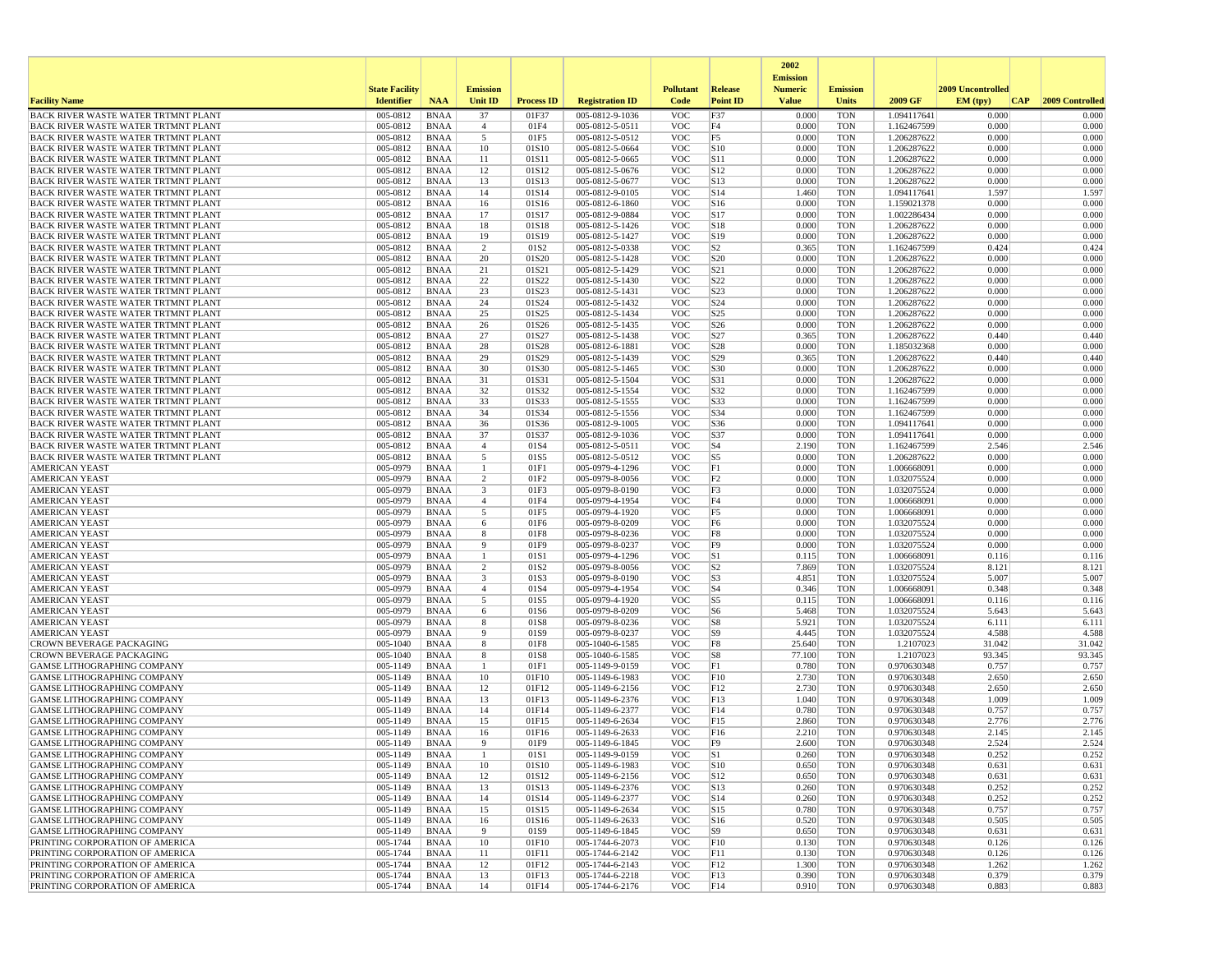|                                                                    |                                            |                            |                      |                          |                                    |                          |                                   | 2002                           |                                 |                            |                   |                 |
|--------------------------------------------------------------------|--------------------------------------------|----------------------------|----------------------|--------------------------|------------------------------------|--------------------------|-----------------------------------|--------------------------------|---------------------------------|----------------------------|-------------------|-----------------|
|                                                                    |                                            |                            | <b>Emission</b>      |                          |                                    | <b>Pollutant</b>         |                                   | <b>Emission</b>                |                                 |                            | 2009 Uncontrolled |                 |
| <b>Facility Name</b>                                               | <b>State Facility</b><br><b>Identifier</b> | <b>NAA</b>                 | Unit ID              | <b>Process ID</b>        | <b>Registration ID</b>             | Code                     | <b>Release</b><br><b>Point ID</b> | <b>Numeric</b><br><b>Value</b> | <b>Emission</b><br><b>Units</b> | 2009 GF                    | EM (typ)<br> CAP  | 2009 Controlled |
| PRINTING CORPORATION OF AMERICA                                    | 005-1744                                   | <b>BNAA</b>                | 15                   | 01F15                    | 005-1744-6-2306                    | <b>VOC</b>               | F15                               | 2.860                          | <b>TON</b>                      | 0.970630348                | 2.776             | 2.776           |
| PRINTING CORPORATION OF AMERICA                                    | 005-1744                                   | <b>BNAA</b>                | 16                   | 01F16                    | 005-1744-6-2307                    | <b>VOC</b>               | F16                               | 0.780                          | <b>TON</b>                      | 0.970630348                | 0.757             | 0.757           |
| PRINTING CORPORATION OF AMERICA                                    | 005-1744                                   | <b>BNAA</b>                | 17                   | 01F17                    | 005-1744-6-2308                    | <b>VOC</b>               | F17                               | 0.780                          | <b>TON</b>                      | 0.970630348                | 0.757             | 0.757           |
| PRINTING CORPORATION OF AMERICA                                    | 005-1744                                   | <b>BNAA</b>                | 2                    | 01F2                     | 005-1744-6-1362                    | <b>VOC</b>               | F2                                | 1.040                          | <b>TON</b>                      | 0.970630348                | 1.009             | 1.009           |
| PRINTING CORPORATION OF AMERICA                                    | 005-1744                                   | <b>BNAA</b>                | 3                    | 01F3                     | 005-1744-6-1363                    | <b>VOC</b>               | F3                                | 3.103                          | <b>TON</b>                      | 0.970630348                | 3.011             | 3.011           |
| PRINTING CORPORATION OF AMERICA<br>PRINTING CORPORATION OF AMERICA | 005-1744<br>005-1744                       | <b>BNAA</b><br><b>BNAA</b> | $\overline{4}$<br>5  | 01F4<br>01F5             | 005-1744-6-1396<br>005-1744-6-1506 | <b>VOC</b><br><b>VOC</b> | F4<br>F5                          | 0.260<br>0.130                 | <b>TON</b><br><b>TON</b>        | 0.970630348<br>0.970630348 | 0.252<br>0.126    | 0.252<br>0.126  |
| PRINTING CORPORATION OF AMERICA                                    | 005-1744                                   | <b>BNAA</b>                | 6                    | 01F6                     | 005-1744-6-1960                    | <b>VOC</b>               | F <sub>6</sub>                    | 1.300                          | <b>TON</b>                      | 0.970630348                | 1.262             | 1.262           |
| PRINTING CORPORATION OF AMERICA                                    | 005-1744                                   | <b>BNAA</b>                | 9                    | 01F9                     | 005-1744-6-2072                    | <b>VOC</b>               | F <sub>9</sub>                    | 0.130                          | <b>TON</b>                      | 0.970630348                | 0.126             | 0.126           |
| PRINTING CORPORATION OF AMERICA                                    | 005-1744                                   | <b>BNAA</b>                | 10                   | 01S10                    | 005-1744-6-2073                    | <b>VOC</b>               | S10                               | 0.000                          | <b>TON</b>                      | 0.970630348                | 0.000             | 0.000           |
| PRINTING CORPORATION OF AMERICA                                    | 005-1744                                   | <b>BNAA</b>                | 11                   | 01S11                    | 005-1744-6-2142                    | <b>VOC</b>               | <b>S11</b>                        | 0.000                          | <b>TON</b>                      | 0.970630348                | 0.000             | 0.000           |
| PRINTING CORPORATION OF AMERICA                                    | 005-1744                                   | <b>BNAA</b>                | 12                   | 01S12                    | 005-1744-6-2143                    | <b>VOC</b>               | S12                               | 0.000                          | <b>TON</b>                      | 0.970630348                | 0.000             | 0.000           |
| PRINTING CORPORATION OF AMERICA                                    | 005-1744                                   | <b>BNAA</b>                | 13                   | 01S13                    | 005-1744-6-2218                    | <b>VOC</b>               | S13                               | 0.000                          | <b>TON</b>                      | 0.970630348                | 0.000             | 0.000           |
| PRINTING CORPORATION OF AMERICA                                    | 005-1744                                   | <b>BNAA</b>                | 14                   | 01S14                    | 005-1744-6-2176                    | <b>VOC</b>               | S14                               | 0.000                          | <b>TON</b>                      | 0.970630348                | 0.000             | 0.000           |
| PRINTING CORPORATION OF AMERICA<br>PRINTING CORPORATION OF AMERICA | 005-1744<br>005-1744                       | <b>BNAA</b><br>BNAA        | 15<br>16             | 01S15<br>01S16           | 005-1744-6-2306<br>005-1744-6-2307 | <b>VOC</b><br><b>VOC</b> | S15<br>S <sub>16</sub>            | 0.000<br>0.000                 | <b>TON</b><br><b>TON</b>        | 0.970630348<br>0.970630348 | 0.000<br>0.000    | 0.000<br>0.000  |
| PRINTING CORPORATION OF AMERICA                                    | 005-1744                                   | <b>BNAA</b>                | 17                   | 01S17                    | 005-1744-6-2308                    | <b>VOC</b>               | S17                               | 0.000                          | <b>TON</b>                      | 0.970630348                | 0.000             | 0.000           |
| PRINTING CORPORATION OF AMERICA                                    | 005-1744                                   | <b>BNAA</b>                | 2                    | 01S <sub>2</sub>         | 005-1744-6-1362                    | <b>VOC</b>               | S <sub>2</sub>                    | 0.000                          | <b>TON</b>                      | 0.970630348                | 0.000             | 0.000           |
| PRINTING CORPORATION OF AMERICA                                    | 005-1744                                   | <b>BNAA</b>                | 3                    | 01S3                     | 005-1744-6-1363                    | <b>VOC</b>               | S3                                | 0.000                          | <b>TON</b>                      | 0.970630348                | 0.000             | 0.000           |
| PRINTING CORPORATION OF AMERICA                                    | 005-1744                                   | <b>BNAA</b>                | $\overline{4}$       | 01S4                     | 005-1744-6-1396                    | <b>VOC</b>               | S <sub>4</sub>                    | 0.000                          | <b>TON</b>                      | 0.970630348                | 0.000             | 0.000           |
| PRINTING CORPORATION OF AMERICA                                    | 005-1744                                   | <b>BNAA</b>                | 5                    | 01S5                     | 005-1744-6-1506                    | <b>VOC</b>               | S5                                | 0.000                          | <b>TON</b>                      | 0.970630348                | 0.000             | 0.000           |
| PRINTING CORPORATION OF AMERICA                                    | 005-1744                                   | <b>BNAA</b>                | 6                    | 01S6                     | 005-1744-6-1960                    | <b>VOC</b>               | S <sub>6</sub>                    | 0.000                          | <b>TON</b>                      | 0.970630348                | 0.000             | 0.000           |
| PRINTING CORPORATION OF AMERICA                                    | 005-1744                                   | <b>BNAA</b>                | 9                    | 01S9                     | 005-1744-6-2072                    | <b>VOC</b>               | S9                                | 0.000                          | <b>TON</b>                      | 0.970630348                | 0.000             | 0.000           |
| <b>CAVANAUGH PRESS</b>                                             | 005-1903                                   | <b>BNAA</b>                | $\overline{2}$       | 01F <sub>2</sub>         | 005-1903-6-2032                    | <b>VOC</b>               | F <sub>2</sub>                    | 1.690                          | <b>TON</b>                      | 0.970630348                | 1.640             | 1.640           |
| <b>CAVANAUGH PRESS</b><br><b>CAVANAUGH PRESS</b>                   | 005-1903<br>005-1903                       | <b>BNAA</b><br><b>BNAA</b> | 3<br>$\overline{4}$  | 01F3<br>01F4             | 005-1903-6-2036<br>005-1903-6-2037 | <b>VOC</b><br><b>VOC</b> | F3<br>F4                          | 1.092<br>1.404                 | <b>TON</b><br><b>TON</b>        | 0.970630348<br>0.970630348 | 1.060<br>1.363    | 1.060<br>1.363  |
| <b>CAVANAUGH PRESS</b>                                             | 005-1903                                   | <b>BNAA</b>                | 5                    | 01F5                     | 005-1903-6-2038                    | <b>VOC</b>               | F <sub>5</sub>                    | 1.872                          | <b>TON</b>                      | 0.970630348                | 1.817             | 1.817           |
| <b>CAVANAUGH PRESS</b>                                             | 005-1903                                   | <b>BNAA</b>                | 6                    | 01F6                     | 005-1903-6-2039                    | <b>VOC</b>               | F <sub>6</sub>                    | 2.964                          | <b>TON</b>                      | 0.970630348                | 2.877             | 2.877           |
| <b>CAVANAUGH PRESS</b>                                             | 005-1903                                   | <b>BNAA</b>                | 7                    | 01F7                     | 005-1903-6-2100                    | <b>VOC</b>               | F7                                | 1.404                          | <b>TON</b>                      | 0.970630348                | 1.363             | 1.363           |
| <b>CAVANAUGH PRESS</b>                                             | 005-1903                                   | <b>BNAA</b>                | 8                    | 01F8                     | 005-1903-6-2382                    | <b>VOC</b>               | F8                                | 1.820                          | <b>TON</b>                      | 0.970630348                | 1.767             | 1.767           |
| <b>CAVANAUGH PRESS</b>                                             | 005-1903                                   | <b>BNAA</b>                | 9                    | 01F9                     | 005-1903-6-2596                    | <b>VOC</b>               | F <sub>9</sub>                    | 1.560                          | <b>TON</b>                      | 0.970630348                | 1.514             | 1.514           |
| <b>CAVANAUGH PRESS</b>                                             | 005-1903                                   | <b>BNAA</b>                | 2                    | 01S <sub>2</sub>         | 005-1903-6-2032                    | <b>VOC</b>               | S <sub>2</sub>                    | 0.000                          | <b>TON</b>                      | 0.970630348                | 0.000             | 0.000           |
| <b>CAVANAUGH PRESS</b>                                             | 005-1903                                   | <b>BNAA</b>                | 3                    | 01S3                     | 005-1903-6-2036<br>005-1903-6-2037 | <b>VOC</b>               | S <sub>3</sub>                    | 0.000                          | <b>TON</b>                      | 0.970630348                | 0.000             | 0.000           |
| <b>CAVANAUGH PRESS</b><br><b>CAVANAUGH PRESS</b>                   | 005-1903<br>005-1903                       | <b>BNAA</b><br><b>BNAA</b> | $\overline{4}$<br>5  | 01S4<br>01S5             | 005-1903-6-2038                    | <b>VOC</b><br><b>VOC</b> | S <sub>4</sub><br>S5              | 0.000<br>0.000                 | <b>TON</b><br><b>TON</b>        | 0.970630348<br>0.970630348 | 0.000<br>0.000    | 0.000<br>0.000  |
| <b>CAVANAUGH PRESS</b>                                             | 005-1903                                   | <b>BNAA</b>                | 6                    | 01S6                     | 005-1903-6-2039                    | <b>VOC</b>               | S <sub>6</sub>                    | 0.000                          | <b>TON</b>                      | 0.970630348                | 0.000             | 0.000           |
| <b>CAVANAUGH PRESS</b>                                             | 005-1903                                   | <b>BNAA</b>                | $\overline{7}$       | 01S7                     | 005-1903-6-2100                    | <b>VOC</b>               | S7                                | 0.000                          | <b>TON</b>                      | 0.970630348                | 0.000             | 0.000           |
| <b>CAVANAUGH PRESS</b>                                             | 005-1903                                   | <b>BNAA</b>                | 8                    | 01S8                     | 005-1903-6-2382                    | <b>VOC</b>               | S8                                | 0.000                          | <b>TON</b>                      | 0.970630348                | 0.000             | 0.000           |
| <b>CAVANAUGH PRESS</b>                                             | 005-1903                                   | <b>BNAA</b>                | 9                    | 01S9                     | 005-1903-6-2596                    | <b>VOC</b>               | S <sub>9</sub>                    | 0.000                          | <b>TON</b>                      | 0.970630348                | 0.000             | 0.000           |
| POLYSTYRENE PRODUCTS                                               | 005-1956                                   | <b>BNAA</b>                | $\mathbf{1}$         | 01F1                     | 005-1956-4-1900                    | <b>VOC</b>               | F1                                | 0.000                          | <b>TON</b>                      | 1.006668091                | 0.000             | 0.000           |
| <b>POLYSTYRENE PRODUCTS</b>                                        | 005-1956                                   | BNAA                       | $\overline{2}$       | 01F2                     | 005-1956-6-1358                    | <b>VOC</b>               | F <sub>2</sub>                    | 11.690                         | <b>TON</b>                      | 1.291344166                | 15.096            | 15.096          |
| POLYSTYRENE PRODUCTS                                               | 005-1956                                   | <b>BNAA</b>                | -1                   | 01S1                     | 005-1956-4-1900                    | <b>VOC</b>               | S1                                | 0.010                          | <b>TON</b>                      | 1.006668091                | 0.010             | 0.010           |
| POLYSTYRENE PRODUCTS<br>RUSSELL-STANLEY SERVICES                   | 005-1956<br>005-2220                       | <b>BNAA</b><br><b>BNAA</b> | 2<br>-1              | 01S <sub>2</sub><br>01F1 | 005-1956-6-1358<br>005-2220-9-0923 | <b>VOC</b><br><b>VOC</b> | S <sub>2</sub><br>F1              | 3.900<br>0.000                 | <b>TON</b><br><b>TON</b>        | 1.291344166<br>1.185032368 | 5.036<br>0.000    | 5.036<br>0.000  |
| RUSSELL-STANLEY SERVICES                                           | 005-2220                                   | <b>BNAA</b>                | 3                    | 01F3                     | 005-2220-6-2263                    | <b>VOC</b>               | F3                                | 0.000                          | <b>TON</b>                      | 1.2107023                  | 0.000             | 0.000           |
| RUSSELL-STANLEY SERVICES                                           | 005-2220                                   | <b>BNAA</b>                | $\mathbf{1}$         | 01S1                     | 005-2220-9-0923                    | <b>VOC</b>               | S1                                | 0.020                          | <b>TON</b>                      | 1.185032368                | 0.024             | 0.024           |
| RUSSELL-STANLEY SERVICES                                           | 005-2220                                   | <b>BNAA</b>                | 3                    | 01S3                     | 005-2220-6-2263                    | <b>VOC</b>               | S <sub>3</sub>                    | 7.020                          | <b>TON</b>                      | 1.2107023                  | 8.499             | 8.499           |
| POLYSTYRENE PRODUCTS                                               | 005-2305                                   | <b>BNAA</b>                | 10                   | 01F10                    | 005-2305-6-2657                    | <b>VOC</b>               | F10                               | 2.060                          | <b>TON</b>                      | 1.291344166                | 2.660             | 2.660           |
| POLYSTYRENE PRODUCTS                                               | 005-2305                                   | <b>BNAA</b>                | 2                    | 01F2                     | 005-2305-6-2166                    | <b>VOC</b>               | F2                                | 6.880                          | <b>TON</b>                      | 1.291344166                | 8.884             | 8.884           |
| POLYSTYRENE PRODUCTS                                               | 005-2305                                   | <b>BNAA</b>                | 3                    | 01F3                     | 005-2305-6-2167                    | <b>VOC</b>               | F3                                | 3.220                          | <b>TON</b>                      | 1.291344166                | 4.158             | 4.158           |
| POLYSTYRENE PRODUCTS                                               | 005-2305<br>005-2305                       | <b>BNAA</b><br><b>BNAA</b> | $\overline{4}$<br>5  | 01F4<br>01F5             | 005-2305-6-2168<br>005-2305-6-2169 | <b>VOC</b><br><b>VOC</b> | F4<br>F <sub>5</sub>              | 3.430<br>0.000                 | <b>TON</b><br><b>TON</b>        | 1.291344166<br>1.291344166 | 4.429<br>0.000    | 4.429<br>0.000  |
| <b>POLYSTYRENE PRODUCTS</b><br>POLYSTYRENE PRODUCTS                | 005-2305                                   | <b>BNAA</b>                | 7                    | 01F7                     | 005-2305-5-1644                    | <b>VOC</b>               | F7                                | 0.000                          | <b>TON</b>                      | 1.006668091                | 0.000             | 0.000           |
| POLYSTYRENE PRODUCTS                                               | 005-2305                                   | <b>BNAA</b>                | 8                    | 01F8                     | 005-2305-6-2395                    | <b>VOC</b>               | F8                                | 3.430                          | <b>TON</b>                      | 1.291344166                | 4.429             | 4.429           |
| POLYSTYRENE PRODUCTS                                               | 005-2305                                   | <b>BNAA</b>                | -9                   | 01F9                     | 005-2305-6-2656                    | <b>VOC</b>               | F <sub>9</sub>                    | 0.000                          | <b>TON</b>                      | 1.291344166                | 0.000             | 0.000           |
| POLYSTYRENE PRODUCTS                                               | 005-2305                                   | <b>BNAA</b>                | 10                   | 01S10                    | 005-2305-6-2657                    | <b>VOC</b>               | S10                               | 0.110                          | <b>TON</b>                      | 1.291344166                | 0.142             | 0.142           |
| POLYSTYRENE PRODUCTS                                               | 005-2305                                   | <b>BNAA</b>                | $\overline{2}$       | 01S2                     | 005-2305-6-2166                    | <b>VOC</b>               | S <sub>2</sub>                    | 0.360                          | <b>TON</b>                      | 1.291344166                | 0.465             | 0.465           |
| POLYSTYRENE PRODUCTS                                               | 005-2305                                   | <b>BNAA</b>                | 3                    | 01S3                     | 005-2305-6-2167                    | <b>VOC</b>               | S3                                | 0.170                          | <b>TON</b>                      | 1.291344166                | 0.220             | 0.220           |
| POLYSTYRENE PRODUCTS                                               | 005-2305                                   | BNAA                       |                      | 01S4                     | 005-2305-6-2168                    | <b>VOC</b>               | S <sub>4</sub>                    | 0.180                          | TON                             | 1.291344166                | 0.232             | 0.232           |
| <b>POLYSTYRENE PRODUCTS</b>                                        | 005-2305                                   | BNAA                       | 5<br>$7\phantom{.0}$ | 01S5                     | 005-2305-6-2169                    | <b>VOC</b>               | S5                                | 0.000                          | <b>TON</b>                      | 1.291344166                | 0.000<br>0.040    | 0.000<br>0.040  |
| <b>POLYSTYRENE PRODUCTS</b><br><b>POLYSTYRENE PRODUCTS</b>         | 005-2305<br>005-2305                       | BNAA<br>BNAA               | 8                    | 01S7<br>01S8             | 005-2305-5-1644<br>005-2305-6-2395 | <b>VOC</b><br><b>VOC</b> | S7<br>$ $ S8                      | 0.040<br>0.180                 | <b>TON</b><br>TON               | 1.006668091<br>1.291344166 | 0.232             | 0.232           |
| <b>POLYSTYRENE PRODUCTS</b>                                        | 005-2305                                   | <b>BNAA</b>                | 9                    | 01S9                     | 005-2305-6-2656                    | <b>VOC</b>               | S9                                | 6.670                          | <b>TON</b>                      | 1.291344166                | 8.613             | 8.613           |
| AAI - CLUB HOUSE ROAD                                              | 005-2405                                   | <b>BNAA</b>                | 1                    | 01F1                     | 005-2405-6-2414                    | <b>VOC</b>               | F1                                | 0.000                          | <b>TON</b>                      | 1.159021378                | 0.000             | 0.000           |
| AAI - CLUB HOUSE ROAD                                              | 005-2405                                   | <b>BNAA</b>                | $\overline{c}$       | 01F <sub>2</sub>         | 005-2405-6-2415                    | <b>VOC</b>               | F2                                | 0.000                          | <b>TON</b>                      | 1.159021378                | 0.000             | 0.000           |
| AAI - CLUB HOUSE ROAD                                              | 005-2405                                   | BNAA                       | 3                    | 01F3                     | 005-2405-6-2416                    | <b>VOC</b>               | F3                                | 0.000                          | <b>TON</b>                      | 1.159021378                | 0.000             | 0.000           |
| AAI - CLUB HOUSE ROAD                                              | 005-2405                                   | BNAA                       | $\overline{4}$       | 01F4                     | 005-2405-6-2580                    | <b>VOC</b>               | F4                                | 0.000                          | <b>TON</b>                      | 1.159021378                | 0.000             | 0.000           |
| <b>AAI - CLUB HOUSE ROAD</b>                                       | 005-2405                                   | BNAA                       | $\mathbf{1}$         | 01S1                     | 005-2405-6-2414                    | <b>VOC</b>               | S1                                | 2.125                          | TON                             | 1.159021378                | 2.463             | 2.463           |
| AAI - CLUB HOUSE ROAD                                              | 005-2405                                   | BNAA                       | 2                    | 01S <sub>2</sub>         | 005-2405-6-2415                    | <b>VOC</b>               | S2                                | 2.125                          | TON                             | 1.159021378                | 2.463             | 2.463           |
| AAI - CLUB HOUSE ROAD<br>AAI - CLUB HOUSE ROAD                     | 005-2405                                   | BNAA                       | 3<br>$\overline{4}$  | 01S3                     | 005-2405-6-2416                    | <b>VOC</b>               | S3<br>$ S_4 $                     | 2.125                          | <b>TON</b>                      | 1.159021378                | 2.463             | 2.463           |
|                                                                    | 005-2405                                   | <b>BNAA</b>                |                      | 01S4                     | 005-2405-6-2580                    | <b>VOC</b>               |                                   | 3.840                          | <b>TON</b>                      | 1.159021378                | 4.451             | 4.451           |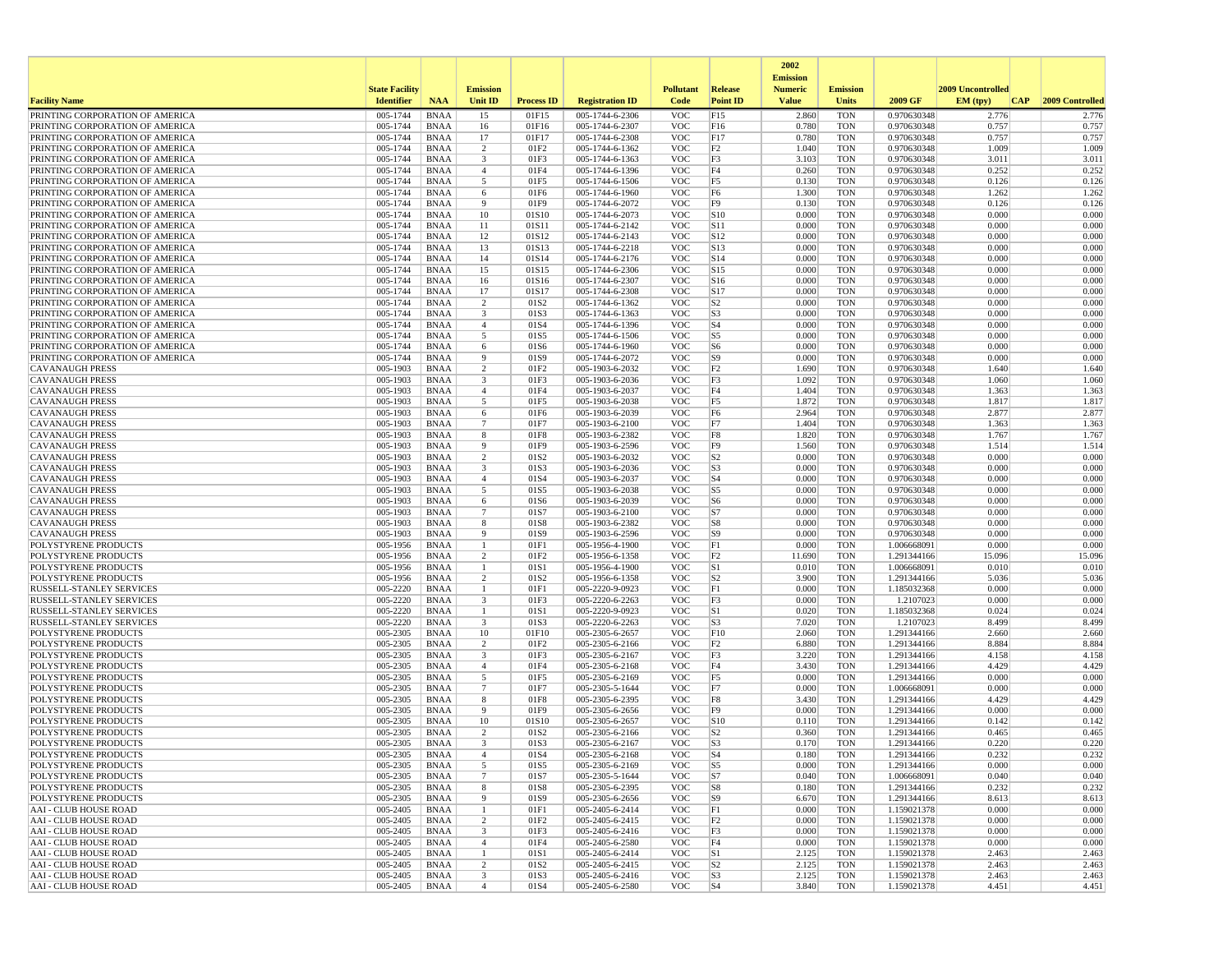|                                                                |                       |                            |                 |                   |                                    |                          |                        | 2002<br><b>Emission</b> |                          |                            |                   |                 |
|----------------------------------------------------------------|-----------------------|----------------------------|-----------------|-------------------|------------------------------------|--------------------------|------------------------|-------------------------|--------------------------|----------------------------|-------------------|-----------------|
|                                                                | <b>State Facility</b> |                            | <b>Emission</b> |                   |                                    | <b>Pollutant</b>         | <b>Release</b>         | <b>Numeric</b>          | <b>Emission</b>          |                            | 2009 Uncontrolled |                 |
| <b>Facility Name</b>                                           | <b>Identifier</b>     | <b>NAA</b>                 | Unit ID         | <b>Process ID</b> | <b>Registration ID</b>             | Code                     | <b>Point ID</b>        | <b>Value</b>            | <b>Units</b>             | 2009 GF                    | EM (typ)<br> CAP  | 2009 Controlled |
| MIDDLE RIVER AIRCRAFT SYSTEMS                                  | 005-2407              | <b>BNAA</b>                |                 | 01F1              | 005-2407-5-1655                    | <b>VOC</b>               | F1                     | 0.000                   | <b>TON</b>               | 1.150892258                | 0.000             | 0.000           |
| MIDDLE RIVER AIRCRAFT SYSTEMS                                  | 005-2407              | <b>BNAA</b>                | 10              | 01F10             | 005-2407-6-2443                    | <b>VOC</b>               | F10                    | 0.000                   | <b>TON</b>               | 1.493975878                | 0.000             | 0.000           |
| MIDDLE RIVER AIRCRAFT SYSTEMS<br>MIDDLE RIVER AIRCRAFT SYSTEMS | 005-2407<br>005-2407  | <b>BNAA</b><br><b>BNAA</b> | 11<br>12        | 01F11<br>01F12    | 005-2407-6-2444<br>005-2407-6-2445 | <b>VOC</b><br><b>VOC</b> | F11<br>F12             | 0.000<br>0.000          | <b>TON</b><br><b>TON</b> | 1.159021378<br>1.185032368 | 0.000<br>0.000    | 0.000<br>0.000  |
| MIDDLE RIVER AIRCRAFT SYSTEMS                                  | 005-2407              | <b>BNAA</b>                | 13              | 01F13             | 005-2407-6-2446                    | <b>VOC</b>               | F13                    | 0.000                   | <b>TON</b>               | 1.299999952                | 0.000             | 0.000           |
| MIDDLE RIVER AIRCRAFT SYSTEMS                                  | 005-2407              | <b>BNAA</b>                | 17              | 01F17             | 005-2407-6-2448                    | <b>VOC</b>               | F17                    | 13.529                  | <b>TON</b>               | 1.159021378                | 15.680            | 15.680          |
| MIDDLE RIVER AIRCRAFT SYSTEMS                                  | 005-2407              | <b>BNAA</b>                | 18              | 01F18             | 005-2407-6-2426                    | <b>VOC</b>               | F18                    | 0.000                   | <b>TON</b>               | 1.159021378                | 0.000             | 0.000           |
| MIDDLE RIVER AIRCRAFT SYSTEMS                                  | 005-2407              | <b>BNAA</b>                | 21              | 01F21             | 005-2407-6-2429                    | <b>VOC</b>               | F21                    | 0.000                   | <b>TON</b>               | 1.291344166                | 0.000             | 0.000           |
| MIDDLE RIVER AIRCRAFT SYSTEMS<br>MIDDLE RIVER AIRCRAFT SYSTEMS | 005-2407<br>005-2407  | <b>BNAA</b><br><b>BNAA</b> | 22<br>23        | 01F22<br>01F23    | 005-2407-6-2430<br>005-2407-6-2431 | <b>VOC</b><br><b>VOC</b> | F22<br>F23             | 0.000<br>0.000          | <b>TON</b><br><b>TON</b> | 1.5<br>1.159021378         | 0.000<br>0.000    | 0.000<br>0.000  |
| MIDDLE RIVER AIRCRAFT SYSTEMS                                  | 005-2407              | <b>BNAA</b>                | 26              | 01F26             | 005-2407-6-2434                    | <b>VOC</b>               | F <sub>26</sub>        | 0.000                   | <b>TON</b>               | 1.309348464                | 0.000             | 0.000           |
| MIDDLE RIVER AIRCRAFT SYSTEMS                                  | 005-2407              | <b>BNAA</b>                | 27              | 01F27             | 005-2407-6-2435                    | <b>VOC</b>               | F <sub>27</sub>        | 0.000                   | <b>TON</b>               | 1.159021378                | 0.000             | 0.000           |
| MIDDLE RIVER AIRCRAFT SYSTEMS                                  | 005-2407              | <b>BNAA</b>                | 30              | 01F30             | 005-2407-6-2438                    | <b>VOC</b>               | F30                    | 0.000                   | <b>TON</b>               | 1.159021378                | 0.000             | 0.000           |
| MIDDLE RIVER AIRCRAFT SYSTEMS                                  | 005-2407              | <b>BNAA</b>                | 31              | 01F31             | 005-2407-6-2439                    | <b>VOC</b>               | F31                    | 0.000                   | <b>TON</b>               | 1.159021378                | 0.000             | 0.000           |
| MIDDLE RIVER AIRCRAFT SYSTEMS                                  | 005-2407              | <b>BNAA</b>                | 34              | 01F34             | 005-2407-6-2455                    | <b>VOC</b>               | F34                    | 0.000                   | <b>TON</b>               | 0.970630348                | 0.000             | 0.000           |
| MIDDLE RIVER AIRCRAFT SYSTEMS<br>MIDDLE RIVER AIRCRAFT SYSTEMS | 005-2407<br>005-2407  | BNAA<br><b>BNAA</b>        | 35<br>37        | 01F35<br>01F37    | 005-2407-6-2472<br>005-2407-6-2499 | <b>VOC</b><br><b>VOC</b> | F35<br>F37             | 0.000<br>0.000          | <b>TON</b><br><b>TON</b> | 1.159021378<br>1.046875    | 0.000<br>0.000    | 0.000<br>0.000  |
| MIDDLE RIVER AIRCRAFT SYSTEMS                                  | 005-2407              | <b>BNAA</b>                | 9               | 01F9              | 005-2407-6-2442                    | <b>VOC</b>               | F9                     | 0.000                   | TON                      | 1.185032368                | 0.000             | 0.000           |
| MIDDLE RIVER AIRCRAFT SYSTEMS                                  | 005-2407              | <b>BNAA</b>                | -1              | 01S1              | 005-2407-5-1655                    | <b>VOC</b>               | S1                     | 0.019                   | <b>TON</b>               | 1.150892258                | 0.022             | 0.022           |
| MIDDLE RIVER AIRCRAFT SYSTEMS                                  | 005-2407              | <b>BNAA</b>                | 10              | 01S10             | 005-2407-6-2443                    | <b>VOC</b>               | S10                    | 5.898                   | <b>TON</b>               | 1.493975878                | 8.811             | 8.811           |
| MIDDLE RIVER AIRCRAFT SYSTEMS                                  | 005-2407              | <b>BNAA</b>                | 11              | 01S11             | 005-2407-6-2444                    | <b>VOC</b>               | S11                    | 1.181                   | <b>TON</b>               | 1.159021378                | 1.369             | 1.369           |
| MIDDLE RIVER AIRCRAFT SYSTEMS                                  | 005-2407              | <b>BNAA</b>                | 12              | 01S12             | 005-2407-6-2445                    | <b>VOC</b>               | S <sub>12</sub>        | 0.814                   | <b>TON</b>               | 1.185032368                | 0.965             | 0.965           |
| MIDDLE RIVER AIRCRAFT SYSTEMS                                  | 005-2407<br>005-2407  | <b>BNAA</b><br><b>BNAA</b> | 13<br>17        | 01S13<br>01S17    | 005-2407-6-2446<br>005-2407-6-2448 | <b>VOC</b><br><b>VOC</b> | S13<br>S17             | 2.024<br>0.000          | TON<br><b>TON</b>        | 1.299999952                | 2.631<br>0.000    | 2.631<br>0.000  |
| MIDDLE RIVER AIRCRAFT SYSTEMS<br>MIDDLE RIVER AIRCRAFT SYSTEMS | 005-2407              | <b>BNAA</b>                | 18              | 01S18             | 005-2407-6-2426                    | <b>VOC</b>               | S <sub>18</sub>        | 1.180                   | <b>TON</b>               | 1.159021378<br>1.159021378 | 1.368             | 1.368           |
| MIDDLE RIVER AIRCRAFT SYSTEMS                                  | 005-2407              | <b>BNAA</b>                | 21              | 01S21             | 005-2407-6-2429                    | <b>VOC</b>               | S <sub>21</sub>        | 1.215                   | <b>TON</b>               | 1.291344166                | 1.569             | 1.569           |
| MIDDLE RIVER AIRCRAFT SYSTEMS                                  | 005-2407              | <b>BNAA</b>                | 22              | 01S22             | 005-2407-6-2430                    | <b>VOC</b>               | S22                    | 0.217                   | <b>TON</b>               | 1.5                        | 0.326             | 0.326           |
| MIDDLE RIVER AIRCRAFT SYSTEMS                                  | 005-2407              | <b>BNAA</b>                | 23              | 01S23             | 005-2407-6-2431                    | <b>VOC</b>               | S23                    | 1.875                   | <b>TON</b>               | 1.159021378                | 2.173             | 2.173           |
| MIDDLE RIVER AIRCRAFT SYSTEMS                                  | 005-2407              | <b>BNAA</b>                | 26              | 01S26             | 005-2407-6-2434                    | <b>VOC</b>               | S <sub>26</sub>        | 2.020                   | <b>TON</b>               | 1.309348464                | 2.645             | 2.645           |
| MIDDLE RIVER AIRCRAFT SYSTEMS<br>MIDDLE RIVER AIRCRAFT SYSTEMS | 005-2407<br>005-2407  | <b>BNAA</b><br><b>BNAA</b> | 27<br>30        | 01S27<br>01S30    | 005-2407-6-2435<br>005-2407-6-2438 | <b>VOC</b><br><b>VOC</b> | S <sub>27</sub><br>S30 | 2.020<br>0.728          | <b>TON</b><br><b>TON</b> | 1.159021378<br>1.159021378 | 2.341<br>0.844    | 2.341<br>0.844  |
| MIDDLE RIVER AIRCRAFT SYSTEMS                                  | 005-2407              | <b>BNAA</b>                | 31              | 01S31             | 005-2407-6-2439                    | <b>VOC</b>               | S31                    | 2.789                   | <b>TON</b>               | 1.159021378                | 3.233             | 3.233           |
| MIDDLE RIVER AIRCRAFT SYSTEMS                                  | 005-2407              | <b>BNAA</b>                | 34              | 01S34             | 005-2407-6-2455                    | <b>VOC</b>               | S34                    | 0.300                   | <b>TON</b>               | 0.970630348                | 0.291             | 0.291           |
| MIDDLE RIVER AIRCRAFT SYSTEMS                                  | 005-2407              | <b>BNAA</b>                | 35              | 01S35             | 005-2407-6-2472                    | <b>VOC</b>               | S35                    | 0.464                   | <b>TON</b>               | 1.159021378                | 0.538             | 0.538           |
| MIDDLE RIVER AIRCRAFT SYSTEMS                                  | 005-2407              | <b>BNAA</b>                | 37              | 01S37             | 005-2407-6-2499                    | <b>VOC</b>               | S37                    | 0.139                   | <b>TON</b>               | 1.046875                   | 0.146             | 0.146           |
| MIDDLE RIVER AIRCRAFT SYSTEMS<br>LEHIGH PORTLAND CEMENT        | 005-2407<br>013-0012  | <b>BNAA</b><br><b>BNAA</b> | -9<br>17        | 01S9<br>01F17     | 005-2407-6-2442<br>013-0012-6-0027 | <b>VOC</b><br><b>VOC</b> | S9<br>F17              | 1.086<br>0.000          | <b>TON</b><br><b>TON</b> | 1.185032368<br>1.235632181 | 1.287<br>0.000    | 1.287<br>0.000  |
| LEHIGH PORTLAND CEMENT                                         | 013-0012              | <b>BNAA</b>                | 18              | 01F18             | 013-0012-6-0028                    | <b>VOC</b>               | F18                    | 0.000                   | <b>TON</b>               | 1.235632181                | 0.000             | 0.000           |
| LEHIGH PORTLAND CEMENT                                         | 013-0012              | <b>BNAA</b>                | 19              | 01F19             | 013-0012-6-0029                    | <b>VOC</b>               | F19                    | 0.000                   | <b>TON</b>               | 1.235632181                | 0.000             | 0.000           |
| LEHIGH PORTLAND CEMENT                                         | 013-0012              | <b>BNAA</b>                | 20              | 01F20             | 013-0012-6-0030                    | <b>VOC</b>               | F20                    | 0.000                   | <b>TON</b>               | 1.235632181                | 0.000             | 0.000           |
| LEHIGH PORTLAND CEMENT                                         | 013-0012              | BNAA                       | 21              | 01F21             | 013-0012-6-0031                    | <b>VOC</b>               | F21                    | 0.000                   | <b>TON</b>               | 1.235632181                | 0.000             | 0.000           |
| LEHIGH PORTLAND CEMENT                                         | 013-0012              | <b>BNAA</b>                | 22              | 01F22             | 013-0012-6-0032                    | <b>VOC</b>               | F22                    | 0.000                   | <b>TON</b>               | 1.235632181                | 0.000             | 0.000           |
| LEHIGH PORTLAND CEMENT<br>LEHIGH PORTLAND CEMENT               | 013-0012<br>013-0012  | <b>BNAA</b><br><b>BNAA</b> | 23<br>24        | 01F23<br>01F24    | 013-0012-6-0033<br>013-0012-6-0034 | <b>VOC</b><br><b>VOC</b> | F23<br>F24             | 0.000<br>0.000          | <b>TON</b><br><b>TON</b> | 1.235632181<br>1.235632181 | 0.000<br>0.000    | 0.000<br>0.000  |
| LEHIGH PORTLAND CEMENT                                         | 013-0012              | <b>BNAA</b>                | 25              | 01F25             | 013-0012-6-0039                    | <b>VOC</b>               | F25                    | 0.000                   | <b>TON</b>               | 1.159757972                | 0.000             | 0.000           |
| LEHIGH PORTLAND CEMENT                                         | 013-0012              | <b>BNAA</b>                | 26              | 01F26             | 013-0012-6-0040                    | <b>VOC</b>               | F26                    | 0.000                   | <b>TON</b>               | 1.159757972                | 0.000             | 0.000           |
| LEHIGH PORTLAND CEMENT                                         | 013-0012              | <b>BNAA</b>                | 29              | 01F29             | 013-0012-6-0047                    | <b>VOC</b>               | F29                    | 0.000                   | <b>TON</b>               | 1.159757972                | 0.000             | 0.000           |
| LEHIGH PORTLAND CEMENT                                         | 013-0012              | <b>BNAA</b>                | 30              | 01F30             | 013-0012-6-0048                    | <b>VOC</b>               | F30                    | 0.000                   | <b>TON</b>               | 1.159757972                | 0.000             | 0.000           |
| LEHIGH PORTLAND CEMENT<br><b>LEHIGH PORTLAND CEMENT</b>        | 013-0012<br>013-0012  | <b>BNAA</b><br><b>BNAA</b> | 31<br>32        | 01F31<br>01F32    | 013-0012-6-0049<br>013-0012-6-0124 | <b>VOC</b><br><b>VOC</b> | F31<br>F32             | 0.000<br>0.000          | <b>TON</b><br><b>TON</b> | 1.159757972<br>1.159757972 | 0.000<br>0.000    | 0.000<br>0.000  |
| <b>LEHIGH PORTLAND CEMENT</b>                                  | 013-0012              | <b>BNAA</b>                | 33              | 01F33             | 013-0012-6-0125                    | <b>VOC</b>               | F33                    | 0.000                   | <b>TON</b>               | 1.159757972                | 0.000             | 0.000           |
| LEHIGH PORTLAND CEMENT                                         | 013-0012              | <b>BNAA</b>                | 37              | 01F37             | 013-0012-9-0107                    | <b>VOC</b>               | F37                    | 0.000                   | <b>TON</b>               | 1.002286434                | 0.000             | 0.000           |
| LEHIGH PORTLAND CEMENT                                         | 013-0012              | <b>BNAA</b>                | 38              | 01F38             | 013-0012-9-0108                    | <b>VOC</b>               | F38                    | 0.183                   | <b>TON</b>               | 1.183266878                | 0.216             | 0.216           |
| <b>LEHIGH PORTLAND CEMENT</b>                                  | 013-0012              | <b>BNAA</b>                | 39              | 01F39             | 013-0012-6-0256                    | <b>VOC</b>               | F39                    | 0.000                   | <b>TON</b>               | 1.159757972                | 0.000             | 0.000           |
| LEHIGH PORTLAND CEMENT                                         | 013-0012              | <b>BNAA</b>                | 6               | 01F6              | 013-0012-6-0007                    | <b>VOC</b>               | F <sub>6</sub>         | 0.000                   | <b>TON</b>               | 1.159757972                | 0.000             | 0.000           |
| LEHIGH PORTLAND CEMENT<br>LEHIGH PORTLAND CEMENT               | 013-0012<br>013-0012  | <b>BNAA</b><br><b>BNAA</b> | 17<br>18        | 01S17<br>01S18    | 013-0012-6-0027<br>013-0012-6-0028 | <b>VOC</b><br><b>VOC</b> | S17<br>S <sub>18</sub> | 0.000<br>0.000          | <b>TON</b><br><b>TON</b> | 1.235632181<br>1.235632181 | 0.000<br>0.000    | 0.000<br>0.000  |
| LEHIGH PORTLAND CEMENT                                         | 013-0012              | <b>BNAA</b>                | 19              | 01S19             | 013-0012-6-0029                    | <b>VOC</b>               | S19                    | 0.000                   | <b>TON</b>               | 1.235632181                | 0.000             | 0.000           |
| LEHIGH PORTLAND CEMENT                                         | 013-0012              | BNAA                       | 20              | 01S20             | 013-0012-6-0030                    | <b>VOC</b>               | S <sub>20</sub>        | 0.000                   | TON                      | 1.235632181                | 0.000             | 0.000           |
| <b>LEHIGH PORTLAND CEMENT</b>                                  | $013-0012$            | BNAA                       | 21              | 01S21             | 013-0012-6-0031                    | <b>VOC</b>               | S21                    | 0.000                   | <b>TON</b>               | 1.235632181                | 0.000             | 0.000           |
| <b>LEHIGH PORTLAND CEMENT</b>                                  | 013-0012              | BNAA                       | 22              | 01S22             | 013-0012-6-0032                    | <b>VOC</b>               | S <sub>22</sub>        | 0.000                   | <b>TON</b>               | 1.235632181                | 0.000             | 0.000           |
| LEHIGH PORTLAND CEMENT                                         | 013-0012              | BNAA                       | 23              | 01S23             | 013-0012-6-0033                    | <b>VOC</b>               | S <sub>23</sub>        | 0.000                   | TON                      | 1.235632181                | 0.000             | 0.000           |
| LEHIGH PORTLAND CEMENT<br>LEHIGH PORTLAND CEMENT               | 013-0012<br>013-0012  | BNAA<br><b>BNAA</b>        | 24<br>25        | 01S24<br>01S25    | 013-0012-6-0034<br>013-0012-6-0039 | <b>VOC</b><br><b>VOC</b> | S24<br>S <sub>25</sub> | 0.000<br>0.000          | <b>TON</b><br><b>TON</b> | 1.235632181<br>1.159757972 | 0.000<br>0.000    | 0.000<br>0.000  |
| LEHIGH PORTLAND CEMENT                                         | 013-0012              | BNAA                       | 26              | 01S26             | 013-0012-6-0040                    | <b>VOC</b>               | S <sub>26</sub>        | 0.000                   | <b>TON</b>               | 1.159757972                | 0.000             | 0.000           |
| <b>LEHIGH PORTLAND CEMENT</b>                                  | 013-0012              | BNAA                       | 29              | 01S29             | 013-0012-6-0047                    | <b>VOC</b>               | S29                    | 0.000                   | <b>TON</b>               | 1.159757972                | 0.000             | 0.000           |
| <b>LEHIGH PORTLAND CEMENT</b>                                  | 013-0012              | <b>BNAA</b>                | 30              | 01S30             | 013-0012-6-0048                    | <b>VOC</b>               | S30                    | 0.000                   | <b>TON</b>               | 1.159757972                | 0.000             | 0.000           |
| LEHIGH PORTLAND CEMENT                                         | 013-0012              | BNAA                       | 31              | 01S31             | 013-0012-6-0049                    | <b>VOC</b>               | S31                    | 0.000                   | TON                      | 1.159757972                | 0.000             | 0.000           |
| LEHIGH PORTLAND CEMENT                                         | 013-0012              | BNAA                       | 32              | 01S32             | 013-0012-6-0124<br>013-0012-6-0125 | <b>VOC</b><br><b>VOC</b> | S32                    | 0.000<br>0.000          | TON<br><b>TON</b>        | 1.159757972                | 0.000<br>0.000    | 0.000<br>0.000  |
| LEHIGH PORTLAND CEMENT<br>LEHIGH PORTLAND CEMENT               | 013-0012<br>013-0012  | BNAA<br>BNAA               | 33<br>37        | 01S33<br>01S37    | 013-0012-9-0107                    | <b>VOC</b>               | S33<br>S37             | 0.365                   | TON                      | 1.159757972<br>1.002286434 | 0.366             | 0.366           |
|                                                                |                       |                            |                 |                   |                                    |                          |                        |                         |                          |                            |                   |                 |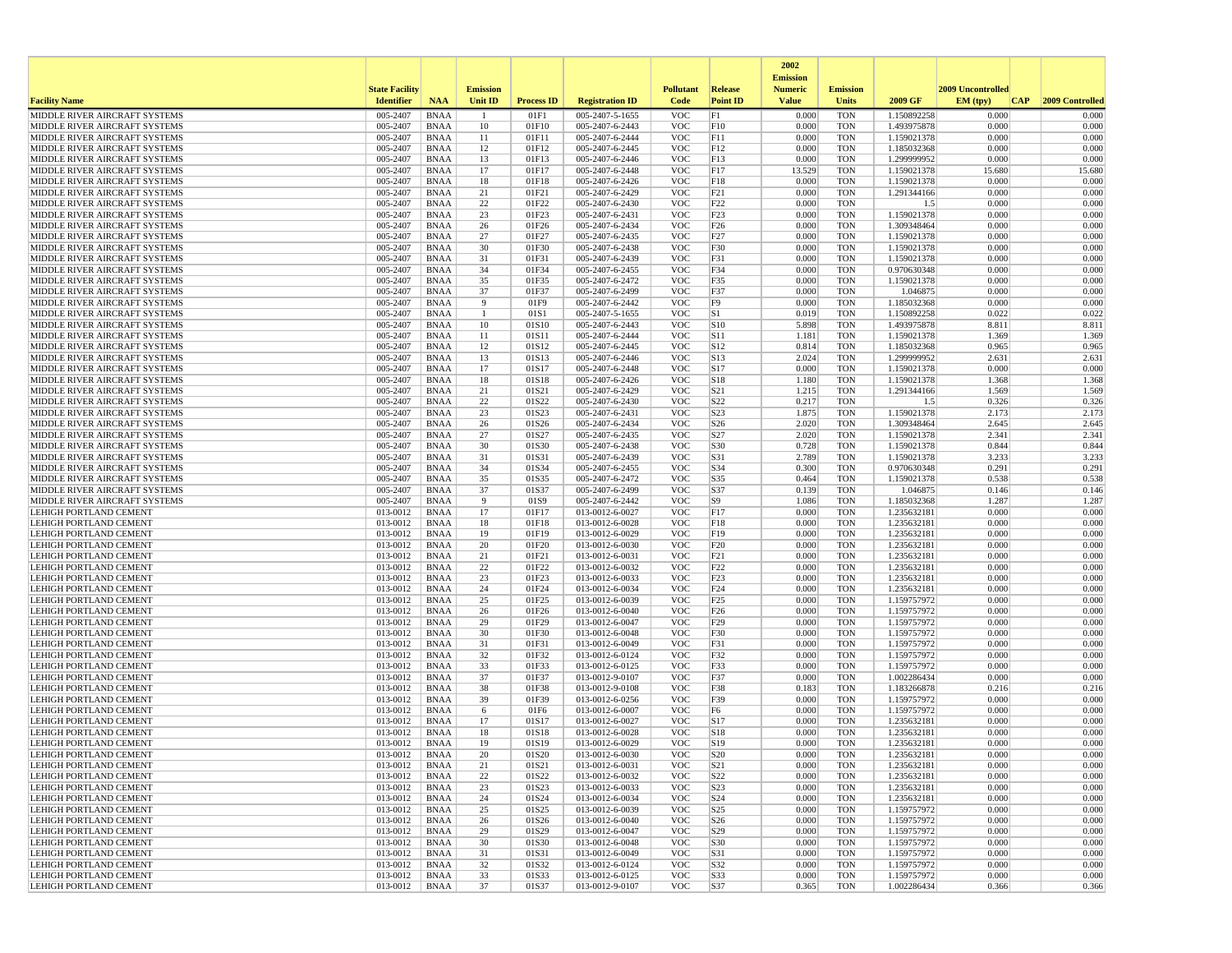|                                                                        |                       |                            |                 |                   |                                    |                          |                        | 2002                              |                          |                            |                   |                  |
|------------------------------------------------------------------------|-----------------------|----------------------------|-----------------|-------------------|------------------------------------|--------------------------|------------------------|-----------------------------------|--------------------------|----------------------------|-------------------|------------------|
|                                                                        | <b>State Facility</b> |                            | <b>Emission</b> |                   |                                    | <b>Pollutant</b>         | <b>Release</b>         | <b>Emission</b><br><b>Numeric</b> | <b>Emission</b>          |                            | 2009 Uncontrolled |                  |
| <b>Facility Name</b>                                                   | <b>Identifier</b>     | <b>NAA</b>                 | Unit ID         | <b>Process ID</b> | <b>Registration ID</b>             | Code                     | <b>Point ID</b>        | <b>Value</b>                      | <b>Units</b>             | 2009 GF                    | EM (typ)<br> CAP  | 2009 Controlled  |
| LEHIGH PORTLAND CEMENT                                                 | 013-0012              | <b>BNAA</b>                | 38              | 01S38             | 013-0012-9-0108                    | <b>VOC</b>               | S38                    | 0.000                             | <b>TON</b>               | 1.183266878                | 0.000             | 0.000            |
| LEHIGH PORTLAND CEMENT                                                 | 013-0012              | <b>BNAA</b>                | 39              | 01S39             | 013-0012-6-0256                    | <b>VOC</b>               | S39                    | 21.535                            | <b>TON</b>               | 1.159757972                | 24.975            | 24.975           |
| LEHIGH PORTLAND CEMENT                                                 | 013-0012<br>013-0056  | <b>BNAA</b>                | 6               | 01S6<br>01F2      | 013-0012-6-0007<br>013-0056-9-0083 | <b>VOC</b><br><b>VOC</b> | S <sub>6</sub>         | 0.000<br>0.000                    | <b>TON</b>               | 1.159757972                | 0.000<br>0.000    | 0.000            |
| <b>COLONIAL PIPELINE COMPANY</b><br><b>COLONIAL PIPELINE COMPANY</b>   | 013-0056              | <b>BNAA</b><br><b>BNAA</b> | 2<br>3          | 01F3              | 013-0056-9-0101                    | <b>VOC</b>               | F <sub>2</sub><br>F3   | 0.000                             | <b>TON</b><br><b>TON</b> | 1.013260484<br>1.002286434 | 0.000             | 0.000<br>0.000   |
| <b>COLONIAL PIPELINE COMPANY</b>                                       | 013-0056              | <b>BNAA</b>                | $\overline{4}$  | 01F4              | 013-0056-9-0132                    | <b>VOC</b>               | F4                     | 38.004                            | <b>TON</b>               | 1.002286434                | 38.090            | 38.090           |
| <b>COLONIAL PIPELINE COMPANY</b>                                       | 013-0056              | <b>BNAA</b>                | $\overline{2}$  | 01S <sub>2</sub>  | 013-0056-9-0083                    | <b>VOC</b>               | S <sub>2</sub>         | 0.000                             | <b>TON</b>               | 1.013260484                | 0.000             | 0.000            |
| COLONIAL PIPELINE COMPANY                                              | 013-0056              | <b>BNAA</b>                | 3               | 01S3              | 013-0056-9-0101                    | <b>VOC</b>               | S <sub>3</sub>         | 0.000                             | <b>TON</b>               | 1.002286434                | 0.000             | 0.000            |
| COLONIAL PIPELINE COMPANY                                              | 013-0056              | <b>BNAA</b>                | $\overline{4}$  | 01S4              | 013-0056-9-0132                    | <b>VOC</b>               | $ S_4 $                | 0.000                             | <b>TON</b>               | 1.002286434                | 0.000             | 0.000            |
| MCCORQUODALE COLOR CARD                                                | 025-0002              | <b>BNAA</b>                | -1              | 01F1              | 025-0002-6-0020                    | <b>VOC</b>               | F1                     | 1.250                             | <b>TON</b>               | 1.040912509                | 1.301             | 1.301            |
| MCCORQUODALE COLOR CARD<br>MCCORQUODALE COLOR CARD                     | 025-0002<br>025-0002  | <b>BNAA</b><br><b>BNAA</b> | 10<br>9         | 01F10<br>01F9     | 025-0002-4-0622<br>025-0002-4-0621 | <b>VOC</b><br><b>VOC</b> | F10<br>F9              | 0.000<br>0.000                    | <b>TON</b><br><b>TON</b> | 1.006668091<br>1.006668091 | 0.000<br>0.000    | 0.000<br>0.000   |
| MCCORQUODALE COLOR CARD                                                | 025-0002              | <b>BNAA</b>                |                 | 01S1              | 025-0002-6-0020                    | <b>VOC</b>               | S1                     | 12.750                            | <b>TON</b>               | 1.040912509                | 13.272            | 13.272           |
| MCCORQUODALE COLOR CARD                                                | 025-0002              | <b>BNAA</b>                | 10              | 01S10             | 025-0002-4-0622                    | <b>VOC</b>               | S10                    | 0.000                             | <b>TON</b>               | 1.006668091                | 0.000             | 0.000            |
| MCCORQUODALE COLOR CARD                                                | 025-0002              | <b>BNAA</b>                | 9               | 01S9              | 025-0002-4-0621                    | <b>VOC</b>               | S <sub>9</sub>         | 0.000                             | <b>TON</b>               | 1.006668091                | 0.000             | 0.000            |
| <b>J.M. HUBER CORPORATION</b>                                          | 025-0005              | BNAA                       | -1              | 01F1              | 025-0005-4-0012                    | <b>VOC</b>               | F1                     | 0.000                             | <b>TON</b>               | 1.006668091                | 0.000             | 0.000            |
| J.M. HUBER CORPORATION                                                 | 025-0005              | <b>BNAA</b>                | 11              | 01F11             | 025-0005-7-0069                    | <b>VOC</b>               | F11                    | 0.000                             | <b>TON</b>               | 1.013260484                | 0.000             | 0.000            |
| <b>J.M. HUBER CORPORATION</b><br><b>J.M. HUBER CORPORATION</b>         | 025-0005<br>025-0005  | <b>BNAA</b><br><b>BNAA</b> | 12<br>14        | 01F12<br>01F14    | 025-0005-7-0102<br>025-0005-7-0105 | <b>VOC</b><br><b>VOC</b> | F12<br>F14             | 0.000<br>0.000                    | <b>TON</b><br><b>TON</b> | 1.013260484<br>1.013260484 | 0.000<br>0.000    | 0.000<br>0.000   |
| <b>J.M. HUBER CORPORATION</b>                                          | 025-0005              | <b>BNAA</b>                | 15              | 01F15             | 025-0005-7-0131                    | <b>VOC</b>               | F15                    | 0.000                             | <b>TON</b>               | 1.013260484                | 0.000             | 0.000            |
| <b>J.M. HUBER CORPORATION</b>                                          | 025-0005              | <b>BNAA</b>                | 16              | 01F16             | 025-0005-7-0132                    | <b>VOC</b>               | F16                    | 0.000                             | <b>TON</b>               | 1.013260484                | 0.000             | 0.000            |
| J.M. HUBER CORPORATION                                                 | 025-0005              | <b>BNAA</b>                | 17              | 01F17             | 025-0005-7-0136                    | <b>VOC</b>               | F17                    | 0.000                             | <b>TON</b>               | 1.290902734                | 0.000             | 0.000            |
| J.M. HUBER CORPORATION                                                 | 025-0005              | <b>BNAA</b>                | 18              | 01F18             | 025-0005-7-0151                    | <b>VOC</b>               | F18                    | 0.000                             | <b>TON</b>               | 1.013260484                | 0.000             | 0.000            |
| J.M. HUBER CORPORATION                                                 | 025-0005              | <b>BNAA</b>                | 24              | 01F24             | 025-0005-5-0125                    | <b>VOC</b>               | F24                    | 0.000                             | <b>TON</b>               | 1.150892258                | 0.000             | 0.000            |
| <b>J.M. HUBER CORPORATION</b><br>J.M. HUBER CORPORATION                | 025-0005<br>025-0005  | <b>BNAA</b><br><b>BNAA</b> | 25<br>3         | 01F25<br>01F3     | 025-0005-5-0126<br>025-0005-5-0013 | <b>VOC</b><br><b>VOC</b> | F25<br>F3              | 0.000<br>0.000                    | <b>TON</b><br><b>TON</b> | 1.150892258<br>1.150892258 | 0.000<br>0.000    | 0.000<br>0.000   |
| <b>J.M. HUBER CORPORATION</b>                                          | 025-0005              | <b>BNAA</b>                | $\overline{4}$  | 01F4              | 025-0005-5-0032                    | <b>VOC</b>               | F4                     | 0.000                             | <b>TON</b>               | 1.150892258                | 0.000             | 0.000            |
| J.M. HUBER CORPORATION                                                 | 025-0005              | <b>BNAA</b>                | 6               | 01F6              | 025-0005-7-0028                    | <b>VOC</b>               | F <sub>6</sub>         | 0.000                             | <b>TON</b>               | 1.013260484                | 0.000             | 0.000            |
| J.M. HUBER CORPORATION                                                 | 025-0005              | <b>BNAA</b>                | 8               | 01F8              | 025-0005-7-0064                    | <b>VOC</b>               | F8                     | 0.000                             | <b>TON</b>               | 1.013260484                | 0.000             | 0.000            |
| <b>J.M. HUBER CORPORATION</b>                                          | 025-0005              | <b>BNAA</b>                | -9              | 01F9              | 025-0005-7-0065                    | <b>VOC</b>               | F <sub>9</sub>         | 0.000                             | <b>TON</b>               | 1.013260484                | 0.000             | 0.000            |
| J.M. HUBER CORPORATION                                                 | 025-0005              | <b>BNAA</b>                |                 | 01S1              | 025-0005-4-0012                    | <b>VOC</b>               | S1                     | 0.000                             | <b>TON</b>               | 1.006668091                | 0.000             | 0.000            |
| J.M. HUBER CORPORATION<br><b>J.M. HUBER CORPORATION</b>                | 025-0005<br>025-0005  | <b>BNAA</b><br><b>BNAA</b> | 11<br>12        | 01S11<br>01S12    | 025-0005-7-0069<br>025-0005-7-0102 | <b>VOC</b><br><b>VOC</b> | S <sub>11</sub><br>S12 | 0.467<br>0.438                    | <b>TON</b><br><b>TON</b> | 1.013260484<br>1.013260484 | 0.473<br>0.444    | 0.473<br>0.444   |
| J.M. HUBER CORPORATION                                                 | 025-0005              | <b>BNAA</b>                | 14              | 01S14             | 025-0005-7-0105                    | <b>VOC</b>               | S14                    | 0.000                             | <b>TON</b>               | 1.013260484                | 0.000             | 0.000            |
| <b>J.M. HUBER CORPORATION</b>                                          | 025-0005              | <b>BNAA</b>                | 15              | 01S15             | 025-0005-7-0131                    | <b>VOC</b>               | S15                    | 0.000                             | <b>TON</b>               | 1.013260484                | 0.000             | 0.000            |
| <b>J.M. HUBER CORPORATION</b>                                          | 025-0005              | <b>BNAA</b>                | 16              | 01S16             | 025-0005-7-0132                    | <b>VOC</b>               | S16                    | 0.000                             | <b>TON</b>               | 1.013260484                | 0.000             | 0.000            |
| J.M. HUBER CORPORATION                                                 | 025-0005              | <b>BNAA</b>                | 17              | 01S17             | 025-0005-7-0136                    | <b>VOC</b>               | S17                    | 0.000                             | <b>TON</b>               | 1.290902734                | 0.000             | 0.000            |
| <b>J.M. HUBER CORPORATION</b>                                          | 025-0005              | <b>BNAA</b>                | 18              | 01S18             | 025-0005-7-0151                    | <b>VOC</b>               | S18                    | 0.000                             | <b>TON</b>               | 1.013260484                | 0.000             | 0.000            |
| J.M. HUBER CORPORATION<br>J.M. HUBER CORPORATION                       | 025-0005<br>025-0005  | <b>BNAA</b><br><b>BNAA</b> | 24<br>25        | 01S24<br>01S25    | 025-0005-5-0125<br>025-0005-5-0126 | <b>VOC</b><br><b>VOC</b> | S24<br>S <sub>25</sub> | 0.000<br>0.000                    | <b>TON</b><br><b>TON</b> | 1.150892258<br>1.150892258 | 0.000<br>0.000    | 0.000<br>0.000   |
| <b>J.M. HUBER CORPORATION</b>                                          | 025-0005              | BNAA                       | 3               | 01S3              | 025-0005-5-0013                    | <b>VOC</b>               | S3                     | 0.309                             | <b>TON</b>               | 1.150892258                | 0.356             | 0.356            |
| J.M. HUBER CORPORATION                                                 | 025-0005              | <b>BNAA</b>                | $\overline{4}$  | 01S4              | 025-0005-5-0032                    | <b>VOC</b>               | S <sub>4</sub>         | 0.000                             | <b>TON</b>               | 1.150892258                | 0.000             | 0.000            |
| J.M. HUBER CORPORATION                                                 | 025-0005              | <b>BNAA</b>                | 6               | 01S6              | 025-0005-7-0028                    | <b>VOC</b>               | S <sub>6</sub>         | 0.000                             | <b>TON</b>               | 1.013260484                | 0.000             | 0.000            |
| <b>J.M. HUBER CORPORATION</b>                                          | 025-0005              | <b>BNAA</b>                | 8               | 01S8              | 025-0005-7-0064                    | <b>VOC</b>               | S8                     | 0.000                             | <b>TON</b>               | 1.013260484                | 0.000             | 0.000            |
| J.M. HUBER CORPORATION                                                 | 025-0005              | <b>BNAA</b>                | 9               | 01S9              | 025-0005-7-0065                    | <b>VOC</b>               | S9                     | 0.000                             | <b>TON</b>               | 1.013260484                | 0.000             | 0.000            |
| <b>CYTEC ENGINEERED MATERIALS</b><br>CYTEC ENGINEERED MATERIALS        | 025-0006<br>025-0006  | <b>BNAA</b><br><b>BNAA</b> | 41<br>42        | 01F41<br>01F42    | 025-0006-5-0076<br>025-0006-5-0077 | <b>VOC</b><br><b>VOC</b> | F41<br>F42             | 0.000<br>0.000                    | <b>TON</b><br><b>TON</b> | 1.150892258<br>1.150892258 | 0.000<br>0.000    | 0.000<br>0.000   |
| <b>CYTEC ENGINEERED MATERIALS</b>                                      | 025-0006              | <b>BNAA</b>                | 45              | 01F45             | 025-0006-7-0171                    | <b>VOC</b>               | F45                    | 0.000                             | <b>TON</b>               | 1.159021378                | 0.000             | 0.000            |
| <b>CYTEC ENGINEERED MATERIALS</b>                                      | 025-0006              | BNAA                       | 46              | 01F46             | 025-0006-7-0172                    | <b>VOC</b>               | F46                    | 0.000                             | <b>TON</b>               | 1.164179087                | 0.000             | 0.000            |
| CYTEC ENGINEERED MATERIALS                                             | 025-0006              | <b>BNAA</b>                | 47              | 01F47             | 025-0006-7-0173                    | <b>VOC</b>               | F47                    | 0.000                             | <b>TON</b>               | 1.164179087                | 0.000             | 0.000            |
| <b>CYTEC ENGINEERED MATERIALS</b>                                      | 025-0006              | <b>BNAA</b>                | 48              | 01F48             | 025-0006-7-0174                    | <b>VOC</b>               | F48                    | 0.000                             | <b>TON</b>               | 1.164179087                | 0.000             | 0.000            |
| CYTEC ENGINEERED MATERIALS<br><b>CYTEC ENGINEERED MATERIALS</b>        | 025-0006<br>025-0006  | <b>BNAA</b><br><b>BNAA</b> | 49<br>52        | 01F49<br>01F52    | 025-0006-7-0175<br>025-0006-4-0519 | <b>VOC</b><br><b>VOC</b> | F49<br>F52             | 0.000<br>0.000                    | <b>TON</b><br><b>TON</b> | 1.164179087                | 0.000<br>0.000    | 0.000<br>0.000   |
| <b>CYTEC ENGINEERED MATERIALS</b>                                      | 025-0006              | <b>BNAA</b>                | 54              | 01F54             | 025-0006-6-0210                    | <b>VOC</b>               | F54                    | 5.180                             | <b>TON</b>               | 1.006668091<br>1.159021378 | 6.004             | 6.004            |
| <b>CYTEC ENGINEERED MATERIALS</b>                                      | 025-0006              | <b>BNAA</b>                | 55              | 01F55             | 025-0006-6-0263                    | <b>VOC</b>               | F55                    | 0.000                             | <b>TON</b>               | 1.493975878                | 0.000             | 0.000            |
| <b>CYTEC ENGINEERED MATERIALS</b>                                      | 025-0006              | <b>BNAA</b>                | 56              | 01F56             | 025-0006-9-0226                    | <b>VOC</b>               | F56                    | 0.000                             | <b>TON</b>               | 1.013260484                | 0.000             | 0.000            |
| <b>CYTEC ENGINEERED MATERIALS</b>                                      | 025-0006              | <b>BNAA</b>                | 57              | 01F57             | 025-0006-9-0246                    | <b>VOC</b>               | F57                    | 0.000                             | <b>TON</b>               | 1.094117641                | 0.000             | 0.000            |
| <b>CYTEC ENGINEERED MATERIALS</b>                                      | 025-0006              | <b>BNAA</b>                | 58              | 01F58             | 025-0006-5-0136                    | <b>VOC</b>               | F58                    | 0.000                             | <b>TON</b>               | 1.150892258                | 0.000             | 0.000            |
| <b>CYTEC ENGINEERED MATERIALS</b>                                      | 025-0006<br>025-0006  | BNAA                       | 59<br>60        | 01F59             | 025-0006-5-0137                    | <b>VOC</b><br><b>VOC</b> | F59                    | 0.000<br>0.000                    | TON<br><b>TON</b>        | 1.150892258                | 0.000<br>0.000    | 0.000<br>0.000   |
| <b>CYTEC ENGINEERED MATERIALS</b><br><b>CYTEC ENGINEERED MATERIALS</b> | 025-0006              | BNAA<br>BNAA               | 61              | 01F60<br>01F61    | 025-0006-7-0180<br>025-0006-6-0348 | <b>VOC</b>               | F60<br>F61             | 0.000                             | <b>TON</b>               | 1.285310745<br>1.164179087 | 0.000             | 0.000            |
| <b>CYTEC ENGINEERED MATERIALS</b>                                      | 025-0006              | BNAA                       | 41              | 01S41             | 025-0006-5-0076                    | <b>VOC</b>               | S41                    | 0.118                             | TON                      | 1.150892258                | 0.136             | 0.136            |
| CYTEC ENGINEERED MATERIALS                                             | 025-0006              | <b>BNAA</b>                | 42              | 01S42             | 025-0006-5-0077                    | <b>VOC</b>               | S42                    | 0.000                             | <b>TON</b>               | 1.150892258                | 0.000             | 0.000            |
| <b>CYTEC ENGINEERED MATERIALS</b>                                      | 025-0006              | <b>BNAA</b>                | 45              | 01S45             | 025-0006-7-0171                    | <b>VOC</b>               | S45                    | 0.000                             | <b>TON</b>               | 1.159021378                | 0.000             | 0.000            |
| <b>CYTEC ENGINEERED MATERIALS</b>                                      | 025-0006              | BNAA                       | 46              | 01S46             | 025-0006-7-0172                    | <b>VOC</b>               | S46                    | 17.920                            | <b>TON</b>               | 1.164179087                | 20.862            | 20.862           |
| <b>CYTEC ENGINEERED MATERIALS</b><br><b>CYTEC ENGINEERED MATERIALS</b> | 025-0006<br>025-0006  | BNAA<br><b>BNAA</b>        | 47<br>48        | 01S47<br>01S48    | 025-0006-7-0173<br>025-0006-7-0174 | <b>VOC</b><br><b>VOC</b> | S47<br>S48             | 34.720<br>10.928                  | <b>TON</b><br><b>TON</b> | 1.164179087<br>1.164179087 | 40.420<br>12.722  | 40.420<br>12.722 |
| <b>CYTEC ENGINEERED MATERIALS</b>                                      | 025-0006              | BNAA                       | 49              | 01S49             | 025-0006-7-0175                    | <b>VOC</b>               | S49                    | 4.422                             | TON                      | 1.164179087                | 5.148             | 5.148            |
| <b>CYTEC ENGINEERED MATERIALS</b>                                      | 025-0006              | <b>BNAA</b>                | 52              | 01S52             | 025-0006-4-0519                    | <b>VOC</b>               | S52                    | 0.000                             | <b>TON</b>               | 1.006668091                | 0.000             | 0.000            |
| <b>CYTEC ENGINEERED MATERIALS</b>                                      | 025-0006              | <b>BNAA</b>                | 54              | 01S54             | 025-0006-6-0210                    | <b>VOC</b>               | S54                    | 2.660                             | <b>TON</b>               | 1.159021378                | 3.083             | 3.083            |
| CYTEC ENGINEERED MATERIALS                                             | 025-0006              | <b>BNAA</b>                | 55              | 01S55             | 025-0006-6-0263                    | <b>VOC</b>               | S55                    | 0.006                             | TON                      | 1.493975878                | 0.009             | 0.009            |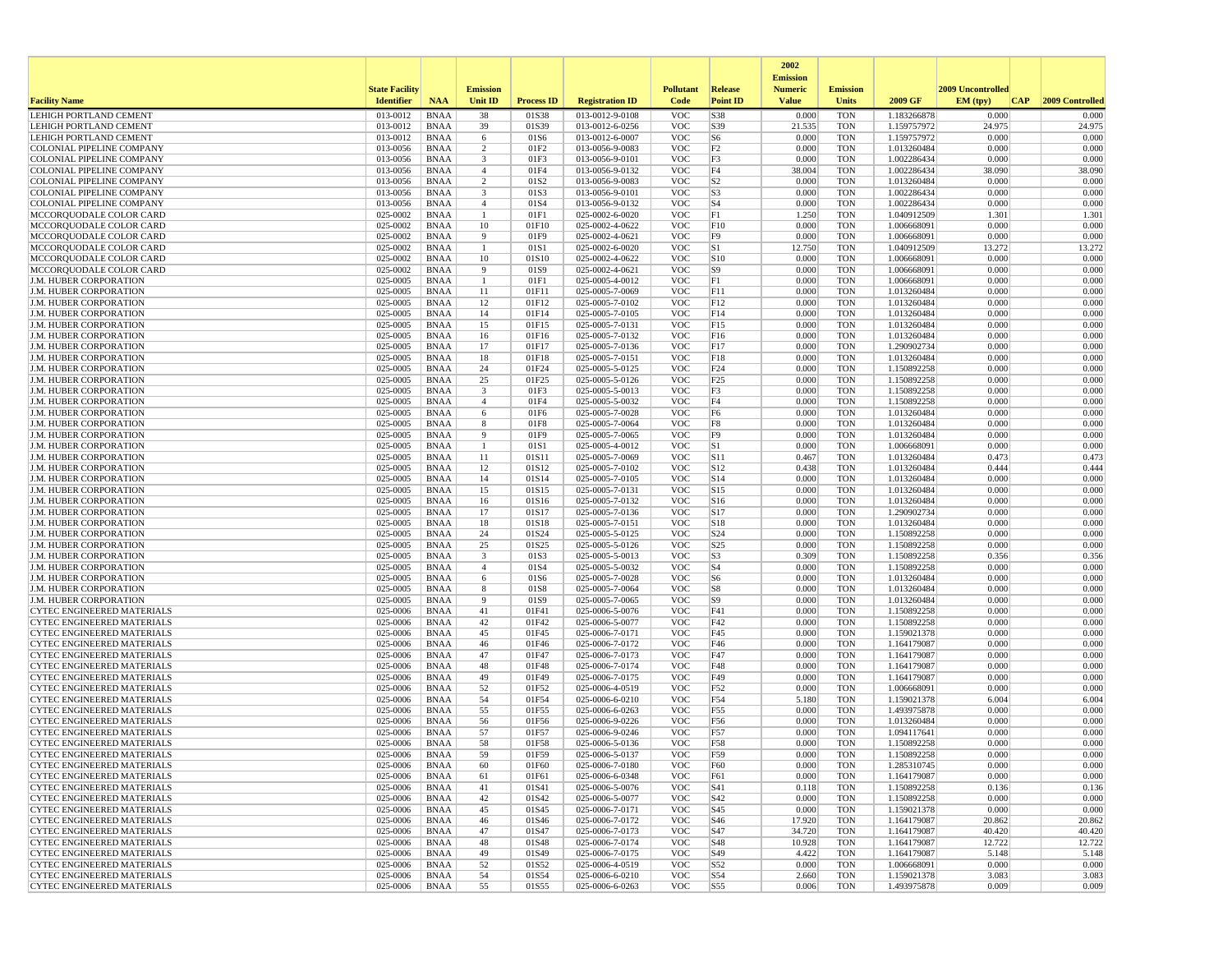|                                                                                |                          |                            |                      |                          |                                    |                          |                                      | 2002                              |                          |                            |                   |                 |
|--------------------------------------------------------------------------------|--------------------------|----------------------------|----------------------|--------------------------|------------------------------------|--------------------------|--------------------------------------|-----------------------------------|--------------------------|----------------------------|-------------------|-----------------|
|                                                                                | <b>State Facility</b>    |                            | <b>Emission</b>      |                          |                                    | <b>Pollutant</b>         | Release                              | <b>Emission</b><br><b>Numeric</b> | <b>Emission</b>          |                            | 2009 Uncontrolled |                 |
| <b>Facility Name</b>                                                           | <b>Identifier</b>        | <b>NAA</b>                 | <b>Unit ID</b>       | <b>Process ID</b>        | <b>Registration ID</b>             | Code                     | <b>Point ID</b>                      | <b>Value</b>                      | <b>Units</b>             | 2009 GF                    | EM (typ)<br> CAP  | 2009 Controlled |
| <b>CYTEC ENGINEERED MATERIALS</b>                                              | 025-0006                 | <b>BNAA</b>                | 56                   | 01S56                    | 025-0006-9-0226                    | <b>VOC</b>               | S56                                  | 0.000                             | <b>TON</b>               | 1.013260484                | 0.000             | 0.000           |
| <b>CYTEC ENGINEERED MATERIALS</b>                                              | 025-0006                 | <b>BNAA</b>                | 57                   | 01S57                    | 025-0006-9-0246                    | <b>VOC</b>               | S57                                  | 0.000                             | <b>TON</b>               | 1.094117641                | 0.000             | 0.000           |
| <b>CYTEC ENGINEERED MATERIALS</b><br>CYTEC ENGINEERED MATERIALS                | 025-0006<br>025-0006     | <b>BNAA</b><br><b>BNAA</b> | 58<br>59             | 01S58<br>01S59           | 025-0006-5-0136<br>025-0006-5-0137 | <b>VOC</b><br><b>VOC</b> | <b>S58</b><br>S59                    | 0.000<br>0.000                    | <b>TON</b><br><b>TON</b> | 1.150892258<br>1.150892258 | 0.000<br>0.000    | 0.000<br>0.000  |
| <b>CYTEC ENGINEERED MATERIALS</b>                                              | 025-0006                 | <b>BNAA</b>                | 60                   | 01S60                    | 025-0006-7-0180                    | <b>VOC</b>               | S60                                  | 0.038                             | <b>TON</b>               | 1.285310745                | 0.049             | 0.049           |
| CYTEC ENGINEERED MATERIALS                                                     | 025-0006                 | <b>BNAA</b>                | 61                   | 01S61                    | 025-0006-6-0348                    | <b>VOC</b>               | S61                                  | 0.095                             | <b>TON</b>               | 1.164179087                | 0.110             | 0.110           |
| CONSTELLATION POWER SOURCE GENERATION                                          | 025-0024                 | <b>BNAA</b>                | -1                   | 01F1                     | 025-0024-4-0081                    | <b>VOC</b>               | F1                                   | 0.000                             | <b>TON</b>               | 1.633949995                | 0.000             | 0.000           |
| CONSTELLATION POWER SOURCE GENERATION<br>CONSTELLATION POWER SOURCE GENERATION | 025-0024<br>025-0024     | <b>BNAA</b><br><b>BNAA</b> | 2<br>3               | 01F <sub>2</sub><br>01F3 | 025-0024-4-0082<br>025-0024-4-0083 | <b>VOC</b><br><b>VOC</b> | F <sub>2</sub><br>F3                 | 0.000<br>0.000                    | <b>TON</b><br><b>TON</b> | 1.633949995<br>1.633949995 | 0.000<br>0.000    | 0.000<br>0.000  |
| CONSTELLATION POWER SOURCE GENERATION                                          | $025 - 0024$             | <b>BNAA</b>                | $\overline{4}$       | 01F4                     | 025-0024-4-0084                    | <b>VOC</b>               | F4                                   | 0.000                             | <b>TON</b>               | 1.633949995                | 0.000             | 0.000           |
| CONSTELLATION POWER SOURCE GENERATION                                          | 025-0024                 | <b>BNAA</b>                | $7\phantom{.0}$      | 01F7                     | 025-0024-5-0088                    | <b>VOC</b>               | F7                                   | 0.000                             | <b>TON</b>               | 0.808924317                | 0.000             | 0.000           |
| CONSTELLATION POWER SOURCE GENERATION                                          | 025-0024                 | <b>BNAA</b>                | $\mathbf{1}$         | 01S1                     | 025-0024-4-0081                    | <b>VOC</b>               | S1                                   | 0.100                             | <b>TON</b>               | 1.633949995                | 0.163             | 0.163           |
| CONSTELLATION POWER SOURCE GENERATION<br>CONSTELLATION POWER SOURCE GENERATION | 025-0024<br>025-0024     | <b>BNAA</b><br><b>BNAA</b> | $\overline{2}$<br>3  | 01S2<br>01S3             | 025-0024-4-0082<br>025-0024-4-0083 | <b>VOC</b><br><b>VOC</b> | S <sub>2</sub><br>S3                 | 0.100<br>0.100                    | <b>TON</b><br><b>TON</b> | 1.633949995                | 0.163<br>0.163    | 0.163           |
| CONSTELLATION POWER SOURCE GENERATION                                          | 025-0024                 | <b>BNAA</b>                | $\overline{4}$       | 01S4                     | 025-0024-4-0084                    | <b>VOC</b>               | S <sub>4</sub>                       | 0.100                             | <b>TON</b>               | 1.633949995<br>1.633949995 | 0.163             | 0.163<br>0.163  |
| CONSTELLATION POWER SOURCE GENERATION                                          | 025-0024                 | <b>BNAA</b>                | $7\phantom{.0}$      | 01S7                     | 025-0024-5-0088                    | <b>VOC</b>               | S7                                   | 0.000                             | <b>TON</b>               | 0.808924317                | 0.000             | 0.000           |
| COLONIAL PIPELINE COMPANY                                                      | 025-0076                 | <b>BNAA</b>                | $\mathbf{1}$         | 01F1                     | 025-0076-9-0007                    | <b>VOC</b>               | F1                                   | 9.130                             | <b>TON</b>               | 1.002286434                | 9.151             | 9.151           |
| <b>COLONIAL PIPELINE COMPANY</b>                                               | 025-0076                 | <b>BNAA</b>                | 2                    | 01F2                     | 025-0076-9-0213                    | <b>VOC</b>               | F2                                   | 0.000                             | <b>TON</b>               | 1.002286434                | 0.000             | 0.000           |
| <b>COLONIAL PIPELINE COMPANY</b><br>COLONIAL PIPELINE COMPANY                  | 025-0076<br>025-0076     | <b>BNAA</b><br><b>BNAA</b> | -1<br>$\overline{2}$ | 01S1<br>01S2             | 025-0076-9-0007<br>025-0076-9-0213 | <b>VOC</b><br><b>VOC</b> | S1<br>S <sub>2</sub>                 | 0.000<br>2.150                    | <b>TON</b><br><b>TON</b> | 1.002286434<br>1.002286434 | 0.000<br>2.155    | 0.000<br>2.155  |
| ABERDEEN PROVING GROUND                                                        | 025-0081                 | <b>BNAA</b>                | 317                  | $\overline{1}$           | 025-0081-4-0619                    | <b>VOC</b>               | F317                                 | 0.000                             | <b>TON</b>               | 1.281243086                | 0.000             | 0.000           |
| ABERDEEN PROVING GROUND                                                        | 025-0081                 | <b>BNAA</b>                | 317                  | -1                       | 025-0081-4-0619                    | <b>VOC</b>               | S317                                 | 0.183                             | <b>TON</b>               | 1.281243086                | 0.234             | 0.234           |
| ABERDEEN PROVING GROUND                                                        | 025-0081                 | <b>BNAA</b>                | 319                  | 1                        | 025-0081-9-0276                    | <b>VOC</b>               | S319                                 | 0.002                             | <b>TON</b>               | 1.281243086                | 0.002             | 0.002           |
| ABERDEEN PROVING GROUND                                                        | 025-0081                 | <b>BNAA</b>                | 319                  | 1                        | 025-0081-9-0276                    | <b>VOC</b>               | F319                                 | 0.000                             | <b>TON</b>               | 1.281243086                | 0.000             | 0.000           |
| ABERDEEN PROVING GROUND<br>ABERDEEN PROVING GROUND                             | 025-0081<br>025-0081     | <b>BNAA</b><br><b>BNAA</b> | 318<br>321           | -1<br>1                  | 025-0081-5-0152<br>025-0081-5-0164 | <b>VOC</b><br><b>VOC</b> | S318<br>S321                         | 0.464<br>0.000                    | <b>TON</b><br><b>TON</b> | 1.162467599<br>1.162467599 | 0.539<br>0.000    | 0.539<br>0.000  |
| ABERDEEN PROVING GROUND                                                        | 025-0081                 | <b>BNAA</b>                | 221                  | -1                       | 025-0081-5-0085                    | <b>VOC</b>               | S221                                 | 0.056                             | <b>TON</b>               | 1.162467599                | 0.066             | 0.066           |
| ABERDEEN PROVING GROUND                                                        | 025-0081                 | <b>BNAA</b>                | 321                  | 1                        | 025-0081-5-0164                    | <b>VOC</b>               | F321                                 | 0.000                             | <b>TON</b>               | 1.162467599                | 0.000             | 0.000           |
| <b>ABERDEEN PROVING GROUND</b>                                                 | 025-0081                 | <b>BNAA</b>                | 318                  | 1                        | 025-0081-5-0152                    | <b>VOC</b>               | F318                                 | 0.000                             | <b>TON</b>               | 1.162467599                | 0.000             | 0.000           |
| ABERDEEN PROVING GROUND<br>ABERDEEN PROVING GROUND                             | 025-0081<br>025-0081     | <b>BNAA</b><br><b>BNAA</b> | 216<br>216           | -1<br>-1                 | 025-0081-6-0232<br>025-0081-6-0232 | <b>VOC</b><br><b>VOC</b> | S216<br>F216                         | 0.014<br>0.000                    | <b>TON</b><br><b>TON</b> | 1.493975878                | 0.021<br>0.000    | 0.021<br>0.000  |
| <b>ABERDEEN PROVING GROUND</b>                                                 | 025-0081                 | <b>BNAA</b>                | 264                  | 1                        | 025-0081-9-0227                    | <b>VOC</b>               | S264                                 | 0.002                             | <b>TON</b>               | 1.493975878<br>1.281243086 | 0.003             | 0.003           |
| ABERDEEN PROVING GROUND                                                        | 025-0081                 | <b>BNAA</b>                | 264                  | -1                       | 025-0081-9-0227                    | <b>VOC</b>               | F <sub>264</sub>                     | 0.000                             | <b>TON</b>               | 1.281243086                | 0.000             | 0.000           |
| ABERDEEN PROVING GROUND                                                        | 025-0081                 | <b>BNAA</b>                | 266                  | 1                        | 025-0081-9-0229                    | <b>VOC</b>               | S266                                 | 0.003                             | <b>TON</b>               | 1.281243086                | 0.004             | 0.004           |
| ABERDEEN PROVING GROUND                                                        | 025-0081                 | <b>BNAA</b>                | 266                  | 1<br>-1                  | 025-0081-9-0229                    | <b>VOC</b>               | F <sub>266</sub>                     | 0.000                             | <b>TON</b>               | 1.281243086                | 0.000             | 0.000           |
| ABERDEEN PROVING GROUND<br>ABERDEEN PROVING GROUND                             | 025-0081<br>025-0081     | <b>BNAA</b><br><b>BNAA</b> | 265<br>221           | -1                       | 025-0081-9-0228<br>025-0081-5-0085 | <b>VOC</b><br><b>VOC</b> | S265<br>F221                         | 0.003<br>0.000                    | <b>TON</b><br><b>TON</b> | 1.281243086<br>1.162467599 | 0.003<br>0.000    | 0.003<br>0.000  |
| ABERDEEN PROVING GROUND                                                        | 025-0081                 | <b>BNAA</b>                | 316                  | 1                        | 025-0081-6-0308                    | <b>VOC</b>               | S316                                 | 0.940                             | <b>TON</b>               | 1.159021378                | 1.089             | 1.089           |
| ABERDEEN PROVING GROUND                                                        | 025-0081                 | <b>BNAA</b>                | 316                  | $\mathbf{1}$             | 025-0081-6-0308                    | <b>VOC</b>               | F316                                 | 0.000                             | <b>TON</b>               | 1.159021378                | 0.000             | 0.000           |
| ABERDEEN PROVING GROUND                                                        | 025-0081                 | <b>BNAA</b>                | 265                  | -1                       | 025-0081-9-0228                    | <b>VOC</b>               | F <sub>265</sub>                     | 0.000                             | <b>TON</b>               | 1.281243086                | 0.000             | 0.000           |
| ABERDEEN PROVING GROUND<br>ABERDEEN PROVING GROUND                             | 025-0081<br>$025 - 0081$ | <b>BNAA</b><br><b>BNAA</b> | 320<br>320           | -1<br>$\mathbf{1}$       | 025-0081-9-0277<br>025-0081-9-0277 | <b>VOC</b><br><b>VOC</b> | F320<br>S320                         | 0.000<br>0.002                    | <b>TON</b><br><b>TON</b> | 1.281243086<br>1.281243086 | 0.000<br>0.002    | 0.000<br>0.002  |
| ABERDEEN PROVING GROUND                                                        | 025-0081                 | <b>BNAA</b>                | 222                  | -1                       | 025-0081-5-0086                    | <b>VOC</b>               | S222                                 | 0.056                             | <b>TON</b>               | 1.162467599                | 0.066             | 0.066           |
| ABERDEEN PROVING GROUND                                                        | 025-0081                 | <b>BNAA</b>                | 222                  | -1                       | 025-0081-5-0086                    | <b>VOC</b>               | F222                                 | 0.000                             | <b>TON</b>               | 1.162467599                | 0.000             | 0.000           |
| ABERDEEN PROVING GROUND                                                        | 025-0081                 | <b>BNAA</b>                | 231                  | 1                        | 025-0081-6-0269                    | <b>VOC</b>               | S231                                 | 0.000                             | <b>TON</b>               | 1.159021378                | 0.000             | 0.000           |
| ABERDEEN PROVING GROUND                                                        | 025-0081                 | <b>BNAA</b>                | 223                  | 1<br>-1                  | 025-0081-5-0087                    | <b>VOC</b>               | S223                                 | 0.056                             | <b>TON</b>               | 1.162467599                | 0.066<br>0.000    | 0.066<br>0.000  |
| ABERDEEN PROVING GROUND<br>ABERDEEN PROVING GROUND                             | 025-0081<br>025-0081     | <b>BNAA</b><br><b>BNAA</b> | 258<br>223           |                          | 025-0081-9-0225<br>025-0081-5-0087 | <b>VOC</b><br><b>VOC</b> | F <sub>258</sub><br>F223             | 0.000<br>0.000                    | <b>TON</b><br><b>TON</b> | 1.281243086<br>1.162467599 | 0.000             | 0.000           |
| ABERDEEN PROVING GROUND                                                        | 025-0081                 | <b>BNAA</b>                | 323                  | -1                       | 025-0081-5-0166                    | <b>VOC</b>               | F323                                 | 0.000                             | <b>TON</b>               | 1.162467599                | 0.000             | 0.000           |
| ABERDEEN PROVING GROUND                                                        | 025-0081                 | <b>BNAA</b>                | 323                  | -1                       | 025-0081-5-0166                    | <b>VOC</b>               | S323                                 | 0.000                             | <b>TON</b>               | 1.162467599                | 0.000             | 0.000           |
| ABERDEEN PROVING GROUND                                                        | 025-0081                 | <b>BNAA</b>                | 231                  | 1                        | 025-0081-6-0269                    | <b>VOC</b>               | F231                                 | 0.000                             | <b>TON</b>               | 1.159021378                | 0.000             | 0.000           |
| ABERDEEN PROVING GROUND<br>ABERDEEN PROVING GROUND                             | 025-0081<br>025-0081     | <b>BNAA</b><br><b>BNAA</b> | 322<br>322           | 1<br>$\mathbf{1}$        | 025-0081-5-0165<br>025-0081-5-0165 | <b>VOC</b><br><b>VOC</b> | F322<br>S322                         | 0.000<br>0.000                    | <b>TON</b><br><b>TON</b> | 1.162467599<br>1.162467599 | 0.000<br>0.000    | 0.000<br>0.000  |
| <b>ABERDEEN PROVING GROUND</b>                                                 | 025-0081                 | <b>BNAA</b>                | 324                  | -1                       | 025-0081-5-0167                    | <b>VOC</b>               | F324                                 | 0.000                             | <b>TON</b>               | 1.162467599                | 0.000             | 0.000           |
| ABERDEEN PROVING GROUND                                                        | 025-0081                 | <b>BNAA</b>                | 324                  | -1                       | 025-0081-5-0167                    | <b>VOC</b>               | S324                                 | 0.000                             | <b>TON</b>               | 1.162467599                | 0.000             | 0.000           |
| ABERDEEN PROVING GROUND                                                        | 025-0081                 | <b>BNAA</b>                | 215                  | 1                        | 025-0081-6-0231                    | <b>VOC</b>               | F215                                 | 0.000                             | <b>TON</b>               | 1.493975878                | 0.000             | 0.000           |
| ABERDEEN PROVING GROUND<br><b>ABERDEEN PROVING GROUND</b>                      | 025-0081<br>025-0081     | <b>BNAA</b><br><b>BNAA</b> | 258<br>215           | 1<br>-1                  | 025-0081-9-0225<br>025-0081-6-0231 | <b>VOC</b><br><b>VOC</b> | S258<br>S215                         | 0.001<br>0.022                    | <b>TON</b><br><b>TON</b> | 1.281243086<br>1.493975878 | 0.002<br>0.033    | 0.002<br>0.033  |
| ABERDEEN PROVING GROUND                                                        | 025-0081                 | <b>BNAA</b>                | 207                  |                          | 025-0081-5-0081                    | <b>VOC</b>               | F207                                 | 0.000                             | <b>TON</b>               | 1.162467599                | 0.000             | 0.000           |
| ABERDEEN PROVING GROUND                                                        | 025-0081                 | BNAA                       | 207                  | 1                        | 025-0081-5-0081                    | <b>VOC</b>               | S207                                 | 0.094                             | <b>TON</b>               | 1.162467599                | 0.109             | 0.109           |
| <b>ABERDEEN PROVING GROUND</b>                                                 | 025-0081                 | <b>BNAA</b>                | 214                  | -1                       | 025-0081-9-0198                    | <b>VOC</b>               | F214                                 | 0.353                             | <b>TON</b>               | 1.013260484                | 0.358             | 0.358           |
| ABERDEEN PROVING GROUND                                                        | 025-0081                 | <b>BNAA</b>                | 214                  | 1                        | 025-0081-9-0198                    | <b>VOC</b>               | S214                                 | 0.000                             | <b>TON</b>               | 1.013260484                | 0.000             | 0.000           |
| ABERDEEN PROVING GROUND<br>ABERDEEN PROVING GROUND                             | 025-0081<br>025-0081     | <b>BNAA</b><br><b>BNAA</b> | 255<br>255           | 1<br>$\mathbf{1}$        | 025-0081-9-0216<br>025-0081-9-0216 | <b>VOC</b><br><b>VOC</b> | S <sub>255</sub><br>F <sub>255</sub> | 0.000<br>0.000                    | <b>TON</b><br><b>TON</b> |                            | 0.000<br>0.000    | 0.000<br>0.000  |
| ABERDEEN PROVING GROUND                                                        | 025-0081                 | <b>BNAA</b>                | 199                  | 1                        | 025-0081-9-0182                    | <b>VOC</b>               | F199                                 | 0.000                             | <b>TON</b>               | 1.013260484                | 0.000             | 0.000           |
| ABERDEEN PROVING GROUND                                                        | 025-0081                 | BNAA                       | 199                  | 1                        | 025-0081-9-0182                    | <b>VOC</b>               | S199                                 | 0.000                             | <b>TON</b>               | 1.013260484                | 0.000             | 0.000           |
| ABERDEEN PROVING GROUND                                                        | 025-0081                 | <b>BNAA</b>                | 205                  | 1                        | 025-0081-5-0079                    | <b>VOC</b>               | F <sub>205</sub>                     | 0.000                             | <b>TON</b>               | 1.162467599                | 0.000             | 0.000           |
| ABERDEEN PROVING GROUND<br><b>ABERDEEN PROVING GROUND</b>                      | 025-0081<br>025-0081     | BNAA<br>BNAA               | 206<br>173           | 1<br>-1                  | 025-0081-5-0080<br>025-0081-6-0157 | <b>VOC</b><br><b>VOC</b> | F <sub>206</sub><br>F173             | 0.000<br>0.000                    | <b>TON</b><br><b>TON</b> | 1.162467599<br>1.159021378 | 0.000<br>0.000    | 0.000<br>0.000  |
| ABERDEEN PROVING GROUND                                                        | 025-0081                 | <b>BNAA</b>                | 200                  | 1                        | 025-0081-9-0186                    | <b>VOC</b>               | S200                                 | 0.000                             | <b>TON</b>               | 1.013260484                | 0.000             | 0.000           |
| ABERDEEN PROVING GROUND                                                        | 025-0081                 | <b>BNAA</b>                | 196                  | -1                       | 025-0081-9-0152                    | <b>VOC</b>               | S196                                 | 0.000                             | <b>TON</b>               | 1.002286434                | 0.000             | 0.000           |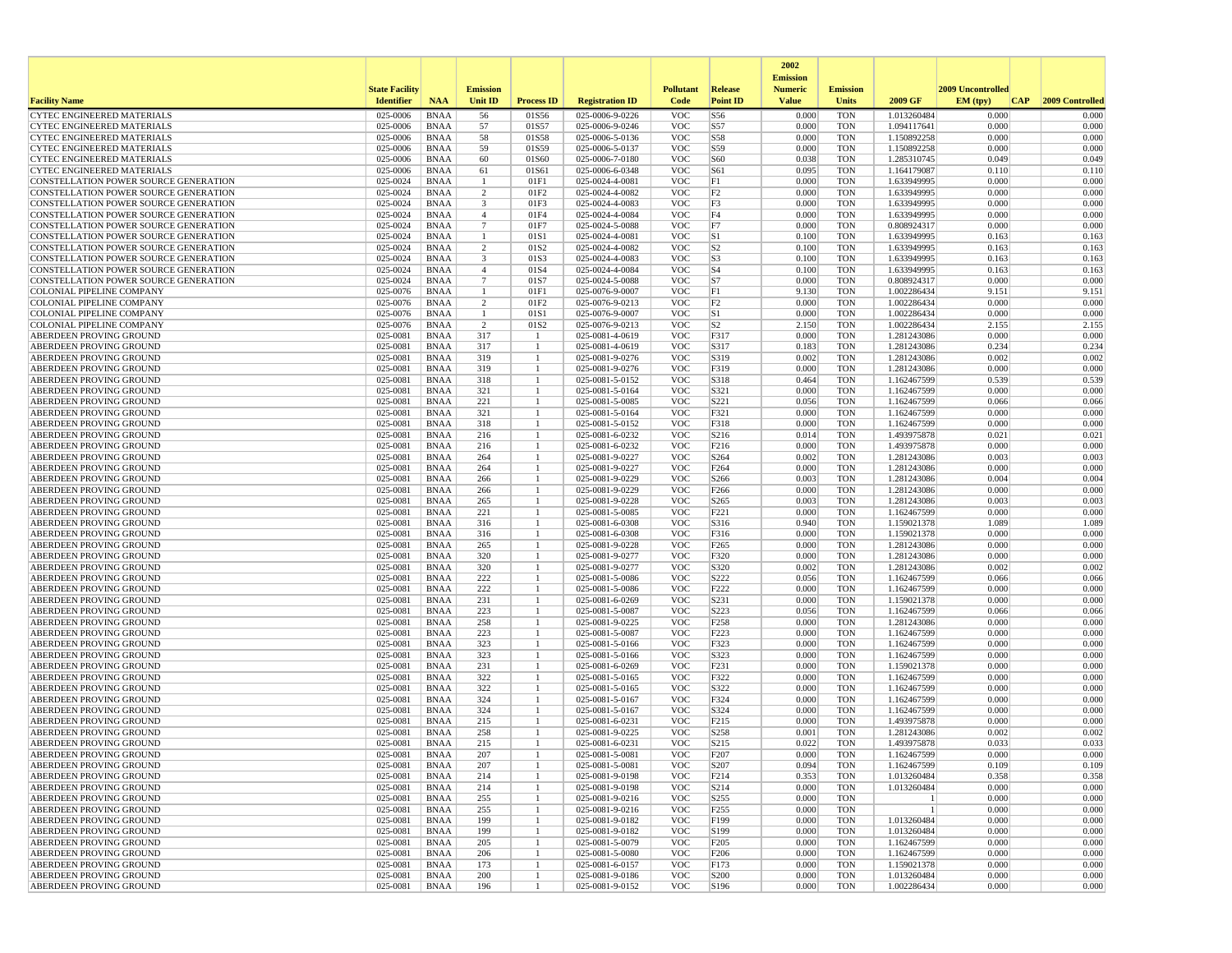|                                                    |                       |                            |                 |                   |                                    |                          |                  | 2002                              |                          |                            |                   |                 |
|----------------------------------------------------|-----------------------|----------------------------|-----------------|-------------------|------------------------------------|--------------------------|------------------|-----------------------------------|--------------------------|----------------------------|-------------------|-----------------|
|                                                    | <b>State Facility</b> |                            | <b>Emission</b> |                   |                                    | <b>Pollutant</b>         | Release          | <b>Emission</b><br><b>Numeric</b> | <b>Emission</b>          |                            | 2009 Uncontrolled |                 |
| <b>Facility Name</b>                               | <b>Identifier</b>     | <b>NAA</b>                 | <b>Unit ID</b>  | <b>Process ID</b> | <b>Registration ID</b>             | Code                     | <b>Point ID</b>  | <b>Value</b>                      | <b>Units</b>             | 2009 GF                    | CAP <br>EM (typ)  | 2009 Controlled |
| ABERDEEN PROVING GROUND                            | 025-0081              | <b>BNAA</b>                | 196             |                   | 025-0081-9-0152                    | <b>VOC</b>               | F196             | 3.816                             | <b>TON</b>               | 1.002286434                | 3.825             | 3.825           |
| ABERDEEN PROVING GROUND                            | 025-0081              | <b>BNAA</b>                | 200             | -1                | 025-0081-9-0186                    | <b>VOC</b>               | F200             | 0.000                             | <b>TON</b>               | 1.013260484                | 0.000             | 0.000           |
| ABERDEEN PROVING GROUND                            | 025-0081              | <b>BNAA</b>                | 192             |                   | 025-0081-6-0207                    | <b>VOC</b>               | S192             | 0.003                             | <b>TON</b>               | 1.159021378                | 0.003             | 0.003           |
| ABERDEEN PROVING GROUND                            | 025-0081              | <b>BNAA</b>                | 205             |                   | 025-0081-5-0079                    | <b>VOC</b>               | S <sub>205</sub> | 0.188                             | <b>TON</b>               | 1.162467599                | 0.218             | 0.218           |
| ABERDEEN PROVING GROUND                            | 025-0081              | <b>BNAA</b>                | 192             |                   | 025-0081-6-0207                    | <b>VOC</b>               | F192             | 0.000                             | <b>TON</b>               | 1.159021378                | 0.000             | 0.000           |
| ABERDEEN PROVING GROUND<br>ABERDEEN PROVING GROUND | 025-0081<br>025-0081  | <b>BNAA</b><br><b>BNAA</b> | 190<br>190      |                   | 025-0081-6-0202<br>025-0081-6-0202 | <b>VOC</b><br><b>VOC</b> | S190<br>F190     | 0.020<br>0.000                    | <b>TON</b><br><b>TON</b> | 1.159021378<br>1.159021378 | 0.024<br>0.000    | 0.024<br>0.000  |
| ABERDEEN PROVING GROUND                            | 025-0081              | <b>BNAA</b>                | 186             |                   | 025-0081-6-0198                    | <b>VOC</b>               | F186             | 0.000                             | <b>TON</b>               | 1.159021378                | 0.000             | 0.000           |
| ABERDEEN PROVING GROUND                            | 025-0081              | <b>BNAA</b>                | 184             |                   | 025-0081-6-0189                    | <b>VOC</b>               | S184             | 0.001                             | <b>TON</b>               | 1.159021378                | 0.001             | 0.001           |
| ABERDEEN PROVING GROUND                            | 025-0081              | <b>BNAA</b>                | 184             |                   | 025-0081-6-0189                    | <b>VOC</b>               | F184             | 0.000                             | <b>TON</b>               | 1.159021378                | 0.000             | 0.000           |
| ABERDEEN PROVING GROUND                            | 025-0081              | <b>BNAA</b>                | 186             |                   | 025-0081-6-0198                    | <b>VOC</b>               | S186             | 0.000                             | <b>TON</b>               | 1.159021378                | 0.000             | 0.000           |
| ABERDEEN PROVING GROUND                            | 025-0081              | <b>BNAA</b>                | 175             |                   | 025-0081-6-0159                    | <b>VOC</b>               | S175             | 1.343                             | <b>TON</b>               | 1.159021378                | 1.557             | 1.557           |
| ABERDEEN PROVING GROUND                            | 025-0081              | <b>BNAA</b>                | 175             | -1                | 025-0081-6-0159                    | <b>VOC</b>               | F175             | 0.000                             | <b>TON</b>               | 1.159021378                | 0.000             | 0.000           |
| ABERDEEN PROVING GROUND                            | 025-0081              | <b>BNAA</b>                | 182             |                   | 025-0081-6-0170                    | <b>VOC</b>               | S182             | 0.000                             | <b>TON</b>               | 1.185032368                | 0.000             | 0.000           |
| ABERDEEN PROVING GROUND                            | 025-0081<br>025-0081  | <b>BNAA</b>                | 182<br>179      |                   | 025-0081-6-0170                    | <b>VOC</b><br><b>VOC</b> | F182             | 0.000<br>0.000                    | <b>TON</b><br><b>TON</b> | 1.185032368                | 0.000<br>0.000    | 0.000<br>0.000  |
| ABERDEEN PROVING GROUND<br>ABERDEEN PROVING GROUND | 025-0081              | <b>BNAA</b><br><b>BNAA</b> | 300             |                   | 025-0081-6-0163<br>025-0081-9-0212 | <b>VOC</b>               | F179<br>F300     | 0.000                             | <b>TON</b>               | 1.159021378<br>1.459523797 | 0.000             | 0.000           |
| ABERDEEN PROVING GROUND                            | 025-0081              | <b>BNAA</b>                | 179             |                   | 025-0081-6-0163                    | <b>VOC</b>               | S179             | 0.032                             | <b>TON</b>               | 1.159021378                | 0.037             | 0.037           |
| ABERDEEN PROVING GROUND                            | 025-0081              | <b>BNAA</b>                | 178             |                   | 025-0081-6-0162                    | <b>VOC</b>               | F178             | 0.000                             | <b>TON</b>               | 1.159021378                | 0.000             | 0.000           |
| ABERDEEN PROVING GROUND                            | 025-0081              | <b>BNAA</b>                | 178             |                   | 025-0081-6-0162                    | <b>VOC</b>               | S178             | 0.196                             | <b>TON</b>               | 1.159021378                | 0.227             | 0.227           |
| ABERDEEN PROVING GROUND                            | 025-0081              | <b>BNAA</b>                | 206             | -1                | 025-0081-5-0080                    | <b>VOC</b>               | S <sub>206</sub> | 0.094                             | <b>TON</b>               | 1.162467599                | 0.109             | 0.109           |
| ABERDEEN PROVING GROUND                            | 025-0081              | <b>BNAA</b>                | 300             |                   | 025-0081-9-0212                    | <b>VOC</b>               | S300             | 0.000                             | <b>TON</b>               | 1.459523797                | 0.000             | 0.000           |
| ABERDEEN PROVING GROUND                            | 025-0081              | <b>BNAA</b>                | 173             |                   | 025-0081-6-0157                    | <b>VOC</b>               | S173             | 0.000                             | <b>TON</b>               | 1.159021378                | 0.000             | 0.000           |
| ABERDEEN PROVING GROUND                            | 025-0081              | BNAA                       | 174             | 1                 | 025-0081-6-0158                    | <b>VOC</b>               | F174             | 0.000                             | <b>TON</b>               | 1.159021378                | 0.000             | 0.000           |
| ABERDEEN PROVING GROUND                            | 025-0081              | <b>BNAA</b>                | 171             |                   | 025-0081-6-0132                    | <b>VOC</b>               | S171             | 0.121                             | <b>TON</b>               | 1.159021378                | 0.141             | 0.141           |
| ABERDEEN PROVING GROUND<br>ABERDEEN PROVING GROUND | 025-0081<br>025-0081  | <b>BNAA</b><br><b>BNAA</b> | 171<br>180      |                   | 025-0081-6-0132<br>025-0081-6-0164 | <b>VOC</b><br><b>VOC</b> | F171<br>S180     | 0.000<br>0.000                    | <b>TON</b><br><b>TON</b> | 1.159021378<br>1.159021378 | 0.000<br>0.000    | 0.000<br>0.000  |
| ABERDEEN PROVING GROUND                            | 025-0081              | <b>BNAA</b>                | 180             |                   | 025-0081-6-0164                    | <b>VOC</b>               | F180             | 0.000                             | <b>TON</b>               | 1.159021378                | 0.000             | 0.000           |
| ABERDEEN PROVING GROUND                            | 025-0081              | <b>BNAA</b>                | 174             |                   | 025-0081-6-0158                    | <b>VOC</b>               | S174             | 0.000                             | <b>TON</b>               | 1.159021378                | 0.000             | 0.000           |
| ABERDEEN PROVING GROUND                            | 025-0081              | <b>BNAA</b>                | 172             |                   | 025-0081-6-0133                    | <b>VOC</b>               | S172             | 0.121                             | <b>TON</b>               | 1.159021378                | 0.141             | 0.141           |
| ABERDEEN PROVING GROUND                            | 025-0081              | <b>BNAA</b>                | 172             |                   | 025-0081-6-0133                    | <b>VOC</b>               | F172             | 0.000                             | <b>TON</b>               | 1.159021378                | 0.000             | 0.000           |
| <b>EDGEWOOD AREA</b>                               | 025-0082              | <b>BNAA</b>                | 39              |                   | 025-0082-4-0383                    | <b>VOC</b>               | F39              | 0.000                             | <b>TON</b>               | 1.281243086                | 0.000             | 0.000           |
| <b>EDGEWOOD AREA</b>                               | 025-0082              | <b>BNAA</b>                | 39              |                   | 025-0082-4-0383                    | <b>VOC</b>               | S39              | 0.002                             | <b>TON</b>               | 1.281243086                | 0.002             | 0.002           |
| <b>EDGEWOOD AREA</b>                               | 025-0082              | <b>BNAA</b>                | 45              |                   | 025-0082-4-0389                    | <b>VOC</b>               | F45              | 0.000                             | <b>TON</b>               | 1.281243086                | 0.000             | 0.000           |
| <b>EDGEWOOD AREA</b>                               | 025-0082              | <b>BNAA</b>                | 45              |                   | 025-0082-4-0389                    | <b>VOC</b>               | S <sub>45</sub>  | 0.001                             | <b>TON</b>               | 1.281243086                | 0.001             | 0.001           |
| <b>EDGEWOOD AREA</b><br><b>EDGEWOOD AREA</b>       | 025-0082<br>025-0082  | <b>BNAA</b><br><b>BNAA</b> | 41<br>41        |                   | 025-0082-4-0385<br>025-0082-4-0385 | <b>VOC</b><br><b>VOC</b> | F41<br>S41       | 0.000<br>0.002                    | <b>TON</b><br><b>TON</b> | 1.281243086<br>1.281243086 | 0.000<br>0.002    | 0.000<br>0.002  |
| <b>EDGEWOOD AREA</b>                               | 025-0082              | <b>BNAA</b>                | 38              |                   | 025-0082-4-0382                    | <b>VOC</b>               | F38              | 0.000                             | <b>TON</b>               | 1.281243086                | 0.000             | 0.000           |
| <b>EDGEWOOD AREA</b>                               | 025-0082              | <b>BNAA</b>                | 38              |                   | 025-0082-4-0382                    | <b>VOC</b>               | S38              | 0.007                             | <b>TON</b>               | 1.281243086                | 0.009             | 0.009           |
| <b>EDGEWOOD AREA</b>                               | 025-0082              | <b>BNAA</b>                | 44              |                   | 025-0082-4-0388                    | <b>VOC</b>               | F44              | 0.000                             | <b>TON</b>               | 1.281243086                | 0.000             | 0.000           |
| <b>EDGEWOOD AREA</b>                               | 025-0082              | <b>BNAA</b>                | 44              |                   | 025-0082-4-0388                    | <b>VOC</b>               | S44              | 0.001                             | <b>TON</b>               | 1.281243086                | 0.001             | 0.001           |
| <b>EDGEWOOD AREA</b>                               | 025-0082              | <b>BNAA</b>                | 37              |                   | 025-0082-4-0381                    | <b>VOC</b>               | S37              | 0.007                             | <b>TON</b>               | 1.281243086                | 0.009             | 0.009           |
| <b>EDGEWOOD AREA</b>                               | 025-0082              | <b>BNAA</b>                | 96              |                   | 025-0082-5-0092                    | <b>VOC</b>               | F96              | 0.000                             | <b>TON</b>               | 1.162467599                | 0.000             | 0.000           |
| <b>EDGEWOOD AREA</b>                               | 025-0082              | <b>BNAA</b>                | 96              |                   | 025-0082-5-0092                    | <b>VOC</b>               | S96              | 0.000                             | <b>TON</b>               | 1.162467599                | 0.000             | 0.000           |
| <b>EDGEWOOD AREA</b>                               | 025-0082<br>025-0082  | <b>BNAA</b>                | 66              |                   | 025-0082-4-0431                    | <b>VOC</b><br><b>VOC</b> | S66              | 0.003                             | <b>TON</b>               | 1.281243086                | 0.004<br>0.003    | 0.004<br>0.003  |
| <b>EDGEWOOD AREA</b><br><b>EDGEWOOD AREA</b>       | 025-0082              | <b>BNAA</b><br><b>BNAA</b> | 67<br>67        |                   | 025-0082-4-0432<br>025-0082-4-0432 | <b>VOC</b>               | S67<br>F67       | 0.002<br>0.000                    | <b>TON</b><br><b>TON</b> | 1.281243086<br>1.281243086 | 0.000             | 0.000           |
| <b>EDGEWOOD AREA</b>                               | 025-0082              | <b>BNAA</b>                | 97              |                   | 025-0082-4-0545                    | <b>VOC</b>               | S97              | 0.002                             | <b>TON</b>               | 1.281243086                | 0.002             | 0.002           |
| <b>EDGEWOOD AREA</b>                               | 025-0082              | <b>BNAA</b>                | 97              | 1                 | 025-0082-4-0545                    | <b>VOC</b>               | F97              | 0.000                             | <b>TON</b>               | 1.281243086                | 0.000             | 0.000           |
| <b>EDGEWOOD AREA</b>                               | 025-0082              | <b>BNAA</b>                | 99              |                   | 025-0082-4-0543                    | <b>VOC</b>               | S99              | 0.040                             | <b>TON</b>               | 1.281243086                | 0.051             | 0.051           |
| <b>EDGEWOOD AREA</b>                               | 025-0082              | <b>BNAA</b>                | 99              |                   | 025-0082-4-0543                    | <b>VOC</b>               | F99              | 0.000                             | <b>TON</b>               | 1.281243086                | 0.000             | 0.000           |
| <b>EDGEWOOD AREA</b>                               | 025-0082              | <b>BNAA</b>                | 80              |                   | 025-0082-6-0166                    | <b>VOC</b>               | <b>F80</b>       | 0.000                             | <b>TON</b>               | 1.183266878                | 0.000             | 0.000           |
| <b>EDGEWOOD AREA</b>                               | 025-0082              | <b>BNAA</b>                | 80              |                   | 025-0082-6-0166                    | <b>VOC</b>               | <b>S80</b>       | 0.000                             | <b>TON</b>               | 1.183266878                | 0.000             | 0.000           |
| <b>EDGEWOOD AREA</b>                               | 025-0082              | <b>BNAA</b>                | 92              |                   | 025-0082-4-0523                    | <b>VOC</b>               | F92              | 0.000                             | <b>TON</b>               | 1.281243086                | 0.000             | 0.000           |
| <b>EDGEWOOD AREA</b><br>EDGEWOOD AREA              | 025-0082<br>025-0082  | <b>BNAA</b>                | 88              |                   | 025-0082-4-0506                    | <b>VOC</b><br><b>VOC</b> | <b>S88</b>       | 0.005<br>0.003                    | <b>TON</b><br><b>TON</b> | 1.281243086                | 0.006<br>0.004    | 0.006<br>0.004  |
| <b>EDGEWOOD AREA</b>                               | 025-0082              | <b>BNAA</b><br><b>BNAA</b> | 98<br>98        |                   | 025-0082-4-0556<br>025-0082-4-0556 | <b>VOC</b>               | S98<br>F98       | 0.000                             | <b>TON</b>               | 1.281243086<br>1.281243086 | 0.000             | 0.000           |
| <b>EDGEWOOD AREA</b>                               | 025-0082              | <b>BNAA</b>                | 92              |                   | 025-0082-4-0523                    | <b>VOC</b>               | S92              | 0.005                             | <b>TON</b>               | 1.281243086                | 0.006             | 0.006           |
| <b>EDGEWOOD AREA</b>                               | 025-0082              | <b>BNAA</b>                |                 |                   | 025-0082-4-0100                    | <b>VOC</b>               | F7               | 0.000                             | TON                      | 1.281243086                | 0.000             | 0.000           |
| <b>EDGEWOOD AREA</b>                               | 025-0082              | BNAA                       | $7\phantom{.0}$ | -1                | 025-0082-4-0100                    | <b>VOC</b>               | S7               | 0.000                             | TON                      | 1.281243086                | 0.000             | 0.000           |
| <b>EDGEWOOD AREA</b>                               | 025-0082              | BNAA                       | 73              |                   | 025-0082-4-0438                    | <b>VOC</b>               | S73              | 0.000                             | <b>TON</b>               | 1.281243086                | 0.000             | 0.000           |
| <b>EDGEWOOD AREA</b>                               | 025-0082              | BNAA                       | 77              |                   | 025-0082-4-0460                    | <b>VOC</b>               | S77              | 0.040                             | TON                      | 1.281243086                | 0.051             | 0.051           |
| <b>EDGEWOOD AREA</b>                               | 025-0082              | BNAA                       | 110             | 1                 | 025-0082-4-0558                    | <b>VOC</b>               | F110             | 0.000                             | <b>TON</b>               | 1.281243086                | 0.000             | 0.000           |
| <b>EDGEWOOD AREA</b>                               | 025-0082              | <b>BNAA</b>                | 73              |                   | 025-0082-4-0438                    | <b>VOC</b>               | F73              | 0.000                             | <b>TON</b>               | 1.281243086                | 0.000             | 0.000           |
| <b>EDGEWOOD AREA</b>                               | 025-0082              | <b>BNAA</b>                | 11              | -1                | 025-0082-4-0104                    | <b>VOC</b>               | S11              | 0.040                             | TON                      | 1.281243086                | 0.051             | 0.051           |
| <b>EDGEWOOD AREA</b><br><b>EDGEWOOD AREA</b>       | 025-0082              | BNAA                       | 110             | -1<br>1           | 025-0082-4-0558                    | <b>VOC</b><br><b>VOC</b> | S110             | 0.010                             | <b>TON</b>               | 1.281243086<br>1.281243086 | 0.013<br>0.000    | 0.013<br>0.000  |
| <b>EDGEWOOD AREA</b>                               | 025-0082<br>025-0082  | BNAA<br>BNAA               | 72<br>72        | 1                 | 025-0082-4-0437<br>025-0082-4-0437 | <b>VOC</b>               | S72<br>F72       | 0.000<br>0.000                    | <b>TON</b><br>TON        | 1.281243086                | 0.000             | 0.000           |
| <b>EDGEWOOD AREA</b>                               | 025-0082              | BNAA                       | 66              | -1                | 025-0082-4-0431                    | <b>VOC</b>               | F66              | 0.000                             | <b>TON</b>               | 1.281243086                | 0.000             | 0.000           |
| <b>EDGEWOOD AREA</b>                               | 025-0082              | <b>BNAA</b>                | 6               |                   | 025-0082-4-0099                    | <b>VOC</b>               | F6               | 0.000                             | <b>TON</b>               | 1.281243086                | 0.000             | 0.000           |
| <b>EDGEWOOD AREA</b>                               | 025-0082              | BNAA                       | 6               | $\mathbf{1}$      | 025-0082-4-0099                    | <b>VOC</b>               | S6               | 0.000                             | TON                      | 1.281243086                | 0.000             | 0.000           |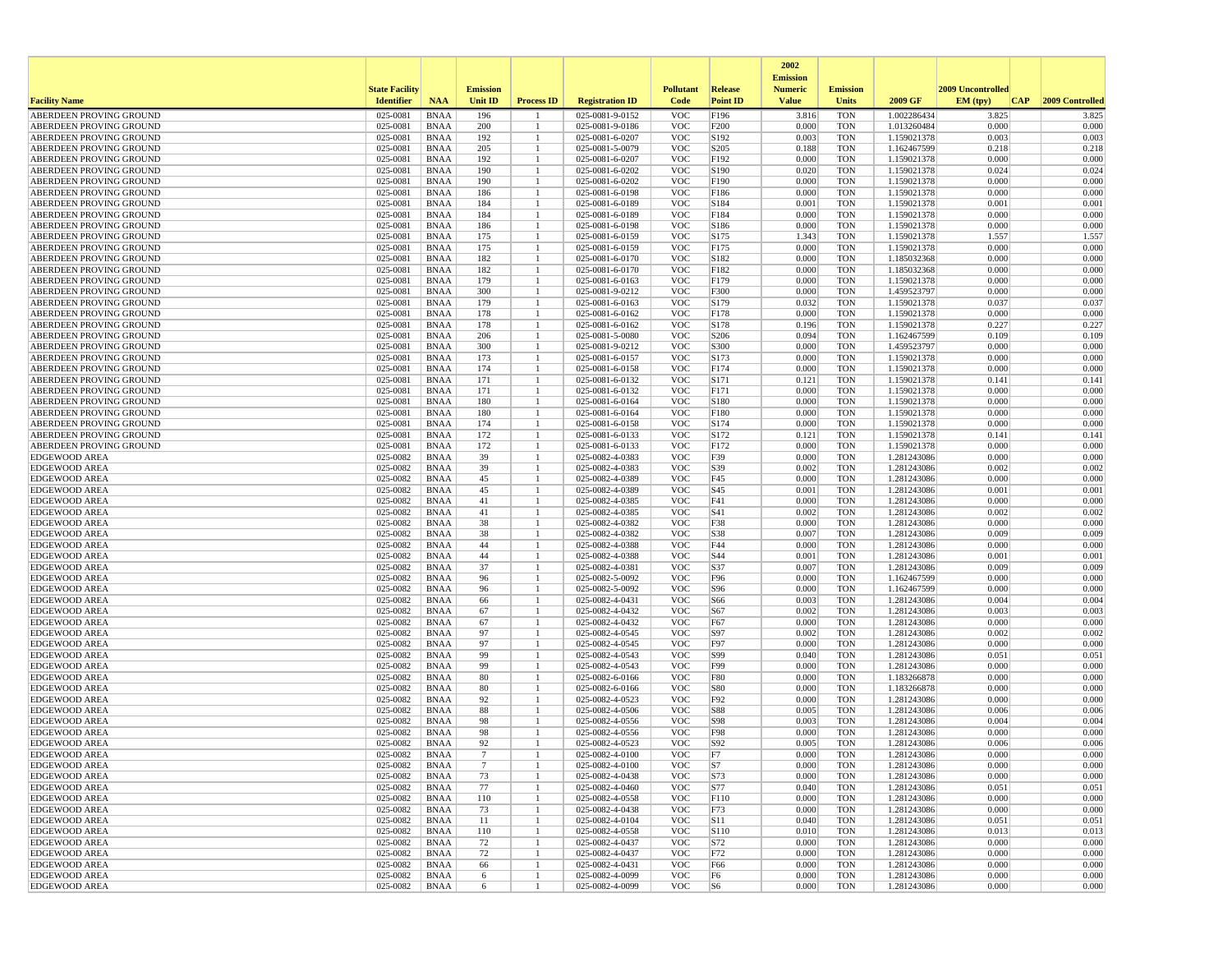|                                              |                       |                            |                 |                   |                                    |                          |                         | 2002<br><b>Emission</b> |                          |                            |                   |                 |
|----------------------------------------------|-----------------------|----------------------------|-----------------|-------------------|------------------------------------|--------------------------|-------------------------|-------------------------|--------------------------|----------------------------|-------------------|-----------------|
|                                              | <b>State Facility</b> |                            | <b>Emission</b> |                   |                                    | <b>Pollutant</b>         | <b>Release</b>          | <b>Numeric</b>          | <b>Emission</b>          |                            | 2009 Uncontrolled |                 |
| <b>Facility Name</b>                         | <b>Identifier</b>     | <b>NAA</b>                 | <b>Unit ID</b>  | <b>Process ID</b> | <b>Registration ID</b>             | Code                     | <b>Point ID</b>         | <b>Value</b>            | <b>Units</b>             | 2009 GF                    | EM (tpv)<br> CAP  | 2009 Controlled |
| <b>EDGEWOOD AREA</b>                         | 025-0082              | <b>BNAA</b>                | 68              |                   | 025-0082-4-0433                    | <b>VOC</b>               | S68                     | 0.002                   | <b>TON</b>               | 1.281243086                | 0.003             | 0.003           |
| <b>EDGEWOOD AREA</b><br><b>EDGEWOOD AREA</b> | 025-0082<br>025-0082  | <b>BNAA</b><br><b>BNAA</b> | 68<br>76        |                   | 025-0082-4-0433<br>025-0082-4-0441 | <b>VOC</b><br><b>VOC</b> | F68<br>S76              | 0.000<br>0.006          | <b>TON</b><br><b>TON</b> | 1.281243086<br>1.281243086 | 0.000<br>0.008    | 0.000<br>0.008  |
| <b>EDGEWOOD AREA</b>                         | 025-0082              | <b>BNAA</b>                | 76              |                   | 025-0082-4-0441                    | <b>VOC</b>               | F76                     | 0.000                   | <b>TON</b>               | 1.281243086                | 0.000             | 0.000           |
| <b>EDGEWOOD AREA</b>                         | 025-0082              | <b>BNAA</b>                | 77              |                   | 025-0082-4-0460                    | <b>VOC</b>               | F77                     | 0.000                   | <b>TON</b>               | 1.281243086                | 0.000             | 0.000           |
| <b>EDGEWOOD AREA</b>                         | 025-0082              | <b>BNAA</b>                | 65              |                   | 025-0082-4-0430                    | <b>VOC</b>               | F65                     | 0.000                   | <b>TON</b>               | 1.281243086                | 0.000             | 0.000           |
| <b>EDGEWOOD AREA</b>                         | 025-0082              | <b>BNAA</b>                | 65              |                   | 025-0082-4-0430                    | <b>VOC</b>               | S65                     | 0.003                   | <b>TON</b>               | 1.281243086                | 0.003             | 0.003           |
| <b>EDGEWOOD AREA</b>                         | 025-0082              | <b>BNAA</b>                | 17              |                   | 025-0082-4-0264                    | <b>VOC</b>               | S17                     | 0.010                   | <b>TON</b>               | 1.281243086                | 0.013             | 0.013           |
| <b>EDGEWOOD AREA</b>                         | 025-0082              | <b>BNAA</b>                | 17              |                   | 025-0082-4-0264                    | <b>VOC</b>               | F <sub>17</sub>         | 0.000                   | <b>TON</b>               | 1.281243086                | 0.000             | 0.000           |
| <b>EDGEWOOD AREA</b>                         | 025-0082              | <b>BNAA</b>                | 15              |                   | 025-0082-4-0115                    | <b>VOC</b>               | S15                     | 0.000                   | <b>TON</b>               | 1.281243086                | 0.000             | 0.000           |
| <b>EDGEWOOD AREA</b><br><b>EDGEWOOD AREA</b> | 025-0082<br>025-0082  | <b>BNAA</b><br><b>BNAA</b> | 15<br>37        |                   | 025-0082-4-0115<br>025-0082-4-0381 | <b>VOC</b><br><b>VOC</b> | F15<br>F37              | 0.000<br>0.000          | <b>TON</b><br><b>TON</b> | 1.281243086<br>1.281243086 | 0.000<br>0.000    | 0.000<br>0.000  |
| <b>EDGEWOOD AREA</b>                         | 025-0082              | <b>BNAA</b>                | 139             |                   | 025-0082-4-0629                    | <b>VOC</b>               | F139                    | 0.000                   | <b>TON</b>               | 1.281243086                | 0.000             | 0.000           |
| <b>EDGEWOOD AREA</b>                         | 025-0082              | <b>BNAA</b>                | 140             |                   | 025-0082-4-0630                    | <b>VOC</b>               | S140                    | 0.001                   | <b>TON</b>               | 1.281243086                | 0.001             | 0.001           |
| <b>EDGEWOOD AREA</b>                         | 025-0082              | <b>BNAA</b>                | 140             |                   | 025-0082-4-0630                    | <b>VOC</b>               | F140                    | 0.000                   | <b>TON</b>               | 1.281243086                | 0.000             | 0.000           |
| <b>EDGEWOOD AREA</b>                         | 025-0082              | <b>BNAA</b>                | 139             |                   | 025-0082-4-0629                    | <b>VOC</b>               | S139                    | 0.001                   | <b>TON</b>               | 1.281243086                | 0.001             | 0.001           |
| <b>EDGEWOOD AREA</b>                         | 025-0082              | <b>BNAA</b>                | 53              |                   | 025-0082-4-0397                    | <b>VOC</b>               | F53                     | 0.000                   | <b>TON</b>               | 1.281243086                | 0.000             | 0.000           |
| <b>EDGEWOOD AREA</b>                         | 025-0082              | <b>BNAA</b>                | 51              |                   | 025-0082-4-0395                    | <b>VOC</b>               | S51                     | 0.008                   | <b>TON</b>               | 1.281243086                | 0.010             | 0.010           |
| <b>EDGEWOOD AREA</b>                         | 025-0082              | <b>BNAA</b>                | 53              |                   | 025-0082-4-0397                    | <b>VOC</b>               | S53                     | 0.008                   | <b>TON</b>               | 1.281243086                | 0.010             | 0.010           |
| <b>EDGEWOOD AREA</b><br><b>EDGEWOOD AREA</b> | 025-0082<br>025-0082  | <b>BNAA</b><br><b>BNAA</b> | 52<br>52        |                   | 025-0082-4-0396<br>025-0082-4-0396 | <b>VOC</b><br><b>VOC</b> | S52<br>F52              | 0.008<br>0.000          | <b>TON</b><br><b>TON</b> | 1.281243086<br>1.281243086 | 0.010<br>0.000    | 0.010<br>0.000  |
| <b>EDGEWOOD AREA</b>                         | 025-0082              | <b>BNAA</b>                | 51              |                   | 025-0082-4-0395                    | <b>VOC</b>               | F51                     | 0.000                   | <b>TON</b>               | 1.281243086                | 0.000             | 0.000           |
| <b>EDGEWOOD AREA</b>                         | 025-0082              | <b>BNAA</b>                | 5               |                   | 025-0082-4-0098                    | <b>VOC</b>               | S5                      | 0.000                   | <b>TON</b>               | 1.281243086                | 0.000             | 0.000           |
| <b>EDGEWOOD AREA</b>                         | 025-0082              | <b>BNAA</b>                | 5               |                   | 025-0082-4-0098                    | <b>VOC</b>               | F5                      | 0.000                   | <b>TON</b>               | 1.281243086                | 0.000             | 0.000           |
| <b>EDGEWOOD AREA</b>                         | 025-0082              | <b>BNAA</b>                | 48              |                   | 025-0082-4-0392                    | <b>VOC</b>               | S48                     | 0.005                   | <b>TON</b>               | 1.281243086                | 0.006             | 0.006           |
| <b>EDGEWOOD AREA</b>                         | 025-0082              | <b>BNAA</b>                | 48              |                   | 025-0082-4-0392                    | <b>VOC</b>               | F48                     | 0.000                   | <b>TON</b>               | 1.281243086                | 0.000             | 0.000           |
| <b>EDGEWOOD AREA</b>                         | 025-0082              | <b>BNAA</b>                | 82              |                   | 025-0082-9-0154                    | <b>VOC</b>               | S82                     | 0.000                   | <b>TON</b>               | 1.013260484                | 0.000             | 0.000           |
| <b>EDGEWOOD AREA</b>                         | 025-0082              | <b>BNAA</b>                | 82              |                   | 025-0082-9-0154                    | <b>VOC</b>               | F82                     | 0.000                   | <b>TON</b>               | 1.013260484                | 0.000             | 0.000           |
| <b>EDGEWOOD AREA</b><br><b>EDGEWOOD AREA</b> | 025-0082<br>025-0082  | <b>BNAA</b><br><b>BNAA</b> | 19<br>79        |                   | 025-0082-4-0270<br>025-0082-9-0151 | <b>VOC</b><br><b>VOC</b> | S19<br>S79              | 0.002<br>0.000          | <b>TON</b><br><b>TON</b> | 1.281243086<br>1.002286434 | 0.003<br>0.000    | 0.003<br>0.000  |
| <b>EDGEWOOD AREA</b>                         | 025-0082              | <b>BNAA</b>                | 88              |                   | 025-0082-4-0506                    | <b>VOC</b>               | <b>F88</b>              | 0.000                   | <b>TON</b>               | 1.281243086                | 0.000             | 0.000           |
| <b>EDGEWOOD AREA</b>                         | 025-0082              | <b>BNAA</b>                | 81              |                   | 025-0082-6-0167                    | <b>VOC</b>               | S81                     | 0.043                   | <b>TON</b>               | 1.159021378                | 0.049             | 0.049           |
| <b>EDGEWOOD AREA</b>                         | 025-0082              | <b>BNAA</b>                | 81              |                   | 025-0082-6-0167                    | <b>VOC</b>               | F81                     | 0.000                   | <b>TON</b>               | 1.159021378                | 0.000             | 0.000           |
| <b>EDGEWOOD AREA</b>                         | 025-0082              | <b>BNAA</b>                | 79              |                   | 025-0082-9-0151                    | <b>VOC</b>               | F79                     | 1.269                   | <b>TON</b>               | 1.002286434                | 1.272             | 1.272           |
| <b>EDGEWOOD AREA</b>                         | 025-0082              | <b>BNAA</b>                | 86              |                   | 025-0082-4-0501                    | <b>VOC</b>               | S86                     | 0.004                   | <b>TON</b>               | 1.281243086                | 0.006             | 0.006           |
| <b>EDGEWOOD AREA</b>                         | 025-0082              | <b>BNAA</b>                | 86              |                   | 025-0082-4-0501                    | <b>VOC</b>               | F86                     | 0.000                   | <b>TON</b>               | 1.281243086                | 0.000             | 0.000           |
| <b>EDGEWOOD AREA</b>                         | 025-0082              | <b>BNAA</b>                | 28              |                   | 025-0082-4-0294                    | <b>VOC</b>               | S28                     | 0.003                   | <b>TON</b>               | 1.281243086                | 0.004             | 0.004           |
| <b>EDGEWOOD AREA</b><br><b>EDGEWOOD AREA</b> | 025-0082<br>025-0082  | <b>BNAA</b><br><b>BNAA</b> | 14<br>14        |                   | 025-0082-4-0114<br>025-0082-4-0114 | <b>VOC</b><br><b>VOC</b> | S14<br>F14              | 0.000<br>0.000          | <b>TON</b><br><b>TON</b> | 1.281243086<br>1.281243086 | 0.000<br>0.000    | 0.000<br>0.000  |
| <b>EDGEWOOD AREA</b>                         | 025-0082              | <b>BNAA</b>                | 28              |                   | 025-0082-4-0294                    | <b>VOC</b>               | F28                     | 0.000                   | <b>TON</b>               | 1.281243086                | 0.000             | 0.000           |
| <b>EDGEWOOD AREA</b>                         | 025-0082              | <b>BNAA</b>                | 18              |                   | 025-0082-4-0265                    | <b>VOC</b>               | S18                     | 0.010                   | <b>TON</b>               | 1.281243086                | 0.013             | 0.013           |
| <b>EDGEWOOD AREA</b>                         | 025-0082              | <b>BNAA</b>                | 18              |                   | 025-0082-4-0265                    | <b>VOC</b>               | F18                     | 0.000                   | <b>TON</b>               | 1.281243086                | 0.000             | 0.000           |
| <b>EDGEWOOD AREA</b>                         | 025-0082              | <b>BNAA</b>                | 20              |                   | 025-0082-4-0271                    | <b>VOC</b>               | S <sub>20</sub>         | 0.010                   | <b>TON</b>               | 1.281243086                | 0.013             | 0.013           |
| <b>EDGEWOOD AREA</b>                         | 025-0082              | <b>BNAA</b>                | 20              |                   | 025-0082-4-0271                    | <b>VOC</b>               | F20                     | 0.000                   | <b>TON</b>               | 1.281243086                | 0.000             | 0.000           |
| <b>EDGEWOOD AREA</b>                         | 025-0082              | <b>BNAA</b>                | 19              |                   | 025-0082-4-0270                    | <b>VOC</b>               | F19                     | 0.000                   | <b>TON</b>               | 1.281243086                | 0.000             | 0.000           |
| <b>EDGEWOOD AREA</b><br><b>EDGEWOOD AREA</b> | 025-0082<br>025-0082  | <b>BNAA</b><br><b>BNAA</b> | 31<br>31        |                   | 025-0082-4-0301<br>025-0082-4-0301 | <b>VOC</b><br><b>VOC</b> | S31<br>F31              | 0.003<br>0.000          | <b>TON</b><br><b>TON</b> | 1.281243086<br>1.281243086 | 0.004<br>0.000    | 0.004<br>0.000  |
| <b>EDGEWOOD AREA</b>                         | 025-0082              | <b>BNAA</b>                | 136             |                   | 025-0082-4-0626                    | <b>VOC</b>               | F136                    | 0.000                   | <b>TON</b>               | 1.281243086                | 0.000             | 0.000           |
| <b>EDGEWOOD AREA</b>                         | 025-0082              | <b>BNAA</b>                | 134             |                   | 025-0082-5-0171                    | <b>VOC</b>               | F134                    | 0.000                   | <b>TON</b>               | 1.281243086                | 0.000             | 0.000           |
| <b>EDGEWOOD AREA</b>                         | 025-0082              | <b>BNAA</b>                | 138             |                   | 025-0082-4-0628                    | <b>VOC</b>               | F138                    | 0.000                   | <b>TON</b>               | 1.281243086                | 0.000             | 0.000           |
| <b>EDGEWOOD AREA</b>                         | 025-0082              | <b>BNAA</b>                | 138             |                   | 025-0082-4-0628                    | <b>VOC</b>               | S138                    | 0.000                   | <b>TON</b>               | 1.281243086                | 0.000             | 0.000           |
| <b>EDGEWOOD AREA</b>                         | 025-0082              | <b>BNAA</b>                | 123             |                   | 025-0082-9-0278                    | <b>VOC</b>               | F123                    | 0.000                   | <b>TON</b>               | 1.281243086                | 0.000             | 0.000           |
| <b>EDGEWOOD AREA</b>                         | 025-0082              | <b>BNAA</b>                | 121             |                   | 025-0082-9-0238                    | <b>VOC</b>               | S121                    | 0.000                   | <b>TON</b>               | 1.281243086                | 0.000             | 0.000           |
| <b>EDGEWOOD AREA</b>                         | 025-0082<br>025-0082  | <b>BNAA</b>                | 134             |                   | 025-0082-5-0171                    | <b>VOC</b>               | S134                    | 0.001                   | <b>TON</b>               | 1.281243086                | 0.001<br>0.000    | 0.001<br>0.000  |
| <b>EDGEWOOD AREA</b><br><b>EDGEWOOD AREA</b> | 025-0082              | <b>BNAA</b><br><b>BNAA</b> | 13<br>135       |                   | 025-0082-4-0113<br>025-0082-4-0625 | <b>VOC</b><br><b>VOC</b> | S <sub>13</sub><br>S135 | 0.000<br>0.002          | <b>TON</b><br><b>TON</b> | 1.281243086<br>1.281243086 | 0.002             | 0.002           |
| <b>EDGEWOOD AREA</b>                         | 025-0082              | <b>BNAA</b>                | 135             |                   | 025-0082-4-0625                    | <b>VOC</b>               | F135                    | 0.000                   | <b>TON</b>               | 1.281243086                | 0.000             | 0.000           |
| <b>EDGEWOOD AREA</b>                         | 025-0082              | <b>BNAA</b>                | 129             |                   | 025-0082-9-0295                    | <b>VOC</b>               | S <sub>129</sub>        | 0.000                   | <b>TON</b>               | 1.281243086                | 0.000             | 0.000           |
| <b>EDGEWOOD AREA</b>                         | 025-0082              | <b>BNAA</b>                | 129             |                   | 025-0082-9-0295                    | <b>VOC</b>               | F129                    | 0.000                   | TON                      | 1.281243086                | 0.000             | 0.000           |
| <b>EDGEWOOD AREA</b>                         | 025-0082              | <b>BNAA</b>                | 131             |                   | 025-0082-5-0170                    | <b>VOC</b>               | S131                    | 0.000                   | <b>TON</b>               | 1.162467599                | 0.000             | 0.000           |
| <b>EDGEWOOD AREA</b>                         | 025-0082              | <b>BNAA</b>                | 137             |                   | 025-0082-4-0627                    | <b>VOC</b>               | S137                    | 0.005                   | <b>TON</b>               | 1.281243086                | 0.006             | 0.006           |
| <b>EDGEWOOD AREA</b>                         | 025-0082              | BNAA                       | 137             |                   | 025-0082-4-0627                    | <b>VOC</b>               | F137                    | 0.000                   | <b>TON</b>               | 1.281243086                | 0.000             | 0.000           |
| <b>EDGEWOOD AREA</b>                         | 025-0082              | <b>BNAA</b>                | 136             |                   | 025-0082-4-0626<br>025-0082-4-0113 | <b>VOC</b>               | S136                    | 0.001                   | <b>TON</b>               | 1.281243086                | 0.002             | 0.002           |
| <b>EDGEWOOD AREA</b><br><b>EDGEWOOD AREA</b> | 025-0082<br>025-0082  | <b>BNAA</b><br><b>BNAA</b> | 13<br>127       | $\mathbf{1}$      | 025-0082-9-0293                    | <b>VOC</b><br><b>VOC</b> | F13<br>S127             | 0.000<br>0.000          | <b>TON</b><br><b>TON</b> | 1.281243086<br>1.281243086 | 0.000<br>0.000    | 0.000<br>0.000  |
| <b>EDGEWOOD AREA</b>                         | 025-0082              | BNAA                       | 127             |                   | 025-0082-9-0293                    | <b>VOC</b>               | F127                    | 0.000                   | <b>TON</b>               | 1.281243086                | 0.000             | 0.000           |
| <b>EDGEWOOD AREA</b>                         | 025-0082              | <b>BNAA</b>                | 121             |                   | 025-0082-9-0238                    | <b>VOC</b>               | F121                    | 0.000                   | <b>TON</b>               | 1.281243086                | 0.000             | 0.000           |
| <b>EDGEWOOD AREA</b>                         | 025-0082              | <b>BNAA</b>                | 126             |                   | 025-0082-5-0163                    | <b>VOC</b>               | S <sub>126</sub>        | 0.000                   | <b>TON</b>               | 1.162467599                | 0.000             | 0.000           |
| <b>EDGEWOOD AREA</b>                         | 025-0082              | <b>BNAA</b>                | 126             |                   | 025-0082-5-0163                    | <b>VOC</b>               | F126                    | 0.000                   | <b>TON</b>               | 1.162467599                | 0.000             | 0.000           |
| <b>EDGEWOOD AREA</b>                         | 025-0082              | <b>BNAA</b>                | 123             |                   | 025-0082-9-0278                    | <b>VOC</b>               | S123                    | 0.004                   | <b>TON</b>               | 1.281243086                | 0.005             | 0.005           |
| <b>EDGEWOOD AREA</b>                         | 025-0082              | <b>BNAA</b>                | 128             |                   | 025-0082-9-0294                    | <b>VOC</b>               | S128                    | 0.000                   | <b>TON</b>               | 1.281243086                | 0.000             | 0.000           |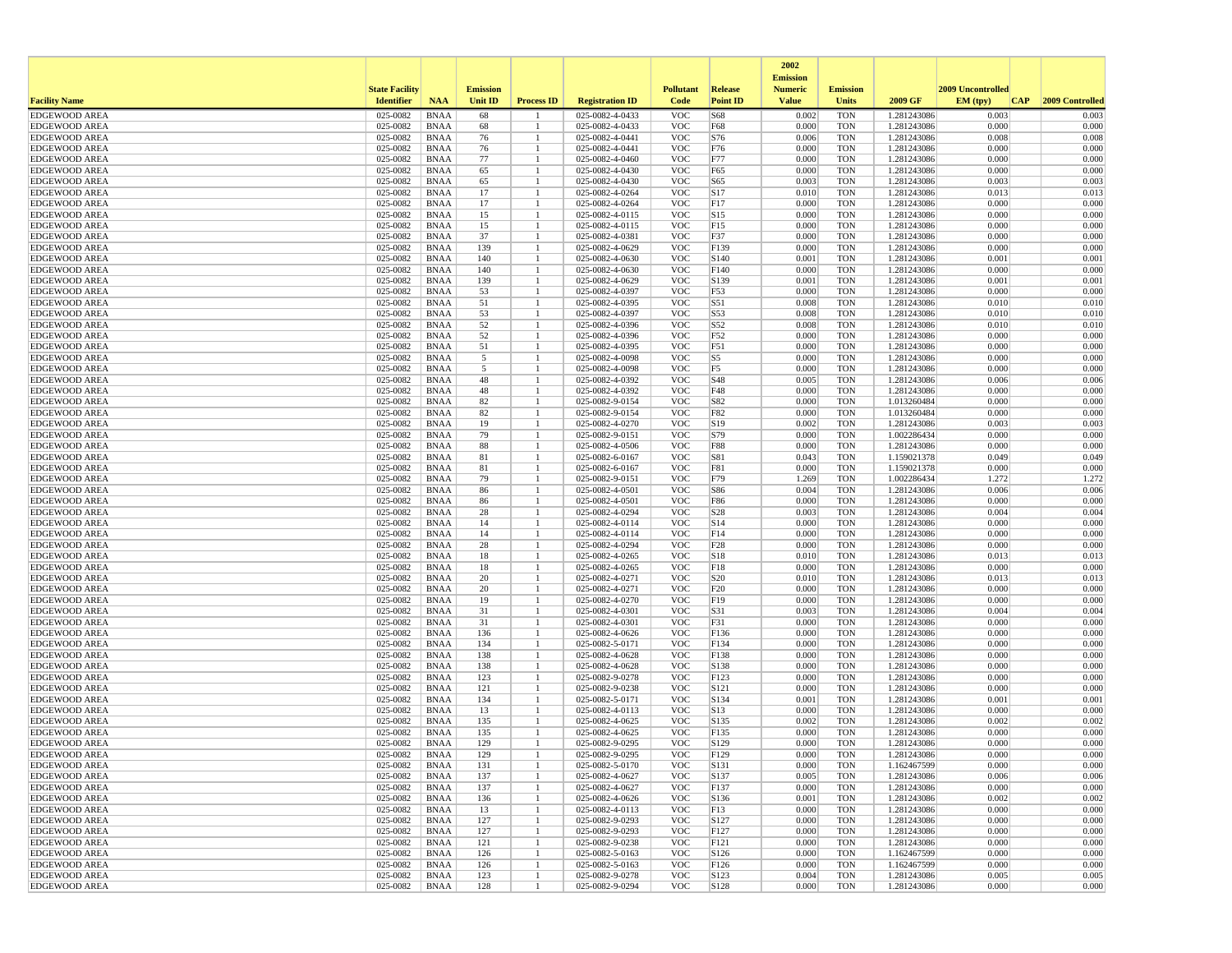|                                                         |                       |                            |                         |                    |                                    |                          |                  | 2002                              |                          |                            |                   |                 |
|---------------------------------------------------------|-----------------------|----------------------------|-------------------------|--------------------|------------------------------------|--------------------------|------------------|-----------------------------------|--------------------------|----------------------------|-------------------|-----------------|
|                                                         | <b>State Facility</b> |                            | <b>Emission</b>         |                    |                                    | <b>Pollutant</b>         | Release          | <b>Emission</b><br><b>Numeric</b> | <b>Emission</b>          |                            | 2009 Uncontrolled |                 |
| <b>Facility Name</b>                                    | <b>Identifier</b>     | <b>NAA</b>                 | Unit ID                 | <b>Process ID</b>  | <b>Registration ID</b>             | Code                     | <b>Point ID</b>  | <b>Value</b>                      | <b>Units</b>             | 2009 GF                    | EM (typ)<br> CAP  | 2009 Controlled |
| <b>EDGEWOOD AREA</b>                                    | 025-0082              | <b>BNAA</b>                | 128                     |                    | 025-0082-9-0294                    | <b>VOC</b>               | F128             | 0.000                             | <b>TON</b>               | 1.281243086                | 0.000             | 0.000           |
| <b>EDGEWOOD AREA</b>                                    | 025-0082              | <b>BNAA</b>                | 124                     | -1                 | 025-0082-9-0279                    | <b>VOC</b>               | F124             | 0.000                             | <b>TON</b>               | 1.281243086                | 0.000             | 0.000           |
| <b>EDGEWOOD AREA</b>                                    | 025-0082              | <b>BNAA</b>                | 125                     | $\mathbf{1}$       | 025-0082-9-0280                    | <b>VOC</b>               | S125             | 0.003                             | <b>TON</b>               | 1.281243086                | 0.004             | 0.004           |
| <b>EDGEWOOD AREA</b>                                    | 025-0082              | <b>BNAA</b>                | 125                     | $\mathbf{1}$       | 025-0082-9-0280                    | <b>VOC</b>               | F125             | 0.000                             | <b>TON</b>               | 1.281243086                | 0.000             | 0.000           |
| <b>EDGEWOOD AREA</b>                                    | 025-0082              | BNAA                       | 124                     |                    | 025-0082-9-0279                    | <b>VOC</b>               | S124             | 0.003                             | <b>TON</b>               | 1.281243086                | 0.004             | 0.004           |
| <b>EDGEWOOD AREA</b><br><b>EDGEWOOD AREA</b>            | 025-0082<br>025-0082  | <b>BNAA</b><br><b>BNAA</b> | 122<br>122              | -1                 | 025-0082-4-0620<br>025-0082-4-0620 | <b>VOC</b><br><b>VOC</b> | S122<br>F122     | 0.000<br>0.000                    | <b>TON</b><br><b>TON</b> | 1.281243086<br>1.281243086 | 0.000<br>0.000    | 0.000<br>0.000  |
| <b>EDGEWOOD AREA</b>                                    | 025-0082              | <b>BNAA</b>                | 119                     | -1                 | 025-0082-9-0235                    | <b>VOC</b>               | F119             | 0.000                             | <b>TON</b>               | 1.094117641                | 0.000             | 0.000           |
| EDGEWOOD AREA                                           | 025-0082              | <b>BNAA</b>                | 119                     | -1                 | 025-0082-9-0235                    | <b>VOC</b>               | S119             | 0.000                             | <b>TON</b>               | 1.094117641                | 0.000             | 0.000           |
| <b>EDGEWOOD AREA</b>                                    | 025-0082              | <b>BNAA</b>                | 133                     | -1                 | 025-0082-4-0623                    | <b>VOC</b>               | F133             | 0.000                             | <b>TON</b>               | 1.281243086                | 0.000             | 0.000           |
| EDGEWOOD AREA                                           | 025-0082              | <b>BNAA</b>                | 118                     |                    | 025-0082-5-0129                    | <b>VOC</b>               | S118             | 0.002                             | <b>TON</b>               | 1.162467599                | 0.002             | 0.002           |
| <b>EDGEWOOD AREA</b>                                    | 025-0082              | BNAA                       | 118                     |                    | 025-0082-5-0129                    | <b>VOC</b>               | F118             | 0.000                             | <b>TON</b>               | 1.162467599                | 0.000             | 0.000           |
| <b>EDGEWOOD AREA</b>                                    | 025-0082              | <b>BNAA</b>                | 120                     | -1                 | 025-0082-9-0237                    | <b>VOC</b>               | S120             | 0.000                             | <b>TON</b>               | 1.281243086                | 0.000             | 0.000           |
| <b>EDGEWOOD AREA</b>                                    | 025-0082              | <b>BNAA</b>                | 120                     | $\mathbf{1}$       | 025-0082-9-0237                    | <b>VOC</b>               | F120             | 0.000                             | <b>TON</b>               | 1.281243086                | 0.000             | 0.000           |
| <b>EDGEWOOD AREA</b>                                    | 025-0082              | <b>BNAA</b>                | 117                     | $\mathbf{1}$       | 025-0082-5-0128                    | <b>VOC</b>               | S117             | 0.000                             | <b>TON</b>               | 1.162467599                | 0.000             | 0.000           |
| <b>EDGEWOOD AREA</b>                                    | 025-0082              | <b>BNAA</b>                | 117                     |                    | 025-0082-5-0128                    | <b>VOC</b>               | F117             | 0.000                             | <b>TON</b>               | 1.162467599                | 0.000             | 0.000           |
| EDGEWOOD AREA                                           | 025-0082              | <b>BNAA</b>                | 112                     | $\mathbf{1}$       | 025-0082-4-0560                    | <b>VOC</b>               | S112             | 0.010                             | <b>TON</b>               | 1.281243086                | 0.013             | 0.013           |
| <b>EDGEWOOD AREA</b>                                    | 025-0082              | BNAA                       | 113                     | -1                 | 025-0082-9-0249                    | <b>VOC</b>               | S <sub>113</sub> | 0.000                             | <b>TON</b>               | 1.013260484                | 0.000             | 0.000           |
| <b>EDGEWOOD AREA</b>                                    | 025-0082              | BNAA                       | 113                     | -1                 | 025-0082-9-0249                    | <b>VOC</b>               | F113             | 0.000                             | <b>TON</b>               | 1.013260484                | 0.000             | 0.000           |
| <b>EDGEWOOD AREA</b>                                    | 025-0082              | <b>BNAA</b>                | 112                     |                    | 025-0082-4-0560                    | <b>VOC</b>               | F112             | 0.000                             | <b>TON</b>               | 1.281243086                | 0.000             | 0.000           |
| <b>EDGEWOOD AREA</b>                                    | 025-0082              | <b>BNAA</b>                | 115                     | -1                 | 025-0082-4-0570                    | <b>VOC</b>               | S115             | 0.001                             | <b>TON</b>               | 1.281243086                | 0.001             | 0.001           |
| <b>EDGEWOOD AREA</b>                                    | 025-0082              | <b>BNAA</b>                | 115                     | $\mathbf{1}$       | 025-0082-4-0570                    | <b>VOC</b>               | F115             | 0.000                             | <b>TON</b>               | 1.281243086                | 0.000             | 0.000           |
| <b>EDGEWOOD AREA</b>                                    | 025-0082              | BNAA                       | 108                     |                    | 025-0082-9-0231                    | <b>VOC</b>               | F108             | 0.000                             | <b>TON</b>               | 1.281243086                | 0.000             | 0.000           |
| <b>EDGEWOOD AREA</b>                                    | 025-0082              | BNAA                       | 11                      | -1                 | 025-0082-4-0104                    | <b>VOC</b>               | F11              | 0.000                             | <b>TON</b>               | 1.281243086                | 0.000             | 0.000           |
| EDGEWOOD AREA                                           | 025-0082              | <b>BNAA</b>                | 111                     | $\mathbf{1}$       | 025-0082-4-0559                    | <b>VOC</b>               | S <sub>111</sub> | 0.010                             | <b>TON</b>               | 1.281243086                | 0.013             | 0.013           |
| <b>EDGEWOOD AREA</b>                                    | 025-0082              | BNAA                       | 111                     |                    | 025-0082-4-0559                    | <b>VOC</b>               | F111             | 0.000                             | <b>TON</b>               | 1.281243086                | 0.000             | 0.000           |
| <b>EDGEWOOD AREA</b>                                    | 025-0082              | <b>BNAA</b>                | 108                     | -1<br>$\mathbf{1}$ | 025-0082-9-0231                    | <b>VOC</b>               | S108             | 0.009                             | <b>TON</b>               | 1.281243086                | 0.011             | 0.011           |
| <b>EDGEWOOD AREA</b>                                    | 025-0082<br>025-0082  | <b>BNAA</b>                | 116                     | 1                  | 025-0082-5-0127                    | <b>VOC</b><br><b>VOC</b> | S116             | 0.000<br>0.000                    | <b>TON</b>               | 1.162467599                | 0.000<br>0.000    | 0.000<br>0.000  |
| <b>EDGEWOOD AREA</b><br><b>EDGEWOOD AREA</b>            | 025-0082              | <b>BNAA</b><br>BNAA        | 116<br>109              | -1                 | 025-0082-5-0127<br>025-0082-9-0232 | <b>VOC</b>               | F116<br>S109     | 0.002                             | <b>TON</b><br><b>TON</b> | 1.162467599<br>1.281243086 | 0.003             | 0.003           |
| <b>EDGEWOOD AREA</b>                                    | 025-0082              | <b>BNAA</b>                | 109                     |                    | 025-0082-9-0232                    | <b>VOC</b>               | F109             | 0.000                             | <b>TON</b>               | 1.281243086                | 0.000             | 0.000           |
| EDGEWOOD AREA                                           | 025-0082              | <b>BNAA</b>                | 104                     | -1                 | 025-0082-4-0572                    | <b>VOC</b>               | S104             | 0.001                             | <b>TON</b>               | 1.281243086                | 0.001             | 0.001           |
| <b>EDGEWOOD AREA</b>                                    | 025-0082              | BNAA                       | 103                     | -1                 | 025-0082-4-0571                    | <b>VOC</b>               | S103             | 0.001                             | <b>TON</b>               | 1.281243086                | 0.001             | 0.001           |
| EDGEWOOD AREA                                           | 025-0082              | <b>BNAA</b>                | 103                     |                    | 025-0082-4-0571                    | <b>VOC</b>               | F103             | 0.000                             | <b>TON</b>               | 1.281243086                | 0.000             | 0.000           |
| <b>EDGEWOOD AREA</b>                                    | 025-0082              | <b>BNAA</b>                | 130                     | -1                 | 025-0082-9-0296                    | <b>VOC</b>               | F130             | 0.000                             | <b>TON</b>               | 1.281243086                | 0.000             | 0.000           |
| <b>EDGEWOOD AREA</b>                                    | 025-0082              | <b>BNAA</b>                | 133                     |                    | 025-0082-4-0623                    | <b>VOC</b>               | S133             | 0.000                             | <b>TON</b>               | 1.281243086                | 0.000             | 0.000           |
| <b>EDGEWOOD AREA</b>                                    | 025-0082              | BNAA                       | 130                     |                    | 025-0082-9-0296                    | <b>VOC</b>               | S130             | 0.000                             | <b>TON</b>               | 1.281243086                | 0.000             | 0.000           |
| <b>EDGEWOOD AREA</b>                                    | 025-0082              | <b>BNAA</b>                | 104                     | -1                 | 025-0082-4-0572                    | <b>VOC</b>               | F104             | 0.000                             | <b>TON</b>               | 1.281243086                | 0.000             | 0.000           |
| <b>EDGEWOOD AREA</b>                                    | 025-0082              | <b>BNAA</b>                | 131                     | $\mathbf{1}$       | 025-0082-5-0170                    | <b>VOC</b>               | F131             | 0.000                             | <b>TON</b>               | 1.162467599                | 0.000             | 0.000           |
| <b>EDGEWOOD AREA</b>                                    | 025-0082              | <b>BNAA</b>                | 100                     | 1                  | 025-0082-4-0544                    | <b>VOC</b>               | S100             | 0.040                             | <b>TON</b>               | 1.281243086                | 0.051             | 0.051           |
| <b>EDGEWOOD AREA</b>                                    | 025-0082              | <b>BNAA</b>                | 100                     |                    | 025-0082-4-0544                    | <b>VOC</b>               | F100             | 0.000                             | <b>TON</b>               | 1.281243086                | 0.000             | 0.000           |
| <b>EDGEWOOD AREA</b>                                    | 025-0082              | <b>BNAA</b>                | 10                      | $\mathbf{1}$       | 025-0082-4-0103                    | <b>VOC</b>               | S10              | 0.040                             | <b>TON</b>               | 1.281243086                | 0.051             | 0.051           |
| EDGEWOOD AREA                                           | 025-0082              | <b>BNAA</b>                | 10                      | -1                 | 025-0082-4-0103                    | <b>VOC</b>               | F10              | 0.000                             | <b>TON</b>               | 1.281243086                | 0.000             | 0.000           |
| <b>EDGEWOOD AREA</b>                                    | 025-0082              | BNAA                       | 102                     | -1                 | 025-0082-4-0568                    | <b>VOC</b>               | S102             | 0.014                             | <b>TON</b>               | 1.281243086                | 0.017             | 0.017           |
| EDGEWOOD AREA                                           | 025-0082              | <b>BNAA</b>                | 102                     |                    | 025-0082-4-0568                    | <b>VOC</b>               | F102             | 0.000                             | <b>TON</b>               | 1.281243086                | 0.000             | 0.000           |
| <b>EDGEWOOD AREA</b>                                    | 025-0082              | <b>BNAA</b>                | 105                     | 1                  | 025-0082-6-0287                    | <b>VOC</b>               | F105             | 0.000                             | <b>TON</b>               | 1.159021378                | 0.000             | 0.000           |
| EDGEWOOD AREA                                           | 025-0082              | <b>BNAA</b>                | 107                     | $\mathbf{1}$       | 025-0082-9-0230                    | <b>VOC</b>               | S107             | 0.008                             | <b>TON</b>               | 1.281243086                | 0.011             | 0.011           |
| <b>EDGEWOOD AREA</b>                                    | 025-0082              | BNAA                       | 107                     |                    | 025-0082-9-0230                    | <b>VOC</b><br><b>VOC</b> | F107             | 0.000<br>0.014                    | <b>TON</b><br><b>TON</b> | 1.281243086                | 0.000<br>0.017    | 0.000           |
| <b>EDGEWOOD AREA</b><br><b>EDGEWOOD AREA</b>            | 025-0082<br>025-0082  | BNAA<br><b>BNAA</b>        | 106<br>106              | -1<br>$\mathbf{1}$ | 025-0082-4-0569<br>025-0082-4-0569 | <b>VOC</b>               | S106<br>F106     | 0.000                             | <b>TON</b>               | 1.281243086<br>1.281243086 | 0.000             | 0.017<br>0.000  |
| <b>EDGEWOOD AREA</b>                                    | 025-0082              | BNAA                       | 105                     | -1                 | 025-0082-6-0287                    | <b>VOC</b>               | S105             | 0.027                             | <b>TON</b>               | 1.159021378                | 0.031             | 0.031           |
| SHERWIN WILLIAMS CLEANING SOLUTIONS                     | 025-0145              | <b>BNAA</b>                | 14                      | 01F14              | 025-0145-5-0100                    | <b>VOC</b>               | F14              | 0.000                             | <b>TON</b>               | 1.150892258                | 0.000             | 0.000           |
| SHERWIN WILLIAMS CLEANING SOLUTIONS                     | 025-0145              | <b>BNAA</b>                | 15                      | 01F15              | 025-0145-6-0280                    | <b>VOC</b>               | F15              | 0.012                             | <b>TON</b>               | 1.268059731                | 0.015             | 0.015           |
| SHERWIN WILLIAMS CLEANING SOLUTIONS                     | 025-0145              | <b>BNAA</b>                | 16                      | 01F16              | 025-0145-6-0281                    | <b>VOC</b>               | F16              | 0.640                             | <b>TON</b>               | 1.040912509                | 0.666             | 0.666           |
| SHERWIN WILLIAMS CLEANING SOLUTIONS                     | 025-0145              | BNAA                       | 17                      | 01F17              | 025-0145-6-0282                    | <b>VOC</b>               | F17              | 0.016                             | <b>TON</b>               | 0.970630348                | 0.016             | 0.016           |
| SHERWIN WILLIAMS CLEANING SOLUTIONS                     | 025-0145              | <b>BNAA</b>                | 18                      | 01F18              | 025-0145-6-0283                    | <b>VOC</b>               | F18              | 0.100                             | <b>TON</b>               | 1.268059731                | 0.127             | 0.127           |
| SHERWIN WILLIAMS CLEANING SOLUTIONS                     | 025-0145              | <b>BNAA</b>                | 19                      | 01F19              | 025-0145-6-0284                    | <b>VOC</b>               | F19              | 0.025                             | <b>TON</b>               | 1.268059731                | 0.032             | 0.032           |
| SHERWIN WILLIAMS CLEANING SOLUTIONS                     | 025-0145              | BNAA                       | 21                      | 01F21              | 025-0145-6-0286                    | <b>VOC</b>               | F21              | 0.075                             | <b>TON</b>               | 1.268059731                | 0.095             | 0.095           |
| SHERWIN WILLIAMS CLEANING SOLUTIONS                     | 025-0145              | <b>BNAA</b>                | 14                      | 01S14              | 025-0145-5-0100                    | <b>VOC</b>               | S14              | 0.040                             | TON                      | 1.150892258                | 0.046             | 0.046           |
| SHERWIN WILLIAMS CLEANING SOLUTIONS                     | 025-0145              | BNAA                       | 15                      | 01S15              | 025-0145-6-0280                    | <b>VOC</b>               | S15              | 0.001                             | <b>TON</b>               | 1.268059731                | 0.001             | 0.001           |
| SHERWIN WILLIAMS CLEANING SOLUTIONS                     | 025-0145              | BNAA                       | 16                      | 01S16              | 025-0145-6-0281                    | <b>VOC</b>               | S <sub>16</sub>  | 0.000                             | <b>TON</b>               | 1.040912509                | 0.000             | 0.000           |
| SHERWIN WILLIAMS CLEANING SOLUTIONS                     | 025-0145              | <b>BNAA</b>                | 17                      | 01S17              | 025-0145-6-0282                    | <b>VOC</b>               | S17              | 0.000                             | <b>TON</b>               | 0.970630348                | 0.000             | 0.000           |
| SHERWIN WILLIAMS CLEANING SOLUTIONS                     | 025-0145              | BNAA                       | 18                      | 01S18              | 025-0145-6-0283                    | <b>VOC</b>               | S18              | 0.440                             | <b>TON</b>               | 1.268059731                | 0.558             | 0.558           |
| SHERWIN WILLIAMS CLEANING SOLUTIONS                     | 025-0145              | <b>BNAA</b>                | 19                      | 01S19              | 025-0145-6-0284                    | <b>VOC</b>               | S19              | 8.910                             | <b>TON</b>               | 1.268059731                | 11.298            | 11.298          |
| SHERWIN WILLIAMS CLEANING SOLUTIONS                     | 025-0145              | <b>BNAA</b>                | 21                      | 01S21              | 025-0145-6-0286                    | <b>VOC</b>               | S21              | 0.000                             | <b>TON</b>               | 1.268059731                | 0.000             | 0.000           |
| <b>WASTE ENERGY PARTNERS</b>                            | 025-0212              | BNAA                       | -1                      | 01F1               | 025-0212-2-0019                    | <b>VOC</b>               | F1               | 0.000                             | <b>TON</b>               | 1.094117641                | 0.000             | 0.000           |
| <b>WASTE ENERGY PARTNERS</b>                            | 025-0212              | BNAA                       | -1                      | 01S1               | 025-0212-2-0019                    | <b>VOC</b>               | S1               | 4.900                             | <b>TON</b>               | 1.094117641                | 5.361             | 5.361           |
| <b>AMERICAN COLORGRAPHICS</b>                           | 025-0219              | BNAA                       | $\overline{\mathbf{3}}$ | 01F3               | 025-0219-6-0110                    | <b>VOC</b>               | F3               | 0.000                             | <b>TON</b>               | 1.040912509                | 0.000             | 0.000           |
| <b>AMERICAN COLORGRAPHICS</b><br>AMERICAN COLORGRAPHICS | 025-0219<br>025-0219  | BNAA<br><b>BNAA</b>        | $\overline{4}$<br>5     | 01F4<br>01F5       | 025-0219-6-0111                    | <b>VOC</b><br><b>VOC</b> | F4<br>F5         | 0.000<br>0.000                    | <b>TON</b><br><b>TON</b> | 1.040912509                | 0.000<br>0.000    | 0.000<br>0.000  |
| AMERICAN COLORGRAPHICS                                  | 025-0219              | <b>BNAA</b>                | 6                       | 01F6               | 025-0219-6-0112<br>025-0219-6-0113 | <b>VOC</b>               | F6               | 0.000                             | TON                      | 1.040912509<br>1.040912509 | 0.000             | 0.000           |
|                                                         |                       |                            |                         |                    |                                    |                          |                  |                                   |                          |                            |                   |                 |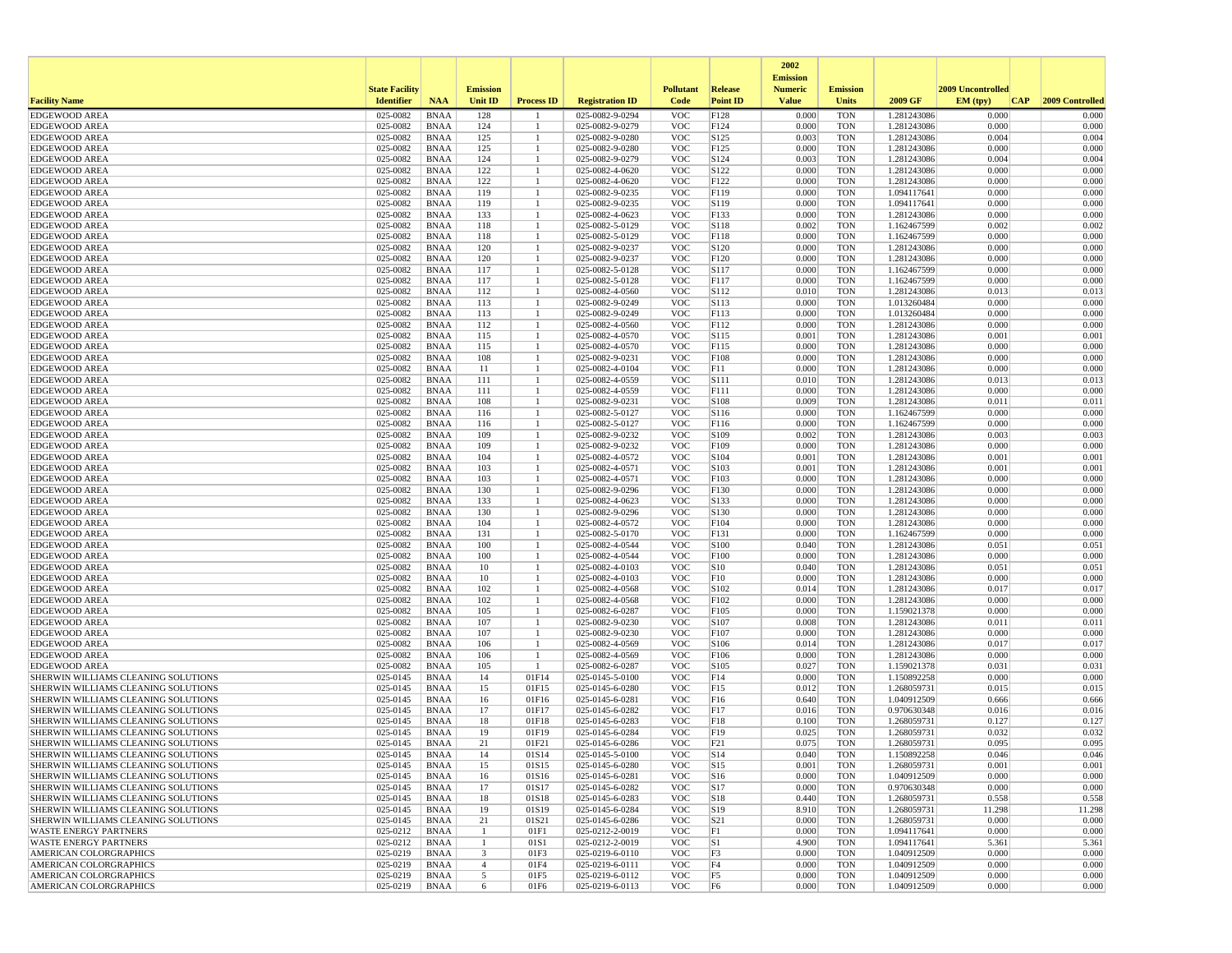| <b>State Facility</b><br><b>Emission</b><br><b>Pollutant</b><br>2009 Uncontrolled<br>Release<br><b>Numeric</b><br><b>Emission</b><br>2009 GF<br><b>Facility Name</b><br><b>Identifier</b><br><b>NAA</b><br><b>Unit ID</b><br><b>Process ID</b><br><b>Registration ID</b><br>Code<br><b>Point ID</b><br><b>Value</b><br><b>Units</b><br>EM (tpv)<br> CAP <br>2009 Controlled<br>AMERICAN COLORGRAPHICS<br>025-0219<br><b>BNAA</b><br>$\overline{\mathbf{3}}$<br>025-0219-6-0110<br><b>VOC</b><br>S <sub>3</sub><br><b>TON</b><br>7.193<br>01S3<br>6.910<br>1.040912509<br>7.193<br>025-0219<br>01S4<br><b>VOC</b><br>S <sub>4</sub><br><b>TON</b><br>7.193<br>7.193<br>AMERICAN COLORGRAPHICS<br><b>BNAA</b><br>$\overline{4}$<br>025-0219-6-0111<br>6.910<br>1.040912509<br>AMERICAN COLORGRAPHICS<br>025-0219<br><b>BNAA</b><br>5<br>01S5<br>025-0219-6-0112<br><b>VOC</b><br>S <sub>5</sub><br><b>TON</b><br>1.040912509<br>7.193<br>7.193<br>6.910<br><b>AMERICAN COLORGRAPHICS</b><br>025-0219<br><b>BNAA</b><br>01S6<br><b>VOC</b><br>S <sub>6</sub><br><b>TON</b><br>7.193<br>7.193<br>6<br>025-0219-6-0113<br>6.910<br>1.040912509<br><b>VOC</b><br><b>TON</b><br><b>MID ATLANTIC LABEL</b><br>025-0355<br>BNAA<br>-1<br>01F1<br>025-0355-6-0218<br>F1<br>1.108<br>1.040912509<br>1.153<br>1.153<br>$\overline{c}$<br>025-0355<br>025-0355-6-0219<br>F <sub>2</sub><br>0.000<br><b>TON</b><br>0.000<br>0.000<br><b>MID ATLANTIC LABEL</b><br><b>BNAA</b><br>01F2<br><b>VOC</b><br>1.040912509<br>$\overline{\mathbf{3}}$<br>1.846<br>1.846<br><b>MID ATLANTIC LABEL</b><br>025-0355<br><b>BNAA</b><br>01F3<br>025-0355-6-0220<br><b>VOC</b><br>F3<br>1.773<br><b>TON</b><br>1.040912509<br><b>MID ATLANTIC LABEL</b><br>025-0355<br>BNAA<br>$\overline{4}$<br>01F4<br>025-0355-6-0221<br><b>VOC</b><br>F4<br>1.108<br><b>TON</b><br>1.040912509<br>1.153<br>1.153<br>5<br>F5<br><b>TON</b><br>1.075<br>1.075<br><b>MID ATLANTIC LABEL</b><br>025-0355<br><b>BNAA</b><br>01F5<br>025-0355-6-0222<br><b>VOC</b><br>1.108<br>0.970630348<br>025-0355<br><b>BNAA</b><br>01F6<br>025-0355-6-0223<br><b>VOC</b><br>F <sub>6</sub><br>1.108<br><b>TON</b><br>0.970630348<br>1.075<br>1.075<br><b>MID ATLANTIC LABEL</b><br>6<br>025-0355<br>$7\phantom{.0}$<br>025-0355-6-0238<br>1.075<br>1.075<br><b>MID ATLANTIC LABEL</b><br><b>BNAA</b><br>01F7<br><b>VOC</b><br>F7<br>1.108<br><b>TON</b><br>0.970630348<br>S1<br>0.000<br><b>MID ATLANTIC LABEL</b><br>025-0355<br>BNAA<br>$\mathbf{1}$<br>01S1<br>025-0355-6-0218<br><b>VOC</b><br>0.000<br><b>TON</b><br>1.040912509<br>0.000<br>025-0355<br>$\overline{2}$<br>01S2<br><b>VOC</b><br>S <sub>2</sub><br>0.000<br><b>TON</b><br>0.000<br>0.000<br><b>MID ATLANTIC LABEL</b><br><b>BNAA</b><br>025-0355-6-0219<br>1.040912509<br>025-0355<br><b>BNAA</b><br>$\overline{\mathbf{3}}$<br>01S3<br>025-0355-6-0220<br><b>VOC</b><br>S <sub>3</sub><br>0.000<br><b>TON</b><br>0.000<br>0.000<br><b>MID ATLANTIC LABEL</b><br>1.040912509<br><b>VOC</b><br>S <sub>4</sub><br><b>TON</b><br>0.000<br>0.000<br><b>MID ATLANTIC LABEI</b><br>025-0355<br><b>BNAA</b><br>$\overline{4}$<br>01S4<br>025-0355-6-0221<br>0.000<br>1.040912509<br>5<br>S5<br>025-0355<br>01S5<br>025-0355-6-0222<br><b>VOC</b><br>0.000<br><b>TON</b><br>0.970630348<br>0.000<br>0.000<br><b>MID ATLANTIC LABEL</b><br>BNAA<br>025-0355<br>6<br>01S6<br>025-0355-6-0223<br><b>VOC</b><br>S <sub>6</sub><br>0.000<br><b>TON</b><br>0.000<br>0.000<br><b>MID ATLANTIC LABEL</b><br><b>BNAA</b><br>0.970630348<br>$7\phantom{.0}$<br>S7<br>0.000<br><b>MID ATLANTIC LABEL</b><br>025-0355<br>BNAA<br>01S7<br>025-0355-6-0238<br><b>VOC</b><br>0.000<br><b>TON</b><br>0.970630348<br>0.000<br><b>ALCORE - QUARRY DRIVE</b><br>025-0423<br>BNAA<br>3<br>01F3<br>025-0423-5-0133<br><b>VOC</b><br>F3<br>0.000<br><b>TON</b><br>1.150892258<br>0.000<br>0.000<br>5<br>F5<br>0.000<br><b>TON</b><br>0.000<br>0.000<br><b>ALCORE - QUARRY DRIVE</b><br>025-0423<br><b>BNAA</b><br>01F5<br>025-0423-6-0299<br><b>VOC</b><br>1.159021378<br><b>ALCORE - QUARRY DRIVE</b><br>025-0423<br><b>BNAA</b><br>6<br>01F6<br>025-0423-6-0300<br><b>VOC</b><br>F <sub>6</sub><br>0.000<br><b>TON</b><br>0.000<br>0.000<br>1.159021378<br>025-0423<br>$7\phantom{.0}$<br>025-0423-6-0301<br><b>VOC</b><br>F7<br>0.000<br><b>TON</b><br>0.000<br>0.000<br><b>ALCORE - QUARRY DRIVE</b><br><b>BNAA</b><br>01F7<br>1.159021378<br>8<br>F8<br>0.000<br>0.000<br><b>ALCORE - OUARRY DRIVE</b><br>025-0423<br>BNAA<br>01F8<br>025-0423-6-0310<br><b>VOC</b><br>0.000<br><b>TON</b><br>1.09238255<br>025-0423<br>$\overline{\mathbf{3}}$<br><b>VOC</b><br>S <sub>3</sub><br><b>TON</b><br>0.052<br>0.052<br><b>ALCORE - QUARRY DRIVE</b><br>BNAA<br>01S3<br>025-0423-5-0133<br>0.045<br>1.150892258<br>025-0423<br><b>VOC</b><br>S <sub>5</sub><br><b>TON</b><br>4.740<br>4.740<br><b>ALCORE - QUARRY DRIVE</b><br><b>BNAA</b><br>5<br>01S5<br>025-0423-6-0299<br>4.090<br>1.159021378<br>S <sub>6</sub><br><b>ALCORE - QUARRY DRIVE</b><br>025-0423<br>BNAA<br>6<br>01S6<br>025-0423-6-0300<br><b>VOC</b><br>3.500<br><b>TON</b><br>1.159021378<br>4.057<br>4.057<br> S7 <br>2.570<br><b>TON</b><br>2.979<br>2.979<br><b>ALCORE - QUARRY DRIVE</b><br>025-0423<br><b>BNAA</b><br>$\overline{7}$<br>01S7<br>025-0423-6-0301<br><b>VOC</b><br>1.159021378<br>025-0423<br><b>BNAA</b><br>8<br>01S8<br>025-0423-6-0310<br><b>VOC</b><br>S8<br>0.000<br><b>TON</b><br>0.000<br>0.000<br><b>ALCORE - QUARRY DRIVE</b><br>1.09238255<br>027-0005<br><b>VOC</b><br>F1<br>0.000<br>0.000<br><b>SIMKINS INDUSTRIES</b><br><b>BNAA</b><br>$\overline{1}$<br>01F1<br>027-0005-4-0005<br>0.000<br><b>TON</b><br>1.006842613<br>0.000<br>0.000<br><b>SIMKINS INDUSTRIES</b><br>027-0005<br>BNAA<br>$\overline{2}$<br>01F <sub>2</sub><br>027-0005-4-0080<br><b>VOC</b><br>F2<br>0.000<br><b>TON</b><br>1.006842613<br>027-0005<br>$\overline{\mathbf{3}}$<br>01F3<br><b>VOC</b><br>F3<br>0.000<br><b>TON</b><br>0.000<br>0.000<br><b>SIMKINS INDUSTRIES</b><br><b>BNAA</b><br>027-0005-7-0001<br>1.09238255<br>S1<br>0.484<br><b>SIMKINS INDUSTRIES</b><br>027-0005<br><b>BNAA</b><br>1<br>01S1<br>027-0005-4-0005<br><b>VOC</b><br>0.481<br><b>TON</b><br>1.006842613<br>0.484<br>2<br>S <sub>2</sub><br><b>SIMKINS INDUSTRIES</b><br>027-0005<br>BNAA<br>01S <sub>2</sub><br>027-0005-4-0080<br><b>VOC</b><br>0.000<br><b>TON</b><br>1.006842613<br>0.000<br>0.000<br>$\overline{\mathbf{3}}$<br>S <sub>3</sub><br>9.683<br><b>SIMKINS INDUSTRIES</b><br>027-0005<br><b>BNAA</b><br>01S3<br>027-0005-7-0001<br><b>VOC</b><br>8.864<br><b>TON</b><br>1.09238255<br>9.683<br>027-0055<br><b>BNAA</b><br>10<br><b>VOC</b><br>0.000<br><b>TON</b><br>0.000<br>0.000<br>OWENS CORNING - JESUP ROOFING AND ASPHALT PLANT<br>01F10<br>027-0055-9-0098<br>F10<br>1.123711348<br>OWENS CORNING - JESUP ROOFING AND ASPHALT PLANT<br>027-0055<br><b>VOC</b><br>0.000<br>0.000<br><b>BNAA</b><br>12<br>01F12<br>027-0055-9-0129<br>F12<br>0.000<br><b>TON</b><br>1.123711348<br>0.000<br><b>TON</b><br>0.000<br>0.000<br>OWENS CORNING - JESUP ROOFING AND ASPHALT PLANT<br>027-0055<br>BNAA<br>13<br>01F13<br>027-0055-9-0130<br><b>VOC</b><br>F13<br>1.123711348<br>OWENS CORNING - JESUP ROOFING AND ASPHALT PLANT<br>027-0055<br>14<br>01F14<br><b>VOC</b><br>0.000<br><b>TON</b><br>0.000<br>0.000<br><b>BNAA</b><br>027-0055-9-0131<br>F14<br>1.123711348<br>OWENS CORNING - JESUP ROOFING AND ASPHALT PLANT<br>027-0055<br><b>BNAA</b><br>15<br>01F15<br>027-0055-9-0225<br><b>VOC</b><br>F15<br>0.000<br><b>TON</b><br>0.000<br>0.000<br>1.241503954<br>027-0055<br><b>BNAA</b><br><b>VOC</b><br><b>TON</b><br>0.000<br>0.000<br>OWENS CORNING - JESUP ROOFING AND ASPHALT PLANT<br>16<br>01F16<br>027-0055-6-0029<br>F16<br>0.000<br>1.241503954<br>OWENS CORNING - JESUP ROOFING AND ASPHALT PLANT<br>027-0055<br><b>BNAA</b><br>17<br>01F17<br>027-0055-9-0219<br><b>VOC</b><br>F17<br>0.000<br><b>TON</b><br>0.000<br>0.000<br>1.006668091<br>027-0055<br><b>BNAA</b><br>$\overline{\mathbf{3}}$<br>01F3<br>027-0055-9-0037<br><b>VOC</b><br>F3<br>0.000<br><b>TON</b><br>0.000<br>0.000<br>OWENS CORNING - JESUP ROOFING AND ASPHALT PLANT<br>1.241503954<br>027-0055<br>5<br><b>VOC</b><br>F <sub>5</sub><br>0.000<br><b>TON</b><br>0.000<br>0.000<br>OWENS CORNING - JESUP ROOFING AND ASPHALT PLANT<br><b>BNAA</b><br>01F5<br>027-0055-9-0071<br>1.123711348<br>OWENS CORNING - JESUP ROOFING AND ASPHALT PLANT<br>027-0055<br>BNAA<br>6<br>01F6<br>027-0055-9-0072<br><b>VOC</b><br>F <sub>6</sub><br>0.000<br><b>TON</b><br>1.123711348<br>0.000<br>0.000<br>027-0055<br>8<br>F8<br>0.000<br>0.000<br>0.000<br>OWENS CORNING - JESUP ROOFING AND ASPHALT PLANT<br><b>BNAA</b><br>01F8<br>027-0055-9-0074<br><b>VOC</b><br><b>TON</b><br>1.241503954<br>027-0055<br><b>BNAA</b><br>9<br>01F9<br>027-0055-9-0097<br><b>VOC</b><br>F <sub>9</sub><br>0.000<br><b>TON</b><br>1.241503954<br>0.000<br>0.000<br>OWENS CORNING - JESUP ROOFING AND ASPHALT PLANT<br>OWENS CORNING - JESUP ROOFING AND ASPHALT PLANT<br>027-0055<br><b>VOC</b><br>0.184<br><b>TON</b><br>0.207<br>0.207<br><b>BNAA</b><br>10<br>01S10<br>027-0055-9-0098<br> S10<br>1.123711348<br>S12<br>0.000<br>OWENS CORNING - JESUP ROOFING AND ASPHALT PLANT<br>027-0055<br>BNAA<br>12<br>01S12<br>027-0055-9-0129<br><b>VOC</b><br>0.000<br><b>TON</b><br>1.123711348<br>0.000<br>027-0055<br>13<br><b>VOC</b><br>S13<br><b>TON</b><br>13.783<br>13.783<br>OWENS CORNING - JESUP ROOFING AND ASPHALT PLANT<br><b>BNAA</b><br>01S13<br>027-0055-9-0130<br>12.266<br>1.123711348<br>027-0055<br><b>VOC</b><br>0.021<br>OWENS CORNING - JESUP ROOFING AND ASPHALT PLANT<br><b>BNAA</b><br>14<br>01S14<br>027-0055-9-0131<br>S14<br>0.018<br><b>TON</b><br>1.123711348<br>0.021<br>S15<br>OWENS CORNING - JESUP ROOFING AND ASPHALT PLANT<br>027-0055<br>BNAA<br>15<br>01S15<br>027-0055-9-0225<br><b>VOC</b><br>0.000<br><b>TON</b><br>1.241503954<br>0.000<br>0.000<br>027-0055<br>11.322<br>11.322<br>OWENS CORNING - JESUP ROOFING AND ASPHALT PLANT<br><b>BNAA</b><br>16<br>01S16<br>027-0055-6-0029<br><b>VOC</b><br>S16<br>9.120<br><b>TON</b><br>1.241503954<br>OWENS CORNING - JESUP ROOFING AND ASPHALT PLANT<br>027-0055<br><b>BNAA</b><br>17<br>01S17<br>027-0055-9-0219<br><b>VOC</b><br>S17<br>0.000<br><b>TON</b><br>0.000<br>0.000<br>1.006668091<br><b>VOC</b><br>S <sub>3</sub><br>2.486<br>2.486<br>OWENS CORNING - JESUP ROOFING AND ASPHALT PLANT<br>027-0055<br><b>BNAA</b><br>$\overline{\mathbf{3}}$<br>01S3<br>027-0055-9-0037<br>2.002<br><b>TON</b><br>1.241503954<br>5<br>S5<br>0.822<br>0.822<br>OWENS CORNING - JESUP ROOFING AND ASPHALT PLANT<br>027-0055<br>BNAA<br>01S5<br>027-0055-9-0071<br><b>VOC</b><br>0.732<br><b>TON</b><br>1.123711348<br>6<br>S <sub>6</sub><br><b>TON</b><br>0.039<br>0.039<br>OWENS CORNING - JESUP ROOFING AND ASPHALT PLANT<br>027-0055<br><b>BNAA</b><br>01S6<br>027-0055-9-0072<br><b>VOC</b><br>0.035<br>1.123711348<br>2.944<br>3.655<br>OWENS CORNING - JESUP ROOFING AND ASPHALT PLANT<br>027-0055<br><b>BNAA</b><br>8<br>01S8<br>027-0055-9-0074<br><b>VOC</b><br>S8<br><b>TON</b><br>1.241503954<br>3.655<br>01S9<br><b>VOC</b><br>2.851<br><b>TON</b><br>3.539<br>OWENS CORNING - JESUP ROOFING AND ASPHALT PLANT<br>027-0055<br>BNAA<br>$\mathbf{q}$<br>027-0055-9-0097<br>S <sub>9</sub><br>1.241503954<br>3.539<br><b>BNAA</b><br>01F1<br>027-0223-5-0054<br><b>VOC</b><br>F1<br>TON<br>1.162467599<br>0.000<br>0.000<br>TRANSCONTINENTAL GAS PIPE LINE<br>027-0223<br>0.000<br>027-0223<br>2<br>027-0223-5-0063<br>F <sub>2</sub><br>0.000<br><b>TON</b><br>0.000<br>0.000<br>TRANSCONTINENTAL GAS PIPE LINE<br>01F2<br><b>VOC</b><br>1.162467599<br>BNAA<br>027-0223<br>$\overline{\mathbf{3}}$<br>027-0223-5-0064<br>0.000<br>0.000<br>0.000<br>TRANSCONTINENTAL GAS PIPE LINE<br>BNAA<br>01F3<br><b>VOC</b><br>F3<br><b>TON</b><br>1.162467599<br>$\overline{4}$<br>027-0223-9-0186<br>F4<br>0.000<br>0.000<br>TRANSCONTINENTAL GAS PIPE LINE<br>027-0223<br><b>BNAA</b><br>01F4<br><b>VOC</b><br>0.000<br><b>TON</b><br>0.808924317<br>01S1<br>027-0223-5-0054<br>S1<br>280.503<br><b>TON</b><br>326.075<br>326.075<br>TRANSCONTINENTAL GAS PIPE LINE<br>027-0223<br>BNAA<br><b>VOC</b><br>1.162467599<br>-1<br>TRANSCONTINENTAL GAS PIPE LINE<br>027-0223<br><b>BNAA</b><br>$\overline{2}$<br>01S2<br>027-0223-5-0063<br><b>VOC</b><br>S <sub>2</sub><br>0.000<br><b>TON</b><br>1.162467599<br>0.000<br>0.000<br>TRANSCONTINENTAL GAS PIPE LINE<br>027-0223<br><b>BNAA</b><br>$\overline{\mathbf{3}}$<br>01S3<br>027-0223-5-0064<br><b>VOC</b><br>S <sub>3</sub><br>0.000<br><b>TON</b><br>0.000<br>0.000<br>1.162467599<br>027-0223-9-0186<br>S <sub>4</sub><br><b>TON</b><br>0.000<br>0.000<br>TRANSCONTINENTAL GAS PIPE LINE<br>027-0223<br>BNAA<br>$\overline{4}$<br>01S4<br><b>VOC</b><br>0.000<br>0.808924317<br>510-0001<br>2<br>01F2<br><b>VOC</b><br>F <sub>2</sub><br>0.000<br><b>TON</b><br>0.000<br>0.000<br>JOHNS HOPKINS HOSPITAL<br>BNAA<br>510-0001-5-0303<br>1.162467599<br>510-0001<br>$\overline{\mathbf{3}}$<br>510-0001-5-0304<br><b>VOC</b><br>F3<br><b>TON</b><br>0.000<br>0.000<br>JOHNS HOPKINS HOSPITAL<br>BNAA<br>01F3<br>0.000<br>1.162467599<br>0.000<br><b>JOHNS HOPKINS HOSPITAL</b><br>510-0001<br><b>BNAA</b><br>$\overline{4}$<br>01F4<br>510-0001-5-0305<br><b>VOC</b><br>F4<br>0.000<br><b>TON</b><br>1.162467599<br>0.000<br><b>BNAA</b><br>5<br>01F5<br>F5<br>0.000<br><b>TON</b><br>0.000<br>0.000<br><b>JOHNS HOPKINS HOSPITAL</b><br>510-0001<br>510-0001-5-0306<br><b>VOC</b><br>1.162467599<br><b>JOHNS HOPKINS HOSPITAL</b><br>510-0001-5-0734<br>0.000<br>0.000 |          |             |   |      |            |    | 2002            |     |             |       |  |
|-------------------------------------------------------------------------------------------------------------------------------------------------------------------------------------------------------------------------------------------------------------------------------------------------------------------------------------------------------------------------------------------------------------------------------------------------------------------------------------------------------------------------------------------------------------------------------------------------------------------------------------------------------------------------------------------------------------------------------------------------------------------------------------------------------------------------------------------------------------------------------------------------------------------------------------------------------------------------------------------------------------------------------------------------------------------------------------------------------------------------------------------------------------------------------------------------------------------------------------------------------------------------------------------------------------------------------------------------------------------------------------------------------------------------------------------------------------------------------------------------------------------------------------------------------------------------------------------------------------------------------------------------------------------------------------------------------------------------------------------------------------------------------------------------------------------------------------------------------------------------------------------------------------------------------------------------------------------------------------------------------------------------------------------------------------------------------------------------------------------------------------------------------------------------------------------------------------------------------------------------------------------------------------------------------------------------------------------------------------------------------------------------------------------------------------------------------------------------------------------------------------------------------------------------------------------------------------------------------------------------------------------------------------------------------------------------------------------------------------------------------------------------------------------------------------------------------------------------------------------------------------------------------------------------------------------------------------------------------------------------------------------------------------------------------------------------------------------------------------------------------------------------------------------------------------------------------------------------------------------------------------------------------------------------------------------------------------------------------------------------------------------------------------------------------------------------------------------------------------------------------------------------------------------------------------------------------------------------------------------------------------------------------------------------------------------------------------------------------------------------------------------------------------------------------------------------------------------------------------------------------------------------------------------------------------------------------------------------------------------------------------------------------------------------------------------------------------------------------------------------------------------------------------------------------------------------------------------------------------------------------------------------------------------------------------------------------------------------------------------------------------------------------------------------------------------------------------------------------------------------------------------------------------------------------------------------------------------------------------------------------------------------------------------------------------------------------------------------------------------------------------------------------------------------------------------------------------------------------------------------------------------------------------------------------------------------------------------------------------------------------------------------------------------------------------------------------------------------------------------------------------------------------------------------------------------------------------------------------------------------------------------------------------------------------------------------------------------------------------------------------------------------------------------------------------------------------------------------------------------------------------------------------------------------------------------------------------------------------------------------------------------------------------------------------------------------------------------------------------------------------------------------------------------------------------------------------------------------------------------------------------------------------------------------------------------------------------------------------------------------------------------------------------------------------------------------------------------------------------------------------------------------------------------------------------------------------------------------------------------------------------------------------------------------------------------------------------------------------------------------------------------------------------------------------------------------------------------------------------------------------------------------------------------------------------------------------------------------------------------------------------------------------------------------------------------------------------------------------------------------------------------------------------------------------------------------------------------------------------------------------------------------------------------------------------------------------------------------------------------------------------------------------------------------------------------------------------------------------------------------------------------------------------------------------------------------------------------------------------------------------------------------------------------------------------------------------------------------------------------------------------------------------------------------------------------------------------------------------------------------------------------------------------------------------------------------------------------------------------------------------------------------------------------------------------------------------------------------------------------------------------------------------------------------------------------------------------------------------------------------------------------------------------------------------------------------------------------------------------------------------------------------------------------------------------------------------------------------------------------------------------------------------------------------------------------------------------------------------------------------------------------------------------------------------------------------------------------------------------------------------------------------------------------------------------------------------------------------------------------------------------------------------------------------------------------------------------------------------------------------------------------------------------------------------------------------------------------------------------------------------------------------------------------------------------------------------------------------------------------------------------------------------------------------------------------------------------------------------------------------------------------------------------------------------------------------------------------------------------------------------------------------------------------------------------------------------------------------------------------------------------------------------------------------------------------------------------------------------------------------------------------------------------------------------------------------------------------------------------------------------------------------------------------------------------------------------------------------------------------------------------------------------------------------------------------------------------------------------------------------------------------------------------------------------------------------------------------------------------------------------------------------------------------------------------------------------------------------------------------------------------------------------------------------------------------------------------------------------------------------------------------------------------------------------------------------------------------------------------------------------------------------------------------------------------------------------------------------------------------------------------------------------------------------------------------------------------------------------------------------------------------------------------------------------------------------------------------------------------------------------------------------------------------------------------------------------------------------------------------------------------------------------------------------------------------------------------------------------------------------------------------------------------------------------------------------------------------------------------------------------------------------------------------------------------------------------------------------------------------------------------------------------------------------------------------------------------------------------------------------------------------------------------------------------------------------------------------------------------------------------------------------------------------------------------------------------------------------------------------------------------------------------------------------------------------------------------------------------------------------------------------------------------------------------------------------------------------------------------------------------------------------------------------------------------------------------------------------------------------------------------------------------------------------------------------------------------------------------------------------------------------------------------------------------------------------------------------------------------------------------------------------------------------------------------------------------------------------------------------------------------------------------------------------------------------------------------------------------------------------------------------------------------------------------------------------------------------------------------------------------------------------------------------------------------------------------------------------------------------------------------------------------------------------------------------------------------------------------------------------------------------------------------------------------------------------------------------------------------------------------------------------------------------------------------------------------------------------------------------------------------------------------------------------------------------------------------------------------------------------------------------------------------------------------------------------------------------------------------------------------------------------------------------------------------------------------------------------------------------------------------------------------------------------------------------------------------------------------------------------------------------------------------------------------------------------------------------------------------------------------------------------------------------------------------------------------------------------------------------------|----------|-------------|---|------|------------|----|-----------------|-----|-------------|-------|--|
|                                                                                                                                                                                                                                                                                                                                                                                                                                                                                                                                                                                                                                                                                                                                                                                                                                                                                                                                                                                                                                                                                                                                                                                                                                                                                                                                                                                                                                                                                                                                                                                                                                                                                                                                                                                                                                                                                                                                                                                                                                                                                                                                                                                                                                                                                                                                                                                                                                                                                                                                                                                                                                                                                                                                                                                                                                                                                                                                                                                                                                                                                                                                                                                                                                                                                                                                                                                                                                                                                                                                                                                                                                                                                                                                                                                                                                                                                                                                                                                                                                                                                                                                                                                                                                                                                                                                                                                                                                                                                                                                                                                                                                                                                                                                                                                                                                                                                                                                                                                                                                                                                                                                                                                                                                                                                                                                                                                                                                                                                                                                                                                                                                                                                                                                                                                                                                                                                                                                                                                                                                                                                                                                                                                                                                                                                                                                                                                                                                                                                                                                                                                                                                                                                                                                                                                                                                                                                                                                                                                                                                                                                                                                                                                                                                                                                                                                                                                                                                                                                                                                                                                                                                                                                                                                                                                                                                                                                                                                                                                                                                                                                                                                                                                                                                                                                                                                                                                                                                                                                                                                                                                                                                                                                                                                                                                                                                                                                                                                                                                                                                                                                                                                                                                                                                                                                                                                                                                                                                                                                                                                                                                                                                                                                                                                                                                                                                                                                                                                                                                                                                                                                                                                                                                                                                                                                                                                                                                                                                                                                                                                                                                                                                                                                                                                                                                                                                                                                                                                                                                                                                                                                                                                                                                                                                                                                                                                                                                                                                                                                                                                                                                                                                                                                                                                                                                                                                                                                                                                                                                                                                                                                                                                                                                                                                                                                                                                                                                                                                                                                                                                                                                                                                                                                                                                                                                                                                                                                                                                                                                                                                                                                                                                                                                                                                                                                                                                                                                                                                                                                                                                                                                                                                                                                                                                                 |          |             |   |      |            |    | <b>Emission</b> |     |             |       |  |
|                                                                                                                                                                                                                                                                                                                                                                                                                                                                                                                                                                                                                                                                                                                                                                                                                                                                                                                                                                                                                                                                                                                                                                                                                                                                                                                                                                                                                                                                                                                                                                                                                                                                                                                                                                                                                                                                                                                                                                                                                                                                                                                                                                                                                                                                                                                                                                                                                                                                                                                                                                                                                                                                                                                                                                                                                                                                                                                                                                                                                                                                                                                                                                                                                                                                                                                                                                                                                                                                                                                                                                                                                                                                                                                                                                                                                                                                                                                                                                                                                                                                                                                                                                                                                                                                                                                                                                                                                                                                                                                                                                                                                                                                                                                                                                                                                                                                                                                                                                                                                                                                                                                                                                                                                                                                                                                                                                                                                                                                                                                                                                                                                                                                                                                                                                                                                                                                                                                                                                                                                                                                                                                                                                                                                                                                                                                                                                                                                                                                                                                                                                                                                                                                                                                                                                                                                                                                                                                                                                                                                                                                                                                                                                                                                                                                                                                                                                                                                                                                                                                                                                                                                                                                                                                                                                                                                                                                                                                                                                                                                                                                                                                                                                                                                                                                                                                                                                                                                                                                                                                                                                                                                                                                                                                                                                                                                                                                                                                                                                                                                                                                                                                                                                                                                                                                                                                                                                                                                                                                                                                                                                                                                                                                                                                                                                                                                                                                                                                                                                                                                                                                                                                                                                                                                                                                                                                                                                                                                                                                                                                                                                                                                                                                                                                                                                                                                                                                                                                                                                                                                                                                                                                                                                                                                                                                                                                                                                                                                                                                                                                                                                                                                                                                                                                                                                                                                                                                                                                                                                                                                                                                                                                                                                                                                                                                                                                                                                                                                                                                                                                                                                                                                                                                                                                                                                                                                                                                                                                                                                                                                                                                                                                                                                                                                                                                                                                                                                                                                                                                                                                                                                                                                                                                                                                                                 |          |             |   |      |            |    |                 |     |             |       |  |
|                                                                                                                                                                                                                                                                                                                                                                                                                                                                                                                                                                                                                                                                                                                                                                                                                                                                                                                                                                                                                                                                                                                                                                                                                                                                                                                                                                                                                                                                                                                                                                                                                                                                                                                                                                                                                                                                                                                                                                                                                                                                                                                                                                                                                                                                                                                                                                                                                                                                                                                                                                                                                                                                                                                                                                                                                                                                                                                                                                                                                                                                                                                                                                                                                                                                                                                                                                                                                                                                                                                                                                                                                                                                                                                                                                                                                                                                                                                                                                                                                                                                                                                                                                                                                                                                                                                                                                                                                                                                                                                                                                                                                                                                                                                                                                                                                                                                                                                                                                                                                                                                                                                                                                                                                                                                                                                                                                                                                                                                                                                                                                                                                                                                                                                                                                                                                                                                                                                                                                                                                                                                                                                                                                                                                                                                                                                                                                                                                                                                                                                                                                                                                                                                                                                                                                                                                                                                                                                                                                                                                                                                                                                                                                                                                                                                                                                                                                                                                                                                                                                                                                                                                                                                                                                                                                                                                                                                                                                                                                                                                                                                                                                                                                                                                                                                                                                                                                                                                                                                                                                                                                                                                                                                                                                                                                                                                                                                                                                                                                                                                                                                                                                                                                                                                                                                                                                                                                                                                                                                                                                                                                                                                                                                                                                                                                                                                                                                                                                                                                                                                                                                                                                                                                                                                                                                                                                                                                                                                                                                                                                                                                                                                                                                                                                                                                                                                                                                                                                                                                                                                                                                                                                                                                                                                                                                                                                                                                                                                                                                                                                                                                                                                                                                                                                                                                                                                                                                                                                                                                                                                                                                                                                                                                                                                                                                                                                                                                                                                                                                                                                                                                                                                                                                                                                                                                                                                                                                                                                                                                                                                                                                                                                                                                                                                                                                                                                                                                                                                                                                                                                                                                                                                                                                                                                                                 |          |             |   |      |            |    |                 |     |             |       |  |
|                                                                                                                                                                                                                                                                                                                                                                                                                                                                                                                                                                                                                                                                                                                                                                                                                                                                                                                                                                                                                                                                                                                                                                                                                                                                                                                                                                                                                                                                                                                                                                                                                                                                                                                                                                                                                                                                                                                                                                                                                                                                                                                                                                                                                                                                                                                                                                                                                                                                                                                                                                                                                                                                                                                                                                                                                                                                                                                                                                                                                                                                                                                                                                                                                                                                                                                                                                                                                                                                                                                                                                                                                                                                                                                                                                                                                                                                                                                                                                                                                                                                                                                                                                                                                                                                                                                                                                                                                                                                                                                                                                                                                                                                                                                                                                                                                                                                                                                                                                                                                                                                                                                                                                                                                                                                                                                                                                                                                                                                                                                                                                                                                                                                                                                                                                                                                                                                                                                                                                                                                                                                                                                                                                                                                                                                                                                                                                                                                                                                                                                                                                                                                                                                                                                                                                                                                                                                                                                                                                                                                                                                                                                                                                                                                                                                                                                                                                                                                                                                                                                                                                                                                                                                                                                                                                                                                                                                                                                                                                                                                                                                                                                                                                                                                                                                                                                                                                                                                                                                                                                                                                                                                                                                                                                                                                                                                                                                                                                                                                                                                                                                                                                                                                                                                                                                                                                                                                                                                                                                                                                                                                                                                                                                                                                                                                                                                                                                                                                                                                                                                                                                                                                                                                                                                                                                                                                                                                                                                                                                                                                                                                                                                                                                                                                                                                                                                                                                                                                                                                                                                                                                                                                                                                                                                                                                                                                                                                                                                                                                                                                                                                                                                                                                                                                                                                                                                                                                                                                                                                                                                                                                                                                                                                                                                                                                                                                                                                                                                                                                                                                                                                                                                                                                                                                                                                                                                                                                                                                                                                                                                                                                                                                                                                                                                                                                                                                                                                                                                                                                                                                                                                                                                                                                                                                                                 |          |             |   |      |            |    |                 |     |             |       |  |
|                                                                                                                                                                                                                                                                                                                                                                                                                                                                                                                                                                                                                                                                                                                                                                                                                                                                                                                                                                                                                                                                                                                                                                                                                                                                                                                                                                                                                                                                                                                                                                                                                                                                                                                                                                                                                                                                                                                                                                                                                                                                                                                                                                                                                                                                                                                                                                                                                                                                                                                                                                                                                                                                                                                                                                                                                                                                                                                                                                                                                                                                                                                                                                                                                                                                                                                                                                                                                                                                                                                                                                                                                                                                                                                                                                                                                                                                                                                                                                                                                                                                                                                                                                                                                                                                                                                                                                                                                                                                                                                                                                                                                                                                                                                                                                                                                                                                                                                                                                                                                                                                                                                                                                                                                                                                                                                                                                                                                                                                                                                                                                                                                                                                                                                                                                                                                                                                                                                                                                                                                                                                                                                                                                                                                                                                                                                                                                                                                                                                                                                                                                                                                                                                                                                                                                                                                                                                                                                                                                                                                                                                                                                                                                                                                                                                                                                                                                                                                                                                                                                                                                                                                                                                                                                                                                                                                                                                                                                                                                                                                                                                                                                                                                                                                                                                                                                                                                                                                                                                                                                                                                                                                                                                                                                                                                                                                                                                                                                                                                                                                                                                                                                                                                                                                                                                                                                                                                                                                                                                                                                                                                                                                                                                                                                                                                                                                                                                                                                                                                                                                                                                                                                                                                                                                                                                                                                                                                                                                                                                                                                                                                                                                                                                                                                                                                                                                                                                                                                                                                                                                                                                                                                                                                                                                                                                                                                                                                                                                                                                                                                                                                                                                                                                                                                                                                                                                                                                                                                                                                                                                                                                                                                                                                                                                                                                                                                                                                                                                                                                                                                                                                                                                                                                                                                                                                                                                                                                                                                                                                                                                                                                                                                                                                                                                                                                                                                                                                                                                                                                                                                                                                                                                                                                                                                                                 |          |             |   |      |            |    |                 |     |             |       |  |
|                                                                                                                                                                                                                                                                                                                                                                                                                                                                                                                                                                                                                                                                                                                                                                                                                                                                                                                                                                                                                                                                                                                                                                                                                                                                                                                                                                                                                                                                                                                                                                                                                                                                                                                                                                                                                                                                                                                                                                                                                                                                                                                                                                                                                                                                                                                                                                                                                                                                                                                                                                                                                                                                                                                                                                                                                                                                                                                                                                                                                                                                                                                                                                                                                                                                                                                                                                                                                                                                                                                                                                                                                                                                                                                                                                                                                                                                                                                                                                                                                                                                                                                                                                                                                                                                                                                                                                                                                                                                                                                                                                                                                                                                                                                                                                                                                                                                                                                                                                                                                                                                                                                                                                                                                                                                                                                                                                                                                                                                                                                                                                                                                                                                                                                                                                                                                                                                                                                                                                                                                                                                                                                                                                                                                                                                                                                                                                                                                                                                                                                                                                                                                                                                                                                                                                                                                                                                                                                                                                                                                                                                                                                                                                                                                                                                                                                                                                                                                                                                                                                                                                                                                                                                                                                                                                                                                                                                                                                                                                                                                                                                                                                                                                                                                                                                                                                                                                                                                                                                                                                                                                                                                                                                                                                                                                                                                                                                                                                                                                                                                                                                                                                                                                                                                                                                                                                                                                                                                                                                                                                                                                                                                                                                                                                                                                                                                                                                                                                                                                                                                                                                                                                                                                                                                                                                                                                                                                                                                                                                                                                                                                                                                                                                                                                                                                                                                                                                                                                                                                                                                                                                                                                                                                                                                                                                                                                                                                                                                                                                                                                                                                                                                                                                                                                                                                                                                                                                                                                                                                                                                                                                                                                                                                                                                                                                                                                                                                                                                                                                                                                                                                                                                                                                                                                                                                                                                                                                                                                                                                                                                                                                                                                                                                                                                                                                                                                                                                                                                                                                                                                                                                                                                                                                                                                                                 |          |             |   |      |            |    |                 |     |             |       |  |
|                                                                                                                                                                                                                                                                                                                                                                                                                                                                                                                                                                                                                                                                                                                                                                                                                                                                                                                                                                                                                                                                                                                                                                                                                                                                                                                                                                                                                                                                                                                                                                                                                                                                                                                                                                                                                                                                                                                                                                                                                                                                                                                                                                                                                                                                                                                                                                                                                                                                                                                                                                                                                                                                                                                                                                                                                                                                                                                                                                                                                                                                                                                                                                                                                                                                                                                                                                                                                                                                                                                                                                                                                                                                                                                                                                                                                                                                                                                                                                                                                                                                                                                                                                                                                                                                                                                                                                                                                                                                                                                                                                                                                                                                                                                                                                                                                                                                                                                                                                                                                                                                                                                                                                                                                                                                                                                                                                                                                                                                                                                                                                                                                                                                                                                                                                                                                                                                                                                                                                                                                                                                                                                                                                                                                                                                                                                                                                                                                                                                                                                                                                                                                                                                                                                                                                                                                                                                                                                                                                                                                                                                                                                                                                                                                                                                                                                                                                                                                                                                                                                                                                                                                                                                                                                                                                                                                                                                                                                                                                                                                                                                                                                                                                                                                                                                                                                                                                                                                                                                                                                                                                                                                                                                                                                                                                                                                                                                                                                                                                                                                                                                                                                                                                                                                                                                                                                                                                                                                                                                                                                                                                                                                                                                                                                                                                                                                                                                                                                                                                                                                                                                                                                                                                                                                                                                                                                                                                                                                                                                                                                                                                                                                                                                                                                                                                                                                                                                                                                                                                                                                                                                                                                                                                                                                                                                                                                                                                                                                                                                                                                                                                                                                                                                                                                                                                                                                                                                                                                                                                                                                                                                                                                                                                                                                                                                                                                                                                                                                                                                                                                                                                                                                                                                                                                                                                                                                                                                                                                                                                                                                                                                                                                                                                                                                                                                                                                                                                                                                                                                                                                                                                                                                                                                                                                                                 |          |             |   |      |            |    |                 |     |             |       |  |
|                                                                                                                                                                                                                                                                                                                                                                                                                                                                                                                                                                                                                                                                                                                                                                                                                                                                                                                                                                                                                                                                                                                                                                                                                                                                                                                                                                                                                                                                                                                                                                                                                                                                                                                                                                                                                                                                                                                                                                                                                                                                                                                                                                                                                                                                                                                                                                                                                                                                                                                                                                                                                                                                                                                                                                                                                                                                                                                                                                                                                                                                                                                                                                                                                                                                                                                                                                                                                                                                                                                                                                                                                                                                                                                                                                                                                                                                                                                                                                                                                                                                                                                                                                                                                                                                                                                                                                                                                                                                                                                                                                                                                                                                                                                                                                                                                                                                                                                                                                                                                                                                                                                                                                                                                                                                                                                                                                                                                                                                                                                                                                                                                                                                                                                                                                                                                                                                                                                                                                                                                                                                                                                                                                                                                                                                                                                                                                                                                                                                                                                                                                                                                                                                                                                                                                                                                                                                                                                                                                                                                                                                                                                                                                                                                                                                                                                                                                                                                                                                                                                                                                                                                                                                                                                                                                                                                                                                                                                                                                                                                                                                                                                                                                                                                                                                                                                                                                                                                                                                                                                                                                                                                                                                                                                                                                                                                                                                                                                                                                                                                                                                                                                                                                                                                                                                                                                                                                                                                                                                                                                                                                                                                                                                                                                                                                                                                                                                                                                                                                                                                                                                                                                                                                                                                                                                                                                                                                                                                                                                                                                                                                                                                                                                                                                                                                                                                                                                                                                                                                                                                                                                                                                                                                                                                                                                                                                                                                                                                                                                                                                                                                                                                                                                                                                                                                                                                                                                                                                                                                                                                                                                                                                                                                                                                                                                                                                                                                                                                                                                                                                                                                                                                                                                                                                                                                                                                                                                                                                                                                                                                                                                                                                                                                                                                                                                                                                                                                                                                                                                                                                                                                                                                                                                                                                                                 |          |             |   |      |            |    |                 |     |             |       |  |
|                                                                                                                                                                                                                                                                                                                                                                                                                                                                                                                                                                                                                                                                                                                                                                                                                                                                                                                                                                                                                                                                                                                                                                                                                                                                                                                                                                                                                                                                                                                                                                                                                                                                                                                                                                                                                                                                                                                                                                                                                                                                                                                                                                                                                                                                                                                                                                                                                                                                                                                                                                                                                                                                                                                                                                                                                                                                                                                                                                                                                                                                                                                                                                                                                                                                                                                                                                                                                                                                                                                                                                                                                                                                                                                                                                                                                                                                                                                                                                                                                                                                                                                                                                                                                                                                                                                                                                                                                                                                                                                                                                                                                                                                                                                                                                                                                                                                                                                                                                                                                                                                                                                                                                                                                                                                                                                                                                                                                                                                                                                                                                                                                                                                                                                                                                                                                                                                                                                                                                                                                                                                                                                                                                                                                                                                                                                                                                                                                                                                                                                                                                                                                                                                                                                                                                                                                                                                                                                                                                                                                                                                                                                                                                                                                                                                                                                                                                                                                                                                                                                                                                                                                                                                                                                                                                                                                                                                                                                                                                                                                                                                                                                                                                                                                                                                                                                                                                                                                                                                                                                                                                                                                                                                                                                                                                                                                                                                                                                                                                                                                                                                                                                                                                                                                                                                                                                                                                                                                                                                                                                                                                                                                                                                                                                                                                                                                                                                                                                                                                                                                                                                                                                                                                                                                                                                                                                                                                                                                                                                                                                                                                                                                                                                                                                                                                                                                                                                                                                                                                                                                                                                                                                                                                                                                                                                                                                                                                                                                                                                                                                                                                                                                                                                                                                                                                                                                                                                                                                                                                                                                                                                                                                                                                                                                                                                                                                                                                                                                                                                                                                                                                                                                                                                                                                                                                                                                                                                                                                                                                                                                                                                                                                                                                                                                                                                                                                                                                                                                                                                                                                                                                                                                                                                                                                                                 |          |             |   |      |            |    |                 |     |             |       |  |
|                                                                                                                                                                                                                                                                                                                                                                                                                                                                                                                                                                                                                                                                                                                                                                                                                                                                                                                                                                                                                                                                                                                                                                                                                                                                                                                                                                                                                                                                                                                                                                                                                                                                                                                                                                                                                                                                                                                                                                                                                                                                                                                                                                                                                                                                                                                                                                                                                                                                                                                                                                                                                                                                                                                                                                                                                                                                                                                                                                                                                                                                                                                                                                                                                                                                                                                                                                                                                                                                                                                                                                                                                                                                                                                                                                                                                                                                                                                                                                                                                                                                                                                                                                                                                                                                                                                                                                                                                                                                                                                                                                                                                                                                                                                                                                                                                                                                                                                                                                                                                                                                                                                                                                                                                                                                                                                                                                                                                                                                                                                                                                                                                                                                                                                                                                                                                                                                                                                                                                                                                                                                                                                                                                                                                                                                                                                                                                                                                                                                                                                                                                                                                                                                                                                                                                                                                                                                                                                                                                                                                                                                                                                                                                                                                                                                                                                                                                                                                                                                                                                                                                                                                                                                                                                                                                                                                                                                                                                                                                                                                                                                                                                                                                                                                                                                                                                                                                                                                                                                                                                                                                                                                                                                                                                                                                                                                                                                                                                                                                                                                                                                                                                                                                                                                                                                                                                                                                                                                                                                                                                                                                                                                                                                                                                                                                                                                                                                                                                                                                                                                                                                                                                                                                                                                                                                                                                                                                                                                                                                                                                                                                                                                                                                                                                                                                                                                                                                                                                                                                                                                                                                                                                                                                                                                                                                                                                                                                                                                                                                                                                                                                                                                                                                                                                                                                                                                                                                                                                                                                                                                                                                                                                                                                                                                                                                                                                                                                                                                                                                                                                                                                                                                                                                                                                                                                                                                                                                                                                                                                                                                                                                                                                                                                                                                                                                                                                                                                                                                                                                                                                                                                                                                                                                                                                                                 |          |             |   |      |            |    |                 |     |             |       |  |
|                                                                                                                                                                                                                                                                                                                                                                                                                                                                                                                                                                                                                                                                                                                                                                                                                                                                                                                                                                                                                                                                                                                                                                                                                                                                                                                                                                                                                                                                                                                                                                                                                                                                                                                                                                                                                                                                                                                                                                                                                                                                                                                                                                                                                                                                                                                                                                                                                                                                                                                                                                                                                                                                                                                                                                                                                                                                                                                                                                                                                                                                                                                                                                                                                                                                                                                                                                                                                                                                                                                                                                                                                                                                                                                                                                                                                                                                                                                                                                                                                                                                                                                                                                                                                                                                                                                                                                                                                                                                                                                                                                                                                                                                                                                                                                                                                                                                                                                                                                                                                                                                                                                                                                                                                                                                                                                                                                                                                                                                                                                                                                                                                                                                                                                                                                                                                                                                                                                                                                                                                                                                                                                                                                                                                                                                                                                                                                                                                                                                                                                                                                                                                                                                                                                                                                                                                                                                                                                                                                                                                                                                                                                                                                                                                                                                                                                                                                                                                                                                                                                                                                                                                                                                                                                                                                                                                                                                                                                                                                                                                                                                                                                                                                                                                                                                                                                                                                                                                                                                                                                                                                                                                                                                                                                                                                                                                                                                                                                                                                                                                                                                                                                                                                                                                                                                                                                                                                                                                                                                                                                                                                                                                                                                                                                                                                                                                                                                                                                                                                                                                                                                                                                                                                                                                                                                                                                                                                                                                                                                                                                                                                                                                                                                                                                                                                                                                                                                                                                                                                                                                                                                                                                                                                                                                                                                                                                                                                                                                                                                                                                                                                                                                                                                                                                                                                                                                                                                                                                                                                                                                                                                                                                                                                                                                                                                                                                                                                                                                                                                                                                                                                                                                                                                                                                                                                                                                                                                                                                                                                                                                                                                                                                                                                                                                                                                                                                                                                                                                                                                                                                                                                                                                                                                                                                                                 |          |             |   |      |            |    |                 |     |             |       |  |
|                                                                                                                                                                                                                                                                                                                                                                                                                                                                                                                                                                                                                                                                                                                                                                                                                                                                                                                                                                                                                                                                                                                                                                                                                                                                                                                                                                                                                                                                                                                                                                                                                                                                                                                                                                                                                                                                                                                                                                                                                                                                                                                                                                                                                                                                                                                                                                                                                                                                                                                                                                                                                                                                                                                                                                                                                                                                                                                                                                                                                                                                                                                                                                                                                                                                                                                                                                                                                                                                                                                                                                                                                                                                                                                                                                                                                                                                                                                                                                                                                                                                                                                                                                                                                                                                                                                                                                                                                                                                                                                                                                                                                                                                                                                                                                                                                                                                                                                                                                                                                                                                                                                                                                                                                                                                                                                                                                                                                                                                                                                                                                                                                                                                                                                                                                                                                                                                                                                                                                                                                                                                                                                                                                                                                                                                                                                                                                                                                                                                                                                                                                                                                                                                                                                                                                                                                                                                                                                                                                                                                                                                                                                                                                                                                                                                                                                                                                                                                                                                                                                                                                                                                                                                                                                                                                                                                                                                                                                                                                                                                                                                                                                                                                                                                                                                                                                                                                                                                                                                                                                                                                                                                                                                                                                                                                                                                                                                                                                                                                                                                                                                                                                                                                                                                                                                                                                                                                                                                                                                                                                                                                                                                                                                                                                                                                                                                                                                                                                                                                                                                                                                                                                                                                                                                                                                                                                                                                                                                                                                                                                                                                                                                                                                                                                                                                                                                                                                                                                                                                                                                                                                                                                                                                                                                                                                                                                                                                                                                                                                                                                                                                                                                                                                                                                                                                                                                                                                                                                                                                                                                                                                                                                                                                                                                                                                                                                                                                                                                                                                                                                                                                                                                                                                                                                                                                                                                                                                                                                                                                                                                                                                                                                                                                                                                                                                                                                                                                                                                                                                                                                                                                                                                                                                                                                                                 |          |             |   |      |            |    |                 |     |             |       |  |
|                                                                                                                                                                                                                                                                                                                                                                                                                                                                                                                                                                                                                                                                                                                                                                                                                                                                                                                                                                                                                                                                                                                                                                                                                                                                                                                                                                                                                                                                                                                                                                                                                                                                                                                                                                                                                                                                                                                                                                                                                                                                                                                                                                                                                                                                                                                                                                                                                                                                                                                                                                                                                                                                                                                                                                                                                                                                                                                                                                                                                                                                                                                                                                                                                                                                                                                                                                                                                                                                                                                                                                                                                                                                                                                                                                                                                                                                                                                                                                                                                                                                                                                                                                                                                                                                                                                                                                                                                                                                                                                                                                                                                                                                                                                                                                                                                                                                                                                                                                                                                                                                                                                                                                                                                                                                                                                                                                                                                                                                                                                                                                                                                                                                                                                                                                                                                                                                                                                                                                                                                                                                                                                                                                                                                                                                                                                                                                                                                                                                                                                                                                                                                                                                                                                                                                                                                                                                                                                                                                                                                                                                                                                                                                                                                                                                                                                                                                                                                                                                                                                                                                                                                                                                                                                                                                                                                                                                                                                                                                                                                                                                                                                                                                                                                                                                                                                                                                                                                                                                                                                                                                                                                                                                                                                                                                                                                                                                                                                                                                                                                                                                                                                                                                                                                                                                                                                                                                                                                                                                                                                                                                                                                                                                                                                                                                                                                                                                                                                                                                                                                                                                                                                                                                                                                                                                                                                                                                                                                                                                                                                                                                                                                                                                                                                                                                                                                                                                                                                                                                                                                                                                                                                                                                                                                                                                                                                                                                                                                                                                                                                                                                                                                                                                                                                                                                                                                                                                                                                                                                                                                                                                                                                                                                                                                                                                                                                                                                                                                                                                                                                                                                                                                                                                                                                                                                                                                                                                                                                                                                                                                                                                                                                                                                                                                                                                                                                                                                                                                                                                                                                                                                                                                                                                                                                                                 |          |             |   |      |            |    |                 |     |             |       |  |
|                                                                                                                                                                                                                                                                                                                                                                                                                                                                                                                                                                                                                                                                                                                                                                                                                                                                                                                                                                                                                                                                                                                                                                                                                                                                                                                                                                                                                                                                                                                                                                                                                                                                                                                                                                                                                                                                                                                                                                                                                                                                                                                                                                                                                                                                                                                                                                                                                                                                                                                                                                                                                                                                                                                                                                                                                                                                                                                                                                                                                                                                                                                                                                                                                                                                                                                                                                                                                                                                                                                                                                                                                                                                                                                                                                                                                                                                                                                                                                                                                                                                                                                                                                                                                                                                                                                                                                                                                                                                                                                                                                                                                                                                                                                                                                                                                                                                                                                                                                                                                                                                                                                                                                                                                                                                                                                                                                                                                                                                                                                                                                                                                                                                                                                                                                                                                                                                                                                                                                                                                                                                                                                                                                                                                                                                                                                                                                                                                                                                                                                                                                                                                                                                                                                                                                                                                                                                                                                                                                                                                                                                                                                                                                                                                                                                                                                                                                                                                                                                                                                                                                                                                                                                                                                                                                                                                                                                                                                                                                                                                                                                                                                                                                                                                                                                                                                                                                                                                                                                                                                                                                                                                                                                                                                                                                                                                                                                                                                                                                                                                                                                                                                                                                                                                                                                                                                                                                                                                                                                                                                                                                                                                                                                                                                                                                                                                                                                                                                                                                                                                                                                                                                                                                                                                                                                                                                                                                                                                                                                                                                                                                                                                                                                                                                                                                                                                                                                                                                                                                                                                                                                                                                                                                                                                                                                                                                                                                                                                                                                                                                                                                                                                                                                                                                                                                                                                                                                                                                                                                                                                                                                                                                                                                                                                                                                                                                                                                                                                                                                                                                                                                                                                                                                                                                                                                                                                                                                                                                                                                                                                                                                                                                                                                                                                                                                                                                                                                                                                                                                                                                                                                                                                                                                                                                                                 |          |             |   |      |            |    |                 |     |             |       |  |
|                                                                                                                                                                                                                                                                                                                                                                                                                                                                                                                                                                                                                                                                                                                                                                                                                                                                                                                                                                                                                                                                                                                                                                                                                                                                                                                                                                                                                                                                                                                                                                                                                                                                                                                                                                                                                                                                                                                                                                                                                                                                                                                                                                                                                                                                                                                                                                                                                                                                                                                                                                                                                                                                                                                                                                                                                                                                                                                                                                                                                                                                                                                                                                                                                                                                                                                                                                                                                                                                                                                                                                                                                                                                                                                                                                                                                                                                                                                                                                                                                                                                                                                                                                                                                                                                                                                                                                                                                                                                                                                                                                                                                                                                                                                                                                                                                                                                                                                                                                                                                                                                                                                                                                                                                                                                                                                                                                                                                                                                                                                                                                                                                                                                                                                                                                                                                                                                                                                                                                                                                                                                                                                                                                                                                                                                                                                                                                                                                                                                                                                                                                                                                                                                                                                                                                                                                                                                                                                                                                                                                                                                                                                                                                                                                                                                                                                                                                                                                                                                                                                                                                                                                                                                                                                                                                                                                                                                                                                                                                                                                                                                                                                                                                                                                                                                                                                                                                                                                                                                                                                                                                                                                                                                                                                                                                                                                                                                                                                                                                                                                                                                                                                                                                                                                                                                                                                                                                                                                                                                                                                                                                                                                                                                                                                                                                                                                                                                                                                                                                                                                                                                                                                                                                                                                                                                                                                                                                                                                                                                                                                                                                                                                                                                                                                                                                                                                                                                                                                                                                                                                                                                                                                                                                                                                                                                                                                                                                                                                                                                                                                                                                                                                                                                                                                                                                                                                                                                                                                                                                                                                                                                                                                                                                                                                                                                                                                                                                                                                                                                                                                                                                                                                                                                                                                                                                                                                                                                                                                                                                                                                                                                                                                                                                                                                                                                                                                                                                                                                                                                                                                                                                                                                                                                                                                                                 |          |             |   |      |            |    |                 |     |             |       |  |
|                                                                                                                                                                                                                                                                                                                                                                                                                                                                                                                                                                                                                                                                                                                                                                                                                                                                                                                                                                                                                                                                                                                                                                                                                                                                                                                                                                                                                                                                                                                                                                                                                                                                                                                                                                                                                                                                                                                                                                                                                                                                                                                                                                                                                                                                                                                                                                                                                                                                                                                                                                                                                                                                                                                                                                                                                                                                                                                                                                                                                                                                                                                                                                                                                                                                                                                                                                                                                                                                                                                                                                                                                                                                                                                                                                                                                                                                                                                                                                                                                                                                                                                                                                                                                                                                                                                                                                                                                                                                                                                                                                                                                                                                                                                                                                                                                                                                                                                                                                                                                                                                                                                                                                                                                                                                                                                                                                                                                                                                                                                                                                                                                                                                                                                                                                                                                                                                                                                                                                                                                                                                                                                                                                                                                                                                                                                                                                                                                                                                                                                                                                                                                                                                                                                                                                                                                                                                                                                                                                                                                                                                                                                                                                                                                                                                                                                                                                                                                                                                                                                                                                                                                                                                                                                                                                                                                                                                                                                                                                                                                                                                                                                                                                                                                                                                                                                                                                                                                                                                                                                                                                                                                                                                                                                                                                                                                                                                                                                                                                                                                                                                                                                                                                                                                                                                                                                                                                                                                                                                                                                                                                                                                                                                                                                                                                                                                                                                                                                                                                                                                                                                                                                                                                                                                                                                                                                                                                                                                                                                                                                                                                                                                                                                                                                                                                                                                                                                                                                                                                                                                                                                                                                                                                                                                                                                                                                                                                                                                                                                                                                                                                                                                                                                                                                                                                                                                                                                                                                                                                                                                                                                                                                                                                                                                                                                                                                                                                                                                                                                                                                                                                                                                                                                                                                                                                                                                                                                                                                                                                                                                                                                                                                                                                                                                                                                                                                                                                                                                                                                                                                                                                                                                                                                                                                                                 |          |             |   |      |            |    |                 |     |             |       |  |
|                                                                                                                                                                                                                                                                                                                                                                                                                                                                                                                                                                                                                                                                                                                                                                                                                                                                                                                                                                                                                                                                                                                                                                                                                                                                                                                                                                                                                                                                                                                                                                                                                                                                                                                                                                                                                                                                                                                                                                                                                                                                                                                                                                                                                                                                                                                                                                                                                                                                                                                                                                                                                                                                                                                                                                                                                                                                                                                                                                                                                                                                                                                                                                                                                                                                                                                                                                                                                                                                                                                                                                                                                                                                                                                                                                                                                                                                                                                                                                                                                                                                                                                                                                                                                                                                                                                                                                                                                                                                                                                                                                                                                                                                                                                                                                                                                                                                                                                                                                                                                                                                                                                                                                                                                                                                                                                                                                                                                                                                                                                                                                                                                                                                                                                                                                                                                                                                                                                                                                                                                                                                                                                                                                                                                                                                                                                                                                                                                                                                                                                                                                                                                                                                                                                                                                                                                                                                                                                                                                                                                                                                                                                                                                                                                                                                                                                                                                                                                                                                                                                                                                                                                                                                                                                                                                                                                                                                                                                                                                                                                                                                                                                                                                                                                                                                                                                                                                                                                                                                                                                                                                                                                                                                                                                                                                                                                                                                                                                                                                                                                                                                                                                                                                                                                                                                                                                                                                                                                                                                                                                                                                                                                                                                                                                                                                                                                                                                                                                                                                                                                                                                                                                                                                                                                                                                                                                                                                                                                                                                                                                                                                                                                                                                                                                                                                                                                                                                                                                                                                                                                                                                                                                                                                                                                                                                                                                                                                                                                                                                                                                                                                                                                                                                                                                                                                                                                                                                                                                                                                                                                                                                                                                                                                                                                                                                                                                                                                                                                                                                                                                                                                                                                                                                                                                                                                                                                                                                                                                                                                                                                                                                                                                                                                                                                                                                                                                                                                                                                                                                                                                                                                                                                                                                                                                                                 |          |             |   |      |            |    |                 |     |             |       |  |
|                                                                                                                                                                                                                                                                                                                                                                                                                                                                                                                                                                                                                                                                                                                                                                                                                                                                                                                                                                                                                                                                                                                                                                                                                                                                                                                                                                                                                                                                                                                                                                                                                                                                                                                                                                                                                                                                                                                                                                                                                                                                                                                                                                                                                                                                                                                                                                                                                                                                                                                                                                                                                                                                                                                                                                                                                                                                                                                                                                                                                                                                                                                                                                                                                                                                                                                                                                                                                                                                                                                                                                                                                                                                                                                                                                                                                                                                                                                                                                                                                                                                                                                                                                                                                                                                                                                                                                                                                                                                                                                                                                                                                                                                                                                                                                                                                                                                                                                                                                                                                                                                                                                                                                                                                                                                                                                                                                                                                                                                                                                                                                                                                                                                                                                                                                                                                                                                                                                                                                                                                                                                                                                                                                                                                                                                                                                                                                                                                                                                                                                                                                                                                                                                                                                                                                                                                                                                                                                                                                                                                                                                                                                                                                                                                                                                                                                                                                                                                                                                                                                                                                                                                                                                                                                                                                                                                                                                                                                                                                                                                                                                                                                                                                                                                                                                                                                                                                                                                                                                                                                                                                                                                                                                                                                                                                                                                                                                                                                                                                                                                                                                                                                                                                                                                                                                                                                                                                                                                                                                                                                                                                                                                                                                                                                                                                                                                                                                                                                                                                                                                                                                                                                                                                                                                                                                                                                                                                                                                                                                                                                                                                                                                                                                                                                                                                                                                                                                                                                                                                                                                                                                                                                                                                                                                                                                                                                                                                                                                                                                                                                                                                                                                                                                                                                                                                                                                                                                                                                                                                                                                                                                                                                                                                                                                                                                                                                                                                                                                                                                                                                                                                                                                                                                                                                                                                                                                                                                                                                                                                                                                                                                                                                                                                                                                                                                                                                                                                                                                                                                                                                                                                                                                                                                                                                                                 |          |             |   |      |            |    |                 |     |             |       |  |
|                                                                                                                                                                                                                                                                                                                                                                                                                                                                                                                                                                                                                                                                                                                                                                                                                                                                                                                                                                                                                                                                                                                                                                                                                                                                                                                                                                                                                                                                                                                                                                                                                                                                                                                                                                                                                                                                                                                                                                                                                                                                                                                                                                                                                                                                                                                                                                                                                                                                                                                                                                                                                                                                                                                                                                                                                                                                                                                                                                                                                                                                                                                                                                                                                                                                                                                                                                                                                                                                                                                                                                                                                                                                                                                                                                                                                                                                                                                                                                                                                                                                                                                                                                                                                                                                                                                                                                                                                                                                                                                                                                                                                                                                                                                                                                                                                                                                                                                                                                                                                                                                                                                                                                                                                                                                                                                                                                                                                                                                                                                                                                                                                                                                                                                                                                                                                                                                                                                                                                                                                                                                                                                                                                                                                                                                                                                                                                                                                                                                                                                                                                                                                                                                                                                                                                                                                                                                                                                                                                                                                                                                                                                                                                                                                                                                                                                                                                                                                                                                                                                                                                                                                                                                                                                                                                                                                                                                                                                                                                                                                                                                                                                                                                                                                                                                                                                                                                                                                                                                                                                                                                                                                                                                                                                                                                                                                                                                                                                                                                                                                                                                                                                                                                                                                                                                                                                                                                                                                                                                                                                                                                                                                                                                                                                                                                                                                                                                                                                                                                                                                                                                                                                                                                                                                                                                                                                                                                                                                                                                                                                                                                                                                                                                                                                                                                                                                                                                                                                                                                                                                                                                                                                                                                                                                                                                                                                                                                                                                                                                                                                                                                                                                                                                                                                                                                                                                                                                                                                                                                                                                                                                                                                                                                                                                                                                                                                                                                                                                                                                                                                                                                                                                                                                                                                                                                                                                                                                                                                                                                                                                                                                                                                                                                                                                                                                                                                                                                                                                                                                                                                                                                                                                                                                                                                                                 |          |             |   |      |            |    |                 |     |             |       |  |
|                                                                                                                                                                                                                                                                                                                                                                                                                                                                                                                                                                                                                                                                                                                                                                                                                                                                                                                                                                                                                                                                                                                                                                                                                                                                                                                                                                                                                                                                                                                                                                                                                                                                                                                                                                                                                                                                                                                                                                                                                                                                                                                                                                                                                                                                                                                                                                                                                                                                                                                                                                                                                                                                                                                                                                                                                                                                                                                                                                                                                                                                                                                                                                                                                                                                                                                                                                                                                                                                                                                                                                                                                                                                                                                                                                                                                                                                                                                                                                                                                                                                                                                                                                                                                                                                                                                                                                                                                                                                                                                                                                                                                                                                                                                                                                                                                                                                                                                                                                                                                                                                                                                                                                                                                                                                                                                                                                                                                                                                                                                                                                                                                                                                                                                                                                                                                                                                                                                                                                                                                                                                                                                                                                                                                                                                                                                                                                                                                                                                                                                                                                                                                                                                                                                                                                                                                                                                                                                                                                                                                                                                                                                                                                                                                                                                                                                                                                                                                                                                                                                                                                                                                                                                                                                                                                                                                                                                                                                                                                                                                                                                                                                                                                                                                                                                                                                                                                                                                                                                                                                                                                                                                                                                                                                                                                                                                                                                                                                                                                                                                                                                                                                                                                                                                                                                                                                                                                                                                                                                                                                                                                                                                                                                                                                                                                                                                                                                                                                                                                                                                                                                                                                                                                                                                                                                                                                                                                                                                                                                                                                                                                                                                                                                                                                                                                                                                                                                                                                                                                                                                                                                                                                                                                                                                                                                                                                                                                                                                                                                                                                                                                                                                                                                                                                                                                                                                                                                                                                                                                                                                                                                                                                                                                                                                                                                                                                                                                                                                                                                                                                                                                                                                                                                                                                                                                                                                                                                                                                                                                                                                                                                                                                                                                                                                                                                                                                                                                                                                                                                                                                                                                                                                                                                                                                                                 |          |             |   |      |            |    |                 |     |             |       |  |
|                                                                                                                                                                                                                                                                                                                                                                                                                                                                                                                                                                                                                                                                                                                                                                                                                                                                                                                                                                                                                                                                                                                                                                                                                                                                                                                                                                                                                                                                                                                                                                                                                                                                                                                                                                                                                                                                                                                                                                                                                                                                                                                                                                                                                                                                                                                                                                                                                                                                                                                                                                                                                                                                                                                                                                                                                                                                                                                                                                                                                                                                                                                                                                                                                                                                                                                                                                                                                                                                                                                                                                                                                                                                                                                                                                                                                                                                                                                                                                                                                                                                                                                                                                                                                                                                                                                                                                                                                                                                                                                                                                                                                                                                                                                                                                                                                                                                                                                                                                                                                                                                                                                                                                                                                                                                                                                                                                                                                                                                                                                                                                                                                                                                                                                                                                                                                                                                                                                                                                                                                                                                                                                                                                                                                                                                                                                                                                                                                                                                                                                                                                                                                                                                                                                                                                                                                                                                                                                                                                                                                                                                                                                                                                                                                                                                                                                                                                                                                                                                                                                                                                                                                                                                                                                                                                                                                                                                                                                                                                                                                                                                                                                                                                                                                                                                                                                                                                                                                                                                                                                                                                                                                                                                                                                                                                                                                                                                                                                                                                                                                                                                                                                                                                                                                                                                                                                                                                                                                                                                                                                                                                                                                                                                                                                                                                                                                                                                                                                                                                                                                                                                                                                                                                                                                                                                                                                                                                                                                                                                                                                                                                                                                                                                                                                                                                                                                                                                                                                                                                                                                                                                                                                                                                                                                                                                                                                                                                                                                                                                                                                                                                                                                                                                                                                                                                                                                                                                                                                                                                                                                                                                                                                                                                                                                                                                                                                                                                                                                                                                                                                                                                                                                                                                                                                                                                                                                                                                                                                                                                                                                                                                                                                                                                                                                                                                                                                                                                                                                                                                                                                                                                                                                                                                                                                                                 |          |             |   |      |            |    |                 |     |             |       |  |
|                                                                                                                                                                                                                                                                                                                                                                                                                                                                                                                                                                                                                                                                                                                                                                                                                                                                                                                                                                                                                                                                                                                                                                                                                                                                                                                                                                                                                                                                                                                                                                                                                                                                                                                                                                                                                                                                                                                                                                                                                                                                                                                                                                                                                                                                                                                                                                                                                                                                                                                                                                                                                                                                                                                                                                                                                                                                                                                                                                                                                                                                                                                                                                                                                                                                                                                                                                                                                                                                                                                                                                                                                                                                                                                                                                                                                                                                                                                                                                                                                                                                                                                                                                                                                                                                                                                                                                                                                                                                                                                                                                                                                                                                                                                                                                                                                                                                                                                                                                                                                                                                                                                                                                                                                                                                                                                                                                                                                                                                                                                                                                                                                                                                                                                                                                                                                                                                                                                                                                                                                                                                                                                                                                                                                                                                                                                                                                                                                                                                                                                                                                                                                                                                                                                                                                                                                                                                                                                                                                                                                                                                                                                                                                                                                                                                                                                                                                                                                                                                                                                                                                                                                                                                                                                                                                                                                                                                                                                                                                                                                                                                                                                                                                                                                                                                                                                                                                                                                                                                                                                                                                                                                                                                                                                                                                                                                                                                                                                                                                                                                                                                                                                                                                                                                                                                                                                                                                                                                                                                                                                                                                                                                                                                                                                                                                                                                                                                                                                                                                                                                                                                                                                                                                                                                                                                                                                                                                                                                                                                                                                                                                                                                                                                                                                                                                                                                                                                                                                                                                                                                                                                                                                                                                                                                                                                                                                                                                                                                                                                                                                                                                                                                                                                                                                                                                                                                                                                                                                                                                                                                                                                                                                                                                                                                                                                                                                                                                                                                                                                                                                                                                                                                                                                                                                                                                                                                                                                                                                                                                                                                                                                                                                                                                                                                                                                                                                                                                                                                                                                                                                                                                                                                                                                                                                                                 |          |             |   |      |            |    |                 |     |             |       |  |
|                                                                                                                                                                                                                                                                                                                                                                                                                                                                                                                                                                                                                                                                                                                                                                                                                                                                                                                                                                                                                                                                                                                                                                                                                                                                                                                                                                                                                                                                                                                                                                                                                                                                                                                                                                                                                                                                                                                                                                                                                                                                                                                                                                                                                                                                                                                                                                                                                                                                                                                                                                                                                                                                                                                                                                                                                                                                                                                                                                                                                                                                                                                                                                                                                                                                                                                                                                                                                                                                                                                                                                                                                                                                                                                                                                                                                                                                                                                                                                                                                                                                                                                                                                                                                                                                                                                                                                                                                                                                                                                                                                                                                                                                                                                                                                                                                                                                                                                                                                                                                                                                                                                                                                                                                                                                                                                                                                                                                                                                                                                                                                                                                                                                                                                                                                                                                                                                                                                                                                                                                                                                                                                                                                                                                                                                                                                                                                                                                                                                                                                                                                                                                                                                                                                                                                                                                                                                                                                                                                                                                                                                                                                                                                                                                                                                                                                                                                                                                                                                                                                                                                                                                                                                                                                                                                                                                                                                                                                                                                                                                                                                                                                                                                                                                                                                                                                                                                                                                                                                                                                                                                                                                                                                                                                                                                                                                                                                                                                                                                                                                                                                                                                                                                                                                                                                                                                                                                                                                                                                                                                                                                                                                                                                                                                                                                                                                                                                                                                                                                                                                                                                                                                                                                                                                                                                                                                                                                                                                                                                                                                                                                                                                                                                                                                                                                                                                                                                                                                                                                                                                                                                                                                                                                                                                                                                                                                                                                                                                                                                                                                                                                                                                                                                                                                                                                                                                                                                                                                                                                                                                                                                                                                                                                                                                                                                                                                                                                                                                                                                                                                                                                                                                                                                                                                                                                                                                                                                                                                                                                                                                                                                                                                                                                                                                                                                                                                                                                                                                                                                                                                                                                                                                                                                                                                                                 |          |             |   |      |            |    |                 |     |             |       |  |
|                                                                                                                                                                                                                                                                                                                                                                                                                                                                                                                                                                                                                                                                                                                                                                                                                                                                                                                                                                                                                                                                                                                                                                                                                                                                                                                                                                                                                                                                                                                                                                                                                                                                                                                                                                                                                                                                                                                                                                                                                                                                                                                                                                                                                                                                                                                                                                                                                                                                                                                                                                                                                                                                                                                                                                                                                                                                                                                                                                                                                                                                                                                                                                                                                                                                                                                                                                                                                                                                                                                                                                                                                                                                                                                                                                                                                                                                                                                                                                                                                                                                                                                                                                                                                                                                                                                                                                                                                                                                                                                                                                                                                                                                                                                                                                                                                                                                                                                                                                                                                                                                                                                                                                                                                                                                                                                                                                                                                                                                                                                                                                                                                                                                                                                                                                                                                                                                                                                                                                                                                                                                                                                                                                                                                                                                                                                                                                                                                                                                                                                                                                                                                                                                                                                                                                                                                                                                                                                                                                                                                                                                                                                                                                                                                                                                                                                                                                                                                                                                                                                                                                                                                                                                                                                                                                                                                                                                                                                                                                                                                                                                                                                                                                                                                                                                                                                                                                                                                                                                                                                                                                                                                                                                                                                                                                                                                                                                                                                                                                                                                                                                                                                                                                                                                                                                                                                                                                                                                                                                                                                                                                                                                                                                                                                                                                                                                                                                                                                                                                                                                                                                                                                                                                                                                                                                                                                                                                                                                                                                                                                                                                                                                                                                                                                                                                                                                                                                                                                                                                                                                                                                                                                                                                                                                                                                                                                                                                                                                                                                                                                                                                                                                                                                                                                                                                                                                                                                                                                                                                                                                                                                                                                                                                                                                                                                                                                                                                                                                                                                                                                                                                                                                                                                                                                                                                                                                                                                                                                                                                                                                                                                                                                                                                                                                                                                                                                                                                                                                                                                                                                                                                                                                                                                                                                                                 |          |             |   |      |            |    |                 |     |             |       |  |
|                                                                                                                                                                                                                                                                                                                                                                                                                                                                                                                                                                                                                                                                                                                                                                                                                                                                                                                                                                                                                                                                                                                                                                                                                                                                                                                                                                                                                                                                                                                                                                                                                                                                                                                                                                                                                                                                                                                                                                                                                                                                                                                                                                                                                                                                                                                                                                                                                                                                                                                                                                                                                                                                                                                                                                                                                                                                                                                                                                                                                                                                                                                                                                                                                                                                                                                                                                                                                                                                                                                                                                                                                                                                                                                                                                                                                                                                                                                                                                                                                                                                                                                                                                                                                                                                                                                                                                                                                                                                                                                                                                                                                                                                                                                                                                                                                                                                                                                                                                                                                                                                                                                                                                                                                                                                                                                                                                                                                                                                                                                                                                                                                                                                                                                                                                                                                                                                                                                                                                                                                                                                                                                                                                                                                                                                                                                                                                                                                                                                                                                                                                                                                                                                                                                                                                                                                                                                                                                                                                                                                                                                                                                                                                                                                                                                                                                                                                                                                                                                                                                                                                                                                                                                                                                                                                                                                                                                                                                                                                                                                                                                                                                                                                                                                                                                                                                                                                                                                                                                                                                                                                                                                                                                                                                                                                                                                                                                                                                                                                                                                                                                                                                                                                                                                                                                                                                                                                                                                                                                                                                                                                                                                                                                                                                                                                                                                                                                                                                                                                                                                                                                                                                                                                                                                                                                                                                                                                                                                                                                                                                                                                                                                                                                                                                                                                                                                                                                                                                                                                                                                                                                                                                                                                                                                                                                                                                                                                                                                                                                                                                                                                                                                                                                                                                                                                                                                                                                                                                                                                                                                                                                                                                                                                                                                                                                                                                                                                                                                                                                                                                                                                                                                                                                                                                                                                                                                                                                                                                                                                                                                                                                                                                                                                                                                                                                                                                                                                                                                                                                                                                                                                                                                                                                                                                                                 |          |             |   |      |            |    |                 |     |             |       |  |
|                                                                                                                                                                                                                                                                                                                                                                                                                                                                                                                                                                                                                                                                                                                                                                                                                                                                                                                                                                                                                                                                                                                                                                                                                                                                                                                                                                                                                                                                                                                                                                                                                                                                                                                                                                                                                                                                                                                                                                                                                                                                                                                                                                                                                                                                                                                                                                                                                                                                                                                                                                                                                                                                                                                                                                                                                                                                                                                                                                                                                                                                                                                                                                                                                                                                                                                                                                                                                                                                                                                                                                                                                                                                                                                                                                                                                                                                                                                                                                                                                                                                                                                                                                                                                                                                                                                                                                                                                                                                                                                                                                                                                                                                                                                                                                                                                                                                                                                                                                                                                                                                                                                                                                                                                                                                                                                                                                                                                                                                                                                                                                                                                                                                                                                                                                                                                                                                                                                                                                                                                                                                                                                                                                                                                                                                                                                                                                                                                                                                                                                                                                                                                                                                                                                                                                                                                                                                                                                                                                                                                                                                                                                                                                                                                                                                                                                                                                                                                                                                                                                                                                                                                                                                                                                                                                                                                                                                                                                                                                                                                                                                                                                                                                                                                                                                                                                                                                                                                                                                                                                                                                                                                                                                                                                                                                                                                                                                                                                                                                                                                                                                                                                                                                                                                                                                                                                                                                                                                                                                                                                                                                                                                                                                                                                                                                                                                                                                                                                                                                                                                                                                                                                                                                                                                                                                                                                                                                                                                                                                                                                                                                                                                                                                                                                                                                                                                                                                                                                                                                                                                                                                                                                                                                                                                                                                                                                                                                                                                                                                                                                                                                                                                                                                                                                                                                                                                                                                                                                                                                                                                                                                                                                                                                                                                                                                                                                                                                                                                                                                                                                                                                                                                                                                                                                                                                                                                                                                                                                                                                                                                                                                                                                                                                                                                                                                                                                                                                                                                                                                                                                                                                                                                                                                                                                                                 |          |             |   |      |            |    |                 |     |             |       |  |
|                                                                                                                                                                                                                                                                                                                                                                                                                                                                                                                                                                                                                                                                                                                                                                                                                                                                                                                                                                                                                                                                                                                                                                                                                                                                                                                                                                                                                                                                                                                                                                                                                                                                                                                                                                                                                                                                                                                                                                                                                                                                                                                                                                                                                                                                                                                                                                                                                                                                                                                                                                                                                                                                                                                                                                                                                                                                                                                                                                                                                                                                                                                                                                                                                                                                                                                                                                                                                                                                                                                                                                                                                                                                                                                                                                                                                                                                                                                                                                                                                                                                                                                                                                                                                                                                                                                                                                                                                                                                                                                                                                                                                                                                                                                                                                                                                                                                                                                                                                                                                                                                                                                                                                                                                                                                                                                                                                                                                                                                                                                                                                                                                                                                                                                                                                                                                                                                                                                                                                                                                                                                                                                                                                                                                                                                                                                                                                                                                                                                                                                                                                                                                                                                                                                                                                                                                                                                                                                                                                                                                                                                                                                                                                                                                                                                                                                                                                                                                                                                                                                                                                                                                                                                                                                                                                                                                                                                                                                                                                                                                                                                                                                                                                                                                                                                                                                                                                                                                                                                                                                                                                                                                                                                                                                                                                                                                                                                                                                                                                                                                                                                                                                                                                                                                                                                                                                                                                                                                                                                                                                                                                                                                                                                                                                                                                                                                                                                                                                                                                                                                                                                                                                                                                                                                                                                                                                                                                                                                                                                                                                                                                                                                                                                                                                                                                                                                                                                                                                                                                                                                                                                                                                                                                                                                                                                                                                                                                                                                                                                                                                                                                                                                                                                                                                                                                                                                                                                                                                                                                                                                                                                                                                                                                                                                                                                                                                                                                                                                                                                                                                                                                                                                                                                                                                                                                                                                                                                                                                                                                                                                                                                                                                                                                                                                                                                                                                                                                                                                                                                                                                                                                                                                                                                                                                                                 |          |             |   |      |            |    |                 |     |             |       |  |
|                                                                                                                                                                                                                                                                                                                                                                                                                                                                                                                                                                                                                                                                                                                                                                                                                                                                                                                                                                                                                                                                                                                                                                                                                                                                                                                                                                                                                                                                                                                                                                                                                                                                                                                                                                                                                                                                                                                                                                                                                                                                                                                                                                                                                                                                                                                                                                                                                                                                                                                                                                                                                                                                                                                                                                                                                                                                                                                                                                                                                                                                                                                                                                                                                                                                                                                                                                                                                                                                                                                                                                                                                                                                                                                                                                                                                                                                                                                                                                                                                                                                                                                                                                                                                                                                                                                                                                                                                                                                                                                                                                                                                                                                                                                                                                                                                                                                                                                                                                                                                                                                                                                                                                                                                                                                                                                                                                                                                                                                                                                                                                                                                                                                                                                                                                                                                                                                                                                                                                                                                                                                                                                                                                                                                                                                                                                                                                                                                                                                                                                                                                                                                                                                                                                                                                                                                                                                                                                                                                                                                                                                                                                                                                                                                                                                                                                                                                                                                                                                                                                                                                                                                                                                                                                                                                                                                                                                                                                                                                                                                                                                                                                                                                                                                                                                                                                                                                                                                                                                                                                                                                                                                                                                                                                                                                                                                                                                                                                                                                                                                                                                                                                                                                                                                                                                                                                                                                                                                                                                                                                                                                                                                                                                                                                                                                                                                                                                                                                                                                                                                                                                                                                                                                                                                                                                                                                                                                                                                                                                                                                                                                                                                                                                                                                                                                                                                                                                                                                                                                                                                                                                                                                                                                                                                                                                                                                                                                                                                                                                                                                                                                                                                                                                                                                                                                                                                                                                                                                                                                                                                                                                                                                                                                                                                                                                                                                                                                                                                                                                                                                                                                                                                                                                                                                                                                                                                                                                                                                                                                                                                                                                                                                                                                                                                                                                                                                                                                                                                                                                                                                                                                                                                                                                                                                                                 |          |             |   |      |            |    |                 |     |             |       |  |
|                                                                                                                                                                                                                                                                                                                                                                                                                                                                                                                                                                                                                                                                                                                                                                                                                                                                                                                                                                                                                                                                                                                                                                                                                                                                                                                                                                                                                                                                                                                                                                                                                                                                                                                                                                                                                                                                                                                                                                                                                                                                                                                                                                                                                                                                                                                                                                                                                                                                                                                                                                                                                                                                                                                                                                                                                                                                                                                                                                                                                                                                                                                                                                                                                                                                                                                                                                                                                                                                                                                                                                                                                                                                                                                                                                                                                                                                                                                                                                                                                                                                                                                                                                                                                                                                                                                                                                                                                                                                                                                                                                                                                                                                                                                                                                                                                                                                                                                                                                                                                                                                                                                                                                                                                                                                                                                                                                                                                                                                                                                                                                                                                                                                                                                                                                                                                                                                                                                                                                                                                                                                                                                                                                                                                                                                                                                                                                                                                                                                                                                                                                                                                                                                                                                                                                                                                                                                                                                                                                                                                                                                                                                                                                                                                                                                                                                                                                                                                                                                                                                                                                                                                                                                                                                                                                                                                                                                                                                                                                                                                                                                                                                                                                                                                                                                                                                                                                                                                                                                                                                                                                                                                                                                                                                                                                                                                                                                                                                                                                                                                                                                                                                                                                                                                                                                                                                                                                                                                                                                                                                                                                                                                                                                                                                                                                                                                                                                                                                                                                                                                                                                                                                                                                                                                                                                                                                                                                                                                                                                                                                                                                                                                                                                                                                                                                                                                                                                                                                                                                                                                                                                                                                                                                                                                                                                                                                                                                                                                                                                                                                                                                                                                                                                                                                                                                                                                                                                                                                                                                                                                                                                                                                                                                                                                                                                                                                                                                                                                                                                                                                                                                                                                                                                                                                                                                                                                                                                                                                                                                                                                                                                                                                                                                                                                                                                                                                                                                                                                                                                                                                                                                                                                                                                                                                                                 |          |             |   |      |            |    |                 |     |             |       |  |
|                                                                                                                                                                                                                                                                                                                                                                                                                                                                                                                                                                                                                                                                                                                                                                                                                                                                                                                                                                                                                                                                                                                                                                                                                                                                                                                                                                                                                                                                                                                                                                                                                                                                                                                                                                                                                                                                                                                                                                                                                                                                                                                                                                                                                                                                                                                                                                                                                                                                                                                                                                                                                                                                                                                                                                                                                                                                                                                                                                                                                                                                                                                                                                                                                                                                                                                                                                                                                                                                                                                                                                                                                                                                                                                                                                                                                                                                                                                                                                                                                                                                                                                                                                                                                                                                                                                                                                                                                                                                                                                                                                                                                                                                                                                                                                                                                                                                                                                                                                                                                                                                                                                                                                                                                                                                                                                                                                                                                                                                                                                                                                                                                                                                                                                                                                                                                                                                                                                                                                                                                                                                                                                                                                                                                                                                                                                                                                                                                                                                                                                                                                                                                                                                                                                                                                                                                                                                                                                                                                                                                                                                                                                                                                                                                                                                                                                                                                                                                                                                                                                                                                                                                                                                                                                                                                                                                                                                                                                                                                                                                                                                                                                                                                                                                                                                                                                                                                                                                                                                                                                                                                                                                                                                                                                                                                                                                                                                                                                                                                                                                                                                                                                                                                                                                                                                                                                                                                                                                                                                                                                                                                                                                                                                                                                                                                                                                                                                                                                                                                                                                                                                                                                                                                                                                                                                                                                                                                                                                                                                                                                                                                                                                                                                                                                                                                                                                                                                                                                                                                                                                                                                                                                                                                                                                                                                                                                                                                                                                                                                                                                                                                                                                                                                                                                                                                                                                                                                                                                                                                                                                                                                                                                                                                                                                                                                                                                                                                                                                                                                                                                                                                                                                                                                                                                                                                                                                                                                                                                                                                                                                                                                                                                                                                                                                                                                                                                                                                                                                                                                                                                                                                                                                                                                                                                                                 |          |             |   |      |            |    |                 |     |             |       |  |
|                                                                                                                                                                                                                                                                                                                                                                                                                                                                                                                                                                                                                                                                                                                                                                                                                                                                                                                                                                                                                                                                                                                                                                                                                                                                                                                                                                                                                                                                                                                                                                                                                                                                                                                                                                                                                                                                                                                                                                                                                                                                                                                                                                                                                                                                                                                                                                                                                                                                                                                                                                                                                                                                                                                                                                                                                                                                                                                                                                                                                                                                                                                                                                                                                                                                                                                                                                                                                                                                                                                                                                                                                                                                                                                                                                                                                                                                                                                                                                                                                                                                                                                                                                                                                                                                                                                                                                                                                                                                                                                                                                                                                                                                                                                                                                                                                                                                                                                                                                                                                                                                                                                                                                                                                                                                                                                                                                                                                                                                                                                                                                                                                                                                                                                                                                                                                                                                                                                                                                                                                                                                                                                                                                                                                                                                                                                                                                                                                                                                                                                                                                                                                                                                                                                                                                                                                                                                                                                                                                                                                                                                                                                                                                                                                                                                                                                                                                                                                                                                                                                                                                                                                                                                                                                                                                                                                                                                                                                                                                                                                                                                                                                                                                                                                                                                                                                                                                                                                                                                                                                                                                                                                                                                                                                                                                                                                                                                                                                                                                                                                                                                                                                                                                                                                                                                                                                                                                                                                                                                                                                                                                                                                                                                                                                                                                                                                                                                                                                                                                                                                                                                                                                                                                                                                                                                                                                                                                                                                                                                                                                                                                                                                                                                                                                                                                                                                                                                                                                                                                                                                                                                                                                                                                                                                                                                                                                                                                                                                                                                                                                                                                                                                                                                                                                                                                                                                                                                                                                                                                                                                                                                                                                                                                                                                                                                                                                                                                                                                                                                                                                                                                                                                                                                                                                                                                                                                                                                                                                                                                                                                                                                                                                                                                                                                                                                                                                                                                                                                                                                                                                                                                                                                                                                                                                                                 |          |             |   |      |            |    |                 |     |             |       |  |
|                                                                                                                                                                                                                                                                                                                                                                                                                                                                                                                                                                                                                                                                                                                                                                                                                                                                                                                                                                                                                                                                                                                                                                                                                                                                                                                                                                                                                                                                                                                                                                                                                                                                                                                                                                                                                                                                                                                                                                                                                                                                                                                                                                                                                                                                                                                                                                                                                                                                                                                                                                                                                                                                                                                                                                                                                                                                                                                                                                                                                                                                                                                                                                                                                                                                                                                                                                                                                                                                                                                                                                                                                                                                                                                                                                                                                                                                                                                                                                                                                                                                                                                                                                                                                                                                                                                                                                                                                                                                                                                                                                                                                                                                                                                                                                                                                                                                                                                                                                                                                                                                                                                                                                                                                                                                                                                                                                                                                                                                                                                                                                                                                                                                                                                                                                                                                                                                                                                                                                                                                                                                                                                                                                                                                                                                                                                                                                                                                                                                                                                                                                                                                                                                                                                                                                                                                                                                                                                                                                                                                                                                                                                                                                                                                                                                                                                                                                                                                                                                                                                                                                                                                                                                                                                                                                                                                                                                                                                                                                                                                                                                                                                                                                                                                                                                                                                                                                                                                                                                                                                                                                                                                                                                                                                                                                                                                                                                                                                                                                                                                                                                                                                                                                                                                                                                                                                                                                                                                                                                                                                                                                                                                                                                                                                                                                                                                                                                                                                                                                                                                                                                                                                                                                                                                                                                                                                                                                                                                                                                                                                                                                                                                                                                                                                                                                                                                                                                                                                                                                                                                                                                                                                                                                                                                                                                                                                                                                                                                                                                                                                                                                                                                                                                                                                                                                                                                                                                                                                                                                                                                                                                                                                                                                                                                                                                                                                                                                                                                                                                                                                                                                                                                                                                                                                                                                                                                                                                                                                                                                                                                                                                                                                                                                                                                                                                                                                                                                                                                                                                                                                                                                                                                                                                                                                                                 |          |             |   |      |            |    |                 |     |             |       |  |
|                                                                                                                                                                                                                                                                                                                                                                                                                                                                                                                                                                                                                                                                                                                                                                                                                                                                                                                                                                                                                                                                                                                                                                                                                                                                                                                                                                                                                                                                                                                                                                                                                                                                                                                                                                                                                                                                                                                                                                                                                                                                                                                                                                                                                                                                                                                                                                                                                                                                                                                                                                                                                                                                                                                                                                                                                                                                                                                                                                                                                                                                                                                                                                                                                                                                                                                                                                                                                                                                                                                                                                                                                                                                                                                                                                                                                                                                                                                                                                                                                                                                                                                                                                                                                                                                                                                                                                                                                                                                                                                                                                                                                                                                                                                                                                                                                                                                                                                                                                                                                                                                                                                                                                                                                                                                                                                                                                                                                                                                                                                                                                                                                                                                                                                                                                                                                                                                                                                                                                                                                                                                                                                                                                                                                                                                                                                                                                                                                                                                                                                                                                                                                                                                                                                                                                                                                                                                                                                                                                                                                                                                                                                                                                                                                                                                                                                                                                                                                                                                                                                                                                                                                                                                                                                                                                                                                                                                                                                                                                                                                                                                                                                                                                                                                                                                                                                                                                                                                                                                                                                                                                                                                                                                                                                                                                                                                                                                                                                                                                                                                                                                                                                                                                                                                                                                                                                                                                                                                                                                                                                                                                                                                                                                                                                                                                                                                                                                                                                                                                                                                                                                                                                                                                                                                                                                                                                                                                                                                                                                                                                                                                                                                                                                                                                                                                                                                                                                                                                                                                                                                                                                                                                                                                                                                                                                                                                                                                                                                                                                                                                                                                                                                                                                                                                                                                                                                                                                                                                                                                                                                                                                                                                                                                                                                                                                                                                                                                                                                                                                                                                                                                                                                                                                                                                                                                                                                                                                                                                                                                                                                                                                                                                                                                                                                                                                                                                                                                                                                                                                                                                                                                                                                                                                                                                                                 |          |             |   |      |            |    |                 |     |             |       |  |
|                                                                                                                                                                                                                                                                                                                                                                                                                                                                                                                                                                                                                                                                                                                                                                                                                                                                                                                                                                                                                                                                                                                                                                                                                                                                                                                                                                                                                                                                                                                                                                                                                                                                                                                                                                                                                                                                                                                                                                                                                                                                                                                                                                                                                                                                                                                                                                                                                                                                                                                                                                                                                                                                                                                                                                                                                                                                                                                                                                                                                                                                                                                                                                                                                                                                                                                                                                                                                                                                                                                                                                                                                                                                                                                                                                                                                                                                                                                                                                                                                                                                                                                                                                                                                                                                                                                                                                                                                                                                                                                                                                                                                                                                                                                                                                                                                                                                                                                                                                                                                                                                                                                                                                                                                                                                                                                                                                                                                                                                                                                                                                                                                                                                                                                                                                                                                                                                                                                                                                                                                                                                                                                                                                                                                                                                                                                                                                                                                                                                                                                                                                                                                                                                                                                                                                                                                                                                                                                                                                                                                                                                                                                                                                                                                                                                                                                                                                                                                                                                                                                                                                                                                                                                                                                                                                                                                                                                                                                                                                                                                                                                                                                                                                                                                                                                                                                                                                                                                                                                                                                                                                                                                                                                                                                                                                                                                                                                                                                                                                                                                                                                                                                                                                                                                                                                                                                                                                                                                                                                                                                                                                                                                                                                                                                                                                                                                                                                                                                                                                                                                                                                                                                                                                                                                                                                                                                                                                                                                                                                                                                                                                                                                                                                                                                                                                                                                                                                                                                                                                                                                                                                                                                                                                                                                                                                                                                                                                                                                                                                                                                                                                                                                                                                                                                                                                                                                                                                                                                                                                                                                                                                                                                                                                                                                                                                                                                                                                                                                                                                                                                                                                                                                                                                                                                                                                                                                                                                                                                                                                                                                                                                                                                                                                                                                                                                                                                                                                                                                                                                                                                                                                                                                                                                                                                                                 |          |             |   |      |            |    |                 |     |             |       |  |
|                                                                                                                                                                                                                                                                                                                                                                                                                                                                                                                                                                                                                                                                                                                                                                                                                                                                                                                                                                                                                                                                                                                                                                                                                                                                                                                                                                                                                                                                                                                                                                                                                                                                                                                                                                                                                                                                                                                                                                                                                                                                                                                                                                                                                                                                                                                                                                                                                                                                                                                                                                                                                                                                                                                                                                                                                                                                                                                                                                                                                                                                                                                                                                                                                                                                                                                                                                                                                                                                                                                                                                                                                                                                                                                                                                                                                                                                                                                                                                                                                                                                                                                                                                                                                                                                                                                                                                                                                                                                                                                                                                                                                                                                                                                                                                                                                                                                                                                                                                                                                                                                                                                                                                                                                                                                                                                                                                                                                                                                                                                                                                                                                                                                                                                                                                                                                                                                                                                                                                                                                                                                                                                                                                                                                                                                                                                                                                                                                                                                                                                                                                                                                                                                                                                                                                                                                                                                                                                                                                                                                                                                                                                                                                                                                                                                                                                                                                                                                                                                                                                                                                                                                                                                                                                                                                                                                                                                                                                                                                                                                                                                                                                                                                                                                                                                                                                                                                                                                                                                                                                                                                                                                                                                                                                                                                                                                                                                                                                                                                                                                                                                                                                                                                                                                                                                                                                                                                                                                                                                                                                                                                                                                                                                                                                                                                                                                                                                                                                                                                                                                                                                                                                                                                                                                                                                                                                                                                                                                                                                                                                                                                                                                                                                                                                                                                                                                                                                                                                                                                                                                                                                                                                                                                                                                                                                                                                                                                                                                                                                                                                                                                                                                                                                                                                                                                                                                                                                                                                                                                                                                                                                                                                                                                                                                                                                                                                                                                                                                                                                                                                                                                                                                                                                                                                                                                                                                                                                                                                                                                                                                                                                                                                                                                                                                                                                                                                                                                                                                                                                                                                                                                                                                                                                                                                                                 |          |             |   |      |            |    |                 |     |             |       |  |
|                                                                                                                                                                                                                                                                                                                                                                                                                                                                                                                                                                                                                                                                                                                                                                                                                                                                                                                                                                                                                                                                                                                                                                                                                                                                                                                                                                                                                                                                                                                                                                                                                                                                                                                                                                                                                                                                                                                                                                                                                                                                                                                                                                                                                                                                                                                                                                                                                                                                                                                                                                                                                                                                                                                                                                                                                                                                                                                                                                                                                                                                                                                                                                                                                                                                                                                                                                                                                                                                                                                                                                                                                                                                                                                                                                                                                                                                                                                                                                                                                                                                                                                                                                                                                                                                                                                                                                                                                                                                                                                                                                                                                                                                                                                                                                                                                                                                                                                                                                                                                                                                                                                                                                                                                                                                                                                                                                                                                                                                                                                                                                                                                                                                                                                                                                                                                                                                                                                                                                                                                                                                                                                                                                                                                                                                                                                                                                                                                                                                                                                                                                                                                                                                                                                                                                                                                                                                                                                                                                                                                                                                                                                                                                                                                                                                                                                                                                                                                                                                                                                                                                                                                                                                                                                                                                                                                                                                                                                                                                                                                                                                                                                                                                                                                                                                                                                                                                                                                                                                                                                                                                                                                                                                                                                                                                                                                                                                                                                                                                                                                                                                                                                                                                                                                                                                                                                                                                                                                                                                                                                                                                                                                                                                                                                                                                                                                                                                                                                                                                                                                                                                                                                                                                                                                                                                                                                                                                                                                                                                                                                                                                                                                                                                                                                                                                                                                                                                                                                                                                                                                                                                                                                                                                                                                                                                                                                                                                                                                                                                                                                                                                                                                                                                                                                                                                                                                                                                                                                                                                                                                                                                                                                                                                                                                                                                                                                                                                                                                                                                                                                                                                                                                                                                                                                                                                                                                                                                                                                                                                                                                                                                                                                                                                                                                                                                                                                                                                                                                                                                                                                                                                                                                                                                                                                                                 |          |             |   |      |            |    |                 |     |             |       |  |
|                                                                                                                                                                                                                                                                                                                                                                                                                                                                                                                                                                                                                                                                                                                                                                                                                                                                                                                                                                                                                                                                                                                                                                                                                                                                                                                                                                                                                                                                                                                                                                                                                                                                                                                                                                                                                                                                                                                                                                                                                                                                                                                                                                                                                                                                                                                                                                                                                                                                                                                                                                                                                                                                                                                                                                                                                                                                                                                                                                                                                                                                                                                                                                                                                                                                                                                                                                                                                                                                                                                                                                                                                                                                                                                                                                                                                                                                                                                                                                                                                                                                                                                                                                                                                                                                                                                                                                                                                                                                                                                                                                                                                                                                                                                                                                                                                                                                                                                                                                                                                                                                                                                                                                                                                                                                                                                                                                                                                                                                                                                                                                                                                                                                                                                                                                                                                                                                                                                                                                                                                                                                                                                                                                                                                                                                                                                                                                                                                                                                                                                                                                                                                                                                                                                                                                                                                                                                                                                                                                                                                                                                                                                                                                                                                                                                                                                                                                                                                                                                                                                                                                                                                                                                                                                                                                                                                                                                                                                                                                                                                                                                                                                                                                                                                                                                                                                                                                                                                                                                                                                                                                                                                                                                                                                                                                                                                                                                                                                                                                                                                                                                                                                                                                                                                                                                                                                                                                                                                                                                                                                                                                                                                                                                                                                                                                                                                                                                                                                                                                                                                                                                                                                                                                                                                                                                                                                                                                                                                                                                                                                                                                                                                                                                                                                                                                                                                                                                                                                                                                                                                                                                                                                                                                                                                                                                                                                                                                                                                                                                                                                                                                                                                                                                                                                                                                                                                                                                                                                                                                                                                                                                                                                                                                                                                                                                                                                                                                                                                                                                                                                                                                                                                                                                                                                                                                                                                                                                                                                                                                                                                                                                                                                                                                                                                                                                                                                                                                                                                                                                                                                                                                                                                                                                                                                                                 |          |             |   |      |            |    |                 |     |             |       |  |
|                                                                                                                                                                                                                                                                                                                                                                                                                                                                                                                                                                                                                                                                                                                                                                                                                                                                                                                                                                                                                                                                                                                                                                                                                                                                                                                                                                                                                                                                                                                                                                                                                                                                                                                                                                                                                                                                                                                                                                                                                                                                                                                                                                                                                                                                                                                                                                                                                                                                                                                                                                                                                                                                                                                                                                                                                                                                                                                                                                                                                                                                                                                                                                                                                                                                                                                                                                                                                                                                                                                                                                                                                                                                                                                                                                                                                                                                                                                                                                                                                                                                                                                                                                                                                                                                                                                                                                                                                                                                                                                                                                                                                                                                                                                                                                                                                                                                                                                                                                                                                                                                                                                                                                                                                                                                                                                                                                                                                                                                                                                                                                                                                                                                                                                                                                                                                                                                                                                                                                                                                                                                                                                                                                                                                                                                                                                                                                                                                                                                                                                                                                                                                                                                                                                                                                                                                                                                                                                                                                                                                                                                                                                                                                                                                                                                                                                                                                                                                                                                                                                                                                                                                                                                                                                                                                                                                                                                                                                                                                                                                                                                                                                                                                                                                                                                                                                                                                                                                                                                                                                                                                                                                                                                                                                                                                                                                                                                                                                                                                                                                                                                                                                                                                                                                                                                                                                                                                                                                                                                                                                                                                                                                                                                                                                                                                                                                                                                                                                                                                                                                                                                                                                                                                                                                                                                                                                                                                                                                                                                                                                                                                                                                                                                                                                                                                                                                                                                                                                                                                                                                                                                                                                                                                                                                                                                                                                                                                                                                                                                                                                                                                                                                                                                                                                                                                                                                                                                                                                                                                                                                                                                                                                                                                                                                                                                                                                                                                                                                                                                                                                                                                                                                                                                                                                                                                                                                                                                                                                                                                                                                                                                                                                                                                                                                                                                                                                                                                                                                                                                                                                                                                                                                                                                                                                                                 |          |             |   |      |            |    |                 |     |             |       |  |
|                                                                                                                                                                                                                                                                                                                                                                                                                                                                                                                                                                                                                                                                                                                                                                                                                                                                                                                                                                                                                                                                                                                                                                                                                                                                                                                                                                                                                                                                                                                                                                                                                                                                                                                                                                                                                                                                                                                                                                                                                                                                                                                                                                                                                                                                                                                                                                                                                                                                                                                                                                                                                                                                                                                                                                                                                                                                                                                                                                                                                                                                                                                                                                                                                                                                                                                                                                                                                                                                                                                                                                                                                                                                                                                                                                                                                                                                                                                                                                                                                                                                                                                                                                                                                                                                                                                                                                                                                                                                                                                                                                                                                                                                                                                                                                                                                                                                                                                                                                                                                                                                                                                                                                                                                                                                                                                                                                                                                                                                                                                                                                                                                                                                                                                                                                                                                                                                                                                                                                                                                                                                                                                                                                                                                                                                                                                                                                                                                                                                                                                                                                                                                                                                                                                                                                                                                                                                                                                                                                                                                                                                                                                                                                                                                                                                                                                                                                                                                                                                                                                                                                                                                                                                                                                                                                                                                                                                                                                                                                                                                                                                                                                                                                                                                                                                                                                                                                                                                                                                                                                                                                                                                                                                                                                                                                                                                                                                                                                                                                                                                                                                                                                                                                                                                                                                                                                                                                                                                                                                                                                                                                                                                                                                                                                                                                                                                                                                                                                                                                                                                                                                                                                                                                                                                                                                                                                                                                                                                                                                                                                                                                                                                                                                                                                                                                                                                                                                                                                                                                                                                                                                                                                                                                                                                                                                                                                                                                                                                                                                                                                                                                                                                                                                                                                                                                                                                                                                                                                                                                                                                                                                                                                                                                                                                                                                                                                                                                                                                                                                                                                                                                                                                                                                                                                                                                                                                                                                                                                                                                                                                                                                                                                                                                                                                                                                                                                                                                                                                                                                                                                                                                                                                                                                                                                                                 |          |             |   |      |            |    |                 |     |             |       |  |
|                                                                                                                                                                                                                                                                                                                                                                                                                                                                                                                                                                                                                                                                                                                                                                                                                                                                                                                                                                                                                                                                                                                                                                                                                                                                                                                                                                                                                                                                                                                                                                                                                                                                                                                                                                                                                                                                                                                                                                                                                                                                                                                                                                                                                                                                                                                                                                                                                                                                                                                                                                                                                                                                                                                                                                                                                                                                                                                                                                                                                                                                                                                                                                                                                                                                                                                                                                                                                                                                                                                                                                                                                                                                                                                                                                                                                                                                                                                                                                                                                                                                                                                                                                                                                                                                                                                                                                                                                                                                                                                                                                                                                                                                                                                                                                                                                                                                                                                                                                                                                                                                                                                                                                                                                                                                                                                                                                                                                                                                                                                                                                                                                                                                                                                                                                                                                                                                                                                                                                                                                                                                                                                                                                                                                                                                                                                                                                                                                                                                                                                                                                                                                                                                                                                                                                                                                                                                                                                                                                                                                                                                                                                                                                                                                                                                                                                                                                                                                                                                                                                                                                                                                                                                                                                                                                                                                                                                                                                                                                                                                                                                                                                                                                                                                                                                                                                                                                                                                                                                                                                                                                                                                                                                                                                                                                                                                                                                                                                                                                                                                                                                                                                                                                                                                                                                                                                                                                                                                                                                                                                                                                                                                                                                                                                                                                                                                                                                                                                                                                                                                                                                                                                                                                                                                                                                                                                                                                                                                                                                                                                                                                                                                                                                                                                                                                                                                                                                                                                                                                                                                                                                                                                                                                                                                                                                                                                                                                                                                                                                                                                                                                                                                                                                                                                                                                                                                                                                                                                                                                                                                                                                                                                                                                                                                                                                                                                                                                                                                                                                                                                                                                                                                                                                                                                                                                                                                                                                                                                                                                                                                                                                                                                                                                                                                                                                                                                                                                                                                                                                                                                                                                                                                                                                                                                                                 |          |             |   |      |            |    |                 |     |             |       |  |
|                                                                                                                                                                                                                                                                                                                                                                                                                                                                                                                                                                                                                                                                                                                                                                                                                                                                                                                                                                                                                                                                                                                                                                                                                                                                                                                                                                                                                                                                                                                                                                                                                                                                                                                                                                                                                                                                                                                                                                                                                                                                                                                                                                                                                                                                                                                                                                                                                                                                                                                                                                                                                                                                                                                                                                                                                                                                                                                                                                                                                                                                                                                                                                                                                                                                                                                                                                                                                                                                                                                                                                                                                                                                                                                                                                                                                                                                                                                                                                                                                                                                                                                                                                                                                                                                                                                                                                                                                                                                                                                                                                                                                                                                                                                                                                                                                                                                                                                                                                                                                                                                                                                                                                                                                                                                                                                                                                                                                                                                                                                                                                                                                                                                                                                                                                                                                                                                                                                                                                                                                                                                                                                                                                                                                                                                                                                                                                                                                                                                                                                                                                                                                                                                                                                                                                                                                                                                                                                                                                                                                                                                                                                                                                                                                                                                                                                                                                                                                                                                                                                                                                                                                                                                                                                                                                                                                                                                                                                                                                                                                                                                                                                                                                                                                                                                                                                                                                                                                                                                                                                                                                                                                                                                                                                                                                                                                                                                                                                                                                                                                                                                                                                                                                                                                                                                                                                                                                                                                                                                                                                                                                                                                                                                                                                                                                                                                                                                                                                                                                                                                                                                                                                                                                                                                                                                                                                                                                                                                                                                                                                                                                                                                                                                                                                                                                                                                                                                                                                                                                                                                                                                                                                                                                                                                                                                                                                                                                                                                                                                                                                                                                                                                                                                                                                                                                                                                                                                                                                                                                                                                                                                                                                                                                                                                                                                                                                                                                                                                                                                                                                                                                                                                                                                                                                                                                                                                                                                                                                                                                                                                                                                                                                                                                                                                                                                                                                                                                                                                                                                                                                                                                                                                                                                                                                                                 |          |             |   |      |            |    |                 |     |             |       |  |
|                                                                                                                                                                                                                                                                                                                                                                                                                                                                                                                                                                                                                                                                                                                                                                                                                                                                                                                                                                                                                                                                                                                                                                                                                                                                                                                                                                                                                                                                                                                                                                                                                                                                                                                                                                                                                                                                                                                                                                                                                                                                                                                                                                                                                                                                                                                                                                                                                                                                                                                                                                                                                                                                                                                                                                                                                                                                                                                                                                                                                                                                                                                                                                                                                                                                                                                                                                                                                                                                                                                                                                                                                                                                                                                                                                                                                                                                                                                                                                                                                                                                                                                                                                                                                                                                                                                                                                                                                                                                                                                                                                                                                                                                                                                                                                                                                                                                                                                                                                                                                                                                                                                                                                                                                                                                                                                                                                                                                                                                                                                                                                                                                                                                                                                                                                                                                                                                                                                                                                                                                                                                                                                                                                                                                                                                                                                                                                                                                                                                                                                                                                                                                                                                                                                                                                                                                                                                                                                                                                                                                                                                                                                                                                                                                                                                                                                                                                                                                                                                                                                                                                                                                                                                                                                                                                                                                                                                                                                                                                                                                                                                                                                                                                                                                                                                                                                                                                                                                                                                                                                                                                                                                                                                                                                                                                                                                                                                                                                                                                                                                                                                                                                                                                                                                                                                                                                                                                                                                                                                                                                                                                                                                                                                                                                                                                                                                                                                                                                                                                                                                                                                                                                                                                                                                                                                                                                                                                                                                                                                                                                                                                                                                                                                                                                                                                                                                                                                                                                                                                                                                                                                                                                                                                                                                                                                                                                                                                                                                                                                                                                                                                                                                                                                                                                                                                                                                                                                                                                                                                                                                                                                                                                                                                                                                                                                                                                                                                                                                                                                                                                                                                                                                                                                                                                                                                                                                                                                                                                                                                                                                                                                                                                                                                                                                                                                                                                                                                                                                                                                                                                                                                                                                                                                                                                                                 |          |             |   |      |            |    |                 |     |             |       |  |
|                                                                                                                                                                                                                                                                                                                                                                                                                                                                                                                                                                                                                                                                                                                                                                                                                                                                                                                                                                                                                                                                                                                                                                                                                                                                                                                                                                                                                                                                                                                                                                                                                                                                                                                                                                                                                                                                                                                                                                                                                                                                                                                                                                                                                                                                                                                                                                                                                                                                                                                                                                                                                                                                                                                                                                                                                                                                                                                                                                                                                                                                                                                                                                                                                                                                                                                                                                                                                                                                                                                                                                                                                                                                                                                                                                                                                                                                                                                                                                                                                                                                                                                                                                                                                                                                                                                                                                                                                                                                                                                                                                                                                                                                                                                                                                                                                                                                                                                                                                                                                                                                                                                                                                                                                                                                                                                                                                                                                                                                                                                                                                                                                                                                                                                                                                                                                                                                                                                                                                                                                                                                                                                                                                                                                                                                                                                                                                                                                                                                                                                                                                                                                                                                                                                                                                                                                                                                                                                                                                                                                                                                                                                                                                                                                                                                                                                                                                                                                                                                                                                                                                                                                                                                                                                                                                                                                                                                                                                                                                                                                                                                                                                                                                                                                                                                                                                                                                                                                                                                                                                                                                                                                                                                                                                                                                                                                                                                                                                                                                                                                                                                                                                                                                                                                                                                                                                                                                                                                                                                                                                                                                                                                                                                                                                                                                                                                                                                                                                                                                                                                                                                                                                                                                                                                                                                                                                                                                                                                                                                                                                                                                                                                                                                                                                                                                                                                                                                                                                                                                                                                                                                                                                                                                                                                                                                                                                                                                                                                                                                                                                                                                                                                                                                                                                                                                                                                                                                                                                                                                                                                                                                                                                                                                                                                                                                                                                                                                                                                                                                                                                                                                                                                                                                                                                                                                                                                                                                                                                                                                                                                                                                                                                                                                                                                                                                                                                                                                                                                                                                                                                                                                                                                                                                                                                                                 |          |             |   |      |            |    |                 |     |             |       |  |
|                                                                                                                                                                                                                                                                                                                                                                                                                                                                                                                                                                                                                                                                                                                                                                                                                                                                                                                                                                                                                                                                                                                                                                                                                                                                                                                                                                                                                                                                                                                                                                                                                                                                                                                                                                                                                                                                                                                                                                                                                                                                                                                                                                                                                                                                                                                                                                                                                                                                                                                                                                                                                                                                                                                                                                                                                                                                                                                                                                                                                                                                                                                                                                                                                                                                                                                                                                                                                                                                                                                                                                                                                                                                                                                                                                                                                                                                                                                                                                                                                                                                                                                                                                                                                                                                                                                                                                                                                                                                                                                                                                                                                                                                                                                                                                                                                                                                                                                                                                                                                                                                                                                                                                                                                                                                                                                                                                                                                                                                                                                                                                                                                                                                                                                                                                                                                                                                                                                                                                                                                                                                                                                                                                                                                                                                                                                                                                                                                                                                                                                                                                                                                                                                                                                                                                                                                                                                                                                                                                                                                                                                                                                                                                                                                                                                                                                                                                                                                                                                                                                                                                                                                                                                                                                                                                                                                                                                                                                                                                                                                                                                                                                                                                                                                                                                                                                                                                                                                                                                                                                                                                                                                                                                                                                                                                                                                                                                                                                                                                                                                                                                                                                                                                                                                                                                                                                                                                                                                                                                                                                                                                                                                                                                                                                                                                                                                                                                                                                                                                                                                                                                                                                                                                                                                                                                                                                                                                                                                                                                                                                                                                                                                                                                                                                                                                                                                                                                                                                                                                                                                                                                                                                                                                                                                                                                                                                                                                                                                                                                                                                                                                                                                                                                                                                                                                                                                                                                                                                                                                                                                                                                                                                                                                                                                                                                                                                                                                                                                                                                                                                                                                                                                                                                                                                                                                                                                                                                                                                                                                                                                                                                                                                                                                                                                                                                                                                                                                                                                                                                                                                                                                                                                                                                                                                                                 |          |             |   |      |            |    |                 |     |             |       |  |
|                                                                                                                                                                                                                                                                                                                                                                                                                                                                                                                                                                                                                                                                                                                                                                                                                                                                                                                                                                                                                                                                                                                                                                                                                                                                                                                                                                                                                                                                                                                                                                                                                                                                                                                                                                                                                                                                                                                                                                                                                                                                                                                                                                                                                                                                                                                                                                                                                                                                                                                                                                                                                                                                                                                                                                                                                                                                                                                                                                                                                                                                                                                                                                                                                                                                                                                                                                                                                                                                                                                                                                                                                                                                                                                                                                                                                                                                                                                                                                                                                                                                                                                                                                                                                                                                                                                                                                                                                                                                                                                                                                                                                                                                                                                                                                                                                                                                                                                                                                                                                                                                                                                                                                                                                                                                                                                                                                                                                                                                                                                                                                                                                                                                                                                                                                                                                                                                                                                                                                                                                                                                                                                                                                                                                                                                                                                                                                                                                                                                                                                                                                                                                                                                                                                                                                                                                                                                                                                                                                                                                                                                                                                                                                                                                                                                                                                                                                                                                                                                                                                                                                                                                                                                                                                                                                                                                                                                                                                                                                                                                                                                                                                                                                                                                                                                                                                                                                                                                                                                                                                                                                                                                                                                                                                                                                                                                                                                                                                                                                                                                                                                                                                                                                                                                                                                                                                                                                                                                                                                                                                                                                                                                                                                                                                                                                                                                                                                                                                                                                                                                                                                                                                                                                                                                                                                                                                                                                                                                                                                                                                                                                                                                                                                                                                                                                                                                                                                                                                                                                                                                                                                                                                                                                                                                                                                                                                                                                                                                                                                                                                                                                                                                                                                                                                                                                                                                                                                                                                                                                                                                                                                                                                                                                                                                                                                                                                                                                                                                                                                                                                                                                                                                                                                                                                                                                                                                                                                                                                                                                                                                                                                                                                                                                                                                                                                                                                                                                                                                                                                                                                                                                                                                                                                                                                                                 |          |             |   |      |            |    |                 |     |             |       |  |
|                                                                                                                                                                                                                                                                                                                                                                                                                                                                                                                                                                                                                                                                                                                                                                                                                                                                                                                                                                                                                                                                                                                                                                                                                                                                                                                                                                                                                                                                                                                                                                                                                                                                                                                                                                                                                                                                                                                                                                                                                                                                                                                                                                                                                                                                                                                                                                                                                                                                                                                                                                                                                                                                                                                                                                                                                                                                                                                                                                                                                                                                                                                                                                                                                                                                                                                                                                                                                                                                                                                                                                                                                                                                                                                                                                                                                                                                                                                                                                                                                                                                                                                                                                                                                                                                                                                                                                                                                                                                                                                                                                                                                                                                                                                                                                                                                                                                                                                                                                                                                                                                                                                                                                                                                                                                                                                                                                                                                                                                                                                                                                                                                                                                                                                                                                                                                                                                                                                                                                                                                                                                                                                                                                                                                                                                                                                                                                                                                                                                                                                                                                                                                                                                                                                                                                                                                                                                                                                                                                                                                                                                                                                                                                                                                                                                                                                                                                                                                                                                                                                                                                                                                                                                                                                                                                                                                                                                                                                                                                                                                                                                                                                                                                                                                                                                                                                                                                                                                                                                                                                                                                                                                                                                                                                                                                                                                                                                                                                                                                                                                                                                                                                                                                                                                                                                                                                                                                                                                                                                                                                                                                                                                                                                                                                                                                                                                                                                                                                                                                                                                                                                                                                                                                                                                                                                                                                                                                                                                                                                                                                                                                                                                                                                                                                                                                                                                                                                                                                                                                                                                                                                                                                                                                                                                                                                                                                                                                                                                                                                                                                                                                                                                                                                                                                                                                                                                                                                                                                                                                                                                                                                                                                                                                                                                                                                                                                                                                                                                                                                                                                                                                                                                                                                                                                                                                                                                                                                                                                                                                                                                                                                                                                                                                                                                                                                                                                                                                                                                                                                                                                                                                                                                                                                                                                                                 |          |             |   |      |            |    |                 |     |             |       |  |
|                                                                                                                                                                                                                                                                                                                                                                                                                                                                                                                                                                                                                                                                                                                                                                                                                                                                                                                                                                                                                                                                                                                                                                                                                                                                                                                                                                                                                                                                                                                                                                                                                                                                                                                                                                                                                                                                                                                                                                                                                                                                                                                                                                                                                                                                                                                                                                                                                                                                                                                                                                                                                                                                                                                                                                                                                                                                                                                                                                                                                                                                                                                                                                                                                                                                                                                                                                                                                                                                                                                                                                                                                                                                                                                                                                                                                                                                                                                                                                                                                                                                                                                                                                                                                                                                                                                                                                                                                                                                                                                                                                                                                                                                                                                                                                                                                                                                                                                                                                                                                                                                                                                                                                                                                                                                                                                                                                                                                                                                                                                                                                                                                                                                                                                                                                                                                                                                                                                                                                                                                                                                                                                                                                                                                                                                                                                                                                                                                                                                                                                                                                                                                                                                                                                                                                                                                                                                                                                                                                                                                                                                                                                                                                                                                                                                                                                                                                                                                                                                                                                                                                                                                                                                                                                                                                                                                                                                                                                                                                                                                                                                                                                                                                                                                                                                                                                                                                                                                                                                                                                                                                                                                                                                                                                                                                                                                                                                                                                                                                                                                                                                                                                                                                                                                                                                                                                                                                                                                                                                                                                                                                                                                                                                                                                                                                                                                                                                                                                                                                                                                                                                                                                                                                                                                                                                                                                                                                                                                                                                                                                                                                                                                                                                                                                                                                                                                                                                                                                                                                                                                                                                                                                                                                                                                                                                                                                                                                                                                                                                                                                                                                                                                                                                                                                                                                                                                                                                                                                                                                                                                                                                                                                                                                                                                                                                                                                                                                                                                                                                                                                                                                                                                                                                                                                                                                                                                                                                                                                                                                                                                                                                                                                                                                                                                                                                                                                                                                                                                                                                                                                                                                                                                                                                                                                                                 |          |             |   |      |            |    |                 |     |             |       |  |
|                                                                                                                                                                                                                                                                                                                                                                                                                                                                                                                                                                                                                                                                                                                                                                                                                                                                                                                                                                                                                                                                                                                                                                                                                                                                                                                                                                                                                                                                                                                                                                                                                                                                                                                                                                                                                                                                                                                                                                                                                                                                                                                                                                                                                                                                                                                                                                                                                                                                                                                                                                                                                                                                                                                                                                                                                                                                                                                                                                                                                                                                                                                                                                                                                                                                                                                                                                                                                                                                                                                                                                                                                                                                                                                                                                                                                                                                                                                                                                                                                                                                                                                                                                                                                                                                                                                                                                                                                                                                                                                                                                                                                                                                                                                                                                                                                                                                                                                                                                                                                                                                                                                                                                                                                                                                                                                                                                                                                                                                                                                                                                                                                                                                                                                                                                                                                                                                                                                                                                                                                                                                                                                                                                                                                                                                                                                                                                                                                                                                                                                                                                                                                                                                                                                                                                                                                                                                                                                                                                                                                                                                                                                                                                                                                                                                                                                                                                                                                                                                                                                                                                                                                                                                                                                                                                                                                                                                                                                                                                                                                                                                                                                                                                                                                                                                                                                                                                                                                                                                                                                                                                                                                                                                                                                                                                                                                                                                                                                                                                                                                                                                                                                                                                                                                                                                                                                                                                                                                                                                                                                                                                                                                                                                                                                                                                                                                                                                                                                                                                                                                                                                                                                                                                                                                                                                                                                                                                                                                                                                                                                                                                                                                                                                                                                                                                                                                                                                                                                                                                                                                                                                                                                                                                                                                                                                                                                                                                                                                                                                                                                                                                                                                                                                                                                                                                                                                                                                                                                                                                                                                                                                                                                                                                                                                                                                                                                                                                                                                                                                                                                                                                                                                                                                                                                                                                                                                                                                                                                                                                                                                                                                                                                                                                                                                                                                                                                                                                                                                                                                                                                                                                                                                                                                                                                                                 |          |             |   |      |            |    |                 |     |             |       |  |
|                                                                                                                                                                                                                                                                                                                                                                                                                                                                                                                                                                                                                                                                                                                                                                                                                                                                                                                                                                                                                                                                                                                                                                                                                                                                                                                                                                                                                                                                                                                                                                                                                                                                                                                                                                                                                                                                                                                                                                                                                                                                                                                                                                                                                                                                                                                                                                                                                                                                                                                                                                                                                                                                                                                                                                                                                                                                                                                                                                                                                                                                                                                                                                                                                                                                                                                                                                                                                                                                                                                                                                                                                                                                                                                                                                                                                                                                                                                                                                                                                                                                                                                                                                                                                                                                                                                                                                                                                                                                                                                                                                                                                                                                                                                                                                                                                                                                                                                                                                                                                                                                                                                                                                                                                                                                                                                                                                                                                                                                                                                                                                                                                                                                                                                                                                                                                                                                                                                                                                                                                                                                                                                                                                                                                                                                                                                                                                                                                                                                                                                                                                                                                                                                                                                                                                                                                                                                                                                                                                                                                                                                                                                                                                                                                                                                                                                                                                                                                                                                                                                                                                                                                                                                                                                                                                                                                                                                                                                                                                                                                                                                                                                                                                                                                                                                                                                                                                                                                                                                                                                                                                                                                                                                                                                                                                                                                                                                                                                                                                                                                                                                                                                                                                                                                                                                                                                                                                                                                                                                                                                                                                                                                                                                                                                                                                                                                                                                                                                                                                                                                                                                                                                                                                                                                                                                                                                                                                                                                                                                                                                                                                                                                                                                                                                                                                                                                                                                                                                                                                                                                                                                                                                                                                                                                                                                                                                                                                                                                                                                                                                                                                                                                                                                                                                                                                                                                                                                                                                                                                                                                                                                                                                                                                                                                                                                                                                                                                                                                                                                                                                                                                                                                                                                                                                                                                                                                                                                                                                                                                                                                                                                                                                                                                                                                                                                                                                                                                                                                                                                                                                                                                                                                                                                                                                                                 |          |             |   |      |            |    |                 |     |             |       |  |
|                                                                                                                                                                                                                                                                                                                                                                                                                                                                                                                                                                                                                                                                                                                                                                                                                                                                                                                                                                                                                                                                                                                                                                                                                                                                                                                                                                                                                                                                                                                                                                                                                                                                                                                                                                                                                                                                                                                                                                                                                                                                                                                                                                                                                                                                                                                                                                                                                                                                                                                                                                                                                                                                                                                                                                                                                                                                                                                                                                                                                                                                                                                                                                                                                                                                                                                                                                                                                                                                                                                                                                                                                                                                                                                                                                                                                                                                                                                                                                                                                                                                                                                                                                                                                                                                                                                                                                                                                                                                                                                                                                                                                                                                                                                                                                                                                                                                                                                                                                                                                                                                                                                                                                                                                                                                                                                                                                                                                                                                                                                                                                                                                                                                                                                                                                                                                                                                                                                                                                                                                                                                                                                                                                                                                                                                                                                                                                                                                                                                                                                                                                                                                                                                                                                                                                                                                                                                                                                                                                                                                                                                                                                                                                                                                                                                                                                                                                                                                                                                                                                                                                                                                                                                                                                                                                                                                                                                                                                                                                                                                                                                                                                                                                                                                                                                                                                                                                                                                                                                                                                                                                                                                                                                                                                                                                                                                                                                                                                                                                                                                                                                                                                                                                                                                                                                                                                                                                                                                                                                                                                                                                                                                                                                                                                                                                                                                                                                                                                                                                                                                                                                                                                                                                                                                                                                                                                                                                                                                                                                                                                                                                                                                                                                                                                                                                                                                                                                                                                                                                                                                                                                                                                                                                                                                                                                                                                                                                                                                                                                                                                                                                                                                                                                                                                                                                                                                                                                                                                                                                                                                                                                                                                                                                                                                                                                                                                                                                                                                                                                                                                                                                                                                                                                                                                                                                                                                                                                                                                                                                                                                                                                                                                                                                                                                                                                                                                                                                                                                                                                                                                                                                                                                                                                                                                                                 |          |             |   |      |            |    |                 |     |             |       |  |
|                                                                                                                                                                                                                                                                                                                                                                                                                                                                                                                                                                                                                                                                                                                                                                                                                                                                                                                                                                                                                                                                                                                                                                                                                                                                                                                                                                                                                                                                                                                                                                                                                                                                                                                                                                                                                                                                                                                                                                                                                                                                                                                                                                                                                                                                                                                                                                                                                                                                                                                                                                                                                                                                                                                                                                                                                                                                                                                                                                                                                                                                                                                                                                                                                                                                                                                                                                                                                                                                                                                                                                                                                                                                                                                                                                                                                                                                                                                                                                                                                                                                                                                                                                                                                                                                                                                                                                                                                                                                                                                                                                                                                                                                                                                                                                                                                                                                                                                                                                                                                                                                                                                                                                                                                                                                                                                                                                                                                                                                                                                                                                                                                                                                                                                                                                                                                                                                                                                                                                                                                                                                                                                                                                                                                                                                                                                                                                                                                                                                                                                                                                                                                                                                                                                                                                                                                                                                                                                                                                                                                                                                                                                                                                                                                                                                                                                                                                                                                                                                                                                                                                                                                                                                                                                                                                                                                                                                                                                                                                                                                                                                                                                                                                                                                                                                                                                                                                                                                                                                                                                                                                                                                                                                                                                                                                                                                                                                                                                                                                                                                                                                                                                                                                                                                                                                                                                                                                                                                                                                                                                                                                                                                                                                                                                                                                                                                                                                                                                                                                                                                                                                                                                                                                                                                                                                                                                                                                                                                                                                                                                                                                                                                                                                                                                                                                                                                                                                                                                                                                                                                                                                                                                                                                                                                                                                                                                                                                                                                                                                                                                                                                                                                                                                                                                                                                                                                                                                                                                                                                                                                                                                                                                                                                                                                                                                                                                                                                                                                                                                                                                                                                                                                                                                                                                                                                                                                                                                                                                                                                                                                                                                                                                                                                                                                                                                                                                                                                                                                                                                                                                                                                                                                                                                                                                                                 |          |             |   |      |            |    |                 |     |             |       |  |
|                                                                                                                                                                                                                                                                                                                                                                                                                                                                                                                                                                                                                                                                                                                                                                                                                                                                                                                                                                                                                                                                                                                                                                                                                                                                                                                                                                                                                                                                                                                                                                                                                                                                                                                                                                                                                                                                                                                                                                                                                                                                                                                                                                                                                                                                                                                                                                                                                                                                                                                                                                                                                                                                                                                                                                                                                                                                                                                                                                                                                                                                                                                                                                                                                                                                                                                                                                                                                                                                                                                                                                                                                                                                                                                                                                                                                                                                                                                                                                                                                                                                                                                                                                                                                                                                                                                                                                                                                                                                                                                                                                                                                                                                                                                                                                                                                                                                                                                                                                                                                                                                                                                                                                                                                                                                                                                                                                                                                                                                                                                                                                                                                                                                                                                                                                                                                                                                                                                                                                                                                                                                                                                                                                                                                                                                                                                                                                                                                                                                                                                                                                                                                                                                                                                                                                                                                                                                                                                                                                                                                                                                                                                                                                                                                                                                                                                                                                                                                                                                                                                                                                                                                                                                                                                                                                                                                                                                                                                                                                                                                                                                                                                                                                                                                                                                                                                                                                                                                                                                                                                                                                                                                                                                                                                                                                                                                                                                                                                                                                                                                                                                                                                                                                                                                                                                                                                                                                                                                                                                                                                                                                                                                                                                                                                                                                                                                                                                                                                                                                                                                                                                                                                                                                                                                                                                                                                                                                                                                                                                                                                                                                                                                                                                                                                                                                                                                                                                                                                                                                                                                                                                                                                                                                                                                                                                                                                                                                                                                                                                                                                                                                                                                                                                                                                                                                                                                                                                                                                                                                                                                                                                                                                                                                                                                                                                                                                                                                                                                                                                                                                                                                                                                                                                                                                                                                                                                                                                                                                                                                                                                                                                                                                                                                                                                                                                                                                                                                                                                                                                                                                                                                                                                                                                                                                                                 |          |             |   |      |            |    |                 |     |             |       |  |
|                                                                                                                                                                                                                                                                                                                                                                                                                                                                                                                                                                                                                                                                                                                                                                                                                                                                                                                                                                                                                                                                                                                                                                                                                                                                                                                                                                                                                                                                                                                                                                                                                                                                                                                                                                                                                                                                                                                                                                                                                                                                                                                                                                                                                                                                                                                                                                                                                                                                                                                                                                                                                                                                                                                                                                                                                                                                                                                                                                                                                                                                                                                                                                                                                                                                                                                                                                                                                                                                                                                                                                                                                                                                                                                                                                                                                                                                                                                                                                                                                                                                                                                                                                                                                                                                                                                                                                                                                                                                                                                                                                                                                                                                                                                                                                                                                                                                                                                                                                                                                                                                                                                                                                                                                                                                                                                                                                                                                                                                                                                                                                                                                                                                                                                                                                                                                                                                                                                                                                                                                                                                                                                                                                                                                                                                                                                                                                                                                                                                                                                                                                                                                                                                                                                                                                                                                                                                                                                                                                                                                                                                                                                                                                                                                                                                                                                                                                                                                                                                                                                                                                                                                                                                                                                                                                                                                                                                                                                                                                                                                                                                                                                                                                                                                                                                                                                                                                                                                                                                                                                                                                                                                                                                                                                                                                                                                                                                                                                                                                                                                                                                                                                                                                                                                                                                                                                                                                                                                                                                                                                                                                                                                                                                                                                                                                                                                                                                                                                                                                                                                                                                                                                                                                                                                                                                                                                                                                                                                                                                                                                                                                                                                                                                                                                                                                                                                                                                                                                                                                                                                                                                                                                                                                                                                                                                                                                                                                                                                                                                                                                                                                                                                                                                                                                                                                                                                                                                                                                                                                                                                                                                                                                                                                                                                                                                                                                                                                                                                                                                                                                                                                                                                                                                                                                                                                                                                                                                                                                                                                                                                                                                                                                                                                                                                                                                                                                                                                                                                                                                                                                                                                                                                                                                                                                                                 |          |             |   |      |            |    |                 |     |             |       |  |
|                                                                                                                                                                                                                                                                                                                                                                                                                                                                                                                                                                                                                                                                                                                                                                                                                                                                                                                                                                                                                                                                                                                                                                                                                                                                                                                                                                                                                                                                                                                                                                                                                                                                                                                                                                                                                                                                                                                                                                                                                                                                                                                                                                                                                                                                                                                                                                                                                                                                                                                                                                                                                                                                                                                                                                                                                                                                                                                                                                                                                                                                                                                                                                                                                                                                                                                                                                                                                                                                                                                                                                                                                                                                                                                                                                                                                                                                                                                                                                                                                                                                                                                                                                                                                                                                                                                                                                                                                                                                                                                                                                                                                                                                                                                                                                                                                                                                                                                                                                                                                                                                                                                                                                                                                                                                                                                                                                                                                                                                                                                                                                                                                                                                                                                                                                                                                                                                                                                                                                                                                                                                                                                                                                                                                                                                                                                                                                                                                                                                                                                                                                                                                                                                                                                                                                                                                                                                                                                                                                                                                                                                                                                                                                                                                                                                                                                                                                                                                                                                                                                                                                                                                                                                                                                                                                                                                                                                                                                                                                                                                                                                                                                                                                                                                                                                                                                                                                                                                                                                                                                                                                                                                                                                                                                                                                                                                                                                                                                                                                                                                                                                                                                                                                                                                                                                                                                                                                                                                                                                                                                                                                                                                                                                                                                                                                                                                                                                                                                                                                                                                                                                                                                                                                                                                                                                                                                                                                                                                                                                                                                                                                                                                                                                                                                                                                                                                                                                                                                                                                                                                                                                                                                                                                                                                                                                                                                                                                                                                                                                                                                                                                                                                                                                                                                                                                                                                                                                                                                                                                                                                                                                                                                                                                                                                                                                                                                                                                                                                                                                                                                                                                                                                                                                                                                                                                                                                                                                                                                                                                                                                                                                                                                                                                                                                                                                                                                                                                                                                                                                                                                                                                                                                                                                                                                                                 |          |             |   |      |            |    |                 |     |             |       |  |
|                                                                                                                                                                                                                                                                                                                                                                                                                                                                                                                                                                                                                                                                                                                                                                                                                                                                                                                                                                                                                                                                                                                                                                                                                                                                                                                                                                                                                                                                                                                                                                                                                                                                                                                                                                                                                                                                                                                                                                                                                                                                                                                                                                                                                                                                                                                                                                                                                                                                                                                                                                                                                                                                                                                                                                                                                                                                                                                                                                                                                                                                                                                                                                                                                                                                                                                                                                                                                                                                                                                                                                                                                                                                                                                                                                                                                                                                                                                                                                                                                                                                                                                                                                                                                                                                                                                                                                                                                                                                                                                                                                                                                                                                                                                                                                                                                                                                                                                                                                                                                                                                                                                                                                                                                                                                                                                                                                                                                                                                                                                                                                                                                                                                                                                                                                                                                                                                                                                                                                                                                                                                                                                                                                                                                                                                                                                                                                                                                                                                                                                                                                                                                                                                                                                                                                                                                                                                                                                                                                                                                                                                                                                                                                                                                                                                                                                                                                                                                                                                                                                                                                                                                                                                                                                                                                                                                                                                                                                                                                                                                                                                                                                                                                                                                                                                                                                                                                                                                                                                                                                                                                                                                                                                                                                                                                                                                                                                                                                                                                                                                                                                                                                                                                                                                                                                                                                                                                                                                                                                                                                                                                                                                                                                                                                                                                                                                                                                                                                                                                                                                                                                                                                                                                                                                                                                                                                                                                                                                                                                                                                                                                                                                                                                                                                                                                                                                                                                                                                                                                                                                                                                                                                                                                                                                                                                                                                                                                                                                                                                                                                                                                                                                                                                                                                                                                                                                                                                                                                                                                                                                                                                                                                                                                                                                                                                                                                                                                                                                                                                                                                                                                                                                                                                                                                                                                                                                                                                                                                                                                                                                                                                                                                                                                                                                                                                                                                                                                                                                                                                                                                                                                                                                                                                                                                                                 |          |             |   |      |            |    |                 |     |             |       |  |
|                                                                                                                                                                                                                                                                                                                                                                                                                                                                                                                                                                                                                                                                                                                                                                                                                                                                                                                                                                                                                                                                                                                                                                                                                                                                                                                                                                                                                                                                                                                                                                                                                                                                                                                                                                                                                                                                                                                                                                                                                                                                                                                                                                                                                                                                                                                                                                                                                                                                                                                                                                                                                                                                                                                                                                                                                                                                                                                                                                                                                                                                                                                                                                                                                                                                                                                                                                                                                                                                                                                                                                                                                                                                                                                                                                                                                                                                                                                                                                                                                                                                                                                                                                                                                                                                                                                                                                                                                                                                                                                                                                                                                                                                                                                                                                                                                                                                                                                                                                                                                                                                                                                                                                                                                                                                                                                                                                                                                                                                                                                                                                                                                                                                                                                                                                                                                                                                                                                                                                                                                                                                                                                                                                                                                                                                                                                                                                                                                                                                                                                                                                                                                                                                                                                                                                                                                                                                                                                                                                                                                                                                                                                                                                                                                                                                                                                                                                                                                                                                                                                                                                                                                                                                                                                                                                                                                                                                                                                                                                                                                                                                                                                                                                                                                                                                                                                                                                                                                                                                                                                                                                                                                                                                                                                                                                                                                                                                                                                                                                                                                                                                                                                                                                                                                                                                                                                                                                                                                                                                                                                                                                                                                                                                                                                                                                                                                                                                                                                                                                                                                                                                                                                                                                                                                                                                                                                                                                                                                                                                                                                                                                                                                                                                                                                                                                                                                                                                                                                                                                                                                                                                                                                                                                                                                                                                                                                                                                                                                                                                                                                                                                                                                                                                                                                                                                                                                                                                                                                                                                                                                                                                                                                                                                                                                                                                                                                                                                                                                                                                                                                                                                                                                                                                                                                                                                                                                                                                                                                                                                                                                                                                                                                                                                                                                                                                                                                                                                                                                                                                                                                                                                                                                                                                                                                                                 |          |             |   |      |            |    |                 |     |             |       |  |
|                                                                                                                                                                                                                                                                                                                                                                                                                                                                                                                                                                                                                                                                                                                                                                                                                                                                                                                                                                                                                                                                                                                                                                                                                                                                                                                                                                                                                                                                                                                                                                                                                                                                                                                                                                                                                                                                                                                                                                                                                                                                                                                                                                                                                                                                                                                                                                                                                                                                                                                                                                                                                                                                                                                                                                                                                                                                                                                                                                                                                                                                                                                                                                                                                                                                                                                                                                                                                                                                                                                                                                                                                                                                                                                                                                                                                                                                                                                                                                                                                                                                                                                                                                                                                                                                                                                                                                                                                                                                                                                                                                                                                                                                                                                                                                                                                                                                                                                                                                                                                                                                                                                                                                                                                                                                                                                                                                                                                                                                                                                                                                                                                                                                                                                                                                                                                                                                                                                                                                                                                                                                                                                                                                                                                                                                                                                                                                                                                                                                                                                                                                                                                                                                                                                                                                                                                                                                                                                                                                                                                                                                                                                                                                                                                                                                                                                                                                                                                                                                                                                                                                                                                                                                                                                                                                                                                                                                                                                                                                                                                                                                                                                                                                                                                                                                                                                                                                                                                                                                                                                                                                                                                                                                                                                                                                                                                                                                                                                                                                                                                                                                                                                                                                                                                                                                                                                                                                                                                                                                                                                                                                                                                                                                                                                                                                                                                                                                                                                                                                                                                                                                                                                                                                                                                                                                                                                                                                                                                                                                                                                                                                                                                                                                                                                                                                                                                                                                                                                                                                                                                                                                                                                                                                                                                                                                                                                                                                                                                                                                                                                                                                                                                                                                                                                                                                                                                                                                                                                                                                                                                                                                                                                                                                                                                                                                                                                                                                                                                                                                                                                                                                                                                                                                                                                                                                                                                                                                                                                                                                                                                                                                                                                                                                                                                                                                                                                                                                                                                                                                                                                                                                                                                                                                                                                                                 |          |             |   |      |            |    |                 |     |             |       |  |
|                                                                                                                                                                                                                                                                                                                                                                                                                                                                                                                                                                                                                                                                                                                                                                                                                                                                                                                                                                                                                                                                                                                                                                                                                                                                                                                                                                                                                                                                                                                                                                                                                                                                                                                                                                                                                                                                                                                                                                                                                                                                                                                                                                                                                                                                                                                                                                                                                                                                                                                                                                                                                                                                                                                                                                                                                                                                                                                                                                                                                                                                                                                                                                                                                                                                                                                                                                                                                                                                                                                                                                                                                                                                                                                                                                                                                                                                                                                                                                                                                                                                                                                                                                                                                                                                                                                                                                                                                                                                                                                                                                                                                                                                                                                                                                                                                                                                                                                                                                                                                                                                                                                                                                                                                                                                                                                                                                                                                                                                                                                                                                                                                                                                                                                                                                                                                                                                                                                                                                                                                                                                                                                                                                                                                                                                                                                                                                                                                                                                                                                                                                                                                                                                                                                                                                                                                                                                                                                                                                                                                                                                                                                                                                                                                                                                                                                                                                                                                                                                                                                                                                                                                                                                                                                                                                                                                                                                                                                                                                                                                                                                                                                                                                                                                                                                                                                                                                                                                                                                                                                                                                                                                                                                                                                                                                                                                                                                                                                                                                                                                                                                                                                                                                                                                                                                                                                                                                                                                                                                                                                                                                                                                                                                                                                                                                                                                                                                                                                                                                                                                                                                                                                                                                                                                                                                                                                                                                                                                                                                                                                                                                                                                                                                                                                                                                                                                                                                                                                                                                                                                                                                                                                                                                                                                                                                                                                                                                                                                                                                                                                                                                                                                                                                                                                                                                                                                                                                                                                                                                                                                                                                                                                                                                                                                                                                                                                                                                                                                                                                                                                                                                                                                                                                                                                                                                                                                                                                                                                                                                                                                                                                                                                                                                                                                                                                                                                                                                                                                                                                                                                                                                                                                                                                                                                                                 |          |             |   |      |            |    |                 |     |             |       |  |
|                                                                                                                                                                                                                                                                                                                                                                                                                                                                                                                                                                                                                                                                                                                                                                                                                                                                                                                                                                                                                                                                                                                                                                                                                                                                                                                                                                                                                                                                                                                                                                                                                                                                                                                                                                                                                                                                                                                                                                                                                                                                                                                                                                                                                                                                                                                                                                                                                                                                                                                                                                                                                                                                                                                                                                                                                                                                                                                                                                                                                                                                                                                                                                                                                                                                                                                                                                                                                                                                                                                                                                                                                                                                                                                                                                                                                                                                                                                                                                                                                                                                                                                                                                                                                                                                                                                                                                                                                                                                                                                                                                                                                                                                                                                                                                                                                                                                                                                                                                                                                                                                                                                                                                                                                                                                                                                                                                                                                                                                                                                                                                                                                                                                                                                                                                                                                                                                                                                                                                                                                                                                                                                                                                                                                                                                                                                                                                                                                                                                                                                                                                                                                                                                                                                                                                                                                                                                                                                                                                                                                                                                                                                                                                                                                                                                                                                                                                                                                                                                                                                                                                                                                                                                                                                                                                                                                                                                                                                                                                                                                                                                                                                                                                                                                                                                                                                                                                                                                                                                                                                                                                                                                                                                                                                                                                                                                                                                                                                                                                                                                                                                                                                                                                                                                                                                                                                                                                                                                                                                                                                                                                                                                                                                                                                                                                                                                                                                                                                                                                                                                                                                                                                                                                                                                                                                                                                                                                                                                                                                                                                                                                                                                                                                                                                                                                                                                                                                                                                                                                                                                                                                                                                                                                                                                                                                                                                                                                                                                                                                                                                                                                                                                                                                                                                                                                                                                                                                                                                                                                                                                                                                                                                                                                                                                                                                                                                                                                                                                                                                                                                                                                                                                                                                                                                                                                                                                                                                                                                                                                                                                                                                                                                                                                                                                                                                                                                                                                                                                                                                                                                                                                                                                                                                                                                                                 |          |             |   |      |            |    |                 |     |             |       |  |
|                                                                                                                                                                                                                                                                                                                                                                                                                                                                                                                                                                                                                                                                                                                                                                                                                                                                                                                                                                                                                                                                                                                                                                                                                                                                                                                                                                                                                                                                                                                                                                                                                                                                                                                                                                                                                                                                                                                                                                                                                                                                                                                                                                                                                                                                                                                                                                                                                                                                                                                                                                                                                                                                                                                                                                                                                                                                                                                                                                                                                                                                                                                                                                                                                                                                                                                                                                                                                                                                                                                                                                                                                                                                                                                                                                                                                                                                                                                                                                                                                                                                                                                                                                                                                                                                                                                                                                                                                                                                                                                                                                                                                                                                                                                                                                                                                                                                                                                                                                                                                                                                                                                                                                                                                                                                                                                                                                                                                                                                                                                                                                                                                                                                                                                                                                                                                                                                                                                                                                                                                                                                                                                                                                                                                                                                                                                                                                                                                                                                                                                                                                                                                                                                                                                                                                                                                                                                                                                                                                                                                                                                                                                                                                                                                                                                                                                                                                                                                                                                                                                                                                                                                                                                                                                                                                                                                                                                                                                                                                                                                                                                                                                                                                                                                                                                                                                                                                                                                                                                                                                                                                                                                                                                                                                                                                                                                                                                                                                                                                                                                                                                                                                                                                                                                                                                                                                                                                                                                                                                                                                                                                                                                                                                                                                                                                                                                                                                                                                                                                                                                                                                                                                                                                                                                                                                                                                                                                                                                                                                                                                                                                                                                                                                                                                                                                                                                                                                                                                                                                                                                                                                                                                                                                                                                                                                                                                                                                                                                                                                                                                                                                                                                                                                                                                                                                                                                                                                                                                                                                                                                                                                                                                                                                                                                                                                                                                                                                                                                                                                                                                                                                                                                                                                                                                                                                                                                                                                                                                                                                                                                                                                                                                                                                                                                                                                                                                                                                                                                                                                                                                                                                                                                                                                                                                                                 |          |             |   |      |            |    |                 |     |             |       |  |
|                                                                                                                                                                                                                                                                                                                                                                                                                                                                                                                                                                                                                                                                                                                                                                                                                                                                                                                                                                                                                                                                                                                                                                                                                                                                                                                                                                                                                                                                                                                                                                                                                                                                                                                                                                                                                                                                                                                                                                                                                                                                                                                                                                                                                                                                                                                                                                                                                                                                                                                                                                                                                                                                                                                                                                                                                                                                                                                                                                                                                                                                                                                                                                                                                                                                                                                                                                                                                                                                                                                                                                                                                                                                                                                                                                                                                                                                                                                                                                                                                                                                                                                                                                                                                                                                                                                                                                                                                                                                                                                                                                                                                                                                                                                                                                                                                                                                                                                                                                                                                                                                                                                                                                                                                                                                                                                                                                                                                                                                                                                                                                                                                                                                                                                                                                                                                                                                                                                                                                                                                                                                                                                                                                                                                                                                                                                                                                                                                                                                                                                                                                                                                                                                                                                                                                                                                                                                                                                                                                                                                                                                                                                                                                                                                                                                                                                                                                                                                                                                                                                                                                                                                                                                                                                                                                                                                                                                                                                                                                                                                                                                                                                                                                                                                                                                                                                                                                                                                                                                                                                                                                                                                                                                                                                                                                                                                                                                                                                                                                                                                                                                                                                                                                                                                                                                                                                                                                                                                                                                                                                                                                                                                                                                                                                                                                                                                                                                                                                                                                                                                                                                                                                                                                                                                                                                                                                                                                                                                                                                                                                                                                                                                                                                                                                                                                                                                                                                                                                                                                                                                                                                                                                                                                                                                                                                                                                                                                                                                                                                                                                                                                                                                                                                                                                                                                                                                                                                                                                                                                                                                                                                                                                                                                                                                                                                                                                                                                                                                                                                                                                                                                                                                                                                                                                                                                                                                                                                                                                                                                                                                                                                                                                                                                                                                                                                                                                                                                                                                                                                                                                                                                                                                                                                                                                                                 |          |             |   |      |            |    |                 |     |             |       |  |
|                                                                                                                                                                                                                                                                                                                                                                                                                                                                                                                                                                                                                                                                                                                                                                                                                                                                                                                                                                                                                                                                                                                                                                                                                                                                                                                                                                                                                                                                                                                                                                                                                                                                                                                                                                                                                                                                                                                                                                                                                                                                                                                                                                                                                                                                                                                                                                                                                                                                                                                                                                                                                                                                                                                                                                                                                                                                                                                                                                                                                                                                                                                                                                                                                                                                                                                                                                                                                                                                                                                                                                                                                                                                                                                                                                                                                                                                                                                                                                                                                                                                                                                                                                                                                                                                                                                                                                                                                                                                                                                                                                                                                                                                                                                                                                                                                                                                                                                                                                                                                                                                                                                                                                                                                                                                                                                                                                                                                                                                                                                                                                                                                                                                                                                                                                                                                                                                                                                                                                                                                                                                                                                                                                                                                                                                                                                                                                                                                                                                                                                                                                                                                                                                                                                                                                                                                                                                                                                                                                                                                                                                                                                                                                                                                                                                                                                                                                                                                                                                                                                                                                                                                                                                                                                                                                                                                                                                                                                                                                                                                                                                                                                                                                                                                                                                                                                                                                                                                                                                                                                                                                                                                                                                                                                                                                                                                                                                                                                                                                                                                                                                                                                                                                                                                                                                                                                                                                                                                                                                                                                                                                                                                                                                                                                                                                                                                                                                                                                                                                                                                                                                                                                                                                                                                                                                                                                                                                                                                                                                                                                                                                                                                                                                                                                                                                                                                                                                                                                                                                                                                                                                                                                                                                                                                                                                                                                                                                                                                                                                                                                                                                                                                                                                                                                                                                                                                                                                                                                                                                                                                                                                                                                                                                                                                                                                                                                                                                                                                                                                                                                                                                                                                                                                                                                                                                                                                                                                                                                                                                                                                                                                                                                                                                                                                                                                                                                                                                                                                                                                                                                                                                                                                                                                                                                                                 | 510-0001 | <b>BNAA</b> | 6 | 01F6 | <b>VOC</b> | F6 |                 | TON | 1.162467599 | 0.000 |  |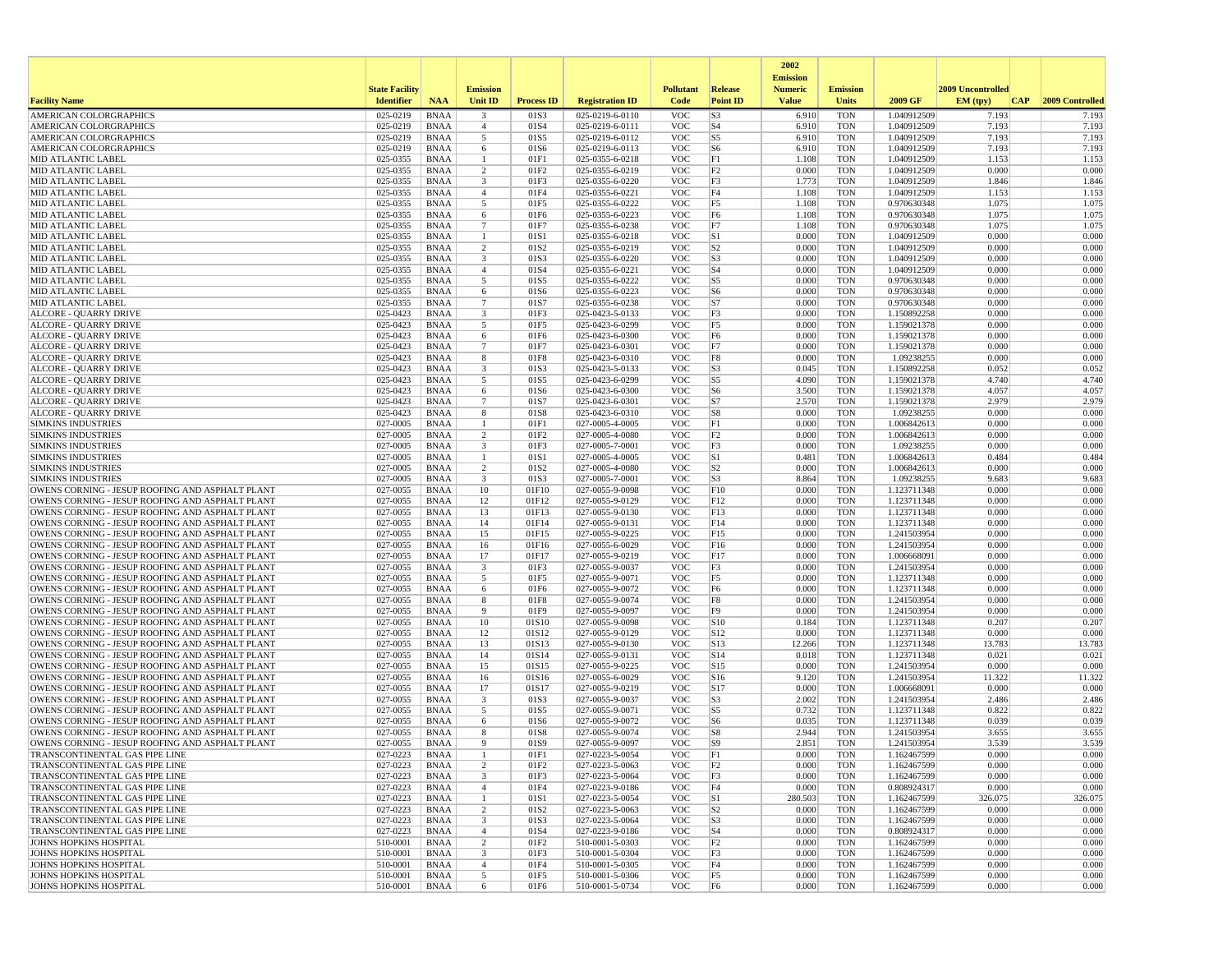|                                                                              |                       |                            |                                           |                                      |                                    |                          |                                    | 2002                              |                          |                            |                   |                 |
|------------------------------------------------------------------------------|-----------------------|----------------------------|-------------------------------------------|--------------------------------------|------------------------------------|--------------------------|------------------------------------|-----------------------------------|--------------------------|----------------------------|-------------------|-----------------|
|                                                                              | <b>State Facility</b> |                            | <b>Emission</b>                           |                                      |                                    | <b>Pollutant</b>         | Release                            | <b>Emission</b><br><b>Numeric</b> | <b>Emission</b>          |                            | 2009 Uncontrolled |                 |
| <b>Facility Name</b>                                                         | <b>Identifier</b>     | <b>NAA</b>                 | Unit ID                                   | <b>Process ID</b>                    | <b>Registration ID</b>             | Code                     | <b>Point ID</b>                    | <b>Value</b>                      | <b>Units</b>             | 2009 GF                    | EM (tpv)<br> CAP  | 2009 Controlled |
| JOHNS HOPKINS HOSPITAL                                                       | 510-0001              | <b>BNAA</b>                | $\overline{2}$                            | 01S2                                 | 510-0001-5-0303                    | <b>VOC</b>               | S <sub>2</sub>                     | 0.547                             | <b>TON</b>               | 1.162467599                | 0.636             | 0.636           |
| <b>JOHNS HOPKINS HOSPITAL</b><br>JOHNS HOPKINS HOSPITAL                      | 510-0001<br>510-0001  | <b>BNAA</b><br><b>BNAA</b> | 3<br>$\overline{4}$                       | 01S3<br>01S4                         | 510-0001-5-0304<br>510-0001-5-0305 | <b>VOC</b><br><b>VOC</b> | S3<br>S <sub>4</sub>               | 0.547<br>0.547                    | <b>TON</b><br><b>TON</b> | 1.162467599                | 0.636<br>0.636    | 0.636<br>0.636  |
| JOHNS HOPKINS HOSPITAL                                                       | 510-0001              | <b>BNAA</b>                | 5                                         | 01S5                                 | 510-0001-5-0306                    | <b>VOC</b>               | S <sub>5</sub>                     | 0.547                             | <b>TON</b>               | 1.162467599<br>1.162467599 | 0.636             | 0.636           |
| <b>JOHNS HOPKINS HOSPITAL</b>                                                | 510-0001              | BNAA                       | 6                                         | 01S6                                 | 510-0001-5-0734                    | <b>VOC</b>               | S <sub>6</sub>                     | 0.547                             | <b>TON</b>               | 1.162467599                | 0.636             | 0.636           |
| <b>CPSG WESTPORT</b>                                                         | 510-0006              | <b>BNAA</b>                | $\overline{4}$                            | 01F4                                 | 510-0006-5-0005                    | <b>VOC</b>               | F4                                 | 0.000                             | <b>TON</b>               | 0.808924317                | 0.000             | 0.000           |
| <b>CPSG WESTPORT</b>                                                         | 510-0006              | <b>BNAA</b>                | $\overline{4}$                            | 01S4                                 | 510-0006-5-0005                    | <b>VOC</b>               | S <sub>4</sub>                     | 0.100                             | <b>TON</b>               | 0.808924317                | 0.081             | 0.081           |
| CPSG GOULD STRRET<br><b>CPSG GOULD STRRET</b>                                | 510-0007<br>510-0007  | BNAA<br><b>BNAA</b>        | $\overline{2}$<br>$\overline{2}$          | 01F <sub>2</sub><br>01S <sub>2</sub> | 510-0007-4-0536<br>510-0007-4-0536 | <b>VOC</b><br><b>VOC</b> | F2<br>S <sub>2</sub>               | 0.000<br>5.670                    | <b>TON</b><br><b>TON</b> | 0.808924317<br>0.808924317 | 0.000<br>4.587    | 0.000<br>4.587  |
| <b>GAF BUILDING PRODUCTS</b>                                                 | 510-0071              | <b>BNAA</b>                | 15                                        | 01F15                                | 510-0071-6-0892                    | <b>VOC</b>               | F15                                | 0.000                             | <b>TON</b>               | 1.241503954                | 0.000             | 0.000           |
| <b>GAF BUILDING PRODUCTS</b>                                                 | 510-0071              | <b>BNAA</b>                | 16                                        | 01F16                                | 510-0071-6-0912                    | <b>VOC</b>               | F16                                | 0.000                             | <b>TON</b>               | 1.123711348                | 0.000             | 0.000           |
| <b>GAF BUILDING PRODUCTS</b>                                                 | 510-0071              | BNAA                       | 17                                        | 01F17                                | 510-0071-6-0924                    | <b>VOC</b>               | F17                                | 0.000                             | <b>TON</b>               | 1.241503954                | 0.000             | 0.000           |
| <b>GAF BUILDING PRODUCTS</b>                                                 | 510-0071              | <b>BNAA</b>                | 18                                        | 01F18                                | 510-0071-5-1142                    | <b>VOC</b>               | F18                                | 0.000                             | <b>TON</b>               | 1.150892258                | 0.000             | 0.000           |
| <b>GAF BUILDING PRODUCTS</b><br><b>GAF BUILDING PRODUCTS</b>                 | 510-0071<br>510-0071  | <b>BNAA</b><br><b>BNAA</b> | 19<br>21                                  | 01F19<br>01F21                       | 510-0071-5-1143<br>510-0071-9-0621 | <b>VOC</b><br><b>VOC</b> | F19<br>F21                         | 0.000<br>2.485                    | <b>TON</b><br><b>TON</b> | 1.150892258<br>1.123711348 | 0.000<br>2.792    | 0.000<br>2.792  |
| <b>GAF BUILDING PRODUCTS</b>                                                 | 510-0071              | <b>BNAA</b>                | 22                                        | 01F22                                | 510-0071-6-1128                    | <b>VOC</b>               | F <sub>22</sub>                    | 0.000                             | <b>TON</b>               | 1.241503954                | 0.000             | 0.000           |
| <b>GAF BUILDING PRODUCTS</b>                                                 | 510-0071              | <b>BNAA</b>                | 24                                        | 01F24                                | 510-0071-6-1743                    | <b>VOC</b>               | F24                                | 0.000                             | <b>TON</b>               | 1.123711348                | 0.000             | 0.000           |
| <b>GAF BUILDING PRODUCTS</b>                                                 | 510-0071              | BNAA                       | 25                                        | 01F25                                | 510-0071-6-1725                    | <b>VOC</b>               | F25                                | 0.000                             | <b>TON</b>               | 1.241503954                | 0.000             | 0.000           |
| <b>GAF BUILDING PRODUCTS</b>                                                 | 510-0071              | <b>BNAA</b>                | 5                                         | 01F5                                 | 510-0071-6-0003                    | <b>VOC</b>               | F5                                 | 0.000                             | <b>TON</b>               | 1.241503954                | 0.000             | 0.000           |
| <b>GAF BUILDING PRODUCTS</b><br><b>GAF BUILDING PRODUCTS</b>                 | 510-0071<br>510-0071  | <b>BNAA</b><br>BNAA        | 15<br>16                                  | 01S15<br>01S16                       | 510-0071-6-0892<br>510-0071-6-0912 | <b>VOC</b><br><b>VOC</b> | S15<br>S16                         | 3.393<br>0.000                    | <b>TON</b><br><b>TON</b> | 1.241503954<br>1.123711348 | 4.212<br>0.000    | 4.212<br>0.000  |
| <b>GAF BUILDING PRODUCTS</b>                                                 | 510-0071              | <b>BNAA</b>                | 17                                        | 01S17                                | 510-0071-6-0924                    | <b>VOC</b>               | S17                                | 0.000                             | <b>TON</b>               | 1.241503954                | 0.000             | 0.000           |
| <b>GAF BUILDING PRODUCTS</b>                                                 | 510-0071              | BNAA                       | 18                                        | 01S18                                | 510-0071-5-1142                    | <b>VOC</b>               | S18                                | 0.000                             | <b>TON</b>               | 1.150892258                | 0.000             | 0.000           |
| <b>GAF BUILDING PRODUCTS</b>                                                 | 510-0071              | BNAA                       | 19                                        | 01S19                                | 510-0071-5-1143                    | <b>VOC</b>               | S19                                | 0.000                             | <b>TON</b>               | 1.150892258                | 0.000             | 0.000           |
| <b>GAF BUILDING PRODUCTS</b>                                                 | 510-0071              | <b>BNAA</b>                | 21                                        | 01S21                                | 510-0071-9-0621                    | <b>VOC</b>               | S21                                | 0.000                             | <b>TON</b>               | 1.123711348                | 0.000             | 0.000           |
| <b>GAF BUILDING PRODUCTS</b><br><b>GAF BUILDING PRODUCTS</b>                 | 510-0071<br>510-0071  | BNAA<br><b>BNAA</b>        | 22<br>24                                  | 01S22<br>01S24                       | 510-0071-6-1128<br>510-0071-6-1743 | <b>VOC</b><br><b>VOC</b> | S <sub>22</sub><br>S <sub>24</sub> | 0.000<br>5.378                    | <b>TON</b><br><b>TON</b> | 1.241503954<br>1.123711348 | 0.000<br>6.043    | 0.000<br>6.043  |
| <b>GAF BUILDING PRODUCTS</b>                                                 | 510-0071              | <b>BNAA</b>                | 25                                        | 01S25                                | 510-0071-6-1725                    | <b>VOC</b>               | S <sub>25</sub>                    | 0.000                             | <b>TON</b>               | 1.241503954                | 0.000             | 0.000           |
| <b>GAF BUILDING PRODUCTS</b>                                                 | 510-0071              | <b>BNAA</b>                | 5                                         | 01S5                                 | 510-0071-6-0003                    | <b>VOC</b>               | S <sub>5</sub>                     | 1.280                             | <b>TON</b>               | 1.241503954                | 1.589             | 1.589           |
| FMC CORP. ORGANIC CHEMICALS DIVISION                                         | 510-0073              | BNAA                       | -1                                        | 01F1                                 | 510-0073-2-0209                    | <b>VOC</b>               | F1                                 | 0.000                             | <b>TON</b>               | 1.159021378                | 0.000             | 0.000           |
| FMC CORP. ORGANIC CHEMICALS DIVISION                                         | 510-0073              | <b>BNAA</b>                | 13                                        | 01F13                                | 510-0073-7-0471                    | <b>VOC</b>               | F13                                | 0.000                             | <b>TON</b>               | 1.327272773                | 0.000             | 0.000           |
| FMC CORP. ORGANIC CHEMICALS DIVISION<br>FMC CORP. ORGANIC CHEMICALS DIVISION | 510-0073<br>510-0073  | <b>BNAA</b><br>BNAA        | 15<br>16                                  | 01F15<br>01F16                       | 510-0073-7-0923<br>510-0073-7-0938 | <b>VOC</b><br><b>VOC</b> | F15<br>F16                         | 0.534<br>0.000                    | <b>TON</b><br><b>TON</b> | 1.327272773<br>1.327272773 | 0.708<br>0.000    | 0.708<br>0.000  |
| FMC CORP. ORGANIC CHEMICALS DIVISION                                         | 510-0073              | <b>BNAA</b>                | 17                                        | 01F17                                | 510-0073-7-0967                    | <b>VOC</b>               | F17                                | 0.000                             | <b>TON</b>               | 1.327272773                | 0.000             | 0.000           |
| FMC CORP. ORGANIC CHEMICALS DIVISION                                         | 510-0073              | <b>BNAA</b>                | 18                                        | 01F18                                | 510-0073-7-1023                    | <b>VOC</b>               | F18                                | 0.112                             | <b>TON</b>               | 1.327272773                | 0.149             | 0.149           |
| FMC CORP. ORGANIC CHEMICALS DIVISION                                         | 510-0073              | <b>BNAA</b>                | 20                                        | 01F20                                | 510-0073-7-1143                    | <b>VOC</b>               | F20                                | 0.000                             | <b>TON</b>               | 1.327272773                | 0.000             | 0.000           |
| FMC CORP. ORGANIC CHEMICALS DIVISION                                         | 510-0073              | BNAA                       | 21                                        | 01F21                                | 510-0073-7-1153                    | <b>VOC</b>               | F21                                | 0.000                             | <b>TON</b>               | 1.327272773                | 0.000             | 0.000           |
| FMC CORP. ORGANIC CHEMICALS DIVISION<br>FMC CORP. ORGANIC CHEMICALS DIVISION | 510-0073<br>510-0073  | <b>BNAA</b><br><b>BNAA</b> | 22<br>24                                  | 01F22<br>01F24                       | 510-0073-7-1373<br>510-0073-7-1329 | <b>VOC</b><br><b>VOC</b> | F22<br>F24                         | 0.000<br>0.000                    | <b>TON</b><br><b>TON</b> | 1.327272773<br>1.327272773 | 0.000<br>0.000    | 0.000<br>0.000  |
| FMC CORP. ORGANIC CHEMICALS DIVISION                                         | 510-0073              | <b>BNAA</b>                | 25                                        | 01F25                                | 510-0073-7-1410                    | <b>VOC</b>               | F25                                | 0.000                             | <b>TON</b>               | 1.327272773                | 0.000             | 0.000           |
| FMC CORP. ORGANIC CHEMICALS DIVISION                                         | 510-0073              | BNAA                       | 27                                        | 01F27                                | 510-0073-7-1671                    | <b>VOC</b>               | F <sub>27</sub>                    | 0.000                             | <b>TON</b>               | 1.327272773                | 0.000             | 0.000           |
| FMC CORP. ORGANIC CHEMICALS DIVISION                                         | 510-0073              | <b>BNAA</b>                | 28                                        | 01F28                                | 510-0073-7-1672                    | <b>VOC</b>               | F28                                | 0.000                             | <b>TON</b>               | 1.327272773                | 0.000             | 0.000           |
| FMC CORP. ORGANIC CHEMICALS DIVISION                                         | 510-0073              | <b>BNAA</b>                | 29                                        | 01F29                                | 510-0073-5-1439                    | <b>VOC</b>               | F29                                | 0.000                             | <b>TON</b>               | 1.150892258                | 0.000             | 0.000           |
| FMC CORP. ORGANIC CHEMICALS DIVISION<br>FMC CORP. ORGANIC CHEMICALS DIVISION | 510-0073<br>510-0073  | BNAA<br><b>BNAA</b>        | $\overline{\mathbf{3}}$<br>$\overline{4}$ | 01F3<br>01F4                         | 510-0073-4-0151<br>510-0073-4-0152 | <b>VOC</b><br><b>VOC</b> | F3<br>F4                           | 0.000<br>0.000                    | <b>TON</b><br><b>TON</b> | 1.150892258<br>1.150892258 | 0.000<br>0.000    | 0.000<br>0.000  |
| FMC CORP. ORGANIC CHEMICALS DIVISION                                         | 510-0073              | <b>BNAA</b>                | 5                                         | 01F5                                 | 510-0073-4-0153                    | <b>VOC</b>               | F <sub>5</sub>                     | 0.000                             | <b>TON</b>               | 1.150892258                | 0.000             | 0.000           |
| FMC CORP. ORGANIC CHEMICALS DIVISION                                         | 510-0073              | <b>BNAA</b>                | 6                                         | 01F6                                 | 510-0073-4-2088                    | <b>VOC</b>               | F <sub>6</sub>                     | 0.000                             | <b>TON</b>               | 1.150892258                | 0.000             | 0.000           |
| FMC CORP. ORGANIC CHEMICALS DIVISION                                         | 510-0073              | BNAA                       | 8                                         | 01F8                                 | 510-0073-7-0195                    | <b>VOC</b>               | F8                                 | 0.000                             | <b>TON</b>               | 1.327272773                | 0.000             | 0.000           |
| FMC CORP. ORGANIC CHEMICALS DIVISION                                         | 510-0073              | BNAA                       | -1                                        | 01S1                                 | 510-0073-2-0209                    | <b>VOC</b>               | S1                                 | 1.914                             | <b>TON</b>               | 1.159021378                | 2.218             | 2.218           |
| FMC CORP. ORGANIC CHEMICALS DIVISION<br>FMC CORP. ORGANIC CHEMICALS DIVISION | 510-0073<br>510-0073  | <b>BNAA</b><br>BNAA        | 13<br>15                                  | 01S13<br>01S15                       | 510-0073-7-0471<br>510-0073-7-0923 | <b>VOC</b><br><b>VOC</b> | $\vert$ S13<br>S15                 | 3.822<br>0.146                    | <b>TON</b><br><b>TON</b> | 1.327272773<br>1.327272773 | 5.073<br>0.193    | 5.073<br>0.193  |
| FMC CORP. ORGANIC CHEMICALS DIVISION                                         | 510-0073              | <b>BNAA</b>                | 16                                        | 01S16                                | 510-0073-7-0938                    | <b>VOC</b>               | S <sub>16</sub>                    | 0.895                             | <b>TON</b>               | 1.327272773                | 1.188             | 1.188           |
| FMC CORP. ORGANIC CHEMICALS DIVISION                                         | 510-0073              | <b>BNAA</b>                | 17                                        | 01S17                                | 510-0073-7-0967                    | <b>VOC</b>               | S17                                | 0.000                             | <b>TON</b>               | 1.327272773                | 0.000             | 0.000           |
| FMC CORP. ORGANIC CHEMICALS DIVISION                                         | 510-0073              | <b>BNAA</b>                | 18                                        | 01S18                                | 510-0073-7-1023                    | <b>VOC</b>               | S18                                | 1.344                             | <b>TON</b>               | 1.327272773                | 1.784             | 1.784           |
| FMC CORP. ORGANIC CHEMICALS DIVISION                                         | 510-0073              | BNAA                       | 20                                        | 01S20                                | 510-0073-7-1143                    | <b>VOC</b>               | S <sub>20</sub>                    | 0.000                             | <b>TON</b>               | 1.327272773                | 0.000             | 0.000           |
| FMC CORP. ORGANIC CHEMICALS DIVISION<br>FMC CORP. ORGANIC CHEMICALS DIVISION | 510-0073<br>510-0073  | <b>BNAA</b><br><b>BNAA</b> | 21<br>22                                  | 01S21<br>01S22                       | 510-0073-7-1153<br>510-0073-7-1373 | <b>VOC</b><br><b>VOC</b> | S <sub>21</sub><br>S <sub>22</sub> | 1.502<br>0.920                    | <b>TON</b><br><b>TON</b> | 1.327272773<br>1.327272773 | 1.993<br>1.221    | 1.993<br>1.221  |
| FMC CORP. ORGANIC CHEMICALS DIVISION                                         | 510-0073              | BNAA                       | 24                                        | 01S24                                | 510-0073-7-1329                    | <b>VOC</b>               | S <sub>24</sub>                    | 2.890                             | <b>TON</b>               | 1.327272773                | 3.836             | 3.836           |
| FMC CORP. ORGANIC CHEMICALS DIVISION                                         | 510-0073              | <b>BNAA</b>                | 25                                        | 01S25                                | 510-0073-7-1410                    | <b>VOC</b>               | S <sub>25</sub>                    | 0.120                             | TON                      | 1.327272773                | 0.159             | 0.159           |
| FMC CORP. ORGANIC CHEMICALS DIVISION                                         | 510-0073              | BNAA                       | 27                                        | 01S27                                | 510-0073-7-1671                    | <b>VOC</b>               | S27                                | 1.030                             | <b>TON</b>               | 1.327272773                | 1.367             | 1.367           |
| FMC CORP. ORGANIC CHEMICALS DIVISION                                         | 510-0073              | BNAA                       | 28                                        | 01S28                                | 510-0073-7-1672                    | <b>VOC</b>               | S28                                | 0.108                             | <b>TON</b>               | 1.327272773                | 0.143             | 0.143           |
| FMC CORP. ORGANIC CHEMICALS DIVISION<br>FMC CORP. ORGANIC CHEMICALS DIVISION | 510-0073<br>510-0073  | <b>BNAA</b><br>BNAA        | 29<br>$\overline{\mathbf{3}}$             | 01S29<br>01S3                        | 510-0073-5-1439<br>510-0073-4-0151 | <b>VOC</b><br><b>VOC</b> | S29<br>S <sub>3</sub>              | 0.116<br>0.038                    | <b>TON</b><br><b>TON</b> | 1.150892258<br>1.150892258 | 0.133<br>0.043    | 0.133<br>0.043  |
| FMC CORP. ORGANIC CHEMICALS DIVISION                                         | 510-0073              | <b>BNAA</b>                | $\overline{4}$                            | 01S4                                 | 510-0073-4-0152                    | <b>VOC</b>               | S <sub>4</sub>                     | 0.171                             | <b>TON</b>               | 1.150892258                | 0.197             | 0.197           |
| FMC CORP. ORGANIC CHEMICALS DIVISION                                         | 510-0073              | <b>BNAA</b>                | 5                                         | 01S5                                 | 510-0073-4-0153                    | <b>VOC</b>               | S5                                 | 0.509                             | <b>TON</b>               | 1.150892258                | 0.585             | 0.585           |
| FMC CORP. ORGANIC CHEMICALS DIVISION                                         | 510-0073              | BNAA                       | 6                                         | 01S6                                 | 510-0073-4-2088                    | <b>VOC</b>               | S6                                 | 0.530                             | <b>TON</b>               | 1.150892258                | 0.609             | 0.609           |
| FMC CORP. ORGANIC CHEMICALS DIVISION                                         | 510-0073              | BNAA                       | 8                                         | 01S8                                 | 510-0073-7-0195                    | <b>VOC</b>               | S8                                 | 0.000                             | <b>TON</b>               | 1.327272773                | 0.000             | 0.000           |
| <b>GRACE - DAVISON CHEMICAL</b><br><b>GRACE - DAVISON CHEMICAL</b>           | 510-0076<br>510-0076  | BNAA<br><b>BNAA</b>        | -1<br>10                                  | 01F1<br>01F10                        | 510-0076-5-0016<br>510-0076-7-1079 | <b>VOC</b><br><b>VOC</b> | F1<br>F10                          | 0.000<br>0.000                    | <b>TON</b><br><b>TON</b> | 1.150892258<br>1.094117641 | 0.000<br>0.000    | 0.000<br>0.000  |
| <b>GRACE - DAVISON CHEMICAL</b>                                              | 510-0076              | <b>BNAA</b>                | 11                                        | 01F11                                | 510-0076-7-1087                    | <b>VOC</b>               | F11                                | 0.000                             | <b>TON</b>               | 1.013260484                | 0.000             | 0.000           |
| <b>GRACE - DAVISON CHEMICAL</b>                                              | 510-0076              | <b>BNAA</b>                | 12                                        | 01F12                                | 510-0076-7-1094                    | <b>VOC</b>               | F12                                | 0.000                             | TON                      | 1.013260484                | 0.000             | 0.000           |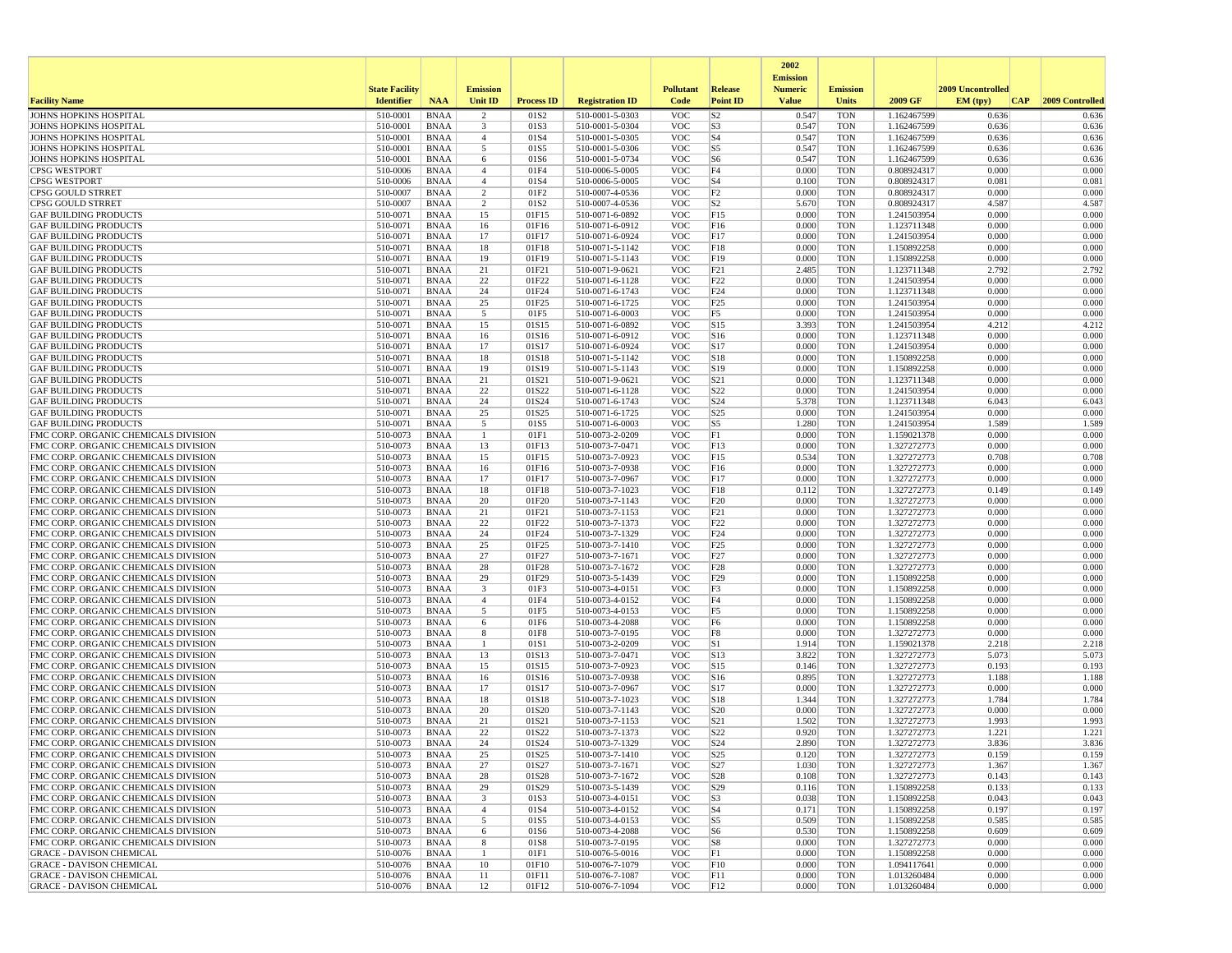|                                                                    |                       |                            |                         |                   |                                    |                          |                         | 2002                              |                          |                            |                   |                 |
|--------------------------------------------------------------------|-----------------------|----------------------------|-------------------------|-------------------|------------------------------------|--------------------------|-------------------------|-----------------------------------|--------------------------|----------------------------|-------------------|-----------------|
|                                                                    | <b>State Facility</b> |                            | <b>Emission</b>         |                   |                                    | <b>Pollutant</b>         | Release                 | <b>Emission</b><br><b>Numeric</b> | <b>Emission</b>          |                            | 2009 Uncontrolled |                 |
| <b>Facility Name</b>                                               | <b>Identifier</b>     | <b>NAA</b>                 | Unit ID                 | <b>Process ID</b> | <b>Registration ID</b>             | Code                     | <b>Point ID</b>         | <b>Value</b>                      | <b>Units</b>             | 2009 GF                    | EM (typ)<br> CAP  | 2009 Controlled |
| <b>GRACE - DAVISON CHEMICAL</b>                                    | 510-0076              | <b>BNAA</b>                | 13                      | 01F13             | 510-0076-7-1095                    | <b>VOC</b>               | F13                     | 0.000                             | <b>TON</b>               | 1.013260484                | 0.000             | 0.000           |
| <b>GRACE - DAVISON CHEMICAL</b>                                    | 510-0076              | <b>BNAA</b><br><b>BNAA</b> | 15                      | 01F15             | 510-0076-7-1405                    | <b>VOC</b><br><b>VOC</b> | F15                     | 0.000<br>0.000                    | <b>TON</b><br><b>TON</b> | 1.013260484                | 0.000<br>0.000    | 0.000<br>0.000  |
| <b>GRACE - DAVISON CHEMICAL</b><br><b>GRACE - DAVISON CHEMICAL</b> | 510-0076<br>510-0076  | <b>BNAA</b>                | 5<br>59                 | 01F5<br>01F59     | 510-0076-5-0294<br>510-0076-7-1644 | <b>VOC</b>               | F5<br>F59               | 0.000                             | <b>TON</b>               | 1.150892258<br>1.290902734 | 0.000             | 0.000           |
| <b>GRACE - DAVISON CHEMICAL</b>                                    | 510-0076              | <b>BNAA</b>                | 6                       | 01F6              | 510-0076-7-0951                    | <b>VOC</b>               | F <sub>6</sub>          | 0.000                             | <b>TON</b>               | 1.013260484                | 0.000             | 0.000           |
| <b>GRACE - DAVISON CHEMICAL</b>                                    | 510-0076              | <b>BNAA</b>                | 63                      | 01F63             | 510-0076-7-1667                    | <b>VOC</b>               | F63                     | 0.130                             | <b>TON</b>               | 1.013260484                | 0.132             | 0.132           |
| <b>GRACE - DAVISON CHEMICAL</b>                                    | 510-0076              | <b>BNAA</b>                | $\overline{7}$          | 01F7              | 510-0076-7-1024                    | <b>VOC</b>               | F7                      | 0.120                             | <b>TON</b>               | 1.013260484                | 0.122             | 0.122           |
| <b>GRACE - DAVISON CHEMICAL</b>                                    | 510-0076              | <b>BNAA</b>                | 8                       | 01F8              | 510-0076-7-1076                    | <b>VOC</b>               | F8                      | 0.000                             | <b>TON</b>               | 1.013260484                | 0.000             | 0.000           |
| <b>GRACE - DAVISON CHEMICAL</b>                                    | 510-0076              | <b>BNAA</b>                | 9                       | 01F9              | 510-0076-7-1077                    | <b>VOC</b>               | F <sub>9</sub>          | 0.000                             | <b>TON</b>               | 1.013260484                | 0.000             | 0.000           |
| <b>GRACE - DAVISON CHEMICAL</b>                                    | 510-0076              | <b>BNAA</b>                | -1                      | 01S1              | 510-0076-5-0016                    | <b>VOC</b>               | S1                      | 0.030                             | <b>TON</b>               | 1.150892258                | 0.035             | 0.035           |
| <b>GRACE - DAVISON CHEMICAL</b>                                    | 510-0076              | <b>BNAA</b>                | 10                      | 01S10             | 510-0076-7-1079                    | <b>VOC</b>               | S10                     | 0.100                             | <b>TON</b>               | 1.094117641                | 0.109             | 0.109           |
| <b>GRACE - DAVISON CHEMICAL</b>                                    | 510-0076              | <b>BNAA</b>                | 11                      | 01S11             | 510-0076-7-1087                    | <b>VOC</b>               | S11                     | 0.140                             | <b>TON</b>               | 1.013260484                | 0.142             | 0.142           |
| <b>GRACE - DAVISON CHEMICAL</b><br><b>GRACE - DAVISON CHEMICAL</b> | 510-0076<br>510-0076  | <b>BNAA</b><br><b>BNAA</b> | 12<br>13                | 01S12<br>01S13    | 510-0076-7-1094<br>510-0076-7-1095 | <b>VOC</b><br><b>VOC</b> | S12<br>S13              | 0.110<br>0.370                    | <b>TON</b><br><b>TON</b> | 1.013260484<br>1.013260484 | 0.111<br>0.375    | 0.111<br>0.375  |
| <b>GRACE - DAVISON CHEMICAL</b>                                    | 510-0076              | <b>BNAA</b>                | 15                      | 01S15             | 510-0076-7-1405                    | <b>VOC</b>               | S15                     | 0.030                             | <b>TON</b>               | 1.013260484                | 0.030             | 0.030           |
| <b>GRACE - DAVISON CHEMICAL</b>                                    | 510-0076              | BNAA                       | 5                       | 01S5              | 510-0076-5-0294                    | <b>VOC</b>               | S5                      | 1.000                             | <b>TON</b>               | 1.150892258                | 1.151             | 1.151           |
| <b>GRACE - DAVISON CHEMICAL</b>                                    | 510-0076              | <b>BNAA</b>                | 59                      | 01S59             | 510-0076-7-1644                    | <b>VOC</b>               | S59                     | 0.660                             | <b>TON</b>               | 1.290902734                | 0.852             | 0.852           |
| <b>GRACE - DAVISON CHEMICAL</b>                                    | 510-0076              | <b>BNAA</b>                | 6                       | 01S6              | 510-0076-7-0951                    | <b>VOC</b>               | S <sub>6</sub>          | 0.020                             | <b>TON</b>               | 1.013260484                | 0.020             | 0.020           |
| <b>GRACE - DAVISON CHEMICAL</b>                                    | 510-0076              | <b>BNAA</b>                | 63                      | 01S63             | 510-0076-7-1667                    | <b>VOC</b>               | S63                     | 0.030                             | <b>TON</b>               | 1.013260484                | 0.030             | 0.030           |
| <b>GRACE - DAVISON CHEMICAL</b>                                    | 510-0076              | <b>BNAA</b>                | $\overline{7}$          | 01S7              | 510-0076-7-1024                    | <b>VOC</b>               | S7                      | 2.850                             | <b>TON</b>               | 1.013260484                | 2.888             | 2.888           |
| <b>GRACE - DAVISON CHEMICAL</b>                                    | 510-0076              | <b>BNAA</b>                | 8                       | 01S8              | 510-0076-7-1076                    | <b>VOC</b>               | S8                      | 0.260                             | <b>TON</b>               | 1.013260484                | 0.263             | 0.263           |
| <b>GRACE - DAVISON CHEMICAL</b>                                    | 510-0076              | <b>BNAA</b>                | 9                       | 01S9              | 510-0076-7-1077                    | <b>VOC</b>               | S <sub>9</sub>          | 0.280                             | <b>TON</b>               | 1.013260484                | 0.284             | 0.284           |
| JOHNS HOPKINS - HOMEWOOD CAMPUS                                    | 510-0077              | <b>BNAA</b>                | 10                      | 01F10             | 510-0077-5-0763                    | <b>VOC</b>               | F10                     | 0.000                             | <b>TON</b>               | 1.162467599                | 0.000             | 0.000           |
| JOHNS HOPKINS - HOMEWOOD CAMPUS                                    | 510-0077              | <b>BNAA</b>                | 11                      | 01F11             | 510-0077-5-0964                    | <b>VOC</b>               | F11                     | 0.000                             | <b>TON</b>               | 1.162467599                | 0.000             | 0.000           |
| JOHNS HOPKINS - HOMEWOOD CAMPUS                                    | 510-0077              | <b>BNAA</b>                | 12                      | 01F12             | 510-0077-5-0965                    | <b>VOC</b>               | F12                     | 0.000                             | <b>TON</b>               | 1.162467599<br>1.162467599 | 0.000             | 0.000           |
| JOHNS HOPKINS - HOMEWOOD CAMPUS<br>JOHNS HOPKINS - HOMEWOOD CAMPUS | 510-0077<br>510-0077  | <b>BNAA</b><br><b>BNAA</b> | 5<br>6                  | 01F5<br>01F6      | 510-0077-5-0533<br>510-0077-5-0534 | <b>VOC</b><br><b>VOC</b> | F5<br>F <sub>6</sub>    | 0.000<br>0.000                    | <b>TON</b><br><b>TON</b> | 1.162467599                | 0.000<br>0.000    | 0.000<br>0.000  |
| JOHNS HOPKINS - HOMEWOOD CAMPUS                                    | 510-0077              | <b>BNAA</b>                | $\overline{7}$          | 01F7              | 510-0077-5-0535                    | <b>VOC</b>               | F7                      | 0.000                             | <b>TON</b>               | 1.162467599                | 0.000             | 0.000           |
| JOHNS HOPKINS - HOMEWOOD CAMPUS                                    | 510-0077              | <b>BNAA</b>                | 10                      | 01S10             | 510-0077-5-0763                    | <b>VOC</b>               | S10                     | 0.183                             | <b>TON</b>               | 1.162467599                | 0.212             | 0.212           |
| JOHNS HOPKINS - HOMEWOOD CAMPUS                                    | 510-0077              | <b>BNAA</b>                | 11                      | 01S11             | 510-0077-5-0964                    | <b>VOC</b>               | <b>S11</b>              | 0.000                             | <b>TON</b>               | 1.162467599                | 0.000             | 0.000           |
| JOHNS HOPKINS - HOMEWOOD CAMPUS                                    | 510-0077              | <b>BNAA</b>                | 12                      | 01S12             | 510-0077-5-0965                    | <b>VOC</b>               | S12                     | 0.000                             | <b>TON</b>               | 1.162467599                | 0.000             | 0.000           |
| JOHNS HOPKINS - HOMEWOOD CAMPUS                                    | 510-0077              | <b>BNAA</b>                | 5                       | 01S5              | 510-0077-5-0533                    | <b>VOC</b>               | S5                      | 0.183                             | <b>TON</b>               | 1.162467599                | 0.212             | 0.212           |
| JOHNS HOPKINS - HOMEWOOD CAMPUS                                    | 510-0077              | <b>BNAA</b>                | 6                       | 01S6              | 510-0077-5-0534                    | <b>VOC</b>               | S <sub>6</sub>          | 0.183                             | <b>TON</b>               | 1.162467599                | 0.212             | 0.212           |
| JOHNS HOPKINS - HOMEWOOD CAMPUS                                    | 510-0077              | <b>BNAA</b>                | $7\phantom{.0}$         | 01S7              | 510-0077-5-0535                    | <b>VOC</b>               | S7                      | 0.183                             | <b>TON</b>               | 1.162467599                | 0.212             | 0.212           |
| SASOL NORTH AMERICA, INC.                                          | 510-0100              | <b>BNAA</b>                |                         | 01F1              | 510-0100-4-2853                    | <b>VOC</b>               | F1                      | 0.000                             | <b>TON</b>               | 1.006842613                | 0.000             | 0.000           |
| SASOL NORTH AMERICA, INC.                                          | 510-0100              | <b>BNAA</b>                | 2                       | 01F2              | 510-0100-4-2854                    | <b>VOC</b>               | F2                      | 0.000                             | <b>TON</b>               | 1.006842613                | 0.000             | 0.000           |
| <b>SASOL NORTH AMERICA, INC.</b><br>SASOL NORTH AMERICA, INC       | 510-0100<br>510-0100  | <b>BNAA</b><br><b>BNAA</b> | 3<br>-1                 | 01F3<br>01S1      | 510-0100-7-1394<br>510-0100-4-2853 | <b>VOC</b><br><b>VOC</b> | F3<br>S1                | 0.400<br>0.200                    | <b>TON</b><br><b>TON</b> | 1.013260484<br>1.006842613 | 0.405<br>0.201    | 0.405<br>0.201  |
| SASOL NORTH AMERICA, INC.                                          | 510-0100              | <b>BNAA</b>                | 2                       | 01S2              | 510-0100-4-2854                    | <b>VOC</b>               | S <sub>2</sub>          | 0.200                             | <b>TON</b>               | 1.006842613                | 0.201             | 0.201           |
| SASOL NORTH AMERICA, INC.                                          | 510-0100              | <b>BNAA</b>                | 3                       | 01S3              | 510-0100-7-1394                    | <b>VOC</b>               | S <sub>3</sub>          | 8.600                             | <b>TON</b>               | 1.013260484                | 8.714             | 8.714           |
| UNITED STATES GYPSUM COMPANY                                       | 510-0106              | <b>BNAA</b>                | 3                       | 01F3              | 510-0106-6-0879                    | <b>VOC</b>               | F3                      | 0.000                             | <b>TON</b>               | 1.10654211                 | 0.000             | 0.000           |
| UNITED STATES GYPSUM COMPANY                                       | 510-0106              | <b>BNAA</b>                | 5                       | 01F5              | 510-0106-6-0881                    | <b>VOC</b>               | F <sub>5</sub>          | 0.000                             | <b>TON</b>               | 1.109717846                | 0.000             | 0.000           |
| UNITED STATES GYPSUM COMPANY                                       | 510-0106              | <b>BNAA</b>                | $\overline{\mathbf{3}}$ | 01S3              | 510-0106-6-0879                    | <b>VOC</b>               | S <sub>3</sub>          | 1.250                             | <b>TON</b>               | 1.10654211                 | 1.383             | 1.383           |
| UNITED STATES GYPSUM COMPANY                                       | 510-0106              | <b>BNAA</b>                | 5                       | 01S5              | 510-0106-6-0881                    | <b>VOC</b>               | S5                      | 0.730                             | <b>TON</b>               | 1.109717846                | 0.810             | 0.810           |
| MILLENIUM INORGANIC CHEMICALS                                      | 510-0109              | <b>BNAA</b>                | 11                      | 01F11             | 510-0109-7-0098                    | <b>VOC</b>               | F11                     | 0.000                             | <b>TON</b>               | 1.087336302                | 0.000             | 0.000           |
| MILLENIUM INORGANIC CHEMICALS                                      | 510-0109              | <b>BNAA</b>                | 12                      | 01F12             | 510-0109-7-0099                    | <b>VOC</b>               | F12                     | 0.000                             | <b>TON</b>               | 1.013260484                | 0.000             | 0.000           |
| MILLENIUM INORGANIC CHEMICALS                                      | 510-0109              | <b>BNAA</b>                | 13                      | 01F13             | 510-0109-7-0100                    | <b>VOC</b>               | F13                     | 0.000                             | <b>TON</b>               | 1.087336302                | 0.000             | 0.000           |
| MILLENIUM INORGANIC CHEMICALS<br>MILLENIUM INORGANIC CHEMICALS     | 510-0109<br>510-0109  | <b>BNAA</b><br><b>BNAA</b> | 14<br>15                | 01F14<br>01F15    | 510-0109-7-0101<br>510-0109-7-0102 | <b>VOC</b><br><b>VOC</b> | F14<br>F15              | 0.000<br>0.000                    | <b>TON</b><br><b>TON</b> | 1.239344239<br>1.239344239 | 0.000<br>0.000    | 0.000<br>0.000  |
| MILLENIUM INORGANIC CHEMICALS                                      | 510-0109              | <b>BNAA</b>                | 16                      | 01F16             | 510-0109-7-0103                    | <b>VOC</b>               | F16                     | 0.000                             | <b>TON</b>               | 1.239344239                | 0.000             | 0.000           |
| MILLENIUM INORGANIC CHEMICALS                                      | 510-0109              | <b>BNAA</b>                | 22                      | 01F22             | 510-0109-7-0776                    | <b>VOC</b>               | F22                     | 0.000                             | <b>TON</b>               | 1.013260484                | 0.000             | 0.000           |
| MILLENIUM INORGANIC CHEMICALS                                      | 510-0109              | BNAA                       | 23                      | 01F23             | 510-0109-7-0777                    | <b>VOC</b>               | F23                     | 0.000                             | <b>TON</b>               | 1.013260484                | 0.000             | 0.000           |
| MILLENIUM INORGANIC CHEMICALS                                      | 510-0109              | <b>BNAA</b>                | 24                      | 01F24             | 510-0109-7-0778                    | <b>VOC</b>               | F24                     | 0.000                             | <b>TON</b>               | 1.013260484                | 0.000             | 0.000           |
| MILLENIUM INORGANIC CHEMICALS                                      | 510-0109              | <b>BNAA</b>                | 25                      | 01F25             | 510-0109-7-0779                    | <b>VOC</b>               | F25                     | 0.000                             | <b>TON</b>               | 1.013260484                | 0.000             | 0.000           |
| MILLENIUM INORGANIC CHEMICALS                                      | 510-0109              | <b>BNAA</b>                | 27                      | 01F27             | 510-0109-7-0941                    | <b>VOC</b>               | F <sub>27</sub>         | 0.000                             | <b>TON</b>               | 1.013260484                | 0.000             | 0.000           |
| MILLENIUM INORGANIC CHEMICALS                                      | 510-0109              | <b>BNAA</b>                | 29                      | 01F29             | 510-0109-7-1108                    | <b>VOC</b>               | F29                     | 0.000                             | <b>TON</b>               | 1.013260484                | 0.000             | 0.000           |
| MILLENIUM INORGANIC CHEMICALS                                      | 510-0109              | <b>BNAA</b>                | 3                       | 01F3              | 510-0109-5-0437                    | <b>VOC</b>               | F3                      | 0.000                             | <b>TON</b>               | 1.150892258                | 0.000             | 0.000           |
| MILLENIUM INORGANIC CHEMICALS                                      | 510-0109<br>510-0109  | <b>BNAA</b><br><b>BNAA</b> | 30<br>31                | 01F30<br>01F31    | 510-0109-7-1109<br>510-0109-7-1139 | <b>VOC</b><br><b>VOC</b> | F30                     | 0.000                             | <b>TON</b><br>TON        | 1.013260484<br>1.013260484 | 0.000<br>0.000    | 0.000<br>0.000  |
| MILLENIUM INORGANIC CHEMICALS<br>MILLENIUM INORGANIC CHEMICALS     | 510-0109              | BNAA                       | 34                      | 01F34             | 510-0109-7-1579                    | <b>VOC</b>               | F31<br>F34              | 0.000<br>0.000                    | <b>TON</b>               | 1.013260484                | 0.000             | 0.000           |
| MILLENIUM INORGANIC CHEMICALS                                      | 510-0109              | <b>BNAA</b>                | $\overline{4}$          | 01F4              | 510-0109-5-0438                    | <b>VOC</b>               | F4                      | 0.000                             | <b>TON</b>               | 1.150892258                | 0.000             | 0.000           |
| MILLENIUM INORGANIC CHEMICALS                                      | 510-0109              | BNAA                       | 52                      | 01F52             | 510-0109-9-0831                    | <b>VOC</b>               | F52                     | 0.183                             | <b>TON</b>               | 1.002286434                | 0.183             | 0.183           |
| MILLENIUM INORGANIC CHEMICALS                                      | 510-0109              | <b>BNAA</b>                | 53                      | 01F53             | 510-0109-5-1430                    | <b>VOC</b>               | F53                     | 0.000                             | <b>TON</b>               | 1.150892258                | 0.000             | 0.000           |
| MILLENIUM INORGANIC CHEMICALS                                      | 510-0109              | <b>BNAA</b>                | 54                      | 01F54             | 510-0109-5-1431                    | <b>VOC</b>               | F54                     | 0.000                             | <b>TON</b>               | 1.150892258                | 0.000             | 0.000           |
| MILLENIUM INORGANIC CHEMICALS                                      | 510-0109              | <b>BNAA</b>                | 55                      | 01F55             | 510-0109-5-1432                    | <b>VOC</b>               | F55                     | 0.000                             | <b>TON</b>               | 1.150892258                | 0.000             | 0.000           |
| MILLENIUM INORGANIC CHEMICALS                                      | 510-0109              | BNAA                       | 6                       | 01F6              | 510-0109-5-0760                    | <b>VOC</b>               | F6                      | 0.000                             | <b>TON</b>               | 1.150892258                | 0.000             | 0.000           |
| MILLENIUM INORGANIC CHEMICALS                                      | 510-0109              | <b>BNAA</b>                | $7\phantom{.0}$         | 01F7              | 510-0109-5-0761                    | <b>VOC</b>               | F7                      | 0.000                             | <b>TON</b>               | 1.150892258                | 0.000             | 0.000           |
| MILLENIUM INORGANIC CHEMICALS                                      | 510-0109              | BNAA                       | 9                       | 01F9              | 510-0109-7-0080                    | <b>VOC</b>               | F9                      | 0.000                             | <b>TON</b>               | 1.239344239                | 0.000             | 0.000           |
| MILLENIUM INORGANIC CHEMICALS                                      | 510-0109              | <b>BNAA</b>                | 11                      | 01S11             | 510-0109-7-0098                    | <b>VOC</b>               | S11                     | 0.000                             | <b>TON</b>               | 1.087336302                | 0.000             | 0.000           |
| MILLENIUM INORGANIC CHEMICALS<br>MILLENIUM INORGANIC CHEMICALS     | 510-0109              | <b>BNAA</b>                | 12                      | 01S12             | 510-0109-7-0099<br>510-0109-7-0100 | <b>VOC</b>               | S12                     | 0.000                             | <b>TON</b>               | 1.013260484                | 0.000             | 0.000           |
|                                                                    | 510-0109              | <b>BNAA</b>                | 13                      | 01S13             |                                    | <b>VOC</b>               | $\vert$ S <sub>13</sub> | 0.000                             | TON                      | 1.087336302                | 0.000             | 0.000           |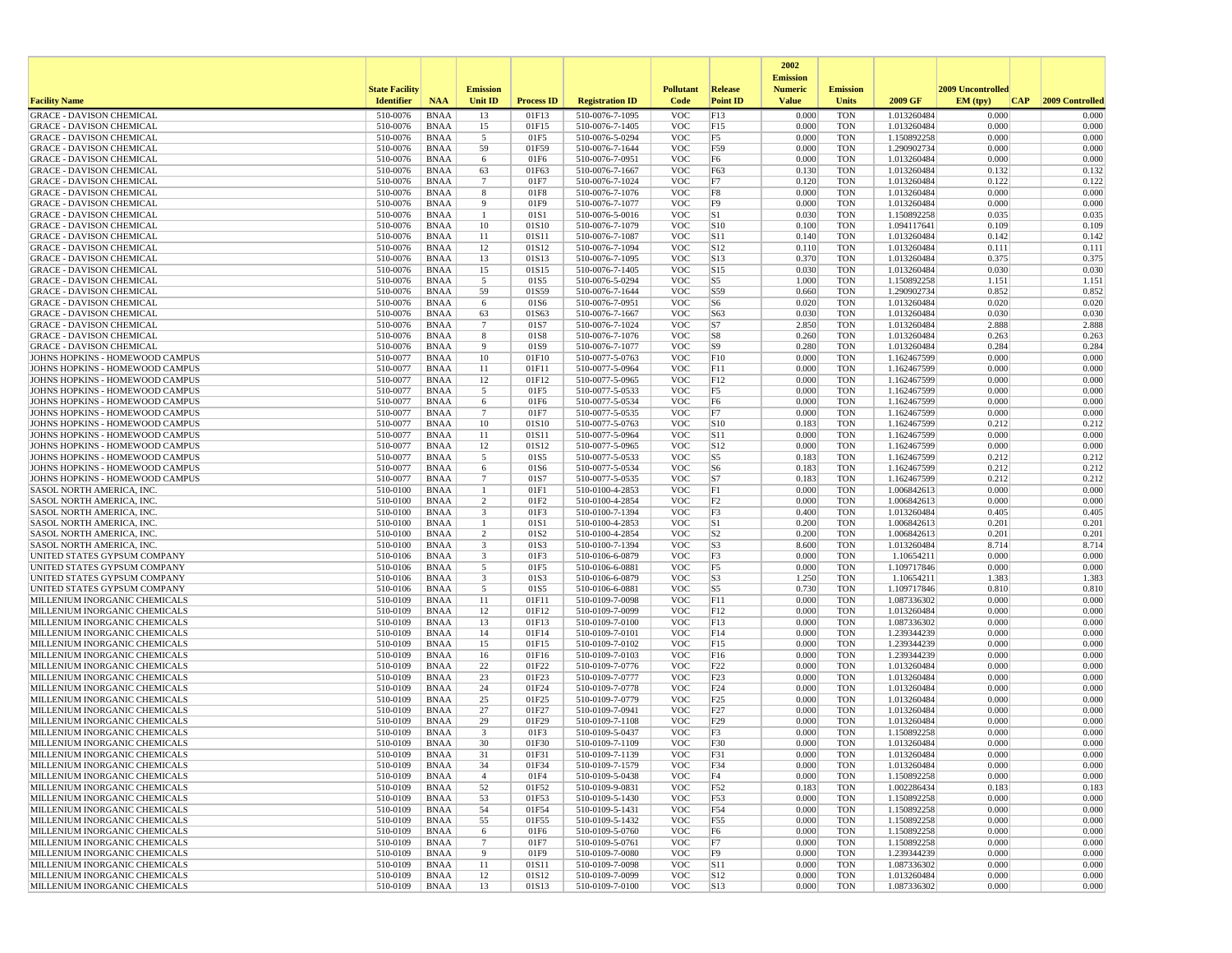|                                                                |                       |                            |                                  |                   |                                    |                          |                      | 2002                              |                          |                            |                   |                  |
|----------------------------------------------------------------|-----------------------|----------------------------|----------------------------------|-------------------|------------------------------------|--------------------------|----------------------|-----------------------------------|--------------------------|----------------------------|-------------------|------------------|
|                                                                | <b>State Facility</b> |                            | <b>Emission</b>                  |                   |                                    | <b>Pollutant</b>         | Release              | <b>Emission</b><br><b>Numeric</b> | <b>Emission</b>          |                            | 2009 Uncontrolled |                  |
| <b>Facility Name</b>                                           | <b>Identifier</b>     | <b>NAA</b>                 | Unit ID                          | <b>Process ID</b> | <b>Registration ID</b>             | Code                     | <b>Point ID</b>      | <b>Value</b>                      | <b>Units</b>             | 2009 GF                    | EM (typ)<br> CAP  | 2009 Controlled  |
| MILLENIUM INORGANIC CHEMICALS                                  | 510-0109              | <b>BNAA</b>                | 14                               | 01S14             | 510-0109-7-0101                    | <b>VOC</b>               | S14                  | 0.000                             | <b>TON</b>               | 1.239344239                | 0.000             | 0.000            |
| MILLENIUM INORGANIC CHEMICALS                                  | 510-0109              | <b>BNAA</b>                | 15                               | 01S15             | 510-0109-7-0102                    | <b>VOC</b>               | S15                  | 0.000                             | <b>TON</b>               | 1.239344239                | 0.000             | 0.000            |
| MILLENIUM INORGANIC CHEMICALS                                  | 510-0109              | <b>BNAA</b>                | 16                               | 01S16             | 510-0109-7-0103                    | <b>VOC</b>               | S16                  | 0.000                             | <b>TON</b>               | 1.239344239                | 0.000             | 0.000            |
| MILLENIUM INORGANIC CHEMICALS<br>MILLENIUM INORGANIC CHEMICALS | 510-0109<br>510-0109  | <b>BNAA</b><br><b>BNAA</b> | 22<br>23                         | 01S22<br>01S23    | 510-0109-7-0776<br>510-0109-7-0777 | <b>VOC</b><br><b>VOC</b> | S22<br>S23           | 0.000<br>0.000                    | <b>TON</b><br><b>TON</b> | 1.013260484<br>1.013260484 | 0.000<br>0.000    | 0.000<br>0.000   |
| MILLENIUM INORGANIC CHEMICALS                                  | 510-0109              | <b>BNAA</b>                | 24                               | 01S24             | 510-0109-7-0778                    | <b>VOC</b>               | S24                  | 0.000                             | <b>TON</b>               | 1.013260484                | 0.000             | 0.000            |
| MILLENIUM INORGANIC CHEMICALS                                  | 510-0109              | <b>BNAA</b>                | 25                               | 01S25             | 510-0109-7-0779                    | <b>VOC</b>               | S <sub>25</sub>      | 0.201                             | <b>TON</b>               | 1.013260484                | 0.203             | 0.203            |
| MILLENIUM INORGANIC CHEMICALS                                  | 510-0109              | <b>BNAA</b>                | 27                               | 01S27             | 510-0109-7-0941                    | <b>VOC</b>               | S <sub>27</sub>      | 0.000                             | <b>TON</b>               | 1.013260484                | 0.000             | 0.000            |
| MILLENIUM INORGANIC CHEMICALS                                  | 510-0109              | <b>BNAA</b>                | 29                               | 01S29             | 510-0109-7-1108                    | <b>VOC</b>               | S29                  | 0.493                             | <b>TON</b>               | 1.013260484                | 0.499             | 0.499            |
| MILLENIUM INORGANIC CHEMICALS                                  | 510-0109              | <b>BNAA</b>                | $\overline{\mathbf{3}}$          | 01S3              | 510-0109-5-0437                    | <b>VOC</b>               | S <sub>3</sub>       | 0.201                             | <b>TON</b>               | 1.150892258                | 0.231             | 0.231            |
| MILLENIUM INORGANIC CHEMICALS                                  | 510-0109              | <b>BNAA</b>                | 30                               | 01S30             | 510-0109-7-1109                    | <b>VOC</b>               | S30                  | 0.000                             | <b>TON</b>               | 1.013260484                | 0.000             | 0.000            |
| MILLENIUM INORGANIC CHEMICALS                                  | 510-0109              | <b>BNAA</b>                | 31                               | 01S31             | 510-0109-7-1139                    | <b>VOC</b>               | S31                  | 0.000                             | <b>TON</b>               | 1.013260484                | 0.000             | 0.000            |
| MILLENIUM INORGANIC CHEMICALS                                  | 510-0109              | <b>BNAA</b>                | 34                               | 01S34             | 510-0109-7-1579                    | <b>VOC</b>               | S34                  | 0.000                             | <b>TON</b>               | 1.013260484                | 0.000             | 0.000            |
| MILLENIUM INORGANIC CHEMICALS<br>MILLENIUM INORGANIC CHEMICALS | 510-0109              | <b>BNAA</b>                | $\overline{4}$                   | 01S4              | 510-0109-5-0438                    | <b>VOC</b><br><b>VOC</b> | S <sub>4</sub>       | 0.803<br>0.000                    | <b>TON</b>               | 1.150892258                | 0.924<br>0.000    | 0.924            |
| MILLENIUM INORGANIC CHEMICALS                                  | 510-0109<br>510-0109  | <b>BNAA</b><br>BNAA        | 52<br>53                         | 01S52<br>01S53    | 510-0109-9-0831<br>510-0109-5-1430 | <b>VOC</b>               | S52<br>S53           | 0.462                             | <b>TON</b><br><b>TON</b> | 1.002286434<br>1.150892258 | 0.531             | 0.000<br>0.531   |
| MILLENIUM INORGANIC CHEMICALS                                  | 510-0109              | <b>BNAA</b>                | 54                               | 01S54             | 510-0109-5-1431                    | <b>VOC</b>               | S54                  | 0.462                             | <b>TON</b>               | 1.150892258                | 0.531             | 0.531            |
| MILLENIUM INORGANIC CHEMICALS                                  | 510-0109              | <b>BNAA</b>                | 55                               | 01S55             | 510-0109-5-1432                    | <b>VOC</b>               | S55                  | 0.462                             | <b>TON</b>               | 1.150892258                | 0.531             | 0.531            |
| MILLENIUM INORGANIC CHEMICALS                                  | 510-0109              | <b>BNAA</b>                | -6                               | 01S6              | 510-0109-5-0760                    | <b>VOC</b>               | S <sub>6</sub>       | 0.091                             | <b>TON</b>               | 1.150892258                | 0.105             | 0.105            |
| MILLENIUM INORGANIC CHEMICALS                                  | 510-0109              | <b>BNAA</b>                | $\overline{7}$                   | 01S7              | 510-0109-5-0761                    | <b>VOC</b>               | S7                   | 0.000                             | <b>TON</b>               | 1.150892258                | 0.000             | 0.000            |
| MILLENIUM INORGANIC CHEMICALS                                  | 510-0109              | <b>BNAA</b>                | 9                                | 01S9              | 510-0109-7-0080                    | <b>VOC</b>               | S <sub>9</sub>       | 0.255                             | <b>TON</b>               | 1.239344239                | 0.317             | 0.317            |
| PEMCO CORPORATION                                              | 510-0111              | <b>BNAA</b>                | 31                               | 01F31             | 510-0111-5-1443                    | <b>VOC</b>               | F31                  | 0.000                             | <b>TON</b>               | 1.162467599                | 0.000             | 0.000            |
| PEMCO CORPORATION                                              | 510-0111              | <b>BNAA</b>                | 32                               | 01F32             | 510-0111-5-1454                    | <b>VOC</b>               | F32                  | 0.000                             | <b>TON</b>               | 1.162467599                | 0.000             | 0.000            |
| PEMCO CORPORATION                                              | 510-0111              | <b>BNAA</b>                | 33                               | 01F33             | 510-0111-5-1455                    | <b>VOC</b>               | F33                  | 0.000                             | <b>TON</b>               | 1.162467599                | 0.000             | 0.000            |
| PEMCO CORPORATION                                              | 510-0111              | <b>BNAA</b>                | 34                               | 01F34             | 510-0111-5-1456                    | <b>VOC</b>               | F34                  | 0.000                             | <b>TON</b>               | 1.162467599                | 0.000             | 0.000            |
| PEMCO CORPORATION                                              | 510-0111              | <b>BNAA</b>                | 35                               | 01F35             | 510-0111-6-1613                    | <b>VOC</b>               | F35                  | 0.000                             | <b>TON</b>               | 1.459523797                | 0.000             | 0.000            |
| PEMCO CORPORATION                                              | 510-0111              | <b>BNAA</b>                | 36                               | 01F36             | 510-0111-6-1615                    | <b>VOC</b>               | F36                  | 0.000                             | <b>TON</b>               | 1.285310745                | 0.000             | 0.000            |
| PEMCO CORPORATION                                              | 510-0111              | <b>BNAA</b>                | 37                               | 01F37             | 510-0111-6-1616                    | <b>VOC</b>               | F37                  | 0.000                             | <b>TON</b>               | 1.285310745                | 0.000<br>0.000    | 0.000            |
| PEMCO CORPORATION<br>PEMCO CORPORATION                         | 510-0111<br>510-0111  | <b>BNAA</b><br><b>BNAA</b> | 38<br>39                         | 01F38<br>01F39    | 510-0111-6-1614<br>510-0111-6-1617 | <b>VOC</b><br><b>VOC</b> | F38<br>F39           | 0.000<br>0.000                    | <b>TON</b><br><b>TON</b> | 1.285310745<br>1.285310745 | 0.000             | 0.000<br>0.000   |
| PEMCO CORPORATION                                              | 510-0111              | <b>BNAA</b>                | 40                               | 01F40             | 510-0111-6-1618                    | <b>VOC</b>               | F40                  | 0.000                             | <b>TON</b>               | 1.285310745                | 0.000             | 0.000            |
| PEMCO CORPORATION                                              | 510-0111              | <b>BNAA</b>                | 41                               | 01F41             | 510-0111-6-1619                    | <b>VOC</b>               | F41                  | 0.000                             | <b>TON</b>               | 1.036144614                | 0.000             | 0.000            |
| PEMCO CORPORATION                                              | 510-0111              | <b>BNAA</b>                | 42                               | 01F42             | 510-0111-6-1620                    | <b>VOC</b>               | F42                  | 0.000                             | <b>TON</b>               | 1.046875                   | 0.000             | 0.000            |
| PEMCO CORPORATION                                              | 510-0111              | <b>BNAA</b>                | 43                               | 01F43             | 510-0111-6-1735                    | <b>VOC</b>               | F43                  | 0.000                             | <b>TON</b>               | 1.285310745                | 0.000             | 0.000            |
| PEMCO CORPORATION                                              | 510-0111              | <b>BNAA</b>                | 44                               | 01F44             | 510-0111-6-1736                    | <b>VOC</b>               | F44                  | 0.000                             | <b>TON</b>               | 1.285310745                | 0.000             | 0.000            |
| PEMCO CORPORATION                                              | 510-0111              | <b>BNAA</b>                | 31                               | 01S31             | 510-0111-5-1443                    | <b>VOC</b>               | S31                  | 0.000                             | <b>TON</b>               | 1.162467599                | 0.000             | 0.000            |
| PEMCO CORPORATION                                              | 510-0111              | <b>BNAA</b>                | 32                               | 01S32             | 510-0111-5-1454                    | <b>VOC</b>               | S32                  | 0.000                             | <b>TON</b>               | 1.162467599                | 0.000             | 0.000            |
| PEMCO CORPORATION                                              | 510-0111              | <b>BNAA</b>                | 33                               | 01S33             | 510-0111-5-1455                    | <b>VOC</b>               | S33                  | 0.000                             | <b>TON</b>               | 1.162467599                | 0.000             | 0.000            |
| PEMCO CORPORATION                                              | 510-0111              | <b>BNAA</b>                | 34                               | 01S34             | 510-0111-5-1456                    | <b>VOC</b>               | S34                  | 0.000                             | <b>TON</b>               | 1.162467599                | 0.000             | 0.000            |
| PEMCO CORPORATION<br>PEMCO CORPORATION                         | 510-0111<br>510-0111  | <b>BNAA</b>                | 35<br>36                         | 01S35             | 510-0111-6-1613                    | <b>VOC</b><br><b>VOC</b> | S35<br>S36           | 0.000<br>0.000                    | <b>TON</b><br><b>TON</b> | 1.459523797                | 0.000<br>0.000    | 0.000<br>0.000   |
| PEMCO CORPORATION                                              | 510-0111              | BNAA<br><b>BNAA</b>        | 37                               | 01S36<br>01S37    | 510-0111-6-1615<br>510-0111-6-1616 | <b>VOC</b>               | S37                  | 0.000                             | <b>TON</b>               | 1.285310745<br>1.285310745 | 0.000             | 0.000            |
| PEMCO CORPORATION                                              | 510-0111              | <b>BNAA</b>                | 38                               | 01S38             | 510-0111-6-1614                    | <b>VOC</b>               | S38                  | 0.000                             | <b>TON</b>               | 1.285310745                | 0.000             | 0.000            |
| PEMCO CORPORATION                                              | 510-0111              | <b>BNAA</b>                | 39                               | 01S39             | 510-0111-6-1617                    | <b>VOC</b>               | S39                  | 0.480                             | <b>TON</b>               | 1.285310745                | 0.617             | 0.617            |
| PEMCO CORPORATION                                              | 510-0111              | <b>BNAA</b>                | 40                               | 01S40             | 510-0111-6-1618                    | <b>VOC</b>               | S40                  | 0.000                             | <b>TON</b>               | 1.285310745                | 0.000             | 0.000            |
| PEMCO CORPORATION                                              | 510-0111              | <b>BNAA</b>                | 41                               | 01S41             | 510-0111-6-1619                    | <b>VOC</b>               | S41                  | 0.000                             | <b>TON</b>               | 1.036144614                | 0.000             | 0.000            |
| PEMCO CORPORATION                                              | 510-0111              | <b>BNAA</b>                | 42                               | 01S42             | 510-0111-6-1620                    | <b>VOC</b>               | S42                  | 0.000                             | <b>TON</b>               | 1.046875                   | 0.000             | 0.000            |
| PEMCO CORPORATION                                              | 510-0111              | <b>BNAA</b>                | 43                               | 01S43             | 510-0111-6-1735                    | <b>VOC</b>               | S43                  | 0.000                             | <b>TON</b>               | 1.285310745                | 0.000             | 0.000            |
| PEMCO CORPORATION                                              | 510-0111              | <b>BNAA</b>                | 44                               | 01S44             | 510-0111-6-1736                    | <b>VOC</b>               | S44                  | 0.000                             | <b>TON</b>               | 1.285310745                | 0.000             | 0.000            |
| CITGO-STAR - TERMINAL                                          | 510-0119              | <b>BNAA</b>                | $\overline{4}$                   | 01F4              | 510-0119-9-0093                    | <b>VOC</b>               | F4                   | 12.650                            | <b>TON</b>               | 1.002286434                | 12.679            | 12.679           |
| CITGO-STAR - TERMINAL                                          | 510-0119              | <b>BNAA</b>                | $\overline{4}$                   | 01S4              | 510-0119-9-0093                    | <b>VOC</b>               | S <sub>4</sub>       | 0.000                             | <b>TON</b>               | 1.002286434                | 0.000             | 0.000            |
| CITGO-STAR - TERMINAL                                          | 510-0119              | <b>BNAA</b><br><b>BNAA</b> | $\overline{4}$<br>$\overline{4}$ | 02F4<br>02S4      | 510-0119-9-0093                    | <b>VOC</b><br><b>VOC</b> | F4                   | 0.000                             | <b>TON</b><br><b>TON</b> | 1.002286434                | 0.000<br>10.223   | 0.000            |
| CITGO-STAR - TERMINAL<br>CITGO-STAR - TERMINAL                 | 510-0119<br>510-0119  | <b>BNAA</b>                | $\overline{4}$                   | 03F4              | 510-0119-9-0093<br>510-0119-9-0093 | <b>VOC</b>               | S <sub>4</sub><br>F4 | 10.200<br>13.270                  | <b>TON</b>               | 1.002286434<br>1.002286434 | 13.300            | 10.223<br>13.300 |
| CITGO-STAR - TERMINAL                                          | 510-0119              | <b>BNAA</b>                | $\overline{4}$                   | 03S4              | 510-0119-9-0093                    | <b>VOC</b>               | S <sub>4</sub>       | 0.000                             | <b>TON</b>               | 1.002286434                | 0.000             | 0.000            |
| CITGO-STAR - TERMINAL                                          | 510-0119              | <b>BNAA</b>                | $\overline{4}$                   | 04F4              | 510-0119-9-0093                    | <b>VOC</b>               | F4                   | 0.510                             | <b>TON</b>               | 1.002286434                | 0.511             | 0.511            |
| CITGO-STAR - TERMINAL                                          | 510-0119              | <b>BNAA</b>                | $\overline{4}$                   | 04S4              | 510-0119-9-0093                    | <b>VOC</b>               | S <sub>4</sub>       | 0.000                             | <b>TON</b>               | 1.002286434                | 0.000             | 0.000            |
| UNILEVER HOME & PERSONAL CARE                                  | 510-0121              | <b>BNAA</b>                | 11                               | 01F11             | 510-0121-6-1441                    | <b>VOC</b>               | F11                  | 0.150                             | <b>TON</b>               | 1.268059731                | 0.190             | 0.190            |
| UNILEVER HOME & PERSONAL CARE                                  | 510-0121              | <b>BNAA</b>                |                                  | 01F4              | 510-0121-5-0489                    | <b>VOC</b>               | F4                   | 0.000                             | TON                      | 1.150892258                | 0.000             | 0.000            |
| UNILEVER HOME & PERSONAL CARE                                  | $510-0121$            | BNAA                       | 6                                | 01F6              | 510-0121-6-1078                    | <b>VOC</b>               | F <sub>6</sub>       | 1.000                             | <b>TON</b>               | 1.268059731                | 1.268             | 1.268            |
| UNILEVER HOME & PERSONAL CARE                                  | 510-0121              | <b>BNAA</b>                | 11                               | 01S11             | 510-0121-6-1441                    | <b>VOC</b>               | <b>S11</b>           | 0.760                             | <b>TON</b>               | 1.268059731                | 0.964             | 0.964            |
| UNILEVER HOME & PERSONAL CARE                                  | 510-0121              | BNAA                       | $\overline{4}$                   | 01S4              | 510-0121-5-0489                    | <b>VOC</b>               | S4                   | 0.470                             | TON                      | 1.150892258                | 0.541             | 0.541            |
| UNILEVER HOME & PERSONAL CARE                                  | 510-0121              | <b>BNAA</b>                | 6                                | 01S6              | 510-0121-6-1078                    | <b>VOC</b>               | S <sub>6</sub>       | 1.650                             | <b>TON</b>               | 1.268059731                | 2.092             | 2.092            |
| <b>RED STAR YEAST</b>                                          | 510-0191              | <b>BNAA</b>                | $\mathbf{1}$                     | 01F1              | 510-0191-5-1175                    | <b>VOC</b>               | F1                   | 0.000                             | <b>TON</b>               | 1.150892258                | 0.000             | 0.000            |
| <b>RED STAR YEAST</b><br><b>RED STAR YEAST</b>                 | 510-0191<br>510-0191  | <b>BNAA</b><br><b>BNAA</b> | $\overline{2}$<br>3              | 01F2<br>01F3      | 510-0191-5-1176<br>510-0191-8-0272 | <b>VOC</b><br><b>VOC</b> | F2<br>F3             | 0.000<br>3.285                    | <b>TON</b><br><b>TON</b> | 1.150892258<br>1.037110686 | 0.000<br>3.407    | 0.000<br>3.407   |
| <b>RED STAR YEAST</b>                                          | 510-0191              | BNAA                       | $\overline{4}$                   | 01F4              | 510-0191-8-0273                    | <b>VOC</b>               | F4                   | 0.819                             | <b>TON</b>               | 1.037110686                | 0.849             | 0.849            |
| <b>RED STAR YEAST</b>                                          | 510-0191              | BNAA                       | 5                                | 01F5              | 510-0191-8-0282                    | <b>VOC</b>               | F5                   | 0.409                             | TON                      | 1.037110686                | 0.425             | 0.425            |
| <b>RED STAR YEAST</b>                                          | 510-0191              | <b>BNAA</b>                | 6                                | 01F6              | 510-0191-9-0644                    | <b>VOC</b>               | F <sub>6</sub>       | 0.000                             | <b>TON</b>               | 1.037110686                | 0.000             | 0.000            |
| <b>RED STAR YEAST</b>                                          | 510-0191              | <b>BNAA</b>                |                                  | 01S1              | 510-0191-5-1175                    | <b>VOC</b>               | S1                   | 0.183                             | <b>TON</b>               | 1.150892258                | 0.210             | 0.210            |
| <b>RED STAR YEAST</b>                                          | 510-0191              | <b>BNAA</b>                | $\overline{2}$                   | 01S2              | 510-0191-5-1176                    | <b>VOC</b>               | S <sub>2</sub>       | 0.584                             | TON                      | 1.150892258                | 0.672             | 0.672            |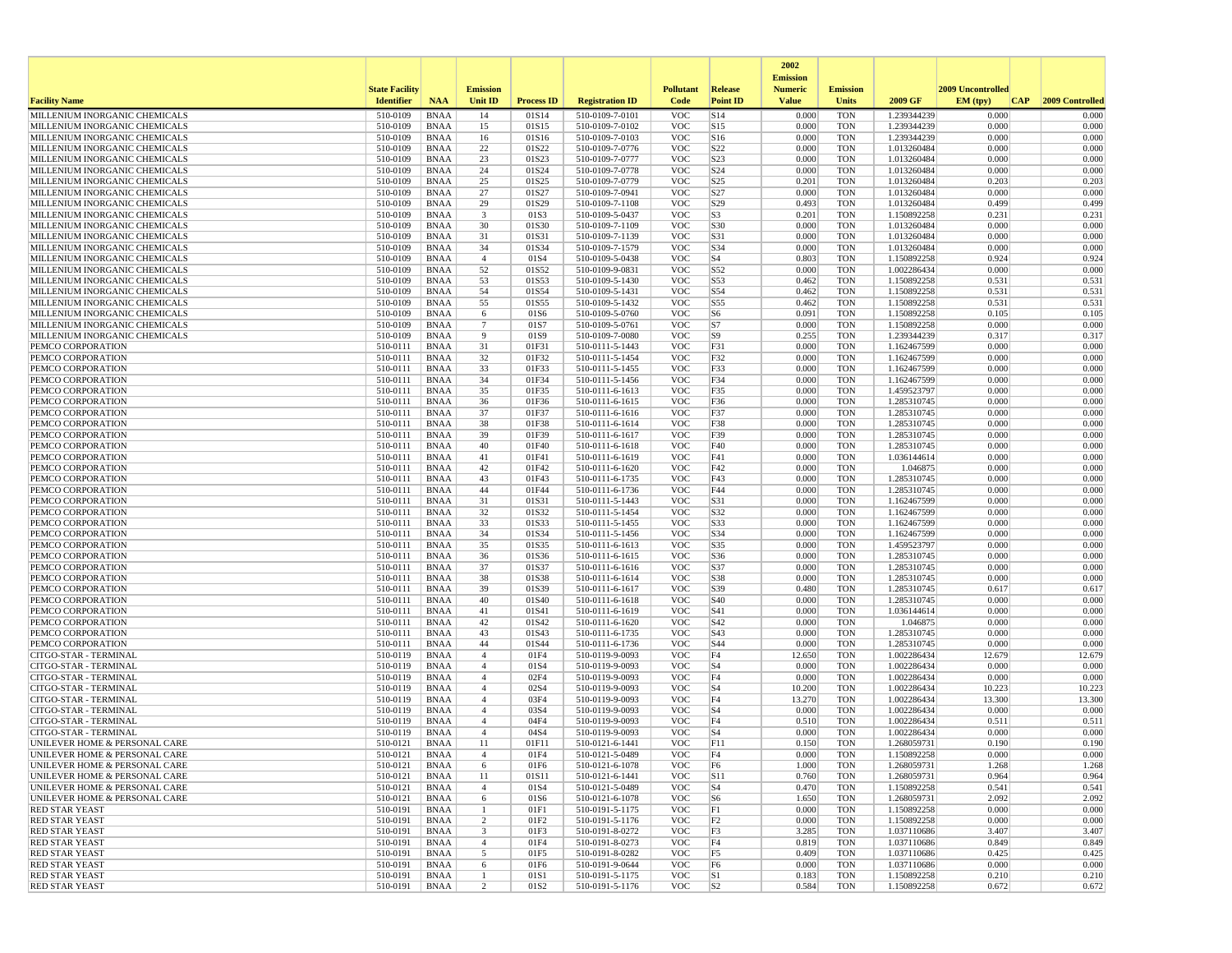|                                                             |                       |                            |                      |                   |                                    |                          |                                    | 2002<br><b>Emission</b> |                          |                            |                   |                 |
|-------------------------------------------------------------|-----------------------|----------------------------|----------------------|-------------------|------------------------------------|--------------------------|------------------------------------|-------------------------|--------------------------|----------------------------|-------------------|-----------------|
|                                                             | <b>State Facility</b> |                            | <b>Emission</b>      |                   |                                    | <b>Pollutant</b>         | <b>Release</b>                     | <b>Numeric</b>          | <b>Emission</b>          |                            | 2009 Uncontrolled |                 |
| <b>Facility Name</b>                                        | <b>Identifier</b>     | <b>NAA</b>                 | <b>Unit ID</b>       | <b>Process ID</b> | <b>Registration ID</b>             | Code                     | <b>Point ID</b>                    | <b>Value</b>            | <b>Units</b>             | 2009 GF                    | EM (tpv)<br> CAP  | 2009 Controlled |
| <b>RED STAR YEAST</b>                                       | 510-0191              | <b>BNAA</b>                | 3                    | 01S3              | 510-0191-8-0272                    | <b>VOC</b>               | S <sub>3</sub>                     | 152.862                 | <b>TON</b>               | 1.037110686                | 158.535           | 158.535         |
| <b>RED STAR YEAST</b><br><b>RED STAR YEAST</b>              | 510-0191<br>510-0191  | <b>BNAA</b><br><b>BNAA</b> | $\overline{4}$<br>5  | 01S4<br>01S5      | 510-0191-8-0273<br>510-0191-8-0282 | <b>VOC</b><br><b>VOC</b> | S <sub>4</sub><br>S5               | 3.989<br>3.512          | <b>TON</b><br><b>TON</b> | 1.037110686<br>1.037110686 | 4.137<br>3.643    | 4.137<br>3.643  |
| <b>RED STAR YEAST</b>                                       | 510-0191              | <b>BNAA</b>                | 6                    | 01S6              | 510-0191-9-0644                    | <b>VOC</b>               | S <sub>6</sub>                     | 0.044                   | <b>TON</b>               | 1.037110686                | 0.045             | 0.045           |
| <b>NATIONAL GYPSUM</b>                                      | 510-0233              | <b>BNAA</b>                | 10                   | 01F10             | 510-0233-6-0646                    | <b>VOC</b>               | F10                                | 0.000                   | <b>TON</b>               | 1.10654211                 | 0.000             | 0.000           |
| <b>NATIONAL GYPSUM</b>                                      | 510-0233              | <b>BNAA</b>                | 13                   | 01F13             | 510-0233-9-0305                    | <b>VOC</b>               | F13                                | 0.000                   | <b>TON</b>               | 1.10654211                 | 0.000             | 0.000           |
| <b>NATIONAL GYPSUM</b>                                      | 510-0233              | <b>BNAA</b>                | $\overline{2}$       | 01F2              | 510-0233-6-0210                    | <b>VOC</b>               | F2                                 | 0.000                   | <b>TON</b>               | 1.10654211                 | 0.000             | 0.000           |
| NATIONAL GYPSUM<br>NATIONAL GYPSUM                          | 510-0233<br>510-0233  | <b>BNAA</b><br><b>BNAA</b> | 21<br>22             | 01F21<br>01F22    | 510-0233-6-1348<br>510-0233-6-1426 | <b>VOC</b><br><b>VOC</b> | F21<br>F22                         | 0.000<br>0.000          | <b>TON</b><br><b>TON</b> | 1.10654211<br>1.10654211   | 0.000<br>0.000    | 0.000<br>0.000  |
| NATIONAL GYPSUM                                             | 510-0233              | <b>BNAA</b>                | 23                   | 01F23             | 510-0233-6-1569                    | <b>VOC</b>               | F23                                | 0.000                   | <b>TON</b>               | 1.10654211                 | 0.000             | 0.000           |
| NATIONAL GYPSUM                                             | 510-0233              | <b>BNAA</b>                | 24                   | 01F24             | 510-0233-6-1724                    | <b>VOC</b>               | F24                                | 0.000                   | <b>TON</b>               | 1.239344239                | 0.000             | 0.000           |
| <b>NATIONAL GYPSUM</b>                                      | 510-0233              | <b>BNAA</b>                | $\overline{4}$       | 01F4              | 510-0233-6-0213                    | <b>VOC</b>               | F4                                 | 0.000                   | <b>TON</b>               | 1.10654211                 | 0.000             | 0.000           |
| NATIONAL GYPSUM                                             | 510-0233              | <b>BNAA</b>                | 5                    | 01F5              | 510-0233-6-0216                    | <b>VOC</b>               | F <sub>5</sub>                     | 0.000                   | <b>TON</b>               | 1.10654211                 | 0.000             | 0.000           |
| NATIONAL GYPSUM<br><b>NATIONAL GYPSUM</b>                   | 510-0233<br>510-0233  | <b>BNAA</b><br><b>BNAA</b> | 8<br>9               | 01F8<br>01F9      | 510-0233-6-0223<br>510-0233-6-0515 | <b>VOC</b><br><b>VOC</b> | F8<br>F <sub>9</sub>               | 0.000<br>0.000          | <b>TON</b><br><b>TON</b> | 1.10654211<br>1.10654211   | 0.000<br>0.000    | 0.000<br>0.000  |
| NATIONAL GYPSUM                                             | 510-0233              | <b>BNAA</b>                | 10                   | 01S10             | 510-0233-6-0646                    | <b>VOC</b>               | S10                                | 1.608                   | <b>TON</b>               | 1.10654211                 | 1.779             | 1.779           |
| NATIONAL GYPSUM                                             | 510-0233              | <b>BNAA</b>                | 13                   | 01S13             | 510-0233-9-0305                    | <b>VOC</b>               | S13                                | 0.000                   | <b>TON</b>               | 1.10654211                 | 0.000             | 0.000           |
| NATIONAL GYPSUM                                             | 510-0233              | <b>BNAA</b>                | 2                    | 01S <sub>2</sub>  | 510-0233-6-0210                    | <b>VOC</b>               | S <sub>2</sub>                     | 0.000                   | <b>TON</b>               | 1.10654211                 | 0.000             | 0.000           |
| NATIONAL GYPSUM                                             | 510-0233              | <b>BNAA</b>                | 21                   | 01S21             | 510-0233-6-1348                    | <b>VOC</b>               | S21                                | 0.000                   | <b>TON</b>               | 1.10654211                 | 0.000             | 0.000           |
| NATIONAL GYPSUM<br>NATIONAL GYPSUM                          | 510-0233<br>510-0233  | <b>BNAA</b><br><b>BNAA</b> | 22<br>23             | 01S22<br>01S23    | 510-0233-6-1426<br>510-0233-6-1569 | <b>VOC</b><br><b>VOC</b> | S22<br>S23                         | 1.474<br>1.742          | <b>TON</b><br><b>TON</b> | 1.10654211<br>1.10654211   | 1.631<br>1.928    | 1.631<br>1.928  |
| NATIONAL GYPSUM                                             | 510-0233              | <b>BNAA</b>                | 24                   | 01S24             | 510-0233-6-1724                    | <b>VOC</b>               | S24                                | 0.000                   | <b>TON</b>               | 1.239344239                | 0.000             | 0.000           |
| <b>NATIONAL GYPSUM</b>                                      | 510-0233              | <b>BNAA</b>                | $\overline{4}$       | 01S4              | 510-0233-6-0213                    | <b>VOC</b>               | S <sub>4</sub>                     | 0.000                   | <b>TON</b>               | 1.10654211                 | 0.000             | 0.000           |
| NATIONAL GYPSUM                                             | 510-0233              | <b>BNAA</b>                | 5                    | 01S5              | 510-0233-6-0216                    | <b>VOC</b>               | S5                                 | 0.000                   | <b>TON</b>               | 1.10654211                 | 0.000             | 0.000           |
| NATIONAL GYPSUM                                             | 510-0233              | <b>BNAA</b>                | 8                    | 01S8              | 510-0233-6-0223                    | <b>VOC</b>               | S8                                 | 0.000                   | <b>TON</b>               | 1.10654211                 | 0.000             | 0.000           |
| <b>NATIONAL GYPSUM</b>                                      | 510-0233              | <b>BNAA</b>                | 9                    | 01S9              | 510-0233-6-0515                    | <b>VOC</b>               | S9                                 | 0.000                   | <b>TON</b>               | 1.10654211                 | 0.000             | 0.000           |
| CPSG PHILADELPHIA ROAD<br>CPSG PHILADELPHIA ROAD            | 510-0265<br>510-0265  | <b>BNAA</b><br><b>BNAA</b> | -1<br>$\overline{c}$ | 01F1<br>01F2      | 510-0265-4-0431<br>510-0265-4-0432 | <b>VOC</b><br><b>VOC</b> | F1<br>F <sub>2</sub>               | 0.000<br>0.000          | <b>TON</b><br><b>TON</b> | 1.633949995<br>1.633949995 | 0.000<br>0.000    | 0.000<br>0.000  |
| CPSG PHILADELPHIA ROAD                                      | 510-0265              | <b>BNAA</b>                | 3                    | 01F3              | 510-0265-4-0433                    | <b>VOC</b>               | F3                                 | 0.000                   | <b>TON</b>               | 1.633949995                | 0.000             | 0.000           |
| CPSG PHILADELPHIA ROAD                                      | 510-0265              | <b>BNAA</b>                | $\overline{4}$       | 01F4              | 510-0265-4-0434                    | <b>VOC</b>               | F4                                 | 0.000                   | <b>TON</b>               | 1.633949995                | 0.000             | 0.000           |
| CPSG PHILADELPHIA ROAD                                      | 510-0265              | <b>BNAA</b>                |                      | 01S1              | 510-0265-4-0431                    | <b>VOC</b>               | S1                                 | 0.000                   | <b>TON</b>               | 1.633949995                | 0.000             | 0.000           |
| CPSG PHILADELPHIA ROAD                                      | 510-0265              | <b>BNAA</b>                | $\overline{c}$       | 01S2              | 510-0265-4-0432                    | <b>VOC</b>               | S <sub>2</sub>                     | 0.000                   | <b>TON</b>               | 1.633949995                | 0.000             | 0.000           |
| CPSG PHILADELPHIA ROAD<br>CPSG PHILADELPHIA ROAD            | 510-0265<br>510-0265  | <b>BNAA</b><br><b>BNAA</b> | 3<br>$\overline{4}$  | 01S3<br>01S4      | 510-0265-4-0433<br>510-0265-4-0434 | <b>VOC</b><br><b>VOC</b> | S3<br>S <sub>4</sub>               | 0.000<br>0.000          | <b>TON</b><br><b>TON</b> | 1.633949995<br>1.633949995 | 0.000<br>0.000    | 0.000<br>0.000  |
| <b>CARR-LOWREY GLASS</b>                                    | 510-0285              | <b>BNAA</b>                | 10                   | 01F10             | 510-0285-6-0235                    | <b>VOC</b>               | F10                                | 0.000                   | <b>TON</b>               | 1.204225302                | 0.000             | 0.000           |
| <b>CARR-LOWREY GLASS</b>                                    | 510-0285              | <b>BNAA</b>                | 11                   | 01F11             | 510-0285-6-0770                    | <b>VOC</b>               | F11                                | 0.000                   | <b>TON</b>               | 1.204225302                | 0.000             | 0.000           |
| <b>CARR-LOWREY GLASS</b>                                    | 510-0285              | <b>BNAA</b>                | 12                   | 01F12             | 510-0285-6-0773                    | <b>VOC</b>               | F12                                | 0.000                   | <b>TON</b>               | 1.204225302                | 0.000             | 0.000           |
| <b>CARR-LOWREY GLASS</b>                                    | 510-0285              | <b>BNAA</b>                | 14                   | 01F14             | 510-0285-6-0883                    | <b>VOC</b>               | F14                                | 0.000                   | <b>TON</b>               | 1.159021378                | 0.000             | 0.000           |
| <b>CARR-LOWREY GLASS</b><br><b>CARR-LOWREY GLASS</b>        | 510-0285<br>510-0285  | <b>BNAA</b><br><b>BNAA</b> | 15<br>16             | 01F15<br>01F16    | 510-0285-6-0884<br>510-0285-6-0885 | <b>VOC</b><br><b>VOC</b> | F15<br>F16                         | 0.000<br>0.000          | <b>TON</b><br><b>TON</b> | 1.204225302<br>1.204225302 | 0.000<br>0.000    | 0.000<br>0.000  |
| <b>CARR-LOWREY GLASS</b>                                    | 510-0285              | <b>BNAA</b>                | 10                   | 01S10             | 510-0285-6-0235                    | <b>VOC</b>               | S10                                | 0.150                   | <b>TON</b>               | 1.204225302                | 0.180             | 0.180           |
| <b>CARR-LOWREY GLASS</b>                                    | 510-0285              | <b>BNAA</b>                | 11                   | 01S11             | 510-0285-6-0770                    | <b>VOC</b>               | S11                                | 0.000                   | <b>TON</b>               | 1.204225302                | 0.000             | 0.000           |
| <b>CARR-LOWREY GLASS</b>                                    | 510-0285              | <b>BNAA</b>                | 12                   | 01S12             | 510-0285-6-0773                    | <b>VOC</b>               | S12                                | 0.000                   | <b>TON</b>               | 1.204225302                | 0.000             | 0.000           |
| <b>CARR-LOWREY GLASS</b>                                    | 510-0285              | <b>BNAA</b>                | 14                   | 01S14             | 510-0285-6-0883                    | <b>VOC</b>               | S14                                | 0.000                   | <b>TON</b>               | 1.159021378                | 0.000             | 0.000           |
| <b>CARR-LOWREY GLASS</b><br><b>CARR-LOWREY GLASS</b>        | 510-0285<br>510-0285  | <b>BNAA</b><br><b>BNAA</b> | 15<br>16             | 01S15<br>01S16    | 510-0285-6-0884<br>510-0285-6-0885 | <b>VOC</b><br><b>VOC</b> | S15<br>S16                         | 0.000<br>0.000          | <b>TON</b><br><b>TON</b> | 1.204225302<br>1.204225302 | 0.000<br>0.000    | 0.000<br>0.000  |
| <b>SHERWIN-WILLIAMS COMPANY</b>                             | 510-0286              | <b>BNAA</b>                | 10                   | 01F10             | 510-0286-7-1070                    | <b>VOC</b>               | F10                                | 2.963                   | <b>TON</b>               | 1.298701286                | 3.847             | 3.847           |
| SHERWIN-WILLIAMS COMPANY                                    | 510-0286              | <b>BNAA</b>                | 12                   | 01F12             | 510-0286-7-1424                    | <b>VOC</b>               | F12                                | 0.274                   | <b>TON</b>               | 1.298701286                | 0.356             | 0.356           |
| SHERWIN-WILLIAMS COMPANY                                    | 510-0286              | <b>BNAA</b>                | $\overline{c}$       | 01F2              | 510-0286-7-0154                    | <b>VOC</b>               | F2                                 | 0.000                   | <b>TON</b>               | 1.298701286                | 0.000             | 0.000           |
| SHERWIN-WILLIAMS COMPANY                                    | 510-0286              | <b>BNAA</b>                | 25                   | 01F25             | 510-0286-5-0721                    | <b>VOC</b>               | F25                                | 0.000                   | <b>TON</b>               | 1.150892258                | 0.000             | 0.000           |
| SHERWIN-WILLIAMS COMPANY<br><b>SHERWIN-WILLIAMS COMPANY</b> | 510-0286              | <b>BNAA</b><br><b>BNAA</b> | 26<br>27             | 01F26<br>01F27    | 510-0286-5-1045                    | <b>VOC</b><br><b>VOC</b> | F <sub>26</sub><br>F <sub>27</sub> | 0.000<br>5.293          | <b>TON</b><br><b>TON</b> | 1.150892258<br>1.013260484 | 0.000<br>5.363    | 0.000<br>5.363  |
| SHERWIN-WILLIAMS COMPANY                                    | 510-0286<br>510-0286  | <b>BNAA</b>                | 28                   | 01F28             | 510-0286-7-1487<br>510-0286-5-1165 | <b>VOC</b>               | F28                                | 0.000                   | <b>TON</b>               | 1.150892258                | 0.000             | 0.000           |
| SHERWIN-WILLIAMS COMPANY                                    | 510-0286              | <b>BNAA</b>                | 29                   | 01F29             | 510-0286-5-1328                    | <b>VOC</b>               | F29                                | 0.000                   | <b>TON</b>               | 1.150892258                | 0.000             | 0.000           |
| SHERWIN-WILLIAMS COMPANY                                    | 510-0286              | <b>BNAA</b>                | 30                   | 01F30             | 510-0286-5-1329                    | <b>VOC</b>               | F30                                | 0.000                   | <b>TON</b>               | 1.150892258                | 0.000             | 0.000           |
| SHERWIN-WILLIAMS COMPANY                                    | 510-0286              | <b>BNAA</b>                | 34                   | 01F34             | 510-0286-5-1367                    | <b>VOC</b>               | F34                                | 0.000                   | <b>TON</b>               | 1.150892258                | 0.000             | 0.000           |
| SHERWIN-WILLIAMS COMPANY<br>SHERWIN-WILLIAMS COMPANY        | 510-0286              | <b>BNAA</b>                | 35                   | 01F35             | 510-0286-5-1368                    | <b>VOC</b>               | F35                                | 0.000                   | <b>TON</b>               | 1.150892258                | 0.000             | 0.000           |
| <b>SHERWIN-WILLIAMS COMPANY</b>                             | 510-0286<br>510-0286  | <b>BNAA</b><br><b>BNAA</b> | 36                   | 01F36<br>01F7     | 510-0286-9-0825<br>510-0286-7-1067 | <b>VOC</b><br><b>VOC</b> | F36<br>F7                          | 0.000<br>19.257         | <b>TON</b><br>TON        | 1.013260484<br>1.298701286 | 0.000<br>25.009   | 0.000<br>25.009 |
| SHERWIN-WILLIAMS COMPANY                                    | 510-0286              | <b>BNAA</b>                | 10                   | 01S10             | 510-0286-7-1070                    | <b>VOC</b>               | S10                                | 33.062                  | <b>TON</b>               | 1.298701286                | 42.937            | 42.937          |
| SHERWIN-WILLIAMS COMPANY                                    | 510-0286              | <b>BNAA</b>                | 12                   | 01S12             | 510-0286-7-1424                    | <b>VOC</b>               | S12                                | 0.000                   | <b>TON</b>               | 1.298701286                | 0.000             | 0.000           |
| <b>SHERWIN-WILLIAMS COMPANY</b>                             | 510-0286              | BNAA                       | $\overline{c}$       | 01S <sub>2</sub>  | 510-0286-7-0154                    | <b>VOC</b>               | S <sub>2</sub>                     | 28.282                  | <b>TON</b>               | 1.298701286                | 36.730            | 36.730          |
| SHERWIN-WILLIAMS COMPANY                                    | 510-0286              | <b>BNAA</b>                | 25                   | 01S25             | 510-0286-5-0721                    | <b>VOC</b>               | S25                                | 0.000                   | <b>TON</b>               | 1.150892258                | 0.000             | 0.000           |
| SHERWIN-WILLIAMS COMPANY<br>SHERWIN-WILLIAMS COMPANY        | 510-0286              | <b>BNAA</b><br><b>BNAA</b> | 26<br>27             | 01S26<br>01S27    | 510-0286-5-1045<br>510-0286-7-1487 | <b>VOC</b><br><b>VOC</b> | S26<br>S27                         | 0.000<br>0.000          | <b>TON</b><br><b>TON</b> | 1.150892258<br>1.013260484 | 0.000<br>0.000    | 0.000<br>0.000  |
| SHERWIN-WILLIAMS COMPANY                                    | 510-0286<br>510-0286  | BNAA                       | 28                   | 01S28             | 510-0286-5-1165                    | <b>VOC</b>               | S28                                | 0.000                   | <b>TON</b>               | 1.150892258                | 0.000             | 0.000           |
| SHERWIN-WILLIAMS COMPANY                                    | 510-0286              | <b>BNAA</b>                | 29                   | 01S29             | 510-0286-5-1328                    | <b>VOC</b>               | S29                                | 0.000                   | <b>TON</b>               | 1.150892258                | 0.000             | 0.000           |
| SHERWIN-WILLIAMS COMPANY                                    | 510-0286              | <b>BNAA</b>                | 30                   | 01S30             | 510-0286-5-1329                    | <b>VOC</b>               | S30                                | 0.000                   | <b>TON</b>               | 1.150892258                | 0.000             | 0.000           |
| SHERWIN-WILLIAMS COMPANY                                    | 510-0286              | <b>BNAA</b>                | 34                   | 01S34             | 510-0286-5-1367                    | <b>VOC</b>               | S34                                | 0.000                   | <b>TON</b>               | 1.150892258                | 0.000             | 0.000           |
| SHERWIN-WILLIAMS COMPANY                                    | 510-0286              | <b>BNAA</b>                | 35                   | 01S35             | 510-0286-5-1368                    | <b>VOC</b>               | S35                                | 0.000                   | <b>TON</b>               | 1.150892258                | 0.000             | 0.000           |
| SHERWIN-WILLIAMS COMPANY                                    | 510-0286              | <b>BNAA</b>                | 36                   | 01S36             | 510-0286-9-0825                    | <b>VOC</b>               | S36                                | 0.000                   | <b>TON</b>               | 1.013260484                | 0.000             | 0.000           |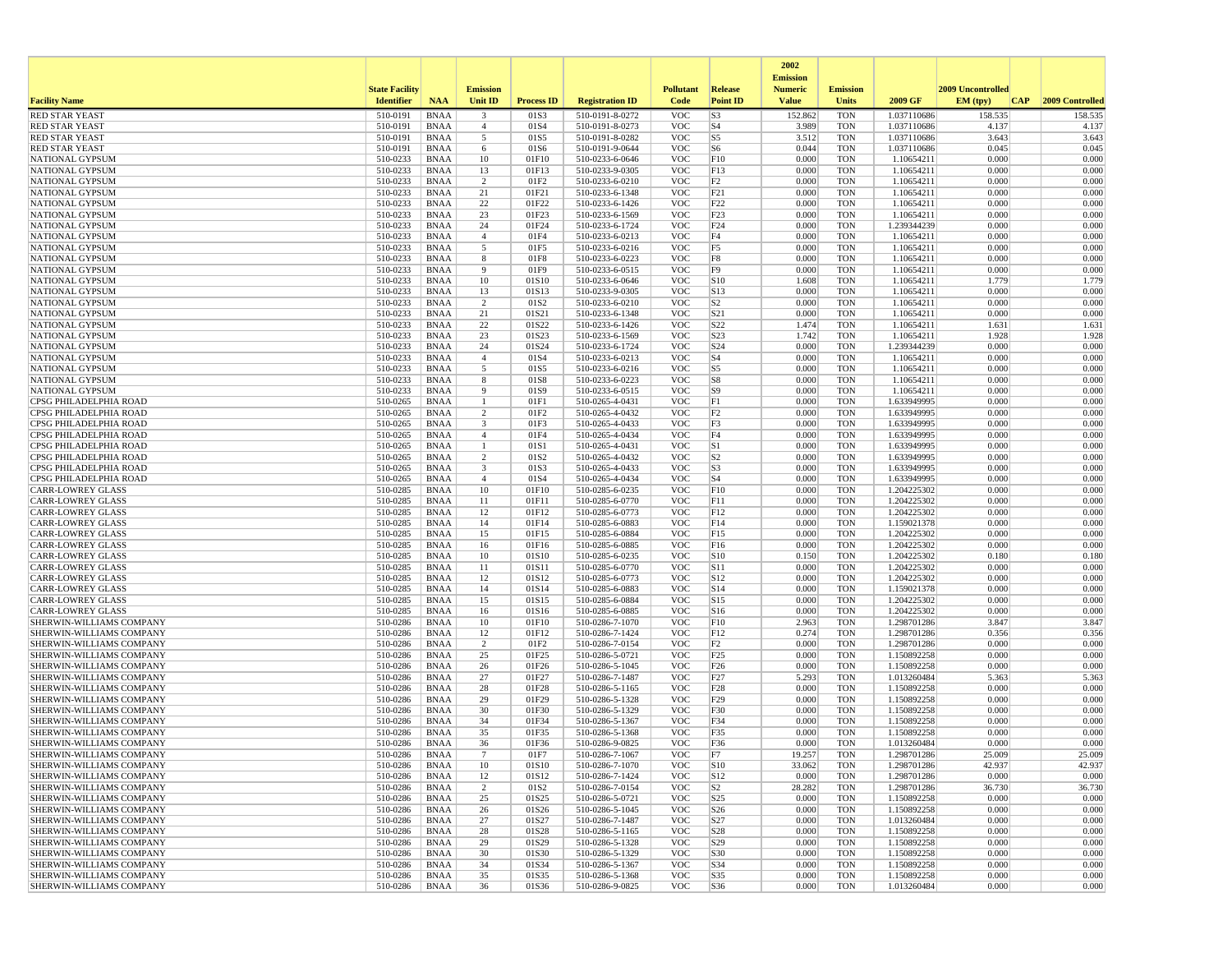|                                                                        |                       |                            |                         |                   |                                    |                          |                                    | 2002                              |                          |                            |                   |                 |
|------------------------------------------------------------------------|-----------------------|----------------------------|-------------------------|-------------------|------------------------------------|--------------------------|------------------------------------|-----------------------------------|--------------------------|----------------------------|-------------------|-----------------|
|                                                                        | <b>State Facility</b> |                            | <b>Emission</b>         |                   |                                    | <b>Pollutant</b>         | <b>Release</b>                     | <b>Emission</b><br><b>Numeric</b> | <b>Emission</b>          |                            | 2009 Uncontrolled |                 |
| <b>Facility Name</b>                                                   | <b>Identifier</b>     | <b>NAA</b>                 | <b>Unit ID</b>          | <b>Process ID</b> | <b>Registration ID</b>             | Code                     | <b>Point ID</b>                    | <b>Value</b>                      | Units                    | 2009 GF                    | EM (typ)<br> CAP  | 2009 Controlled |
| SHERWIN-WILLIAMS COMPANY                                               | 510-0286              | <b>BNAA</b>                | $7\phantom{.0}$         | 01S7              | 510-0286-7-1067                    | <b>VOC</b>               | S7                                 | 45.850                            | <b>TON</b>               | 1.298701286                | 59.545            | 59.545          |
| H & S BAKERY                                                           | 510-0301              | BNAA                       | $\overline{\mathbf{3}}$ | 01F3              | 510-0301-8-0278                    | <b>VOC</b>               | F3                                 | 0.000                             | <b>TON</b>               | 1.032075524                | 0.000             | 0.000           |
| H & S BAKERY                                                           | 510-0301              | <b>BNAA</b>                | 3                       | 01S3              | 510-0301-8-0278                    | <b>VOC</b>               | S <sub>3</sub>                     | 63.400                            | <b>TON</b>               | 1.032075524                | 65.434            | 65.434          |
| TATE & LYLE NORTH AMERICAN SUGARS<br>TATE & LYLE NORTH AMERICAN SUGARS | 510-0314<br>510-0314  | BNAA<br><b>BNAA</b>        | 13<br>14                | 01F13<br>01F14    | 510-0314-8-0115<br>510-0314-8-0125 | <b>VOC</b><br><b>VOC</b> | F13<br>F14                         | 0.000<br>0.000                    | <b>TON</b><br><b>TON</b> | 1.077151299<br>1.077151299 | 0.000<br>0.000    | 0.000<br>0.000  |
| TATE & LYLE NORTH AMERICAN SUGARS                                      | 510-0314              | <b>BNAA</b>                | 19                      | 01F19             | 510-0314-8-0205                    | <b>VOC</b>               | F19                                | 0.000                             | <b>TON</b>               | 1.013260484                | 0.000             | 0.000           |
| TATE & LYLE NORTH AMERICAN SUGARS                                      | 510-0314              | BNAA                       | 20                      | 01F20             | 510-0314-8-0209                    | <b>VOC</b>               | F <sub>20</sub>                    | 0.000                             | <b>TON</b>               | 1.077151299                | 0.000             | 0.000           |
| TATE & LYLE NORTH AMERICAN SUGARS                                      | 510-0314              | <b>BNAA</b>                | 23                      | 01F23             | 510-0314-8-0212                    | <b>VOC</b>               | F23                                | 0.000                             | <b>TON</b>               | 1.077151299                | 0.000             | 0.000           |
| TATE & LYLE NORTH AMERICAN SUGARS                                      | 510-0314              | <b>BNAA</b>                | 28                      | 01F28             | 510-0314-8-0217                    | <b>VOC</b>               | F <sub>28</sub>                    | 0.000                             | <b>TON</b>               | 1.077151299                | 0.000             | 0.000           |
| TATE & LYLE NORTH AMERICAN SUGARS                                      | 510-0314              | <b>BNAA</b>                | 33                      | 01F33             | 510-0314-8-0222                    | <b>VOC</b>               | F33                                | 0.000                             | <b>TON</b>               | 1.077151299                | 0.000             | 0.000           |
| TATE & LYLE NORTH AMERICAN SUGARS<br>TATE & LYLE NORTH AMERICAN SUGARS | 510-0314<br>510-0314  | BNAA<br><b>BNAA</b>        | 34<br>36                | 01F34<br>01F36    | 510-0314-8-0223<br>510-0314-8-0225 | <b>VOC</b><br><b>VOC</b> | F34<br>F36                         | 0.000<br>0.000                    | <b>TON</b><br><b>TON</b> | 1.077151299<br>1.077151299 | 0.000<br>0.000    | 0.000<br>0.000  |
| TATE & LYLE NORTH AMERICAN SUGARS                                      | 510-0314              | <b>BNAA</b>                | 37                      | 01F37             | 510-0314-8-0226                    | <b>VOC</b>               | F37                                | 0.000                             | <b>TON</b>               | 1.077151299                | 0.000             | 0.000           |
| TATE & LYLE NORTH AMERICAN SUGARS                                      | 510-0314              | <b>BNAA</b>                | 41                      | 01F41             | 510-0314-8-0235                    | <b>VOC</b>               | F41                                | 0.000                             | <b>TON</b>               | 1.077151299                | 0.000             | 0.000           |
| TATE & LYLE NORTH AMERICAN SUGARS                                      | 510-0314              | BNAA                       | 42                      | 01F42             | 510-0314-8-0265                    | <b>VOC</b>               | F42                                | 0.000                             | <b>TON</b>               | 1.077151299                | 0.000             | 0.000           |
| TATE & LYLE NORTH AMERICAN SUGARS                                      | 510-0314              | BNAA                       | 43                      | 01F43             | 510-0314-8-0266                    | <b>VOC</b>               | F43                                | 0.000                             | <b>TON</b>               | 1.077151299                | 0.000             | 0.000           |
| TATE & LYLE NORTH AMERICAN SUGARS                                      | 510-0314              | <b>BNAA</b>                | 44                      | 01F44             | 510-0314-8-0286                    | <b>VOC</b>               | F44                                | 0.000                             | <b>TON</b>               | 1.077151299                | 0.000             | 0.000           |
| TATE & LYLE NORTH AMERICAN SUGARS<br>TATE & LYLE NORTH AMERICAN SUGARS | 510-0314              | BNAA                       | 45                      | 01F45             | 510-0314-8-0296                    | <b>VOC</b>               | F45                                | 0.000                             | <b>TON</b><br><b>TON</b> | 1.077151299                | 0.000             | 0.000           |
| TATE & LYLE NORTH AMERICAN SUGARS                                      | 510-0314<br>510-0314  | BNAA<br><b>BNAA</b>        | 46<br>47                | 01F46<br>01F47    | 510-0314-8-0287<br>510-0314-8-0293 | <b>VOC</b><br><b>VOC</b> | F46<br>F47                         | 0.000<br>0.000                    | <b>TON</b>               | 1.077151299<br>1.077151299 | 0.000<br>0.000    | 0.000<br>0.000  |
| TATE & LYLE NORTH AMERICAN SUGARS                                      | 510-0314              | <b>BNAA</b>                | 48                      | 01F48             | 510-0314-8-0301                    | <b>VOC</b>               | <b>F48</b>                         | 0.000                             | <b>TON</b>               | 1.077151299                | 0.000             | 0.000           |
| TATE & LYLE NORTH AMERICAN SUGARS                                      | 510-0314              | BNAA                       | 49                      | 01F49             | 510-0314-8-0320                    | <b>VOC</b>               | F49                                | 0.000                             | <b>TON</b>               | 1.077151299                | 0.000             | 0.000           |
| TATE & LYLE NORTH AMERICAN SUGARS                                      | 510-0314              | <b>BNAA</b>                | 5                       | 01F5              | 510-0314-5-0687                    | <b>VOC</b>               | F5                                 | 0.000                             | <b>TON</b>               | 1.150892258                | 0.000             | 0.000           |
| TATE & LYLE NORTH AMERICAN SUGARS                                      | 510-0314              | <b>BNAA</b>                | 50                      | 01F50             | 510-0314-5-1444                    | <b>VOC</b>               | F50                                | 0.000                             | <b>TON</b>               | 1.150892258                | 0.000             | 0.000           |
| TATE & LYLE NORTH AMERICAN SUGARS                                      | 510-0314              | BNAA                       | 51                      | 01F51             | 510-0314-5-1445                    | <b>VOC</b>               | F51                                | 0.000                             | <b>TON</b>               | 1.150892258                | 0.000             | 0.000           |
| TATE & LYLE NORTH AMERICAN SUGARS<br>TATE & LYLE NORTH AMERICAN SUGARS | 510-0314<br>510-0314  | <b>BNAA</b><br><b>BNAA</b> | 52<br>53                | 01F52<br>01F53    | 510-0314-5-1446<br>510-0314-5-1447 | <b>VOC</b><br><b>VOC</b> | F52<br>F53                         | 0.000<br>0.000                    | <b>TON</b><br><b>TON</b> | 1.150892258<br>1.150892258 | 0.000<br>0.000    | 0.000<br>0.000  |
| TATE & LYLE NORTH AMERICAN SUGARS                                      | 510-0314              | <b>BNAA</b>                | 54                      | 01F54             | 510-0314-5-1476                    | <b>VOC</b>               | F54                                | 0.000                             | <b>TON</b>               | 1.150892258                | 0.000             | 0.000           |
| TATE & LYLE NORTH AMERICAN SUGARS                                      | 510-0314              | BNAA                       | 8                       | 01F8              | 510-0314-8-0106                    | <b>VOC</b>               | F8                                 | 0.000                             | <b>TON</b>               | 1.077151299                | 0.000             | 0.000           |
| TATE & LYLE NORTH AMERICAN SUGARS                                      | 510-0314              | <b>BNAA</b>                | 13                      | 01S13             | 510-0314-8-0115                    | <b>VOC</b>               | S13                                | 0.000                             | <b>TON</b>               | 1.077151299                | 0.000             | 0.000           |
| TATE & LYLE NORTH AMERICAN SUGARS                                      | 510-0314              | <b>BNAA</b>                | 14                      | 01S14             | 510-0314-8-0125                    | <b>VOC</b>               | S14                                | 0.000                             | <b>TON</b>               | 1.077151299                | 0.000             | 0.000           |
| TATE & LYLE NORTH AMERICAN SUGARS                                      | 510-0314              | BNAA                       | 19                      | 01S19             | 510-0314-8-0205                    | <b>VOC</b>               | S19                                | 0.318                             | <b>TON</b>               | 1.013260484                | 0.322             | 0.322           |
| TATE & LYLE NORTH AMERICAN SUGARS<br>TATE & LYLE NORTH AMERICAN SUGARS | 510-0314<br>510-0314  | BNAA<br><b>BNAA</b>        | 20<br>23                | 01S20<br>01S23    | 510-0314-8-0209<br>510-0314-8-0212 | <b>VOC</b><br><b>VOC</b> | S <sub>20</sub><br>S <sub>23</sub> | 0.000<br>0.000                    | <b>TON</b><br><b>TON</b> | 1.077151299<br>1.077151299 | 0.000<br>0.000    | 0.000<br>0.000  |
| TATE & LYLE NORTH AMERICAN SUGARS                                      | 510-0314              | BNAA                       | 28                      | 01S28             | 510-0314-8-0217                    | <b>VOC</b>               | S <sub>28</sub>                    | 0.000                             | <b>TON</b>               | 1.077151299                | 0.000             | 0.000           |
| TATE & LYLE NORTH AMERICAN SUGARS                                      | 510-0314              | BNAA                       | 33                      | 01S33             | 510-0314-8-0222                    | <b>VOC</b>               | S33                                | 0.000                             | <b>TON</b>               | 1.077151299                | 0.000             | 0.000           |
| TATE & LYLE NORTH AMERICAN SUGARS                                      | 510-0314              | <b>BNAA</b>                | 34                      | 01S34             | 510-0314-8-0223                    | <b>VOC</b>               | S34                                | 0.000                             | <b>TON</b>               | 1.077151299                | 0.000             | 0.000           |
| TATE & LYLE NORTH AMERICAN SUGARS                                      | 510-0314              | <b>BNAA</b>                | 36                      | 01S36             | 510-0314-8-0225                    | <b>VOC</b>               | S36                                | 0.000                             | <b>TON</b>               | 1.077151299                | 0.000             | 0.000           |
| TATE & LYLE NORTH AMERICAN SUGARS                                      | 510-0314              | <b>BNAA</b>                | 37                      | 01S37             | 510-0314-8-0226                    | <b>VOC</b>               | S37                                | 0.000                             | <b>TON</b>               | 1.077151299                | 0.000             | 0.000           |
| TATE & LYLE NORTH AMERICAN SUGARS                                      | 510-0314<br>510-0314  | BNAA                       | 41<br>42                | 01S41<br>01S42    | 510-0314-8-0235                    | <b>VOC</b><br><b>VOC</b> | S41<br>S42                         | 0.000<br>0.000                    | <b>TON</b><br><b>TON</b> | 1.077151299                | 0.000<br>0.000    | 0.000<br>0.000  |
| TATE & LYLE NORTH AMERICAN SUGARS<br>TATE & LYLE NORTH AMERICAN SUGARS | 510-0314              | BNAA<br><b>BNAA</b>        | 43                      | 01S43             | 510-0314-8-0265<br>510-0314-8-0266 | <b>VOC</b>               | S43                                | 0.000                             | <b>TON</b>               | 1.077151299<br>1.077151299 | 0.000             | 0.000           |
| TATE & LYLE NORTH AMERICAN SUGARS                                      | 510-0314              | BNAA                       | 44                      | 01S44             | 510-0314-8-0286                    | <b>VOC</b>               | S44                                | 0.000                             | <b>TON</b>               | 1.077151299                | 0.000             | 0.000           |
| TATE & LYLE NORTH AMERICAN SUGARS                                      | 510-0314              | <b>BNAA</b>                | 45                      | 01S45             | 510-0314-8-0296                    | <b>VOC</b>               | S45                                | 0.000                             | <b>TON</b>               | 1.077151299                | 0.000             | 0.000           |
| TATE & LYLE NORTH AMERICAN SUGARS                                      | 510-0314              | <b>BNAA</b>                | 46                      | 01S46             | 510-0314-8-0287                    | <b>VOC</b>               | S46                                | 0.000                             | <b>TON</b>               | 1.077151299                | 0.000             | 0.000           |
| TATE & LYLE NORTH AMERICAN SUGARS                                      | 510-0314              | <b>BNAA</b>                | 47                      | 01S47             | 510-0314-8-0293                    | <b>VOC</b>               | S47                                | 0.000                             | <b>TON</b>               | 1.077151299                | 0.000             | 0.000           |
| TATE & LYLE NORTH AMERICAN SUGARS                                      | 510-0314              | BNAA                       | 48                      | 01S48             | 510-0314-8-0301                    | <b>VOC</b>               | S48                                | 0.795                             | <b>TON</b>               | 1.077151299                | 0.856             | 0.856           |
| TATE & LYLE NORTH AMERICAN SUGARS<br>TATE & LYLE NORTH AMERICAN SUGARS | 510-0314<br>510-0314  | <b>BNAA</b><br><b>BNAA</b> | 49<br>5                 | 01S49<br>01S5     | 510-0314-8-0320<br>510-0314-5-0687 | <b>VOC</b><br><b>VOC</b> | S49<br>S5                          | 0.000<br>0.000                    | <b>TON</b><br><b>TON</b> | 1.077151299<br>1.150892258 | 0.000<br>0.000    | 0.000<br>0.000  |
| TATE & LYLE NORTH AMERICAN SUGARS                                      | 510-0314              | BNAA                       | 50                      | 01S50             | 510-0314-5-1444                    | <b>VOC</b>               | S50                                | 1.524                             | <b>TON</b>               | 1.150892258                | 1.754             | 1.754           |
| TATE & LYLE NORTH AMERICAN SUGARS                                      | 510-0314              | <b>BNAA</b>                | 51                      | 01S51             | 510-0314-5-1445                    | <b>VOC</b>               | S51                                | 0.150                             | <b>TON</b>               | 1.150892258                | 0.173             | 0.173           |
| TATE & LYLE NORTH AMERICAN SUGARS                                      | 510-0314              | <b>BNAA</b>                | 52                      | 01S52             | 510-0314-5-1446                    | <b>VOC</b>               | S52                                | 1.391                             | <b>TON</b>               | 1.150892258                | 1.601             | 1.601           |
| TATE & LYLE NORTH AMERICAN SUGARS                                      | 510-0314              | <b>BNAA</b>                | 53                      | 01S53             | 510-0314-5-1447                    | <b>VOC</b>               | S53                                | 0.150                             | <b>TON</b>               | 1.150892258                | 0.173             | 0.173           |
| TATE & LYLE NORTH AMERICAN SUGARS                                      | 510-0314              | BNAA                       | 54                      | 01S54             | 510-0314-5-1476                    | <b>VOC</b>               | S54                                | 1.818                             | <b>TON</b>               | 1.150892258                | 2.092             | 2.092           |
| TATE & LYLE NORTH AMERICAN SUGARS<br>KAYDON RING & SEAL INC.           | 510-0314<br>510-0337  | <b>BNAA</b><br><b>BNAA</b> | 8<br>35                 | 01S8<br>01F35     | 510-0314-8-0106<br>510-0337-6-1050 | <b>VOC</b><br><b>VOC</b> | S8<br>F35                          | 0.000<br>0.000                    | <b>TON</b><br><b>TON</b> | 1.077151299<br>1.031055927 | 0.000<br>0.000    | 0.000<br>0.000  |
| KAYDON RING & SEAL INC.                                                | 510-0337              | <b>BNAA</b>                | 36                      | 01F36             | 510-0337-6-1051                    | <b>VOC</b>               | F36                                | 0.000                             | <b>TON</b>               | 1.031055927                | 0.000             | 0.000           |
| <b>KAYDON RING &amp; SEAL INC.</b>                                     | 510-0337              | <b>BNAA</b>                | 37                      | 01F37             | 510-0337-6-1052                    | <b>VOC</b>               | F37                                | 0.000                             | <b>TON</b>               | 1.031055927                | 0.000             | 0.000           |
| KAYDON RING & SEAL INC.                                                | 510-0337              | <b>BNAA</b>                | 38                      | 01F38             | 510-0337-6-1053                    | <b>VOC</b>               | F38                                | 0.000                             | <b>TON</b>               | 1.031055927                | 0.000             | 0.000           |
| KAYDON RING & SEAL INC.                                                | 510-0337              | BNAA                       | 40                      | 01F40             | 510-0337-7-1575                    | <b>VOC</b>               | F40                                | 0.000                             | <b>TON</b>               | 1.183266878                | 0.000             | 0.000           |
| KAYDON RING & SEAL INC.                                                | 510-0337              | BNAA                       | 41                      | 01F41             | 510-0337-7-1577                    | <b>VOC</b>               | F41                                | 0.000                             | <b>TON</b>               | 1.183266878                | 0.000             | 0.000           |
| KAYDON RING & SEAL INC.<br>KAYDON RING & SEAL INC.                     | 510-0337<br>510-0337  | BNAA<br>BNAA               | 42<br>44                | 01F42<br>01F44    | 510-0337-7-1578<br>510-0337-4-2958 | <b>VOC</b><br><b>VOC</b> | F42<br>F44                         | 0.000<br>0.000                    | <b>TON</b><br><b>TON</b> | 1.493975878<br>1.006668091 | 0.000<br>0.000    | 0.000<br>0.000  |
| KAYDON RING & SEAL INC.                                                | 510-0337              | BNAA                       | 45                      | 01F45             | 510-0337-4-2959                    | <b>VOC</b>               | F45                                | 0.000                             | <b>TON</b>               | 1.006668091                | 0.000             | 0.000           |
| KAYDON RING & SEAL INC.                                                | 510-0337              | <b>BNAA</b>                | 46                      | 01F46             | 510-0337-5-1126                    | <b>VOC</b>               | F46                                | 0.000                             | <b>TON</b>               | 1.150892258                | 0.000             | 0.000           |
| KAYDON RING & SEAL INC.                                                | 510-0337              | BNAA                       | 47                      | 01F47             | 510-0337-5-1127                    | <b>VOC</b>               | F47                                | 0.000                             | <b>TON</b>               | 1.150892258                | 0.000             | 0.000           |
| KAYDON RING & SEAL INC.                                                | 510-0337              | BNAA                       | 50                      | 01F50             | 510-0337-6-1749                    | <b>VOC</b>               | F50                                | 0.000                             | <b>TON</b>               | 1.159021378                | 0.000             | 0.000           |
| KAYDON RING & SEAL INC.                                                | 510-0337              | <b>BNAA</b>                | 51                      | 01F51             | 510-0337-6-1780                    | <b>VOC</b>               | F51                                | 0.000                             | <b>TON</b>               | 1.183266878                | 0.000             | 0.000           |
| KAYDON RING & SEAL INC.<br>KAYDON RING & SEAL INC.                     | 510-0337<br>510-0337  | BNAA<br><b>BNAA</b>        | 35<br>36                | 01S35<br>01S36    | 510-0337-6-1050<br>510-0337-6-1051 | <b>VOC</b><br><b>VOC</b> | S35<br>S36                         | 0.000<br>0.000                    | <b>TON</b><br><b>TON</b> | 1.031055927<br>1.031055927 | 0.000<br>0.000    | 0.000<br>0.000  |
| KAYDON RING & SEAL INC.                                                | 510-0337              | BNAA                       | 37                      | 01S37             | 510-0337-6-1052                    | VOC                      | S37                                | 0.000                             | TON                      | 1.031055927                | 0.000             | 0.000           |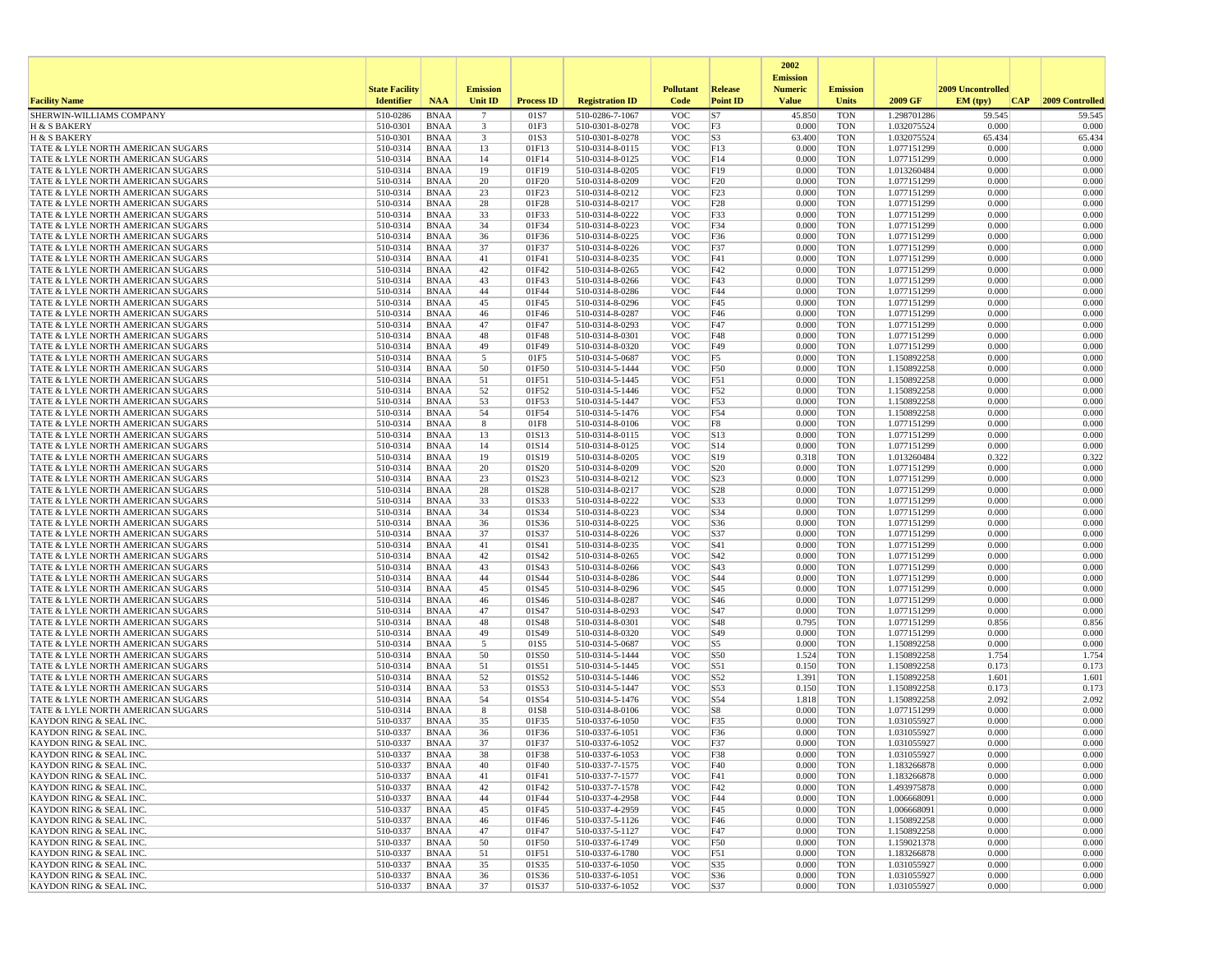|                                                                                 |                       |                            |                                            |                   |                                    |                          |                       | 2002                              |                          |                            |                   |                  |
|---------------------------------------------------------------------------------|-----------------------|----------------------------|--------------------------------------------|-------------------|------------------------------------|--------------------------|-----------------------|-----------------------------------|--------------------------|----------------------------|-------------------|------------------|
|                                                                                 | <b>State Facility</b> |                            | <b>Emission</b>                            |                   |                                    | <b>Pollutant</b>         | <b>Release</b>        | <b>Emission</b><br><b>Numeric</b> | <b>Emission</b>          |                            | 2009 Uncontrolled |                  |
| <b>Facility Name</b>                                                            | <b>Identifier</b>     | <b>NAA</b>                 | <b>Unit ID</b>                             | <b>Process ID</b> | <b>Registration ID</b>             | Code                     | <b>Point ID</b>       | <b>Value</b>                      | Units                    | 2009 GF                    | EM (typ)<br> CAP  | 2009 Controlled  |
| KAYDON RING & SEAL INC                                                          | 510-0337              | <b>BNAA</b>                | 38                                         | 01S38             | 510-0337-6-1053                    | <b>VOC</b>               | S38                   | 0.000                             | <b>TON</b>               | 1.031055927                | 0.000             | 0.000            |
| <b>KAYDON RING &amp; SEAL INC.</b>                                              | 510-0337              | <b>BNAA</b>                | 40                                         | 01S40             | 510-0337-7-1575                    | <b>VOC</b>               | S40                   | 0.062                             | <b>TON</b>               | 1.183266878                | 0.073             | 0.073            |
| <b>KAYDON RING &amp; SEAL INC.</b><br>KAYDON RING & SEAL INC.                   | 510-0337<br>510-0337  | <b>BNAA</b><br><b>BNAA</b> | 41<br>42                                   | 01S41<br>01S42    | 510-0337-7-1577<br>510-0337-7-1578 | <b>VOC</b><br><b>VOC</b> | S41<br>S42            | 3.315<br>0.000                    | <b>TON</b><br><b>TON</b> | 1.183266878<br>1.493975878 | 3.923<br>0.000    | 3.923<br>0.000   |
| KAYDON RING & SEAL INC                                                          | 510-0337              | <b>BNAA</b>                | 44                                         | 01S44             | 510-0337-4-2958                    | <b>VOC</b>               | S44                   | 0.013                             | <b>TON</b>               | 1.006668091                | 0.013             | 0.013            |
| KAYDON RING & SEAL INC                                                          | 510-0337              | <b>BNAA</b>                | 45                                         | 01S45             | 510-0337-4-2959                    | <b>VOC</b>               | S45                   | 0.013                             | <b>TON</b>               | 1.006668091                | 0.013             | 0.013            |
| KAYDON RING & SEAL INC                                                          | 510-0337              | <b>BNAA</b>                | 46<br>47                                   | 01S46             | 510-0337-5-1126                    | <b>VOC</b>               | S46<br>S47            | 0.000                             | <b>TON</b>               | 1.150892258                | 0.000             | 0.000<br>0.090   |
| KAYDON RING & SEAL INC<br>KAYDON RING & SEAL INC.                               | 510-0337<br>510-0337  | <b>BNAA</b><br><b>BNAA</b> | 50                                         | 01S47<br>01S50    | 510-0337-5-1127<br>510-0337-6-1749 | <b>VOC</b><br><b>VOC</b> | S50                   | 0.078<br>1.245                    | <b>TON</b><br><b>TON</b> | 1.150892258<br>1.159021378 | 0.090<br>1.443    | 1.443            |
| KAYDON RING & SEAL INC.                                                         | 510-0337              | <b>BNAA</b>                | 51                                         | 01S51             | 510-0337-6-1780                    | <b>VOC</b>               | S51                   | 0.000                             | <b>TON</b>               | 1.183266878                | 0.000             | 0.000            |
| <b>GENERAL MOTORS TRUCK &amp; BUS GROUP</b>                                     | 510-0354              | <b>BNAA</b>                | 17                                         | 01F17             | 510-0354-9-0628                    | <b>VOC</b>               | F17                   | 0.000                             | <b>TON</b>               | 1.013260484                | 0.000             | 0.000            |
| GENERAL MOTORS TRUCK & BUS GROUP                                                | 510-0354              | <b>BNAA</b>                | 29                                         | 01F29             | 510-0354-6-1191                    | <b>VOC</b>               | F29                   | 4.000                             | <b>TON</b>               | 1.309348464                | 5.237             | 5.237            |
| GENERAL MOTORS TRUCK & BUS GROUP<br>GENERAL MOTORS TRUCK & BUS GROUP            | 510-0354<br>510-0354  | <b>BNAA</b><br><b>BNAA</b> | 31<br>37                                   | 01F31<br>01F37    | 510-0354-6-1304<br>510-0354-6-1358 | <b>VOC</b><br><b>VOC</b> | F31<br>F37            | 0.500<br>0.000                    | <b>TON</b><br><b>TON</b> | 1.309348464<br>1.309348464 | 0.655<br>0.000    | 0.655<br>0.000   |
| <b>GENERAL MOTORS TRUCK &amp; BUS GROUP</b>                                     | 510-0354              | <b>BNAA</b>                | $\overline{4}$                             | 01F4              | 510-0354-4-0556                    | <b>VOC</b>               | F4                    | 0.000                             | <b>TON</b>               | 1.150892258                | 0.000             | 0.000            |
| GENERAL MOTORS TRUCK & BUS GROUP                                                | 510-0354              | <b>BNAA</b>                | 40                                         | 01F40             | 510-0354-6-1750                    | <b>VOC</b>               | F40                   | 7.300                             | <b>TON</b>               | 1.309348464                | 9.558             | 9.558            |
| GENERAL MOTORS TRUCK & BUS GROUP                                                | 510-0354              | <b>BNAA</b>                | 41                                         | 01F41             | 510-0354-6-1751                    | <b>VOC</b>               | F41                   | 0.000                             | <b>TON</b>               | 1.309348464                | 0.000             | 0.000            |
| <b>GENERAL MOTORS TRUCK &amp; BUS GROUP</b>                                     | 510-0354<br>510-0354  | <b>BNAA</b>                | 42<br>43                                   | 01F42<br>01F43    | 510-0354-6-1778<br>510-0354-9-0928 | <b>VOC</b><br><b>VOC</b> | F42<br>F43            | 0.000<br>0.000                    | <b>TON</b><br><b>TON</b> | 1.309348464<br>1.013260484 | 0.000<br>0.000    | 0.000<br>0.000   |
| GENERAL MOTORS TRUCK & BUS GROUP<br>GENERAL MOTORS TRUCK & BUS GROUP            | 510-0354              | <b>BNAA</b><br><b>BNAA</b> | $7\phantom{.0}$                            | 01F7              | 510-0354-5-1357                    | <b>VOC</b>               | F7                    | 0.100                             | <b>TON</b>               | 1.150892258                | 0.115             | 0.115            |
| <b>GENERAL MOTORS TRUCK &amp; BUS GROUP</b>                                     | 510-0354              | <b>BNAA</b>                | 17                                         | 01S17             | 510-0354-9-0628                    | <b>VOC</b>               | S17                   | 0.500                             | <b>TON</b>               | 1.013260484                | 0.507             | 0.507            |
| <b>GENERAL MOTORS TRUCK &amp; BUS GROUP</b>                                     | 510-0354              | <b>BNAA</b>                | 29                                         | 01S29             | 510-0354-6-1191                    | <b>VOC</b>               | S <sub>29</sub>       | 0.100                             | <b>TON</b>               | 1.309348464                | 0.131             | 0.131            |
| <b>GENERAL MOTORS TRUCK &amp; BUS GROUP</b>                                     | 510-0354              | <b>BNAA</b>                | 31                                         | 01S31             | 510-0354-6-1304                    | <b>VOC</b>               | S31                   | 0.000                             | <b>TON</b>               | 1.309348464                | 0.000             | 0.000            |
| GENERAL MOTORS TRUCK & BUS GROUP<br><b>GENERAL MOTORS TRUCK &amp; BUS GROUP</b> | 510-0354<br>510-0354  | <b>BNAA</b><br><b>BNAA</b> | 37<br>$\overline{4}$                       | 01S37<br>01S4     | 510-0354-6-1358<br>510-0354-4-0556 | <b>VOC</b><br><b>VOC</b> | S37<br>S <sub>4</sub> | 0.200<br>0.100                    | <b>TON</b><br><b>TON</b> | 1.309348464<br>1.150892258 | 0.262<br>0.115    | 0.262<br>0.115   |
| GENERAL MOTORS TRUCK & BUS GROUP                                                | 510-0354              | <b>BNAA</b>                | 40                                         | 01S40             | 510-0354-6-1750                    | <b>VOC</b>               | S40                   | 364.000                           | <b>TON</b>               | 1.309348464                | 476.603           | 476.603          |
| GENERAL MOTORS TRUCK & BUS GROUP                                                | 510-0354              | <b>BNAA</b>                | 41                                         | 01S41             | 510-0354-6-1751                    | <b>VOC</b>               | S41                   | 0.600                             | <b>TON</b>               | 1.309348464                | 0.786             | 0.786            |
| GENERAL MOTORS TRUCK & BUS GROUP                                                | 510-0354              | <b>BNAA</b>                | 42                                         | 01S42             | 510-0354-6-1778                    | <b>VOC</b>               | S42                   | 11.200                            | <b>TON</b>               | 1.309348464                | 14.665            | 14.665           |
| <b>GENERAL MOTORS TRUCK &amp; BUS GROUP</b>                                     | 510-0354              | <b>BNAA</b>                | 43                                         | 01S43             | 510-0354-9-0928                    | <b>VOC</b>               | S43                   | 1.800                             | <b>TON</b>               | 1.013260484                | 1.824             | 1.824            |
| <b>GENERAL MOTORS TRUCK &amp; BUS GROUP</b><br>HAUSWALD BAKERY/DIV OF SCHMIDT'S | 510-0354<br>510-0582  | <b>BNAA</b><br><b>BNAA</b> | $7\phantom{.0}$<br>$\overline{\mathbf{3}}$ | 01S7<br>01F3      | 510-0354-5-1357<br>510-0582-5-1252 | <b>VOC</b><br><b>VOC</b> | S7<br>F3              | 0.300<br>0.000                    | <b>TON</b><br><b>TON</b> | 1.150892258<br>1.150892258 | 0.345<br>0.000    | 0.345<br>0.000   |
| HAUSWALD BAKERY/DIV OF SCHMIDT'S                                                | 510-0582              | <b>BNAA</b>                | $\overline{4}$                             | 01F4              | 510-0582-8-0284                    | <b>VOC</b>               | F4                    | 0.000                             | <b>TON</b>               | 1.032075524                | 0.000             | 0.000            |
| HAUSWALD BAKERY/DIV OF SCHMIDT'S                                                | 510-0582              | BNAA                       | $\overline{\mathbf{3}}$                    | 01S3              | 510-0582-5-1252                    | <b>VOC</b>               | S3                    | 42.990                            | <b>TON</b>               | 1.150892258                | 49.477            | 49.477           |
| HAUSWALD BAKERY/DIV OF SCHMIDT'S                                                | 510-0582              | <b>BNAA</b>                | $\overline{4}$                             | 01S4              | 510-0582-8-0284                    | <b>VOC</b>               | S <sub>4</sub>        | 0.015                             | <b>TON</b>               | 1.032075524                | 0.015             | 0.015            |
| TRIGEN - NORTH CENTRAL AVENUE<br>TRIGEN - NORTH CENTRAL AVENUE                  | 510-0651<br>510-0651  | <b>BNAA</b><br><b>BNAA</b> | $\overline{\mathbf{3}}$<br>$\overline{4}$  | 01F3<br>01F4      | 510-0651-5-1281<br>510-0651-5-1282 | <b>VOC</b><br><b>VOC</b> | F3<br>F4              | 0.000<br>0.000                    | <b>TON</b><br><b>TON</b> | 1.162467599<br>1.162467599 | 0.000<br>0.000    | 0.000<br>0.000   |
| TRIGEN - NORTH CENTRAL AVENUE                                                   | 510-0651              | <b>BNAA</b>                | $7\phantom{.0}$                            | 01F7              | 510-0651-5-1350                    | <b>VOC</b>               | F7                    | 0.000                             | <b>TON</b>               | 1.162467599                | 0.000             | 0.000            |
| TRIGEN - NORTH CENTRAL AVENUE                                                   | 510-0651              | <b>BNAA</b>                | 8                                          | 01F8              | 510-0651-5-1351                    | <b>VOC</b>               | F8                    | 0.000                             | <b>TON</b>               | 1.162467599                | 0.000             | 0.000            |
| TRIGEN - NORTH CENTRAL AVENUE                                                   | 510-0651              | <b>BNAA</b>                | 3                                          | 01S3              | 510-0651-5-1281                    | <b>VOC</b>               | S <sub>3</sub>        | 0.649                             | <b>TON</b>               | 1.162467599                | 0.754             | 0.754            |
| TRIGEN - NORTH CENTRAL AVENUE                                                   | 510-0651              | <b>BNAA</b>                | $\overline{4}$<br>$\overline{7}$           | 01S4              | 510-0651-5-1282                    | <b>VOC</b><br><b>VOC</b> | S <sub>4</sub>        | 0.004                             | <b>TON</b>               | 1.162467599                | 0.005<br>0.599    | 0.005<br>0.599   |
| TRIGEN - NORTH CENTRAL AVENUE<br>TRIGEN - NORTH CENTRAL AVENUE                  | 510-0651<br>510-0651  | BNAA<br><b>BNAA</b>        | 8                                          | 01S7<br>01S8      | 510-0651-5-1350<br>510-0651-5-1351 | <b>VOC</b>               | S7<br>S8              | 0.515<br>0.325                    | <b>TON</b><br><b>TON</b> | 1.162467599<br>1.162467599 | 0.378             | 0.378            |
| PETROLEUM FUEL & TERMINAL COMPANY                                               | 510-0677              | <b>BNAA</b>                | $\overline{4}$                             | 01F4              | 510-0677-9-0784                    | <b>VOC</b>               | F4                    | 0.000                             | <b>TON</b>               | 1.002286434                | 0.000             | 0.000            |
| PETROLEUM FUEL & TERMINAL COMPANY                                               | 510-0677              | BNAA                       | $\overline{4}$                             | 01S4              | 510-0677-9-0784                    | <b>VOC</b>               | S <sub>4</sub>        | 24.837                            | <b>TON</b>               | 1.002286434                | 24.894            | 24.894           |
| PETROLEUM FUEL & TERMINAL COMPANY                                               | 510-0677              | <b>BNAA</b>                | $\overline{4}$                             | 02F4              | 510-0677-9-0784                    | <b>VOC</b>               | F4                    | 0.000                             | <b>TON</b>               | 1.002286434                | 0.000             | 0.000            |
| PETROLEUM FUEL & TERMINAL COMPANY<br>PETROLEUM FUEL & TERMINAL COMPANY          | 510-0677<br>510-0677  | <b>BNAA</b><br><b>BNAA</b> | $\overline{4}$<br>$\overline{4}$           | 02S4<br>03F4      | 510-0677-9-0784<br>510-0677-9-0784 | <b>VOC</b><br><b>VOC</b> | S <sub>4</sub><br>F4  | 21.135<br>3.500                   | <b>TON</b><br><b>TON</b> | 1.002286434<br>1.002286434 | 21.183<br>3.508   | 21.183<br>3.508  |
| PETROLEUM FUEL & TERMINAL COMPANY                                               | 510-0677              | <b>BNAA</b>                | $\overline{4}$                             | 03S4              | 510-0677-9-0784                    | <b>VOC</b>               | S <sub>4</sub>        | 0.000                             | <b>TON</b>               | 1.002286434                | 0.000             | 0.000            |
| CONOCOPHILLIPS BALTIMORE TERMINAL                                               | 510-0703              | <b>BNAA</b>                | -1                                         | 01F1              | 510-0703-9-0094                    | <b>VOC</b>               | F1                    | 0.000                             | <b>TON</b>               | 1.002286434                | 0.000             | 0.000            |
| CONOCOPHILLIPS BALTIMORE TERMINAL                                               | 510-0703              | <b>BNAA</b>                | 3                                          | 01F3              | 510-0703-4-3046                    | <b>VOC</b>               | F3                    | 0.000                             | <b>TON</b>               | 1.006668091                | 0.000             | 0.000            |
| CONOCOPHILLIPS BALTIMORE TERMINAL<br>CONOCOPHILLIPS BALTIMORE TERMINAL          | 510-0703              | <b>BNAA</b>                | $\overline{4}$                             | 01F4<br>01S1      | 510-0703-9-0817                    | <b>VOC</b><br><b>VOC</b> | F4                    | 0.600                             | <b>TON</b><br><b>TON</b> | 1.002286434                | 0.601<br>7.216    | 0.601            |
| CONOCOPHILLIPS BALTIMORE TERMINAL                                               | 510-0703<br>510-0703  | <b>BNAA</b><br><b>BNAA</b> | 3                                          | 01S3              | 510-0703-9-0094<br>510-0703-4-3046 | <b>VOC</b>               | S1<br>S <sub>3</sub>  | 7.200<br>0.001                    | <b>TON</b>               | 1.002286434<br>1.006668091 | 0.001             | 7.216<br>0.001   |
| CONOCOPHILLIPS BALTIMORE TERMINAL                                               | 510-0703              | <b>BNAA</b>                | $\overline{4}$                             | 01S4              | 510-0703-9-0817                    | <b>VOC</b>               | S <sub>4</sub>        | 12.700                            | <b>TON</b>               | 1.002286434                | 12.729            | 12.729           |
| CONOCOPHILLIPS BALTIMORE TERMINAL                                               | 510-0703              | <b>BNAA</b>                | $\overline{4}$                             | 02F4              | 510-0703-9-0817                    | <b>VOC</b>               | F4                    | 0.000                             | <b>TON</b>               | 1.002286434                | 0.000             | 0.000            |
| CONOCOPHILLIPS BALTIMORE TERMINAL<br><b>MOTIVA TERMINAL</b>                     | 510-0703              | <b>BNAA</b>                | $\overline{4}$<br>$\overline{7}$           | 02S4              | 510-0703-9-0817                    | <b>VOC</b>               | S <sub>4</sub>        | 9.700                             | <b>TON</b>               | 1.002286434                | 9.722             | 9.722            |
| MOTIVA TERMINAL                                                                 | 510-0728<br>510-0728  | <b>BNAA</b><br><b>BNAA</b> | 7                                          | 01F7<br>01S7      | 510-0728-9-0828<br>510-0728-9-0828 | <b>VOC</b><br><b>VOC</b> | F7<br>S7              | 32.120<br>59.313                  | <b>TON</b><br><b>TON</b> | 1.002286434<br>1.002286434 | 32.193<br>59.448  | 32.193<br>59.448 |
| STRATUS PETROLEUM                                                               | 510-0730              | <b>BNAA</b>                |                                            | 01F <sub>2</sub>  | 510-0730-9-0694                    | <b>VOC</b>               | F2                    | 7.848                             | <b>TON</b>               | 1.002286434                | 7.865             | 7.865            |
| <b>STRATUS PETROLEUM</b>                                                        | 510-0730              | BNAA                       | 2                                          | 01S <sub>2</sub>  | 510-0730-9-0694                    | <b>VOC</b>               | S <sub>2</sub>        | 6.205                             | TON                      | 1.002286434                | 6.219             | 6.219            |
| <b>FLEISCHMANN'S VINEGAR</b>                                                    | 510-0754              | <b>BNAA</b>                | 12                                         | 01F12             | 510-0754-8-0330                    | <b>VOC</b>               | F12                   | 0.000                             | <b>TON</b>               | 1.037110686                | 0.000             | 0.000            |
| <b>FLEISCHMANN'S VINEGAR</b><br>FLEISCHMANN'S VINEGAR                           | 510-0754<br>510-0754  | <b>BNAA</b>                | 13<br>16                                   | 01F13<br>01F16    | 510-0754-8-0331<br>510-0754-9-0977 | <b>VOC</b><br><b>VOC</b> | F13<br>F16            | 0.000<br>0.000                    | <b>TON</b><br><b>TON</b> | 1.037110686<br>1.013260484 | 0.000<br>0.000    | 0.000<br>0.000   |
| <b>FLEISCHMANN'S VINEGAR</b>                                                    | 510-0754              | <b>BNAA</b><br><b>BNAA</b> | 12                                         | 01S12             | 510-0754-8-0330                    | <b>VOC</b>               | S12                   | 36.350                            | <b>TON</b>               | 1.037110686                | 37.699            | 37.699           |
| <b>FLEISCHMANN'S VINEGAR</b>                                                    | 510-0754              | <b>BNAA</b>                | 13                                         | 01S13             | 510-0754-8-0331                    | <b>VOC</b>               | S13                   | 5.710                             | <b>TON</b>               | 1.037110686                | 5.922             | 5.922            |
| <b>FLEISCHMANN'S VINEGAR</b>                                                    | 510-0754              | BNAA                       | 16                                         | 01S16             | 510-0754-9-0977                    | <b>VOC</b>               | S16                   | 0.910                             | <b>TON</b>               | 1.013260484                | 0.922             | 0.922            |
| VAC PAC MANUFACTURING                                                           | 510-0761              | <b>BNAA</b>                | $\overline{1}$                             | 01F1              | 510-0761-9-0097                    | <b>VOC</b>               | F1                    | 0.000                             | <b>TON</b>               | 0.970630348                | 0.000             | 0.000            |
| <b>VAC PAC MANUFACTURING</b><br>VAC PAC MANUFACTURING                           | 510-0761<br>510-0761  | BNAA<br><b>BNAA</b>        | $\overline{2}$<br>3                        | 01F2<br>01F3      | 510-0761-9-0098<br>510-0761-9-0099 | <b>VOC</b><br><b>VOC</b> | F <sub>2</sub><br>F3  | 0.000<br>1.100                    | <b>TON</b><br><b>TON</b> | 0.970630348<br>1.291344166 | 0.000<br>1.420    | 0.000<br>1.420   |
| VAC PAC MANUFACTURING                                                           | 510-0761              | <b>BNAA</b>                | $\overline{4}$                             | 01F4              | 510-0761-6-1530                    | <b>VOC</b>               | F4                    | 0.000                             | <b>TON</b>               | 0.970630348                | 0.000             | 0.000            |
| VAC PAC MANUFACTURING                                                           | 510-0761              | BNAA                       | 5                                          | 01F5              | 510-0761-6-1568                    | <b>VOC</b>               | F5                    | 0.000                             | TON                      | 0.970630348                | 0.000             | 0.000            |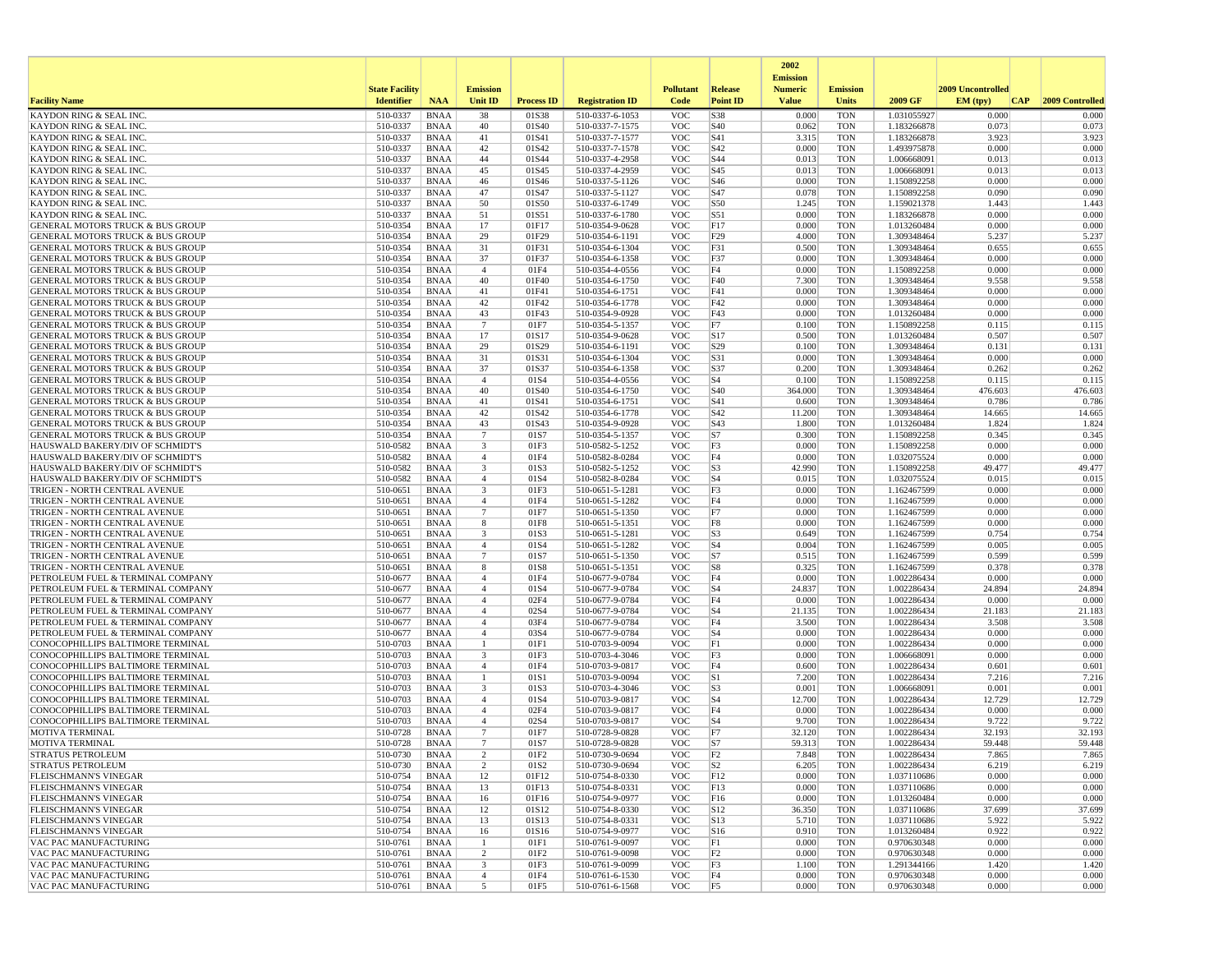|                                                                        |                       |                            |                                           |                   |                                    |                          |                                  | 2002                              |                          |                            |                   |                 |
|------------------------------------------------------------------------|-----------------------|----------------------------|-------------------------------------------|-------------------|------------------------------------|--------------------------|----------------------------------|-----------------------------------|--------------------------|----------------------------|-------------------|-----------------|
|                                                                        | <b>State Facility</b> |                            | <b>Emission</b>                           |                   |                                    | <b>Pollutant</b>         | <b>Release</b>                   | <b>Emission</b><br><b>Numeric</b> | <b>Emission</b>          |                            | 2009 Uncontrolled |                 |
| <b>Facility Name</b>                                                   | <b>Identifier</b>     | <b>NAA</b>                 | <b>Unit ID</b>                            | <b>Process ID</b> | <b>Registration ID</b>             | Code                     | <b>Point ID</b>                  | <b>Value</b>                      | <b>Units</b>             | 2009 GF                    | EM (typ)<br> CAP  | 2009 Controlled |
| VAC PAC MANUFACTURING                                                  | 510-0761              | <b>BNAA</b>                | 6                                         | 01F6              | 510-0761-6-1737                    | <b>VOC</b>               | F <sub>6</sub>                   | 0.000                             | <b>TON</b>               | 0.970630348                | 0.000             | 0.000           |
| VAC PAC MANUFACTURING                                                  | 510-0761              | BNAA                       | -1                                        | 01S1              | 510-0761-9-0097                    | <b>VOC</b>               | S1                               | 0.420                             | <b>TON</b>               | 0.970630348                | 0.408             | 0.408           |
| VAC PAC MANUFACTURING                                                  | 510-0761              | <b>BNAA</b>                | $\overline{2}$                            | 01S <sub>2</sub>  | 510-0761-9-0098                    | <b>VOC</b>               | S <sub>2</sub>                   | 0.000                             | <b>TON</b>               | 0.970630348                | 0.000             | 0.000           |
| VAC PAC MANUFACTURING<br>VAC PAC MANUFACTURING                         | 510-0761<br>510-0761  | BNAA<br><b>BNAA</b>        | 3<br>$\overline{4}$                       | 01S3<br>01S4      | 510-0761-9-0099<br>510-0761-6-1530 | <b>VOC</b><br><b>VOC</b> | S <sub>3</sub><br>S <sub>4</sub> | 2.640<br>0.945                    | <b>TON</b><br><b>TON</b> | 1.291344166<br>0.970630348 | 3.409<br>0.917    | 3.409<br>0.917  |
| VAC PAC MANUFACTURING                                                  | 510-0761              | <b>BNAA</b>                | 5                                         | 01S5              | 510-0761-6-1568                    | <b>VOC</b>               | S <sub>5</sub>                   | 0.000                             | <b>TON</b>               | 0.970630348                | 0.000             | 0.000           |
| VAC PAC MANUFACTURING                                                  | 510-0761              | BNAA                       | 6                                         | 01S6              | 510-0761-6-1737                    | <b>VOC</b>               | S <sub>6</sub>                   | 0.945                             | <b>TON</b>               | 0.970630348                | 0.917             | 0.917           |
| AMERADA HESS TERMINAL                                                  | 510-0918              | <b>BNAA</b>                | 5                                         | 01F5              | 510-0918-9-0102                    | <b>VOC</b>               | F <sub>5</sub>                   | 0.000                             | <b>TON</b>               | 1.002286434                | 0.000             | 0.000           |
| AMERADA HESS TERMINAL                                                  | 510-0918              | <b>BNAA</b>                | 5                                         | 01S5              | 510-0918-9-0102                    | <b>VOC</b>               | S5                               | 36.430                            | <b>TON</b>               | 1.002286434                | 36.513            | 36.513          |
| AMERADA HESS TERMINAL                                                  | 510-0918              | <b>BNAA</b>                | 5                                         | 02F5              | 510-0918-9-0102                    | <b>VOC</b>               | F <sub>5</sub>                   | 0.000                             | <b>TON</b>               | 1.002286434                | 0.000             | 0.000           |
| <b>AMERADA HESS TERMINAL</b>                                           | 510-0918              | BNAA                       | 5                                         | 02S5              | 510-0918-9-0102                    | <b>VOC</b>               | S5                               | 21.320                            | <b>TON</b>               | 1.002286434                | 21.369            | 21.369          |
| AMERADA HESS TERMINAL<br>AMERADA HESS TERMINAL                         | 510-0918<br>510-0918  | <b>BNAA</b>                | 5<br>5                                    | 03F5<br>03S5      | 510-0918-9-0102<br>510-0918-9-0102 | <b>VOC</b><br><b>VOC</b> | F <sub>5</sub><br>S <sub>5</sub> | 0.000<br>2.090                    | <b>TON</b><br><b>TON</b> | 1.002286434<br>1.002286434 | 0.000<br>2.095    | 0.000<br>2.095  |
| AMERADA HESS TERMINAL                                                  | 510-0918              | <b>BNAA</b><br><b>BNAA</b> | -5                                        | 04F5              | 510-0918-9-0102                    | <b>VOC</b>               | F <sub>5</sub>                   | 8.530                             | <b>TON</b>               | 1.002286434                | 8.550             | 8.550           |
| AMERADA HESS TERMINAL                                                  | 510-0918              | BNAA                       | 5                                         | 04S5              | 510-0918-9-0102                    | <b>VOC</b>               | S5                               | 0.000                             | <b>TON</b>               | 1.002286434                | 0.000             | 0.000           |
| AMERADA HESS TERMINAL                                                  | 510-0918              | BNAA                       | 5                                         | 05F5              | 510-0918-9-0102                    | <b>VOC</b>               | F5                               | 5.680                             | <b>TON</b>               | 1.002286434                | 5.693             | 5.693           |
| AMERADA HESS TERMINAL                                                  | 510-0918              | <b>BNAA</b>                | 5                                         | 05S5              | 510-0918-9-0102                    | <b>VOC</b>               | S5                               | 0.000                             | <b>TON</b>               | 1.002286434                | 0.000             | 0.000           |
| AMERADA HESS TERMINAL                                                  | 510-0918              | BNAA                       | 5                                         | 06F5              | 510-0918-9-0102                    | <b>VOC</b>               | F5                               | 2.300                             | <b>TON</b>               | 1.002286434                | 2.305             | 2.305           |
| AMERADA HESS TERMINAL                                                  | 510-0918              | <b>BNAA</b>                | 5                                         | 06S5              | 510-0918-9-0102                    | <b>VOC</b>               | S <sub>5</sub>                   | 0.000                             | <b>TON</b>               | 1.002286434                | 0.000             | 0.000           |
| SINAI HOSPITAL OF BALTIMORE                                            | 510-1043              | <b>BNAA</b>                | $\mathbf{1}$                              | 01F1              | 510-1043-2-0275                    | <b>VOC</b>               | F1                               | 0.000                             | <b>TON</b>               | 1.067724705                | 0.000             | 0.000           |
| SINAI HOSPITAL OF BALTIMORE<br>SINAI HOSPITAL OF BALTIMORE             | 510-1043<br>510-1043  | <b>BNAA</b><br>BNAA        | 12<br>13                                  | 01F12<br>01F13    | 510-1043-9-0820<br>510-1043-9-0821 | <b>VOC</b><br><b>VOC</b> | F12<br>F13                       | 0.000<br>0.000                    | <b>TON</b><br><b>TON</b> | 1.281243086<br>1.281243086 | 0.000<br>0.000    | 0.000<br>0.000  |
| SINAI HOSPITAL OF BALTIMORE                                            | 510-1043              | <b>BNAA</b>                | 14                                        | 01F14             | 510-1043-9-0822                    | <b>VOC</b>               | F14                              | 0.000                             | <b>TON</b>               | 1.281243086                | 0.000             | 0.000           |
| SINAI HOSPITAL OF BALTIMORE                                            | 510-1043              | <b>BNAA</b>                | 3                                         | 01F3              | 510-1043-4-2838                    | <b>VOC</b>               | F3                               | 0.000                             | <b>TON</b>               | 1.162467599                | 0.000             | 0.000           |
| SINAI HOSPITAL OF BALTIMORE                                            | 510-1043              | BNAA                       | $\overline{4}$                            | 01F4              | 510-1043-4-2839                    | <b>VOC</b>               | F4                               | 0.000                             | <b>TON</b>               | 1.162467599                | 0.000             | 0.000           |
| SINAI HOSPITAL OF BALTIMORE                                            | 510-1043              | <b>BNAA</b>                | 5                                         | 01F5              | 510-1043-4-2840                    | <b>VOC</b>               | F5                               | 0.000                             | <b>TON</b>               | 1.162467599                | 0.000             | 0.000           |
| SINAI HOSPITAL OF BALTIMORE                                            | 510-1043              | <b>BNAA</b>                | 6                                         | 01F6              | 510-1043-4-2841                    | <b>VOC</b>               | F <sub>6</sub>                   | 0.000                             | <b>TON</b>               | 1.162467599                | 0.000             | 0.000           |
| SINAI HOSPITAL OF BALTIMORE                                            | 510-1043              | <b>BNAA</b>                | $\overline{1}$                            | 01S1              | 510-1043-2-0275                    | <b>VOC</b>               | S1                               | 0.031                             | <b>TON</b>               | 1.067724705                | 0.033             | 0.033           |
| SINAI HOSPITAL OF BALTIMORE                                            | 510-1043              | BNAA                       | 12                                        | 01S12             | 510-1043-9-0820<br>510-1043-9-0821 | <b>VOC</b>               | S12                              | 0.173                             | <b>TON</b>               | 1.281243086                | 0.222<br>0.222    | 0.222<br>0.222  |
| SINAI HOSPITAL OF BALTIMORE<br>SINAI HOSPITAL OF BALTIMORE             | 510-1043<br>510-1043  | <b>BNAA</b><br><b>BNAA</b> | 13<br>14                                  | 01S13<br>01S14    | 510-1043-9-0822                    | <b>VOC</b><br><b>VOC</b> | S13<br>S14                       | 0.173<br>0.173                    | <b>TON</b><br><b>TON</b> | 1.281243086<br>1.281243086 | 0.222             | 0.222           |
| SINAI HOSPITAL OF BALTIMORE                                            | 510-1043              | BNAA                       | 3                                         | 01S3              | 510-1043-4-2838                    | <b>VOC</b>               | S <sub>3</sub>                   | 0.086                             | <b>TON</b>               | 1.162467599                | 0.100             | 0.100           |
| SINAI HOSPITAL OF BALTIMORE                                            | 510-1043              | <b>BNAA</b>                | $\overline{4}$                            | 01S4              | 510-1043-4-2839                    | <b>VOC</b>               | S <sub>4</sub>                   | 0.131                             | <b>TON</b>               | 1.162467599                | 0.153             | 0.153           |
| SINAI HOSPITAL OF BALTIMORE                                            | 510-1043              | <b>BNAA</b>                | 5                                         | 01S5              | 510-1043-4-2840                    | <b>VOC</b>               | S <sub>5</sub>                   | 0.100                             | <b>TON</b>               | 1.162467599                | 0.117             | 0.117           |
| SINAI HOSPITAL OF BALTIMORE                                            | 510-1043              | BNAA                       | 6                                         | 01S6              | 510-1043-4-2841                    | <b>VOC</b>               | S6                               | 0.161                             | <b>TON</b>               | 1.162467599                | 0.187             | 0.187           |
| LENMAR, INC.                                                           | 510-1056              | BNAA                       | 3                                         | 01F3              | 510-1056-5-1438                    | <b>VOC</b>               | F3                               | 0.000                             | <b>TON</b>               | 1.150892258                | 0.000             | 0.000           |
| LENMAR, INC.                                                           | 510-1056<br>510-1056  | <b>BNAA</b>                | $\overline{4}$                            | 01F4<br>01S3      | 510-1056-7-1673                    | <b>VOC</b><br><b>VOC</b> | F4                               | 31.460<br>0.000                   | <b>TON</b><br><b>TON</b> | 1.298701286<br>1.150892258 | 40.857<br>0.000   | 40.857<br>0.000 |
| LENMAR, INC<br>LENMAR, INC.                                            | 510-1056              | BNAA<br><b>BNAA</b>        | $\overline{\mathbf{3}}$<br>$\overline{4}$ | 01S4              | 510-1056-5-1438<br>510-1056-7-1673 | <b>VOC</b>               | S <sub>3</sub><br>S <sub>4</sub> | 0.000                             | <b>TON</b>               | 1.298701286                | 0.000             | 0.000           |
| <b>FURST BROTHERS COMPANY</b>                                          | 510-1346              | BNAA                       | $\overline{\mathbf{3}}$                   | 01F3              | 510-1346-6-1552                    | <b>VOC</b>               | F3                               | 0.000                             | <b>TON</b>               | 1.159021378                | 0.000             | 0.000           |
| <b>FURST BROTHERS COMPANY</b>                                          | 510-1346              | BNAA                       | $\overline{4}$                            | 01F4              | 510-1346-6-1645                    | <b>VOC</b>               | F4                               | 0.000                             | <b>TON</b>               | 1.159021378                | 0.000             | 0.000           |
| <b>FURST BROTHERS COMPANY</b>                                          | 510-1346              | <b>BNAA</b>                | -5                                        | 01F5              | 510-1346-6-1646                    | <b>VOC</b>               | F5                               | 0.000                             | <b>TON</b>               | 1.159021378                | 0.000             | 0.000           |
| <b>FURST BROTHERS COMPANY</b>                                          | 510-1346              | BNAA                       | 3                                         | 01S3              | 510-1346-6-1552                    | <b>VOC</b>               | S3                               | 1.040                             | <b>TON</b>               | 1.159021378                | 1.205             | 1.205           |
| <b>FURST BROTHERS COMPANY</b>                                          | 510-1346              | <b>BNAA</b>                | $\overline{4}$                            | 01S4              | 510-1346-6-1645                    | <b>VOC</b>               | S <sub>4</sub>                   | 2.860                             | <b>TON</b>               | 1.159021378                | 3.315             | 3.315           |
| FURST BROTHERS COMPANY<br><b>AUTOMATIC ROLLS</b>                       | 510-1346<br>510-1400  | <b>BNAA</b><br><b>BNAA</b> | 5<br>$\overline{1}$                       | 01S5<br>01F1      | 510-1346-6-1646<br>510-1400-5-0360 | <b>VOC</b><br><b>VOC</b> | S <sub>5</sub><br>F1             | 3.250<br>0.000                    | <b>TON</b><br><b>TON</b> | 1.159021378                | 3.767<br>0.000    | 3.767<br>0.000  |
| <b>AUTOMATIC ROLLS</b>                                                 | 510-1400              | BNAA                       | $\overline{2}$                            | 01F <sub>2</sub>  | 510-1400-5-0361                    | <b>VOC</b>               | F2                               | 0.000                             | <b>TON</b>               | 1.150892258<br>1.150892258 | 0.000             | 0.000           |
| <b>AUTOMATIC ROLLS</b>                                                 | 510-1400              | <b>BNAA</b>                | $\overline{\mathbf{3}}$                   | 01F3              | 510-1400-8-0291                    | <b>VOC</b>               | F3                               | 0.000                             | <b>TON</b>               | 1.032075524                | 0.000             | 0.000           |
| <b>AUTOMATIC ROLLS</b>                                                 | 510-1400              | <b>BNAA</b>                | -1                                        | 01S1              | 510-1400-5-0360                    | <b>VOC</b>               | S1                               | 0.009                             | <b>TON</b>               | 1.150892258                | 0.010             | 0.010           |
| <b>AUTOMATIC ROLLS</b>                                                 | 510-1400              | BNAA                       | 2                                         | 01S <sub>2</sub>  | 510-1400-5-0361                    | <b>VOC</b>               | S <sub>2</sub>                   | 0.009                             | <b>TON</b>               | 1.150892258                | 0.010             | 0.010           |
| <b>AUTOMATIC ROLLS</b>                                                 | 510-1400              | <b>BNAA</b>                | $\overline{\mathbf{3}}$                   | 01S3              | 510-1400-8-0291                    | <b>VOC</b>               | S <sub>3</sub>                   | 2.040                             | <b>TON</b>               | 1.032075524                | 2.105             | 2.105           |
| <b>AUTOMATIC ROLLS</b>                                                 | 510-1400              | <b>BNAA</b>                | $\overline{\mathbf{3}}$                   | 02F3              | 510-1400-8-0291                    | <b>VOC</b>               | F3                               | 0.000                             | <b>TON</b>               | 1.032075524                | 0.000             | 0.000           |
| <b>AUTOMATIC ROLLS</b>                                                 | 510-1400<br>510-1665  | <b>BNAA</b><br>BNAA        | 3<br>$\overline{2}$                       | 02S3<br>01F2      | 510-1400-8-0291<br>510-1665-7-1078 | <b>VOC</b><br><b>VOC</b> | S <sub>3</sub><br>F <sub>2</sub> | 5.100<br>0.000                    | <b>TON</b><br><b>TON</b> | 1.032075524<br>1.204225302 | 5.264<br>0.000    | 5.264<br>0.000  |
| P Q CORPORATION<br>P Q CORPORATION                                     | 510-1665              | <b>BNAA</b>                | $\overline{2}$                            | 01S2              | 510-1665-7-1078                    | <b>VOC</b>               | S <sub>2</sub>                   | 3.016                             | <b>TON</b>               | 1.204225302                | 3.632             | 3.632           |
| WHEELABRATOR BALTIMORE LP                                              | 510-1886              | <b>BNAA</b>                | $\mathbf{1}$                              | 01F1              | 510-1886-2-0255                    | <b>VOC</b>               | F1                               | 0.000                             | <b>TON</b>               | 1.094117641                | 0.000             | 0.000           |
| WHEELABRATOR BALTIMORE LP                                              | 510-1886              | BNAA                       | $\overline{2}$                            | 01F <sub>2</sub>  | 510-1886-2-0256                    | <b>VOC</b>               | F <sub>2</sub>                   | 0.000                             | <b>TON</b>               | 1.094117641                | 0.000             | 0.000           |
| <b>WHEELABRATOR BALTIMORE LP</b>                                       | 510-1886              | <b>BNAA</b>                | 3                                         | 01F3              | 510-1886-2-0257                    | <b>VOC</b>               | F3                               | 0.000                             | <b>TON</b>               | 1.094117641                | 0.000             | 0.000           |
| WHEELABRATOR BALTIMORE LP                                              | 510-1886              | <b>BNAA</b>                |                                           | 01S1              | 510-1886-2-0255                    | <b>VOC</b>               | S1                               | 1.418                             | <b>TON</b>               | 1.094117641                | 1.552             | 1.552           |
| WHEELABRATOR BALTIMORE LP                                              | 510-1886              | BNAA                       | $\overline{c}$                            | 01S <sub>2</sub>  | 510-1886-2-0256                    | <b>VOC</b>               | S <sub>2</sub>                   | 1.039                             | <b>TON</b>               | 1.094117641                | 1.137             | 1.137           |
| <b>WHEELABRATOR BALTIMORE LP</b><br>PETROLEUM FUEL & TERMINAL COMPANY  | 510-1886<br>510-1923  | BNAA<br>BNAA               | $\overline{3}$<br>$\mathbf{1}$            | 01S3<br>01F1      | 510-1886-2-0257<br>510-1923-9-0261 | <b>VOC</b><br><b>VOC</b> | S <sub>3</sub><br>F1             | 3.751<br>6.596                    | <b>TON</b><br><b>TON</b> | 1.094117641<br>1.002286434 | 4.104<br>6.611    | 4.104<br>6.611  |
| PETROLEUM FUEL & TERMINAL COMPANY                                      | 510-1923              | BNAA                       | $\overline{2}$                            | 01F2              | 510-1923-9-0283                    | <b>VOC</b>               | F <sub>2</sub>                   | 0.000                             | <b>TON</b>               | 1.150892258                | 0.000             | 0.000           |
| PETROLEUM FUEL & TERMINAL COMPANY                                      | 510-1923              | BNAA                       | 3                                         | 01F3              | 510-1923-9-0284                    | <b>VOC</b>               | F3                               | 0.000                             | <b>TON</b>               | 1.150892258                | 0.000             | 0.000           |
| PETROLEUM FUEL & TERMINAL COMPANY                                      | 510-1923              | <b>BNAA</b>                | $\overline{4}$                            | 01F4              | 510-1923-4-1949                    | <b>VOC</b>               | F4                               | 0.000                             | <b>TON</b>               | 1.281243086                | 0.000             | 0.000           |
| PETROLEUM FUEL & TERMINAL COMPANY                                      | 510-1923              | BNAA                       | 5                                         | 01F5              | 510-1923-5-1435                    | <b>VOC</b>               | F5                               | 0.000                             | <b>TON</b>               | 1.162467599                | 0.000             | 0.000           |
| PETROLEUM FUEL & TERMINAL COMPANY                                      | 510-1923              | BNAA                       | $\overline{1}$                            | 01S1              | 510-1923-9-0261                    | <b>VOC</b>               | S1                               | 14.101                            | <b>TON</b>               | 1.002286434                | 14.133            | 14.133          |
| PETROLEUM FUEL & TERMINAL COMPANY                                      | 510-1923              | <b>BNAA</b>                | $\overline{2}$                            | 01S <sub>2</sub>  | 510-1923-9-0283                    | <b>VOC</b>               | S <sub>2</sub>                   | 0.059                             | <b>TON</b>               | 1.150892258                | 0.068             | 0.068           |
| PETROLEUM FUEL & TERMINAL COMPANY<br>PETROLEUM FUEL & TERMINAL COMPANY | 510-1923<br>510-1923  | BNAA<br><b>BNAA</b>        | 3<br>$\overline{4}$                       | 01S3<br>01S4      | 510-1923-9-0284<br>510-1923-4-1949 | <b>VOC</b><br><b>VOC</b> | S <sub>3</sub><br>S <sub>4</sub> | 0.059<br>0.040                    | <b>TON</b><br><b>TON</b> | 1.150892258<br>1.281243086 | 0.068<br>0.051    | 0.068<br>0.051  |
| PETROLEUM FUEL & TERMINAL COMPANY                                      | 510-1923              | BNAA                       | $5\overline{)}$                           | 01S5              | 510-1923-5-1435                    | VOC                      | S5                               | 0.000                             | TON                      | 1.162467599                | 0.000             | 0.000           |
|                                                                        |                       |                            |                                           |                   |                                    |                          |                                  |                                   |                          |                            |                   |                 |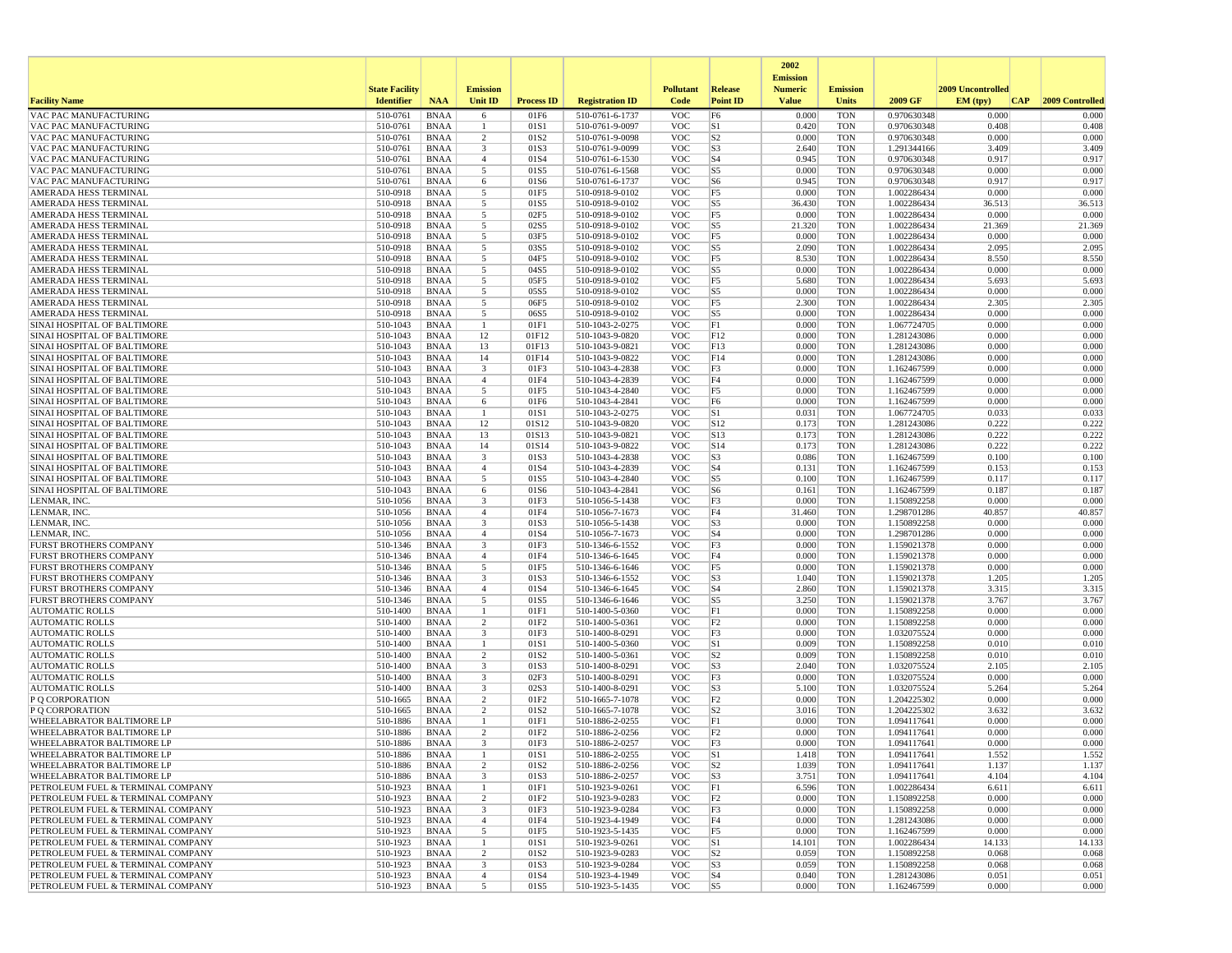|                                                                              |                       |                            |                         |                          |                                    |                          |                                  | 2002<br><b>Emission</b> |                          |                            |                   |                 |
|------------------------------------------------------------------------------|-----------------------|----------------------------|-------------------------|--------------------------|------------------------------------|--------------------------|----------------------------------|-------------------------|--------------------------|----------------------------|-------------------|-----------------|
|                                                                              | <b>State Facility</b> |                            | <b>Emission</b>         |                          |                                    | <b>Pollutant</b>         | <b>Release</b>                   | <b>Numeric</b>          | <b>Emission</b>          |                            | 2009 Uncontrolled |                 |
| <b>Facility Name</b>                                                         | <b>Identifier</b>     | <b>NAA</b>                 | <b>Unit ID</b>          | <b>Process ID</b>        | <b>Registration ID</b>             | Code                     | <b>Point ID</b>                  | <b>Value</b>            | <b>Units</b>             | 2009 GF                    | EM (typ)<br> CAP  | 2009 Controlled |
| <b>TNEMEC COMPANY</b>                                                        | 510-1986              | <b>BNAA</b>                |                         | 01F1                     | 510-1986-7-0909                    | <b>VOC</b>               | F1                               | 0.000                   | <b>TON</b>               | 1.298701286                | 0.000             | 0.000           |
| <b>TNEMEC COMPANY</b>                                                        | 510-1986              | <b>BNAA</b>                | 2                       | 01F2                     | 510-1986-7-0910                    | <b>VOC</b>               | F <sub>2</sub>                   | 0.125                   | <b>TON</b>               | 1.298701286                | 0.162             | 0.162           |
| <b>TNEMEC COMPANY</b><br><b>TNEMEC COMPANY</b>                               | 510-1986<br>510-1986  | <b>BNAA</b><br><b>BNAA</b> | 3                       | 01F3<br>01S1             | 510-1986-4-2386<br>510-1986-7-0909 | <b>VOC</b><br><b>VOC</b> | F3<br>S1                         | 0.000<br>12.250         | <b>TON</b><br><b>TON</b> | 1.006668091<br>1.298701286 | 0.000<br>15.909   | 0.000<br>15.909 |
| <b>TNEMEC COMPANY</b>                                                        | 510-1986              | <b>BNAA</b>                | 2                       | 01S2                     | 510-1986-7-0910                    | <b>VOC</b>               | S <sub>2</sub>                   | 0.000                   | <b>TON</b>               | 1.298701286                | 0.000             | 0.000           |
| <b>TNEMEC COMPANY</b>                                                        | 510-1986              | <b>BNAA</b>                | $\overline{\mathbf{3}}$ | 01S3                     | 510-1986-4-2386                    | <b>VOC</b>               | S <sub>3</sub>                   | 0.000                   | <b>TON</b>               | 1.006668091                | 0.000             | 0.000           |
| <b>NATIONAL GRAPHICS</b>                                                     | 510-2034              | <b>BNAA</b>                | 5                       | 01F5                     | 510-2034-9-0581                    | <b>VOC</b>               | F <sub>5</sub>                   | 0.522                   | <b>TON</b>               | 0.970630348                | 0.507             | 0.507           |
| NATIONAL GRAPHICS                                                            | 510-2034              | <b>BNAA</b>                | -9                      | 01F9                     | 510-2034-6-1245                    | <b>VOC</b>               | F <sub>9</sub>                   | 6.525                   | <b>TON</b>               | 1.040912509                | 6.792             | 6.792           |
| NATIONAL GRAPHICS<br><b>NATIONAL GRAPHICS</b>                                | 510-2034<br>510-2034  | <b>BNAA</b><br><b>BNAA</b> | 5<br>9                  | 01S5<br>01S9             | 510-2034-9-0581                    | <b>VOC</b><br><b>VOC</b> | S <sub>5</sub><br>S <sub>9</sub> | 0.000<br>0.000          | <b>TON</b><br><b>TON</b> | 0.970630348<br>1.040912509 | 0.000<br>0.000    | 0.000<br>0.000  |
| <b>VICTOR GRAPHICS</b>                                                       | 510-2244              | <b>BNAA</b>                | 10                      | 01F10                    | 510-2034-6-1245<br>510-2244-6-1720 | <b>VOC</b>               | F10                              | 0.141                   | <b>TON</b>               | 0.970630348                | 0.137             | 0.137           |
| <b>VICTOR GRAPHICS</b>                                                       | 510-2244              | <b>BNAA</b>                | $\overline{c}$          | 01F2                     | 510-2244-6-1397                    | <b>VOC</b>               | F <sub>2</sub>                   | 0.444                   | <b>TON</b>               | 0.970630348                | 0.431             | 0.431           |
| <b>VICTOR GRAPHICS</b>                                                       | 510-2244              | <b>BNAA</b>                | 3                       | 01F3                     | 510-2244-6-1398                    | <b>VOC</b>               | F3                               | 0.840                   | <b>TON</b>               | 0.970630348                | 0.815             | 0.815           |
| <b>VICTOR GRAPHICS</b>                                                       | 510-2244              | <b>BNAA</b>                | $\overline{4}$          | 01F4                     | 510-2244-6-1399                    | <b>VOC</b>               | F4                               | 0.165                   | <b>TON</b>               | 0.970630348                | 0.160             | 0.160           |
| <b>VICTOR GRAPHICS</b>                                                       | 510-2244              | <b>BNAA</b>                | 5                       | 01F5                     | 510-2244-6-1400                    | <b>VOC</b>               | F <sub>5</sub>                   | 0.000                   | <b>TON</b>               | 0.970630348                | 0.000             | 0.000           |
| <b>VICTOR GRAPHICS</b><br><b>VICTOR GRAPHICS</b>                             | 510-2244<br>510-2244  | <b>BNAA</b><br><b>BNAA</b> | $\overline{7}$<br>8     | 01F7<br>01F8             | 510-2244-6-1474<br>510-2244-6-1528 | <b>VOC</b><br><b>VOC</b> | F7<br>F8                         | 0.139<br>0.413          | <b>TON</b><br><b>TON</b> | 0.970630348<br>0.970630348 | 0.135<br>0.401    | 0.135<br>0.401  |
| <b>VICTOR GRAPHICS</b>                                                       | 510-2244              | <b>BNAA</b>                | 9                       | 01F9                     | 510-2244-6-1529                    | <b>VOC</b>               | F <sub>9</sub>                   | 1.521                   | <b>TON</b>               | 0.970630348                | 1.476             | 1.476           |
| VICTOR GRAPHICS                                                              | 510-2244              | <b>BNAA</b>                | 10                      | 01S10                    | 510-2244-6-1720                    | <b>VOC</b>               | S10                              | 0.846                   | <b>TON</b>               | 0.970630348                | 0.821             | 0.821           |
| <b>VICTOR GRAPHICS</b>                                                       | 510-2244              | <b>BNAA</b>                | $\overline{2}$          | 01S2                     | 510-2244-6-1397                    | <b>VOC</b>               | S <sub>2</sub>                   | 0.000                   | <b>TON</b>               | 0.970630348                | 0.000             | 0.000           |
| <b>VICTOR GRAPHICS</b>                                                       | 510-2244              | <b>BNAA</b>                | $\overline{\mathbf{3}}$ | 01S3                     | 510-2244-6-1398                    | <b>VOC</b>               | S <sub>3</sub>                   | 0.000                   | <b>TON</b>               | 0.970630348                | 0.000             | 0.000           |
| <b>VICTOR GRAPHICS</b>                                                       | 510-2244              | <b>BNAA</b>                | $\overline{4}$          | 01S4                     | 510-2244-6-1399                    | <b>VOC</b>               | S <sub>4</sub>                   | 1.650                   | <b>TON</b>               | 0.970630348                | 1.602             | 1.602           |
| <b>VICTOR GRAPHICS</b><br><b>VICTOR GRAPHICS</b>                             | 510-2244<br>510-2244  | <b>BNAA</b><br><b>BNAA</b> | 5<br>$\overline{7}$     | 01S5<br>01S7             | 510-2244-6-1400                    | <b>VOC</b><br><b>VOC</b> | S <sub>5</sub><br>S7             | 0.000<br>1.112          | <b>TON</b><br><b>TON</b> | 0.970630348<br>0.970630348 | 0.000<br>1.079    | 0.000<br>1.079  |
| <b>VICTOR GRAPHICS</b>                                                       | 510-2244              | <b>BNAA</b>                | 8                       | 01S8                     | 510-2244-6-1474<br>510-2244-6-1528 | <b>VOC</b>               | S8                               | 0.000                   | <b>TON</b>               | 0.970630348                | 0.000             | 0.000           |
| <b>VICTOR GRAPHICS</b>                                                       | 510-2244              | <b>BNAA</b>                | 9                       | 01S9                     | 510-2244-6-1529                    | <b>VOC</b>               | S <sub>9</sub>                   | 0.000                   | <b>TON</b>               | 0.970630348                | 0.000             | 0.000           |
| <b>CLEAN HARBORS OF BALTIMORE</b>                                            | 510-2260              | <b>BNAA</b>                | 10                      | 01F10                    | 510-2260-9-0684                    | <b>VOC</b>               | F10                              | 0.000                   | <b>TON</b>               | 1.159021378                | 0.000             | 0.000           |
| <b>CLEAN HARBORS OF BALTIMORE</b>                                            | 510-2260              | <b>BNAA</b>                | 11                      | 01F11                    | 510-2260-9-0685                    | <b>VOC</b>               | F11                              | 0.000                   | <b>TON</b>               | 1.159021378                | 0.000             | 0.000           |
| <b>CLEAN HARBORS OF BALTIMORE</b>                                            | 510-2260              | <b>BNAA</b>                | 12                      | 01F12                    | 510-2260-9-0740                    | <b>VOC</b>               | F12                              | 0.000                   | <b>TON</b>               | 1.159021378                | 0.000             | 0.000           |
| <b>CLEAN HARBORS OF BALTIMORE</b><br><b>CLEAN HARBORS OF BALTIMORE</b>       | 510-2260<br>510-2260  | <b>BNAA</b><br><b>BNAA</b> | 14<br>15                | 01F14<br>01F15           | 510-2260-9-0750<br>510-2260-6-1610 | <b>VOC</b><br><b>VOC</b> | F14<br>F15                       | 0.000<br>0.000          | <b>TON</b><br><b>TON</b> | 1.159021378<br>1.123711348 | 0.000<br>0.000    | 0.000<br>0.000  |
| <b>CLEAN HARBORS OF BALTIMORE</b>                                            | 510-2260              | <b>BNAA</b>                | $\overline{4}$          | 01F4                     | 510-2260-4-3001                    | <b>VOC</b>               | F4                               | 0.000                   | <b>TON</b>               | 1.281243086                | 0.000             | 0.000           |
| <b>CLEAN HARBORS OF BALTIMORE</b>                                            | 510-2260              | <b>BNAA</b>                | $\overline{9}$          | 01F9                     | 510-2260-9-0670                    | <b>VOC</b>               | F <sub>9</sub>                   | 14.965                  | <b>TON</b>               | 1.159021378                | 17.345            | 17.345          |
| <b>CLEAN HARBORS OF BALTIMORE</b>                                            | 510-2260              | <b>BNAA</b>                | 10                      | 01S10                    | 510-2260-9-0684                    | <b>VOC</b>               | S10                              | 0.000                   | <b>TON</b>               | 1.159021378                | 0.000             | 0.000           |
| <b>CLEAN HARBORS OF BALTIMORE</b>                                            | 510-2260              | <b>BNAA</b>                | 11                      | 01S11                    | 510-2260-9-0685                    | <b>VOC</b>               | S <sub>11</sub>                  | 0.000                   | <b>TON</b>               | 1.159021378                | 0.000             | 0.000           |
| <b>CLEAN HARBORS OF BALTIMORE</b><br><b>CLEAN HARBORS OF BALTIMORE</b>       | 510-2260<br>510-2260  | <b>BNAA</b><br><b>BNAA</b> | 12<br>14                | 01S12<br>01S14           | 510-2260-9-0740<br>510-2260-9-0750 | <b>VOC</b><br><b>VOC</b> | S12<br>S14                       | 0.183<br>0.000          | <b>TON</b><br><b>TON</b> | 1.159021378<br>1.159021378 | 0.212<br>0.000    | 0.212<br>0.000  |
| <b>CLEAN HARBORS OF BALTIMORE</b>                                            | 510-2260              | <b>BNAA</b>                | 15                      | 01S15                    | 510-2260-6-1610                    | <b>VOC</b>               | S15                              | 0.000                   | <b>TON</b>               | 1.123711348                | 0.000             | 0.000           |
| <b>CLEAN HARBORS OF BALTIMORE</b>                                            | 510-2260              | <b>BNAA</b>                | $\overline{4}$          | 01S4                     | 510-2260-4-3001                    | <b>VOC</b>               | S <sub>4</sub>                   | 0.000                   | <b>TON</b>               | 1.281243086                | 0.000             | 0.000           |
| <b>CLEAN HARBORS OF BALTIMORE</b>                                            | 510-2260              | <b>BNAA</b>                | 9                       | 01S9                     | 510-2260-9-0670                    | <b>VOC</b>               | S <sub>9</sub>                   | 0.000                   | <b>TON</b>               | 1.159021378                | 0.000             | 0.000           |
| TRIGEN - LEADENHALL STREET                                                   | 510-2796              | <b>BNAA</b>                |                         | 01F1                     | 510-2796-4-2868                    | <b>VOC</b>               | F1                               | 0.000                   | <b>TON</b>               | 1.162467599                | 0.000             | 0.000           |
| TRIGEN - LEADENHALL STREET                                                   | 510-2796              | <b>BNAA</b>                | 2                       | 01F2                     | 510-2796-4-2869                    | <b>VOC</b>               | F2                               | 0.000                   | <b>TON</b>               | 1.162467599                | 0.000             | 0.000           |
| TRIGEN - LEADENHALL STREET<br>TRIGEN - LEADENHALL STREET                     | 510-2796<br>510-2796  | <b>BNAA</b><br><b>BNAA</b> | 3<br>$\overline{4}$     | 01F3<br>01F4             | 510-2796-4-2870<br>510-2796-4-2871 | <b>VOC</b><br><b>VOC</b> | F3<br>F4                         | 0.000<br>0.000          | <b>TON</b><br><b>TON</b> | 1.162467599<br>1.162467599 | 0.000<br>0.000    | 0.000<br>0.000  |
| TRIGEN - LEADENHALL STREET                                                   | 510-2796              | <b>BNAA</b>                | 5                       | 01F5                     | 510-2796-4-2872                    | <b>VOC</b>               | F <sub>5</sub>                   | 0.000                   | <b>TON</b>               | 1.162467599                | 0.000             | 0.000           |
| TRIGEN - LEADENHALL STREET                                                   | 510-2796              | <b>BNAA</b>                | 6                       | 01F6                     | 510-2796-4-2873                    | <b>VOC</b>               | F <sub>6</sub>                   | 0.000                   | <b>TON</b>               | 1.162467599                | 0.000             | 0.000           |
| TRIGEN - LEADENHALL STREET                                                   | 510-2796              | <b>BNAA</b>                | $\overline{7}$          | 01F7                     | 510-2796-4-2874                    | <b>VOC</b>               | F7                               | 0.000                   | <b>TON</b>               | 1.162467599                | 0.000             | 0.000           |
| TRIGEN - LEADENHALL STREET                                                   | 510-2796              | <b>BNAA</b>                | 8                       | 01F8                     | 510-2796-4-2875                    | <b>VOC</b>               | F8                               | 0.000                   | <b>TON</b>               | 1.162467599                | 0.000             | 0.000           |
| TRIGEN - LEADENHALL STREET<br>TRIGEN - LEADENHALL STREET                     | 510-2796<br>510-2796  | <b>BNAA</b><br><b>BNAA</b> | -1<br>2                 | 01S1<br>01S <sub>2</sub> | 510-2796-4-2868<br>510-2796-4-2869 | <b>VOC</b><br><b>VOC</b> | S1<br>S <sub>2</sub>             | 0.000<br>0.055          | <b>TON</b><br><b>TON</b> | 1.162467599<br>1.162467599 | 0.000<br>0.063    | 0.000<br>0.063  |
| TRIGEN - LEADENHALL STREET                                                   | 510-2796              | <b>BNAA</b>                | $\overline{\mathbf{3}}$ | 01S3                     | 510-2796-4-2870                    | <b>VOC</b>               | S <sub>3</sub>                   | 0.382                   | <b>TON</b>               | 1.162467599                | 0.444             | 0.444           |
| TRIGEN - LEADENHALL STREET                                                   | 510-2796              | <b>BNAA</b>                | $\overline{4}$          | 01S4                     | 510-2796-4-2871                    | <b>VOC</b>               | S <sub>4</sub>                   | 0.000                   | <b>TON</b>               | 1.162467599                | 0.000             | 0.000           |
| TRIGEN - LEADENHALL STREET                                                   | 510-2796              | <b>BNAA</b>                | -5                      | 01S5                     | 510-2796-4-2872                    | <b>VOC</b>               | S5                               | 0.000                   | <b>TON</b>               | 1.162467599                | 0.000             | 0.000           |
| TRIGEN - LEADENHALL STREET                                                   | 510-2796              | <b>BNAA</b>                | 6                       | 01S6                     | 510-2796-4-2873                    | <b>VOC</b>               | S <sub>6</sub>                   | 0.036                   | <b>TON</b>               | 1.162467599                | 0.042             | 0.042           |
| TRIGEN - LEADENHALL STREET<br>TRIGEN - LEADENHALL STREET                     | 510-2796<br>510-2796  | <b>BNAA</b><br><b>BNAA</b> | $\overline{7}$<br>8     | 01S7<br>01S8             | 510-2796-4-2874<br>510-2796-4-2875 | <b>VOC</b><br><b>VOC</b> | S7<br>S8                         | 0.455<br>0.528          | <b>TON</b><br><b>TON</b> | 1.162467599<br>1.162467599 | 0.529<br>0.614    | 0.529<br>0.614  |
| <b>DEXT COMPANY</b>                                                          | 510-2871              | <b>BNAA</b>                |                         | 01F1                     | 510-2871-8-0259                    | <b>VOC</b>               | F1                               | 0.000                   | <b>TON</b>               | 1.155313373                | 0.000             | 0.000           |
| <b>DEXT COMPANY</b>                                                          | 510-2871              | <b>BNAA</b>                |                         | 01S1                     | 510-2871-8-0259                    | <b>VOC</b>               | S1                               | 13.640                  | <b>TON</b>               | 1.155313373                | 15.758            | 15.758          |
| ROCK-TENN BOX - BROENING HIGHWAY                                             | 510-2936              | BNAA                       |                         | 01F3                     | 510-2936-9-0620                    | <b>VOC</b>               | F3                               | 6.695                   | <b>TON</b>               | 0.970630348                | 6.498             | 6.498           |
| ROCK-TENN BOX - BROENING HIGHWAY                                             | 510-2936              | BNAA                       | 5                       | 01F5                     | 510-2936-6-1377                    | <b>VOC</b>               | F5                               | 6.695                   | TON                      | 0.970630348                | 6.498             | 6.498           |
| ROCK-TENN BOX - BROENING HIGHWAY                                             | 510-2936              | <b>BNAA</b>                | $\mathbf{3}$            | 01S3                     | 510-2936-9-0620                    | <b>VOC</b>               | S <sub>3</sub>                   | 0.000                   | <b>TON</b>               | 0.970630348                | 0.000             | 0.000           |
| ROCK-TENN BOX - BROENING HIGHWAY<br>PHOENIX SERVICES INCORPORATED            | 510-2936<br>510-2975  | <b>BNAA</b><br><b>BNAA</b> | 5                       | 01S5<br>01F1             | 510-2936-6-1377<br>510-2975-2-0279 | <b>VOC</b><br><b>VOC</b> | S5<br>F1                         | 0.000<br>0.000          | <b>TON</b><br><b>TON</b> | 0.970630348<br>1.067724705 | 0.000<br>0.000    | 0.000<br>0.000  |
| PHOENIX SERVICES INCORPORATED                                                | 510-2975              | <b>BNAA</b>                | $\mathbf{1}$            | 01S1                     | 510-2975-2-0279                    | <b>VOC</b>               | S1                               | 1.825                   | <b>TON</b>               | 1.067724705                | 1.949             | 1.949           |
| LIFE LIKE PRODUCTS - CHESAPEAKE AVE.                                         | 510-3071              | <b>BNAA</b>                | -1                      | 01F1                     | 510-3071-5-1257                    | <b>VOC</b>               | F1                               | 0.000                   | <b>TON</b>               | 1.150892258                | 0.000             | 0.000           |
| LIFE LIKE PRODUCTS - CHESAPEAKE AVE.                                         | 510-3071              | BNAA                       | $\overline{\mathbf{3}}$ | 01F3                     | 510-3071-6-1572                    | <b>VOC</b>               | F3                               | 0.548                   | <b>TON</b>               | 0.970630348                | 0.532             | 0.532           |
| LIFE LIKE PRODUCTS - CHESAPEAKE AVE.                                         | 510-3071              | <b>BNAA</b>                | $\overline{4}$          | 01F4                     | 510-3071-6-1553                    | <b>VOC</b>               | F4                               | 28.650                  | <b>TON</b>               | 1.291344166                | 36.997            | 36.997          |
| LIFE LIKE PRODUCTS - CHESAPEAKE AVE.<br>LIFE LIKE PRODUCTS - CHESAPEAKE AVE. | 510-3071<br>510-3071  | BNAA<br><b>BNAA</b>        | -1<br>3                 | 01S1<br>01S3             | 510-3071-5-1257<br>510-3071-6-1572 | <b>VOC</b><br><b>VOC</b> | S1 <br>S <sub>3</sub>            | 0.113<br>0.000          | TON<br><b>TON</b>        | 1.150892258<br>0.970630348 | 0.130<br>0.000    | 0.130<br>0.000  |
| LIFE LIKE PRODUCTS - CHESAPEAKE AVE.                                         | 510-3071              | <b>BNAA</b>                | $\overline{4}$          | 01S4                     | 510-3071-6-1553                    | <b>VOC</b>               | S <sub>4</sub>                   | 16.090                  | <b>TON</b>               | 1.291344166                | 20.778            | 20.778          |
| LUCAS, JOHN D. PRINTING                                                      | 510-3242              | BNAA                       | $\mathbf{1}$            | 01F1                     | 510-3242-6-1589                    | <b>VOC</b>               | F1                               | 2.133                   | TON                      | 0.970630348                | 2.070             | 2.070           |